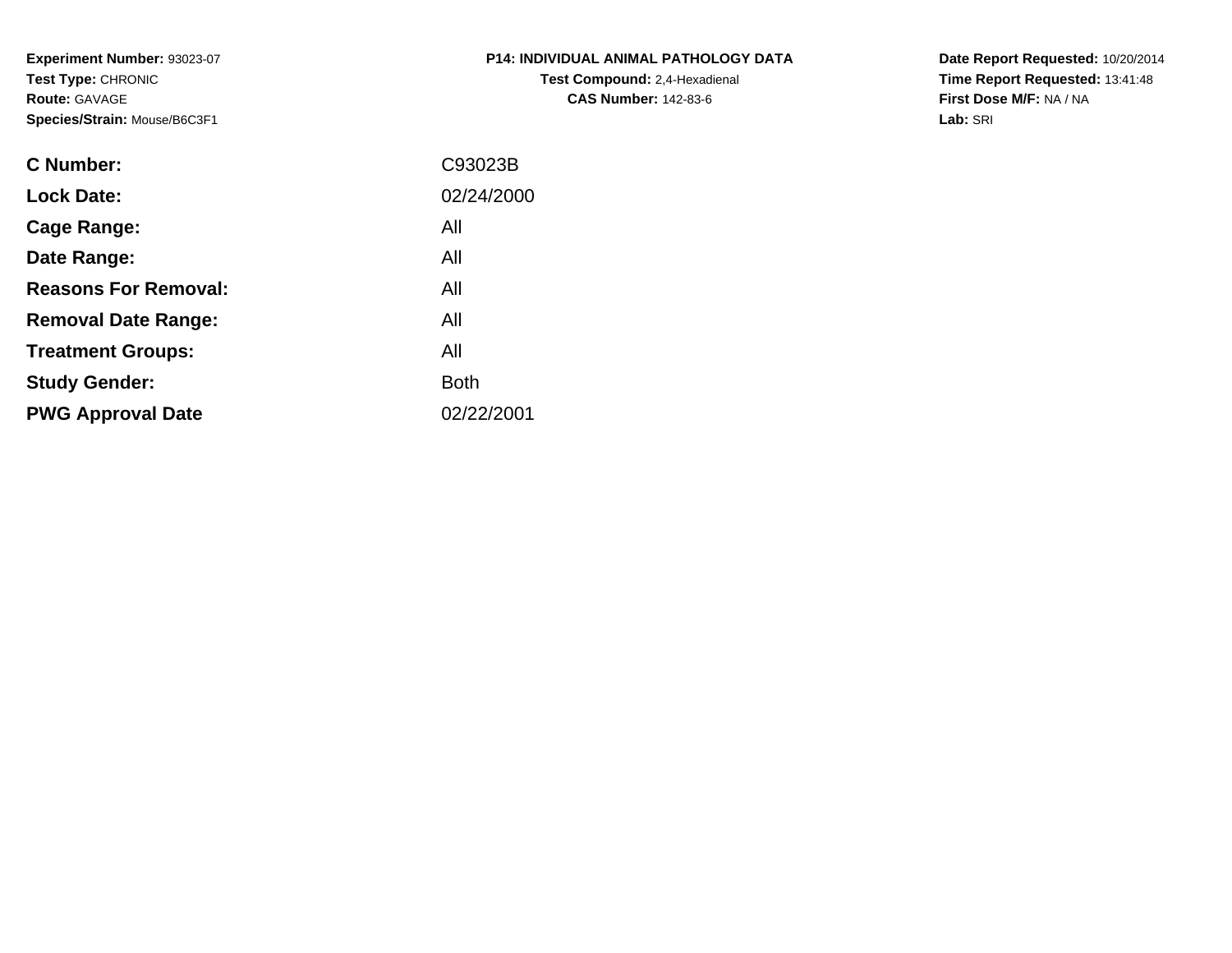| Experiment Number: 93023-07            | <b>P14: INDIVIDUAL ANIMAL PATHOLOGY DATA</b><br>Test Compound: 2,4-Hexadienal |                                   | Date Report Requested: 10/20/2014 |  |
|----------------------------------------|-------------------------------------------------------------------------------|-----------------------------------|-----------------------------------|--|
| Test Type: CHRONIC                     |                                                                               |                                   | Time Report Requested: 13:41:48   |  |
| <b>Route: GAVAGE</b>                   |                                                                               | <b>CAS Number: 142-83-6</b>       | First Dose M/F: NA / NA           |  |
| Species/Strain: Mouse/B6C3F1           |                                                                               |                                   | Lab: SRI                          |  |
| <b>ANIMAL ID: 1</b>                    | <b>TRT#: 1</b>                                                                | <b>SEX: Male</b>                  | DAY ON TEST: 731                  |  |
|                                        | DOSE: 0<br>MG/KG/DY                                                           | <b>DISP: Terminal Sacrifice</b>   | <b>HISTO: 99-87124</b>            |  |
|                                        |                                                                               | ORGAN AND ACCOUNTABLE SITE STATUS |                                   |  |
| <b>NORMAL</b>                          |                                                                               |                                   |                                   |  |
| * Adrenal Cortex                       | * Adrenal Medulla                                                             | * Bone                            | * Bone Marrow                     |  |
| * Brain                                | * Epididymis                                                                  | * Esophagus                       | * Gallbladder                     |  |
| * Heart                                | * Intestine Large, Cecum                                                      | * Intestine Large, Colon          | * Intestine Large, Rectum         |  |
| * Intestine Small, Duodenum            | * Intestine Small, Ileum                                                      | * Intestine Small, Jejunum        | * Islets, Pancreatic              |  |
| * Lung                                 | * Lymph Node, Mandibular                                                      | * Lymph Node, Mesenteric          | * Pancreas                        |  |
| * Parathyroid Gland                    | * Pituitary Gland                                                             | * Preputial Gland                 | * Prostate                        |  |
| * Salivary Glands                      | * Seminal Vesicle                                                             | * Skin                            | * Stomach, Forestomach            |  |
| * Stomach, Glandular                   | * Testes                                                                      | * Thymus                          | * Thyroid Gland                   |  |
| * Trachea                              | * Urinary Bladder                                                             |                                   |                                   |  |
| <b>MISSING</b>                         |                                                                               |                                   |                                   |  |
| * Mammary Gland                        |                                                                               |                                   |                                   |  |
| <b>OBSERVATIONS</b>                    |                                                                               |                                   |                                   |  |
| * Kidney                               |                                                                               | Nephropathy                       | Minimal                           |  |
| * Liver                                |                                                                               | Hepatocellular Adenoma            |                                   |  |
|                                        | Hepatocyte, Midzonal                                                          | Vacuolization Cytoplasmic         | Moderate                          |  |
| [ Hepatocellular Adenoma TGLS = 3-23 ] |                                                                               |                                   |                                   |  |
| Mesentery                              | Fat                                                                           | Necrosis                          | Moderate                          |  |
| [Necrosis TGLS = 1-21, 2-22]           |                                                                               |                                   |                                   |  |
| * Nose                                 | <b>Respirat Epith</b>                                                         | <b>Cytoplasmic Alteration</b>     | Moderate                          |  |
| * Spleen                               |                                                                               | Hyperplasia                       | Lymphoid, Mild                    |  |
| PRIMARY CAUSE OF DEATH                 |                                                                               |                                   |                                   |  |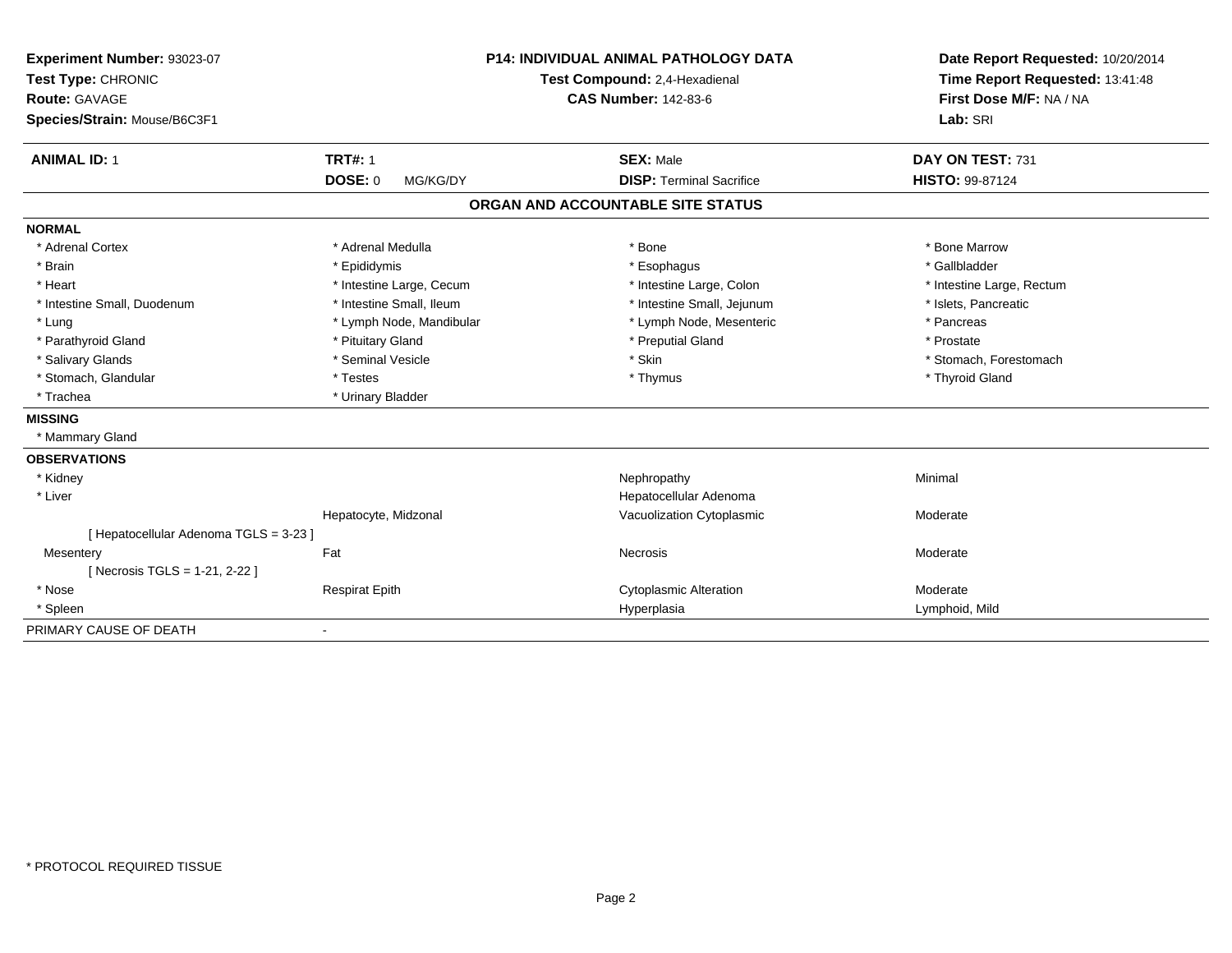| Experiment Number: 93023-07<br>Test Type: CHRONIC<br><b>Route: GAVAGE</b><br>Species/Strain: Mouse/B6C3F1 |                             | P14: INDIVIDUAL ANIMAL PATHOLOGY DATA<br>Test Compound: 2,4-Hexadienal<br><b>CAS Number: 142-83-6</b> | Date Report Requested: 10/20/2014<br>Time Report Requested: 13:41:48<br>First Dose M/F: NA / NA<br>Lab: SRI |
|-----------------------------------------------------------------------------------------------------------|-----------------------------|-------------------------------------------------------------------------------------------------------|-------------------------------------------------------------------------------------------------------------|
| <b>ANIMAL ID: 2</b>                                                                                       | <b>TRT#: 1</b>              | <b>SEX: Male</b>                                                                                      | DAY ON TEST: 730                                                                                            |
|                                                                                                           | <b>DOSE: 0</b><br>MG/KG/DY  | <b>DISP: Terminal Sacrifice</b>                                                                       | <b>HISTO: 99-87125</b>                                                                                      |
|                                                                                                           |                             | ORGAN AND ACCOUNTABLE SITE STATUS                                                                     |                                                                                                             |
| <b>NORMAL</b>                                                                                             |                             |                                                                                                       |                                                                                                             |
| * Adrenal Medulla                                                                                         | <b>Blood Vessel</b>         | * Bone                                                                                                | * Bone Marrow                                                                                               |
| * Brain                                                                                                   | <b>Coagulating Gland</b>    | Ear                                                                                                   | * Epididymis                                                                                                |
| * Esophagus                                                                                               | * Heart                     | * Intestine Large, Cecum                                                                              | * Intestine Large, Colon                                                                                    |
| * Intestine Large, Rectum                                                                                 | * Intestine Small, Duodenum | * Intestine Small, Ileum                                                                              | * Intestine Small, Jejunum                                                                                  |
| * Islets, Pancreatic                                                                                      | * Lung                      | * Lymph Node, Mandibular                                                                              | * Lymph Node, Mesenteric                                                                                    |
| * Mammary Gland                                                                                           | * Pancreas                  | * Parathyroid Gland                                                                                   | * Pituitary Gland                                                                                           |
| * Prostate                                                                                                | * Salivary Glands           | * Seminal Vesicle                                                                                     | * Skin                                                                                                      |
| * Stomach, Forestomach                                                                                    | * Stomach, Glandular        | * Thymus                                                                                              | * Thyroid Gland                                                                                             |
| * Trachea                                                                                                 | * Urinary Bladder           |                                                                                                       |                                                                                                             |
| <b>OBSERVATIONS</b>                                                                                       |                             |                                                                                                       |                                                                                                             |
| * Adrenal Cortex                                                                                          |                             | <b>Accessory Adrenal Cortical Nodule</b>                                                              | Minimal                                                                                                     |
|                                                                                                           |                             | <b>Cytoplasmic Alteration</b>                                                                         | Focal, Minimal                                                                                              |
| * Gallbladder                                                                                             |                             | Cyst                                                                                                  | Minimal                                                                                                     |
| * Kidney                                                                                                  |                             | Nephropathy                                                                                           | Moderate                                                                                                    |
| * Liver                                                                                                   |                             | <b>Infiltration Cellular</b>                                                                          | Mixed Cell, Minimal                                                                                         |
|                                                                                                           | Hepatocyte, Midzonal        | Vacuolization Cytoplasmic                                                                             | Minimal                                                                                                     |
| * Nose                                                                                                    | Olfactory Epi               | <b>Cytoplasmic Alteration</b>                                                                         | Moderate                                                                                                    |
|                                                                                                           | <b>Respirat Epith</b>       | <b>Cytoplasmic Alteration</b>                                                                         | Mild                                                                                                        |
| * Preputial Gland                                                                                         |                             | Degeneration                                                                                          | Cystic, Moderate                                                                                            |
| [ Degeneration TGLS = 1-8 ]                                                                               |                             |                                                                                                       |                                                                                                             |
| * Spleen                                                                                                  |                             | Hemangiosarcoma                                                                                       |                                                                                                             |
| [Hemangiosarcoma TGLS = 2-21]                                                                             |                             |                                                                                                       |                                                                                                             |
| * Testes                                                                                                  | <b>Interstit Cell</b>       | Hyperplasia                                                                                           | Minimal                                                                                                     |
| PRIMARY CAUSE OF DEATH                                                                                    |                             |                                                                                                       |                                                                                                             |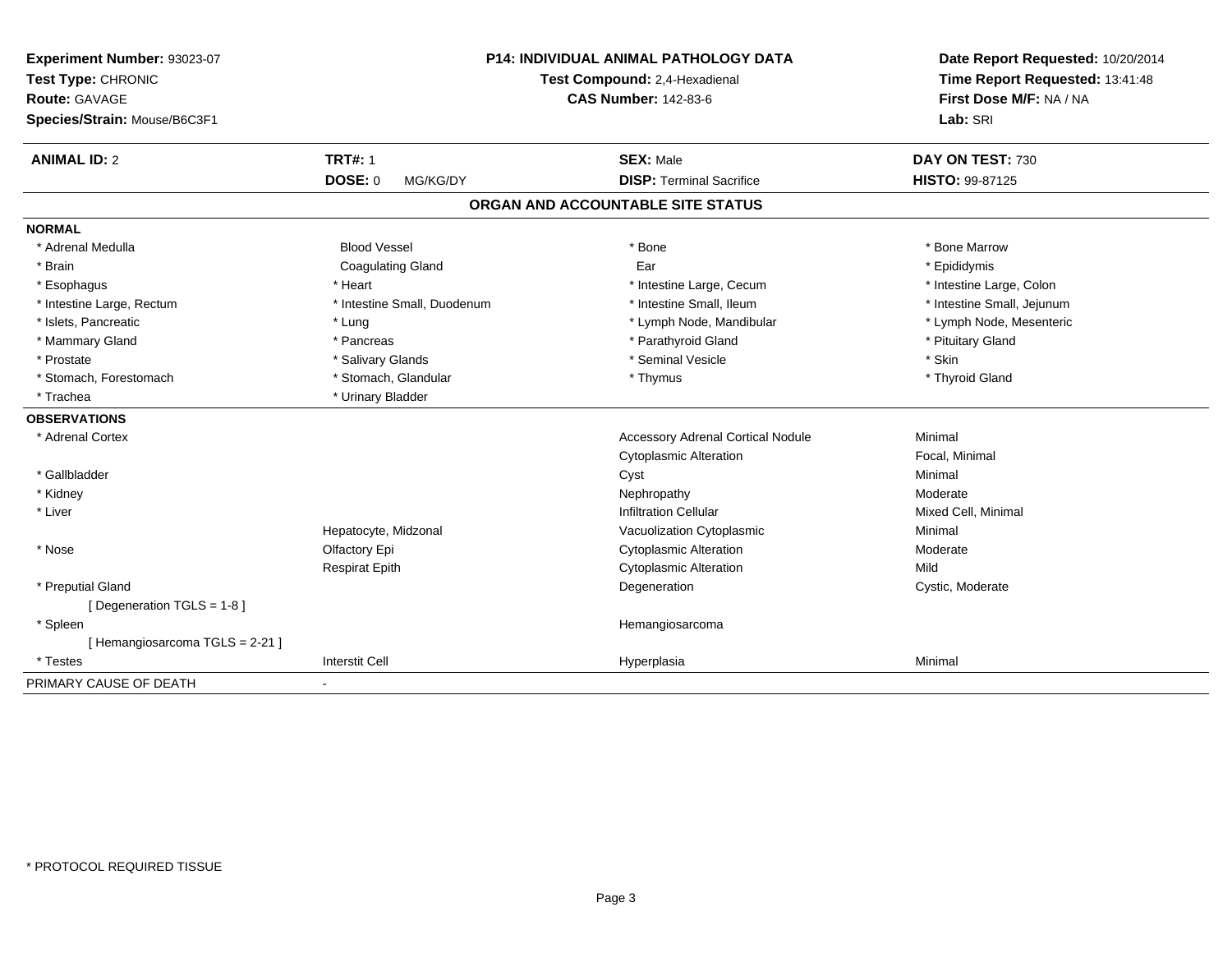| Experiment Number: 93023-07<br>Test Type: CHRONIC<br><b>Route: GAVAGE</b><br>Species/Strain: Mouse/B6C3F1 |                            | <b>P14: INDIVIDUAL ANIMAL PATHOLOGY DATA</b><br>Test Compound: 2,4-Hexadienal<br><b>CAS Number: 142-83-6</b> | Date Report Requested: 10/20/2014<br>Time Report Requested: 13:41:48<br>First Dose M/F: NA / NA<br>Lab: SRI |
|-----------------------------------------------------------------------------------------------------------|----------------------------|--------------------------------------------------------------------------------------------------------------|-------------------------------------------------------------------------------------------------------------|
| <b>ANIMAL ID: 3</b>                                                                                       | <b>TRT#: 1</b>             | <b>SEX: Male</b>                                                                                             | DAY ON TEST: 731                                                                                            |
|                                                                                                           | DOSE: 0<br>MG/KG/DY        | <b>DISP: Terminal Sacrifice</b>                                                                              | <b>HISTO: 99-87126</b>                                                                                      |
|                                                                                                           |                            | ORGAN AND ACCOUNTABLE SITE STATUS                                                                            |                                                                                                             |
| <b>NORMAL</b>                                                                                             |                            |                                                                                                              |                                                                                                             |
| * Adrenal Medulla                                                                                         | * Bone                     | * Bone Marrow                                                                                                | * Brain                                                                                                     |
| * Epididymis                                                                                              | * Esophagus                | * Gallbladder                                                                                                | * Heart                                                                                                     |
| * Intestine Large, Cecum                                                                                  | * Intestine Large, Colon   | * Intestine Large, Rectum                                                                                    | * Intestine Small, Duodenum                                                                                 |
| * Intestine Small, Ileum                                                                                  | * Intestine Small, Jejunum | * Islets, Pancreatic                                                                                         | * Lymph Node, Mandibular                                                                                    |
| * Lymph Node, Mesenteric                                                                                  | * Pancreas                 | * Parathyroid Gland                                                                                          | * Pituitary Gland                                                                                           |
| * Preputial Gland                                                                                         | * Prostate                 | * Salivary Glands                                                                                            | * Seminal Vesicle                                                                                           |
| * Skin                                                                                                    | * Spleen                   | * Stomach, Forestomach                                                                                       | * Stomach, Glandular                                                                                        |
| * Testes                                                                                                  | * Thyroid Gland            | * Trachea                                                                                                    | * Urinary Bladder                                                                                           |
| <b>MISSING</b>                                                                                            |                            |                                                                                                              |                                                                                                             |
| * Mammary Gland                                                                                           |                            |                                                                                                              |                                                                                                             |
| <b>OBSERVATIONS</b>                                                                                       |                            |                                                                                                              |                                                                                                             |
| * Adrenal Cortex                                                                                          | Subcapsular                | Adenoma                                                                                                      |                                                                                                             |
| <b>Harderian Gland</b>                                                                                    |                            | Adenoma                                                                                                      |                                                                                                             |
| [Adenoma TGLS = $1-21$ ]                                                                                  |                            |                                                                                                              |                                                                                                             |
| * Kidney                                                                                                  |                            | Nephropathy                                                                                                  | Minimal                                                                                                     |
| * Liver                                                                                                   |                            | Hepatocellular Adenoma                                                                                       |                                                                                                             |
|                                                                                                           |                            | <b>Infiltration Cellular</b>                                                                                 | Mixed Cell, Minimal                                                                                         |
|                                                                                                           | Hepatocyte                 | Vacuolization Cytoplasmic                                                                                    | Focal, Minimal                                                                                              |
|                                                                                                           | Hepatocyte, Periportal     | Vacuolization Cytoplasmic                                                                                    | Mild                                                                                                        |
| [ Hepatocellular Adenoma TGLS = 3-23 ]                                                                    |                            |                                                                                                              |                                                                                                             |
| * Lung                                                                                                    |                            | Alveolar/Bronchiolar Adenoma                                                                                 |                                                                                                             |
|                                                                                                           |                            | Alveolar/Bronchiolar Carcinoma                                                                               |                                                                                                             |
|                                                                                                           |                            | Hyperplasia                                                                                                  | Histiocytic, Moderate                                                                                       |
| [ Alveolar/Bronchiolar Adenoma TGLS = 4-2 ]                                                               |                            |                                                                                                              |                                                                                                             |
| [ Alveolar/Bronchiolar Carcinoma TGLS = 4-2 ]                                                             |                            |                                                                                                              |                                                                                                             |
| Mesentery                                                                                                 | Fat                        | Necrosis                                                                                                     | Moderate                                                                                                    |
| [Necrosis $TGLS = 2-22$ ]                                                                                 |                            |                                                                                                              |                                                                                                             |
| * Nose                                                                                                    | <b>Respirat Epith</b>      | <b>Cytoplasmic Alteration</b>                                                                                | Moderate                                                                                                    |
|                                                                                                           |                            | Inflammation                                                                                                 | Suppurative, Mild                                                                                           |
| * Thymus                                                                                                  |                            | Cyst                                                                                                         | Minimal                                                                                                     |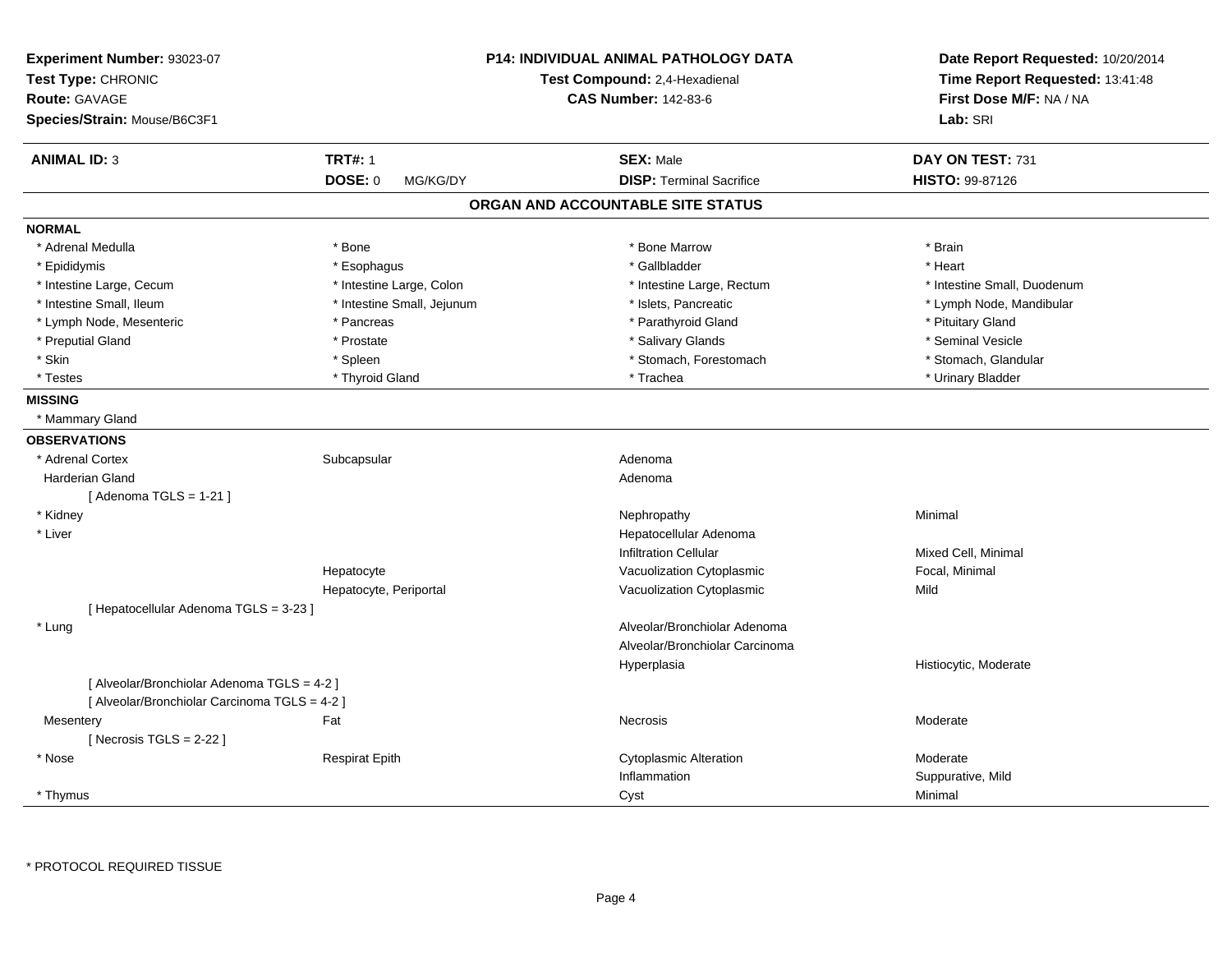| <b>Experiment Number: 93023-07</b><br>Test Type: CHRONIC<br><b>Route: GAVAGE</b><br>Species/Strain: Mouse/B6C3F1 | <b>P14: INDIVIDUAL ANIMAL PATHOLOGY DATA</b><br>Test Compound: 2,4-Hexadienal<br><b>CAS Number: 142-83-6</b> |                                          | Date Report Requested: 10/20/2014<br>Time Report Requested: 13:41:48<br>First Dose M/F: NA / NA<br>Lab: SRI |
|------------------------------------------------------------------------------------------------------------------|--------------------------------------------------------------------------------------------------------------|------------------------------------------|-------------------------------------------------------------------------------------------------------------|
|                                                                                                                  |                                                                                                              |                                          |                                                                                                             |
| <b>ANIMAL ID: 3</b>                                                                                              | <b>TRT#: 1</b>                                                                                               | <b>SEX: Male</b>                         | DAY ON TEST: 731                                                                                            |
|                                                                                                                  | DOSE: 0<br>MG/KG/DY                                                                                          | <b>DISP: Terminal Sacrifice</b>          | <b>HISTO: 99-87126</b>                                                                                      |
|                                                                                                                  |                                                                                                              | <b>ORGAN AND ACCOUNTABLE SITE STATUS</b> |                                                                                                             |
| PRIMARY CAUSE OF DEATH                                                                                           | $\overline{\phantom{a}}$                                                                                     |                                          |                                                                                                             |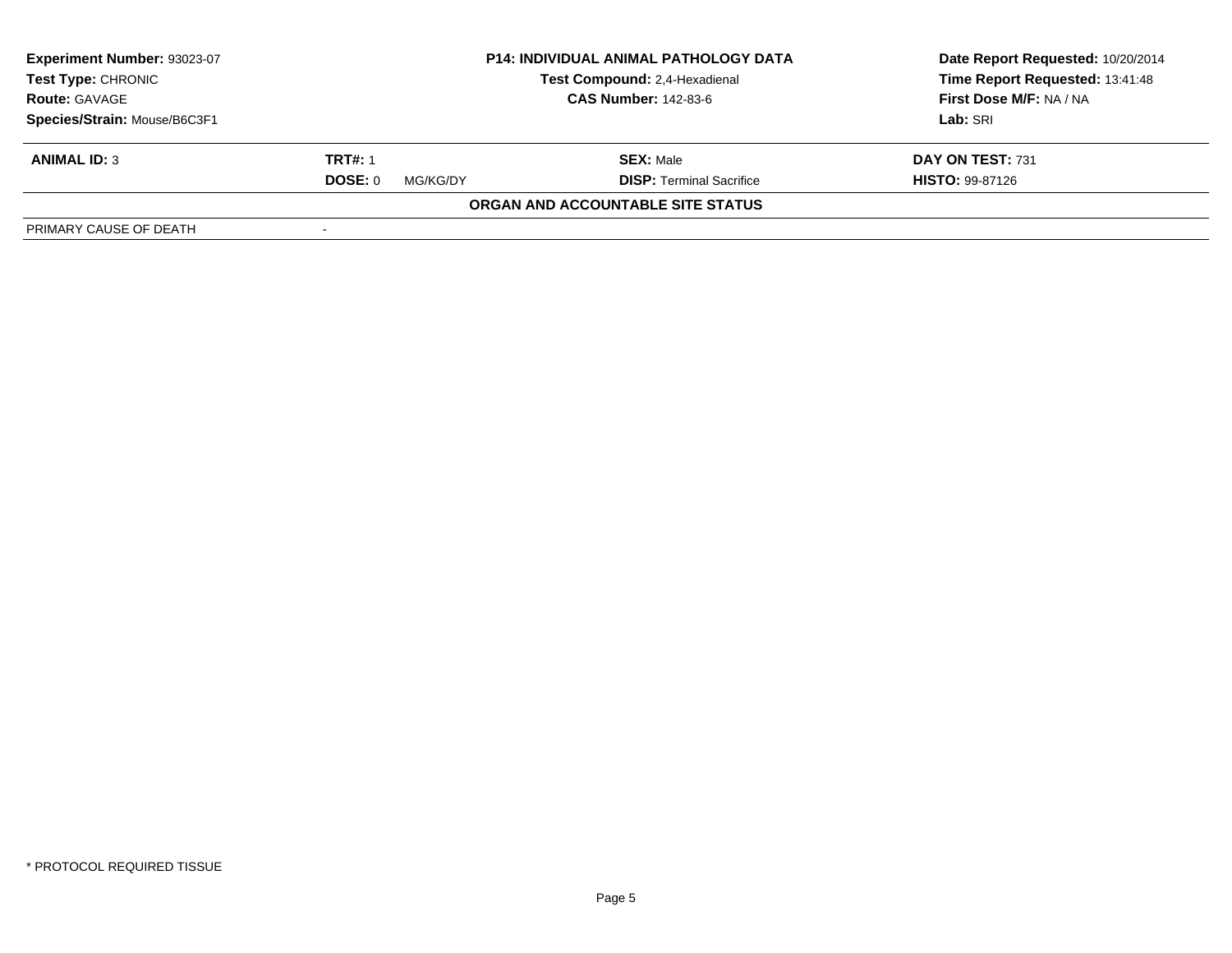| Experiment Number: 93023-07<br>Test Type: CHRONIC<br><b>Route: GAVAGE</b><br>Species/Strain: Mouse/B6C3F1 |                            | P14: INDIVIDUAL ANIMAL PATHOLOGY DATA<br>Test Compound: 2,4-Hexadienal<br><b>CAS Number: 142-83-6</b> | Date Report Requested: 10/20/2014<br>Time Report Requested: 13:41:48<br>First Dose M/F: NA / NA<br>Lab: SRI |
|-----------------------------------------------------------------------------------------------------------|----------------------------|-------------------------------------------------------------------------------------------------------|-------------------------------------------------------------------------------------------------------------|
| <b>ANIMAL ID: 4</b>                                                                                       | <b>TRT#: 1</b>             | <b>SEX: Male</b>                                                                                      | DAY ON TEST: 730                                                                                            |
|                                                                                                           | DOSE: 0<br>MG/KG/DY        | <b>DISP: Terminal Sacrifice</b>                                                                       | HISTO: 99-87127                                                                                             |
|                                                                                                           |                            | ORGAN AND ACCOUNTABLE SITE STATUS                                                                     |                                                                                                             |
| <b>NORMAL</b>                                                                                             |                            |                                                                                                       |                                                                                                             |
| * Adrenal Medulla                                                                                         | * Bone                     | * Bone Marrow                                                                                         | * Brain                                                                                                     |
| * Epididymis                                                                                              | * Esophagus                | * Gallbladder                                                                                         | * Heart                                                                                                     |
| * Intestine Large, Cecum                                                                                  | * Intestine Large, Colon   | * Intestine Large, Rectum                                                                             | * Intestine Small, Duodenum                                                                                 |
| * Intestine Small, Ileum                                                                                  | * Intestine Small, Jejunum | * Lung                                                                                                | * Lymph Node, Mandibular                                                                                    |
| * Lymph Node, Mesenteric                                                                                  | * Pancreas                 | * Pituitary Gland                                                                                     | * Prostate                                                                                                  |
| * Salivary Glands                                                                                         | * Seminal Vesicle          | * Skin                                                                                                | * Stomach, Glandular                                                                                        |
| * Testes                                                                                                  | * Thyroid Gland            | * Trachea                                                                                             | * Urinary Bladder                                                                                           |
| <b>MISSING</b>                                                                                            |                            |                                                                                                       |                                                                                                             |
| * Mammary Gland                                                                                           |                            |                                                                                                       |                                                                                                             |
| <b>OBSERVATIONS</b>                                                                                       |                            |                                                                                                       |                                                                                                             |
| * Adrenal Cortex                                                                                          |                            | <b>Cytoplasmic Alteration</b>                                                                         | Focal, Minimal                                                                                              |
| * Islets, Pancreatic                                                                                      |                            | Adenoma                                                                                               |                                                                                                             |
| [Adenoma TGLS = $2-7$ ]                                                                                   |                            |                                                                                                       |                                                                                                             |
| * Kidney                                                                                                  |                            | Nephropathy                                                                                           | Minimal                                                                                                     |
| * Liver                                                                                                   |                            | Congestion                                                                                            | Focal, Minimal                                                                                              |
|                                                                                                           |                            | Hepatocellular Adenoma                                                                                |                                                                                                             |
|                                                                                                           |                            | Infiltration Cellular                                                                                 | Mixed Cell, Minimal                                                                                         |
|                                                                                                           | Hepatocyte                 | Vacuolization Cytoplasmic                                                                             | Diffuse, Moderate                                                                                           |
| [ Hepatocellular Adenoma TGLS = 4-6 ]                                                                     |                            |                                                                                                       |                                                                                                             |
| * Nose                                                                                                    | <b>Respirat Epith</b>      | <b>Cytoplasmic Alteration</b>                                                                         | Mild                                                                                                        |
| * Parathyroid Gland                                                                                       |                            | Cyst                                                                                                  | Mild                                                                                                        |
| * Preputial Gland                                                                                         |                            | Degeneration                                                                                          | Cystic, Moderate                                                                                            |
| [ Degeneration TGLS = 1-8 ]                                                                               |                            |                                                                                                       |                                                                                                             |
| * Spleen                                                                                                  |                            | Hematopoietic Cell Proliferation                                                                      | Moderate                                                                                                    |
| [ Hematopoietic Cell Proliferation TGLS = 3-6 ]                                                           |                            |                                                                                                       |                                                                                                             |
| * Stomach, Forestomach                                                                                    | Epithelium                 | Hyperplasia                                                                                           | Squamous, Minimal                                                                                           |
| * Thymus                                                                                                  |                            | Cyst                                                                                                  | Minimal                                                                                                     |
| Tooth                                                                                                     |                            | Malformation                                                                                          | Moderate                                                                                                    |
| PRIMARY CAUSE OF DEATH                                                                                    |                            |                                                                                                       |                                                                                                             |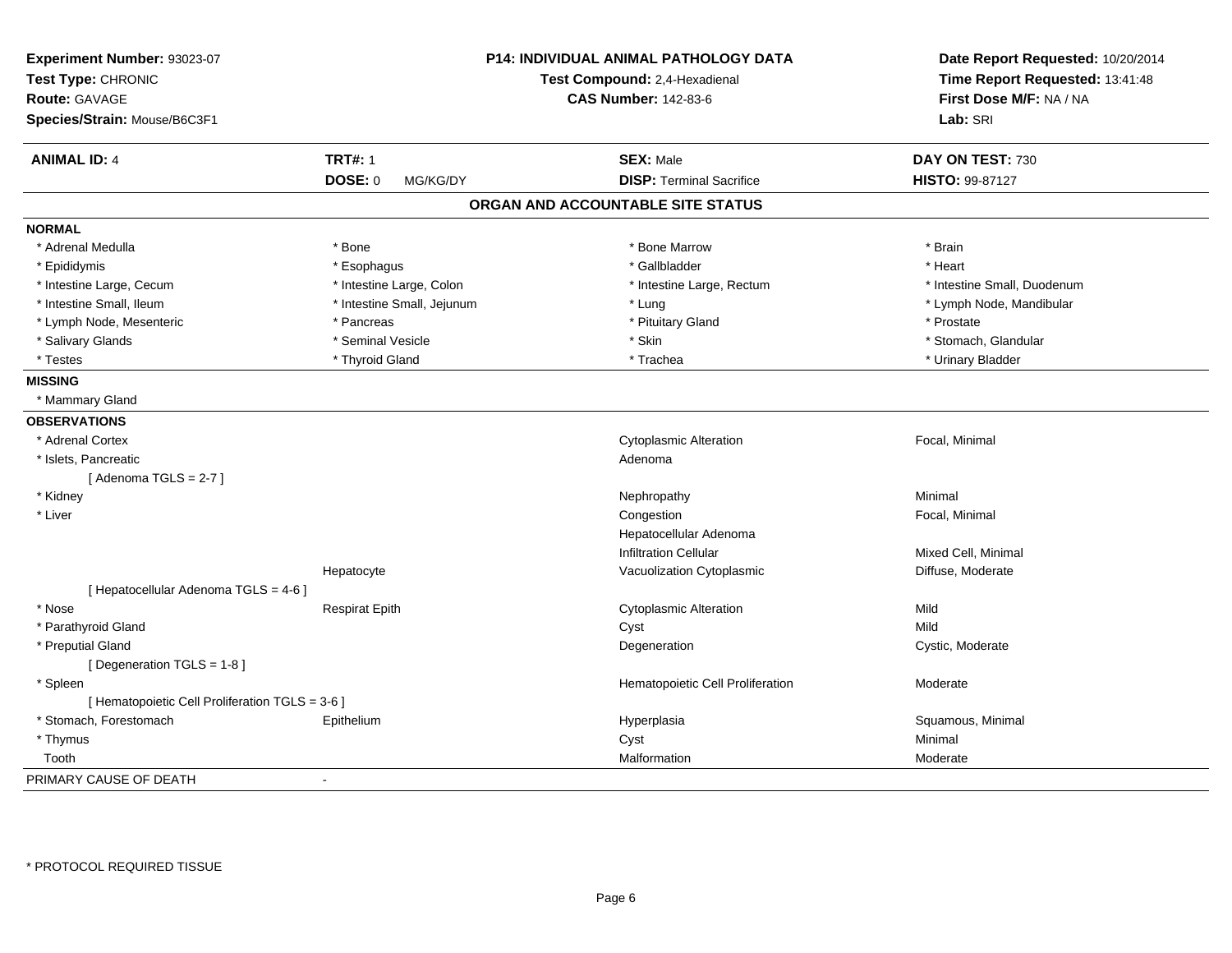| <b>Experiment Number: 93023-07</b><br>Test Type: CHRONIC<br>Test Compound: 2,4-Hexadienal |                            | P14: INDIVIDUAL ANIMAL PATHOLOGY DATA | Date Report Requested: 10/20/2014 |
|-------------------------------------------------------------------------------------------|----------------------------|---------------------------------------|-----------------------------------|
|                                                                                           |                            |                                       | Time Report Requested: 13:41:48   |
| <b>Route: GAVAGE</b>                                                                      |                            | <b>CAS Number: 142-83-6</b>           | First Dose M/F: NA / NA           |
| Species/Strain: Mouse/B6C3F1                                                              |                            |                                       | Lab: SRI                          |
| <b>ANIMAL ID: 5</b>                                                                       | <b>TRT#: 1</b>             | <b>SEX: Male</b>                      | DAY ON TEST: 731                  |
|                                                                                           | <b>DOSE: 0</b><br>MG/KG/DY | <b>DISP: Terminal Sacrifice</b>       | HISTO: 99-87128                   |
|                                                                                           |                            | ORGAN AND ACCOUNTABLE SITE STATUS     |                                   |
| <b>NORMAL</b>                                                                             |                            |                                       |                                   |
| * Adrenal Cortex                                                                          | * Adrenal Medulla          | * Bone                                | * Bone Marrow                     |
| * Brain                                                                                   | * Epididymis               | * Esophagus                           | * Gallbladder                     |
| * Heart                                                                                   | * Intestine Large, Cecum   | * Intestine Large, Colon              | * Intestine Large, Rectum         |
| * Intestine Small, Duodenum                                                               | * Intestine Small, Ileum   | * Intestine Small, Jejunum            | * Islets, Pancreatic              |
| * Lymph Node, Mandibular                                                                  | * Lymph Node, Mesenteric   | * Pancreas                            | * Parathyroid Gland               |
| * Pituitary Gland                                                                         | * Prostate                 | * Salivary Glands                     | * Seminal Vesicle                 |
| * Skin                                                                                    | * Spleen                   | * Stomach, Forestomach                | * Stomach, Glandular              |
| * Testes                                                                                  | * Trachea                  | * Urinary Bladder                     |                                   |
| <b>MISSING</b>                                                                            |                            |                                       |                                   |
| * Mammary Gland                                                                           |                            |                                       |                                   |
| <b>OBSERVATIONS</b>                                                                       |                            |                                       |                                   |
| <b>Harderian Gland</b>                                                                    |                            | Adenoma                               |                                   |
| [Adenoma TGLS = $7-22$ ]                                                                  |                            |                                       |                                   |
| * Kidney                                                                                  |                            | Nephropathy                           | Minimal                           |
| * Liver                                                                                   |                            | Infarct                               | Marked                            |
|                                                                                           |                            | <b>Infiltration Cellular</b>          | Mixed Cell, Minimal               |
| [ Infarct TGLS = $3-21$ ]                                                                 |                            |                                       |                                   |
| * Lung                                                                                    |                            | Alveolar/Bronchiolar Carcinoma        |                                   |
|                                                                                           |                            | Hyperplasia                           | Histiocytic, Marked               |
| [ Alveolar/Bronchiolar Carcinoma TGLS = 6-2 ]                                             |                            |                                       |                                   |
| [ Hyperplasia TGLS = 5-2 ]                                                                |                            |                                       |                                   |
| Lymph Node                                                                                | Mediastinal                | Hyperplasia                           | Lymphoid, Moderate                |
| [Hyperplasia TGLS = 4-2]                                                                  |                            |                                       |                                   |
| Mesentery                                                                                 | Fat                        | Necrosis                              | Minimal                           |
| * Nose                                                                                    | Olfactory Epi              | <b>Cytoplasmic Alteration</b>         | Moderate                          |
|                                                                                           | <b>Respirat Epith</b>      | Cytoplasmic Alteration                | Moderate                          |
| * Preputial Gland                                                                         |                            | Degeneration                          | Cystic, Moderate                  |
| [Degeneration TGLS = 1-8]                                                                 |                            |                                       |                                   |
| * Thymus                                                                                  |                            | Cyst                                  | Mild                              |
| * Thyroid Gland                                                                           |                            | Degeneration                          | Cystic, Focal, Minimal            |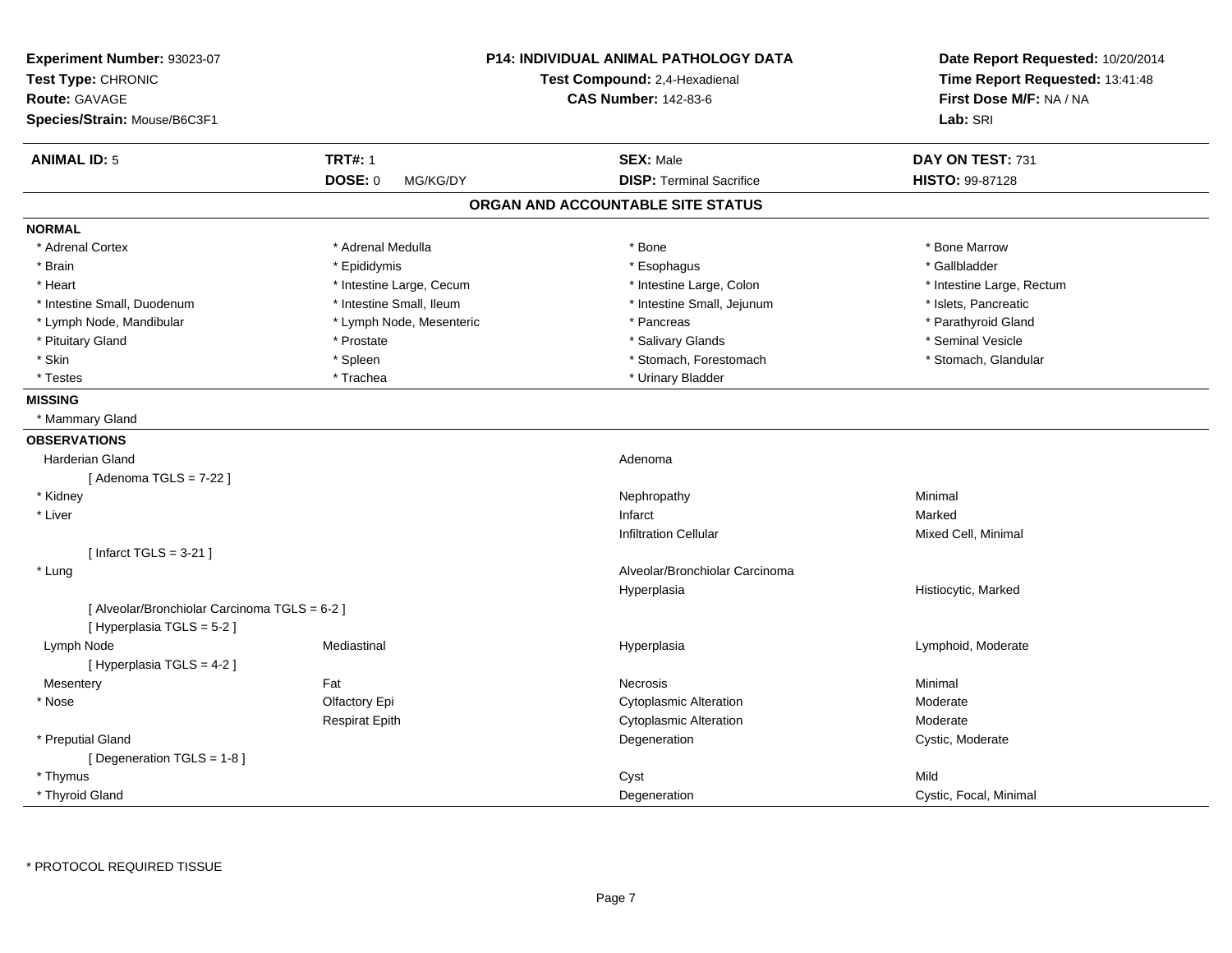| <b>Experiment Number: 93023-07</b><br>Test Type: CHRONIC<br><b>Route: GAVAGE</b><br>Species/Strain: Mouse/B6C3F1 | <b>P14: INDIVIDUAL ANIMAL PATHOLOGY DATA</b><br>Test Compound: 2,4-Hexadienal<br><b>CAS Number: 142-83-6</b> |                                          | Date Report Requested: 10/20/2014<br>Time Report Requested: 13:41:48<br>First Dose M/F: NA / NA<br>Lab: SRI |
|------------------------------------------------------------------------------------------------------------------|--------------------------------------------------------------------------------------------------------------|------------------------------------------|-------------------------------------------------------------------------------------------------------------|
|                                                                                                                  |                                                                                                              |                                          |                                                                                                             |
| <b>ANIMAL ID: 5</b>                                                                                              | <b>TRT#: 1</b>                                                                                               | <b>SEX: Male</b>                         | DAY ON TEST: 731                                                                                            |
|                                                                                                                  | DOSE: 0<br>MG/KG/DY                                                                                          | <b>DISP: Terminal Sacrifice</b>          | <b>HISTO: 99-87128</b>                                                                                      |
|                                                                                                                  |                                                                                                              | <b>ORGAN AND ACCOUNTABLE SITE STATUS</b> |                                                                                                             |
| PRIMARY CAUSE OF DEATH                                                                                           | $\overline{\phantom{a}}$                                                                                     |                                          |                                                                                                             |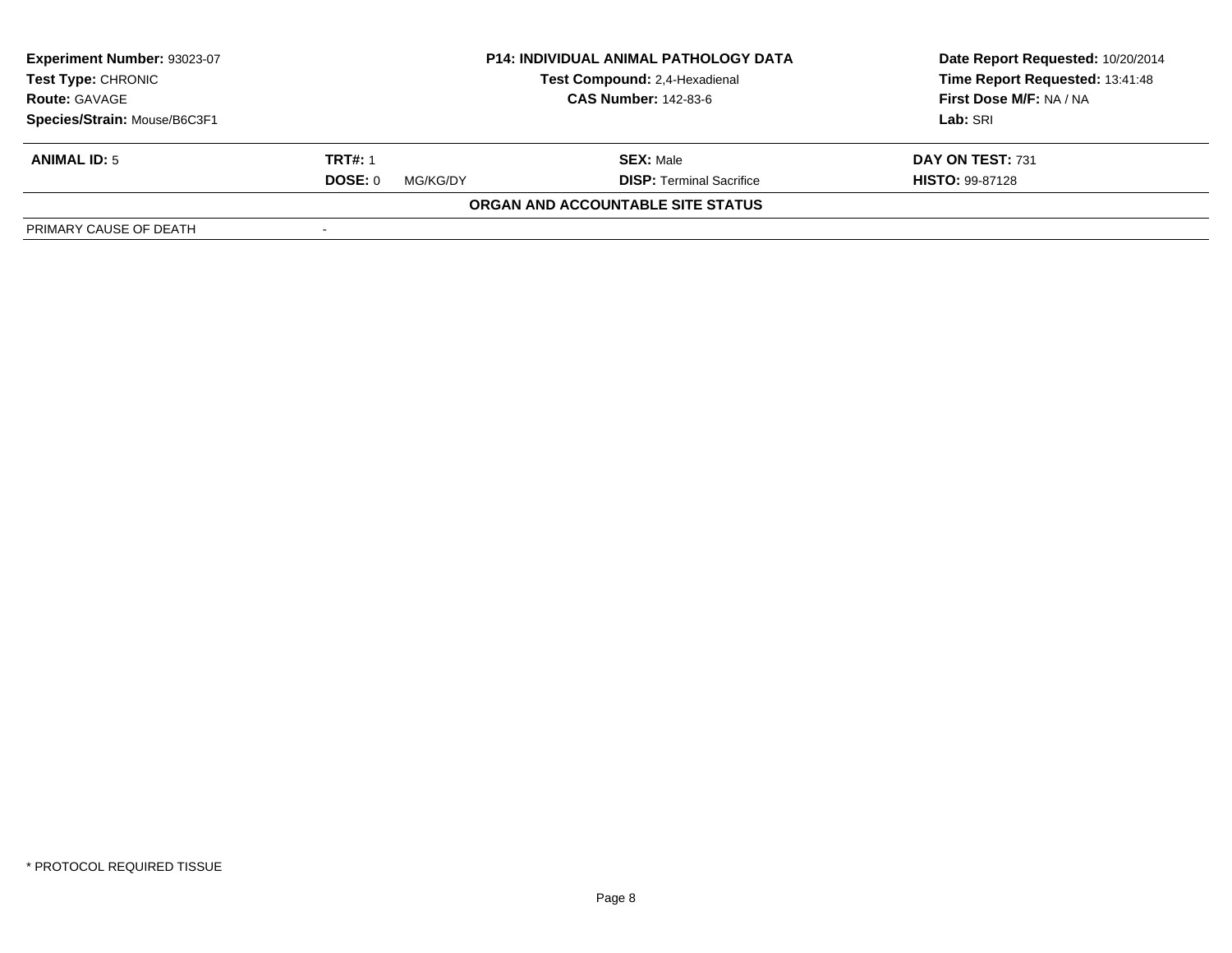| Experiment Number: 93023-07<br>Test Type: CHRONIC<br>Route: GAVAGE<br>Species/Strain: Mouse/B6C3F1 | P14: INDIVIDUAL ANIMAL PATHOLOGY DATA<br>Test Compound: 2,4-Hexadienal<br><b>CAS Number: 142-83-6</b> |                                   | Date Report Requested: 10/20/2014<br>Time Report Requested: 13:41:48<br>First Dose M/F: NA / NA<br>Lab: SRI |  |
|----------------------------------------------------------------------------------------------------|-------------------------------------------------------------------------------------------------------|-----------------------------------|-------------------------------------------------------------------------------------------------------------|--|
| <b>ANIMAL ID: 6</b>                                                                                | <b>TRT#: 1</b>                                                                                        | <b>SEX: Male</b>                  | DAY ON TEST: 731                                                                                            |  |
|                                                                                                    | <b>DOSE: 0</b><br>MG/KG/DY                                                                            | <b>DISP: Terminal Sacrifice</b>   | HISTO: 99-87129                                                                                             |  |
|                                                                                                    |                                                                                                       | ORGAN AND ACCOUNTABLE SITE STATUS |                                                                                                             |  |
| <b>NORMAL</b>                                                                                      |                                                                                                       |                                   |                                                                                                             |  |
| * Adrenal Cortex                                                                                   | * Adrenal Medulla                                                                                     | * Bone                            | * Bone Marrow                                                                                               |  |
| * Brain                                                                                            | * Epididymis                                                                                          | * Esophagus                       | * Gallbladder                                                                                               |  |
| * Heart                                                                                            | * Intestine Large, Cecum                                                                              | * Intestine Large, Colon          | * Intestine Large, Rectum                                                                                   |  |
| * Intestine Small, Duodenum                                                                        | * Intestine Small, Ileum                                                                              | * Intestine Small, Jejunum        | * Islets, Pancreatic                                                                                        |  |
| * Lymph Node, Mandibular                                                                           | * Lymph Node, Mesenteric                                                                              | * Pancreas                        | * Parathyroid Gland                                                                                         |  |
| * Pituitary Gland                                                                                  | * Preputial Gland                                                                                     | * Prostate                        | * Salivary Glands                                                                                           |  |
| * Seminal Vesicle                                                                                  | * Stomach, Glandular                                                                                  | * Testes                          | * Thymus                                                                                                    |  |
| * Thyroid Gland                                                                                    | * Trachea                                                                                             | * Urinary Bladder                 |                                                                                                             |  |
| <b>MISSING</b>                                                                                     |                                                                                                       |                                   |                                                                                                             |  |
| * Mammary Gland                                                                                    |                                                                                                       |                                   |                                                                                                             |  |
| <b>OBSERVATIONS</b>                                                                                |                                                                                                       |                                   |                                                                                                             |  |
| * Kidney                                                                                           |                                                                                                       | Nephropathy                       | Mild                                                                                                        |  |
| * Liver                                                                                            |                                                                                                       | Hepatocellular Carcinoma          |                                                                                                             |  |
|                                                                                                    |                                                                                                       | <b>Infiltration Cellular</b>      | Mixed Cell, Mild                                                                                            |  |
| [ Hepatocellular Carcinoma TGLS = 3-22 ]                                                           |                                                                                                       |                                   |                                                                                                             |  |
| * Lung                                                                                             |                                                                                                       | Hepatocellular Carcinoma          | Metastatic (Liver)                                                                                          |  |
| * Nose                                                                                             | <b>Respirat Epith</b>                                                                                 | <b>Cytoplasmic Alteration</b>     | Mild                                                                                                        |  |
| * Skin                                                                                             | <b>Subcut Tiss</b>                                                                                    | Hemangiosarcoma                   |                                                                                                             |  |
| [Hemangiosarcoma TGLS = 1-21]                                                                      |                                                                                                       |                                   |                                                                                                             |  |
| * Spleen                                                                                           |                                                                                                       | Hematopoietic Cell Proliferation  | Moderate                                                                                                    |  |
| [ Hematopoietic Cell Proliferation TGLS = 2-6 ]                                                    |                                                                                                       |                                   |                                                                                                             |  |
| * Stomach, Forestomach                                                                             | Epithelium                                                                                            | Hyperplasia                       | Squamous, Mild                                                                                              |  |
|                                                                                                    |                                                                                                       | Inflammation                      | Focal, Mild                                                                                                 |  |
| [ Hyperplasia TGLS = 5-4-1 ]                                                                       |                                                                                                       |                                   |                                                                                                             |  |
| [Inflammation TGLS = $5-4-1$ ]                                                                     |                                                                                                       |                                   |                                                                                                             |  |
| PRIMARY CAUSE OF DEATH                                                                             | $\blacksquare$                                                                                        |                                   |                                                                                                             |  |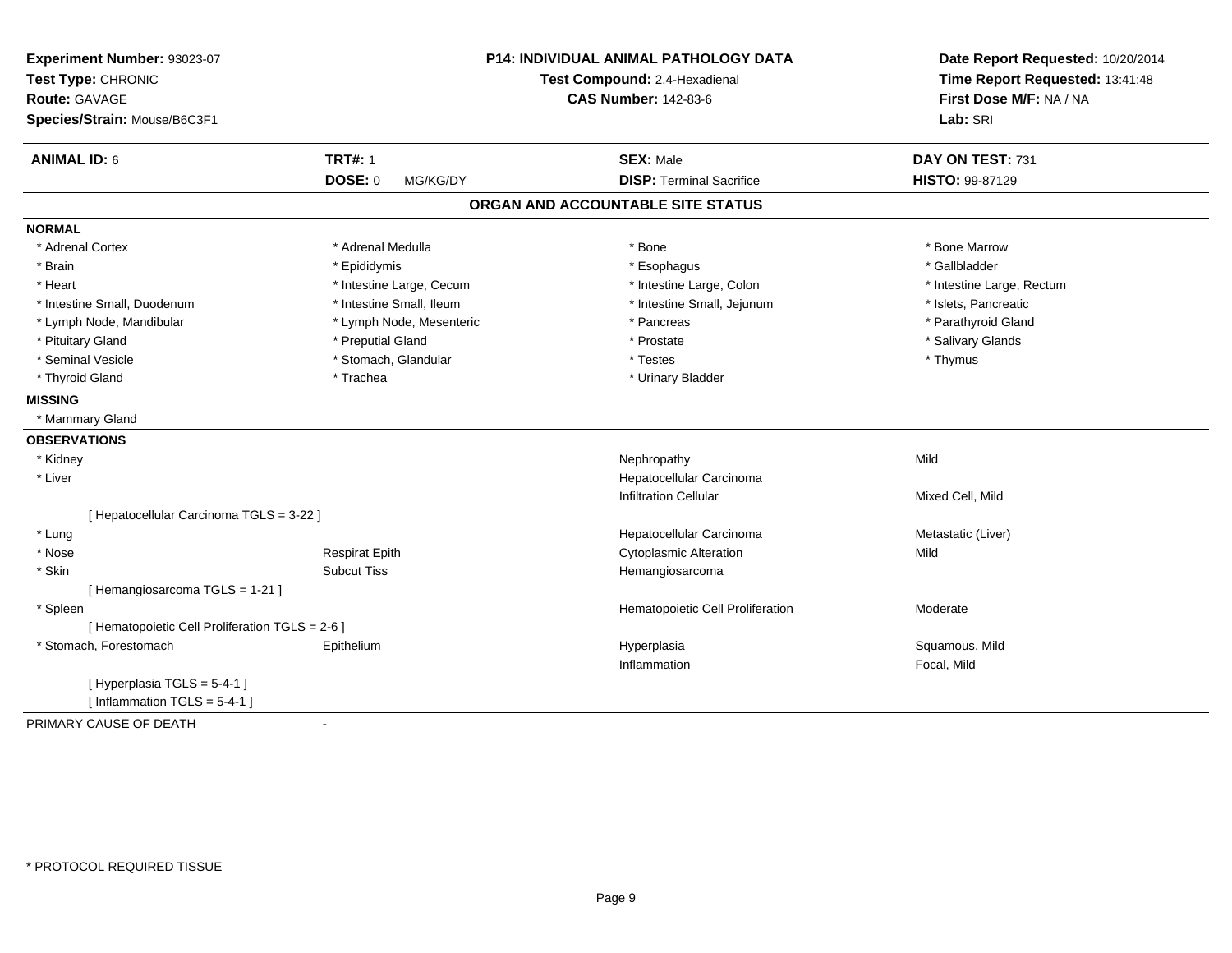| Experiment Number: 93023-07<br>Test Type: CHRONIC<br><b>Route: GAVAGE</b><br>Species/Strain: Mouse/B6C3F1 |                            | <b>P14: INDIVIDUAL ANIMAL PATHOLOGY DATA</b><br>Test Compound: 2,4-Hexadienal<br><b>CAS Number: 142-83-6</b> | Date Report Requested: 10/20/2014<br>Time Report Requested: 13:41:48<br>First Dose M/F: NA / NA<br>Lab: SRI |
|-----------------------------------------------------------------------------------------------------------|----------------------------|--------------------------------------------------------------------------------------------------------------|-------------------------------------------------------------------------------------------------------------|
| <b>ANIMAL ID: 7</b>                                                                                       | <b>TRT#: 1</b>             | <b>SEX: Male</b>                                                                                             | DAY ON TEST: 698                                                                                            |
|                                                                                                           | <b>DOSE: 0</b><br>MG/KG/DY | <b>DISP:</b> Moribund Sacrifice                                                                              | <b>HISTO: 99-86704</b>                                                                                      |
|                                                                                                           |                            | ORGAN AND ACCOUNTABLE SITE STATUS                                                                            |                                                                                                             |
| <b>NORMAL</b>                                                                                             |                            |                                                                                                              |                                                                                                             |
| * Adrenal Cortex                                                                                          | * Adrenal Medulla          | * Bone                                                                                                       | * Bone Marrow                                                                                               |
| * Brain                                                                                                   | * Esophagus                | * Heart                                                                                                      | * Intestine Large, Cecum                                                                                    |
| * Intestine Large, Colon                                                                                  | * Intestine Large, Rectum  | * Intestine Small, Duodenum                                                                                  | * Intestine Small, Ileum                                                                                    |
| * Intestine Small, Jejunum                                                                                | * Islets, Pancreatic       | * Pancreas                                                                                                   | * Parathyroid Gland                                                                                         |
| * Pituitary Gland                                                                                         | * Preputial Gland          | * Prostate                                                                                                   | * Salivary Glands                                                                                           |
| * Seminal Vesicle                                                                                         | * Skin                     | * Stomach, Forestomach                                                                                       | * Stomach, Glandular                                                                                        |
| * Thymus                                                                                                  | * Thyroid Gland            | * Trachea                                                                                                    | * Urinary Bladder                                                                                           |
| <b>MISSING</b>                                                                                            |                            |                                                                                                              |                                                                                                             |
| * Gallbladder                                                                                             | * Mammary Gland            |                                                                                                              |                                                                                                             |
| <b>OBSERVATIONS</b>                                                                                       |                            |                                                                                                              |                                                                                                             |
| * Epididymis                                                                                              | <b>Bilateral</b>           | Hemorrhage                                                                                                   | Marked                                                                                                      |
| * Kidney                                                                                                  |                            | Atrophy                                                                                                      | Focal, Moderate                                                                                             |
|                                                                                                           | <b>Renal Tubule</b>        | Pigmentation                                                                                                 | Moderate                                                                                                    |
| * Liver                                                                                                   |                            | Hepatocellular Carcinoma                                                                                     |                                                                                                             |
| [ Hepatocellular Carcinoma TGLS = 5-22 ]                                                                  |                            |                                                                                                              |                                                                                                             |
| * Lung                                                                                                    |                            | Alveolar/Bronchiolar Carcinoma                                                                               |                                                                                                             |
|                                                                                                           | Mediastinum                | Hepatocellular Carcinoma                                                                                     | Metastatic (Liver)                                                                                          |
|                                                                                                           |                            | Hepatocellular Carcinoma                                                                                     | Metastatic (Liver)                                                                                          |
| [ Hepatocellular Carcinoma TGLS = 6-2 ]<br>[ Hepatocellular Carcinoma TGLS = 7-23 ]                       |                            |                                                                                                              |                                                                                                             |
| * Lymph Node, Mandibular                                                                                  |                            | Hyperplasia                                                                                                  | Plasma Cell, Moderate                                                                                       |
|                                                                                                           |                            | Hyperplasia                                                                                                  | Histiocytic, Moderate                                                                                       |
| * Lymph Node, Mesenteric                                                                                  |                            | Hemorrhage                                                                                                   | Moderate                                                                                                    |
|                                                                                                           |                            | <b>Infiltration Cellular</b>                                                                                 | Polymorphnuclr, Moderate                                                                                    |
| Mesentery                                                                                                 | Fat                        | Necrosis                                                                                                     | Moderate                                                                                                    |
| [Necrosis $TGLS = 3-21$ ]                                                                                 |                            |                                                                                                              |                                                                                                             |
| * Nose                                                                                                    | <b>Respirat Epith</b>      | <b>Cytoplasmic Alteration</b>                                                                                | Mild                                                                                                        |
|                                                                                                           | Nasolacrim Dct             | Inflammation                                                                                                 | Mild                                                                                                        |
|                                                                                                           |                            | Inflammation                                                                                                 | Suppurative, Minimal                                                                                        |
| * Spleen                                                                                                  |                            | Hematopoietic Cell Proliferation                                                                             | Moderate                                                                                                    |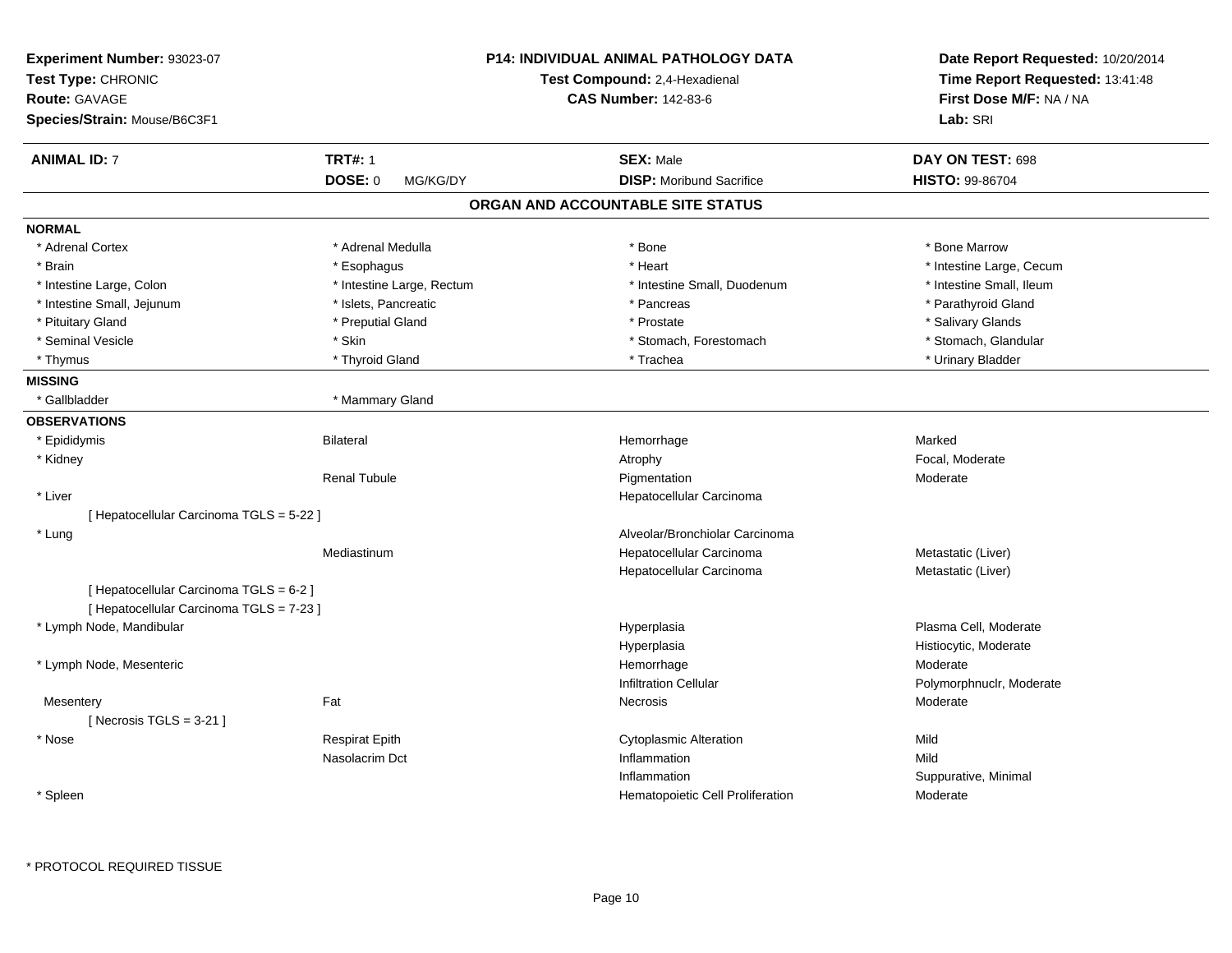| Experiment Number: 93023-07  | <b>P14: INDIVIDUAL ANIMAL PATHOLOGY DATA</b> |                                   | Date Report Requested: 10/20/2014 |
|------------------------------|----------------------------------------------|-----------------------------------|-----------------------------------|
| <b>Test Type: CHRONIC</b>    |                                              | Test Compound: 2,4-Hexadienal     | Time Report Requested: 13:41:48   |
| <b>Route: GAVAGE</b>         |                                              | <b>CAS Number: 142-83-6</b>       | First Dose M/F: NA / NA           |
| Species/Strain: Mouse/B6C3F1 |                                              |                                   | Lab: SRI                          |
| <b>ANIMAL ID: 7</b>          | <b>TRT#: 1</b>                               | <b>SEX: Male</b>                  | DAY ON TEST: 698                  |
|                              | DOSE: 0<br>MG/KG/DY                          | <b>DISP:</b> Moribund Sacrifice   | <b>HISTO: 99-86704</b>            |
|                              |                                              | ORGAN AND ACCOUNTABLE SITE STATUS |                                   |
| * Testes                     |                                              | Hemorrhage                        | Mild                              |
| [Hemorrhage TGLS = $4-7$ ]   |                                              |                                   |                                   |
| PRIMARY CAUSE OF DEATH       | - Liver Hepatocellular Carcinoma             |                                   |                                   |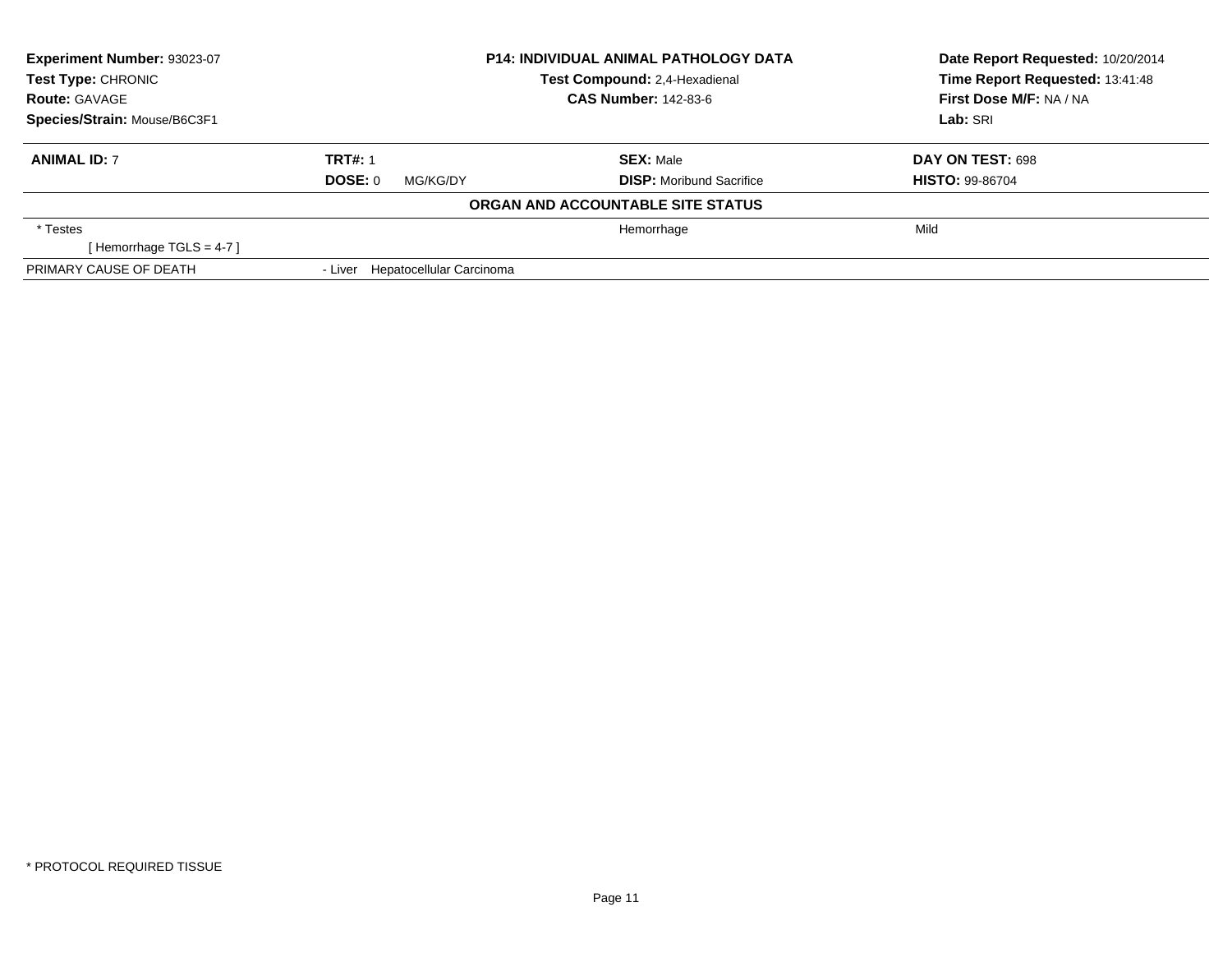| Experiment Number: 93023-07<br>Test Type: CHRONIC<br><b>Route: GAVAGE</b><br>Species/Strain: Mouse/B6C3F1 |                            | P14: INDIVIDUAL ANIMAL PATHOLOGY DATA<br>Test Compound: 2,4-Hexadienal<br><b>CAS Number: 142-83-6</b> | Date Report Requested: 10/20/2014<br>Time Report Requested: 13:41:48<br>First Dose M/F: NA / NA<br>Lab: SRI |
|-----------------------------------------------------------------------------------------------------------|----------------------------|-------------------------------------------------------------------------------------------------------|-------------------------------------------------------------------------------------------------------------|
| <b>ANIMAL ID: 8</b>                                                                                       | <b>TRT#: 1</b>             | <b>SEX: Male</b>                                                                                      | DAY ON TEST: 729                                                                                            |
|                                                                                                           | <b>DOSE: 0</b><br>MG/KG/DY | <b>DISP: Terminal Sacrifice</b>                                                                       | HISTO: 99-87130                                                                                             |
|                                                                                                           |                            | ORGAN AND ACCOUNTABLE SITE STATUS                                                                     |                                                                                                             |
| <b>NORMAL</b>                                                                                             |                            |                                                                                                       |                                                                                                             |
| * Adrenal Medulla                                                                                         | * Bone                     | * Bone Marrow                                                                                         | * Brain                                                                                                     |
| * Epididymis                                                                                              | * Esophagus                | * Gallbladder                                                                                         | * Heart                                                                                                     |
| * Intestine Large, Cecum                                                                                  | * Intestine Large, Colon   | * Intestine Large, Rectum                                                                             | * Intestine Small, Duodenum                                                                                 |
| * Intestine Small, Ileum                                                                                  | * Intestine Small, Jejunum | * Islets, Pancreatic                                                                                  | * Lymph Node, Mandibular                                                                                    |
| * Lymph Node, Mesenteric                                                                                  | * Pancreas                 | * Parathyroid Gland                                                                                   | * Pituitary Gland                                                                                           |
| * Preputial Gland                                                                                         | * Prostate                 | * Salivary Glands                                                                                     | * Seminal Vesicle                                                                                           |
| * Skin                                                                                                    | * Spleen                   | * Stomach, Forestomach                                                                                | * Stomach, Glandular                                                                                        |
| * Testes                                                                                                  | * Thymus                   | * Thyroid Gland                                                                                       | * Trachea                                                                                                   |
| * Urinary Bladder                                                                                         |                            |                                                                                                       |                                                                                                             |
| <b>MISSING</b>                                                                                            |                            |                                                                                                       |                                                                                                             |
| * Mammary Gland                                                                                           |                            |                                                                                                       |                                                                                                             |
| <b>OBSERVATIONS</b>                                                                                       |                            |                                                                                                       |                                                                                                             |
| * Adrenal Cortex                                                                                          | Subcapsular                | Hyperplasia                                                                                           | Focal, Mild                                                                                                 |
| * Kidney                                                                                                  |                            | Cyst                                                                                                  | Minimal                                                                                                     |
|                                                                                                           |                            | Nephropathy                                                                                           | Minimal                                                                                                     |
| * Liver                                                                                                   |                            | Angiectasis                                                                                           | Mild                                                                                                        |
|                                                                                                           |                            | Hepatocellular Adenoma                                                                                | <b>Multiple</b>                                                                                             |
|                                                                                                           | Hepatocyte                 | Vacuolization Cytoplasmic                                                                             | Diffuse, Moderate                                                                                           |
|                                                                                                           | Hepatocyte                 | Vacuolization Cytoplasmic                                                                             | Focal, Mild                                                                                                 |
| [Angiectasis TGLS = 2-6]<br>[ Hepatocellular Adenoma TGLS = 3-22 ]                                        |                            |                                                                                                       |                                                                                                             |
| * Lung                                                                                                    |                            | Congestion                                                                                            | Mild                                                                                                        |
| [Congestion TGLS = 4-2]                                                                                   |                            |                                                                                                       |                                                                                                             |
| Mesentery                                                                                                 | Fat                        | Necrosis                                                                                              | Moderate                                                                                                    |
| [Necrosis TGLS = $1-21$ ]                                                                                 |                            |                                                                                                       |                                                                                                             |
| * Nose                                                                                                    | Olfactory Epi              | Cytoplasmic Alteration                                                                                | Mild                                                                                                        |
|                                                                                                           | <b>Respirat Epith</b>      | <b>Cytoplasmic Alteration</b>                                                                         | Moderate                                                                                                    |
|                                                                                                           | Glands, Mucosa             | Dilatation                                                                                            | Focal, Minimal                                                                                              |
|                                                                                                           |                            | Inflammation                                                                                          | Suppurative, Minimal                                                                                        |

PRIMARY CAUSE OF DEATH-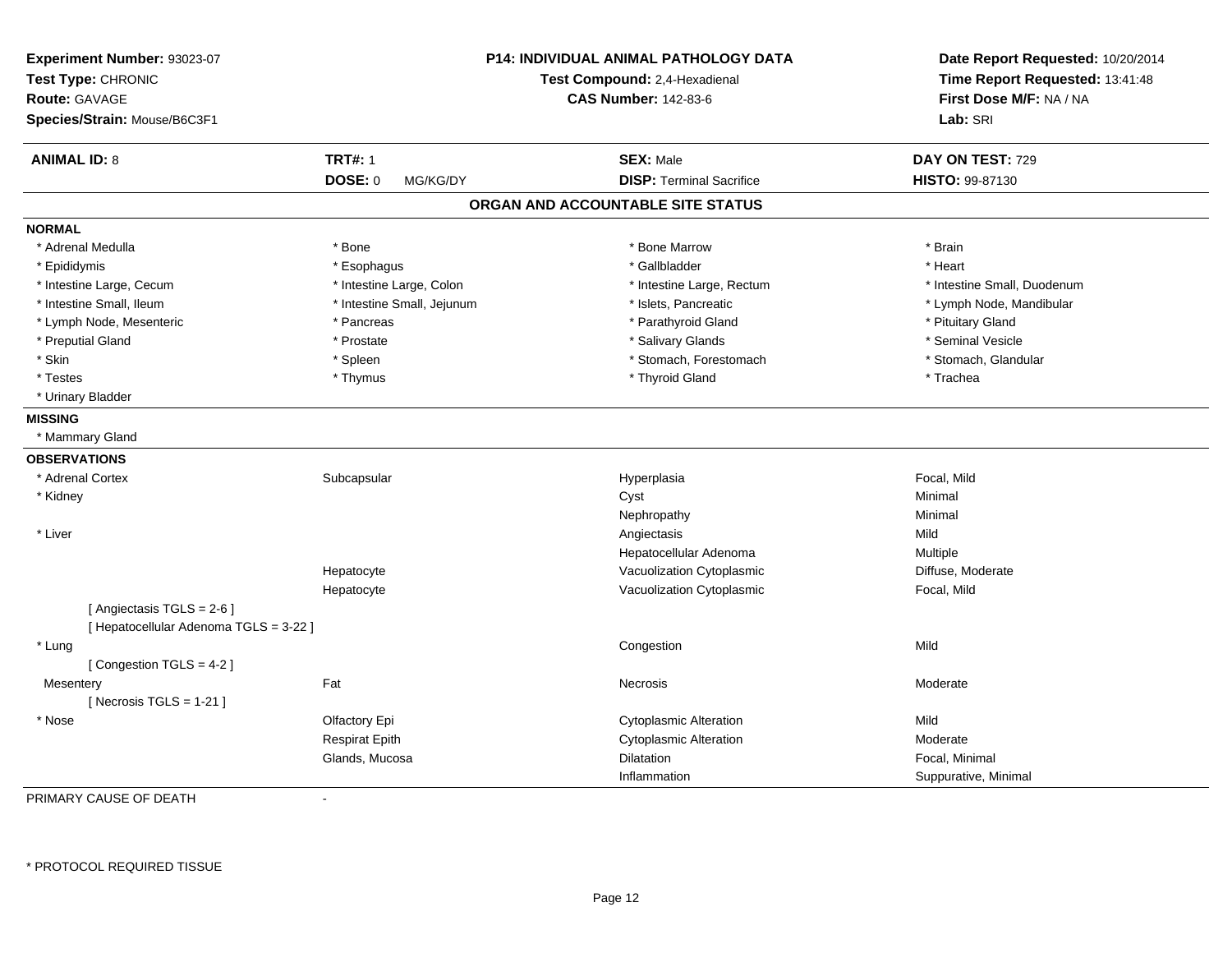| Experiment Number: 93023-07<br>Test Type: CHRONIC   |                     | <b>P14: INDIVIDUAL ANIMAL PATHOLOGY DATA</b><br><b>Test Compound: 2,4-Hexadienal</b> | Date Report Requested: 10/20/2014<br>Time Report Requested: 13:41:48 |
|-----------------------------------------------------|---------------------|--------------------------------------------------------------------------------------|----------------------------------------------------------------------|
| <b>CAS Number: 142-83-6</b><br><b>Route: GAVAGE</b> |                     | First Dose M/F: NA / NA                                                              |                                                                      |
| Species/Strain: Mouse/B6C3F1                        |                     |                                                                                      | Lab: SRI                                                             |
| <b>ANIMAL ID: 8</b>                                 | <b>TRT#: 1</b>      | <b>SEX: Male</b>                                                                     | <b>DAY ON TEST: 729</b>                                              |
|                                                     | DOSE: 0<br>MG/KG/DY | <b>DISP: Terminal Sacrifice</b>                                                      | <b>HISTO: 99-87130</b>                                               |
|                                                     |                     | ORGAN AND ACCOUNTABLE SITE STATUS                                                    |                                                                      |
|                                                     |                     |                                                                                      |                                                                      |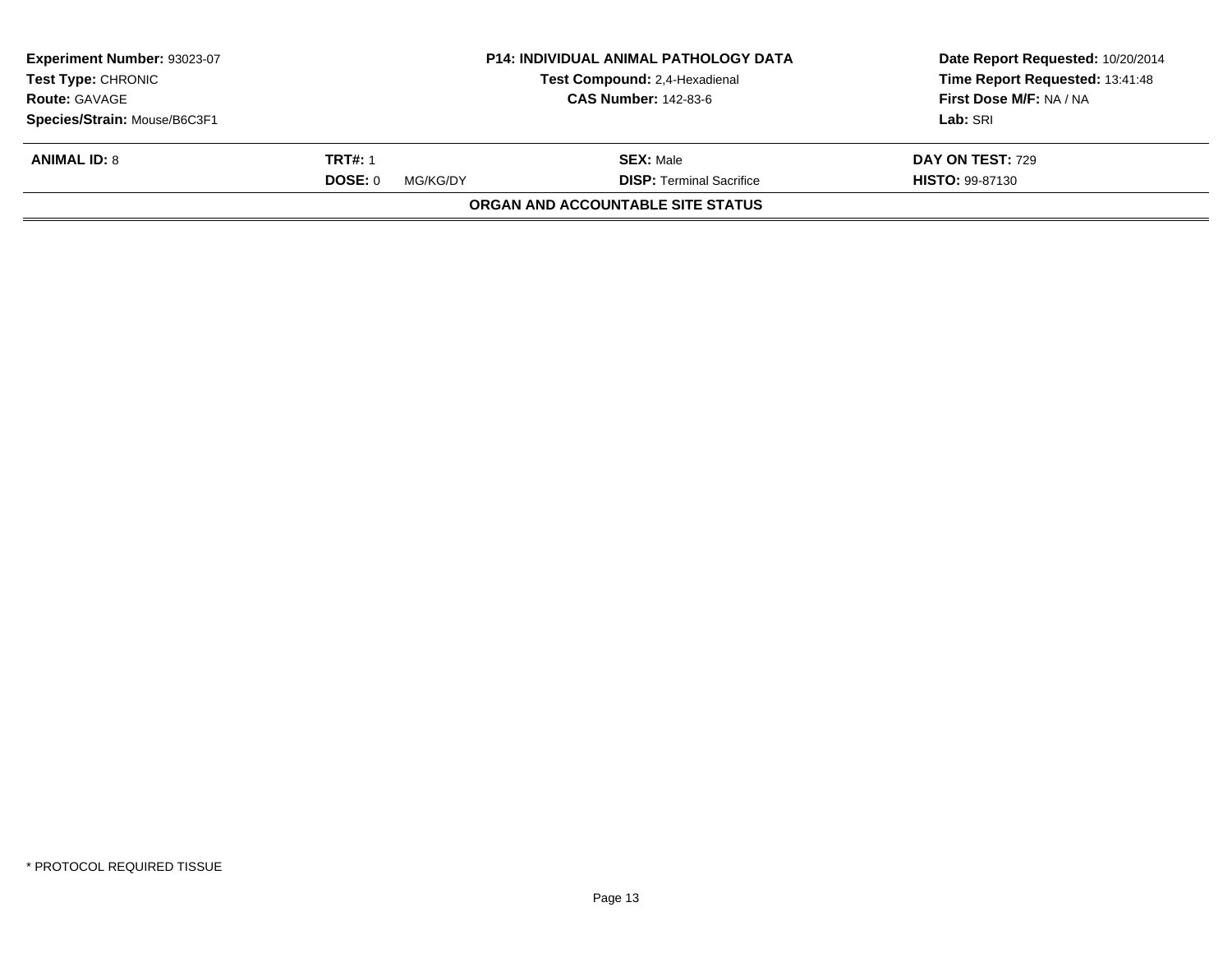| Experiment Number: 93023-07<br>Test Type: CHRONIC<br><b>Route: GAVAGE</b> |                             | P14: INDIVIDUAL ANIMAL PATHOLOGY DATA<br>Test Compound: 2,4-Hexadienal<br><b>CAS Number: 142-83-6</b> | Date Report Requested: 10/20/2014<br>Time Report Requested: 13:41:48<br>First Dose M/F: NA / NA |
|---------------------------------------------------------------------------|-----------------------------|-------------------------------------------------------------------------------------------------------|-------------------------------------------------------------------------------------------------|
| Species/Strain: Mouse/B6C3F1                                              |                             |                                                                                                       | Lab: SRI                                                                                        |
| <b>ANIMAL ID: 9</b>                                                       | <b>TRT#: 1</b>              | <b>SEX: Male</b>                                                                                      | DAY ON TEST: 603                                                                                |
|                                                                           | <b>DOSE: 0</b><br>MG/KG/DY  | <b>DISP:</b> Moribund Sacrifice                                                                       | HISTO: 99-86167                                                                                 |
|                                                                           |                             | ORGAN AND ACCOUNTABLE SITE STATUS                                                                     |                                                                                                 |
| <b>NORMAL</b>                                                             |                             |                                                                                                       |                                                                                                 |
| * Adrenal Cortex                                                          | * Bone                      | * Brain                                                                                               | * Epididymis                                                                                    |
| * Esophagus                                                               | * Gallbladder               | * Intestine Large, Cecum                                                                              | * Intestine Large, Colon                                                                        |
| * Intestine Large, Rectum                                                 | * Intestine Small, Duodenum | * Intestine Small, Ileum                                                                              | * Intestine Small, Jejunum                                                                      |
| * Islets, Pancreatic                                                      | * Lung                      | * Lymph Node, Mandibular                                                                              | * Lymph Node, Mesenteric                                                                        |
| * Pancreas                                                                | * Parathyroid Gland         | * Pituitary Gland                                                                                     | * Preputial Gland                                                                               |
| * Salivary Glands                                                         | * Seminal Vesicle           | * Skin                                                                                                | * Stomach, Glandular                                                                            |
| * Testes                                                                  | * Thyroid Gland             | * Trachea                                                                                             |                                                                                                 |
| <b>MISSING</b>                                                            |                             |                                                                                                       |                                                                                                 |
| * Adrenal Medulla                                                         | * Mammary Gland             | * Thymus                                                                                              |                                                                                                 |
| <b>OBSERVATIONS</b>                                                       |                             |                                                                                                       |                                                                                                 |
| * Bone Marrow                                                             | Myeloid Cell                | Hyperplasia                                                                                           | Moderate                                                                                        |
| * Heart                                                                   |                             | Inflammation                                                                                          | Chronic, Focal, Minimal                                                                         |
| * Kidney                                                                  |                             | Inflammation                                                                                          | Suppurative, Marked                                                                             |
| [Inflammation TGLS = $1-5$ ]                                              |                             |                                                                                                       |                                                                                                 |
| * Liver                                                                   |                             | Infarct                                                                                               | Marked                                                                                          |
|                                                                           |                             | <b>Infiltration Cellular</b>                                                                          | Mixed Cell, Mild                                                                                |
|                                                                           | Hepatocyte                  | Necrosis                                                                                              | Focal, Mild                                                                                     |
|                                                                           | Hepatocyte, Periportal      | Vacuolization Cytoplasmic                                                                             | Mild                                                                                            |
| [Infarct TGLS = $2-21$ ]                                                  |                             |                                                                                                       |                                                                                                 |
| Mesentery                                                                 | Fat                         | Necrosis                                                                                              | Minimal                                                                                         |
| * Nose                                                                    | <b>Respirat Epith</b>       | <b>Cytoplasmic Alteration</b>                                                                         | Mild                                                                                            |
| * Prostate                                                                |                             | Inflammation                                                                                          | Chronic, Moderate                                                                               |
| * Spleen                                                                  |                             | Hematopoietic Cell Proliferation                                                                      | Mild                                                                                            |
| * Stomach, Forestomach                                                    | Epithelium                  | Hyperplasia                                                                                           | Squamous, Mild                                                                                  |
|                                                                           |                             | Inflammation                                                                                          | Focal, Mild                                                                                     |
| [Hyperplasia TGLS = 4-4-1]                                                |                             |                                                                                                       |                                                                                                 |
| Urethra                                                                   |                             | Inflammation                                                                                          | Marked                                                                                          |
|                                                                           |                             | <b>Necrosis</b>                                                                                       | Focal, Marked                                                                                   |

[ Inflammation TGLS = 3-22 ]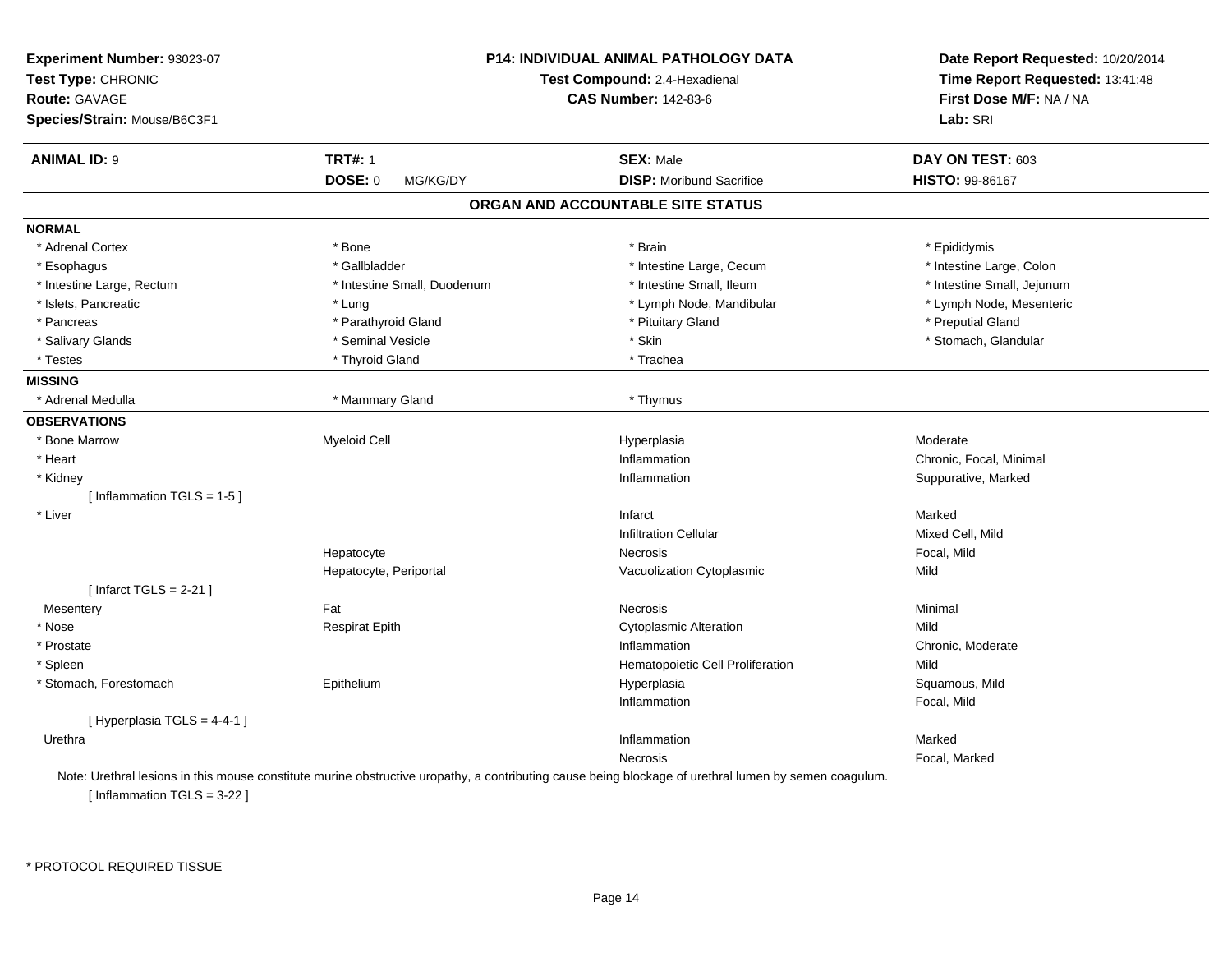| Experiment Number: 93023-07  |                                            | <b>P14: INDIVIDUAL ANIMAL PATHOLOGY DATA</b> | Date Report Requested: 10/20/2014<br>Time Report Requested: 13:41:48 |
|------------------------------|--------------------------------------------|----------------------------------------------|----------------------------------------------------------------------|
| <b>Test Type: CHRONIC</b>    |                                            | Test Compound: 2,4-Hexadienal                |                                                                      |
| <b>Route: GAVAGE</b>         |                                            | <b>CAS Number: 142-83-6</b>                  | First Dose M/F: NA / NA                                              |
| Species/Strain: Mouse/B6C3F1 |                                            |                                              | Lab: SRI                                                             |
| <b>ANIMAL ID: 9</b>          | <b>TRT#: 1</b>                             | <b>SEX: Male</b>                             | DAY ON TEST: 603                                                     |
|                              | DOSE: 0<br>MG/KG/DY                        | <b>DISP:</b> Moribund Sacrifice              | <b>HISTO: 99-86167</b>                                               |
|                              |                                            | ORGAN AND ACCOUNTABLE SITE STATUS            |                                                                      |
| [ Necrosis TGLS = $3-22$ ]   |                                            |                                              |                                                                      |
| * Urinary Bladder            |                                            | Inflammation                                 | Suppurative, Mild                                                    |
| PRIMARY CAUSE OF DEATH       | $\sim$                                     |                                              |                                                                      |
| CONTRIBUTORY CAUSE OF DEATH  | Inflammation:Urethra Necrosis<br>- Urethra |                                              |                                                                      |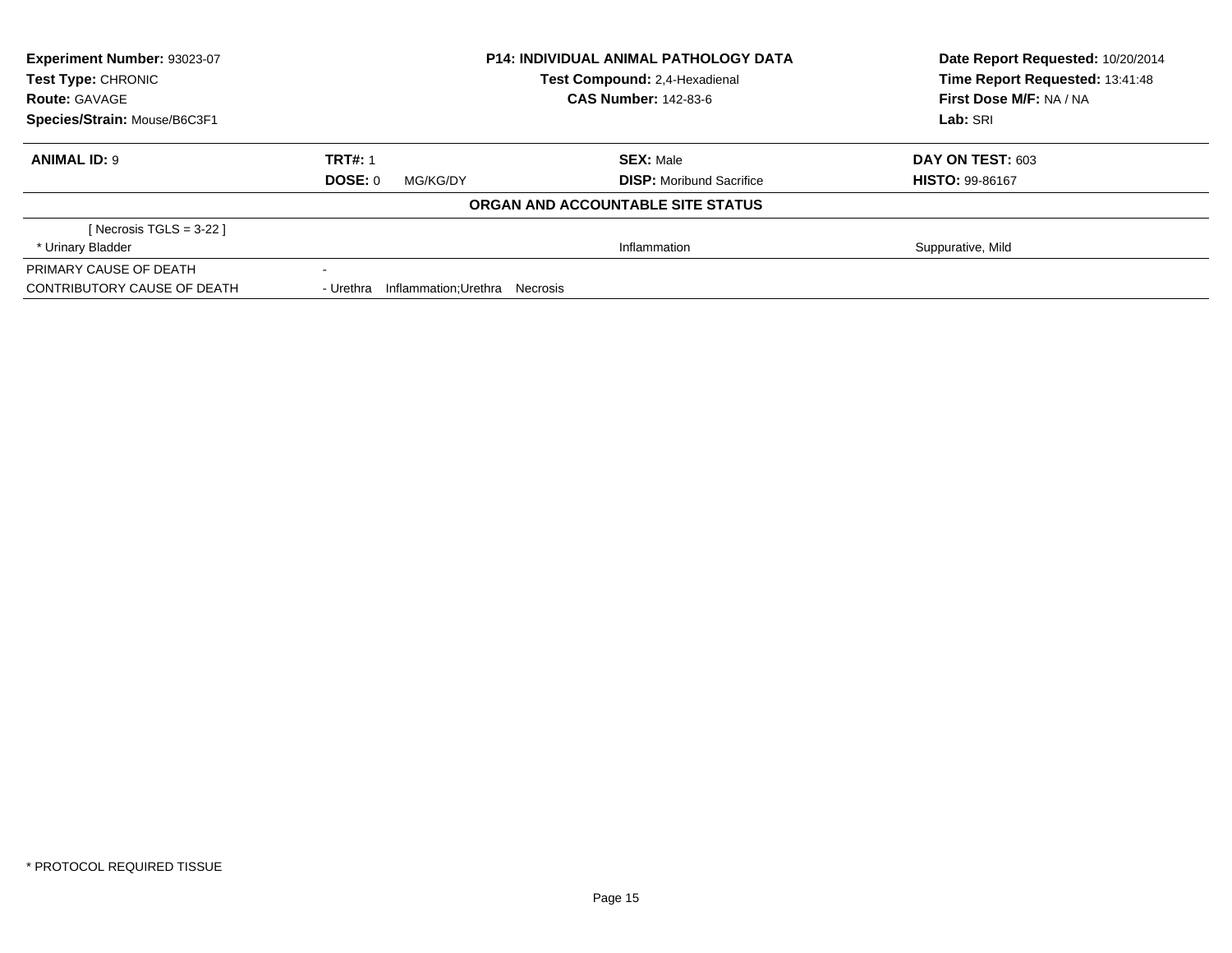| Experiment Number: 93023-07              |                               | <b>P14: INDIVIDUAL ANIMAL PATHOLOGY DATA</b> | Date Report Requested: 10/20/2014 |
|------------------------------------------|-------------------------------|----------------------------------------------|-----------------------------------|
| Test Type: CHRONIC                       | Test Compound: 2,4-Hexadienal |                                              | Time Report Requested: 13:41:48   |
| <b>Route: GAVAGE</b>                     |                               | <b>CAS Number: 142-83-6</b>                  | First Dose M/F: NA / NA           |
| Species/Strain: Mouse/B6C3F1             |                               |                                              | Lab: SRI                          |
| <b>ANIMAL ID: 10</b>                     | <b>TRT#: 1</b>                | <b>SEX: Male</b>                             | DAY ON TEST: 729                  |
|                                          | <b>DOSE: 0</b><br>MG/KG/DY    | <b>DISP: Terminal Sacrifice</b>              | <b>HISTO: 99-87131</b>            |
|                                          |                               | ORGAN AND ACCOUNTABLE SITE STATUS            |                                   |
| <b>NORMAL</b>                            |                               |                                              |                                   |
| * Adrenal Medulla                        | * Bone                        | * Bone Marrow                                | * Brain                           |
| * Epididymis                             | * Esophagus                   | * Gallbladder                                | * Heart                           |
| * Intestine Large, Cecum                 | * Intestine Large, Colon      | * Intestine Large, Rectum                    | * Intestine Small, Duodenum       |
| * Intestine Small. Ileum                 | * Intestine Small, Jejunum    | * Islets, Pancreatic                         | * Lung                            |
| * Lymph Node, Mandibular                 | * Lymph Node, Mesenteric      | * Pancreas                                   | * Parathyroid Gland               |
| * Pituitary Gland                        | * Preputial Gland             | * Prostate                                   | * Salivary Glands                 |
| * Skin                                   | * Spleen                      | * Stomach, Forestomach                       | * Stomach, Glandular              |
| * Testes                                 | * Thyroid Gland               | * Trachea                                    | * Urinary Bladder                 |
| <b>MISSING</b>                           |                               |                                              |                                   |
| * Mammary Gland                          | * Thymus                      |                                              |                                   |
| <b>OBSERVATIONS</b>                      |                               |                                              |                                   |
| * Adrenal Cortex                         |                               | Hypertrophy                                  | Focal. Mild                       |
| * Kidney                                 |                               | Metaplasia                                   | Osseous, Focal, Minimal           |
|                                          |                               | Nephropathy                                  | Mild                              |
| * Liver                                  |                               | Hepatocellular Adenoma                       |                                   |
|                                          | Hepatocyte                    | Vacuolization Cytoplasmic                    | Diffuse, Moderate                 |
| [ Hepatocellular Adenoma TGLS = 5-21 ]   |                               |                                              |                                   |
| [Vacuolization Cytoplasmic TGLS = 4-6-1] |                               |                                              |                                   |
| * Nose                                   | <b>Respirat Epith</b>         | <b>Cytoplasmic Alteration</b>                | Moderate                          |
| * Seminal Vesicle                        |                               | <b>Dilatation</b>                            | Marked                            |
| [ Dilatation TGLS = 2-7, 3-7 ]           |                               |                                              |                                   |
| PRIMARY CAUSE OF DEATH                   | $\blacksquare$                |                                              |                                   |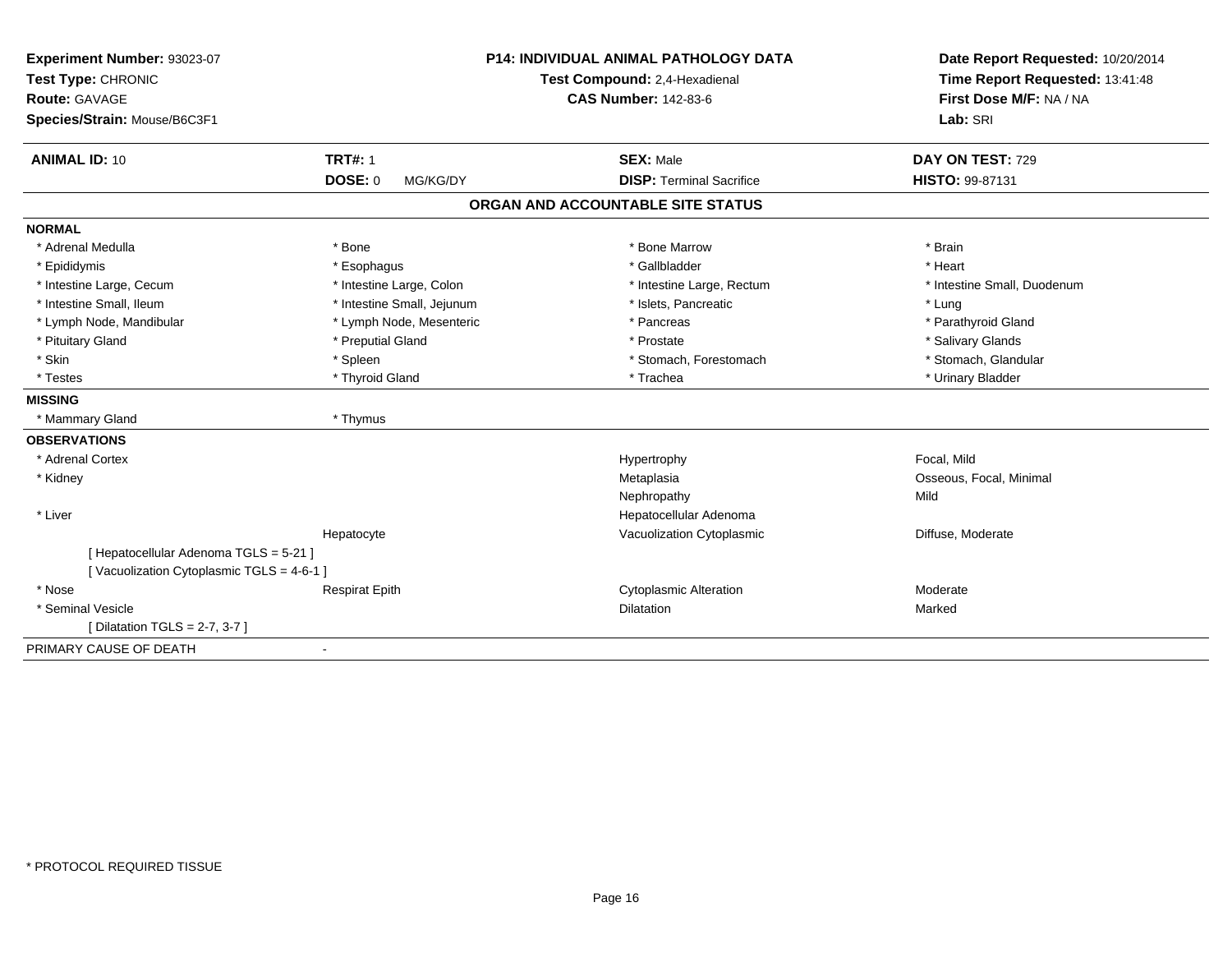| Experiment Number: 93023-07<br>Test Type: CHRONIC<br><b>Route: GAVAGE</b> |                            | P14: INDIVIDUAL ANIMAL PATHOLOGY DATA<br>Test Compound: 2,4-Hexadienal<br><b>CAS Number: 142-83-6</b> | Date Report Requested: 10/20/2014<br>Time Report Requested: 13:41:48<br>First Dose M/F: NA / NA |
|---------------------------------------------------------------------------|----------------------------|-------------------------------------------------------------------------------------------------------|-------------------------------------------------------------------------------------------------|
| Species/Strain: Mouse/B6C3F1                                              |                            |                                                                                                       | Lab: SRI                                                                                        |
| <b>ANIMAL ID: 11</b>                                                      | <b>TRT#: 1</b>             | <b>SEX: Male</b>                                                                                      | DAY ON TEST: 731                                                                                |
|                                                                           | DOSE: 0<br>MG/KG/DY        | <b>DISP: Terminal Sacrifice</b>                                                                       | HISTO: 99-87132                                                                                 |
|                                                                           |                            | ORGAN AND ACCOUNTABLE SITE STATUS                                                                     |                                                                                                 |
| <b>NORMAL</b>                                                             |                            |                                                                                                       |                                                                                                 |
| * Adrenal Medulla                                                         | * Bone                     | * Bone Marrow                                                                                         | * Brain                                                                                         |
| * Epididymis                                                              | * Esophagus                | * Gallbladder                                                                                         | * Heart                                                                                         |
| * Intestine Large, Cecum                                                  | * Intestine Large, Colon   | * Intestine Large, Rectum                                                                             | * Intestine Small, Duodenum                                                                     |
| * Intestine Small, Ileum                                                  | * Intestine Small, Jejunum | * Lymph Node, Mandibular                                                                              | * Lymph Node, Mesenteric                                                                        |
| * Mammary Gland                                                           | * Pancreas                 | * Parathyroid Gland                                                                                   | Penis                                                                                           |
| * Pituitary Gland                                                         | * Prostate                 | * Salivary Glands                                                                                     | * Seminal Vesicle                                                                               |
| * Skin                                                                    | * Spleen                   | * Stomach, Forestomach                                                                                | * Stomach, Glandular                                                                            |
| * Testes                                                                  | * Thyroid Gland            | * Trachea                                                                                             | * Urinary Bladder                                                                               |
| <b>OBSERVATIONS</b>                                                       |                            |                                                                                                       |                                                                                                 |
| * Adrenal Cortex                                                          | Subcapsular                | Adenoma                                                                                               |                                                                                                 |
| * Islets, Pancreatic                                                      |                            | Adenoma                                                                                               |                                                                                                 |
| Note: Islet cell adenoma is on slide 5.1.                                 |                            |                                                                                                       |                                                                                                 |
| * Kidney                                                                  | <b>Renal Tubule</b>        | Hyperplasia                                                                                           | Focal, Minimal                                                                                  |
|                                                                           |                            | Metaplasia                                                                                            | Osseous, Focal, Mild                                                                            |
|                                                                           |                            | Nephropathy                                                                                           | Mild                                                                                            |
| * Liver                                                                   |                            | Hepatocellular Adenoma                                                                                | Multiple                                                                                        |
|                                                                           | Hepatocyte                 | Vacuolization Cytoplasmic                                                                             | Diffuse, Moderate                                                                               |
| [ Hepatocellular Adenoma TGLS = 4-22, 5-23 ]                              |                            |                                                                                                       |                                                                                                 |
| * Lung                                                                    |                            | Alveolar/Bronchiolar Carcinoma                                                                        |                                                                                                 |
|                                                                           |                            | Hyperplasia                                                                                           | Histiocytic, Mild                                                                               |
| [ Alveolar/Bronchiolar Carcinoma TGLS = 3-2 ]                             |                            |                                                                                                       |                                                                                                 |
| Mesentery                                                                 | Fat                        | Necrosis                                                                                              | Moderate                                                                                        |
| [Necrosis $TGLS = 2-21$ ]                                                 |                            |                                                                                                       |                                                                                                 |
| * Nose                                                                    | <b>Respirat Epith</b>      | <b>Cytoplasmic Alteration</b>                                                                         | Mild                                                                                            |
| * Preputial Gland                                                         |                            | Degeneration                                                                                          | Cystic, Moderate                                                                                |
| [ Degeneration TGLS = 1-8 ]                                               |                            |                                                                                                       |                                                                                                 |
| * Thymus                                                                  |                            | Cyst                                                                                                  | Mild                                                                                            |
| PRIMARY CAUSE OF DEATH                                                    | $\blacksquare$             |                                                                                                       |                                                                                                 |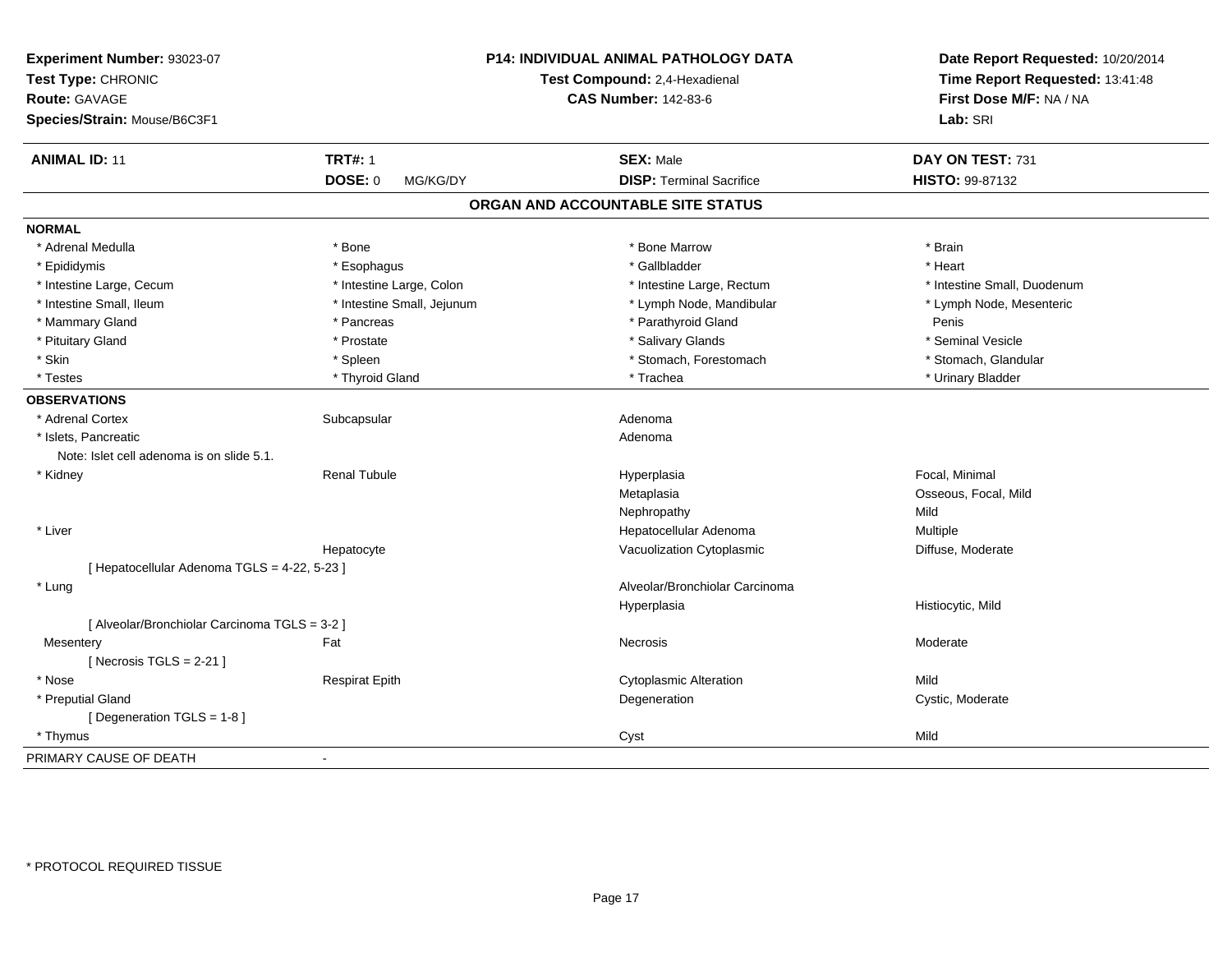| Experiment Number: 93023-07<br>Test Type: CHRONIC<br><b>Route: GAVAGE</b><br>Species/Strain: Mouse/B6C3F1 |                            | P14: INDIVIDUAL ANIMAL PATHOLOGY DATA<br>Test Compound: 2,4-Hexadienal<br><b>CAS Number: 142-83-6</b> | Date Report Requested: 10/20/2014<br>Time Report Requested: 13:41:48<br>First Dose M/F: NA / NA<br>Lab: SRI |
|-----------------------------------------------------------------------------------------------------------|----------------------------|-------------------------------------------------------------------------------------------------------|-------------------------------------------------------------------------------------------------------------|
| <b>ANIMAL ID: 12</b>                                                                                      | <b>TRT#: 1</b>             | <b>SEX: Male</b>                                                                                      | DAY ON TEST: 732                                                                                            |
|                                                                                                           | <b>DOSE: 0</b><br>MG/KG/DY | <b>DISP: Terminal Sacrifice</b>                                                                       | <b>HISTO: 99-87133</b>                                                                                      |
|                                                                                                           |                            | ORGAN AND ACCOUNTABLE SITE STATUS                                                                     |                                                                                                             |
| <b>NORMAL</b>                                                                                             |                            |                                                                                                       |                                                                                                             |
| * Adrenal Medulla                                                                                         | * Bone                     | * Bone Marrow                                                                                         | * Brain                                                                                                     |
| * Epididymis                                                                                              | * Esophagus                | * Gallbladder                                                                                         | * Heart                                                                                                     |
| * Intestine Large, Cecum                                                                                  | * Intestine Large, Colon   | * Intestine Large, Rectum                                                                             | * Intestine Small, Duodenum                                                                                 |
| * Intestine Small, Ileum                                                                                  | * Intestine Small, Jejunum | * Islets, Pancreatic                                                                                  | * Lymph Node, Mandibular                                                                                    |
| * Lymph Node, Mesenteric                                                                                  | * Pancreas                 | * Parathyroid Gland                                                                                   | * Pituitary Gland                                                                                           |
| * Prostate                                                                                                | * Salivary Glands          | * Seminal Vesicle                                                                                     | * Skin                                                                                                      |
| * Spleen                                                                                                  | * Stomach, Glandular       | * Thymus                                                                                              | * Thyroid Gland                                                                                             |
| * Trachea                                                                                                 | * Urinary Bladder          |                                                                                                       |                                                                                                             |
| <b>MISSING</b>                                                                                            |                            |                                                                                                       |                                                                                                             |
| * Mammary Gland                                                                                           |                            |                                                                                                       |                                                                                                             |
| <b>OBSERVATIONS</b>                                                                                       |                            |                                                                                                       |                                                                                                             |
| * Adrenal Cortex                                                                                          |                            | <b>Cytoplasmic Alteration</b>                                                                         | Focal, Minimal                                                                                              |
|                                                                                                           | Subcapsular                | Hyperplasia                                                                                           | Focal, Mild                                                                                                 |
| * Kidney                                                                                                  | <b>Renal Tubule</b>        | Adenoma                                                                                               |                                                                                                             |
|                                                                                                           |                            | Nephropathy                                                                                           | Minimal                                                                                                     |
| Note: Kidney adenoma is on slide 5-1.                                                                     |                            |                                                                                                       |                                                                                                             |
| * Liver                                                                                                   | Hepatocyte                 | Vacuolization Cytoplasmic                                                                             | Diffuse, Moderate                                                                                           |
| * Lung                                                                                                    |                            | Alveolar/Bronchiolar Adenoma                                                                          |                                                                                                             |
| * Nose                                                                                                    | Glands                     | <b>Cytoplasmic Alteration</b>                                                                         | Mild                                                                                                        |
|                                                                                                           | <b>Respirat Epith</b>      | <b>Cytoplasmic Alteration</b>                                                                         | Moderate                                                                                                    |
|                                                                                                           | Glands, Mucosa             | Dilatation                                                                                            | Focal, Mild                                                                                                 |
| * Preputial Gland                                                                                         |                            | Degeneration                                                                                          | Cystic, Moderate                                                                                            |
| [ Degeneration TGLS = 2-8 ]                                                                               |                            |                                                                                                       |                                                                                                             |
| * Stomach, Forestomach                                                                                    | Epithelium                 | Hyperplasia                                                                                           | Squamous, Minimal                                                                                           |
| [Hyperplasia TGLS = 3-4]                                                                                  |                            |                                                                                                       |                                                                                                             |
| * Testes                                                                                                  | <b>Interstit Cell</b>      | Adenoma                                                                                               |                                                                                                             |
| PRIMARY CAUSE OF DEATH                                                                                    |                            |                                                                                                       |                                                                                                             |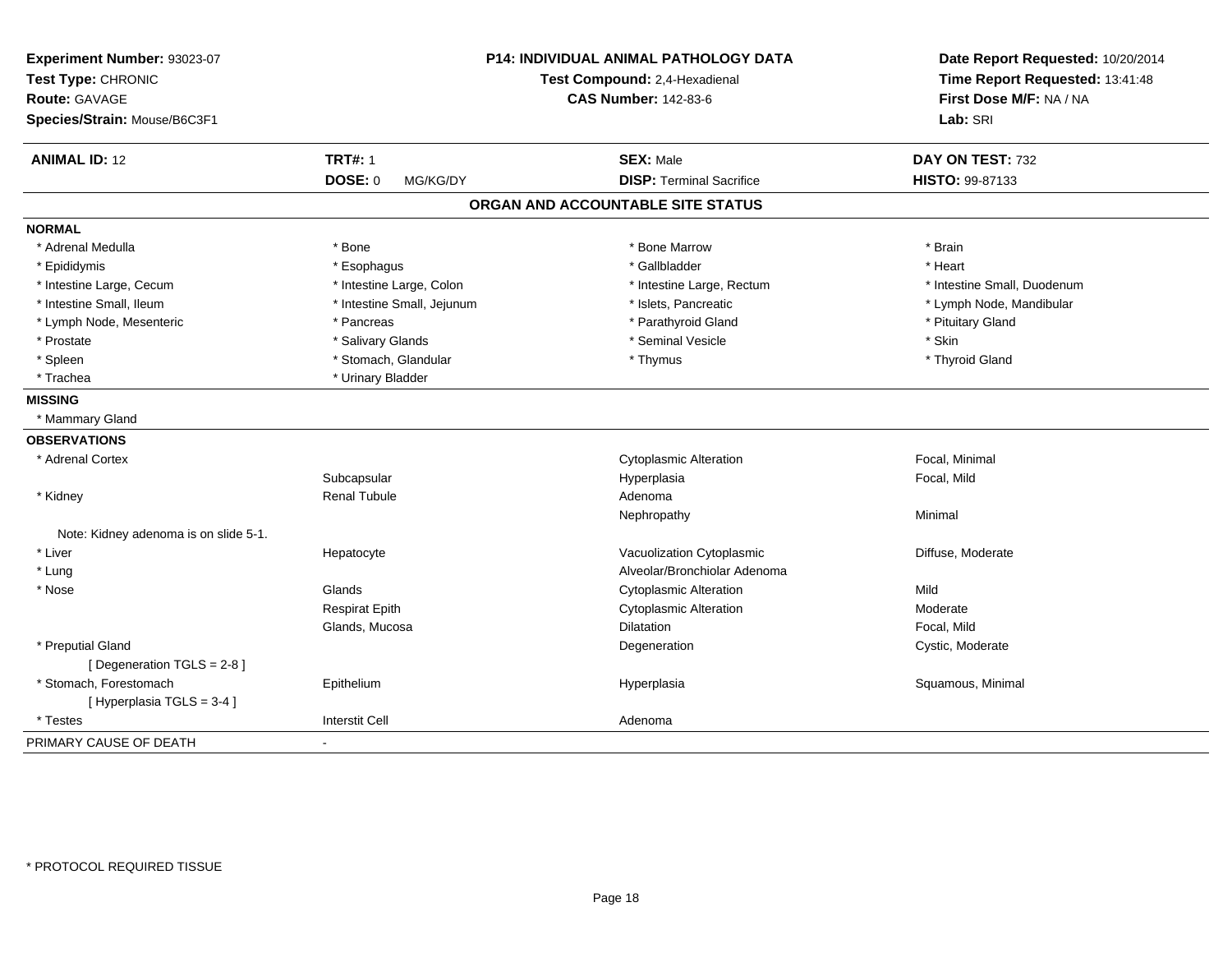| Experiment Number: 93023-07<br>Test Type: CHRONIC<br><b>Route: GAVAGE</b><br>Species/Strain: Mouse/B6C3F1 |                            | <b>P14: INDIVIDUAL ANIMAL PATHOLOGY DATA</b><br>Test Compound: 2,4-Hexadienal<br><b>CAS Number: 142-83-6</b> | Date Report Requested: 10/20/2014<br>Time Report Requested: 13:41:48<br>First Dose M/F: NA / NA<br>Lab: SRI |
|-----------------------------------------------------------------------------------------------------------|----------------------------|--------------------------------------------------------------------------------------------------------------|-------------------------------------------------------------------------------------------------------------|
| <b>ANIMAL ID: 13</b>                                                                                      | <b>TRT#: 1</b>             | <b>SEX: Male</b>                                                                                             | DAY ON TEST: 730                                                                                            |
|                                                                                                           | <b>DOSE: 0</b><br>MG/KG/DY | <b>DISP: Terminal Sacrifice</b>                                                                              | HISTO: 99-87222                                                                                             |
|                                                                                                           |                            | ORGAN AND ACCOUNTABLE SITE STATUS                                                                            |                                                                                                             |
| <b>NORMAL</b>                                                                                             |                            |                                                                                                              |                                                                                                             |
| * Adrenal Medulla                                                                                         | * Bone                     | * Bone Marrow                                                                                                | * Brain                                                                                                     |
| * Epididymis                                                                                              | * Esophagus                | * Gallbladder                                                                                                | * Heart                                                                                                     |
| * Intestine Large, Cecum                                                                                  | * Intestine Large, Colon   | * Intestine Large, Rectum                                                                                    | * Intestine Small, Duodenum                                                                                 |
| * Intestine Small, Ileum                                                                                  | * Intestine Small, Jejunum | * Islets, Pancreatic                                                                                         | * Lymph Node, Mandibular                                                                                    |
| * Lymph Node, Mesenteric                                                                                  | * Pancreas                 | * Parathyroid Gland                                                                                          | * Pituitary Gland                                                                                           |
| * Prostate                                                                                                | * Salivary Glands          | * Seminal Vesicle                                                                                            | * Skin                                                                                                      |
| * Spleen                                                                                                  | * Stomach, Forestomach     | * Stomach, Glandular                                                                                         | * Testes                                                                                                    |
| * Thymus                                                                                                  | * Thyroid Gland            | * Trachea                                                                                                    | * Urinary Bladder                                                                                           |
| <b>MISSING</b>                                                                                            |                            |                                                                                                              |                                                                                                             |
| * Mammary Gland                                                                                           |                            |                                                                                                              |                                                                                                             |
| <b>OBSERVATIONS</b>                                                                                       |                            |                                                                                                              |                                                                                                             |
| * Adrenal Cortex                                                                                          |                            | <b>Cytoplasmic Alteration</b>                                                                                | Focal, Mild                                                                                                 |
| * Kidney                                                                                                  |                            | Hyperplasia                                                                                                  | Lymphoid, Moderate                                                                                          |
|                                                                                                           |                            | Nephropathy                                                                                                  | Marked                                                                                                      |
| * Liver                                                                                                   |                            | <b>Infiltration Cellular</b>                                                                                 | Mixed Cell, Minimal                                                                                         |
| * Lung                                                                                                    | Alveolar Epith             | Hyperplasia                                                                                                  | Mild                                                                                                        |
| [ Hyperplasia TGLS = 3-22 ]                                                                               |                            |                                                                                                              |                                                                                                             |
| Mesentery                                                                                                 | Fat                        | Necrosis                                                                                                     | Mild                                                                                                        |
| [ Necrosis TGLS = $2-21$ ]                                                                                |                            |                                                                                                              |                                                                                                             |
| * Nose                                                                                                    | <b>Respirat Epith</b>      | <b>Cytoplasmic Alteration</b>                                                                                | Mild                                                                                                        |
| * Preputial Gland                                                                                         |                            | Degeneration                                                                                                 | Cystic, Moderate                                                                                            |
| [ Degeneration TGLS = 1-8 ]                                                                               |                            |                                                                                                              |                                                                                                             |
| PRIMARY CAUSE OF DEATH                                                                                    | $\blacksquare$             |                                                                                                              |                                                                                                             |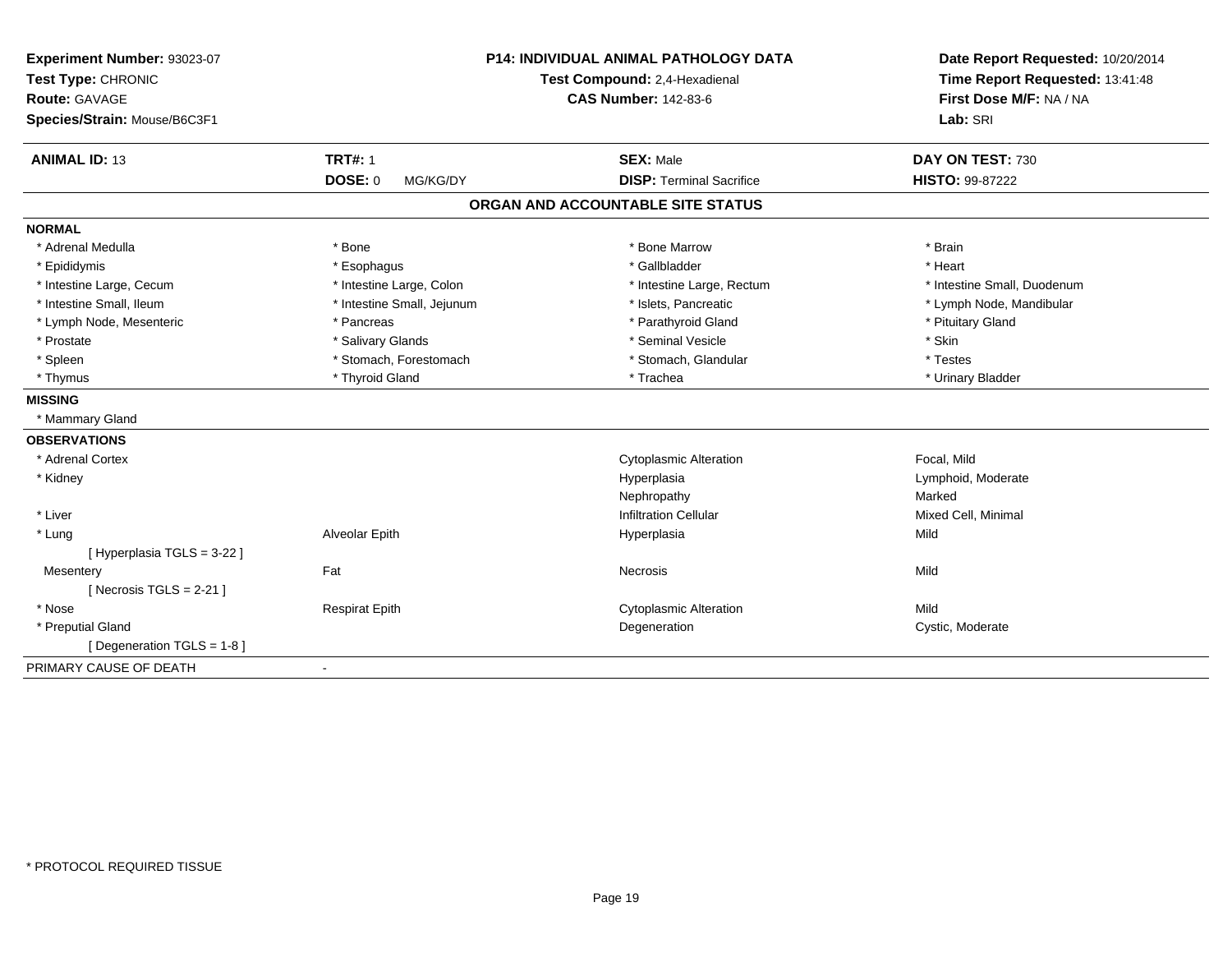| Experiment Number: 93023-07<br>Test Type: CHRONIC<br><b>Route: GAVAGE</b><br>Species/Strain: Mouse/B6C3F1 |                            | <b>P14: INDIVIDUAL ANIMAL PATHOLOGY DATA</b><br>Test Compound: 2,4-Hexadienal<br><b>CAS Number: 142-83-6</b> | Date Report Requested: 10/20/2014<br>Time Report Requested: 13:41:48<br>First Dose M/F: NA / NA<br>Lab: SRI |
|-----------------------------------------------------------------------------------------------------------|----------------------------|--------------------------------------------------------------------------------------------------------------|-------------------------------------------------------------------------------------------------------------|
| <b>ANIMAL ID: 14</b>                                                                                      | <b>TRT#: 1</b>             | <b>SEX: Male</b>                                                                                             | DAY ON TEST: 731                                                                                            |
|                                                                                                           | <b>DOSE: 0</b><br>MG/KG/DY | <b>DISP: Terminal Sacrifice</b>                                                                              | HISTO: 99-87223                                                                                             |
|                                                                                                           |                            | ORGAN AND ACCOUNTABLE SITE STATUS                                                                            |                                                                                                             |
| <b>NORMAL</b>                                                                                             |                            |                                                                                                              |                                                                                                             |
| * Adrenal Cortex                                                                                          | * Adrenal Medulla          | * Bone                                                                                                       | * Bone Marrow                                                                                               |
| * Brain                                                                                                   | * Epididymis               | * Esophagus                                                                                                  | * Gallbladder                                                                                               |
| * Heart                                                                                                   | * Intestine Large, Cecum   | * Intestine Large, Colon                                                                                     | * Intestine Large, Rectum                                                                                   |
| * Intestine Small, Duodenum                                                                               | * Intestine Small, Ileum   | * Intestine Small, Jejunum                                                                                   | * Islets, Pancreatic                                                                                        |
| * Lymph Node, Mandibular                                                                                  | * Pancreas                 | * Parathyroid Gland                                                                                          | * Pituitary Gland                                                                                           |
| * Preputial Gland                                                                                         | * Prostate                 | * Salivary Glands                                                                                            | * Seminal Vesicle                                                                                           |
| * Skin                                                                                                    | * Spleen                   | * Stomach, Glandular                                                                                         | * Testes                                                                                                    |
| * Thymus                                                                                                  | * Thyroid Gland            | * Trachea                                                                                                    | * Urinary Bladder                                                                                           |
| <b>MISSING</b>                                                                                            |                            |                                                                                                              |                                                                                                             |
| * Mammary Gland                                                                                           |                            |                                                                                                              |                                                                                                             |
| <b>OBSERVATIONS</b>                                                                                       |                            |                                                                                                              |                                                                                                             |
| * Kidney                                                                                                  |                            | Nephropathy                                                                                                  | Mild                                                                                                        |
| * Liver                                                                                                   |                            | <b>Infiltration Cellular</b>                                                                                 | Mixed Cell, Minimal                                                                                         |
| * Lung                                                                                                    |                            | Alveolar/Bronchiolar Adenoma                                                                                 |                                                                                                             |
| * Lymph Node, Mesenteric                                                                                  |                            | Hyperplasia                                                                                                  | Plasma Cell, Moderate                                                                                       |
| Mesentery                                                                                                 | Fat                        | Necrosis                                                                                                     | Moderate                                                                                                    |
| [Necrosis TGLS = 1-21]                                                                                    |                            |                                                                                                              |                                                                                                             |
| * Nose                                                                                                    | Olfactory Epi              | <b>Cytoplasmic Alteration</b>                                                                                | Mild                                                                                                        |
|                                                                                                           | <b>Respirat Epith</b>      | <b>Cytoplasmic Alteration</b>                                                                                | Mild                                                                                                        |
| <b>Skeletal Muscle</b>                                                                                    |                            | <b>Infiltration Cellular</b>                                                                                 | Lipocyte, Focal, Moderate                                                                                   |
| [ Infiltration Cellular TGLS = 3-23 ]                                                                     |                            |                                                                                                              |                                                                                                             |
| * Stomach, Forestomach                                                                                    | Epithelium                 | Hyperplasia                                                                                                  | Squamous, Mild                                                                                              |
| [ Hyperplasia TGLS = 2-22 ]                                                                               |                            |                                                                                                              |                                                                                                             |
| PRIMARY CAUSE OF DEATH                                                                                    | ä,                         |                                                                                                              |                                                                                                             |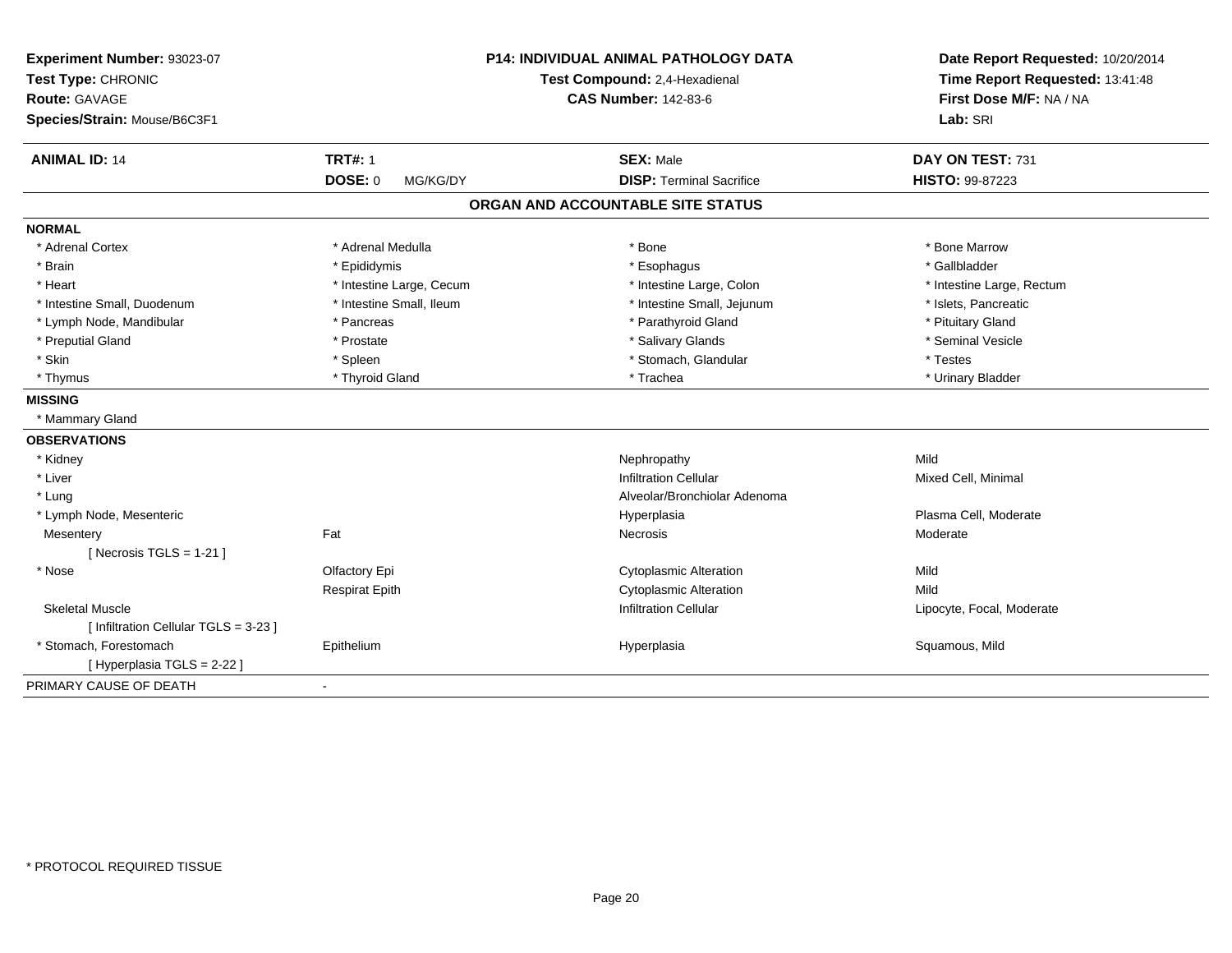| Experiment Number: 93023-07<br>Test Type: CHRONIC<br>Route: GAVAGE<br>Species/Strain: Mouse/B6C3F1 |                          | <b>P14: INDIVIDUAL ANIMAL PATHOLOGY DATA</b><br>Test Compound: 2,4-Hexadienal<br><b>CAS Number: 142-83-6</b> | Date Report Requested: 10/20/2014<br>Time Report Requested: 13:41:48<br>First Dose M/F: NA / NA<br>Lab: SRI |
|----------------------------------------------------------------------------------------------------|--------------------------|--------------------------------------------------------------------------------------------------------------|-------------------------------------------------------------------------------------------------------------|
| <b>ANIMAL ID: 15</b>                                                                               | <b>TRT#: 1</b>           | <b>SEX: Male</b>                                                                                             | DAY ON TEST: 729                                                                                            |
|                                                                                                    | DOSE: 0<br>MG/KG/DY      | <b>DISP: Terminal Sacrifice</b>                                                                              | HISTO: 99-87224                                                                                             |
|                                                                                                    |                          | ORGAN AND ACCOUNTABLE SITE STATUS                                                                            |                                                                                                             |
| <b>NORMAL</b>                                                                                      |                          |                                                                                                              |                                                                                                             |
| * Adrenal Cortex                                                                                   | * Adrenal Medulla        | * Bone                                                                                                       | * Bone Marrow                                                                                               |
| * Brain                                                                                            | * Epididymis             | * Esophagus                                                                                                  | * Gallbladder                                                                                               |
| * Heart                                                                                            | * Intestine Large, Cecum | * Intestine Large, Colon                                                                                     | * Intestine Large, Rectum                                                                                   |
| * Intestine Small, Duodenum                                                                        | * Intestine Small, Ileum | * Intestine Small, Jejunum                                                                                   | * Islets, Pancreatic                                                                                        |
| * Lung                                                                                             | * Lymph Node, Mandibular | * Pancreas                                                                                                   | * Parathyroid Gland                                                                                         |
| * Pituitary Gland                                                                                  | * Preputial Gland        | * Prostate                                                                                                   | * Salivary Glands                                                                                           |
| * Seminal Vesicle                                                                                  | * Skin                   | * Spleen                                                                                                     | * Stomach, Forestomach                                                                                      |
| * Stomach, Glandular                                                                               | * Testes                 | * Thyroid Gland                                                                                              | * Trachea                                                                                                   |
| * Urinary Bladder                                                                                  |                          |                                                                                                              |                                                                                                             |
| <b>MISSING</b>                                                                                     |                          |                                                                                                              |                                                                                                             |
| * Mammary Gland                                                                                    |                          |                                                                                                              |                                                                                                             |
| <b>OBSERVATIONS</b>                                                                                |                          |                                                                                                              |                                                                                                             |
| * Kidney                                                                                           |                          | Cyst                                                                                                         | Mild                                                                                                        |
|                                                                                                    |                          | Nephropathy                                                                                                  | Minimal                                                                                                     |
| * Liver                                                                                            |                          | <b>Infiltration Cellular</b>                                                                                 | Mixed Cell, Minimal                                                                                         |
|                                                                                                    | Hepatocyte               | Vacuolization Cytoplasmic                                                                                    | Focal, Minimal                                                                                              |
| * Lymph Node, Mesenteric                                                                           |                          | Hyperplasia                                                                                                  | Plasma Cell, Moderate                                                                                       |
| * Nose                                                                                             | Olfactory Epi            | <b>Cytoplasmic Alteration</b>                                                                                | Mild                                                                                                        |
|                                                                                                    | <b>Respirat Epith</b>    | <b>Cytoplasmic Alteration</b>                                                                                | Mild                                                                                                        |
| * Thymus                                                                                           |                          | Cyst                                                                                                         | Minimal                                                                                                     |
| Zymbal's Gland                                                                                     |                          | Adenoma                                                                                                      |                                                                                                             |
| Note: Zymbal's gland adenoma is cystic type.                                                       |                          |                                                                                                              |                                                                                                             |
| [Adenoma TGLS = $1-21$ ]                                                                           |                          |                                                                                                              |                                                                                                             |
| PRIMARY CAUSE OF DEATH                                                                             |                          |                                                                                                              |                                                                                                             |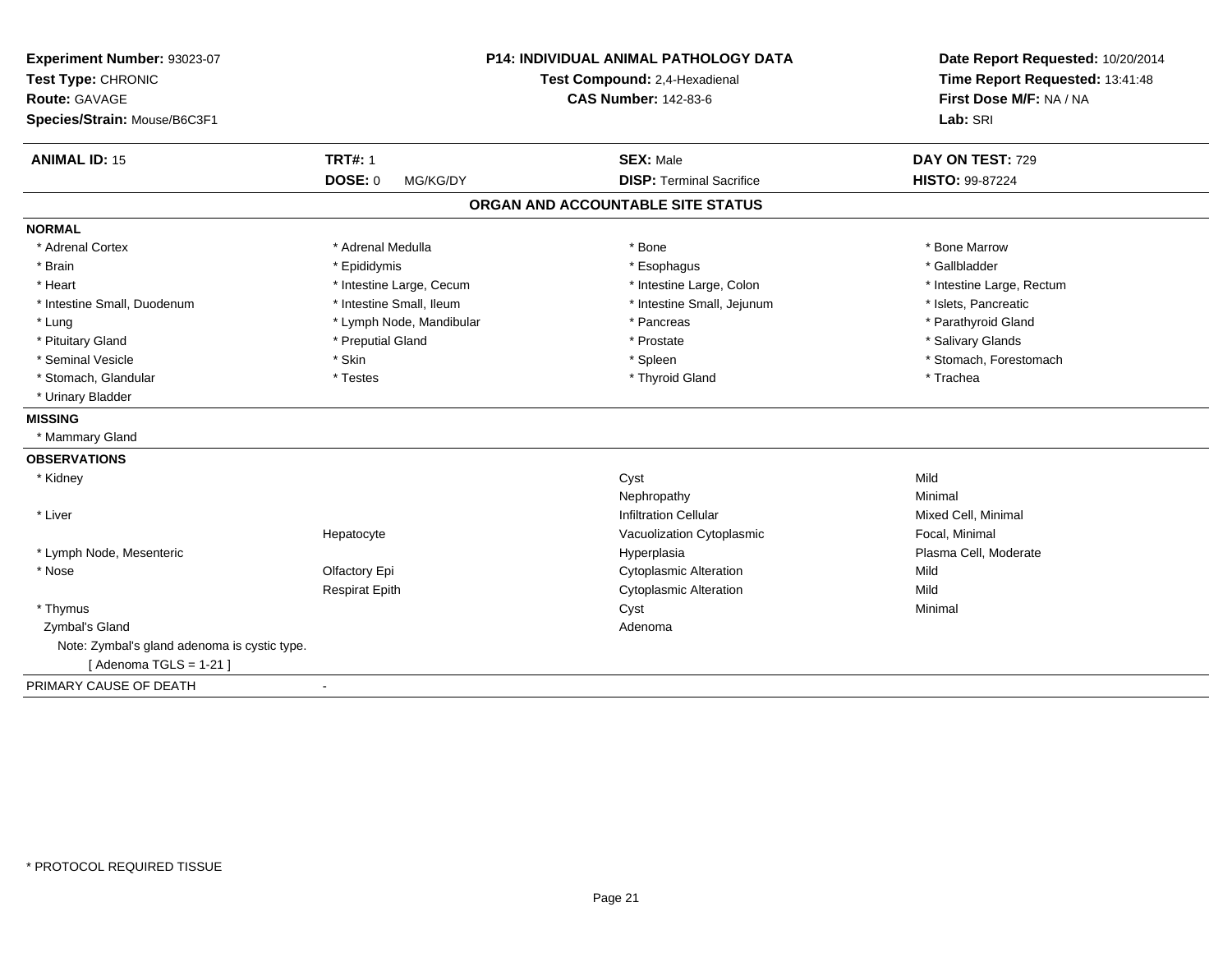| Experiment Number: 93023-07<br>Test Type: CHRONIC<br><b>Route: GAVAGE</b> |                            | <b>P14: INDIVIDUAL ANIMAL PATHOLOGY DATA</b><br>Test Compound: 2,4-Hexadienal<br><b>CAS Number: 142-83-6</b> | Date Report Requested: 10/20/2014<br>Time Report Requested: 13:41:48<br>First Dose M/F: NA / NA |
|---------------------------------------------------------------------------|----------------------------|--------------------------------------------------------------------------------------------------------------|-------------------------------------------------------------------------------------------------|
| Species/Strain: Mouse/B6C3F1                                              |                            |                                                                                                              | Lab: SRI                                                                                        |
| <b>ANIMAL ID: 16</b>                                                      | <b>TRT#: 1</b>             | <b>SEX: Male</b>                                                                                             | DAY ON TEST: 732                                                                                |
|                                                                           | <b>DOSE: 0</b><br>MG/KG/DY | <b>DISP: Terminal Sacrifice</b>                                                                              | HISTO: 99-87225                                                                                 |
|                                                                           |                            | ORGAN AND ACCOUNTABLE SITE STATUS                                                                            |                                                                                                 |
| <b>NORMAL</b>                                                             |                            |                                                                                                              |                                                                                                 |
| * Adrenal Cortex                                                          | * Adrenal Medulla          | * Bone                                                                                                       | * Bone Marrow                                                                                   |
| * Brain                                                                   | * Epididymis               | * Esophagus                                                                                                  | * Gallbladder                                                                                   |
| * Heart                                                                   | * Intestine Large, Cecum   | * Intestine Large, Colon                                                                                     | * Intestine Large, Rectum                                                                       |
| * Intestine Small, Duodenum                                               | * Intestine Small, Ileum   | * Intestine Small, Jejunum                                                                                   | * Islets, Pancreatic                                                                            |
| * Lymph Node, Mandibular                                                  | * Lymph Node, Mesenteric   | * Pancreas                                                                                                   | * Parathyroid Gland                                                                             |
| * Pituitary Gland                                                         | * Preputial Gland          | * Prostate                                                                                                   | * Salivary Glands                                                                               |
| * Seminal Vesicle                                                         | * Skin                     | * Spleen                                                                                                     | * Stomach, Forestomach                                                                          |
| * Stomach, Glandular                                                      | * Testes                   | * Thyroid Gland                                                                                              | * Trachea                                                                                       |
| * Urinary Bladder                                                         |                            |                                                                                                              |                                                                                                 |
| <b>MISSING</b>                                                            |                            |                                                                                                              |                                                                                                 |
| * Mammary Gland                                                           |                            |                                                                                                              |                                                                                                 |
| <b>OBSERVATIONS</b>                                                       |                            |                                                                                                              |                                                                                                 |
| * Kidney                                                                  |                            | Nephropathy                                                                                                  | Minimal                                                                                         |
| * Liver                                                                   |                            | Hepatocellular Adenoma                                                                                       |                                                                                                 |
|                                                                           | Hepatocyte, Midzonal       | Vacuolization Cytoplasmic                                                                                    | Mild                                                                                            |
| [ Hepatocellular Adenoma TGLS = 1-6 ]                                     |                            |                                                                                                              |                                                                                                 |
| * Lung                                                                    |                            | Alveolar/Bronchiolar Adenoma                                                                                 |                                                                                                 |
| [ Alveolar/Bronchiolar Adenoma TGLS = 2-21 ]                              |                            |                                                                                                              |                                                                                                 |
| * Nose                                                                    | Olfactory Epi              | <b>Cytoplasmic Alteration</b>                                                                                | Minimal                                                                                         |
|                                                                           | <b>Respirat Epith</b>      | <b>Cytoplasmic Alteration</b>                                                                                | Mild                                                                                            |
| * Thymus                                                                  |                            | Cyst                                                                                                         | Mild                                                                                            |
| Tooth                                                                     |                            | Malformation                                                                                                 | Mild                                                                                            |
| PRIMARY CAUSE OF DEATH                                                    |                            |                                                                                                              |                                                                                                 |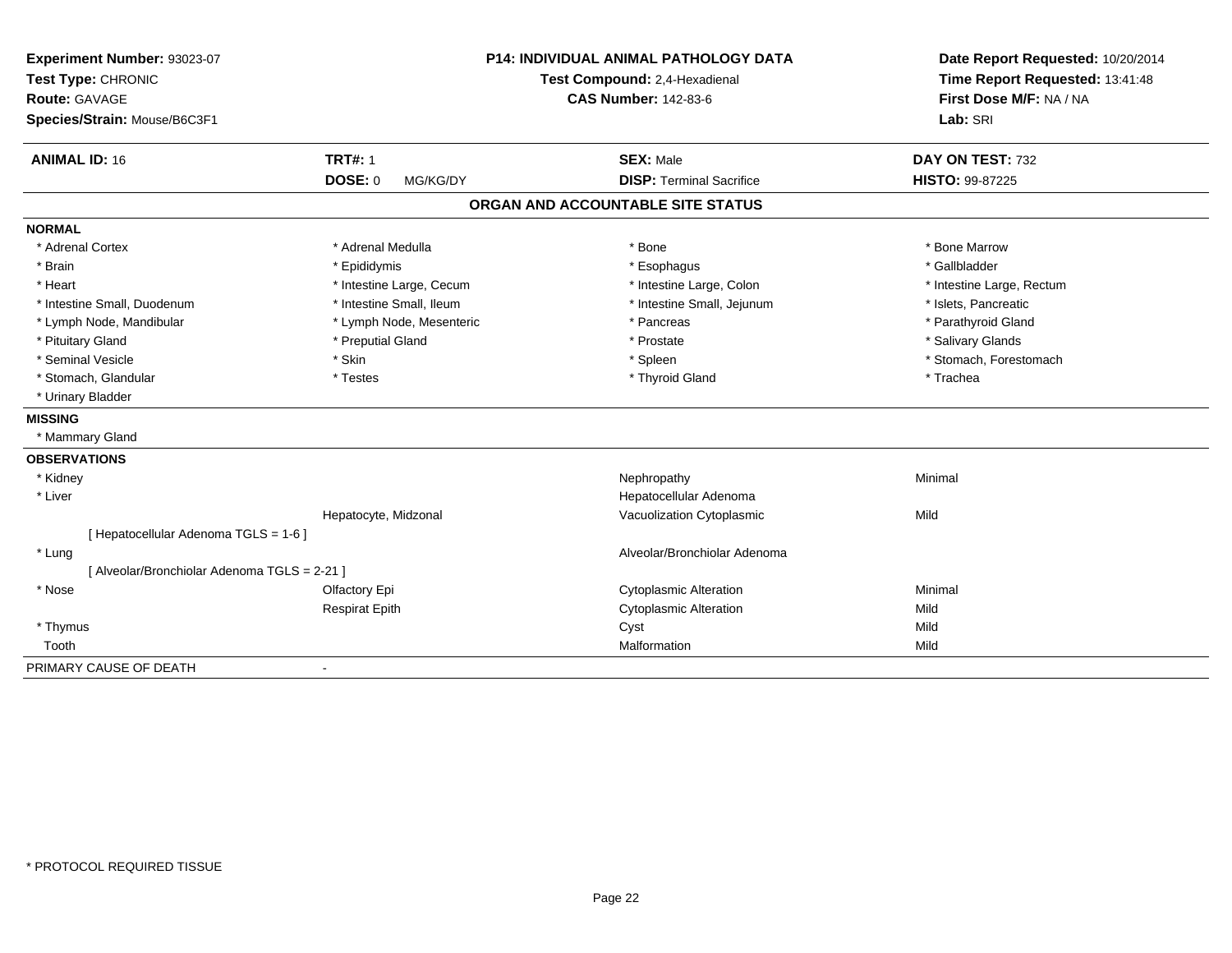| Experiment Number: 93023-07<br>Test Type: CHRONIC<br><b>Route: GAVAGE</b><br>Species/Strain: Mouse/B6C3F1 |                            | P14: INDIVIDUAL ANIMAL PATHOLOGY DATA<br>Test Compound: 2,4-Hexadienal<br><b>CAS Number: 142-83-6</b> | Date Report Requested: 10/20/2014<br>Time Report Requested: 13:41:48<br>First Dose M/F: NA / NA<br>Lab: SRI |
|-----------------------------------------------------------------------------------------------------------|----------------------------|-------------------------------------------------------------------------------------------------------|-------------------------------------------------------------------------------------------------------------|
| <b>ANIMAL ID: 17</b>                                                                                      | <b>TRT#: 1</b>             | <b>SEX: Male</b>                                                                                      | DAY ON TEST: 729                                                                                            |
|                                                                                                           | <b>DOSE: 0</b><br>MG/KG/DY | <b>DISP: Terminal Sacrifice</b>                                                                       | HISTO: 99-87226                                                                                             |
|                                                                                                           |                            | ORGAN AND ACCOUNTABLE SITE STATUS                                                                     |                                                                                                             |
| <b>NORMAL</b>                                                                                             |                            |                                                                                                       |                                                                                                             |
| * Adrenal Cortex                                                                                          | * Adrenal Medulla          | * Bone Marrow                                                                                         | * Brain                                                                                                     |
| * Epididymis                                                                                              | * Esophagus                | * Gallbladder                                                                                         | * Heart                                                                                                     |
| * Intestine Large, Cecum                                                                                  | * Intestine Large, Colon   | * Intestine Large, Rectum                                                                             | * Intestine Small, Duodenum                                                                                 |
| * Intestine Small, Ileum                                                                                  | * Intestine Small, Jejunum | * Islets, Pancreatic                                                                                  | * Lymph Node, Mandibular                                                                                    |
| * Lymph Node, Mesenteric                                                                                  | * Pancreas                 | * Parathyroid Gland                                                                                   | * Preputial Gland                                                                                           |
| * Prostate                                                                                                | * Salivary Glands          | * Seminal Vesicle                                                                                     | * Skin                                                                                                      |
| * Spleen                                                                                                  | * Stomach, Forestomach     | * Stomach, Glandular                                                                                  | * Testes                                                                                                    |
| * Thyroid Gland                                                                                           | * Trachea                  | * Urinary Bladder                                                                                     |                                                                                                             |
| <b>MISSING</b>                                                                                            |                            |                                                                                                       |                                                                                                             |
| * Mammary Gland                                                                                           |                            |                                                                                                       |                                                                                                             |
| <b>OBSERVATIONS</b>                                                                                       |                            |                                                                                                       |                                                                                                             |
| * Bone                                                                                                    | Cranium                    | Hyperostosis                                                                                          | Mild                                                                                                        |
| [Hyperostosis TGLS = 3-22]                                                                                |                            |                                                                                                       |                                                                                                             |
| * Kidney                                                                                                  |                            | Nephropathy                                                                                           | Mild                                                                                                        |
| * Liver                                                                                                   | Hepatocyte                 | <b>Eosinophilic Focus</b>                                                                             | Minimal                                                                                                     |
|                                                                                                           |                            | <b>Infiltration Cellular</b>                                                                          | Mixed Cell, Minimal                                                                                         |
|                                                                                                           | Hepatocyte, Midzonal       | Vacuolization Cytoplasmic                                                                             | Moderate                                                                                                    |
| [Vacuolization Cytoplasmic TGLS = 1-21]                                                                   |                            |                                                                                                       |                                                                                                             |
| * Lung                                                                                                    |                            | Alveolar/Bronchiolar Carcinoma                                                                        |                                                                                                             |
|                                                                                                           |                            | Hyperplasia                                                                                           | Histiocytic, Mild                                                                                           |
| [ Alveolar/Bronchiolar Carcinoma TGLS = 2-23 ]                                                            |                            |                                                                                                       |                                                                                                             |
| * Nose                                                                                                    | Olfactory Epi              | <b>Cytoplasmic Alteration</b>                                                                         | Minimal                                                                                                     |
|                                                                                                           | <b>Respirat Epith</b>      | <b>Cytoplasmic Alteration</b>                                                                         | Mild                                                                                                        |
|                                                                                                           |                            | Inflammation                                                                                          | Suppurative, Minimal                                                                                        |
| * Pituitary Gland                                                                                         | Pars Distalis              | Cyst                                                                                                  | Mild                                                                                                        |
| * Thymus                                                                                                  |                            | Cyst                                                                                                  | Minimal                                                                                                     |
| PRIMARY CAUSE OF DEATH                                                                                    | $\overline{a}$             |                                                                                                       |                                                                                                             |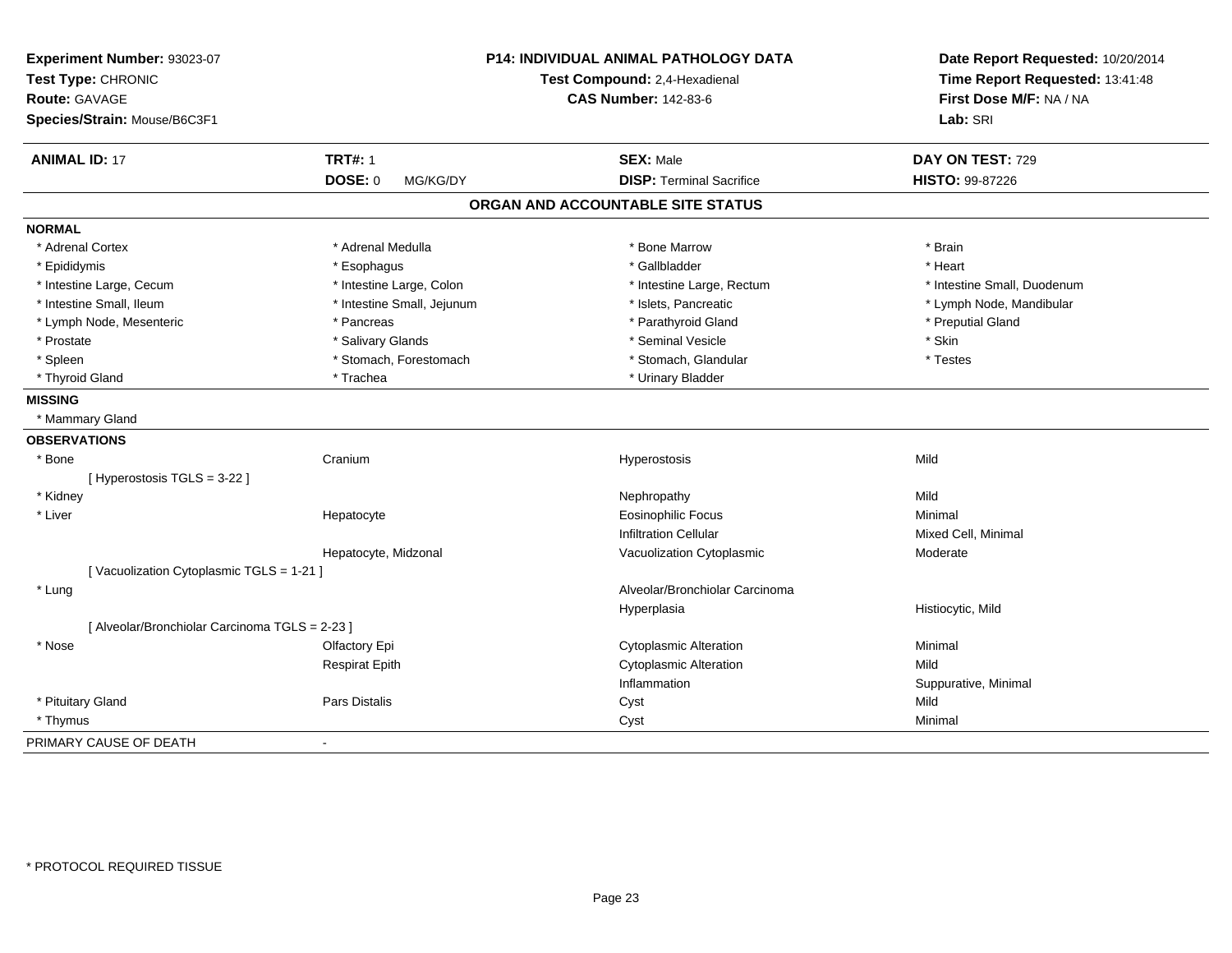| Experiment Number: 93023-07<br>Test Type: CHRONIC<br><b>Route: GAVAGE</b><br>Species/Strain: Mouse/B6C3F1 |                            | <b>P14: INDIVIDUAL ANIMAL PATHOLOGY DATA</b><br>Test Compound: 2,4-Hexadienal<br><b>CAS Number: 142-83-6</b> | Date Report Requested: 10/20/2014<br>Time Report Requested: 13:41:48<br>First Dose M/F: NA / NA<br>Lab: SRI |
|-----------------------------------------------------------------------------------------------------------|----------------------------|--------------------------------------------------------------------------------------------------------------|-------------------------------------------------------------------------------------------------------------|
| <b>ANIMAL ID: 18</b>                                                                                      | <b>TRT#: 1</b>             | <b>SEX: Male</b>                                                                                             | DAY ON TEST: 730                                                                                            |
|                                                                                                           | <b>DOSE: 0</b><br>MG/KG/DY | <b>DISP:</b> Terminal Sacrifice                                                                              | <b>HISTO: 99-87227</b>                                                                                      |
|                                                                                                           |                            | ORGAN AND ACCOUNTABLE SITE STATUS                                                                            |                                                                                                             |
| <b>NORMAL</b>                                                                                             |                            |                                                                                                              |                                                                                                             |
| * Adrenal Cortex                                                                                          | * Adrenal Medulla          | * Bone                                                                                                       | * Bone Marrow                                                                                               |
| * Brain                                                                                                   | * Epididymis               | * Esophagus                                                                                                  | * Gallbladder                                                                                               |
| * Heart                                                                                                   | * Intestine Large, Cecum   | * Intestine Large, Colon                                                                                     | * Intestine Large, Rectum                                                                                   |
| * Intestine Small, Duodenum                                                                               | * Intestine Small, Ileum   | * Intestine Small, Jejunum                                                                                   | * Islets, Pancreatic                                                                                        |
| * Lymph Node, Mandibular                                                                                  | * Lymph Node, Mesenteric   | * Pancreas                                                                                                   | * Parathyroid Gland                                                                                         |
| * Pituitary Gland                                                                                         | * Preputial Gland          | * Salivary Glands                                                                                            | * Seminal Vesicle                                                                                           |
| * Skin                                                                                                    | * Stomach, Forestomach     | * Testes                                                                                                     | * Thymus                                                                                                    |
| * Trachea                                                                                                 | * Urinary Bladder          |                                                                                                              |                                                                                                             |
| <b>MISSING</b>                                                                                            |                            |                                                                                                              |                                                                                                             |
| * Mammary Gland                                                                                           | * Prostate                 |                                                                                                              |                                                                                                             |
| <b>OBSERVATIONS</b>                                                                                       |                            |                                                                                                              |                                                                                                             |
| * Kidney                                                                                                  |                            | Nephropathy                                                                                                  | Minimal                                                                                                     |
| * Liver                                                                                                   |                            | Hepatocellular Adenoma                                                                                       |                                                                                                             |
|                                                                                                           |                            | <b>Infiltration Cellular</b>                                                                                 | Mixed Cell, Minimal                                                                                         |
| [ Hepatocellular Adenoma TGLS = 3-23 ]                                                                    |                            |                                                                                                              |                                                                                                             |
| * Lung                                                                                                    | Alveolar Epith             | Hyperplasia                                                                                                  | Minimal                                                                                                     |
| Mesentery                                                                                                 |                            | Fibrosarcoma                                                                                                 |                                                                                                             |
|                                                                                                           | Fat                        | <b>Necrosis</b>                                                                                              | Moderate                                                                                                    |
| [Fibrosarcoma TGLS = 2-22]                                                                                |                            |                                                                                                              |                                                                                                             |
| [ Necrosis TGLS = $1-21$ ]                                                                                |                            |                                                                                                              |                                                                                                             |
| * Nose                                                                                                    | Olfactory Epi              | <b>Cytoplasmic Alteration</b>                                                                                | Mild                                                                                                        |
|                                                                                                           | <b>Respirat Epith</b>      | <b>Cytoplasmic Alteration</b>                                                                                | Mild                                                                                                        |
| * Spleen                                                                                                  |                            | Hematopoietic Cell Proliferation                                                                             | Mild                                                                                                        |
| * Stomach, Glandular                                                                                      |                            | Mineralization                                                                                               | Minimal                                                                                                     |
| * Thyroid Gland                                                                                           |                            | Degeneration                                                                                                 | Cystic, Focal, Minimal                                                                                      |
| Tooth                                                                                                     |                            | Malformation                                                                                                 | Moderate                                                                                                    |
| PRIMARY CAUSE OF DEATH                                                                                    | $\blacksquare$             |                                                                                                              |                                                                                                             |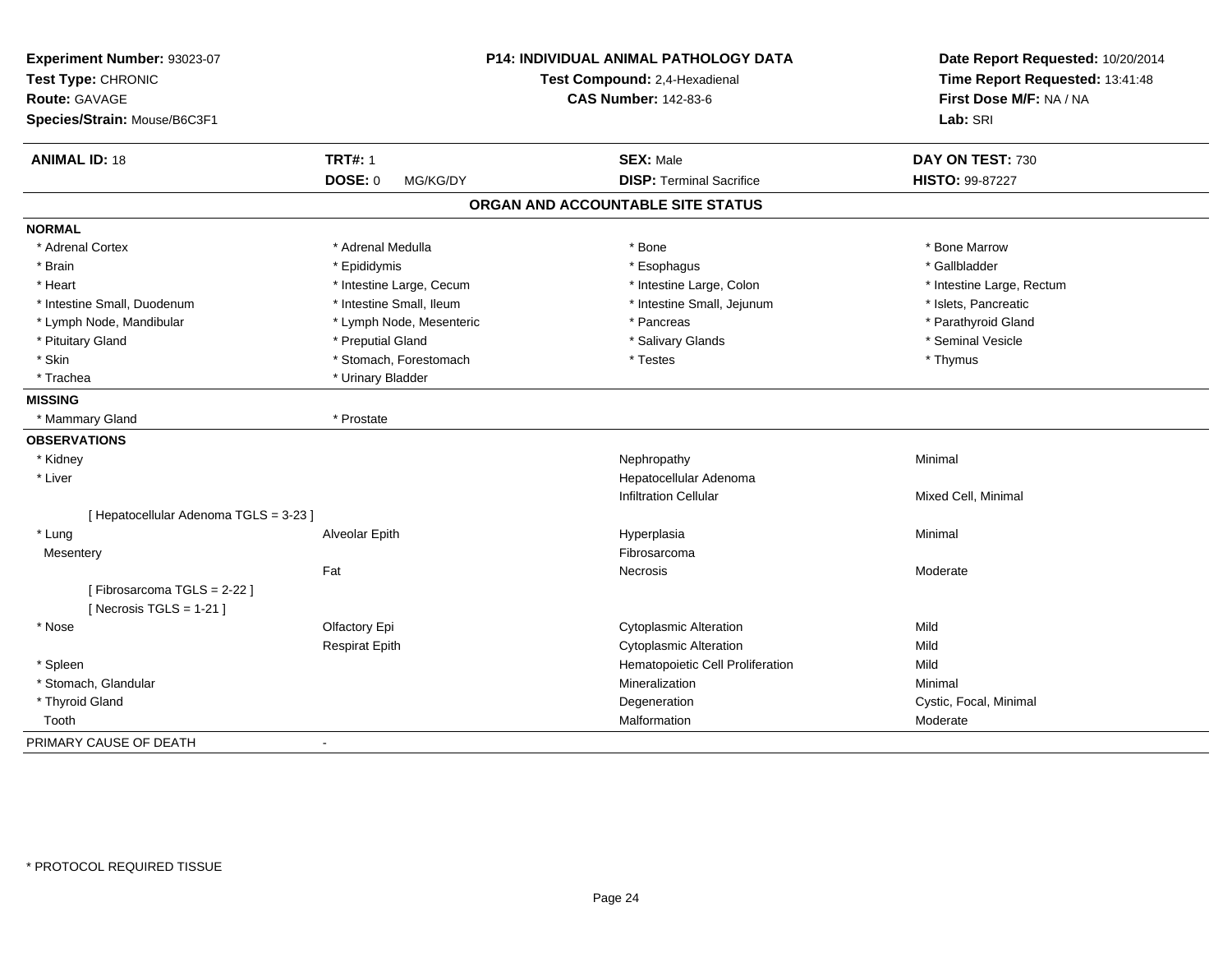| Experiment Number: 93023-07<br>Test Type: CHRONIC<br><b>Route: GAVAGE</b><br>Species/Strain: Mouse/B6C3F1 |                             | P14: INDIVIDUAL ANIMAL PATHOLOGY DATA<br>Test Compound: 2,4-Hexadienal<br><b>CAS Number: 142-83-6</b>                                                                          | Date Report Requested: 10/20/2014<br>Time Report Requested: 13:41:48<br>First Dose M/F: NA / NA<br>Lab: SRI |
|-----------------------------------------------------------------------------------------------------------|-----------------------------|--------------------------------------------------------------------------------------------------------------------------------------------------------------------------------|-------------------------------------------------------------------------------------------------------------|
| <b>ANIMAL ID: 19</b>                                                                                      | <b>TRT#: 1</b>              | <b>SEX: Male</b>                                                                                                                                                               | DAY ON TEST: 670                                                                                            |
|                                                                                                           | <b>DOSE: 0</b><br>MG/KG/DY  | <b>DISP: Natural Death</b>                                                                                                                                                     | HISTO: 99-86609                                                                                             |
|                                                                                                           |                             | ORGAN AND ACCOUNTABLE SITE STATUS                                                                                                                                              |                                                                                                             |
| <b>NORMAL</b>                                                                                             |                             |                                                                                                                                                                                |                                                                                                             |
| * Adrenal Cortex                                                                                          | * Adrenal Medulla           | * Bone Marrow                                                                                                                                                                  | * Brain                                                                                                     |
| * Epididymis                                                                                              | * Esophagus                 | * Gallbladder                                                                                                                                                                  | * Heart                                                                                                     |
| * Intestine Large, Rectum                                                                                 | * Islets, Pancreatic        | * Lung                                                                                                                                                                         | * Lymph Node, Mesenteric                                                                                    |
| * Pancreas                                                                                                | * Parathyroid Gland         | * Pituitary Gland                                                                                                                                                              | * Preputial Gland                                                                                           |
| * Prostate                                                                                                | * Salivary Glands           | * Seminal Vesicle                                                                                                                                                              | * Skin                                                                                                      |
| * Stomach, Glandular                                                                                      | * Testes                    | * Thyroid Gland                                                                                                                                                                | * Trachea                                                                                                   |
| * Urinary Bladder                                                                                         |                             |                                                                                                                                                                                |                                                                                                             |
| <b>MISSING</b>                                                                                            |                             |                                                                                                                                                                                |                                                                                                             |
| * Lymph Node, Mandibular                                                                                  | * Mammary Gland             |                                                                                                                                                                                |                                                                                                             |
| <b>AUTO PRECLUDES DIAG.</b>                                                                               |                             |                                                                                                                                                                                |                                                                                                             |
| * Intestine Large, Cecum                                                                                  | * Intestine Large, Colon    | * Intestine Small, Duodenum                                                                                                                                                    | * Intestine Small, Ileum                                                                                    |
| * Intestine Small, Jejunum                                                                                | * Spleen                    |                                                                                                                                                                                |                                                                                                             |
| <b>OBSERVATIONS</b>                                                                                       |                             |                                                                                                                                                                                |                                                                                                             |
| * Bone                                                                                                    |                             | Osteosarcoma                                                                                                                                                                   |                                                                                                             |
| [Osteosarcoma TGLS = 5-23]                                                                                |                             |                                                                                                                                                                                |                                                                                                             |
| Eye<br>Harderian Gland                                                                                    |                             | Note: Eye: Artifact in slide 44, of retrobulbar lesion seen grossly (TGL 7), precludes diagnosis. Gross change is likely result of harderian gland tumor (TGL 6).<br>Carcinoma |                                                                                                             |
| [ Carcinoma TGLS = $6-24$ ]                                                                               |                             |                                                                                                                                                                                |                                                                                                             |
| * Kidney                                                                                                  |                             | Nephropathy                                                                                                                                                                    | Minimal                                                                                                     |
| * Liver                                                                                                   |                             | Hepatocellular Carcinoma                                                                                                                                                       | Multiple                                                                                                    |
| [ Hepatocellular Carcinoma TGLS = 3-22 ]                                                                  |                             |                                                                                                                                                                                |                                                                                                             |
| Mesentery                                                                                                 | Fat                         | Necrosis                                                                                                                                                                       | Moderate                                                                                                    |
| [ Necrosis TGLS = $1-21$ ]                                                                                |                             |                                                                                                                                                                                |                                                                                                             |
| * Nose                                                                                                    | <b>Respirat Epith</b>       | <b>Cytoplasmic Alteration</b>                                                                                                                                                  | Mild                                                                                                        |
| * Stomach, Forestomach                                                                                    | Epithelium                  | Hyperplasia                                                                                                                                                                    | Squamous, Minimal                                                                                           |
| * Thymus                                                                                                  |                             | Angiectasis                                                                                                                                                                    | Minimal                                                                                                     |
| [ Angiectasis TGLS = 4-2 ]                                                                                |                             |                                                                                                                                                                                |                                                                                                             |
| PRIMARY CAUSE OF DEATH                                                                                    | - Harderian Gland Carcinoma |                                                                                                                                                                                |                                                                                                             |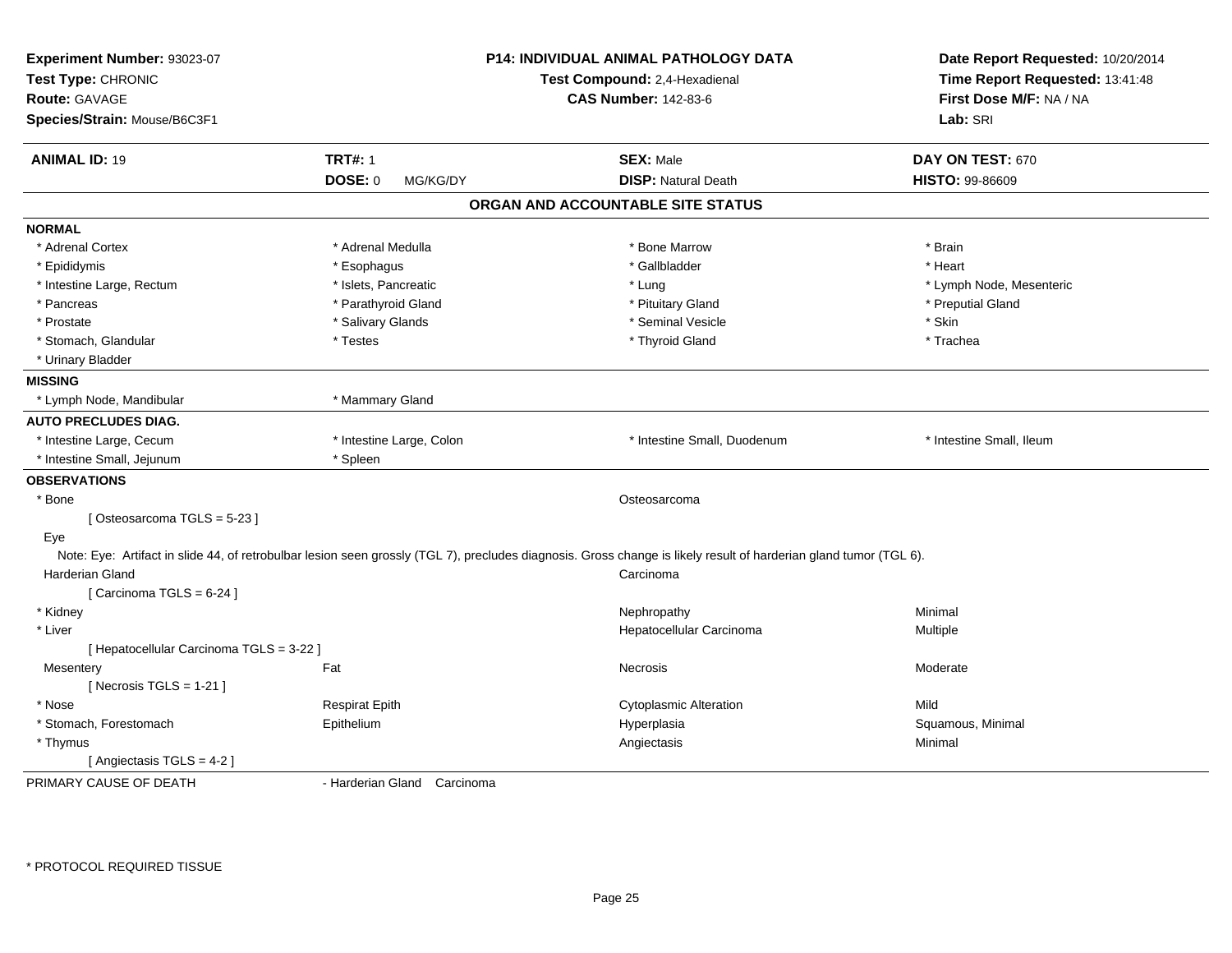| <b>Experiment Number: 93023-07</b><br><b>Test Type: CHRONIC</b> |                                                     | <b>P14: INDIVIDUAL ANIMAL PATHOLOGY DATA</b><br><b>Test Compound: 2.4-Hexadienal</b> | Date Report Requested: 10/20/2014<br>Time Report Requested: 13:41:48 |
|-----------------------------------------------------------------|-----------------------------------------------------|--------------------------------------------------------------------------------------|----------------------------------------------------------------------|
| <b>Route: GAVAGE</b>                                            |                                                     | <b>CAS Number: 142-83-6</b>                                                          | First Dose M/F: NA / NA                                              |
| Species/Strain: Mouse/B6C3F1                                    |                                                     |                                                                                      | Lab: SRI                                                             |
| <b>ANIMAL ID: 19</b>                                            | <b>TRT#: 1</b>                                      | <b>SEX: Male</b>                                                                     | <b>DAY ON TEST: 670</b>                                              |
|                                                                 | DOSE: 0<br>MG/KG/DY                                 | <b>DISP: Natural Death</b>                                                           | <b>HISTO: 99-86609</b>                                               |
|                                                                 |                                                     | <b>ORGAN AND ACCOUNTABLE SITE STATUS</b>                                             |                                                                      |
| CONTRIBUTORY CAUSE OF DEATH                                     | - Bone Osteosarcoma; Liver Hepatocellular Carcinoma |                                                                                      |                                                                      |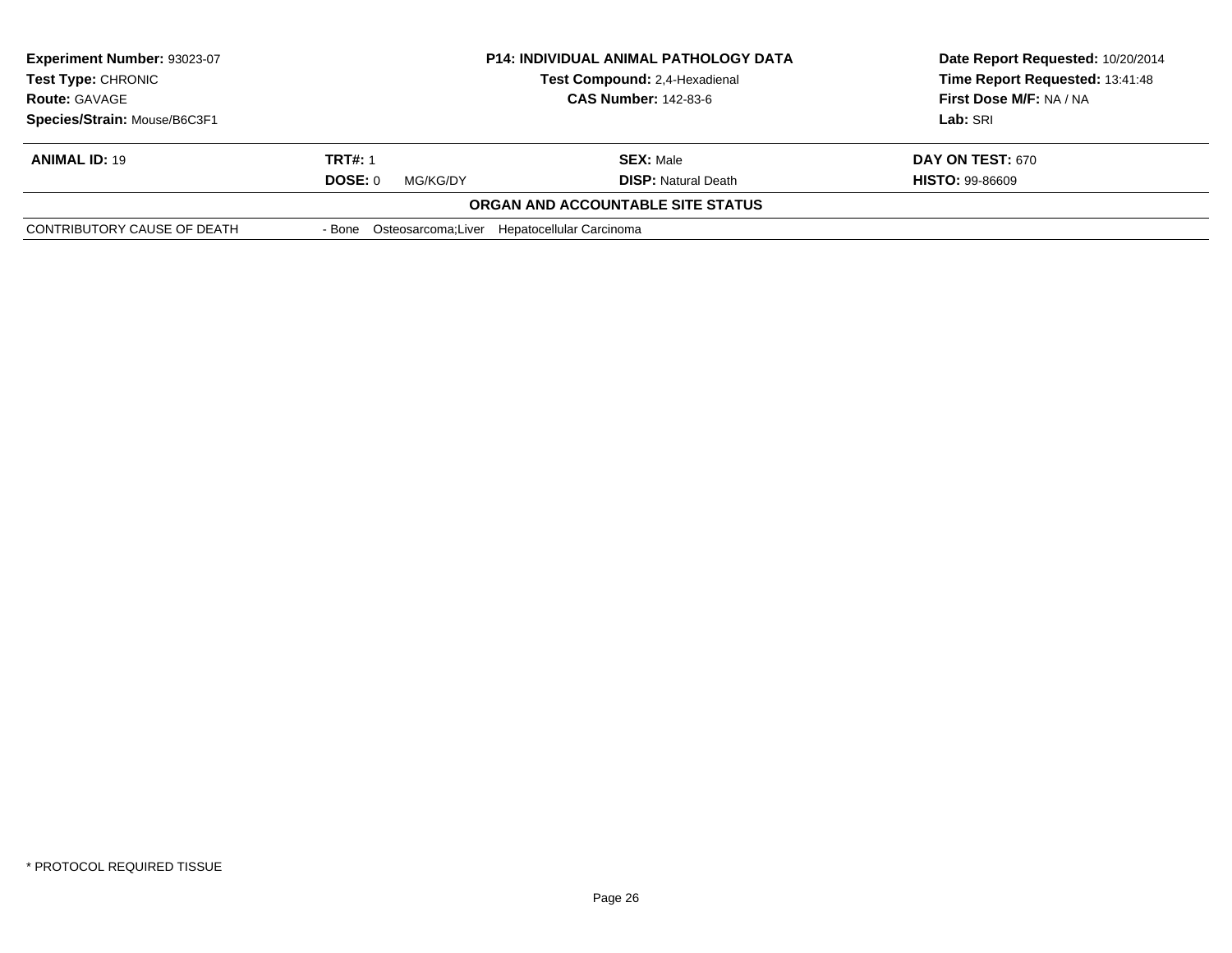| Experiment Number: 93023-07<br>Test Type: CHRONIC<br>Route: GAVAGE<br>Species/Strain: Mouse/B6C3F1 |                            | <b>P14: INDIVIDUAL ANIMAL PATHOLOGY DATA</b><br>Test Compound: 2,4-Hexadienal<br><b>CAS Number: 142-83-6</b> | Date Report Requested: 10/20/2014<br>Time Report Requested: 13:41:48<br>First Dose M/F: NA / NA<br>Lab: SRI |
|----------------------------------------------------------------------------------------------------|----------------------------|--------------------------------------------------------------------------------------------------------------|-------------------------------------------------------------------------------------------------------------|
| <b>ANIMAL ID: 20</b>                                                                               | <b>TRT#: 1</b>             | <b>SEX: Male</b>                                                                                             | DAY ON TEST: 731                                                                                            |
|                                                                                                    | <b>DOSE: 0</b><br>MG/KG/DY | <b>DISP: Terminal Sacrifice</b>                                                                              | HISTO: 99-87228                                                                                             |
|                                                                                                    |                            | ORGAN AND ACCOUNTABLE SITE STATUS                                                                            |                                                                                                             |
| <b>NORMAL</b>                                                                                      |                            |                                                                                                              |                                                                                                             |
| * Adrenal Medulla                                                                                  | * Bone                     | * Bone Marrow                                                                                                | * Brain                                                                                                     |
| * Epididymis                                                                                       | * Esophagus                | * Gallbladder                                                                                                | * Heart                                                                                                     |
| * Intestine Large, Cecum                                                                           | * Intestine Large, Colon   | * Intestine Large, Rectum                                                                                    | * Intestine Small, Duodenum                                                                                 |
| * Intestine Small, Ileum                                                                           | * Intestine Small, Jejunum | * Islets, Pancreatic                                                                                         | * Lymph Node, Mandibular                                                                                    |
| * Lymph Node, Mesenteric                                                                           | * Pancreas                 | * Parathyroid Gland                                                                                          | * Preputial Gland                                                                                           |
| * Prostate                                                                                         | * Salivary Glands          | * Seminal Vesicle                                                                                            | * Skin                                                                                                      |
| * Spleen                                                                                           | * Stomach, Glandular       | * Testes                                                                                                     | * Thymus                                                                                                    |
| * Thyroid Gland                                                                                    | * Trachea                  | * Urinary Bladder                                                                                            |                                                                                                             |
| <b>MISSING</b>                                                                                     |                            |                                                                                                              |                                                                                                             |
| * Mammary Gland                                                                                    |                            |                                                                                                              |                                                                                                             |
| <b>OBSERVATIONS</b>                                                                                |                            |                                                                                                              |                                                                                                             |
| * Adrenal Cortex                                                                                   | Subcapsular                | Hyperplasia                                                                                                  | Focal, Mild                                                                                                 |
| * Kidney                                                                                           |                            | Nephropathy                                                                                                  | Mild                                                                                                        |
| * Liver                                                                                            |                            | Angiectasis                                                                                                  | Mild                                                                                                        |
|                                                                                                    | Hepatocyte, Midzonal       | Vacuolization Cytoplasmic                                                                                    | Mild                                                                                                        |
| [Angiectasis TGLS = 1-6]<br>[Vacuolization Cytoplasmic TGLS = 1-6]                                 |                            |                                                                                                              |                                                                                                             |
| * Lung                                                                                             |                            | Alveolar/Bronchiolar Adenoma                                                                                 |                                                                                                             |
| [ Alveolar/Bronchiolar Adenoma TGLS = 2-21 ]                                                       |                            |                                                                                                              |                                                                                                             |
| * Nose                                                                                             | <b>Respirat Epith</b>      | <b>Cytoplasmic Alteration</b>                                                                                | Moderate                                                                                                    |
| * Pituitary Gland                                                                                  | Pars Distalis              | Cyst                                                                                                         | Mild                                                                                                        |
| * Stomach, Forestomach                                                                             | Epithelium                 | Hyperplasia<br>Ulcer                                                                                         | Squamous, Mild<br>Mild                                                                                      |
| [ Hyperplasia TGLS = 4-4 ]<br>[ Ulcer TGLS = $4-4$ ]                                               |                            |                                                                                                              |                                                                                                             |
| Tooth                                                                                              | <b>Peridont Tiss</b>       | Inflammation                                                                                                 | Chronic, Moderate                                                                                           |
| PRIMARY CAUSE OF DEATH                                                                             |                            |                                                                                                              |                                                                                                             |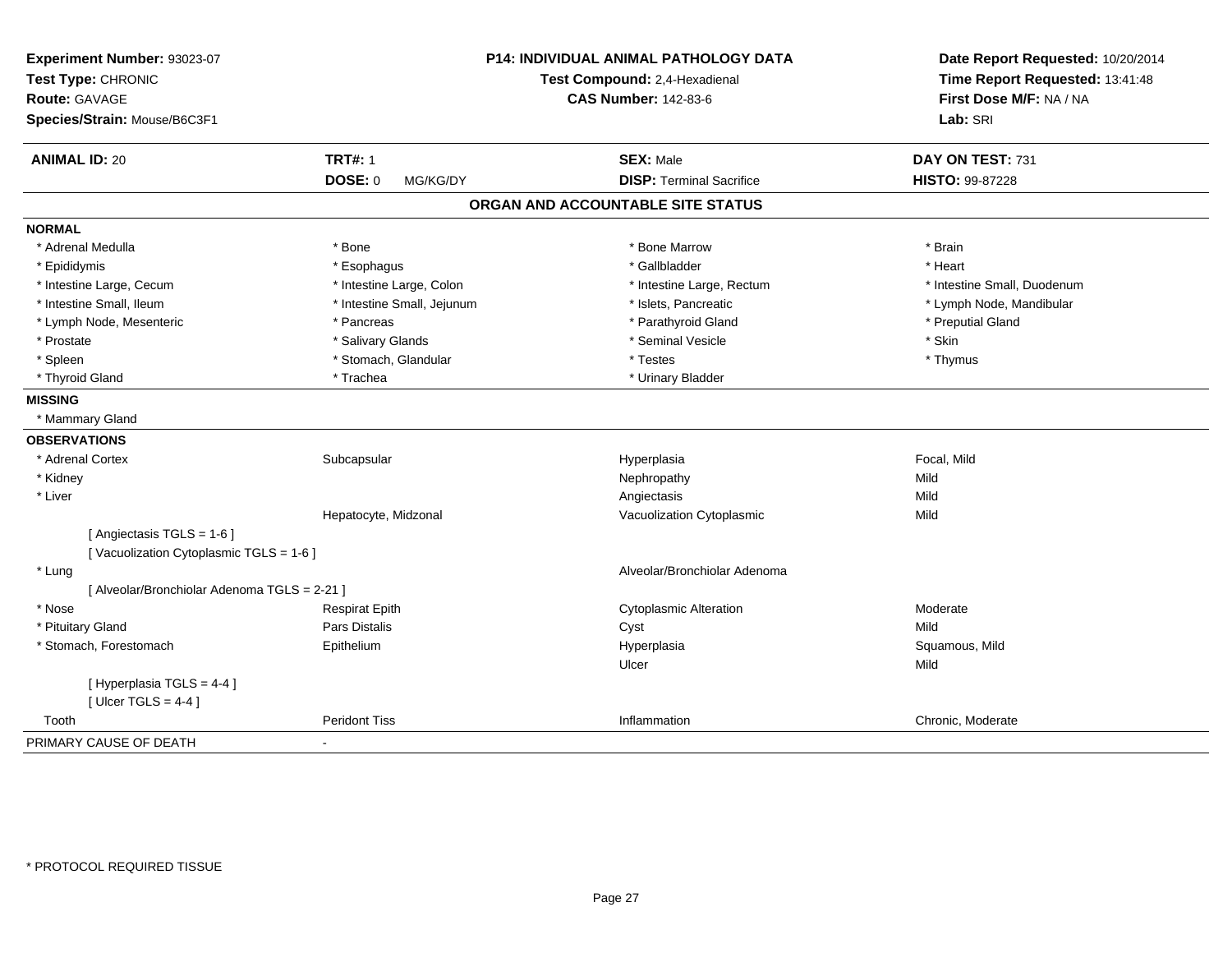| Experiment Number: 93023-07                        |                            | <b>P14: INDIVIDUAL ANIMAL PATHOLOGY DATA</b> | Date Report Requested: 10/20/2014 |
|----------------------------------------------------|----------------------------|----------------------------------------------|-----------------------------------|
| Test Type: CHRONIC                                 |                            | Test Compound: 2,4-Hexadienal                | Time Report Requested: 13:41:48   |
| <b>Route: GAVAGE</b>                               |                            | <b>CAS Number: 142-83-6</b>                  | First Dose M/F: NA / NA           |
| Species/Strain: Mouse/B6C3F1                       |                            |                                              | Lab: SRI                          |
| <b>ANIMAL ID: 21</b>                               | <b>TRT#: 1</b>             | <b>SEX: Male</b>                             | DAY ON TEST: 732                  |
|                                                    | <b>DOSE: 0</b><br>MG/KG/DY | <b>DISP: Terminal Sacrifice</b>              | <b>HISTO: 99-87229</b>            |
|                                                    |                            | ORGAN AND ACCOUNTABLE SITE STATUS            |                                   |
| <b>NORMAL</b>                                      |                            |                                              |                                   |
| * Adrenal Cortex                                   | * Adrenal Medulla          | * Bone                                       | * Bone Marrow                     |
| * Brain                                            | * Epididymis               | * Esophagus                                  | * Gallbladder                     |
| * Heart                                            | * Intestine Large, Colon   | * Intestine Large, Rectum                    | * Intestine Small, Duodenum       |
| * Intestine Small, Jejunum                         | * Islets, Pancreatic       | * Lymph Node, Mandibular                     | * Lymph Node, Mesenteric          |
| * Parathyroid Gland                                | * Pituitary Gland          | * Prostate                                   | * Salivary Glands                 |
| * Seminal Vesicle                                  | * Skin                     | * Spleen                                     | * Stomach, Forestomach            |
| * Stomach, Glandular                               | * Testes                   | * Thymus                                     | * Thyroid Gland                   |
| * Trachea                                          | * Urinary Bladder          |                                              |                                   |
| <b>MISSING</b>                                     |                            |                                              |                                   |
| * Mammary Gland                                    |                            |                                              |                                   |
| <b>OBSERVATIONS</b>                                |                            |                                              |                                   |
| * Intestine Large, Cecum                           | Serosa                     | Fibrosis                                     | Focal, Moderate                   |
| [ Fibrosis TGLS = $5-22$ ]                         |                            |                                              |                                   |
| * Intestine Small, Ileum                           | Serosa                     | Fibrosis                                     | Focal, Moderate                   |
| [ Fibrosis TGLS = $5-22$ ]                         |                            |                                              |                                   |
| * Kidney                                           |                            | Cyst                                         | Minimal                           |
|                                                    |                            | Nephropathy                                  | Minimal                           |
| * Liver                                            |                            | Hepatocellular Adenoma                       |                                   |
|                                                    |                            | <b>Infiltration Cellular</b>                 | Mixed Cell, Minimal               |
|                                                    | Hepatocyte, Midzonal       | Vacuolization Cytoplasmic                    | Mild                              |
| [ Hepatocellular Adenoma TGLS = 2-21 ]             |                            |                                              |                                   |
| * Lung                                             |                            | Alveolar/Bronchiolar Adenoma                 | Multiple                          |
| [ Alveolar/Bronchiolar Adenoma TGLS = 3-23, 4-24 ] |                            |                                              |                                   |
| Mesentery                                          |                            | Fibrosis                                     | Focal, Moderate                   |
|                                                    |                            | Inflammation                                 | Chronic, Moderate                 |
| [Fibrosis TGLS = $5-22$ ]                          |                            |                                              |                                   |
| [Inflammation TGLS = $5-22$ ]                      |                            |                                              |                                   |
| * Nose                                             | Olfactory Epi              | <b>Cytoplasmic Alteration</b>                | Mild                              |
|                                                    | <b>Respirat Epith</b>      | <b>Cytoplasmic Alteration</b>                | Mild                              |
|                                                    |                            |                                              |                                   |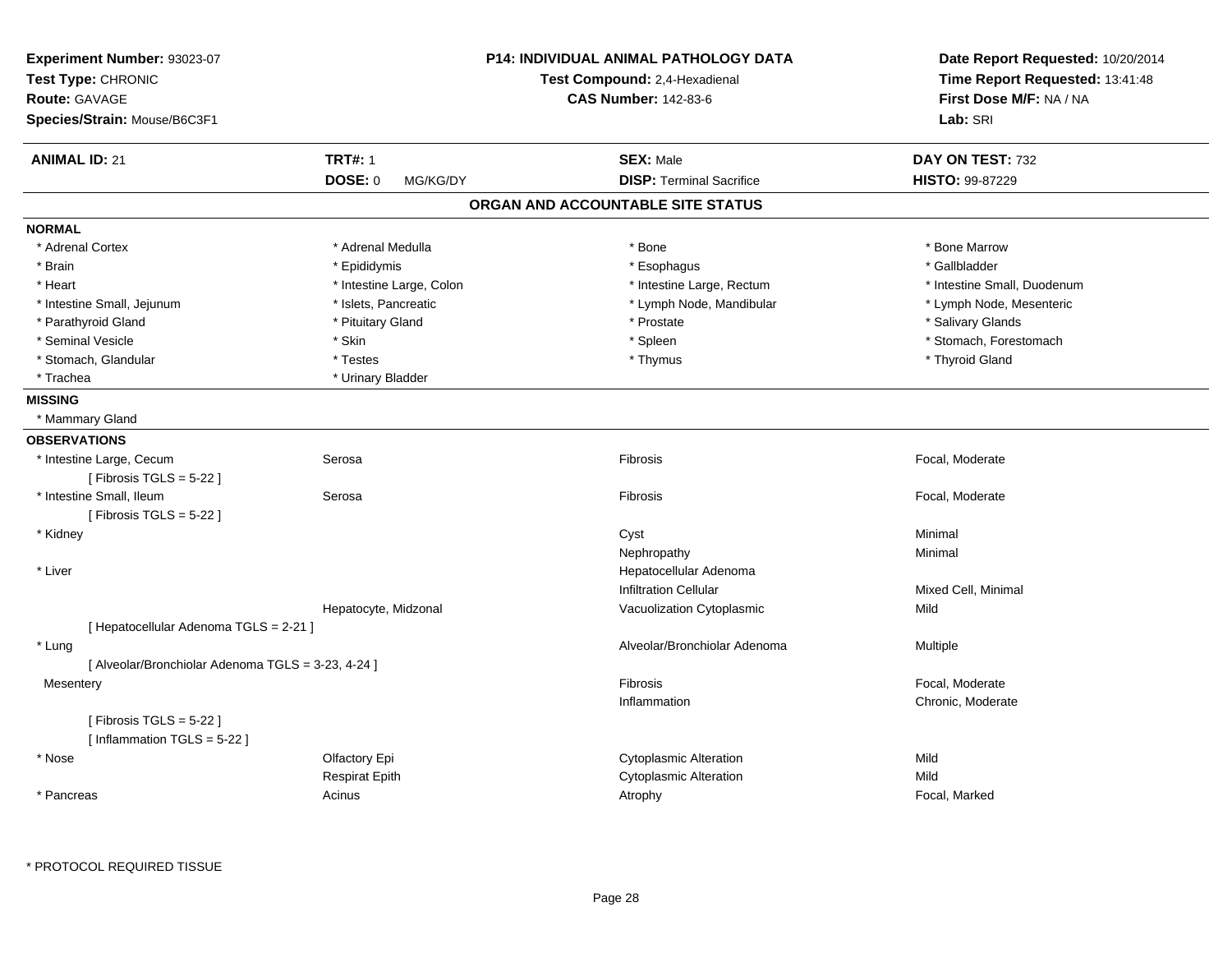| Experiment Number: 93023-07                |                            | <b>P14: INDIVIDUAL ANIMAL PATHOLOGY DATA</b><br>Test Compound: 2.4-Hexadienal | Date Report Requested: 10/20/2014<br>Time Report Requested: 13:41:48 |
|--------------------------------------------|----------------------------|-------------------------------------------------------------------------------|----------------------------------------------------------------------|
| Test Type: CHRONIC<br><b>Route: GAVAGE</b> |                            | <b>CAS Number: 142-83-6</b>                                                   | First Dose M/F: NA / NA                                              |
| Species/Strain: Mouse/B6C3F1               |                            |                                                                               | Lab: SRI                                                             |
| <b>ANIMAL ID: 21</b>                       | <b>TRT#: 1</b>             | <b>SEX: Male</b>                                                              | DAY ON TEST: 732                                                     |
|                                            | <b>DOSE: 0</b><br>MG/KG/DY | <b>DISP: Terminal Sacrifice</b>                                               | <b>HISTO: 99-87229</b>                                               |
|                                            |                            | ORGAN AND ACCOUNTABLE SITE STATUS                                             |                                                                      |
| [Atrophy TGLS = $5-22$ ]                   |                            |                                                                               |                                                                      |
| * Preputial Gland                          |                            | Degeneration                                                                  | Cystic, Moderate                                                     |
| [Degeneration TGLS = 1-8]                  |                            |                                                                               |                                                                      |
| Tooth                                      |                            | Malformation                                                                  | Moderate                                                             |
| PRIMARY CAUSE OF DEATH                     |                            |                                                                               |                                                                      |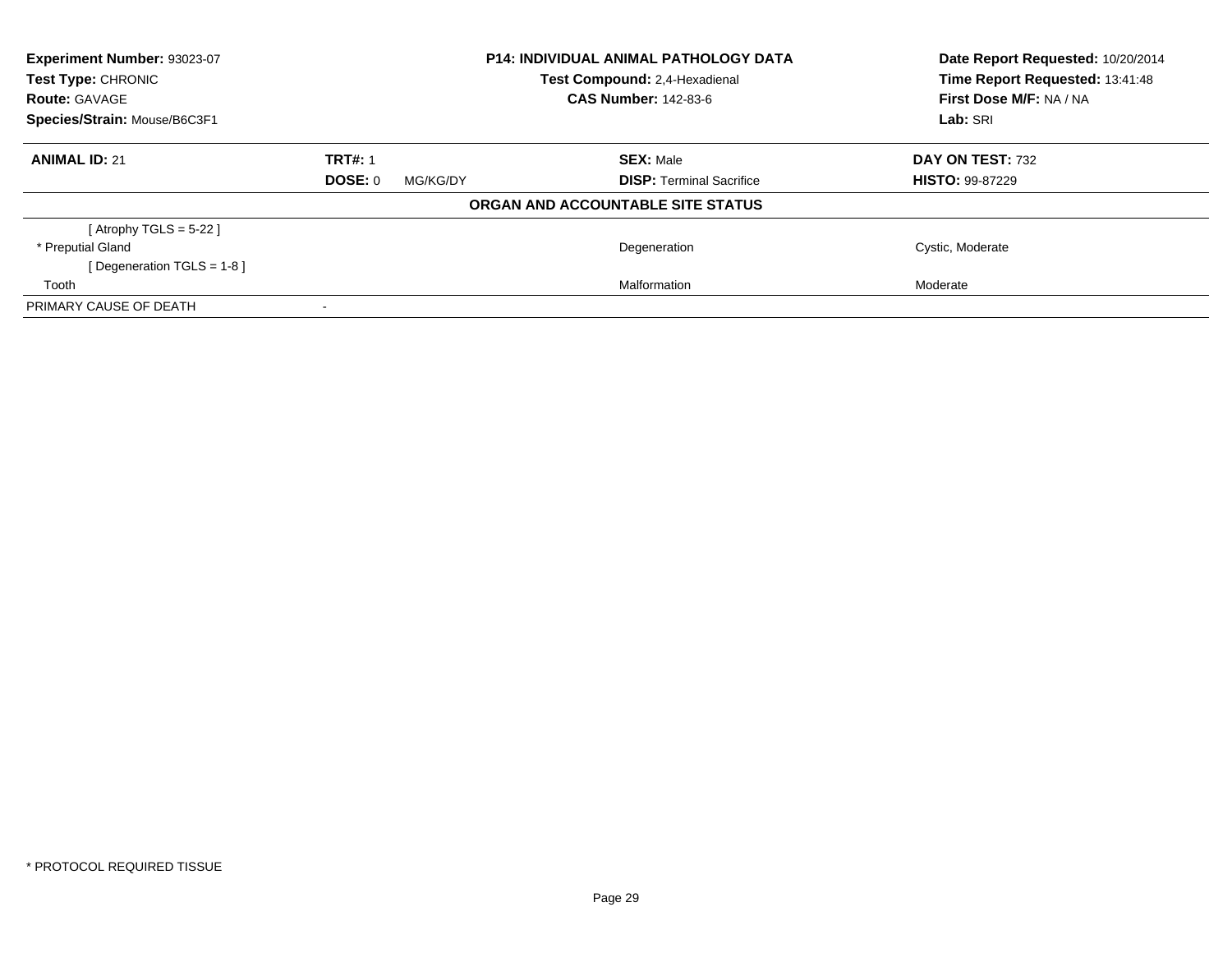| Experiment Number: 93023-07                     |                            | <b>P14: INDIVIDUAL ANIMAL PATHOLOGY DATA</b> | Date Report Requested: 10/20/2014 |
|-------------------------------------------------|----------------------------|----------------------------------------------|-----------------------------------|
| Test Type: CHRONIC                              |                            | Test Compound: 2,4-Hexadienal                | Time Report Requested: 13:41:48   |
| Route: GAVAGE                                   |                            | <b>CAS Number: 142-83-6</b>                  | First Dose M/F: NA / NA           |
| Species/Strain: Mouse/B6C3F1                    |                            |                                              | Lab: SRI                          |
| <b>ANIMAL ID: 22</b>                            | <b>TRT#: 1</b>             | <b>SEX: Male</b>                             | DAY ON TEST: 731                  |
|                                                 | <b>DOSE: 0</b><br>MG/KG/DY | <b>DISP: Terminal Sacrifice</b>              | <b>HISTO: 99-87230</b>            |
|                                                 |                            | ORGAN AND ACCOUNTABLE SITE STATUS            |                                   |
| <b>NORMAL</b>                                   |                            |                                              |                                   |
| * Bone                                          | * Bone Marrow              | * Brain                                      | * Epididymis                      |
| * Esophagus                                     | * Gallbladder              | * Heart                                      | * Intestine Large, Cecum          |
| * Intestine Large, Colon                        | * Intestine Large, Rectum  | * Intestine Small, Duodenum                  | * Intestine Small, Ileum          |
| * Intestine Small, Jejunum                      | * Islets, Pancreatic       | * Lymph Node, Mandibular                     | * Lymph Node, Mesenteric          |
| * Pancreas                                      | * Parathyroid Gland        | * Pituitary Gland                            | * Preputial Gland                 |
| * Prostate                                      | * Salivary Glands          | * Seminal Vesicle                            | * Skin                            |
| * Stomach, Glandular                            | * Testes                   | * Thymus                                     | * Thyroid Gland                   |
| * Trachea                                       | * Urinary Bladder          |                                              |                                   |
| <b>MISSING</b>                                  |                            |                                              |                                   |
| * Mammary Gland                                 |                            |                                              |                                   |
| <b>OBSERVATIONS</b>                             |                            |                                              |                                   |
| * Adrenal Cortex                                | Subcapsular                | Hyperplasia                                  | Focal, Minimal                    |
| * Adrenal Medulla                               |                            | Hyperplasia                                  | Mild                              |
| * Kidney                                        |                            | Nephropathy                                  | Moderate                          |
| * Liver                                         |                            | Hepatocellular Carcinoma                     | Multiple                          |
|                                                 | Hepatocyte, Midzonal       | Vacuolization Cytoplasmic                    | Minimal                           |
| [ Hepatocellular Carcinoma TGLS = 3-21, 4-22 ]  |                            |                                              |                                   |
| * Lung                                          |                            | Hepatocellular Carcinoma                     | Metastatic (Liver)                |
| * Nose                                          | Olfactory Epi              | <b>Cytoplasmic Alteration</b>                | Moderate                          |
|                                                 | <b>Respirat Epith</b>      | <b>Cytoplasmic Alteration</b>                | Mild                              |
| * Spleen                                        |                            | Hematopoietic Cell Proliferation             | Moderate                          |
| [ Hematopoietic Cell Proliferation TGLS = 1-6 ] |                            |                                              |                                   |
| * Stomach, Forestomach                          |                            | Squamous Cell Papilloma                      |                                   |
| [Squamous Cell Papilloma TGLS = 5-23]           |                            |                                              |                                   |
| PRIMARY CAUSE OF DEATH                          |                            |                                              |                                   |
|                                                 |                            |                                              |                                   |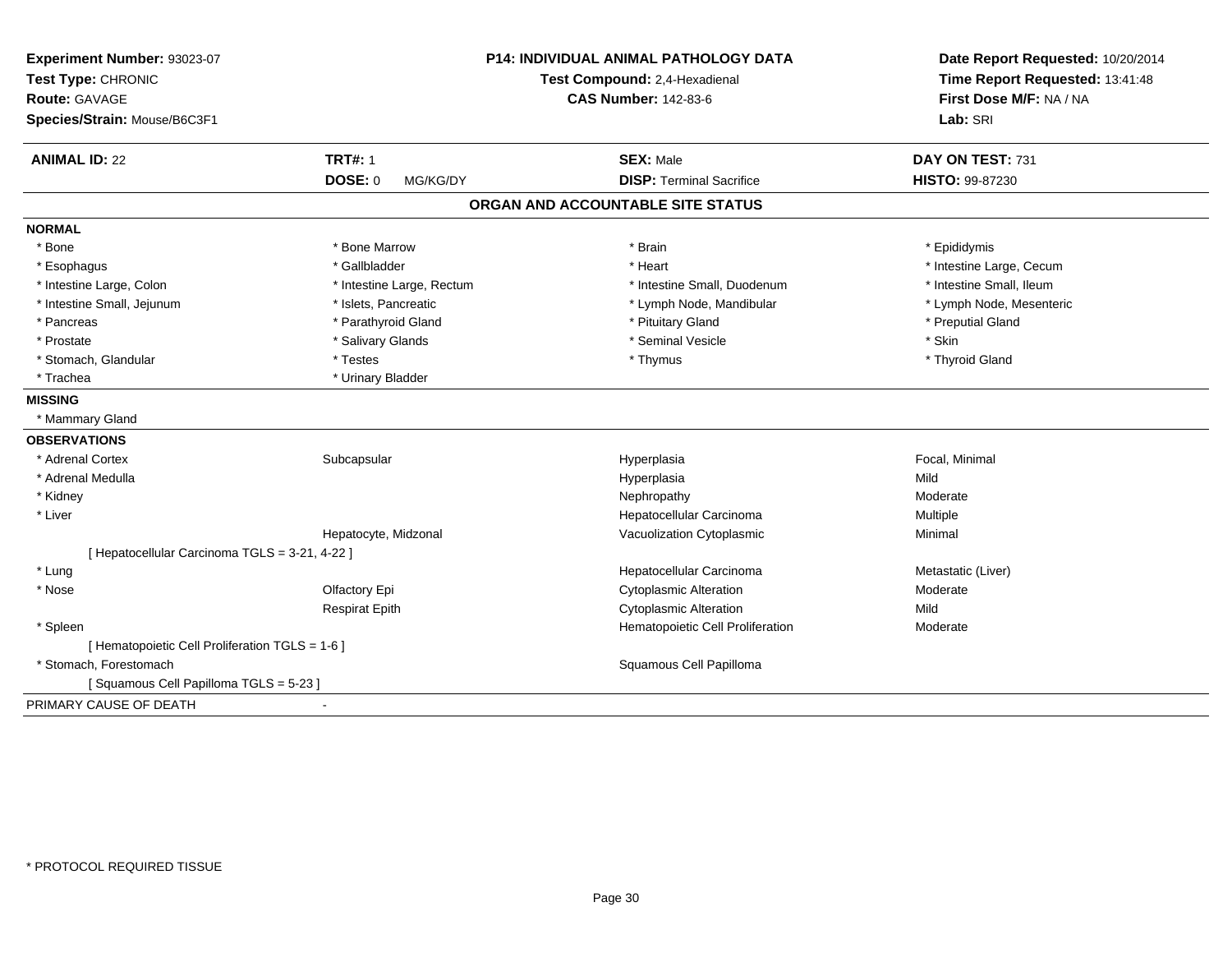| Experiment Number: 93023-07            |                            | <b>P14: INDIVIDUAL ANIMAL PATHOLOGY DATA</b> | Date Report Requested: 10/20/2014 |
|----------------------------------------|----------------------------|----------------------------------------------|-----------------------------------|
| Test Type: CHRONIC                     |                            | Test Compound: 2,4-Hexadienal                | Time Report Requested: 13:41:48   |
| <b>Route: GAVAGE</b>                   |                            | <b>CAS Number: 142-83-6</b>                  | First Dose M/F: NA / NA           |
| Species/Strain: Mouse/B6C3F1           |                            |                                              | Lab: SRI                          |
| <b>ANIMAL ID: 23</b>                   | <b>TRT#: 1</b>             | <b>SEX: Male</b>                             | DAY ON TEST: 731                  |
|                                        | <b>DOSE: 0</b><br>MG/KG/DY | <b>DISP: Terminal Sacrifice</b>              | <b>HISTO: 99-87231</b>            |
|                                        |                            | ORGAN AND ACCOUNTABLE SITE STATUS            |                                   |
| <b>NORMAL</b>                          |                            |                                              |                                   |
| * Adrenal Cortex                       | * Adrenal Medulla          | * Bone                                       | * Bone Marrow                     |
| * Brain                                | * Epididymis               | * Esophagus                                  | * Gallbladder                     |
| * Heart                                | * Intestine Large, Cecum   | * Intestine Large, Colon                     | * Intestine Large, Rectum         |
| * Intestine Small, Duodenum            | * Intestine Small, Ileum   | * Intestine Small, Jejunum                   | * Islets, Pancreatic              |
| * Lymph Node, Mandibular               | * Lymph Node, Mesenteric   | * Pancreas                                   | * Parathyroid Gland               |
| * Pituitary Gland                      | * Preputial Gland          | * Prostate                                   | * Salivary Glands                 |
| * Seminal Vesicle                      | * Skin                     | * Spleen                                     | * Stomach, Forestomach            |
| * Stomach, Glandular                   | * Testes                   | * Thymus                                     | * Thyroid Gland                   |
| * Trachea                              | * Urinary Bladder          |                                              |                                   |
| <b>MISSING</b>                         |                            |                                              |                                   |
| * Mammary Gland                        |                            |                                              |                                   |
| <b>OBSERVATIONS</b>                    |                            |                                              |                                   |
| <b>Harderian Gland</b>                 |                            | Adenoma                                      |                                   |
| [Adenoma TGLS = $2-21$ ]               |                            |                                              |                                   |
| * Kidney                               |                            | Nephropathy                                  | Minimal                           |
| * Liver                                | Hepatocyte                 | Vacuolization Cytoplasmic                    | Focal, Moderate                   |
|                                        | Hepatocyte                 | Vacuolization Cytoplasmic                    | Diffuse, Moderate                 |
| [Vacuolization Cytoplasmic TGLS = 1-6] |                            |                                              |                                   |
| * Lung                                 |                            | Alveolar/Bronchiolar Adenoma                 |                                   |
| * Nose                                 | <b>Respirat Epith</b>      | <b>Cytoplasmic Alteration</b>                | Mild                              |
| PRIMARY CAUSE OF DEATH                 |                            |                                              |                                   |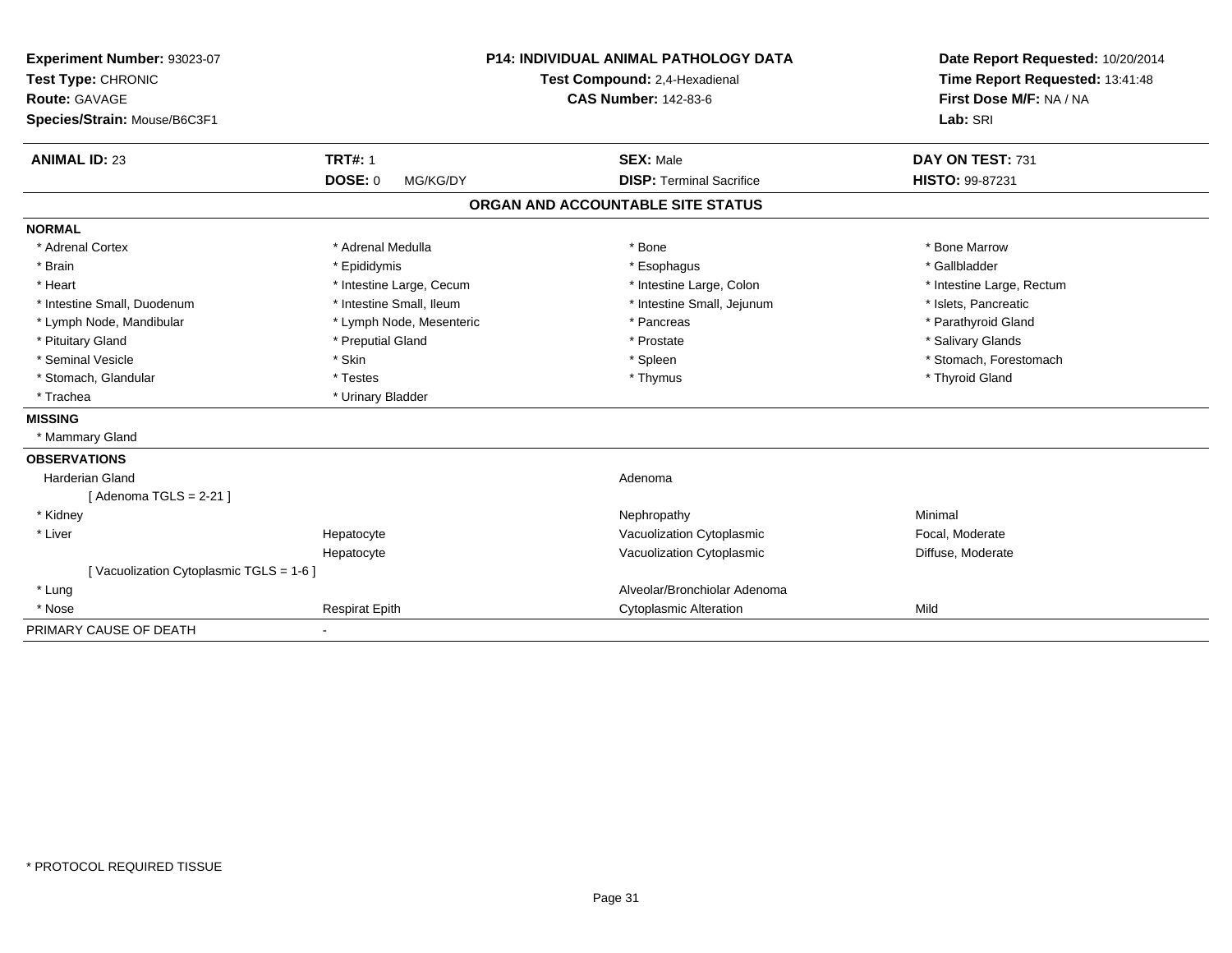| Experiment Number: 93023-07<br>Test Type: CHRONIC<br><b>Route: GAVAGE</b><br>Species/Strain: Mouse/B6C3F1 |                            | P14: INDIVIDUAL ANIMAL PATHOLOGY DATA<br>Test Compound: 2,4-Hexadienal<br><b>CAS Number: 142-83-6</b> | Date Report Requested: 10/20/2014<br>Time Report Requested: 13:41:48<br>First Dose M/F: NA / NA<br>Lab: SRI |
|-----------------------------------------------------------------------------------------------------------|----------------------------|-------------------------------------------------------------------------------------------------------|-------------------------------------------------------------------------------------------------------------|
| <b>ANIMAL ID: 24</b>                                                                                      | <b>TRT#: 1</b>             | <b>SEX: Male</b>                                                                                      | DAY ON TEST: 732                                                                                            |
|                                                                                                           | <b>DOSE: 0</b><br>MG/KG/DY | <b>DISP: Terminal Sacrifice</b>                                                                       | HISTO: 99-87232                                                                                             |
|                                                                                                           |                            | ORGAN AND ACCOUNTABLE SITE STATUS                                                                     |                                                                                                             |
| <b>NORMAL</b>                                                                                             |                            |                                                                                                       |                                                                                                             |
| * Adrenal Medulla                                                                                         | * Bone                     | * Bone Marrow                                                                                         | * Brain                                                                                                     |
| * Epididymis                                                                                              | * Esophagus                | * Gallbladder                                                                                         | * Heart                                                                                                     |
| * Intestine Large, Cecum                                                                                  | * Intestine Large, Colon   | * Intestine Large, Rectum                                                                             | * Intestine Small, Duodenum                                                                                 |
| * Intestine Small, Jejunum                                                                                | * Islets, Pancreatic       | * Lung                                                                                                | * Lymph Node, Mandibular                                                                                    |
| * Lymph Node, Mesenteric                                                                                  | * Pancreas                 | * Parathyroid Gland                                                                                   | * Pituitary Gland                                                                                           |
| * Preputial Gland                                                                                         | * Prostate                 | * Salivary Glands                                                                                     | * Seminal Vesicle                                                                                           |
| * Skin                                                                                                    | * Stomach, Forestomach     | * Stomach, Glandular                                                                                  | * Testes                                                                                                    |
| * Thymus                                                                                                  | * Thyroid Gland            | * Trachea                                                                                             | * Urinary Bladder                                                                                           |
| <b>MISSING</b>                                                                                            |                            |                                                                                                       |                                                                                                             |
| * Mammary Gland                                                                                           |                            |                                                                                                       |                                                                                                             |
| <b>OBSERVATIONS</b>                                                                                       |                            |                                                                                                       |                                                                                                             |
| * Adren Medulla                                                                                           |                            |                                                                                                       |                                                                                                             |
| Note: Medulla of one adrenal gland is missing.                                                            |                            |                                                                                                       |                                                                                                             |
| * Adrenal Cortex                                                                                          |                            | <b>Cytoplasmic Alteration</b>                                                                         | Focal, Mild                                                                                                 |
| * Intestine Small, Ileum                                                                                  |                            | Lymphoma Malignant                                                                                    |                                                                                                             |
| [ Lymphoma Malignant TGLS = 2-21 ]                                                                        |                            |                                                                                                       |                                                                                                             |
| * Kidney                                                                                                  |                            | Nephropathy                                                                                           | Mild                                                                                                        |
| * Liver                                                                                                   | Hepatocyte                 | Cytomegaly                                                                                            | Mild                                                                                                        |
|                                                                                                           |                            | Hepatocellular Adenoma                                                                                |                                                                                                             |
|                                                                                                           |                            | <b>Infiltration Cellular</b>                                                                          | Mixed Cell, Mild                                                                                            |
|                                                                                                           | Hepatocyte                 | Karyomegaly                                                                                           | Mild                                                                                                        |
|                                                                                                           | Hepatocyte                 | Vacuolization Cytoplasmic                                                                             | Focal, Mild                                                                                                 |
|                                                                                                           | Hepatocyte, Midzonal       | Vacuolization Cytoplasmic                                                                             | Mild                                                                                                        |
| [ Hepatocellular Adenoma TGLS = 4-6 ]                                                                     |                            |                                                                                                       |                                                                                                             |
| [Vacuolization Cytoplasmic TGLS = 3-6, 5-6]                                                               |                            |                                                                                                       |                                                                                                             |
| * Nose                                                                                                    | <b>Respirat Epith</b>      | <b>Cytoplasmic Alteration</b>                                                                         | Mild                                                                                                        |
| * Spleen                                                                                                  |                            | Hyperplasia                                                                                           | Lymphoid, Mild                                                                                              |
| [Hyperplasia TGLS = $1-6$ ]                                                                               |                            |                                                                                                       |                                                                                                             |
| Tooth                                                                                                     |                            | Malformation                                                                                          | Mild                                                                                                        |

PRIMARY CAUSE OF DEATH-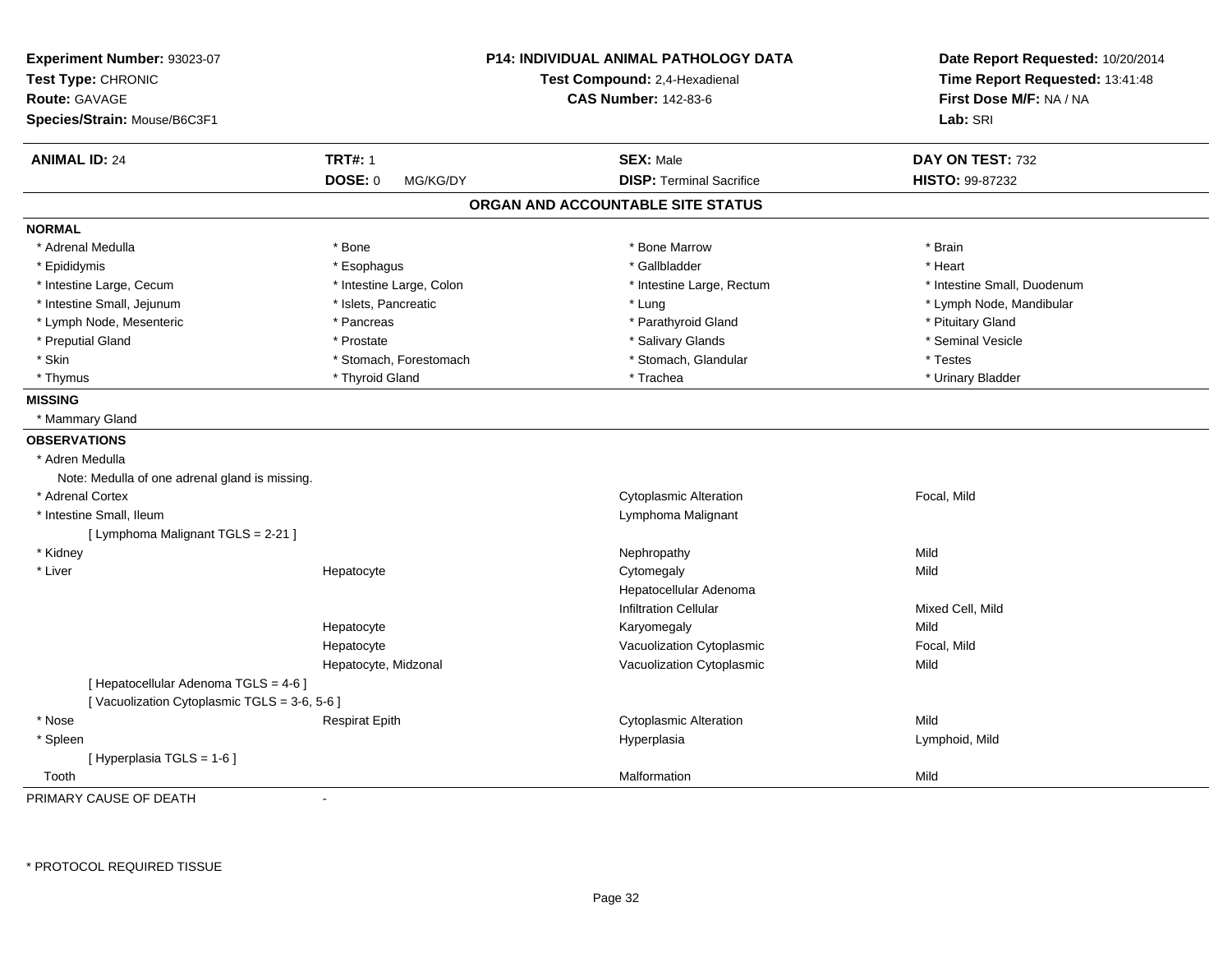| Experiment Number: 93023-07<br>Test Type: CHRONIC<br><b>Route: GAVAGE</b> |                                       | <b>P14: INDIVIDUAL ANIMAL PATHOLOGY DATA</b><br>Test Compound: 2,4-Hexadienal<br><b>CAS Number: 142-83-6</b> | Date Report Requested: 10/20/2014<br>Time Report Requested: 13:41:48<br>First Dose M/F: NA / NA |
|---------------------------------------------------------------------------|---------------------------------------|--------------------------------------------------------------------------------------------------------------|-------------------------------------------------------------------------------------------------|
| Species/Strain: Mouse/B6C3F1                                              |                                       |                                                                                                              | Lab: SRI                                                                                        |
| <b>ANIMAL ID: 24</b>                                                      | <b>TRT#: 1</b><br>DOSE: 0<br>MG/KG/DY | <b>SEX: Male</b><br><b>DISP: Terminal Sacrifice</b>                                                          | DAY ON TEST: 732<br><b>HISTO: 99-87232</b>                                                      |
|                                                                           |                                       | <b>ORGAN AND ACCOUNTABLE SITE STATUS</b>                                                                     |                                                                                                 |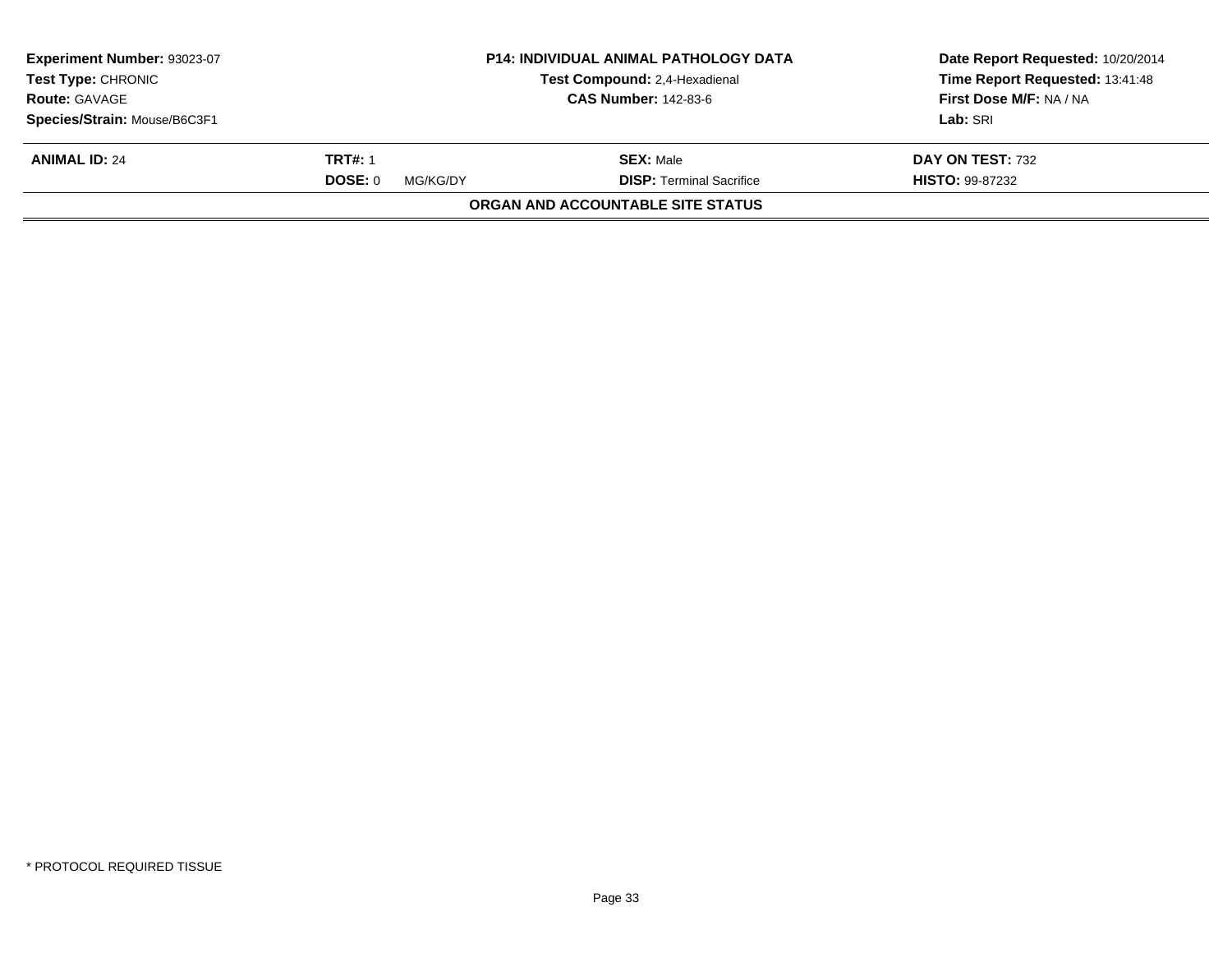| Experiment Number: 93023-07  |                               | <b>P14: INDIVIDUAL ANIMAL PATHOLOGY DATA</b> | Date Report Requested: 10/20/2014 |
|------------------------------|-------------------------------|----------------------------------------------|-----------------------------------|
| Test Type: CHRONIC           | Test Compound: 2,4-Hexadienal |                                              | Time Report Requested: 13:41:48   |
| <b>Route: GAVAGE</b>         |                               | <b>CAS Number: 142-83-6</b>                  | First Dose M/F: NA / NA           |
| Species/Strain: Mouse/B6C3F1 |                               |                                              | Lab: SRI                          |
| <b>ANIMAL ID: 25</b>         | <b>TRT#: 1</b>                | <b>SEX: Male</b>                             | DAY ON TEST: 731                  |
|                              | <b>DOSE: 0</b><br>MG/KG/DY    | <b>DISP: Terminal Sacrifice</b>              | HISTO: 99-87233                   |
|                              |                               | ORGAN AND ACCOUNTABLE SITE STATUS            |                                   |
| <b>NORMAL</b>                |                               |                                              |                                   |
| * Adrenal Cortex             | * Adrenal Medulla             | * Bone                                       | * Bone Marrow                     |
| * Brain                      | * Epididymis                  | * Esophagus                                  | * Gallbladder                     |
| * Heart                      | * Intestine Large, Cecum      | * Intestine Large, Colon                     | * Intestine Large, Rectum         |
| * Intestine Small, Duodenum  | * Intestine Small, Ileum      | * Intestine Small, Jejunum                   | * Islets, Pancreatic              |
| * Lung                       | * Lymph Node, Mandibular      | * Lymph Node, Mesenteric                     | * Pancreas                        |
| * Parathyroid Gland          | * Pituitary Gland             | * Prostate                                   | * Salivary Glands                 |
| * Seminal Vesicle            | * Skin                        | * Spleen                                     | * Stomach, Glandular              |
| * Testes                     | * Thymus                      | * Thyroid Gland                              | * Trachea                         |
| * Urinary Bladder            |                               |                                              |                                   |
| <b>MISSING</b>               |                               |                                              |                                   |
| * Mammary Gland              |                               |                                              |                                   |
| <b>OBSERVATIONS</b>          |                               |                                              |                                   |
| * Kidney                     |                               | Nephropathy                                  | Mild                              |
| * Liver                      |                               | <b>Infiltration Cellular</b>                 | Mixed Cell, Minimal               |
| * Nose                       | Olfactory Epi                 | <b>Cytoplasmic Alteration</b>                | Mild                              |
|                              | <b>Respirat Epith</b>         | <b>Cytoplasmic Alteration</b>                | Moderate                          |
| * Preputial Gland            |                               | Degeneration                                 | Cystic, Moderate                  |
| [ Degeneration TGLS = 1-21 ] |                               |                                              |                                   |
| * Stomach, Forestomach       | Epithelium                    | Hyperplasia                                  | Squamous, Minimal                 |
| Tooth                        | <b>Peridont Tiss</b>          | Inflammation                                 | Chronic, Moderate                 |
|                              |                               | Malformation                                 | Mild                              |
| PRIMARY CAUSE OF DEATH       |                               |                                              |                                   |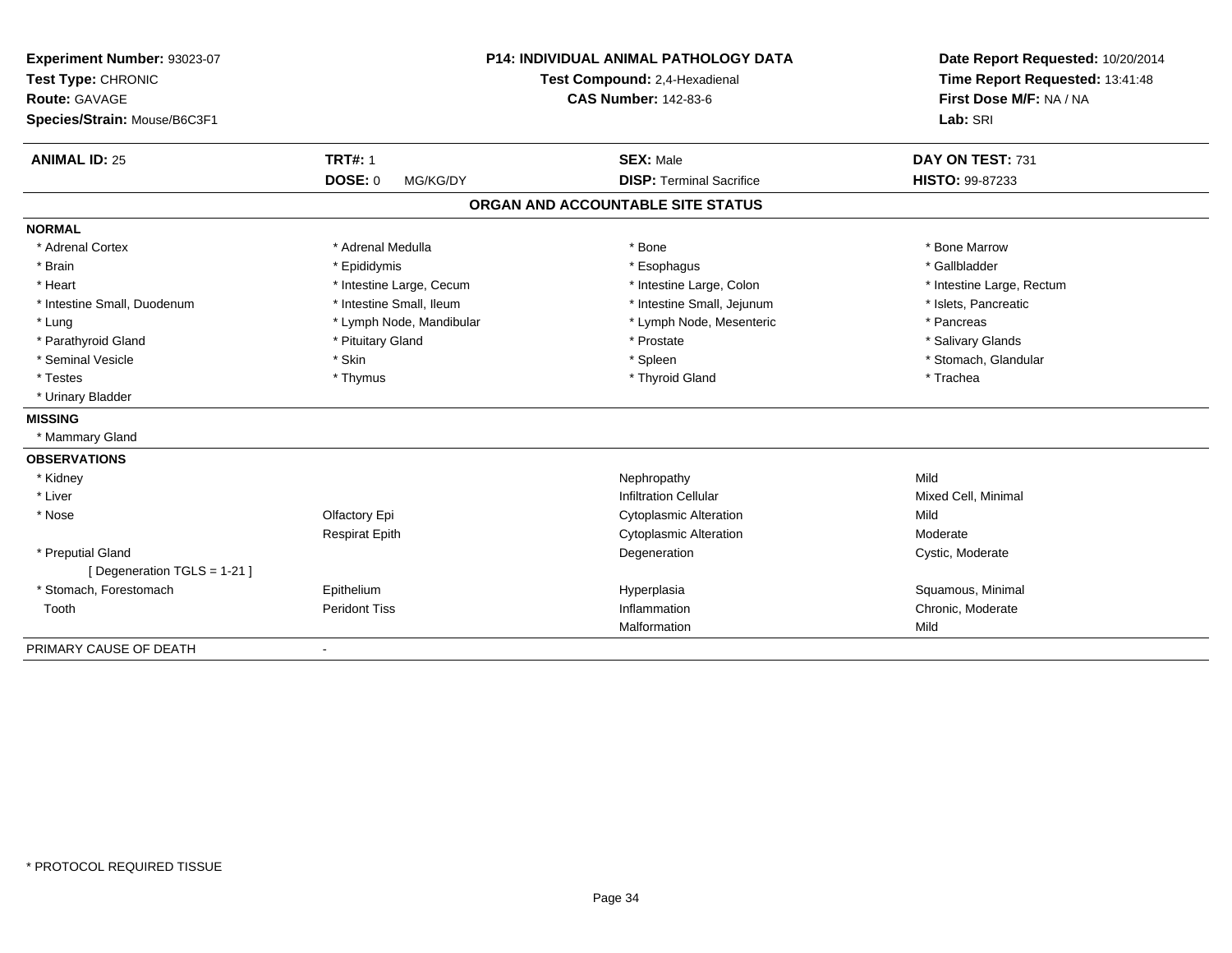| Experiment Number: 93023-07<br>Test Type: CHRONIC<br><b>Route: GAVAGE</b><br>Species/Strain: Mouse/B6C3F1 |                            | P14: INDIVIDUAL ANIMAL PATHOLOGY DATA<br>Test Compound: 2,4-Hexadienal<br><b>CAS Number: 142-83-6</b> | Date Report Requested: 10/20/2014<br>Time Report Requested: 13:41:48<br>First Dose M/F: NA / NA<br>Lab: SRI |
|-----------------------------------------------------------------------------------------------------------|----------------------------|-------------------------------------------------------------------------------------------------------|-------------------------------------------------------------------------------------------------------------|
| <b>ANIMAL ID: 26</b>                                                                                      | <b>TRT#: 1</b>             | <b>SEX: Male</b>                                                                                      | DAY ON TEST: 730                                                                                            |
|                                                                                                           | <b>DOSE: 0</b><br>MG/KG/DY | <b>DISP: Terminal Sacrifice</b>                                                                       | HISTO: 99-87234                                                                                             |
|                                                                                                           |                            | ORGAN AND ACCOUNTABLE SITE STATUS                                                                     |                                                                                                             |
| <b>NORMAL</b>                                                                                             |                            |                                                                                                       |                                                                                                             |
| * Adrenal Cortex                                                                                          | * Adrenal Medulla          | * Bone                                                                                                | * Bone Marrow                                                                                               |
| * Brain                                                                                                   | * Epididymis               | * Esophagus                                                                                           | * Heart                                                                                                     |
| * Intestine Large, Cecum                                                                                  | * Intestine Large, Colon   | * Intestine Large, Rectum                                                                             | * Intestine Small, Duodenum                                                                                 |
| * Intestine Small, Ileum                                                                                  | * Islets, Pancreatic       | * Lung                                                                                                | * Lymph Node, Mandibular                                                                                    |
| * Lymph Node, Mesenteric                                                                                  | * Pancreas                 | * Parathyroid Gland                                                                                   | * Pituitary Gland                                                                                           |
| * Prostate                                                                                                | * Salivary Glands          | * Seminal Vesicle                                                                                     | * Skin                                                                                                      |
| * Stomach, Glandular                                                                                      | * Testes                   | * Thyroid Gland                                                                                       | * Trachea                                                                                                   |
| * Urinary Bladder                                                                                         |                            |                                                                                                       |                                                                                                             |
| <b>MISSING</b>                                                                                            |                            |                                                                                                       |                                                                                                             |
| * Mammary Gland                                                                                           | * Thymus                   |                                                                                                       |                                                                                                             |
| <b>OBSERVATIONS</b>                                                                                       |                            |                                                                                                       |                                                                                                             |
| * Gallbladder                                                                                             |                            | Cyst                                                                                                  | Minimal                                                                                                     |
| * Intestine Small, Jejunum                                                                                |                            | Carcinoma                                                                                             |                                                                                                             |
| [Carcinoma TGLS = 3-21]                                                                                   |                            |                                                                                                       |                                                                                                             |
| * Kidney                                                                                                  |                            | Nephropathy                                                                                           | Minimal                                                                                                     |
| * Liver                                                                                                   |                            | <b>Infiltration Cellular</b>                                                                          | Mixed Cell, Minimal                                                                                         |
|                                                                                                           | Hepatocyte                 | Vacuolization Cytoplasmic                                                                             | Focal, Mild                                                                                                 |
|                                                                                                           | Hepatocyte, Midzonal       | Vacuolization Cytoplasmic                                                                             | Mild                                                                                                        |
| * Nose                                                                                                    | Olfactory Epi              | <b>Cytoplasmic Alteration</b>                                                                         | Minimal                                                                                                     |
|                                                                                                           | <b>Respirat Epith</b>      | <b>Cytoplasmic Alteration</b>                                                                         | Mild                                                                                                        |
| * Preputial Gland                                                                                         |                            | Degeneration                                                                                          | Cystic, Moderate                                                                                            |
| [ Degeneration TGLS = 1-8 ]                                                                               |                            |                                                                                                       |                                                                                                             |
| * Spleen                                                                                                  |                            | Hematopoietic Cell Proliferation                                                                      | Moderate                                                                                                    |
| [ Hematopoietic Cell Proliferation TGLS = 2-6 ]                                                           |                            |                                                                                                       |                                                                                                             |
| * Stomach, Forestomach                                                                                    | Epithelium                 | Hyperplasia                                                                                           | Squamous, Mild                                                                                              |
|                                                                                                           |                            | Squamous Cell Papilloma                                                                               | Multiple                                                                                                    |
| [ Hyperplasia TGLS = 6-4 ]                                                                                |                            |                                                                                                       |                                                                                                             |
| [Squamous Cell Papilloma TGLS = 4-22, 5-23]                                                               |                            |                                                                                                       |                                                                                                             |
| PRIMARY CAUSE OF DEATH                                                                                    |                            |                                                                                                       |                                                                                                             |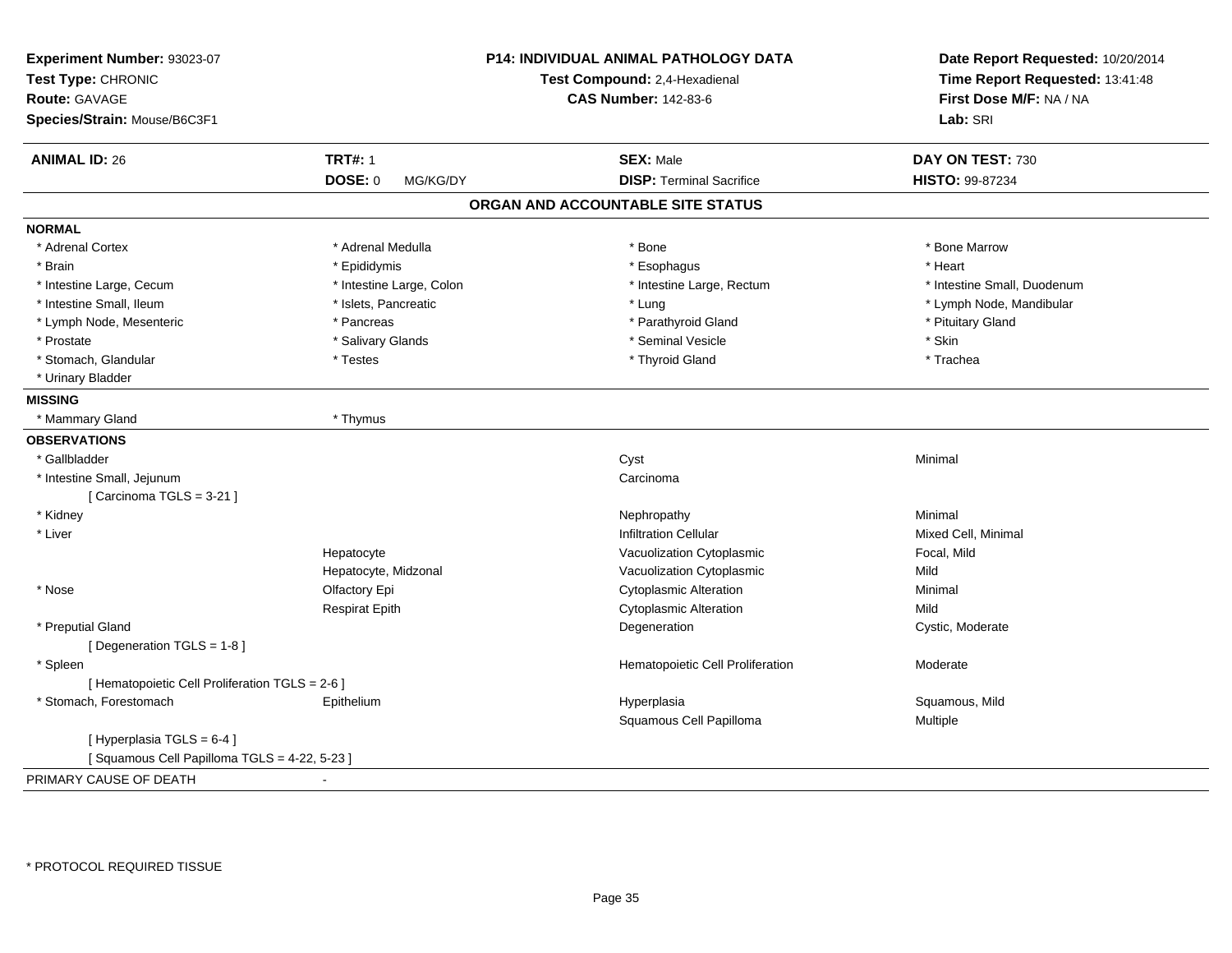| Experiment Number: 93023-07<br>Test Type: CHRONIC<br><b>Route: GAVAGE</b><br>Species/Strain: Mouse/B6C3F1 |                            | <b>P14: INDIVIDUAL ANIMAL PATHOLOGY DATA</b><br>Test Compound: 2,4-Hexadienal<br><b>CAS Number: 142-83-6</b> | Date Report Requested: 10/20/2014<br>Time Report Requested: 13:41:48<br>First Dose M/F: NA / NA<br>Lab: SRI |
|-----------------------------------------------------------------------------------------------------------|----------------------------|--------------------------------------------------------------------------------------------------------------|-------------------------------------------------------------------------------------------------------------|
| <b>ANIMAL ID: 27</b>                                                                                      | <b>TRT#: 1</b>             | <b>SEX: Male</b>                                                                                             | DAY ON TEST: 732                                                                                            |
|                                                                                                           | <b>DOSE: 0</b><br>MG/KG/DY | <b>DISP: Terminal Sacrifice</b>                                                                              | <b>HISTO: 99-87235</b>                                                                                      |
|                                                                                                           |                            | ORGAN AND ACCOUNTABLE SITE STATUS                                                                            |                                                                                                             |
| <b>NORMAL</b>                                                                                             |                            |                                                                                                              |                                                                                                             |
| * Adrenal Cortex                                                                                          | * Adrenal Medulla          | * Bone                                                                                                       | * Bone Marrow                                                                                               |
| * Brain                                                                                                   | * Epididymis               | * Esophagus                                                                                                  | * Gallbladder                                                                                               |
| * Heart                                                                                                   | * Intestine Large, Cecum   | * Intestine Large, Colon                                                                                     | * Intestine Large, Rectum                                                                                   |
| * Intestine Small, Duodenum                                                                               | * Intestine Small, Ileum   | * Intestine Small, Jejunum                                                                                   | * Islets, Pancreatic                                                                                        |
| * Lung                                                                                                    | * Lymph Node, Mandibular   | * Lymph Node, Mesenteric                                                                                     | * Pancreas                                                                                                  |
| * Parathyroid Gland                                                                                       | * Pituitary Gland          | * Preputial Gland                                                                                            | * Prostate                                                                                                  |
| * Salivary Glands                                                                                         | * Seminal Vesicle          | * Skin                                                                                                       | * Spleen                                                                                                    |
| * Stomach, Forestomach                                                                                    | * Stomach, Glandular       | * Testes                                                                                                     | * Thymus                                                                                                    |
| * Thyroid Gland                                                                                           | * Trachea                  | * Urinary Bladder                                                                                            |                                                                                                             |
| <b>MISSING</b>                                                                                            |                            |                                                                                                              |                                                                                                             |
| * Mammary Gland                                                                                           |                            |                                                                                                              |                                                                                                             |
| <b>OBSERVATIONS</b>                                                                                       |                            |                                                                                                              |                                                                                                             |
| * Kidney                                                                                                  |                            | Nephropathy                                                                                                  | Mild                                                                                                        |
| * Liver                                                                                                   |                            | <b>Infiltration Cellular</b>                                                                                 | Mixed Cell, Minimal                                                                                         |
|                                                                                                           | Hepatocyte                 | <b>Mixed Cell Focus</b>                                                                                      | Minimal                                                                                                     |
| [Mixed Cell Focus TGLS = $2-6$ ]                                                                          |                            |                                                                                                              |                                                                                                             |
| Mesentery                                                                                                 | Fat                        | Necrosis                                                                                                     | Moderate                                                                                                    |
| [Necrosis TGLS = $1-21$ ]                                                                                 |                            |                                                                                                              |                                                                                                             |
| * Nose                                                                                                    | Olfactory Epi              | <b>Cytoplasmic Alteration</b>                                                                                | Minimal                                                                                                     |
|                                                                                                           | <b>Respirat Epith</b>      | <b>Cytoplasmic Alteration</b>                                                                                | Mild                                                                                                        |
| PRIMARY CAUSE OF DEATH                                                                                    |                            |                                                                                                              |                                                                                                             |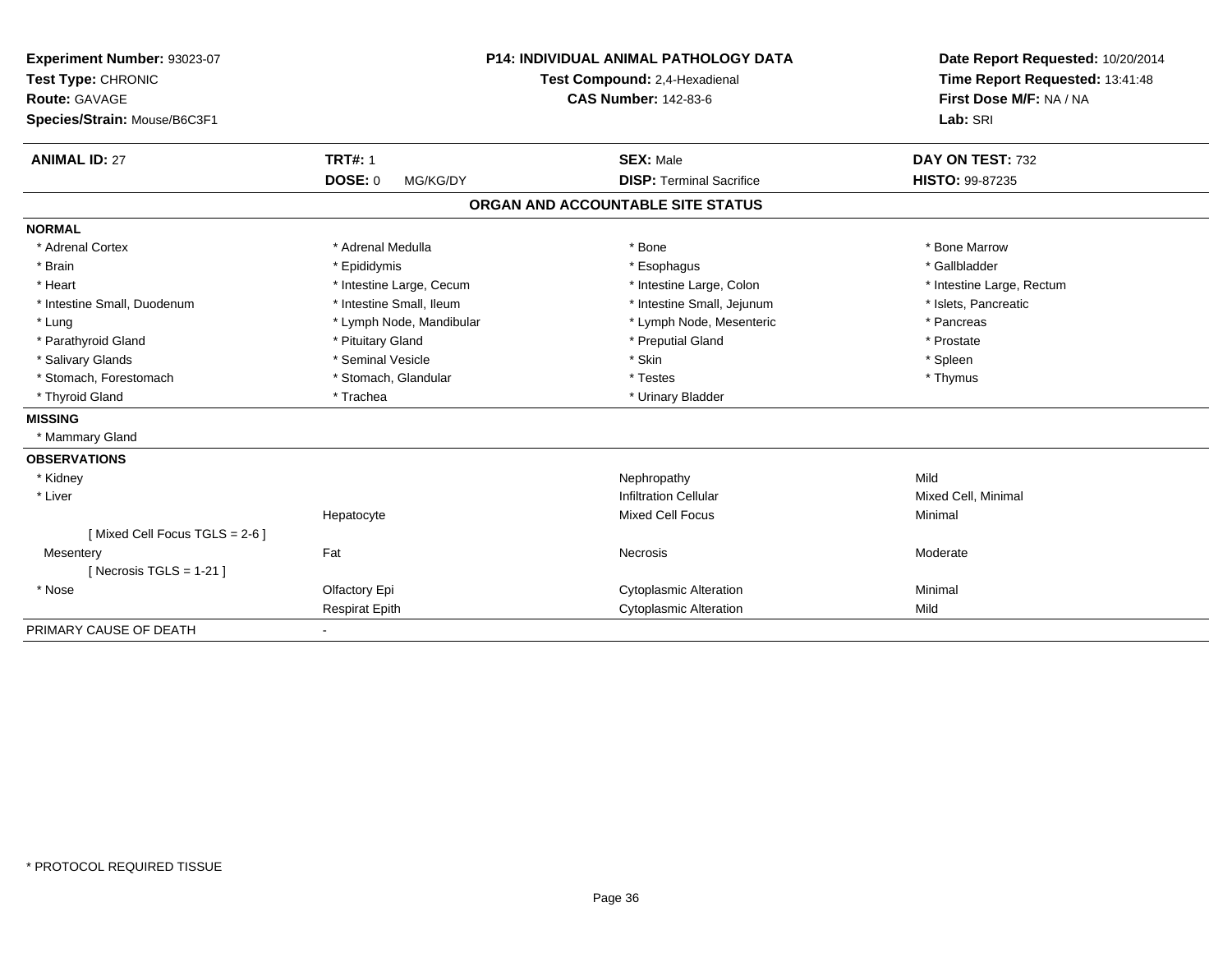| Experiment Number: 93023-07<br>Test Type: CHRONIC                |                           | P14: INDIVIDUAL ANIMAL PATHOLOGY DATA | Date Report Requested: 10/20/2014 |
|------------------------------------------------------------------|---------------------------|---------------------------------------|-----------------------------------|
|                                                                  |                           | Test Compound: 2,4-Hexadienal         | Time Report Requested: 13:41:48   |
| <b>Route: GAVAGE</b>                                             |                           | <b>CAS Number: 142-83-6</b>           | First Dose M/F: NA / NA           |
| Species/Strain: Mouse/B6C3F1                                     |                           |                                       | Lab: SRI                          |
| <b>ANIMAL ID: 28</b>                                             | <b>TRT#: 1</b>            | <b>SEX: Male</b>                      | DAY ON TEST: 731                  |
|                                                                  | DOSE: 0<br>MG/KG/DY       | <b>DISP: Terminal Sacrifice</b>       | HISTO: 99-87236                   |
|                                                                  |                           | ORGAN AND ACCOUNTABLE SITE STATUS     |                                   |
| <b>NORMAL</b>                                                    |                           |                                       |                                   |
| * Adrenal Medulla                                                | * Bone                    | * Bone Marrow                         | * Brain                           |
| * Epididymis                                                     | * Esophagus               | * Heart                               | * Intestine Large, Cecum          |
| * Intestine Large, Colon                                         | * Intestine Large, Rectum | * Intestine Small, Duodenum           | * Intestine Small, Ileum          |
| * Intestine Small, Jejunum                                       | * Islets, Pancreatic      | * Lung                                | * Lymph Node, Mandibular          |
| * Pancreas                                                       | * Parathyroid Gland       | * Pituitary Gland                     | * Preputial Gland                 |
| * Prostate                                                       | * Salivary Glands         | * Seminal Vesicle                     | * Skin                            |
| * Spleen                                                         | * Stomach, Forestomach    | * Stomach, Glandular                  | * Testes                          |
| * Thyroid Gland                                                  | * Trachea                 | * Urinary Bladder                     |                                   |
| <b>MISSING</b>                                                   |                           |                                       |                                   |
| * Mammary Gland                                                  | * Thymus                  |                                       |                                   |
| <b>INSUFFICIENT TISSUE</b>                                       |                           |                                       |                                   |
| * Gallbladder                                                    |                           |                                       |                                   |
| <b>OBSERVATIONS</b>                                              |                           |                                       |                                   |
| * Adrenal Cortex                                                 | Subcapsular               | Hyperplasia                           | Focal, Minimal                    |
| <b>Harderian Gland</b>                                           |                           | Adenoma                               |                                   |
| Note: Harderian gland carcinoma is within adenoma of that gland. |                           |                                       |                                   |
| [Adenoma TGLS = $2-21$ ]                                         |                           |                                       |                                   |
| * Kidney                                                         |                           | Cyst                                  | Mild                              |
|                                                                  |                           | Nephropathy                           | Minimal                           |
| * Liver                                                          |                           | <b>Infiltration Cellular</b>          | Mixed Cell, Minimal               |
|                                                                  | Hepatocyte                | Vacuolization Cytoplasmic             | Focal, Mild                       |
|                                                                  | Hepatocyte, Midzonal      | Vacuolization Cytoplasmic             | Moderate                          |
| [Vacuolization Cytoplasmic TGLS = 1-6]                           |                           |                                       |                                   |
| [Vacuolization Cytoplasmic TGLS = 1-6]                           |                           |                                       |                                   |
| * Lymph Node, Mesenteric                                         |                           | Hyperplasia                           | Plasma Cell, Moderate             |
| * Nose                                                           | Olfactory Epi             | <b>Cytoplasmic Alteration</b>         | Minimal                           |
|                                                                  | <b>Respirat Epith</b>     | <b>Cytoplasmic Alteration</b>         | Minimal                           |
| PRIMARY CAUSE OF DEATH                                           |                           |                                       |                                   |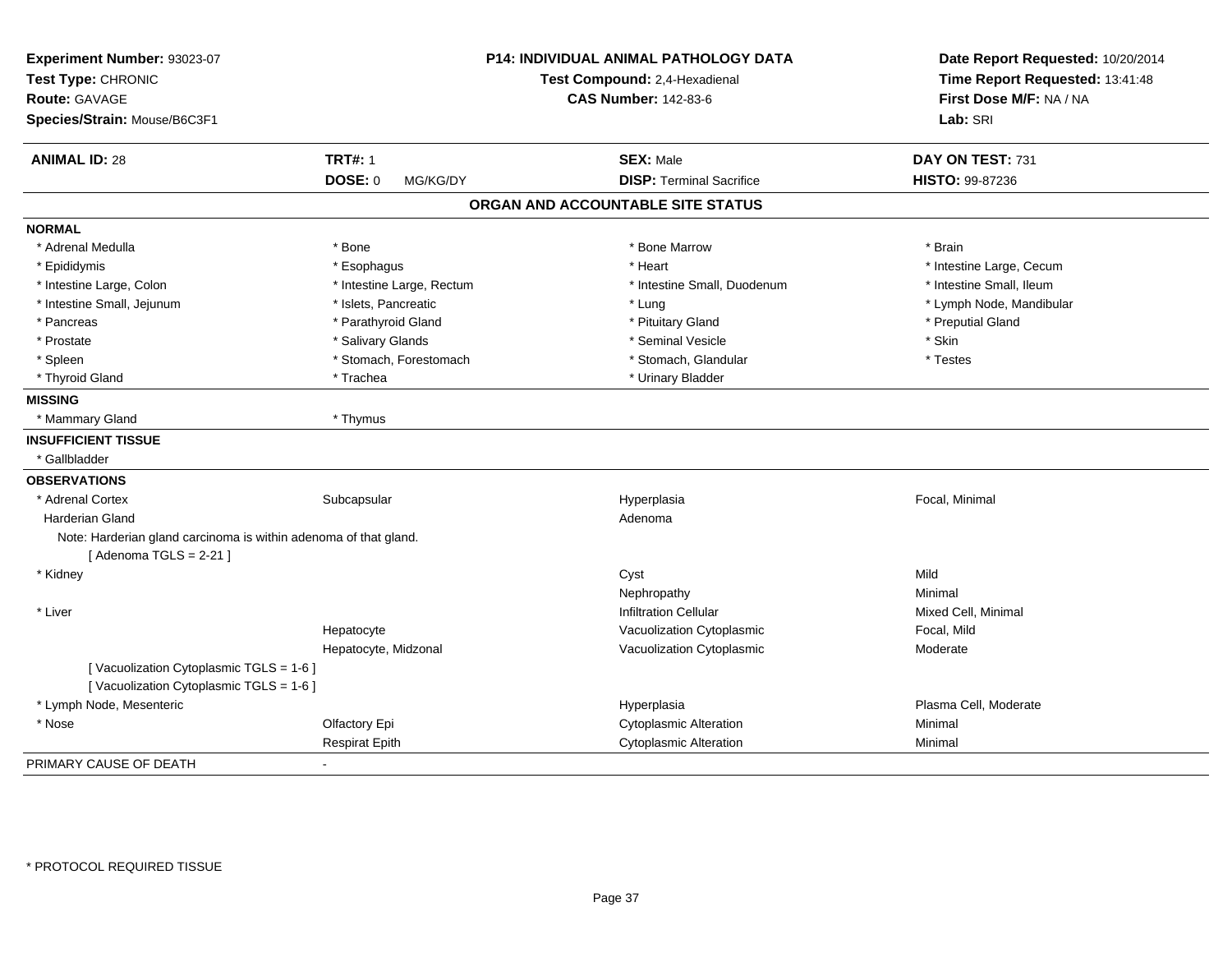| Experiment Number: 93023-07                  |                            | <b>P14: INDIVIDUAL ANIMAL PATHOLOGY DATA</b> | Date Report Requested: 10/20/2014                          |  |
|----------------------------------------------|----------------------------|----------------------------------------------|------------------------------------------------------------|--|
| Test Type: CHRONIC                           |                            | Test Compound: 2,4-Hexadienal                | Time Report Requested: 13:41:48<br>First Dose M/F: NA / NA |  |
| <b>Route: GAVAGE</b>                         |                            | <b>CAS Number: 142-83-6</b>                  |                                                            |  |
| Species/Strain: Mouse/B6C3F1                 |                            |                                              | Lab: SRI                                                   |  |
| <b>ANIMAL ID: 29</b>                         | <b>TRT#: 1</b>             | <b>SEX: Male</b>                             | DAY ON TEST: 729                                           |  |
|                                              | <b>DOSE: 0</b><br>MG/KG/DY | <b>DISP: Terminal Sacrifice</b>              | HISTO: 99-87237                                            |  |
|                                              |                            | ORGAN AND ACCOUNTABLE SITE STATUS            |                                                            |  |
| <b>NORMAL</b>                                |                            |                                              |                                                            |  |
| * Adrenal Medulla                            | * Bone                     | * Bone Marrow                                | * Brain                                                    |  |
| * Epididymis                                 | * Esophagus                | * Gallbladder                                | * Heart                                                    |  |
| * Intestine Large, Cecum                     | * Intestine Large, Colon   | * Intestine Large, Rectum                    | * Intestine Small, Duodenum                                |  |
| * Intestine Small, Ileum                     | * Intestine Small, Jejunum | * Islets, Pancreatic                         | * Lymph Node, Mandibular                                   |  |
| * Lymph Node, Mesenteric                     | * Pancreas                 | * Pituitary Gland                            | * Preputial Gland                                          |  |
| * Prostate                                   | * Salivary Glands          | * Seminal Vesicle                            | * Skin                                                     |  |
| * Spleen                                     | * Stomach, Forestomach     | * Stomach, Glandular                         | * Testes                                                   |  |
| * Thyroid Gland                              | * Trachea                  | * Urinary Bladder                            |                                                            |  |
| <b>MISSING</b>                               |                            |                                              |                                                            |  |
| * Mammary Gland                              | * Parathyroid Gland        |                                              |                                                            |  |
| <b>OBSERVATIONS</b>                          |                            |                                              |                                                            |  |
| * Adrenal Cortex                             | Subcapsular                | Adenoma                                      |                                                            |  |
| * Kidney                                     |                            | Nephropathy                                  | Mild                                                       |  |
| * Liver                                      | Hepatocyte, Midzonal       | Vacuolization Cytoplasmic                    | Mild                                                       |  |
| [Vacuolization Cytoplasmic TGLS = 2-6]       |                            |                                              |                                                            |  |
| * Lung                                       |                            | Alveolar/Bronchiolar Adenoma                 |                                                            |  |
| [ Alveolar/Bronchiolar Adenoma TGLS = 1-21 ] |                            |                                              |                                                            |  |
| * Nose                                       | <b>Respirat Epith</b>      | <b>Cytoplasmic Alteration</b>                | Mild                                                       |  |
|                                              | Glands, Mucosa             | <b>Dilatation</b>                            | Focal, Mild                                                |  |
|                                              |                            | Inflammation                                 | Suppurative, Mild                                          |  |
| * Thymus                                     |                            | Cyst                                         | Minimal                                                    |  |
| Tooth                                        |                            | Malformation                                 | Mild                                                       |  |
| PRIMARY CAUSE OF DEATH                       | $\overline{\phantom{a}}$   |                                              |                                                            |  |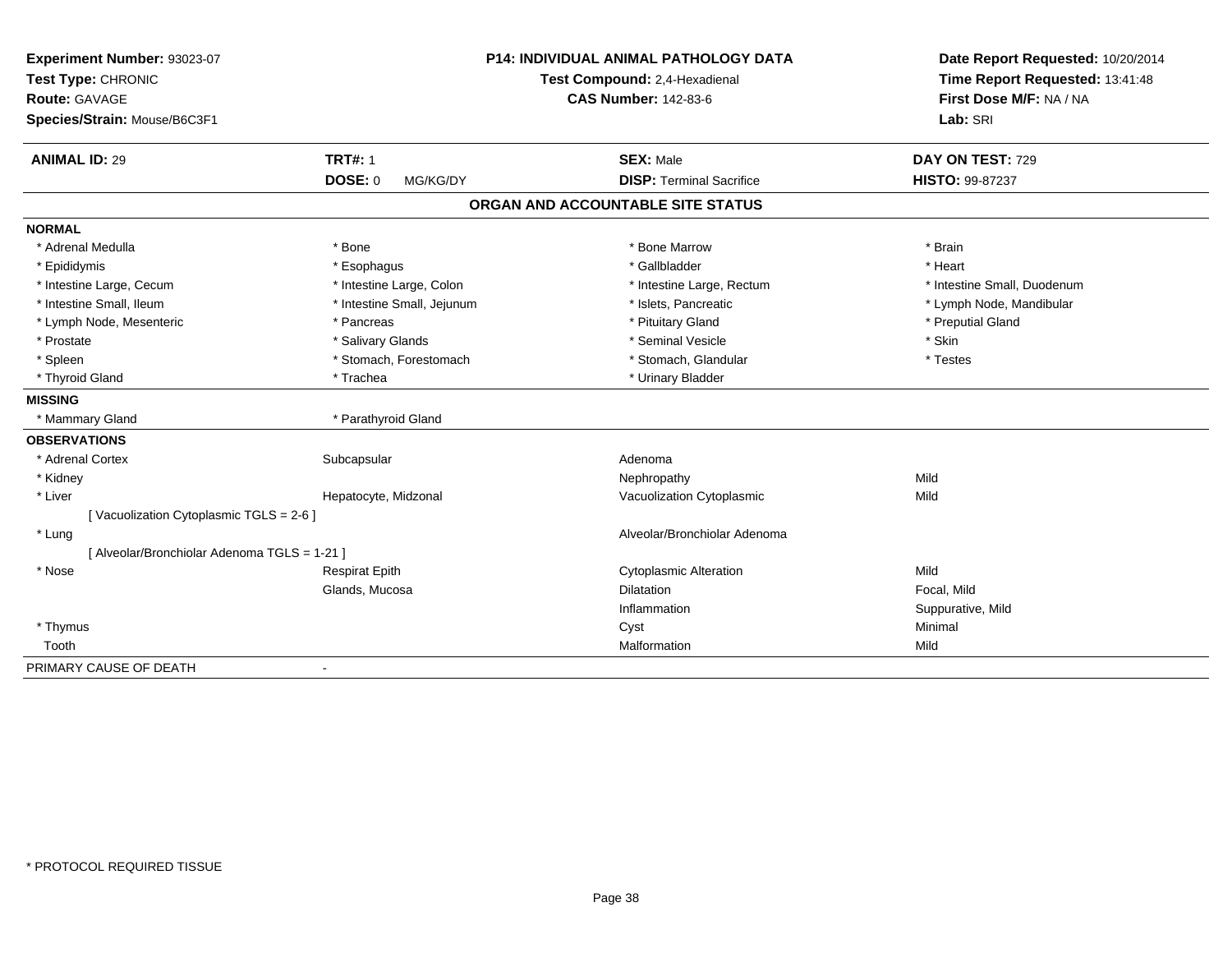| Experiment Number: 93023-07<br>Test Type: CHRONIC<br><b>Route: GAVAGE</b> |                            | P14: INDIVIDUAL ANIMAL PATHOLOGY DATA<br>Test Compound: 2,4-Hexadienal<br><b>CAS Number: 142-83-6</b> | Date Report Requested: 10/20/2014<br>Time Report Requested: 13:41:48<br>First Dose M/F: NA / NA |
|---------------------------------------------------------------------------|----------------------------|-------------------------------------------------------------------------------------------------------|-------------------------------------------------------------------------------------------------|
| Species/Strain: Mouse/B6C3F1                                              |                            |                                                                                                       | Lab: SRI                                                                                        |
| <b>ANIMAL ID: 30</b>                                                      | <b>TRT#: 1</b>             | <b>SEX: Male</b>                                                                                      | DAY ON TEST: 568                                                                                |
|                                                                           | <b>DOSE: 0</b><br>MG/KG/DY | <b>DISP:</b> Moribund Sacrifice                                                                       | HISTO: 99-85910                                                                                 |
|                                                                           |                            | ORGAN AND ACCOUNTABLE SITE STATUS                                                                     |                                                                                                 |
| <b>NORMAL</b>                                                             |                            |                                                                                                       |                                                                                                 |
| * Adrenal Medulla                                                         | * Bone                     | * Bone Marrow                                                                                         | * Brain                                                                                         |
| * Epididymis                                                              | * Esophagus                | * Gallbladder                                                                                         | * Heart                                                                                         |
| * Intestine Large, Cecum                                                  | * Intestine Large, Colon   | * Intestine Large, Rectum                                                                             | * Intestine Small, Duodenum                                                                     |
| * Intestine Small, Ileum                                                  | * Intestine Small, Jejunum | * Islets, Pancreatic                                                                                  | * Lung                                                                                          |
| * Lymph Node, Mandibular                                                  | * Lymph Node, Mesenteric   | * Pancreas                                                                                            | * Parathyroid Gland                                                                             |
| * Preputial Gland                                                         | * Prostate                 | * Salivary Glands                                                                                     | * Seminal Vesicle                                                                               |
| * Spleen                                                                  | * Stomach, Glandular       | * Testes                                                                                              | * Thymus                                                                                        |
| * Trachea                                                                 | * Urinary Bladder          |                                                                                                       |                                                                                                 |
| <b>MISSING</b>                                                            |                            |                                                                                                       |                                                                                                 |
| * Mammary Gland                                                           |                            |                                                                                                       |                                                                                                 |
| <b>OBSERVATIONS</b>                                                       |                            |                                                                                                       |                                                                                                 |
| * Adrenal Cortex                                                          | Subcapsular                | Hyperplasia                                                                                           | Focal, Minimal                                                                                  |
| * Kidney                                                                  |                            | Congestion                                                                                            | Mild                                                                                            |
|                                                                           |                            | Nephropathy                                                                                           | Mild                                                                                            |
| [Congestion TGLS = 3-5]<br>[Nephropathy TGLS = $3-5$ ]                    |                            |                                                                                                       |                                                                                                 |
| * Liver                                                                   |                            | Hepatocellular Adenoma                                                                                |                                                                                                 |
|                                                                           | Hepatocyte, Midzonal       | Vacuolization Cytoplasmic                                                                             | Mild                                                                                            |
| [ Hepatocellular Adenoma TGLS = 4-23 ]                                    |                            |                                                                                                       |                                                                                                 |
| Mesentery                                                                 | Fat                        | <b>Necrosis</b>                                                                                       | Moderate                                                                                        |
| [Necrosis TGLS = $2-22$ ]                                                 |                            |                                                                                                       |                                                                                                 |
| * Nose                                                                    | <b>Respirat Epith</b>      | <b>Cytoplasmic Alteration</b>                                                                         | Minimal                                                                                         |
| * Pituitary Gland                                                         | Pars Distalis              | Cyst                                                                                                  | Mild                                                                                            |
| * Skin                                                                    |                            | Keratoacanthoma                                                                                       |                                                                                                 |
| [Keratoacanthoma TGLS = 1-21]                                             |                            |                                                                                                       |                                                                                                 |
| * Stomach, Forestomach                                                    | Epithelium                 | Hyperplasia                                                                                           | Squamous, Mild                                                                                  |
| * Thyroid Gland                                                           |                            | Degeneration                                                                                          | Cystic, Focal, Mild                                                                             |
| PRIMARY CAUSE OF DEATH                                                    | - Skin<br>Keratoacanthoma  |                                                                                                       |                                                                                                 |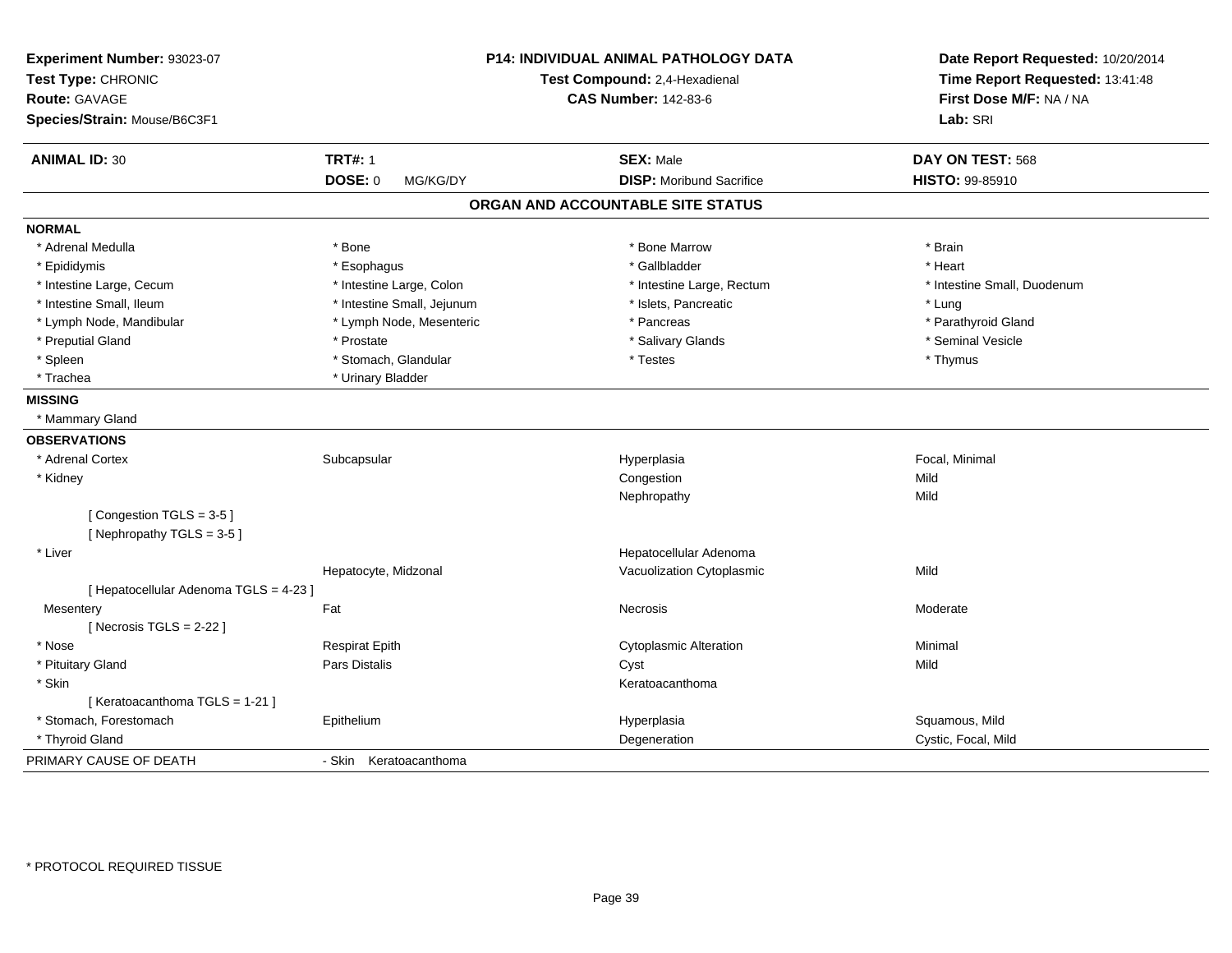| Experiment Number: 93023-07  |                             | <b>P14: INDIVIDUAL ANIMAL PATHOLOGY DATA</b> | Date Report Requested: 10/20/2014 |
|------------------------------|-----------------------------|----------------------------------------------|-----------------------------------|
| Test Type: CHRONIC           |                             | Test Compound: 2,4-Hexadienal                | Time Report Requested: 13:41:48   |
| <b>Route: GAVAGE</b>         |                             | <b>CAS Number: 142-83-6</b>                  | First Dose M/F: NA / NA           |
| Species/Strain: Mouse/B6C3F1 |                             |                                              | Lab: SRI                          |
| <b>ANIMAL ID: 31</b>         | <b>TRT#: 1</b>              | <b>SEX: Male</b>                             | DAY ON TEST: 729                  |
|                              | DOSE: 0<br>MG/KG/DY         | <b>DISP: Terminal Sacrifice</b>              | HISTO: 99-87238                   |
|                              |                             | ORGAN AND ACCOUNTABLE SITE STATUS            |                                   |
| <b>NORMAL</b>                |                             |                                              |                                   |
| * Adrenal Cortex             | * Adrenal Medulla           | * Bone                                       | * Bone Marrow                     |
| * Brain                      | * Epididymis                | * Esophagus                                  | Eye                               |
| * Gallbladder                | * Heart                     | * Intestine Large, Cecum                     | * Intestine Large, Colon          |
| * Intestine Large, Rectum    | * Intestine Small, Duodenum | * Intestine Small, Ileum                     | * Intestine Small, Jejunum        |
| * Islets, Pancreatic         | * Liver                     | * Lung                                       | * Lymph Node, Mesenteric          |
| * Pancreas                   | * Parathyroid Gland         | * Pituitary Gland                            | * Preputial Gland                 |
| * Prostate                   | * Salivary Glands           | * Seminal Vesicle                            | * Skin                            |
| * Spleen                     | * Stomach, Forestomach      | * Stomach, Glandular                         | * Testes                          |
| * Trachea                    | * Urinary Bladder           |                                              |                                   |
| <b>MISSING</b>               |                             |                                              |                                   |
| * Mammary Gland              |                             |                                              |                                   |
| <b>OBSERVATIONS</b>          |                             |                                              |                                   |
| <b>Harderian Gland</b>       |                             | Adenoma                                      |                                   |
| [Adenoma TGLS = $2-22$ ]     |                             |                                              |                                   |
| * Kidney                     |                             | Nephropathy                                  | Mild                              |
| * Lymph Node, Mandibular     |                             | Hyperplasia                                  | Lymphoid, Mild                    |
| Mesentery                    | Fat                         | Necrosis                                     | Moderate                          |
| [Necrosis TGLS = $3-23$ ]    |                             |                                              |                                   |
| * Nose                       | <b>Respirat Epith</b>       | <b>Cytoplasmic Alteration</b>                | Moderate                          |
| * Thymus                     |                             | Atrophy                                      | Mild                              |
| [Atrophy TGLS = $4-2$ ]      |                             |                                              |                                   |
| * Thyroid Gland              | <b>Follicular Cel</b>       | Adenoma                                      |                                   |
| Tooth                        | <b>Peridont Tiss</b>        | Inflammation                                 | Chronic, Moderate                 |
| PRIMARY CAUSE OF DEATH       | $\blacksquare$              |                                              |                                   |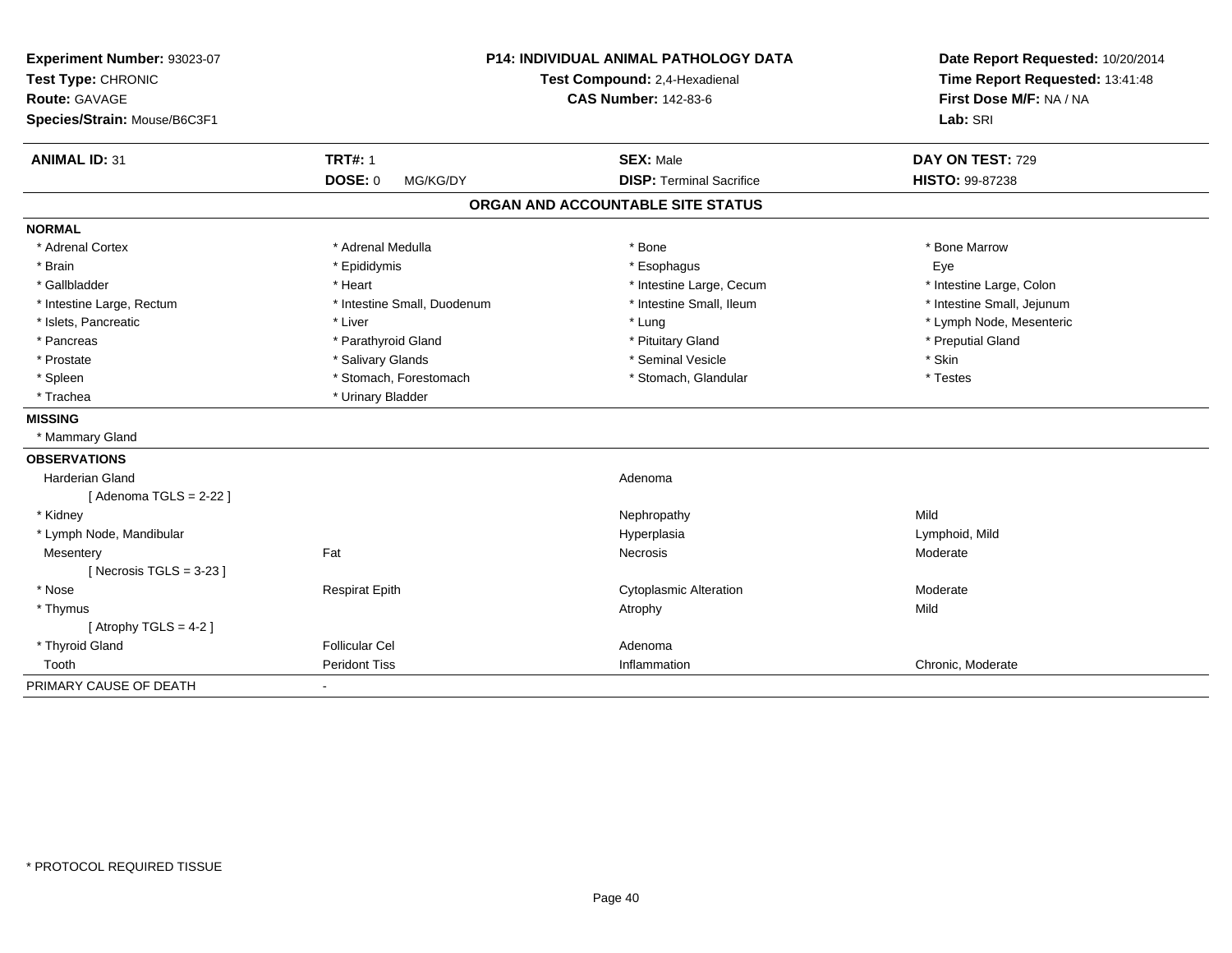| Experiment Number: 93023-07<br>Test Type: CHRONIC<br><b>Route: GAVAGE</b><br>Species/Strain: Mouse/B6C3F1 | <b>P14: INDIVIDUAL ANIMAL PATHOLOGY DATA</b><br>Test Compound: 2,4-Hexadienal<br><b>CAS Number: 142-83-6</b> |  | Date Report Requested: 10/20/2014<br>Time Report Requested: 13:41:48<br>First Dose M/F: NA / NA<br>Lab: SRI |                           |
|-----------------------------------------------------------------------------------------------------------|--------------------------------------------------------------------------------------------------------------|--|-------------------------------------------------------------------------------------------------------------|---------------------------|
| <b>ANIMAL ID: 32</b>                                                                                      | <b>TRT#: 1</b>                                                                                               |  | <b>SEX: Male</b>                                                                                            | DAY ON TEST: 731          |
|                                                                                                           | <b>DOSE: 0</b><br>MG/KG/DY                                                                                   |  | <b>DISP: Terminal Sacrifice</b>                                                                             | HISTO: 99-87239           |
|                                                                                                           |                                                                                                              |  | ORGAN AND ACCOUNTABLE SITE STATUS                                                                           |                           |
| <b>NORMAL</b>                                                                                             |                                                                                                              |  |                                                                                                             |                           |
| * Adrenal Cortex                                                                                          | * Adrenal Medulla                                                                                            |  | * Bone                                                                                                      | * Bone Marrow             |
| * Brain                                                                                                   | * Epididymis                                                                                                 |  | * Esophagus                                                                                                 | * Gallbladder             |
| * Heart                                                                                                   | * Intestine Large, Cecum                                                                                     |  | * Intestine Large, Colon                                                                                    | * Intestine Large, Rectum |
| * Intestine Small, Duodenum                                                                               | * Intestine Small, Ileum                                                                                     |  | * Intestine Small, Jejunum                                                                                  | * Islets, Pancreatic      |
| * Lung                                                                                                    | * Lymph Node, Mandibular                                                                                     |  | * Lymph Node, Mesenteric                                                                                    | * Pancreas                |
| * Parathyroid Gland                                                                                       | * Pituitary Gland                                                                                            |  | * Prostate                                                                                                  | * Salivary Glands         |
| * Seminal Vesicle                                                                                         | * Skin                                                                                                       |  | * Spleen                                                                                                    | * Stomach, Forestomach    |
| * Stomach, Glandular                                                                                      | * Testes                                                                                                     |  | * Thymus                                                                                                    | * Thyroid Gland           |
| * Trachea                                                                                                 | * Urinary Bladder                                                                                            |  |                                                                                                             |                           |
| <b>MISSING</b>                                                                                            |                                                                                                              |  |                                                                                                             |                           |
| * Mammary Gland                                                                                           |                                                                                                              |  |                                                                                                             |                           |
| <b>OBSERVATIONS</b>                                                                                       |                                                                                                              |  |                                                                                                             |                           |
| Harderian Gland                                                                                           |                                                                                                              |  | Carcinoma                                                                                                   |                           |
| [Carcinoma TGLS = 2-21]                                                                                   |                                                                                                              |  |                                                                                                             |                           |
| * Kidney                                                                                                  |                                                                                                              |  | Nephropathy                                                                                                 | Mild                      |
| * Liver                                                                                                   |                                                                                                              |  | Hepatocellular Adenoma                                                                                      |                           |
|                                                                                                           |                                                                                                              |  | <b>Infiltration Cellular</b>                                                                                | Mixed Cell, Minimal       |
| [ Hepatocellular Adenoma TGLS = 3-22 ]                                                                    |                                                                                                              |  |                                                                                                             |                           |
| * Nose                                                                                                    | Olfactory Epi                                                                                                |  | <b>Cytoplasmic Alteration</b>                                                                               | Mild                      |
|                                                                                                           | <b>Respirat Epith</b>                                                                                        |  | <b>Cytoplasmic Alteration</b>                                                                               | Mild                      |
| * Preputial Gland                                                                                         |                                                                                                              |  | Degeneration                                                                                                | Cystic, Moderate          |
| [Degeneration TGLS = 1-8]                                                                                 |                                                                                                              |  |                                                                                                             |                           |
| Tooth                                                                                                     | <b>Peridont Tiss</b>                                                                                         |  | Inflammation                                                                                                | Chronic, Marked           |
| PRIMARY CAUSE OF DEATH                                                                                    | $\blacksquare$                                                                                               |  |                                                                                                             |                           |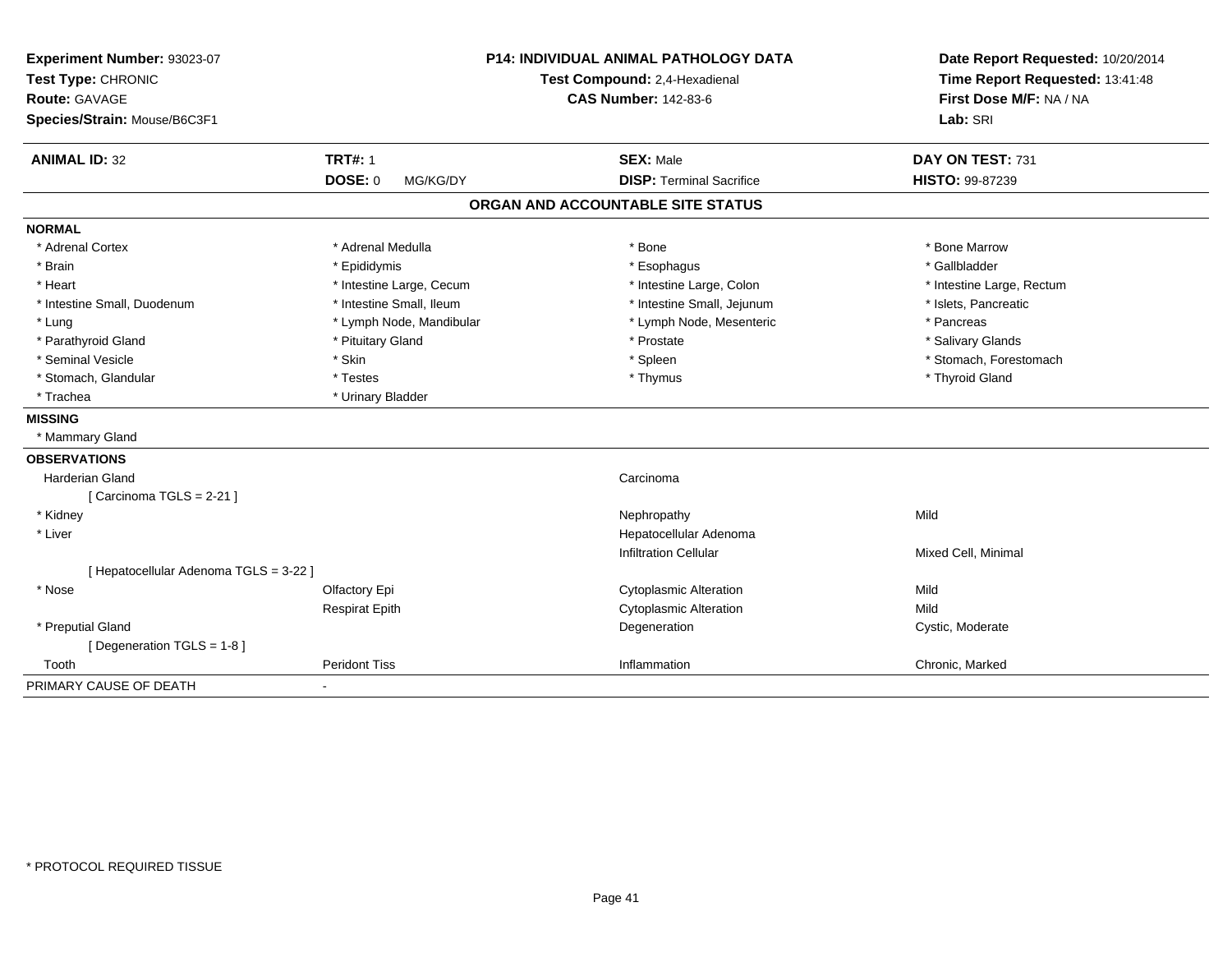| <b>TRT#: 1</b><br><b>SEX: Male</b><br>DAY ON TEST: 718<br><b>DOSE: 0</b><br><b>DISP: Natural Death</b><br>HISTO: 99-86866<br>MG/KG/DY<br>ORGAN AND ACCOUNTABLE SITE STATUS<br>* Adrenal Medulla<br>* Bone<br>* Bone Marrow<br>* Gallbladder<br>* Brain<br>* Epididymis<br>* Esophagus<br>* Intestine Large, Colon<br>* Intestine Large, Rectum<br>* Islets, Pancreatic<br>* Parathyroid Gland<br>* Pancreas<br>* Pituitary Gland<br>* Seminal Vesicle<br>* Skin<br>* Salivary Glands<br>* Testes<br>* Thyroid Gland<br>* Trachea<br>* Intestine Large, Cecum<br>* Intestine Small, Duodenum<br>* Intestine Small, Ileum<br>* Lymph Node, Mandibular<br>* Intestine Small, Jejunum<br>* Thymus<br><b>OBSERVATIONS</b><br><b>Harderian Gland</b><br>Adenoma<br>[Adenoma TGLS = $1-21$ ]<br>* Kidney<br>Mild<br>Nephropathy<br>* Liver<br>Congestion<br>Moderate<br><b>Eosinophilic Focus</b><br>Mild<br>Hepatocyte<br>Hepatocellular Adenoma<br>Multiple<br>[ Hepatocellular Adenoma TGLS = 4-23 ]<br>Alveolar/Bronchiolar Carcinoma<br>* Lung<br>[ Alveolar/Bronchiolar Carcinoma TGLS = 5-2 ]<br>Fat<br>Moderate<br>Mesentery<br>Necrosis<br>[Necrosis $TGLS = 3-22$ ]<br><b>Cytoplasmic Alteration</b><br>Mild<br><b>Respirat Epith</b><br>* Preputial Gland<br>Degeneration<br>Cystic, Moderate | Experiment Number: 93023-07<br>Test Type: CHRONIC<br>Route: GAVAGE<br>Species/Strain: Mouse/B6C3F1 | <b>P14: INDIVIDUAL ANIMAL PATHOLOGY DATA</b><br>Test Compound: 2,4-Hexadienal<br><b>CAS Number: 142-83-6</b> | Date Report Requested: 10/20/2014<br>Time Report Requested: 13:41:48<br>First Dose M/F: NA / NA<br>Lab: SRI |
|---------------------------------------------------------------------------------------------------------------------------------------------------------------------------------------------------------------------------------------------------------------------------------------------------------------------------------------------------------------------------------------------------------------------------------------------------------------------------------------------------------------------------------------------------------------------------------------------------------------------------------------------------------------------------------------------------------------------------------------------------------------------------------------------------------------------------------------------------------------------------------------------------------------------------------------------------------------------------------------------------------------------------------------------------------------------------------------------------------------------------------------------------------------------------------------------------------------------------------------------------------------------------------------------------|----------------------------------------------------------------------------------------------------|--------------------------------------------------------------------------------------------------------------|-------------------------------------------------------------------------------------------------------------|
|                                                                                                                                                                                                                                                                                                                                                                                                                                                                                                                                                                                                                                                                                                                                                                                                                                                                                                                                                                                                                                                                                                                                                                                                                                                                                                   | <b>ANIMAL ID: 33</b>                                                                               |                                                                                                              |                                                                                                             |
|                                                                                                                                                                                                                                                                                                                                                                                                                                                                                                                                                                                                                                                                                                                                                                                                                                                                                                                                                                                                                                                                                                                                                                                                                                                                                                   |                                                                                                    |                                                                                                              |                                                                                                             |
|                                                                                                                                                                                                                                                                                                                                                                                                                                                                                                                                                                                                                                                                                                                                                                                                                                                                                                                                                                                                                                                                                                                                                                                                                                                                                                   |                                                                                                    |                                                                                                              |                                                                                                             |
|                                                                                                                                                                                                                                                                                                                                                                                                                                                                                                                                                                                                                                                                                                                                                                                                                                                                                                                                                                                                                                                                                                                                                                                                                                                                                                   | <b>NORMAL</b>                                                                                      |                                                                                                              |                                                                                                             |
|                                                                                                                                                                                                                                                                                                                                                                                                                                                                                                                                                                                                                                                                                                                                                                                                                                                                                                                                                                                                                                                                                                                                                                                                                                                                                                   | * Adrenal Cortex                                                                                   |                                                                                                              |                                                                                                             |
|                                                                                                                                                                                                                                                                                                                                                                                                                                                                                                                                                                                                                                                                                                                                                                                                                                                                                                                                                                                                                                                                                                                                                                                                                                                                                                   |                                                                                                    |                                                                                                              |                                                                                                             |
|                                                                                                                                                                                                                                                                                                                                                                                                                                                                                                                                                                                                                                                                                                                                                                                                                                                                                                                                                                                                                                                                                                                                                                                                                                                                                                   | * Heart                                                                                            |                                                                                                              |                                                                                                             |
|                                                                                                                                                                                                                                                                                                                                                                                                                                                                                                                                                                                                                                                                                                                                                                                                                                                                                                                                                                                                                                                                                                                                                                                                                                                                                                   | * Lymph Node, Mesenteric                                                                           |                                                                                                              |                                                                                                             |
|                                                                                                                                                                                                                                                                                                                                                                                                                                                                                                                                                                                                                                                                                                                                                                                                                                                                                                                                                                                                                                                                                                                                                                                                                                                                                                   | * Prostate                                                                                         |                                                                                                              |                                                                                                             |
|                                                                                                                                                                                                                                                                                                                                                                                                                                                                                                                                                                                                                                                                                                                                                                                                                                                                                                                                                                                                                                                                                                                                                                                                                                                                                                   | * Stomach, Glandular                                                                               |                                                                                                              |                                                                                                             |
|                                                                                                                                                                                                                                                                                                                                                                                                                                                                                                                                                                                                                                                                                                                                                                                                                                                                                                                                                                                                                                                                                                                                                                                                                                                                                                   | * Urinary Bladder                                                                                  |                                                                                                              |                                                                                                             |
|                                                                                                                                                                                                                                                                                                                                                                                                                                                                                                                                                                                                                                                                                                                                                                                                                                                                                                                                                                                                                                                                                                                                                                                                                                                                                                   | <b>MISSING</b>                                                                                     |                                                                                                              |                                                                                                             |
|                                                                                                                                                                                                                                                                                                                                                                                                                                                                                                                                                                                                                                                                                                                                                                                                                                                                                                                                                                                                                                                                                                                                                                                                                                                                                                   |                                                                                                    |                                                                                                              |                                                                                                             |
|                                                                                                                                                                                                                                                                                                                                                                                                                                                                                                                                                                                                                                                                                                                                                                                                                                                                                                                                                                                                                                                                                                                                                                                                                                                                                                   | * Mammary Gland                                                                                    |                                                                                                              |                                                                                                             |
|                                                                                                                                                                                                                                                                                                                                                                                                                                                                                                                                                                                                                                                                                                                                                                                                                                                                                                                                                                                                                                                                                                                                                                                                                                                                                                   | <b>AUTO PRECLUDES DIAG.</b>                                                                        |                                                                                                              |                                                                                                             |
|                                                                                                                                                                                                                                                                                                                                                                                                                                                                                                                                                                                                                                                                                                                                                                                                                                                                                                                                                                                                                                                                                                                                                                                                                                                                                                   |                                                                                                    |                                                                                                              |                                                                                                             |
|                                                                                                                                                                                                                                                                                                                                                                                                                                                                                                                                                                                                                                                                                                                                                                                                                                                                                                                                                                                                                                                                                                                                                                                                                                                                                                   | <b>INSUFFICIENT TISSUE</b>                                                                         |                                                                                                              |                                                                                                             |
|                                                                                                                                                                                                                                                                                                                                                                                                                                                                                                                                                                                                                                                                                                                                                                                                                                                                                                                                                                                                                                                                                                                                                                                                                                                                                                   |                                                                                                    |                                                                                                              |                                                                                                             |
|                                                                                                                                                                                                                                                                                                                                                                                                                                                                                                                                                                                                                                                                                                                                                                                                                                                                                                                                                                                                                                                                                                                                                                                                                                                                                                   |                                                                                                    |                                                                                                              |                                                                                                             |
|                                                                                                                                                                                                                                                                                                                                                                                                                                                                                                                                                                                                                                                                                                                                                                                                                                                                                                                                                                                                                                                                                                                                                                                                                                                                                                   |                                                                                                    |                                                                                                              |                                                                                                             |
|                                                                                                                                                                                                                                                                                                                                                                                                                                                                                                                                                                                                                                                                                                                                                                                                                                                                                                                                                                                                                                                                                                                                                                                                                                                                                                   |                                                                                                    |                                                                                                              |                                                                                                             |
|                                                                                                                                                                                                                                                                                                                                                                                                                                                                                                                                                                                                                                                                                                                                                                                                                                                                                                                                                                                                                                                                                                                                                                                                                                                                                                   |                                                                                                    |                                                                                                              |                                                                                                             |
|                                                                                                                                                                                                                                                                                                                                                                                                                                                                                                                                                                                                                                                                                                                                                                                                                                                                                                                                                                                                                                                                                                                                                                                                                                                                                                   |                                                                                                    |                                                                                                              |                                                                                                             |
|                                                                                                                                                                                                                                                                                                                                                                                                                                                                                                                                                                                                                                                                                                                                                                                                                                                                                                                                                                                                                                                                                                                                                                                                                                                                                                   |                                                                                                    |                                                                                                              |                                                                                                             |
|                                                                                                                                                                                                                                                                                                                                                                                                                                                                                                                                                                                                                                                                                                                                                                                                                                                                                                                                                                                                                                                                                                                                                                                                                                                                                                   |                                                                                                    |                                                                                                              |                                                                                                             |
|                                                                                                                                                                                                                                                                                                                                                                                                                                                                                                                                                                                                                                                                                                                                                                                                                                                                                                                                                                                                                                                                                                                                                                                                                                                                                                   |                                                                                                    |                                                                                                              |                                                                                                             |
|                                                                                                                                                                                                                                                                                                                                                                                                                                                                                                                                                                                                                                                                                                                                                                                                                                                                                                                                                                                                                                                                                                                                                                                                                                                                                                   |                                                                                                    |                                                                                                              |                                                                                                             |
|                                                                                                                                                                                                                                                                                                                                                                                                                                                                                                                                                                                                                                                                                                                                                                                                                                                                                                                                                                                                                                                                                                                                                                                                                                                                                                   |                                                                                                    |                                                                                                              |                                                                                                             |
|                                                                                                                                                                                                                                                                                                                                                                                                                                                                                                                                                                                                                                                                                                                                                                                                                                                                                                                                                                                                                                                                                                                                                                                                                                                                                                   |                                                                                                    |                                                                                                              |                                                                                                             |
|                                                                                                                                                                                                                                                                                                                                                                                                                                                                                                                                                                                                                                                                                                                                                                                                                                                                                                                                                                                                                                                                                                                                                                                                                                                                                                   |                                                                                                    |                                                                                                              |                                                                                                             |
|                                                                                                                                                                                                                                                                                                                                                                                                                                                                                                                                                                                                                                                                                                                                                                                                                                                                                                                                                                                                                                                                                                                                                                                                                                                                                                   | * Nose                                                                                             |                                                                                                              |                                                                                                             |
|                                                                                                                                                                                                                                                                                                                                                                                                                                                                                                                                                                                                                                                                                                                                                                                                                                                                                                                                                                                                                                                                                                                                                                                                                                                                                                   |                                                                                                    |                                                                                                              |                                                                                                             |
|                                                                                                                                                                                                                                                                                                                                                                                                                                                                                                                                                                                                                                                                                                                                                                                                                                                                                                                                                                                                                                                                                                                                                                                                                                                                                                   | [ Degeneration TGLS = 2-8 ]                                                                        |                                                                                                              |                                                                                                             |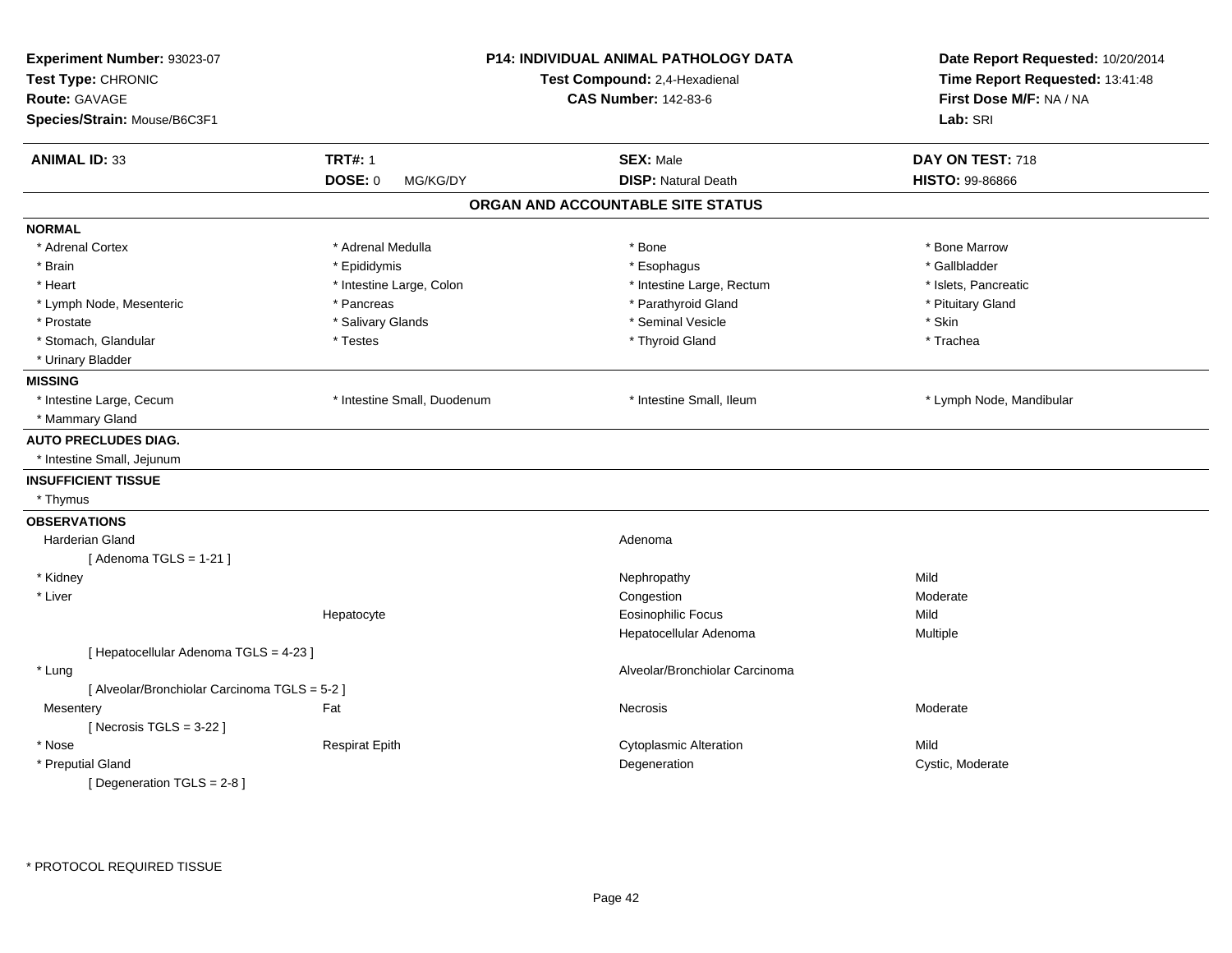| Experiment Number: 93023-07  |                                       | <b>P14: INDIVIDUAL ANIMAL PATHOLOGY DATA</b> | Date Report Requested: 10/20/2014 |  |
|------------------------------|---------------------------------------|----------------------------------------------|-----------------------------------|--|
| <b>Test Type: CHRONIC</b>    |                                       | Test Compound: 2,4-Hexadienal                | Time Report Requested: 13:41:48   |  |
| <b>Route: GAVAGE</b>         |                                       | <b>CAS Number: 142-83-6</b>                  | First Dose M/F: NA / NA           |  |
| Species/Strain: Mouse/B6C3F1 |                                       |                                              | Lab: SRI                          |  |
| <b>ANIMAL ID: 33</b>         | <b>TRT#: 1</b>                        | <b>SEX: Male</b>                             | DAY ON TEST: 718                  |  |
|                              | DOSE: 0<br>MG/KG/DY                   | <b>DISP:</b> Natural Death                   | <b>HISTO: 99-86866</b>            |  |
|                              |                                       | ORGAN AND ACCOUNTABLE SITE STATUS            |                                   |  |
| * Spleen                     |                                       | Hematopoietic Cell Proliferation             | Moderate                          |  |
| * Stomach. Forestomach       | Epithelium                            | Hyperplasia                                  | Squamous, Mild                    |  |
| [Hyperplasia TGLS = $6-24$ ] |                                       |                                              |                                   |  |
| Tooth                        |                                       | Malformation                                 | Moderate                          |  |
| PRIMARY CAUSE OF DEATH       | - Lung Alveolar/Bronchiolar Carcinoma |                                              |                                   |  |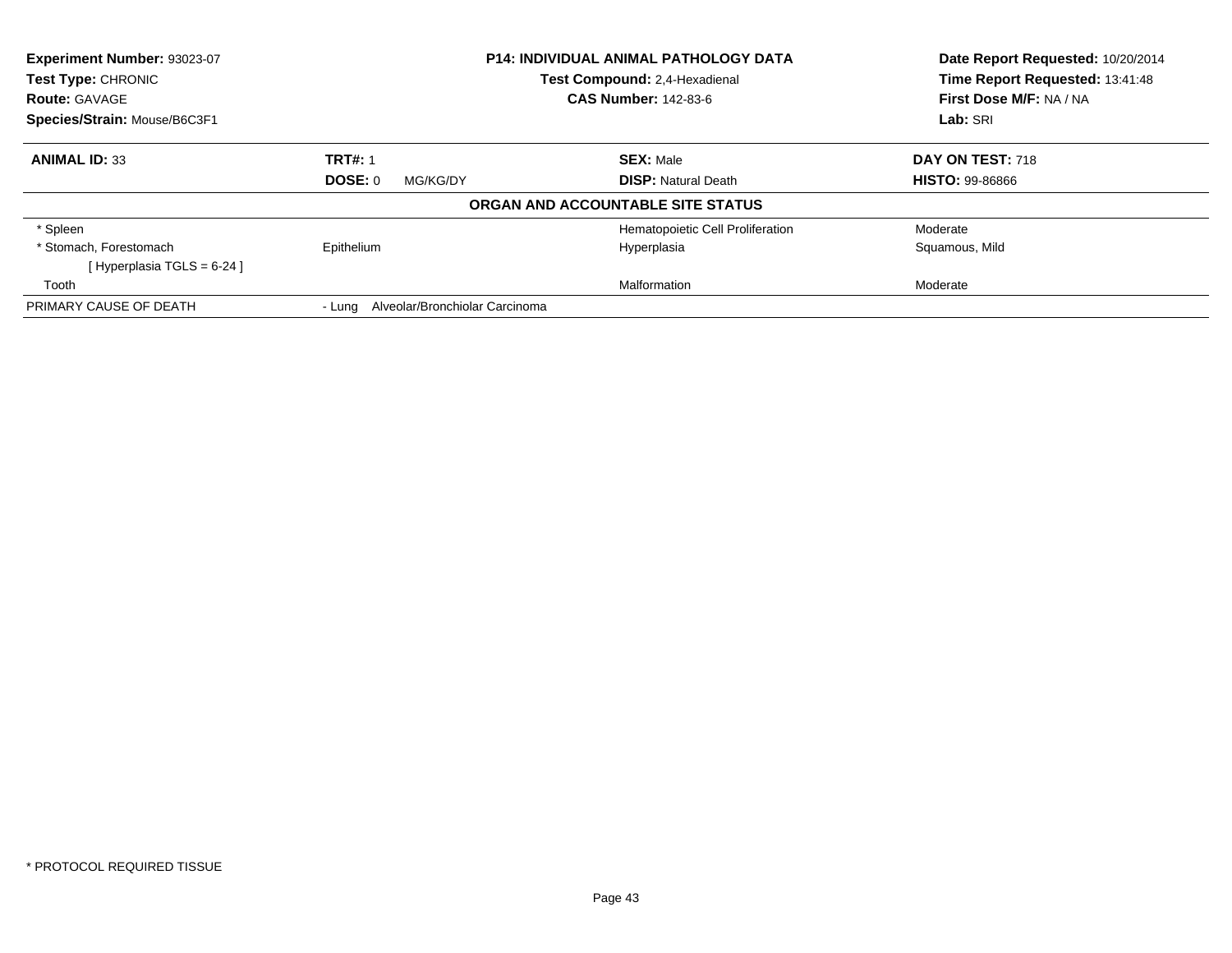| Experiment Number: 93023-07                  |                            | <b>P14: INDIVIDUAL ANIMAL PATHOLOGY DATA</b> | Date Report Requested: 10/20/2014   |  |
|----------------------------------------------|----------------------------|----------------------------------------------|-------------------------------------|--|
| Test Type: CHRONIC                           |                            | Test Compound: 2,4-Hexadienal                | Time Report Requested: 13:41:48     |  |
| <b>Route: GAVAGE</b>                         |                            | <b>CAS Number: 142-83-6</b>                  | First Dose M/F: NA / NA<br>Lab: SRI |  |
| Species/Strain: Mouse/B6C3F1                 |                            |                                              |                                     |  |
| <b>ANIMAL ID: 34</b>                         | <b>TRT#: 1</b>             | <b>SEX: Male</b>                             | DAY ON TEST: 731                    |  |
|                                              | <b>DOSE: 0</b><br>MG/KG/DY | <b>DISP: Terminal Sacrifice</b>              | HISTO: 99-87240                     |  |
|                                              |                            | ORGAN AND ACCOUNTABLE SITE STATUS            |                                     |  |
| <b>NORMAL</b>                                |                            |                                              |                                     |  |
| * Adrenal Cortex                             | * Adrenal Medulla          | * Bone                                       | * Bone Marrow                       |  |
| * Brain                                      | * Epididymis               | * Esophagus                                  | * Gallbladder                       |  |
| * Heart                                      | * Intestine Large, Cecum   | * Intestine Large, Colon                     | * Intestine Large, Rectum           |  |
| * Intestine Small, Duodenum                  | * Intestine Small, Ileum   | * Intestine Small, Jejunum                   | * Islets, Pancreatic                |  |
| * Liver                                      | * Lymph Node, Mandibular   | * Pancreas                                   | * Parathyroid Gland                 |  |
| * Pituitary Gland                            | * Preputial Gland          | * Prostate                                   | * Salivary Glands                   |  |
| * Seminal Vesicle                            | * Skin                     | * Spleen                                     | * Stomach, Forestomach              |  |
| * Stomach, Glandular                         | * Testes                   | * Thymus                                     | * Trachea                           |  |
| * Urinary Bladder                            |                            |                                              |                                     |  |
| <b>MISSING</b>                               |                            |                                              |                                     |  |
| * Mammary Gland                              |                            |                                              |                                     |  |
| <b>OBSERVATIONS</b>                          |                            |                                              |                                     |  |
| * Kidney                                     | <b>Renal Tubule</b>        | <b>Dilatation</b>                            | Focal, Mild                         |  |
|                                              |                            | Nephropathy                                  | Minimal                             |  |
| * Lung                                       |                            | Alveolar/Bronchiolar Adenoma                 | Multiple                            |  |
|                                              | Alveolar Epith             | Hyperplasia                                  | Mild                                |  |
| [ Alveolar/Bronchiolar Adenoma TGLS = 1-21 ] |                            |                                              |                                     |  |
| * Lymph Node, Mesenteric                     |                            | Hyperplasia                                  | Plasma Cell, Moderate               |  |
| * Nose                                       | <b>Respirat Epith</b>      | <b>Cytoplasmic Alteration</b>                | Mild                                |  |
| * Thyroid Gland                              | Follicle                   | Cyst                                         | Mild                                |  |
| Tooth                                        | <b>Peridont Tiss</b>       | Inflammation                                 | Chronic, Mild                       |  |
| PRIMARY CAUSE OF DEATH                       | $\blacksquare$             |                                              |                                     |  |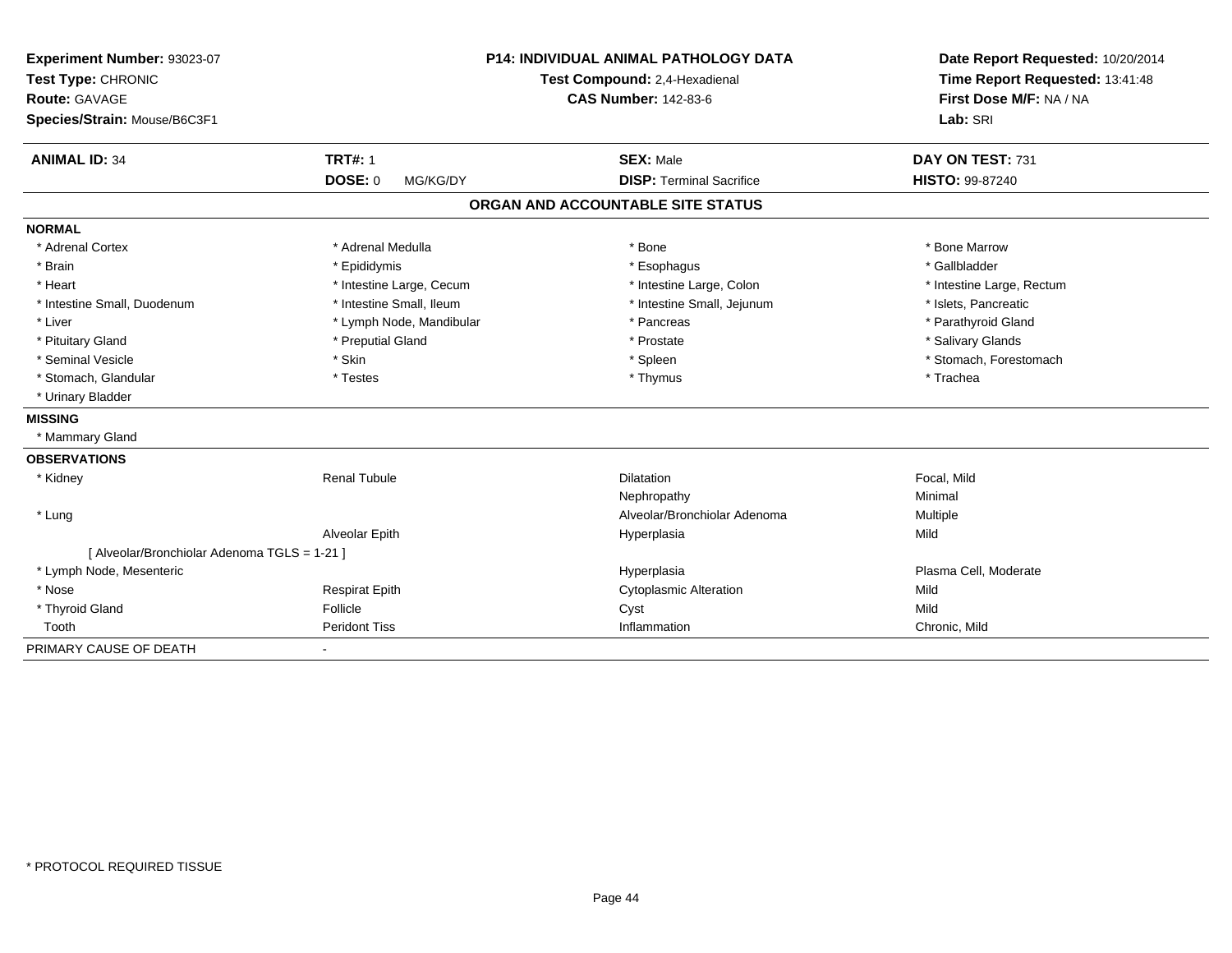| Experiment Number: 93023-07<br>Test Type: CHRONIC |                            | <b>P14: INDIVIDUAL ANIMAL PATHOLOGY DATA</b> | Date Report Requested: 10/20/2014 |
|---------------------------------------------------|----------------------------|----------------------------------------------|-----------------------------------|
|                                                   |                            | Test Compound: 2,4-Hexadienal                | Time Report Requested: 13:41:48   |
| <b>Route: GAVAGE</b>                              |                            | <b>CAS Number: 142-83-6</b>                  | First Dose M/F: NA / NA           |
| Species/Strain: Mouse/B6C3F1                      |                            |                                              | Lab: SRI                          |
|                                                   |                            |                                              |                                   |
| <b>ANIMAL ID: 35</b>                              | <b>TRT#: 1</b>             | <b>SEX: Male</b>                             | DAY ON TEST: 730                  |
|                                                   | <b>DOSE: 0</b><br>MG/KG/DY | <b>DISP: Terminal Sacrifice</b>              | <b>HISTO: 99-87241</b>            |
|                                                   |                            | ORGAN AND ACCOUNTABLE SITE STATUS            |                                   |
| <b>NORMAL</b>                                     |                            |                                              |                                   |
| * Adrenal Medulla                                 | * Bone                     | * Bone Marrow                                | * Brain                           |
| * Epididymis                                      | * Esophagus                | * Gallbladder                                | * Heart                           |
| * Intestine Large, Cecum                          | * Intestine Large, Colon   | * Intestine Large, Rectum                    | * Intestine Small. Ileum          |
| * Intestine Small, Jejunum                        | * Islets, Pancreatic       | * Lung                                       | * Lymph Node, Mandibular          |
| Oral Mucosa                                       | * Pancreas                 | * Pituitary Gland                            | * Preputial Gland                 |
| * Prostate                                        | * Salivary Glands          | * Seminal Vesicle                            | * Skin                            |
| * Spleen                                          | * Stomach, Forestomach     | * Stomach, Glandular                         | * Testes                          |
| * Thymus                                          | * Thyroid Gland            | * Trachea                                    | * Urinary Bladder                 |
| <b>MISSING</b>                                    |                            |                                              |                                   |
| * Mammary Gland                                   | * Parathyroid Gland        |                                              |                                   |
| <b>OBSERVATIONS</b>                               |                            |                                              |                                   |
| * Adrenal Cortex                                  |                            | <b>Cytoplasmic Alteration</b>                | Focal, Mild                       |
|                                                   | Subcapsular                | Hyperplasia                                  | Focal, Mild                       |
| * Intestine Small, Duodenum                       | Epithelium                 | Cyst                                         | Mild                              |
| * Kidney                                          |                            | Nephropathy                                  | Mild                              |
| * Liver                                           |                            | <b>Infiltration Cellular</b>                 | Mixed Cell, Mild                  |
| * Lymph Node, Mesenteric                          |                            | Hyperplasia                                  | Plasma Cell, Moderate             |
| * Nose                                            | Olfactory Epi              | <b>Cytoplasmic Alteration</b>                | Mild                              |
|                                                   | <b>Respirat Epith</b>      | <b>Cytoplasmic Alteration</b>                | Mild                              |
| PRIMARY CAUSE OF DEATH                            |                            |                                              |                                   |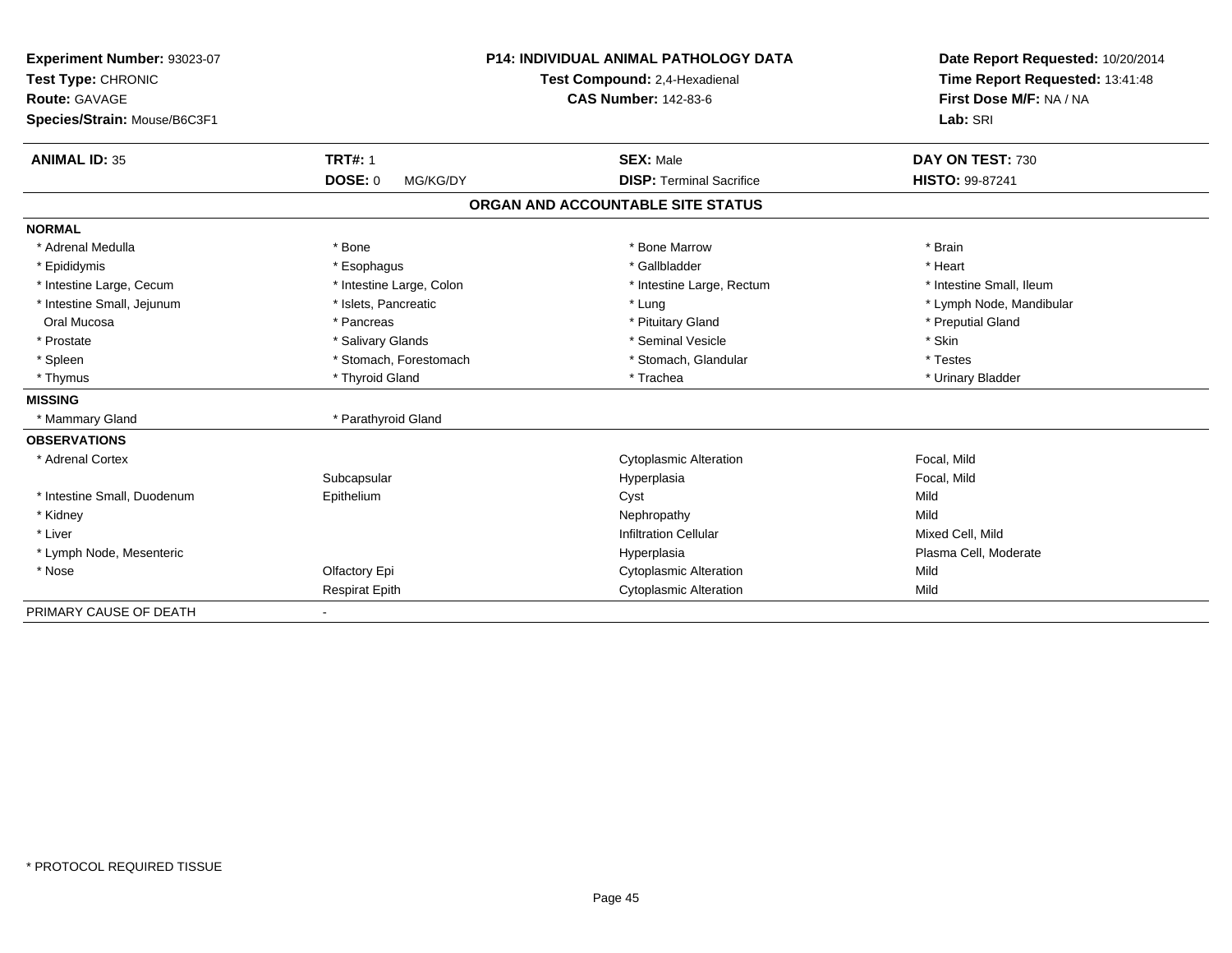| Experiment Number: 93023-07<br>Test Type: CHRONIC<br><b>Route: GAVAGE</b><br>Species/Strain: Mouse/B6C3F1 |                            | <b>P14: INDIVIDUAL ANIMAL PATHOLOGY DATA</b><br>Test Compound: 2,4-Hexadienal<br><b>CAS Number: 142-83-6</b>                                                 | Date Report Requested: 10/20/2014<br>Time Report Requested: 13:41:48<br>First Dose M/F: NA / NA<br>Lab: SRI |
|-----------------------------------------------------------------------------------------------------------|----------------------------|--------------------------------------------------------------------------------------------------------------------------------------------------------------|-------------------------------------------------------------------------------------------------------------|
| <b>ANIMAL ID: 36</b>                                                                                      | <b>TRT#: 1</b>             | <b>SEX: Male</b>                                                                                                                                             | DAY ON TEST: 730                                                                                            |
|                                                                                                           | <b>DOSE: 0</b><br>MG/KG/DY | <b>DISP: Terminal Sacrifice</b>                                                                                                                              | <b>HISTO: 99-87242</b>                                                                                      |
|                                                                                                           |                            | ORGAN AND ACCOUNTABLE SITE STATUS                                                                                                                            |                                                                                                             |
| <b>NORMAL</b>                                                                                             |                            |                                                                                                                                                              |                                                                                                             |
| * Adrenal Cortex                                                                                          | * Adrenal Medulla          | * Bone                                                                                                                                                       | * Bone Marrow                                                                                               |
| * Brain                                                                                                   | * Esophagus                | * Gallbladder                                                                                                                                                | * Heart                                                                                                     |
| * Intestine Large, Cecum                                                                                  | * Intestine Large, Colon   | * Intestine Large, Rectum                                                                                                                                    | * Intestine Small, Duodenum                                                                                 |
| * Intestine Small, Ileum                                                                                  | * Intestine Small, Jejunum | * Islets, Pancreatic                                                                                                                                         | * Lymph Node, Mandibular                                                                                    |
| * Lymph Node, Mesenteric                                                                                  | * Pancreas                 | * Parathyroid Gland                                                                                                                                          | * Preputial Gland                                                                                           |
| * Prostate                                                                                                | * Salivary Glands          | * Seminal Vesicle                                                                                                                                            | * Skin                                                                                                      |
| * Stomach, Glandular                                                                                      | $^\star$ Testes            | * Thyroid Gland                                                                                                                                              | * Trachea                                                                                                   |
| * Urinary Bladder                                                                                         |                            |                                                                                                                                                              |                                                                                                             |
| <b>MISSING</b>                                                                                            |                            |                                                                                                                                                              |                                                                                                             |
| * Mammary Gland                                                                                           | * Pituitary Gland          |                                                                                                                                                              |                                                                                                             |
|                                                                                                           |                            |                                                                                                                                                              |                                                                                                             |
| <b>INSUFFICIENT TISSUE</b>                                                                                |                            |                                                                                                                                                              |                                                                                                             |
| * Thymus                                                                                                  |                            |                                                                                                                                                              |                                                                                                             |
| <b>OBSERVATIONS</b>                                                                                       |                            |                                                                                                                                                              |                                                                                                             |
| * Epididymis                                                                                              |                            | Inflammation                                                                                                                                                 | Chronic, Moderate                                                                                           |
| * Kidney                                                                                                  |                            | Nephropathy                                                                                                                                                  | Minimal                                                                                                     |
| * Liver                                                                                                   |                            | Hepatocellular Carcinoma                                                                                                                                     |                                                                                                             |
|                                                                                                           |                            | <b>Infiltration Cellular</b>                                                                                                                                 | Mixed Cell, Mild                                                                                            |
| [ Hepatocellular Carcinoma TGLS = 4-21 ]                                                                  |                            | Note: Liver deformity seen grossly probably was due to pressure from tumor (TGL 4-21) in adjacent lobe, but there was no microscopic correlate to deformity. |                                                                                                             |
| * Lung                                                                                                    |                            | Hepatocellular Carcinoma                                                                                                                                     | Metastatic (Liver)                                                                                          |
| [ Hepatocellular Carcinoma TGLS = 5-2 ]                                                                   |                            |                                                                                                                                                              |                                                                                                             |
| * Nose                                                                                                    | Olfactory Epi              | <b>Cytoplasmic Alteration</b>                                                                                                                                | Mild                                                                                                        |
|                                                                                                           | <b>Respirat Epith</b>      | <b>Cytoplasmic Alteration</b>                                                                                                                                | Mild                                                                                                        |
|                                                                                                           | Nasolacrim Dct             | Inflammation                                                                                                                                                 | Moderate                                                                                                    |
| * Spleen                                                                                                  |                            | Hematopoietic Cell Proliferation                                                                                                                             | Moderate                                                                                                    |
| [ Hematopoietic Cell Proliferation TGLS = 2-6 ]                                                           |                            |                                                                                                                                                              |                                                                                                             |
| * Stomach, Forestomach                                                                                    | Epithelium                 | Hyperplasia                                                                                                                                                  | Squamous, Mild                                                                                              |
| [Hyperplasia TGLS = 6-4]                                                                                  |                            |                                                                                                                                                              |                                                                                                             |
| Tooth                                                                                                     | <b>Peridont Tiss</b>       | Inflammation                                                                                                                                                 | Chronic, Moderate                                                                                           |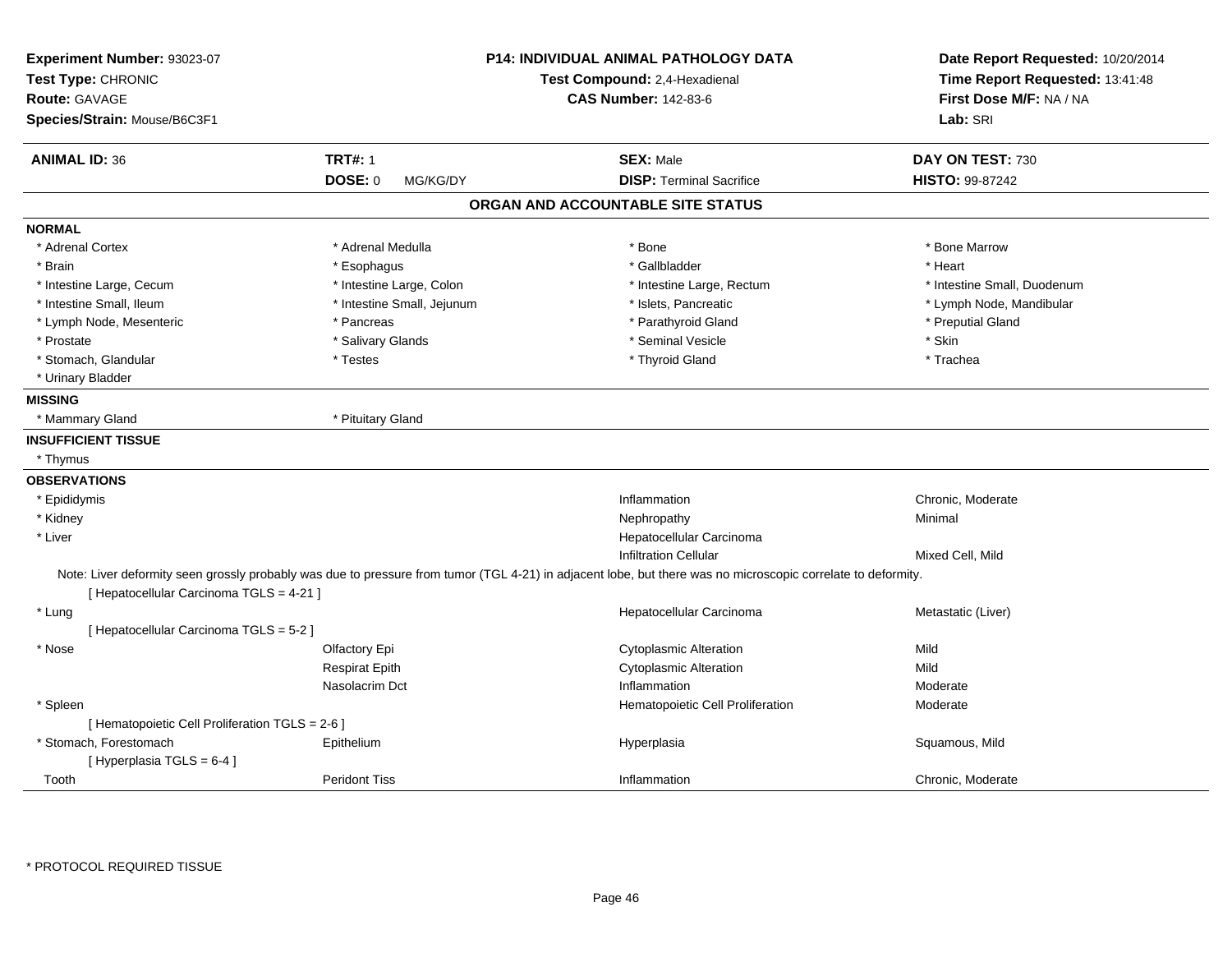| <b>Experiment Number: 93023-07</b><br><b>Test Type: CHRONIC</b><br><b>Route: GAVAGE</b> | <b>P14: INDIVIDUAL ANIMAL PATHOLOGY DATA</b><br>Test Compound: 2,4-Hexadienal<br><b>CAS Number: 142-83-6</b> |                                   | Date Report Requested: 10/20/2014<br>Time Report Requested: 13:41:48<br>First Dose M/F: NA / NA |
|-----------------------------------------------------------------------------------------|--------------------------------------------------------------------------------------------------------------|-----------------------------------|-------------------------------------------------------------------------------------------------|
| Species/Strain: Mouse/B6C3F1                                                            |                                                                                                              |                                   | Lab: SRI                                                                                        |
| <b>ANIMAL ID: 36</b>                                                                    | <b>TRT#: 1</b>                                                                                               | <b>SEX: Male</b>                  | DAY ON TEST: 730                                                                                |
|                                                                                         | DOSE: 0<br>MG/KG/DY                                                                                          | <b>DISP: Terminal Sacrifice</b>   | <b>HISTO: 99-87242</b>                                                                          |
|                                                                                         |                                                                                                              | ORGAN AND ACCOUNTABLE SITE STATUS |                                                                                                 |
| PRIMARY CAUSE OF DEATH                                                                  |                                                                                                              |                                   |                                                                                                 |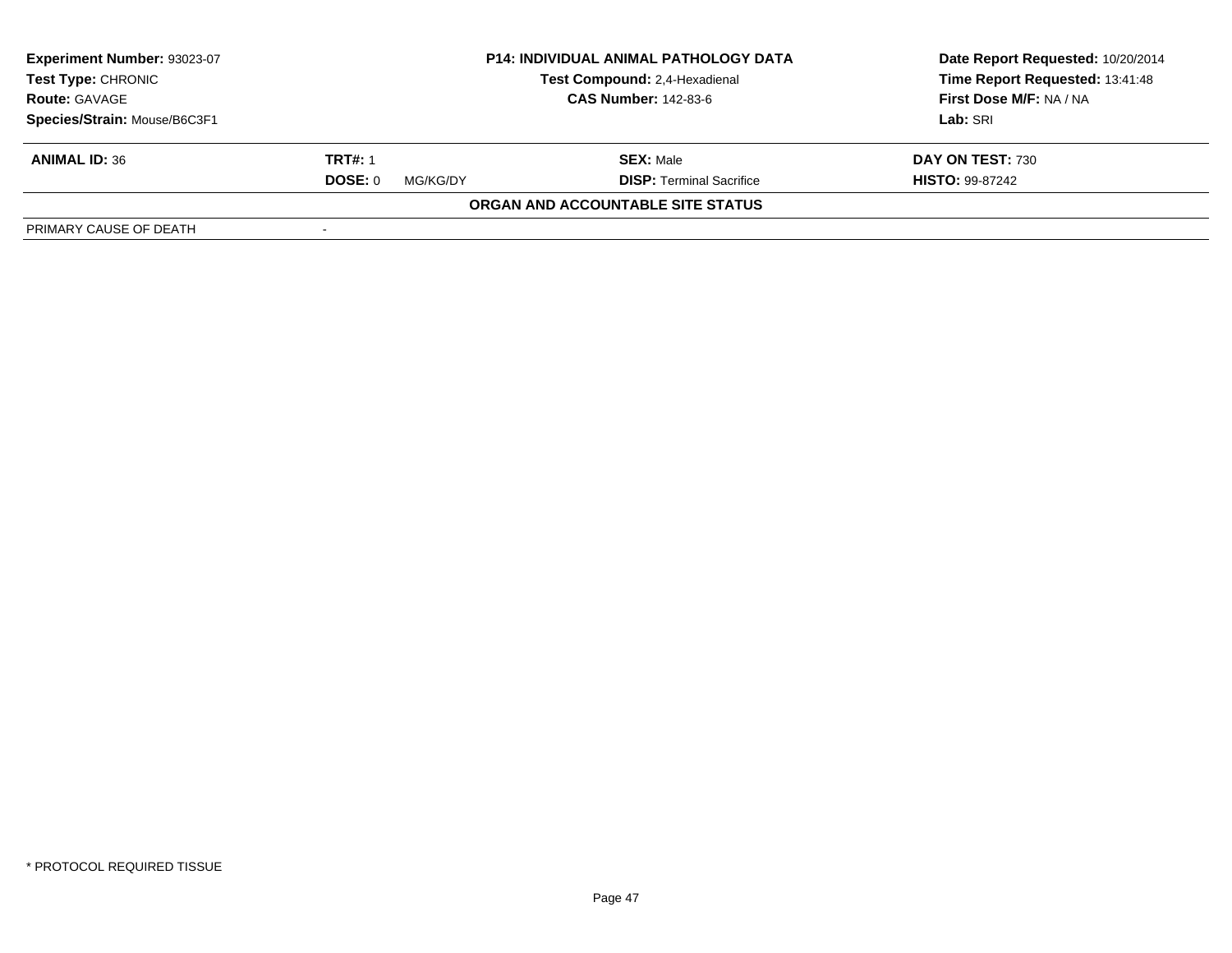| Experiment Number: 93023-07<br>Test Type: CHRONIC<br><b>Route: GAVAGE</b><br>Species/Strain: Mouse/B6C3F1 |                                  | P14: INDIVIDUAL ANIMAL PATHOLOGY DATA<br>Test Compound: 2,4-Hexadienal<br><b>CAS Number: 142-83-6</b> | Date Report Requested: 10/20/2014<br>Time Report Requested: 13:41:48<br>First Dose M/F: NA / NA<br>Lab: SRI |
|-----------------------------------------------------------------------------------------------------------|----------------------------------|-------------------------------------------------------------------------------------------------------|-------------------------------------------------------------------------------------------------------------|
| <b>ANIMAL ID: 37</b>                                                                                      | <b>TRT#: 1</b>                   | <b>SEX: Male</b>                                                                                      | DAY ON TEST: 701                                                                                            |
|                                                                                                           | DOSE: 0<br>MG/KG/DY              | <b>DISP: Natural Death</b>                                                                            | HISTO: 99-86705                                                                                             |
|                                                                                                           |                                  | ORGAN AND ACCOUNTABLE SITE STATUS                                                                     |                                                                                                             |
| <b>NORMAL</b>                                                                                             |                                  |                                                                                                       |                                                                                                             |
| * Adrenal Cortex                                                                                          | * Adrenal Medulla                | * Bone                                                                                                | * Bone Marrow                                                                                               |
| * Brain                                                                                                   | * Epididymis                     | * Esophagus                                                                                           | * Gallbladder                                                                                               |
| * Heart                                                                                                   | * Islets, Pancreatic             | * Lymph Node, Mandibular                                                                              | * Lymph Node, Mesenteric                                                                                    |
| * Pancreas                                                                                                | * Parathyroid Gland              | * Pituitary Gland                                                                                     | * Preputial Gland                                                                                           |
| * Prostate                                                                                                | * Salivary Glands                | * Seminal Vesicle                                                                                     | * Skin                                                                                                      |
| * Stomach, Glandular                                                                                      | * Testes                         | * Thymus                                                                                              | * Thyroid Gland                                                                                             |
| * Trachea                                                                                                 | * Urinary Bladder                |                                                                                                       |                                                                                                             |
| <b>MISSING</b>                                                                                            |                                  |                                                                                                       |                                                                                                             |
| * Mammary Gland                                                                                           |                                  |                                                                                                       |                                                                                                             |
| <b>AUTO PRECLUDES DIAG.</b>                                                                               |                                  |                                                                                                       |                                                                                                             |
| * Intestine Large, Cecum                                                                                  | * Intestine Large, Colon         | * Intestine Large, Rectum                                                                             | * Intestine Small, Duodenum                                                                                 |
| * Intestine Small, Ileum                                                                                  | * Intestine Small, Jejunum       |                                                                                                       |                                                                                                             |
| <b>OBSERVATIONS</b>                                                                                       |                                  |                                                                                                       |                                                                                                             |
| * Kidney                                                                                                  |                                  | Cyst                                                                                                  | Mild                                                                                                        |
| * Liver                                                                                                   |                                  | Hepatocellular Carcinoma                                                                              |                                                                                                             |
| [ Hepatocellular Carcinoma TGLS = 1-21 ]                                                                  |                                  |                                                                                                       |                                                                                                             |
| * Lung                                                                                                    |                                  | Alveolar/Bronchiolar Adenoma                                                                          |                                                                                                             |
| * Nose                                                                                                    | Olfactory Epi                    | <b>Cytoplasmic Alteration</b>                                                                         | Mild                                                                                                        |
|                                                                                                           | <b>Respirat Epith</b>            | <b>Cytoplasmic Alteration</b>                                                                         | Moderate                                                                                                    |
| * Spleen                                                                                                  |                                  | Hematopoietic Cell Proliferation                                                                      | Mild                                                                                                        |
| * Stomach, Forestomach                                                                                    | Epithelium                       | Hyperplasia                                                                                           | Squamous, Mild                                                                                              |
|                                                                                                           |                                  | Inflammation                                                                                          | Focal, Mild                                                                                                 |
| [ Hyperplasia TGLS = 2-22 ]                                                                               |                                  |                                                                                                       |                                                                                                             |
| PRIMARY CAUSE OF DEATH                                                                                    | - Liver Hepatocellular Carcinoma |                                                                                                       |                                                                                                             |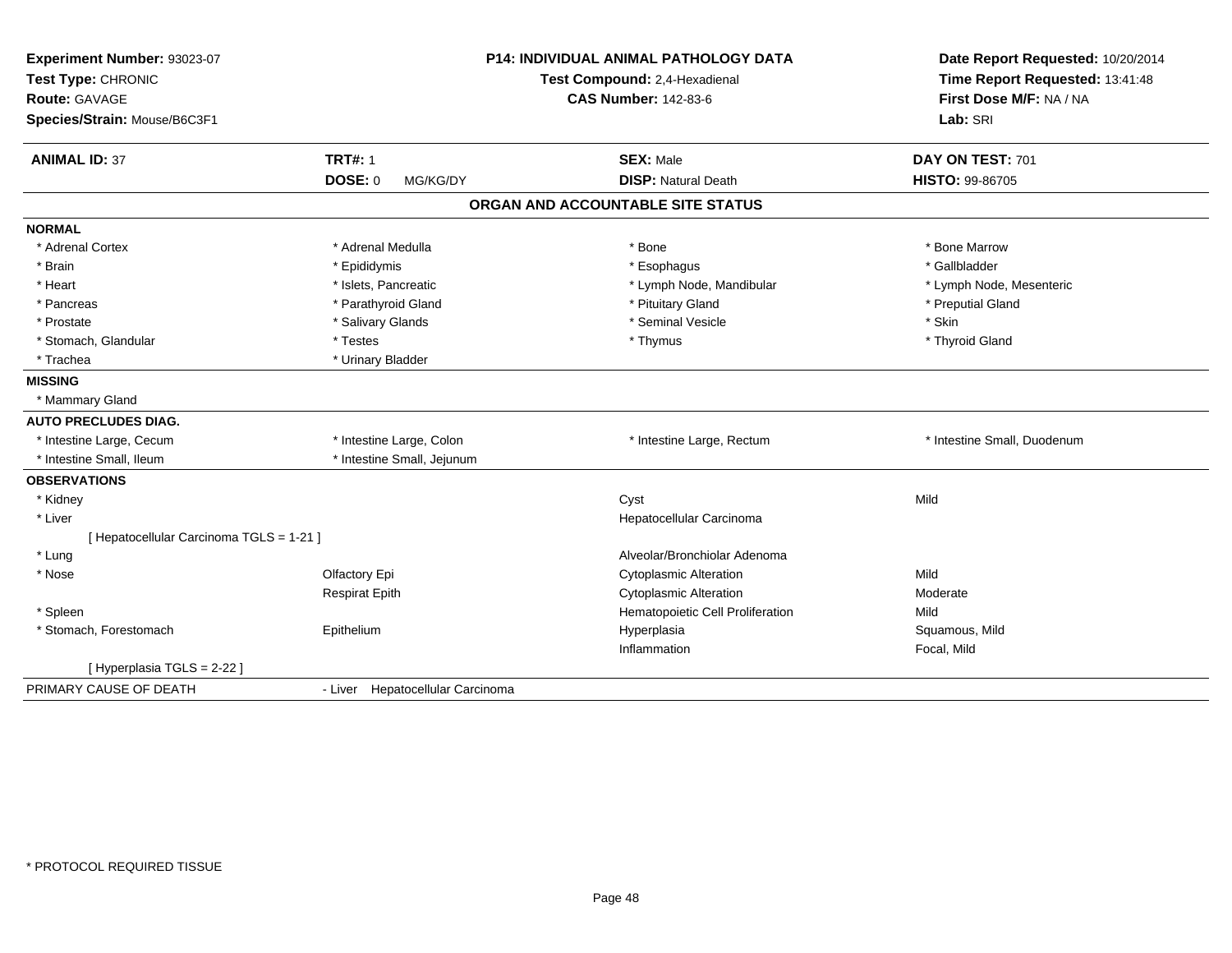| Experiment Number: 93023-07<br>Test Type: CHRONIC<br>Route: GAVAGE<br>Species/Strain: Mouse/B6C3F1 |                                              | <b>P14: INDIVIDUAL ANIMAL PATHOLOGY DATA</b><br>Test Compound: 2,4-Hexadienal<br><b>CAS Number: 142-83-6</b> | Date Report Requested: 10/20/2014<br>Time Report Requested: 13:41:48<br>First Dose M/F: NA / NA<br>Lab: SRI |
|----------------------------------------------------------------------------------------------------|----------------------------------------------|--------------------------------------------------------------------------------------------------------------|-------------------------------------------------------------------------------------------------------------|
| <b>ANIMAL ID: 38</b>                                                                               | <b>TRT#: 1</b><br><b>DOSE: 0</b><br>MG/KG/DY | <b>SEX: Male</b><br><b>DISP: Terminal Sacrifice</b>                                                          | DAY ON TEST: 729<br><b>HISTO: 99-87243</b>                                                                  |
|                                                                                                    |                                              | ORGAN AND ACCOUNTABLE SITE STATUS                                                                            |                                                                                                             |
| <b>NORMAL</b>                                                                                      |                                              |                                                                                                              |                                                                                                             |
| * Adrenal Cortex                                                                                   | * Adrenal Medulla                            | * Bone                                                                                                       | * Bone Marrow                                                                                               |
| * Brain                                                                                            | * Epididymis                                 | * Esophagus                                                                                                  | * Gallbladder                                                                                               |
| * Heart                                                                                            | * Intestine Large, Cecum                     | * Intestine Large, Colon                                                                                     | * Intestine Large, Rectum                                                                                   |
| * Intestine Small, Duodenum                                                                        | * Intestine Small, Ileum                     | * Islets, Pancreatic                                                                                         | * Lymph Node, Mandibular                                                                                    |
| * Pancreas                                                                                         | * Prostate                                   | * Salivary Glands                                                                                            | * Seminal Vesicle                                                                                           |
| * Skin                                                                                             | * Stomach, Glandular                         | * Testes                                                                                                     | * Thymus                                                                                                    |
| * Trachea                                                                                          | * Urinary Bladder                            |                                                                                                              |                                                                                                             |
| <b>MISSING</b>                                                                                     |                                              |                                                                                                              |                                                                                                             |
| * Mammary Gland                                                                                    | * Pituitary Gland                            |                                                                                                              |                                                                                                             |
| <b>INSUFFICIENT TISSUE</b>                                                                         |                                              |                                                                                                              |                                                                                                             |
| * Parathyroid Gland                                                                                |                                              |                                                                                                              |                                                                                                             |
| <b>OBSERVATIONS</b>                                                                                |                                              |                                                                                                              |                                                                                                             |
| * Intestine Small, Jejunum                                                                         | Peyers Patch                                 | Lymphoma Malignant                                                                                           |                                                                                                             |
| [ Lymphoma Malignant TGLS = 11-24 ]                                                                |                                              |                                                                                                              |                                                                                                             |
| * Kidney                                                                                           |                                              | Congestion                                                                                                   | Moderate                                                                                                    |
|                                                                                                    |                                              | Cyst                                                                                                         | Mild                                                                                                        |
|                                                                                                    |                                              | Nephropathy                                                                                                  | Minimal                                                                                                     |
| [Congestion TGLS = 4-5]                                                                            |                                              |                                                                                                              |                                                                                                             |
| * Liver                                                                                            | Hepatocyte                                   | Cytomegaly                                                                                                   | Moderate                                                                                                    |
|                                                                                                    |                                              | Hepatocellular Carcinoma                                                                                     | Multiple                                                                                                    |
|                                                                                                    |                                              | <b>Infiltration Cellular</b>                                                                                 | Mixed Cell, Moderate                                                                                        |
|                                                                                                    | Hepatocyte                                   | Karyomegaly                                                                                                  | Moderate                                                                                                    |
| [Hepatocellular Carcinoma TGLS = 5-22, 6-23]                                                       |                                              |                                                                                                              |                                                                                                             |
| * Lung                                                                                             |                                              | Alveolar/Bronchiolar Carcinoma                                                                               |                                                                                                             |
|                                                                                                    | Alveolar Epith                               | Hyperplasia                                                                                                  | Mild                                                                                                        |
|                                                                                                    |                                              | Hyperplasia                                                                                                  | Histiocytic, Moderate                                                                                       |
| [ Alveolar/Bronchiolar Carcinoma TGLS = 7-25 ]<br>[ Hyperplasia TGLS = 8-2 ]                       |                                              |                                                                                                              |                                                                                                             |
| * Lymph Node, Mesenteric                                                                           |                                              | Lymphoma Malignant                                                                                           |                                                                                                             |
| [ Lymphoma Malignant TGLS = 3-21 ]                                                                 |                                              |                                                                                                              |                                                                                                             |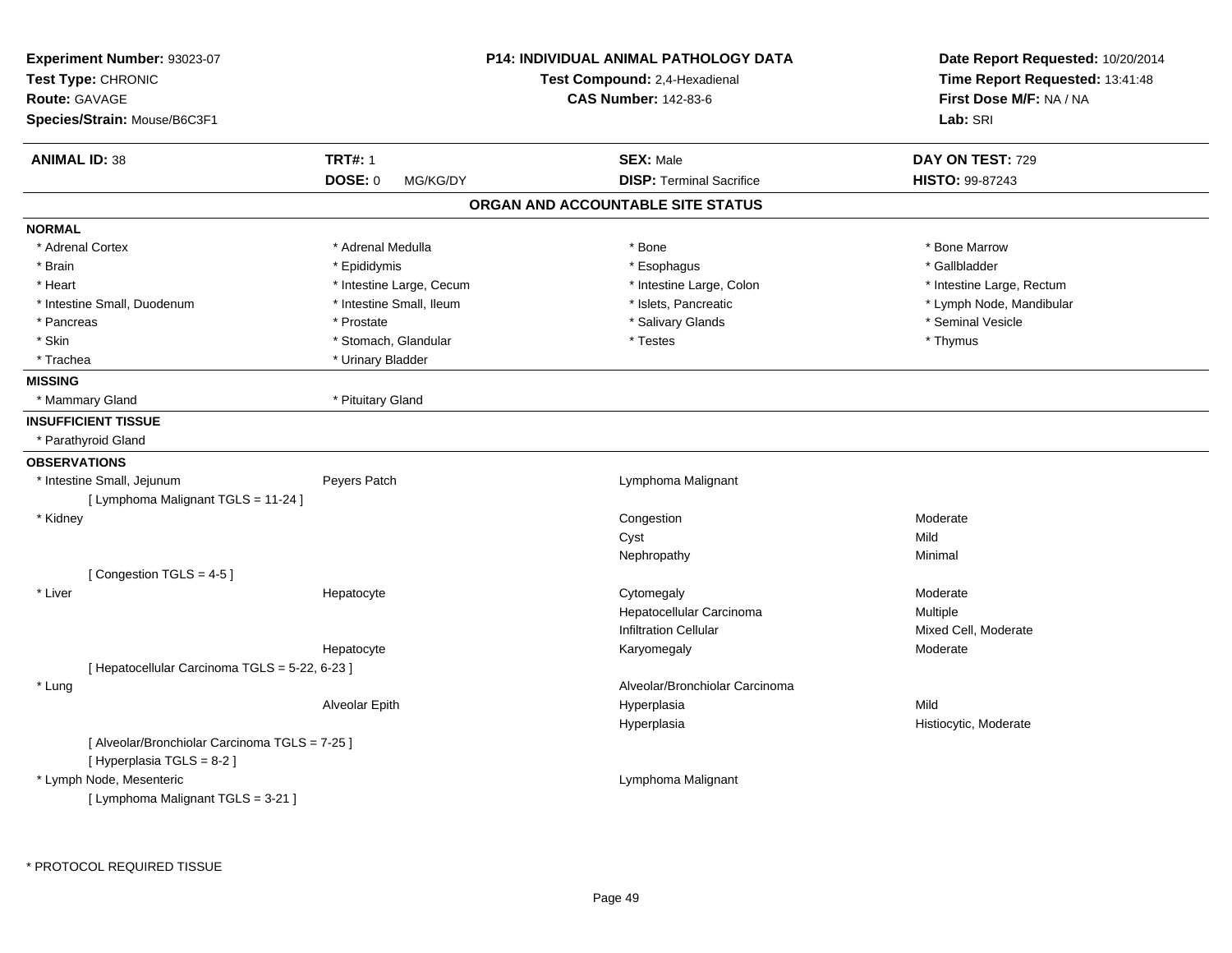| Experiment Number: 93023-07<br>Test Type: CHRONIC<br><b>Route: GAVAGE</b><br>Species/Strain: Mouse/B6C3F1 |                            | <b>P14: INDIVIDUAL ANIMAL PATHOLOGY DATA</b><br>Test Compound: 2,4-Hexadienal<br><b>CAS Number: 142-83-6</b> | Date Report Requested: 10/20/2014<br>Time Report Requested: 13:41:48<br>First Dose M/F: NA / NA<br>Lab: SRI |
|-----------------------------------------------------------------------------------------------------------|----------------------------|--------------------------------------------------------------------------------------------------------------|-------------------------------------------------------------------------------------------------------------|
| <b>ANIMAL ID: 38</b>                                                                                      | <b>TRT#: 1</b>             | <b>SEX: Male</b>                                                                                             | DAY ON TEST: 729                                                                                            |
|                                                                                                           | <b>DOSE: 0</b><br>MG/KG/DY | <b>DISP:</b> Terminal Sacrifice                                                                              | <b>HISTO: 99-87243</b>                                                                                      |
|                                                                                                           |                            | ORGAN AND ACCOUNTABLE SITE STATUS                                                                            |                                                                                                             |
| * Nose                                                                                                    | Olfactory Epi              | <b>Cytoplasmic Alteration</b>                                                                                | Mild                                                                                                        |
|                                                                                                           | <b>Respirat Epith</b>      | <b>Cytoplasmic Alteration</b>                                                                                | Mild                                                                                                        |
| * Preputial Gland                                                                                         |                            | Degeneration                                                                                                 | Cystic, Moderate                                                                                            |
|                                                                                                           |                            | Inflammation                                                                                                 | Chronic, Moderate                                                                                           |
| [Degeneration TGLS = 1-8]                                                                                 |                            |                                                                                                              |                                                                                                             |
| [Inflammation TGLS = $1-8$ ]                                                                              |                            |                                                                                                              |                                                                                                             |
| * Spleen                                                                                                  |                            | Hematopoietic Cell Proliferation                                                                             | Moderate                                                                                                    |
|                                                                                                           |                            | Hyperplasia                                                                                                  | Lymphoid, Mild                                                                                              |
| [ Hematopoietic Cell Proliferation TGLS = 2-6 ]                                                           |                            |                                                                                                              |                                                                                                             |
| * Stomach, Forestomach                                                                                    | Epithelium                 | Hyperplasia                                                                                                  | Squamous, Mild                                                                                              |
|                                                                                                           |                            | Ulcer                                                                                                        | Minimal                                                                                                     |
| [Hyperplasia TGLS = 10-26, 12-26]                                                                         |                            |                                                                                                              |                                                                                                             |
| * Thyroid Gland                                                                                           |                            | Degeneration                                                                                                 | Cystic, Focal, Minimal                                                                                      |
| PRIMARY CAUSE OF DEATH                                                                                    |                            |                                                                                                              |                                                                                                             |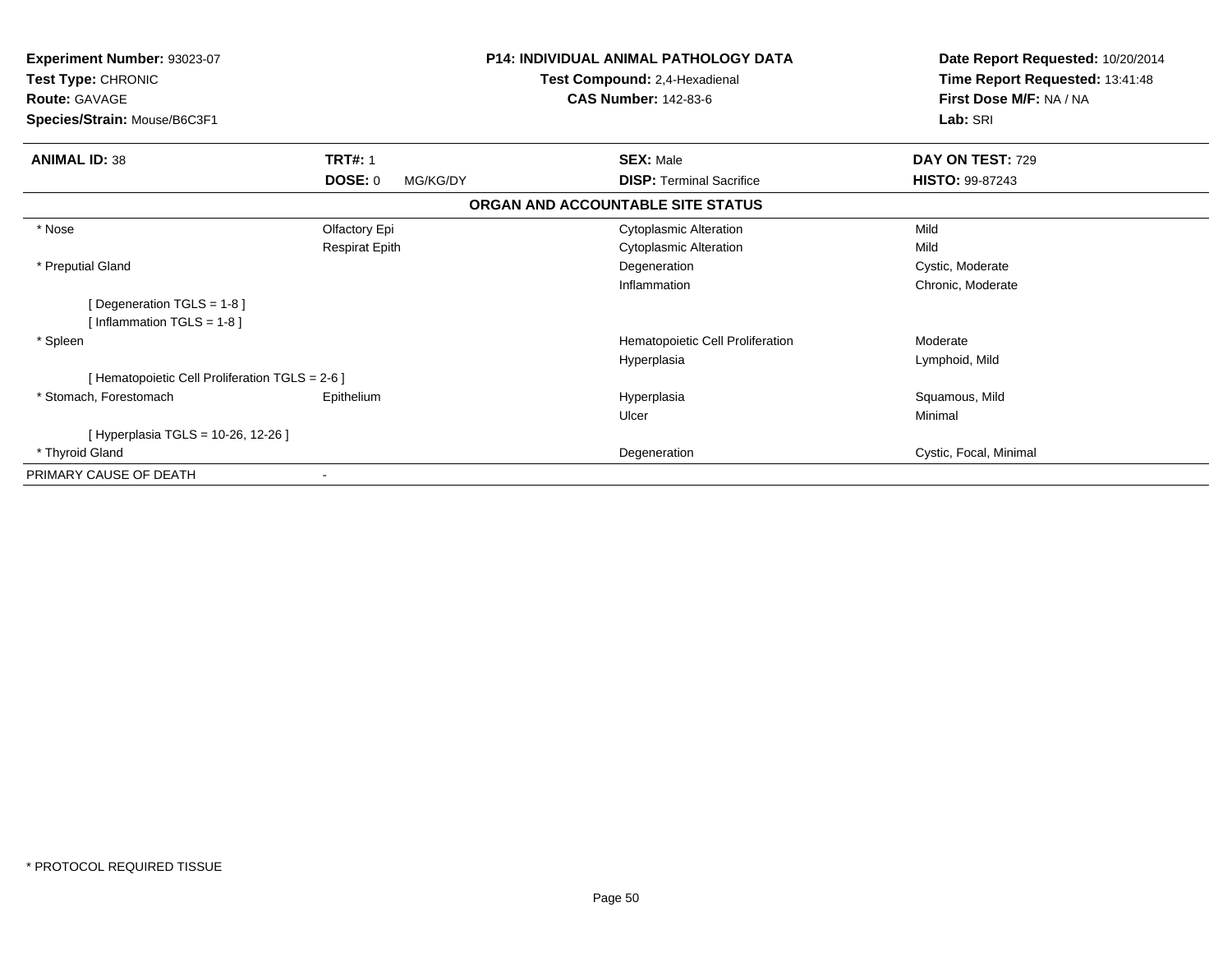| Experiment Number: 93023-07<br>Test Type: CHRONIC |                            | P14: INDIVIDUAL ANIMAL PATHOLOGY DATA<br>Test Compound: 2,4-Hexadienal | Date Report Requested: 10/20/2014<br>Time Report Requested: 13:41:48 |
|---------------------------------------------------|----------------------------|------------------------------------------------------------------------|----------------------------------------------------------------------|
| Route: GAVAGE                                     |                            | <b>CAS Number: 142-83-6</b>                                            | First Dose M/F: NA / NA                                              |
| Species/Strain: Mouse/B6C3F1                      |                            |                                                                        | Lab: SRI                                                             |
| <b>ANIMAL ID: 39</b>                              | <b>TRT#: 1</b>             | <b>SEX: Male</b>                                                       | DAY ON TEST: 732                                                     |
|                                                   | <b>DOSE: 0</b><br>MG/KG/DY | <b>DISP: Terminal Sacrifice</b>                                        | HISTO: 99-87244                                                      |
|                                                   |                            | ORGAN AND ACCOUNTABLE SITE STATUS                                      |                                                                      |
| <b>NORMAL</b>                                     |                            |                                                                        |                                                                      |
| * Adrenal Medulla                                 | * Bone                     | * Bone Marrow                                                          | * Brain                                                              |
| * Epididymis                                      | * Esophagus                | * Gallbladder                                                          | * Heart                                                              |
| * Intestine Large, Cecum                          | * Intestine Large, Colon   | * Intestine Large, Rectum                                              | * Intestine Small, Duodenum                                          |
| * Intestine Small, Ileum                          | * Intestine Small, Jejunum | * Islets, Pancreatic                                                   | * Lymph Node, Mandibular                                             |
| * Pancreas                                        | * Parathyroid Gland        | * Pituitary Gland                                                      | * Prostate                                                           |
| * Salivary Glands                                 | * Seminal Vesicle          | * Skin                                                                 | $*$ Spleen                                                           |
| * Stomach, Forestomach                            | * Stomach, Glandular       | * Testes                                                               | * Thymus                                                             |
| * Trachea                                         | * Urinary Bladder          |                                                                        |                                                                      |
| <b>MISSING</b>                                    |                            |                                                                        |                                                                      |
| * Mammary Gland                                   |                            |                                                                        |                                                                      |
| <b>OBSERVATIONS</b>                               |                            |                                                                        |                                                                      |
| * Adrenal Cortex                                  | Subcapsular                | Hyperplasia                                                            | Focal, Mild                                                          |
| * Kidney                                          |                            | Nephropathy                                                            | Minimal                                                              |
| * Liver                                           |                            | Hepatocellular Adenoma                                                 |                                                                      |
|                                                   |                            | <b>Infiltration Cellular</b>                                           | Mixed Cell, Minimal                                                  |
|                                                   | Hepatocyte                 | Vacuolization Cytoplasmic                                              | Focal, Minimal                                                       |
| [ Hepatocellular Adenoma TGLS = 4-22 ]            |                            |                                                                        |                                                                      |
| * Lung                                            | Alveolar Epith             | Hyperplasia                                                            | Moderate                                                             |
| [Hyperplasia TGLS = 3-23]                         |                            |                                                                        |                                                                      |
| * Lymph Node, Mesenteric                          |                            | Hyperplasia                                                            | Plasma Cell, Moderate                                                |
| Mesentery                                         | Fat                        | Necrosis                                                               | Moderate                                                             |
| [Necrosis TGLS = $2-21$ ]                         |                            |                                                                        |                                                                      |
| * Nose                                            | Olfactory Epi              | <b>Cytoplasmic Alteration</b>                                          | Mild                                                                 |
|                                                   | <b>Respirat Epith</b>      | Cytoplasmic Alteration                                                 | Mild                                                                 |
| * Preputial Gland                                 |                            | Degeneration                                                           | Cystic, Moderate                                                     |
| [ Degeneration TGLS = 1-8 ]                       |                            |                                                                        |                                                                      |
| * Thyroid Gland                                   |                            | Degeneration                                                           | Cystic, Focal, Minimal                                               |
| Tooth                                             | <b>Peridont Tiss</b>       | Inflammation                                                           | Chronic, Minimal                                                     |
| PRIMARY CAUSE OF DEATH                            |                            |                                                                        |                                                                      |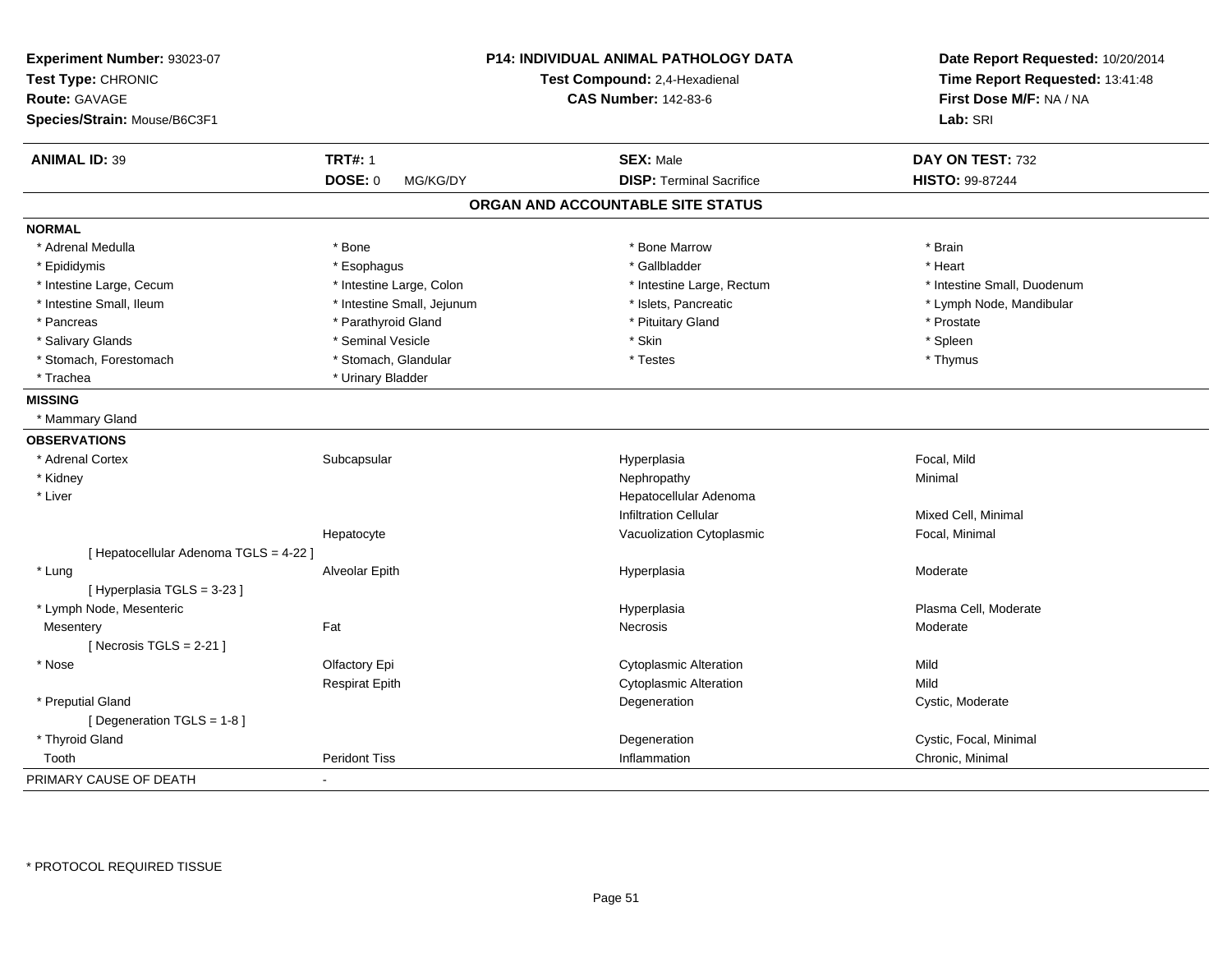| Experiment Number: 93023-07<br>Test Type: CHRONIC |                            | P14: INDIVIDUAL ANIMAL PATHOLOGY DATA<br>Test Compound: 2,4-Hexadienal | Date Report Requested: 10/20/2014<br>Time Report Requested: 13:41:48 |
|---------------------------------------------------|----------------------------|------------------------------------------------------------------------|----------------------------------------------------------------------|
| <b>Route: GAVAGE</b>                              |                            | <b>CAS Number: 142-83-6</b>                                            | First Dose M/F: NA / NA                                              |
| Species/Strain: Mouse/B6C3F1                      |                            |                                                                        | Lab: SRI                                                             |
|                                                   |                            |                                                                        |                                                                      |
| <b>ANIMAL ID: 40</b>                              | <b>TRT#: 1</b>             | <b>SEX: Male</b>                                                       | DAY ON TEST: 729                                                     |
|                                                   | <b>DOSE: 0</b><br>MG/KG/DY | <b>DISP: Terminal Sacrifice</b>                                        | <b>HISTO: 99-87245</b>                                               |
|                                                   |                            | ORGAN AND ACCOUNTABLE SITE STATUS                                      |                                                                      |
| <b>NORMAL</b>                                     |                            |                                                                        |                                                                      |
| * Adrenal Medulla                                 | * Bone                     | * Bone Marrow                                                          | * Brain                                                              |
| * Epididymis                                      | * Esophagus                | * Gallbladder                                                          | * Heart                                                              |
| * Intestine Large, Cecum                          | * Intestine Large, Colon   | * Intestine Large, Rectum                                              | * Intestine Small, Duodenum                                          |
| * Intestine Small, Ileum                          | * Intestine Small, Jejunum | * Islets, Pancreatic                                                   | * Lung                                                               |
| * Lymph Node, Mandibular                          | * Lymph Node, Mesenteric   | * Pancreas                                                             | * Parathyroid Gland                                                  |
| * Pituitary Gland                                 | * Preputial Gland          | * Prostate                                                             | * Salivary Glands                                                    |
| * Seminal Vesicle                                 | * Skin                     | * Spleen                                                               | * Stomach, Forestomach                                               |
| * Stomach, Glandular                              | * Testes                   | * Thymus                                                               | * Trachea                                                            |
| * Urinary Bladder                                 |                            |                                                                        |                                                                      |
| <b>MISSING</b>                                    |                            |                                                                        |                                                                      |
| * Mammary Gland                                   |                            |                                                                        |                                                                      |
| <b>OBSERVATIONS</b>                               |                            |                                                                        |                                                                      |
| * Adrenal Cortex                                  | Subcapsular                | Hyperplasia                                                            | Focal, Minimal                                                       |
| * Kidney                                          |                            | Nephropathy                                                            | Minimal                                                              |
| * Liver                                           |                            | Hepatocellular Adenoma                                                 | Multiple                                                             |
|                                                   |                            | <b>Infiltration Cellular</b>                                           | Mixed Cell, Mild                                                     |
|                                                   | Hepatocyte                 | <b>Mixed Cell Focus</b>                                                | Multiple, Mild                                                       |
|                                                   | Hepatocyte                 | Vacuolization Cytoplasmic                                              | Focal, Minimal                                                       |
| [ Hepatocellular Adenoma TGLS = 1-21, 2-22 ]      |                            |                                                                        |                                                                      |
| Mesentery                                         | Fat                        | Necrosis                                                               | Moderate                                                             |
| [ Necrosis TGLS = $3-23, 4-4$ ]                   |                            |                                                                        |                                                                      |
| * Nose                                            | <b>Respirat Epith</b>      | <b>Cytoplasmic Alteration</b>                                          | Mild                                                                 |
|                                                   |                            | Inflammation                                                           | Suppurative, Mild                                                    |
| * Thyroid Gland                                   |                            | Degeneration                                                           | Cystic, Focal, Minimal                                               |
| Tooth                                             | <b>Peridont Tiss</b>       | Inflammation                                                           | Chronic, Mild                                                        |
| PRIMARY CAUSE OF DEATH                            |                            |                                                                        |                                                                      |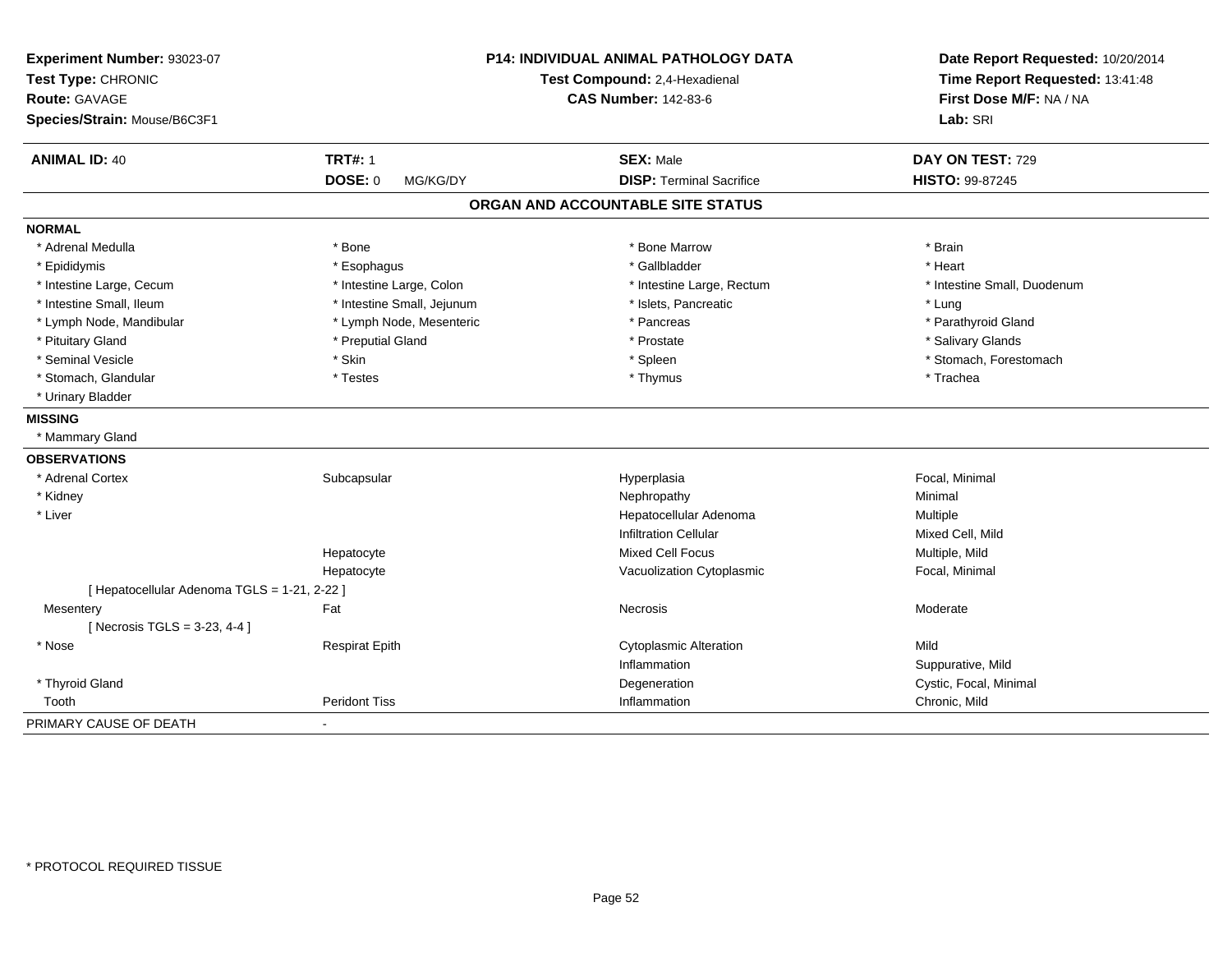| Experiment Number: 93023-07<br>Test Type: CHRONIC<br><b>Route: GAVAGE</b><br>Species/Strain: Mouse/B6C3F1 |                            | P14: INDIVIDUAL ANIMAL PATHOLOGY DATA<br>Test Compound: 2,4-Hexadienal<br><b>CAS Number: 142-83-6</b> | Date Report Requested: 10/20/2014<br>Time Report Requested: 13:41:48<br>First Dose M/F: NA / NA<br>Lab: SRI |
|-----------------------------------------------------------------------------------------------------------|----------------------------|-------------------------------------------------------------------------------------------------------|-------------------------------------------------------------------------------------------------------------|
| <b>ANIMAL ID: 41</b>                                                                                      | <b>TRT#: 1</b>             | <b>SEX: Male</b>                                                                                      | DAY ON TEST: 731                                                                                            |
|                                                                                                           | <b>DOSE: 0</b><br>MG/KG/DY | <b>DISP: Terminal Sacrifice</b>                                                                       | HISTO: 99-87246                                                                                             |
|                                                                                                           |                            | ORGAN AND ACCOUNTABLE SITE STATUS                                                                     |                                                                                                             |
| <b>NORMAL</b>                                                                                             |                            |                                                                                                       |                                                                                                             |
| * Adrenal Medulla                                                                                         | * Bone                     | * Bone Marrow                                                                                         | * Brain                                                                                                     |
| * Epididymis                                                                                              | * Esophagus                | * Gallbladder                                                                                         | * Heart                                                                                                     |
| * Intestine Large, Cecum                                                                                  | * Intestine Large, Colon   | * Intestine Large, Rectum                                                                             | * Intestine Small, Duodenum                                                                                 |
| * Intestine Small, Ileum                                                                                  | * Intestine Small, Jejunum | * Islets, Pancreatic                                                                                  | * Lung                                                                                                      |
| * Lymph Node, Mandibular                                                                                  | * Lymph Node, Mesenteric   | * Pancreas                                                                                            | * Parathyroid Gland                                                                                         |
| * Pituitary Gland                                                                                         | * Preputial Gland          | * Prostate                                                                                            | * Salivary Glands                                                                                           |
| * Seminal Vesicle                                                                                         | * Skin                     | * Stomach, Forestomach                                                                                | * Stomach, Glandular                                                                                        |
| * Testes                                                                                                  | * Thyroid Gland            | * Trachea                                                                                             | * Urinary Bladder                                                                                           |
| <b>MISSING</b>                                                                                            |                            |                                                                                                       |                                                                                                             |
| * Mammary Gland                                                                                           |                            |                                                                                                       |                                                                                                             |
| <b>OBSERVATIONS</b>                                                                                       |                            |                                                                                                       |                                                                                                             |
| * Adrenal Cortex                                                                                          | Subcapsular                | Hyperplasia                                                                                           | Focal, Minimal                                                                                              |
| * Kidney                                                                                                  |                            | Cyst                                                                                                  | Minimal                                                                                                     |
|                                                                                                           |                            | Nephropathy                                                                                           | Minimal                                                                                                     |
| * Liver                                                                                                   |                            | Hepatocellular Carcinoma                                                                              |                                                                                                             |
|                                                                                                           |                            | <b>Infiltration Cellular</b>                                                                          | Mixed Cell, Minimal                                                                                         |
|                                                                                                           |                            | <b>Mixed Cell Focus</b>                                                                               |                                                                                                             |
|                                                                                                           | Hepatocyte, Midzonal       | Vacuolization Cytoplasmic                                                                             | Mild                                                                                                        |
| [ Hepatocellular Carcinoma TGLS = 2-22 ]<br>[Mixed Cell Focus TGLS = 1-21]                                |                            |                                                                                                       |                                                                                                             |
| Mesentery                                                                                                 | Fat                        | Necrosis                                                                                              | Moderate                                                                                                    |
| [Necrosis $TGLS = 3-23$ ]                                                                                 |                            |                                                                                                       |                                                                                                             |
| * Nose                                                                                                    | <b>Respirat Epith</b>      | <b>Cytoplasmic Alteration</b>                                                                         | Mild                                                                                                        |
| * Spleen                                                                                                  |                            | Hematopoietic Cell Proliferation                                                                      | Mild                                                                                                        |
| * Thymus                                                                                                  |                            | Cyst                                                                                                  | Mild                                                                                                        |
| PRIMARY CAUSE OF DEATH                                                                                    | $\overline{a}$             |                                                                                                       |                                                                                                             |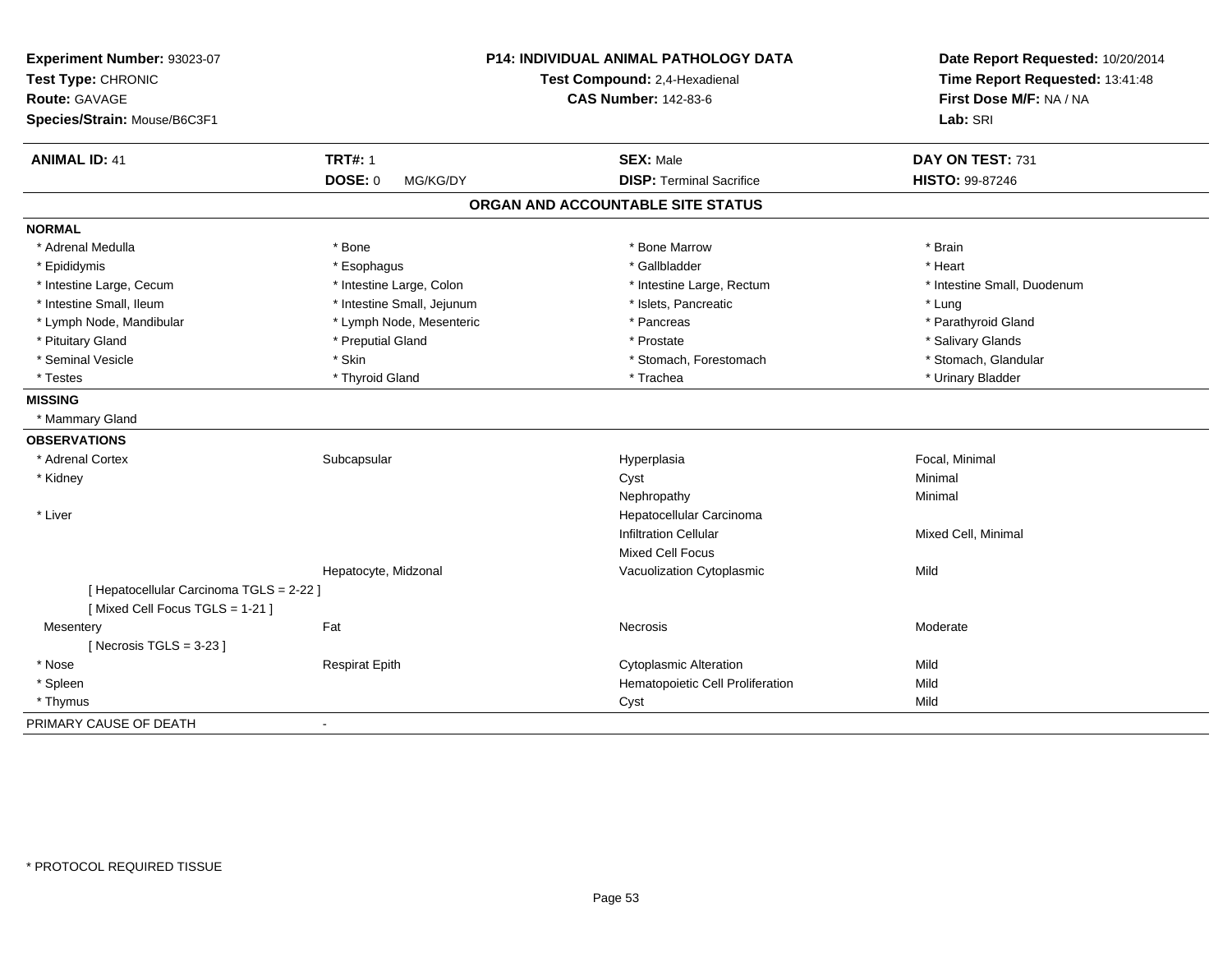| Experiment Number: 93023-07<br>Test Type: CHRONIC  |                            | P14: INDIVIDUAL ANIMAL PATHOLOGY DATA<br>Test Compound: 2,4-Hexadienal                                                                  | Date Report Requested: 10/20/2014<br>Time Report Requested: 13:41:48 |
|----------------------------------------------------|----------------------------|-----------------------------------------------------------------------------------------------------------------------------------------|----------------------------------------------------------------------|
| Route: GAVAGE                                      |                            | <b>CAS Number: 142-83-6</b>                                                                                                             | First Dose M/F: NA / NA                                              |
| Species/Strain: Mouse/B6C3F1                       |                            |                                                                                                                                         | Lab: SRI                                                             |
| <b>ANIMAL ID: 42</b>                               | <b>TRT#: 1</b>             | <b>SEX: Male</b>                                                                                                                        | DAY ON TEST: 730                                                     |
|                                                    | <b>DOSE: 0</b><br>MG/KG/DY | <b>DISP: Terminal Sacrifice</b>                                                                                                         | HISTO: 99-87247                                                      |
|                                                    |                            | ORGAN AND ACCOUNTABLE SITE STATUS                                                                                                       |                                                                      |
| <b>NORMAL</b>                                      |                            |                                                                                                                                         |                                                                      |
| * Adrenal Medulla                                  | * Bone                     | * Bone Marrow                                                                                                                           | * Brain                                                              |
| * Epididymis                                       | * Esophagus                | * Gallbladder                                                                                                                           | * Heart                                                              |
| * Intestine Large, Cecum                           | * Intestine Large, Colon   | * Intestine Large, Rectum                                                                                                               | * Intestine Small, Duodenum                                          |
| * Intestine Small, Ileum                           | * Intestine Small, Jejunum | * Islets, Pancreatic                                                                                                                    | * Lung                                                               |
| * Lymph Node, Mandibular                           | * Lymph Node, Mesenteric   | * Pancreas                                                                                                                              | * Parathyroid Gland                                                  |
| * Pituitary Gland                                  | * Prostate                 | * Salivary Glands                                                                                                                       | * Seminal Vesicle                                                    |
| * Stomach, Forestomach                             | * Stomach, Glandular       | * Testes                                                                                                                                | * Thymus                                                             |
| * Thyroid Gland                                    | * Trachea                  | * Urinary Bladder                                                                                                                       |                                                                      |
| <b>MISSING</b>                                     |                            |                                                                                                                                         |                                                                      |
| * Mammary Gland                                    |                            |                                                                                                                                         |                                                                      |
| <b>OBSERVATIONS</b>                                |                            |                                                                                                                                         |                                                                      |
| * Adrenal Cortex                                   |                            | <b>Cytoplasmic Alteration</b>                                                                                                           | Focal, Minimal                                                       |
| * Kidney                                           |                            | Nephropathy                                                                                                                             | Minimal                                                              |
| * Liver                                            |                            | Hepatocellular Adenoma                                                                                                                  | Multiple                                                             |
|                                                    |                            | <b>Infiltration Cellular</b>                                                                                                            | Mixed Cell, Minimal                                                  |
|                                                    | Hepatocyte                 | Vacuolization Cytoplasmic                                                                                                               | Focal, Mild                                                          |
|                                                    | Hepatocyte, Periportal     | Vacuolization Cytoplasmic                                                                                                               | Mild                                                                 |
|                                                    |                            | Note: Liver: Apparently congested and hemorrhagic area of the liver is judged to be an artifact associated with the necropsy procedure. |                                                                      |
| [ Hepatocellular Adenoma TGLS = 3-22, 4-23, 5-24 ] |                            |                                                                                                                                         |                                                                      |
| [Vacuolization Cytoplasmic TGLS = 5-24 ]           |                            |                                                                                                                                         |                                                                      |
| Mesentery                                          | Fat                        | Necrosis                                                                                                                                | Moderate                                                             |
| [Necrosis TGLS = $2-21$ ]                          |                            |                                                                                                                                         |                                                                      |
| * Nose                                             | Glands, Mucosa             | <b>Dilatation</b>                                                                                                                       | Focal, Mild                                                          |
| * Preputial Gland                                  |                            | Degeneration                                                                                                                            | Cystic, Moderate                                                     |
| [ Degeneration TGLS = 1-8 ]                        |                            |                                                                                                                                         |                                                                      |
| * Skin                                             | <b>Subcut Tiss</b>         | Hemangioma                                                                                                                              |                                                                      |
| [Hemangioma TGLS = 6-25]                           |                            |                                                                                                                                         |                                                                      |
| * Spleen                                           |                            | Hematopoietic Cell Proliferation                                                                                                        | Mild                                                                 |
| PRIMARY CAUSE OF DEATH                             | $\sim$                     |                                                                                                                                         |                                                                      |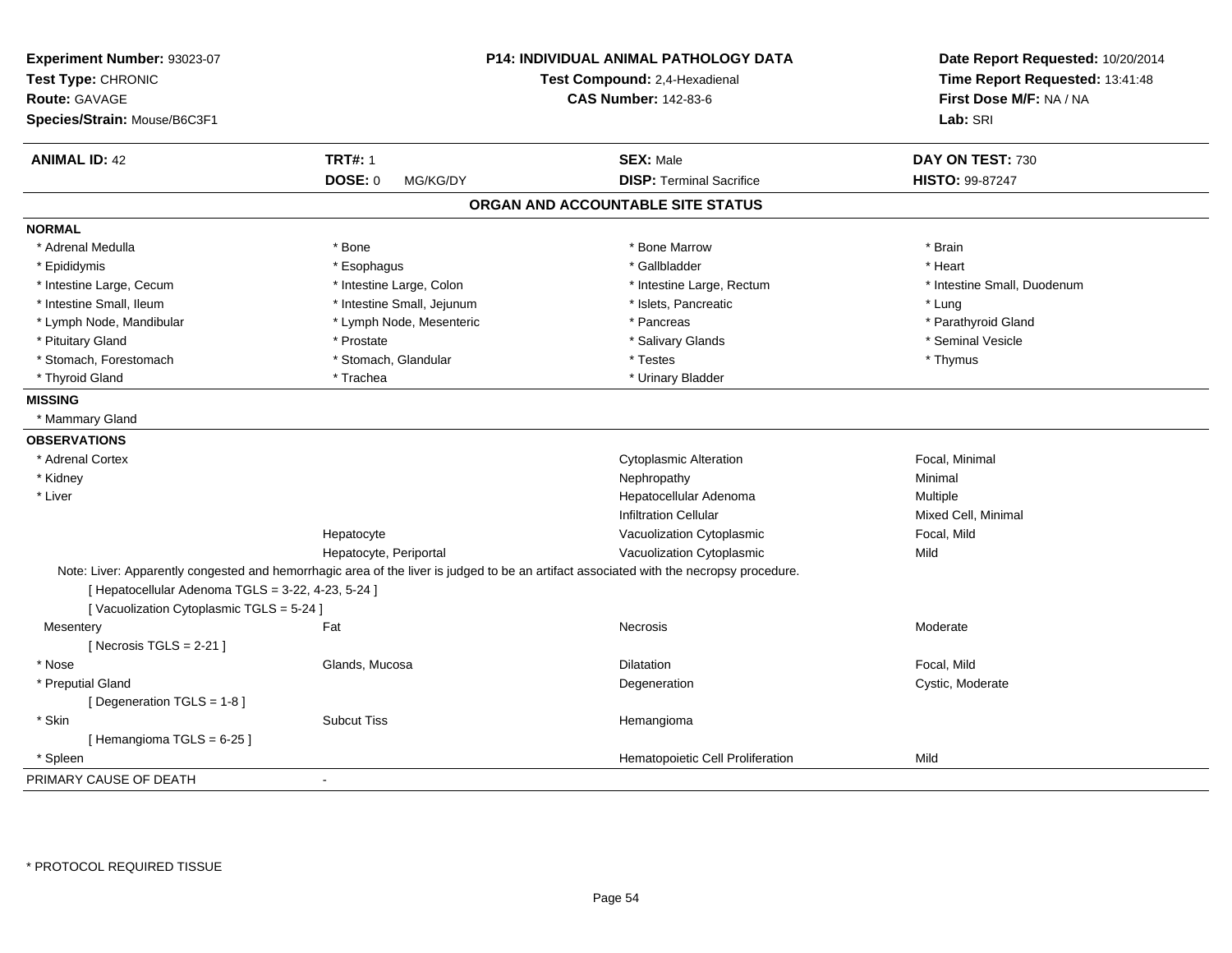| Experiment Number: 93023-07<br>Test Type: CHRONIC |                                                                                                            | <b>P14: INDIVIDUAL ANIMAL PATHOLOGY DATA</b><br>Test Compound: 2,4-Hexadienal                                                                             | Date Report Requested: 10/20/2014<br>Time Report Requested: 13:41:48 |
|---------------------------------------------------|------------------------------------------------------------------------------------------------------------|-----------------------------------------------------------------------------------------------------------------------------------------------------------|----------------------------------------------------------------------|
| <b>Route: GAVAGE</b>                              |                                                                                                            | <b>CAS Number: 142-83-6</b>                                                                                                                               | First Dose M/F: NA / NA                                              |
| Species/Strain: Mouse/B6C3F1                      |                                                                                                            |                                                                                                                                                           | Lab: SRI                                                             |
| <b>ANIMAL ID: 43</b>                              | <b>TRT#: 1</b>                                                                                             | <b>SEX: Male</b>                                                                                                                                          | DAY ON TEST: 730                                                     |
|                                                   | <b>DOSE: 0</b><br>MG/KG/DY                                                                                 | <b>DISP: Terminal Sacrifice</b>                                                                                                                           | HISTO: 99-87248                                                      |
|                                                   |                                                                                                            | ORGAN AND ACCOUNTABLE SITE STATUS                                                                                                                         |                                                                      |
| <b>NORMAL</b>                                     |                                                                                                            |                                                                                                                                                           |                                                                      |
| * Adrenal Cortex                                  | * Adrenal Medulla                                                                                          | * Bone                                                                                                                                                    | * Bone Marrow                                                        |
| * Brain                                           | * Epididymis                                                                                               | * Esophagus                                                                                                                                               | * Heart                                                              |
| * Intestine Large, Cecum                          | * Intestine Large, Colon                                                                                   | * Intestine Large, Rectum                                                                                                                                 | * Intestine Small, Duodenum                                          |
| * Intestine Small, Ileum                          | * Intestine Small, Jejunum                                                                                 | * Islets, Pancreatic                                                                                                                                      | * Lymph Node, Mandibular                                             |
| * Lymph Node, Mesenteric                          | * Pancreas                                                                                                 | * Parathyroid Gland                                                                                                                                       | * Pituitary Gland                                                    |
| * Preputial Gland                                 | * Prostate                                                                                                 | * Salivary Glands                                                                                                                                         | * Seminal Vesicle                                                    |
| * Skin                                            | * Spleen                                                                                                   | * Stomach, Forestomach                                                                                                                                    | * Stomach, Glandular                                                 |
| * Testes                                          | * Thyroid Gland                                                                                            | * Trachea                                                                                                                                                 | * Urinary Bladder                                                    |
| <b>MISSING</b>                                    |                                                                                                            |                                                                                                                                                           |                                                                      |
| * Mammary Gland                                   |                                                                                                            |                                                                                                                                                           |                                                                      |
| <b>OBSERVATIONS</b>                               |                                                                                                            |                                                                                                                                                           |                                                                      |
| * Adren Medulla                                   |                                                                                                            |                                                                                                                                                           |                                                                      |
|                                                   |                                                                                                            | Note: Adrenal medullary tissue (of normal appearance) forms small accessory nodules at capsule which are analogous to accessory adrenal cortical nodules. |                                                                      |
| * Gallbladder                                     |                                                                                                            | Cyst                                                                                                                                                      | Multiple, Mild                                                       |
| <b>Harderian Gland</b>                            |                                                                                                            | Adenoma                                                                                                                                                   |                                                                      |
| [Adenoma TGLS = $3-22$ ]                          |                                                                                                            |                                                                                                                                                           |                                                                      |
| * Kidney                                          |                                                                                                            | Metaplasia                                                                                                                                                | Osseous, Focal, Mild                                                 |
|                                                   |                                                                                                            | Nephropathy                                                                                                                                               | Minimal                                                              |
|                                                   | Note: Kidney: Lesion of osseous metaplasia is unusual by having a well-defined area of bone marrow tissue. |                                                                                                                                                           |                                                                      |
| * Liver                                           | Hepatocyte                                                                                                 | Eosinophilic Focus                                                                                                                                        | Minimal                                                              |
|                                                   |                                                                                                            | Hepatocellular Adenoma                                                                                                                                    | Multiple                                                             |
|                                                   |                                                                                                            | <b>Infiltration Cellular</b>                                                                                                                              | Mixed Cell, Minimal                                                  |
| [Eosinophilic Focus TGLS = 4-24]                  |                                                                                                            |                                                                                                                                                           |                                                                      |
| [ Hepatocellular Adenoma TGLS = 1-21 ]            |                                                                                                            |                                                                                                                                                           |                                                                      |
| * Lung                                            |                                                                                                            | Alveolar/Bronchiolar Carcinoma                                                                                                                            |                                                                      |
| [ Alveolar/Bronchiolar Carcinoma TGLS = 2-23 ]    |                                                                                                            |                                                                                                                                                           |                                                                      |
| * Nose                                            | Olfactory Epi                                                                                              | <b>Cytoplasmic Alteration</b>                                                                                                                             | Mild                                                                 |
|                                                   | <b>Respirat Epith</b>                                                                                      | <b>Cytoplasmic Alteration</b>                                                                                                                             | Moderate                                                             |
| * Thymus                                          |                                                                                                            | Cyst                                                                                                                                                      | Minimal                                                              |

PRIMARY CAUSE OF DEATH-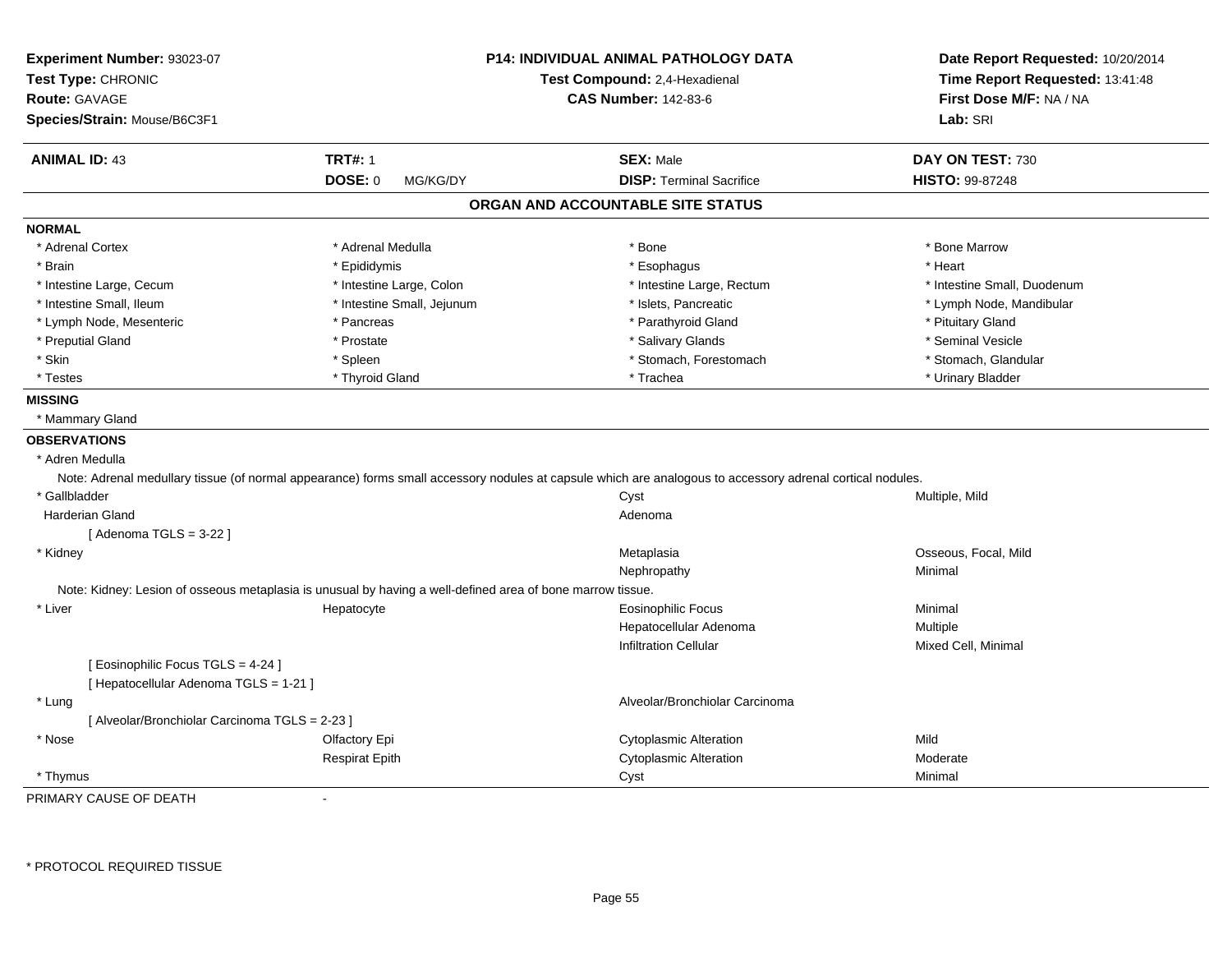| Experiment Number: 93023-07<br><b>Test Type: CHRONIC</b> |                                                     | <b>P14: INDIVIDUAL ANIMAL PATHOLOGY DATA</b><br>Test Compound: 2,4-Hexadienal | Date Report Requested: 10/20/2014<br>Time Report Requested: 13:41:48 |
|----------------------------------------------------------|-----------------------------------------------------|-------------------------------------------------------------------------------|----------------------------------------------------------------------|
|                                                          | <b>CAS Number: 142-83-6</b><br><b>Route: GAVAGE</b> |                                                                               | First Dose M/F: NA / NA                                              |
| Species/Strain: Mouse/B6C3F1                             |                                                     |                                                                               | Lab: SRI                                                             |
| <b>ANIMAL ID: 43</b>                                     | <b>TRT#: 1</b>                                      | <b>SEX: Male</b>                                                              | DAY ON TEST: 730                                                     |
|                                                          | DOSE: 0<br>MG/KG/DY                                 | <b>DISP: Terminal Sacrifice</b>                                               | <b>HISTO: 99-87248</b>                                               |
|                                                          |                                                     | ORGAN AND ACCOUNTABLE SITE STATUS                                             |                                                                      |
|                                                          |                                                     |                                                                               |                                                                      |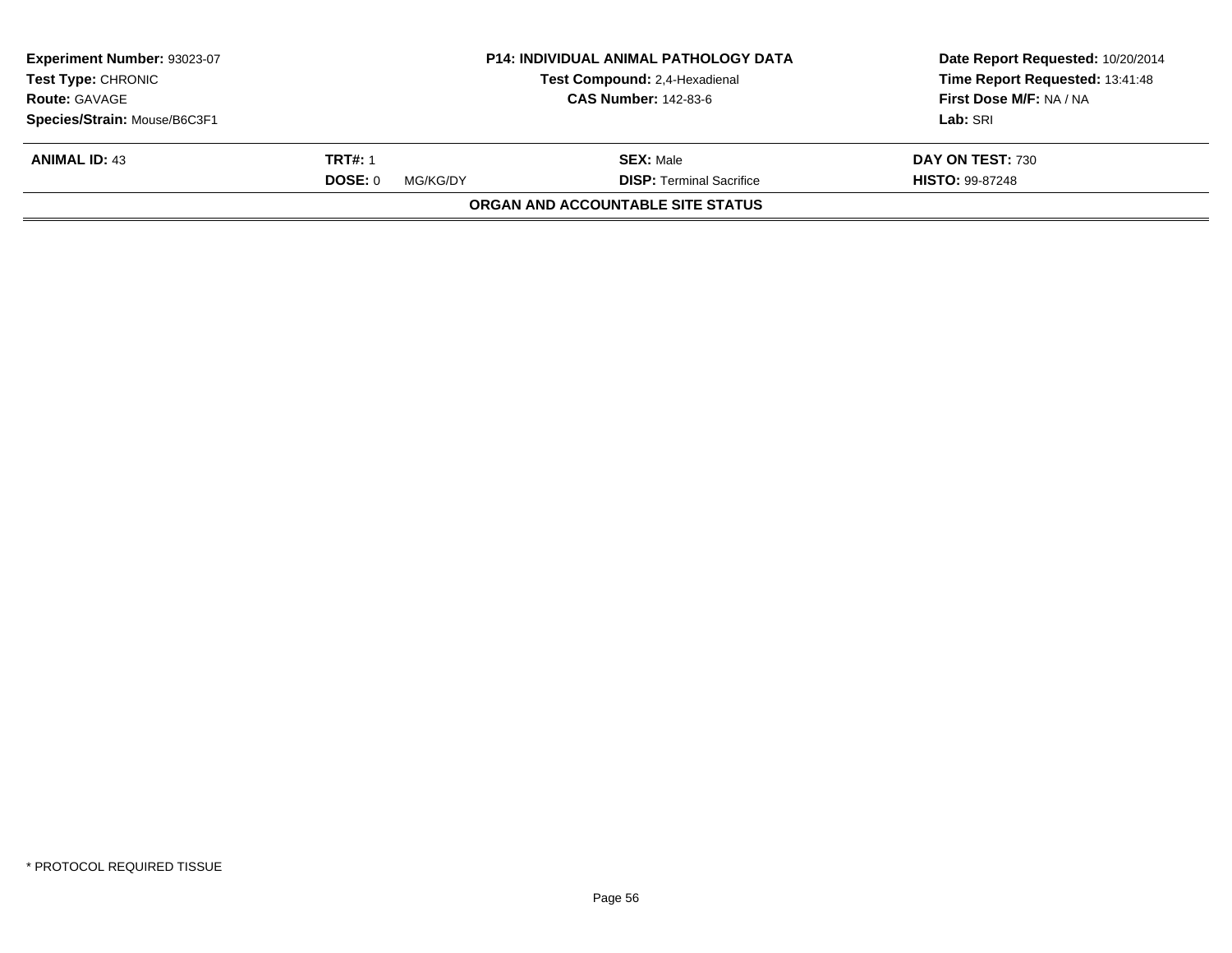| Experiment Number: 93023-07<br>Test Type: CHRONIC<br><b>Route: GAVAGE</b><br>Species/Strain: Mouse/B6C3F1 |                            | <b>P14: INDIVIDUAL ANIMAL PATHOLOGY DATA</b><br>Test Compound: 2,4-Hexadienal<br><b>CAS Number: 142-83-6</b> | Date Report Requested: 10/20/2014<br>Time Report Requested: 13:41:48<br>First Dose M/F: NA / NA<br>Lab: SRI |
|-----------------------------------------------------------------------------------------------------------|----------------------------|--------------------------------------------------------------------------------------------------------------|-------------------------------------------------------------------------------------------------------------|
| <b>ANIMAL ID: 44</b>                                                                                      | <b>TRT#: 1</b>             | <b>SEX: Male</b>                                                                                             | DAY ON TEST: 732                                                                                            |
|                                                                                                           | <b>DOSE: 0</b><br>MG/KG/DY | <b>DISP: Terminal Sacrifice</b>                                                                              | <b>HISTO: 99-87249</b>                                                                                      |
|                                                                                                           |                            | ORGAN AND ACCOUNTABLE SITE STATUS                                                                            |                                                                                                             |
| <b>NORMAL</b>                                                                                             |                            |                                                                                                              |                                                                                                             |
| * Adrenal Cortex                                                                                          | * Adrenal Medulla          | * Bone                                                                                                       | * Bone Marrow                                                                                               |
| * Brain                                                                                                   | * Epididymis               | * Esophagus                                                                                                  | * Gallbladder                                                                                               |
| * Heart                                                                                                   | * Intestine Large, Cecum   | * Intestine Large, Colon                                                                                     | * Intestine Large, Rectum                                                                                   |
| * Intestine Small, Duodenum                                                                               | * Intestine Small, Ileum   | * Intestine Small, Jejunum                                                                                   | * Islets, Pancreatic                                                                                        |
| * Lung                                                                                                    | * Lymph Node, Mandibular   | * Lymph Node, Mesenteric                                                                                     | * Pancreas                                                                                                  |
| * Parathyroid Gland                                                                                       | * Pituitary Gland          | * Prostate                                                                                                   | * Salivary Glands                                                                                           |
| * Seminal Vesicle                                                                                         | * Skin                     | * Stomach, Forestomach                                                                                       | * Stomach, Glandular                                                                                        |
| * Testes                                                                                                  | * Thymus                   | * Thyroid Gland                                                                                              | * Trachea                                                                                                   |
| * Urinary Bladder                                                                                         |                            |                                                                                                              |                                                                                                             |
| <b>MISSING</b>                                                                                            |                            |                                                                                                              |                                                                                                             |
| * Mammary Gland                                                                                           |                            |                                                                                                              |                                                                                                             |
| <b>OBSERVATIONS</b>                                                                                       |                            |                                                                                                              |                                                                                                             |
| * Kidney                                                                                                  |                            | Nephropathy                                                                                                  | Mild                                                                                                        |
| * Liver                                                                                                   |                            | Hepatoblastoma                                                                                               |                                                                                                             |
|                                                                                                           |                            | Hepatocellular Adenoma                                                                                       |                                                                                                             |
|                                                                                                           | Hepatocyte                 | Vacuolization Cytoplasmic                                                                                    | Focal, Minimal                                                                                              |
| [Hepatoblastoma TGLS = 5-23]                                                                              |                            |                                                                                                              |                                                                                                             |
| [ Hepatocellular Adenoma TGLS = 4-22 ]                                                                    |                            |                                                                                                              |                                                                                                             |
| [Vacuolization Cytoplasmic TGLS = 6-6]                                                                    |                            |                                                                                                              |                                                                                                             |
| Mesentery                                                                                                 | Fat                        | Necrosis                                                                                                     | Mild                                                                                                        |
| [Necrosis $TGLS = 2-21$ ]                                                                                 |                            |                                                                                                              |                                                                                                             |
| * Nose                                                                                                    | <b>Respirat Epith</b>      | <b>Cytoplasmic Alteration</b>                                                                                | Minimal                                                                                                     |
| * Preputial Gland                                                                                         |                            | Degeneration                                                                                                 | Cystic, Moderate                                                                                            |
| [Degeneration TGLS = 1-8]                                                                                 |                            |                                                                                                              |                                                                                                             |
| * Spleen                                                                                                  |                            | Hematopoietic Cell Proliferation                                                                             | Moderate                                                                                                    |
| [ Hematopoietic Cell Proliferation TGLS = 3-6 ]                                                           |                            |                                                                                                              |                                                                                                             |
| PRIMARY CAUSE OF DEATH                                                                                    |                            |                                                                                                              |                                                                                                             |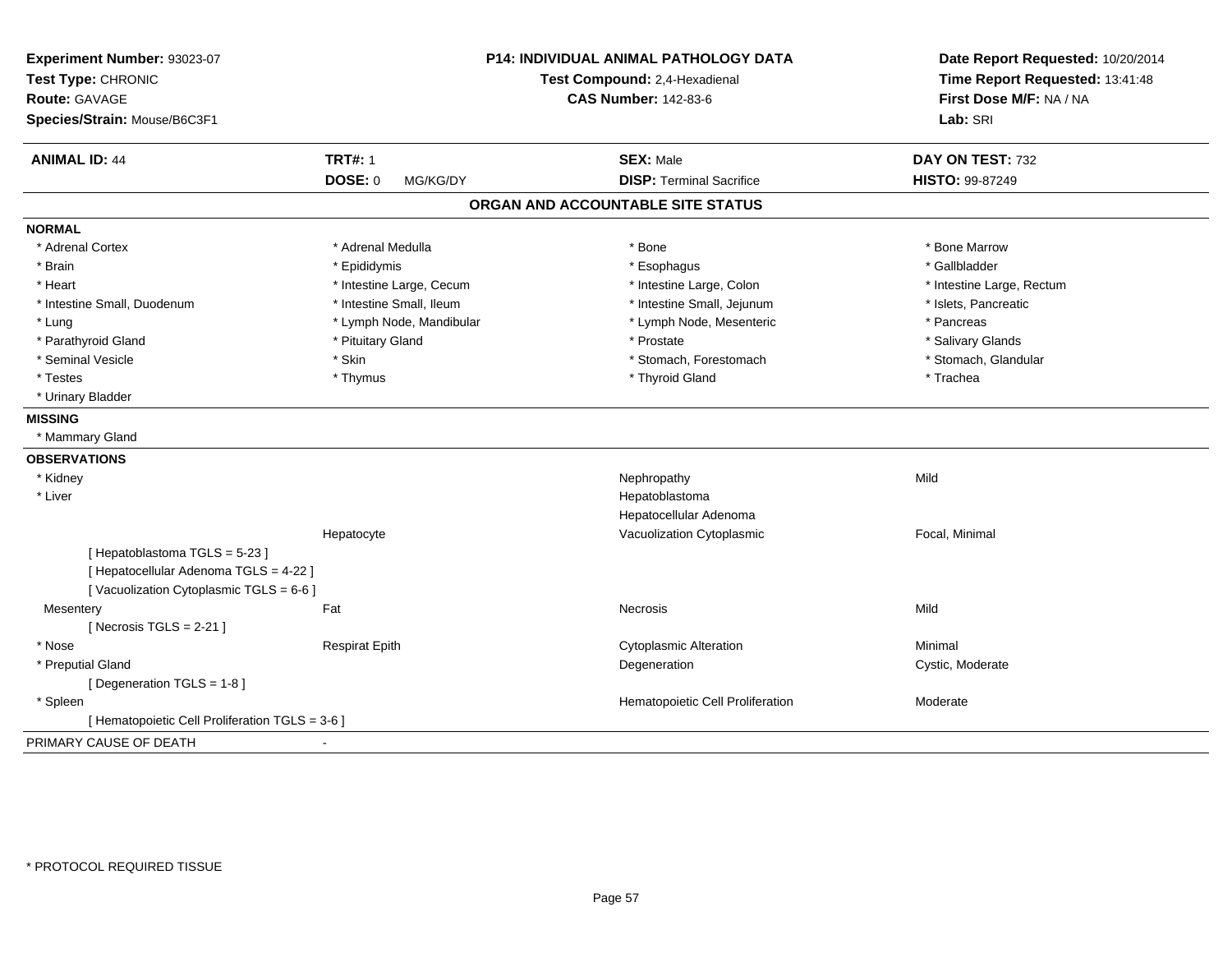| Experiment Number: 93023-07<br>Test Type: CHRONIC<br><b>Route: GAVAGE</b> |                            | <b>P14: INDIVIDUAL ANIMAL PATHOLOGY DATA</b><br>Test Compound: 2,4-Hexadienal<br><b>CAS Number: 142-83-6</b> | Date Report Requested: 10/20/2014<br>Time Report Requested: 13:41:48<br>First Dose M/F: NA / NA |
|---------------------------------------------------------------------------|----------------------------|--------------------------------------------------------------------------------------------------------------|-------------------------------------------------------------------------------------------------|
| Species/Strain: Mouse/B6C3F1                                              |                            |                                                                                                              | Lab: SRI                                                                                        |
| <b>ANIMAL ID: 45</b>                                                      | <b>TRT#: 1</b>             | <b>SEX: Male</b>                                                                                             | DAY ON TEST: 730                                                                                |
|                                                                           | <b>DOSE: 0</b><br>MG/KG/DY | <b>DISP: Terminal Sacrifice</b>                                                                              | HISTO: 99-87250                                                                                 |
|                                                                           |                            | ORGAN AND ACCOUNTABLE SITE STATUS                                                                            |                                                                                                 |
| <b>NORMAL</b>                                                             |                            |                                                                                                              |                                                                                                 |
| * Adrenal Cortex                                                          | * Adrenal Medulla          | * Bone                                                                                                       | * Bone Marrow                                                                                   |
| * Brain                                                                   | * Epididymis               | * Esophagus                                                                                                  | * Gallbladder                                                                                   |
| * Heart                                                                   | * Intestine Large, Cecum   | * Intestine Large, Colon                                                                                     | * Intestine Large, Rectum                                                                       |
| * Intestine Small, Duodenum                                               | * Intestine Small, Ileum   | * Intestine Small, Jejunum                                                                                   | * Islets, Pancreatic                                                                            |
| * Lung                                                                    | * Lymph Node, Mesenteric   | * Pancreas                                                                                                   | * Parathyroid Gland                                                                             |
| * Pituitary Gland                                                         | * Preputial Gland          | * Prostate                                                                                                   | * Salivary Glands                                                                               |
| * Seminal Vesicle                                                         | * Spleen                   | * Stomach, Forestomach                                                                                       | * Stomach, Glandular                                                                            |
| * Testes                                                                  | * Thymus                   | * Thyroid Gland                                                                                              | * Trachea                                                                                       |
| * Urinary Bladder                                                         |                            |                                                                                                              |                                                                                                 |
| <b>MISSING</b>                                                            |                            |                                                                                                              |                                                                                                 |
| * Mammary Gland                                                           |                            |                                                                                                              |                                                                                                 |
| <b>OBSERVATIONS</b>                                                       |                            |                                                                                                              |                                                                                                 |
| * Adren Medulla                                                           |                            |                                                                                                              |                                                                                                 |
| Note: Medulla of one adrenal gland is missing.                            |                            |                                                                                                              |                                                                                                 |
| * Kidney                                                                  |                            | Nephropathy                                                                                                  | Minimal                                                                                         |
| * Liver                                                                   |                            | Hemangiosarcoma                                                                                              |                                                                                                 |
|                                                                           |                            | Hepatocellular Adenoma                                                                                       |                                                                                                 |
|                                                                           |                            | <b>Infiltration Cellular</b>                                                                                 | Mixed Cell, Minimal                                                                             |
|                                                                           | Hepatocyte                 | Vacuolization Cytoplasmic                                                                                    | Focal, Minimal                                                                                  |
| [Hemangiosarcoma TGLS = 4-6]                                              |                            |                                                                                                              |                                                                                                 |
| [ Hepatocellular Adenoma TGLS = 3-6 ]                                     |                            |                                                                                                              |                                                                                                 |
| [Vacuolization Cytoplasmic TGLS = 3-6]                                    |                            |                                                                                                              |                                                                                                 |
| * Lymph Node, Mandibular                                                  |                            | Hyperplasia                                                                                                  | Plasma Cell, Moderate                                                                           |
| Mesentery                                                                 | Fat                        | Necrosis                                                                                                     | Mild                                                                                            |
| [Necrosis $TGLS = 2-22$ ]                                                 |                            |                                                                                                              |                                                                                                 |
| * Nose                                                                    | Olfactory Epi              | <b>Cytoplasmic Alteration</b>                                                                                | Minimal                                                                                         |
|                                                                           | <b>Respirat Epith</b>      | <b>Cytoplasmic Alteration</b>                                                                                | Moderate                                                                                        |
| * Skin                                                                    | Prepuce                    | Squamous Cell Papilloma                                                                                      |                                                                                                 |
| [Squamous Cell Papilloma TGLS = 1-21]                                     |                            |                                                                                                              |                                                                                                 |
| Tooth                                                                     |                            | Malformation                                                                                                 | Mild                                                                                            |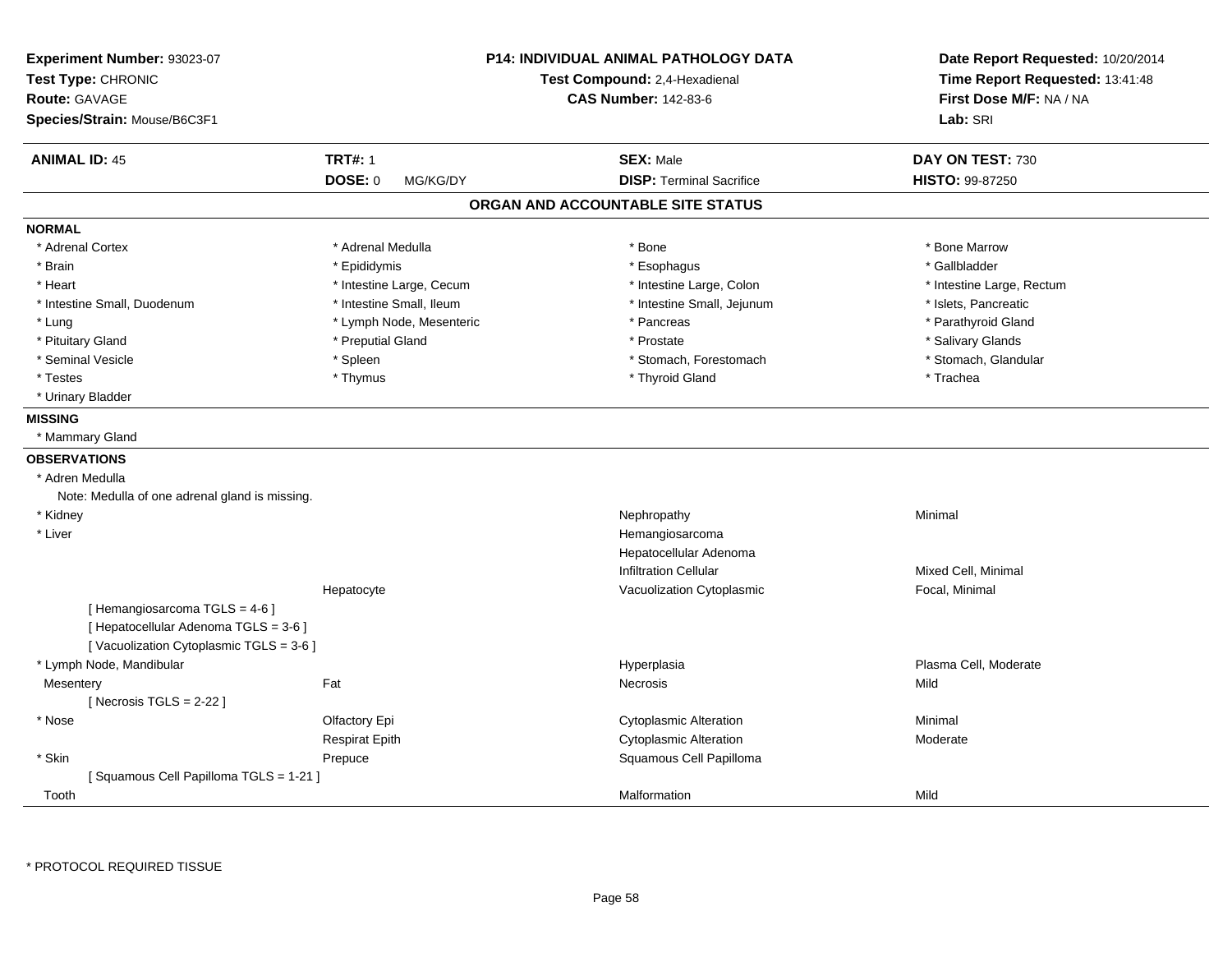| <b>Experiment Number: 93023-07</b><br><b>Test Type: CHRONIC</b><br><b>Route: GAVAGE</b> | <b>P14: INDIVIDUAL ANIMAL PATHOLOGY DATA</b><br>Test Compound: 2,4-Hexadienal<br><b>CAS Number: 142-83-6</b> |                                   | Date Report Requested: 10/20/2014<br>Time Report Requested: 13:41:48<br>First Dose M/F: NA / NA |
|-----------------------------------------------------------------------------------------|--------------------------------------------------------------------------------------------------------------|-----------------------------------|-------------------------------------------------------------------------------------------------|
| Species/Strain: Mouse/B6C3F1                                                            |                                                                                                              |                                   | Lab: SRI                                                                                        |
| <b>ANIMAL ID: 45</b>                                                                    | <b>TRT#: 1</b>                                                                                               | <b>SEX: Male</b>                  | DAY ON TEST: 730                                                                                |
|                                                                                         | DOSE: 0<br>MG/KG/DY                                                                                          | <b>DISP:</b> Terminal Sacrifice   | <b>HISTO: 99-87250</b>                                                                          |
|                                                                                         |                                                                                                              | ORGAN AND ACCOUNTABLE SITE STATUS |                                                                                                 |
| PRIMARY CAUSE OF DEATH                                                                  |                                                                                                              |                                   |                                                                                                 |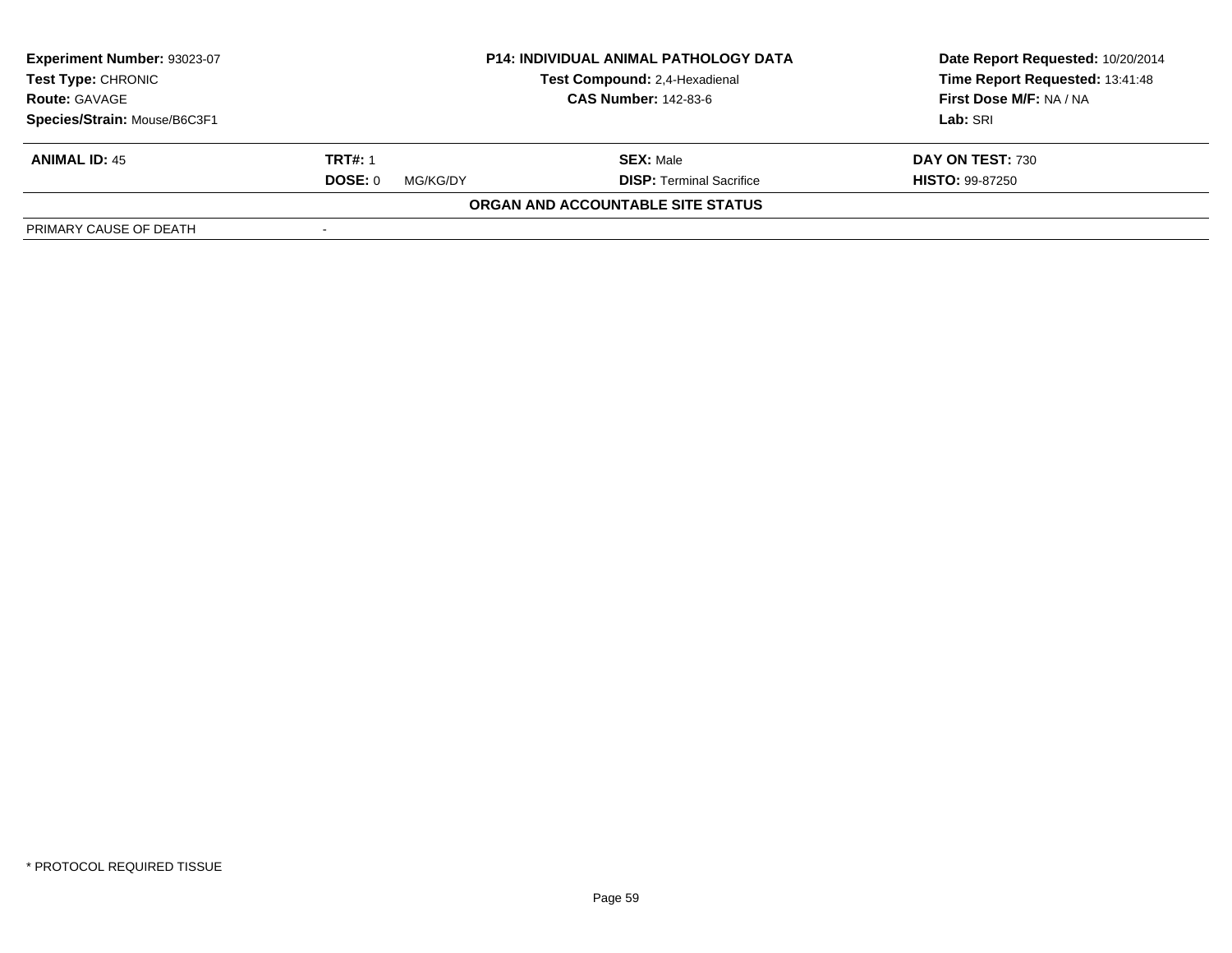| Experiment Number: 93023-07<br>Test Type: CHRONIC    |                            | <b>P14: INDIVIDUAL ANIMAL PATHOLOGY DATA</b><br>Test Compound: 2,4-Hexadienal | Date Report Requested: 10/20/2014<br>Time Report Requested: 13:41:48 |
|------------------------------------------------------|----------------------------|-------------------------------------------------------------------------------|----------------------------------------------------------------------|
| <b>Route: GAVAGE</b><br>Species/Strain: Mouse/B6C3F1 |                            | <b>CAS Number: 142-83-6</b>                                                   | First Dose M/F: NA / NA<br>Lab: SRI                                  |
| <b>ANIMAL ID: 46</b>                                 | <b>TRT#: 1</b>             | <b>SEX: Male</b>                                                              | DAY ON TEST: 729                                                     |
|                                                      | <b>DOSE: 0</b><br>MG/KG/DY | <b>DISP: Terminal Sacrifice</b>                                               | HISTO: 99-87251                                                      |
|                                                      |                            | ORGAN AND ACCOUNTABLE SITE STATUS                                             |                                                                      |
| <b>NORMAL</b>                                        |                            |                                                                               |                                                                      |
| * Adrenal Medulla                                    | * Bone                     | * Bone Marrow                                                                 | * Brain                                                              |
| * Epididymis                                         | * Esophagus                | * Gallbladder                                                                 | * Heart                                                              |
| * Intestine Large, Cecum                             | * Intestine Large, Colon   | * Intestine Large, Rectum                                                     | * Intestine Small, Duodenum                                          |
| * Intestine Small, Ileum                             | * Intestine Small, Jejunum | * Islets, Pancreatic                                                          | * Lung                                                               |
| * Lymph Node, Mandibular                             | * Lymph Node, Mesenteric   | * Pancreas                                                                    | * Parathyroid Gland                                                  |
| * Pituitary Gland                                    | * Preputial Gland          | * Prostate                                                                    | * Salivary Glands                                                    |
| * Seminal Vesicle                                    | * Skin                     | * Stomach, Forestomach                                                        | * Stomach, Glandular                                                 |
| * Testes                                             | * Thymus                   | * Thyroid Gland                                                               | * Trachea                                                            |
| * Urinary Bladder                                    |                            |                                                                               |                                                                      |
| <b>MISSING</b>                                       |                            |                                                                               |                                                                      |
| * Mammary Gland                                      |                            |                                                                               |                                                                      |
| <b>OBSERVATIONS</b>                                  |                            |                                                                               |                                                                      |
| * Adrenal Cortex                                     | Subcapsular                | Adenoma                                                                       |                                                                      |
| * Kidney                                             |                            | Nephropathy                                                                   | Mild                                                                 |
| * Liver                                              |                            | Hepatocellular Adenoma                                                        |                                                                      |
|                                                      |                            | <b>Infiltration Cellular</b>                                                  | Mixed Cell, Minimal                                                  |
|                                                      | Hepatocyte, Midzonal       | Vacuolization Cytoplasmic                                                     | Mild                                                                 |
| [ Hepatocellular Adenoma TGLS = 2-21 ]               |                            |                                                                               |                                                                      |
| * Nose                                               | <b>Respirat Epith</b>      | <b>Cytoplasmic Alteration</b>                                                 | Mild                                                                 |
| * Spleen                                             |                            | Hemangiosarcoma                                                               |                                                                      |
| [Hemangiosarcoma TGLS = 1-22]                        |                            |                                                                               |                                                                      |
| PRIMARY CAUSE OF DEATH                               | $\blacksquare$             |                                                                               |                                                                      |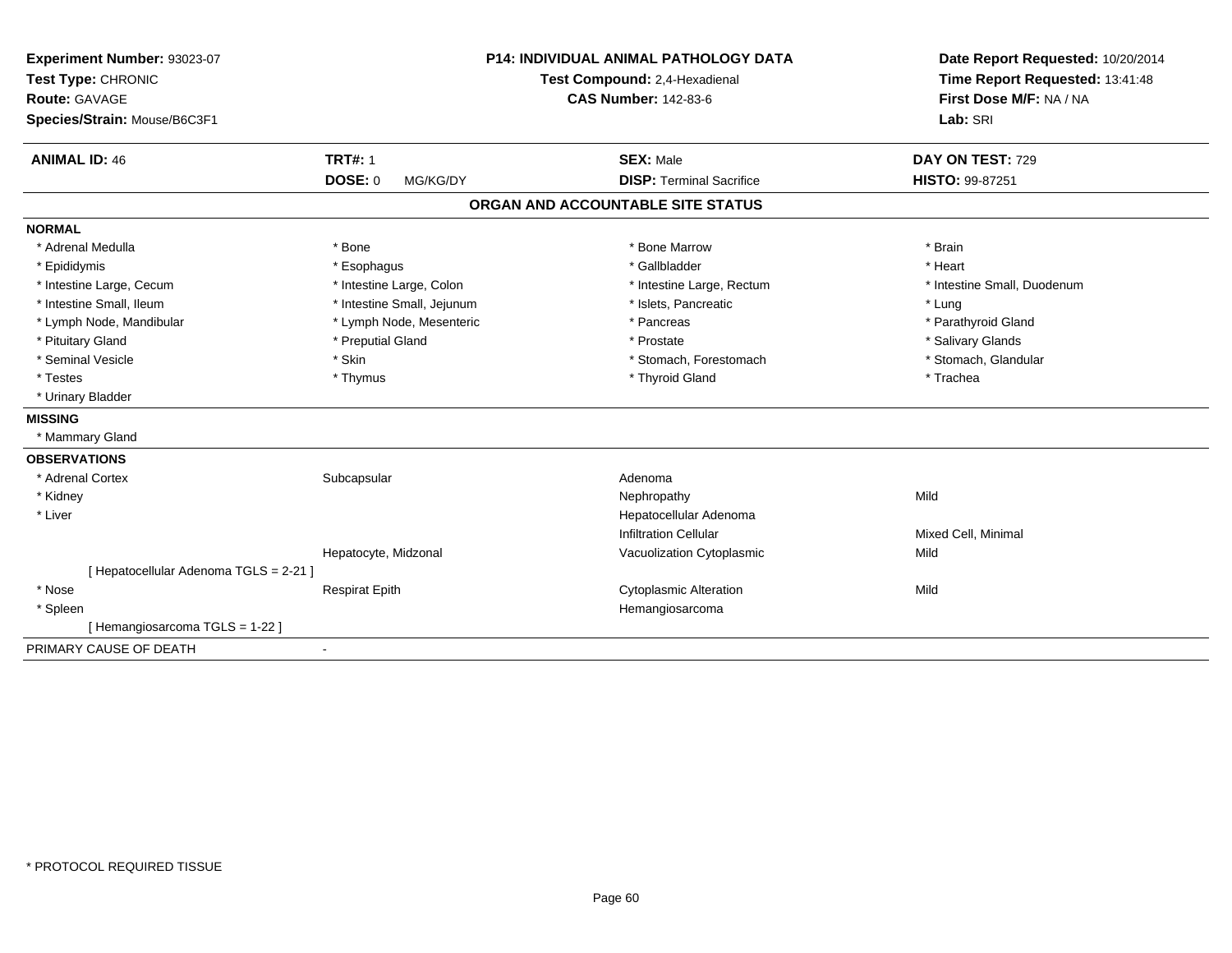| Experiment Number: 93023-07<br>Test Type: CHRONIC<br><b>Route: GAVAGE</b><br>Species/Strain: Mouse/B6C3F1 |                          | P14: INDIVIDUAL ANIMAL PATHOLOGY DATA<br>Test Compound: 2,4-Hexadienal<br><b>CAS Number: 142-83-6</b> | Date Report Requested: 10/20/2014<br>Time Report Requested: 13:41:48<br>First Dose M/F: NA / NA<br>Lab: SRI |
|-----------------------------------------------------------------------------------------------------------|--------------------------|-------------------------------------------------------------------------------------------------------|-------------------------------------------------------------------------------------------------------------|
| <b>ANIMAL ID: 47</b>                                                                                      | <b>TRT#: 1</b>           | <b>SEX: Male</b>                                                                                      | DAY ON TEST: 729                                                                                            |
|                                                                                                           | DOSE: 0<br>MG/KG/DY      | <b>DISP: Terminal Sacrifice</b>                                                                       | HISTO: 99-87252                                                                                             |
|                                                                                                           |                          | ORGAN AND ACCOUNTABLE SITE STATUS                                                                     |                                                                                                             |
| <b>NORMAL</b>                                                                                             |                          |                                                                                                       |                                                                                                             |
| * Adrenal Cortex                                                                                          | * Adrenal Medulla        | * Bone                                                                                                | * Bone Marrow                                                                                               |
| * Brain                                                                                                   | * Epididymis             | * Esophagus                                                                                           | * Gallbladder                                                                                               |
| * Heart                                                                                                   | * Intestine Large, Cecum | * Intestine Large, Colon                                                                              | * Intestine Large, Rectum                                                                                   |
| * Intestine Small, Duodenum                                                                               | * Intestine Small, Ileum | * Intestine Small, Jejunum                                                                            | * Islets, Pancreatic                                                                                        |
| * Lymph Node, Mandibular                                                                                  | * Lymph Node, Mesenteric | * Pancreas                                                                                            | * Parathyroid Gland                                                                                         |
| * Pituitary Gland                                                                                         | * Prostate               | * Salivary Glands                                                                                     | * Seminal Vesicle                                                                                           |
| * Spleen                                                                                                  | * Stomach, Forestomach   | * Stomach, Glandular                                                                                  | * Testes                                                                                                    |
| * Thymus                                                                                                  | * Thyroid Gland          | * Trachea                                                                                             | * Urinary Bladder                                                                                           |
| <b>MISSING</b>                                                                                            |                          |                                                                                                       |                                                                                                             |
| * Mammary Gland                                                                                           |                          |                                                                                                       |                                                                                                             |
| <b>OBSERVATIONS</b>                                                                                       |                          |                                                                                                       |                                                                                                             |
| * Kidney                                                                                                  |                          | Nephropathy                                                                                           | Minimal                                                                                                     |
| * Liver                                                                                                   |                          | <b>Infiltration Cellular</b>                                                                          | Mixed Cell, Minimal                                                                                         |
|                                                                                                           | Hepatocyte, Midzonal     | Vacuolization Cytoplasmic                                                                             | Minimal                                                                                                     |
| * Lung                                                                                                    |                          | Alveolar/Bronchiolar Adenoma                                                                          |                                                                                                             |
| Mesentery                                                                                                 |                          | Hemorrhage                                                                                            | Focal, Mild                                                                                                 |
|                                                                                                           | Fat                      | Necrosis                                                                                              | Moderate                                                                                                    |
| [Hemorrhage TGLS = 4-23]<br>[ Necrosis TGLS = 3-22, 4-23 ]                                                |                          |                                                                                                       |                                                                                                             |
| * Nose                                                                                                    | Olfactory Epi            | <b>Cytoplasmic Alteration</b>                                                                         | Mild                                                                                                        |
|                                                                                                           | <b>Respirat Epith</b>    | <b>Cytoplasmic Alteration</b>                                                                         | Mild                                                                                                        |
| * Preputial Gland                                                                                         |                          | Degeneration                                                                                          | Cystic, Moderate                                                                                            |
| [ Degeneration TGLS = 1-8 ]                                                                               |                          |                                                                                                       |                                                                                                             |
| * Skin                                                                                                    | <b>Subcut Tiss</b>       | Congestion                                                                                            | Focal, Mild                                                                                                 |
| [Congestion TGLS = 2-21]                                                                                  |                          |                                                                                                       |                                                                                                             |
| Tooth                                                                                                     | <b>Peridont Tiss</b>     | Inflammation                                                                                          | Chronic, Mild                                                                                               |
|                                                                                                           |                          | Malformation                                                                                          | Mild                                                                                                        |
| PRIMARY CAUSE OF DEATH                                                                                    | $\sim$                   |                                                                                                       |                                                                                                             |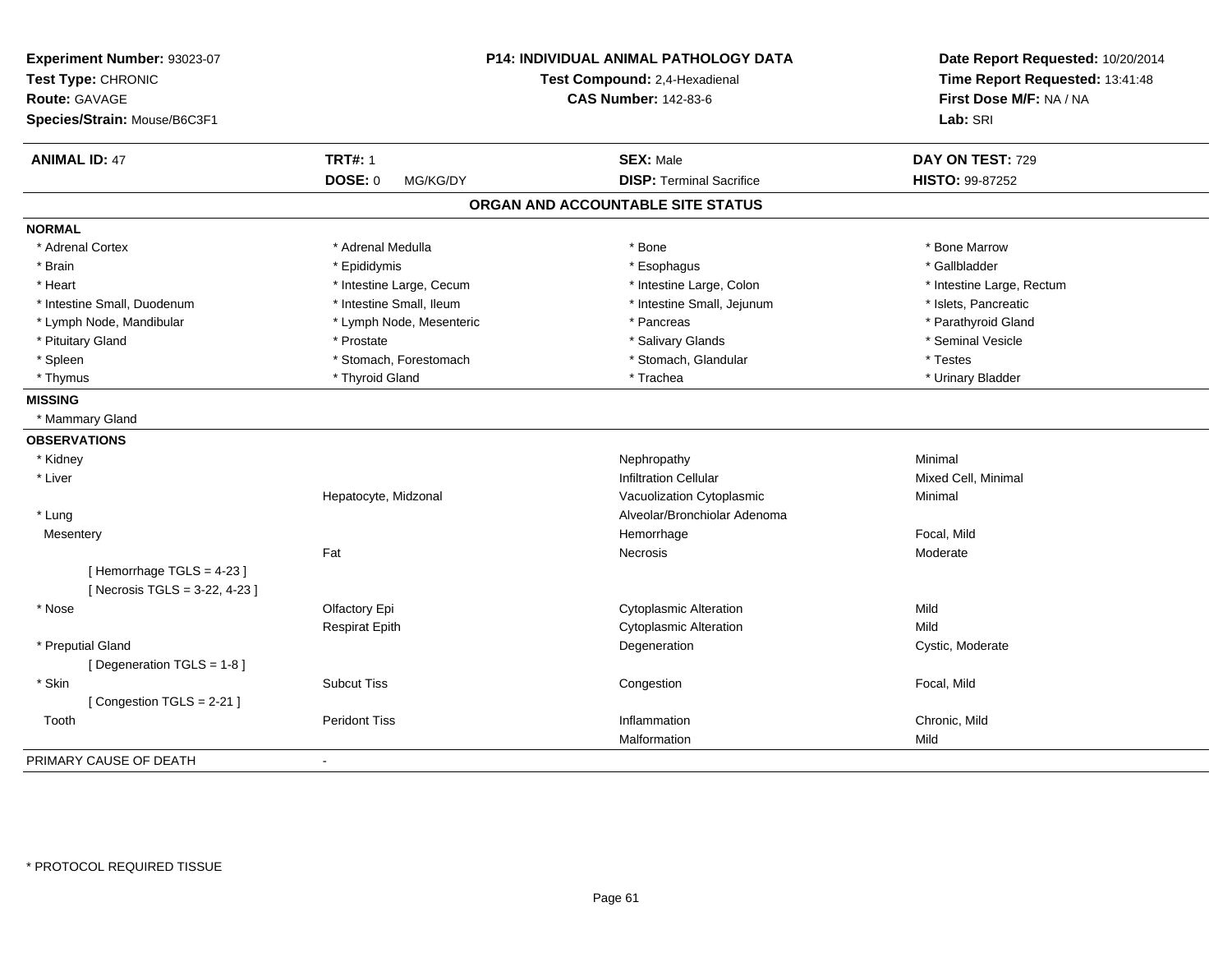| Experiment Number: 93023-07<br>Test Type: CHRONIC |                            | <b>P14: INDIVIDUAL ANIMAL PATHOLOGY DATA</b><br>Test Compound: 2,4-Hexadienal | Date Report Requested: 10/20/2014<br>Time Report Requested: 13:41:48 |
|---------------------------------------------------|----------------------------|-------------------------------------------------------------------------------|----------------------------------------------------------------------|
| <b>Route: GAVAGE</b>                              |                            | <b>CAS Number: 142-83-6</b>                                                   | First Dose M/F: NA / NA                                              |
| Species/Strain: Mouse/B6C3F1                      |                            |                                                                               | Lab: SRI                                                             |
| <b>ANIMAL ID: 48</b>                              | <b>TRT#: 1</b>             | <b>SEX: Male</b>                                                              | DAY ON TEST: 731                                                     |
|                                                   | <b>DOSE: 0</b><br>MG/KG/DY | <b>DISP: Terminal Sacrifice</b>                                               | <b>HISTO: 99-87253</b>                                               |
|                                                   |                            | ORGAN AND ACCOUNTABLE SITE STATUS                                             |                                                                      |
| <b>NORMAL</b>                                     |                            |                                                                               |                                                                      |
| * Adrenal Medulla                                 | * Bone                     | * Bone Marrow                                                                 | * Brain                                                              |
| * Epididymis                                      | * Esophagus                | * Gallbladder                                                                 | * Heart                                                              |
| * Intestine Large, Cecum                          | * Intestine Large, Colon   | * Intestine Large, Rectum                                                     | * Intestine Small, Duodenum                                          |
| * Intestine Small, Ileum                          | * Intestine Small, Jejunum | * Islets, Pancreatic                                                          | * Lung                                                               |
| * Lymph Node, Mandibular                          | * Lymph Node, Mesenteric   | * Pancreas                                                                    | * Parathyroid Gland                                                  |
| * Pituitary Gland                                 | * Preputial Gland          | * Prostate                                                                    | * Salivary Glands                                                    |
| * Seminal Vesicle                                 | * Skin                     | * Spleen                                                                      | * Stomach, Forestomach                                               |
| * Stomach, Glandular                              | * Testes                   | * Thymus                                                                      | * Thyroid Gland                                                      |
| * Trachea                                         | * Urinary Bladder          |                                                                               |                                                                      |
| <b>MISSING</b>                                    |                            |                                                                               |                                                                      |
| * Mammary Gland                                   |                            |                                                                               |                                                                      |
| <b>OBSERVATIONS</b>                               |                            |                                                                               |                                                                      |
| * Adrenal Cortex                                  | Subcapsular                | Hyperplasia                                                                   | Focal, Mild                                                          |
| * Kidney                                          |                            | Nephropathy                                                                   | Minimal                                                              |
| * Liver                                           |                            | Hepatocellular Adenoma                                                        |                                                                      |
|                                                   |                            | <b>Infiltration Cellular</b>                                                  | Mixed Cell, Minimal                                                  |
|                                                   | Hepatocyte                 | Vacuolization Cytoplasmic                                                     | Focal, Mild                                                          |
|                                                   | Hepatocyte, Midzonal       | Vacuolization Cytoplasmic                                                     | Moderate                                                             |
| [ Hepatocellular Adenoma TGLS = 3-23 ]            |                            |                                                                               |                                                                      |
| [Vacuolization Cytoplasmic TGLS = 2-22 ]          |                            |                                                                               |                                                                      |
| Mesentery                                         | Fat                        | Necrosis                                                                      | Moderate                                                             |
| [ Necrosis $TGLS = 1-21$ ]                        |                            |                                                                               |                                                                      |
| * Nose                                            |                            | Inflammation                                                                  | Suppurative, Mild                                                    |
| Tooth                                             |                            | Malformation                                                                  | Moderate                                                             |
| PRIMARY CAUSE OF DEATH                            | ÷,                         |                                                                               |                                                                      |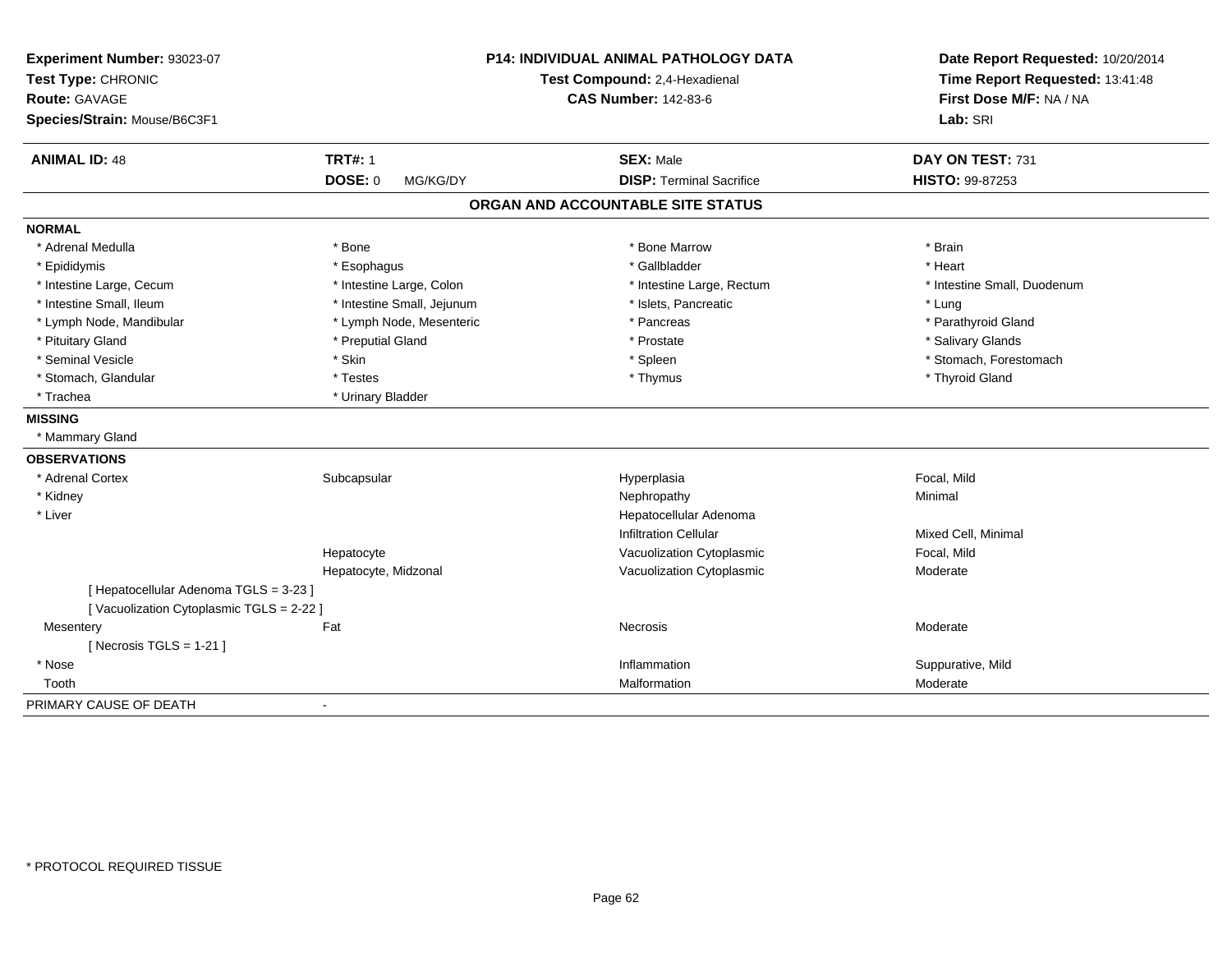| Experiment Number: 93023-07<br>Test Type: CHRONIC |                            | <b>P14: INDIVIDUAL ANIMAL PATHOLOGY DATA</b><br>Test Compound: 2,4-Hexadienal | Date Report Requested: 10/20/2014<br>Time Report Requested: 13:41:48<br>First Dose M/F: NA / NA |
|---------------------------------------------------|----------------------------|-------------------------------------------------------------------------------|-------------------------------------------------------------------------------------------------|
| Route: GAVAGE<br>Species/Strain: Mouse/B6C3F1     |                            | <b>CAS Number: 142-83-6</b>                                                   | Lab: SRI                                                                                        |
| <b>ANIMAL ID: 49</b>                              | <b>TRT#: 1</b>             | <b>SEX: Male</b>                                                              | DAY ON TEST: 732                                                                                |
|                                                   | <b>DOSE: 0</b><br>MG/KG/DY | <b>DISP: Terminal Sacrifice</b>                                               | <b>HISTO: 99-87254</b>                                                                          |
|                                                   |                            | ORGAN AND ACCOUNTABLE SITE STATUS                                             |                                                                                                 |
| <b>NORMAL</b>                                     |                            |                                                                               |                                                                                                 |
| * Adrenal Cortex                                  | * Adrenal Medulla          | * Bone                                                                        | * Bone Marrow                                                                                   |
| * Brain                                           | * Epididymis               | * Esophagus                                                                   | * Gallbladder                                                                                   |
| * Heart                                           | * Intestine Large, Cecum   | * Intestine Large, Colon                                                      | * Intestine Large, Rectum                                                                       |
| * Intestine Small, Duodenum                       | * Intestine Small, Ileum   | * Intestine Small, Jejunum                                                    | * Islets, Pancreatic                                                                            |
| * Lymph Node, Mandibular                          | * Lymph Node, Mesenteric   | * Mammary Gland                                                               | * Pancreas                                                                                      |
| * Parathyroid Gland                               | * Pituitary Gland          | * Preputial Gland                                                             | * Prostate                                                                                      |
| * Salivary Glands                                 | * Seminal Vesicle          | * Skin                                                                        | * Spleen                                                                                        |
| * Stomach, Forestomach                            | * Stomach, Glandular       | * Testes                                                                      | * Thymus                                                                                        |
| * Thyroid Gland                                   | * Trachea                  | * Urinary Bladder                                                             |                                                                                                 |
| <b>OBSERVATIONS</b>                               |                            |                                                                               |                                                                                                 |
| * Kidney                                          |                            | Nephropathy                                                                   | Minimal                                                                                         |
| * Liver                                           |                            | Hepatoblastoma                                                                |                                                                                                 |
|                                                   |                            | Hepatocellular Adenoma                                                        | Multiple                                                                                        |
|                                                   | Hepatocyte, Midzonal       | Vacuolization Cytoplasmic                                                     | Mild                                                                                            |
| [Hepatoblastoma TGLS = 4-23]                      |                            |                                                                               |                                                                                                 |
| [ Hepatocellular Adenoma TGLS = 2-6, 3-22 ]       |                            |                                                                               |                                                                                                 |
| [Vacuolization Cytoplasmic TGLS = 2-6]            |                            |                                                                               |                                                                                                 |
| * Lung                                            |                            | Alveolar/Bronchiolar Carcinoma                                                |                                                                                                 |
| [ Alveolar/Bronchiolar Carcinoma TGLS = 5-24 ]    |                            |                                                                               |                                                                                                 |
| Mesentery                                         | Fat                        | Necrosis                                                                      | Moderate                                                                                        |
| [Necrosis TGLS = $1-21$ ]                         |                            |                                                                               |                                                                                                 |
| * Nose                                            | Olfactory Epi              | <b>Cytoplasmic Alteration</b>                                                 | Minimal                                                                                         |
|                                                   | <b>Respirat Epith</b>      | <b>Cytoplasmic Alteration</b>                                                 | Mild                                                                                            |
| Tooth                                             | <b>Peridont Tiss</b>       | Inflammation                                                                  | Chronic, Mild                                                                                   |
| PRIMARY CAUSE OF DEATH                            |                            |                                                                               |                                                                                                 |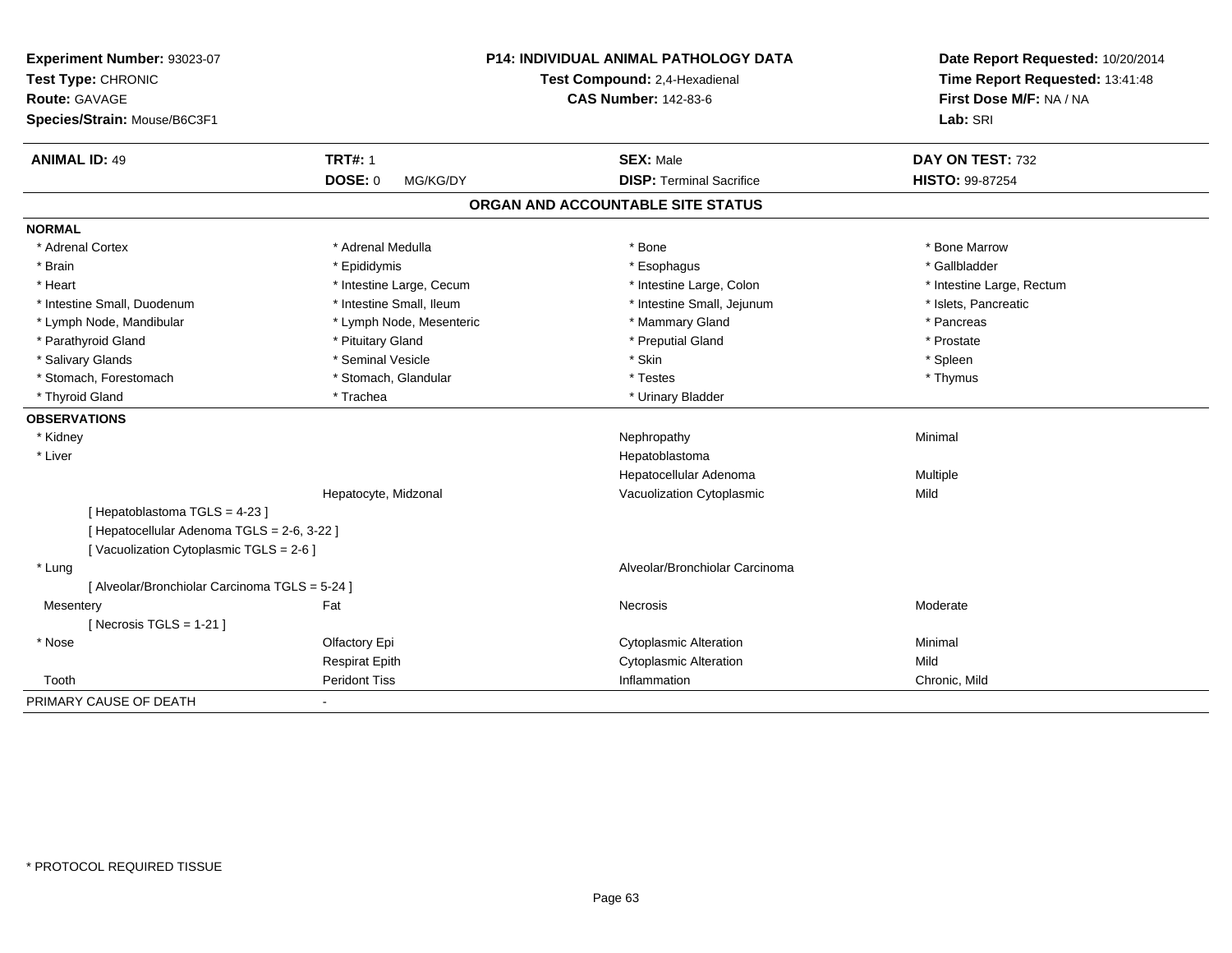| Experiment Number: 93023-07<br>Test Type: CHRONIC    |                            | <b>P14: INDIVIDUAL ANIMAL PATHOLOGY DATA</b><br>Test Compound: 2,4-Hexadienal | Date Report Requested: 10/20/2014<br>Time Report Requested: 13:41:48 |
|------------------------------------------------------|----------------------------|-------------------------------------------------------------------------------|----------------------------------------------------------------------|
| <b>Route: GAVAGE</b><br>Species/Strain: Mouse/B6C3F1 |                            | <b>CAS Number: 142-83-6</b>                                                   | First Dose M/F: NA / NA<br>Lab: SRI                                  |
|                                                      |                            |                                                                               |                                                                      |
| <b>ANIMAL ID: 50</b>                                 | <b>TRT#: 1</b>             | <b>SEX: Male</b>                                                              | DAY ON TEST: 729                                                     |
|                                                      | <b>DOSE: 0</b><br>MG/KG/DY | <b>DISP: Terminal Sacrifice</b>                                               | <b>HISTO: 99-87255</b>                                               |
|                                                      |                            | ORGAN AND ACCOUNTABLE SITE STATUS                                             |                                                                      |
| <b>NORMAL</b>                                        |                            |                                                                               |                                                                      |
| * Adrenal Cortex                                     | * Adrenal Medulla          | * Bone                                                                        | * Bone Marrow                                                        |
| * Brain                                              | * Epididymis               | * Esophagus                                                                   | * Gallbladder                                                        |
| * Heart                                              | * Intestine Large, Cecum   | * Intestine Large, Colon                                                      | * Intestine Large, Rectum                                            |
| * Intestine Small, Duodenum                          | * Intestine Small, Ileum   | * Intestine Small, Jejunum                                                    | * Islets, Pancreatic                                                 |
| * Lung                                               | * Lymph Node, Mandibular   | * Lymph Node, Mesenteric                                                      | * Pancreas                                                           |
| * Parathyroid Gland                                  | * Pituitary Gland          | * Preputial Gland                                                             | * Prostate                                                           |
| * Salivary Glands                                    | * Seminal Vesicle          | * Skin                                                                        | * Spleen                                                             |
| * Stomach, Forestomach                               | * Stomach, Glandular       | * Testes                                                                      | * Thymus                                                             |
| * Trachea                                            | * Urinary Bladder          |                                                                               |                                                                      |
| <b>MISSING</b>                                       |                            |                                                                               |                                                                      |
| * Mammary Gland                                      |                            |                                                                               |                                                                      |
| <b>OBSERVATIONS</b>                                  |                            |                                                                               |                                                                      |
| * Kidney                                             |                            | Nephropathy                                                                   | Mild                                                                 |
| * Liver                                              |                            | Hepatocellular Adenoma                                                        | Multiple                                                             |
|                                                      |                            | <b>Infiltration Cellular</b>                                                  | Mixed Cell, Minimal                                                  |
| [Hepatocellular Adenoma TGLS = 1-21, 2-22]           |                            |                                                                               |                                                                      |
| * Nose                                               | <b>Respirat Epith</b>      | <b>Cytoplasmic Alteration</b>                                                 | Mild                                                                 |
| * Thyroid Gland                                      |                            | Degeneration                                                                  | Cystic, Focal, Mild                                                  |
| PRIMARY CAUSE OF DEATH                               |                            |                                                                               |                                                                      |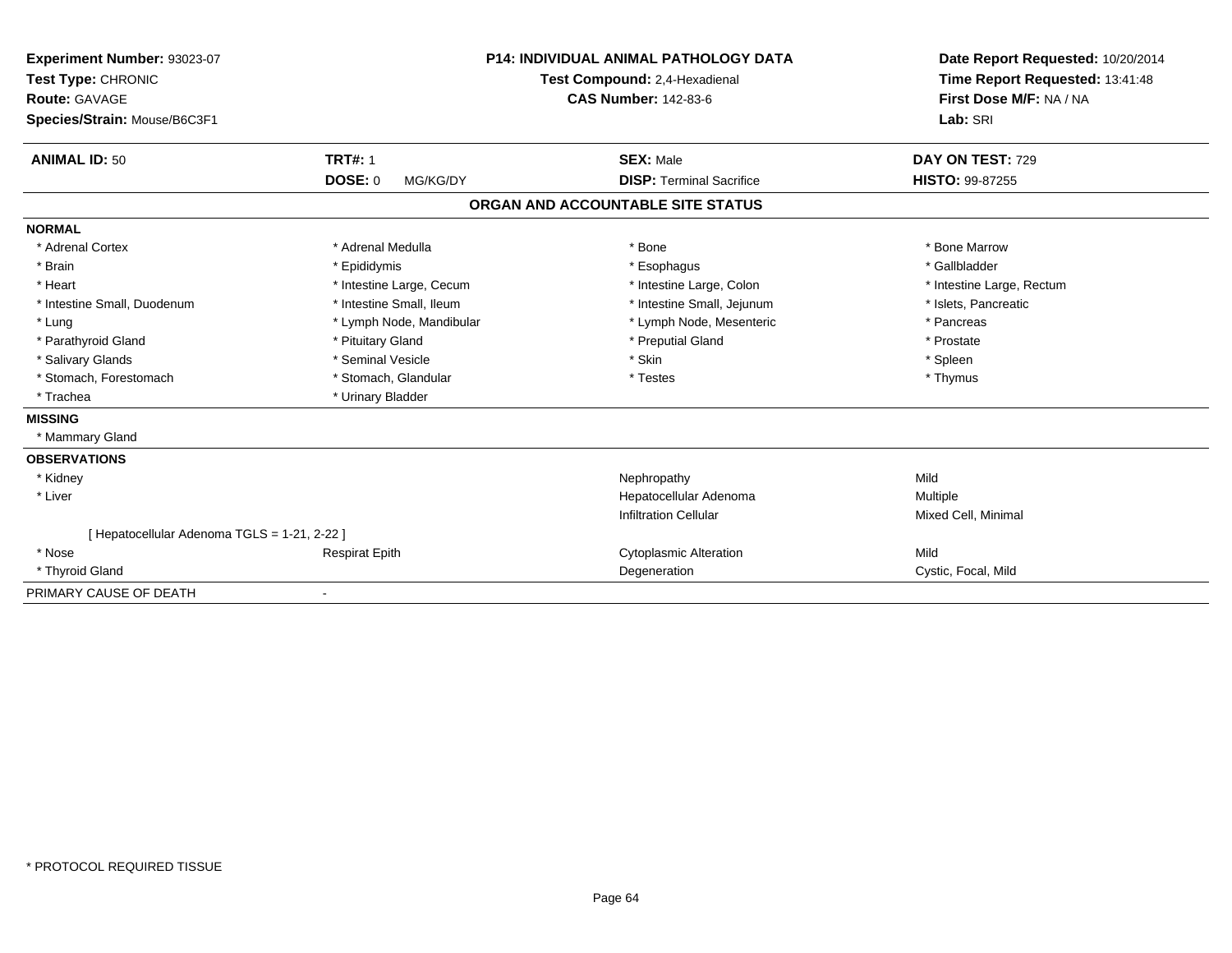| Experiment Number: 93023-07<br>Test Type: CHRONIC<br><b>Route: GAVAGE</b><br>Species/Strain: Mouse/B6C3F1 |                             | P14: INDIVIDUAL ANIMAL PATHOLOGY DATA<br>Test Compound: 2,4-Hexadienal<br><b>CAS Number: 142-83-6</b> | Date Report Requested: 10/20/2014<br>Time Report Requested: 13:41:48<br>First Dose M/F: NA / NA<br>Lab: SRI |
|-----------------------------------------------------------------------------------------------------------|-----------------------------|-------------------------------------------------------------------------------------------------------|-------------------------------------------------------------------------------------------------------------|
| <b>ANIMAL ID: 51</b>                                                                                      | <b>TRT#: 3</b>              | <b>SEX: Male</b>                                                                                      | DAY ON TEST: 730                                                                                            |
|                                                                                                           | <b>DOSE: 30</b><br>MG/KG/DY | <b>DISP: Terminal Sacrifice</b>                                                                       | HISTO: 99-87398                                                                                             |
|                                                                                                           |                             | ORGAN AND ACCOUNTABLE SITE STATUS                                                                     |                                                                                                             |
| <b>NORMAL</b>                                                                                             |                             |                                                                                                       |                                                                                                             |
| * Adrenal Cortex                                                                                          | * Adrenal Medulla           | * Bone                                                                                                | * Bone Marrow                                                                                               |
| * Brain                                                                                                   | * Epididymis                | * Esophagus                                                                                           | * Gallbladder                                                                                               |
| * Heart                                                                                                   | * Intestine Large, Cecum    | * Intestine Large, Colon                                                                              | * Intestine Large, Rectum                                                                                   |
| * Intestine Small, Duodenum                                                                               | * Intestine Small, Ileum    | * Intestine Small, Jejunum                                                                            | * Islets, Pancreatic                                                                                        |
| * Lymph Node, Mandibular                                                                                  | * Lymph Node, Mesenteric    | * Pancreas                                                                                            | * Parathyroid Gland                                                                                         |
| * Pituitary Gland                                                                                         | * Preputial Gland           | * Prostate                                                                                            | * Salivary Glands                                                                                           |
| * Seminal Vesicle                                                                                         | * Skin                      | * Spleen                                                                                              | * Stomach, Forestomach                                                                                      |
| * Stomach, Glandular                                                                                      | * Testes                    | * Thyroid Gland                                                                                       | * Trachea                                                                                                   |
| * Urinary Bladder                                                                                         |                             |                                                                                                       |                                                                                                             |
| <b>MISSING</b>                                                                                            |                             |                                                                                                       |                                                                                                             |
| * Mammary Gland                                                                                           |                             |                                                                                                       |                                                                                                             |
| <b>OBSERVATIONS</b>                                                                                       |                             |                                                                                                       |                                                                                                             |
| Eye                                                                                                       | Cornea                      | Hyperplasia                                                                                           | Squamous, Focal, Minimal                                                                                    |
|                                                                                                           | Cornea                      | Inflammation                                                                                          | Focal, Minimal                                                                                              |
| [ Hyperplasia TGLS = 1-21 ]<br>[Inflammation TGLS = 1-21]                                                 |                             |                                                                                                       |                                                                                                             |
| <b>Harderian Gland</b>                                                                                    |                             | Adenoma                                                                                               |                                                                                                             |
| [Adenoma TGLS = $5-25$ ]                                                                                  |                             |                                                                                                       |                                                                                                             |
| * Kidney                                                                                                  |                             | Nephropathy                                                                                           | Mild                                                                                                        |
| [Nephropathy TGLS = 3-23]                                                                                 |                             |                                                                                                       |                                                                                                             |
| * Liver                                                                                                   | Hepatocyte                  | <b>Basophilic Focus</b>                                                                               | Minimal                                                                                                     |
|                                                                                                           |                             | Hepatocellular Adenoma                                                                                |                                                                                                             |
|                                                                                                           |                             | <b>Infiltration Cellular</b>                                                                          | Mixed Cell, Minimal                                                                                         |
| [ Hepatocellular Adenoma TGLS = 4-24 ]                                                                    |                             |                                                                                                       |                                                                                                             |
| * Lung                                                                                                    |                             | Alveolar/Bronchiolar Adenoma                                                                          |                                                                                                             |
| Mesentery                                                                                                 | Fat                         | Necrosis                                                                                              | Mild                                                                                                        |
| [Necrosis $TGLS = 2-22$ ]                                                                                 |                             |                                                                                                       |                                                                                                             |
| * Nose                                                                                                    | Olfactory Epi               | Cytoplasmic Alteration                                                                                | Minimal                                                                                                     |
|                                                                                                           | <b>Respirat Epith</b>       | <b>Cytoplasmic Alteration</b>                                                                         | Minimal                                                                                                     |
| * Thymus                                                                                                  |                             | Cyst                                                                                                  | Minimal                                                                                                     |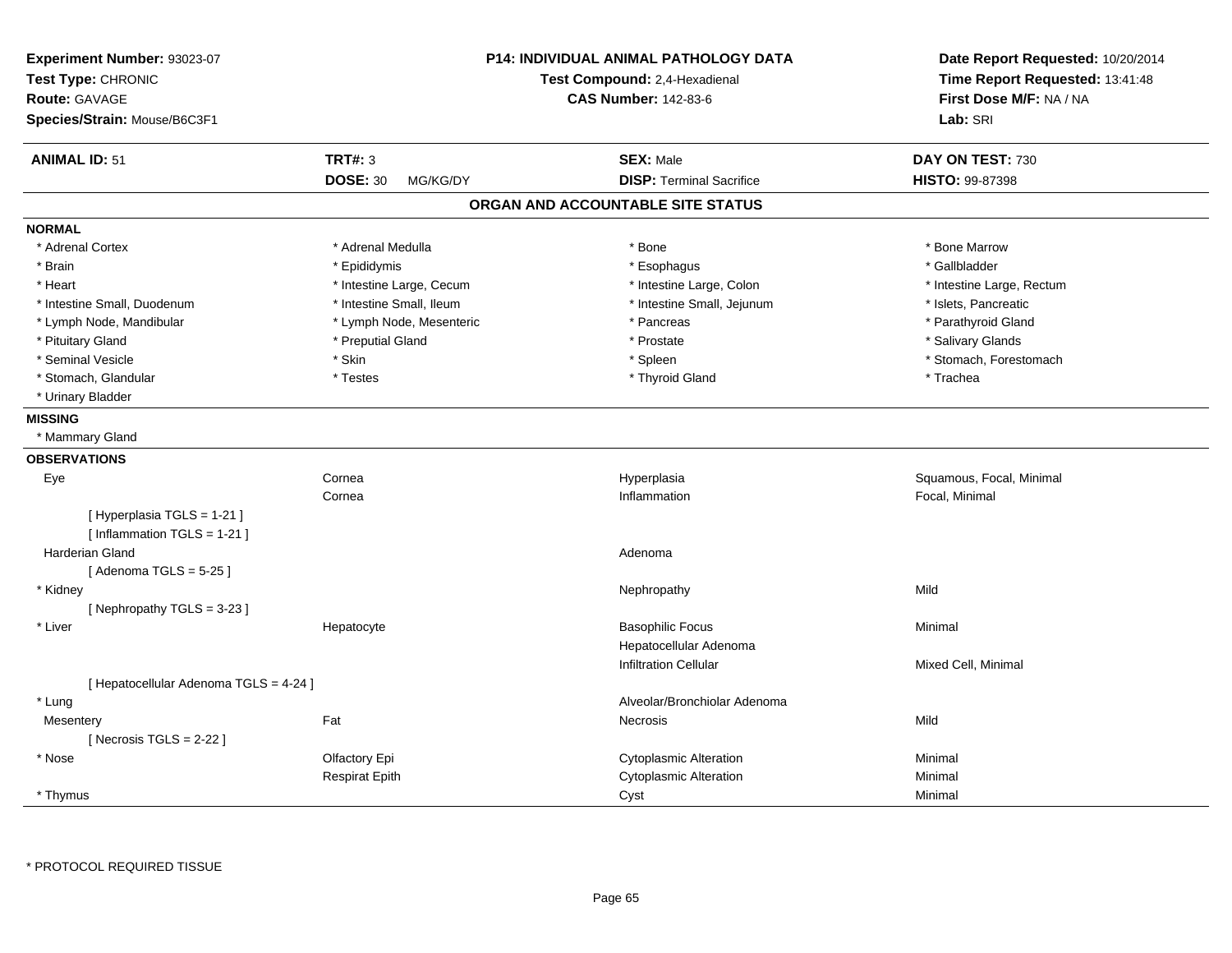| Experiment Number: 93023-07  | <b>P14: INDIVIDUAL ANIMAL PATHOLOGY DATA</b> |                                      | Date Report Requested: 10/20/2014 |
|------------------------------|----------------------------------------------|--------------------------------------|-----------------------------------|
| <b>Test Type: CHRONIC</b>    |                                              | <b>Test Compound: 2.4-Hexadienal</b> | Time Report Requested: 13:41:48   |
| <b>Route: GAVAGE</b>         |                                              | <b>CAS Number: 142-83-6</b>          | First Dose M/F: NA / NA           |
| Species/Strain: Mouse/B6C3F1 |                                              |                                      | Lab: SRI                          |
| <b>ANIMAL ID: 51</b>         | TRT#: 3                                      | <b>SEX: Male</b>                     | DAY ON TEST: 730                  |
|                              | <b>DOSE: 30</b><br>MG/KG/DY                  | <b>DISP: Terminal Sacrifice</b>      | <b>HISTO: 99-87398</b>            |
|                              |                                              | ORGAN AND ACCOUNTABLE SITE STATUS    |                                   |
| PRIMARY CAUSE OF DEATH       | $\sim$                                       |                                      |                                   |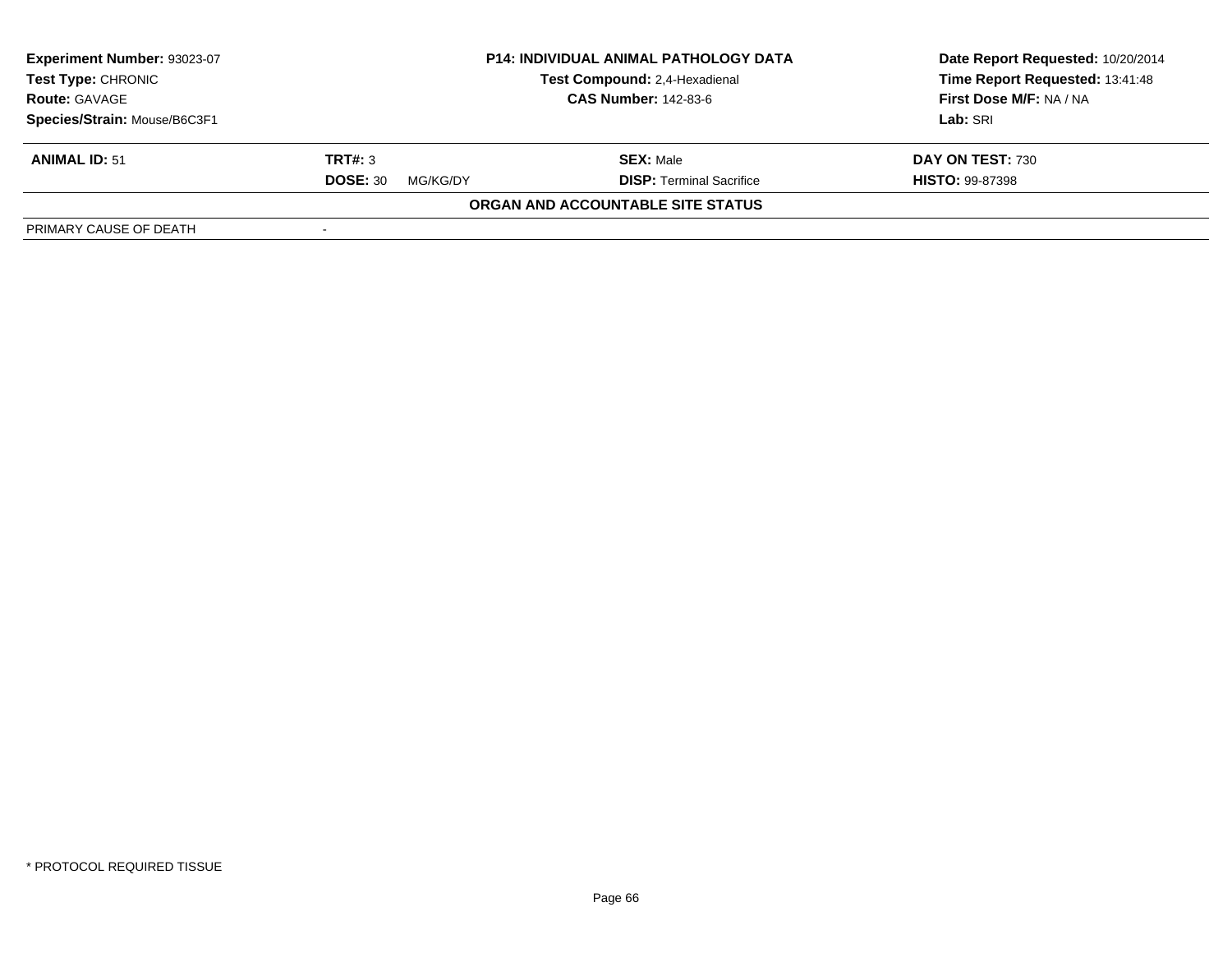| Experiment Number: 93023-07<br>Test Type: CHRONIC<br><b>Route: GAVAGE</b> |                             | <b>P14: INDIVIDUAL ANIMAL PATHOLOGY DATA</b><br>Test Compound: 2,4-Hexadienal<br><b>CAS Number: 142-83-6</b> | Date Report Requested: 10/20/2014<br>Time Report Requested: 13:41:48<br>First Dose M/F: NA / NA |
|---------------------------------------------------------------------------|-----------------------------|--------------------------------------------------------------------------------------------------------------|-------------------------------------------------------------------------------------------------|
| Species/Strain: Mouse/B6C3F1                                              |                             |                                                                                                              | Lab: SRI                                                                                        |
| <b>ANIMAL ID: 52</b>                                                      | <b>TRT#: 3</b>              | <b>SEX: Male</b>                                                                                             | DAY ON TEST: 643                                                                                |
|                                                                           | <b>DOSE: 30</b><br>MG/KG/DY | <b>DISP: Moribund Sacrifice</b>                                                                              | HISTO: 99-86344                                                                                 |
|                                                                           |                             | ORGAN AND ACCOUNTABLE SITE STATUS                                                                            |                                                                                                 |
| <b>NORMAL</b>                                                             |                             |                                                                                                              |                                                                                                 |
| * Adrenal Cortex                                                          | * Adrenal Medulla           | * Bone Marrow                                                                                                | * Brain                                                                                         |
| * Epididymis                                                              | * Esophagus                 | * Gallbladder                                                                                                | * Heart                                                                                         |
| * Intestine Large, Cecum                                                  | * Intestine Large, Colon    | * Intestine Large, Rectum                                                                                    | * Intestine Small, Duodenum                                                                     |
| * Intestine Small, Ileum                                                  | * Intestine Small, Jejunum  | * Islets, Pancreatic                                                                                         | * Lymph Node, Mandibular                                                                        |
| * Lymph Node, Mesenteric                                                  | * Pancreas                  | * Parathyroid Gland                                                                                          | * Pituitary Gland                                                                               |
| * Preputial Gland                                                         | * Prostate                  | * Salivary Glands                                                                                            | * Seminal Vesicle                                                                               |
| * Skin                                                                    | * Spleen                    | * Stomach, Forestomach                                                                                       | * Stomach, Glandular                                                                            |
| * Testes                                                                  | * Trachea                   | * Urinary Bladder                                                                                            |                                                                                                 |
| <b>MISSING</b>                                                            |                             |                                                                                                              |                                                                                                 |
| * Mammary Gland                                                           |                             |                                                                                                              |                                                                                                 |
| <b>OBSERVATIONS</b>                                                       |                             |                                                                                                              |                                                                                                 |
| * Bone                                                                    | Cranium                     | Carcinoma                                                                                                    | Metastatic (Harderian Gland)                                                                    |
| Harderian Gland                                                           |                             | Carcinoma                                                                                                    |                                                                                                 |
| [ Carcinoma TGLS = $6-24$ ]                                               |                             |                                                                                                              |                                                                                                 |
| * Kidney                                                                  |                             | Nephropathy                                                                                                  | Mild                                                                                            |
| * Liver                                                                   |                             | Hepatocellular Adenoma                                                                                       |                                                                                                 |
|                                                                           |                             | <b>Infiltration Cellular</b>                                                                                 | Mixed Cell, Minimal                                                                             |
|                                                                           |                             | Mixed Cell Focus                                                                                             |                                                                                                 |
| [ Hepatocellular Adenoma TGLS = 4-23 ]                                    |                             |                                                                                                              |                                                                                                 |
| [Mixed Cell Focus TGLS = 3-6]                                             |                             |                                                                                                              |                                                                                                 |
| * Lung                                                                    |                             | Carcinoma                                                                                                    | Metastatic (Harderian Gland)                                                                    |
|                                                                           | Alveolar Epith              | Hyperplasia                                                                                                  | Minimal                                                                                         |
| Mesentery                                                                 | Fat                         | Necrosis                                                                                                     | Moderate                                                                                        |
| [Necrosis TGLS = 1-21, 2-22]                                              |                             |                                                                                                              |                                                                                                 |
| * Nose                                                                    |                             | Carcinoma                                                                                                    | Metastatic (Harderian Gland)                                                                    |
|                                                                           | <b>Respirat Epith</b>       | <b>Cytoplasmic Alteration</b>                                                                                | Mild                                                                                            |
| * Thymus                                                                  |                             | Cyst                                                                                                         | Mild                                                                                            |
| * Thyroid Gland                                                           |                             | Degeneration                                                                                                 | Cystic, Focal, Mild                                                                             |
| PRIMARY CAUSE OF DEATH                                                    | - Harderian Gland Carcinoma |                                                                                                              |                                                                                                 |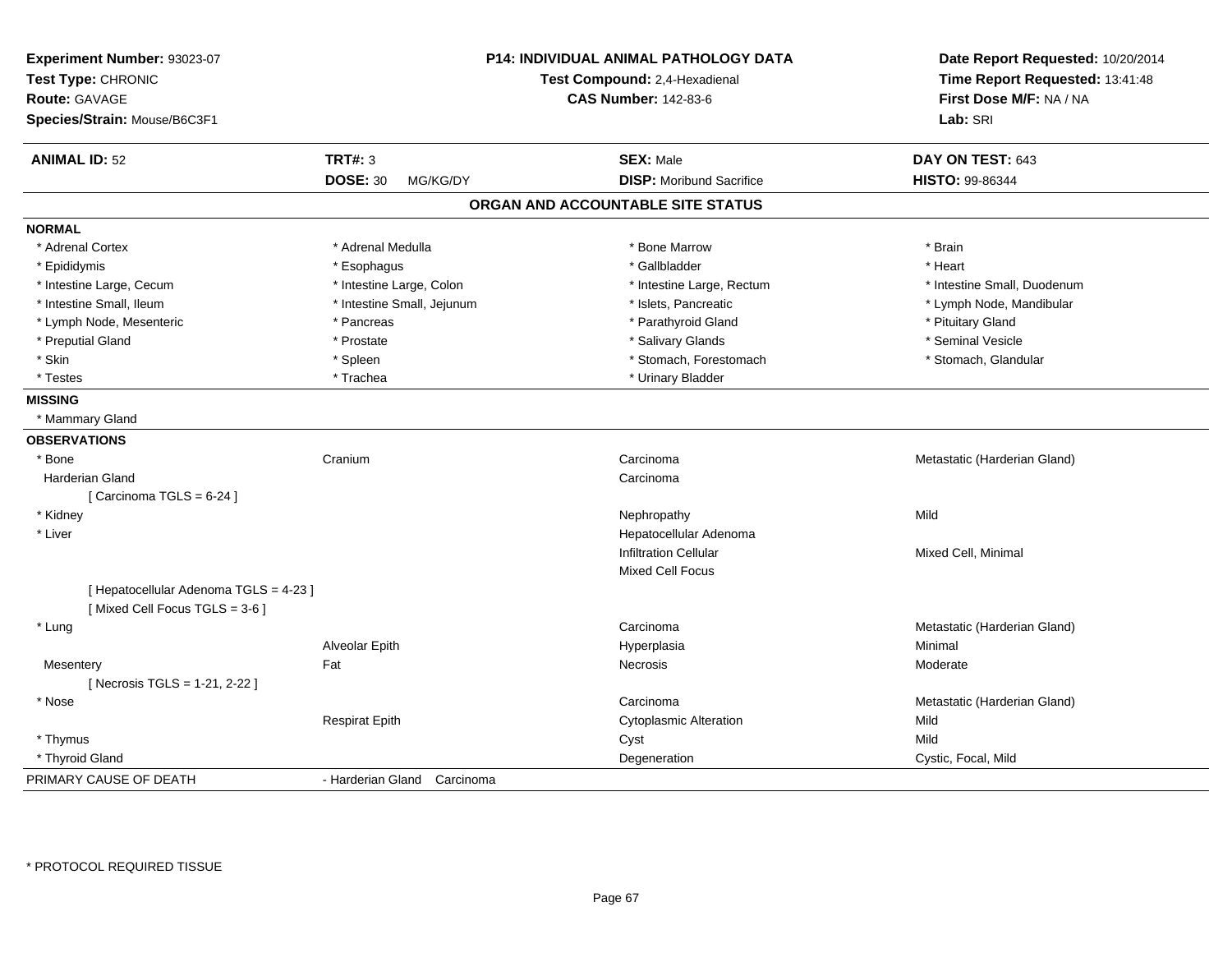| Experiment Number: 93023-07<br>Test Type: CHRONIC<br><b>Route: GAVAGE</b><br>Species/Strain: Mouse/B6C3F1 |                             | <b>P14: INDIVIDUAL ANIMAL PATHOLOGY DATA</b><br>Test Compound: 2,4-Hexadienal<br><b>CAS Number: 142-83-6</b> | Date Report Requested: 10/20/2014<br>Time Report Requested: 13:41:48<br>First Dose M/F: NA / NA<br>Lab: SRI |
|-----------------------------------------------------------------------------------------------------------|-----------------------------|--------------------------------------------------------------------------------------------------------------|-------------------------------------------------------------------------------------------------------------|
| <b>ANIMAL ID: 53</b>                                                                                      | <b>TRT#: 3</b>              | <b>SEX: Male</b>                                                                                             | DAY ON TEST: 731                                                                                            |
|                                                                                                           | <b>DOSE: 30</b><br>MG/KG/DY | <b>DISP: Terminal Sacrifice</b>                                                                              | HISTO: 99-87399                                                                                             |
|                                                                                                           |                             | ORGAN AND ACCOUNTABLE SITE STATUS                                                                            |                                                                                                             |
| <b>NORMAL</b>                                                                                             |                             |                                                                                                              |                                                                                                             |
| * Adrenal Cortex                                                                                          | * Adrenal Medulla           | * Bone                                                                                                       | * Bone Marrow                                                                                               |
| * Brain                                                                                                   | * Epididymis                | * Esophagus                                                                                                  | * Gallbladder                                                                                               |
| * Heart                                                                                                   | * Intestine Large, Cecum    | * Intestine Large, Colon                                                                                     | * Intestine Large, Rectum                                                                                   |
| * Intestine Small, Duodenum                                                                               | * Intestine Small, Ileum    | * Intestine Small, Jejunum                                                                                   | * Islets, Pancreatic                                                                                        |
| * Liver                                                                                                   | * Lung                      | * Lymph Node, Mandibular                                                                                     | * Lymph Node, Mesenteric                                                                                    |
| * Pancreas                                                                                                | * Parathyroid Gland         | * Pituitary Gland                                                                                            | * Preputial Gland                                                                                           |
| * Prostate                                                                                                | * Salivary Glands           | * Seminal Vesicle                                                                                            | * Skin                                                                                                      |
| * Spleen                                                                                                  | * Stomach, Forestomach      | * Stomach, Glandular                                                                                         | * Testes                                                                                                    |
| * Thymus                                                                                                  | * Thyroid Gland             | * Trachea                                                                                                    | * Urinary Bladder                                                                                           |
| <b>MISSING</b>                                                                                            |                             |                                                                                                              |                                                                                                             |
| * Mammary Gland                                                                                           |                             |                                                                                                              |                                                                                                             |
| <b>OBSERVATIONS</b>                                                                                       |                             |                                                                                                              |                                                                                                             |
| * Kidney                                                                                                  |                             | Nephropathy                                                                                                  | Mild                                                                                                        |
| Mesentery                                                                                                 | Fat                         | Necrosis                                                                                                     | Mild                                                                                                        |
| [Necrosis TGLS = $1-21$ ]                                                                                 |                             |                                                                                                              |                                                                                                             |
| * Nose                                                                                                    | <b>Respirat Epith</b>       | <b>Cytoplasmic Alteration</b>                                                                                | Minimal                                                                                                     |
| PRIMARY CAUSE OF DEATH                                                                                    |                             |                                                                                                              |                                                                                                             |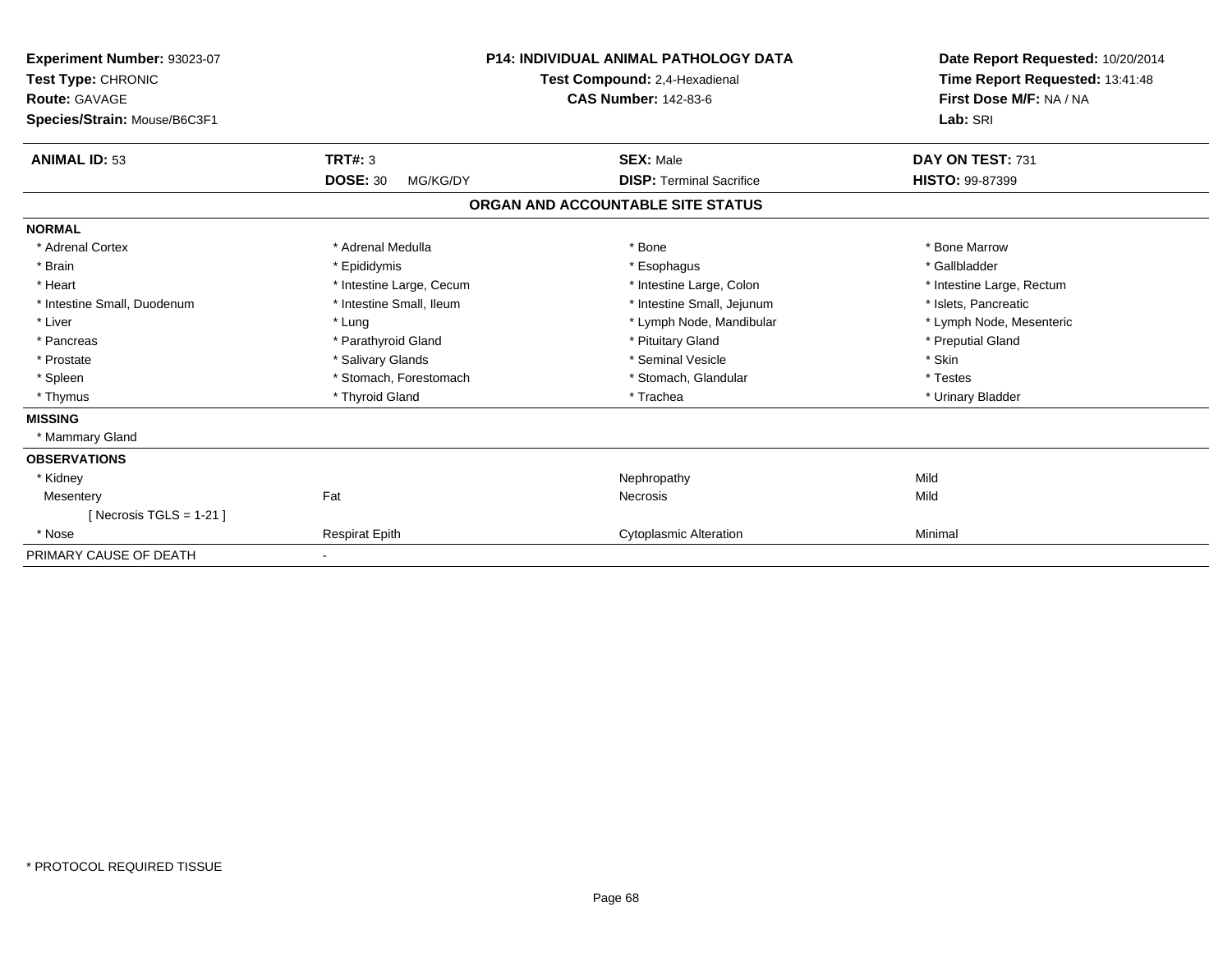| Experiment Number: 93023-07<br>Test Type: CHRONIC<br><b>Route: GAVAGE</b><br>Species/Strain: Mouse/B6C3F1 |                             | <b>P14: INDIVIDUAL ANIMAL PATHOLOGY DATA</b><br>Test Compound: 2,4-Hexadienal<br><b>CAS Number: 142-83-6</b> | Date Report Requested: 10/20/2014<br>Time Report Requested: 13:41:48<br>First Dose M/F: NA / NA<br>Lab: SRI |
|-----------------------------------------------------------------------------------------------------------|-----------------------------|--------------------------------------------------------------------------------------------------------------|-------------------------------------------------------------------------------------------------------------|
| <b>ANIMAL ID: 54</b>                                                                                      | <b>TRT#: 3</b>              | <b>SEX: Male</b>                                                                                             | DAY ON TEST: 650                                                                                            |
|                                                                                                           | <b>DOSE: 30</b><br>MG/KG/DY | <b>DISP: Natural Death</b>                                                                                   | HISTO: 99-86345                                                                                             |
|                                                                                                           |                             | ORGAN AND ACCOUNTABLE SITE STATUS                                                                            |                                                                                                             |
| <b>NORMAL</b>                                                                                             |                             |                                                                                                              |                                                                                                             |
| * Adrenal Cortex                                                                                          | * Adrenal Medulla           | * Bone                                                                                                       | * Bone Marrow                                                                                               |
| * Brain                                                                                                   | * Epididymis                | * Esophagus                                                                                                  | * Gallbladder                                                                                               |
| * Heart                                                                                                   | * Intestine Large, Colon    | * Intestine Large, Rectum                                                                                    | * Intestine Small, Duodenum                                                                                 |
| * Lung                                                                                                    | * Lymph Node, Mandibular    | * Lymph Node, Mesenteric                                                                                     | * Pancreas                                                                                                  |
| * Parathyroid Gland                                                                                       | * Prostate                  | * Salivary Glands                                                                                            | * Seminal Vesicle                                                                                           |
| * Skin                                                                                                    | * Spleen                    | * Stomach, Forestomach                                                                                       | * Stomach, Glandular                                                                                        |
| * Testes                                                                                                  | * Thyroid Gland             | * Trachea                                                                                                    | * Urinary Bladder                                                                                           |
| <b>MISSING</b>                                                                                            |                             |                                                                                                              |                                                                                                             |
| * Mammary Gland                                                                                           |                             |                                                                                                              |                                                                                                             |
| <b>AUTO PRECLUDES DIAG.</b>                                                                               |                             |                                                                                                              |                                                                                                             |
| * Intestine Large, Cecum                                                                                  | * Intestine Small, Ileum    | * Intestine Small, Jejunum                                                                                   |                                                                                                             |
| <b>OBSERVATIONS</b>                                                                                       |                             |                                                                                                              |                                                                                                             |
| * Islets, Pancreatic                                                                                      |                             | Hyperplasia                                                                                                  | Mild                                                                                                        |
| [Hyperplasia TGLS = 3-7]                                                                                  |                             |                                                                                                              |                                                                                                             |
| * Kidney                                                                                                  |                             | Congestion                                                                                                   | Moderate                                                                                                    |
|                                                                                                           |                             | Nephropathy                                                                                                  | Mild                                                                                                        |
| [Congestion TGLS = 4-5]                                                                                   |                             |                                                                                                              |                                                                                                             |
| * Liver                                                                                                   | Hepatocyte                  | Cytomegaly                                                                                                   | Moderate                                                                                                    |
| Mesentery                                                                                                 | Fat                         | Necrosis                                                                                                     | Moderate                                                                                                    |
| [Necrosis $TGLS = 2-21$ ]                                                                                 |                             |                                                                                                              |                                                                                                             |
| * Nose                                                                                                    | <b>Respirat Epith</b>       | <b>Cytoplasmic Alteration</b>                                                                                | Moderate                                                                                                    |
| * Pituitary Gland                                                                                         | Pars Distalis               | Hyperplasia                                                                                                  | Focal, Mild                                                                                                 |
| * Preputial Gland                                                                                         |                             | Degeneration                                                                                                 | Cystic, Moderate                                                                                            |
| [ Degeneration TGLS = 1-8 ]                                                                               |                             |                                                                                                              |                                                                                                             |
| * Thymus                                                                                                  |                             | Cyst                                                                                                         | Mild                                                                                                        |
| PRIMARY CAUSE OF DEATH                                                                                    | - Mesentery Fat Necrosis    |                                                                                                              |                                                                                                             |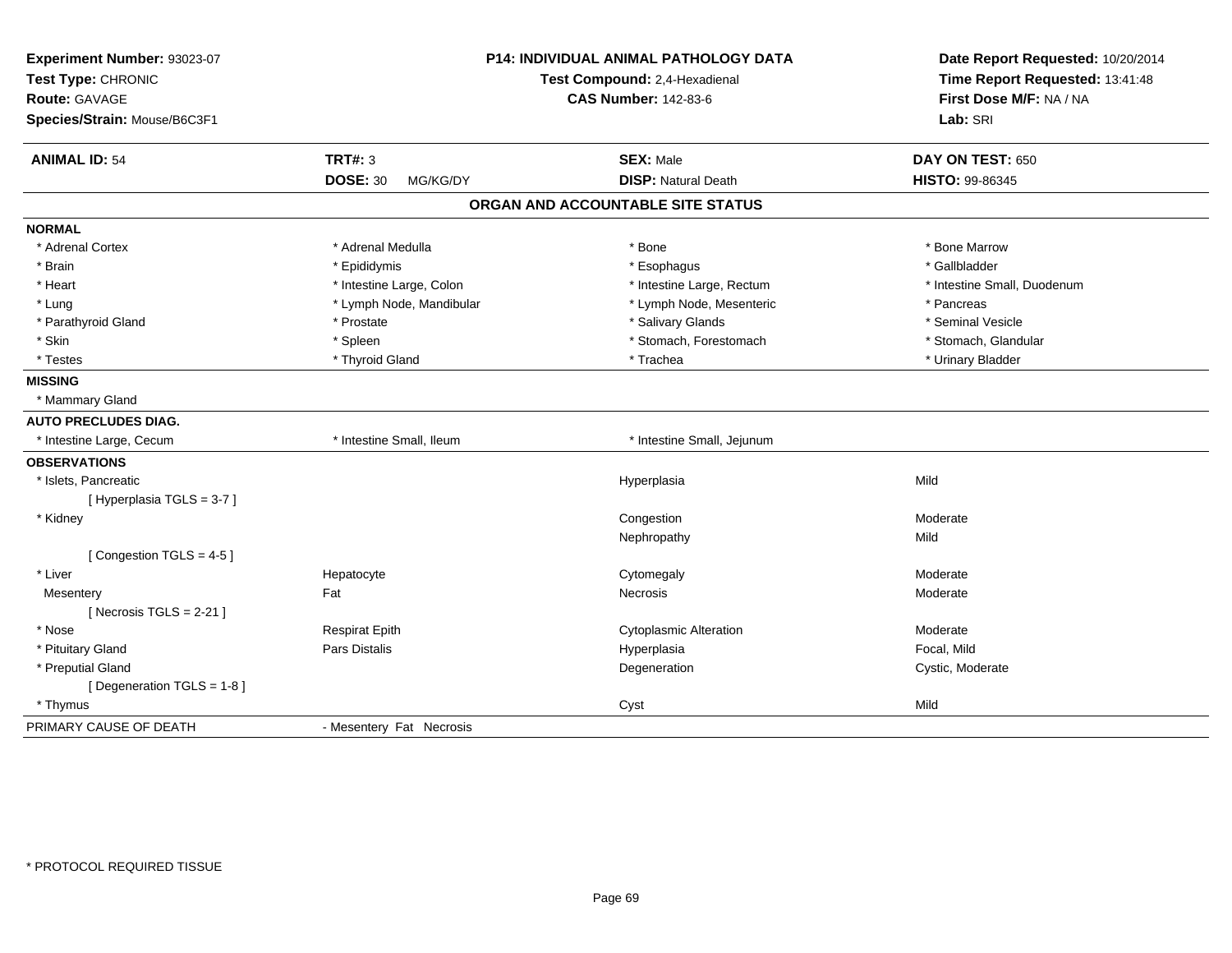| Experiment Number: 93023-07<br>Test Type: CHRONIC<br><b>Route: GAVAGE</b><br>Species/Strain: Mouse/B6C3F1 |                             | P14: INDIVIDUAL ANIMAL PATHOLOGY DATA<br>Test Compound: 2,4-Hexadienal<br><b>CAS Number: 142-83-6</b> | Date Report Requested: 10/20/2014<br>Time Report Requested: 13:41:48<br>First Dose M/F: NA / NA<br>Lab: SRI |
|-----------------------------------------------------------------------------------------------------------|-----------------------------|-------------------------------------------------------------------------------------------------------|-------------------------------------------------------------------------------------------------------------|
| <b>ANIMAL ID: 55</b>                                                                                      | <b>TRT#: 3</b>              | <b>SEX: Male</b>                                                                                      | DAY ON TEST: 353                                                                                            |
|                                                                                                           | <b>DOSE: 30</b><br>MG/KG/DY | <b>DISP: Natural Death</b>                                                                            | HISTO: 98-83924                                                                                             |
|                                                                                                           |                             | ORGAN AND ACCOUNTABLE SITE STATUS                                                                     |                                                                                                             |
| <b>NORMAL</b>                                                                                             |                             |                                                                                                       |                                                                                                             |
| * Adrenal Cortex                                                                                          | * Adrenal Medulla           | * Bone                                                                                                | * Bone Marrow                                                                                               |
| * Brain                                                                                                   | * Epididymis                | * Esophagus                                                                                           | * Islets, Pancreatic                                                                                        |
| * Lung                                                                                                    | * Lymph Node, Mesenteric    | * Nose                                                                                                | * Pancreas                                                                                                  |
| * Parathyroid Gland                                                                                       | * Prostate                  | * Salivary Glands                                                                                     | * Seminal Vesicle                                                                                           |
| * Skin                                                                                                    | * Testes                    | * Thyroid Gland                                                                                       | * Trachea                                                                                                   |
| * Urinary Bladder                                                                                         |                             |                                                                                                       |                                                                                                             |
| <b>MISSING</b>                                                                                            |                             |                                                                                                       |                                                                                                             |
| * Lymph Node, Mandibular                                                                                  | * Mammary Gland             | * Pituitary Gland                                                                                     |                                                                                                             |
| <b>AUTO PRECLUDES DIAG.</b>                                                                               |                             |                                                                                                       |                                                                                                             |
| * Gallbladder                                                                                             | * Intestine Large, Cecum    | * Intestine Large, Colon                                                                              | * Intestine Large, Rectum                                                                                   |
| * Intestine Small, Duodenum                                                                               | * Intestine Small, Ileum    | * Intestine Small, Jejunum                                                                            | * Kidney                                                                                                    |
| * Stomach, Glandular                                                                                      |                             |                                                                                                       |                                                                                                             |
| <b>INSUFFICIENT TISSUE</b>                                                                                |                             |                                                                                                       |                                                                                                             |
| * Thymus                                                                                                  |                             |                                                                                                       |                                                                                                             |
| <b>OBSERVATIONS</b>                                                                                       |                             |                                                                                                       |                                                                                                             |
| * Heart                                                                                                   |                             | Mineralization                                                                                        | Focal. Mild                                                                                                 |
| * Liver                                                                                                   |                             | Hemorrhage                                                                                            | Focal, Mild                                                                                                 |
|                                                                                                           |                             | <b>Infiltration Cellular</b>                                                                          | Mixed Cell, Mild                                                                                            |
|                                                                                                           |                             | <b>Necrosis</b>                                                                                       | Focal, Mild                                                                                                 |
|                                                                                                           | Hepatocyte                  | Vacuolization Cytoplasmic                                                                             | Focal, Moderate                                                                                             |
| Peritoneum                                                                                                |                             | Inflammation                                                                                          | Focal, Moderate                                                                                             |
| * Preputial Gland                                                                                         |                             | Degeneration                                                                                          | Cystic, Moderate                                                                                            |
| [ Degeneration TGLS = 1-8 ]                                                                               |                             |                                                                                                       |                                                                                                             |
| * Spleen                                                                                                  |                             | Hematopoietic Cell Proliferation                                                                      | Marked                                                                                                      |
| [ Hematopoietic Cell Proliferation TGLS = 3-6 ]                                                           |                             |                                                                                                       |                                                                                                             |
| * Stomach, Forestomach                                                                                    | Epithelium                  | Hyperplasia                                                                                           | Squamous, Minimal                                                                                           |
| PRIMARY CAUSE OF DEATH                                                                                    | - Peritoneum Inflammation   |                                                                                                       |                                                                                                             |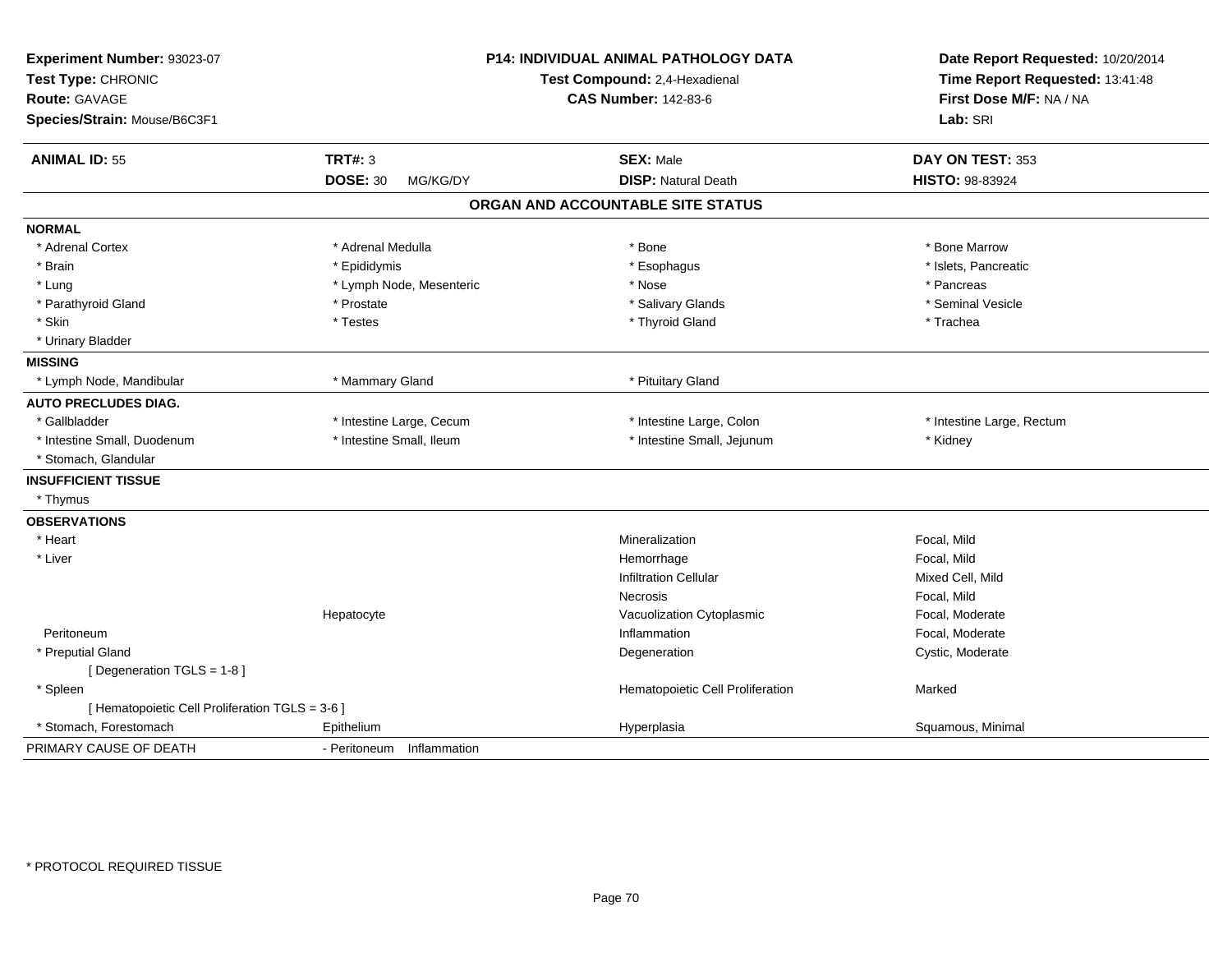| Experiment Number: 93023-07<br>Test Type: CHRONIC<br><b>Route: GAVAGE</b><br>Species/Strain: Mouse/B6C3F1 |                             | <b>P14: INDIVIDUAL ANIMAL PATHOLOGY DATA</b><br>Test Compound: 2,4-Hexadienal<br><b>CAS Number: 142-83-6</b> | Date Report Requested: 10/20/2014<br>Time Report Requested: 13:41:48<br>First Dose M/F: NA / NA<br>Lab: SRI |
|-----------------------------------------------------------------------------------------------------------|-----------------------------|--------------------------------------------------------------------------------------------------------------|-------------------------------------------------------------------------------------------------------------|
| <b>ANIMAL ID: 56</b>                                                                                      | <b>TRT#: 3</b>              | <b>SEX: Male</b>                                                                                             | DAY ON TEST: 732                                                                                            |
|                                                                                                           | <b>DOSE: 30</b><br>MG/KG/DY | <b>DISP: Terminal Sacrifice</b>                                                                              | HISTO: 99-87400                                                                                             |
|                                                                                                           |                             | ORGAN AND ACCOUNTABLE SITE STATUS                                                                            |                                                                                                             |
| <b>NORMAL</b>                                                                                             |                             |                                                                                                              |                                                                                                             |
| * Adrenal Medulla                                                                                         | * Bone                      | * Bone Marrow                                                                                                | * Brain                                                                                                     |
| * Epididymis                                                                                              | * Esophagus                 | * Gallbladder                                                                                                | * Heart                                                                                                     |
| * Intestine Large, Cecum                                                                                  | * Intestine Large, Colon    | * Intestine Large, Rectum                                                                                    | * Intestine Small, Duodenum                                                                                 |
| * Intestine Small, Ileum                                                                                  | * Islets, Pancreatic        | * Lung                                                                                                       | * Lymph Node, Mandibular                                                                                    |
| * Pancreas                                                                                                | * Parathyroid Gland         | * Pituitary Gland                                                                                            | * Preputial Gland                                                                                           |
| * Prostate                                                                                                | * Salivary Glands           | * Seminal Vesicle                                                                                            | * Skin                                                                                                      |
| * Stomach, Forestomach                                                                                    | * Stomach, Glandular        | * Testes                                                                                                     | * Thyroid Gland                                                                                             |
| * Trachea                                                                                                 | * Urinary Bladder           |                                                                                                              |                                                                                                             |
| <b>MISSING</b>                                                                                            |                             |                                                                                                              |                                                                                                             |
| * Mammary Gland                                                                                           |                             |                                                                                                              |                                                                                                             |
| <b>OBSERVATIONS</b>                                                                                       |                             |                                                                                                              |                                                                                                             |
| * Adrenal Cortex                                                                                          | Subcapsular                 | Adenoma                                                                                                      |                                                                                                             |
| * Intestine Small, Jejunum                                                                                | Peyers Patch                | Hyperplasia                                                                                                  | Histiocytic, Mild                                                                                           |
| * Kidney                                                                                                  |                             | Nephropathy                                                                                                  | Mild                                                                                                        |
| * Liver                                                                                                   |                             | Hepatocellular Adenoma                                                                                       | Multiple                                                                                                    |
|                                                                                                           |                             | Hyperplasia                                                                                                  | Histiocytic, Moderate                                                                                       |
|                                                                                                           |                             | Hyperplasia                                                                                                  | Lymphoid, Moderate                                                                                          |
|                                                                                                           |                             | <b>Infiltration Cellular</b>                                                                                 | Mixed Cell, Moderate                                                                                        |
| [ Hepatocellular Adenoma TGLS = 2-6 ]<br>[ Hyperplasia TGLS = 2-6 ]                                       |                             |                                                                                                              |                                                                                                             |
| * Lymph Node, Mesenteric                                                                                  |                             | Hyperplasia                                                                                                  | Histiocytic, Mild                                                                                           |
| [Hyperplasia TGLS = 3-5]                                                                                  |                             |                                                                                                              |                                                                                                             |
| * Nose                                                                                                    | Olfactory Epi               | <b>Cytoplasmic Alteration</b>                                                                                | Minimal                                                                                                     |
|                                                                                                           | <b>Respirat Epith</b>       | <b>Cytoplasmic Alteration</b>                                                                                | Mild                                                                                                        |
| * Spleen                                                                                                  |                             | Hematopoietic Cell Proliferation                                                                             | Mild                                                                                                        |
|                                                                                                           |                             | Hyperplasia                                                                                                  | Histiocytic, Mild                                                                                           |
| [ Hematopoietic Cell Proliferation TGLS = 1-6 ]                                                           |                             |                                                                                                              |                                                                                                             |
| * Thymus                                                                                                  |                             | Cyst                                                                                                         | Mild                                                                                                        |
| Tooth                                                                                                     | <b>Peridont Tiss</b>        | Inflammation                                                                                                 | Chronic, Moderate                                                                                           |
|                                                                                                           |                             | Malformation                                                                                                 | Moderate                                                                                                    |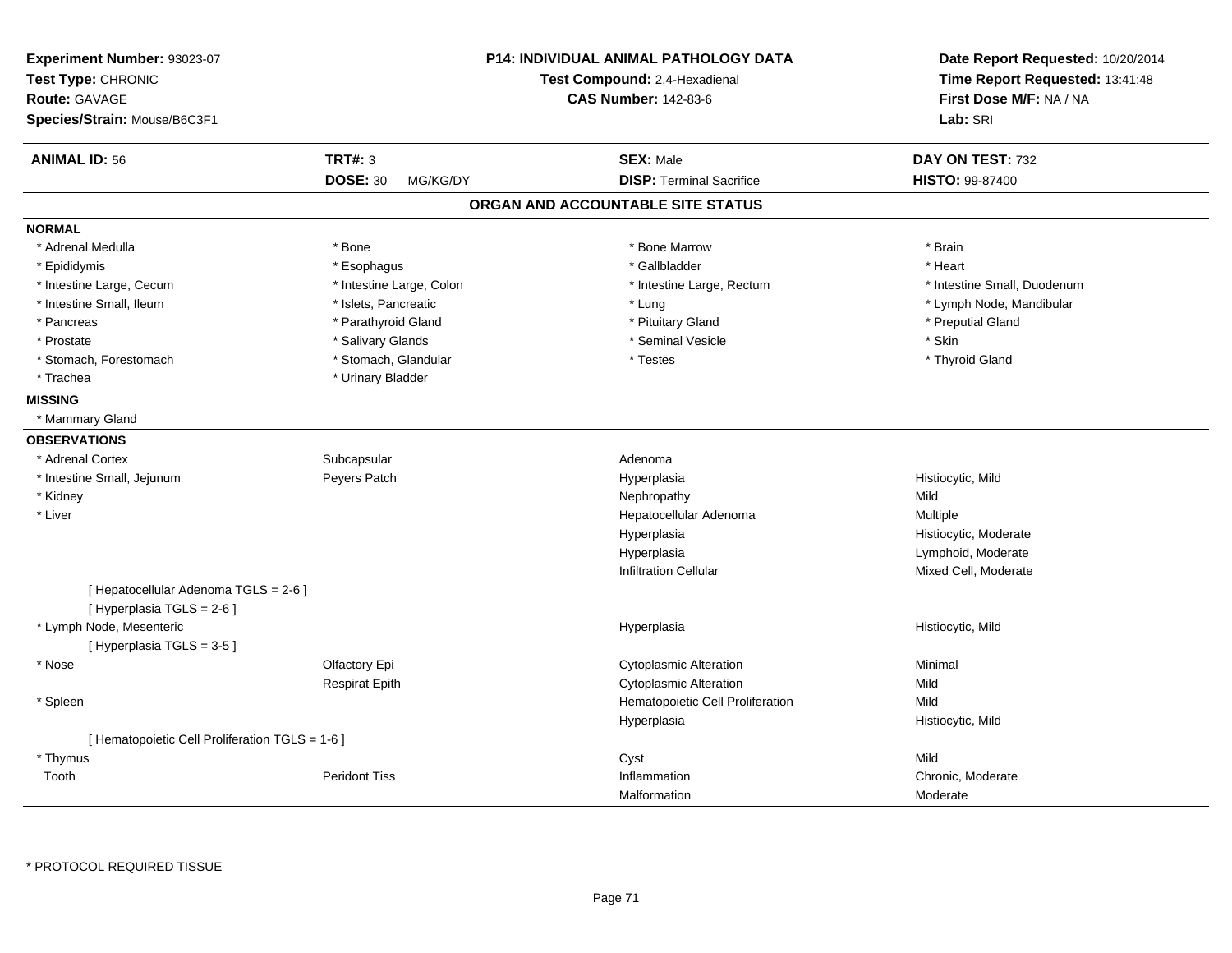| <b>Experiment Number: 93023-07</b><br><b>Test Type: CHRONIC</b><br><b>Route: GAVAGE</b> | <b>P14: INDIVIDUAL ANIMAL PATHOLOGY DATA</b><br>Test Compound: 2,4-Hexadienal<br><b>CAS Number: 142-83-6</b> |                                   | Date Report Requested: 10/20/2014<br>Time Report Requested: 13:41:48<br>First Dose M/F: NA / NA |
|-----------------------------------------------------------------------------------------|--------------------------------------------------------------------------------------------------------------|-----------------------------------|-------------------------------------------------------------------------------------------------|
| Species/Strain: Mouse/B6C3F1                                                            |                                                                                                              |                                   | Lab: SRI                                                                                        |
| <b>ANIMAL ID: 56</b>                                                                    | TRT#: 3                                                                                                      | <b>SEX: Male</b>                  | DAY ON TEST: 732                                                                                |
|                                                                                         | <b>DOSE: 30</b><br>MG/KG/DY                                                                                  | <b>DISP:</b> Terminal Sacrifice   | <b>HISTO: 99-87400</b>                                                                          |
|                                                                                         |                                                                                                              | ORGAN AND ACCOUNTABLE SITE STATUS |                                                                                                 |
| PRIMARY CAUSE OF DEATH                                                                  |                                                                                                              |                                   |                                                                                                 |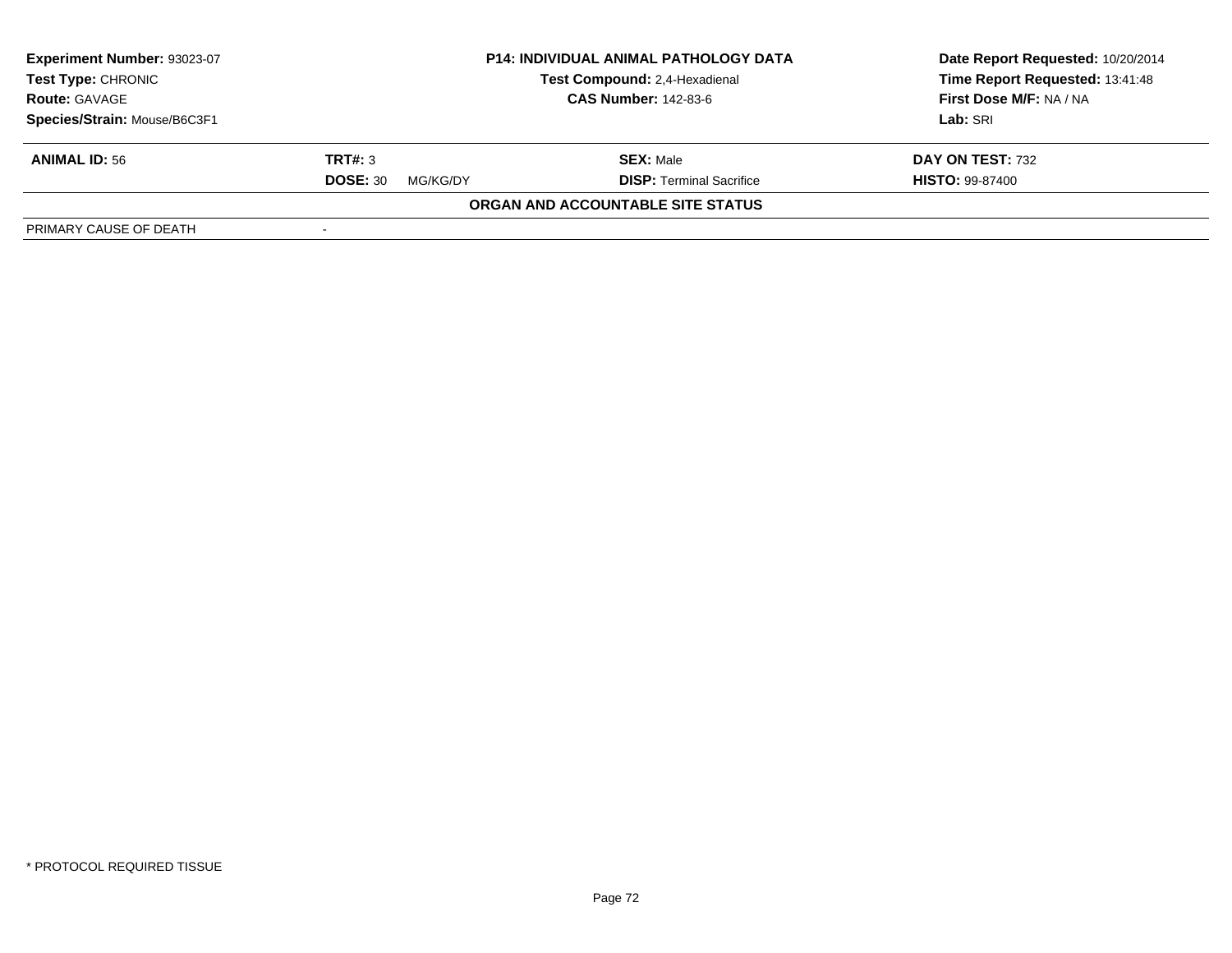| Experiment Number: 93023-07<br>Test Type: CHRONIC<br><b>Route: GAVAGE</b><br>Species/Strain: Mouse/B6C3F1                           |                             | P14: INDIVIDUAL ANIMAL PATHOLOGY DATA<br>Test Compound: 2,4-Hexadienal<br><b>CAS Number: 142-83-6</b> | Date Report Requested: 10/20/2014<br>Time Report Requested: 13:41:48<br>First Dose M/F: NA / NA<br>Lab: SRI |
|-------------------------------------------------------------------------------------------------------------------------------------|-----------------------------|-------------------------------------------------------------------------------------------------------|-------------------------------------------------------------------------------------------------------------|
| <b>ANIMAL ID: 57</b>                                                                                                                | <b>TRT#: 3</b>              | <b>SEX: Male</b>                                                                                      | DAY ON TEST: 672                                                                                            |
|                                                                                                                                     | <b>DOSE: 30</b><br>MG/KG/DY | <b>DISP:</b> Moribund Sacrifice                                                                       | <b>HISTO: 99-86610</b>                                                                                      |
|                                                                                                                                     |                             | ORGAN AND ACCOUNTABLE SITE STATUS                                                                     |                                                                                                             |
| <b>NORMAL</b>                                                                                                                       |                             |                                                                                                       |                                                                                                             |
| * Adrenal Cortex                                                                                                                    | * Adrenal Medulla           | * Bone                                                                                                | * Bone Marrow                                                                                               |
| * Brain                                                                                                                             | * Epididymis                | * Esophagus                                                                                           | * Gallbladder                                                                                               |
| * Heart                                                                                                                             | * Intestine Large, Cecum    | * Intestine Large, Colon                                                                              | * Intestine Large, Rectum                                                                                   |
| * Intestine Small, Duodenum                                                                                                         | * Intestine Small, Ileum    | * Intestine Small, Jejunum                                                                            | * Islets, Pancreatic                                                                                        |
| * Liver                                                                                                                             | * Lymph Node, Mandibular    | * Lymph Node, Mesenteric                                                                              | * Parathyroid Gland                                                                                         |
| * Pituitary Gland                                                                                                                   | * Prostate                  | * Salivary Glands                                                                                     | * Seminal Vesicle                                                                                           |
| * Skin                                                                                                                              | * Stomach, Forestomach      | * Stomach, Glandular                                                                                  | * Testes                                                                                                    |
| * Trachea                                                                                                                           | * Urinary Bladder           |                                                                                                       |                                                                                                             |
| <b>MISSING</b>                                                                                                                      |                             |                                                                                                       |                                                                                                             |
| * Mammary Gland                                                                                                                     |                             |                                                                                                       |                                                                                                             |
| <b>OBSERVATIONS</b>                                                                                                                 |                             |                                                                                                       |                                                                                                             |
| * Kidney                                                                                                                            |                             | Metaplasia                                                                                            | Osseous, Focal, Minimal                                                                                     |
|                                                                                                                                     |                             | Nephropathy                                                                                           | Minimal                                                                                                     |
| * Lung                                                                                                                              |                             | Metaplasia                                                                                            | Osseous, Focal, Minimal                                                                                     |
| Mesentery                                                                                                                           |                             | Inflammation                                                                                          | Chronic, Mild                                                                                               |
|                                                                                                                                     | Fat                         | Necrosis                                                                                              | Moderate                                                                                                    |
| [ Inflammation TGLS = 7-22 ]<br>[Necrosis TGLS = $4-21$ ]                                                                           |                             |                                                                                                       |                                                                                                             |
| * Nose                                                                                                                              | Olfactory Epi               | <b>Cytoplasmic Alteration</b>                                                                         | Minimal                                                                                                     |
|                                                                                                                                     | <b>Respirat Epith</b>       | <b>Cytoplasmic Alteration</b>                                                                         | Moderate                                                                                                    |
| * Pancreas                                                                                                                          | Acinus                      | <b>Cytoplasmic Alteration</b>                                                                         | Moderate                                                                                                    |
| Note: Pancreas: Cytoplasmic alteration is depletion of secretion granules in acinar cells.<br>[ Cytoplasmic Alteration TGLS = 6-7 ] |                             |                                                                                                       |                                                                                                             |
| * Preputial Gland<br>[Degeneration TGLS = 2-8-1]                                                                                    |                             | Degeneration                                                                                          | Cystic, Moderate                                                                                            |
| * Spleen                                                                                                                            |                             | <b>Depletion Cellular</b>                                                                             | Moderate                                                                                                    |
| [ Depletion Cellular TGLS = 5-6 ]<br>* Thymus                                                                                       |                             | Atrophy                                                                                               | Moderate                                                                                                    |
| [Atrophy TGLS = $3-2$ ]<br>* Thyroid Gland                                                                                          |                             | Degeneration                                                                                          | Cystic, Focal, Mild                                                                                         |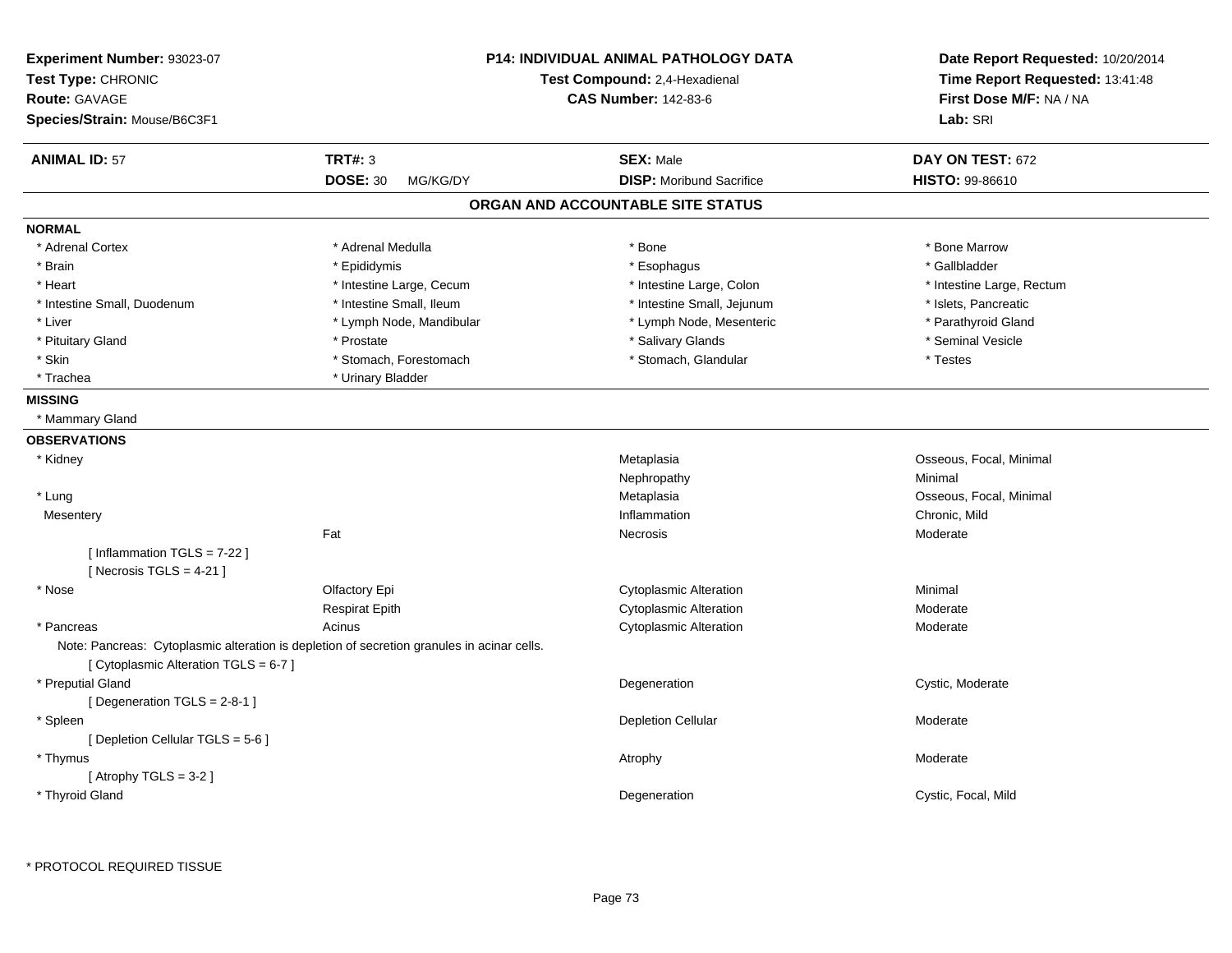| Experiment Number: 93023-07  | <b>P14: INDIVIDUAL ANIMAL PATHOLOGY DATA</b><br>Test Compound: 2,4-Hexadienal<br><b>CAS Number: 142-83-6</b> |                                   | Date Report Requested: 10/20/2014 |
|------------------------------|--------------------------------------------------------------------------------------------------------------|-----------------------------------|-----------------------------------|
| Test Type: CHRONIC           |                                                                                                              |                                   | Time Report Requested: 13:41:48   |
| <b>Route: GAVAGE</b>         |                                                                                                              |                                   | First Dose M/F: NA / NA           |
| Species/Strain: Mouse/B6C3F1 |                                                                                                              |                                   | Lab: SRI                          |
| <b>ANIMAL ID: 57</b>         | TRT#: 3                                                                                                      | <b>SEX: Male</b>                  | <b>DAY ON TEST: 672</b>           |
|                              | <b>DOSE: 30</b><br>MG/KG/DY                                                                                  | <b>DISP:</b> Moribund Sacrifice   | <b>HISTO: 99-86610</b>            |
|                              |                                                                                                              | ORGAN AND ACCOUNTABLE SITE STATUS |                                   |
| Tooth                        |                                                                                                              | Malformation                      | Moderate                          |
| PRIMARY CAUSE OF DEATH       | - UNCERTAIN                                                                                                  |                                   |                                   |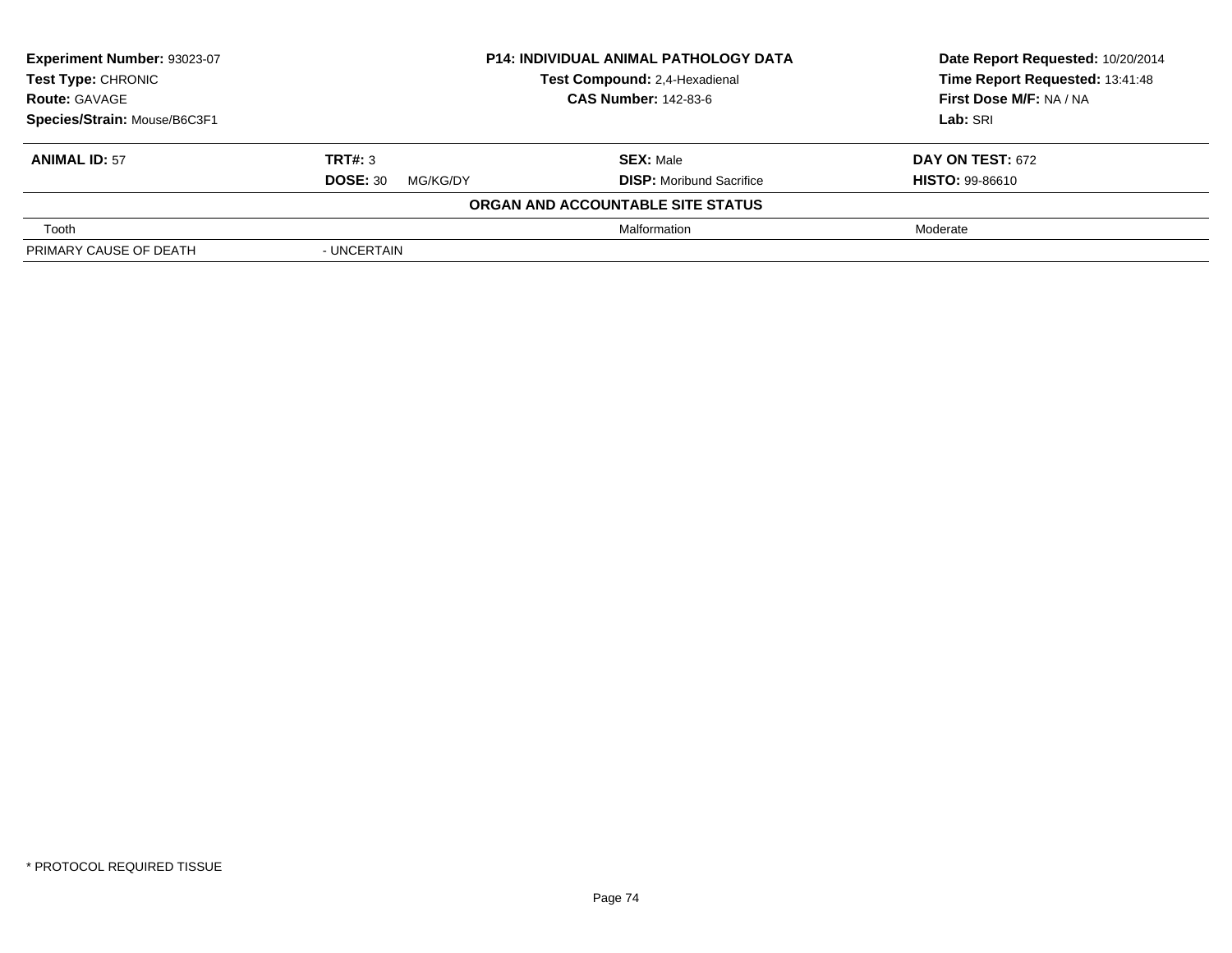| Experiment Number: 93023-07<br>Test Type: CHRONIC<br><b>Route: GAVAGE</b><br>Species/Strain: Mouse/B6C3F1 |                             | <b>P14: INDIVIDUAL ANIMAL PATHOLOGY DATA</b><br>Test Compound: 2,4-Hexadienal<br><b>CAS Number: 142-83-6</b> | Date Report Requested: 10/20/2014<br>Time Report Requested: 13:41:48<br>First Dose M/F: NA / NA<br>Lab: SRI |
|-----------------------------------------------------------------------------------------------------------|-----------------------------|--------------------------------------------------------------------------------------------------------------|-------------------------------------------------------------------------------------------------------------|
| <b>ANIMAL ID: 58</b>                                                                                      | <b>TRT#: 3</b>              | <b>SEX: Male</b>                                                                                             | DAY ON TEST: 731                                                                                            |
|                                                                                                           | <b>DOSE: 30</b><br>MG/KG/DY | <b>DISP: Terminal Sacrifice</b>                                                                              | <b>HISTO: 99-87401</b>                                                                                      |
|                                                                                                           |                             | ORGAN AND ACCOUNTABLE SITE STATUS                                                                            |                                                                                                             |
| <b>NORMAL</b>                                                                                             |                             |                                                                                                              |                                                                                                             |
| * Adrenal Medulla                                                                                         | * Bone                      | * Bone Marrow                                                                                                | * Brain                                                                                                     |
| * Epididymis                                                                                              | * Esophagus                 | * Gallbladder                                                                                                | * Heart                                                                                                     |
| * Intestine Large, Cecum                                                                                  | * Intestine Large, Colon    | * Intestine Large, Rectum                                                                                    | * Intestine Small, Duodenum                                                                                 |
| * Intestine Small, Ileum                                                                                  | * Intestine Small, Jejunum  | * Islets, Pancreatic                                                                                         | * Lung                                                                                                      |
| * Lymph Node, Mandibular                                                                                  | * Lymph Node, Mesenteric    | * Pancreas                                                                                                   | * Parathyroid Gland                                                                                         |
| * Pituitary Gland                                                                                         | * Prostate                  | * Salivary Glands                                                                                            | * Seminal Vesicle                                                                                           |
| * Spleen                                                                                                  | * Stomach, Glandular        | * Testes                                                                                                     | * Thymus                                                                                                    |
| * Thyroid Gland                                                                                           | * Trachea                   | * Urinary Bladder                                                                                            |                                                                                                             |
| <b>MISSING</b>                                                                                            |                             |                                                                                                              |                                                                                                             |
| * Mammary Gland                                                                                           |                             |                                                                                                              |                                                                                                             |
| <b>OBSERVATIONS</b>                                                                                       |                             |                                                                                                              |                                                                                                             |
| * Adrenal Cortex                                                                                          | Subcapsular                 | Hyperplasia                                                                                                  | Focal, Minimal                                                                                              |
| * Kidney                                                                                                  |                             | Cyst                                                                                                         | Mild                                                                                                        |
|                                                                                                           | Papilla                     | Necrosis                                                                                                     | Moderate                                                                                                    |
|                                                                                                           |                             | Nephropathy                                                                                                  | Mild                                                                                                        |
| * Liver                                                                                                   | Hepatocyte                  | <b>Eosinophilic Focus</b>                                                                                    | Mild                                                                                                        |
|                                                                                                           |                             | Hepatocellular Adenoma                                                                                       |                                                                                                             |
| [Eosinophilic Focus TGLS = 5-23.1]                                                                        |                             |                                                                                                              |                                                                                                             |
| [ Hepatocellular Adenoma TGLS = 4-22 ]                                                                    |                             |                                                                                                              |                                                                                                             |
| * Nose                                                                                                    | Olfactory Epi               | <b>Cytoplasmic Alteration</b>                                                                                | Mild                                                                                                        |
|                                                                                                           | <b>Respirat Epith</b>       | <b>Cytoplasmic Alteration</b>                                                                                | Mild                                                                                                        |
|                                                                                                           |                             | Inflammation                                                                                                 | Suppurative, Minimal                                                                                        |
| * Preputial Gland                                                                                         |                             | Degeneration                                                                                                 | Cystic, Moderate                                                                                            |
| [Degeneration TGLS = 2-8]                                                                                 |                             |                                                                                                              |                                                                                                             |
| * Skin                                                                                                    | <b>Subcut Tiss</b>          | Hemangiosarcoma                                                                                              |                                                                                                             |
| [Hemangiosarcoma TGLS = 1-21]                                                                             |                             |                                                                                                              |                                                                                                             |
| * Stomach, Forestomach                                                                                    | Epithelium                  | Hyperplasia                                                                                                  | Squamous, Minimal                                                                                           |
| [ Hyperplasia TGLS = 6-24 ]                                                                               |                             |                                                                                                              |                                                                                                             |
| Tooth                                                                                                     |                             | Malformation                                                                                                 | Mild                                                                                                        |
| PRIMARY CAUSE OF DEATH                                                                                    | $\blacksquare$              |                                                                                                              |                                                                                                             |

\* PROTOCOL REQUIRED TISSUE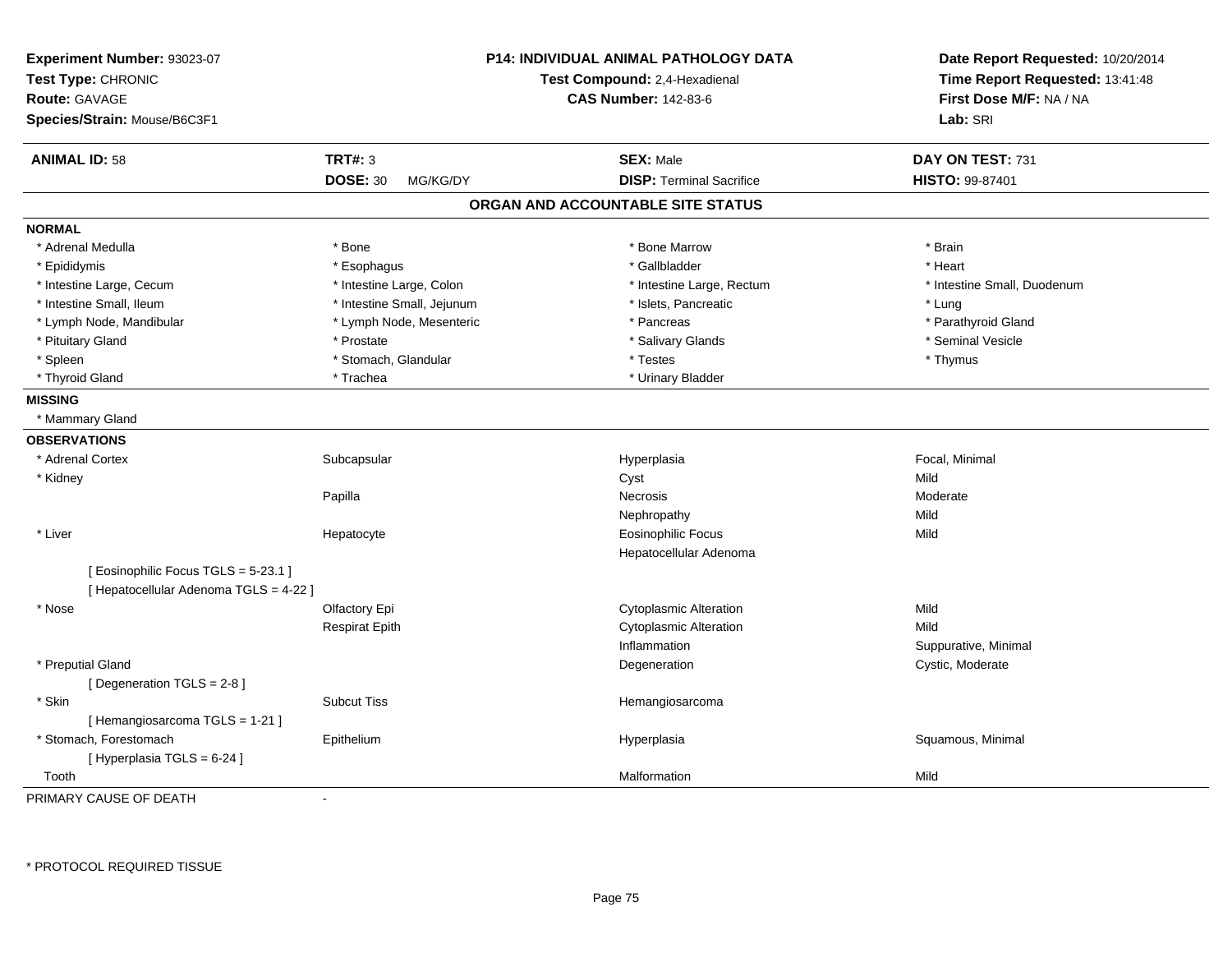| Experiment Number: 93023-07<br><b>Test Type: CHRONIC</b><br><b>Route: GAVAGE</b> | <b>P14: INDIVIDUAL ANIMAL PATHOLOGY DATA</b><br>Test Compound: 2,4-Hexadienal<br><b>CAS Number: 142-83-6</b> |                                          | Date Report Requested: 10/20/2014<br>Time Report Requested: 13:41:48<br>First Dose M/F: NA / NA |  |
|----------------------------------------------------------------------------------|--------------------------------------------------------------------------------------------------------------|------------------------------------------|-------------------------------------------------------------------------------------------------|--|
|                                                                                  |                                                                                                              |                                          |                                                                                                 |  |
| Species/Strain: Mouse/B6C3F1                                                     |                                                                                                              |                                          | Lab: SRI                                                                                        |  |
| <b>ANIMAL ID: 58</b>                                                             | TRT#: 3                                                                                                      | <b>SEX: Male</b>                         | DAY ON TEST: 731                                                                                |  |
|                                                                                  | <b>DOSE: 30</b><br>MG/KG/DY                                                                                  | <b>DISP: Terminal Sacrifice</b>          | <b>HISTO: 99-87401</b>                                                                          |  |
|                                                                                  |                                                                                                              | <b>ORGAN AND ACCOUNTABLE SITE STATUS</b> |                                                                                                 |  |
|                                                                                  |                                                                                                              |                                          |                                                                                                 |  |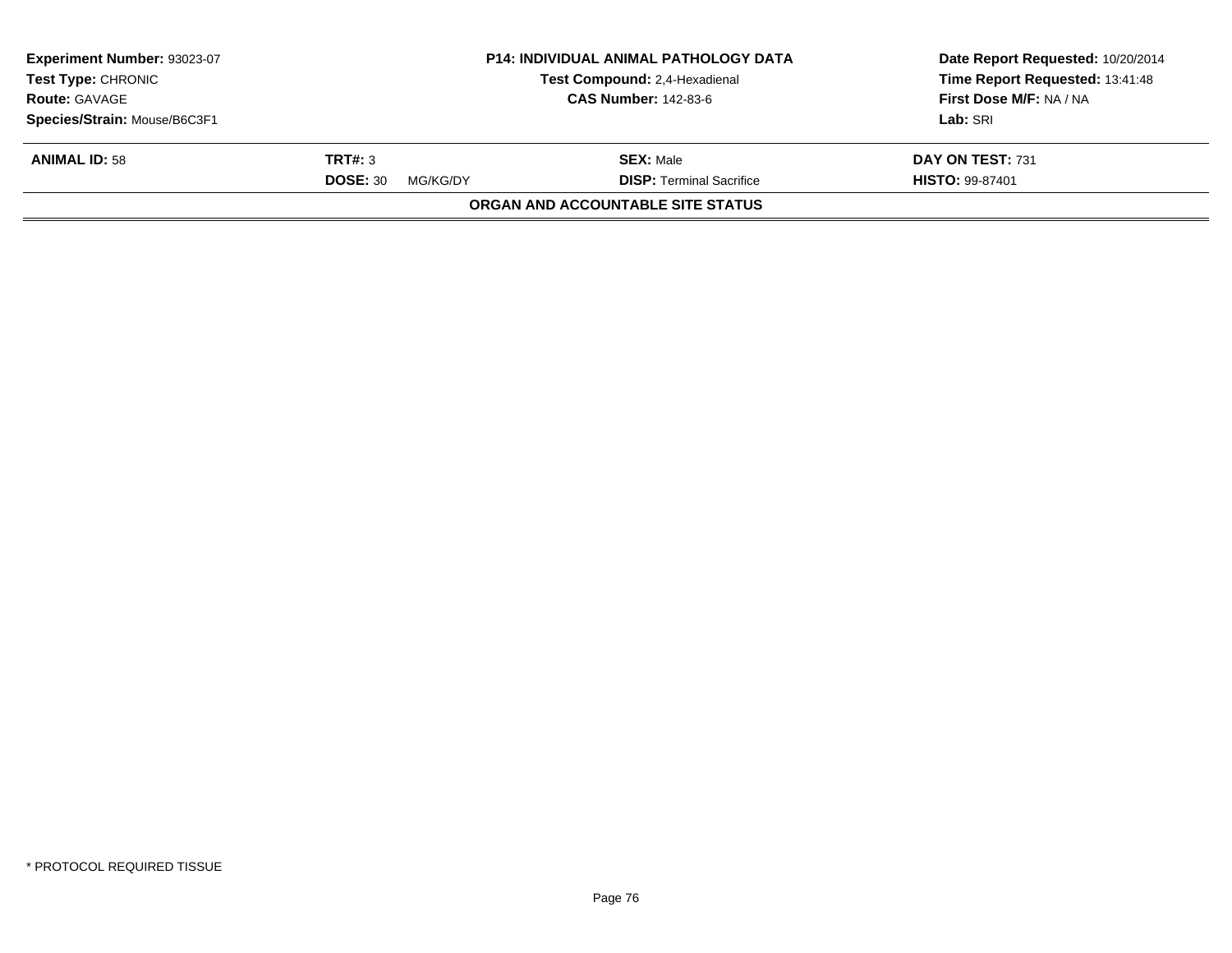| Experiment Number: 93023-07<br>Test Type: CHRONIC<br>Route: GAVAGE<br>Species/Strain: Mouse/B6C3F1 | <b>P14: INDIVIDUAL ANIMAL PATHOLOGY DATA</b><br>Test Compound: 2,4-Hexadienal |                                   | Date Report Requested: 10/20/2014<br>Time Report Requested: 13:41:48<br>First Dose M/F: NA / NA<br>Lab: SRI |
|----------------------------------------------------------------------------------------------------|-------------------------------------------------------------------------------|-----------------------------------|-------------------------------------------------------------------------------------------------------------|
| <b>ANIMAL ID: 59</b>                                                                               | <b>TRT#: 3</b>                                                                | <b>SEX: Male</b>                  | DAY ON TEST: 731                                                                                            |
|                                                                                                    | <b>DOSE: 30</b><br>MG/KG/DY                                                   | <b>DISP: Terminal Sacrifice</b>   | HISTO: 99-87402                                                                                             |
|                                                                                                    |                                                                               | ORGAN AND ACCOUNTABLE SITE STATUS |                                                                                                             |
| <b>NORMAL</b>                                                                                      |                                                                               |                                   |                                                                                                             |
| * Adrenal Cortex                                                                                   | * Adrenal Medulla                                                             | * Bone                            | * Bone Marrow                                                                                               |
| * Brain                                                                                            | * Epididymis                                                                  | * Esophagus                       | * Gallbladder                                                                                               |
| * Heart                                                                                            | * Intestine Large, Cecum                                                      | * Intestine Large, Colon          | * Intestine Large, Rectum                                                                                   |
| * Intestine Small, Duodenum                                                                        | * Intestine Small, Ileum                                                      | * Intestine Small, Jejunum        | * Islets, Pancreatic                                                                                        |
| * Lung                                                                                             | * Lymph Node, Mandibular                                                      | * Lymph Node, Mesenteric          | * Pancreas                                                                                                  |
| * Parathyroid Gland                                                                                | * Preputial Gland                                                             | * Prostate                        | * Salivary Glands                                                                                           |
| * Seminal Vesicle                                                                                  | * Skin                                                                        | * Spleen                          | * Stomach, Forestomach                                                                                      |
| * Stomach, Glandular                                                                               | * Testes                                                                      | * Thymus                          | * Thyroid Gland                                                                                             |
| * Trachea                                                                                          | * Urinary Bladder                                                             |                                   |                                                                                                             |
| <b>MISSING</b>                                                                                     |                                                                               |                                   |                                                                                                             |
| * Mammary Gland                                                                                    | * Pituitary Gland                                                             |                                   |                                                                                                             |
| <b>OBSERVATIONS</b>                                                                                |                                                                               |                                   |                                                                                                             |
| <b>Harderian Gland</b>                                                                             |                                                                               | Adenoma                           |                                                                                                             |
| [Adenoma TGLS = $2-22$ ]                                                                           |                                                                               |                                   |                                                                                                             |
| * Kidney                                                                                           |                                                                               | Cyst                              | Minimal                                                                                                     |
|                                                                                                    |                                                                               | Nephropathy                       | Mild                                                                                                        |
| * Liver                                                                                            |                                                                               | Hepatocellular Adenoma            |                                                                                                             |
|                                                                                                    | Hepatocyte                                                                    | Mixed Cell Focus                  | Minimal                                                                                                     |
| [ Hepatocellular Adenoma TGLS = 1-21 ]                                                             |                                                                               |                                   |                                                                                                             |
| * Nose                                                                                             | Olfactory Epi                                                                 | <b>Cytoplasmic Alteration</b>     | Minimal                                                                                                     |
|                                                                                                    | <b>Respirat Epith</b>                                                         | <b>Cytoplasmic Alteration</b>     | Minimal                                                                                                     |
|                                                                                                    |                                                                               | Inflammation                      | Suppurative, Mild                                                                                           |
| PRIMARY CAUSE OF DEATH                                                                             |                                                                               |                                   |                                                                                                             |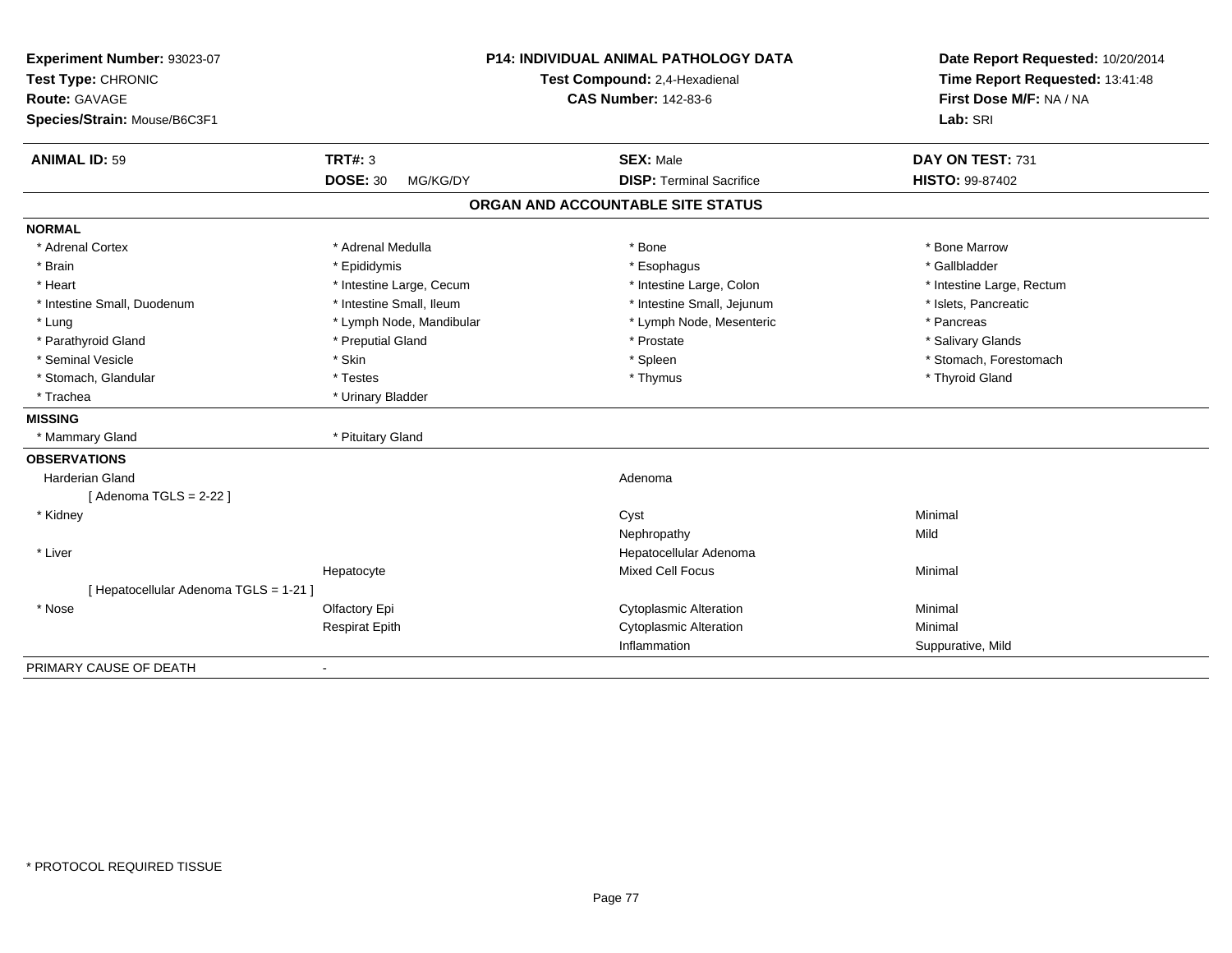| <b>ANIMAL ID: 60</b><br><b>TRT#: 3</b><br><b>SEX: Male</b><br>DAY ON TEST: 504<br><b>DOSE: 30</b><br><b>DISP: Natural Death</b><br>MG/KG/DY<br><b>HISTO: 98-85140</b><br>ORGAN AND ACCOUNTABLE SITE STATUS<br><b>NORMAL</b><br>* Adrenal Cortex<br>* Adrenal Medulla<br>* Bone<br>* Brain<br>* Gallbladder<br>* Intestine Large, Cecum<br>* Intestine Large, Colon<br>* Esophagus<br>* Intestine Small, Ileum<br>* Intestine Small, Jejunum<br>* Intestine Large, Rectum<br>* Intestine Small, Duodenum<br>* Parathyroid Gland<br>* Salivary Glands<br>* Islets, Pancreatic<br>* Pancreas<br>* Skin<br>* Stomach, Glandular<br>* Thyroid Gland<br>* Testes<br>* Trachea<br>* Urinary Bladder<br><b>MISSING</b><br>* Lymph Node, Mesenteric<br>* Mammary Gland<br><b>OBSERVATIONS</b><br>* Bone Marrow<br>Lymphoma Malignant<br><b>Coagulating Gland</b><br>Lymphoma Malignant<br>* Epididymis<br>Lymphoma Malignant<br>* Heart<br>Lymphoma Malignant<br>* Kidney<br>Lymphoma Malignant<br>* Liver<br>Lymphoma Malignant<br>* Lung<br>Mediastinum<br>Lymphoma Malignant<br>Lymphoma Malignant<br>[ Lymphoma Malignant TGLS = 5-2 ]<br>[ Lymphoma Malignant TGLS = 3-21, 4-22 ]<br>Lymph Node<br>Lymphoma Malignant<br>Inguinal<br>* Lymph Node, Mandibular<br>Lymphoma Malignant<br>Lymphoma Malignant<br>Mesentery<br>Fat<br>Moderate<br>Necrosis<br>[ Lymphoma Malignant TGLS = 7-23 ]<br>[Necrosis $TGLS = 7-23$ ]<br>Cytoplasmic Alteration<br>Mild<br>* Nose<br><b>Respirat Epith</b><br>Lymphoma Malignant<br>* Pituitary Gland<br>Lymphoma Malignant<br>* Preputial Gland<br>Lymphoma Malignant<br>Lymphoma Malignant<br>* Prostate | Experiment Number: 93023-07<br>Test Type: CHRONIC<br><b>Route: GAVAGE</b><br>Species/Strain: Mouse/B6C3F1 | <b>P14: INDIVIDUAL ANIMAL PATHOLOGY DATA</b><br>Test Compound: 2,4-Hexadienal<br><b>CAS Number: 142-83-6</b> | Date Report Requested: 10/20/2014<br>Time Report Requested: 13:41:49<br>First Dose M/F: NA / NA<br>Lab: SRI |
|-------------------------------------------------------------------------------------------------------------------------------------------------------------------------------------------------------------------------------------------------------------------------------------------------------------------------------------------------------------------------------------------------------------------------------------------------------------------------------------------------------------------------------------------------------------------------------------------------------------------------------------------------------------------------------------------------------------------------------------------------------------------------------------------------------------------------------------------------------------------------------------------------------------------------------------------------------------------------------------------------------------------------------------------------------------------------------------------------------------------------------------------------------------------------------------------------------------------------------------------------------------------------------------------------------------------------------------------------------------------------------------------------------------------------------------------------------------------------------------------------------------------------------------------------------------------------------------------------------------------------------------------|-----------------------------------------------------------------------------------------------------------|--------------------------------------------------------------------------------------------------------------|-------------------------------------------------------------------------------------------------------------|
|                                                                                                                                                                                                                                                                                                                                                                                                                                                                                                                                                                                                                                                                                                                                                                                                                                                                                                                                                                                                                                                                                                                                                                                                                                                                                                                                                                                                                                                                                                                                                                                                                                           |                                                                                                           |                                                                                                              |                                                                                                             |
|                                                                                                                                                                                                                                                                                                                                                                                                                                                                                                                                                                                                                                                                                                                                                                                                                                                                                                                                                                                                                                                                                                                                                                                                                                                                                                                                                                                                                                                                                                                                                                                                                                           |                                                                                                           |                                                                                                              |                                                                                                             |
|                                                                                                                                                                                                                                                                                                                                                                                                                                                                                                                                                                                                                                                                                                                                                                                                                                                                                                                                                                                                                                                                                                                                                                                                                                                                                                                                                                                                                                                                                                                                                                                                                                           |                                                                                                           |                                                                                                              |                                                                                                             |
|                                                                                                                                                                                                                                                                                                                                                                                                                                                                                                                                                                                                                                                                                                                                                                                                                                                                                                                                                                                                                                                                                                                                                                                                                                                                                                                                                                                                                                                                                                                                                                                                                                           |                                                                                                           |                                                                                                              |                                                                                                             |
|                                                                                                                                                                                                                                                                                                                                                                                                                                                                                                                                                                                                                                                                                                                                                                                                                                                                                                                                                                                                                                                                                                                                                                                                                                                                                                                                                                                                                                                                                                                                                                                                                                           |                                                                                                           |                                                                                                              |                                                                                                             |
|                                                                                                                                                                                                                                                                                                                                                                                                                                                                                                                                                                                                                                                                                                                                                                                                                                                                                                                                                                                                                                                                                                                                                                                                                                                                                                                                                                                                                                                                                                                                                                                                                                           |                                                                                                           |                                                                                                              |                                                                                                             |
|                                                                                                                                                                                                                                                                                                                                                                                                                                                                                                                                                                                                                                                                                                                                                                                                                                                                                                                                                                                                                                                                                                                                                                                                                                                                                                                                                                                                                                                                                                                                                                                                                                           |                                                                                                           |                                                                                                              |                                                                                                             |
|                                                                                                                                                                                                                                                                                                                                                                                                                                                                                                                                                                                                                                                                                                                                                                                                                                                                                                                                                                                                                                                                                                                                                                                                                                                                                                                                                                                                                                                                                                                                                                                                                                           |                                                                                                           |                                                                                                              |                                                                                                             |
|                                                                                                                                                                                                                                                                                                                                                                                                                                                                                                                                                                                                                                                                                                                                                                                                                                                                                                                                                                                                                                                                                                                                                                                                                                                                                                                                                                                                                                                                                                                                                                                                                                           |                                                                                                           |                                                                                                              |                                                                                                             |
|                                                                                                                                                                                                                                                                                                                                                                                                                                                                                                                                                                                                                                                                                                                                                                                                                                                                                                                                                                                                                                                                                                                                                                                                                                                                                                                                                                                                                                                                                                                                                                                                                                           |                                                                                                           |                                                                                                              |                                                                                                             |
|                                                                                                                                                                                                                                                                                                                                                                                                                                                                                                                                                                                                                                                                                                                                                                                                                                                                                                                                                                                                                                                                                                                                                                                                                                                                                                                                                                                                                                                                                                                                                                                                                                           |                                                                                                           |                                                                                                              |                                                                                                             |
|                                                                                                                                                                                                                                                                                                                                                                                                                                                                                                                                                                                                                                                                                                                                                                                                                                                                                                                                                                                                                                                                                                                                                                                                                                                                                                                                                                                                                                                                                                                                                                                                                                           |                                                                                                           |                                                                                                              |                                                                                                             |
|                                                                                                                                                                                                                                                                                                                                                                                                                                                                                                                                                                                                                                                                                                                                                                                                                                                                                                                                                                                                                                                                                                                                                                                                                                                                                                                                                                                                                                                                                                                                                                                                                                           |                                                                                                           |                                                                                                              |                                                                                                             |
|                                                                                                                                                                                                                                                                                                                                                                                                                                                                                                                                                                                                                                                                                                                                                                                                                                                                                                                                                                                                                                                                                                                                                                                                                                                                                                                                                                                                                                                                                                                                                                                                                                           |                                                                                                           |                                                                                                              |                                                                                                             |
|                                                                                                                                                                                                                                                                                                                                                                                                                                                                                                                                                                                                                                                                                                                                                                                                                                                                                                                                                                                                                                                                                                                                                                                                                                                                                                                                                                                                                                                                                                                                                                                                                                           |                                                                                                           |                                                                                                              |                                                                                                             |
|                                                                                                                                                                                                                                                                                                                                                                                                                                                                                                                                                                                                                                                                                                                                                                                                                                                                                                                                                                                                                                                                                                                                                                                                                                                                                                                                                                                                                                                                                                                                                                                                                                           |                                                                                                           |                                                                                                              |                                                                                                             |
|                                                                                                                                                                                                                                                                                                                                                                                                                                                                                                                                                                                                                                                                                                                                                                                                                                                                                                                                                                                                                                                                                                                                                                                                                                                                                                                                                                                                                                                                                                                                                                                                                                           |                                                                                                           |                                                                                                              |                                                                                                             |
|                                                                                                                                                                                                                                                                                                                                                                                                                                                                                                                                                                                                                                                                                                                                                                                                                                                                                                                                                                                                                                                                                                                                                                                                                                                                                                                                                                                                                                                                                                                                                                                                                                           |                                                                                                           |                                                                                                              |                                                                                                             |
|                                                                                                                                                                                                                                                                                                                                                                                                                                                                                                                                                                                                                                                                                                                                                                                                                                                                                                                                                                                                                                                                                                                                                                                                                                                                                                                                                                                                                                                                                                                                                                                                                                           |                                                                                                           |                                                                                                              |                                                                                                             |
|                                                                                                                                                                                                                                                                                                                                                                                                                                                                                                                                                                                                                                                                                                                                                                                                                                                                                                                                                                                                                                                                                                                                                                                                                                                                                                                                                                                                                                                                                                                                                                                                                                           |                                                                                                           |                                                                                                              |                                                                                                             |
|                                                                                                                                                                                                                                                                                                                                                                                                                                                                                                                                                                                                                                                                                                                                                                                                                                                                                                                                                                                                                                                                                                                                                                                                                                                                                                                                                                                                                                                                                                                                                                                                                                           |                                                                                                           |                                                                                                              |                                                                                                             |
|                                                                                                                                                                                                                                                                                                                                                                                                                                                                                                                                                                                                                                                                                                                                                                                                                                                                                                                                                                                                                                                                                                                                                                                                                                                                                                                                                                                                                                                                                                                                                                                                                                           |                                                                                                           |                                                                                                              |                                                                                                             |
|                                                                                                                                                                                                                                                                                                                                                                                                                                                                                                                                                                                                                                                                                                                                                                                                                                                                                                                                                                                                                                                                                                                                                                                                                                                                                                                                                                                                                                                                                                                                                                                                                                           |                                                                                                           |                                                                                                              |                                                                                                             |
|                                                                                                                                                                                                                                                                                                                                                                                                                                                                                                                                                                                                                                                                                                                                                                                                                                                                                                                                                                                                                                                                                                                                                                                                                                                                                                                                                                                                                                                                                                                                                                                                                                           |                                                                                                           |                                                                                                              |                                                                                                             |
|                                                                                                                                                                                                                                                                                                                                                                                                                                                                                                                                                                                                                                                                                                                                                                                                                                                                                                                                                                                                                                                                                                                                                                                                                                                                                                                                                                                                                                                                                                                                                                                                                                           |                                                                                                           |                                                                                                              |                                                                                                             |
|                                                                                                                                                                                                                                                                                                                                                                                                                                                                                                                                                                                                                                                                                                                                                                                                                                                                                                                                                                                                                                                                                                                                                                                                                                                                                                                                                                                                                                                                                                                                                                                                                                           |                                                                                                           |                                                                                                              |                                                                                                             |
|                                                                                                                                                                                                                                                                                                                                                                                                                                                                                                                                                                                                                                                                                                                                                                                                                                                                                                                                                                                                                                                                                                                                                                                                                                                                                                                                                                                                                                                                                                                                                                                                                                           |                                                                                                           |                                                                                                              |                                                                                                             |
|                                                                                                                                                                                                                                                                                                                                                                                                                                                                                                                                                                                                                                                                                                                                                                                                                                                                                                                                                                                                                                                                                                                                                                                                                                                                                                                                                                                                                                                                                                                                                                                                                                           |                                                                                                           |                                                                                                              |                                                                                                             |
|                                                                                                                                                                                                                                                                                                                                                                                                                                                                                                                                                                                                                                                                                                                                                                                                                                                                                                                                                                                                                                                                                                                                                                                                                                                                                                                                                                                                                                                                                                                                                                                                                                           |                                                                                                           |                                                                                                              |                                                                                                             |
|                                                                                                                                                                                                                                                                                                                                                                                                                                                                                                                                                                                                                                                                                                                                                                                                                                                                                                                                                                                                                                                                                                                                                                                                                                                                                                                                                                                                                                                                                                                                                                                                                                           |                                                                                                           |                                                                                                              |                                                                                                             |
|                                                                                                                                                                                                                                                                                                                                                                                                                                                                                                                                                                                                                                                                                                                                                                                                                                                                                                                                                                                                                                                                                                                                                                                                                                                                                                                                                                                                                                                                                                                                                                                                                                           |                                                                                                           |                                                                                                              |                                                                                                             |
|                                                                                                                                                                                                                                                                                                                                                                                                                                                                                                                                                                                                                                                                                                                                                                                                                                                                                                                                                                                                                                                                                                                                                                                                                                                                                                                                                                                                                                                                                                                                                                                                                                           |                                                                                                           |                                                                                                              |                                                                                                             |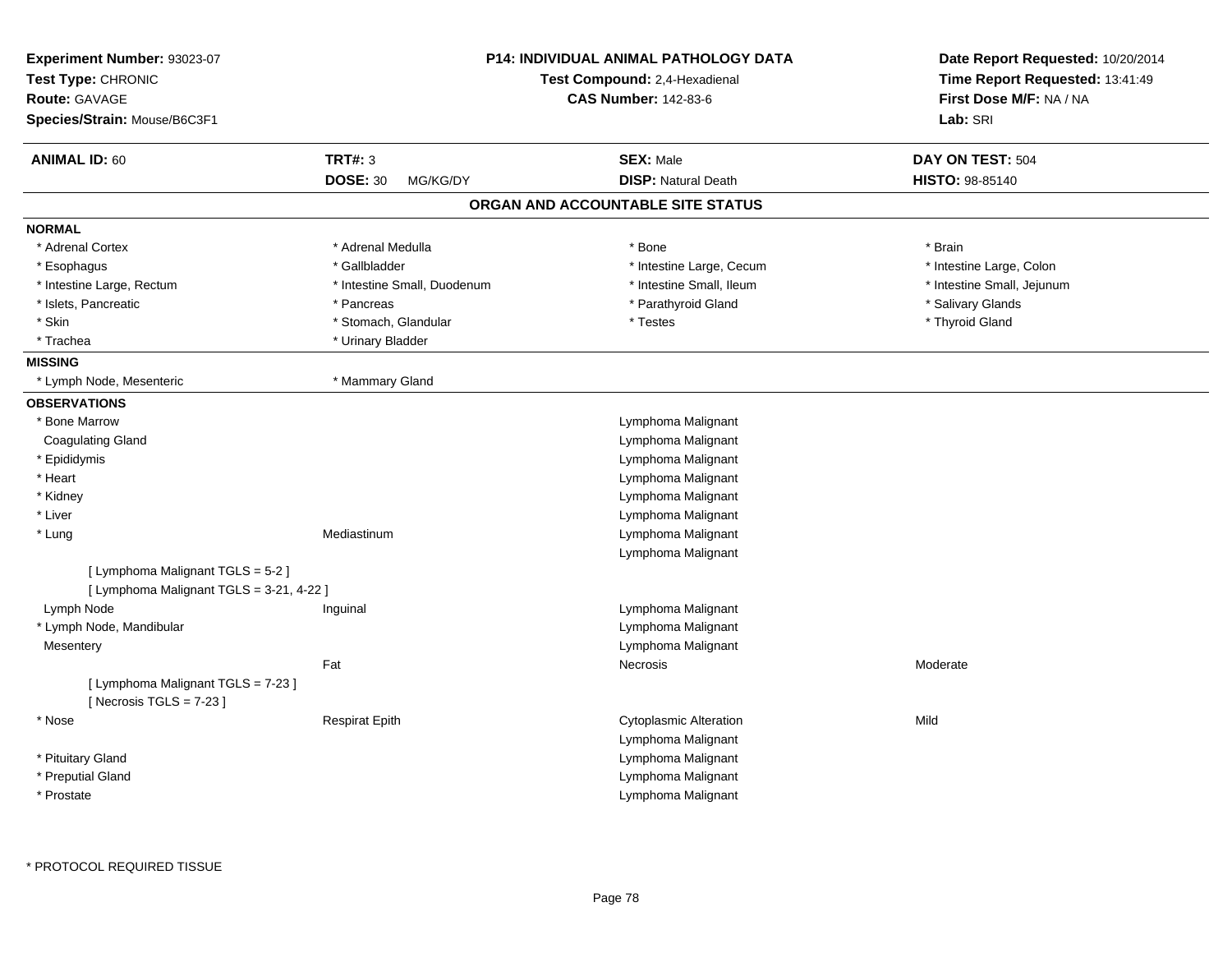| <b>Experiment Number: 93023-07</b><br><b>Test Type: CHRONIC</b><br><b>Route: GAVAGE</b><br>Species/Strain: Mouse/B6C3F1 |                                       | <b>P14: INDIVIDUAL ANIMAL PATHOLOGY DATA</b><br><b>Test Compound: 2,4-Hexadienal</b><br><b>CAS Number: 142-83-6</b> |                            | Date Report Requested: 10/20/2014<br>Time Report Requested: 13:41:49<br>First Dose M/F: NA / NA<br>Lab: SRI |
|-------------------------------------------------------------------------------------------------------------------------|---------------------------------------|---------------------------------------------------------------------------------------------------------------------|----------------------------|-------------------------------------------------------------------------------------------------------------|
| <b>ANIMAL ID: 60</b>                                                                                                    | TRT#: 3                               | <b>SEX: Male</b>                                                                                                    |                            | DAY ON TEST: 504                                                                                            |
|                                                                                                                         | <b>DOSE: 30</b><br>MG/KG/DY           |                                                                                                                     | <b>DISP: Natural Death</b> | <b>HISTO: 98-85140</b>                                                                                      |
|                                                                                                                         |                                       | ORGAN AND ACCOUNTABLE SITE STATUS                                                                                   |                            |                                                                                                             |
| * Seminal Vesicle                                                                                                       |                                       |                                                                                                                     | Lymphoma Malignant         |                                                                                                             |
| * Spleen                                                                                                                |                                       |                                                                                                                     | Lymphoma Malignant         |                                                                                                             |
| [ Lymphoma Malignant TGLS = $1-6$ ]                                                                                     |                                       |                                                                                                                     |                            |                                                                                                             |
| * Stomach, Forestomach                                                                                                  | Epithelium                            | Hyperplasia                                                                                                         |                            | Squamous, Minimal                                                                                           |
| * Thymus                                                                                                                |                                       |                                                                                                                     | Lymphoma Malignant         |                                                                                                             |
| [ Lymphoma Malignant TGLS = 3-21 ]                                                                                      |                                       |                                                                                                                     |                            |                                                                                                             |
| Tooth                                                                                                                   |                                       |                                                                                                                     | Lymphoma Malignant         |                                                                                                             |
|                                                                                                                         |                                       | Malformation                                                                                                        |                            | Moderate                                                                                                    |
| Note: Sarcoma of tooth is lymphoma of tooth pulp, of upper incisor tooth.                                               |                                       |                                                                                                                     |                            |                                                                                                             |
| PRIMARY CAUSE OF DEATH                                                                                                  | - Lung Mediastinum Lymphoma Malignant |                                                                                                                     |                            |                                                                                                             |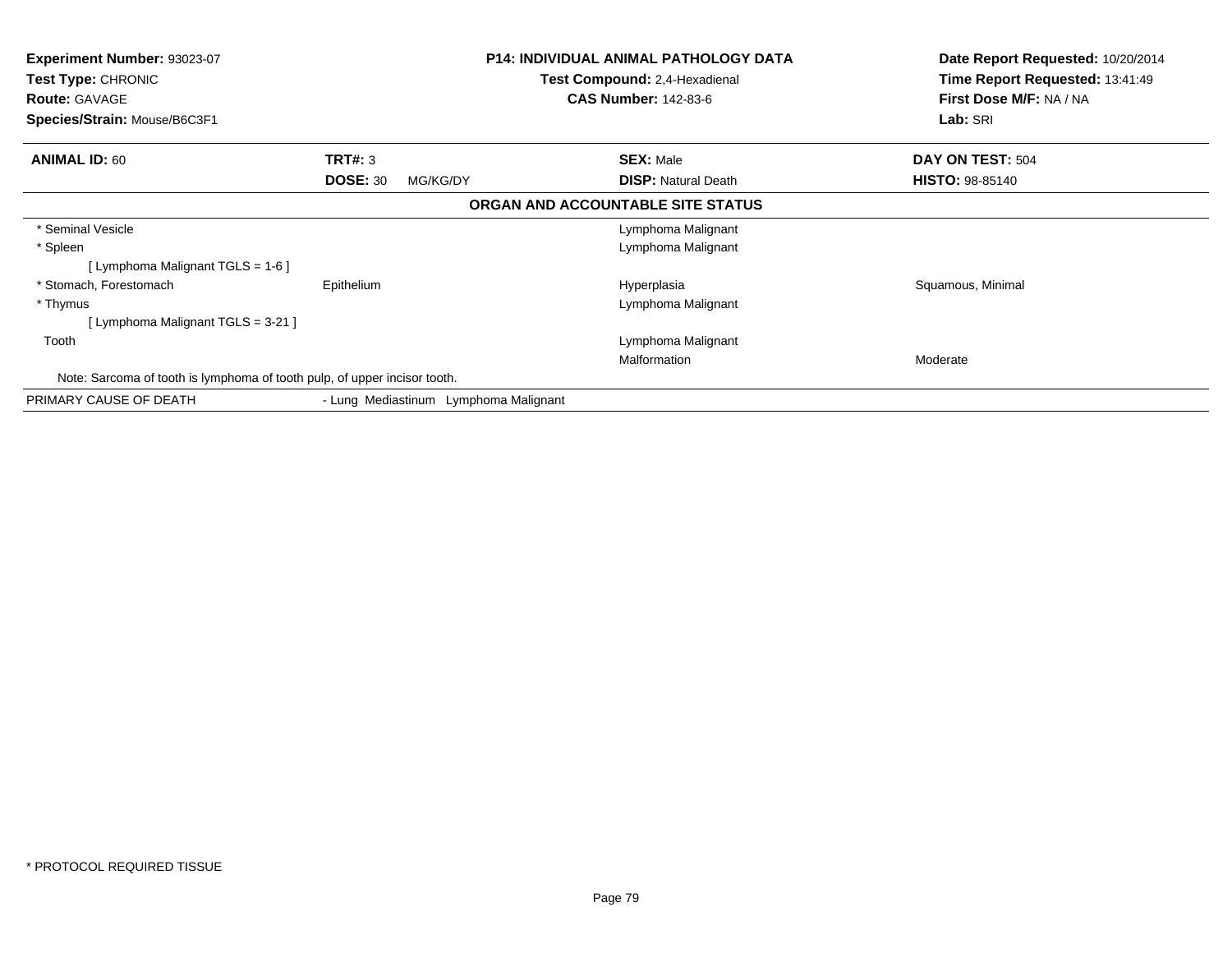| Experiment Number: 93023-07<br>Test Type: CHRONIC<br><b>Route: GAVAGE</b><br>Species/Strain: Mouse/B6C3F1 | P14: INDIVIDUAL ANIMAL PATHOLOGY DATA<br>Test Compound: 2,4-Hexadienal<br><b>CAS Number: 142-83-6</b> |                                                     | Date Report Requested: 10/20/2014<br>Time Report Requested: 13:41:49<br>First Dose M/F: NA / NA<br>Lab: SRI |
|-----------------------------------------------------------------------------------------------------------|-------------------------------------------------------------------------------------------------------|-----------------------------------------------------|-------------------------------------------------------------------------------------------------------------|
| <b>ANIMAL ID: 61</b>                                                                                      | <b>TRT#: 3</b><br><b>DOSE: 30</b><br>MG/KG/DY                                                         | <b>SEX: Male</b><br><b>DISP: Terminal Sacrifice</b> | DAY ON TEST: 730<br><b>HISTO: 99-87403</b>                                                                  |
|                                                                                                           |                                                                                                       | ORGAN AND ACCOUNTABLE SITE STATUS                   |                                                                                                             |
|                                                                                                           |                                                                                                       |                                                     |                                                                                                             |
| <b>NORMAL</b>                                                                                             |                                                                                                       |                                                     |                                                                                                             |
| * Adrenal Cortex                                                                                          | * Adrenal Medulla                                                                                     | * Bone                                              | * Bone Marrow                                                                                               |
| * Brain                                                                                                   | * Epididymis                                                                                          | * Esophagus                                         | * Gallbladder                                                                                               |
| * Heart                                                                                                   | * Intestine Large, Cecum                                                                              | * Intestine Large, Colon                            | * Intestine Large, Rectum                                                                                   |
| * Intestine Small, Duodenum                                                                               | * Intestine Small, Ileum                                                                              | * Intestine Small, Jejunum                          | * Islets, Pancreatic                                                                                        |
| * Lung                                                                                                    | * Pancreas                                                                                            | * Parathyroid Gland                                 | * Pituitary Gland                                                                                           |
| * Preputial Gland                                                                                         | * Prostate                                                                                            | * Salivary Glands                                   | * Seminal Vesicle                                                                                           |
| * Skin                                                                                                    | * Stomach, Forestomach                                                                                | * Stomach, Glandular                                | * Testes                                                                                                    |
| * Thyroid Gland                                                                                           | * Trachea                                                                                             | * Urinary Bladder                                   |                                                                                                             |
| <b>MISSING</b><br>* Mammary Gland                                                                         |                                                                                                       |                                                     |                                                                                                             |
|                                                                                                           |                                                                                                       |                                                     |                                                                                                             |
| <b>OBSERVATIONS</b>                                                                                       |                                                                                                       |                                                     |                                                                                                             |
| <b>Harderian Gland</b>                                                                                    |                                                                                                       | Adenoma                                             |                                                                                                             |
| [Adenoma TGLS = $3-23$ ]                                                                                  |                                                                                                       |                                                     | Mild                                                                                                        |
| * Kidney                                                                                                  |                                                                                                       | Nephropathy                                         |                                                                                                             |
| * Liver                                                                                                   |                                                                                                       | Hepatocellular Adenoma                              |                                                                                                             |
|                                                                                                           |                                                                                                       | Lymphoma Malignant                                  |                                                                                                             |
|                                                                                                           | Hepatocyte                                                                                            | <b>Mixed Cell Focus</b>                             | Mild                                                                                                        |
| [ Hepatocellular Adenoma TGLS = 2-22 ]                                                                    |                                                                                                       |                                                     |                                                                                                             |
| * Lymph Node, Mandibular                                                                                  |                                                                                                       | Hyperplasia                                         | Lymphoid, Moderate                                                                                          |
| * Lymph Node, Mesenteric                                                                                  | Fat                                                                                                   | Lymphoma Malignant                                  |                                                                                                             |
| Mesentery<br>[Necrosis TGLS = $1-21$ ]                                                                    |                                                                                                       | <b>Necrosis</b>                                     | Moderate                                                                                                    |
|                                                                                                           |                                                                                                       |                                                     |                                                                                                             |
| * Nose                                                                                                    |                                                                                                       | Inflammation                                        | Suppurative, Minimal                                                                                        |
| * Spleen                                                                                                  |                                                                                                       | Lymphoma Malignant                                  |                                                                                                             |
| * Thymus                                                                                                  |                                                                                                       | Lymphoma Malignant                                  |                                                                                                             |
| PRIMARY CAUSE OF DEATH                                                                                    | $\overline{\phantom{a}}$                                                                              |                                                     |                                                                                                             |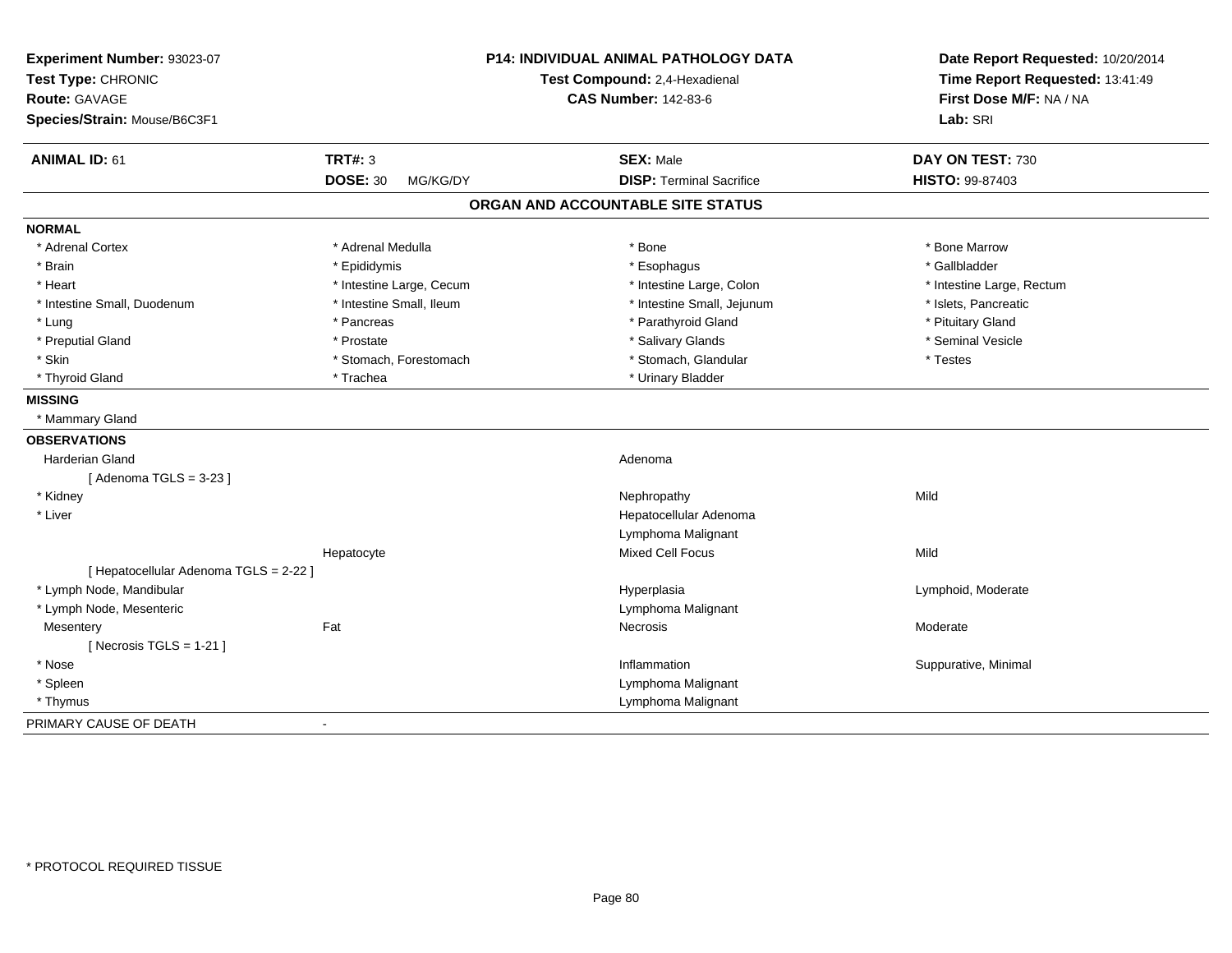| Experiment Number: 93023-07<br>Test Type: CHRONIC<br>Route: GAVAGE<br>Species/Strain: Mouse/B6C3F1 |                                  | P14: INDIVIDUAL ANIMAL PATHOLOGY DATA<br>Test Compound: 2,4-Hexadienal<br><b>CAS Number: 142-83-6</b> | Date Report Requested: 10/20/2014<br>Time Report Requested: 13:41:49<br>First Dose M/F: NA / NA<br>Lab: SRI |
|----------------------------------------------------------------------------------------------------|----------------------------------|-------------------------------------------------------------------------------------------------------|-------------------------------------------------------------------------------------------------------------|
| <b>ANIMAL ID: 62</b>                                                                               | <b>TRT#: 3</b>                   | <b>SEX: Male</b>                                                                                      | DAY ON TEST: 675                                                                                            |
|                                                                                                    | <b>DOSE: 30</b><br>MG/KG/DY      | <b>DISP: Natural Death</b>                                                                            | HISTO: 99-86611                                                                                             |
|                                                                                                    |                                  | ORGAN AND ACCOUNTABLE SITE STATUS                                                                     |                                                                                                             |
| <b>NORMAL</b>                                                                                      |                                  |                                                                                                       |                                                                                                             |
| * Adrenal Cortex                                                                                   | * Adrenal Medulla                | * Bone                                                                                                | * Bone Marrow                                                                                               |
| * Brain                                                                                            | * Epididymis                     | * Esophagus                                                                                           | * Heart                                                                                                     |
| * Intestine Large, Cecum                                                                           | * Intestine Large, Colon         | * Intestine Large, Rectum                                                                             | * Islets, Pancreatic                                                                                        |
| * Lung                                                                                             | * Lymph Node, Mesenteric         | * Pancreas                                                                                            | * Parathyroid Gland                                                                                         |
| * Pituitary Gland                                                                                  | * Prostate                       | * Salivary Glands                                                                                     | * Seminal Vesicle                                                                                           |
| * Skin                                                                                             | * Stomach, Forestomach           | * Stomach, Glandular                                                                                  | * Testes                                                                                                    |
| * Thymus                                                                                           | * Thyroid Gland                  | * Trachea                                                                                             | * Urinary Bladder                                                                                           |
| <b>MISSING</b>                                                                                     |                                  |                                                                                                       |                                                                                                             |
| * Lymph Node, Mandibular                                                                           | * Mammary Gland                  |                                                                                                       |                                                                                                             |
| <b>AUTO PRECLUDES DIAG.</b>                                                                        |                                  |                                                                                                       |                                                                                                             |
| * Gallbladder                                                                                      | * Intestine Small, Ileum         | * Intestine Small, Jejunum                                                                            |                                                                                                             |
| <b>OBSERVATIONS</b>                                                                                |                                  |                                                                                                       |                                                                                                             |
| * Intestine Small, Duodenum                                                                        |                                  | Carcinoma                                                                                             |                                                                                                             |
| [Carcinoma TGLS = 4-22]                                                                            |                                  |                                                                                                       |                                                                                                             |
| * Kidney                                                                                           |                                  | Nephropathy                                                                                           | Moderate                                                                                                    |
| * Liver                                                                                            |                                  | Hepatocellular Carcinoma                                                                              |                                                                                                             |
|                                                                                                    |                                  | <b>Infiltration Cellular</b>                                                                          | Mixed Cell, Mild                                                                                            |
| [ Hepatocellular Carcinoma TGLS = 5-23 ]                                                           |                                  |                                                                                                       |                                                                                                             |
| Mesentery                                                                                          | Fat                              | Necrosis                                                                                              | Moderate                                                                                                    |
| [Necrosis $TGLS = 2-21$ ]                                                                          |                                  |                                                                                                       |                                                                                                             |
| * Nose                                                                                             | <b>Respirat Epith</b>            | <b>Cytoplasmic Alteration</b>                                                                         | Moderate                                                                                                    |
| * Preputial Gland                                                                                  |                                  | Degeneration                                                                                          | Cystic, Moderate                                                                                            |
| [ Degeneration TGLS = 1-8-1 ]                                                                      |                                  |                                                                                                       |                                                                                                             |
| * Spleen                                                                                           |                                  | Hematopoietic Cell Proliferation                                                                      | Moderate                                                                                                    |
| [ Hematopoietic Cell Proliferation TGLS = 3-6 ]                                                    |                                  |                                                                                                       |                                                                                                             |
| Tooth                                                                                              | <b>Peridont Tiss</b>             | Inflammation                                                                                          | Chronic, Minimal                                                                                            |
| PRIMARY CAUSE OF DEATH                                                                             | - Liver Hepatocellular Carcinoma |                                                                                                       |                                                                                                             |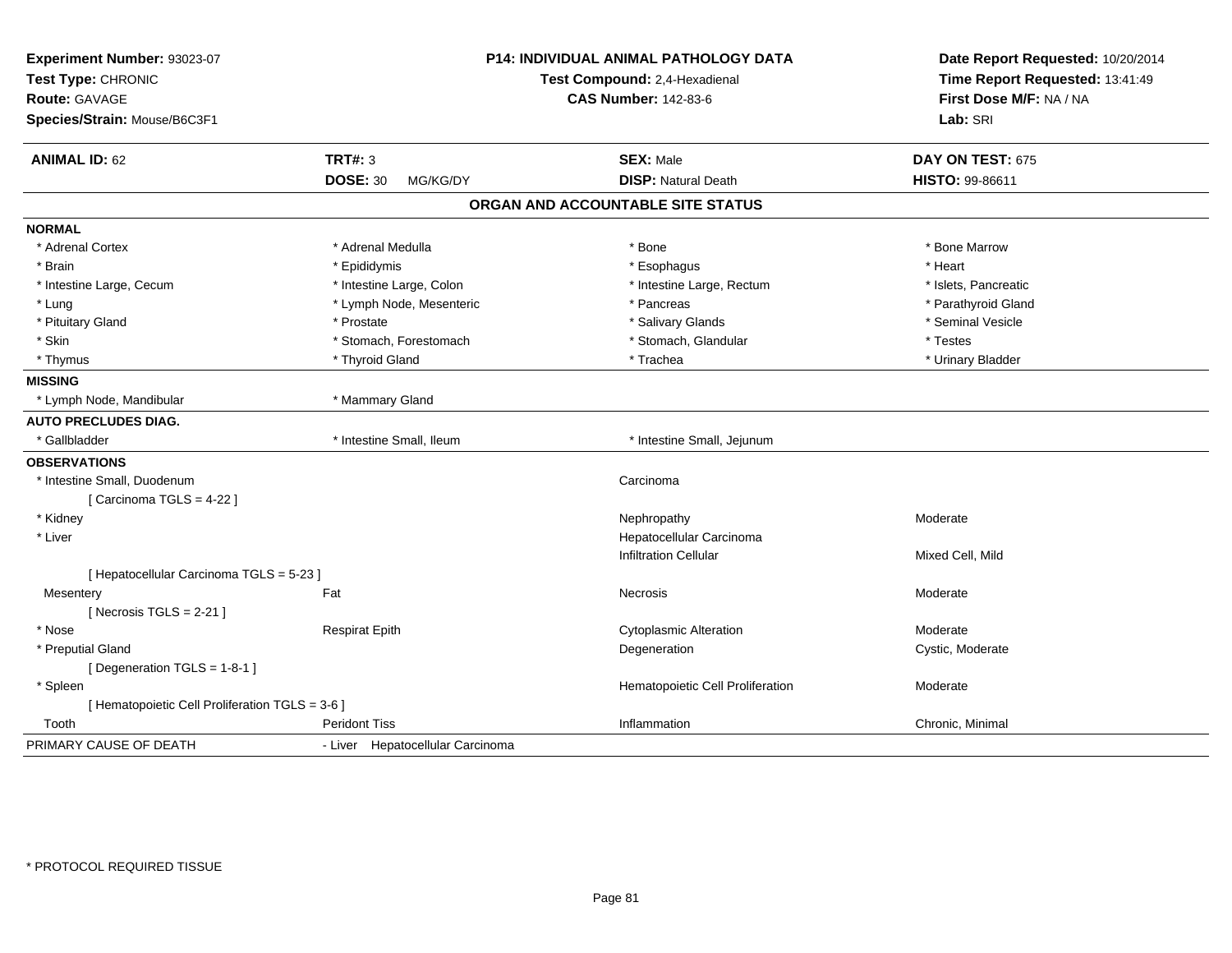| Experiment Number: 93023-07<br>Test Type: CHRONIC<br>Route: GAVAGE<br>Species/Strain: Mouse/B6C3F1 |                             | <b>P14: INDIVIDUAL ANIMAL PATHOLOGY DATA</b><br>Test Compound: 2,4-Hexadienal<br><b>CAS Number: 142-83-6</b> | Date Report Requested: 10/20/2014<br>Time Report Requested: 13:41:49<br>First Dose M/F: NA / NA<br>Lab: SRI |  |
|----------------------------------------------------------------------------------------------------|-----------------------------|--------------------------------------------------------------------------------------------------------------|-------------------------------------------------------------------------------------------------------------|--|
| <b>ANIMAL ID: 63</b>                                                                               | <b>TRT#: 3</b>              | <b>SEX: Male</b>                                                                                             | DAY ON TEST: 731                                                                                            |  |
|                                                                                                    | <b>DOSE: 30</b><br>MG/KG/DY | <b>DISP: Terminal Sacrifice</b>                                                                              | <b>HISTO: 99-87404</b>                                                                                      |  |
|                                                                                                    |                             | ORGAN AND ACCOUNTABLE SITE STATUS                                                                            |                                                                                                             |  |
| <b>NORMAL</b>                                                                                      |                             |                                                                                                              |                                                                                                             |  |
| * Adrenal Cortex                                                                                   | * Adrenal Medulla           | * Bone                                                                                                       | * Bone Marrow                                                                                               |  |
| * Brain                                                                                            | * Epididymis                | * Esophagus                                                                                                  | * Gallbladder                                                                                               |  |
| * Heart                                                                                            | * Intestine Large, Cecum    | * Intestine Large, Colon                                                                                     | * Intestine Large, Rectum                                                                                   |  |
| * Intestine Small, Duodenum                                                                        | * Intestine Small, Ileum    | * Intestine Small, Jejunum                                                                                   | * Islets, Pancreatic                                                                                        |  |
| * Lymph Node, Mandibular                                                                           | * Lymph Node, Mesenteric    | * Pancreas                                                                                                   | * Parathyroid Gland                                                                                         |  |
| * Pituitary Gland                                                                                  | * Preputial Gland           | * Prostate                                                                                                   | * Salivary Glands                                                                                           |  |
| * Seminal Vesicle                                                                                  | * Skin                      | * Stomach, Forestomach                                                                                       | * Stomach, Glandular                                                                                        |  |
| * Testes                                                                                           | * Thymus                    | * Thyroid Gland                                                                                              | * Trachea                                                                                                   |  |
| * Urinary Bladder                                                                                  |                             |                                                                                                              |                                                                                                             |  |
| <b>MISSING</b>                                                                                     |                             |                                                                                                              |                                                                                                             |  |
| * Mammary Gland                                                                                    |                             |                                                                                                              |                                                                                                             |  |
| <b>OBSERVATIONS</b>                                                                                |                             |                                                                                                              |                                                                                                             |  |
| * Kidney                                                                                           |                             | Nephropathy                                                                                                  | Minimal                                                                                                     |  |
| * Liver                                                                                            |                             | Hepatocellular Adenoma                                                                                       | Multiple                                                                                                    |  |
|                                                                                                    |                             | <b>Infiltration Cellular</b>                                                                                 | Mixed Cell, Minimal                                                                                         |  |
|                                                                                                    | Hepatocyte                  | Vacuolization Cytoplasmic                                                                                    | Focal, Minimal                                                                                              |  |
|                                                                                                    | Hepatocyte, Midzonal        | Vacuolization Cytoplasmic                                                                                    | Mild                                                                                                        |  |
| [ Hepatocellular Adenoma TGLS = 2-22, 3-23 ]                                                       |                             |                                                                                                              |                                                                                                             |  |
| * Lung                                                                                             |                             | Alveolar/Bronchiolar Adenoma                                                                                 |                                                                                                             |  |
| Mesentery                                                                                          | Fat                         | <b>Necrosis</b>                                                                                              | Mild                                                                                                        |  |
| [ Necrosis TGLS = $1-21$ ]                                                                         |                             |                                                                                                              |                                                                                                             |  |
| * Nose                                                                                             | Olfactory Epi               | <b>Cytoplasmic Alteration</b>                                                                                | Minimal                                                                                                     |  |
|                                                                                                    | <b>Respirat Epith</b>       | <b>Cytoplasmic Alteration</b>                                                                                | Mild                                                                                                        |  |
| * Spleen                                                                                           |                             | Hematopoietic Cell Proliferation                                                                             | Mild                                                                                                        |  |
| PRIMARY CAUSE OF DEATH                                                                             |                             |                                                                                                              |                                                                                                             |  |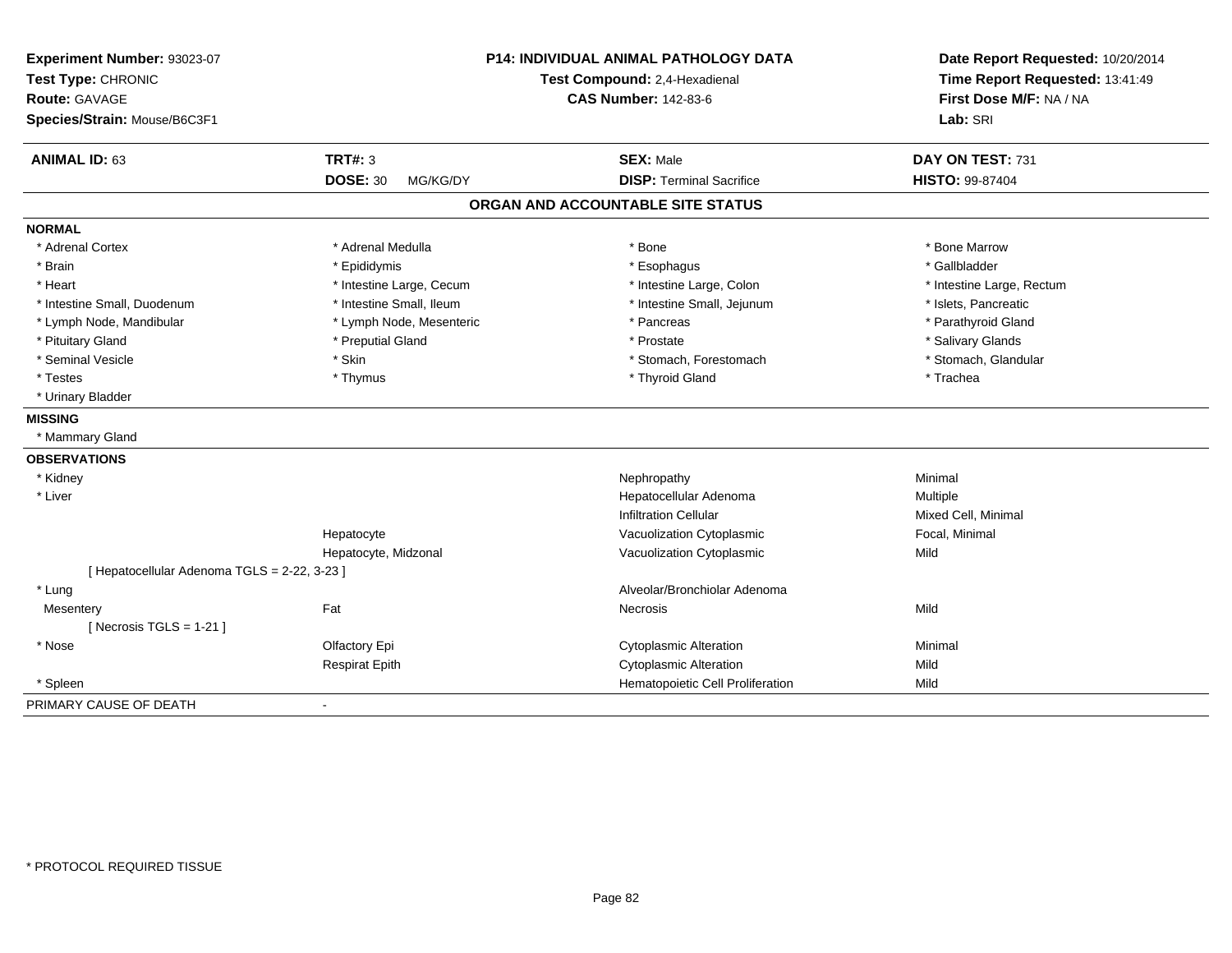| Experiment Number: 93023-07<br>Test Type: CHRONIC<br><b>Route: GAVAGE</b> |                             | P14: INDIVIDUAL ANIMAL PATHOLOGY DATA<br>Test Compound: 2,4-Hexadienal<br><b>CAS Number: 142-83-6</b> | Date Report Requested: 10/20/2014<br>Time Report Requested: 13:41:49<br>First Dose M/F: NA / NA |
|---------------------------------------------------------------------------|-----------------------------|-------------------------------------------------------------------------------------------------------|-------------------------------------------------------------------------------------------------|
| Species/Strain: Mouse/B6C3F1                                              |                             |                                                                                                       | Lab: SRI                                                                                        |
| <b>ANIMAL ID: 64</b>                                                      | <b>TRT#: 3</b>              | <b>SEX: Male</b>                                                                                      | DAY ON TEST: 730                                                                                |
|                                                                           | <b>DOSE: 30</b><br>MG/KG/DY | <b>DISP: Terminal Sacrifice</b>                                                                       | HISTO: 99-87405                                                                                 |
|                                                                           |                             | ORGAN AND ACCOUNTABLE SITE STATUS                                                                     |                                                                                                 |
| <b>NORMAL</b>                                                             |                             |                                                                                                       |                                                                                                 |
| * Adrenal Cortex                                                          | * Adrenal Medulla           | * Bone                                                                                                | * Bone Marrow                                                                                   |
| * Brain                                                                   | * Epididymis                | * Esophagus                                                                                           | * Gallbladder                                                                                   |
| * Heart                                                                   | * Intestine Large, Cecum    | * Intestine Large, Colon                                                                              | * Intestine Large, Rectum                                                                       |
| * Intestine Small, Duodenum                                               | * Intestine Small, Ileum    | * Intestine Small, Jejunum                                                                            | * Islets, Pancreatic                                                                            |
| * Lymph Node, Mandibular                                                  | * Lymph Node, Mesenteric    | * Pancreas                                                                                            | * Parathyroid Gland                                                                             |
| * Pituitary Gland                                                         | * Preputial Gland           | * Prostate                                                                                            | * Salivary Glands                                                                               |
| * Seminal Vesicle                                                         | * Skin                      | * Stomach, Forestomach                                                                                | * Stomach, Glandular                                                                            |
| * Testes                                                                  | * Thymus                    | * Thyroid Gland                                                                                       | * Trachea                                                                                       |
| * Urinary Bladder                                                         |                             |                                                                                                       |                                                                                                 |
| <b>MISSING</b>                                                            |                             |                                                                                                       |                                                                                                 |
| * Mammary Gland                                                           |                             |                                                                                                       |                                                                                                 |
| <b>OBSERVATIONS</b>                                                       |                             |                                                                                                       |                                                                                                 |
| * Kidney                                                                  |                             | Cyst                                                                                                  | Minimal                                                                                         |
|                                                                           |                             | Nephropathy                                                                                           | Mild                                                                                            |
| * Liver                                                                   |                             | Hepatocellular Adenoma                                                                                | Multiple                                                                                        |
|                                                                           |                             | Hepatocellular Carcinoma                                                                              |                                                                                                 |
|                                                                           |                             | <b>Infiltration Cellular</b>                                                                          | Mixed Cell, Minimal                                                                             |
|                                                                           | Hepatocyte                  | Vacuolization Cytoplasmic                                                                             | Focal, Mild                                                                                     |
|                                                                           | Hepatocyte, Midzonal        | Vacuolization Cytoplasmic                                                                             | Mild                                                                                            |
| [ Hepatocellular Adenoma TGLS = 3-22, 5-24 ]                              |                             |                                                                                                       |                                                                                                 |
| [ Hepatocellular Carcinoma TGLS = 4-23 ]                                  |                             |                                                                                                       |                                                                                                 |
| * Lung                                                                    |                             | Alveolar/Bronchiolar Adenoma                                                                          |                                                                                                 |
|                                                                           | Alveolar Epith              | Hyperplasia                                                                                           | Minimal                                                                                         |
| [ Alveolar/Bronchiolar Adenoma TGLS = 1-2 ]                               |                             |                                                                                                       |                                                                                                 |
| Mesentery                                                                 | Fat                         | <b>Necrosis</b>                                                                                       | Mild                                                                                            |
| [Necrosis $TGLS = 2-21$ ]                                                 |                             |                                                                                                       |                                                                                                 |
| * Nose                                                                    | Olfactory Epi               | <b>Cytoplasmic Alteration</b>                                                                         | Minimal                                                                                         |
|                                                                           | <b>Respirat Epith</b>       | Cytoplasmic Alteration                                                                                | Moderate                                                                                        |
| Spleen                                                                    |                             | Hematopoietic Cell Proliferation                                                                      | Mild                                                                                            |

PRIMARY CAUSE OF DEATH-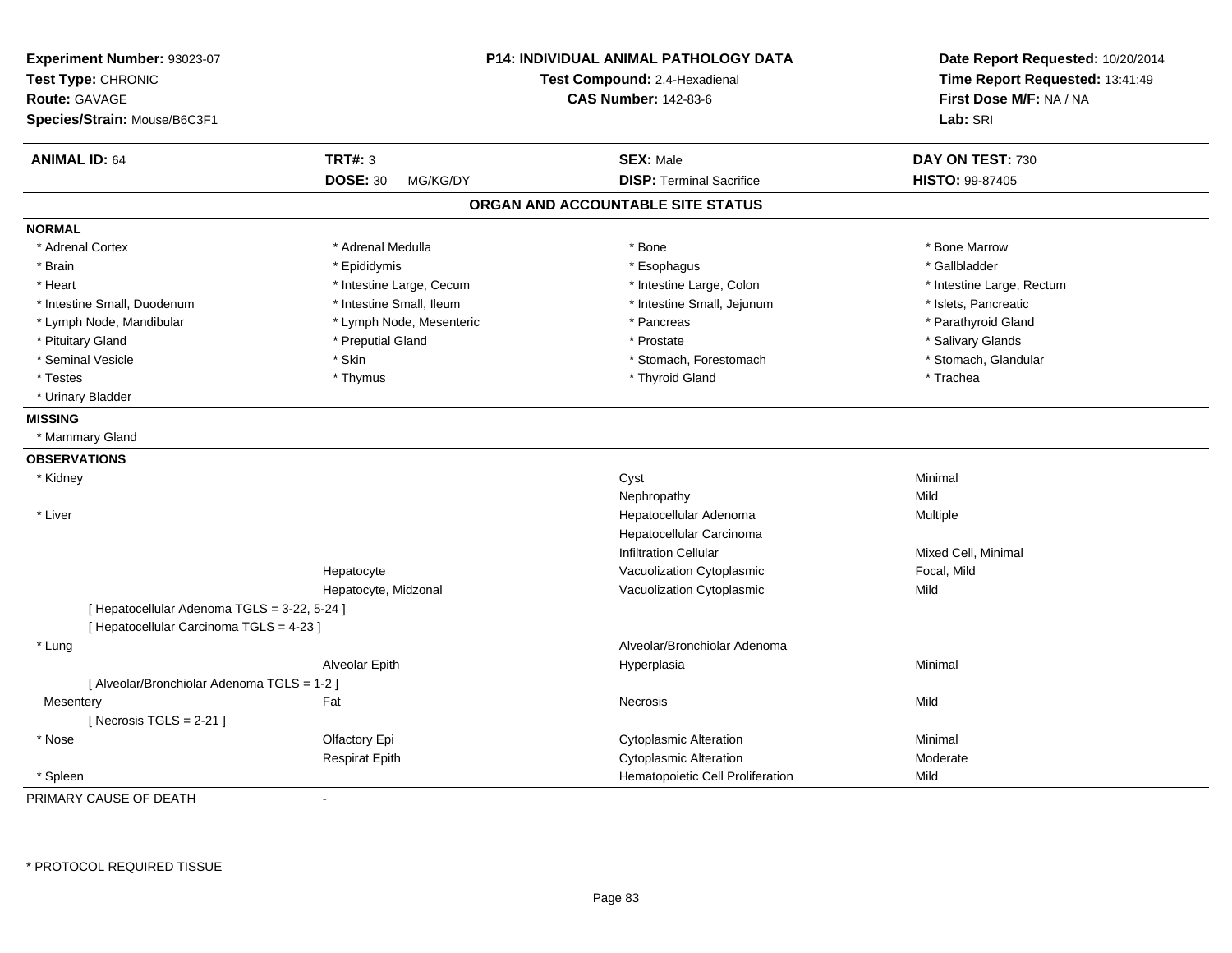| Experiment Number: 93023-07<br><b>Test Type: CHRONIC</b> | <b>P14: INDIVIDUAL ANIMAL PATHOLOGY DATA</b><br><b>Test Compound: 2,4-Hexadienal</b> |                                          | Date Report Requested: 10/20/2014<br>Time Report Requested: 13:41:49 |  |
|----------------------------------------------------------|--------------------------------------------------------------------------------------|------------------------------------------|----------------------------------------------------------------------|--|
| <b>Route: GAVAGE</b>                                     |                                                                                      | <b>CAS Number: 142-83-6</b>              | First Dose M/F: NA / NA                                              |  |
| Species/Strain: Mouse/B6C3F1                             |                                                                                      |                                          | Lab: SRI                                                             |  |
| <b>ANIMAL ID: 64</b>                                     | TRT#: 3                                                                              | <b>SEX: Male</b>                         | DAY ON TEST: 730                                                     |  |
|                                                          | <b>DOSE: 30</b><br>MG/KG/DY                                                          | <b>DISP: Terminal Sacrifice</b>          | <b>HISTO: 99-87405</b>                                               |  |
|                                                          |                                                                                      | <b>ORGAN AND ACCOUNTABLE SITE STATUS</b> |                                                                      |  |
|                                                          |                                                                                      |                                          |                                                                      |  |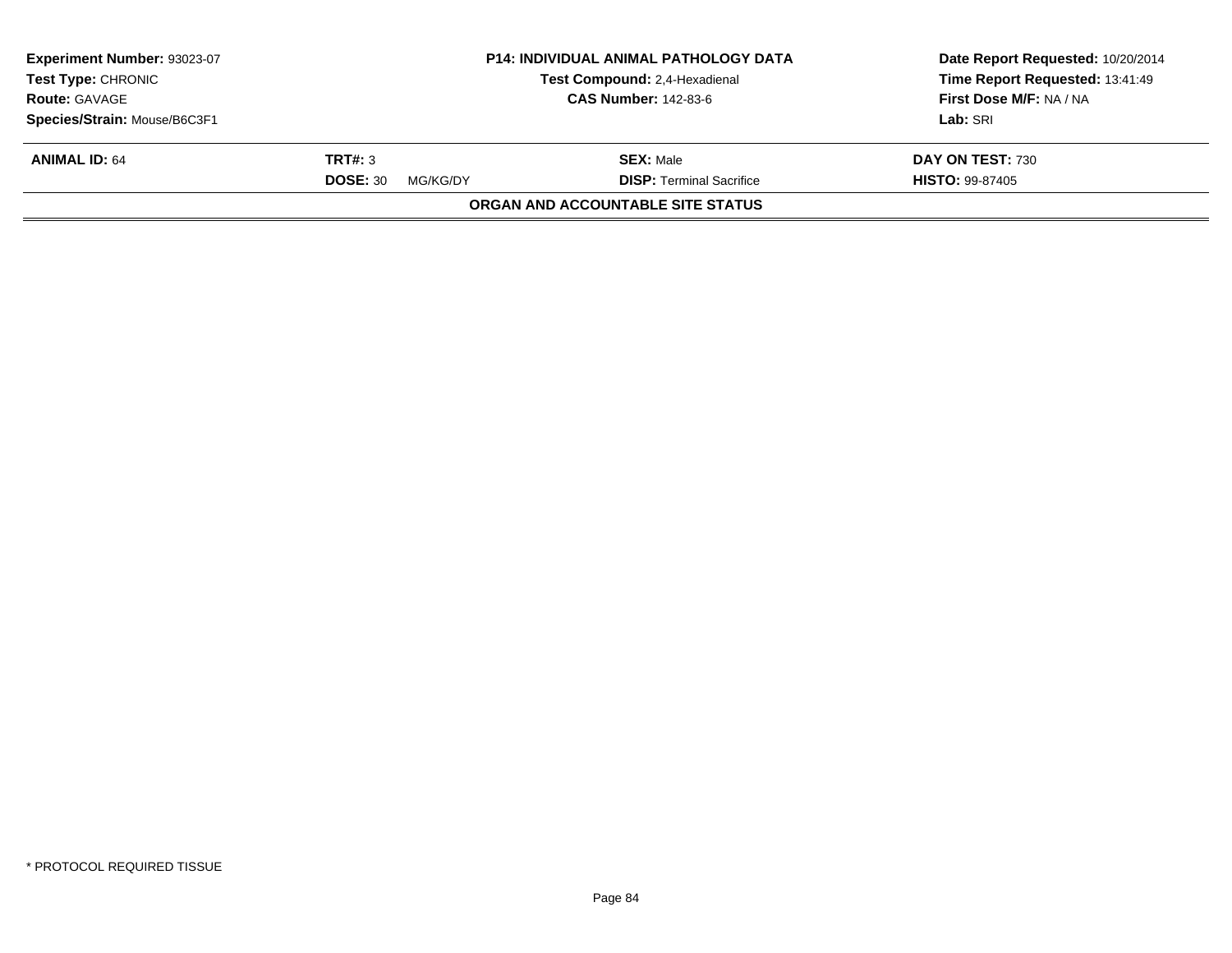| Experiment Number: 93023-07<br>Test Type: CHRONIC<br><b>Route: GAVAGE</b> |                             | <b>P14: INDIVIDUAL ANIMAL PATHOLOGY DATA</b><br>Test Compound: 2,4-Hexadienal<br><b>CAS Number: 142-83-6</b> | Date Report Requested: 10/20/2014<br>Time Report Requested: 13:41:49<br>First Dose M/F: NA / NA |  |
|---------------------------------------------------------------------------|-----------------------------|--------------------------------------------------------------------------------------------------------------|-------------------------------------------------------------------------------------------------|--|
| Species/Strain: Mouse/B6C3F1                                              |                             |                                                                                                              | Lab: SRI                                                                                        |  |
| <b>ANIMAL ID: 65</b>                                                      | <b>TRT#: 3</b>              | <b>SEX: Male</b>                                                                                             | DAY ON TEST: 730                                                                                |  |
|                                                                           | <b>DOSE: 30</b><br>MG/KG/DY | <b>DISP: Terminal Sacrifice</b>                                                                              | HISTO: 99-87406                                                                                 |  |
|                                                                           |                             | ORGAN AND ACCOUNTABLE SITE STATUS                                                                            |                                                                                                 |  |
| <b>NORMAL</b>                                                             |                             |                                                                                                              |                                                                                                 |  |
| * Adrenal Medulla                                                         | * Bone                      | * Bone Marrow                                                                                                | * Brain                                                                                         |  |
| * Epididymis                                                              | * Esophagus                 | * Gallbladder                                                                                                | * Heart                                                                                         |  |
| * Intestine Large, Cecum                                                  | * Intestine Large, Colon    | * Intestine Large, Rectum                                                                                    | * Intestine Small, Duodenum                                                                     |  |
| * Intestine Small, Ileum                                                  | * Intestine Small, Jejunum  | * Islets, Pancreatic                                                                                         | * Lymph Node, Mandibular                                                                        |  |
| * Lymph Node, Mesenteric                                                  | * Pancreas                  | * Parathyroid Gland                                                                                          | * Pituitary Gland                                                                               |  |
| * Prostate                                                                | * Salivary Glands           | * Seminal Vesicle                                                                                            | * Skin                                                                                          |  |
| * Spleen                                                                  | * Stomach, Forestomach      | * Stomach, Glandular                                                                                         | * Testes                                                                                        |  |
| * Thymus                                                                  | * Thyroid Gland             | * Trachea                                                                                                    | * Urinary Bladder                                                                               |  |
| <b>MISSING</b>                                                            |                             |                                                                                                              |                                                                                                 |  |
| * Mammary Gland                                                           |                             |                                                                                                              |                                                                                                 |  |
| <b>OBSERVATIONS</b>                                                       |                             |                                                                                                              |                                                                                                 |  |
| * Adrenal Cortex                                                          | Subcapsular                 | Hyperplasia                                                                                                  | Focal, Mild                                                                                     |  |
| * Kidney                                                                  |                             | Cyst                                                                                                         | Mild                                                                                            |  |
|                                                                           |                             | Nephropathy                                                                                                  | Mild                                                                                            |  |
| * Liver                                                                   |                             | <b>Eosinophilic Focus</b>                                                                                    | Multiple                                                                                        |  |
|                                                                           |                             | Hepatocellular Adenoma                                                                                       | Multiple                                                                                        |  |
|                                                                           |                             | Hepatocellular Carcinoma                                                                                     | Multiple                                                                                        |  |
|                                                                           |                             | <b>Infiltration Cellular</b>                                                                                 | Mixed Cell, Minimal                                                                             |  |
|                                                                           | Hepatocyte                  | Vacuolization Cytoplasmic                                                                                    | Focal, Mild                                                                                     |  |
| [ Hepatocellular Adenoma TGLS = 4-22 ]                                    |                             |                                                                                                              |                                                                                                 |  |
| [ Hepatocellular Carcinoma TGLS = 3-6, 4-22 ]                             |                             |                                                                                                              |                                                                                                 |  |
| * Lung                                                                    |                             | Hyperplasia                                                                                                  | Histiocytic, Mild                                                                               |  |
|                                                                           |                             | Hyperplasia                                                                                                  | Lymphoid, Mild                                                                                  |  |
| [Hyperplasia TGLS = 5-23]<br>[Hyperplasia TGLS = 5-23]                    |                             |                                                                                                              |                                                                                                 |  |
| Mesentery                                                                 | Fat                         | Necrosis                                                                                                     | Moderate                                                                                        |  |
| [Necrosis $TGLS = 2-21$ ]                                                 |                             |                                                                                                              |                                                                                                 |  |
| * Nose                                                                    | <b>Respirat Epith</b>       | <b>Cytoplasmic Alteration</b>                                                                                | Minimal                                                                                         |  |
| * Preputial Gland                                                         |                             | Degeneration                                                                                                 | Cystic, Moderate                                                                                |  |
|                                                                           |                             | Inflammation                                                                                                 | Chronic, Moderate                                                                               |  |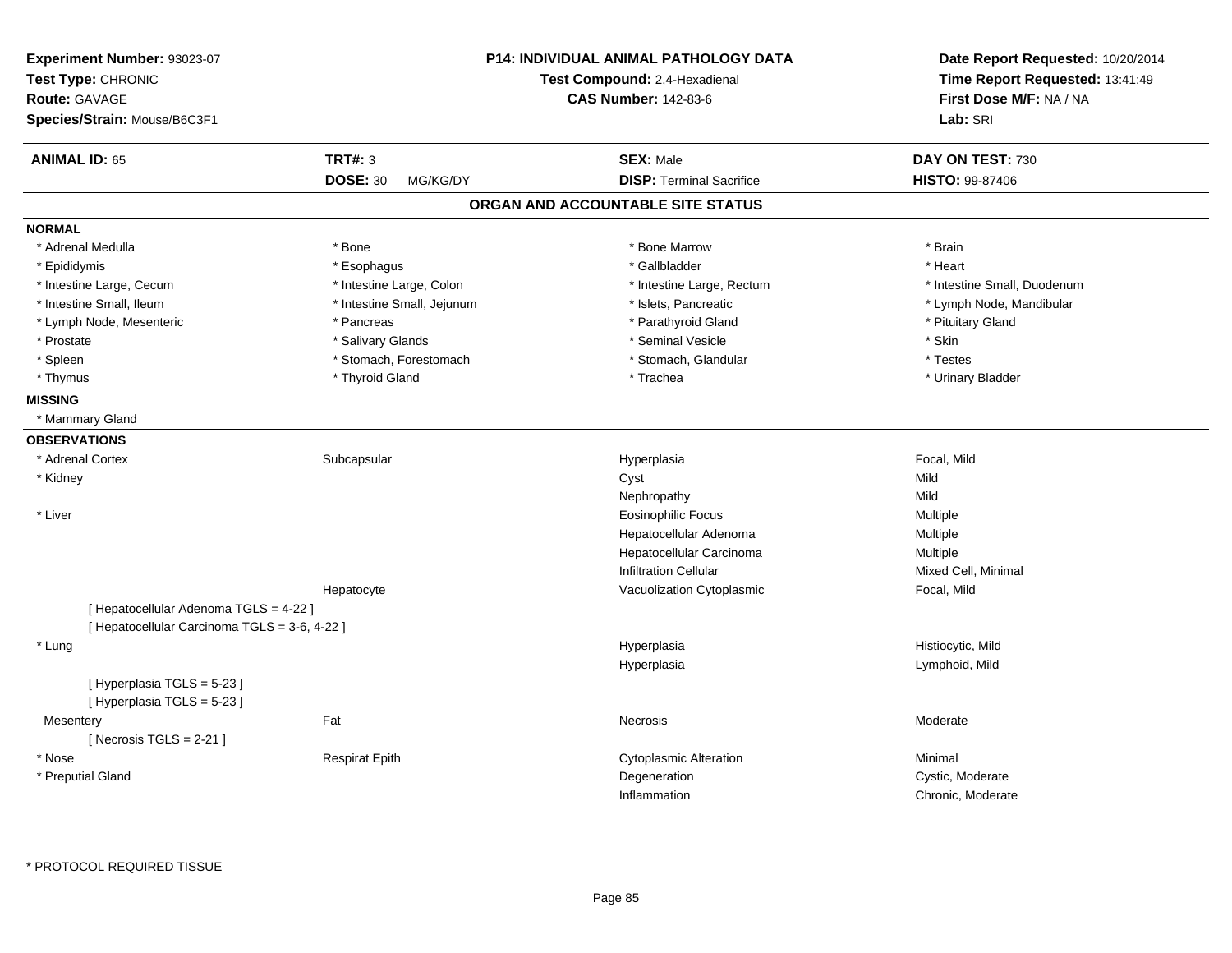| Experiment Number: 93023-07<br><b>P14: INDIVIDUAL ANIMAL PATHOLOGY DATA</b> |                               | Date Report Requested: 10/20/2014 |                                 |  |
|-----------------------------------------------------------------------------|-------------------------------|-----------------------------------|---------------------------------|--|
| Test Type: CHRONIC                                                          | Test Compound: 2,4-Hexadienal |                                   | Time Report Requested: 13:41:49 |  |
| <b>Route: GAVAGE</b>                                                        |                               | <b>CAS Number: 142-83-6</b>       | First Dose M/F: NA / NA         |  |
| Species/Strain: Mouse/B6C3F1                                                |                               |                                   | Lab: SRI                        |  |
| <b>ANIMAL ID: 65</b>                                                        | TRT#: 3                       | <b>SEX: Male</b>                  | DAY ON TEST: 730                |  |
|                                                                             | <b>DOSE: 30</b><br>MG/KG/DY   | <b>DISP:</b> Terminal Sacrifice   | <b>HISTO: 99-87406</b>          |  |
|                                                                             |                               | ORGAN AND ACCOUNTABLE SITE STATUS |                                 |  |
| [Degeneration TGLS = $1-8$ ]                                                |                               |                                   |                                 |  |
| [Inflammation TGLS = 1-8]                                                   |                               |                                   |                                 |  |
| PRIMARY CAUSE OF DEATH                                                      |                               |                                   |                                 |  |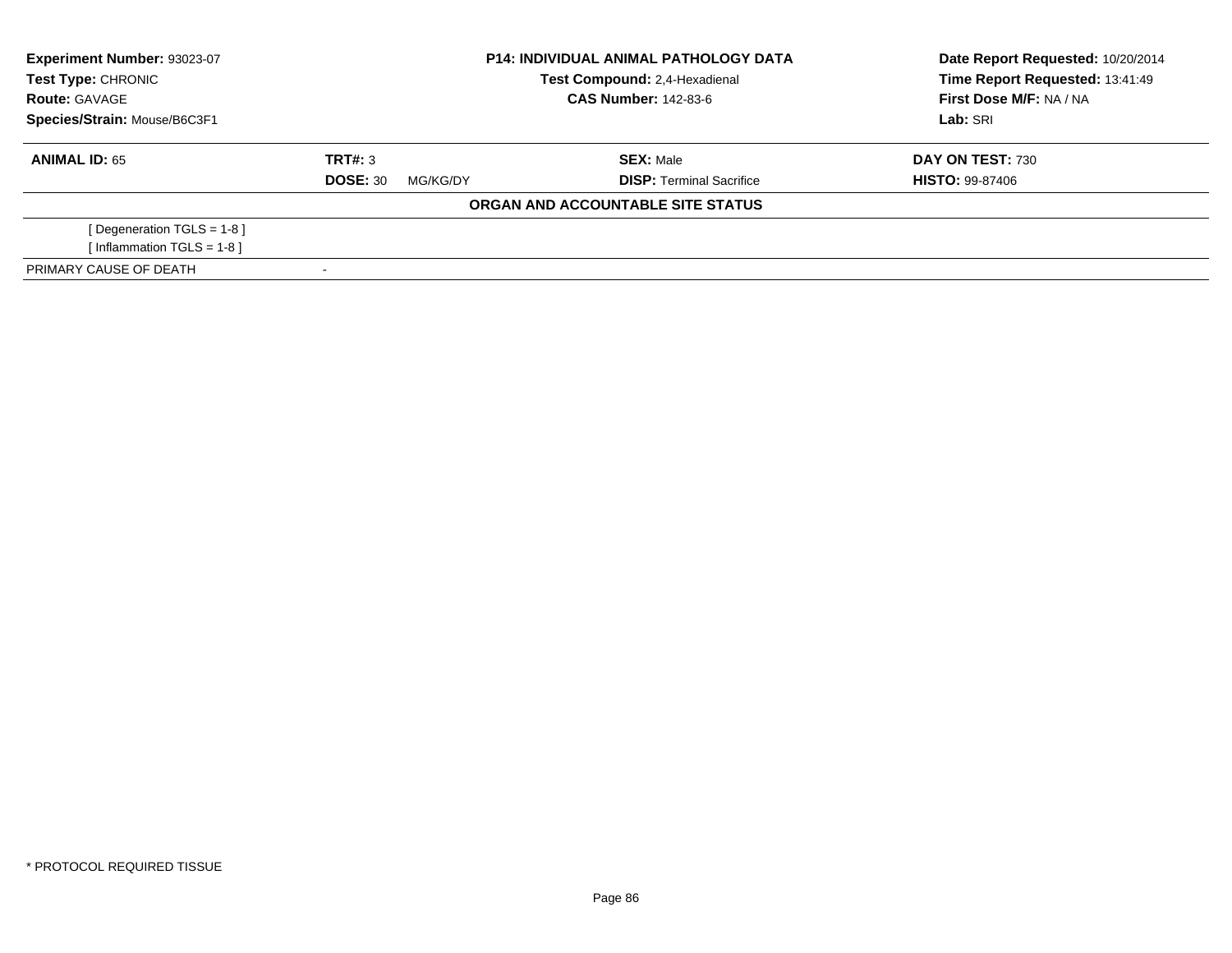| Experiment Number: 93023-07<br>Test Type: CHRONIC<br><b>Route: GAVAGE</b><br>Species/Strain: Mouse/B6C3F1 | P14: INDIVIDUAL ANIMAL PATHOLOGY DATA<br>Test Compound: 2,4-Hexadienal<br><b>CAS Number: 142-83-6</b> |                                   | Date Report Requested: 10/20/2014<br>Time Report Requested: 13:41:49<br>First Dose M/F: NA / NA<br>Lab: SRI |
|-----------------------------------------------------------------------------------------------------------|-------------------------------------------------------------------------------------------------------|-----------------------------------|-------------------------------------------------------------------------------------------------------------|
| <b>ANIMAL ID: 66</b>                                                                                      | <b>TRT#: 3</b>                                                                                        | <b>SEX: Male</b>                  | DAY ON TEST: 731                                                                                            |
|                                                                                                           | <b>DOSE: 30</b><br>MG/KG/DY                                                                           | <b>DISP: Terminal Sacrifice</b>   | <b>HISTO: 99-87407</b>                                                                                      |
|                                                                                                           |                                                                                                       | ORGAN AND ACCOUNTABLE SITE STATUS |                                                                                                             |
| <b>NORMAL</b>                                                                                             |                                                                                                       |                                   |                                                                                                             |
| * Adrenal Medulla                                                                                         | * Bone                                                                                                | * Bone Marrow                     | * Brain                                                                                                     |
| * Epididymis                                                                                              | * Esophagus                                                                                           | * Gallbladder                     | * Heart                                                                                                     |
| * Intestine Large, Cecum                                                                                  | * Intestine Large, Colon                                                                              | * Intestine Large, Rectum         | * Intestine Small, Duodenum                                                                                 |
| * Intestine Small, Ileum                                                                                  | * Intestine Small, Jejunum                                                                            | * Islets, Pancreatic              | * Lymph Node, Mandibular                                                                                    |
| * Lymph Node, Mesenteric                                                                                  | * Pancreas                                                                                            | * Parathyroid Gland               | * Pituitary Gland                                                                                           |
| * Prostate                                                                                                | * Salivary Glands                                                                                     | * Seminal Vesicle                 | * Skin                                                                                                      |
| * Spleen                                                                                                  | * Stomach, Forestomach                                                                                | * Stomach, Glandular              | * Testes                                                                                                    |
| * Trachea                                                                                                 | * Urinary Bladder                                                                                     |                                   |                                                                                                             |
| <b>MISSING</b>                                                                                            |                                                                                                       |                                   |                                                                                                             |
| * Mammary Gland                                                                                           |                                                                                                       |                                   |                                                                                                             |
| <b>OBSERVATIONS</b>                                                                                       |                                                                                                       |                                   |                                                                                                             |
| * Adrenal Cortex                                                                                          | Subcapsular                                                                                           | Adenoma                           | Multiple                                                                                                    |
| <b>Harderian Gland</b>                                                                                    |                                                                                                       | Adenoma                           |                                                                                                             |
| [Adenoma TGLS = $1-21$ ]                                                                                  |                                                                                                       |                                   |                                                                                                             |
| * Kidney                                                                                                  |                                                                                                       | Cyst                              | Minimal                                                                                                     |
|                                                                                                           |                                                                                                       | Nephropathy                       | Mild                                                                                                        |
| * Liver                                                                                                   |                                                                                                       | Congestion                        | Focal, Mild                                                                                                 |
|                                                                                                           |                                                                                                       | Infiltration Cellular             | Mixed Cell, Minimal                                                                                         |
| [Congestion TGLS = 2-6]                                                                                   |                                                                                                       |                                   |                                                                                                             |
| * Lung                                                                                                    |                                                                                                       | Alveolar/Bronchiolar Adenoma      |                                                                                                             |
| * Nose                                                                                                    | <b>Respirat Epith</b>                                                                                 | <b>Cytoplasmic Alteration</b>     | Mild                                                                                                        |
| * Preputial Gland                                                                                         |                                                                                                       | Degeneration                      | Cystic, Moderate                                                                                            |
| [Degeneration TGLS = 3-8]                                                                                 |                                                                                                       |                                   |                                                                                                             |
| * Thymus                                                                                                  |                                                                                                       | Cyst                              | Mild                                                                                                        |
| * Thyroid Gland                                                                                           |                                                                                                       | Degeneration                      | Cystic, Focal, Mild                                                                                         |
| PRIMARY CAUSE OF DEATH                                                                                    | $\overline{\phantom{a}}$                                                                              |                                   |                                                                                                             |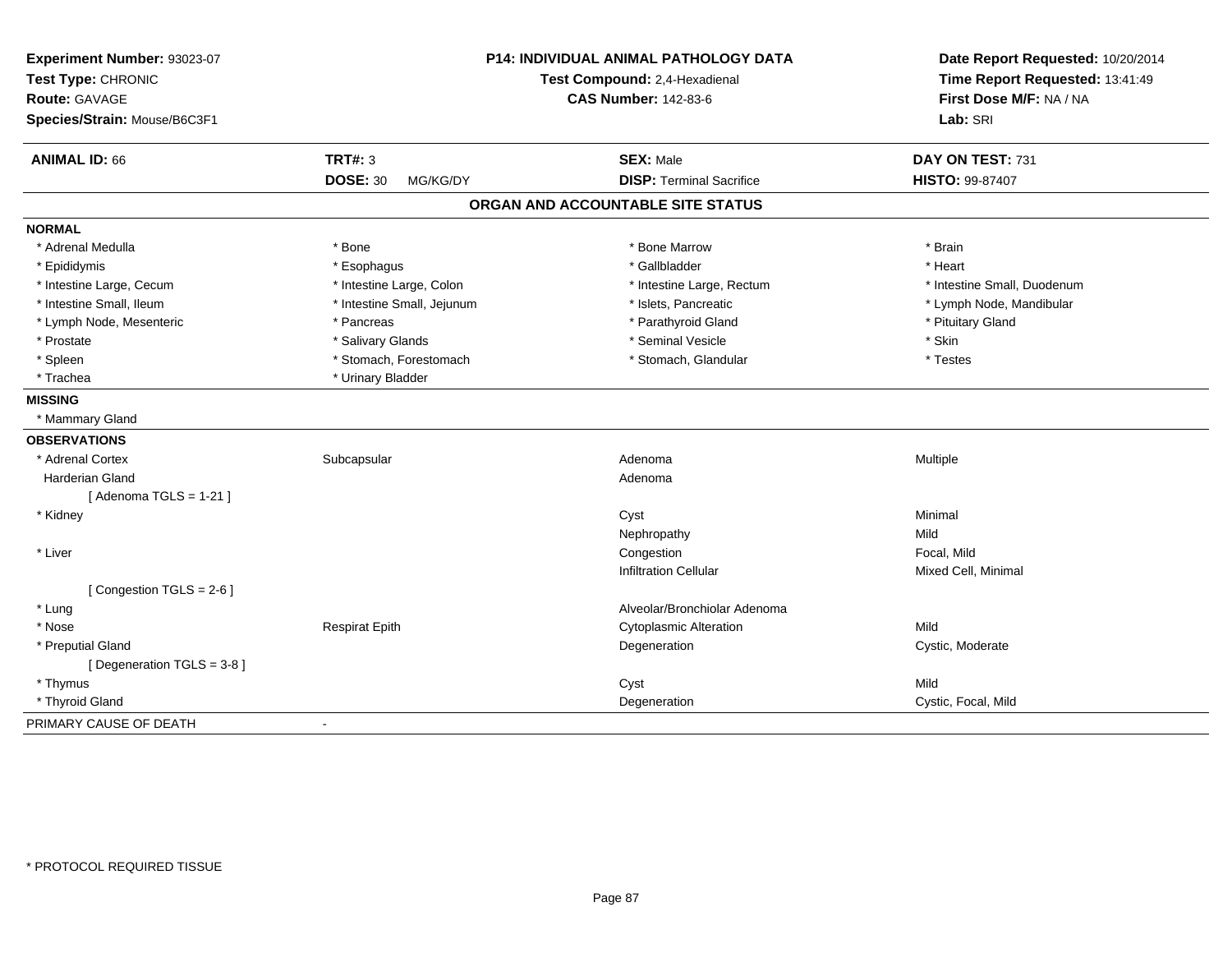| Experiment Number: 93023-07<br>Test Type: CHRONIC<br><b>Route: GAVAGE</b><br>Species/Strain: Mouse/B6C3F1 |                             | P14: INDIVIDUAL ANIMAL PATHOLOGY DATA<br>Test Compound: 2,4-Hexadienal<br><b>CAS Number: 142-83-6</b> | Date Report Requested: 10/20/2014<br>Time Report Requested: 13:41:49<br>First Dose M/F: NA / NA<br>Lab: SRI |
|-----------------------------------------------------------------------------------------------------------|-----------------------------|-------------------------------------------------------------------------------------------------------|-------------------------------------------------------------------------------------------------------------|
| <b>ANIMAL ID: 67</b>                                                                                      | <b>TRT#: 3</b>              | <b>SEX: Male</b>                                                                                      | DAY ON TEST: 731                                                                                            |
|                                                                                                           | <b>DOSE: 30</b><br>MG/KG/DY | <b>DISP: Terminal Sacrifice</b>                                                                       | HISTO: 99-87408                                                                                             |
|                                                                                                           |                             | ORGAN AND ACCOUNTABLE SITE STATUS                                                                     |                                                                                                             |
| <b>NORMAL</b>                                                                                             |                             |                                                                                                       |                                                                                                             |
| * Adrenal Medulla                                                                                         | * Bone                      | * Bone Marrow                                                                                         | * Brain                                                                                                     |
| * Epididymis                                                                                              | * Esophagus                 | * Gallbladder                                                                                         | * Heart                                                                                                     |
| * Intestine Large, Cecum                                                                                  | * Intestine Large, Colon    | * Intestine Large, Rectum                                                                             | * Intestine Small, Duodenum                                                                                 |
| * Intestine Small, Ileum                                                                                  | * Intestine Small, Jejunum  | * Islets, Pancreatic                                                                                  | * Lymph Node, Mandibular                                                                                    |
| * Lymph Node, Mesenteric                                                                                  | * Pancreas                  | * Pituitary Gland                                                                                     | * Prostate                                                                                                  |
| * Salivary Glands                                                                                         | * Seminal Vesicle           | * Skin                                                                                                | * Spleen                                                                                                    |
| * Stomach, Forestomach                                                                                    | * Stomach, Glandular        | * Testes                                                                                              | * Thymus                                                                                                    |
| * Thyroid Gland                                                                                           | * Trachea                   | * Urinary Bladder                                                                                     |                                                                                                             |
| <b>MISSING</b>                                                                                            |                             |                                                                                                       |                                                                                                             |
| * Mammary Gland                                                                                           | * Parathyroid Gland         |                                                                                                       |                                                                                                             |
| <b>OBSERVATIONS</b>                                                                                       |                             |                                                                                                       |                                                                                                             |
| * Adrenal Cortex                                                                                          | Subcapsular                 | Hyperplasia                                                                                           | Focal, Minimal                                                                                              |
| * Kidney                                                                                                  |                             | Nephropathy                                                                                           | Mild                                                                                                        |
| * Liver                                                                                                   |                             | Hepatocellular Adenoma                                                                                | Multiple                                                                                                    |
|                                                                                                           | Hepatocyte                  | Mixed Cell Focus                                                                                      | Minimal                                                                                                     |
|                                                                                                           | Hepatocyte                  | Vacuolization Cytoplasmic                                                                             | Focal, Mild                                                                                                 |
| [ Hepatocellular Adenoma TGLS = 3-22, 4-23, 5-24 ]                                                        |                             |                                                                                                       |                                                                                                             |
| * Lung                                                                                                    |                             | Alveolar/Bronchiolar Adenoma                                                                          |                                                                                                             |
|                                                                                                           |                             | <b>Infiltration Cellular</b>                                                                          | Mixed Cell, Focal, Minimal                                                                                  |
| [ Alveolar/Bronchiolar Adenoma TGLS = 6-2 ]<br>[ Infiltration Cellular TGLS = 6-25 ]                      |                             |                                                                                                       |                                                                                                             |
| Mesentery                                                                                                 | Fat                         | Necrosis                                                                                              | Moderate                                                                                                    |
| [Necrosis TGLS = $2-21$ ]                                                                                 |                             |                                                                                                       |                                                                                                             |
| * Nose                                                                                                    | <b>Respirat Epith</b>       | <b>Cytoplasmic Alteration</b>                                                                         | Mild                                                                                                        |
| * Preputial Gland                                                                                         |                             | Degeneration                                                                                          | Cystic, Moderate                                                                                            |
| [Degeneration TGLS = 1-8]                                                                                 |                             |                                                                                                       |                                                                                                             |
| Tooth                                                                                                     |                             | Malformation                                                                                          | Mild                                                                                                        |
| PRIMARY CAUSE OF DEATH                                                                                    |                             |                                                                                                       |                                                                                                             |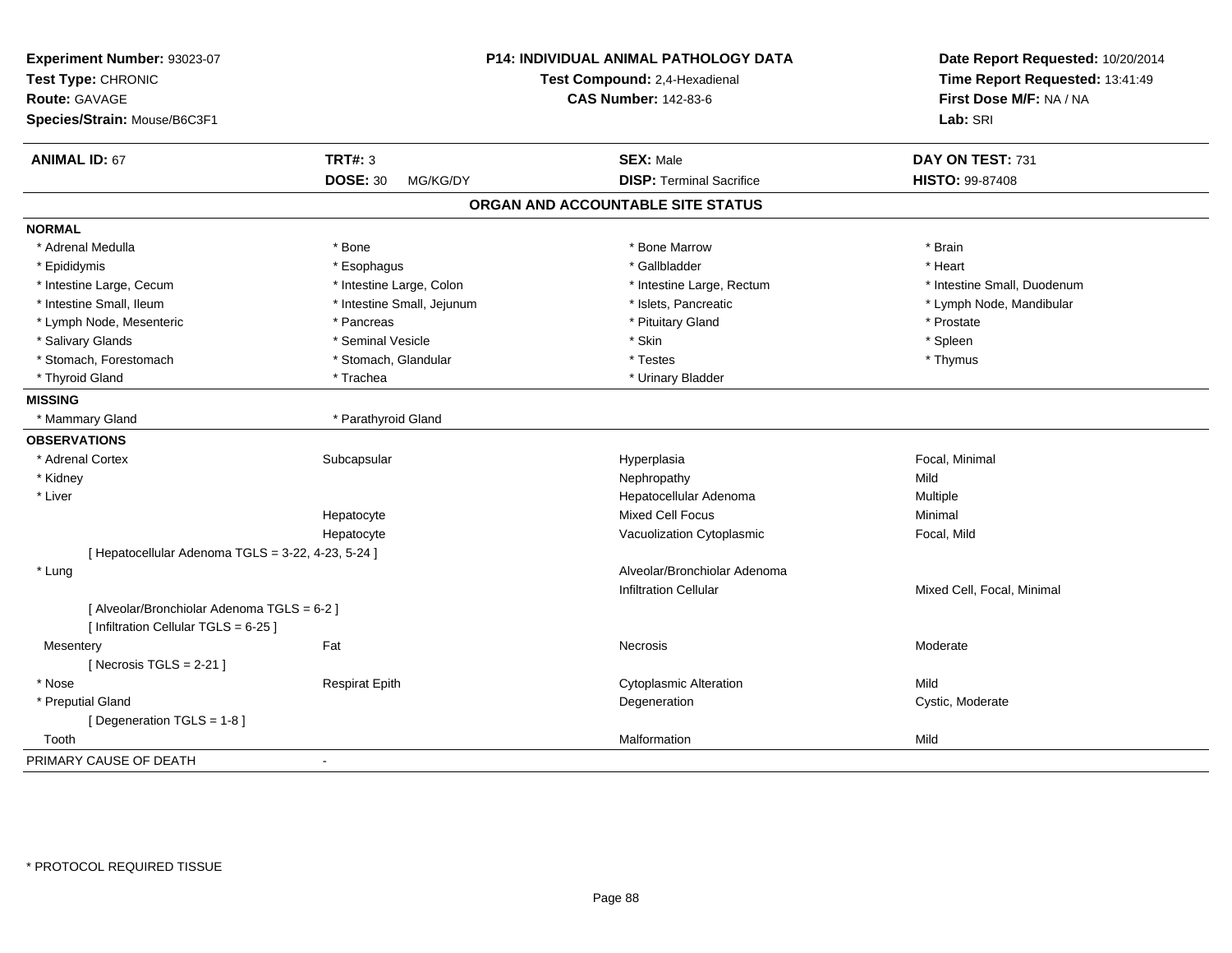| Experiment Number: 93023-07                    |                               | P14: INDIVIDUAL ANIMAL PATHOLOGY DATA                                                                                                            | Date Report Requested: 10/20/2014 |
|------------------------------------------------|-------------------------------|--------------------------------------------------------------------------------------------------------------------------------------------------|-----------------------------------|
| Test Type: CHRONIC                             | Test Compound: 2,4-Hexadienal |                                                                                                                                                  | Time Report Requested: 13:41:49   |
| <b>Route: GAVAGE</b>                           |                               | <b>CAS Number: 142-83-6</b>                                                                                                                      | First Dose M/F: NA / NA           |
| Species/Strain: Mouse/B6C3F1                   |                               |                                                                                                                                                  | Lab: SRI                          |
| <b>ANIMAL ID: 68</b>                           | <b>TRT#: 3</b>                | <b>SEX: Male</b>                                                                                                                                 | DAY ON TEST: 732                  |
|                                                | <b>DOSE: 30</b><br>MG/KG/DY   | <b>DISP: Terminal Sacrifice</b>                                                                                                                  | <b>HISTO: 99-87409</b>            |
|                                                |                               | ORGAN AND ACCOUNTABLE SITE STATUS                                                                                                                |                                   |
| <b>NORMAL</b>                                  |                               |                                                                                                                                                  |                                   |
| * Adrenal Cortex                               | * Adrenal Medulla             | * Bone                                                                                                                                           | * Bone Marrow                     |
| * Brain                                        | * Epididymis                  | * Esophagus                                                                                                                                      | * Gallbladder                     |
| * Heart                                        | * Intestine Large, Cecum      | * Intestine Large, Colon                                                                                                                         | * Intestine Large, Rectum         |
| * Intestine Small, Duodenum                    | * Intestine Small, Ileum      | * Intestine Small, Jejunum                                                                                                                       | * Islets, Pancreatic              |
| * Liver                                        | * Lymph Node, Mandibular      | * Lymph Node, Mesenteric                                                                                                                         | * Pancreas                        |
| * Pituitary Gland                              | * Preputial Gland             | * Prostate                                                                                                                                       | * Salivary Glands                 |
| * Seminal Vesicle                              | * Skin                        | * Stomach, Glandular                                                                                                                             | * Testes                          |
| * Thyroid Gland                                | * Trachea                     | * Urinary Bladder                                                                                                                                |                                   |
| <b>MISSING</b>                                 |                               |                                                                                                                                                  |                                   |
| * Mammary Gland                                | * Parathyroid Gland           |                                                                                                                                                  |                                   |
| <b>INSUFFICIENT TISSUE</b>                     |                               |                                                                                                                                                  |                                   |
| * Thymus                                       |                               |                                                                                                                                                  |                                   |
| <b>OBSERVATIONS</b>                            |                               |                                                                                                                                                  |                                   |
| * Adren Medulla                                |                               |                                                                                                                                                  |                                   |
| Note: Medulla of one adrenal gland is missing. |                               |                                                                                                                                                  |                                   |
| * Kidney                                       |                               | Nephropathy                                                                                                                                      | Minimal                           |
| * Lung                                         |                               | Alveolar/Bronchiolar Carcinoma                                                                                                                   |                                   |
| [ Alveolar/Bronchiolar Carcinoma TGLS = 2-2 ]  |                               |                                                                                                                                                  |                                   |
| * Nose                                         | Olfactory Epi                 | <b>Cytoplasmic Alteration</b>                                                                                                                    | Minimal                           |
|                                                | <b>Respirat Epith</b>         | <b>Cytoplasmic Alteration</b>                                                                                                                    | Moderate                          |
| * Spleen                                       |                               | Hyperplasia                                                                                                                                      | Lymphoid, Moderate                |
| [ Hyperplasia TGLS = 1-6 ]                     |                               |                                                                                                                                                  |                                   |
| * Stomach, Forestomach                         |                               | Squamous Cell Papilloma                                                                                                                          |                                   |
| [Squamous Cell Papilloma TGLS = 3-21]          |                               | Note: Forestomach lesion, diagnosed as squamous cell papilloma, was cut away at microtomy without obtaining section of its junction with mucosa. |                                   |
| Tooth                                          | <b>Peridont Tiss</b>          | Inflammation                                                                                                                                     | Chronic, Mild                     |
| PRIMARY CAUSE OF DEATH                         | $\blacksquare$                |                                                                                                                                                  |                                   |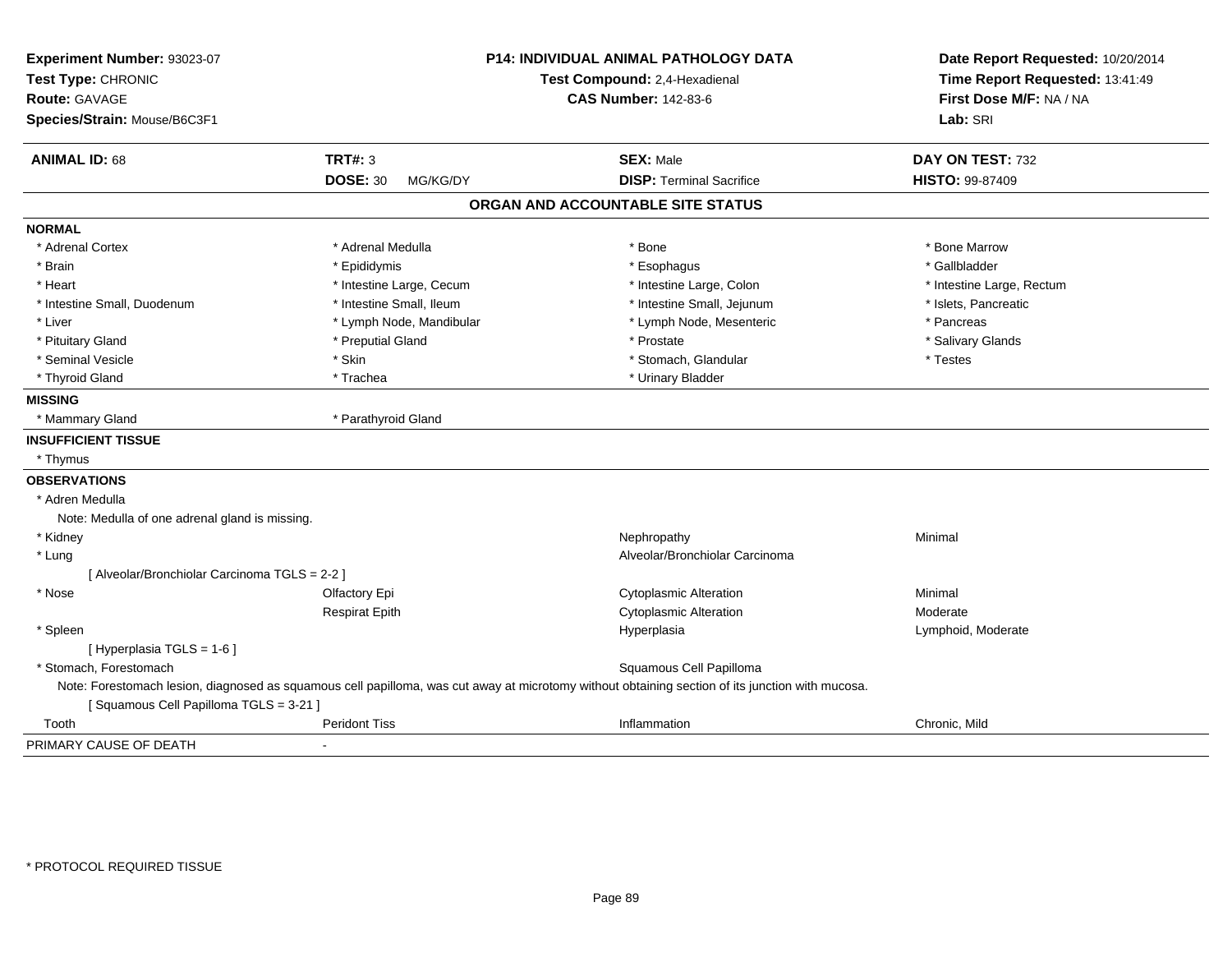| Experiment Number: 93023-07<br>Test Type: CHRONIC<br><b>Route: GAVAGE</b><br>Species/Strain: Mouse/B6C3F1 |                                  | <b>P14: INDIVIDUAL ANIMAL PATHOLOGY DATA</b><br>Test Compound: 2,4-Hexadienal<br><b>CAS Number: 142-83-6</b> | Date Report Requested: 10/20/2014<br>Time Report Requested: 13:41:49<br>First Dose M/F: NA / NA<br>Lab: SRI |
|-----------------------------------------------------------------------------------------------------------|----------------------------------|--------------------------------------------------------------------------------------------------------------|-------------------------------------------------------------------------------------------------------------|
| <b>ANIMAL ID: 69</b>                                                                                      | <b>TRT#: 3</b>                   | <b>SEX: Male</b>                                                                                             | DAY ON TEST: 400                                                                                            |
|                                                                                                           | <b>DOSE: 30</b><br>MG/KG/DY      | <b>DISP: Natural Death</b>                                                                                   | HISTO: 98-84340                                                                                             |
|                                                                                                           |                                  | ORGAN AND ACCOUNTABLE SITE STATUS                                                                            |                                                                                                             |
| <b>NORMAL</b>                                                                                             |                                  |                                                                                                              |                                                                                                             |
| * Adrenal Cortex                                                                                          | * Adrenal Medulla                | * Bone                                                                                                       | * Bone Marrow                                                                                               |
| * Brain                                                                                                   | * Epididymis                     | * Esophagus                                                                                                  | * Gallbladder                                                                                               |
| * Heart                                                                                                   | * Intestine Large, Cecum         | * Intestine Large, Colon                                                                                     | * Intestine Large, Rectum                                                                                   |
| * Intestine Small, Duodenum                                                                               | * Intestine Small, Ileum         | * Intestine Small, Jejunum                                                                                   | * Islets, Pancreatic                                                                                        |
| * Lymph Node, Mandibular                                                                                  | * Lymph Node, Mesenteric         | * Pancreas                                                                                                   | * Parathyroid Gland                                                                                         |
| * Pituitary Gland                                                                                         | * Prostate                       | * Salivary Glands                                                                                            | * Seminal Vesicle                                                                                           |
| * Skin                                                                                                    | * Stomach, Forestomach           | * Stomach, Glandular                                                                                         | * Testes                                                                                                    |
| * Thyroid Gland                                                                                           | * Trachea                        | * Urinary Bladder                                                                                            |                                                                                                             |
| <b>MISSING</b>                                                                                            |                                  |                                                                                                              |                                                                                                             |
| * Mammary Gland                                                                                           |                                  |                                                                                                              |                                                                                                             |
| <b>OBSERVATIONS</b>                                                                                       |                                  |                                                                                                              |                                                                                                             |
| * Kidney                                                                                                  |                                  | Atrophy                                                                                                      | Focal, Minimal                                                                                              |
| * Liver                                                                                                   |                                  | Hemangiosarcoma                                                                                              |                                                                                                             |
|                                                                                                           |                                  | Hepatocellular Carcinoma                                                                                     | Multiple                                                                                                    |
|                                                                                                           | Hepatocyte                       | Necrosis                                                                                                     | Focal, Moderate                                                                                             |
| [Hemangiosarcoma TGLS = 5-21]                                                                             |                                  |                                                                                                              |                                                                                                             |
| [ Hepatocellular Carcinoma TGLS = 5-21, 6-22, 7-23 ]                                                      |                                  |                                                                                                              |                                                                                                             |
| * Lung                                                                                                    |                                  | <b>Infiltration Cellular</b>                                                                                 | Mixed Cell, Minimal                                                                                         |
| * Nose                                                                                                    | Olfactory Epi                    | <b>Cytoplasmic Alteration</b>                                                                                | Mild                                                                                                        |
|                                                                                                           | <b>Respirat Epith</b>            | <b>Cytoplasmic Alteration</b>                                                                                | Mild                                                                                                        |
| * Preputial Gland                                                                                         |                                  | Degeneration                                                                                                 | Cystic, Moderate                                                                                            |
| [Degeneration TGLS = 1-8]                                                                                 |                                  |                                                                                                              |                                                                                                             |
| * Spleen                                                                                                  |                                  | Hematopoietic Cell Proliferation                                                                             | Marked                                                                                                      |
| [ Hematopoietic Cell Proliferation TGLS = 4-6 ]                                                           |                                  |                                                                                                              |                                                                                                             |
| * Thymus                                                                                                  |                                  | Angiectasis                                                                                                  | Mild                                                                                                        |
| [Angiectasis TGLS = 8-2]                                                                                  |                                  |                                                                                                              |                                                                                                             |
| PRIMARY CAUSE OF DEATH                                                                                    | - Liver Hepatocellular Carcinoma |                                                                                                              |                                                                                                             |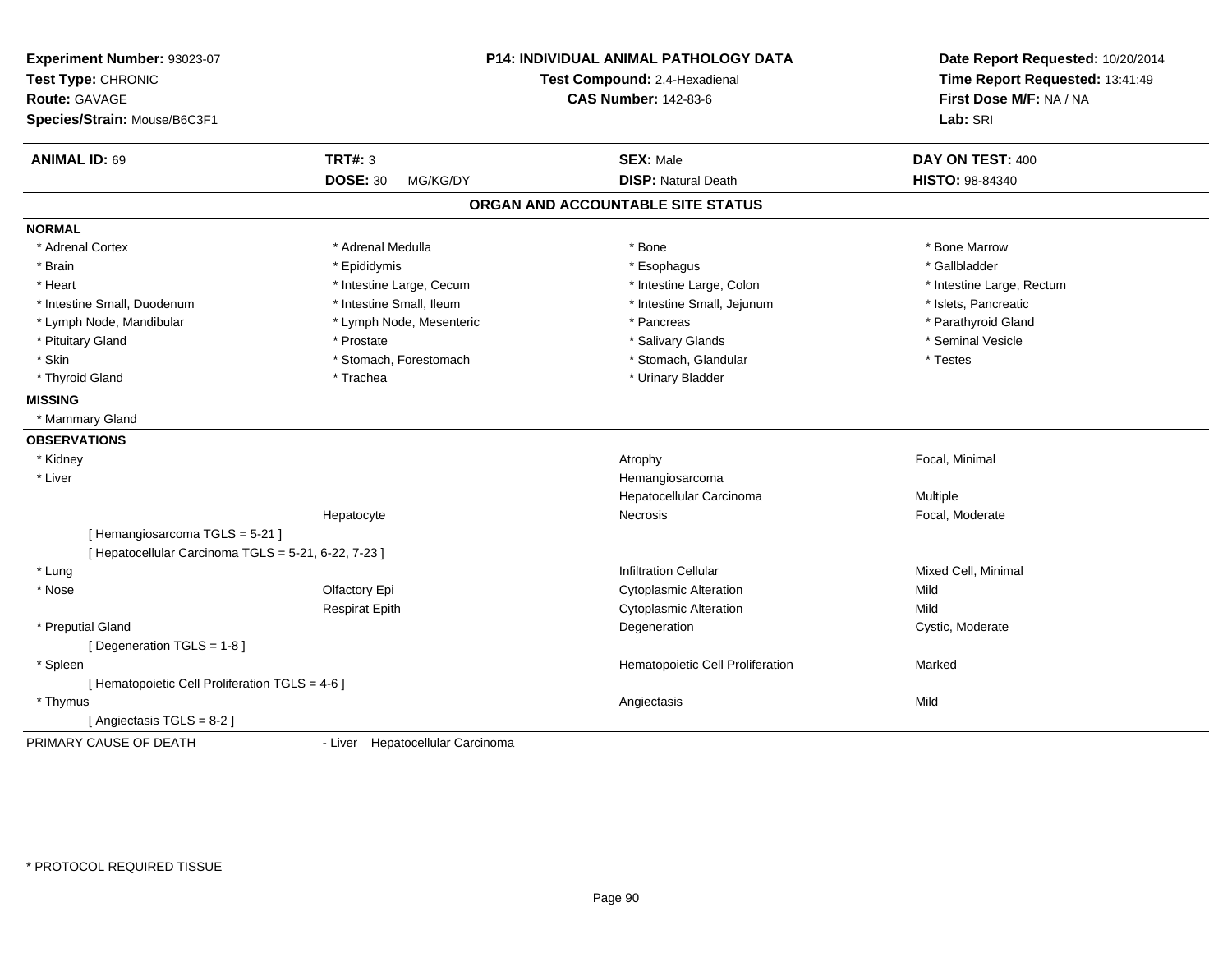| Experiment Number: 93023-07                  |                               | <b>P14: INDIVIDUAL ANIMAL PATHOLOGY DATA</b> | Date Report Requested: 10/20/2014 |  |
|----------------------------------------------|-------------------------------|----------------------------------------------|-----------------------------------|--|
| Test Type: CHRONIC                           | Test Compound: 2,4-Hexadienal |                                              | Time Report Requested: 13:41:49   |  |
| <b>Route: GAVAGE</b>                         |                               | <b>CAS Number: 142-83-6</b>                  | First Dose M/F: NA / NA           |  |
| Species/Strain: Mouse/B6C3F1                 |                               |                                              | Lab: SRI                          |  |
| <b>ANIMAL ID: 70</b>                         | TRT#: 3                       | <b>SEX: Male</b>                             | DAY ON TEST: 730                  |  |
|                                              | <b>DOSE: 30</b><br>MG/KG/DY   | <b>DISP: Terminal Sacrifice</b>              | <b>HISTO: 99-87410</b>            |  |
|                                              |                               | ORGAN AND ACCOUNTABLE SITE STATUS            |                                   |  |
| <b>NORMAL</b>                                |                               |                                              |                                   |  |
| * Adrenal Cortex                             | * Adrenal Medulla             | * Bone                                       | * Bone Marrow                     |  |
| * Brain                                      | * Epididymis                  | * Esophagus                                  | * Gallbladder                     |  |
| * Heart                                      | * Intestine Large, Cecum      | * Intestine Large, Colon                     | * Intestine Large, Rectum         |  |
| * Intestine Small, Duodenum                  | * Intestine Small. Ileum      | * Intestine Small, Jejunum                   | * Islets, Pancreatic              |  |
| * Lung                                       | * Lymph Node, Mandibular      | * Lymph Node, Mesenteric                     | * Pancreas                        |  |
| * Parathyroid Gland                          | * Pituitary Gland             | * Preputial Gland                            | * Prostate                        |  |
| * Salivary Glands                            | * Seminal Vesicle             | * Skin                                       | * Spleen                          |  |
| * Stomach, Forestomach                       | * Stomach, Glandular          | * Testes                                     | * Thymus                          |  |
| * Thyroid Gland                              | * Trachea                     | * Urinary Bladder                            |                                   |  |
| <b>MISSING</b>                               |                               |                                              |                                   |  |
| * Mammary Gland                              |                               |                                              |                                   |  |
| <b>OBSERVATIONS</b>                          |                               |                                              |                                   |  |
| * Kidney                                     |                               | Nephropathy                                  | Mild                              |  |
| * Liver                                      |                               | Hepatocellular Adenoma                       | Multiple                          |  |
|                                              |                               | <b>Infiltration Cellular</b>                 | Mixed Cell, Minimal               |  |
| [ Hepatocellular Adenoma TGLS = 2-22, 3-23 ] |                               |                                              |                                   |  |
| Mesentery                                    | Fat                           | Necrosis                                     | Mild                              |  |
| [Necrosis TGLS = $1-21$ ]                    |                               |                                              |                                   |  |
| * Nose                                       | Vomeronas Org                 | Cyst                                         | Mild                              |  |
|                                              | <b>Respirat Epith</b>         | <b>Cytoplasmic Alteration</b>                | Mild                              |  |
| Tooth                                        | <b>Peridont Tiss</b>          | Inflammation                                 | Chronic, Minimal                  |  |
| PRIMARY CAUSE OF DEATH                       |                               |                                              |                                   |  |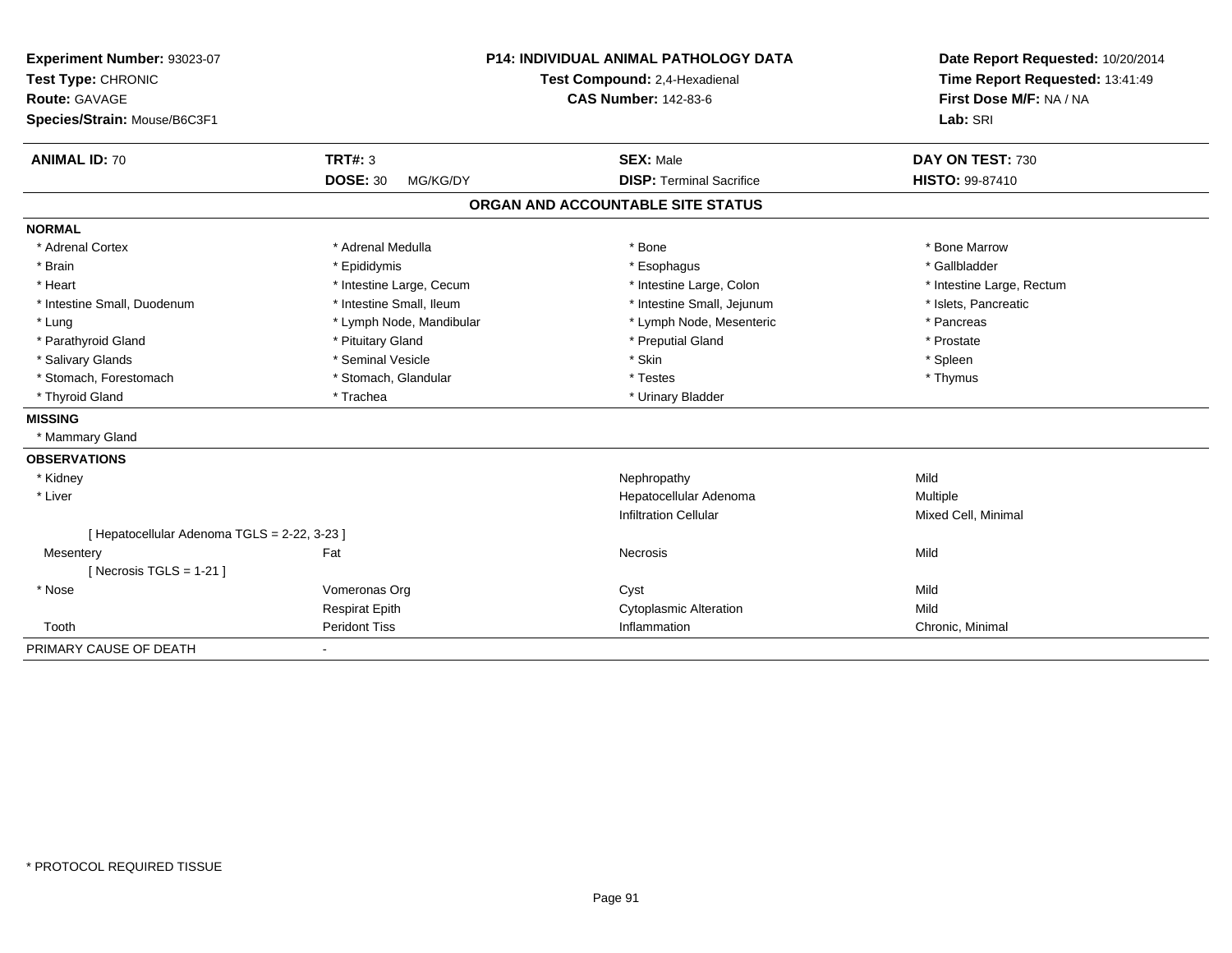| Experiment Number: 93023-07<br>Test Type: CHRONIC<br><b>Route: GAVAGE</b><br>Species/Strain: Mouse/B6C3F1 |                                        | <b>P14: INDIVIDUAL ANIMAL PATHOLOGY DATA</b><br>Test Compound: 2,4-Hexadienal<br><b>CAS Number: 142-83-6</b> | Date Report Requested: 10/20/2014<br>Time Report Requested: 13:41:49<br>First Dose M/F: NA / NA<br>Lab: SRI |
|-----------------------------------------------------------------------------------------------------------|----------------------------------------|--------------------------------------------------------------------------------------------------------------|-------------------------------------------------------------------------------------------------------------|
| <b>ANIMAL ID: 71</b>                                                                                      | <b>TRT#: 3</b>                         | <b>SEX: Male</b>                                                                                             | DAY ON TEST: 731                                                                                            |
|                                                                                                           | <b>DOSE: 30</b><br>MG/KG/DY            | <b>DISP: Terminal Sacrifice</b>                                                                              | HISTO: 99-87411                                                                                             |
|                                                                                                           |                                        | ORGAN AND ACCOUNTABLE SITE STATUS                                                                            |                                                                                                             |
| <b>NORMAL</b>                                                                                             |                                        |                                                                                                              |                                                                                                             |
| * Adrenal Medulla                                                                                         | * Bone                                 | * Bone Marrow                                                                                                | * Brain                                                                                                     |
| * Epididymis                                                                                              | * Esophagus                            | * Gallbladder                                                                                                | * Heart                                                                                                     |
| * Intestine Large, Cecum                                                                                  | * Intestine Large, Colon               | * Intestine Large, Rectum                                                                                    | * Intestine Small, Duodenum                                                                                 |
| * Intestine Small, Ileum                                                                                  | * Intestine Small, Jejunum             | * Islets, Pancreatic                                                                                         | * Lymph Node, Mandibular                                                                                    |
| * Lymph Node, Mesenteric                                                                                  | * Pancreas                             | * Parathyroid Gland                                                                                          | * Pituitary Gland                                                                                           |
| * Preputial Gland                                                                                         | * Prostate                             | * Salivary Glands                                                                                            | * Seminal Vesicle                                                                                           |
| * Skin                                                                                                    | * Spleen                               | * Stomach, Forestomach                                                                                       | * Stomach, Glandular                                                                                        |
| * Testes                                                                                                  | * Thymus                               | * Thyroid Gland                                                                                              | * Trachea                                                                                                   |
| * Urinary Bladder                                                                                         |                                        |                                                                                                              |                                                                                                             |
| <b>MISSING</b>                                                                                            |                                        |                                                                                                              |                                                                                                             |
| * Mammary Gland                                                                                           |                                        |                                                                                                              |                                                                                                             |
| <b>OBSERVATIONS</b>                                                                                       |                                        |                                                                                                              |                                                                                                             |
| * Adrenal Cortex                                                                                          | Subcapsular                            | Adenoma                                                                                                      |                                                                                                             |
| * Kidney                                                                                                  |                                        | Nephropathy                                                                                                  | Mild                                                                                                        |
| * Liver                                                                                                   |                                        | Hepatocellular Adenoma                                                                                       |                                                                                                             |
|                                                                                                           | Hepatocyte                             | Vacuolization Cytoplasmic                                                                                    | Focal, Mild                                                                                                 |
|                                                                                                           | Hepatocyte, Midzonal                   | Vacuolization Cytoplasmic                                                                                    | Moderate                                                                                                    |
|                                                                                                           | [ Hepatocellular Adenoma TGLS = 1-6 ]  |                                                                                                              |                                                                                                             |
|                                                                                                           | [Vacuolization Cytoplasmic TGLS = 1-6] |                                                                                                              |                                                                                                             |
|                                                                                                           | [Vacuolization Cytoplasmic TGLS = 1-6] |                                                                                                              |                                                                                                             |
| * Lung                                                                                                    | Alveolar Epith                         | Hyperplasia                                                                                                  | Mild                                                                                                        |
| [ Hyperplasia TGLS = 2-21 ]                                                                               |                                        |                                                                                                              |                                                                                                             |
| * Nose                                                                                                    | Olfactory Epi                          | <b>Cytoplasmic Alteration</b>                                                                                | Minimal                                                                                                     |
|                                                                                                           | <b>Respirat Epith</b>                  | <b>Cytoplasmic Alteration</b>                                                                                | Mild                                                                                                        |
|                                                                                                           |                                        | Inflammation                                                                                                 | Suppurative, Moderate                                                                                       |
| Tooth                                                                                                     |                                        | Malformation                                                                                                 | Moderate                                                                                                    |
| PRIMARY CAUSE OF DEATH                                                                                    |                                        |                                                                                                              |                                                                                                             |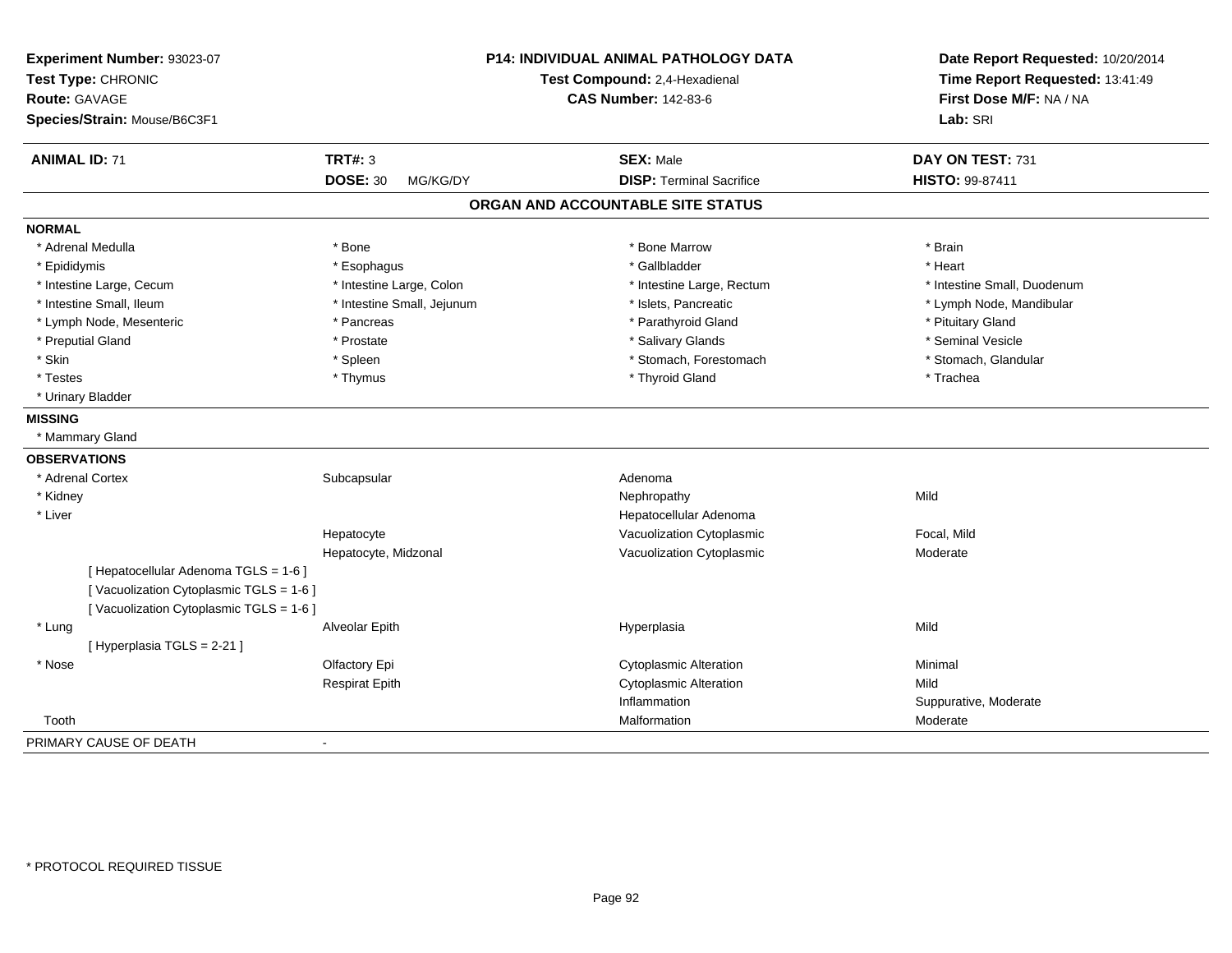| Experiment Number: 93023-07            |                               | <b>P14: INDIVIDUAL ANIMAL PATHOLOGY DATA</b> | Date Report Requested: 10/20/2014 |
|----------------------------------------|-------------------------------|----------------------------------------------|-----------------------------------|
| Test Type: CHRONIC                     | Test Compound: 2,4-Hexadienal |                                              | Time Report Requested: 13:41:49   |
| <b>Route: GAVAGE</b>                   |                               | <b>CAS Number: 142-83-6</b>                  | First Dose M/F: NA / NA           |
| Species/Strain: Mouse/B6C3F1           |                               |                                              | Lab: SRI                          |
| <b>ANIMAL ID: 72</b>                   | <b>TRT#: 3</b>                | <b>SEX: Male</b>                             | DAY ON TEST: 730                  |
|                                        | <b>DOSE: 30</b><br>MG/KG/DY   | <b>DISP: Terminal Sacrifice</b>              | HISTO: 99-87412                   |
|                                        |                               | ORGAN AND ACCOUNTABLE SITE STATUS            |                                   |
| <b>NORMAL</b>                          |                               |                                              |                                   |
| * Adrenal Medulla                      | * Bone                        | * Bone Marrow                                | * Brain                           |
| * Epididymis                           | * Esophagus                   | * Heart                                      | * Intestine Large, Cecum          |
| * Intestine Large, Colon               | * Intestine Large, Rectum     | * Intestine Small, Duodenum                  | * Intestine Small, Ileum          |
| * Intestine Small, Jejunum             | * Islets, Pancreatic          | * Lung                                       | * Lymph Node, Mandibular          |
| * Lymph Node, Mesenteric               | * Pancreas                    | * Parathyroid Gland                          | * Pituitary Gland                 |
| * Prostate                             | * Salivary Glands             | * Seminal Vesicle                            | * Skin                            |
| * Spleen                               | * Stomach, Forestomach        | * Stomach, Glandular                         | * Testes                          |
| * Thymus                               | * Thyroid Gland               | * Trachea                                    | * Urinary Bladder                 |
| <b>MISSING</b>                         |                               |                                              |                                   |
| * Mammary Gland                        |                               |                                              |                                   |
| <b>INSUFFICIENT TISSUE</b>             |                               |                                              |                                   |
| * Gallbladder                          |                               |                                              |                                   |
| <b>OBSERVATIONS</b>                    |                               |                                              |                                   |
| * Adrenal Cortex                       | Bilateral, Subcapsular        | Adenoma                                      |                                   |
| * Kidney                               |                               | Nephropathy                                  | Minimal                           |
| * Liver                                |                               | Hepatocellular Adenoma                       |                                   |
|                                        |                               | <b>Infiltration Cellular</b>                 | Mixed Cell, Minimal               |
| [ Hepatocellular Adenoma TGLS = 4-23 ] |                               |                                              |                                   |
| Mesentery                              | Fat                           | Necrosis                                     | Moderate                          |
| [ Necrosis TGLS = 2-21, 3-22 ]         |                               |                                              |                                   |
| * Nose                                 | <b>Respirat Epith</b>         | <b>Cytoplasmic Alteration</b>                | Mild                              |
| * Preputial Gland                      |                               | Degeneration                                 | Cystic, Moderate                  |
| [ Degeneration TGLS = 1-8 ]            |                               |                                              |                                   |
| PRIMARY CAUSE OF DEATH                 |                               |                                              |                                   |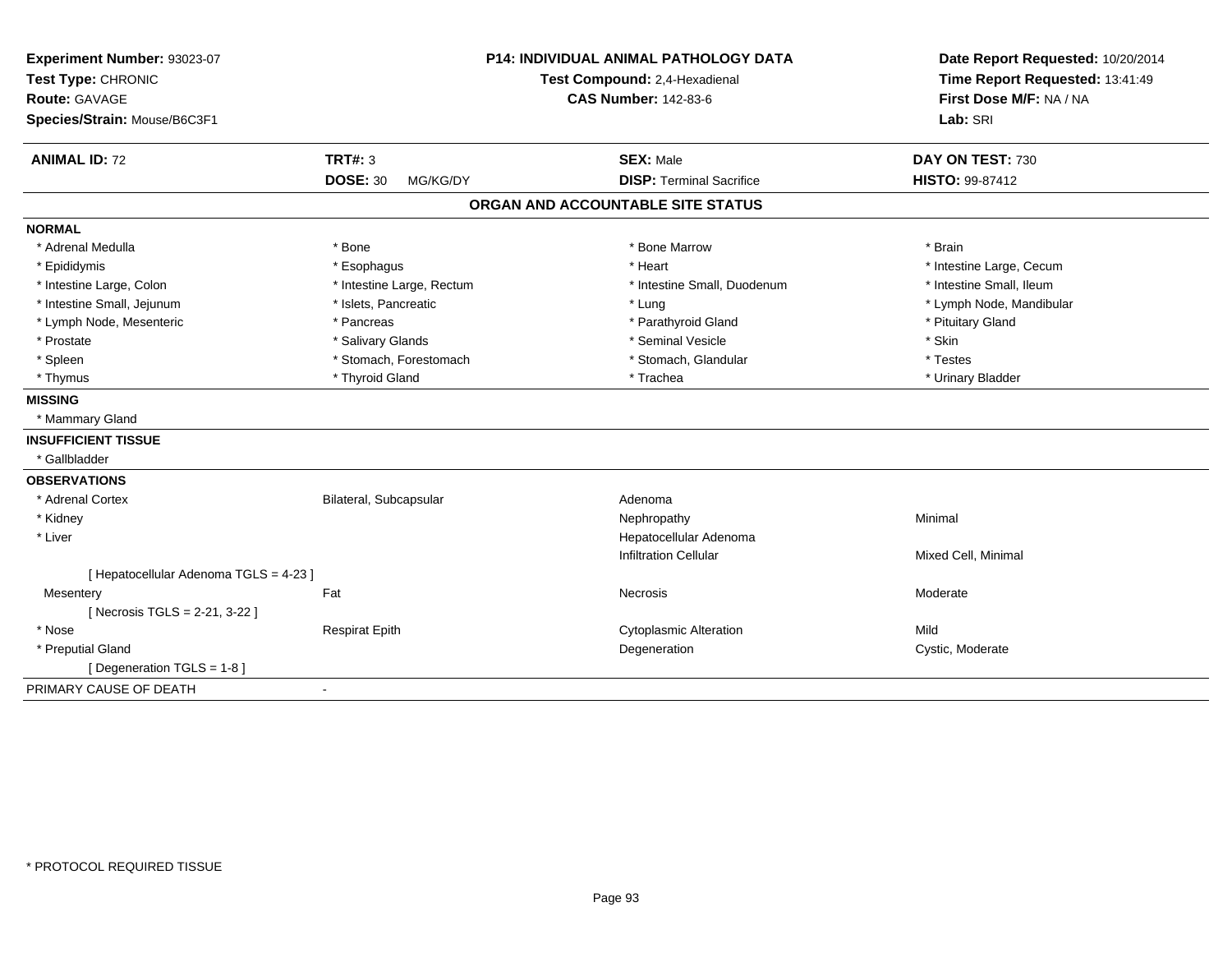| Experiment Number: 93023-07<br>Test Type: CHRONIC<br><b>Route: GAVAGE</b><br>Species/Strain: Mouse/B6C3F1 |                             | <b>P14: INDIVIDUAL ANIMAL PATHOLOGY DATA</b><br>Test Compound: 2,4-Hexadienal<br><b>CAS Number: 142-83-6</b> | Date Report Requested: 10/20/2014<br>Time Report Requested: 13:41:49<br>First Dose M/F: NA / NA<br>Lab: SRI |
|-----------------------------------------------------------------------------------------------------------|-----------------------------|--------------------------------------------------------------------------------------------------------------|-------------------------------------------------------------------------------------------------------------|
| <b>ANIMAL ID: 73</b>                                                                                      | <b>TRT#: 3</b>              | <b>SEX: Male</b>                                                                                             | DAY ON TEST: 729                                                                                            |
|                                                                                                           | <b>DOSE: 30</b><br>MG/KG/DY | <b>DISP: Terminal Sacrifice</b>                                                                              | <b>HISTO: 99-87413</b>                                                                                      |
|                                                                                                           |                             | ORGAN AND ACCOUNTABLE SITE STATUS                                                                            |                                                                                                             |
| <b>NORMAL</b>                                                                                             |                             |                                                                                                              |                                                                                                             |
| * Adrenal Medulla                                                                                         | * Bone                      | * Bone Marrow                                                                                                | * Brain                                                                                                     |
| * Epididymis                                                                                              | * Esophagus                 | * Gallbladder                                                                                                | * Heart                                                                                                     |
| * Intestine Large, Cecum                                                                                  | * Intestine Large, Colon    | * Intestine Large, Rectum                                                                                    | * Intestine Small, Duodenum                                                                                 |
| * Intestine Small, Ileum                                                                                  | * Intestine Small, Jejunum  | * Islets, Pancreatic                                                                                         | * Lymph Node, Mandibular                                                                                    |
| * Lymph Node, Mesenteric                                                                                  | * Pancreas                  | * Parathyroid Gland                                                                                          | * Pituitary Gland                                                                                           |
| * Preputial Gland                                                                                         | * Prostate                  | * Salivary Glands                                                                                            | * Seminal Vesicle                                                                                           |
| * Skin                                                                                                    | * Spleen                    | * Stomach, Forestomach                                                                                       | * Stomach, Glandular                                                                                        |
| * Testes                                                                                                  | * Thyroid Gland             | * Trachea                                                                                                    | * Urinary Bladder                                                                                           |
| <b>MISSING</b>                                                                                            |                             |                                                                                                              |                                                                                                             |
| * Mammary Gland                                                                                           | * Thymus                    |                                                                                                              |                                                                                                             |
| <b>OBSERVATIONS</b>                                                                                       |                             |                                                                                                              |                                                                                                             |
| * Adrenal Cortex                                                                                          | Subcapsular                 | Hyperplasia                                                                                                  | Focal, Mild                                                                                                 |
| Eye                                                                                                       |                             | Atrophy                                                                                                      | Moderate                                                                                                    |
|                                                                                                           | Cornea                      | Inflammation                                                                                                 | Chronic, Moderate                                                                                           |
|                                                                                                           | Iris                        | Synechia                                                                                                     | Moderate                                                                                                    |
| [Atrophy TGLS = $5-25$ ]<br>[Inflammation TGLS = $5-25$ ]<br>[Synechia TGLS = $5-25$ ]                    |                             |                                                                                                              |                                                                                                             |
| Harderian Gland                                                                                           |                             | Carcinoma                                                                                                    |                                                                                                             |
| [Carcinoma TGLS = $6-26$ ]                                                                                |                             |                                                                                                              |                                                                                                             |
| * Kidney                                                                                                  |                             | Nephropathy                                                                                                  | Minimal                                                                                                     |
| * Liver                                                                                                   | Hepatocyte                  | <b>Eosinophilic Focus</b>                                                                                    | Minimal                                                                                                     |
|                                                                                                           |                             | Hepatocellular Adenoma                                                                                       |                                                                                                             |
|                                                                                                           |                             | Hepatocellular Carcinoma                                                                                     | Multiple                                                                                                    |
| [ Hepatocellular Adenoma TGLS = 2-22 ]<br>[ Hepatocellular Carcinoma TGLS = 3-23, 4-24 ]                  |                             |                                                                                                              |                                                                                                             |
| * Lung                                                                                                    | Alveolar Epith              | Hyperplasia                                                                                                  | Minimal                                                                                                     |
| Mesentery<br>[Necrosis TGLS = $1-21$ ]                                                                    | Fat                         | Necrosis                                                                                                     | Moderate                                                                                                    |
| * Nose                                                                                                    | Olfactory Epi               | <b>Cytoplasmic Alteration</b>                                                                                | Minimal                                                                                                     |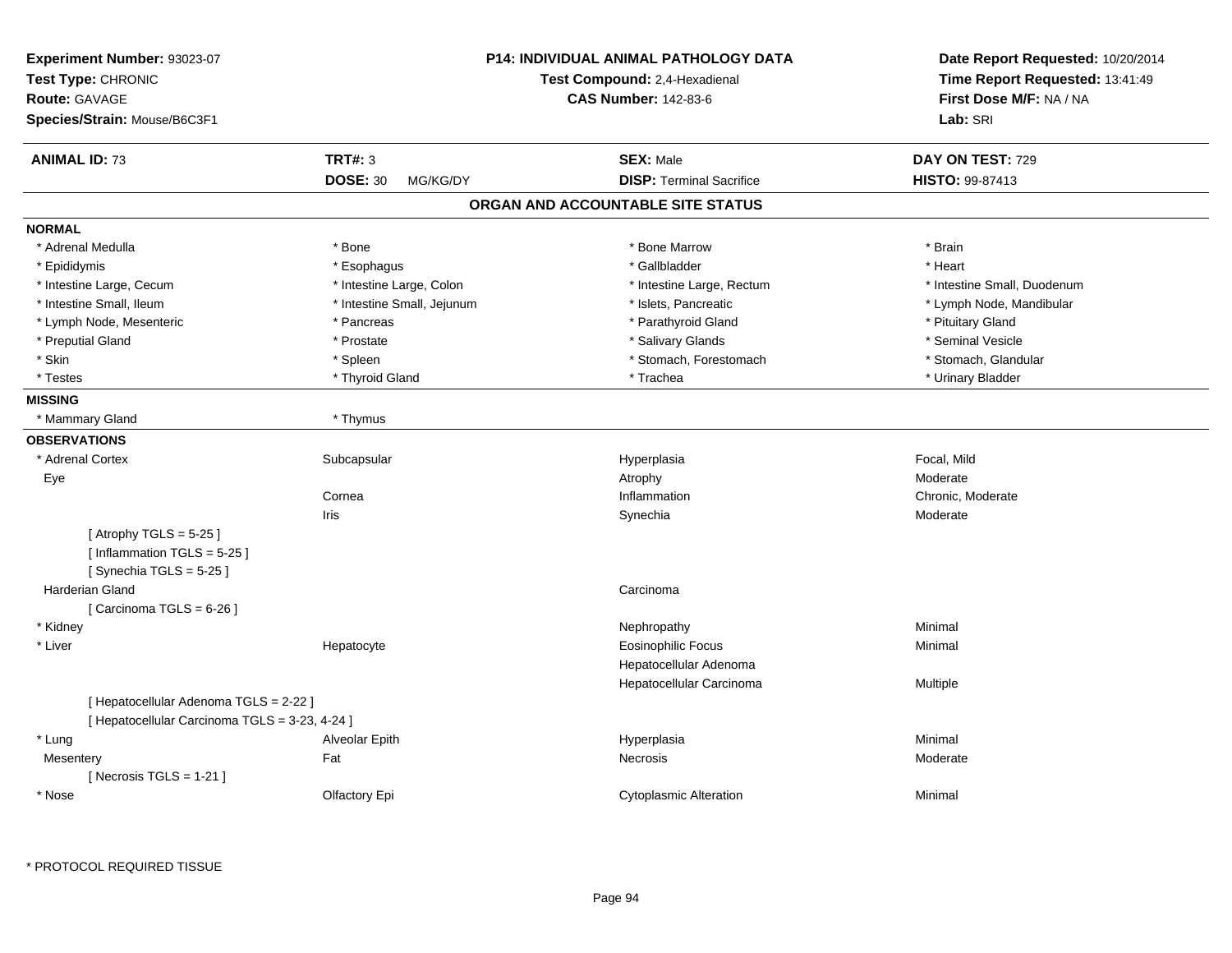| Experiment Number: 93023-07  |                             | <b>P14: INDIVIDUAL ANIMAL PATHOLOGY DATA</b> |                                 |
|------------------------------|-----------------------------|----------------------------------------------|---------------------------------|
| <b>Test Type: CHRONIC</b>    |                             | Test Compound: 2,4-Hexadienal                | Time Report Requested: 13:41:49 |
| <b>Route: GAVAGE</b>         |                             | <b>CAS Number: 142-83-6</b>                  | First Dose M/F: NA / NA         |
| Species/Strain: Mouse/B6C3F1 |                             |                                              | Lab: SRI                        |
| <b>ANIMAL ID: 73</b>         | TRT#: 3                     | <b>SEX: Male</b>                             | DAY ON TEST: 729                |
|                              | <b>DOSE: 30</b><br>MG/KG/DY | <b>DISP: Terminal Sacrifice</b>              | <b>HISTO: 99-87413</b>          |
|                              |                             | ORGAN AND ACCOUNTABLE SITE STATUS            |                                 |
|                              | <b>Respirat Epith</b>       | <b>Cytoplasmic Alteration</b>                | Mild                            |
|                              | Nasolacrim Dct              | Inflammation                                 | Mild                            |
| PRIMARY CAUSE OF DEATH       |                             |                                              |                                 |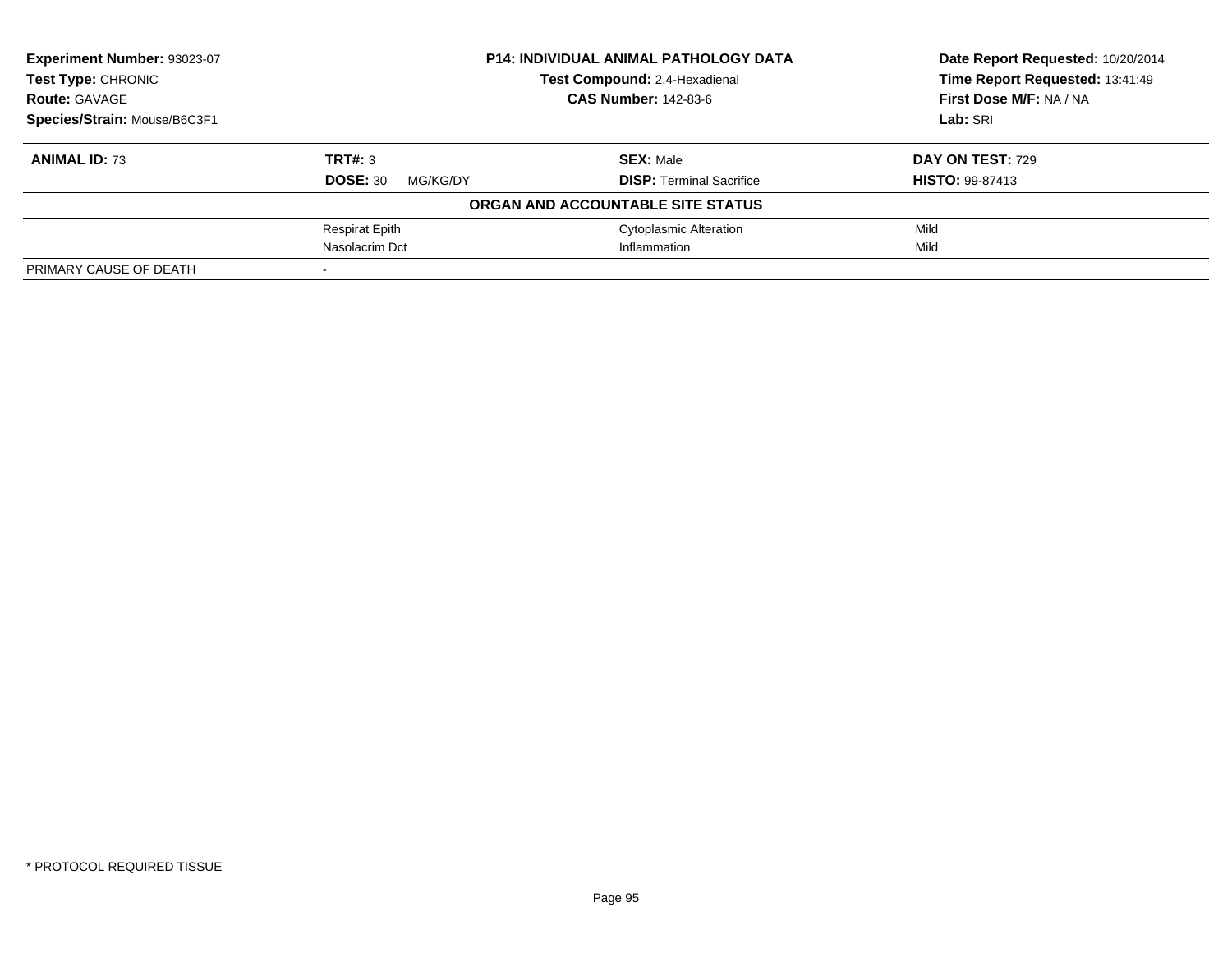| <b>Route: GAVAGE</b><br>Species/Strain: Mouse/B6C3F1                             |                                   | First Dose M/F: NA / NA<br>Lab: SRI |
|----------------------------------------------------------------------------------|-----------------------------------|-------------------------------------|
| <b>TRT#: 3</b><br><b>ANIMAL ID: 74</b>                                           | <b>SEX: Male</b>                  | DAY ON TEST: 729                    |
| <b>DOSE: 30</b><br>MG/KG/DY                                                      | <b>DISP: Terminal Sacrifice</b>   | HISTO: 99-87414                     |
|                                                                                  | ORGAN AND ACCOUNTABLE SITE STATUS |                                     |
| <b>NORMAL</b>                                                                    |                                   |                                     |
| * Adrenal Cortex<br>* Adrenal Medulla                                            | * Bone                            | * Bone Marrow                       |
| * Epididymis<br>* Brain                                                          | * Esophagus                       | * Gallbladder                       |
| * Heart<br>* Intestine Large, Cecum                                              | * Intestine Large, Colon          | * Intestine Large, Rectum           |
| * Intestine Small, Duodenum<br>* Intestine Small, Ileum                          | * Intestine Small, Jejunum        | * Islets, Pancreatic                |
| * Lymph Node, Mandibular<br>* Lymph Node, Mesenteric                             | * Pancreas                        | * Parathyroid Gland                 |
| * Pituitary Gland<br>* Preputial Gland                                           | * Prostate                        | * Salivary Glands                   |
| * Seminal Vesicle<br>* Skin                                                      | * Spleen                          | * Stomach, Forestomach              |
| * Stomach, Glandular<br>* Testes                                                 | * Trachea                         | * Urinary Bladder                   |
| <b>MISSING</b>                                                                   |                                   |                                     |
| * Mammary Gland                                                                  |                                   |                                     |
| <b>OBSERVATIONS</b>                                                              |                                   |                                     |
| Cornea<br>Eye                                                                    | Inflammation                      | Chronic, Moderate                   |
| [Inflammation TGLS = $1-21$ ]                                                    |                                   |                                     |
| <b>Harderian Gland</b>                                                           | Adenoma                           |                                     |
| [Adenoma $TGLS = 3-22$ ]                                                         |                                   |                                     |
| * Kidney                                                                         | Nephropathy                       | Moderate                            |
| [Nephropathy TGLS = 2-5]                                                         |                                   |                                     |
| * Liver                                                                          | Hepatocellular Adenoma            |                                     |
|                                                                                  | <b>Infiltration Cellular</b>      | Mixed Cell, Mild                    |
| Hepatocyte                                                                       | Vacuolization Cytoplasmic         | Focal, Mild                         |
| * Lung                                                                           | Hemorrhage                        | Mild                                |
|                                                                                  | Hyperplasia                       | Histiocytic, Mild                   |
|                                                                                  | Pigmentation                      | Focal, Mild                         |
| <b>Respirat Epith</b><br>* Nose                                                  | <b>Cytoplasmic Alteration</b>     | Minimal                             |
| Nasolacrim Dct                                                                   | Inflammation                      | Mild                                |
| * Parathyroid GI                                                                 |                                   |                                     |
| Note: Parathyroid gland is on slide 2, embedded in superficial cortex of thymus. |                                   |                                     |
| * Thymus                                                                         | Cyst                              | Mild                                |
| * Thyroid Gland                                                                  | Degeneration                      | Cystic, Focal, Minimal              |

PRIMARY CAUSE OF DEATH-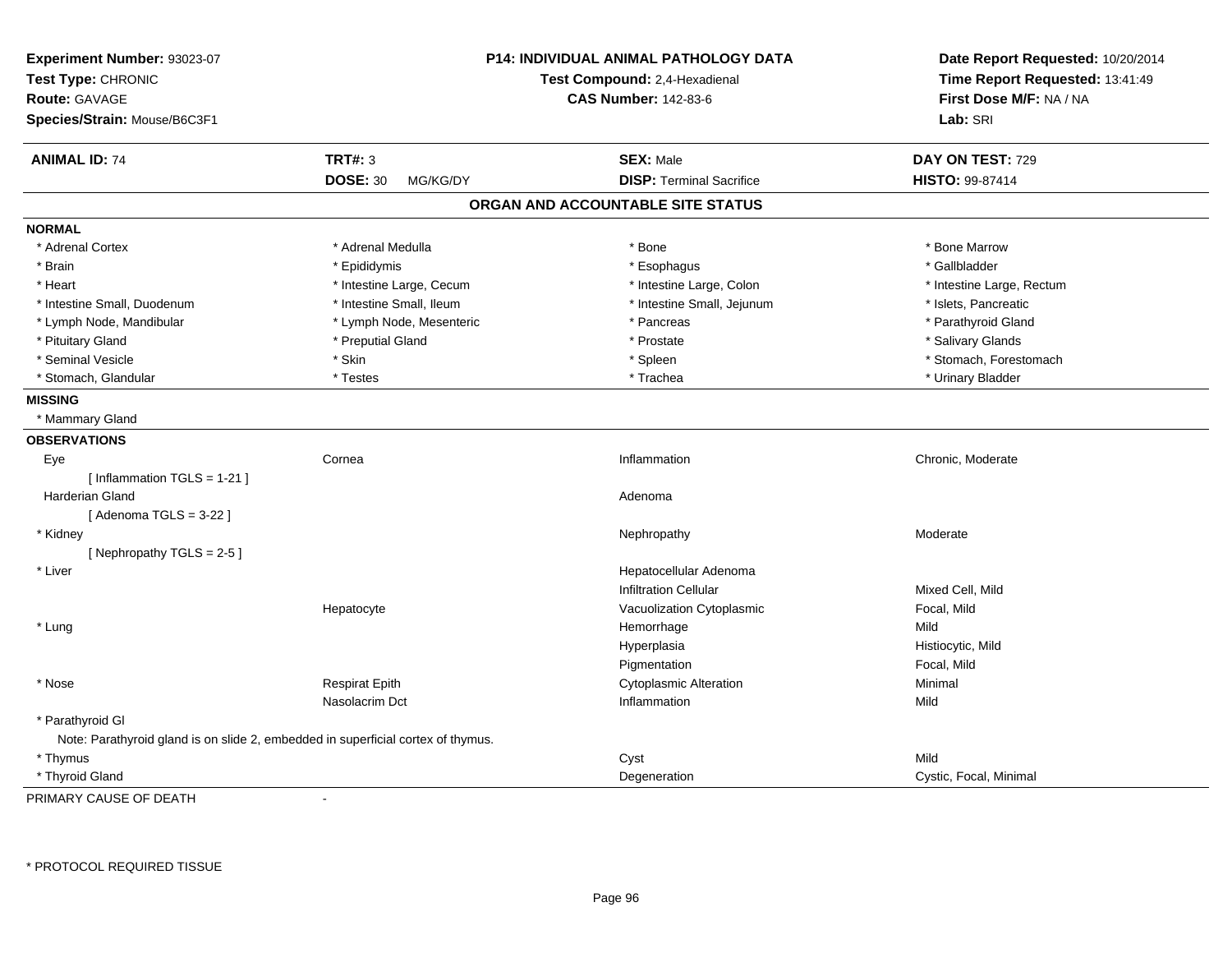| Experiment Number: 93023-07<br><b>Test Type: CHRONIC</b><br><b>Route: GAVAGE</b> |                             | <b>P14: INDIVIDUAL ANIMAL PATHOLOGY DATA</b><br>Test Compound: 2,4-Hexadienal<br><b>CAS Number: 142-83-6</b> | Date Report Requested: 10/20/2014<br>Time Report Requested: 13:41:49<br>First Dose M/F: NA / NA |  |
|----------------------------------------------------------------------------------|-----------------------------|--------------------------------------------------------------------------------------------------------------|-------------------------------------------------------------------------------------------------|--|
|                                                                                  |                             |                                                                                                              |                                                                                                 |  |
| Species/Strain: Mouse/B6C3F1                                                     |                             |                                                                                                              | Lab: SRI                                                                                        |  |
| <b>ANIMAL ID: 74</b>                                                             | TRT#: 3                     | <b>SEX: Male</b>                                                                                             | <b>DAY ON TEST: 729</b>                                                                         |  |
|                                                                                  | <b>DOSE: 30</b><br>MG/KG/DY | <b>DISP: Terminal Sacrifice</b>                                                                              | <b>HISTO: 99-87414</b>                                                                          |  |
|                                                                                  |                             | <b>ORGAN AND ACCOUNTABLE SITE STATUS</b>                                                                     |                                                                                                 |  |
|                                                                                  |                             |                                                                                                              |                                                                                                 |  |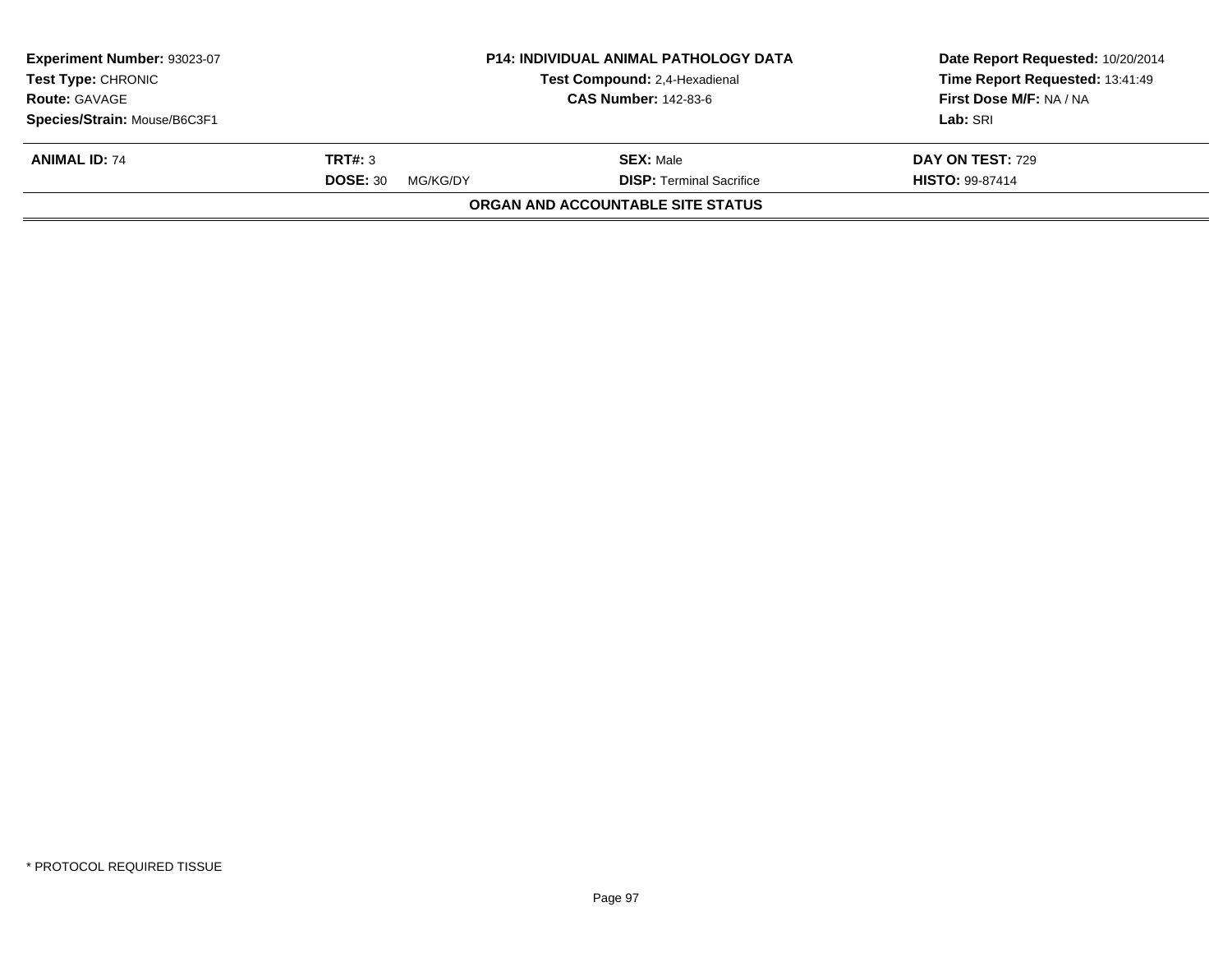| Experiment Number: 93023-07<br>Test Type: CHRONIC                        |                             | P14: INDIVIDUAL ANIMAL PATHOLOGY DATA<br>Test Compound: 2,4-Hexadienal | Date Report Requested: 10/20/2014<br>Time Report Requested: 13:41:49<br>First Dose M/F: NA / NA |  |
|--------------------------------------------------------------------------|-----------------------------|------------------------------------------------------------------------|-------------------------------------------------------------------------------------------------|--|
| <b>Route: GAVAGE</b>                                                     |                             | <b>CAS Number: 142-83-6</b>                                            |                                                                                                 |  |
| Species/Strain: Mouse/B6C3F1                                             |                             |                                                                        | Lab: SRI                                                                                        |  |
| <b>ANIMAL ID: 75</b>                                                     | <b>TRT#: 3</b>              | <b>SEX: Male</b>                                                       | DAY ON TEST: 730                                                                                |  |
|                                                                          | <b>DOSE: 30</b><br>MG/KG/DY | <b>DISP: Terminal Sacrifice</b>                                        | <b>HISTO: 99-87415</b>                                                                          |  |
|                                                                          |                             | ORGAN AND ACCOUNTABLE SITE STATUS                                      |                                                                                                 |  |
| <b>NORMAL</b>                                                            |                             |                                                                        |                                                                                                 |  |
| * Adrenal Medulla                                                        | * Bone                      | * Bone Marrow                                                          | * Brain                                                                                         |  |
| * Epididymis                                                             | * Esophagus                 | * Gallbladder                                                          | * Heart                                                                                         |  |
| * Intestine Large, Cecum                                                 | * Intestine Large, Colon    | * Intestine Large, Rectum                                              | * Intestine Small, Duodenum                                                                     |  |
| * Intestine Small, Ileum                                                 | * Intestine Small, Jejunum  | * Islets, Pancreatic                                                   | * Lymph Node, Mandibular                                                                        |  |
| * Lymph Node, Mesenteric                                                 | * Pancreas                  | * Parathyroid Gland                                                    | * Pituitary Gland                                                                               |  |
| * Preputial Gland                                                        | * Prostate                  | * Salivary Glands                                                      | * Seminal Vesicle                                                                               |  |
| * Skin                                                                   | * Stomach, Forestomach      | * Stomach, Glandular                                                   | * Testes                                                                                        |  |
| * Thymus                                                                 | * Thyroid Gland             | * Trachea                                                              | * Urinary Bladder                                                                               |  |
| <b>MISSING</b>                                                           |                             |                                                                        |                                                                                                 |  |
| * Mammary Gland                                                          |                             |                                                                        |                                                                                                 |  |
| <b>OBSERVATIONS</b>                                                      |                             |                                                                        |                                                                                                 |  |
| * Adrenal Cortex                                                         | Subcapsular                 | Adenoma                                                                |                                                                                                 |  |
| * Kidney                                                                 |                             | Nephropathy                                                            | Mild                                                                                            |  |
|                                                                          | <b>Renal Tubule</b>         | Pigmentation                                                           | Mild                                                                                            |  |
| * Liver                                                                  |                             | Hepatoblastoma                                                         |                                                                                                 |  |
|                                                                          |                             | Hepatocellular Adenoma                                                 | Multiple                                                                                        |  |
|                                                                          |                             | <b>Infiltration Cellular</b>                                           | Mixed Cell, Minimal                                                                             |  |
| Note: Liver hepatoblastoma (TGL 2-21) contains multiple foci of osteoid. |                             |                                                                        |                                                                                                 |  |
| [Hepatoblastoma TGLS = 2-21]                                             |                             |                                                                        |                                                                                                 |  |
| [ Hepatocellular Adenoma TGLS = 3-22, 4-23 ]                             |                             |                                                                        |                                                                                                 |  |
| * Lung                                                                   |                             | Alveolar/Bronchiolar Adenoma                                           |                                                                                                 |  |
|                                                                          |                             | Hepatoblastoma                                                         | Metastatic (Liver)                                                                              |  |
| * Nose                                                                   | <b>Respirat Epith</b>       | <b>Cytoplasmic Alteration</b>                                          | Mild                                                                                            |  |
| * Spleen                                                                 |                             | Hematopoietic Cell Proliferation                                       | Moderate                                                                                        |  |
| [ Hematopoietic Cell Proliferation TGLS = 1-6 ]                          |                             |                                                                        |                                                                                                 |  |
| Tooth                                                                    |                             | Malformation                                                           | Mild                                                                                            |  |
| PRIMARY CAUSE OF DEATH                                                   | ٠                           |                                                                        |                                                                                                 |  |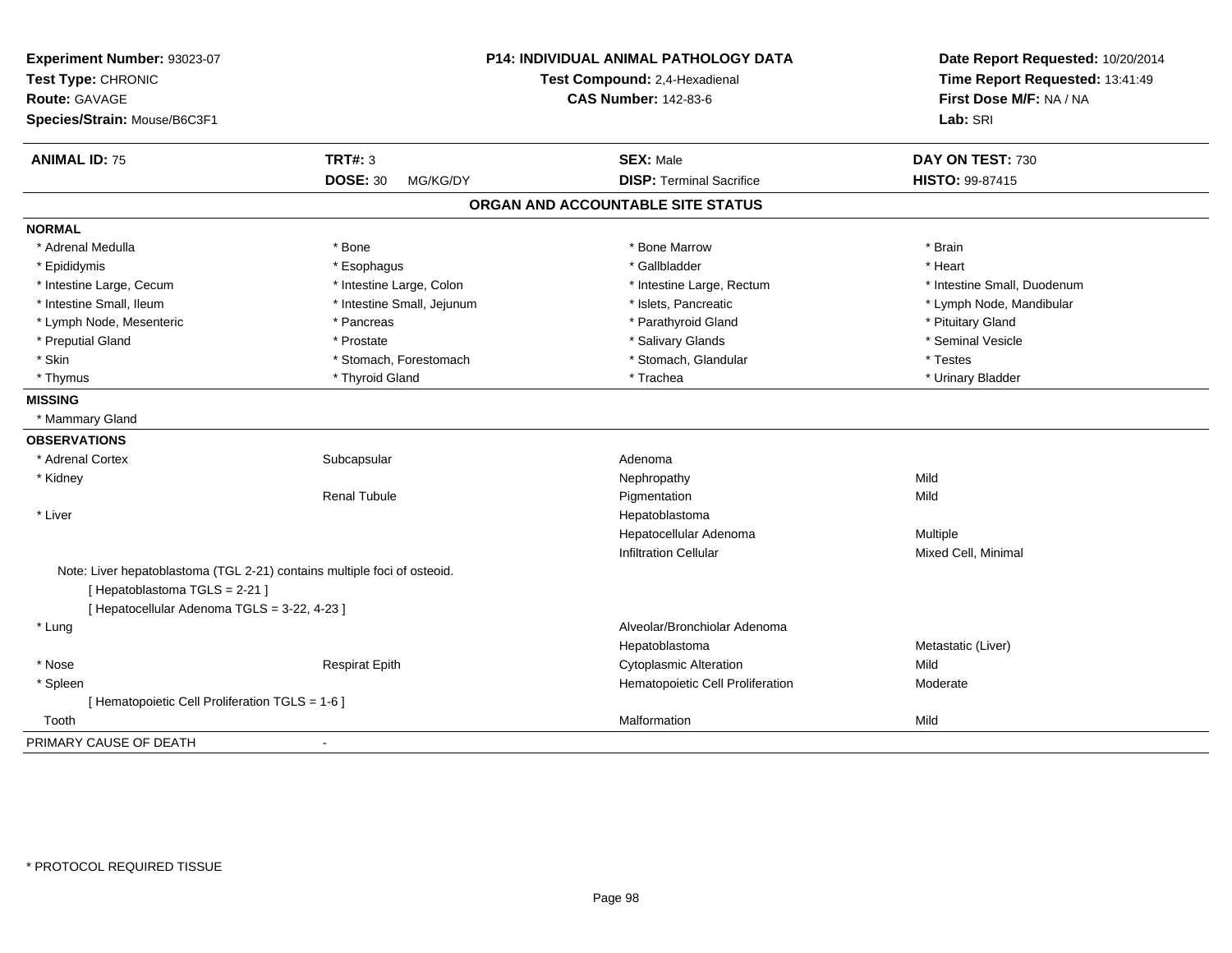| Experiment Number: 93023-07<br>Test Type: CHRONIC<br><b>Route: GAVAGE</b><br>Species/Strain: Mouse/B6C3F1 |                             | <b>P14: INDIVIDUAL ANIMAL PATHOLOGY DATA</b><br>Test Compound: 2,4-Hexadienal<br><b>CAS Number: 142-83-6</b> | Date Report Requested: 10/20/2014<br>Time Report Requested: 13:41:49<br>First Dose M/F: NA / NA<br>Lab: SRI |
|-----------------------------------------------------------------------------------------------------------|-----------------------------|--------------------------------------------------------------------------------------------------------------|-------------------------------------------------------------------------------------------------------------|
| <b>ANIMAL ID: 76</b>                                                                                      | <b>TRT#: 3</b>              | <b>SEX: Male</b>                                                                                             | DAY ON TEST: 731                                                                                            |
|                                                                                                           | <b>DOSE: 30</b><br>MG/KG/DY | <b>DISP: Terminal Sacrifice</b>                                                                              | <b>HISTO: 99-87416</b>                                                                                      |
|                                                                                                           |                             | ORGAN AND ACCOUNTABLE SITE STATUS                                                                            |                                                                                                             |
| <b>NORMAL</b>                                                                                             |                             |                                                                                                              |                                                                                                             |
| * Adrenal Cortex                                                                                          | * Adrenal Medulla           | * Bone                                                                                                       | * Bone Marrow                                                                                               |
| * Brain                                                                                                   | * Epididymis                | * Esophagus                                                                                                  | * Gallbladder                                                                                               |
| * Heart                                                                                                   | * Intestine Large, Cecum    | * Intestine Large, Colon                                                                                     | * Intestine Large, Rectum                                                                                   |
| * Intestine Small, Duodenum                                                                               | * Intestine Small, Ileum    | * Intestine Small, Jejunum                                                                                   | * Islets, Pancreatic                                                                                        |
| * Lung                                                                                                    | * Lymph Node, Mesenteric    | * Pancreas                                                                                                   | * Parathyroid Gland                                                                                         |
| * Pituitary Gland                                                                                         | * Prostate                  | * Salivary Glands                                                                                            | * Seminal Vesicle                                                                                           |
| * Skin                                                                                                    | * Stomach, Forestomach      | * Stomach, Glandular                                                                                         | * Testes                                                                                                    |
| * Thymus                                                                                                  | * Thyroid Gland             | * Trachea                                                                                                    | * Urinary Bladder                                                                                           |
| <b>MISSING</b>                                                                                            |                             |                                                                                                              |                                                                                                             |
| * Mammary Gland                                                                                           |                             |                                                                                                              |                                                                                                             |
| <b>OBSERVATIONS</b>                                                                                       |                             |                                                                                                              |                                                                                                             |
| <b>Harderian Gland</b>                                                                                    |                             | Carcinoma                                                                                                    |                                                                                                             |
| [Carcinoma TGLS = $6-23$ ]                                                                                |                             |                                                                                                              |                                                                                                             |
| * Kidney                                                                                                  | <b>Renal Tubule</b>         | Adenoma                                                                                                      |                                                                                                             |
|                                                                                                           |                             | Nephropathy                                                                                                  | Minimal                                                                                                     |
| Note: Renal adenoma is in right kidney, on slide 5.1.                                                     |                             |                                                                                                              |                                                                                                             |
| * Liver                                                                                                   | Hepatocyte                  | <b>Eosinophilic Focus</b>                                                                                    | Minimal                                                                                                     |
|                                                                                                           |                             | Hepatocellular Adenoma                                                                                       |                                                                                                             |
|                                                                                                           |                             | <b>Infiltration Cellular</b>                                                                                 | Mixed Cell, Minimal                                                                                         |
| [ Hepatocellular Adenoma TGLS = 5-22 ]                                                                    |                             |                                                                                                              |                                                                                                             |
| * Lymph Node, Mandibular<br>[Hyperplasia TGLS = 2-8]                                                      |                             | Hyperplasia                                                                                                  | Plasma Cell, Moderate                                                                                       |
| Mesentery                                                                                                 | Fat                         | Necrosis                                                                                                     | Moderate                                                                                                    |
| [Necrosis TGLS = $3-21, 4-24$ ]                                                                           |                             |                                                                                                              |                                                                                                             |
| * Nose                                                                                                    | <b>Respirat Epith</b>       | <b>Cytoplasmic Alteration</b>                                                                                | Mild                                                                                                        |
|                                                                                                           |                             | Inflammation                                                                                                 | Suppurative, Mild                                                                                           |
| * Preputial Gland                                                                                         |                             | Degeneration                                                                                                 | Cystic, Moderate                                                                                            |
| [ Degeneration TGLS = $1-8$ ]                                                                             |                             |                                                                                                              |                                                                                                             |
| * Spleen                                                                                                  |                             | Hemangiosarcoma                                                                                              |                                                                                                             |
|                                                                                                           |                             | Hematopoietic Cell Proliferation                                                                             | Mild                                                                                                        |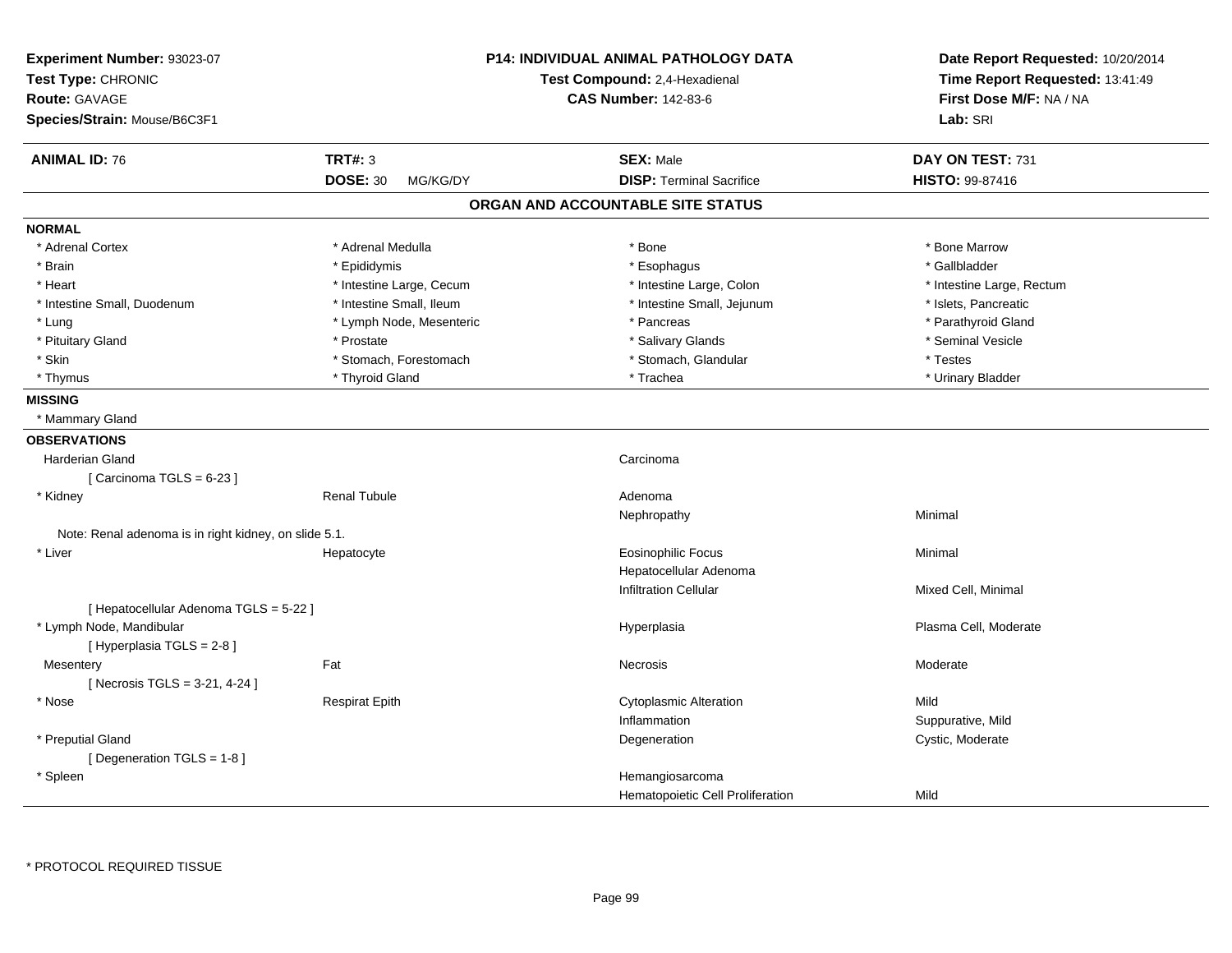| <b>Experiment Number: 93023-07</b><br>Test Type: CHRONIC<br><b>Route: GAVAGE</b> | <b>P14: INDIVIDUAL ANIMAL PATHOLOGY DATA</b><br>Test Compound: 2,4-Hexadienal<br><b>CAS Number: 142-83-6</b> |                                   | Date Report Requested: 10/20/2014<br>Time Report Requested: 13:41:49<br>First Dose M/F: NA / NA |
|----------------------------------------------------------------------------------|--------------------------------------------------------------------------------------------------------------|-----------------------------------|-------------------------------------------------------------------------------------------------|
| Species/Strain: Mouse/B6C3F1                                                     |                                                                                                              |                                   | Lab: SRI                                                                                        |
| <b>ANIMAL ID: 76</b>                                                             | TRT#: 3                                                                                                      | <b>SEX: Male</b>                  | DAY ON TEST: 731                                                                                |
|                                                                                  | <b>DOSE: 30</b><br>MG/KG/DY                                                                                  | <b>DISP:</b> Terminal Sacrifice   | <b>HISTO: 99-87416</b>                                                                          |
|                                                                                  |                                                                                                              | ORGAN AND ACCOUNTABLE SITE STATUS |                                                                                                 |
| PRIMARY CAUSE OF DEATH                                                           |                                                                                                              |                                   |                                                                                                 |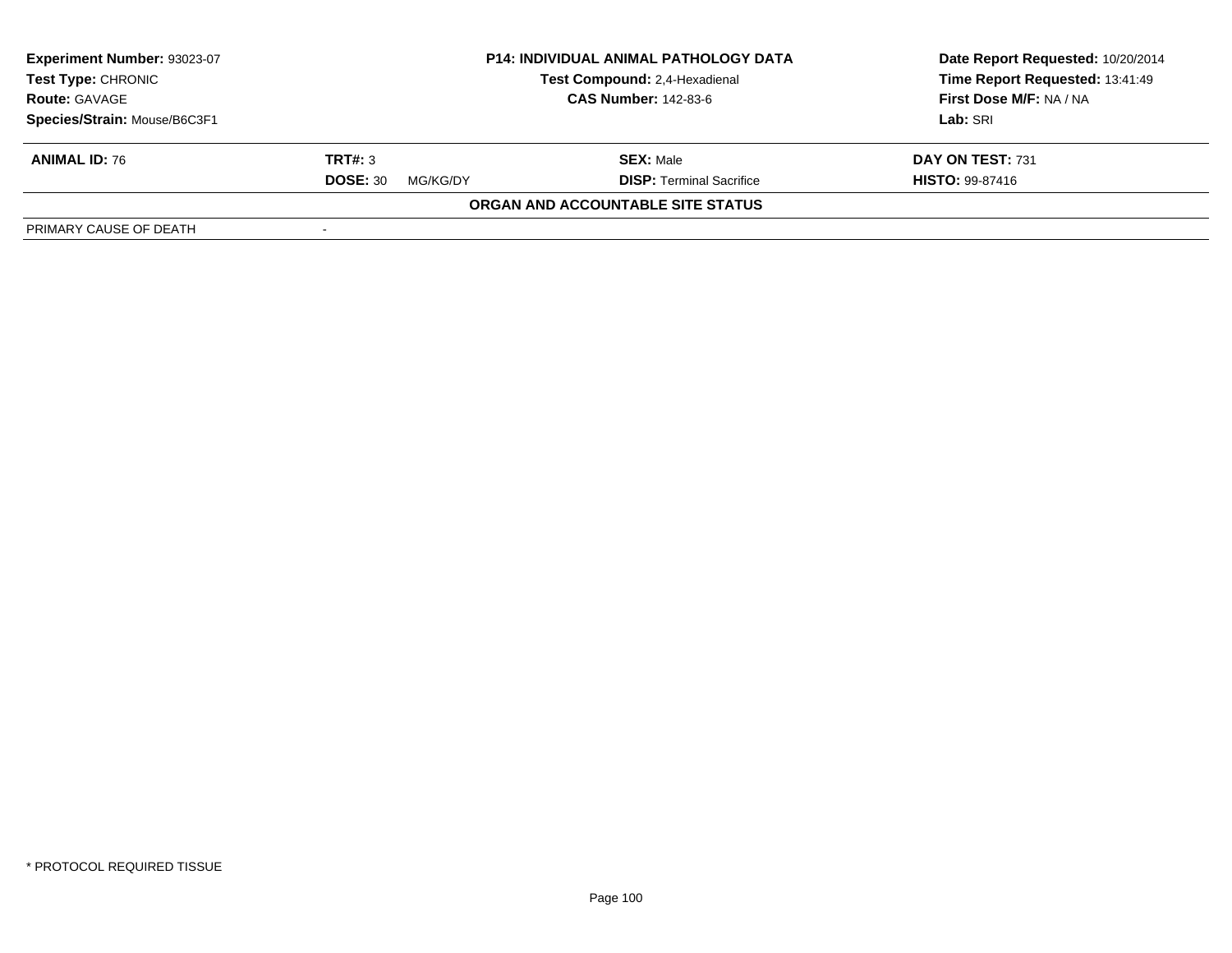| Experiment Number: 93023-07<br>Test Type: CHRONIC | <b>P14: INDIVIDUAL ANIMAL PATHOLOGY DATA</b><br>Test Compound: 2,4-Hexadienal |                                   | Date Report Requested: 10/20/2014<br>Time Report Requested: 13:41:49 |
|---------------------------------------------------|-------------------------------------------------------------------------------|-----------------------------------|----------------------------------------------------------------------|
| Route: GAVAGE<br>Species/Strain: Mouse/B6C3F1     |                                                                               | <b>CAS Number: 142-83-6</b>       | First Dose M/F: NA / NA<br>Lab: SRI                                  |
| <b>ANIMAL ID: 77</b>                              | <b>TRT#: 3</b>                                                                | <b>SEX: Male</b>                  | DAY ON TEST: 544                                                     |
|                                                   | <b>DOSE: 30</b><br>MG/KG/DY                                                   | <b>DISP: Natural Death</b>        | HISTO: 99-85760                                                      |
|                                                   |                                                                               | ORGAN AND ACCOUNTABLE SITE STATUS |                                                                      |
| <b>NORMAL</b>                                     |                                                                               |                                   |                                                                      |
| * Adrenal Cortex                                  | * Adrenal Medulla                                                             | * Bone                            | * Bone Marrow                                                        |
| * Brain                                           | * Epididymis                                                                  | * Esophagus                       | * Gallbladder                                                        |
| * Heart                                           | * Intestine Large, Colon                                                      | * Intestine Large, Rectum         | * Intestine Small, Ileum                                             |
| * Intestine Small, Jejunum                        | * Islets, Pancreatic                                                          | * Lung                            | * Lymph Node, Mandibular                                             |
| * Lymph Node, Mesenteric                          | * Pancreas                                                                    | * Parathyroid Gland               | * Pituitary Gland                                                    |
| * Preputial Gland                                 | * Prostate                                                                    | * Salivary Glands                 | * Seminal Vesicle                                                    |
| * Skin                                            | * Stomach, Forestomach                                                        | * Stomach, Glandular              | * Testes                                                             |
| * Thymus                                          | * Thyroid Gland                                                               | * Trachea                         | * Urinary Bladder                                                    |
| <b>MISSING</b>                                    |                                                                               |                                   |                                                                      |
| * Mammary Gland                                   |                                                                               |                                   |                                                                      |
| <b>AUTO PRECLUDES DIAG.</b>                       |                                                                               |                                   |                                                                      |
| * Intestine Large, Cecum                          | * Intestine Small, Duodenum                                                   |                                   |                                                                      |
| <b>OBSERVATIONS</b>                               |                                                                               |                                   |                                                                      |
| * Kidney                                          |                                                                               | Nephropathy                       | Mild                                                                 |
| * Liver                                           |                                                                               | Congestion                        | Focal, Moderate                                                      |
|                                                   |                                                                               | Hepatocellular Adenoma            |                                                                      |
|                                                   | Hepatocyte, Midzonal                                                          | Vacuolization Cytoplasmic         | Mild                                                                 |
| [ Hepatocellular Adenoma TGLS = 2-21 ]            |                                                                               |                                   |                                                                      |
| * Nose                                            | Olfactory Epi                                                                 | <b>Cytoplasmic Alteration</b>     | Minimal                                                              |
|                                                   | Respirat Epith                                                                | <b>Cytoplasmic Alteration</b>     | Moderate                                                             |
|                                                   | Glands, Mucosa                                                                | Dilatation                        | Focal, Mild                                                          |
| * Spleen                                          |                                                                               | Hematopoietic Cell Proliferation  | Mild                                                                 |
| [ Hematopoietic Cell Proliferation TGLS = 1-22 ]  |                                                                               |                                   |                                                                      |
| PRIMARY CAUSE OF DEATH                            | - Liver Hepatocellular Adenoma                                                |                                   |                                                                      |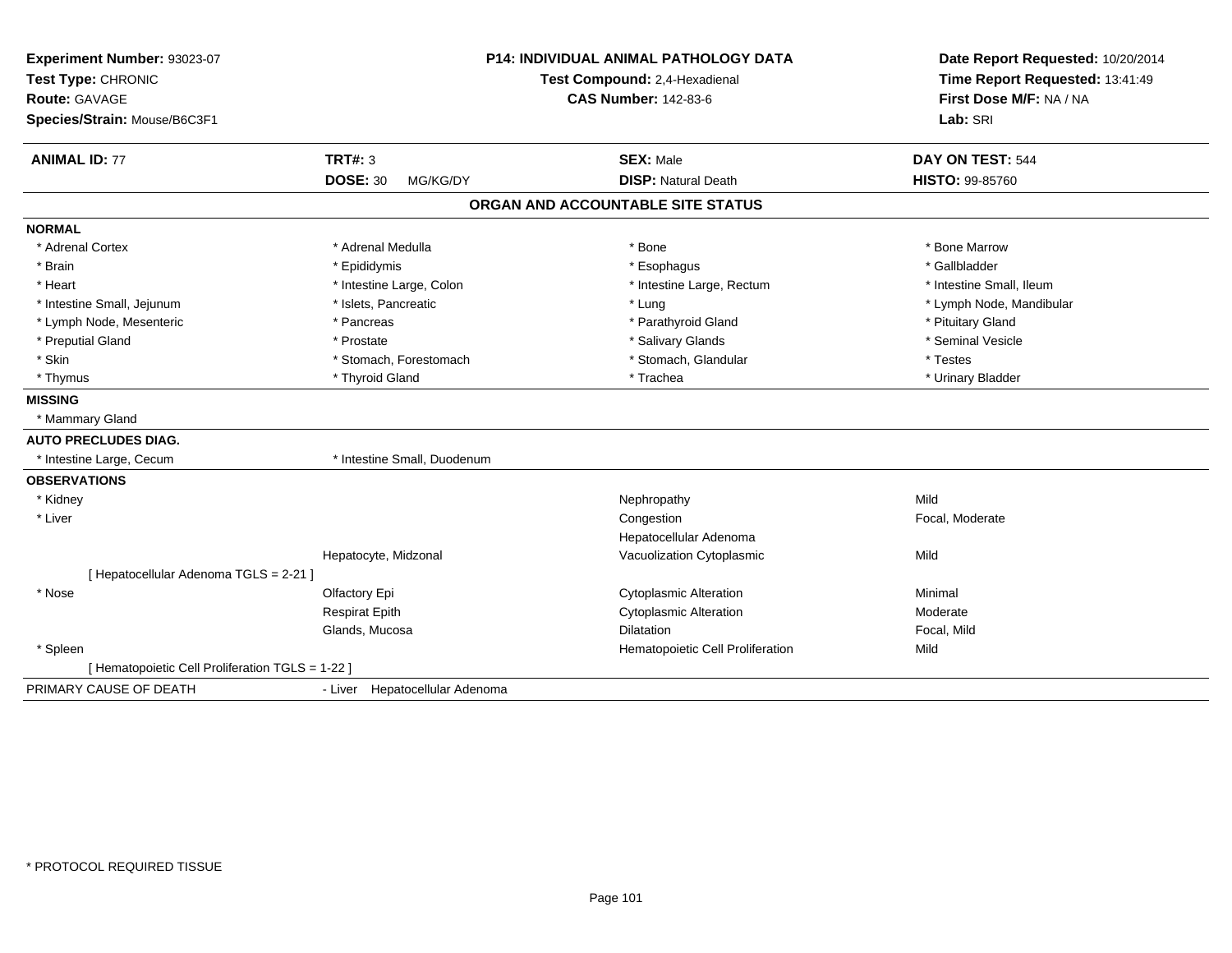| Experiment Number: 93023-07<br>Test Type: CHRONIC<br><b>Route: GAVAGE</b><br>Species/Strain: Mouse/B6C3F1 | <b>P14: INDIVIDUAL ANIMAL PATHOLOGY DATA</b><br>Test Compound: 2,4-Hexadienal<br><b>CAS Number: 142-83-6</b> |                                                     | Date Report Requested: 10/20/2014<br>Time Report Requested: 13:41:49<br>First Dose M/F: NA / NA<br>Lab: SRI |  |
|-----------------------------------------------------------------------------------------------------------|--------------------------------------------------------------------------------------------------------------|-----------------------------------------------------|-------------------------------------------------------------------------------------------------------------|--|
|                                                                                                           |                                                                                                              |                                                     |                                                                                                             |  |
| <b>ANIMAL ID: 78</b>                                                                                      | <b>TRT#: 3</b><br><b>DOSE: 30</b><br>MG/KG/DY                                                                | <b>SEX: Male</b><br><b>DISP: Terminal Sacrifice</b> | DAY ON TEST: 730<br><b>HISTO: 99-87417</b>                                                                  |  |
|                                                                                                           |                                                                                                              | ORGAN AND ACCOUNTABLE SITE STATUS                   |                                                                                                             |  |
|                                                                                                           |                                                                                                              |                                                     |                                                                                                             |  |
| <b>NORMAL</b>                                                                                             |                                                                                                              |                                                     |                                                                                                             |  |
| * Adrenal Cortex                                                                                          | * Adrenal Medulla                                                                                            | * Bone                                              | * Bone Marrow                                                                                               |  |
| * Brain                                                                                                   | * Epididymis                                                                                                 | * Esophagus                                         | * Gallbladder                                                                                               |  |
| * Heart                                                                                                   | * Intestine Large, Cecum                                                                                     | * Intestine Large, Colon                            | * Intestine Large, Rectum                                                                                   |  |
| * Intestine Small, Duodenum                                                                               | * Intestine Small, Ileum                                                                                     | * Intestine Small, Jejunum                          | * Islets, Pancreatic                                                                                        |  |
| * Lymph Node, Mandibular                                                                                  | * Lymph Node, Mesenteric                                                                                     | * Pancreas                                          | * Parathyroid Gland                                                                                         |  |
| * Pituitary Gland                                                                                         | * Preputial Gland                                                                                            | * Prostate                                          | * Salivary Glands                                                                                           |  |
| * Seminal Vesicle                                                                                         | * Skin                                                                                                       | * Spleen                                            | * Stomach, Forestomach                                                                                      |  |
| * Stomach, Glandular                                                                                      | * Testes                                                                                                     | * Thymus                                            | * Thyroid Gland                                                                                             |  |
| * Trachea                                                                                                 | * Urinary Bladder                                                                                            |                                                     |                                                                                                             |  |
| <b>MISSING</b>                                                                                            |                                                                                                              |                                                     |                                                                                                             |  |
| * Mammary Gland                                                                                           |                                                                                                              |                                                     |                                                                                                             |  |
| <b>OBSERVATIONS</b>                                                                                       |                                                                                                              |                                                     |                                                                                                             |  |
| * Kidney                                                                                                  |                                                                                                              | Nephropathy                                         | Minimal                                                                                                     |  |
| * Liver                                                                                                   |                                                                                                              | Hepatocellular Adenoma                              |                                                                                                             |  |
|                                                                                                           | Hepatocyte                                                                                                   | <b>Mixed Cell Focus</b>                             | Multiple, Mild                                                                                              |  |
|                                                                                                           | Hepatocyte                                                                                                   | Vacuolization Cytoplasmic                           | Focal, Mild                                                                                                 |  |
|                                                                                                           | Hepatocyte, Periportal                                                                                       | Vacuolization Cytoplasmic                           | Moderate                                                                                                    |  |
| [ Hepatocellular Adenoma TGLS = 2-22 ]                                                                    |                                                                                                              |                                                     |                                                                                                             |  |
| [Mixed Cell Focus TGLS = 2-22]                                                                            |                                                                                                              |                                                     |                                                                                                             |  |
| * Lung                                                                                                    |                                                                                                              | Alveolar/Bronchiolar Adenoma                        |                                                                                                             |  |
| Mesentery                                                                                                 | Fat                                                                                                          | Necrosis                                            | Moderate                                                                                                    |  |
| [Necrosis TGLS = $1-21$ ]                                                                                 |                                                                                                              |                                                     |                                                                                                             |  |
| * Nose                                                                                                    | Olfactory Epi                                                                                                | <b>Cytoplasmic Alteration</b>                       | Mild                                                                                                        |  |
|                                                                                                           | <b>Respirat Epith</b>                                                                                        | <b>Cytoplasmic Alteration</b>                       | Mild                                                                                                        |  |
| PRIMARY CAUSE OF DEATH                                                                                    |                                                                                                              |                                                     |                                                                                                             |  |
|                                                                                                           |                                                                                                              |                                                     |                                                                                                             |  |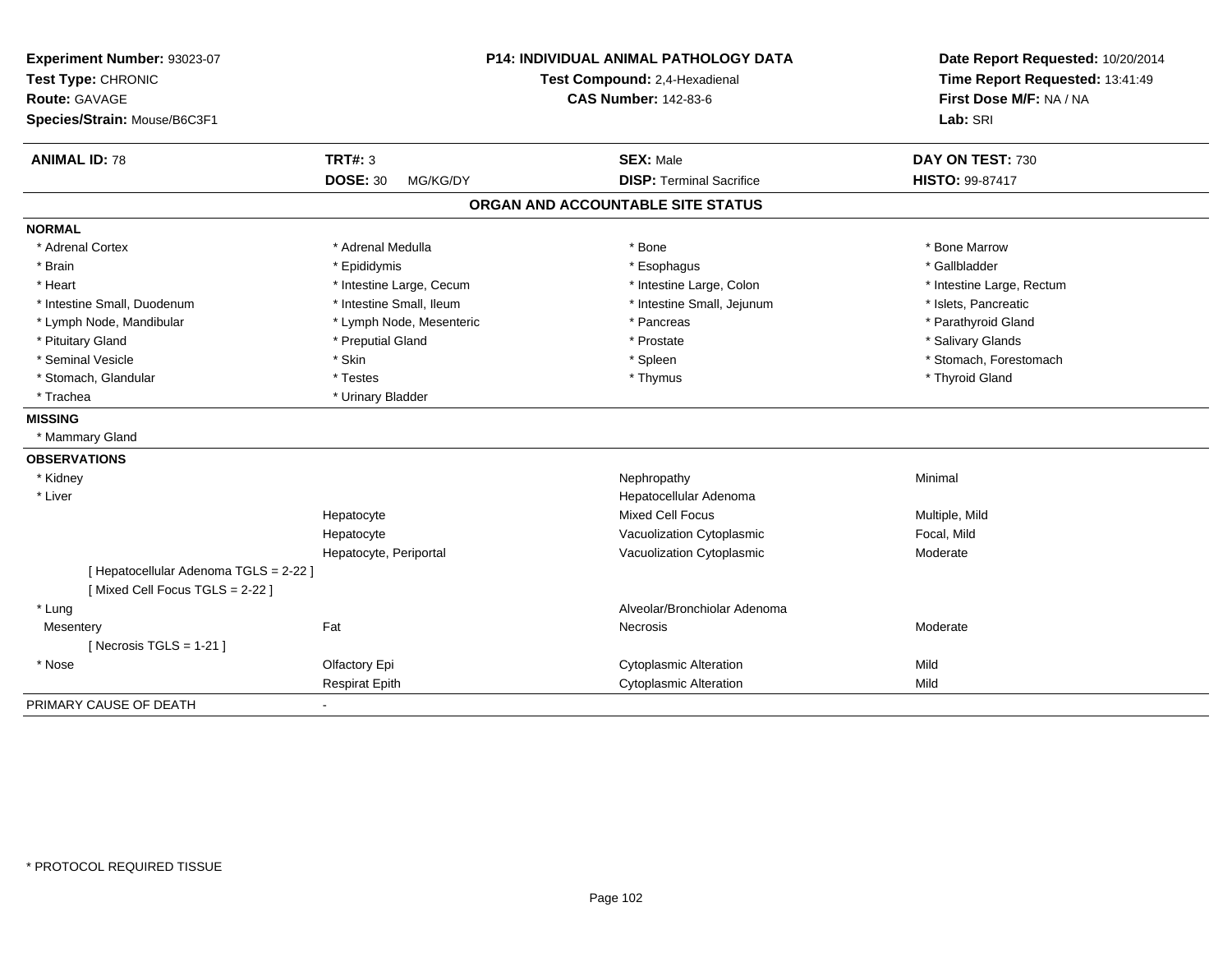| Experiment Number: 93023-07<br>Test Type: CHRONIC<br><b>Route: GAVAGE</b><br>Species/Strain: Mouse/B6C3F1 | <b>P14: INDIVIDUAL ANIMAL PATHOLOGY DATA</b><br>Test Compound: 2,4-Hexadienal<br><b>CAS Number: 142-83-6</b> |                                   | Date Report Requested: 10/20/2014<br>Time Report Requested: 13:41:49<br>First Dose M/F: NA / NA<br>Lab: SRI |
|-----------------------------------------------------------------------------------------------------------|--------------------------------------------------------------------------------------------------------------|-----------------------------------|-------------------------------------------------------------------------------------------------------------|
| <b>ANIMAL ID: 79</b>                                                                                      | <b>TRT#: 3</b>                                                                                               | <b>SEX: Male</b>                  | DAY ON TEST: 730                                                                                            |
|                                                                                                           | <b>DOSE: 30</b><br>MG/KG/DY                                                                                  | <b>DISP: Terminal Sacrifice</b>   | <b>HISTO: 99-87418</b>                                                                                      |
|                                                                                                           |                                                                                                              | ORGAN AND ACCOUNTABLE SITE STATUS |                                                                                                             |
| <b>NORMAL</b>                                                                                             |                                                                                                              |                                   |                                                                                                             |
| * Adrenal Cortex                                                                                          | * Adrenal Medulla                                                                                            | * Bone                            | * Bone Marrow                                                                                               |
| * Brain                                                                                                   | * Epididymis                                                                                                 | * Esophagus                       | * Gallbladder                                                                                               |
| * Heart                                                                                                   | * Intestine Large, Cecum                                                                                     | * Intestine Large, Colon          | * Intestine Large, Rectum                                                                                   |
| * Intestine Small, Duodenum                                                                               | * Intestine Small, Ileum                                                                                     | * Intestine Small, Jejunum        | * Islets, Pancreatic                                                                                        |
| * Lymph Node, Mandibular                                                                                  | * Lymph Node, Mesenteric                                                                                     | * Pancreas                        | * Parathyroid Gland                                                                                         |
| * Pituitary Gland                                                                                         | * Preputial Gland                                                                                            | * Prostate                        | * Salivary Glands                                                                                           |
| * Seminal Vesicle                                                                                         | * Skin                                                                                                       | * Spleen                          | * Stomach, Forestomach                                                                                      |
| * Stomach, Glandular                                                                                      | * Testes                                                                                                     | * Thyroid Gland                   | * Trachea                                                                                                   |
| * Urinary Bladder                                                                                         |                                                                                                              |                                   |                                                                                                             |
| <b>MISSING</b>                                                                                            |                                                                                                              |                                   |                                                                                                             |
| * Mammary Gland                                                                                           |                                                                                                              |                                   |                                                                                                             |
| <b>OBSERVATIONS</b>                                                                                       |                                                                                                              |                                   |                                                                                                             |
| * Kidney                                                                                                  |                                                                                                              | Cyst                              | Multiple, Moderate                                                                                          |
|                                                                                                           | <b>Renal Tubule</b>                                                                                          | Hyperplasia                       | Focal, Minimal                                                                                              |
|                                                                                                           |                                                                                                              | Nephropathy                       | Minimal                                                                                                     |
| [ Cyst TGLS = 2-22 ]                                                                                      |                                                                                                              |                                   |                                                                                                             |
| * Liver                                                                                                   |                                                                                                              | Hemorrhage                        | Focal, Mild                                                                                                 |
|                                                                                                           |                                                                                                              | Hepatocellular Adenoma            |                                                                                                             |
|                                                                                                           |                                                                                                              | <b>Infiltration Cellular</b>      | Mixed Cell, Minimal                                                                                         |
| [Hemorrhage TGLS = 4-24]                                                                                  |                                                                                                              |                                   |                                                                                                             |
| [ Hepatocellular Adenoma TGLS = 3-23 ]                                                                    |                                                                                                              |                                   |                                                                                                             |
| * Lung                                                                                                    |                                                                                                              | Hyperplasia                       | Lymphoid, Mild                                                                                              |
|                                                                                                           |                                                                                                              | <b>Infiltration Cellular</b>      | Mixed Cell, Mild                                                                                            |
| [ Infiltration Cellular TGLS = 6-25 ]                                                                     |                                                                                                              |                                   |                                                                                                             |
| Mesentery                                                                                                 | Fat                                                                                                          | Necrosis                          | Moderate                                                                                                    |
| [Necrosis TGLS = $1-21$ ]                                                                                 |                                                                                                              |                                   |                                                                                                             |
| * Nose                                                                                                    | Olfactory Epi                                                                                                | <b>Cytoplasmic Alteration</b>     | Minimal                                                                                                     |
|                                                                                                           | <b>Respirat Epith</b>                                                                                        | <b>Cytoplasmic Alteration</b>     | Minimal                                                                                                     |
|                                                                                                           |                                                                                                              | Inflammation                      | Suppurative, Mild                                                                                           |
| * Thymus                                                                                                  |                                                                                                              | Cyst                              | Minimal                                                                                                     |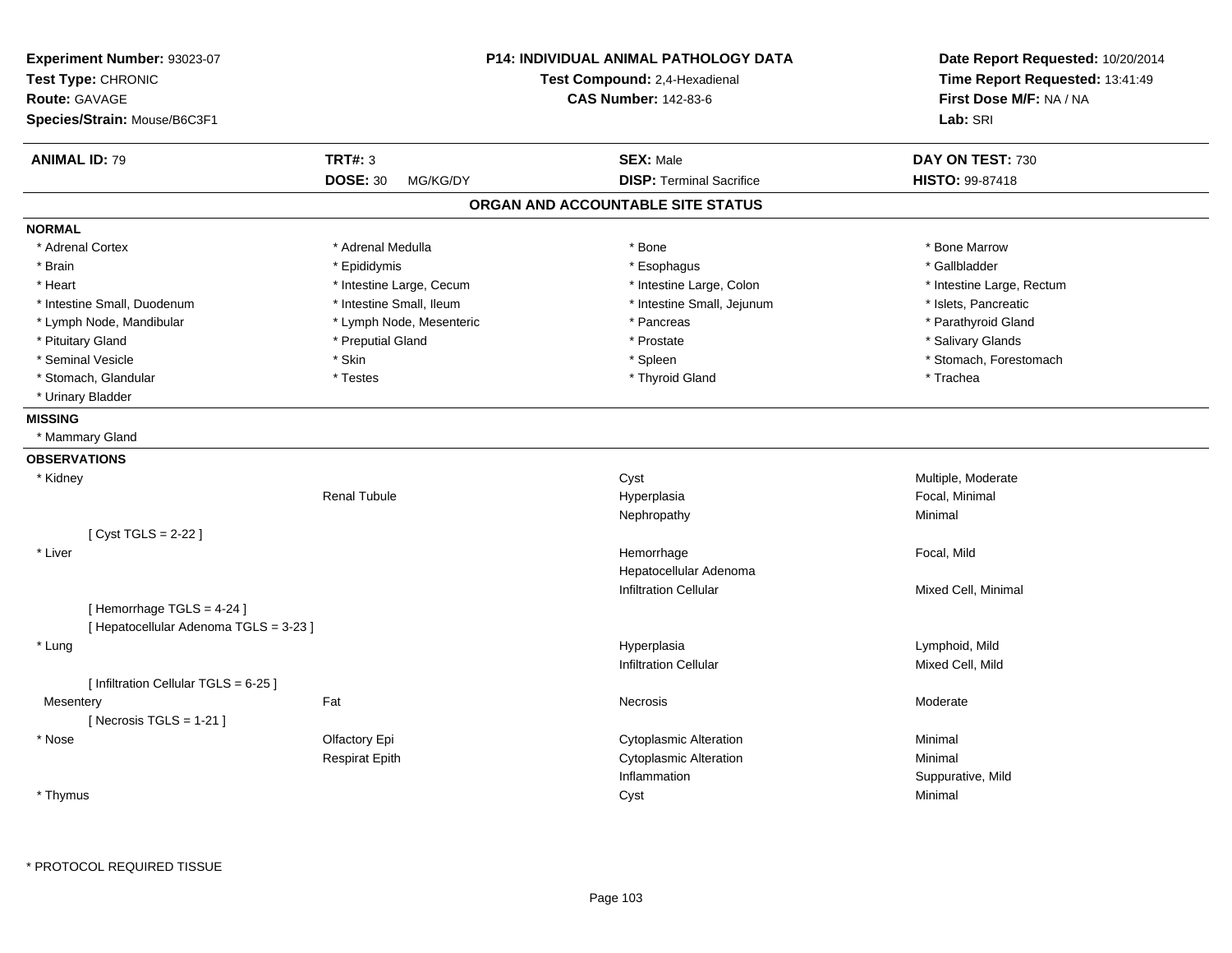| Experiment Number: 93023-07  | <b>P14: INDIVIDUAL ANIMAL PATHOLOGY DATA</b><br>Test Compound: 2,4-Hexadienal |                                   | Date Report Requested: 10/20/2014 |
|------------------------------|-------------------------------------------------------------------------------|-----------------------------------|-----------------------------------|
| Test Type: CHRONIC           |                                                                               |                                   | Time Report Requested: 13:41:49   |
| <b>Route: GAVAGE</b>         | <b>CAS Number: 142-83-6</b>                                                   |                                   | First Dose M/F: NA / NA           |
| Species/Strain: Mouse/B6C3F1 |                                                                               |                                   | Lab: SRI                          |
| <b>ANIMAL ID: 79</b>         | TRT#: 3                                                                       | <b>SEX: Male</b>                  | DAY ON TEST: 730                  |
|                              | <b>DOSE: 30</b><br>MG/KG/DY                                                   | <b>DISP: Terminal Sacrifice</b>   | <b>HISTO: 99-87418</b>            |
|                              |                                                                               | ORGAN AND ACCOUNTABLE SITE STATUS |                                   |
| Tooth                        | <b>Peridont Tiss</b>                                                          | Inflammation                      | Chronic, Moderate                 |
| PRIMARY CAUSE OF DEATH       |                                                                               |                                   |                                   |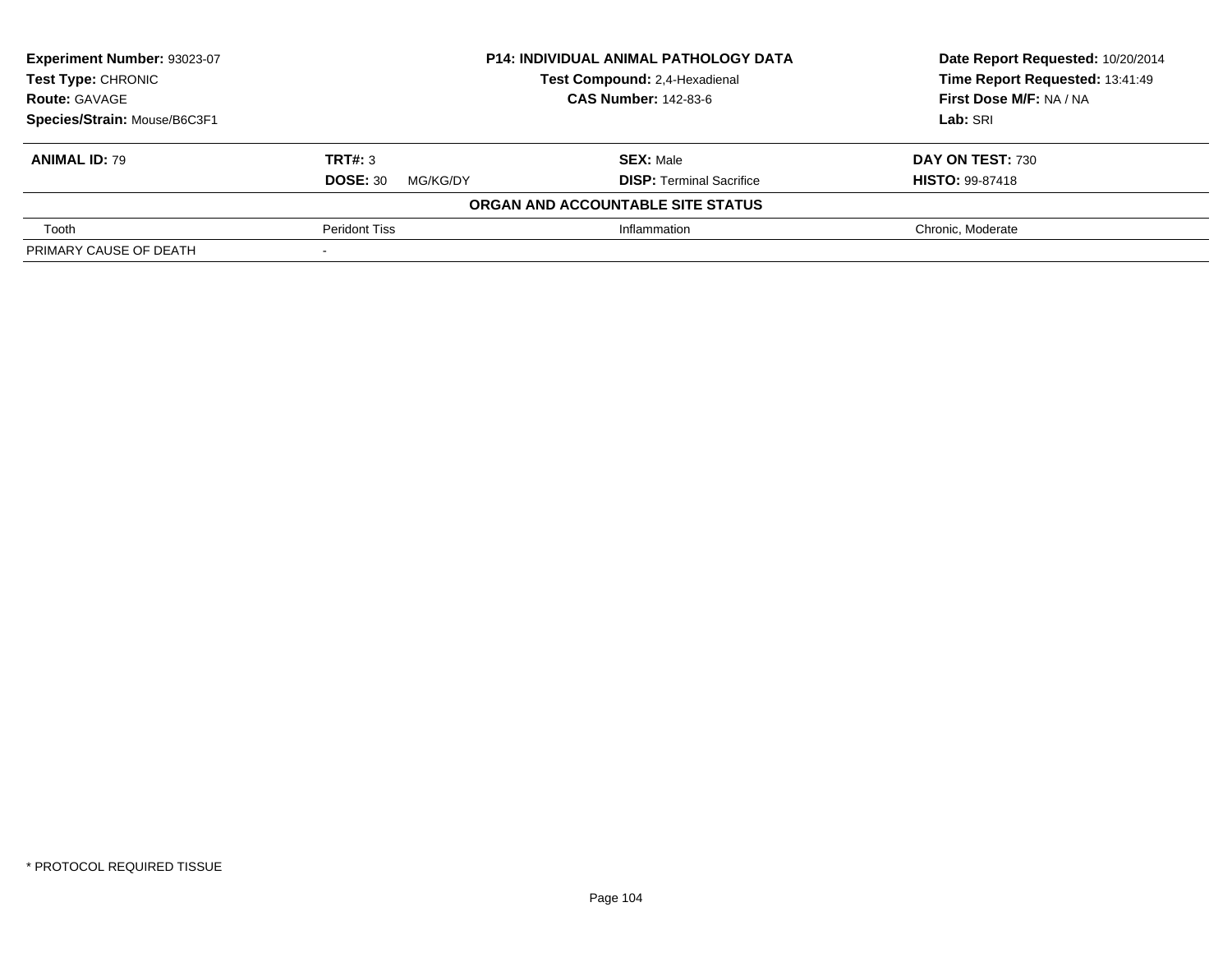| Experiment Number: 93023-07<br>Test Type: CHRONIC<br>Route: GAVAGE |                             | P14: INDIVIDUAL ANIMAL PATHOLOGY DATA<br>Test Compound: 2,4-Hexadienal<br><b>CAS Number: 142-83-6</b> | Date Report Requested: 10/20/2014<br>Time Report Requested: 13:41:49<br>First Dose M/F: NA / NA |
|--------------------------------------------------------------------|-----------------------------|-------------------------------------------------------------------------------------------------------|-------------------------------------------------------------------------------------------------|
| Species/Strain: Mouse/B6C3F1                                       |                             |                                                                                                       | Lab: SRI                                                                                        |
| <b>ANIMAL ID: 80</b>                                               | <b>TRT#: 3</b>              | <b>SEX: Male</b>                                                                                      | DAY ON TEST: 730                                                                                |
|                                                                    | <b>DOSE: 30</b><br>MG/KG/DY | <b>DISP: Terminal Sacrifice</b>                                                                       | HISTO: 99-87419                                                                                 |
|                                                                    |                             | ORGAN AND ACCOUNTABLE SITE STATUS                                                                     |                                                                                                 |
| <b>NORMAL</b>                                                      |                             |                                                                                                       |                                                                                                 |
| * Adrenal Medulla                                                  | * Bone                      | * Bone Marrow                                                                                         | * Brain                                                                                         |
| * Epididymis                                                       | * Esophagus                 | * Gallbladder                                                                                         | * Heart                                                                                         |
| * Intestine Large, Cecum                                           | * Intestine Large, Colon    | * Intestine Large, Rectum                                                                             | * Intestine Small, Duodenum                                                                     |
| * Intestine Small, Ileum                                           | * Intestine Small, Jejunum  | * Islets, Pancreatic                                                                                  | * Lymph Node, Mandibular                                                                        |
| * Lymph Node, Mesenteric                                           | * Pancreas                  | * Parathyroid Gland                                                                                   | * Pituitary Gland                                                                               |
| * Preputial Gland                                                  | * Prostate                  | * Salivary Glands                                                                                     | * Skin                                                                                          |
| * Stomach, Forestomach                                             | * Stomach, Glandular        | * Testes                                                                                              | * Thymus                                                                                        |
| * Thyroid Gland                                                    | * Trachea                   | * Urinary Bladder                                                                                     |                                                                                                 |
| <b>MISSING</b>                                                     |                             |                                                                                                       |                                                                                                 |
| * Mammary Gland                                                    |                             |                                                                                                       |                                                                                                 |
| <b>OBSERVATIONS</b>                                                |                             |                                                                                                       |                                                                                                 |
| * Adrenal Cortex                                                   | Subcapsular                 | Hyperplasia                                                                                           | Focal, Moderate                                                                                 |
| Note: One adrenal gland is missing.                                |                             |                                                                                                       |                                                                                                 |
| * Kidney                                                           |                             | Cyst                                                                                                  | Minimal                                                                                         |
|                                                                    |                             | Nephropathy                                                                                           | Minimal                                                                                         |
| * Liver                                                            | Hepatocyte                  | Vacuolization Cytoplasmic                                                                             | Focal, Mild                                                                                     |
|                                                                    | Hepatocyte, Midzonal        | Vacuolization Cytoplasmic                                                                             | Moderate                                                                                        |
| [Vacuolization Cytoplasmic TGLS = 2-6]                             |                             |                                                                                                       |                                                                                                 |
| [Vacuolization Cytoplasmic TGLS = 2-6]                             |                             |                                                                                                       |                                                                                                 |
| * Lung                                                             |                             | Alveolar/Bronchiolar Carcinoma                                                                        |                                                                                                 |
|                                                                    |                             | Hyperplasia                                                                                           | Histiocytic, Mild                                                                               |
| [ Alveolar/Bronchiolar Carcinoma TGLS = 3-22 ]                     |                             |                                                                                                       |                                                                                                 |
| Mesentery                                                          | Fat                         | Necrosis                                                                                              | Moderate                                                                                        |
| [ Necrosis $TGLS = 1-21$ ]                                         |                             |                                                                                                       |                                                                                                 |
| * Nose                                                             | <b>Respirat Epith</b>       | <b>Cytoplasmic Alteration</b>                                                                         | Mild                                                                                            |
| * Seminal Vesicle                                                  |                             | Inflammation                                                                                          | Chronic, Moderate                                                                               |
| [Inflammation TGLS = $4-7$ ]                                       |                             |                                                                                                       |                                                                                                 |
| * Spleen                                                           |                             | Hematopoietic Cell Proliferation                                                                      | Mild                                                                                            |
| Tooth                                                              |                             | Malformation                                                                                          | Mild                                                                                            |

PRIMARY CAUSE OF DEATH-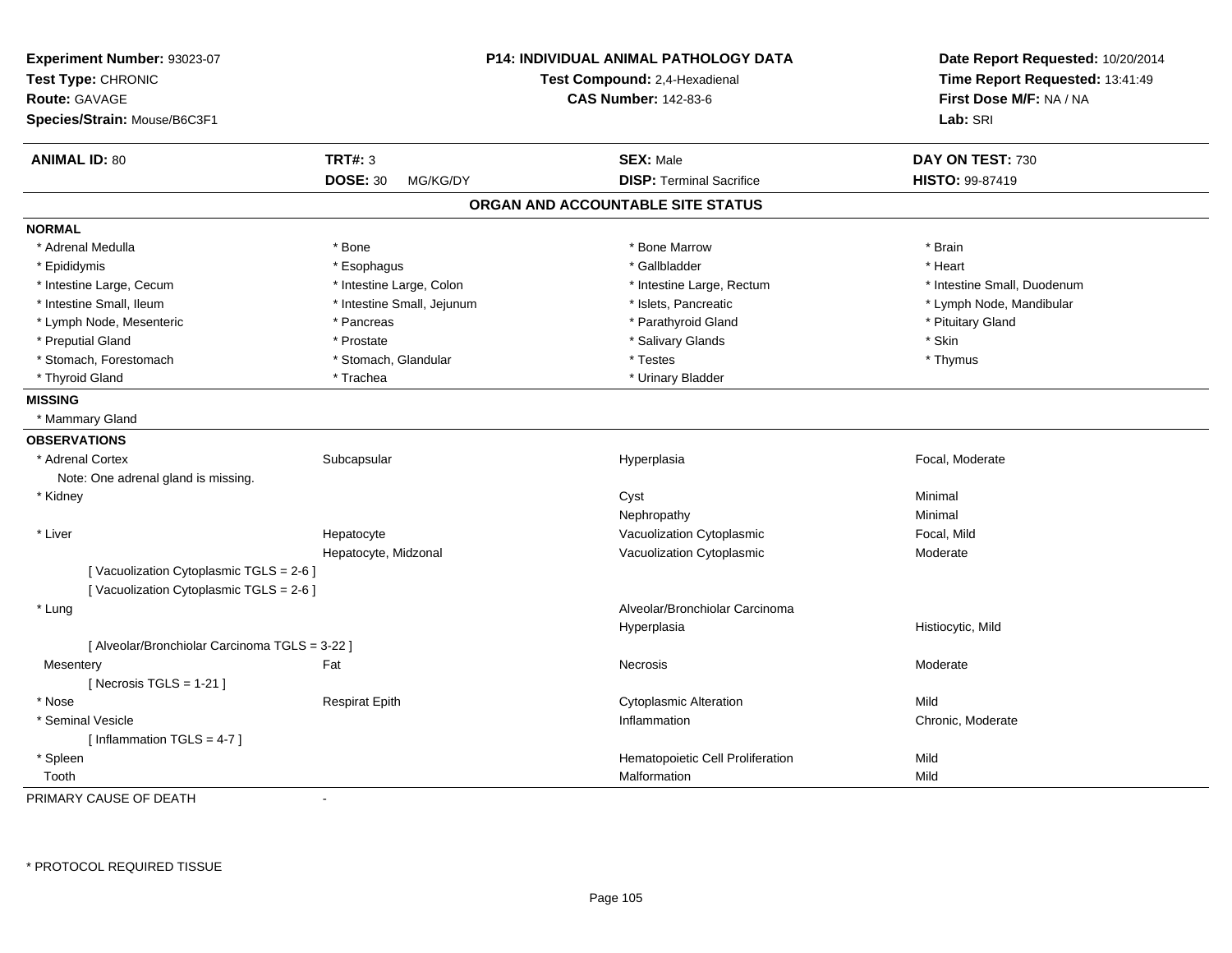| Experiment Number: 93023-07<br><b>Test Type: CHRONIC</b><br><b>Route: GAVAGE</b> |                             | <b>P14: INDIVIDUAL ANIMAL PATHOLOGY DATA</b><br>Test Compound: 2,4-Hexadienal<br><b>CAS Number: 142-83-6</b> | Date Report Requested: 10/20/2014<br>Time Report Requested: 13:41:49<br>First Dose M/F: NA / NA |  |
|----------------------------------------------------------------------------------|-----------------------------|--------------------------------------------------------------------------------------------------------------|-------------------------------------------------------------------------------------------------|--|
|                                                                                  |                             |                                                                                                              |                                                                                                 |  |
| Species/Strain: Mouse/B6C3F1                                                     |                             |                                                                                                              | Lab: SRI                                                                                        |  |
| <b>ANIMAL ID: 80</b>                                                             | TRT#: 3                     | <b>SEX: Male</b>                                                                                             | DAY ON TEST: 730                                                                                |  |
|                                                                                  | <b>DOSE: 30</b><br>MG/KG/DY | <b>DISP: Terminal Sacrifice</b>                                                                              | <b>HISTO: 99-87419</b>                                                                          |  |
|                                                                                  |                             | <b>ORGAN AND ACCOUNTABLE SITE STATUS</b>                                                                     |                                                                                                 |  |
|                                                                                  |                             |                                                                                                              |                                                                                                 |  |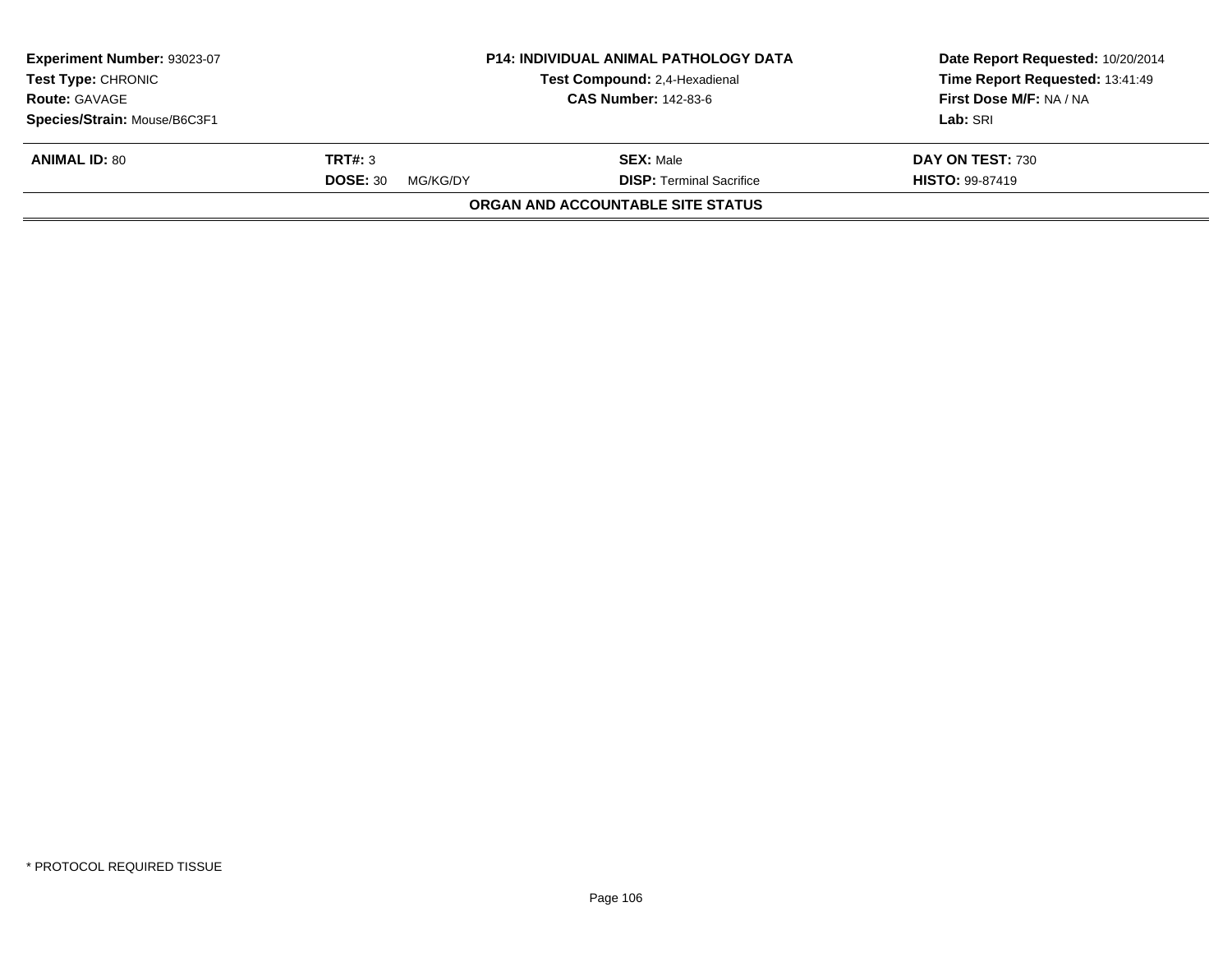| Experiment Number: 93023-07<br>Test Type: CHRONIC<br><b>Route: GAVAGE</b><br>Species/Strain: Mouse/B6C3F1 |                                               | P14: INDIVIDUAL ANIMAL PATHOLOGY DATA<br>Test Compound: 2,4-Hexadienal<br><b>CAS Number: 142-83-6</b> | Date Report Requested: 10/20/2014<br>Time Report Requested: 13:41:49<br>First Dose M/F: NA / NA<br>Lab: SRI |
|-----------------------------------------------------------------------------------------------------------|-----------------------------------------------|-------------------------------------------------------------------------------------------------------|-------------------------------------------------------------------------------------------------------------|
| <b>ANIMAL ID: 81</b>                                                                                      | <b>TRT#: 3</b><br><b>DOSE: 30</b><br>MG/KG/DY | <b>SEX: Male</b><br><b>DISP: Natural Death</b>                                                        | DAY ON TEST: 631<br>HISTO: 99-86245                                                                         |
|                                                                                                           |                                               | ORGAN AND ACCOUNTABLE SITE STATUS                                                                     |                                                                                                             |
| <b>NORMAL</b>                                                                                             |                                               |                                                                                                       |                                                                                                             |
| * Adrenal Cortex                                                                                          | * Adrenal Medulla                             | * Bone                                                                                                | * Bone Marrow                                                                                               |
| * Epididymis                                                                                              | * Esophagus                                   | * Gallbladder                                                                                         | * Heart                                                                                                     |
| * Intestine Large, Colon                                                                                  | * Intestine Large, Rectum                     | * Islets, Pancreatic                                                                                  | * Lung                                                                                                      |
| * Lymph Node, Mandibular                                                                                  | * Lymph Node, Mesenteric                      | * Parathyroid Gland                                                                                   | * Preputial Gland                                                                                           |
| * Prostate                                                                                                | * Salivary Glands                             | * Seminal Vesicle                                                                                     | * Skin                                                                                                      |
| * Spleen                                                                                                  | * Testes                                      | * Thymus                                                                                              | * Thyroid Gland                                                                                             |
| * Trachea                                                                                                 |                                               |                                                                                                       |                                                                                                             |
| <b>MISSING</b>                                                                                            |                                               |                                                                                                       |                                                                                                             |
| * Mammary Gland                                                                                           |                                               |                                                                                                       |                                                                                                             |
| <b>AUTO PRECLUDES DIAG.</b>                                                                               |                                               |                                                                                                       |                                                                                                             |
| * Intestine Large, Cecum                                                                                  | * Intestine Small, Duodenum                   | * Intestine Small, Ileum                                                                              | * Intestine Small, Jejunum                                                                                  |
| * Stomach, Glandular                                                                                      | * Urinary Bladder                             |                                                                                                       |                                                                                                             |
| <b>OBSERVATIONS</b>                                                                                       |                                               |                                                                                                       |                                                                                                             |
| * Brain                                                                                                   |                                               | Compression                                                                                           | Focal, Moderate                                                                                             |
| [Compression TGLS = 5-1]                                                                                  |                                               |                                                                                                       |                                                                                                             |
| * Kidney                                                                                                  |                                               | Nephropathy                                                                                           | Minimal                                                                                                     |
| * Liver                                                                                                   |                                               | Angiectasis                                                                                           | Focal, Moderate                                                                                             |
|                                                                                                           | Hepatocyte                                    | Cytomegaly                                                                                            | Moderate                                                                                                    |
|                                                                                                           |                                               | Hepatocellular Adenoma                                                                                |                                                                                                             |
| [ Hepatocellular Adenoma TGLS = 2-22 ]                                                                    |                                               |                                                                                                       |                                                                                                             |
| Lymph Node                                                                                                | Mediastinal                                   | Congestion                                                                                            | Moderate                                                                                                    |
| [Congestion TGLS = 3-2]                                                                                   |                                               |                                                                                                       |                                                                                                             |
| Mesentery                                                                                                 |                                               | Inflammation                                                                                          | Chronic, Moderate                                                                                           |
|                                                                                                           | Fat                                           | Necrosis                                                                                              | Moderate                                                                                                    |
| [Inflammation TGLS = 1-21]<br>[Necrosis $TGLS = 1-21$ ]                                                   |                                               |                                                                                                       |                                                                                                             |
| * Nose                                                                                                    | <b>Respirat Epith</b>                         | <b>Cytoplasmic Alteration</b>                                                                         | Mild                                                                                                        |
| * Pancreas                                                                                                |                                               | Necrosis                                                                                              | Focal, Moderate                                                                                             |
| [Necrosis TGLS = $1-21$ ]                                                                                 |                                               |                                                                                                       |                                                                                                             |
| * Pituitary Gland                                                                                         | Pars Distalis                                 | Adenoma                                                                                               |                                                                                                             |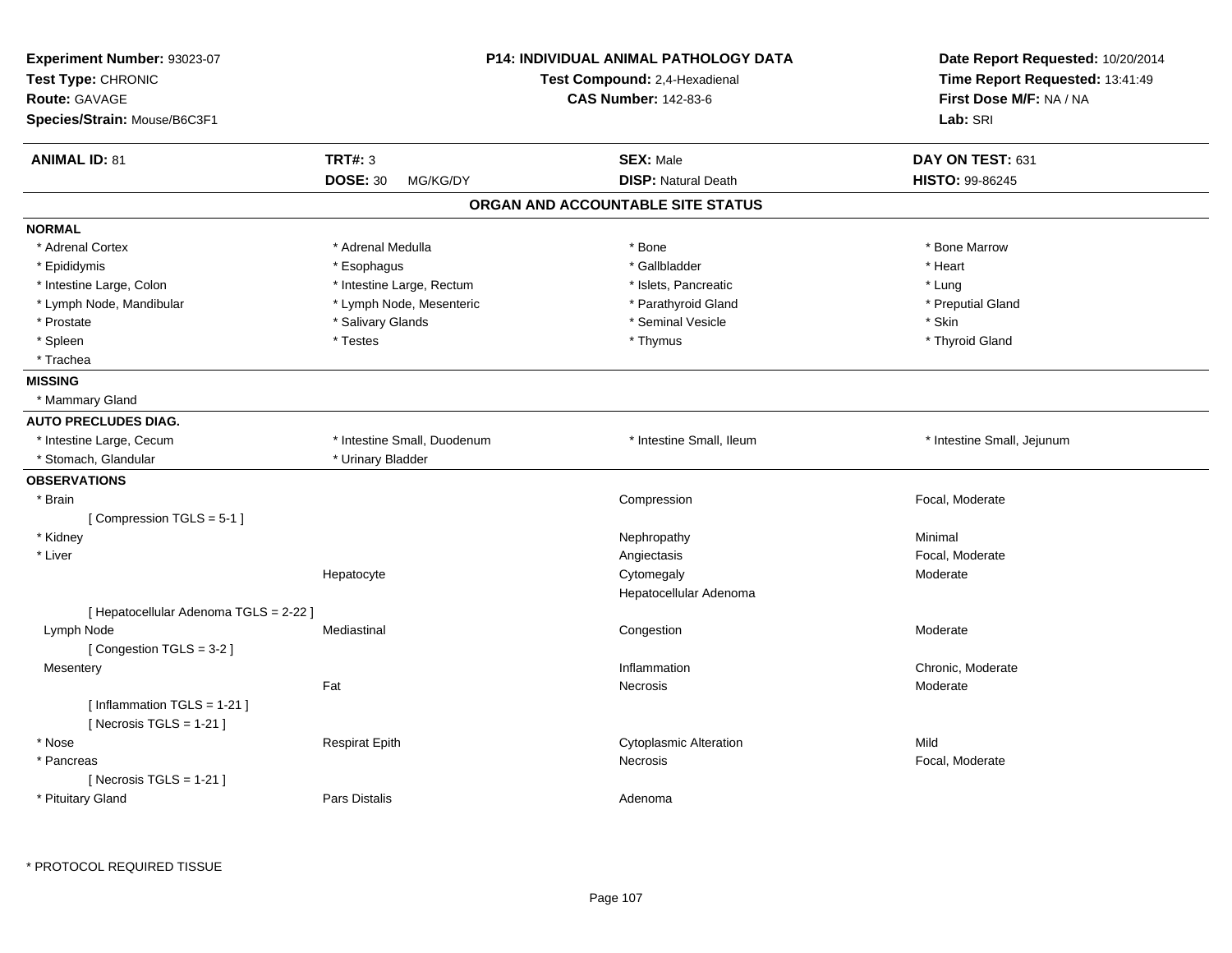| <b>Experiment Number: 93023-07</b>                  | <b>P14: INDIVIDUAL ANIMAL PATHOLOGY DATA</b> |                                   | Date Report Requested: 10/20/2014 |
|-----------------------------------------------------|----------------------------------------------|-----------------------------------|-----------------------------------|
| Test Type: CHRONIC<br>Test Compound: 2,4-Hexadienal |                                              | Time Report Requested: 13:41:49   |                                   |
| <b>Route: GAVAGE</b>                                |                                              | <b>CAS Number: 142-83-6</b>       | <b>First Dose M/F: NA / NA</b>    |
| Species/Strain: Mouse/B6C3F1                        |                                              |                                   | Lab: SRI                          |
| <b>ANIMAL ID: 81</b>                                | TRT#: 3                                      | <b>SEX: Male</b>                  | DAY ON TEST: 631                  |
|                                                     | <b>DOSE: 30</b><br>MG/KG/DY                  | <b>DISP:</b> Natural Death        | <b>HISTO: 99-86245</b>            |
|                                                     |                                              | ORGAN AND ACCOUNTABLE SITE STATUS |                                   |
| [Adenoma TGLS = $4-1$ ]                             |                                              |                                   |                                   |
| * Stomach, Forestomach                              | Epithelium                                   | Hyperplasia                       | Squamous, Mild                    |
| PRIMARY CAUSE OF DEATH                              | - Pituitary Gland Pars Distalis Adenoma      |                                   |                                   |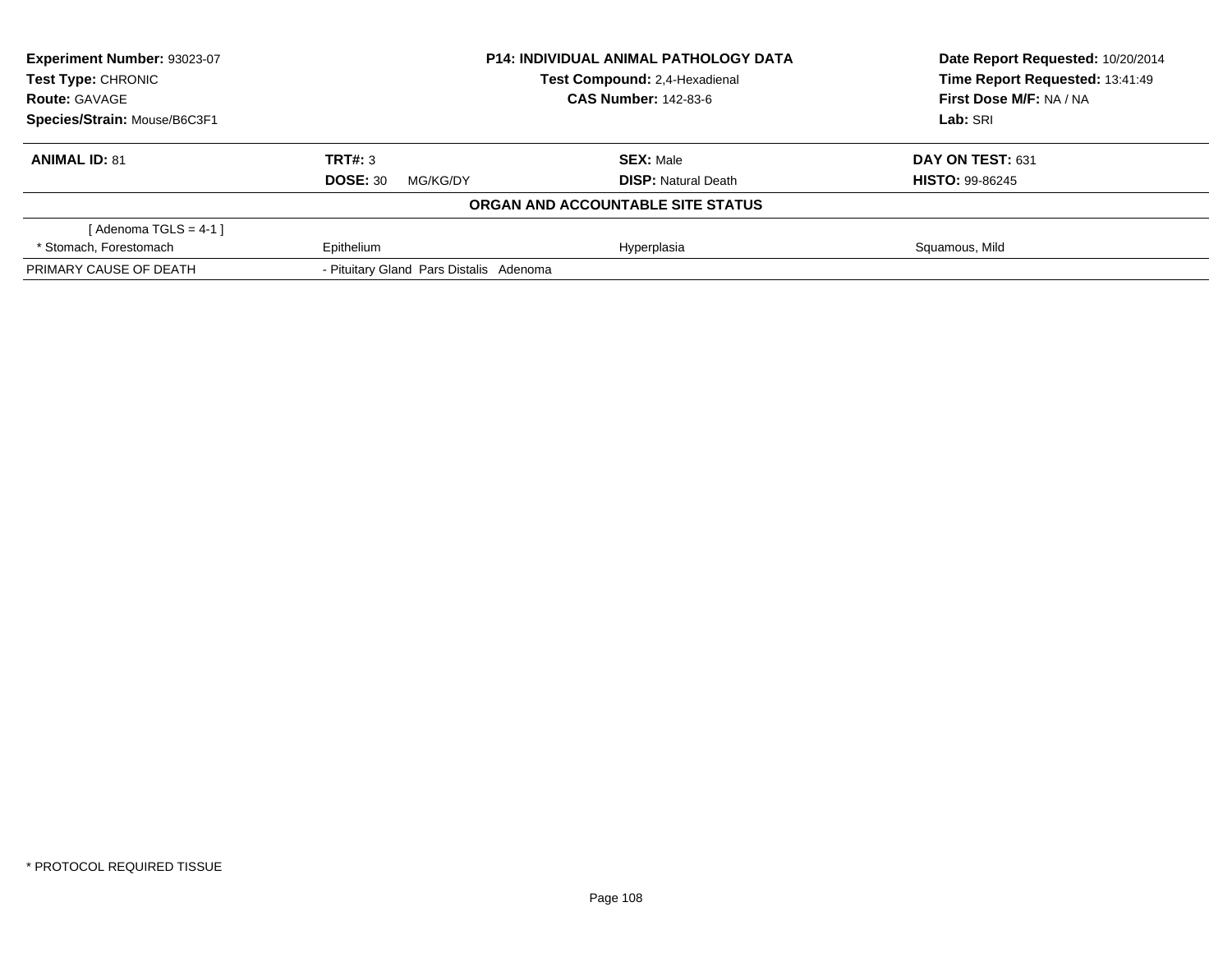| <b>ANIMAL ID: 82</b><br><b>NORMAL</b><br>* Adrenal Cortex<br>* Brain<br>* Heart<br>* Intestine Small, Duodenum |                             | <b>P14: INDIVIDUAL ANIMAL PATHOLOGY DATA</b><br>Test Compound: 2,4-Hexadienal<br><b>CAS Number: 142-83-6</b> | Date Report Requested: 10/20/2014<br>Time Report Requested: 13:41:49<br>First Dose M/F: NA / NA<br>Lab: SRI |
|----------------------------------------------------------------------------------------------------------------|-----------------------------|--------------------------------------------------------------------------------------------------------------|-------------------------------------------------------------------------------------------------------------|
|                                                                                                                | <b>TRT#: 3</b>              | <b>SEX: Male</b>                                                                                             | DAY ON TEST: 730                                                                                            |
|                                                                                                                | <b>DOSE: 30</b><br>MG/KG/DY | <b>DISP: Terminal Sacrifice</b>                                                                              | HISTO: 99-87420                                                                                             |
|                                                                                                                |                             | ORGAN AND ACCOUNTABLE SITE STATUS                                                                            |                                                                                                             |
|                                                                                                                |                             |                                                                                                              |                                                                                                             |
|                                                                                                                | * Adrenal Medulla           | * Bone                                                                                                       | * Bone Marrow                                                                                               |
|                                                                                                                | * Epididymis                | * Esophagus                                                                                                  | * Gallbladder                                                                                               |
|                                                                                                                | * Intestine Large, Cecum    | * Intestine Large, Colon                                                                                     | * Intestine Large, Rectum                                                                                   |
|                                                                                                                | * Intestine Small, Ileum    | * Intestine Small, Jejunum                                                                                   | * Islets, Pancreatic                                                                                        |
| * Kidney                                                                                                       | * Lymph Node, Mandibular    | * Lymph Node, Mesenteric                                                                                     | * Pancreas                                                                                                  |
| * Parathyroid Gland                                                                                            | * Pituitary Gland           | * Preputial Gland                                                                                            | * Prostate                                                                                                  |
| * Salivary Glands                                                                                              | * Seminal Vesicle           | * Skin                                                                                                       | * Spleen                                                                                                    |
| * Stomach, Glandular                                                                                           | * Testes                    | * Thyroid Gland                                                                                              | * Trachea                                                                                                   |
| * Urinary Bladder                                                                                              |                             |                                                                                                              |                                                                                                             |
| <b>MISSING</b>                                                                                                 |                             |                                                                                                              |                                                                                                             |
| * Mammary Gland                                                                                                |                             |                                                                                                              |                                                                                                             |
| <b>OBSERVATIONS</b>                                                                                            |                             |                                                                                                              |                                                                                                             |
| * Liver                                                                                                        |                             | <b>Infiltration Cellular</b>                                                                                 | Mixed Cell, Minimal                                                                                         |
| * Lung                                                                                                         |                             | Inflammation                                                                                                 | Chronic, Focal, Mild                                                                                        |
| [Inflammation TGLS = $2-2$ , $2-23$ ]                                                                          |                             |                                                                                                              |                                                                                                             |
| Mesentery                                                                                                      |                             | Hemangiosarcoma                                                                                              |                                                                                                             |
|                                                                                                                |                             | Inflammation                                                                                                 | Chronic, Mild                                                                                               |
|                                                                                                                | Fat                         | Necrosis                                                                                                     | Mild                                                                                                        |
| [Hemangiosarcoma TGLS = 1-21]<br>[Inflammation TGLS = $1-21$ ]<br>[Necrosis $TGLS = 1-21$ ]                    |                             |                                                                                                              |                                                                                                             |
| * Nose                                                                                                         | <b>Respirat Epith</b>       | <b>Cytoplasmic Alteration</b>                                                                                | Mild                                                                                                        |
| * Stomach, Forestomach                                                                                         |                             | Squamous Cell Papilloma                                                                                      | Multiple                                                                                                    |
| [Squamous Cell Papilloma TGLS = 3-22]                                                                          |                             |                                                                                                              |                                                                                                             |
| * Thymus                                                                                                       |                             | Cyst                                                                                                         | Minimal                                                                                                     |
| Tooth                                                                                                          | <b>Peridont Tiss</b>        | Inflammation                                                                                                 | Chronic, Mild                                                                                               |
| PRIMARY CAUSE OF DEATH                                                                                         |                             |                                                                                                              |                                                                                                             |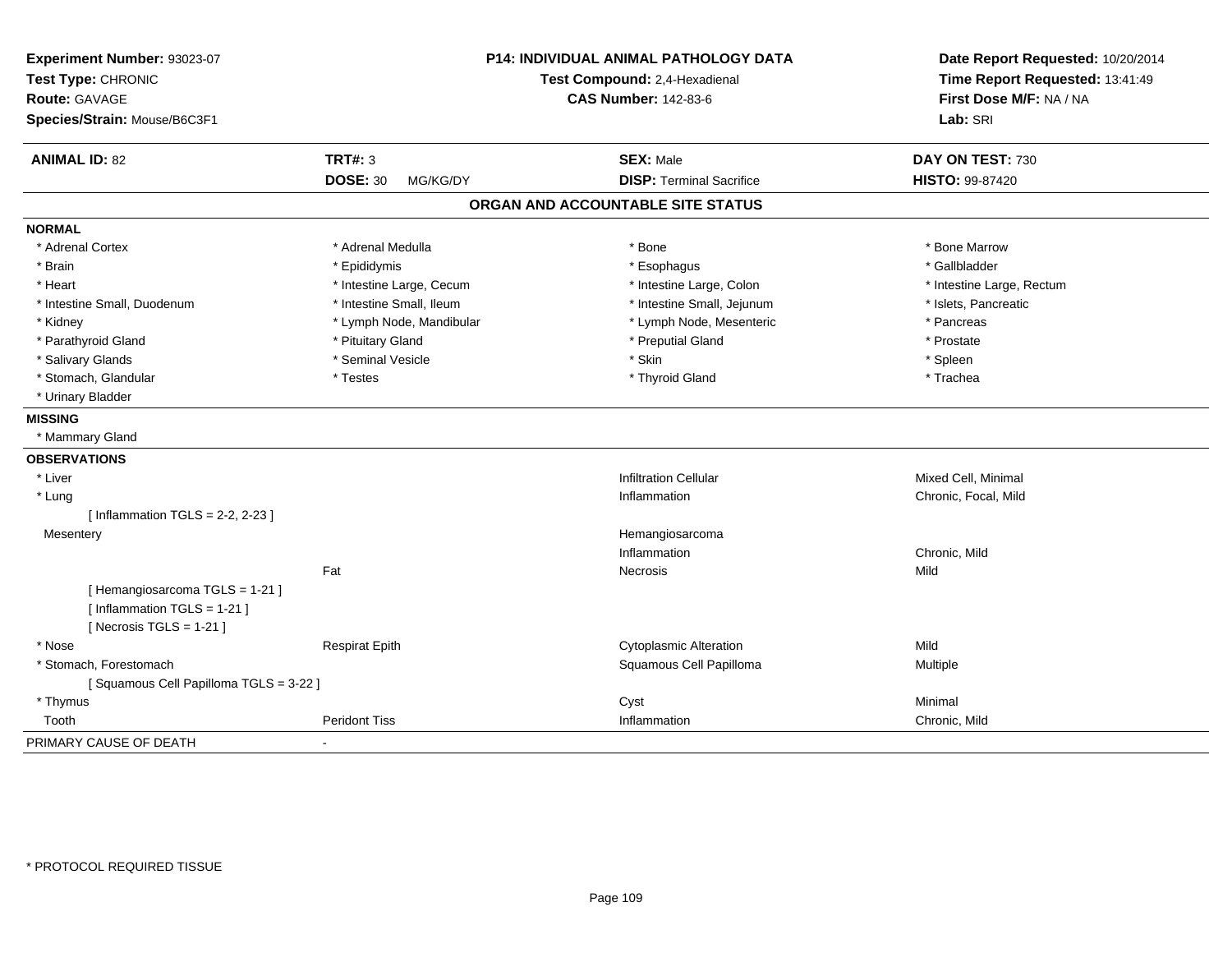| Experiment Number: 93023-07<br>Test Type: CHRONIC<br><b>Route: GAVAGE</b><br>Species/Strain: Mouse/B6C3F1 |                                               | P14: INDIVIDUAL ANIMAL PATHOLOGY DATA<br>Test Compound: 2,4-Hexadienal<br><b>CAS Number: 142-83-6</b> | Date Report Requested: 10/20/2014<br>Time Report Requested: 13:41:49<br>First Dose M/F: NA / NA<br>Lab: SRI |
|-----------------------------------------------------------------------------------------------------------|-----------------------------------------------|-------------------------------------------------------------------------------------------------------|-------------------------------------------------------------------------------------------------------------|
|                                                                                                           |                                               |                                                                                                       |                                                                                                             |
| <b>ANIMAL ID: 83</b>                                                                                      | <b>TRT#: 3</b><br><b>DOSE: 30</b><br>MG/KG/DY | <b>SEX: Male</b><br><b>DISP: Terminal Sacrifice</b>                                                   | DAY ON TEST: 731<br>HISTO: 99-87421                                                                         |
|                                                                                                           |                                               | ORGAN AND ACCOUNTABLE SITE STATUS                                                                     |                                                                                                             |
| <b>NORMAL</b>                                                                                             |                                               |                                                                                                       |                                                                                                             |
| * Adrenal Cortex                                                                                          | * Adrenal Medulla                             | * Bone                                                                                                | * Brain                                                                                                     |
| * Epididymis                                                                                              | * Esophagus                                   | * Gallbladder                                                                                         | * Heart                                                                                                     |
| * Intestine Large, Cecum                                                                                  | * Intestine Large, Colon                      | * Intestine Large, Rectum                                                                             | * Intestine Small, Duodenum                                                                                 |
| * Intestine Small, Ileum                                                                                  | * Intestine Small, Jejunum                    | * Islets, Pancreatic                                                                                  | * Lung                                                                                                      |
| * Lymph Node, Mandibular                                                                                  | * Lymph Node, Mesenteric                      | * Pancreas                                                                                            | * Parathyroid Gland                                                                                         |
| * Pituitary Gland                                                                                         | * Prostate                                    | * Salivary Glands                                                                                     | * Seminal Vesicle                                                                                           |
| * Skin                                                                                                    | * Stomach, Forestomach                        | * Stomach, Glandular                                                                                  | * Testes                                                                                                    |
| * Thymus                                                                                                  | * Trachea                                     | * Urinary Bladder                                                                                     |                                                                                                             |
| <b>MISSING</b>                                                                                            |                                               |                                                                                                       |                                                                                                             |
| * Mammary Gland                                                                                           |                                               |                                                                                                       |                                                                                                             |
| <b>OBSERVATIONS</b>                                                                                       |                                               |                                                                                                       |                                                                                                             |
| * Bone Marrow                                                                                             | <b>Myeloid Cell</b>                           | Hyperplasia                                                                                           | Mild                                                                                                        |
| * Kidney                                                                                                  |                                               | Nephropathy                                                                                           | Minimal                                                                                                     |
| * Liver                                                                                                   |                                               | Hepatoblastoma                                                                                        |                                                                                                             |
|                                                                                                           |                                               | Hepatocellular Carcinoma                                                                              | Multiple                                                                                                    |
|                                                                                                           | Hepatocyte                                    | <b>Mixed Cell Focus</b>                                                                               | Multiple, Mild                                                                                              |
|                                                                                                           | Hepatocyte                                    | Vacuolization Cytoplasmic                                                                             | Focal, Mild                                                                                                 |
| [ Hepatoblastoma TGLS = 2-21 ]                                                                            |                                               |                                                                                                       |                                                                                                             |
| [ Hepatocellular Carcinoma TGLS = 2-21, 3-22, 4-23 ]                                                      |                                               |                                                                                                       |                                                                                                             |
| [Mixed Cell Focus TGLS = 5-24]                                                                            |                                               |                                                                                                       |                                                                                                             |
| Mesentery                                                                                                 |                                               | Inflammation                                                                                          | Chronic, Mild                                                                                               |
| * Nose                                                                                                    | Olfactory Epi                                 | <b>Cytoplasmic Alteration</b>                                                                         | Minimal                                                                                                     |
|                                                                                                           | <b>Respirat Epith</b>                         | <b>Cytoplasmic Alteration</b>                                                                         | Mild                                                                                                        |
| * Preputial Gland                                                                                         |                                               | Degeneration                                                                                          | Cystic, Moderate                                                                                            |
| [ Degeneration TGLS = 1-8 ]                                                                               |                                               |                                                                                                       |                                                                                                             |
| * Spleen                                                                                                  |                                               | Hematopoietic Cell Proliferation                                                                      | Moderate                                                                                                    |
| * Thyroid Gland                                                                                           |                                               | Degeneration                                                                                          | Cystic, Focal, Minimal                                                                                      |
| PRIMARY CAUSE OF DEATH                                                                                    | $\overline{\phantom{a}}$                      |                                                                                                       |                                                                                                             |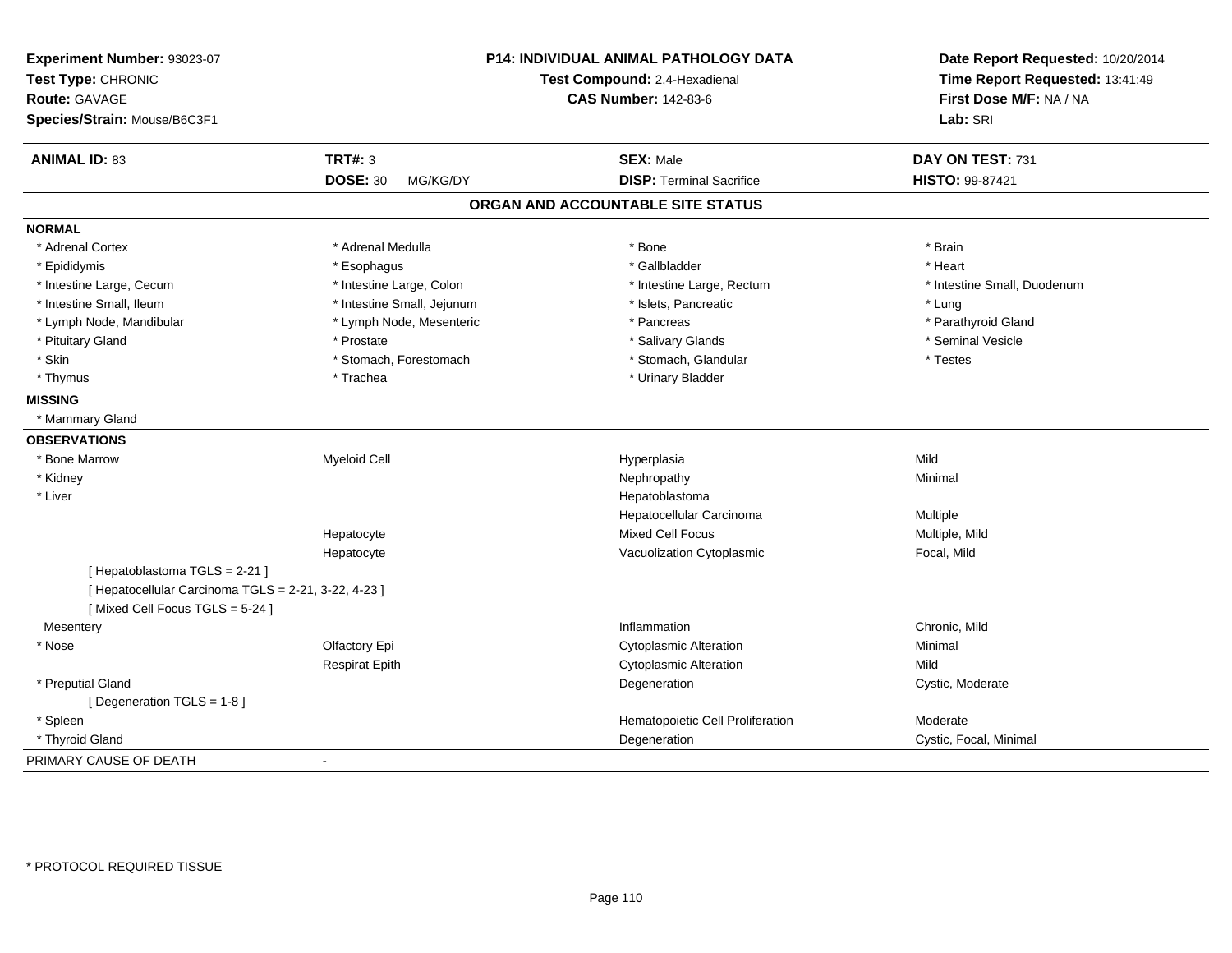| Experiment Number: 93023-07<br>Test Type: CHRONIC<br><b>Route: GAVAGE</b>                             |                             | <b>P14: INDIVIDUAL ANIMAL PATHOLOGY DATA</b><br>Test Compound: 2,4-Hexadienal<br><b>CAS Number: 142-83-6</b> | Date Report Requested: 10/20/2014<br>Time Report Requested: 13:41:49<br>First Dose M/F: NA / NA |
|-------------------------------------------------------------------------------------------------------|-----------------------------|--------------------------------------------------------------------------------------------------------------|-------------------------------------------------------------------------------------------------|
| Species/Strain: Mouse/B6C3F1                                                                          |                             |                                                                                                              | Lab: SRI                                                                                        |
| <b>ANIMAL ID: 84</b>                                                                                  | <b>TRT#: 3</b>              | <b>SEX: Male</b>                                                                                             | DAY ON TEST: 730                                                                                |
|                                                                                                       | <b>DOSE: 30</b><br>MG/KG/DY | <b>DISP: Terminal Sacrifice</b>                                                                              | HISTO: 99-87422                                                                                 |
|                                                                                                       |                             | ORGAN AND ACCOUNTABLE SITE STATUS                                                                            |                                                                                                 |
| <b>NORMAL</b>                                                                                         |                             |                                                                                                              |                                                                                                 |
| * Adrenal Medulla                                                                                     | * Bone                      | * Brain                                                                                                      | * Epididymis                                                                                    |
| * Esophagus                                                                                           | * Gallbladder               | * Heart                                                                                                      | * Intestine Large, Cecum                                                                        |
| * Intestine Large, Colon                                                                              | * Intestine Large, Rectum   | * Intestine Small, Duodenum                                                                                  | * Intestine Small, Ileum                                                                        |
| * Intestine Small, Jejunum                                                                            | * Islets, Pancreatic        | * Lung                                                                                                       | * Lymph Node, Mandibular                                                                        |
| * Lymph Node, Mesenteric                                                                              | * Pancreas                  | * Parathyroid Gland                                                                                          | * Pituitary Gland                                                                               |
| * Preputial Gland                                                                                     | * Prostate                  | * Salivary Glands                                                                                            | * Seminal Vesicle                                                                               |
| * Skin                                                                                                | * Spleen                    | * Stomach, Forestomach                                                                                       | * Stomach, Glandular                                                                            |
| * Testes                                                                                              | * Thymus                    | * Thyroid Gland                                                                                              | * Trachea                                                                                       |
| * Urinary Bladder                                                                                     |                             |                                                                                                              |                                                                                                 |
| <b>MISSING</b>                                                                                        |                             |                                                                                                              |                                                                                                 |
| * Mammary Gland                                                                                       |                             |                                                                                                              |                                                                                                 |
| <b>OBSERVATIONS</b>                                                                                   |                             |                                                                                                              |                                                                                                 |
| * Adrenal Cortex                                                                                      | Subcapsular                 | Hyperplasia                                                                                                  | Focal, Minimal                                                                                  |
| * Bone Marrow                                                                                         |                             | Thrombosis                                                                                                   | Chronic, Mild                                                                                   |
| * Kidney                                                                                              |                             | Cyst                                                                                                         | Mild                                                                                            |
|                                                                                                       |                             | Nephropathy                                                                                                  | Mild                                                                                            |
| [ $Cyst TGLS = 8-25$ ]                                                                                |                             |                                                                                                              |                                                                                                 |
| * Liver                                                                                               |                             | Congestion                                                                                                   | Focal, Mild                                                                                     |
|                                                                                                       | Hepatocyte                  | Vacuolization Cytoplasmic                                                                                    | Focal, Minimal                                                                                  |
|                                                                                                       | Hepatocyte, Midzonal        | Vacuolization Cytoplasmic                                                                                    | Mild                                                                                            |
| [Congestion TGLS = $2-6$ , $4-6$ ]                                                                    |                             |                                                                                                              |                                                                                                 |
| [Vacuolization Cytoplasmic TGLS = 5-22 ]                                                              |                             |                                                                                                              |                                                                                                 |
| Mesentery                                                                                             |                             | Hemangiosarcoma                                                                                              |                                                                                                 |
|                                                                                                       |                             | Hemorrhage                                                                                                   | Mild                                                                                            |
|                                                                                                       | Fat                         | <b>Necrosis</b>                                                                                              | Moderate                                                                                        |
| [Hemangiosarcoma TGLS = $6-23$ , $9-5$ ]<br>[Hemorrhage TGLS = 10-26]<br>[Necrosis TGLS = 1-21, 7-24] |                             |                                                                                                              |                                                                                                 |
| * Nose                                                                                                | <b>Respirat Epith</b>       | <b>Cytoplasmic Alteration</b>                                                                                | Mild                                                                                            |
| Tooth                                                                                                 |                             | Malformation                                                                                                 | Moderate                                                                                        |
|                                                                                                       |                             |                                                                                                              |                                                                                                 |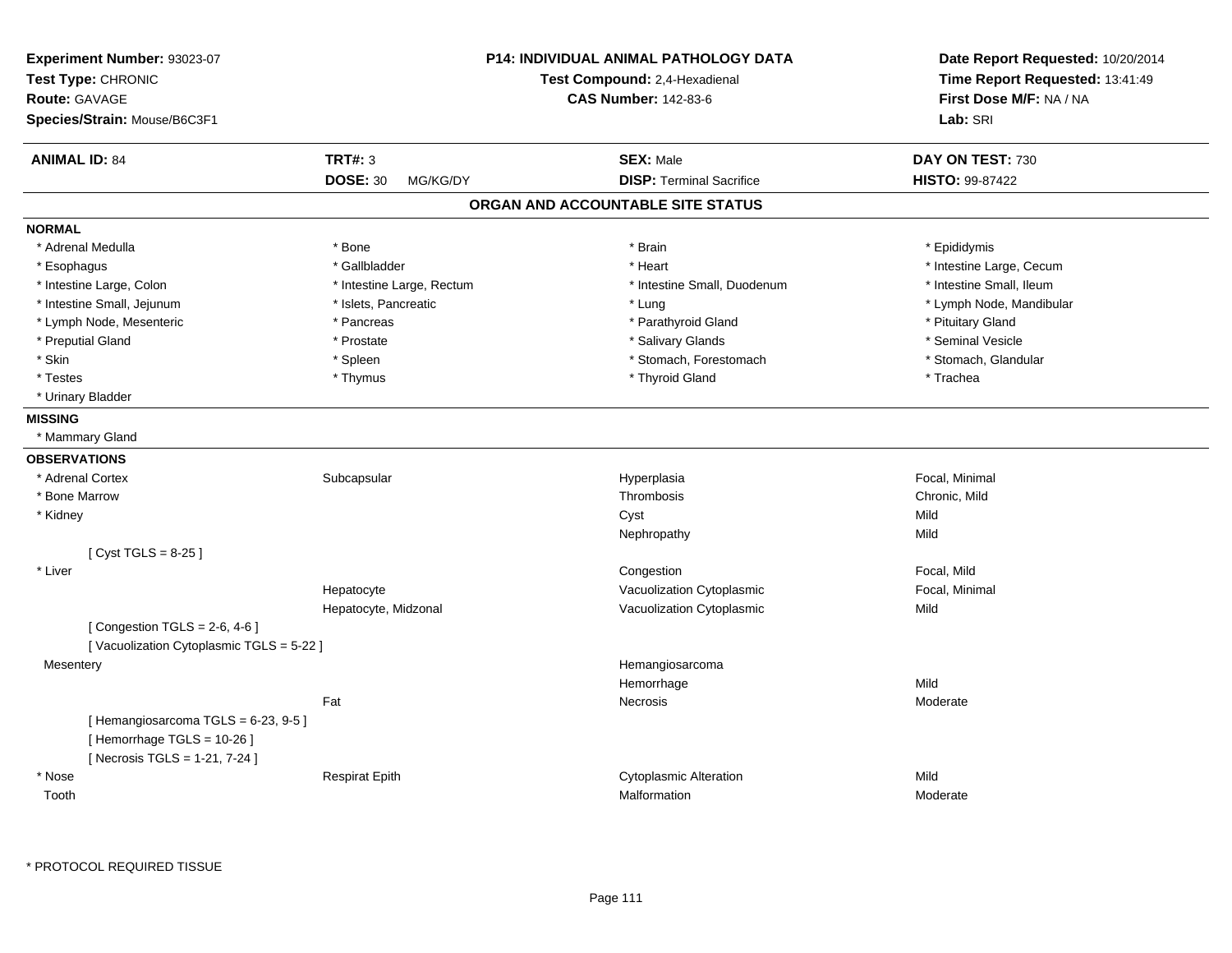| Experiment Number: 93023-07<br><b>P14: INDIVIDUAL ANIMAL PATHOLOGY DATA</b><br>Test Compound: 2,4-Hexadienal<br>Test Type: CHRONIC |                             |                                   | Date Report Requested: 10/20/2014 |
|------------------------------------------------------------------------------------------------------------------------------------|-----------------------------|-----------------------------------|-----------------------------------|
|                                                                                                                                    |                             | Time Report Requested: 13:41:49   |                                   |
| <b>Route: GAVAGE</b>                                                                                                               | <b>CAS Number: 142-83-6</b> |                                   | First Dose M/F: NA / NA           |
| Species/Strain: Mouse/B6C3F1                                                                                                       |                             |                                   | Lab: SRI                          |
| <b>ANIMAL ID: 84</b>                                                                                                               | TRT#: 3                     | <b>SEX: Male</b>                  | DAY ON TEST: 730                  |
|                                                                                                                                    | <b>DOSE: 30</b><br>MG/KG/DY | <b>DISP: Terminal Sacrifice</b>   | <b>HISTO: 99-87422</b>            |
|                                                                                                                                    |                             | ORGAN AND ACCOUNTABLE SITE STATUS |                                   |
| [Malformation TGLS = $11-9$ ]                                                                                                      |                             |                                   |                                   |
| PRIMARY CAUSE OF DEATH                                                                                                             |                             |                                   |                                   |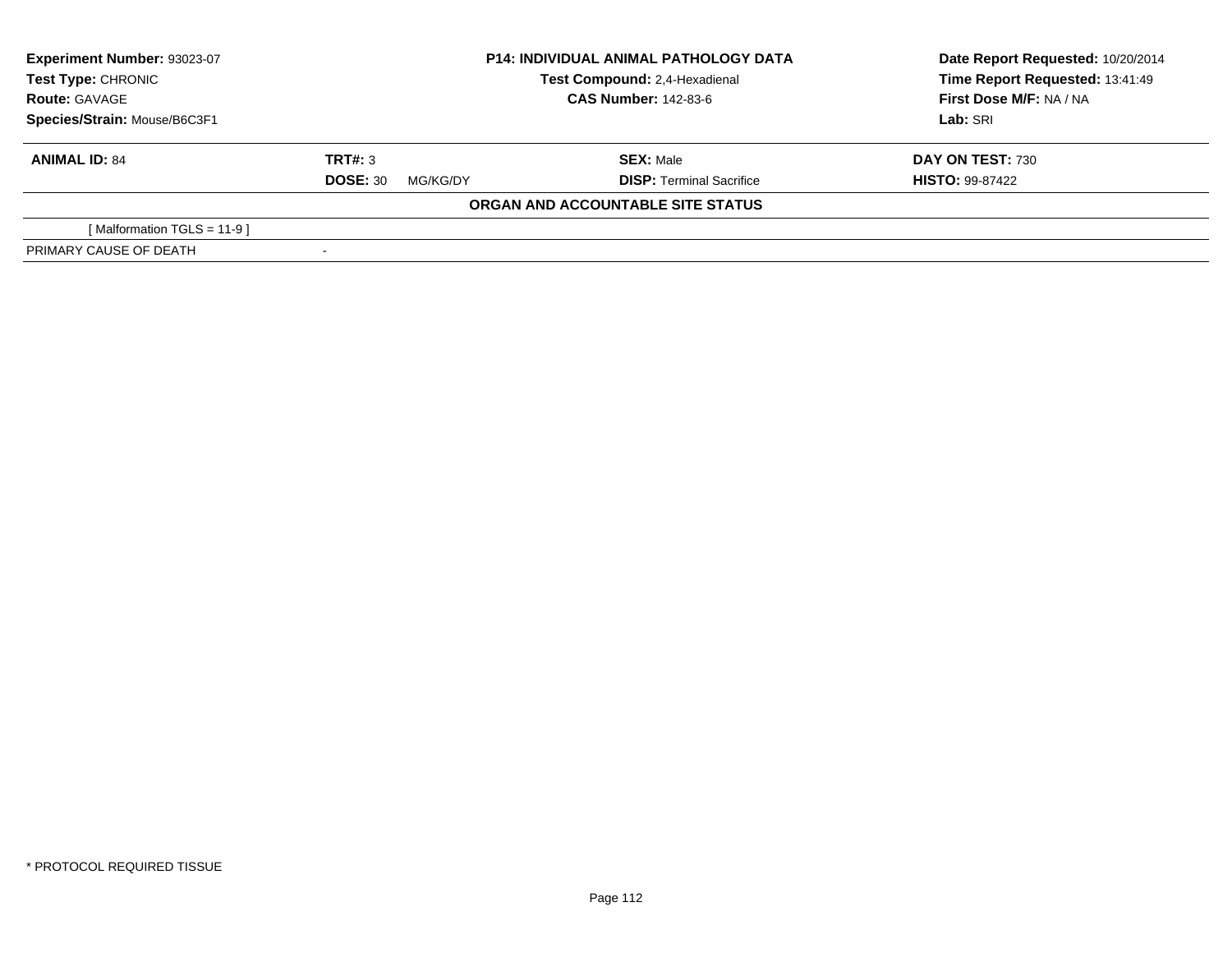| Experiment Number: 93023-07<br>Test Type: CHRONIC<br><b>Route: GAVAGE</b><br>Species/Strain: Mouse/B6C3F1 |                             | <b>P14: INDIVIDUAL ANIMAL PATHOLOGY DATA</b><br>Test Compound: 2,4-Hexadienal<br><b>CAS Number: 142-83-6</b> | Date Report Requested: 10/20/2014<br>Time Report Requested: 13:41:49<br>First Dose M/F: NA / NA<br>Lab: SRI |
|-----------------------------------------------------------------------------------------------------------|-----------------------------|--------------------------------------------------------------------------------------------------------------|-------------------------------------------------------------------------------------------------------------|
| <b>ANIMAL ID: 85</b>                                                                                      | <b>TRT#: 3</b>              | <b>SEX: Male</b>                                                                                             | DAY ON TEST: 730                                                                                            |
|                                                                                                           | <b>DOSE: 30</b><br>MG/KG/DY | <b>DISP: Terminal Sacrifice</b>                                                                              | <b>HISTO: 99-87423</b>                                                                                      |
|                                                                                                           |                             | ORGAN AND ACCOUNTABLE SITE STATUS                                                                            |                                                                                                             |
| <b>NORMAL</b>                                                                                             |                             |                                                                                                              |                                                                                                             |
| * Adrenal Medulla                                                                                         | * Bone                      | * Bone Marrow                                                                                                | * Brain                                                                                                     |
| * Epididymis                                                                                              | * Esophagus                 | * Gallbladder                                                                                                | * Heart                                                                                                     |
| * Intestine Large, Cecum                                                                                  | * Intestine Large, Colon    | * Intestine Large, Rectum                                                                                    | * Intestine Small, Duodenum                                                                                 |
| * Intestine Small, Ileum                                                                                  | * Intestine Small, Jejunum  | * Islets, Pancreatic                                                                                         | * Lymph Node, Mandibular                                                                                    |
| * Pancreas                                                                                                | * Parathyroid Gland         | * Prostate                                                                                                   | * Salivary Glands                                                                                           |
| * Seminal Vesicle                                                                                         | * Skin                      | * Stomach, Forestomach                                                                                       | * Stomach, Glandular                                                                                        |
| $^\star$ Testes                                                                                           | * Thymus                    | * Thyroid Gland                                                                                              | * Trachea                                                                                                   |
| * Urinary Bladder                                                                                         |                             |                                                                                                              |                                                                                                             |
| <b>MISSING</b>                                                                                            |                             |                                                                                                              |                                                                                                             |
| * Mammary Gland                                                                                           |                             |                                                                                                              |                                                                                                             |
| <b>OBSERVATIONS</b>                                                                                       |                             |                                                                                                              |                                                                                                             |
| * Adrenal Cortex                                                                                          | Subcapsular                 | Hyperplasia                                                                                                  | Focal, Mild                                                                                                 |
| * Kidney                                                                                                  |                             | Nephropathy                                                                                                  | Minimal                                                                                                     |
| * Liver                                                                                                   |                             | Hepatocellular Adenoma                                                                                       |                                                                                                             |
|                                                                                                           |                             | Hepatocellular Carcinoma                                                                                     |                                                                                                             |
|                                                                                                           |                             | <b>Infiltration Cellular</b>                                                                                 | Mixed Cell, Minimal                                                                                         |
|                                                                                                           | Hepatocyte                  | <b>Mixed Cell Focus</b>                                                                                      | Mild                                                                                                        |
| [ Hepatocellular Adenoma TGLS = 6-24 ]                                                                    |                             |                                                                                                              |                                                                                                             |
| [ Hepatocellular Carcinoma TGLS = 5-23 ]                                                                  |                             |                                                                                                              |                                                                                                             |
| [Mixed Cell Focus TGLS = 4-22]                                                                            |                             |                                                                                                              |                                                                                                             |
| * Lung                                                                                                    | Mediastinum                 | Necrosis                                                                                                     | Fatty, Focal, Mild                                                                                          |
| [Necrosis TGLS = $7-25$ ]                                                                                 |                             |                                                                                                              |                                                                                                             |
| * Lymph Node, Mesenteric                                                                                  |                             | Lymphoma Malignant                                                                                           |                                                                                                             |
| [ Lymphoma Malignant TGLS = 3-5 ]                                                                         |                             |                                                                                                              |                                                                                                             |
| Mesentery                                                                                                 | Fat                         | Necrosis                                                                                                     | Moderate                                                                                                    |
| [Necrosis $TGLS = 2-21$ ]                                                                                 |                             |                                                                                                              |                                                                                                             |
| * Nose                                                                                                    | <b>Respirat Epith</b>       | <b>Cytoplasmic Alteration</b>                                                                                | Mild                                                                                                        |
|                                                                                                           |                             | Inflammation                                                                                                 | Suppurative, Minimal                                                                                        |
| * Pituitary Gland                                                                                         | <b>Pars Distalis</b>        | Hyperplasia                                                                                                  | Focal, Mild                                                                                                 |
| * Preputial Gland                                                                                         |                             | Degeneration                                                                                                 | Cystic, Moderate                                                                                            |
|                                                                                                           |                             |                                                                                                              |                                                                                                             |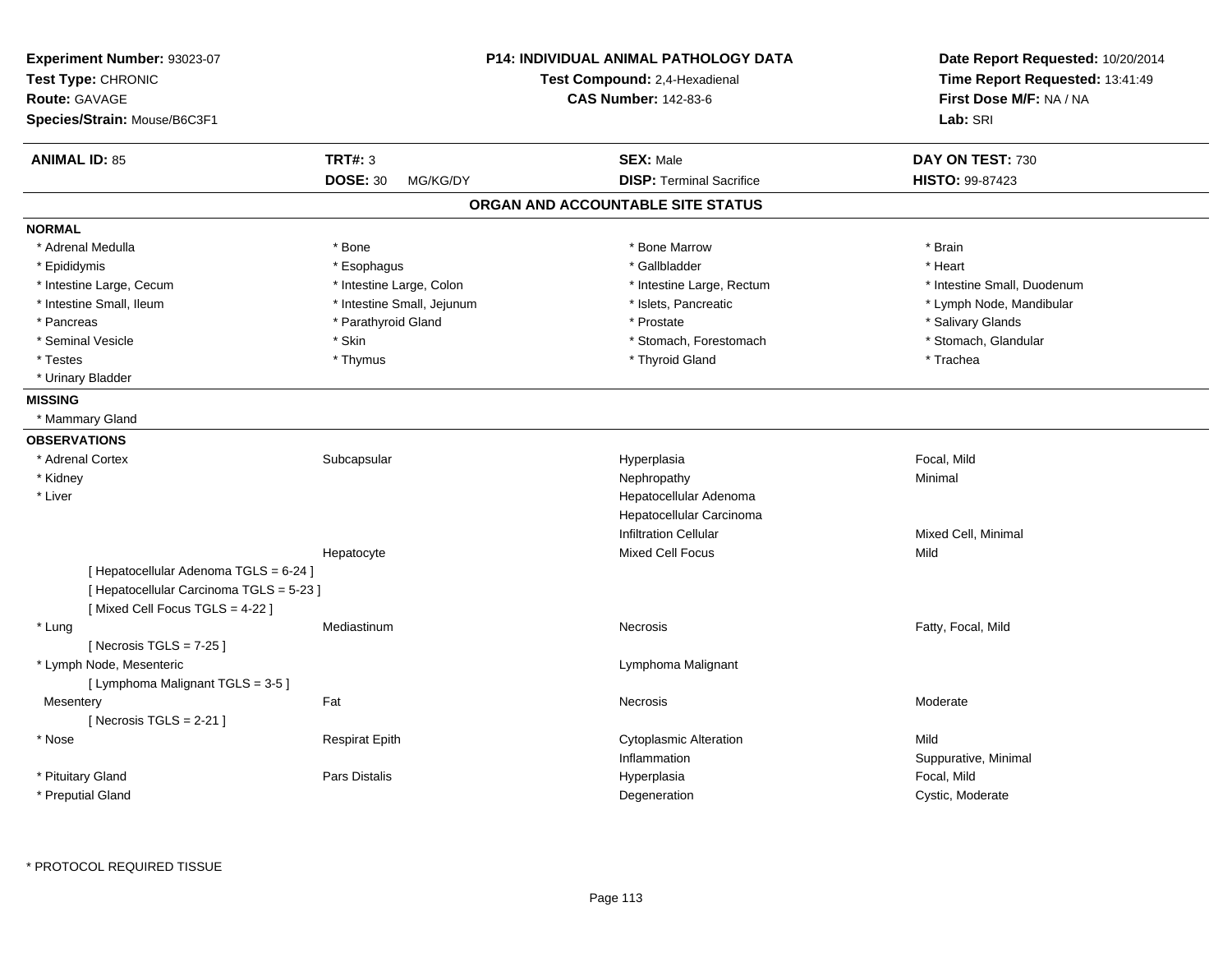| Experiment Number: 93023-07<br>Test Type: CHRONIC | <b>P14: INDIVIDUAL ANIMAL PATHOLOGY DATA</b><br>Test Compound: 2,4-Hexadienal |                                   | Date Report Requested: 10/20/2014<br>Time Report Requested: 13:41:49 |
|---------------------------------------------------|-------------------------------------------------------------------------------|-----------------------------------|----------------------------------------------------------------------|
| <b>Route: GAVAGE</b>                              |                                                                               | <b>CAS Number: 142-83-6</b>       | First Dose M/F: NA / NA                                              |
| Species/Strain: Mouse/B6C3F1                      |                                                                               |                                   | Lab: SRI                                                             |
| <b>ANIMAL ID: 85</b>                              | TRT#: 3                                                                       | <b>SEX: Male</b>                  | DAY ON TEST: 730                                                     |
|                                                   | <b>DOSE: 30</b><br>MG/KG/DY                                                   | <b>DISP:</b> Terminal Sacrifice   | <b>HISTO: 99-87423</b>                                               |
|                                                   |                                                                               | ORGAN AND ACCOUNTABLE SITE STATUS |                                                                      |
| [Degeneration TGLS = $1-8$ ]                      |                                                                               |                                   |                                                                      |
| * Spleen                                          |                                                                               | Lymphoma Malignant                |                                                                      |
| PRIMARY CAUSE OF DEATH                            |                                                                               |                                   |                                                                      |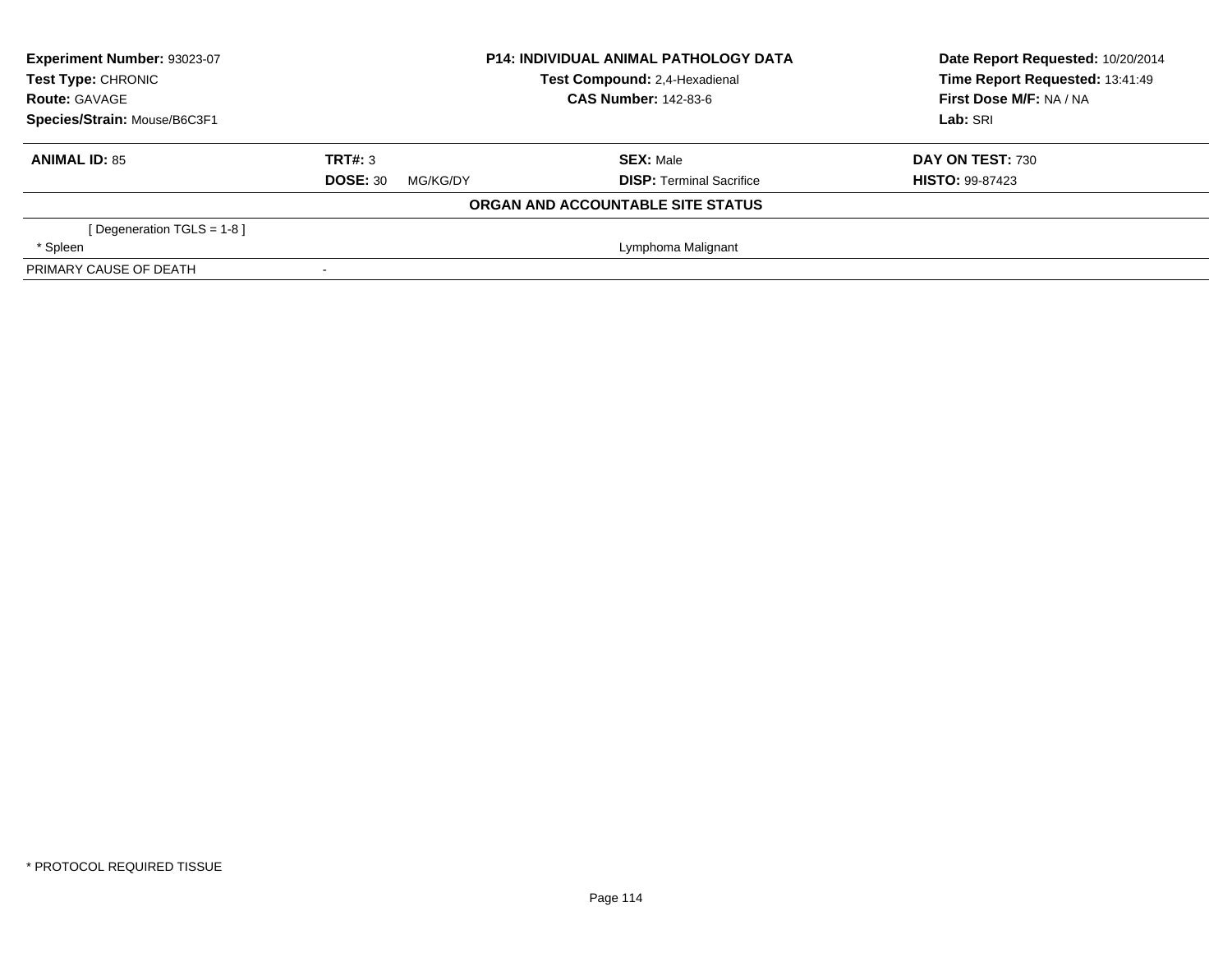| Experiment Number: 93023-07<br>Test Type: CHRONIC<br><b>Route: GAVAGE</b><br>Species/Strain: Mouse/B6C3F1<br><b>ANIMAL ID: 86</b> | <b>TRT#: 3</b><br><b>DOSE: 30</b><br>MG/KG/DY | <b>P14: INDIVIDUAL ANIMAL PATHOLOGY DATA</b><br>Test Compound: 2,4-Hexadienal<br><b>CAS Number: 142-83-6</b><br><b>SEX: Male</b><br><b>DISP: Natural Death</b> | Date Report Requested: 10/20/2014<br>Time Report Requested: 13:41:49<br>First Dose M/F: NA / NA<br>Lab: SRI<br>DAY ON TEST: 646<br><b>HISTO: 99-86346</b> |
|-----------------------------------------------------------------------------------------------------------------------------------|-----------------------------------------------|----------------------------------------------------------------------------------------------------------------------------------------------------------------|-----------------------------------------------------------------------------------------------------------------------------------------------------------|
|                                                                                                                                   |                                               | ORGAN AND ACCOUNTABLE SITE STATUS                                                                                                                              |                                                                                                                                                           |
| <b>NORMAL</b>                                                                                                                     |                                               |                                                                                                                                                                |                                                                                                                                                           |
| * Adrenal Cortex                                                                                                                  | * Adrenal Medulla                             | * Bone                                                                                                                                                         | * Bone Marrow                                                                                                                                             |
| * Brain                                                                                                                           | * Epididymis                                  | * Esophagus                                                                                                                                                    | * Gallbladder                                                                                                                                             |
| * Heart                                                                                                                           | * Intestine Small, Duodenum                   | * Islets, Pancreatic                                                                                                                                           | * Lung                                                                                                                                                    |
| * Lymph Node, Mandibular                                                                                                          | * Lymph Node, Mesenteric                      | * Pancreas                                                                                                                                                     | * Parathyroid Gland                                                                                                                                       |
| * Pituitary Gland                                                                                                                 | * Prostate                                    | * Salivary Glands                                                                                                                                              | * Seminal Vesicle                                                                                                                                         |
| * Skin                                                                                                                            | * Spleen                                      | * Stomach, Forestomach                                                                                                                                         | * Stomach, Glandular                                                                                                                                      |
| * Testes                                                                                                                          | * Thymus                                      | * Thyroid Gland                                                                                                                                                | * Trachea                                                                                                                                                 |
| * Urinary Bladder                                                                                                                 |                                               |                                                                                                                                                                |                                                                                                                                                           |
| <b>MISSING</b>                                                                                                                    |                                               |                                                                                                                                                                |                                                                                                                                                           |
| * Mammary Gland                                                                                                                   |                                               |                                                                                                                                                                |                                                                                                                                                           |
| <b>AUTO PRECLUDES DIAG.</b>                                                                                                       |                                               |                                                                                                                                                                |                                                                                                                                                           |
| * Intestine Large, Cecum                                                                                                          | * Intestine Large, Colon                      | * Intestine Large, Rectum                                                                                                                                      | * Intestine Small, Ileum                                                                                                                                  |
| * Intestine Small, Jejunum                                                                                                        | * Kidney                                      |                                                                                                                                                                |                                                                                                                                                           |
| <b>OBSERVATIONS</b>                                                                                                               |                                               |                                                                                                                                                                |                                                                                                                                                           |
| * Liver                                                                                                                           |                                               | Hepatocellular Carcinoma                                                                                                                                       |                                                                                                                                                           |
| [ Hepatocellular Carcinoma TGLS = 3-21 ]                                                                                          |                                               |                                                                                                                                                                |                                                                                                                                                           |
| * Nose                                                                                                                            | <b>Respirat Epith</b>                         | <b>Cytoplasmic Alteration</b>                                                                                                                                  | Moderate                                                                                                                                                  |
| * Preputial Gland                                                                                                                 |                                               | Degeneration                                                                                                                                                   | Cystic, Moderate                                                                                                                                          |
| [ Degeneration TGLS = $1-8$ ]                                                                                                     |                                               |                                                                                                                                                                |                                                                                                                                                           |
| PRIMARY CAUSE OF DEATH                                                                                                            | - Liver Hepatocellular Carcinoma              |                                                                                                                                                                |                                                                                                                                                           |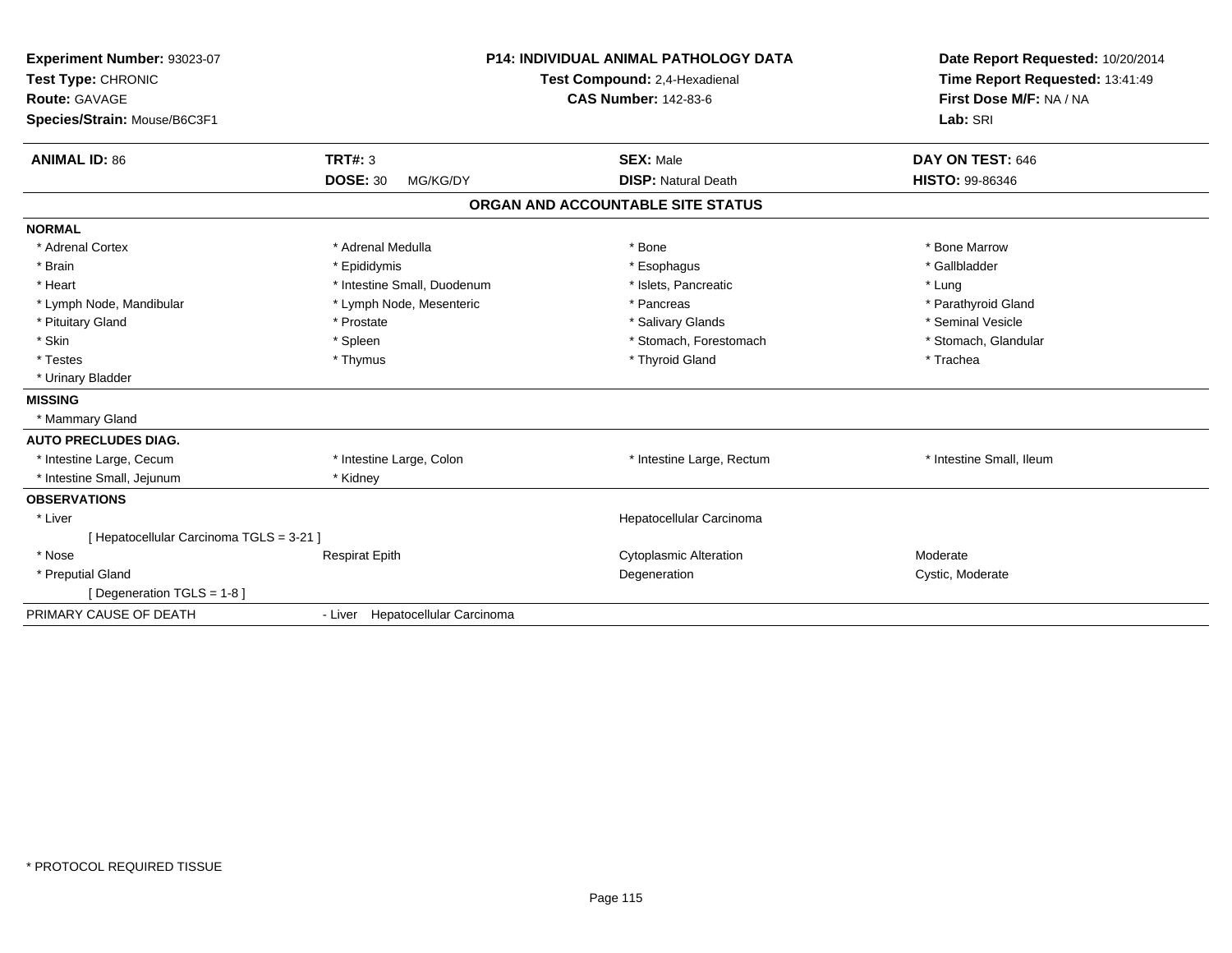| Experiment Number: 93023-07<br>Test Type: CHRONIC |                             | P14: INDIVIDUAL ANIMAL PATHOLOGY DATA<br>Test Compound: 2,4-Hexadienal | Date Report Requested: 10/20/2014<br>Time Report Requested: 13:41:49 |
|---------------------------------------------------|-----------------------------|------------------------------------------------------------------------|----------------------------------------------------------------------|
| <b>Route: GAVAGE</b>                              |                             | <b>CAS Number: 142-83-6</b>                                            | First Dose M/F: NA / NA                                              |
| Species/Strain: Mouse/B6C3F1                      |                             |                                                                        | Lab: SRI                                                             |
| <b>ANIMAL ID: 87</b>                              | <b>TRT#: 3</b>              | <b>SEX: Male</b>                                                       | DAY ON TEST: 731                                                     |
|                                                   | <b>DOSE: 30</b><br>MG/KG/DY | <b>DISP: Terminal Sacrifice</b>                                        | <b>HISTO: 99-87424</b>                                               |
|                                                   |                             | ORGAN AND ACCOUNTABLE SITE STATUS                                      |                                                                      |
| <b>NORMAL</b>                                     |                             |                                                                        |                                                                      |
| * Adrenal Cortex                                  | * Adrenal Medulla           | * Bone                                                                 | * Bone Marrow                                                        |
| * Brain                                           | * Epididymis                | * Esophagus                                                            | * Heart                                                              |
| * Intestine Large, Cecum                          | * Intestine Large, Colon    | * Intestine Large, Rectum                                              | * Intestine Small, Duodenum                                          |
| * Intestine Small, Ileum                          | * Intestine Small, Jejunum  | * Islets, Pancreatic                                                   | * Lung                                                               |
| * Lymph Node, Mandibular                          | * Lymph Node, Mesenteric    | * Pancreas                                                             | * Parathyroid Gland                                                  |
| * Pituitary Gland                                 | * Preputial Gland           | * Prostate                                                             | * Salivary Glands                                                    |
| * Seminal Vesicle                                 | * Spleen                    | * Stomach, Forestomach                                                 | * Stomach, Glandular                                                 |
| * Testes                                          | * Thyroid Gland             | * Trachea                                                              | * Urinary Bladder                                                    |
| <b>MISSING</b>                                    |                             |                                                                        |                                                                      |
| * Mammary Gland                                   | * Thymus                    |                                                                        |                                                                      |
| <b>OBSERVATIONS</b>                               |                             |                                                                        |                                                                      |
| * Gallbladder                                     | Epithelium                  | Degeneration                                                           | Hyaline, Mild                                                        |
|                                                   | Epithelium                  | Hyperplasia                                                            | Adenomatous, Mild                                                    |
| * Kidney                                          |                             | Nephropathy                                                            | Mild                                                                 |
| * Liver                                           | Hepatocyte                  | <b>Eosinophilic Focus</b>                                              | Minimal                                                              |
|                                                   | Hepatocyte                  | <b>Mixed Cell Focus</b>                                                | Multiple, Mild                                                       |
|                                                   | Hepatocyte                  | Vacuolization Cytoplasmic                                              | Focal, Minimal                                                       |
| [Mixed Cell Focus TGLS = 5-24, 6-25]              |                             |                                                                        |                                                                      |
| Mesentery                                         | Fat                         | <b>Necrosis</b>                                                        | Mild                                                                 |
| [Necrosis $TGLS = 2-22$ ]                         |                             |                                                                        |                                                                      |
| * Nose                                            | <b>Respirat Epith</b>       | <b>Cytoplasmic Alteration</b>                                          | Minimal                                                              |
| * Skin                                            | Sebaceous GI                | Adenoma                                                                |                                                                      |
| [Adenoma TGLS = $1-21$ ]                          |                             |                                                                        |                                                                      |
| Tooth                                             |                             | Malformation                                                           | Moderate                                                             |
| [Malformation TGLS = 4-9.1]                       |                             |                                                                        |                                                                      |
| PRIMARY CAUSE OF DEATH                            | $\blacksquare$              |                                                                        |                                                                      |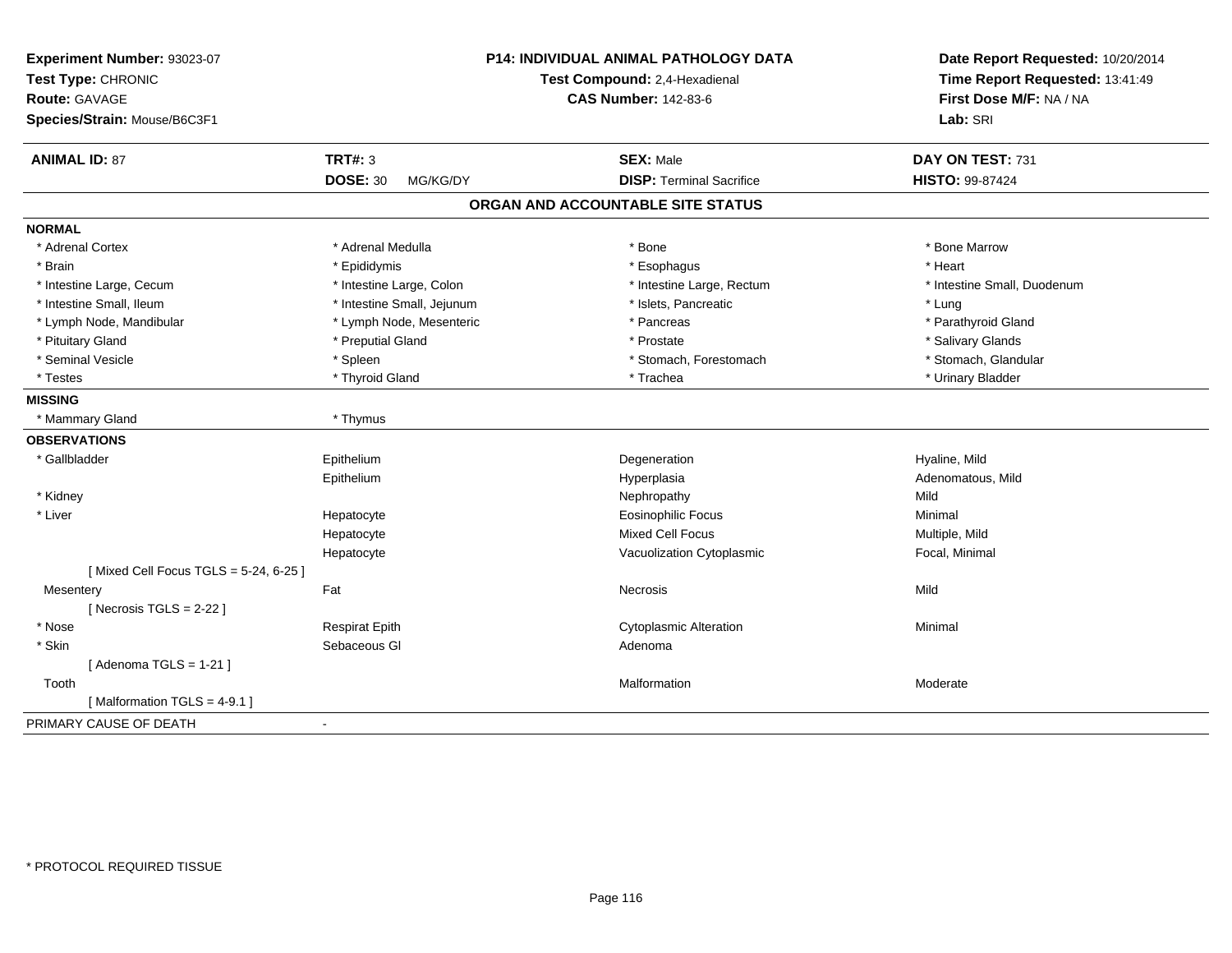| Experiment Number: 93023-07                     |                             | <b>P14: INDIVIDUAL ANIMAL PATHOLOGY DATA</b> | Date Report Requested: 10/20/2014 |
|-------------------------------------------------|-----------------------------|----------------------------------------------|-----------------------------------|
| Test Type: CHRONIC                              |                             | Test Compound: 2,4-Hexadienal                | Time Report Requested: 13:41:49   |
| <b>Route: GAVAGE</b>                            |                             | <b>CAS Number: 142-83-6</b>                  | First Dose M/F: NA / NA           |
| Species/Strain: Mouse/B6C3F1                    |                             |                                              | Lab: SRI                          |
| <b>ANIMAL ID: 88</b>                            | <b>TRT#: 3</b>              | <b>SEX: Male</b>                             | DAY ON TEST: 732                  |
|                                                 | <b>DOSE: 30</b><br>MG/KG/DY | <b>DISP: Terminal Sacrifice</b>              | <b>HISTO: 99-87425</b>            |
|                                                 |                             | ORGAN AND ACCOUNTABLE SITE STATUS            |                                   |
| <b>NORMAL</b>                                   |                             |                                              |                                   |
| * Adrenal Cortex                                | * Adrenal Medulla           | * Bone                                       | * Brain                           |
| * Epididymis                                    | * Esophagus                 | * Gallbladder                                | * Intestine Large, Cecum          |
| * Intestine Large, Colon                        | * Intestine Large, Rectum   | * Intestine Small, Duodenum                  | * Intestine Small, Ileum          |
| * Intestine Small, Jejunum                      | * Islets, Pancreatic        | * Lung                                       | * Lymph Node, Mandibular          |
| * Lymph Node, Mesenteric                        | * Pancreas                  | * Parathyroid Gland                          | * Pituitary Gland                 |
| * Preputial Gland                               | * Prostate                  | * Salivary Glands                            | * Seminal Vesicle                 |
| * Skin                                          | * Stomach, Glandular        | * Testes                                     | * Thymus                          |
| * Thyroid Gland                                 | * Trachea                   | * Urinary Bladder                            |                                   |
| <b>MISSING</b>                                  |                             |                                              |                                   |
| * Mammary Gland                                 |                             |                                              |                                   |
| <b>OBSERVATIONS</b>                             |                             |                                              |                                   |
| * Bone Marrow                                   |                             | Fibrosis                                     | Focal, Mild                       |
| * Heart                                         |                             | Hemangiosarcoma                              |                                   |
| * Kidney                                        |                             | Nephropathy                                  | Minimal                           |
| * Liver                                         | Hepatocyte                  | <b>Eosinophilic Focus</b>                    | Minimal                           |
|                                                 |                             | Hemangiosarcoma                              |                                   |
|                                                 |                             | Hepatocellular Adenoma                       |                                   |
|                                                 |                             | Hepatocellular Carcinoma                     | Multiple                          |
|                                                 |                             | <b>Infiltration Cellular</b>                 | Mixed Cell, Mild                  |
| [ Hepatocellular Carcinoma TGLS = 2-21, 3-22 ]  |                             |                                              |                                   |
| * Nose                                          | Olfactory Epi               | <b>Cytoplasmic Alteration</b>                | Minimal                           |
|                                                 | <b>Respirat Epith</b>       | <b>Cytoplasmic Alteration</b>                | Minimal                           |
|                                                 |                             | Foreign Body                                 | Mild                              |
|                                                 |                             | Inflammation                                 | Suppurative, Moderate             |
| * Spleen                                        |                             | Hematopoietic Cell Proliferation             | Moderate                          |
| [ Hematopoietic Cell Proliferation TGLS = 1-6 ] |                             |                                              |                                   |
| * Stomach, Forestomach                          | Epithelium                  | Hyperplasia                                  | Squamous, Mild                    |
| [ Hyperplasia TGLS = 4-23 ]                     |                             |                                              |                                   |
| Tooth                                           | <b>Peridont Tiss</b>        | Inflammation                                 | Chronic, Mild                     |
| PRIMARY CAUSE OF DEATH                          | $\sim$                      |                                              |                                   |

-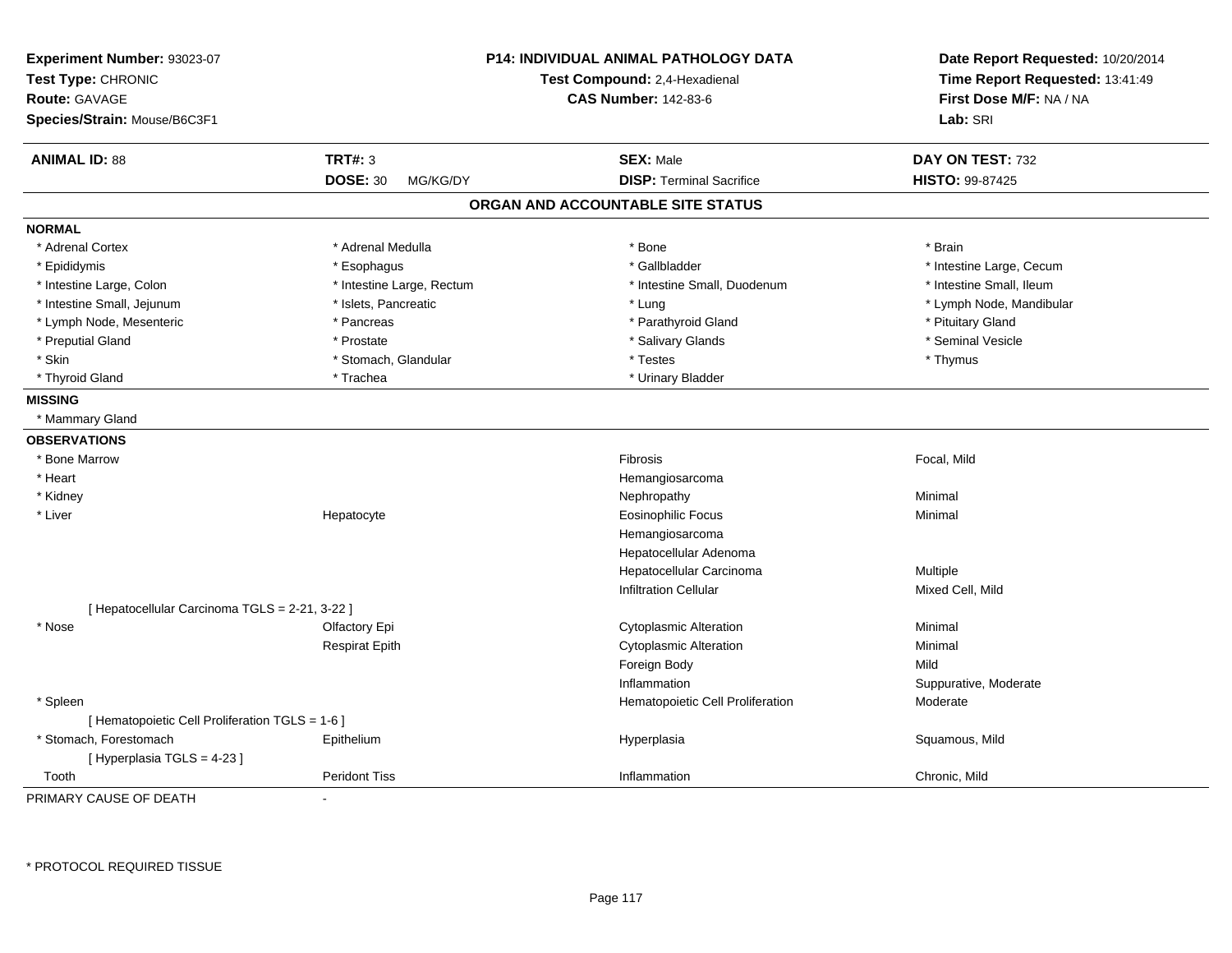| Experiment Number: 93023-07<br><b>Test Type: CHRONIC</b><br><b>Route: GAVAGE</b> | <b>P14: INDIVIDUAL ANIMAL PATHOLOGY DATA</b><br>Test Compound: 2,4-Hexadienal<br><b>CAS Number: 142-83-6</b> |                                          | Date Report Requested: 10/20/2014<br>Time Report Requested: 13:41:49<br>First Dose M/F: NA / NA |
|----------------------------------------------------------------------------------|--------------------------------------------------------------------------------------------------------------|------------------------------------------|-------------------------------------------------------------------------------------------------|
|                                                                                  |                                                                                                              |                                          |                                                                                                 |
| Species/Strain: Mouse/B6C3F1                                                     |                                                                                                              |                                          | Lab: SRI                                                                                        |
| <b>ANIMAL ID: 88</b>                                                             | TRT#: 3                                                                                                      | <b>SEX: Male</b>                         | DAY ON TEST: 732                                                                                |
|                                                                                  | <b>DOSE: 30</b><br>MG/KG/DY                                                                                  | <b>DISP: Terminal Sacrifice</b>          | <b>HISTO: 99-87425</b>                                                                          |
|                                                                                  |                                                                                                              | <b>ORGAN AND ACCOUNTABLE SITE STATUS</b> |                                                                                                 |
|                                                                                  |                                                                                                              |                                          |                                                                                                 |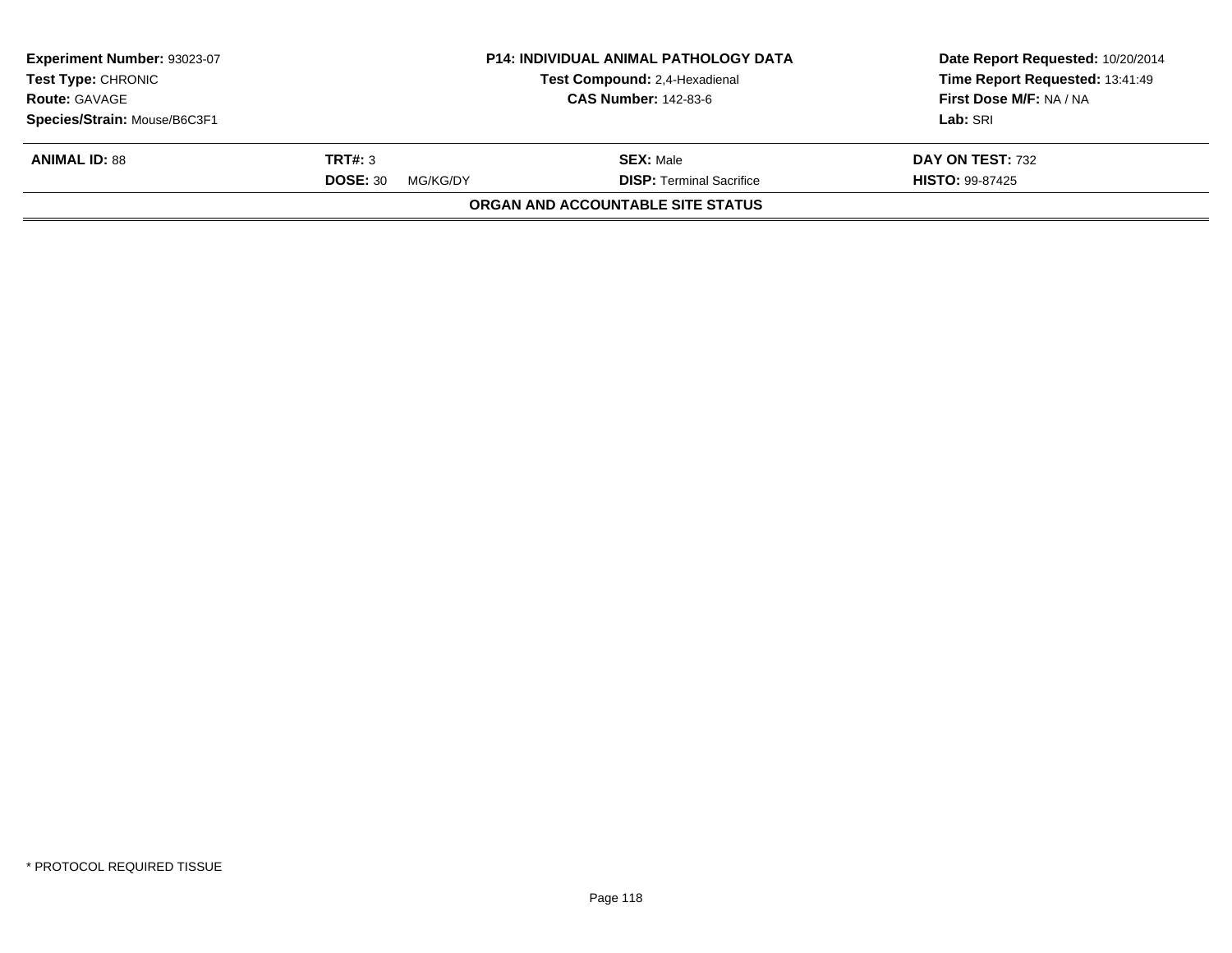| Experiment Number: 93023-07<br>Test Type: CHRONIC<br><b>Route: GAVAGE</b><br>Species/Strain: Mouse/B6C3F1 |                             | <b>P14: INDIVIDUAL ANIMAL PATHOLOGY DATA</b><br>Test Compound: 2,4-Hexadienal<br><b>CAS Number: 142-83-6</b> | Date Report Requested: 10/20/2014<br>Time Report Requested: 13:41:49<br>First Dose M/F: NA / NA<br>Lab: SRI |
|-----------------------------------------------------------------------------------------------------------|-----------------------------|--------------------------------------------------------------------------------------------------------------|-------------------------------------------------------------------------------------------------------------|
| <b>ANIMAL ID: 89</b>                                                                                      | <b>TRT#: 3</b>              | <b>SEX: Male</b>                                                                                             | DAY ON TEST: 729                                                                                            |
|                                                                                                           | <b>DOSE: 30</b><br>MG/KG/DY | <b>DISP: Terminal Sacrifice</b>                                                                              | HISTO: 99-87426                                                                                             |
|                                                                                                           |                             | ORGAN AND ACCOUNTABLE SITE STATUS                                                                            |                                                                                                             |
| <b>NORMAL</b>                                                                                             |                             |                                                                                                              |                                                                                                             |
| * Adrenal Cortex                                                                                          | * Adrenal Medulla           | * Bone                                                                                                       | * Bone Marrow                                                                                               |
| * Brain                                                                                                   | * Epididymis                | * Esophagus                                                                                                  | * Gallbladder                                                                                               |
| * Heart                                                                                                   | * Intestine Large, Cecum    | * Intestine Large, Colon                                                                                     | * Intestine Large, Rectum                                                                                   |
| * Intestine Small, Duodenum                                                                               | * Intestine Small, Ileum    | * Intestine Small, Jejunum                                                                                   | * Islets, Pancreatic                                                                                        |
| * Lymph Node, Mandibular                                                                                  | * Lymph Node, Mesenteric    | * Pancreas                                                                                                   | * Parathyroid Gland                                                                                         |
| * Pituitary Gland                                                                                         | * Prostate                  | * Salivary Glands                                                                                            | * Seminal Vesicle                                                                                           |
| * Skin                                                                                                    | * Spleen                    | * Stomach, Forestomach                                                                                       | * Stomach, Glandular                                                                                        |
| * Testes                                                                                                  | * Thymus                    | * Thyroid Gland                                                                                              | * Trachea                                                                                                   |
| * Urinary Bladder                                                                                         |                             |                                                                                                              |                                                                                                             |
| <b>MISSING</b>                                                                                            |                             |                                                                                                              |                                                                                                             |
| * Mammary Gland                                                                                           |                             |                                                                                                              |                                                                                                             |
| <b>OBSERVATIONS</b>                                                                                       |                             |                                                                                                              |                                                                                                             |
| * Kidney                                                                                                  |                             | Nephropathy                                                                                                  | Mild                                                                                                        |
| * Liver                                                                                                   |                             | Hepatocellular Adenoma                                                                                       |                                                                                                             |
|                                                                                                           |                             | <b>Infiltration Cellular</b>                                                                                 | Mixed Cell, Minimal                                                                                         |
|                                                                                                           | Hepatocyte                  | <b>Mixed Cell Focus</b>                                                                                      | Mild                                                                                                        |
|                                                                                                           | Hepatocyte, Periportal      | Vacuolization Cytoplasmic                                                                                    | Moderate                                                                                                    |
| [ Hepatocellular Adenoma TGLS = 2-21 ]                                                                    |                             |                                                                                                              |                                                                                                             |
| [Mixed Cell Focus TGLS = 4-6]                                                                             |                             |                                                                                                              |                                                                                                             |
| [Vacuolization Cytoplasmic TGLS = 3-22, 4-6]                                                              |                             |                                                                                                              |                                                                                                             |
| * Lung                                                                                                    | Alveolar Epith              | Hyperplasia                                                                                                  | Minimal                                                                                                     |
| * Nose                                                                                                    | Olfactory Epi               | <b>Cytoplasmic Alteration</b>                                                                                | Mild                                                                                                        |
|                                                                                                           | <b>Respirat Epith</b>       | <b>Cytoplasmic Alteration</b>                                                                                | Mild                                                                                                        |
| * Preputial Gland                                                                                         |                             | Degeneration                                                                                                 | Cystic, Moderate                                                                                            |
| [ Degeneration TGLS = 1-8 ]                                                                               |                             |                                                                                                              |                                                                                                             |
| PRIMARY CAUSE OF DEATH                                                                                    | $\blacksquare$              |                                                                                                              |                                                                                                             |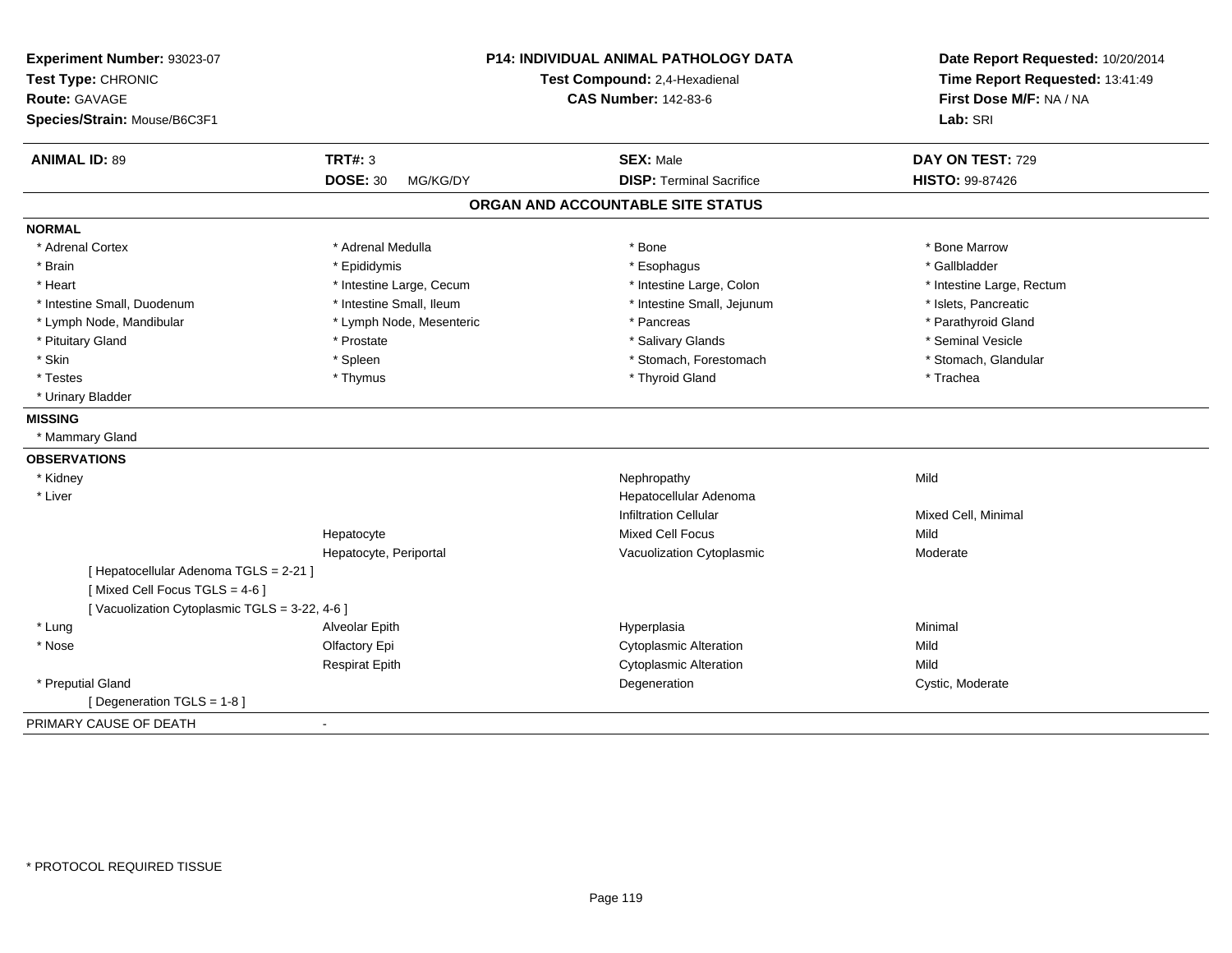| Experiment Number: 93023-07                 |                             | P14: INDIVIDUAL ANIMAL PATHOLOGY DATA | Date Report Requested: 10/20/2014 |
|---------------------------------------------|-----------------------------|---------------------------------------|-----------------------------------|
| Test Type: CHRONIC                          |                             | Test Compound: 2,4-Hexadienal         | Time Report Requested: 13:41:49   |
| Route: GAVAGE                               |                             | <b>CAS Number: 142-83-6</b>           | First Dose M/F: NA / NA           |
| Species/Strain: Mouse/B6C3F1                |                             |                                       | Lab: SRI                          |
| <b>ANIMAL ID: 90</b>                        | <b>TRT#: 3</b>              | <b>SEX: Male</b>                      | DAY ON TEST: 730                  |
|                                             | <b>DOSE: 30</b><br>MG/KG/DY | <b>DISP: Terminal Sacrifice</b>       | HISTO: 99-87427                   |
|                                             |                             | ORGAN AND ACCOUNTABLE SITE STATUS     |                                   |
| <b>NORMAL</b>                               |                             |                                       |                                   |
| * Adrenal Medulla                           | $*$ Bone                    | * Bone Marrow                         | * Brain                           |
| * Epididymis                                | * Esophagus                 | * Gallbladder                         | * Heart                           |
| * Intestine Large, Cecum                    | * Intestine Large, Colon    | * Intestine Large, Rectum             | * Intestine Small, Duodenum       |
| * Intestine Small, Ileum                    | * Intestine Small, Jejunum  | * Islets, Pancreatic                  | * Lung                            |
| * Lymph Node, Mandibular                    | * Lymph Node, Mesenteric    | * Parathyroid Gland                   | * Preputial Gland                 |
| * Prostate                                  | * Salivary Glands           | * Seminal Vesicle                     | * Skin                            |
| * Stomach, Glandular                        | * Testes                    | * Thymus                              | * Thyroid Gland                   |
| * Trachea                                   | * Urinary Bladder           |                                       |                                   |
| <b>MISSING</b>                              |                             |                                       |                                   |
| * Mammary Gland                             |                             |                                       |                                   |
| <b>OBSERVATIONS</b>                         |                             |                                       |                                   |
| * Adrenal Cortex                            |                             | <b>Cytoplasmic Alteration</b>         | Focal, Moderate                   |
| Harderian Gland                             |                             | Adenoma                               |                                   |
| [Adenoma TGLS = $3-22$ ]                    |                             |                                       |                                   |
| * Kidney                                    |                             | Nephropathy                           | Mild                              |
| * Liver                                     | Centrilobular, Hepatocyte   | Depletion Glycogen                    | Mild                              |
|                                             |                             | Hepatocellular Adenoma                | Multiple                          |
|                                             |                             | <b>Infiltration Cellular</b>          | Mixed Cell, Minimal               |
| [ Hepatocellular Adenoma TGLS = 1-6, 2-21 ] |                             |                                       |                                   |
| * Nose                                      | Olfactory Epi               | Cytoplasmic Alteration                | Mild                              |
|                                             | <b>Respirat Epith</b>       | <b>Cytoplasmic Alteration</b>         | Mild                              |
| * Pancreas                                  | Acinus                      | Atrophy                               | Focal, Mild                       |
| * Pituitary Gland                           | Pars Distalis               | Cyst                                  | Mild                              |
| * Spleen                                    |                             | Hyperplasia                           | Lymphoid, Mild                    |
| * Stomach, Forestomach                      | Epithelium                  | Hyperplasia                           | Squamous, Mild                    |
|                                             |                             | Inflammation                          | Focal, Mild                       |
| [ Hyperplasia TGLS = 4-23 ]                 |                             |                                       |                                   |
| Tooth                                       | <b>Peridont Tiss</b>        | Inflammation                          | Chronic, Mild                     |
| PRIMARY CAUSE OF DEATH                      | $\blacksquare$              |                                       |                                   |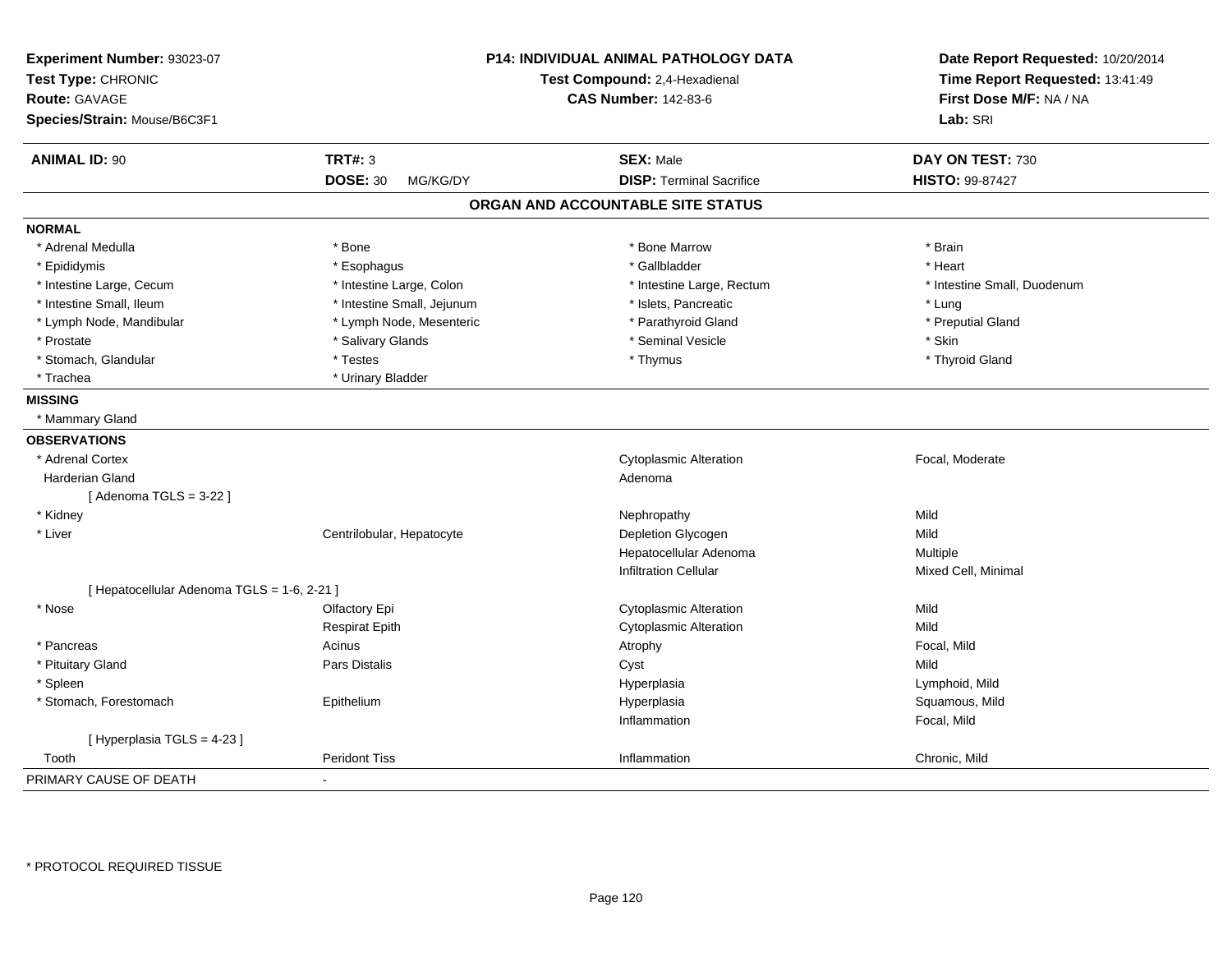| Experiment Number: 93023-07<br>Test Type: CHRONIC<br><b>Route: GAVAGE</b><br>Species/Strain: Mouse/B6C3F1<br><b>ANIMAL ID: 91</b> | TRT#: 3                          | <b>P14: INDIVIDUAL ANIMAL PATHOLOGY DATA</b><br>Test Compound: 2,4-Hexadienal<br><b>CAS Number: 142-83-6</b><br><b>SEX: Male</b> | Date Report Requested: 10/20/2014<br>Time Report Requested: 13:41:49<br>First Dose M/F: NA / NA<br>Lab: SRI<br>DAY ON TEST: 533 |
|-----------------------------------------------------------------------------------------------------------------------------------|----------------------------------|----------------------------------------------------------------------------------------------------------------------------------|---------------------------------------------------------------------------------------------------------------------------------|
|                                                                                                                                   | <b>DOSE: 30</b><br>MG/KG/DY      | <b>DISP:</b> Moribund Sacrifice                                                                                                  | <b>HISTO: 99-85339</b>                                                                                                          |
|                                                                                                                                   |                                  | ORGAN AND ACCOUNTABLE SITE STATUS                                                                                                |                                                                                                                                 |
| <b>NORMAL</b>                                                                                                                     |                                  |                                                                                                                                  |                                                                                                                                 |
| * Adrenal Cortex                                                                                                                  | * Adrenal Medulla                | * Bone                                                                                                                           | * Bone Marrow                                                                                                                   |
| * Brain                                                                                                                           | * Epididymis                     | * Esophagus                                                                                                                      | * Gallbladder                                                                                                                   |
| * Heart                                                                                                                           | * Intestine Large, Cecum         | * Intestine Large, Colon                                                                                                         | * Intestine Large, Rectum                                                                                                       |
| * Intestine Small, Duodenum                                                                                                       | * Intestine Small, Ileum         | * Intestine Small, Jejunum                                                                                                       | * Islets. Pancreatic                                                                                                            |
| * Kidney                                                                                                                          | * Lung                           | * Lymph Node, Mandibular                                                                                                         | * Lymph Node, Mesenteric                                                                                                        |
| * Pancreas                                                                                                                        | * Parathyroid Gland              | * Pituitary Gland                                                                                                                | * Preputial Gland                                                                                                               |
| * Prostate                                                                                                                        | * Salivary Glands                | * Seminal Vesicle                                                                                                                | * Skin                                                                                                                          |
| * Stomach, Forestomach                                                                                                            | * Stomach, Glandular             | * Testes                                                                                                                         | * Thymus                                                                                                                        |
| * Thyroid Gland                                                                                                                   | * Trachea                        | * Urinary Bladder                                                                                                                |                                                                                                                                 |
| <b>MISSING</b>                                                                                                                    |                                  |                                                                                                                                  |                                                                                                                                 |
| * Mammary Gland                                                                                                                   |                                  |                                                                                                                                  |                                                                                                                                 |
| <b>OBSERVATIONS</b>                                                                                                               |                                  |                                                                                                                                  |                                                                                                                                 |
| * Liver                                                                                                                           |                                  | Hepatocellular Carcinoma                                                                                                         |                                                                                                                                 |
|                                                                                                                                   | Centrilobular, Hepatocyte        | Necrosis                                                                                                                         | Moderate                                                                                                                        |
| [ Hepatocellular Carcinoma TGLS = 4-22 ]                                                                                          |                                  |                                                                                                                                  |                                                                                                                                 |
| [ Necrosis TGLS = $2-6$ , $3-6$ ]                                                                                                 |                                  |                                                                                                                                  |                                                                                                                                 |
| Mesentery                                                                                                                         | Fat                              | Necrosis                                                                                                                         | Moderate                                                                                                                        |
| [Necrosis TGLS = $1-21$ ]                                                                                                         |                                  |                                                                                                                                  |                                                                                                                                 |
| * Nose                                                                                                                            | <b>Respirat Epith</b>            | <b>Cytoplasmic Alteration</b>                                                                                                    | Minimal                                                                                                                         |
| * Spleen                                                                                                                          |                                  | Hematopoietic Cell Proliferation                                                                                                 | Moderate                                                                                                                        |
| PRIMARY CAUSE OF DEATH                                                                                                            | - Liver Hepatocellular Carcinoma |                                                                                                                                  |                                                                                                                                 |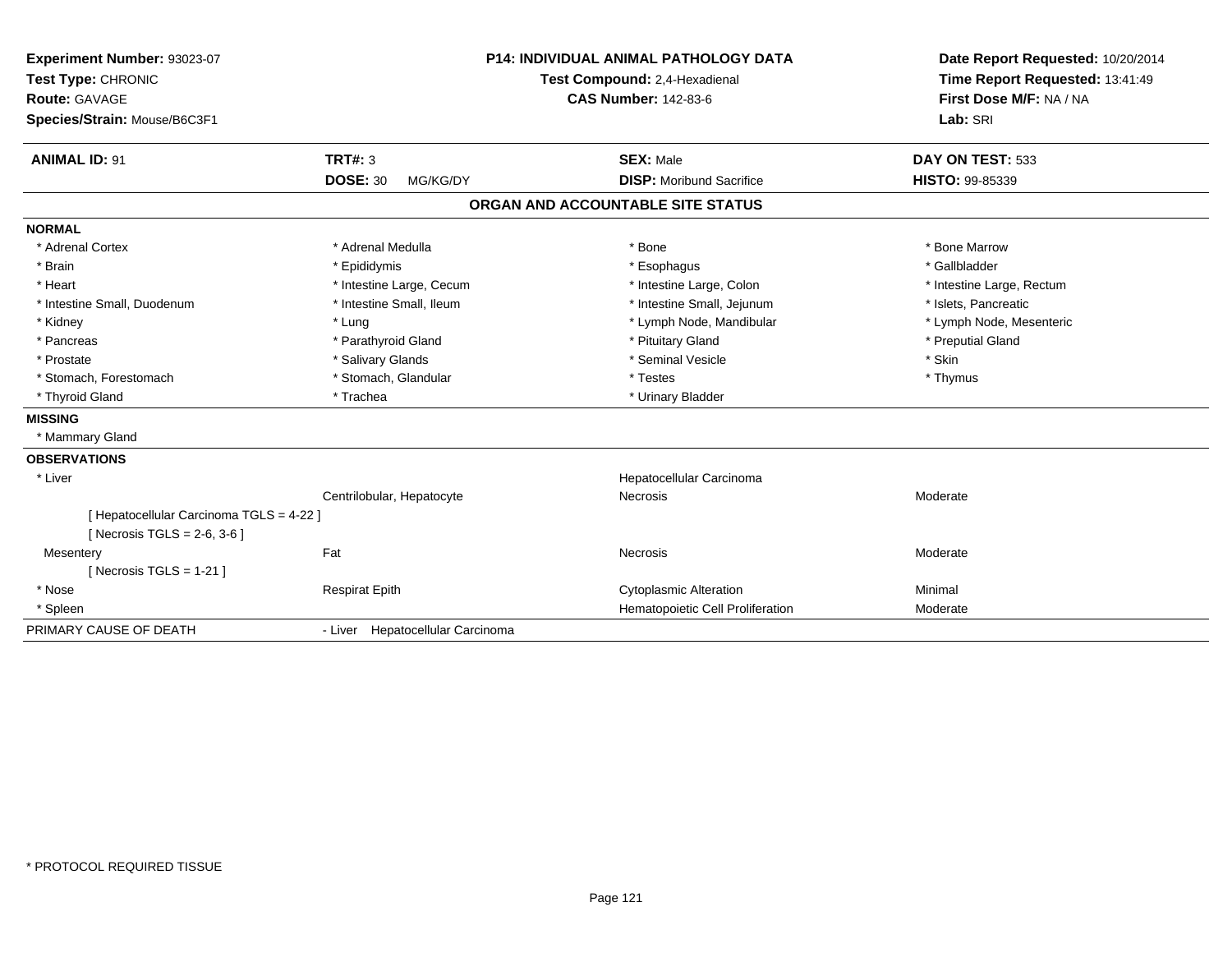| Experiment Number: 93023-07<br>Test Type: CHRONIC<br><b>Route: GAVAGE</b><br>Species/Strain: Mouse/B6C3F1 |                                               | <b>P14: INDIVIDUAL ANIMAL PATHOLOGY DATA</b><br>Test Compound: 2,4-Hexadienal<br><b>CAS Number: 142-83-6</b> | Date Report Requested: 10/20/2014<br>Time Report Requested: 13:41:49<br>First Dose M/F: NA / NA<br>Lab: SRI |
|-----------------------------------------------------------------------------------------------------------|-----------------------------------------------|--------------------------------------------------------------------------------------------------------------|-------------------------------------------------------------------------------------------------------------|
|                                                                                                           |                                               |                                                                                                              |                                                                                                             |
| <b>ANIMAL ID: 92</b>                                                                                      | <b>TRT#: 3</b><br><b>DOSE: 30</b><br>MG/KG/DY | <b>SEX: Male</b><br><b>DISP: Terminal Sacrifice</b>                                                          | DAY ON TEST: 730<br>HISTO: 99-87428                                                                         |
|                                                                                                           |                                               | ORGAN AND ACCOUNTABLE SITE STATUS                                                                            |                                                                                                             |
| <b>NORMAL</b>                                                                                             |                                               |                                                                                                              |                                                                                                             |
| * Bone                                                                                                    | * Bone Marrow                                 | * Brain                                                                                                      | * Epididymis                                                                                                |
| * Esophagus                                                                                               | * Heart                                       | * Intestine Large, Cecum                                                                                     | * Intestine Large, Colon                                                                                    |
| * Intestine Large, Rectum                                                                                 | * Intestine Small, Ileum                      | * Intestine Small, Jejunum                                                                                   | * Islets, Pancreatic                                                                                        |
| * Lung                                                                                                    | * Pancreas                                    | * Parathyroid Gland                                                                                          | * Preputial Gland                                                                                           |
| * Prostate                                                                                                | * Salivary Glands                             | * Seminal Vesicle                                                                                            | * Skin                                                                                                      |
| * Stomach, Forestomach                                                                                    | * Stomach, Glandular                          | * Testes                                                                                                     | * Thyroid Gland                                                                                             |
| * Trachea                                                                                                 | * Urinary Bladder                             |                                                                                                              |                                                                                                             |
| <b>MISSING</b>                                                                                            |                                               |                                                                                                              |                                                                                                             |
| * Mammary Gland                                                                                           |                                               |                                                                                                              |                                                                                                             |
| <b>OBSERVATIONS</b>                                                                                       |                                               |                                                                                                              |                                                                                                             |
| * Adrenal Cortex                                                                                          | Subcapsular                                   | Adenoma                                                                                                      |                                                                                                             |
| * Adrenal Medulla                                                                                         |                                               | Angiectasis                                                                                                  | Moderate                                                                                                    |
| * Gallbladder                                                                                             |                                               | Infiltration Cellular                                                                                        | Polymorphnuclr, Moderate                                                                                    |
| * Intestine Small, Duodenum                                                                               |                                               | Polyp Adenomatous                                                                                            |                                                                                                             |
| [Polyp Adenomatous TGLS = 6-22]                                                                           |                                               |                                                                                                              |                                                                                                             |
| * Kidney                                                                                                  |                                               | Cyst                                                                                                         | Mild                                                                                                        |
|                                                                                                           |                                               | Nephropathy                                                                                                  | Mild                                                                                                        |
| * Liver                                                                                                   |                                               | Hepatocellular Carcinoma                                                                                     |                                                                                                             |
|                                                                                                           |                                               | <b>Infiltration Cellular</b>                                                                                 | Mixed Cell, Minimal                                                                                         |
|                                                                                                           |                                               | Necrosis                                                                                                     | Focal, Mild                                                                                                 |
| [ Hepatocellular Carcinoma TGLS = 5-21 ]                                                                  |                                               |                                                                                                              |                                                                                                             |
| Lymph Node                                                                                                | Inguinal                                      | Hyperplasia                                                                                                  | Lymphoid, Moderate                                                                                          |
| * Lymph Node, Mandibular                                                                                  |                                               | Hyperplasia                                                                                                  | Lymphoid, Moderate                                                                                          |
| [Hyperplasia TGLS = 1-8]                                                                                  |                                               |                                                                                                              |                                                                                                             |
| * Lymph Node, Mesenteric                                                                                  |                                               | Hyperplasia                                                                                                  | Lymphoid, Moderate                                                                                          |
| * Nose                                                                                                    | <b>Respirat Epith</b>                         | <b>Cytoplasmic Alteration</b>                                                                                | Mild                                                                                                        |
| * Pituitary Gland                                                                                         | Pars Distalis                                 | Cyst                                                                                                         | Mild                                                                                                        |
| * Spleen                                                                                                  |                                               | Hematopoietic Cell Proliferation<br>Histiocytic Sarcoma                                                      | Marked                                                                                                      |
| [ Hematopoietic Cell Proliferation TGLS = 2-6 ]                                                           |                                               |                                                                                                              |                                                                                                             |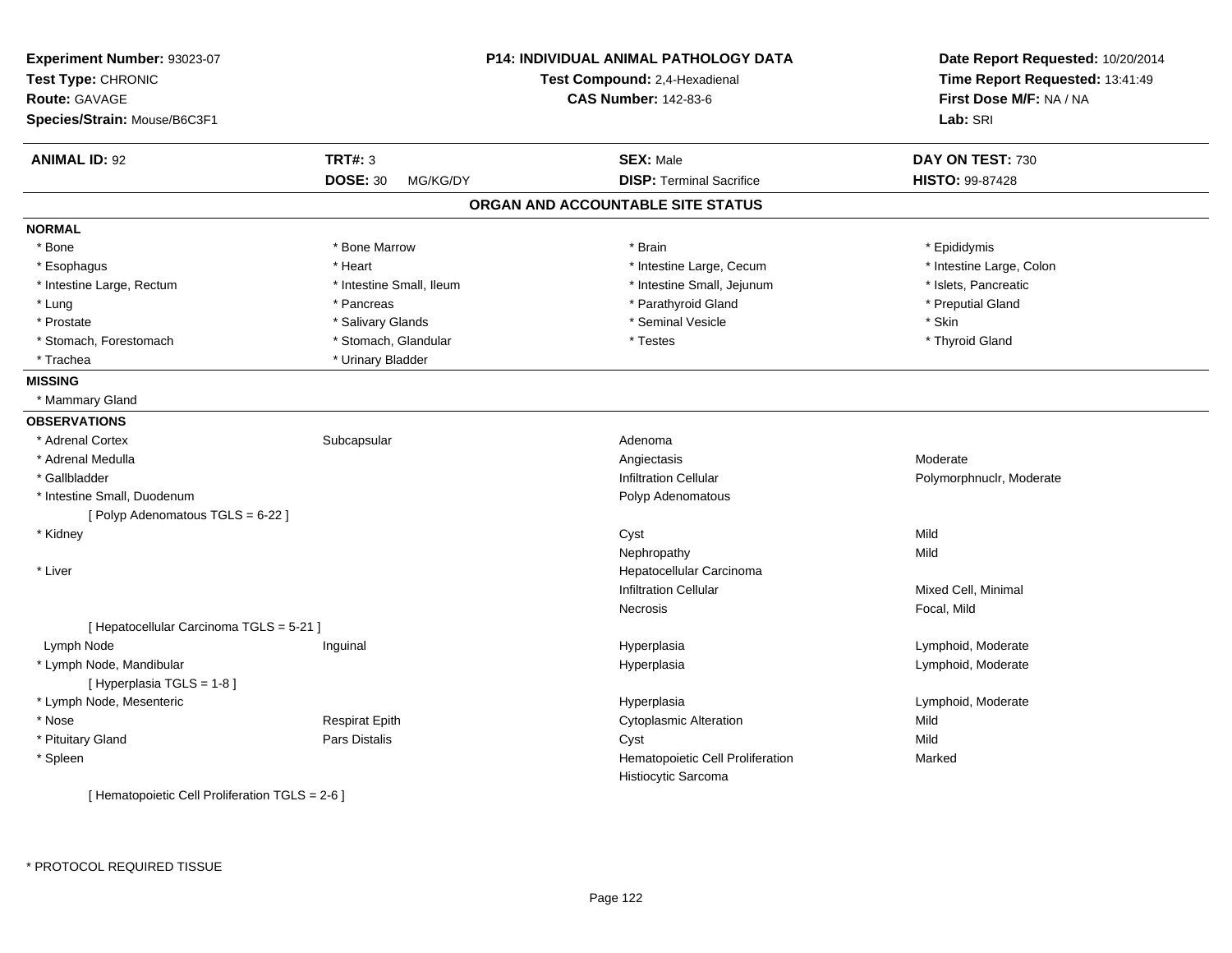| Experiment Number: 93023-07       |                             | <b>P14: INDIVIDUAL ANIMAL PATHOLOGY DATA</b> | Date Report Requested: 10/20/2014 |
|-----------------------------------|-----------------------------|----------------------------------------------|-----------------------------------|
| <b>Test Type: CHRONIC</b>         |                             | Test Compound: 2,4-Hexadienal                | Time Report Requested: 13:41:49   |
| <b>Route: GAVAGE</b>              |                             | <b>CAS Number: 142-83-6</b>                  | First Dose M/F: NA / NA           |
| Species/Strain: Mouse/B6C3F1      |                             |                                              | Lab: SRI                          |
| <b>ANIMAL ID: 92</b>              | TRT#: 3                     | <b>SEX: Male</b>                             | DAY ON TEST: 730                  |
|                                   | <b>DOSE: 30</b><br>MG/KG/DY | <b>DISP:</b> Terminal Sacrifice              | <b>HISTO: 99-87428</b>            |
|                                   |                             | ORGAN AND ACCOUNTABLE SITE STATUS            |                                   |
| [Histiocytic Sarcoma TGLS = 2-6 ] |                             |                                              |                                   |
| * Thymus                          |                             | Hyperplasia                                  | Lymphoid, Moderate                |
| PRIMARY CAUSE OF DEATH            | $\,$                        |                                              |                                   |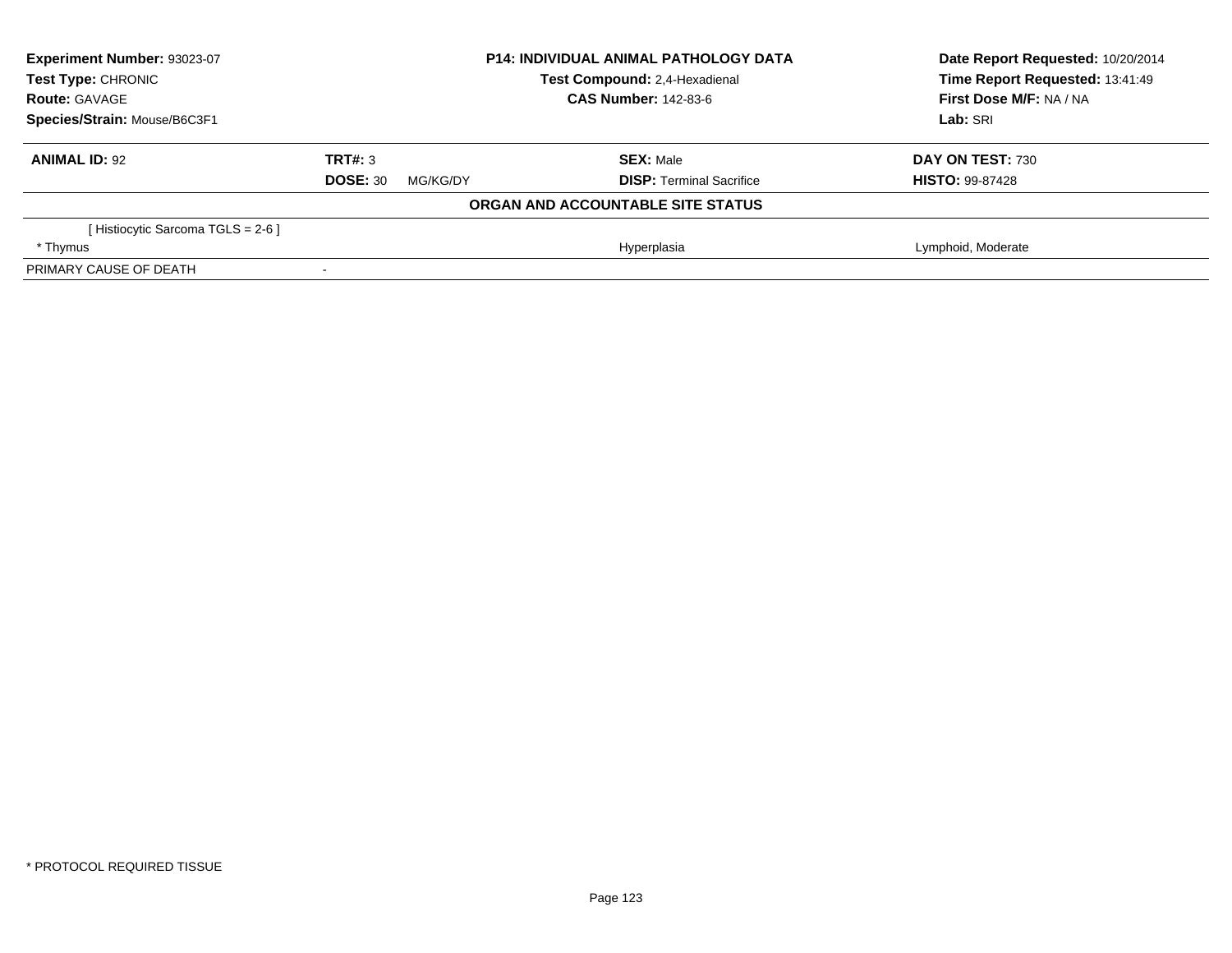| Experiment Number: 93023-07<br>Test Type: CHRONIC<br>Route: GAVAGE<br>Species/Strain: Mouse/B6C3F1 |                             | P14: INDIVIDUAL ANIMAL PATHOLOGY DATA<br>Test Compound: 2,4-Hexadienal<br><b>CAS Number: 142-83-6</b> | Date Report Requested: 10/20/2014<br>Time Report Requested: 13:41:49<br>First Dose M/F: NA / NA<br>Lab: SRI |
|----------------------------------------------------------------------------------------------------|-----------------------------|-------------------------------------------------------------------------------------------------------|-------------------------------------------------------------------------------------------------------------|
|                                                                                                    | <b>TRT#: 3</b>              |                                                                                                       |                                                                                                             |
| <b>ANIMAL ID: 93</b>                                                                               | <b>DOSE: 30</b><br>MG/KG/DY | <b>SEX: Male</b><br><b>DISP: Terminal Sacrifice</b>                                                   | DAY ON TEST: 731<br>HISTO: 99-87429                                                                         |
|                                                                                                    |                             |                                                                                                       |                                                                                                             |
|                                                                                                    |                             | ORGAN AND ACCOUNTABLE SITE STATUS                                                                     |                                                                                                             |
| <b>NORMAL</b>                                                                                      |                             |                                                                                                       |                                                                                                             |
| * Adrenal Medulla                                                                                  | * Bone                      | * Bone Marrow                                                                                         | * Brain                                                                                                     |
| Ear                                                                                                | * Esophagus                 | * Gallbladder                                                                                         | * Heart                                                                                                     |
| * Intestine Large, Cecum                                                                           | * Intestine Large, Colon    | * Intestine Large, Rectum                                                                             | * Intestine Small, Duodenum                                                                                 |
| * Intestine Small, Ileum                                                                           | * Intestine Small, Jejunum  | * Islets, Pancreatic                                                                                  | * Lymph Node, Mandibular                                                                                    |
| * Lymph Node, Mesenteric                                                                           | * Pancreas                  | * Parathyroid Gland                                                                                   | * Pituitary Gland                                                                                           |
| * Preputial Gland                                                                                  | * Prostate                  | * Salivary Glands                                                                                     | * Seminal Vesicle                                                                                           |
| * Spleen                                                                                           | * Stomach, Forestomach      | * Stomach, Glandular                                                                                  | * Testes                                                                                                    |
| * Thymus                                                                                           | * Thyroid Gland             | * Trachea                                                                                             | * Urinary Bladder                                                                                           |
| <b>MISSING</b>                                                                                     |                             |                                                                                                       |                                                                                                             |
| * Mammary Gland                                                                                    |                             |                                                                                                       |                                                                                                             |
| <b>OBSERVATIONS</b>                                                                                |                             |                                                                                                       |                                                                                                             |
| * Adrenal Cortex                                                                                   |                             | <b>Cytoplasmic Alteration</b>                                                                         | Focal, Minimal                                                                                              |
| * Epididymis                                                                                       |                             | Inflammation                                                                                          | Chronic, Moderate                                                                                           |
| [ Inflammation TGLS = 1-7 ]                                                                        |                             |                                                                                                       |                                                                                                             |
| * Kidney                                                                                           |                             | Cyst                                                                                                  | Minimal                                                                                                     |
|                                                                                                    | <b>Renal Tubule</b>         | Hyperplasia                                                                                           | Focal, Minimal                                                                                              |
|                                                                                                    |                             | Nephropathy                                                                                           | Mild                                                                                                        |
| * Liver                                                                                            |                             | Hepatocellular Adenoma                                                                                | Multiple                                                                                                    |
|                                                                                                    |                             | <b>Infiltration Cellular</b>                                                                          | Mixed Cell, Minimal                                                                                         |
|                                                                                                    | Hepatocyte, Midzonal        | Vacuolization Cytoplasmic                                                                             | Moderate                                                                                                    |
| [ Hepatocellular Adenoma TGLS = 3-21 ]                                                             |                             |                                                                                                       |                                                                                                             |
| [Vacuolization Cytoplasmic TGLS = 2-6]                                                             |                             |                                                                                                       |                                                                                                             |
| * Lung                                                                                             |                             | Alveolar/Bronchiolar Adenoma                                                                          |                                                                                                             |
| [ Alveolar/Bronchiolar Adenoma TGLS = 5-23 ]                                                       |                             |                                                                                                       |                                                                                                             |
| * Nose                                                                                             | <b>Respirat Epith</b>       | <b>Cytoplasmic Alteration</b>                                                                         | Mild                                                                                                        |
| * Skin                                                                                             | Pinna                       | Sarcoma                                                                                               |                                                                                                             |
| [Sarcoma TGLS = $4-22$ ]                                                                           |                             |                                                                                                       |                                                                                                             |
| PRIMARY CAUSE OF DEATH                                                                             | $\blacksquare$              |                                                                                                       |                                                                                                             |
|                                                                                                    |                             |                                                                                                       |                                                                                                             |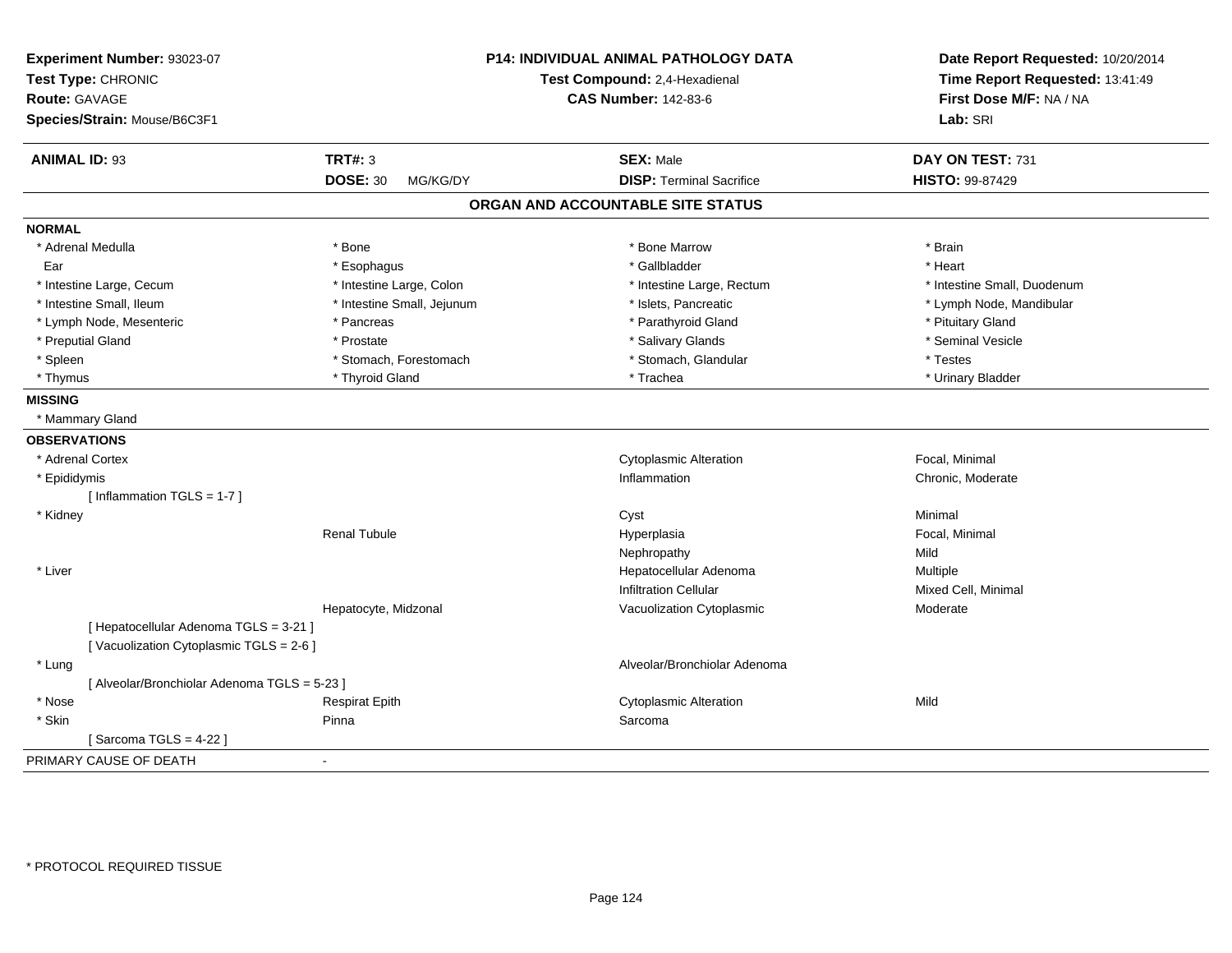| Experiment Number: 93023-07                      |                              | <b>P14: INDIVIDUAL ANIMAL PATHOLOGY DATA</b> | Date Report Requested: 10/20/2014 |
|--------------------------------------------------|------------------------------|----------------------------------------------|-----------------------------------|
| Test Type: CHRONIC                               |                              | Test Compound: 2,4-Hexadienal                | Time Report Requested: 13:41:49   |
| <b>Route: GAVAGE</b>                             |                              | <b>CAS Number: 142-83-6</b>                  | First Dose M/F: NA / NA           |
| Species/Strain: Mouse/B6C3F1                     |                              |                                              | Lab: SRI                          |
|                                                  |                              |                                              |                                   |
| <b>ANIMAL ID: 94</b>                             | <b>TRT#: 3</b>               | <b>SEX: Male</b>                             | DAY ON TEST: 729                  |
|                                                  | <b>DOSE: 30</b><br>MG/KG/DY  | <b>DISP: Terminal Sacrifice</b>              | <b>HISTO: 99-87430</b>            |
|                                                  |                              | ORGAN AND ACCOUNTABLE SITE STATUS            |                                   |
| <b>NORMAL</b>                                    |                              |                                              |                                   |
| * Adrenal Cortex                                 | * Adrenal Medulla            | * Bone                                       | * Bone Marrow                     |
| * Brain                                          | * Epididymis                 | * Esophagus                                  | * Gallbladder                     |
| * Heart                                          | * Intestine Large, Cecum     | * Intestine Large, Colon                     | * Intestine Large, Rectum         |
| * Intestine Small, Duodenum                      | * Intestine Small, Ileum     | * Intestine Small, Jejunum                   | * Islets, Pancreatic              |
| * Lung                                           | * Lymph Node, Mandibular     | * Lymph Node, Mesenteric                     | * Pancreas                        |
| * Parathyroid Gland                              | * Pituitary Gland            | * Preputial Gland                            | * Prostate                        |
| * Salivary Glands                                | * Seminal Vesicle            | * Skin                                       | * Spleen                          |
| * Stomach, Forestomach                           | * Stomach, Glandular         | * Testes                                     | * Thymus                          |
| * Thyroid Gland                                  | * Trachea                    | * Urinary Bladder                            |                                   |
| <b>MISSING</b>                                   |                              |                                              |                                   |
| * Mammary Gland                                  |                              |                                              |                                   |
| <b>OBSERVATIONS</b>                              |                              |                                              |                                   |
| * Adren Medulla                                  |                              |                                              |                                   |
| Note: Medulla is missing from one adrenal gland. |                              |                                              |                                   |
| * Kidney                                         |                              | Nephropathy                                  | Minimal                           |
| * Liver                                          |                              | <b>Infiltration Cellular</b>                 | Mixed Cell, Mild                  |
|                                                  | Hepatocyte                   | Vacuolization Cytoplasmic                    | Focal, Mild                       |
| [Vacuolization Cytoplasmic TGLS = 1-21]          |                              |                                              |                                   |
| * Nose                                           | <b>Respirat Epith</b>        | <b>Cytoplasmic Alteration</b>                | Minimal                           |
| Tooth                                            |                              | Malformation                                 | Mild                              |
| PRIMARY CAUSE OF DEATH                           | $\qquad \qquad \blacksquare$ |                                              |                                   |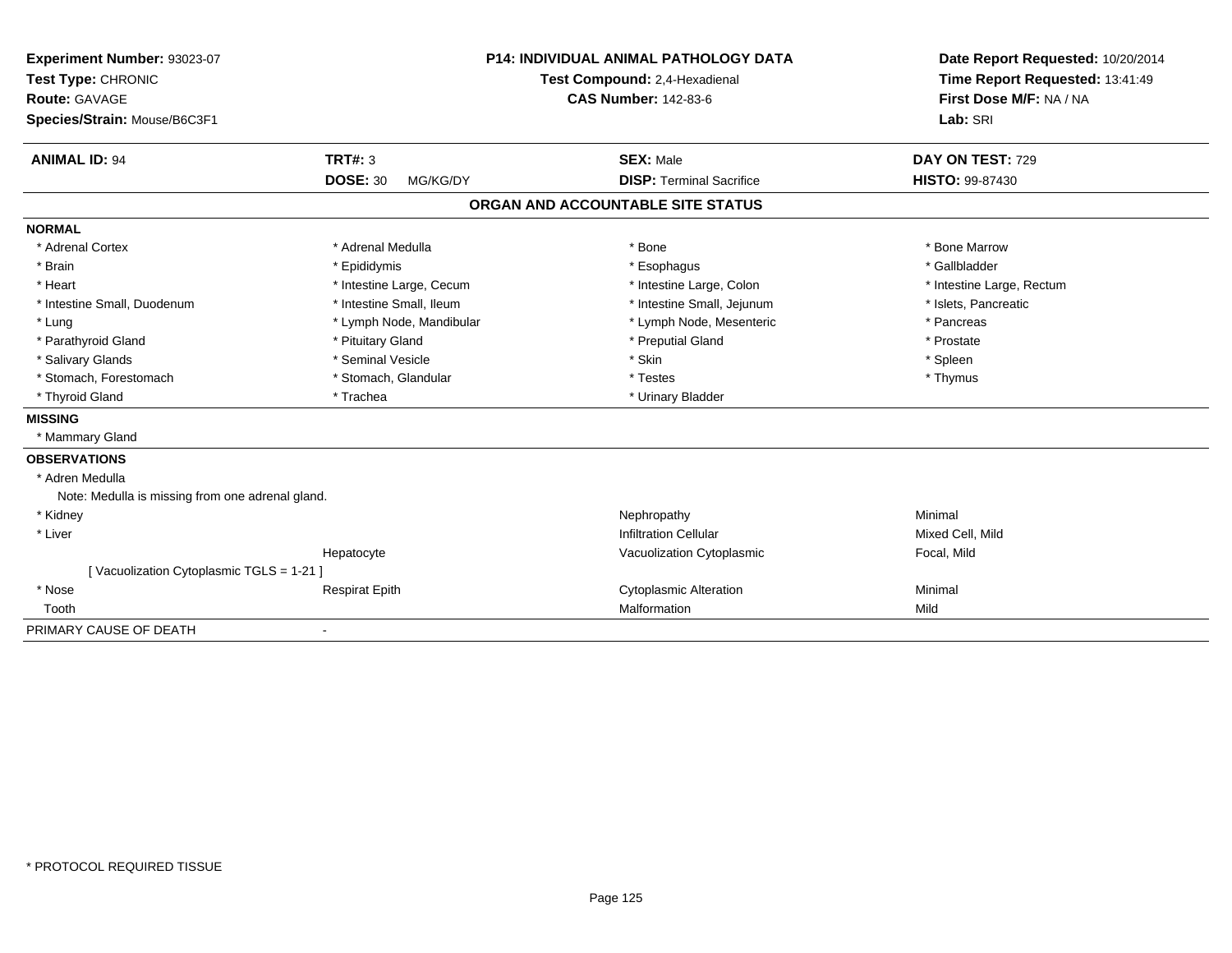| Experiment Number: 93023-07<br>Test Type: CHRONIC<br><b>Route: GAVAGE</b><br>Species/Strain: Mouse/B6C3F1                                                         |                             | <b>P14: INDIVIDUAL ANIMAL PATHOLOGY DATA</b><br>Test Compound: 2,4-Hexadienal<br><b>CAS Number: 142-83-6</b> | Date Report Requested: 10/20/2014<br>Time Report Requested: 13:41:49<br>First Dose M/F: NA / NA<br>Lab: SRI |
|-------------------------------------------------------------------------------------------------------------------------------------------------------------------|-----------------------------|--------------------------------------------------------------------------------------------------------------|-------------------------------------------------------------------------------------------------------------|
| <b>ANIMAL ID: 95</b>                                                                                                                                              | <b>TRT#: 3</b>              | <b>SEX: Male</b>                                                                                             | DAY ON TEST: 729                                                                                            |
|                                                                                                                                                                   | <b>DOSE: 30</b><br>MG/KG/DY | <b>DISP: Terminal Sacrifice</b>                                                                              | <b>HISTO: 99-87431</b>                                                                                      |
|                                                                                                                                                                   |                             | ORGAN AND ACCOUNTABLE SITE STATUS                                                                            |                                                                                                             |
| <b>NORMAL</b>                                                                                                                                                     |                             |                                                                                                              |                                                                                                             |
| * Adrenal Cortex                                                                                                                                                  | * Adrenal Medulla           | * Bone                                                                                                       | * Bone Marrow                                                                                               |
| * Brain                                                                                                                                                           | * Epididymis                | * Esophagus                                                                                                  | * Gallbladder                                                                                               |
| * Heart                                                                                                                                                           | * Intestine Large, Cecum    | * Intestine Large, Colon                                                                                     | * Intestine Large, Rectum                                                                                   |
| * Intestine Small, Duodenum                                                                                                                                       | * Intestine Small. Ileum    | * Intestine Small, Jejunum                                                                                   | * Islets, Pancreatic                                                                                        |
| * Lung                                                                                                                                                            | * Lymph Node, Mesenteric    | * Pancreas                                                                                                   | * Parathyroid Gland                                                                                         |
| * Pituitary Gland                                                                                                                                                 | * Prostate                  | * Salivary Glands                                                                                            | * Seminal Vesicle                                                                                           |
| * Skin                                                                                                                                                            | * Stomach, Glandular        | * Testes                                                                                                     | * Thymus                                                                                                    |
| * Trachea                                                                                                                                                         | * Urinary Bladder           |                                                                                                              |                                                                                                             |
| <b>MISSING</b>                                                                                                                                                    |                             |                                                                                                              |                                                                                                             |
| * Mammary Gland                                                                                                                                                   |                             |                                                                                                              |                                                                                                             |
| <b>OBSERVATIONS</b>                                                                                                                                               |                             |                                                                                                              |                                                                                                             |
| * Kidney                                                                                                                                                          |                             | Nephropathy                                                                                                  | Minimal                                                                                                     |
| * Liver                                                                                                                                                           |                             | Hepatoblastoma                                                                                               |                                                                                                             |
|                                                                                                                                                                   |                             | Hepatocellular Adenoma                                                                                       |                                                                                                             |
|                                                                                                                                                                   | Hepatocyte                  | Vacuolization Cytoplasmic                                                                                    | Focal, Moderate                                                                                             |
|                                                                                                                                                                   | Hepatocyte, Midzonal        | Vacuolization Cytoplasmic                                                                                    | Mild                                                                                                        |
| [ Hepatoblastoma TGLS = 4-21 ]<br>[ Hepatocellular Adenoma TGLS = 3-6 ]<br>[Vacuolization Cytoplasmic TGLS = 3-6]<br>[Vacuolization Cytoplasmic TGLS = 3-6, 4-21] |                             |                                                                                                              |                                                                                                             |
| * Lymph Node, Mandibular                                                                                                                                          |                             | Hyperplasia                                                                                                  | Lymphoid, Moderate                                                                                          |
| * Nose                                                                                                                                                            | <b>Respirat Epith</b>       | <b>Cytoplasmic Alteration</b>                                                                                | Mild                                                                                                        |
|                                                                                                                                                                   |                             | Inflammation                                                                                                 | Suppurative, Mild                                                                                           |
| * Preputial Gland                                                                                                                                                 |                             | Degeneration                                                                                                 | Cystic, Moderate                                                                                            |
| [Degeneration TGLS = 1-8]                                                                                                                                         |                             |                                                                                                              |                                                                                                             |
| * Spleen                                                                                                                                                          |                             | Hyperplasia                                                                                                  | Lymphoid, Moderate                                                                                          |
| [ Hyperplasia TGLS = 2-6 ]                                                                                                                                        |                             |                                                                                                              |                                                                                                             |
| * Stomach, Forestomach                                                                                                                                            |                             | Squamous Cell Papilloma                                                                                      |                                                                                                             |
| [Squamous Cell Papilloma TGLS = 5-22]                                                                                                                             |                             |                                                                                                              |                                                                                                             |
| * Thyroid Gland                                                                                                                                                   | Follicle                    | Cyst                                                                                                         | Mild                                                                                                        |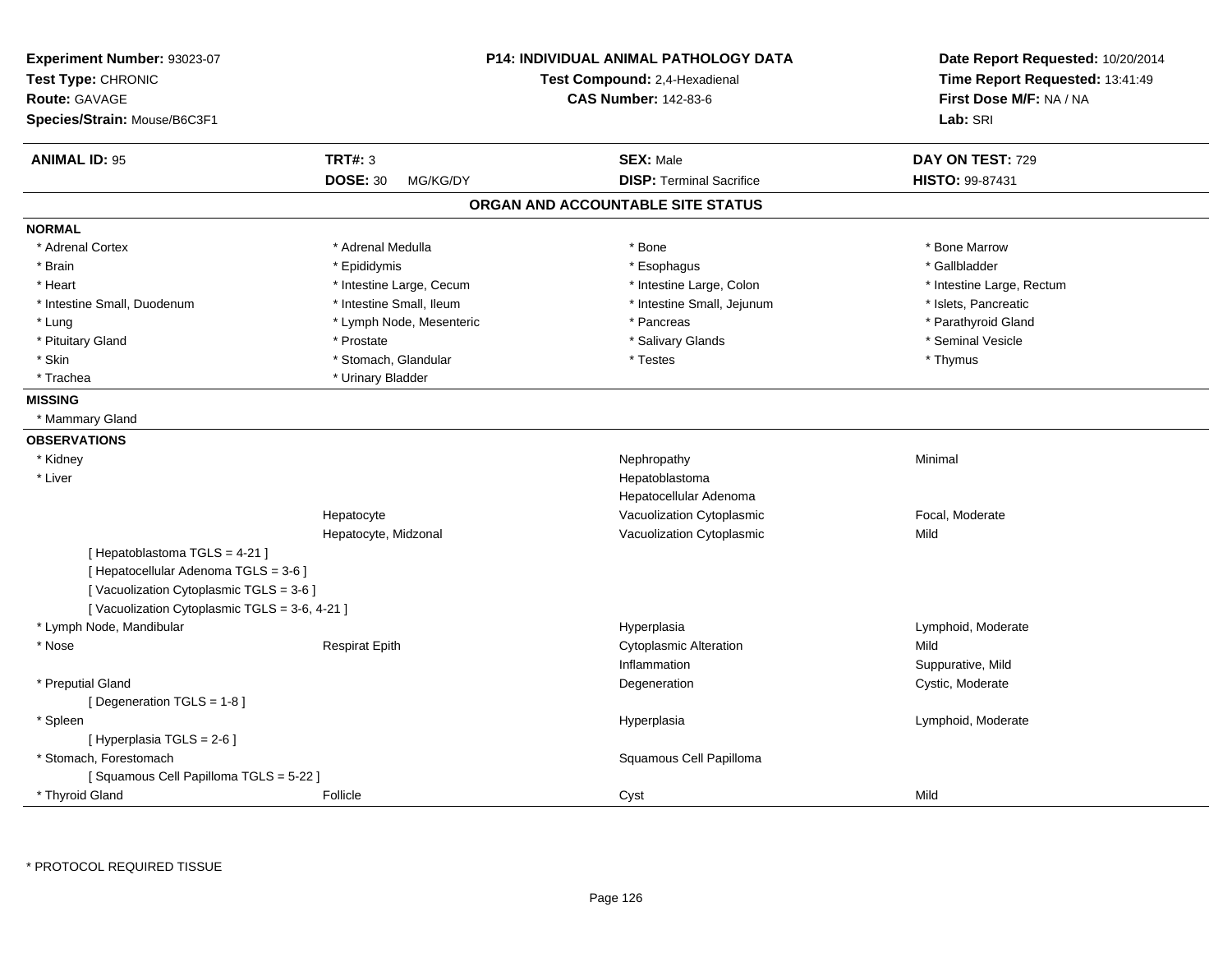| Experiment Number: 93023-07  | <b>P14: INDIVIDUAL ANIMAL PATHOLOGY DATA</b> |                                      | Date Report Requested: 10/20/2014 |  |
|------------------------------|----------------------------------------------|--------------------------------------|-----------------------------------|--|
| <b>Test Type: CHRONIC</b>    |                                              | <b>Test Compound: 2.4-Hexadienal</b> | Time Report Requested: 13:41:49   |  |
| <b>Route: GAVAGE</b>         |                                              | <b>CAS Number: 142-83-6</b>          | First Dose M/F: NA / NA           |  |
| Species/Strain: Mouse/B6C3F1 |                                              |                                      | Lab: SRI                          |  |
| <b>ANIMAL ID: 95</b>         | TRT#: 3                                      | <b>SEX: Male</b>                     | <b>DAY ON TEST: 729</b>           |  |
|                              | <b>DOSE: 30</b><br>MG/KG/DY                  | <b>DISP: Terminal Sacrifice</b>      | <b>HISTO: 99-87431</b>            |  |
|                              |                                              | ORGAN AND ACCOUNTABLE SITE STATUS    |                                   |  |
| PRIMARY CAUSE OF DEATH       | $\overline{\phantom{a}}$                     |                                      |                                   |  |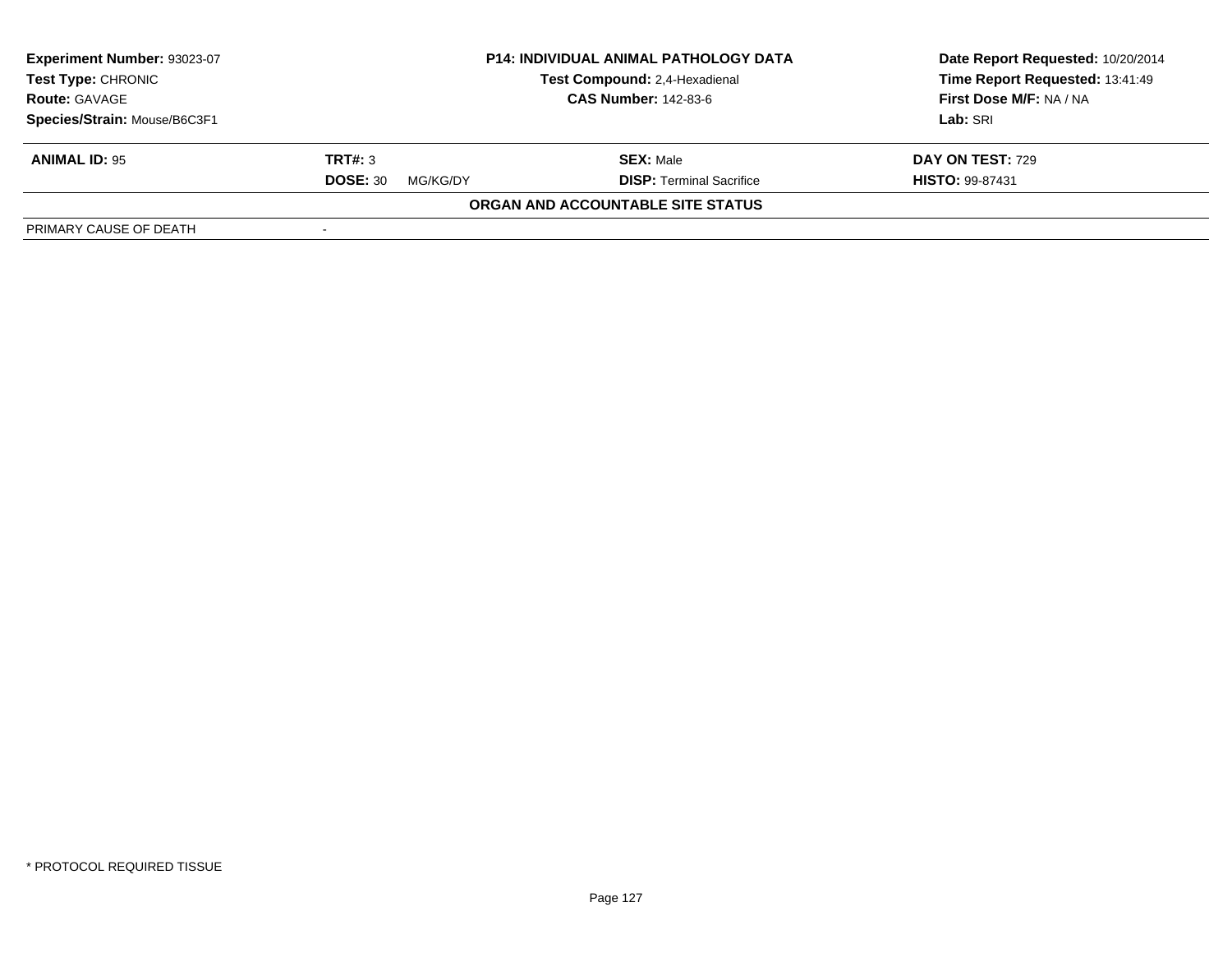| Experiment Number: 93023-07<br>Test Type: CHRONIC<br><b>Route: GAVAGE</b><br>Species/Strain: Mouse/B6C3F1 |                             | P14: INDIVIDUAL ANIMAL PATHOLOGY DATA<br>Test Compound: 2,4-Hexadienal<br><b>CAS Number: 142-83-6</b> | Date Report Requested: 10/20/2014<br>Time Report Requested: 13:41:49<br>First Dose M/F: NA / NA<br>Lab: SRI |
|-----------------------------------------------------------------------------------------------------------|-----------------------------|-------------------------------------------------------------------------------------------------------|-------------------------------------------------------------------------------------------------------------|
| <b>ANIMAL ID: 96</b>                                                                                      | TRT#: 3                     | <b>SEX: Male</b>                                                                                      | DAY ON TEST: 730                                                                                            |
|                                                                                                           | <b>DOSE: 30</b><br>MG/KG/DY | <b>DISP: Terminal Sacrifice</b>                                                                       | HISTO: 99-87432                                                                                             |
|                                                                                                           |                             | ORGAN AND ACCOUNTABLE SITE STATUS                                                                     |                                                                                                             |
| <b>NORMAL</b>                                                                                             |                             |                                                                                                       |                                                                                                             |
| * Adrenal Cortex                                                                                          | * Adrenal Medulla           | * Bone                                                                                                | * Bone Marrow                                                                                               |
| * Brain                                                                                                   | * Epididymis                | * Esophagus                                                                                           | * Gallbladder                                                                                               |
| * Heart                                                                                                   | * Intestine Large, Cecum    | * Intestine Large, Colon                                                                              | * Intestine Large, Rectum                                                                                   |
| * Intestine Small, Duodenum                                                                               | * Intestine Small, Ileum    | * Intestine Small, Jejunum                                                                            | * Islets, Pancreatic                                                                                        |
| * Lymph Node, Mandibular                                                                                  | * Lymph Node, Mesenteric    | * Pancreas                                                                                            | * Parathyroid Gland                                                                                         |
| * Preputial Gland                                                                                         | * Prostate                  | * Salivary Glands                                                                                     | * Seminal Vesicle                                                                                           |
| * Skin                                                                                                    | * Stomach, Forestomach      | * Stomach, Glandular                                                                                  | * Testes                                                                                                    |
| * Thymus                                                                                                  | * Thyroid Gland             | * Trachea                                                                                             | * Urinary Bladder                                                                                           |
| <b>MISSING</b>                                                                                            |                             |                                                                                                       |                                                                                                             |
| * Mammary Gland                                                                                           | * Pituitary Gland           |                                                                                                       |                                                                                                             |
| <b>OBSERVATIONS</b>                                                                                       |                             |                                                                                                       |                                                                                                             |
| * Adren Cortex                                                                                            |                             |                                                                                                       |                                                                                                             |
| Note: One adrenal gland is missing.                                                                       |                             |                                                                                                       |                                                                                                             |
| * Kidney                                                                                                  |                             | Nephropathy                                                                                           | Minimal                                                                                                     |
| * Liver                                                                                                   | Hepatocyte                  | <b>Basophilic Focus</b>                                                                               | Mild                                                                                                        |
|                                                                                                           |                             | Hepatocellular Adenoma                                                                                | Multiple                                                                                                    |
|                                                                                                           |                             | <b>Infiltration Cellular</b>                                                                          | Mixed Cell, Minimal                                                                                         |
|                                                                                                           | Hepatocyte                  | Vacuolization Cytoplasmic                                                                             | Diffuse, Moderate                                                                                           |
| [Basophilic Focus TGLS = 1-6]                                                                             |                             |                                                                                                       |                                                                                                             |
| [ Hepatocellular Adenoma TGLS = 2-21, 3-6 ]                                                               |                             |                                                                                                       |                                                                                                             |
| * Lung                                                                                                    |                             | Alveolar/Bronchiolar Carcinoma                                                                        |                                                                                                             |
|                                                                                                           | Alveolar Epith              | Hyperplasia                                                                                           | Mild                                                                                                        |
| [ Alveolar/Bronchiolar Carcinoma TGLS = 4-22 ]                                                            |                             |                                                                                                       |                                                                                                             |
| * Nose                                                                                                    | <b>Respirat Epith</b>       | <b>Cytoplasmic Alteration</b>                                                                         | Moderate                                                                                                    |
| * Spleen                                                                                                  |                             | Hematopoietic Cell Proliferation                                                                      | Mild                                                                                                        |
| PRIMARY CAUSE OF DEATH                                                                                    |                             |                                                                                                       |                                                                                                             |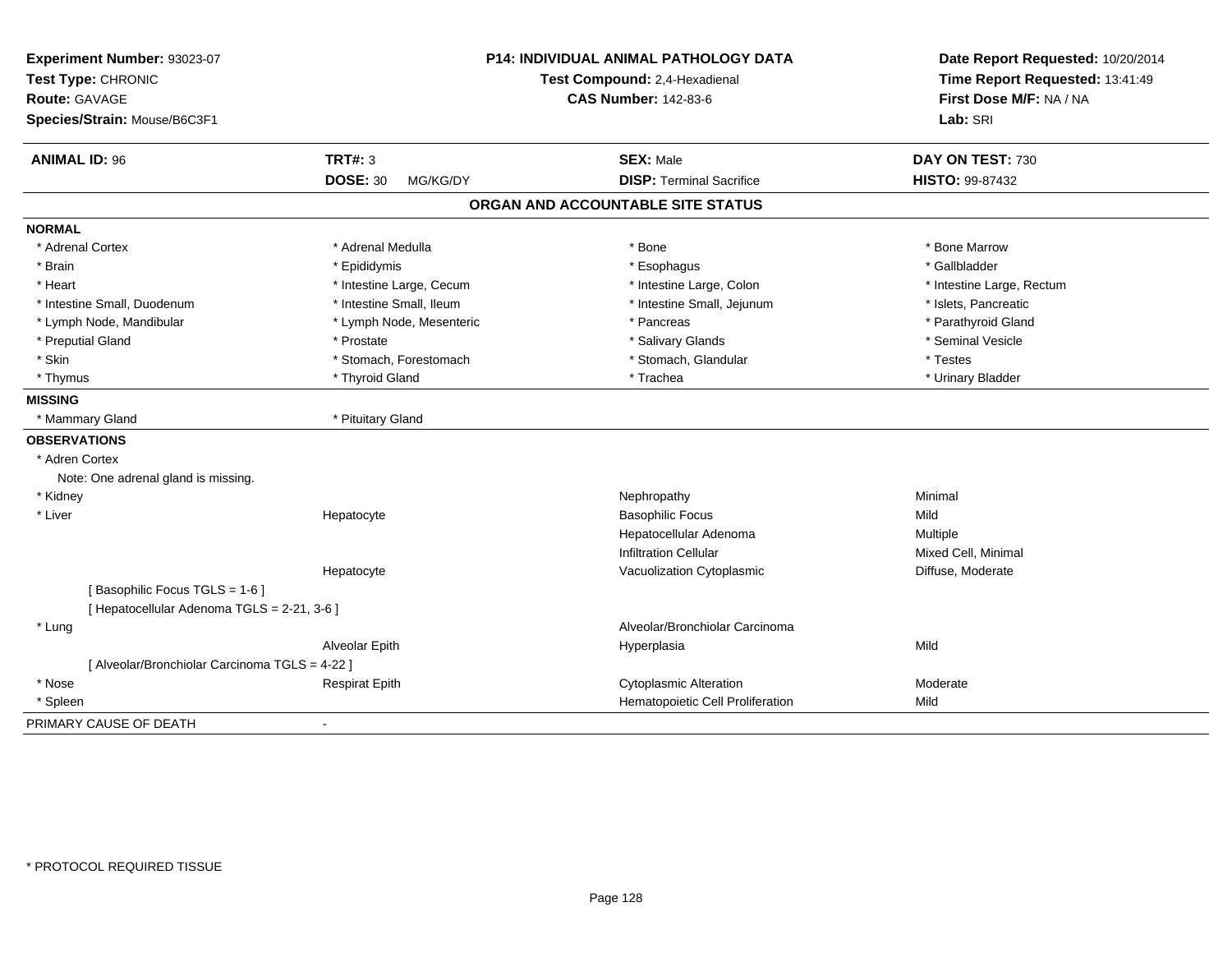| Experiment Number: 93023-07<br>Test Type: CHRONIC<br><b>Route: GAVAGE</b><br>Species/Strain: Mouse/B6C3F1 |                                                                                                         | <b>P14: INDIVIDUAL ANIMAL PATHOLOGY DATA</b><br>Test Compound: 2,4-Hexadienal<br><b>CAS Number: 142-83-6</b> | Date Report Requested: 10/20/2014<br>Time Report Requested: 13:41:49<br>First Dose M/F: NA / NA<br>Lab: SRI |
|-----------------------------------------------------------------------------------------------------------|---------------------------------------------------------------------------------------------------------|--------------------------------------------------------------------------------------------------------------|-------------------------------------------------------------------------------------------------------------|
| <b>ANIMAL ID: 97</b>                                                                                      | <b>TRT#: 3</b>                                                                                          | <b>SEX: Male</b>                                                                                             | DAY ON TEST: 730                                                                                            |
|                                                                                                           | <b>DOSE: 30</b><br>MG/KG/DY                                                                             | <b>DISP: Terminal Sacrifice</b>                                                                              | <b>HISTO: 99-87433</b>                                                                                      |
|                                                                                                           |                                                                                                         | ORGAN AND ACCOUNTABLE SITE STATUS                                                                            |                                                                                                             |
| <b>NORMAL</b>                                                                                             |                                                                                                         |                                                                                                              |                                                                                                             |
| * Adrenal Cortex                                                                                          | * Adrenal Medulla                                                                                       | * Bone                                                                                                       | * Bone Marrow                                                                                               |
| * Brain                                                                                                   | * Epididymis                                                                                            | * Esophagus                                                                                                  | * Gallbladder                                                                                               |
| * Heart                                                                                                   | * Intestine Large, Cecum                                                                                | * Intestine Large, Colon                                                                                     | * Intestine Large, Rectum                                                                                   |
| * Intestine Small, Duodenum                                                                               | * Intestine Small, Ileum                                                                                | * Intestine Small, Jejunum                                                                                   | * Islets, Pancreatic                                                                                        |
| * Lymph Node, Mandibular                                                                                  | * Lymph Node, Mesenteric                                                                                | * Pancreas                                                                                                   | * Parathyroid Gland                                                                                         |
| * Pituitary Gland                                                                                         | * Preputial Gland                                                                                       | * Prostate                                                                                                   | * Salivary Glands                                                                                           |
| * Seminal Vesicle                                                                                         | * Skin                                                                                                  | * Stomach, Glandular                                                                                         | * Testes                                                                                                    |
| * Thymus                                                                                                  | * Thyroid Gland                                                                                         | * Trachea                                                                                                    | * Urinary Bladder                                                                                           |
| <b>MISSING</b>                                                                                            |                                                                                                         |                                                                                                              |                                                                                                             |
| * Mammary Gland                                                                                           |                                                                                                         |                                                                                                              |                                                                                                             |
| <b>OBSERVATIONS</b>                                                                                       |                                                                                                         |                                                                                                              |                                                                                                             |
| * Kidney                                                                                                  |                                                                                                         | Nephropathy                                                                                                  | Mild                                                                                                        |
| * Liver                                                                                                   |                                                                                                         | <b>Infiltration Cellular</b>                                                                                 | Mixed Cell, Minimal                                                                                         |
|                                                                                                           | Hepatocyte                                                                                              | <b>Mixed Cell Focus</b>                                                                                      | Mild                                                                                                        |
|                                                                                                           | Hepatocyte, Midzonal                                                                                    | Vacuolization Cytoplasmic                                                                                    | Moderate                                                                                                    |
| [Mixed Cell Focus TGLS = 1-6]                                                                             |                                                                                                         |                                                                                                              |                                                                                                             |
| [Vacuolization Cytoplasmic TGLS = 1-6]                                                                    |                                                                                                         |                                                                                                              |                                                                                                             |
| * Lung                                                                                                    |                                                                                                         | Alveolar/Bronchiolar Adenoma                                                                                 | Multiple                                                                                                    |
| [ Alveolar/Bronchiolar Adenoma TGLS = 2-2 ]                                                               |                                                                                                         |                                                                                                              |                                                                                                             |
| * Nose                                                                                                    | Olfactory Epi                                                                                           | <b>Cytoplasmic Alteration</b>                                                                                | Minimal                                                                                                     |
|                                                                                                           | <b>Respirat Epith</b>                                                                                   | <b>Cytoplasmic Alteration</b>                                                                                | Mild                                                                                                        |
|                                                                                                           | Glands, Mucosa                                                                                          | <b>Dilatation</b>                                                                                            | Focal, Mild                                                                                                 |
| * Spleen                                                                                                  |                                                                                                         | Hematopoietic Cell Proliferation                                                                             | Mild                                                                                                        |
| * Stomach, Forestomach                                                                                    | Epithelium                                                                                              | Hyperplasia                                                                                                  | Squamous, Mild                                                                                              |
|                                                                                                           |                                                                                                         | Squamous Cell Carcinoma                                                                                      |                                                                                                             |
|                                                                                                           |                                                                                                         | Squamous Cell Papilloma                                                                                      |                                                                                                             |
|                                                                                                           | Note: Clumps of tumor cells (TGL 3, slide 4) appear to be invading blood vessel in wall of forestomach. |                                                                                                              |                                                                                                             |
| [Squamous Cell Carcinoma TGLS = 3-4]                                                                      |                                                                                                         |                                                                                                              |                                                                                                             |
| Tooth<br>DOIMADV CALICE OF DEATH                                                                          |                                                                                                         | Malformation                                                                                                 | Moderate                                                                                                    |

PRIMARY CAUSE OF DEATH-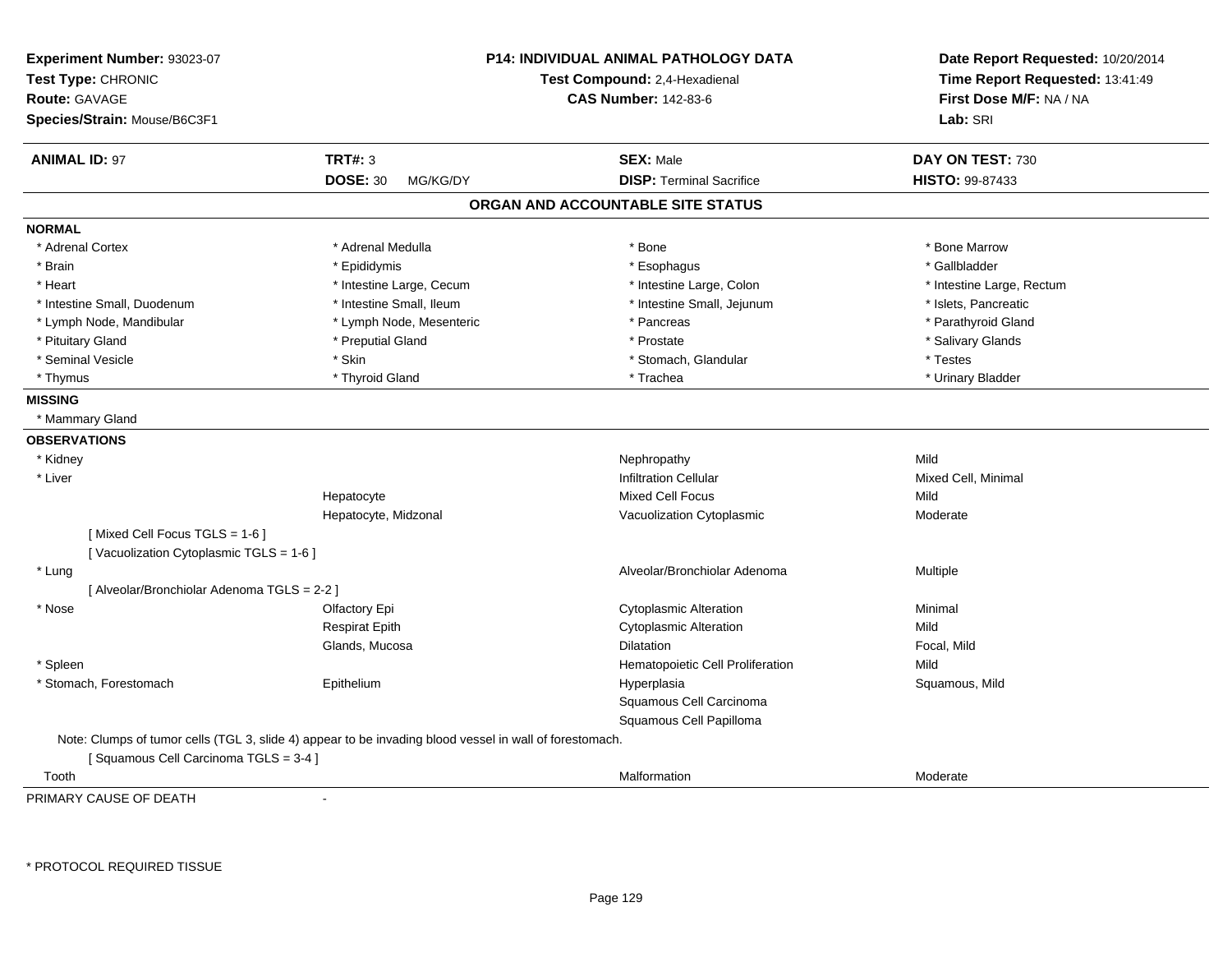| Experiment Number: 93023-07<br><b>Test Type: CHRONIC</b> |                             | <b>P14: INDIVIDUAL ANIMAL PATHOLOGY DATA</b><br>Test Compound: 2,4-Hexadienal<br><b>CAS Number: 142-83-6</b> | Date Report Requested: 10/20/2014<br>Time Report Requested: 13:41:49 |
|----------------------------------------------------------|-----------------------------|--------------------------------------------------------------------------------------------------------------|----------------------------------------------------------------------|
| <b>Route: GAVAGE</b>                                     |                             |                                                                                                              | First Dose M/F: NA / NA                                              |
| Species/Strain: Mouse/B6C3F1                             |                             |                                                                                                              | Lab: SRI                                                             |
| <b>ANIMAL ID: 97</b>                                     | TRT#: 3                     | <b>SEX: Male</b>                                                                                             | DAY ON TEST: 730                                                     |
|                                                          | <b>DOSE: 30</b><br>MG/KG/DY | <b>DISP: Terminal Sacrifice</b>                                                                              | <b>HISTO: 99-87433</b>                                               |
|                                                          |                             | <b>ORGAN AND ACCOUNTABLE SITE STATUS</b>                                                                     |                                                                      |
|                                                          |                             |                                                                                                              |                                                                      |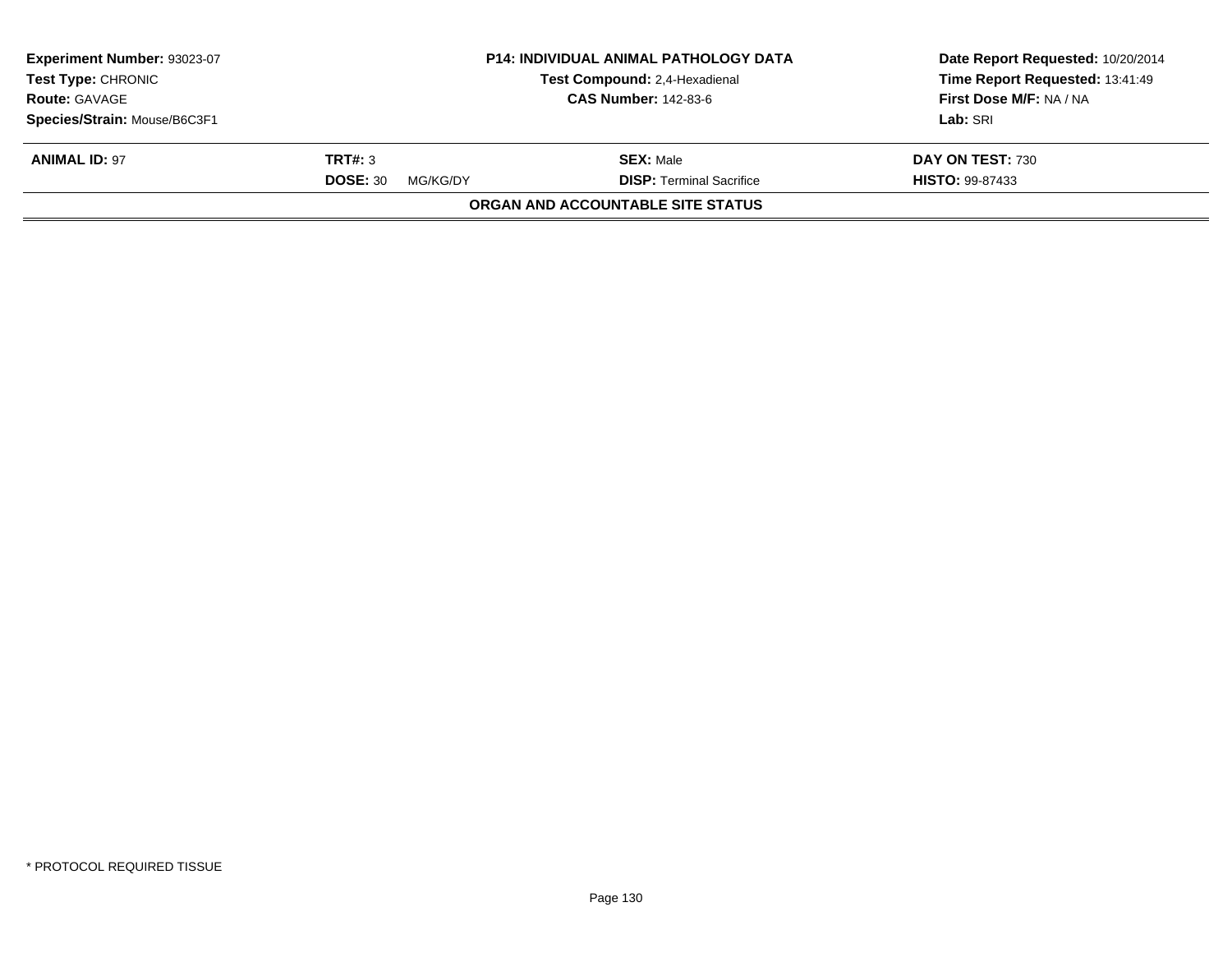| Experiment Number: 93023-07<br>Test Type: CHRONIC |                             | <b>P14: INDIVIDUAL ANIMAL PATHOLOGY DATA</b><br>Test Compound: 2,4-Hexadienal | Date Report Requested: 10/20/2014<br>Time Report Requested: 13:41:49 |  |
|---------------------------------------------------|-----------------------------|-------------------------------------------------------------------------------|----------------------------------------------------------------------|--|
| <b>Route: GAVAGE</b>                              |                             | <b>CAS Number: 142-83-6</b>                                                   | First Dose M/F: NA / NA                                              |  |
| Species/Strain: Mouse/B6C3F1                      |                             |                                                                               | Lab: SRI                                                             |  |
| <b>ANIMAL ID: 98</b>                              | <b>TRT#: 3</b>              | <b>SEX: Male</b>                                                              | DAY ON TEST: 729                                                     |  |
|                                                   | <b>DOSE: 30</b><br>MG/KG/DY | <b>DISP: Terminal Sacrifice</b>                                               | HISTO: 99-87434                                                      |  |
|                                                   |                             | ORGAN AND ACCOUNTABLE SITE STATUS                                             |                                                                      |  |
| <b>NORMAL</b>                                     |                             |                                                                               |                                                                      |  |
| * Adrenal Cortex                                  | * Adrenal Medulla           | * Bone                                                                        | * Bone Marrow                                                        |  |
| * Brain                                           | * Epididymis                | * Esophagus                                                                   | * Gallbladder                                                        |  |
| * Heart                                           | * Intestine Large, Cecum    | * Intestine Large, Colon                                                      | * Intestine Large, Rectum                                            |  |
| * Intestine Small, Duodenum                       | * Intestine Small, Ileum    | * Islets, Pancreatic                                                          | * Lung                                                               |  |
| * Pancreas                                        | * Parathyroid Gland         | * Pituitary Gland                                                             | * Preputial Gland                                                    |  |
| * Prostate                                        | * Salivary Glands           | * Seminal Vesicle                                                             | * Skin                                                               |  |
| * Stomach, Forestomach                            | * Stomach, Glandular        | * Testes                                                                      | * Thymus                                                             |  |
| * Thyroid Gland                                   | * Trachea                   | * Urinary Bladder                                                             |                                                                      |  |
| <b>MISSING</b>                                    |                             |                                                                               |                                                                      |  |
| * Mammary Gland                                   |                             |                                                                               |                                                                      |  |
| <b>OBSERVATIONS</b>                               |                             |                                                                               |                                                                      |  |
| * Intestine Small, Jejunum                        |                             | Lymphoma Malignant                                                            |                                                                      |  |
| [ Lymphoma Malignant TGLS = 6-24 ]                |                             |                                                                               |                                                                      |  |
| * Kidney                                          |                             | Atrophy                                                                       | Focal, Moderate                                                      |  |
|                                                   |                             | Cyst                                                                          | Moderate                                                             |  |
|                                                   |                             | Nephropathy                                                                   | Mild                                                                 |  |
| [Atrophy TGLS = $2-5$ ]<br>[Cyst TGLS = $2-5$ ]   |                             |                                                                               |                                                                      |  |
| * Liver                                           |                             | Hepatocellular Adenoma                                                        | Multiple                                                             |  |
| [ Hepatocellular Adenoma TGLS = 3-21, 4-22 ]      |                             |                                                                               |                                                                      |  |
| Lymph Node                                        | Pancreatic                  | Lymphoma Malignant                                                            |                                                                      |  |
| [ Lymphoma Malignant TGLS = 1-7 ]                 |                             |                                                                               |                                                                      |  |
| * Lymph Node, Mandibular                          |                             | Lymphoma Malignant                                                            |                                                                      |  |
| * Lymph Node, Mesenteric                          |                             | Lymphoma Malignant                                                            |                                                                      |  |
| [ Lymphoma Malignant TGLS = 5-23 ]                |                             |                                                                               |                                                                      |  |
| * Nose                                            | <b>Respirat Epith</b>       | <b>Cytoplasmic Alteration</b>                                                 | Mild                                                                 |  |
|                                                   |                             | Inflammation                                                                  | Suppurative, Mild                                                    |  |
| * Spleen                                          |                             | Hematopoietic Cell Proliferation                                              | Mild                                                                 |  |
| PRIMARY CAUSE OF DEATH                            |                             |                                                                               |                                                                      |  |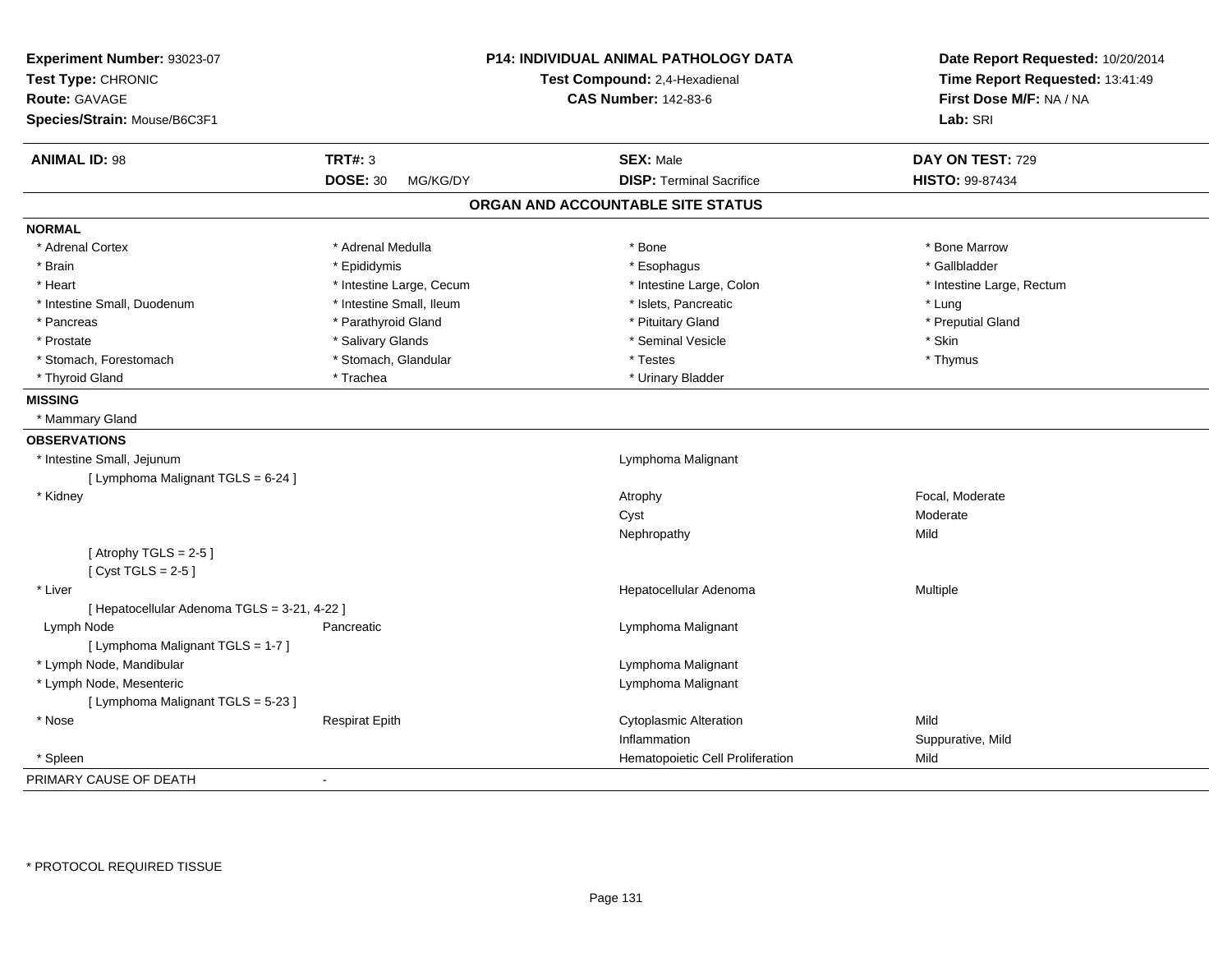| Experiment Number: 93023-07<br>Test Type: CHRONIC<br><b>Route: GAVAGE</b><br>Species/Strain: Mouse/B6C3F1 |                             | <b>P14: INDIVIDUAL ANIMAL PATHOLOGY DATA</b><br>Test Compound: 2,4-Hexadienal<br><b>CAS Number: 142-83-6</b> | Date Report Requested: 10/20/2014<br>Time Report Requested: 13:41:49<br>First Dose M/F: NA / NA<br>Lab: SRI |
|-----------------------------------------------------------------------------------------------------------|-----------------------------|--------------------------------------------------------------------------------------------------------------|-------------------------------------------------------------------------------------------------------------|
| <b>ANIMAL ID: 99</b>                                                                                      | TRT#: 3                     | <b>SEX: Male</b>                                                                                             | DAY ON TEST: 732                                                                                            |
|                                                                                                           | <b>DOSE: 30</b><br>MG/KG/DY | <b>DISP: Terminal Sacrifice</b>                                                                              | HISTO: 99-87435                                                                                             |
|                                                                                                           |                             | ORGAN AND ACCOUNTABLE SITE STATUS                                                                            |                                                                                                             |
| <b>NORMAL</b>                                                                                             |                             |                                                                                                              |                                                                                                             |
| * Adrenal Cortex                                                                                          | * Adrenal Medulla           | * Bone                                                                                                       | * Bone Marrow                                                                                               |
| * Brain                                                                                                   | * Epididymis                | * Esophagus                                                                                                  | * Gallbladder                                                                                               |
| * Heart                                                                                                   | * Intestine Large, Cecum    | * Intestine Large, Colon                                                                                     | * Intestine Large, Rectum                                                                                   |
| * Intestine Small, Duodenum                                                                               | * Intestine Small, Ileum    | * Intestine Small, Jejunum                                                                                   | * Islets, Pancreatic                                                                                        |
| * Lung                                                                                                    | * Lymph Node, Mandibular    | * Lymph Node, Mesenteric                                                                                     | * Pancreas                                                                                                  |
| * Parathyroid Gland                                                                                       | * Pituitary Gland           | * Prostate                                                                                                   | * Salivary Glands                                                                                           |
| * Seminal Vesicle                                                                                         | * Skin                      | * Spleen                                                                                                     | * Stomach, Forestomach                                                                                      |
| * Stomach, Glandular                                                                                      | * Testes                    | * Thyroid Gland                                                                                              | * Trachea                                                                                                   |
| * Urinary Bladder                                                                                         |                             |                                                                                                              |                                                                                                             |
| <b>MISSING</b>                                                                                            |                             |                                                                                                              |                                                                                                             |
| * Mammary Gland                                                                                           |                             |                                                                                                              |                                                                                                             |
| <b>OBSERVATIONS</b>                                                                                       |                             |                                                                                                              |                                                                                                             |
| * Kidney                                                                                                  |                             | Nephropathy                                                                                                  | Mild                                                                                                        |
| * Liver                                                                                                   |                             | <b>Infiltration Cellular</b>                                                                                 | Mixed Cell, Minimal                                                                                         |
| Mesentery                                                                                                 | Fat                         | Necrosis                                                                                                     | Moderate                                                                                                    |
| [Necrosis TGLS = $2-21$ ]                                                                                 |                             |                                                                                                              |                                                                                                             |
| * Nose                                                                                                    |                             | Inflammation                                                                                                 | Suppurative, Mild                                                                                           |
| * Preputial Gland                                                                                         |                             | Degeneration                                                                                                 | Cystic, Moderate                                                                                            |
| [Degeneration TGLS = 1-8]                                                                                 |                             |                                                                                                              |                                                                                                             |
| * Thymus                                                                                                  |                             | Cyst                                                                                                         | Mild                                                                                                        |
| Tooth                                                                                                     |                             | Malformation                                                                                                 | Moderate                                                                                                    |
| PRIMARY CAUSE OF DEATH                                                                                    | $\blacksquare$              |                                                                                                              |                                                                                                             |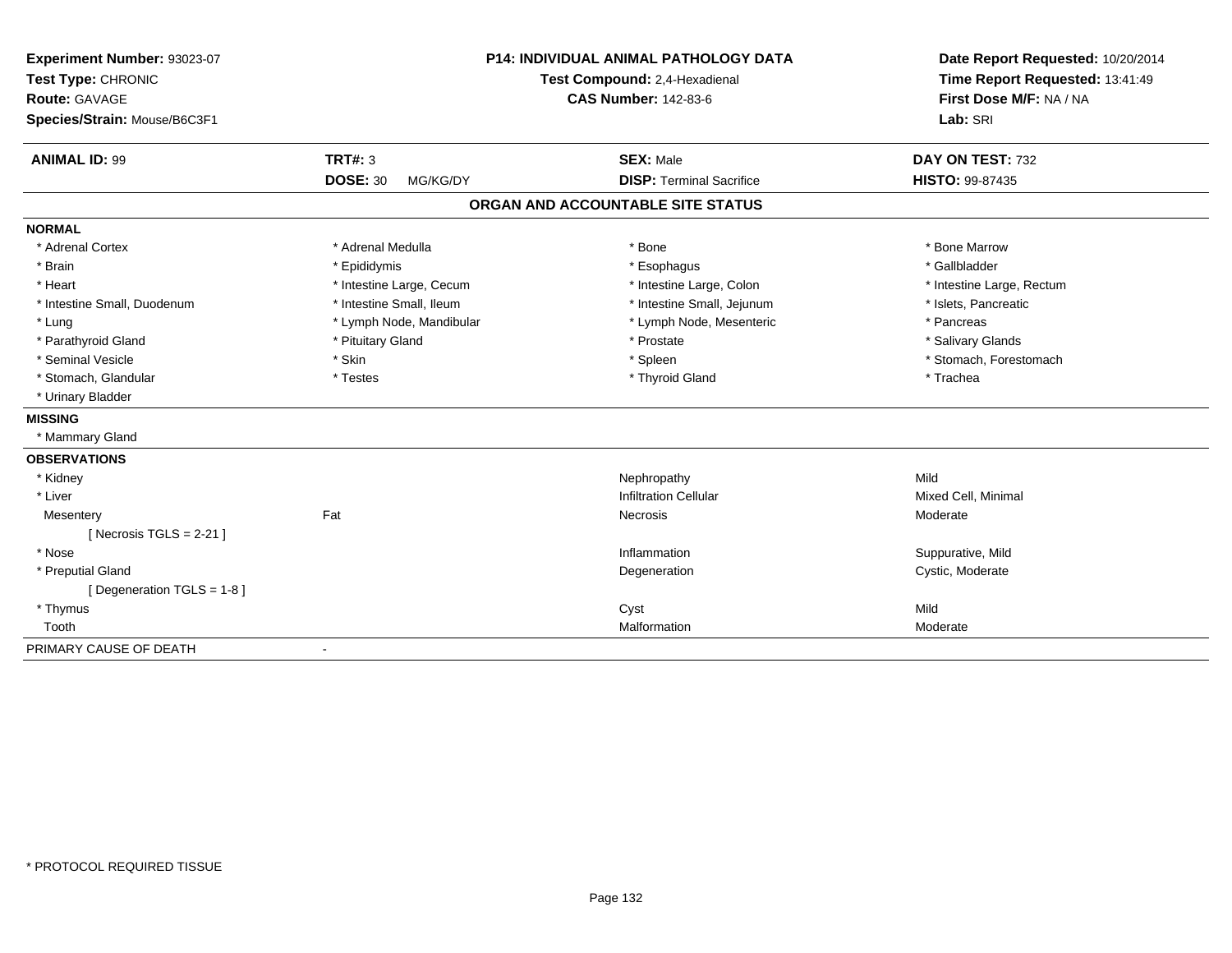| Experiment Number: 93023-07<br>Test Type: CHRONIC<br><b>Route: GAVAGE</b><br>Species/Strain: Mouse/B6C3F1 | <b>P14: INDIVIDUAL ANIMAL PATHOLOGY DATA</b><br>Test Compound: 2,4-Hexadienal<br><b>CAS Number: 142-83-6</b> |                                   | Date Report Requested: 10/20/2014<br>Time Report Requested: 13:41:49<br>First Dose M/F: NA / NA<br>Lab: SRI |
|-----------------------------------------------------------------------------------------------------------|--------------------------------------------------------------------------------------------------------------|-----------------------------------|-------------------------------------------------------------------------------------------------------------|
| <b>ANIMAL ID: 100</b>                                                                                     | <b>TRT#: 3</b>                                                                                               | <b>SEX: Male</b>                  | DAY ON TEST: 729                                                                                            |
|                                                                                                           | <b>DOSE: 30</b><br>MG/KG/DY                                                                                  | <b>DISP: Terminal Sacrifice</b>   | <b>HISTO: 99-87436</b>                                                                                      |
|                                                                                                           |                                                                                                              | ORGAN AND ACCOUNTABLE SITE STATUS |                                                                                                             |
| <b>NORMAL</b>                                                                                             |                                                                                                              |                                   |                                                                                                             |
| * Adrenal Cortex                                                                                          | * Adrenal Medulla                                                                                            | * Bone                            | * Bone Marrow                                                                                               |
| * Brain                                                                                                   | <b>Coagulating Gland</b>                                                                                     | * Epididymis                      | * Esophagus                                                                                                 |
| * Gallbladder                                                                                             | * Heart                                                                                                      | * Intestine Large, Cecum          | * Intestine Large, Colon                                                                                    |
| * Intestine Large, Rectum                                                                                 | * Intestine Small, Duodenum                                                                                  | * Intestine Small, Ileum          | * Intestine Small, Jejunum                                                                                  |
| * Islets, Pancreatic                                                                                      | * Lung                                                                                                       | * Lymph Node, Mandibular          | * Lymph Node, Mesenteric                                                                                    |
| * Pancreas                                                                                                | * Parathyroid Gland                                                                                          | * Pituitary Gland                 | * Preputial Gland                                                                                           |
| * Prostate                                                                                                | * Salivary Glands                                                                                            | * Seminal Vesicle                 | * Skin                                                                                                      |
| * Stomach, Forestomach                                                                                    | * Stomach, Glandular                                                                                         | * Testes                          | * Thymus                                                                                                    |
| * Thyroid Gland                                                                                           | * Trachea                                                                                                    | * Urinary Bladder                 |                                                                                                             |
| <b>MISSING</b>                                                                                            |                                                                                                              |                                   |                                                                                                             |
| * Mammary Gland                                                                                           |                                                                                                              |                                   |                                                                                                             |
| <b>OBSERVATIONS</b>                                                                                       |                                                                                                              |                                   |                                                                                                             |
| <b>Harderian Gland</b>                                                                                    |                                                                                                              | Carcinoma                         |                                                                                                             |
| [ Carcinoma TGLS = 1-21 ]                                                                                 |                                                                                                              |                                   |                                                                                                             |
| * Kidney                                                                                                  |                                                                                                              | Cyst                              | Minimal                                                                                                     |
|                                                                                                           |                                                                                                              | Nephropathy                       | Mild                                                                                                        |
| * Liver                                                                                                   |                                                                                                              | Hepatocellular Adenoma            | Multiple                                                                                                    |
|                                                                                                           |                                                                                                              | <b>Infiltration Cellular</b>      | Mixed Cell, Minimal                                                                                         |
|                                                                                                           | Hepatocyte                                                                                                   | Vacuolization Cytoplasmic         | Focal, Moderate                                                                                             |
|                                                                                                           | Hepatocyte, Periportal                                                                                       | Vacuolization Cytoplasmic         | Moderate                                                                                                    |
| [ Hepatocellular Adenoma TGLS = 3-23, 4-24 ]                                                              |                                                                                                              |                                   |                                                                                                             |
| Mesentery                                                                                                 | Fat                                                                                                          | Necrosis                          | Moderate                                                                                                    |
| [ Necrosis $TGLS = 2-22$ ]                                                                                |                                                                                                              |                                   |                                                                                                             |
| * Nose                                                                                                    | <b>Respirat Epith</b>                                                                                        | <b>Cytoplasmic Alteration</b>     | Mild                                                                                                        |
| * Spleen                                                                                                  |                                                                                                              | Hematopoietic Cell Proliferation  | Moderate                                                                                                    |
| Tooth                                                                                                     | <b>Peridont Tiss</b>                                                                                         | Inflammation                      | Chronic, Mild                                                                                               |
| PRIMARY CAUSE OF DEATH                                                                                    |                                                                                                              |                                   |                                                                                                             |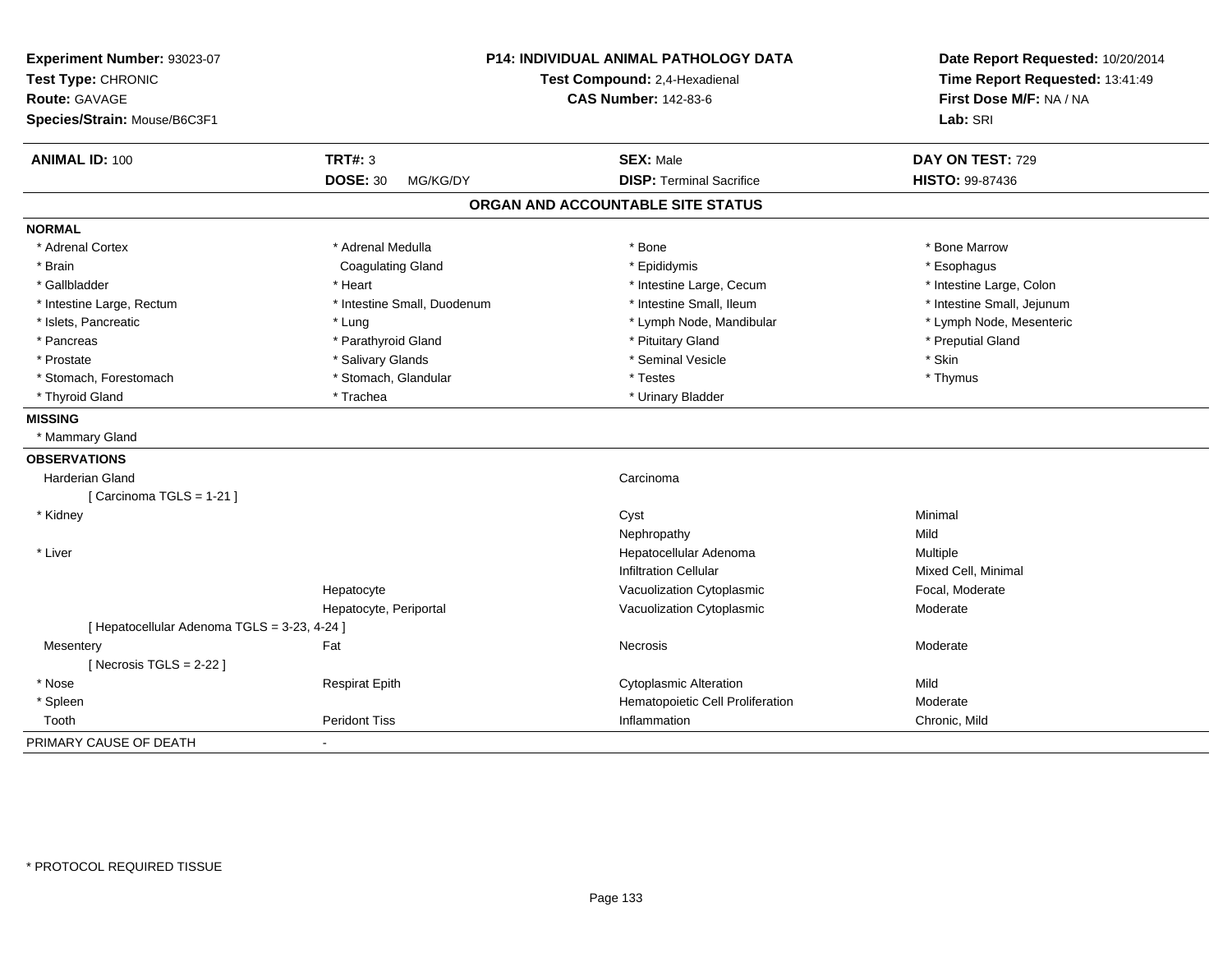| Experiment Number: 93023-07<br>Test Type: CHRONIC<br><b>Route: GAVAGE</b> |                             | P14: INDIVIDUAL ANIMAL PATHOLOGY DATA<br>Test Compound: 2,4-Hexadienal | Date Report Requested: 10/20/2014<br>Time Report Requested: 13:41:49<br>First Dose M/F: NA / NA |  |
|---------------------------------------------------------------------------|-----------------------------|------------------------------------------------------------------------|-------------------------------------------------------------------------------------------------|--|
|                                                                           |                             | <b>CAS Number: 142-83-6</b>                                            |                                                                                                 |  |
| Species/Strain: Mouse/B6C3F1                                              |                             |                                                                        | Lab: SRI                                                                                        |  |
| <b>ANIMAL ID: 101</b>                                                     | <b>TRT#: 5</b>              | <b>SEX: Male</b>                                                       | DAY ON TEST: 731                                                                                |  |
|                                                                           | <b>DOSE: 60</b><br>MG/KG/DY | <b>DISP: Terminal Sacrifice</b>                                        | <b>HISTO: 99-87437</b>                                                                          |  |
|                                                                           |                             | ORGAN AND ACCOUNTABLE SITE STATUS                                      |                                                                                                 |  |
| <b>NORMAL</b>                                                             |                             |                                                                        |                                                                                                 |  |
| * Adrenal Cortex                                                          | * Adrenal Medulla           | * Bone                                                                 | * Bone Marrow                                                                                   |  |
| * Brain                                                                   | * Epididymis                | * Esophagus                                                            | * Gallbladder                                                                                   |  |
| * Heart                                                                   | * Intestine Large, Cecum    | * Intestine Large, Colon                                               | * Intestine Large, Rectum                                                                       |  |
| * Intestine Small, Duodenum                                               | * Intestine Small, Ileum    | * Intestine Small, Jejunum                                             | * Islets, Pancreatic                                                                            |  |
| * Lymph Node, Mandibular                                                  | * Pancreas                  | * Preputial Gland                                                      | * Prostate                                                                                      |  |
| * Salivary Glands                                                         | * Seminal Vesicle           | * Skin                                                                 | * Stomach, Forestomach                                                                          |  |
| * Stomach, Glandular                                                      | * Testes                    | * Thyroid Gland                                                        | * Trachea                                                                                       |  |
| * Urinary Bladder                                                         |                             |                                                                        |                                                                                                 |  |
| <b>MISSING</b>                                                            |                             |                                                                        |                                                                                                 |  |
| * Mammary Gland                                                           |                             |                                                                        |                                                                                                 |  |
| <b>OBSERVATIONS</b>                                                       |                             |                                                                        |                                                                                                 |  |
| * Kidney                                                                  |                             | Nephropathy                                                            | Minimal                                                                                         |  |
| * Liver                                                                   |                             | Hepatocellular Adenoma                                                 | Multiple                                                                                        |  |
|                                                                           |                             | <b>Infiltration Cellular</b>                                           | Mixed Cell, Minimal                                                                             |  |
|                                                                           | Hepatocyte                  | Vacuolization Cytoplasmic                                              | Focal, Mild                                                                                     |  |
| [ Hepatocellular Adenoma TGLS = 1-21 ]                                    |                             |                                                                        |                                                                                                 |  |
| * Lung                                                                    |                             | Congestion                                                             | Mild                                                                                            |  |
| [Congestion TGLS = 2-2]                                                   |                             |                                                                        |                                                                                                 |  |
| * Lymph Node, Mesenteric                                                  |                             | Hyperplasia                                                            | Plasma Cell, Moderate                                                                           |  |
| * Nose                                                                    | <b>Respirat Epith</b>       | <b>Cytoplasmic Alteration</b>                                          | Moderate                                                                                        |  |
| * Parathyroid Gland                                                       |                             | Cyst                                                                   | Mild                                                                                            |  |
| * Pituitary Gland                                                         | <b>Pars Distalis</b>        | Cyst                                                                   | Mild                                                                                            |  |
| * Spleen                                                                  |                             | Hematopoietic Cell Proliferation                                       | Mild                                                                                            |  |
| * Thymus                                                                  |                             | Cyst                                                                   | Mild                                                                                            |  |
| PRIMARY CAUSE OF DEATH                                                    |                             |                                                                        |                                                                                                 |  |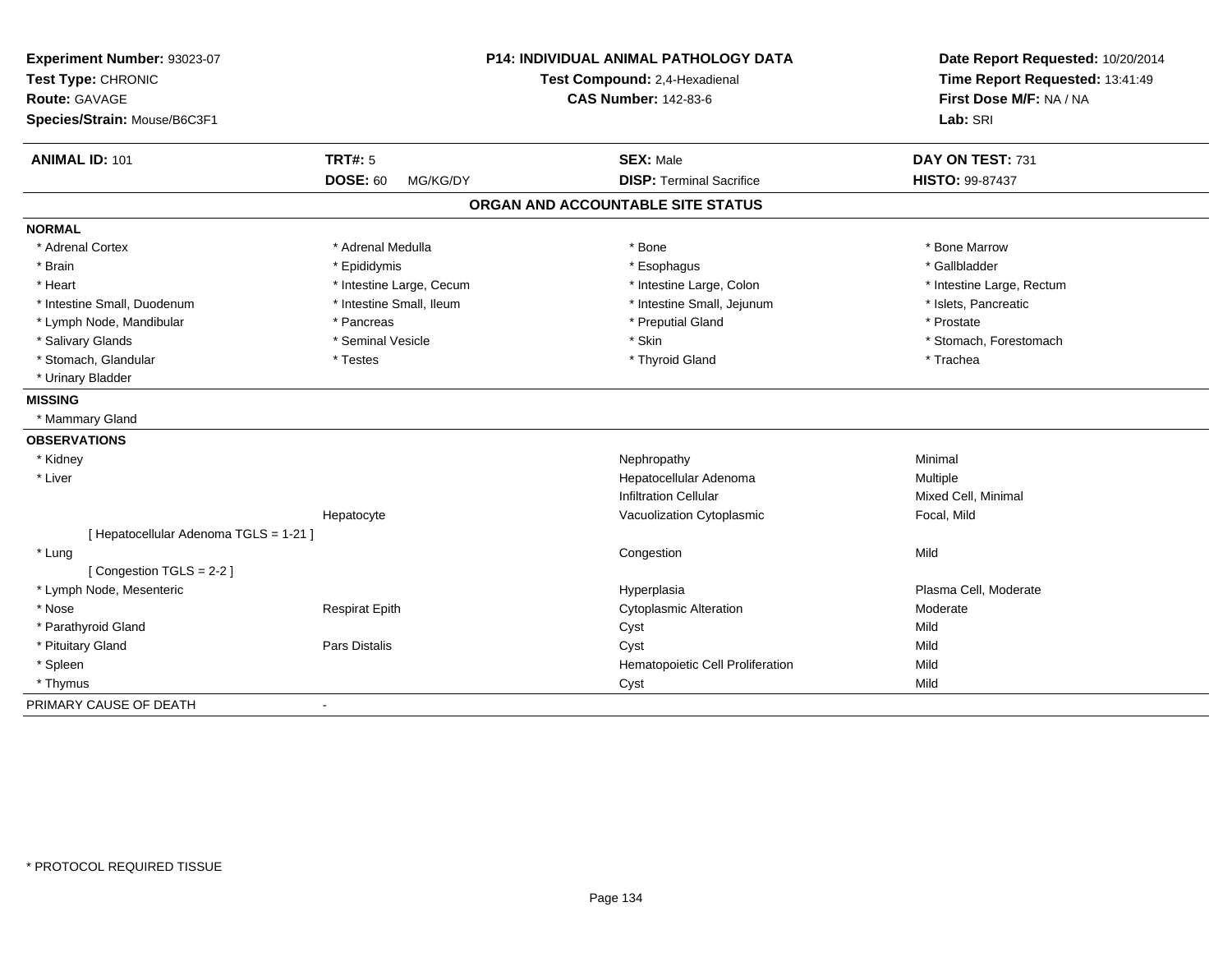| Experiment Number: 93023-07<br>Test Type: CHRONIC<br><b>Route: GAVAGE</b><br>Species/Strain: Mouse/B6C3F1 | <b>P14: INDIVIDUAL ANIMAL PATHOLOGY DATA</b><br>Test Compound: 2,4-Hexadienal<br><b>CAS Number: 142-83-6</b> |                                   | Date Report Requested: 10/20/2014<br>Time Report Requested: 13:41:49<br>First Dose M/F: NA / NA<br>Lab: SRI |
|-----------------------------------------------------------------------------------------------------------|--------------------------------------------------------------------------------------------------------------|-----------------------------------|-------------------------------------------------------------------------------------------------------------|
| <b>ANIMAL ID: 102</b>                                                                                     | <b>TRT#: 5</b>                                                                                               | <b>SEX: Male</b>                  | DAY ON TEST: 730                                                                                            |
|                                                                                                           | <b>DOSE: 60</b><br>MG/KG/DY                                                                                  | <b>DISP: Terminal Sacrifice</b>   | HISTO: 99-87438                                                                                             |
|                                                                                                           |                                                                                                              | ORGAN AND ACCOUNTABLE SITE STATUS |                                                                                                             |
| <b>NORMAL</b>                                                                                             |                                                                                                              |                                   |                                                                                                             |
| * Adrenal Cortex                                                                                          | * Adrenal Medulla                                                                                            | * Bone                            | * Bone Marrow                                                                                               |
| * Brain                                                                                                   | * Epididymis                                                                                                 | * Esophagus                       | * Gallbladder                                                                                               |
| * Heart                                                                                                   | * Intestine Large, Cecum                                                                                     | * Intestine Large, Colon          | * Intestine Large, Rectum                                                                                   |
| * Intestine Small, Duodenum                                                                               | * Intestine Small, Ileum                                                                                     | * Intestine Small, Jejunum        | * Islets, Pancreatic                                                                                        |
| * Lymph Node, Mandibular                                                                                  | * Pancreas                                                                                                   | * Parathyroid Gland               | * Pituitary Gland                                                                                           |
| * Preputial Gland                                                                                         | * Prostate                                                                                                   | * Salivary Glands                 | * Seminal Vesicle                                                                                           |
| * Skin                                                                                                    | * Spleen                                                                                                     | * Stomach, Forestomach            | * Stomach, Glandular                                                                                        |
| * Testes                                                                                                  | * Thymus                                                                                                     | * Thyroid Gland                   | * Trachea                                                                                                   |
| * Urinary Bladder                                                                                         |                                                                                                              |                                   |                                                                                                             |
| <b>MISSING</b>                                                                                            |                                                                                                              |                                   |                                                                                                             |
| * Mammary Gland                                                                                           |                                                                                                              |                                   |                                                                                                             |
| <b>OBSERVATIONS</b>                                                                                       |                                                                                                              |                                   |                                                                                                             |
| * Kidney                                                                                                  |                                                                                                              | Nephropathy                       | Mild                                                                                                        |
| * Liver                                                                                                   |                                                                                                              | <b>Infiltration Cellular</b>      | Mixed Cell, Minimal                                                                                         |
|                                                                                                           | Hepatocyte                                                                                                   | Vacuolization Cytoplasmic         | Focal, Minimal                                                                                              |
| * Lung                                                                                                    |                                                                                                              | Hemorrhage                        | Minimal                                                                                                     |
| * Lymph Node, Mesenteric                                                                                  |                                                                                                              | Hemorrhage                        | Mild                                                                                                        |
| [Hemorrhage TGLS = 1-5]                                                                                   |                                                                                                              |                                   |                                                                                                             |
| * Nose                                                                                                    | Glands, Sinus                                                                                                | Fibrosis                          | Focal, Mild                                                                                                 |
|                                                                                                           |                                                                                                              | Polyp, Inflammatory               | Mild                                                                                                        |
| [Polyp, Inflammatory TGLS = 2-9.2]                                                                        |                                                                                                              |                                   |                                                                                                             |
| Tooth                                                                                                     |                                                                                                              | Malformation                      | Marked                                                                                                      |
| [Malformation TGLS = 2-9.2]                                                                               |                                                                                                              |                                   |                                                                                                             |
| PRIMARY CAUSE OF DEATH                                                                                    | $\blacksquare$                                                                                               |                                   |                                                                                                             |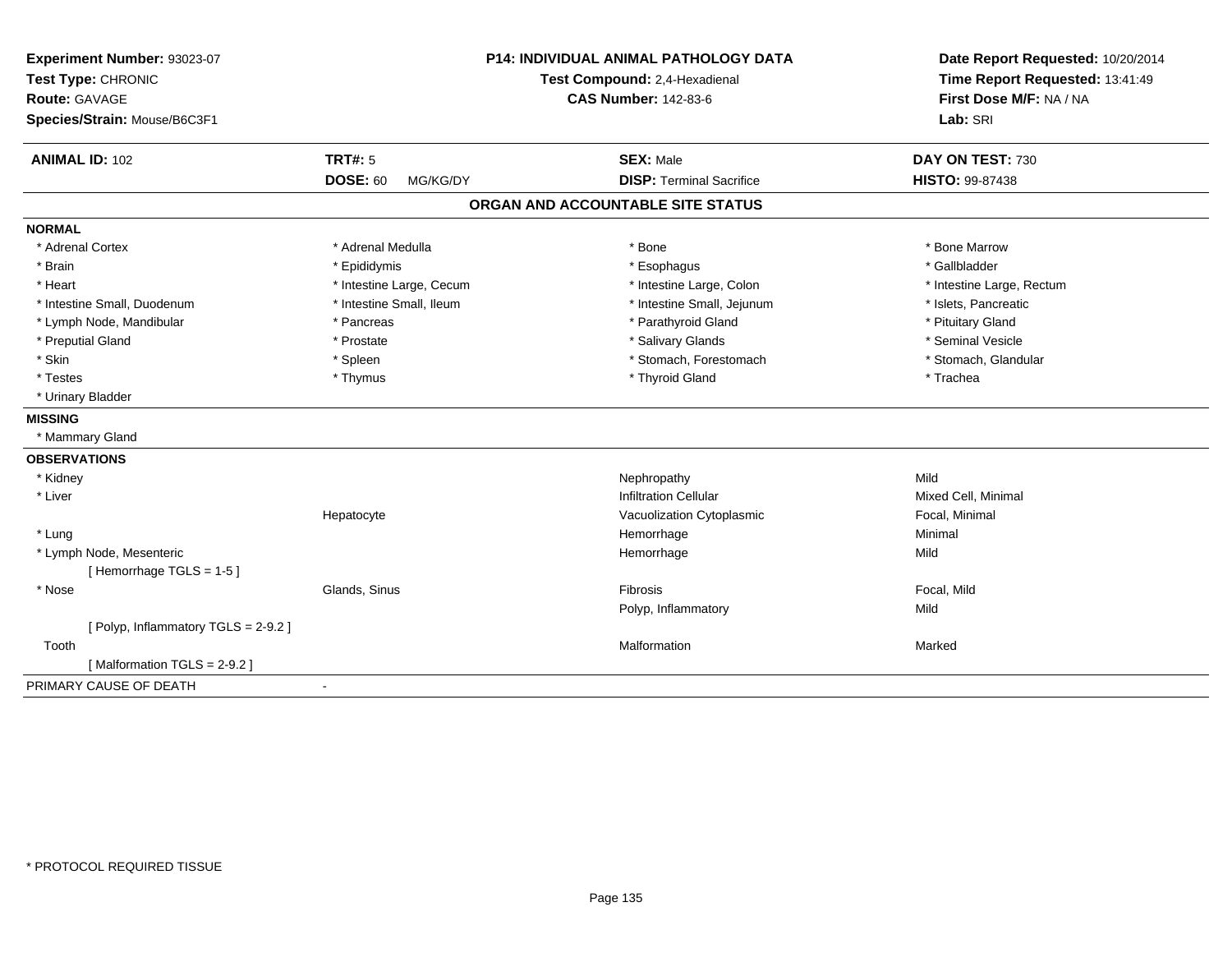| Experiment Number: 93023-07<br>Test Type: CHRONIC<br><b>Route: GAVAGE</b><br>Species/Strain: Mouse/B6C3F1 |                             | <b>P14: INDIVIDUAL ANIMAL PATHOLOGY DATA</b><br>Test Compound: 2,4-Hexadienal<br><b>CAS Number: 142-83-6</b> | Date Report Requested: 10/20/2014<br>Time Report Requested: 13:41:49<br>First Dose M/F: NA / NA<br>Lab: SRI |
|-----------------------------------------------------------------------------------------------------------|-----------------------------|--------------------------------------------------------------------------------------------------------------|-------------------------------------------------------------------------------------------------------------|
| <b>ANIMAL ID: 103</b>                                                                                     | <b>TRT#: 5</b>              | <b>SEX: Male</b>                                                                                             | DAY ON TEST: 731                                                                                            |
|                                                                                                           | <b>DOSE: 60</b><br>MG/KG/DY | <b>DISP: Terminal Sacrifice</b>                                                                              | HISTO: 99-87439                                                                                             |
|                                                                                                           |                             | ORGAN AND ACCOUNTABLE SITE STATUS                                                                            |                                                                                                             |
| <b>NORMAL</b>                                                                                             |                             |                                                                                                              |                                                                                                             |
| * Adrenal Cortex                                                                                          | * Adrenal Medulla           | * Bone                                                                                                       | * Bone Marrow                                                                                               |
| * Brain                                                                                                   | * Epididymis                | * Esophagus                                                                                                  | * Gallbladder                                                                                               |
| * Heart                                                                                                   | * Intestine Large, Cecum    | * Intestine Large, Colon                                                                                     | * Intestine Large, Rectum                                                                                   |
| * Intestine Small, Duodenum                                                                               | * Intestine Small, Ileum    | * Intestine Small, Jejunum                                                                                   | * Islets, Pancreatic                                                                                        |
| * Lung                                                                                                    | * Lymph Node, Mandibular    | * Lymph Node, Mesenteric                                                                                     | * Pancreas                                                                                                  |
| * Parathyroid Gland                                                                                       | * Pituitary Gland           | * Preputial Gland                                                                                            | * Prostate                                                                                                  |
| * Salivary Glands                                                                                         | * Seminal Vesicle           | * Skin                                                                                                       | * Spleen                                                                                                    |
| * Stomach, Glandular                                                                                      | * Testes                    | * Thyroid Gland                                                                                              | * Trachea                                                                                                   |
| * Urinary Bladder                                                                                         |                             |                                                                                                              |                                                                                                             |
| <b>MISSING</b>                                                                                            |                             |                                                                                                              |                                                                                                             |
| * Mammary Gland                                                                                           |                             |                                                                                                              |                                                                                                             |
| <b>OBSERVATIONS</b>                                                                                       |                             |                                                                                                              |                                                                                                             |
| * Kidney                                                                                                  |                             | Nephropathy                                                                                                  | Mild                                                                                                        |
| * Liver                                                                                                   |                             | <b>Infiltration Cellular</b>                                                                                 | Mixed Cell, Minimal                                                                                         |
| Mesentery                                                                                                 | Fat                         | Necrosis                                                                                                     | Mild                                                                                                        |
| [ Necrosis TGLS = $1-21$ ]                                                                                |                             |                                                                                                              |                                                                                                             |
| * Nose                                                                                                    | <b>Respirat Epith</b>       | <b>Cytoplasmic Alteration</b>                                                                                | Mild                                                                                                        |
| * Stomach, Forestomach                                                                                    | Epithelium                  | Hyperplasia                                                                                                  | Squamous, Mild                                                                                              |
| * Thymus                                                                                                  |                             | Cyst                                                                                                         | Mild                                                                                                        |
| Tooth                                                                                                     | <b>Peridont Tiss</b>        | Inflammation                                                                                                 | Chronic, Moderate                                                                                           |
| PRIMARY CAUSE OF DEATH                                                                                    | $\overline{\phantom{a}}$    |                                                                                                              |                                                                                                             |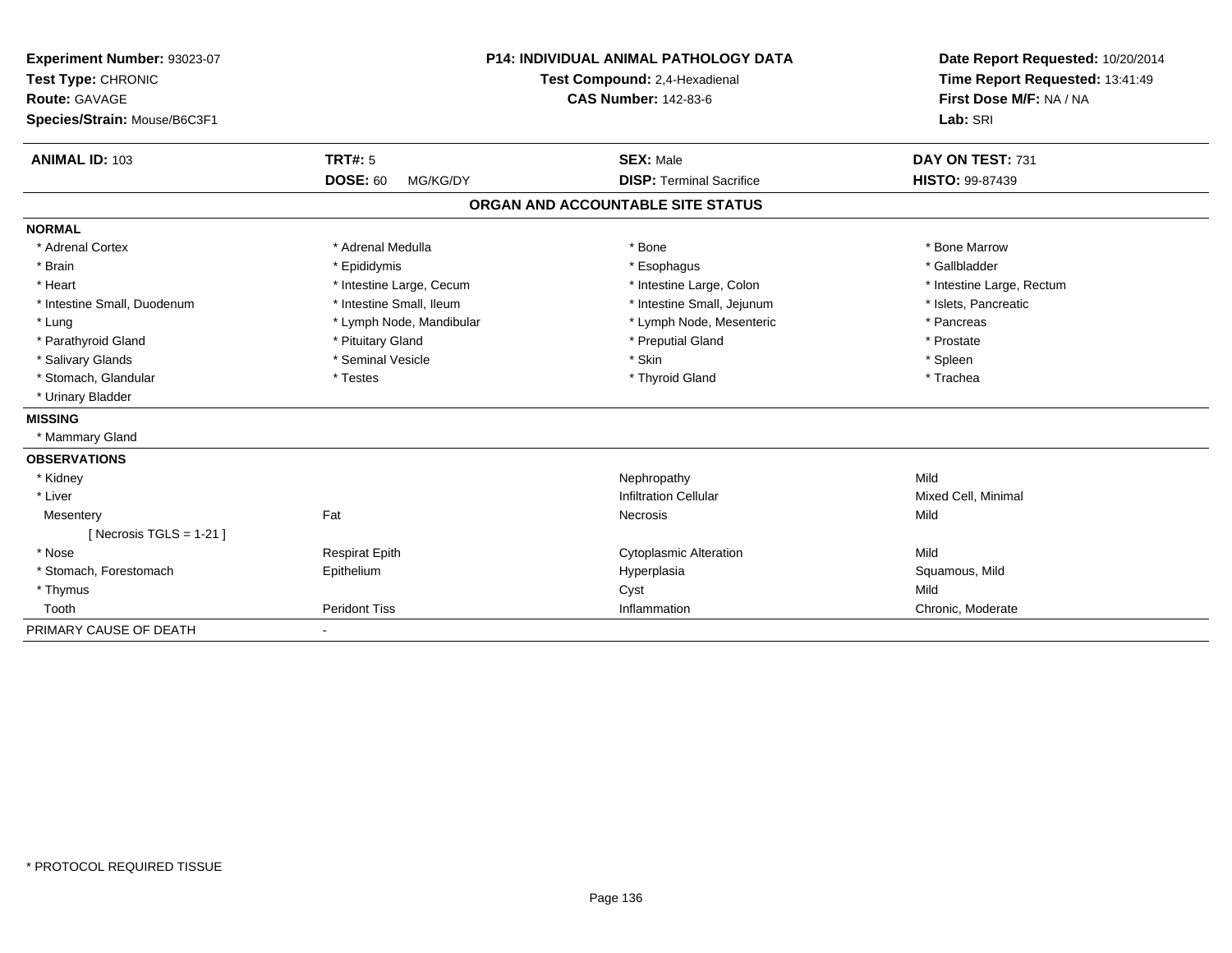| Experiment Number: 93023-07                |                                                              | <b>P14: INDIVIDUAL ANIMAL PATHOLOGY DATA</b> | Date Report Requested: 10/20/2014 |
|--------------------------------------------|--------------------------------------------------------------|----------------------------------------------|-----------------------------------|
| Test Type: CHRONIC                         | Test Compound: 2,4-Hexadienal<br><b>CAS Number: 142-83-6</b> |                                              | Time Report Requested: 13:41:49   |
| <b>Route: GAVAGE</b>                       |                                                              |                                              | First Dose M/F: NA / NA           |
| Species/Strain: Mouse/B6C3F1               |                                                              |                                              | Lab: SRI                          |
| <b>ANIMAL ID: 104</b>                      | <b>TRT#: 5</b>                                               | <b>SEX: Male</b>                             | DAY ON TEST: 730                  |
|                                            | <b>DOSE: 60</b><br>MG/KG/DY                                  | <b>DISP: Terminal Sacrifice</b>              | <b>HISTO: 99-87440</b>            |
|                                            |                                                              | ORGAN AND ACCOUNTABLE SITE STATUS            |                                   |
| <b>NORMAL</b>                              |                                                              |                                              |                                   |
| * Adrenal Cortex                           | * Adrenal Medulla                                            | * Bone                                       | * Bone Marrow                     |
| * Brain                                    | * Epididymis                                                 | * Esophagus                                  | * Gallbladder                     |
| * Heart                                    | * Intestine Large, Cecum                                     | * Intestine Large, Colon                     | * Intestine Large, Rectum         |
| * Intestine Small, Duodenum                | * Intestine Small, Ileum                                     | * Intestine Small, Jejunum                   | * Islets, Pancreatic              |
| * Lung                                     | * Lymph Node, Mandibular                                     | * Lymph Node, Mesenteric                     | * Pancreas                        |
| * Parathyroid Gland                        | * Pituitary Gland                                            | * Preputial Gland                            | * Prostate                        |
| * Salivary Glands                          | * Seminal Vesicle                                            | * Skin                                       | * Stomach, Forestomach            |
| * Stomach, Glandular                       | * Testes                                                     | * Thymus                                     | * Thyroid Gland                   |
| * Trachea                                  | * Urinary Bladder                                            |                                              |                                   |
| <b>MISSING</b>                             |                                                              |                                              |                                   |
| * Mammary Gland                            |                                                              |                                              |                                   |
| <b>OBSERVATIONS</b>                        |                                                              |                                              |                                   |
| * Kidney                                   |                                                              | Cyst                                         | Mild                              |
|                                            |                                                              | Nephropathy                                  | Mild                              |
| * Liver                                    |                                                              | Hepatocellular Adenoma                       | Multiple                          |
|                                            |                                                              | <b>Infiltration Cellular</b>                 | Mixed Cell, Minimal               |
|                                            | Hepatocyte                                                   | <b>Mixed Cell Focus</b>                      | Minimal                           |
| [Hepatocellular Adenoma TGLS = 1-21, 2-22] |                                                              |                                              |                                   |
| * Nose                                     | <b>Respirat Epith</b>                                        | <b>Cytoplasmic Alteration</b>                | Mild                              |
| * Spleen                                   |                                                              | Hemangiosarcoma                              |                                   |
| PRIMARY CAUSE OF DEATH                     | $\overline{\phantom{a}}$                                     |                                              |                                   |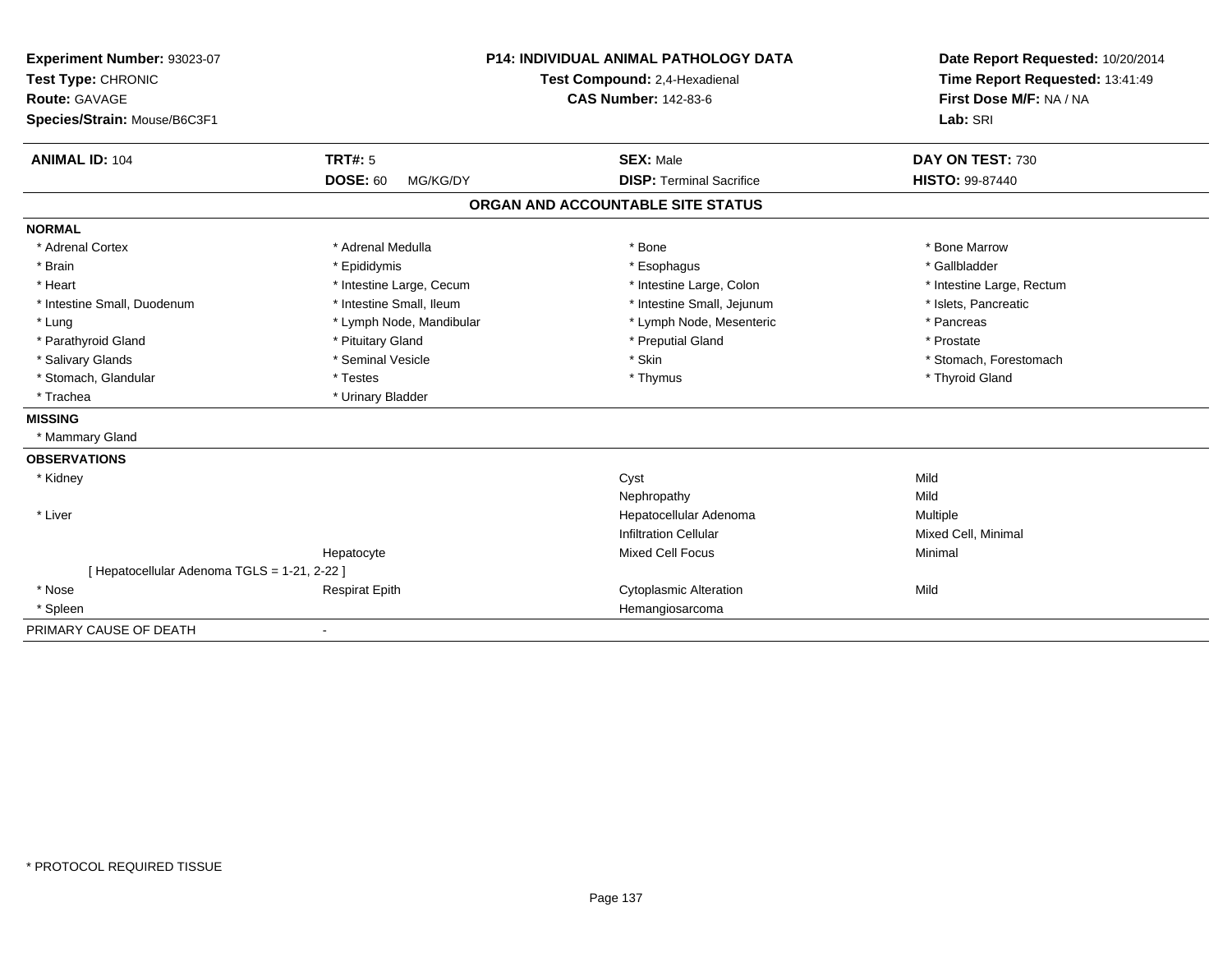| Experiment Number: 93023-07<br>Test Type: CHRONIC<br><b>Route: GAVAGE</b> |                             | P14: INDIVIDUAL ANIMAL PATHOLOGY DATA<br>Test Compound: 2,4-Hexadienal<br><b>CAS Number: 142-83-6</b> | Date Report Requested: 10/20/2014<br>Time Report Requested: 13:41:49<br>First Dose M/F: NA / NA |
|---------------------------------------------------------------------------|-----------------------------|-------------------------------------------------------------------------------------------------------|-------------------------------------------------------------------------------------------------|
| Species/Strain: Mouse/B6C3F1                                              |                             |                                                                                                       | Lab: SRI                                                                                        |
| <b>ANIMAL ID: 105</b>                                                     | <b>TRT#: 5</b>              | <b>SEX: Male</b>                                                                                      | DAY ON TEST: 731                                                                                |
|                                                                           | <b>DOSE: 60</b><br>MG/KG/DY | <b>DISP: Terminal Sacrifice</b>                                                                       | HISTO: 99-87441                                                                                 |
|                                                                           |                             | ORGAN AND ACCOUNTABLE SITE STATUS                                                                     |                                                                                                 |
| <b>NORMAL</b>                                                             |                             |                                                                                                       |                                                                                                 |
| * Adrenal Medulla                                                         | * Bone                      | * Bone Marrow                                                                                         | * Brain                                                                                         |
| * Epididymis                                                              | * Esophagus                 | * Gallbladder                                                                                         | * Heart                                                                                         |
| * Intestine Large, Cecum                                                  | * Intestine Large, Colon    | * Intestine Large, Rectum                                                                             | * Intestine Small, Duodenum                                                                     |
| * Intestine Small, Ileum                                                  | * Intestine Small, Jejunum  | * Islets, Pancreatic                                                                                  | * Lymph Node, Mandibular                                                                        |
| * Lymph Node, Mesenteric                                                  | * Pancreas                  | * Parathyroid Gland                                                                                   | * Pituitary Gland                                                                               |
| * Preputial Gland                                                         | * Prostate                  | * Salivary Glands                                                                                     | * Seminal Vesicle                                                                               |
| * Skin                                                                    | * Spleen                    | * Stomach, Glandular                                                                                  | * Thymus                                                                                        |
| * Thyroid Gland                                                           | * Trachea                   | * Urinary Bladder                                                                                     |                                                                                                 |
| <b>MISSING</b>                                                            |                             |                                                                                                       |                                                                                                 |
| * Mammary Gland                                                           |                             |                                                                                                       |                                                                                                 |
| <b>OBSERVATIONS</b>                                                       |                             |                                                                                                       |                                                                                                 |
| * Adrenal Cortex                                                          | Subcapsular                 | Adenoma                                                                                               |                                                                                                 |
| * Kidney                                                                  |                             | Nephropathy                                                                                           | Moderate                                                                                        |
| * Liver                                                                   |                             | Hepatocellular Adenoma                                                                                |                                                                                                 |
|                                                                           |                             | <b>Infiltration Cellular</b>                                                                          | Mixed Cell, Minimal                                                                             |
| [ Hepatocellular Adenoma TGLS = 3-22 ]                                    |                             |                                                                                                       |                                                                                                 |
| * Lung                                                                    |                             | Alveolar/Bronchiolar Adenoma                                                                          |                                                                                                 |
| Mesentery                                                                 | Fat                         | Necrosis                                                                                              | Moderate                                                                                        |
| [Necrosis $TGLS = 2-21$ ]                                                 |                             |                                                                                                       |                                                                                                 |
| * Nose                                                                    | Respirat Epith              | <b>Cytoplasmic Alteration</b>                                                                         | Mild                                                                                            |
| * Stomach, Forestomach                                                    | Epithelium                  | Hyperplasia                                                                                           | Squamous, Mild                                                                                  |
|                                                                           |                             | Inflammation                                                                                          | Focal, Mild                                                                                     |
|                                                                           |                             | Ulcer                                                                                                 | Minimal                                                                                         |
| [ Hyperplasia TGLS = 4-23 ]                                               |                             |                                                                                                       |                                                                                                 |
| * Testes                                                                  |                             | Hemangioma                                                                                            |                                                                                                 |
| [Hemangioma TGLS = 1-7]                                                   |                             |                                                                                                       |                                                                                                 |
| PRIMARY CAUSE OF DEATH                                                    | $\blacksquare$              |                                                                                                       |                                                                                                 |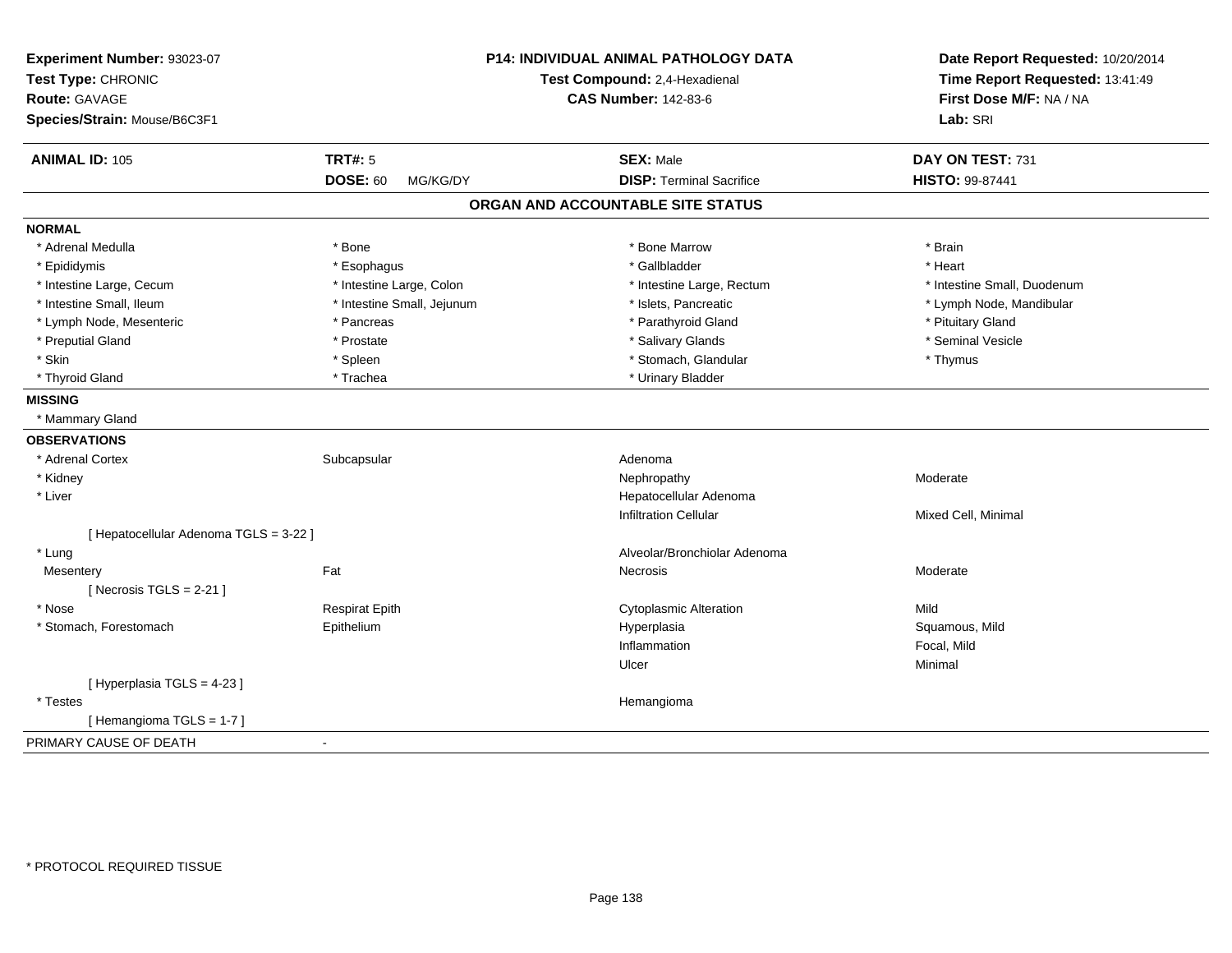| Experiment Number: 93023-07<br>Test Type: CHRONIC<br><b>Route: GAVAGE</b><br>Species/Strain: Mouse/B6C3F1 |                             | <b>P14: INDIVIDUAL ANIMAL PATHOLOGY DATA</b><br>Test Compound: 2,4-Hexadienal<br><b>CAS Number: 142-83-6</b> | Date Report Requested: 10/20/2014<br>Time Report Requested: 13:41:49<br>First Dose M/F: NA / NA<br>Lab: SRI |
|-----------------------------------------------------------------------------------------------------------|-----------------------------|--------------------------------------------------------------------------------------------------------------|-------------------------------------------------------------------------------------------------------------|
| <b>ANIMAL ID: 106</b>                                                                                     | <b>TRT#: 5</b>              | <b>SEX: Male</b>                                                                                             | DAY ON TEST: 731                                                                                            |
|                                                                                                           | <b>DOSE: 60</b><br>MG/KG/DY | <b>DISP: Terminal Sacrifice</b>                                                                              | HISTO: 99-87442                                                                                             |
|                                                                                                           |                             | ORGAN AND ACCOUNTABLE SITE STATUS                                                                            |                                                                                                             |
| <b>NORMAL</b>                                                                                             |                             |                                                                                                              |                                                                                                             |
| * Adrenal Cortex                                                                                          | * Adrenal Medulla           | * Bone                                                                                                       | * Bone Marrow                                                                                               |
| * Brain                                                                                                   | * Epididymis                | * Esophagus                                                                                                  | * Gallbladder                                                                                               |
| * Heart                                                                                                   | * Intestine Large, Cecum    | * Intestine Large, Colon                                                                                     | * Intestine Large, Rectum                                                                                   |
| * Intestine Small, Duodenum                                                                               | * Intestine Small, Ileum    | * Intestine Small, Jejunum                                                                                   | * Islets, Pancreatic                                                                                        |
| * Lung                                                                                                    | * Lymph Node, Mandibular    | * Lymph Node, Mesenteric                                                                                     | * Pancreas                                                                                                  |
| * Parathyroid Gland                                                                                       | * Preputial Gland           | * Prostate                                                                                                   | * Salivary Glands                                                                                           |
| * Seminal Vesicle                                                                                         | * Skin                      | * Stomach, Forestomach                                                                                       | * Stomach, Glandular                                                                                        |
| * Testes                                                                                                  | * Thyroid Gland             | * Trachea                                                                                                    | * Urinary Bladder                                                                                           |
| <b>MISSING</b>                                                                                            |                             |                                                                                                              |                                                                                                             |
| * Mammary Gland                                                                                           | * Thymus                    |                                                                                                              |                                                                                                             |
| <b>OBSERVATIONS</b>                                                                                       |                             |                                                                                                              |                                                                                                             |
| * Kidney                                                                                                  | <b>Renal Tubule</b>         | Hyperplasia                                                                                                  | Focal, Mild                                                                                                 |
|                                                                                                           |                             | Nephropathy                                                                                                  | Mild                                                                                                        |
| * Liver                                                                                                   |                             | Hepatocellular Carcinoma                                                                                     |                                                                                                             |
|                                                                                                           |                             | <b>Infiltration Cellular</b>                                                                                 | Mixed Cell, Minimal                                                                                         |
|                                                                                                           | Hepatocyte                  | Vacuolization Cytoplasmic                                                                                    | Focal, Moderate                                                                                             |
|                                                                                                           | Hepatocyte, Periportal      | Vacuolization Cytoplasmic                                                                                    | Mild                                                                                                        |
| [ Hepatocellular Carcinoma TGLS = 1-21 ]                                                                  |                             |                                                                                                              |                                                                                                             |
| [Vacuolization Cytoplasmic TGLS = 1-21, 2-22]                                                             |                             |                                                                                                              |                                                                                                             |
| * Nose                                                                                                    | <b>Respirat Epith</b>       | <b>Cytoplasmic Alteration</b>                                                                                | Mild                                                                                                        |
| * Pituitary Gland                                                                                         | Pars Distalis               | Cyst                                                                                                         | Multiple, Mild                                                                                              |
| * Spleen                                                                                                  |                             | Hematopoietic Cell Proliferation                                                                             | Mild                                                                                                        |
| PRIMARY CAUSE OF DEATH                                                                                    |                             |                                                                                                              |                                                                                                             |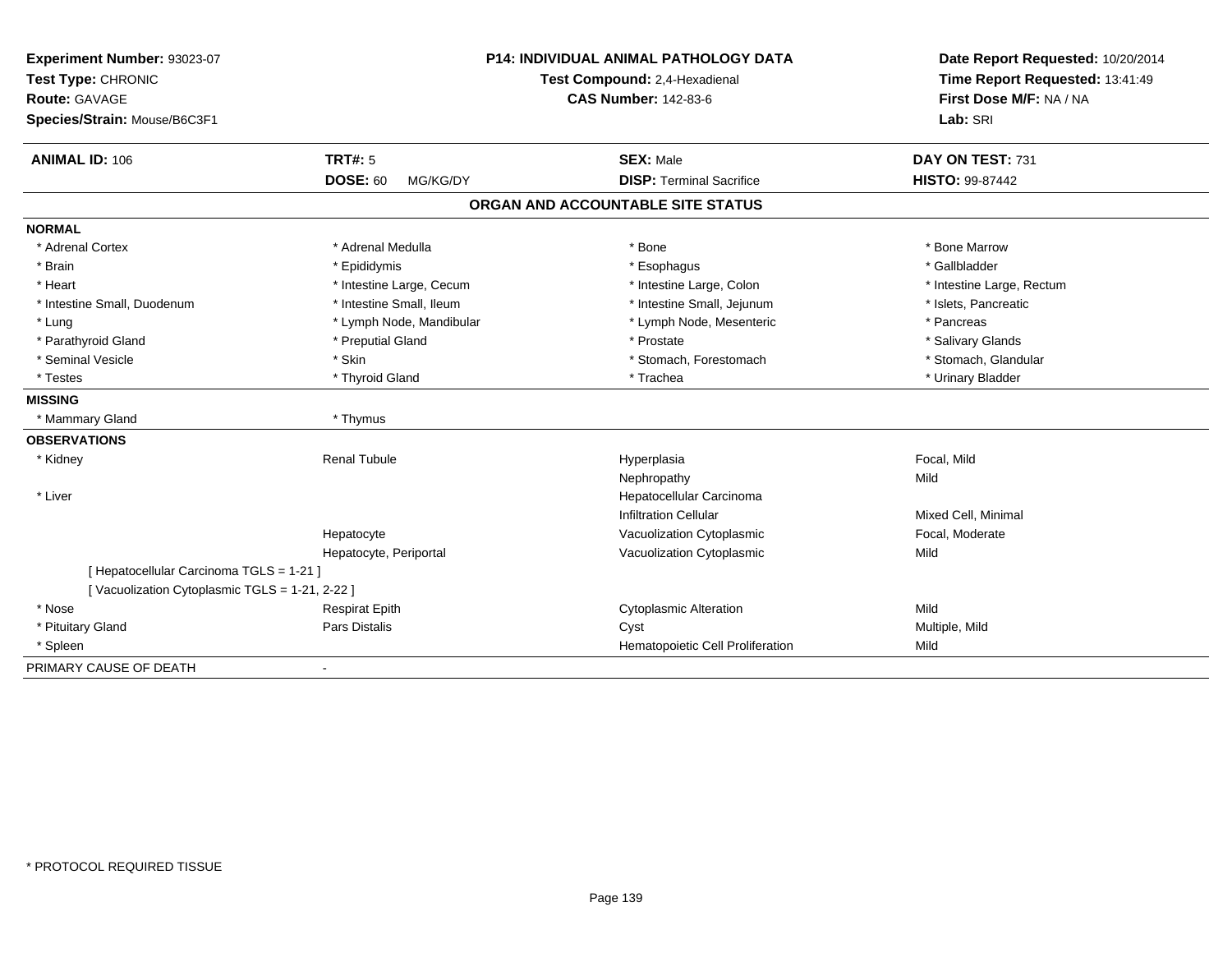| Experiment Number: 93023-07<br>Test Type: CHRONIC |                             | <b>P14: INDIVIDUAL ANIMAL PATHOLOGY DATA</b><br>Test Compound: 2,4-Hexadienal | Date Report Requested: 10/20/2014<br>Time Report Requested: 13:41:49 |  |
|---------------------------------------------------|-----------------------------|-------------------------------------------------------------------------------|----------------------------------------------------------------------|--|
| Route: GAVAGE                                     |                             | <b>CAS Number: 142-83-6</b>                                                   | First Dose M/F: NA / NA                                              |  |
| Species/Strain: Mouse/B6C3F1                      |                             |                                                                               | Lab: SRI                                                             |  |
| <b>ANIMAL ID: 107</b>                             | <b>TRT#: 5</b>              | <b>SEX: Male</b>                                                              | DAY ON TEST: 730                                                     |  |
|                                                   | <b>DOSE: 60</b><br>MG/KG/DY | <b>DISP: Terminal Sacrifice</b>                                               | HISTO: 99-87443                                                      |  |
|                                                   |                             | ORGAN AND ACCOUNTABLE SITE STATUS                                             |                                                                      |  |
| <b>NORMAL</b>                                     |                             |                                                                               |                                                                      |  |
| * Adrenal Medulla                                 | * Bone                      | * Bone Marrow                                                                 | * Brain                                                              |  |
| * Epididymis                                      | * Esophagus                 | * Gallbladder                                                                 | * Heart                                                              |  |
| * Intestine Large, Cecum                          | * Intestine Large, Colon    | * Intestine Large, Rectum                                                     | * Intestine Small, Duodenum                                          |  |
| * Intestine Small, Ileum                          | * Intestine Small, Jejunum  | * Islets, Pancreatic                                                          | * Lung                                                               |  |
| * Lymph Node, Mandibular                          | * Lymph Node, Mesenteric    | * Pancreas                                                                    | * Parathyroid Gland                                                  |  |
| * Preputial Gland                                 | * Prostate                  | * Salivary Glands                                                             | * Spleen                                                             |  |
| * Stomach, Forestomach                            | * Stomach, Glandular        | * Testes                                                                      | * Thymus                                                             |  |
| * Thyroid Gland                                   | * Trachea                   | * Urinary Bladder                                                             |                                                                      |  |
| <b>MISSING</b>                                    |                             |                                                                               |                                                                      |  |
| * Mammary Gland                                   |                             |                                                                               |                                                                      |  |
| <b>OBSERVATIONS</b>                               |                             |                                                                               |                                                                      |  |
| * Adrenal Cortex                                  |                             | <b>Cytoplasmic Alteration</b>                                                 | Focal, Minimal                                                       |  |
| * Kidney                                          |                             | Nephropathy                                                                   | Mild                                                                 |  |
| * Liver                                           |                             | <b>Infiltration Cellular</b>                                                  | Mixed Cell, Minimal                                                  |  |
|                                                   | Hepatocyte, Midzonal        | Vacuolization Cytoplasmic                                                     | Minimal                                                              |  |
| Mesentery                                         | Fat                         | Necrosis                                                                      | Mild                                                                 |  |
| [Necrosis TGLS = $2-22$ ]                         |                             |                                                                               |                                                                      |  |
| * Nose                                            | Olfactory Epi               | <b>Cytoplasmic Alteration</b>                                                 | Minimal                                                              |  |
|                                                   | <b>Respirat Epith</b>       | <b>Cytoplasmic Alteration</b>                                                 | Mild                                                                 |  |
| * Pituitary Gland                                 | Pars Distalis               | Cyst                                                                          | Minimal                                                              |  |
| * Seminal Vesicle                                 |                             | <b>Dilatation</b>                                                             | Moderate                                                             |  |
| [Dilatation TGLS = 3-7]                           |                             |                                                                               |                                                                      |  |
| * Skin                                            | <b>Subcut Tiss</b>          | Necrosis                                                                      | Fatty, Focal, Moderate                                               |  |
| [ Necrosis $TGLS = 1-21$ ]                        |                             |                                                                               |                                                                      |  |
| PRIMARY CAUSE OF DEATH                            | $\blacksquare$              |                                                                               |                                                                      |  |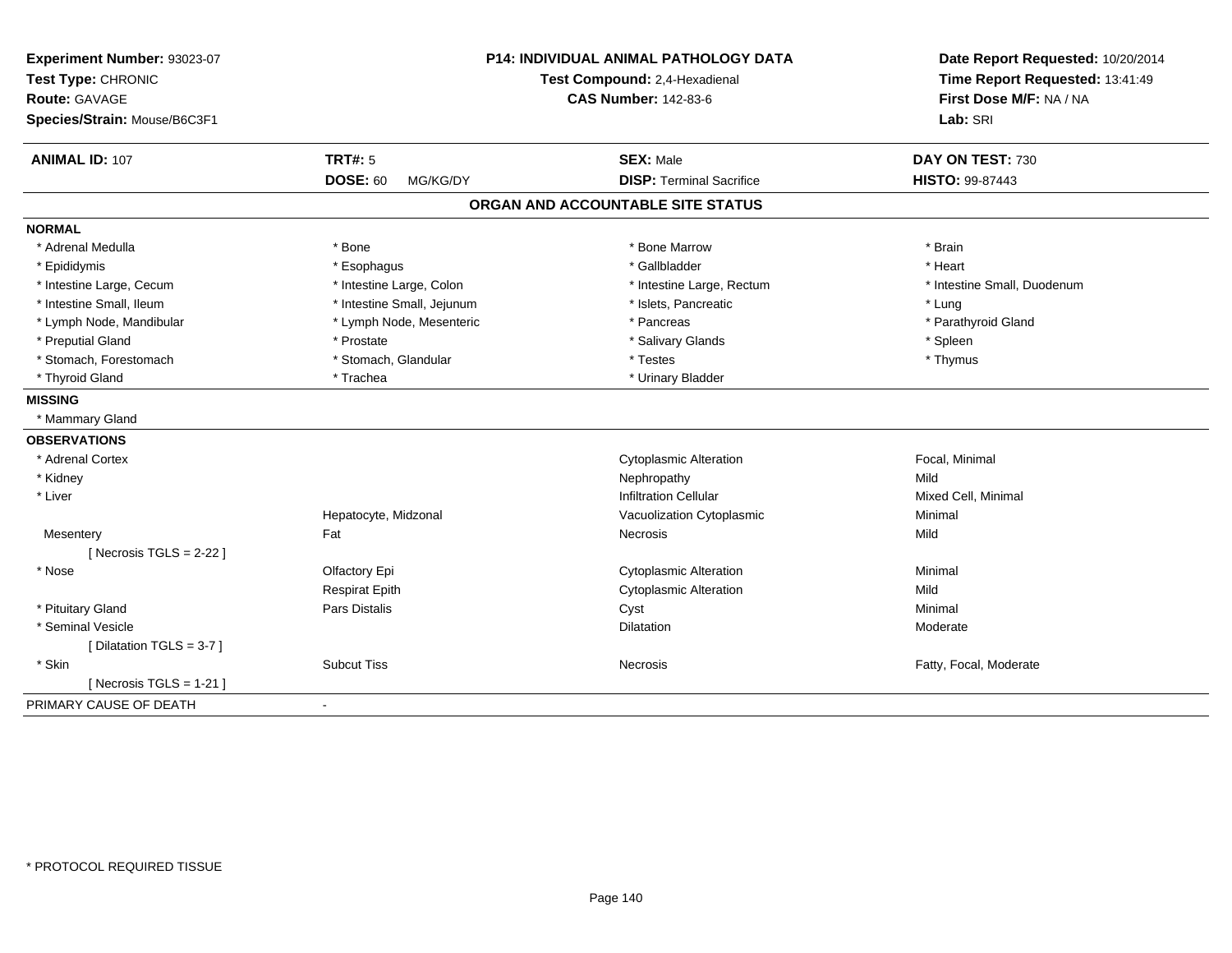| Experiment Number: 93023-07<br>Test Type: CHRONIC<br>Route: GAVAGE<br>Species/Strain: Mouse/B6C3F1 |                             | <b>P14: INDIVIDUAL ANIMAL PATHOLOGY DATA</b><br>Test Compound: 2,4-Hexadienal<br><b>CAS Number: 142-83-6</b> | Date Report Requested: 10/20/2014<br>Time Report Requested: 13:41:49<br>First Dose M/F: NA / NA<br>Lab: SRI |
|----------------------------------------------------------------------------------------------------|-----------------------------|--------------------------------------------------------------------------------------------------------------|-------------------------------------------------------------------------------------------------------------|
| <b>ANIMAL ID: 108</b>                                                                              | <b>TRT#: 5</b>              | <b>SEX: Male</b>                                                                                             | DAY ON TEST: 637                                                                                            |
|                                                                                                    | <b>DOSE: 60</b><br>MG/KG/DY | <b>DISP:</b> Moribund Sacrifice                                                                              | HISTO: 99-86246                                                                                             |
|                                                                                                    |                             | ORGAN AND ACCOUNTABLE SITE STATUS                                                                            |                                                                                                             |
| <b>NORMAL</b>                                                                                      |                             |                                                                                                              |                                                                                                             |
| * Adrenal Cortex                                                                                   | * Adrenal Medulla           | * Bone                                                                                                       | * Bone Marrow                                                                                               |
| * Brain                                                                                            | * Epididymis                | * Esophagus                                                                                                  | * Gallbladder                                                                                               |
| * Heart                                                                                            | * Intestine Large, Cecum    | * Intestine Large, Colon                                                                                     | * Intestine Large, Rectum                                                                                   |
| * Intestine Small, Duodenum                                                                        | * Intestine Small, Jejunum  | * Lymph Node, Mandibular                                                                                     | * Lymph Node, Mesenteric                                                                                    |
| * Nose                                                                                             | * Pancreas                  | * Pituitary Gland                                                                                            | * Preputial Gland                                                                                           |
| * Prostate                                                                                         | * Salivary Glands           | * Skin                                                                                                       | * Spleen                                                                                                    |
| * Stomach, Forestomach                                                                             | * Stomach, Glandular        | * Testes                                                                                                     | * Thymus                                                                                                    |
| * Thyroid Gland                                                                                    | * Trachea                   | * Urinary Bladder                                                                                            |                                                                                                             |
| <b>MISSING</b>                                                                                     |                             |                                                                                                              |                                                                                                             |
| * Intestine Small, Ileum                                                                           | * Mammary Gland             |                                                                                                              |                                                                                                             |
| <b>OBSERVATIONS</b>                                                                                |                             |                                                                                                              |                                                                                                             |
| * Islets, Pancreatic                                                                               |                             | Adenoma                                                                                                      |                                                                                                             |
| * Kidney                                                                                           |                             | Cyst                                                                                                         | Mild                                                                                                        |
|                                                                                                    |                             | Nephropathy                                                                                                  | Minimal                                                                                                     |
| * Liver                                                                                            | Hepatocyte                  | <b>Mixed Cell Focus</b>                                                                                      | Mild                                                                                                        |
| * Lung                                                                                             |                             | Alveolar/Bronchiolar Adenoma                                                                                 |                                                                                                             |
| [ Alveolar/Bronchiolar Adenoma TGLS = 5-2-1 ]                                                      |                             |                                                                                                              |                                                                                                             |
| Mesentery                                                                                          |                             | Fibrosis                                                                                                     | Focal, Mild                                                                                                 |
| [Fibrosis TGLS = $1-21$ ]                                                                          |                             |                                                                                                              |                                                                                                             |
| * Parathyroid Gland                                                                                |                             | Cyst                                                                                                         | Marked                                                                                                      |
| * Seminal Vesicle                                                                                  | <b>Bilateral</b>            | Dilatation                                                                                                   | Moderate                                                                                                    |
| [ Dilatation TGLS = 3-7, 4-7 ]                                                                     |                             |                                                                                                              |                                                                                                             |
| <b>Skeletal Muscle</b>                                                                             |                             | <b>Infiltration Cellular</b>                                                                                 | Lipocyte, Focal, Moderate                                                                                   |
| [ Infiltration Cellular TGLS = 1-21 ]                                                              |                             |                                                                                                              |                                                                                                             |
| PRIMARY CAUSE OF DEATH                                                                             | - UNCERTAIN                 |                                                                                                              |                                                                                                             |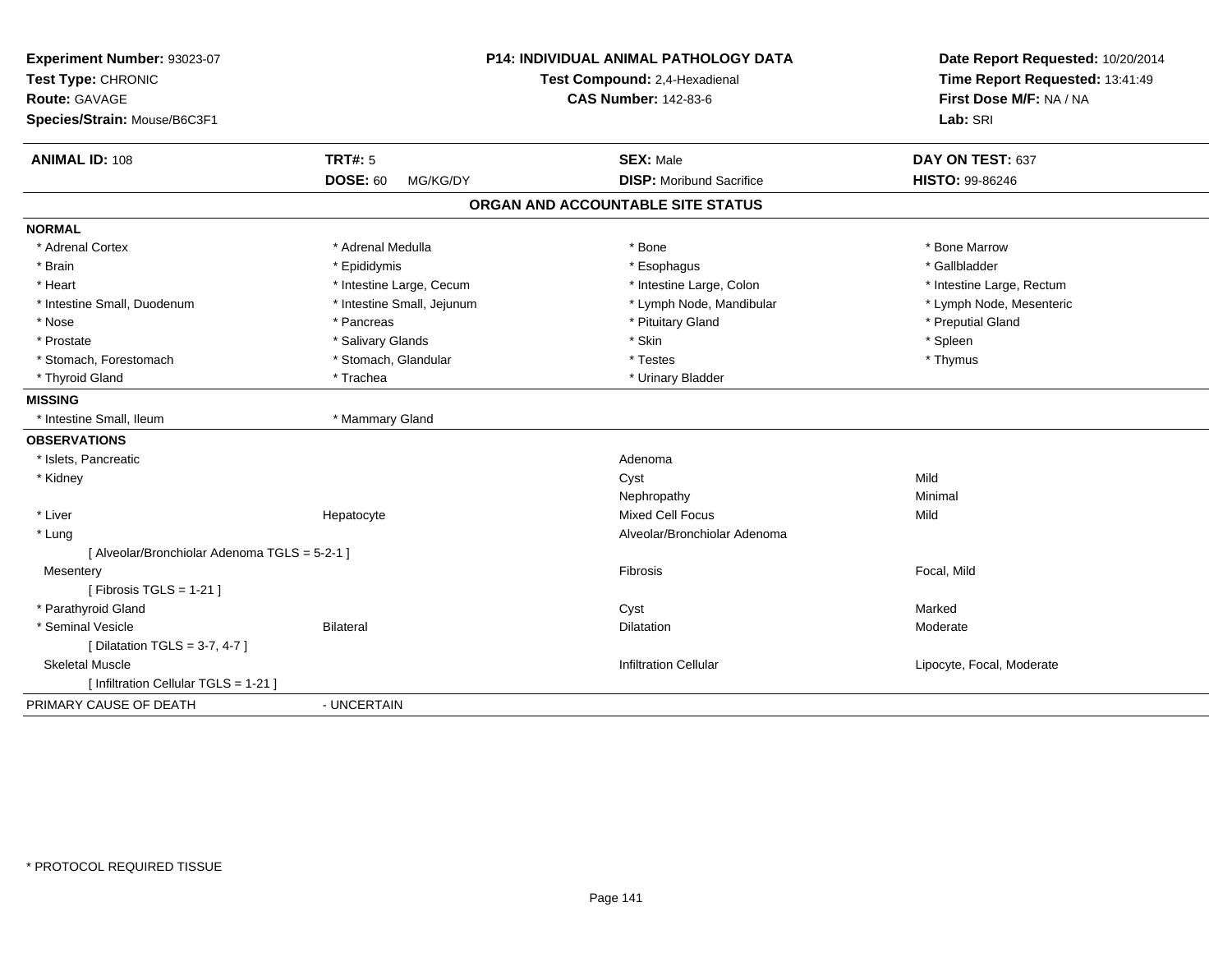| Experiment Number: 93023-07<br>Test Type: CHRONIC<br>Route: GAVAGE<br>Species/Strain: Mouse/B6C3F1 |                             | <b>P14: INDIVIDUAL ANIMAL PATHOLOGY DATA</b><br>Test Compound: 2,4-Hexadienal<br><b>CAS Number: 142-83-6</b> | Date Report Requested: 10/20/2014<br>Time Report Requested: 13:41:49<br>First Dose M/F: NA / NA<br>Lab: SRI |
|----------------------------------------------------------------------------------------------------|-----------------------------|--------------------------------------------------------------------------------------------------------------|-------------------------------------------------------------------------------------------------------------|
| <b>ANIMAL ID: 109</b>                                                                              | <b>TRT#: 5</b>              | <b>SEX: Male</b>                                                                                             | DAY ON TEST: 732                                                                                            |
|                                                                                                    | <b>DOSE: 60</b><br>MG/KG/DY | <b>DISP: Terminal Sacrifice</b>                                                                              | <b>HISTO: 99-87444</b>                                                                                      |
|                                                                                                    |                             | ORGAN AND ACCOUNTABLE SITE STATUS                                                                            |                                                                                                             |
| <b>NORMAL</b>                                                                                      |                             |                                                                                                              |                                                                                                             |
| * Adrenal Medulla                                                                                  | * Bone                      | * Bone Marrow                                                                                                | * Brain                                                                                                     |
| * Epididymis                                                                                       | * Esophagus                 | * Heart                                                                                                      | * Intestine Large, Cecum                                                                                    |
| * Intestine Large, Colon                                                                           | * Intestine Large, Rectum   | * Intestine Small, Duodenum                                                                                  | * Intestine Small, Ileum                                                                                    |
| * Intestine Small, Jejunum                                                                         | * Islets, Pancreatic        | * Lymph Node, Mandibular                                                                                     | * Lymph Node, Mesenteric                                                                                    |
| * Pancreas                                                                                         | * Parathyroid Gland         | * Pituitary Gland                                                                                            | * Preputial Gland                                                                                           |
| * Prostate                                                                                         | * Salivary Glands           | * Seminal Vesicle                                                                                            | $*$ Skin                                                                                                    |
| * Spleen                                                                                           | * Stomach, Glandular        | * Testes                                                                                                     | * Thymus                                                                                                    |
| * Thyroid Gland                                                                                    | * Trachea                   |                                                                                                              |                                                                                                             |
| <b>MISSING</b>                                                                                     |                             |                                                                                                              |                                                                                                             |
| * Mammary Gland                                                                                    |                             |                                                                                                              |                                                                                                             |
| <b>OBSERVATIONS</b>                                                                                |                             |                                                                                                              |                                                                                                             |
| * Adrenal Cortex                                                                                   | Subcapsular                 | Adenoma                                                                                                      |                                                                                                             |
| * Gallbladder                                                                                      |                             | Cyst                                                                                                         | Multiple, Mild                                                                                              |
| * Kidney                                                                                           |                             | Cyst                                                                                                         | Multiple, Mild                                                                                              |
| Note: One kidney cyst contains multiple spherules of mineral matter.                               |                             |                                                                                                              |                                                                                                             |
| * Liver                                                                                            | Hepatocyte                  | <b>Basophilic Focus</b>                                                                                      | Minimal                                                                                                     |
|                                                                                                    | Hepatocyte                  | <b>Eosinophilic Focus</b>                                                                                    | Multiple, Mild                                                                                              |
|                                                                                                    |                             | Hepatocellular Adenoma                                                                                       |                                                                                                             |
|                                                                                                    |                             | Hepatocellular Carcinoma                                                                                     |                                                                                                             |
|                                                                                                    | Hepatocyte                  | Vacuolization Cytoplasmic                                                                                    | Focal, Mild                                                                                                 |
| [Basophilic Focus TGLS = 5-6]                                                                      |                             |                                                                                                              |                                                                                                             |
| [Eosinophilic Focus TGLS = 2-21, 3-27]                                                             |                             |                                                                                                              |                                                                                                             |
| [ Hepatocellular Adenoma TGLS = 6-23 ]                                                             |                             |                                                                                                              |                                                                                                             |
| [ Hepatocellular Carcinoma TGLS = 4-22 ]                                                           |                             |                                                                                                              |                                                                                                             |
| [Vacuolization Cytoplasmic TGLS = 2-21, 3-27, 5-6]                                                 |                             |                                                                                                              |                                                                                                             |
| * Lung                                                                                             |                             | Alveolar/Bronchiolar Carcinoma                                                                               | Multiple                                                                                                    |
|                                                                                                    |                             | Hyperplasia                                                                                                  | Histiocytic, Moderate                                                                                       |
|                                                                                                    |                             | Hyperplasia                                                                                                  | Lymphoid, Moderate                                                                                          |
| [ Alveolar/Bronchiolar Carcinoma TGLS = 7-24, 8-2 ]                                                |                             |                                                                                                              |                                                                                                             |
| * Nose                                                                                             | Olfactory Epi               | <b>Cytoplasmic Alteration</b>                                                                                | Minimal                                                                                                     |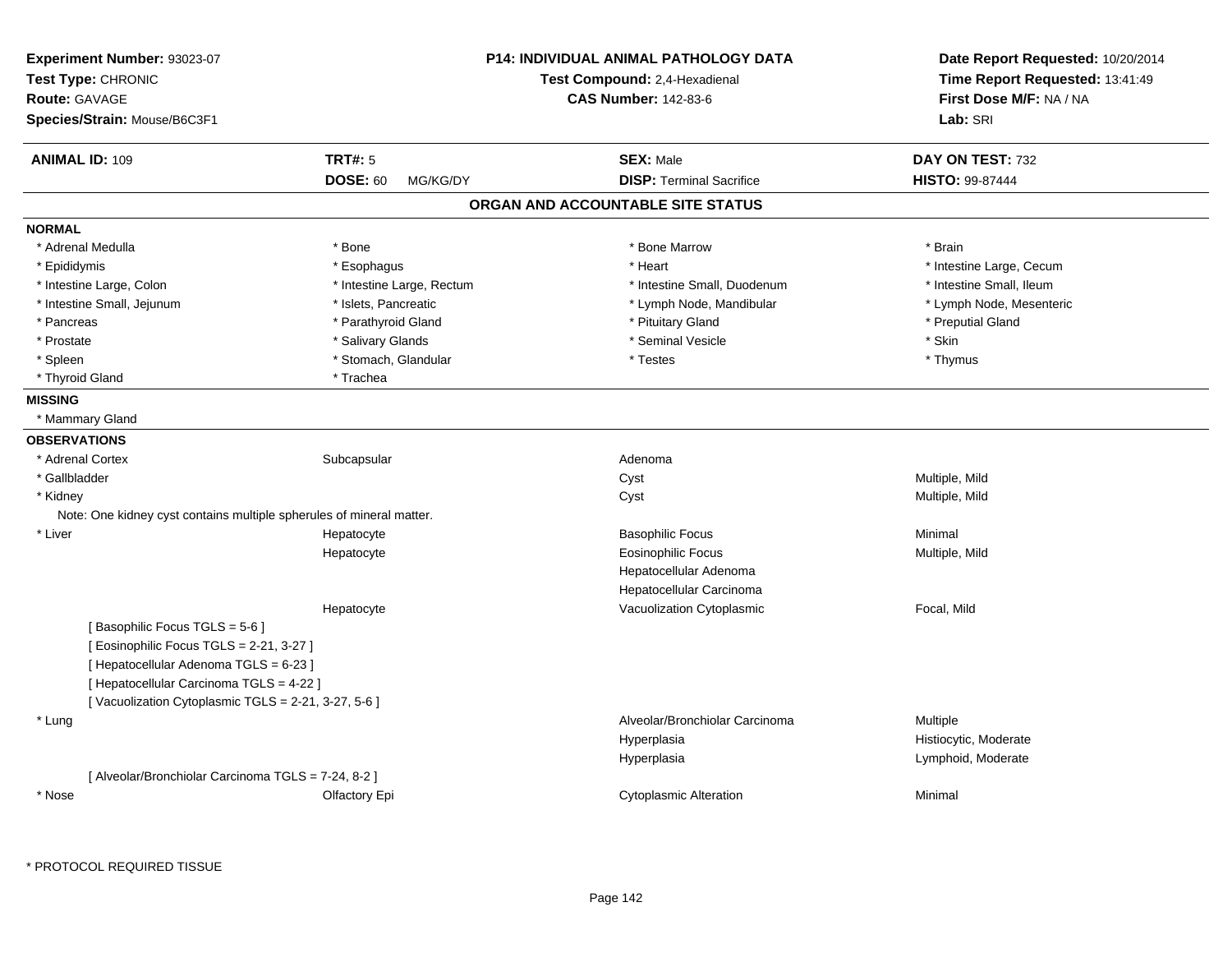| Experiment Number: 93023-07<br>Test Type: CHRONIC<br><b>Route: GAVAGE</b> | <b>P14: INDIVIDUAL ANIMAL PATHOLOGY DATA</b><br>Test Compound: 2,4-Hexadienal<br><b>CAS Number: 142-83-6</b> |                                   | Date Report Requested: 10/20/2014<br>Time Report Requested: 13:41:49<br>First Dose M/F: NA / NA |  |
|---------------------------------------------------------------------------|--------------------------------------------------------------------------------------------------------------|-----------------------------------|-------------------------------------------------------------------------------------------------|--|
| Species/Strain: Mouse/B6C3F1                                              |                                                                                                              |                                   | Lab: SRI                                                                                        |  |
| <b>ANIMAL ID: 109</b>                                                     | TRT#: 5                                                                                                      | <b>SEX: Male</b>                  | DAY ON TEST: 732                                                                                |  |
|                                                                           | <b>DOSE: 60</b><br>MG/KG/DY                                                                                  | <b>DISP:</b> Terminal Sacrifice   | <b>HISTO: 99-87444</b>                                                                          |  |
|                                                                           |                                                                                                              | ORGAN AND ACCOUNTABLE SITE STATUS |                                                                                                 |  |
|                                                                           | <b>Respirat Epith</b>                                                                                        | <b>Cytoplasmic Alteration</b>     | Mild                                                                                            |  |
| * Stomach, Forestomach<br>[Hyperplasia TGLS = $9-26$ ]                    | Epithelium                                                                                                   | Hyperplasia                       | Squamous, Mild                                                                                  |  |
| * Urinary Bladder                                                         |                                                                                                              | Hemangioma                        |                                                                                                 |  |
| [Hemangioma TGLS = 1-25]                                                  |                                                                                                              |                                   |                                                                                                 |  |
| PRIMARY CAUSE OF DEATH                                                    |                                                                                                              |                                   |                                                                                                 |  |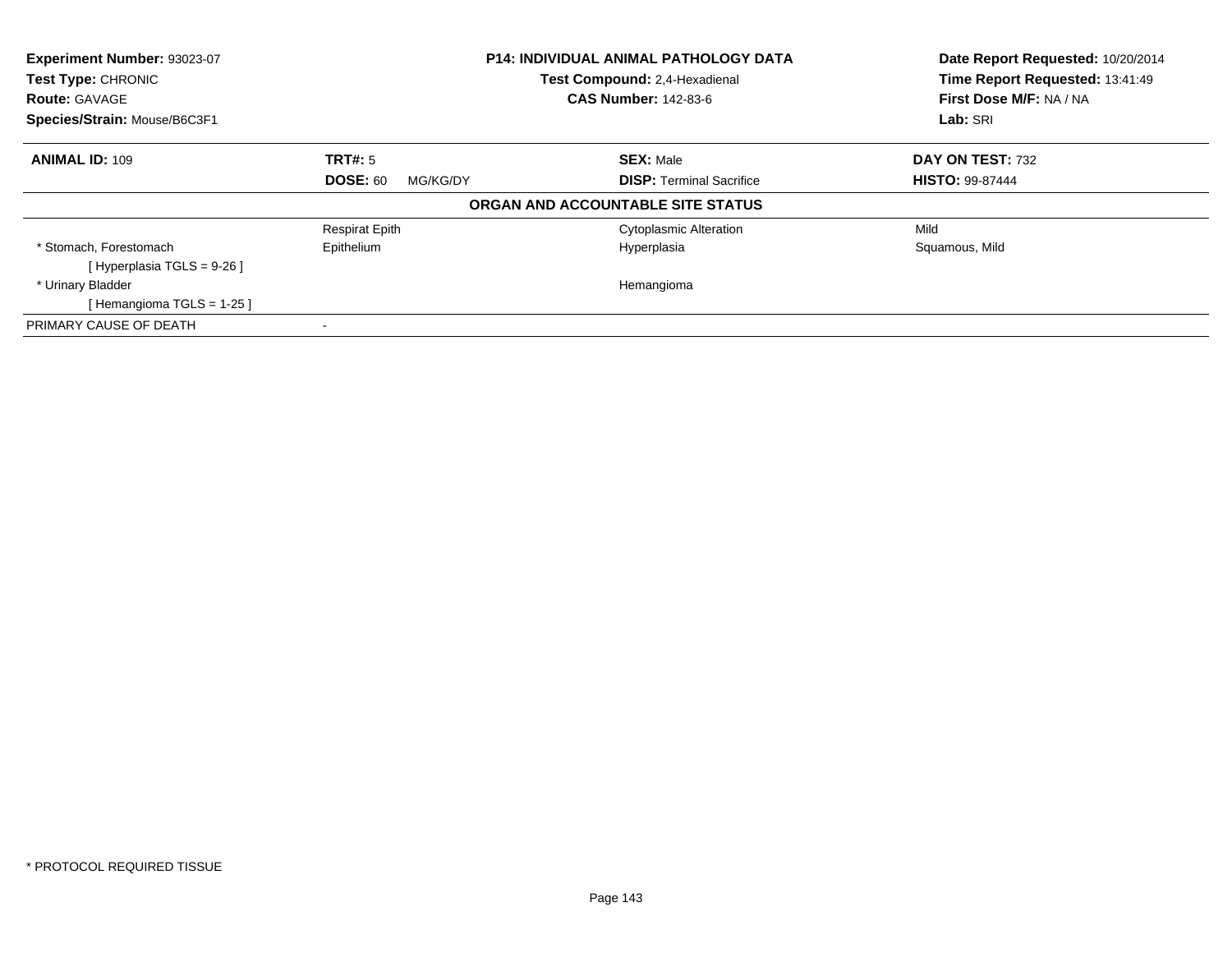| Experiment Number: 93023-07<br>Test Type: CHRONIC<br><b>Route: GAVAGE</b><br>Species/Strain: Mouse/B6C3F1 |                             | P14: INDIVIDUAL ANIMAL PATHOLOGY DATA<br>Test Compound: 2,4-Hexadienal<br><b>CAS Number: 142-83-6</b> | Date Report Requested: 10/20/2014<br>Time Report Requested: 13:41:49<br>First Dose M/F: NA / NA<br>Lab: SRI |  |
|-----------------------------------------------------------------------------------------------------------|-----------------------------|-------------------------------------------------------------------------------------------------------|-------------------------------------------------------------------------------------------------------------|--|
| <b>ANIMAL ID: 110</b>                                                                                     | <b>TRT#: 5</b>              | <b>SEX: Male</b>                                                                                      | DAY ON TEST: 731                                                                                            |  |
|                                                                                                           | <b>DOSE: 60</b><br>MG/KG/DY | <b>DISP: Terminal Sacrifice</b>                                                                       | HISTO: 99-87445                                                                                             |  |
|                                                                                                           |                             | ORGAN AND ACCOUNTABLE SITE STATUS                                                                     |                                                                                                             |  |
| <b>NORMAL</b>                                                                                             |                             |                                                                                                       |                                                                                                             |  |
| * Adrenal Cortex                                                                                          | * Adrenal Medulla           | * Bone                                                                                                | * Bone Marrow                                                                                               |  |
| * Brain                                                                                                   | * Epididymis                | * Esophagus                                                                                           | * Gallbladder                                                                                               |  |
| * Heart                                                                                                   | * Intestine Large, Cecum    | * Intestine Large, Colon                                                                              | * Intestine Large, Rectum                                                                                   |  |
| * Intestine Small, Duodenum                                                                               | * Intestine Small, Ileum    | * Intestine Small, Jejunum                                                                            | * Islets, Pancreatic                                                                                        |  |
| * Lung                                                                                                    | * Lymph Node, Mandibular    | * Lymph Node, Mesenteric                                                                              | * Pancreas                                                                                                  |  |
| * Parathyroid Gland                                                                                       | * Preputial Gland           | * Prostate                                                                                            | * Salivary Glands                                                                                           |  |
| * Seminal Vesicle                                                                                         | * Skin                      | * Spleen                                                                                              | * Stomach, Forestomach                                                                                      |  |
| * Stomach, Glandular                                                                                      | * Testes                    | * Thymus                                                                                              | * Thyroid Gland                                                                                             |  |
| * Trachea                                                                                                 | * Urinary Bladder           |                                                                                                       |                                                                                                             |  |
| <b>MISSING</b>                                                                                            |                             |                                                                                                       |                                                                                                             |  |
| * Mammary Gland                                                                                           |                             |                                                                                                       |                                                                                                             |  |
| <b>OBSERVATIONS</b>                                                                                       |                             |                                                                                                       |                                                                                                             |  |
| <b>Harderian Gland</b>                                                                                    |                             | Adenoma                                                                                               |                                                                                                             |  |
| [Adenoma TGLS = $3-23$ ]                                                                                  |                             |                                                                                                       |                                                                                                             |  |
| * Kidney                                                                                                  |                             | Cyst                                                                                                  | Minimal                                                                                                     |  |
|                                                                                                           |                             | Nephropathy                                                                                           | Mild                                                                                                        |  |
| * Liver                                                                                                   |                             | <b>Infiltration Cellular</b>                                                                          | Mixed Cell, Minimal                                                                                         |  |
|                                                                                                           | Hepatocyte                  | Vacuolization Cytoplasmic                                                                             | Focal, Mild                                                                                                 |  |
|                                                                                                           | Hepatocyte, Midzonal        | Vacuolization Cytoplasmic                                                                             | Mild                                                                                                        |  |
| [Vacuolization Cytoplasmic TGLS = 2-22 ]                                                                  |                             |                                                                                                       |                                                                                                             |  |
| Mesentery                                                                                                 | Fat                         | Necrosis                                                                                              | Moderate                                                                                                    |  |
| [Necrosis $TGLS = 1-21$ ]                                                                                 |                             |                                                                                                       |                                                                                                             |  |
| * Nose                                                                                                    | Olfactory Epi               | <b>Cytoplasmic Alteration</b>                                                                         | Minimal                                                                                                     |  |
|                                                                                                           | <b>Respirat Epith</b>       | <b>Cytoplasmic Alteration</b>                                                                         | Mild                                                                                                        |  |
| * Pituitary Gland                                                                                         | Pars Distalis               | Cyst                                                                                                  | Minimal                                                                                                     |  |
| PRIMARY CAUSE OF DEATH                                                                                    |                             |                                                                                                       |                                                                                                             |  |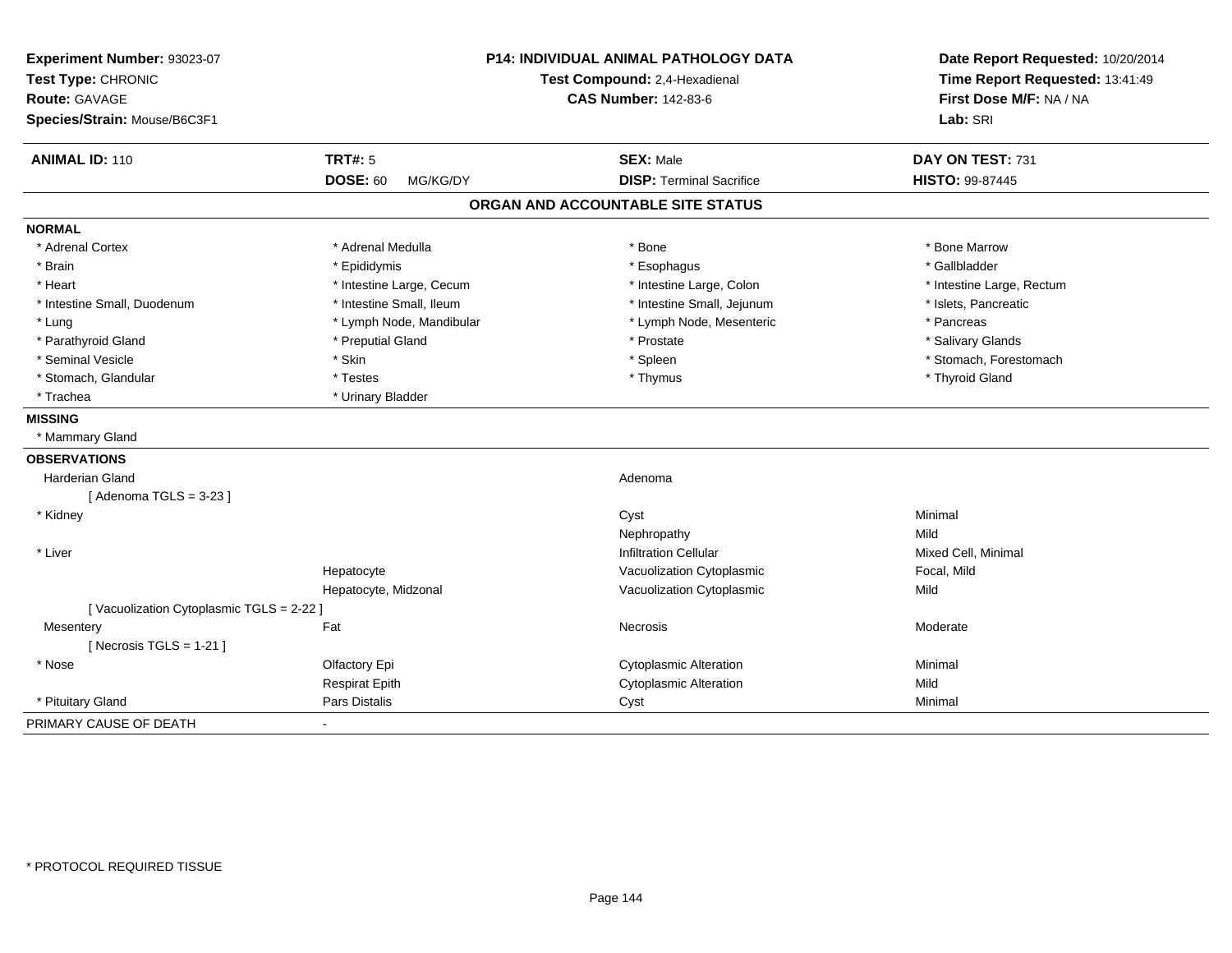| Experiment Number: 93023-07<br>Test Type: CHRONIC<br><b>Route: GAVAGE</b> |                             | <b>P14: INDIVIDUAL ANIMAL PATHOLOGY DATA</b><br>Test Compound: 2,4-Hexadienal<br><b>CAS Number: 142-83-6</b> | Date Report Requested: 10/20/2014<br>Time Report Requested: 13:41:49<br>First Dose M/F: NA / NA |
|---------------------------------------------------------------------------|-----------------------------|--------------------------------------------------------------------------------------------------------------|-------------------------------------------------------------------------------------------------|
| Species/Strain: Mouse/B6C3F1                                              |                             |                                                                                                              | Lab: SRI                                                                                        |
| <b>ANIMAL ID: 111</b>                                                     | <b>TRT#: 5</b>              | <b>SEX: Male</b>                                                                                             | DAY ON TEST: 731                                                                                |
|                                                                           | <b>DOSE: 60</b><br>MG/KG/DY | <b>DISP: Terminal Sacrifice</b>                                                                              | HISTO: 99-87446                                                                                 |
|                                                                           |                             | ORGAN AND ACCOUNTABLE SITE STATUS                                                                            |                                                                                                 |
| <b>NORMAL</b>                                                             |                             |                                                                                                              |                                                                                                 |
| * Adrenal Medulla                                                         | * Bone                      | * Bone Marrow                                                                                                | * Brain                                                                                         |
| * Epididymis                                                              | * Esophagus                 | * Gallbladder                                                                                                | * Heart                                                                                         |
| * Intestine Large, Cecum                                                  | * Intestine Large, Colon    | * Intestine Large, Rectum                                                                                    | * Intestine Small, Duodenum                                                                     |
| * Intestine Small, Ileum                                                  | * Intestine Small, Jejunum  | * Islets, Pancreatic                                                                                         | * Lymph Node, Mandibular                                                                        |
| * Lymph Node, Mesenteric                                                  | * Pancreas                  | * Parathyroid Gland                                                                                          | * Pituitary Gland                                                                               |
| * Preputial Gland                                                         | * Prostate                  | * Salivary Glands                                                                                            | * Seminal Vesicle                                                                               |
| * Skin                                                                    | * Spleen                    | * Stomach, Glandular                                                                                         | * Testes                                                                                        |
| * Thymus                                                                  | * Thyroid Gland             | * Trachea                                                                                                    | * Urinary Bladder                                                                               |
| <b>MISSING</b>                                                            |                             |                                                                                                              |                                                                                                 |
| * Mammary Gland                                                           |                             |                                                                                                              |                                                                                                 |
| <b>OBSERVATIONS</b>                                                       |                             |                                                                                                              |                                                                                                 |
| * Adrenal Cortex                                                          | Bilateral, Subcapsular      | Adenoma                                                                                                      |                                                                                                 |
| * Kidney                                                                  |                             | Metaplasia                                                                                                   | Osseous, Focal, Mild                                                                            |
|                                                                           |                             | Nephropathy                                                                                                  | Minimal                                                                                         |
| * Liver                                                                   |                             | <b>Infiltration Cellular</b>                                                                                 | Mixed Cell, Minimal                                                                             |
|                                                                           | Hepatocyte                  | <b>Necrosis</b>                                                                                              | Focal, Mild                                                                                     |
|                                                                           | Hepatocyte, Midzonal        | Vacuolization Cytoplasmic                                                                                    | Mild                                                                                            |
| * Lung                                                                    |                             | Alveolar/Bronchiolar Adenoma                                                                                 | Multiple                                                                                        |
| [ Alveolar/Bronchiolar Adenoma TGLS = 3-24 ]                              |                             |                                                                                                              |                                                                                                 |
| Mesentery                                                                 | Fat                         | <b>Necrosis</b>                                                                                              | Moderate                                                                                        |
| [Necrosis TGLS = $1-21$ ]                                                 |                             |                                                                                                              |                                                                                                 |
| * Nose                                                                    | <b>Respirat Epith</b>       | <b>Cytoplasmic Alteration</b>                                                                                | Mild                                                                                            |
|                                                                           |                             | Inflammation                                                                                                 | Suppurative, Mild                                                                               |
| * Stomach, Forestomach                                                    |                             | Squamous Cell Papilloma                                                                                      |                                                                                                 |
| [Squamous Cell Papilloma TGLS = 4-23]                                     |                             |                                                                                                              |                                                                                                 |
| PRIMARY CAUSE OF DEATH                                                    |                             |                                                                                                              |                                                                                                 |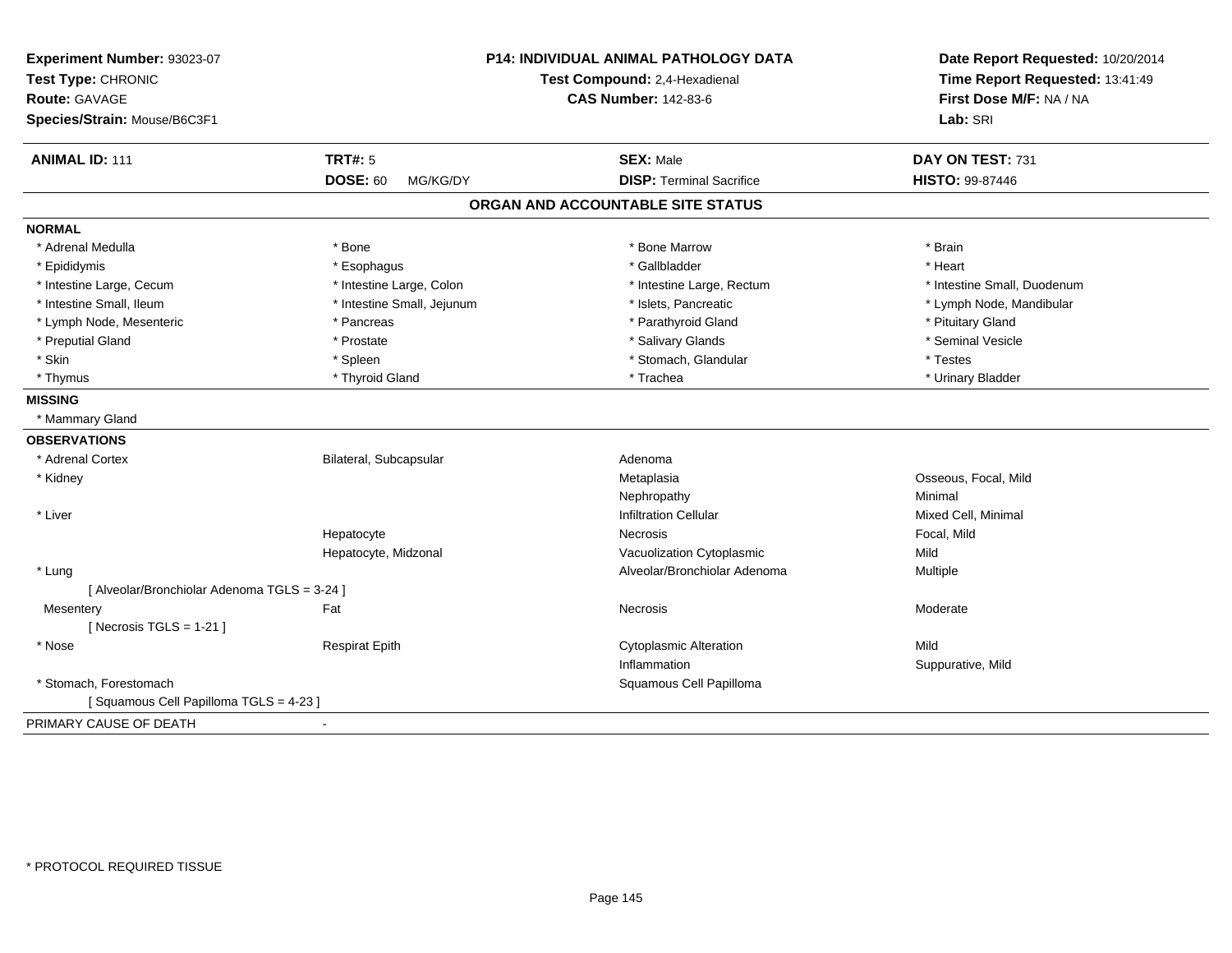| Experiment Number: 93023-07<br>Test Type: CHRONIC<br><b>Route: GAVAGE</b><br>Species/Strain: Mouse/B6C3F1 |                                               | P14: INDIVIDUAL ANIMAL PATHOLOGY DATA<br>Test Compound: 2,4-Hexadienal<br><b>CAS Number: 142-83-6</b> | Date Report Requested: 10/20/2014<br>Time Report Requested: 13:41:49<br>First Dose M/F: NA / NA<br>Lab: SRI |
|-----------------------------------------------------------------------------------------------------------|-----------------------------------------------|-------------------------------------------------------------------------------------------------------|-------------------------------------------------------------------------------------------------------------|
| <b>ANIMAL ID: 112</b>                                                                                     | <b>TRT#: 5</b><br><b>DOSE: 60</b><br>MG/KG/DY | <b>SEX: Male</b><br><b>DISP: Terminal Sacrifice</b>                                                   | DAY ON TEST: 731<br>HISTO: 99-87447                                                                         |
|                                                                                                           |                                               |                                                                                                       |                                                                                                             |
|                                                                                                           |                                               | ORGAN AND ACCOUNTABLE SITE STATUS                                                                     |                                                                                                             |
| <b>NORMAL</b>                                                                                             |                                               |                                                                                                       |                                                                                                             |
| * Adrenal Cortex                                                                                          | * Adrenal Medulla                             | * Bone                                                                                                | * Bone Marrow                                                                                               |
| * Brain                                                                                                   | * Epididymis                                  | * Esophagus                                                                                           | * Gallbladder                                                                                               |
| * Heart                                                                                                   | * Intestine Large, Cecum                      | * Intestine Large, Colon                                                                              | * Intestine Large, Rectum                                                                                   |
| * Intestine Small, Duodenum                                                                               | * Intestine Small, Ileum                      | * Intestine Small, Jejunum                                                                            | * Islets, Pancreatic                                                                                        |
| * Lung                                                                                                    | * Lymph Node, Mandibular                      | * Lymph Node, Mesenteric                                                                              | * Pancreas                                                                                                  |
| * Parathyroid Gland                                                                                       | * Pituitary Gland                             | * Preputial Gland                                                                                     | * Prostate                                                                                                  |
| * Salivary Glands                                                                                         | * Seminal Vesicle                             | * Skin                                                                                                | * Stomach, Glandular                                                                                        |
| * Testes                                                                                                  | * Thymus                                      | * Thyroid Gland                                                                                       | * Trachea                                                                                                   |
| * Urinary Bladder                                                                                         |                                               |                                                                                                       |                                                                                                             |
| <b>MISSING</b>                                                                                            |                                               |                                                                                                       |                                                                                                             |
| * Mammary Gland                                                                                           |                                               |                                                                                                       |                                                                                                             |
| <b>OBSERVATIONS</b>                                                                                       |                                               |                                                                                                       |                                                                                                             |
| * Kidney                                                                                                  |                                               | Nephropathy                                                                                           | Minimal                                                                                                     |
| * Liver                                                                                                   |                                               | Hepatocellular Adenoma                                                                                |                                                                                                             |
|                                                                                                           | Hepatocyte                                    | Vacuolization Cytoplasmic                                                                             | Focal, Moderate                                                                                             |
|                                                                                                           | Hepatocyte, Midzonal                          | Vacuolization Cytoplasmic                                                                             | Mild                                                                                                        |
| [ Hepatocellular Adenoma TGLS = 1-21 ]                                                                    |                                               |                                                                                                       |                                                                                                             |
| [Vacuolization Cytoplasmic TGLS = 2-22 ]                                                                  |                                               |                                                                                                       |                                                                                                             |
| * Nose                                                                                                    | <b>Respirat Epith</b>                         | <b>Cytoplasmic Alteration</b>                                                                         | Mild                                                                                                        |
|                                                                                                           |                                               | Inflammation                                                                                          | Suppurative, Mild                                                                                           |
| * Spleen                                                                                                  |                                               | Hematopoietic Cell Proliferation                                                                      | Mild                                                                                                        |
| * Stomach, Forestomach                                                                                    |                                               | Squamous Cell Papilloma                                                                               |                                                                                                             |
| [Squamous Cell Papilloma TGLS = 3-23]                                                                     |                                               |                                                                                                       |                                                                                                             |
| PRIMARY CAUSE OF DEATH                                                                                    |                                               |                                                                                                       |                                                                                                             |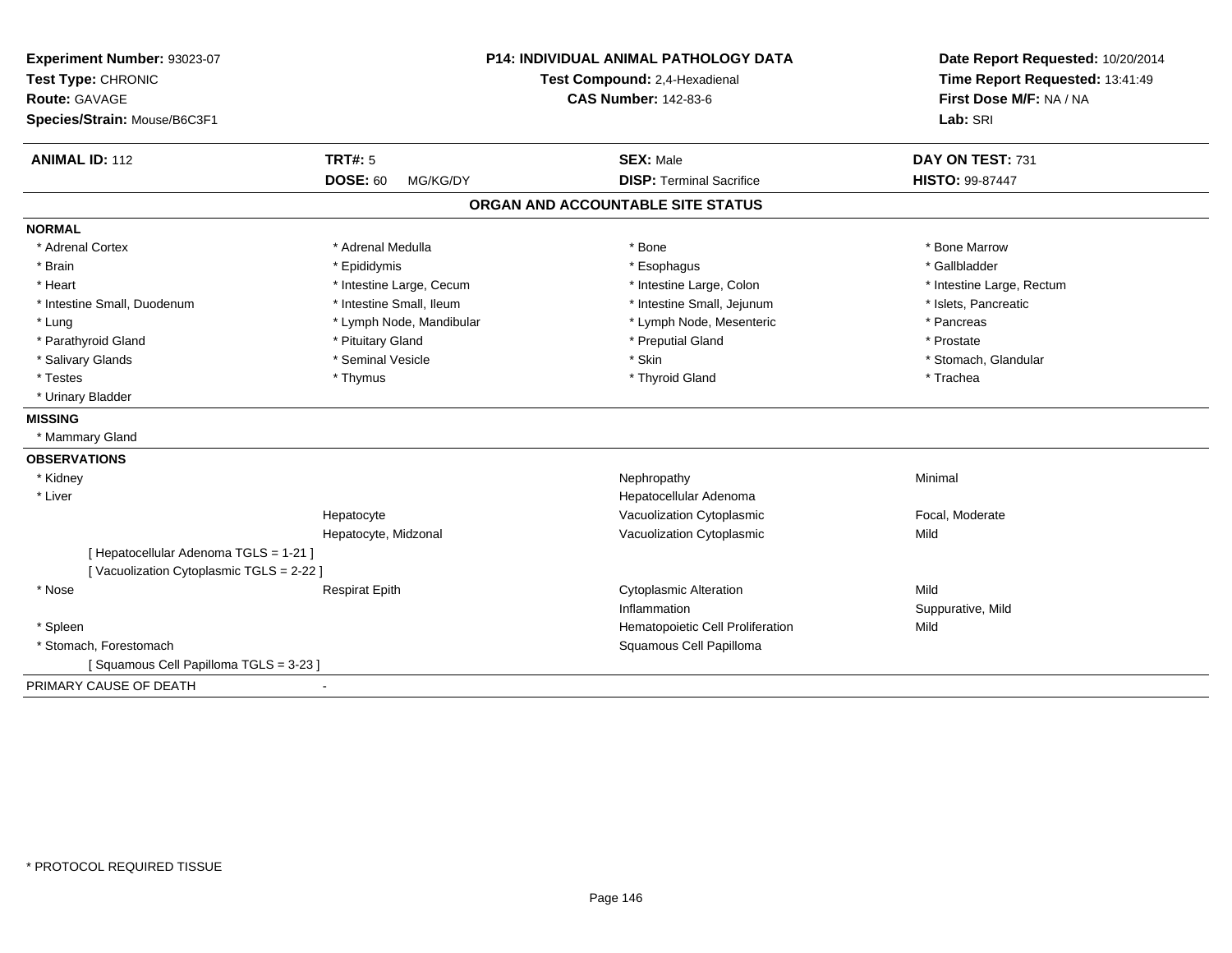| Experiment Number: 93023-07<br>Test Type: CHRONIC<br><b>Route: GAVAGE</b><br>Species/Strain: Mouse/B6C3F1 | <b>P14: INDIVIDUAL ANIMAL PATHOLOGY DATA</b><br>Test Compound: 2,4-Hexadienal<br><b>CAS Number: 142-83-6</b> |                                   | Date Report Requested: 10/20/2014<br>Time Report Requested: 13:41:49<br>First Dose M/F: NA / NA<br>Lab: SRI |
|-----------------------------------------------------------------------------------------------------------|--------------------------------------------------------------------------------------------------------------|-----------------------------------|-------------------------------------------------------------------------------------------------------------|
| <b>ANIMAL ID: 113</b>                                                                                     | <b>TRT#: 5</b>                                                                                               | <b>SEX: Male</b>                  | DAY ON TEST: 730                                                                                            |
|                                                                                                           | <b>DOSE: 60</b><br>MG/KG/DY                                                                                  | <b>DISP: Terminal Sacrifice</b>   | HISTO: 99-87448                                                                                             |
|                                                                                                           |                                                                                                              | ORGAN AND ACCOUNTABLE SITE STATUS |                                                                                                             |
| <b>NORMAL</b>                                                                                             |                                                                                                              |                                   |                                                                                                             |
| * Adrenal Cortex                                                                                          | * Adrenal Medulla                                                                                            | * Bone                            | * Bone Marrow                                                                                               |
| * Brain                                                                                                   | * Epididymis                                                                                                 | * Esophagus                       | * Heart                                                                                                     |
| * Intestine Large, Cecum                                                                                  | * Intestine Large, Colon                                                                                     | * Intestine Large, Rectum         | * Intestine Small, Duodenum                                                                                 |
| * Intestine Small, Ileum                                                                                  | * Intestine Small, Jejunum                                                                                   | * Islets, Pancreatic              | * Lymph Node, Mandibular                                                                                    |
| * Lymph Node, Mesenteric                                                                                  | * Pancreas                                                                                                   | * Parathyroid Gland               | * Pituitary Gland                                                                                           |
| * Preputial Gland                                                                                         | * Prostate                                                                                                   | * Salivary Glands                 | * Seminal Vesicle                                                                                           |
| * Skin                                                                                                    | * Spleen                                                                                                     | * Stomach, Forestomach            | * Stomach, Glandular                                                                                        |
| * Testes                                                                                                  | * Thymus                                                                                                     | * Thyroid Gland                   | * Trachea                                                                                                   |
| * Urinary Bladder                                                                                         |                                                                                                              |                                   |                                                                                                             |
| <b>MISSING</b>                                                                                            |                                                                                                              |                                   |                                                                                                             |
| * Mammary Gland                                                                                           |                                                                                                              |                                   |                                                                                                             |
| <b>OBSERVATIONS</b>                                                                                       |                                                                                                              |                                   |                                                                                                             |
| * Gallbladder                                                                                             |                                                                                                              | Cyst                              | Mild                                                                                                        |
| * Kidney                                                                                                  |                                                                                                              | Nephropathy                       | Mild                                                                                                        |
| * Liver                                                                                                   |                                                                                                              | Hepatocellular Adenoma            | Multiple                                                                                                    |
|                                                                                                           |                                                                                                              | <b>Infiltration Cellular</b>      | Mixed Cell, Minimal                                                                                         |
|                                                                                                           | Hepatocyte, Midzonal                                                                                         | Vacuolization Cytoplasmic         | Mild                                                                                                        |
| [ Hepatocellular Adenoma TGLS = 1-6 ]                                                                     |                                                                                                              |                                   |                                                                                                             |
| * Lung                                                                                                    |                                                                                                              | Alveolar/Bronchiolar Carcinoma    | Multiple                                                                                                    |
| [ Alveolar/Bronchiolar Carcinoma TGLS = 3-22,4-23 ]                                                       |                                                                                                              |                                   |                                                                                                             |
| Mesentery                                                                                                 | Fat                                                                                                          | Necrosis                          | Mild                                                                                                        |
| [Necrosis $TGLS = 2-21$ ]                                                                                 |                                                                                                              |                                   |                                                                                                             |
| * Nose                                                                                                    | <b>Respirat Epith</b>                                                                                        | <b>Cytoplasmic Alteration</b>     | Mild                                                                                                        |
| PRIMARY CAUSE OF DEATH                                                                                    | $\blacksquare$                                                                                               |                                   |                                                                                                             |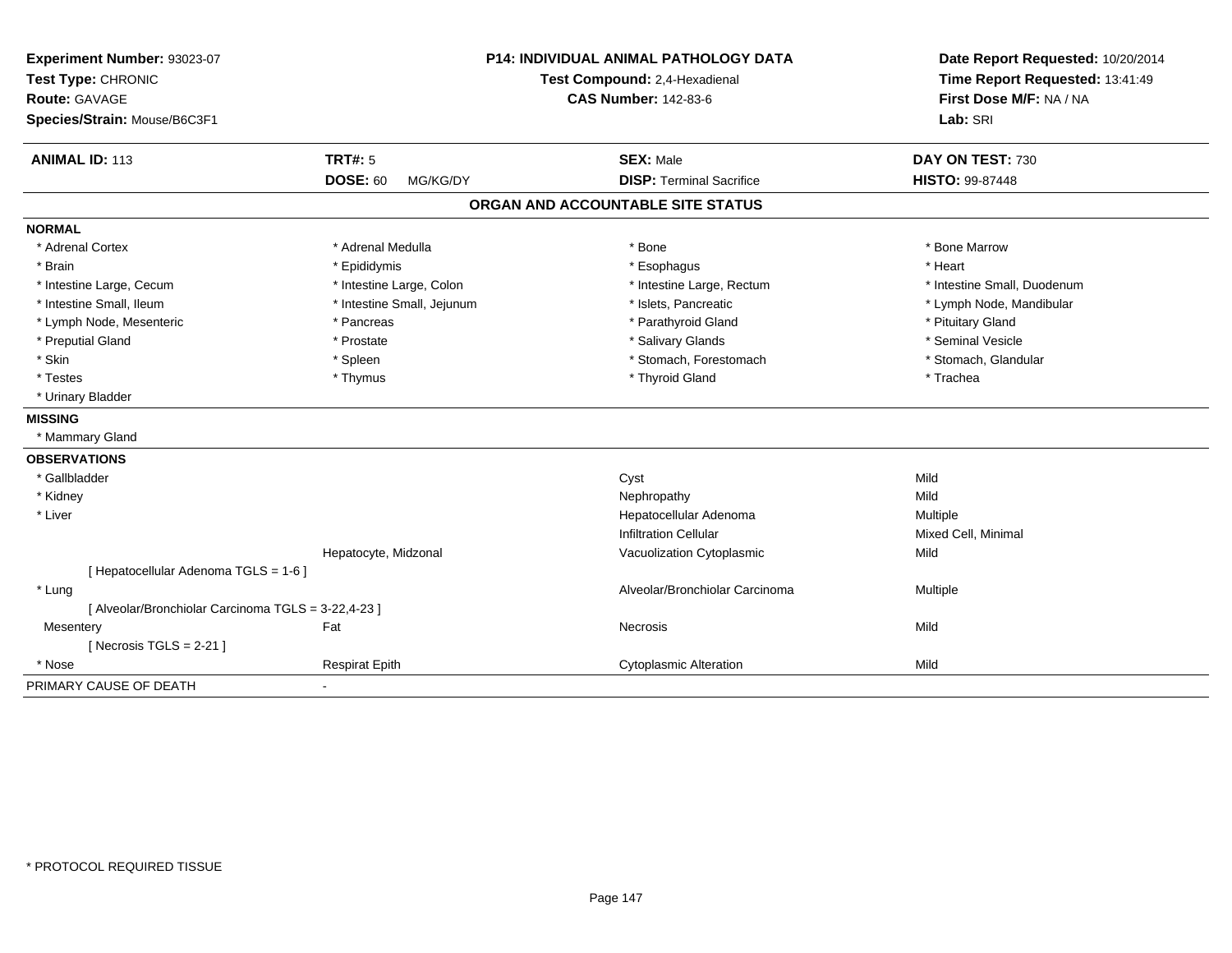| Experiment Number: 93023-07<br>Test Type: CHRONIC<br><b>Route: GAVAGE</b><br>Species/Strain: Mouse/B6C3F1 |                             | <b>P14: INDIVIDUAL ANIMAL PATHOLOGY DATA</b><br>Test Compound: 2,4-Hexadienal<br><b>CAS Number: 142-83-6</b> | Date Report Requested: 10/20/2014<br>Time Report Requested: 13:41:49<br>First Dose M/F: NA / NA<br>Lab: SRI |
|-----------------------------------------------------------------------------------------------------------|-----------------------------|--------------------------------------------------------------------------------------------------------------|-------------------------------------------------------------------------------------------------------------|
| <b>ANIMAL ID: 114</b>                                                                                     | <b>TRT#: 5</b>              | <b>SEX: Male</b>                                                                                             | DAY ON TEST: 730                                                                                            |
|                                                                                                           | <b>DOSE: 60</b><br>MG/KG/DY | <b>DISP: Terminal Sacrifice</b>                                                                              | HISTO: 99-87449                                                                                             |
|                                                                                                           |                             | ORGAN AND ACCOUNTABLE SITE STATUS                                                                            |                                                                                                             |
| <b>NORMAL</b>                                                                                             |                             |                                                                                                              |                                                                                                             |
| * Adrenal Cortex                                                                                          | * Adrenal Medulla           | * Bone                                                                                                       | * Bone Marrow                                                                                               |
| * Brain                                                                                                   | * Epididymis                | * Esophagus                                                                                                  | * Gallbladder                                                                                               |
| * Heart                                                                                                   | * Intestine Large, Cecum    | * Intestine Large, Colon                                                                                     | * Intestine Large, Rectum                                                                                   |
| * Intestine Small, Duodenum                                                                               | * Intestine Small, Ileum    | * Intestine Small, Jejunum                                                                                   | * Islets, Pancreatic                                                                                        |
| * Lymph Node, Mandibular                                                                                  | * Lymph Node, Mesenteric    | * Pancreas                                                                                                   | * Parathyroid Gland                                                                                         |
| * Pituitary Gland                                                                                         | * Preputial Gland           | * Prostate                                                                                                   | * Salivary Glands                                                                                           |
| * Seminal Vesicle                                                                                         | * Skin                      | * Spleen                                                                                                     | * Stomach, Glandular                                                                                        |
| * Testes                                                                                                  | * Thymus                    | * Thyroid Gland                                                                                              | * Trachea                                                                                                   |
| * Urinary Bladder                                                                                         |                             |                                                                                                              |                                                                                                             |
| <b>MISSING</b>                                                                                            |                             |                                                                                                              |                                                                                                             |
| * Mammary Gland                                                                                           |                             |                                                                                                              |                                                                                                             |
| <b>OBSERVATIONS</b>                                                                                       |                             |                                                                                                              |                                                                                                             |
| * Kidney                                                                                                  |                             | Nephropathy                                                                                                  | Mild                                                                                                        |
| * Liver                                                                                                   |                             | Hepatocellular Adenoma                                                                                       |                                                                                                             |
|                                                                                                           |                             | <b>Infiltration Cellular</b>                                                                                 | Mixed Cell, Mild                                                                                            |
|                                                                                                           | Hepatocyte, Midzonal        | Vacuolization Cytoplasmic                                                                                    | Mild                                                                                                        |
| [ Hepatocellular Adenoma TGLS = 3-23 ]                                                                    |                             |                                                                                                              |                                                                                                             |
| * Lung                                                                                                    |                             | Alveolar/Bronchiolar Adenoma                                                                                 |                                                                                                             |
|                                                                                                           |                             | Hyperplasia                                                                                                  | Histiocytic, Mild                                                                                           |
| [ Alveolar/Bronchiolar Adenoma TGLS = 2-22 ]                                                              |                             |                                                                                                              |                                                                                                             |
| Mesentery                                                                                                 | Fat                         | Necrosis                                                                                                     | Mild                                                                                                        |
| [Necrosis $TGLS = 1-21$ ]                                                                                 |                             |                                                                                                              |                                                                                                             |
| * Nose                                                                                                    | Olfactory Epi               | <b>Cytoplasmic Alteration</b>                                                                                | Minimal                                                                                                     |
|                                                                                                           | <b>Respirat Epith</b>       | <b>Cytoplasmic Alteration</b>                                                                                | Mild                                                                                                        |
|                                                                                                           |                             | Inflammation                                                                                                 | Suppurative, Mild                                                                                           |
| * Stomach, Forestomach                                                                                    |                             | Squamous Cell Papilloma                                                                                      |                                                                                                             |
| [Squamous Cell Papilloma TGLS = 4-24]                                                                     |                             |                                                                                                              |                                                                                                             |
| PRIMARY CAUSE OF DEATH                                                                                    |                             |                                                                                                              |                                                                                                             |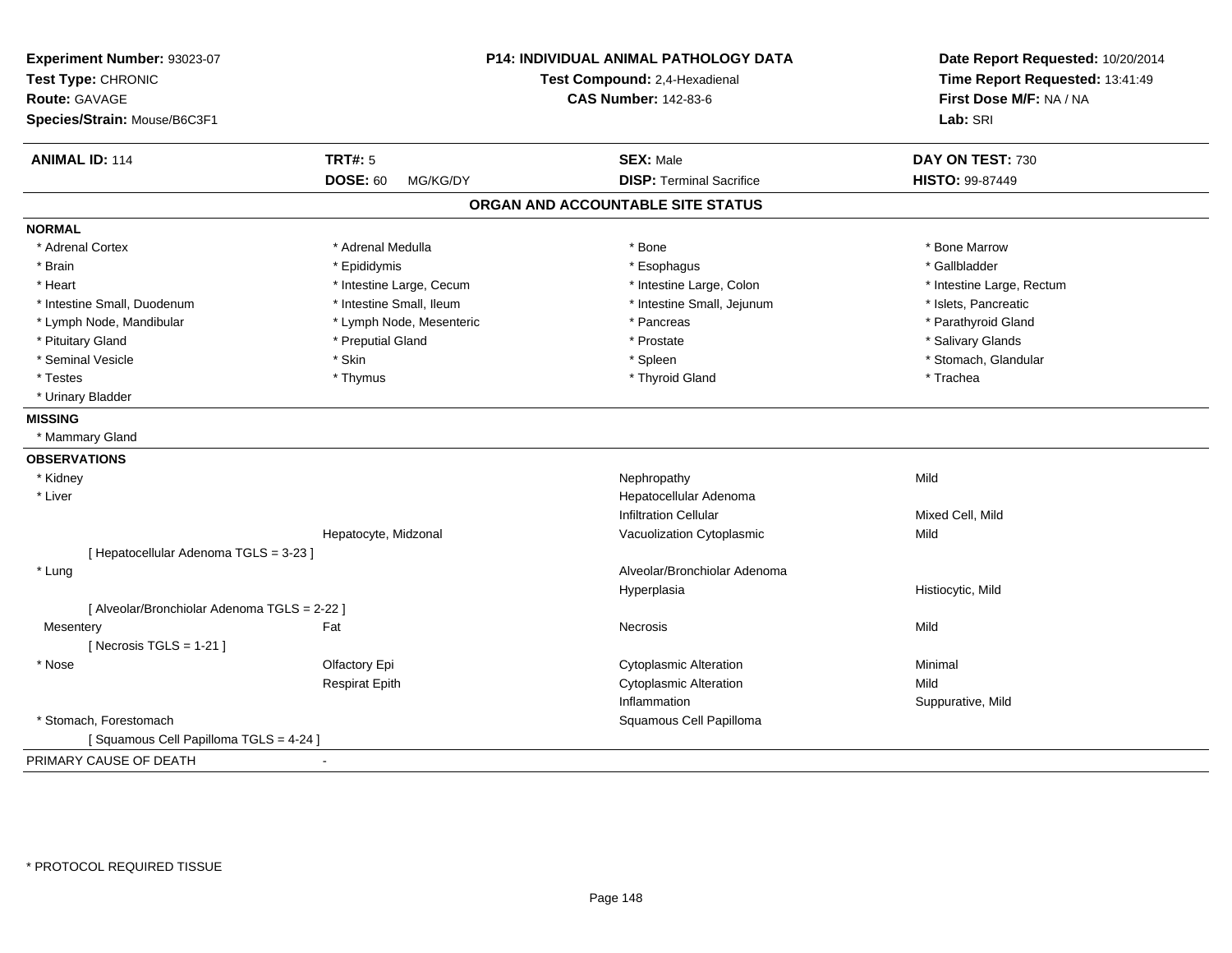| Experiment Number: 93023-07<br>Test Type: CHRONIC<br><b>Route: GAVAGE</b><br>Species/Strain: Mouse/B6C3F1 |                             | P14: INDIVIDUAL ANIMAL PATHOLOGY DATA<br>Test Compound: 2,4-Hexadienal<br><b>CAS Number: 142-83-6</b> | Date Report Requested: 10/20/2014<br>Time Report Requested: 13:41:49<br>First Dose M/F: NA / NA<br>Lab: SRI |
|-----------------------------------------------------------------------------------------------------------|-----------------------------|-------------------------------------------------------------------------------------------------------|-------------------------------------------------------------------------------------------------------------|
| <b>ANIMAL ID: 115</b>                                                                                     | <b>TRT#: 5</b>              | <b>SEX: Male</b>                                                                                      | DAY ON TEST: 729                                                                                            |
|                                                                                                           | <b>DOSE: 60</b><br>MG/KG/DY | <b>DISP: Terminal Sacrifice</b>                                                                       | <b>HISTO: 99-87450</b>                                                                                      |
|                                                                                                           |                             | ORGAN AND ACCOUNTABLE SITE STATUS                                                                     |                                                                                                             |
| <b>NORMAL</b>                                                                                             |                             |                                                                                                       |                                                                                                             |
| * Adrenal Medulla                                                                                         | * Bone                      | * Brain                                                                                               | * Epididymis                                                                                                |
| * Esophagus                                                                                               | * Gallbladder               | * Heart                                                                                               | * Intestine Large, Cecum                                                                                    |
| * Intestine Large, Colon                                                                                  | * Intestine Large, Rectum   | * Intestine Small, Duodenum                                                                           | * Intestine Small, Ileum                                                                                    |
| * Intestine Small, Jejunum                                                                                | * Islets, Pancreatic        | * Lung                                                                                                | * Lymph Node, Mesenteric                                                                                    |
| * Pancreas                                                                                                | * Parathyroid Gland         | * Pituitary Gland                                                                                     | * Prostate                                                                                                  |
| * Salivary Glands                                                                                         | * Seminal Vesicle           | * Skin                                                                                                | * Stomach, Forestomach                                                                                      |
| * Stomach, Glandular                                                                                      | * Testes                    | * Thymus                                                                                              | * Thyroid Gland                                                                                             |
| * Trachea                                                                                                 | * Urinary Bladder           |                                                                                                       |                                                                                                             |
| <b>MISSING</b>                                                                                            |                             |                                                                                                       |                                                                                                             |
| * Mammary Gland                                                                                           |                             |                                                                                                       |                                                                                                             |
| <b>OBSERVATIONS</b>                                                                                       |                             |                                                                                                       |                                                                                                             |
| * Adrenal Cortex                                                                                          | Subcapsular                 | Adenoma                                                                                               |                                                                                                             |
| * Bone Marrow                                                                                             | <b>Myeloid Cell</b>         | Hyperplasia                                                                                           | Moderate                                                                                                    |
| * Kidney                                                                                                  |                             | Nephropathy                                                                                           | Minimal                                                                                                     |
| * Liver                                                                                                   | Hepatocyte                  | <b>Eosinophilic Focus</b>                                                                             | Moderate                                                                                                    |
|                                                                                                           |                             | Hepatocellular Adenoma                                                                                |                                                                                                             |
| [ Hepatocellular Adenoma TGLS = 6-22 ]                                                                    |                             |                                                                                                       |                                                                                                             |
| * Lymph Node, Mandibular                                                                                  |                             | Hyperplasia                                                                                           | Plasma Cell, Moderate                                                                                       |
|                                                                                                           |                             | Rhabdomyosarcoma                                                                                      | Metastatic (Skeletal Muscle)                                                                                |
| [Rhabdomyosarcoma TGLS = 2-8]                                                                             |                             |                                                                                                       |                                                                                                             |
| Mesentery                                                                                                 | Fat                         | Necrosis                                                                                              | Mild                                                                                                        |
| [Necrosis TGLS = $4-21$ ]                                                                                 |                             |                                                                                                       |                                                                                                             |
| * Nose                                                                                                    | <b>Respirat Epith</b>       | <b>Cytoplasmic Alteration</b>                                                                         | Mild                                                                                                        |
| * Preputial Gland                                                                                         |                             | Degeneration                                                                                          | Cystic, Moderate                                                                                            |
| [ Degeneration TGLS = 3-8 ]                                                                               |                             |                                                                                                       |                                                                                                             |
| <b>Skeletal Muscle</b>                                                                                    |                             | Rhabdomyosarcoma                                                                                      |                                                                                                             |
| [Rhabdomyosarcoma TGLS = 7-9, 7-23]                                                                       |                             |                                                                                                       |                                                                                                             |
| * Spleen                                                                                                  |                             | Hematopoietic Cell Proliferation                                                                      | Mild                                                                                                        |
| [ Hematopoietic Cell Proliferation TGLS = 5-6 ]                                                           |                             |                                                                                                       |                                                                                                             |
| DOIMADV CAUSE OF DEATH                                                                                    |                             |                                                                                                       |                                                                                                             |

PRIMARY CAUSE OF DEATH-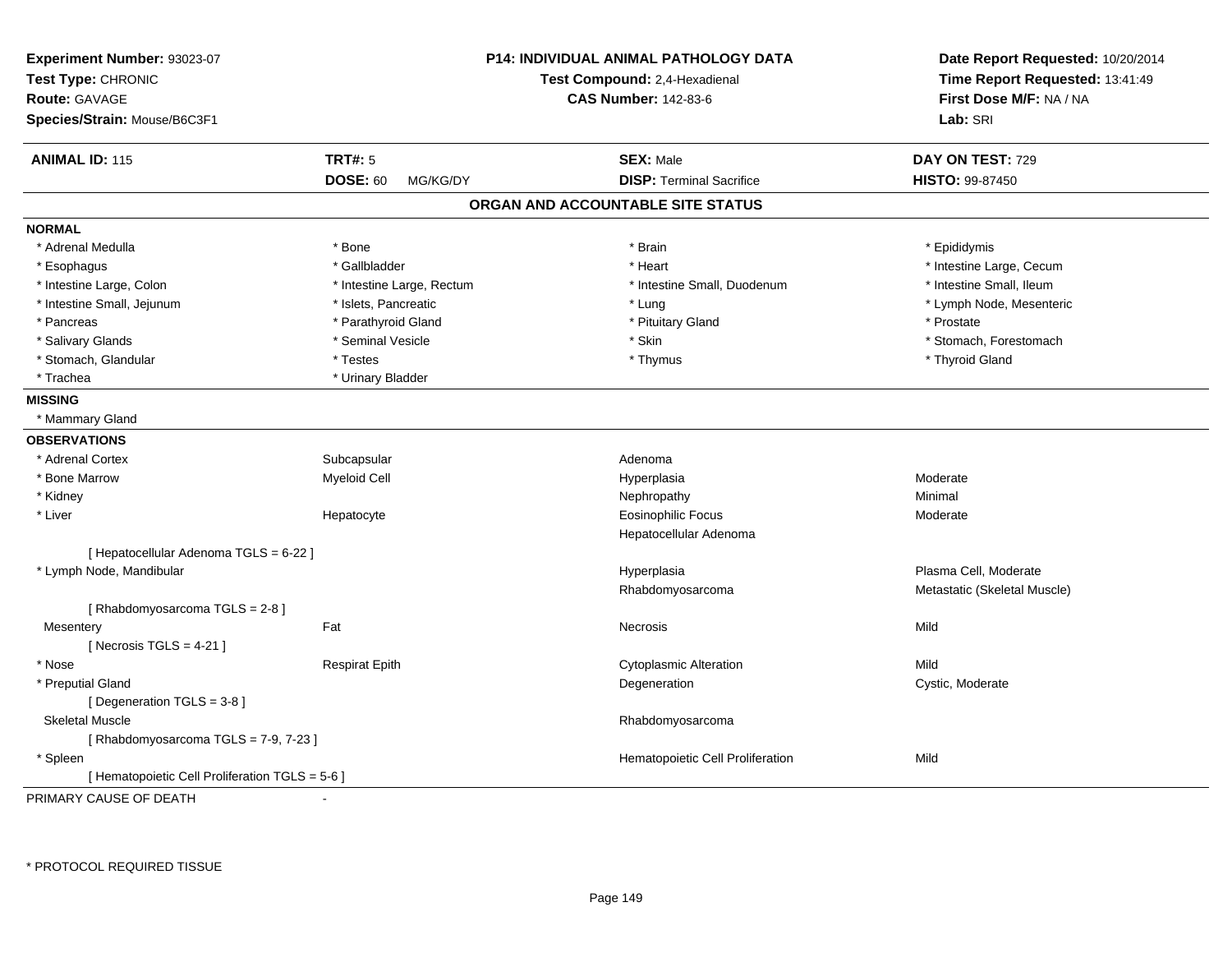| Experiment Number: 93023-07<br><b>Test Type: CHRONIC</b> |                             | <b>P14: INDIVIDUAL ANIMAL PATHOLOGY DATA</b><br>Test Compound: 2,4-Hexadienal | Date Report Requested: 10/20/2014<br>Time Report Requested: 13:41:49 |  |
|----------------------------------------------------------|-----------------------------|-------------------------------------------------------------------------------|----------------------------------------------------------------------|--|
| <b>Route: GAVAGE</b>                                     |                             | <b>CAS Number: 142-83-6</b>                                                   | First Dose M/F: NA / NA                                              |  |
| Species/Strain: Mouse/B6C3F1                             |                             |                                                                               | Lab: SRI                                                             |  |
| <b>ANIMAL ID: 115</b>                                    | TRT#: 5                     | <b>SEX: Male</b>                                                              | DAY ON TEST: 729                                                     |  |
|                                                          | <b>DOSE: 60</b><br>MG/KG/DY | <b>DISP: Terminal Sacrifice</b>                                               | <b>HISTO: 99-87450</b>                                               |  |
|                                                          |                             | ORGAN AND ACCOUNTABLE SITE STATUS                                             |                                                                      |  |
|                                                          |                             |                                                                               |                                                                      |  |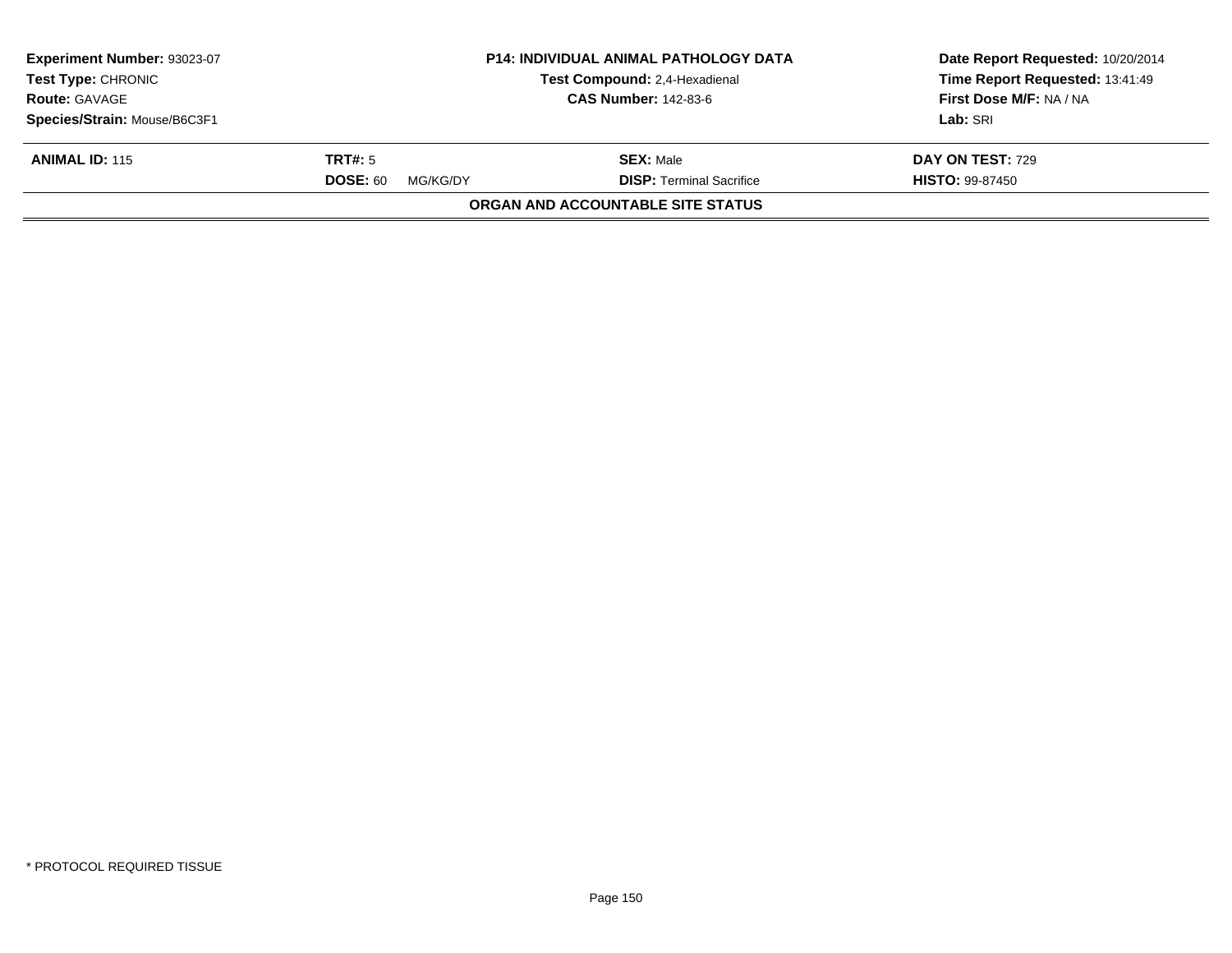| Experiment Number: 93023-07<br>Test Type: CHRONIC<br>Route: GAVAGE | P14: INDIVIDUAL ANIMAL PATHOLOGY DATA<br>Test Compound: 2,4-Hexadienal<br><b>CAS Number: 142-83-6</b> |                                   | Date Report Requested: 10/20/2014<br>Time Report Requested: 13:41:49<br>First Dose M/F: NA / NA |  |
|--------------------------------------------------------------------|-------------------------------------------------------------------------------------------------------|-----------------------------------|-------------------------------------------------------------------------------------------------|--|
| Species/Strain: Mouse/B6C3F1                                       |                                                                                                       | Lab: SRI                          |                                                                                                 |  |
| <b>ANIMAL ID: 116</b>                                              | <b>TRT#: 5</b>                                                                                        | <b>SEX: Male</b>                  | DAY ON TEST: 729                                                                                |  |
|                                                                    | <b>DOSE: 60</b><br>MG/KG/DY                                                                           | <b>DISP: Terminal Sacrifice</b>   | HISTO: 99-87451                                                                                 |  |
|                                                                    |                                                                                                       | ORGAN AND ACCOUNTABLE SITE STATUS |                                                                                                 |  |
| <b>NORMAL</b>                                                      |                                                                                                       |                                   |                                                                                                 |  |
| * Adrenal Medulla                                                  | * Bone                                                                                                | * Bone Marrow                     | * Brain                                                                                         |  |
| * Epididymis                                                       | * Esophagus                                                                                           | * Gallbladder                     | * Heart                                                                                         |  |
| * Intestine Large, Cecum                                           | * Intestine Large, Colon                                                                              | * Intestine Large, Rectum         | * Intestine Small, Duodenum                                                                     |  |
| * Intestine Small, Ileum                                           | * Intestine Small, Jejunum                                                                            | * Islets, Pancreatic              | * Lung                                                                                          |  |
| * Lymph Node, Mandibular                                           | * Lymph Node, Mesenteric                                                                              | * Pancreas                        | * Parathyroid Gland                                                                             |  |
| * Pituitary Gland                                                  | * Preputial Gland                                                                                     | * Prostate                        | * Salivary Glands                                                                               |  |
| * Seminal Vesicle                                                  | * Skin                                                                                                | * Spleen                          | * Stomach, Forestomach                                                                          |  |
| * Stomach, Glandular                                               | * Testes                                                                                              | * Thymus                          | * Thyroid Gland                                                                                 |  |
| * Trachea                                                          | * Urinary Bladder                                                                                     |                                   |                                                                                                 |  |
| <b>MISSING</b>                                                     |                                                                                                       |                                   |                                                                                                 |  |
| * Mammary Gland                                                    |                                                                                                       |                                   |                                                                                                 |  |
| <b>OBSERVATIONS</b>                                                |                                                                                                       |                                   |                                                                                                 |  |
| * Adrenal Cortex                                                   | Subcapsular                                                                                           | Hyperplasia                       | Focal, Mild                                                                                     |  |
| <b>Harderian Gland</b>                                             |                                                                                                       | Adenoma                           |                                                                                                 |  |
| [Adenoma TGLS = $4-23$ ]                                           |                                                                                                       |                                   |                                                                                                 |  |
| * Kidney                                                           |                                                                                                       | Nephropathy                       | Minimal                                                                                         |  |
| * Liver                                                            |                                                                                                       | Hepatocellular Adenoma            |                                                                                                 |  |
|                                                                    |                                                                                                       | <b>Infiltration Cellular</b>      | Mixed Cell, Minimal                                                                             |  |
|                                                                    | Hepatocyte, Midzonal                                                                                  | Vacuolization Cytoplasmic         | Minimal                                                                                         |  |
| [ Hepatocellular Adenoma TGLS = 2-22 ]                             |                                                                                                       |                                   |                                                                                                 |  |
| Mesentery                                                          | Fat                                                                                                   | Necrosis                          | Mild                                                                                            |  |
| [Necrosis $TGLS = 1-21$ ]                                          |                                                                                                       |                                   |                                                                                                 |  |
| * Nose                                                             | Olfactory Epi                                                                                         | <b>Cytoplasmic Alteration</b>     | Minimal                                                                                         |  |
|                                                                    | <b>Respirat Epith</b>                                                                                 | Cytoplasmic Alteration            | Mild                                                                                            |  |
|                                                                    |                                                                                                       | Inflammation                      | Suppurative, Moderate                                                                           |  |
|                                                                    |                                                                                                       | Polyp, Inflammatory               | Mild                                                                                            |  |
| Tooth                                                              |                                                                                                       | Malformation                      | Moderate                                                                                        |  |
| [Malformation TGLS = $3-9$ ]                                       |                                                                                                       |                                   |                                                                                                 |  |
| PRIMARY CAUSE OF DEATH                                             | $\blacksquare$                                                                                        |                                   |                                                                                                 |  |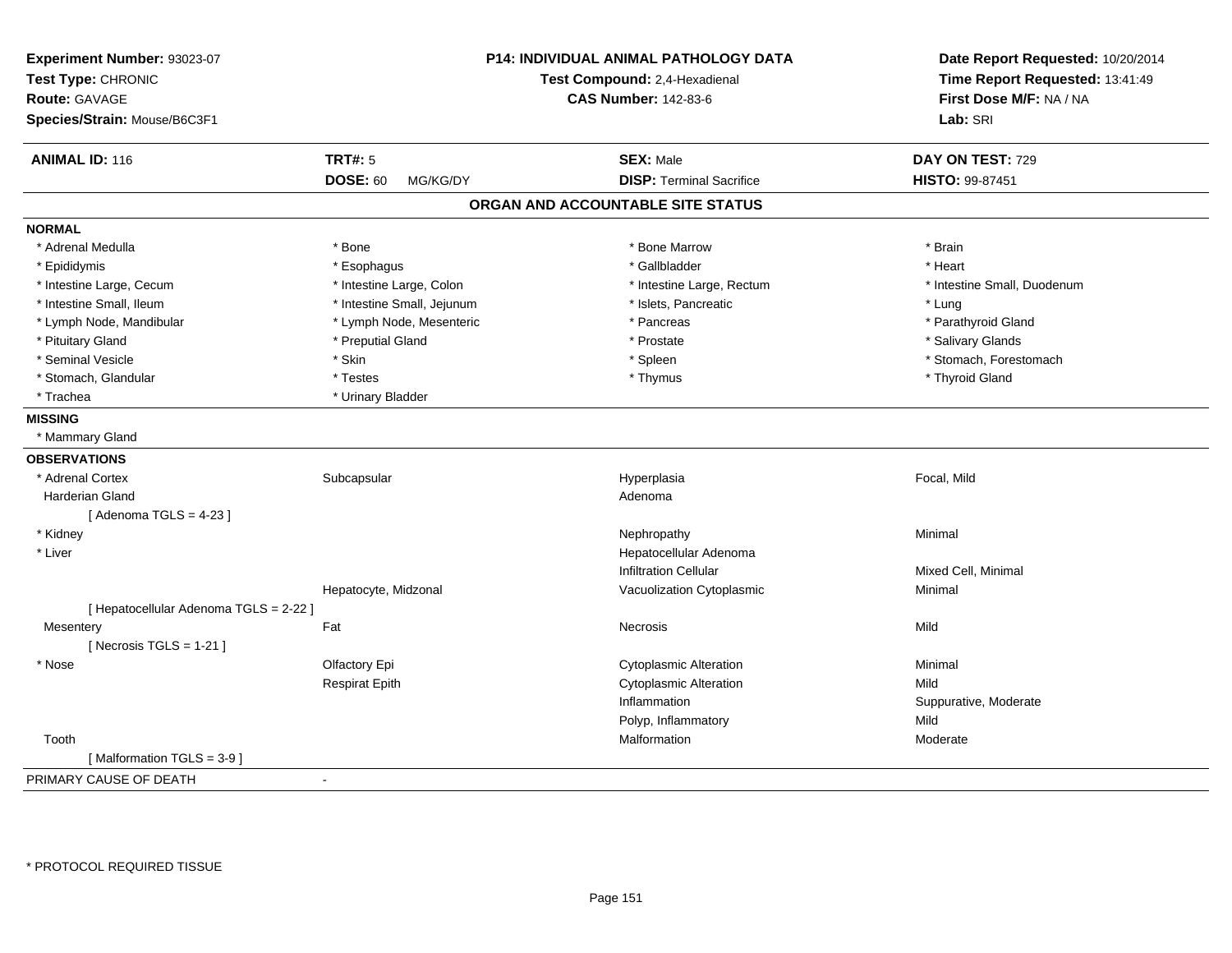| Experiment Number: 93023-07<br>Test Type: CHRONIC<br>Route: GAVAGE<br>Species/Strain: Mouse/B6C3F1 | <b>P14: INDIVIDUAL ANIMAL PATHOLOGY DATA</b><br>Test Compound: 2,4-Hexadienal<br><b>CAS Number: 142-83-6</b> |                                                | Date Report Requested: 10/20/2014<br>Time Report Requested: 13:41:49<br>First Dose M/F: NA / NA<br>Lab: SRI |
|----------------------------------------------------------------------------------------------------|--------------------------------------------------------------------------------------------------------------|------------------------------------------------|-------------------------------------------------------------------------------------------------------------|
| <b>ANIMAL ID: 117</b>                                                                              | <b>TRT#: 5</b><br><b>DOSE: 60</b><br>MG/KG/DY                                                                | <b>SEX: Male</b><br><b>DISP: Natural Death</b> | DAY ON TEST: 352<br>HISTO: 98-84027                                                                         |
|                                                                                                    |                                                                                                              | ORGAN AND ACCOUNTABLE SITE STATUS              |                                                                                                             |
| <b>NORMAL</b>                                                                                      |                                                                                                              |                                                |                                                                                                             |
| * Adrenal Cortex                                                                                   | * Adrenal Medulla                                                                                            | * Bone                                         | * Bone Marrow                                                                                               |
| * Epididymis                                                                                       | * Esophagus                                                                                                  | * Heart                                        | * Islets, Pancreatic                                                                                        |
| * Kidney                                                                                           | * Lymph Node, Mandibular                                                                                     | * Lymph Node, Mesenteric                       | * Pancreas                                                                                                  |
| * Parathyroid Gland                                                                                | * Pituitary Gland                                                                                            | * Preputial Gland                              | * Prostate                                                                                                  |
| * Salivary Glands                                                                                  | * Seminal Vesicle                                                                                            | * Skin                                         | * Testes                                                                                                    |
| * Thymus                                                                                           | * Thyroid Gland                                                                                              | * Trachea                                      |                                                                                                             |
| <b>MISSING</b>                                                                                     |                                                                                                              |                                                |                                                                                                             |
| * Mammary Gland                                                                                    |                                                                                                              |                                                |                                                                                                             |
| <b>AUTO PRECLUDES DIAG.</b>                                                                        |                                                                                                              |                                                |                                                                                                             |
| * Gallbladder                                                                                      | * Intestine Large, Cecum                                                                                     | * Intestine Large, Colon                       | * Intestine Large, Rectum                                                                                   |
| * Intestine Small, Duodenum                                                                        | * Intestine Small, Ileum                                                                                     | * Intestine Small, Jejunum                     | * Stomach, Forestomach                                                                                      |
| * Stomach, Glandular                                                                               | * Urinary Bladder                                                                                            |                                                |                                                                                                             |
| <b>OBSERVATIONS</b>                                                                                |                                                                                                              |                                                |                                                                                                             |
| * Brain                                                                                            |                                                                                                              | Hemorrhage                                     | Focal, Mild                                                                                                 |
| * Liver                                                                                            |                                                                                                              | Congestion                                     | Focal, Moderate                                                                                             |
|                                                                                                    |                                                                                                              | Hemorrhage                                     | Focal, Mild                                                                                                 |
| [Congestion TGLS = 2-6]<br>[Hemorrhage TGLS = $2-6$ ]                                              |                                                                                                              |                                                |                                                                                                             |
| * Lung                                                                                             |                                                                                                              | Congestion                                     | Moderate                                                                                                    |
| [Congestion TGLS = 3-2]                                                                            |                                                                                                              |                                                |                                                                                                             |
| * Nose                                                                                             | Olfactory Epi                                                                                                | <b>Cytoplasmic Alteration</b>                  | Minimal                                                                                                     |
|                                                                                                    | <b>Respirat Epith</b>                                                                                        | <b>Cytoplasmic Alteration</b>                  | Moderate                                                                                                    |
| * Spleen                                                                                           |                                                                                                              | Hematopoietic Cell Proliferation               | Moderate                                                                                                    |
| PRIMARY CAUSE OF DEATH                                                                             | - Brain Hemorrhage                                                                                           |                                                |                                                                                                             |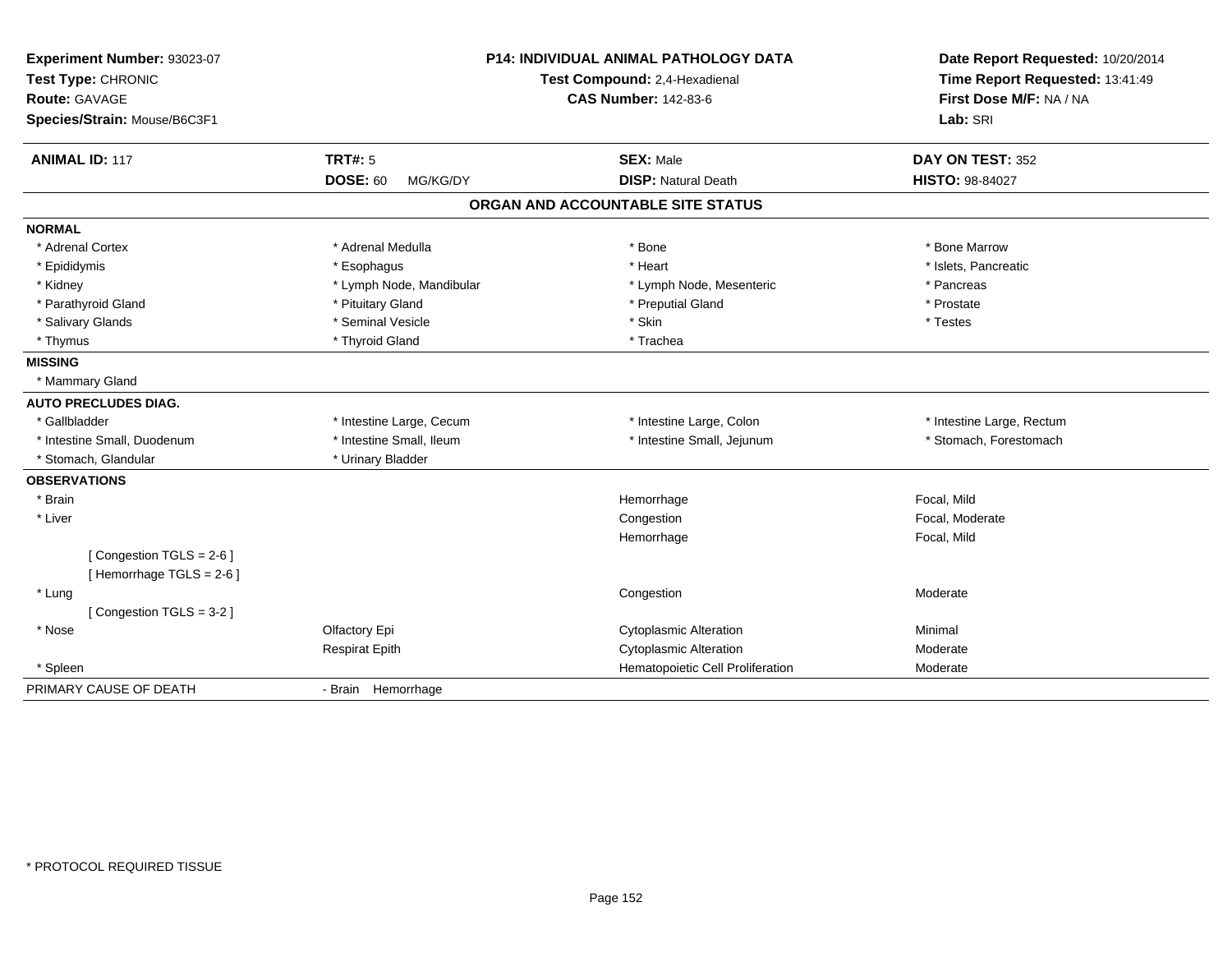| Experiment Number: 93023-07<br>Test Type: CHRONIC<br><b>Route: GAVAGE</b><br>Species/Strain: Mouse/B6C3F1 |                             | <b>P14: INDIVIDUAL ANIMAL PATHOLOGY DATA</b><br>Test Compound: 2,4-Hexadienal<br><b>CAS Number: 142-83-6</b> | Date Report Requested: 10/20/2014<br>Time Report Requested: 13:41:49<br>First Dose M/F: NA / NA<br>Lab: SRI |
|-----------------------------------------------------------------------------------------------------------|-----------------------------|--------------------------------------------------------------------------------------------------------------|-------------------------------------------------------------------------------------------------------------|
| <b>ANIMAL ID: 118</b>                                                                                     | <b>TRT#: 5</b>              | <b>SEX: Male</b>                                                                                             | DAY ON TEST: 731                                                                                            |
|                                                                                                           | <b>DOSE: 60</b><br>MG/KG/DY | <b>DISP: Terminal Sacrifice</b>                                                                              | HISTO: 99-87452                                                                                             |
|                                                                                                           |                             | ORGAN AND ACCOUNTABLE SITE STATUS                                                                            |                                                                                                             |
| <b>NORMAL</b>                                                                                             |                             |                                                                                                              |                                                                                                             |
| * Adrenal Cortex                                                                                          | * Adrenal Medulla           | * Bone                                                                                                       | * Bone Marrow                                                                                               |
| * Brain                                                                                                   | * Epididymis                | * Esophagus                                                                                                  | * Heart                                                                                                     |
| * Intestine Large, Cecum                                                                                  | * Intestine Large, Colon    | * Intestine Large, Rectum                                                                                    | * Intestine Small, Duodenum                                                                                 |
| * Intestine Small, Ileum                                                                                  | * Intestine Small, Jejunum  | * Islets, Pancreatic                                                                                         | * Lymph Node, Mandibular                                                                                    |
| * Lymph Node, Mesenteric                                                                                  | * Pancreas                  | * Parathyroid Gland                                                                                          | * Pituitary Gland                                                                                           |
| * Prostate                                                                                                | * Salivary Glands           | * Seminal Vesicle                                                                                            | * Skin                                                                                                      |
| * Stomach, Forestomach                                                                                    | * Stomach, Glandular        | * Testes                                                                                                     | * Thyroid Gland                                                                                             |
| * Trachea                                                                                                 | * Urinary Bladder           |                                                                                                              |                                                                                                             |
| <b>MISSING</b>                                                                                            |                             |                                                                                                              |                                                                                                             |
| * Gallbladder                                                                                             | * Mammary Gland             |                                                                                                              |                                                                                                             |
| <b>OBSERVATIONS</b>                                                                                       |                             |                                                                                                              |                                                                                                             |
| * Kidney                                                                                                  |                             | Nephropathy                                                                                                  | Mild                                                                                                        |
| * Liver                                                                                                   |                             | <b>Infiltration Cellular</b>                                                                                 | Mixed Cell, Minimal                                                                                         |
| * Lung                                                                                                    |                             | Alveolar/Bronchiolar Carcinoma                                                                               |                                                                                                             |
|                                                                                                           |                             | Hyperplasia                                                                                                  | Histiocytic, Marked                                                                                         |
|                                                                                                           |                             | Hyperplasia                                                                                                  | Lymphoid, Moderate                                                                                          |
| [ Alveolar/Bronchiolar Carcinoma TGLS = 4-2 ]<br>[ Hyperplasia TGLS = 7-2 ]                               |                             |                                                                                                              |                                                                                                             |
| Lymph Node                                                                                                | Mediastinal                 | Hyperplasia                                                                                                  | Plasma Cell, Marked                                                                                         |
| [ Hyperplasia TGLS = 6-22 ]                                                                               |                             |                                                                                                              |                                                                                                             |
| Mesentery                                                                                                 | Fat                         | Necrosis                                                                                                     | Moderate                                                                                                    |
| [Necrosis TGLS = $2-21$ ]                                                                                 |                             |                                                                                                              |                                                                                                             |
| * Nose                                                                                                    | <b>Respirat Epith</b>       | <b>Cytoplasmic Alteration</b>                                                                                | Minimal                                                                                                     |
|                                                                                                           |                             | Inflammation                                                                                                 | Suppurative, Mild                                                                                           |
| * Preputial Gland                                                                                         |                             | Degeneration                                                                                                 | Cystic, Moderate                                                                                            |
| [ Degeneration TGLS = 3-8 ]                                                                               |                             |                                                                                                              |                                                                                                             |
| * Spleen                                                                                                  |                             | Hematopoietic Cell Proliferation                                                                             | Mild                                                                                                        |
| * Thymus                                                                                                  |                             | Atrophy                                                                                                      | Mild                                                                                                        |
| [Atrophy TGLS = $5-2$ ]                                                                                   |                             |                                                                                                              |                                                                                                             |
| Tooth                                                                                                     | <b>Peridont Tiss</b>        | Inflammation                                                                                                 | Chronic, Minimal                                                                                            |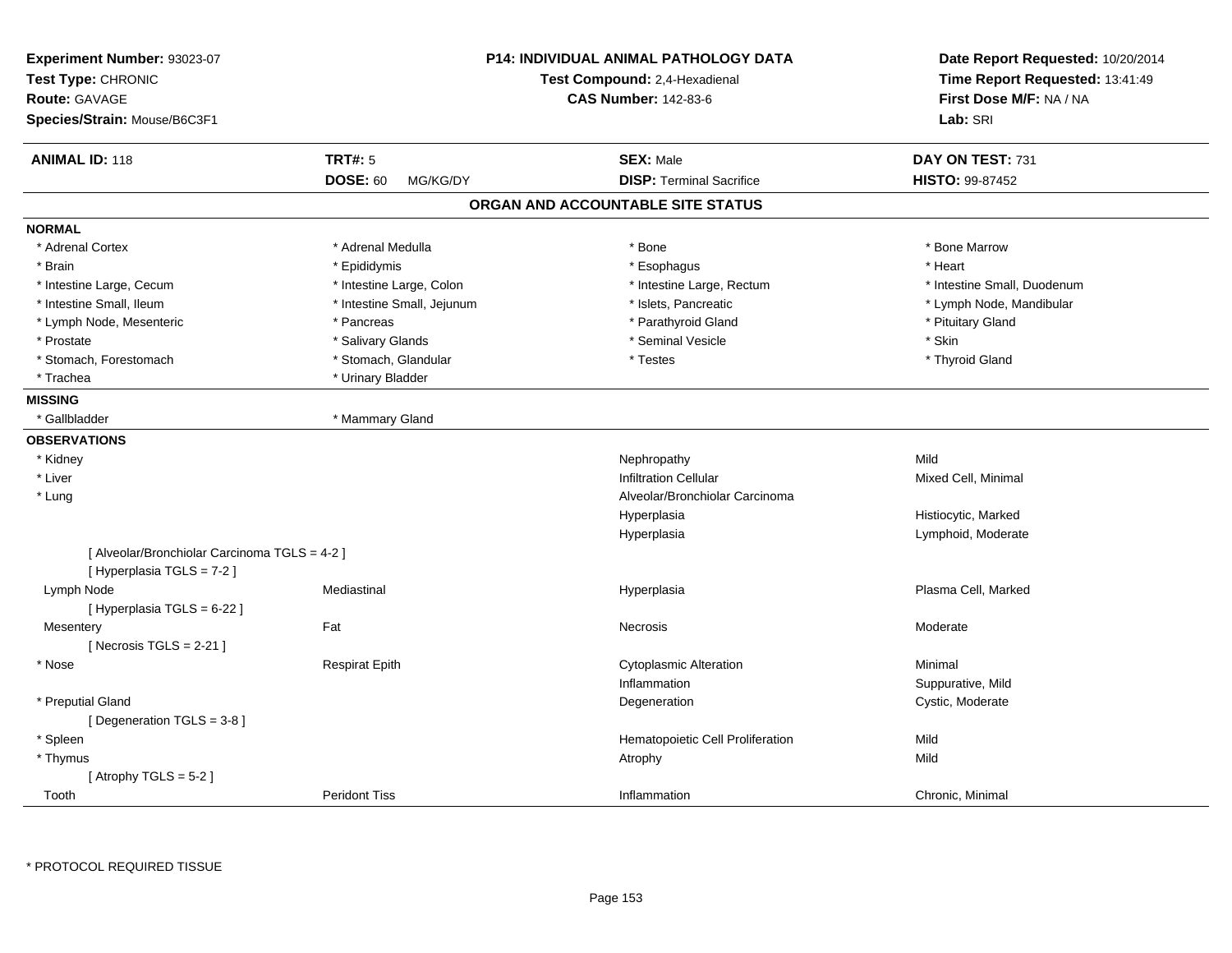| <b>Experiment Number: 93023-07</b><br><b>Test Type: CHRONIC</b><br><b>Route: GAVAGE</b> | <b>P14: INDIVIDUAL ANIMAL PATHOLOGY DATA</b><br>Test Compound: 2,4-Hexadienal<br><b>CAS Number: 142-83-6</b> |                                   | Date Report Requested: 10/20/2014<br>Time Report Requested: 13:41:49<br>First Dose M/F: NA / NA |
|-----------------------------------------------------------------------------------------|--------------------------------------------------------------------------------------------------------------|-----------------------------------|-------------------------------------------------------------------------------------------------|
| Species/Strain: Mouse/B6C3F1                                                            |                                                                                                              |                                   | Lab: SRI                                                                                        |
| <b>ANIMAL ID: 118</b>                                                                   | TRT#: 5                                                                                                      | <b>SEX: Male</b>                  | DAY ON TEST: 731                                                                                |
|                                                                                         | <b>DOSE: 60</b><br>MG/KG/DY                                                                                  | <b>DISP:</b> Terminal Sacrifice   | <b>HISTO: 99-87452</b>                                                                          |
|                                                                                         |                                                                                                              | ORGAN AND ACCOUNTABLE SITE STATUS |                                                                                                 |
| PRIMARY CAUSE OF DEATH                                                                  |                                                                                                              |                                   |                                                                                                 |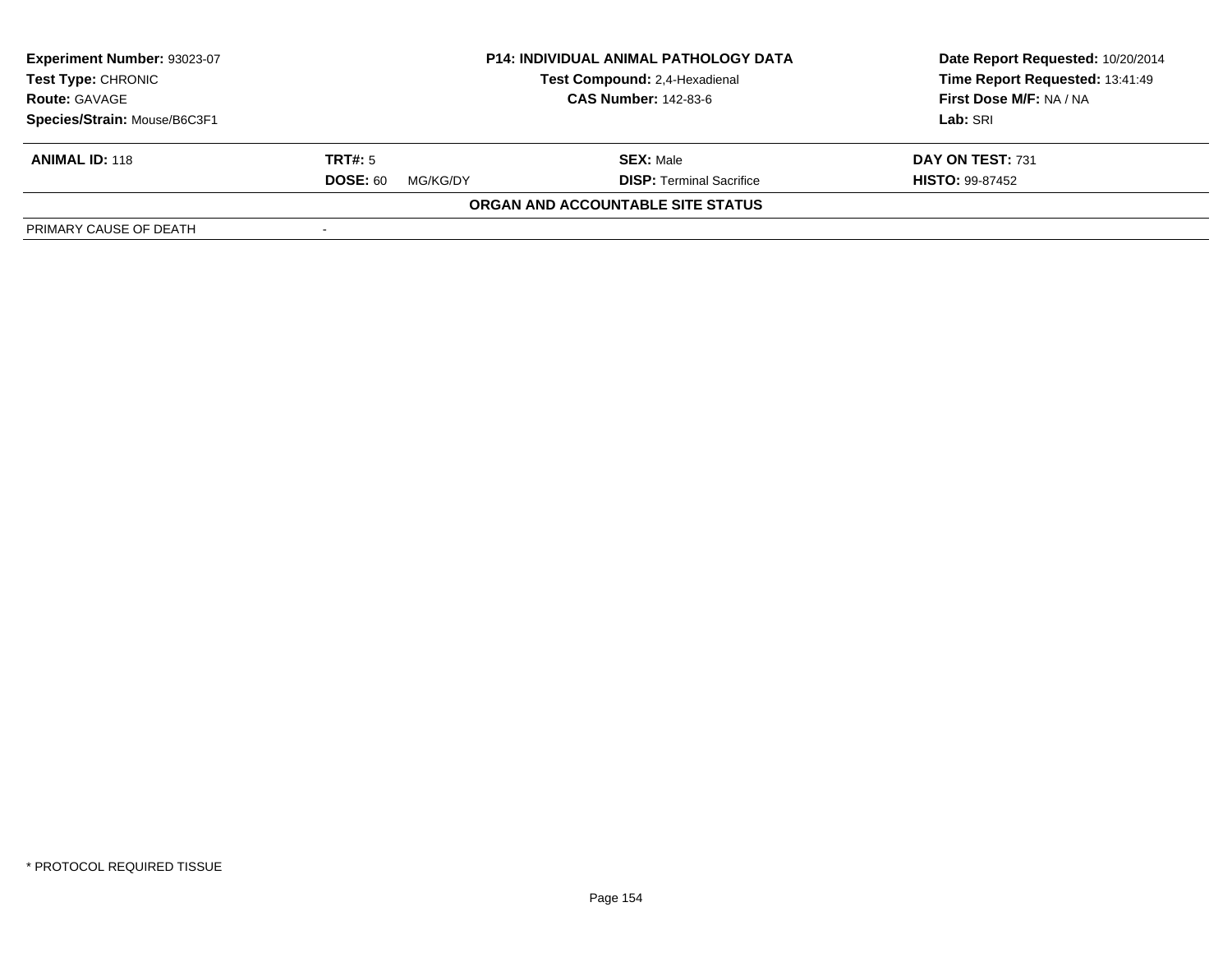| Experiment Number: 93023-07<br>Test Type: CHRONIC<br><b>Route: GAVAGE</b><br>Species/Strain: Mouse/B6C3F1 |                             | <b>P14: INDIVIDUAL ANIMAL PATHOLOGY DATA</b><br>Test Compound: 2,4-Hexadienal<br><b>CAS Number: 142-83-6</b> | Date Report Requested: 10/20/2014<br>Time Report Requested: 13:41:49<br>First Dose M/F: NA / NA<br>Lab: SRI |
|-----------------------------------------------------------------------------------------------------------|-----------------------------|--------------------------------------------------------------------------------------------------------------|-------------------------------------------------------------------------------------------------------------|
| <b>ANIMAL ID: 119</b>                                                                                     | <b>TRT#: 5</b>              | <b>SEX: Male</b>                                                                                             | DAY ON TEST: 704                                                                                            |
|                                                                                                           | <b>DOSE: 60</b><br>MG/KG/DY | <b>DISP: Natural Death</b>                                                                                   | <b>HISTO: 99-86706</b>                                                                                      |
|                                                                                                           |                             | ORGAN AND ACCOUNTABLE SITE STATUS                                                                            |                                                                                                             |
| <b>NORMAL</b>                                                                                             |                             |                                                                                                              |                                                                                                             |
| * Adrenal Medulla                                                                                         | * Bone                      | * Brain                                                                                                      | * Epididymis                                                                                                |
| * Esophagus                                                                                               | * Heart                     | * Intestine Large, Cecum                                                                                     | * Intestine Large, Colon                                                                                    |
| * Intestine Large, Rectum                                                                                 | * Intestine Small, Duodenum | * Intestine Small, Ileum                                                                                     | * Intestine Small, Jejunum                                                                                  |
| * Islets, Pancreatic                                                                                      | * Pancreas                  | * Parathyroid Gland                                                                                          | * Pituitary Gland                                                                                           |
| * Preputial Gland                                                                                         | * Prostate                  | * Salivary Glands                                                                                            | * Seminal Vesicle                                                                                           |
| * Skin                                                                                                    | * Stomach, Glandular        | * Testes                                                                                                     | * Thymus                                                                                                    |
| * Thyroid Gland                                                                                           | * Trachea                   | * Urinary Bladder                                                                                            |                                                                                                             |
| <b>MISSING</b>                                                                                            |                             |                                                                                                              |                                                                                                             |
| * Mammary Gland                                                                                           |                             |                                                                                                              |                                                                                                             |
| <b>OBSERVATIONS</b>                                                                                       |                             |                                                                                                              |                                                                                                             |
| * Adrenal Cortex                                                                                          | Subcapsular                 | Adenoma                                                                                                      |                                                                                                             |
| [Adenoma TGLS = $4-10$ ]                                                                                  |                             |                                                                                                              |                                                                                                             |
| * Bone Marrow                                                                                             |                             | Histiocytic Sarcoma                                                                                          |                                                                                                             |
| * Gallbladder                                                                                             | Epithelium                  | Degeneration                                                                                                 | Hyaline, Moderate                                                                                           |
| * Kidney                                                                                                  |                             | Accumulation, Hyaline Droplet                                                                                | Moderate                                                                                                    |
|                                                                                                           |                             | Histiocytic Sarcoma                                                                                          |                                                                                                             |
|                                                                                                           |                             | Nephropathy                                                                                                  | Mild                                                                                                        |
| * Liver                                                                                                   |                             | Histiocytic Sarcoma                                                                                          |                                                                                                             |
|                                                                                                           | Hepatocyte                  | Necrosis                                                                                                     | Focal, Moderate                                                                                             |
| [ Histiocytic Sarcoma TGLS = 1-6 ]                                                                        |                             |                                                                                                              |                                                                                                             |
| * Lung                                                                                                    |                             | Histiocytic Sarcoma                                                                                          |                                                                                                             |
| Lymph Node                                                                                                | <b>Bronchial</b>            | Histiocytic Sarcoma                                                                                          |                                                                                                             |
|                                                                                                           | Inguinal                    | Histiocytic Sarcoma                                                                                          |                                                                                                             |
| [Histiocytic Sarcoma TGLS = 8-2.1]                                                                        |                             |                                                                                                              |                                                                                                             |
| * Lymph Node, Mandibular                                                                                  |                             | Pigmentation                                                                                                 | Moderate                                                                                                    |
| * Lymph Node, Mesenteric                                                                                  |                             | Histiocytic Sarcoma                                                                                          |                                                                                                             |
| [Histiocytic Sarcoma TGLS = 6-5]                                                                          |                             |                                                                                                              |                                                                                                             |
| Mesentery                                                                                                 |                             | Histiocytic Sarcoma                                                                                          |                                                                                                             |
|                                                                                                           | Fat                         | Necrosis                                                                                                     | Moderate                                                                                                    |
| [ Necrosis TGLS = $3-21$ ]                                                                                |                             |                                                                                                              |                                                                                                             |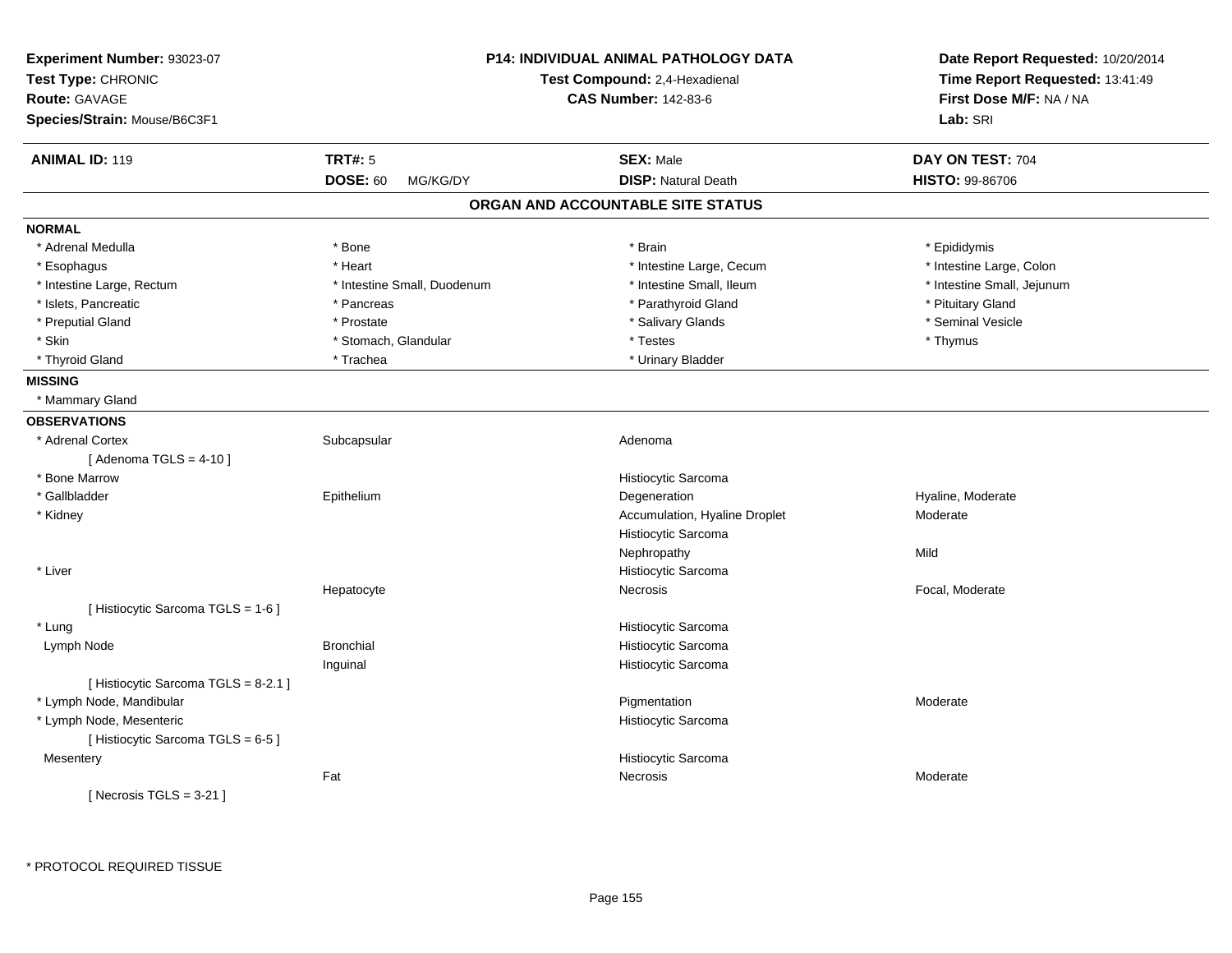| Experiment Number: 93023-07<br>Test Type: CHRONIC |                                       | P14: INDIVIDUAL ANIMAL PATHOLOGY DATA | Date Report Requested: 10/20/2014<br>Time Report Requested: 13:41:49 |
|---------------------------------------------------|---------------------------------------|---------------------------------------|----------------------------------------------------------------------|
|                                                   |                                       | Test Compound: 2.4-Hexadienal         |                                                                      |
| <b>Route: GAVAGE</b>                              |                                       | <b>CAS Number: 142-83-6</b>           | First Dose M/F: NA / NA                                              |
| Species/Strain: Mouse/B6C3F1                      |                                       |                                       | Lab: SRI                                                             |
| <b>ANIMAL ID: 119</b>                             | TRT#: 5                               | <b>SEX: Male</b>                      | DAY ON TEST: 704                                                     |
|                                                   | <b>DOSE: 60</b><br>MG/KG/DY           | <b>DISP:</b> Natural Death            | <b>HISTO: 99-86706</b>                                               |
|                                                   |                                       | ORGAN AND ACCOUNTABLE SITE STATUS     |                                                                      |
| * Nose                                            | <b>Respirat Epith</b>                 | <b>Cytoplasmic Alteration</b>         | Moderate                                                             |
| * Spleen                                          |                                       | Histiocytic Sarcoma                   |                                                                      |
| [Histiocytic Sarcoma TGLS = 2-6 ]                 |                                       |                                       |                                                                      |
| * Stomach, Forestomach                            | Epithelium                            | Hyperplasia                           | Squamous, Moderate                                                   |
| PRIMARY CAUSE OF DEATH                            | <b>Histiocytic Sarcoma</b><br>- Liver |                                       |                                                                      |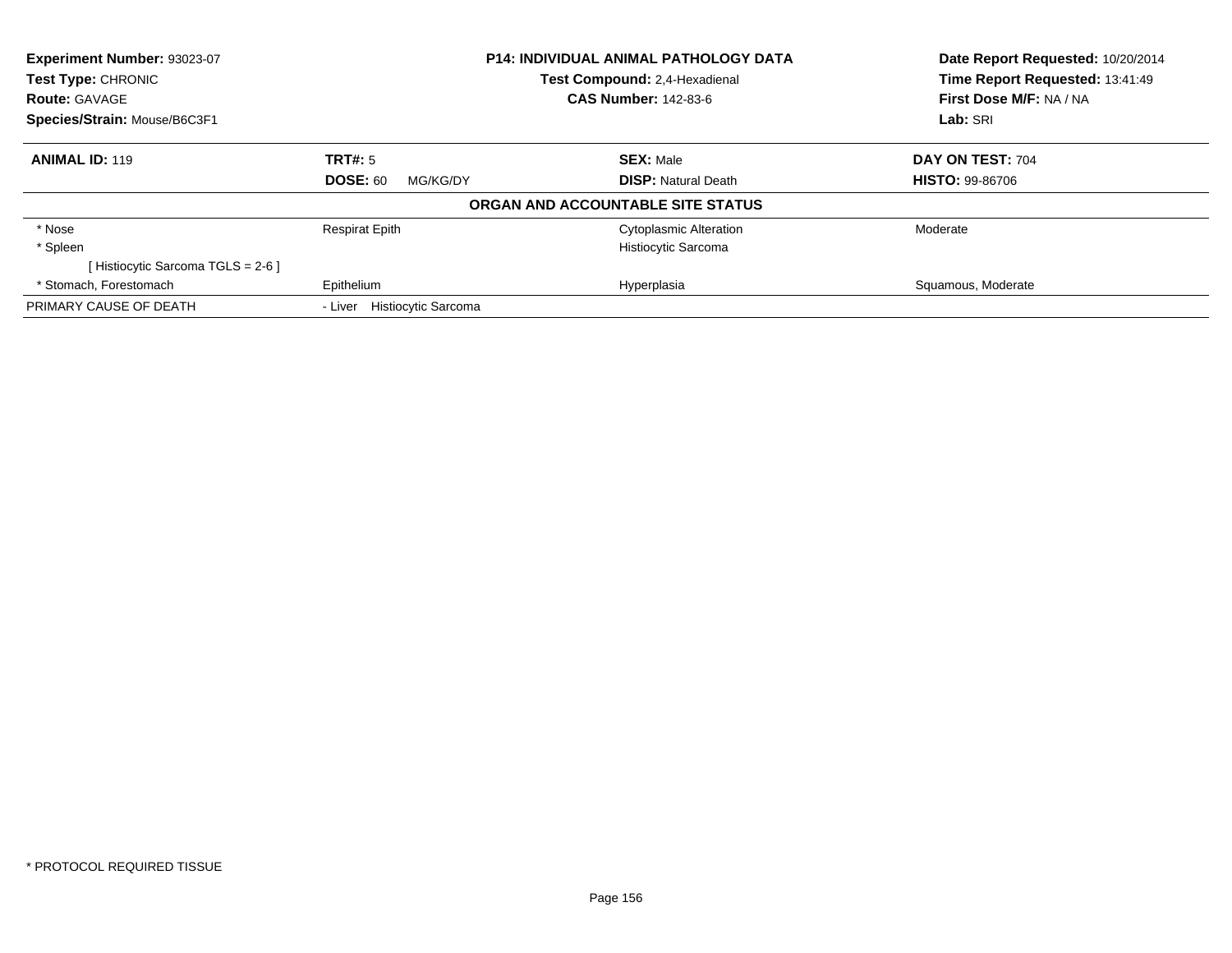| Experiment Number: 93023-07                                       |                             | <b>P14: INDIVIDUAL ANIMAL PATHOLOGY DATA</b> | Date Report Requested: 10/20/2014<br>Time Report Requested: 13:41:49 |
|-------------------------------------------------------------------|-----------------------------|----------------------------------------------|----------------------------------------------------------------------|
| Test Type: CHRONIC                                                |                             | Test Compound: 2,4-Hexadienal                |                                                                      |
| Route: GAVAGE                                                     |                             | <b>CAS Number: 142-83-6</b>                  | First Dose M/F: NA / NA                                              |
| Species/Strain: Mouse/B6C3F1                                      |                             |                                              | Lab: SRI                                                             |
| <b>ANIMAL ID: 120</b>                                             | <b>TRT#: 5</b>              | <b>SEX: Male</b>                             | DAY ON TEST: 731                                                     |
|                                                                   | <b>DOSE: 60</b><br>MG/KG/DY | <b>DISP: Terminal Sacrifice</b>              | HISTO: 99-87453                                                      |
|                                                                   |                             | ORGAN AND ACCOUNTABLE SITE STATUS            |                                                                      |
| <b>NORMAL</b>                                                     |                             |                                              |                                                                      |
| * Adrenal Medulla                                                 | * Bone                      | * Bone Marrow                                | * Brain                                                              |
| * Epididymis                                                      | * Esophagus                 | * Gallbladder                                | * Heart                                                              |
| * Intestine Large, Cecum                                          | * Intestine Large, Colon    | * Intestine Large, Rectum                    | * Intestine Small, Duodenum                                          |
| * Intestine Small. Ileum                                          | * Intestine Small, Jejunum  | * Islets, Pancreatic                         | * Lung                                                               |
| * Lymph Node, Mandibular                                          | * Lymph Node, Mesenteric    | * Nose                                       | * Pancreas                                                           |
| * Parathyroid Gland                                               | * Pituitary Gland           | * Preputial Gland                            | * Prostate                                                           |
| * Salivary Glands                                                 | * Seminal Vesicle           | * Skin                                       | * Stomach, Forestomach                                               |
| * Stomach, Glandular                                              | * Testes                    | * Thymus                                     | * Thyroid Gland                                                      |
| * Trachea                                                         | * Urinary Bladder           |                                              |                                                                      |
| <b>MISSING</b>                                                    |                             |                                              |                                                                      |
| * Mammary Gland                                                   |                             |                                              |                                                                      |
| <b>OBSERVATIONS</b>                                               |                             |                                              |                                                                      |
| * Adrenal Cortex                                                  | Subcapsular                 | Hyperplasia                                  | Focal, Mild                                                          |
| <b>Harderian Gland</b>                                            |                             | Carcinoma                                    |                                                                      |
| Note: Carcinoma (TGL 2-22) developed in a Harderian gland adenoma |                             |                                              |                                                                      |
| [ Carcinoma TGLS = $2-22$ ]                                       |                             |                                              |                                                                      |
| * Kidney                                                          |                             | Nephropathy                                  | Mild                                                                 |
| * Liver                                                           |                             | <b>Infiltration Cellular</b>                 | Mixed Cell, Minimal                                                  |
| Mesentery                                                         | Fat                         | Necrosis                                     | Moderate                                                             |
| [ Necrosis $TGLS = 1-21$ ]                                        |                             |                                              |                                                                      |
| * Spleen                                                          |                             | Hematopoietic Cell Proliferation             | Mild                                                                 |
| PRIMARY CAUSE OF DEATH                                            | $\blacksquare$              |                                              |                                                                      |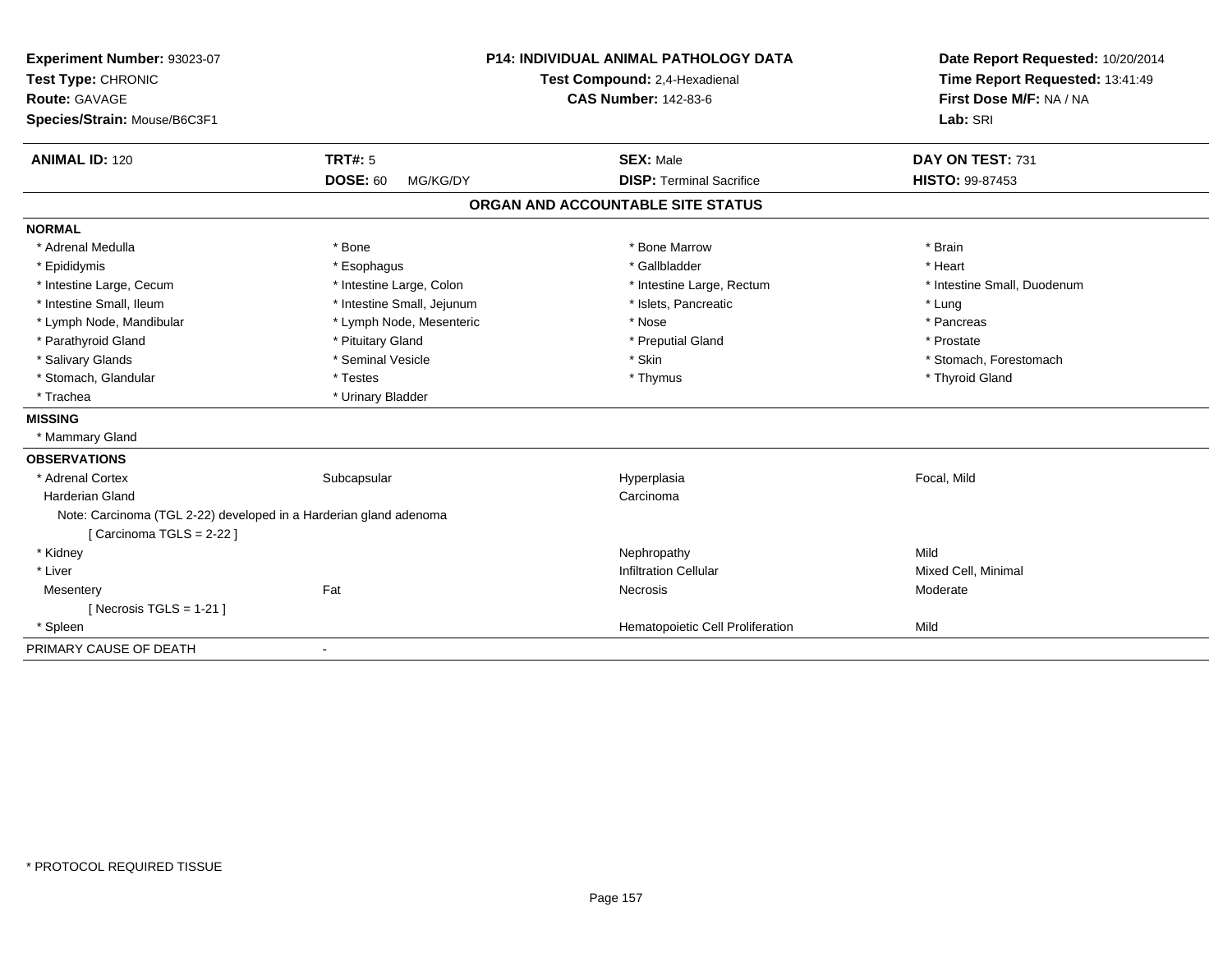| Experiment Number: 93023-07<br>Test Type: CHRONIC<br><b>Route: GAVAGE</b><br>Species/Strain: Mouse/B6C3F1 |                          | P14: INDIVIDUAL ANIMAL PATHOLOGY DATA<br>Test Compound: 2,4-Hexadienal<br><b>CAS Number: 142-83-6</b> | Date Report Requested: 10/20/2014<br>Time Report Requested: 13:41:49<br>First Dose M/F: NA / NA<br>Lab: SRI |
|-----------------------------------------------------------------------------------------------------------|--------------------------|-------------------------------------------------------------------------------------------------------|-------------------------------------------------------------------------------------------------------------|
| <b>TRT#: 5</b><br><b>ANIMAL ID: 121</b>                                                                   |                          | <b>SEX: Male</b>                                                                                      | DAY ON TEST: 732                                                                                            |
| <b>DOSE: 60</b>                                                                                           | MG/KG/DY                 | <b>DISP: Terminal Sacrifice</b>                                                                       | HISTO: 99-87454                                                                                             |
|                                                                                                           |                          | ORGAN AND ACCOUNTABLE SITE STATUS                                                                     |                                                                                                             |
| <b>NORMAL</b>                                                                                             |                          |                                                                                                       |                                                                                                             |
| * Adrenal Cortex                                                                                          | * Adrenal Medulla        | * Bone                                                                                                | * Bone Marrow                                                                                               |
| * Brain<br>* Epididymis                                                                                   |                          | * Esophagus                                                                                           | * Gallbladder                                                                                               |
| * Heart                                                                                                   | * Intestine Large, Cecum | * Intestine Large, Colon                                                                              | * Intestine Large, Rectum                                                                                   |
| * Intestine Small, Duodenum                                                                               | * Intestine Small, Ileum | * Intestine Small, Jejunum                                                                            | * Islets, Pancreatic                                                                                        |
| * Lung                                                                                                    | * Lymph Node, Mandibular | * Lymph Node, Mesenteric                                                                              | * Pancreas                                                                                                  |
| * Parathyroid Gland                                                                                       | * Pituitary Gland        | * Preputial Gland                                                                                     | * Prostate                                                                                                  |
| * Salivary Glands                                                                                         | * Seminal Vesicle        | * Skin                                                                                                | * Spleen                                                                                                    |
| * Stomach, Forestomach                                                                                    | * Stomach, Glandular     | * Testes                                                                                              | * Thymus                                                                                                    |
| * Thyroid Gland<br>* Trachea                                                                              |                          | * Urinary Bladder                                                                                     |                                                                                                             |
| <b>MISSING</b>                                                                                            |                          |                                                                                                       |                                                                                                             |
| * Mammary Gland                                                                                           |                          |                                                                                                       |                                                                                                             |
| <b>OBSERVATIONS</b>                                                                                       |                          |                                                                                                       |                                                                                                             |
| * Kidney                                                                                                  |                          | Nephropathy                                                                                           | Mild                                                                                                        |
| * Liver                                                                                                   |                          | Hepatocellular Adenoma                                                                                | Multiple                                                                                                    |
|                                                                                                           |                          | <b>Infiltration Cellular</b>                                                                          | Mixed Cell, Minimal                                                                                         |
| Hepatocyte                                                                                                |                          | Vacuolization Cytoplasmic                                                                             | Focal, Mild                                                                                                 |
|                                                                                                           | Hepatocyte, Midzonal     | Vacuolization Cytoplasmic                                                                             | Mild                                                                                                        |
| [ Hepatocellular Adenoma TGLS = 1-21, 2-6 ]                                                               |                          |                                                                                                       |                                                                                                             |
| [Vacuolization Cytoplasmic TGLS = 2-6]                                                                    |                          |                                                                                                       |                                                                                                             |
| [Vacuolization Cytoplasmic TGLS = 2-6]                                                                    |                          |                                                                                                       |                                                                                                             |
| Mesentery                                                                                                 |                          | Hemorrhage                                                                                            | Minimal                                                                                                     |
| Fat                                                                                                       |                          | <b>Necrosis</b>                                                                                       | Moderate                                                                                                    |
| [Hemorrhage TGLS = 4-23]<br>[ Necrosis TGLS = 3-22, 4-23 ]                                                |                          |                                                                                                       |                                                                                                             |
| * Nose<br><b>Respirat Epith</b>                                                                           |                          | <b>Cytoplasmic Alteration</b>                                                                         | Minimal                                                                                                     |
| Tooth                                                                                                     |                          | Malformation                                                                                          | Moderate                                                                                                    |
| [Malformation TGLS = 5-9]                                                                                 |                          |                                                                                                       |                                                                                                             |
| PRIMARY CAUSE OF DEATH<br>$\sim$                                                                          |                          |                                                                                                       |                                                                                                             |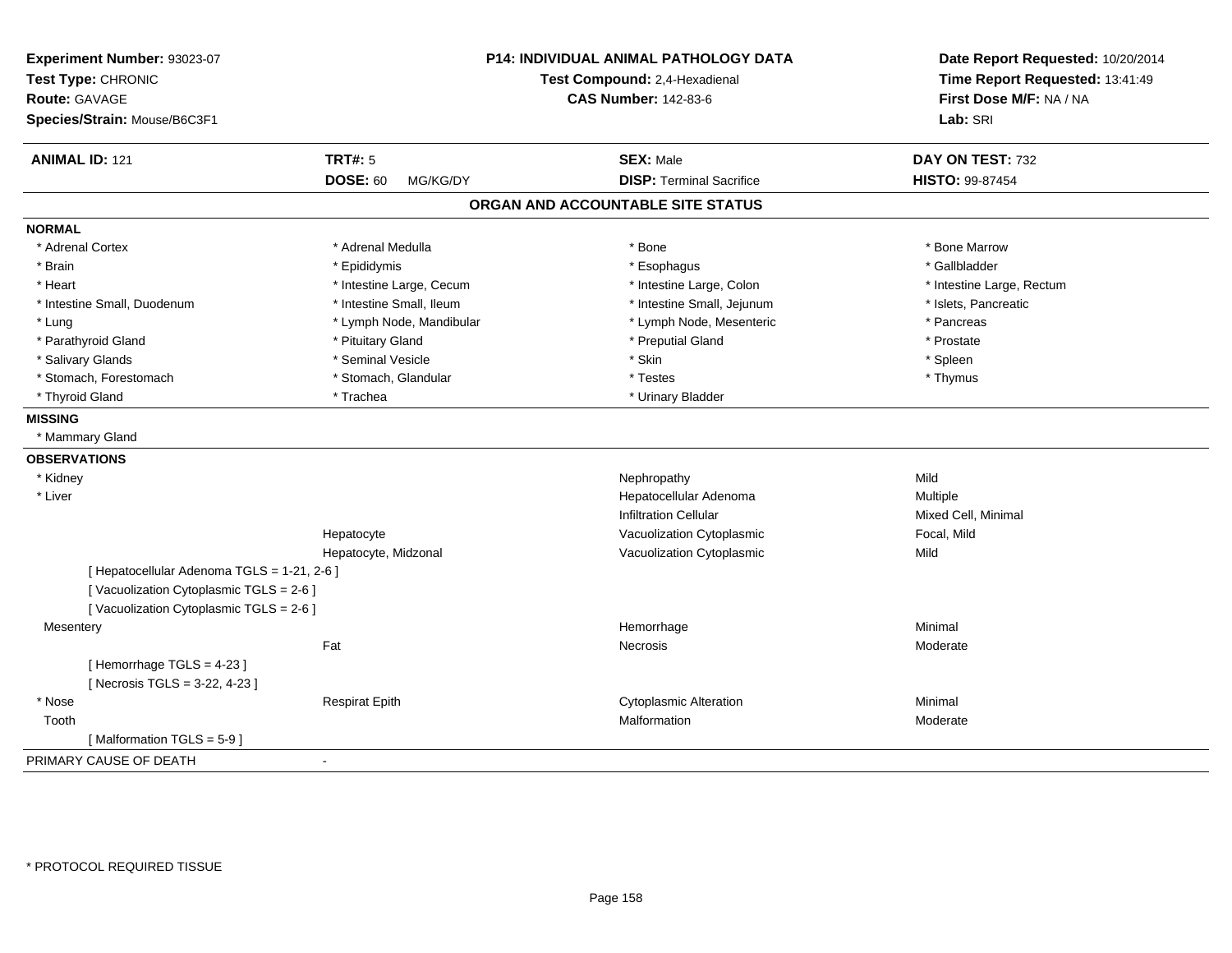| <b>ANIMAL ID: 122</b><br><b>TRT#: 5</b><br><b>SEX: Male</b><br>DAY ON TEST: 680<br><b>DOSE: 60</b><br><b>DISP: Natural Death</b><br><b>HISTO: 99-86630</b><br>MG/KG/DY<br>ORGAN AND ACCOUNTABLE SITE STATUS<br><b>NORMAL</b><br>* Adrenal Medulla<br>* Bone Marrow<br>* Adrenal Cortex<br>* Bone<br>* Brain<br><b>Coagulating Gland</b><br>* Epididymis<br>* Esophagus<br>* Heart<br>* Intestine Large, Colon<br>* Intestine Large, Rectum<br>* Islets, Pancreatic<br>* Pituitary Gland<br>* Preputial Gland<br>* Lymph Node, Mandibular<br>* Pancreas<br>* Salivary Glands<br>* Skin<br>* Stomach, Forestomach<br>* Prostate<br>* Stomach, Glandular<br>* Testes<br>* Thymus<br>* Thyroid Gland<br>* Urinary Bladder<br>* Trachea<br><b>MISSING</b><br>* Parathyroid Gland<br>* Mammary Gland<br><b>AUTO PRECLUDES DIAG.</b><br>* Gallbladder<br>* Intestine Large, Cecum<br>* Intestine Small, Duodenum<br>* Intestine Small, Ileum<br>* Lymph Node, Mesenteric<br><b>OBSERVATIONS</b><br>* Intestine Small, Jejunum<br>Peyers Patch<br>Hyperplasia<br>Lymphoid, Moderate<br>[ Hyperplasia TGLS = 11-26 ]<br>* Kidney<br>Nephropathy<br>Minimal<br>* Liver<br>Hemangiosarcoma<br>Hepatocellular Adenoma<br>Necrosis<br>Focal, Moderate<br>[Hemangiosarcoma TGLS = 2-21]<br>[ Hepatocellular Adenoma TGLS = 7-23 ]<br>[Necrosis $TGLS = 8-24$ ]<br><b>Infiltration Cellular</b><br>Mixed Cell, Mild<br>* Lung<br>Fat<br>Mesentery<br>Moderate<br><b>Necrosis</b><br>[Necrosis TGLS = $9-25$ ]<br>Mild<br>* Nose<br><b>Respirat Epith</b><br><b>Cytoplasmic Alteration</b><br>* Seminal Vesicle<br>Dilatation<br>Moderate<br>[ Dilatation TGLS = $5-7-1$ ]<br>* Spleen<br>Hemangiosarcoma | Experiment Number: 93023-07<br>Test Type: CHRONIC<br><b>Route: GAVAGE</b><br>Species/Strain: Mouse/B6C3F1 | P14: INDIVIDUAL ANIMAL PATHOLOGY DATA<br>Test Compound: 2,4-Hexadienal<br><b>CAS Number: 142-83-6</b> | Date Report Requested: 10/20/2014<br>Time Report Requested: 13:41:49<br>First Dose M/F: NA / NA<br>Lab: SRI |
|-------------------------------------------------------------------------------------------------------------------------------------------------------------------------------------------------------------------------------------------------------------------------------------------------------------------------------------------------------------------------------------------------------------------------------------------------------------------------------------------------------------------------------------------------------------------------------------------------------------------------------------------------------------------------------------------------------------------------------------------------------------------------------------------------------------------------------------------------------------------------------------------------------------------------------------------------------------------------------------------------------------------------------------------------------------------------------------------------------------------------------------------------------------------------------------------------------------------------------------------------------------------------------------------------------------------------------------------------------------------------------------------------------------------------------------------------------------------------------------------------------------------------------------------------------------------------------------------------------------------------------------------------------------------------------------------|-----------------------------------------------------------------------------------------------------------|-------------------------------------------------------------------------------------------------------|-------------------------------------------------------------------------------------------------------------|
|                                                                                                                                                                                                                                                                                                                                                                                                                                                                                                                                                                                                                                                                                                                                                                                                                                                                                                                                                                                                                                                                                                                                                                                                                                                                                                                                                                                                                                                                                                                                                                                                                                                                                           |                                                                                                           |                                                                                                       |                                                                                                             |
|                                                                                                                                                                                                                                                                                                                                                                                                                                                                                                                                                                                                                                                                                                                                                                                                                                                                                                                                                                                                                                                                                                                                                                                                                                                                                                                                                                                                                                                                                                                                                                                                                                                                                           |                                                                                                           |                                                                                                       |                                                                                                             |
|                                                                                                                                                                                                                                                                                                                                                                                                                                                                                                                                                                                                                                                                                                                                                                                                                                                                                                                                                                                                                                                                                                                                                                                                                                                                                                                                                                                                                                                                                                                                                                                                                                                                                           |                                                                                                           |                                                                                                       |                                                                                                             |
|                                                                                                                                                                                                                                                                                                                                                                                                                                                                                                                                                                                                                                                                                                                                                                                                                                                                                                                                                                                                                                                                                                                                                                                                                                                                                                                                                                                                                                                                                                                                                                                                                                                                                           |                                                                                                           |                                                                                                       |                                                                                                             |
|                                                                                                                                                                                                                                                                                                                                                                                                                                                                                                                                                                                                                                                                                                                                                                                                                                                                                                                                                                                                                                                                                                                                                                                                                                                                                                                                                                                                                                                                                                                                                                                                                                                                                           |                                                                                                           |                                                                                                       |                                                                                                             |
|                                                                                                                                                                                                                                                                                                                                                                                                                                                                                                                                                                                                                                                                                                                                                                                                                                                                                                                                                                                                                                                                                                                                                                                                                                                                                                                                                                                                                                                                                                                                                                                                                                                                                           |                                                                                                           |                                                                                                       |                                                                                                             |
|                                                                                                                                                                                                                                                                                                                                                                                                                                                                                                                                                                                                                                                                                                                                                                                                                                                                                                                                                                                                                                                                                                                                                                                                                                                                                                                                                                                                                                                                                                                                                                                                                                                                                           |                                                                                                           |                                                                                                       |                                                                                                             |
|                                                                                                                                                                                                                                                                                                                                                                                                                                                                                                                                                                                                                                                                                                                                                                                                                                                                                                                                                                                                                                                                                                                                                                                                                                                                                                                                                                                                                                                                                                                                                                                                                                                                                           |                                                                                                           |                                                                                                       |                                                                                                             |
|                                                                                                                                                                                                                                                                                                                                                                                                                                                                                                                                                                                                                                                                                                                                                                                                                                                                                                                                                                                                                                                                                                                                                                                                                                                                                                                                                                                                                                                                                                                                                                                                                                                                                           |                                                                                                           |                                                                                                       |                                                                                                             |
|                                                                                                                                                                                                                                                                                                                                                                                                                                                                                                                                                                                                                                                                                                                                                                                                                                                                                                                                                                                                                                                                                                                                                                                                                                                                                                                                                                                                                                                                                                                                                                                                                                                                                           |                                                                                                           |                                                                                                       |                                                                                                             |
|                                                                                                                                                                                                                                                                                                                                                                                                                                                                                                                                                                                                                                                                                                                                                                                                                                                                                                                                                                                                                                                                                                                                                                                                                                                                                                                                                                                                                                                                                                                                                                                                                                                                                           |                                                                                                           |                                                                                                       |                                                                                                             |
|                                                                                                                                                                                                                                                                                                                                                                                                                                                                                                                                                                                                                                                                                                                                                                                                                                                                                                                                                                                                                                                                                                                                                                                                                                                                                                                                                                                                                                                                                                                                                                                                                                                                                           |                                                                                                           |                                                                                                       |                                                                                                             |
|                                                                                                                                                                                                                                                                                                                                                                                                                                                                                                                                                                                                                                                                                                                                                                                                                                                                                                                                                                                                                                                                                                                                                                                                                                                                                                                                                                                                                                                                                                                                                                                                                                                                                           |                                                                                                           |                                                                                                       |                                                                                                             |
|                                                                                                                                                                                                                                                                                                                                                                                                                                                                                                                                                                                                                                                                                                                                                                                                                                                                                                                                                                                                                                                                                                                                                                                                                                                                                                                                                                                                                                                                                                                                                                                                                                                                                           |                                                                                                           |                                                                                                       |                                                                                                             |
|                                                                                                                                                                                                                                                                                                                                                                                                                                                                                                                                                                                                                                                                                                                                                                                                                                                                                                                                                                                                                                                                                                                                                                                                                                                                                                                                                                                                                                                                                                                                                                                                                                                                                           |                                                                                                           |                                                                                                       |                                                                                                             |
|                                                                                                                                                                                                                                                                                                                                                                                                                                                                                                                                                                                                                                                                                                                                                                                                                                                                                                                                                                                                                                                                                                                                                                                                                                                                                                                                                                                                                                                                                                                                                                                                                                                                                           |                                                                                                           |                                                                                                       |                                                                                                             |
|                                                                                                                                                                                                                                                                                                                                                                                                                                                                                                                                                                                                                                                                                                                                                                                                                                                                                                                                                                                                                                                                                                                                                                                                                                                                                                                                                                                                                                                                                                                                                                                                                                                                                           |                                                                                                           |                                                                                                       |                                                                                                             |
|                                                                                                                                                                                                                                                                                                                                                                                                                                                                                                                                                                                                                                                                                                                                                                                                                                                                                                                                                                                                                                                                                                                                                                                                                                                                                                                                                                                                                                                                                                                                                                                                                                                                                           |                                                                                                           |                                                                                                       |                                                                                                             |
|                                                                                                                                                                                                                                                                                                                                                                                                                                                                                                                                                                                                                                                                                                                                                                                                                                                                                                                                                                                                                                                                                                                                                                                                                                                                                                                                                                                                                                                                                                                                                                                                                                                                                           |                                                                                                           |                                                                                                       |                                                                                                             |
|                                                                                                                                                                                                                                                                                                                                                                                                                                                                                                                                                                                                                                                                                                                                                                                                                                                                                                                                                                                                                                                                                                                                                                                                                                                                                                                                                                                                                                                                                                                                                                                                                                                                                           |                                                                                                           |                                                                                                       |                                                                                                             |
|                                                                                                                                                                                                                                                                                                                                                                                                                                                                                                                                                                                                                                                                                                                                                                                                                                                                                                                                                                                                                                                                                                                                                                                                                                                                                                                                                                                                                                                                                                                                                                                                                                                                                           |                                                                                                           |                                                                                                       |                                                                                                             |
|                                                                                                                                                                                                                                                                                                                                                                                                                                                                                                                                                                                                                                                                                                                                                                                                                                                                                                                                                                                                                                                                                                                                                                                                                                                                                                                                                                                                                                                                                                                                                                                                                                                                                           |                                                                                                           |                                                                                                       |                                                                                                             |
|                                                                                                                                                                                                                                                                                                                                                                                                                                                                                                                                                                                                                                                                                                                                                                                                                                                                                                                                                                                                                                                                                                                                                                                                                                                                                                                                                                                                                                                                                                                                                                                                                                                                                           |                                                                                                           |                                                                                                       |                                                                                                             |
|                                                                                                                                                                                                                                                                                                                                                                                                                                                                                                                                                                                                                                                                                                                                                                                                                                                                                                                                                                                                                                                                                                                                                                                                                                                                                                                                                                                                                                                                                                                                                                                                                                                                                           |                                                                                                           |                                                                                                       |                                                                                                             |
|                                                                                                                                                                                                                                                                                                                                                                                                                                                                                                                                                                                                                                                                                                                                                                                                                                                                                                                                                                                                                                                                                                                                                                                                                                                                                                                                                                                                                                                                                                                                                                                                                                                                                           |                                                                                                           |                                                                                                       |                                                                                                             |
|                                                                                                                                                                                                                                                                                                                                                                                                                                                                                                                                                                                                                                                                                                                                                                                                                                                                                                                                                                                                                                                                                                                                                                                                                                                                                                                                                                                                                                                                                                                                                                                                                                                                                           |                                                                                                           |                                                                                                       |                                                                                                             |
|                                                                                                                                                                                                                                                                                                                                                                                                                                                                                                                                                                                                                                                                                                                                                                                                                                                                                                                                                                                                                                                                                                                                                                                                                                                                                                                                                                                                                                                                                                                                                                                                                                                                                           |                                                                                                           |                                                                                                       |                                                                                                             |
|                                                                                                                                                                                                                                                                                                                                                                                                                                                                                                                                                                                                                                                                                                                                                                                                                                                                                                                                                                                                                                                                                                                                                                                                                                                                                                                                                                                                                                                                                                                                                                                                                                                                                           |                                                                                                           |                                                                                                       |                                                                                                             |
|                                                                                                                                                                                                                                                                                                                                                                                                                                                                                                                                                                                                                                                                                                                                                                                                                                                                                                                                                                                                                                                                                                                                                                                                                                                                                                                                                                                                                                                                                                                                                                                                                                                                                           |                                                                                                           |                                                                                                       |                                                                                                             |
|                                                                                                                                                                                                                                                                                                                                                                                                                                                                                                                                                                                                                                                                                                                                                                                                                                                                                                                                                                                                                                                                                                                                                                                                                                                                                                                                                                                                                                                                                                                                                                                                                                                                                           |                                                                                                           |                                                                                                       |                                                                                                             |
|                                                                                                                                                                                                                                                                                                                                                                                                                                                                                                                                                                                                                                                                                                                                                                                                                                                                                                                                                                                                                                                                                                                                                                                                                                                                                                                                                                                                                                                                                                                                                                                                                                                                                           |                                                                                                           |                                                                                                       |                                                                                                             |
|                                                                                                                                                                                                                                                                                                                                                                                                                                                                                                                                                                                                                                                                                                                                                                                                                                                                                                                                                                                                                                                                                                                                                                                                                                                                                                                                                                                                                                                                                                                                                                                                                                                                                           |                                                                                                           |                                                                                                       |                                                                                                             |
|                                                                                                                                                                                                                                                                                                                                                                                                                                                                                                                                                                                                                                                                                                                                                                                                                                                                                                                                                                                                                                                                                                                                                                                                                                                                                                                                                                                                                                                                                                                                                                                                                                                                                           |                                                                                                           | Hematopoietic Cell Proliferation                                                                      | Mild                                                                                                        |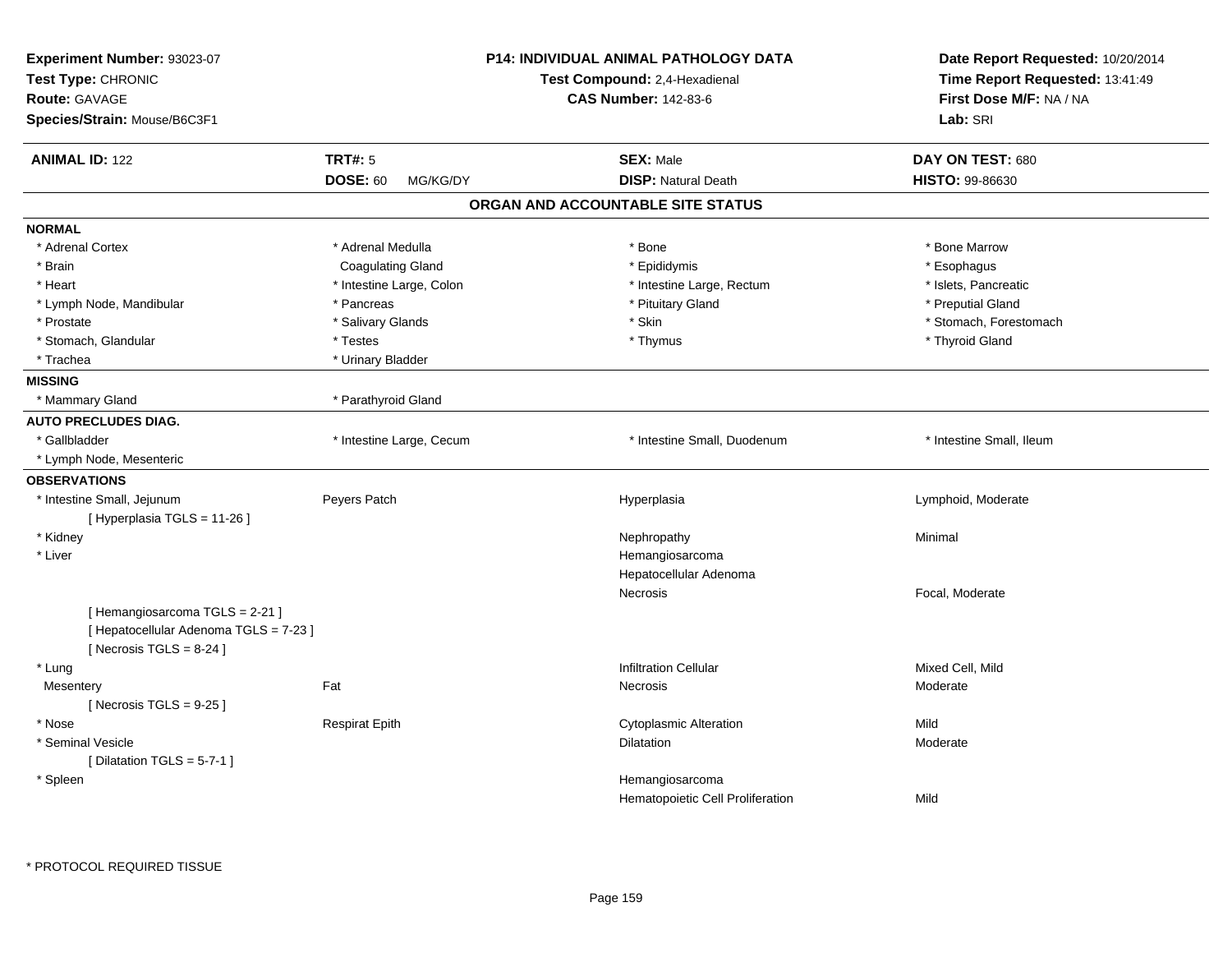| Experiment Number: 93023-07<br><b>Test Type: CHRONIC</b> | <b>P14: INDIVIDUAL ANIMAL PATHOLOGY DATA</b><br>Test Compound: 2,4-Hexadienal |                                   | Date Report Requested: 10/20/2014<br>Time Report Requested: 13:41:49 |
|----------------------------------------------------------|-------------------------------------------------------------------------------|-----------------------------------|----------------------------------------------------------------------|
| <b>Route: GAVAGE</b>                                     |                                                                               | <b>CAS Number: 142-83-6</b>       | First Dose M/F: NA / NA                                              |
| Species/Strain: Mouse/B6C3F1                             |                                                                               |                                   | Lab: SRI                                                             |
| <b>ANIMAL ID: 122</b>                                    | TRT#: 5                                                                       | <b>SEX: Male</b>                  | DAY ON TEST: 680                                                     |
|                                                          | <b>DOSE: 60</b><br>MG/KG/DY                                                   | <b>DISP:</b> Natural Death        | <b>HISTO: 99-86630</b>                                               |
|                                                          |                                                                               | ORGAN AND ACCOUNTABLE SITE STATUS |                                                                      |
|                                                          |                                                                               | Hyperplasia                       | Lymphoid, Mild                                                       |
| [Hemangiosarcoma TGLS = 3-22 ]                           |                                                                               |                                   |                                                                      |
| PRIMARY CAUSE OF DEATH                                   | - Liver<br>Hemangiosarcoma                                                    |                                   |                                                                      |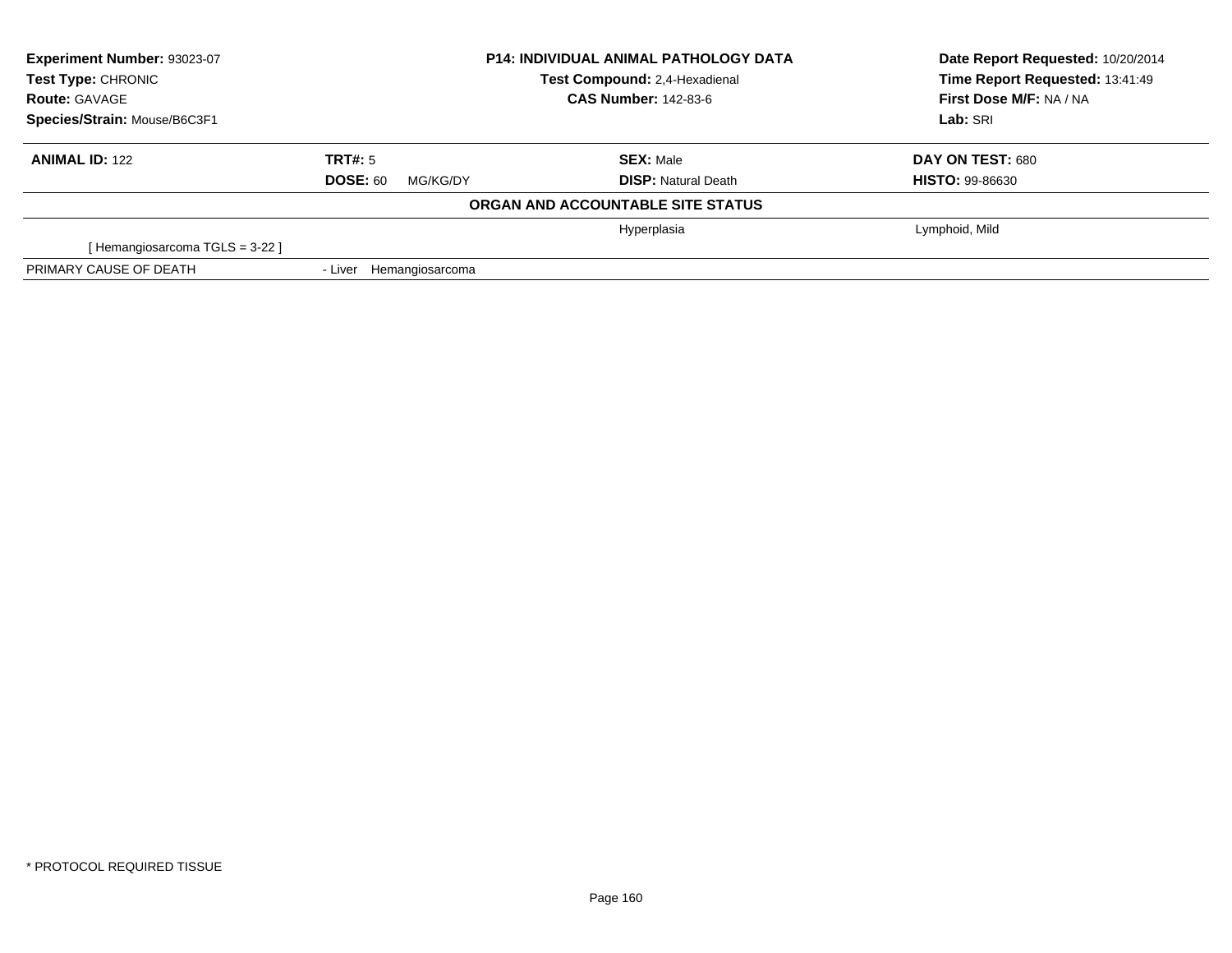| Experiment Number: 93023-07<br>Test Type: CHRONIC<br><b>Route: GAVAGE</b><br>Species/Strain: Mouse/B6C3F1 |                             | P14: INDIVIDUAL ANIMAL PATHOLOGY DATA<br>Test Compound: 2,4-Hexadienal<br><b>CAS Number: 142-83-6</b> | Date Report Requested: 10/20/2014<br>Time Report Requested: 13:41:49<br>First Dose M/F: NA / NA<br>Lab: SRI |
|-----------------------------------------------------------------------------------------------------------|-----------------------------|-------------------------------------------------------------------------------------------------------|-------------------------------------------------------------------------------------------------------------|
| <b>ANIMAL ID: 123</b>                                                                                     | <b>TRT#: 5</b>              | <b>SEX: Male</b>                                                                                      | DAY ON TEST: 730                                                                                            |
|                                                                                                           | <b>DOSE: 60</b><br>MG/KG/DY | <b>DISP: Terminal Sacrifice</b>                                                                       | <b>HISTO: 99-87455</b>                                                                                      |
|                                                                                                           |                             | ORGAN AND ACCOUNTABLE SITE STATUS                                                                     |                                                                                                             |
| <b>NORMAL</b>                                                                                             |                             |                                                                                                       |                                                                                                             |
| * Adrenal Cortex                                                                                          | * Adrenal Medulla           | * Bone                                                                                                | * Bone Marrow                                                                                               |
| * Brain                                                                                                   | * Epididymis                | * Esophagus                                                                                           | * Gallbladder                                                                                               |
| * Heart                                                                                                   | * Intestine Large, Cecum    | * Intestine Large, Colon                                                                              | * Intestine Large, Rectum                                                                                   |
| * Intestine Small, Duodenum                                                                               | * Intestine Small, Ileum    | * Intestine Small, Jejunum                                                                            | * Islets, Pancreatic                                                                                        |
| * Lymph Node, Mandibular                                                                                  | * Lymph Node, Mesenteric    | * Pancreas                                                                                            | * Parathyroid Gland                                                                                         |
| * Prostate                                                                                                | * Salivary Glands           | * Seminal Vesicle                                                                                     | * Skin                                                                                                      |
| * Spleen                                                                                                  | * Stomach, Forestomach      | * Stomach, Glandular                                                                                  | * Testes                                                                                                    |
| * Thymus                                                                                                  | * Thyroid Gland             | * Trachea                                                                                             | * Urinary Bladder                                                                                           |
| <b>MISSING</b>                                                                                            |                             |                                                                                                       |                                                                                                             |
| * Mammary Gland                                                                                           |                             |                                                                                                       |                                                                                                             |
| <b>OBSERVATIONS</b>                                                                                       |                             |                                                                                                       |                                                                                                             |
| * Kidney                                                                                                  |                             | Nephropathy                                                                                           | Minimal                                                                                                     |
| * Liver                                                                                                   |                             | Hepatocellular Adenoma                                                                                | Multiple                                                                                                    |
|                                                                                                           |                             | <b>Infiltration Cellular</b>                                                                          | Mixed Cell, Minimal                                                                                         |
|                                                                                                           | Hepatocyte, Midzonal        | Vacuolization Cytoplasmic                                                                             | Moderate                                                                                                    |
| [ Hepatocellular Adenoma TGLS = 3-21, 4-22 ]                                                              |                             |                                                                                                       |                                                                                                             |
| [ Vacuolization Cytoplasmic TGLS = 2-6 ]                                                                  |                             |                                                                                                       |                                                                                                             |
| * Lung                                                                                                    |                             | Alveolar/Bronchiolar Carcinoma                                                                        |                                                                                                             |
|                                                                                                           |                             | Congestion                                                                                            | Mild                                                                                                        |
|                                                                                                           |                             | Hemorrhage                                                                                            | Mild                                                                                                        |
| [ Alveolar/Bronchiolar Carcinoma TGLS = 5-23 ]                                                            |                             |                                                                                                       |                                                                                                             |
| Mesentery                                                                                                 | Fat                         | <b>Necrosis</b>                                                                                       | Minimal                                                                                                     |
| * Nose                                                                                                    | Olfactory Epi               | <b>Cytoplasmic Alteration</b>                                                                         | Minimal                                                                                                     |
|                                                                                                           | <b>Respirat Epith</b>       | <b>Cytoplasmic Alteration</b>                                                                         | Minimal                                                                                                     |
| * Pituitary Gland                                                                                         | Pars Distalis               | Hyperplasia                                                                                           | Focal, Mild                                                                                                 |
| * Preputial Gland                                                                                         |                             | Degeneration                                                                                          | Cystic, Moderate                                                                                            |
| [Degeneration TGLS = 1-8]                                                                                 |                             |                                                                                                       |                                                                                                             |
| Tooth                                                                                                     |                             | Malformation                                                                                          | Mild                                                                                                        |
| PRIMARY CAUSE OF DEATH                                                                                    | $\mathbf{r}$                |                                                                                                       |                                                                                                             |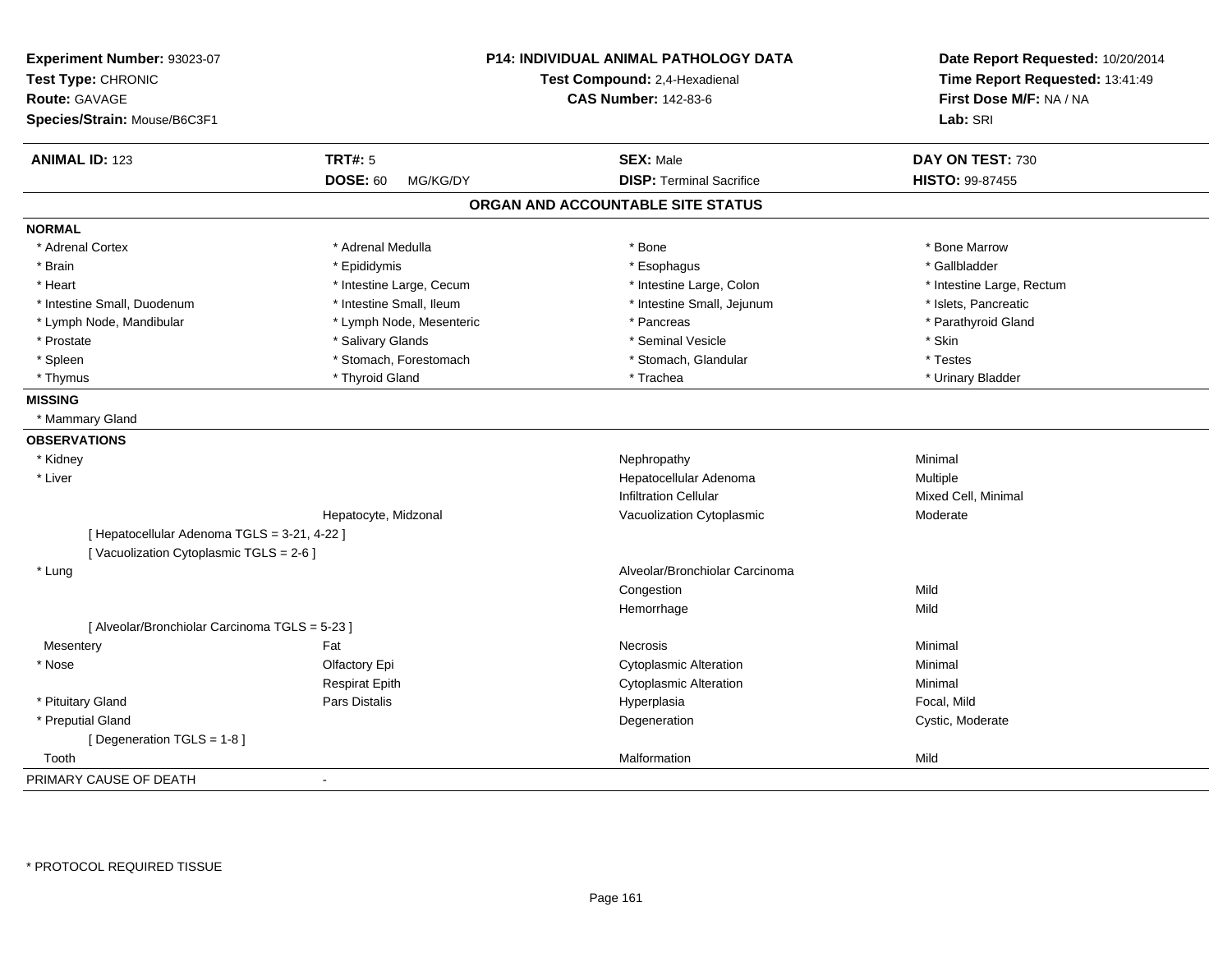| Experiment Number: 93023-07<br>Test Type: CHRONIC<br><b>Route: GAVAGE</b><br>Species/Strain: Mouse/B6C3F1 |                             | <b>P14: INDIVIDUAL ANIMAL PATHOLOGY DATA</b><br>Test Compound: 2,4-Hexadienal<br><b>CAS Number: 142-83-6</b> | Date Report Requested: 10/20/2014<br>Time Report Requested: 13:41:49<br>First Dose M/F: NA / NA<br>Lab: SRI |
|-----------------------------------------------------------------------------------------------------------|-----------------------------|--------------------------------------------------------------------------------------------------------------|-------------------------------------------------------------------------------------------------------------|
| <b>ANIMAL ID: 124</b>                                                                                     | <b>TRT#: 5</b>              | <b>SEX: Male</b>                                                                                             | DAY ON TEST: 730                                                                                            |
|                                                                                                           | <b>DOSE: 60</b><br>MG/KG/DY | <b>DISP: Terminal Sacrifice</b>                                                                              | HISTO: 99-87456                                                                                             |
|                                                                                                           |                             | ORGAN AND ACCOUNTABLE SITE STATUS                                                                            |                                                                                                             |
| <b>NORMAL</b>                                                                                             |                             |                                                                                                              |                                                                                                             |
| * Adrenal Cortex                                                                                          | * Adrenal Medulla           | * Bone                                                                                                       | * Bone Marrow                                                                                               |
| * Brain                                                                                                   | * Epididymis                | * Esophagus                                                                                                  | * Gallbladder                                                                                               |
| * Heart                                                                                                   | * Intestine Large, Cecum    | * Intestine Large, Colon                                                                                     | * Intestine Large, Rectum                                                                                   |
| * Intestine Small, Duodenum                                                                               | * Intestine Small, Ileum    | * Islets, Pancreatic                                                                                         | * Lymph Node, Mandibular                                                                                    |
| * Lymph Node, Mesenteric                                                                                  | * Pancreas                  | * Parathyroid Gland                                                                                          | * Pituitary Gland                                                                                           |
| * Prostate                                                                                                | * Salivary Glands           | * Seminal Vesicle                                                                                            | * Stomach, Forestomach                                                                                      |
| * Stomach, Glandular                                                                                      | * Testes                    | * Trachea                                                                                                    | * Urinary Bladder                                                                                           |
| <b>MISSING</b>                                                                                            |                             |                                                                                                              |                                                                                                             |
| * Mammary Gland                                                                                           |                             |                                                                                                              |                                                                                                             |
| <b>OBSERVATIONS</b>                                                                                       |                             |                                                                                                              |                                                                                                             |
| * Intestine Small, Jejunum                                                                                |                             | Carcinoma                                                                                                    |                                                                                                             |
| [Carcinoma TGLS = 5-23]                                                                                   |                             |                                                                                                              |                                                                                                             |
| * Kidney                                                                                                  |                             | Nephropathy                                                                                                  | Mild                                                                                                        |
| * Liver                                                                                                   | Hepatocyte                  | <b>Eosinophilic Focus</b>                                                                                    | Mild                                                                                                        |
|                                                                                                           |                             | Hepatocellular Adenoma                                                                                       |                                                                                                             |
| [ Hepatocellular Adenoma TGLS = 4-22 ]                                                                    |                             |                                                                                                              |                                                                                                             |
| * Lung                                                                                                    |                             | Alveolar/Bronchiolar Adenoma                                                                                 |                                                                                                             |
| [ Alveolar/Bronchiolar Adenoma TGLS = 7-24 ]                                                              |                             |                                                                                                              |                                                                                                             |
| Mesentery                                                                                                 | Fat                         | Necrosis                                                                                                     | Moderate                                                                                                    |
| [ Necrosis TGLS = $2-21$ ]                                                                                |                             |                                                                                                              |                                                                                                             |
| * Nose                                                                                                    | <b>Respirat Epith</b>       | <b>Cytoplasmic Alteration</b>                                                                                | Mild                                                                                                        |
| * Preputial Gland                                                                                         |                             | Inflammation                                                                                                 | Chronic, Mild                                                                                               |
| * Skin                                                                                                    |                             | Inflammation                                                                                                 | Chronic, Focal, Mild                                                                                        |
|                                                                                                           |                             | Ulcer                                                                                                        | Moderate                                                                                                    |
| [Inflammation TGLS = $8-25$ ]                                                                             |                             |                                                                                                              |                                                                                                             |
| [ $Ulec$ TGLS = 9-26 ]                                                                                    |                             |                                                                                                              |                                                                                                             |
| * Spleen                                                                                                  |                             | Hematopoietic Cell Proliferation                                                                             | Moderate                                                                                                    |
| [ Hematopoietic Cell Proliferation TGLS = 3-6 ]                                                           |                             |                                                                                                              |                                                                                                             |
| * Thymus                                                                                                  |                             |                                                                                                              | Lymphoid, Moderate                                                                                          |
| [ Hyperplasia TGLS = 6-2 ]                                                                                |                             | Hyperplasia                                                                                                  |                                                                                                             |
|                                                                                                           |                             |                                                                                                              |                                                                                                             |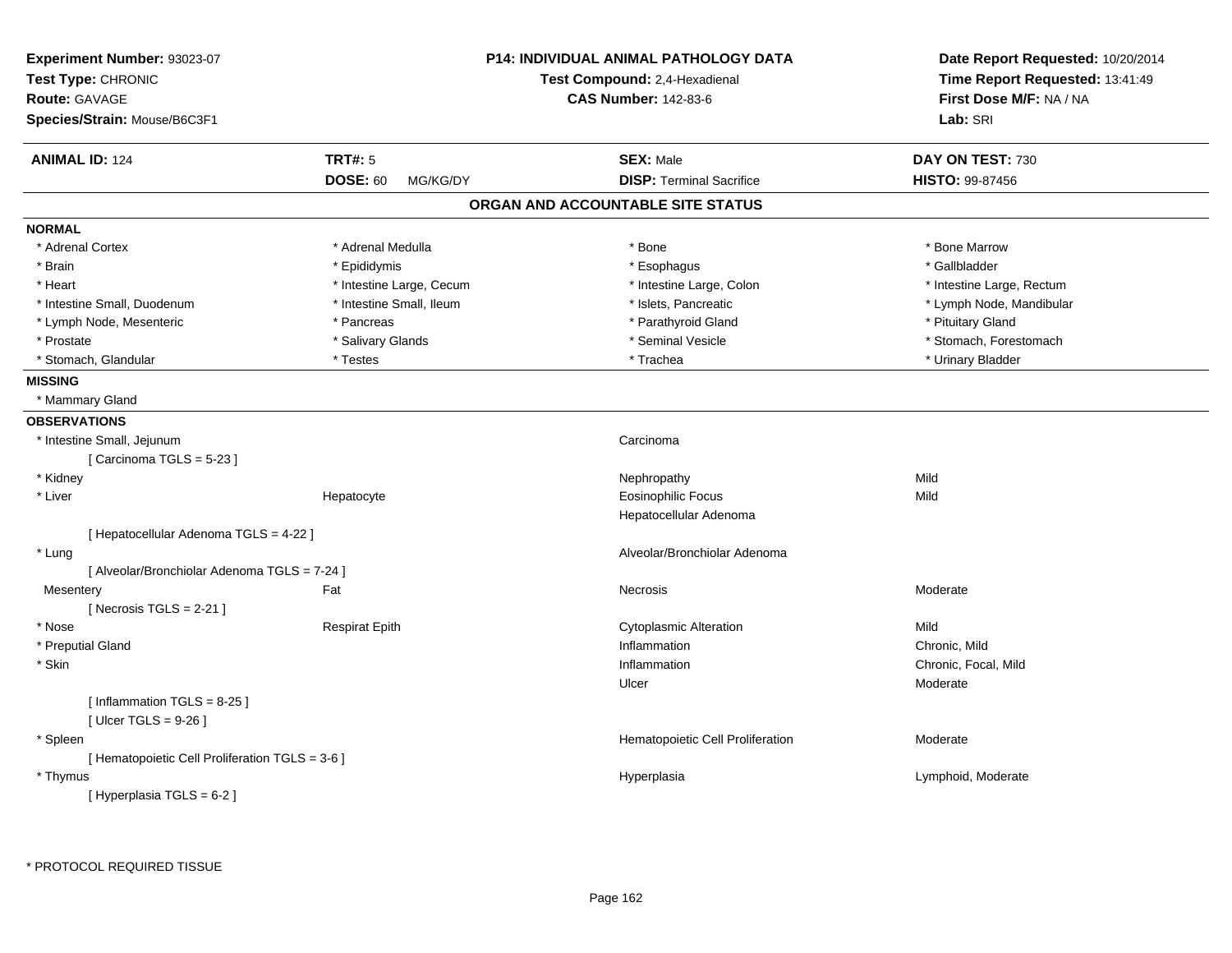| Experiment Number: 93023-07  | <b>P14: INDIVIDUAL ANIMAL PATHOLOGY DATA</b> |                                   | Date Report Requested: 10/20/2014 |
|------------------------------|----------------------------------------------|-----------------------------------|-----------------------------------|
| Test Type: CHRONIC           |                                              | Test Compound: 2,4-Hexadienal     | Time Report Requested: 13:41:49   |
| <b>Route: GAVAGE</b>         | <b>CAS Number: 142-83-6</b>                  |                                   | First Dose M/F: NA / NA           |
| Species/Strain: Mouse/B6C3F1 |                                              |                                   | Lab: SRI                          |
| <b>ANIMAL ID: 124</b>        | TRT#: 5                                      | <b>SEX: Male</b>                  | DAY ON TEST: 730                  |
|                              | <b>DOSE: 60</b><br>MG/KG/DY                  | <b>DISP: Terminal Sacrifice</b>   | <b>HISTO: 99-87456</b>            |
|                              |                                              | ORGAN AND ACCOUNTABLE SITE STATUS |                                   |
| * Thyroid Gland              |                                              | Degeneration                      | Cystic, Focal, Minimal            |
| PRIMARY CAUSE OF DEATH       |                                              |                                   |                                   |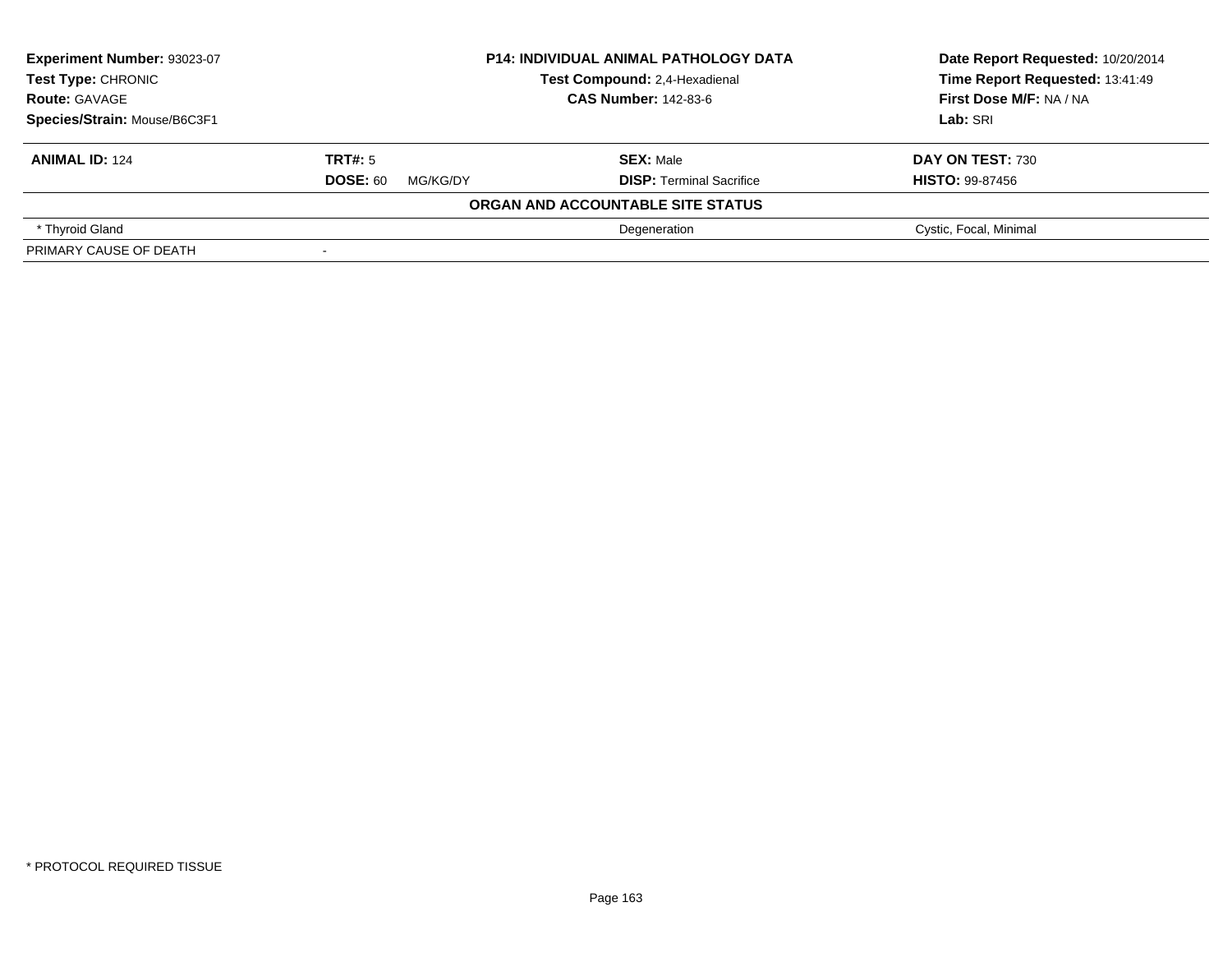| Experiment Number: 93023-07<br>Test Type: CHRONIC<br><b>Route: GAVAGE</b><br>Species/Strain: Mouse/B6C3F1 |                             | P14: INDIVIDUAL ANIMAL PATHOLOGY DATA<br>Test Compound: 2,4-Hexadienal<br><b>CAS Number: 142-83-6</b> | Date Report Requested: 10/20/2014<br>Time Report Requested: 13:41:49<br>First Dose M/F: NA / NA<br>Lab: SRI |
|-----------------------------------------------------------------------------------------------------------|-----------------------------|-------------------------------------------------------------------------------------------------------|-------------------------------------------------------------------------------------------------------------|
|                                                                                                           |                             |                                                                                                       |                                                                                                             |
| <b>ANIMAL ID: 125</b>                                                                                     | <b>TRT#: 5</b>              | <b>SEX: Male</b>                                                                                      | DAY ON TEST: 730                                                                                            |
|                                                                                                           | <b>DOSE: 60</b><br>MG/KG/DY | <b>DISP: Terminal Sacrifice</b>                                                                       | HISTO: 99-87457                                                                                             |
|                                                                                                           |                             | ORGAN AND ACCOUNTABLE SITE STATUS                                                                     |                                                                                                             |
| <b>NORMAL</b>                                                                                             |                             |                                                                                                       |                                                                                                             |
| * Adrenal Medulla                                                                                         | * Bone                      | * Bone Marrow                                                                                         | * Brain                                                                                                     |
| * Epididymis                                                                                              | * Esophagus                 | * Gallbladder                                                                                         | * Heart                                                                                                     |
| * Intestine Large, Cecum                                                                                  | * Intestine Large, Colon    | * Intestine Large, Rectum                                                                             | * Intestine Small, Duodenum                                                                                 |
| * Intestine Small, Ileum                                                                                  | * Intestine Small, Jejunum  | * Islets, Pancreatic                                                                                  | * Lymph Node, Mandibular                                                                                    |
| * Lymph Node, Mesenteric                                                                                  | * Parathyroid Gland         | * Pituitary Gland                                                                                     | * Prostate                                                                                                  |
| * Salivary Glands                                                                                         | * Seminal Vesicle           | * Skin                                                                                                | * Spleen                                                                                                    |
| * Stomach, Forestomach                                                                                    | * Stomach, Glandular        | * Testes                                                                                              | * Thymus                                                                                                    |
| * Trachea                                                                                                 | * Urinary Bladder           |                                                                                                       |                                                                                                             |
| <b>MISSING</b>                                                                                            |                             |                                                                                                       |                                                                                                             |
| * Mammary Gland                                                                                           |                             |                                                                                                       |                                                                                                             |
| <b>OBSERVATIONS</b>                                                                                       |                             |                                                                                                       |                                                                                                             |
| * Adrenal Cortex                                                                                          |                             | <b>Accessory Adrenal Cortical Nodule</b>                                                              | Minimal                                                                                                     |
|                                                                                                           | Subcapsular                 | Hyperplasia                                                                                           | Focal, Mild                                                                                                 |
| * Kidney                                                                                                  |                             | Nephropathy                                                                                           | Mild                                                                                                        |
| * Liver                                                                                                   |                             | Hepatocellular Adenoma                                                                                |                                                                                                             |
|                                                                                                           |                             | <b>Infiltration Cellular</b>                                                                          | Mixed Cell, Minimal                                                                                         |
| [ Hepatocellular Adenoma TGLS = 2-21 ]                                                                    |                             |                                                                                                       |                                                                                                             |
| * Lung                                                                                                    | Alveolar Epith              | Hyperplasia                                                                                           | Mild                                                                                                        |
|                                                                                                           |                             | Hyperplasia                                                                                           | Histiocytic, Mild                                                                                           |
| [ Hyperplasia TGLS = 5-23 ]                                                                               |                             |                                                                                                       |                                                                                                             |
| [Hyperplasia TGLS = 5-23]                                                                                 |                             |                                                                                                       |                                                                                                             |
| Mesentery                                                                                                 | Fat                         | Necrosis                                                                                              | Mild                                                                                                        |
| [Necrosis TGLS = 3-22]                                                                                    |                             |                                                                                                       |                                                                                                             |
| * Nose                                                                                                    | <b>Respirat Epith</b>       | <b>Cytoplasmic Alteration</b>                                                                         | Minimal                                                                                                     |
|                                                                                                           |                             | Inflammation                                                                                          | Suppurative, Minimal                                                                                        |
| * Pancreas                                                                                                | Duct                        | Cyst                                                                                                  | Moderate                                                                                                    |
| * Preputial Gland                                                                                         |                             | Degeneration                                                                                          | Cystic, Moderate                                                                                            |
| [ Degeneration TGLS = 1-8 ]                                                                               |                             |                                                                                                       |                                                                                                             |
| * Thyroid Gland                                                                                           |                             | Degeneration                                                                                          | Cystic, Focal, Mild                                                                                         |

PRIMARY CAUSE OF DEATH-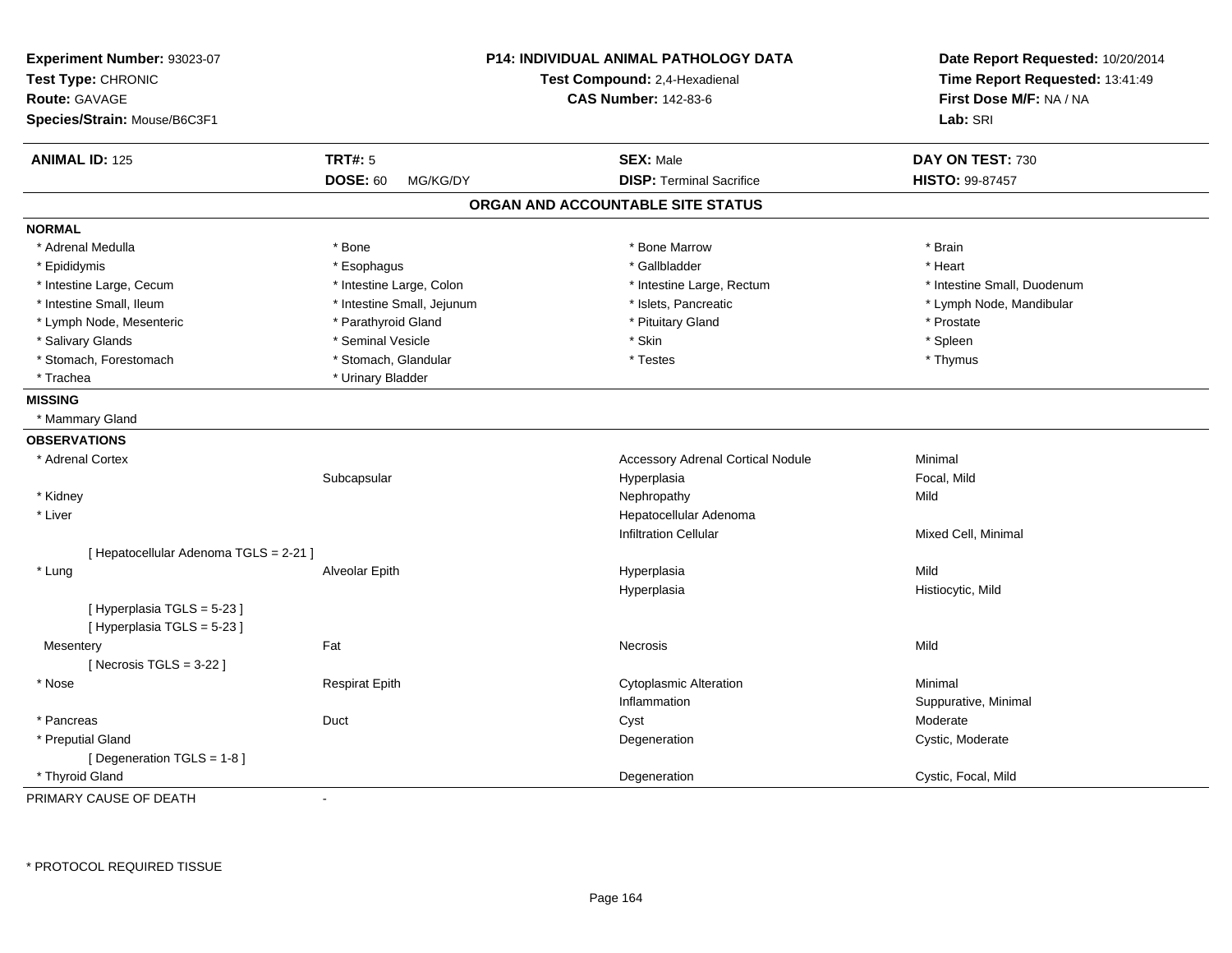| Experiment Number: 93023-07<br><b>Test Type: CHRONIC</b> |                             | <b>P14: INDIVIDUAL ANIMAL PATHOLOGY DATA</b><br>Test Compound: 2,4-Hexadienal | Date Report Requested: 10/20/2014<br>Time Report Requested: 13:41:49 |
|----------------------------------------------------------|-----------------------------|-------------------------------------------------------------------------------|----------------------------------------------------------------------|
| <b>Route: GAVAGE</b>                                     |                             | <b>CAS Number: 142-83-6</b>                                                   | First Dose M/F: NA / NA                                              |
| Species/Strain: Mouse/B6C3F1                             |                             |                                                                               | Lab: SRI                                                             |
| <b>ANIMAL ID: 125</b>                                    | TRT#: 5                     | <b>SEX: Male</b>                                                              | DAY ON TEST: 730                                                     |
|                                                          | <b>DOSE: 60</b><br>MG/KG/DY | <b>DISP: Terminal Sacrifice</b>                                               | <b>HISTO: 99-87457</b>                                               |
|                                                          |                             | <b>ORGAN AND ACCOUNTABLE SITE STATUS</b>                                      |                                                                      |
|                                                          |                             |                                                                               |                                                                      |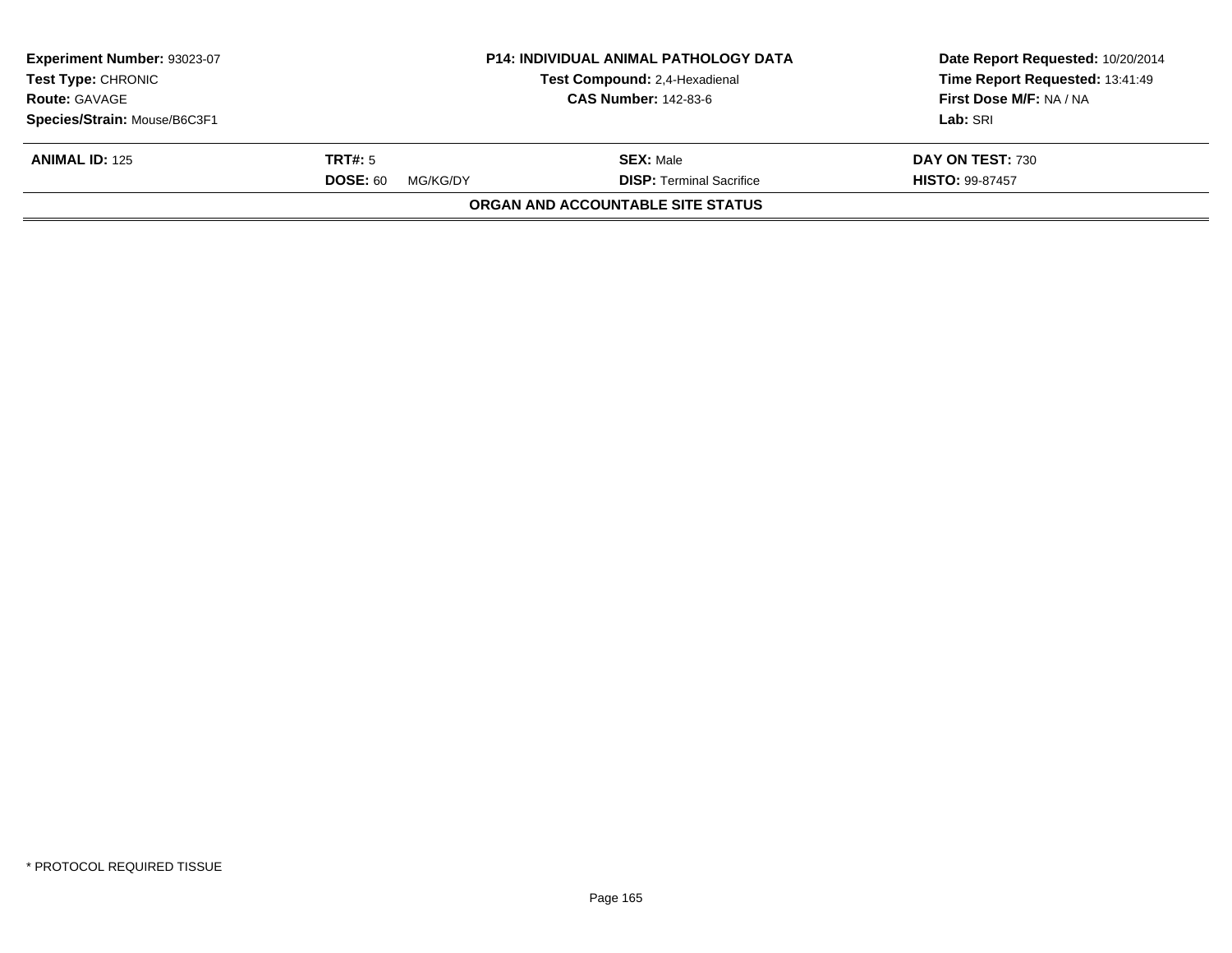| Experiment Number: 93023-07<br>Test Type: CHRONIC<br><b>Route: GAVAGE</b><br>Species/Strain: Mouse/B6C3F1 |                             | <b>P14: INDIVIDUAL ANIMAL PATHOLOGY DATA</b><br>Test Compound: 2,4-Hexadienal<br><b>CAS Number: 142-83-6</b> | Date Report Requested: 10/20/2014<br>Time Report Requested: 13:41:49<br>First Dose M/F: NA / NA<br>Lab: SRI |
|-----------------------------------------------------------------------------------------------------------|-----------------------------|--------------------------------------------------------------------------------------------------------------|-------------------------------------------------------------------------------------------------------------|
| <b>ANIMAL ID: 126</b>                                                                                     | <b>TRT#: 5</b>              | <b>SEX: Male</b>                                                                                             | DAY ON TEST: 731                                                                                            |
|                                                                                                           | <b>DOSE: 60</b><br>MG/KG/DY | <b>DISP: Terminal Sacrifice</b>                                                                              | HISTO: 99-87458                                                                                             |
|                                                                                                           |                             | ORGAN AND ACCOUNTABLE SITE STATUS                                                                            |                                                                                                             |
| <b>NORMAL</b>                                                                                             |                             |                                                                                                              |                                                                                                             |
| * Adrenal Cortex                                                                                          | * Adrenal Medulla           | * Bone                                                                                                       | * Bone Marrow                                                                                               |
| * Brain                                                                                                   | * Epididymis                | * Esophagus                                                                                                  | * Gallbladder                                                                                               |
| * Heart                                                                                                   | * Intestine Large, Cecum    | * Intestine Large, Colon                                                                                     | * Intestine Large, Rectum                                                                                   |
| * Intestine Small, Duodenum                                                                               | * Intestine Small, Ileum    | * Intestine Small, Jejunum                                                                                   | * Islets, Pancreatic                                                                                        |
| * Lung                                                                                                    | * Lymph Node, Mandibular    | * Pancreas                                                                                                   | * Parathyroid Gland                                                                                         |
| * Pituitary Gland                                                                                         | * Preputial Gland           | * Prostate                                                                                                   | * Salivary Glands                                                                                           |
| * Spleen                                                                                                  | * Stomach, Forestomach      | * Stomach, Glandular                                                                                         | * Testes                                                                                                    |
| * Thyroid Gland                                                                                           | * Trachea                   | * Urinary Bladder                                                                                            |                                                                                                             |
| <b>MISSING</b>                                                                                            |                             |                                                                                                              |                                                                                                             |
| * Mammary Gland                                                                                           |                             |                                                                                                              |                                                                                                             |
| <b>OBSERVATIONS</b>                                                                                       |                             |                                                                                                              |                                                                                                             |
| <b>Harderian Gland</b>                                                                                    |                             | Adenoma                                                                                                      |                                                                                                             |
| [Adenoma TGLS = $4-22$ ]                                                                                  |                             |                                                                                                              |                                                                                                             |
| * Kidney                                                                                                  |                             | Nephropathy                                                                                                  | Mild                                                                                                        |
| * Liver                                                                                                   | Oval Cell                   | Hyperplasia                                                                                                  | Mild                                                                                                        |
|                                                                                                           |                             | Inflammation                                                                                                 | Chronic, Mild                                                                                               |
|                                                                                                           | Hepatocyte                  | <b>Mixed Cell Focus</b>                                                                                      | Mild                                                                                                        |
|                                                                                                           | Hepatocyte                  | Vacuolization Cytoplasmic                                                                                    | Focal, Minimal                                                                                              |
| [Hyperplasia TGLS = 3-6]                                                                                  |                             |                                                                                                              |                                                                                                             |
| [Inflammation TGLS = $3-6$ ]                                                                              |                             |                                                                                                              |                                                                                                             |
| * Lymph Node, Mesenteric                                                                                  |                             | Lymphoma Malignant                                                                                           |                                                                                                             |
| [ Lymphoma Malignant TGLS = 2-21 ]                                                                        |                             |                                                                                                              |                                                                                                             |
| * Nose                                                                                                    | <b>Respirat Epith</b>       | <b>Cytoplasmic Alteration</b>                                                                                | Minimal                                                                                                     |
| * Seminal Vesicle                                                                                         |                             | Inflammation                                                                                                 | Chronic, Mild                                                                                               |
| [Inflammation TGLS = 1-7]                                                                                 |                             |                                                                                                              |                                                                                                             |
| * Skin                                                                                                    |                             | Ulcer                                                                                                        | Moderate                                                                                                    |
| [Ulcer TGLS = $5-23$ ]                                                                                    |                             |                                                                                                              |                                                                                                             |
| * Thymus                                                                                                  |                             | Cyst                                                                                                         | Multiple, Mild                                                                                              |
| PRIMARY CAUSE OF DEATH                                                                                    | $\blacksquare$              |                                                                                                              |                                                                                                             |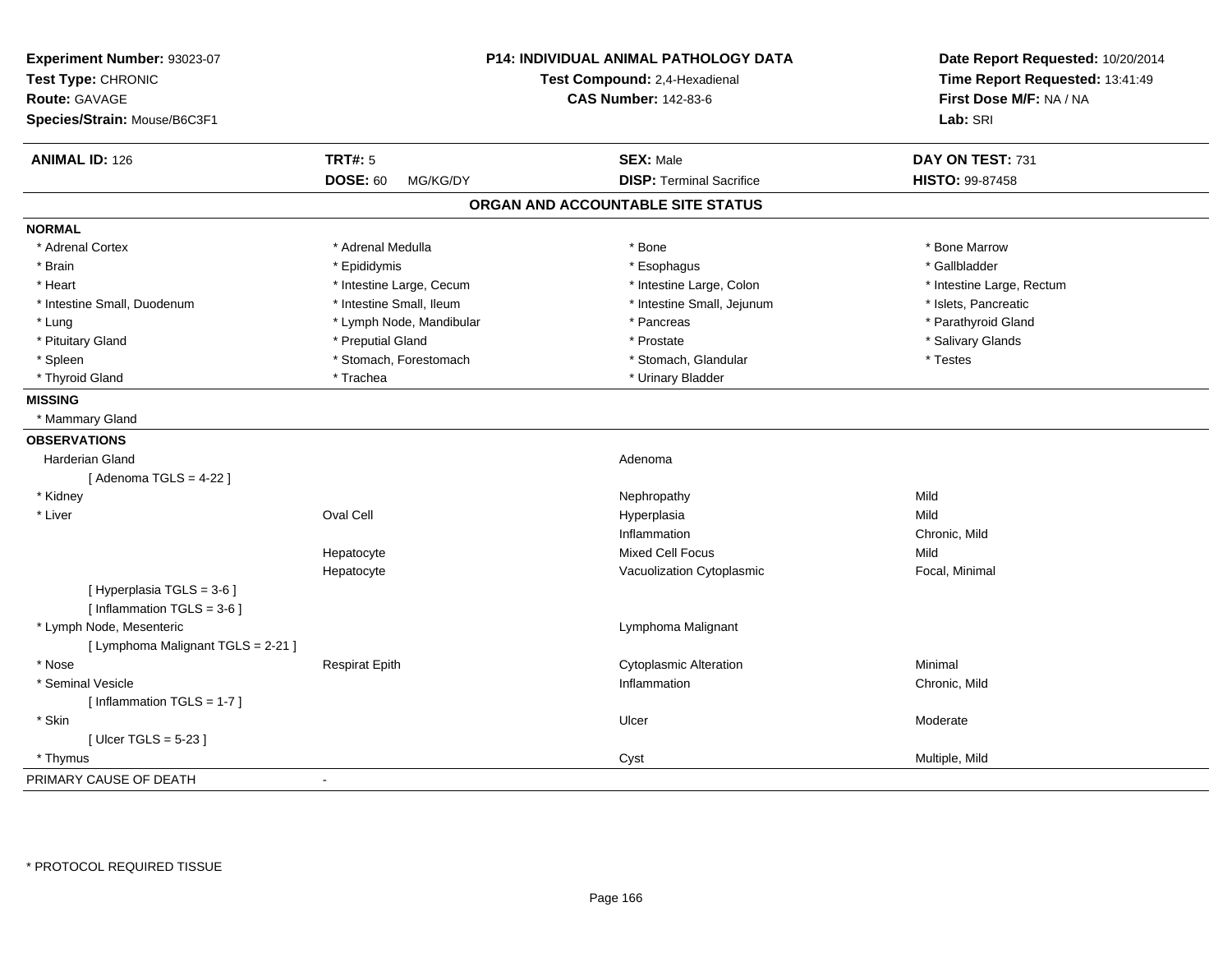| Experiment Number: 93023-07<br>Test Type: CHRONIC<br>Route: GAVAGE<br>Species/Strain: Mouse/B6C3F1 |                             | <b>P14: INDIVIDUAL ANIMAL PATHOLOGY DATA</b><br>Test Compound: 2,4-Hexadienal<br><b>CAS Number: 142-83-6</b> | Date Report Requested: 10/20/2014<br>Time Report Requested: 13:41:49<br>First Dose M/F: NA / NA<br>Lab: SRI |
|----------------------------------------------------------------------------------------------------|-----------------------------|--------------------------------------------------------------------------------------------------------------|-------------------------------------------------------------------------------------------------------------|
| <b>ANIMAL ID: 127</b>                                                                              | <b>TRT#: 5</b>              | <b>SEX: Male</b>                                                                                             | DAY ON TEST: 730                                                                                            |
|                                                                                                    | <b>DOSE: 60</b><br>MG/KG/DY | <b>DISP: Terminal Sacrifice</b>                                                                              | HISTO: 99-87459                                                                                             |
|                                                                                                    |                             | ORGAN AND ACCOUNTABLE SITE STATUS                                                                            |                                                                                                             |
| <b>NORMAL</b>                                                                                      |                             |                                                                                                              |                                                                                                             |
| * Adrenal Cortex                                                                                   | * Adrenal Medulla           | * Bone                                                                                                       | * Bone Marrow                                                                                               |
| * Brain                                                                                            | * Epididymis                | * Esophagus                                                                                                  | * Heart                                                                                                     |
| * Intestine Large, Cecum                                                                           | * Intestine Large, Colon    | * Intestine Large, Rectum                                                                                    | * Intestine Small, Duodenum                                                                                 |
| * Intestine Small, Ileum                                                                           | * Intestine Small, Jejunum  | * Islets, Pancreatic                                                                                         | * Lymph Node, Mandibular                                                                                    |
| * Lymph Node, Mesenteric                                                                           | * Pancreas                  | * Parathyroid Gland                                                                                          | * Pituitary Gland                                                                                           |
| * Prostate                                                                                         | * Salivary Glands           | * Seminal Vesicle                                                                                            | * Skin                                                                                                      |
| * Spleen                                                                                           | * Stomach, Forestomach      | * Stomach, Glandular                                                                                         | * Testes                                                                                                    |
| * Thymus                                                                                           | * Thyroid Gland             | * Trachea                                                                                                    | * Urinary Bladder                                                                                           |
| <b>MISSING</b>                                                                                     |                             |                                                                                                              |                                                                                                             |
| * Mammary Gland                                                                                    |                             |                                                                                                              |                                                                                                             |
| <b>OBSERVATIONS</b>                                                                                |                             |                                                                                                              |                                                                                                             |
| * Gallbladder                                                                                      |                             | Cyst                                                                                                         | Minimal                                                                                                     |
| * Kidney                                                                                           |                             | Nephropathy                                                                                                  | Minimal                                                                                                     |
| * Liver                                                                                            | Hepatocyte                  | Mixed Cell Focus                                                                                             | Minimal                                                                                                     |
|                                                                                                    | Hepatocyte, Midzonal        | Vacuolization Cytoplasmic                                                                                    | Moderate                                                                                                    |
| [Mixed Cell Focus TGLS = 2-21]                                                                     |                             |                                                                                                              |                                                                                                             |
| [Vacuolization Cytoplasmic TGLS = 2-21]                                                            |                             |                                                                                                              |                                                                                                             |
| * Lung                                                                                             | Alveolar Epith              | Hyperplasia                                                                                                  | Mild                                                                                                        |
| [Hyperplasia TGLS = 3-23]                                                                          |                             |                                                                                                              |                                                                                                             |
| Mesentery                                                                                          | Fat                         | Necrosis                                                                                                     | Moderate                                                                                                    |
| [Necrosis TGLS = $4-22$ ]                                                                          |                             |                                                                                                              |                                                                                                             |
| * Nose                                                                                             | <b>Respirat Epith</b>       | <b>Cytoplasmic Alteration</b>                                                                                | Minimal                                                                                                     |
| * Preputial Gland                                                                                  |                             | Degeneration                                                                                                 | Cystic, Moderate                                                                                            |
| [ Degeneration TGLS = $1-8$ ]                                                                      |                             |                                                                                                              |                                                                                                             |
| PRIMARY CAUSE OF DEATH                                                                             | $\blacksquare$              |                                                                                                              |                                                                                                             |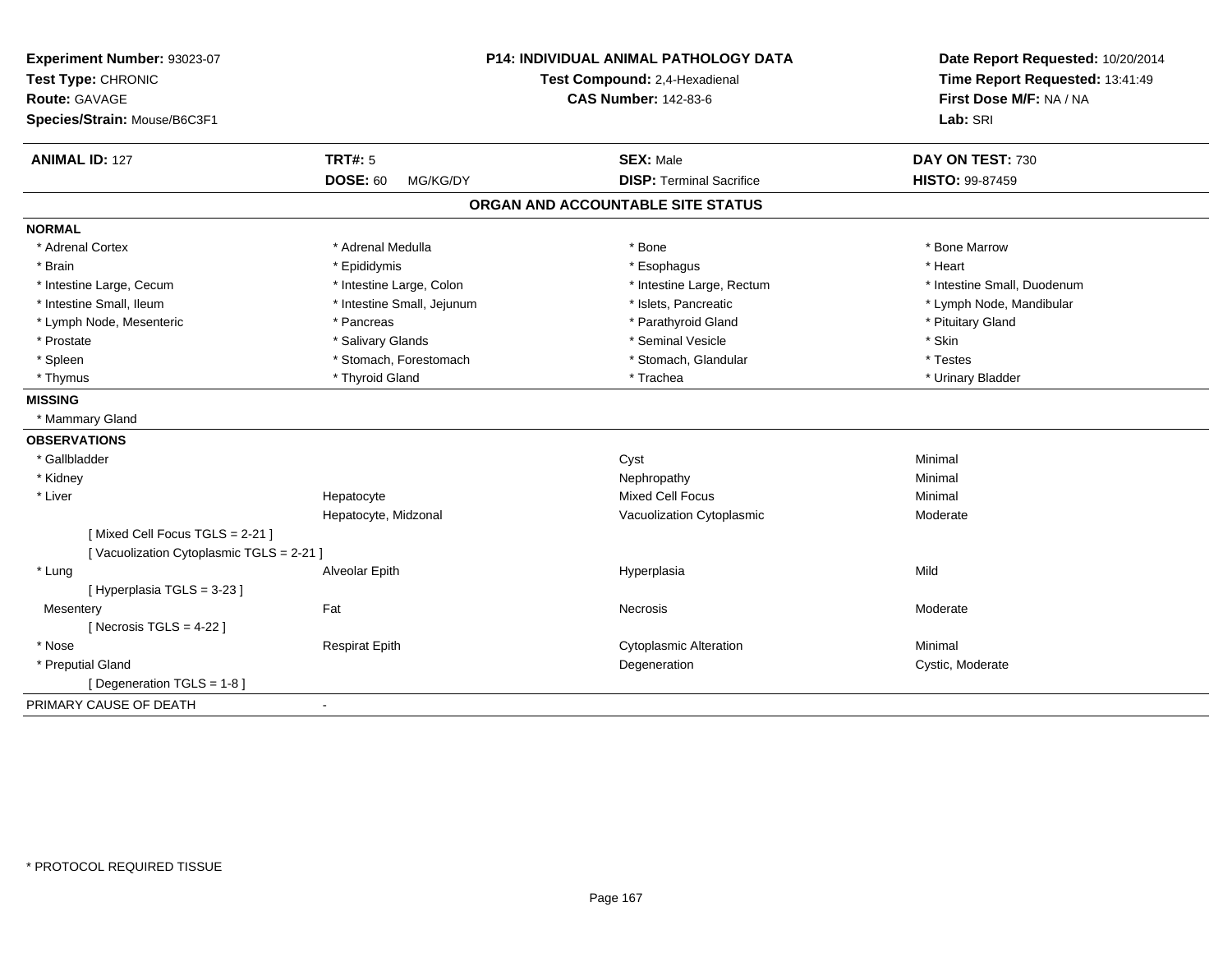| Experiment Number: 93023-07                                                     |                             | P14: INDIVIDUAL ANIMAL PATHOLOGY DATA | Date Report Requested: 10/20/2014                          |
|---------------------------------------------------------------------------------|-----------------------------|---------------------------------------|------------------------------------------------------------|
| Test Type: CHRONIC                                                              |                             | Test Compound: 2,4-Hexadienal         | Time Report Requested: 13:41:49<br>First Dose M/F: NA / NA |
| <b>Route: GAVAGE</b>                                                            |                             | <b>CAS Number: 142-83-6</b>           |                                                            |
| Species/Strain: Mouse/B6C3F1                                                    |                             |                                       | Lab: SRI                                                   |
| <b>ANIMAL ID: 128</b>                                                           | <b>TRT#: 5</b>              | <b>SEX: Male</b>                      | DAY ON TEST: 732                                           |
|                                                                                 | <b>DOSE: 60</b><br>MG/KG/DY | <b>DISP: Terminal Sacrifice</b>       | HISTO: 99-87460                                            |
|                                                                                 |                             | ORGAN AND ACCOUNTABLE SITE STATUS     |                                                            |
| <b>NORMAL</b>                                                                   |                             |                                       |                                                            |
| * Adrenal Medulla                                                               | * Bone                      | * Bone Marrow                         | * Brain                                                    |
| * Epididymis                                                                    | * Esophagus                 | * Gallbladder                         | * Heart                                                    |
| * Intestine Large, Cecum                                                        | * Intestine Large, Colon    | * Intestine Large, Rectum             | * Intestine Small, Duodenum                                |
| * Intestine Small, Ileum                                                        | * Intestine Small, Jejunum  | * Islets, Pancreatic                  | * Lung                                                     |
| * Lymph Node, Mandibular                                                        | * Lymph Node, Mesenteric    | * Pancreas                            | * Parathyroid Gland                                        |
| * Prostate                                                                      | * Salivary Glands           | * Seminal Vesicle                     | * Skin                                                     |
| * Spleen                                                                        | * Stomach, Forestomach      | * Stomach, Glandular                  | * Testes                                                   |
| * Thyroid Gland                                                                 | * Trachea                   | * Urinary Bladder                     |                                                            |
| <b>MISSING</b>                                                                  |                             |                                       |                                                            |
| * Mammary Gland                                                                 |                             |                                       |                                                            |
| <b>INSUFFICIENT TISSUE</b>                                                      |                             |                                       |                                                            |
| * Thymus                                                                        |                             |                                       |                                                            |
| <b>OBSERVATIONS</b>                                                             |                             |                                       |                                                            |
| * Adrenal Cortex                                                                | Subcapsular                 | Hyperplasia                           | Focal, Mild                                                |
| * Kidney                                                                        |                             | Nephropathy                           | Mild                                                       |
| * Liver                                                                         |                             | Hepatocellular Adenoma                |                                                            |
|                                                                                 | Hepatocyte                  | Vacuolization Cytoplasmic             | Focal, Mild                                                |
|                                                                                 | Hepatocyte, Midzonal        | Vacuolization Cytoplasmic             | Minimal                                                    |
| [ Hepatocellular Adenoma TGLS = 4-6 ]<br>[Vacuolization Cytoplasmic TGLS = 4-6] |                             |                                       |                                                            |
| Mesentery                                                                       | Fat                         | Necrosis                              | Moderate                                                   |
| [Necrosis $TGLS = 3-21$ ]                                                       |                             |                                       |                                                            |
| * Nose                                                                          | <b>Respirat Epith</b>       | <b>Cytoplasmic Alteration</b>         | Mild                                                       |
|                                                                                 |                             | Inflammation                          | Suppurative, Mild                                          |
| * Pituitary Gland                                                               | Pars Distalis               | Degeneration                          | Cystic, Focal, Minimal                                     |
| * Preputial Gland                                                               |                             | Degeneration                          | Cystic, Moderate                                           |
| [ Degeneration TGLS = 1-8 ]                                                     |                             |                                       |                                                            |
| PRIMARY CAUSE OF DEATH                                                          | $\blacksquare$              |                                       |                                                            |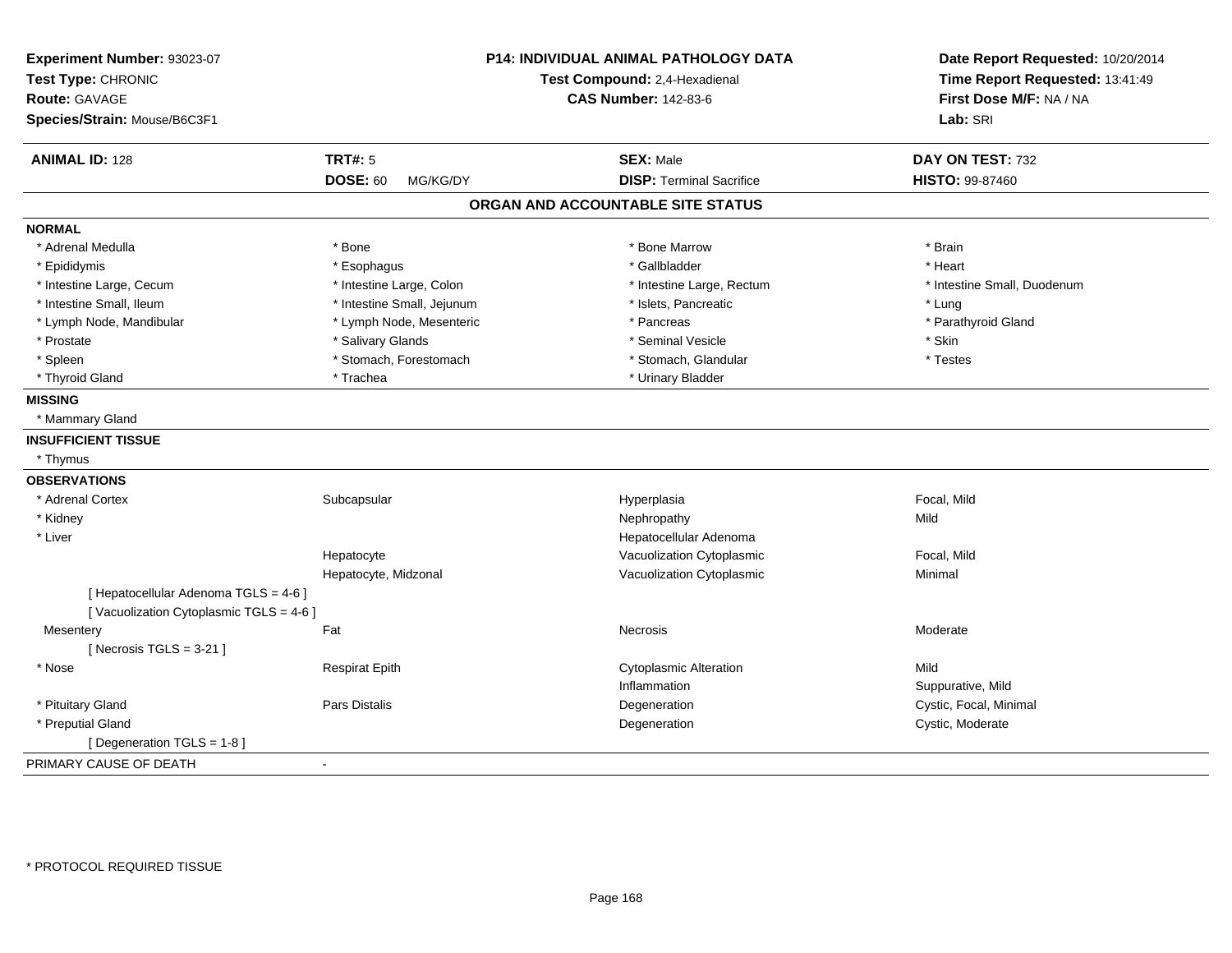| Experiment Number: 93023-07<br>Test Type: CHRONIC |                             | <b>P14: INDIVIDUAL ANIMAL PATHOLOGY DATA</b><br>Test Compound: 2,4-Hexadienal | Date Report Requested: 10/20/2014<br>Time Report Requested: 13:41:49 |
|---------------------------------------------------|-----------------------------|-------------------------------------------------------------------------------|----------------------------------------------------------------------|
| <b>Route: GAVAGE</b>                              |                             | <b>CAS Number: 142-83-6</b>                                                   | First Dose M/F: NA / NA                                              |
| Species/Strain: Mouse/B6C3F1                      |                             |                                                                               | Lab: SRI                                                             |
| <b>ANIMAL ID: 129</b>                             | <b>TRT#: 5</b>              | <b>SEX: Male</b>                                                              | DAY ON TEST: 731                                                     |
|                                                   | <b>DOSE: 60</b><br>MG/KG/DY | <b>DISP: Terminal Sacrifice</b>                                               | HISTO: 99-87461                                                      |
|                                                   |                             | ORGAN AND ACCOUNTABLE SITE STATUS                                             |                                                                      |
| <b>NORMAL</b>                                     |                             |                                                                               |                                                                      |
| * Adrenal Cortex                                  | * Adrenal Medulla           | * Bone                                                                        | * Bone Marrow                                                        |
| * Brain                                           | * Epididymis                | * Esophagus                                                                   | * Heart                                                              |
| * Intestine Large, Cecum                          | * Intestine Large, Colon    | * Intestine Large, Rectum                                                     | * Intestine Small, Duodenum                                          |
| * Intestine Small, Jejunum                        | * Islets, Pancreatic        | * Lung                                                                        | * Lymph Node, Mandibular                                             |
| * Pancreas                                        | * Parathyroid Gland         | * Pituitary Gland                                                             | * Prostate                                                           |
| * Salivary Glands                                 | * Seminal Vesicle           | * Skin                                                                        | * Stomach, Forestomach                                               |
| * Stomach, Glandular                              | * Testes                    | * Trachea                                                                     | * Urinary Bladder                                                    |
| <b>MISSING</b>                                    |                             |                                                                               |                                                                      |
| * Mammary Gland                                   |                             |                                                                               |                                                                      |
| <b>OBSERVATIONS</b>                               |                             |                                                                               |                                                                      |
| * Gallbladder                                     | Epithelium                  | Degeneration                                                                  | Hyaline, Moderate                                                    |
|                                                   | Epithelium                  | Hyperplasia                                                                   | Adenomatous, Moderate                                                |
| * Intestine Small, Ileum                          |                             | <b>Infiltration Cellular</b>                                                  | Mixed Cell, Mild                                                     |
| * Kidney                                          |                             | Congestion                                                                    | Mild                                                                 |
|                                                   |                             | Nephropathy                                                                   | Mild                                                                 |
| [Congestion TGLS = 6-5]                           |                             |                                                                               |                                                                      |
| * Liver                                           |                             | Hepatocellular Adenoma                                                        | Multiple                                                             |
|                                                   |                             | <b>Infiltration Cellular</b>                                                  | Lymphocyte, Mild                                                     |
| [ Hepatocellular Adenoma TGLS = 2-21, 3-22 ]      |                             |                                                                               |                                                                      |
| * Lymph Node, Mesenteric                          |                             | Hyperplasia                                                                   | Plasma Cell, Moderate                                                |
| [Hyperplasia TGLS = 5-5]                          |                             |                                                                               |                                                                      |
| * Nose                                            | <b>Respirat Epith</b>       | <b>Cytoplasmic Alteration</b>                                                 | Mild                                                                 |
| * Preputial Gland                                 |                             | Degeneration                                                                  | Cystic, Moderate                                                     |
| [ Degeneration TGLS = 1-8 ]                       |                             |                                                                               |                                                                      |
| * Spleen                                          |                             | Hematopoietic Cell Proliferation                                              | Mild                                                                 |
|                                                   |                             | Hyperplasia                                                                   | Lymphoid, Moderate                                                   |
| [ Hematopoietic Cell Proliferation TGLS = 4-6 ]   |                             |                                                                               |                                                                      |
| [ Hyperplasia TGLS = 4-6 ]                        |                             |                                                                               |                                                                      |
| * Thymus                                          |                             | Cyst                                                                          | Mild                                                                 |
| * Thyroid Gland                                   |                             | Degeneration                                                                  | Cystic, Focal, Minimal                                               |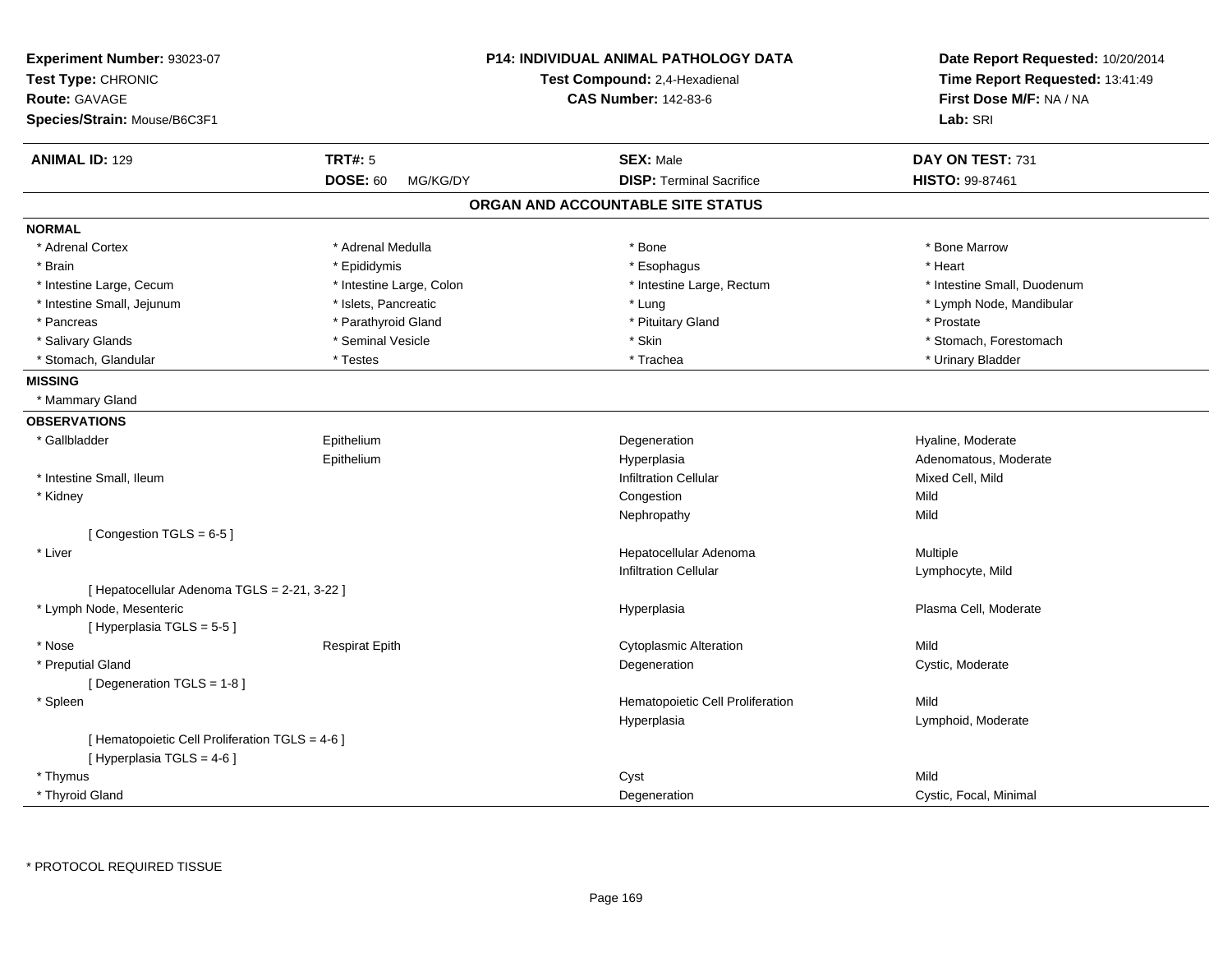| <b>Experiment Number: 93023-07</b><br><b>Test Type: CHRONIC</b><br><b>Route: GAVAGE</b> | <b>P14: INDIVIDUAL ANIMAL PATHOLOGY DATA</b><br>Test Compound: 2,4-Hexadienal<br><b>CAS Number: 142-83-6</b> |                                   | Date Report Requested: 10/20/2014<br>Time Report Requested: 13:41:49<br>First Dose M/F: NA / NA<br>Lab: SRI |
|-----------------------------------------------------------------------------------------|--------------------------------------------------------------------------------------------------------------|-----------------------------------|-------------------------------------------------------------------------------------------------------------|
| Species/Strain: Mouse/B6C3F1                                                            |                                                                                                              |                                   |                                                                                                             |
| <b>ANIMAL ID: 129</b>                                                                   | TRT#: 5                                                                                                      | <b>SEX: Male</b>                  | DAY ON TEST: 731                                                                                            |
|                                                                                         | <b>DOSE: 60</b><br>MG/KG/DY                                                                                  | <b>DISP: Terminal Sacrifice</b>   | <b>HISTO: 99-87461</b>                                                                                      |
|                                                                                         |                                                                                                              | ORGAN AND ACCOUNTABLE SITE STATUS |                                                                                                             |
| PRIMARY CAUSE OF DEATH                                                                  |                                                                                                              |                                   |                                                                                                             |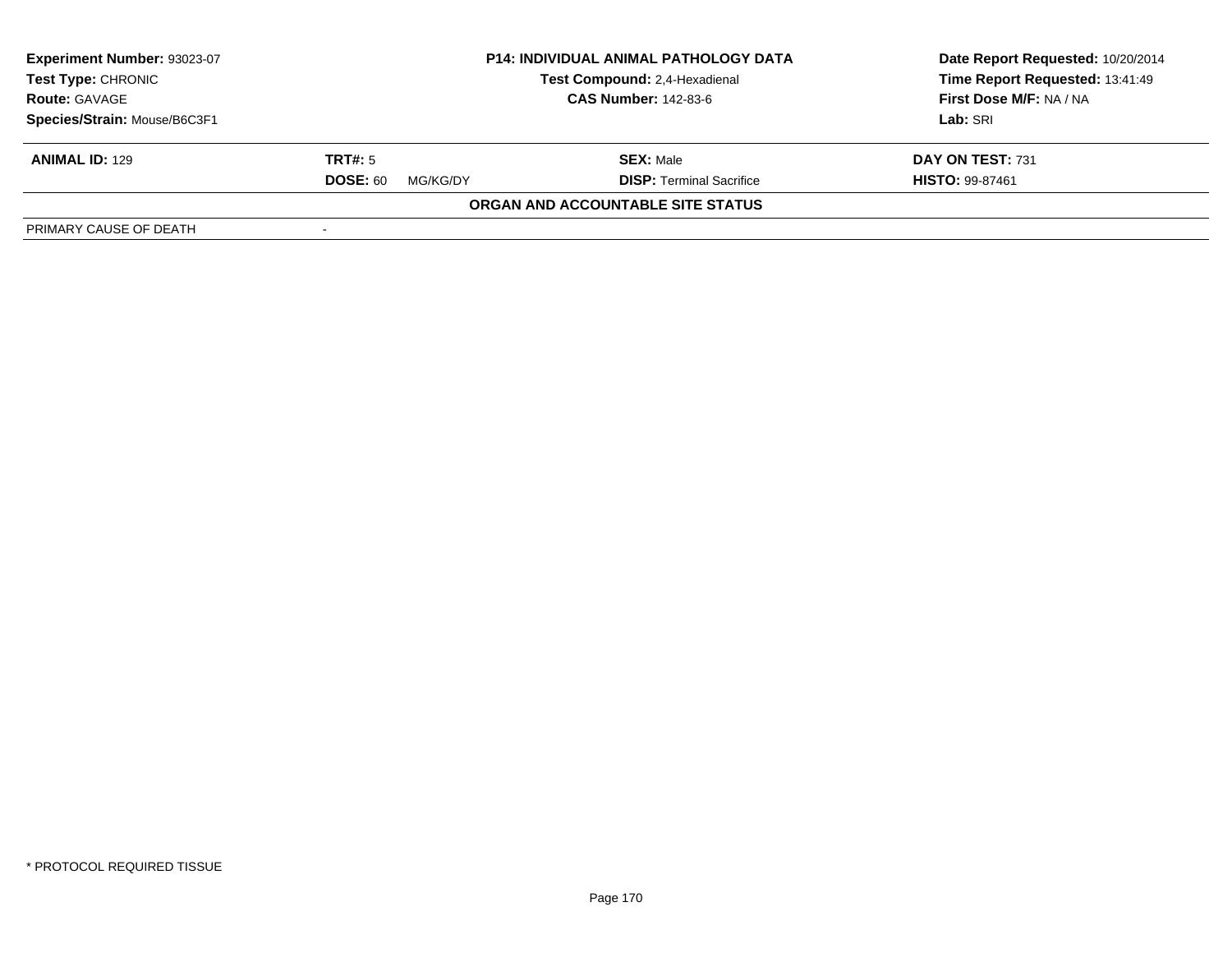| Experiment Number: 93023-07                  |                             | <b>P14: INDIVIDUAL ANIMAL PATHOLOGY DATA</b> | Date Report Requested: 10/20/2014                          |
|----------------------------------------------|-----------------------------|----------------------------------------------|------------------------------------------------------------|
| Test Type: CHRONIC                           |                             | Test Compound: 2,4-Hexadienal                | Time Report Requested: 13:41:49<br>First Dose M/F: NA / NA |
| <b>Route: GAVAGE</b>                         |                             | <b>CAS Number: 142-83-6</b>                  |                                                            |
| Species/Strain: Mouse/B6C3F1                 |                             |                                              | Lab: SRI                                                   |
| <b>ANIMAL ID: 130</b>                        | <b>TRT#: 5</b>              | <b>SEX: Male</b>                             | DAY ON TEST: 730                                           |
|                                              | <b>DOSE: 60</b><br>MG/KG/DY | <b>DISP: Terminal Sacrifice</b>              | <b>HISTO: 99-87462</b>                                     |
|                                              |                             | ORGAN AND ACCOUNTABLE SITE STATUS            |                                                            |
| <b>NORMAL</b>                                |                             |                                              |                                                            |
| * Adrenal Cortex                             | * Adrenal Medulla           | * Bone                                       | * Brain                                                    |
| * Esophagus                                  | * Gallbladder               | * Intestine Large, Cecum                     | * Intestine Large, Colon                                   |
| * Intestine Large, Rectum                    | * Intestine Small, Duodenum | * Intestine Small, Jejunum                   | * Islets, Pancreatic                                       |
| * Lymph Node, Mandibular                     | * Lymph Node, Mesenteric    | * Pancreas                                   | * Parathyroid Gland                                        |
| * Pituitary Gland                            | * Seminal Vesicle           | * Stomach, Forestomach                       | * Stomach, Glandular                                       |
| * Testes                                     | * Thyroid Gland             | * Trachea                                    |                                                            |
| <b>MISSING</b>                               |                             |                                              |                                                            |
| * Mammary Gland                              |                             |                                              |                                                            |
| <b>OBSERVATIONS</b>                          |                             |                                              |                                                            |
| * Bone Marrow                                |                             | Lymphoma Malignant                           |                                                            |
| * Epididymis                                 |                             | Lymphoma Malignant                           |                                                            |
| * Heart                                      |                             | Lymphoma Malignant                           |                                                            |
| * Intestine Small, Ileum                     |                             | Carcinoma                                    |                                                            |
|                                              |                             | Lymphoma Malignant                           |                                                            |
| [Carcinoma TGLS = 4-23]                      |                             |                                              |                                                            |
| * Kidney                                     |                             | Atrophy                                      | Moderate                                                   |
|                                              |                             | Hydronephrosis                               | Moderate                                                   |
|                                              |                             | Lymphoma Malignant                           |                                                            |
|                                              |                             | Nephropathy                                  | Mild                                                       |
| * Liver                                      |                             | Hepatocellular Adenoma                       | Multiple                                                   |
|                                              |                             | Hepatocellular Carcinoma                     |                                                            |
|                                              |                             | Lymphoma Malignant                           |                                                            |
| [ Hepatocellular Adenoma TGLS = 3-22, 5-24 ] |                             |                                              |                                                            |
| [ Hepatocellular Carcinoma TGLS = 3-22 ]     |                             |                                              |                                                            |
| * Lung                                       |                             | Lymphoma Malignant                           |                                                            |
| Mesentery                                    |                             | Lymphoma Malignant                           |                                                            |
|                                              | Fat                         | <b>Necrosis</b>                              | Moderate                                                   |
| [ Necrosis TGLS = $2-21$ ]                   |                             |                                              |                                                            |
| * Nose                                       | <b>Respirat Epith</b>       | <b>Cytoplasmic Alteration</b>                | Moderate                                                   |
| * Preputial Gland                            |                             | Lymphoma Malignant                           |                                                            |
|                                              |                             |                                              |                                                            |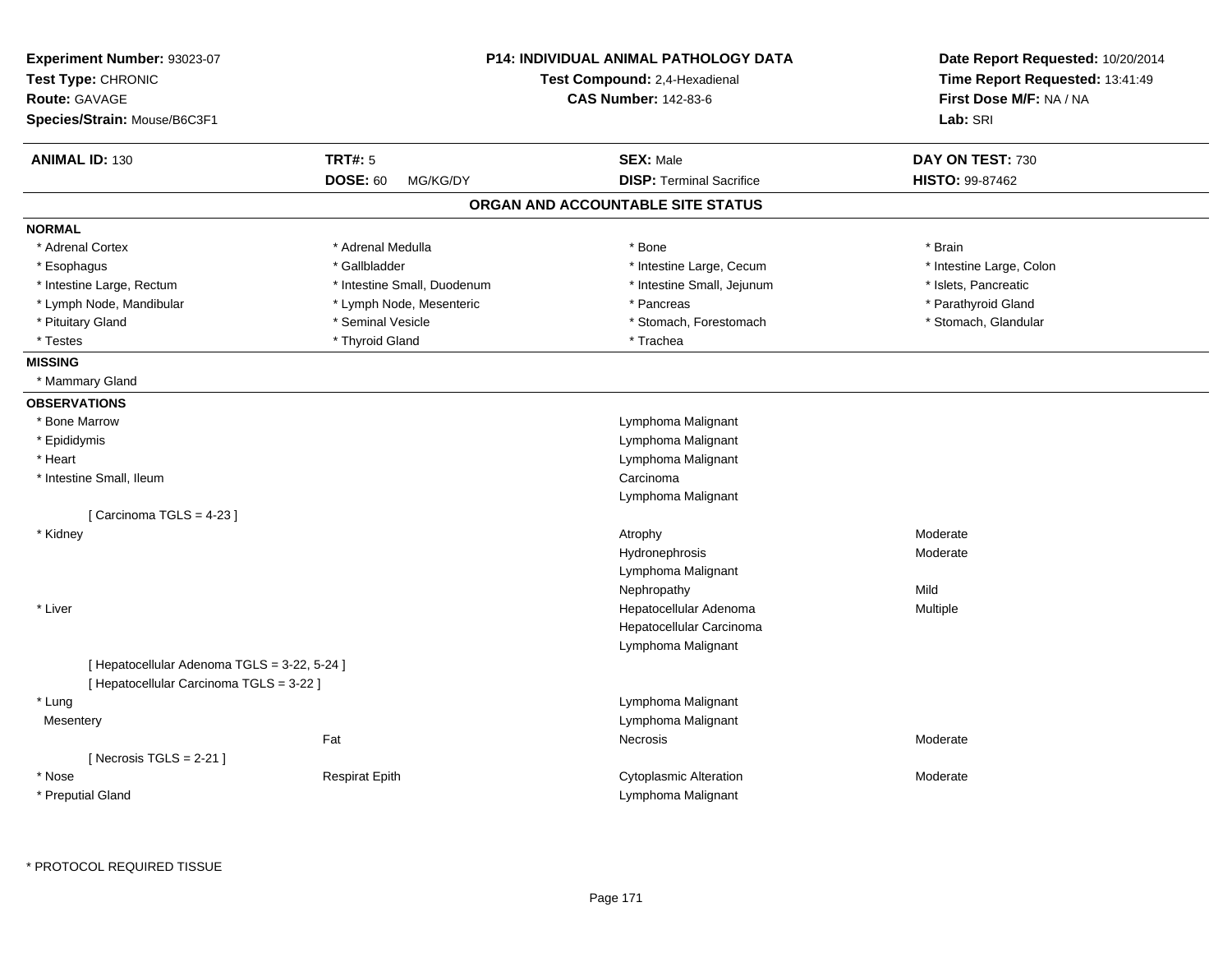| Experiment Number: 93023-07<br><b>Test Type: CHRONIC</b><br><b>Route: GAVAGE</b><br>Species/Strain: Mouse/B6C3F1 |                             | <b>P14: INDIVIDUAL ANIMAL PATHOLOGY DATA</b><br><b>Test Compound: 2,4-Hexadienal</b><br><b>CAS Number: 142-83-6</b> | Date Report Requested: 10/20/2014<br>Time Report Requested: 13:41:49<br>First Dose M/F: NA / NA<br>Lab: SRI |
|------------------------------------------------------------------------------------------------------------------|-----------------------------|---------------------------------------------------------------------------------------------------------------------|-------------------------------------------------------------------------------------------------------------|
| <b>ANIMAL ID: 130</b>                                                                                            | <b>TRT#: 5</b>              | <b>SEX: Male</b>                                                                                                    | DAY ON TEST: 730                                                                                            |
|                                                                                                                  | <b>DOSE: 60</b><br>MG/KG/DY | <b>DISP:</b> Terminal Sacrifice                                                                                     | <b>HISTO: 99-87462</b>                                                                                      |
|                                                                                                                  |                             | ORGAN AND ACCOUNTABLE SITE STATUS                                                                                   |                                                                                                             |
| * Prostate                                                                                                       |                             | Lymphoma Malignant                                                                                                  |                                                                                                             |
| * Salivary Glands                                                                                                |                             | Lymphoma Malignant                                                                                                  |                                                                                                             |
| * Skin                                                                                                           | <b>Subcut Tiss</b>          | Lymphoma Malignant                                                                                                  |                                                                                                             |
| * Spleen                                                                                                         |                             | Lymphoma Malignant                                                                                                  |                                                                                                             |
| [ Lymphoma Malignant TGLS = 1-6 ]                                                                                |                             |                                                                                                                     |                                                                                                             |
| * Thymus                                                                                                         |                             | Lymphoma Malignant                                                                                                  |                                                                                                             |
| Ureter                                                                                                           |                             | Lymphoma Malignant                                                                                                  |                                                                                                             |
| Urethra                                                                                                          |                             | Lymphoma Malignant                                                                                                  |                                                                                                             |
| * Urinary Bladder                                                                                                |                             | Lymphoma Malignant                                                                                                  |                                                                                                             |
| PRIMARY CAUSE OF DEATH                                                                                           |                             |                                                                                                                     |                                                                                                             |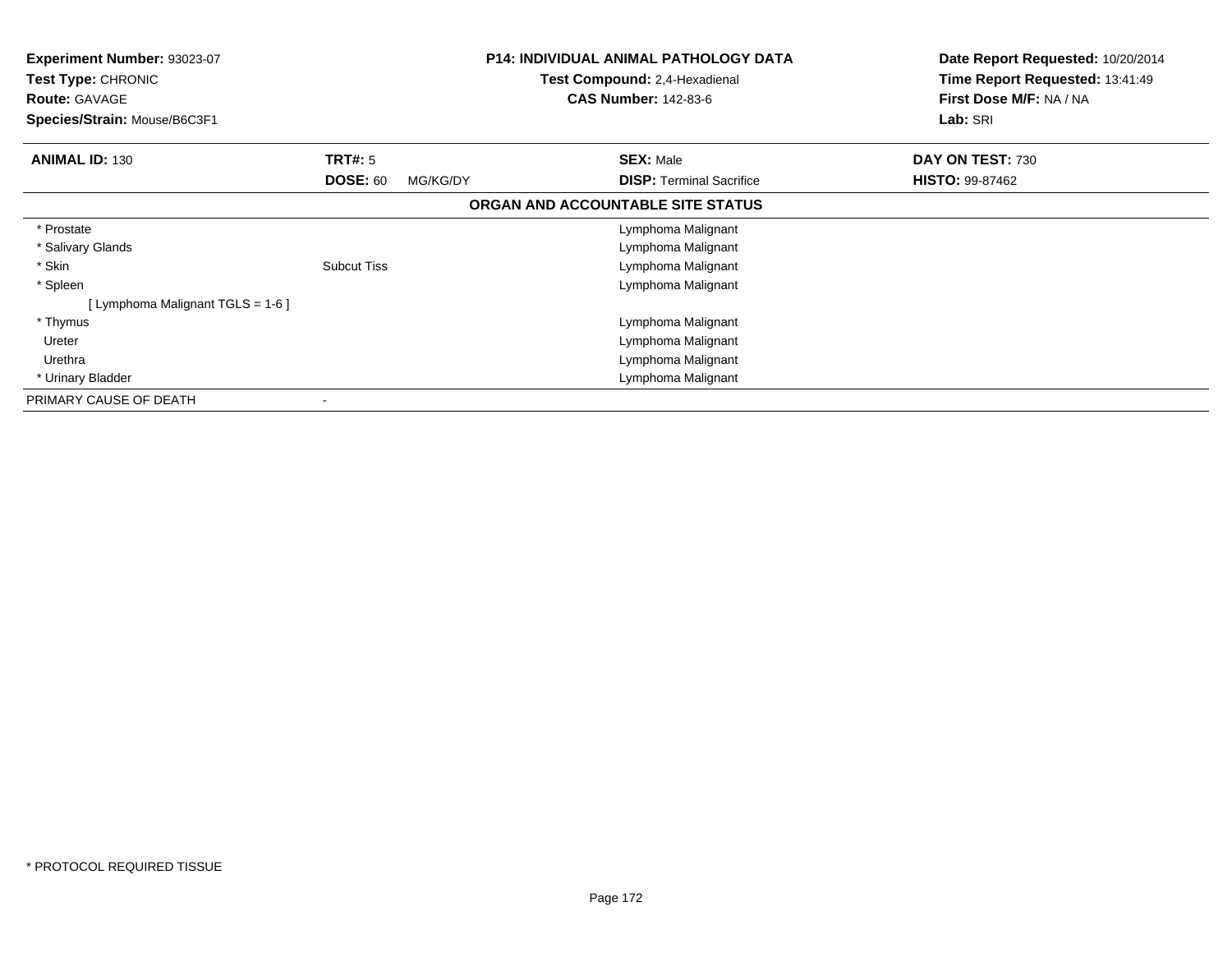| Experiment Number: 93023-07            |                             | <b>P14: INDIVIDUAL ANIMAL PATHOLOGY DATA</b> |                                  | Date Report Requested: 10/20/2014 |  |
|----------------------------------------|-----------------------------|----------------------------------------------|----------------------------------|-----------------------------------|--|
| Test Type: CHRONIC                     |                             | Test Compound: 2,4-Hexadienal                |                                  | Time Report Requested: 13:41:49   |  |
| <b>Route: GAVAGE</b>                   |                             | <b>CAS Number: 142-83-6</b>                  |                                  | First Dose M/F: NA / NA           |  |
| Species/Strain: Mouse/B6C3F1           |                             |                                              |                                  | Lab: SRI                          |  |
| <b>ANIMAL ID: 131</b>                  | <b>TRT#: 5</b>              |                                              | <b>SEX: Male</b>                 | DAY ON TEST: 730                  |  |
|                                        | <b>DOSE: 60</b><br>MG/KG/DY |                                              | <b>DISP: Terminal Sacrifice</b>  | <b>HISTO: 99-87463</b>            |  |
|                                        |                             | ORGAN AND ACCOUNTABLE SITE STATUS            |                                  |                                   |  |
| <b>NORMAL</b>                          |                             |                                              |                                  |                                   |  |
| * Adrenal Cortex                       | * Adrenal Medulla           |                                              | * Bone                           | * Bone Marrow                     |  |
| * Brain                                | * Epididymis                |                                              | * Esophagus                      | * Gallbladder                     |  |
| * Heart                                | * Intestine Large, Cecum    |                                              | * Intestine Large, Colon         | * Intestine Large, Rectum         |  |
| * Intestine Small, Duodenum            | * Intestine Small, Ileum    |                                              | * Intestine Small, Jejunum       | * Islets, Pancreatic              |  |
| * Lung                                 | * Lymph Node, Mandibular    |                                              | * Lymph Node, Mesenteric         | * Pancreas                        |  |
| * Parathyroid Gland                    | * Prostate                  |                                              | * Salivary Glands                | * Seminal Vesicle                 |  |
| * Skin                                 | * Testes                    |                                              | * Thymus                         | * Thyroid Gland                   |  |
| * Trachea                              | * Urinary Bladder           |                                              |                                  |                                   |  |
| <b>MISSING</b>                         |                             |                                              |                                  |                                   |  |
| * Mammary Gland                        | * Nose                      |                                              | * Pituitary Gland                | * Stomach, Forestomach            |  |
| * Stomach, Glandular                   |                             |                                              |                                  |                                   |  |
| <b>OBSERVATIONS</b>                    |                             |                                              |                                  |                                   |  |
| * Kidney                               |                             |                                              | Nephropathy                      | Mild                              |  |
| * Liver                                | Hepatocyte                  |                                              | Vacuolization Cytoplasmic        | Diffuse, Moderate                 |  |
| [Vacuolization Cytoplasmic TGLS = 3-6] |                             |                                              |                                  |                                   |  |
| Mesentery                              | Fat                         | Necrosis                                     |                                  | Moderate                          |  |
| [ Necrosis TGLS = $2-21$ ]             |                             |                                              |                                  |                                   |  |
| * Preputial Gland                      |                             |                                              | Degeneration                     | Cystic, Moderate                  |  |
| [Degeneration TGLS = 1-8]              |                             |                                              |                                  |                                   |  |
| * Spleen                               |                             |                                              | Hematopoietic Cell Proliferation | Mild                              |  |
| PRIMARY CAUSE OF DEATH                 |                             |                                              |                                  |                                   |  |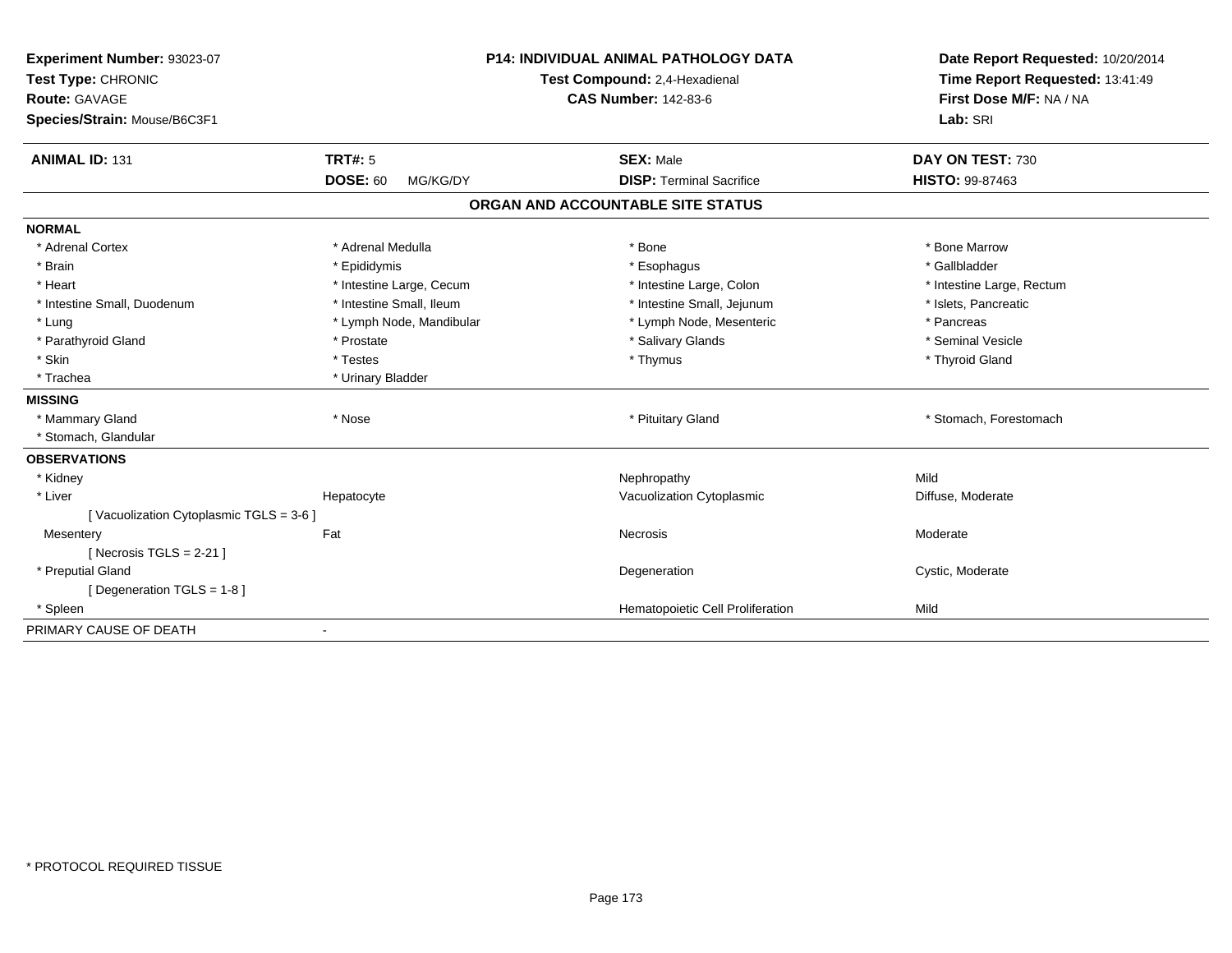| Experiment Number: 93023-07<br>Test Type: CHRONIC<br>Route: GAVAGE |                             | <b>P14: INDIVIDUAL ANIMAL PATHOLOGY DATA</b><br>Test Compound: 2,4-Hexadienal<br><b>CAS Number: 142-83-6</b> | Date Report Requested: 10/20/2014<br>Time Report Requested: 13:41:49<br>First Dose M/F: NA / NA |
|--------------------------------------------------------------------|-----------------------------|--------------------------------------------------------------------------------------------------------------|-------------------------------------------------------------------------------------------------|
| Species/Strain: Mouse/B6C3F1                                       |                             |                                                                                                              | Lab: SRI                                                                                        |
| <b>ANIMAL ID: 132</b>                                              | <b>TRT#: 5</b>              | <b>SEX: Male</b>                                                                                             | DAY ON TEST: 731                                                                                |
|                                                                    | <b>DOSE: 60</b><br>MG/KG/DY | <b>DISP: Terminal Sacrifice</b>                                                                              | HISTO: 99-87464                                                                                 |
|                                                                    |                             | ORGAN AND ACCOUNTABLE SITE STATUS                                                                            |                                                                                                 |
| <b>NORMAL</b>                                                      |                             |                                                                                                              |                                                                                                 |
| * Adrenal Cortex                                                   | * Adrenal Medulla           | * Bone                                                                                                       | * Bone Marrow                                                                                   |
| * Brain                                                            | * Epididymis                | * Esophagus                                                                                                  | * Gallbladder                                                                                   |
| * Heart                                                            | * Intestine Large, Cecum    | * Intestine Large, Colon                                                                                     | * Intestine Large, Rectum                                                                       |
| * Intestine Small, Duodenum                                        | * Intestine Small, Ileum    | * Intestine Small, Jejunum                                                                                   | * Islets, Pancreatic                                                                            |
| * Lymph Node, Mandibular                                           | * Lymph Node, Mesenteric    | * Pancreas                                                                                                   | * Parathyroid Gland                                                                             |
| * Pituitary Gland                                                  | * Preputial Gland           | * Prostate                                                                                                   | * Salivary Glands                                                                               |
| * Seminal Vesicle                                                  | * Skin                      | * Stomach, Glandular                                                                                         | * Testes                                                                                        |
| * Thymus                                                           | * Thyroid Gland             | * Trachea                                                                                                    | * Urinary Bladder                                                                               |
| <b>MISSING</b>                                                     |                             |                                                                                                              |                                                                                                 |
| * Mammary Gland                                                    |                             |                                                                                                              |                                                                                                 |
| <b>OBSERVATIONS</b>                                                |                             |                                                                                                              |                                                                                                 |
| * Kidney                                                           | <b>Renal Tubule</b>         | Adenoma                                                                                                      |                                                                                                 |
|                                                                    |                             | Nephropathy                                                                                                  | Moderate                                                                                        |
| Note: Kidney adenoma is in cortex of right kidney, near capsule.   |                             |                                                                                                              |                                                                                                 |
| * Liver                                                            |                             | Hepatocellular Carcinoma                                                                                     | Multiple                                                                                        |
|                                                                    |                             | <b>Infiltration Cellular</b>                                                                                 | Mixed Cell, Minimal                                                                             |
| [ Hepatocellular Carcinoma TGLS = 2-21, 3-22 ]                     |                             |                                                                                                              |                                                                                                 |
| * Lung                                                             |                             | Hepatocellular Carcinoma                                                                                     | Metastatic (Liver)                                                                              |
| * Nose                                                             | <b>Respirat Epith</b>       | <b>Cytoplasmic Alteration</b>                                                                                | Mild                                                                                            |
| * Spleen                                                           |                             | Hematopoietic Cell Proliferation                                                                             | Moderate                                                                                        |
| [ Hematopoietic Cell Proliferation TGLS = 1-6 ]                    |                             |                                                                                                              |                                                                                                 |
| * Stomach, Forestomach                                             | Epithelium                  | Hyperplasia                                                                                                  | Squamous, Marked                                                                                |
|                                                                    |                             | Inflammation                                                                                                 | Focal, Mild                                                                                     |
| [ Hyperplasia TGLS = 4-23 ]                                        |                             |                                                                                                              |                                                                                                 |
| [Inflammation TGLS = $4-23$ ]                                      |                             |                                                                                                              |                                                                                                 |
| Tooth                                                              | <b>Peridont Tiss</b>        | Inflammation                                                                                                 | Chronic, Mild                                                                                   |
| PRIMARY CAUSE OF DEATH                                             |                             |                                                                                                              |                                                                                                 |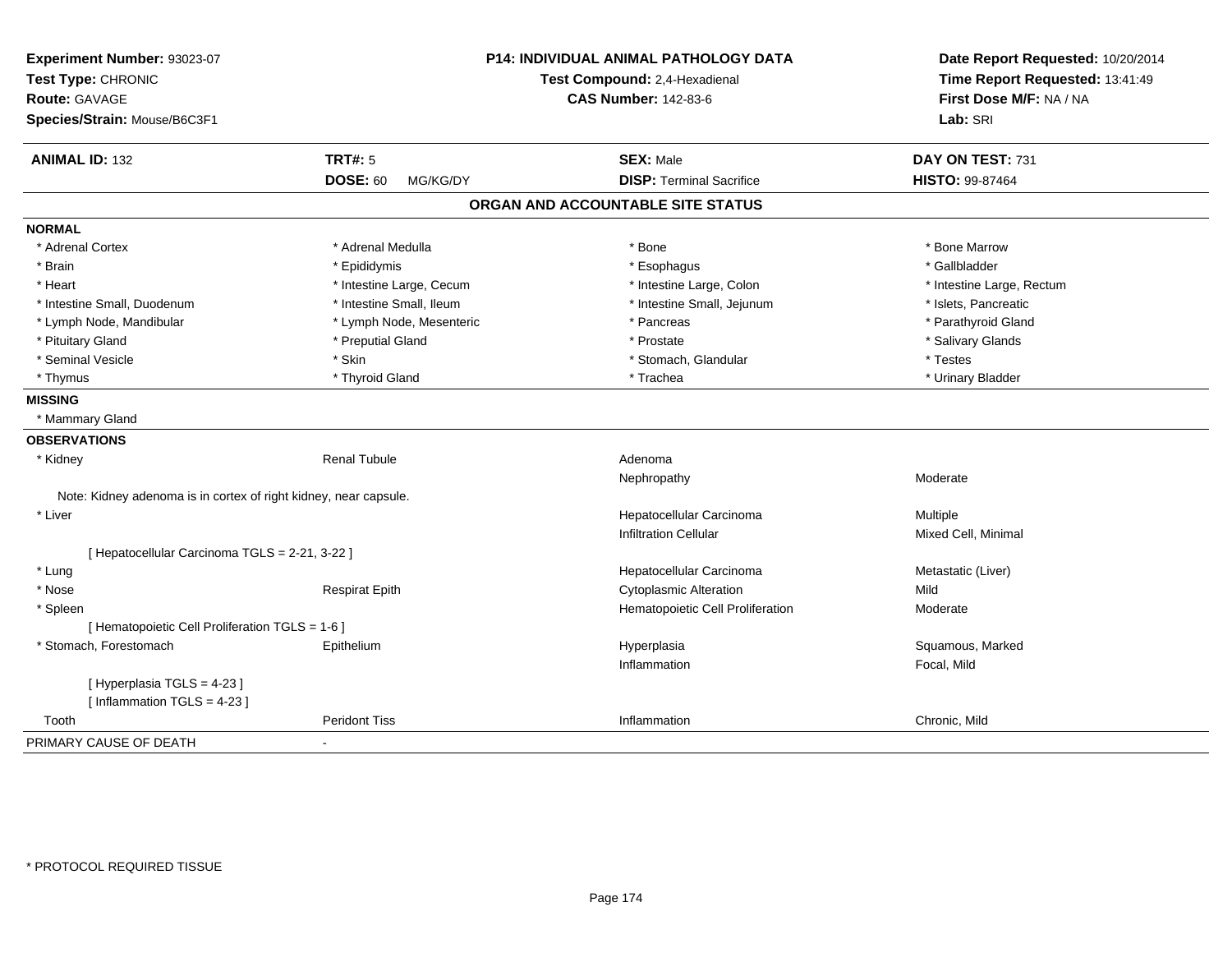| Experiment Number: 93023-07<br>Test Type: CHRONIC<br><b>Route: GAVAGE</b><br>Species/Strain: Mouse/B6C3F1 |                                   | <b>P14: INDIVIDUAL ANIMAL PATHOLOGY DATA</b><br>Test Compound: 2,4-Hexadienal<br><b>CAS Number: 142-83-6</b> | Date Report Requested: 10/20/2014<br>Time Report Requested: 13:41:49<br>First Dose M/F: NA / NA<br>Lab: SRI |
|-----------------------------------------------------------------------------------------------------------|-----------------------------------|--------------------------------------------------------------------------------------------------------------|-------------------------------------------------------------------------------------------------------------|
| <b>ANIMAL ID: 133</b>                                                                                     | <b>TRT#: 5</b><br><b>DOSE: 60</b> | <b>SEX: Male</b><br><b>DISP: Terminal Sacrifice</b>                                                          | DAY ON TEST: 732                                                                                            |
|                                                                                                           | MG/KG/DY                          |                                                                                                              | HISTO: 99-87465                                                                                             |
|                                                                                                           |                                   | ORGAN AND ACCOUNTABLE SITE STATUS                                                                            |                                                                                                             |
| <b>NORMAL</b>                                                                                             |                                   |                                                                                                              |                                                                                                             |
| * Adrenal Cortex                                                                                          | * Adrenal Medulla                 | * Bone                                                                                                       | * Bone Marrow                                                                                               |
| * Brain                                                                                                   | * Epididymis                      | * Esophagus                                                                                                  | * Gallbladder                                                                                               |
| * Heart                                                                                                   | * Intestine Large, Cecum          | * Intestine Large, Colon                                                                                     | * Intestine Large, Rectum                                                                                   |
| * Intestine Small, Duodenum                                                                               | * Intestine Small, Ileum          | * Intestine Small, Jejunum                                                                                   | * Islets, Pancreatic                                                                                        |
| * Lymph Node, Mandibular                                                                                  | * Lymph Node, Mesenteric          | * Pancreas                                                                                                   | * Parathyroid Gland                                                                                         |
| * Preputial Gland                                                                                         | * Prostate                        | * Salivary Glands                                                                                            | * Seminal Vesicle                                                                                           |
| * Skin                                                                                                    | * Spleen                          | * Stomach, Forestomach                                                                                       | * Stomach, Glandular                                                                                        |
| * Testes                                                                                                  | * Thymus                          | * Thyroid Gland                                                                                              | * Trachea                                                                                                   |
| * Urinary Bladder                                                                                         |                                   |                                                                                                              |                                                                                                             |
| <b>MISSING</b>                                                                                            |                                   |                                                                                                              |                                                                                                             |
| * Mammary Gland                                                                                           | * Pituitary Gland                 |                                                                                                              |                                                                                                             |
| <b>OBSERVATIONS</b>                                                                                       |                                   |                                                                                                              |                                                                                                             |
| * Kidney                                                                                                  |                                   | Nephropathy                                                                                                  | Minimal                                                                                                     |
| * Liver                                                                                                   |                                   | Hepatocellular Adenoma                                                                                       | Multiple                                                                                                    |
|                                                                                                           |                                   | <b>Infiltration Cellular</b>                                                                                 | Mixed Cell, Minimal                                                                                         |
|                                                                                                           | Hepatocyte                        | Vacuolization Cytoplasmic                                                                                    | Focal, Mild                                                                                                 |
|                                                                                                           | Hepatocyte, Midzonal              | Vacuolization Cytoplasmic                                                                                    | Mild                                                                                                        |
| [ Hepatocellular Adenoma TGLS = 1-23, 2-21, 3-22 ]                                                        |                                   |                                                                                                              |                                                                                                             |
| [Vacuolization Cytoplasmic TGLS = 1-23]                                                                   |                                   |                                                                                                              |                                                                                                             |
| * Lung                                                                                                    |                                   | <b>Infiltration Cellular</b>                                                                                 | Mixed Cell, Minimal                                                                                         |
| [ Infiltration Cellular TGLS = 4-2 ]                                                                      |                                   |                                                                                                              |                                                                                                             |
| * Nose                                                                                                    | Olfactory Epi                     | <b>Cytoplasmic Alteration</b>                                                                                | Minimal                                                                                                     |
|                                                                                                           | <b>Respirat Epith</b>             | <b>Cytoplasmic Alteration</b>                                                                                | Moderate                                                                                                    |
| PRIMARY CAUSE OF DEATH                                                                                    |                                   |                                                                                                              |                                                                                                             |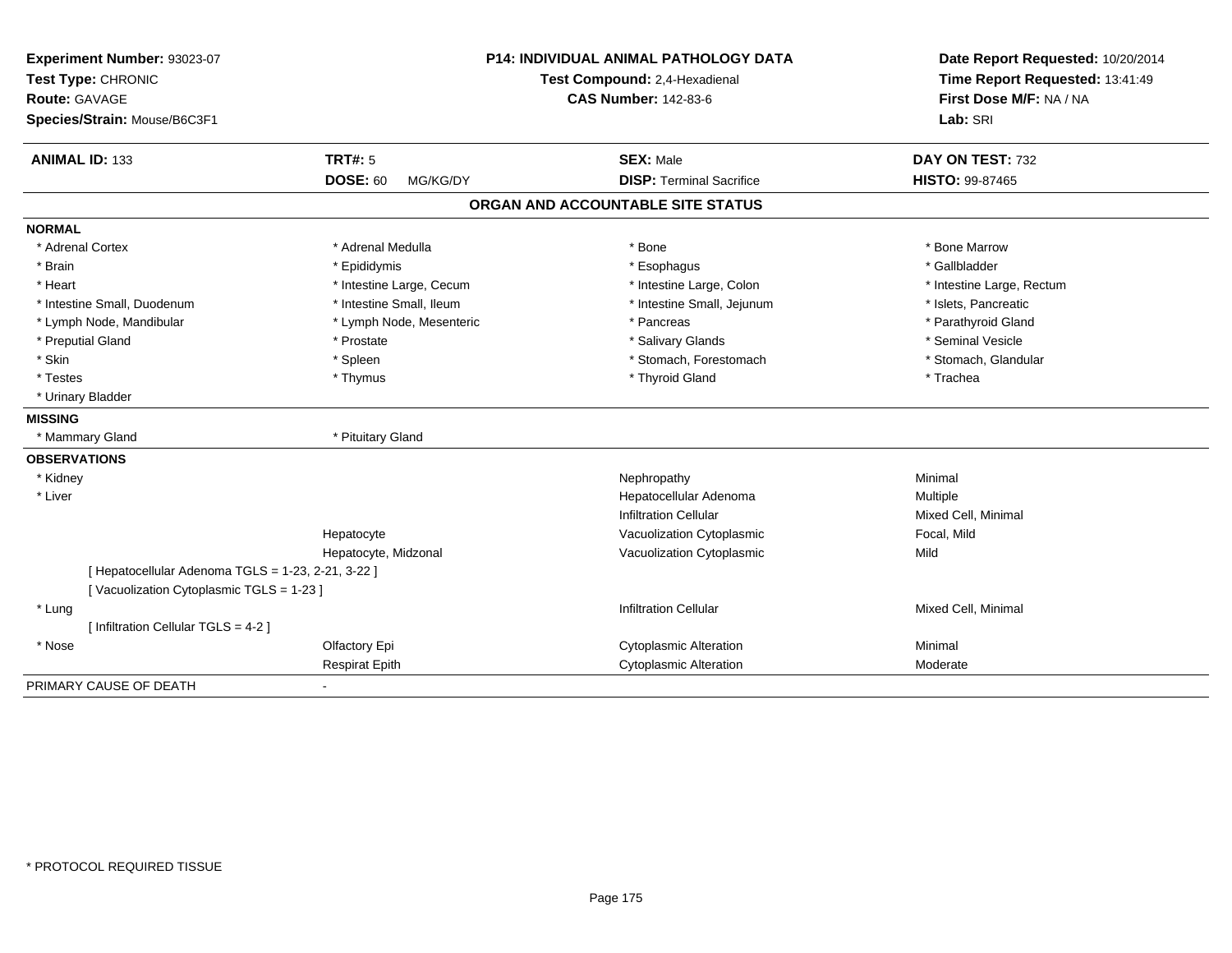| Experiment Number: 93023-07<br>Test Type: CHRONIC |                             | <b>P14: INDIVIDUAL ANIMAL PATHOLOGY DATA</b><br>Test Compound: 2,4-Hexadienal | Date Report Requested: 10/20/2014<br>Time Report Requested: 13:41:49<br>First Dose M/F: NA / NA |
|---------------------------------------------------|-----------------------------|-------------------------------------------------------------------------------|-------------------------------------------------------------------------------------------------|
| <b>Route: GAVAGE</b>                              |                             | <b>CAS Number: 142-83-6</b>                                                   |                                                                                                 |
| Species/Strain: Mouse/B6C3F1                      |                             |                                                                               | Lab: SRI                                                                                        |
| <b>ANIMAL ID: 134</b>                             | <b>TRT#: 5</b>              | <b>SEX: Male</b>                                                              | DAY ON TEST: 730                                                                                |
|                                                   | <b>DOSE: 60</b><br>MG/KG/DY | <b>DISP: Terminal Sacrifice</b>                                               | HISTO: 99-87466                                                                                 |
|                                                   |                             | ORGAN AND ACCOUNTABLE SITE STATUS                                             |                                                                                                 |
| <b>NORMAL</b>                                     |                             |                                                                               |                                                                                                 |
| * Adrenal Cortex                                  | * Adrenal Medulla           | * Bone                                                                        | * Brain                                                                                         |
| * Epididymis                                      | * Esophagus                 | * Gallbladder                                                                 | * Heart                                                                                         |
| * Intestine Large, Cecum                          | * Intestine Large, Colon    | * Intestine Large, Rectum                                                     | * Intestine Small, Duodenum                                                                     |
| * Intestine Small, Ileum                          | * Intestine Small, Jejunum  | * Islets, Pancreatic                                                          | * Lung                                                                                          |
| * Lymph Node, Mandibular                          | * Lymph Node, Mesenteric    | * Pancreas                                                                    | * Parathyroid Gland                                                                             |
| * Pituitary Gland                                 | * Preputial Gland           | * Prostate                                                                    | * Salivary Glands                                                                               |
| * Seminal Vesicle                                 | * Skin                      | * Stomach, Forestomach                                                        | * Stomach, Glandular                                                                            |
| * Testes                                          | * Thymus                    | * Thyroid Gland                                                               | * Trachea                                                                                       |
| * Urinary Bladder                                 |                             |                                                                               |                                                                                                 |
| <b>MISSING</b>                                    |                             |                                                                               |                                                                                                 |
| * Mammary Gland                                   |                             |                                                                               |                                                                                                 |
| <b>OBSERVATIONS</b>                               |                             |                                                                               |                                                                                                 |
| * Bone Marrow                                     | <b>Myeloid Cell</b>         | Hyperplasia                                                                   | Moderate                                                                                        |
| * Kidney                                          |                             | Nephropathy                                                                   | Minimal                                                                                         |
| * Liver                                           |                             | Hemangiosarcoma                                                               | Multiple                                                                                        |
|                                                   |                             | Hepatocellular Adenoma                                                        | Multiple                                                                                        |
|                                                   |                             | <b>Infiltration Cellular</b>                                                  | Mixed Cell, Mild                                                                                |
| [Hemangiosarcoma TGLS = 4-22, 5-23]               |                             |                                                                               |                                                                                                 |
| [ Hepatocellular Adenoma TGLS = 3-21, 4-22 ]      |                             |                                                                               |                                                                                                 |
| * Nose                                            | Olfactory Epi               | <b>Cytoplasmic Alteration</b>                                                 | Minimal                                                                                         |
|                                                   | <b>Respirat Epith</b>       | <b>Cytoplasmic Alteration</b>                                                 | Mild                                                                                            |
|                                                   |                             | Inflammation                                                                  | Suppurative, Mild                                                                               |
| * Spleen                                          |                             | Hematopoietic Cell Proliferation                                              | Moderate                                                                                        |
| [ Hematopoietic Cell Proliferation TGLS = 1-6 ]   |                             |                                                                               |                                                                                                 |
| Tooth                                             | <b>Peridont Tiss</b>        | Inflammation                                                                  | Chronic, Mild                                                                                   |
|                                                   |                             | Malformation                                                                  | Moderate                                                                                        |
| PRIMARY CAUSE OF DEATH                            |                             |                                                                               |                                                                                                 |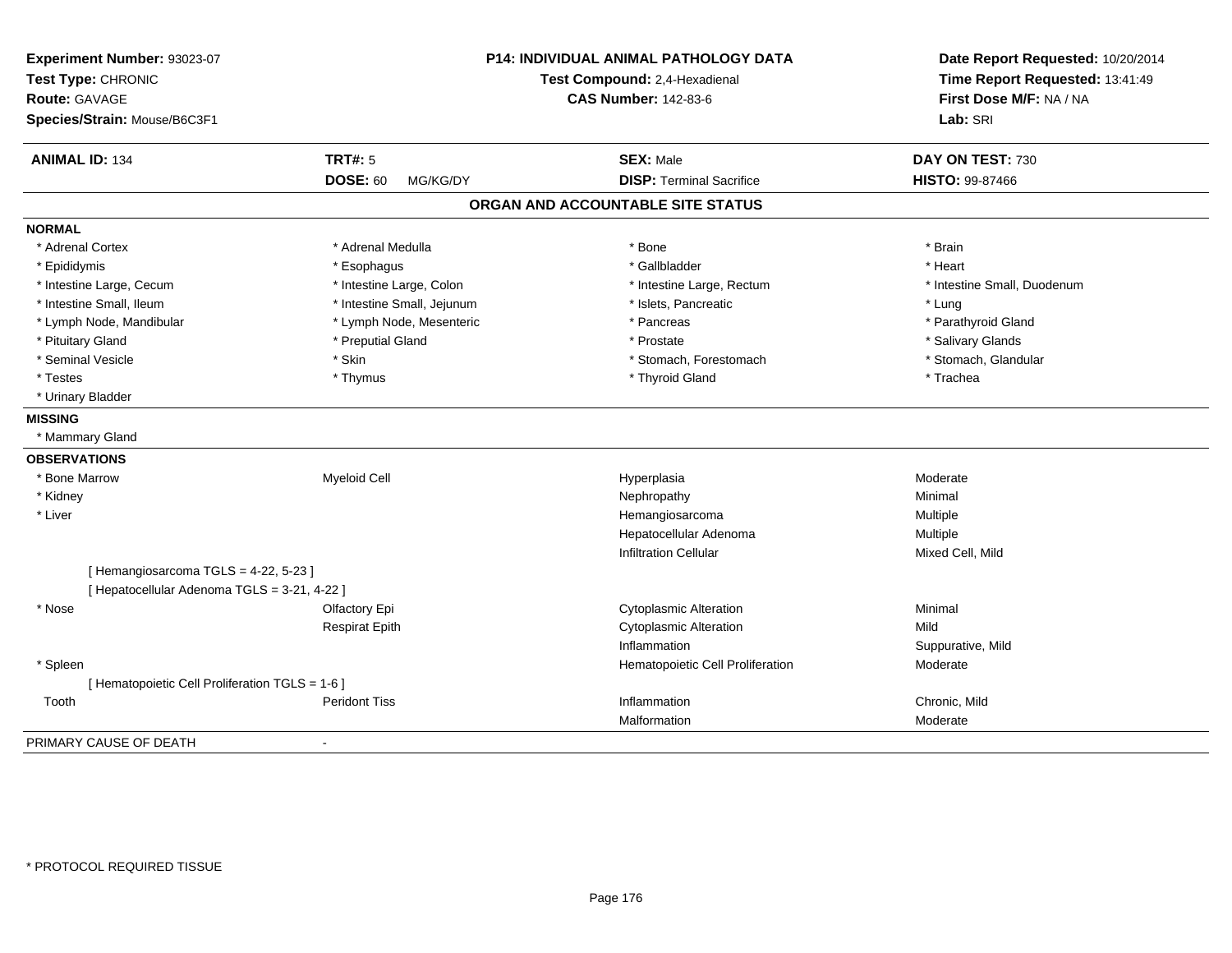| Experiment Number: 93023-07<br>Test Type: CHRONIC<br><b>Route: GAVAGE</b><br>Species/Strain: Mouse/B6C3F1 |                             | <b>P14: INDIVIDUAL ANIMAL PATHOLOGY DATA</b><br>Test Compound: 2,4-Hexadienal<br><b>CAS Number: 142-83-6</b> | Date Report Requested: 10/20/2014<br>Time Report Requested: 13:41:49<br>First Dose M/F: NA / NA<br>Lab: SRI |
|-----------------------------------------------------------------------------------------------------------|-----------------------------|--------------------------------------------------------------------------------------------------------------|-------------------------------------------------------------------------------------------------------------|
| <b>ANIMAL ID: 135</b>                                                                                     | <b>TRT#: 5</b>              | <b>SEX: Male</b>                                                                                             | DAY ON TEST: 587                                                                                            |
|                                                                                                           | <b>DOSE: 60</b><br>MG/KG/DY | <b>DISP:</b> Moribund Sacrifice                                                                              | HISTO: 99-85911                                                                                             |
|                                                                                                           |                             | ORGAN AND ACCOUNTABLE SITE STATUS                                                                            |                                                                                                             |
| <b>NORMAL</b>                                                                                             |                             |                                                                                                              |                                                                                                             |
| * Adrenal Cortex                                                                                          | * Adrenal Medulla           | * Bone                                                                                                       | * Bone Marrow                                                                                               |
| * Brain                                                                                                   | * Epididymis                | * Esophagus                                                                                                  | * Gallbladder                                                                                               |
| * Heart                                                                                                   | * Intestine Large, Cecum    | * Intestine Large, Colon                                                                                     | * Intestine Large, Rectum                                                                                   |
| * Intestine Small, Duodenum                                                                               | * Intestine Small, Ileum    | * Intestine Small, Jejunum                                                                                   | * Islets, Pancreatic                                                                                        |
| * Lung                                                                                                    | * Lymph Node, Mesenteric    | * Pancreas                                                                                                   | * Parathyroid Gland                                                                                         |
| * Pituitary Gland                                                                                         | * Preputial Gland           | * Prostate                                                                                                   | * Salivary Glands                                                                                           |
| * Seminal Vesicle                                                                                         | * Skin                      | * Spleen                                                                                                     | * Stomach, Glandular                                                                                        |
| * Testes                                                                                                  | * Thymus                    | * Thyroid Gland                                                                                              | * Trachea                                                                                                   |
| * Urinary Bladder                                                                                         |                             |                                                                                                              |                                                                                                             |
| <b>MISSING</b>                                                                                            |                             |                                                                                                              |                                                                                                             |
| * Mammary Gland                                                                                           |                             |                                                                                                              |                                                                                                             |
| <b>OBSERVATIONS</b>                                                                                       |                             |                                                                                                              |                                                                                                             |
| * Kidney                                                                                                  |                             | Nephropathy                                                                                                  | Minimal                                                                                                     |
| * Liver                                                                                                   |                             | Cholangiocarcinoma                                                                                           |                                                                                                             |
|                                                                                                           |                             | Hepatocellular Adenoma                                                                                       |                                                                                                             |
| [Cholangiocarcinoma TGLS = 3-22 ]<br>[ Hepatocellular Adenoma TGLS = 4-23 ]                               |                             |                                                                                                              |                                                                                                             |
| * Lymph Node, Mandibular                                                                                  |                             | Hyperplasia                                                                                                  | Lymphoid, Moderate                                                                                          |
| [ Hyperplasia TGLS = 2-8 ]                                                                                |                             |                                                                                                              |                                                                                                             |
| Mesentery                                                                                                 | Fat                         | Necrosis                                                                                                     | Moderate                                                                                                    |
| [Necrosis $TGLS = 1-21$ ]                                                                                 |                             |                                                                                                              |                                                                                                             |
| * Nose                                                                                                    | Olfactory Epi               | <b>Cytoplasmic Alteration</b>                                                                                | Minimal                                                                                                     |
|                                                                                                           | <b>Respirat Epith</b>       | <b>Cytoplasmic Alteration</b>                                                                                | Moderate                                                                                                    |
|                                                                                                           |                             | Inflammation                                                                                                 | Suppurative, Mild                                                                                           |
| * Stomach, Forestomach                                                                                    | Epithelium                  | Hyperplasia                                                                                                  | Squamous, Minimal                                                                                           |
|                                                                                                           |                             | Ulcer                                                                                                        | Mild                                                                                                        |
| PRIMARY CAUSE OF DEATH                                                                                    | - Liver Cholangiocarcinoma  |                                                                                                              |                                                                                                             |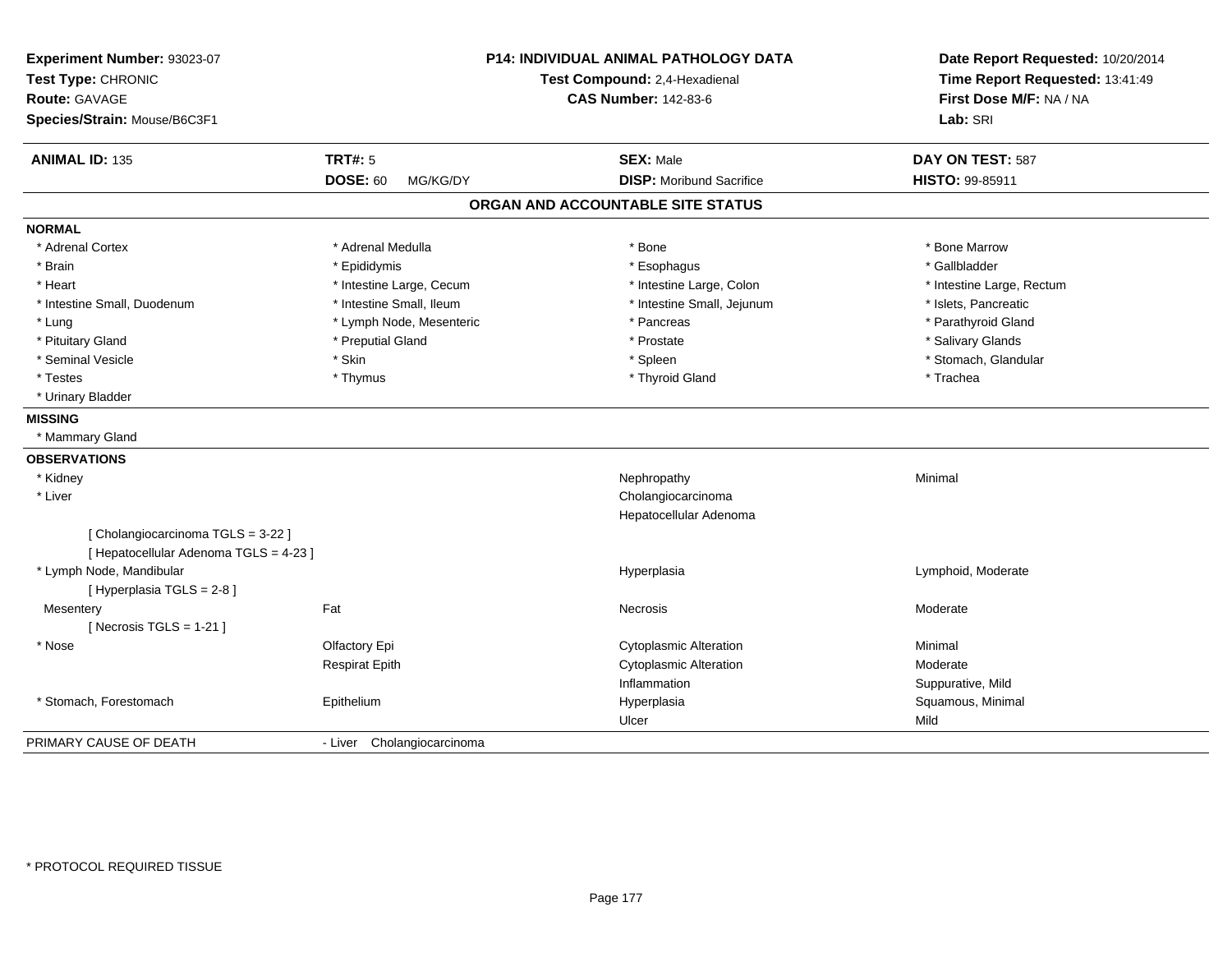| Experiment Number: 93023-07<br>Test Type: CHRONIC |                             | <b>P14: INDIVIDUAL ANIMAL PATHOLOGY DATA</b><br>Test Compound: 2,4-Hexadienal | Date Report Requested: 10/20/2014<br>Time Report Requested: 13:41:49 |
|---------------------------------------------------|-----------------------------|-------------------------------------------------------------------------------|----------------------------------------------------------------------|
| Route: GAVAGE                                     |                             | <b>CAS Number: 142-83-6</b>                                                   | First Dose M/F: NA / NA                                              |
| Species/Strain: Mouse/B6C3F1                      |                             |                                                                               | Lab: SRI                                                             |
| <b>ANIMAL ID: 136</b>                             | <b>TRT#: 5</b>              | <b>SEX: Male</b>                                                              | DAY ON TEST: 729                                                     |
|                                                   | <b>DOSE: 60</b><br>MG/KG/DY | <b>DISP: Terminal Sacrifice</b>                                               | <b>HISTO: 99-87467</b>                                               |
|                                                   |                             | ORGAN AND ACCOUNTABLE SITE STATUS                                             |                                                                      |
| <b>NORMAL</b>                                     |                             |                                                                               |                                                                      |
| * Adrenal Cortex                                  | * Adrenal Medulla           | * Bone                                                                        | * Bone Marrow                                                        |
| * Brain                                           | * Epididymis                | * Esophagus                                                                   | * Gallbladder                                                        |
| * Heart                                           | * Intestine Large, Cecum    | * Intestine Large, Colon                                                      | * Intestine Large, Rectum                                            |
| * Intestine Small, Duodenum                       | * Intestine Small, Ileum    | * Intestine Small, Jejunum                                                    | * Islets, Pancreatic                                                 |
| * Lung                                            | * Lymph Node, Mandibular    | * Lymph Node, Mesenteric                                                      | * Pancreas                                                           |
| * Parathyroid Gland                               | * Pituitary Gland           | * Preputial Gland                                                             | * Prostate                                                           |
| * Salivary Glands                                 | * Seminal Vesicle           | * Skin                                                                        | * Spleen                                                             |
| * Stomach, Forestomach                            | * Stomach, Glandular        | * Testes                                                                      | * Thymus                                                             |
| * Thyroid Gland                                   | * Trachea                   | * Urinary Bladder                                                             |                                                                      |
| <b>MISSING</b>                                    |                             |                                                                               |                                                                      |
| * Mammary Gland                                   |                             |                                                                               |                                                                      |
| <b>OBSERVATIONS</b>                               |                             |                                                                               |                                                                      |
| * Kidney                                          |                             | Nephropathy                                                                   | Mild                                                                 |
| * Liver                                           |                             | Hepatocellular Adenoma                                                        | Multiple                                                             |
|                                                   |                             | <b>Infiltration Cellular</b>                                                  | Mixed Cell, Minimal                                                  |
|                                                   | Hepatocyte                  | Mixed Cell Focus                                                              | Minimal                                                              |
|                                                   | Hepatocyte                  | Vacuolization Cytoplasmic                                                     | Focal, Mild                                                          |
| [ Hepatocellular Adenoma TGLS = 3-6, 4-23 ]       |                             |                                                                               |                                                                      |
| Mesentery                                         | Fat                         | Necrosis                                                                      | Moderate                                                             |
| [Necrosis TGLS = 1-21, 2-22]                      |                             |                                                                               |                                                                      |
| * Nose                                            | <b>Respirat Epith</b>       | <b>Cytoplasmic Alteration</b>                                                 | Minimal                                                              |
| Tooth                                             | <b>Peridont Tiss</b>        | Inflammation                                                                  | Chronic, Moderate                                                    |
| PRIMARY CAUSE OF DEATH                            |                             |                                                                               |                                                                      |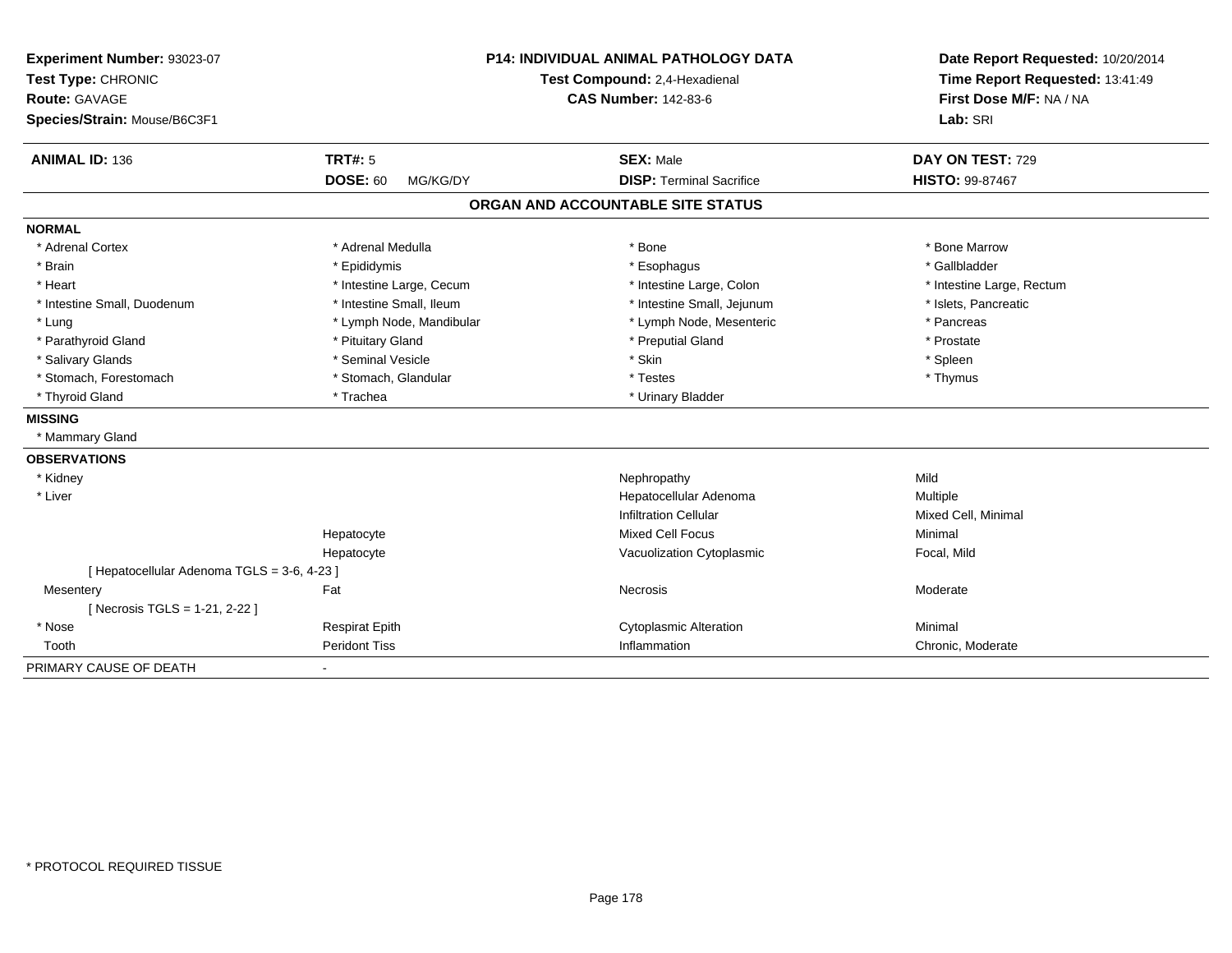| Experiment Number: 93023-07<br>Test Type: CHRONIC<br><b>Route: GAVAGE</b><br>Species/Strain: Mouse/B6C3F1                         |                             | P14: INDIVIDUAL ANIMAL PATHOLOGY DATA<br>Test Compound: 2,4-Hexadienal<br><b>CAS Number: 142-83-6</b> | Date Report Requested: 10/20/2014<br>Time Report Requested: 13:41:49<br>First Dose M/F: NA / NA<br>Lab: SRI |
|-----------------------------------------------------------------------------------------------------------------------------------|-----------------------------|-------------------------------------------------------------------------------------------------------|-------------------------------------------------------------------------------------------------------------|
| <b>ANIMAL ID: 137</b>                                                                                                             | <b>TRT#: 5</b>              | <b>SEX: Male</b>                                                                                      | DAY ON TEST: 732                                                                                            |
|                                                                                                                                   | <b>DOSE: 60</b><br>MG/KG/DY | <b>DISP: Terminal Sacrifice</b>                                                                       | HISTO: 99-87468                                                                                             |
|                                                                                                                                   |                             | ORGAN AND ACCOUNTABLE SITE STATUS                                                                     |                                                                                                             |
| <b>NORMAL</b>                                                                                                                     |                             |                                                                                                       |                                                                                                             |
| * Adrenal Medulla                                                                                                                 | * Bone                      | * Bone Marrow                                                                                         | * Brain                                                                                                     |
| * Epididymis                                                                                                                      | * Esophagus                 | * Heart                                                                                               | * Intestine Large, Cecum                                                                                    |
| * Intestine Large, Colon                                                                                                          | * Intestine Large, Rectum   | * Intestine Small, Duodenum                                                                           | * Intestine Small, Ileum                                                                                    |
| * Intestine Small, Jejunum                                                                                                        | * Islets, Pancreatic        | * Lymph Node, Mandibular                                                                              | * Lymph Node, Mesenteric                                                                                    |
| * Pancreas                                                                                                                        | * Parathyroid Gland         | * Pituitary Gland                                                                                     | * Preputial Gland                                                                                           |
| * Prostate                                                                                                                        | * Salivary Glands           | * Seminal Vesicle                                                                                     | * Skin                                                                                                      |
| * Spleen                                                                                                                          | * Stomach, Glandular        | $^\star$ Testes                                                                                       | * Thymus                                                                                                    |
| * Trachea                                                                                                                         | * Urinary Bladder           |                                                                                                       |                                                                                                             |
| <b>MISSING</b>                                                                                                                    |                             |                                                                                                       |                                                                                                             |
| * Gallbladder                                                                                                                     | * Mammary Gland             |                                                                                                       |                                                                                                             |
| <b>OBSERVATIONS</b>                                                                                                               |                             |                                                                                                       |                                                                                                             |
| * Adrenal Cortex                                                                                                                  | Subcapsular                 | Hyperplasia                                                                                           | Focal, Moderate                                                                                             |
| * Kidney                                                                                                                          |                             | Cyst                                                                                                  | Mild                                                                                                        |
|                                                                                                                                   |                             | Nephropathy                                                                                           | Mild                                                                                                        |
| * Liver                                                                                                                           |                             | Hepatocellular Carcinoma                                                                              |                                                                                                             |
|                                                                                                                                   | Hepatocyte                  | Vacuolization Cytoplasmic                                                                             | Focal, Mild                                                                                                 |
|                                                                                                                                   | Hepatocyte, Periportal      | Vacuolization Cytoplasmic                                                                             | Mild                                                                                                        |
| [ Hepatocellular Carcinoma TGLS = 3-6, 3-22 ]<br>[Vacuolization Cytoplasmic TGLS = 2-6]<br>[Vacuolization Cytoplasmic TGLS = 2-6] |                             |                                                                                                       |                                                                                                             |
| * Lung                                                                                                                            | Alveolar Epith              | Hyperplasia                                                                                           | Mild                                                                                                        |
| Mesentery                                                                                                                         | Fat                         | Necrosis                                                                                              | Moderate                                                                                                    |
| [Necrosis TGLS = $1-21$ ]                                                                                                         |                             |                                                                                                       |                                                                                                             |
| * Nose                                                                                                                            | <b>Respirat Epith</b>       | <b>Cytoplasmic Alteration</b>                                                                         | Mild                                                                                                        |
|                                                                                                                                   | <b>Respirat Epith</b>       | Metaplasia                                                                                            | Squamous, Mild                                                                                              |
| * Stomach, Forestomach                                                                                                            |                             | Squamous Cell Papilloma                                                                               |                                                                                                             |
| [Squamous Cell Papilloma TGLS = 4-23]                                                                                             |                             |                                                                                                       |                                                                                                             |
| * Thyroid Gland                                                                                                                   |                             | Degeneration                                                                                          | Cystic, Focal, Minimal                                                                                      |
| Tooth                                                                                                                             |                             | Malformation                                                                                          | Moderate                                                                                                    |

PRIMARY CAUSE OF DEATH-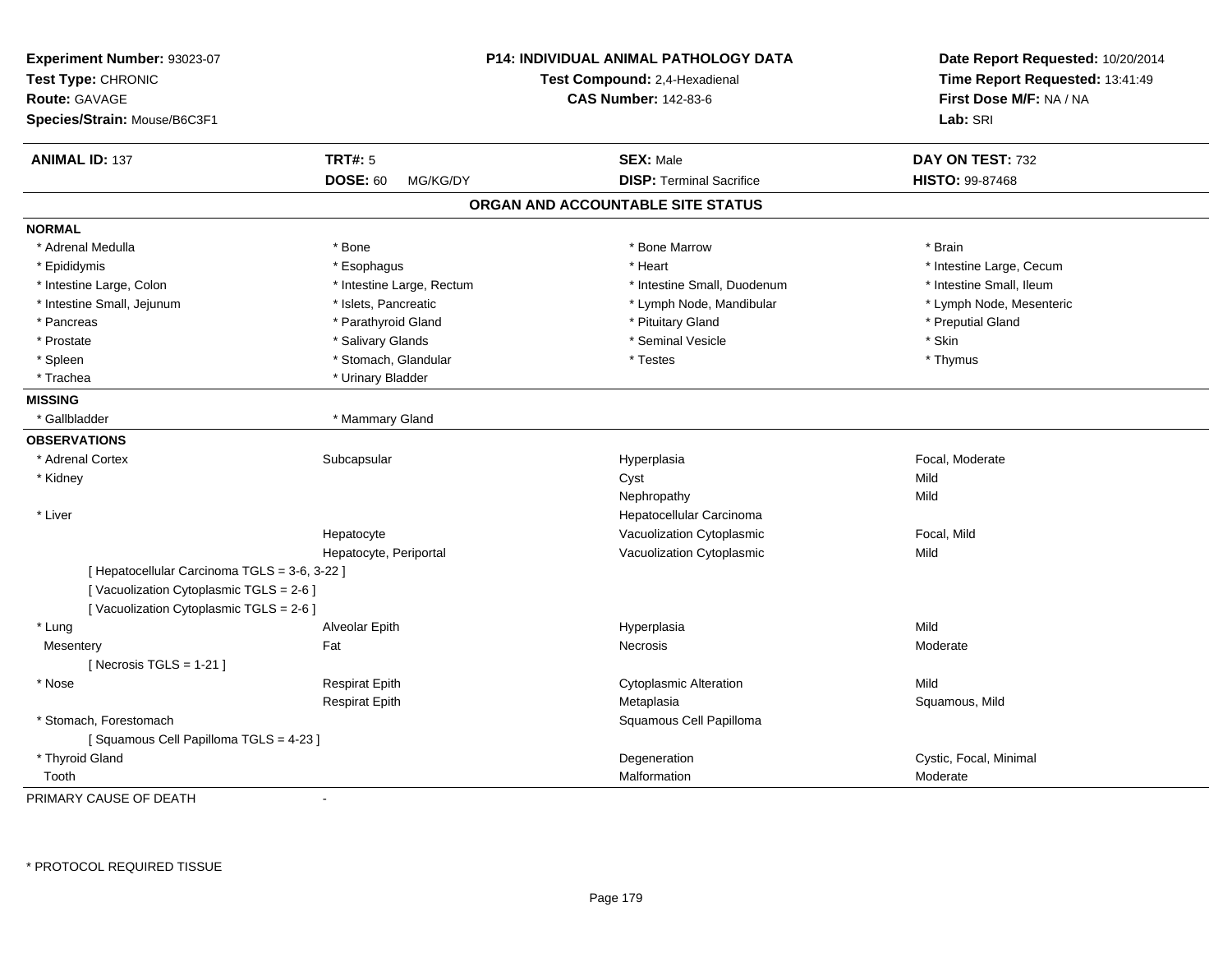| <b>P14: INDIVIDUAL ANIMAL PATHOLOGY DATA</b><br>Experiment Number: 93023-07<br><b>Test Type: CHRONIC</b><br>Test Compound: 2,4-Hexadienal |                             |                                   | Date Report Requested: 10/20/2014<br>Time Report Requested: 13:41:49 |  |
|-------------------------------------------------------------------------------------------------------------------------------------------|-----------------------------|-----------------------------------|----------------------------------------------------------------------|--|
| <b>Route: GAVAGE</b>                                                                                                                      |                             | <b>CAS Number: 142-83-6</b>       | First Dose M/F: NA / NA                                              |  |
| Species/Strain: Mouse/B6C3F1                                                                                                              |                             |                                   | Lab: SRI                                                             |  |
| <b>ANIMAL ID: 137</b>                                                                                                                     | TRT#: 5                     | <b>SEX: Male</b>                  | DAY ON TEST: 732                                                     |  |
|                                                                                                                                           | <b>DOSE: 60</b><br>MG/KG/DY | <b>DISP: Terminal Sacrifice</b>   | <b>HISTO: 99-87468</b>                                               |  |
|                                                                                                                                           |                             | ORGAN AND ACCOUNTABLE SITE STATUS |                                                                      |  |
|                                                                                                                                           |                             |                                   |                                                                      |  |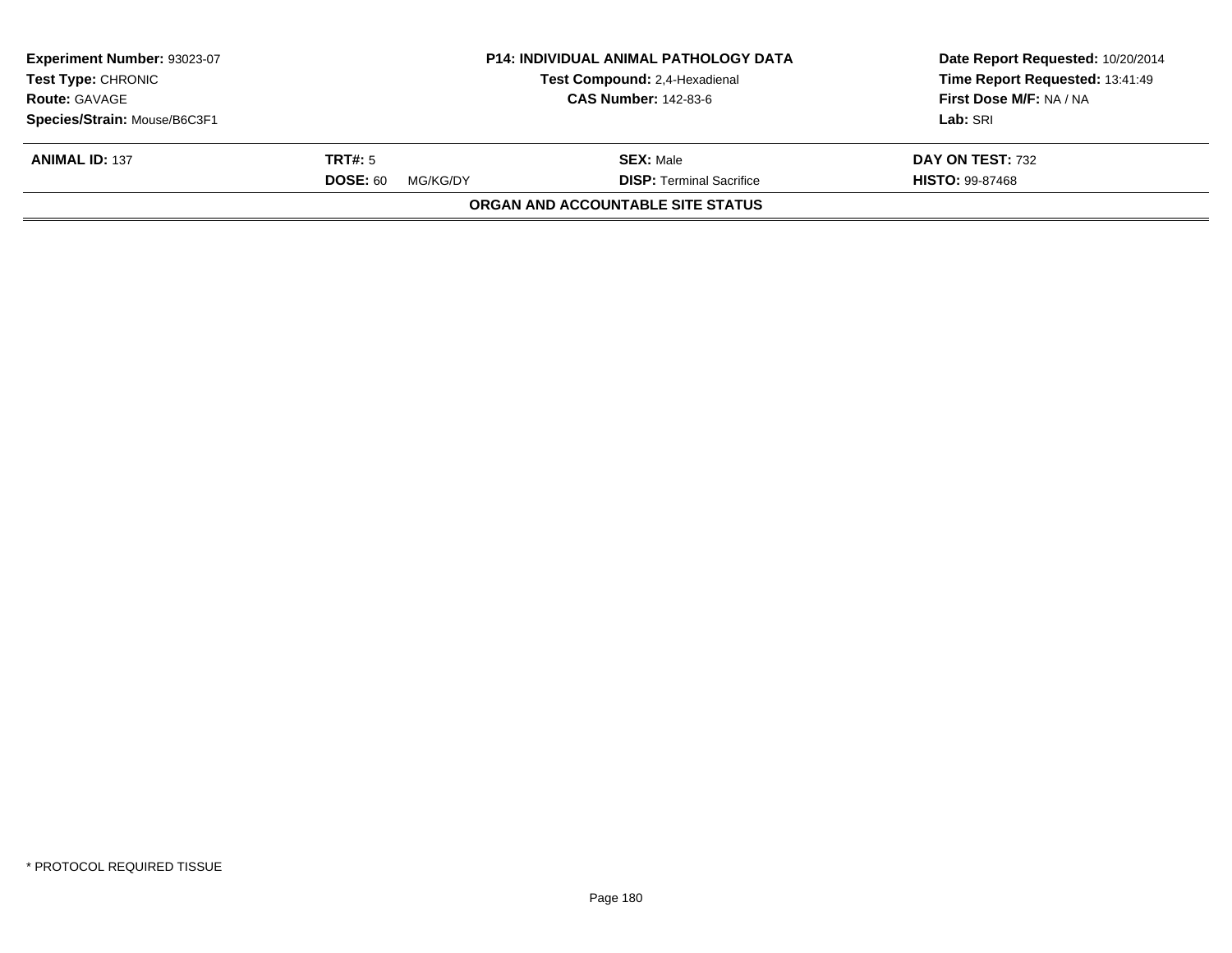| Experiment Number: 93023-07<br>Test Type: CHRONIC<br><b>Route: GAVAGE</b><br>Species/Strain: Mouse/B6C3F1 |                             | P14: INDIVIDUAL ANIMAL PATHOLOGY DATA<br>Test Compound: 2,4-Hexadienal<br><b>CAS Number: 142-83-6</b> | Date Report Requested: 10/20/2014<br>Time Report Requested: 13:41:49<br>First Dose M/F: NA / NA<br>Lab: SRI |
|-----------------------------------------------------------------------------------------------------------|-----------------------------|-------------------------------------------------------------------------------------------------------|-------------------------------------------------------------------------------------------------------------|
| <b>ANIMAL ID: 138</b>                                                                                     | <b>TRT#: 5</b>              | <b>SEX: Male</b>                                                                                      | DAY ON TEST: 729                                                                                            |
|                                                                                                           | <b>DOSE: 60</b><br>MG/KG/DY | <b>DISP: Terminal Sacrifice</b>                                                                       | <b>HISTO: 99-87469</b>                                                                                      |
|                                                                                                           |                             | ORGAN AND ACCOUNTABLE SITE STATUS                                                                     |                                                                                                             |
| <b>NORMAL</b>                                                                                             |                             |                                                                                                       |                                                                                                             |
| * Adrenal Cortex                                                                                          | * Adrenal Medulla           | * Bone                                                                                                | * Bone Marrow                                                                                               |
| * Brain                                                                                                   | * Epididymis                | * Esophagus                                                                                           | * Gallbladder                                                                                               |
| * Heart                                                                                                   | * Intestine Large, Cecum    | * Intestine Large, Colon                                                                              | * Intestine Large, Rectum                                                                                   |
| * Intestine Small, Duodenum                                                                               | * Intestine Small, Ileum    | * Intestine Small, Jejunum                                                                            | * Islets, Pancreatic                                                                                        |
| * Lymph Node, Mandibular                                                                                  | * Lymph Node, Mesenteric    | * Pancreas                                                                                            | * Parathyroid Gland                                                                                         |
| * Pituitary Gland                                                                                         | * Preputial Gland           | * Prostate                                                                                            | * Salivary Glands                                                                                           |
| * Seminal Vesicle                                                                                         | * Skin                      | * Stomach, Forestomach                                                                                | * Stomach, Glandular                                                                                        |
| * Testes                                                                                                  | * Thyroid Gland             | * Trachea                                                                                             | * Urinary Bladder                                                                                           |
| <b>MISSING</b>                                                                                            |                             |                                                                                                       |                                                                                                             |
| * Mammary Gland                                                                                           |                             |                                                                                                       |                                                                                                             |
| <b>OBSERVATIONS</b>                                                                                       |                             |                                                                                                       |                                                                                                             |
| * Kidney                                                                                                  |                             | Nephropathy                                                                                           | Minimal                                                                                                     |
| * Liver                                                                                                   |                             | Hepatocellular Adenoma                                                                                | Multiple                                                                                                    |
|                                                                                                           | Hepatocyte                  | <b>Mixed Cell Focus</b>                                                                               |                                                                                                             |
|                                                                                                           | Hepatocyte, Midzonal        | Vacuolization Cytoplasmic                                                                             | Moderate                                                                                                    |
| [ Hepatocellular Adenoma TGLS = 3-22, 5-24 ]<br>[Mixed Cell Focus TGLS = 2-6]                             |                             |                                                                                                       |                                                                                                             |
| * Lung                                                                                                    |                             | Alveolar/Bronchiolar Carcinoma                                                                        |                                                                                                             |
|                                                                                                           |                             | Hyperplasia                                                                                           | Histiocytic, Mild                                                                                           |
| [ Alveolar/Bronchiolar Carcinoma TGLS = 4-23 ]                                                            |                             |                                                                                                       |                                                                                                             |
| Mesentery                                                                                                 | Fat                         | <b>Necrosis</b>                                                                                       | Moderate                                                                                                    |
| [ Necrosis TGLS = $1-21$ ]                                                                                |                             |                                                                                                       |                                                                                                             |
| * Nose                                                                                                    | <b>Respirat Epith</b>       | <b>Cytoplasmic Alteration</b>                                                                         | Minimal                                                                                                     |
| * Spleen                                                                                                  |                             | Hemangiosarcoma                                                                                       |                                                                                                             |
| * Thymus                                                                                                  |                             | Cyst                                                                                                  | Minimal                                                                                                     |
| Tooth                                                                                                     | <b>Peridont Tiss</b>        | Inflammation                                                                                          | Chronic, Mild                                                                                               |
| PRIMARY CAUSE OF DEATH                                                                                    | $\blacksquare$              |                                                                                                       |                                                                                                             |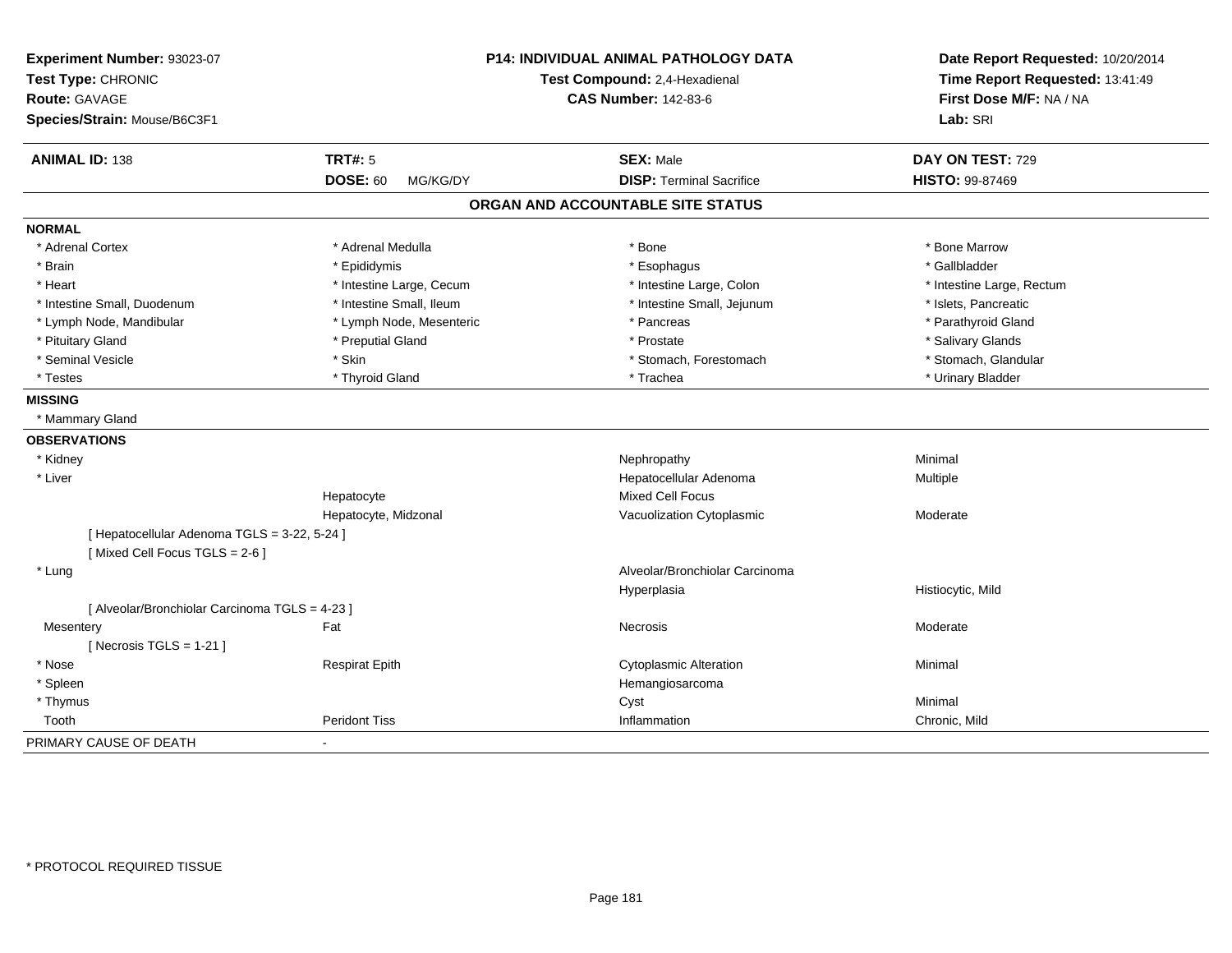| Experiment Number: 93023-07<br>Test Type: CHRONIC<br>Route: GAVAGE<br>Species/Strain: Mouse/B6C3F1 |                             | P14: INDIVIDUAL ANIMAL PATHOLOGY DATA<br>Test Compound: 2,4-Hexadienal<br><b>CAS Number: 142-83-6</b> | Date Report Requested: 10/20/2014<br>Time Report Requested: 13:41:49<br>First Dose M/F: NA / NA<br>Lab: SRI |
|----------------------------------------------------------------------------------------------------|-----------------------------|-------------------------------------------------------------------------------------------------------|-------------------------------------------------------------------------------------------------------------|
|                                                                                                    |                             |                                                                                                       |                                                                                                             |
| <b>ANIMAL ID: 139</b>                                                                              | <b>TRT#: 5</b>              | <b>SEX: Male</b>                                                                                      | DAY ON TEST: 729                                                                                            |
|                                                                                                    | <b>DOSE: 60</b><br>MG/KG/DY | <b>DISP: Terminal Sacrifice</b>                                                                       | HISTO: 99-87470                                                                                             |
|                                                                                                    |                             | ORGAN AND ACCOUNTABLE SITE STATUS                                                                     |                                                                                                             |
| <b>NORMAL</b>                                                                                      |                             |                                                                                                       |                                                                                                             |
| * Adrenal Medulla                                                                                  | * Bone                      | * Bone Marrow                                                                                         | * Brain                                                                                                     |
| * Epididymis                                                                                       | * Esophagus                 | * Gallbladder                                                                                         | * Heart                                                                                                     |
| * Intestine Large, Cecum                                                                           | * Intestine Large, Colon    | * Intestine Large, Rectum                                                                             | * Intestine Small, Duodenum                                                                                 |
| * Intestine Small, Ileum                                                                           | * Intestine Small, Jejunum  | * Islets, Pancreatic                                                                                  | * Lymph Node, Mandibular                                                                                    |
| * Lymph Node, Mesenteric                                                                           | * Pancreas                  | * Parathyroid Gland                                                                                   | * Pituitary Gland                                                                                           |
| * Preputial Gland                                                                                  | * Prostate                  | * Salivary Glands                                                                                     | * Seminal Vesicle                                                                                           |
| * Skin                                                                                             | * Spleen                    | * Stomach, Forestomach                                                                                | * Stomach, Glandular                                                                                        |
| * Testes                                                                                           | * Thyroid Gland             | * Trachea                                                                                             | * Urinary Bladder                                                                                           |
| <b>MISSING</b>                                                                                     |                             |                                                                                                       |                                                                                                             |
| * Mammary Gland                                                                                    |                             |                                                                                                       |                                                                                                             |
| <b>OBSERVATIONS</b>                                                                                |                             |                                                                                                       |                                                                                                             |
| * Adrenal Cortex                                                                                   |                             | <b>Cytoplasmic Alteration</b>                                                                         | Focal, Minimal                                                                                              |
| * Kidney                                                                                           |                             | Nephropathy                                                                                           | Mild                                                                                                        |
| * Liver                                                                                            |                             | Hepatocellular Adenoma                                                                                | Multiple                                                                                                    |
|                                                                                                    |                             | <b>Infiltration Cellular</b>                                                                          | Mixed Cell, Minimal                                                                                         |
|                                                                                                    | Hepatocyte                  | <b>Mixed Cell Focus</b>                                                                               | Minimal                                                                                                     |
|                                                                                                    | Hepatocyte                  | Vacuolization Cytoplasmic                                                                             | Focal, Mild                                                                                                 |
|                                                                                                    | Hepatocyte, Midzonal        | Vacuolization Cytoplasmic                                                                             | Moderate                                                                                                    |
| [ Hepatocellular Adenoma TGLS = 2-22, 4-23 ]                                                       |                             |                                                                                                       |                                                                                                             |
| [Mixed Cell Focus TGLS = 3-25]                                                                     |                             |                                                                                                       |                                                                                                             |
| [Vacuolization Cytoplasmic TGLS = 3-25]                                                            |                             |                                                                                                       |                                                                                                             |
| * Lung                                                                                             |                             | Alveolar/Bronchiolar Adenoma                                                                          |                                                                                                             |
| [ Alveolar/Bronchiolar Adenoma TGLS = 5-24 ]                                                       |                             |                                                                                                       |                                                                                                             |
| Mesentery                                                                                          | Fat                         | Necrosis                                                                                              | Moderate                                                                                                    |
| [ Necrosis TGLS = $1-21$ ]                                                                         |                             |                                                                                                       |                                                                                                             |
| * Nose                                                                                             | Olfactory Epi               | <b>Cytoplasmic Alteration</b>                                                                         | Minimal                                                                                                     |
|                                                                                                    | <b>Respirat Epith</b>       | <b>Cytoplasmic Alteration</b>                                                                         | Mild                                                                                                        |
| * Thymus                                                                                           |                             | Cyst                                                                                                  | Multiple, Mild                                                                                              |
| Tooth                                                                                              |                             | Malformation                                                                                          | Mild                                                                                                        |

PRIMARY CAUSE OF DEATH-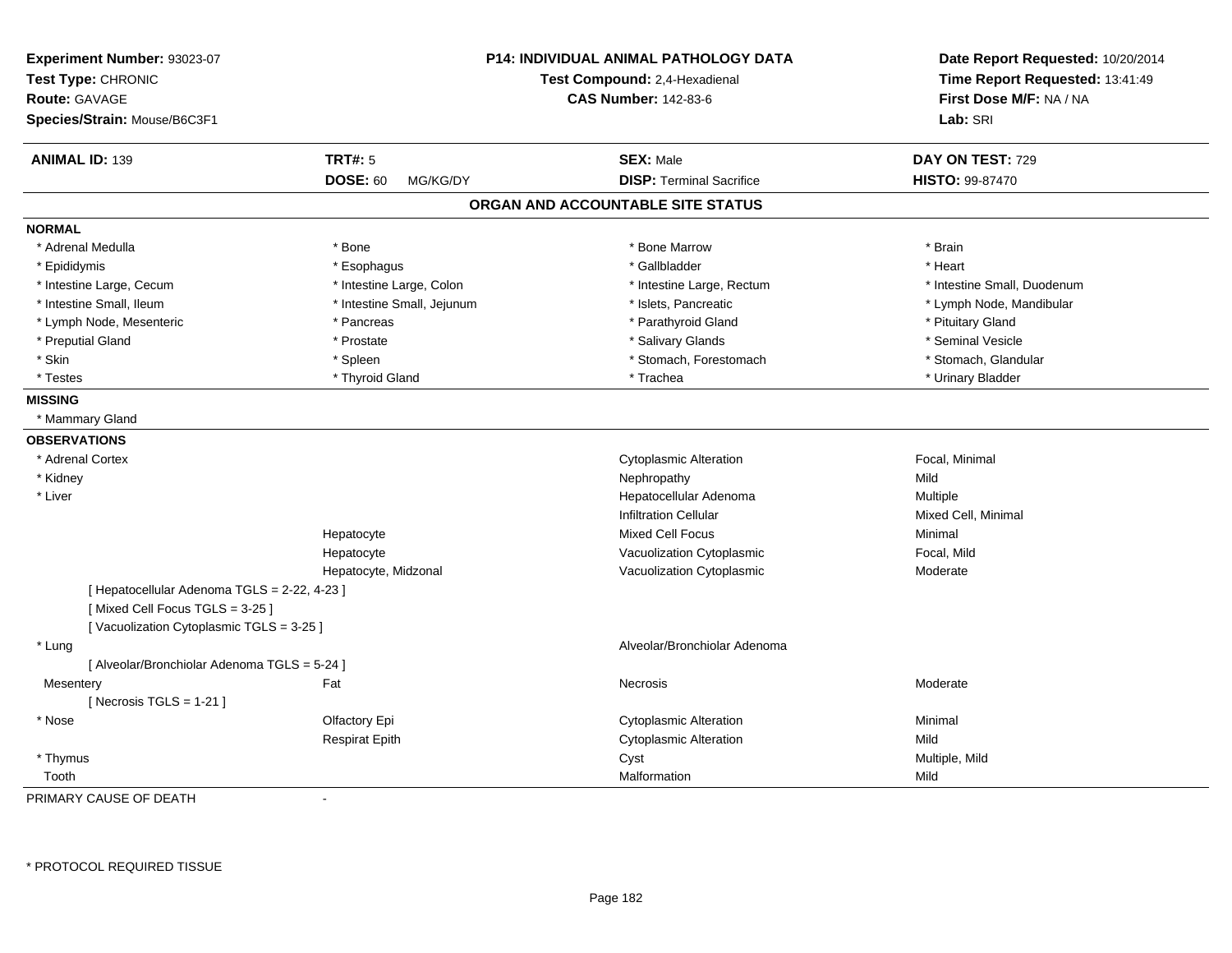| Experiment Number: 93023-07<br><b>Test Type: CHRONIC</b><br><b>Route: GAVAGE</b> |                             | <b>P14: INDIVIDUAL ANIMAL PATHOLOGY DATA</b><br>Test Compound: 2,4-Hexadienal<br><b>CAS Number: 142-83-6</b> | Date Report Requested: 10/20/2014<br>Time Report Requested: 13:41:49<br>First Dose M/F: NA / NA |
|----------------------------------------------------------------------------------|-----------------------------|--------------------------------------------------------------------------------------------------------------|-------------------------------------------------------------------------------------------------|
|                                                                                  |                             |                                                                                                              |                                                                                                 |
| Species/Strain: Mouse/B6C3F1                                                     |                             |                                                                                                              | Lab: SRI                                                                                        |
| <b>ANIMAL ID: 139</b>                                                            | TRT#: 5                     | <b>SEX: Male</b>                                                                                             | <b>DAY ON TEST: 729</b>                                                                         |
|                                                                                  | <b>DOSE: 60</b><br>MG/KG/DY | <b>DISP: Terminal Sacrifice</b>                                                                              | <b>HISTO: 99-87470</b>                                                                          |
|                                                                                  |                             | <b>ORGAN AND ACCOUNTABLE SITE STATUS</b>                                                                     |                                                                                                 |
|                                                                                  |                             |                                                                                                              |                                                                                                 |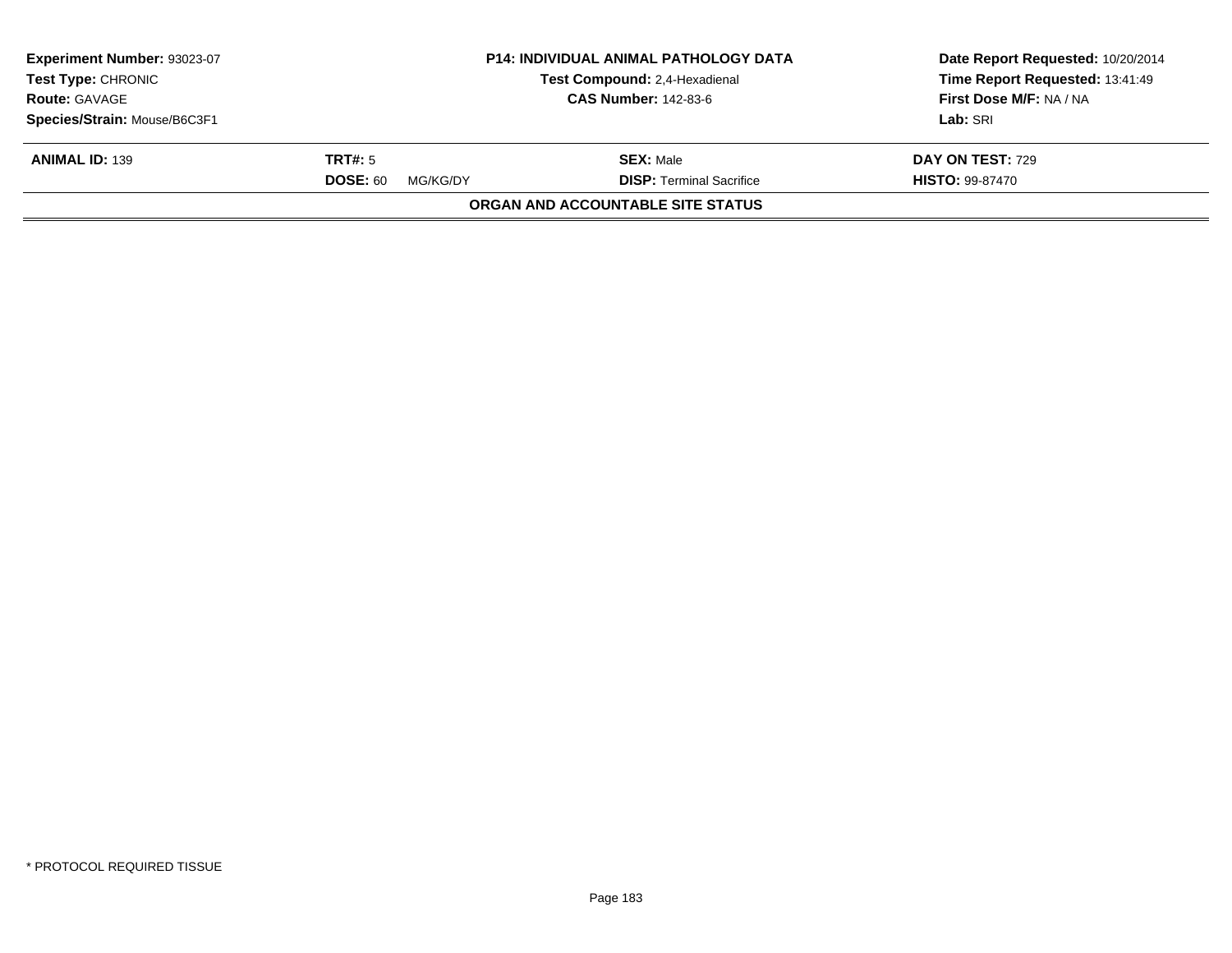| Experiment Number: 93023-07<br>Test Type: CHRONIC<br><b>Route: GAVAGE</b><br>Species/Strain: Mouse/B6C3F1 |                             | P14: INDIVIDUAL ANIMAL PATHOLOGY DATA<br>Test Compound: 2,4-Hexadienal<br><b>CAS Number: 142-83-6</b> | Date Report Requested: 10/20/2014<br>Time Report Requested: 13:41:49<br>First Dose M/F: NA / NA<br>Lab: SRI |
|-----------------------------------------------------------------------------------------------------------|-----------------------------|-------------------------------------------------------------------------------------------------------|-------------------------------------------------------------------------------------------------------------|
| <b>ANIMAL ID: 140</b>                                                                                     | <b>TRT#: 5</b>              | <b>SEX: Male</b>                                                                                      | DAY ON TEST: 729                                                                                            |
|                                                                                                           | <b>DOSE: 60</b><br>MG/KG/DY | <b>DISP: Terminal Sacrifice</b>                                                                       | HISTO: 99-87471                                                                                             |
|                                                                                                           |                             | ORGAN AND ACCOUNTABLE SITE STATUS                                                                     |                                                                                                             |
| <b>NORMAL</b>                                                                                             |                             |                                                                                                       |                                                                                                             |
| * Adrenal Medulla                                                                                         | * Bone                      | * Bone Marrow                                                                                         | * Brain                                                                                                     |
| * Epididymis                                                                                              | * Esophagus                 | * Gallbladder                                                                                         | * Heart                                                                                                     |
| * Intestine Large, Cecum                                                                                  | * Intestine Large, Colon    | * Intestine Large, Rectum                                                                             | * Intestine Small, Duodenum                                                                                 |
| * Intestine Small, Ileum                                                                                  | * Intestine Small, Jejunum  | * Islets, Pancreatic                                                                                  | * Lung                                                                                                      |
| * Lymph Node, Mandibular                                                                                  | * Lymph Node, Mesenteric    | * Pancreas                                                                                            | * Parathyroid Gland                                                                                         |
| * Pituitary Gland                                                                                         | * Preputial Gland           | * Prostate                                                                                            | * Salivary Glands                                                                                           |
| * Seminal Vesicle                                                                                         | * Skin                      | * Spleen                                                                                              | * Stomach, Forestomach                                                                                      |
| * Stomach, Glandular                                                                                      | * Testes                    | * Thymus                                                                                              | * Thyroid Gland                                                                                             |
| * Trachea                                                                                                 | * Urinary Bladder           |                                                                                                       |                                                                                                             |
| <b>MISSING</b>                                                                                            |                             |                                                                                                       |                                                                                                             |
| * Mammary Gland                                                                                           |                             |                                                                                                       |                                                                                                             |
| <b>OBSERVATIONS</b>                                                                                       |                             |                                                                                                       |                                                                                                             |
| * Adrenal Cortex                                                                                          | Subcapsular                 | Adenoma                                                                                               |                                                                                                             |
|                                                                                                           |                             | Hypertrophy                                                                                           | Focal, Mild                                                                                                 |
| * Kidney                                                                                                  |                             | Nephropathy                                                                                           | Mild                                                                                                        |
| * Liver                                                                                                   |                             | Hepatocellular Adenoma                                                                                | Multiple                                                                                                    |
|                                                                                                           | Hepatocyte                  | Mixed Cell Focus                                                                                      | Minimal                                                                                                     |
| [ Hepatocellular Adenoma TGLS = 2-22, 3-23, 4-24 ]                                                        |                             |                                                                                                       |                                                                                                             |
| [Mixed Cell Focus TGLS = 5-25]                                                                            |                             |                                                                                                       |                                                                                                             |
| Mesentery                                                                                                 | Fat                         | Necrosis                                                                                              | Mild                                                                                                        |
| [ Necrosis $TGLS = 1-21$ ]                                                                                |                             |                                                                                                       |                                                                                                             |
| * Nose                                                                                                    | Olfactory Epi               | <b>Cytoplasmic Alteration</b>                                                                         | Minimal                                                                                                     |
|                                                                                                           | <b>Respirat Epith</b>       | <b>Cytoplasmic Alteration</b>                                                                         | Mild                                                                                                        |
| Tooth                                                                                                     | <b>Peridont Tiss</b>        | Inflammation                                                                                          | Chronic, Moderate                                                                                           |
|                                                                                                           |                             | Malformation                                                                                          | Moderate                                                                                                    |
| PRIMARY CAUSE OF DEATH                                                                                    | $\blacksquare$              |                                                                                                       |                                                                                                             |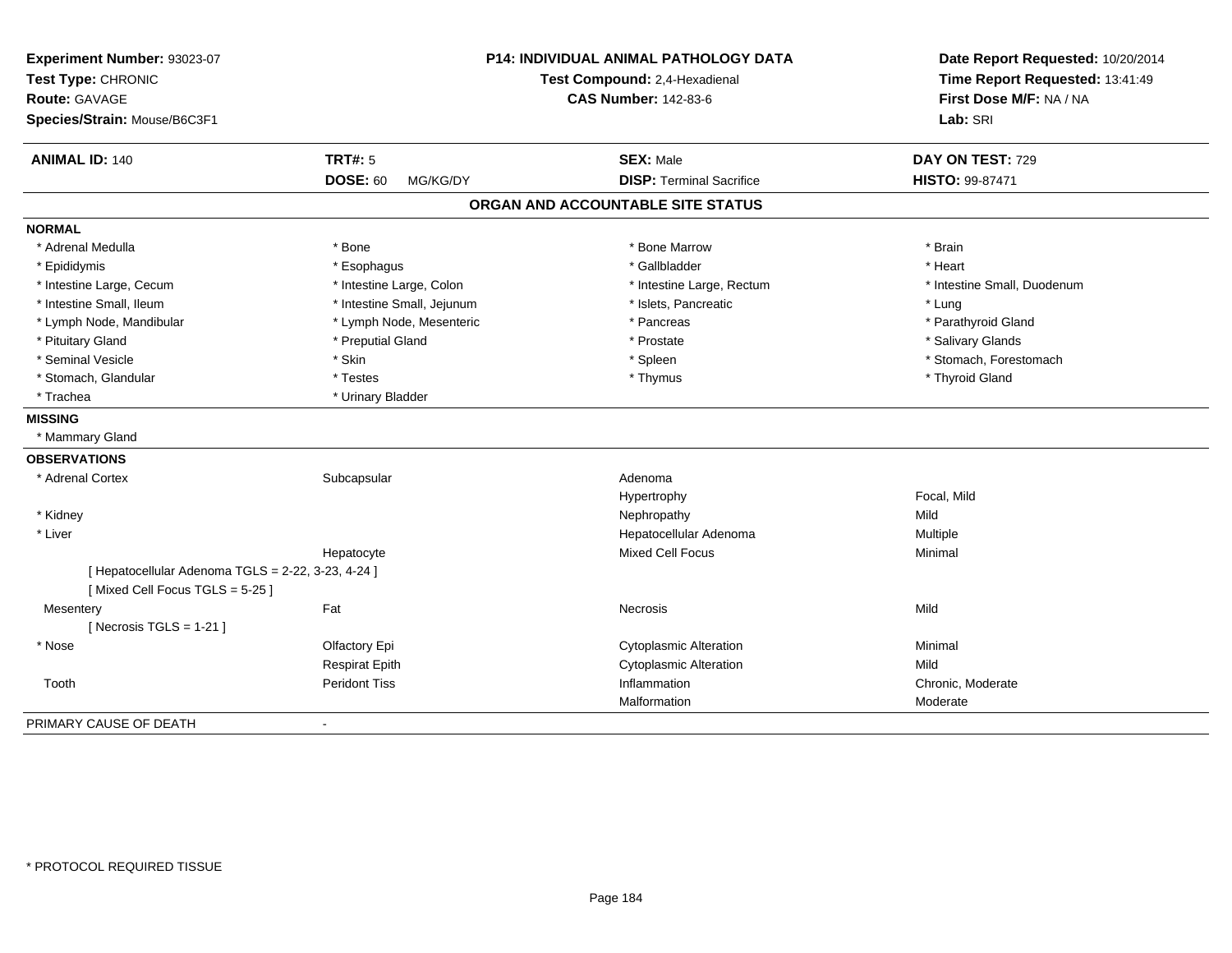| Experiment Number: 93023-07  |                             | <b>P14: INDIVIDUAL ANIMAL PATHOLOGY DATA</b> | Date Report Requested: 10/20/2014 |
|------------------------------|-----------------------------|----------------------------------------------|-----------------------------------|
| Test Type: CHRONIC           |                             | Test Compound: 2,4-Hexadienal                | Time Report Requested: 13:41:49   |
| <b>Route: GAVAGE</b>         |                             | <b>CAS Number: 142-83-6</b>                  | First Dose M/F: NA / NA           |
| Species/Strain: Mouse/B6C3F1 |                             |                                              | Lab: SRI                          |
| <b>ANIMAL ID: 141</b>        | TRT#: 5                     | <b>SEX: Male</b>                             | DAY ON TEST: 730                  |
|                              | <b>DOSE: 60</b><br>MG/KG/DY | <b>DISP: Terminal Sacrifice</b>              | <b>HISTO: 99-87472</b>            |
|                              |                             | ORGAN AND ACCOUNTABLE SITE STATUS            |                                   |
| <b>NORMAL</b>                |                             |                                              |                                   |
| * Adrenal Cortex             | * Bone                      | * Bone Marrow                                | * Brain                           |
| * Epididymis                 | * Esophagus                 | * Gallbladder                                | * Heart                           |
| * Intestine Large, Cecum     | * Intestine Large, Colon    | * Intestine Large, Rectum                    | * Intestine Small, Duodenum       |
| * Intestine Small, Ileum     | * Intestine Small, Jejunum  | * Islets, Pancreatic                         | * Lung                            |
| * Lymph Node, Mandibular     | * Lymph Node, Mesenteric    | * Pancreas                                   | * Parathyroid Gland               |
| * Pituitary Gland            | * Preputial Gland           | * Prostate                                   | * Salivary Glands                 |
| * Seminal Vesicle            | * Skin                      | * Stomach, Glandular                         | * Testes                          |
| * Thymus                     | * Trachea                   | * Urinary Bladder                            |                                   |
| <b>MISSING</b>               |                             |                                              |                                   |
| * Mammary Gland              |                             |                                              |                                   |
| <b>OBSERVATIONS</b>          |                             |                                              |                                   |
| * Adrenal Medulla            |                             | Hyperplasia                                  | Minimal                           |
| * Kidney                     |                             | Nephropathy                                  | Minimal                           |
| * Liver                      | Hepatocyte, Midzonal        | Vacuolization Cytoplasmic                    | Mild                              |
| Mesentery                    | Fat                         | Necrosis                                     | Mild                              |
| [Necrosis TGLS = 1-21, 2-22] |                             |                                              |                                   |
| * Nose                       | <b>Respirat Epith</b>       | <b>Cytoplasmic Alteration</b>                | Minimal                           |
| * Spleen                     |                             | Hematopoietic Cell Proliferation             | Mild                              |
| * Stomach, Forestomach       | Epithelium                  | Hyperplasia                                  | Squamous, Minimal                 |
| * Thyroid Gland              |                             | Degeneration                                 | Cystic, Focal, Minimal            |
| PRIMARY CAUSE OF DEATH       |                             |                                              |                                   |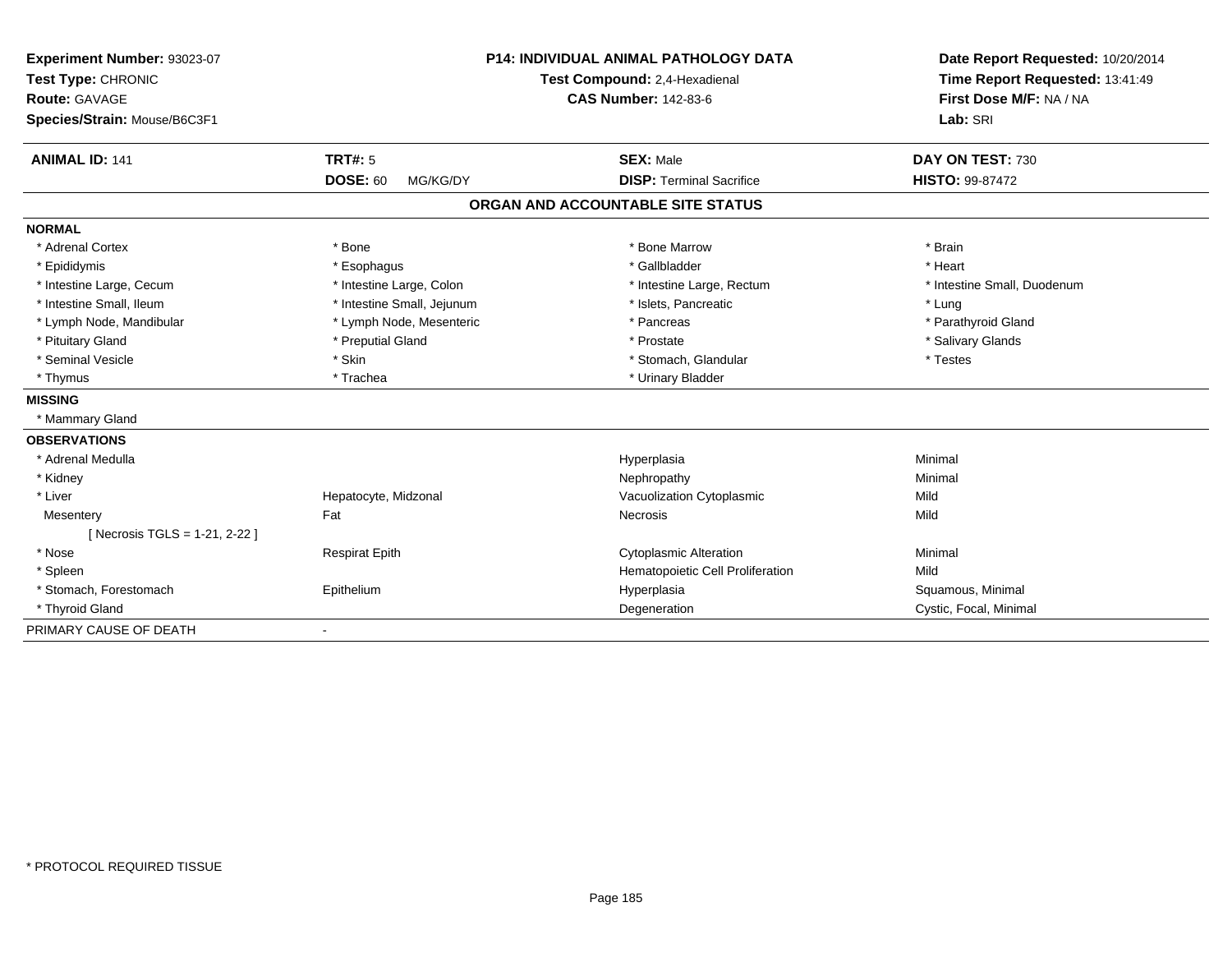| Experiment Number: 93023-07<br>Test Type: CHRONIC<br>Route: GAVAGE<br>Species/Strain: Mouse/B6C3F1 |                             | <b>P14: INDIVIDUAL ANIMAL PATHOLOGY DATA</b><br>Test Compound: 2,4-Hexadienal<br><b>CAS Number: 142-83-6</b> | Date Report Requested: 10/20/2014<br>Time Report Requested: 13:41:49<br>First Dose M/F: NA / NA<br>Lab: SRI |
|----------------------------------------------------------------------------------------------------|-----------------------------|--------------------------------------------------------------------------------------------------------------|-------------------------------------------------------------------------------------------------------------|
|                                                                                                    |                             |                                                                                                              |                                                                                                             |
| <b>ANIMAL ID: 142</b>                                                                              | <b>TRT#: 5</b>              | <b>SEX: Male</b>                                                                                             | DAY ON TEST: 729                                                                                            |
|                                                                                                    | <b>DOSE: 60</b><br>MG/KG/DY | <b>DISP: Terminal Sacrifice</b>                                                                              | HISTO: 99-87473                                                                                             |
|                                                                                                    |                             | ORGAN AND ACCOUNTABLE SITE STATUS                                                                            |                                                                                                             |
| <b>NORMAL</b>                                                                                      |                             |                                                                                                              |                                                                                                             |
| * Adrenal Cortex                                                                                   | * Adrenal Medulla           | * Bone                                                                                                       | * Bone Marrow                                                                                               |
| * Brain                                                                                            | * Epididymis                | * Esophagus                                                                                                  | * Gallbladder                                                                                               |
| * Heart                                                                                            | * Intestine Large, Cecum    | * Intestine Large, Colon                                                                                     | * Intestine Large, Rectum                                                                                   |
| * Intestine Small, Duodenum                                                                        | * Intestine Small, Ileum    | * Intestine Small, Jejunum                                                                                   | * Islets, Pancreatic                                                                                        |
| * Lymph Node, Mandibular                                                                           | * Lymph Node, Mesenteric    | * Pancreas                                                                                                   | * Parathyroid Gland                                                                                         |
| * Pituitary Gland                                                                                  | * Preputial Gland           | * Prostate                                                                                                   | * Salivary Glands                                                                                           |
| * Seminal Vesicle                                                                                  | * Skin                      | * Stomach, Glandular                                                                                         | * Testes                                                                                                    |
| * Thymus                                                                                           | * Thyroid Gland             | * Trachea                                                                                                    | * Urinary Bladder                                                                                           |
| <b>MISSING</b>                                                                                     |                             |                                                                                                              |                                                                                                             |
| * Mammary Gland                                                                                    |                             |                                                                                                              |                                                                                                             |
| <b>OBSERVATIONS</b>                                                                                |                             |                                                                                                              |                                                                                                             |
| * Kidney                                                                                           |                             | Atrophy                                                                                                      | Focal, Moderate                                                                                             |
|                                                                                                    |                             | Hyperplasia                                                                                                  | Lymphoid, Mild                                                                                              |
|                                                                                                    |                             | Nephropathy                                                                                                  | Mild                                                                                                        |
| * Liver                                                                                            |                             | Hepatocellular Carcinoma                                                                                     |                                                                                                             |
|                                                                                                    |                             | <b>Infiltration Cellular</b>                                                                                 | Mixed Cell, Minimal                                                                                         |
| [ Hepatocellular Carcinoma TGLS = 3-21 ]                                                           |                             |                                                                                                              |                                                                                                             |
| * Lung                                                                                             |                             | Alveolar/Bronchiolar Carcinoma                                                                               |                                                                                                             |
|                                                                                                    |                             | Hepatocellular Carcinoma                                                                                     | Metastatic (Liver)                                                                                          |
|                                                                                                    |                             | Hyperplasia                                                                                                  | Histiocytic, Mild                                                                                           |
| [ Alveolar/Bronchiolar Carcinoma TGLS = 2-23 ]                                                     |                             |                                                                                                              |                                                                                                             |
| Mesentery                                                                                          | Fat                         | Necrosis                                                                                                     | Moderate                                                                                                    |
| [Necrosis TGLS = $4-22$ ]                                                                          |                             |                                                                                                              |                                                                                                             |
| * Nose                                                                                             | Olfactory Epi               | <b>Cytoplasmic Alteration</b>                                                                                | Minimal                                                                                                     |
|                                                                                                    | <b>Respirat Epith</b>       | <b>Cytoplasmic Alteration</b>                                                                                | Minimal                                                                                                     |
|                                                                                                    |                             | Inflammation                                                                                                 | Suppurative, Mild                                                                                           |
| * Spleen                                                                                           |                             | Hematopoietic Cell Proliferation                                                                             | Moderate                                                                                                    |
| [ Hematopoietic Cell Proliferation TGLS = 5-6 ]                                                    |                             |                                                                                                              |                                                                                                             |
| * Stomach, Forestomach                                                                             | Epithelium                  | Hyperplasia                                                                                                  | Squamous, Mild                                                                                              |
|                                                                                                    |                             | Inflammation                                                                                                 | Focal, Mild                                                                                                 |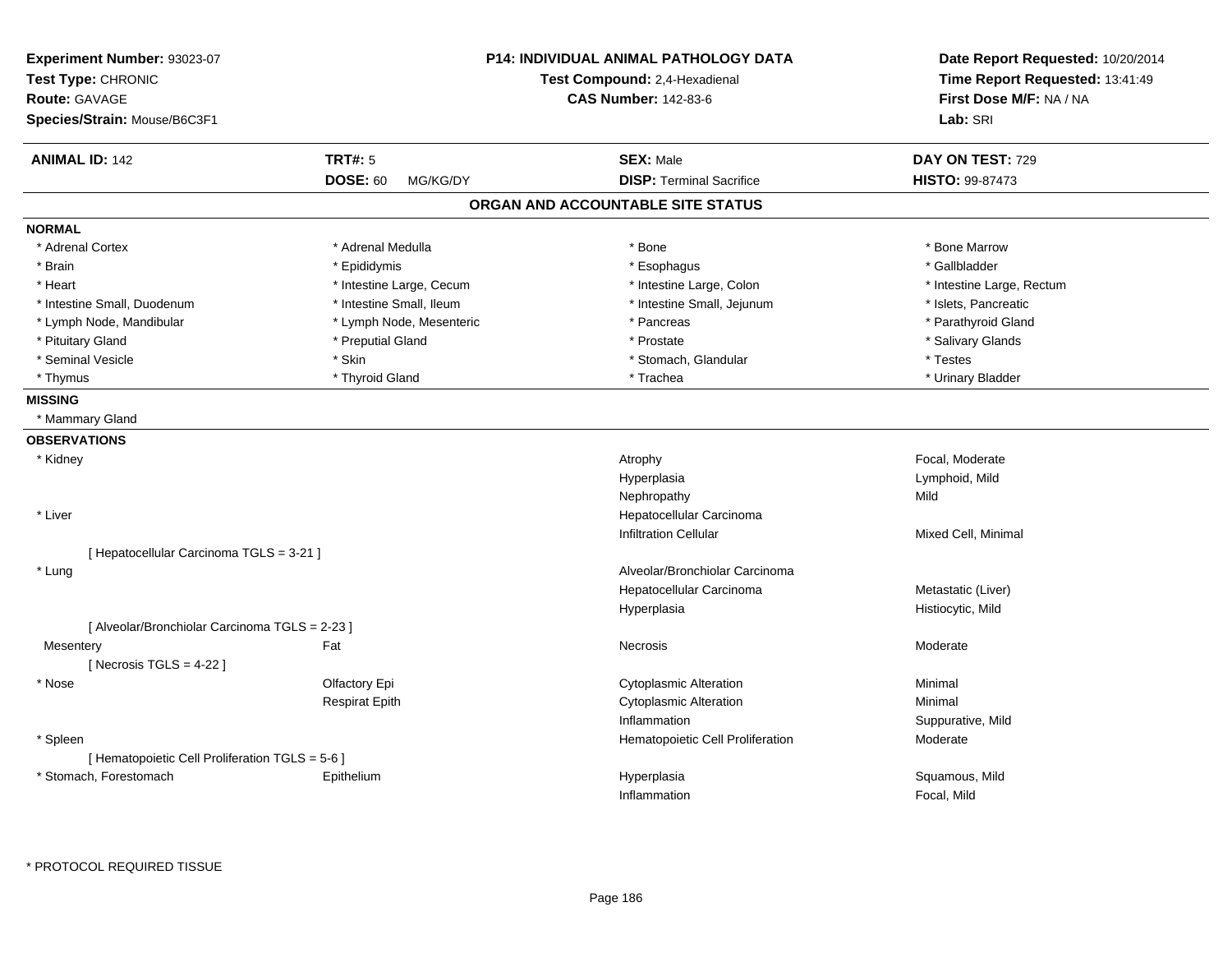| Experiment Number: 93023-07  |                             | <b>P14: INDIVIDUAL ANIMAL PATHOLOGY DATA</b> |                                 |
|------------------------------|-----------------------------|----------------------------------------------|---------------------------------|
| <b>Test Type: CHRONIC</b>    |                             | Test Compound: 2,4-Hexadienal                | Time Report Requested: 13:41:49 |
| <b>Route: GAVAGE</b>         |                             | <b>CAS Number: 142-83-6</b>                  | First Dose M/F: NA / NA         |
| Species/Strain: Mouse/B6C3F1 |                             |                                              | Lab: SRI                        |
| <b>ANIMAL ID: 142</b>        | TRT#: 5                     | <b>SEX: Male</b>                             | <b>DAY ON TEST: 729</b>         |
|                              | <b>DOSE: 60</b><br>MG/KG/DY | <b>DISP: Terminal Sacrifice</b>              | <b>HISTO: 99-87473</b>          |
|                              |                             | ORGAN AND ACCOUNTABLE SITE STATUS            |                                 |
|                              |                             | Ulcer                                        | Mild                            |
| Tooth                        |                             | Malformation                                 | Moderate                        |
| PRIMARY CAUSE OF DEATH       |                             |                                              |                                 |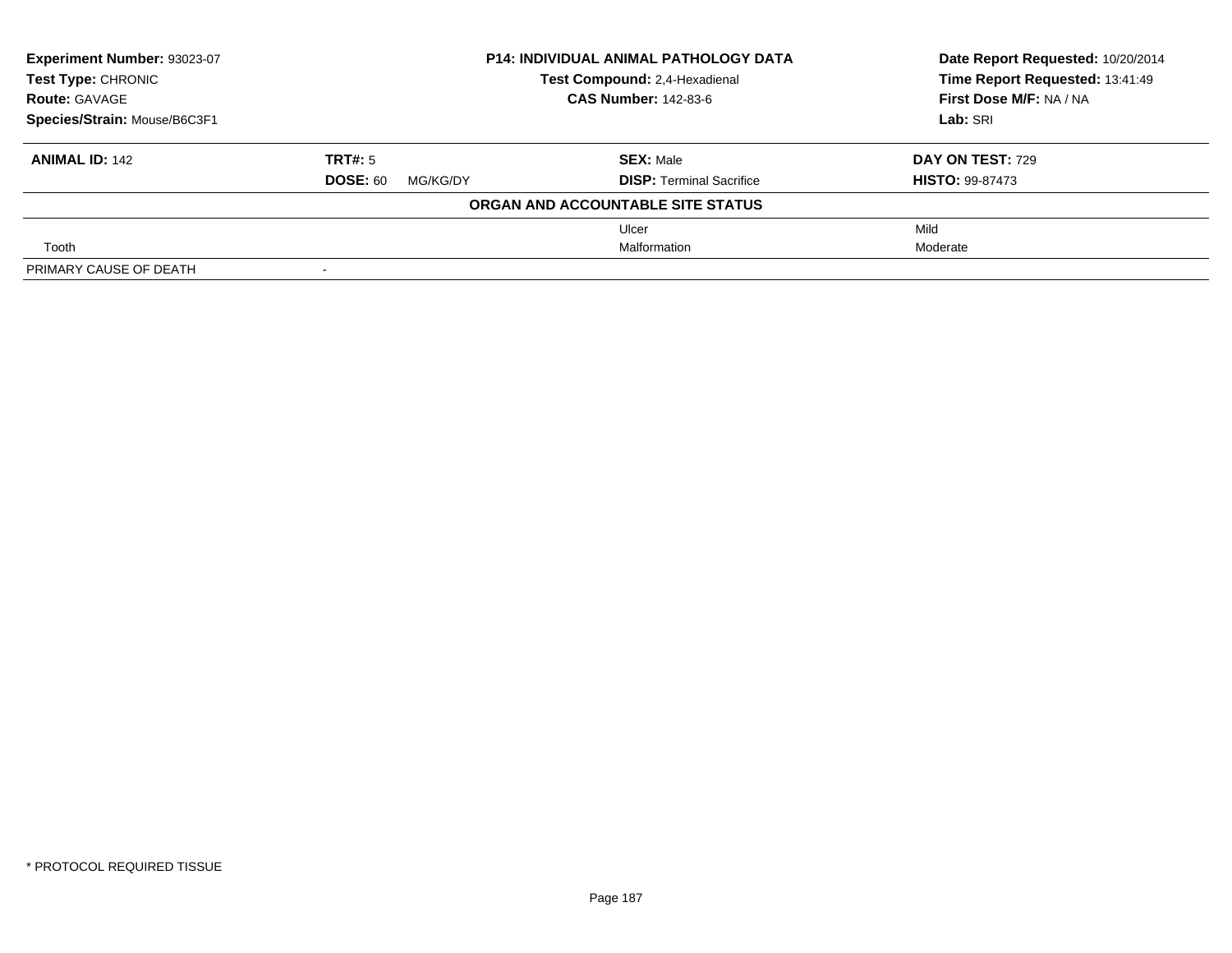| Experiment Number: 93023-07<br>Test Type: CHRONIC<br><b>Route: GAVAGE</b> |                             | P14: INDIVIDUAL ANIMAL PATHOLOGY DATA<br>Test Compound: 2,4-Hexadienal<br><b>CAS Number: 142-83-6</b> | Date Report Requested: 10/20/2014<br>Time Report Requested: 13:41:49<br>First Dose M/F: NA / NA |
|---------------------------------------------------------------------------|-----------------------------|-------------------------------------------------------------------------------------------------------|-------------------------------------------------------------------------------------------------|
| Species/Strain: Mouse/B6C3F1                                              |                             |                                                                                                       | Lab: SRI                                                                                        |
| <b>ANIMAL ID: 143</b>                                                     | <b>TRT#: 5</b>              | <b>SEX: Male</b>                                                                                      | DAY ON TEST: 731                                                                                |
|                                                                           | <b>DOSE: 60</b><br>MG/KG/DY | <b>DISP: Terminal Sacrifice</b>                                                                       | HISTO: 99-87474                                                                                 |
|                                                                           |                             | ORGAN AND ACCOUNTABLE SITE STATUS                                                                     |                                                                                                 |
| <b>NORMAL</b>                                                             |                             |                                                                                                       |                                                                                                 |
| * Adrenal Cortex                                                          | * Adrenal Medulla           | * Bone                                                                                                | * Bone Marrow                                                                                   |
| * Brain                                                                   | * Epididymis                | * Esophagus                                                                                           | * Gallbladder                                                                                   |
| * Heart                                                                   | * Intestine Large, Cecum    | * Intestine Large, Colon                                                                              | * Intestine Large, Rectum                                                                       |
| * Intestine Small, Duodenum                                               | * Intestine Small, Ileum    | * Intestine Small, Jejunum                                                                            | * Islets, Pancreatic                                                                            |
| * Lymph Node, Mandibular                                                  | * Pancreas                  | * Parathyroid Gland                                                                                   | * Pituitary Gland                                                                               |
| * Prostate                                                                | * Salivary Glands           | * Seminal Vesicle                                                                                     | * Skin                                                                                          |
| * Spleen                                                                  | * Stomach, Forestomach      | * Stomach, Glandular                                                                                  | * Testes                                                                                        |
| * Thymus                                                                  | * Thyroid Gland             | * Trachea                                                                                             | * Urinary Bladder                                                                               |
| <b>MISSING</b>                                                            |                             |                                                                                                       |                                                                                                 |
| * Mammary Gland                                                           |                             |                                                                                                       |                                                                                                 |
| <b>OBSERVATIONS</b>                                                       |                             |                                                                                                       |                                                                                                 |
| * Kidney                                                                  |                             | Nephropathy                                                                                           | Minimal                                                                                         |
| * Liver                                                                   |                             | Hepatocellular Adenoma                                                                                | Multiple                                                                                        |
|                                                                           |                             | <b>Infiltration Cellular</b>                                                                          | Mixed Cell, Minimal                                                                             |
|                                                                           | Hepatocyte                  | Vacuolization Cytoplasmic                                                                             | Focal, Mild                                                                                     |
|                                                                           | Hepatocyte, Midzonal        | Vacuolization Cytoplasmic                                                                             | Mild                                                                                            |
| [ Hepatocellular Adenoma TGLS = 2-21, 3-22 ]                              |                             |                                                                                                       |                                                                                                 |
| * Lung                                                                    |                             | Alveolar/Bronchiolar Adenoma                                                                          |                                                                                                 |
| * Lymph Node, Mesenteric                                                  |                             | Hemorrhage                                                                                            | Mild                                                                                            |
| * Nose                                                                    | Olfactory Epi               | <b>Cytoplasmic Alteration</b>                                                                         | Minimal                                                                                         |
|                                                                           | <b>Respirat Epith</b>       | <b>Cytoplasmic Alteration</b>                                                                         | Mild                                                                                            |
| * Preputial Gland                                                         |                             | Degeneration                                                                                          | Cystic, Moderate                                                                                |
| [Degeneration TGLS = 1-8]                                                 |                             |                                                                                                       |                                                                                                 |
| Tooth                                                                     |                             | Malformation                                                                                          | Mild                                                                                            |
| PRIMARY CAUSE OF DEATH                                                    | $\blacksquare$              |                                                                                                       |                                                                                                 |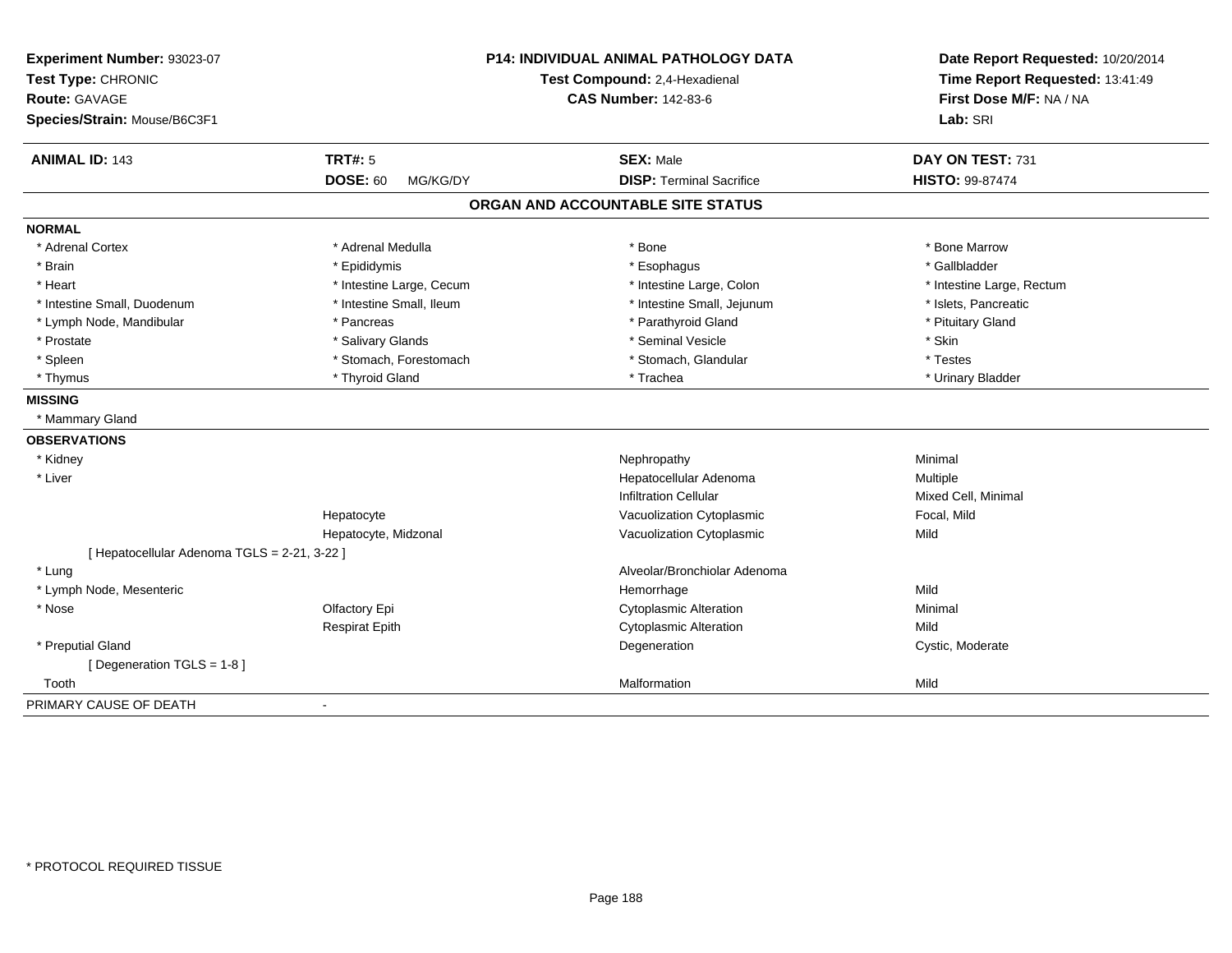| Experiment Number: 93023-07<br>Test Type: CHRONIC<br><b>Route: GAVAGE</b><br>Species/Strain: Mouse/B6C3F1 |                             | P14: INDIVIDUAL ANIMAL PATHOLOGY DATA<br>Test Compound: 2,4-Hexadienal<br><b>CAS Number: 142-83-6</b> | Date Report Requested: 10/20/2014<br>Time Report Requested: 13:41:49<br>First Dose M/F: NA / NA<br>Lab: SRI |
|-----------------------------------------------------------------------------------------------------------|-----------------------------|-------------------------------------------------------------------------------------------------------|-------------------------------------------------------------------------------------------------------------|
|                                                                                                           |                             |                                                                                                       |                                                                                                             |
| <b>ANIMAL ID: 144</b>                                                                                     | <b>TRT#: 5</b>              | <b>SEX: Male</b>                                                                                      | DAY ON TEST: 732                                                                                            |
|                                                                                                           | <b>DOSE: 60</b><br>MG/KG/DY | <b>DISP: Terminal Sacrifice</b>                                                                       | HISTO: 99-87475                                                                                             |
|                                                                                                           |                             | ORGAN AND ACCOUNTABLE SITE STATUS                                                                     |                                                                                                             |
| <b>NORMAL</b>                                                                                             |                             |                                                                                                       |                                                                                                             |
| * Adrenal Medulla                                                                                         | * Bone                      | * Bone Marrow                                                                                         | * Brain                                                                                                     |
| * Epididymis                                                                                              | * Esophagus                 | * Gallbladder                                                                                         | * Heart                                                                                                     |
| * Intestine Large, Cecum                                                                                  | * Intestine Large, Colon    | * Intestine Large, Rectum                                                                             | * Intestine Small, Duodenum                                                                                 |
| * Intestine Small, Ileum                                                                                  | * Intestine Small, Jejunum  | * Islets, Pancreatic                                                                                  | * Lung                                                                                                      |
| * Pancreas                                                                                                | * Parathyroid Gland         | * Pituitary Gland                                                                                     | * Preputial Gland                                                                                           |
| * Prostate                                                                                                | * Salivary Glands           | * Seminal Vesicle                                                                                     | * Skin                                                                                                      |
| * Stomach, Forestomach                                                                                    | * Stomach, Glandular        | * Testes                                                                                              | * Thymus                                                                                                    |
| * Thyroid Gland                                                                                           | * Trachea                   | * Urinary Bladder                                                                                     |                                                                                                             |
| <b>MISSING</b>                                                                                            |                             |                                                                                                       |                                                                                                             |
| * Lymph Node, Mandibular                                                                                  | * Mammary Gland             |                                                                                                       |                                                                                                             |
| <b>OBSERVATIONS</b>                                                                                       |                             |                                                                                                       |                                                                                                             |
| * Adrenal Cortex                                                                                          | Subcapsular                 | Hyperplasia                                                                                           | Focal, Moderate                                                                                             |
| * Kidney                                                                                                  |                             | Nephropathy                                                                                           | Mild                                                                                                        |
| * Liver                                                                                                   |                             | Erythrophagocytosis                                                                                   | Mild                                                                                                        |
|                                                                                                           |                             | Hyperplasia                                                                                           | Histiocytic, Focal, Moderate                                                                                |
|                                                                                                           |                             | Hyperplasia                                                                                           | Lymphoid, Focal, Moderate                                                                                   |
|                                                                                                           |                             | <b>Infiltration Cellular</b>                                                                          | Mixed Cell, Moderate                                                                                        |
|                                                                                                           |                             | Pigmentation                                                                                          | Focal, Moderate                                                                                             |
| [ Hyperplasia TGLS = 4-6 ]                                                                                |                             |                                                                                                       |                                                                                                             |
| [ Hyperplasia TGLS = 4-6 ]                                                                                |                             |                                                                                                       |                                                                                                             |
| * Lymph Node, Mesenteric                                                                                  |                             | Histiocytic Sarcoma                                                                                   |                                                                                                             |
| [Histiocytic Sarcoma TGLS = 5-5]                                                                          |                             |                                                                                                       |                                                                                                             |
| Mesentery                                                                                                 | Fat                         | Necrosis                                                                                              | Mild                                                                                                        |
| [Necrosis $TGLS = 2-21$ ]                                                                                 |                             |                                                                                                       |                                                                                                             |
| * Nose                                                                                                    | Olfactory Epi               | <b>Cytoplasmic Alteration</b>                                                                         | Minimal                                                                                                     |
|                                                                                                           | <b>Respirat Epith</b>       | <b>Cytoplasmic Alteration</b>                                                                         | Minimal                                                                                                     |
|                                                                                                           |                             | Inflammation                                                                                          | Suppurative, Minimal                                                                                        |
| * Spleen                                                                                                  |                             | Hematopoietic Cell Proliferation                                                                      | Moderate                                                                                                    |
| [ Hematopoietic Cell Proliferation TGLS = 1-6 ]                                                           |                             |                                                                                                       |                                                                                                             |

PRIMARY CAUSE OF DEATH-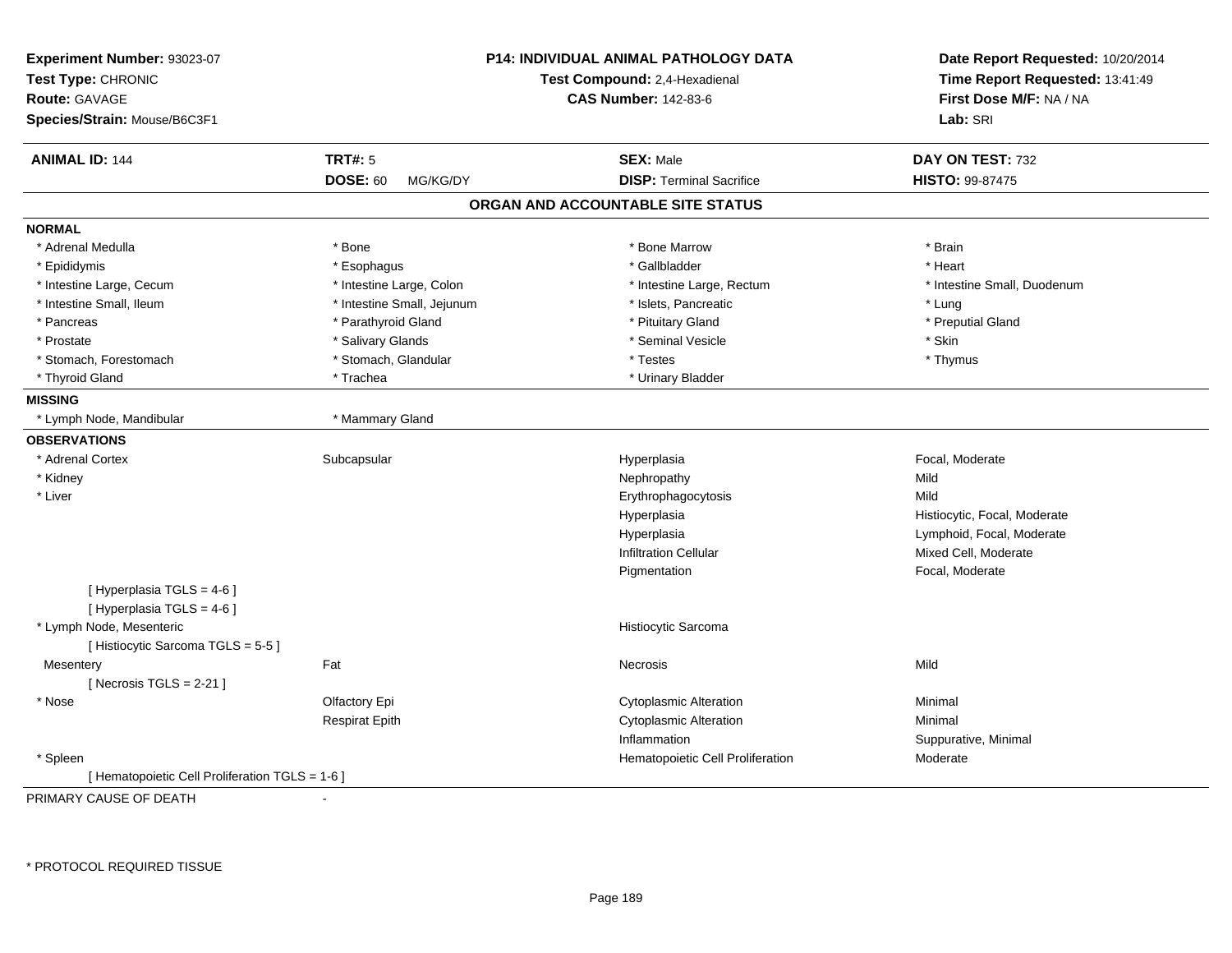| Experiment Number: 93023-07<br>Test Type: CHRONIC<br><b>Route: GAVAGE</b> |                             | <b>P14: INDIVIDUAL ANIMAL PATHOLOGY DATA</b><br><b>Test Compound: 2,4-Hexadienal</b> | Date Report Requested: 10/20/2014<br>Time Report Requested: 13:41:49 |
|---------------------------------------------------------------------------|-----------------------------|--------------------------------------------------------------------------------------|----------------------------------------------------------------------|
|                                                                           |                             | <b>CAS Number: 142-83-6</b>                                                          | First Dose M/F: NA / NA                                              |
| Species/Strain: Mouse/B6C3F1                                              |                             |                                                                                      | Lab: SRI                                                             |
| <b>ANIMAL ID: 144</b>                                                     | TRT#: 5                     | <b>SEX:</b> Male                                                                     | DAY ON TEST: 732                                                     |
|                                                                           | <b>DOSE: 60</b><br>MG/KG/DY | <b>DISP: Terminal Sacrifice</b>                                                      | <b>HISTO: 99-87475</b>                                               |
|                                                                           |                             | ORGAN AND ACCOUNTABLE SITE STATUS                                                    |                                                                      |
|                                                                           |                             |                                                                                      |                                                                      |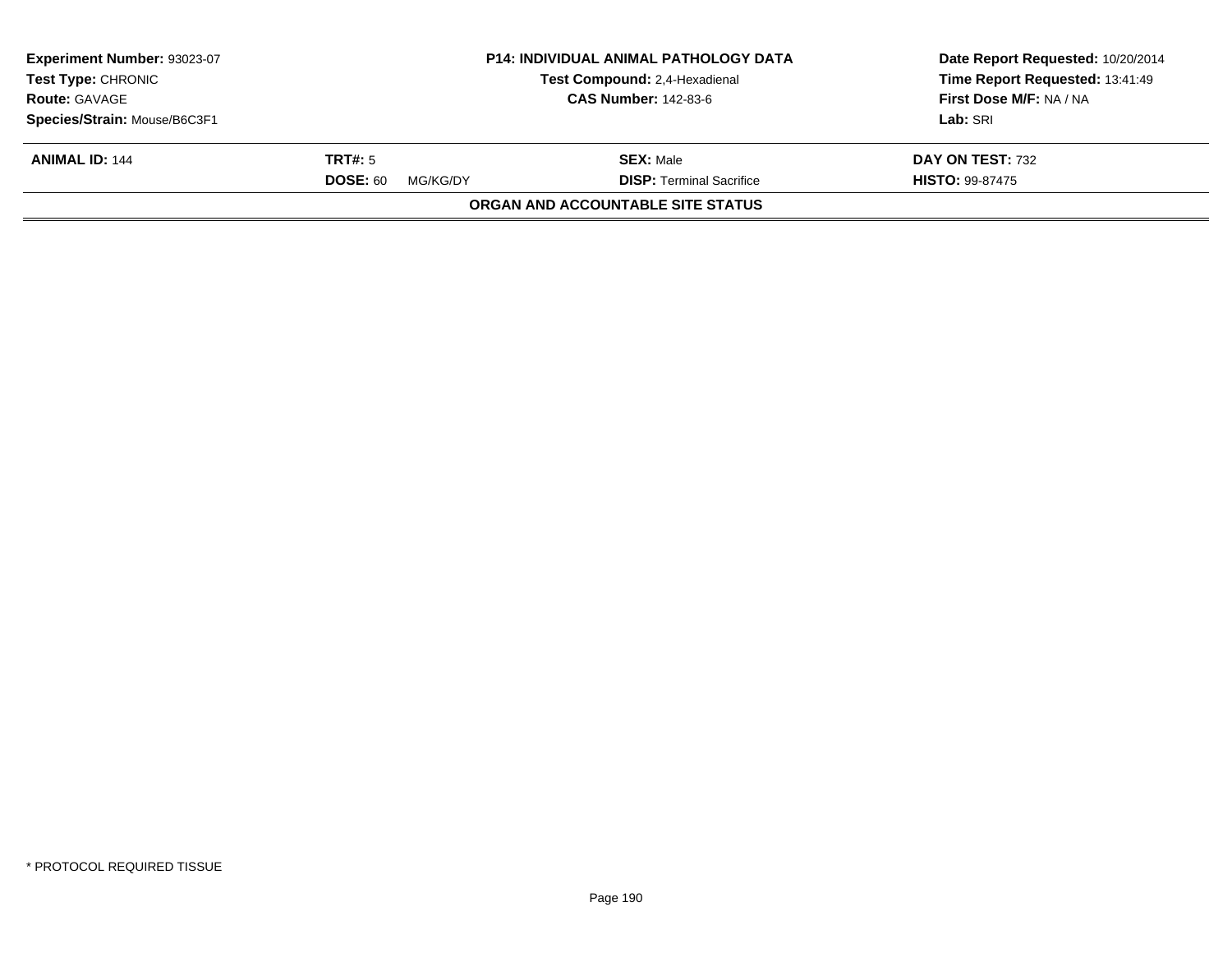| Experiment Number: 93023-07                   |                                  | <b>P14: INDIVIDUAL ANIMAL PATHOLOGY DATA</b> | Date Report Requested: 10/20/2014                          |
|-----------------------------------------------|----------------------------------|----------------------------------------------|------------------------------------------------------------|
| Test Type: CHRONIC                            |                                  | Test Compound: 2,4-Hexadienal                | Time Report Requested: 13:41:49<br>First Dose M/F: NA / NA |
| <b>Route: GAVAGE</b>                          |                                  | <b>CAS Number: 142-83-6</b>                  |                                                            |
| Species/Strain: Mouse/B6C3F1                  |                                  |                                              | Lab: SRI                                                   |
| <b>ANIMAL ID: 145</b>                         | <b>TRT#: 5</b>                   | <b>SEX: Male</b>                             | DAY ON TEST: 649                                           |
|                                               | <b>DOSE: 60</b><br>MG/KG/DY      | <b>DISP:</b> Moribund Sacrifice              | <b>HISTO: 99-86347</b>                                     |
|                                               |                                  | ORGAN AND ACCOUNTABLE SITE STATUS            |                                                            |
| <b>NORMAL</b>                                 |                                  |                                              |                                                            |
| * Adrenal Cortex                              | * Adrenal Medulla                | * Bone                                       | * Bone Marrow                                              |
| * Brain                                       | * Epididymis                     | * Esophagus                                  | * Gallbladder                                              |
| * Heart                                       | * Intestine Large, Cecum         | * Intestine Large, Colon                     | * Intestine Large, Rectum                                  |
| * Intestine Small, Duodenum                   | * Intestine Small, Ileum         | * Intestine Small, Jejunum                   | * Islets, Pancreatic                                       |
| * Lung                                        | * Lymph Node, Mandibular         | * Pancreas                                   | * Parathyroid Gland                                        |
| * Pituitary Gland                             | * Preputial Gland                | * Prostate                                   | * Salivary Glands                                          |
| * Seminal Vesicle                             | * Skin                           | * Stomach, Forestomach                       | * Stomach, Glandular                                       |
| * Testes                                      | * Thymus                         | * Trachea                                    | * Urinary Bladder                                          |
| <b>MISSING</b>                                |                                  |                                              |                                                            |
| * Lymph Node, Mesenteric                      | * Mammary Gland                  |                                              |                                                            |
| <b>OBSERVATIONS</b>                           |                                  |                                              |                                                            |
| * Kidney                                      |                                  | Nephropathy                                  | Mild                                                       |
| * Liver                                       |                                  | Hepatocellular Carcinoma                     |                                                            |
|                                               | Hepatocyte, Midzonal             | Vacuolization Cytoplasmic                    | Mild                                                       |
| [ Hepatocellular Carcinoma TGLS = 1-21 ]      |                                  |                                              |                                                            |
| [Vacuolization Cytoplasmic TGLS = 2-22, 3-23] |                                  |                                              |                                                            |
| * Nose                                        | <b>Respirat Epith</b>            | <b>Cytoplasmic Alteration</b>                | Moderate                                                   |
| * Spleen                                      |                                  | Hematopoietic Cell Proliferation             | Mild                                                       |
| * Thyroid Gland                               | <b>Follicular Cel</b>            | Adenoma                                      |                                                            |
| Tooth                                         | <b>Peridont Tiss</b>             | Inflammation                                 | Chronic, Moderate                                          |
| PRIMARY CAUSE OF DEATH                        | - Liver Hepatocellular Carcinoma |                                              |                                                            |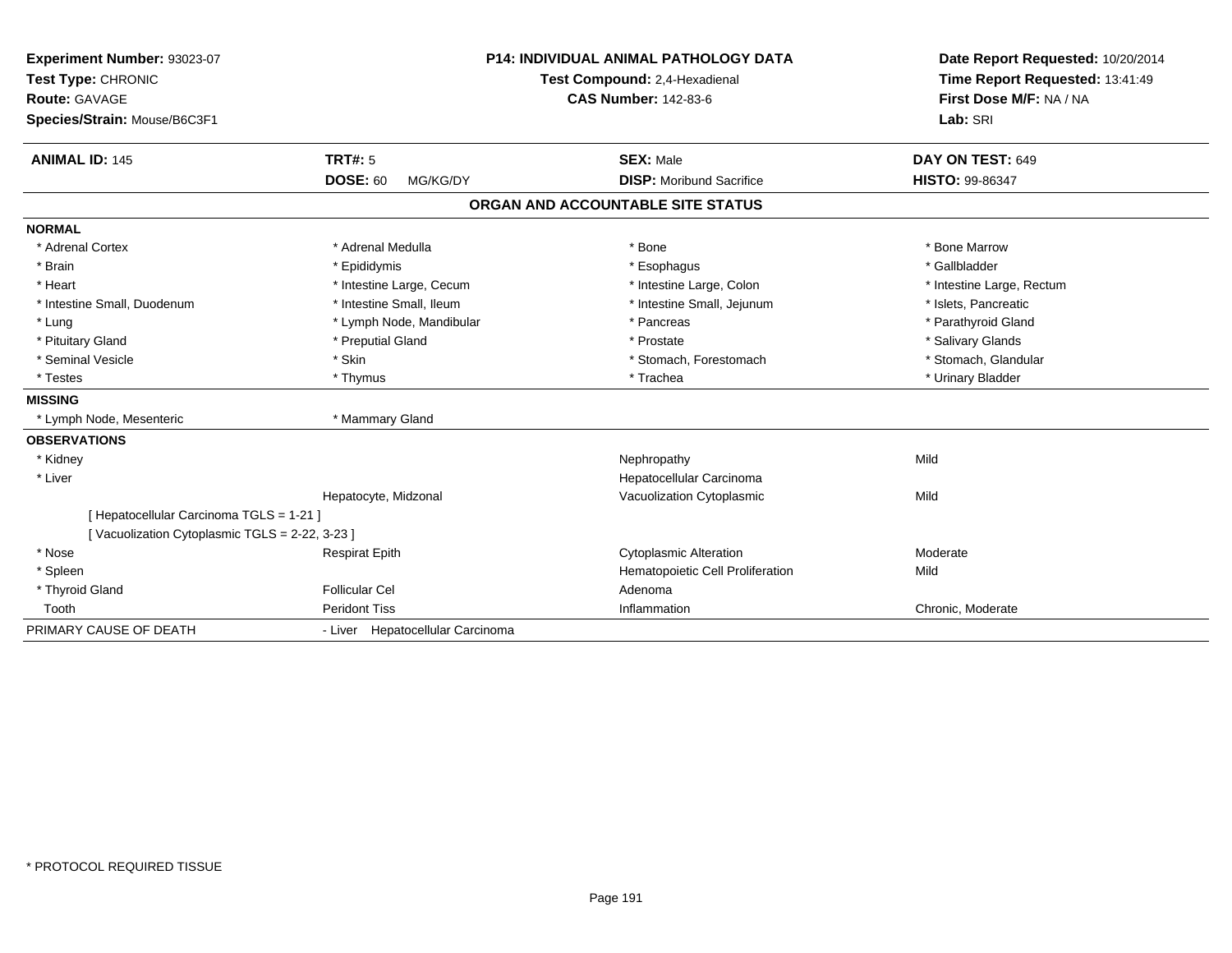| Experiment Number: 93023-07<br>Test Type: CHRONIC<br><b>Route: GAVAGE</b><br>Species/Strain: Mouse/B6C3F1 |                             | <b>P14: INDIVIDUAL ANIMAL PATHOLOGY DATA</b><br>Test Compound: 2,4-Hexadienal<br><b>CAS Number: 142-83-6</b> |                           |
|-----------------------------------------------------------------------------------------------------------|-----------------------------|--------------------------------------------------------------------------------------------------------------|---------------------------|
| <b>ANIMAL ID: 146</b>                                                                                     | <b>TRT#: 5</b>              | <b>SEX: Male</b>                                                                                             | DAY ON TEST: 729          |
|                                                                                                           | <b>DOSE: 60</b><br>MG/KG/DY | <b>DISP: Terminal Sacrifice</b>                                                                              | HISTO: 99-87476           |
|                                                                                                           |                             | ORGAN AND ACCOUNTABLE SITE STATUS                                                                            |                           |
| <b>NORMAL</b>                                                                                             |                             |                                                                                                              |                           |
| * Adrenal Cortex                                                                                          | * Adrenal Medulla           | * Bone                                                                                                       | * Bone Marrow             |
| * Brain                                                                                                   | * Epididymis                | * Esophagus                                                                                                  | * Gallbladder             |
| * Heart                                                                                                   | * Intestine Large, Cecum    | * Intestine Large, Colon                                                                                     | * Intestine Large, Rectum |
| * Intestine Small, Duodenum                                                                               | * Intestine Small, Ileum    | * Intestine Small, Jejunum                                                                                   | * Islets, Pancreatic      |
| * Lung                                                                                                    | * Lymph Node, Mandibular    | * Lymph Node, Mesenteric                                                                                     | * Pancreas                |
| * Parathyroid Gland                                                                                       | * Pituitary Gland           | * Preputial Gland                                                                                            | * Prostate                |
| * Salivary Glands                                                                                         | * Skin                      | * Stomach, Glandular                                                                                         | * Testes                  |
| * Thymus                                                                                                  | * Thyroid Gland             | * Trachea                                                                                                    | * Urinary Bladder         |
| <b>MISSING</b>                                                                                            |                             |                                                                                                              |                           |
| * Mammary Gland                                                                                           |                             |                                                                                                              |                           |
| <b>OBSERVATIONS</b>                                                                                       |                             |                                                                                                              |                           |
| * Kidney                                                                                                  |                             | Nephropathy                                                                                                  | Minimal                   |
| * Liver                                                                                                   |                             | Hepatocellular Adenoma                                                                                       |                           |
|                                                                                                           |                             | <b>Infiltration Cellular</b>                                                                                 | Mixed Cell, Minimal       |
|                                                                                                           | Hepatocyte                  | Vacuolization Cytoplasmic                                                                                    | Focal, Mild               |
|                                                                                                           | Hepatocyte, Midzonal        | Vacuolization Cytoplasmic                                                                                    | Moderate                  |
| [ Hepatocellular Adenoma TGLS = 1-21 ]                                                                    |                             |                                                                                                              |                           |
| [Vacuolization Cytoplasmic TGLS = 3-22 ]                                                                  |                             |                                                                                                              |                           |
| * Nose                                                                                                    | <b>Respirat Epith</b>       | <b>Cytoplasmic Alteration</b>                                                                                | Mild                      |
| * Seminal Vesicle                                                                                         |                             | Inflammation                                                                                                 | Chronic, Moderate         |
| [Inflammation TGLS = $2-7$ ]                                                                              |                             |                                                                                                              |                           |
| * Spleen                                                                                                  |                             | Hematopoietic Cell Proliferation                                                                             | Mild                      |
| * Stomach, Forestomach                                                                                    | Epithelium                  | Hyperplasia                                                                                                  | Squamous, Minimal         |
| PRIMARY CAUSE OF DEATH                                                                                    |                             |                                                                                                              |                           |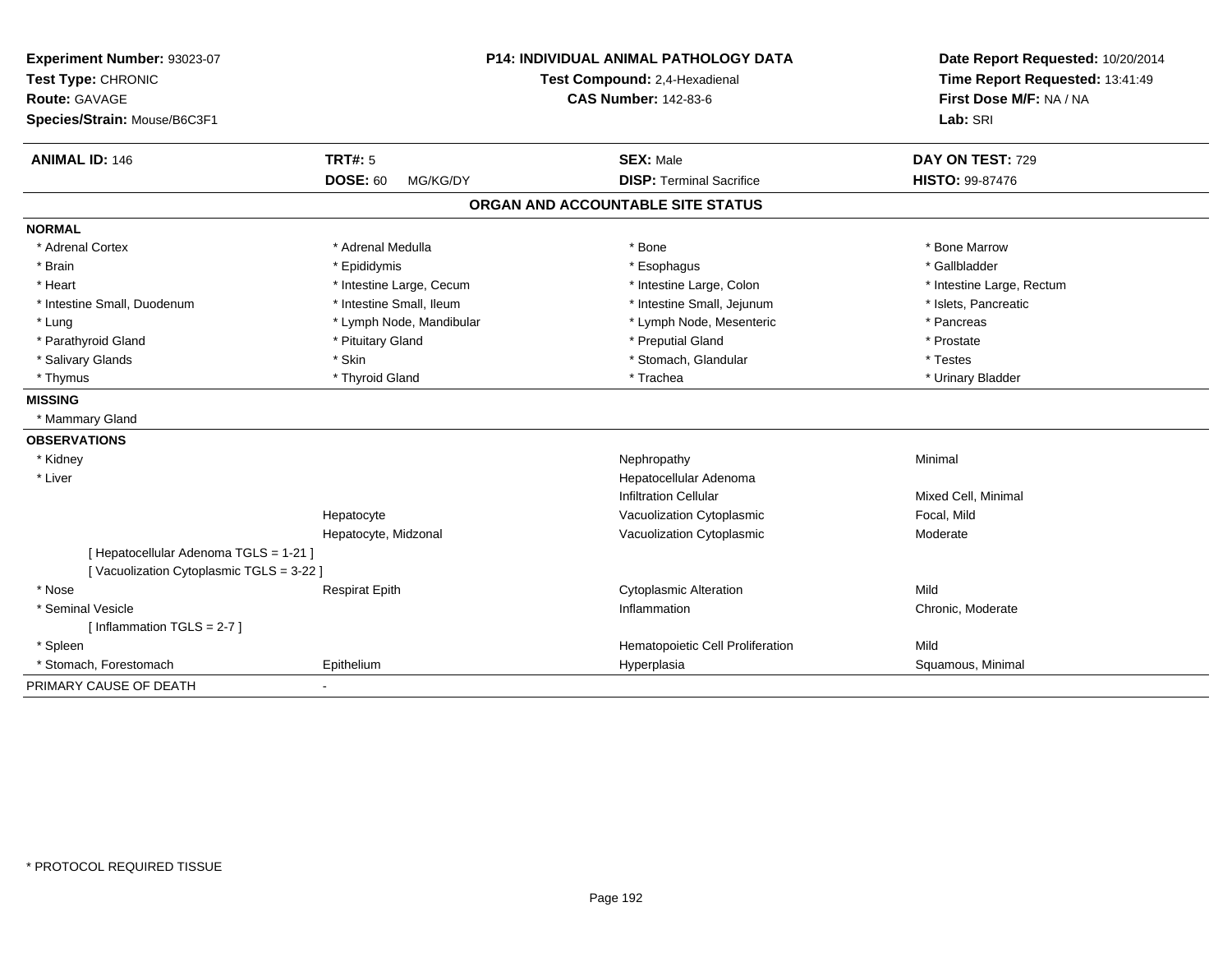| Experiment Number: 93023-07<br>Test Type: CHRONIC<br><b>Route: GAVAGE</b><br>Species/Strain: Mouse/B6C3F1 |                             | <b>P14: INDIVIDUAL ANIMAL PATHOLOGY DATA</b><br>Test Compound: 2,4-Hexadienal<br><b>CAS Number: 142-83-6</b> | Date Report Requested: 10/20/2014<br>Time Report Requested: 13:41:49<br>First Dose M/F: NA / NA<br>Lab: SRI |  |
|-----------------------------------------------------------------------------------------------------------|-----------------------------|--------------------------------------------------------------------------------------------------------------|-------------------------------------------------------------------------------------------------------------|--|
| <b>ANIMAL ID: 147</b>                                                                                     | <b>TRT#: 5</b>              | <b>SEX: Male</b>                                                                                             | DAY ON TEST: 729                                                                                            |  |
|                                                                                                           | <b>DOSE: 60</b><br>MG/KG/DY | <b>DISP: Terminal Sacrifice</b>                                                                              | HISTO: 99-87477                                                                                             |  |
|                                                                                                           |                             | ORGAN AND ACCOUNTABLE SITE STATUS                                                                            |                                                                                                             |  |
| <b>NORMAL</b>                                                                                             |                             |                                                                                                              |                                                                                                             |  |
| * Adrenal Medulla                                                                                         | * Bone                      | * Bone Marrow                                                                                                | * Brain                                                                                                     |  |
| * Epididymis                                                                                              | * Esophagus                 | * Gallbladder                                                                                                | * Heart                                                                                                     |  |
| * Intestine Large, Cecum                                                                                  | * Intestine Large, Colon    | * Intestine Large, Rectum                                                                                    | * Intestine Small, Duodenum                                                                                 |  |
| * Intestine Small, Ileum                                                                                  | * Intestine Small, Jejunum  | * Islets, Pancreatic                                                                                         | * Lung                                                                                                      |  |
| * Lymph Node, Mandibular                                                                                  | * Lymph Node, Mesenteric    | * Pancreas                                                                                                   | * Parathyroid Gland                                                                                         |  |
| * Pituitary Gland                                                                                         | * Preputial Gland           | * Prostate                                                                                                   | * Salivary Glands                                                                                           |  |
| * Seminal Vesicle                                                                                         | * Skin                      | * Spleen                                                                                                     | * Stomach, Forestomach                                                                                      |  |
| * Stomach, Glandular                                                                                      | * Thyroid Gland             | * Trachea                                                                                                    | * Urinary Bladder                                                                                           |  |
| <b>MISSING</b>                                                                                            |                             |                                                                                                              |                                                                                                             |  |
| * Mammary Gland                                                                                           |                             |                                                                                                              |                                                                                                             |  |
| <b>OBSERVATIONS</b>                                                                                       |                             |                                                                                                              |                                                                                                             |  |
| * Adrenal Cortex                                                                                          |                             | <b>Cytoplasmic Alteration</b>                                                                                | Focal, Minimal                                                                                              |  |
| * Kidney                                                                                                  |                             | Nephropathy                                                                                                  | Mild                                                                                                        |  |
| * Liver                                                                                                   |                             | Hepatocellular Adenoma                                                                                       | Multiple                                                                                                    |  |
|                                                                                                           |                             | <b>Infiltration Cellular</b>                                                                                 | Mixed Cell, Minimal                                                                                         |  |
|                                                                                                           | Hepatocyte                  | Mixed Cell Focus                                                                                             | Minimal                                                                                                     |  |
|                                                                                                           | Hepatocyte, Midzonal        | Vacuolization Cytoplasmic                                                                                    | Mild                                                                                                        |  |
| [ Hepatocellular Adenoma TGLS = 2-6, 3-21 ]                                                               |                             |                                                                                                              |                                                                                                             |  |
| [Mixed Cell Focus TGLS = 2-6]                                                                             |                             |                                                                                                              |                                                                                                             |  |
| * Nose                                                                                                    | Olfactory Epi               | <b>Cytoplasmic Alteration</b>                                                                                | Minimal                                                                                                     |  |
|                                                                                                           | <b>Respirat Epith</b>       | <b>Cytoplasmic Alteration</b>                                                                                | Mild                                                                                                        |  |
| * Testes                                                                                                  | <b>Interstit Cell</b>       | Adenoma                                                                                                      |                                                                                                             |  |
| [Adenoma TGLS = $1-7$ ]                                                                                   |                             |                                                                                                              |                                                                                                             |  |
| * Thymus                                                                                                  |                             | Cyst                                                                                                         | Minimal                                                                                                     |  |
| PRIMARY CAUSE OF DEATH                                                                                    | $\blacksquare$              |                                                                                                              |                                                                                                             |  |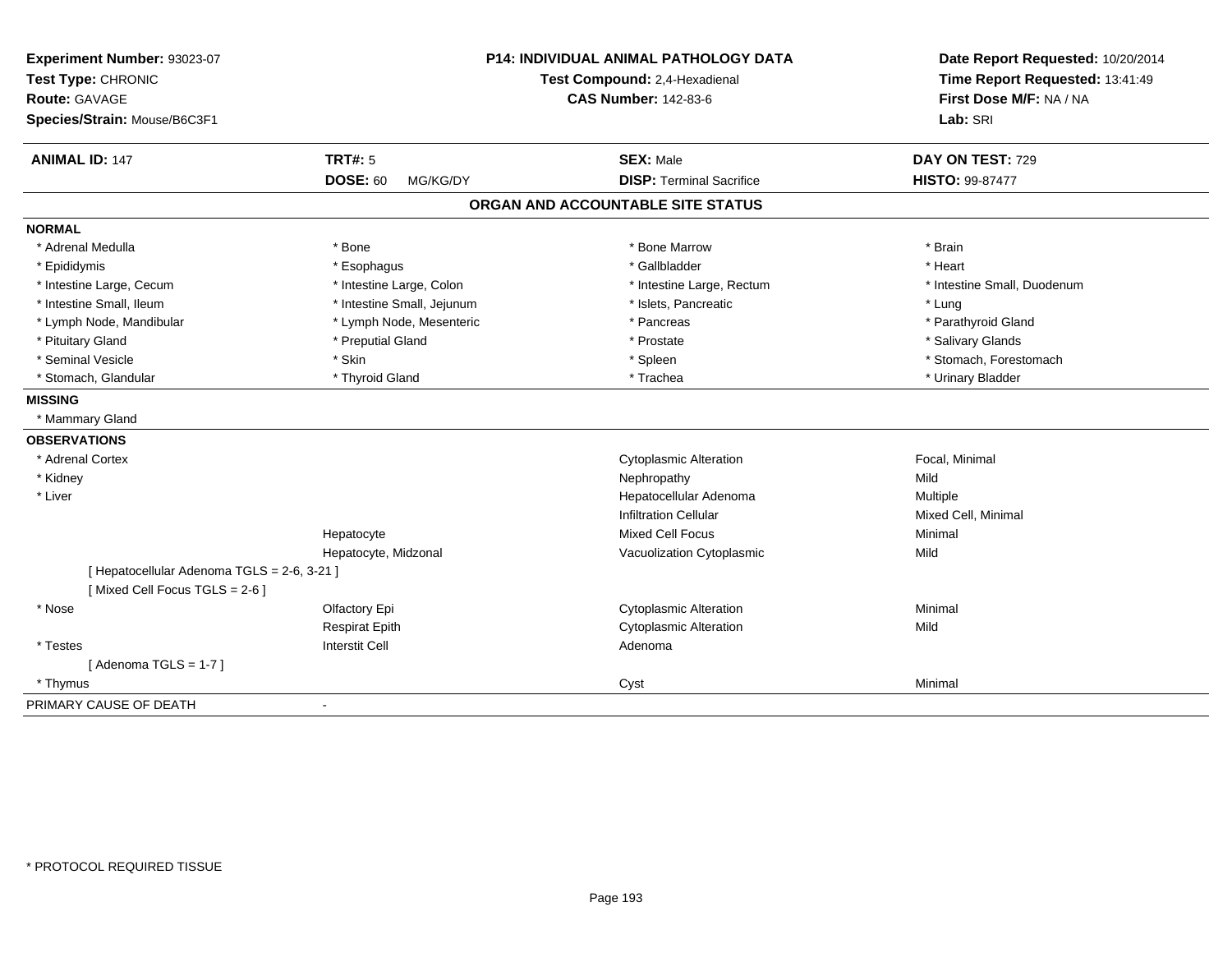| Experiment Number: 93023-07                       | <b>P14: INDIVIDUAL ANIMAL PATHOLOGY DATA</b><br>Test Compound: 2,4-Hexadienal<br><b>CAS Number: 142-83-6</b> |                                   | Date Report Requested: 10/20/2014 |
|---------------------------------------------------|--------------------------------------------------------------------------------------------------------------|-----------------------------------|-----------------------------------|
| Test Type: CHRONIC                                |                                                                                                              |                                   | Time Report Requested: 13:41:49   |
| <b>Route: GAVAGE</b>                              |                                                                                                              |                                   | First Dose M/F: NA / NA           |
| Species/Strain: Mouse/B6C3F1                      |                                                                                                              |                                   | Lab: SRI                          |
| <b>ANIMAL ID: 148</b>                             | <b>TRT#: 5</b>                                                                                               | <b>SEX: Male</b>                  | DAY ON TEST: 730                  |
|                                                   | <b>DOSE: 60</b><br>MG/KG/DY                                                                                  | <b>DISP: Terminal Sacrifice</b>   | <b>HISTO: 99-87478</b>            |
|                                                   |                                                                                                              | ORGAN AND ACCOUNTABLE SITE STATUS |                                   |
| <b>NORMAL</b>                                     |                                                                                                              |                                   |                                   |
| * Adrenal Cortex                                  | * Adrenal Medulla                                                                                            | * Bone                            | * Bone Marrow                     |
| * Brain                                           | * Epididymis                                                                                                 | * Esophagus                       | * Gallbladder                     |
| * Heart                                           | * Intestine Large, Cecum                                                                                     | * Intestine Large, Colon          | * Intestine Large, Rectum         |
| * Intestine Small, Duodenum                       | * Intestine Small, Ileum                                                                                     | * Intestine Small, Jejunum        | * Islets, Pancreatic              |
| * Lymph Node, Mandibular                          | * Lymph Node, Mesenteric                                                                                     | * Pancreas                        | * Parathyroid Gland               |
| * Pituitary Gland                                 | * Preputial Gland                                                                                            | * Prostate                        | * Salivary Glands                 |
| * Seminal Vesicle                                 | * Skin                                                                                                       | * Spleen                          | * Stomach, Forestomach            |
| * Stomach, Glandular                              | * Testes                                                                                                     | * Thyroid Gland                   | * Trachea                         |
| * Urinary Bladder                                 |                                                                                                              |                                   |                                   |
| <b>MISSING</b>                                    |                                                                                                              |                                   |                                   |
| * Mammary Gland                                   | * Nose                                                                                                       | * Thymus                          |                                   |
| <b>OBSERVATIONS</b>                               |                                                                                                              |                                   |                                   |
| * Kidney                                          | <b>Renal Tubule</b>                                                                                          | Hyperplasia                       | Focal, Mild                       |
|                                                   |                                                                                                              | Nephropathy                       | Mild                              |
| * Liver                                           |                                                                                                              | Hepatocellular Adenoma            |                                   |
|                                                   |                                                                                                              | <b>Infiltration Cellular</b>      | Mixed Cell, Mild                  |
|                                                   | Hepatocyte, Midzonal                                                                                         | Vacuolization Cytoplasmic         | Moderate                          |
| [ Hepatocellular Adenoma TGLS = 3-22 ]            |                                                                                                              |                                   |                                   |
| * Lung                                            |                                                                                                              | Alveolar/Bronchiolar Adenoma      | Multiple                          |
| [ Alveolar/Bronchiolar Adenoma TGLS = 1-21, 2-2 ] |                                                                                                              |                                   |                                   |
| PRIMARY CAUSE OF DEATH                            |                                                                                                              |                                   |                                   |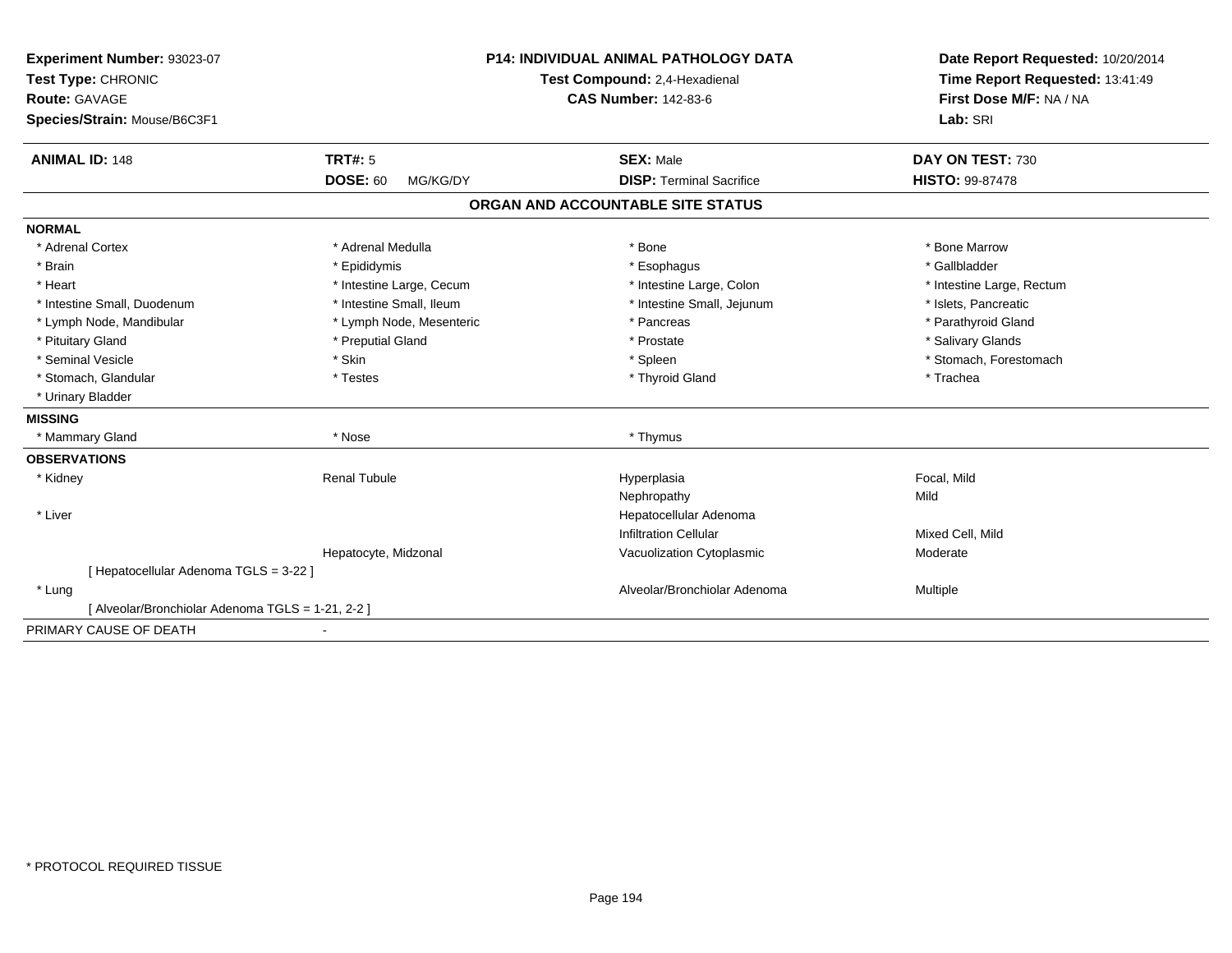| Experiment Number: 93023-07<br>Test Type: CHRONIC<br>Route: GAVAGE<br>Species/Strain: Mouse/B6C3F1 | P14: INDIVIDUAL ANIMAL PATHOLOGY DATA<br>Test Compound: 2,4-Hexadienal<br><b>CAS Number: 142-83-6</b> |                                   | Date Report Requested: 10/20/2014<br>Time Report Requested: 13:41:49<br>First Dose M/F: NA / NA<br>Lab: SRI |  |
|----------------------------------------------------------------------------------------------------|-------------------------------------------------------------------------------------------------------|-----------------------------------|-------------------------------------------------------------------------------------------------------------|--|
| <b>ANIMAL ID: 149</b>                                                                              | <b>TRT#: 5</b>                                                                                        | <b>SEX: Male</b>                  | DAY ON TEST: 730                                                                                            |  |
|                                                                                                    | <b>DOSE: 60</b><br>MG/KG/DY                                                                           | <b>DISP: Terminal Sacrifice</b>   | HISTO: 99-87479                                                                                             |  |
|                                                                                                    |                                                                                                       | ORGAN AND ACCOUNTABLE SITE STATUS |                                                                                                             |  |
| <b>NORMAL</b>                                                                                      |                                                                                                       |                                   |                                                                                                             |  |
| * Adrenal Medulla                                                                                  | * Bone                                                                                                | * Bone Marrow                     | * Brain                                                                                                     |  |
| * Epididymis                                                                                       | * Esophagus                                                                                           | * Gallbladder                     | * Heart                                                                                                     |  |
| * Intestine Large, Cecum                                                                           | * Intestine Large, Colon                                                                              | * Intestine Large, Rectum         | * Intestine Small, Duodenum                                                                                 |  |
| * Intestine Small, Ileum                                                                           | * Intestine Small, Jejunum                                                                            | * Lung                            | * Lymph Node, Mandibular                                                                                    |  |
| * Lymph Node, Mesenteric                                                                           | * Pancreas                                                                                            | * Parathyroid Gland               | * Pituitary Gland                                                                                           |  |
| * Preputial Gland                                                                                  | * Prostate                                                                                            | * Salivary Glands                 | * Seminal Vesicle                                                                                           |  |
| * Skin                                                                                             | * Spleen                                                                                              | * Stomach, Glandular              | * Testes                                                                                                    |  |
| * Thymus                                                                                           | * Thyroid Gland                                                                                       | * Trachea                         | * Urinary Bladder                                                                                           |  |
| <b>MISSING</b>                                                                                     |                                                                                                       |                                   |                                                                                                             |  |
| * Mammary Gland                                                                                    |                                                                                                       |                                   |                                                                                                             |  |
| <b>OBSERVATIONS</b>                                                                                |                                                                                                       |                                   |                                                                                                             |  |
| * Adrenal Cortex                                                                                   | Subcapsular                                                                                           | Hyperplasia                       | Focal, Minimal                                                                                              |  |
| * Islets, Pancreatic                                                                               |                                                                                                       | Hyperplasia                       | Mild                                                                                                        |  |
| * Kidney                                                                                           |                                                                                                       | Nephropathy                       | Mild                                                                                                        |  |
| * Liver                                                                                            |                                                                                                       | Hepatocellular Adenoma            |                                                                                                             |  |
|                                                                                                    |                                                                                                       | <b>Infiltration Cellular</b>      | Mixed Cell, Mild                                                                                            |  |
|                                                                                                    | Hepatocyte                                                                                            | Vacuolization Cytoplasmic         | Focal, Mild                                                                                                 |  |
| [ Hepatocellular Adenoma TGLS = 2-22 ]                                                             |                                                                                                       |                                   |                                                                                                             |  |
| [Vacuolization Cytoplasmic TGLS = 3-6]                                                             |                                                                                                       |                                   |                                                                                                             |  |
| Mesentery                                                                                          | Fat                                                                                                   | <b>Necrosis</b>                   | Moderate                                                                                                    |  |
| [Necrosis TGLS = $1-21$ ]                                                                          |                                                                                                       |                                   |                                                                                                             |  |
| * Nose                                                                                             | <b>Respirat Epith</b>                                                                                 | <b>Cytoplasmic Alteration</b>     | Minimal                                                                                                     |  |
|                                                                                                    |                                                                                                       | Inflammation                      | Suppurative, Minimal                                                                                        |  |
| * Stomach, Forestomach                                                                             |                                                                                                       | Squamous Cell Papilloma           |                                                                                                             |  |
| [Squamous Cell Papilloma TGLS = 4-23]                                                              |                                                                                                       |                                   |                                                                                                             |  |
| PRIMARY CAUSE OF DEATH                                                                             |                                                                                                       |                                   |                                                                                                             |  |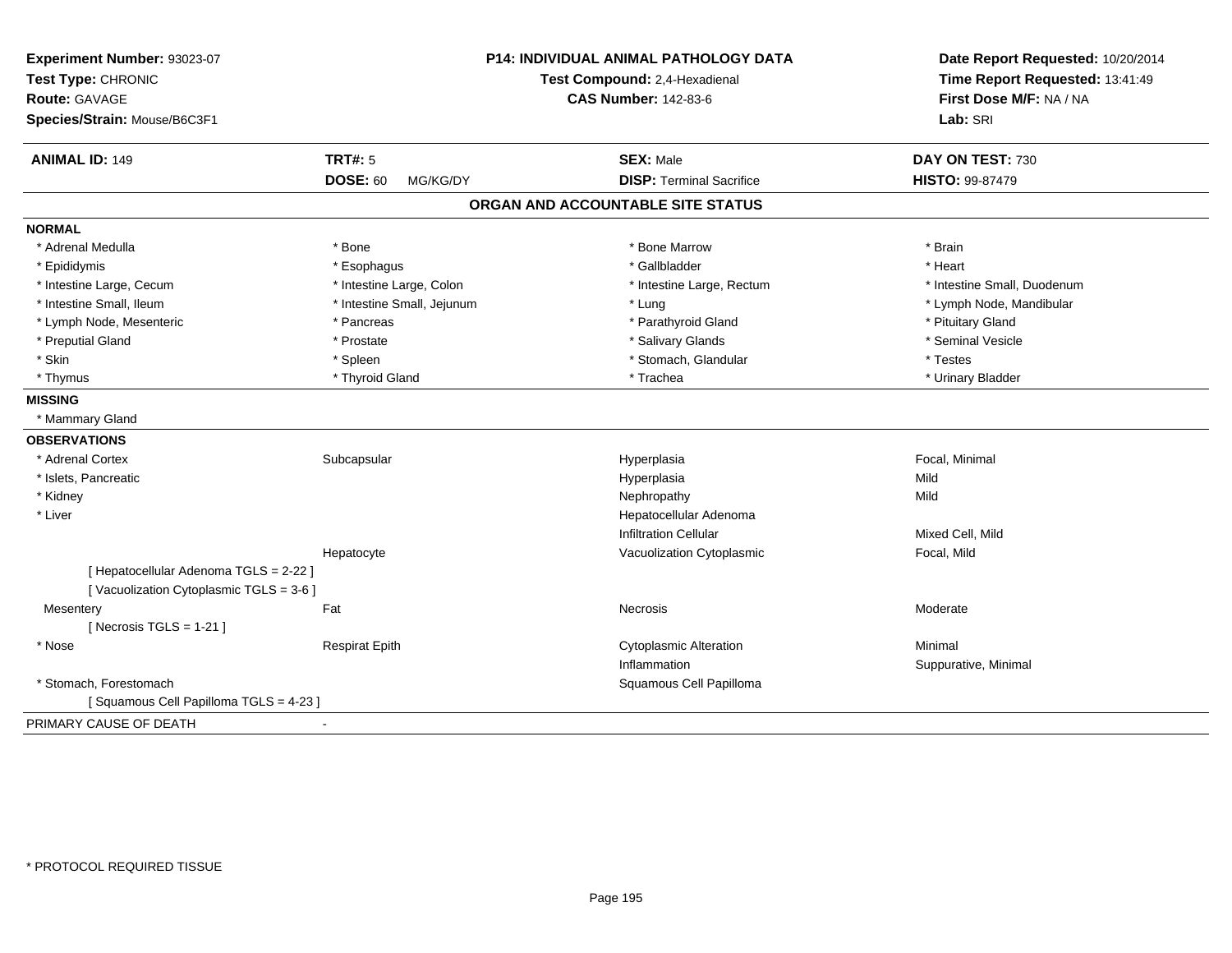| Experiment Number: 93023-07<br>Test Type: CHRONIC<br>Route: GAVAGE |                             | <b>P14: INDIVIDUAL ANIMAL PATHOLOGY DATA</b><br>Test Compound: 2,4-Hexadienal<br><b>CAS Number: 142-83-6</b> | Date Report Requested: 10/20/2014<br>Time Report Requested: 13:41:49<br>First Dose M/F: NA / NA |
|--------------------------------------------------------------------|-----------------------------|--------------------------------------------------------------------------------------------------------------|-------------------------------------------------------------------------------------------------|
| Species/Strain: Mouse/B6C3F1                                       |                             |                                                                                                              | Lab: SRI                                                                                        |
| <b>ANIMAL ID: 150</b>                                              | <b>TRT#: 5</b>              | <b>SEX: Male</b>                                                                                             | DAY ON TEST: 732                                                                                |
|                                                                    | <b>DOSE: 60</b><br>MG/KG/DY | <b>DISP: Terminal Sacrifice</b>                                                                              | <b>HISTO: 99-87480</b>                                                                          |
|                                                                    |                             | ORGAN AND ACCOUNTABLE SITE STATUS                                                                            |                                                                                                 |
| <b>NORMAL</b>                                                      |                             |                                                                                                              |                                                                                                 |
| * Adrenal Medulla                                                  | * Bone                      | * Bone Marrow                                                                                                | * Brain                                                                                         |
| * Epididymis                                                       | * Esophagus                 | * Heart                                                                                                      | * Intestine Large, Cecum                                                                        |
| * Intestine Large, Colon                                           | * Intestine Large, Rectum   | * Intestine Small, Duodenum                                                                                  | * Intestine Small, Ileum                                                                        |
| * Intestine Small, Jejunum                                         | * Islets, Pancreatic        | * Lymph Node, Mandibular                                                                                     | * Pancreas                                                                                      |
| * Parathyroid Gland                                                | * Pituitary Gland           | * Preputial Gland                                                                                            | * Prostate                                                                                      |
| * Salivary Glands                                                  | * Seminal Vesicle           | * Skin                                                                                                       | * Spleen                                                                                        |
| * Stomach, Forestomach                                             | * Stomach, Glandular        | * Testes                                                                                                     | * Thymus                                                                                        |
| * Thyroid Gland                                                    | * Trachea                   | * Urinary Bladder                                                                                            |                                                                                                 |
| <b>MISSING</b>                                                     |                             |                                                                                                              |                                                                                                 |
| * Gallbladder                                                      | * Lymph Node, Mesenteric    | * Mammary Gland                                                                                              |                                                                                                 |
| <b>OBSERVATIONS</b>                                                |                             |                                                                                                              |                                                                                                 |
| * Adrenal Cortex                                                   | Subcapsular                 | Hyperplasia                                                                                                  | Focal, Minimal                                                                                  |
| * Kidney                                                           |                             | Nephropathy                                                                                                  | Mild                                                                                            |
| * Liver                                                            |                             | Hepatocellular Adenoma                                                                                       | Multiple                                                                                        |
|                                                                    |                             | <b>Infiltration Cellular</b>                                                                                 | Mixed Cell, Minimal                                                                             |
| [ Hepatocellular Adenoma TGLS = 2-22, 3-23 ]                       |                             |                                                                                                              |                                                                                                 |
| * Lung                                                             |                             | Alveolar/Bronchiolar Carcinoma                                                                               |                                                                                                 |
|                                                                    | Alveolar Epith              | Hyperplasia                                                                                                  | Mild                                                                                            |
| [ Alveolar/Bronchiolar Carcinoma TGLS = 4-2 ]                      |                             |                                                                                                              |                                                                                                 |
| Mesentery                                                          | Fat                         | <b>Necrosis</b>                                                                                              | Moderate                                                                                        |
| [ Necrosis $TGLS = 1-21$ ]                                         |                             |                                                                                                              |                                                                                                 |
| * Nose                                                             | Olfactory Epi               | <b>Cytoplasmic Alteration</b>                                                                                | Minimal                                                                                         |
|                                                                    | <b>Respirat Epith</b>       | <b>Cytoplasmic Alteration</b>                                                                                | Mild                                                                                            |
|                                                                    |                             | Inflammation                                                                                                 | Suppurative, Mild                                                                               |
| PRIMARY CAUSE OF DEATH                                             |                             |                                                                                                              |                                                                                                 |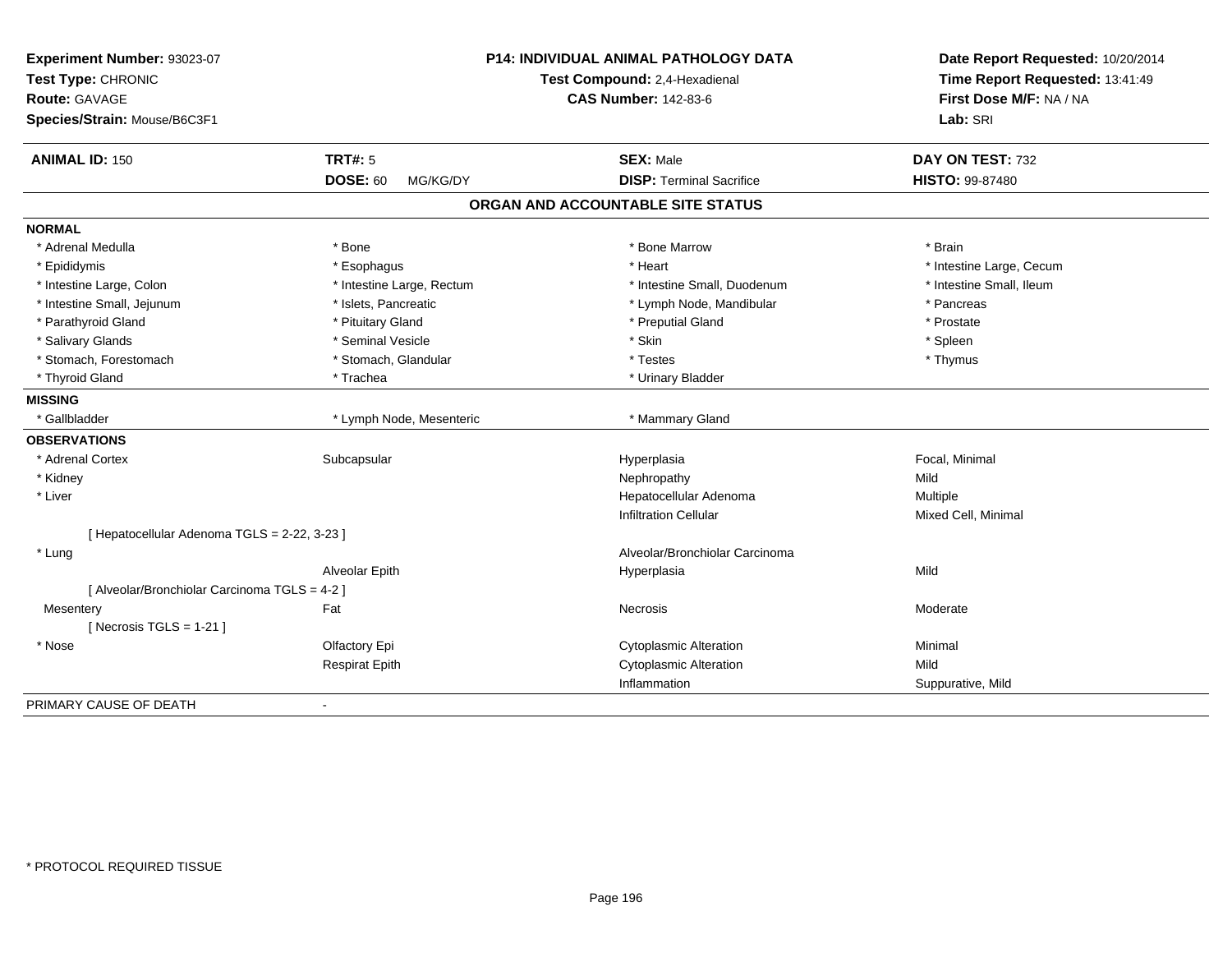| Experiment Number: 93023-07<br>Test Type: CHRONIC<br>Route: GAVAGE |                                  | <b>P14: INDIVIDUAL ANIMAL PATHOLOGY DATA</b><br>Test Compound: 2,4-Hexadienal<br><b>CAS Number: 142-83-6</b> | Date Report Requested: 10/20/2014<br>Time Report Requested: 13:41:49<br>First Dose M/F: NA / NA |
|--------------------------------------------------------------------|----------------------------------|--------------------------------------------------------------------------------------------------------------|-------------------------------------------------------------------------------------------------|
| Species/Strain: Mouse/B6C3F1                                       |                                  |                                                                                                              | Lab: SRI                                                                                        |
| <b>ANIMAL ID: 151</b>                                              | <b>TRT#: 7</b>                   | <b>SEX: Male</b>                                                                                             | DAY ON TEST: 595                                                                                |
|                                                                    | <b>DOSE: 120</b><br>MG/KG/DY     | <b>DISP: Moribund Sacrifice</b>                                                                              | HISTO: 99-86168                                                                                 |
|                                                                    |                                  | ORGAN AND ACCOUNTABLE SITE STATUS                                                                            |                                                                                                 |
| <b>NORMAL</b>                                                      |                                  |                                                                                                              |                                                                                                 |
| * Adrenal Cortex                                                   | * Adrenal Medulla                | * Bone                                                                                                       | * Bone Marrow                                                                                   |
| * Brain                                                            | * Epididymis                     | * Esophagus                                                                                                  | * Gallbladder                                                                                   |
| * Heart                                                            | * Intestine Large, Cecum         | * Intestine Large, Colon                                                                                     | * Intestine Large, Rectum                                                                       |
| * Intestine Small, Duodenum                                        | * Intestine Small, Ileum         | * Intestine Small, Jejunum                                                                                   | * Islets, Pancreatic                                                                            |
| * Lymph Node, Mandibular                                           | * Lymph Node, Mesenteric         | * Pancreas                                                                                                   | * Parathyroid Gland                                                                             |
| * Pituitary Gland                                                  | * Preputial Gland                | * Prostate                                                                                                   | * Salivary Glands                                                                               |
| * Seminal Vesicle                                                  | * Skin                           | * Stomach, Glandular                                                                                         | * Testes                                                                                        |
| * Thyroid Gland                                                    | * Trachea                        | * Urinary Bladder                                                                                            |                                                                                                 |
| <b>MISSING</b>                                                     |                                  |                                                                                                              |                                                                                                 |
| * Mammary Gland                                                    |                                  |                                                                                                              |                                                                                                 |
| <b>INSUFFICIENT TISSUE</b>                                         |                                  |                                                                                                              |                                                                                                 |
| * Thymus                                                           |                                  |                                                                                                              |                                                                                                 |
| <b>OBSERVATIONS</b>                                                |                                  |                                                                                                              |                                                                                                 |
| * Kidney                                                           |                                  | Nephropathy                                                                                                  | Moderate                                                                                        |
| * Liver                                                            |                                  | Hepatocellular Carcinoma                                                                                     |                                                                                                 |
| [ Hepatocellular Carcinoma TGLS = 3-21 ]                           |                                  |                                                                                                              |                                                                                                 |
| * Lung                                                             |                                  | Hepatocellular Carcinoma                                                                                     | Metastatic (Liver)                                                                              |
| * Nose                                                             | <b>Respirat Epith</b>            | <b>Cytoplasmic Alteration</b>                                                                                | Moderate                                                                                        |
| * Spleen                                                           |                                  | Hematopoietic Cell Proliferation                                                                             | Moderate                                                                                        |
| [ Hematopoietic Cell Proliferation TGLS = 1-6 ]                    |                                  |                                                                                                              |                                                                                                 |
| * Stomach, Forestomach                                             | Epithelium                       | Hyperplasia                                                                                                  | Squamous, Moderate                                                                              |
|                                                                    |                                  | Inflammation                                                                                                 | Focal, Moderate                                                                                 |
|                                                                    |                                  | Ulcer                                                                                                        | Mild                                                                                            |
| [ Hyperplasia TGLS = 4-4 ]                                         |                                  |                                                                                                              |                                                                                                 |
| PRIMARY CAUSE OF DEATH                                             | - Liver Hepatocellular Carcinoma |                                                                                                              |                                                                                                 |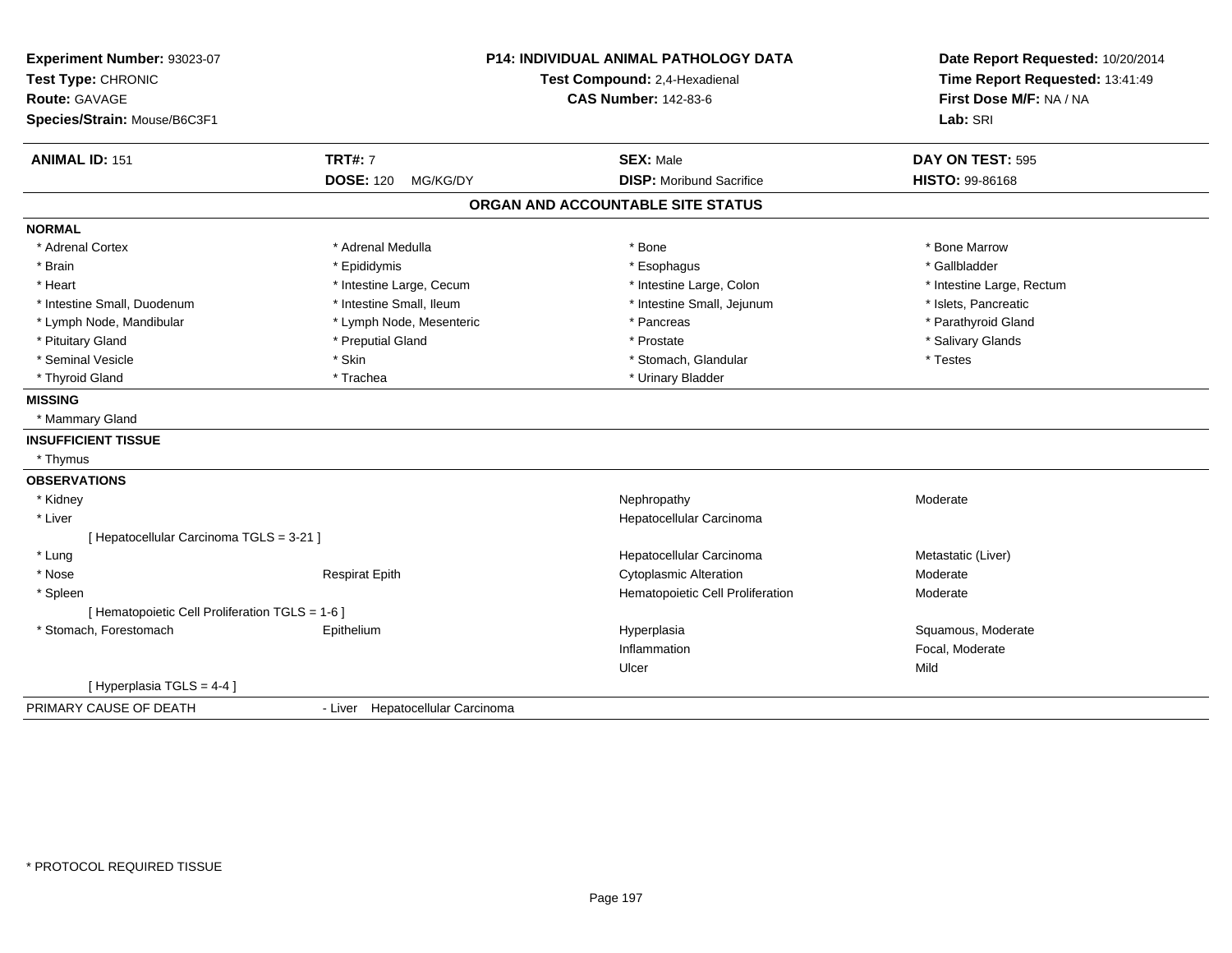| Experiment Number: 93023-07<br>Test Type: CHRONIC<br><b>Route: GAVAGE</b><br>Species/Strain: Mouse/B6C3F1 |                                                                                              | <b>P14: INDIVIDUAL ANIMAL PATHOLOGY DATA</b><br>Test Compound: 2,4-Hexadienal<br><b>CAS Number: 142-83-6</b> | Date Report Requested: 10/20/2014<br>Time Report Requested: 13:41:49<br>First Dose M/F: NA / NA<br>Lab: SRI |
|-----------------------------------------------------------------------------------------------------------|----------------------------------------------------------------------------------------------|--------------------------------------------------------------------------------------------------------------|-------------------------------------------------------------------------------------------------------------|
| <b>ANIMAL ID: 152</b>                                                                                     | <b>TRT#: 7</b>                                                                               | <b>SEX: Male</b>                                                                                             | DAY ON TEST: 731                                                                                            |
|                                                                                                           | <b>DOSE: 120</b><br>MG/KG/DY                                                                 | <b>DISP: Terminal Sacrifice</b>                                                                              | HISTO: 99-87134                                                                                             |
|                                                                                                           |                                                                                              | ORGAN AND ACCOUNTABLE SITE STATUS                                                                            |                                                                                                             |
| <b>NORMAL</b>                                                                                             |                                                                                              |                                                                                                              |                                                                                                             |
| * Adrenal Cortex                                                                                          | * Adrenal Medulla                                                                            | * Bone                                                                                                       | * Bone Marrow                                                                                               |
| * Brain                                                                                                   | * Epididymis                                                                                 | * Esophagus                                                                                                  | * Gallbladder                                                                                               |
| * Heart                                                                                                   | * Intestine Large, Cecum                                                                     | * Intestine Large, Colon                                                                                     | * Intestine Large, Rectum                                                                                   |
| * Intestine Small, Duodenum                                                                               | * Intestine Small, Ileum                                                                     | * Intestine Small, Jejunum                                                                                   | * Islets, Pancreatic                                                                                        |
| * Lymph Node, Mandibular                                                                                  | * Lymph Node, Mesenteric                                                                     | * Pancreas                                                                                                   | * Parathyroid Gland                                                                                         |
| * Pituitary Gland                                                                                         | * Prostate                                                                                   | * Salivary Glands                                                                                            | * Seminal Vesicle                                                                                           |
| * Skin                                                                                                    | * Stomach, Glandular                                                                         | * Testes                                                                                                     | * Thymus                                                                                                    |
| * Thyroid Gland                                                                                           | * Trachea                                                                                    | * Urinary Bladder                                                                                            |                                                                                                             |
| <b>MISSING</b>                                                                                            |                                                                                              |                                                                                                              |                                                                                                             |
| * Mammary Gland                                                                                           |                                                                                              |                                                                                                              |                                                                                                             |
| <b>OBSERVATIONS</b>                                                                                       |                                                                                              |                                                                                                              |                                                                                                             |
| * Kidney                                                                                                  |                                                                                              | Nephropathy                                                                                                  | Mild                                                                                                        |
| * Liver                                                                                                   |                                                                                              | Hepatocellular Adenoma                                                                                       | Multiple                                                                                                    |
|                                                                                                           |                                                                                              | Hepatocellular Carcinoma                                                                                     |                                                                                                             |
|                                                                                                           |                                                                                              | <b>Infiltration Cellular</b>                                                                                 | Mixed Cell, Minimal                                                                                         |
|                                                                                                           | Hepatocyte, Midzonal                                                                         | Vacuolization Cytoplasmic                                                                                    | Mild                                                                                                        |
| [ Hepatocellular Carcinoma TGLS = 3-21 ]                                                                  |                                                                                              |                                                                                                              |                                                                                                             |
| * Lung                                                                                                    |                                                                                              | Hepatocellular Carcinoma                                                                                     | Metastatic (Liver)                                                                                          |
|                                                                                                           | Note: Two very small lesions of metastatic hepatocellular carcinoma are visible in the lung. |                                                                                                              |                                                                                                             |
| Mesentery                                                                                                 | Fat                                                                                          | Necrosis                                                                                                     | Moderate                                                                                                    |
| [Necrosis TGLS = $4-22$ ]                                                                                 |                                                                                              |                                                                                                              |                                                                                                             |
| * Nose                                                                                                    | <b>Respirat Epith</b>                                                                        | <b>Cytoplasmic Alteration</b>                                                                                | Minimal                                                                                                     |
|                                                                                                           |                                                                                              | Inflammation                                                                                                 | Suppurative, Mild                                                                                           |
| * Preputial Gland                                                                                         |                                                                                              | Degeneration                                                                                                 | Cystic, Moderate                                                                                            |
| [ Degeneration $TGLS = 1-8$ ]                                                                             |                                                                                              |                                                                                                              |                                                                                                             |
| * Spleen                                                                                                  |                                                                                              | Hematopoietic Cell Proliferation                                                                             | Moderate                                                                                                    |
| [ Hematopoietic Cell Proliferation TGLS = 2-6 ]                                                           |                                                                                              |                                                                                                              |                                                                                                             |
| * Stomach, Forestomach                                                                                    | Epithelium                                                                                   | Hyperplasia                                                                                                  | Squamous, Moderate                                                                                          |
| [Hyperplasia TGLS = 6-23]                                                                                 |                                                                                              |                                                                                                              |                                                                                                             |
| Tooth                                                                                                     | <b>Peridont Tiss</b>                                                                         | Inflammation                                                                                                 | Chronic, Moderate                                                                                           |
|                                                                                                           |                                                                                              |                                                                                                              |                                                                                                             |

\* PROTOCOL REQUIRED TISSUE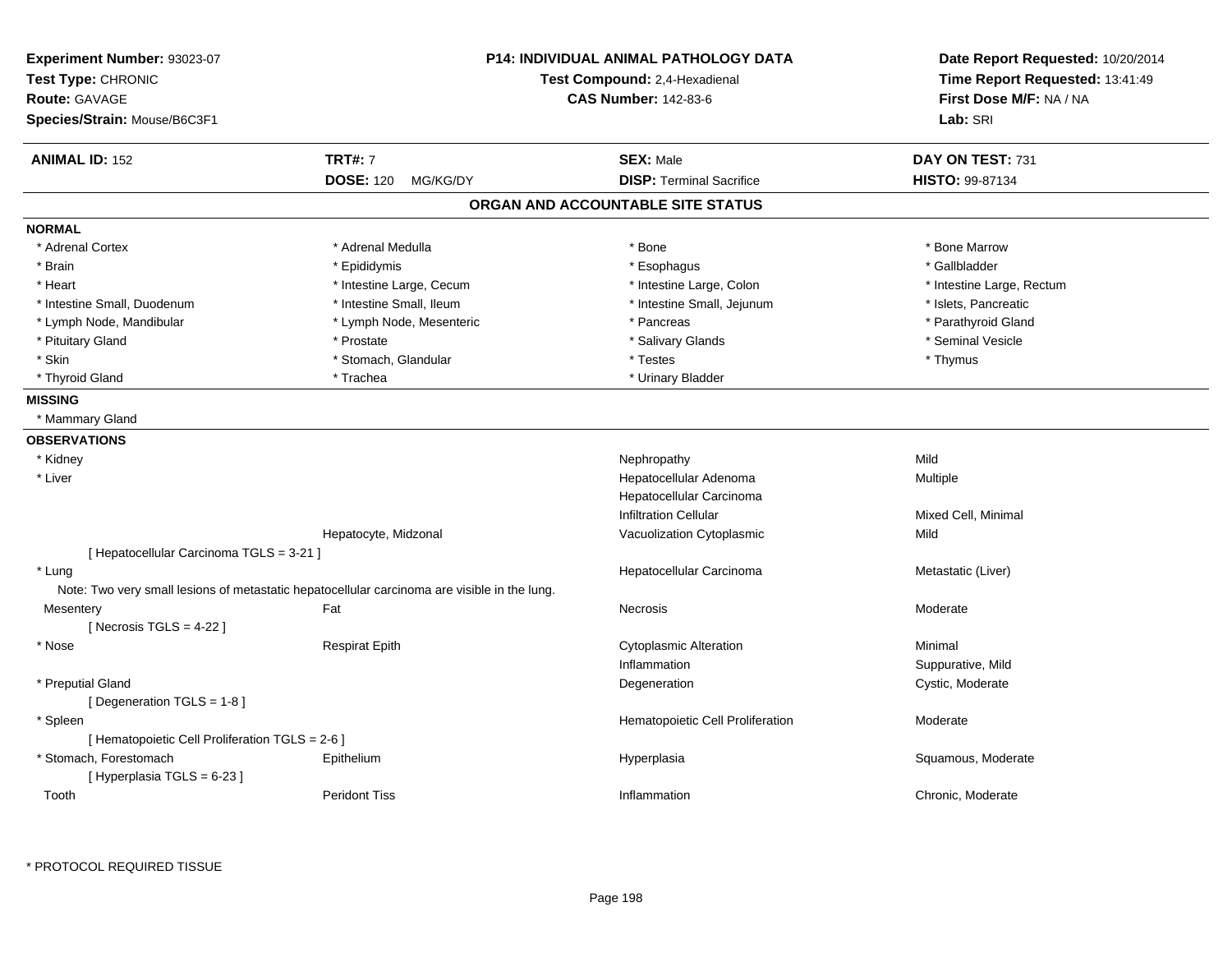| Experiment Number: 93023-07  | <b>P14: INDIVIDUAL ANIMAL PATHOLOGY DATA</b> |                                   | Date Report Requested: 10/20/2014 |
|------------------------------|----------------------------------------------|-----------------------------------|-----------------------------------|
| <b>Test Type: CHRONIC</b>    |                                              | Test Compound: 2,4-Hexadienal     | Time Report Requested: 13:41:49   |
| <b>Route: GAVAGE</b>         | <b>CAS Number: 142-83-6</b>                  |                                   | First Dose M/F: NA / NA           |
| Species/Strain: Mouse/B6C3F1 |                                              |                                   | Lab: SRI                          |
| <b>ANIMAL ID: 152</b>        | <b>TRT#: 7</b>                               | <b>SEX: Male</b>                  | DAY ON TEST: 731                  |
|                              | <b>DOSE: 120</b><br>MG/KG/DY                 | <b>DISP: Terminal Sacrifice</b>   | <b>HISTO: 99-87134</b>            |
|                              |                                              | ORGAN AND ACCOUNTABLE SITE STATUS |                                   |
|                              |                                              | Malformation                      | Moderate                          |
| PRIMARY CAUSE OF DEATH       |                                              |                                   |                                   |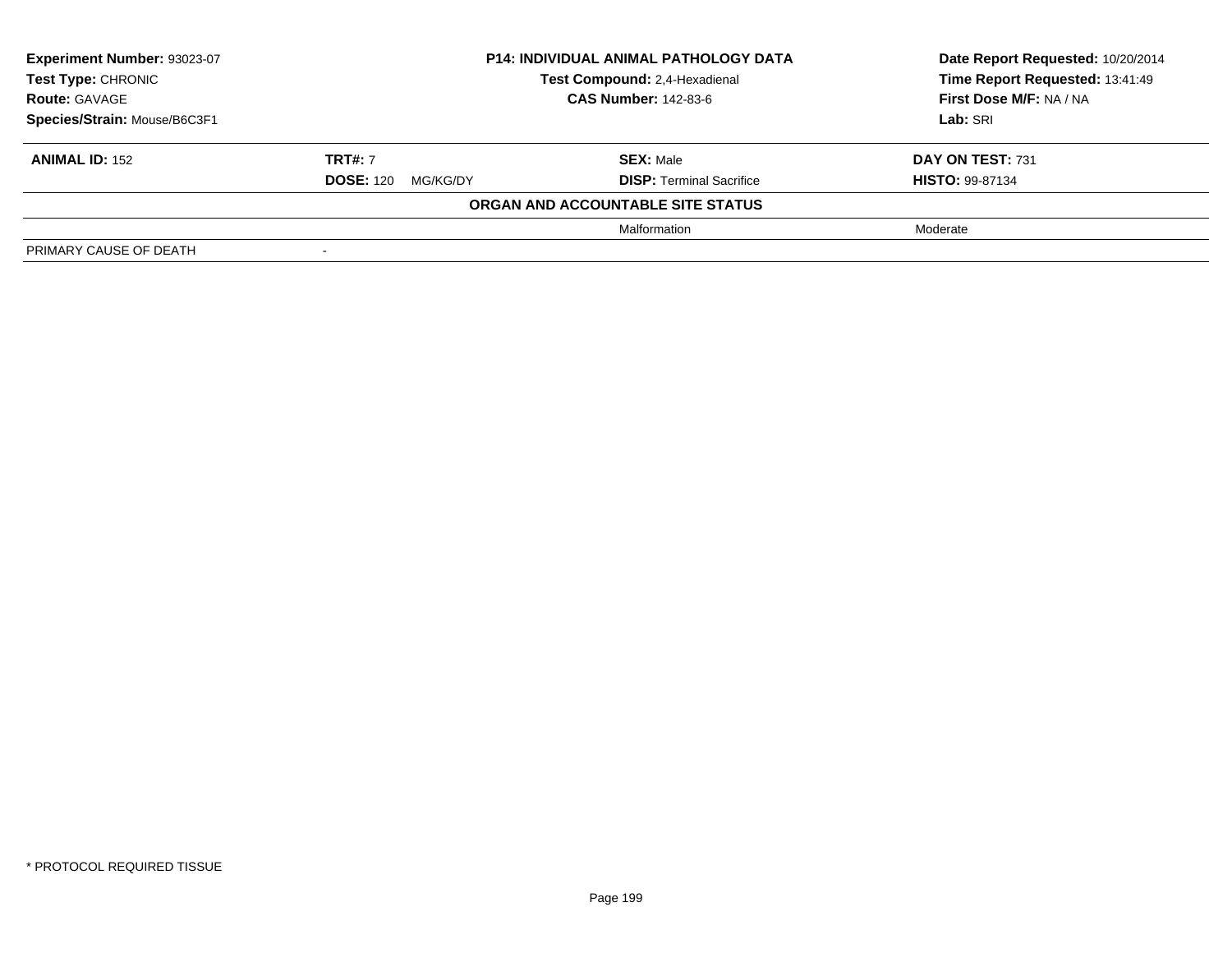| Experiment Number: 93023-07<br>Test Type: CHRONIC<br><b>Route: GAVAGE</b><br>Species/Strain: Mouse/B6C3F1 |                                   | P14: INDIVIDUAL ANIMAL PATHOLOGY DATA<br>Test Compound: 2,4-Hexadienal<br><b>CAS Number: 142-83-6</b> | Date Report Requested: 10/20/2014<br>Time Report Requested: 13:41:49<br>First Dose M/F: NA / NA<br>Lab: SRI |
|-----------------------------------------------------------------------------------------------------------|-----------------------------------|-------------------------------------------------------------------------------------------------------|-------------------------------------------------------------------------------------------------------------|
| <b>ANIMAL ID: 153</b>                                                                                     | <b>TRT#: 7</b>                    | <b>SEX: Male</b>                                                                                      | DAY ON TEST: 713                                                                                            |
|                                                                                                           | <b>DOSE: 120</b><br>MG/KG/DY      | <b>DISP:</b> Moribund Sacrifice                                                                       | HISTO: 99-86707                                                                                             |
|                                                                                                           |                                   | ORGAN AND ACCOUNTABLE SITE STATUS                                                                     |                                                                                                             |
| <b>NORMAL</b>                                                                                             |                                   |                                                                                                       |                                                                                                             |
| * Adrenal Cortex                                                                                          | * Adrenal Medulla                 | * Bone                                                                                                | * Bone Marrow                                                                                               |
| * Brain                                                                                                   | * Epididymis                      | * Esophagus                                                                                           | * Gallbladder                                                                                               |
| * Heart                                                                                                   | * Intestine Large, Cecum          | * Intestine Large, Colon                                                                              | * Intestine Large, Rectum                                                                                   |
| * Intestine Small, Duodenum                                                                               | * Intestine Small, Ileum          | * Intestine Small, Jejunum                                                                            | * Islets, Pancreatic                                                                                        |
| * Lymph Node, Mandibular                                                                                  | * Lymph Node, Mesenteric          | * Nose                                                                                                | * Pancreas                                                                                                  |
| * Parathyroid Gland                                                                                       | * Pituitary Gland                 | * Preputial Gland                                                                                     | * Prostate                                                                                                  |
| * Salivary Glands                                                                                         | * Seminal Vesicle                 | * Skin                                                                                                | * Spleen                                                                                                    |
| * Stomach, Glandular                                                                                      | * Testes                          | * Thymus                                                                                              | * Thyroid Gland                                                                                             |
| * Trachea                                                                                                 | * Urinary Bladder                 |                                                                                                       |                                                                                                             |
| <b>MISSING</b>                                                                                            |                                   |                                                                                                       |                                                                                                             |
| * Mammary Gland                                                                                           |                                   |                                                                                                       |                                                                                                             |
| <b>OBSERVATIONS</b>                                                                                       |                                   |                                                                                                       |                                                                                                             |
| * Kidney                                                                                                  |                                   | Nephropathy                                                                                           | Minimal                                                                                                     |
| * Liver                                                                                                   |                                   | Hemangiosarcoma                                                                                       |                                                                                                             |
|                                                                                                           |                                   | Hepatocellular Carcinoma                                                                              |                                                                                                             |
| [ Hepatocellular Carcinoma TGLS = 3-23 ]                                                                  |                                   |                                                                                                       |                                                                                                             |
| * Lung                                                                                                    |                                   | Alveolar/Bronchiolar Adenoma                                                                          |                                                                                                             |
| Mesentery                                                                                                 | Fat                               | <b>Necrosis</b>                                                                                       | Moderate                                                                                                    |
| [Necrosis $TGLS = 2-22$ ]                                                                                 |                                   |                                                                                                       |                                                                                                             |
| <b>Skeletal Muscle</b>                                                                                    |                                   | Hemangiosarcoma                                                                                       |                                                                                                             |
| [Hemangiosarcoma TGLS = 1-21]                                                                             |                                   |                                                                                                       |                                                                                                             |
| * Stomach, Forestomach                                                                                    | Epithelium                        | Hyperplasia                                                                                           | Squamous, Mild                                                                                              |
|                                                                                                           |                                   | Ulcer                                                                                                 | Mild                                                                                                        |
| [Ulcer TGLS = $6-26$ ]                                                                                    |                                   |                                                                                                       |                                                                                                             |
| Tongue                                                                                                    |                                   | Squamous Cell Carcinoma                                                                               |                                                                                                             |
| [Squamous Cell Carcinoma TGLS = 5-25]                                                                     |                                   |                                                                                                       |                                                                                                             |
| PRIMARY CAUSE OF DEATH                                                                                    | - Skeletal Muscle Hemangiosarcoma |                                                                                                       |                                                                                                             |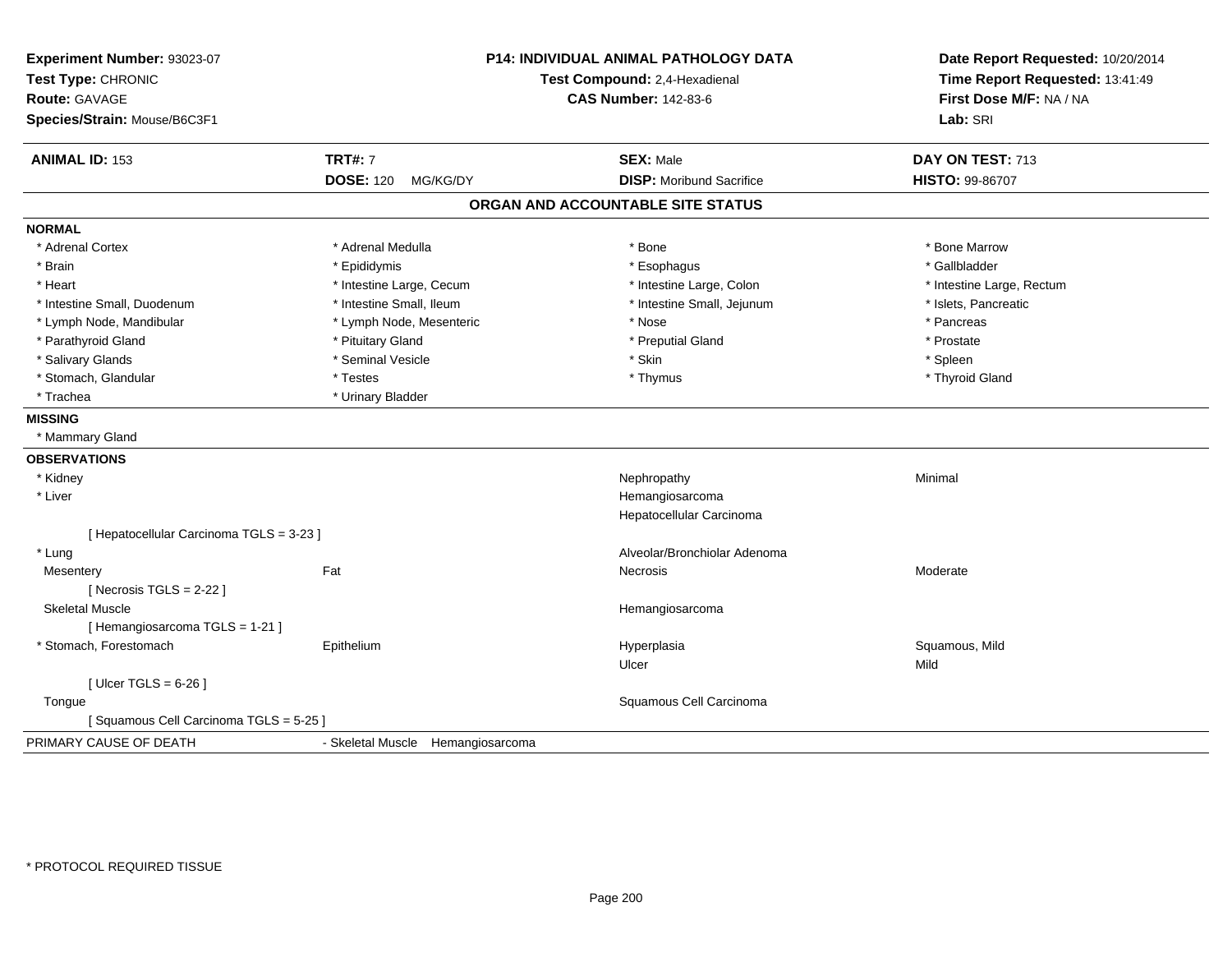| Experiment Number: 93023-07                   |                              | <b>P14: INDIVIDUAL ANIMAL PATHOLOGY DATA</b> | Date Report Requested: 10/20/2014 |
|-----------------------------------------------|------------------------------|----------------------------------------------|-----------------------------------|
| Test Type: CHRONIC                            |                              | Test Compound: 2,4-Hexadienal                | Time Report Requested: 13:41:49   |
| <b>Route: GAVAGE</b>                          |                              | <b>CAS Number: 142-83-6</b>                  | First Dose M/F: NA / NA           |
| Species/Strain: Mouse/B6C3F1                  |                              |                                              | Lab: SRI                          |
| <b>ANIMAL ID: 154</b>                         | <b>TRT#: 7</b>               | <b>SEX: Male</b>                             | DAY ON TEST: 732                  |
|                                               | <b>DOSE: 120</b><br>MG/KG/DY | <b>DISP: Terminal Sacrifice</b>              | HISTO: 99-87135                   |
|                                               |                              | ORGAN AND ACCOUNTABLE SITE STATUS            |                                   |
| <b>NORMAL</b>                                 |                              |                                              |                                   |
| * Adrenal Cortex                              | * Bone                       | * Bone Marrow                                | * Brain                           |
| * Epididymis                                  | * Esophagus                  | * Gallbladder                                | * Heart                           |
| * Intestine Large, Cecum                      | * Intestine Large, Colon     | * Intestine Large, Rectum                    | * Intestine Small, Duodenum       |
| * Intestine Small, Ileum                      | * Intestine Small, Jejunum   | * Islets, Pancreatic                         | * Lymph Node, Mandibular          |
| * Lymph Node, Mesenteric                      | * Pancreas                   | * Prostate                                   | * Salivary Glands                 |
| * Seminal Vesicle                             | * Skin                       | * Spleen                                     | * Stomach, Glandular              |
| * Testes                                      | * Thymus                     | * Thyroid Gland                              | * Trachea                         |
| * Urinary Bladder                             |                              |                                              |                                   |
| <b>MISSING</b>                                |                              |                                              |                                   |
| * Mammary Gland                               |                              |                                              |                                   |
| <b>OBSERVATIONS</b>                           |                              |                                              |                                   |
| * Adrenal Medulla                             |                              | Pheochromocytoma Benign                      |                                   |
| * Kidney                                      |                              | Nephropathy                                  | Mild                              |
| * Liver                                       | Hepatocyte                   | Vacuolization Cytoplasmic                    | Focal, Minimal                    |
|                                               | Hepatocyte, Periportal       | Vacuolization Cytoplasmic                    | Mild                              |
| * Lung                                        |                              | Alveolar/Bronchiolar Adenoma                 |                                   |
| [ Alveolar/Bronchiolar Adenoma TGLS = 2-2-1 ] |                              |                                              |                                   |
| * Nose                                        | <b>Respirat Epith</b>        | <b>Cytoplasmic Alteration</b>                | Minimal                           |
| * Parathyroid Gland                           |                              | Cyst                                         | Moderate                          |
| * Pituitary Gland                             | Pars Distalis                | Cyst                                         | Minimal                           |
| * Preputial Gland                             |                              | Degeneration                                 | Cystic, Moderate                  |
| [ Degeneration TGLS = 1-8 ]                   |                              |                                              |                                   |
| * Stomach, Forestomach                        |                              | Squamous Cell Papilloma                      |                                   |
| [Squamous Cell Papilloma TGLS = 3-21]         |                              |                                              |                                   |
| PRIMARY CAUSE OF DEATH                        | ä,                           |                                              |                                   |
|                                               |                              |                                              |                                   |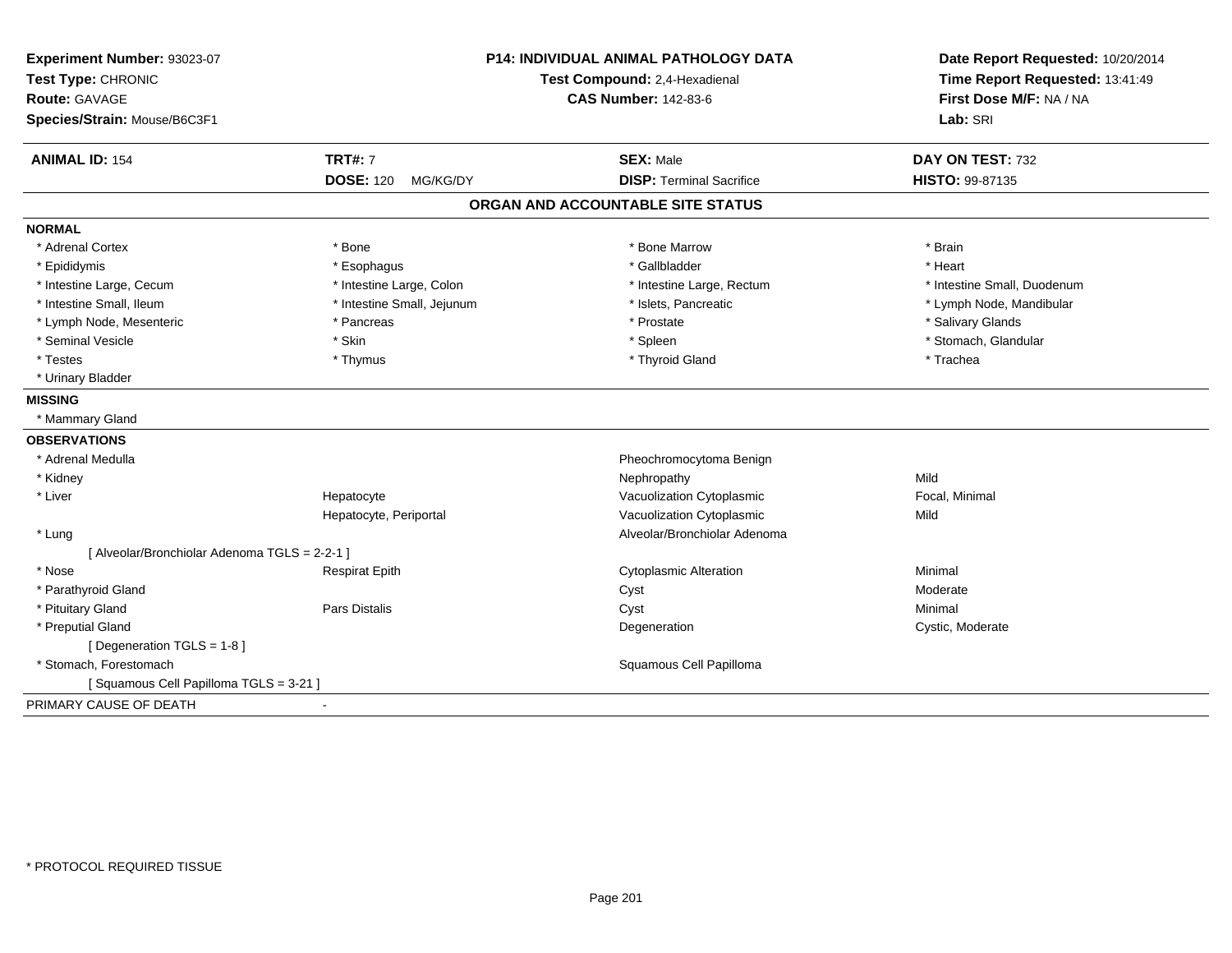| Experiment Number: 93023-07<br>Test Type: CHRONIC<br><b>Route: GAVAGE</b> |                              | P14: INDIVIDUAL ANIMAL PATHOLOGY DATA<br>Test Compound: 2,4-Hexadienal<br><b>CAS Number: 142-83-6</b> | Date Report Requested: 10/20/2014<br>Time Report Requested: 13:41:49<br>First Dose M/F: NA / NA |
|---------------------------------------------------------------------------|------------------------------|-------------------------------------------------------------------------------------------------------|-------------------------------------------------------------------------------------------------|
| Species/Strain: Mouse/B6C3F1                                              |                              |                                                                                                       | Lab: SRI                                                                                        |
| <b>ANIMAL ID: 155</b>                                                     | <b>TRT#: 7</b>               | <b>SEX: Male</b>                                                                                      | DAY ON TEST: 730                                                                                |
|                                                                           | <b>DOSE: 120</b><br>MG/KG/DY | <b>DISP: Terminal Sacrifice</b>                                                                       | HISTO: 99-87136                                                                                 |
|                                                                           |                              | ORGAN AND ACCOUNTABLE SITE STATUS                                                                     |                                                                                                 |
| <b>NORMAL</b>                                                             |                              |                                                                                                       |                                                                                                 |
| * Adrenal Cortex                                                          | * Adrenal Medulla            | * Bone                                                                                                | * Bone Marrow                                                                                   |
| * Brain                                                                   | * Epididymis                 | * Esophagus                                                                                           | * Gallbladder                                                                                   |
| * Heart                                                                   | * Intestine Large, Cecum     | * Intestine Large, Colon                                                                              | * Intestine Large, Rectum                                                                       |
| * Intestine Small, Duodenum                                               | * Intestine Small, Ileum     | * Intestine Small, Jejunum                                                                            | * Islets, Pancreatic                                                                            |
| * Liver                                                                   | * Lymph Node, Mandibular     | * Lymph Node, Mesenteric                                                                              | * Pancreas                                                                                      |
| * Parathyroid Gland                                                       | * Pituitary Gland            | * Preputial Gland                                                                                     | * Prostate                                                                                      |
| * Salivary Glands                                                         | * Seminal Vesicle            | * Skin                                                                                                | * Stomach, Glandular                                                                            |
| * Testes                                                                  | * Trachea                    | * Urinary Bladder                                                                                     |                                                                                                 |
| <b>MISSING</b>                                                            |                              |                                                                                                       |                                                                                                 |
| * Mammary Gland                                                           | * Thymus                     |                                                                                                       |                                                                                                 |
| <b>OBSERVATIONS</b>                                                       |                              |                                                                                                       |                                                                                                 |
| * Kidney                                                                  |                              | Nephropathy                                                                                           | Mild                                                                                            |
| * Lung                                                                    |                              | Alveolar/Bronchiolar Carcinoma                                                                        | Multiple                                                                                        |
|                                                                           |                              | Hyperplasia                                                                                           | Histiocytic, Moderate                                                                           |
| [ Alveolar/Bronchiolar Carcinoma TGLS = 4-2, 4-2-1 ]                      |                              |                                                                                                       |                                                                                                 |
| Lymph Node<br>[Hyperplasia TGLS = 3-21]                                   | Mediastinal                  | Hyperplasia                                                                                           | Plasma Cell, Moderate                                                                           |
| * Nose                                                                    | Olfactory Epi                | <b>Cytoplasmic Alteration</b>                                                                         | Minimal                                                                                         |
|                                                                           | <b>Respirat Epith</b>        | Cytoplasmic Alteration                                                                                | Mild                                                                                            |
|                                                                           |                              | Mineralization                                                                                        | Focal, Mild                                                                                     |
| * Spleen                                                                  |                              | Hematopoietic Cell Proliferation                                                                      | Mild                                                                                            |
| * Stomach, Forestomach                                                    | Epithelium                   | Hyperplasia                                                                                           | Squamous, Mild                                                                                  |
|                                                                           |                              | Ulcer                                                                                                 | Mild                                                                                            |
| [ Hyperplasia TGLS = 1-4-1 ]<br>[ $Ulecr TGLS = 1-4-1$ ]                  |                              |                                                                                                       |                                                                                                 |
| * Thyroid Gland                                                           |                              | Degeneration                                                                                          | Cystic, Focal, Moderate                                                                         |
| PRIMARY CAUSE OF DEATH                                                    |                              |                                                                                                       |                                                                                                 |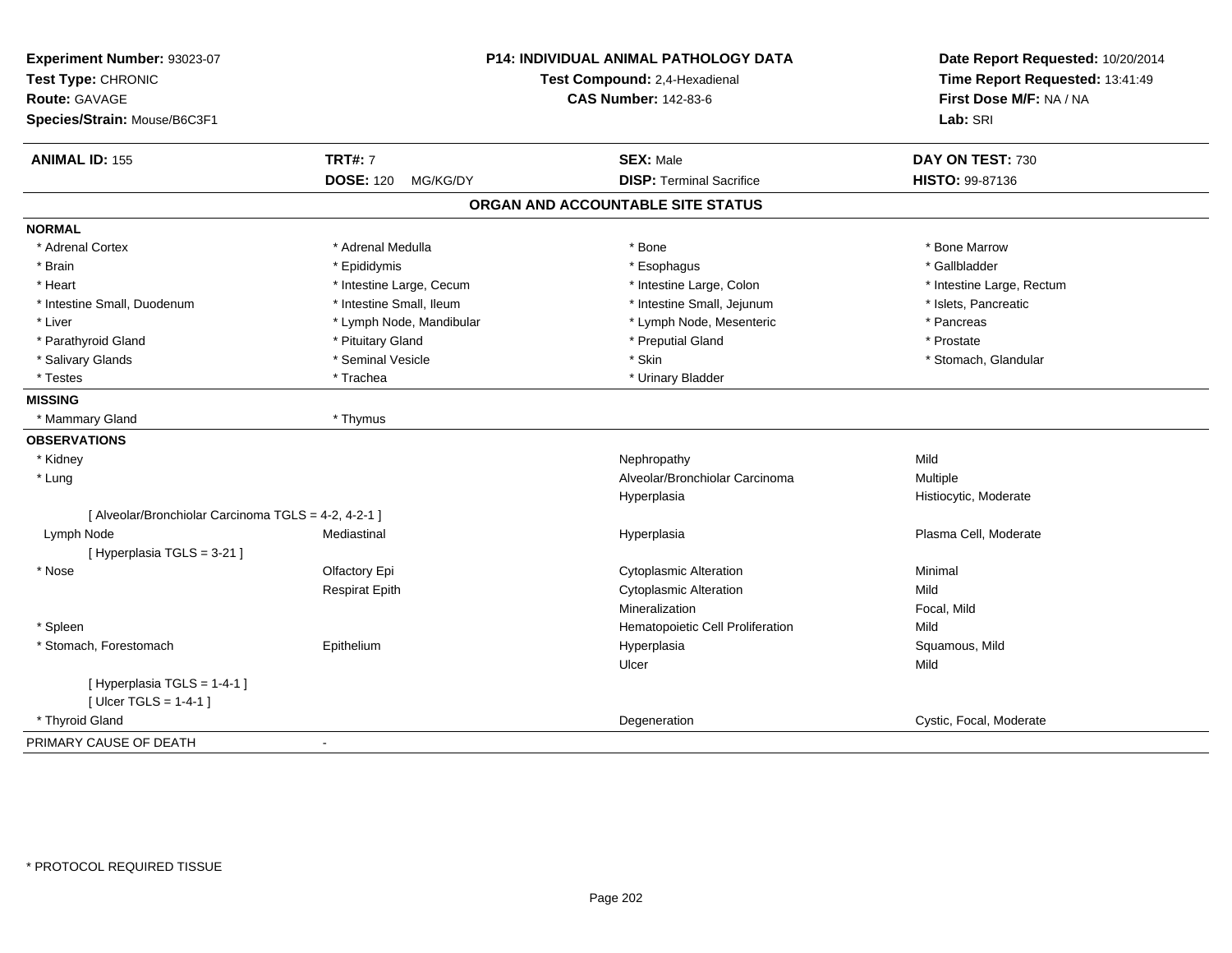| Experiment Number: 93023-07              |                                  | <b>P14: INDIVIDUAL ANIMAL PATHOLOGY DATA</b> | Date Report Requested: 10/20/2014 |
|------------------------------------------|----------------------------------|----------------------------------------------|-----------------------------------|
| Test Type: CHRONIC                       | Test Compound: 2,4-Hexadienal    |                                              | Time Report Requested: 13:41:49   |
| <b>Route: GAVAGE</b>                     |                                  | <b>CAS Number: 142-83-6</b>                  | First Dose M/F: NA / NA           |
| Species/Strain: Mouse/B6C3F1             |                                  |                                              | Lab: SRI                          |
| <b>ANIMAL ID: 156</b>                    | <b>TRT#: 7</b>                   | <b>SEX: Male</b>                             | DAY ON TEST: 558                  |
|                                          | <b>DOSE: 120</b><br>MG/KG/DY     | <b>DISP: Natural Death</b>                   | HISTO: 99-85912                   |
|                                          |                                  | ORGAN AND ACCOUNTABLE SITE STATUS            |                                   |
| <b>NORMAL</b>                            |                                  |                                              |                                   |
| * Adrenal Cortex                         | * Adrenal Medulla                | * Bone                                       | * Bone Marrow                     |
| * Brain                                  | * Epididymis                     | * Esophagus                                  | * Gallbladder                     |
| * Heart                                  | * Intestine Large, Colon         | * Intestine Large, Rectum                    | * Islets, Pancreatic              |
| * Lung                                   | * Lymph Node, Mandibular         | * Lymph Node, Mesenteric                     | * Pancreas                        |
| * Parathyroid Gland                      | * Pituitary Gland                | * Preputial Gland                            | * Prostate                        |
| * Salivary Glands                        | * Seminal Vesicle                | * Skin                                       | * Stomach, Forestomach            |
| * Stomach, Glandular                     | * Testes                         | * Thymus                                     | * Thyroid Gland                   |
| * Trachea                                | * Urinary Bladder                |                                              |                                   |
| <b>MISSING</b>                           |                                  |                                              |                                   |
| * Mammary Gland                          |                                  |                                              |                                   |
| <b>AUTO PRECLUDES DIAG.</b>              |                                  |                                              |                                   |
| * Intestine Large, Cecum                 | * Intestine Small, Duodenum      | * Intestine Small, Ileum                     | * Intestine Small, Jejunum        |
| <b>OBSERVATIONS</b>                      |                                  |                                              |                                   |
| * Kidney                                 |                                  | Nephropathy                                  | Minimal                           |
| * Liver                                  |                                  | Congestion                                   | Focal, Moderate                   |
|                                          |                                  | Hemorrhage                                   | Focal, Moderate                   |
|                                          |                                  | Hepatocellular Carcinoma                     |                                   |
| [Congestion TGLS = 1-6]                  |                                  |                                              |                                   |
| [Hemorrhage TGLS = 1-6]                  |                                  |                                              |                                   |
| [ Hepatocellular Carcinoma TGLS = 2-21 ] |                                  |                                              |                                   |
| * Nose                                   | Olfactory Epi                    | <b>Cytoplasmic Alteration</b>                | Moderate                          |
|                                          | <b>Respirat Epith</b>            | <b>Cytoplasmic Alteration</b>                | Moderate                          |
|                                          | Glands, Mucosa                   | <b>Dilatation</b>                            | Focal, Minimal                    |
| * Spleen                                 |                                  | Hematopoietic Cell Proliferation             | Mild                              |
| PRIMARY CAUSE OF DEATH                   | - Liver Hepatocellular Carcinoma |                                              |                                   |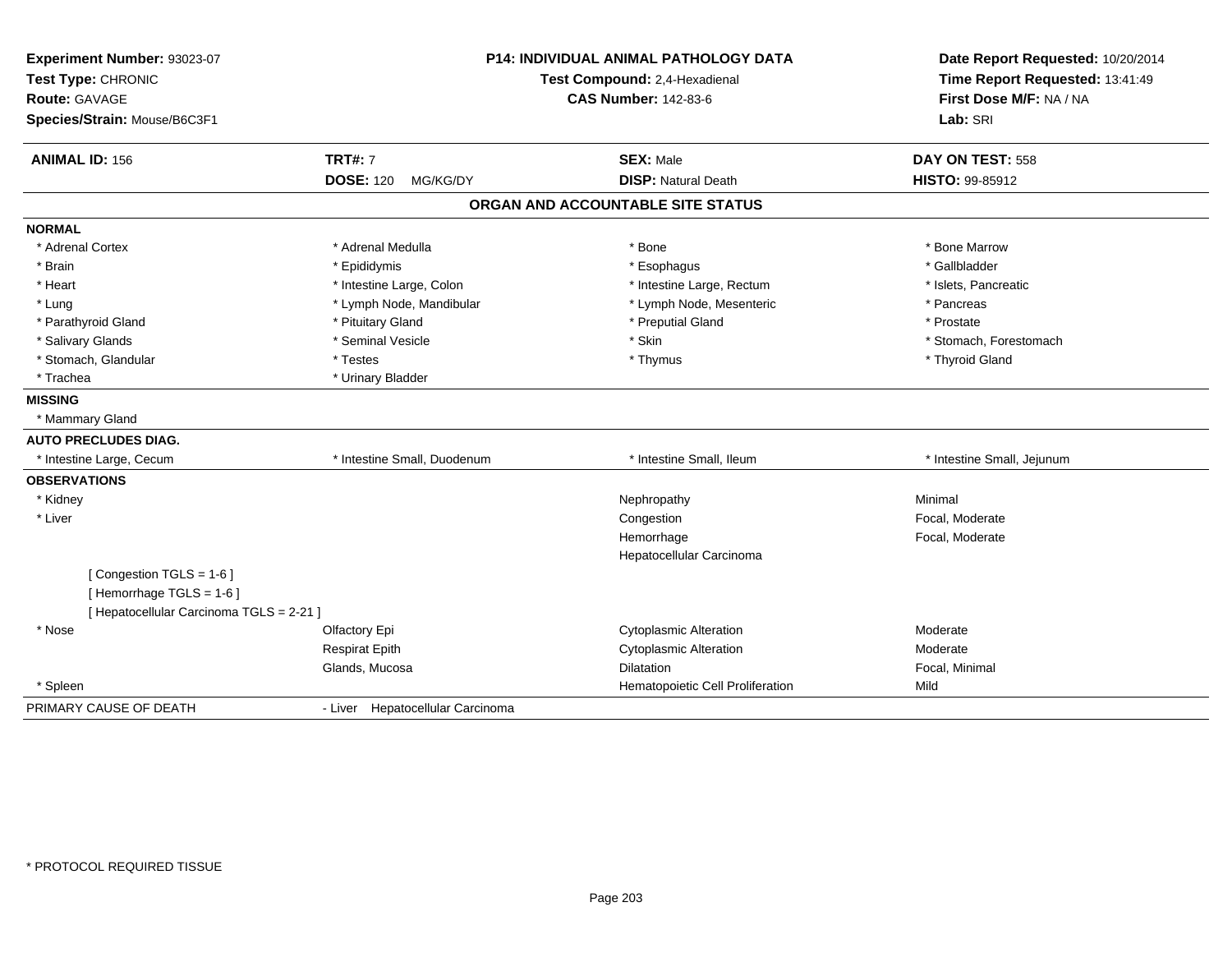| Experiment Number: 93023-07<br>Test Type: CHRONIC<br><b>Route: GAVAGE</b><br>Species/Strain: Mouse/B6C3F1 |                              | P14: INDIVIDUAL ANIMAL PATHOLOGY DATA<br>Test Compound: 2,4-Hexadienal<br><b>CAS Number: 142-83-6</b> | Date Report Requested: 10/20/2014<br>Time Report Requested: 13:41:49<br>First Dose M/F: NA / NA<br>Lab: SRI |
|-----------------------------------------------------------------------------------------------------------|------------------------------|-------------------------------------------------------------------------------------------------------|-------------------------------------------------------------------------------------------------------------|
| <b>ANIMAL ID: 157</b>                                                                                     | <b>TRT#: 7</b>               | <b>SEX: Male</b>                                                                                      | DAY ON TEST: 730                                                                                            |
|                                                                                                           | <b>DOSE: 120</b><br>MG/KG/DY | <b>DISP: Terminal Sacrifice</b>                                                                       | HISTO: 99-87137                                                                                             |
|                                                                                                           |                              | ORGAN AND ACCOUNTABLE SITE STATUS                                                                     |                                                                                                             |
| <b>NORMAL</b>                                                                                             |                              |                                                                                                       |                                                                                                             |
| * Adrenal Medulla                                                                                         | * Bone                       | * Bone Marrow                                                                                         | * Brain                                                                                                     |
| * Epididymis                                                                                              | * Esophagus                  | * Gallbladder                                                                                         | * Heart                                                                                                     |
| * Intestine Large, Cecum                                                                                  | * Intestine Large, Colon     | * Intestine Large, Rectum                                                                             | * Intestine Small, Duodenum                                                                                 |
| * Intestine Small, Ileum                                                                                  | * Intestine Small, Jejunum   | * Islets, Pancreatic                                                                                  | * Lung                                                                                                      |
| Lymph Node                                                                                                | * Lymph Node, Mesenteric     | * Pancreas                                                                                            | * Parathyroid Gland                                                                                         |
| * Pituitary Gland                                                                                         | * Prostate                   | * Salivary Glands                                                                                     | * Seminal Vesicle                                                                                           |
| * Skin                                                                                                    | * Stomach, Forestomach       | * Stomach, Glandular                                                                                  | * Testes                                                                                                    |
| * Thyroid Gland                                                                                           | * Trachea                    | * Urinary Bladder                                                                                     |                                                                                                             |
| <b>OBSERVATIONS</b>                                                                                       |                              |                                                                                                       |                                                                                                             |
| * Adrenal Cortex                                                                                          |                              | <b>Accessory Adrenal Cortical Nodule</b>                                                              | Minimal                                                                                                     |
| Eye                                                                                                       | Cornea                       | Hyperplasia                                                                                           | Squamous, Focal, Moderate                                                                                   |
|                                                                                                           | Cornea                       | Inflammation                                                                                          | Focal, Moderate                                                                                             |
|                                                                                                           | Cornea                       | <b>Necrosis</b>                                                                                       | Focal, Mild                                                                                                 |
| [ Hyperplasia TGLS = 6-22 ]<br>[Inflammation TGLS = $6-22$ ]<br>[Necrosis $TGLS = 6-22$ ]                 |                              |                                                                                                       |                                                                                                             |
| <b>Harderian Gland</b>                                                                                    |                              | Adenoma                                                                                               |                                                                                                             |
| [Adenoma TGLS = $7-23$ ]                                                                                  |                              |                                                                                                       |                                                                                                             |
| * Kidney                                                                                                  |                              | Cyst                                                                                                  | Mild                                                                                                        |
|                                                                                                           |                              | Nephropathy                                                                                           | Minimal                                                                                                     |
| * Liver                                                                                                   |                              | Hepatocellular Adenoma                                                                                | Multiple                                                                                                    |
|                                                                                                           |                              | <b>Infiltration Cellular</b>                                                                          | Mixed Cell, Minimal                                                                                         |
| [ Hepatocellular Adenoma TGLS = 5-21 ]                                                                    |                              |                                                                                                       |                                                                                                             |
| * Lymph Node, Mandibular<br>[ Hyperplasia TGLS = 1-8 ]                                                    |                              | Hyperplasia                                                                                           | Plasma Cell, Moderate                                                                                       |
| * Nose                                                                                                    | Respirat Epith               | <b>Cytoplasmic Alteration</b>                                                                         | Mild                                                                                                        |
|                                                                                                           | Glands, Mucosa               | Dilatation                                                                                            | Focal, Mild                                                                                                 |
|                                                                                                           |                              | Inflammation                                                                                          | Suppurative, Mild                                                                                           |
| * Preputial Gland<br>[Degeneration TGLS = 2-8]                                                            |                              | Degeneration                                                                                          | Cystic, Moderate                                                                                            |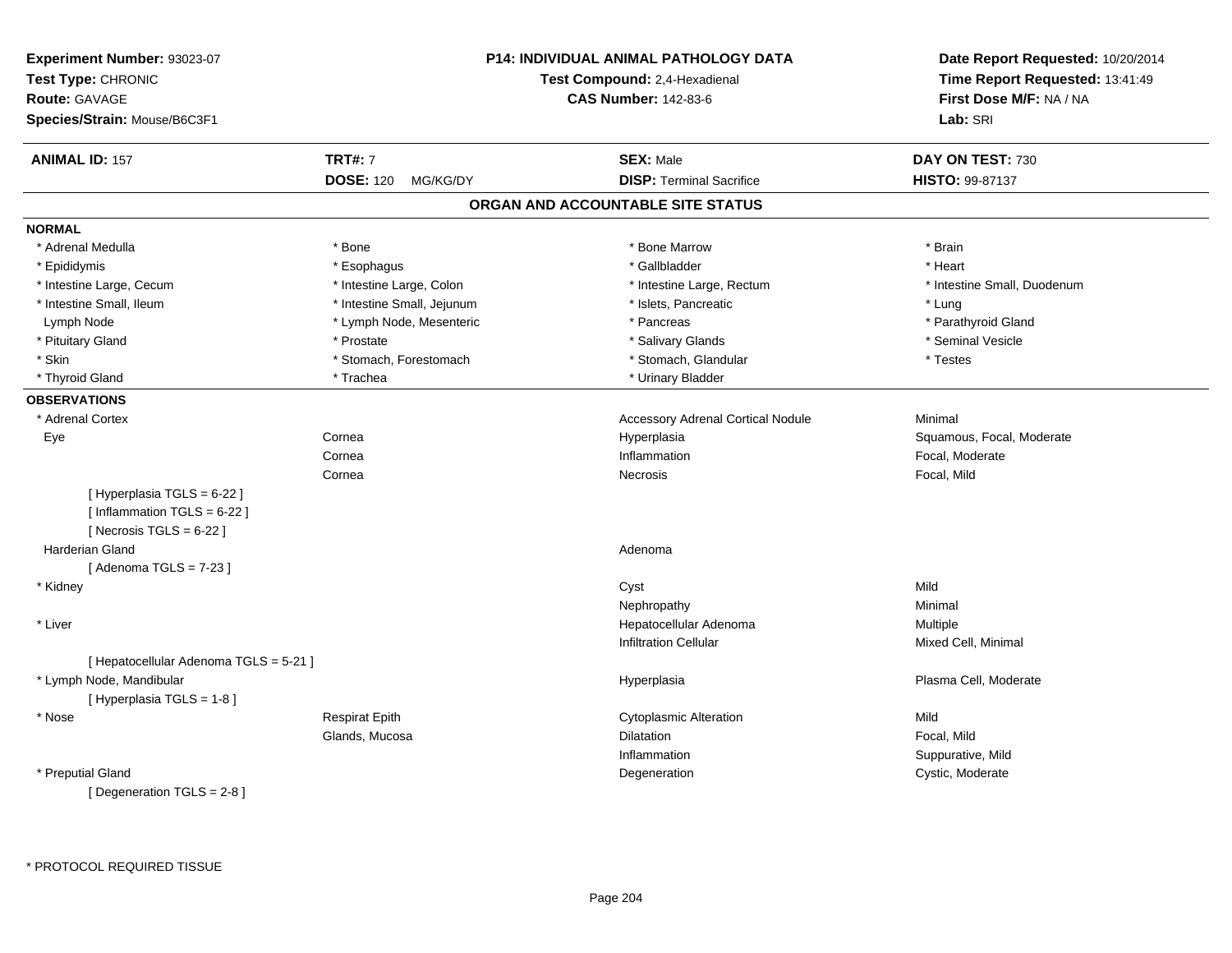| Experiment Number: 93023-07                    |                              | <b>P14: INDIVIDUAL ANIMAL PATHOLOGY DATA</b> | Date Report Requested: 10/20/2014<br>Time Report Requested: 13:41:49 |
|------------------------------------------------|------------------------------|----------------------------------------------|----------------------------------------------------------------------|
| Test Type: CHRONIC                             |                              | Test Compound: 2,4-Hexadienal                |                                                                      |
| <b>Route: GAVAGE</b>                           | <b>CAS Number: 142-83-6</b>  |                                              | First Dose M/F: NA / NA                                              |
| Species/Strain: Mouse/B6C3F1                   |                              |                                              | Lab: SRI                                                             |
| <b>ANIMAL ID: 157</b>                          | <b>TRT#: 7</b>               | <b>SEX: Male</b>                             | DAY ON TEST: 730                                                     |
|                                                | <b>DOSE: 120</b><br>MG/KG/DY | <b>DISP:</b> Terminal Sacrifice              | <b>HISTO: 99-87137</b>                                               |
|                                                |                              | ORGAN AND ACCOUNTABLE SITE STATUS            |                                                                      |
| * Spleen                                       |                              | Hematopoietic Cell Proliferation             | Moderate                                                             |
| [Hematopoietic Cell Proliferation TGLS = 4-6 ] |                              |                                              |                                                                      |
| * Thymus                                       |                              | Cyst                                         | Mild                                                                 |
| PRIMARY CAUSE OF DEATH                         |                              |                                              |                                                                      |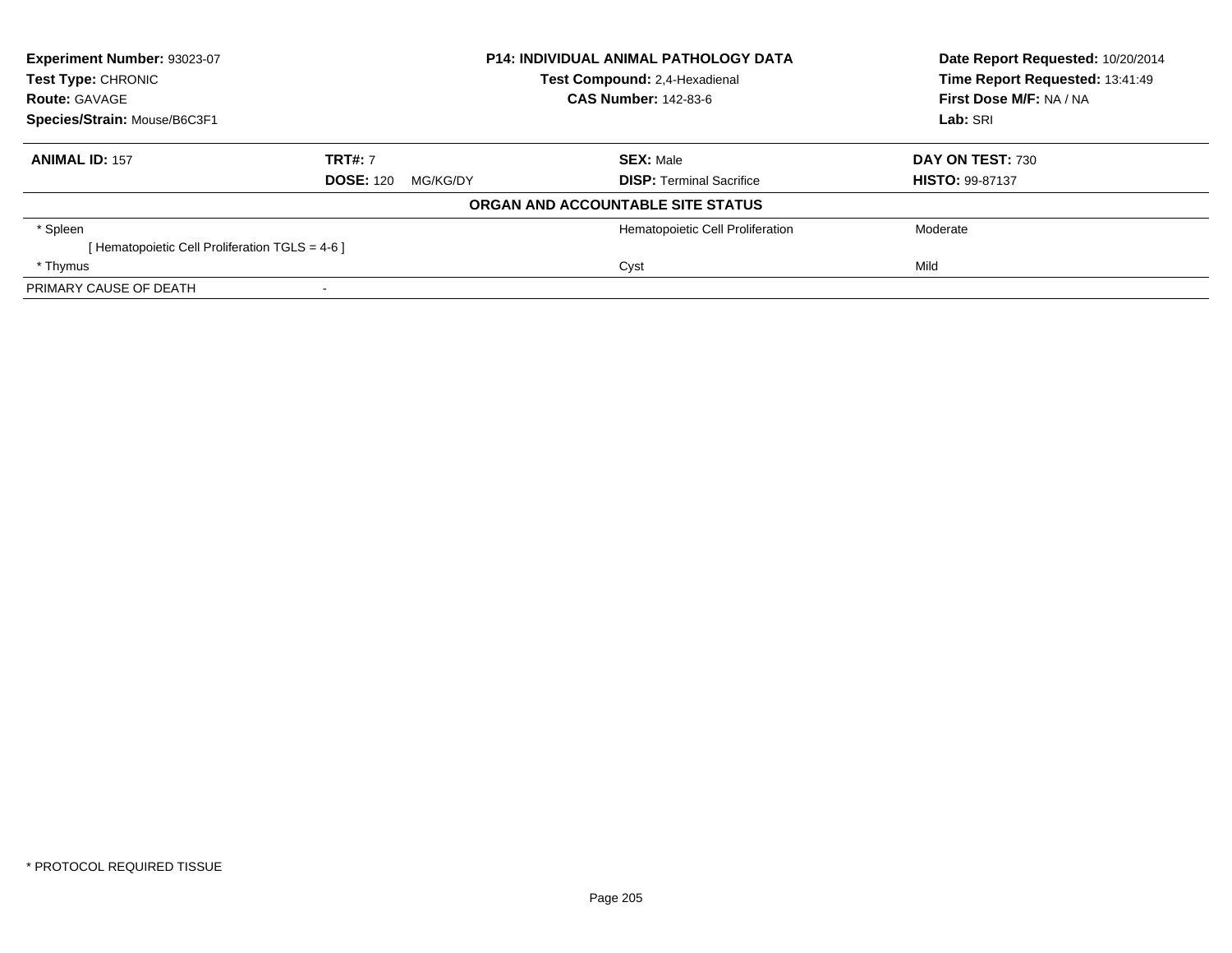| Experiment Number: 93023-07<br>Test Type: CHRONIC<br>Route: GAVAGE |                              | <b>P14: INDIVIDUAL ANIMAL PATHOLOGY DATA</b><br>Test Compound: 2,4-Hexadienal<br><b>CAS Number: 142-83-6</b> | Date Report Requested: 10/20/2014<br>Time Report Requested: 13:41:49<br>First Dose M/F: NA / NA |
|--------------------------------------------------------------------|------------------------------|--------------------------------------------------------------------------------------------------------------|-------------------------------------------------------------------------------------------------|
| Species/Strain: Mouse/B6C3F1                                       |                              |                                                                                                              | Lab: SRI                                                                                        |
| <b>ANIMAL ID: 158</b>                                              | <b>TRT#: 7</b>               | <b>SEX: Male</b>                                                                                             | DAY ON TEST: 731                                                                                |
|                                                                    | <b>DOSE: 120</b><br>MG/KG/DY | <b>DISP: Terminal Sacrifice</b>                                                                              | <b>HISTO: 99-87138</b>                                                                          |
|                                                                    |                              | ORGAN AND ACCOUNTABLE SITE STATUS                                                                            |                                                                                                 |
| <b>NORMAL</b>                                                      |                              |                                                                                                              |                                                                                                 |
| * Adrenal Cortex                                                   | * Adrenal Medulla            | * Bone                                                                                                       | * Bone Marrow                                                                                   |
| * Brain                                                            | * Epididymis                 | * Esophagus                                                                                                  | * Gallbladder                                                                                   |
| * Heart                                                            | * Intestine Large, Cecum     | * Intestine Large, Colon                                                                                     | * Intestine Large, Rectum                                                                       |
| * Intestine Small, Duodenum                                        | * Intestine Small, Ileum     | * Intestine Small, Jejunum                                                                                   | * Islets, Pancreatic                                                                            |
| * Lung                                                             | * Lymph Node, Mandibular     | * Lymph Node, Mesenteric                                                                                     | * Nose                                                                                          |
| * Pancreas                                                         | * Parathyroid Gland          | * Pituitary Gland                                                                                            | * Prostate                                                                                      |
| * Salivary Glands                                                  | * Seminal Vesicle            | * Skin                                                                                                       | * Stomach, Forestomach                                                                          |
| * Stomach, Glandular                                               | * Testes                     | * Thyroid Gland                                                                                              | * Trachea                                                                                       |
| * Urinary Bladder                                                  |                              |                                                                                                              |                                                                                                 |
| <b>MISSING</b>                                                     |                              |                                                                                                              |                                                                                                 |
| * Mammary Gland                                                    | * Thymus                     |                                                                                                              |                                                                                                 |
| <b>OBSERVATIONS</b>                                                |                              |                                                                                                              |                                                                                                 |
| * Kidney                                                           |                              | Nephropathy                                                                                                  | Moderate                                                                                        |
| * Liver                                                            | Hepatocyte                   | <b>Eosinophilic Focus</b>                                                                                    | Mild                                                                                            |
|                                                                    |                              | Hepatocellular Carcinoma                                                                                     |                                                                                                 |
| [ Hepatocellular Carcinoma TGLS = 3-21 ]                           |                              |                                                                                                              |                                                                                                 |
| * Preputial Gland                                                  |                              | Degeneration                                                                                                 | Cystic, Moderate                                                                                |
| [Degeneration TGLS = 2-8]                                          |                              |                                                                                                              |                                                                                                 |
| * Spleen                                                           |                              | Hematopoietic Cell Proliferation                                                                             | Moderate                                                                                        |
| Tongue                                                             |                              | Squamous Cell Carcinoma                                                                                      |                                                                                                 |
| [Squamous Cell Carcinoma TGLS = 4-22]                              |                              |                                                                                                              |                                                                                                 |
| Tooth                                                              | <b>Peridont Tiss</b>         | Inflammation                                                                                                 | Chronic, Moderate                                                                               |
| PRIMARY CAUSE OF DEATH                                             |                              |                                                                                                              |                                                                                                 |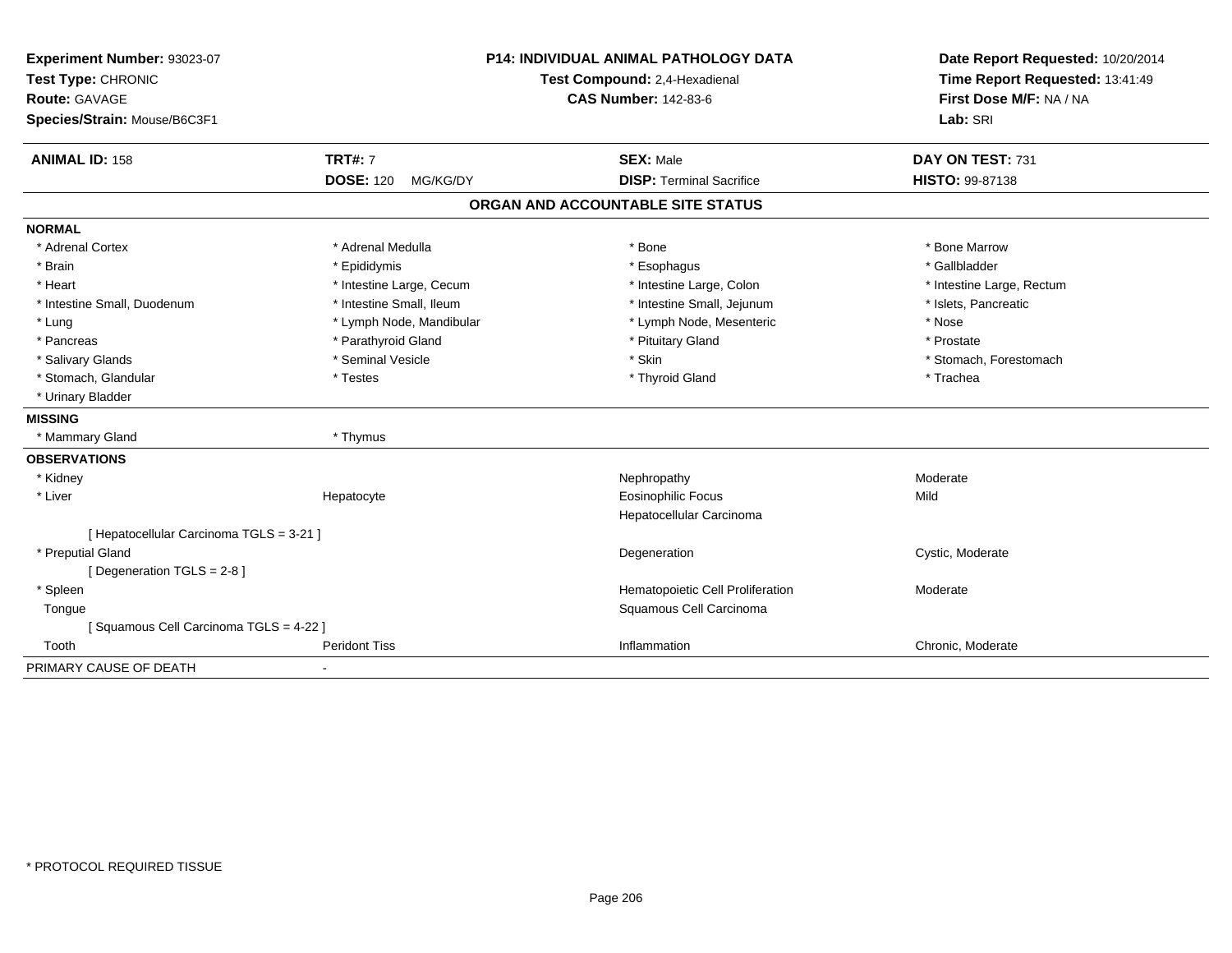| Experiment Number: 93023-07                     |                              | <b>P14: INDIVIDUAL ANIMAL PATHOLOGY DATA</b> | Date Report Requested: 10/20/2014                          |
|-------------------------------------------------|------------------------------|----------------------------------------------|------------------------------------------------------------|
| Test Type: CHRONIC                              |                              | Test Compound: 2,4-Hexadienal                | Time Report Requested: 13:41:49<br>First Dose M/F: NA / NA |
| <b>Route: GAVAGE</b>                            |                              | <b>CAS Number: 142-83-6</b>                  |                                                            |
| Species/Strain: Mouse/B6C3F1                    |                              |                                              | Lab: SRI                                                   |
| <b>ANIMAL ID: 159</b>                           | <b>TRT#: 7</b>               | <b>SEX: Male</b>                             | DAY ON TEST: 731                                           |
|                                                 | <b>DOSE: 120</b><br>MG/KG/DY | <b>DISP: Terminal Sacrifice</b>              | HISTO: 99-87139                                            |
|                                                 |                              | ORGAN AND ACCOUNTABLE SITE STATUS            |                                                            |
| <b>NORMAL</b>                                   |                              |                                              |                                                            |
| * Adrenal Medulla                               | * Bone                       | * Bone Marrow                                | * Brain                                                    |
| * Epididymis                                    | * Esophagus                  | * Gallbladder                                | * Heart                                                    |
| * Intestine Large, Cecum                        | * Intestine Large, Colon     | * Intestine Large, Rectum                    | * Intestine Small, Duodenum                                |
| * Intestine Small, Ileum                        | * Intestine Small, Jejunum   | * Islets, Pancreatic                         | * Lymph Node, Mandibular                                   |
| * Lymph Node, Mesenteric                        | * Pancreas                   | * Parathyroid Gland                          | * Pituitary Gland                                          |
| * Preputial Gland                               | * Prostate                   | * Salivary Glands                            | * Seminal Vesicle                                          |
| * Skin                                          | * Spleen                     | * Stomach, Forestomach                       | * Stomach, Glandular                                       |
| * Testes                                        | * Thyroid Gland              | * Trachea                                    | * Urinary Bladder                                          |
| <b>MISSING</b>                                  |                              |                                              |                                                            |
| * Mammary Gland                                 |                              |                                              |                                                            |
| <b>INSUFFICIENT TISSUE</b>                      |                              |                                              |                                                            |
| * Thymus                                        |                              |                                              |                                                            |
| <b>OBSERVATIONS</b>                             |                              |                                              |                                                            |
| * Adrenal Cortex                                | Subcapsular                  | Hyperplasia                                  | Focal, Minimal                                             |
| * Kidney                                        |                              | Nephropathy                                  | Mild                                                       |
| * Liver                                         |                              | Hepatocellular Adenoma                       |                                                            |
|                                                 |                              | <b>Infiltration Cellular</b>                 | Mixed Cell, Minimal                                        |
|                                                 |                              | <b>Mixed Cell Focus</b>                      |                                                            |
|                                                 | Hepatocyte, Midzonal         | Vacuolization Cytoplasmic                    | Mild                                                       |
| [ Hepatocellular Adenoma TGLS = 1-6, 4-21 ]     |                              |                                              |                                                            |
| [Vacuolization Cytoplasmic TGLS = 1-6]          |                              |                                              |                                                            |
| * Lung                                          |                              | Alveolar/Bronchiolar Carcinoma               |                                                            |
| [ Alveolar/Bronchiolar Carcinoma TGLS = 2-2-1 ] |                              |                                              |                                                            |
| * Nose                                          | Olfactory Epi                | <b>Cytoplasmic Alteration</b>                | Mild                                                       |
|                                                 | <b>Respirat Epith</b>        | <b>Cytoplasmic Alteration</b>                | Mild                                                       |
| PRIMARY CAUSE OF DEATH                          |                              |                                              |                                                            |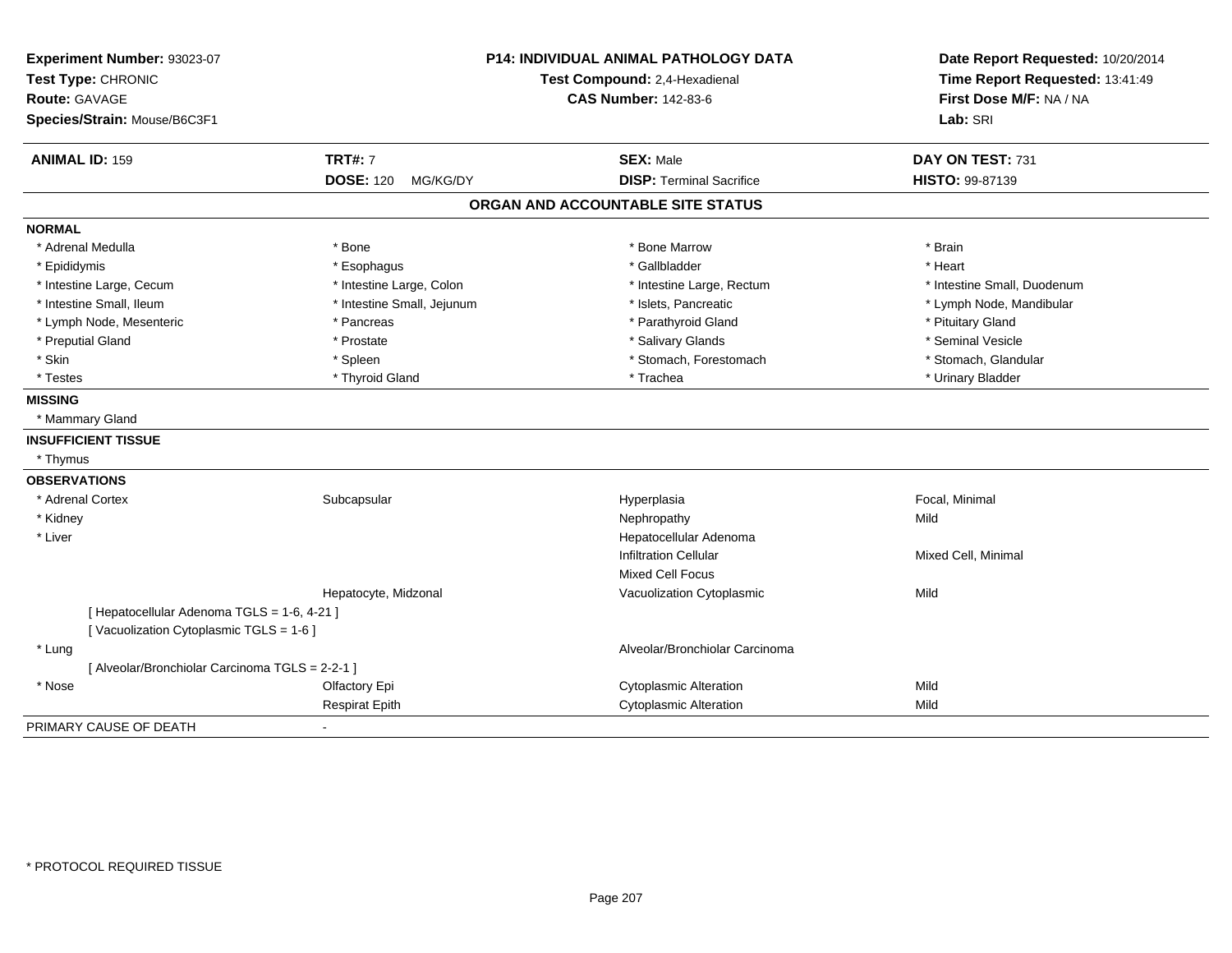| Experiment Number: 93023-07<br>Test Type: CHRONIC<br><b>Route: GAVAGE</b><br>Species/Strain: Mouse/B6C3F1 |                              | <b>P14: INDIVIDUAL ANIMAL PATHOLOGY DATA</b><br>Test Compound: 2,4-Hexadienal<br><b>CAS Number: 142-83-6</b> | Date Report Requested: 10/20/2014<br>Time Report Requested: 13:41:49<br>First Dose M/F: NA / NA<br>Lab: SRI |
|-----------------------------------------------------------------------------------------------------------|------------------------------|--------------------------------------------------------------------------------------------------------------|-------------------------------------------------------------------------------------------------------------|
| <b>ANIMAL ID: 160</b>                                                                                     | <b>TRT#: 7</b>               | <b>SEX: Male</b>                                                                                             | DAY ON TEST: 731                                                                                            |
|                                                                                                           | <b>DOSE: 120</b><br>MG/KG/DY | <b>DISP: Terminal Sacrifice</b>                                                                              | HISTO: 99-87140                                                                                             |
|                                                                                                           |                              | ORGAN AND ACCOUNTABLE SITE STATUS                                                                            |                                                                                                             |
| <b>NORMAL</b>                                                                                             |                              |                                                                                                              |                                                                                                             |
| * Adrenal Cortex                                                                                          | * Adrenal Medulla            | * Bone                                                                                                       | * Bone Marrow                                                                                               |
| * Brain                                                                                                   | * Epididymis                 | * Esophagus                                                                                                  | * Gallbladder                                                                                               |
| * Heart                                                                                                   | * Intestine Large, Cecum     | * Intestine Large, Colon                                                                                     | * Intestine Large, Rectum                                                                                   |
| * Intestine Small, Duodenum                                                                               | * Intestine Small, Ileum     | * Intestine Small, Jejunum                                                                                   | * Islets, Pancreatic                                                                                        |
| * Lymph Node, Mandibular                                                                                  | * Lymph Node, Mesenteric     | * Parathyroid Gland                                                                                          | * Pituitary Gland                                                                                           |
| * Preputial Gland                                                                                         | * Prostate                   | * Salivary Glands                                                                                            | * Seminal Vesicle                                                                                           |
| * Skin                                                                                                    | * Spleen                     | * Stomach, Glandular                                                                                         | * Testes                                                                                                    |
| * Thymus                                                                                                  | * Thyroid Gland              | * Trachea                                                                                                    | * Urinary Bladder                                                                                           |
| <b>MISSING</b>                                                                                            |                              |                                                                                                              |                                                                                                             |
| * Mammary Gland                                                                                           |                              |                                                                                                              |                                                                                                             |
| <b>OBSERVATIONS</b>                                                                                       |                              |                                                                                                              |                                                                                                             |
| * Kidney                                                                                                  |                              | Nephropathy                                                                                                  | Mild                                                                                                        |
| * Liver                                                                                                   |                              | Hepatocellular Adenoma                                                                                       |                                                                                                             |
|                                                                                                           | Hepatocyte                   | Vacuolization Cytoplasmic                                                                                    | Focal, Mild                                                                                                 |
| [ Hepatocellular Adenoma TGLS = 3-23 ]                                                                    |                              |                                                                                                              |                                                                                                             |
| [Vacuolization Cytoplasmic TGLS = 4-24]                                                                   |                              |                                                                                                              |                                                                                                             |
| * Lung                                                                                                    |                              | Alveolar/Bronchiolar Carcinoma                                                                               |                                                                                                             |
| [ Alveolar/Bronchiolar Carcinoma TGLS = 5-2-1 ]                                                           |                              |                                                                                                              |                                                                                                             |
| Mesentery                                                                                                 | Fat                          | Necrosis                                                                                                     | Moderate                                                                                                    |
| [ Necrosis $TGLS = 2-22$ ]                                                                                |                              |                                                                                                              |                                                                                                             |
| * Nose                                                                                                    | <b>Respirat Epith</b>        | <b>Cytoplasmic Alteration</b>                                                                                | Minimal                                                                                                     |
|                                                                                                           | Glands, Mucosa               | Dilatation                                                                                                   | Focal, Mild                                                                                                 |
| * Pancreas                                                                                                |                              | Necrosis                                                                                                     | Focal, Marked                                                                                               |
| Note: Pancreatic lesion (TGL 1) is a large infarct.                                                       |                              |                                                                                                              |                                                                                                             |
| [ Necrosis $TGLS = 1-21$ ]                                                                                |                              |                                                                                                              |                                                                                                             |
| * Stomach, Forestomach                                                                                    |                              | Squamous Cell Papilloma                                                                                      |                                                                                                             |
| [Squamous Cell Papilloma TGLS = 6-25]                                                                     |                              |                                                                                                              |                                                                                                             |
| PRIMARY CAUSE OF DEATH                                                                                    | $\blacksquare$               |                                                                                                              |                                                                                                             |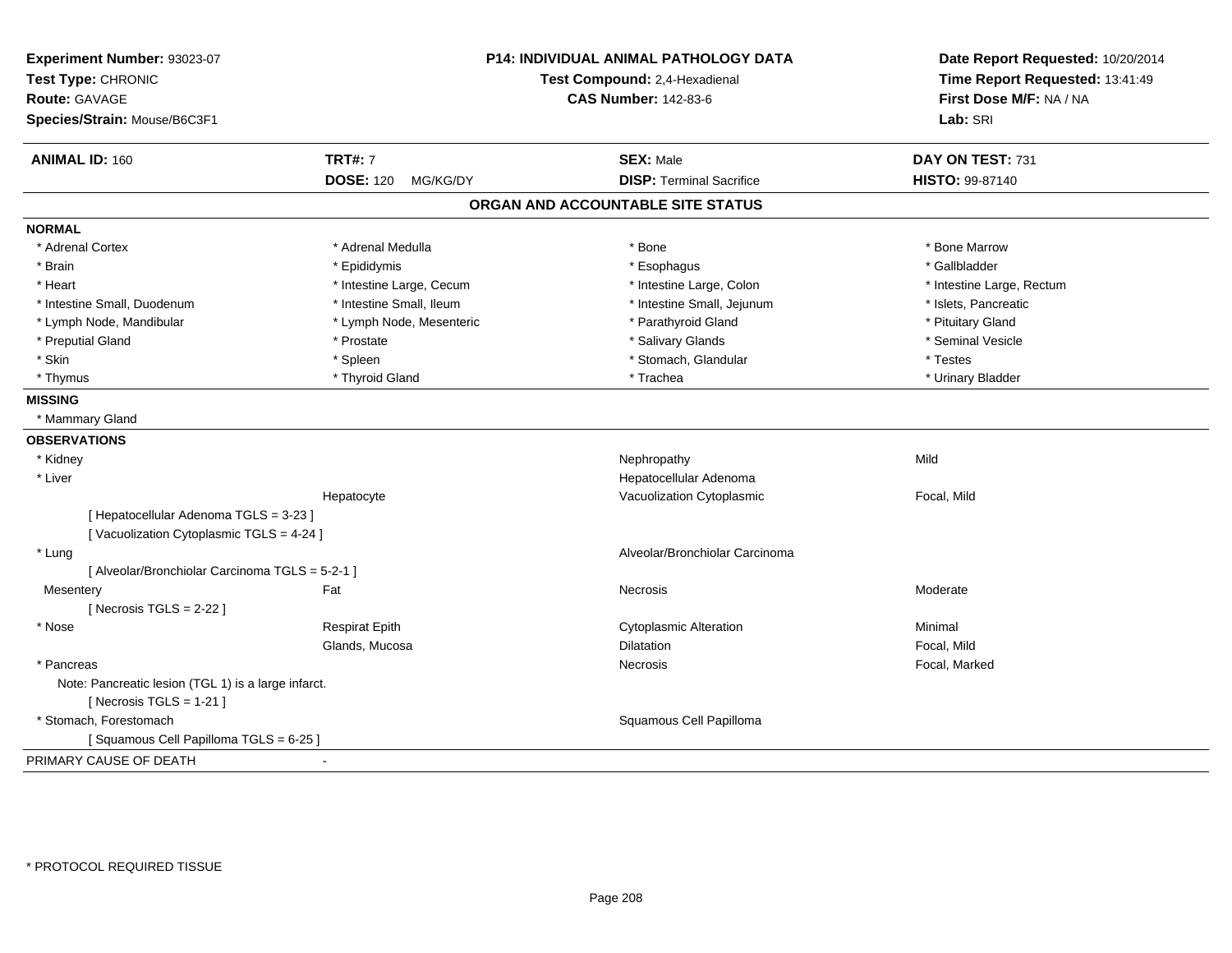| Experiment Number: 93023-07<br>Test Type: CHRONIC<br><b>Route: GAVAGE</b><br>Species/Strain: Mouse/B6C3F1 |                              | P14: INDIVIDUAL ANIMAL PATHOLOGY DATA<br>Test Compound: 2,4-Hexadienal<br><b>CAS Number: 142-83-6</b> | Date Report Requested: 10/20/2014<br>Time Report Requested: 13:41:49<br>First Dose M/F: NA / NA<br>Lab: SRI |
|-----------------------------------------------------------------------------------------------------------|------------------------------|-------------------------------------------------------------------------------------------------------|-------------------------------------------------------------------------------------------------------------|
| <b>ANIMAL ID: 161</b>                                                                                     | <b>TRT#: 7</b>               | <b>SEX: Male</b>                                                                                      | DAY ON TEST: 729                                                                                            |
|                                                                                                           | <b>DOSE: 120</b><br>MG/KG/DY | <b>DISP: Terminal Sacrifice</b>                                                                       | <b>HISTO: 99-87141</b>                                                                                      |
|                                                                                                           |                              | ORGAN AND ACCOUNTABLE SITE STATUS                                                                     |                                                                                                             |
| <b>NORMAL</b>                                                                                             |                              |                                                                                                       |                                                                                                             |
| * Adrenal Cortex                                                                                          | * Bone                       | * Bone Marrow                                                                                         | * Brain                                                                                                     |
| * Epididymis                                                                                              | * Esophagus                  | * Gallbladder                                                                                         | * Heart                                                                                                     |
| * Intestine Large, Cecum                                                                                  | * Intestine Large, Colon     | * Intestine Large, Rectum                                                                             | * Intestine Small, Duodenum                                                                                 |
| * Intestine Small, Ileum                                                                                  | * Intestine Small, Jejunum   | * Islets, Pancreatic                                                                                  | * Lung                                                                                                      |
| * Lymph Node, Mandibular                                                                                  | * Lymph Node, Mesenteric     | * Pancreas                                                                                            | * Parathyroid Gland                                                                                         |
| * Pituitary Gland                                                                                         | * Preputial Gland            | * Salivary Glands                                                                                     | * Seminal Vesicle                                                                                           |
| * Skin                                                                                                    | * Stomach, Glandular         | * Testes                                                                                              | * Trachea                                                                                                   |
| * Urinary Bladder                                                                                         |                              |                                                                                                       |                                                                                                             |
| <b>MISSING</b>                                                                                            |                              |                                                                                                       |                                                                                                             |
| * Mammary Gland                                                                                           | * Thymus                     |                                                                                                       |                                                                                                             |
| <b>OBSERVATIONS</b>                                                                                       |                              |                                                                                                       |                                                                                                             |
| * Adrenal Medulla                                                                                         |                              | Hyperplasia                                                                                           | Minimal                                                                                                     |
| * Kidney                                                                                                  |                              | Nephropathy                                                                                           | Moderate                                                                                                    |
| * Liver                                                                                                   | Hepatocyte                   | Cytomegaly                                                                                            | Moderate                                                                                                    |
|                                                                                                           |                              | Hepatocellular Adenoma                                                                                | Multiple                                                                                                    |
|                                                                                                           |                              | Hepatocellular Carcinoma                                                                              |                                                                                                             |
|                                                                                                           |                              | <b>Infiltration Cellular</b>                                                                          | Mixed Cell, Mild                                                                                            |
|                                                                                                           | Hepatocyte                   | Karyomegaly                                                                                           | Moderate                                                                                                    |
| [ Hepatocellular Adenoma TGLS = 3-21, 6-24 ]                                                              |                              |                                                                                                       |                                                                                                             |
| [ Hepatocellular Carcinoma TGLS = 4-22 ]                                                                  |                              |                                                                                                       |                                                                                                             |
| * Nose                                                                                                    | <b>Respirat Epith</b>        | <b>Cytoplasmic Alteration</b>                                                                         | Mild                                                                                                        |
| * Prostate                                                                                                | Epithelium                   | Hyperplasia                                                                                           | Focal, Mild                                                                                                 |
| * Spleen                                                                                                  |                              | Hematopoietic Cell Proliferation                                                                      | Moderate                                                                                                    |
| [ Hematopoietic Cell Proliferation TGLS = 1-6 ]                                                           |                              |                                                                                                       |                                                                                                             |
| * Stomach, Forestomach                                                                                    | Epithelium                   | Hyperplasia                                                                                           | Squamous, Mild                                                                                              |
|                                                                                                           |                              | Ulcer                                                                                                 | Minimal                                                                                                     |
| [Hyperplasia TGLS = 5-23]                                                                                 |                              |                                                                                                       |                                                                                                             |
| [ $Ulcer TGLS = 5-23$ ]                                                                                   |                              |                                                                                                       |                                                                                                             |
| * Thyroid Gland                                                                                           |                              | Degeneration                                                                                          | Cystic, Focal, Mild                                                                                         |

PRIMARY CAUSE OF DEATH-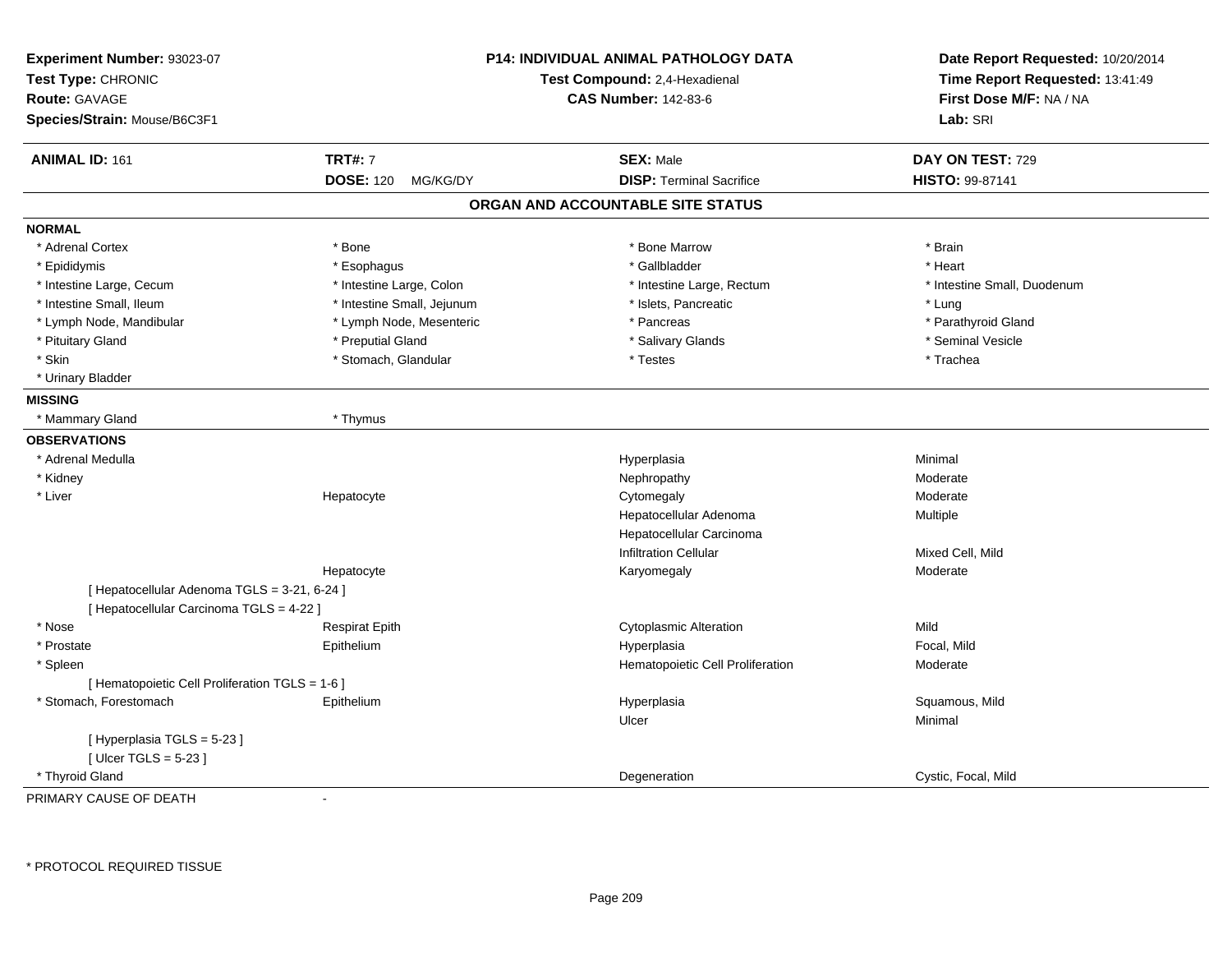| Experiment Number: 93023-07<br><b>Test Type: CHRONIC</b> | <b>P14: INDIVIDUAL ANIMAL PATHOLOGY DATA</b><br>Test Compound: 2,4-Hexadienal |                                   | Date Report Requested: 10/20/2014<br>Time Report Requested: 13:41:49 |  |
|----------------------------------------------------------|-------------------------------------------------------------------------------|-----------------------------------|----------------------------------------------------------------------|--|
| <b>Route: GAVAGE</b>                                     |                                                                               | <b>CAS Number: 142-83-6</b>       | First Dose M/F: NA / NA                                              |  |
| Species/Strain: Mouse/B6C3F1                             |                                                                               |                                   | Lab: SRI                                                             |  |
| <b>ANIMAL ID: 161</b>                                    | <b>TRT#: 7</b>                                                                | <b>SEX: Male</b>                  | DAY ON TEST: 729                                                     |  |
|                                                          | <b>DOSE: 120</b><br>MG/KG/DY                                                  | <b>DISP: Terminal Sacrifice</b>   | <b>HISTO: 99-87141</b>                                               |  |
|                                                          |                                                                               | ORGAN AND ACCOUNTABLE SITE STATUS |                                                                      |  |
|                                                          |                                                                               |                                   |                                                                      |  |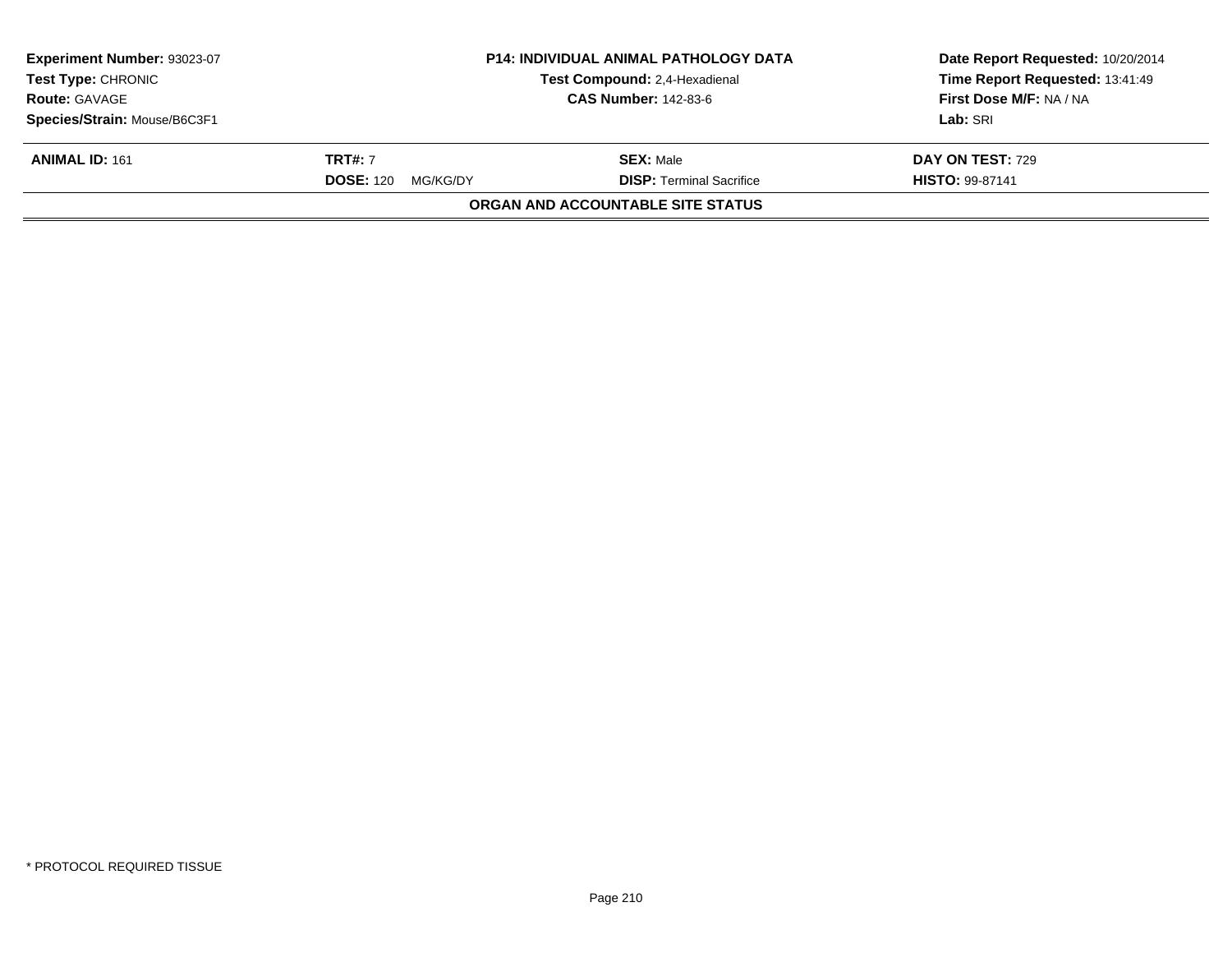| Experiment Number: 93023-07<br>Test Type: CHRONIC<br><b>Route: GAVAGE</b><br>Species/Strain: Mouse/B6C3F1 |                              | <b>P14: INDIVIDUAL ANIMAL PATHOLOGY DATA</b><br>Test Compound: 2,4-Hexadienal<br><b>CAS Number: 142-83-6</b> | Date Report Requested: 10/20/2014<br>Time Report Requested: 13:41:49<br>First Dose M/F: NA / NA<br>Lab: SRI |
|-----------------------------------------------------------------------------------------------------------|------------------------------|--------------------------------------------------------------------------------------------------------------|-------------------------------------------------------------------------------------------------------------|
|                                                                                                           |                              |                                                                                                              |                                                                                                             |
| <b>ANIMAL ID: 162</b>                                                                                     | <b>TRT#: 7</b>               | <b>SEX: Male</b>                                                                                             | DAY ON TEST: 643                                                                                            |
|                                                                                                           | <b>DOSE: 120</b><br>MG/KG/DY | <b>DISP:</b> Moribund Sacrifice                                                                              | HISTO: 99-86348                                                                                             |
|                                                                                                           |                              | ORGAN AND ACCOUNTABLE SITE STATUS                                                                            |                                                                                                             |
| <b>NORMAL</b>                                                                                             |                              |                                                                                                              |                                                                                                             |
| * Adrenal Cortex                                                                                          | * Adrenal Medulla            | * Bone                                                                                                       | * Bone Marrow                                                                                               |
| * Brain                                                                                                   | * Epididymis                 | * Esophagus                                                                                                  | * Gallbladder                                                                                               |
| * Heart                                                                                                   | * Intestine Large, Cecum     | * Intestine Large, Colon                                                                                     | * Intestine Large, Rectum                                                                                   |
| * Intestine Small, Duodenum                                                                               | * Intestine Small, Ileum     | * Intestine Small, Jejunum                                                                                   | * Lymph Node, Mandibular                                                                                    |
| * Lymph Node, Mesenteric                                                                                  | * Parathyroid Gland          | * Pituitary Gland                                                                                            | * Prostate                                                                                                  |
| * Salivary Glands                                                                                         | * Seminal Vesicle            | * Skin                                                                                                       | * Spleen                                                                                                    |
| * Stomach, Glandular                                                                                      | * Testes                     | * Thymus                                                                                                     | * Thyroid Gland                                                                                             |
| * Trachea                                                                                                 | * Urinary Bladder            |                                                                                                              |                                                                                                             |
| <b>MISSING</b>                                                                                            |                              |                                                                                                              |                                                                                                             |
| * Mammary Gland                                                                                           |                              |                                                                                                              |                                                                                                             |
| <b>OBSERVATIONS</b>                                                                                       |                              |                                                                                                              |                                                                                                             |
| * Islets, Pancreatic                                                                                      |                              | Hyperplasia                                                                                                  | Mild                                                                                                        |
| * Kidney                                                                                                  |                              | Nephropathy                                                                                                  | Mild                                                                                                        |
| * Liver                                                                                                   |                              | <b>Infiltration Cellular</b>                                                                                 | Mixed Cell, Minimal                                                                                         |
| * Lung                                                                                                    | Mediastinum                  | Alveolar/Bronchiolar Carcinoma                                                                               | Metastatic (Lung)                                                                                           |
|                                                                                                           |                              | Alveolar/Bronchiolar Carcinoma                                                                               |                                                                                                             |
|                                                                                                           |                              | Hyperplasia                                                                                                  | Lymphoid, Moderate                                                                                          |
|                                                                                                           |                              | Hyperplasia                                                                                                  | Histiocytic, Moderate                                                                                       |
|                                                                                                           |                              | <b>Infiltration Cellular</b>                                                                                 | Eosinophil, Focal, Mild                                                                                     |
| [ Alveolar/Bronchiolar Carcinoma TGLS = 3-2 ]                                                             |                              |                                                                                                              |                                                                                                             |
| Lymph Node                                                                                                | Mediastinal                  | Hyperplasia                                                                                                  | Plasma Cell, Moderate                                                                                       |
| Mesentery                                                                                                 | Fat                          | <b>Necrosis</b>                                                                                              | Moderate                                                                                                    |
| [Necrosis TGLS = $2-21$ ]                                                                                 |                              |                                                                                                              |                                                                                                             |
| * Nose                                                                                                    | <b>Respirat Epith</b>        | <b>Cytoplasmic Alteration</b>                                                                                | Moderate                                                                                                    |
|                                                                                                           |                              | Inflammation                                                                                                 | Suppurative, Mild                                                                                           |
| * Pancreas                                                                                                | Acinus                       | Atrophy                                                                                                      | Diffuse, Moderate                                                                                           |
| * Preputial Gland                                                                                         |                              | Degeneration                                                                                                 | Cystic, Moderate                                                                                            |
| [ Degeneration TGLS = 1-8 ]                                                                               |                              |                                                                                                              |                                                                                                             |
| * Stomach, Forestomach                                                                                    | Epithelium                   | Hyperplasia                                                                                                  | Squamous, Mild                                                                                              |
|                                                                                                           |                              | Ulcer                                                                                                        | Mild                                                                                                        |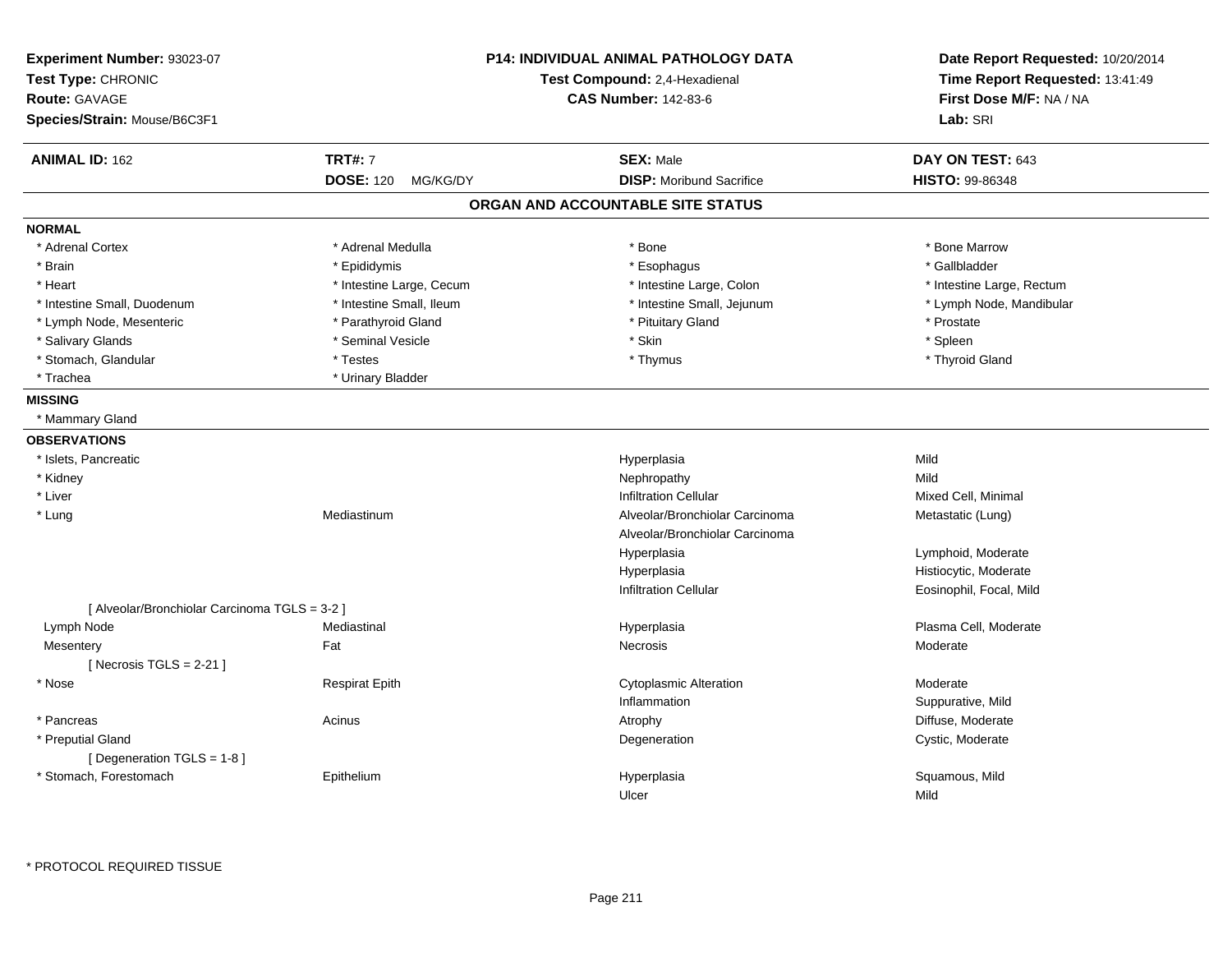| Experiment Number: 93023-07  | <b>P14: INDIVIDUAL ANIMAL PATHOLOGY DATA</b> |                                   | Date Report Requested: 10/20/2014 |  |
|------------------------------|----------------------------------------------|-----------------------------------|-----------------------------------|--|
| Test Type: CHRONIC           |                                              | Test Compound: 2,4-Hexadienal     | Time Report Requested: 13:41:49   |  |
| <b>Route: GAVAGE</b>         |                                              | <b>CAS Number: 142-83-6</b>       | First Dose M/F: NA / NA           |  |
| Species/Strain: Mouse/B6C3F1 |                                              |                                   | Lab: SRI                          |  |
| <b>ANIMAL ID: 162</b>        | <b>TRT#: 7</b>                               | <b>SEX: Male</b>                  | <b>DAY ON TEST: 643</b>           |  |
|                              | <b>DOSE: 120</b><br>MG/KG/DY                 | <b>DISP:</b> Moribund Sacrifice   | <b>HISTO: 99-86348</b>            |  |
|                              |                                              | ORGAN AND ACCOUNTABLE SITE STATUS |                                   |  |
| [Hyperplasia TGLS = $4-22$ ] |                                              |                                   |                                   |  |
| [Ulcer TGLS = $4-22$ ]       |                                              |                                   |                                   |  |
| PRIMARY CAUSE OF DEATH       | - Lung Alveolar/Bronchiolar Carcinoma        |                                   |                                   |  |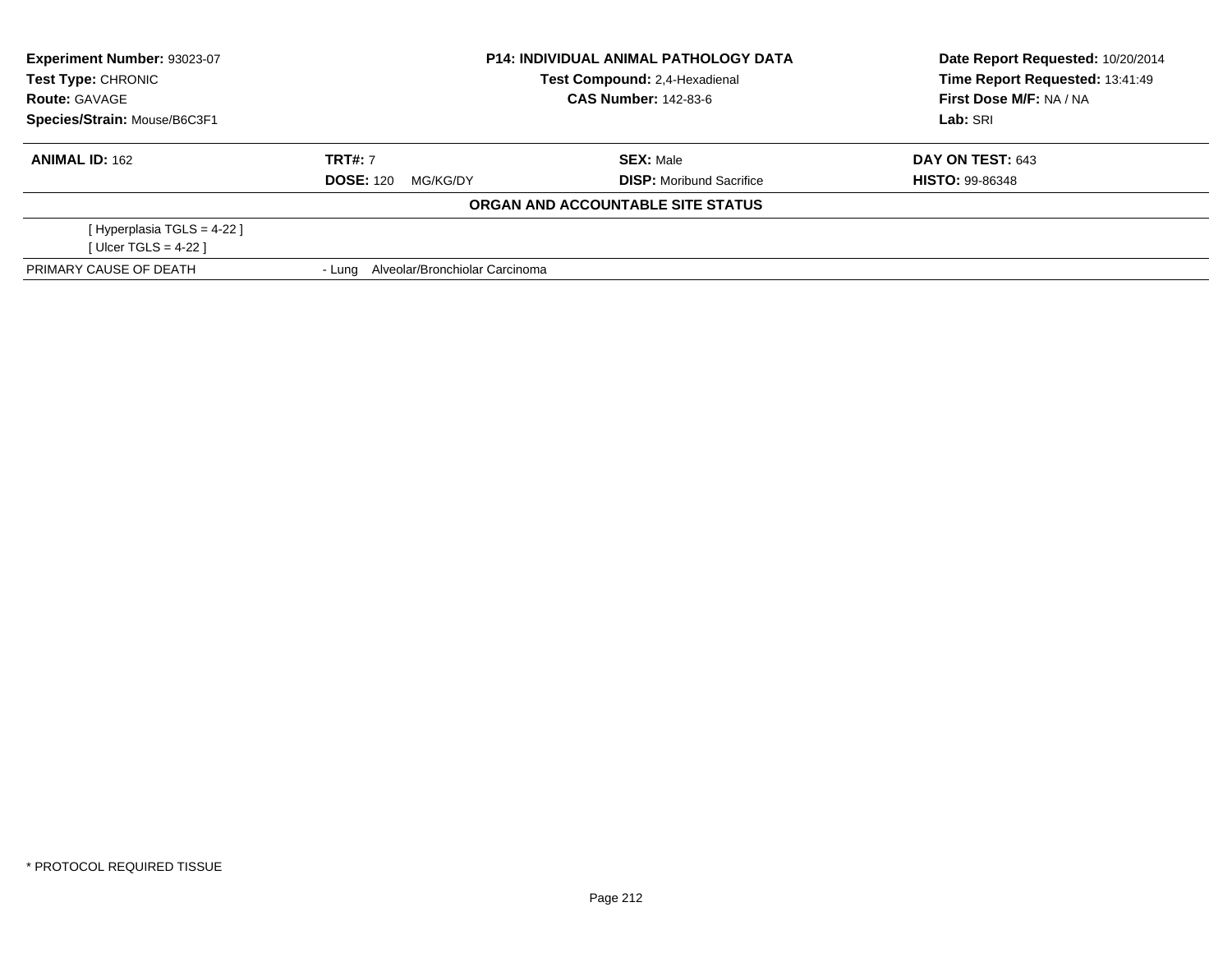| Experiment Number: 93023-07<br>Test Type: CHRONIC  |                              | P14: INDIVIDUAL ANIMAL PATHOLOGY DATA<br>Test Compound: 2,4-Hexadienal | Date Report Requested: 10/20/2014<br>Time Report Requested: 13:41:49 |  |
|----------------------------------------------------|------------------------------|------------------------------------------------------------------------|----------------------------------------------------------------------|--|
| <b>Route: GAVAGE</b>                               |                              | <b>CAS Number: 142-83-6</b>                                            | First Dose M/F: NA / NA                                              |  |
| Species/Strain: Mouse/B6C3F1                       |                              |                                                                        | Lab: SRI                                                             |  |
| <b>ANIMAL ID: 163</b>                              | <b>TRT#: 7</b>               | <b>SEX: Male</b>                                                       | DAY ON TEST: 732                                                     |  |
|                                                    | <b>DOSE: 120</b><br>MG/KG/DY | <b>DISP: Terminal Sacrifice</b>                                        | <b>HISTO: 99-87142</b>                                               |  |
|                                                    |                              | ORGAN AND ACCOUNTABLE SITE STATUS                                      |                                                                      |  |
| <b>NORMAL</b>                                      |                              |                                                                        |                                                                      |  |
| * Adrenal Medulla                                  | * Bone                       | * Bone Marrow                                                          | * Brain                                                              |  |
| * Epididymis                                       | * Esophagus                  | * Gallbladder                                                          | * Heart                                                              |  |
| * Intestine Large, Cecum                           | * Intestine Large, Colon     | * Intestine Large, Rectum                                              | * Intestine Small, Duodenum                                          |  |
| * Intestine Small, Ileum                           | * Intestine Small, Jejunum   | * Islets, Pancreatic                                                   | * Lymph Node, Mandibular                                             |  |
| * Lymph Node, Mesenteric                           | * Pancreas                   | * Parathyroid Gland                                                    | * Pituitary Gland                                                    |  |
| * Prostate                                         | * Salivary Glands            | * Seminal Vesicle                                                      | * Skin                                                               |  |
| * Spleen                                           | * Stomach, Glandular         | * Testes                                                               | * Thyroid Gland                                                      |  |
| * Trachea                                          | * Urinary Bladder            |                                                                        |                                                                      |  |
| <b>MISSING</b>                                     |                              |                                                                        |                                                                      |  |
| * Mammary Gland                                    |                              |                                                                        |                                                                      |  |
| <b>INSUFFICIENT TISSUE</b>                         |                              |                                                                        |                                                                      |  |
| * Thymus                                           |                              |                                                                        |                                                                      |  |
| <b>OBSERVATIONS</b>                                |                              |                                                                        |                                                                      |  |
| * Adrenal Cortex                                   | Subcapsular                  | Adenoma                                                                |                                                                      |  |
| * Kidney                                           |                              | Nephropathy                                                            | Moderate                                                             |  |
| * Liver                                            |                              | Hepatocellular Adenoma                                                 |                                                                      |  |
|                                                    |                              | <b>Infiltration Cellular</b>                                           | Mixed Cell, Minimal                                                  |  |
| [ Hepatocellular Adenoma TGLS = 5-23 ]             |                              |                                                                        |                                                                      |  |
| * Lung                                             |                              | Alveolar/Bronchiolar Adenoma                                           | Multiple                                                             |  |
| [ Alveolar/Bronchiolar Adenoma TGLS = 2-2, 2-2-1 ] |                              |                                                                        |                                                                      |  |
| Mesentery                                          | Fat                          | Necrosis                                                               | Moderate                                                             |  |
| [ Necrosis TGLS = 3-21, 4-22 ]                     |                              |                                                                        |                                                                      |  |
| * Nose                                             | Olfactory Epi                | <b>Cytoplasmic Alteration</b>                                          | Mild                                                                 |  |
|                                                    | <b>Respirat Epith</b>        | <b>Cytoplasmic Alteration</b>                                          | Mild                                                                 |  |
| * Preputial Gland                                  |                              | Degeneration                                                           | Cystic, Moderate                                                     |  |
| [ Degeneration TGLS = 1-8 ]                        |                              |                                                                        |                                                                      |  |
| * Stomach, Forestomach                             | Epithelium                   | Hyperplasia<br>Squamous Cell Carcinoma                                 | Squamous, Moderate                                                   |  |
| [Squamous Cell Carcinoma TGLS = 6-24]              |                              |                                                                        |                                                                      |  |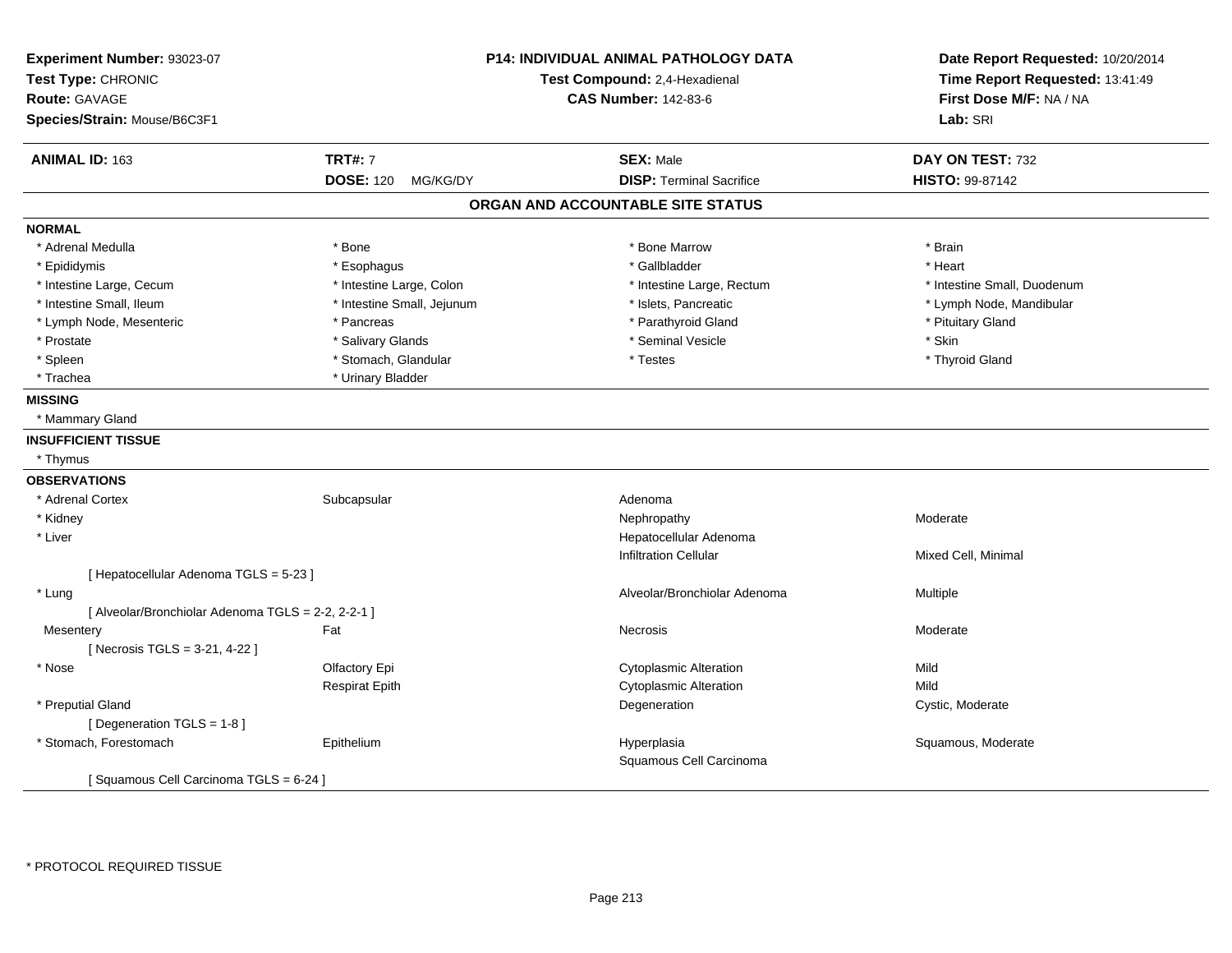| Experiment Number: 93023-07  |                              | <b>P14: INDIVIDUAL ANIMAL PATHOLOGY DATA</b> | Date Report Requested: 10/20/2014 |  |
|------------------------------|------------------------------|----------------------------------------------|-----------------------------------|--|
| <b>Test Type: CHRONIC</b>    |                              | <b>Test Compound: 2.4-Hexadienal</b>         | Time Report Requested: 13:41:49   |  |
| <b>Route: GAVAGE</b>         |                              | <b>CAS Number: 142-83-6</b>                  | First Dose M/F: NA / NA           |  |
| Species/Strain: Mouse/B6C3F1 |                              |                                              | Lab: SRI                          |  |
| <b>ANIMAL ID: 163</b>        | <b>TRT#: 7</b>               | <b>SEX: Male</b>                             | DAY ON TEST: 732                  |  |
|                              | <b>DOSE: 120</b><br>MG/KG/DY | <b>DISP: Terminal Sacrifice</b>              | <b>HISTO: 99-87142</b>            |  |
|                              |                              | ORGAN AND ACCOUNTABLE SITE STATUS            |                                   |  |
| PRIMARY CAUSE OF DEATH       |                              |                                              |                                   |  |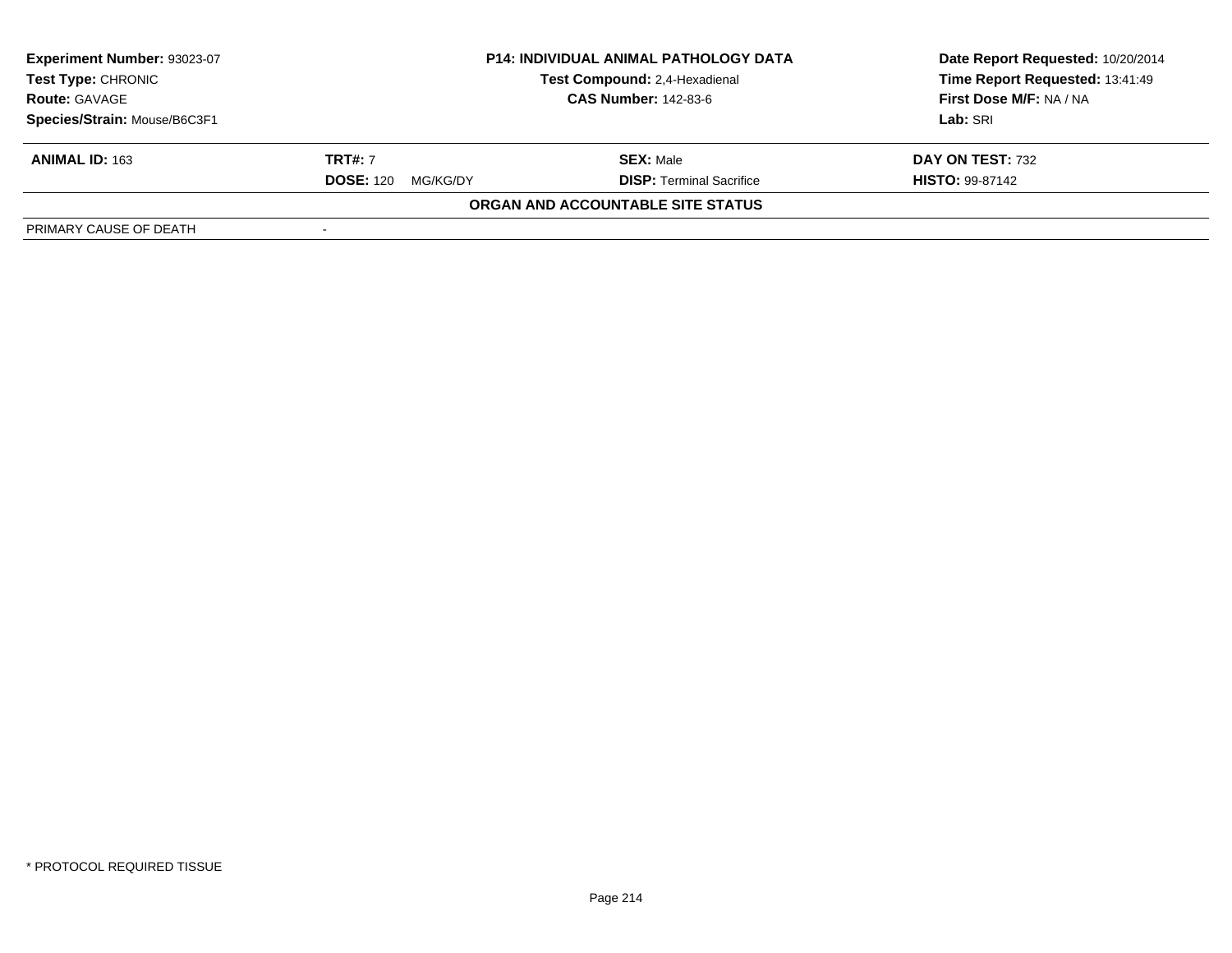| Experiment Number: 93023-07<br>Test Type: CHRONIC<br><b>Route: GAVAGE</b><br>Species/Strain: Mouse/B6C3F1 |                              | <b>P14: INDIVIDUAL ANIMAL PATHOLOGY DATA</b><br>Test Compound: 2,4-Hexadienal<br><b>CAS Number: 142-83-6</b> | Date Report Requested: 10/20/2014<br>Time Report Requested: 13:41:49<br>First Dose M/F: NA / NA<br>Lab: SRI |
|-----------------------------------------------------------------------------------------------------------|------------------------------|--------------------------------------------------------------------------------------------------------------|-------------------------------------------------------------------------------------------------------------|
| <b>ANIMAL ID: 164</b>                                                                                     | <b>TRT#: 7</b>               | <b>SEX: Male</b>                                                                                             | DAY ON TEST: 573                                                                                            |
|                                                                                                           | <b>DOSE: 120</b><br>MG/KG/DY | <b>DISP:</b> Moribund Sacrifice                                                                              | HISTO: 99-85913                                                                                             |
|                                                                                                           |                              | ORGAN AND ACCOUNTABLE SITE STATUS                                                                            |                                                                                                             |
| <b>NORMAL</b>                                                                                             |                              |                                                                                                              |                                                                                                             |
| * Adrenal Medulla                                                                                         | * Bone                       | * Bone Marrow                                                                                                | * Brain                                                                                                     |
| * Epididymis                                                                                              | * Esophagus                  | * Gallbladder                                                                                                | * Intestine Large, Cecum                                                                                    |
| * Intestine Large, Colon                                                                                  | * Intestine Large, Rectum    | * Intestine Small, Duodenum                                                                                  | * Intestine Small, Ileum                                                                                    |
| * Intestine Small, Jejunum                                                                                | * Islets, Pancreatic         | * Lymph Node, Mandibular                                                                                     | * Lymph Node, Mesenteric                                                                                    |
| * Parathyroid Gland                                                                                       | * Pituitary Gland            | * Preputial Gland                                                                                            | * Prostate                                                                                                  |
| * Salivary Glands                                                                                         | * Seminal Vesicle            | * Skin                                                                                                       | * Stomach, Glandular                                                                                        |
| * Testes                                                                                                  | * Thyroid Gland              | * Trachea                                                                                                    | * Urinary Bladder                                                                                           |
| <b>MISSING</b>                                                                                            |                              |                                                                                                              |                                                                                                             |
| * Mammary Gland                                                                                           |                              |                                                                                                              |                                                                                                             |
| <b>OBSERVATIONS</b>                                                                                       |                              |                                                                                                              |                                                                                                             |
| * Adrenal Cortex                                                                                          | Subcapsular                  | Hyperplasia                                                                                                  | Focal, Minimal                                                                                              |
| * Heart                                                                                                   |                              | Cholangiocarcinoma                                                                                           | Metastatic (Liver)                                                                                          |
| * Kidney                                                                                                  |                              | Cholangiocarcinoma                                                                                           | Metastatic (Liver)                                                                                          |
|                                                                                                           |                              | Nephropathy                                                                                                  | Mild                                                                                                        |
| * Liver                                                                                                   |                              | Cholangiocarcinoma                                                                                           |                                                                                                             |
|                                                                                                           | Hepatocyte                   | Vacuolization Cytoplasmic                                                                                    | Focal, Mild                                                                                                 |
| [ Cholangiocarcinoma TGLS = 8-22 ]<br>[Vacuolization Cytoplasmic TGLS = 7-6]                              |                              |                                                                                                              |                                                                                                             |
| * Lung                                                                                                    | Mediastinum                  | Cholangiocarcinoma                                                                                           | Metastatic (Liver)                                                                                          |
|                                                                                                           |                              | Cholangiocarcinoma                                                                                           | Metastatic (Liver)                                                                                          |
| [Cholangiocarcinoma TGLS = 5-2]                                                                           |                              |                                                                                                              |                                                                                                             |
| Mesentery                                                                                                 |                              | Cholangiocarcinoma                                                                                           | Metastatic (Liver)                                                                                          |
|                                                                                                           | Fat                          | Necrosis                                                                                                     | Moderate                                                                                                    |
| [Cholangiocarcinoma TGLS = 6-5]<br>[Necrosis $TGLS = 1-23$ ]                                              |                              |                                                                                                              |                                                                                                             |
| * Nose                                                                                                    | Glands, Mucosa               | Dilatation                                                                                                   | Focal, Minimal                                                                                              |
|                                                                                                           | Nasolacrim Dct               | Inflammation                                                                                                 | Mild                                                                                                        |
| * Pancreas                                                                                                |                              | Cholangiocarcinoma                                                                                           | Metastatic (Liver)                                                                                          |
| Pleura                                                                                                    |                              | Cholangiocarcinoma                                                                                           | Metastatic (Liver)                                                                                          |
| <b>Skeletal Muscle</b>                                                                                    |                              | Cholangiocarcinoma                                                                                           | Metastatic (Liver)                                                                                          |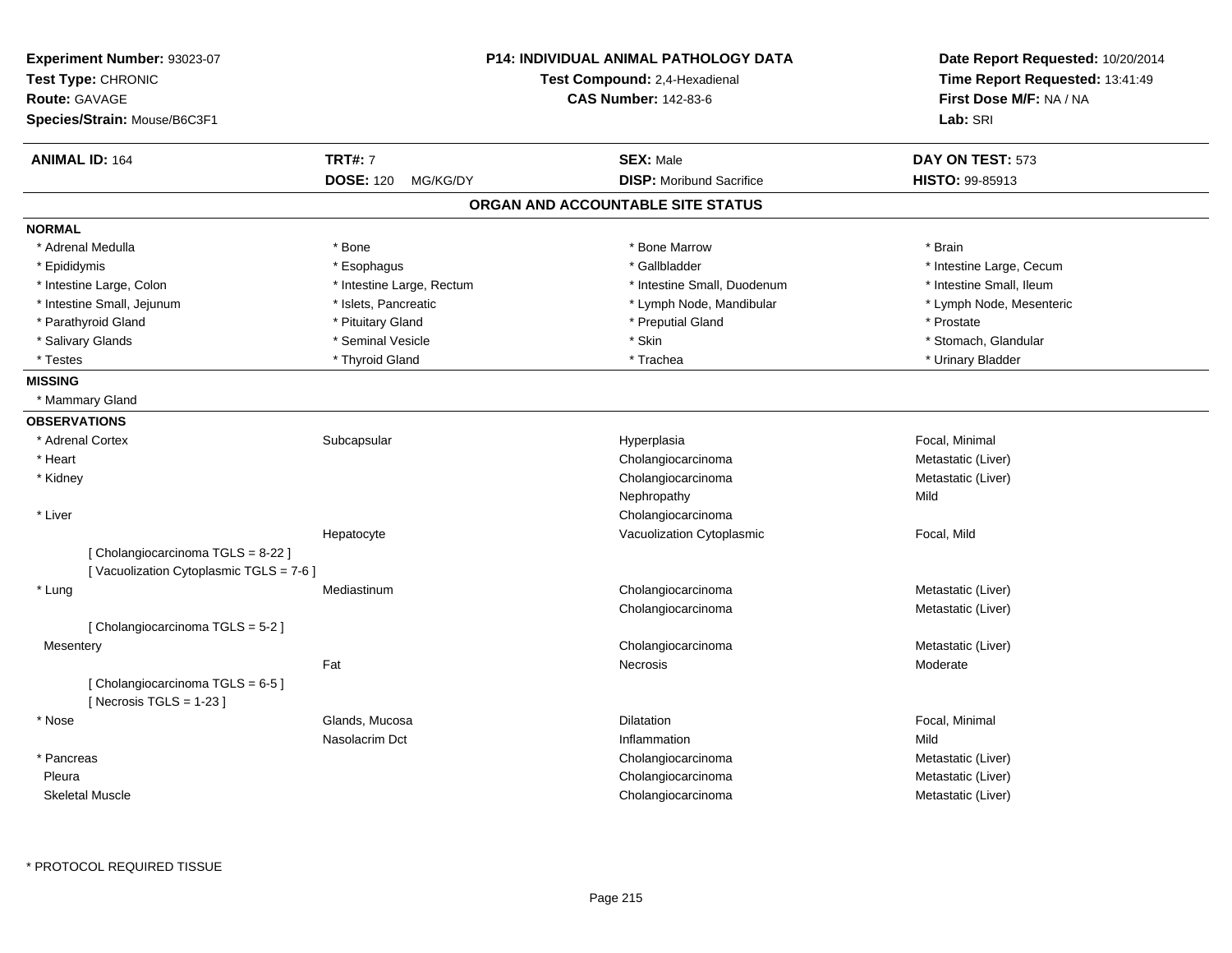| Experiment Number: 93023-07<br>Test Type: CHRONIC<br><b>Route: GAVAGE</b><br>Species/Strain: Mouse/B6C3F1 | <b>P14: INDIVIDUAL ANIMAL PATHOLOGY DATA</b><br>Test Compound: 2,4-Hexadienal<br><b>CAS Number: 142-83-6</b> |                                         | Date Report Requested: 10/20/2014<br>Time Report Requested: 13:41:49<br>First Dose M/F: NA / NA<br>Lab: SRI |  |
|-----------------------------------------------------------------------------------------------------------|--------------------------------------------------------------------------------------------------------------|-----------------------------------------|-------------------------------------------------------------------------------------------------------------|--|
| <b>ANIMAL ID: 164</b>                                                                                     | <b>TRT#: 7</b>                                                                                               | <b>SEX: Male</b>                        | DAY ON TEST: 573                                                                                            |  |
|                                                                                                           | <b>DOSE: 120</b><br>MG/KG/DY                                                                                 | <b>DISP:</b> Moribund Sacrifice         | <b>HISTO: 99-85913</b>                                                                                      |  |
|                                                                                                           |                                                                                                              | ORGAN AND ACCOUNTABLE SITE STATUS       |                                                                                                             |  |
| [Cholangiocarcinoma TGLS = 3-21]                                                                          |                                                                                                              |                                         |                                                                                                             |  |
| * Spleen                                                                                                  |                                                                                                              | <b>Hematopoietic Cell Proliferation</b> | Moderate                                                                                                    |  |
| * Stomach, Forestomach                                                                                    | Epithelium                                                                                                   | Hyperplasia                             | Squamous, Mild                                                                                              |  |
|                                                                                                           |                                                                                                              | Inflammation                            | Focal, Mild                                                                                                 |  |
|                                                                                                           |                                                                                                              | Ulcer                                   | Mild                                                                                                        |  |
| * Thymus                                                                                                  |                                                                                                              | Cholangiocarcinoma                      | Metastatic (Liver)                                                                                          |  |
| [Cholangiocarcinoma TGLS = 4-2]                                                                           |                                                                                                              |                                         |                                                                                                             |  |
| PRIMARY CAUSE OF DEATH                                                                                    | Cholangiocarcinoma<br>- Liver                                                                                |                                         |                                                                                                             |  |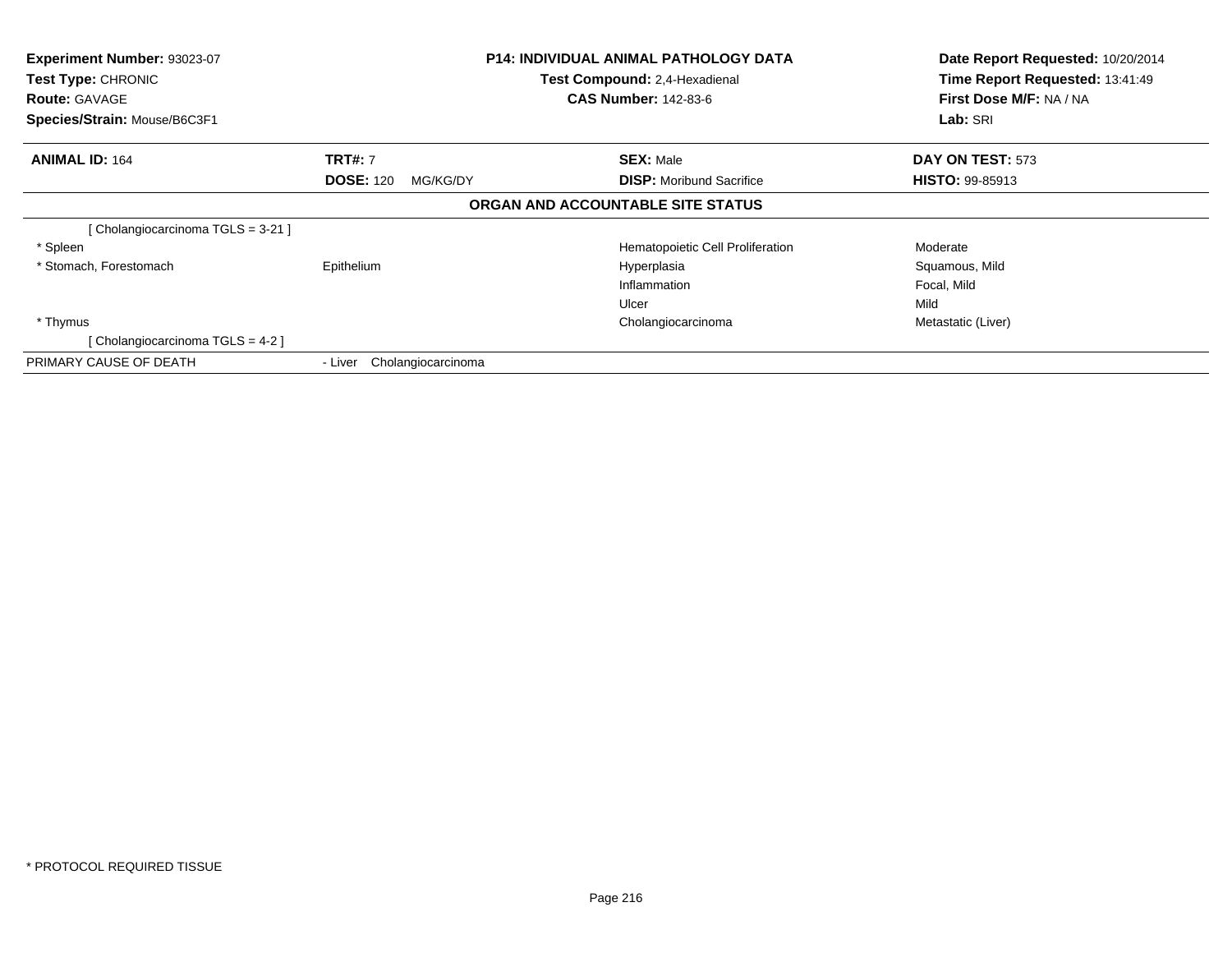| Experiment Number: 93023-07<br>Test Type: CHRONIC<br>Route: GAVAGE<br>Species/Strain: Mouse/B6C3F1 |                              | <b>P14: INDIVIDUAL ANIMAL PATHOLOGY DATA</b><br>Test Compound: 2,4-Hexadienal<br><b>CAS Number: 142-83-6</b> | Date Report Requested: 10/20/2014<br>Time Report Requested: 13:41:49<br>First Dose M/F: NA / NA<br>Lab: SRI |
|----------------------------------------------------------------------------------------------------|------------------------------|--------------------------------------------------------------------------------------------------------------|-------------------------------------------------------------------------------------------------------------|
| <b>ANIMAL ID: 165</b>                                                                              | <b>TRT#: 7</b>               | <b>SEX: Male</b>                                                                                             | DAY ON TEST: 732                                                                                            |
|                                                                                                    | <b>DOSE: 120</b><br>MG/KG/DY | <b>DISP: Terminal Sacrifice</b>                                                                              | HISTO: 99-87143                                                                                             |
|                                                                                                    |                              | ORGAN AND ACCOUNTABLE SITE STATUS                                                                            |                                                                                                             |
| <b>NORMAL</b>                                                                                      |                              |                                                                                                              |                                                                                                             |
| * Adrenal Cortex                                                                                   | * Adrenal Medulla            | * Bone                                                                                                       | * Bone Marrow                                                                                               |
| * Brain                                                                                            | * Epididymis                 | * Esophagus                                                                                                  | * Gallbladder                                                                                               |
| * Heart                                                                                            | * Intestine Large, Cecum     | * Intestine Large, Colon                                                                                     | * Intestine Large, Rectum                                                                                   |
| * Intestine Small, Duodenum                                                                        | * Intestine Small, Ileum     | * Islets, Pancreatic                                                                                         | * Lymph Node, Mesenteric                                                                                    |
| * Pancreas                                                                                         | * Parathyroid Gland          | * Pituitary Gland                                                                                            | * Prostate                                                                                                  |
| * Salivary Glands                                                                                  | * Seminal Vesicle            | * Stomach, Forestomach                                                                                       | * Stomach, Glandular                                                                                        |
| * Testes                                                                                           | * Thymus                     | * Trachea                                                                                                    | * Urinary Bladder                                                                                           |
| <b>MISSING</b>                                                                                     |                              |                                                                                                              |                                                                                                             |
| * Mammary Gland                                                                                    |                              |                                                                                                              |                                                                                                             |
| <b>OBSERVATIONS</b>                                                                                |                              |                                                                                                              |                                                                                                             |
| Eye                                                                                                | Cornea                       | Hyperplasia                                                                                                  | Squamous, Focal, Minimal                                                                                    |
|                                                                                                    | Cornea                       | Inflammation                                                                                                 | Focal, Mild                                                                                                 |
|                                                                                                    | Cornea                       | Necrosis                                                                                                     | Focal, Mild                                                                                                 |
| [ Hyperplasia TGLS = 1-21 ]                                                                        |                              |                                                                                                              |                                                                                                             |
| [Inflammation $TGLS = 1-21$ ]                                                                      |                              |                                                                                                              |                                                                                                             |
| [Necrosis TGLS = 1-21]                                                                             |                              |                                                                                                              |                                                                                                             |
| Harderian Gland                                                                                    |                              | Adenoma                                                                                                      |                                                                                                             |
| [Adenoma TGLS = 12-25]                                                                             |                              |                                                                                                              |                                                                                                             |
| * Intestine Small, Jejunum                                                                         |                              | Carcinoma                                                                                                    |                                                                                                             |
| [Carcinoma TGLS = $8-23$ ]                                                                         |                              |                                                                                                              |                                                                                                             |
| * Kidney                                                                                           |                              | Nephropathy                                                                                                  | Moderate                                                                                                    |
| [Nephropathy TGLS = 6-5]                                                                           |                              |                                                                                                              |                                                                                                             |
| * Liver                                                                                            |                              | Hemangiosarcoma                                                                                              |                                                                                                             |
|                                                                                                    |                              | <b>Infiltration Cellular</b>                                                                                 | Mixed Cell, Mild                                                                                            |
| [Hemangiosarcoma TGLS = 7-22]                                                                      |                              |                                                                                                              |                                                                                                             |
| * Lung                                                                                             |                              | Hemorrhage                                                                                                   | Minimal                                                                                                     |
| [Hemorrhage TGLS = $10-2-1$ ]                                                                      |                              |                                                                                                              |                                                                                                             |
| Lymph Node                                                                                         |                              |                                                                                                              |                                                                                                             |
| Note: Mediastinal lymph node, reported to be enlarged at necropsy (TGL 9), is missing.             |                              |                                                                                                              |                                                                                                             |
| * Lymph Node, Mandibular                                                                           |                              | Hyperplasia                                                                                                  | Plasma Cell, Moderate                                                                                       |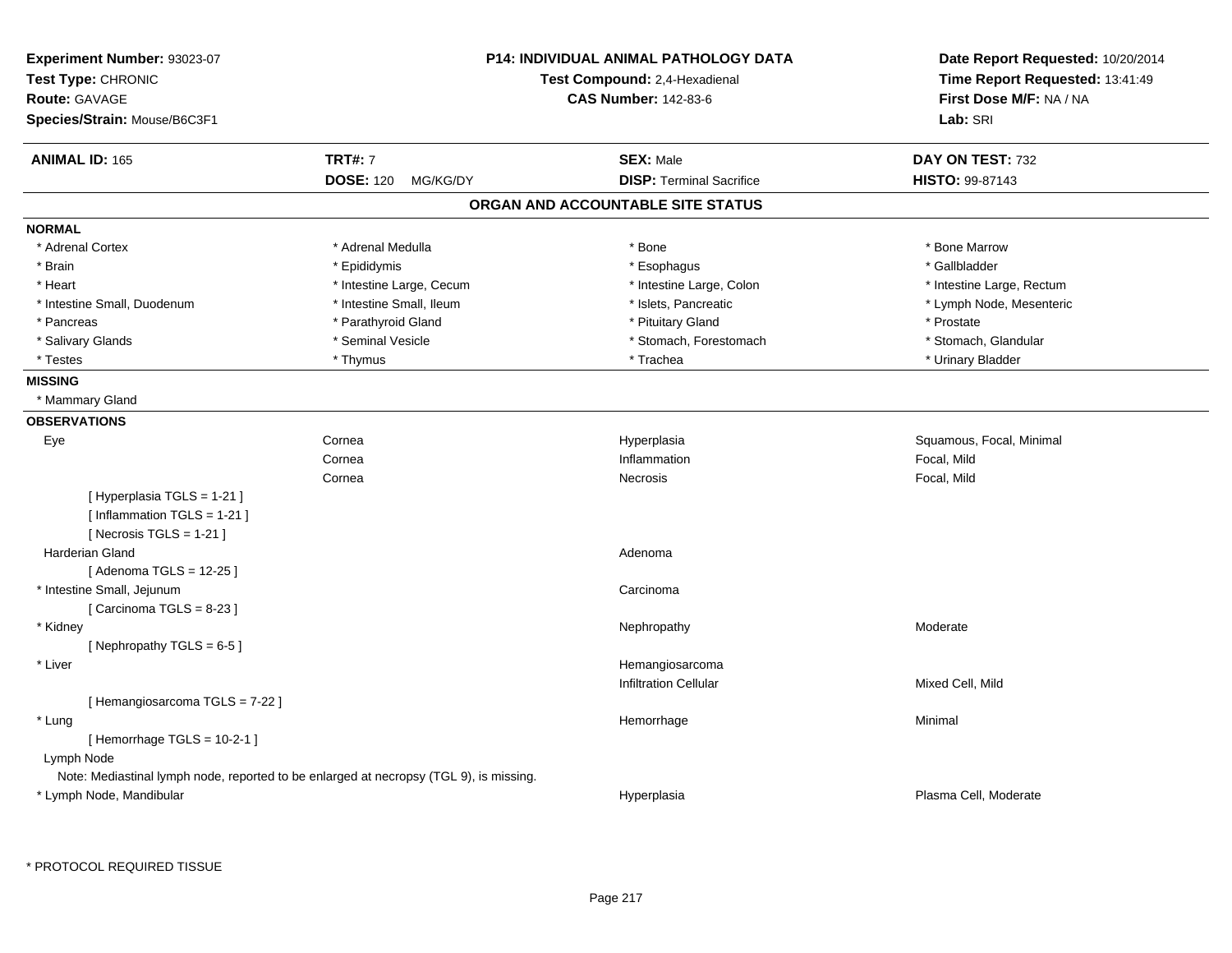| Experiment Number: 93023-07<br>Test Type: CHRONIC<br><b>Route: GAVAGE</b><br>Species/Strain: Mouse/B6C3F1 |                              | <b>P14: INDIVIDUAL ANIMAL PATHOLOGY DATA</b><br>Test Compound: 2,4-Hexadienal<br><b>CAS Number: 142-83-6</b> | Date Report Requested: 10/20/2014<br>Time Report Requested: 13:41:49<br>First Dose M/F: NA / NA<br>Lab: SRI |
|-----------------------------------------------------------------------------------------------------------|------------------------------|--------------------------------------------------------------------------------------------------------------|-------------------------------------------------------------------------------------------------------------|
| <b>ANIMAL ID: 165</b>                                                                                     | <b>TRT#: 7</b>               | <b>SEX: Male</b>                                                                                             | DAY ON TEST: 732                                                                                            |
|                                                                                                           | <b>DOSE: 120</b><br>MG/KG/DY | <b>DISP: Terminal Sacrifice</b>                                                                              | <b>HISTO: 99-87143</b>                                                                                      |
|                                                                                                           |                              | ORGAN AND ACCOUNTABLE SITE STATUS                                                                            |                                                                                                             |
| [Hyperplasia TGLS = 2-8]                                                                                  |                              |                                                                                                              |                                                                                                             |
| * Nose                                                                                                    | <b>Respirat Epith</b>        | <b>Cytoplasmic Alteration</b>                                                                                | Mild                                                                                                        |
| * Preputial Gland                                                                                         |                              | Degeneration                                                                                                 | Cystic, Moderate                                                                                            |
|                                                                                                           |                              | Inflammation                                                                                                 | Chronic, Moderate                                                                                           |
| [Degeneration TGLS = 3-8]                                                                                 |                              |                                                                                                              |                                                                                                             |
| [Inflammation TGLS = $3-8$ ]                                                                              |                              |                                                                                                              |                                                                                                             |
| * Skin                                                                                                    |                              | Hyperkeratosis                                                                                               | Focal, Mild                                                                                                 |
|                                                                                                           | Epidermis                    | Hyperplasia                                                                                                  | Focal, Moderate                                                                                             |
|                                                                                                           |                              | Inflammation                                                                                                 | Chronic, Focal, Moderate                                                                                    |
| [Hyperkeratosis TGLS = 11-24]                                                                             |                              |                                                                                                              |                                                                                                             |
| [Hyperplasia TGLS = 11-24]                                                                                |                              |                                                                                                              |                                                                                                             |
| [Inflammation TGLS = 11-24]                                                                               |                              |                                                                                                              |                                                                                                             |
| * Spleen                                                                                                  |                              | Hematopoietic Cell Proliferation                                                                             | Marked                                                                                                      |
| [ Hematopoietic Cell Proliferation TGLS = 4-6 ]                                                           |                              |                                                                                                              |                                                                                                             |
| * Thyroid Gland                                                                                           |                              | Degeneration                                                                                                 | Cystic, Focal, Mild                                                                                         |
| PRIMARY CAUSE OF DEATH                                                                                    |                              |                                                                                                              |                                                                                                             |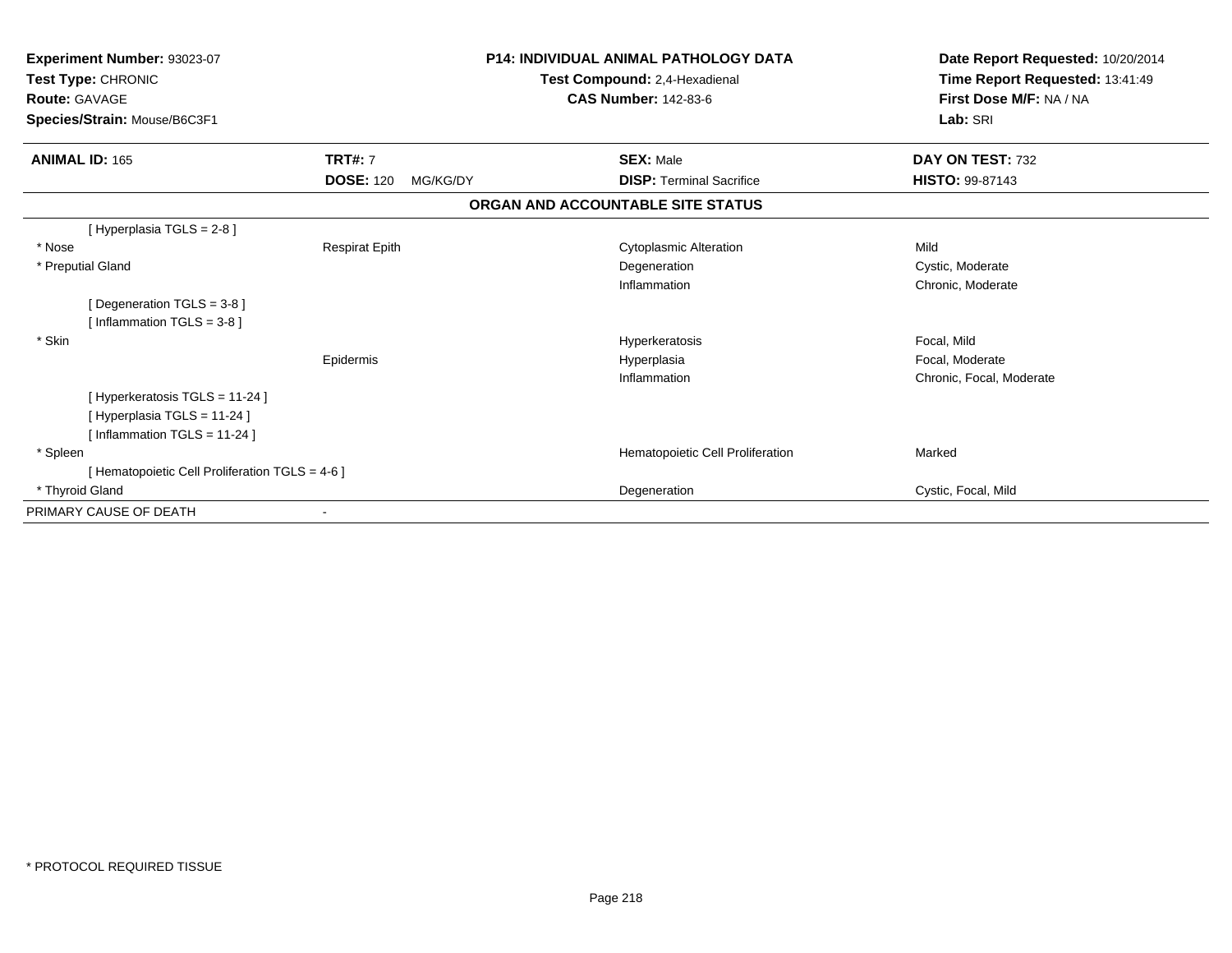| <b>TRT#: 7</b><br><b>ANIMAL ID: 166</b><br><b>SEX: Male</b><br>DAY ON TEST: 729<br><b>DISP: Natural Death</b><br><b>DOSE: 120</b><br><b>HISTO: 99-87164</b><br>MG/KG/DY<br>ORGAN AND ACCOUNTABLE SITE STATUS<br><b>NORMAL</b><br>* Adrenal Medulla<br>* Bone<br>* Brain<br>* Esophagus<br>* Intestine Large, Cecum<br>* Intestine Large, Colon<br>* Intestine Large, Rectum<br>* Intestine Small, Duodenum<br>* Intestine Small, Jejunum<br>* Islets, Pancreatic<br>* Lymph Node, Mandibular<br>* Lymph Node, Mesenteric<br>* Parathyroid Gland<br>* Pituitary Gland<br>* Preputial Gland<br>* Pancreas<br>* Prostate<br>* Salivary Glands<br>* Seminal Vesicle<br>* Skin<br>* Stomach, Glandular<br>* Thymus<br>* Thyroid Gland<br>* Trachea<br>* Urinary Bladder<br><b>MISSING</b><br>* Mammary Gland<br><b>AUTO PRECLUDES DIAG.</b><br>* Gallbladder<br><b>OBSERVATIONS</b><br>* Adrenal Cortex<br><b>Accessory Adrenal Cortical Nodule</b><br>Minimal<br>* Bone Marrow<br><b>Myeloid Cell</b><br>Hyperplasia<br>Marked<br>* Epididymis<br>Hemangiosarcoma<br>Metastatic (Mesentery)<br>[Hemangiosarcoma TGLS = 2-21]<br><b>Harderian Gland</b><br>Adenoma<br>[Adenoma TGLS = $8-23$ ]<br>Inflammation<br>Chronic, Focal, Mild<br>* Heart<br>* Intestine Small, Ileum<br>Carcinoma<br>* Kidney<br>Mild<br>Nephropathy<br>* Liver<br>Hematopoietic Cell Proliferation<br>Moderate<br><b>Infiltration Cellular</b><br>* Lung<br>Mixed Cell, Moderate<br>Lymph Node<br>Mediastinal<br><b>Infiltration Cellular</b><br>Mixed Cell, Moderate<br>[ Infiltration Cellular TGLS = 7-2 ]<br>Hemangiosarcoma<br>Mesentery<br>Fat<br>Moderate<br><b>Necrosis</b><br>[Hemangiosarcoma TGLS = 2-21]<br>[ Necrosis TGLS = $3-22$ ]<br>Moderate<br>* Nose<br><b>Respirat Epith</b><br><b>Cytoplasmic Alteration</b> | Experiment Number: 93023-07<br>Test Type: CHRONIC<br><b>Route: GAVAGE</b><br>Species/Strain: Mouse/B6C3F1 | <b>P14: INDIVIDUAL ANIMAL PATHOLOGY DATA</b><br>Test Compound: 2,4-Hexadienal<br><b>CAS Number: 142-83-6</b> | Date Report Requested: 10/20/2014<br>Time Report Requested: 13:41:49<br>First Dose M/F: NA / NA<br>Lab: SRI |
|---------------------------------------------------------------------------------------------------------------------------------------------------------------------------------------------------------------------------------------------------------------------------------------------------------------------------------------------------------------------------------------------------------------------------------------------------------------------------------------------------------------------------------------------------------------------------------------------------------------------------------------------------------------------------------------------------------------------------------------------------------------------------------------------------------------------------------------------------------------------------------------------------------------------------------------------------------------------------------------------------------------------------------------------------------------------------------------------------------------------------------------------------------------------------------------------------------------------------------------------------------------------------------------------------------------------------------------------------------------------------------------------------------------------------------------------------------------------------------------------------------------------------------------------------------------------------------------------------------------------------------------------------------------------------------------------------------------------------------------------------------------------------------------------------------|-----------------------------------------------------------------------------------------------------------|--------------------------------------------------------------------------------------------------------------|-------------------------------------------------------------------------------------------------------------|
|                                                                                                                                                                                                                                                                                                                                                                                                                                                                                                                                                                                                                                                                                                                                                                                                                                                                                                                                                                                                                                                                                                                                                                                                                                                                                                                                                                                                                                                                                                                                                                                                                                                                                                                                                                                                         |                                                                                                           |                                                                                                              |                                                                                                             |
|                                                                                                                                                                                                                                                                                                                                                                                                                                                                                                                                                                                                                                                                                                                                                                                                                                                                                                                                                                                                                                                                                                                                                                                                                                                                                                                                                                                                                                                                                                                                                                                                                                                                                                                                                                                                         |                                                                                                           |                                                                                                              |                                                                                                             |
|                                                                                                                                                                                                                                                                                                                                                                                                                                                                                                                                                                                                                                                                                                                                                                                                                                                                                                                                                                                                                                                                                                                                                                                                                                                                                                                                                                                                                                                                                                                                                                                                                                                                                                                                                                                                         |                                                                                                           |                                                                                                              |                                                                                                             |
|                                                                                                                                                                                                                                                                                                                                                                                                                                                                                                                                                                                                                                                                                                                                                                                                                                                                                                                                                                                                                                                                                                                                                                                                                                                                                                                                                                                                                                                                                                                                                                                                                                                                                                                                                                                                         |                                                                                                           |                                                                                                              |                                                                                                             |
|                                                                                                                                                                                                                                                                                                                                                                                                                                                                                                                                                                                                                                                                                                                                                                                                                                                                                                                                                                                                                                                                                                                                                                                                                                                                                                                                                                                                                                                                                                                                                                                                                                                                                                                                                                                                         |                                                                                                           |                                                                                                              |                                                                                                             |
|                                                                                                                                                                                                                                                                                                                                                                                                                                                                                                                                                                                                                                                                                                                                                                                                                                                                                                                                                                                                                                                                                                                                                                                                                                                                                                                                                                                                                                                                                                                                                                                                                                                                                                                                                                                                         |                                                                                                           |                                                                                                              |                                                                                                             |
|                                                                                                                                                                                                                                                                                                                                                                                                                                                                                                                                                                                                                                                                                                                                                                                                                                                                                                                                                                                                                                                                                                                                                                                                                                                                                                                                                                                                                                                                                                                                                                                                                                                                                                                                                                                                         |                                                                                                           |                                                                                                              |                                                                                                             |
|                                                                                                                                                                                                                                                                                                                                                                                                                                                                                                                                                                                                                                                                                                                                                                                                                                                                                                                                                                                                                                                                                                                                                                                                                                                                                                                                                                                                                                                                                                                                                                                                                                                                                                                                                                                                         |                                                                                                           |                                                                                                              |                                                                                                             |
|                                                                                                                                                                                                                                                                                                                                                                                                                                                                                                                                                                                                                                                                                                                                                                                                                                                                                                                                                                                                                                                                                                                                                                                                                                                                                                                                                                                                                                                                                                                                                                                                                                                                                                                                                                                                         |                                                                                                           |                                                                                                              |                                                                                                             |
|                                                                                                                                                                                                                                                                                                                                                                                                                                                                                                                                                                                                                                                                                                                                                                                                                                                                                                                                                                                                                                                                                                                                                                                                                                                                                                                                                                                                                                                                                                                                                                                                                                                                                                                                                                                                         |                                                                                                           |                                                                                                              |                                                                                                             |
|                                                                                                                                                                                                                                                                                                                                                                                                                                                                                                                                                                                                                                                                                                                                                                                                                                                                                                                                                                                                                                                                                                                                                                                                                                                                                                                                                                                                                                                                                                                                                                                                                                                                                                                                                                                                         |                                                                                                           |                                                                                                              |                                                                                                             |
|                                                                                                                                                                                                                                                                                                                                                                                                                                                                                                                                                                                                                                                                                                                                                                                                                                                                                                                                                                                                                                                                                                                                                                                                                                                                                                                                                                                                                                                                                                                                                                                                                                                                                                                                                                                                         |                                                                                                           |                                                                                                              |                                                                                                             |
|                                                                                                                                                                                                                                                                                                                                                                                                                                                                                                                                                                                                                                                                                                                                                                                                                                                                                                                                                                                                                                                                                                                                                                                                                                                                                                                                                                                                                                                                                                                                                                                                                                                                                                                                                                                                         |                                                                                                           |                                                                                                              |                                                                                                             |
|                                                                                                                                                                                                                                                                                                                                                                                                                                                                                                                                                                                                                                                                                                                                                                                                                                                                                                                                                                                                                                                                                                                                                                                                                                                                                                                                                                                                                                                                                                                                                                                                                                                                                                                                                                                                         |                                                                                                           |                                                                                                              |                                                                                                             |
|                                                                                                                                                                                                                                                                                                                                                                                                                                                                                                                                                                                                                                                                                                                                                                                                                                                                                                                                                                                                                                                                                                                                                                                                                                                                                                                                                                                                                                                                                                                                                                                                                                                                                                                                                                                                         |                                                                                                           |                                                                                                              |                                                                                                             |
|                                                                                                                                                                                                                                                                                                                                                                                                                                                                                                                                                                                                                                                                                                                                                                                                                                                                                                                                                                                                                                                                                                                                                                                                                                                                                                                                                                                                                                                                                                                                                                                                                                                                                                                                                                                                         |                                                                                                           |                                                                                                              |                                                                                                             |
|                                                                                                                                                                                                                                                                                                                                                                                                                                                                                                                                                                                                                                                                                                                                                                                                                                                                                                                                                                                                                                                                                                                                                                                                                                                                                                                                                                                                                                                                                                                                                                                                                                                                                                                                                                                                         |                                                                                                           |                                                                                                              |                                                                                                             |
|                                                                                                                                                                                                                                                                                                                                                                                                                                                                                                                                                                                                                                                                                                                                                                                                                                                                                                                                                                                                                                                                                                                                                                                                                                                                                                                                                                                                                                                                                                                                                                                                                                                                                                                                                                                                         |                                                                                                           |                                                                                                              |                                                                                                             |
|                                                                                                                                                                                                                                                                                                                                                                                                                                                                                                                                                                                                                                                                                                                                                                                                                                                                                                                                                                                                                                                                                                                                                                                                                                                                                                                                                                                                                                                                                                                                                                                                                                                                                                                                                                                                         |                                                                                                           |                                                                                                              |                                                                                                             |
|                                                                                                                                                                                                                                                                                                                                                                                                                                                                                                                                                                                                                                                                                                                                                                                                                                                                                                                                                                                                                                                                                                                                                                                                                                                                                                                                                                                                                                                                                                                                                                                                                                                                                                                                                                                                         |                                                                                                           |                                                                                                              |                                                                                                             |
|                                                                                                                                                                                                                                                                                                                                                                                                                                                                                                                                                                                                                                                                                                                                                                                                                                                                                                                                                                                                                                                                                                                                                                                                                                                                                                                                                                                                                                                                                                                                                                                                                                                                                                                                                                                                         |                                                                                                           |                                                                                                              |                                                                                                             |
|                                                                                                                                                                                                                                                                                                                                                                                                                                                                                                                                                                                                                                                                                                                                                                                                                                                                                                                                                                                                                                                                                                                                                                                                                                                                                                                                                                                                                                                                                                                                                                                                                                                                                                                                                                                                         |                                                                                                           |                                                                                                              |                                                                                                             |
|                                                                                                                                                                                                                                                                                                                                                                                                                                                                                                                                                                                                                                                                                                                                                                                                                                                                                                                                                                                                                                                                                                                                                                                                                                                                                                                                                                                                                                                                                                                                                                                                                                                                                                                                                                                                         |                                                                                                           |                                                                                                              |                                                                                                             |
|                                                                                                                                                                                                                                                                                                                                                                                                                                                                                                                                                                                                                                                                                                                                                                                                                                                                                                                                                                                                                                                                                                                                                                                                                                                                                                                                                                                                                                                                                                                                                                                                                                                                                                                                                                                                         |                                                                                                           |                                                                                                              |                                                                                                             |
|                                                                                                                                                                                                                                                                                                                                                                                                                                                                                                                                                                                                                                                                                                                                                                                                                                                                                                                                                                                                                                                                                                                                                                                                                                                                                                                                                                                                                                                                                                                                                                                                                                                                                                                                                                                                         |                                                                                                           |                                                                                                              |                                                                                                             |
|                                                                                                                                                                                                                                                                                                                                                                                                                                                                                                                                                                                                                                                                                                                                                                                                                                                                                                                                                                                                                                                                                                                                                                                                                                                                                                                                                                                                                                                                                                                                                                                                                                                                                                                                                                                                         |                                                                                                           |                                                                                                              |                                                                                                             |
|                                                                                                                                                                                                                                                                                                                                                                                                                                                                                                                                                                                                                                                                                                                                                                                                                                                                                                                                                                                                                                                                                                                                                                                                                                                                                                                                                                                                                                                                                                                                                                                                                                                                                                                                                                                                         |                                                                                                           |                                                                                                              |                                                                                                             |
|                                                                                                                                                                                                                                                                                                                                                                                                                                                                                                                                                                                                                                                                                                                                                                                                                                                                                                                                                                                                                                                                                                                                                                                                                                                                                                                                                                                                                                                                                                                                                                                                                                                                                                                                                                                                         |                                                                                                           |                                                                                                              |                                                                                                             |
|                                                                                                                                                                                                                                                                                                                                                                                                                                                                                                                                                                                                                                                                                                                                                                                                                                                                                                                                                                                                                                                                                                                                                                                                                                                                                                                                                                                                                                                                                                                                                                                                                                                                                                                                                                                                         |                                                                                                           |                                                                                                              |                                                                                                             |
|                                                                                                                                                                                                                                                                                                                                                                                                                                                                                                                                                                                                                                                                                                                                                                                                                                                                                                                                                                                                                                                                                                                                                                                                                                                                                                                                                                                                                                                                                                                                                                                                                                                                                                                                                                                                         |                                                                                                           |                                                                                                              |                                                                                                             |
|                                                                                                                                                                                                                                                                                                                                                                                                                                                                                                                                                                                                                                                                                                                                                                                                                                                                                                                                                                                                                                                                                                                                                                                                                                                                                                                                                                                                                                                                                                                                                                                                                                                                                                                                                                                                         |                                                                                                           |                                                                                                              |                                                                                                             |
|                                                                                                                                                                                                                                                                                                                                                                                                                                                                                                                                                                                                                                                                                                                                                                                                                                                                                                                                                                                                                                                                                                                                                                                                                                                                                                                                                                                                                                                                                                                                                                                                                                                                                                                                                                                                         |                                                                                                           |                                                                                                              |                                                                                                             |
|                                                                                                                                                                                                                                                                                                                                                                                                                                                                                                                                                                                                                                                                                                                                                                                                                                                                                                                                                                                                                                                                                                                                                                                                                                                                                                                                                                                                                                                                                                                                                                                                                                                                                                                                                                                                         |                                                                                                           |                                                                                                              |                                                                                                             |
|                                                                                                                                                                                                                                                                                                                                                                                                                                                                                                                                                                                                                                                                                                                                                                                                                                                                                                                                                                                                                                                                                                                                                                                                                                                                                                                                                                                                                                                                                                                                                                                                                                                                                                                                                                                                         |                                                                                                           |                                                                                                              |                                                                                                             |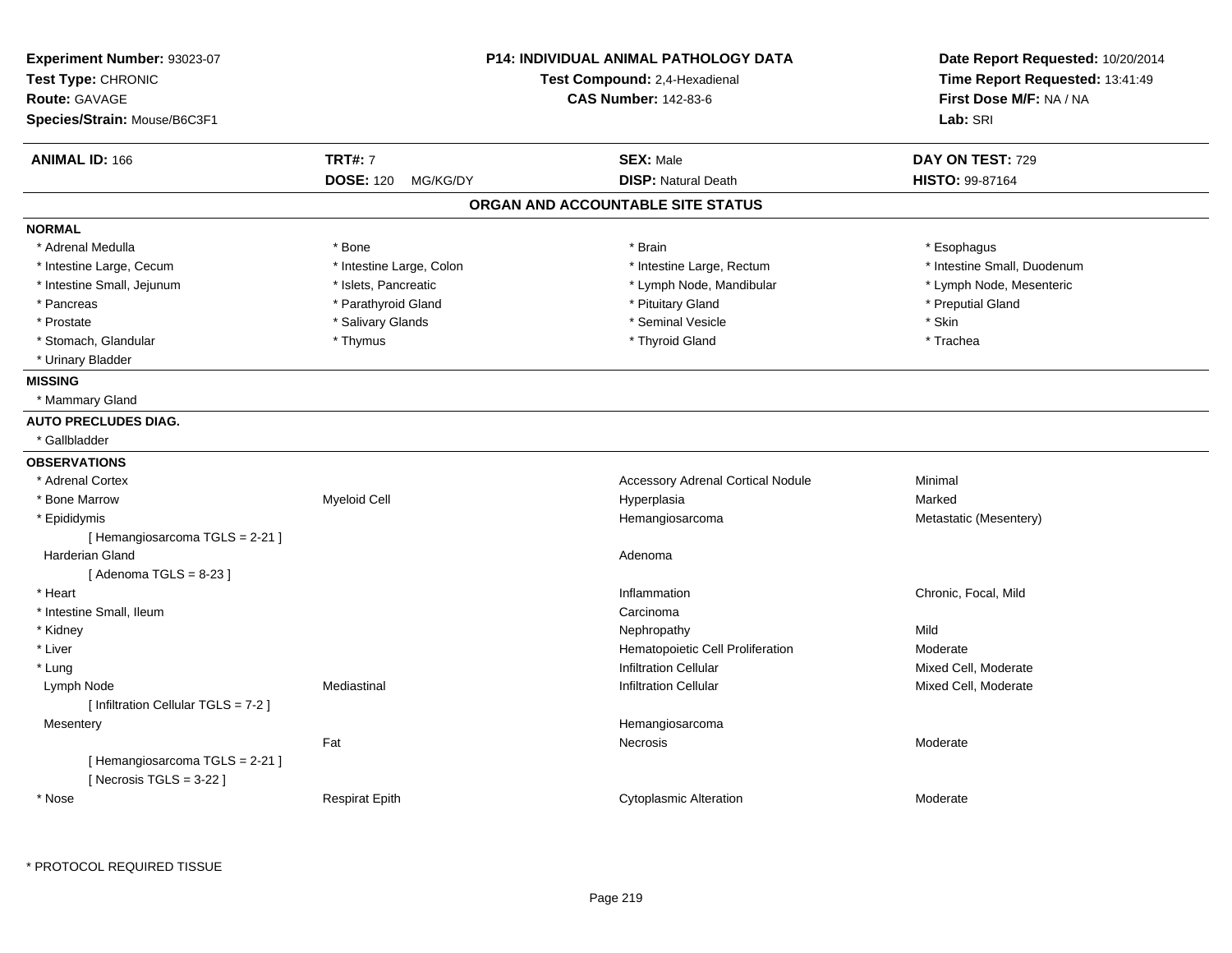| Experiment Number: 93023-07                     |                                | <b>P14: INDIVIDUAL ANIMAL PATHOLOGY DATA</b> | Date Report Requested: 10/20/2014 |
|-------------------------------------------------|--------------------------------|----------------------------------------------|-----------------------------------|
| Test Type: CHRONIC                              |                                | Test Compound: 2,4-Hexadienal                | Time Report Requested: 13:41:49   |
| <b>Route: GAVAGE</b>                            |                                | <b>CAS Number: 142-83-6</b>                  | First Dose M/F: NA / NA           |
| Species/Strain: Mouse/B6C3F1                    |                                |                                              | Lab: SRI                          |
| <b>ANIMAL ID: 166</b>                           | <b>TRT#: 7</b>                 | <b>SEX: Male</b>                             | DAY ON TEST: 729                  |
|                                                 | <b>DOSE: 120</b><br>MG/KG/DY   | <b>DISP:</b> Natural Death                   | <b>HISTO: 99-87164</b>            |
|                                                 |                                | ORGAN AND ACCOUNTABLE SITE STATUS            |                                   |
| * Spleen                                        |                                | Hematopoietic Cell Proliferation             | Marked                            |
| [ Hematopoietic Cell Proliferation TGLS = 5-6 ] |                                |                                              |                                   |
| * Stomach. Forestomach                          | Epithelium                     | Hyperplasia                                  | Squamous, Minimal                 |
| * Testes                                        |                                | Hemangiosarcoma                              | Metastatic (Mesentery)            |
| [Hemangiosarcoma TGLS = 2-21]                   |                                |                                              |                                   |
| PRIMARY CAUSE OF DEATH                          | Hemangiosarcoma<br>- Mesentery |                                              |                                   |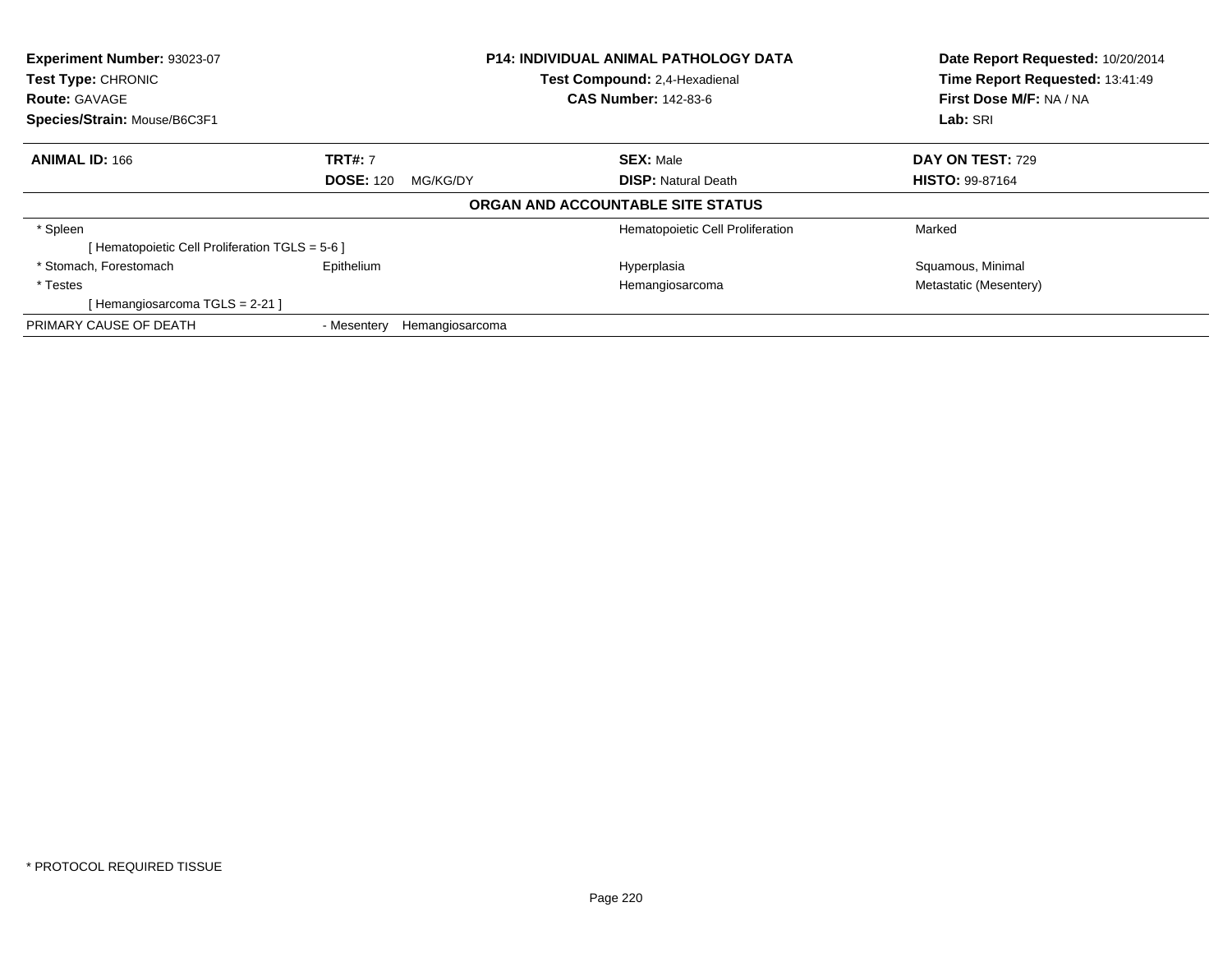| Experiment Number: 93023-07<br>Test Type: CHRONIC |                              | <b>P14: INDIVIDUAL ANIMAL PATHOLOGY DATA</b><br>Test Compound: 2,4-Hexadienal                                                                        | Date Report Requested: 10/20/2014<br>Time Report Requested: 13:41:49 |
|---------------------------------------------------|------------------------------|------------------------------------------------------------------------------------------------------------------------------------------------------|----------------------------------------------------------------------|
| <b>Route: GAVAGE</b>                              |                              | <b>CAS Number: 142-83-6</b>                                                                                                                          | First Dose M/F: NA / NA                                              |
| Species/Strain: Mouse/B6C3F1                      |                              |                                                                                                                                                      | Lab: SRI                                                             |
| <b>ANIMAL ID: 167</b>                             | <b>TRT#: 7</b>               | <b>SEX: Male</b>                                                                                                                                     | DAY ON TEST: 730                                                     |
|                                                   | <b>DOSE: 120</b><br>MG/KG/DY | <b>DISP: Terminal Sacrifice</b>                                                                                                                      | <b>HISTO: 99-87165</b>                                               |
|                                                   |                              | ORGAN AND ACCOUNTABLE SITE STATUS                                                                                                                    |                                                                      |
| <b>NORMAL</b>                                     |                              |                                                                                                                                                      |                                                                      |
| * Adrenal Medulla                                 | * Bone                       | * Bone Marrow                                                                                                                                        | * Brain                                                              |
| * Epididymis                                      | * Esophagus                  | * Gallbladder                                                                                                                                        | * Heart                                                              |
| * Intestine Large, Cecum                          | * Intestine Large, Colon     | * Intestine Large, Rectum                                                                                                                            | * Intestine Small, Duodenum                                          |
| * Intestine Small, Ileum                          | * Intestine Small, Jejunum   | * Islets, Pancreatic                                                                                                                                 | * Lung                                                               |
| * Lymph Node, Mesenteric                          | * Pancreas                   | * Parathyroid Gland                                                                                                                                  | * Pituitary Gland                                                    |
| * Prostate                                        | * Salivary Glands            | * Seminal Vesicle                                                                                                                                    | * Skin                                                               |
| * Spleen                                          | * Stomach, Glandular         | * Testes                                                                                                                                             | * Thyroid Gland                                                      |
| * Trachea                                         | * Urinary Bladder            |                                                                                                                                                      |                                                                      |
| <b>MISSING</b>                                    |                              |                                                                                                                                                      |                                                                      |
| * Lymph Node, Mandibular                          | * Mammary Gland              |                                                                                                                                                      |                                                                      |
| <b>OBSERVATIONS</b>                               |                              |                                                                                                                                                      |                                                                      |
| * Adrenal Cortex                                  | Subcapsular                  | Adenoma                                                                                                                                              |                                                                      |
|                                                   |                              | <b>Cytoplasmic Alteration</b>                                                                                                                        | Focal, Minimal                                                       |
| * Kidney                                          |                              | Nephropathy                                                                                                                                          | Minimal                                                              |
| * Liver                                           |                              | <b>Infiltration Cellular</b>                                                                                                                         | Mixed Cell, Minimal                                                  |
|                                                   | Hepatocyte                   | Vacuolization Cytoplasmic                                                                                                                            | Focal, Moderate                                                      |
| [Vacuolization Cytoplasmic TGLS = 2-21]           |                              | Note: Liver: Pale focus seen at necropsy (TGL 2) apparently was only local evidence of diffuse cytoplasmic vacuolization, and not a discrete lesion. |                                                                      |
| Mesentery                                         | Fat                          | Necrosis                                                                                                                                             | Moderate                                                             |
| [Necrosis $TGLS = 3-22$ ]                         |                              |                                                                                                                                                      |                                                                      |
| * Nose                                            | <b>Respirat Epith</b>        | <b>Cytoplasmic Alteration</b>                                                                                                                        | Moderate                                                             |
| * Preputial Gland                                 |                              | Degeneration                                                                                                                                         | Cystic, Moderate                                                     |
| [Degeneration TGLS = 1-8]                         |                              |                                                                                                                                                      |                                                                      |
| * Stomach, Forestomach                            |                              | Squamous Cell Papilloma                                                                                                                              | Multiple                                                             |
| [Squamous Cell Papilloma TGLS = 4-23]             |                              |                                                                                                                                                      |                                                                      |
| * Thymus                                          |                              | Cyst                                                                                                                                                 | Minimal                                                              |
| PRIMARY CAUSE OF DEATH                            | $\blacksquare$               |                                                                                                                                                      |                                                                      |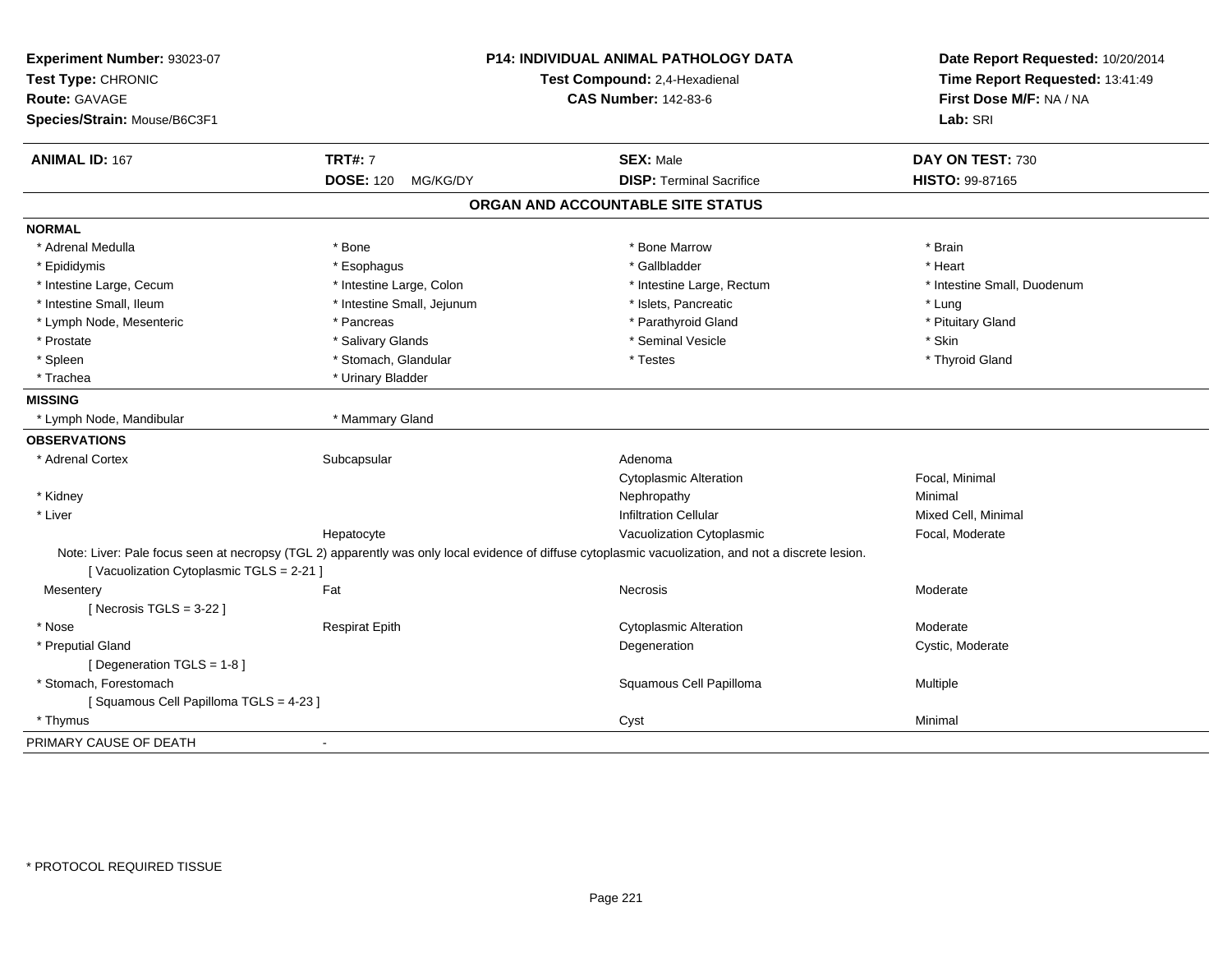| Experiment Number: 93023-07<br>Test Type: CHRONIC<br><b>Route: GAVAGE</b><br>Species/Strain: Mouse/B6C3F1 |                              | P14: INDIVIDUAL ANIMAL PATHOLOGY DATA<br>Test Compound: 2,4-Hexadienal<br><b>CAS Number: 142-83-6</b> | Date Report Requested: 10/20/2014<br>Time Report Requested: 13:41:49<br>First Dose M/F: NA / NA<br>Lab: SRI |
|-----------------------------------------------------------------------------------------------------------|------------------------------|-------------------------------------------------------------------------------------------------------|-------------------------------------------------------------------------------------------------------------|
| <b>ANIMAL ID: 168</b>                                                                                     | <b>TRT#: 7</b>               | <b>SEX: Male</b>                                                                                      | DAY ON TEST: 731                                                                                            |
|                                                                                                           | <b>DOSE: 120</b><br>MG/KG/DY | <b>DISP: Terminal Sacrifice</b>                                                                       | HISTO: 99-87166                                                                                             |
|                                                                                                           |                              | ORGAN AND ACCOUNTABLE SITE STATUS                                                                     |                                                                                                             |
| <b>NORMAL</b>                                                                                             |                              |                                                                                                       |                                                                                                             |
| * Adrenal Cortex                                                                                          | * Adrenal Medulla            | * Bone                                                                                                | * Bone Marrow                                                                                               |
| * Brain                                                                                                   | * Epididymis                 | * Esophagus                                                                                           | * Gallbladder                                                                                               |
| * Heart                                                                                                   | * Intestine Large, Cecum     | * Intestine Large, Colon                                                                              | * Intestine Large, Rectum                                                                                   |
| * Intestine Small, Duodenum                                                                               | * Intestine Small, Ileum     | * Intestine Small, Jejunum                                                                            | * Islets, Pancreatic                                                                                        |
| * Lymph Node, Mandibular                                                                                  | * Lymph Node, Mesenteric     | * Pancreas                                                                                            | * Parathyroid Gland                                                                                         |
| * Pituitary Gland                                                                                         | * Prostate                   | * Salivary Glands                                                                                     | * Seminal Vesicle                                                                                           |
| * Skin                                                                                                    | * Spleen                     | * Stomach, Glandular                                                                                  | * Testes                                                                                                    |
| * Thymus                                                                                                  | * Thyroid Gland              | * Trachea                                                                                             | * Urinary Bladder                                                                                           |
| <b>MISSING</b>                                                                                            |                              |                                                                                                       |                                                                                                             |
| * Mammary Gland                                                                                           |                              |                                                                                                       |                                                                                                             |
| <b>OBSERVATIONS</b>                                                                                       |                              |                                                                                                       |                                                                                                             |
| * Kidney                                                                                                  |                              | Nephropathy                                                                                           | Mild                                                                                                        |
| * Liver                                                                                                   |                              | Hepatocellular Adenoma                                                                                | Multiple                                                                                                    |
|                                                                                                           | <b>Bile Duct</b>             | Hyperplasia                                                                                           | Mild                                                                                                        |
|                                                                                                           |                              | Infiltration Cellular                                                                                 | Mixed Cell, Minimal                                                                                         |
|                                                                                                           | Hepatocyte, Periportal       | Vacuolization Cytoplasmic                                                                             | Mild                                                                                                        |
| [ Hepatocellular Adenoma TGLS = 3-22 ]                                                                    |                              |                                                                                                       |                                                                                                             |
| * Lung                                                                                                    |                              | Alveolar/Bronchiolar Adenoma                                                                          | Multiple                                                                                                    |
|                                                                                                           |                              | Hyperplasia                                                                                           | Histiocytic, Moderate                                                                                       |
| [ Alveolar/Bronchiolar Adenoma TGLS = 4-2 ]                                                               |                              |                                                                                                       |                                                                                                             |
| Mesentery                                                                                                 | Fat                          | Necrosis                                                                                              | Moderate                                                                                                    |
| [Necrosis TGLS = $2-21$ ]                                                                                 |                              |                                                                                                       |                                                                                                             |
| * Nose                                                                                                    | <b>Respirat Epith</b>        | <b>Cytoplasmic Alteration</b>                                                                         | Moderate                                                                                                    |
| * Preputial Gland                                                                                         |                              | Degeneration                                                                                          | Cystic, Moderate                                                                                            |
| [ Degeneration TGLS = 1-8 ]                                                                               |                              |                                                                                                       |                                                                                                             |
| * Stomach, Forestomach                                                                                    |                              | Squamous Cell Papilloma                                                                               |                                                                                                             |
| [Squamous Cell Papilloma TGLS = 5-4]                                                                      |                              |                                                                                                       |                                                                                                             |
| Tooth                                                                                                     | <b>Peridont Tiss</b>         | Inflammation                                                                                          | Chronic, Moderate                                                                                           |
| PRIMARY CAUSE OF DEATH                                                                                    |                              |                                                                                                       |                                                                                                             |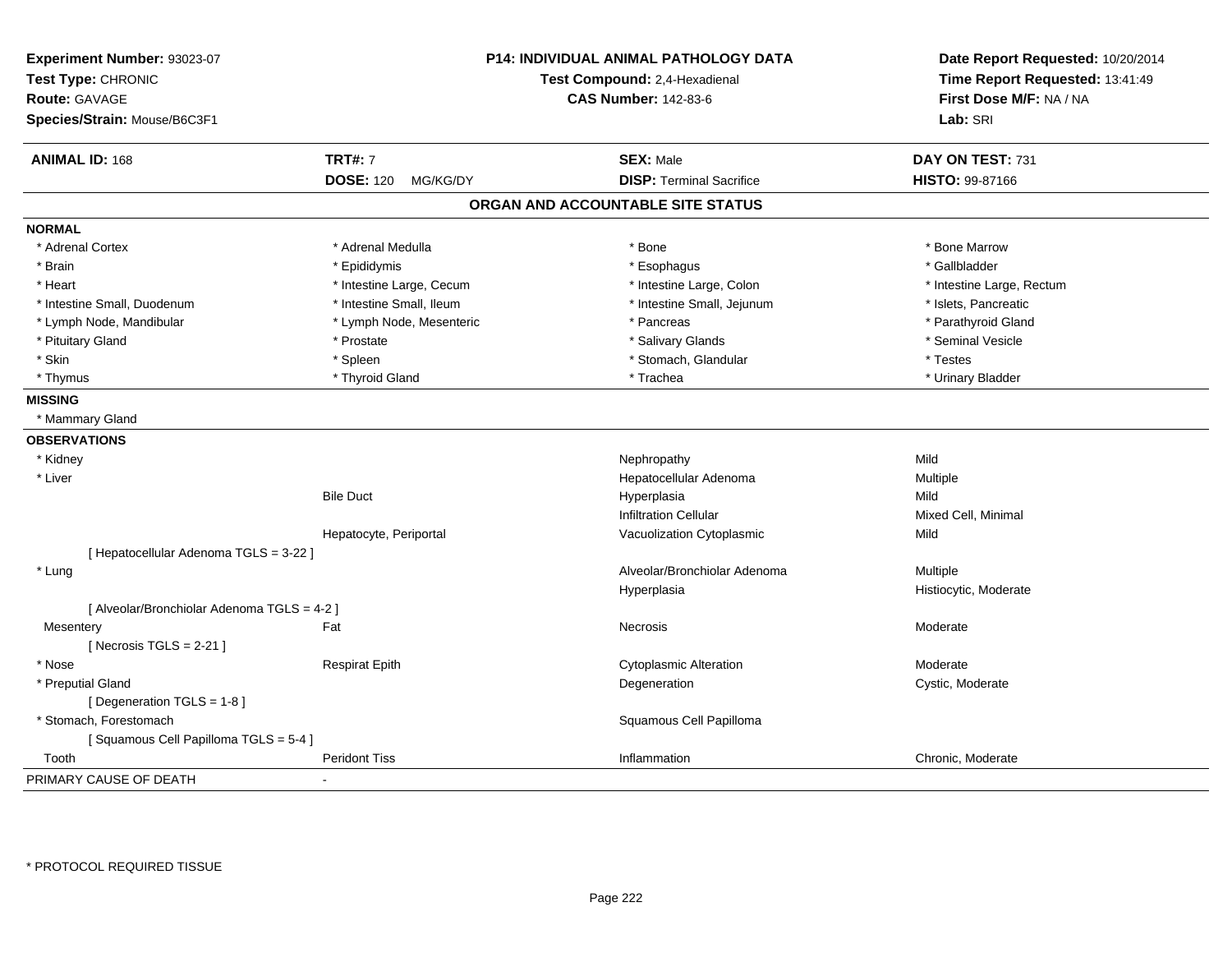| Experiment Number: 93023-07<br>Test Type: CHRONIC<br><b>Route: GAVAGE</b><br>Species/Strain: Mouse/B6C3F1 |                              | P14: INDIVIDUAL ANIMAL PATHOLOGY DATA<br>Test Compound: 2,4-Hexadienal<br><b>CAS Number: 142-83-6</b> | Date Report Requested: 10/20/2014<br>Time Report Requested: 13:41:49<br>First Dose M/F: NA / NA<br>Lab: SRI |
|-----------------------------------------------------------------------------------------------------------|------------------------------|-------------------------------------------------------------------------------------------------------|-------------------------------------------------------------------------------------------------------------|
| <b>ANIMAL ID: 169</b>                                                                                     | <b>TRT#: 7</b>               | <b>SEX: Male</b>                                                                                      | DAY ON TEST: 730                                                                                            |
|                                                                                                           | <b>DOSE: 120</b><br>MG/KG/DY | <b>DISP: Terminal Sacrifice</b>                                                                       | HISTO: 99-87167                                                                                             |
|                                                                                                           |                              | ORGAN AND ACCOUNTABLE SITE STATUS                                                                     |                                                                                                             |
| <b>NORMAL</b>                                                                                             |                              |                                                                                                       |                                                                                                             |
| * Adrenal Cortex                                                                                          | * Adrenal Medulla            | * Bone                                                                                                | * Bone Marrow                                                                                               |
| * Brain                                                                                                   | * Epididymis                 | * Esophagus                                                                                           | * Gallbladder                                                                                               |
| * Heart                                                                                                   | * Intestine Large, Cecum     | * Intestine Large, Colon                                                                              | * Intestine Large, Rectum                                                                                   |
| * Intestine Small, Duodenum                                                                               | * Intestine Small, Ileum     | * Intestine Small, Jejunum                                                                            | * Islets, Pancreatic                                                                                        |
| * Lymph Node, Mandibular                                                                                  | * Lymph Node, Mesenteric     | * Pancreas                                                                                            | * Parathyroid Gland                                                                                         |
| * Pituitary Gland                                                                                         | * Prostate                   | * Salivary Glands                                                                                     | * Seminal Vesicle                                                                                           |
| * Skin                                                                                                    | * Stomach, Forestomach       | * Stomach, Glandular                                                                                  | * Testes                                                                                                    |
| * Thymus                                                                                                  | * Thyroid Gland              | <b>Tissue NOS</b>                                                                                     | * Trachea                                                                                                   |
| * Urinary Bladder                                                                                         |                              |                                                                                                       |                                                                                                             |
| <b>MISSING</b>                                                                                            |                              |                                                                                                       |                                                                                                             |
| * Mammary Gland                                                                                           |                              |                                                                                                       |                                                                                                             |
| <b>OBSERVATIONS</b>                                                                                       |                              |                                                                                                       |                                                                                                             |
| <b>Harderian Gland</b>                                                                                    |                              | Adenoma                                                                                               |                                                                                                             |
| [Adenoma TGLS = $3-21$ ]                                                                                  |                              |                                                                                                       |                                                                                                             |
| * Kidney                                                                                                  |                              | Nephropathy                                                                                           | Mild                                                                                                        |
| * Liver                                                                                                   | Oval Cell                    | Hyperplasia                                                                                           | Moderate                                                                                                    |
|                                                                                                           |                              | <b>Infiltration Cellular</b>                                                                          | Mixed Cell, Moderate                                                                                        |
|                                                                                                           |                              | Inflammation                                                                                          | Chronic, Moderate                                                                                           |
| [ Hyperplasia TGLS = 2-6 ]                                                                                |                              |                                                                                                       |                                                                                                             |
| [ Infiltration Cellular TGLS = 2-6 ]                                                                      |                              |                                                                                                       |                                                                                                             |
| [ Inflammation $TGLS = 2-6$ ]                                                                             |                              |                                                                                                       |                                                                                                             |
| * Lung                                                                                                    | Alveolar Epith               | Hyperplasia                                                                                           | Focal, Minimal                                                                                              |
| * Nose                                                                                                    | <b>Respirat Epith</b>        | <b>Cytoplasmic Alteration</b>                                                                         | Moderate                                                                                                    |
| * Preputial Gland                                                                                         |                              | Degeneration                                                                                          | Cystic, Moderate                                                                                            |
| [ Degeneration TGLS = 1-8 ]                                                                               |                              |                                                                                                       |                                                                                                             |
| * Spleen                                                                                                  |                              | Hematopoietic Cell Proliferation                                                                      | Mild                                                                                                        |
| PRIMARY CAUSE OF DEATH                                                                                    |                              |                                                                                                       |                                                                                                             |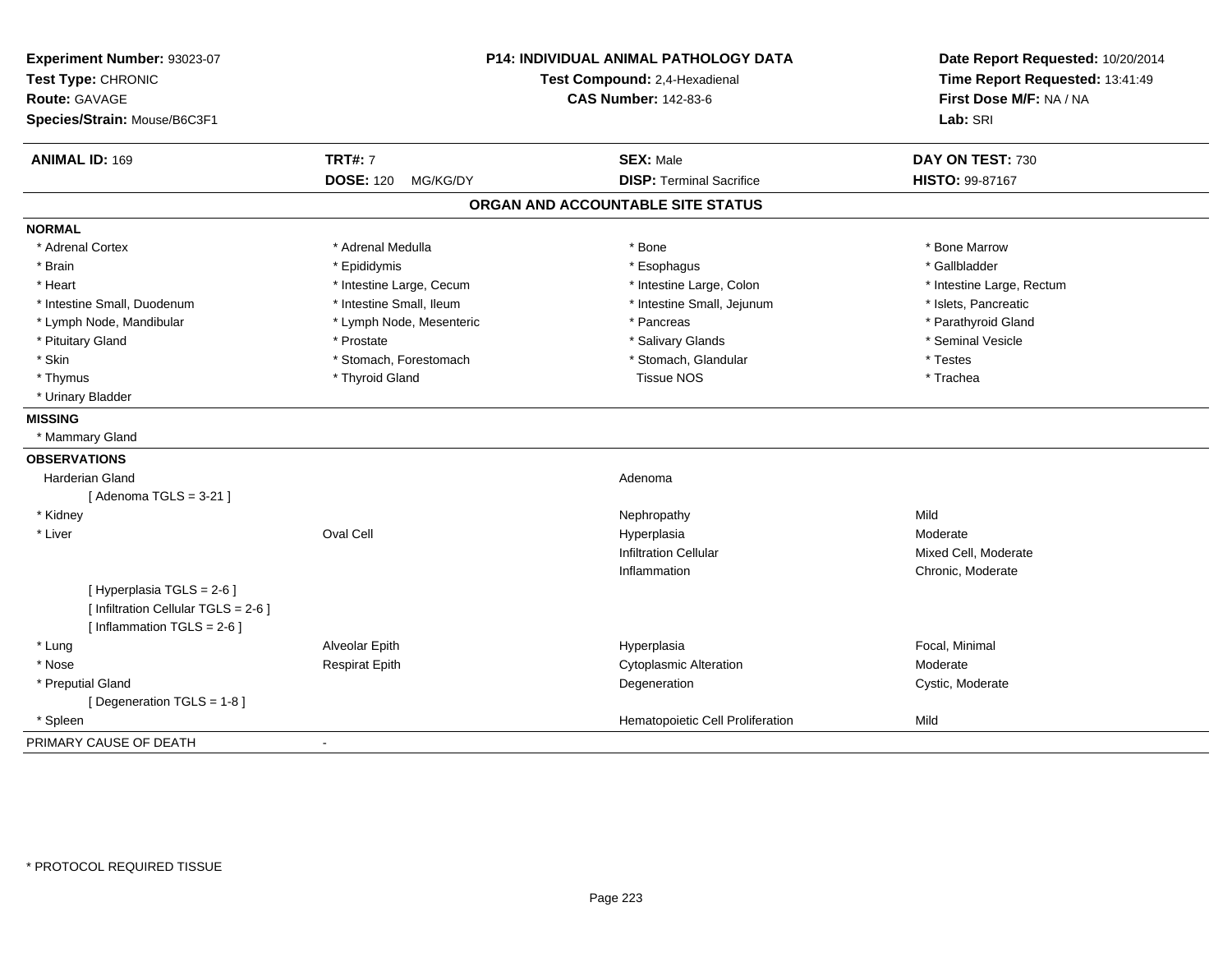| Experiment Number: 93023-07<br>Test Type: CHRONIC<br><b>Route: GAVAGE</b><br>Species/Strain: Mouse/B6C3F1 |                                                                       | <b>P14: INDIVIDUAL ANIMAL PATHOLOGY DATA</b><br>Test Compound: 2,4-Hexadienal<br><b>CAS Number: 142-83-6</b> | Date Report Requested: 10/20/2014<br>Time Report Requested: 13:41:49<br>First Dose M/F: NA / NA<br>Lab: SRI |
|-----------------------------------------------------------------------------------------------------------|-----------------------------------------------------------------------|--------------------------------------------------------------------------------------------------------------|-------------------------------------------------------------------------------------------------------------|
| <b>ANIMAL ID: 170</b>                                                                                     | <b>TRT#: 7</b>                                                        | <b>SEX: Male</b>                                                                                             | DAY ON TEST: 729                                                                                            |
|                                                                                                           | <b>DOSE: 120</b><br>MG/KG/DY                                          | <b>DISP: Terminal Sacrifice</b>                                                                              | HISTO: 99-87168                                                                                             |
|                                                                                                           |                                                                       | ORGAN AND ACCOUNTABLE SITE STATUS                                                                            |                                                                                                             |
| <b>NORMAL</b>                                                                                             |                                                                       |                                                                                                              |                                                                                                             |
| * Adrenal Medulla                                                                                         | * Bone                                                                | * Bone Marrow                                                                                                | * Brain                                                                                                     |
| * Epididymis                                                                                              | * Esophagus                                                           | * Gallbladder                                                                                                | * Heart                                                                                                     |
| * Intestine Large, Cecum                                                                                  | * Intestine Large, Colon                                              | * Intestine Large, Rectum                                                                                    | * Intestine Small, Duodenum                                                                                 |
| * Intestine Small, Ileum                                                                                  | * Intestine Small, Jejunum                                            | * Islets, Pancreatic                                                                                         | * Lung                                                                                                      |
| * Lymph Node, Mandibular                                                                                  | * Lymph Node, Mesenteric                                              | * Nose                                                                                                       | * Pancreas                                                                                                  |
| * Parathyroid Gland                                                                                       | * Pituitary Gland                                                     | * Prostate                                                                                                   | * Salivary Glands                                                                                           |
| * Seminal Vesicle                                                                                         | * Skin                                                                | * Stomach, Glandular                                                                                         | * Testes                                                                                                    |
| * Thymus                                                                                                  | * Thyroid Gland                                                       | * Trachea                                                                                                    | * Urinary Bladder                                                                                           |
| <b>MISSING</b>                                                                                            |                                                                       |                                                                                                              |                                                                                                             |
| * Mammary Gland                                                                                           |                                                                       |                                                                                                              |                                                                                                             |
| <b>OBSERVATIONS</b>                                                                                       |                                                                       |                                                                                                              |                                                                                                             |
| * Adrenal Cortex                                                                                          | Subcapsular                                                           | Hyperplasia                                                                                                  | Focal, Mild                                                                                                 |
| * Kidney                                                                                                  |                                                                       | Nephropathy                                                                                                  | Mild                                                                                                        |
| * Liver                                                                                                   |                                                                       | Hepatocellular Carcinoma                                                                                     |                                                                                                             |
|                                                                                                           | Hepatocyte, Midzonal                                                  | Vacuolization Cytoplasmic                                                                                    | Moderate                                                                                                    |
| [ Hepatocellular Carcinoma TGLS = 3-21 ]                                                                  |                                                                       |                                                                                                              |                                                                                                             |
| [Vacuolization Cytoplasmic TGLS = 4-22 ]                                                                  |                                                                       |                                                                                                              |                                                                                                             |
| * Preputial Gland                                                                                         |                                                                       | Degeneration                                                                                                 | Cystic, Moderate                                                                                            |
| [ Degeneration TGLS = 1-8 ]                                                                               |                                                                       |                                                                                                              |                                                                                                             |
| * Spleen                                                                                                  |                                                                       | Hematopoietic Cell Proliferation                                                                             | Mild                                                                                                        |
| * Stomach, Forestomach                                                                                    |                                                                       | Squamous Cell Carcinoma                                                                                      |                                                                                                             |
| Note: Forestomach squamous cell carcinoma was ulcerated.                                                  |                                                                       |                                                                                                              |                                                                                                             |
|                                                                                                           | [Squamous Cell Carcinoma TGLS = 2-4, 2-4.1, 2-4.2, 5-4, 5-4.1, 5-4.2] |                                                                                                              |                                                                                                             |
| PRIMARY CAUSE OF DEATH                                                                                    |                                                                       |                                                                                                              |                                                                                                             |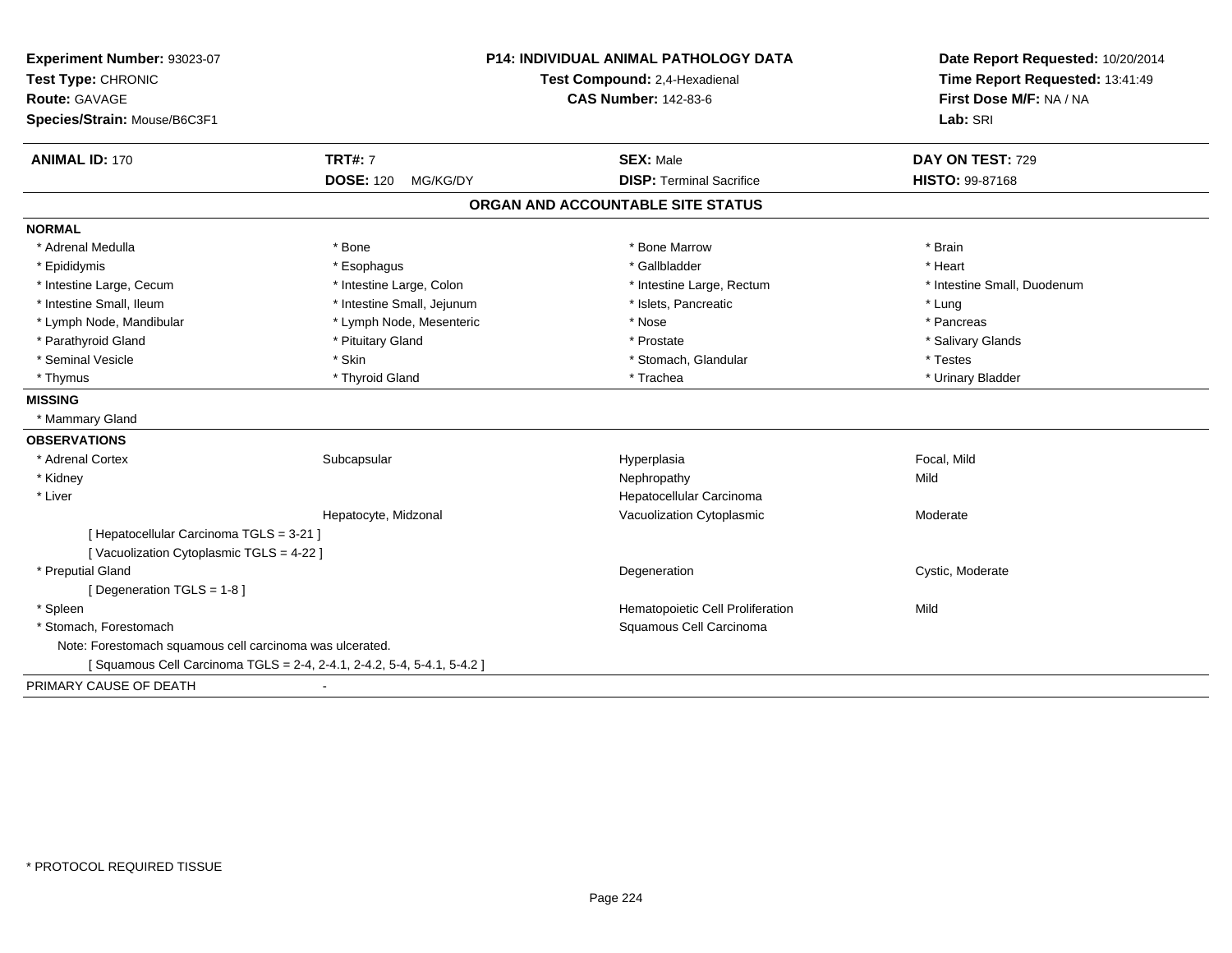| Experiment Number: 93023-07<br>Test Type: CHRONIC<br><b>Route: GAVAGE</b><br>Species/Strain: Mouse/B6C3F1 |                              | <b>P14: INDIVIDUAL ANIMAL PATHOLOGY DATA</b><br>Test Compound: 2,4-Hexadienal<br><b>CAS Number: 142-83-6</b> | Date Report Requested: 10/20/2014<br>Time Report Requested: 13:41:49<br>First Dose M/F: NA / NA<br>Lab: SRI |
|-----------------------------------------------------------------------------------------------------------|------------------------------|--------------------------------------------------------------------------------------------------------------|-------------------------------------------------------------------------------------------------------------|
| <b>ANIMAL ID: 171</b>                                                                                     | <b>TRT#: 7</b>               | <b>SEX: Male</b>                                                                                             | DAY ON TEST: 732                                                                                            |
|                                                                                                           | <b>DOSE: 120</b><br>MG/KG/DY | <b>DISP: Terminal Sacrifice</b>                                                                              | <b>HISTO: 99-87169</b>                                                                                      |
|                                                                                                           |                              | ORGAN AND ACCOUNTABLE SITE STATUS                                                                            |                                                                                                             |
| <b>NORMAL</b>                                                                                             |                              |                                                                                                              |                                                                                                             |
| * Adrenal Cortex                                                                                          | * Adrenal Medulla            | * Bone                                                                                                       | * Brain                                                                                                     |
| * Epididymis                                                                                              | * Esophagus                  | * Gallbladder                                                                                                | * Heart                                                                                                     |
| * Intestine Large, Cecum                                                                                  | * Intestine Large, Colon     | * Intestine Large, Rectum                                                                                    | * Intestine Small, Duodenum                                                                                 |
| * Intestine Small, Ileum                                                                                  | * Islets, Pancreatic         | * Lung                                                                                                       | * Lymph Node, Mandibular                                                                                    |
| * Parathyroid Gland                                                                                       | * Pituitary Gland            | * Prostate                                                                                                   | * Salivary Glands                                                                                           |
| * Seminal Vesicle                                                                                         | * Skin                       | * Stomach, Glandular                                                                                         | * Testes                                                                                                    |
| * Thymus                                                                                                  | * Thyroid Gland              | * Trachea                                                                                                    | * Urinary Bladder                                                                                           |
| <b>MISSING</b>                                                                                            |                              |                                                                                                              |                                                                                                             |
| * Mammary Gland                                                                                           |                              |                                                                                                              |                                                                                                             |
| <b>OBSERVATIONS</b>                                                                                       |                              |                                                                                                              |                                                                                                             |
| * Bone Marrow                                                                                             | <b>Myeloid Cell</b>          | Hyperplasia                                                                                                  | Moderate                                                                                                    |
| * Intestine Small, Jejunum                                                                                |                              | Inflammation                                                                                                 | Chronic Active, Mild                                                                                        |
| * Kidney                                                                                                  |                              | Cyst                                                                                                         | Minimal                                                                                                     |
|                                                                                                           |                              | Nephropathy                                                                                                  | Minimal                                                                                                     |
| * Liver                                                                                                   | Hepatocyte                   | <b>Eosinophilic Focus</b>                                                                                    | Mild                                                                                                        |
|                                                                                                           |                              | Eosinophilic Focus                                                                                           |                                                                                                             |
|                                                                                                           |                              | Hepatocellular Adenoma                                                                                       |                                                                                                             |
| [ Eosinophilic Focus TGLS = 9-24 ]<br>[ Hepatocellular Adenoma TGLS = 6-23 ]                              |                              |                                                                                                              |                                                                                                             |
| Lymph Node<br>[ Hyperplasia TGLS = 8-2 ]                                                                  | Mediastinal                  | Hyperplasia                                                                                                  | Plasma Cell, Moderate                                                                                       |
| * Lymph Node, Mesenteric<br>[Hyperplasia TGLS = 5-5]                                                      |                              | Hyperplasia                                                                                                  | Plasma Cell, Moderate                                                                                       |
| Mesentery                                                                                                 |                              | Inflammation                                                                                                 | Chronic, Mild                                                                                               |
|                                                                                                           | Fat                          | Necrosis                                                                                                     | Moderate                                                                                                    |
| [Necrosis TGLS = $4-22$ ]                                                                                 |                              |                                                                                                              |                                                                                                             |
| * Nose                                                                                                    | <b>Respirat Epith</b>        | <b>Cytoplasmic Alteration</b>                                                                                | Moderate                                                                                                    |
| * Pancreas                                                                                                | Acinus                       | Atrophy                                                                                                      | Focal, Marked                                                                                               |
|                                                                                                           | Duct                         | Cyst                                                                                                         | Marked                                                                                                      |
|                                                                                                           | Duct                         | Inflammation                                                                                                 | Chronic, Focal, Marked                                                                                      |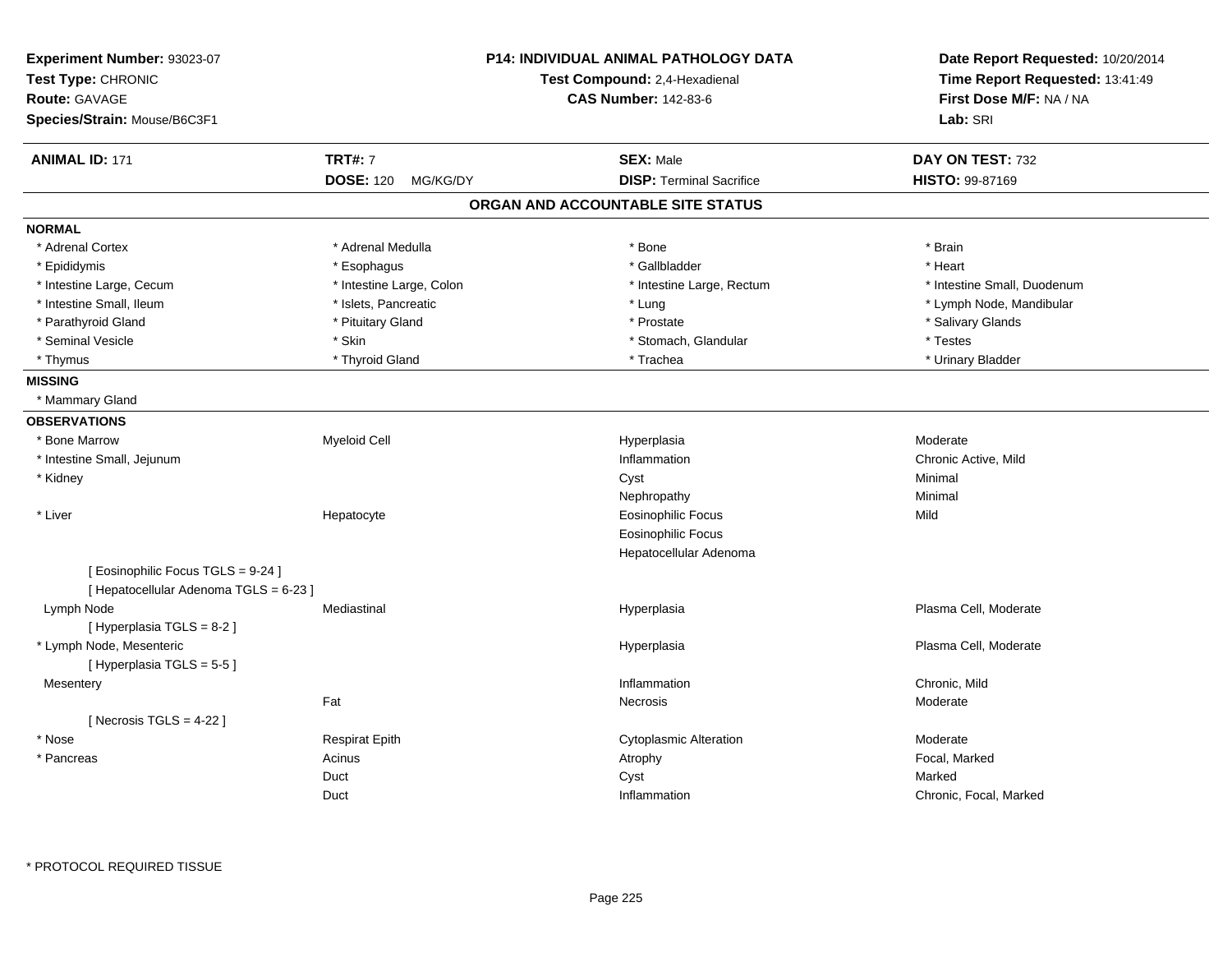| Experiment Number: 93023-07<br>Test Type: CHRONIC<br><b>Route: GAVAGE</b> |                              | <b>P14: INDIVIDUAL ANIMAL PATHOLOGY DATA</b><br>Test Compound: 2,4-Hexadienal<br><b>CAS Number: 142-83-6</b> | Date Report Requested: 10/20/2014<br>Time Report Requested: 13:41:49<br>First Dose M/F: NA / NA |
|---------------------------------------------------------------------------|------------------------------|--------------------------------------------------------------------------------------------------------------|-------------------------------------------------------------------------------------------------|
| Species/Strain: Mouse/B6C3F1                                              |                              |                                                                                                              | Lab: SRI                                                                                        |
| <b>ANIMAL ID: 171</b>                                                     | <b>TRT#: 7</b>               | <b>SEX: Male</b>                                                                                             | DAY ON TEST: 732                                                                                |
|                                                                           | <b>DOSE: 120</b><br>MG/KG/DY | <b>DISP:</b> Terminal Sacrifice                                                                              | <b>HISTO: 99-87169</b>                                                                          |
|                                                                           |                              | ORGAN AND ACCOUNTABLE SITE STATUS                                                                            |                                                                                                 |
| [Atrophy TGLS = 3-21, 7-7, 7-21]                                          |                              |                                                                                                              |                                                                                                 |
| [ Cyst TGLS = $3-21$ ]                                                    |                              |                                                                                                              |                                                                                                 |
| [Inflammation TGLS = $3-21$ ]                                             |                              |                                                                                                              |                                                                                                 |
| * Preputial Gland                                                         |                              | Degeneration                                                                                                 | Cystic, Moderate                                                                                |
| [ Degeneration TGLS = $1-8$ ]                                             |                              |                                                                                                              |                                                                                                 |
| * Spleen                                                                  |                              | Hematopoietic Cell Proliferation                                                                             | Moderate                                                                                        |
| [ Hematopoietic Cell Proliferation TGLS = 2-6 ]                           |                              |                                                                                                              |                                                                                                 |
| * Stomach, Forestomach                                                    | Epithelium                   | Hyperplasia                                                                                                  | Squamous, Moderate                                                                              |
| Tooth                                                                     |                              | Malformation                                                                                                 | Minimal                                                                                         |
| PRIMARY CAUSE OF DEATH                                                    | ۰                            |                                                                                                              |                                                                                                 |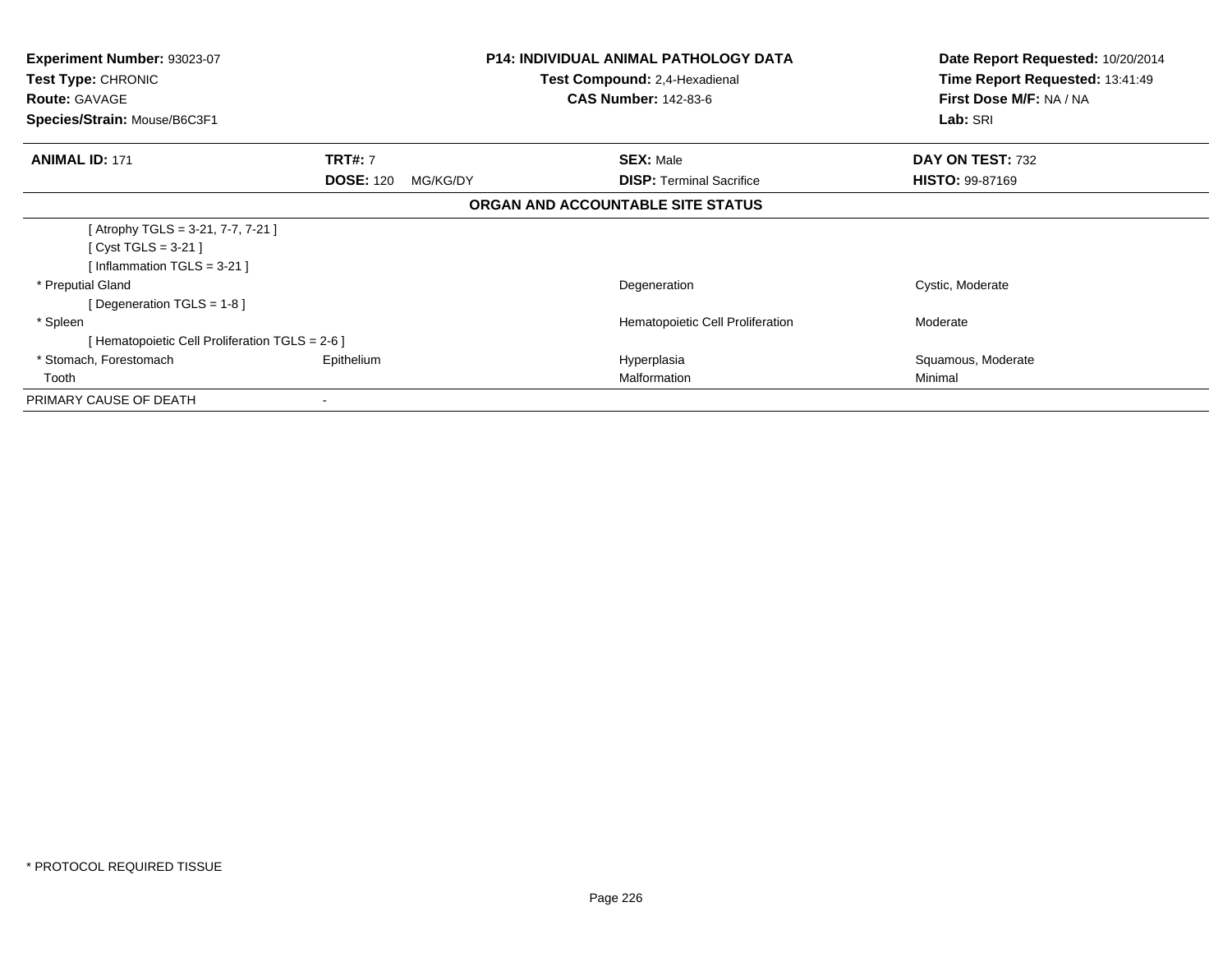| Experiment Number: 93023-07<br>Test Type: CHRONIC<br><b>Route: GAVAGE</b><br>Species/Strain: Mouse/B6C3F1 |                              | P14: INDIVIDUAL ANIMAL PATHOLOGY DATA<br>Test Compound: 2,4-Hexadienal<br><b>CAS Number: 142-83-6</b> | Date Report Requested: 10/20/2014<br>Time Report Requested: 13:41:49<br>First Dose M/F: NA / NA<br>Lab: SRI |
|-----------------------------------------------------------------------------------------------------------|------------------------------|-------------------------------------------------------------------------------------------------------|-------------------------------------------------------------------------------------------------------------|
| <b>ANIMAL ID: 172</b>                                                                                     | <b>TRT#: 7</b>               | <b>SEX: Male</b>                                                                                      | DAY ON TEST: 729                                                                                            |
|                                                                                                           | <b>DOSE: 120</b><br>MG/KG/DY | <b>DISP: Terminal Sacrifice</b>                                                                       | HISTO: 99-87170                                                                                             |
|                                                                                                           |                              | ORGAN AND ACCOUNTABLE SITE STATUS                                                                     |                                                                                                             |
| <b>NORMAL</b>                                                                                             |                              |                                                                                                       |                                                                                                             |
| * Adrenal Cortex                                                                                          | * Adrenal Medulla            | * Bone                                                                                                | * Bone Marrow                                                                                               |
| * Brain                                                                                                   | * Epididymis                 | * Esophagus                                                                                           | * Gallbladder                                                                                               |
| * Heart                                                                                                   | * Intestine Large, Cecum     | * Intestine Large, Colon                                                                              | * Intestine Large, Rectum                                                                                   |
| * Intestine Small, Duodenum                                                                               | * Intestine Small, Ileum     | * Intestine Small, Jejunum                                                                            | * Islets, Pancreatic                                                                                        |
| * Lymph Node, Mandibular                                                                                  | * Lymph Node, Mesenteric     | * Pancreas                                                                                            | * Parathyroid Gland                                                                                         |
| * Pituitary Gland                                                                                         | * Preputial Gland            | * Prostate                                                                                            | * Salivary Glands                                                                                           |
| * Seminal Vesicle                                                                                         | * Skin                       | * Spleen                                                                                              | * Stomach, Forestomach                                                                                      |
| * Stomach, Glandular                                                                                      | * Testes                     | * Thymus                                                                                              | * Thyroid Gland                                                                                             |
| * Trachea                                                                                                 | * Urinary Bladder            |                                                                                                       |                                                                                                             |
| <b>MISSING</b>                                                                                            |                              |                                                                                                       |                                                                                                             |
| * Mammary Gland                                                                                           |                              |                                                                                                       |                                                                                                             |
| <b>OBSERVATIONS</b>                                                                                       |                              |                                                                                                       |                                                                                                             |
| * Kidney                                                                                                  |                              | Nephropathy                                                                                           | Mild                                                                                                        |
| * Liver                                                                                                   |                              | Hepatocellular Adenoma                                                                                | Multiple                                                                                                    |
|                                                                                                           |                              | <b>Infiltration Cellular</b>                                                                          | Mixed Cell, Minimal                                                                                         |
|                                                                                                           | Hepatocyte                   | <b>Mixed Cell Focus</b>                                                                               | Multiple, Mild                                                                                              |
|                                                                                                           | Hepatocyte                   | Vacuolization Cytoplasmic                                                                             | Focal, Mild                                                                                                 |
| [ Hepatocellular Adenoma TGLS = 2-22, 3-23 ]                                                              |                              |                                                                                                       |                                                                                                             |
| * Lung                                                                                                    |                              | Alveolar/Bronchiolar Adenoma                                                                          |                                                                                                             |
| Mesentery                                                                                                 | Fat                          | Necrosis                                                                                              | Moderate                                                                                                    |
| [Necrosis TGLS = $1-21$ ]                                                                                 |                              |                                                                                                       |                                                                                                             |
| * Nose                                                                                                    | Olfactory Epi                | <b>Cytoplasmic Alteration</b>                                                                         | Mild                                                                                                        |
|                                                                                                           | <b>Respirat Epith</b>        | <b>Cytoplasmic Alteration</b>                                                                         | Mild                                                                                                        |
|                                                                                                           | Glands, Mucosa               | Dilatation                                                                                            | Focal, Mild                                                                                                 |
| Tooth                                                                                                     |                              | Malformation                                                                                          | Moderate                                                                                                    |
| PRIMARY CAUSE OF DEATH                                                                                    | $\blacksquare$               |                                                                                                       |                                                                                                             |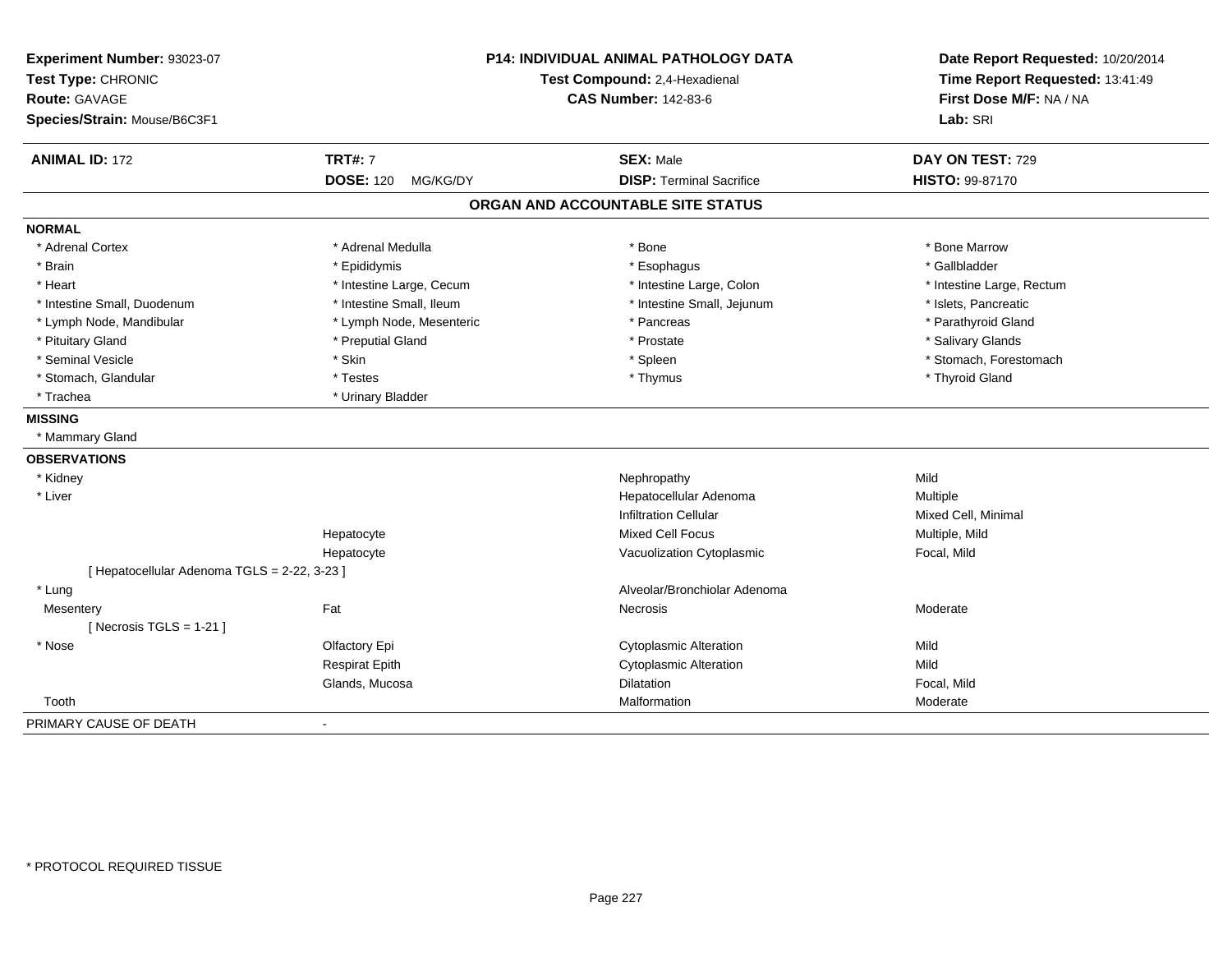| Experiment Number: 93023-07<br>Test Type: CHRONIC<br><b>Route: GAVAGE</b><br>Species/Strain: Mouse/B6C3F1 |                              | P14: INDIVIDUAL ANIMAL PATHOLOGY DATA<br>Test Compound: 2,4-Hexadienal<br><b>CAS Number: 142-83-6</b> | Date Report Requested: 10/20/2014<br>Time Report Requested: 13:41:49<br>First Dose M/F: NA / NA<br>Lab: SRI |
|-----------------------------------------------------------------------------------------------------------|------------------------------|-------------------------------------------------------------------------------------------------------|-------------------------------------------------------------------------------------------------------------|
| <b>ANIMAL ID: 173</b>                                                                                     | <b>TRT#: 7</b>               | <b>SEX: Male</b>                                                                                      | DAY ON TEST: 729                                                                                            |
|                                                                                                           | <b>DOSE: 120</b><br>MG/KG/DY | <b>DISP: Terminal Sacrifice</b>                                                                       | HISTO: 99-87171                                                                                             |
|                                                                                                           |                              | ORGAN AND ACCOUNTABLE SITE STATUS                                                                     |                                                                                                             |
| <b>NORMAL</b>                                                                                             |                              |                                                                                                       |                                                                                                             |
| * Adrenal Cortex                                                                                          | * Adrenal Medulla            | * Bone                                                                                                | * Bone Marrow                                                                                               |
| * Brain                                                                                                   | * Epididymis                 | * Esophagus                                                                                           | * Gallbladder                                                                                               |
| * Heart                                                                                                   | * Intestine Large, Cecum     | * Intestine Large, Colon                                                                              | * Intestine Large, Rectum                                                                                   |
| * Intestine Small, Duodenum                                                                               | * Intestine Small, Ileum     | * Intestine Small, Jejunum                                                                            | * Islets, Pancreatic                                                                                        |
| * Lung                                                                                                    | * Lymph Node, Mandibular     | * Lymph Node, Mesenteric                                                                              | * Pancreas                                                                                                  |
| * Parathyroid Gland                                                                                       | * Pituitary Gland            | * Prostate                                                                                            | * Salivary Glands                                                                                           |
| * Seminal Vesicle                                                                                         | * Skin                       | * Spleen                                                                                              | * Stomach, Glandular                                                                                        |
| * Testes                                                                                                  | * Thymus                     | * Trachea                                                                                             | * Urinary Bladder                                                                                           |
| <b>MISSING</b>                                                                                            |                              |                                                                                                       |                                                                                                             |
| * Mammary Gland                                                                                           |                              |                                                                                                       |                                                                                                             |
| <b>OBSERVATIONS</b>                                                                                       |                              |                                                                                                       |                                                                                                             |
| * Kidney                                                                                                  |                              | Nephropathy                                                                                           | Mild                                                                                                        |
| * Liver                                                                                                   |                              | <b>Infiltration Cellular</b>                                                                          | Mixed Cell, Minimal                                                                                         |
|                                                                                                           | Hepatocyte                   | <b>Mixed Cell Focus</b>                                                                               | Multiple, Mild                                                                                              |
|                                                                                                           | Hepatocyte                   | Vacuolization Cytoplasmic                                                                             | Focal, Minimal                                                                                              |
|                                                                                                           | Hepatocyte, Midzonal         | Vacuolization Cytoplasmic                                                                             | Mild                                                                                                        |
| [Mixed Cell Focus TGLS = 4-23]                                                                            |                              |                                                                                                       |                                                                                                             |
| Mesentery                                                                                                 | Fat                          | <b>Necrosis</b>                                                                                       | Moderate                                                                                                    |
| [Necrosis TGLS = $2-21$ ]                                                                                 |                              |                                                                                                       |                                                                                                             |
| * Nose                                                                                                    | Olfactory Epi                | <b>Cytoplasmic Alteration</b>                                                                         | Mild                                                                                                        |
|                                                                                                           | <b>Respirat Epith</b>        | <b>Cytoplasmic Alteration</b>                                                                         | Mild                                                                                                        |
| * Preputial Gland                                                                                         |                              | Degeneration                                                                                          | Cystic, Moderate                                                                                            |
| [Degeneration TGLS = 1-8]                                                                                 |                              |                                                                                                       |                                                                                                             |
| * Stomach, Forestomach                                                                                    | Epithelium                   | Hyperplasia                                                                                           | Squamous, Minimal                                                                                           |
| * Thyroid Gland                                                                                           | Follicle                     | Cyst                                                                                                  | Mild                                                                                                        |
| PRIMARY CAUSE OF DEATH                                                                                    |                              |                                                                                                       |                                                                                                             |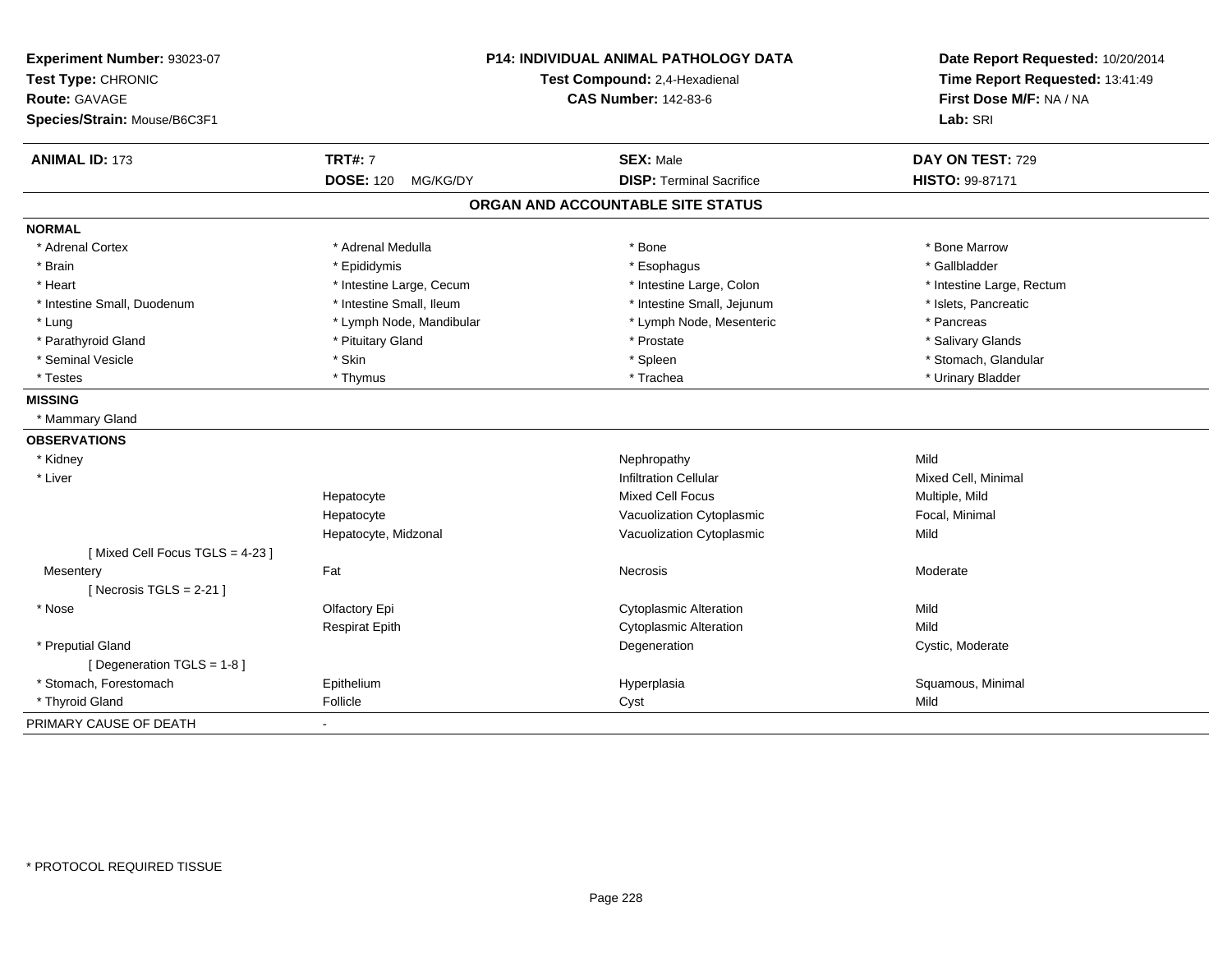| Experiment Number: 93023-07                              |                              | <b>P14: INDIVIDUAL ANIMAL PATHOLOGY DATA</b> | Date Report Requested: 10/20/2014 |
|----------------------------------------------------------|------------------------------|----------------------------------------------|-----------------------------------|
| Test Type: CHRONIC                                       |                              | Test Compound: 2,4-Hexadienal                | Time Report Requested: 13:41:49   |
| <b>Route: GAVAGE</b>                                     |                              | <b>CAS Number: 142-83-6</b>                  | First Dose M/F: NA / NA           |
| Species/Strain: Mouse/B6C3F1                             |                              |                                              | Lab: SRI                          |
| <b>ANIMAL ID: 174</b>                                    | <b>TRT#: 7</b>               | <b>SEX: Male</b>                             | DAY ON TEST: 729                  |
|                                                          | <b>DOSE: 120</b><br>MG/KG/DY | <b>DISP: Terminal Sacrifice</b>              | HISTO: 99-87172                   |
|                                                          |                              | ORGAN AND ACCOUNTABLE SITE STATUS            |                                   |
| <b>NORMAL</b>                                            |                              |                                              |                                   |
| * Adrenal Cortex                                         | * Adrenal Medulla            | * Bone                                       | * Bone Marrow                     |
| * Brain                                                  | * Epididymis                 | * Esophagus                                  | * Gallbladder                     |
| * Heart                                                  | * Intestine Large, Cecum     | * Intestine Large, Colon                     | * Intestine Large, Rectum         |
| * Intestine Small, Duodenum                              | * Intestine Small, Ileum     | * Intestine Small, Jejunum                   | * Islets, Pancreatic              |
| * Lung                                                   | * Lymph Node, Mandibular     | * Lymph Node, Mesenteric                     | * Pancreas                        |
| * Parathyroid Gland                                      | * Preputial Gland            | * Prostate                                   | * Salivary Glands                 |
| * Seminal Vesicle                                        | * Skin                       | * Spleen                                     | * Stomach, Glandular              |
| * Thymus                                                 | * Thyroid Gland              | * Trachea                                    | * Urinary Bladder                 |
| <b>MISSING</b>                                           |                              |                                              |                                   |
| * Mammary Gland                                          |                              |                                              |                                   |
| <b>OBSERVATIONS</b>                                      |                              |                                              |                                   |
| * Islets Panc                                            |                              |                                              |                                   |
| Note: One islet of pancreas contains a small clear cyst. |                              |                                              |                                   |
| * Kidney                                                 |                              | Cyst                                         | Mild                              |
|                                                          |                              | Nephropathy                                  | Mild                              |
| * Liver                                                  |                              | Hepatocellular Adenoma                       | Multiple                          |
|                                                          |                              | <b>Infiltration Cellular</b>                 | Mixed Cell, Minimal               |
|                                                          | Hepatocyte                   | <b>Mixed Cell Focus</b>                      | Mild                              |
|                                                          | Hepatocyte                   | Vacuolization Cytoplasmic                    | Focal, Minimal                    |
|                                                          | Hepatocyte, Midzonal         | Vacuolization Cytoplasmic                    | Minimal                           |
| [ Hepatocellular Adenoma TGLS = 3-22, 5-24, 6-25 ]       |                              |                                              |                                   |
| [Mixed Cell Focus TGLS = 4-23]                           |                              |                                              |                                   |
| Mesentery                                                | Fat                          | Necrosis                                     | Moderate                          |
| [Necrosis TGLS = $1-21$ ]                                |                              |                                              |                                   |
| * Nose                                                   | Olfactory Epi                | <b>Cytoplasmic Alteration</b>                | Mild                              |
|                                                          | <b>Respirat Epith</b>        | <b>Cytoplasmic Alteration</b>                | Mild                              |
|                                                          |                              | Inflammation                                 | Suppurative, Moderate             |
| * Pituitary Gland                                        | Pars Distalis                | Cyst                                         | Mild                              |
| * Stomach, Forestomach                                   | Epithelium                   | Hyperplasia                                  | Squamous, Minimal                 |
| * Testes                                                 | <b>Interstit Cell</b>        | Adenoma                                      |                                   |
|                                                          |                              |                                              |                                   |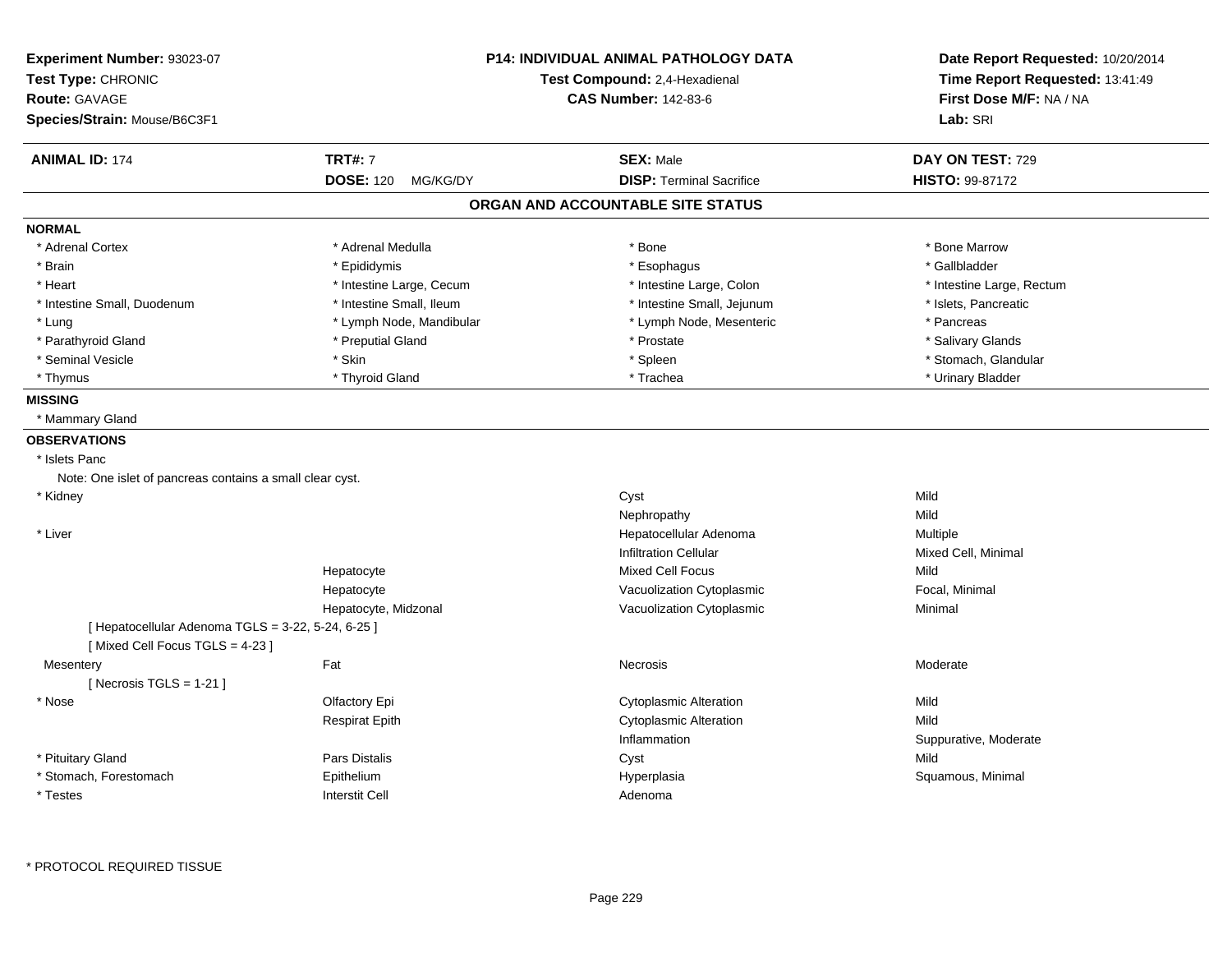| Experiment Number: 93023-07  | <b>P14: INDIVIDUAL ANIMAL PATHOLOGY DATA</b> |                                   | Date Report Requested: 10/20/2014 |
|------------------------------|----------------------------------------------|-----------------------------------|-----------------------------------|
| Test Type: CHRONIC           |                                              | Test Compound: 2,4-Hexadienal     | Time Report Requested: 13:41:49   |
| <b>Route: GAVAGE</b>         |                                              | <b>CAS Number: 142-83-6</b>       | First Dose M/F: NA / NA           |
| Species/Strain: Mouse/B6C3F1 |                                              |                                   | Lab: SRI                          |
| <b>ANIMAL ID: 174</b>        | <b>TRT#: 7</b>                               | <b>SEX: Male</b>                  | <b>DAY ON TEST: 729</b>           |
|                              | <b>DOSE: 120</b><br>MG/KG/DY                 | <b>DISP: Terminal Sacrifice</b>   | <b>HISTO: 99-87172</b>            |
|                              |                                              | ORGAN AND ACCOUNTABLE SITE STATUS |                                   |
| [Adenoma TGLS = $2-7$ ]      |                                              |                                   |                                   |
| PRIMARY CAUSE OF DEATH       |                                              |                                   |                                   |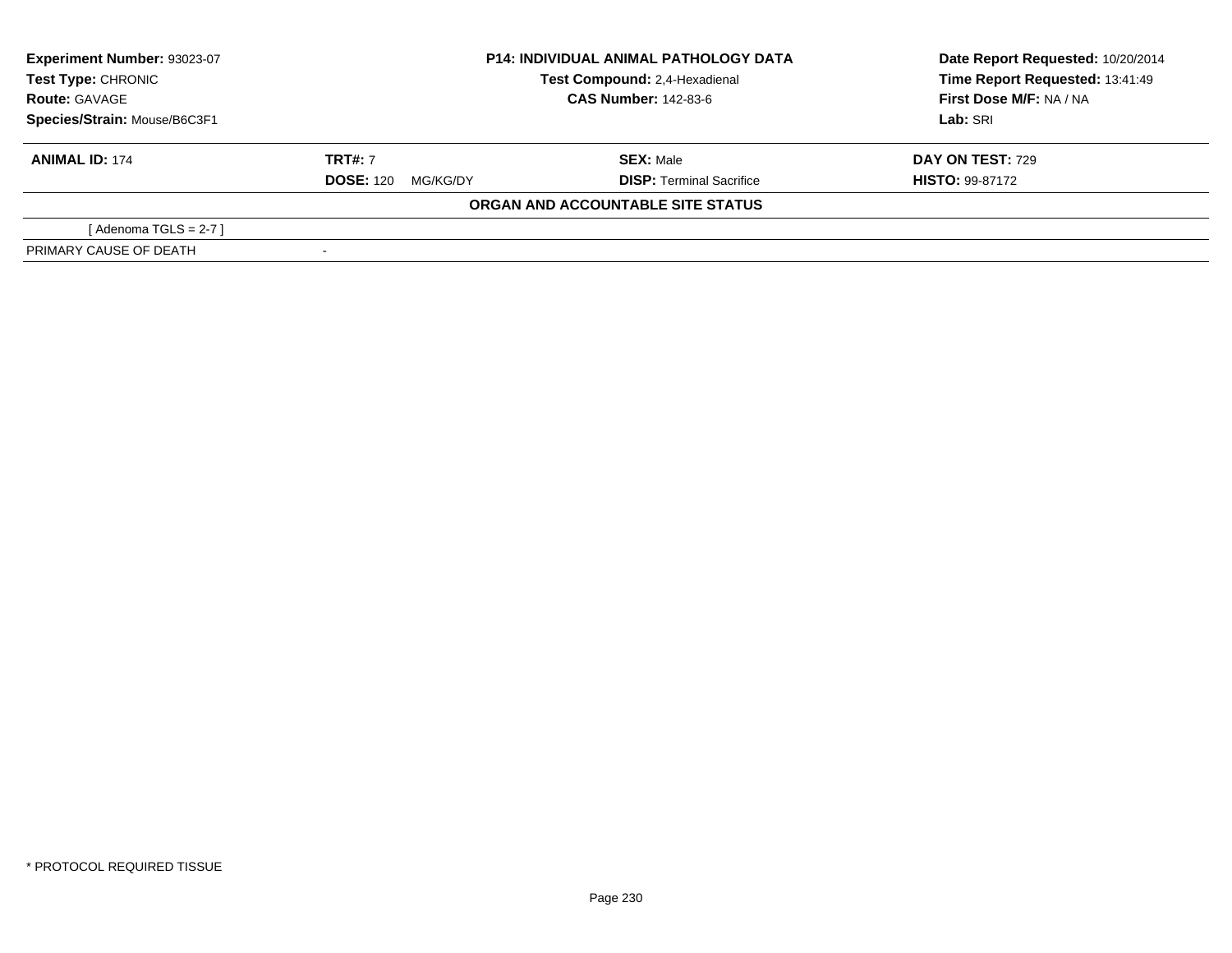| Experiment Number: 93023-07<br>Test Type: CHRONIC<br><b>Route: GAVAGE</b><br>Species/Strain: Mouse/B6C3F1 |                                                                                               | <b>P14: INDIVIDUAL ANIMAL PATHOLOGY DATA</b><br>Test Compound: 2,4-Hexadienal<br><b>CAS Number: 142-83-6</b> | Date Report Requested: 10/20/2014<br>Time Report Requested: 13:41:49<br>First Dose M/F: NA / NA<br>Lab: SRI |
|-----------------------------------------------------------------------------------------------------------|-----------------------------------------------------------------------------------------------|--------------------------------------------------------------------------------------------------------------|-------------------------------------------------------------------------------------------------------------|
| <b>ANIMAL ID: 175</b>                                                                                     | <b>TRT#: 7</b>                                                                                | <b>SEX: Male</b>                                                                                             | DAY ON TEST: 729                                                                                            |
|                                                                                                           | <b>DOSE: 120</b><br>MG/KG/DY                                                                  | <b>DISP: Terminal Sacrifice</b>                                                                              | HISTO: 99-87173                                                                                             |
|                                                                                                           |                                                                                               | ORGAN AND ACCOUNTABLE SITE STATUS                                                                            |                                                                                                             |
| <b>NORMAL</b>                                                                                             |                                                                                               |                                                                                                              |                                                                                                             |
| * Adrenal Medulla                                                                                         | * Bone                                                                                        | * Bone Marrow                                                                                                | * Brain                                                                                                     |
| * Epididymis                                                                                              | * Esophagus                                                                                   | * Heart                                                                                                      | * Intestine Large, Cecum                                                                                    |
| * Intestine Large, Colon                                                                                  | * Intestine Large, Rectum                                                                     | * Intestine Small, Duodenum                                                                                  | * Intestine Small, Ileum                                                                                    |
| * Intestine Small, Jejunum                                                                                | * Islets, Pancreatic                                                                          | * Lymph Node, Mandibular                                                                                     | * Lymph Node, Mesenteric                                                                                    |
| * Pancreas                                                                                                | * Parathyroid Gland                                                                           | * Pituitary Gland                                                                                            | * Preputial Gland                                                                                           |
| * Prostate                                                                                                | * Salivary Glands                                                                             | * Seminal Vesicle                                                                                            | * Skin                                                                                                      |
| * Testes                                                                                                  | * Thymus                                                                                      | * Thyroid Gland                                                                                              | * Trachea                                                                                                   |
| * Urinary Bladder                                                                                         |                                                                                               |                                                                                                              |                                                                                                             |
| <b>MISSING</b>                                                                                            |                                                                                               |                                                                                                              |                                                                                                             |
| * Mammary Gland                                                                                           |                                                                                               |                                                                                                              |                                                                                                             |
| <b>OBSERVATIONS</b>                                                                                       |                                                                                               |                                                                                                              |                                                                                                             |
| * Adrenal Cortex                                                                                          | Subcapsular                                                                                   | Hyperplasia                                                                                                  | Focal, Minimal                                                                                              |
| Eye                                                                                                       | Cornea                                                                                        | Hyperplasia                                                                                                  | Squamous, Focal, Minimal                                                                                    |
|                                                                                                           | Cornea                                                                                        | Inflammation                                                                                                 | Focal, Minimal                                                                                              |
| * Gallbladder                                                                                             |                                                                                               | Cyst                                                                                                         | Minimal                                                                                                     |
| Harderian Gland                                                                                           |                                                                                               | Carcinoma                                                                                                    |                                                                                                             |
| [Carcinoma TGLS = $1-24$ ]                                                                                | Note: Harderian gland lesion, TGL 1-24, is adenoma within which are small areas of carcinoma. |                                                                                                              |                                                                                                             |
| * Kidney                                                                                                  |                                                                                               | Cyst                                                                                                         | Minimal                                                                                                     |
|                                                                                                           | <b>Renal Tubule</b>                                                                           | Hyperplasia                                                                                                  | Focal, Minimal                                                                                              |
| * Liver                                                                                                   |                                                                                               | Hepatocellular Carcinoma                                                                                     |                                                                                                             |
|                                                                                                           |                                                                                               | <b>Infiltration Cellular</b>                                                                                 | Mixed Cell, Minimal                                                                                         |
|                                                                                                           | Hepatocyte, Midzonal                                                                          | Vacuolization Cytoplasmic                                                                                    | Mild                                                                                                        |
| [ Hepatocellular Carcinoma TGLS = 4-23 ]                                                                  |                                                                                               |                                                                                                              |                                                                                                             |
| * Lung                                                                                                    |                                                                                               | Alveolar/Bronchiolar Adenoma                                                                                 |                                                                                                             |
| [ Alveolar/Bronchiolar Adenoma TGLS = 5-2 ]                                                               |                                                                                               |                                                                                                              |                                                                                                             |
| Mesentery                                                                                                 | Fat                                                                                           | Necrosis                                                                                                     | Moderate                                                                                                    |
| [Necrosis $TGLS = 2-21$ ]                                                                                 |                                                                                               |                                                                                                              |                                                                                                             |
| * Nose                                                                                                    | Olfactory Epi                                                                                 | <b>Cytoplasmic Alteration</b>                                                                                | Mild                                                                                                        |
|                                                                                                           | <b>Respirat Epith</b>                                                                         | <b>Cytoplasmic Alteration</b>                                                                                | Mild                                                                                                        |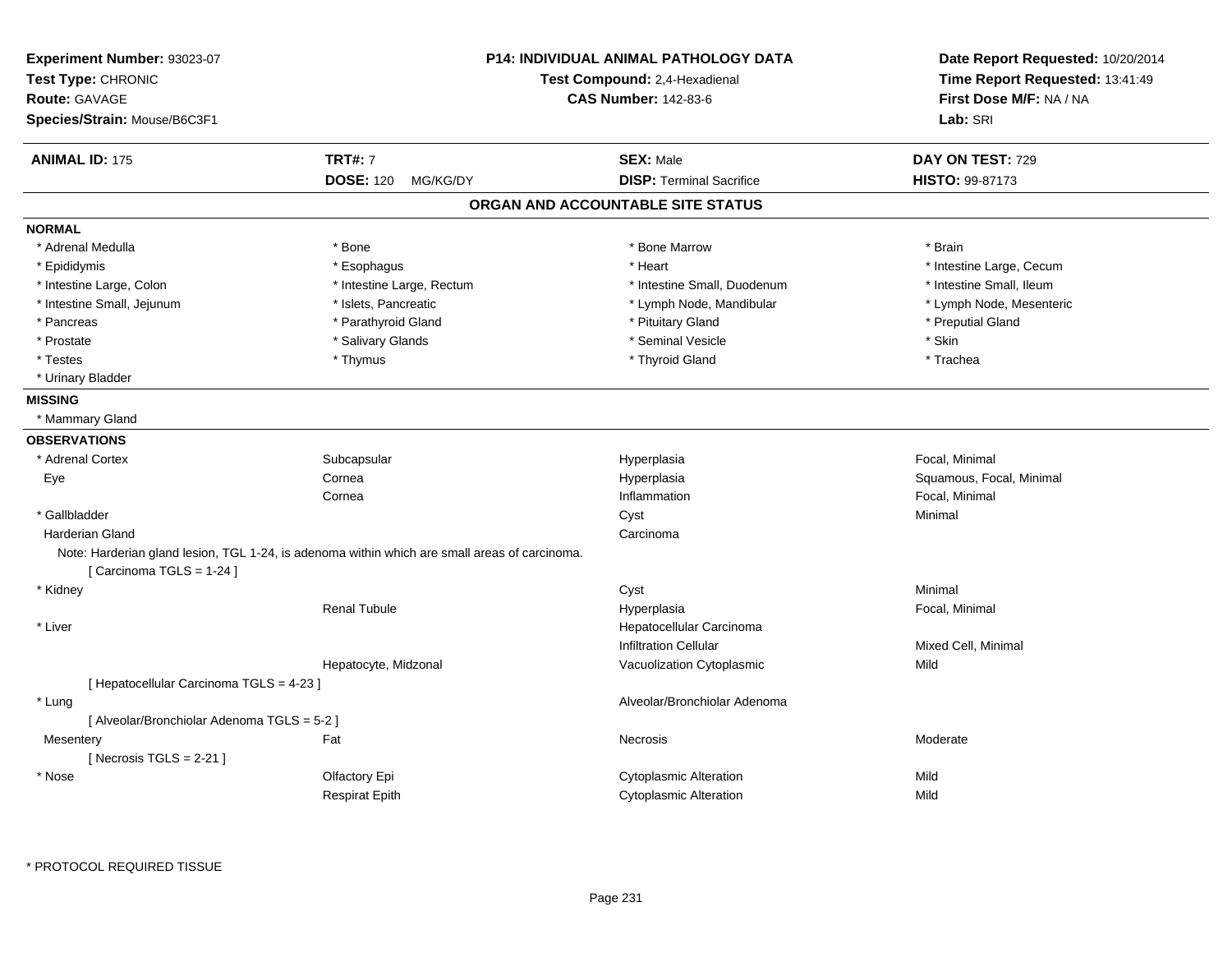| <b>Experiment Number: 93023-07</b><br>Test Type: CHRONIC<br><b>Route: GAVAGE</b><br>Species/Strain: Mouse/B6C3F1 | <b>P14: INDIVIDUAL ANIMAL PATHOLOGY DATA</b><br>Test Compound: 2,4-Hexadienal<br><b>CAS Number: 142-83-6</b> |                                   | Date Report Requested: 10/20/2014<br>Time Report Requested: 13:41:49<br>First Dose M/F: NA / NA<br>Lab: SRI |
|------------------------------------------------------------------------------------------------------------------|--------------------------------------------------------------------------------------------------------------|-----------------------------------|-------------------------------------------------------------------------------------------------------------|
| <b>ANIMAL ID: 175</b>                                                                                            | <b>TRT#: 7</b>                                                                                               | <b>SEX: Male</b>                  | DAY ON TEST: 729                                                                                            |
|                                                                                                                  | <b>DOSE: 120</b><br>MG/KG/DY                                                                                 | <b>DISP:</b> Terminal Sacrifice   | <b>HISTO: 99-87173</b>                                                                                      |
|                                                                                                                  |                                                                                                              | ORGAN AND ACCOUNTABLE SITE STATUS |                                                                                                             |
|                                                                                                                  | Glands, Mucosa                                                                                               | <b>Dilatation</b>                 | Focal, Minimal                                                                                              |
| * Spleen                                                                                                         |                                                                                                              | Hemangiosarcoma                   |                                                                                                             |
| Hemangiosarcoma TGLS = 3-22 ]                                                                                    |                                                                                                              |                                   |                                                                                                             |
| * Stomach, Forestomach                                                                                           | Epithelium                                                                                                   | Cyst                              | Mild                                                                                                        |
|                                                                                                                  |                                                                                                              | Squamous Cell Papilloma           | Multiple                                                                                                    |
| [ $Cyst TGLS = 6-25$ ]                                                                                           |                                                                                                              |                                   |                                                                                                             |
| Squamous Cell Papilloma TGLS = 7-25 ]                                                                            |                                                                                                              |                                   |                                                                                                             |
| * Stomach, Glandular                                                                                             | Glands                                                                                                       | Degeneration                      | Cystic, Focal, Minimal                                                                                      |
| Tooth                                                                                                            |                                                                                                              | Malformation                      | Mild                                                                                                        |
| PRIMARY CAUSE OF DEATH                                                                                           |                                                                                                              |                                   |                                                                                                             |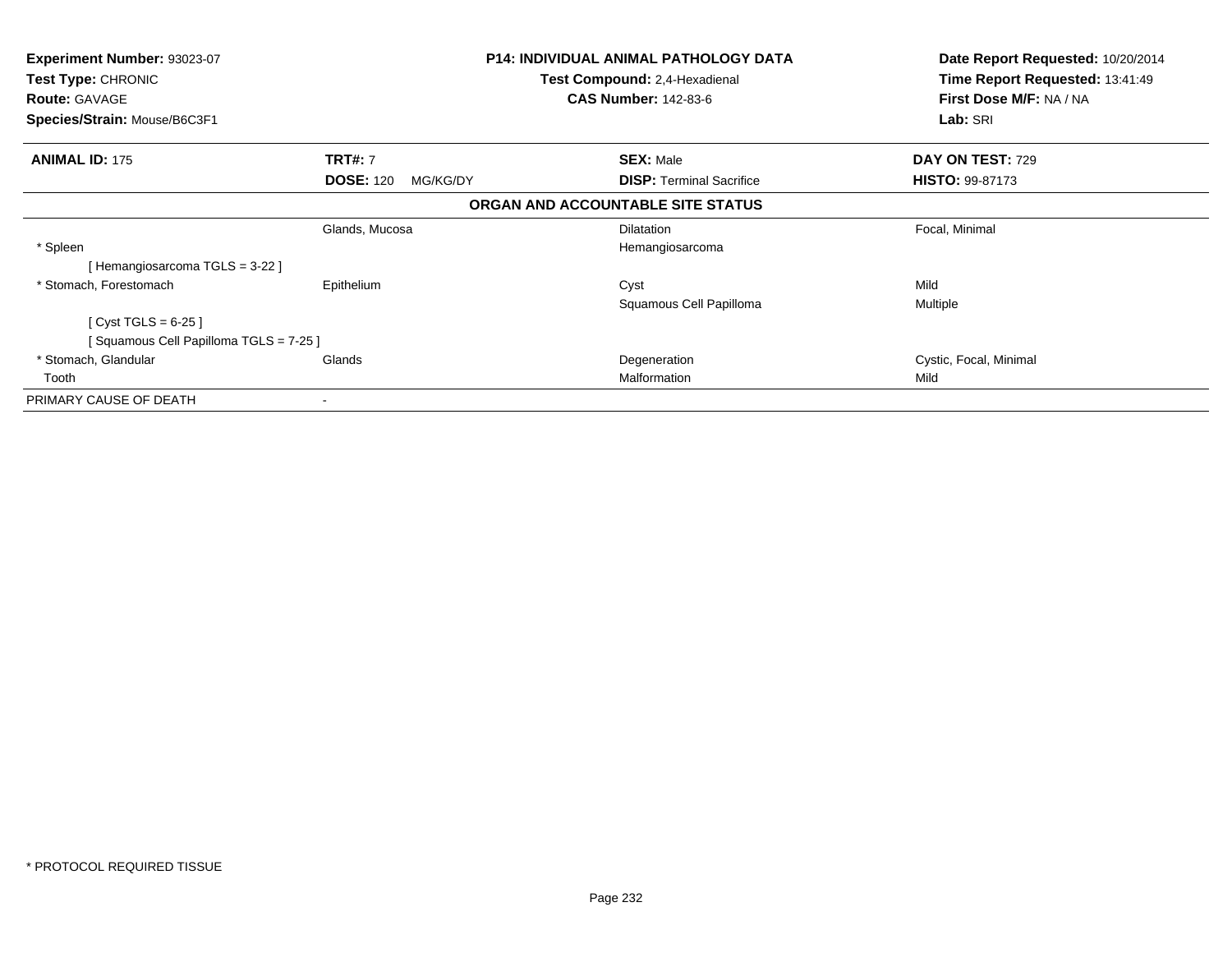| Experiment Number: 93023-07<br>Test Type: CHRONIC<br>Test Compound: 2,4-Hexadienal<br><b>Route: GAVAGE</b><br><b>CAS Number: 142-83-6</b><br>Species/Strain: Mouse/B6C3F1 |                              | <b>P14: INDIVIDUAL ANIMAL PATHOLOGY DATA</b> | Date Report Requested: 10/20/2014<br>Time Report Requested: 13:41:49<br>First Dose M/F: NA / NA<br>Lab: SRI |
|---------------------------------------------------------------------------------------------------------------------------------------------------------------------------|------------------------------|----------------------------------------------|-------------------------------------------------------------------------------------------------------------|
| <b>ANIMAL ID: 176</b>                                                                                                                                                     | <b>TRT#: 7</b>               | <b>SEX: Male</b>                             | DAY ON TEST: 709                                                                                            |
|                                                                                                                                                                           | <b>DOSE: 120</b><br>MG/KG/DY | <b>DISP: Natural Death</b>                   | HISTO: 99-86708                                                                                             |
|                                                                                                                                                                           |                              | ORGAN AND ACCOUNTABLE SITE STATUS            |                                                                                                             |
| <b>NORMAL</b>                                                                                                                                                             |                              |                                              |                                                                                                             |
| * Adrenal Cortex                                                                                                                                                          | * Adrenal Medulla            | * Bone                                       | * Brain                                                                                                     |
| * Epididymis                                                                                                                                                              | * Esophagus                  | * Gallbladder                                | * Intestine Large, Cecum                                                                                    |
| * Intestine Large, Colon                                                                                                                                                  | * Intestine Large, Rectum    | * Intestine Small, Duodenum                  | * Intestine Small, Ileum                                                                                    |
| * Intestine Small, Jejunum                                                                                                                                                | * Islets, Pancreatic         | * Lung                                       | * Lymph Node, Mandibular                                                                                    |
| * Pancreas                                                                                                                                                                | * Parathyroid Gland          | * Pituitary Gland                            | * Salivary Glands                                                                                           |
| * Seminal Vesicle                                                                                                                                                         | * Skin                       | * Spleen                                     | * Testes                                                                                                    |
| * Thymus                                                                                                                                                                  | * Thyroid Gland              | * Trachea                                    |                                                                                                             |
| <b>MISSING</b>                                                                                                                                                            |                              |                                              |                                                                                                             |
| * Mammary Gland                                                                                                                                                           |                              |                                              |                                                                                                             |
| <b>OBSERVATIONS</b>                                                                                                                                                       |                              |                                              |                                                                                                             |
| * Bone Marrow                                                                                                                                                             | <b>Myeloid Cell</b>          | Hyperplasia                                  | Moderate                                                                                                    |
| * Heart                                                                                                                                                                   |                              | <b>Infiltration Cellular</b>                 | Mixed Cell, Minimal                                                                                         |
| * Kidney                                                                                                                                                                  |                              | Inflammation                                 | Suppurative, Mild                                                                                           |
|                                                                                                                                                                           |                              | Nephropathy                                  | Moderate                                                                                                    |
|                                                                                                                                                                           |                              | Sarcoma                                      | Metastatic (Tissue Nos)                                                                                     |
| [Sarcoma TGLS = $6-22$ ]                                                                                                                                                  |                              |                                              |                                                                                                             |
| * Liver                                                                                                                                                                   |                              | <b>Infiltration Cellular</b>                 | Mixed Cell, Mild                                                                                            |
| Lymph Node                                                                                                                                                                | Inguinal                     | Hyperplasia                                  | Plasma Cell, Moderate                                                                                       |
| * Lymph Node, Mesenteric                                                                                                                                                  |                              | Congestion                                   | Marked                                                                                                      |
| [Congestion TGLS = 3-5]                                                                                                                                                   |                              |                                              |                                                                                                             |
| Mesentery                                                                                                                                                                 | Fat                          | <b>Necrosis</b>                              | Moderate                                                                                                    |
|                                                                                                                                                                           |                              | Sarcoma                                      | Metastatic (Tissue Nos)                                                                                     |
| [ Necrosis TGLS = $4-21$ ]                                                                                                                                                |                              |                                              |                                                                                                             |
| * Nose                                                                                                                                                                    | <b>Respirat Epith</b>        | <b>Cytoplasmic Alteration</b>                | Moderate                                                                                                    |
| * Preputial Gland                                                                                                                                                         |                              | Adenoma                                      |                                                                                                             |
|                                                                                                                                                                           |                              | Metaplasia                                   | Squamous, Marked                                                                                            |
| [Adenoma TGLS = $1-8$ ]                                                                                                                                                   |                              |                                              |                                                                                                             |
| * Prostate                                                                                                                                                                |                              | Inflammation                                 | Chronic, Moderate                                                                                           |
| * Stomach, Forestomach                                                                                                                                                    | Epithelium                   | Hyperplasia                                  | Squamous, Mild                                                                                              |
|                                                                                                                                                                           |                              | Inflammation                                 | Focal, Mild                                                                                                 |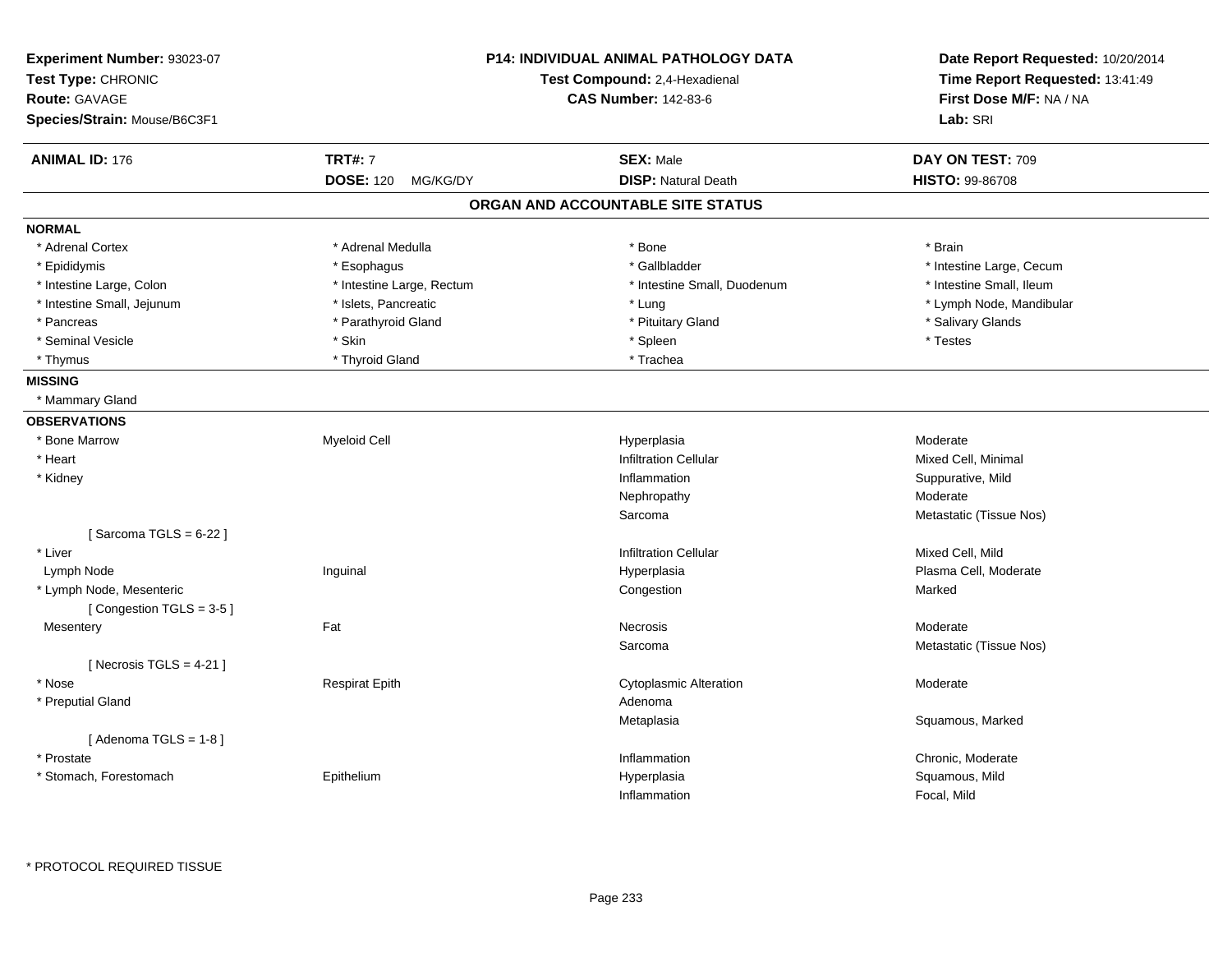| Experiment Number: 93023-07  |                                      | <b>P14: INDIVIDUAL ANIMAL PATHOLOGY DATA</b> | Date Report Requested: 10/20/2014 |
|------------------------------|--------------------------------------|----------------------------------------------|-----------------------------------|
| Test Type: CHRONIC           | <b>Test Compound: 2,4-Hexadienal</b> |                                              | Time Report Requested: 13:41:49   |
| <b>Route: GAVAGE</b>         |                                      | <b>CAS Number: 142-83-6</b>                  | First Dose M/F: NA / NA           |
| Species/Strain: Mouse/B6C3F1 |                                      |                                              | Lab: SRI                          |
| <b>ANIMAL ID: 176</b>        | <b>TRT#: 7</b>                       | <b>SEX: Male</b>                             | DAY ON TEST: 709                  |
|                              | <b>DOSE: 120</b><br>MG/KG/DY         | <b>DISP: Natural Death</b>                   | <b>HISTO: 99-86708</b>            |
|                              |                                      | ORGAN AND ACCOUNTABLE SITE STATUS            |                                   |
|                              |                                      | Ulcer                                        | Moderate                          |
| [Hyperplasia TGLS = $2-4$ ]  |                                      |                                              |                                   |
| [ Ulcer TGLS = $2-4$ ]       |                                      |                                              |                                   |
| * Stomach, Glandular         |                                      | Erosion                                      | Mild                              |
| [ Erosion TGLS = $8-23$ ]    |                                      |                                              |                                   |
| <b>Tissue NOS</b>            | Abdominal                            | Sarcoma                                      |                                   |
| Sarcoma TGLS = 6-22 ]        |                                      |                                              |                                   |
| * Urinary Bladder            | <b>Transit Epithe</b>                | Hyperplasia                                  | Minimal                           |
| PRIMARY CAUSE OF DEATH       | Sarcoma Tissue Nos<br>- Mesentery    |                                              |                                   |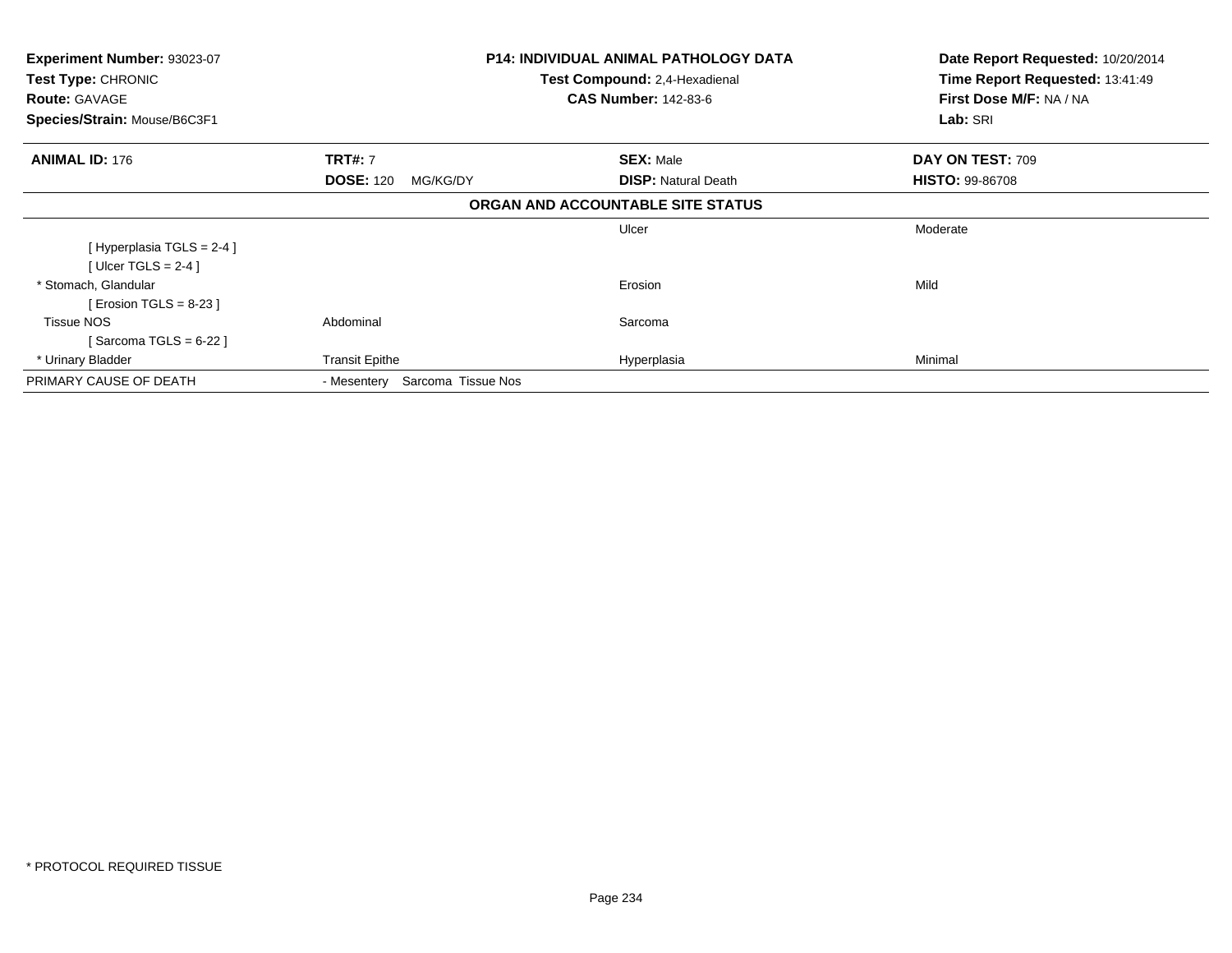| Experiment Number: 93023-07<br>Test Type: CHRONIC<br><b>Route: GAVAGE</b> |                              | <b>P14: INDIVIDUAL ANIMAL PATHOLOGY DATA</b><br>Test Compound: 2,4-Hexadienal<br><b>CAS Number: 142-83-6</b> | Date Report Requested: 10/20/2014<br>Time Report Requested: 13:41:49<br>First Dose M/F: NA / NA |
|---------------------------------------------------------------------------|------------------------------|--------------------------------------------------------------------------------------------------------------|-------------------------------------------------------------------------------------------------|
| Species/Strain: Mouse/B6C3F1                                              |                              |                                                                                                              | Lab: SRI                                                                                        |
| <b>ANIMAL ID: 177</b>                                                     | <b>TRT#: 7</b>               | <b>SEX: Male</b>                                                                                             | DAY ON TEST: 730                                                                                |
|                                                                           | <b>DOSE: 120</b><br>MG/KG/DY | <b>DISP: Terminal Sacrifice</b>                                                                              | HISTO: 99-87174                                                                                 |
|                                                                           |                              | ORGAN AND ACCOUNTABLE SITE STATUS                                                                            |                                                                                                 |
| <b>NORMAL</b>                                                             |                              |                                                                                                              |                                                                                                 |
| * Adrenal Cortex                                                          | * Adrenal Medulla            | * Bone                                                                                                       | * Bone Marrow                                                                                   |
| * Brain                                                                   | * Epididymis                 | * Esophagus                                                                                                  | * Gallbladder                                                                                   |
| * Heart                                                                   | * Intestine Large, Cecum     | * Intestine Large, Colon                                                                                     | * Intestine Large, Rectum                                                                       |
| * Intestine Small, Duodenum                                               | * Intestine Small, Ileum     | * Intestine Small, Jejunum                                                                                   | * Islets, Pancreatic                                                                            |
| * Lung                                                                    | * Lymph Node, Mandibular     | * Lymph Node, Mesenteric                                                                                     | * Pancreas                                                                                      |
| * Parathyroid Gland                                                       | * Pituitary Gland            | * Preputial Gland                                                                                            | * Prostate                                                                                      |
| * Salivary Glands                                                         | * Seminal Vesicle            | * Skin                                                                                                       | * Spleen                                                                                        |
| * Stomach, Glandular                                                      | * Testes                     | * Thymus                                                                                                     | * Thyroid Gland                                                                                 |
| * Trachea                                                                 | * Urinary Bladder            |                                                                                                              |                                                                                                 |
| <b>MISSING</b>                                                            |                              |                                                                                                              |                                                                                                 |
| * Mammary Gland                                                           |                              |                                                                                                              |                                                                                                 |
| <b>OBSERVATIONS</b>                                                       |                              |                                                                                                              |                                                                                                 |
| * Kidney                                                                  |                              | Nephropathy                                                                                                  | Mild                                                                                            |
| * Liver                                                                   |                              | Hepatocellular Adenoma                                                                                       |                                                                                                 |
|                                                                           |                              | <b>Infiltration Cellular</b>                                                                                 | Mixed Cell, Minimal                                                                             |
|                                                                           | Hepatocyte                   | Vacuolization Cytoplasmic                                                                                    | Diffuse, Moderate                                                                               |
|                                                                           | Hepatocyte                   | Vacuolization Cytoplasmic                                                                                    | Focal, Moderate                                                                                 |
| [ Hepatocellular Adenoma TGLS = 3-22 ]                                    |                              |                                                                                                              |                                                                                                 |
| [Vacuolization Cytoplasmic TGLS = 2-6, 4-6]                               |                              |                                                                                                              |                                                                                                 |
| [Vacuolization Cytoplasmic TGLS = 2-6, 4-6]                               |                              |                                                                                                              |                                                                                                 |
| Mesentery                                                                 | Fat                          | Necrosis                                                                                                     | Moderate                                                                                        |
| [Necrosis TGLS = $1-21$ ]                                                 |                              |                                                                                                              |                                                                                                 |
| * Nose                                                                    | Olfactory Epi                | <b>Cytoplasmic Alteration</b>                                                                                | Minimal                                                                                         |
|                                                                           | <b>Respirat Epith</b>        | <b>Cytoplasmic Alteration</b>                                                                                | Minimal                                                                                         |
|                                                                           |                              | Inflammation                                                                                                 | Suppurative, Mild                                                                               |
| * Stomach, Forestomach                                                    | Epithelium                   | Hyperplasia                                                                                                  | Squamous, Mild                                                                                  |
| [ Hyperplasia TGLS = 5-23 ]                                               |                              |                                                                                                              |                                                                                                 |
| PRIMARY CAUSE OF DEATH                                                    |                              |                                                                                                              |                                                                                                 |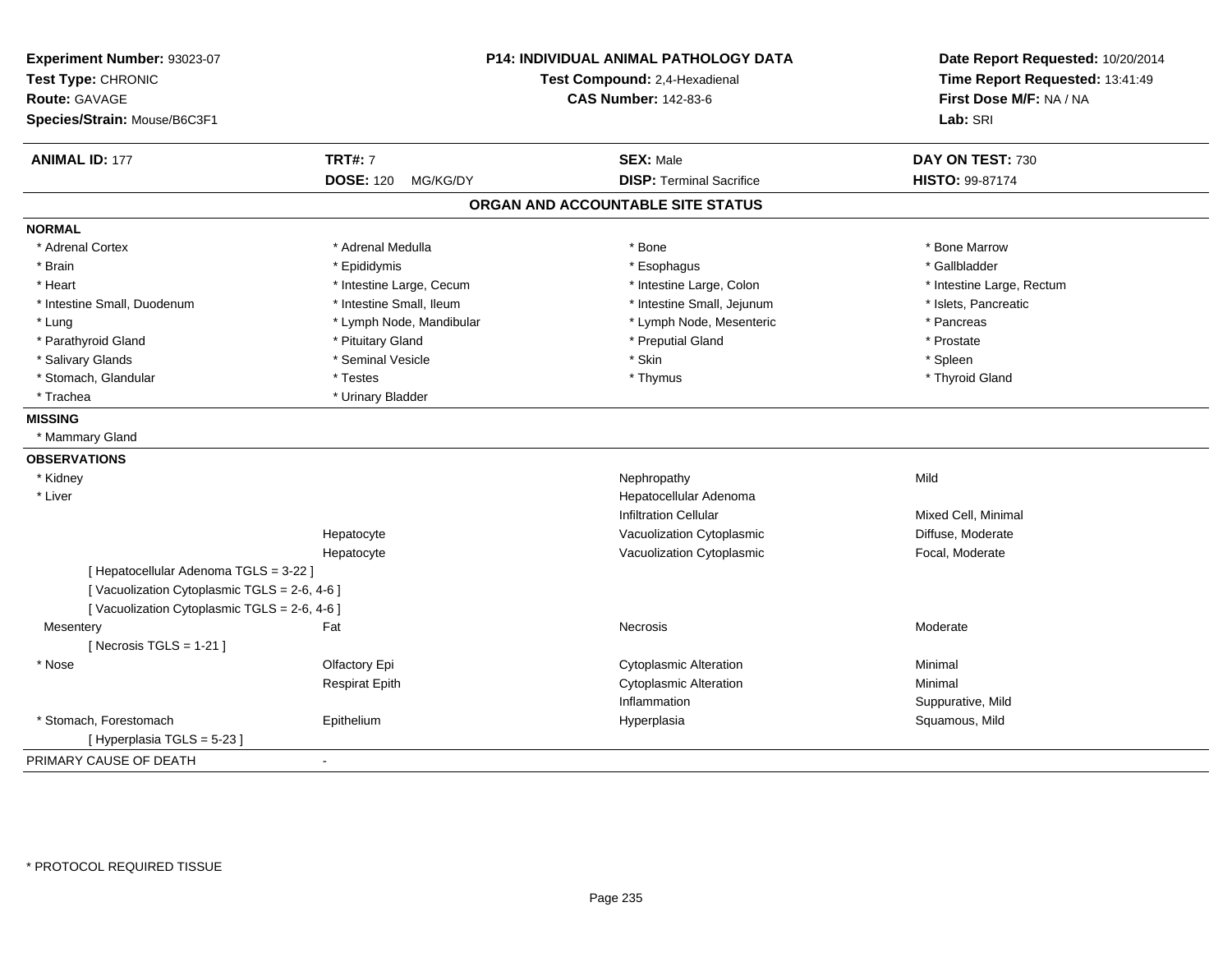| Experiment Number: 93023-07<br>Test Type: CHRONIC<br><b>Route: GAVAGE</b><br>Species/Strain: Mouse/B6C3F1 |                                                | <b>P14: INDIVIDUAL ANIMAL PATHOLOGY DATA</b><br>Test Compound: 2,4-Hexadienal<br><b>CAS Number: 142-83-6</b> | Date Report Requested: 10/20/2014<br>Time Report Requested: 13:41:49<br>First Dose M/F: NA / NA<br>Lab: SRI |
|-----------------------------------------------------------------------------------------------------------|------------------------------------------------|--------------------------------------------------------------------------------------------------------------|-------------------------------------------------------------------------------------------------------------|
|                                                                                                           |                                                |                                                                                                              |                                                                                                             |
| <b>ANIMAL ID: 178</b>                                                                                     | <b>TRT#: 7</b><br><b>DOSE: 120</b><br>MG/KG/DY | <b>SEX: Male</b><br><b>DISP: Terminal Sacrifice</b>                                                          | DAY ON TEST: 729<br>HISTO: 99-87175                                                                         |
|                                                                                                           |                                                |                                                                                                              |                                                                                                             |
|                                                                                                           |                                                | ORGAN AND ACCOUNTABLE SITE STATUS                                                                            |                                                                                                             |
| <b>NORMAL</b>                                                                                             |                                                |                                                                                                              |                                                                                                             |
| * Adrenal Medulla                                                                                         | * Bone                                         | * Bone Marrow                                                                                                | * Brain                                                                                                     |
| * Epididymis                                                                                              | * Esophagus                                    | * Gallbladder                                                                                                | * Heart                                                                                                     |
| * Intestine Large, Cecum                                                                                  | * Intestine Large, Colon                       | * Intestine Large, Rectum                                                                                    | * Intestine Small, Duodenum                                                                                 |
| * Intestine Small, Ileum                                                                                  | * Intestine Small, Jejunum                     | * Islets, Pancreatic                                                                                         | * Lung                                                                                                      |
| * Lymph Node, Mandibular                                                                                  | * Lymph Node, Mesenteric                       | * Pancreas                                                                                                   | * Pituitary Gland                                                                                           |
| * Prostate                                                                                                | * Salivary Glands                              | * Seminal Vesicle                                                                                            | * Spleen                                                                                                    |
| * Stomach, Forestomach                                                                                    | * Stomach, Glandular                           | * Testes                                                                                                     | * Thyroid Gland                                                                                             |
| * Trachea                                                                                                 | * Urinary Bladder                              |                                                                                                              |                                                                                                             |
| <b>MISSING</b>                                                                                            |                                                |                                                                                                              |                                                                                                             |
| * Mammary Gland                                                                                           | * Parathyroid Gland                            |                                                                                                              |                                                                                                             |
| <b>OBSERVATIONS</b>                                                                                       |                                                |                                                                                                              |                                                                                                             |
| * Adrenal Cortex                                                                                          |                                                | <b>Accessory Adrenal Cortical Nodule</b>                                                                     | Minimal                                                                                                     |
| * Kidney                                                                                                  |                                                | Nephropathy                                                                                                  | Mild                                                                                                        |
| * Liver                                                                                                   |                                                | Hepatocellular Adenoma                                                                                       | Multiple                                                                                                    |
|                                                                                                           | Hepatocyte                                     | Vacuolization Cytoplasmic                                                                                    | Focal, Mild                                                                                                 |
|                                                                                                           | Hepatocyte, Midzonal                           | Vacuolization Cytoplasmic                                                                                    | Moderate                                                                                                    |
| [ Hepatocellular Adenoma TGLS = 4-23, 5-24 ]                                                              |                                                |                                                                                                              |                                                                                                             |
| [Vacuolization Cytoplasmic TGLS = 6-6]                                                                    |                                                |                                                                                                              |                                                                                                             |
| Fat<br>Mesentery                                                                                          |                                                | <b>Necrosis</b>                                                                                              | Moderate                                                                                                    |
| [ Necrosis $TGLS = 3-22$ ]                                                                                |                                                |                                                                                                              |                                                                                                             |
| * Nose                                                                                                    |                                                | Inflammation                                                                                                 | Suppurative, Mild                                                                                           |
| * Preputial Gland                                                                                         |                                                | Degeneration                                                                                                 | Cystic, Moderate                                                                                            |
| [ Degeneration TGLS = 2-8 ]                                                                               |                                                |                                                                                                              |                                                                                                             |
| * Skin                                                                                                    | <b>Subcut Tiss</b>                             | Necrosis                                                                                                     | Fatty, Focal, Moderate                                                                                      |
| [Necrosis $TGLS = 1-21$ ]                                                                                 |                                                |                                                                                                              |                                                                                                             |
| * Thymus                                                                                                  |                                                | Cyst                                                                                                         | Minimal                                                                                                     |
| PRIMARY CAUSE OF DEATH                                                                                    |                                                |                                                                                                              |                                                                                                             |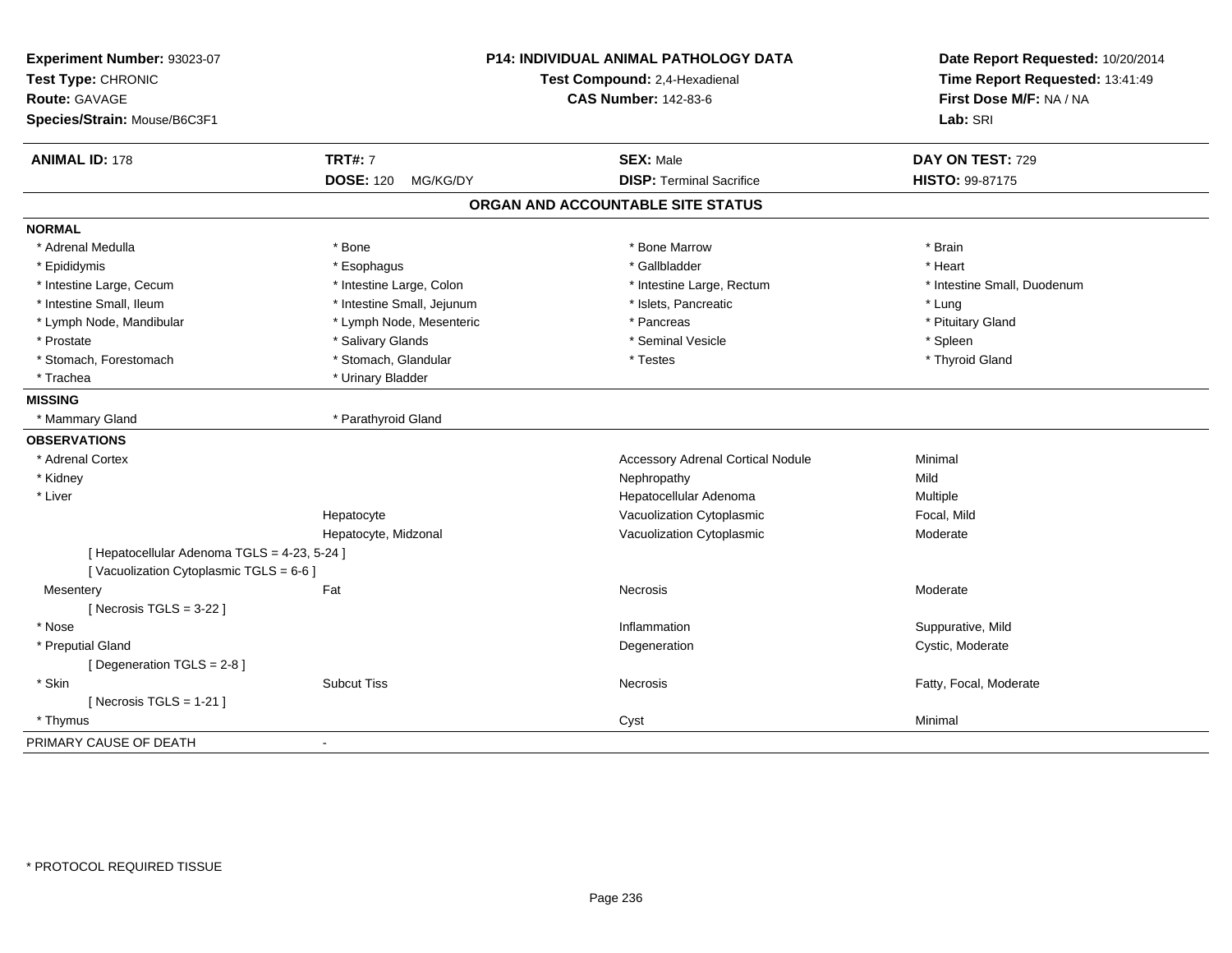| Experiment Number: 93023-07<br>Test Type: CHRONIC<br><b>Route: GAVAGE</b><br>Species/Strain: Mouse/B6C3F1 |                              | P14: INDIVIDUAL ANIMAL PATHOLOGY DATA<br>Test Compound: 2,4-Hexadienal<br><b>CAS Number: 142-83-6</b> | Date Report Requested: 10/20/2014<br>Time Report Requested: 13:41:49<br>First Dose M/F: NA / NA<br>Lab: SRI |
|-----------------------------------------------------------------------------------------------------------|------------------------------|-------------------------------------------------------------------------------------------------------|-------------------------------------------------------------------------------------------------------------|
| <b>ANIMAL ID: 179</b>                                                                                     | <b>TRT#: 7</b>               | <b>SEX: Male</b>                                                                                      | DAY ON TEST: 729                                                                                            |
|                                                                                                           | <b>DOSE: 120</b><br>MG/KG/DY | <b>DISP: Terminal Sacrifice</b>                                                                       | HISTO: 99-87176                                                                                             |
|                                                                                                           |                              | ORGAN AND ACCOUNTABLE SITE STATUS                                                                     |                                                                                                             |
| <b>NORMAL</b>                                                                                             |                              |                                                                                                       |                                                                                                             |
| * Adrenal Cortex                                                                                          | * Adrenal Medulla            | * Bone                                                                                                | * Bone Marrow                                                                                               |
| * Brain                                                                                                   | * Epididymis                 | * Esophagus                                                                                           | * Gallbladder                                                                                               |
| * Heart                                                                                                   | * Intestine Large, Cecum     | * Intestine Large, Colon                                                                              | * Intestine Large, Rectum                                                                                   |
| * Intestine Small, Duodenum                                                                               | * Intestine Small, Ileum     | * Intestine Small, Jejunum                                                                            | * Islets, Pancreatic                                                                                        |
| * Lung                                                                                                    | * Lymph Node, Mandibular     | * Pancreas                                                                                            | * Prostate                                                                                                  |
| * Salivary Glands                                                                                         | * Seminal Vesicle            | * Skin                                                                                                | * Stomach, Glandular                                                                                        |
| * Testes                                                                                                  | * Thymus                     | * Trachea                                                                                             | * Urinary Bladder                                                                                           |
| <b>MISSING</b>                                                                                            |                              |                                                                                                       |                                                                                                             |
| * Mammary Gland                                                                                           | * Parathyroid Gland          |                                                                                                       |                                                                                                             |
| <b>OBSERVATIONS</b>                                                                                       |                              |                                                                                                       |                                                                                                             |
| * Kidney                                                                                                  |                              | Nephropathy                                                                                           | Minimal                                                                                                     |
| * Liver                                                                                                   | Hepatocyte                   | <b>Eosinophilic Focus</b>                                                                             | Minimal                                                                                                     |
|                                                                                                           |                              | Hepatocellular Adenoma                                                                                |                                                                                                             |
|                                                                                                           | Hepatocyte                   | <b>Mixed Cell Focus</b>                                                                               | Mild                                                                                                        |
| [ Hepatocellular Adenoma TGLS = 5-22 ]                                                                    |                              |                                                                                                       |                                                                                                             |
| [Mixed Cell Focus TGLS = 5-22]                                                                            |                              |                                                                                                       |                                                                                                             |
| * Lymph Node, Mesenteric                                                                                  |                              | Hyperplasia                                                                                           | Plasma Cell, Moderate                                                                                       |
| Mesentery                                                                                                 | Fat                          | Necrosis                                                                                              | Moderate                                                                                                    |
| [Necrosis TGLS = $2-21$ ]                                                                                 |                              |                                                                                                       |                                                                                                             |
| * Nose                                                                                                    | <b>Respirat Epith</b>        | <b>Cytoplasmic Alteration</b>                                                                         | Mild                                                                                                        |
| * Pituitary Gland                                                                                         | Pars Distalis                | <b>Cytoplasmic Alteration</b>                                                                         | Focal, Mild                                                                                                 |
| * Preputial Gland                                                                                         |                              | Degeneration                                                                                          | Cystic, Moderate                                                                                            |
| [ Degeneration TGLS = 1-8 ]                                                                               |                              |                                                                                                       |                                                                                                             |
| * Spleen                                                                                                  |                              | Hematopoietic Cell Proliferation                                                                      | Moderate                                                                                                    |
| [ Hematopoietic Cell Proliferation TGLS = 3-6 ]                                                           |                              |                                                                                                       |                                                                                                             |
| * Stomach, Forestomach                                                                                    |                              | Squamous Cell Papilloma                                                                               |                                                                                                             |
| * Thyroid Gland                                                                                           |                              | Degeneration                                                                                          | Cystic, Focal, Minimal                                                                                      |
| PRIMARY CAUSE OF DEATH                                                                                    | $\blacksquare$               |                                                                                                       |                                                                                                             |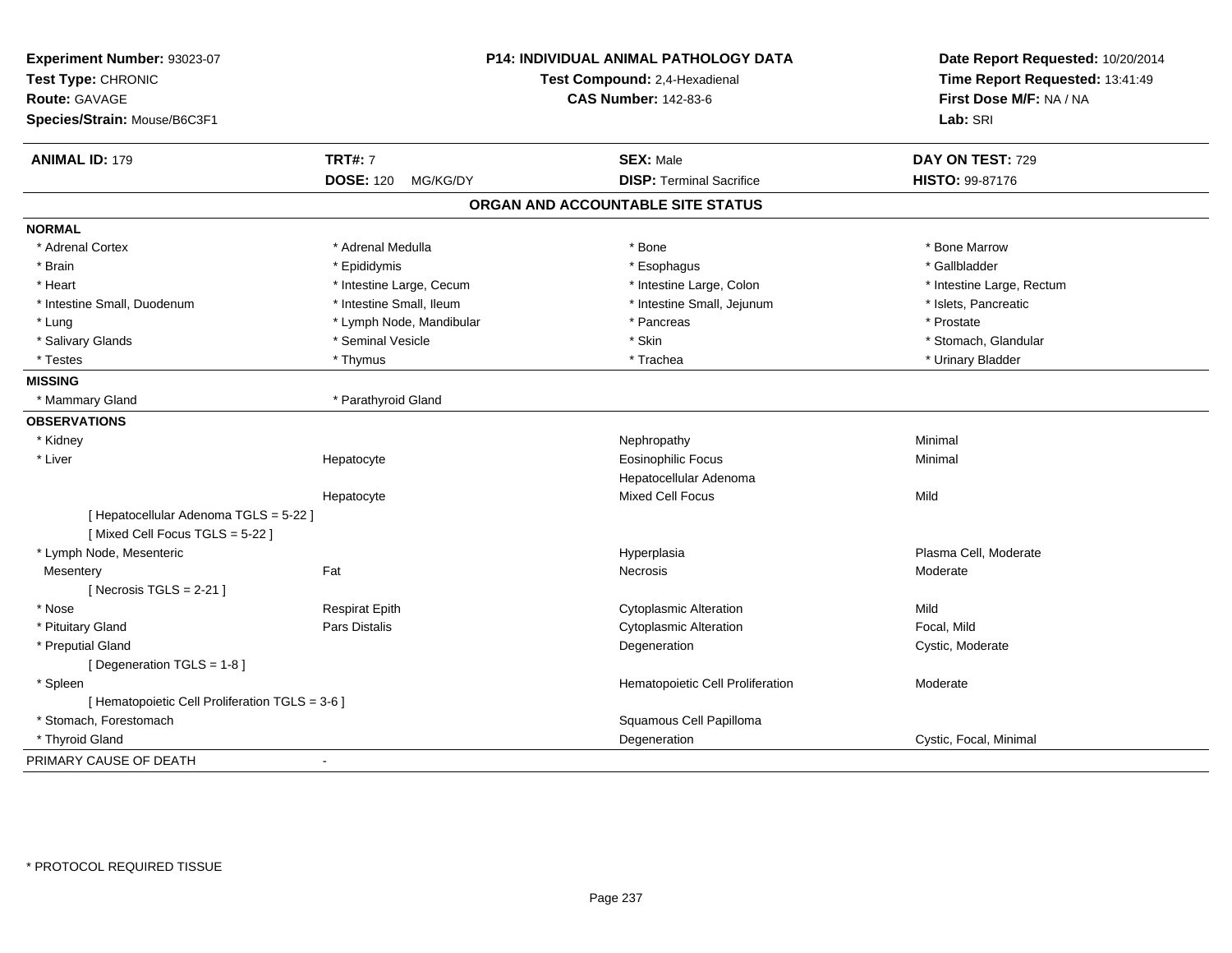| Experiment Number: 93023-07<br>Test Type: CHRONIC<br><b>Route: GAVAGE</b><br>Species/Strain: Mouse/B6C3F1 |                              | P14: INDIVIDUAL ANIMAL PATHOLOGY DATA<br>Test Compound: 2,4-Hexadienal<br><b>CAS Number: 142-83-6</b> | Date Report Requested: 10/20/2014<br>Time Report Requested: 13:41:49<br>First Dose M/F: NA / NA<br>Lab: SRI |
|-----------------------------------------------------------------------------------------------------------|------------------------------|-------------------------------------------------------------------------------------------------------|-------------------------------------------------------------------------------------------------------------|
| <b>ANIMAL ID: 180</b>                                                                                     | <b>TRT#: 7</b>               | <b>SEX: Male</b>                                                                                      | DAY ON TEST: 627                                                                                            |
|                                                                                                           | <b>DOSE: 120</b><br>MG/KG/DY | <b>DISP:</b> Moribund Sacrifice                                                                       | HISTO: 99-86247                                                                                             |
|                                                                                                           |                              | ORGAN AND ACCOUNTABLE SITE STATUS                                                                     |                                                                                                             |
| <b>NORMAL</b>                                                                                             |                              |                                                                                                       |                                                                                                             |
| * Adrenal Cortex                                                                                          | * Adrenal Medulla            | * Bone                                                                                                | * Bone Marrow                                                                                               |
| * Brain                                                                                                   | * Epididymis                 | * Esophagus                                                                                           | * Gallbladder                                                                                               |
| * Intestine Large, Cecum                                                                                  | * Intestine Large, Colon     | * Intestine Large, Rectum                                                                             | * Intestine Small, Duodenum                                                                                 |
| * Intestine Small, Ileum                                                                                  | * Intestine Small, Jejunum   | * Islets, Pancreatic                                                                                  | * Lymph Node, Mandibular                                                                                    |
| * Lymph Node, Mesenteric                                                                                  | * Pancreas                   | * Parathyroid Gland                                                                                   | * Pituitary Gland                                                                                           |
| * Preputial Gland                                                                                         | * Prostate                   | * Salivary Glands                                                                                     | * Seminal Vesicle                                                                                           |
| * Skin                                                                                                    | * Stomach, Glandular         | * Testes                                                                                              | * Thyroid Gland                                                                                             |
| * Trachea                                                                                                 | * Urinary Bladder            |                                                                                                       |                                                                                                             |
| <b>MISSING</b>                                                                                            |                              |                                                                                                       |                                                                                                             |
| * Mammary Gland                                                                                           |                              |                                                                                                       |                                                                                                             |
| <b>INSUFFICIENT TISSUE</b>                                                                                |                              |                                                                                                       |                                                                                                             |
| * Thymus                                                                                                  |                              |                                                                                                       |                                                                                                             |
| <b>OBSERVATIONS</b>                                                                                       |                              |                                                                                                       |                                                                                                             |
| * Heart                                                                                                   |                              | Alveolar/Bronchiolar Carcinoma                                                                        | Metastatic (Lung)                                                                                           |
| * Kidney                                                                                                  |                              | Alveolar/Bronchiolar Carcinoma                                                                        | Metastatic (Lung)                                                                                           |
| [ Alveolar/Bronchiolar Carcinoma TGLS = 3-5, 4-5 ]                                                        |                              |                                                                                                       |                                                                                                             |
| * Liver                                                                                                   |                              | Hepatocellular Carcinoma                                                                              |                                                                                                             |
|                                                                                                           |                              | <b>Infiltration Cellular</b>                                                                          | Mixed Cell, Mild                                                                                            |
| [ Hepatocellular Carcinoma TGLS = 5-22 ]                                                                  |                              |                                                                                                       |                                                                                                             |
| * Lung                                                                                                    | Mediastinum                  | Alveolar/Bronchiolar Carcinoma                                                                        | Metastatic (Lung)                                                                                           |
|                                                                                                           |                              | Alveolar/Bronchiolar Carcinoma                                                                        | Multiple                                                                                                    |
| [ Alveolar/Bronchiolar Carcinoma TGLS = 6-2 ]                                                             |                              |                                                                                                       |                                                                                                             |
| Mesentery                                                                                                 |                              | Alveolar/Bronchiolar Carcinoma                                                                        | Metastatic (Lung)                                                                                           |
|                                                                                                           | Fat                          | <b>Necrosis</b>                                                                                       | Moderate                                                                                                    |
| [ Necrosis TGLS = $1-21$ ]                                                                                |                              |                                                                                                       |                                                                                                             |
| * Nose                                                                                                    | <b>Respirat Epith</b>        | <b>Cytoplasmic Alteration</b>                                                                         | Mild                                                                                                        |
| * Spleen                                                                                                  |                              | Hematopoietic Cell Proliferation                                                                      | Moderate                                                                                                    |
| * Stomach, Forestomach                                                                                    | Epithelium                   | Hyperplasia                                                                                           | Squamous, Minimal                                                                                           |
|                                                                                                           |                              | Ulcer                                                                                                 | Focal, Minimal                                                                                              |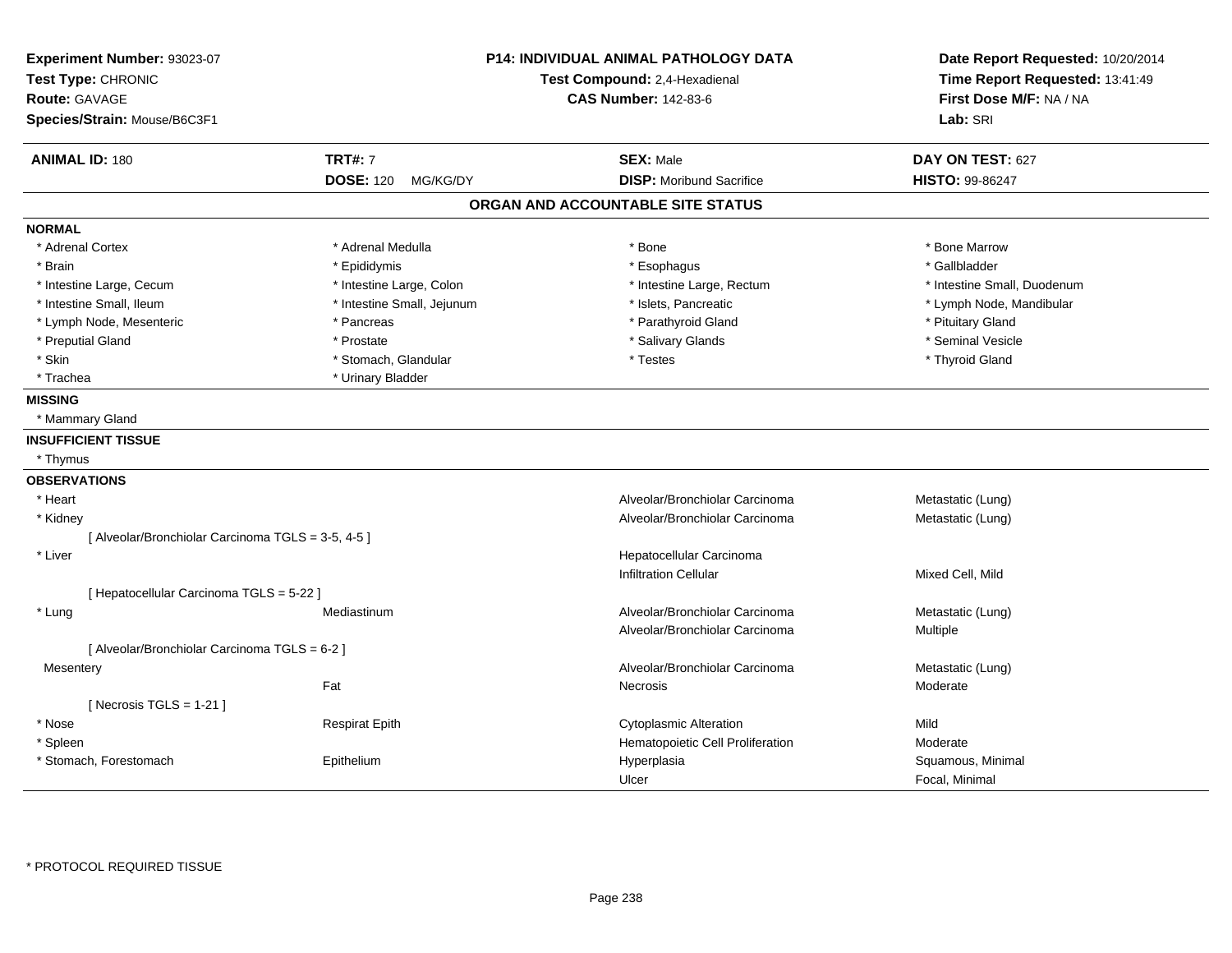| <b>Experiment Number: 93023-07</b><br><b>Test Type: CHRONIC</b><br><b>Route: GAVAGE</b> | <b>P14: INDIVIDUAL ANIMAL PATHOLOGY DATA</b><br><b>Test Compound: 2.4-Hexadienal</b><br><b>CAS Number: 142-83-6</b> |                                          | Date Report Requested: 10/20/2014<br>Time Report Requested: 13:41:49<br>First Dose M/F: NA / NA |
|-----------------------------------------------------------------------------------------|---------------------------------------------------------------------------------------------------------------------|------------------------------------------|-------------------------------------------------------------------------------------------------|
| Species/Strain: Mouse/B6C3F1                                                            |                                                                                                                     |                                          | Lab: SRI                                                                                        |
|                                                                                         |                                                                                                                     |                                          |                                                                                                 |
| <b>ANIMAL ID: 180</b>                                                                   | <b>TRT#:</b> 7                                                                                                      | <b>SEX: Male</b>                         | <b>DAY ON TEST: 627</b>                                                                         |
|                                                                                         | <b>DOSE: 120</b><br>MG/KG/DY                                                                                        | <b>DISP:</b> Moribund Sacrifice          | <b>HISTO: 99-86247</b>                                                                          |
|                                                                                         |                                                                                                                     | <b>ORGAN AND ACCOUNTABLE SITE STATUS</b> |                                                                                                 |
| PRIMARY CAUSE OF DEATH                                                                  | - Lung Alveolar/Bronchiolar Carcinoma                                                                               |                                          |                                                                                                 |
|                                                                                         |                                                                                                                     |                                          |                                                                                                 |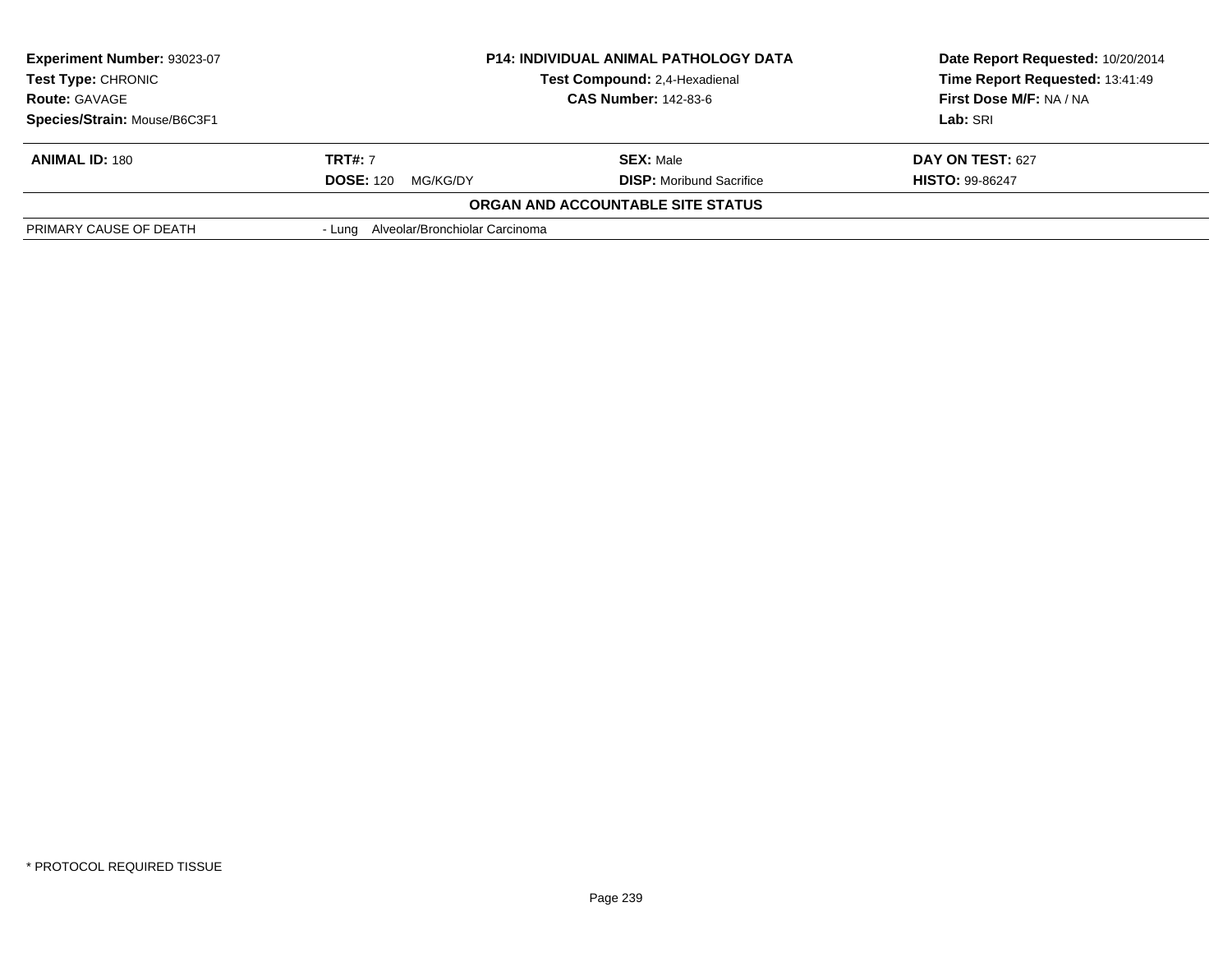| Experiment Number: 93023-07<br>Test Type: CHRONIC<br>Route: GAVAGE<br>Species/Strain: Mouse/B6C3F1 | <b>P14: INDIVIDUAL ANIMAL PATHOLOGY DATA</b><br>Test Compound: 2,4-Hexadienal<br><b>CAS Number: 142-83-6</b> |                                                     | Date Report Requested: 10/20/2014<br>Time Report Requested: 13:41:49<br>First Dose M/F: NA / NA<br>Lab: SRI |
|----------------------------------------------------------------------------------------------------|--------------------------------------------------------------------------------------------------------------|-----------------------------------------------------|-------------------------------------------------------------------------------------------------------------|
| <b>ANIMAL ID: 181</b>                                                                              | <b>TRT#: 7</b><br><b>DOSE: 120</b><br>MG/KG/DY                                                               | <b>SEX: Male</b><br><b>DISP: Terminal Sacrifice</b> | DAY ON TEST: 731<br>HISTO: 99-87177                                                                         |
|                                                                                                    |                                                                                                              | ORGAN AND ACCOUNTABLE SITE STATUS                   |                                                                                                             |
|                                                                                                    |                                                                                                              |                                                     |                                                                                                             |
| <b>NORMAL</b>                                                                                      |                                                                                                              |                                                     |                                                                                                             |
| * Adrenal Medulla                                                                                  | * Bone                                                                                                       | * Bone Marrow                                       | * Brain                                                                                                     |
| * Epididymis                                                                                       | * Esophagus                                                                                                  | * Gallbladder                                       | * Heart                                                                                                     |
| * Intestine Large, Cecum                                                                           | * Intestine Large, Colon                                                                                     | * Intestine Large, Rectum                           | * Intestine Small, Duodenum                                                                                 |
| * Intestine Small, Ileum                                                                           | * Intestine Small, Jejunum                                                                                   | * Islets. Pancreatic                                | Larynx                                                                                                      |
| * Lung                                                                                             | * Lymph Node, Mandibular                                                                                     | * Lymph Node, Mesenteric                            | * Pancreas                                                                                                  |
| * Parathyroid Gland                                                                                | * Pituitary Gland                                                                                            | * Prostate                                          | * Salivary Glands                                                                                           |
| * Seminal Vesicle                                                                                  | <b>Skeletal Muscle</b>                                                                                       | * Skin                                              | * Spleen                                                                                                    |
| * Stomach, Forestomach                                                                             | * Stomach, Glandular                                                                                         | * Testes                                            | * Thymus                                                                                                    |
| * Thyroid Gland                                                                                    | * Trachea                                                                                                    | * Urinary Bladder                                   |                                                                                                             |
| <b>MISSING</b>                                                                                     |                                                                                                              |                                                     |                                                                                                             |
| * Mammary Gland                                                                                    |                                                                                                              |                                                     |                                                                                                             |
| <b>OBSERVATIONS</b>                                                                                |                                                                                                              |                                                     |                                                                                                             |
| * Adrenal Cortex                                                                                   |                                                                                                              | <b>Cytoplasmic Alteration</b>                       | Focal, Minimal                                                                                              |
| * Kidney                                                                                           |                                                                                                              | Nephropathy                                         | Minimal                                                                                                     |
| * Liver                                                                                            | Hepatocyte                                                                                                   | Cytomegaly                                          | Mild                                                                                                        |
|                                                                                                    |                                                                                                              | Hepatocellular Carcinoma                            |                                                                                                             |
|                                                                                                    |                                                                                                              | <b>Infiltration Cellular</b>                        | Mixed Cell, Minimal                                                                                         |
|                                                                                                    | Hepatocyte                                                                                                   | Karyomegaly                                         | Mild                                                                                                        |
|                                                                                                    | Hepatocyte                                                                                                   | Vacuolization Cytoplasmic                           | Diffuse, Minimal                                                                                            |
| [ Hepatocellular Carcinoma TGLS = 2-21 ]                                                           |                                                                                                              |                                                     |                                                                                                             |
| * Nose                                                                                             | <b>Respirat Epith</b>                                                                                        | <b>Cytoplasmic Alteration</b>                       | Mild                                                                                                        |
| * Preputial Gland                                                                                  |                                                                                                              | Degeneration                                        | Cystic, Moderate                                                                                            |
| [ Degeneration TGLS = 1-8 ]                                                                        |                                                                                                              |                                                     |                                                                                                             |
| PRIMARY CAUSE OF DEATH                                                                             | $\blacksquare$                                                                                               |                                                     |                                                                                                             |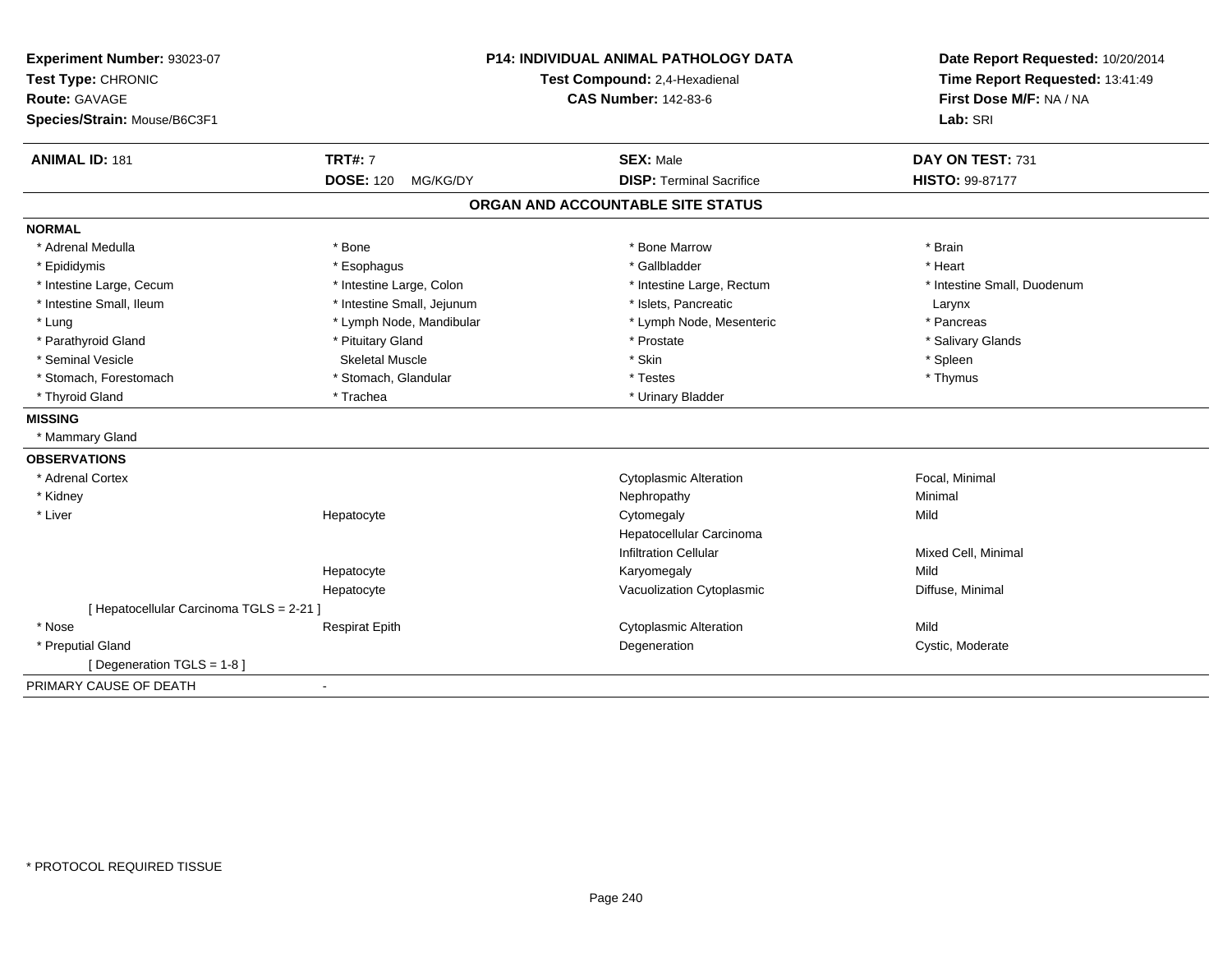| Experiment Number: 93023-07<br>Test Type: CHRONIC<br><b>Route: GAVAGE</b><br>Species/Strain: Mouse/B6C3F1 |                                                | P14: INDIVIDUAL ANIMAL PATHOLOGY DATA<br>Test Compound: 2,4-Hexadienal<br><b>CAS Number: 142-83-6</b> | Date Report Requested: 10/20/2014<br>Time Report Requested: 13:41:49<br>First Dose M/F: NA / NA<br>Lab: SRI |
|-----------------------------------------------------------------------------------------------------------|------------------------------------------------|-------------------------------------------------------------------------------------------------------|-------------------------------------------------------------------------------------------------------------|
| <b>ANIMAL ID: 182</b>                                                                                     | <b>TRT#: 7</b><br><b>DOSE: 120</b><br>MG/KG/DY | <b>SEX: Male</b><br><b>DISP: Natural Death</b>                                                        | DAY ON TEST: 239<br>HISTO: 98-82771                                                                         |
|                                                                                                           |                                                |                                                                                                       |                                                                                                             |
|                                                                                                           |                                                | ORGAN AND ACCOUNTABLE SITE STATUS                                                                     |                                                                                                             |
| <b>NORMAL</b>                                                                                             |                                                |                                                                                                       |                                                                                                             |
| * Adrenal Cortex                                                                                          | * Adrenal Medulla                              | * Bone                                                                                                | * Bone Marrow                                                                                               |
| * Brain                                                                                                   | * Esophagus                                    | * Heart                                                                                               | * Intestine Large, Colon                                                                                    |
| * Intestine Large, Rectum                                                                                 | * Intestine Small, Duodenum                    | * Islets, Pancreatic                                                                                  | * Kidney                                                                                                    |
| * Lymph Node, Mandibular                                                                                  | * Lymph Node, Mesenteric                       | * Pancreas                                                                                            | * Parathyroid Gland                                                                                         |
| * Pituitary Gland                                                                                         | * Preputial Gland                              | * Prostate                                                                                            | * Salivary Glands                                                                                           |
| * Seminal Vesicle                                                                                         | * Skin                                         | * Stomach, Forestomach                                                                                | * Stomach, Glandular                                                                                        |
| * Testes                                                                                                  | * Thymus                                       | * Thyroid Gland                                                                                       | * Trachea                                                                                                   |
| * Urinary Bladder                                                                                         |                                                |                                                                                                       |                                                                                                             |
| <b>MISSING</b>                                                                                            |                                                |                                                                                                       |                                                                                                             |
| * Gallbladder                                                                                             | * Mammary Gland                                |                                                                                                       |                                                                                                             |
| <b>AUTO PRECLUDES DIAG.</b>                                                                               |                                                |                                                                                                       |                                                                                                             |
| * Intestine Large, Cecum                                                                                  | * Intestine Small, Ileum                       | * Intestine Small, Jejunum                                                                            |                                                                                                             |
| <b>OBSERVATIONS</b>                                                                                       |                                                |                                                                                                       |                                                                                                             |
| * Epididymis                                                                                              |                                                | Hemorrhage                                                                                            | Mild                                                                                                        |
| [Hemorrhage $TGLS = 2-7-1$ ]                                                                              |                                                |                                                                                                       |                                                                                                             |
| * Liver                                                                                                   |                                                | Congestion                                                                                            | Focal, Mild                                                                                                 |
| [Congestion TGLS = $5-6, 5-6-1$ ]                                                                         |                                                |                                                                                                       |                                                                                                             |
| * Lung                                                                                                    |                                                | Congestion                                                                                            | Mild                                                                                                        |
| [Congestion TGLS = 6-2]                                                                                   |                                                |                                                                                                       |                                                                                                             |
| Mesentery                                                                                                 |                                                | Hemorrhage                                                                                            | Mild                                                                                                        |
| [Hemorrhage TGLS = $1-21$ ]                                                                               |                                                |                                                                                                       |                                                                                                             |
| * Nose                                                                                                    | <b>Respirat Epith</b>                          | <b>Cytoplasmic Alteration</b>                                                                         | Moderate                                                                                                    |
|                                                                                                           |                                                | Inflammation                                                                                          | Suppurative, Minimal                                                                                        |
| * Spleen                                                                                                  |                                                | <b>Depletion Cellular</b>                                                                             | Moderate                                                                                                    |
| [ Depletion Cellular TGLS = 4-6 ]                                                                         |                                                |                                                                                                       |                                                                                                             |
| PRIMARY CAUSE OF DEATH                                                                                    | - UNCERTAIN                                    |                                                                                                       |                                                                                                             |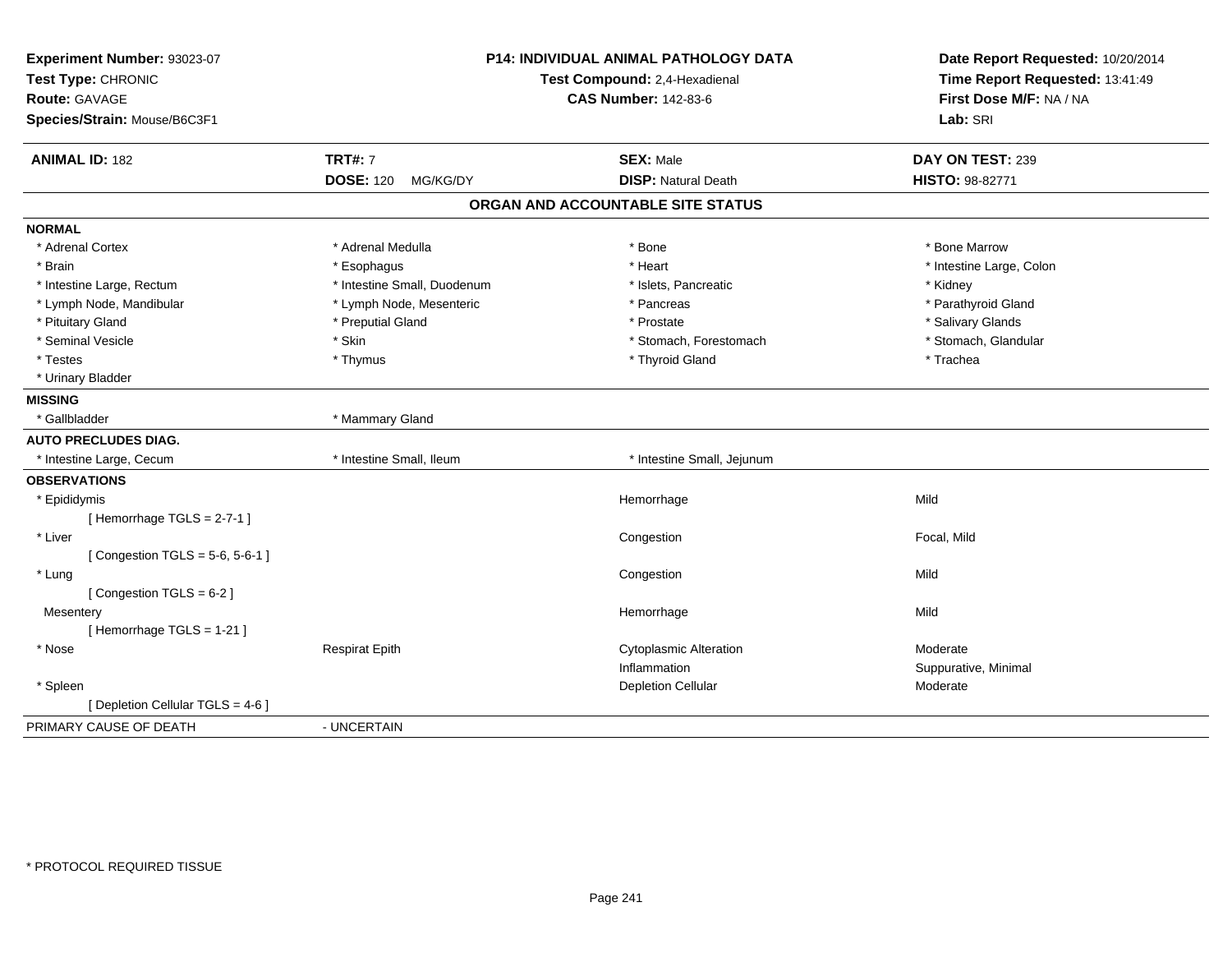| Experiment Number: 93023-07<br>Test Type: CHRONIC<br><b>Route: GAVAGE</b><br>Species/Strain: Mouse/B6C3F1 |                              | <b>P14: INDIVIDUAL ANIMAL PATHOLOGY DATA</b><br>Test Compound: 2,4-Hexadienal<br><b>CAS Number: 142-83-6</b> | Date Report Requested: 10/20/2014<br>Time Report Requested: 13:41:49<br>First Dose M/F: NA / NA<br>Lab: SRI |
|-----------------------------------------------------------------------------------------------------------|------------------------------|--------------------------------------------------------------------------------------------------------------|-------------------------------------------------------------------------------------------------------------|
| <b>ANIMAL ID: 183</b>                                                                                     | <b>TRT#: 7</b>               | <b>SEX: Male</b>                                                                                             | DAY ON TEST: 729                                                                                            |
|                                                                                                           | <b>DOSE: 120</b><br>MG/KG/DY | <b>DISP: Terminal Sacrifice</b>                                                                              | <b>HISTO: 99-87178</b>                                                                                      |
|                                                                                                           |                              | ORGAN AND ACCOUNTABLE SITE STATUS                                                                            |                                                                                                             |
| <b>NORMAL</b>                                                                                             |                              |                                                                                                              |                                                                                                             |
| * Adrenal Cortex                                                                                          | * Adrenal Medulla            | * Bone                                                                                                       | * Bone Marrow                                                                                               |
| * Brain                                                                                                   | * Epididymis                 | * Esophagus                                                                                                  | * Gallbladder                                                                                               |
| * Heart                                                                                                   | * Intestine Large, Cecum     | * Intestine Large, Colon                                                                                     | * Intestine Large, Rectum                                                                                   |
| * Intestine Small, Duodenum                                                                               | * Intestine Small, Ileum     | * Intestine Small, Jejunum                                                                                   | * Islets, Pancreatic                                                                                        |
| * Lymph Node, Mandibular                                                                                  | * Lymph Node, Mesenteric     | * Pancreas                                                                                                   | * Parathyroid Gland                                                                                         |
| * Pituitary Gland                                                                                         | * Preputial Gland            | * Prostate                                                                                                   | * Salivary Glands                                                                                           |
| * Seminal Vesicle                                                                                         | * Skin                       | * Spleen                                                                                                     | * Stomach, Glandular                                                                                        |
| * Testes                                                                                                  | * Thyroid Gland              | * Trachea                                                                                                    | * Urinary Bladder                                                                                           |
| <b>MISSING</b>                                                                                            |                              |                                                                                                              |                                                                                                             |
| * Mammary Gland                                                                                           |                              |                                                                                                              |                                                                                                             |
| <b>OBSERVATIONS</b>                                                                                       |                              |                                                                                                              |                                                                                                             |
| * Kidney                                                                                                  |                              | Nephropathy                                                                                                  | Mild                                                                                                        |
| * Liver                                                                                                   |                              | Hepatocellular Adenoma                                                                                       | Multiple                                                                                                    |
|                                                                                                           | Hepatocyte                   | Vacuolization Cytoplasmic                                                                                    | Focal, Mild                                                                                                 |
|                                                                                                           | Hepatocyte, Midzonal         | Vacuolization Cytoplasmic                                                                                    | Moderate                                                                                                    |
| [ Hepatocellular Adenoma TGLS = 1-21, 2-22, 5-21 ]                                                        |                              |                                                                                                              |                                                                                                             |
| * Lung                                                                                                    |                              | Alveolar/Bronchiolar Adenoma                                                                                 |                                                                                                             |
|                                                                                                           |                              | Alveolar/Bronchiolar Carcinoma                                                                               |                                                                                                             |
| [ Alveolar/Bronchiolar Adenoma TGLS = 4-23 ]                                                              |                              |                                                                                                              |                                                                                                             |
| [ Alveolar/Bronchiolar Carcinoma TGLS = 3-23 ]                                                            |                              |                                                                                                              |                                                                                                             |
| * Nose                                                                                                    | Olfactory Epi                | <b>Cytoplasmic Alteration</b>                                                                                | Minimal                                                                                                     |
|                                                                                                           | <b>Respirat Epith</b>        | <b>Cytoplasmic Alteration</b>                                                                                | Minimal                                                                                                     |
| * Stomach, Forestomach                                                                                    | Epithelium                   | Hyperplasia                                                                                                  | Squamous, Mild                                                                                              |
|                                                                                                           |                              | Inflammation                                                                                                 | Focal, Mild                                                                                                 |
|                                                                                                           |                              | Ulcer                                                                                                        | Mild                                                                                                        |
| [ Hyperplasia TGLS = 6-24 ]                                                                               |                              |                                                                                                              |                                                                                                             |
| * Thymus                                                                                                  |                              | Cyst                                                                                                         | Minimal                                                                                                     |
| Tooth                                                                                                     |                              | Malformation                                                                                                 | Moderate                                                                                                    |
| PRIMARY CAUSE OF DEATH                                                                                    |                              |                                                                                                              |                                                                                                             |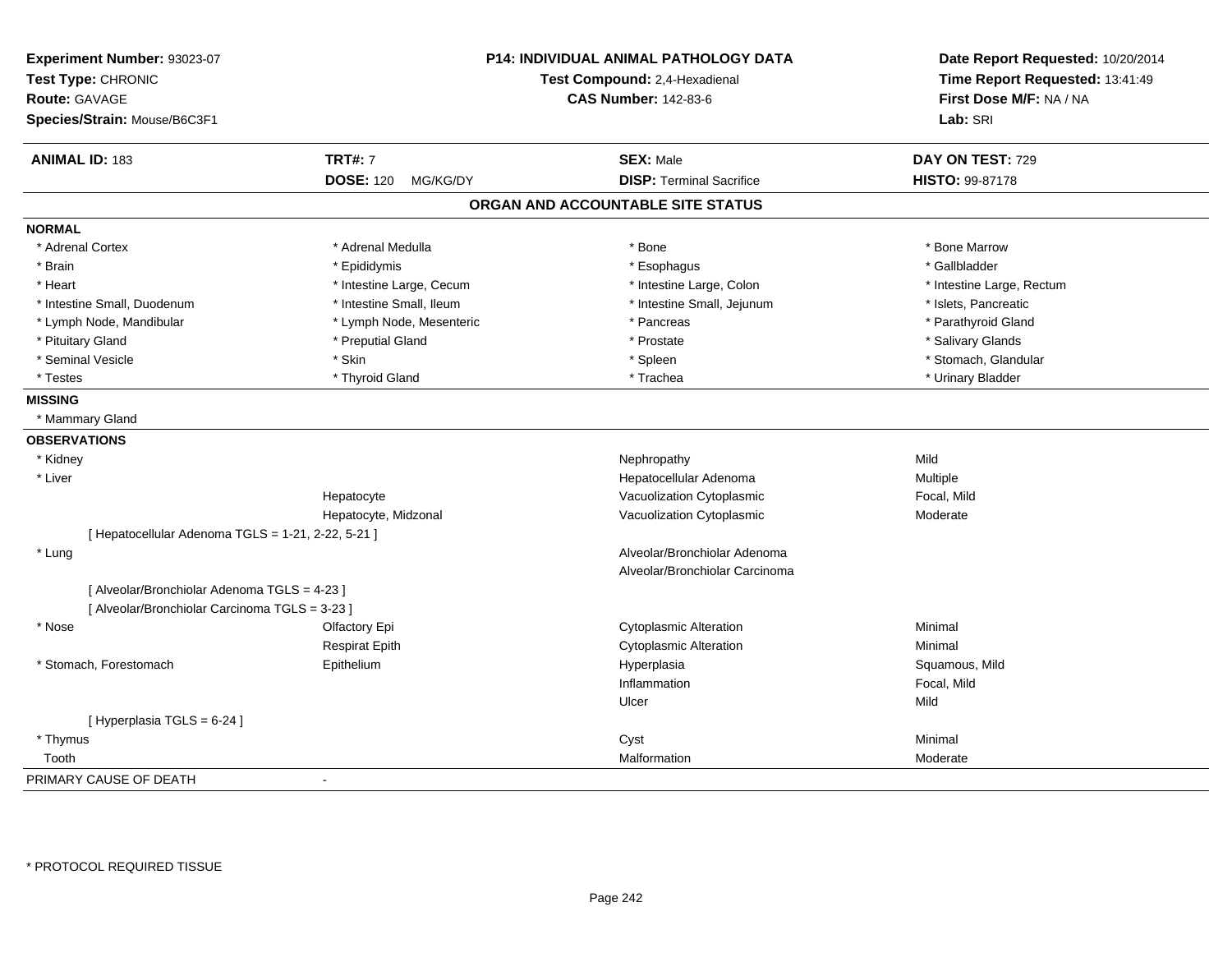| Experiment Number: 93023-07<br>Test Type: CHRONIC<br><b>Route: GAVAGE</b><br>Species/Strain: Mouse/B6C3F1 |                                       | P14: INDIVIDUAL ANIMAL PATHOLOGY DATA<br>Test Compound: 2,4-Hexadienal<br><b>CAS Number: 142-83-6</b> | Date Report Requested: 10/20/2014<br>Time Report Requested: 13:41:49<br>First Dose M/F: NA / NA<br>Lab: SRI |
|-----------------------------------------------------------------------------------------------------------|---------------------------------------|-------------------------------------------------------------------------------------------------------|-------------------------------------------------------------------------------------------------------------|
| <b>ANIMAL ID: 184</b>                                                                                     | <b>TRT#: 7</b>                        | <b>SEX: Male</b>                                                                                      | DAY ON TEST: 606                                                                                            |
|                                                                                                           | <b>DOSE: 120</b><br>MG/KG/DY          | <b>DISP:</b> Moribund Sacrifice                                                                       | HISTO: 99-86169                                                                                             |
|                                                                                                           |                                       | ORGAN AND ACCOUNTABLE SITE STATUS                                                                     |                                                                                                             |
| <b>NORMAL</b>                                                                                             |                                       |                                                                                                       |                                                                                                             |
| * Adrenal Medulla                                                                                         | * Bone                                | * Bone Marrow                                                                                         | * Brain                                                                                                     |
| * Epididymis                                                                                              | * Esophagus                           | * Gallbladder                                                                                         | * Intestine Large, Cecum                                                                                    |
| * Intestine Large, Colon                                                                                  | * Intestine Large, Rectum             | * Intestine Small, Duodenum                                                                           | * Intestine Small, Ileum                                                                                    |
| * Intestine Small, Jejunum                                                                                | * Islets, Pancreatic                  | * Lymph Node, Mandibular                                                                              | * Lymph Node, Mesenteric                                                                                    |
| * Pancreas                                                                                                | * Parathyroid Gland                   | * Pituitary Gland                                                                                     | * Preputial Gland                                                                                           |
| * Prostate                                                                                                | * Salivary Glands                     | * Seminal Vesicle                                                                                     | * Skin                                                                                                      |
| * Stomach, Glandular                                                                                      | * Testes                              | * Thyroid Gland                                                                                       | * Trachea                                                                                                   |
| * Urinary Bladder                                                                                         |                                       |                                                                                                       |                                                                                                             |
| <b>MISSING</b>                                                                                            |                                       |                                                                                                       |                                                                                                             |
| * Mammary Gland                                                                                           | * Thymus                              |                                                                                                       |                                                                                                             |
| <b>OBSERVATIONS</b>                                                                                       |                                       |                                                                                                       |                                                                                                             |
| * Adrenal Cortex                                                                                          | Subcapsular                           | Hyperplasia                                                                                           | Focal, Minimal                                                                                              |
| * Heart                                                                                                   |                                       | Inflammation                                                                                          | Chronic, Focal, Mild                                                                                        |
| [Inflammation TGLS = 3-5]                                                                                 |                                       |                                                                                                       |                                                                                                             |
| * Kidney                                                                                                  |                                       | Nephropathy                                                                                           | Mild                                                                                                        |
| * Liver                                                                                                   | Hepatocyte                            | <b>Eosinophilic Focus</b>                                                                             | Minimal                                                                                                     |
| * Lung                                                                                                    |                                       | Alveolar/Bronchiolar Carcinoma                                                                        |                                                                                                             |
|                                                                                                           |                                       | Hyperplasia                                                                                           | Histiocytic, Moderate                                                                                       |
| [ Alveolar/Bronchiolar Carcinoma TGLS = 2-2 ]                                                             |                                       |                                                                                                       |                                                                                                             |
| Mesentery                                                                                                 | Fat                                   | Necrosis                                                                                              | Moderate                                                                                                    |
| [ Necrosis $TGLS = 1-21$ ]                                                                                |                                       |                                                                                                       |                                                                                                             |
| * Nose                                                                                                    | <b>Respirat Epith</b>                 | <b>Cytoplasmic Alteration</b>                                                                         | Minimal                                                                                                     |
| * Spleen                                                                                                  |                                       | Hematopoietic Cell Proliferation                                                                      | Moderate                                                                                                    |
| * Stomach, Forestomach                                                                                    | Epithelium                            | Hyperplasia                                                                                           | Squamous, Mild                                                                                              |
| [ Hyperplasia TGLS = 4-4 ]                                                                                |                                       |                                                                                                       |                                                                                                             |
| PRIMARY CAUSE OF DEATH                                                                                    | - Lung Alveolar/Bronchiolar Carcinoma |                                                                                                       |                                                                                                             |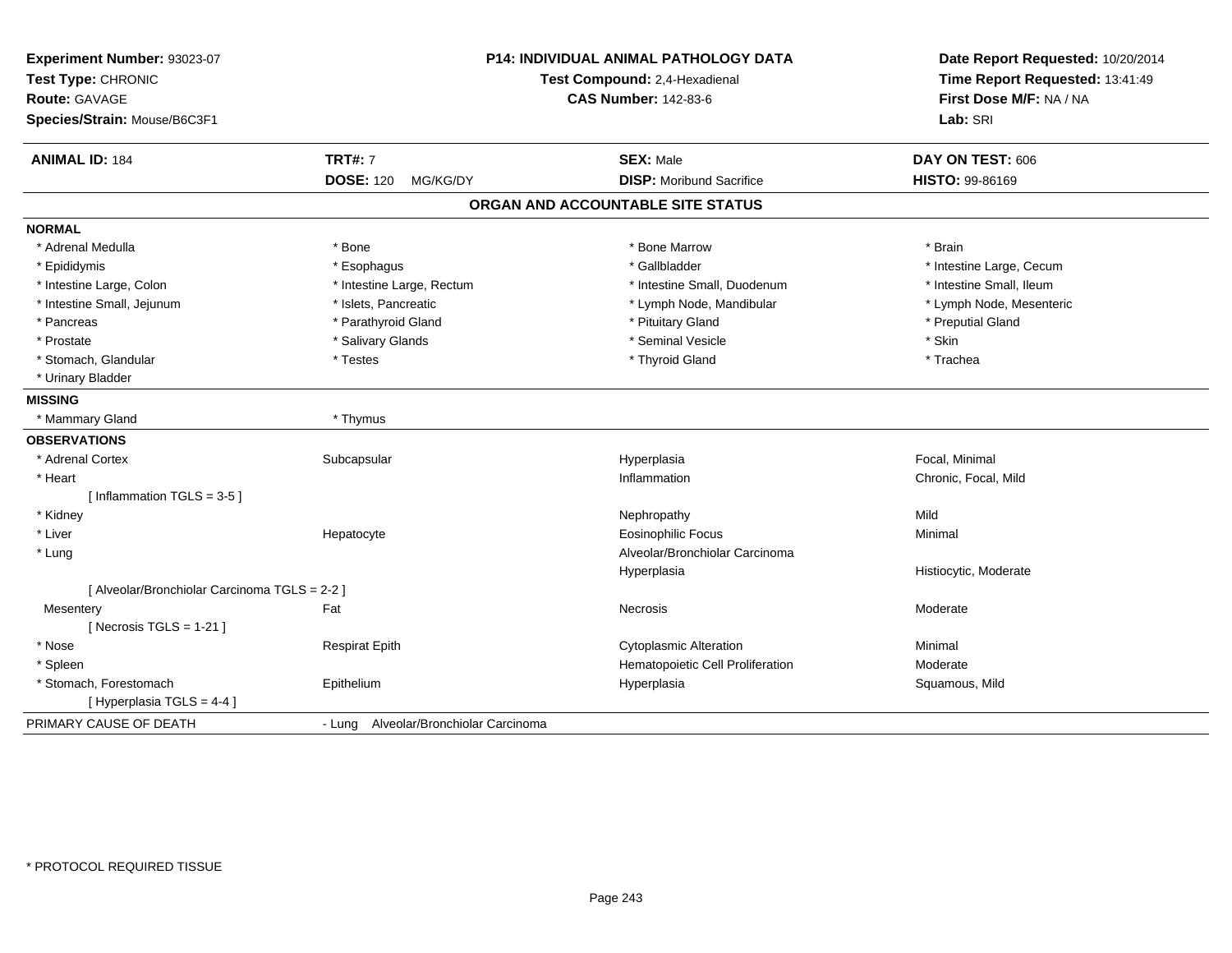| Experiment Number: 93023-07<br>Test Type: CHRONIC<br><b>Route: GAVAGE</b><br>Species/Strain: Mouse/B6C3F1 |                                                | <b>P14: INDIVIDUAL ANIMAL PATHOLOGY DATA</b><br>Test Compound: 2,4-Hexadienal<br><b>CAS Number: 142-83-6</b> | Date Report Requested: 10/20/2014<br>Time Report Requested: 13:41:49<br>First Dose M/F: NA / NA<br>Lab: SRI |
|-----------------------------------------------------------------------------------------------------------|------------------------------------------------|--------------------------------------------------------------------------------------------------------------|-------------------------------------------------------------------------------------------------------------|
|                                                                                                           |                                                |                                                                                                              |                                                                                                             |
| <b>ANIMAL ID: 185</b>                                                                                     | <b>TRT#: 7</b><br><b>DOSE: 120</b><br>MG/KG/DY | <b>SEX: Male</b><br><b>DISP: Terminal Sacrifice</b>                                                          | DAY ON TEST: 729<br><b>HISTO: 99-87179</b>                                                                  |
|                                                                                                           |                                                | ORGAN AND ACCOUNTABLE SITE STATUS                                                                            |                                                                                                             |
| <b>NORMAL</b>                                                                                             |                                                |                                                                                                              |                                                                                                             |
| * Adrenal Medulla                                                                                         | * Bone                                         | * Bone Marrow                                                                                                | * Brain                                                                                                     |
| * Epididymis                                                                                              | * Esophagus                                    | * Gallbladder                                                                                                | * Heart                                                                                                     |
| * Intestine Large, Cecum                                                                                  | * Intestine Large, Colon                       | * Intestine Large, Rectum                                                                                    | * Intestine Small, Duodenum                                                                                 |
| * Intestine Small, Ileum                                                                                  | * Intestine Small, Jejunum                     | * Islets, Pancreatic                                                                                         | * Lung                                                                                                      |
| * Lymph Node, Mandibular                                                                                  | * Lymph Node, Mesenteric                       | * Pancreas                                                                                                   | * Parathyroid Gland                                                                                         |
| * Preputial Gland                                                                                         | * Prostate                                     | * Salivary Glands                                                                                            | * Seminal Vesicle                                                                                           |
| * Skin                                                                                                    | * Testes                                       | * Thymus                                                                                                     | * Thyroid Gland                                                                                             |
| * Trachea                                                                                                 | * Urinary Bladder                              |                                                                                                              |                                                                                                             |
| <b>MISSING</b>                                                                                            |                                                |                                                                                                              |                                                                                                             |
| * Mammary Gland                                                                                           |                                                |                                                                                                              |                                                                                                             |
| <b>OBSERVATIONS</b>                                                                                       |                                                |                                                                                                              |                                                                                                             |
| * Adrenal Cortex                                                                                          |                                                | <b>Accessory Adrenal Cortical Nodule</b>                                                                     | Minimal                                                                                                     |
|                                                                                                           |                                                | <b>Cytoplasmic Alteration</b>                                                                                | Focal, Minimal                                                                                              |
| * Kidney                                                                                                  | <b>Renal Tubule</b>                            | Hyperplasia                                                                                                  | Focal, Mild                                                                                                 |
|                                                                                                           |                                                | Nephropathy                                                                                                  | Mild                                                                                                        |
| * Liver                                                                                                   |                                                | Hepatocellular Adenoma                                                                                       |                                                                                                             |
|                                                                                                           |                                                | <b>Infiltration Cellular</b>                                                                                 | Mixed Cell, Minimal                                                                                         |
|                                                                                                           | Hepatocyte                                     | Mixed Cell Focus                                                                                             | Minimal                                                                                                     |
| [ Hepatocellular Adenoma TGLS = 2-22 ]<br>[Mixed Cell Focus TGLS = 3-23]                                  |                                                |                                                                                                              |                                                                                                             |
| Mesentery                                                                                                 | Fat                                            | <b>Necrosis</b>                                                                                              | Moderate                                                                                                    |
| [Necrosis $TGLS = 1-21$ ]                                                                                 |                                                |                                                                                                              |                                                                                                             |
| * Nose                                                                                                    | Olfactory Epi                                  | <b>Cytoplasmic Alteration</b>                                                                                | Minimal                                                                                                     |
|                                                                                                           | <b>Respirat Epith</b>                          | <b>Cytoplasmic Alteration</b>                                                                                | Mild                                                                                                        |
| * Pituitary Gland                                                                                         | Pars Distalis                                  | Cyst                                                                                                         | Mild                                                                                                        |
| * Spleen                                                                                                  |                                                | Hematopoietic Cell Proliferation                                                                             | Mild                                                                                                        |
| * Stomach, Forestomach                                                                                    | Epithelium                                     | Hyperplasia<br>Squamous Cell Papilloma                                                                       | Squamous, Mild                                                                                              |
| [Squamous Cell Papilloma TGLS = 4-4.1]                                                                    |                                                |                                                                                                              |                                                                                                             |
| * Stomach, Glandular                                                                                      | Glands                                         | Degeneration                                                                                                 | Cystic, Focal, Mild                                                                                         |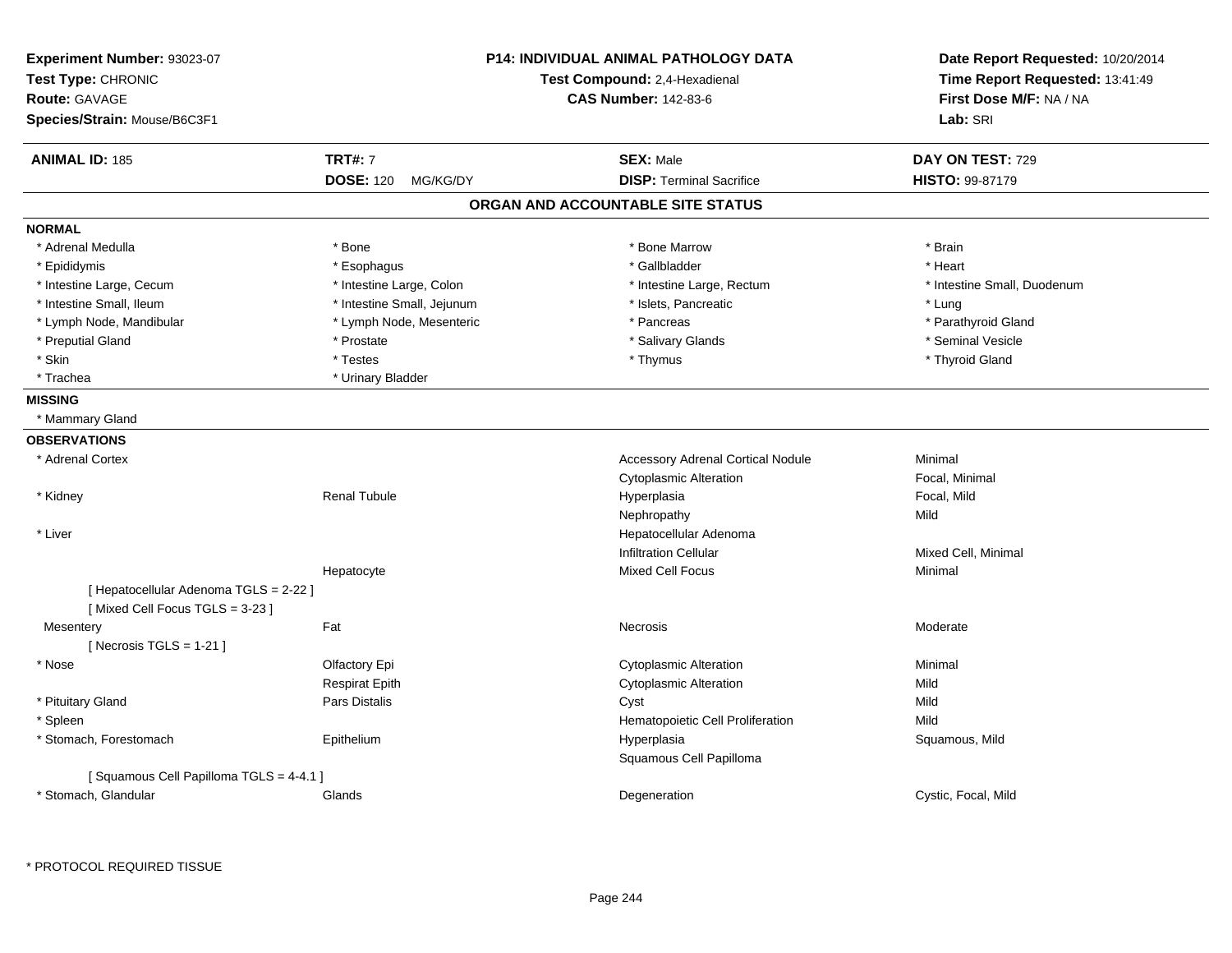| Experiment Number: 93023-07  | <b>P14: INDIVIDUAL ANIMAL PATHOLOGY DATA</b><br>Test Compound: 2,4-Hexadienal |                                   | Date Report Requested: 10/20/2014<br>Time Report Requested: 13:41:49 |
|------------------------------|-------------------------------------------------------------------------------|-----------------------------------|----------------------------------------------------------------------|
| <b>Test Type: CHRONIC</b>    |                                                                               |                                   |                                                                      |
| <b>Route: GAVAGE</b>         |                                                                               | <b>CAS Number: 142-83-6</b>       | First Dose M/F: NA / NA                                              |
| Species/Strain: Mouse/B6C3F1 |                                                                               |                                   | Lab: SRI                                                             |
| <b>ANIMAL ID: 185</b>        | <b>TRT#: 7</b>                                                                | <b>SEX: Male</b>                  | <b>DAY ON TEST: 729</b>                                              |
|                              | <b>DOSE: 120</b><br>MG/KG/DY                                                  | <b>DISP: Terminal Sacrifice</b>   | <b>HISTO: 99-87179</b>                                               |
|                              |                                                                               | ORGAN AND ACCOUNTABLE SITE STATUS |                                                                      |
| Tooth                        | <b>Peridont Tiss</b>                                                          | Inflammation                      | Chronic, Mild                                                        |
|                              |                                                                               | Malformation                      | Moderate                                                             |
| PRIMARY CAUSE OF DEATH       |                                                                               |                                   |                                                                      |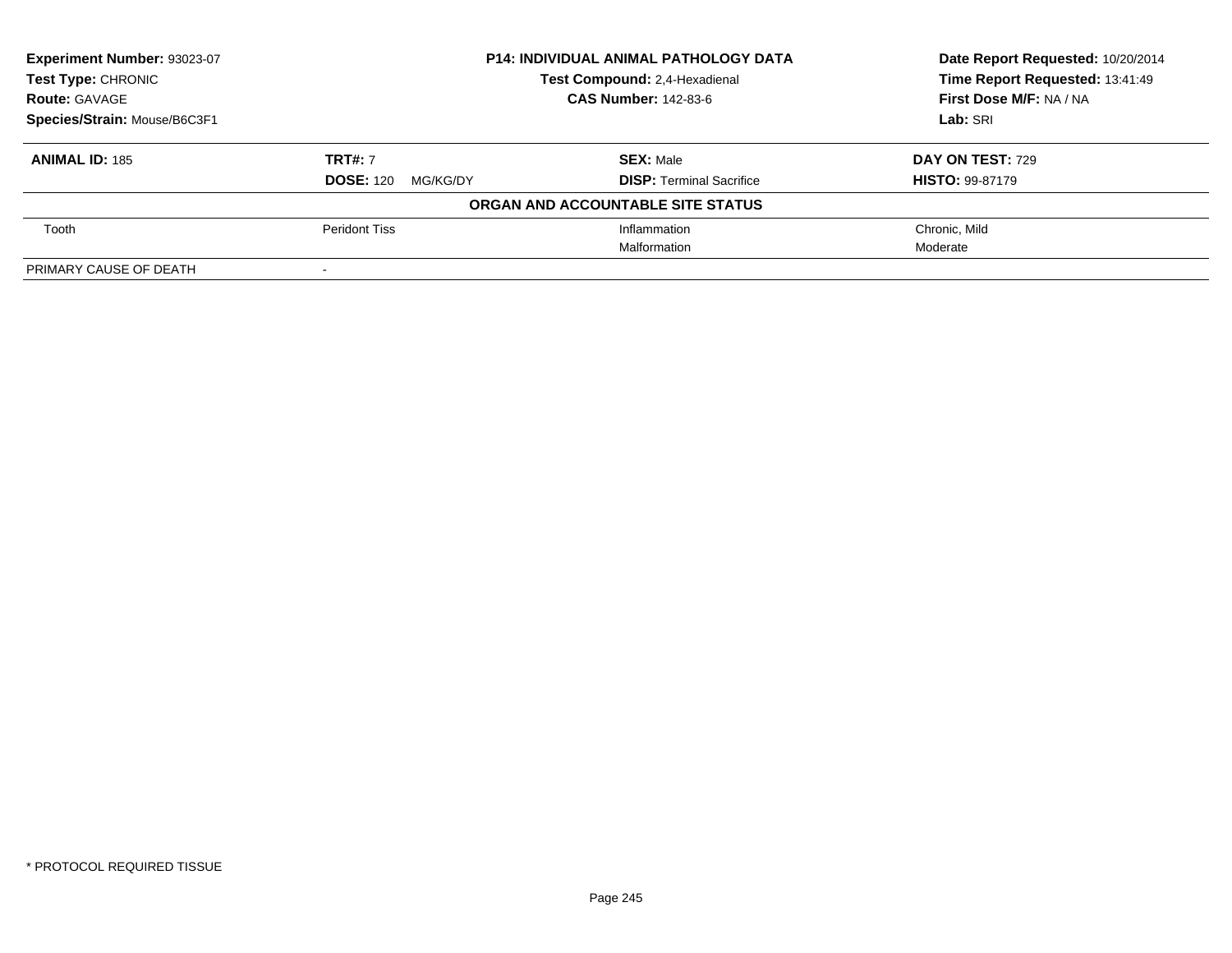| Experiment Number: 93023-07<br>Test Type: CHRONIC<br><b>Route: GAVAGE</b><br>Species/Strain: Mouse/B6C3F1 |                              | <b>P14: INDIVIDUAL ANIMAL PATHOLOGY DATA</b><br>Test Compound: 2,4-Hexadienal<br><b>CAS Number: 142-83-6</b> |                           |
|-----------------------------------------------------------------------------------------------------------|------------------------------|--------------------------------------------------------------------------------------------------------------|---------------------------|
| <b>ANIMAL ID: 186</b>                                                                                     | <b>TRT#: 7</b>               | <b>SEX: Male</b>                                                                                             | DAY ON TEST: 729          |
|                                                                                                           | <b>DOSE: 120</b><br>MG/KG/DY | <b>DISP: Terminal Sacrifice</b>                                                                              | HISTO: 99-87180           |
|                                                                                                           |                              | ORGAN AND ACCOUNTABLE SITE STATUS                                                                            |                           |
| <b>NORMAL</b>                                                                                             |                              |                                                                                                              |                           |
| * Adrenal Cortex                                                                                          | * Adrenal Medulla            | * Bone                                                                                                       | * Bone Marrow             |
| * Brain                                                                                                   | * Epididymis                 | * Esophagus                                                                                                  | * Gallbladder             |
| * Heart                                                                                                   | * Intestine Large, Cecum     | * Intestine Large, Colon                                                                                     | * Intestine Large, Rectum |
| * Intestine Small, Duodenum                                                                               | * Intestine Small, Ileum     | * Intestine Small, Jejunum                                                                                   | * Islets, Pancreatic      |
| * Lung                                                                                                    | * Lymph Node, Mandibular     | * Lymph Node, Mesenteric                                                                                     | * Pancreas                |
| * Parathyroid Gland                                                                                       | * Pituitary Gland            | * Preputial Gland                                                                                            | * Prostate                |
| * Salivary Glands                                                                                         | * Seminal Vesicle            | * Skin                                                                                                       | * Stomach, Forestomach    |
| * Stomach, Glandular                                                                                      | * Thymus                     | * Thyroid Gland                                                                                              | * Trachea                 |
| * Urinary Bladder                                                                                         |                              |                                                                                                              |                           |
| <b>MISSING</b>                                                                                            |                              |                                                                                                              |                           |
| * Mammary Gland                                                                                           |                              |                                                                                                              |                           |
| <b>OBSERVATIONS</b>                                                                                       |                              |                                                                                                              |                           |
| * Kidney                                                                                                  |                              | Nephropathy                                                                                                  | Mild                      |
| * Liver                                                                                                   |                              | Hepatocellular Carcinoma                                                                                     | Multiple                  |
|                                                                                                           |                              | <b>Infiltration Cellular</b>                                                                                 | Mixed Cell, Minimal       |
|                                                                                                           | Hepatocyte                   | <b>Mixed Cell Focus</b>                                                                                      | Mild                      |
|                                                                                                           | Hepatocyte                   | Necrosis                                                                                                     | Focal, Minimal            |
| [ Hepatocellular Carcinoma TGLS = 3-22, 4-23 ]                                                            |                              |                                                                                                              |                           |
| Mesentery                                                                                                 | Fat                          | Necrosis                                                                                                     | Moderate                  |
| [Necrosis $TGLS = 2-21$ ]                                                                                 |                              |                                                                                                              |                           |
| * Nose                                                                                                    | Olfactory Epi                | <b>Cytoplasmic Alteration</b>                                                                                | Mild                      |
|                                                                                                           | <b>Respirat Epith</b>        | Cytoplasmic Alteration                                                                                       | Mild                      |
| * Spleen                                                                                                  |                              | Hematopoietic Cell Proliferation                                                                             | Mild                      |
| * Testes                                                                                                  | <b>Interstit Cell</b>        | Adenoma                                                                                                      |                           |
| [Adenoma TGLS = $1-7$ ]                                                                                   |                              |                                                                                                              |                           |
| Tooth                                                                                                     |                              | Malformation                                                                                                 | Moderate                  |
| PRIMARY CAUSE OF DEATH                                                                                    |                              |                                                                                                              |                           |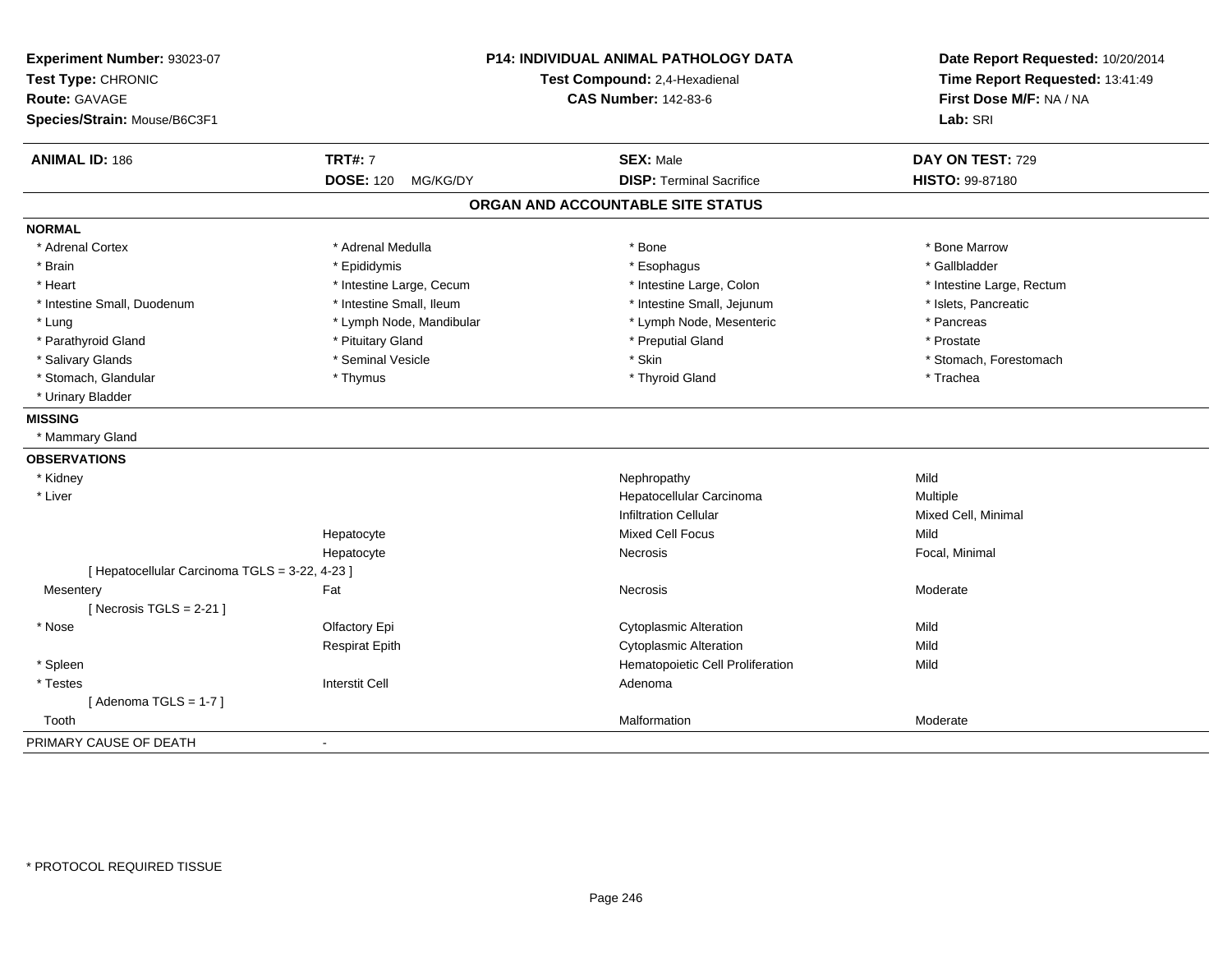| Experiment Number: 93023-07<br>Test Type: CHRONIC<br><b>Route: GAVAGE</b><br>Species/Strain: Mouse/B6C3F1 | <b>P14: INDIVIDUAL ANIMAL PATHOLOGY DATA</b><br>Test Compound: 2,4-Hexadienal<br><b>CAS Number: 142-83-6</b> |                                   | Date Report Requested: 10/20/2014<br>Time Report Requested: 13:41:49<br>First Dose M/F: NA / NA<br>Lab: SRI |
|-----------------------------------------------------------------------------------------------------------|--------------------------------------------------------------------------------------------------------------|-----------------------------------|-------------------------------------------------------------------------------------------------------------|
| <b>ANIMAL ID: 187</b>                                                                                     | <b>TRT#: 7</b>                                                                                               | <b>SEX: Male</b>                  | DAY ON TEST: 731                                                                                            |
|                                                                                                           | <b>DOSE: 120</b><br>MG/KG/DY                                                                                 | <b>DISP: Terminal Sacrifice</b>   | HISTO: 99-87181                                                                                             |
|                                                                                                           |                                                                                                              | ORGAN AND ACCOUNTABLE SITE STATUS |                                                                                                             |
| <b>NORMAL</b>                                                                                             |                                                                                                              |                                   |                                                                                                             |
| * Bone                                                                                                    | * Bone Marrow                                                                                                | * Brain                           | * Epididymis                                                                                                |
| * Esophagus                                                                                               | * Gallbladder                                                                                                | * Heart                           | * Intestine Large, Cecum                                                                                    |
| * Intestine Large, Colon                                                                                  | * Intestine Large, Rectum                                                                                    | * Intestine Small, Duodenum       | * Intestine Small, Ileum                                                                                    |
| * Intestine Small, Jejunum                                                                                | * Islets, Pancreatic                                                                                         | * Lung                            | * Lymph Node, Mandibular                                                                                    |
| * Lymph Node, Mesenteric                                                                                  | * Pancreas                                                                                                   | * Parathyroid Gland               | * Pituitary Gland                                                                                           |
| * Prostate                                                                                                | * Salivary Glands                                                                                            | * Seminal Vesicle                 | * Skin                                                                                                      |
| * Spleen                                                                                                  | * Stomach, Forestomach                                                                                       | * Stomach, Glandular              | * Testes                                                                                                    |
| * Thymus                                                                                                  | * Thyroid Gland                                                                                              | * Trachea                         | * Urinary Bladder                                                                                           |
| <b>MISSING</b>                                                                                            |                                                                                                              |                                   |                                                                                                             |
| * Mammary Gland                                                                                           |                                                                                                              |                                   |                                                                                                             |
| <b>OBSERVATIONS</b>                                                                                       |                                                                                                              |                                   |                                                                                                             |
| * Adrenal Cortex                                                                                          | Subcapsular                                                                                                  | Adenoma                           |                                                                                                             |
| * Adrenal Medulla                                                                                         |                                                                                                              | Pheochromocytoma Benign           |                                                                                                             |
| * Kidney                                                                                                  |                                                                                                              | Nephropathy                       | Mild                                                                                                        |
| * Liver                                                                                                   |                                                                                                              | Hepatocellular Adenoma            | Multiple                                                                                                    |
|                                                                                                           |                                                                                                              | <b>Infiltration Cellular</b>      | Mixed Cell, Minimal                                                                                         |
| [ Hepatocellular Adenoma TGLS = 3-6, 4-22 ]                                                               |                                                                                                              |                                   |                                                                                                             |
| Mesentery                                                                                                 | Fat                                                                                                          | <b>Necrosis</b>                   | Moderate                                                                                                    |
| [Necrosis TGLS = $2-21$ ]                                                                                 |                                                                                                              |                                   |                                                                                                             |
| * Nose                                                                                                    | Olfactory Epi                                                                                                | <b>Cytoplasmic Alteration</b>     | Mild                                                                                                        |
|                                                                                                           | <b>Respirat Epith</b>                                                                                        | <b>Cytoplasmic Alteration</b>     | Moderate                                                                                                    |
|                                                                                                           |                                                                                                              | Inflammation                      | Suppurative, Mild                                                                                           |
| * Preputial Gland                                                                                         |                                                                                                              | Degeneration                      | Cystic, Moderate                                                                                            |
| [Degeneration TGLS = 1-8]                                                                                 |                                                                                                              |                                   |                                                                                                             |
| Tooth                                                                                                     |                                                                                                              | Malformation                      | Minimal                                                                                                     |
| PRIMARY CAUSE OF DEATH                                                                                    |                                                                                                              |                                   |                                                                                                             |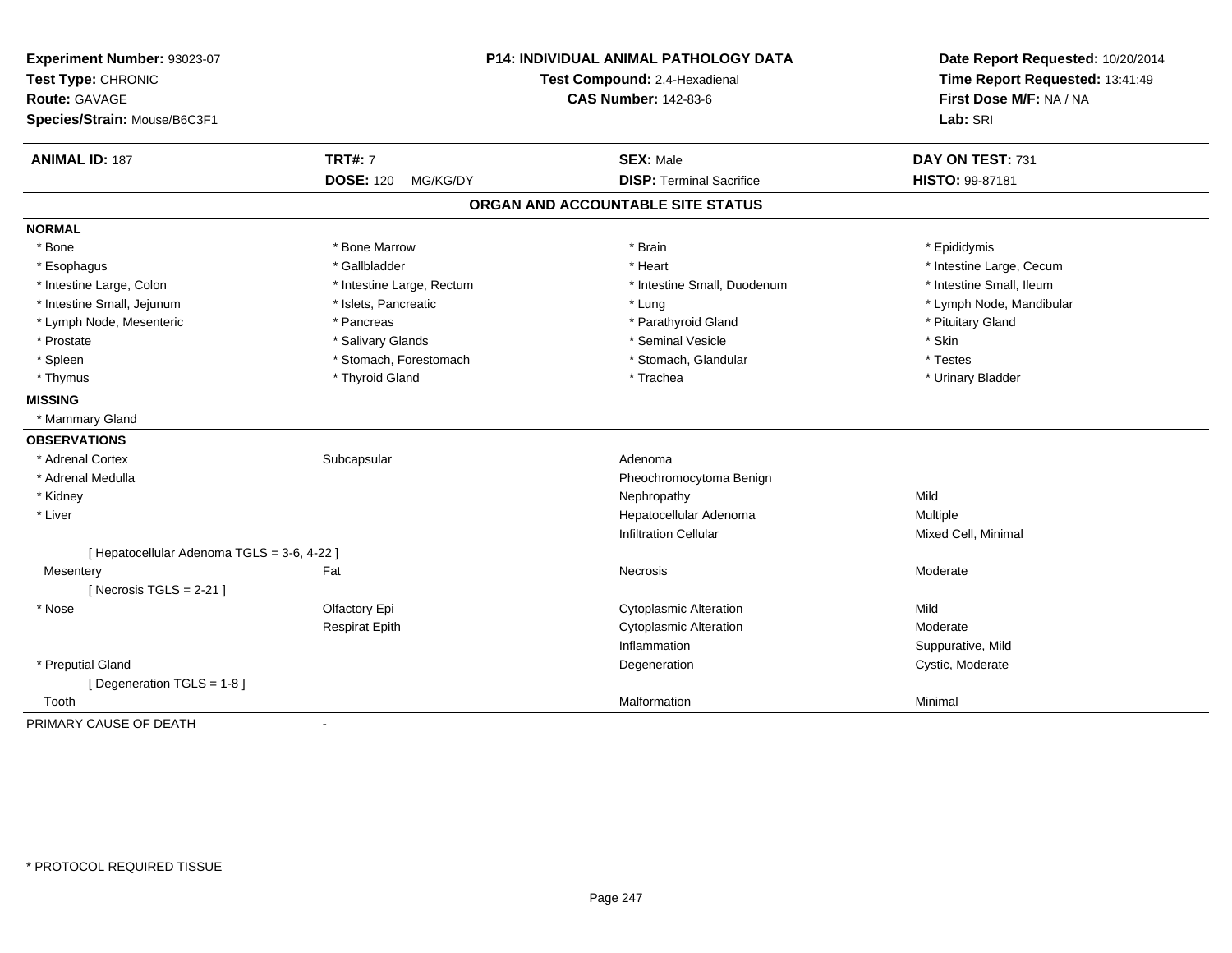| Experiment Number: 93023-07<br>Test Type: CHRONIC |                              | <b>P14: INDIVIDUAL ANIMAL PATHOLOGY DATA</b><br>Test Compound: 2,4-Hexadienal | Date Report Requested: 10/20/2014<br>Time Report Requested: 13:41:49 |
|---------------------------------------------------|------------------------------|-------------------------------------------------------------------------------|----------------------------------------------------------------------|
| Route: GAVAGE                                     |                              | <b>CAS Number: 142-83-6</b>                                                   | First Dose M/F: NA / NA                                              |
| Species/Strain: Mouse/B6C3F1                      |                              |                                                                               | Lab: SRI                                                             |
| <b>ANIMAL ID: 188</b>                             | <b>TRT#: 7</b>               | <b>SEX: Male</b>                                                              | DAY ON TEST: 729                                                     |
|                                                   | <b>DOSE: 120</b><br>MG/KG/DY | <b>DISP: Terminal Sacrifice</b>                                               | <b>HISTO: 99-87182</b>                                               |
|                                                   |                              | ORGAN AND ACCOUNTABLE SITE STATUS                                             |                                                                      |
| <b>NORMAL</b>                                     |                              |                                                                               |                                                                      |
| * Adrenal Medulla                                 | * Bone                       | * Bone Marrow                                                                 | * Brain                                                              |
| * Epididymis                                      | * Esophagus                  | * Gallbladder                                                                 | * Heart                                                              |
| * Intestine Large, Cecum                          | * Intestine Large, Colon     | * Intestine Large, Rectum                                                     | * Intestine Small, Duodenum                                          |
| * Intestine Small, Ileum                          | * Intestine Small, Jejunum   | * Islets, Pancreatic                                                          | * Lung                                                               |
| * Lymph Node, Mandibular                          | * Lymph Node, Mesenteric     | * Pancreas                                                                    | * Pituitary Gland                                                    |
| * Preputial Gland                                 | * Prostate                   | * Salivary Glands                                                             | * Seminal Vesicle                                                    |
| * Skin                                            | * Stomach, Glandular         | * Thymus                                                                      | * Thyroid Gland                                                      |
| * Trachea                                         | * Urinary Bladder            |                                                                               |                                                                      |
| <b>MISSING</b>                                    |                              |                                                                               |                                                                      |
| * Mammary Gland                                   | * Parathyroid Gland          | * Spleen                                                                      |                                                                      |
| <b>OBSERVATIONS</b>                               |                              |                                                                               |                                                                      |
| * Adrenal Cortex                                  |                              | <b>Cytoplasmic Alteration</b>                                                 | Focal, Mild                                                          |
| * Kidney                                          |                              | Nephropathy                                                                   | Mild                                                                 |
| * Liver                                           |                              | Hepatocellular Adenoma                                                        |                                                                      |
|                                                   |                              | <b>Infiltration Cellular</b>                                                  | Mixed Cell, Minimal                                                  |
| [ Hepatocellular Adenoma TGLS = 3-21 ]            |                              |                                                                               |                                                                      |
| * Nose                                            | <b>Respirat Epith</b>        | <b>Cytoplasmic Alteration</b>                                                 | Moderate                                                             |
|                                                   |                              | Inflammation                                                                  | Suppurative, Minimal                                                 |
| * Stomach, Forestomach                            | Epithelium                   | Hyperplasia                                                                   | Squamous, Minimal                                                    |
| * Testes                                          | <b>Interstit Cell</b>        | Adenoma                                                                       |                                                                      |
| [Adenoma TGLS = $1-7$ ]                           |                              |                                                                               |                                                                      |
| Tooth                                             | <b>Peridont Tiss</b>         | Inflammation                                                                  | Chronic, Marked                                                      |
| PRIMARY CAUSE OF DEATH                            |                              |                                                                               |                                                                      |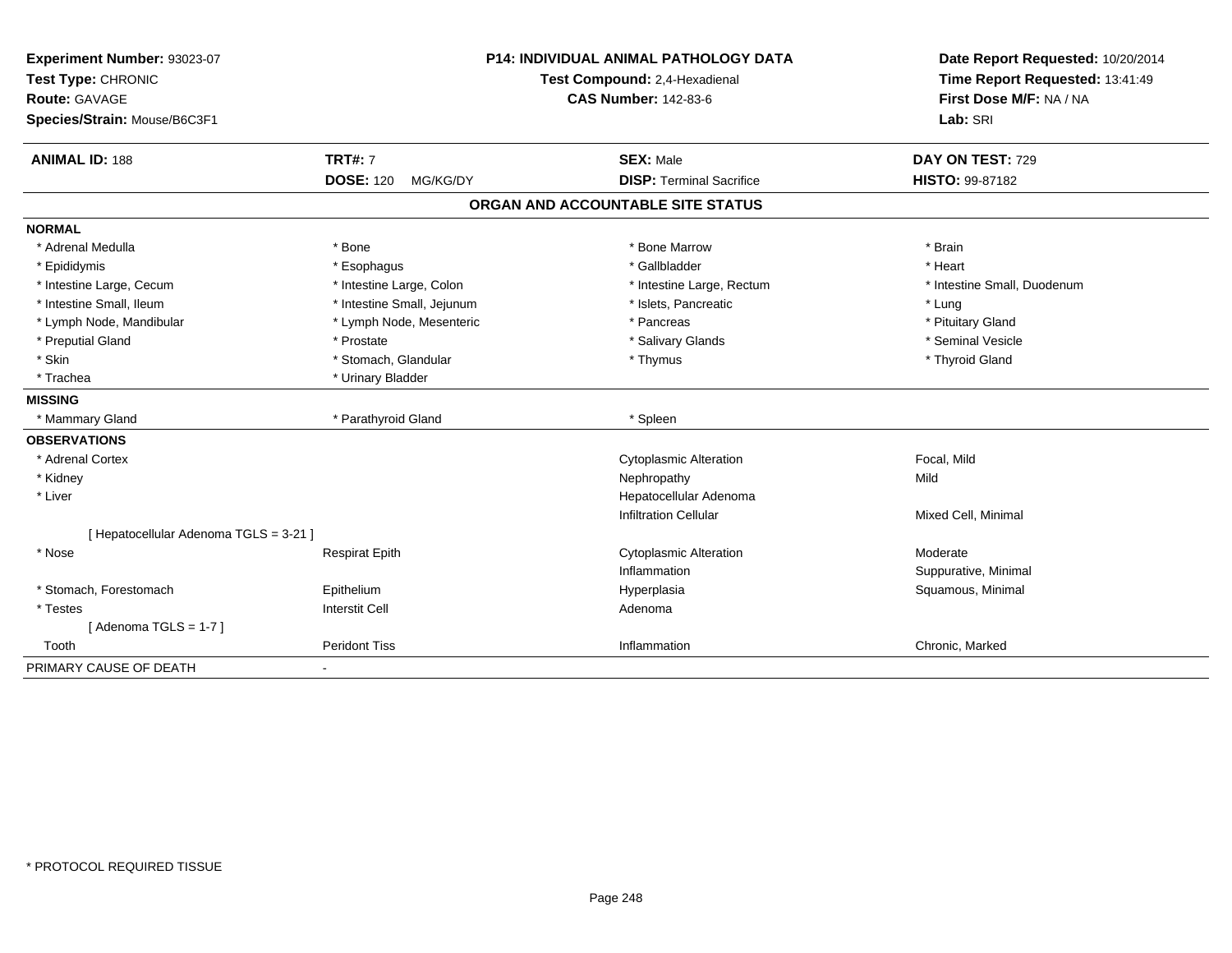| Experiment Number: 93023-07<br>Test Type: CHRONIC<br><b>Route: GAVAGE</b><br>Species/Strain: Mouse/B6C3F1 |                                       | <b>P14: INDIVIDUAL ANIMAL PATHOLOGY DATA</b><br>Test Compound: 2,4-Hexadienal<br><b>CAS Number: 142-83-6</b> | Date Report Requested: 10/20/2014<br>Time Report Requested: 13:41:49<br>First Dose M/F: NA / NA<br>Lab: SRI |
|-----------------------------------------------------------------------------------------------------------|---------------------------------------|--------------------------------------------------------------------------------------------------------------|-------------------------------------------------------------------------------------------------------------|
| <b>ANIMAL ID: 189</b>                                                                                     | <b>TRT#: 7</b>                        | <b>SEX: Male</b>                                                                                             | DAY ON TEST: 504                                                                                            |
|                                                                                                           | <b>DOSE: 120</b><br>MG/KG/DY          | <b>DISP:</b> Moribund Sacrifice                                                                              | HISTO: 98-85141                                                                                             |
|                                                                                                           |                                       | ORGAN AND ACCOUNTABLE SITE STATUS                                                                            |                                                                                                             |
| <b>NORMAL</b>                                                                                             |                                       |                                                                                                              |                                                                                                             |
| * Adrenal Cortex                                                                                          | * Adrenal Medulla                     | * Bone                                                                                                       | * Bone Marrow                                                                                               |
| * Brain                                                                                                   | * Epididymis                          | * Esophagus                                                                                                  | * Heart                                                                                                     |
| * Intestine Large, Cecum                                                                                  | * Intestine Large, Colon              | * Intestine Large, Rectum                                                                                    | * Intestine Small, Duodenum                                                                                 |
| * Intestine Small, Ileum                                                                                  | * Intestine Small, Jejunum            | * Islets, Pancreatic                                                                                         | * Kidney                                                                                                    |
| * Lymph Node, Mandibular                                                                                  | * Lymph Node, Mesenteric              | * Mammary Gland                                                                                              | * Pancreas                                                                                                  |
| * Parathyroid Gland                                                                                       | * Pituitary Gland                     | * Preputial Gland                                                                                            | * Prostate                                                                                                  |
| * Salivary Glands                                                                                         | * Seminal Vesicle                     | * Skin                                                                                                       | * Spleen                                                                                                    |
| * Stomach, Forestomach                                                                                    | * Stomach, Glandular                  | * Testes                                                                                                     | * Thymus                                                                                                    |
| * Thyroid Gland                                                                                           | * Trachea                             | * Urinary Bladder                                                                                            |                                                                                                             |
| <b>MISSING</b>                                                                                            |                                       |                                                                                                              |                                                                                                             |
| * Gallbladder                                                                                             |                                       |                                                                                                              |                                                                                                             |
| <b>OBSERVATIONS</b>                                                                                       |                                       |                                                                                                              |                                                                                                             |
| * Liver                                                                                                   |                                       | Congestion                                                                                                   | Focal, Mild                                                                                                 |
|                                                                                                           |                                       | Hemorrhage                                                                                                   | Focal, Moderate                                                                                             |
|                                                                                                           |                                       | Hepatoblastoma                                                                                               |                                                                                                             |
| [Congestion TGLS = 3-22]<br>[Hemorrhage TGLS = 3-22]<br>[Hepatoblastoma TGLS = 4-23]                      |                                       |                                                                                                              |                                                                                                             |
| * Lung                                                                                                    | Lymphatic, Mediastinum                | Alveolar/Bronchiolar Carcinoma                                                                               | Metastatic (Lung)                                                                                           |
|                                                                                                           |                                       | Alveolar/Bronchiolar Carcinoma                                                                               |                                                                                                             |
|                                                                                                           |                                       | Hyperplasia                                                                                                  | Histiocytic, Moderate                                                                                       |
| [ Alveolar/Bronchiolar Carcinoma TGLS = 1-21 ]<br>[ Alveolar/Bronchiolar Carcinoma TGLS = 2-2 ]           |                                       |                                                                                                              |                                                                                                             |
| Lymph Node                                                                                                | <b>Bronchial</b>                      | Alveolar/Bronchiolar Carcinoma                                                                               | Metastatic (Lung)                                                                                           |
| [ Alveolar/Bronchiolar Carcinoma TGLS = 1-21 ]                                                            |                                       |                                                                                                              |                                                                                                             |
| * Nose                                                                                                    | <b>Respirat Epith</b>                 | <b>Cytoplasmic Alteration</b>                                                                                | Minimal                                                                                                     |
|                                                                                                           |                                       | Inflammation                                                                                                 | Suppurative, Minimal                                                                                        |
| Tooth                                                                                                     |                                       | Malformation                                                                                                 | Minimal                                                                                                     |
| PRIMARY CAUSE OF DEATH                                                                                    | - Lung Alveolar/Bronchiolar Carcinoma |                                                                                                              |                                                                                                             |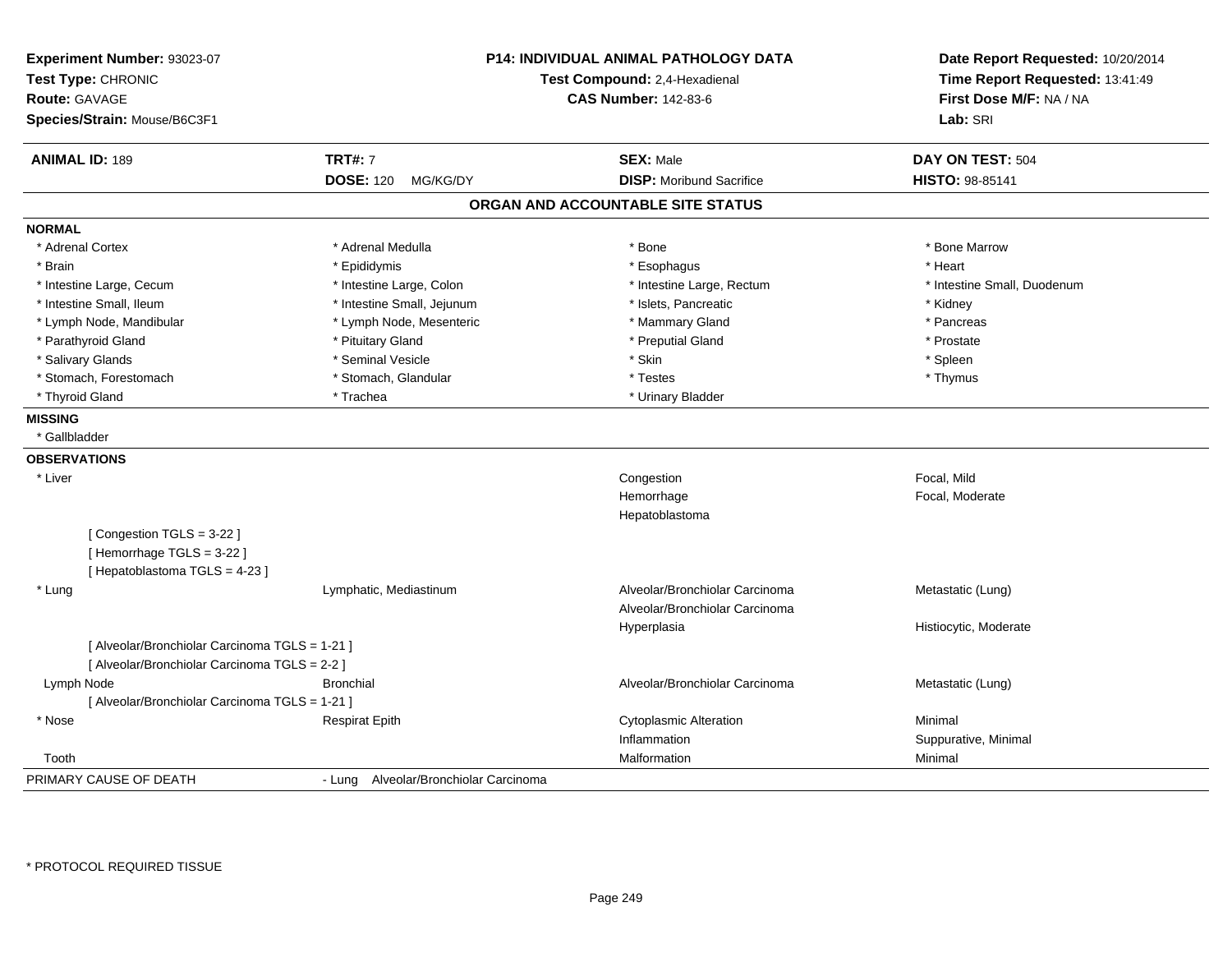| Experiment Number: 93023-07<br>Test Type: CHRONIC<br><b>Route: GAVAGE</b><br>Species/Strain: Mouse/B6C3F1 |                              | P14: INDIVIDUAL ANIMAL PATHOLOGY DATA<br>Test Compound: 2,4-Hexadienal<br><b>CAS Number: 142-83-6</b> | Date Report Requested: 10/20/2014<br>Time Report Requested: 13:41:49<br>First Dose M/F: NA / NA<br>Lab: SRI |
|-----------------------------------------------------------------------------------------------------------|------------------------------|-------------------------------------------------------------------------------------------------------|-------------------------------------------------------------------------------------------------------------|
| <b>ANIMAL ID: 190</b>                                                                                     | <b>TRT#: 7</b>               | <b>SEX: Male</b>                                                                                      | DAY ON TEST: 731                                                                                            |
|                                                                                                           | <b>DOSE: 120</b><br>MG/KG/DY | <b>DISP: Terminal Sacrifice</b>                                                                       | HISTO: 99-87183                                                                                             |
|                                                                                                           |                              | ORGAN AND ACCOUNTABLE SITE STATUS                                                                     |                                                                                                             |
| <b>NORMAL</b>                                                                                             |                              |                                                                                                       |                                                                                                             |
| * Adrenal Medulla                                                                                         | * Bone                       | * Bone Marrow                                                                                         | * Brain                                                                                                     |
| * Epididymis                                                                                              | * Esophagus                  | * Gallbladder                                                                                         | * Heart                                                                                                     |
| * Intestine Large, Cecum                                                                                  | * Intestine Large, Colon     | * Intestine Large, Rectum                                                                             | * Intestine Small, Duodenum                                                                                 |
| * Intestine Small, Ileum                                                                                  | * Intestine Small, Jejunum   | * Islets, Pancreatic                                                                                  | * Lymph Node, Mesenteric                                                                                    |
| * Pancreas                                                                                                | * Parathyroid Gland          | * Pituitary Gland                                                                                     | * Preputial Gland                                                                                           |
| * Prostate                                                                                                | * Salivary Glands            | * Seminal Vesicle                                                                                     | * Skin                                                                                                      |
| * Testes                                                                                                  | * Thyroid Gland              | * Trachea                                                                                             | * Urinary Bladder                                                                                           |
| <b>MISSING</b>                                                                                            |                              |                                                                                                       |                                                                                                             |
| * Mammary Gland                                                                                           |                              |                                                                                                       |                                                                                                             |
| <b>OBSERVATIONS</b>                                                                                       |                              |                                                                                                       |                                                                                                             |
| * Adrenal Cortex                                                                                          |                              | <b>Cytoplasmic Alteration</b>                                                                         | Focal, Mild                                                                                                 |
| * Kidney                                                                                                  |                              | Nephropathy                                                                                           | Mild                                                                                                        |
| * Liver                                                                                                   |                              | Hepatocellular Carcinoma                                                                              | Multiple                                                                                                    |
|                                                                                                           |                              | <b>Infiltration Cellular</b>                                                                          | Mixed Cell, Minimal                                                                                         |
| [ Hepatocellular Carcinoma TGLS = 2-6 ]                                                                   |                              |                                                                                                       |                                                                                                             |
| * Lung                                                                                                    |                              | Hepatocellular Carcinoma                                                                              | Metastatic (Liver)                                                                                          |
| * Lymph Node, Mandibular                                                                                  |                              | Hyperplasia                                                                                           | Plasma Cell, Mild                                                                                           |
|                                                                                                           |                              | Hyperplasia                                                                                           | Lymphoid, Moderate                                                                                          |
| Mesentery                                                                                                 | Fat                          | Necrosis                                                                                              | Moderate                                                                                                    |
| [ Necrosis TGLS = $1-21$ ]                                                                                |                              |                                                                                                       |                                                                                                             |
| * Nose                                                                                                    | Olfactory Epi                | <b>Cytoplasmic Alteration</b>                                                                         | Mild                                                                                                        |
|                                                                                                           | <b>Respirat Epith</b>        | <b>Cytoplasmic Alteration</b>                                                                         | Moderate                                                                                                    |
| * Spleen                                                                                                  |                              | Hematopoietic Cell Proliferation                                                                      | Moderate                                                                                                    |
| * Stomach, Forestomach                                                                                    | Epithelium                   | Hyperplasia                                                                                           | Squamous, Mild                                                                                              |
|                                                                                                           |                              | Ulcer                                                                                                 | Mild                                                                                                        |
| [ Hyperplasia TGLS = 4-23 ]<br>[ $Ulec$ TGLS = 4-23 ]                                                     |                              |                                                                                                       |                                                                                                             |
| * Stomach, Glandular                                                                                      | Glands                       | Degeneration                                                                                          | Cystic, Focal, Mild                                                                                         |
| * Thymus                                                                                                  |                              | Cyst                                                                                                  | Mild                                                                                                        |
| Tooth                                                                                                     | <b>Peridont Tiss</b>         | Inflammation                                                                                          | Chronic, Mild                                                                                               |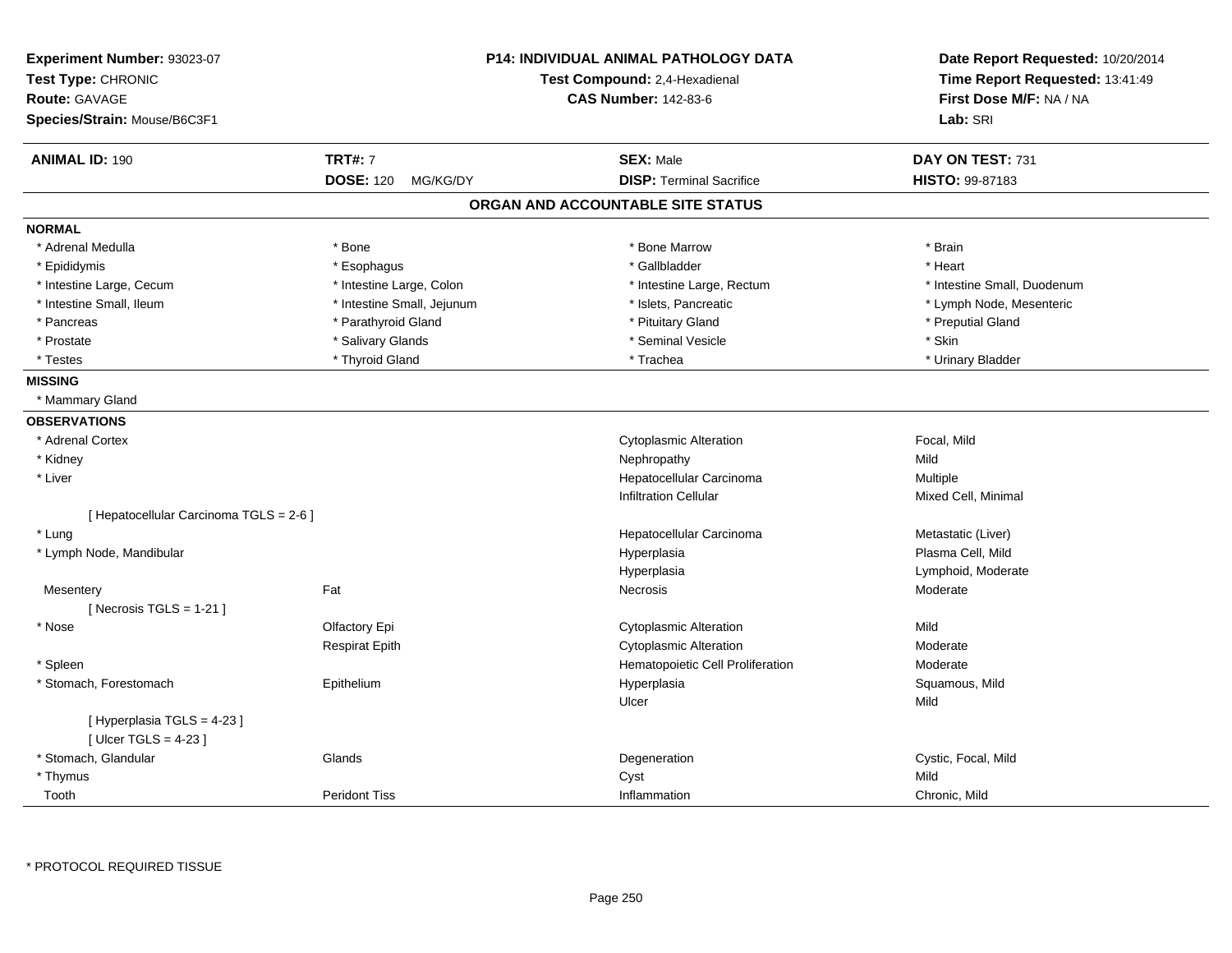| <b>Experiment Number: 93023-07</b><br><b>Test Type: CHRONIC</b><br><b>Route: GAVAGE</b> | <b>P14: INDIVIDUAL ANIMAL PATHOLOGY DATA</b><br>Test Compound: 2,4-Hexadienal<br><b>CAS Number: 142-83-6</b> |                                                     | Date Report Requested: 10/20/2014<br>Time Report Requested: 13:41:49<br>First Dose M/F: NA / NA<br>Lab: SRI |
|-----------------------------------------------------------------------------------------|--------------------------------------------------------------------------------------------------------------|-----------------------------------------------------|-------------------------------------------------------------------------------------------------------------|
| Species/Strain: Mouse/B6C3F1<br><b>ANIMAL ID: 190</b>                                   | <b>TRT#: 7</b><br><b>DOSE: 120</b><br>MG/KG/DY                                                               | <b>SEX: Male</b><br><b>DISP: Terminal Sacrifice</b> | DAY ON TEST: 731<br><b>HISTO: 99-87183</b>                                                                  |
| PRIMARY CAUSE OF DEATH                                                                  |                                                                                                              | ORGAN AND ACCOUNTABLE SITE STATUS                   |                                                                                                             |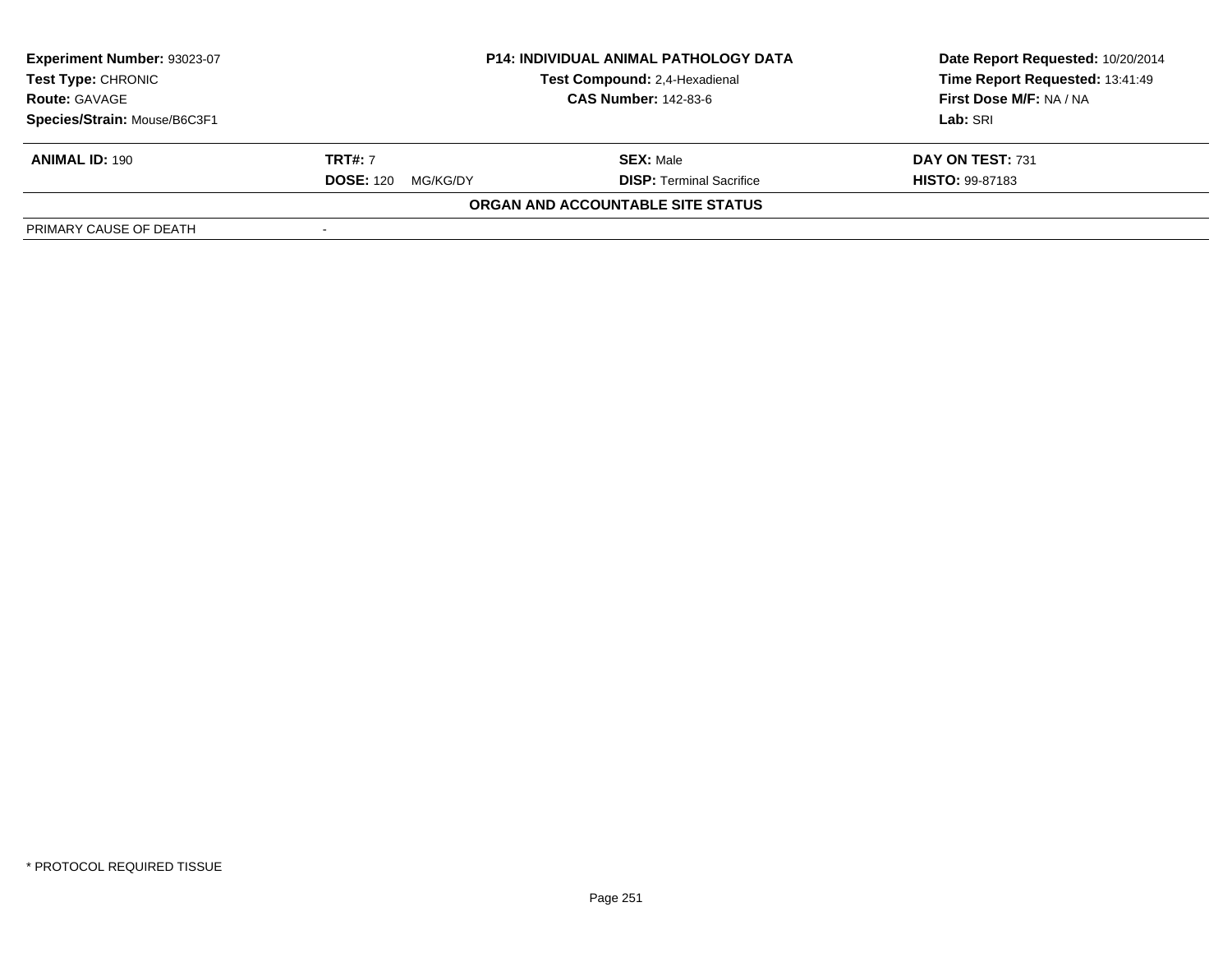| Experiment Number: 93023-07<br>Test Type: CHRONIC<br><b>Route: GAVAGE</b>     |                              | <b>P14: INDIVIDUAL ANIMAL PATHOLOGY DATA</b><br>Test Compound: 2,4-Hexadienal<br><b>CAS Number: 142-83-6</b> | Date Report Requested: 10/20/2014<br>Time Report Requested: 13:41:49<br>First Dose M/F: NA / NA |
|-------------------------------------------------------------------------------|------------------------------|--------------------------------------------------------------------------------------------------------------|-------------------------------------------------------------------------------------------------|
| Species/Strain: Mouse/B6C3F1                                                  |                              |                                                                                                              | Lab: SRI                                                                                        |
| <b>ANIMAL ID: 191</b>                                                         | <b>TRT#: 7</b>               | <b>SEX: Male</b>                                                                                             | DAY ON TEST: 729                                                                                |
|                                                                               | <b>DOSE: 120</b><br>MG/KG/DY | <b>DISP: Terminal Sacrifice</b>                                                                              | <b>HISTO: 99-87184</b>                                                                          |
|                                                                               |                              | ORGAN AND ACCOUNTABLE SITE STATUS                                                                            |                                                                                                 |
| <b>NORMAL</b>                                                                 |                              |                                                                                                              |                                                                                                 |
| * Adrenal Cortex                                                              | * Adrenal Medulla            | * Bone                                                                                                       | * Bone Marrow                                                                                   |
| * Brain                                                                       | * Epididymis                 | * Esophagus                                                                                                  | * Gallbladder                                                                                   |
| * Heart                                                                       | * Intestine Large, Cecum     | * Intestine Large, Colon                                                                                     | * Intestine Large, Rectum                                                                       |
| * Intestine Small, Duodenum                                                   | * Intestine Small, Ileum     | * Intestine Small, Jejunum                                                                                   | * Islets, Pancreatic                                                                            |
| * Lymph Node, Mandibular                                                      | * Lymph Node, Mesenteric     | * Pancreas                                                                                                   | * Parathyroid Gland                                                                             |
| * Pituitary Gland                                                             | * Prostate                   | * Salivary Glands                                                                                            | * Seminal Vesicle                                                                               |
| * Skin                                                                        | * Stomach, Forestomach       | * Stomach, Glandular                                                                                         | * Testes                                                                                        |
| * Thymus                                                                      | * Trachea                    | * Urinary Bladder                                                                                            |                                                                                                 |
| <b>MISSING</b>                                                                |                              |                                                                                                              |                                                                                                 |
| * Mammary Gland                                                               |                              |                                                                                                              |                                                                                                 |
| <b>OBSERVATIONS</b>                                                           |                              |                                                                                                              |                                                                                                 |
| * Kidney                                                                      |                              | Nephropathy                                                                                                  | Minimal                                                                                         |
| * Liver                                                                       |                              | Hepatocellular Adenoma                                                                                       | Multiple                                                                                        |
|                                                                               |                              | <b>Infiltration Cellular</b>                                                                                 | Mixed Cell, Minimal                                                                             |
|                                                                               |                              | <b>Mixed Cell Focus</b>                                                                                      |                                                                                                 |
|                                                                               | Hepatocyte                   | Vacuolization Cytoplasmic                                                                                    | Focal, Mild                                                                                     |
|                                                                               | Hepatocyte                   | Vacuolization Cytoplasmic                                                                                    | Diffuse, Moderate                                                                               |
| [ Hepatocellular Adenoma TGLS = 3-6, 5-23 ]<br>[Mixed Cell Focus TGLS = 4-22] |                              |                                                                                                              |                                                                                                 |
| [Vacuolization Cytoplasmic TGLS = 3-6, 4-22]                                  |                              |                                                                                                              |                                                                                                 |
| * Lung                                                                        |                              | Alveolar/Bronchiolar Carcinoma                                                                               |                                                                                                 |
|                                                                               |                              | Hyperplasia                                                                                                  | Histiocytic, Mild                                                                               |
| [ Alveolar/Bronchiolar Carcinoma TGLS = 6-2 ]                                 |                              |                                                                                                              |                                                                                                 |
| Mesentery                                                                     | Fat                          | <b>Necrosis</b>                                                                                              | Moderate                                                                                        |
| [Necrosis $TGLS = 2-21$ ]                                                     |                              |                                                                                                              |                                                                                                 |
| * Nose                                                                        | <b>Respirat Epith</b>        | <b>Cytoplasmic Alteration</b>                                                                                | Moderate                                                                                        |
|                                                                               |                              | Inflammation                                                                                                 | Suppurative, Mild                                                                               |
| * Preputial Gland                                                             |                              | Degeneration                                                                                                 | Cystic, Moderate                                                                                |
| [ Degeneration TGLS = $1-8$ ]                                                 |                              |                                                                                                              |                                                                                                 |
| * Spleen                                                                      |                              | Hematopoietic Cell Proliferation                                                                             | Mild                                                                                            |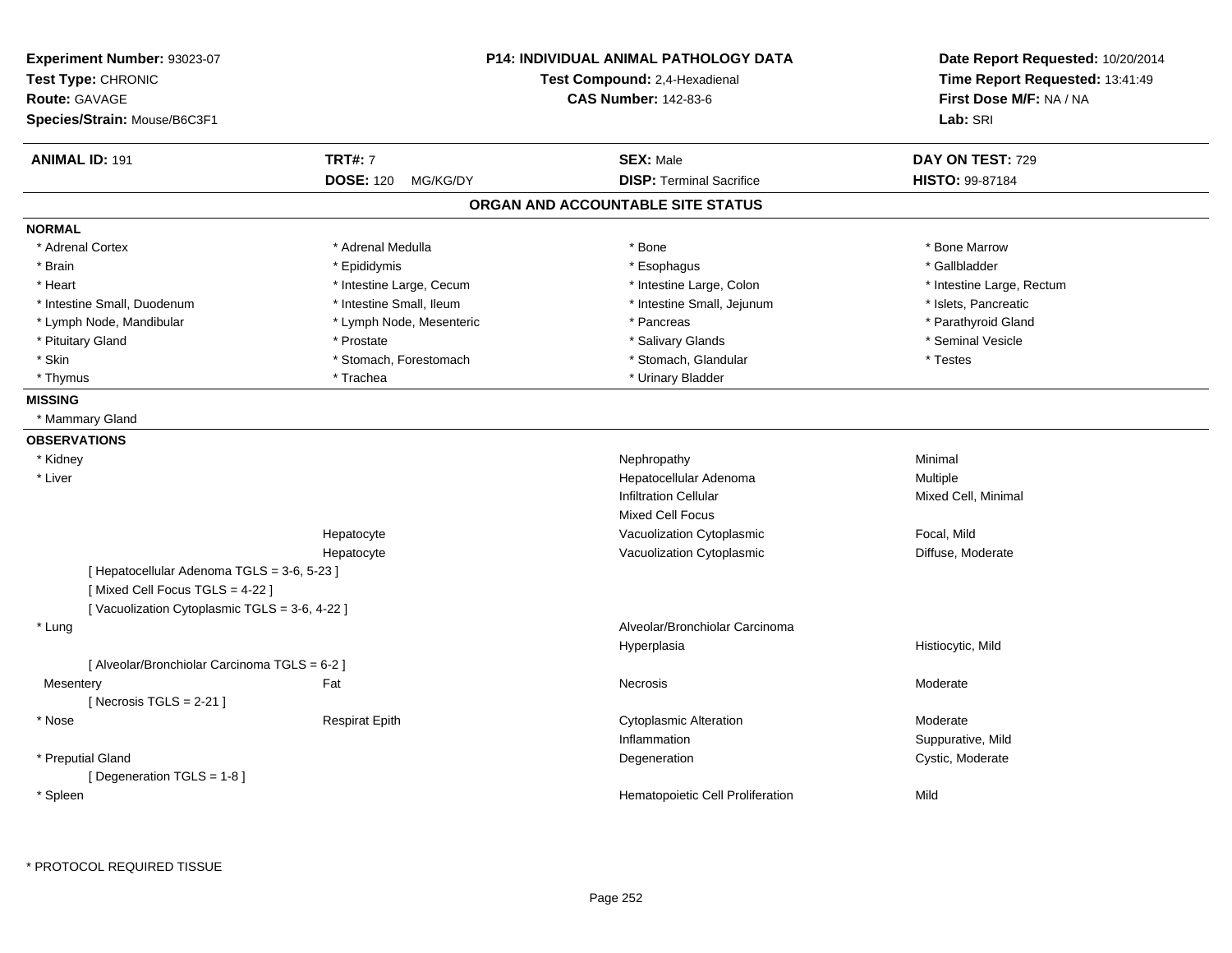| Experiment Number: 93023-07  | <b>P14: INDIVIDUAL ANIMAL PATHOLOGY DATA</b><br>Test Compound: 2,4-Hexadienal<br><b>CAS Number: 142-83-6</b> |                                   | Date Report Requested: 10/20/2014 |
|------------------------------|--------------------------------------------------------------------------------------------------------------|-----------------------------------|-----------------------------------|
| Test Type: CHRONIC           |                                                                                                              |                                   | Time Report Requested: 13:41:49   |
| <b>Route: GAVAGE</b>         |                                                                                                              |                                   | First Dose M/F: NA / NA           |
| Species/Strain: Mouse/B6C3F1 |                                                                                                              |                                   | Lab: SRI                          |
| <b>ANIMAL ID: 191</b>        | <b>TRT#: 7</b>                                                                                               | <b>SEX: Male</b>                  | <b>DAY ON TEST: 729</b>           |
|                              | <b>DOSE: 120</b><br>MG/KG/DY                                                                                 | <b>DISP: Terminal Sacrifice</b>   | <b>HISTO: 99-87184</b>            |
|                              |                                                                                                              | ORGAN AND ACCOUNTABLE SITE STATUS |                                   |
| * Thyroid Gland              |                                                                                                              | Degeneration                      | Cystic, Focal, Minimal            |
| PRIMARY CAUSE OF DEATH       |                                                                                                              |                                   |                                   |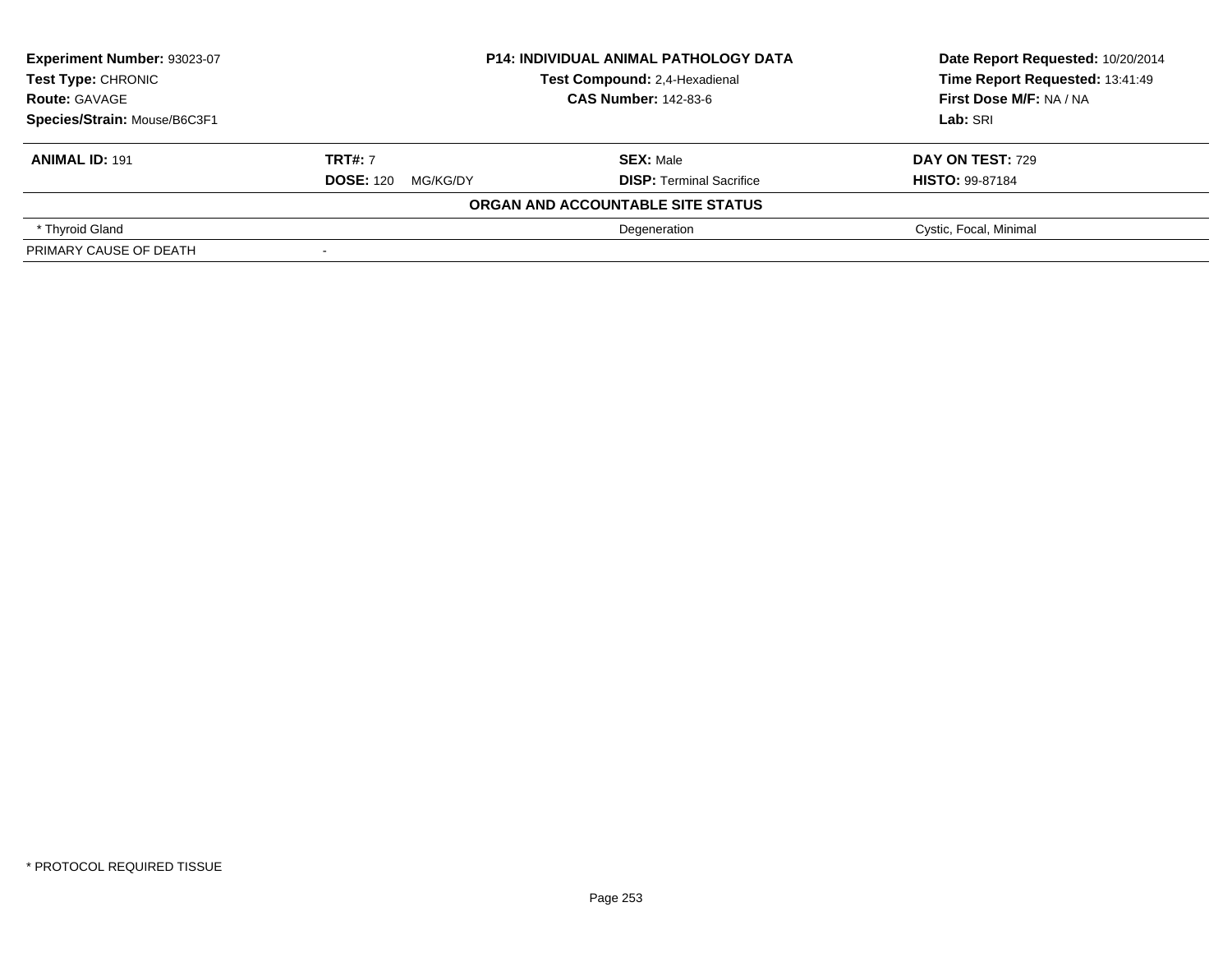| Experiment Number: 93023-07                                  |                              | <b>P14: INDIVIDUAL ANIMAL PATHOLOGY DATA</b> | Date Report Requested: 10/20/2014 |
|--------------------------------------------------------------|------------------------------|----------------------------------------------|-----------------------------------|
| Test Type: CHRONIC                                           |                              | Test Compound: 2,4-Hexadienal                | Time Report Requested: 13:41:49   |
| <b>Route: GAVAGE</b>                                         |                              | <b>CAS Number: 142-83-6</b>                  | First Dose M/F: NA / NA           |
| Species/Strain: Mouse/B6C3F1                                 |                              |                                              | Lab: SRI                          |
| <b>ANIMAL ID: 192</b>                                        | <b>TRT#: 7</b>               | <b>SEX: Male</b>                             | DAY ON TEST: 729                  |
|                                                              | <b>DOSE: 120</b><br>MG/KG/DY | <b>DISP: Terminal Sacrifice</b>              | HISTO: 99-87185                   |
|                                                              |                              | ORGAN AND ACCOUNTABLE SITE STATUS            |                                   |
| <b>NORMAL</b>                                                |                              |                                              |                                   |
| * Adrenal Cortex                                             | * Adrenal Medulla            | * Bone                                       | * Bone Marrow                     |
| * Brain                                                      | * Epididymis                 | * Esophagus                                  | * Heart                           |
| * Intestine Large, Cecum                                     | * Intestine Large, Colon     | * Intestine Large, Rectum                    | * Intestine Small, Duodenum       |
| * Intestine Small, Ileum                                     | * Intestine Small, Jejunum   | * Islets, Pancreatic                         | * Lung                            |
| * Lymph Node, Mandibular                                     | * Lymph Node, Mesenteric     | * Pancreas                                   | * Parathyroid Gland               |
| * Pituitary Gland                                            | * Prostate                   | * Salivary Glands                            | * Seminal Vesicle                 |
| * Skin                                                       | * Spleen                     | * Stomach, Glandular                         | * Testes                          |
| * Thymus                                                     | * Thyroid Gland              | * Trachea                                    | * Urinary Bladder                 |
| <b>MISSING</b>                                               |                              |                                              |                                   |
| * Mammary Gland                                              |                              |                                              |                                   |
| <b>INSUFFICIENT TISSUE</b>                                   |                              |                                              |                                   |
| * Gallbladder                                                |                              |                                              |                                   |
| <b>OBSERVATIONS</b>                                          |                              |                                              |                                   |
| * Adren Cortex                                               |                              |                                              |                                   |
| Note: One adrenal gland is missing.                          |                              |                                              |                                   |
| * Kidney                                                     |                              | Nephropathy                                  | Mild                              |
| * Liver                                                      |                              | Clear Cell Focus                             |                                   |
|                                                              |                              | <b>Infiltration Cellular</b>                 | Mixed Cell, Minimal               |
| Mesentery                                                    |                              | Inflammation                                 | Chronic, Moderate                 |
|                                                              | Fat                          | Necrosis                                     | Moderate                          |
| [Inflammation TGLS = 3-22]<br>[ Necrosis TGLS = 2-21, 3-22 ] |                              |                                              |                                   |
| * Nose                                                       | Olfactory Epi                | <b>Cytoplasmic Alteration</b>                | Mild                              |
|                                                              | <b>Respirat Epith</b>        | <b>Cytoplasmic Alteration</b>                | Mild                              |
|                                                              |                              | Inflammation                                 | Suppurative, Minimal              |
| * Preputial Gland                                            |                              | Degeneration                                 | Cystic, Moderate                  |
| [ Degeneration TGLS = 1-8 ]                                  |                              |                                              |                                   |
| * Stomach, Forestomach                                       | Epithelium                   | Hyperplasia                                  | Squamous, Minimal                 |
| PRIMARY CAUSE OF DEATH                                       |                              |                                              |                                   |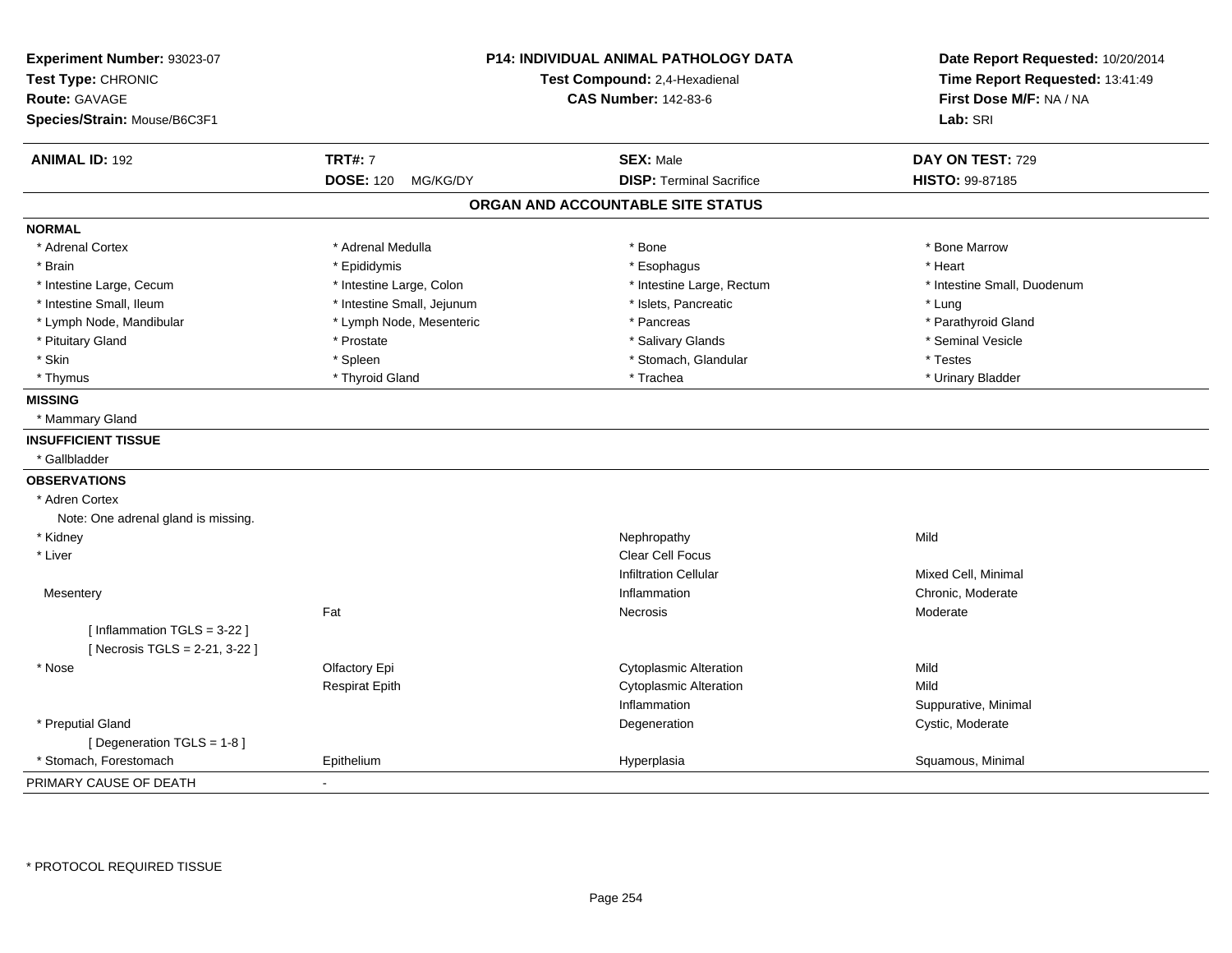| Experiment Number: 93023-07<br>Test Type: CHRONIC<br><b>Route: GAVAGE</b><br>Species/Strain: Mouse/B6C3F1 |                              | P14: INDIVIDUAL ANIMAL PATHOLOGY DATA<br>Test Compound: 2,4-Hexadienal<br><b>CAS Number: 142-83-6</b> | Date Report Requested: 10/20/2014<br>Time Report Requested: 13:41:49<br>First Dose M/F: NA / NA<br>Lab: SRI |
|-----------------------------------------------------------------------------------------------------------|------------------------------|-------------------------------------------------------------------------------------------------------|-------------------------------------------------------------------------------------------------------------|
| <b>ANIMAL ID: 193</b>                                                                                     | <b>TRT#: 7</b>               | <b>SEX: Male</b>                                                                                      | DAY ON TEST: 731                                                                                            |
|                                                                                                           | <b>DOSE: 120</b><br>MG/KG/DY | <b>DISP: Terminal Sacrifice</b>                                                                       | HISTO: 99-87186                                                                                             |
|                                                                                                           |                              | ORGAN AND ACCOUNTABLE SITE STATUS                                                                     |                                                                                                             |
| <b>NORMAL</b>                                                                                             |                              |                                                                                                       |                                                                                                             |
| * Adrenal Cortex                                                                                          | * Adrenal Medulla            | * Bone                                                                                                | * Bone Marrow                                                                                               |
| * Brain                                                                                                   | * Epididymis                 | * Esophagus                                                                                           | * Gallbladder                                                                                               |
| * Heart                                                                                                   | * Intestine Large, Cecum     | * Intestine Large, Colon                                                                              | * Intestine Large, Rectum                                                                                   |
| * Intestine Small, Duodenum                                                                               | * Intestine Small, Ileum     | * Islets, Pancreatic                                                                                  | * Lung                                                                                                      |
| * Lymph Node, Mandibular                                                                                  | * Lymph Node, Mesenteric     | * Pancreas                                                                                            | * Preputial Gland                                                                                           |
| * Prostate                                                                                                | * Salivary Glands            | * Seminal Vesicle                                                                                     | * Skin                                                                                                      |
| * Stomach, Glandular                                                                                      | * Testes                     | * Thyroid Gland                                                                                       | * Trachea                                                                                                   |
| * Urinary Bladder                                                                                         |                              |                                                                                                       |                                                                                                             |
| <b>MISSING</b>                                                                                            |                              |                                                                                                       |                                                                                                             |
| * Mammary Gland                                                                                           | * Parathyroid Gland          | * Pituitary Gland                                                                                     |                                                                                                             |
| <b>OBSERVATIONS</b>                                                                                       |                              |                                                                                                       |                                                                                                             |
| * Adren Cortex                                                                                            |                              |                                                                                                       |                                                                                                             |
| Note: One adrenal gland is missing.                                                                       |                              |                                                                                                       |                                                                                                             |
| * Intestine Small, Jejunum                                                                                |                              | Carcinoma                                                                                             |                                                                                                             |
| [ Carcinoma TGLS = 1-21 ]                                                                                 |                              |                                                                                                       |                                                                                                             |
| * Kidney                                                                                                  |                              | Cyst                                                                                                  | Mild                                                                                                        |
|                                                                                                           | <b>Renal Tubule</b>          | Hyperplasia                                                                                           | Focal, Minimal                                                                                              |
|                                                                                                           |                              | Nephropathy                                                                                           | Minimal                                                                                                     |
| * Liver                                                                                                   |                              | Hepatocellular Adenoma                                                                                |                                                                                                             |
|                                                                                                           |                              | <b>Infiltration Cellular</b>                                                                          | Mixed Cell, Minimal                                                                                         |
|                                                                                                           | Hepatocyte                   | Vacuolization Cytoplasmic                                                                             | Diffuse, Minimal                                                                                            |
| [ Hepatocellular Adenoma TGLS = 2-6 ]                                                                     |                              |                                                                                                       |                                                                                                             |
| * Nose                                                                                                    | Olfactory Epi                | Cytoplasmic Alteration                                                                                | Mild                                                                                                        |
|                                                                                                           | <b>Respirat Epith</b>        | <b>Cytoplasmic Alteration</b>                                                                         | Mild                                                                                                        |
|                                                                                                           |                              | Inflammation                                                                                          | Suppurative, Mild                                                                                           |
| * Spleen                                                                                                  |                              | Hematopoietic Cell Proliferation                                                                      | Moderate                                                                                                    |
| * Stomach, Forestomach                                                                                    |                              | Squamous Cell Papilloma                                                                               |                                                                                                             |
| [Squamous Cell Papilloma TGLS = 3-4-1]                                                                    |                              |                                                                                                       |                                                                                                             |
| * Thymus                                                                                                  |                              | Cyst                                                                                                  | Mild                                                                                                        |

PRIMARY CAUSE OF DEATH-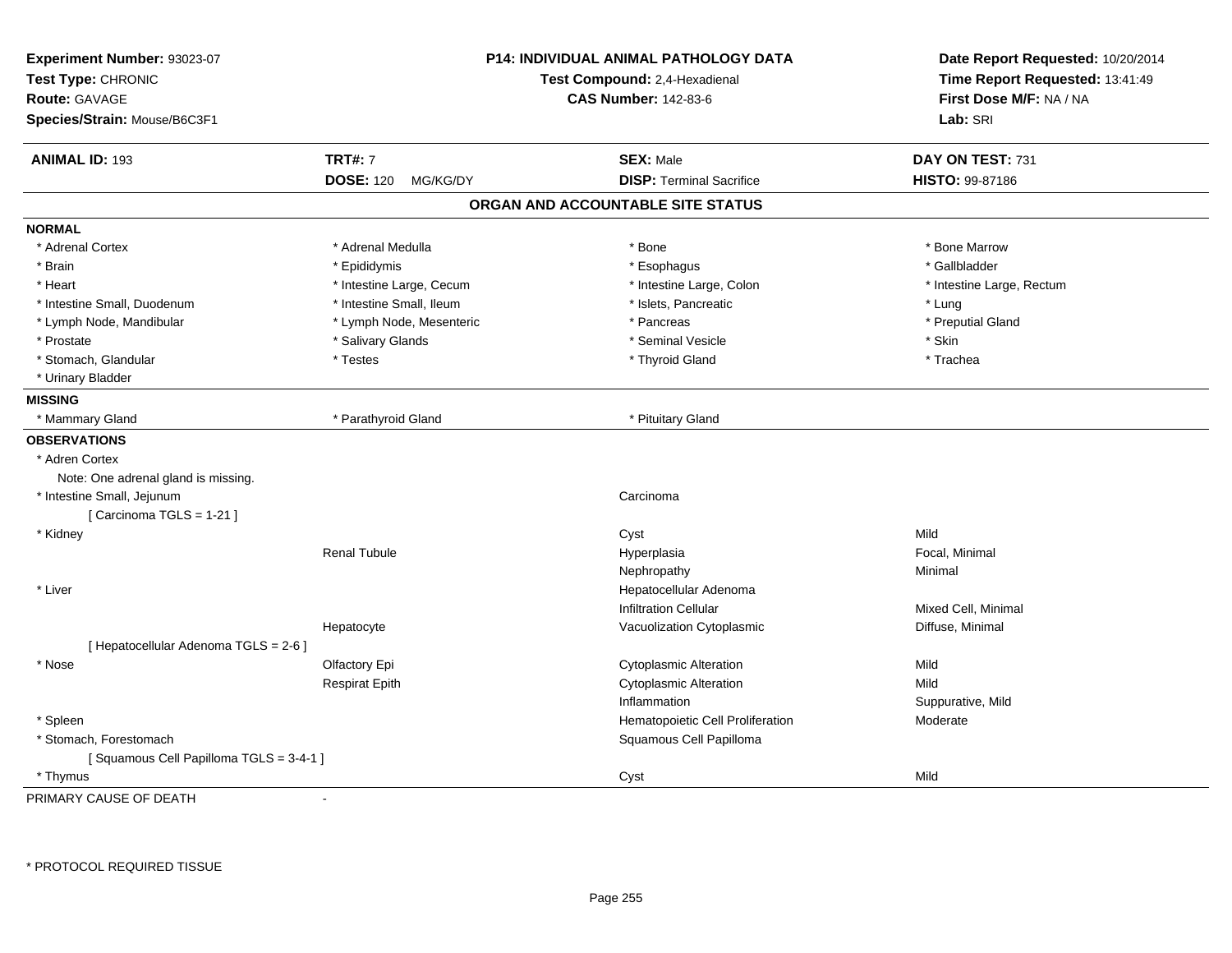| Experiment Number: 93023-07<br>Test Type: CHRONIC<br><b>Route: GAVAGE</b> | <b>P14: INDIVIDUAL ANIMAL PATHOLOGY DATA</b><br>Test Compound: 2,4-Hexadienal<br><b>CAS Number: 142-83-6</b> |                                          | Date Report Requested: 10/20/2014<br>Time Report Requested: 13:41:49<br>First Dose M/F: NA / NA |
|---------------------------------------------------------------------------|--------------------------------------------------------------------------------------------------------------|------------------------------------------|-------------------------------------------------------------------------------------------------|
|                                                                           |                                                                                                              |                                          |                                                                                                 |
| Species/Strain: Mouse/B6C3F1                                              |                                                                                                              |                                          | Lab: SRI                                                                                        |
| <b>ANIMAL ID: 193</b>                                                     | <b>TRT#:</b> 7                                                                                               | <b>SEX: Male</b>                         | DAY ON TEST: 731                                                                                |
|                                                                           | <b>DOSE: 120</b><br>MG/KG/DY                                                                                 | <b>DISP: Terminal Sacrifice</b>          | <b>HISTO: 99-87186</b>                                                                          |
|                                                                           |                                                                                                              | <b>ORGAN AND ACCOUNTABLE SITE STATUS</b> |                                                                                                 |
|                                                                           |                                                                                                              |                                          |                                                                                                 |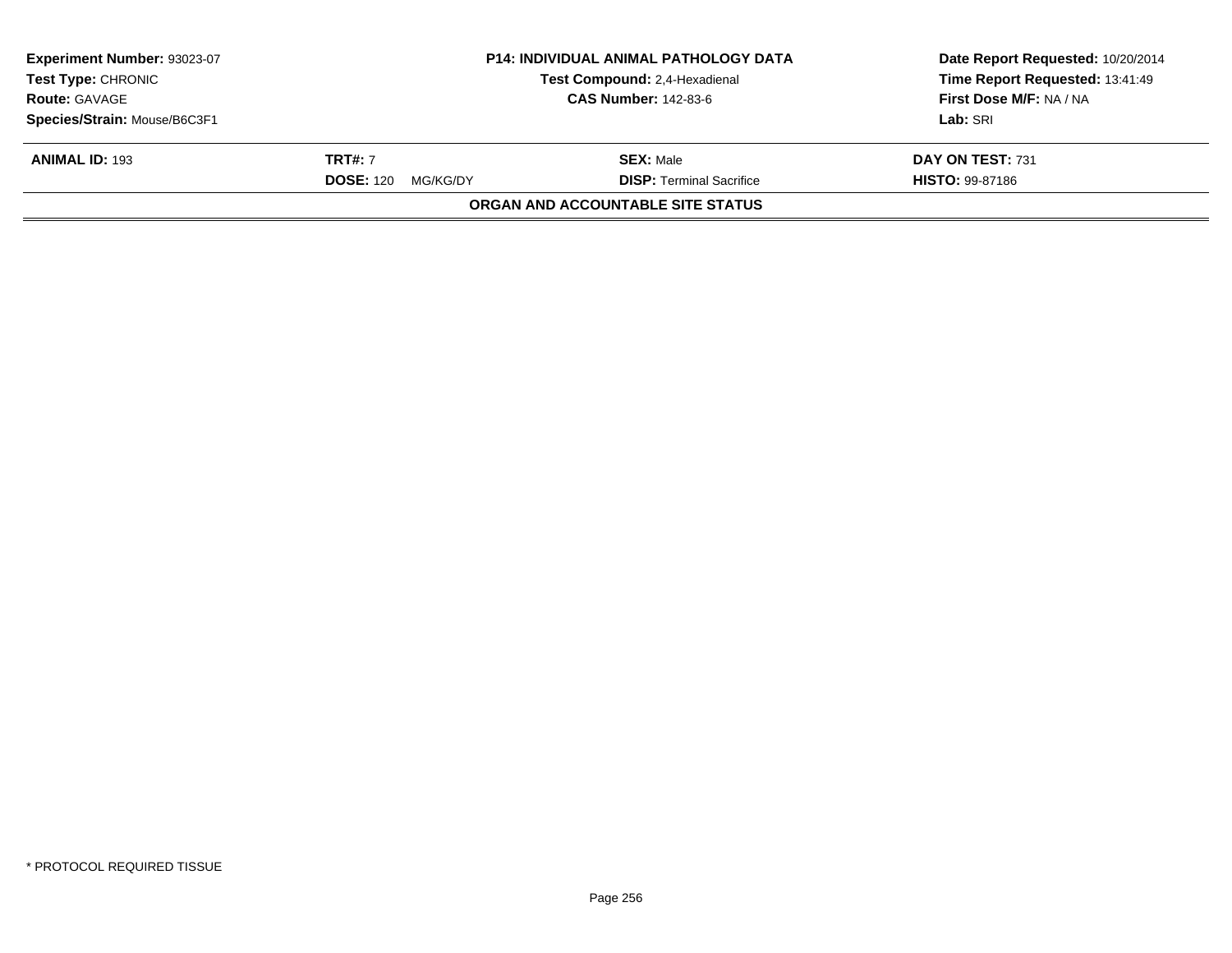| Experiment Number: 93023-07<br>Test Type: CHRONIC<br>Route: GAVAGE<br>Species/Strain: Mouse/B6C3F1 |                              | P14: INDIVIDUAL ANIMAL PATHOLOGY DATA<br>Test Compound: 2,4-Hexadienal<br><b>CAS Number: 142-83-6</b> | Date Report Requested: 10/20/2014<br>Time Report Requested: 13:41:50<br>First Dose M/F: NA / NA<br>Lab: SRI |
|----------------------------------------------------------------------------------------------------|------------------------------|-------------------------------------------------------------------------------------------------------|-------------------------------------------------------------------------------------------------------------|
| <b>ANIMAL ID: 194</b>                                                                              | <b>TRT#: 7</b>               | <b>SEX: Male</b>                                                                                      | DAY ON TEST: 729                                                                                            |
|                                                                                                    | <b>DOSE: 120</b><br>MG/KG/DY | <b>DISP: Terminal Sacrifice</b>                                                                       | HISTO: 99-87187                                                                                             |
|                                                                                                    |                              | ORGAN AND ACCOUNTABLE SITE STATUS                                                                     |                                                                                                             |
| <b>NORMAL</b>                                                                                      |                              |                                                                                                       |                                                                                                             |
| * Adrenal Cortex                                                                                   | * Adrenal Medulla            | * Bone                                                                                                | * Bone Marrow                                                                                               |
| * Brain                                                                                            | * Epididymis                 | * Esophagus                                                                                           | * Gallbladder                                                                                               |
| * Heart                                                                                            | * Intestine Large, Cecum     | * Intestine Large, Colon                                                                              | * Intestine Large, Rectum                                                                                   |
| * Intestine Small, Duodenum                                                                        | * Intestine Small, Ileum     | * Intestine Small, Jejunum                                                                            | * Islets, Pancreatic                                                                                        |
| * Lung                                                                                             | * Lymph Node, Mandibular     | * Lymph Node, Mesenteric                                                                              | * Pancreas                                                                                                  |
| * Parathyroid Gland                                                                                | * Pituitary Gland            | * Preputial Gland                                                                                     | * Prostate                                                                                                  |
| * Salivary Glands                                                                                  | * Skin                       | * Spleen                                                                                              | * Stomach, Forestomach                                                                                      |
| * Stomach, Glandular                                                                               | * Testes                     | * Thymus                                                                                              | * Trachea                                                                                                   |
| * Urinary Bladder                                                                                  |                              |                                                                                                       |                                                                                                             |
| <b>MISSING</b>                                                                                     |                              |                                                                                                       |                                                                                                             |
| * Mammary Gland                                                                                    |                              |                                                                                                       |                                                                                                             |
| <b>OBSERVATIONS</b>                                                                                |                              |                                                                                                       |                                                                                                             |
| <b>Coagulating Gland</b>                                                                           |                              | Inflammation                                                                                          | Chronic, Mild                                                                                               |
| [Inflammation TGLS = 2-7]                                                                          |                              |                                                                                                       |                                                                                                             |
| * Kidney                                                                                           |                              | Nephropathy                                                                                           | Mild                                                                                                        |
| * Liver                                                                                            |                              | Hepatocellular Adenoma<br><b>Mixed Cell Focus</b>                                                     | Multiple                                                                                                    |
| [ Hepatocellular Adenoma TGLS = 4-21 ]<br>[Mixed Cell Focus TGLS = 3-6]                            |                              |                                                                                                       |                                                                                                             |
| Mesentery<br>[Necrosis $TGLS = 5-22$ ]                                                             | Fat                          | <b>Necrosis</b>                                                                                       | Moderate                                                                                                    |
| * Nose                                                                                             | <b>Respirat Epith</b>        | <b>Cytoplasmic Alteration</b>                                                                         | Moderate                                                                                                    |
| * Seminal Vesicle                                                                                  |                              | Inflammation                                                                                          | Chronic, Moderate                                                                                           |
| [Inflammation TGLS = 1-7]                                                                          |                              |                                                                                                       |                                                                                                             |
| * Thyroid Gland                                                                                    |                              | Degeneration                                                                                          | Cystic, Focal, Minimal                                                                                      |
| Tooth                                                                                              | <b>Peridont Tiss</b>         | Inflammation                                                                                          | Chronic, Moderate                                                                                           |
|                                                                                                    |                              | Malformation                                                                                          | Moderate                                                                                                    |
| PRIMARY CAUSE OF DEATH                                                                             |                              |                                                                                                       |                                                                                                             |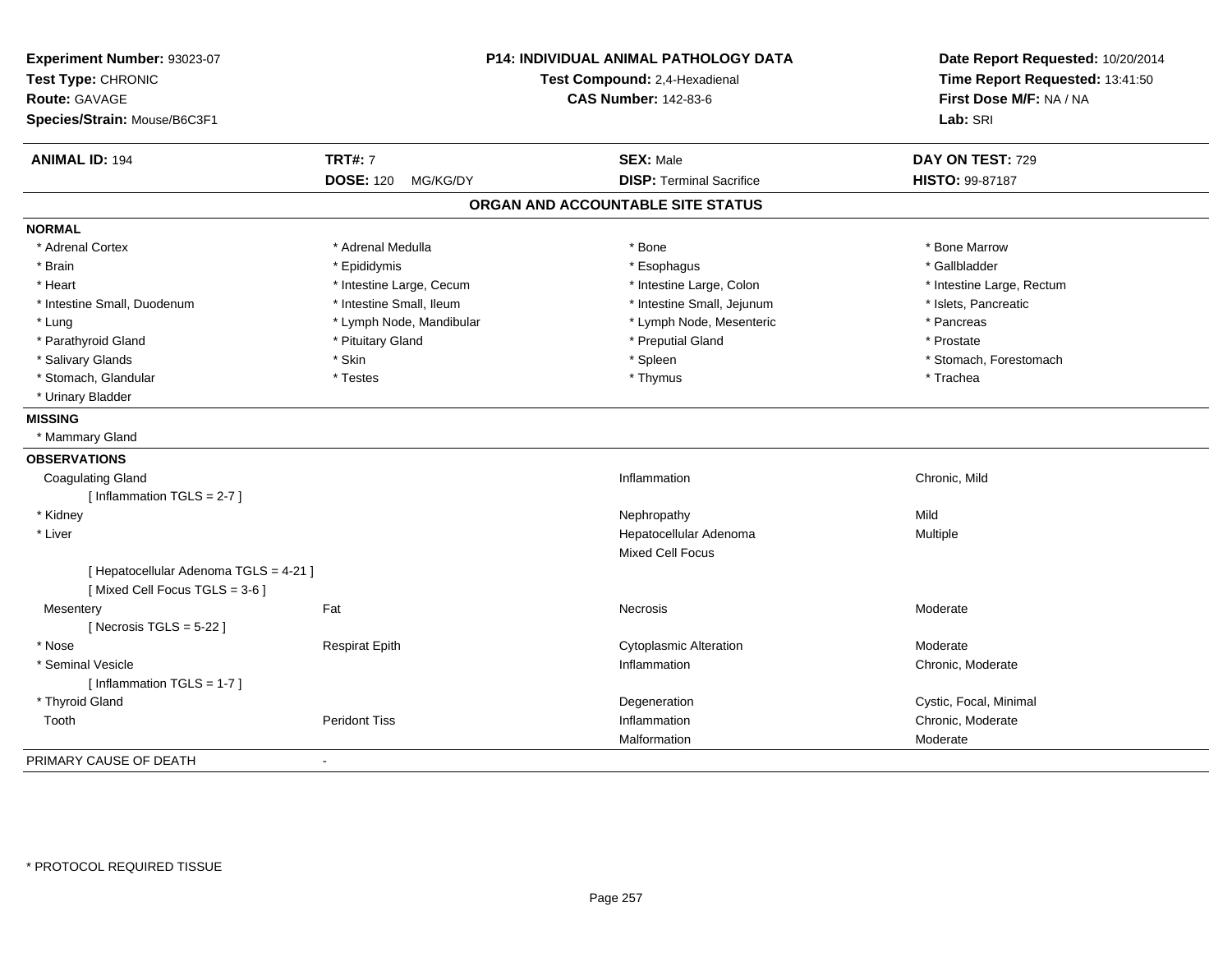| Experiment Number: 93023-07                          |                              | <b>P14: INDIVIDUAL ANIMAL PATHOLOGY DATA</b><br>Test Compound: 2,4-Hexadienal | Date Report Requested: 10/20/2014 |
|------------------------------------------------------|------------------------------|-------------------------------------------------------------------------------|-----------------------------------|
| Test Type: CHRONIC                                   |                              |                                                                               | Time Report Requested: 13:41:50   |
| <b>Route: GAVAGE</b><br>Species/Strain: Mouse/B6C3F1 |                              | <b>CAS Number: 142-83-6</b>                                                   | First Dose M/F: NA / NA           |
|                                                      |                              |                                                                               | Lab: SRI                          |
| <b>ANIMAL ID: 195</b>                                | <b>TRT#: 7</b>               | <b>SEX: Male</b>                                                              | DAY ON TEST: 730                  |
|                                                      | <b>DOSE: 120</b><br>MG/KG/DY | <b>DISP: Terminal Sacrifice</b>                                               | HISTO: 99-87188                   |
|                                                      |                              | ORGAN AND ACCOUNTABLE SITE STATUS                                             |                                   |
| <b>NORMAL</b>                                        |                              |                                                                               |                                   |
| * Adrenal Medulla                                    | * Bone                       | * Bone Marrow                                                                 | * Brain                           |
| * Epididymis                                         | * Esophagus                  | * Gallbladder                                                                 | * Heart                           |
| * Intestine Large, Cecum                             | * Intestine Large, Colon     | * Intestine Large, Rectum                                                     | * Intestine Small, Duodenum       |
| * Intestine Small, Ileum                             | * Intestine Small, Jejunum   | * Islets, Pancreatic                                                          | * Lung                            |
| * Lymph Node, Mandibular                             | * Lymph Node, Mesenteric     | * Pancreas                                                                    | * Parathyroid Gland               |
| * Pituitary Gland                                    | * Prostate                   | * Salivary Glands                                                             | * Seminal Vesicle                 |
| * Skin                                               | * Spleen                     | * Testes                                                                      | * Thymus                          |
| * Thyroid Gland                                      | * Trachea                    | * Urinary Bladder                                                             |                                   |
| <b>MISSING</b>                                       |                              |                                                                               |                                   |
| * Mammary Gland                                      |                              |                                                                               |                                   |
| <b>OBSERVATIONS</b>                                  |                              |                                                                               |                                   |
| * Adrenal Cortex                                     | Subcapsular                  | Adenoma                                                                       |                                   |
| * Kidney                                             |                              | Nephropathy                                                                   | Minimal                           |
| * Liver                                              |                              | Hepatocellular Adenoma                                                        |                                   |
|                                                      |                              | <b>Infiltration Cellular</b>                                                  | Mixed Cell, Minimal               |
| [ Hepatocellular Adenoma TGLS = 3-22 ]               |                              |                                                                               |                                   |
| Mesentery                                            | Fat                          | Necrosis                                                                      | Mild                              |
| [Necrosis TGLS = $2-21$ ]                            |                              |                                                                               |                                   |
| * Nose                                               | <b>Respirat Epith</b>        | <b>Cytoplasmic Alteration</b>                                                 | Moderate                          |
| * Preputial Gland                                    |                              | Degeneration                                                                  | Cystic, Mild                      |
| [ Degeneration TGLS = 1-8 ]                          |                              |                                                                               |                                   |
| * Stomach, Forestomach                               | Epithelium                   | Hyperplasia                                                                   | Squamous, Minimal                 |
| [ Hyperplasia TGLS = 4-4-1 ]                         |                              |                                                                               |                                   |
| * Stomach, Glandular                                 |                              | Hyperplasia                                                                   | Moderate                          |
| Tooth                                                | <b>Peridont Tiss</b>         | Inflammation                                                                  | Chronic, Moderate                 |
| PRIMARY CAUSE OF DEATH                               | ÷.                           |                                                                               |                                   |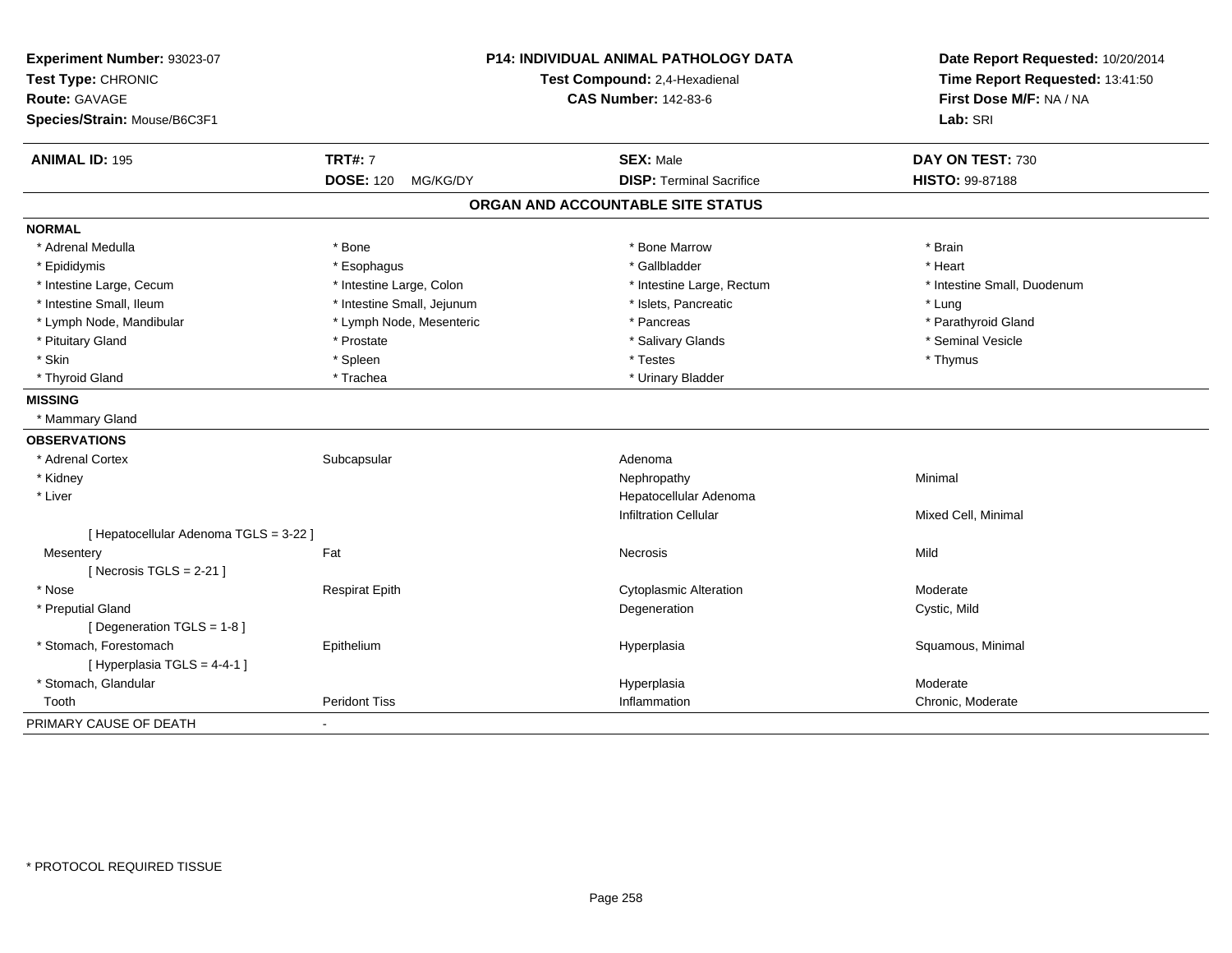| Experiment Number: 93023-07<br>Test Type: CHRONIC<br><b>Route: GAVAGE</b><br>Species/Strain: Mouse/B6C3F1 |                              | P14: INDIVIDUAL ANIMAL PATHOLOGY DATA<br>Test Compound: 2,4-Hexadienal<br><b>CAS Number: 142-83-6</b> | Date Report Requested: 10/20/2014<br>Time Report Requested: 13:41:50<br>First Dose M/F: NA / NA<br>Lab: SRI |
|-----------------------------------------------------------------------------------------------------------|------------------------------|-------------------------------------------------------------------------------------------------------|-------------------------------------------------------------------------------------------------------------|
| <b>ANIMAL ID: 196</b>                                                                                     | <b>TRT#: 7</b>               | <b>SEX: Male</b>                                                                                      | DAY ON TEST: 729                                                                                            |
|                                                                                                           | <b>DOSE: 120</b><br>MG/KG/DY | <b>DISP: Terminal Sacrifice</b>                                                                       | HISTO: 99-87189                                                                                             |
|                                                                                                           |                              | ORGAN AND ACCOUNTABLE SITE STATUS                                                                     |                                                                                                             |
| <b>NORMAL</b>                                                                                             |                              |                                                                                                       |                                                                                                             |
| * Adrenal Medulla                                                                                         | * Bone                       | * Bone Marrow                                                                                         | * Brain                                                                                                     |
| * Epididymis                                                                                              | * Esophagus                  | * Gallbladder                                                                                         | * Heart                                                                                                     |
| * Intestine Large, Cecum                                                                                  | * Intestine Large, Colon     | * Intestine Large, Rectum                                                                             | * Intestine Small, Duodenum                                                                                 |
| * Intestine Small, Ileum                                                                                  | * Intestine Small, Jejunum   | * Islets, Pancreatic                                                                                  | * Lymph Node, Mandibular                                                                                    |
| * Lymph Node, Mesenteric                                                                                  | * Pancreas                   | * Parathyroid Gland                                                                                   | * Pituitary Gland                                                                                           |
| * Preputial Gland                                                                                         | * Prostate                   | * Salivary Glands                                                                                     | * Seminal Vesicle                                                                                           |
| * Skin                                                                                                    | * Spleen                     | * Stomach, Forestomach                                                                                | * Stomach, Glandular                                                                                        |
| * Thyroid Gland                                                                                           | * Trachea                    | * Urinary Bladder                                                                                     |                                                                                                             |
| <b>MISSING</b>                                                                                            |                              |                                                                                                       |                                                                                                             |
| * Mammary Gland                                                                                           |                              |                                                                                                       |                                                                                                             |
| <b>OBSERVATIONS</b>                                                                                       |                              |                                                                                                       |                                                                                                             |
| * Adrenal Cortex                                                                                          | Bilateral                    | <b>Accessory Adrenal Cortical Nodule</b>                                                              | Minimal                                                                                                     |
| * Kidney                                                                                                  |                              | Cyst                                                                                                  | Multiple, Mild                                                                                              |
|                                                                                                           |                              | Nephropathy                                                                                           | Mild                                                                                                        |
| * Liver                                                                                                   | Hepatocyte                   | <b>Basophilic Focus</b>                                                                               | Mild                                                                                                        |
|                                                                                                           |                              | Hepatocellular Adenoma                                                                                |                                                                                                             |
|                                                                                                           |                              | <b>Infiltration Cellular</b>                                                                          | Mixed Cell, Minimal                                                                                         |
|                                                                                                           | Hepatocyte, Midzonal         | Vacuolization Cytoplasmic                                                                             | Mild                                                                                                        |
| [Basophilic Focus TGLS = 2-22]                                                                            |                              |                                                                                                       |                                                                                                             |
| [ Hepatocellular Adenoma TGLS = 1-21 ]                                                                    |                              |                                                                                                       |                                                                                                             |
| * Lung                                                                                                    |                              | Alveolar/Bronchiolar Carcinoma                                                                        |                                                                                                             |
| [ Alveolar/Bronchiolar Carcinoma TGLS = 3-2-1 ]                                                           |                              |                                                                                                       |                                                                                                             |
| Mesentery                                                                                                 | Fat                          | Necrosis                                                                                              | Mild                                                                                                        |
| [ Necrosis $TGLS = 4-23$ ]                                                                                |                              |                                                                                                       |                                                                                                             |
| * Nose                                                                                                    | Olfactory Epi                | <b>Cytoplasmic Alteration</b>                                                                         | Minimal                                                                                                     |
|                                                                                                           | <b>Respirat Epith</b>        | <b>Cytoplasmic Alteration</b>                                                                         | Mild                                                                                                        |
| * Testes                                                                                                  |                              | Mineralization                                                                                        | Minimal                                                                                                     |
| * Thymus                                                                                                  |                              | Cyst                                                                                                  | Minimal                                                                                                     |
| PRIMARY CAUSE OF DEATH                                                                                    | $\blacksquare$               |                                                                                                       |                                                                                                             |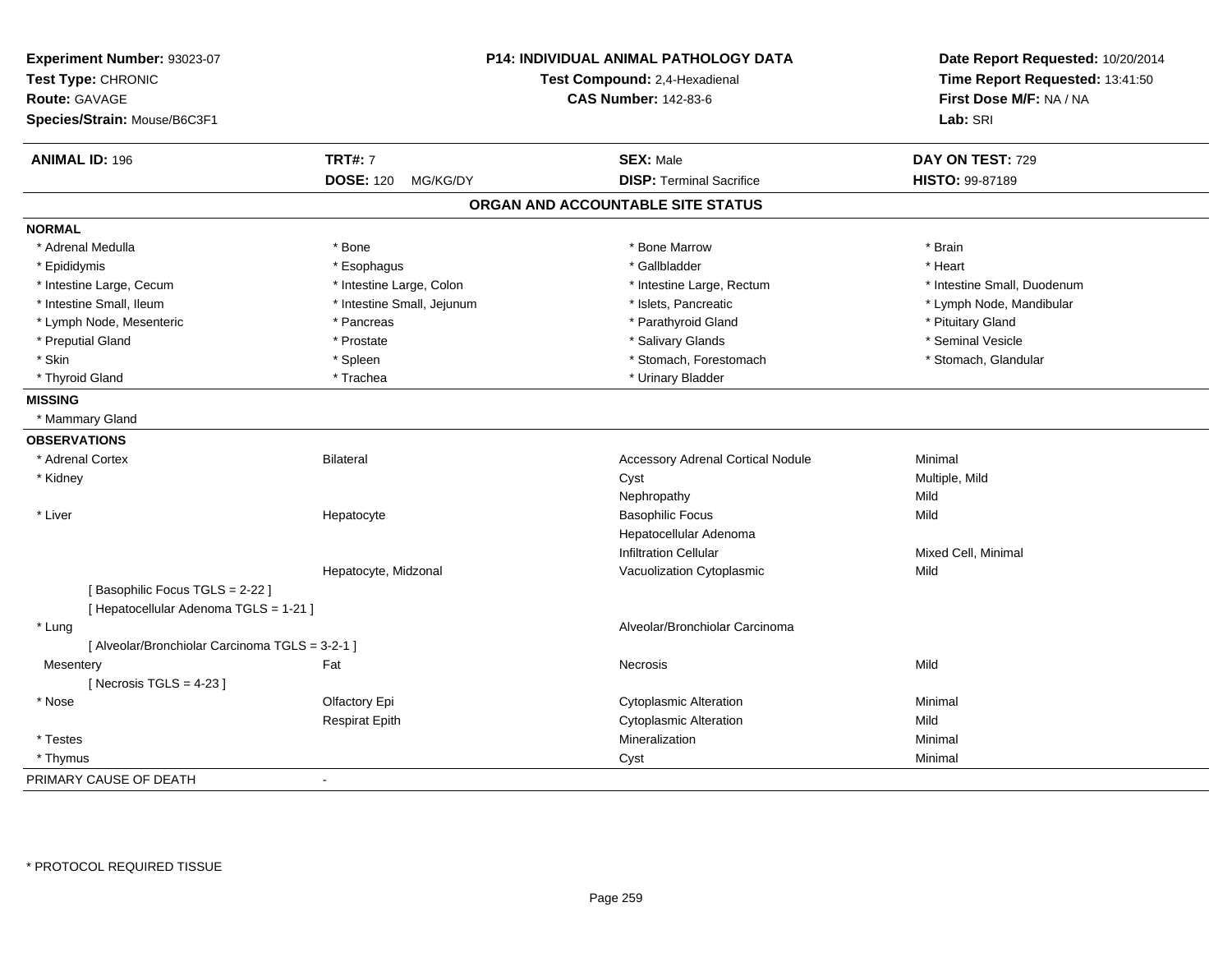| Experiment Number: 93023-07<br>Test Type: CHRONIC<br>Route: GAVAGE<br>Species/Strain: Mouse/B6C3F1 |                              | <b>P14: INDIVIDUAL ANIMAL PATHOLOGY DATA</b><br>Test Compound: 2,4-Hexadienal<br><b>CAS Number: 142-83-6</b> | Date Report Requested: 10/20/2014<br>Time Report Requested: 13:41:50<br>First Dose M/F: NA / NA<br>Lab: SRI |
|----------------------------------------------------------------------------------------------------|------------------------------|--------------------------------------------------------------------------------------------------------------|-------------------------------------------------------------------------------------------------------------|
| <b>ANIMAL ID: 197</b>                                                                              | <b>TRT#: 7</b>               | <b>SEX: Male</b>                                                                                             | DAY ON TEST: 730                                                                                            |
|                                                                                                    | <b>DOSE: 120</b><br>MG/KG/DY | <b>DISP: Terminal Sacrifice</b>                                                                              | HISTO: 99-87190                                                                                             |
|                                                                                                    |                              | ORGAN AND ACCOUNTABLE SITE STATUS                                                                            |                                                                                                             |
| <b>NORMAL</b>                                                                                      |                              |                                                                                                              |                                                                                                             |
| * Adrenal Cortex                                                                                   | * Adrenal Medulla            | * Bone                                                                                                       | * Bone Marrow                                                                                               |
| * Brain                                                                                            | * Epididymis                 | * Esophagus                                                                                                  | * Gallbladder                                                                                               |
| * Heart                                                                                            | * Intestine Large, Cecum     | * Intestine Large, Colon                                                                                     | * Intestine Large, Rectum                                                                                   |
| * Intestine Small, Duodenum                                                                        | * Intestine Small, Ileum     | * Intestine Small, Jejunum                                                                                   | * Islets, Pancreatic                                                                                        |
| * Lymph Node, Mandibular                                                                           | * Lymph Node, Mesenteric     | * Pancreas                                                                                                   | * Parathyroid Gland                                                                                         |
| * Pituitary Gland                                                                                  | * Preputial Gland            | * Prostate                                                                                                   | * Salivary Glands                                                                                           |
| * Seminal Vesicle                                                                                  | * Skin                       | * Stomach, Glandular                                                                                         | * Testes                                                                                                    |
| * Thymus                                                                                           | * Thyroid Gland              | * Trachea                                                                                                    | * Urinary Bladder                                                                                           |
| <b>MISSING</b>                                                                                     |                              |                                                                                                              |                                                                                                             |
| * Mammary Gland                                                                                    |                              |                                                                                                              |                                                                                                             |
| <b>OBSERVATIONS</b>                                                                                |                              |                                                                                                              |                                                                                                             |
| * Kidney                                                                                           |                              | Nephropathy                                                                                                  | Mild                                                                                                        |
| * Liver                                                                                            |                              | Hepatocellular Carcinoma                                                                                     |                                                                                                             |
|                                                                                                    |                              | <b>Infiltration Cellular</b>                                                                                 | Mixed Cell, Minimal                                                                                         |
|                                                                                                    | Hepatocyte                   | <b>Mixed Cell Focus</b>                                                                                      | Multiple, Mild                                                                                              |
|                                                                                                    | Hepatocyte                   | Necrosis                                                                                                     | Focal, Mild                                                                                                 |
| [ Hepatocellular Carcinoma TGLS = 2-21 ]                                                           |                              |                                                                                                              |                                                                                                             |
| * Lung                                                                                             |                              | Hepatocellular Carcinoma                                                                                     | Metastatic (Liver)                                                                                          |
| * Nose                                                                                             | <b>Respirat Epith</b>        | <b>Cytoplasmic Alteration</b>                                                                                | Mild                                                                                                        |
| * Spleen                                                                                           |                              | Hematopoietic Cell Proliferation                                                                             | Moderate                                                                                                    |
| * Stomach, Forestomach                                                                             | Epithelium                   | Hyperplasia                                                                                                  | Squamous, Mild                                                                                              |
|                                                                                                    |                              | Inflammation                                                                                                 | Focal, Minimal                                                                                              |
| [Hyperplasia TGLS = $1-4-1$ ]                                                                      |                              |                                                                                                              |                                                                                                             |
| Tooth                                                                                              | <b>Peridont Tiss</b>         | Inflammation                                                                                                 | Chronic, Moderate                                                                                           |
| PRIMARY CAUSE OF DEATH                                                                             | $\blacksquare$               |                                                                                                              |                                                                                                             |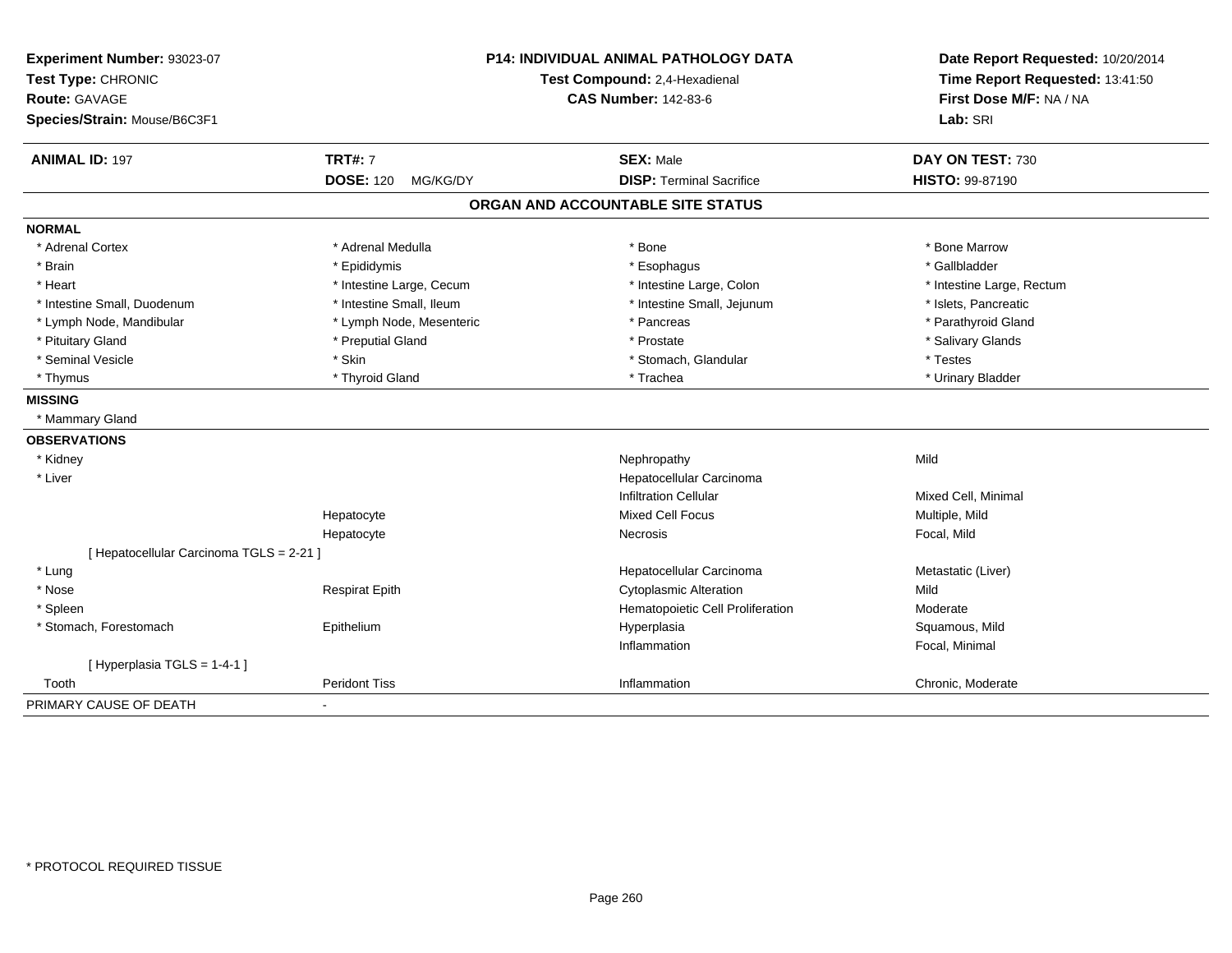| Experiment Number: 93023-07<br>Test Type: CHRONIC<br><b>Route: GAVAGE</b><br>Species/Strain: Mouse/B6C3F1 |                                | <b>P14: INDIVIDUAL ANIMAL PATHOLOGY DATA</b><br>Test Compound: 2,4-Hexadienal<br><b>CAS Number: 142-83-6</b> | Date Report Requested: 10/20/2014<br>Time Report Requested: 13:41:50<br>First Dose M/F: NA / NA<br>Lab: SRI |
|-----------------------------------------------------------------------------------------------------------|--------------------------------|--------------------------------------------------------------------------------------------------------------|-------------------------------------------------------------------------------------------------------------|
| <b>ANIMAL ID: 198</b>                                                                                     | <b>TRT#: 7</b>                 | <b>SEX: Male</b>                                                                                             | DAY ON TEST: 690                                                                                            |
|                                                                                                           | <b>DOSE: 120</b><br>MG/KG/DY   | <b>DISP:</b> Moribund Sacrifice                                                                              | <b>HISTO: 99-86612</b>                                                                                      |
|                                                                                                           |                                | ORGAN AND ACCOUNTABLE SITE STATUS                                                                            |                                                                                                             |
| <b>NORMAL</b>                                                                                             |                                |                                                                                                              |                                                                                                             |
| * Adrenal Cortex                                                                                          | * Adrenal Medulla              | * Bone                                                                                                       | * Bone Marrow                                                                                               |
| * Brain                                                                                                   | * Epididymis                   | * Esophagus                                                                                                  | * Gallbladder                                                                                               |
| * Intestine Large, Cecum                                                                                  | * Intestine Large, Colon       | * Intestine Large, Rectum                                                                                    | * Intestine Small, Duodenum                                                                                 |
| * Intestine Small, Ileum                                                                                  | * Intestine Small, Jejunum     | * Lung                                                                                                       | * Lymph Node, Mandibular                                                                                    |
| * Lymph Node, Mesenteric                                                                                  | * Pancreas                     | * Parathyroid Gland                                                                                          | * Pituitary Gland                                                                                           |
| * Prostate                                                                                                | * Salivary Glands              | * Seminal Vesicle                                                                                            | * Skin                                                                                                      |
| * Spleen                                                                                                  | * Stomach, Glandular           | * Testes                                                                                                     | * Thymus                                                                                                    |
| * Thyroid Gland                                                                                           | * Trachea                      | * Urinary Bladder                                                                                            |                                                                                                             |
| <b>MISSING</b>                                                                                            |                                |                                                                                                              |                                                                                                             |
| * Mammary Gland                                                                                           |                                |                                                                                                              |                                                                                                             |
| <b>OBSERVATIONS</b>                                                                                       |                                |                                                                                                              |                                                                                                             |
| * Heart                                                                                                   |                                | <b>Infiltration Cellular</b>                                                                                 | Mixed Cell, Mild                                                                                            |
| * Islets, Pancreatic                                                                                      |                                | Hyperplasia                                                                                                  | Moderate                                                                                                    |
| * Kidney                                                                                                  | <b>Renal Tubule</b>            | Accumulation, Hyaline Droplet                                                                                | Moderate                                                                                                    |
|                                                                                                           | Renal Tubule                   | Hyperplasia                                                                                                  | Focal, Minimal                                                                                              |
|                                                                                                           |                                | <b>Infiltration Cellular</b>                                                                                 | Mixed Cell, Focal, Mild                                                                                     |
|                                                                                                           |                                | Nephropathy                                                                                                  | Mild                                                                                                        |
| * Liver                                                                                                   |                                | Hepatocellular Adenoma                                                                                       | Multiple                                                                                                    |
| [ Hepatocellular Adenoma TGLS = 3-22 ]                                                                    |                                |                                                                                                              |                                                                                                             |
| Mesentery                                                                                                 | Fat                            | <b>Necrosis</b>                                                                                              | Moderate                                                                                                    |
| [Necrosis TGLS = $2-21$ ]                                                                                 |                                |                                                                                                              |                                                                                                             |
| * Nose                                                                                                    | <b>Respirat Epith</b>          | <b>Cytoplasmic Alteration</b>                                                                                | Mild                                                                                                        |
| * Preputial Gland                                                                                         |                                | Degeneration                                                                                                 | Cystic, Moderate                                                                                            |
| [ Degeneration TGLS = 1-8-1 ]                                                                             |                                |                                                                                                              |                                                                                                             |
| * Stomach, Forestomach                                                                                    | Epithelium                     | Hyperplasia                                                                                                  | Squamous, Mild                                                                                              |
|                                                                                                           |                                | Ulcer                                                                                                        | Mild                                                                                                        |
| [Hyperplasia TGLS = 4-4.1]                                                                                |                                |                                                                                                              |                                                                                                             |
| [ Ulcer TGLS = $4-4.1$ ]                                                                                  |                                |                                                                                                              |                                                                                                             |
| Tooth                                                                                                     |                                | Malformation                                                                                                 | Moderate                                                                                                    |
| PRIMARY CAUSE OF DEATH                                                                                    | - Liver Hepatocellular Adenoma |                                                                                                              |                                                                                                             |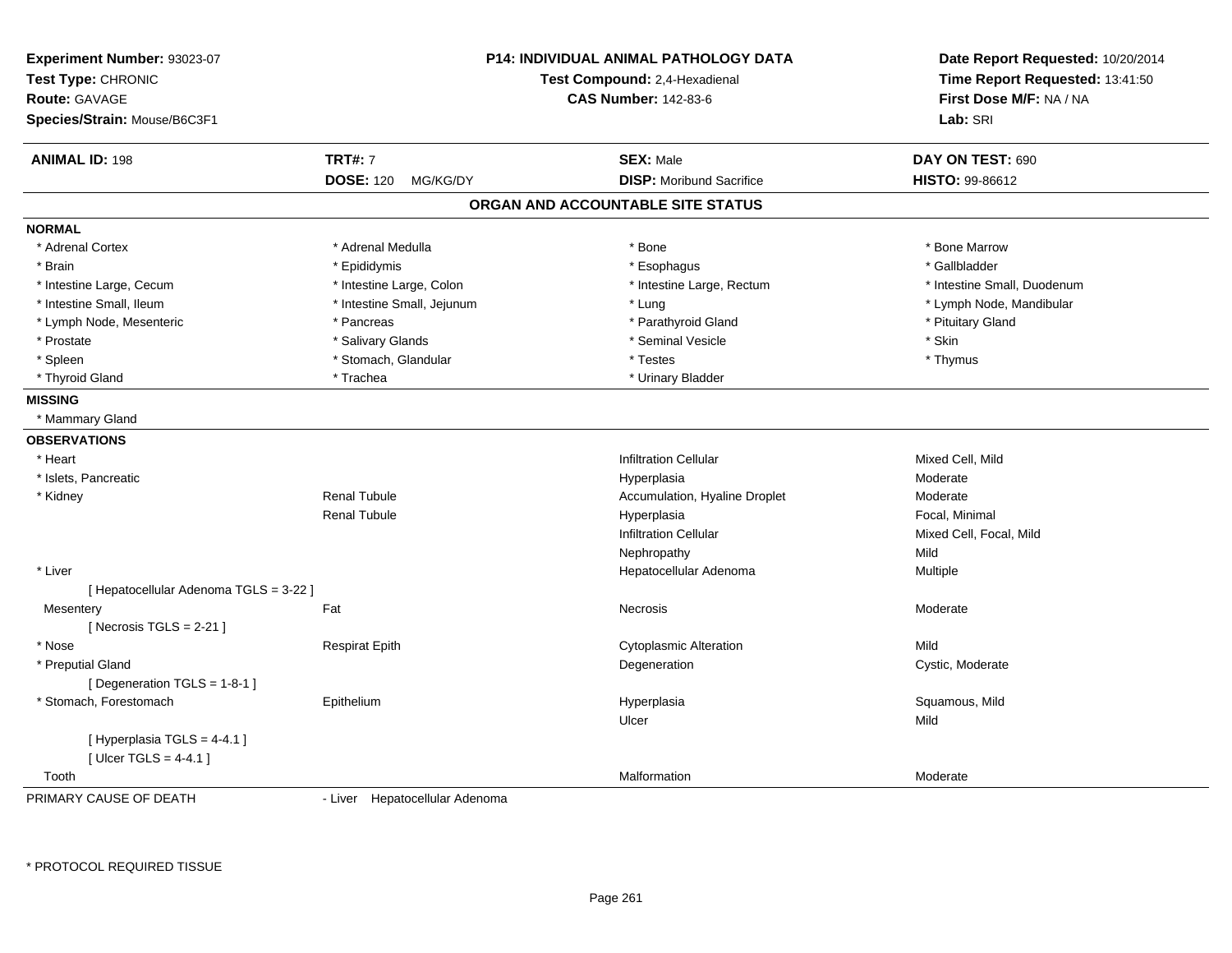| Experiment Number: 93023-07<br><b>Test Type: CHRONIC</b><br><b>Route: GAVAGE</b><br>Species/Strain: Mouse/B6C3F1 | <b>P14: INDIVIDUAL ANIMAL PATHOLOGY DATA</b><br>Test Compound: 2,4-Hexadienal<br><b>CAS Number: 142-83-6</b> |                                                     | Date Report Requested: 10/20/2014<br>Time Report Requested: 13:41:50<br>First Dose M/F: NA / NA<br>Lab: SRI |
|------------------------------------------------------------------------------------------------------------------|--------------------------------------------------------------------------------------------------------------|-----------------------------------------------------|-------------------------------------------------------------------------------------------------------------|
| <b>ANIMAL ID: 198</b>                                                                                            | <b>TRT#: 7</b><br><b>DOSE: 120</b><br>MG/KG/DY                                                               | <b>SEX: Male</b><br><b>DISP:</b> Moribund Sacrifice | DAY ON TEST: 690<br><b>HISTO: 99-86612</b>                                                                  |
|                                                                                                                  |                                                                                                              | ORGAN AND ACCOUNTABLE SITE STATUS                   |                                                                                                             |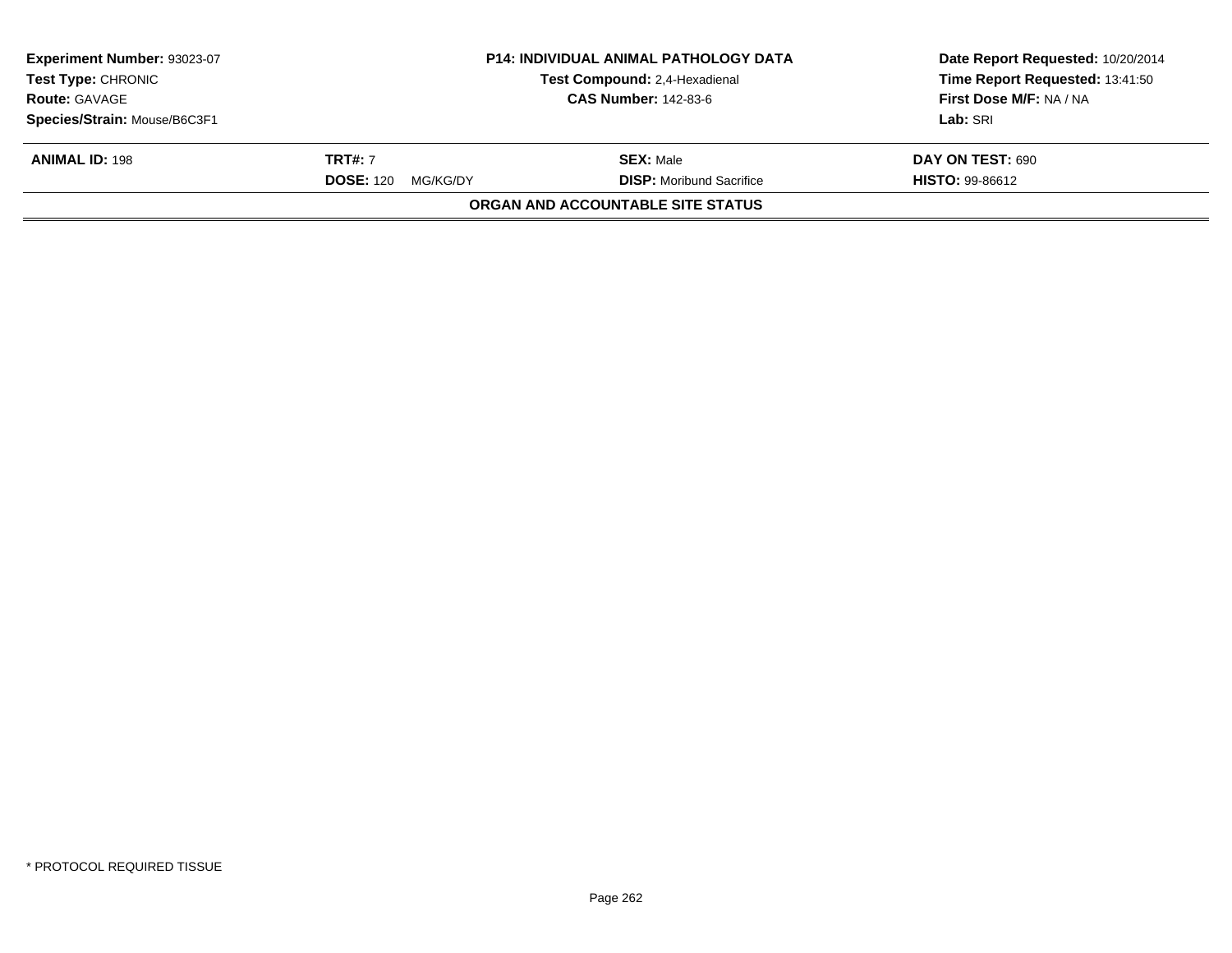| Experiment Number: 93023-07<br>Test Type: CHRONIC<br><b>Route: GAVAGE</b><br>Species/Strain: Mouse/B6C3F1 |                              | <b>P14: INDIVIDUAL ANIMAL PATHOLOGY DATA</b><br>Test Compound: 2,4-Hexadienal<br>CAS Number: 142-83-6 | Date Report Requested: 10/20/2014<br>Time Report Requested: 13:41:50<br>First Dose M/F: NA / NA<br>Lab: SRI |
|-----------------------------------------------------------------------------------------------------------|------------------------------|-------------------------------------------------------------------------------------------------------|-------------------------------------------------------------------------------------------------------------|
|                                                                                                           |                              |                                                                                                       |                                                                                                             |
| <b>ANIMAL ID: 199</b>                                                                                     | <b>TRT#: 7</b>               | <b>SEX: Male</b>                                                                                      | DAY ON TEST: 730                                                                                            |
|                                                                                                           | <b>DOSE: 120</b><br>MG/KG/DY | <b>DISP: Terminal Sacrifice</b>                                                                       | HISTO: 99-87191                                                                                             |
|                                                                                                           |                              | ORGAN AND ACCOUNTABLE SITE STATUS                                                                     |                                                                                                             |
| <b>NORMAL</b>                                                                                             |                              |                                                                                                       |                                                                                                             |
| * Adrenal Medulla                                                                                         | * Bone                       | * Bone Marrow                                                                                         | * Brain                                                                                                     |
| * Epididymis                                                                                              | * Esophagus                  | * Gallbladder                                                                                         | * Intestine Large, Cecum                                                                                    |
| * Intestine Large, Colon                                                                                  | * Intestine Large, Rectum    | * Intestine Small, Duodenum                                                                           | * Intestine Small, Ileum                                                                                    |
| * Islets, Pancreatic                                                                                      | * Lymph Node, Mandibular     | * Lymph Node, Mesenteric                                                                              | * Pancreas                                                                                                  |
| * Parathyroid Gland                                                                                       | * Pituitary Gland            | * Preputial Gland                                                                                     | * Prostate                                                                                                  |
| * Salivary Glands                                                                                         | * Seminal Vesicle            | * Skin                                                                                                | * Spleen                                                                                                    |
| * Stomach, Glandular                                                                                      | * Testes                     | * Thyroid Gland                                                                                       | * Trachea                                                                                                   |
| * Urinary Bladder                                                                                         |                              |                                                                                                       |                                                                                                             |
| <b>MISSING</b>                                                                                            |                              |                                                                                                       |                                                                                                             |
| * Mammary Gland                                                                                           |                              |                                                                                                       |                                                                                                             |
| <b>OBSERVATIONS</b>                                                                                       |                              |                                                                                                       |                                                                                                             |
| * Adrenal Cortex                                                                                          |                              | <b>Accessory Adrenal Cortical Nodule</b>                                                              | Mild                                                                                                        |
|                                                                                                           | Subcapsular                  | Hyperplasia                                                                                           | Focal. Minimal                                                                                              |
| * Heart                                                                                                   | Valve                        | Hemorrhage                                                                                            | Focal, Mild                                                                                                 |
|                                                                                                           | Valve                        | Inflammation                                                                                          | Chronic, Focal, Mild                                                                                        |
| * Intestine Small, Jejunum                                                                                |                              | Carcinoma                                                                                             |                                                                                                             |
| [Carcinoma TGLS = 4-24]                                                                                   |                              |                                                                                                       |                                                                                                             |
| * Kidney                                                                                                  |                              | Nephropathy                                                                                           | Mild                                                                                                        |
| * Liver                                                                                                   |                              | Hepatoblastoma                                                                                        |                                                                                                             |
|                                                                                                           |                              | Hepatocellular Adenoma                                                                                | Multiple                                                                                                    |
|                                                                                                           |                              | <b>Infiltration Cellular</b>                                                                          | Mixed Cell, Minimal                                                                                         |
| [Hepatoblastoma TGLS = 1-21]                                                                              |                              |                                                                                                       |                                                                                                             |
| [ Hepatocellular Adenoma TGLS = 2-22, 3-23 ]                                                              |                              |                                                                                                       |                                                                                                             |
| * Lung                                                                                                    |                              | Alveolar/Bronchiolar Adenoma                                                                          |                                                                                                             |
|                                                                                                           |                              | Hepatoblastoma                                                                                        | Metastatic (Liver)                                                                                          |
| * Nose                                                                                                    | Olfactory Epi                | <b>Cytoplasmic Alteration</b>                                                                         | Mild                                                                                                        |
|                                                                                                           | <b>Respirat Epith</b>        | <b>Cytoplasmic Alteration</b>                                                                         | Mild                                                                                                        |
| * Stomach, Forestomach                                                                                    | Epithelium                   | Hyperplasia                                                                                           | Squamous, Minimal                                                                                           |
| * Thymus                                                                                                  |                              | Cyst                                                                                                  | Mild                                                                                                        |
| Tooth                                                                                                     |                              | Malformation                                                                                          | Mild                                                                                                        |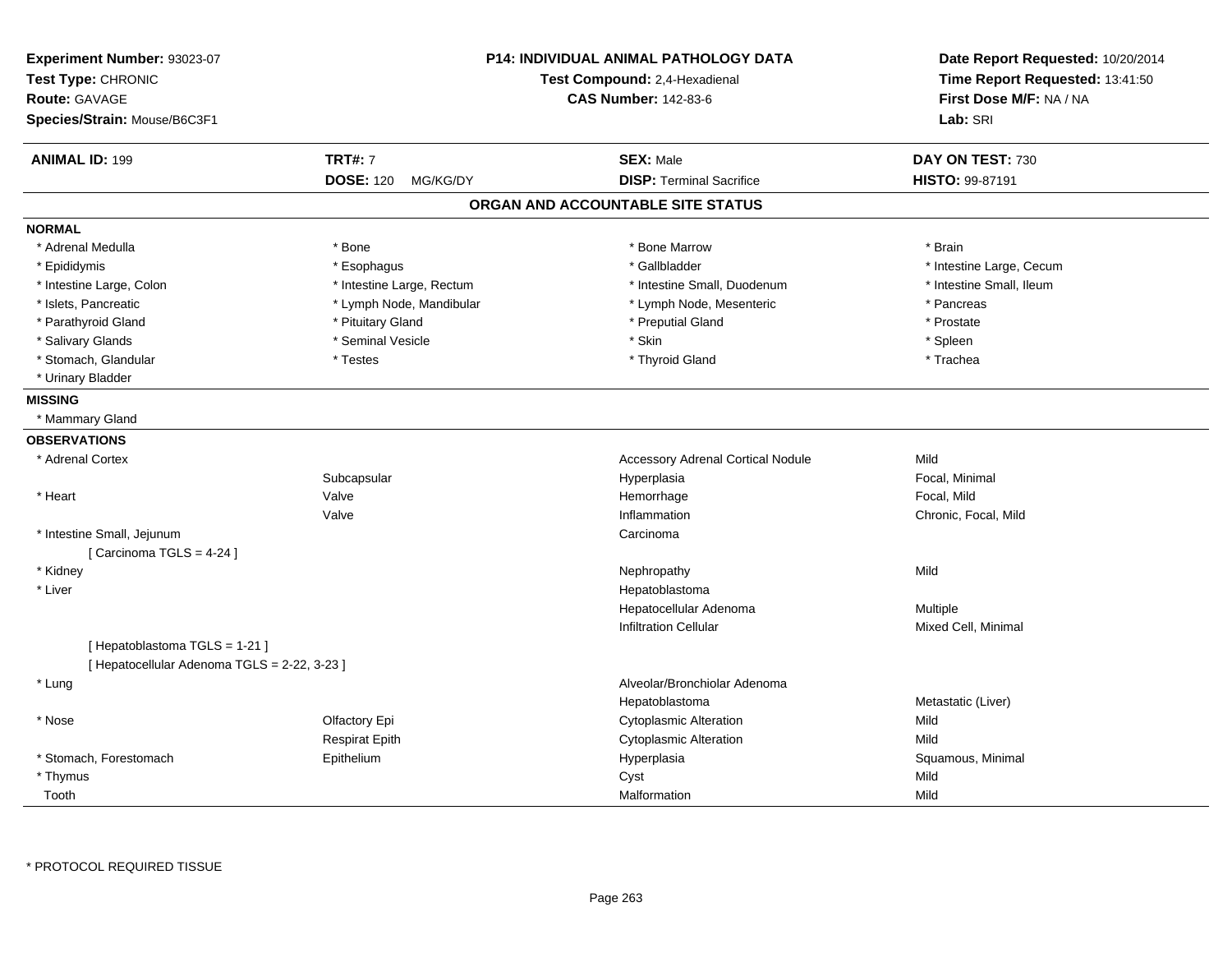| <b>Experiment Number: 93023-07</b><br><b>Test Type: CHRONIC</b><br><b>Route: GAVAGE</b> | <b>P14: INDIVIDUAL ANIMAL PATHOLOGY DATA</b><br>Test Compound: 2,4-Hexadienal<br><b>CAS Number: 142-83-6</b> |                                   | Date Report Requested: 10/20/2014<br>Time Report Requested: 13:41:50<br>First Dose M/F: NA / NA |
|-----------------------------------------------------------------------------------------|--------------------------------------------------------------------------------------------------------------|-----------------------------------|-------------------------------------------------------------------------------------------------|
| Species/Strain: Mouse/B6C3F1                                                            |                                                                                                              |                                   | Lab: SRI                                                                                        |
| <b>ANIMAL ID: 199</b>                                                                   | <b>TRT#: 7</b>                                                                                               | <b>SEX: Male</b>                  | DAY ON TEST: 730                                                                                |
|                                                                                         | <b>DOSE: 120</b><br>MG/KG/DY                                                                                 | <b>DISP:</b> Terminal Sacrifice   | <b>HISTO: 99-87191</b>                                                                          |
|                                                                                         |                                                                                                              | ORGAN AND ACCOUNTABLE SITE STATUS |                                                                                                 |
| PRIMARY CAUSE OF DEATH                                                                  |                                                                                                              |                                   |                                                                                                 |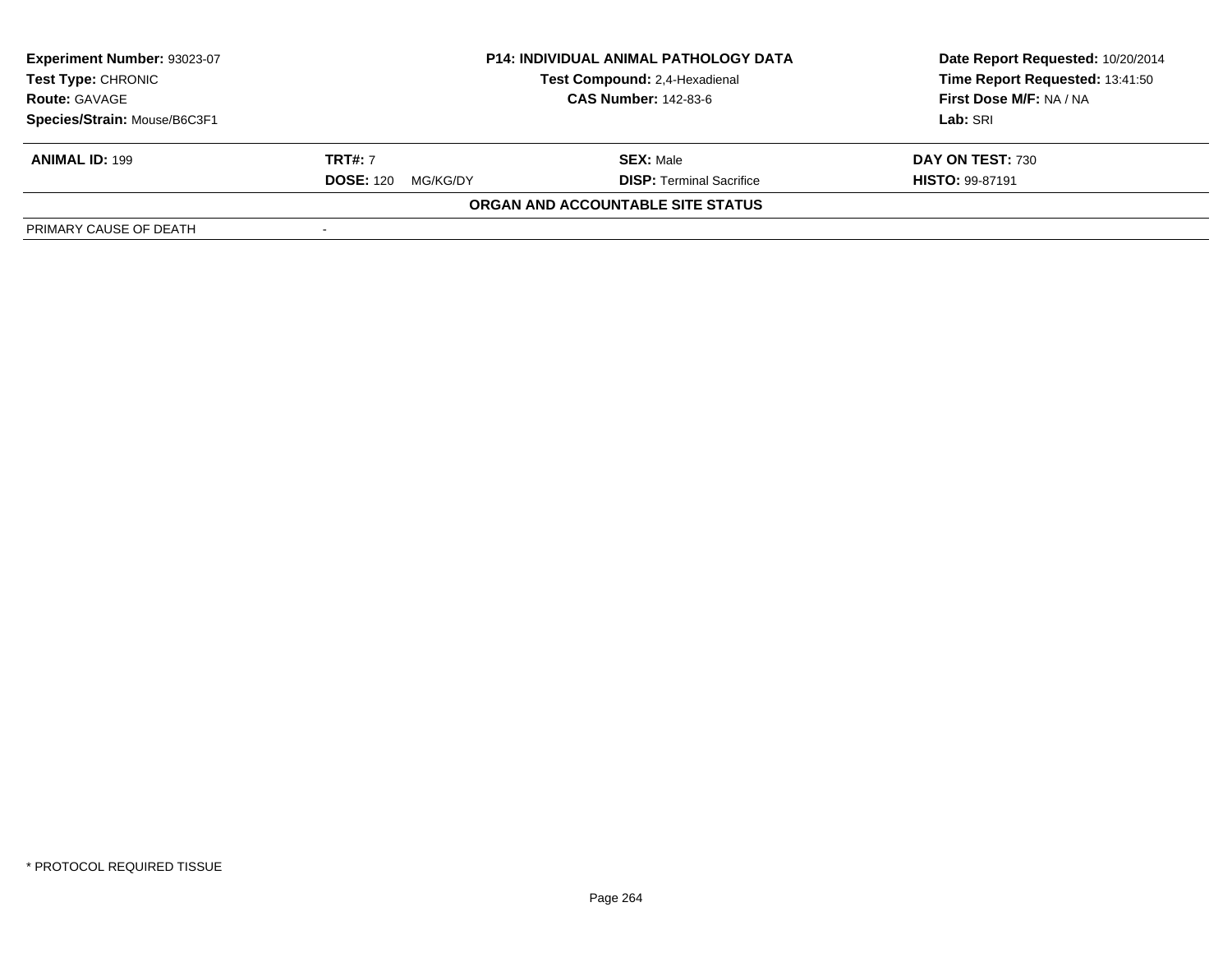| Experiment Number: 93023-07<br>Test Type: CHRONIC<br><b>Route: GAVAGE</b><br>Species/Strain: Mouse/B6C3F1 |                              | <b>P14: INDIVIDUAL ANIMAL PATHOLOGY DATA</b><br>Test Compound: 2,4-Hexadienal<br><b>CAS Number: 142-83-6</b> | Date Report Requested: 10/20/2014<br>Time Report Requested: 13:41:50<br>First Dose M/F: NA / NA<br>Lab: SRI |
|-----------------------------------------------------------------------------------------------------------|------------------------------|--------------------------------------------------------------------------------------------------------------|-------------------------------------------------------------------------------------------------------------|
| <b>ANIMAL ID: 200</b>                                                                                     | <b>TRT#: 7</b>               | <b>SEX: Male</b>                                                                                             | DAY ON TEST: 732                                                                                            |
|                                                                                                           | <b>DOSE: 120</b><br>MG/KG/DY | <b>DISP: Terminal Sacrifice</b>                                                                              | HISTO: 99-87192                                                                                             |
|                                                                                                           |                              | ORGAN AND ACCOUNTABLE SITE STATUS                                                                            |                                                                                                             |
| <b>NORMAL</b>                                                                                             |                              |                                                                                                              |                                                                                                             |
| * Adrenal Medulla                                                                                         | * Bone                       | * Bone Marrow                                                                                                | * Brain                                                                                                     |
| * Epididymis                                                                                              | * Esophagus                  | * Gallbladder                                                                                                | * Heart                                                                                                     |
| * Intestine Large, Cecum                                                                                  | * Intestine Large, Colon     | * Intestine Large, Rectum                                                                                    | * Intestine Small, Duodenum                                                                                 |
| * Intestine Small, Ileum                                                                                  | * Intestine Small, Jejunum   | * Islets, Pancreatic                                                                                         | * Lung                                                                                                      |
| * Lymph Node, Mandibular                                                                                  | * Lymph Node, Mesenteric     | * Pancreas                                                                                                   | * Parathyroid Gland                                                                                         |
| * Pituitary Gland                                                                                         | * Preputial Gland            | * Prostate                                                                                                   | * Salivary Glands                                                                                           |
| * Seminal Vesicle                                                                                         | * Skin                       | * Stomach, Glandular                                                                                         | * Testes                                                                                                    |
| * Thyroid Gland                                                                                           | * Trachea                    | * Urinary Bladder                                                                                            |                                                                                                             |
| <b>MISSING</b>                                                                                            |                              |                                                                                                              |                                                                                                             |
| * Mammary Gland                                                                                           |                              |                                                                                                              |                                                                                                             |
| <b>OBSERVATIONS</b>                                                                                       |                              |                                                                                                              |                                                                                                             |
| * Adrenal Cortex                                                                                          | Subcapsular                  | Hyperplasia                                                                                                  | Focal, Minimal                                                                                              |
| * Kidney                                                                                                  |                              | Nephropathy                                                                                                  | Minimal                                                                                                     |
| * Liver                                                                                                   |                              | Hepatocellular Adenoma                                                                                       |                                                                                                             |
|                                                                                                           |                              | Hepatocellular Carcinoma                                                                                     |                                                                                                             |
|                                                                                                           |                              | Infiltration Cellular                                                                                        | Mixed Cell, Minimal                                                                                         |
|                                                                                                           | Hepatocyte                   | <b>Mixed Cell Focus</b>                                                                                      | Mild                                                                                                        |
|                                                                                                           | Hepatocyte                   | Vacuolization Cytoplasmic                                                                                    | Focal, Mild                                                                                                 |
|                                                                                                           | Hepatocyte, Midzonal         | Vacuolization Cytoplasmic                                                                                    | Minimal                                                                                                     |
| [ Hepatocellular Adenoma TGLS = 2-22 ]                                                                    |                              |                                                                                                              |                                                                                                             |
| [ Hepatocellular Carcinoma TGLS = 3-23 ]                                                                  |                              |                                                                                                              |                                                                                                             |
| [Mixed Cell Focus TGLS = 6-26]                                                                            |                              |                                                                                                              |                                                                                                             |
| [Vacuolization Cytoplasmic TGLS = 5-25]                                                                   |                              |                                                                                                              |                                                                                                             |
| Mesentery                                                                                                 | Fat                          | Necrosis                                                                                                     | Mild                                                                                                        |
| [Necrosis TGLS = $1-21$ ]                                                                                 |                              |                                                                                                              |                                                                                                             |
| * Nose                                                                                                    | Olfactory Epi                | <b>Cytoplasmic Alteration</b>                                                                                | Minimal                                                                                                     |
|                                                                                                           | <b>Respirat Epith</b>        | <b>Cytoplasmic Alteration</b>                                                                                | Mild                                                                                                        |
| * Spleen                                                                                                  |                              | Hematopoietic Cell Proliferation                                                                             | Mild                                                                                                        |
| * Stomach, Forestomach                                                                                    | Epithelium                   | Hyperplasia                                                                                                  | Squamous, Minimal                                                                                           |
|                                                                                                           |                              | Inflammation                                                                                                 | Focal, Mild                                                                                                 |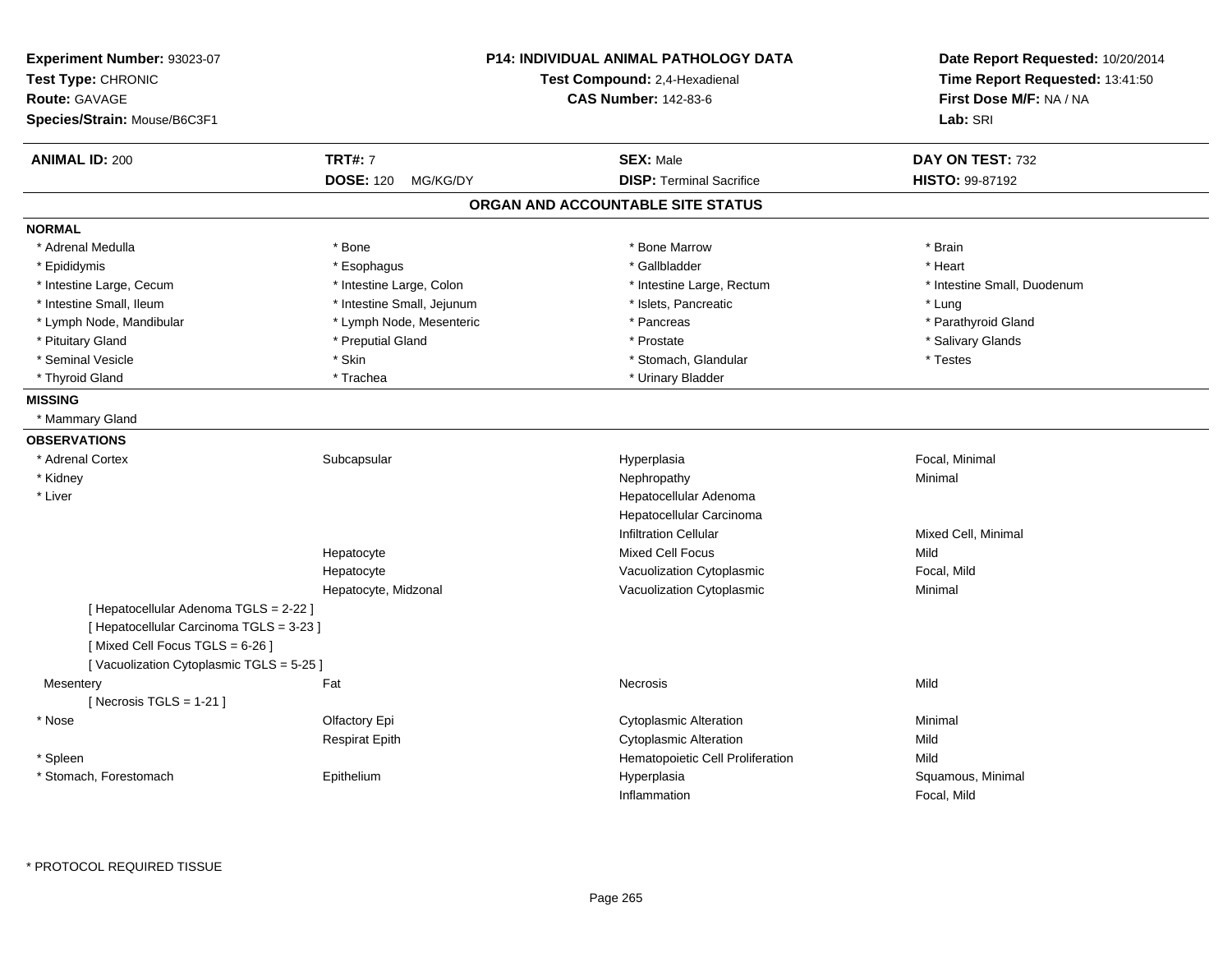| Experiment Number: 93023-07  | <b>P14: INDIVIDUAL ANIMAL PATHOLOGY DATA</b><br>Test Compound: 2,4-Hexadienal |                                   | Date Report Requested: 10/20/2014 |
|------------------------------|-------------------------------------------------------------------------------|-----------------------------------|-----------------------------------|
| Test Type: CHRONIC           |                                                                               |                                   | Time Report Requested: 13:41:50   |
| <b>Route: GAVAGE</b>         |                                                                               | <b>CAS Number: 142-83-6</b>       | First Dose M/F: NA / NA           |
| Species/Strain: Mouse/B6C3F1 |                                                                               |                                   | Lab: SRI                          |
| <b>ANIMAL ID: 200</b>        | <b>TRT#: 7</b>                                                                | <b>SEX: Male</b>                  | DAY ON TEST: 732                  |
|                              | <b>DOSE: 120</b><br>MG/KG/DY                                                  | <b>DISP: Terminal Sacrifice</b>   | <b>HISTO: 99-87192</b>            |
|                              |                                                                               | ORGAN AND ACCOUNTABLE SITE STATUS |                                   |
| * Thymus                     |                                                                               | Cyst                              | Minimal                           |
| Tooth                        | <b>Peridont Tiss</b>                                                          | Inflammation                      | Chronic, Mild                     |
| PRIMARY CAUSE OF DEATH       |                                                                               |                                   |                                   |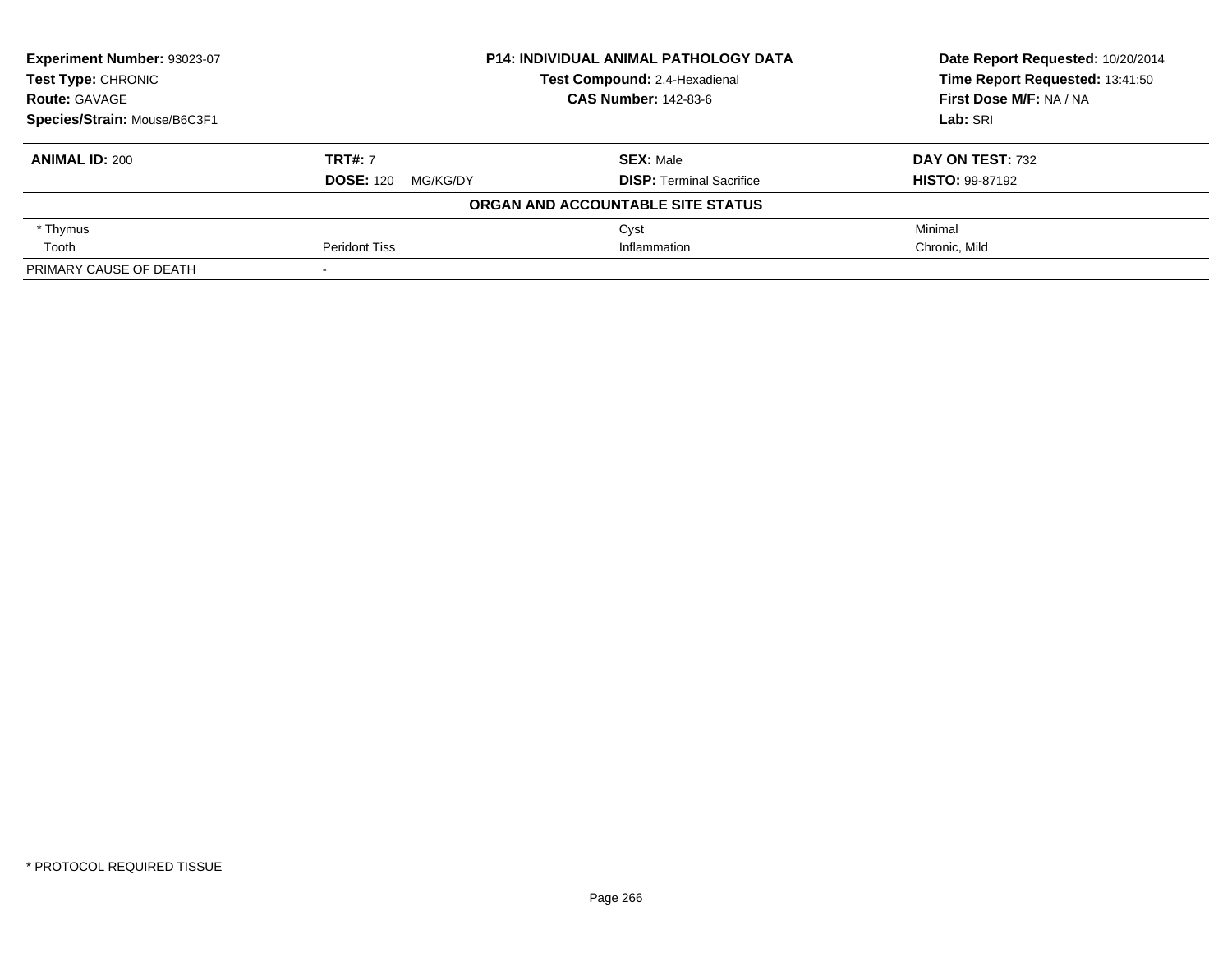| Experiment Number: 93023-07<br>Test Type: CHRONIC         | <b>P14: INDIVIDUAL ANIMAL PATHOLOGY DATA</b><br>Test Compound: 2,4-Hexadienal |                                   | Date Report Requested: 10/20/2014<br>Time Report Requested: 13:41:50 |
|-----------------------------------------------------------|-------------------------------------------------------------------------------|-----------------------------------|----------------------------------------------------------------------|
| <b>Route: GAVAGE</b>                                      |                                                                               | <b>CAS Number: 142-83-6</b>       | First Dose M/F: NA / NA                                              |
| Species/Strain: Mouse/B6C3F1                              |                                                                               |                                   | Lab: SRI                                                             |
| <b>TRT#: 2</b><br><b>ANIMAL ID: 201</b>                   |                                                                               | <b>SEX: Female</b>                | DAY ON TEST: 733                                                     |
| <b>DOSE: 0</b>                                            | MG/KG/DY                                                                      | <b>DISP:</b> Terminal Sacrifice   | <b>HISTO: 99-87144</b>                                               |
|                                                           |                                                                               | ORGAN AND ACCOUNTABLE SITE STATUS |                                                                      |
| <b>NORMAL</b>                                             |                                                                               |                                   |                                                                      |
| * Adrenal Cortex                                          | * Adrenal Medulla                                                             | * Bone                            | * Bone Marrow                                                        |
| * Brain                                                   | * Clitoral Gland                                                              |                                   |                                                                      |
| <b>OBSERVATIONS</b>                                       |                                                                               |                                   |                                                                      |
| * Intestine Small, Duodenum                               |                                                                               | Polyp Adenomatous                 |                                                                      |
| Note: Duodenal lesion is adjacent to pylorus, on slide 4. |                                                                               |                                   |                                                                      |
| * Kidney                                                  |                                                                               | Nephropathy                       | Minimal                                                              |
| * Liver                                                   |                                                                               | <b>Infiltration Cellular</b>      | Mixed Cell, Minimal                                                  |
| * Nose                                                    | <b>Respirat Epith</b>                                                         | <b>Cytoplasmic Alteration</b>     | Minimal                                                              |
| * Skin<br><b>Subcut Tiss</b>                              |                                                                               | Hemangiosarcoma                   |                                                                      |
| [Hemangiosarcoma TGLS = 1-21]                             |                                                                               |                                   |                                                                      |
| * Spleen                                                  |                                                                               | Hematopoietic Cell Proliferation  | Moderate                                                             |
| * Uterus                                                  |                                                                               | Hydrometra                        | Moderate                                                             |
| [Hydrometra TGLS = $2-7$ ]                                |                                                                               |                                   |                                                                      |
| PRIMARY CAUSE OF DEATH                                    |                                                                               |                                   |                                                                      |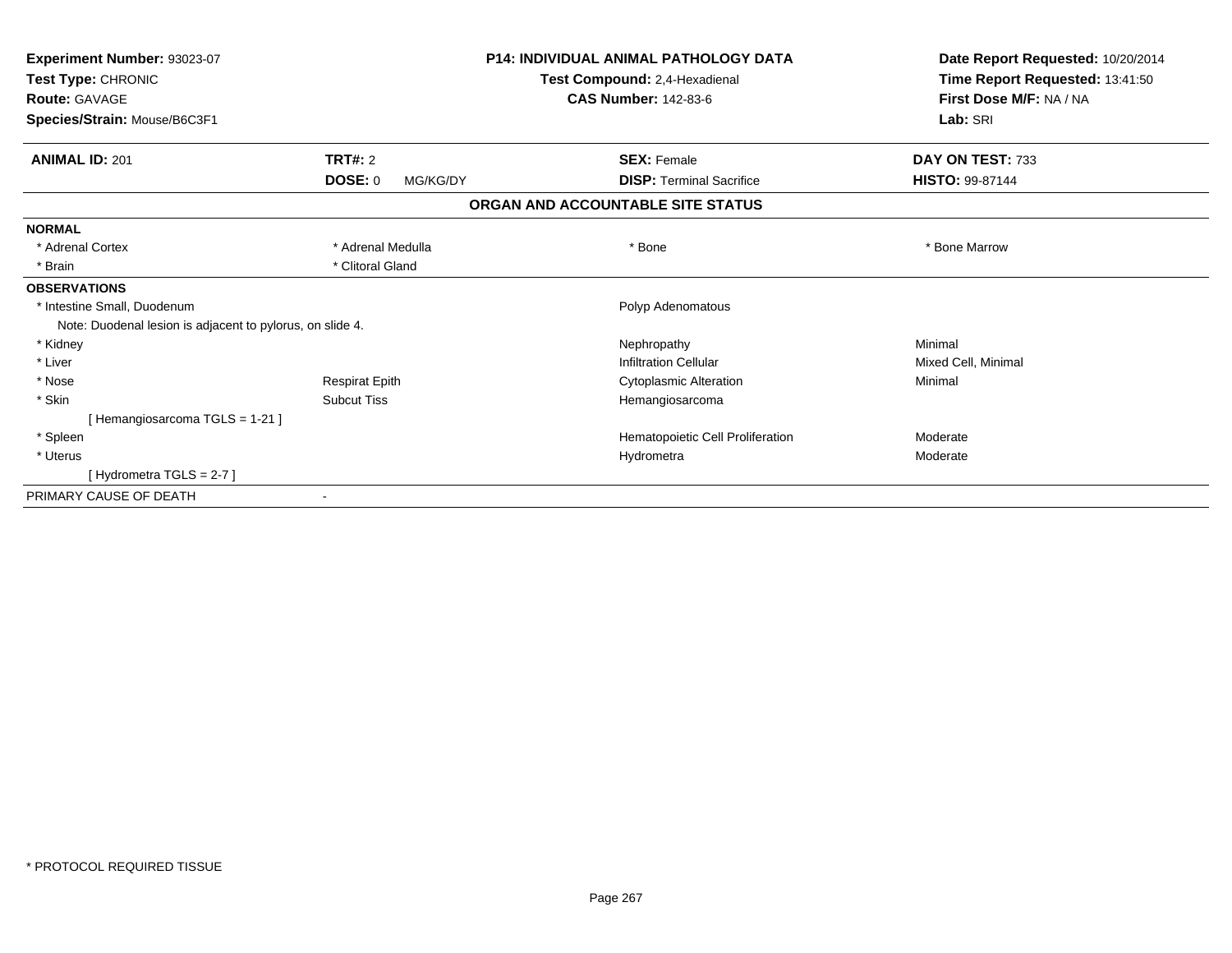| Experiment Number: 93023-07<br>Test Type: CHRONIC<br>Route: GAVAGE<br>Species/Strain: Mouse/B6C3F1 |                                  | <b>P14: INDIVIDUAL ANIMAL PATHOLOGY DATA</b><br>Test Compound: 2,4-Hexadienal<br><b>CAS Number: 142-83-6</b> | Date Report Requested: 10/20/2014<br>Time Report Requested: 13:41:50<br>First Dose M/F: NA / NA<br>Lab: SRI |
|----------------------------------------------------------------------------------------------------|----------------------------------|--------------------------------------------------------------------------------------------------------------|-------------------------------------------------------------------------------------------------------------|
| <b>ANIMAL ID: 202</b>                                                                              | <b>TRT#: 2</b>                   | <b>SEX: Female</b>                                                                                           | DAY ON TEST: 609                                                                                            |
|                                                                                                    | DOSE: 0<br>MG/KG/DY              | <b>DISP: Natural Death</b>                                                                                   | <b>HISTO: 99-86209</b>                                                                                      |
|                                                                                                    |                                  | ORGAN AND ACCOUNTABLE SITE STATUS                                                                            |                                                                                                             |
| <b>NORMAL</b>                                                                                      |                                  |                                                                                                              |                                                                                                             |
| * Adrenal Cortex                                                                                   | * Adrenal Medulla                | * Bone                                                                                                       | * Bone Marrow                                                                                               |
| * Brain                                                                                            | * Esophagus                      | * Gallbladder                                                                                                | * Heart                                                                                                     |
| * Intestine Large, Cecum                                                                           | * Intestine Large, Colon         | * Intestine Large, Rectum                                                                                    | * Intestine Small, Duodenum                                                                                 |
| * Intestine Small, Ileum                                                                           | * Intestine Small, Jejunum       | * Islets, Pancreatic                                                                                         | * Kidney                                                                                                    |
| * Lymph Node, Mandibular                                                                           | * Lymph Node, Mesenteric         | * Mammary Gland                                                                                              | * Ovary                                                                                                     |
| * Pancreas                                                                                         | * Parathyroid Gland              | * Pituitary Gland                                                                                            | * Salivary Glands                                                                                           |
| * Skin                                                                                             | * Spleen                         | * Stomach, Forestomach                                                                                       | * Stomach, Glandular                                                                                        |
| * Thymus                                                                                           | * Thyroid Gland                  | * Trachea                                                                                                    | * Urinary Bladder                                                                                           |
| <b>MISSING</b>                                                                                     |                                  |                                                                                                              |                                                                                                             |
| * Clitoral Gland                                                                                   |                                  |                                                                                                              |                                                                                                             |
| <b>OBSERVATIONS</b>                                                                                |                                  |                                                                                                              |                                                                                                             |
| * Liver                                                                                            |                                  | Hepatocellular Carcinoma                                                                                     |                                                                                                             |
|                                                                                                    | Hepatocyte                       | Vacuolization Cytoplasmic                                                                                    | Focal, Mild                                                                                                 |
|                                                                                                    | Hepatocyte, Midzonal             | Vacuolization Cytoplasmic                                                                                    | Mild                                                                                                        |
| [ Hepatocellular Carcinoma TGLS = 1-21 ]                                                           |                                  |                                                                                                              |                                                                                                             |
| * Lung                                                                                             |                                  | Thrombosis                                                                                                   | Mild                                                                                                        |
| Mesentery                                                                                          | Fat                              | <b>Necrosis</b>                                                                                              | Moderate                                                                                                    |
| [Necrosis TGLS = $2-22$ ]                                                                          |                                  |                                                                                                              |                                                                                                             |
| * Nose                                                                                             | <b>Respirat Epith</b>            | <b>Cytoplasmic Alteration</b>                                                                                | Moderate                                                                                                    |
| * Uterus                                                                                           |                                  | Hydrometra                                                                                                   | Marked                                                                                                      |
| [Hydrometra TGLS = 3-7]                                                                            |                                  |                                                                                                              |                                                                                                             |
| PRIMARY CAUSE OF DEATH                                                                             |                                  |                                                                                                              |                                                                                                             |
| CONTRIBUTORY CAUSE OF DEATH                                                                        | - Liver Hepatocellular Carcinoma |                                                                                                              |                                                                                                             |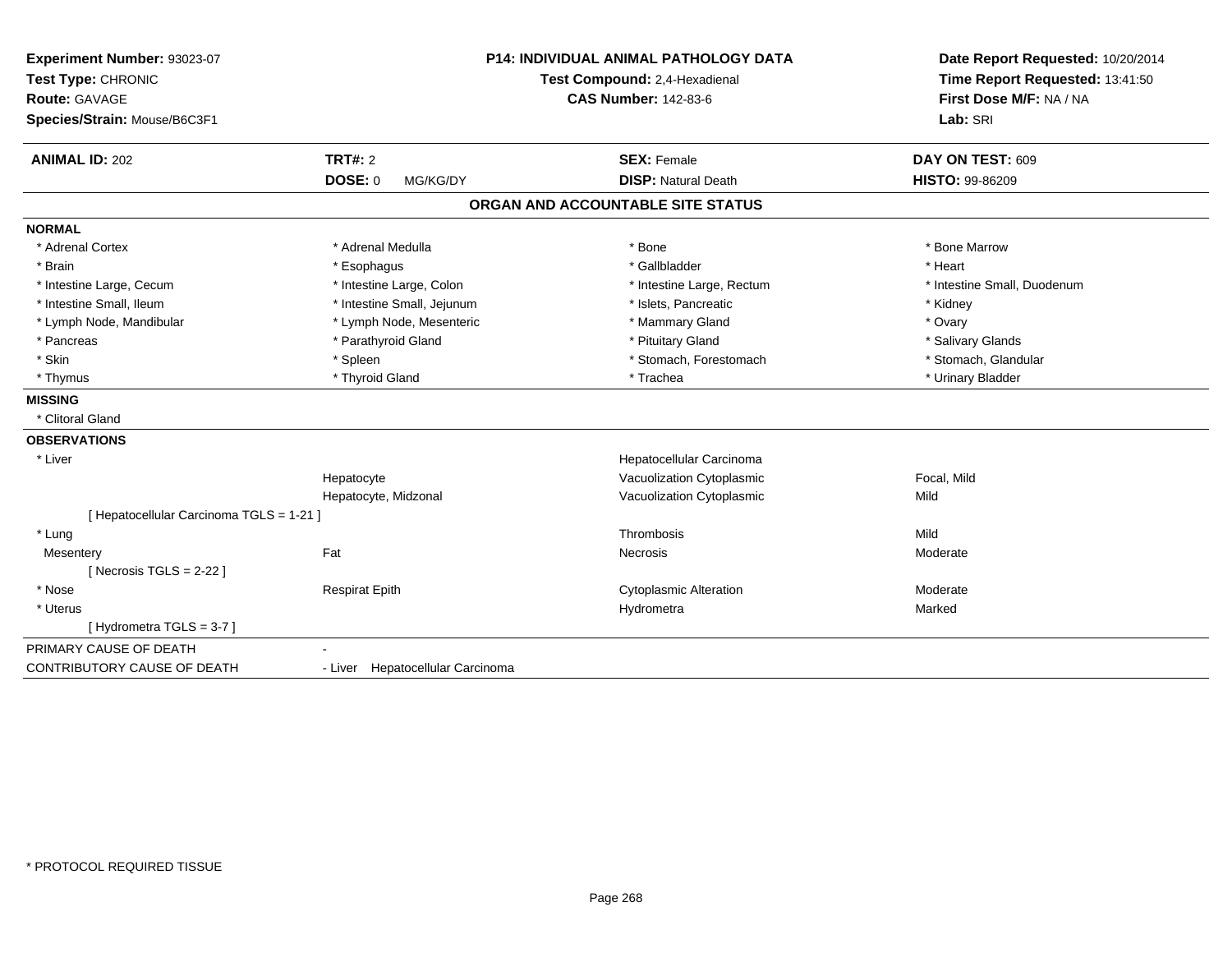| Experiment Number: 93023-07  |                             | <b>P14: INDIVIDUAL ANIMAL PATHOLOGY DATA</b> | Date Report Requested: 10/20/2014<br>Time Report Requested: 13:41:50 |
|------------------------------|-----------------------------|----------------------------------------------|----------------------------------------------------------------------|
| Test Type: CHRONIC           |                             | Test Compound: 2.4-Hexadienal                |                                                                      |
| <b>Route: GAVAGE</b>         | <b>CAS Number: 142-83-6</b> |                                              | First Dose M/F: NA / NA                                              |
| Species/Strain: Mouse/B6C3F1 |                             |                                              | Lab: SRI                                                             |
| <b>ANIMAL ID: 203</b>        | TRT#: 2                     | <b>SEX: Female</b>                           | DAY ON TEST: 733                                                     |
|                              | <b>DOSE: 0</b><br>MG/KG/DY  | <b>DISP: Terminal Sacrifice</b>              | <b>HISTO: 99-87145</b>                                               |
|                              |                             | ORGAN AND ACCOUNTABLE SITE STATUS            |                                                                      |
| <b>NORMAL</b>                |                             |                                              |                                                                      |
| * Adrenal Cortex             | * Adrenal Medulla           | * Bone                                       | * Bone Marrow                                                        |
| * Brain                      | * Clitoral Gland            | * Esophagus                                  | * Gallbladder                                                        |
| * Heart                      | * Intestine Large, Cecum    | * Intestine Large, Colon                     | * Intestine Large, Rectum                                            |
| * Intestine Small, Duodenum  | * Intestine Small, Ileum    | * Intestine Small, Jejunum                   | * Islets, Pancreatic                                                 |
| * Lung                       | * Lymph Node, Mandibular    | * Lymph Node, Mesenteric                     | * Ovary                                                              |
| * Pancreas                   | * Parathyroid Gland         | * Pituitary Gland                            | * Salivary Glands                                                    |
| * Skin                       | * Spleen                    | * Stomach, Forestomach                       | * Stomach, Glandular                                                 |
| * Thymus                     | * Thyroid Gland             | * Trachea                                    | * Urinary Bladder                                                    |
| <b>OBSERVATIONS</b>          |                             |                                              |                                                                      |
| * Kidney                     |                             | Metaplasia                                   | Osseous, Focal, Minimal                                              |
| * Liver                      |                             | Infiltration Cellular                        | Mixed Cell, Minimal                                                  |
|                              | Hepatocyte, Periportal      | Vacuolization Cytoplasmic                    | Mild                                                                 |
| * Mammary Gland              |                             | Carcinoma                                    |                                                                      |
| [Carcinoma TGLS = 1-21]      |                             |                                              |                                                                      |
| * Nose                       | <b>Respirat Epith</b>       | <b>Cytoplasmic Alteration</b>                | Moderate                                                             |
| * Uterus                     | Endometrium                 | Hyperplasia                                  | Cystic, Moderate                                                     |
| [Hyperplasia TGLS = $2-7$ ]  |                             |                                              |                                                                      |
| PRIMARY CAUSE OF DEATH       |                             |                                              |                                                                      |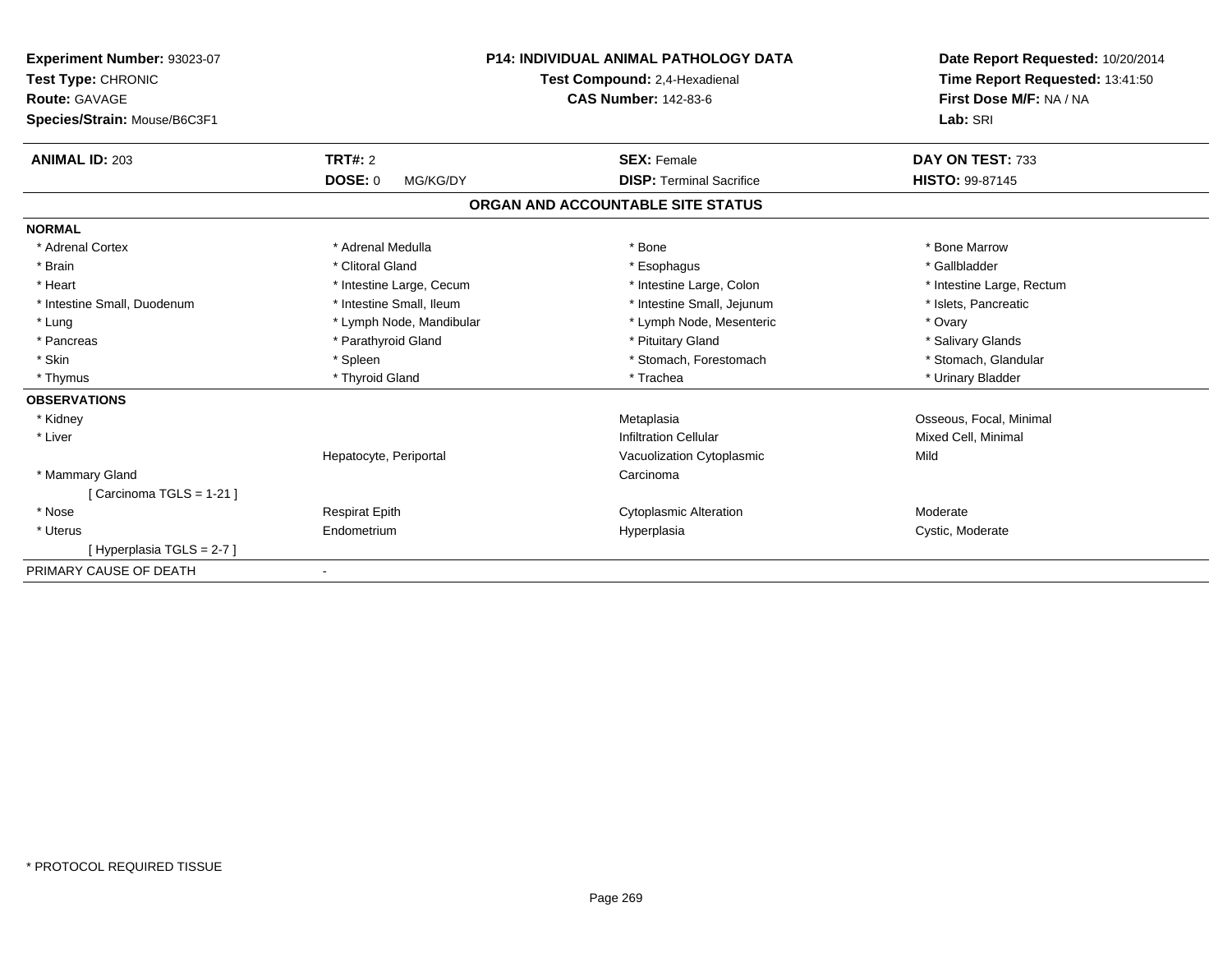| Experiment Number: 93023-07                                                   |                          | P14: INDIVIDUAL ANIMAL PATHOLOGY DATA | Date Report Requested: 10/20/2014<br>Time Report Requested: 13:41:50 |
|-------------------------------------------------------------------------------|--------------------------|---------------------------------------|----------------------------------------------------------------------|
| Test Type: CHRONIC                                                            |                          | Test Compound: 2,4-Hexadienal         |                                                                      |
| <b>Route: GAVAGE</b>                                                          |                          | <b>CAS Number: 142-83-6</b>           | First Dose M/F: NA / NA                                              |
| Species/Strain: Mouse/B6C3F1                                                  |                          |                                       | Lab: SRI                                                             |
| <b>ANIMAL ID: 204</b>                                                         | TRT#: 2                  | <b>SEX: Female</b>                    | DAY ON TEST: 733                                                     |
|                                                                               | DOSE: 0<br>MG/KG/DY      | <b>DISP: Terminal Sacrifice</b>       | <b>HISTO: 99-87146</b>                                               |
|                                                                               |                          | ORGAN AND ACCOUNTABLE SITE STATUS     |                                                                      |
| <b>NORMAL</b>                                                                 |                          |                                       |                                                                      |
| * Adrenal Cortex                                                              | * Adrenal Medulla        | * Bone                                | * Bone Marrow                                                        |
| * Brain                                                                       | * Clitoral Gland         | * Esophagus                           | * Gallbladder                                                        |
| * Heart                                                                       | * Intestine Large, Cecum | * Intestine Large, Colon              | * Intestine Large, Rectum                                            |
| * Intestine Small, Duodenum                                                   | * Intestine Small, Ileum | * Intestine Small, Jejunum            | * Islets, Pancreatic                                                 |
| * Kidney                                                                      | * Lung                   | * Lymph Node, Mandibular              | * Lymph Node, Mesenteric                                             |
| * Mammary Gland                                                               | * Pancreas               | * Parathyroid Gland                   | * Pituitary Gland                                                    |
| * Salivary Glands                                                             | * Skin                   | * Spleen                              | * Stomach, Glandular                                                 |
| * Thymus                                                                      | * Trachea                | * Urinary Bladder                     |                                                                      |
| <b>OBSERVATIONS</b>                                                           |                          |                                       |                                                                      |
| * Liver                                                                       |                          | <b>Infiltration Cellular</b>          | Mixed Cell, Mild                                                     |
| Mesentery                                                                     |                          | Angiectasis                           | Mild                                                                 |
|                                                                               | Fat                      | Necrosis                              | Moderate                                                             |
| [Necrosis TGLS = $2-21$ ]                                                     |                          |                                       |                                                                      |
| * Nose                                                                        | <b>Respirat Epith</b>    | <b>Cytoplasmic Alteration</b>         | Moderate                                                             |
| * Ovary                                                                       |                          | Hyperplasia                           | Tubular, Mild                                                        |
| * Stomach, Forestomach                                                        | Epithelium               | Hyperplasia                           | Squamous, Mild                                                       |
| Note: Forestomach epithelial hyperplasia is diffusely distributed; not focal. |                          |                                       |                                                                      |
| * Thyroid Gland                                                               |                          | Degeneration                          | Cystic, Focal, Minimal                                               |
| * Uterus                                                                      |                          | Hydrometra                            | Moderate                                                             |
|                                                                               | Endometrium              | Hyperplasia                           | Cystic, Moderate                                                     |
| [Hydrometra TGLS = 1-7]                                                       |                          |                                       |                                                                      |
| PRIMARY CAUSE OF DEATH                                                        | $\blacksquare$           |                                       |                                                                      |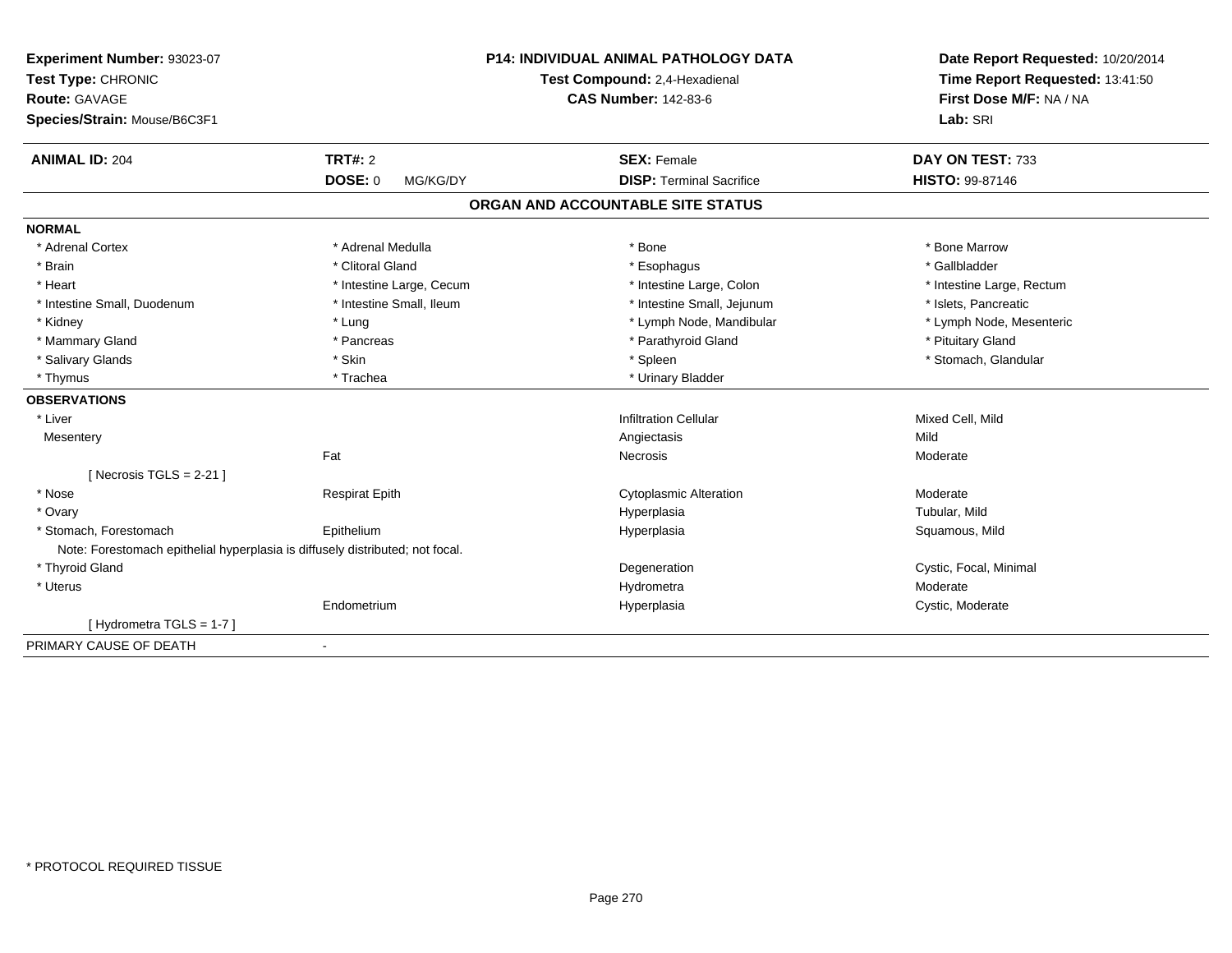| Experiment Number: 93023-07<br>Test Type: CHRONIC<br><b>Route: GAVAGE</b><br>Species/Strain: Mouse/B6C3F1 |                            | P14: INDIVIDUAL ANIMAL PATHOLOGY DATA<br>Test Compound: 2,4-Hexadienal<br><b>CAS Number: 142-83-6</b> | Date Report Requested: 10/20/2014<br>Time Report Requested: 13:41:50<br>First Dose M/F: NA / NA<br>Lab: SRI |
|-----------------------------------------------------------------------------------------------------------|----------------------------|-------------------------------------------------------------------------------------------------------|-------------------------------------------------------------------------------------------------------------|
| <b>ANIMAL ID: 205</b>                                                                                     | <b>TRT#: 2</b>             | <b>SEX: Female</b>                                                                                    | DAY ON TEST: 733                                                                                            |
|                                                                                                           | DOSE: 0<br>MG/KG/DY        | <b>DISP: Terminal Sacrifice</b>                                                                       | HISTO: 99-87147                                                                                             |
|                                                                                                           |                            | ORGAN AND ACCOUNTABLE SITE STATUS                                                                     |                                                                                                             |
| <b>NORMAL</b>                                                                                             |                            |                                                                                                       |                                                                                                             |
| * Adrenal Medulla                                                                                         | * Bone                     | * Bone Marrow                                                                                         | * Brain                                                                                                     |
| * Clitoral Gland                                                                                          | * Esophagus                | * Gallbladder                                                                                         | * Heart                                                                                                     |
| * Intestine Large, Cecum                                                                                  | * Intestine Large, Colon   | * Intestine Large, Rectum                                                                             | * Intestine Small, Duodenum                                                                                 |
| * Intestine Small, Ileum                                                                                  | * Intestine Small, Jejunum | * Islets, Pancreatic                                                                                  | * Kidney                                                                                                    |
| * Lung                                                                                                    | * Lymph Node, Mandibular   | * Lymph Node, Mesenteric                                                                              | * Mammary Gland                                                                                             |
| Oviduct                                                                                                   | * Pancreas                 | * Parathyroid Gland                                                                                   | * Pituitary Gland                                                                                           |
| * Salivary Glands                                                                                         | * Stomach, Forestomach     | * Stomach, Glandular                                                                                  | * Thymus                                                                                                    |
| * Thyroid Gland                                                                                           | * Trachea                  | * Urinary Bladder                                                                                     |                                                                                                             |
| <b>OBSERVATIONS</b>                                                                                       |                            |                                                                                                       |                                                                                                             |
| * Adrenal Cortex                                                                                          |                            | Cyst                                                                                                  | Minimal                                                                                                     |
| * Liver                                                                                                   |                            | <b>Infiltration Cellular</b>                                                                          | Mixed Cell, Mild                                                                                            |
|                                                                                                           | Hepatocyte, Midzonal       | Vacuolization Cytoplasmic                                                                             | Moderate                                                                                                    |
| [Vacuolization Cytoplasmic TGLS = 3-22 ]                                                                  |                            |                                                                                                       |                                                                                                             |
| Mesentery                                                                                                 | Fat                        | Necrosis                                                                                              | Moderate                                                                                                    |
| [Necrosis $TGLS = 2-21$ ]                                                                                 |                            |                                                                                                       |                                                                                                             |
| * Nose                                                                                                    | <b>Respirat Epith</b>      | <b>Cytoplasmic Alteration</b>                                                                         | Moderate                                                                                                    |
|                                                                                                           |                            | Inflammation                                                                                          | Suppurative, Mild                                                                                           |
| * Ovary                                                                                                   |                            | Hyperplasia                                                                                           | Cystic, Mild                                                                                                |
| * Skin                                                                                                    | <b>Subcut Tiss</b>         | Fibrosis                                                                                              | Focal, Mild                                                                                                 |
| Note: Subcutaneous area of fibrosis is adjacent to salivary glands (slide 8).                             |                            |                                                                                                       |                                                                                                             |
| * Spleen                                                                                                  |                            | Hyperplasia                                                                                           | Histiocytic, Moderate                                                                                       |
| [ Hyperplasia TGLS = 1-6 ]                                                                                |                            |                                                                                                       |                                                                                                             |
| * Uterus                                                                                                  |                            | Hydrometra                                                                                            | Marked                                                                                                      |
|                                                                                                           | Endometrium                | Hyperplasia                                                                                           | Cystic, Moderate                                                                                            |
| [Hydrometra TGLS = 4-7]                                                                                   |                            |                                                                                                       |                                                                                                             |
| PRIMARY CAUSE OF DEATH                                                                                    | $\overline{\phantom{a}}$   |                                                                                                       |                                                                                                             |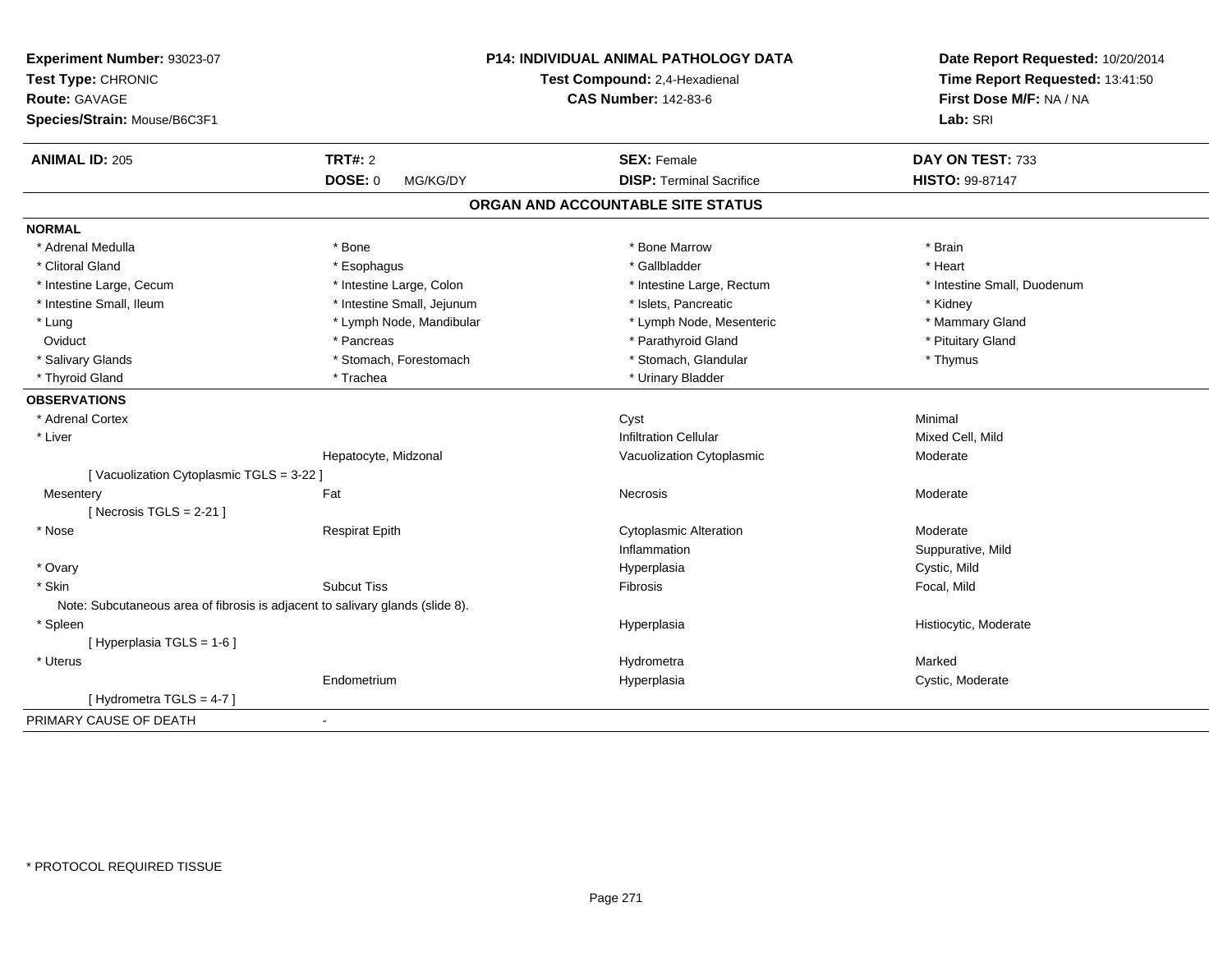| Experiment Number: 93023-07  |                            | <b>P14: INDIVIDUAL ANIMAL PATHOLOGY DATA</b> | Date Report Requested: 10/20/2014 |
|------------------------------|----------------------------|----------------------------------------------|-----------------------------------|
| Test Type: CHRONIC           |                            | Test Compound: 2,4-Hexadienal                | Time Report Requested: 13:41:50   |
| <b>Route: GAVAGE</b>         |                            | <b>CAS Number: 142-83-6</b>                  | First Dose M/F: NA / NA           |
| Species/Strain: Mouse/B6C3F1 |                            |                                              | Lab: SRI                          |
| <b>ANIMAL ID: 206</b>        | TRT#: 2                    | <b>SEX: Female</b>                           | DAY ON TEST: 734                  |
|                              | <b>DOSE: 0</b><br>MG/KG/DY | <b>DISP: Terminal Sacrifice</b>              | HISTO: 99-87148                   |
|                              |                            | ORGAN AND ACCOUNTABLE SITE STATUS            |                                   |
| <b>NORMAL</b>                |                            |                                              |                                   |
| * Adrenal Cortex             | * Adrenal Medulla          | * Bone                                       | * Bone Marrow                     |
| * Brain                      | * Clitoral Gland           | * Esophagus                                  | * Gallbladder                     |
| * Heart                      | * Intestine Large, Cecum   | * Intestine Large, Colon                     | * Intestine Large, Rectum         |
| * Intestine Small, Duodenum  | * Intestine Small, Ileum   | * Intestine Small, Jejunum                   | * Islets, Pancreatic              |
| * Kidney                     | * Lung                     | * Lymph Node, Mandibular                     | * Lymph Node, Mesenteric          |
| * Pancreas                   | * Salivary Glands          | * Skin                                       | * Spleen                          |
| * Stomach, Forestomach       | * Stomach, Glandular       | * Thymus                                     | * Thyroid Gland                   |
| * Trachea                    | * Urinary Bladder          |                                              |                                   |
| <b>MISSING</b>               |                            |                                              |                                   |
| * Parathyroid Gland          |                            |                                              |                                   |
| <b>OBSERVATIONS</b>          |                            |                                              |                                   |
| * Liver                      |                            | <b>Infiltration Cellular</b>                 | Mixed Cell, Minimal               |
|                              | Hepatocyte                 | Vacuolization Cytoplasmic                    | Diffuse, Moderate                 |
| * Mammary Gland              |                            | Ectasia                                      | Mild                              |
| * Nose                       | Olfactory Epi              | <b>Cytoplasmic Alteration</b>                | Moderate                          |
|                              | <b>Respirat Epith</b>      | <b>Cytoplasmic Alteration</b>                | Minimal                           |
| * Ovary                      |                            | Cyst                                         | Moderate                          |
| * Pituitary Gland            | Pars Distalis              | Adenoma                                      |                                   |
| [Adenoma TGLS = $1-1$ ]      |                            |                                              |                                   |
| * Uterus                     | Endometrium                | Hyperplasia                                  | Cystic, Mild                      |
| PRIMARY CAUSE OF DEATH       |                            |                                              |                                   |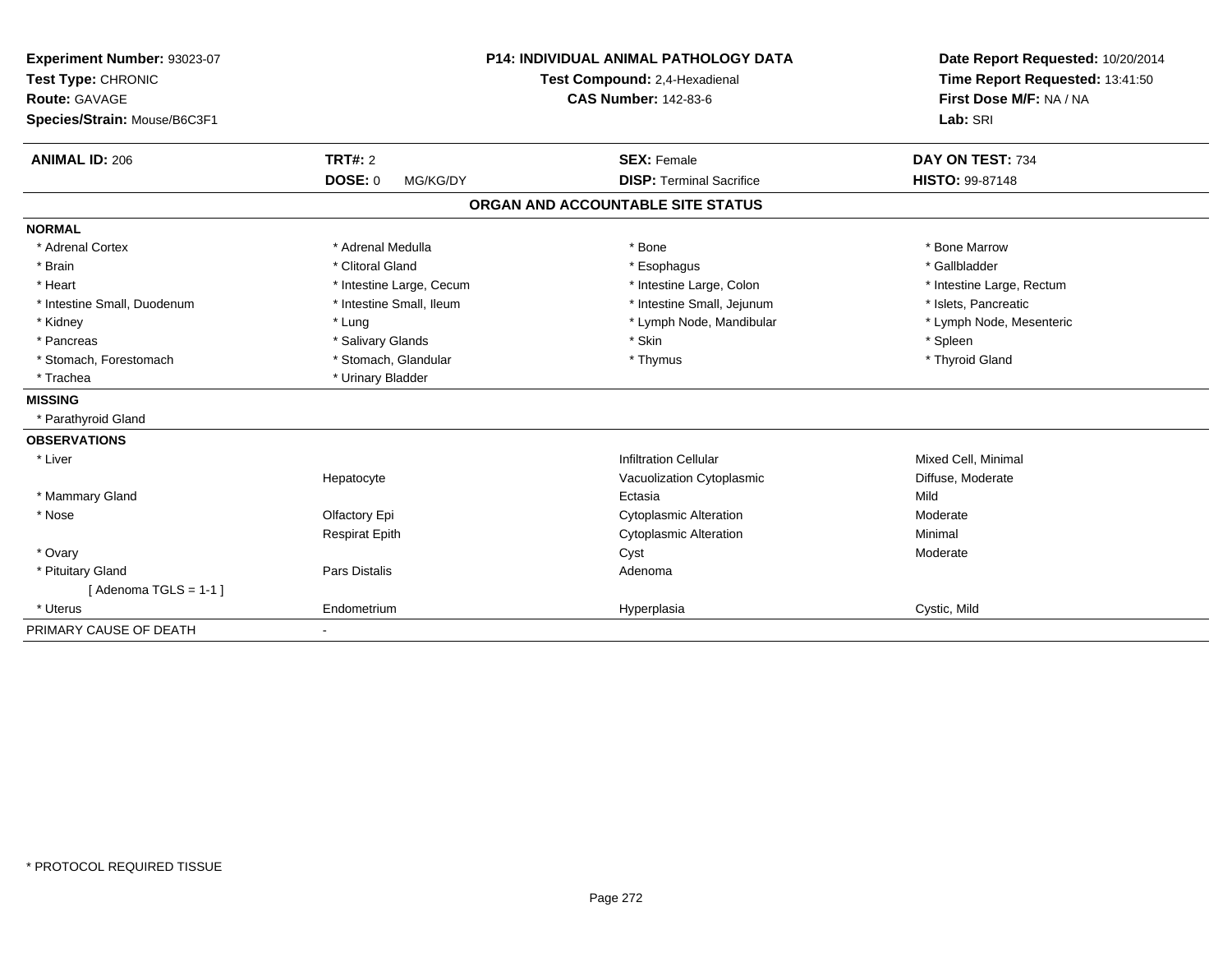| Experiment Number: 93023-07  |                               | P14: INDIVIDUAL ANIMAL PATHOLOGY DATA | Date Report Requested: 10/20/2014 |
|------------------------------|-------------------------------|---------------------------------------|-----------------------------------|
| Test Type: CHRONIC           | Test Compound: 2,4-Hexadienal |                                       | Time Report Requested: 13:41:50   |
| <b>Route: GAVAGE</b>         |                               | <b>CAS Number: 142-83-6</b>           | First Dose M/F: NA / NA           |
| Species/Strain: Mouse/B6C3F1 |                               |                                       | Lab: SRI                          |
| <b>ANIMAL ID: 207</b>        | TRT#: 2                       | <b>SEX: Female</b>                    | DAY ON TEST: 734                  |
|                              | DOSE: 0<br>MG/KG/DY           | <b>DISP: Terminal Sacrifice</b>       | HISTO: 99-87149                   |
|                              |                               | ORGAN AND ACCOUNTABLE SITE STATUS     |                                   |
| <b>NORMAL</b>                |                               |                                       |                                   |
| * Adrenal Cortex             | * Adrenal Medulla             | * Bone                                | * Bone Marrow                     |
| * Brain                      | * Clitoral Gland              | * Esophagus                           | * Gallbladder                     |
| * Heart                      | * Intestine Large, Cecum      | * Intestine Large, Colon              | * Intestine Large, Rectum         |
| * Intestine Small, Duodenum  | * Intestine Small, Ileum      | * Intestine Small, Jejunum            | * Islets, Pancreatic              |
| * Kidney                     | * Lung                        | * Lymph Node, Mandibular              | * Lymph Node, Mesenteric          |
| * Mammary Gland              | * Ovary                       | * Parathyroid Gland                   | * Pituitary Gland                 |
| * Salivary Glands            | * Skin                        | * Stomach, Forestomach                | * Stomach, Glandular              |
| * Thymus                     | * Thyroid Gland               | * Trachea                             | * Urinary Bladder                 |
| <b>OBSERVATIONS</b>          |                               |                                       |                                   |
| * Liver                      |                               | <b>Infiltration Cellular</b>          | Mixed Cell, Minimal               |
|                              | Hepatocyte                    | Vacuolization Cytoplasmic             | Diffuse, Mild                     |
| Lymph Node                   | Mediastinal                   | Hyperplasia                           | Lymphoid, Moderate                |
| Mesentery                    | Fat                           | Necrosis                              | Moderate                          |
| [ Necrosis $TGLS = 1-21$ ]   |                               |                                       |                                   |
| * Nose                       | <b>Respirat Epith</b>         | <b>Cytoplasmic Alteration</b>         | Moderate                          |
|                              |                               | Inflammation                          | Suppurative, Minimal              |
| * Pancreas                   |                               | <b>Infiltration Cellular</b>          | Mixed Cell, Focal, Minimal        |
| * Spleen                     |                               | Hyperplasia                           | Lymphoid, Moderate                |
| [ Hyperplasia TGLS = 4-6 ]   |                               |                                       |                                   |
| * Uterus                     |                               | Hydrometra                            | Moderate                          |
|                              | Endometrium                   | Hyperplasia                           | Cystic, Moderate                  |
| [Hydrometra TGLS = 3-7]      |                               |                                       |                                   |
| [Hyperplasia TGLS = 2-7]     |                               |                                       |                                   |
| PRIMARY CAUSE OF DEATH       | $\blacksquare$                |                                       |                                   |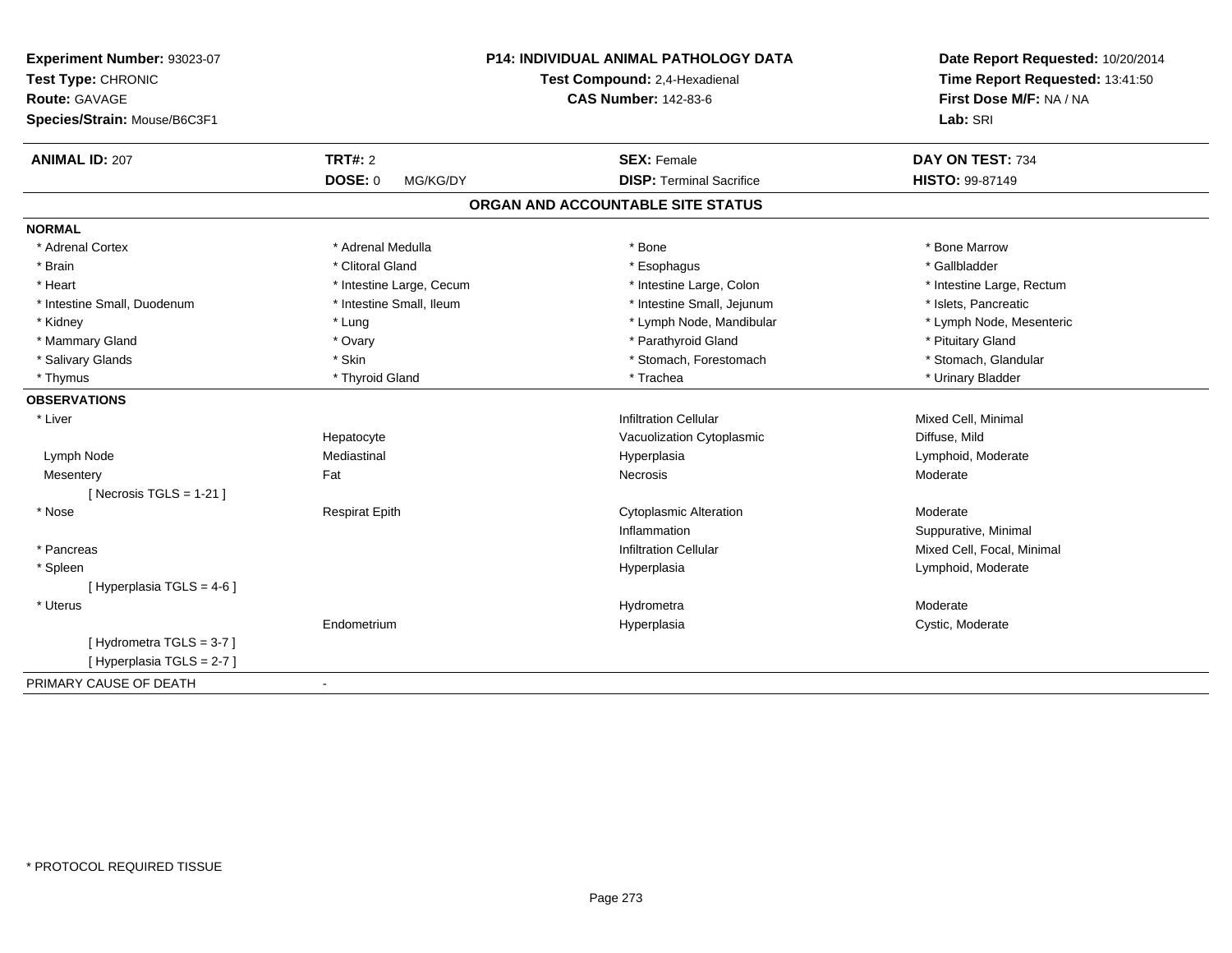| Experiment Number: 93023-07<br>Test Type: CHRONIC<br>Route: GAVAGE<br>Species/Strain: Mouse/B6C3F1 |                            | P14: INDIVIDUAL ANIMAL PATHOLOGY DATA<br>Test Compound: 2,4-Hexadienal<br><b>CAS Number: 142-83-6</b> | Date Report Requested: 10/20/2014<br>Time Report Requested: 13:41:50<br>First Dose M/F: NA / NA<br>Lab: SRI |
|----------------------------------------------------------------------------------------------------|----------------------------|-------------------------------------------------------------------------------------------------------|-------------------------------------------------------------------------------------------------------------|
| <b>ANIMAL ID: 208</b>                                                                              | <b>TRT#: 2</b>             | <b>SEX: Female</b>                                                                                    | DAY ON TEST: 734                                                                                            |
|                                                                                                    | <b>DOSE: 0</b><br>MG/KG/DY | <b>DISP: Terminal Sacrifice</b>                                                                       | HISTO: 99-87150                                                                                             |
|                                                                                                    |                            | ORGAN AND ACCOUNTABLE SITE STATUS                                                                     |                                                                                                             |
| <b>NORMAL</b>                                                                                      |                            |                                                                                                       |                                                                                                             |
| * Adrenal Cortex                                                                                   | * Adrenal Medulla          | * Bone                                                                                                | * Bone Marrow                                                                                               |
| * Brain                                                                                            | * Clitoral Gland           | * Esophagus                                                                                           | * Gallbladder                                                                                               |
| * Heart                                                                                            | * Intestine Large, Cecum   | * Intestine Large, Colon                                                                              | * Intestine Large, Rectum                                                                                   |
| * Intestine Small, Duodenum                                                                        | * Intestine Small, Ileum   | * Intestine Small, Jejunum                                                                            | * Islets, Pancreatic                                                                                        |
| * Kidney                                                                                           | * Lung                     | * Lymph Node, Mandibular                                                                              | * Lymph Node, Mesenteric                                                                                    |
| * Mammary Gland                                                                                    | * Ovary                    | * Pancreas                                                                                            | * Salivary Glands                                                                                           |
| * Skin                                                                                             | * Stomach, Forestomach     | * Stomach, Glandular                                                                                  | * Thymus                                                                                                    |
| * Thyroid Gland                                                                                    | * Trachea                  | * Urinary Bladder                                                                                     |                                                                                                             |
| <b>MISSING</b>                                                                                     |                            |                                                                                                       |                                                                                                             |
| * Parathyroid Gland                                                                                |                            |                                                                                                       |                                                                                                             |
| <b>OBSERVATIONS</b>                                                                                |                            |                                                                                                       |                                                                                                             |
| * Liver                                                                                            | <b>Bile Duct</b>           | Cyst                                                                                                  | Marked                                                                                                      |
|                                                                                                    |                            | Hepatocellular Adenoma                                                                                |                                                                                                             |
|                                                                                                    | <b>Bile Duct</b>           | Hyperplasia                                                                                           | Cystic, Mild                                                                                                |
|                                                                                                    |                            | Hyperplasia                                                                                           | Lymphoid, Focal, Mild                                                                                       |
|                                                                                                    | Hepatocyte                 | Vacuolization Cytoplasmic                                                                             | Diffuse, Mild                                                                                               |
| [ Cyst TGLS = 3-22 ]                                                                               |                            |                                                                                                       |                                                                                                             |
| [ Hepatocellular Adenoma TGLS = 2-21 ]                                                             |                            |                                                                                                       |                                                                                                             |
| * Nose                                                                                             | Olfactory Epi              | <b>Cytoplasmic Alteration</b>                                                                         | Mild                                                                                                        |
|                                                                                                    | <b>Respirat Epith</b>      | <b>Cytoplasmic Alteration</b>                                                                         | Moderate                                                                                                    |
| * Pituitary Gland                                                                                  | Pars Distalis              | Hyperplasia                                                                                           | Focal, Mild                                                                                                 |
| * Spleen                                                                                           |                            | Hyperplasia                                                                                           | Lymphoid, Mild                                                                                              |
| * Uterus                                                                                           |                            | Hydrometra                                                                                            | Moderate                                                                                                    |
|                                                                                                    | Endometrium                | Hyperplasia                                                                                           | Cystic, Mild                                                                                                |
| [Hydrometra TGLS = 1-7]                                                                            |                            |                                                                                                       |                                                                                                             |
| PRIMARY CAUSE OF DEATH                                                                             |                            |                                                                                                       |                                                                                                             |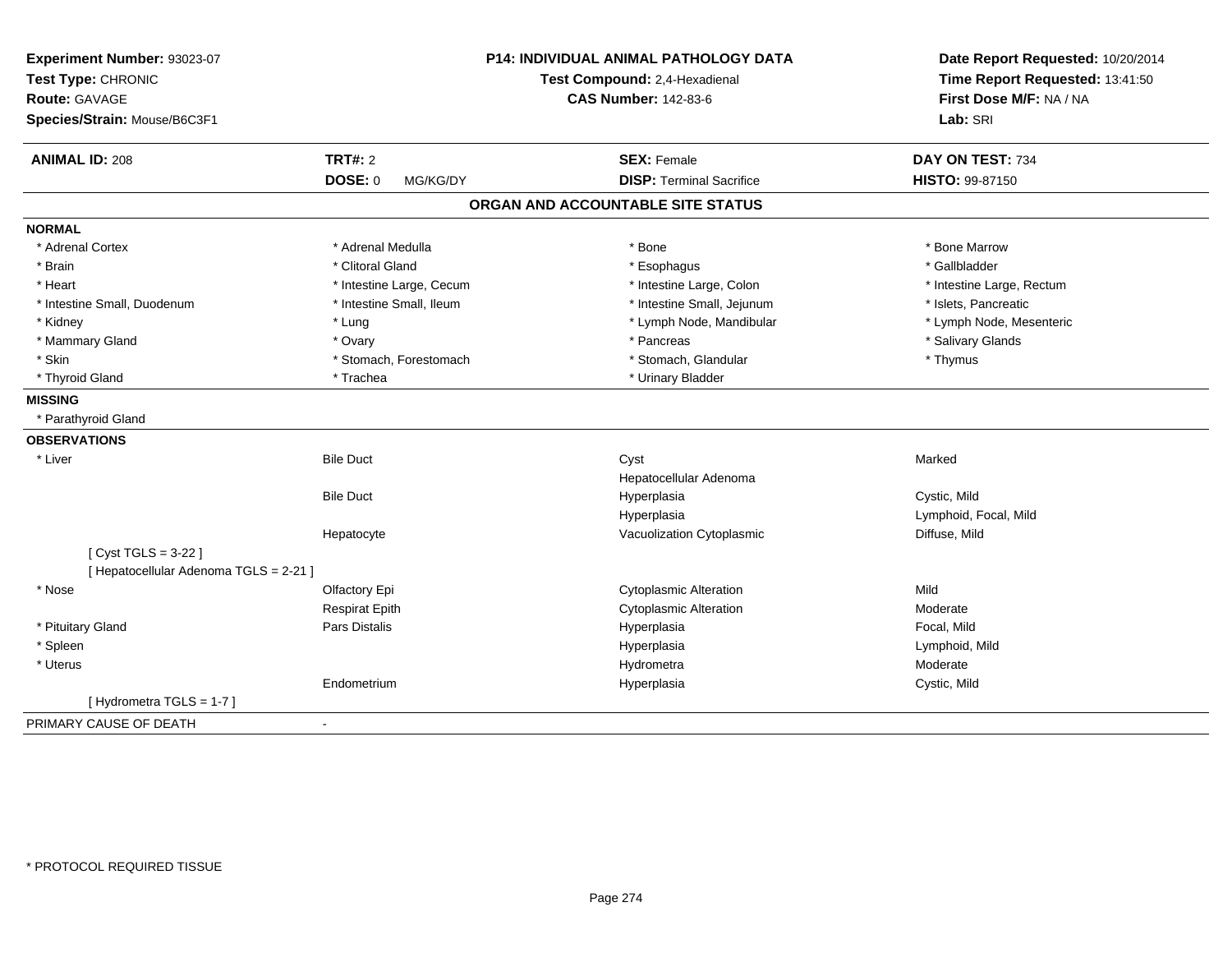| Experiment Number: 93023-07<br>Test Type: CHRONIC<br><b>Route: GAVAGE</b><br>Species/Strain: Mouse/B6C3F1 |                          | <b>P14: INDIVIDUAL ANIMAL PATHOLOGY DATA</b><br>Test Compound: 2,4-Hexadienal<br><b>CAS Number: 142-83-6</b> | Date Report Requested: 10/20/2014<br>Time Report Requested: 13:41:50<br>First Dose M/F: NA / NA<br>Lab: SRI |
|-----------------------------------------------------------------------------------------------------------|--------------------------|--------------------------------------------------------------------------------------------------------------|-------------------------------------------------------------------------------------------------------------|
| <b>ANIMAL ID: 209</b>                                                                                     | <b>TRT#: 2</b>           | <b>SEX: Female</b>                                                                                           | DAY ON TEST: 734                                                                                            |
|                                                                                                           | DOSE: 0<br>MG/KG/DY      | <b>DISP: Terminal Sacrifice</b>                                                                              | HISTO: 99-87151                                                                                             |
|                                                                                                           |                          | ORGAN AND ACCOUNTABLE SITE STATUS                                                                            |                                                                                                             |
| <b>NORMAL</b>                                                                                             |                          |                                                                                                              |                                                                                                             |
| * Adrenal Cortex                                                                                          | * Adrenal Medulla        | * Bone                                                                                                       | * Bone Marrow                                                                                               |
| * Brain                                                                                                   | * Clitoral Gland         | * Esophagus                                                                                                  | * Gallbladder                                                                                               |
| * Heart                                                                                                   | * Intestine Large, Cecum | * Intestine Large, Colon                                                                                     | * Intestine Large, Rectum                                                                                   |
| * Intestine Small, Duodenum                                                                               | * Intestine Small, Ileum | * Intestine Small, Jejunum                                                                                   | * Islets, Pancreatic                                                                                        |
| * Kidney                                                                                                  | * Lung                   | * Lymph Node, Mandibular                                                                                     | * Mammary Gland                                                                                             |
| * Ovary                                                                                                   | * Pancreas               | * Parathyroid Gland                                                                                          | * Salivary Glands                                                                                           |
| * Skin                                                                                                    | * Stomach, Forestomach   | * Stomach, Glandular                                                                                         | * Thyroid Gland                                                                                             |
| * Trachea                                                                                                 | * Urinary Bladder        |                                                                                                              |                                                                                                             |
| <b>OBSERVATIONS</b>                                                                                       |                          |                                                                                                              |                                                                                                             |
| * Liver                                                                                                   |                          | Fibrosis                                                                                                     | Focal, Moderate                                                                                             |
|                                                                                                           | <b>Bile Duct</b>         | Hyperplasia                                                                                                  | Moderate                                                                                                    |
|                                                                                                           |                          | Lymphoma Malignant                                                                                           |                                                                                                             |
|                                                                                                           | Hepatocyte               | Vacuolization Cytoplasmic                                                                                    | Diffuse, Moderate                                                                                           |
| [Fibrosis TGLS = $1-6$ ]<br>[ Hyperplasia TGLS = 1-6 ]<br>[ Lymphoma Malignant TGLS = 1-6 ]               |                          |                                                                                                              |                                                                                                             |
| Lymph Node                                                                                                | Mediastinal              | Lymphoma Malignant                                                                                           |                                                                                                             |
| * Lymph Node, Mesenteric                                                                                  |                          | Lymphoma Malignant                                                                                           |                                                                                                             |
| * Nose                                                                                                    | <b>Respirat Epith</b>    | <b>Cytoplasmic Alteration</b>                                                                                | Mild                                                                                                        |
| * Pituitary Gland                                                                                         | Pars Distalis            | Hyperplasia                                                                                                  | Focal, Mild                                                                                                 |
| * Spleen                                                                                                  |                          | Lymphoma Malignant                                                                                           |                                                                                                             |
| * Thymus                                                                                                  |                          | Lymphoma Malignant                                                                                           |                                                                                                             |
| * Uterus                                                                                                  | Endometrium              | Hyperplasia                                                                                                  | Cystic, Moderate                                                                                            |
| PRIMARY CAUSE OF DEATH                                                                                    | $\blacksquare$           |                                                                                                              |                                                                                                             |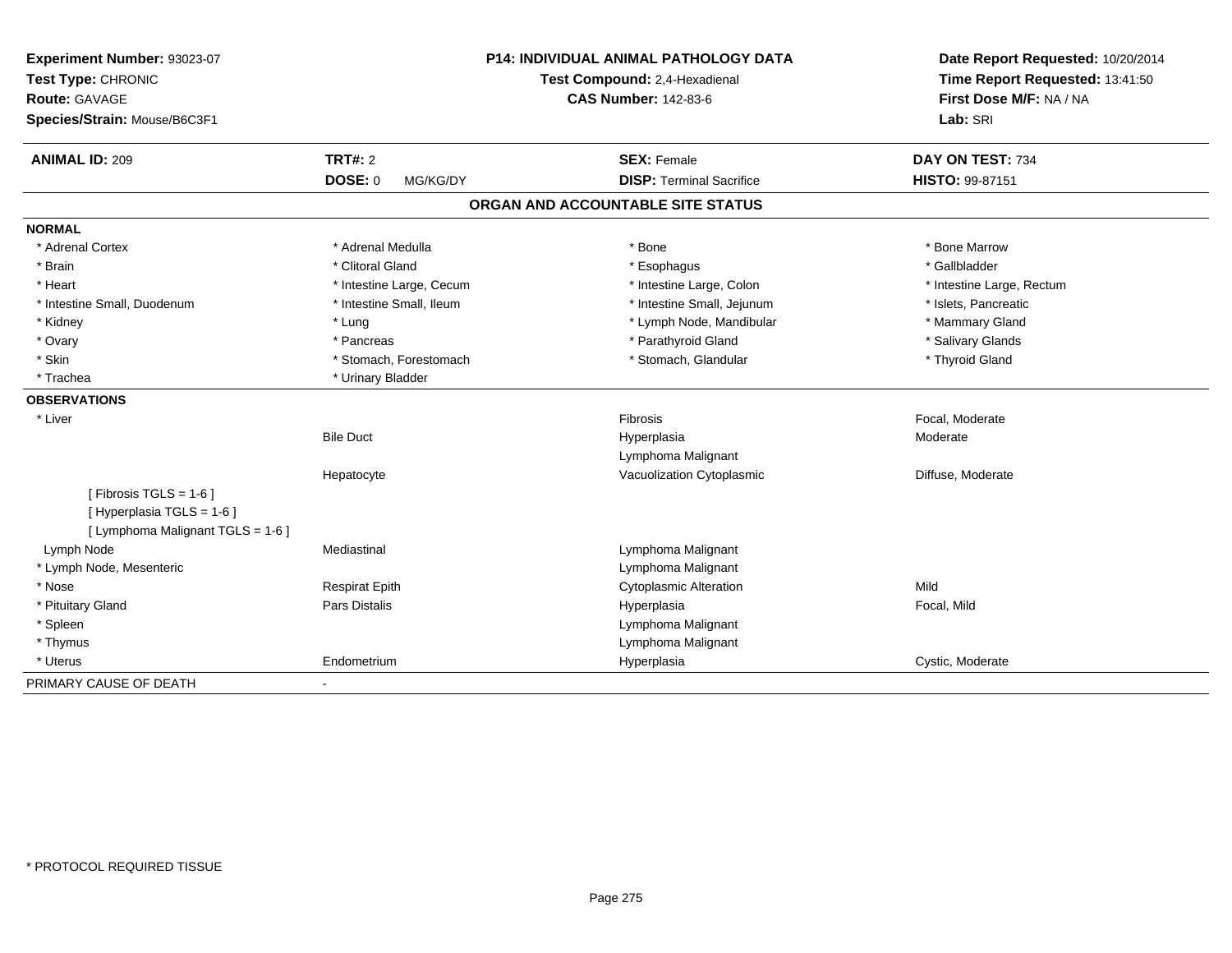| Experiment Number: 93023-07<br>Test Type: CHRONIC<br>Route: GAVAGE<br>Species/Strain: Mouse/B6C3F1 |                            | P14: INDIVIDUAL ANIMAL PATHOLOGY DATA<br>Test Compound: 2,4-Hexadienal<br><b>CAS Number: 142-83-6</b> | Date Report Requested: 10/20/2014<br>Time Report Requested: 13:41:50<br>First Dose M/F: NA / NA<br>Lab: SRI |
|----------------------------------------------------------------------------------------------------|----------------------------|-------------------------------------------------------------------------------------------------------|-------------------------------------------------------------------------------------------------------------|
| <b>ANIMAL ID: 210</b>                                                                              | <b>TRT#: 2</b>             | <b>SEX: Female</b>                                                                                    | DAY ON TEST: 734                                                                                            |
|                                                                                                    | <b>DOSE: 0</b><br>MG/KG/DY | <b>DISP: Terminal Sacrifice</b>                                                                       | HISTO: 99-87152                                                                                             |
|                                                                                                    |                            | ORGAN AND ACCOUNTABLE SITE STATUS                                                                     |                                                                                                             |
| <b>NORMAL</b>                                                                                      |                            |                                                                                                       |                                                                                                             |
| * Adrenal Cortex                                                                                   | * Adrenal Medulla          | * Bone                                                                                                | * Brain                                                                                                     |
| * Clitoral Gland                                                                                   | * Esophagus                | * Gallbladder                                                                                         | * Heart                                                                                                     |
| * Intestine Large, Cecum                                                                           | * Intestine Large, Colon   | * Intestine Large, Rectum                                                                             | * Intestine Small, Duodenum                                                                                 |
| * Intestine Small, Ileum                                                                           | * Intestine Small, Jejunum | * Islets, Pancreatic                                                                                  | * Lung                                                                                                      |
| * Lymph Node, Mandibular                                                                           | * Mammary Gland            | * Pancreas                                                                                            | * Pituitary Gland                                                                                           |
| * Salivary Glands                                                                                  | * Skin                     | * Stomach, Forestomach                                                                                | * Stomach, Glandular                                                                                        |
| * Thymus                                                                                           | * Thyroid Gland            | * Trachea                                                                                             | * Urinary Bladder                                                                                           |
| <b>MISSING</b>                                                                                     |                            |                                                                                                       |                                                                                                             |
| * Parathyroid Gland                                                                                |                            |                                                                                                       |                                                                                                             |
| <b>OBSERVATIONS</b>                                                                                |                            |                                                                                                       |                                                                                                             |
| * Bone Marrow                                                                                      | <b>Myeloid Cell</b>        | Hyperplasia                                                                                           | Mild                                                                                                        |
| * Kidney                                                                                           |                            | Nephropathy                                                                                           | Moderate                                                                                                    |
| * Liver                                                                                            |                            | Hepatocellular Adenoma                                                                                |                                                                                                             |
|                                                                                                    |                            | <b>Infiltration Cellular</b>                                                                          | Mixed Cell, Mild                                                                                            |
| [ Hepatocellular Adenoma TGLS = 2-22 ]                                                             |                            |                                                                                                       |                                                                                                             |
| * Lymph Node, Mesenteric                                                                           |                            | Sarcoma                                                                                               |                                                                                                             |
| [Sarcoma TGLS = $7-5$ ]                                                                            |                            |                                                                                                       |                                                                                                             |
| Mesentery                                                                                          | Fat                        | Necrosis                                                                                              | Moderate                                                                                                    |
| [Necrosis TGLS = $1-21$ ]                                                                          |                            |                                                                                                       |                                                                                                             |
| * Nose                                                                                             | Olfactory Epi              | <b>Cytoplasmic Alteration</b>                                                                         | Moderate                                                                                                    |
|                                                                                                    | <b>Respirat Epith</b>      | <b>Cytoplasmic Alteration</b>                                                                         | Moderate                                                                                                    |
| * Ovary                                                                                            |                            | Cyst                                                                                                  | Moderate                                                                                                    |
| [Cyst TGLS = $4-7$ ]                                                                               |                            |                                                                                                       |                                                                                                             |
| * Spleen                                                                                           |                            | Hematopoietic Cell Proliferation                                                                      | Mild                                                                                                        |
| * Uterus                                                                                           | Endometrium                | Hyperplasia                                                                                           | Cystic, Moderate                                                                                            |
|                                                                                                    |                            | Sarcoma                                                                                               |                                                                                                             |
| [Hyperplasia TGLS = 5-7]                                                                           |                            |                                                                                                       |                                                                                                             |
| [Sarcoma TGLS = $3-23$ ]                                                                           |                            |                                                                                                       |                                                                                                             |
| PRIMARY CAUSE OF DEATH                                                                             | $\sim$                     |                                                                                                       |                                                                                                             |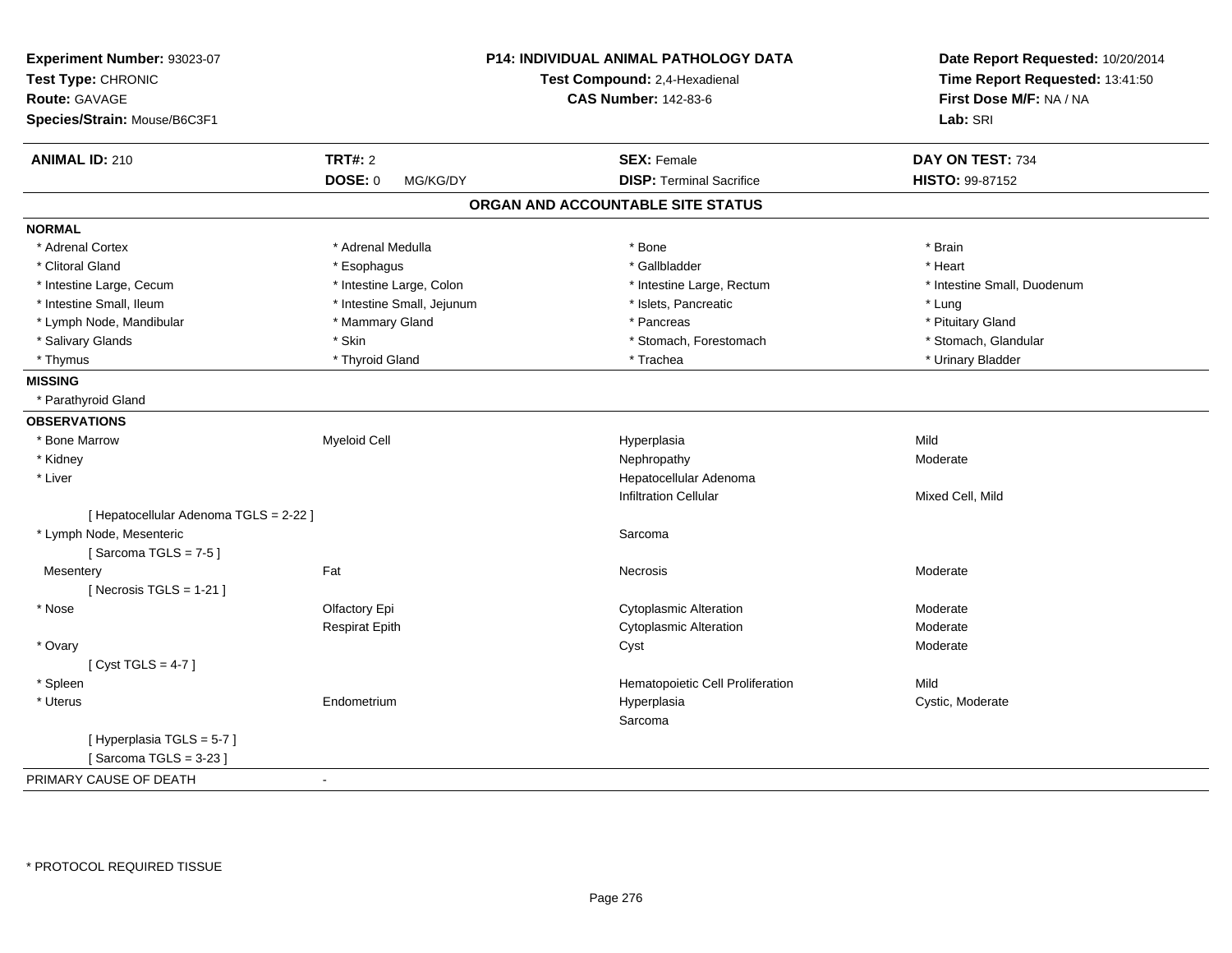| Experiment Number: 93023-07<br>Test Type: CHRONIC<br>Route: GAVAGE<br>Species/Strain: Mouse/B6C3F1       |                          | <b>P14: INDIVIDUAL ANIMAL PATHOLOGY DATA</b><br>Test Compound: 2,4-Hexadienal<br><b>CAS Number: 142-83-6</b> | Date Report Requested: 10/20/2014<br>Time Report Requested: 13:41:50<br>First Dose M/F: NA / NA<br>Lab: SRI |
|----------------------------------------------------------------------------------------------------------|--------------------------|--------------------------------------------------------------------------------------------------------------|-------------------------------------------------------------------------------------------------------------|
| <b>ANIMAL ID: 211</b>                                                                                    | <b>TRT#: 2</b>           | <b>SEX: Female</b>                                                                                           | DAY ON TEST: 538                                                                                            |
|                                                                                                          | DOSE: 0<br>MG/KG/DY      | <b>DISP: Natural Death</b>                                                                                   | HISTO: 99-85341                                                                                             |
|                                                                                                          |                          | ORGAN AND ACCOUNTABLE SITE STATUS                                                                            |                                                                                                             |
| <b>NORMAL</b>                                                                                            |                          |                                                                                                              |                                                                                                             |
| * Adrenal Medulla                                                                                        | * Bone                   | * Brain                                                                                                      | * Clitoral Gland                                                                                            |
| * Esophagus                                                                                              | * Mammary Gland          | * Pituitary Gland                                                                                            | * Salivary Glands                                                                                           |
| * Thyroid Gland                                                                                          | * Trachea                | * Urinary Bladder                                                                                            |                                                                                                             |
| <b>MISSING</b>                                                                                           |                          |                                                                                                              |                                                                                                             |
| * Parathyroid Gland                                                                                      |                          |                                                                                                              |                                                                                                             |
| <b>AUTO PRECLUDES DIAG.</b>                                                                              |                          |                                                                                                              |                                                                                                             |
| * Gallbladder                                                                                            | * Intestine Large, Cecum | * Intestine Large, Colon                                                                                     | * Intestine Large, Rectum                                                                                   |
| * Intestine Small, Duodenum                                                                              | * Intestine Small, Ileum | * Intestine Small, Jejunum                                                                                   | * Islets, Pancreatic                                                                                        |
| * Pancreas                                                                                               | * Spleen                 | * Stomach, Forestomach                                                                                       | * Stomach, Glandular                                                                                        |
| <b>INSUFFICIENT TISSUE</b>                                                                               |                          |                                                                                                              |                                                                                                             |
| * Thymus                                                                                                 |                          |                                                                                                              |                                                                                                             |
| <b>OBSERVATIONS</b>                                                                                      |                          |                                                                                                              |                                                                                                             |
| * Adrenal Cortex                                                                                         |                          | Histiocytic Sarcoma                                                                                          |                                                                                                             |
| * Bone Marrow                                                                                            |                          | Histiocytic Sarcoma                                                                                          |                                                                                                             |
| * Heart                                                                                                  |                          | Histiocytic Sarcoma                                                                                          |                                                                                                             |
|                                                                                                          |                          | Mineralization                                                                                               | Focal, Minimal                                                                                              |
| * Kidney                                                                                                 | <b>Renal Tubule</b>      | Accumulation, Hyaline Droplet                                                                                | Moderate                                                                                                    |
|                                                                                                          |                          | Histiocytic Sarcoma                                                                                          |                                                                                                             |
| * Liver                                                                                                  |                          | Histiocytic Sarcoma                                                                                          |                                                                                                             |
|                                                                                                          | Hepatocyte               | Necrosis                                                                                                     | Focal, Marked                                                                                               |
| [ Histiocytic Sarcoma TGLS = 3-6 ]<br>[Necrosis TGLS = $3-6$ ]<br>[Vacuolization Cytoplasmic TGLS = 3-6] | Hepatocyte, Midzonal     | Vacuolization Cytoplasmic                                                                                    | Moderate                                                                                                    |
| * Lung                                                                                                   |                          | Histiocytic Sarcoma                                                                                          |                                                                                                             |
| Lymph Node                                                                                               | Mediastinal              | Histiocytic Sarcoma                                                                                          |                                                                                                             |
| * Lymph Node, Mandibular                                                                                 |                          | Histiocytic Sarcoma                                                                                          |                                                                                                             |
| * Lymph Node, Mesenteric                                                                                 |                          | Histiocytic Sarcoma                                                                                          |                                                                                                             |
| Mesentery                                                                                                |                          | Histiocytic Sarcoma                                                                                          |                                                                                                             |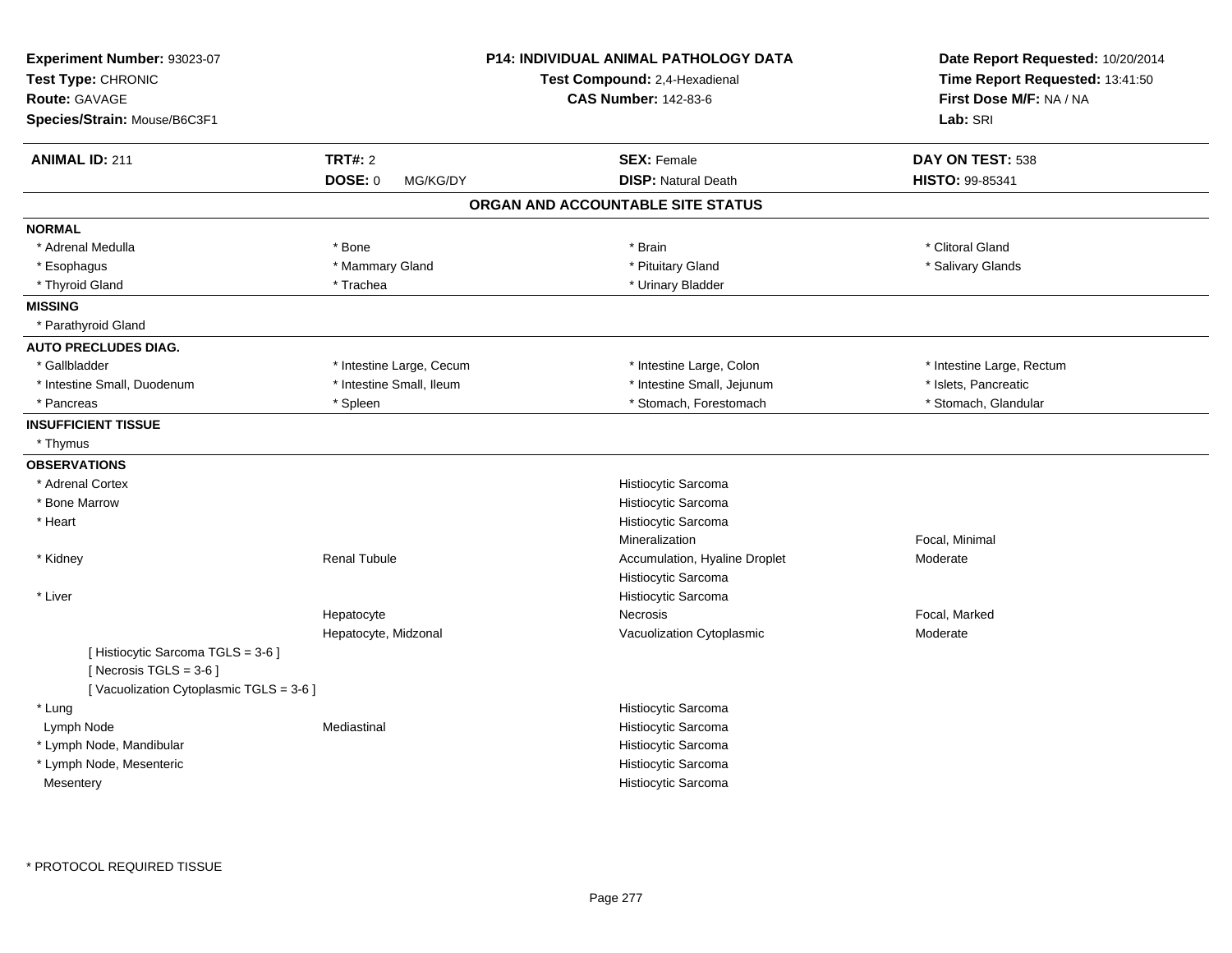| <b>Experiment Number: 93023-07</b><br><b>Test Type: CHRONIC</b><br><b>Route: GAVAGE</b><br>Species/Strain: Mouse/B6C3F1 |                                       | <b>P14: INDIVIDUAL ANIMAL PATHOLOGY DATA</b><br>Test Compound: 2,4-Hexadienal<br><b>CAS Number: 142-83-6</b> | Date Report Requested: 10/20/2014<br>Time Report Requested: 13:41:50<br>First Dose M/F: NA / NA<br>Lab: SRI |
|-------------------------------------------------------------------------------------------------------------------------|---------------------------------------|--------------------------------------------------------------------------------------------------------------|-------------------------------------------------------------------------------------------------------------|
| <b>ANIMAL ID: 211</b>                                                                                                   | <b>TRT#: 2</b>                        | <b>SEX: Female</b>                                                                                           | DAY ON TEST: 538                                                                                            |
|                                                                                                                         | DOSE: 0<br>MG/KG/DY                   | <b>DISP:</b> Natural Death                                                                                   | <b>HISTO: 99-85341</b>                                                                                      |
|                                                                                                                         |                                       | ORGAN AND ACCOUNTABLE SITE STATUS                                                                            |                                                                                                             |
|                                                                                                                         | Fat                                   | Necrosis                                                                                                     | Moderate                                                                                                    |
| Necrosis TGLS = 1-21 ]                                                                                                  |                                       |                                                                                                              |                                                                                                             |
| * Nose                                                                                                                  | <b>Respirat Epith</b>                 | <b>Cytoplasmic Alteration</b>                                                                                | Mild                                                                                                        |
| * Ovary                                                                                                                 |                                       | Histiocytic Sarcoma                                                                                          |                                                                                                             |
| * Skin                                                                                                                  | <b>Subcut Tiss</b>                    | Histiocytic Sarcoma                                                                                          |                                                                                                             |
| Tooth                                                                                                                   | <b>Peridont Tiss</b>                  | Sarcoma                                                                                                      |                                                                                                             |
| Note: Sarcoma of periodontal tissue is histiocytic type.                                                                |                                       |                                                                                                              |                                                                                                             |
| * Uterus                                                                                                                |                                       | Histiocytic Sarcoma                                                                                          |                                                                                                             |
| Histiocytic Sarcoma TGLS = 2-7, 2-7-1 ]                                                                                 |                                       |                                                                                                              |                                                                                                             |
| PRIMARY CAUSE OF DEATH                                                                                                  | <b>Histiocytic Sarcoma</b><br>- Liver |                                                                                                              |                                                                                                             |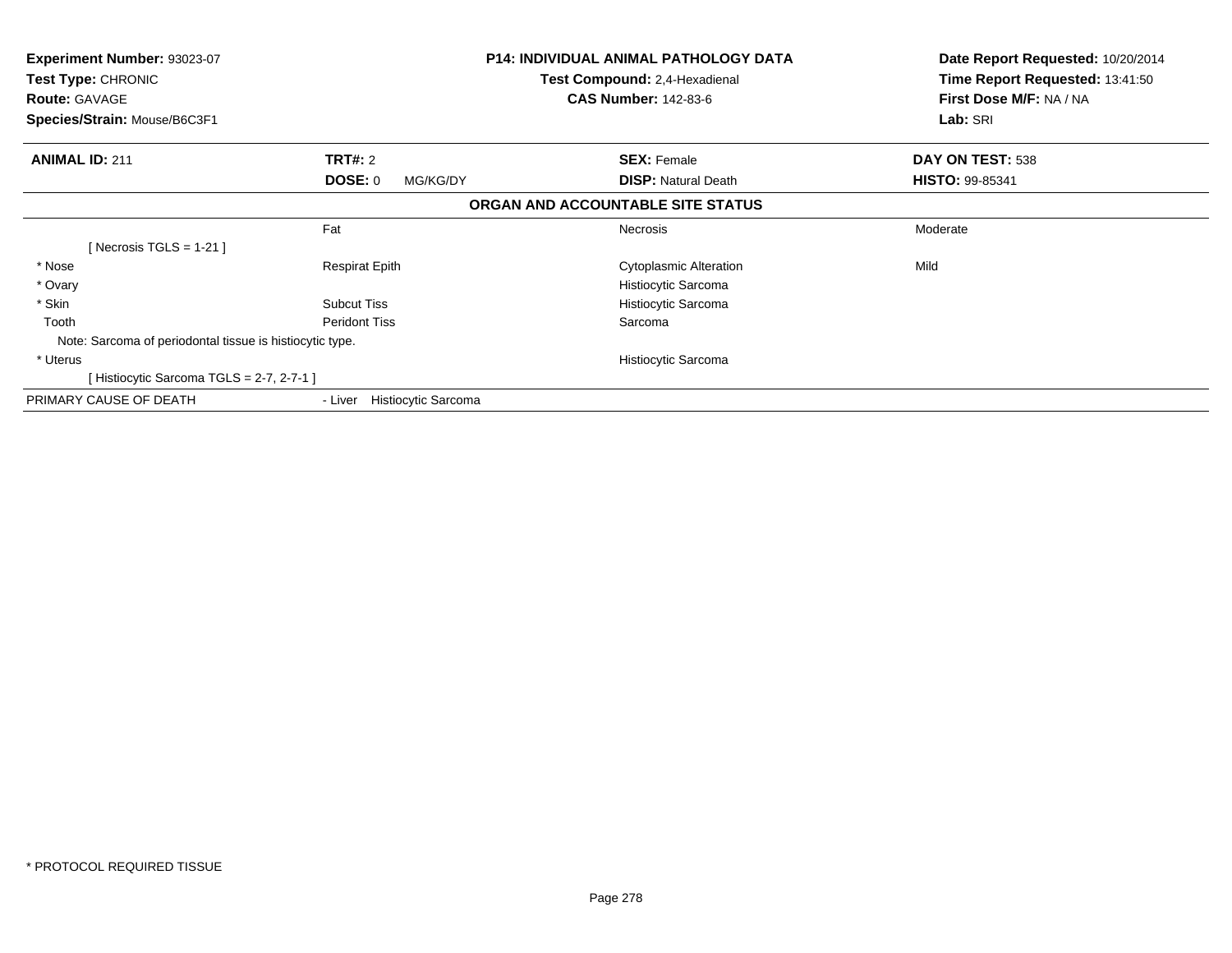| Experiment Number: 93023-07<br>Test Type: CHRONIC<br><b>Route: GAVAGE</b><br>Species/Strain: Mouse/B6C3F1 |                          | <b>P14: INDIVIDUAL ANIMAL PATHOLOGY DATA</b><br>Test Compound: 2,4-Hexadienal<br><b>CAS Number: 142-83-6</b> | Date Report Requested: 10/20/2014<br>Time Report Requested: 13:41:50<br>First Dose M/F: NA / NA<br>Lab: SRI |
|-----------------------------------------------------------------------------------------------------------|--------------------------|--------------------------------------------------------------------------------------------------------------|-------------------------------------------------------------------------------------------------------------|
| <b>ANIMAL ID: 212</b>                                                                                     | <b>TRT#: 2</b>           | <b>SEX: Female</b>                                                                                           | DAY ON TEST: 735                                                                                            |
|                                                                                                           | DOSE: 0<br>MG/KG/DY      | <b>DISP: Terminal Sacrifice</b>                                                                              | HISTO: 99-87153                                                                                             |
|                                                                                                           |                          | ORGAN AND ACCOUNTABLE SITE STATUS                                                                            |                                                                                                             |
| <b>NORMAL</b>                                                                                             |                          |                                                                                                              |                                                                                                             |
| * Adrenal Cortex                                                                                          | * Adrenal Medulla        | * Bone                                                                                                       | * Bone Marrow                                                                                               |
| * Brain                                                                                                   | * Clitoral Gland         | * Esophagus                                                                                                  | * Gallbladder                                                                                               |
| * Heart                                                                                                   | * Intestine Large, Cecum | * Intestine Large, Colon                                                                                     | * Intestine Large, Rectum                                                                                   |
| * Intestine Small, Duodenum                                                                               | * Intestine Small, Ileum | * Intestine Small, Jejunum                                                                                   | * Islets, Pancreatic                                                                                        |
| * Kidney                                                                                                  | * Lung                   | * Lymph Node, Mandibular                                                                                     | * Lymph Node, Mesenteric                                                                                    |
| * Mammary Gland                                                                                           | * Ovary                  | * Pancreas                                                                                                   | * Parathyroid Gland                                                                                         |
| * Salivary Glands                                                                                         | * Stomach, Forestomach   | * Stomach, Glandular                                                                                         | * Thymus                                                                                                    |
| * Trachea                                                                                                 | * Urinary Bladder        |                                                                                                              |                                                                                                             |
| <b>OBSERVATIONS</b>                                                                                       |                          |                                                                                                              |                                                                                                             |
| <b>Harderian Gland</b>                                                                                    |                          | Hyperplasia                                                                                                  | Focal, Mild                                                                                                 |
| [ Hyperplasia TGLS = 1-21 ]                                                                               |                          |                                                                                                              |                                                                                                             |
| * Liver                                                                                                   |                          | <b>Infiltration Cellular</b>                                                                                 | Mixed Cell, Minimal                                                                                         |
| Mesentery                                                                                                 | Fat                      | Necrosis                                                                                                     | Moderate                                                                                                    |
| [Necrosis TGLS = $3-22$ , 4-23, 5-24]                                                                     |                          |                                                                                                              |                                                                                                             |
| * Nose                                                                                                    | <b>Respirat Epith</b>    | <b>Cytoplasmic Alteration</b>                                                                                | Moderate                                                                                                    |
|                                                                                                           |                          | Inflammation                                                                                                 | Suppurative, Mild                                                                                           |
| * Pituitary Gland                                                                                         |                          | Angiectasis                                                                                                  | Minimal                                                                                                     |
| * Skin                                                                                                    |                          | Ulcer                                                                                                        | Moderate                                                                                                    |
| Note: Skin ulcer is on tail.                                                                              |                          |                                                                                                              |                                                                                                             |
| [Ulcer TGLS = $2-25$ ]                                                                                    |                          |                                                                                                              |                                                                                                             |
| * Spleen                                                                                                  |                          | Hematopoietic Cell Proliferation                                                                             | Mild                                                                                                        |
| * Thyroid Gland                                                                                           |                          | Degeneration                                                                                                 | Cystic, Focal, Minimal                                                                                      |
| * Uterus                                                                                                  |                          | Hydrometra                                                                                                   | Mild                                                                                                        |
|                                                                                                           | Endometrium              | Hyperplasia                                                                                                  | Cystic, Moderate                                                                                            |
| [Hydrometra TGLS = 6-7]<br>[Hyperplasia TGLS = 6-7]                                                       |                          |                                                                                                              |                                                                                                             |
| PRIMARY CAUSE OF DEATH                                                                                    | $\sim$                   |                                                                                                              |                                                                                                             |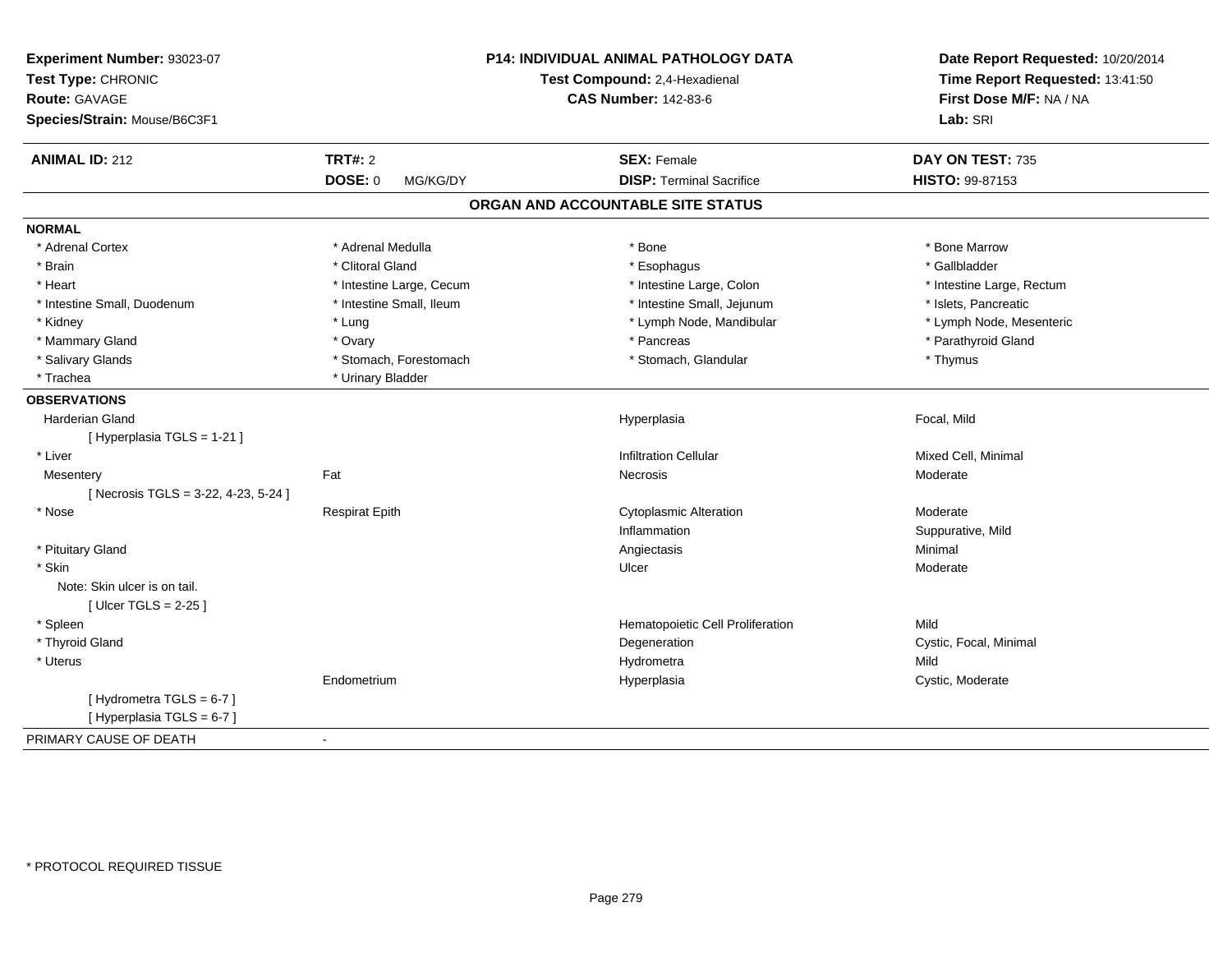| Experiment Number: 93023-07<br>Test Type: CHRONIC |                          | <b>P14: INDIVIDUAL ANIMAL PATHOLOGY DATA</b><br>Test Compound: 2,4-Hexadienal                                                                                         | Date Report Requested: 10/20/2014<br>Time Report Requested: 13:41:50 |
|---------------------------------------------------|--------------------------|-----------------------------------------------------------------------------------------------------------------------------------------------------------------------|----------------------------------------------------------------------|
| <b>Route: GAVAGE</b>                              |                          | <b>CAS Number: 142-83-6</b>                                                                                                                                           | First Dose M/F: NA / NA                                              |
| Species/Strain: Mouse/B6C3F1                      |                          |                                                                                                                                                                       | Lab: SRI                                                             |
|                                                   |                          |                                                                                                                                                                       |                                                                      |
| <b>ANIMAL ID: 213</b>                             | <b>TRT#: 2</b>           | <b>SEX: Female</b>                                                                                                                                                    | DAY ON TEST: 735                                                     |
|                                                   | DOSE: 0<br>MG/KG/DY      | <b>DISP: Terminal Sacrifice</b>                                                                                                                                       | HISTO: 99-87256                                                      |
|                                                   |                          | ORGAN AND ACCOUNTABLE SITE STATUS                                                                                                                                     |                                                                      |
| <b>NORMAL</b>                                     |                          |                                                                                                                                                                       |                                                                      |
| * Adrenal Cortex                                  | * Adrenal Medulla        | * Bone                                                                                                                                                                | * Bone Marrow                                                        |
| * Brain                                           | * Clitoral Gland         | * Esophagus                                                                                                                                                           | * Gallbladder                                                        |
| * Heart                                           | * Intestine Large, Cecum | * Intestine Large, Colon                                                                                                                                              | * Intestine Large, Rectum                                            |
| * Intestine Small, Duodenum                       | * Intestine Small, Ileum | * Intestine Small, Jejunum                                                                                                                                            | * Islets, Pancreatic                                                 |
| * Kidney                                          | * Lung                   | * Lymph Node, Mandibular                                                                                                                                              | * Lymph Node, Mesenteric                                             |
| * Mammary Gland                                   | * Pancreas               | * Parathyroid Gland                                                                                                                                                   | * Pituitary Gland                                                    |
| * Salivary Glands                                 | * Skin                   | * Stomach, Glandular                                                                                                                                                  | * Thymus                                                             |
| * Thyroid Gland                                   | * Trachea                | * Urinary Bladder                                                                                                                                                     |                                                                      |
| <b>OBSERVATIONS</b>                               |                          |                                                                                                                                                                       |                                                                      |
| * Adren Medulla                                   |                          |                                                                                                                                                                       |                                                                      |
|                                                   |                          | Note: Island of cytologically-normal adrenal medullary tissue is embedded in adrenal cortex, immediately subcapsular, analogous to accessory adrenal cortical nodule. |                                                                      |
| * Liver                                           |                          | <b>Infiltration Cellular</b>                                                                                                                                          | Mixed Cell, Mild                                                     |
|                                                   | Hepatocyte, Periportal   | Vacuolization Cytoplasmic                                                                                                                                             | Mild                                                                 |
| * Nose                                            | Olfactory Epi            | <b>Cytoplasmic Alteration</b>                                                                                                                                         | Mild                                                                 |
|                                                   | <b>Respirat Epith</b>    | <b>Cytoplasmic Alteration</b>                                                                                                                                         | Mild                                                                 |
| * Ovary                                           |                          | Cyst                                                                                                                                                                  | Multiple, Moderate                                                   |
|                                                   |                          | Luteoma                                                                                                                                                               |                                                                      |
| [Cyst TGLS = $2-7$ ]                              |                          |                                                                                                                                                                       |                                                                      |
| [ Luteoma TGLS = $2-7$ ]                          |                          |                                                                                                                                                                       |                                                                      |
| * Spleen                                          |                          | Hematopoietic Cell Proliferation                                                                                                                                      | Mild                                                                 |
| * Stomach, Forestomach                            | Epithelium               | Hyperplasia                                                                                                                                                           | Squamous, Minimal                                                    |
| * Uterus                                          |                          | Hydrometra                                                                                                                                                            | Moderate                                                             |
|                                                   | Endometrium              | Hyperplasia                                                                                                                                                           | Cystic, Moderate                                                     |
| [Hydrometra TGLS = 1-7]                           |                          |                                                                                                                                                                       |                                                                      |
| PRIMARY CAUSE OF DEATH                            | $\blacksquare$           |                                                                                                                                                                       |                                                                      |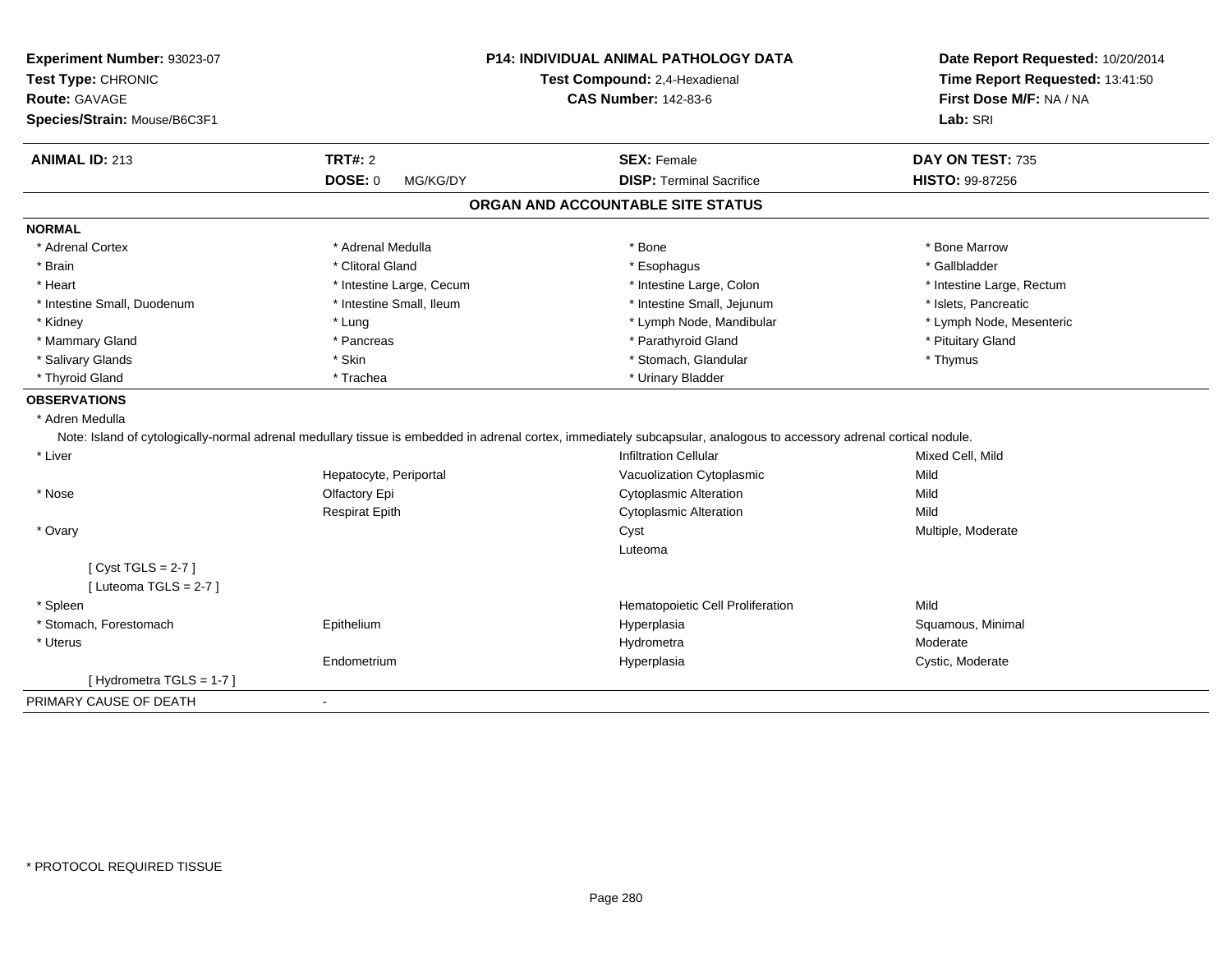| Experiment Number: 93023-07<br>Test Type: CHRONIC<br>Route: GAVAGE<br>Species/Strain: Mouse/B6C3F1 |                             | <b>P14: INDIVIDUAL ANIMAL PATHOLOGY DATA</b><br>Test Compound: 2,4-Hexadienal<br><b>CAS Number: 142-83-6</b> | Date Report Requested: 10/20/2014<br>Time Report Requested: 13:41:50<br>First Dose M/F: NA / NA<br>Lab: SRI |
|----------------------------------------------------------------------------------------------------|-----------------------------|--------------------------------------------------------------------------------------------------------------|-------------------------------------------------------------------------------------------------------------|
| <b>ANIMAL ID: 214</b>                                                                              | <b>TRT#: 2</b>              | <b>SEX: Female</b>                                                                                           | DAY ON TEST: 735                                                                                            |
|                                                                                                    | <b>DOSE: 0</b><br>MG/KG/DY  | <b>DISP: Terminal Sacrifice</b>                                                                              | HISTO: 99-87257                                                                                             |
|                                                                                                    |                             | ORGAN AND ACCOUNTABLE SITE STATUS                                                                            |                                                                                                             |
| <b>NORMAL</b>                                                                                      |                             |                                                                                                              |                                                                                                             |
| * Adrenal Cortex                                                                                   | * Bone Marrow               | * Clitoral Gland                                                                                             | * Esophagus                                                                                                 |
| * Gallbladder                                                                                      | * Heart                     | * Intestine Large, Cecum                                                                                     | * Intestine Large, Colon                                                                                    |
| * Intestine Large, Rectum                                                                          | * Intestine Small, Duodenum | * Intestine Small, Ileum                                                                                     | * Intestine Small, Jejunum                                                                                  |
| * Islets, Pancreatic                                                                               | * Lung                      | * Lymph Node, Mandibular                                                                                     | * Lymph Node, Mesenteric                                                                                    |
| * Mammary Gland                                                                                    | * Pancreas                  | * Parathyroid Gland                                                                                          | * Pituitary Gland                                                                                           |
| * Salivary Glands                                                                                  | * Skin                      | * Stomach, Forestomach                                                                                       | * Stomach, Glandular                                                                                        |
| * Thymus                                                                                           | * Thyroid Gland             | * Trachea                                                                                                    | * Urinary Bladder                                                                                           |
| <b>OBSERVATIONS</b>                                                                                |                             |                                                                                                              |                                                                                                             |
| * Adrenal Medulla                                                                                  |                             | Pheochromocytoma Benign                                                                                      |                                                                                                             |
| [ Pheochromocytoma Benign TGLS = 4-21 ]                                                            |                             |                                                                                                              |                                                                                                             |
| * Brain                                                                                            | Ventricle                   | Hydrocephalus                                                                                                | Mild                                                                                                        |
| * Kidney                                                                                           |                             | Nephropathy                                                                                                  | Minimal                                                                                                     |
| * Liver                                                                                            |                             | <b>Infiltration Cellular</b>                                                                                 | Mixed Cell, Mild                                                                                            |
|                                                                                                    | Hepatocyte, Periportal      | Vacuolization Cytoplasmic                                                                                    | Moderate                                                                                                    |
| * Nose                                                                                             | Olfactory Epi               | <b>Cytoplasmic Alteration</b>                                                                                | Mild                                                                                                        |
|                                                                                                    | <b>Respirat Epith</b>       | <b>Cytoplasmic Alteration</b>                                                                                | Mild                                                                                                        |
| * Ovary                                                                                            |                             | Cyst                                                                                                         | Mild                                                                                                        |
| [Cyst TGLS = $1-7$ ]                                                                               |                             |                                                                                                              |                                                                                                             |
| * Spleen                                                                                           |                             | Hyperplasia                                                                                                  | Lymphoid, Mild                                                                                              |
| * Uterus                                                                                           |                             | Hydrometra                                                                                                   | Moderate                                                                                                    |
|                                                                                                    | Endometrium                 | Hyperplasia                                                                                                  | Cystic, Moderate                                                                                            |
| [Hydrometra TGLS = 3-7]<br>[Hyperplasia TGLS = 2-7]                                                |                             |                                                                                                              |                                                                                                             |
| PRIMARY CAUSE OF DEATH                                                                             | $\blacksquare$              |                                                                                                              |                                                                                                             |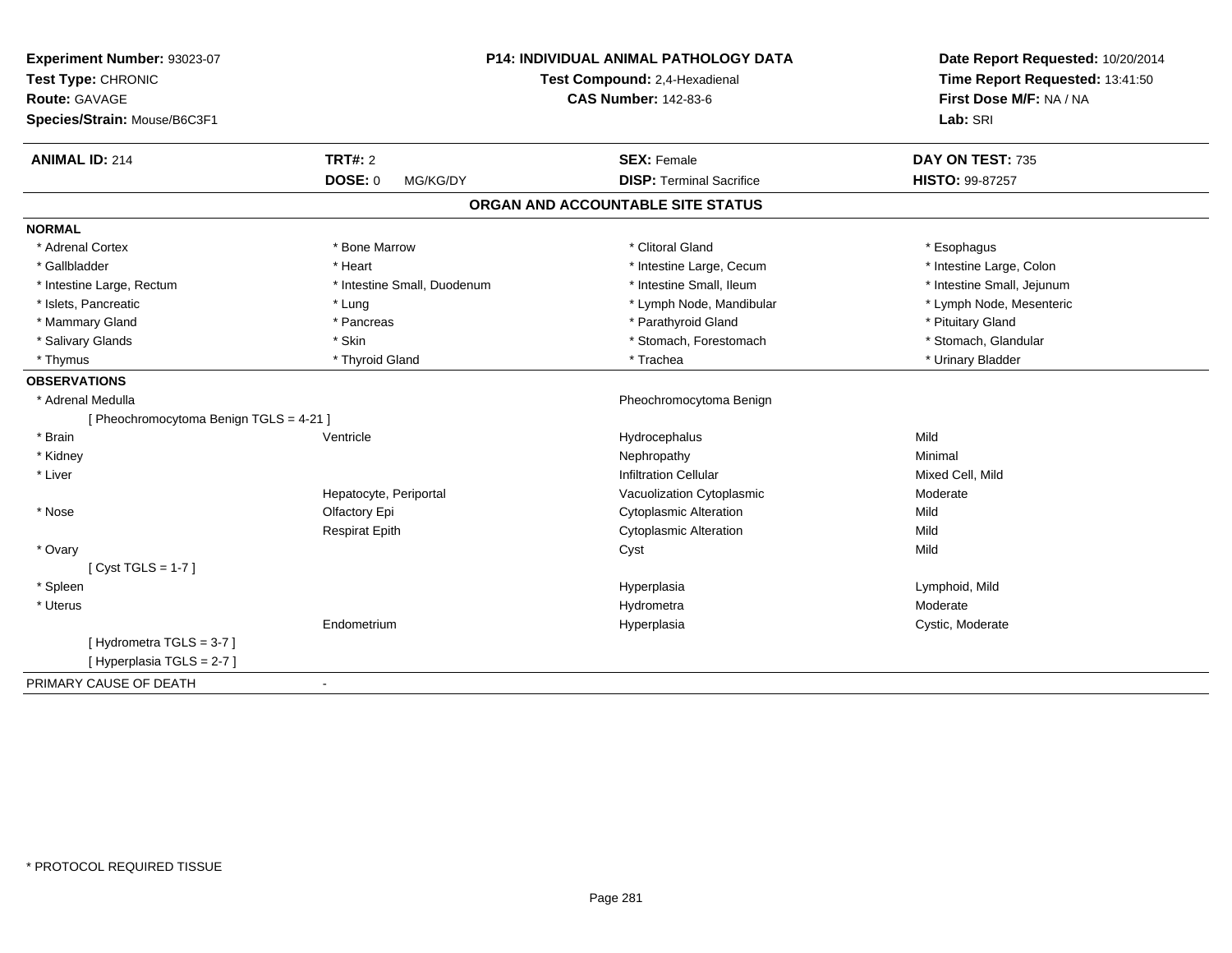| Experiment Number: 93023-07<br>Test Type: CHRONIC |                            | <b>P14: INDIVIDUAL ANIMAL PATHOLOGY DATA</b><br>Test Compound: 2,4-Hexadienal | Date Report Requested: 10/20/2014<br>Time Report Requested: 13:41:50 |
|---------------------------------------------------|----------------------------|-------------------------------------------------------------------------------|----------------------------------------------------------------------|
| <b>Route: GAVAGE</b>                              |                            | <b>CAS Number: 142-83-6</b>                                                   | First Dose M/F: NA / NA                                              |
| Species/Strain: Mouse/B6C3F1                      |                            |                                                                               | Lab: SRI                                                             |
| <b>ANIMAL ID: 215</b>                             | <b>TRT#: 2</b>             | <b>SEX: Female</b>                                                            | DAY ON TEST: 735                                                     |
|                                                   | <b>DOSE: 0</b><br>MG/KG/DY | <b>DISP: Terminal Sacrifice</b>                                               | <b>HISTO: 99-87258</b>                                               |
|                                                   |                            | ORGAN AND ACCOUNTABLE SITE STATUS                                             |                                                                      |
| <b>NORMAL</b>                                     |                            |                                                                               |                                                                      |
| * Adrenal Medulla                                 | * Bone                     | * Bone Marrow                                                                 | * Brain                                                              |
| * Clitoral Gland                                  | * Esophagus                | * Gallbladder                                                                 | * Heart                                                              |
| * Intestine Large, Cecum                          | * Intestine Large, Colon   | * Intestine Large, Rectum                                                     | * Intestine Small, Duodenum                                          |
| * Intestine Small, Ileum                          | * Intestine Small, Jejunum | * Islets, Pancreatic                                                          | * Lung                                                               |
| * Lymph Node, Mesenteric                          | * Mammary Gland            | * Ovary                                                                       | * Pancreas                                                           |
| * Parathyroid Gland                               | * Pituitary Gland          | * Salivary Glands                                                             | * Skin                                                               |
| * Stomach, Glandular                              | * Thymus                   | * Thyroid Gland                                                               | * Trachea                                                            |
| * Urinary Bladder                                 |                            |                                                                               |                                                                      |
| <b>OBSERVATIONS</b>                               |                            |                                                                               |                                                                      |
| * Adrenal Cortex                                  |                            | Cyst                                                                          | Minimal                                                              |
| Harderian Gland                                   |                            | Adenoma                                                                       |                                                                      |
| [Adenoma TGLS = $3-23$ ]                          |                            |                                                                               |                                                                      |
| * Kidney                                          |                            | Hyperplasia                                                                   | Lymphoid, Mild                                                       |
| * Liver                                           |                            | Hepatocellular Adenoma                                                        |                                                                      |
|                                                   |                            | Hyperplasia                                                                   | Lymphoid, Mild                                                       |
| [ Hepatocellular Adenoma TGLS = 2-22 ]            |                            |                                                                               |                                                                      |
| * Lymph Node, Mandibular                          |                            | Hyperplasia                                                                   | Lymphoid, Moderate                                                   |
| Mesentery                                         | Fat                        | Necrosis                                                                      | Moderate                                                             |
| [Necrosis $TGLS = 1-21$ ]                         |                            |                                                                               |                                                                      |
| * Nose                                            | Olfactory Epi              | <b>Cytoplasmic Alteration</b>                                                 | Mild                                                                 |
|                                                   | <b>Respirat Epith</b>      | <b>Cytoplasmic Alteration</b>                                                 | Mild                                                                 |
|                                                   | Nasolacrim Dct             | Inflammation                                                                  | Mild                                                                 |
|                                                   |                            | Inflammation                                                                  | Suppurative, Mild                                                    |
| * Spleen                                          |                            | Hyperplasia                                                                   | Lymphoid, Moderate                                                   |
| * Stomach, Forestomach                            |                            | Squamous Cell Papilloma                                                       |                                                                      |
| [Squamous Cell Papilloma TGLS = 4-24, 4-24.1]     |                            |                                                                               |                                                                      |
| * Uterus                                          |                            | Hydrometra                                                                    | Mild                                                                 |
|                                                   | Endometrium                | Hyperplasia                                                                   | Cystic, Moderate                                                     |
| PRIMARY CAUSE OF DEATH                            |                            |                                                                               |                                                                      |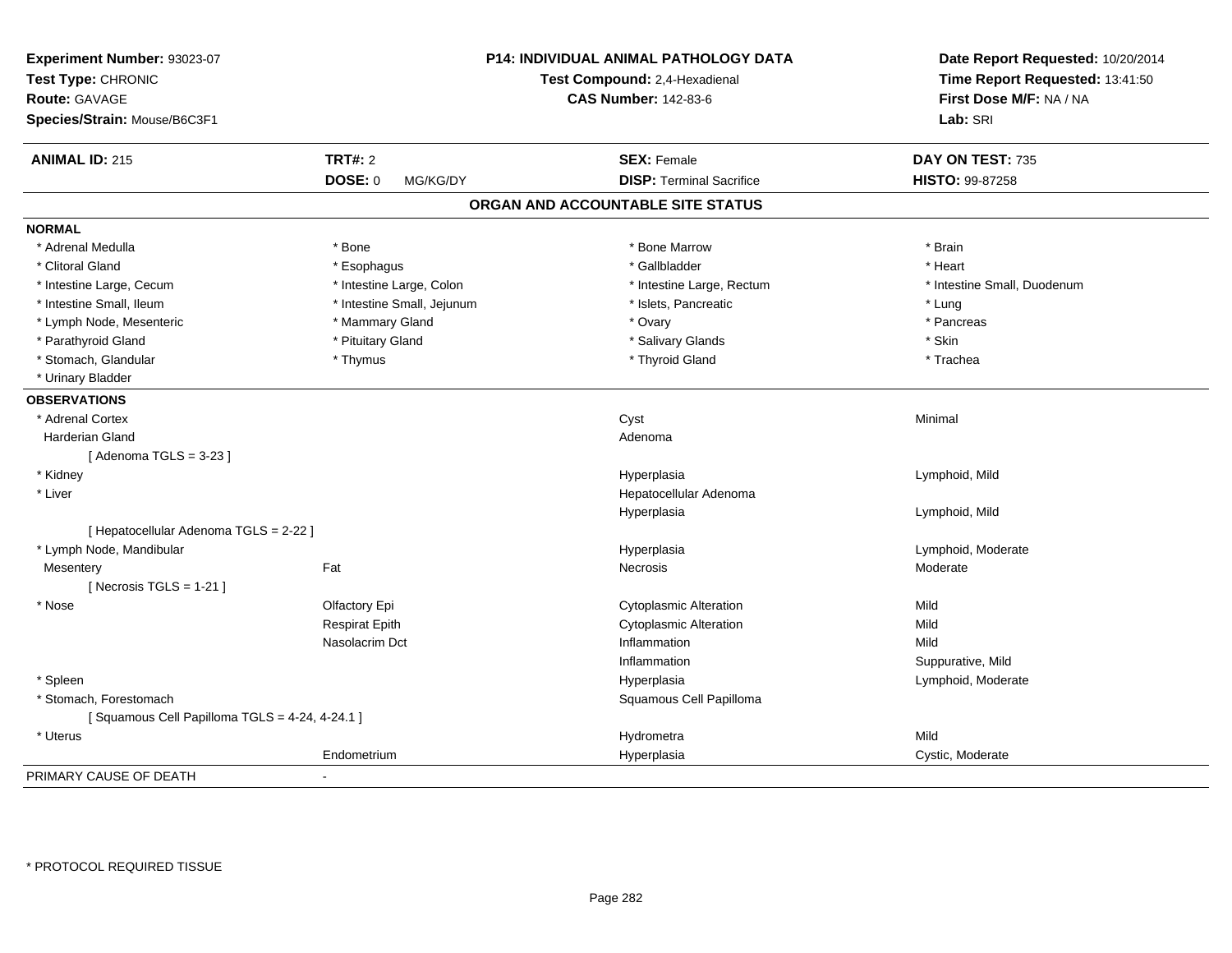| Experiment Number: 93023-07   |                            | <b>P14: INDIVIDUAL ANIMAL PATHOLOGY DATA</b> | Date Report Requested: 10/20/2014 |
|-------------------------------|----------------------------|----------------------------------------------|-----------------------------------|
| Test Type: CHRONIC            |                            | Test Compound: 2,4-Hexadienal                | Time Report Requested: 13:41:50   |
| <b>Route: GAVAGE</b>          |                            | <b>CAS Number: 142-83-6</b>                  | First Dose M/F: NA / NA           |
| Species/Strain: Mouse/B6C3F1  |                            |                                              | Lab: SRI                          |
| <b>ANIMAL ID: 216</b>         | <b>TRT#: 2</b>             | <b>SEX: Female</b>                           | DAY ON TEST: 732                  |
|                               | <b>DOSE: 0</b><br>MG/KG/DY | <b>DISP: Terminal Sacrifice</b>              | HISTO: 99-87259                   |
|                               |                            | ORGAN AND ACCOUNTABLE SITE STATUS            |                                   |
| <b>NORMAL</b>                 |                            |                                              |                                   |
| * Adrenal Cortex              | * Adrenal Medulla          | * Bone                                       | * Bone Marrow                     |
| * Brain                       | * Clitoral Gland           | * Esophagus                                  | * Gallbladder                     |
| * Heart                       | * Intestine Large, Cecum   | * Intestine Large, Colon                     | * Intestine Large, Rectum         |
| * Intestine Small, Duodenum   | * Intestine Small, Ileum   | * Intestine Small, Jejunum                   | * Islets, Pancreatic              |
| * Kidney                      | * Lung                     | * Lymph Node, Mandibular                     | * Lymph Node, Mesenteric          |
| * Mammary Gland               | * Ovary                    | * Pancreas                                   | * Parathyroid Gland               |
| * Pituitary Gland             | * Salivary Glands          | * Skin                                       | * Stomach, Forestomach            |
| * Stomach, Glandular          | * Thymus                   | * Thyroid Gland                              | * Trachea                         |
| * Urinary Bladder             |                            |                                              |                                   |
| <b>OBSERVATIONS</b>           |                            |                                              |                                   |
| * Liver                       |                            | Hyperplasia                                  | Lymphoid, Minimal                 |
|                               |                            | <b>Infiltration Cellular</b>                 | Mixed Cell, Minimal               |
|                               | Hepatocyte, Midzonal       | Vacuolization Cytoplasmic                    | Mild                              |
| * Nose                        | Olfactory Epi              | <b>Cytoplasmic Alteration</b>                | Mild                              |
|                               | <b>Respirat Epith</b>      | <b>Cytoplasmic Alteration</b>                | Mild                              |
| * Spleen                      |                            | Hyperplasia                                  | Lymphoid, Moderate                |
| * Uterus                      |                            | Edema                                        | Moderate                          |
|                               | Endometrium                | Hyperplasia                                  | Cystic, Moderate                  |
| [Edema TGLS = $2-7$ ]         |                            |                                              |                                   |
| [Hyperplasia TGLS = 1-7, 2-7] |                            |                                              |                                   |
| PRIMARY CAUSE OF DEATH        | $\blacksquare$             |                                              |                                   |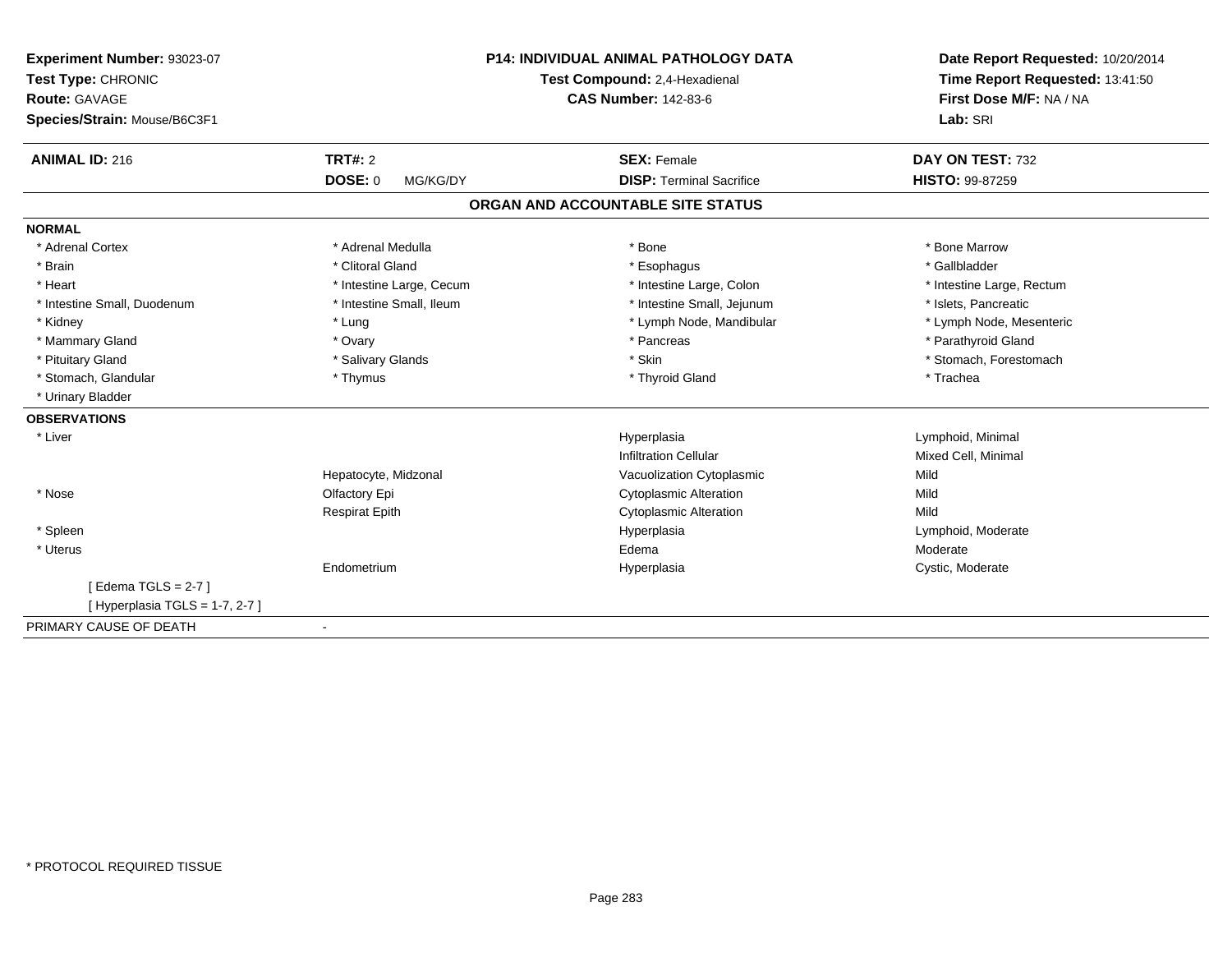| Experiment Number: 93023-07<br>Test Type: CHRONIC<br><b>Route: GAVAGE</b><br>Species/Strain: Mouse/B6C3F1 |                            | P14: INDIVIDUAL ANIMAL PATHOLOGY DATA<br>Test Compound: 2,4-Hexadienal<br><b>CAS Number: 142-83-6</b> | Date Report Requested: 10/20/2014<br>Time Report Requested: 13:41:50<br>First Dose M/F: NA / NA<br>Lab: SRI |
|-----------------------------------------------------------------------------------------------------------|----------------------------|-------------------------------------------------------------------------------------------------------|-------------------------------------------------------------------------------------------------------------|
| <b>ANIMAL ID: 217</b>                                                                                     | <b>TRT#: 2</b>             | <b>SEX: Female</b>                                                                                    | DAY ON TEST: 732                                                                                            |
|                                                                                                           | DOSE: 0<br>MG/KG/DY        | <b>DISP: Terminal Sacrifice</b>                                                                       | HISTO: 99-87260                                                                                             |
|                                                                                                           |                            | ORGAN AND ACCOUNTABLE SITE STATUS                                                                     |                                                                                                             |
| <b>NORMAL</b>                                                                                             |                            |                                                                                                       |                                                                                                             |
| * Adrenal Cortex                                                                                          | * Adrenal Medulla          | * Bone Marrow                                                                                         | * Brain                                                                                                     |
| * Clitoral Gland                                                                                          | * Esophagus                | * Gallbladder                                                                                         | * Heart                                                                                                     |
| * Intestine Large, Cecum                                                                                  | * Intestine Large, Colon   | * Intestine Large, Rectum                                                                             | * Intestine Small, Duodenum                                                                                 |
| * Intestine Small, Ileum                                                                                  | * Intestine Small, Jejunum | * Islets, Pancreatic                                                                                  | * Lung                                                                                                      |
| * Lymph Node, Mandibular                                                                                  | * Lymph Node, Mesenteric   | * Mammary Gland                                                                                       | * Ovary                                                                                                     |
| * Pancreas                                                                                                | * Parathyroid Gland        | * Pituitary Gland                                                                                     | * Salivary Glands                                                                                           |
| * Skin                                                                                                    | * Stomach, Forestomach     | * Thymus                                                                                              | * Thyroid Gland                                                                                             |
| * Trachea                                                                                                 | * Urinary Bladder          |                                                                                                       |                                                                                                             |
| <b>OBSERVATIONS</b>                                                                                       |                            |                                                                                                       |                                                                                                             |
| * Kidney                                                                                                  |                            | Nephropathy                                                                                           | Minimal                                                                                                     |
| * Liver                                                                                                   |                            | Hepatocellular Adenoma                                                                                |                                                                                                             |
|                                                                                                           |                            | <b>Infiltration Cellular</b>                                                                          | Mixed Cell, Minimal                                                                                         |
|                                                                                                           | Hepatocyte, Midzonal       | Vacuolization Cytoplasmic                                                                             | Mild                                                                                                        |
| [ Hepatocellular Adenoma TGLS = 4-6 ]                                                                     |                            |                                                                                                       |                                                                                                             |
| Mesentery                                                                                                 | Fat                        | Necrosis                                                                                              | Moderate                                                                                                    |
| [Necrosis TGLS = $1-21$ ]                                                                                 |                            |                                                                                                       |                                                                                                             |
| * Nose                                                                                                    | Olfactory Epi              | <b>Cytoplasmic Alteration</b>                                                                         | Mild                                                                                                        |
|                                                                                                           | <b>Respirat Epith</b>      | <b>Cytoplasmic Alteration</b>                                                                         | Mild                                                                                                        |
|                                                                                                           | Glands, Mucosa             | Dilatation                                                                                            | Focal, Mild                                                                                                 |
|                                                                                                           |                            | Inflammation                                                                                          | Suppurative, Mild                                                                                           |
| * Spleen                                                                                                  |                            | Hematopoietic Cell Proliferation                                                                      | Moderate                                                                                                    |
| * Stomach, Glandular                                                                                      | Glands                     | Degeneration                                                                                          | Cystic, Focal, Minimal                                                                                      |
| * Uterus                                                                                                  |                            | Angiectasis                                                                                           | Marked                                                                                                      |
|                                                                                                           |                            | Hydrometra                                                                                            | Mild                                                                                                        |
|                                                                                                           | Endometrium                | Hyperplasia                                                                                           | Cystic, Moderate                                                                                            |
| [ Angiectasis TGLS = 2-22 ]                                                                               |                            |                                                                                                       |                                                                                                             |
| [Hyperplasia TGLS = 3-7]                                                                                  |                            |                                                                                                       |                                                                                                             |
| PRIMARY CAUSE OF DEATH                                                                                    | $\overline{a}$             |                                                                                                       |                                                                                                             |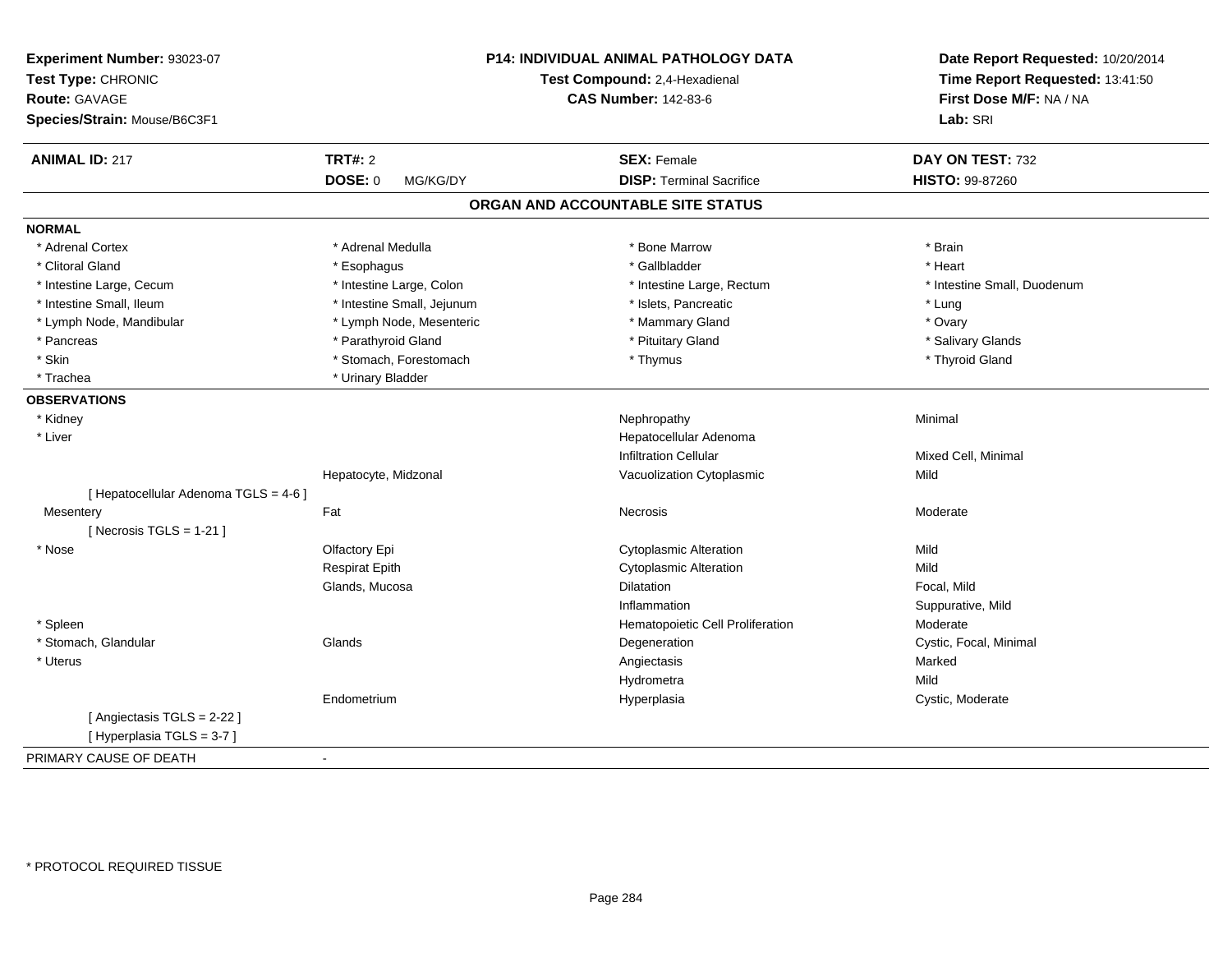| Experiment Number: 93023-07<br>Test Type: CHRONIC<br>Route: GAVAGE<br>Species/Strain: Mouse/B6C3F1 |                            | <b>P14: INDIVIDUAL ANIMAL PATHOLOGY DATA</b><br>Test Compound: 2,4-Hexadienal<br><b>CAS Number: 142-83-6</b> | Date Report Requested: 10/20/2014<br>Time Report Requested: 13:41:50<br>First Dose M/F: NA / NA<br>Lab: SRI |
|----------------------------------------------------------------------------------------------------|----------------------------|--------------------------------------------------------------------------------------------------------------|-------------------------------------------------------------------------------------------------------------|
| <b>ANIMAL ID: 218</b>                                                                              | <b>TRT#: 2</b>             | <b>SEX: Female</b>                                                                                           | DAY ON TEST: 732                                                                                            |
|                                                                                                    | <b>DOSE: 0</b><br>MG/KG/DY | <b>DISP: Terminal Sacrifice</b>                                                                              | HISTO: 99-87261                                                                                             |
|                                                                                                    |                            | ORGAN AND ACCOUNTABLE SITE STATUS                                                                            |                                                                                                             |
| <b>NORMAL</b>                                                                                      |                            |                                                                                                              |                                                                                                             |
| * Adrenal Cortex                                                                                   | * Adrenal Medulla          | * Bone Marrow                                                                                                | * Brain                                                                                                     |
| * Clitoral Gland                                                                                   | * Esophagus                | * Gallbladder                                                                                                | * Heart                                                                                                     |
| * Intestine Large, Cecum                                                                           | * Intestine Large, Colon   | * Intestine Large, Rectum                                                                                    | * Intestine Small, Duodenum                                                                                 |
| * Intestine Small, Ileum                                                                           | * Intestine Small, Jejunum | * Islets, Pancreatic                                                                                         | * Kidney                                                                                                    |
| * Lung                                                                                             | * Lymph Node, Mandibular   | * Lymph Node, Mesenteric                                                                                     | * Mammary Gland                                                                                             |
| * Ovary                                                                                            | * Pancreas                 | * Parathyroid Gland                                                                                          | * Salivary Glands                                                                                           |
| * Spleen                                                                                           | * Stomach, Glandular       | * Thymus                                                                                                     | * Thyroid Gland                                                                                             |
| * Trachea                                                                                          | * Urinary Bladder          |                                                                                                              |                                                                                                             |
| <b>OBSERVATIONS</b>                                                                                |                            |                                                                                                              |                                                                                                             |
| <b>Harderian Gland</b>                                                                             |                            | Adenoma                                                                                                      |                                                                                                             |
| * Liver                                                                                            |                            | <b>Infiltration Cellular</b>                                                                                 | Mixed Cell, Minimal                                                                                         |
| Lymph Node                                                                                         | Inguinal                   | Hyperplasia                                                                                                  | Lymphoid, Moderate                                                                                          |
| * Nose                                                                                             | Olfactory Epi              | <b>Cytoplasmic Alteration</b>                                                                                | Minimal                                                                                                     |
|                                                                                                    | <b>Respirat Epith</b>      | <b>Cytoplasmic Alteration</b>                                                                                | Mild                                                                                                        |
|                                                                                                    |                            | Inflammation                                                                                                 | Suppurative, Mild                                                                                           |
| * Pituitary Gland                                                                                  | Pars Intermed              | Adenoma                                                                                                      |                                                                                                             |
| * Skin                                                                                             | <b>Hair Follicle</b>       | Atrophy                                                                                                      | Focal, Moderate                                                                                             |
| [Atrophy TGLS = $1-8$ ]                                                                            |                            |                                                                                                              |                                                                                                             |
| * Stomach, Forestomach                                                                             |                            | Squamous Cell Papilloma                                                                                      |                                                                                                             |
| [Squamous Cell Papilloma TGLS = 4-21]                                                              |                            |                                                                                                              |                                                                                                             |
| * Uterus                                                                                           |                            | Hydrometra                                                                                                   | Moderate                                                                                                    |
|                                                                                                    | Endometrium                | Hyperplasia                                                                                                  | Cystic, Moderate                                                                                            |
| [Hydrometra TGLS = 3-7]<br>[ Hyperplasia TGLS = 2-7 ]                                              |                            |                                                                                                              |                                                                                                             |
| PRIMARY CAUSE OF DEATH                                                                             | $\overline{\phantom{a}}$   |                                                                                                              |                                                                                                             |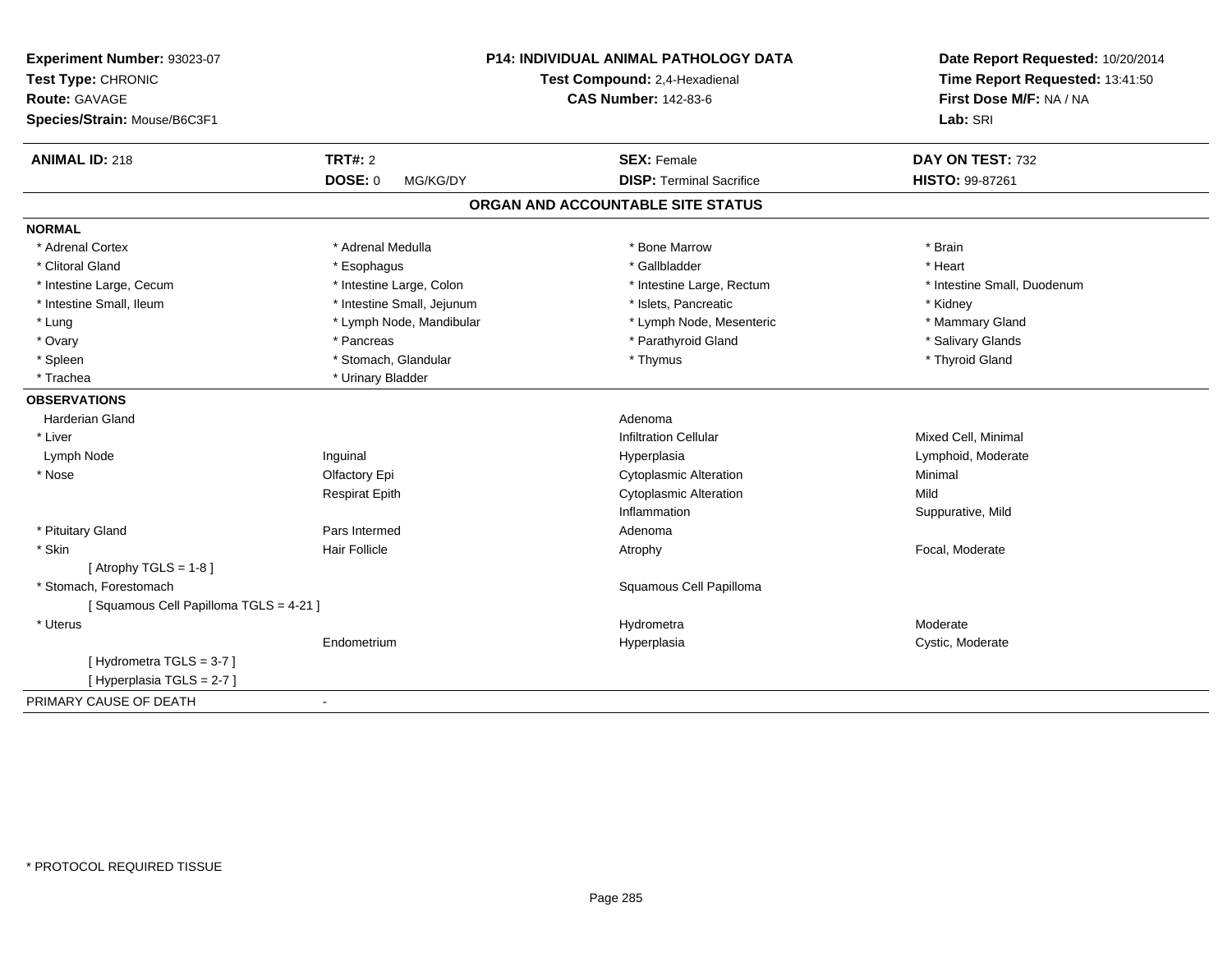| Experiment Number: 93023-07<br>Test Type: CHRONIC<br><b>Route: GAVAGE</b><br>Species/Strain: Mouse/B6C3F1 |                                                                                                                        | P14: INDIVIDUAL ANIMAL PATHOLOGY DATA<br>Test Compound: 2,4-Hexadienal<br><b>CAS Number: 142-83-6</b> | Date Report Requested: 10/20/2014<br>Time Report Requested: 13:41:50<br>First Dose M/F: NA / NA<br>Lab: SRI |
|-----------------------------------------------------------------------------------------------------------|------------------------------------------------------------------------------------------------------------------------|-------------------------------------------------------------------------------------------------------|-------------------------------------------------------------------------------------------------------------|
| <b>ANIMAL ID: 219</b>                                                                                     | <b>TRT#: 2</b>                                                                                                         | <b>SEX: Female</b>                                                                                    | DAY ON TEST: 732                                                                                            |
|                                                                                                           | <b>DOSE: 0</b><br>MG/KG/DY                                                                                             | <b>DISP: Terminal Sacrifice</b>                                                                       | HISTO: 99-87262                                                                                             |
|                                                                                                           |                                                                                                                        | ORGAN AND ACCOUNTABLE SITE STATUS                                                                     |                                                                                                             |
| <b>NORMAL</b>                                                                                             |                                                                                                                        |                                                                                                       |                                                                                                             |
| * Adrenal Cortex                                                                                          | * Adrenal Medulla                                                                                                      | * Bone Marrow                                                                                         | * Brain                                                                                                     |
| * Clitoral Gland                                                                                          | * Esophagus                                                                                                            | * Gallbladder                                                                                         | * Heart                                                                                                     |
| * Intestine Large, Cecum                                                                                  | * Intestine Large, Colon                                                                                               | * Intestine Large, Rectum                                                                             | * Intestine Small, Duodenum                                                                                 |
| * Intestine Small, Ileum                                                                                  | * Intestine Small, Jejunum                                                                                             | * Islets, Pancreatic                                                                                  | * Kidney                                                                                                    |
| * Lung                                                                                                    | * Lymph Node, Mandibular                                                                                               | * Lymph Node, Mesenteric                                                                              | * Mammary Gland                                                                                             |
| * Ovary                                                                                                   | * Pancreas                                                                                                             | * Parathyroid Gland                                                                                   | * Salivary Glands                                                                                           |
| * Skin                                                                                                    | * Stomach, Forestomach                                                                                                 | * Stomach, Glandular                                                                                  | * Thymus                                                                                                    |
| * Thyroid Gland                                                                                           | * Trachea                                                                                                              | * Urinary Bladder                                                                                     |                                                                                                             |
| <b>OBSERVATIONS</b>                                                                                       |                                                                                                                        |                                                                                                       |                                                                                                             |
| * Liver                                                                                                   |                                                                                                                        | Hepatocellular Carcinoma                                                                              |                                                                                                             |
|                                                                                                           |                                                                                                                        | <b>Infiltration Cellular</b>                                                                          | Mixed Cell, Minimal                                                                                         |
|                                                                                                           | Hepatocyte, Periportal                                                                                                 | Vacuolization Cytoplasmic                                                                             | Mild                                                                                                        |
| [ Hepatocellular Carcinoma TGLS = 4-23 ]                                                                  |                                                                                                                        |                                                                                                       |                                                                                                             |
| Mesentery                                                                                                 | Fat                                                                                                                    | Necrosis                                                                                              | Mild                                                                                                        |
| [Necrosis TGLS = $3-22$ ]                                                                                 |                                                                                                                        |                                                                                                       |                                                                                                             |
| * Nose                                                                                                    | Olfactory Epi                                                                                                          | <b>Cytoplasmic Alteration</b>                                                                         | Mild                                                                                                        |
|                                                                                                           | <b>Respirat Epith</b>                                                                                                  | <b>Cytoplasmic Alteration</b>                                                                         | Mild                                                                                                        |
|                                                                                                           |                                                                                                                        | Inflammation                                                                                          | Suppurative, Mild                                                                                           |
| * Pituitary Gland                                                                                         |                                                                                                                        | Angiectasis                                                                                           | Moderate                                                                                                    |
| [Angiectasis TGLS = 5-1]                                                                                  | Note: Pituitary gland lesion (TGL 5-1) is actually congestion. "Angiectasis" chosen as nearest available term in TDMS. |                                                                                                       |                                                                                                             |
| <b>Skeletal Muscle</b>                                                                                    |                                                                                                                        | Inflammation                                                                                          | Chronic, Marked                                                                                             |
| [Inflammation $TGLS = 1-21$ ]                                                                             |                                                                                                                        |                                                                                                       |                                                                                                             |
| * Spleen                                                                                                  |                                                                                                                        | Hematopoietic Cell Proliferation                                                                      | Mild                                                                                                        |
| * Uterus                                                                                                  |                                                                                                                        | Hydrometra                                                                                            | Moderate                                                                                                    |
|                                                                                                           | Endometrium                                                                                                            | Hyperplasia                                                                                           | Cystic, Moderate                                                                                            |
| [Hydrometra TGLS = 2-7]                                                                                   |                                                                                                                        |                                                                                                       |                                                                                                             |
| PRIMARY CAUSE OF DEATH                                                                                    | ÷,                                                                                                                     |                                                                                                       |                                                                                                             |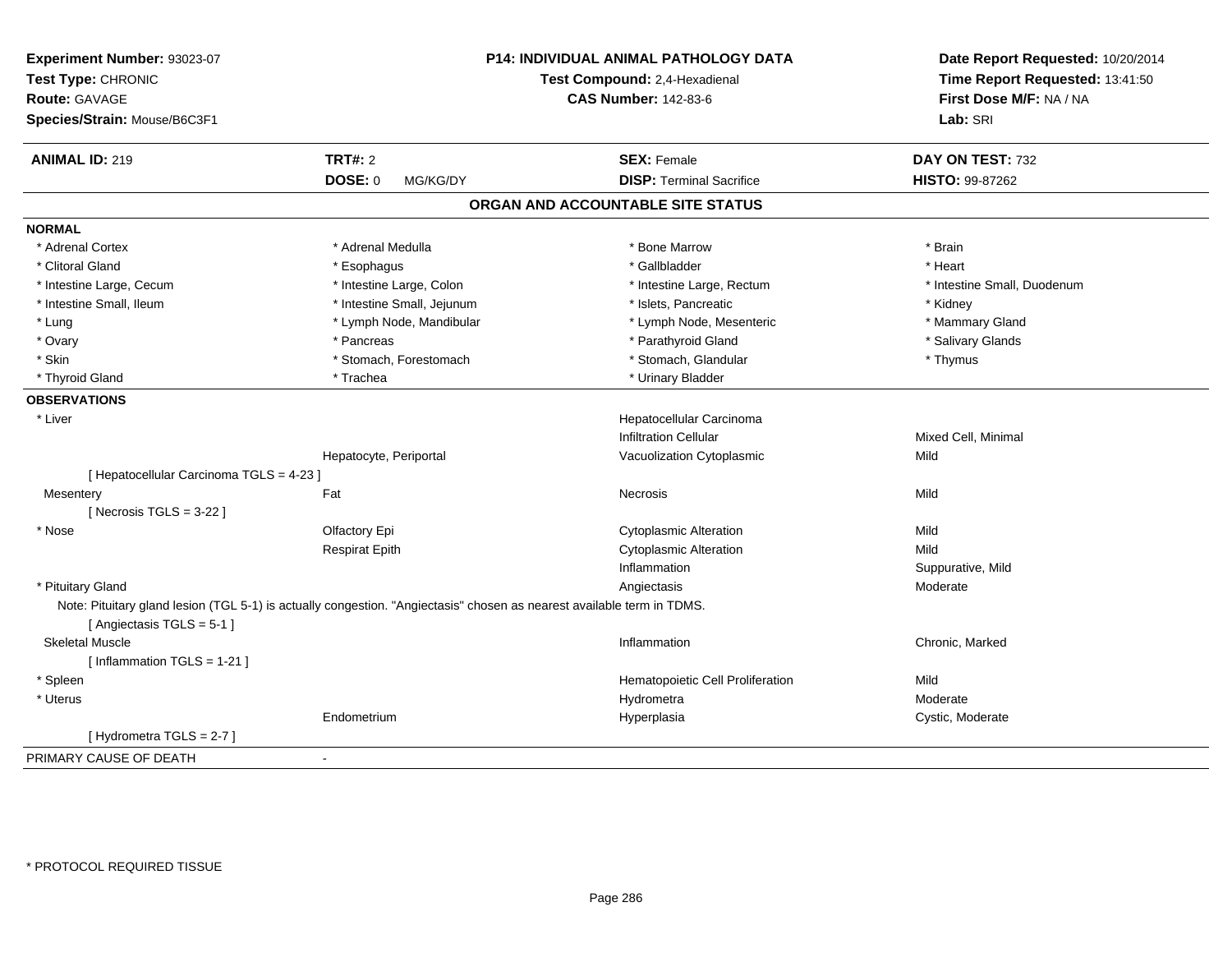| Experiment Number: 93023-07<br>Test Type: CHRONIC<br><b>Route: GAVAGE</b><br>Species/Strain: Mouse/B6C3F1 |                            | <b>P14: INDIVIDUAL ANIMAL PATHOLOGY DATA</b><br>Test Compound: 2,4-Hexadienal<br><b>CAS Number: 142-83-6</b> | Date Report Requested: 10/20/2014<br>Time Report Requested: 13:41:50<br>First Dose M/F: NA / NA<br>Lab: SRI |
|-----------------------------------------------------------------------------------------------------------|----------------------------|--------------------------------------------------------------------------------------------------------------|-------------------------------------------------------------------------------------------------------------|
| <b>ANIMAL ID: 220</b>                                                                                     | TRT#: 2                    | <b>SEX: Female</b>                                                                                           | DAY ON TEST: 732                                                                                            |
|                                                                                                           | <b>DOSE: 0</b><br>MG/KG/DY | <b>DISP: Terminal Sacrifice</b>                                                                              | HISTO: 99-87263                                                                                             |
|                                                                                                           |                            | ORGAN AND ACCOUNTABLE SITE STATUS                                                                            |                                                                                                             |
| <b>NORMAL</b>                                                                                             |                            |                                                                                                              |                                                                                                             |
| * Adrenal Cortex                                                                                          | * Adrenal Medulla          | * Bone Marrow                                                                                                | * Brain                                                                                                     |
| * Clitoral Gland                                                                                          | * Esophagus                | * Gallbladder                                                                                                | * Heart                                                                                                     |
| * Intestine Large, Cecum                                                                                  | * Intestine Large, Colon   | * Intestine Large, Rectum                                                                                    | * Intestine Small, Duodenum                                                                                 |
| * Intestine Small, Ileum                                                                                  | * Intestine Small, Jejunum | * Islets, Pancreatic                                                                                         | * Lung                                                                                                      |
| * Lymph Node, Mandibular                                                                                  | * Lymph Node, Mesenteric   | * Mammary Gland                                                                                              | * Ovary                                                                                                     |
| * Pancreas                                                                                                | * Parathyroid Gland        | * Pituitary Gland                                                                                            | * Salivary Glands                                                                                           |
| * Skin                                                                                                    | * Spleen                   | * Stomach, Forestomach                                                                                       | * Stomach, Glandular                                                                                        |
| * Thymus                                                                                                  | * Thyroid Gland            | * Trachea                                                                                                    | * Urinary Bladder                                                                                           |
| <b>OBSERVATIONS</b>                                                                                       |                            |                                                                                                              |                                                                                                             |
| * Kidney                                                                                                  |                            | Nephropathy                                                                                                  | Minimal                                                                                                     |
| * Liver                                                                                                   |                            | Infiltration Cellular                                                                                        | Mixed Cell, Minimal                                                                                         |
| * Nose                                                                                                    | Olfactory Epi              | <b>Cytoplasmic Alteration</b>                                                                                | Minimal                                                                                                     |
|                                                                                                           | <b>Respirat Epith</b>      | <b>Cytoplasmic Alteration</b>                                                                                | Mild                                                                                                        |
|                                                                                                           | Glands, Mucosa             | <b>Dilatation</b>                                                                                            | Focal, Mild                                                                                                 |
|                                                                                                           |                            | Inflammation                                                                                                 | Suppurative, Mild                                                                                           |
| * Uterus                                                                                                  |                            | Hydrometra                                                                                                   | Mild                                                                                                        |
|                                                                                                           | Endometrium                | Hyperplasia                                                                                                  | Cystic, Moderate                                                                                            |
| [Hydrometra TGLS = $1-7$ ]                                                                                |                            |                                                                                                              |                                                                                                             |
| PRIMARY CAUSE OF DEATH                                                                                    | $\blacksquare$             |                                                                                                              |                                                                                                             |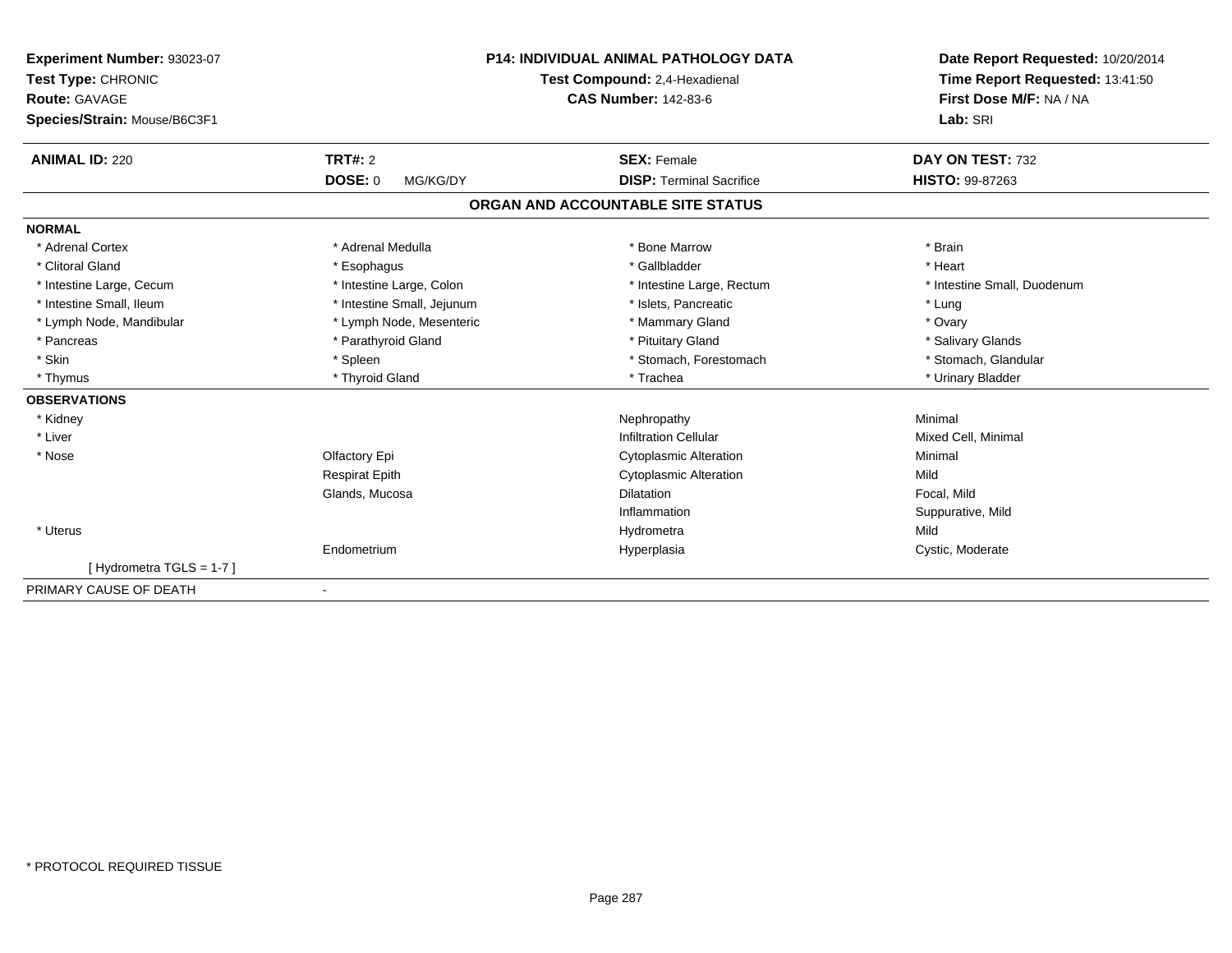| Lab: SRI<br>Species/Strain: Mouse/B6C3F1<br><b>ANIMAL ID: 221</b><br><b>TRT#: 2</b><br><b>SEX: Female</b><br>DAY ON TEST: 732<br><b>DOSE: 0</b><br><b>DISP: Terminal Sacrifice</b><br>HISTO: 99-87264<br>MG/KG/DY<br>ORGAN AND ACCOUNTABLE SITE STATUS<br><b>NORMAL</b><br>* Adrenal Cortex<br>* Adrenal Medulla<br>* Bone<br>* Bone Marrow<br>* Brain<br>* Clitoral Gland<br>* Gallbladder<br>* Esophagus<br>* Heart<br>* Intestine Large, Colon<br>* Intestine Large, Cecum<br>* Intestine Large, Rectum<br>* Intestine Small, Ileum<br>* Intestine Small, Jejunum<br>* Islets, Pancreatic<br>* Intestine Small, Duodenum<br>* Lymph Node, Mandibular<br>* Kidney<br>* Lymph Node, Mesenteric<br>* Lung<br>* Parathyroid Gland<br>* Mammary Gland<br>* Pituitary Gland<br>* Pancreas<br>* Salivary Glands<br>* Skin<br>* Stomach, Forestomach<br>* Stomach, Glandular<br>* Thyroid Gland<br>* Trachea<br>* Urinary Bladder<br>* Thymus<br><b>OBSERVATIONS</b> | Experiment Number: 93023-07<br>Test Type: CHRONIC<br>Route: GAVAGE | <b>P14: INDIVIDUAL ANIMAL PATHOLOGY DATA</b><br>Test Compound: 2,4-Hexadienal<br><b>CAS Number: 142-83-6</b> | Date Report Requested: 10/20/2014<br>Time Report Requested: 13:41:50<br>First Dose M/F: NA / NA |
|-----------------------------------------------------------------------------------------------------------------------------------------------------------------------------------------------------------------------------------------------------------------------------------------------------------------------------------------------------------------------------------------------------------------------------------------------------------------------------------------------------------------------------------------------------------------------------------------------------------------------------------------------------------------------------------------------------------------------------------------------------------------------------------------------------------------------------------------------------------------------------------------------------------------------------------------------------------------|--------------------------------------------------------------------|--------------------------------------------------------------------------------------------------------------|-------------------------------------------------------------------------------------------------|
|                                                                                                                                                                                                                                                                                                                                                                                                                                                                                                                                                                                                                                                                                                                                                                                                                                                                                                                                                                 |                                                                    |                                                                                                              |                                                                                                 |
|                                                                                                                                                                                                                                                                                                                                                                                                                                                                                                                                                                                                                                                                                                                                                                                                                                                                                                                                                                 |                                                                    |                                                                                                              |                                                                                                 |
|                                                                                                                                                                                                                                                                                                                                                                                                                                                                                                                                                                                                                                                                                                                                                                                                                                                                                                                                                                 |                                                                    |                                                                                                              |                                                                                                 |
|                                                                                                                                                                                                                                                                                                                                                                                                                                                                                                                                                                                                                                                                                                                                                                                                                                                                                                                                                                 |                                                                    |                                                                                                              |                                                                                                 |
|                                                                                                                                                                                                                                                                                                                                                                                                                                                                                                                                                                                                                                                                                                                                                                                                                                                                                                                                                                 |                                                                    |                                                                                                              |                                                                                                 |
|                                                                                                                                                                                                                                                                                                                                                                                                                                                                                                                                                                                                                                                                                                                                                                                                                                                                                                                                                                 |                                                                    |                                                                                                              |                                                                                                 |
|                                                                                                                                                                                                                                                                                                                                                                                                                                                                                                                                                                                                                                                                                                                                                                                                                                                                                                                                                                 |                                                                    |                                                                                                              |                                                                                                 |
|                                                                                                                                                                                                                                                                                                                                                                                                                                                                                                                                                                                                                                                                                                                                                                                                                                                                                                                                                                 |                                                                    |                                                                                                              |                                                                                                 |
|                                                                                                                                                                                                                                                                                                                                                                                                                                                                                                                                                                                                                                                                                                                                                                                                                                                                                                                                                                 |                                                                    |                                                                                                              |                                                                                                 |
|                                                                                                                                                                                                                                                                                                                                                                                                                                                                                                                                                                                                                                                                                                                                                                                                                                                                                                                                                                 |                                                                    |                                                                                                              |                                                                                                 |
|                                                                                                                                                                                                                                                                                                                                                                                                                                                                                                                                                                                                                                                                                                                                                                                                                                                                                                                                                                 |                                                                    |                                                                                                              |                                                                                                 |
|                                                                                                                                                                                                                                                                                                                                                                                                                                                                                                                                                                                                                                                                                                                                                                                                                                                                                                                                                                 |                                                                    |                                                                                                              |                                                                                                 |
|                                                                                                                                                                                                                                                                                                                                                                                                                                                                                                                                                                                                                                                                                                                                                                                                                                                                                                                                                                 |                                                                    |                                                                                                              |                                                                                                 |
|                                                                                                                                                                                                                                                                                                                                                                                                                                                                                                                                                                                                                                                                                                                                                                                                                                                                                                                                                                 |                                                                    |                                                                                                              |                                                                                                 |
| * Liver<br>Hepatocellular Adenoma                                                                                                                                                                                                                                                                                                                                                                                                                                                                                                                                                                                                                                                                                                                                                                                                                                                                                                                               |                                                                    |                                                                                                              |                                                                                                 |
| <b>Infiltration Cellular</b><br>Mixed Cell, Minimal                                                                                                                                                                                                                                                                                                                                                                                                                                                                                                                                                                                                                                                                                                                                                                                                                                                                                                             |                                                                    |                                                                                                              |                                                                                                 |
| Vacuolization Cytoplasmic<br>Mild<br>Hepatocyte, Periportal                                                                                                                                                                                                                                                                                                                                                                                                                                                                                                                                                                                                                                                                                                                                                                                                                                                                                                     |                                                                    |                                                                                                              |                                                                                                 |
| [ Hepatocellular Adenoma TGLS = 3-21 ]                                                                                                                                                                                                                                                                                                                                                                                                                                                                                                                                                                                                                                                                                                                                                                                                                                                                                                                          |                                                                    |                                                                                                              |                                                                                                 |
| Olfactory Epi<br><b>Cytoplasmic Alteration</b><br>Mild<br>* Nose                                                                                                                                                                                                                                                                                                                                                                                                                                                                                                                                                                                                                                                                                                                                                                                                                                                                                                |                                                                    |                                                                                                              |                                                                                                 |
| <b>Cytoplasmic Alteration</b><br>Mild<br><b>Respirat Epith</b>                                                                                                                                                                                                                                                                                                                                                                                                                                                                                                                                                                                                                                                                                                                                                                                                                                                                                                  |                                                                    |                                                                                                              |                                                                                                 |
| Inflammation<br>Suppurative, Mild                                                                                                                                                                                                                                                                                                                                                                                                                                                                                                                                                                                                                                                                                                                                                                                                                                                                                                                               |                                                                    |                                                                                                              |                                                                                                 |
| * Ovary<br>Moderate<br>Cyst                                                                                                                                                                                                                                                                                                                                                                                                                                                                                                                                                                                                                                                                                                                                                                                                                                                                                                                                     |                                                                    |                                                                                                              |                                                                                                 |
| Moderate<br>* Spleen<br>Congestion                                                                                                                                                                                                                                                                                                                                                                                                                                                                                                                                                                                                                                                                                                                                                                                                                                                                                                                              |                                                                    |                                                                                                              |                                                                                                 |
| Hyperplasia<br>Lymphoid, Mild                                                                                                                                                                                                                                                                                                                                                                                                                                                                                                                                                                                                                                                                                                                                                                                                                                                                                                                                   |                                                                    |                                                                                                              |                                                                                                 |
| [Congestion TGLS = 2-6]                                                                                                                                                                                                                                                                                                                                                                                                                                                                                                                                                                                                                                                                                                                                                                                                                                                                                                                                         |                                                                    |                                                                                                              |                                                                                                 |
| [ Hyperplasia TGLS = 2-6 ]                                                                                                                                                                                                                                                                                                                                                                                                                                                                                                                                                                                                                                                                                                                                                                                                                                                                                                                                      |                                                                    |                                                                                                              |                                                                                                 |
| Moderate<br>* Uterus<br>Hydrometra                                                                                                                                                                                                                                                                                                                                                                                                                                                                                                                                                                                                                                                                                                                                                                                                                                                                                                                              |                                                                    |                                                                                                              |                                                                                                 |
| Endometrium<br>Cystic, Mild<br>Hyperplasia                                                                                                                                                                                                                                                                                                                                                                                                                                                                                                                                                                                                                                                                                                                                                                                                                                                                                                                      |                                                                    |                                                                                                              |                                                                                                 |
| [Hydrometra TGLS = 1-7]                                                                                                                                                                                                                                                                                                                                                                                                                                                                                                                                                                                                                                                                                                                                                                                                                                                                                                                                         |                                                                    |                                                                                                              |                                                                                                 |
| PRIMARY CAUSE OF DEATH<br>$\blacksquare$                                                                                                                                                                                                                                                                                                                                                                                                                                                                                                                                                                                                                                                                                                                                                                                                                                                                                                                        |                                                                    |                                                                                                              |                                                                                                 |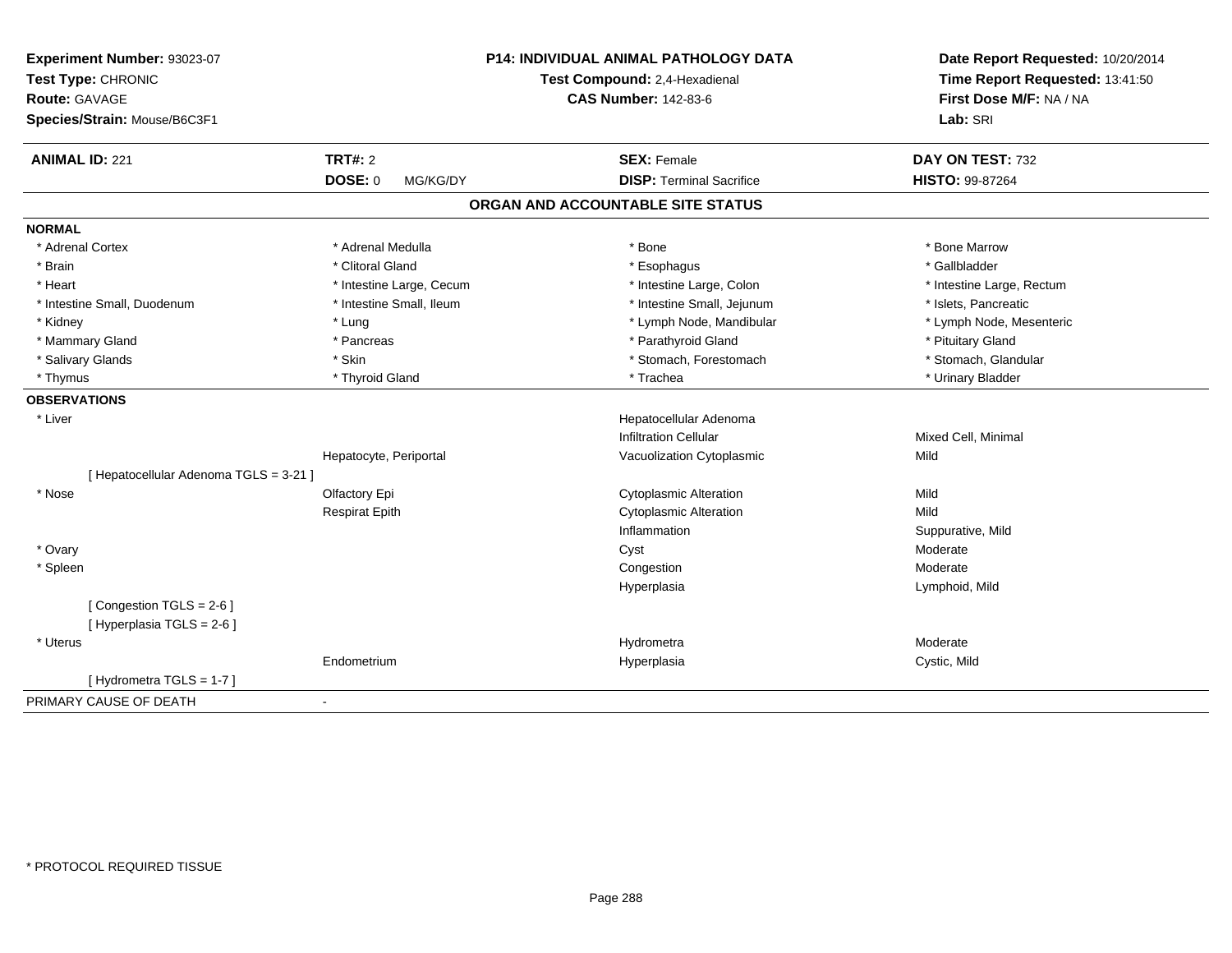| Experiment Number: 93023-07<br>Test Type: CHRONIC |                            | <b>P14: INDIVIDUAL ANIMAL PATHOLOGY DATA</b><br>Test Compound: 2,4-Hexadienal | Date Report Requested: 10/20/2014<br>Time Report Requested: 13:41:50 |
|---------------------------------------------------|----------------------------|-------------------------------------------------------------------------------|----------------------------------------------------------------------|
| <b>Route: GAVAGE</b>                              |                            | <b>CAS Number: 142-83-6</b>                                                   | First Dose M/F: NA / NA                                              |
| Species/Strain: Mouse/B6C3F1                      |                            |                                                                               | Lab: SRI                                                             |
| <b>ANIMAL ID: 222</b>                             | <b>TRT#: 2</b>             | <b>SEX: Female</b>                                                            | DAY ON TEST: 732                                                     |
|                                                   | <b>DOSE: 0</b><br>MG/KG/DY | <b>DISP: Terminal Sacrifice</b>                                               | <b>HISTO: 99-87265</b>                                               |
|                                                   |                            | ORGAN AND ACCOUNTABLE SITE STATUS                                             |                                                                      |
| <b>NORMAL</b>                                     |                            |                                                                               |                                                                      |
| * Adrenal Medulla                                 | * Bone Marrow              | * Brain                                                                       | * Clitoral Gland                                                     |
| * Esophagus                                       | * Gallbladder              | * Heart                                                                       | * Intestine Large, Cecum                                             |
| * Intestine Large, Colon                          | * Intestine Large, Rectum  | * Intestine Small, Duodenum                                                   | * Intestine Small, Ileum                                             |
| * Intestine Small, Jejunum                        | * Islets, Pancreatic       | * Lung                                                                        | * Lymph Node, Mandibular                                             |
| * Lymph Node, Mesenteric                          | * Mammary Gland            | * Ovary                                                                       | * Pancreas                                                           |
| * Parathyroid Gland                               | * Salivary Glands          | * Skin                                                                        | * Spleen                                                             |
| * Stomach, Forestomach                            | * Stomach, Glandular       | * Trachea                                                                     | * Urinary Bladder                                                    |
| <b>INSUFFICIENT TISSUE</b>                        |                            |                                                                               |                                                                      |
| * Thymus                                          |                            |                                                                               |                                                                      |
| <b>OBSERVATIONS</b>                               |                            |                                                                               |                                                                      |
| * Adrenal Cortex                                  |                            | <b>Cytoplasmic Alteration</b>                                                 | Focal, Mild                                                          |
| * Kidney                                          |                            | Nephropathy                                                                   | Minimal                                                              |
| * Liver                                           |                            | <b>Infiltration Cellular</b>                                                  | Mixed Cell, Minimal                                                  |
|                                                   | Hepatocyte, Midzonal       | Vacuolization Cytoplasmic                                                     | Mild                                                                 |
| * Nose                                            | Olfactory Epi              | <b>Cytoplasmic Alteration</b>                                                 | Mild                                                                 |
|                                                   | <b>Respirat Epith</b>      | <b>Cytoplasmic Alteration</b>                                                 | Moderate                                                             |
| * Pituitary Gland                                 | <b>Pars Distalis</b>       | <b>Cytoplasmic Alteration</b>                                                 | Focal, Mild                                                          |
| * Thyroid Gland                                   |                            | Degeneration                                                                  | Cystic, Focal, Minimal                                               |
| * Uterus                                          | Endometrium                | Hyperplasia                                                                   | Cystic, Moderate                                                     |
| [Hyperplasia TGLS = 1-7]                          |                            |                                                                               |                                                                      |
| PRIMARY CAUSE OF DEATH                            |                            |                                                                               |                                                                      |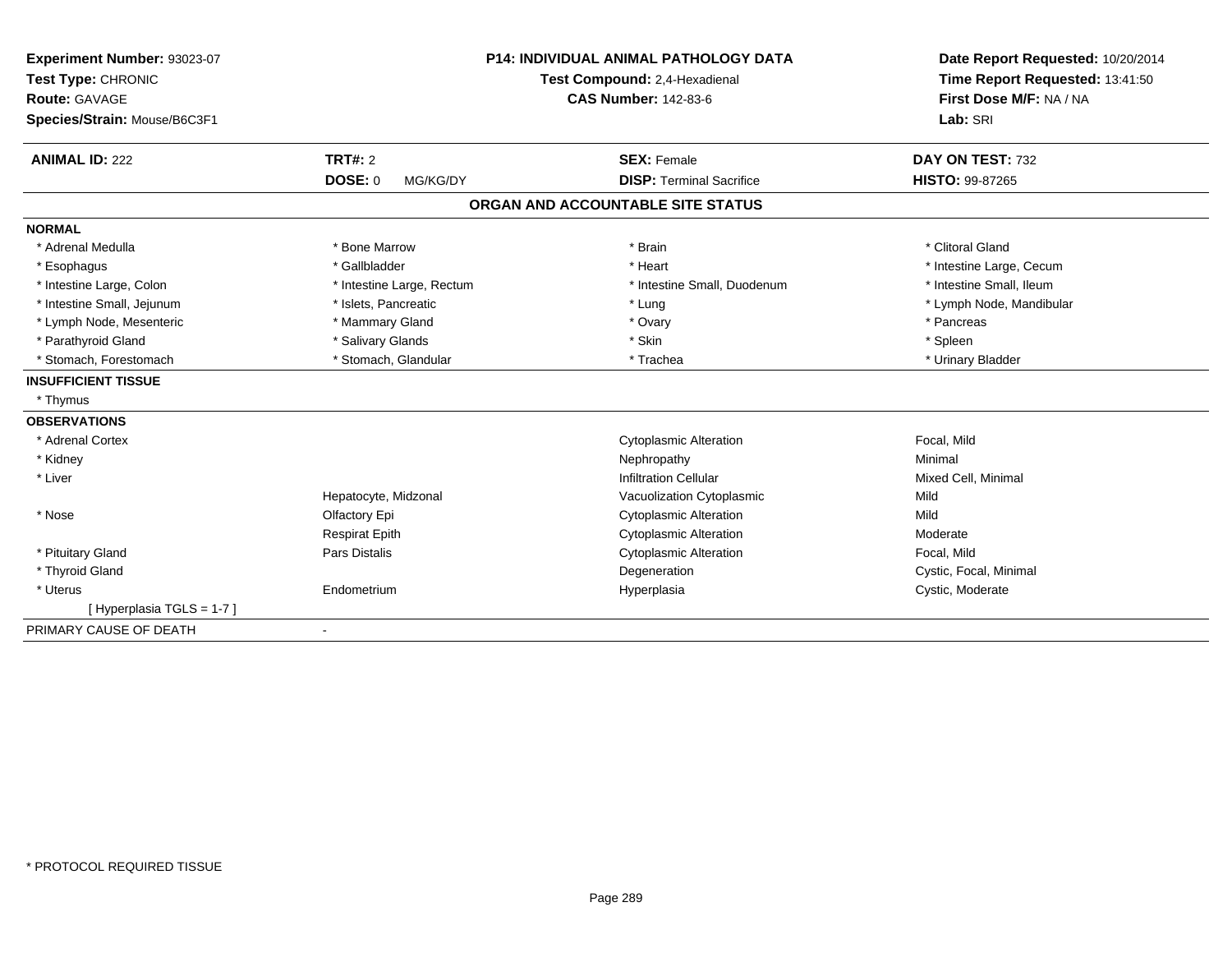| Experiment Number: 93023-07<br>Test Type: CHRONIC<br><b>Route: GAVAGE</b><br>Species/Strain: Mouse/B6C3F1 |                            | P14: INDIVIDUAL ANIMAL PATHOLOGY DATA<br>Test Compound: 2,4-Hexadienal<br><b>CAS Number: 142-83-6</b> | Date Report Requested: 10/20/2014<br>Time Report Requested: 13:41:50<br>First Dose M/F: NA / NA<br>Lab: SRI |
|-----------------------------------------------------------------------------------------------------------|----------------------------|-------------------------------------------------------------------------------------------------------|-------------------------------------------------------------------------------------------------------------|
| <b>ANIMAL ID: 223</b>                                                                                     | <b>TRT#: 2</b>             | <b>SEX: Female</b>                                                                                    | DAY ON TEST: 653                                                                                            |
|                                                                                                           | <b>DOSE: 0</b><br>MG/KG/DY | <b>DISP: Natural Death</b>                                                                            | HISTO: 99-86349                                                                                             |
|                                                                                                           |                            | ORGAN AND ACCOUNTABLE SITE STATUS                                                                     |                                                                                                             |
| <b>NORMAL</b>                                                                                             |                            |                                                                                                       |                                                                                                             |
| * Adrenal Cortex                                                                                          | * Adrenal Medulla          | * Bone                                                                                                | * Brain                                                                                                     |
| * Clitoral Gland                                                                                          | * Esophagus                | * Intestine Large, Colon                                                                              | * Intestine Large, Rectum                                                                                   |
| * Ovary                                                                                                   | * Parathyroid Gland        | * Salivary Glands                                                                                     | * Stomach, Forestomach                                                                                      |
| * Thyroid Gland                                                                                           | * Trachea                  |                                                                                                       |                                                                                                             |
| <b>AUTO PRECLUDES DIAG.</b>                                                                               |                            |                                                                                                       |                                                                                                             |
| * Gallbladder                                                                                             | * Intestine Large, Cecum   | * Intestine Small, Duodenum                                                                           | * Intestine Small, Ileum                                                                                    |
| * Intestine Small, Jejunum                                                                                | * Islets, Pancreatic       | * Lymph Node, Mandibular                                                                              | * Lymph Node, Mesenteric                                                                                    |
| * Pancreas                                                                                                | * Stomach, Glandular       | * Thymus                                                                                              | * Urinary Bladder                                                                                           |
| <b>INSUFFICIENT TISSUE</b>                                                                                |                            |                                                                                                       |                                                                                                             |
| * Pituitary Gland                                                                                         |                            |                                                                                                       |                                                                                                             |
| <b>OBSERVATIONS</b>                                                                                       |                            |                                                                                                       |                                                                                                             |
| * Bone Marrow                                                                                             |                            | Lymphoma Malignant                                                                                    |                                                                                                             |
| * Heart                                                                                                   |                            | Lymphoma Malignant                                                                                    |                                                                                                             |
| * Kidney                                                                                                  |                            | Lymphoma Malignant                                                                                    |                                                                                                             |
| * Liver                                                                                                   |                            | Lymphoma Malignant                                                                                    |                                                                                                             |
| [ Lymphoma Malignant TGLS = 2-6 ]                                                                         |                            |                                                                                                       |                                                                                                             |
| * Lung                                                                                                    |                            | Lymphoma Malignant                                                                                    |                                                                                                             |
| * Mammary Gland                                                                                           |                            | Hyperplasia                                                                                           | Moderate                                                                                                    |
| [ Hyperplasia TGLS = 1-8 ]                                                                                |                            |                                                                                                       |                                                                                                             |
| Mesentery                                                                                                 |                            | Lymphoma Malignant                                                                                    |                                                                                                             |
|                                                                                                           | Fat                        | Necrosis                                                                                              | Moderate                                                                                                    |
| [Necrosis $TGLS = 5-21$ ]                                                                                 |                            |                                                                                                       |                                                                                                             |
| * Nose                                                                                                    | <b>Respirat Epith</b>      | <b>Cytoplasmic Alteration</b>                                                                         | Moderate                                                                                                    |
| * Skin                                                                                                    | <b>Subcut Tiss</b>         | Lymphoma Malignant                                                                                    |                                                                                                             |
| * Spleen                                                                                                  |                            | Lymphoma Malignant                                                                                    |                                                                                                             |
| [ Lymphoma Malignant TGLS = 3-6 ]                                                                         |                            |                                                                                                       |                                                                                                             |
| * Uterus                                                                                                  |                            | Hydrometra                                                                                            | Moderate                                                                                                    |
| [Hydrometra TGLS = 4-7]                                                                                   |                            |                                                                                                       |                                                                                                             |
| PRIMARY CAUSE OF DEATH                                                                                    | - Liver Lymphoma Malignant |                                                                                                       |                                                                                                             |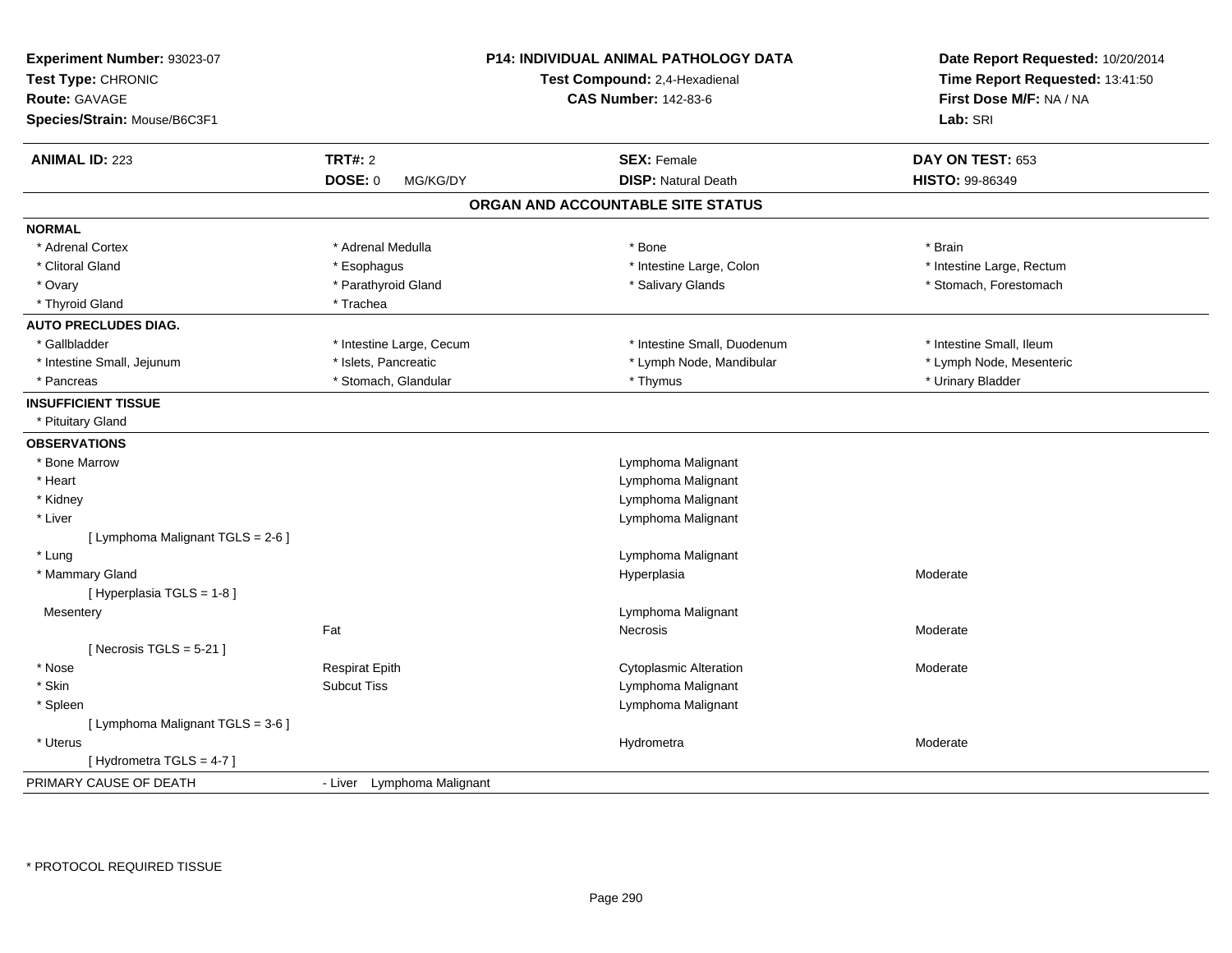| Experiment Number: 93023-07<br>Test Type: CHRONIC<br>Route: GAVAGE |                            | <b>P14: INDIVIDUAL ANIMAL PATHOLOGY DATA</b> | Date Report Requested: 10/20/2014                          |  |
|--------------------------------------------------------------------|----------------------------|----------------------------------------------|------------------------------------------------------------|--|
|                                                                    |                            | Test Compound: 2,4-Hexadienal                | Time Report Requested: 13:41:50<br>First Dose M/F: NA / NA |  |
|                                                                    |                            | <b>CAS Number: 142-83-6</b>                  |                                                            |  |
| Species/Strain: Mouse/B6C3F1                                       |                            |                                              | Lab: SRI                                                   |  |
| <b>ANIMAL ID: 224</b>                                              | <b>TRT#: 2</b>             | <b>SEX: Female</b>                           | DAY ON TEST: 732                                           |  |
|                                                                    | <b>DOSE: 0</b><br>MG/KG/DY | <b>DISP: Terminal Sacrifice</b>              | HISTO: 99-87266                                            |  |
|                                                                    |                            | ORGAN AND ACCOUNTABLE SITE STATUS            |                                                            |  |
| <b>NORMAL</b>                                                      |                            |                                              |                                                            |  |
| * Adrenal Cortex                                                   | * Adrenal Medulla          | * Bone                                       | * Bone Marrow                                              |  |
| * Brain                                                            | * Clitoral Gland           | * Esophagus                                  | * Gallbladder                                              |  |
| * Heart                                                            | * Intestine Large, Cecum   | * Intestine Large, Colon                     | * Intestine Large, Rectum                                  |  |
| * Intestine Small, Duodenum                                        | * Intestine Small, Ileum   | * Intestine Small, Jejunum                   | * Islets, Pancreatic                                       |  |
| * Kidney                                                           | * Lung                     | * Lymph Node, Mandibular                     | * Lymph Node, Mesenteric                                   |  |
| * Mammary Gland                                                    | * Pancreas                 | * Parathyroid Gland                          | * Pituitary Gland                                          |  |
| * Salivary Glands                                                  | * Stomach, Forestomach     | * Stomach, Glandular                         | * Thymus                                                   |  |
| * Trachea                                                          | * Urinary Bladder          |                                              |                                                            |  |
| <b>OBSERVATIONS</b>                                                |                            |                                              |                                                            |  |
| * Liver                                                            |                            | <b>Infiltration Cellular</b>                 | Mixed Cell, Minimal                                        |  |
|                                                                    | Hepatocyte                 | Vacuolization Cytoplasmic                    | Focal, Mild                                                |  |
|                                                                    | Hepatocyte, Midzonal       | Vacuolization Cytoplasmic                    | Mild                                                       |  |
| [Vacuolization Cytoplasmic TGLS = 4-23]                            |                            |                                              |                                                            |  |
| Mesentery                                                          | Fat                        | Necrosis                                     | Moderate                                                   |  |
| [Necrosis TGLS = $2-22$ ]                                          |                            |                                              |                                                            |  |
| * Nose                                                             | Olfactory Epi              | <b>Cytoplasmic Alteration</b>                | Mild                                                       |  |
|                                                                    | <b>Respirat Epith</b>      | <b>Cytoplasmic Alteration</b>                | Mild                                                       |  |
| * Ovary                                                            |                            | Cystadenoma                                  |                                                            |  |
| * Skin                                                             | Pinna, Sebaceous Gl        | Adenoma                                      |                                                            |  |
| [Adenoma TGLS = $1-21$ ]                                           |                            |                                              |                                                            |  |
| * Spleen                                                           |                            | Hematopoietic Cell Proliferation             | Mild                                                       |  |
| * Thyroid Gland                                                    |                            | Degeneration                                 | Cystic, Focal, Minimal                                     |  |
| * Uterus                                                           | Endometrium                | Hyperplasia                                  | Cystic, Mild                                               |  |
| [Hyperplasia TGLS = 3-7]                                           |                            |                                              |                                                            |  |
| PRIMARY CAUSE OF DEATH                                             | $\blacksquare$             |                                              |                                                            |  |
|                                                                    |                            |                                              |                                                            |  |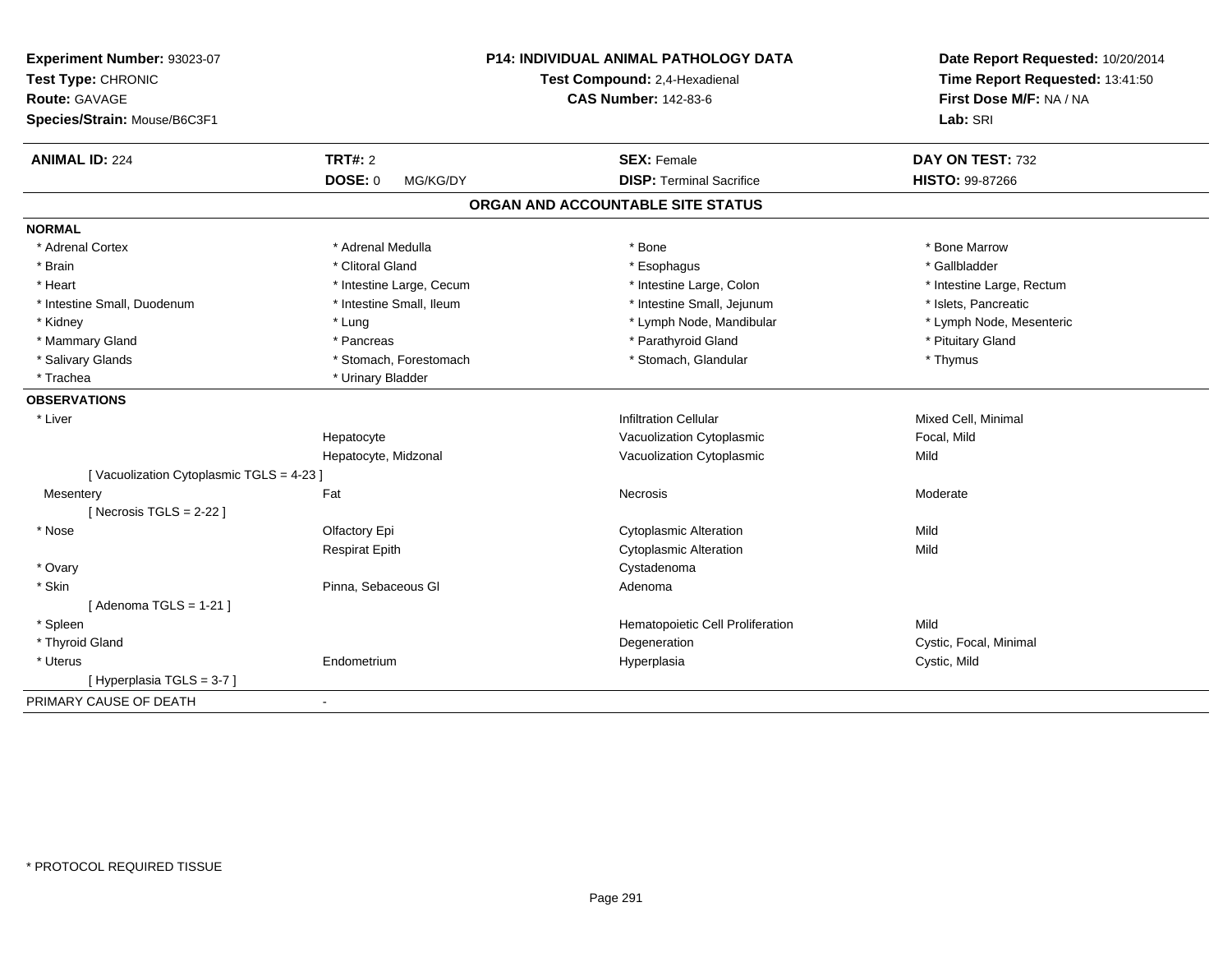| <b>Experiment Number: 93023-07</b><br>Test Type: CHRONIC<br><b>Route: GAVAGE</b><br>Species/Strain: Mouse/B6C3F1 |                                              | <b>P14: INDIVIDUAL ANIMAL PATHOLOGY DATA</b><br>Test Compound: 2,4-Hexadienal<br><b>CAS Number: 142-83-6</b> | Date Report Requested: 10/20/2014<br>Time Report Requested: 13:41:50<br>First Dose M/F: NA / NA<br>Lab: SRI |
|------------------------------------------------------------------------------------------------------------------|----------------------------------------------|--------------------------------------------------------------------------------------------------------------|-------------------------------------------------------------------------------------------------------------|
| <b>ANIMAL ID: 225</b>                                                                                            | <b>TRT#: 2</b><br><b>DOSE: 0</b><br>MG/KG/DY | <b>SEX: Female</b><br><b>DISP:</b> Moribund Sacrifice                                                        | DAY ON TEST: 635<br><b>HISTO: 99-86248</b>                                                                  |
|                                                                                                                  |                                              | ORGAN AND ACCOUNTABLE SITE STATUS                                                                            |                                                                                                             |
| <b>NORMAL</b>                                                                                                    |                                              |                                                                                                              |                                                                                                             |
| * Adrenal Cortex                                                                                                 | * Adrenal Medulla                            | * Bone                                                                                                       | * Brain                                                                                                     |
| * Clitoral Gland                                                                                                 | * Esophagus                                  | * Gallbladder                                                                                                | * Intestine Large, Cecum                                                                                    |
| * Intestine Large, Colon                                                                                         | * Intestine Large, Rectum                    | * Intestine Small, Duodenum                                                                                  | * Intestine Small, Ileum                                                                                    |
| * Intestine Small, Jejunum                                                                                       | * Islets, Pancreatic                         | * Mammary Gland                                                                                              | * Parathyroid Gland                                                                                         |
| * Pituitary Gland                                                                                                | * Skin                                       | * Stomach, Glandular                                                                                         | * Trachea                                                                                                   |
| * Urinary Bladder                                                                                                |                                              |                                                                                                              |                                                                                                             |
| <b>OBSERVATIONS</b>                                                                                              |                                              |                                                                                                              |                                                                                                             |
| * Bone Marrow                                                                                                    |                                              | Lymphoma Malignant                                                                                           |                                                                                                             |
| * Heart                                                                                                          |                                              | Lymphoma Malignant                                                                                           |                                                                                                             |
| * Kidney                                                                                                         | <b>Renal Tubule</b>                          | Accumulation, Hyaline Droplet                                                                                | Moderate                                                                                                    |
|                                                                                                                  |                                              | Lymphoma Malignant                                                                                           |                                                                                                             |
| * Liver                                                                                                          |                                              | Lymphoma Malignant                                                                                           |                                                                                                             |
| [ Lymphoma Malignant TGLS = 6-6 ]                                                                                |                                              |                                                                                                              |                                                                                                             |
| * Lung                                                                                                           | Mediastinum                                  | Lymphoma Malignant                                                                                           |                                                                                                             |
|                                                                                                                  |                                              | Lymphoma Malignant                                                                                           |                                                                                                             |
| [ Lymphoma Malignant TGLS = 12-2 ]                                                                               |                                              |                                                                                                              |                                                                                                             |
| [ Lymphoma Malignant TGLS = 12-2 ]                                                                               |                                              |                                                                                                              |                                                                                                             |
| Lymph Node                                                                                                       | Iliac                                        | Lymphoma Malignant                                                                                           |                                                                                                             |
|                                                                                                                  | Inguinal                                     | Lymphoma Malignant                                                                                           |                                                                                                             |
|                                                                                                                  | Pancreatic                                   | Lymphoma Malignant                                                                                           |                                                                                                             |
| [ Lymphoma Malignant TGLS = 9-22 ]<br>[ Lymphoma Malignant TGLS = 10-23 ]<br>[ Lymphoma Malignant TGLS = 4-7-1 ] | Renal                                        | Lymphoma Malignant                                                                                           |                                                                                                             |
| [ Lymphoma Malignant TGLS = 1-21 ]<br>* Lymph Node, Mandibular<br>[ Lymphoma Malignant TGLS = 2-8 ]              |                                              | Lymphoma Malignant                                                                                           |                                                                                                             |
| * Lymph Node, Mesenteric<br>[ Lymphoma Malignant TGLS = 7-5 ]                                                    |                                              | Lymphoma Malignant                                                                                           |                                                                                                             |
| Mesentery                                                                                                        |                                              | Lymphoma Malignant                                                                                           |                                                                                                             |
|                                                                                                                  |                                              |                                                                                                              |                                                                                                             |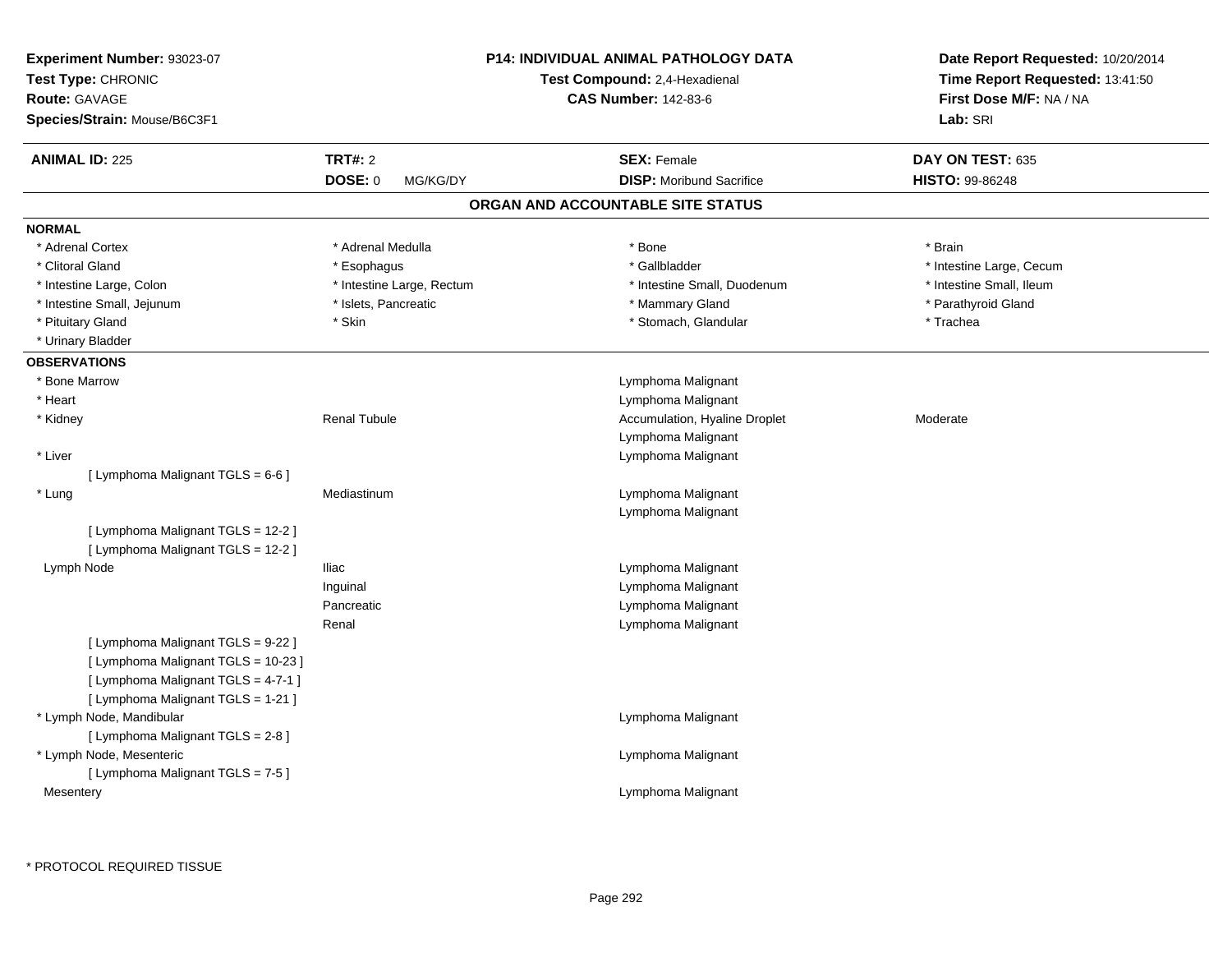| Experiment Number: 93023-07<br>Test Type: CHRONIC<br><b>Route: GAVAGE</b><br>Species/Strain: Mouse/B6C3F1 |                                       | P14: INDIVIDUAL ANIMAL PATHOLOGY DATA<br>Test Compound: 2,4-Hexadienal<br><b>CAS Number: 142-83-6</b> | Date Report Requested: 10/20/2014<br>Time Report Requested: 13:41:50<br>First Dose M/F: NA / NA<br>Lab: SRI |
|-----------------------------------------------------------------------------------------------------------|---------------------------------------|-------------------------------------------------------------------------------------------------------|-------------------------------------------------------------------------------------------------------------|
| <b>ANIMAL ID: 225</b>                                                                                     | TRT#: 2<br><b>DOSE: 0</b><br>MG/KG/DY | <b>SEX: Female</b><br><b>DISP:</b> Moribund Sacrifice                                                 | DAY ON TEST: 635<br><b>HISTO: 99-86248</b>                                                                  |
|                                                                                                           |                                       | ORGAN AND ACCOUNTABLE SITE STATUS                                                                     |                                                                                                             |
| * Nose                                                                                                    | <b>Respirat Epith</b>                 | <b>Cytoplasmic Alteration</b>                                                                         | Moderate                                                                                                    |
| * Ovary                                                                                                   | <b>Bilateral</b>                      | Cyst<br>Lymphoma Malignant                                                                            | Moderate                                                                                                    |
| * Pancreas                                                                                                |                                       | Lymphoma Malignant                                                                                    |                                                                                                             |
| * Salivary Glands                                                                                         |                                       | Lymphoma Malignant                                                                                    |                                                                                                             |
| * Spleen                                                                                                  |                                       | Hemorrhage<br>Lymphoma Malignant                                                                      | Marked                                                                                                      |
| [Hemorrhage TGLS = 5-6]<br>[ Lymphoma Malignant TGLS = 5-6 ]<br>[Necrosis TGLS = $5-6$ ]                  |                                       | Necrosis                                                                                              | Focal, Marked                                                                                               |
| * Stomach, Forestomach                                                                                    | Epithelium                            | Hyperplasia<br>Ulcer                                                                                  | Squamous, Mild<br>Mild                                                                                      |
| [Hyperplasia TGLS = 8-4]<br>[ Ulcer TGLS = $8-4$ ]                                                        |                                       |                                                                                                       |                                                                                                             |
| * Thymus                                                                                                  |                                       | Lymphoma Malignant                                                                                    |                                                                                                             |
| [ Lymphoma Malignant TGLS = 11-2 ]                                                                        |                                       |                                                                                                       |                                                                                                             |
| * Thyroid Gland                                                                                           |                                       | Degeneration                                                                                          | Cystic, Focal, Moderate                                                                                     |
| * Uterus                                                                                                  |                                       | Hydrometra<br>Lymphoma Malignant                                                                      | Moderate                                                                                                    |
| [Hydrometra TGLS = 3-7]                                                                                   |                                       |                                                                                                       |                                                                                                             |
| PRIMARY CAUSE OF DEATH                                                                                    | - Liver Lymphoma Malignant            |                                                                                                       |                                                                                                             |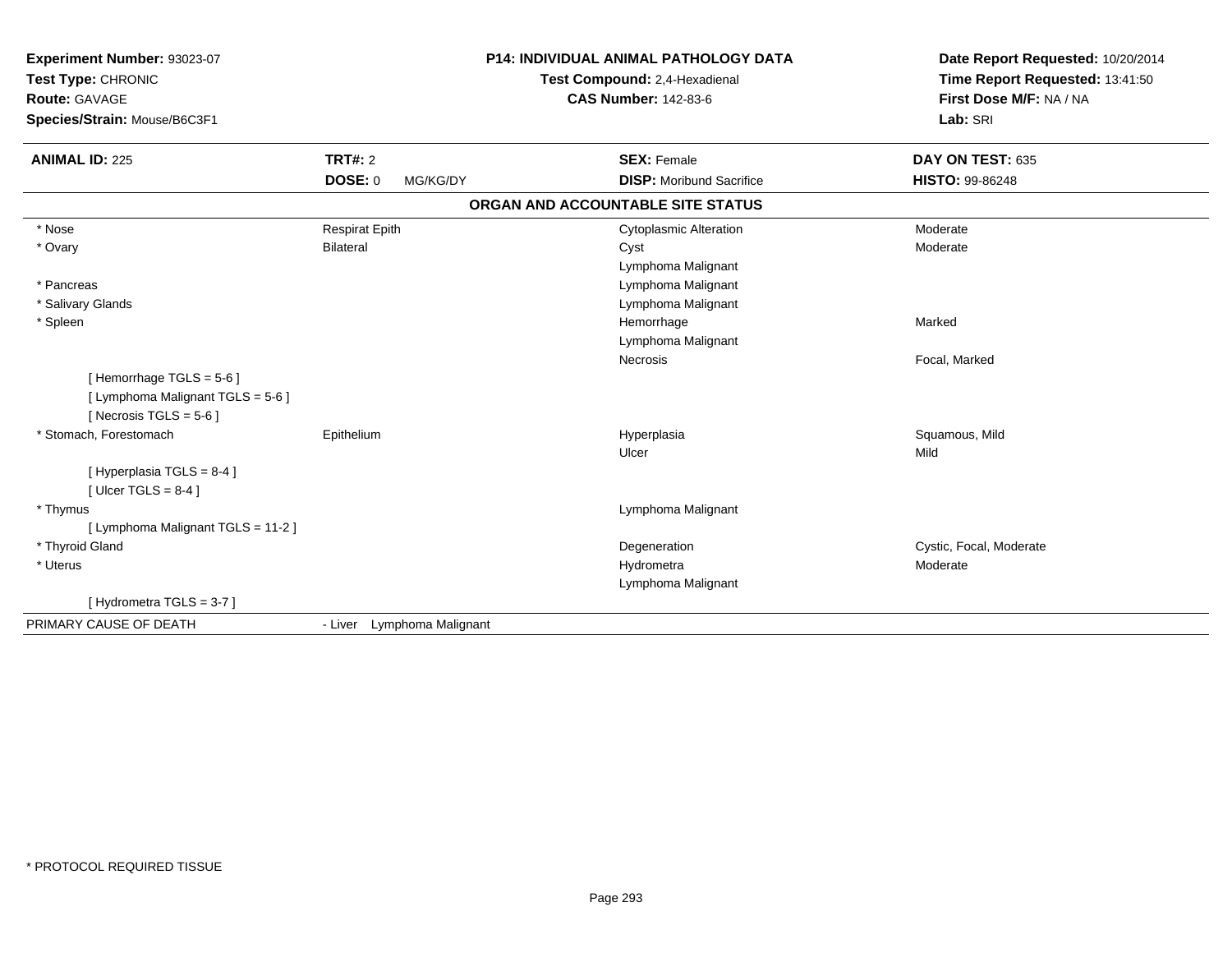| Experiment Number: 93023-07<br>Test Type: CHRONIC<br><b>Route: GAVAGE</b><br>Species/Strain: Mouse/B6C3F1 |                            | P14: INDIVIDUAL ANIMAL PATHOLOGY DATA<br>Test Compound: 2,4-Hexadienal<br><b>CAS Number: 142-83-6</b> | Date Report Requested: 10/20/2014<br>Time Report Requested: 13:41:50<br>First Dose M/F: NA / NA<br>Lab: SRI |
|-----------------------------------------------------------------------------------------------------------|----------------------------|-------------------------------------------------------------------------------------------------------|-------------------------------------------------------------------------------------------------------------|
| <b>ANIMAL ID: 226</b>                                                                                     | <b>TRT#: 2</b>             | <b>SEX: Female</b>                                                                                    | DAY ON TEST: 734                                                                                            |
|                                                                                                           | <b>DOSE: 0</b><br>MG/KG/DY | <b>DISP: Terminal Sacrifice</b>                                                                       | HISTO: 99-87267                                                                                             |
|                                                                                                           |                            | ORGAN AND ACCOUNTABLE SITE STATUS                                                                     |                                                                                                             |
| <b>NORMAL</b>                                                                                             |                            |                                                                                                       |                                                                                                             |
| * Adrenal Cortex                                                                                          | * Adrenal Medulla          | * Bone                                                                                                | * Bone Marrow                                                                                               |
| * Brain                                                                                                   | * Esophagus                | * Gallbladder                                                                                         | * Heart                                                                                                     |
| * Intestine Large, Cecum                                                                                  | * Intestine Large, Colon   | * Intestine Large, Rectum                                                                             | * Intestine Small, Duodenum                                                                                 |
| * Intestine Small, Ileum                                                                                  | * Intestine Small, Jejunum | * Islets, Pancreatic                                                                                  | * Lymph Node, Mandibular                                                                                    |
| * Lymph Node, Mesenteric                                                                                  | * Mammary Gland            | * Pancreas                                                                                            | * Parathyroid Gland                                                                                         |
| * Pituitary Gland                                                                                         | * Salivary Glands          | * Skin                                                                                                | * Stomach, Forestomach                                                                                      |
| * Stomach, Glandular                                                                                      | * Thymus                   | * Thyroid Gland                                                                                       | * Trachea                                                                                                   |
| * Urinary Bladder                                                                                         | * Uterus                   |                                                                                                       |                                                                                                             |
| <b>MISSING</b>                                                                                            |                            |                                                                                                       |                                                                                                             |
| * Clitoral Gland                                                                                          |                            |                                                                                                       |                                                                                                             |
| <b>OBSERVATIONS</b>                                                                                       |                            |                                                                                                       |                                                                                                             |
| * Kidney                                                                                                  |                            | Nephropathy                                                                                           | Minimal                                                                                                     |
| * Liver                                                                                                   | Oval Cell                  | Hyperplasia                                                                                           | Mild                                                                                                        |
|                                                                                                           |                            | <b>Infiltration Cellular</b>                                                                          | Mixed Cell, Mild                                                                                            |
|                                                                                                           | Hepatocyte, Midzonal       | Vacuolization Cytoplasmic                                                                             | Mild                                                                                                        |
| * Lung                                                                                                    |                            | Alveolar/Bronchiolar Adenoma                                                                          |                                                                                                             |
|                                                                                                           |                            | Hyperplasia                                                                                           | Histiocytic, Mild                                                                                           |
|                                                                                                           |                            | Hyperplasia                                                                                           | Lymphoid, Mild                                                                                              |
| [ Alveolar/Bronchiolar Adenoma TGLS = 2-21 ]                                                              |                            |                                                                                                       |                                                                                                             |
| * Nose                                                                                                    | Olfactory Epi              | <b>Cytoplasmic Alteration</b>                                                                         | Mild                                                                                                        |
|                                                                                                           | <b>Respirat Epith</b>      | <b>Cytoplasmic Alteration</b>                                                                         | Mild                                                                                                        |
| * Ovary                                                                                                   |                            | Cyst                                                                                                  | Mild                                                                                                        |
| [Cyst TGLS = $3-7$ ]                                                                                      |                            |                                                                                                       |                                                                                                             |
| * Spleen                                                                                                  |                            | Hematopoietic Cell Proliferation                                                                      | Moderate                                                                                                    |
| [ Hematopoietic Cell Proliferation TGLS = 1-6 ]                                                           |                            |                                                                                                       |                                                                                                             |
| PRIMARY CAUSE OF DEATH                                                                                    |                            |                                                                                                       |                                                                                                             |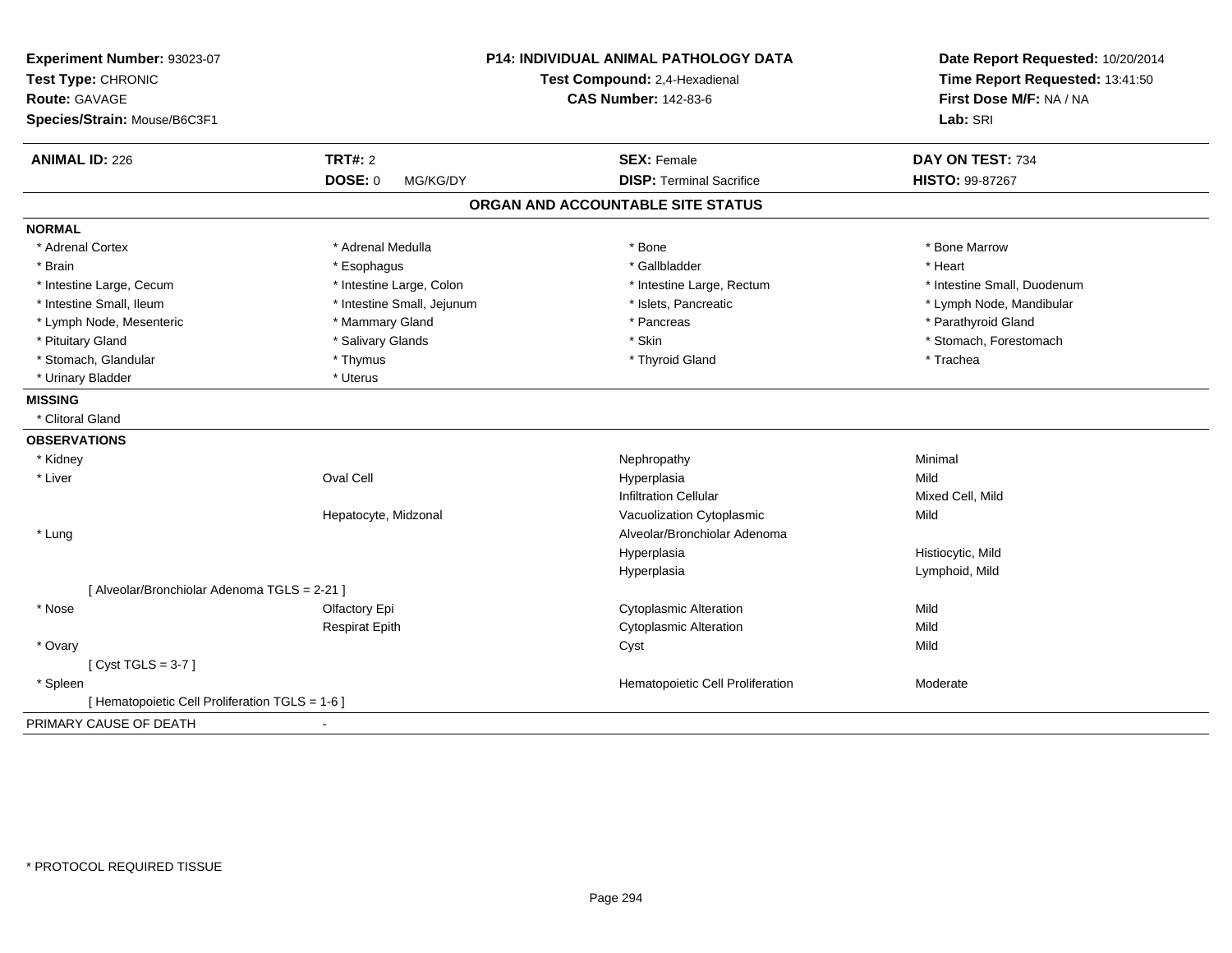| <b>Experiment Number: 93023-07</b><br>Test Type: CHRONIC |                            | <b>P14: INDIVIDUAL ANIMAL PATHOLOGY DATA</b><br>Test Compound: 2,4-Hexadienal | Date Report Requested: 10/20/2014<br>Time Report Requested: 13:41:50 |
|----------------------------------------------------------|----------------------------|-------------------------------------------------------------------------------|----------------------------------------------------------------------|
| Route: GAVAGE                                            |                            | <b>CAS Number: 142-83-6</b>                                                   | First Dose M/F: NA / NA                                              |
| Species/Strain: Mouse/B6C3F1                             |                            |                                                                               | Lab: SRI                                                             |
| <b>ANIMAL ID: 227</b>                                    | TRT#: 2                    | <b>SEX: Female</b>                                                            | DAY ON TEST: 734                                                     |
|                                                          | <b>DOSE: 0</b><br>MG/KG/DY | <b>DISP: Terminal Sacrifice</b>                                               | <b>HISTO: 99-87268</b>                                               |
|                                                          |                            | ORGAN AND ACCOUNTABLE SITE STATUS                                             |                                                                      |
| <b>NORMAL</b>                                            |                            |                                                                               |                                                                      |
| * Adrenal Cortex                                         | * Adrenal Medulla          | * Bone                                                                        | * Bone Marrow                                                        |
| * Brain                                                  | * Clitoral Gland           | * Esophagus                                                                   | * Gallbladder                                                        |
| * Heart                                                  | * Intestine Large, Cecum   | * Intestine Large, Colon                                                      | * Intestine Large, Rectum                                            |
| * Intestine Small, Duodenum                              | * Intestine Small, Ileum   | * Intestine Small, Jejunum                                                    | * Kidney                                                             |
| * Lung                                                   | * Lymph Node, Mandibular   | * Lymph Node, Mesenteric                                                      | * Mammary Gland                                                      |
| * Ovary                                                  | * Pancreas                 | * Parathyroid Gland                                                           | * Pituitary Gland                                                    |
| * Salivary Glands                                        | * Skin                     | * Stomach, Forestomach                                                        | * Stomach, Glandular                                                 |
| * Thymus                                                 | * Thyroid Gland            | * Trachea                                                                     | * Urinary Bladder                                                    |
| <b>OBSERVATIONS</b>                                      |                            |                                                                               |                                                                      |
| * Islets, Pancreatic                                     |                            | Adenoma                                                                       |                                                                      |
| [ Adenoma TGLS = 1-21 ]                                  |                            |                                                                               |                                                                      |
| * Liver                                                  |                            | <b>Infiltration Cellular</b>                                                  | Mixed Cell, Minimal                                                  |
|                                                          | Hepatocyte, Periportal     | Vacuolization Cytoplasmic                                                     | Minimal                                                              |
| * Nose                                                   | Olfactory Epi              | <b>Cytoplasmic Alteration</b>                                                 | Minimal                                                              |
|                                                          | <b>Respirat Epith</b>      | <b>Cytoplasmic Alteration</b>                                                 | Mild                                                                 |
| * Spleen                                                 |                            | Hematopoietic Cell Proliferation                                              | Mild                                                                 |
| * Uterus                                                 | Endometrium                | Hyperplasia                                                                   | Cystic, Moderate                                                     |
| [Hyperplasia TGLS = 2-7]                                 |                            |                                                                               |                                                                      |
| PRIMARY CAUSE OF DEATH                                   | $\overline{\phantom{0}}$   |                                                                               |                                                                      |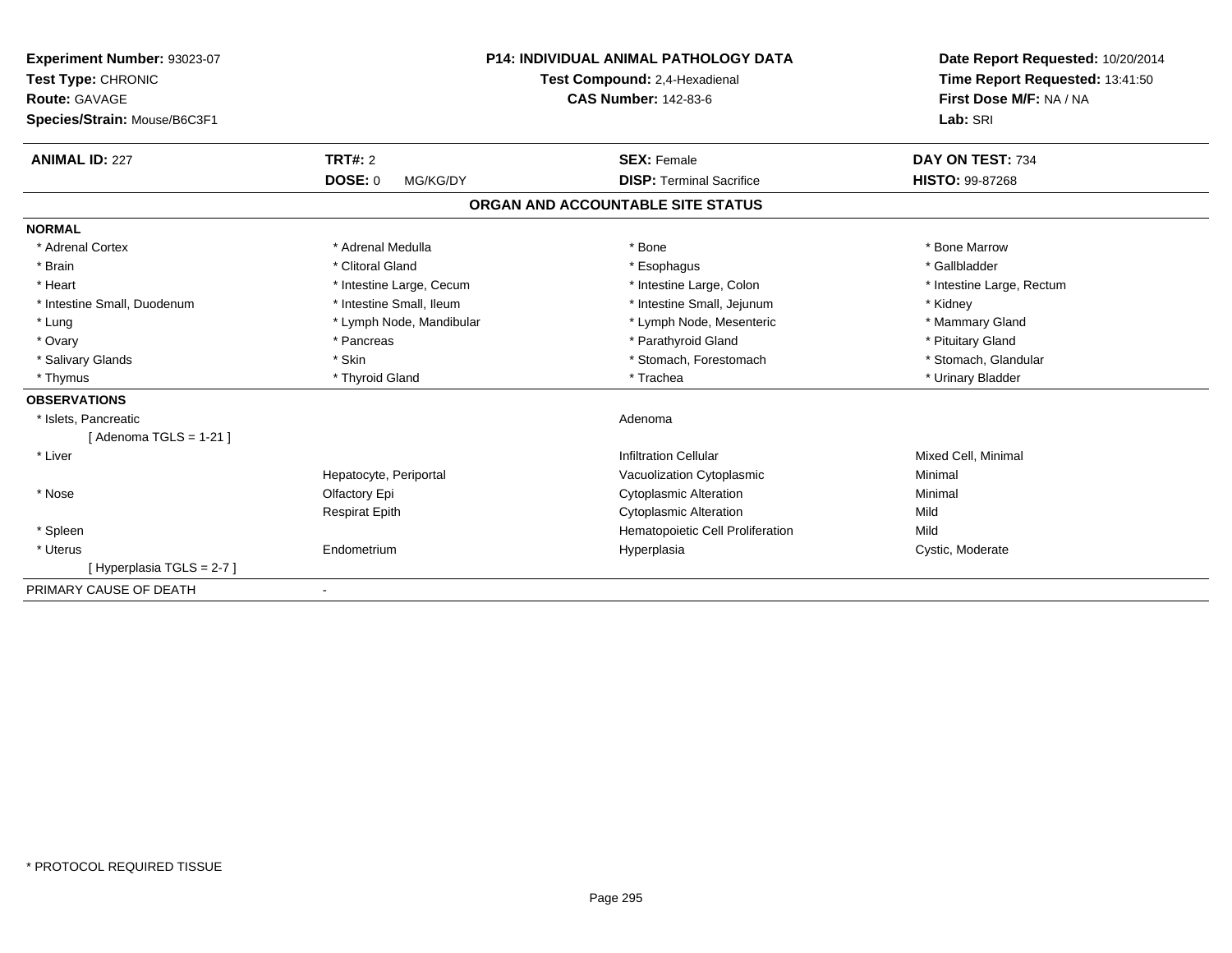| Experiment Number: 93023-07  |                               | <b>P14: INDIVIDUAL ANIMAL PATHOLOGY DATA</b> |                                 |
|------------------------------|-------------------------------|----------------------------------------------|---------------------------------|
| Test Type: CHRONIC           | Test Compound: 2,4-Hexadienal |                                              | Time Report Requested: 13:41:50 |
| <b>Route: GAVAGE</b>         |                               | <b>CAS Number: 142-83-6</b>                  | First Dose M/F: NA / NA         |
| Species/Strain: Mouse/B6C3F1 |                               |                                              | Lab: SRI                        |
| <b>ANIMAL ID: 228</b>        | <b>TRT#: 2</b>                | <b>SEX: Female</b>                           | DAY ON TEST: 734                |
|                              | <b>DOSE: 0</b><br>MG/KG/DY    | <b>DISP: Terminal Sacrifice</b>              | <b>HISTO: 99-87269</b>          |
|                              |                               | ORGAN AND ACCOUNTABLE SITE STATUS            |                                 |
| <b>NORMAL</b>                |                               |                                              |                                 |
| * Adrenal Cortex             | * Adrenal Medulla             | * Bone                                       | * Bone Marrow                   |
| * Brain                      | * Clitoral Gland              | * Esophagus                                  | * Gallbladder                   |
| * Heart                      | * Intestine Large, Cecum      | * Intestine Large, Colon                     | * Intestine Large, Rectum       |
| * Intestine Small, Duodenum  | * Intestine Small, Ileum      | * Intestine Small, Jejunum                   | * Islets, Pancreatic            |
| * Lung                       | * Lymph Node, Mandibular      | * Lymph Node, Mesenteric                     | * Mammary Gland                 |
| * Pancreas                   | * Parathyroid Gland           | * Pituitary Gland                            | * Salivary Glands               |
| * Skin                       | * Spleen                      | * Stomach, Forestomach                       | * Stomach, Glandular            |
| * Thymus                     | * Thyroid Gland               | * Trachea                                    | * Urinary Bladder               |
| <b>OBSERVATIONS</b>          |                               |                                              |                                 |
| * Kidney                     |                               | Infarct                                      | Focal, Mild                     |
|                              |                               | Nephropathy                                  | Mild                            |
| * Liver                      |                               | <b>Infiltration Cellular</b>                 | Mixed Cell, Minimal             |
|                              | Hepatocyte, Periportal        | Vacuolization Cytoplasmic                    | Mild                            |
| Mesentery                    | Fat                           | Necrosis                                     | Moderate                        |
| [Necrosis TGLS = $1-21$ ]    |                               |                                              |                                 |
| * Nose                       | Olfactory Epi                 | <b>Cytoplasmic Alteration</b>                | Minimal                         |
|                              | <b>Respirat Epith</b>         | <b>Cytoplasmic Alteration</b>                | Mild                            |
|                              |                               | Inflammation                                 | Suppurative, Minimal            |
| * Ovary                      |                               | Cyst                                         | Mild                            |
| * Uterus                     | Endometrium                   | Hyperplasia                                  | Cystic, Mild                    |
| PRIMARY CAUSE OF DEATH       | $\overline{\phantom{a}}$      |                                              |                                 |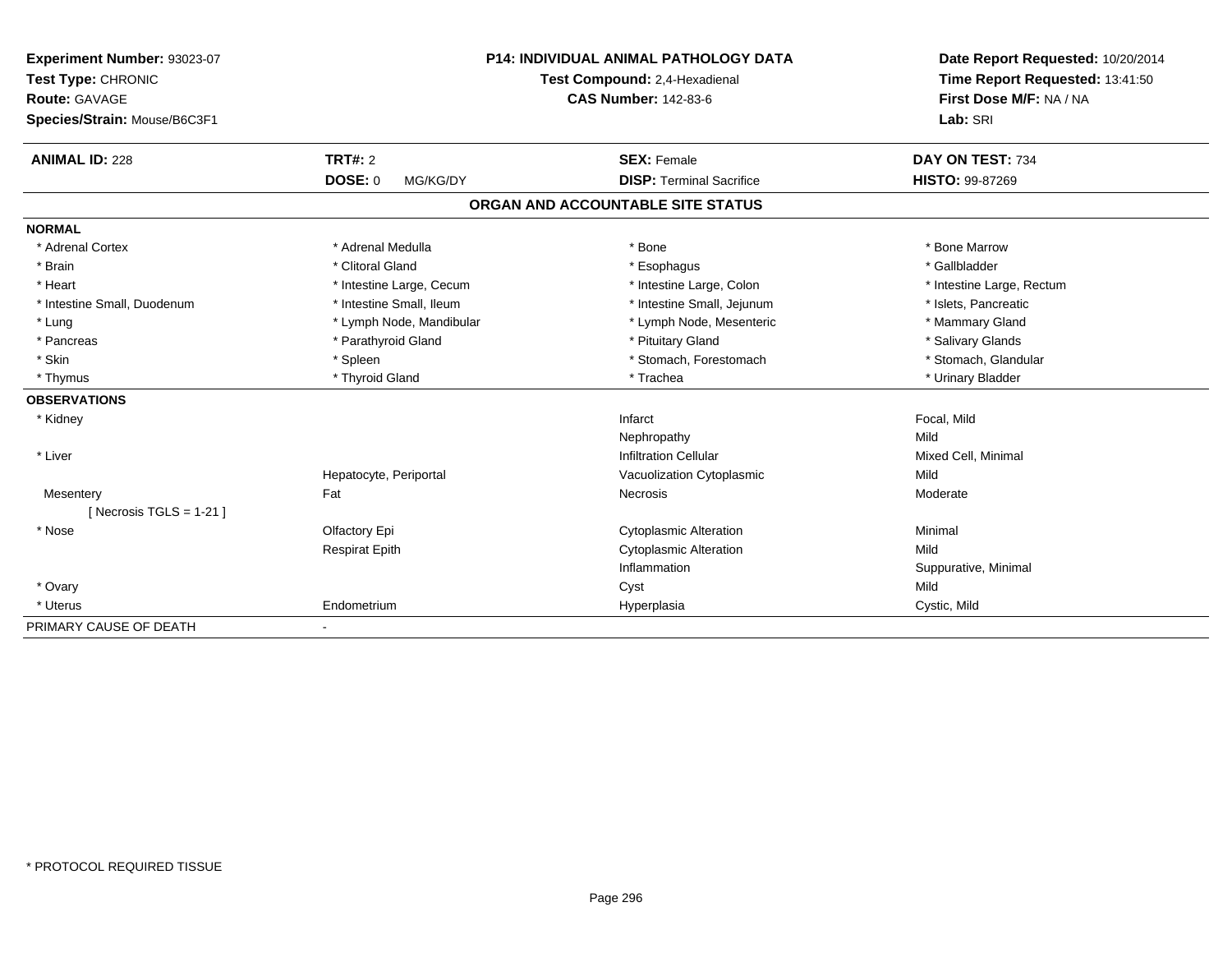| Experiment Number: 93023-07                         |                            | <b>P14: INDIVIDUAL ANIMAL PATHOLOGY DATA</b>                                                                                                                      | Date Report Requested: 10/20/2014 |
|-----------------------------------------------------|----------------------------|-------------------------------------------------------------------------------------------------------------------------------------------------------------------|-----------------------------------|
| Test Type: CHRONIC                                  |                            | Test Compound: 2,4-Hexadienal                                                                                                                                     | Time Report Requested: 13:41:50   |
| <b>Route: GAVAGE</b>                                |                            | <b>CAS Number: 142-83-6</b>                                                                                                                                       | First Dose M/F: NA / NA           |
| Species/Strain: Mouse/B6C3F1                        |                            |                                                                                                                                                                   | Lab: SRI                          |
| <b>ANIMAL ID: 229</b>                               | <b>TRT#: 2</b>             | <b>SEX: Female</b>                                                                                                                                                | DAY ON TEST: 734                  |
|                                                     | <b>DOSE: 0</b><br>MG/KG/DY | <b>DISP: Terminal Sacrifice</b>                                                                                                                                   | <b>HISTO: 99-87270</b>            |
|                                                     |                            | ORGAN AND ACCOUNTABLE SITE STATUS                                                                                                                                 |                                   |
| <b>NORMAL</b>                                       |                            |                                                                                                                                                                   |                                   |
| * Adrenal Cortex                                    | * Adrenal Medulla          | * Bone                                                                                                                                                            | * Bone Marrow                     |
| * Brain                                             | * Clitoral Gland           | * Esophagus                                                                                                                                                       | * Gallbladder                     |
| * Heart                                             | * Intestine Large, Cecum   | * Intestine Large, Colon                                                                                                                                          | * Intestine Large, Rectum         |
| * Intestine Small, Duodenum                         | * Intestine Small, Ileum   | * Intestine Small, Jejunum                                                                                                                                        | * Islets, Pancreatic              |
| * Kidney                                            | * Lung                     | * Lymph Node, Mandibular                                                                                                                                          | * Lymph Node, Mesenteric          |
| * Mammary Gland                                     | * Pancreas                 | * Parathyroid Gland                                                                                                                                               | * Salivary Glands                 |
| * Skin                                              | * Spleen                   | * Stomach, Forestomach                                                                                                                                            | * Stomach, Glandular              |
| * Thymus                                            | * Thyroid Gland            | * Trachea                                                                                                                                                         | * Urinary Bladder                 |
| <b>OBSERVATIONS</b>                                 |                            |                                                                                                                                                                   |                                   |
| * Liver                                             |                            | <b>Infiltration Cellular</b>                                                                                                                                      | Mixed Cell, Minimal               |
|                                                     | Hepatocyte, Midzonal       | Vacuolization Cytoplasmic                                                                                                                                         | Mild                              |
| Mesentery                                           | Fat                        | Necrosis                                                                                                                                                          | Moderate                          |
| [Necrosis TGLS = $1-21$ ]                           |                            |                                                                                                                                                                   |                                   |
| * Nose                                              | <b>Respirat Epith</b>      | <b>Cytoplasmic Alteration</b>                                                                                                                                     | Mild                              |
| * Ovary                                             |                            | Cyst                                                                                                                                                              | Mild                              |
| * Parathyroid Gl                                    |                            |                                                                                                                                                                   |                                   |
|                                                     |                            | Note: A portion of parathyroid gland that is embedded in thymus (slide 2) shows cytoplasmic vacuolization. Parathyroid of usual location (slide 3) is unaffected. |                                   |
| * Pituitary Gland                                   | Pars Intermed              | Adenoma                                                                                                                                                           |                                   |
|                                                     | Pars Distalis              | <b>Cytoplasmic Alteration</b>                                                                                                                                     | Focal, Minimal                    |
| [Adenoma TGLS = $4-1$ ]                             |                            |                                                                                                                                                                   |                                   |
| * Uterus                                            |                            | Hydrometra                                                                                                                                                        | Moderate                          |
|                                                     | Endometrium                | Hyperplasia                                                                                                                                                       | Cystic, Moderate                  |
| [Hydrometra TGLS = 2-7]<br>[Hyperplasia TGLS = 3-7] |                            |                                                                                                                                                                   |                                   |
| PRIMARY CAUSE OF DEATH                              |                            |                                                                                                                                                                   |                                   |
|                                                     |                            |                                                                                                                                                                   |                                   |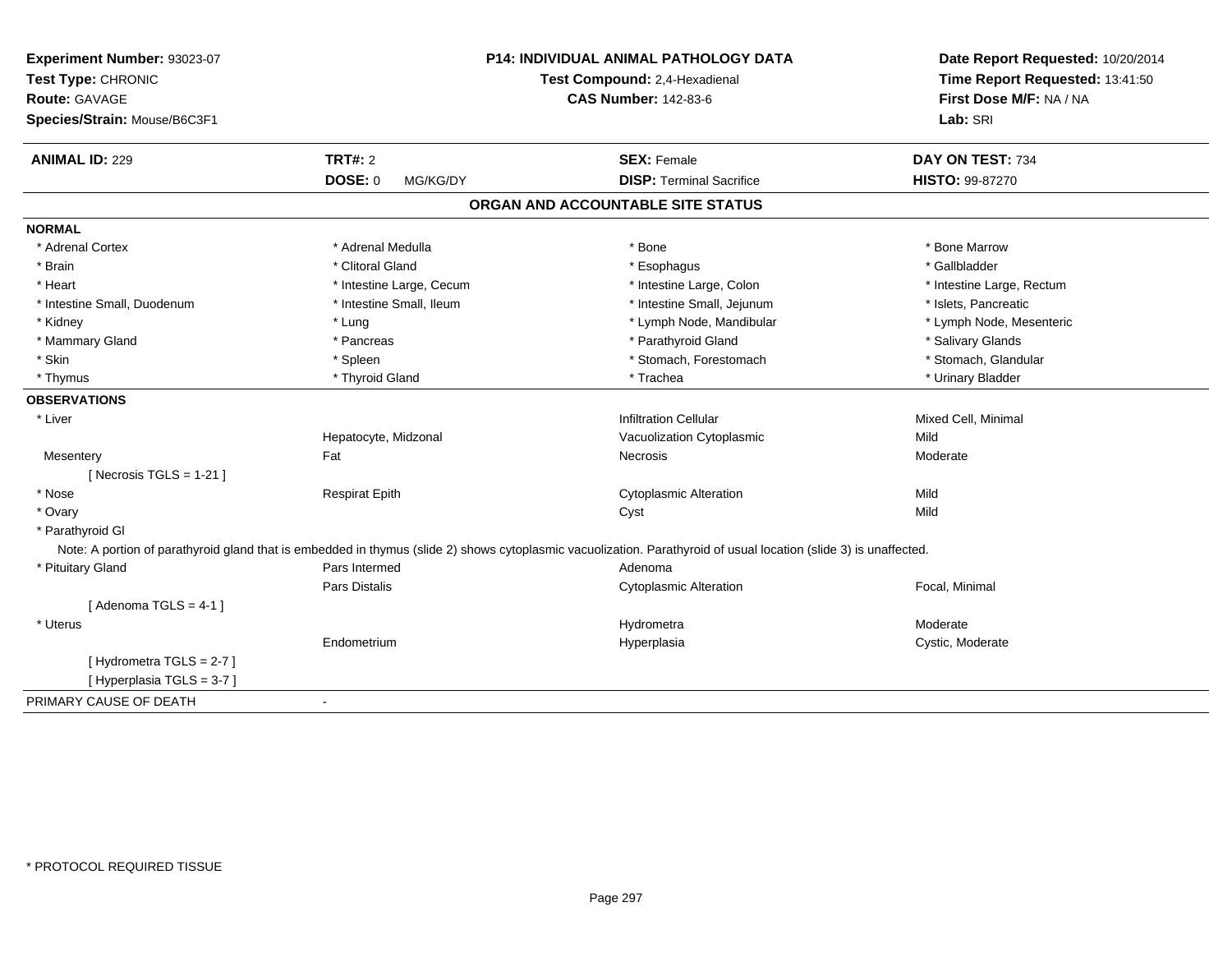| Experiment Number: 93023-07<br>Test Type: CHRONIC<br><b>Route: GAVAGE</b><br>Species/Strain: Mouse/B6C3F1 |                            | P14: INDIVIDUAL ANIMAL PATHOLOGY DATA<br>Test Compound: 2,4-Hexadienal<br><b>CAS Number: 142-83-6</b> | Date Report Requested: 10/20/2014<br>Time Report Requested: 13:41:50<br>First Dose M/F: NA / NA<br>Lab: SRI |
|-----------------------------------------------------------------------------------------------------------|----------------------------|-------------------------------------------------------------------------------------------------------|-------------------------------------------------------------------------------------------------------------|
| <b>ANIMAL ID: 230</b>                                                                                     | <b>TRT#: 2</b>             | <b>SEX: Female</b>                                                                                    | DAY ON TEST: 734                                                                                            |
|                                                                                                           | <b>DOSE: 0</b><br>MG/KG/DY | <b>DISP: Terminal Sacrifice</b>                                                                       | <b>HISTO: 99-87271</b>                                                                                      |
|                                                                                                           |                            | ORGAN AND ACCOUNTABLE SITE STATUS                                                                     |                                                                                                             |
| <b>NORMAL</b>                                                                                             |                            |                                                                                                       |                                                                                                             |
| * Adrenal Cortex                                                                                          | * Adrenal Medulla          | * Bone                                                                                                | * Bone Marrow                                                                                               |
| * Brain                                                                                                   | * Clitoral Gland           | * Esophagus                                                                                           | * Gallbladder                                                                                               |
| * Heart                                                                                                   | * Intestine Large, Cecum   | * Intestine Large, Colon                                                                              | * Intestine Large, Rectum                                                                                   |
| * Intestine Small, Duodenum                                                                               | * Intestine Small, Ileum   | * Intestine Small, Jejunum                                                                            | * Islets, Pancreatic                                                                                        |
| * Kidney                                                                                                  | * Lung                     | * Lymph Node, Mandibular                                                                              | * Lymph Node, Mesenteric                                                                                    |
| * Mammary Gland                                                                                           | * Ovary                    | * Parathyroid Gland                                                                                   | * Salivary Glands                                                                                           |
| * Skin                                                                                                    | * Spleen                   | * Stomach, Forestomach                                                                                | * Stomach, Glandular                                                                                        |
| * Thymus                                                                                                  | * Thyroid Gland            | * Trachea                                                                                             | * Urinary Bladder                                                                                           |
| <b>OBSERVATIONS</b>                                                                                       |                            |                                                                                                       |                                                                                                             |
| * Liver                                                                                                   |                            | <b>Infiltration Cellular</b>                                                                          | Mixed Cell, Mild                                                                                            |
|                                                                                                           |                            | <b>Mixed Cell Focus</b>                                                                               | Multiple                                                                                                    |
| [Mixed Cell Focus TGLS = 3-22]                                                                            |                            |                                                                                                       |                                                                                                             |
| Mesentery                                                                                                 | Fat                        | Necrosis                                                                                              | Moderate                                                                                                    |
| [ Necrosis $TGLS = 1-21$ ]                                                                                |                            |                                                                                                       |                                                                                                             |
| * Nose                                                                                                    | <b>Respirat Epith</b>      | <b>Cytoplasmic Alteration</b>                                                                         | Mild                                                                                                        |
| * Ovary                                                                                                   |                            |                                                                                                       |                                                                                                             |
| Note: One ovary is missing.                                                                               |                            |                                                                                                       |                                                                                                             |
| * Pancreas                                                                                                | Duct                       | Cyst                                                                                                  | Moderate                                                                                                    |
| * Pituitary Gland                                                                                         |                            | Angiectasis                                                                                           | Mild                                                                                                        |
| [Angiectasis TGLS = 4-1]                                                                                  |                            |                                                                                                       |                                                                                                             |
| * Uterus                                                                                                  |                            | Hydrometra                                                                                            | Moderate                                                                                                    |
|                                                                                                           | Endometrium                | Hyperplasia                                                                                           | Cystic, Mild                                                                                                |
| [Hydrometra TGLS = 2-7]                                                                                   |                            |                                                                                                       |                                                                                                             |
| PRIMARY CAUSE OF DEATH                                                                                    | $\blacksquare$             |                                                                                                       |                                                                                                             |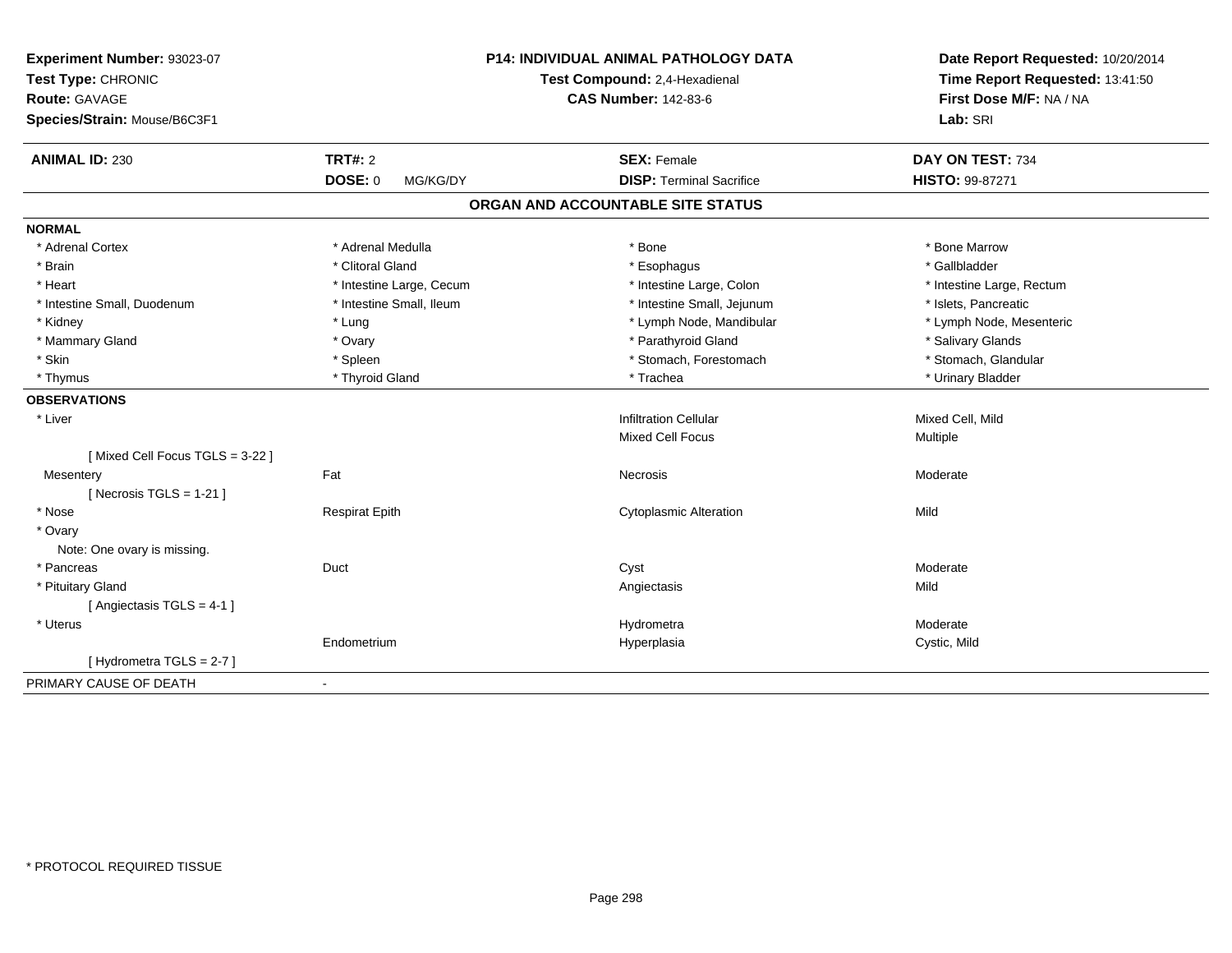| Experiment Number: 93023-07<br>Test Type: CHRONIC<br><b>Route: GAVAGE</b><br>Species/Strain: Mouse/B6C3F1 |                            | <b>P14: INDIVIDUAL ANIMAL PATHOLOGY DATA</b><br>Test Compound: 2,4-Hexadienal<br><b>CAS Number: 142-83-6</b> | Date Report Requested: 10/20/2014<br>Time Report Requested: 13:41:50<br>First Dose M/F: NA / NA<br>Lab: SRI |
|-----------------------------------------------------------------------------------------------------------|----------------------------|--------------------------------------------------------------------------------------------------------------|-------------------------------------------------------------------------------------------------------------|
| <b>ANIMAL ID: 231</b>                                                                                     | <b>TRT#: 2</b>             | <b>SEX: Female</b>                                                                                           | DAY ON TEST: 733                                                                                            |
|                                                                                                           | <b>DOSE: 0</b><br>MG/KG/DY | <b>DISP: Terminal Sacrifice</b>                                                                              | HISTO: 99-87272                                                                                             |
|                                                                                                           |                            | ORGAN AND ACCOUNTABLE SITE STATUS                                                                            |                                                                                                             |
| <b>NORMAL</b>                                                                                             |                            |                                                                                                              |                                                                                                             |
| * Adrenal Cortex                                                                                          | * Adrenal Medulla          | * Bone                                                                                                       | * Bone Marrow                                                                                               |
| * Brain                                                                                                   | * Clitoral Gland           | * Esophagus                                                                                                  | * Gallbladder                                                                                               |
| * Heart                                                                                                   | * Intestine Large, Cecum   | * Intestine Large, Colon                                                                                     | * Intestine Large, Rectum                                                                                   |
| * Intestine Small, Duodenum                                                                               | * Intestine Small, Ileum   | * Intestine Small, Jejunum                                                                                   | * Islets, Pancreatic                                                                                        |
| * Lung                                                                                                    | * Lymph Node, Mandibular   | * Lymph Node, Mesenteric                                                                                     | * Mammary Gland                                                                                             |
| * Ovary                                                                                                   | * Pancreas                 | * Parathyroid Gland                                                                                          | * Pituitary Gland                                                                                           |
| * Salivary Glands                                                                                         | * Skin                     | * Stomach, Forestomach                                                                                       | * Stomach, Glandular                                                                                        |
| * Thymus                                                                                                  | * Thyroid Gland            | * Trachea                                                                                                    | * Urinary Bladder                                                                                           |
| <b>OBSERVATIONS</b>                                                                                       |                            |                                                                                                              |                                                                                                             |
| Harderian Gland                                                                                           |                            | Adenoma                                                                                                      |                                                                                                             |
| [Adenoma TGLS = $1-21$ ]                                                                                  |                            |                                                                                                              |                                                                                                             |
| * Kidney                                                                                                  |                            | Nephropathy                                                                                                  | Minimal                                                                                                     |
| * Liver                                                                                                   |                            | <b>Infiltration Cellular</b>                                                                                 | Mixed Cell, Mild                                                                                            |
|                                                                                                           | Hepatocyte, Midzonal       | Vacuolization Cytoplasmic                                                                                    | Minimal                                                                                                     |
| Mesentery                                                                                                 | Fat                        | Necrosis                                                                                                     | Moderate                                                                                                    |
| [Necrosis TGLS = $4-22$ ]                                                                                 |                            |                                                                                                              |                                                                                                             |
| * Nose                                                                                                    | Olfactory Epi              | <b>Cytoplasmic Alteration</b>                                                                                | Mild                                                                                                        |
|                                                                                                           | <b>Respirat Epith</b>      | <b>Cytoplasmic Alteration</b>                                                                                | Moderate                                                                                                    |
| * Spleen                                                                                                  |                            | Hematopoietic Cell Proliferation                                                                             | Mild                                                                                                        |
|                                                                                                           |                            | Hyperplasia                                                                                                  | Lymphoid, Mild                                                                                              |
| [ Hematopoietic Cell Proliferation TGLS = 3-6 ]                                                           |                            |                                                                                                              |                                                                                                             |
| [ Hyperplasia TGLS = 3-6 ]                                                                                |                            |                                                                                                              |                                                                                                             |
| * Uterus                                                                                                  | Endometrium                | Hyperplasia                                                                                                  | Cystic, Moderate                                                                                            |
| [Hyperplasia TGLS = $2-7$ ]                                                                               |                            |                                                                                                              |                                                                                                             |
| PRIMARY CAUSE OF DEATH                                                                                    | $\sim$                     |                                                                                                              |                                                                                                             |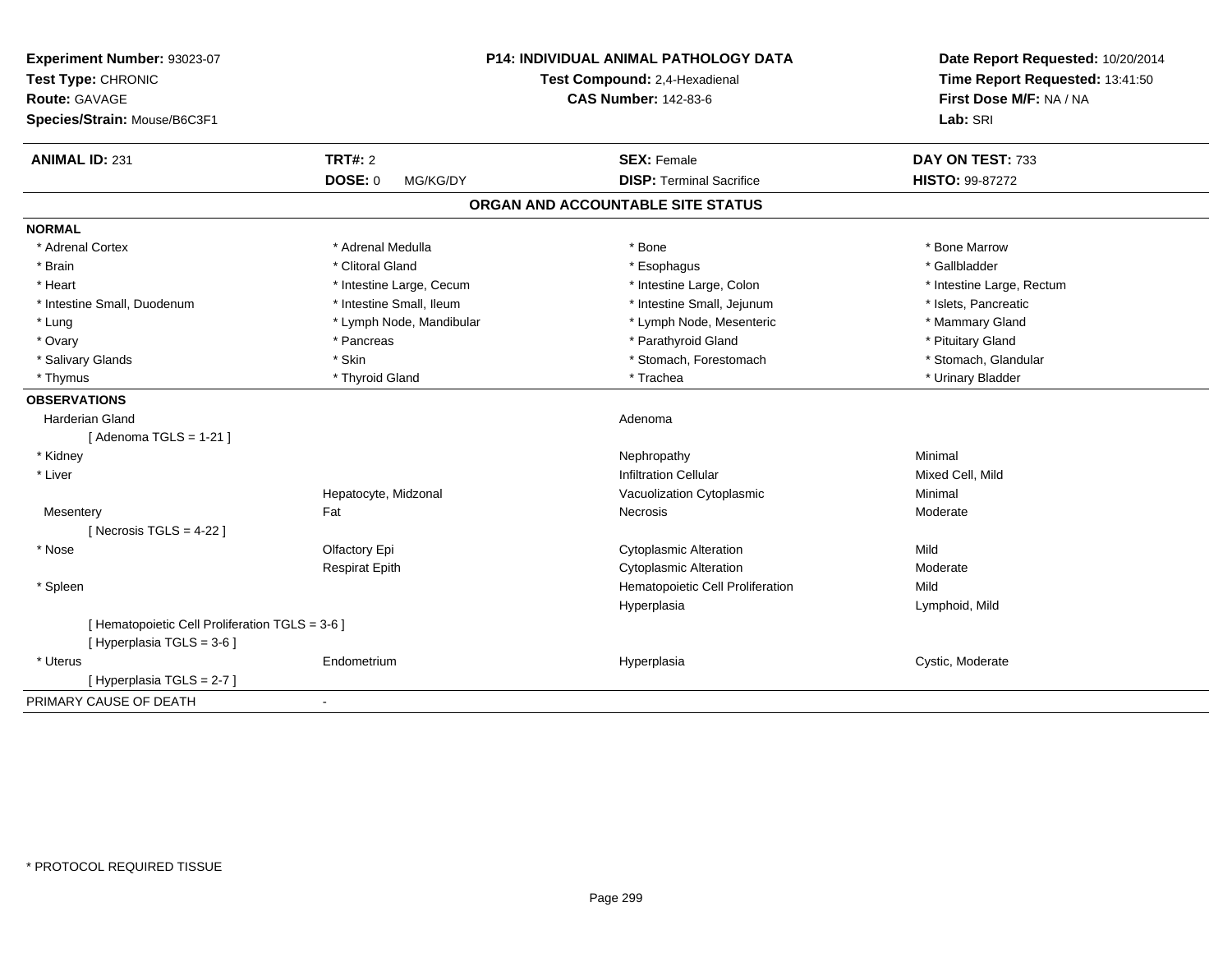| Experiment Number: 93023-07<br>Test Type: CHRONIC<br><b>Route: GAVAGE</b> |                            | <b>P14: INDIVIDUAL ANIMAL PATHOLOGY DATA</b><br>Test Compound: 2,4-Hexadienal<br><b>CAS Number: 142-83-6</b> | Date Report Requested: 10/20/2014<br>Time Report Requested: 13:41:50<br>First Dose M/F: NA / NA |
|---------------------------------------------------------------------------|----------------------------|--------------------------------------------------------------------------------------------------------------|-------------------------------------------------------------------------------------------------|
| Species/Strain: Mouse/B6C3F1                                              |                            |                                                                                                              | Lab: SRI                                                                                        |
| <b>ANIMAL ID: 232</b>                                                     | <b>TRT#: 2</b>             | <b>SEX: Female</b>                                                                                           | DAY ON TEST: 733                                                                                |
|                                                                           | <b>DOSE: 0</b><br>MG/KG/DY | <b>DISP: Terminal Sacrifice</b>                                                                              | HISTO: 99-87273                                                                                 |
|                                                                           |                            | ORGAN AND ACCOUNTABLE SITE STATUS                                                                            |                                                                                                 |
| <b>NORMAL</b>                                                             |                            |                                                                                                              |                                                                                                 |
| * Adrenal Cortex                                                          | * Adrenal Medulla          | * Bone Marrow                                                                                                | * Brain                                                                                         |
| * Clitoral Gland                                                          | * Esophagus                | * Gallbladder                                                                                                | * Heart                                                                                         |
| * Intestine Large, Cecum                                                  | * Intestine Large, Colon   | * Intestine Large, Rectum                                                                                    | * Intestine Small, Duodenum                                                                     |
| * Intestine Small, Ileum                                                  | * Intestine Small, Jejunum | * Islets, Pancreatic                                                                                         | * Lung                                                                                          |
| * Lymph Node, Mandibular                                                  | * Ovary                    | * Pancreas                                                                                                   | * Parathyroid Gland                                                                             |
| * Pituitary Gland                                                         | * Salivary Glands          | * Skin                                                                                                       | * Spleen                                                                                        |
| * Stomach, Forestomach                                                    | * Stomach, Glandular       | * Thymus                                                                                                     | * Thyroid Gland                                                                                 |
| * Trachea                                                                 | * Urinary Bladder          |                                                                                                              |                                                                                                 |
| <b>MISSING</b>                                                            |                            |                                                                                                              |                                                                                                 |
| * Mammary Gland                                                           |                            |                                                                                                              |                                                                                                 |
| <b>OBSERVATIONS</b>                                                       |                            |                                                                                                              |                                                                                                 |
| * Kidney                                                                  |                            | Nephropathy                                                                                                  | Minimal                                                                                         |
| * Liver                                                                   |                            | Hepatocellular Adenoma                                                                                       | <b>Multiple</b>                                                                                 |
|                                                                           |                            | Hepatocellular Carcinoma                                                                                     |                                                                                                 |
|                                                                           |                            | <b>Infiltration Cellular</b>                                                                                 | Mixed Cell, Mild                                                                                |
| [ Hepatocellular Adenoma TGLS = 2-22, 3-23 ]                              |                            |                                                                                                              |                                                                                                 |
| [ Hepatocellular Carcinoma TGLS = 1-21 ]                                  |                            |                                                                                                              |                                                                                                 |
| * Lymph Node, Mesenteric                                                  |                            | Hyperplasia                                                                                                  | Plasma Cell, Moderate                                                                           |
| Mesentery                                                                 | Fat                        | Necrosis                                                                                                     | Moderate                                                                                        |
| [ Necrosis TGLS = $5-24$ ]                                                |                            |                                                                                                              |                                                                                                 |
| * Nose                                                                    | Olfactory Epi              | <b>Cytoplasmic Alteration</b>                                                                                | Minimal                                                                                         |
|                                                                           | <b>Respirat Epith</b>      | <b>Cytoplasmic Alteration</b>                                                                                | Mild                                                                                            |
| * Uterus                                                                  | Endometrium                | Hyperplasia                                                                                                  | Cystic, Moderate                                                                                |
| [ Hyperplasia TGLS = 4-7 ]                                                |                            |                                                                                                              |                                                                                                 |
| PRIMARY CAUSE OF DEATH                                                    | $\blacksquare$             |                                                                                                              |                                                                                                 |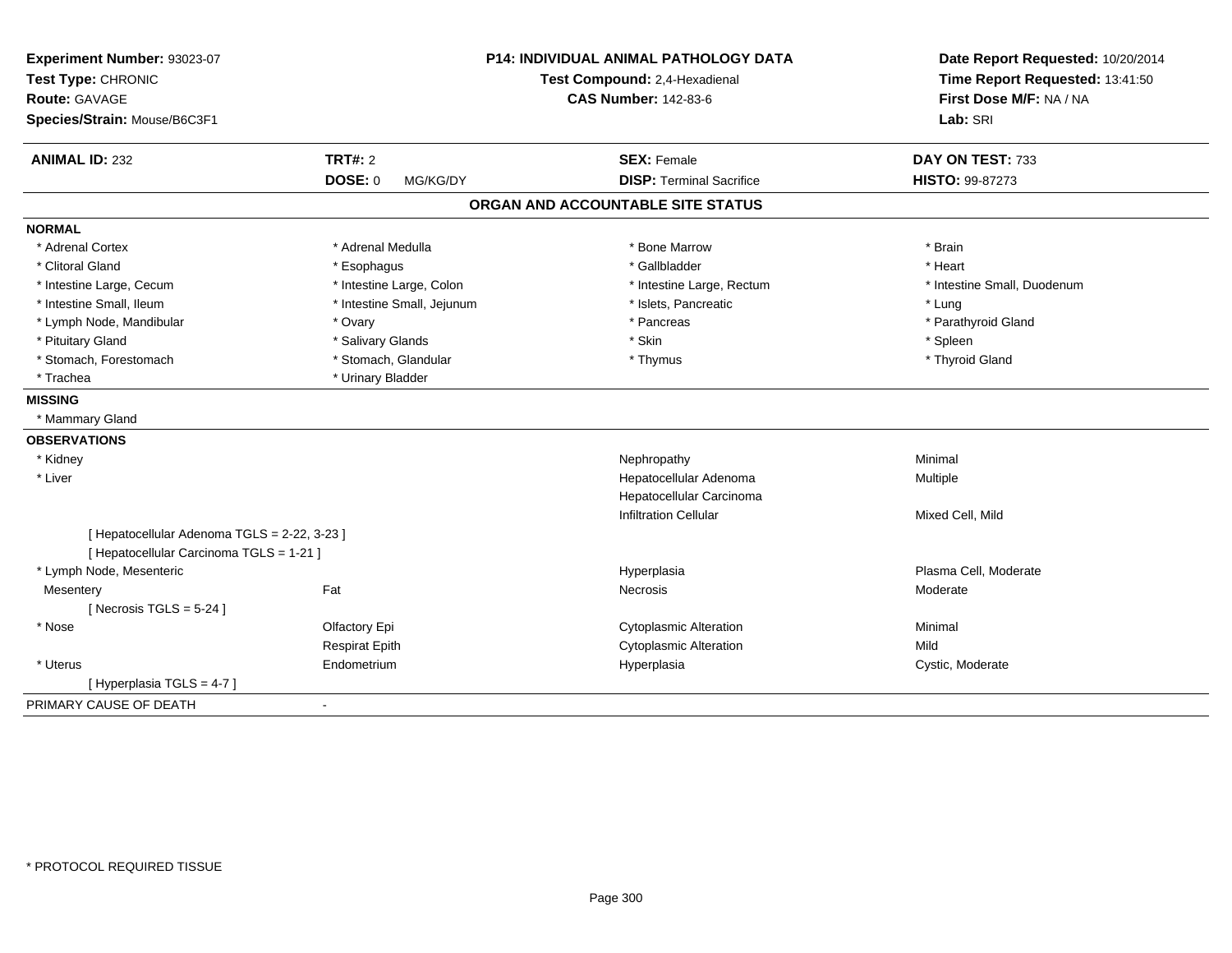| Experiment Number: 93023-07<br>Test Type: CHRONIC<br>Route: GAVAGE | <b>P14: INDIVIDUAL ANIMAL PATHOLOGY DATA</b><br>Test Compound: 2,4-Hexadienal<br><b>CAS Number: 142-83-6</b> |                                   | Date Report Requested: 10/20/2014<br>Time Report Requested: 13:41:50<br>First Dose M/F: NA / NA |  |
|--------------------------------------------------------------------|--------------------------------------------------------------------------------------------------------------|-----------------------------------|-------------------------------------------------------------------------------------------------|--|
| Species/Strain: Mouse/B6C3F1                                       |                                                                                                              |                                   | Lab: SRI                                                                                        |  |
| <b>ANIMAL ID: 233</b>                                              | <b>TRT#: 2</b>                                                                                               | <b>SEX: Female</b>                | DAY ON TEST: 733                                                                                |  |
|                                                                    | <b>DOSE: 0</b><br>MG/KG/DY                                                                                   | <b>DISP: Terminal Sacrifice</b>   | HISTO: 99-87274                                                                                 |  |
|                                                                    |                                                                                                              | ORGAN AND ACCOUNTABLE SITE STATUS |                                                                                                 |  |
| <b>NORMAL</b>                                                      |                                                                                                              |                                   |                                                                                                 |  |
| * Adrenal Cortex                                                   | * Adrenal Medulla                                                                                            | * Bone                            | * Bone Marrow                                                                                   |  |
| * Brain                                                            | * Clitoral Gland                                                                                             | * Esophagus                       | * Gallbladder                                                                                   |  |
| * Heart                                                            | * Intestine Large, Cecum                                                                                     | * Intestine Large, Colon          | * Intestine Large, Rectum                                                                       |  |
| * Intestine Small, Duodenum                                        | * Intestine Small, Jejunum                                                                                   | * Islets, Pancreatic              | * Lymph Node, Mandibular                                                                        |  |
| * Lymph Node, Mesenteric                                           | * Mammary Gland                                                                                              | * Ovary                           | * Pancreas                                                                                      |  |
| * Parathyroid Gland                                                | * Salivary Glands                                                                                            | * Skin                            | * Spleen                                                                                        |  |
| * Stomach, Forestomach                                             | * Stomach, Glandular                                                                                         | * Thymus                          | * Thyroid Gland                                                                                 |  |
| * Trachea                                                          | * Urinary Bladder                                                                                            |                                   |                                                                                                 |  |
| <b>MISSING</b>                                                     |                                                                                                              |                                   |                                                                                                 |  |
| * Intestine Small. Ileum                                           |                                                                                                              |                                   |                                                                                                 |  |
| <b>OBSERVATIONS</b>                                                |                                                                                                              |                                   |                                                                                                 |  |
| * Kidney                                                           |                                                                                                              | Metaplasia                        | Osseous, Focal, Minimal                                                                         |  |
| * Liver                                                            |                                                                                                              | <b>Infiltration Cellular</b>      | Mixed Cell, Minimal                                                                             |  |
|                                                                    | Hepatocyte, Midzonal                                                                                         | Vacuolization Cytoplasmic         | Mild                                                                                            |  |
| * Lung                                                             |                                                                                                              | Alveolar/Bronchiolar Adenoma      |                                                                                                 |  |
| Mesentery                                                          | Fat                                                                                                          | <b>Necrosis</b>                   | Moderate                                                                                        |  |
| [ Necrosis $TGLS = 1-21$ ]                                         |                                                                                                              |                                   |                                                                                                 |  |
| * Nose                                                             | Olfactory Epi                                                                                                | <b>Cytoplasmic Alteration</b>     | Minimal                                                                                         |  |
|                                                                    | <b>Respirat Epith</b>                                                                                        | <b>Cytoplasmic Alteration</b>     | Minimal                                                                                         |  |
|                                                                    | Glands, Mucosa                                                                                               | <b>Dilatation</b>                 | Focal, Mild                                                                                     |  |
| * Pituitary Gland                                                  | Pars Distalis                                                                                                | <b>Cytoplasmic Alteration</b>     | Focal, Minimal                                                                                  |  |
| * Uterus                                                           |                                                                                                              | Hydrometra                        | Moderate                                                                                        |  |
|                                                                    | Endometrium                                                                                                  | Hyperplasia                       | Cystic, Moderate                                                                                |  |
| [Hydrometra TGLS = 2-7]                                            |                                                                                                              |                                   |                                                                                                 |  |
| PRIMARY CAUSE OF DEATH                                             |                                                                                                              |                                   |                                                                                                 |  |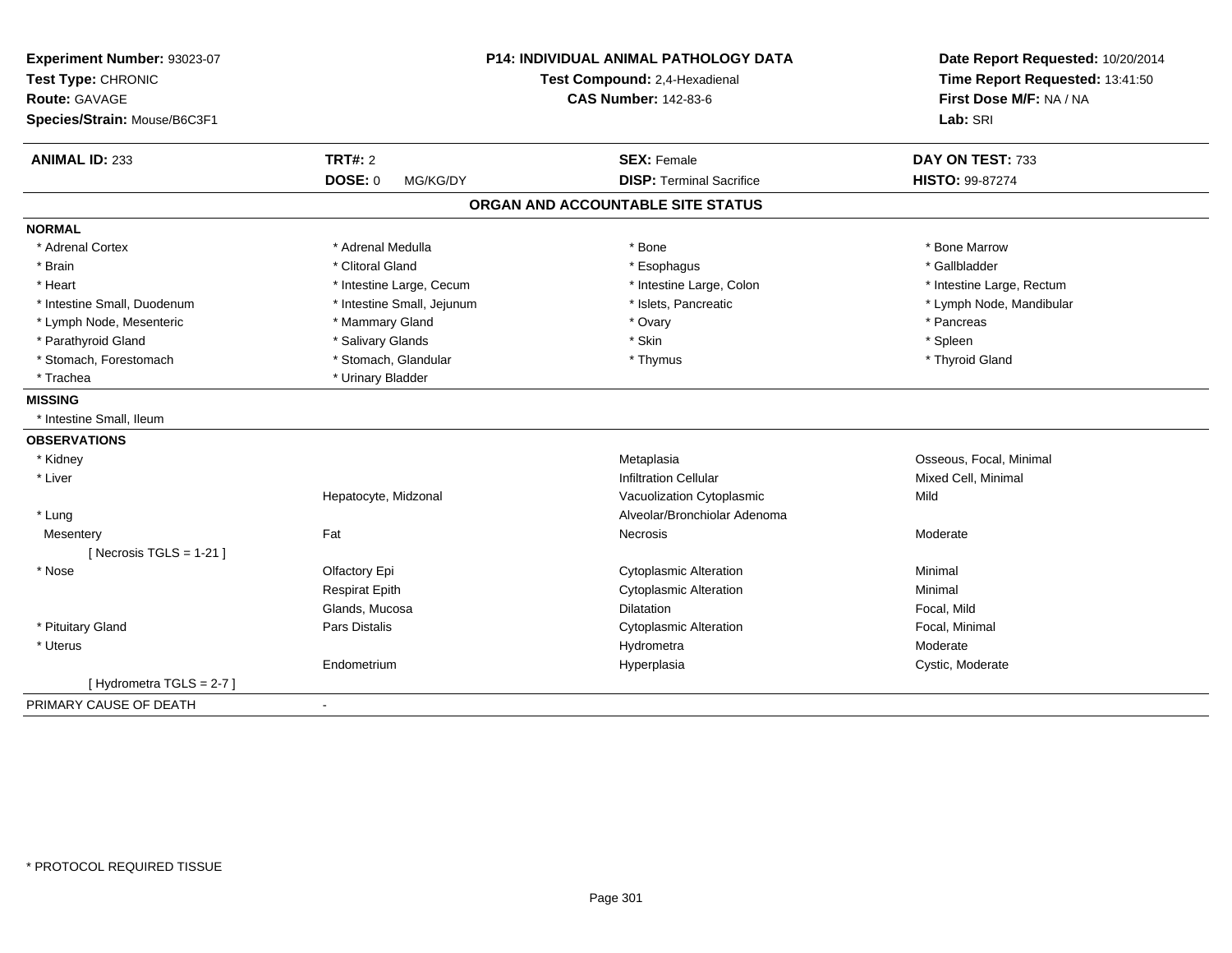| Experiment Number: 93023-07<br>Test Type: CHRONIC<br>Route: GAVAGE<br>Species/Strain: Mouse/B6C3F1 | <b>P14: INDIVIDUAL ANIMAL PATHOLOGY DATA</b><br>Test Compound: 2,4-Hexadienal<br><b>CAS Number: 142-83-6</b> |                                   | Date Report Requested: 10/20/2014<br>Time Report Requested: 13:41:50<br>First Dose M/F: NA / NA<br>Lab: SRI |
|----------------------------------------------------------------------------------------------------|--------------------------------------------------------------------------------------------------------------|-----------------------------------|-------------------------------------------------------------------------------------------------------------|
| <b>ANIMAL ID: 234</b>                                                                              | <b>TRT#: 2</b>                                                                                               | <b>SEX: Female</b>                | DAY ON TEST: 733                                                                                            |
|                                                                                                    | <b>DOSE: 0</b><br>MG/KG/DY                                                                                   | <b>DISP: Terminal Sacrifice</b>   | HISTO: 99-87275                                                                                             |
|                                                                                                    |                                                                                                              | ORGAN AND ACCOUNTABLE SITE STATUS |                                                                                                             |
| <b>NORMAL</b>                                                                                      |                                                                                                              |                                   |                                                                                                             |
| * Adrenal Cortex                                                                                   | * Adrenal Medulla                                                                                            | * Bone                            | * Bone Marrow                                                                                               |
| * Brain                                                                                            | * Clitoral Gland                                                                                             | * Esophagus                       | * Gallbladder                                                                                               |
| * Heart                                                                                            | * Intestine Large, Cecum                                                                                     | * Intestine Large, Colon          | * Intestine Large, Rectum                                                                                   |
| * Intestine Small, Duodenum                                                                        | * Intestine Small, Ileum                                                                                     | * Intestine Small, Jejunum        | * Islets, Pancreatic                                                                                        |
| * Lymph Node, Mandibular                                                                           | * Lymph Node, Mesenteric                                                                                     | * Mammary Gland                   | * Pancreas                                                                                                  |
| * Parathyroid Gland                                                                                | * Pituitary Gland                                                                                            | * Salivary Glands                 | * Skin                                                                                                      |
| * Spleen                                                                                           | * Stomach, Forestomach                                                                                       | * Stomach, Glandular              | * Thymus                                                                                                    |
| * Thyroid Gland                                                                                    | * Trachea                                                                                                    | * Urinary Bladder                 |                                                                                                             |
| <b>OBSERVATIONS</b>                                                                                |                                                                                                              |                                   |                                                                                                             |
| Harderian Gland                                                                                    |                                                                                                              | Adenoma                           |                                                                                                             |
| [Adenoma TGLS = $5-23$ ]                                                                           |                                                                                                              |                                   |                                                                                                             |
| * Kidney                                                                                           |                                                                                                              | Infarct                           | Marked                                                                                                      |
|                                                                                                    |                                                                                                              | Nephropathy                       | Marked                                                                                                      |
| [Nephropathy TGLS = $3-5$ , $3-21$ ]                                                               |                                                                                                              |                                   |                                                                                                             |
| * Liver                                                                                            |                                                                                                              | <b>Infiltration Cellular</b>      | Mixed Cell, Minimal                                                                                         |
| * Lung                                                                                             |                                                                                                              | Hemorrhage                        | Minimal                                                                                                     |
| [Hemorrhage TGLS = 4-22]                                                                           |                                                                                                              |                                   |                                                                                                             |
| * Nose                                                                                             | <b>Respirat Epith</b>                                                                                        | <b>Cytoplasmic Alteration</b>     | Minimal                                                                                                     |
|                                                                                                    |                                                                                                              | Inflammation                      | Suppurative, Mild                                                                                           |
| * Ovary                                                                                            |                                                                                                              | Cyst                              | Marked                                                                                                      |
| [Cyst TGLS = $2-7$ ]                                                                               |                                                                                                              |                                   |                                                                                                             |
| * Uterus                                                                                           |                                                                                                              | Hydrometra                        | Moderate                                                                                                    |
|                                                                                                    | Endometrium                                                                                                  | Hyperplasia                       | Cystic, Mild                                                                                                |
| [Hydrometra TGLS = 1-7]                                                                            |                                                                                                              |                                   |                                                                                                             |
| PRIMARY CAUSE OF DEATH                                                                             | $\mathbf{r}$                                                                                                 |                                   |                                                                                                             |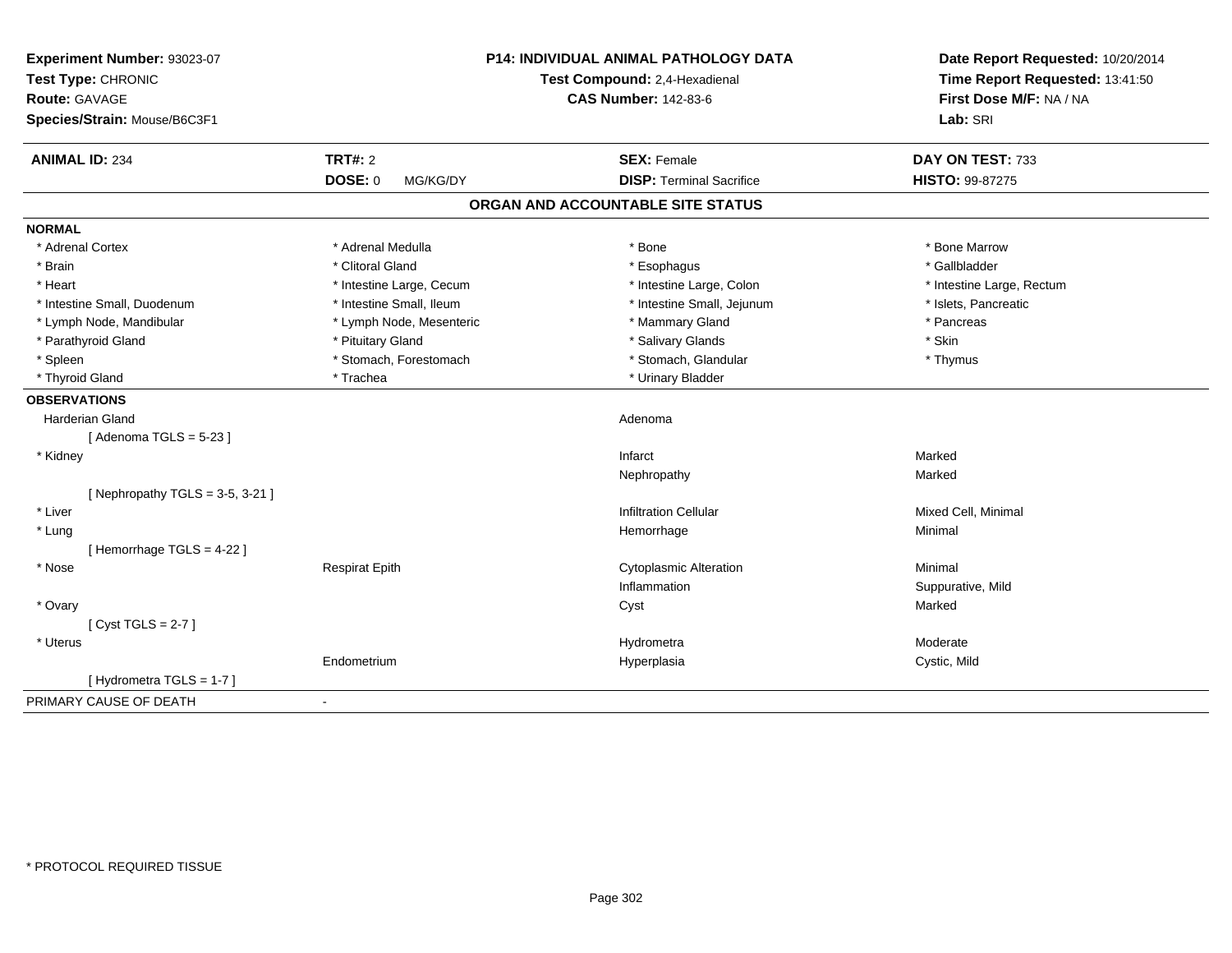| Experiment Number: 93023-07                    |                          | P14: INDIVIDUAL ANIMAL PATHOLOGY DATA | Date Report Requested: 10/20/2014 |
|------------------------------------------------|--------------------------|---------------------------------------|-----------------------------------|
| Test Type: CHRONIC                             |                          | Test Compound: 2,4-Hexadienal         | Time Report Requested: 13:41:50   |
| <b>Route: GAVAGE</b>                           |                          | <b>CAS Number: 142-83-6</b>           | First Dose M/F: NA / NA           |
| Species/Strain: Mouse/B6C3F1                   |                          |                                       | Lab: SRI                          |
| <b>ANIMAL ID: 235</b>                          | TRT#: 2                  | <b>SEX: Female</b>                    | DAY ON TEST: 734                  |
|                                                | DOSE: 0<br>MG/KG/DY      | <b>DISP: Terminal Sacrifice</b>       | HISTO: 99-87276                   |
|                                                |                          | ORGAN AND ACCOUNTABLE SITE STATUS     |                                   |
| <b>NORMAL</b>                                  |                          |                                       |                                   |
| * Adrenal Cortex                               | * Adrenal Medulla        | * Bone                                | * Bone Marrow                     |
| * Brain                                        | * Clitoral Gland         | * Esophagus                           | * Gallbladder                     |
| * Heart                                        | * Intestine Large, Cecum | * Intestine Large, Colon              | * Intestine Large, Rectum         |
| * Intestine Small, Duodenum                    | * Intestine Small, Ileum | * Intestine Small, Jejunum            | * Islets, Pancreatic              |
| * Lung                                         | * Lymph Node, Mandibular | * Lymph Node, Mesenteric              | * Mammary Gland                   |
| * Pancreas                                     | * Parathyroid Gland      | * Salivary Glands                     | * Skin                            |
| * Spleen                                       | * Stomach, Forestomach   | * Stomach, Glandular                  | * Thymus                          |
| * Thyroid Gland                                | * Trachea                | * Urinary Bladder                     |                                   |
| <b>OBSERVATIONS</b>                            |                          |                                       |                                   |
| * Adren Medulla                                |                          |                                       |                                   |
| Note: Medulla of one adrenal gland is missing. |                          |                                       |                                   |
| * Kidney                                       |                          | Cyst                                  | Minimal                           |
| * Liver                                        |                          | Hepatocellular Adenoma                |                                   |
|                                                |                          | <b>Infiltration Cellular</b>          | Mixed Cell, Minimal               |
|                                                | Hepatocyte, Midzonal     | Vacuolization Cytoplasmic             | Minimal                           |
| [ Hepatocellular Adenoma TGLS = 3-22 ]         |                          |                                       |                                   |
| Mesentery                                      | Fat                      | <b>Necrosis</b>                       | Moderate                          |
| [Necrosis TGLS = $2-21$ ]                      |                          |                                       |                                   |
| * Nose                                         | Olfactory Epi            | <b>Cytoplasmic Alteration</b>         | Minimal                           |
|                                                | <b>Respirat Epith</b>    | <b>Cytoplasmic Alteration</b>         | Mild                              |
|                                                | Glands, Mucosa           | <b>Dilatation</b>                     | Focal, Minimal                    |
|                                                |                          | Inflammation                          | Suppurative, Minimal              |
| * Ovary                                        |                          | Cyst                                  | Minimal                           |
| * Pituitary Gland                              | Pars Distalis            | <b>Cytoplasmic Alteration</b>         | Focal, Mild                       |
|                                                | Pars Distalis            | Degeneration                          | Cystic, Focal, Minimal            |
| * Uterus                                       |                          | Hydrometra                            | Moderate                          |
| [Hydrometra TGLS = 1-7]                        |                          |                                       |                                   |
| PRIMARY CAUSE OF DEATH                         | $\blacksquare$           |                                       |                                   |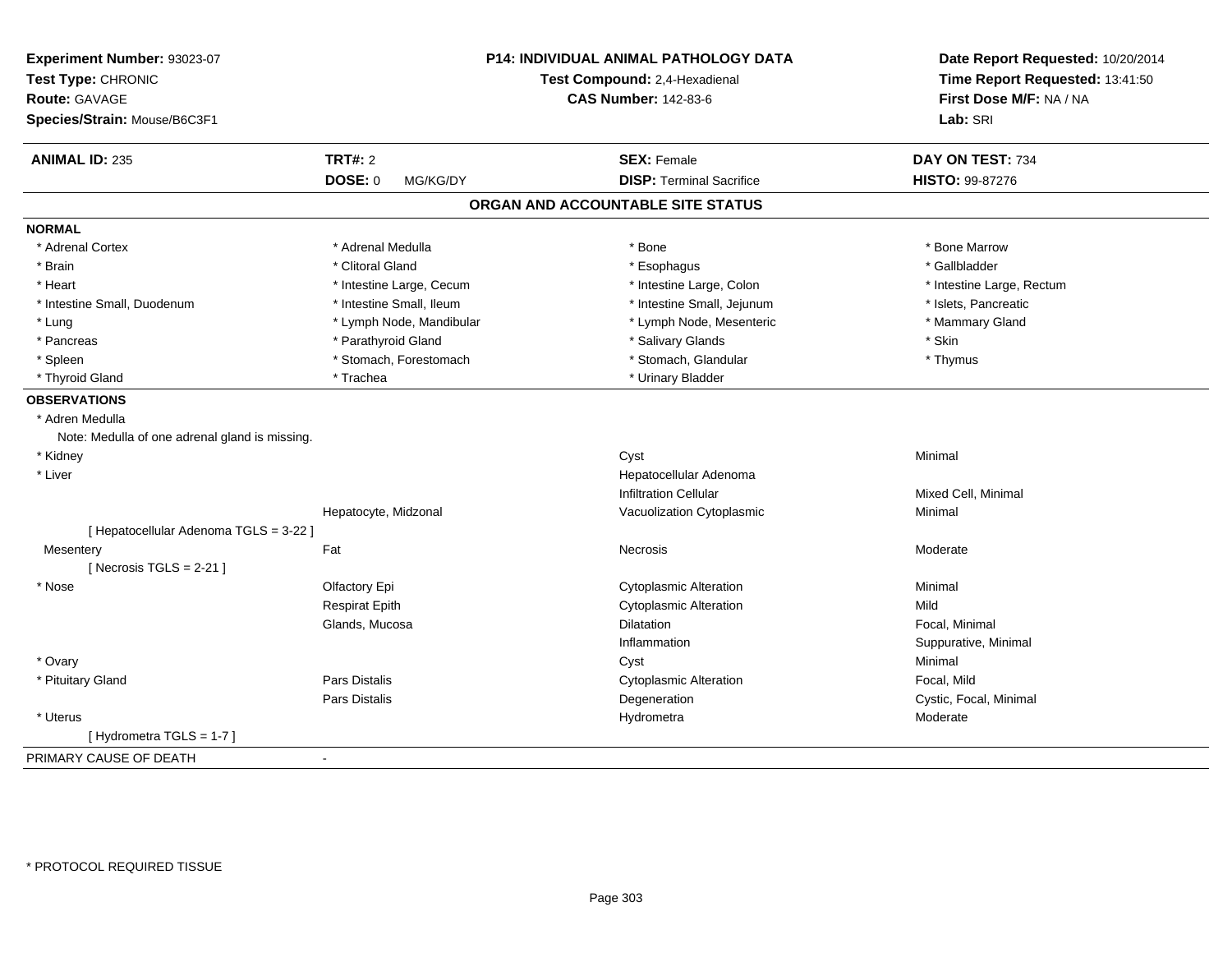| Experiment Number: 93023-07<br>Test Type: CHRONIC<br>Route: GAVAGE<br>Species/Strain: Mouse/B6C3F1 |                          | P14: INDIVIDUAL ANIMAL PATHOLOGY DATA<br>Test Compound: 2,4-Hexadienal<br><b>CAS Number: 142-83-6</b> | Date Report Requested: 10/20/2014<br>Time Report Requested: 13:41:50<br>First Dose M/F: NA / NA<br>Lab: SRI |
|----------------------------------------------------------------------------------------------------|--------------------------|-------------------------------------------------------------------------------------------------------|-------------------------------------------------------------------------------------------------------------|
| <b>ANIMAL ID: 236</b>                                                                              | <b>TRT#: 2</b>           | <b>SEX: Female</b>                                                                                    | DAY ON TEST: 734                                                                                            |
|                                                                                                    | DOSE: 0<br>MG/KG/DY      | <b>DISP: Terminal Sacrifice</b>                                                                       | HISTO: 99-87277                                                                                             |
|                                                                                                    |                          | ORGAN AND ACCOUNTABLE SITE STATUS                                                                     |                                                                                                             |
| <b>NORMAL</b>                                                                                      |                          |                                                                                                       |                                                                                                             |
| * Adrenal Cortex                                                                                   | * Adrenal Medulla        | * Bone                                                                                                | * Bone Marrow                                                                                               |
| * Brain                                                                                            | * Clitoral Gland         | * Esophagus                                                                                           | * Gallbladder                                                                                               |
| * Heart                                                                                            | * Intestine Large, Cecum | * Intestine Large, Colon                                                                              | * Intestine Large, Rectum                                                                                   |
| * Intestine Small, Duodenum                                                                        | * Intestine Small, Ileum | * Intestine Small, Jejunum                                                                            | * Islets, Pancreatic                                                                                        |
| * Kidney                                                                                           | * Lung                   | * Lymph Node, Mesenteric                                                                              | * Mammary Gland                                                                                             |
| * Ovary                                                                                            | * Pancreas               | * Parathyroid Gland                                                                                   | * Pituitary Gland                                                                                           |
| * Salivary Glands                                                                                  | * Skin                   | * Stomach, Forestomach                                                                                | * Stomach, Glandular                                                                                        |
| * Thyroid Gland                                                                                    | * Trachea                | * Urinary Bladder                                                                                     |                                                                                                             |
| <b>MISSING</b>                                                                                     |                          |                                                                                                       |                                                                                                             |
| * Thymus                                                                                           |                          |                                                                                                       |                                                                                                             |
| <b>OBSERVATIONS</b>                                                                                |                          |                                                                                                       |                                                                                                             |
| Eye                                                                                                | Cornea                   | Hyperplasia                                                                                           | Squamous, Focal, Mild                                                                                       |
|                                                                                                    | Cornea                   | Inflammation                                                                                          | Focal, Minimal                                                                                              |
| [Hyperplasia TGLS = 1-21]                                                                          |                          |                                                                                                       |                                                                                                             |
| Harderian Gland                                                                                    |                          | Adenoma                                                                                               |                                                                                                             |
| [ Adenoma TGLS = 3-22 ]                                                                            |                          |                                                                                                       |                                                                                                             |
| * Liver                                                                                            |                          | <b>Infiltration Cellular</b>                                                                          | Mixed Cell, Minimal                                                                                         |
| * Lymph Node, Mandibular                                                                           |                          | Hyperplasia                                                                                           | Plasma Cell, Moderate                                                                                       |
| [ Hyperplasia TGLS = 4-8]                                                                          |                          |                                                                                                       |                                                                                                             |
| * Nose                                                                                             | <b>Respirat Epith</b>    | <b>Cytoplasmic Alteration</b>                                                                         | Mild                                                                                                        |
|                                                                                                    |                          | Inflammation                                                                                          | Suppurative, Mild                                                                                           |
|                                                                                                    | Nasolacrim Dct           | Mineralization                                                                                        | Minimal                                                                                                     |
| * Spleen                                                                                           |                          | Hematopoietic Cell Proliferation                                                                      | Moderate                                                                                                    |
|                                                                                                    |                          | Hyperplasia                                                                                           | Lymphoid, Mild                                                                                              |
| [ Hematopoietic Cell Proliferation TGLS = 2-6 ]                                                    |                          |                                                                                                       |                                                                                                             |
| [Hyperplasia TGLS = $2-6$ ]                                                                        |                          |                                                                                                       |                                                                                                             |
| * Uterus                                                                                           |                          | Hydrometra                                                                                            | Moderate                                                                                                    |
|                                                                                                    | Endometrium              | Hyperplasia                                                                                           | Cystic, Mild                                                                                                |
| [Hydrometra TGLS = 6-7]<br>[Hyperplasia TGLS = 5-7]                                                |                          |                                                                                                       |                                                                                                             |
|                                                                                                    |                          |                                                                                                       |                                                                                                             |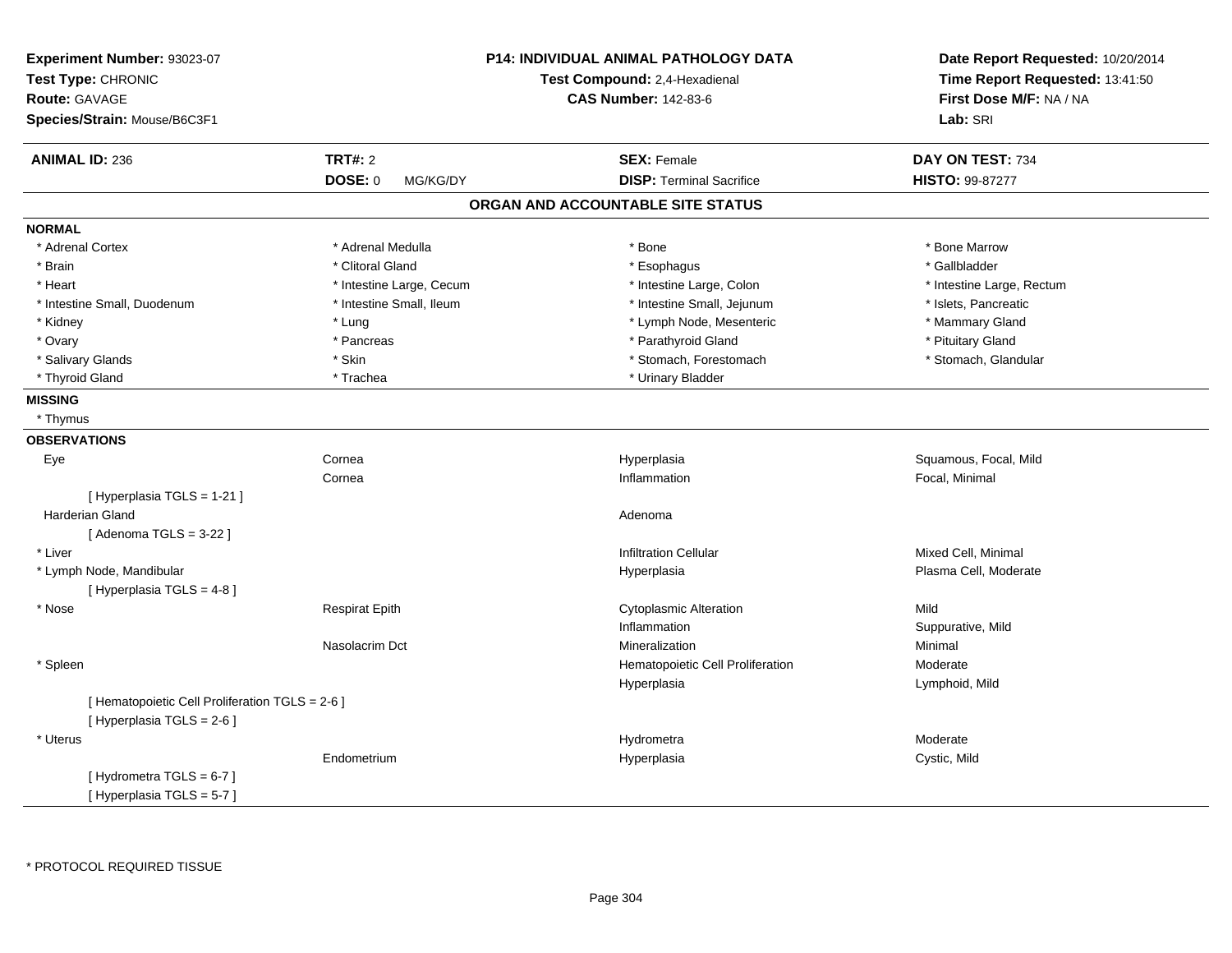| Experiment Number: 93023-07                        |                             | <b>P14: INDIVIDUAL ANIMAL PATHOLOGY DATA</b> | Date Report Requested: 10/20/2014 |  |
|----------------------------------------------------|-----------------------------|----------------------------------------------|-----------------------------------|--|
| <b>Test Type: CHRONIC</b>                          |                             | Test Compound: 2,4-Hexadienal                | Time Report Requested: 13:41:50   |  |
| <b>Route: GAVAGE</b>                               | <b>CAS Number: 142-83-6</b> |                                              | First Dose M/F: NA / NA           |  |
| Species/Strain: Mouse/B6C3F1                       |                             |                                              | Lab: SRI                          |  |
| <b>ANIMAL ID: 236</b>                              | <b>TRT#:</b> 2              | <b>SEX:</b> Female                           | DAY ON TEST: 734                  |  |
|                                                    | DOSE: 0<br>MG/KG/DY         | <b>DISP: Terminal Sacrifice</b>              | <b>HISTO: 99-87277</b>            |  |
|                                                    |                             | ORGAN AND ACCOUNTABLE SITE STATUS            |                                   |  |
| PRIMARY CAUSE OF DEATH<br>$\overline{\phantom{a}}$ |                             |                                              |                                   |  |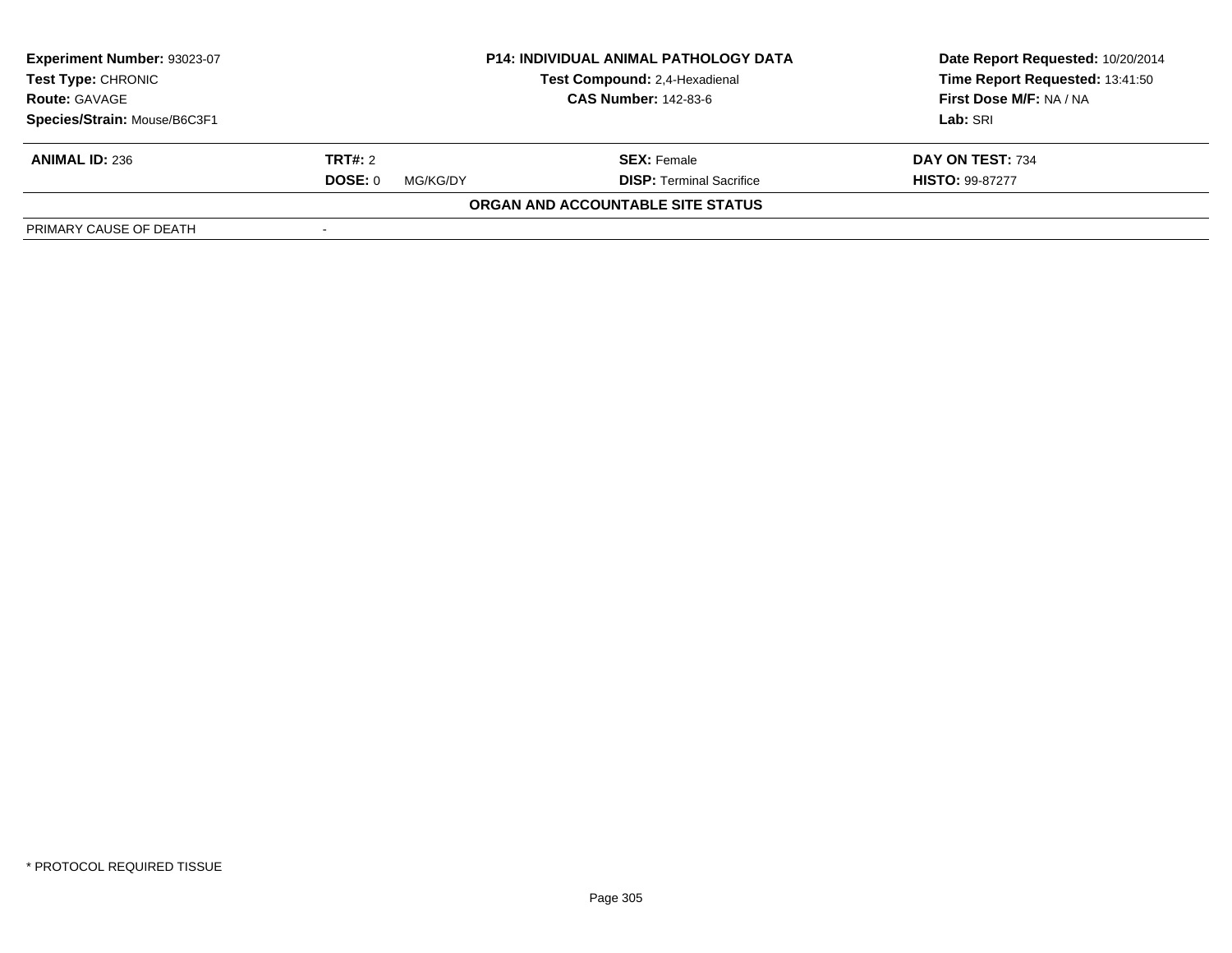| Experiment Number: 93023-07  |                               | P14: INDIVIDUAL ANIMAL PATHOLOGY DATA | Date Report Requested: 10/20/2014<br>Time Report Requested: 13:41:50 |
|------------------------------|-------------------------------|---------------------------------------|----------------------------------------------------------------------|
| Test Type: CHRONIC           | Test Compound: 2,4-Hexadienal |                                       |                                                                      |
| <b>Route: GAVAGE</b>         |                               | <b>CAS Number: 142-83-6</b>           | First Dose M/F: NA / NA                                              |
| Species/Strain: Mouse/B6C3F1 |                               |                                       | Lab: SRI                                                             |
| <b>ANIMAL ID: 237</b>        | <b>TRT#: 2</b>                | <b>SEX: Female</b>                    | DAY ON TEST: 734                                                     |
|                              | <b>DOSE: 0</b><br>MG/KG/DY    | <b>DISP: Terminal Sacrifice</b>       | HISTO: 99-87278                                                      |
|                              |                               | ORGAN AND ACCOUNTABLE SITE STATUS     |                                                                      |
| <b>NORMAL</b>                |                               |                                       |                                                                      |
| * Adrenal Cortex             | * Adrenal Medulla             | * Bone                                | * Bone Marrow                                                        |
| * Brain                      | * Clitoral Gland              | * Esophagus                           | * Gallbladder                                                        |
| * Heart                      | * Intestine Large, Cecum      | * Intestine Large, Colon              | * Intestine Large, Rectum                                            |
| * Intestine Small, Duodenum  | * Intestine Small, Ileum      | * Intestine Small, Jejunum            | * Islets, Pancreatic                                                 |
| * Lung                       | * Lymph Node, Mandibular      | * Lymph Node, Mesenteric              | * Mammary Gland                                                      |
| * Pancreas                   | * Parathyroid Gland           | * Pituitary Gland                     | * Salivary Glands                                                    |
| * Skin                       | * Spleen                      | * Stomach, Forestomach                | * Stomach, Glandular                                                 |
| * Thymus                     | * Trachea                     | * Urinary Bladder                     |                                                                      |
| <b>OBSERVATIONS</b>          |                               |                                       |                                                                      |
| * Kidney                     |                               | Cyst                                  | Minimal                                                              |
| * Liver                      | Hepatocyte                    | <b>Basophilic Focus</b>               | Mild                                                                 |
|                              |                               | <b>Infiltration Cellular</b>          | Mixed Cell, Minimal                                                  |
| Mesentery                    | Fat                           | Necrosis                              | Moderate                                                             |
| [Necrosis TGLS = $1-21$ ]    |                               |                                       |                                                                      |
| * Nose                       | <b>Respirat Epith</b>         | <b>Cytoplasmic Alteration</b>         | Moderate                                                             |
|                              |                               | Inflammation                          | Suppurative, Minimal                                                 |
| * Ovary                      |                               | Cyst                                  | Moderate                                                             |
| [Cyst TGLS = $2-22$ ]        |                               |                                       |                                                                      |
| * Thyroid Gland              |                               | Degeneration                          | Cystic, Focal, Mild                                                  |
| * Uterus                     | Endometrium                   | Hyperplasia                           | Cystic, Moderate                                                     |
| [Hyperplasia TGLS = 3-7]     |                               |                                       |                                                                      |
| PRIMARY CAUSE OF DEATH       | $\blacksquare$                |                                       |                                                                      |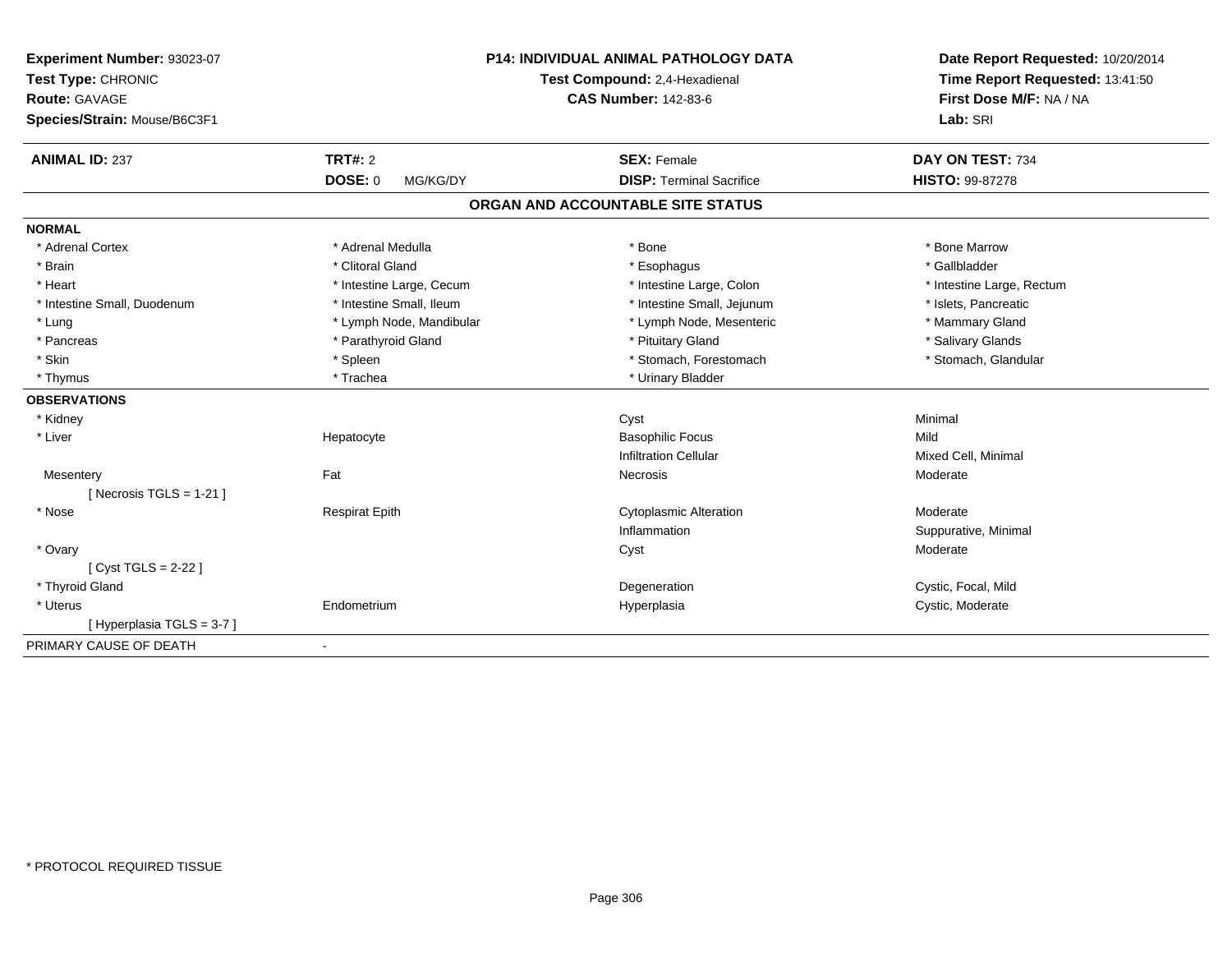| Experiment Number: 93023-07<br>Test Type: CHRONIC<br>Route: GAVAGE<br>Species/Strain: Mouse/B6C3F1 | P14: INDIVIDUAL ANIMAL PATHOLOGY DATA<br>Test Compound: 2,4-Hexadienal<br><b>CAS Number: 142-83-6</b> | Date Report Requested: 10/20/2014<br>Time Report Requested: 13:41:50<br>First Dose M/F: NA / NA<br>Lab: SRI |
|----------------------------------------------------------------------------------------------------|-------------------------------------------------------------------------------------------------------|-------------------------------------------------------------------------------------------------------------|
| <b>ANIMAL ID: 238</b><br><b>TRT#: 2</b>                                                            | <b>SEX: Female</b>                                                                                    | DAY ON TEST: 734                                                                                            |
| DOSE: 0                                                                                            | <b>DISP: Terminal Sacrifice</b><br>MG/KG/DY                                                           | HISTO: 99-87279                                                                                             |
|                                                                                                    | ORGAN AND ACCOUNTABLE SITE STATUS                                                                     |                                                                                                             |
| <b>NORMAL</b>                                                                                      |                                                                                                       |                                                                                                             |
| * Adrenal Medulla<br>* Adrenal Cortex                                                              | * Bone                                                                                                | * Bone Marrow                                                                                               |
| * Clitoral Gland<br>* Brain                                                                        | * Esophagus                                                                                           | * Gallbladder                                                                                               |
| * Intestine Large, Cecum<br>* Heart                                                                | * Intestine Large, Colon                                                                              | * Intestine Large, Rectum                                                                                   |
| * Intestine Small, Ileum<br>* Intestine Small, Duodenum                                            | * Intestine Small, Jejunum                                                                            | * Islets, Pancreatic                                                                                        |
| * Kidney                                                                                           | * Lymph Node, Mandibular<br>* Lymph Node, Mesenteric                                                  | * Mammary Gland                                                                                             |
| * Parathyroid Gland<br>* Pancreas                                                                  | * Pituitary Gland                                                                                     | * Salivary Glands                                                                                           |
| * Stomach, Glandular<br>* Stomach, Forestomach                                                     | * Thymus                                                                                              | * Thyroid Gland                                                                                             |
| * Urinary Bladder<br>* Trachea                                                                     |                                                                                                       |                                                                                                             |
| <b>OBSERVATIONS</b>                                                                                |                                                                                                       |                                                                                                             |
| * Liver                                                                                            | Lymphoma Malignant                                                                                    |                                                                                                             |
| [ Lymphoma Malignant TGLS = 3-6 ]                                                                  |                                                                                                       |                                                                                                             |
| * Lung<br>Mediastinum                                                                              | Lymphoma Malignant                                                                                    |                                                                                                             |
|                                                                                                    | Lymphoma Malignant                                                                                    |                                                                                                             |
| Fat<br>Mesentery                                                                                   | <b>Necrosis</b>                                                                                       | Moderate                                                                                                    |
| [Necrosis TGLS = $2-21$ ]                                                                          |                                                                                                       |                                                                                                             |
| * Nose<br><b>Respirat Epith</b>                                                                    | <b>Cytoplasmic Alteration</b>                                                                         | Mild                                                                                                        |
| * Ovary                                                                                            | Cyst                                                                                                  | Moderate                                                                                                    |
| * Skin<br><b>Subcut Tiss</b>                                                                       | Schwannoma Malignant                                                                                  |                                                                                                             |
| [Schwannoma Malignant TGLS = 4-22]                                                                 |                                                                                                       |                                                                                                             |
| * Spleen                                                                                           | Lymphoma Malignant                                                                                    |                                                                                                             |
| [ Lymphoma Malignant TGLS = 1-6 ]                                                                  |                                                                                                       |                                                                                                             |
| * Uterus<br>Endometrium                                                                            | Hyperplasia                                                                                           | Cystic, Moderate                                                                                            |
| [ Hyperplasia TGLS = 5-7 ]                                                                         |                                                                                                       |                                                                                                             |
| PRIMARY CAUSE OF DEATH<br>$\blacksquare$                                                           |                                                                                                       |                                                                                                             |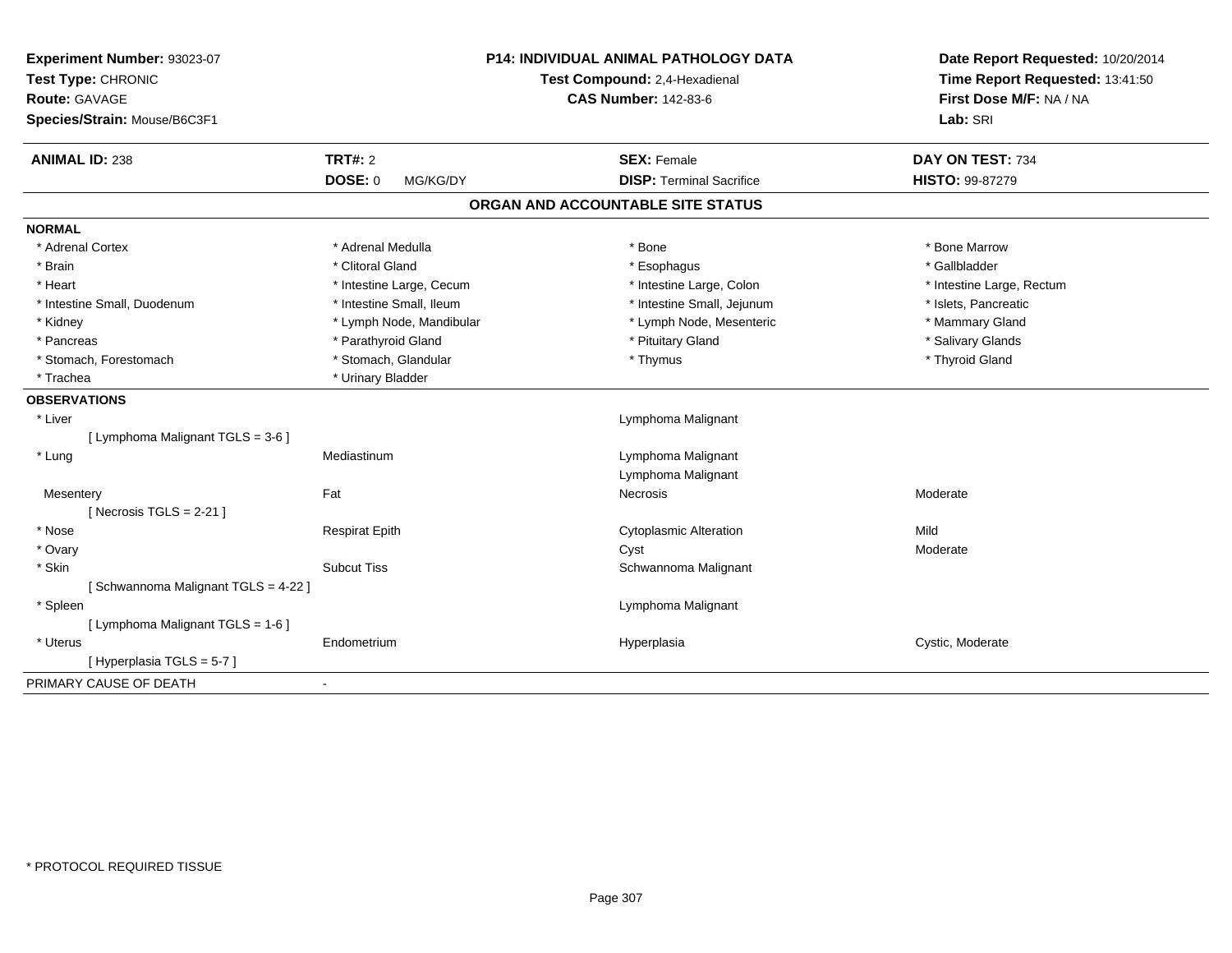| Experiment Number: 93023-07                     | <b>P14: INDIVIDUAL ANIMAL PATHOLOGY DATA</b> |                                   | Date Report Requested: 10/20/2014                          |
|-------------------------------------------------|----------------------------------------------|-----------------------------------|------------------------------------------------------------|
| Test Type: CHRONIC                              |                                              | Test Compound: 2,4-Hexadienal     | Time Report Requested: 13:41:50<br>First Dose M/F: NA / NA |
| Route: GAVAGE                                   |                                              | <b>CAS Number: 142-83-6</b>       |                                                            |
| Species/Strain: Mouse/B6C3F1                    |                                              |                                   | Lab: SRI                                                   |
| <b>ANIMAL ID: 239</b>                           | <b>TRT#: 2</b>                               | <b>SEX: Female</b>                | DAY ON TEST: 734                                           |
|                                                 | <b>DOSE: 0</b><br>MG/KG/DY                   | <b>DISP: Terminal Sacrifice</b>   | <b>HISTO: 99-87280</b>                                     |
|                                                 |                                              | ORGAN AND ACCOUNTABLE SITE STATUS |                                                            |
| <b>NORMAL</b>                                   |                                              |                                   |                                                            |
| * Adrenal Medulla                               | * Bone                                       | * Bone Marrow                     | * Brain                                                    |
| * Clitoral Gland                                | * Esophagus                                  | * Gallbladder                     | * Heart                                                    |
| * Intestine Large, Cecum                        | * Intestine Large, Colon                     | * Intestine Large, Rectum         | * Intestine Small, Duodenum                                |
| * Intestine Small, Ileum                        | * Intestine Small, Jejunum                   | * Islets, Pancreatic              | * Lymph Node, Mandibular                                   |
| * Lymph Node, Mesenteric                        | * Mammary Gland                              | * Ovary                           | * Pancreas                                                 |
| * Parathyroid Gland                             | * Salivary Glands                            | * Skin                            | * Stomach, Forestomach                                     |
| * Stomach, Glandular                            | * Thymus                                     | * Trachea                         | * Urinary Bladder                                          |
| <b>OBSERVATIONS</b>                             |                                              |                                   |                                                            |
| * Adrenal Cortex                                |                                              | Angiectasis                       | Minimal                                                    |
| * Kidney                                        |                                              | Nephropathy                       | Minimal                                                    |
| * Liver                                         |                                              | <b>Infiltration Cellular</b>      | Mixed Cell, Minimal                                        |
|                                                 | Hepatocyte, Periportal                       | Vacuolization Cytoplasmic         | Mild                                                       |
| [Vacuolization Cytoplasmic TGLS = 3-6]          |                                              |                                   |                                                            |
| * Lung                                          |                                              | Hyperplasia                       | Histiocytic, Mild                                          |
| [ Hyperplasia TGLS = 4-22 ]                     |                                              |                                   |                                                            |
| Lymph Node                                      | Inguinal                                     | Hyperplasia                       | Plasma Cell, Moderate                                      |
| * Nose                                          | <b>Respirat Epith</b>                        | Cytoplasmic Alteration            | Mild                                                       |
|                                                 | Glands, Mucosa                               | <b>Dilatation</b>                 | Focal, Mild                                                |
| * Pituitary Gland                               | <b>Pars Distalis</b>                         | <b>Cytoplasmic Alteration</b>     | Focal, Minimal                                             |
| <b>Skeletal Muscle</b>                          |                                              | Sarcoma                           |                                                            |
| [Sarcoma TGLS = $1-21$ ]                        |                                              |                                   |                                                            |
| * Spleen                                        |                                              | Hematopoietic Cell Proliferation  | Moderate                                                   |
| [ Hematopoietic Cell Proliferation TGLS = 2-6 ] |                                              |                                   |                                                            |
| * Thyroid Gland                                 | Follicle                                     | Cyst                              | Mild                                                       |
| * Uterus                                        |                                              | Hydrometra                        | Moderate                                                   |
|                                                 | Endometrium                                  | Hyperplasia                       | Cystic, Mild                                               |
| PRIMARY CAUSE OF DEATH                          | $\blacksquare$                               |                                   |                                                            |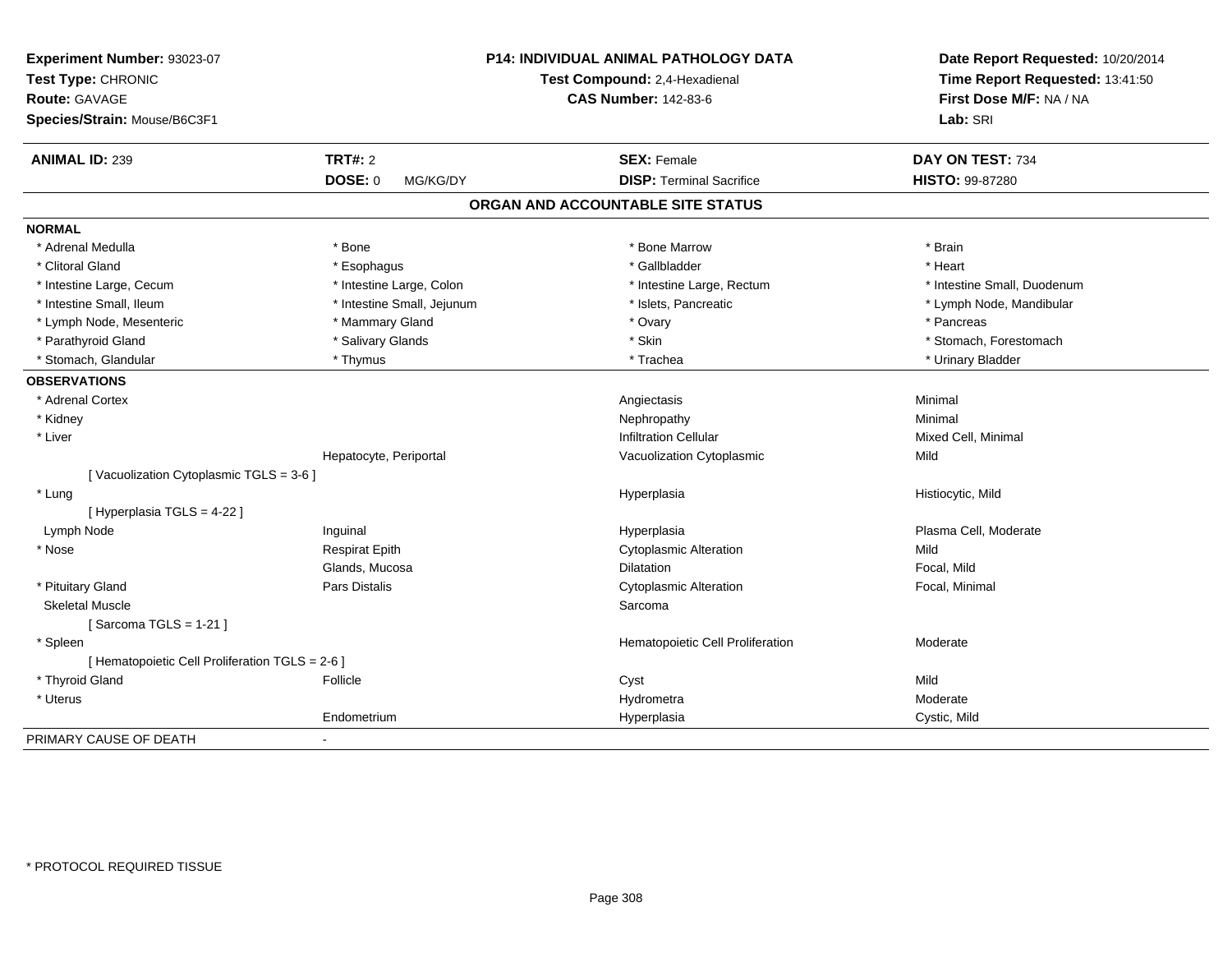| Experiment Number: 93023-07  |                            | <b>P14: INDIVIDUAL ANIMAL PATHOLOGY DATA</b> | Date Report Requested: 10/20/2014                          |
|------------------------------|----------------------------|----------------------------------------------|------------------------------------------------------------|
| Test Type: CHRONIC           |                            | Test Compound: 2,4-Hexadienal                | Time Report Requested: 13:41:50<br>First Dose M/F: NA / NA |
| <b>Route: GAVAGE</b>         |                            | <b>CAS Number: 142-83-6</b>                  |                                                            |
| Species/Strain: Mouse/B6C3F1 |                            |                                              | Lab: SRI                                                   |
| <b>ANIMAL ID: 240</b>        | TRT#: 2                    | <b>SEX: Female</b>                           | DAY ON TEST: 734                                           |
|                              | <b>DOSE: 0</b><br>MG/KG/DY | <b>DISP: Terminal Sacrifice</b>              | HISTO: 99-87281                                            |
|                              |                            | ORGAN AND ACCOUNTABLE SITE STATUS            |                                                            |
| <b>NORMAL</b>                |                            |                                              |                                                            |
| * Adrenal Cortex             | * Adrenal Medulla          | * Bone Marrow                                | * Clitoral Gland                                           |
| * Esophagus                  | Eye                        | * Gallbladder                                | * Heart                                                    |
| * Intestine Large, Cecum     | * Intestine Large, Colon   | * Intestine Large, Rectum                    | * Intestine Small, Duodenum                                |
| * Intestine Small, Ileum     | * Intestine Small, Jejunum | * Islets, Pancreatic                         | * Lung                                                     |
| * Lymph Node, Mandibular     | * Lymph Node, Mesenteric   | * Mammary Gland                              | * Pancreas                                                 |
| * Parathyroid Gland          | * Salivary Glands          | * Skin                                       | * Spleen                                                   |
| * Stomach, Forestomach       | * Stomach, Glandular       | * Thymus                                     | * Thyroid Gland                                            |
| * Trachea                    | * Urinary Bladder          |                                              |                                                            |
| <b>OBSERVATIONS</b>          |                            |                                              |                                                            |
| * Bone                       |                            | Osteoma                                      |                                                            |
| [Osteoma TGLS = $3-21$ ]     |                            |                                              |                                                            |
| * Brain                      |                            | Compression                                  | Focal, Moderate                                            |
| [Compression TGLS = 2-1]     |                            |                                              |                                                            |
| * Kidney                     |                            | Nephropathy                                  | Minimal                                                    |
| * Liver                      |                            | <b>Infiltration Cellular</b>                 | Mixed Cell, Mild                                           |
| * Nose                       | <b>Respirat Epith</b>      | <b>Cytoplasmic Alteration</b>                | Mild                                                       |
|                              |                            | Inflammation                                 | Suppurative, Mild                                          |
| * Ovary                      |                            | Cyst                                         | Mild                                                       |
| * Pituitary Gland            | <b>Pars Distalis</b>       | <b>Cytoplasmic Alteration</b>                | Focal, Mild                                                |
| * Uterus                     |                            | Hydrometra                                   | Mild                                                       |
| [Hydrometra TGLS = $1-7$ ]   |                            |                                              |                                                            |
| PRIMARY CAUSE OF DEATH       |                            |                                              |                                                            |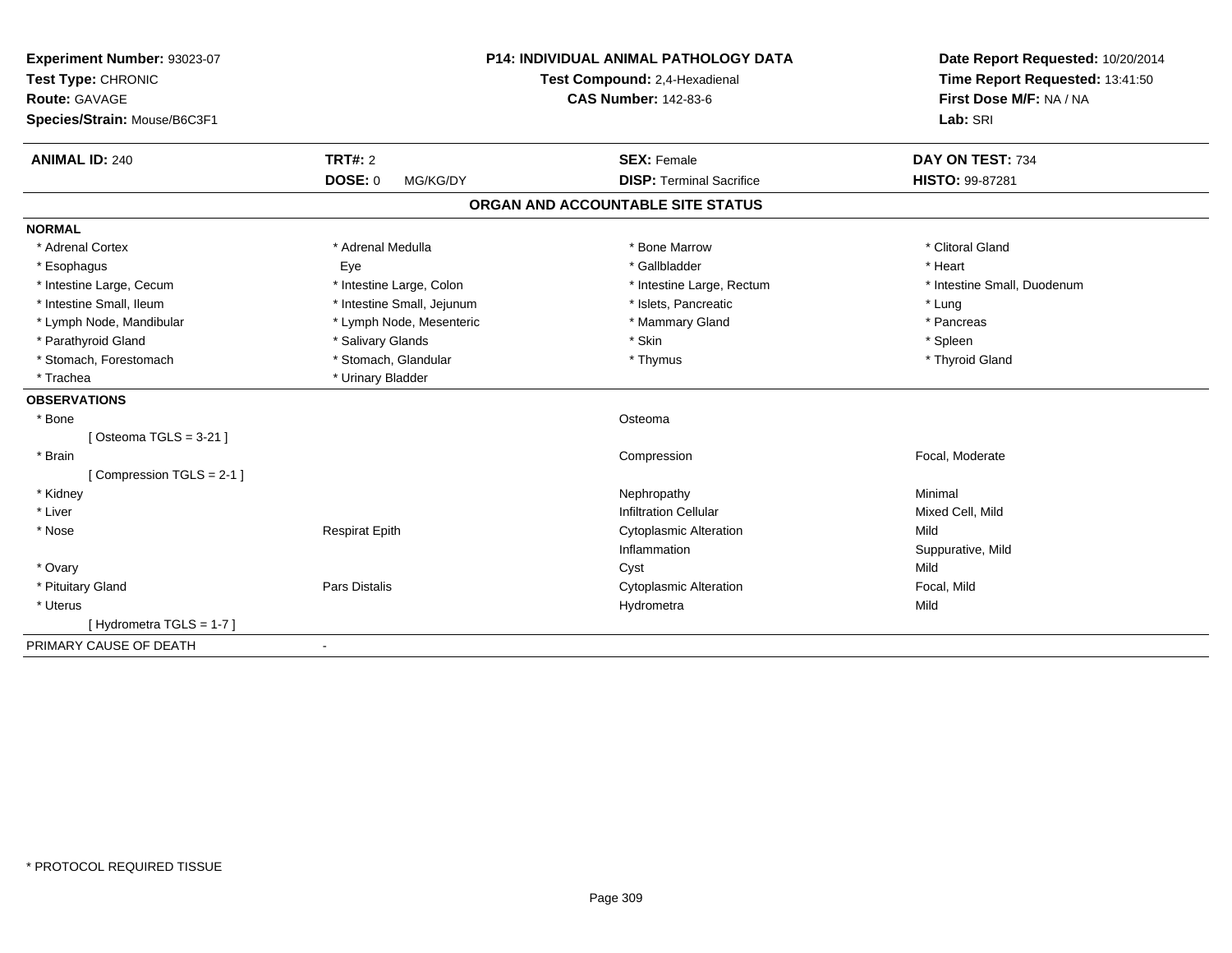| Experiment Number: 93023-07<br>Test Type: CHRONIC<br><b>Route: GAVAGE</b><br>Species/Strain: Mouse/B6C3F1 |                               | <b>P14: INDIVIDUAL ANIMAL PATHOLOGY DATA</b><br>Test Compound: 2,4-Hexadienal<br><b>CAS Number: 142-83-6</b> | Date Report Requested: 10/20/2014<br>Time Report Requested: 13:41:50<br>First Dose M/F: NA / NA<br>Lab: SRI |
|-----------------------------------------------------------------------------------------------------------|-------------------------------|--------------------------------------------------------------------------------------------------------------|-------------------------------------------------------------------------------------------------------------|
| <b>ANIMAL ID: 241</b>                                                                                     | <b>TRT#: 2</b>                | <b>SEX: Female</b>                                                                                           | DAY ON TEST: 726                                                                                            |
|                                                                                                           | DOSE: 0<br>MG/KG/DY           | <b>DISP: Natural Death</b>                                                                                   | HISTO: 99-87282                                                                                             |
|                                                                                                           |                               | ORGAN AND ACCOUNTABLE SITE STATUS                                                                            |                                                                                                             |
| <b>NORMAL</b>                                                                                             |                               |                                                                                                              |                                                                                                             |
| * Adrenal Cortex                                                                                          | * Adrenal Medulla             | * Bone                                                                                                       | * Bone Marrow                                                                                               |
| * Brain                                                                                                   | * Clitoral Gland              | * Heart                                                                                                      | * Intestine Large, Rectum                                                                                   |
| * Islets, Pancreatic                                                                                      | * Lymph Node, Mandibular      | * Lymph Node, Mesenteric                                                                                     | * Mammary Gland                                                                                             |
| * Ovary                                                                                                   | * Pancreas                    | * Parathyroid Gland                                                                                          | * Pituitary Gland                                                                                           |
| * Salivary Glands                                                                                         | * Skin                        | * Thyroid Gland                                                                                              | * Trachea                                                                                                   |
| * Urinary Bladder                                                                                         |                               |                                                                                                              |                                                                                                             |
| <b>MISSING</b>                                                                                            |                               |                                                                                                              |                                                                                                             |
| * Thymus                                                                                                  |                               |                                                                                                              |                                                                                                             |
| <b>AUTO PRECLUDES DIAG.</b>                                                                               |                               |                                                                                                              |                                                                                                             |
| * Gallbladder                                                                                             | * Intestine Large, Cecum      | * Intestine Large, Colon                                                                                     | * Intestine Small, Duodenum                                                                                 |
| * Intestine Small. Ileum                                                                                  | * Intestine Small, Jejunum    | * Stomach, Glandular                                                                                         |                                                                                                             |
| <b>OBSERVATIONS</b>                                                                                       |                               |                                                                                                              |                                                                                                             |
| * Esophagus                                                                                               | Epithelium                    | Hyperplasia                                                                                                  | Squamous, Moderate                                                                                          |
| Note: Esophageal lesion is on slide 4.                                                                    |                               |                                                                                                              |                                                                                                             |
| * Kidney                                                                                                  |                               | Nephropathy                                                                                                  | Minimal                                                                                                     |
| * Liver                                                                                                   |                               | <b>Infiltration Cellular</b>                                                                                 | Mixed Cell, Mild                                                                                            |
| * Lung                                                                                                    |                               | Sarcoma                                                                                                      |                                                                                                             |
| Mesentery                                                                                                 | Fat                           | <b>Necrosis</b>                                                                                              | Moderate                                                                                                    |
| [ Necrosis TGLS = 1-7, 2-21 ]                                                                             |                               |                                                                                                              |                                                                                                             |
| * Nose                                                                                                    | <b>Respirat Epith</b>         | <b>Cytoplasmic Alteration</b>                                                                                | Mild                                                                                                        |
| * Spleen                                                                                                  |                               | Hematopoietic Cell Proliferation                                                                             | Moderate                                                                                                    |
| * Stomach, Forestomach                                                                                    | Epithelium                    | Hyperplasia                                                                                                  | Squamous, Mild                                                                                              |
| <b>Tissue NOS</b>                                                                                         | Thoracic                      | Sarcoma                                                                                                      | Multiple                                                                                                    |
| [Sarcoma TGLS = 4-22, 6-23]                                                                               |                               |                                                                                                              |                                                                                                             |
| * Uterus                                                                                                  |                               | Hydrometra                                                                                                   | Marked                                                                                                      |
| [Hydrometra TGLS = 3-7]                                                                                   |                               |                                                                                                              |                                                                                                             |
| PRIMARY CAUSE OF DEATH                                                                                    | - Tissue NOS Thoracic Sarcoma |                                                                                                              |                                                                                                             |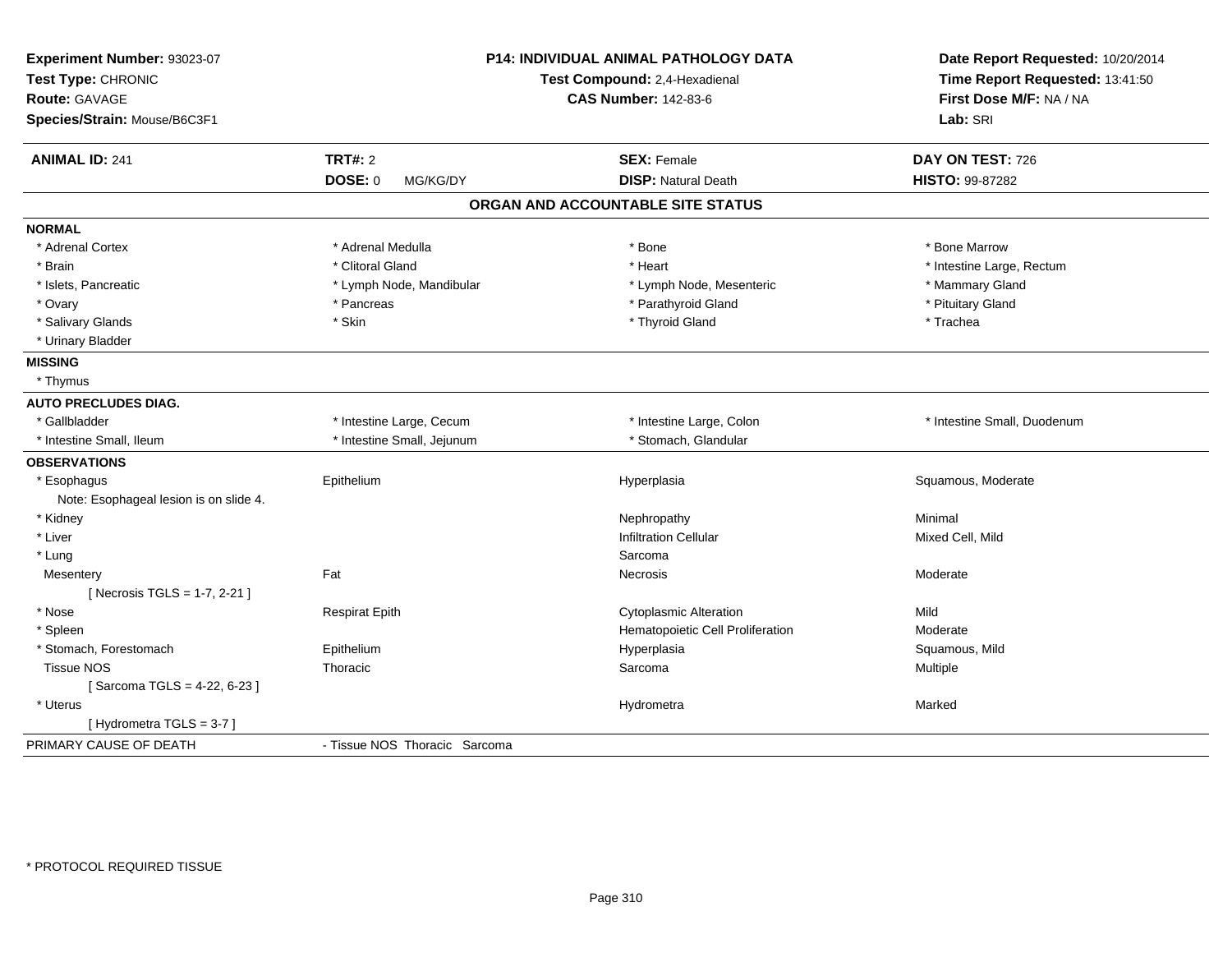| Experiment Number: 93023-07<br>Test Type: CHRONIC<br><b>Route: GAVAGE</b><br>Species/Strain: Mouse/B6C3F1 |                             | <b>P14: INDIVIDUAL ANIMAL PATHOLOGY DATA</b><br>Test Compound: 2,4-Hexadienal<br><b>CAS Number: 142-83-6</b>                                                |                            |
|-----------------------------------------------------------------------------------------------------------|-----------------------------|-------------------------------------------------------------------------------------------------------------------------------------------------------------|----------------------------|
| <b>ANIMAL ID: 242</b>                                                                                     | <b>TRT#: 2</b>              | <b>SEX: Female</b>                                                                                                                                          | DAY ON TEST: 538           |
|                                                                                                           | <b>DOSE: 0</b><br>MG/KG/DY  | <b>DISP: Natural Death</b>                                                                                                                                  | HISTO: 99-85342            |
|                                                                                                           |                             | ORGAN AND ACCOUNTABLE SITE STATUS                                                                                                                           |                            |
| <b>NORMAL</b>                                                                                             |                             |                                                                                                                                                             |                            |
| * Adrenal Cortex                                                                                          | * Adrenal Medulla           | * Bone                                                                                                                                                      | * Bone Marrow              |
| * Brain                                                                                                   | * Esophagus                 | * Heart                                                                                                                                                     | * Intestine Large, Cecum   |
| * Intestine Large, Colon                                                                                  | * Intestine Large, Rectum   | * Islets, Pancreatic                                                                                                                                        | * Kidney                   |
| * Lymph Node, Mandibular                                                                                  | * Lymph Node, Mesenteric    | * Mammary Gland                                                                                                                                             | * Ovary                    |
| * Pancreas                                                                                                | * Parathyroid Gland         | * Pituitary Gland                                                                                                                                           | * Salivary Glands          |
| * Skin                                                                                                    | * Stomach, Forestomach      | * Thyroid Gland                                                                                                                                             | * Trachea                  |
| * Urinary Bladder                                                                                         |                             |                                                                                                                                                             |                            |
| <b>MISSING</b>                                                                                            |                             |                                                                                                                                                             |                            |
| * Spleen                                                                                                  |                             |                                                                                                                                                             |                            |
| <b>AUTO PRECLUDES DIAG.</b>                                                                               |                             |                                                                                                                                                             |                            |
| * Gallbladder                                                                                             | * Intestine Small, Duodenum | * Intestine Small, Ileum                                                                                                                                    | * Intestine Small, Jejunum |
| * Stomach, Glandular                                                                                      |                             |                                                                                                                                                             |                            |
| <b>OBSERVATIONS</b>                                                                                       |                             |                                                                                                                                                             |                            |
| * Clitoral Gland                                                                                          |                             | Angiectasis                                                                                                                                                 | Moderate                   |
| [Angiectasis TGLS = 1-8]                                                                                  |                             |                                                                                                                                                             |                            |
| * Heart                                                                                                   |                             |                                                                                                                                                             |                            |
|                                                                                                           |                             | Note: Heart: small area of ventricular myocardium showing bright eosinophilia of muscle fibers is interpreted as artifact and is not diagnosed as a lesion. |                            |
| * Liver                                                                                                   | Portal                      | <b>Infiltration Cellular</b>                                                                                                                                | Lymphocyte, Focal, Mild    |
|                                                                                                           | Hepatocyte                  | Vacuolization Cytoplasmic                                                                                                                                   | Diffuse, Moderate          |
| * Lung                                                                                                    |                             | Congestion                                                                                                                                                  | Moderate                   |
| Mesentery                                                                                                 |                             | Angiectasis                                                                                                                                                 | Focal, Moderate            |
| [Angiectasis TGLS = 3-21]                                                                                 |                             |                                                                                                                                                             |                            |
| * Nose                                                                                                    | Olfactory Epi               | <b>Cytoplasmic Alteration</b>                                                                                                                               | Mild                       |
|                                                                                                           | <b>Respirat Epith</b>       | <b>Cytoplasmic Alteration</b>                                                                                                                               | Moderate                   |
| * Thymus                                                                                                  |                             | Hemorrhage                                                                                                                                                  | Mild                       |
| * Uterus                                                                                                  |                             | Hydrometra                                                                                                                                                  | Moderate                   |
|                                                                                                           | Endometrium                 | Hyperplasia                                                                                                                                                 | Cystic, Mild               |
| [Hydrometra TGLS = $2-7$ ]                                                                                |                             |                                                                                                                                                             |                            |
| PRIMARY CAUSE OF DEATH                                                                                    | - UNCERTAIN                 |                                                                                                                                                             |                            |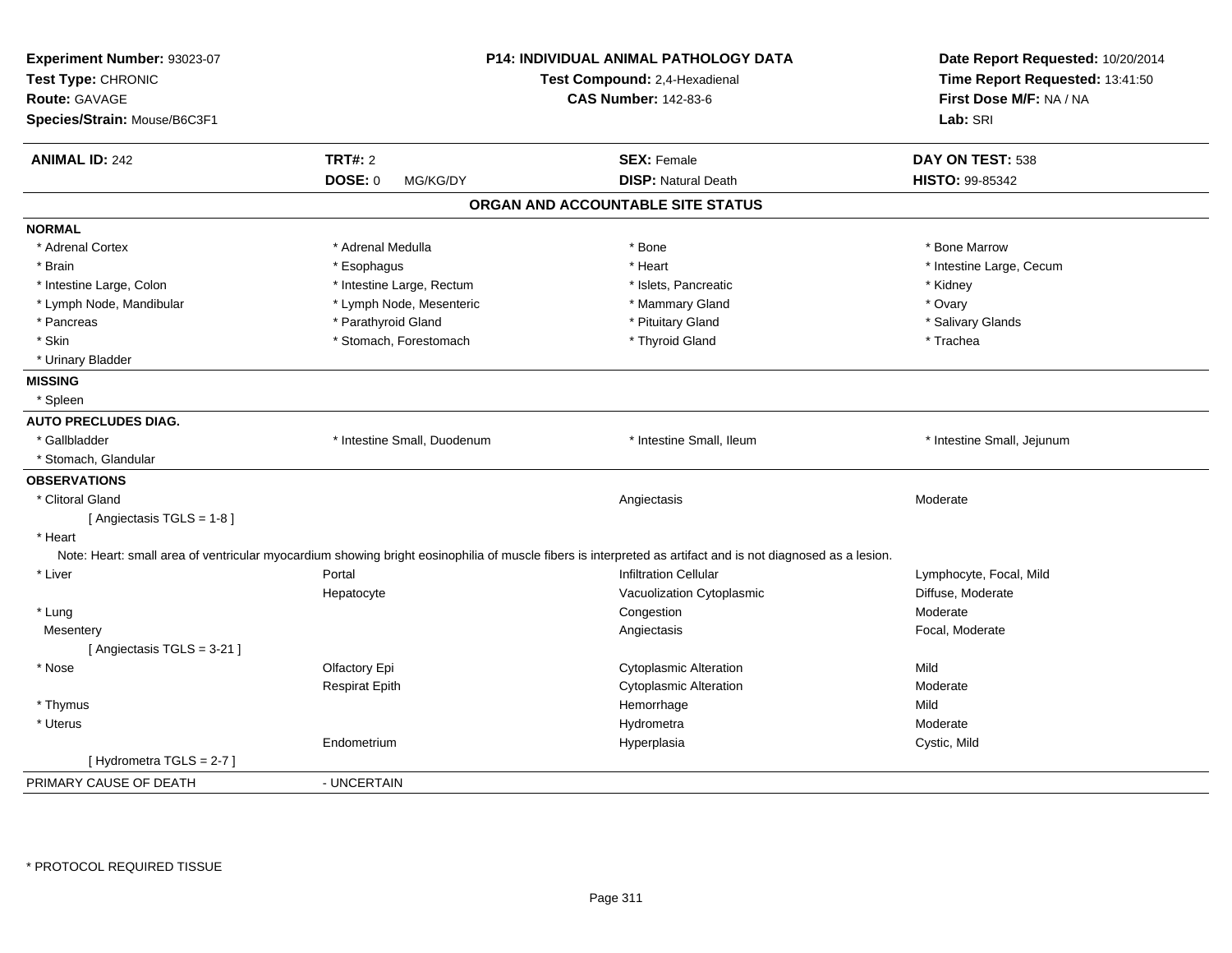| Experiment Number: 93023-07<br>Test Type: CHRONIC<br>Route: GAVAGE<br>Species/Strain: Mouse/B6C3F1 | <b>P14: INDIVIDUAL ANIMAL PATHOLOGY DATA</b><br>Test Compound: 2,4-Hexadienal<br><b>CAS Number: 142-83-6</b> |                                   | Date Report Requested: 10/20/2014<br>Time Report Requested: 13:41:50<br>First Dose M/F: NA / NA<br>Lab: SRI |
|----------------------------------------------------------------------------------------------------|--------------------------------------------------------------------------------------------------------------|-----------------------------------|-------------------------------------------------------------------------------------------------------------|
| <b>ANIMAL ID: 243</b>                                                                              | <b>TRT#: 2</b>                                                                                               | <b>SEX: Female</b>                | DAY ON TEST: 733                                                                                            |
|                                                                                                    | <b>DOSE: 0</b><br>MG/KG/DY                                                                                   | <b>DISP: Terminal Sacrifice</b>   | <b>HISTO: 99-87283</b>                                                                                      |
|                                                                                                    |                                                                                                              | ORGAN AND ACCOUNTABLE SITE STATUS |                                                                                                             |
| <b>NORMAL</b>                                                                                      |                                                                                                              |                                   |                                                                                                             |
| * Adrenal Cortex                                                                                   | * Adrenal Medulla                                                                                            | * Bone                            | * Bone Marrow                                                                                               |
| * Brain                                                                                            | * Clitoral Gland                                                                                             | * Esophagus                       | * Gallbladder                                                                                               |
| * Heart                                                                                            | * Intestine Large, Cecum                                                                                     | * Intestine Large, Colon          | * Intestine Large, Rectum                                                                                   |
| * Intestine Small, Duodenum                                                                        | * Intestine Small, Ileum                                                                                     | * Intestine Small, Jejunum        | * Islets, Pancreatic                                                                                        |
| * Lung                                                                                             | * Lymph Node, Mandibular                                                                                     | * Lymph Node, Mesenteric          | * Mammary Gland                                                                                             |
| * Ovary                                                                                            | * Pancreas                                                                                                   | * Parathyroid Gland               | * Pituitary Gland                                                                                           |
| * Salivary Glands                                                                                  | * Skin                                                                                                       | * Stomach, Forestomach            | * Stomach, Glandular                                                                                        |
| * Thymus                                                                                           | * Trachea                                                                                                    | * Urinary Bladder                 |                                                                                                             |
| <b>OBSERVATIONS</b>                                                                                |                                                                                                              |                                   |                                                                                                             |
| <b>Harderian Gland</b>                                                                             |                                                                                                              | Adenoma                           |                                                                                                             |
| [Adenoma TGLS = $1-21$ ]                                                                           |                                                                                                              |                                   |                                                                                                             |
| * Kidney                                                                                           |                                                                                                              | Nephropathy                       | Minimal                                                                                                     |
| * Liver                                                                                            |                                                                                                              | Hepatocellular Adenoma            |                                                                                                             |
|                                                                                                    |                                                                                                              | <b>Infiltration Cellular</b>      | Mixed Cell, Mild                                                                                            |
| [ Hepatocellular Adenoma TGLS = 3-23 ]                                                             |                                                                                                              |                                   |                                                                                                             |
| Mesentery                                                                                          | Fat                                                                                                          | Necrosis                          | Moderate                                                                                                    |
| [Necrosis TGLS = $2-22$ ]                                                                          |                                                                                                              |                                   |                                                                                                             |
| * Nose                                                                                             | Olfactory Epi                                                                                                | <b>Cytoplasmic Alteration</b>     | Mild                                                                                                        |
|                                                                                                    | <b>Respirat Epith</b>                                                                                        | <b>Cytoplasmic Alteration</b>     | Mild                                                                                                        |
|                                                                                                    |                                                                                                              | Inflammation                      | Suppurative, Mild                                                                                           |
| * Spleen                                                                                           |                                                                                                              | Hematopoietic Cell Proliferation  | Mild                                                                                                        |
| * Thyroid Gland                                                                                    |                                                                                                              | Degeneration                      | Cystic, Focal, Mild                                                                                         |
| * Uterus                                                                                           | Endometrium                                                                                                  | Hyperplasia                       | Cystic, Mild                                                                                                |
| [Hyperplasia TGLS = 4-7]                                                                           |                                                                                                              |                                   |                                                                                                             |
| PRIMARY CAUSE OF DEATH                                                                             | ÷.                                                                                                           |                                   |                                                                                                             |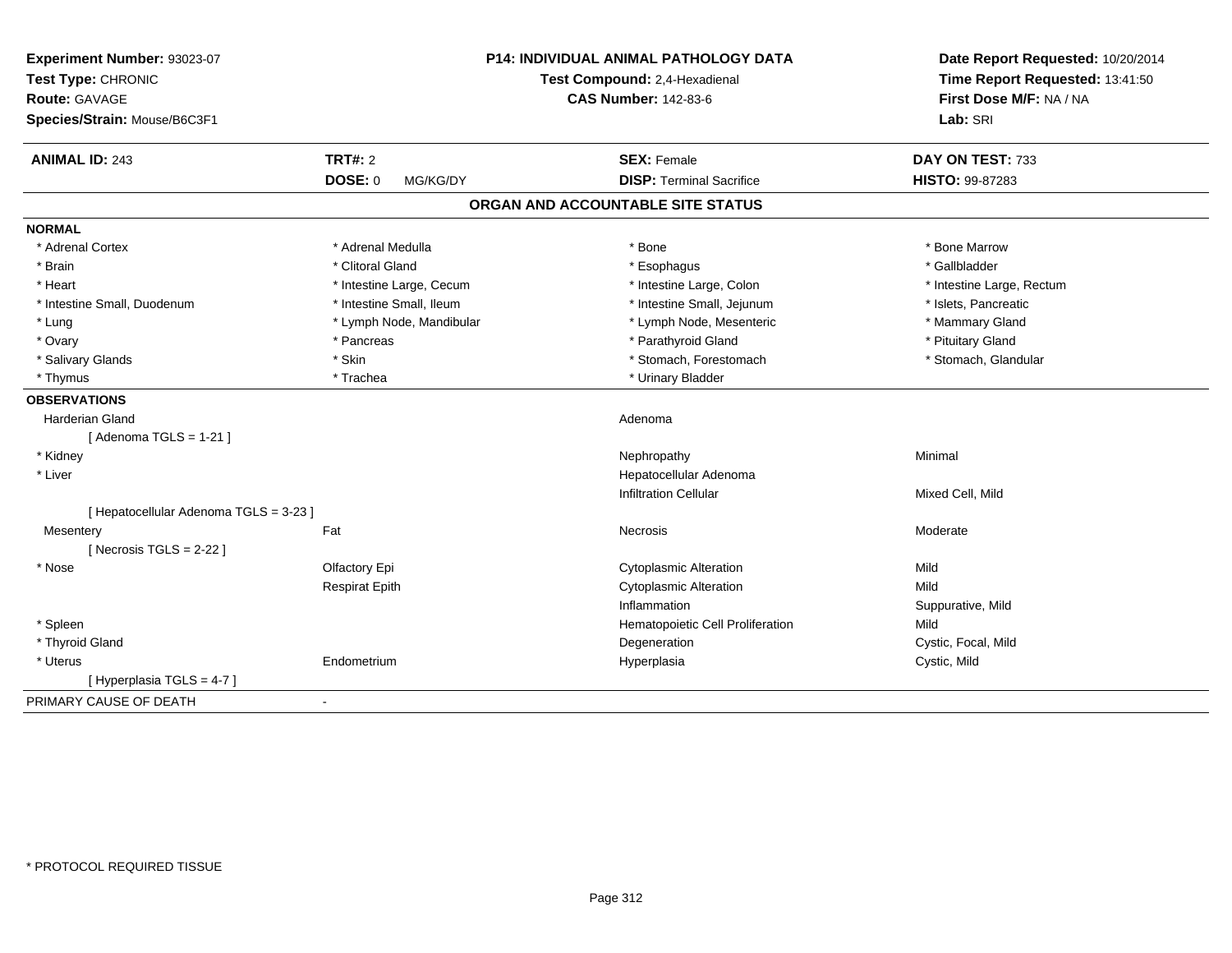| Experiment Number: 93023-07<br>Test Type: CHRONIC<br><b>Route: GAVAGE</b><br>Species/Strain: Mouse/B6C3F1 |                            | P14: INDIVIDUAL ANIMAL PATHOLOGY DATA<br>Test Compound: 2,4-Hexadienal<br><b>CAS Number: 142-83-6</b> | Date Report Requested: 10/20/2014<br>Time Report Requested: 13:41:50<br>First Dose M/F: NA / NA<br>Lab: SRI |
|-----------------------------------------------------------------------------------------------------------|----------------------------|-------------------------------------------------------------------------------------------------------|-------------------------------------------------------------------------------------------------------------|
| <b>ANIMAL ID: 244</b>                                                                                     | <b>TRT#: 2</b>             | <b>SEX: Female</b>                                                                                    | DAY ON TEST: 733                                                                                            |
|                                                                                                           | <b>DOSE: 0</b><br>MG/KG/DY | <b>DISP: Terminal Sacrifice</b>                                                                       | HISTO: 99-87284                                                                                             |
|                                                                                                           |                            | ORGAN AND ACCOUNTABLE SITE STATUS                                                                     |                                                                                                             |
| <b>NORMAL</b>                                                                                             |                            |                                                                                                       |                                                                                                             |
| * Adrenal Cortex                                                                                          | * Adrenal Medulla          | * Bone                                                                                                | * Bone Marrow                                                                                               |
| * Brain                                                                                                   | * Clitoral Gland           | * Esophagus                                                                                           | * Gallbladder                                                                                               |
| * Heart                                                                                                   | * Intestine Large, Cecum   | * Intestine Large, Colon                                                                              | * Intestine Large, Rectum                                                                                   |
| * Intestine Small, Duodenum                                                                               | * Intestine Small, Ileum   | * Intestine Small, Jejunum                                                                            | * Islets, Pancreatic                                                                                        |
| * Lung                                                                                                    | * Lymph Node, Mandibular   | * Mammary Gland                                                                                       | * Ovary                                                                                                     |
| * Pancreas                                                                                                | * Parathyroid Gland        | * Salivary Glands                                                                                     | * Skin                                                                                                      |
| * Stomach, Forestomach                                                                                    | * Stomach, Glandular       | * Thymus                                                                                              | * Thyroid Gland                                                                                             |
| * Trachea                                                                                                 |                            |                                                                                                       |                                                                                                             |
| <b>OBSERVATIONS</b>                                                                                       |                            |                                                                                                       |                                                                                                             |
| * Kidney                                                                                                  |                            | Nephropathy                                                                                           | Minimal                                                                                                     |
| * Liver                                                                                                   |                            | Hepatocellular Adenoma                                                                                |                                                                                                             |
|                                                                                                           |                            | <b>Infiltration Cellular</b>                                                                          | Mixed Cell, Mild                                                                                            |
| [ Hepatocellular Adenoma TGLS = 5-22 ]                                                                    |                            |                                                                                                       |                                                                                                             |
| * Lymph Node, Mesenteric                                                                                  |                            | Hyperplasia                                                                                           | Plasma Cell, Mild                                                                                           |
| Mesentery                                                                                                 | Fat                        | Necrosis                                                                                              | Moderate                                                                                                    |
| [Necrosis $TGLS = 4-21$ ]                                                                                 |                            |                                                                                                       |                                                                                                             |
| * Nose                                                                                                    | Olfactory Epi              | <b>Cytoplasmic Alteration</b>                                                                         | Minimal                                                                                                     |
|                                                                                                           | <b>Respirat Epith</b>      | <b>Cytoplasmic Alteration</b>                                                                         | Mild                                                                                                        |
| * Pituitary Gland                                                                                         | <b>Pars Distalis</b>       | Adenoma                                                                                               |                                                                                                             |
|                                                                                                           | <b>Pars Distalis</b>       | Cyst                                                                                                  | Multiple, Moderate                                                                                          |
| Note: Pituitary cysts are within pituitary adenoma.<br>[Adenoma TGLS = $7-1$ ]<br>[Cyst TGLS = $7-1$ ]    |                            |                                                                                                       |                                                                                                             |
| * Spleen                                                                                                  |                            | Hematopoietic Cell Proliferation                                                                      | Mild                                                                                                        |
| * Urinary Bladder                                                                                         | <b>Transit Epithe</b>      | Hyperplasia                                                                                           | Minimal                                                                                                     |
| * Uterus                                                                                                  |                            | Hydrometra                                                                                            | Marked                                                                                                      |
|                                                                                                           | Endometrium                | Hyperplasia                                                                                           | Cystic, Mild                                                                                                |
| [Hydrometra TGLS = $6-7$ ]                                                                                |                            |                                                                                                       |                                                                                                             |
| PRIMARY CAUSE OF DEATH                                                                                    |                            |                                                                                                       |                                                                                                             |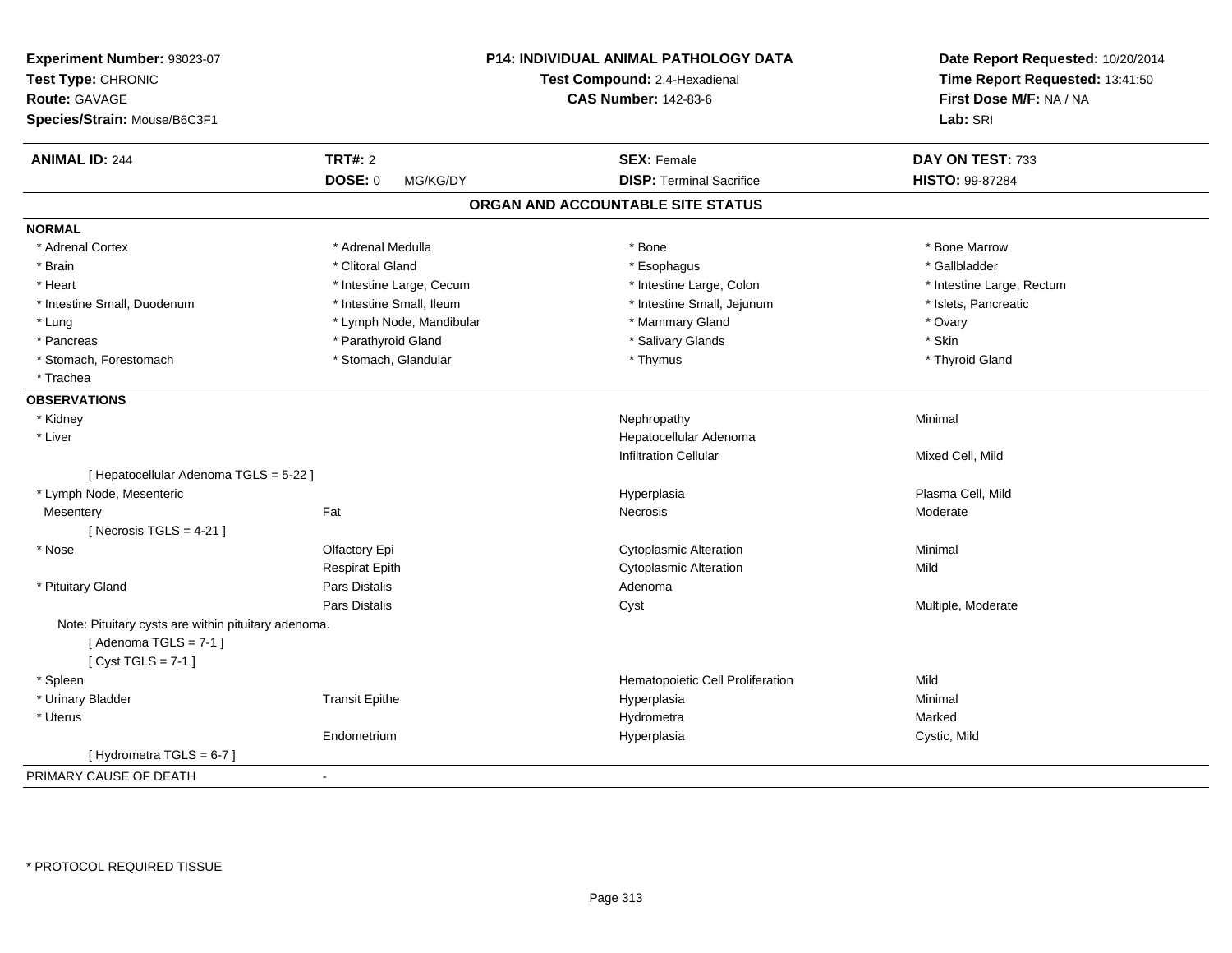| Experiment Number: 93023-07<br>Test Type: CHRONIC<br><b>Route: GAVAGE</b><br>Species/Strain: Mouse/B6C3F1 | <b>P14: INDIVIDUAL ANIMAL PATHOLOGY DATA</b><br>Test Compound: 2,4-Hexadienal<br><b>CAS Number: 142-83-6</b> |                                   | Date Report Requested: 10/20/2014<br>Time Report Requested: 13:41:50<br>First Dose M/F: NA / NA<br>Lab: SRI |
|-----------------------------------------------------------------------------------------------------------|--------------------------------------------------------------------------------------------------------------|-----------------------------------|-------------------------------------------------------------------------------------------------------------|
| <b>ANIMAL ID: 245</b>                                                                                     | <b>TRT#: 2</b>                                                                                               | <b>SEX: Female</b>                | DAY ON TEST: 733                                                                                            |
|                                                                                                           | <b>DOSE: 0</b><br>MG/KG/DY                                                                                   | <b>DISP: Terminal Sacrifice</b>   | <b>HISTO: 99-87285</b>                                                                                      |
|                                                                                                           |                                                                                                              | ORGAN AND ACCOUNTABLE SITE STATUS |                                                                                                             |
| <b>NORMAL</b>                                                                                             |                                                                                                              |                                   |                                                                                                             |
| * Adrenal Cortex                                                                                          | * Adrenal Medulla                                                                                            | * Bone                            | * Bone Marrow                                                                                               |
| * Brain                                                                                                   | * Clitoral Gland                                                                                             | * Esophagus                       | * Gallbladder                                                                                               |
| * Heart                                                                                                   | * Intestine Large, Cecum                                                                                     | * Intestine Large, Colon          | * Intestine Large, Rectum                                                                                   |
| * Intestine Small, Duodenum                                                                               | * Intestine Small, Ileum                                                                                     | * Intestine Small, Jejunum        | * Islets, Pancreatic                                                                                        |
| * Lung                                                                                                    | * Lymph Node, Mandibular                                                                                     | * Lymph Node, Mesenteric          | * Mammary Gland                                                                                             |
| * Ovary                                                                                                   | * Pancreas                                                                                                   | * Parathyroid Gland               | * Salivary Glands                                                                                           |
| * Skin                                                                                                    | * Stomach, Forestomach                                                                                       | * Stomach, Glandular              | * Thymus                                                                                                    |
| * Thyroid Gland                                                                                           | * Trachea                                                                                                    | * Urinary Bladder                 |                                                                                                             |
| <b>OBSERVATIONS</b>                                                                                       |                                                                                                              |                                   |                                                                                                             |
| <b>Harderian Gland</b>                                                                                    |                                                                                                              | Adenoma                           |                                                                                                             |
| [Adenoma TGLS = $4-22$ ]                                                                                  |                                                                                                              |                                   |                                                                                                             |
| * Kidney                                                                                                  |                                                                                                              | Infarct                           | Mild                                                                                                        |
|                                                                                                           |                                                                                                              | Nephropathy                       | Minimal                                                                                                     |
| * Liver                                                                                                   |                                                                                                              | <b>Infiltration Cellular</b>      | Mixed Cell, Mild                                                                                            |
| Mesentery                                                                                                 | Fat                                                                                                          | Necrosis                          | Moderate                                                                                                    |
| [Necrosis TGLS = $3-21$ ]                                                                                 |                                                                                                              |                                   |                                                                                                             |
| * Nose                                                                                                    | Olfactory Epi                                                                                                | <b>Cytoplasmic Alteration</b>     | Minimal                                                                                                     |
|                                                                                                           | <b>Respirat Epith</b>                                                                                        | <b>Cytoplasmic Alteration</b>     | Moderate                                                                                                    |
| * Pituitary Gland                                                                                         | <b>Pars Distalis</b>                                                                                         | Degeneration                      | Cystic, Focal, Mild                                                                                         |
| * Spleen                                                                                                  |                                                                                                              | Hematopoietic Cell Proliferation  | Moderate                                                                                                    |
| [ Hematopoietic Cell Proliferation TGLS = 2-6 ]                                                           |                                                                                                              |                                   |                                                                                                             |
| * Uterus                                                                                                  |                                                                                                              | Cyst                              | Mild                                                                                                        |
|                                                                                                           |                                                                                                              | Hydrometra                        | Moderate                                                                                                    |
|                                                                                                           | Endometrium                                                                                                  | Hyperplasia                       | Cystic, Moderate                                                                                            |
| Note: Uterine cyst is hemorrhagic type.                                                                   |                                                                                                              |                                   |                                                                                                             |
| [Hydrometra TGLS = 1-7]                                                                                   |                                                                                                              |                                   |                                                                                                             |
| PRIMARY CAUSE OF DEATH                                                                                    | $\blacksquare$                                                                                               |                                   |                                                                                                             |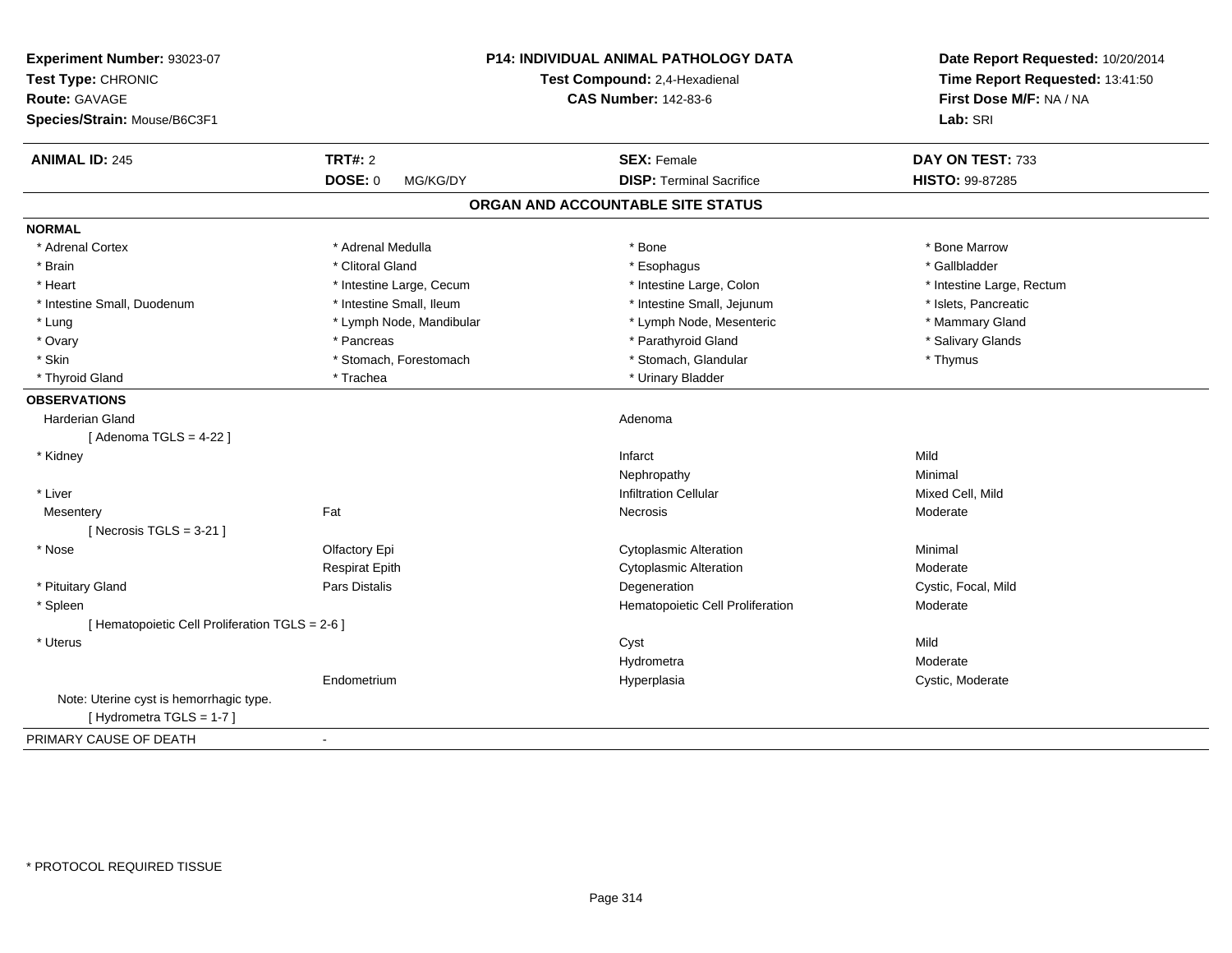| Experiment Number: 93023-07<br>Test Type: CHRONIC<br><b>Route: GAVAGE</b><br>Species/Strain: Mouse/B6C3F1 |                            | P14: INDIVIDUAL ANIMAL PATHOLOGY DATA<br>Test Compound: 2,4-Hexadienal<br><b>CAS Number: 142-83-6</b> | Date Report Requested: 10/20/2014<br>Time Report Requested: 13:41:50<br>First Dose M/F: NA / NA<br>Lab: SRI |
|-----------------------------------------------------------------------------------------------------------|----------------------------|-------------------------------------------------------------------------------------------------------|-------------------------------------------------------------------------------------------------------------|
| <b>ANIMAL ID: 246</b>                                                                                     | <b>TRT#: 2</b>             | <b>SEX: Female</b>                                                                                    | DAY ON TEST: 712                                                                                            |
|                                                                                                           | <b>DOSE: 0</b><br>MG/KG/DY | <b>DISP: Natural Death</b>                                                                            | HISTO: 99-86709                                                                                             |
|                                                                                                           |                            | ORGAN AND ACCOUNTABLE SITE STATUS                                                                     |                                                                                                             |
| <b>NORMAL</b>                                                                                             |                            |                                                                                                       |                                                                                                             |
| * Adrenal Cortex                                                                                          | * Adrenal Medulla          | * Bone                                                                                                | * Brain                                                                                                     |
| * Clitoral Gland                                                                                          | * Esophagus                | * Islets, Pancreatic                                                                                  | * Lymph Node, Mandibular                                                                                    |
| * Mammary Gland                                                                                           | * Ovary                    | * Pancreas                                                                                            | * Parathyroid Gland                                                                                         |
| * Pituitary Gland                                                                                         | * Salivary Glands          | * Skin                                                                                                | * Stomach, Forestomach                                                                                      |
| * Thymus                                                                                                  | * Thyroid Gland            | * Trachea                                                                                             | * Urinary Bladder                                                                                           |
| <b>AUTO PRECLUDES DIAG.</b>                                                                               |                            |                                                                                                       |                                                                                                             |
| * Gallbladder                                                                                             | * Intestine Large, Cecum   | * Intestine Large, Colon                                                                              | * Intestine Large, Rectum                                                                                   |
| * Intestine Small, Duodenum                                                                               | * Intestine Small, Ileum   | * Intestine Small, Jejunum                                                                            |                                                                                                             |
| <b>INSUFFICIENT TISSUE</b>                                                                                |                            |                                                                                                       |                                                                                                             |
| * Lymph Node, Mesenteric                                                                                  |                            |                                                                                                       |                                                                                                             |
| <b>OBSERVATIONS</b>                                                                                       |                            |                                                                                                       |                                                                                                             |
| <b>Blood Vessel</b>                                                                                       | Aorta                      | Mineralization                                                                                        | Moderate                                                                                                    |
|                                                                                                           | <b>Pulmn Artery</b>        | Mineralization                                                                                        | Moderate                                                                                                    |
|                                                                                                           | Pulmn Vein                 | Mineralization                                                                                        | Moderate                                                                                                    |
| * Bone Marrow                                                                                             | <b>Myeloid Cell</b>        | Hyperplasia                                                                                           | Moderate                                                                                                    |
| * Heart                                                                                                   |                            | Mineralization                                                                                        | Focal, Moderate                                                                                             |
| * Kidney                                                                                                  | Artery                     | Mineralization                                                                                        | Moderate                                                                                                    |
| * Liver                                                                                                   |                            | <b>Infiltration Cellular</b>                                                                          | Mixed Cell, Moderate                                                                                        |
|                                                                                                           | Centrilobular, Hepatocyte  | Necrosis                                                                                              | Moderate                                                                                                    |
| * Lung                                                                                                    |                            | Fibrosis                                                                                              | Focal, Mild                                                                                                 |
|                                                                                                           | Artery                     | Mineralization                                                                                        | Moderate                                                                                                    |
|                                                                                                           | Vein                       | Mineralization                                                                                        | Moderate                                                                                                    |
| Mesentery                                                                                                 | Artery                     | Mineralization                                                                                        | Moderate                                                                                                    |
|                                                                                                           | Fat                        | Necrosis                                                                                              | Moderate                                                                                                    |
| [ Necrosis TGLS = 2-22, 4-23 ]                                                                            |                            |                                                                                                       |                                                                                                             |
| * Nose                                                                                                    | <b>Respirat Epith</b>      | <b>Cytoplasmic Alteration</b>                                                                         | Moderate                                                                                                    |
| <b>Skeletal Muscle</b>                                                                                    |                            | Sarcoma                                                                                               |                                                                                                             |
| [Sarcoma TGLS = $1-21$ ]                                                                                  |                            |                                                                                                       |                                                                                                             |
| * Spleen                                                                                                  |                            | Hematopoietic Cell Proliferation                                                                      | Moderate                                                                                                    |
| [ Hematopoietic Cell Proliferation TGLS = 5-6 ]                                                           |                            |                                                                                                       |                                                                                                             |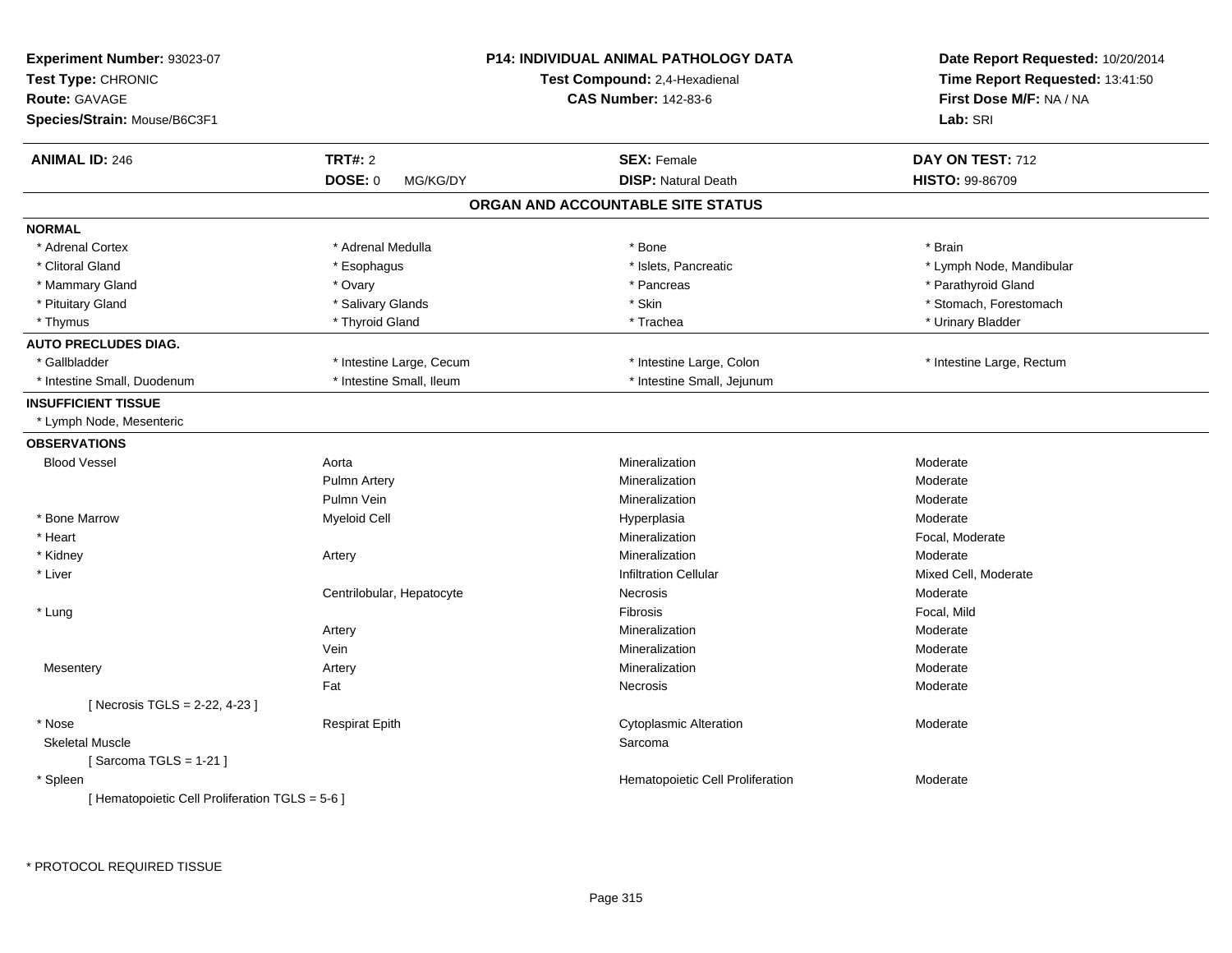| Experiment Number: 93023-07  | <b>P14: INDIVIDUAL ANIMAL PATHOLOGY DATA</b><br><b>Test Compound: 2.4-Hexadienal</b> |                                   | Date Report Requested: 10/20/2014 |
|------------------------------|--------------------------------------------------------------------------------------|-----------------------------------|-----------------------------------|
| <b>Test Type: CHRONIC</b>    |                                                                                      |                                   | Time Report Requested: 13:41:50   |
| <b>Route: GAVAGE</b>         |                                                                                      | <b>CAS Number: 142-83-6</b>       | First Dose M/F: NA / NA           |
| Species/Strain: Mouse/B6C3F1 |                                                                                      |                                   | Lab: SRI                          |
| <b>ANIMAL ID: 246</b>        | <b>TRT#: 2</b>                                                                       | <b>SEX: Female</b>                | DAY ON TEST: 712                  |
|                              | DOSE: 0<br>MG/KG/DY                                                                  | <b>DISP:</b> Natural Death        | <b>HISTO: 99-86709</b>            |
|                              |                                                                                      | ORGAN AND ACCOUNTABLE SITE STATUS |                                   |
| * Stomach, Glandular         | <b>Muscularis</b>                                                                    | Mineralization                    | Moderate                          |
| * Uterus                     |                                                                                      | Hydrometra                        | Moderate                          |
| [Hydrometra TGLS = 3-7]      |                                                                                      |                                   |                                   |
| PRIMARY CAUSE OF DEATH       | - Skeletal Muscle Sarcoma                                                            |                                   |                                   |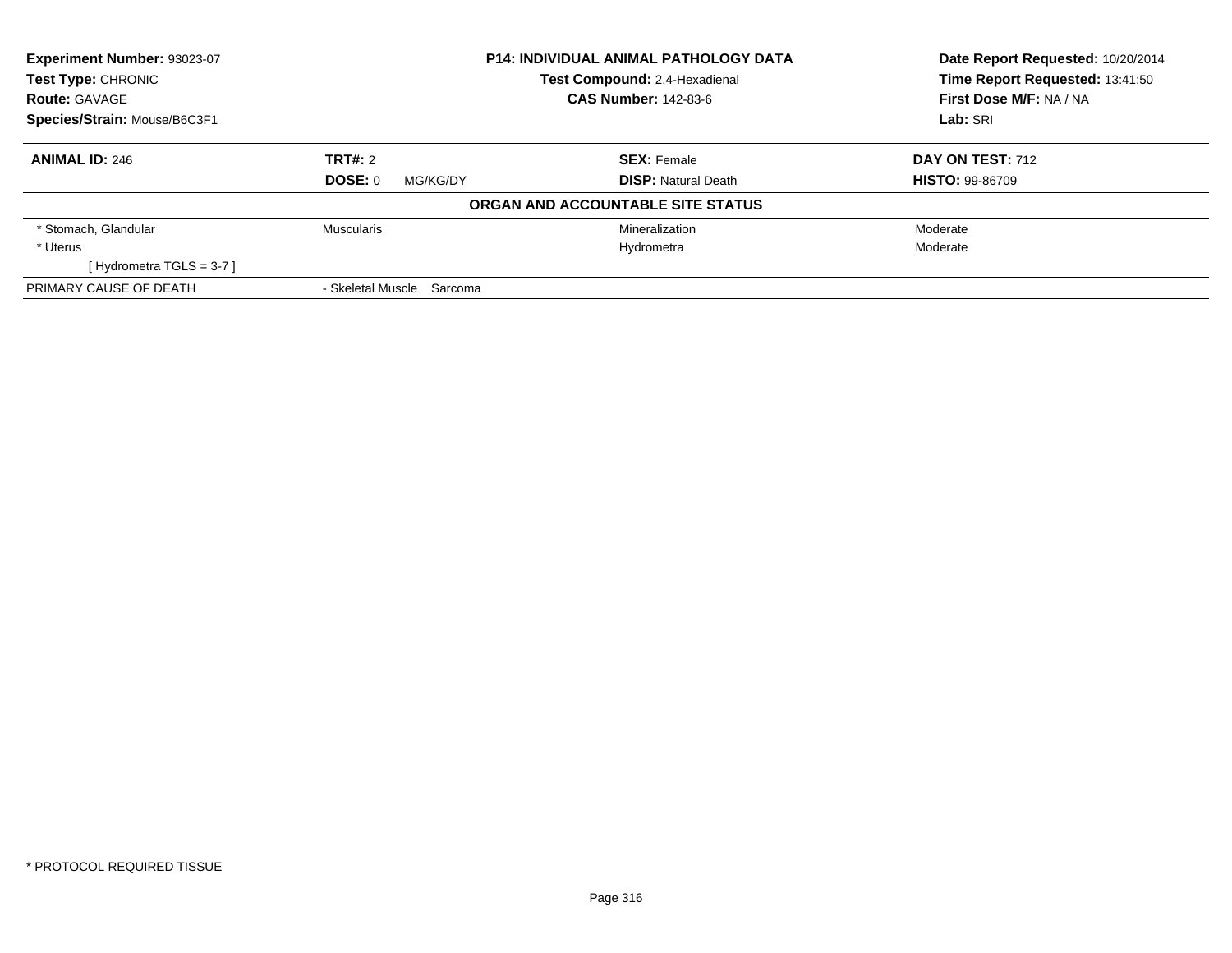| Experiment Number: 93023-07<br>Test Type: CHRONIC    |                            | <b>P14: INDIVIDUAL ANIMAL PATHOLOGY DATA</b><br>Test Compound: 2,4-Hexadienal |                                     |
|------------------------------------------------------|----------------------------|-------------------------------------------------------------------------------|-------------------------------------|
| <b>Route: GAVAGE</b><br>Species/Strain: Mouse/B6C3F1 |                            | <b>CAS Number: 142-83-6</b>                                                   | First Dose M/F: NA / NA<br>Lab: SRI |
|                                                      |                            |                                                                               |                                     |
| <b>ANIMAL ID: 247</b>                                | <b>TRT#: 2</b>             | <b>SEX: Female</b>                                                            | DAY ON TEST: 732                    |
|                                                      | <b>DOSE: 0</b><br>MG/KG/DY | <b>DISP: Terminal Sacrifice</b>                                               | HISTO: 99-87286                     |
|                                                      |                            | ORGAN AND ACCOUNTABLE SITE STATUS                                             |                                     |
| <b>NORMAL</b>                                        |                            |                                                                               |                                     |
| * Adrenal Cortex                                     | * Adrenal Medulla          | * Bone                                                                        | * Bone Marrow                       |
| * Brain                                              | * Clitoral Gland           | * Esophagus                                                                   | * Gallbladder                       |
| * Heart                                              | * Intestine Large, Cecum   | * Intestine Large, Colon                                                      | * Intestine Large, Rectum           |
| * Intestine Small, Duodenum                          | * Intestine Small, Ileum   | * Intestine Small, Jejunum                                                    | * Islets, Pancreatic                |
| * Lung                                               | * Lymph Node, Mesenteric   | * Pancreas                                                                    | * Parathyroid Gland                 |
| * Pituitary Gland                                    | * Salivary Glands          | * Skin                                                                        | * Stomach, Forestomach              |
| * Stomach, Glandular                                 | * Thymus                   | * Thyroid Gland                                                               | * Trachea                           |
| * Urinary Bladder                                    |                            |                                                                               |                                     |
| <b>MISSING</b>                                       |                            |                                                                               |                                     |
| * Lymph Node, Mandibular                             |                            |                                                                               |                                     |
| <b>OBSERVATIONS</b>                                  |                            |                                                                               |                                     |
| <b>Blood Vessel</b>                                  | Aorta                      | Mineralization                                                                | Mild                                |
|                                                      | Pulmn Artery               | Mineralization                                                                | Mild                                |
|                                                      | Pulmn Vein                 | Mineralization                                                                | Mild                                |
| * Kidney                                             | Artery                     | Mineralization                                                                | Moderate                            |
| * Liver                                              | Hepatocyte                 | Depletion Glycogen                                                            | Diffuse, Marked                     |
|                                                      |                            | <b>Infiltration Cellular</b>                                                  | Mixed Cell, Mild                    |
| Lymph Node                                           | Mediastinal                | Hyperplasia                                                                   | Plasma Cell, Moderate               |
| * Mammary Gland                                      |                            | Ectasia                                                                       | Mild                                |
|                                                      |                            | Hyperplasia                                                                   | Moderate                            |
| Mesentery                                            | Artery                     | Mineralization                                                                | Mild                                |
|                                                      | Fat                        | Necrosis                                                                      | Moderate                            |
| [Necrosis $TGLS = 3-22$ ]                            |                            |                                                                               |                                     |
| * Nose                                               | Olfactory Epi              | <b>Cytoplasmic Alteration</b>                                                 | Minimal                             |
|                                                      | <b>Respirat Epith</b>      | <b>Cytoplasmic Alteration</b>                                                 | Minimal                             |
| * Ovary                                              |                            | Cyst                                                                          | Moderate                            |
| [Cyst TGLS = $4-7$ ]                                 |                            |                                                                               |                                     |
| <b>Skeletal Muscle</b>                               |                            | Sarcoma                                                                       |                                     |
| [Sarcoma TGLS = $1-21$ ]                             |                            |                                                                               |                                     |
| * Spleen                                             |                            | Hematopoietic Cell Proliferation                                              | Moderate                            |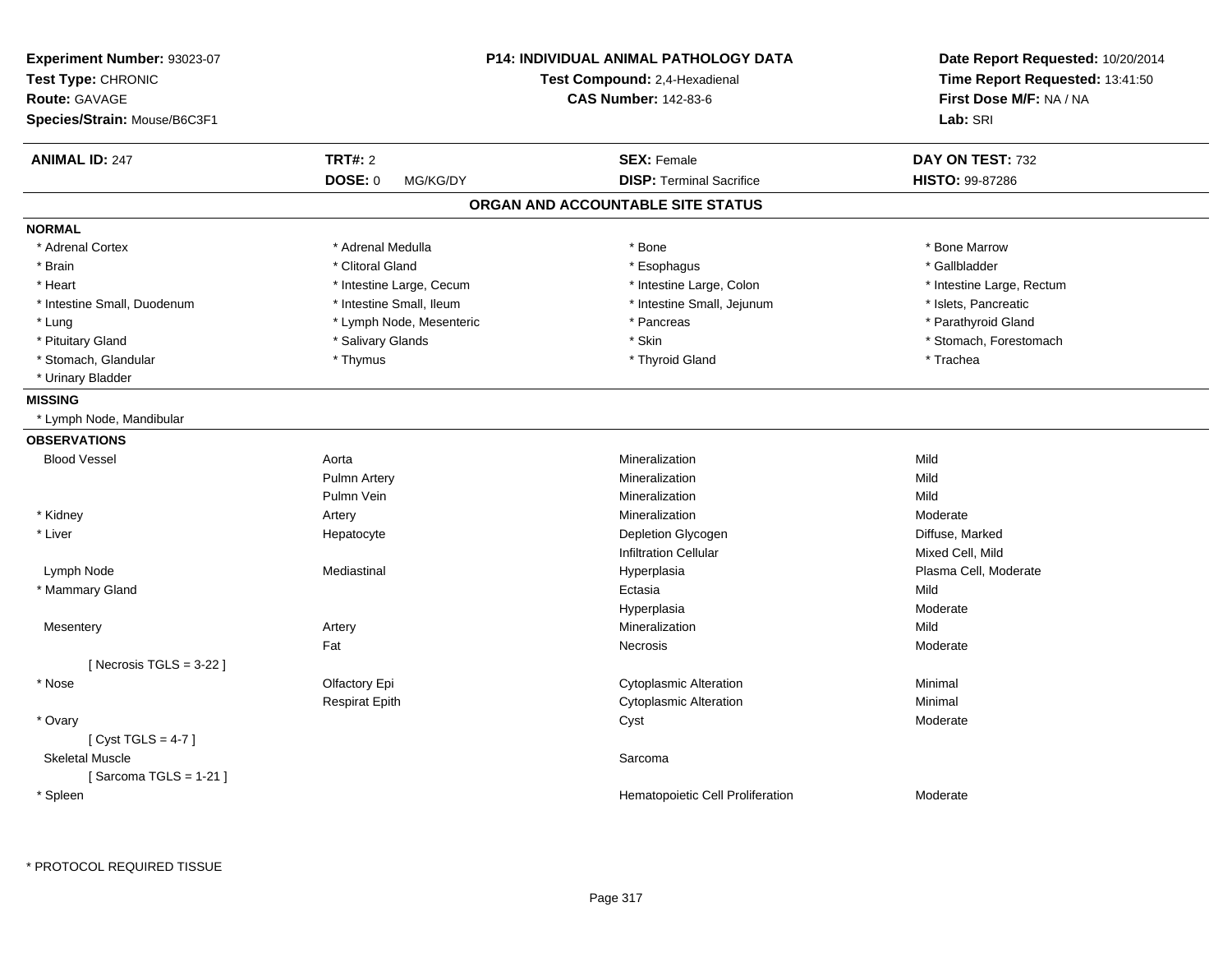| Experiment Number: 93023-07                     |                     | <b>P14: INDIVIDUAL ANIMAL PATHOLOGY DATA</b> | Date Report Requested: 10/20/2014 |
|-------------------------------------------------|---------------------|----------------------------------------------|-----------------------------------|
| Test Type: CHRONIC                              |                     | Test Compound: 2,4-Hexadienal                | Time Report Requested: 13:41:50   |
| <b>Route: GAVAGE</b>                            |                     | <b>CAS Number: 142-83-6</b>                  | First Dose M/F: NA / NA           |
| Species/Strain: Mouse/B6C3F1                    |                     |                                              | Lab: SRI                          |
| <b>ANIMAL ID: 247</b>                           | TRT#: 2             | <b>SEX: Female</b>                           | DAY ON TEST: 732                  |
|                                                 | DOSE: 0<br>MG/KG/DY | <b>DISP: Terminal Sacrifice</b>              | <b>HISTO: 99-87286</b>            |
|                                                 |                     | ORGAN AND ACCOUNTABLE SITE STATUS            |                                   |
| [ Hematopoietic Cell Proliferation TGLS = 2-6 ] |                     |                                              |                                   |
| * Uterus                                        | Endometrium         | Hyperplasia                                  | Cystic, Moderate                  |
| [Hyperplasia TGLS = $5-7$ ]                     |                     |                                              |                                   |
| PRIMARY CAUSE OF DEATH                          |                     |                                              |                                   |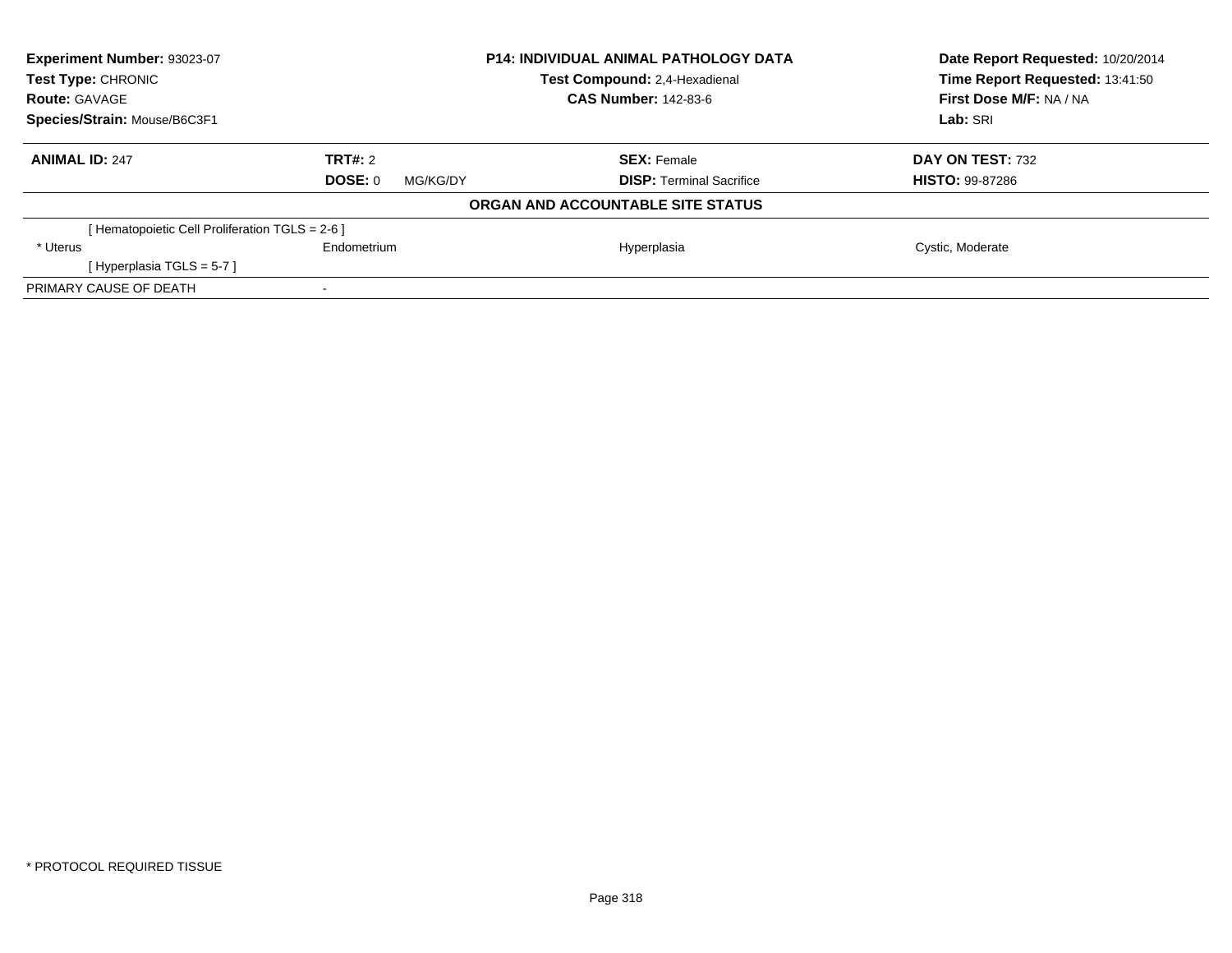| Experiment Number: 93023-07<br>Test Type: CHRONIC<br><b>Route: GAVAGE</b><br>Species/Strain: Mouse/B6C3F1 |                                       | <b>P14: INDIVIDUAL ANIMAL PATHOLOGY DATA</b><br>Test Compound: 2,4-Hexadienal<br><b>CAS Number: 142-83-6</b> | Date Report Requested: 10/20/2014<br>Time Report Requested: 13:41:50<br>First Dose M/F: NA / NA<br>Lab: SRI |
|-----------------------------------------------------------------------------------------------------------|---------------------------------------|--------------------------------------------------------------------------------------------------------------|-------------------------------------------------------------------------------------------------------------|
| <b>ANIMAL ID: 248</b>                                                                                     | <b>TRT#: 2</b><br>DOSE: 0<br>MG/KG/DY | <b>SEX: Female</b><br><b>DISP: Terminal Sacrifice</b>                                                        | DAY ON TEST: 732<br>HISTO: 99-87287                                                                         |
|                                                                                                           |                                       | ORGAN AND ACCOUNTABLE SITE STATUS                                                                            |                                                                                                             |
| <b>NORMAL</b>                                                                                             |                                       |                                                                                                              |                                                                                                             |
| * Adrenal Cortex                                                                                          | * Adrenal Medulla                     | * Bone                                                                                                       | * Bone Marrow                                                                                               |
| * Brain                                                                                                   | * Clitoral Gland                      | * Esophagus                                                                                                  | * Gallbladder                                                                                               |
| * Heart                                                                                                   | * Intestine Large, Cecum              | * Intestine Large, Colon                                                                                     | * Intestine Large, Rectum                                                                                   |
| * Intestine Small, Duodenum                                                                               | * Intestine Small, Ileum              | * Intestine Small, Jejunum                                                                                   | * Islets, Pancreatic                                                                                        |
| * Lung                                                                                                    | * Lymph Node, Mandibular              | * Lymph Node, Mesenteric                                                                                     | * Mammary Gland                                                                                             |
| * Ovary                                                                                                   | * Pancreas                            | * Parathyroid Gland                                                                                          | * Pituitary Gland                                                                                           |
| * Salivary Glands                                                                                         | * Skin                                | * Stomach, Forestomach                                                                                       | * Stomach, Glandular                                                                                        |
| * Thymus                                                                                                  | * Thyroid Gland                       | * Trachea                                                                                                    | * Urinary Bladder                                                                                           |
| <b>OBSERVATIONS</b>                                                                                       |                                       |                                                                                                              |                                                                                                             |
| * Adren Medulla                                                                                           |                                       |                                                                                                              |                                                                                                             |
| Note: Medulla of one adrenal gland is missing.                                                            |                                       |                                                                                                              |                                                                                                             |
| * Kidney                                                                                                  |                                       | Infarct                                                                                                      | Moderate                                                                                                    |
|                                                                                                           |                                       | Nephropathy                                                                                                  | Mild                                                                                                        |
| [Infarct TGLS = $4-5$ ]                                                                                   |                                       |                                                                                                              |                                                                                                             |
| * Liver                                                                                                   | Hepatocyte                            | Depletion Glycogen                                                                                           | Diffuse, Marked                                                                                             |
|                                                                                                           |                                       | Hepatocellular Adenoma                                                                                       |                                                                                                             |
|                                                                                                           |                                       | <b>Infiltration Cellular</b>                                                                                 | Mixed Cell, Minimal                                                                                         |
| [ Hepatocellular Adenoma TGLS = 5-22 ]                                                                    |                                       |                                                                                                              |                                                                                                             |
| Lymph Node                                                                                                | <b>Iliac</b>                          | Hyperplasia                                                                                                  | Plasma Cell, Moderate                                                                                       |
|                                                                                                           | Iliac                                 | Pigmentation                                                                                                 | Mild                                                                                                        |
| [ Pigmentation TGLS = 6-23 ]                                                                              |                                       |                                                                                                              |                                                                                                             |
| * Nose                                                                                                    | Olfactory Epi                         | <b>Cytoplasmic Alteration</b>                                                                                | Mild                                                                                                        |
|                                                                                                           | <b>Respirat Epith</b>                 | <b>Cytoplasmic Alteration</b>                                                                                | Mild                                                                                                        |
|                                                                                                           |                                       | Inflammation                                                                                                 | Suppurative, Minimal                                                                                        |
| <b>Skeletal Muscle</b>                                                                                    |                                       | Sarcoma                                                                                                      |                                                                                                             |
| [Sarcoma TGLS = $2-21$ ]                                                                                  |                                       |                                                                                                              |                                                                                                             |
| * Spleen                                                                                                  |                                       | Hematopoietic Cell Proliferation                                                                             | Moderate                                                                                                    |
| [ Hematopoietic Cell Proliferation TGLS = 3-6 ]                                                           |                                       |                                                                                                              |                                                                                                             |
| * Uterus                                                                                                  |                                       | Hydrometra                                                                                                   | Moderate                                                                                                    |
| [Hydrometra TGLS = $1-7$ ]                                                                                |                                       |                                                                                                              |                                                                                                             |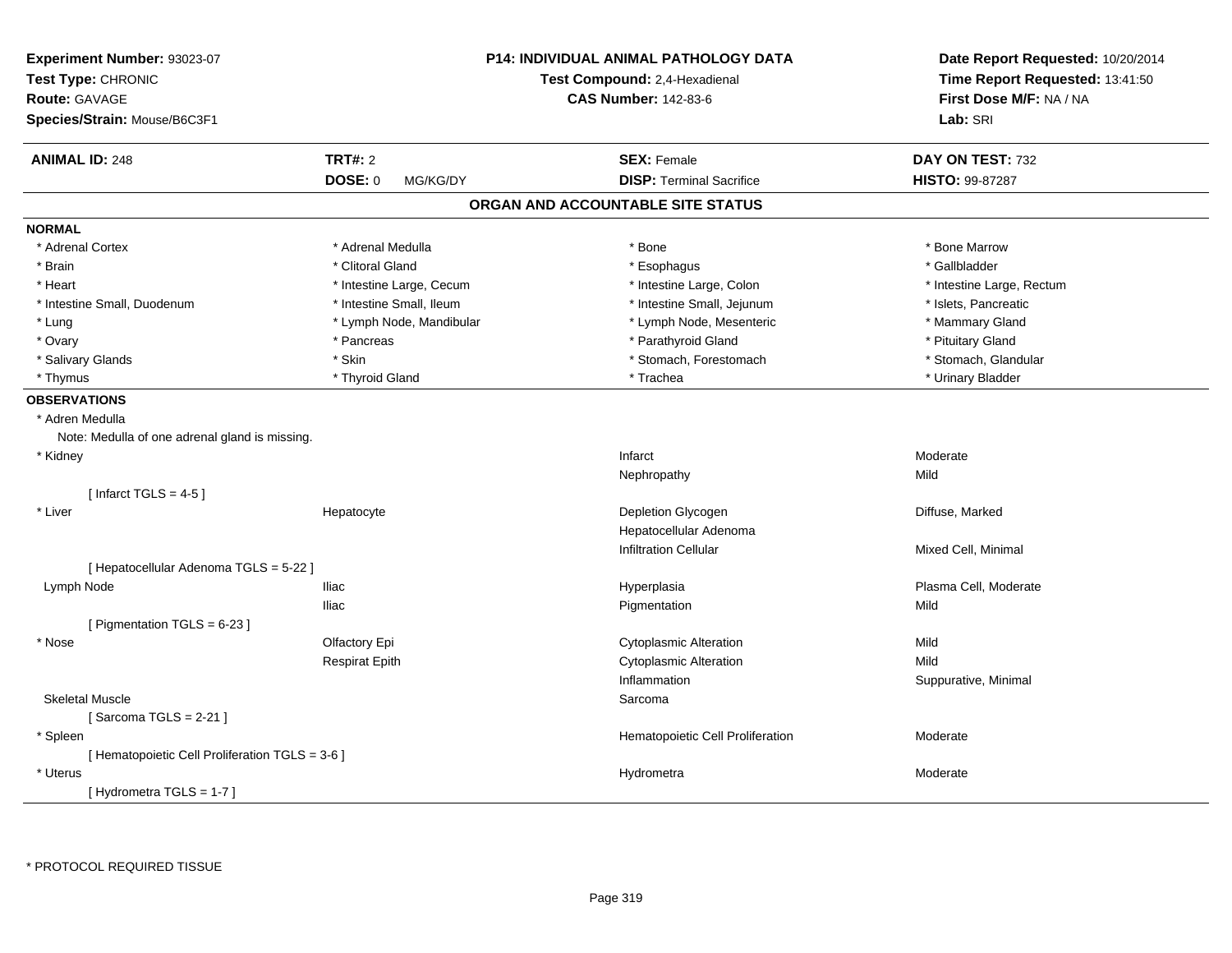| Experiment Number: 93023-07<br><b>Test Type: CHRONIC</b> | <b>P14: INDIVIDUAL ANIMAL PATHOLOGY DATA</b><br>Test Compound: 2,4-Hexadienal |                                   | Date Report Requested: 10/20/2014<br>Time Report Requested: 13:41:50 |
|----------------------------------------------------------|-------------------------------------------------------------------------------|-----------------------------------|----------------------------------------------------------------------|
| <b>Route: GAVAGE</b>                                     |                                                                               | <b>CAS Number: 142-83-6</b>       | First Dose M/F: NA / NA                                              |
| Species/Strain: Mouse/B6C3F1                             |                                                                               |                                   | Lab: SRI                                                             |
| <b>ANIMAL ID: 248</b>                                    | <b>TRT#:</b> 2                                                                | <b>SEX:</b> Female                | DAY ON TEST: 732                                                     |
|                                                          | DOSE: 0<br>MG/KG/DY                                                           | <b>DISP: Terminal Sacrifice</b>   | <b>HISTO: 99-87287</b>                                               |
|                                                          |                                                                               | ORGAN AND ACCOUNTABLE SITE STATUS |                                                                      |
| PRIMARY CAUSE OF DEATH                                   |                                                                               |                                   |                                                                      |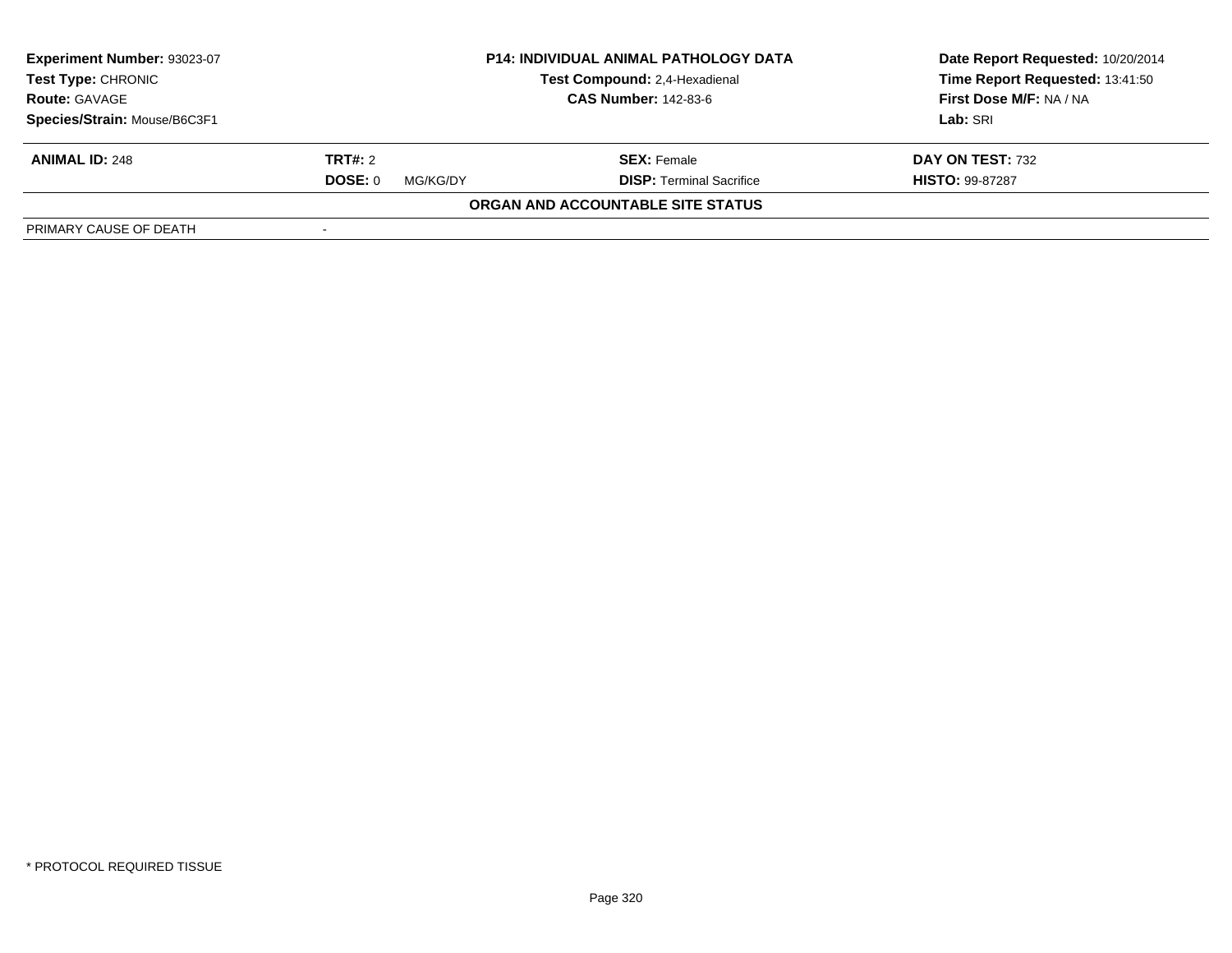| Experiment Number: 93023-07<br>Test Type: CHRONIC<br><b>Route: GAVAGE</b><br>Species/Strain: Mouse/B6C3F1 |                                | <b>P14: INDIVIDUAL ANIMAL PATHOLOGY DATA</b><br>Test Compound: 2,4-Hexadienal<br><b>CAS Number: 142-83-6</b> | Date Report Requested: 10/20/2014<br>Time Report Requested: 13:41:50<br>First Dose M/F: NA / NA<br>Lab: SRI |
|-----------------------------------------------------------------------------------------------------------|--------------------------------|--------------------------------------------------------------------------------------------------------------|-------------------------------------------------------------------------------------------------------------|
| <b>ANIMAL ID: 249</b>                                                                                     | TRT#: 2<br>DOSE: 0<br>MG/KG/DY | <b>SEX: Female</b><br><b>DISP:</b> Moribund Sacrifice                                                        | DAY ON TEST: 698<br><b>HISTO: 99-86710</b>                                                                  |
|                                                                                                           |                                | ORGAN AND ACCOUNTABLE SITE STATUS                                                                            |                                                                                                             |
| <b>NORMAL</b>                                                                                             |                                |                                                                                                              |                                                                                                             |
| * Adrenal Cortex                                                                                          | * Adrenal Medulla              | * Bone                                                                                                       | * Brain                                                                                                     |
| * Clitoral Gland                                                                                          | * Esophagus                    | * Heart                                                                                                      | * Intestine Large, Cecum                                                                                    |
| * Intestine Large, Colon                                                                                  | * Intestine Large, Rectum      | * Intestine Small, Duodenum                                                                                  | * Intestine Small, Ileum                                                                                    |
| * Intestine Small, Jejunum                                                                                | * Islets, Pancreatic           | * Lymph Node, Mandibular                                                                                     | * Mammary Gland                                                                                             |
| * Ovary                                                                                                   | * Pancreas                     | * Salivary Glands                                                                                            | * Skin                                                                                                      |
| * Stomach, Forestomach                                                                                    | * Thymus                       | * Thyroid Gland                                                                                              | * Trachea                                                                                                   |
| * Urinary Bladder                                                                                         |                                |                                                                                                              |                                                                                                             |
| <b>MISSING</b>                                                                                            |                                |                                                                                                              |                                                                                                             |
| * Pituitary Gland                                                                                         |                                |                                                                                                              |                                                                                                             |
| <b>OBSERVATIONS</b>                                                                                       |                                |                                                                                                              |                                                                                                             |
| * Bone Marrow                                                                                             | <b>Myeloid Cell</b>            | Hyperplasia                                                                                                  | Moderate                                                                                                    |
| * Gallbladder                                                                                             |                                | Sarcoma                                                                                                      | Metastatic (Skeletal Muscle)                                                                                |
| * Kidney                                                                                                  | <b>Renal Tubule</b>            | Accumulation, Hyaline Droplet                                                                                | Mild                                                                                                        |
|                                                                                                           |                                | Nephropathy                                                                                                  | Minimal                                                                                                     |
| * Liver                                                                                                   |                                | Hepatocellular Adenoma                                                                                       |                                                                                                             |
|                                                                                                           |                                | <b>Infiltration Cellular</b>                                                                                 | Mixed Cell, Mild                                                                                            |
|                                                                                                           | Serosa                         | Sarcoma                                                                                                      | Metastatic (Skeletal Muscle)                                                                                |
| [ Hepatocellular Adenoma TGLS = 7-24 ]                                                                    |                                |                                                                                                              |                                                                                                             |
| * Lung                                                                                                    | Mediastinum                    | Sarcoma                                                                                                      | Metastatic (Skeletal Muscle)                                                                                |
|                                                                                                           |                                | Sarcoma                                                                                                      | Metastatic (Skeletal Muscle)                                                                                |
| [Sarcoma TGLS = $8-2$ ]                                                                                   |                                |                                                                                                              |                                                                                                             |
| * Lymph Node, Mesenteric                                                                                  |                                | Hyperplasia                                                                                                  | Plasma Cell, Moderate                                                                                       |
|                                                                                                           |                                | Sarcoma                                                                                                      | Metastatic (Skeletal Muscle)                                                                                |
| [Hyperplasia TGLS = 6-5]                                                                                  |                                |                                                                                                              |                                                                                                             |
| [Sarcoma TGLS = $6-5$ ]                                                                                   |                                |                                                                                                              |                                                                                                             |
| Mesentery                                                                                                 | Fat                            | <b>Necrosis</b>                                                                                              | Moderate                                                                                                    |
| [Necrosis TGLS = $4-23$ ]<br>[Sarcoma TGLS = 4-23, 6-5]                                                   |                                | Sarcoma                                                                                                      | Metastatic (Skeletal Muscle)                                                                                |
| * Nose                                                                                                    | <b>Respirat Epith</b>          | <b>Cytoplasmic Alteration</b>                                                                                | Mild                                                                                                        |

\* PROTOCOL REQUIRED TISSUE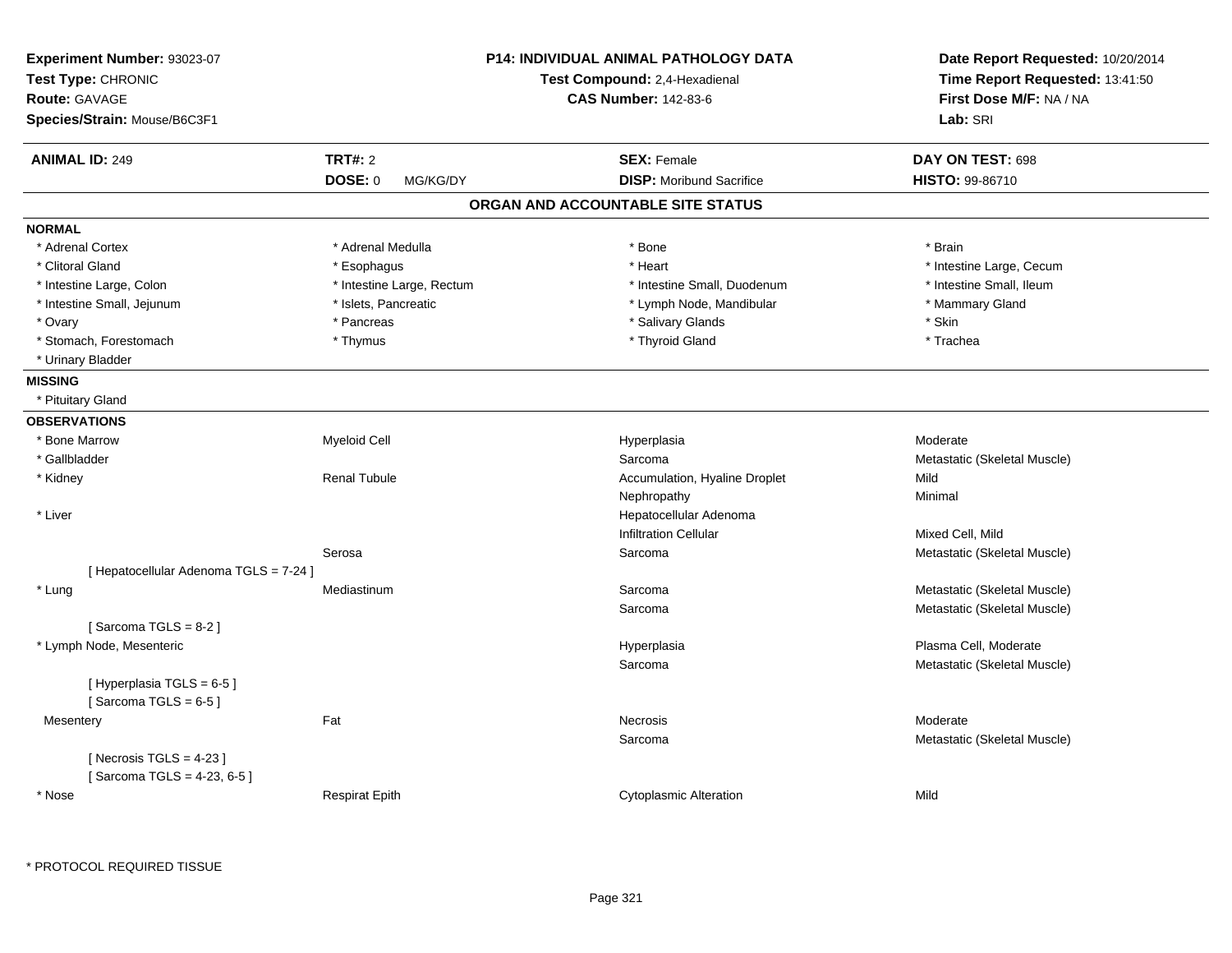| <b>Experiment Number: 93023-07</b><br><b>Test Type: CHRONIC</b> | <b>P14: INDIVIDUAL ANIMAL PATHOLOGY DATA</b><br>Test Compound: 2,4-Hexadienal |                                   | Date Report Requested: 10/20/2014<br>Time Report Requested: 13:41:50 |  |
|-----------------------------------------------------------------|-------------------------------------------------------------------------------|-----------------------------------|----------------------------------------------------------------------|--|
| <b>Route: GAVAGE</b><br>Species/Strain: Mouse/B6C3F1            |                                                                               | <b>CAS Number: 142-83-6</b>       | First Dose M/F: NA / NA<br>Lab: SRI                                  |  |
|                                                                 |                                                                               |                                   |                                                                      |  |
| <b>ANIMAL ID: 249</b>                                           | <b>TRT#: 2</b>                                                                | <b>SEX: Female</b>                | DAY ON TEST: 698                                                     |  |
|                                                                 | <b>DOSE: 0</b><br>MG/KG/DY                                                    | <b>DISP:</b> Moribund Sacrifice   | HISTO: 99-86710                                                      |  |
|                                                                 |                                                                               | ORGAN AND ACCOUNTABLE SITE STATUS |                                                                      |  |
| * Parathyroid Gland                                             |                                                                               | Cyst                              | Moderate                                                             |  |
| Peritoneum                                                      |                                                                               | Sarcoma                           | Metastatic (Skeletal Muscle)                                         |  |
| <b>Skeletal Muscle</b>                                          |                                                                               | Sarcoma                           |                                                                      |  |
| [Sarcoma TGLS = 9-22 ]                                          |                                                                               |                                   |                                                                      |  |
| * Spleen                                                        |                                                                               | Hematopoietic Cell Proliferation  | Moderate                                                             |  |
|                                                                 |                                                                               | Sarcoma                           | Metastatic (Skeletal Muscle)                                         |  |
| [Sarcoma TGLS = 1-21]                                           |                                                                               |                                   |                                                                      |  |
| * Stomach, Glandular                                            | Serosa                                                                        | Sarcoma                           | Metastatic (Skeletal Muscle)                                         |  |
| * Uterus                                                        |                                                                               | Hydrometra                        | Moderate                                                             |  |
|                                                                 | Endometrium                                                                   | Hyperplasia                       | Cystic, Mild                                                         |  |
| [Hydrometra TGLS = $3-7$ ]                                      |                                                                               |                                   |                                                                      |  |
| PRIMARY CAUSE OF DEATH                                          | - Skeletal Muscle<br>Sarcoma                                                  |                                   |                                                                      |  |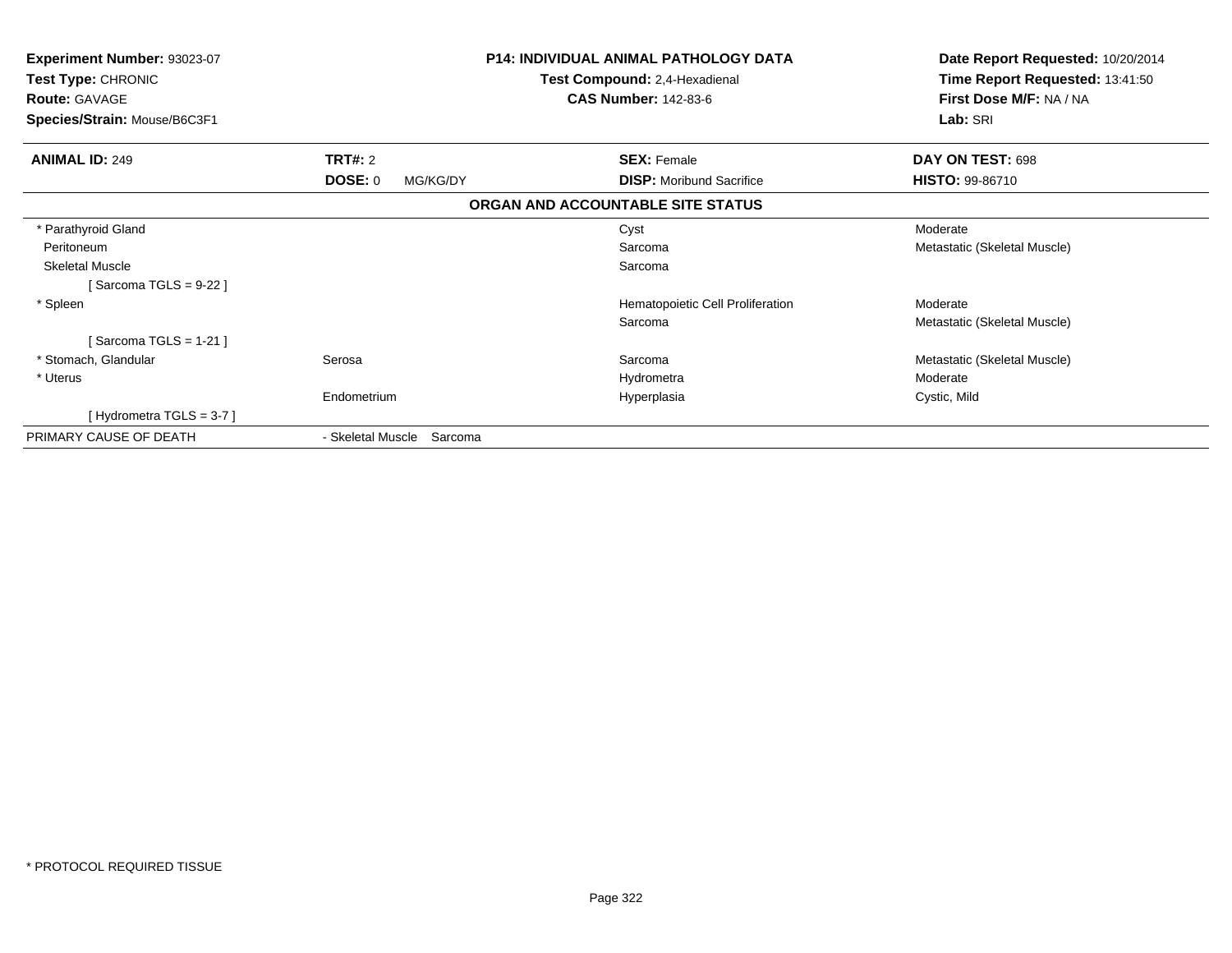| Experiment Number: 93023-07<br>Test Type: CHRONIC<br><b>Route: GAVAGE</b><br>Species/Strain: Mouse/B6C3F1 |                                                                                   | P14: INDIVIDUAL ANIMAL PATHOLOGY DATA<br>Test Compound: 2,4-Hexadienal<br><b>CAS Number: 142-83-6</b> | Date Report Requested: 10/20/2014<br>Time Report Requested: 13:41:50<br>First Dose M/F: NA / NA<br>Lab: SRI |
|-----------------------------------------------------------------------------------------------------------|-----------------------------------------------------------------------------------|-------------------------------------------------------------------------------------------------------|-------------------------------------------------------------------------------------------------------------|
| <b>ANIMAL ID: 250</b>                                                                                     | <b>TRT#: 2</b>                                                                    | <b>SEX: Female</b>                                                                                    | DAY ON TEST: 732                                                                                            |
|                                                                                                           | DOSE: 0<br>MG/KG/DY                                                               | <b>DISP: Terminal Sacrifice</b>                                                                       | HISTO: 99-87288                                                                                             |
|                                                                                                           |                                                                                   | ORGAN AND ACCOUNTABLE SITE STATUS                                                                     |                                                                                                             |
| <b>NORMAL</b>                                                                                             |                                                                                   |                                                                                                       |                                                                                                             |
| * Adrenal Cortex                                                                                          | * Adrenal Medulla                                                                 | * Bone                                                                                                | * Bone Marrow                                                                                               |
| * Esophagus                                                                                               | * Gallbladder                                                                     | * Heart                                                                                               | * Intestine Large, Cecum                                                                                    |
| * Intestine Large, Colon                                                                                  | * Intestine Large, Rectum                                                         | * Intestine Small, Duodenum                                                                           | * Intestine Small, Ileum                                                                                    |
| * Intestine Small, Jejunum                                                                                | * Islets, Pancreatic                                                              | * Lung                                                                                                | * Lymph Node, Mandibular                                                                                    |
| * Lymph Node, Mesenteric                                                                                  | * Mammary Gland                                                                   | * Ovary                                                                                               | * Pancreas                                                                                                  |
| * Parathyroid Gland                                                                                       | * Salivary Glands                                                                 | * Skin                                                                                                | * Spleen                                                                                                    |
| * Stomach, Forestomach                                                                                    | * Stomach, Glandular                                                              | * Thymus                                                                                              | * Trachea                                                                                                   |
| * Urinary Bladder                                                                                         |                                                                                   |                                                                                                       |                                                                                                             |
| <b>MISSING</b>                                                                                            |                                                                                   |                                                                                                       |                                                                                                             |
| * Clitoral Gland                                                                                          |                                                                                   |                                                                                                       |                                                                                                             |
| <b>INSUFFICIENT TISSUE</b>                                                                                |                                                                                   |                                                                                                       |                                                                                                             |
| * Pituitary Gland                                                                                         |                                                                                   |                                                                                                       |                                                                                                             |
| <b>OBSERVATIONS</b>                                                                                       |                                                                                   |                                                                                                       |                                                                                                             |
| * Brain                                                                                                   |                                                                                   | Compression                                                                                           | Focal, Moderate                                                                                             |
| [Compression TGLS = 3-1]                                                                                  |                                                                                   |                                                                                                       |                                                                                                             |
| * Kidney                                                                                                  |                                                                                   | Cyst                                                                                                  | Mild                                                                                                        |
| * Liver                                                                                                   |                                                                                   | <b>Infiltration Cellular</b>                                                                          | Mixed Cell, Minimal                                                                                         |
| Mesentery                                                                                                 | Fat                                                                               | Necrosis                                                                                              | Moderate                                                                                                    |
| [Necrosis TGLS = $1-21$ ]                                                                                 |                                                                                   |                                                                                                       |                                                                                                             |
| * Nose                                                                                                    | Olfactory Epi                                                                     | <b>Cytoplasmic Alteration</b>                                                                         | Mild                                                                                                        |
|                                                                                                           | <b>Respirat Epith</b>                                                             | <b>Cytoplasmic Alteration</b>                                                                         | Mild                                                                                                        |
|                                                                                                           |                                                                                   | Inflammation                                                                                          | Suppurative, Mild                                                                                           |
| * Pituitary Gl                                                                                            |                                                                                   |                                                                                                       |                                                                                                             |
|                                                                                                           | Note: Pituitary gland tissue (TGL 4) was insufficient to make reliable diagnosis. |                                                                                                       |                                                                                                             |
| * Thyroid Gland                                                                                           | Bilateral, Follicular Cel                                                         | Adenoma                                                                                               |                                                                                                             |
| [Adenoma TGLS = $5-3$ ]                                                                                   |                                                                                   |                                                                                                       |                                                                                                             |
| * Uterus                                                                                                  |                                                                                   | Hydrometra                                                                                            | Mild                                                                                                        |
|                                                                                                           | Endometrium                                                                       | Hyperplasia                                                                                           | Cystic, Moderate                                                                                            |
| [Hydrometra TGLS = $2-7$ ]                                                                                |                                                                                   |                                                                                                       |                                                                                                             |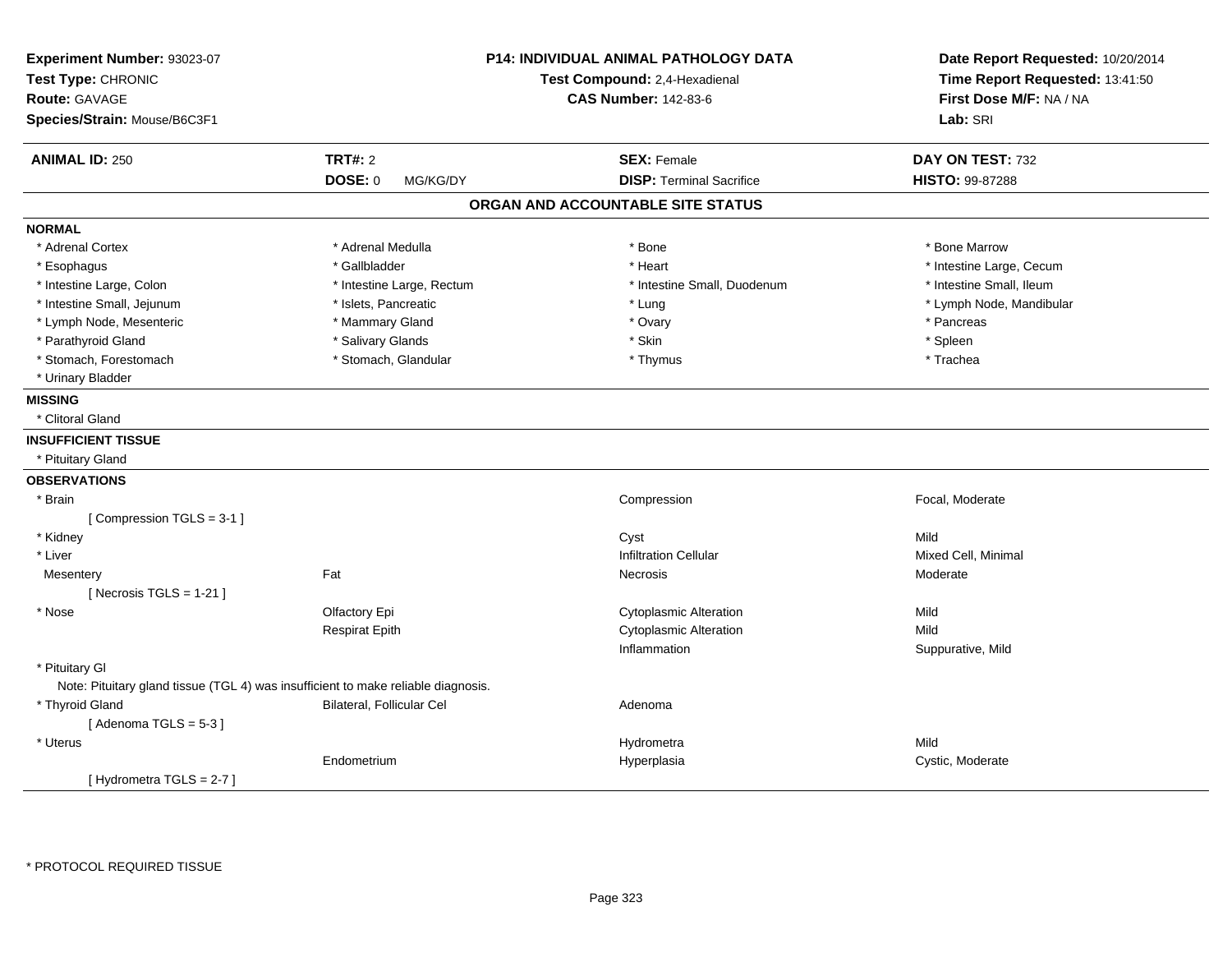| Experiment Number: 93023-07                        |                             | <b>P14: INDIVIDUAL ANIMAL PATHOLOGY DATA</b> | Date Report Requested: 10/20/2014 |
|----------------------------------------------------|-----------------------------|----------------------------------------------|-----------------------------------|
| <b>Test Type: CHRONIC</b>                          |                             | Test Compound: 2,4-Hexadienal                | Time Report Requested: 13:41:50   |
| <b>Route: GAVAGE</b>                               | <b>CAS Number: 142-83-6</b> |                                              | First Dose M/F: NA / NA           |
| Species/Strain: Mouse/B6C3F1                       |                             |                                              | Lab: SRI                          |
| <b>ANIMAL ID: 250</b>                              | <b>TRT#:</b> 2              | <b>SEX:</b> Female                           | DAY ON TEST: 732                  |
|                                                    | DOSE: 0<br>MG/KG/DY         | <b>DISP: Terminal Sacrifice</b>              | <b>HISTO: 99-87288</b>            |
|                                                    |                             | ORGAN AND ACCOUNTABLE SITE STATUS            |                                   |
| PRIMARY CAUSE OF DEATH<br>$\overline{\phantom{a}}$ |                             |                                              |                                   |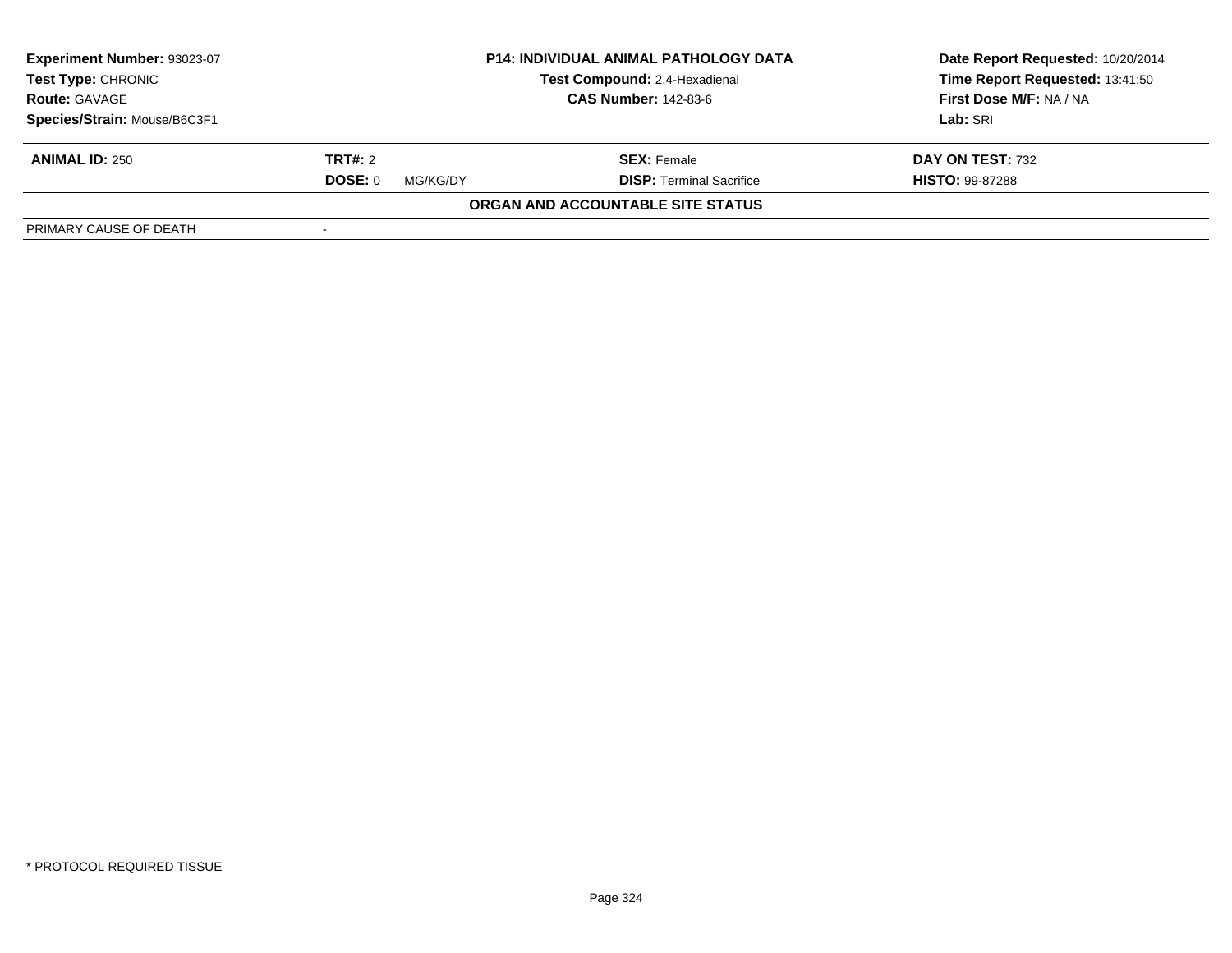| Experiment Number: 93023-07<br>Test Type: CHRONIC<br><b>Route: GAVAGE</b><br>Species/Strain: Mouse/B6C3F1 |                             | <b>P14: INDIVIDUAL ANIMAL PATHOLOGY DATA</b><br>Test Compound: 2,4-Hexadienal<br><b>CAS Number: 142-83-6</b> | Date Report Requested: 10/20/2014<br>Time Report Requested: 13:41:50<br>First Dose M/F: NA / NA<br>Lab: SRI |
|-----------------------------------------------------------------------------------------------------------|-----------------------------|--------------------------------------------------------------------------------------------------------------|-------------------------------------------------------------------------------------------------------------|
| <b>ANIMAL ID: 251</b>                                                                                     | <b>TRT#: 4</b>              | <b>SEX: Female</b>                                                                                           | DAY ON TEST: 733                                                                                            |
|                                                                                                           | <b>DOSE: 30</b><br>MG/KG/DY | <b>DISP: Terminal Sacrifice</b>                                                                              | HISTO: 99-87481                                                                                             |
|                                                                                                           |                             | ORGAN AND ACCOUNTABLE SITE STATUS                                                                            |                                                                                                             |
| <b>NORMAL</b>                                                                                             |                             |                                                                                                              |                                                                                                             |
| * Adrenal Cortex                                                                                          | * Adrenal Medulla           | * Bone                                                                                                       | * Bone Marrow                                                                                               |
| * Brain                                                                                                   | * Clitoral Gland            | * Esophagus                                                                                                  | * Gallbladder                                                                                               |
| * Heart                                                                                                   | * Intestine Large, Cecum    | * Intestine Large, Colon                                                                                     | * Intestine Large, Rectum                                                                                   |
| * Intestine Small, Duodenum                                                                               | * Intestine Small, Ileum    | * Intestine Small, Jejunum                                                                                   | * Islets, Pancreatic                                                                                        |
| * Kidney                                                                                                  | * Lymph Node, Mandibular    | * Lymph Node, Mesenteric                                                                                     | * Mammary Gland                                                                                             |
| * Ovary                                                                                                   | * Pancreas                  | * Parathyroid Gland                                                                                          | * Pituitary Gland                                                                                           |
| * Salivary Glands                                                                                         | * Skin                      | * Stomach, Forestomach                                                                                       | * Stomach, Glandular                                                                                        |
| * Thymus                                                                                                  | * Thyroid Gland             | * Trachea                                                                                                    | * Urinary Bladder                                                                                           |
| <b>OBSERVATIONS</b>                                                                                       |                             |                                                                                                              |                                                                                                             |
| <b>Harderian Gland</b>                                                                                    |                             | Adenoma                                                                                                      |                                                                                                             |
| [ Adenoma TGLS = 3-22 ]                                                                                   |                             |                                                                                                              |                                                                                                             |
| * Liver                                                                                                   |                             | <b>Infiltration Cellular</b>                                                                                 | Mixed Cell, Minimal                                                                                         |
| * Lung                                                                                                    |                             | Hyperplasia                                                                                                  | Lymphoid, Moderate                                                                                          |
| Mesentery                                                                                                 | Fat                         | Necrosis                                                                                                     | Moderate                                                                                                    |
| [Necrosis TGLS = $2-21$ ]                                                                                 |                             |                                                                                                              |                                                                                                             |
| * Nose                                                                                                    | Olfactory Epi               | <b>Cytoplasmic Alteration</b>                                                                                | Minimal                                                                                                     |
|                                                                                                           | <b>Respirat Epith</b>       | <b>Cytoplasmic Alteration</b>                                                                                | Mild                                                                                                        |
|                                                                                                           |                             | Inflammation                                                                                                 | Suppurative, Minimal                                                                                        |
| * Spleen                                                                                                  |                             | Hematopoietic Cell Proliferation                                                                             | Mild                                                                                                        |
| [Hematopoietic Cell Proliferation TGLS = 1-6]                                                             |                             |                                                                                                              |                                                                                                             |
| * Uterus                                                                                                  | Endometrium                 | Hyperplasia                                                                                                  | Cystic, Mild                                                                                                |
| [ Hyperplasia TGLS = 4-7 ]                                                                                |                             |                                                                                                              |                                                                                                             |
| PRIMARY CAUSE OF DEATH                                                                                    | $\blacksquare$              |                                                                                                              |                                                                                                             |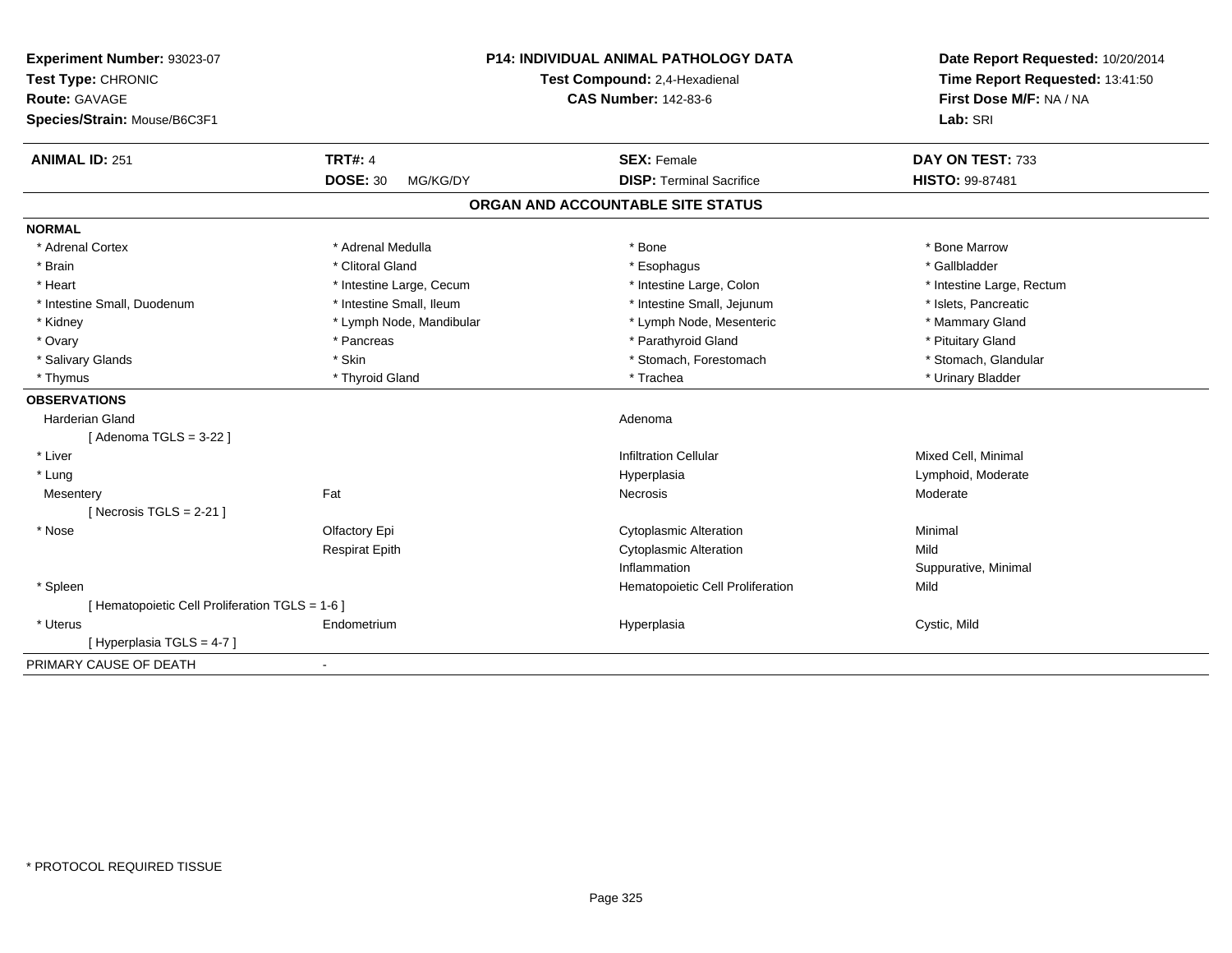| Experiment Number: 93023-07<br>Test Type: CHRONIC<br><b>Route: GAVAGE</b><br>Species/Strain: Mouse/B6C3F1 |                             | P14: INDIVIDUAL ANIMAL PATHOLOGY DATA<br>Test Compound: 2,4-Hexadienal<br><b>CAS Number: 142-83-6</b> | Date Report Requested: 10/20/2014<br>Time Report Requested: 13:41:50<br>First Dose M/F: NA / NA<br>Lab: SRI |
|-----------------------------------------------------------------------------------------------------------|-----------------------------|-------------------------------------------------------------------------------------------------------|-------------------------------------------------------------------------------------------------------------|
| <b>ANIMAL ID: 252</b>                                                                                     | <b>TRT#: 4</b>              | <b>SEX: Female</b>                                                                                    | DAY ON TEST: 733                                                                                            |
|                                                                                                           | <b>DOSE: 30</b><br>MG/KG/DY | <b>DISP: Terminal Sacrifice</b>                                                                       | <b>HISTO: 99-87482</b>                                                                                      |
|                                                                                                           |                             | ORGAN AND ACCOUNTABLE SITE STATUS                                                                     |                                                                                                             |
| <b>NORMAL</b>                                                                                             |                             |                                                                                                       |                                                                                                             |
| * Adrenal Cortex                                                                                          | * Adrenal Medulla           | * Bone                                                                                                | * Bone Marrow                                                                                               |
| * Brain                                                                                                   | * Clitoral Gland            | * Esophagus                                                                                           | * Gallbladder                                                                                               |
| * Heart                                                                                                   | * Intestine Large, Cecum    | * Intestine Large, Colon                                                                              | * Intestine Large, Rectum                                                                                   |
| * Intestine Small, Duodenum                                                                               | * Intestine Small, Ileum    | * Intestine Small, Jejunum                                                                            | * Islets, Pancreatic                                                                                        |
| * Lung                                                                                                    | * Lymph Node, Mandibular    | * Lymph Node, Mesenteric                                                                              | * Mammary Gland                                                                                             |
| * Ovary                                                                                                   | * Pancreas                  | * Parathyroid Gland                                                                                   | * Salivary Glands                                                                                           |
| * Skin                                                                                                    | * Stomach, Forestomach      | * Stomach, Glandular                                                                                  | * Thymus                                                                                                    |
| * Trachea                                                                                                 | * Urinary Bladder           |                                                                                                       |                                                                                                             |
| <b>OBSERVATIONS</b>                                                                                       |                             |                                                                                                       |                                                                                                             |
| * Kidney                                                                                                  |                             | Nephropathy                                                                                           | Minimal                                                                                                     |
| * Liver                                                                                                   |                             | <b>Infiltration Cellular</b>                                                                          | Mixed Cell, Minimal                                                                                         |
|                                                                                                           | Hepatocyte, Periportal      | Vacuolization Cytoplasmic                                                                             | Mild                                                                                                        |
| Mesentery                                                                                                 |                             | Angiectasis                                                                                           | Mild                                                                                                        |
|                                                                                                           |                             | Hemorrhage                                                                                            | Mild                                                                                                        |
| [ Angiectasis TGLS = 1-21 ]                                                                               |                             |                                                                                                       |                                                                                                             |
| [Hemorrhage TGLS = 1-21]                                                                                  |                             |                                                                                                       |                                                                                                             |
| * Nose                                                                                                    | Olfactory Epi               | <b>Cytoplasmic Alteration</b>                                                                         | Minimal                                                                                                     |
|                                                                                                           | <b>Respirat Epith</b>       | <b>Cytoplasmic Alteration</b>                                                                         | Moderate                                                                                                    |
| * Pituitary Gland                                                                                         | Pars Distalis               | Hyperplasia                                                                                           | Focal, Mild                                                                                                 |
| * Spleen                                                                                                  |                             | Hematopoietic Cell Proliferation                                                                      | Mild                                                                                                        |
| * Thyroid Gland                                                                                           |                             | Degeneration                                                                                          | Cystic, Focal, Mild                                                                                         |
| * Uterus                                                                                                  | Endometrium                 | Hyperplasia                                                                                           | Cystic, Moderate                                                                                            |
| [Hyperplasia TGLS = 2-7]                                                                                  |                             |                                                                                                       |                                                                                                             |
| PRIMARY CAUSE OF DEATH                                                                                    | $\blacksquare$              |                                                                                                       |                                                                                                             |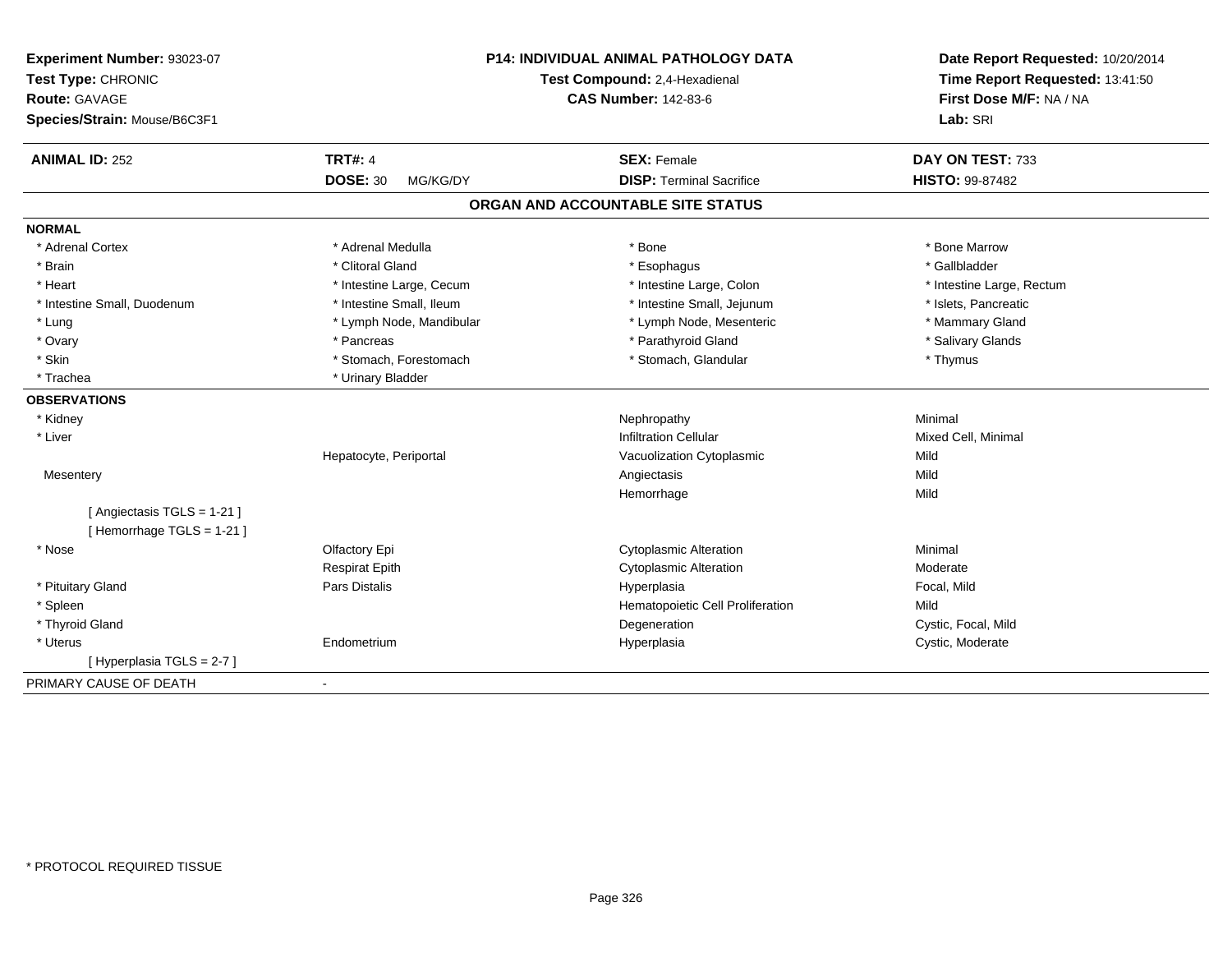| Experiment Number: 93023-07<br>Test Type: CHRONIC<br><b>Route: GAVAGE</b><br>Species/Strain: Mouse/B6C3F1 |                             | <b>P14: INDIVIDUAL ANIMAL PATHOLOGY DATA</b><br>Test Compound: 2,4-Hexadienal<br><b>CAS Number: 142-83-6</b> | Date Report Requested: 10/20/2014<br>Time Report Requested: 13:41:50<br>First Dose M/F: NA / NA<br>Lab: SRI |
|-----------------------------------------------------------------------------------------------------------|-----------------------------|--------------------------------------------------------------------------------------------------------------|-------------------------------------------------------------------------------------------------------------|
| <b>ANIMAL ID: 253</b>                                                                                     | <b>TRT#: 4</b>              | <b>SEX: Female</b>                                                                                           | DAY ON TEST: 733                                                                                            |
|                                                                                                           | <b>DOSE: 30</b><br>MG/KG/DY | <b>DISP: Terminal Sacrifice</b>                                                                              | HISTO: 99-87483                                                                                             |
|                                                                                                           |                             | ORGAN AND ACCOUNTABLE SITE STATUS                                                                            |                                                                                                             |
| <b>NORMAL</b>                                                                                             |                             |                                                                                                              |                                                                                                             |
| * Adrenal Cortex                                                                                          | * Adrenal Medulla           | * Bone                                                                                                       | * Bone Marrow                                                                                               |
| * Brain                                                                                                   | * Clitoral Gland            | * Esophagus                                                                                                  | * Gallbladder                                                                                               |
| * Heart                                                                                                   | * Intestine Large, Cecum    | * Intestine Large, Colon                                                                                     | * Intestine Large, Rectum                                                                                   |
| * Intestine Small, Duodenum                                                                               | * Intestine Small, Ileum    | * Intestine Small, Jejunum                                                                                   | * Islets, Pancreatic                                                                                        |
| * Kidney                                                                                                  | * Lung                      | * Mammary Gland                                                                                              | * Pancreas                                                                                                  |
| * Parathyroid Gland                                                                                       | * Salivary Glands           | * Skin                                                                                                       | * Stomach, Forestomach                                                                                      |
| * Stomach, Glandular                                                                                      | * Thymus                    | * Trachea                                                                                                    | * Urinary Bladder                                                                                           |
| <b>OBSERVATIONS</b>                                                                                       |                             |                                                                                                              |                                                                                                             |
| * Liver                                                                                                   |                             | <b>Infiltration Cellular</b>                                                                                 | Mixed Cell, Minimal                                                                                         |
| Lymph Node                                                                                                | Inguinal                    | Histiocytic Sarcoma                                                                                          |                                                                                                             |
|                                                                                                           | Renal                       | <b>Histiocytic Sarcoma</b>                                                                                   |                                                                                                             |
| [ Histiocytic Sarcoma TGLS = 6-21 ]<br>[ Histiocytic Sarcoma TGLS = 7-22 ]                                |                             |                                                                                                              |                                                                                                             |
| * Lymph Node, Mandibular                                                                                  |                             | Histiocytic Sarcoma                                                                                          |                                                                                                             |
| [Histiocytic Sarcoma TGLS = 1-8]                                                                          |                             |                                                                                                              |                                                                                                             |
| * Lymph Node, Mesenteric                                                                                  |                             | Histiocytic Sarcoma                                                                                          |                                                                                                             |
| [Histiocytic Sarcoma TGLS = 5-5]                                                                          |                             |                                                                                                              |                                                                                                             |
| * Nose                                                                                                    | <b>Respirat Epith</b>       | <b>Cytoplasmic Alteration</b>                                                                                | Mild                                                                                                        |
|                                                                                                           |                             | Inflammation                                                                                                 | Suppurative, Mild                                                                                           |
| * Ovary                                                                                                   |                             | Cyst                                                                                                         | Moderate                                                                                                    |
| [Cyst TGLS = $3-7$ ]                                                                                      |                             |                                                                                                              |                                                                                                             |
| * Pituitary Gland                                                                                         |                             | Angiectasis                                                                                                  | Mild                                                                                                        |
|                                                                                                           | Pars Distalis               | Hyperplasia                                                                                                  | Focal, Mild                                                                                                 |
| * Spleen                                                                                                  |                             | Congestion                                                                                                   | Moderate                                                                                                    |
|                                                                                                           |                             | Hematopoietic Cell Proliferation                                                                             | Mild                                                                                                        |
| [Congestion TGLS = 4-6]<br>[ Hematopoietic Cell Proliferation TGLS = 4-6 ]                                |                             |                                                                                                              |                                                                                                             |
| * Thyroid Gland                                                                                           |                             | Degeneration                                                                                                 | Cystic, Focal, Mild                                                                                         |
| * Uterus                                                                                                  |                             | Hydrometra                                                                                                   | Marked                                                                                                      |
|                                                                                                           | Endometrium                 | Hyperplasia                                                                                                  | Cystic, Mild                                                                                                |
|                                                                                                           |                             |                                                                                                              |                                                                                                             |

\* PROTOCOL REQUIRED TISSUE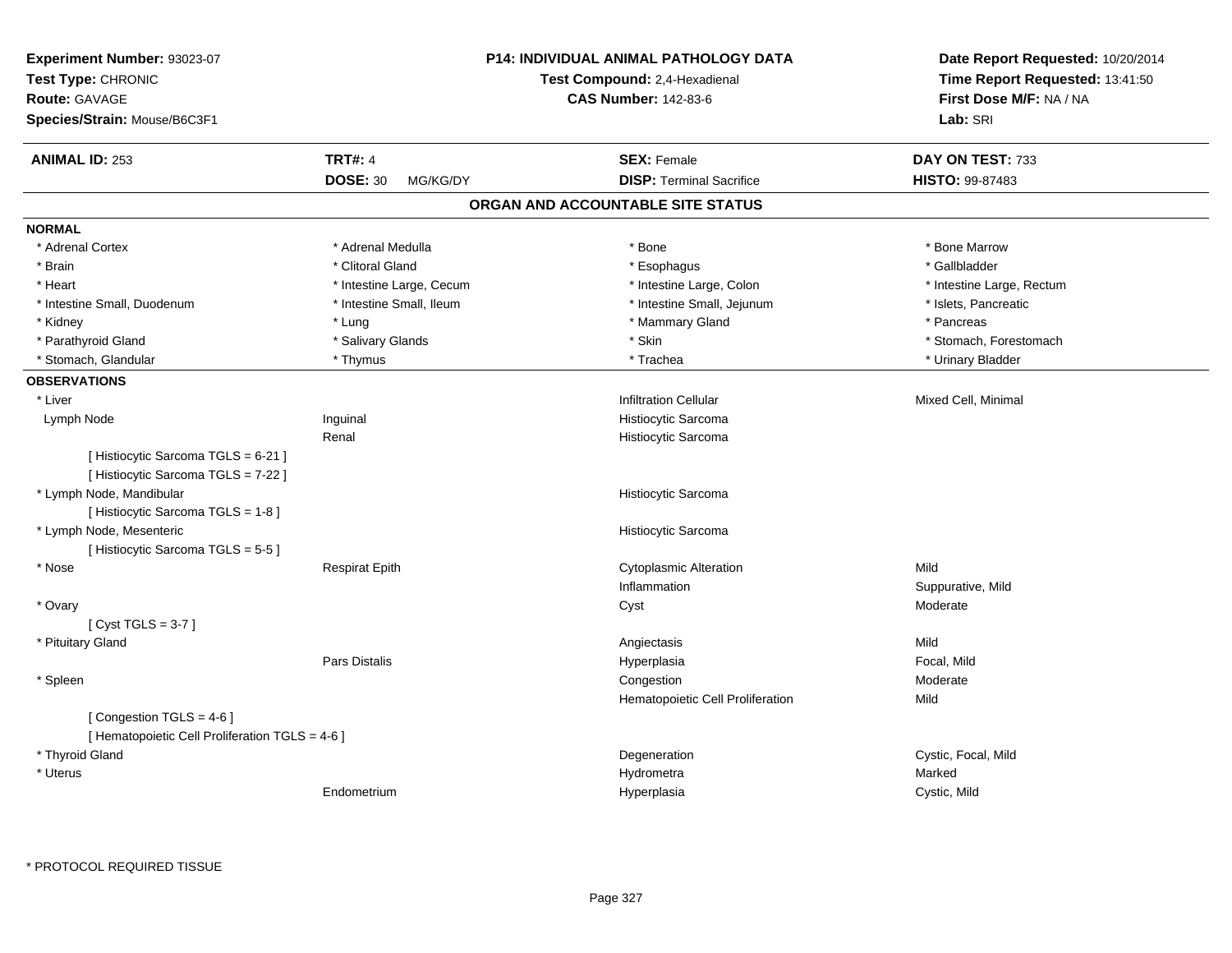| Experiment Number: 93023-07  | <b>P14: INDIVIDUAL ANIMAL PATHOLOGY DATA</b><br>Test Compound: 2,4-Hexadienal |                                   | Date Report Requested: 10/20/2014 |
|------------------------------|-------------------------------------------------------------------------------|-----------------------------------|-----------------------------------|
| Test Type: CHRONIC           |                                                                               |                                   | Time Report Requested: 13:41:50   |
| <b>Route: GAVAGE</b>         | <b>CAS Number: 142-83-6</b>                                                   |                                   | First Dose M/F: NA / NA           |
| Species/Strain: Mouse/B6C3F1 |                                                                               |                                   | Lab: SRI                          |
| <b>ANIMAL ID: 253</b>        | <b>TRT#: 4</b>                                                                | <b>SEX: Female</b>                | DAY ON TEST: 733                  |
|                              | <b>DOSE: 30</b><br>MG/KG/DY                                                   | <b>DISP: Terminal Sacrifice</b>   | <b>HISTO: 99-87483</b>            |
|                              |                                                                               | ORGAN AND ACCOUNTABLE SITE STATUS |                                   |
| [Hydrometra TGLS = $2-7$ ]   |                                                                               |                                   |                                   |
| PRIMARY CAUSE OF DEATH       |                                                                               |                                   |                                   |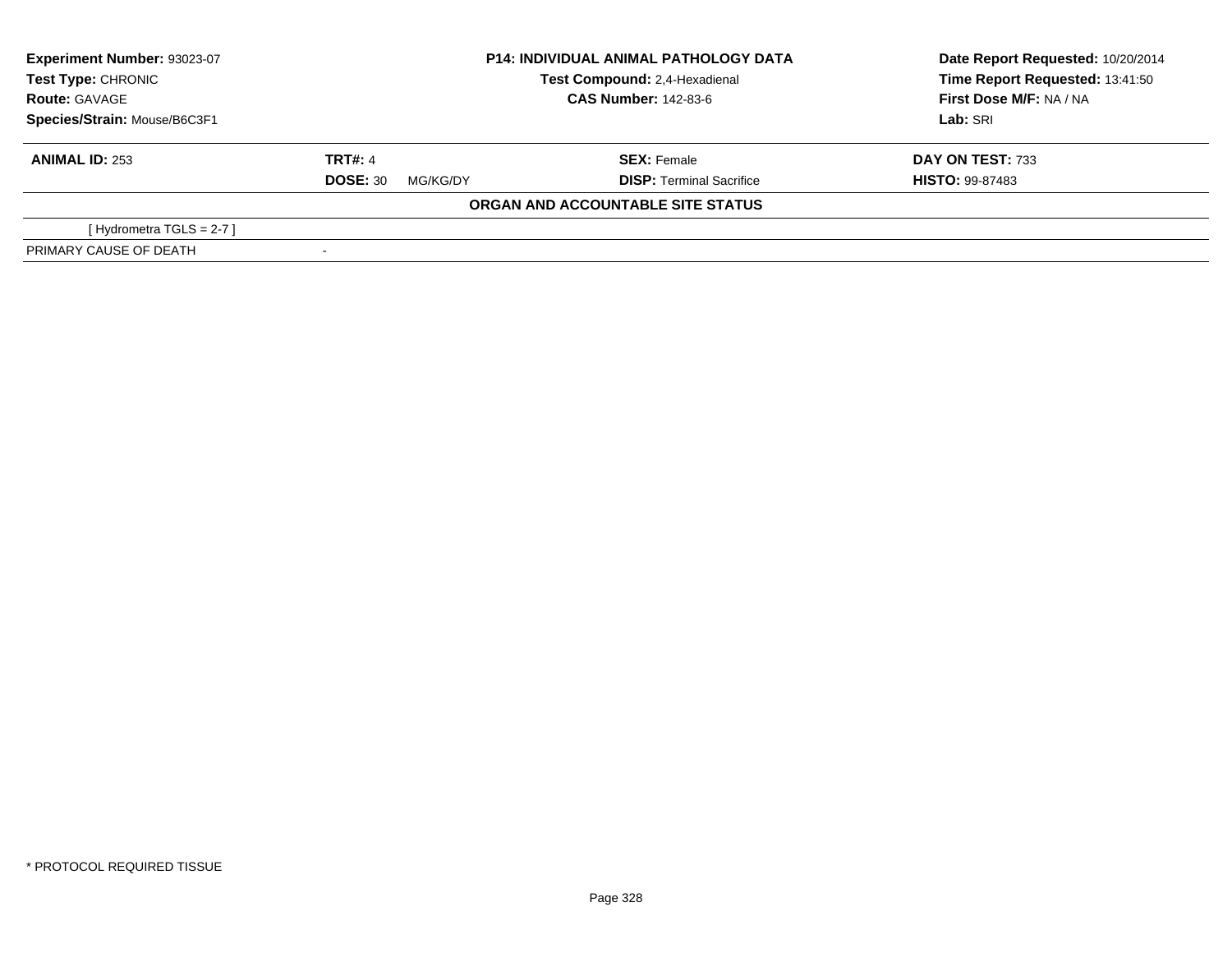| Experiment Number: 93023-07  | <b>P14: INDIVIDUAL ANIMAL PATHOLOGY DATA</b><br>Test Compound: 2,4-Hexadienal |                                   | Date Report Requested: 10/20/2014 |  |
|------------------------------|-------------------------------------------------------------------------------|-----------------------------------|-----------------------------------|--|
| Test Type: CHRONIC           |                                                                               |                                   | Time Report Requested: 13:41:50   |  |
| <b>Route: GAVAGE</b>         |                                                                               | <b>CAS Number: 142-83-6</b>       | First Dose M/F: NA / NA           |  |
| Species/Strain: Mouse/B6C3F1 |                                                                               |                                   | Lab: SRI                          |  |
| <b>ANIMAL ID: 254</b>        | <b>TRT#: 4</b>                                                                | <b>SEX: Female</b>                | DAY ON TEST: 733                  |  |
|                              | <b>DOSE: 30</b><br>MG/KG/DY                                                   | <b>DISP: Terminal Sacrifice</b>   | <b>HISTO: 99-87484</b>            |  |
|                              |                                                                               | ORGAN AND ACCOUNTABLE SITE STATUS |                                   |  |
| <b>NORMAL</b>                |                                                                               |                                   |                                   |  |
| * Adrenal Cortex             | * Adrenal Medulla                                                             | * Bone                            | * Bone Marrow                     |  |
| * Brain                      | * Clitoral Gland                                                              | * Esophagus                       | * Gallbladder                     |  |
| * Heart                      | * Intestine Large, Cecum                                                      | * Intestine Large, Colon          | * Intestine Large, Rectum         |  |
| * Intestine Small, Duodenum  | * Intestine Small, Ileum                                                      | * Intestine Small, Jejunum        | * Islets, Pancreatic              |  |
| * Lung                       | * Lymph Node, Mandibular                                                      | * Lymph Node, Mesenteric          | * Mammary Gland                   |  |
| * Ovary                      | * Pancreas                                                                    | * Parathyroid Gland               | * Pituitary Gland                 |  |
| * Salivary Glands            | * Skin                                                                        | * Spleen                          | * Stomach, Forestomach            |  |
| * Stomach, Glandular         | * Thymus                                                                      | * Trachea                         | * Urinary Bladder                 |  |
| <b>OBSERVATIONS</b>          |                                                                               |                                   |                                   |  |
| * Kidney                     |                                                                               | Cyst                              | Minimal                           |  |
| * Liver                      |                                                                               | <b>Infiltration Cellular</b>      | Mixed Cell, Minimal               |  |
|                              | Hepatocyte                                                                    | <b>Mixed Cell Focus</b>           | Minimal                           |  |
| Mesentery                    | Fat                                                                           | Necrosis                          | Mild                              |  |
| [Necrosis TGLS = $1-21$ ]    |                                                                               |                                   |                                   |  |
| * Nose                       | Olfactory Epi                                                                 | <b>Cytoplasmic Alteration</b>     | Mild                              |  |
|                              | <b>Respirat Epith</b>                                                         | <b>Cytoplasmic Alteration</b>     | Mild                              |  |
| * Thyroid Gland              |                                                                               | Degeneration                      | Cystic, Focal, Mild               |  |
| * Uterus                     |                                                                               | Hydrometra                        | Moderate                          |  |
|                              | Endometrium                                                                   | Hyperplasia                       | Cystic, Moderate                  |  |
| [Hydrometra TGLS = 2-7]      |                                                                               |                                   |                                   |  |
| PRIMARY CAUSE OF DEATH       | $\blacksquare$                                                                |                                   |                                   |  |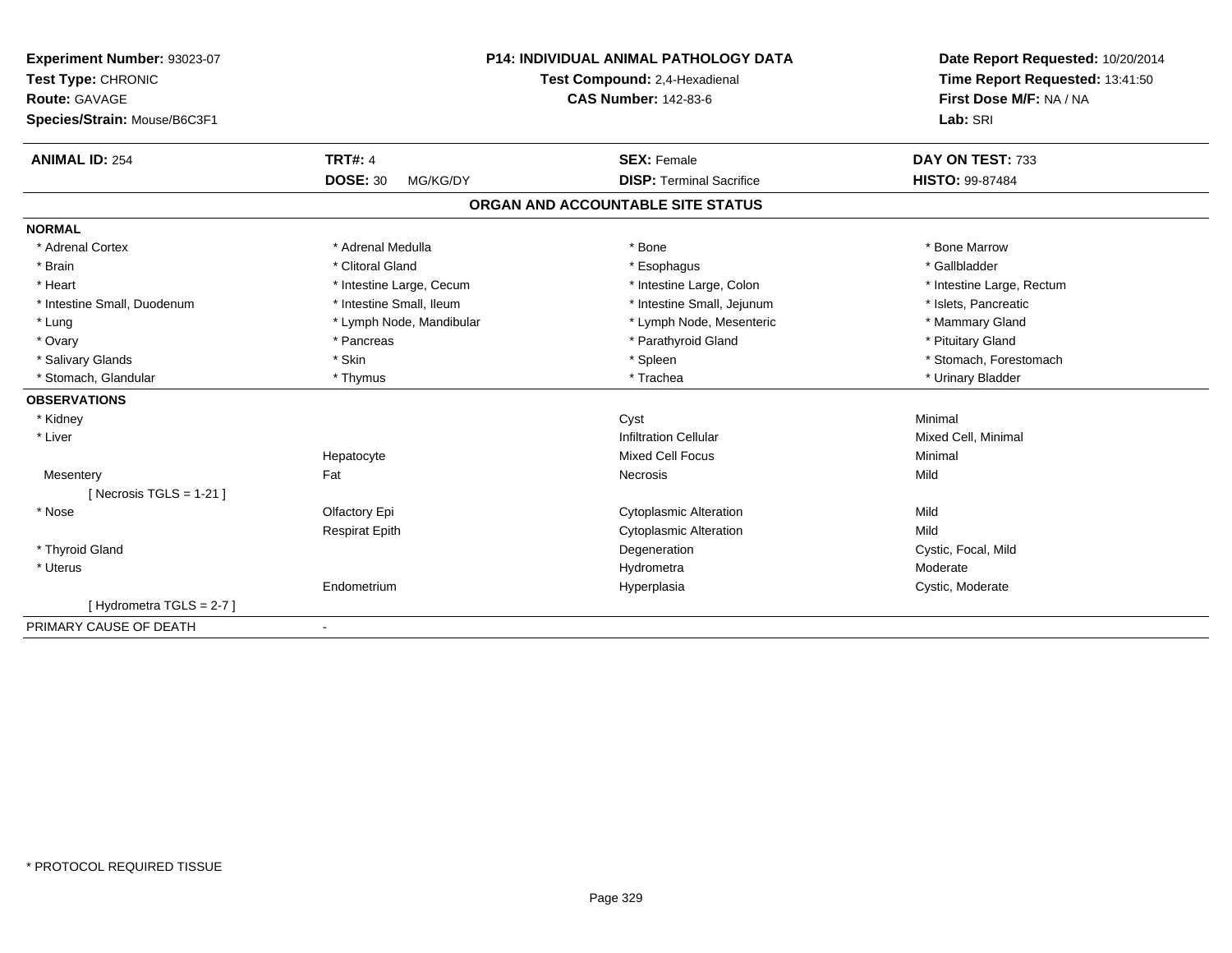| Experiment Number: 93023-07<br>Test Type: CHRONIC<br><b>Route: GAVAGE</b><br>Species/Strain: Mouse/B6C3F1 |                             | <b>P14: INDIVIDUAL ANIMAL PATHOLOGY DATA</b><br>Test Compound: 2,4-Hexadienal<br><b>CAS Number: 142-83-6</b> | Date Report Requested: 10/20/2014<br>Time Report Requested: 13:41:50<br>First Dose M/F: NA / NA<br>Lab: SRI |
|-----------------------------------------------------------------------------------------------------------|-----------------------------|--------------------------------------------------------------------------------------------------------------|-------------------------------------------------------------------------------------------------------------|
| <b>ANIMAL ID: 256</b>                                                                                     | <b>TRT#: 4</b>              | <b>SEX: Female</b>                                                                                           | DAY ON TEST: 733                                                                                            |
|                                                                                                           | <b>DOSE: 30</b><br>MG/KG/DY | <b>DISP: Terminal Sacrifice</b>                                                                              | <b>HISTO: 99-87485</b>                                                                                      |
|                                                                                                           |                             | ORGAN AND ACCOUNTABLE SITE STATUS                                                                            |                                                                                                             |
| <b>NORMAL</b>                                                                                             |                             |                                                                                                              |                                                                                                             |
| * Adrenal Cortex                                                                                          | * Adrenal Medulla           | * Bone                                                                                                       | * Bone Marrow                                                                                               |
| * Brain                                                                                                   | * Clitoral Gland            | * Esophagus                                                                                                  | * Gallbladder                                                                                               |
| * Heart                                                                                                   | * Intestine Large, Cecum    | * Intestine Large, Colon                                                                                     | * Intestine Large, Rectum                                                                                   |
| * Intestine Small, Duodenum                                                                               | * Intestine Small, Ileum    | * Intestine Small, Jejunum                                                                                   | * Islets, Pancreatic                                                                                        |
| * Lung                                                                                                    | * Lymph Node, Mandibular    | * Mammary Gland                                                                                              | * Ovary                                                                                                     |
| * Pancreas                                                                                                | * Pituitary Gland           | * Salivary Glands                                                                                            | * Skin                                                                                                      |
| * Stomach, Glandular                                                                                      | * Thymus                    | * Trachea                                                                                                    | * Urinary Bladder                                                                                           |
| <b>MISSING</b>                                                                                            |                             |                                                                                                              |                                                                                                             |
| * Parathyroid Gland                                                                                       |                             |                                                                                                              |                                                                                                             |
| <b>OBSERVATIONS</b>                                                                                       |                             |                                                                                                              |                                                                                                             |
| Eye                                                                                                       |                             | Atrophy                                                                                                      | Moderate                                                                                                    |
| [Atrophy TGLS = $1-21$ ]                                                                                  |                             |                                                                                                              |                                                                                                             |
| Harderian Gland                                                                                           |                             | Adenoma                                                                                                      |                                                                                                             |
| [Adenoma TGLS = $5-25$ ]                                                                                  |                             |                                                                                                              |                                                                                                             |
| * Kidney                                                                                                  |                             | Nephropathy                                                                                                  | Minimal                                                                                                     |
| * Liver                                                                                                   |                             | <b>Infiltration Cellular</b>                                                                                 | Mixed Cell, Mild                                                                                            |
| * Lymph Node, Mesenteric                                                                                  |                             | Hyperplasia                                                                                                  | Plasma Cell, Moderate                                                                                       |
| Mesentery                                                                                                 | Lymphatic                   | Angiectasis                                                                                                  | Mild                                                                                                        |
|                                                                                                           | Fat                         | Necrosis                                                                                                     | Moderate                                                                                                    |
| [Angiectasis TGLS = 2-22]<br>[Necrosis TGLS = 3-23, 4-24]                                                 |                             |                                                                                                              |                                                                                                             |
| * Nose                                                                                                    | Olfactory Epi               | <b>Cytoplasmic Alteration</b>                                                                                | Mild                                                                                                        |
|                                                                                                           | <b>Respirat Epith</b>       | Cytoplasmic Alteration                                                                                       | Mild                                                                                                        |
|                                                                                                           |                             | Inflammation                                                                                                 | Suppurative, Mild                                                                                           |
| * Spleen                                                                                                  |                             | Hematopoietic Cell Proliferation                                                                             | Mild                                                                                                        |
| * Stomach, Forestomach                                                                                    |                             | Squamous Cell Papilloma                                                                                      |                                                                                                             |
| [Squamous Cell Papilloma TGLS = 8-26]                                                                     |                             |                                                                                                              |                                                                                                             |
| * Thyroid Gland                                                                                           |                             | Degeneration                                                                                                 | Cystic, Focal, Mild                                                                                         |
| * Uterus                                                                                                  |                             | Hydrometra                                                                                                   | Moderate                                                                                                    |
|                                                                                                           | Endometrium                 | Hyperplasia                                                                                                  | Cystic, Moderate                                                                                            |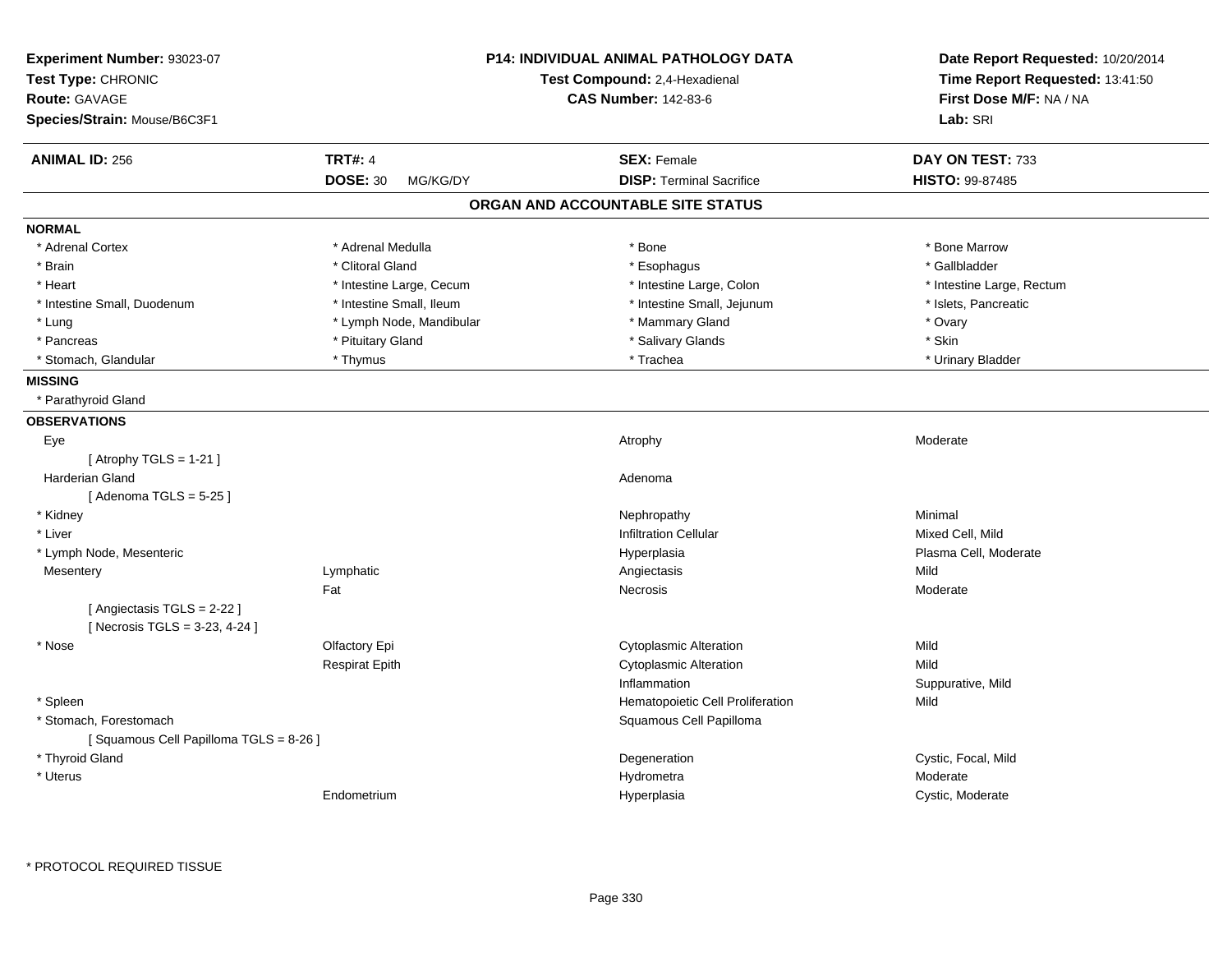| Experiment Number: 93023-07  | <b>P14: INDIVIDUAL ANIMAL PATHOLOGY DATA</b> |                                      | Date Report Requested: 10/20/2014 |  |
|------------------------------|----------------------------------------------|--------------------------------------|-----------------------------------|--|
| <b>Test Type: CHRONIC</b>    |                                              | <b>Test Compound: 2.4-Hexadienal</b> | Time Report Requested: 13:41:50   |  |
| <b>Route: GAVAGE</b>         |                                              | <b>CAS Number: 142-83-6</b>          | First Dose M/F: NA / NA           |  |
| Species/Strain: Mouse/B6C3F1 |                                              |                                      | Lab: SRI                          |  |
| <b>ANIMAL ID: 256</b>        | <b>TRT#: 4</b>                               | <b>SEX: Female</b>                   | DAY ON TEST: 733                  |  |
|                              | <b>DOSE: 30</b><br>MG/KG/DY                  | <b>DISP: Terminal Sacrifice</b>      | <b>HISTO: 99-87485</b>            |  |
|                              |                                              | ORGAN AND ACCOUNTABLE SITE STATUS    |                                   |  |
| [Hydrometra TGLS = $6-7$ ]   |                                              |                                      |                                   |  |
| [Hyperplasia TGLS = $7-7$ ]  |                                              |                                      |                                   |  |
| PRIMARY CAUSE OF DEATH       |                                              |                                      |                                   |  |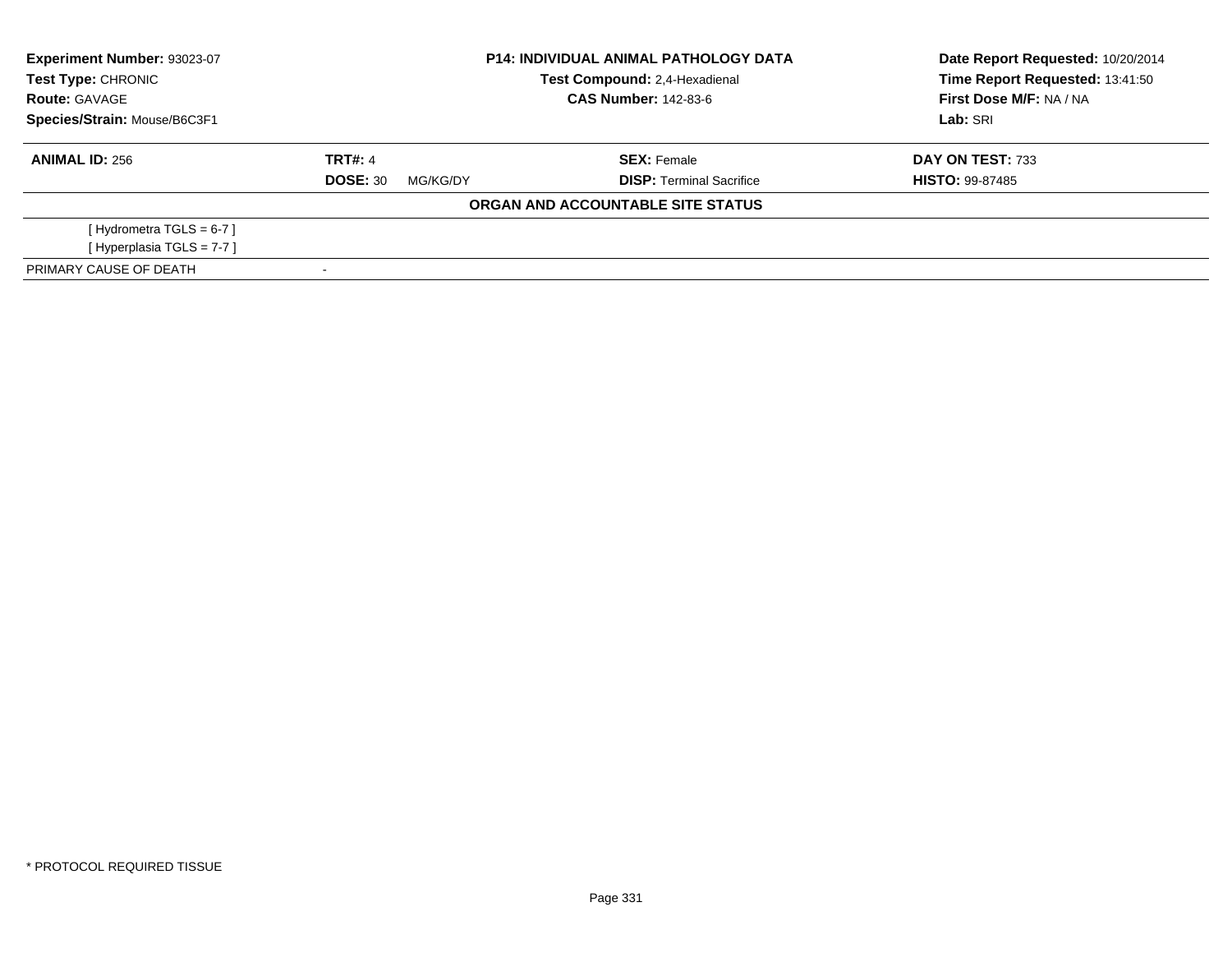| Experiment Number: 93023-07  | <b>P14: INDIVIDUAL ANIMAL PATHOLOGY DATA</b> |                                   | Date Report Requested: 10/20/2014 |
|------------------------------|----------------------------------------------|-----------------------------------|-----------------------------------|
| Test Type: CHRONIC           |                                              | Test Compound: 2,4-Hexadienal     | Time Report Requested: 13:41:50   |
| <b>Route: GAVAGE</b>         |                                              | <b>CAS Number: 142-83-6</b>       | First Dose M/F: NA / NA           |
| Species/Strain: Mouse/B6C3F1 |                                              |                                   | Lab: SRI                          |
| <b>ANIMAL ID: 257</b>        | <b>TRT#: 4</b>                               | <b>SEX: Female</b>                | DAY ON TEST: 733                  |
|                              | <b>DOSE: 30</b><br>MG/KG/DY                  | <b>DISP: Terminal Sacrifice</b>   | <b>HISTO: 99-87486</b>            |
|                              |                                              | ORGAN AND ACCOUNTABLE SITE STATUS |                                   |
| <b>NORMAL</b>                |                                              |                                   |                                   |
| * Adrenal Cortex             | * Adrenal Medulla                            | * Bone                            | * Bone Marrow                     |
| * Brain                      | * Clitoral Gland                             | * Esophagus                       | * Gallbladder                     |
| * Heart                      | * Intestine Large, Cecum                     | * Intestine Large, Colon          | * Intestine Large, Rectum         |
| * Intestine Small, Duodenum  | * Intestine Small, Ileum                     | * Intestine Small, Jejunum        | * Islets, Pancreatic              |
| * Kidney                     | * Lung                                       | * Lymph Node, Mandibular          | * Lymph Node, Mesenteric          |
| * Mammary Gland              | * Ovary                                      | * Pancreas                        | * Parathyroid Gland               |
| * Salivary Glands            | * Skin                                       | * Stomach, Forestomach            | * Stomach, Glandular              |
| * Thymus                     | * Trachea                                    | * Urinary Bladder                 |                                   |
| <b>OBSERVATIONS</b>          |                                              |                                   |                                   |
| * Liver                      |                                              | <b>Infiltration Cellular</b>      | Mixed Cell, Mild                  |
| * Nose                       | <b>Respirat Epith</b>                        | <b>Cytoplasmic Alteration</b>     | Mild                              |
| * Pituitary Gland            | Pars Distalis                                | Degeneration                      | Cystic, Focal, Minimal            |
|                              | Pars Distalis                                | Hyperplasia                       | Focal, Mild                       |
| * Spleen                     |                                              | Hyperplasia                       | Lymphoid, Moderate                |
| [ Hyperplasia TGLS = 2-6 ]   |                                              |                                   |                                   |
| * Thyroid Gland              |                                              | Degeneration                      | Cystic, Focal, Mild               |
| * Uterus                     |                                              | Hydrometra                        | Moderate                          |
|                              | Endometrium                                  | Hyperplasia                       | Cystic, Mild                      |
| [Hydrometra TGLS = $1-7$ ]   |                                              |                                   |                                   |
| PRIMARY CAUSE OF DEATH       | $\blacksquare$                               |                                   |                                   |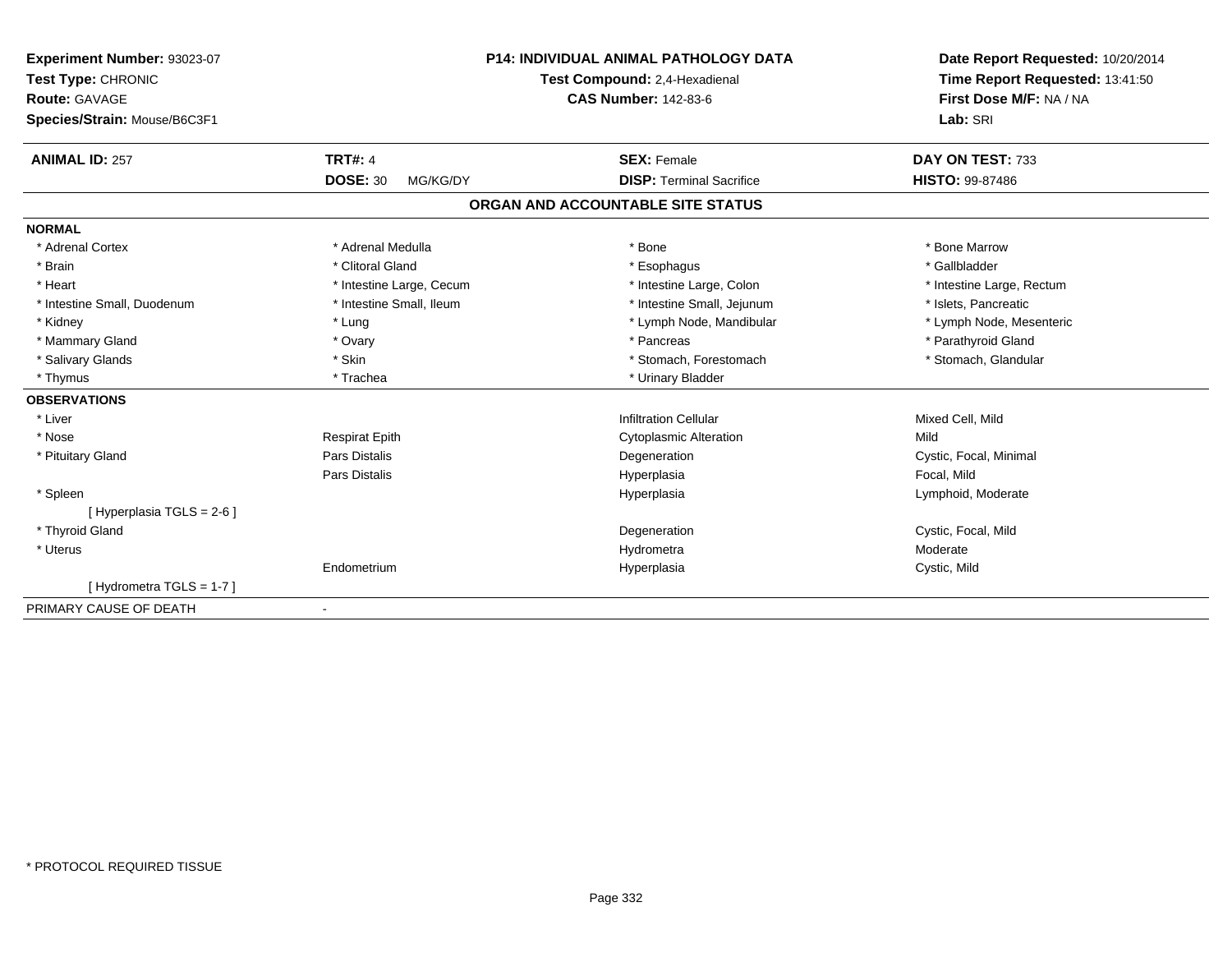| Experiment Number: 93023-07<br>Test Type: CHRONIC<br>Route: GAVAGE<br>Species/Strain: Mouse/B6C3F1 |                             | <b>P14: INDIVIDUAL ANIMAL PATHOLOGY DATA</b><br>Test Compound: 2,4-Hexadienal<br><b>CAS Number: 142-83-6</b> | Date Report Requested: 10/20/2014<br>Time Report Requested: 13:41:50<br>First Dose M/F: NA / NA<br>Lab: SRI |
|----------------------------------------------------------------------------------------------------|-----------------------------|--------------------------------------------------------------------------------------------------------------|-------------------------------------------------------------------------------------------------------------|
| <b>ANIMAL ID: 258</b>                                                                              | <b>TRT#: 4</b>              | <b>SEX: Female</b>                                                                                           | DAY ON TEST: 587                                                                                            |
|                                                                                                    | <b>DOSE: 30</b><br>MG/KG/DY | <b>DISP:</b> Moribund Sacrifice                                                                              | HISTO: 99-85914                                                                                             |
|                                                                                                    |                             | ORGAN AND ACCOUNTABLE SITE STATUS                                                                            |                                                                                                             |
| <b>NORMAL</b>                                                                                      |                             |                                                                                                              |                                                                                                             |
| * Adrenal Cortex                                                                                   | * Adrenal Medulla           | * Bone                                                                                                       | * Bone Marrow                                                                                               |
| * Brain                                                                                            | * Clitoral Gland            | * Esophagus                                                                                                  | * Intestine Large, Rectum                                                                                   |
| * Intestine Small, Ileum                                                                           | * Intestine Small, Jejunum  | * Islets, Pancreatic                                                                                         | * Mammary Gland                                                                                             |
| * Parathyroid Gland                                                                                | * Pituitary Gland           | * Salivary Glands                                                                                            | * Stomach, Forestomach                                                                                      |
| * Trachea                                                                                          |                             |                                                                                                              |                                                                                                             |
| <b>OBSERVATIONS</b>                                                                                |                             |                                                                                                              |                                                                                                             |
| * Gallbladder                                                                                      |                             | Lymphoma Malignant                                                                                           |                                                                                                             |
| * Heart                                                                                            |                             | Lymphoma Malignant                                                                                           |                                                                                                             |
| * Intestine Large, Cecum                                                                           |                             | Lymphoma Malignant                                                                                           |                                                                                                             |
| * Intestine Large, Colon                                                                           |                             | Lymphoma Malignant                                                                                           |                                                                                                             |
| * Intestine Small, Duodenum                                                                        |                             | Lymphoma Malignant                                                                                           |                                                                                                             |
| * Kidney                                                                                           |                             | Lymphoma Malignant                                                                                           |                                                                                                             |
| * Liver                                                                                            |                             | Lymphoma Malignant                                                                                           |                                                                                                             |
| * Lung                                                                                             |                             | Lymphoma Malignant                                                                                           |                                                                                                             |
| Lymph Node                                                                                         | <b>Iliac</b>                | Lymphoma Malignant                                                                                           |                                                                                                             |
|                                                                                                    | Inguinal                    | Lymphoma Malignant                                                                                           |                                                                                                             |
|                                                                                                    | Renal                       | Lymphoma Malignant                                                                                           |                                                                                                             |
| [ Lymphoma Malignant TGLS = 7-24 ]                                                                 |                             |                                                                                                              |                                                                                                             |
| [ Lymphoma Malignant TGLS = 5-22 ]                                                                 |                             |                                                                                                              |                                                                                                             |
| * Lymph Node, Mandibular                                                                           |                             | Lymphoma Malignant                                                                                           |                                                                                                             |
| [ Lymphoma Malignant TGLS = 1-21 ]                                                                 |                             |                                                                                                              |                                                                                                             |
| * Lymph Node, Mesenteric                                                                           |                             | Lymphoma Malignant                                                                                           |                                                                                                             |
| [ Lymphoma Malignant TGLS = 6-23 ]                                                                 |                             |                                                                                                              |                                                                                                             |
| Mesentery                                                                                          |                             | Lymphoma Malignant                                                                                           |                                                                                                             |
| * Nose                                                                                             | <b>Respirat Epith</b>       | <b>Cytoplasmic Alteration</b>                                                                                | Mild                                                                                                        |
|                                                                                                    |                             | Inflammation                                                                                                 | Suppurative, Mild                                                                                           |
| * Ovary                                                                                            |                             | Lymphoma Malignant                                                                                           |                                                                                                             |
| * Pancreas                                                                                         |                             | Lymphoma Malignant                                                                                           |                                                                                                             |
| * Skin                                                                                             | <b>Subcut Tiss</b>          | Lymphoma Malignant                                                                                           |                                                                                                             |
| * Spleen                                                                                           |                             | Lymphoma Malignant                                                                                           |                                                                                                             |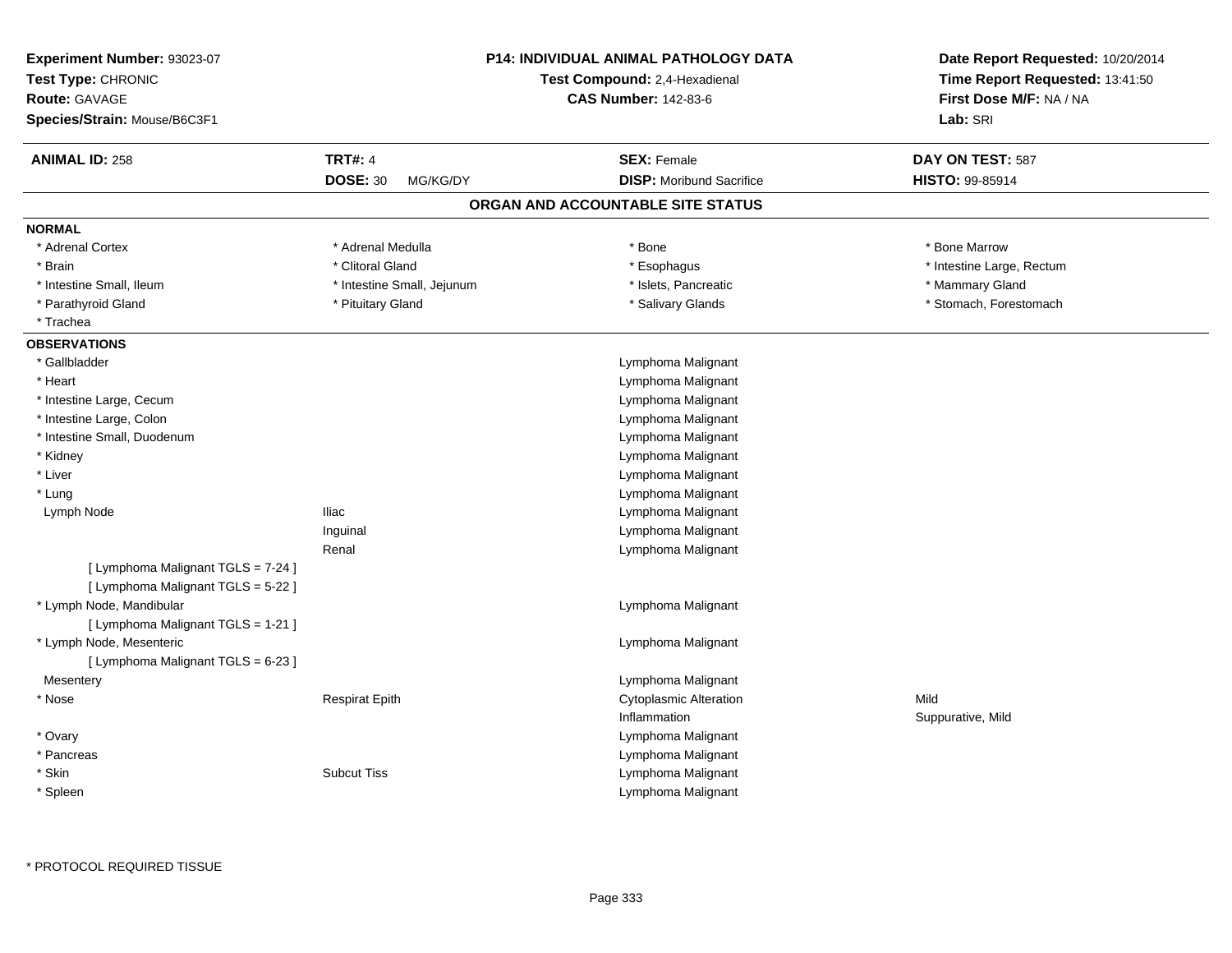| <b>Experiment Number: 93023-07</b><br>Test Type: CHRONIC<br><b>Route: GAVAGE</b><br>Species/Strain: Mouse/B6C3F1 |                               | <b>P14: INDIVIDUAL ANIMAL PATHOLOGY DATA</b><br>Test Compound: 2,4-Hexadienal<br><b>CAS Number: 142-83-6</b> | Date Report Requested: 10/20/2014<br>Time Report Requested: 13:41:50<br>First Dose M/F: NA / NA<br>Lab: SRI |
|------------------------------------------------------------------------------------------------------------------|-------------------------------|--------------------------------------------------------------------------------------------------------------|-------------------------------------------------------------------------------------------------------------|
| <b>ANIMAL ID: 258</b>                                                                                            | <b>TRT#: 4</b>                | <b>SEX: Female</b>                                                                                           | DAY ON TEST: 587                                                                                            |
|                                                                                                                  | <b>DOSE: 30</b><br>MG/KG/DY   | <b>DISP:</b> Moribund Sacrifice                                                                              | <b>HISTO: 99-85914</b>                                                                                      |
|                                                                                                                  |                               | ORGAN AND ACCOUNTABLE SITE STATUS                                                                            |                                                                                                             |
| [ Lymphoma Malignant TGLS = 3-6 ]                                                                                |                               |                                                                                                              |                                                                                                             |
| * Stomach, Glandular                                                                                             |                               | Lymphoma Malignant                                                                                           |                                                                                                             |
| * Thymus                                                                                                         |                               | Lymphoma Malignant                                                                                           |                                                                                                             |
| [ Lymphoma Malignant TGLS = 8-2 ]                                                                                |                               |                                                                                                              |                                                                                                             |
| * Thyroid Gland                                                                                                  |                               | Degeneration                                                                                                 | Cystic, Focal, Minimal                                                                                      |
| * Urinary Bladder                                                                                                |                               | Lymphoma Malignant                                                                                           |                                                                                                             |
| * Uterus                                                                                                         |                               | Hydrometra                                                                                                   | Moderate                                                                                                    |
|                                                                                                                  | Endometrium                   | Hyperplasia                                                                                                  | Cystic, Moderate                                                                                            |
|                                                                                                                  |                               | Lymphoma Malignant                                                                                           |                                                                                                             |
| [ Lymphoma Malignant TGLS = 4-7 ]                                                                                |                               |                                                                                                              |                                                                                                             |
| PRIMARY CAUSE OF DEATH                                                                                           | Lymphoma Malignant<br>- Liver |                                                                                                              |                                                                                                             |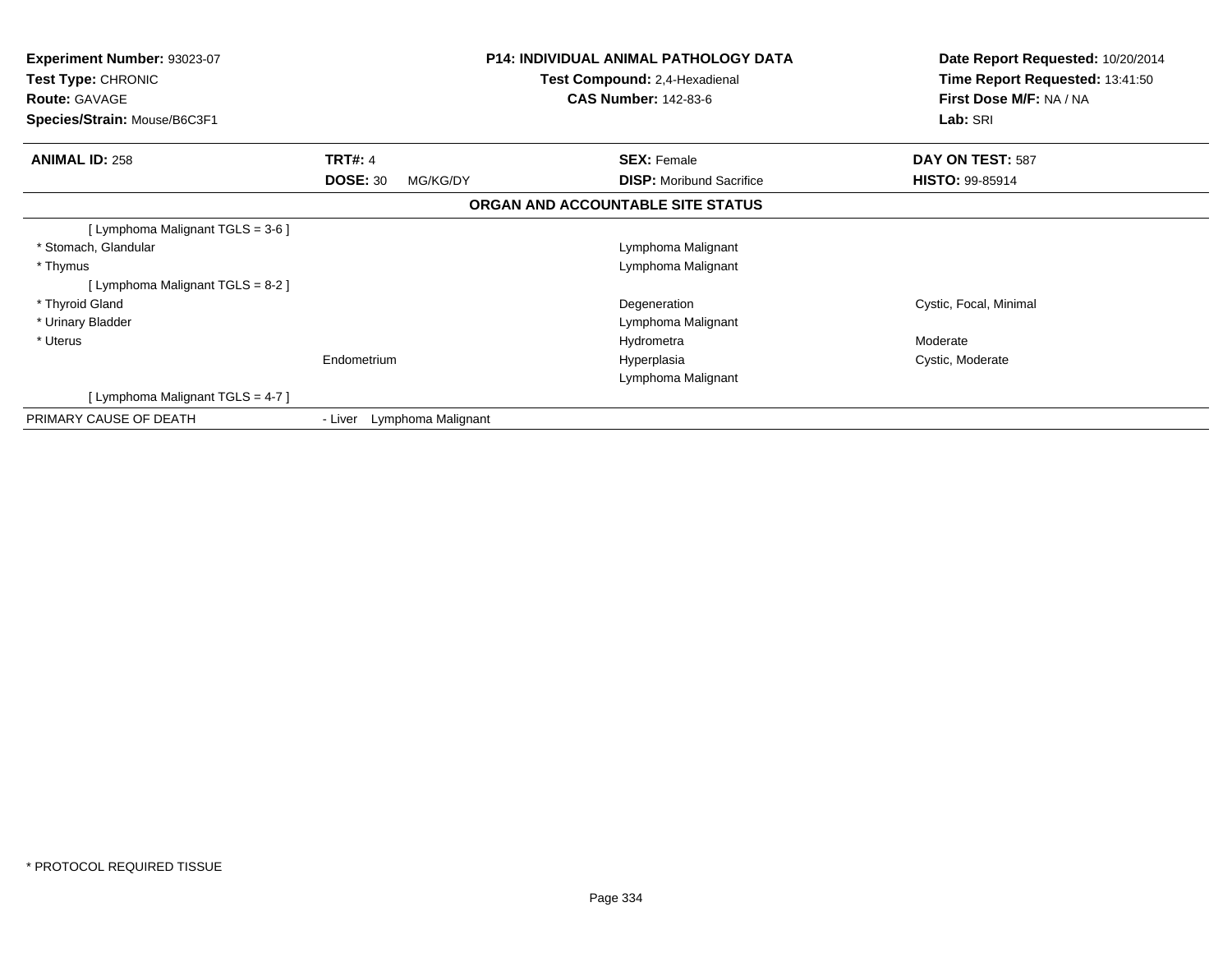| Experiment Number: 93023-07<br>Test Type: CHRONIC |                             | P14: INDIVIDUAL ANIMAL PATHOLOGY DATA<br>Test Compound: 2,4-Hexadienal                                                                              |                                                            |
|---------------------------------------------------|-----------------------------|-----------------------------------------------------------------------------------------------------------------------------------------------------|------------------------------------------------------------|
| <b>Route: GAVAGE</b>                              |                             | <b>CAS Number: 142-83-6</b>                                                                                                                         | Time Report Requested: 13:41:50<br>First Dose M/F: NA / NA |
| Species/Strain: Mouse/B6C3F1                      |                             |                                                                                                                                                     | Lab: SRI                                                   |
|                                                   |                             |                                                                                                                                                     |                                                            |
| <b>ANIMAL ID: 259</b>                             | <b>TRT#: 4</b>              | <b>SEX: Female</b>                                                                                                                                  | DAY ON TEST: 664                                           |
|                                                   | <b>DOSE: 30</b><br>MG/KG/DY | <b>DISP: Natural Death</b>                                                                                                                          | HISTO: 99-86613                                            |
|                                                   |                             | ORGAN AND ACCOUNTABLE SITE STATUS                                                                                                                   |                                                            |
| <b>NORMAL</b>                                     |                             |                                                                                                                                                     |                                                            |
| * Adrenal Cortex                                  | * Adrenal Medulla           | * Bone                                                                                                                                              | * Esophagus                                                |
| * Mammary Gland                                   | * Parathyroid Gland         | * Skin                                                                                                                                              | * Thyroid Gland                                            |
| <b>MISSING</b>                                    |                             |                                                                                                                                                     |                                                            |
| * Lymph Node, Mandibular                          | * Pituitary Gland           | * Salivary Glands                                                                                                                                   |                                                            |
| <b>AUTO PRECLUDES DIAG.</b>                       |                             |                                                                                                                                                     |                                                            |
| * Clitoral Gland                                  | * Gallbladder               | * Intestine Large, Cecum                                                                                                                            | * Intestine Large, Rectum                                  |
| * Intestine Small, Duodenum                       | * Intestine Small, Jejunum  | * Islets, Pancreatic                                                                                                                                | * Ovary                                                    |
| * Pancreas                                        | * Stomach, Glandular        | * Urinary Bladder                                                                                                                                   |                                                            |
| <b>INSUFFICIENT TISSUE</b>                        |                             |                                                                                                                                                     |                                                            |
| * Brain                                           |                             |                                                                                                                                                     |                                                            |
| <b>OBSERVATIONS</b>                               |                             |                                                                                                                                                     |                                                            |
| * Bone Marrow                                     |                             | Histiocytic Sarcoma                                                                                                                                 |                                                            |
| * Heart                                           |                             | Histiocytic Sarcoma                                                                                                                                 |                                                            |
| * Intestine Large, Colon                          |                             | Histiocytic Sarcoma                                                                                                                                 |                                                            |
| * Intestine Small, Ileum                          |                             | Histiocytic Sarcoma                                                                                                                                 |                                                            |
| * Kidney                                          |                             | Histiocytic Sarcoma                                                                                                                                 |                                                            |
|                                                   |                             | Note: Postmortem autolysis precluded reliable microscopic evaluation of renal tubules, but in other respects, any lesions of kidneys were recorded. |                                                            |
| * Liver                                           |                             | Histiocytic Sarcoma                                                                                                                                 |                                                            |
|                                                   | Hepatocyte                  | Necrosis                                                                                                                                            | Focal, Moderate                                            |
| * Lung                                            | Mediastinum                 | Histiocytic Sarcoma                                                                                                                                 |                                                            |
|                                                   |                             | Histiocytic Sarcoma                                                                                                                                 |                                                            |
| Lymph Node                                        | <b>Bronchial</b>            | Histiocytic Sarcoma                                                                                                                                 |                                                            |
|                                                   | <b>Iliac</b>                | Histiocytic Sarcoma                                                                                                                                 |                                                            |
| [ Histiocytic Sarcoma TGLS = 7-24 ]               |                             |                                                                                                                                                     |                                                            |
| * Lymph Node, Mesenteric                          |                             | Histiocytic Sarcoma                                                                                                                                 |                                                            |
| [Histiocytic Sarcoma TGLS = 5-5]                  |                             |                                                                                                                                                     |                                                            |
| Mesentery                                         |                             | Histiocytic Sarcoma                                                                                                                                 |                                                            |
|                                                   | Fat                         | Necrosis                                                                                                                                            | Moderate                                                   |
| [ Histiocytic Sarcoma TGLS = 6-23 ]               |                             |                                                                                                                                                     |                                                            |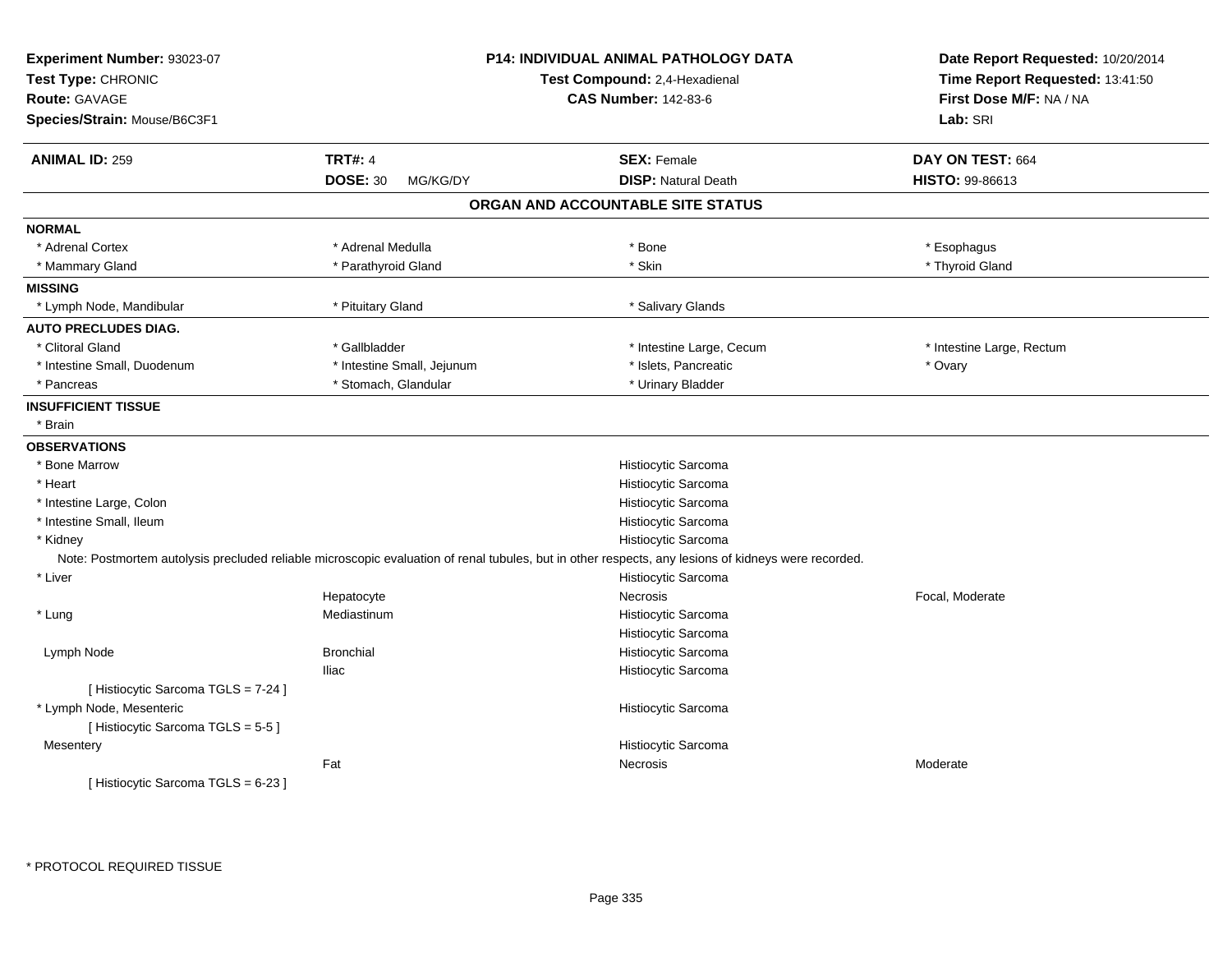| Experiment Number: 93023-07<br>Test Type: CHRONIC<br><b>Route: GAVAGE</b><br>Species/Strain: Mouse/B6C3F1            | <b>P14: INDIVIDUAL ANIMAL PATHOLOGY DATA</b><br>Test Compound: 2,4-Hexadienal<br><b>CAS Number: 142-83-6</b> |                                        | Date Report Requested: 10/20/2014<br>Time Report Requested: 13:41:50<br>First Dose M/F: NA / NA<br>Lab: SRI |
|----------------------------------------------------------------------------------------------------------------------|--------------------------------------------------------------------------------------------------------------|----------------------------------------|-------------------------------------------------------------------------------------------------------------|
| <b>ANIMAL ID: 259</b>                                                                                                | <b>TRT#: 4</b>                                                                                               | <b>SEX: Female</b>                     | DAY ON TEST: 664                                                                                            |
|                                                                                                                      | <b>DOSE: 30</b><br>MG/KG/DY                                                                                  | <b>DISP: Natural Death</b>             | HISTO: 99-86613                                                                                             |
|                                                                                                                      |                                                                                                              | ORGAN AND ACCOUNTABLE SITE STATUS      |                                                                                                             |
| [Necrosis TGLS = 3-21, 4-22]                                                                                         |                                                                                                              |                                        |                                                                                                             |
| * Nose                                                                                                               | Respirat Epith                                                                                               | <b>Cytoplasmic Alteration</b>          | Moderate                                                                                                    |
|                                                                                                                      |                                                                                                              | Inflammation                           | Suppurative, Mild                                                                                           |
| <b>Skeletal Muscle</b>                                                                                               |                                                                                                              | Histiocytic Sarcoma                    |                                                                                                             |
| [Histiocytic Sarcoma TGLS = 9-2]                                                                                     |                                                                                                              |                                        |                                                                                                             |
| * Spleen                                                                                                             |                                                                                                              | Congestion                             | Moderate                                                                                                    |
|                                                                                                                      |                                                                                                              | Hemorrhage                             | Mild                                                                                                        |
|                                                                                                                      |                                                                                                              | Histiocytic Sarcoma<br><b>Necrosis</b> | Focal, Moderate                                                                                             |
| [Congestion TGLS = 2-6]<br>[Hemorrhage TGLS = 2-6]<br>[ Histiocytic Sarcoma TGLS = 2-6 ]<br>[Necrosis TGLS = $2-6$ ] |                                                                                                              |                                        |                                                                                                             |
| * Stomach, Forestomach                                                                                               | Epithelium                                                                                                   | Hyperplasia                            | Squamous, Mild                                                                                              |
| * Thymus                                                                                                             |                                                                                                              | Histiocytic Sarcoma                    |                                                                                                             |
| [Histiocytic Sarcoma TGLS = 9-2]                                                                                     |                                                                                                              |                                        |                                                                                                             |
| <b>Tissue NOS</b>                                                                                                    | Abdominal                                                                                                    | Abscess                                | Moderate                                                                                                    |
| [Abscess TGLS = $8-25$ ]                                                                                             |                                                                                                              |                                        |                                                                                                             |
| * Trachea                                                                                                            | <b>Peritrach Tiss</b>                                                                                        | Histiocytic Sarcoma                    |                                                                                                             |
| * Uterus                                                                                                             |                                                                                                              | Cyst                                   | Multiple, Mild                                                                                              |
|                                                                                                                      |                                                                                                              | Histiocytic Sarcoma                    |                                                                                                             |
|                                                                                                                      |                                                                                                              | Hydrometra                             | Moderate                                                                                                    |
| [Hydrometra TGLS = 1-7]                                                                                              |                                                                                                              |                                        |                                                                                                             |
| PRIMARY CAUSE OF DEATH                                                                                               | - Lung Mediastinum Histiocytic Sarcoma                                                                       |                                        |                                                                                                             |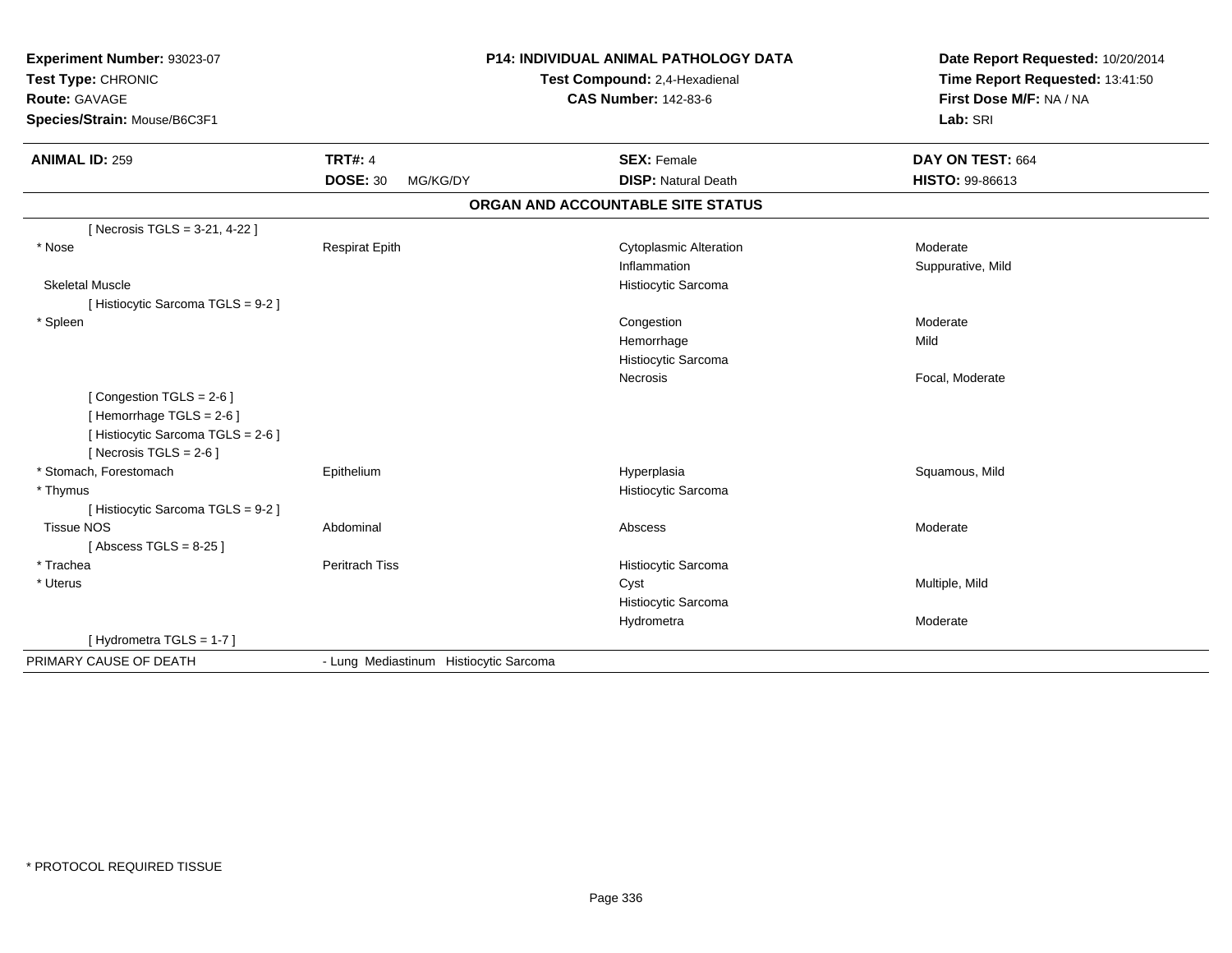| Experiment Number: 93023-07<br>Test Type: CHRONIC<br><b>Route: GAVAGE</b><br>Species/Strain: Mouse/B6C3F1 |                             | P14: INDIVIDUAL ANIMAL PATHOLOGY DATA<br>Test Compound: 2,4-Hexadienal<br><b>CAS Number: 142-83-6</b> | Date Report Requested: 10/20/2014<br>Time Report Requested: 13:41:50<br>First Dose M/F: NA / NA<br>Lab: SRI |
|-----------------------------------------------------------------------------------------------------------|-----------------------------|-------------------------------------------------------------------------------------------------------|-------------------------------------------------------------------------------------------------------------|
| <b>ANIMAL ID: 260</b>                                                                                     | <b>TRT#: 4</b>              | <b>SEX: Female</b>                                                                                    | DAY ON TEST: 733                                                                                            |
|                                                                                                           | <b>DOSE: 30</b><br>MG/KG/DY | <b>DISP: Terminal Sacrifice</b>                                                                       | <b>HISTO: 99-87487</b>                                                                                      |
|                                                                                                           |                             | ORGAN AND ACCOUNTABLE SITE STATUS                                                                     |                                                                                                             |
| <b>NORMAL</b>                                                                                             |                             |                                                                                                       |                                                                                                             |
| * Adrenal Cortex                                                                                          | * Adrenal Medulla           | * Bone                                                                                                | * Bone Marrow                                                                                               |
| * Brain                                                                                                   | * Clitoral Gland            | * Esophagus                                                                                           | * Heart                                                                                                     |
| * Intestine Large, Cecum                                                                                  | * Intestine Large, Colon    | * Intestine Large, Rectum                                                                             | * Intestine Small, Duodenum                                                                                 |
| * Intestine Small, Ileum                                                                                  | * Intestine Small, Jejunum  | * Islets, Pancreatic                                                                                  | * Lymph Node, Mandibular                                                                                    |
| * Lymph Node, Mesenteric                                                                                  | * Mammary Gland             | * Ovary                                                                                               | * Pancreas                                                                                                  |
| * Parathyroid Gland                                                                                       | * Pituitary Gland           | * Salivary Glands                                                                                     | * Skin                                                                                                      |
| * Spleen                                                                                                  | * Stomach, Forestomach      | * Stomach, Glandular                                                                                  | * Thymus                                                                                                    |
| * Thyroid Gland                                                                                           | * Trachea                   | * Urinary Bladder                                                                                     |                                                                                                             |
| <b>OBSERVATIONS</b>                                                                                       |                             |                                                                                                       |                                                                                                             |
| * Gallbladder                                                                                             |                             | Cyst                                                                                                  | Minimal                                                                                                     |
|                                                                                                           |                             | Hyperplasia                                                                                           | Lymphoid, Mild                                                                                              |
| * Kidney                                                                                                  |                             | Nephropathy                                                                                           | Minimal                                                                                                     |
| * Liver                                                                                                   |                             | Hyperplasia                                                                                           | Lymphoid, Focal, Mild                                                                                       |
|                                                                                                           |                             | <b>Infiltration Cellular</b>                                                                          | Mixed Cell, Mild                                                                                            |
| * Lung                                                                                                    |                             | Hyperplasia                                                                                           | Lymphoid, Moderate                                                                                          |
| Mesentery                                                                                                 | Fat                         | Necrosis                                                                                              | Moderate                                                                                                    |
| [Necrosis TGLS = $2-21$ ]                                                                                 |                             |                                                                                                       |                                                                                                             |
| * Nose                                                                                                    | Olfactory Epi               | <b>Cytoplasmic Alteration</b>                                                                         | Minimal                                                                                                     |
|                                                                                                           | <b>Respirat Epith</b>       | <b>Cytoplasmic Alteration</b>                                                                         | Minimal                                                                                                     |
|                                                                                                           |                             | Inflammation                                                                                          | Suppurative, Mild                                                                                           |
| * Uterus                                                                                                  |                             | Hydrometra                                                                                            | Moderate                                                                                                    |
|                                                                                                           | Endometrium                 | Hyperplasia                                                                                           | Cystic, Mild                                                                                                |
| [Hydrometra TGLS = 1-7]                                                                                   |                             |                                                                                                       |                                                                                                             |
| PRIMARY CAUSE OF DEATH                                                                                    | $\blacksquare$              |                                                                                                       |                                                                                                             |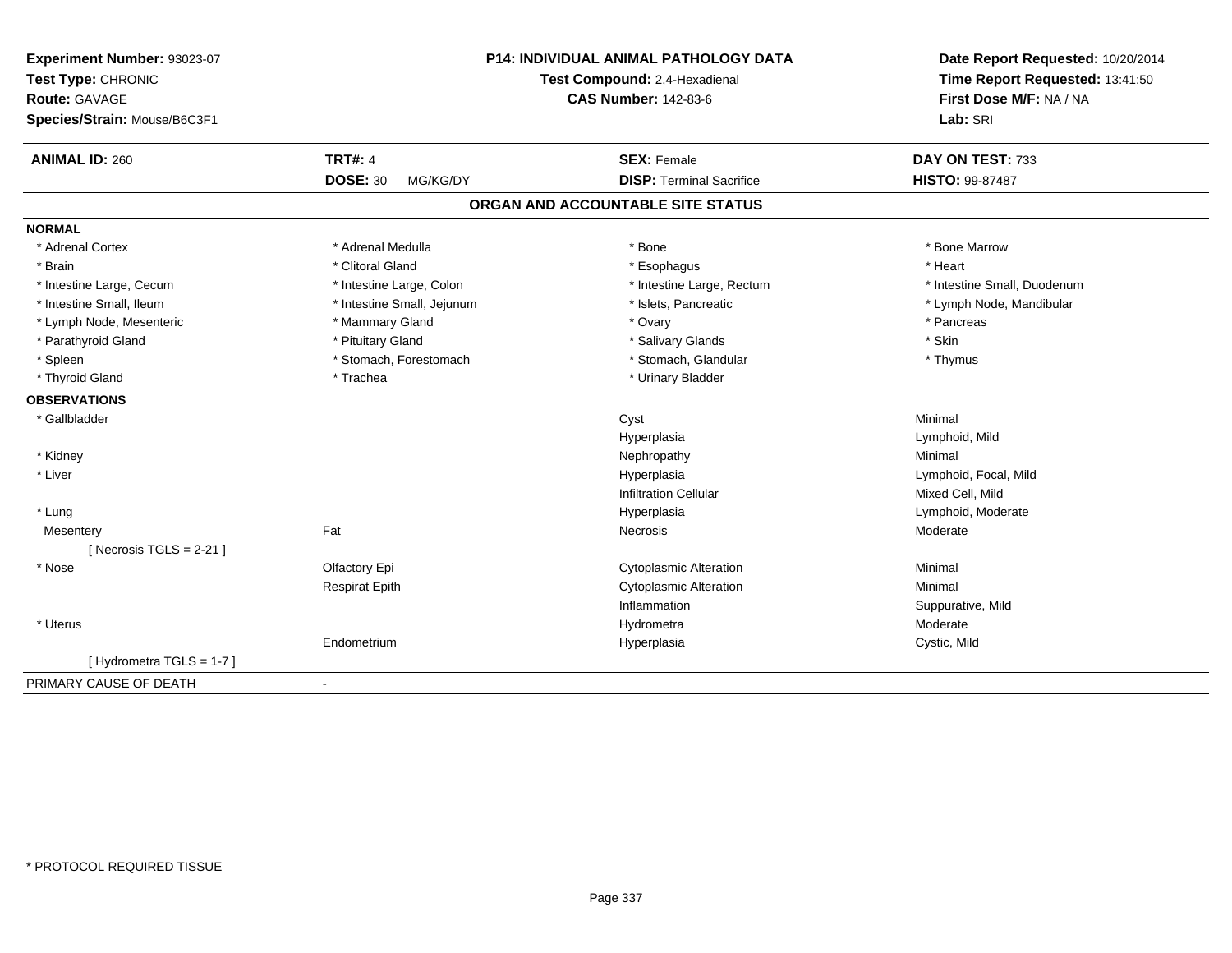| <b>Route: GAVAGE</b><br>Species/Strain: Mouse/B6C3F1                                                                                                         |                                   | First Dose M/F: NA / NA<br>Lab: SRI |
|--------------------------------------------------------------------------------------------------------------------------------------------------------------|-----------------------------------|-------------------------------------|
| <b>ANIMAL ID: 261</b><br><b>TRT#: 4</b>                                                                                                                      | <b>SEX: Female</b>                | DAY ON TEST: 685                    |
| <b>DOSE: 30</b><br>MG/KG/DY                                                                                                                                  | <b>DISP:</b> Moribund Sacrifice   | <b>HISTO: 99-86614</b>              |
|                                                                                                                                                              | ORGAN AND ACCOUNTABLE SITE STATUS |                                     |
| <b>NORMAL</b>                                                                                                                                                |                                   |                                     |
| * Adrenal Medulla<br>* Adrenal Cortex                                                                                                                        | * Bone                            | * Bone Marrow                       |
| * Brain<br>* Clitoral Gland                                                                                                                                  | * Esophagus                       | * Gallbladder                       |
| * Heart<br>* Intestine Large, Cecum                                                                                                                          | * Intestine Large, Colon          | * Intestine Large, Rectum           |
| * Intestine Small, Duodenum<br>* Intestine Small, Ileum                                                                                                      | * Intestine Small, Jejunum        | * Islets, Pancreatic                |
| * Kidney<br>* Lung                                                                                                                                           | * Lymph Node, Mandibular          | * Lymph Node, Mesenteric            |
| * Mammary Gland<br>* Ovary                                                                                                                                   | * Pancreas                        | * Parathyroid Gland                 |
| Peripheral Nerve<br>* Pituitary Gland                                                                                                                        | <b>Skeletal Muscle</b>            | * Skin                              |
| Spinal Cord<br>* Spleen                                                                                                                                      | * Stomach, Forestomach            | * Stomach, Glandular                |
| * Thymus<br>* Trachea                                                                                                                                        | * Urinary Bladder                 |                                     |
| <b>MISSING</b>                                                                                                                                               |                                   |                                     |
| * Thyroid Gland                                                                                                                                              |                                   |                                     |
| <b>OBSERVATIONS</b>                                                                                                                                          |                                   |                                     |
| * Liver                                                                                                                                                      | <b>Basophilic Focus</b>           |                                     |
| Hepatocyte                                                                                                                                                   | Vacuolization Cytoplasmic         | Diffuse, Moderate                   |
| Note: Cytoplasmic vacuolization of liver has morphology typical of fatty change.<br>[Basophilic Focus TGLS = 2-21]<br>[Vacuolization Cytoplasmic TGLS = 1-6] |                                   |                                     |
| * Nose<br><b>Respirat Epith</b>                                                                                                                              | <b>Cytoplasmic Alteration</b>     | Moderate                            |
| * Parathyroid GI                                                                                                                                             |                                   |                                     |
| Note: Parathyroid gland is on slide 2, embedded in thymus.                                                                                                   |                                   |                                     |
| * Salivary Glands<br>Submandibul GI                                                                                                                          | Vacuolization Cytoplasmic         | Moderate                            |
| * Uterus                                                                                                                                                     | Hydrometra                        | Moderate                            |
| Endometrium                                                                                                                                                  | Hyperplasia                       | Cystic, Moderate                    |
| [Hydrometra TGLS = 3-7]<br>[Hyperplasia TGLS = 3-7]                                                                                                          |                                   |                                     |
| PRIMARY CAUSE OF DEATH<br>- UNCERTAIN                                                                                                                        |                                   |                                     |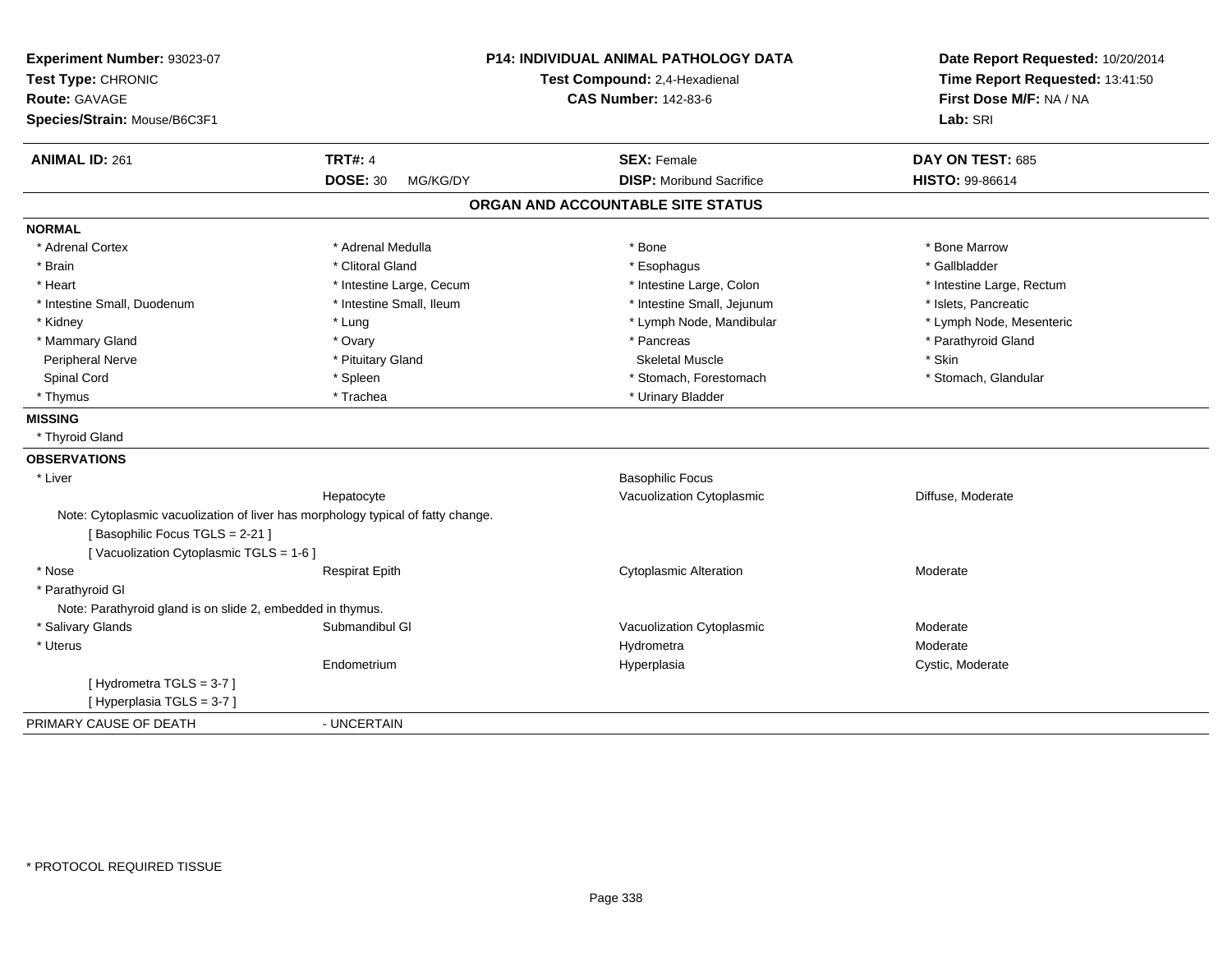| Experiment Number: 93023-07                     |                             | <b>P14: INDIVIDUAL ANIMAL PATHOLOGY DATA</b> | Date Report Requested: 10/20/2014 |
|-------------------------------------------------|-----------------------------|----------------------------------------------|-----------------------------------|
| Test Type: CHRONIC                              |                             | Test Compound: 2,4-Hexadienal                | Time Report Requested: 13:41:50   |
| <b>Route: GAVAGE</b>                            |                             | <b>CAS Number: 142-83-6</b>                  | First Dose M/F: NA / NA           |
| Species/Strain: Mouse/B6C3F1                    |                             |                                              | Lab: SRI                          |
| <b>ANIMAL ID: 262</b>                           | <b>TRT#: 4</b>              | <b>SEX: Female</b>                           | DAY ON TEST: 732                  |
|                                                 | <b>DOSE: 30</b><br>MG/KG/DY | <b>DISP: Terminal Sacrifice</b>              | HISTO: 99-87488                   |
|                                                 |                             | ORGAN AND ACCOUNTABLE SITE STATUS            |                                   |
| <b>NORMAL</b>                                   |                             |                                              |                                   |
| * Adrenal Cortex                                | * Adrenal Medulla           | * Bone                                       | * Bone Marrow                     |
| * Brain                                         | * Clitoral Gland            | * Esophagus                                  | * Gallbladder                     |
| * Heart                                         | * Intestine Large, Cecum    | * Intestine Large, Colon                     | * Intestine Large, Rectum         |
| * Intestine Small, Duodenum                     | * Intestine Small, Ileum    | * Intestine Small, Jejunum                   | * Islets, Pancreatic              |
| * Lung                                          | * Lymph Node, Mandibular    | * Lymph Node, Mesenteric                     | * Mammary Gland                   |
| * Ovary                                         | * Pancreas                  | * Parathyroid Gland                          | * Pituitary Gland                 |
| * Salivary Glands                               | * Skin                      | * Stomach, Forestomach                       | * Stomach, Glandular              |
| * Thymus                                        | * Thyroid Gland             | * Trachea                                    | * Urinary Bladder                 |
| <b>OBSERVATIONS</b>                             |                             |                                              |                                   |
| * Kidney                                        |                             | Nephropathy                                  | Minimal                           |
| * Liver                                         |                             | <b>Infiltration Cellular</b>                 | Mixed Cell, Minimal               |
|                                                 | Hepatocyte, Midzonal        | Vacuolization Cytoplasmic                    | Minimal                           |
| * Nose                                          | Olfactory Epi               | <b>Cytoplasmic Alteration</b>                | Minimal                           |
|                                                 | <b>Respirat Epith</b>       | <b>Cytoplasmic Alteration</b>                | Minimal                           |
|                                                 |                             | Inflammation                                 | Suppurative, Minimal              |
| * Spleen                                        |                             | Hematopoietic Cell Proliferation             | Moderate                          |
| [ Hematopoietic Cell Proliferation TGLS = 2-6 ] |                             |                                              |                                   |
| * Uterus                                        |                             | Hydrometra                                   | Moderate                          |
|                                                 | Endometrium                 | Hyperplasia                                  | Cystic, Mild                      |
| [Hydrometra TGLS = 1-7]                         |                             |                                              |                                   |
| PRIMARY CAUSE OF DEATH                          | ٠                           |                                              |                                   |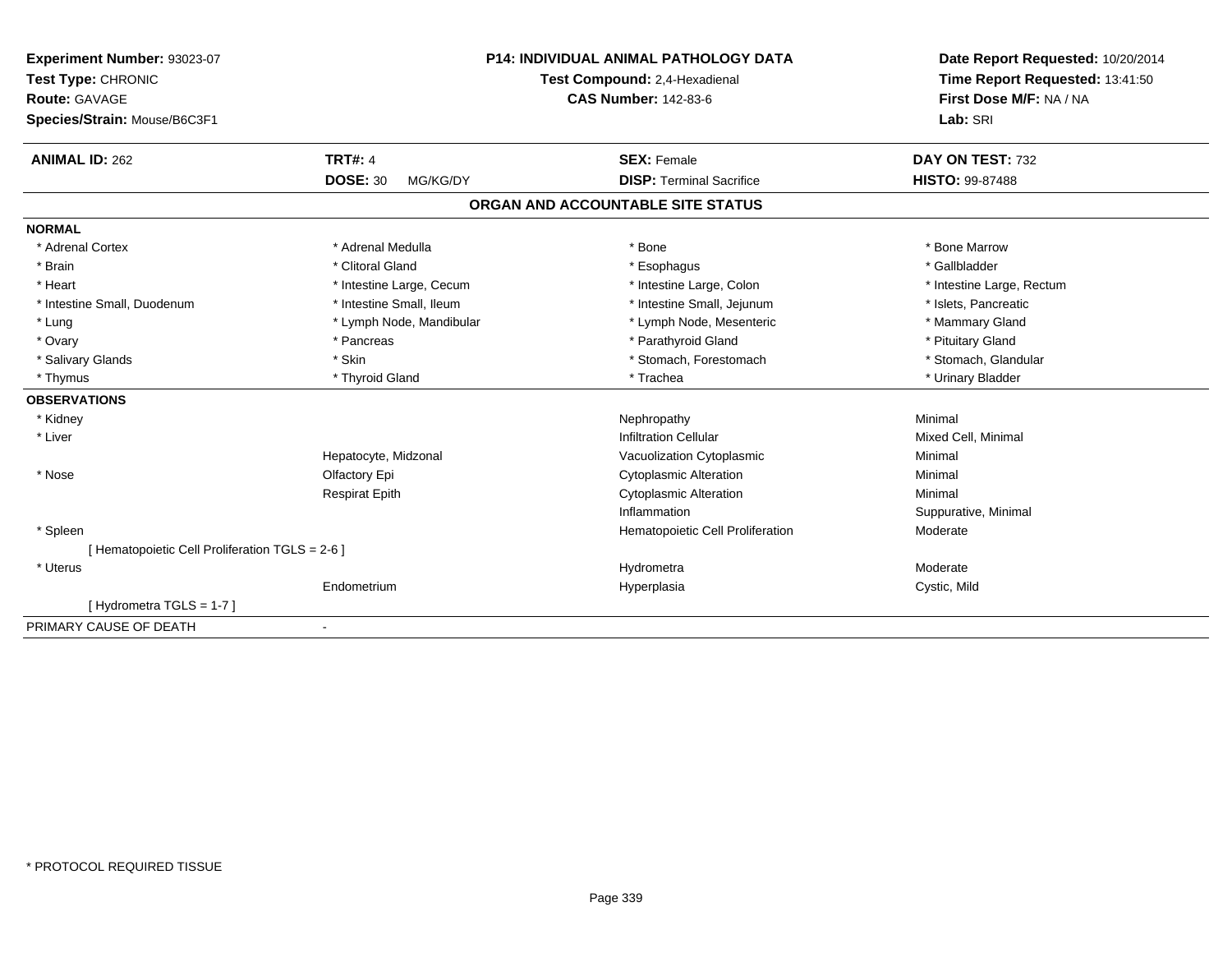| Experiment Number: 93023-07<br>Test Type: CHRONIC<br><b>Route: GAVAGE</b><br>Species/Strain: Mouse/B6C3F1 |                                         | <b>P14: INDIVIDUAL ANIMAL PATHOLOGY DATA</b><br>Test Compound: 2,4-Hexadienal<br><b>CAS Number: 142-83-6</b> | Date Report Requested: 10/20/2014<br>Time Report Requested: 13:41:50<br>First Dose M/F: NA / NA<br>Lab: SRI |
|-----------------------------------------------------------------------------------------------------------|-----------------------------------------|--------------------------------------------------------------------------------------------------------------|-------------------------------------------------------------------------------------------------------------|
| <b>ANIMAL ID: 263</b>                                                                                     | <b>TRT#: 4</b>                          | <b>SEX: Female</b>                                                                                           | DAY ON TEST: 713                                                                                            |
|                                                                                                           | <b>DOSE: 30</b><br>MG/KG/DY             | <b>DISP:</b> Moribund Sacrifice                                                                              | HISTO: 99-86711                                                                                             |
|                                                                                                           |                                         | ORGAN AND ACCOUNTABLE SITE STATUS                                                                            |                                                                                                             |
| <b>NORMAL</b>                                                                                             |                                         |                                                                                                              |                                                                                                             |
| * Adrenal Cortex                                                                                          | * Adrenal Medulla                       | * Bone                                                                                                       | * Bone Marrow                                                                                               |
| * Esophagus                                                                                               | * Gallbladder                           | * Heart                                                                                                      | * Intestine Large, Cecum                                                                                    |
| * Intestine Large, Colon                                                                                  | * Intestine Large, Rectum               | * Intestine Small, Duodenum                                                                                  | * Intestine Small, Ileum                                                                                    |
| * Intestine Small, Jejunum                                                                                | * Islets, Pancreatic                    | * Kidney                                                                                                     | * Lung                                                                                                      |
| * Lymph Node, Mandibular                                                                                  | * Lymph Node, Mesenteric                | * Mammary Gland                                                                                              | * Ovary                                                                                                     |
| * Pancreas                                                                                                | * Parathyroid Gland                     | * Salivary Glands                                                                                            | * Skin                                                                                                      |
| Spinal Cord                                                                                               | * Spleen                                | * Stomach, Forestomach                                                                                       | * Stomach, Glandular                                                                                        |
| * Thymus                                                                                                  | * Thyroid Gland                         | * Trachea                                                                                                    | * Urinary Bladder                                                                                           |
| <b>OBSERVATIONS</b>                                                                                       |                                         |                                                                                                              |                                                                                                             |
| * Brain                                                                                                   |                                         | Compression                                                                                                  | Focal, Moderate                                                                                             |
| [Compression TGLS = 6-1]                                                                                  |                                         |                                                                                                              |                                                                                                             |
| * Clitoral Gland                                                                                          |                                         | Degeneration                                                                                                 | Cystic, Moderate                                                                                            |
| [Degeneration TGLS = 1-8]                                                                                 |                                         |                                                                                                              |                                                                                                             |
| * Liver                                                                                                   | Hepatocyte                              | <b>Eosinophilic Focus</b>                                                                                    | Mild                                                                                                        |
|                                                                                                           |                                         | Hepatocellular Adenoma                                                                                       |                                                                                                             |
| [ Eosinophilic Focus TGLS = 4-23 ]<br>[ Hepatocellular Adenoma TGLS = 5-24 ]                              |                                         |                                                                                                              |                                                                                                             |
| Mesentery                                                                                                 | Fat                                     | Necrosis                                                                                                     | Moderate                                                                                                    |
| [ Necrosis TGLS = 2-21, 3-22 ]                                                                            |                                         |                                                                                                              |                                                                                                             |
| * Nose                                                                                                    | Olfactory Epi                           | <b>Cytoplasmic Alteration</b>                                                                                | Mild                                                                                                        |
|                                                                                                           | <b>Respirat Epith</b>                   | <b>Cytoplasmic Alteration</b>                                                                                | Moderate                                                                                                    |
|                                                                                                           |                                         | Inflammation                                                                                                 | Suppurative, Mild                                                                                           |
| * Pituitary Gland                                                                                         | Pars Distalis                           | Adenoma                                                                                                      |                                                                                                             |
| [Adenoma TGLS = $7-1$ ]                                                                                   |                                         |                                                                                                              |                                                                                                             |
| * Uterus                                                                                                  |                                         | Hydrometra                                                                                                   | Moderate                                                                                                    |
|                                                                                                           | Endometrium                             | Hyperplasia                                                                                                  | Cystic, Mild                                                                                                |
| PRIMARY CAUSE OF DEATH                                                                                    | - Pituitary Gland Pars Distalis Adenoma |                                                                                                              |                                                                                                             |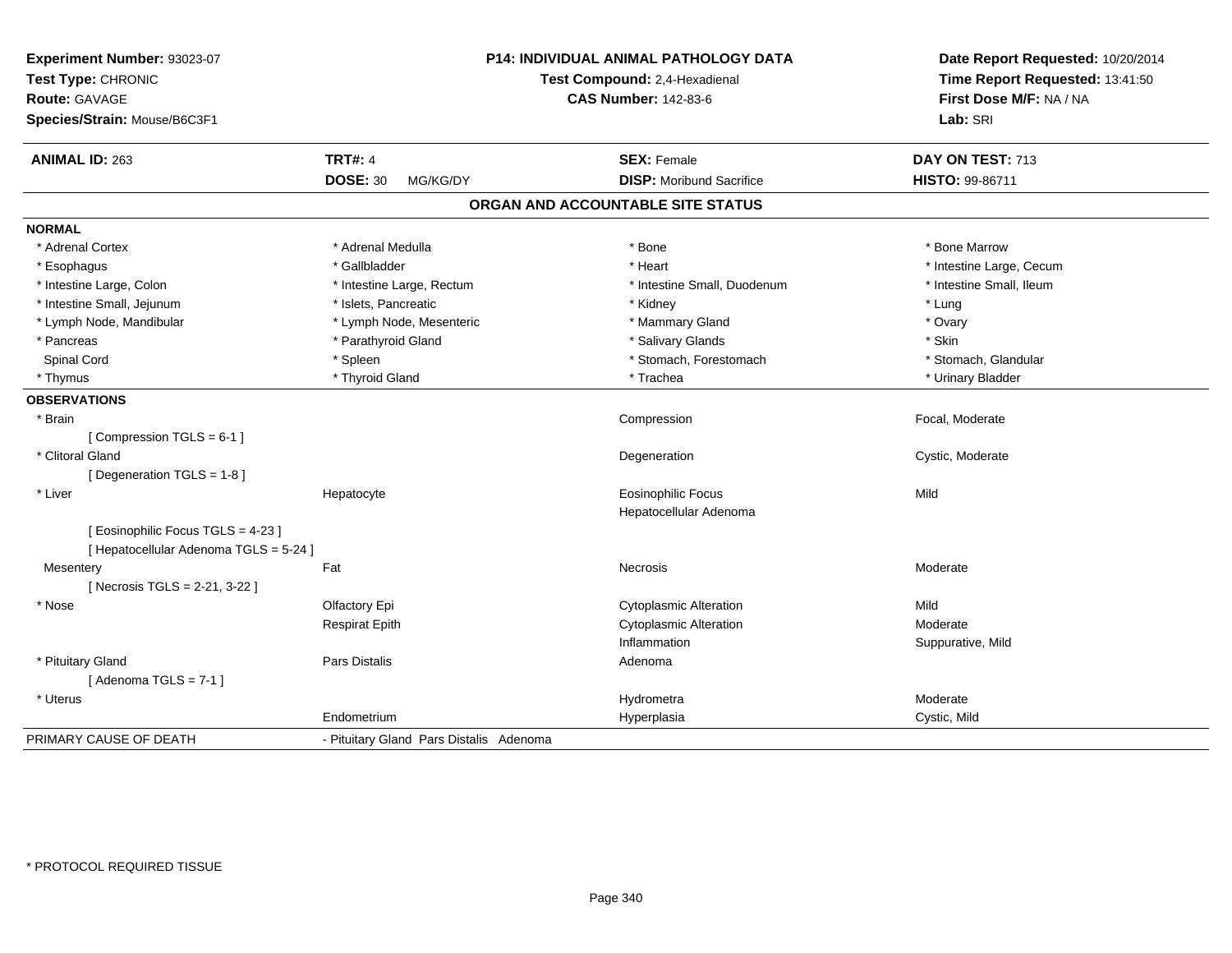| Experiment Number: 93023-07<br>Test Type: CHRONIC<br><b>Route: GAVAGE</b><br>Species/Strain: Mouse/B6C3F1 |                             | P14: INDIVIDUAL ANIMAL PATHOLOGY DATA<br>Test Compound: 2,4-Hexadienal<br><b>CAS Number: 142-83-6</b> | Date Report Requested: 10/20/2014<br>Time Report Requested: 13:41:50<br>First Dose M/F: NA / NA<br>Lab: SRI |
|-----------------------------------------------------------------------------------------------------------|-----------------------------|-------------------------------------------------------------------------------------------------------|-------------------------------------------------------------------------------------------------------------|
| <b>ANIMAL ID: 264</b>                                                                                     | <b>TRT#: 4</b>              | <b>SEX: Female</b>                                                                                    | DAY ON TEST: 683                                                                                            |
|                                                                                                           | <b>DOSE: 30</b><br>MG/KG/DY | <b>DISP:</b> Moribund Sacrifice                                                                       | HISTO: 99-86615                                                                                             |
|                                                                                                           |                             | ORGAN AND ACCOUNTABLE SITE STATUS                                                                     |                                                                                                             |
| <b>NORMAL</b>                                                                                             |                             |                                                                                                       |                                                                                                             |
| * Adrenal Cortex                                                                                          | * Adrenal Medulla           | * Bone                                                                                                | * Bone Marrow                                                                                               |
| * Brain                                                                                                   | * Esophagus                 | * Heart                                                                                               | * Intestine Large, Cecum                                                                                    |
| * Intestine Large, Colon                                                                                  | * Intestine Large, Rectum   | * Intestine Small, Duodenum                                                                           | * Intestine Small, Ileum                                                                                    |
| * Intestine Small, Jejunum                                                                                | * Islets, Pancreatic        | * Lymph Node, Mandibular                                                                              | * Lymph Node, Mesenteric                                                                                    |
| * Mammary Gland                                                                                           | * Ovary                     | * Parathyroid Gland                                                                                   | * Pituitary Gland                                                                                           |
| * Salivary Glands                                                                                         | * Skin                      | * Stomach, Glandular                                                                                  | * Thyroid Gland                                                                                             |
| * Trachea                                                                                                 | * Urinary Bladder           |                                                                                                       |                                                                                                             |
| <b>MISSING</b>                                                                                            |                             |                                                                                                       |                                                                                                             |
| * Clitoral Gland                                                                                          | * Gallbladder               |                                                                                                       |                                                                                                             |
| <b>INSUFFICIENT TISSUE</b>                                                                                |                             |                                                                                                       |                                                                                                             |
| * Thymus                                                                                                  |                             |                                                                                                       |                                                                                                             |
| <b>OBSERVATIONS</b>                                                                                       |                             |                                                                                                       |                                                                                                             |
| * Kidney                                                                                                  |                             | Nephropathy                                                                                           | Moderate                                                                                                    |
|                                                                                                           | <b>Renal Tubule</b>         | Pigmentation                                                                                          | Moderate                                                                                                    |
| * Liver                                                                                                   |                             | Hepatocellular Carcinoma                                                                              |                                                                                                             |
|                                                                                                           |                             | <b>Infiltration Cellular</b>                                                                          | Mixed Cell, Minimal                                                                                         |
|                                                                                                           | Hepatocyte, Periportal      | Vacuolization Cytoplasmic                                                                             | Moderate                                                                                                    |
| [ Hepatocellular Carcinoma TGLS = 3-21 ]                                                                  |                             |                                                                                                       |                                                                                                             |
| * Lung                                                                                                    |                             | Hepatocellular Carcinoma                                                                              | Metastatic (Liver)                                                                                          |
| [ Hepatocellular Carcinoma TGLS = 6-2 ]                                                                   |                             |                                                                                                       |                                                                                                             |
| * Nose                                                                                                    | <b>Respirat Epith</b>       | <b>Cytoplasmic Alteration</b>                                                                         | Mild                                                                                                        |
| * Pancreas                                                                                                | Acinus                      | Atrophy                                                                                               | Focal, Mild                                                                                                 |
| * Spleen                                                                                                  |                             | Hematopoietic Cell Proliferation                                                                      | Mild                                                                                                        |
|                                                                                                           |                             | Hyperplasia                                                                                           | Lymphoid, Mild                                                                                              |
| [ Hyperplasia TGLS = 2-6 ]                                                                                |                             |                                                                                                       |                                                                                                             |
| * Stomach, Forestomach                                                                                    | Epithelium                  | Hyperplasia                                                                                           | Squamous, Minimal                                                                                           |
|                                                                                                           |                             | Inflammation                                                                                          | Focal, Minimal                                                                                              |
| * Uterus                                                                                                  |                             | Hydrometra                                                                                            | Mild                                                                                                        |
| [Hydrometra TGLS = $5-7$ ]                                                                                |                             |                                                                                                       |                                                                                                             |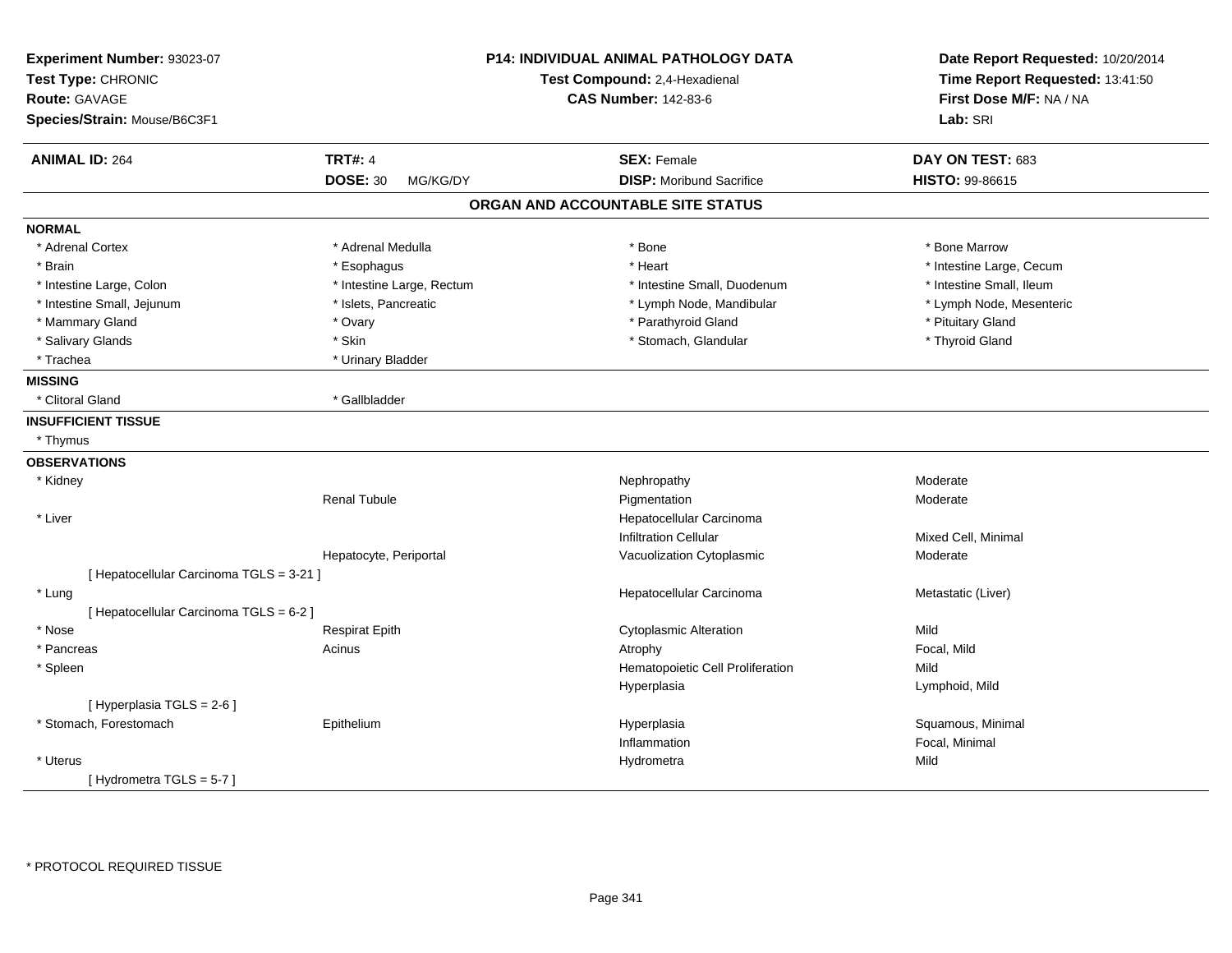| Experiment Number: 93023-07<br>Test Type: CHRONIC   |                                     | <b>P14: INDIVIDUAL ANIMAL PATHOLOGY DATA</b><br>Test Compound: 2,4-Hexadienal | Date Report Requested: 10/20/2014<br>Time Report Requested: 13:41:50 |
|-----------------------------------------------------|-------------------------------------|-------------------------------------------------------------------------------|----------------------------------------------------------------------|
| <b>CAS Number: 142-83-6</b><br><b>Route: GAVAGE</b> |                                     | First Dose M/F: NA / NA                                                       |                                                                      |
| Species/Strain: Mouse/B6C3F1                        |                                     |                                                                               | Lab: SRI                                                             |
| <b>ANIMAL ID: 264</b>                               | <b>TRT#: 4</b>                      | <b>SEX: Female</b>                                                            | DAY ON TEST: 683                                                     |
|                                                     | <b>DOSE: 30</b><br>MG/KG/DY         | <b>DISP:</b> Moribund Sacrifice                                               | <b>HISTO: 99-86615</b>                                               |
|                                                     |                                     | ORGAN AND ACCOUNTABLE SITE STATUS                                             |                                                                      |
| PRIMARY CAUSE OF DEATH                              | Hepatocellular Carcinoma<br>- Liver |                                                                               |                                                                      |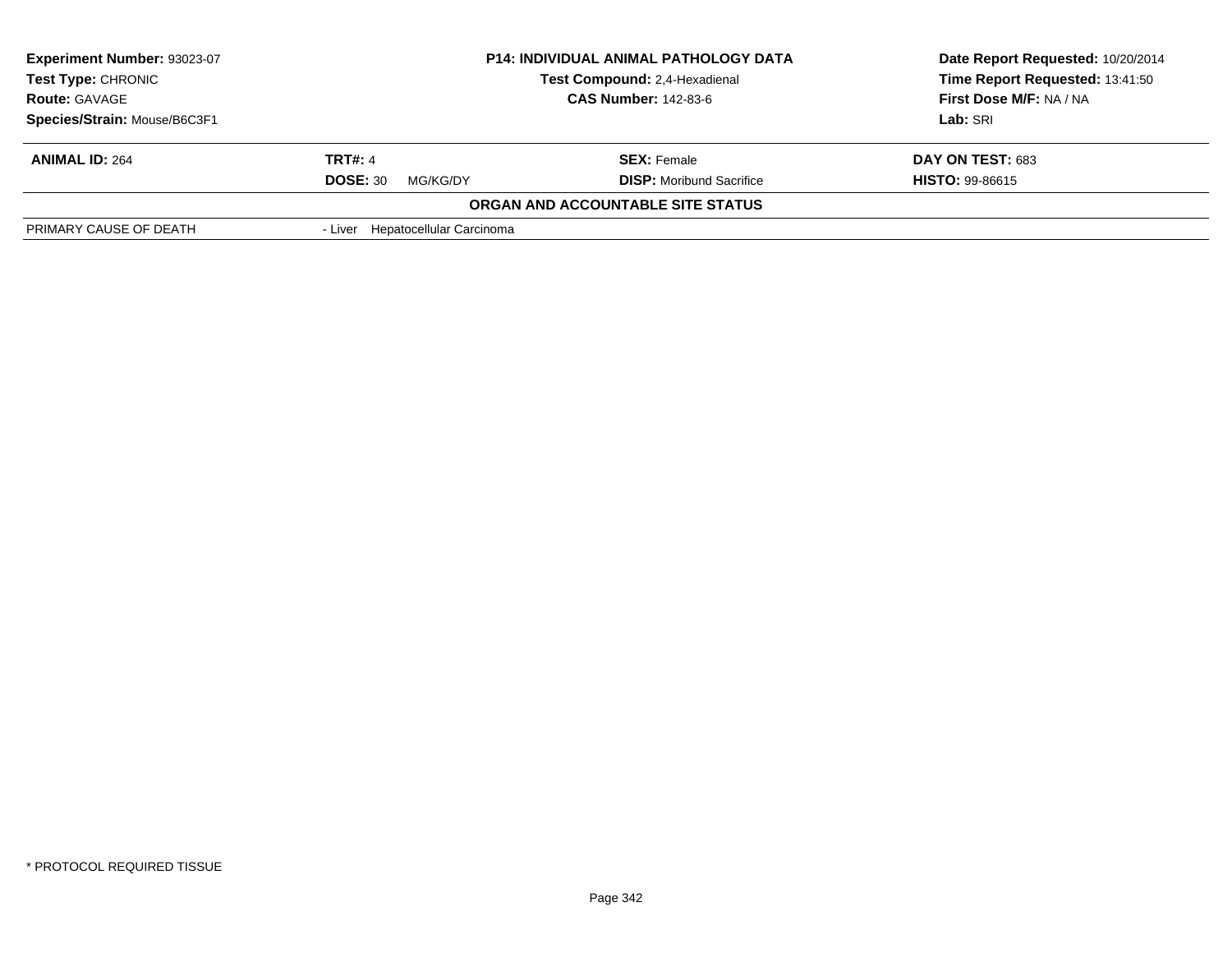| Experiment Number: 93023-07                     | P14: INDIVIDUAL ANIMAL PATHOLOGY DATA<br>Test Compound: 2,4-Hexadienal |                                   | Date Report Requested: 10/20/2014<br>Time Report Requested: 13:41:50 |
|-------------------------------------------------|------------------------------------------------------------------------|-----------------------------------|----------------------------------------------------------------------|
| Test Type: CHRONIC                              |                                                                        |                                   |                                                                      |
| <b>Route: GAVAGE</b>                            |                                                                        | <b>CAS Number: 142-83-6</b>       | First Dose M/F: NA / NA                                              |
| Species/Strain: Mouse/B6C3F1                    |                                                                        |                                   | Lab: SRI                                                             |
| <b>ANIMAL ID: 265</b>                           | <b>TRT#: 4</b>                                                         | <b>SEX: Female</b>                | DAY ON TEST: 732                                                     |
|                                                 | <b>DOSE: 30</b><br>MG/KG/DY                                            | <b>DISP: Terminal Sacrifice</b>   | HISTO: 99-87489                                                      |
|                                                 |                                                                        | ORGAN AND ACCOUNTABLE SITE STATUS |                                                                      |
| <b>NORMAL</b>                                   |                                                                        |                                   |                                                                      |
| * Adrenal Cortex                                | * Adrenal Medulla                                                      | * Bone                            | * Bone Marrow                                                        |
| * Brain                                         | * Clitoral Gland                                                       | * Esophagus                       | * Gallbladder                                                        |
| * Heart                                         | * Intestine Large, Cecum                                               | * Intestine Large, Colon          | * Intestine Large, Rectum                                            |
| * Intestine Small, Duodenum                     | * Intestine Small, Ileum                                               | * Intestine Small, Jejunum        | * Islets, Pancreatic                                                 |
| * Lung                                          | * Lymph Node, Mandibular                                               | * Lymph Node, Mesenteric          | * Mammary Gland                                                      |
| * Ovary                                         | * Pancreas                                                             | * Parathyroid Gland               | * Salivary Glands                                                    |
| * Skin                                          | * Stomach, Forestomach                                                 | * Stomach, Glandular              | * Thymus                                                             |
| * Thyroid Gland                                 | * Trachea                                                              | * Urinary Bladder                 | * Uterus                                                             |
| <b>OBSERVATIONS</b>                             |                                                                        |                                   |                                                                      |
| * Kidney                                        |                                                                        | Nephropathy                       | Minimal                                                              |
| * Liver                                         |                                                                        | <b>Infiltration Cellular</b>      | Mixed Cell, Minimal                                                  |
|                                                 | Hepatocyte, Periportal                                                 | Vacuolization Cytoplasmic         | Mild                                                                 |
| Mesentery                                       | Fat                                                                    | Necrosis                          | Moderate                                                             |
| [Necrosis TGLS = $1-21$ ]                       |                                                                        |                                   |                                                                      |
| * Nose                                          | <b>Respirat Epith</b>                                                  | <b>Cytoplasmic Alteration</b>     | Minimal                                                              |
| * Pituitary Gland                               | <b>Pars Distalis</b>                                                   | Adenoma                           |                                                                      |
|                                                 | Pars Distalis                                                          | Hemorrhage                        | Focal, Mild                                                          |
| [Adenoma TGLS = $3-1$ ]                         |                                                                        |                                   |                                                                      |
| [Hemorrhage TGLS = $3-1$ ]                      |                                                                        |                                   |                                                                      |
| * Spleen                                        |                                                                        | Hematopoietic Cell Proliferation  | Mild                                                                 |
| [ Hematopoietic Cell Proliferation TGLS = 2-6 ] |                                                                        |                                   |                                                                      |
| PRIMARY CAUSE OF DEATH                          |                                                                        |                                   |                                                                      |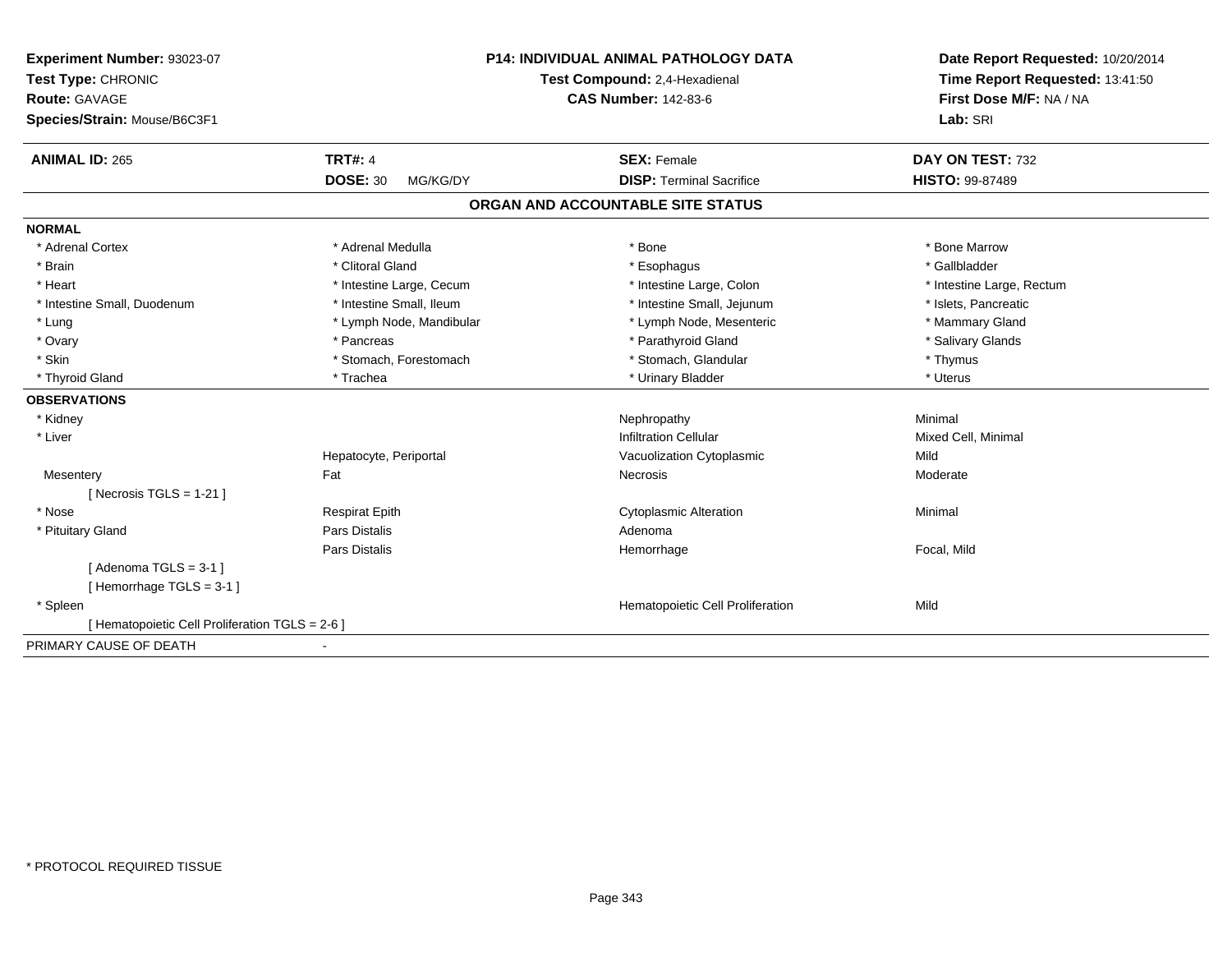| Experiment Number: 93023-07<br>Test Type: CHRONIC |                             | <b>P14: INDIVIDUAL ANIMAL PATHOLOGY DATA</b><br>Test Compound: 2,4-Hexadienal | Date Report Requested: 10/20/2014<br>Time Report Requested: 13:41:50<br>First Dose M/F: NA / NA |
|---------------------------------------------------|-----------------------------|-------------------------------------------------------------------------------|-------------------------------------------------------------------------------------------------|
| <b>Route: GAVAGE</b>                              |                             | <b>CAS Number: 142-83-6</b>                                                   |                                                                                                 |
| Species/Strain: Mouse/B6C3F1                      |                             |                                                                               | Lab: SRI                                                                                        |
| <b>ANIMAL ID: 266</b>                             | <b>TRT#: 4</b>              | <b>SEX: Female</b>                                                            | DAY ON TEST: 733                                                                                |
|                                                   | <b>DOSE: 30</b><br>MG/KG/DY | <b>DISP: Terminal Sacrifice</b>                                               | <b>HISTO: 99-87490</b>                                                                          |
|                                                   |                             | ORGAN AND ACCOUNTABLE SITE STATUS                                             |                                                                                                 |
| <b>NORMAL</b>                                     |                             |                                                                               |                                                                                                 |
| * Adrenal Cortex                                  | * Adrenal Medulla           | * Bone                                                                        | * Bone Marrow                                                                                   |
| * Brain                                           | * Clitoral Gland            | * Esophagus                                                                   | * Gallbladder                                                                                   |
| * Heart                                           | * Intestine Large, Cecum    | * Intestine Large, Colon                                                      | * Intestine Large, Rectum                                                                       |
| * Intestine Small, Duodenum                       | * Intestine Small, Ileum    | * Intestine Small, Jejunum                                                    | * Islets, Pancreatic                                                                            |
| * Kidney                                          | * Lymph Node, Mandibular    | * Lymph Node, Mesenteric                                                      | * Mammary Gland                                                                                 |
| * Ovary                                           | * Pancreas                  | * Parathyroid Gland                                                           | * Pituitary Gland                                                                               |
| * Salivary Glands                                 | * Skin                      | * Stomach, Forestomach                                                        | * Stomach, Glandular                                                                            |
| * Thymus                                          | * Thyroid Gland             | * Trachea                                                                     | * Urinary Bladder                                                                               |
| <b>OBSERVATIONS</b>                               |                             |                                                                               |                                                                                                 |
| * Liver                                           | Hepatocyte, Midzonal        | Vacuolization Cytoplasmic                                                     | Mild                                                                                            |
| * Lung                                            |                             | Alveolar/Bronchiolar Adenoma                                                  |                                                                                                 |
| [ Alveolar/Bronchiolar Adenoma TGLS = 2-21 ]      |                             |                                                                               |                                                                                                 |
| * Nose                                            | <b>Respirat Epith</b>       | <b>Cytoplasmic Alteration</b>                                                 | Mild                                                                                            |
| * Spleen                                          |                             | Hematopoietic Cell Proliferation                                              | Mild                                                                                            |
| * Uterus                                          |                             | Hydrometra                                                                    | Moderate                                                                                        |
|                                                   | Endometrium                 | Hyperplasia                                                                   | Cystic, Moderate                                                                                |
| [Hydrometra TGLS = 1-7]                           |                             |                                                                               |                                                                                                 |
| PRIMARY CAUSE OF DEATH                            |                             |                                                                               |                                                                                                 |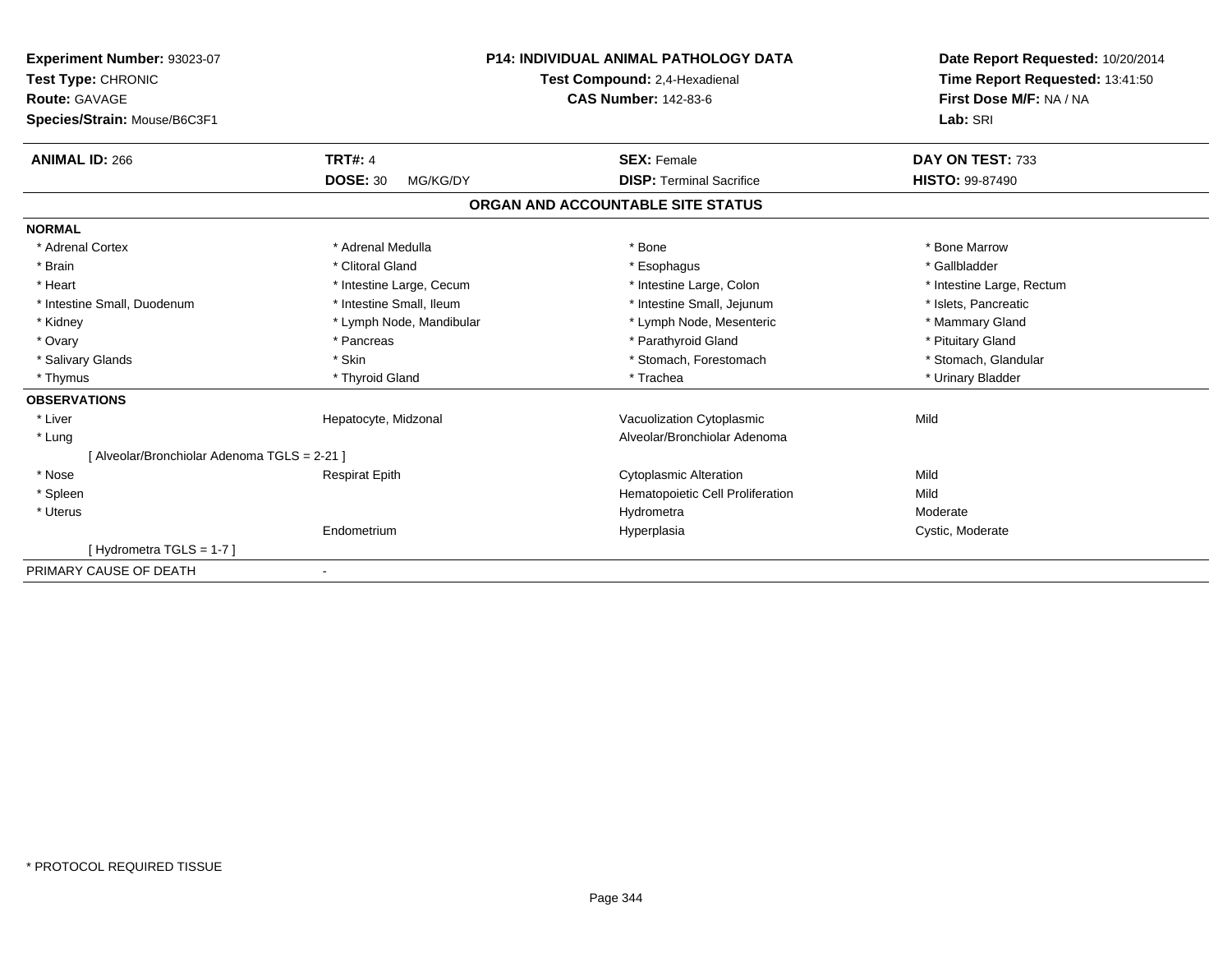| Experiment Number: 93023-07<br>Test Type: CHRONIC<br><b>Route: GAVAGE</b><br>Species/Strain: Mouse/B6C3F1 |                             | P14: INDIVIDUAL ANIMAL PATHOLOGY DATA<br>Test Compound: 2,4-Hexadienal<br><b>CAS Number: 142-83-6</b> | Date Report Requested: 10/20/2014<br>Time Report Requested: 13:41:50<br>First Dose M/F: NA / NA<br>Lab: SRI |
|-----------------------------------------------------------------------------------------------------------|-----------------------------|-------------------------------------------------------------------------------------------------------|-------------------------------------------------------------------------------------------------------------|
| <b>ANIMAL ID: 267</b>                                                                                     | <b>TRT#: 4</b>              | <b>SEX: Female</b>                                                                                    | DAY ON TEST: 733                                                                                            |
|                                                                                                           | <b>DOSE: 30</b><br>MG/KG/DY | <b>DISP: Terminal Sacrifice</b>                                                                       | HISTO: 99-87491                                                                                             |
|                                                                                                           |                             | ORGAN AND ACCOUNTABLE SITE STATUS                                                                     |                                                                                                             |
| <b>NORMAL</b>                                                                                             |                             |                                                                                                       |                                                                                                             |
| * Adrenal Cortex                                                                                          | * Bone                      | * Bone Marrow                                                                                         | * Brain                                                                                                     |
| * Clitoral Gland                                                                                          | * Esophagus                 | * Gallbladder                                                                                         | * Heart                                                                                                     |
| * Intestine Large, Cecum                                                                                  | * Intestine Large, Colon    | * Intestine Large, Rectum                                                                             | * Intestine Small, Duodenum                                                                                 |
| * Intestine Small, Ileum                                                                                  | * Intestine Small, Jejunum  | * Islets, Pancreatic                                                                                  | * Lung                                                                                                      |
| * Lymph Node, Mandibular                                                                                  | * Lymph Node, Mesenteric    | * Mammary Gland                                                                                       | * Ovary                                                                                                     |
| * Pancreas                                                                                                | * Parathyroid Gland         | * Pituitary Gland                                                                                     | * Salivary Glands                                                                                           |
| * Skin                                                                                                    | * Stomach, Forestomach      | * Stomach, Glandular                                                                                  | * Thymus                                                                                                    |
| * Thyroid Gland                                                                                           | * Trachea                   | * Urinary Bladder                                                                                     |                                                                                                             |
| <b>OBSERVATIONS</b>                                                                                       |                             |                                                                                                       |                                                                                                             |
| * Adrenal Medulla                                                                                         |                             | Hyperplasia                                                                                           | Minimal                                                                                                     |
| Note: Hyperplastic area of medulla is in accessory adrenal medullary nodule at hilus.                     |                             |                                                                                                       |                                                                                                             |
| * Kidney                                                                                                  |                             | Cyst                                                                                                  | Minimal                                                                                                     |
|                                                                                                           |                             | Nephropathy                                                                                           | Minimal                                                                                                     |
| * Liver                                                                                                   |                             | <b>Infiltration Cellular</b>                                                                          | Mixed Cell, Minimal                                                                                         |
| Mesentery                                                                                                 | Fat                         | Necrosis                                                                                              | Moderate                                                                                                    |
| [ Necrosis TGLS = $1-21$ ]                                                                                |                             |                                                                                                       |                                                                                                             |
| * Nose                                                                                                    | <b>Respirat Epith</b>       | <b>Cytoplasmic Alteration</b>                                                                         | Mild                                                                                                        |
| * Ovary                                                                                                   |                             |                                                                                                       |                                                                                                             |
| Note: One ovary is missing.                                                                               |                             |                                                                                                       |                                                                                                             |
| * Spleen                                                                                                  |                             | Accessory Spleen                                                                                      | Moderate                                                                                                    |
|                                                                                                           |                             | Congestion                                                                                            | Moderate                                                                                                    |
|                                                                                                           |                             | Hematopoietic Cell Proliferation                                                                      | Mild                                                                                                        |
|                                                                                                           |                             | Hyperplasia                                                                                           | Lymphoid, Mild                                                                                              |
| [Accessory Spleen TGLS = 4-22]                                                                            |                             |                                                                                                       |                                                                                                             |
| [Congestion TGLS = 3-6]                                                                                   |                             |                                                                                                       |                                                                                                             |
| [ Hematopoietic Cell Proliferation TGLS = 3-6 ]                                                           |                             |                                                                                                       |                                                                                                             |
| [ Hyperplasia TGLS = 3-6 ]                                                                                |                             |                                                                                                       |                                                                                                             |
| * Uterus                                                                                                  |                             | Hydrometra                                                                                            | Moderate                                                                                                    |
|                                                                                                           | Endometrium                 | Hyperplasia                                                                                           | Cystic, Moderate                                                                                            |
| [Hyperplasia TGLS = 2-7]                                                                                  |                             |                                                                                                       |                                                                                                             |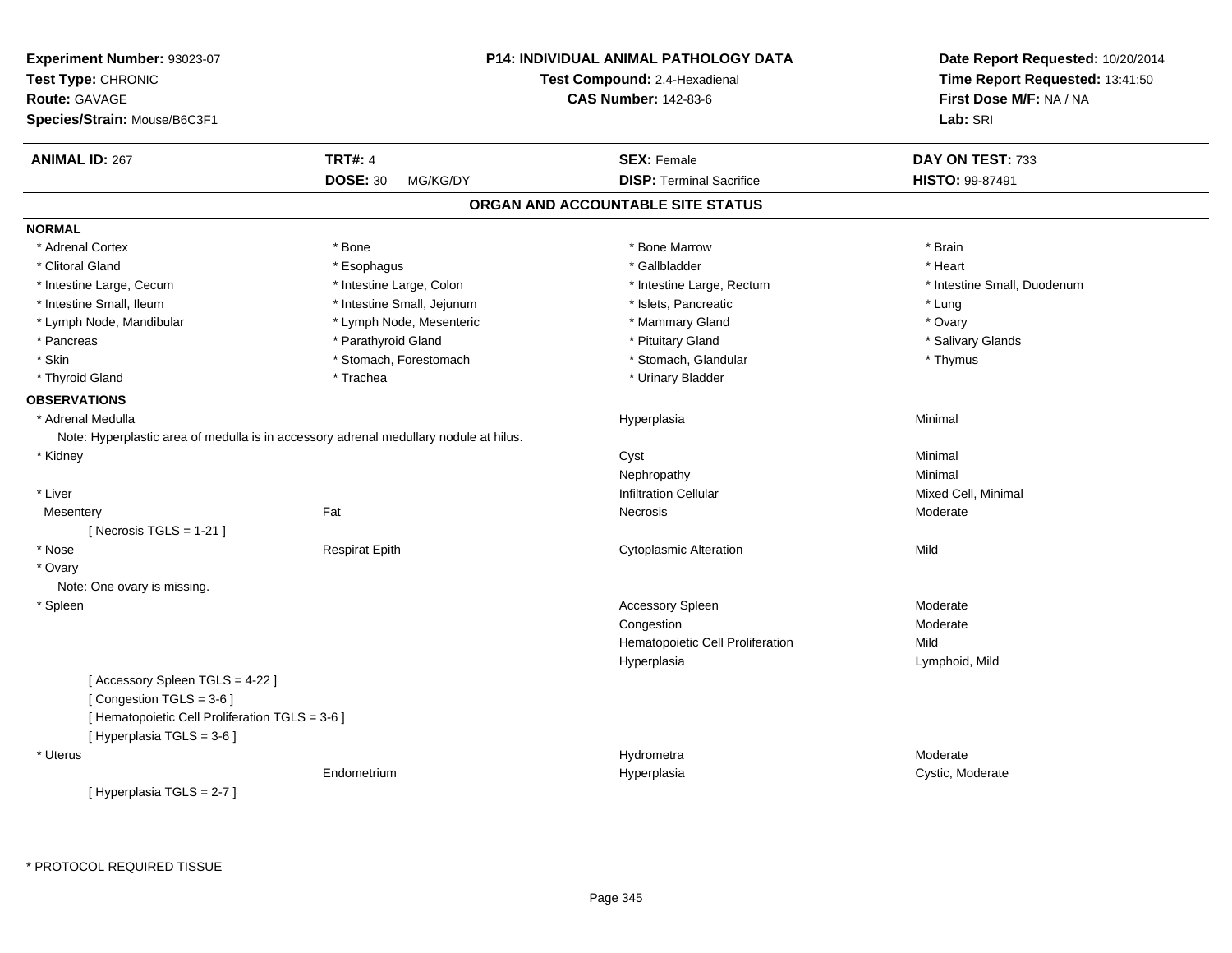| <b>Experiment Number: 93023-07</b><br>Test Type: CHRONIC<br><b>Route: GAVAGE</b> | <b>P14: INDIVIDUAL ANIMAL PATHOLOGY DATA</b><br>Test Compound: 2,4-Hexadienal<br><b>CAS Number: 142-83-6</b> |                                   | Date Report Requested: 10/20/2014<br>Time Report Requested: 13:41:50<br>First Dose M/F: NA / NA |
|----------------------------------------------------------------------------------|--------------------------------------------------------------------------------------------------------------|-----------------------------------|-------------------------------------------------------------------------------------------------|
| Species/Strain: Mouse/B6C3F1                                                     |                                                                                                              |                                   | Lab: SRI                                                                                        |
| <b>ANIMAL ID: 267</b>                                                            | <b>TRT#: 4</b>                                                                                               | <b>SEX: Female</b>                | DAY ON TEST: 733                                                                                |
|                                                                                  | <b>DOSE: 30</b><br>MG/KG/DY                                                                                  | <b>DISP: Terminal Sacrifice</b>   | <b>HISTO: 99-87491</b>                                                                          |
|                                                                                  |                                                                                                              | ORGAN AND ACCOUNTABLE SITE STATUS |                                                                                                 |
| PRIMARY CAUSE OF DEATH                                                           |                                                                                                              |                                   |                                                                                                 |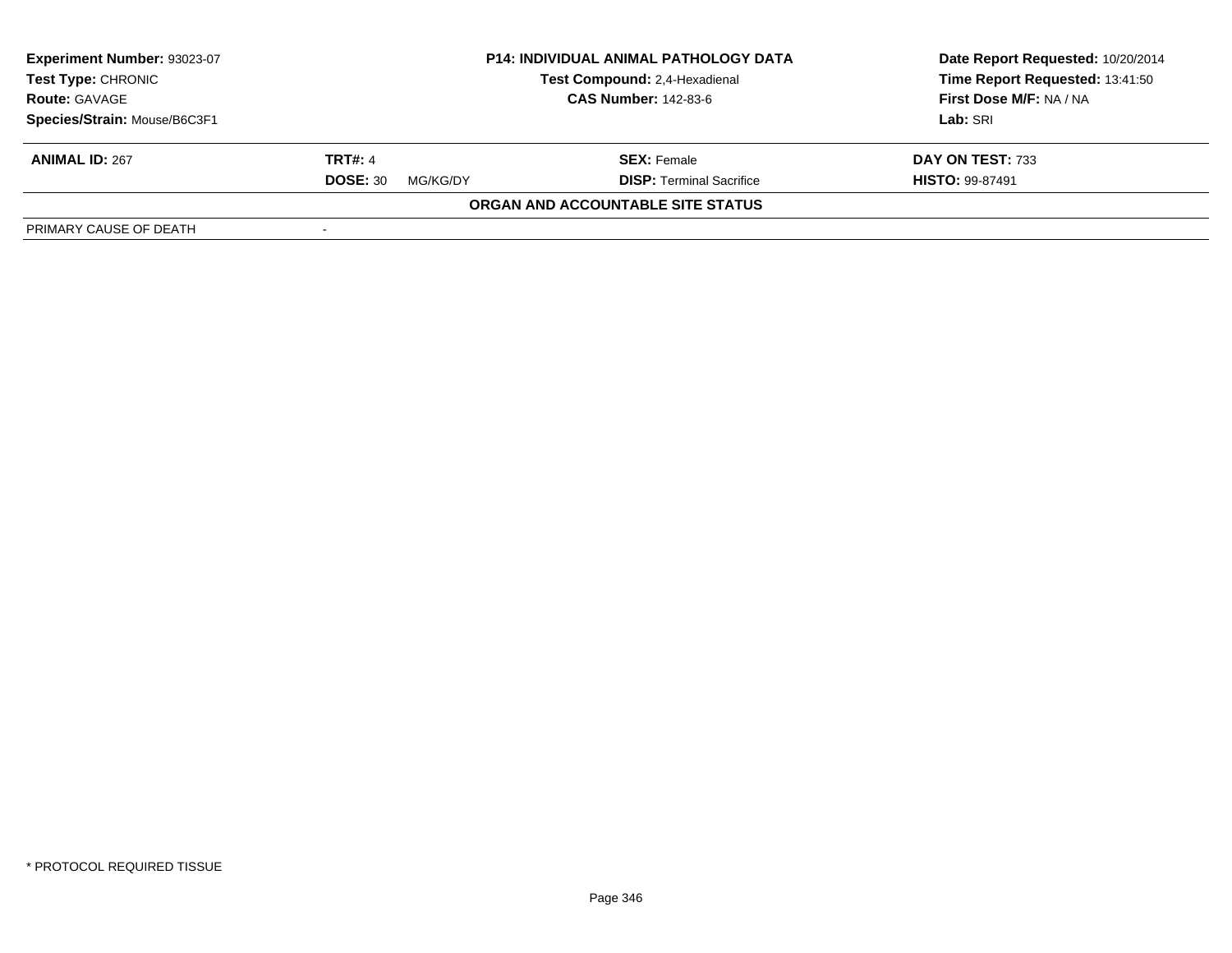| Experiment Number: 93023-07<br>Test Type: CHRONIC<br><b>Route: GAVAGE</b><br>Species/Strain: Mouse/B6C3F1 |                             | <b>P14: INDIVIDUAL ANIMAL PATHOLOGY DATA</b><br>Test Compound: 2,4-Hexadienal<br><b>CAS Number: 142-83-6</b> | Date Report Requested: 10/20/2014<br>Time Report Requested: 13:41:50<br>First Dose M/F: NA / NA<br>Lab: SRI |
|-----------------------------------------------------------------------------------------------------------|-----------------------------|--------------------------------------------------------------------------------------------------------------|-------------------------------------------------------------------------------------------------------------|
| <b>ANIMAL ID: 268</b>                                                                                     | <b>TRT#: 4</b>              | <b>SEX: Female</b>                                                                                           | DAY ON TEST: 733                                                                                            |
|                                                                                                           | <b>DOSE: 30</b><br>MG/KG/DY | <b>DISP: Terminal Sacrifice</b>                                                                              | HISTO: 99-87492                                                                                             |
|                                                                                                           |                             | ORGAN AND ACCOUNTABLE SITE STATUS                                                                            |                                                                                                             |
| <b>NORMAL</b>                                                                                             |                             |                                                                                                              |                                                                                                             |
| * Adrenal Cortex                                                                                          | * Adrenal Medulla           | * Bone                                                                                                       | * Bone Marrow                                                                                               |
| * Brain                                                                                                   | * Esophagus                 | * Gallbladder                                                                                                | * Heart                                                                                                     |
| * Intestine Large, Cecum                                                                                  | * Intestine Large, Colon    | * Intestine Large, Rectum                                                                                    | * Intestine Small, Duodenum                                                                                 |
| * Intestine Small, Ileum                                                                                  | * Intestine Small, Jejunum  | * Islets, Pancreatic                                                                                         | * Lung                                                                                                      |
| * Lymph Node, Mandibular                                                                                  | * Mammary Gland             | * Ovary                                                                                                      | * Pancreas                                                                                                  |
| * Parathyroid Gland                                                                                       | * Pituitary Gland           | * Salivary Glands                                                                                            | * Skin                                                                                                      |
| * Stomach, Forestomach                                                                                    | * Stomach, Glandular        | * Thymus                                                                                                     | * Thyroid Gland                                                                                             |
| * Trachea                                                                                                 | * Urinary Bladder           |                                                                                                              |                                                                                                             |
| <b>OBSERVATIONS</b>                                                                                       |                             |                                                                                                              |                                                                                                             |
| * Clitoral Gland                                                                                          |                             | Degeneration                                                                                                 | Cystic, Moderate                                                                                            |
| [ Degeneration TGLS = 8-8 ]                                                                               |                             |                                                                                                              |                                                                                                             |
| * Kidney                                                                                                  |                             | Hyperplasia                                                                                                  | Lymphoid, Mild                                                                                              |
| * Liver                                                                                                   |                             | <b>Infiltration Cellular</b>                                                                                 | Mixed Cell, Mild                                                                                            |
| Lymph Node                                                                                                | Mediastinal                 | Hyperplasia                                                                                                  | Lymphoid, Moderate                                                                                          |
| [ Hyperplasia TGLS = 9-2 ]                                                                                |                             |                                                                                                              |                                                                                                             |
| * Lymph Node, Mesenteric                                                                                  |                             | Angiectasis                                                                                                  | Marked                                                                                                      |
|                                                                                                           |                             | Hyperplasia                                                                                                  | Lymphoid, Moderate                                                                                          |
| [Angiectasis TGLS = 4-23]<br>[Hyperplasia TGLS = 7-5]                                                     |                             |                                                                                                              |                                                                                                             |
| Mesentery                                                                                                 | Fat                         | Necrosis                                                                                                     | Moderate                                                                                                    |
| [Necrosis TGLS = $1-21$ ]                                                                                 |                             |                                                                                                              |                                                                                                             |
| * Nose                                                                                                    | <b>Respirat Epith</b>       | <b>Cytoplasmic Alteration</b>                                                                                | Minimal                                                                                                     |
| <b>Skeletal Muscle</b>                                                                                    |                             | Sarcoma                                                                                                      |                                                                                                             |
| [Sarcoma TGLS = $3-22$ ]                                                                                  |                             |                                                                                                              |                                                                                                             |
| * Spleen                                                                                                  |                             | Hematopoietic Cell Proliferation                                                                             | Moderate                                                                                                    |
| [ Hematopoietic Cell Proliferation TGLS = 2-6 ]                                                           |                             |                                                                                                              |                                                                                                             |
| * Uterus                                                                                                  |                             | Hydrometra                                                                                                   | Moderate                                                                                                    |
|                                                                                                           | Endometrium                 | Hyperplasia                                                                                                  | Cystic, Mild                                                                                                |
| [Hydrometra TGLS = $6-7$ ]                                                                                |                             |                                                                                                              |                                                                                                             |
| PRIMARY CAUSE OF DEATH                                                                                    |                             |                                                                                                              |                                                                                                             |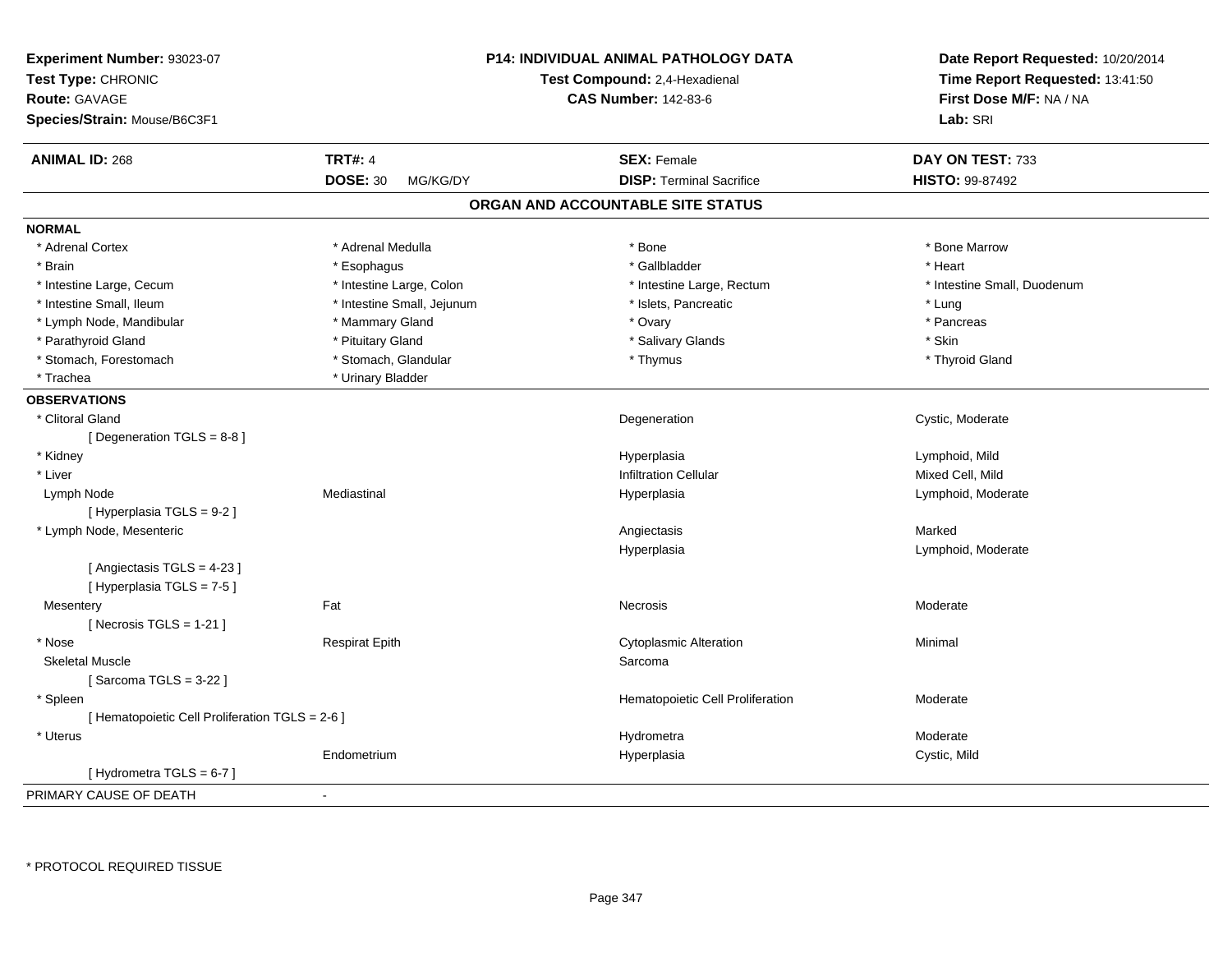| Experiment Number: 93023-07<br>Test Type: CHRONIC<br><b>Route: GAVAGE</b><br>Species/Strain: Mouse/B6C3F1 |                                         | P14: INDIVIDUAL ANIMAL PATHOLOGY DATA<br>Test Compound: 2,4-Hexadienal<br><b>CAS Number: 142-83-6</b> | Date Report Requested: 10/20/2014<br>Time Report Requested: 13:41:50<br>First Dose M/F: NA / NA<br>Lab: SRI |
|-----------------------------------------------------------------------------------------------------------|-----------------------------------------|-------------------------------------------------------------------------------------------------------|-------------------------------------------------------------------------------------------------------------|
| <b>ANIMAL ID: 269</b>                                                                                     | <b>TRT#: 4</b>                          | <b>SEX: Female</b>                                                                                    | DAY ON TEST: 649                                                                                            |
|                                                                                                           | <b>DOSE: 30</b><br>MG/KG/DY             | <b>DISP:</b> Moribund Sacrifice                                                                       | HISTO: 99-86350                                                                                             |
|                                                                                                           |                                         | ORGAN AND ACCOUNTABLE SITE STATUS                                                                     |                                                                                                             |
| <b>NORMAL</b>                                                                                             |                                         |                                                                                                       |                                                                                                             |
| * Adrenal Cortex                                                                                          | * Adrenal Medulla                       | * Bone                                                                                                | * Bone Marrow                                                                                               |
| * Clitoral Gland                                                                                          | * Esophagus                             | * Gallbladder                                                                                         | * Heart                                                                                                     |
| * Intestine Large, Cecum                                                                                  | * Intestine Large, Colon                | * Intestine Large, Rectum                                                                             | * Intestine Small, Duodenum                                                                                 |
| * Intestine Small, Ileum                                                                                  | * Intestine Small, Jejunum              | * Islets, Pancreatic                                                                                  | * Liver                                                                                                     |
| * Lung                                                                                                    | Lymph Node                              | * Lymph Node, Mandibular                                                                              | * Lymph Node, Mesenteric                                                                                    |
| * Ovary                                                                                                   | * Pancreas                              | * Parathyroid Gland                                                                                   | * Salivary Glands                                                                                           |
| * Skin                                                                                                    | * Stomach, Forestomach                  | * Stomach, Glandular                                                                                  | * Thymus                                                                                                    |
| * Trachea                                                                                                 | * Urinary Bladder                       | * Uterus                                                                                              |                                                                                                             |
| <b>OBSERVATIONS</b>                                                                                       |                                         |                                                                                                       |                                                                                                             |
| * Brain                                                                                                   |                                         | Compression                                                                                           | Focal, Marked                                                                                               |
| [Compression TGLS = 5-1]                                                                                  |                                         |                                                                                                       |                                                                                                             |
| * Kidney                                                                                                  |                                         | Cyst                                                                                                  | Minimal                                                                                                     |
|                                                                                                           |                                         | Nephropathy                                                                                           | Minimal                                                                                                     |
| * Mammary Gland                                                                                           |                                         | Ectasia                                                                                               | Mild                                                                                                        |
|                                                                                                           |                                         | Metaplasia                                                                                            | Squamous, Focal, Mild                                                                                       |
| [ Ectasia TGLS = $1-8$ ]                                                                                  |                                         |                                                                                                       |                                                                                                             |
| Mesentery                                                                                                 |                                         | Angiectasis                                                                                           | Moderate                                                                                                    |
|                                                                                                           |                                         | Fibrosis                                                                                              | Focal, Mild                                                                                                 |
|                                                                                                           | Fat                                     | Necrosis                                                                                              | Moderate                                                                                                    |
| [ Angiectasis TGLS = 4-22 ]                                                                               |                                         |                                                                                                       |                                                                                                             |
| [Necrosis $TGLS = 3-21$ ]                                                                                 |                                         |                                                                                                       |                                                                                                             |
| * Nose                                                                                                    | Olfactory Epi                           | <b>Cytoplasmic Alteration</b>                                                                         | Mild                                                                                                        |
|                                                                                                           | <b>Respirat Epith</b>                   | <b>Cytoplasmic Alteration</b>                                                                         | Moderate                                                                                                    |
| * Pituitary Gland                                                                                         | <b>Pars Distalis</b>                    | Adenoma                                                                                               |                                                                                                             |
| [Adenoma TGLS = $6-1$ ]                                                                                   |                                         |                                                                                                       |                                                                                                             |
| * Spleen                                                                                                  |                                         | Hematopoietic Cell Proliferation                                                                      | Moderate                                                                                                    |
| [ Hematopoietic Cell Proliferation TGLS = 2-6 ]                                                           |                                         |                                                                                                       |                                                                                                             |
| * Thyroid Gland                                                                                           |                                         | Degeneration                                                                                          | Cystic, Focal, Minimal                                                                                      |
| PRIMARY CAUSE OF DEATH                                                                                    | - Pituitary Gland Pars Distalis Adenoma |                                                                                                       |                                                                                                             |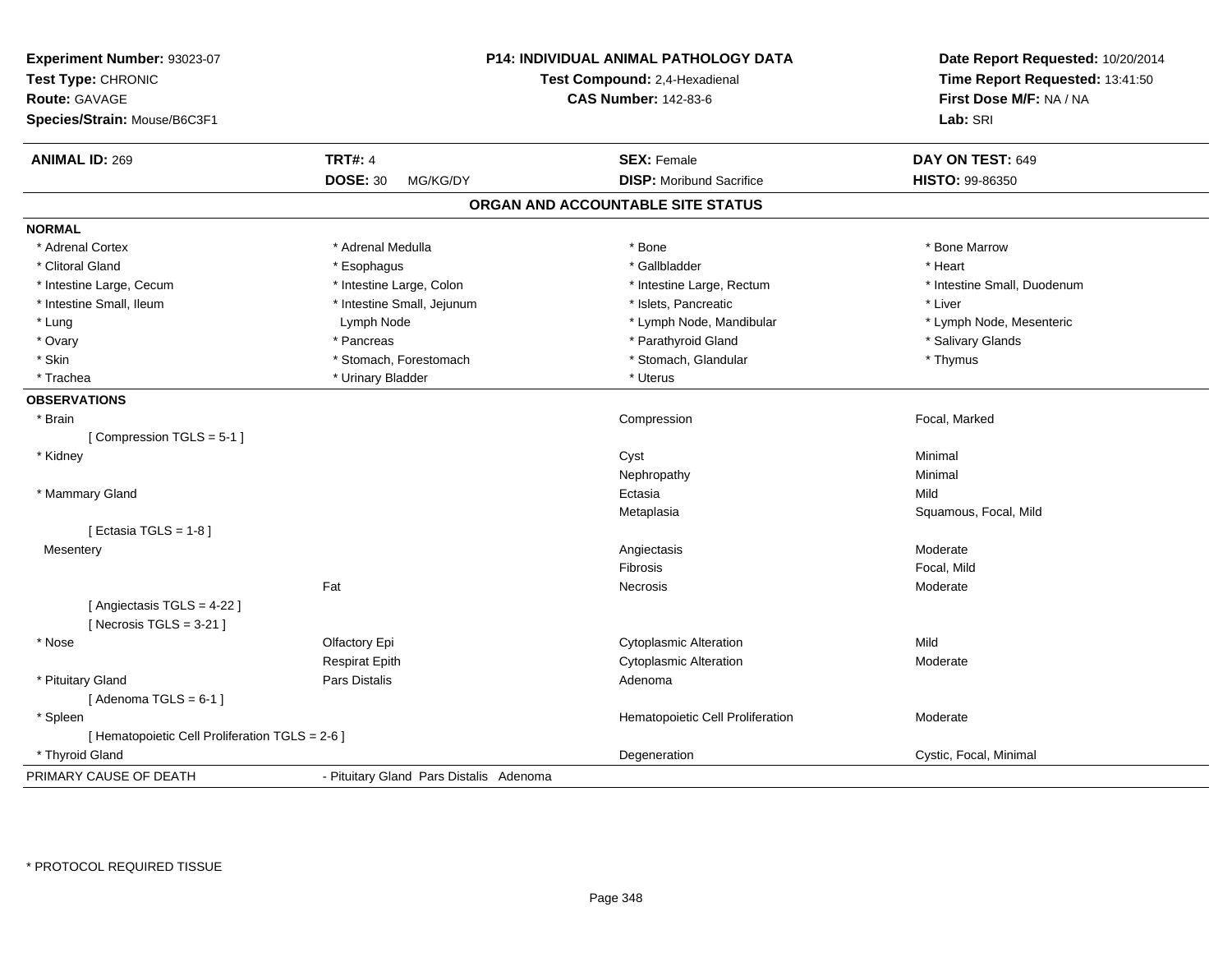| Experiment Number: 93023-07<br>Test Type: CHRONIC<br><b>Route: GAVAGE</b><br>Species/Strain: Mouse/B6C3F1 |                             | P14: INDIVIDUAL ANIMAL PATHOLOGY DATA<br>Test Compound: 2,4-Hexadienal<br><b>CAS Number: 142-83-6</b> | Date Report Requested: 10/20/2014<br>Time Report Requested: 13:41:50<br>First Dose M/F: NA / NA<br>Lab: SRI |
|-----------------------------------------------------------------------------------------------------------|-----------------------------|-------------------------------------------------------------------------------------------------------|-------------------------------------------------------------------------------------------------------------|
| <b>ANIMAL ID: 270</b>                                                                                     | <b>TRT#: 4</b>              | <b>SEX: Female</b>                                                                                    | DAY ON TEST: 710                                                                                            |
|                                                                                                           | <b>DOSE: 30</b><br>MG/KG/DY | <b>DISP: Natural Death</b>                                                                            | HISTO: 99-86712                                                                                             |
|                                                                                                           |                             | ORGAN AND ACCOUNTABLE SITE STATUS                                                                     |                                                                                                             |
| <b>NORMAL</b>                                                                                             |                             |                                                                                                       |                                                                                                             |
| * Bone                                                                                                    | * Brain                     | * Clitoral Gland                                                                                      | * Esophagus                                                                                                 |
| * Lymph Node, Mandibular                                                                                  | * Ovary                     | * Pituitary Gland                                                                                     | * Salivary Glands                                                                                           |
| * Skin                                                                                                    | * Thymus                    | * Trachea                                                                                             |                                                                                                             |
| <b>AUTO PRECLUDES DIAG.</b>                                                                               |                             |                                                                                                       |                                                                                                             |
| * Adrenal Cortex                                                                                          | * Adrenal Medulla           | * Bone Marrow                                                                                         | * Gallbladder                                                                                               |
| * Intestine Large, Cecum                                                                                  | * Intestine Large, Colon    | * Intestine Large, Rectum                                                                             | * Intestine Small, Duodenum                                                                                 |
| * Intestine Small, Ileum                                                                                  | * Intestine Small, Jejunum  | * Islets, Pancreatic                                                                                  | * Kidney                                                                                                    |
| * Lymph Node, Mesenteric                                                                                  | * Nose                      | * Pancreas                                                                                            | * Spleen                                                                                                    |
| * Stomach, Glandular                                                                                      | * Urinary Bladder           |                                                                                                       |                                                                                                             |
| <b>INSUFFICIENT TISSUE</b>                                                                                |                             |                                                                                                       |                                                                                                             |
| * Parathyroid Gland                                                                                       | * Thyroid Gland             |                                                                                                       |                                                                                                             |
| <b>OBSERVATIONS</b>                                                                                       |                             |                                                                                                       |                                                                                                             |
| * Heart                                                                                                   |                             | <b>Infiltration Cellular</b>                                                                          | Mixed Cell, Mild                                                                                            |
|                                                                                                           |                             | Mineralization                                                                                        | Focal, Minimal                                                                                              |
| * Liver                                                                                                   |                             | Congestion                                                                                            | Focal, Moderate                                                                                             |
|                                                                                                           |                             | <b>Infiltration Cellular</b>                                                                          | Mixed Cell, Mild                                                                                            |
|                                                                                                           | Hepatocyte                  | <b>Necrosis</b>                                                                                       | Focal, Moderate                                                                                             |
| [Congestion TGLS = 6-6]<br>[Necrosis TGLS = $6-6$ ]                                                       |                             |                                                                                                       |                                                                                                             |
| * Lung                                                                                                    |                             | Carcinoma                                                                                             | Metastatic (Mammary Gland)                                                                                  |
|                                                                                                           |                             | <b>Infiltration Cellular</b>                                                                          | Mixed Cell, Mild                                                                                            |
| * Mammary Gland<br>[Carcinoma TGLS = 1-21]                                                                |                             | Carcinoma                                                                                             |                                                                                                             |
| Mesentery<br>[Necrosis $TGLS = 4-22$ ]                                                                    | Fat                         | <b>Necrosis</b>                                                                                       | Moderate                                                                                                    |
| * Stomach, Forestomach                                                                                    | Epithelium                  | Hyperplasia                                                                                           | Squamous, Mild                                                                                              |
|                                                                                                           |                             | Ulcer                                                                                                 | Minimal                                                                                                     |
| * Uterus                                                                                                  |                             | Cyst                                                                                                  | Mild                                                                                                        |
| [Cyst TGLS = $5-7$ ]                                                                                      |                             |                                                                                                       |                                                                                                             |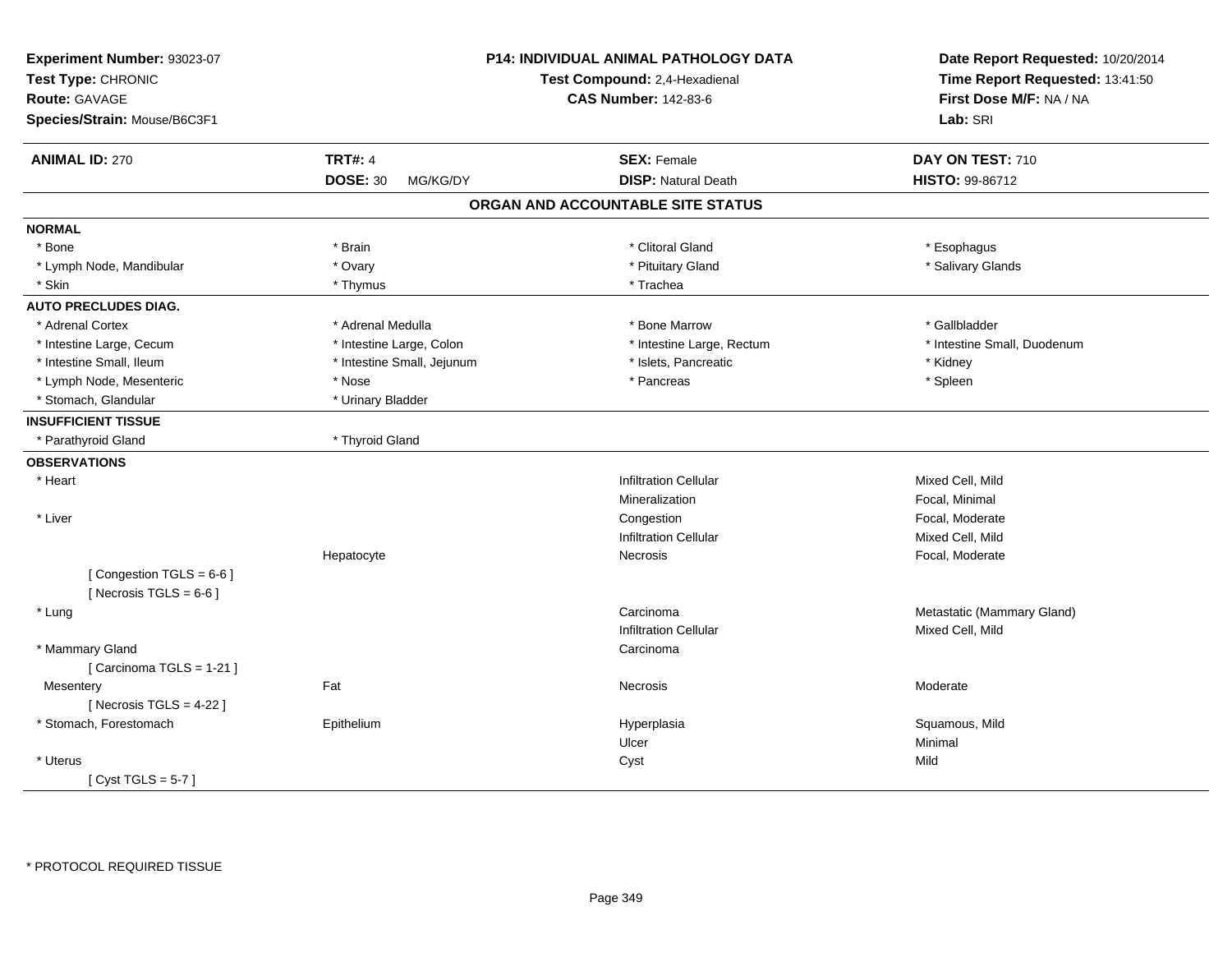| <b>Experiment Number: 93023-07</b><br><b>Test Type: CHRONIC</b><br><b>Route: GAVAGE</b> | <b>P14: INDIVIDUAL ANIMAL PATHOLOGY DATA</b><br>Test Compound: 2.4-Hexadienal<br><b>CAS Number: 142-83-6</b> |                                   | Date Report Requested: 10/20/2014<br>Time Report Requested: 13:41:50<br>First Dose M/F: NA / NA |
|-----------------------------------------------------------------------------------------|--------------------------------------------------------------------------------------------------------------|-----------------------------------|-------------------------------------------------------------------------------------------------|
|                                                                                         |                                                                                                              |                                   |                                                                                                 |
| Species/Strain: Mouse/B6C3F1                                                            |                                                                                                              |                                   | Lab: SRI                                                                                        |
| <b>ANIMAL ID: 270</b>                                                                   | <b>TRT#: 4</b>                                                                                               | <b>SEX: Female</b>                | <b>DAY ON TEST: 710</b>                                                                         |
|                                                                                         | <b>DOSE: 30</b><br>MG/KG/DY                                                                                  | <b>DISP:</b> Natural Death        | <b>HISTO: 99-86712</b>                                                                          |
|                                                                                         |                                                                                                              | ORGAN AND ACCOUNTABLE SITE STATUS |                                                                                                 |
| PRIMARY CAUSE OF DEATH                                                                  | - Mammary Gland Carcinoma                                                                                    |                                   |                                                                                                 |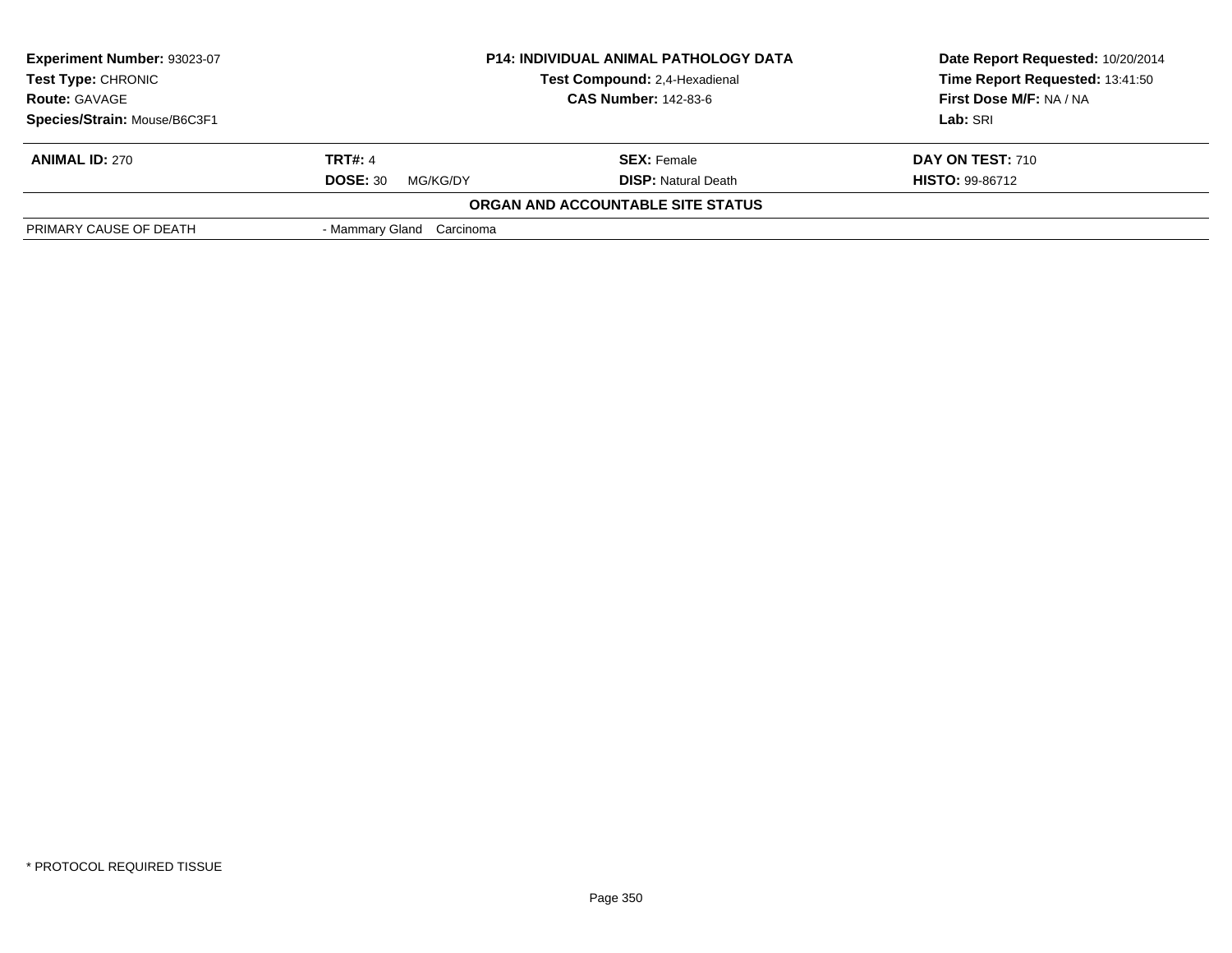| Experiment Number: 93023-07<br>Test Type: CHRONIC<br><b>Route: GAVAGE</b><br>Species/Strain: Mouse/B6C3F1 |                             | <b>P14: INDIVIDUAL ANIMAL PATHOLOGY DATA</b><br>Test Compound: 2,4-Hexadienal<br><b>CAS Number: 142-83-6</b> | Date Report Requested: 10/20/2014<br>Time Report Requested: 13:41:50<br>First Dose M/F: NA / NA<br>Lab: SRI |
|-----------------------------------------------------------------------------------------------------------|-----------------------------|--------------------------------------------------------------------------------------------------------------|-------------------------------------------------------------------------------------------------------------|
| <b>ANIMAL ID: 271</b>                                                                                     | <b>TRT#: 4</b>              | <b>SEX: Female</b>                                                                                           | DAY ON TEST: 732                                                                                            |
|                                                                                                           | <b>DOSE: 30</b><br>MG/KG/DY | <b>DISP: Terminal Sacrifice</b>                                                                              | <b>HISTO: 99-87493</b>                                                                                      |
|                                                                                                           |                             | ORGAN AND ACCOUNTABLE SITE STATUS                                                                            |                                                                                                             |
| <b>NORMAL</b>                                                                                             |                             |                                                                                                              |                                                                                                             |
| * Adrenal Cortex                                                                                          | * Adrenal Medulla           | * Bone                                                                                                       | * Bone Marrow                                                                                               |
| * Brain                                                                                                   | * Clitoral Gland            | * Esophagus                                                                                                  | * Gallbladder                                                                                               |
| * Heart                                                                                                   | * Intestine Large, Cecum    | * Intestine Large, Colon                                                                                     | * Intestine Large, Rectum                                                                                   |
| * Intestine Small, Duodenum                                                                               | * Intestine Small, Ileum    | * Intestine Small, Jejunum                                                                                   | * Islets, Pancreatic                                                                                        |
| * Kidney                                                                                                  | * Lung                      | * Lymph Node, Mandibular                                                                                     | * Lymph Node, Mesenteric                                                                                    |
| * Ovary                                                                                                   | * Pancreas                  | * Parathyroid Gland                                                                                          | * Salivary Glands                                                                                           |
| * Skin                                                                                                    | * Stomach, Forestomach      | * Stomach, Glandular                                                                                         | * Thymus                                                                                                    |
| * Thyroid Gland                                                                                           | * Trachea                   | * Urinary Bladder                                                                                            |                                                                                                             |
| <b>OBSERVATIONS</b>                                                                                       |                             |                                                                                                              |                                                                                                             |
| * Liver                                                                                                   |                             | Hepatocellular Carcinoma                                                                                     | Multiple                                                                                                    |
|                                                                                                           |                             | <b>Infiltration Cellular</b>                                                                                 | Mixed Cell, Minimal                                                                                         |
|                                                                                                           | Hepatocyte, Periportal      | Vacuolization Cytoplasmic                                                                                    | Mild                                                                                                        |
| [ Hepatocellular Carcinoma TGLS = 5-22, 6-23 ]                                                            |                             |                                                                                                              |                                                                                                             |
| * Mammary Gland                                                                                           |                             | Carcinoma                                                                                                    |                                                                                                             |
| Mesentery                                                                                                 | Fat                         | Necrosis                                                                                                     | Moderate                                                                                                    |
| [ Necrosis TGLS = $3-21$ ]                                                                                |                             |                                                                                                              |                                                                                                             |
| * Nose                                                                                                    | <b>Respirat Epith</b>       | <b>Cytoplasmic Alteration</b>                                                                                | Minimal                                                                                                     |
| * Pituitary Gland                                                                                         | Pars Distalis               | Adenoma                                                                                                      |                                                                                                             |
|                                                                                                           | <b>Pars Distalis</b>        | Hemorrhage                                                                                                   | Focal, Moderate                                                                                             |
| [Adenoma TGLS = $1-1$ ]                                                                                   |                             |                                                                                                              |                                                                                                             |
| [Hemorrhage TGLS = 1-1]                                                                                   |                             |                                                                                                              |                                                                                                             |
| * Spleen                                                                                                  |                             | Hematopoietic Cell Proliferation                                                                             | Moderate                                                                                                    |
| [ Hematopoietic Cell Proliferation TGLS = 2-6 ]                                                           |                             |                                                                                                              |                                                                                                             |
| * Uterus                                                                                                  |                             | Hydrometra                                                                                                   | Moderate                                                                                                    |
|                                                                                                           | Endometrium                 | Hyperplasia                                                                                                  | Cystic, Moderate                                                                                            |
| [Hydrometra TGLS = 4-7]                                                                                   |                             |                                                                                                              |                                                                                                             |
| PRIMARY CAUSE OF DEATH                                                                                    | $\blacksquare$              |                                                                                                              |                                                                                                             |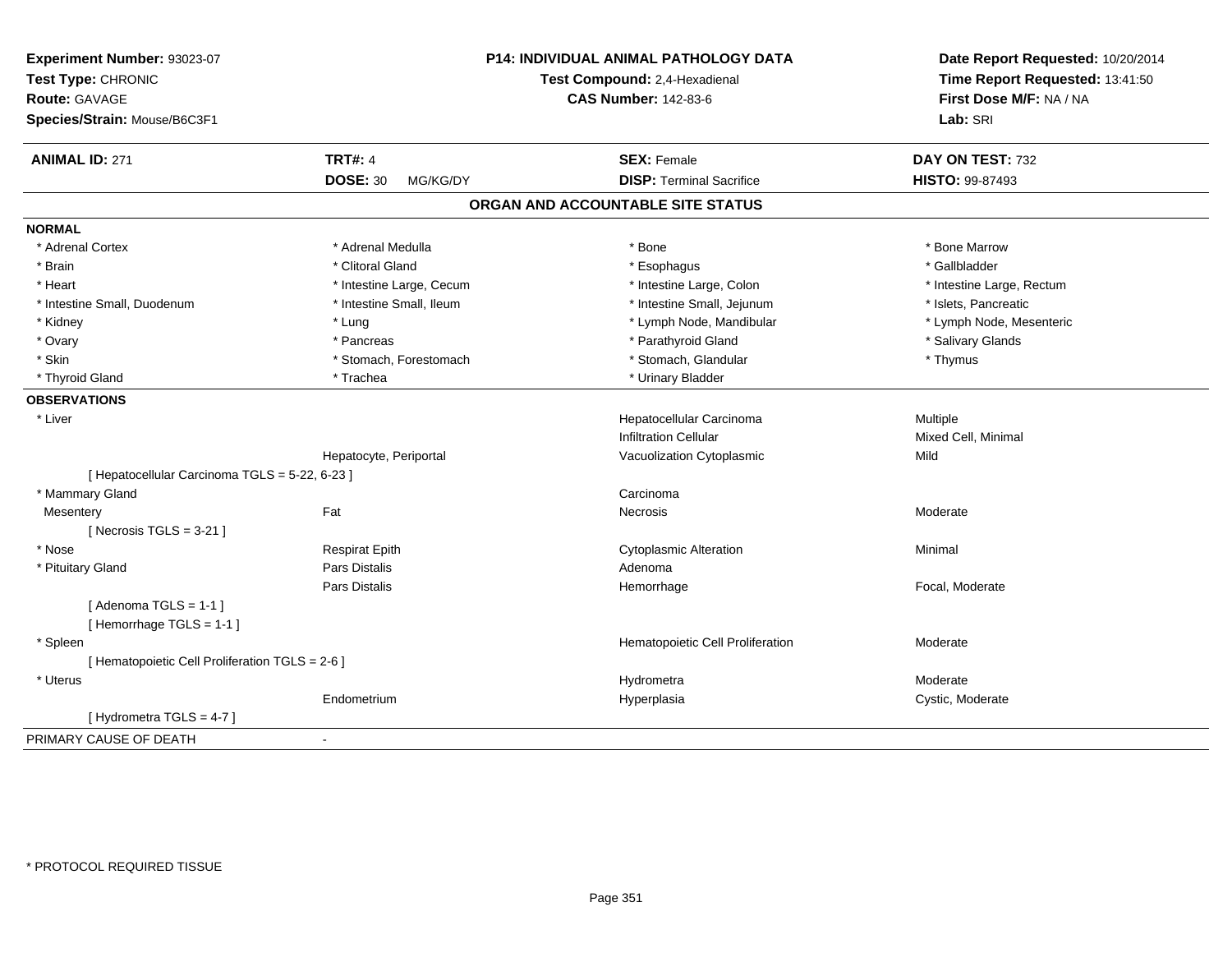| Experiment Number: 93023-07<br>Test Type: CHRONIC<br>Route: GAVAGE<br>Species/Strain: Mouse/B6C3F1 |                             | P14: INDIVIDUAL ANIMAL PATHOLOGY DATA<br>Test Compound: 2,4-Hexadienal<br><b>CAS Number: 142-83-6</b> | Date Report Requested: 10/20/2014<br>Time Report Requested: 13:41:50<br>First Dose M/F: NA / NA<br>Lab: SRI |
|----------------------------------------------------------------------------------------------------|-----------------------------|-------------------------------------------------------------------------------------------------------|-------------------------------------------------------------------------------------------------------------|
| <b>ANIMAL ID: 272</b>                                                                              | <b>TRT#: 4</b>              | <b>SEX: Female</b>                                                                                    | DAY ON TEST: 732                                                                                            |
|                                                                                                    | <b>DOSE: 30</b><br>MG/KG/DY | <b>DISP: Terminal Sacrifice</b>                                                                       | HISTO: 99-87494                                                                                             |
|                                                                                                    |                             | ORGAN AND ACCOUNTABLE SITE STATUS                                                                     |                                                                                                             |
| <b>NORMAL</b>                                                                                      |                             |                                                                                                       |                                                                                                             |
| * Adrenal Cortex                                                                                   | * Adrenal Medulla           | * Bone                                                                                                | * Bone Marrow                                                                                               |
| * Brain                                                                                            | * Clitoral Gland            | * Esophagus                                                                                           | * Gallbladder                                                                                               |
| * Heart                                                                                            | * Intestine Large, Cecum    | * Intestine Large, Colon                                                                              | * Intestine Large, Rectum                                                                                   |
| * Intestine Small, Duodenum                                                                        | * Intestine Small, Ileum    | * Intestine Small, Jejunum                                                                            | * Islets, Pancreatic                                                                                        |
| * Kidney                                                                                           | * Lymph Node, Mandibular    | * Lymph Node, Mesenteric                                                                              | * Mammary Gland                                                                                             |
| * Pancreas                                                                                         | * Parathyroid Gland         | * Pituitary Gland                                                                                     | * Salivary Glands                                                                                           |
| * Skin                                                                                             | * Stomach, Forestomach      | * Stomach, Glandular                                                                                  | * Thymus                                                                                                    |
| * Trachea                                                                                          | * Urinary Bladder           |                                                                                                       |                                                                                                             |
| <b>OBSERVATIONS</b>                                                                                |                             |                                                                                                       |                                                                                                             |
| Eye                                                                                                |                             | Atrophy                                                                                               | Moderate                                                                                                    |
| [Atrophy TGLS = $1-21$ ]                                                                           |                             |                                                                                                       |                                                                                                             |
| Harderian Gland                                                                                    |                             | Adenoma                                                                                               |                                                                                                             |
| [Adenoma TGLS = $7-23$ ]                                                                           |                             |                                                                                                       |                                                                                                             |
| * Liver                                                                                            |                             | <b>Basophilic Focus</b>                                                                               |                                                                                                             |
|                                                                                                    |                             | <b>Infiltration Cellular</b>                                                                          | Mixed Cell, Minimal                                                                                         |
| [Basophilic Focus TGLS = 5-22]                                                                     |                             |                                                                                                       |                                                                                                             |
| * Lung                                                                                             |                             | Congestion                                                                                            | Mild                                                                                                        |
| [Congestion TGLS = 6-2]                                                                            |                             |                                                                                                       |                                                                                                             |
| * Nose                                                                                             | Olfactory Epi               | <b>Cytoplasmic Alteration</b>                                                                         | Minimal                                                                                                     |
|                                                                                                    | <b>Respirat Epith</b>       | <b>Cytoplasmic Alteration</b>                                                                         | Mild                                                                                                        |
|                                                                                                    | Nasolacrim Dct              | Inflammation                                                                                          | Mild                                                                                                        |
|                                                                                                    |                             | Inflammation                                                                                          | Suppurative, Moderate                                                                                       |
| * Ovary                                                                                            |                             | Cyst                                                                                                  | Moderate                                                                                                    |
| [Cyst TGLS = $2-7$ ]                                                                               |                             |                                                                                                       |                                                                                                             |
| * Spleen                                                                                           |                             | Hematopoietic Cell Proliferation                                                                      | Moderate                                                                                                    |
| * Thyroid Gland                                                                                    |                             | Degeneration                                                                                          | Cystic, Focal, Mild                                                                                         |
| * Uterus                                                                                           |                             | Hydrometra                                                                                            | Moderate                                                                                                    |
|                                                                                                    | Endometrium                 | Hyperplasia                                                                                           | Cystic, Moderate                                                                                            |
| [Hydrometra TGLS = 4-7]                                                                            |                             |                                                                                                       |                                                                                                             |
| [Hyperplasia TGLS = 3-7]                                                                           |                             |                                                                                                       |                                                                                                             |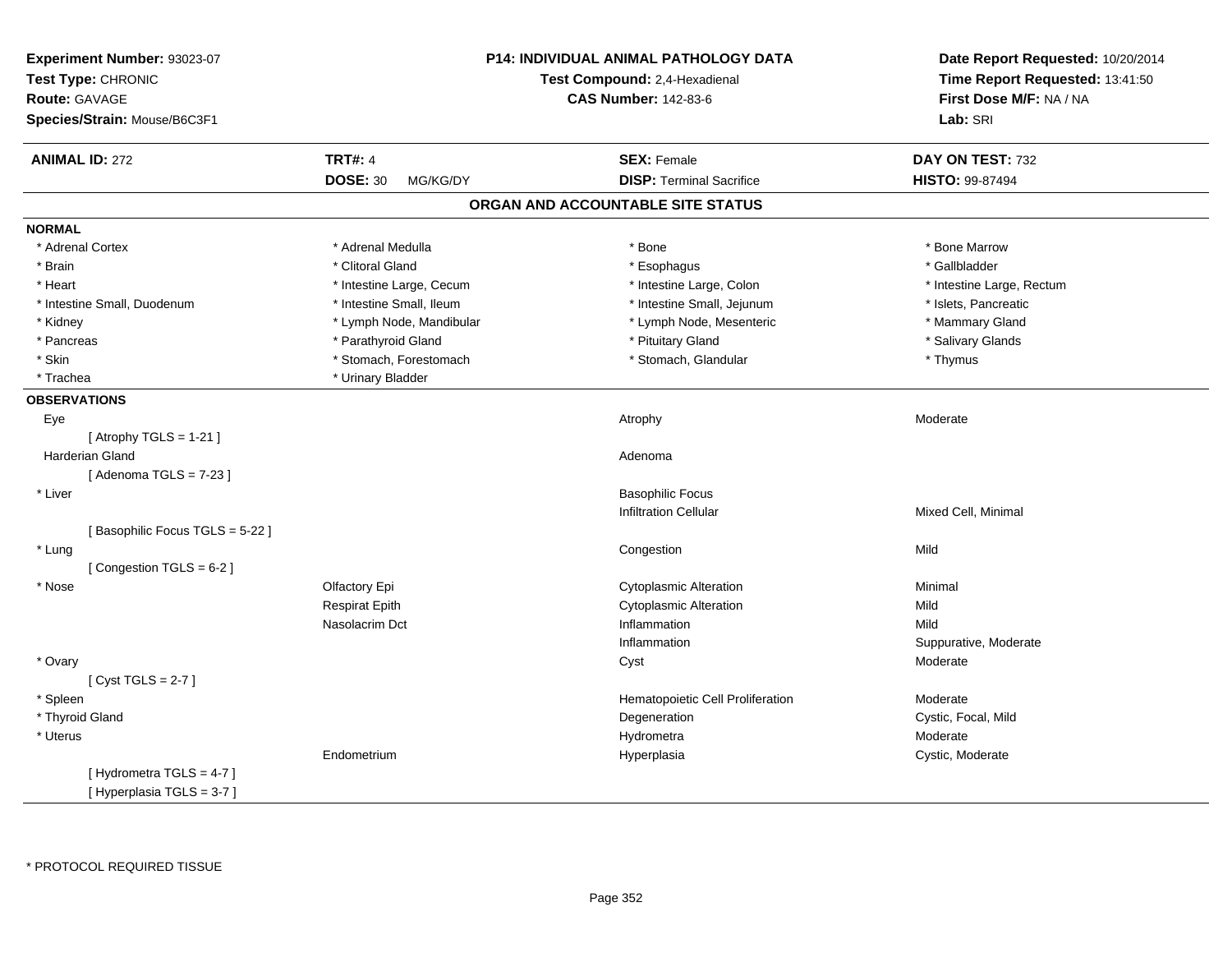| Experiment Number: 93023-07  | <b>P14: INDIVIDUAL ANIMAL PATHOLOGY DATA</b><br>Test Compound: 2,4-Hexadienal<br><b>CAS Number: 142-83-6</b> |                                   | Date Report Requested: 10/20/2014 |
|------------------------------|--------------------------------------------------------------------------------------------------------------|-----------------------------------|-----------------------------------|
| <b>Test Type: CHRONIC</b>    |                                                                                                              |                                   | Time Report Requested: 13:41:50   |
| <b>Route: GAVAGE</b>         |                                                                                                              |                                   | First Dose M/F: NA / NA           |
| Species/Strain: Mouse/B6C3F1 |                                                                                                              |                                   | Lab: SRI                          |
| <b>ANIMAL ID: 272</b>        | <b>TRT#: 4</b>                                                                                               | <b>SEX:</b> Female                | DAY ON TEST: 732                  |
|                              | <b>DOSE: 30</b><br>MG/KG/DY                                                                                  | <b>DISP: Terminal Sacrifice</b>   | <b>HISTO: 99-87494</b>            |
|                              |                                                                                                              | ORGAN AND ACCOUNTABLE SITE STATUS |                                   |
| PRIMARY CAUSE OF DEATH       | $\overline{\phantom{a}}$                                                                                     |                                   |                                   |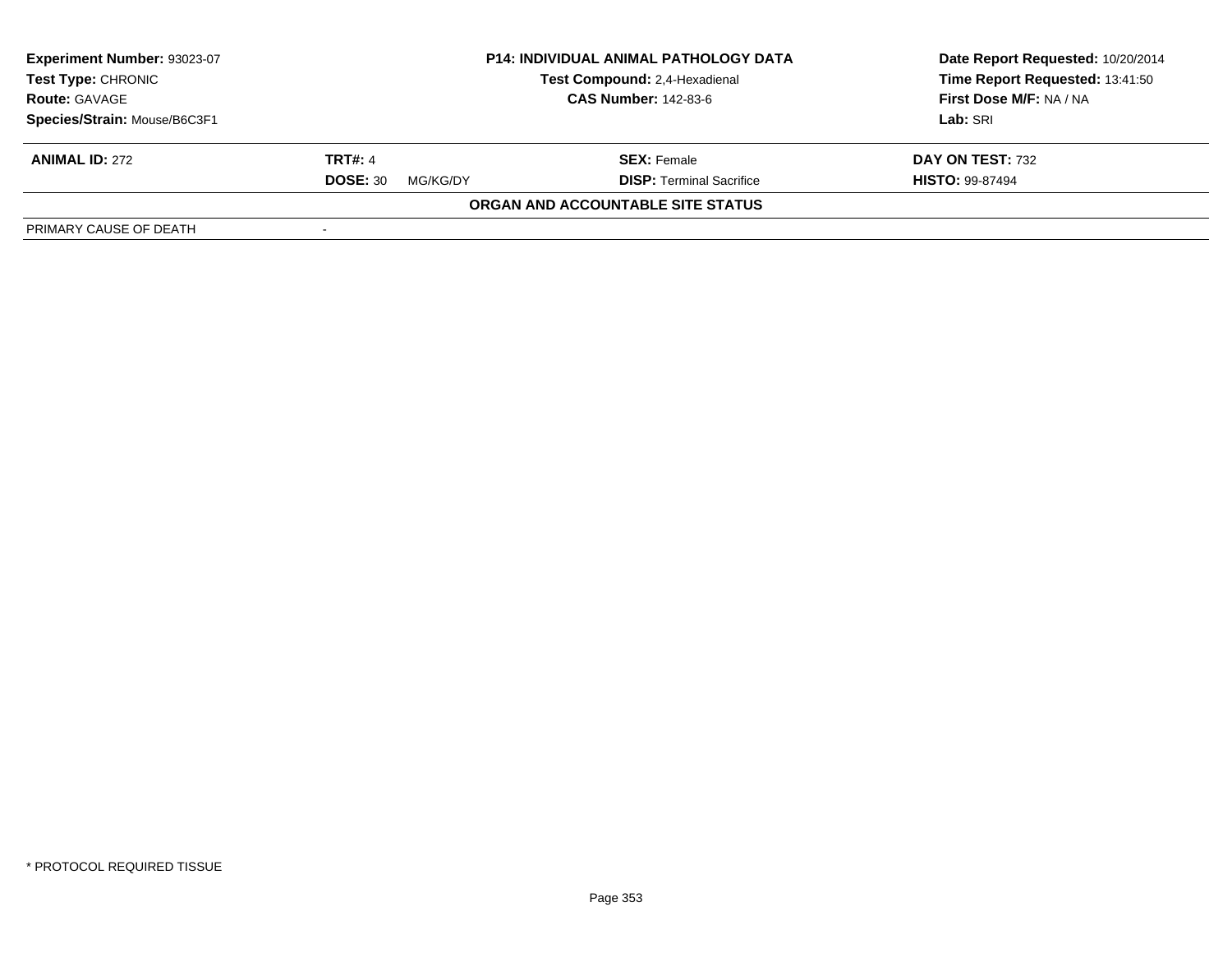| Experiment Number: 93023-07<br>Test Type: CHRONIC |                             | <b>P14: INDIVIDUAL ANIMAL PATHOLOGY DATA</b> | Date Report Requested: 10/20/2014<br>Time Report Requested: 13:41:50 |
|---------------------------------------------------|-----------------------------|----------------------------------------------|----------------------------------------------------------------------|
|                                                   |                             | Test Compound: 2,4-Hexadienal                |                                                                      |
| Route: GAVAGE                                     |                             | <b>CAS Number: 142-83-6</b>                  | First Dose M/F: NA / NA                                              |
| Species/Strain: Mouse/B6C3F1                      |                             |                                              | Lab: SRI                                                             |
| <b>ANIMAL ID: 273</b>                             | <b>TRT#: 4</b>              | <b>SEX: Female</b>                           | DAY ON TEST: 733                                                     |
|                                                   | <b>DOSE: 30</b><br>MG/KG/DY | <b>DISP: Terminal Sacrifice</b>              | HISTO: 99-87495                                                      |
|                                                   |                             | ORGAN AND ACCOUNTABLE SITE STATUS            |                                                                      |
| <b>NORMAL</b>                                     |                             |                                              |                                                                      |
| * Adrenal Medulla                                 | * Bone                      | * Bone Marrow                                | * Brain                                                              |
| * Clitoral Gland                                  | * Esophagus                 | * Heart                                      | * Intestine Large, Cecum                                             |
| * Intestine Large, Colon                          | * Intestine Large, Rectum   | * Intestine Small, Duodenum                  | * Intestine Small, Ileum                                             |
| * Intestine Small, Jejunum                        | * Islets, Pancreatic        | * Lung                                       | * Lymph Node, Mandibular                                             |
| * Lymph Node, Mesenteric                          | * Mammary Gland             | * Ovary                                      | * Pancreas                                                           |
| * Parathyroid Gland                               | * Pituitary Gland           | * Salivary Glands                            | * Skin                                                               |
| * Stomach, Forestomach                            | * Stomach, Glandular        | * Thymus                                     | * Thyroid Gland                                                      |
| * Trachea                                         | * Urinary Bladder           | * Uterus                                     |                                                                      |
| <b>OBSERVATIONS</b>                               |                             |                                              |                                                                      |
| * Adren Medulla                                   |                             |                                              |                                                                      |
| Note: Medulla of one adrenal gland is missing.    |                             |                                              |                                                                      |
| * Adrenal Cortex                                  |                             | Degeneration                                 | Cystic, Focal, Minimal                                               |
| * Gallbladder                                     |                             | Cyst                                         | Minimal                                                              |
| * Kidney                                          |                             | Nephropathy                                  | Minimal                                                              |
| * Liver                                           |                             | <b>Infiltration Cellular</b>                 | Mixed Cell, Minimal                                                  |
| Mesentery                                         | Fat                         | Necrosis                                     | Moderate                                                             |
| [ Necrosis TGLS = 1-21, 2-22 ]                    |                             |                                              |                                                                      |
| * Nose                                            | Olfactory Epi               | <b>Cytoplasmic Alteration</b>                | Minimal                                                              |
|                                                   | <b>Respirat Epith</b>       | Cytoplasmic Alteration                       | Minimal                                                              |
|                                                   |                             | Inflammation                                 | Suppurative, Moderate                                                |
| * Spleen                                          |                             | Hematopoietic Cell Proliferation             | Mild                                                                 |
|                                                   |                             | Hyperplasia                                  | Lymphoid, Moderate                                                   |
| [ Hematopoietic Cell Proliferation TGLS = 3-6 ]   |                             |                                              |                                                                      |
| [Hyperplasia TGLS = 3-6]                          |                             |                                              |                                                                      |
| PRIMARY CAUSE OF DEATH                            | $\blacksquare$              |                                              |                                                                      |
|                                                   |                             |                                              |                                                                      |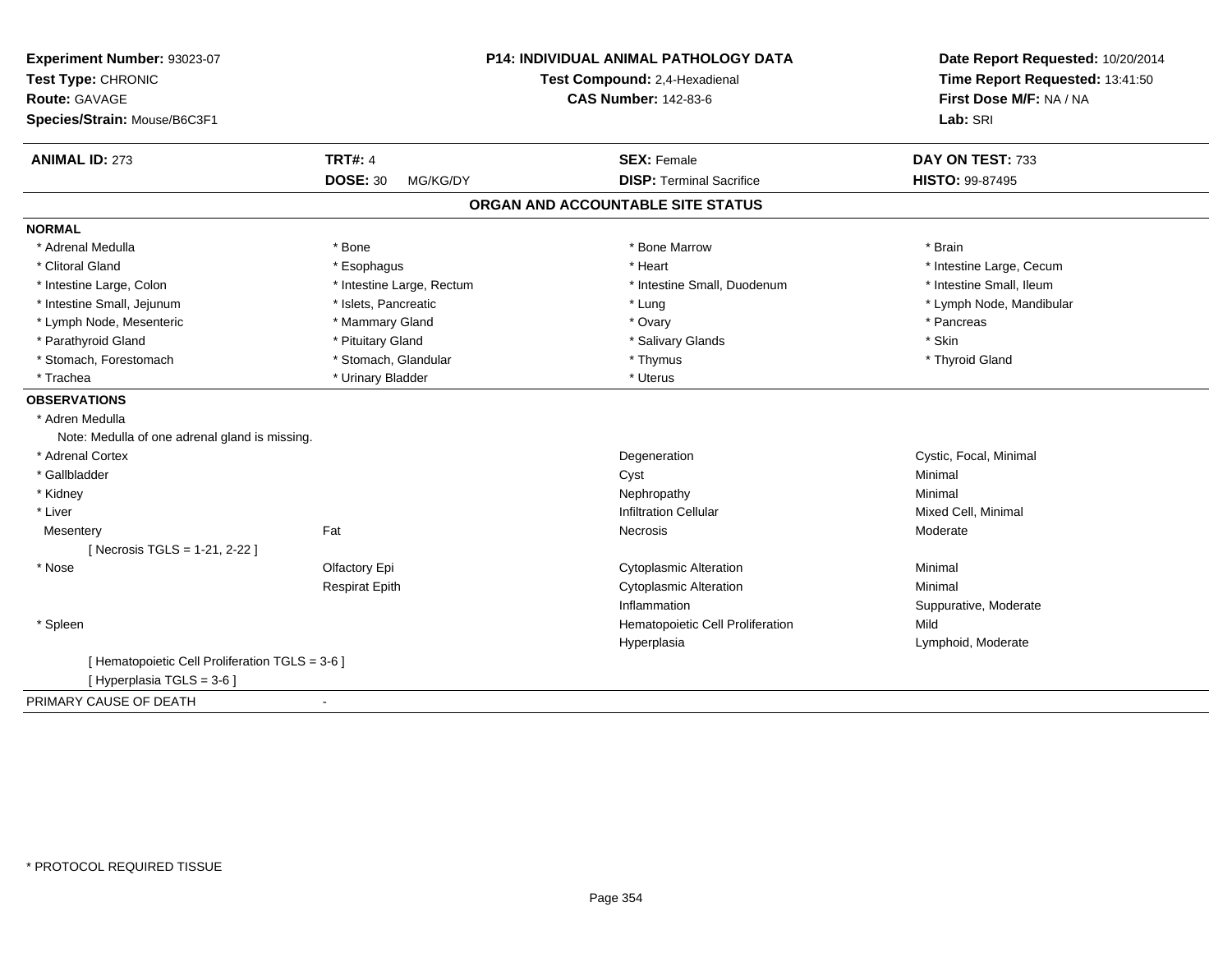| Experiment Number: 93023-07<br>Test Type: CHRONIC<br><b>Route: GAVAGE</b><br>Species/Strain: Mouse/B6C3F1 |                             | <b>P14: INDIVIDUAL ANIMAL PATHOLOGY DATA</b><br>Test Compound: 2,4-Hexadienal<br><b>CAS Number: 142-83-6</b> | Date Report Requested: 10/20/2014<br>Time Report Requested: 13:41:50<br>First Dose M/F: NA / NA<br>Lab: SRI |
|-----------------------------------------------------------------------------------------------------------|-----------------------------|--------------------------------------------------------------------------------------------------------------|-------------------------------------------------------------------------------------------------------------|
|                                                                                                           |                             |                                                                                                              |                                                                                                             |
| <b>ANIMAL ID: 274</b>                                                                                     | <b>TRT#: 4</b>              | <b>SEX: Female</b>                                                                                           | DAY ON TEST: 643                                                                                            |
|                                                                                                           | <b>DOSE: 30</b><br>MG/KG/DY | <b>DISP: Moribund Sacrifice</b>                                                                              | HISTO: 99-86351                                                                                             |
|                                                                                                           |                             | ORGAN AND ACCOUNTABLE SITE STATUS                                                                            |                                                                                                             |
| <b>NORMAL</b>                                                                                             |                             |                                                                                                              |                                                                                                             |
| * Adrenal Medulla                                                                                         | * Bone                      | * Bone Marrow                                                                                                | * Brain                                                                                                     |
| * Clitoral Gland                                                                                          | * Esophagus                 | * Gallbladder                                                                                                | * Heart                                                                                                     |
| * Intestine Large, Cecum                                                                                  | * Intestine Large, Colon    | * Intestine Large, Rectum                                                                                    | * Intestine Small, Duodenum                                                                                 |
| * Intestine Small, Ileum                                                                                  | * Intestine Small, Jejunum  | * Islets, Pancreatic                                                                                         | * Lung                                                                                                      |
| * Lymph Node, Mandibular                                                                                  | * Mammary Gland             | * Ovary                                                                                                      | * Pancreas                                                                                                  |
| * Parathyroid Gland                                                                                       | * Pituitary Gland           | * Salivary Glands                                                                                            | * Skin                                                                                                      |
| * Stomach, Glandular                                                                                      | * Thymus                    | * Thyroid Gland                                                                                              | * Trachea                                                                                                   |
| * Urinary Bladder                                                                                         |                             |                                                                                                              |                                                                                                             |
| <b>MISSING</b>                                                                                            |                             |                                                                                                              |                                                                                                             |
| * Lymph Node, Mesenteric                                                                                  |                             |                                                                                                              |                                                                                                             |
| <b>OBSERVATIONS</b>                                                                                       |                             |                                                                                                              |                                                                                                             |
| * Adrenal Cortex                                                                                          |                             | <b>Accessory Adrenal Cortical Nodule</b>                                                                     | Mild                                                                                                        |
| Note: Accessory adrenal cortical nodule is on slide 5.                                                    |                             |                                                                                                              |                                                                                                             |
| * Kidney                                                                                                  |                             | Inflammation                                                                                                 | Chronic, Focal, Minimal                                                                                     |
| * Liver                                                                                                   |                             | <b>Infiltration Cellular</b>                                                                                 | Mixed Cell, Minimal                                                                                         |
| Mesentery                                                                                                 | Fat                         | Necrosis                                                                                                     | Moderate                                                                                                    |
| [ Necrosis $TGLS = 3-22$ ]                                                                                |                             |                                                                                                              |                                                                                                             |
| * Nose                                                                                                    | Olfactory Epi               | Cytoplasmic Alteration                                                                                       | Mild                                                                                                        |
|                                                                                                           | <b>Respirat Epith</b>       | <b>Cytoplasmic Alteration</b>                                                                                | Moderate                                                                                                    |
|                                                                                                           |                             | Inflammation                                                                                                 | Suppurative, Minimal                                                                                        |
| * Spleen                                                                                                  |                             | Hemangiosarcoma                                                                                              |                                                                                                             |
|                                                                                                           |                             | Hyperplasia                                                                                                  | Lymphoid, Mild                                                                                              |
| [Hemangiosarcoma TGLS = 2-21]                                                                             |                             |                                                                                                              |                                                                                                             |
| * Stomach, Forestomach                                                                                    |                             | Erosion                                                                                                      | Minimal                                                                                                     |
|                                                                                                           | Epithelium                  | Hyperplasia                                                                                                  | Squamous, Mild                                                                                              |
| * Uterus                                                                                                  |                             | Hydrometra                                                                                                   | Moderate                                                                                                    |
|                                                                                                           | Endometrium                 | Hyperplasia                                                                                                  | Cystic, Mild                                                                                                |
| [ Hydrometra TGLS = 4-7 ]                                                                                 |                             |                                                                                                              |                                                                                                             |
| PRIMARY CAUSE OF DEATH                                                                                    | - Spleen Hemangiosarcoma    |                                                                                                              |                                                                                                             |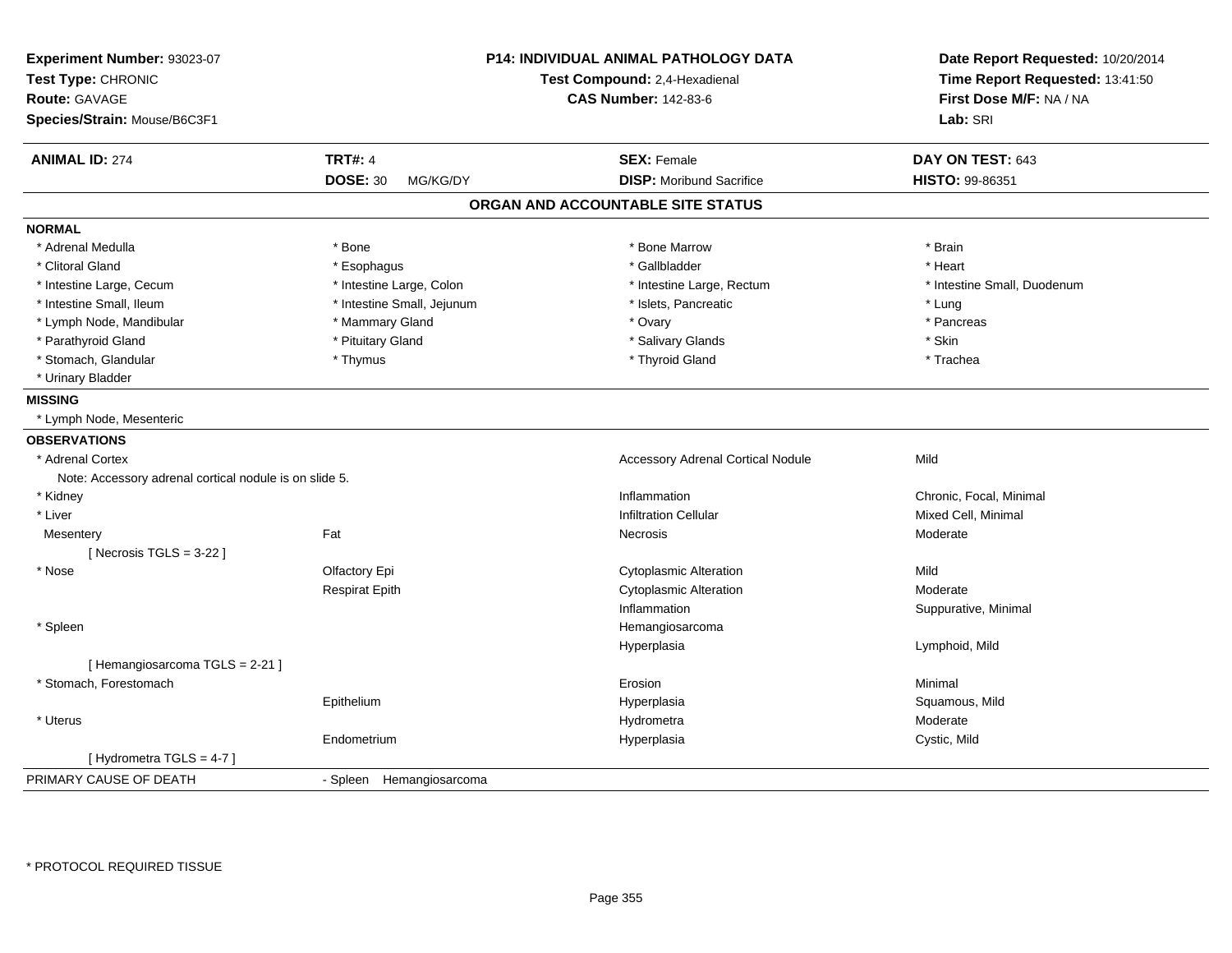| Experiment Number: 93023-07<br>Test Type: CHRONIC<br><b>Route: GAVAGE</b><br>Species/Strain: Mouse/B6C3F1 | <b>P14: INDIVIDUAL ANIMAL PATHOLOGY DATA</b><br>Test Compound: 2,4-Hexadienal<br><b>CAS Number: 142-83-6</b> |                                   | Date Report Requested: 10/20/2014<br>Time Report Requested: 13:41:50<br>First Dose M/F: NA / NA<br>Lab: SRI |
|-----------------------------------------------------------------------------------------------------------|--------------------------------------------------------------------------------------------------------------|-----------------------------------|-------------------------------------------------------------------------------------------------------------|
| <b>ANIMAL ID: 275</b>                                                                                     | <b>TRT#: 4</b>                                                                                               | <b>SEX: Female</b>                | DAY ON TEST: 733                                                                                            |
|                                                                                                           | <b>DOSE: 30</b><br>MG/KG/DY                                                                                  | <b>DISP: Terminal Sacrifice</b>   | <b>HISTO: 99-87496</b>                                                                                      |
|                                                                                                           |                                                                                                              | ORGAN AND ACCOUNTABLE SITE STATUS |                                                                                                             |
| <b>NORMAL</b>                                                                                             |                                                                                                              |                                   |                                                                                                             |
| * Adrenal Cortex                                                                                          | * Adrenal Medulla                                                                                            | * Bone                            | * Bone Marrow                                                                                               |
| * Brain                                                                                                   | * Clitoral Gland                                                                                             | * Esophagus                       | * Gallbladder                                                                                               |
| * Heart                                                                                                   | * Intestine Large, Cecum                                                                                     | * Intestine Large, Colon          | * Intestine Large, Rectum                                                                                   |
| * Intestine Small, Duodenum                                                                               | * Intestine Small, Ileum                                                                                     | * Intestine Small, Jejunum        | * Islets, Pancreatic                                                                                        |
| * Lung                                                                                                    | * Lymph Node, Mandibular                                                                                     | * Lymph Node, Mesenteric          | * Mammary Gland                                                                                             |
| * Pancreas                                                                                                | * Parathyroid Gland                                                                                          | * Pituitary Gland                 | * Salivary Glands                                                                                           |
| * Skin                                                                                                    | * Stomach, Forestomach                                                                                       | * Stomach, Glandular              | * Thymus                                                                                                    |
| * Trachea                                                                                                 | * Urinary Bladder                                                                                            |                                   |                                                                                                             |
| <b>OBSERVATIONS</b>                                                                                       |                                                                                                              |                                   |                                                                                                             |
| * Kidney                                                                                                  |                                                                                                              | Nephropathy                       | Minimal                                                                                                     |
| * Liver                                                                                                   |                                                                                                              | Hepatocellular Adenoma            |                                                                                                             |
|                                                                                                           |                                                                                                              | <b>Infiltration Cellular</b>      | Mixed Cell, Minimal                                                                                         |
| * Nose                                                                                                    | Olfactory Epi                                                                                                | <b>Cytoplasmic Alteration</b>     | Minimal                                                                                                     |
|                                                                                                           | <b>Respirat Epith</b>                                                                                        | <b>Cytoplasmic Alteration</b>     | Minimal                                                                                                     |
| * Ovary                                                                                                   |                                                                                                              | Cyst                              | Moderate                                                                                                    |
| [Cyst TGLS = $2-7$ ]                                                                                      |                                                                                                              |                                   |                                                                                                             |
| * Spleen                                                                                                  |                                                                                                              | Hematopoietic Cell Proliferation  | Mild                                                                                                        |
| [ Hematopoietic Cell Proliferation TGLS = 3-6 ]                                                           |                                                                                                              |                                   |                                                                                                             |
| * Thyroid Gland                                                                                           |                                                                                                              | Degeneration                      | Cystic, Focal, Minimal                                                                                      |
| * Uterus                                                                                                  |                                                                                                              | Hydrometra                        | Moderate                                                                                                    |
|                                                                                                           | Endometrium                                                                                                  | Hyperplasia                       | Cystic, Mild                                                                                                |
| [ Hydrometra TGLS = 1-7 ]                                                                                 |                                                                                                              |                                   |                                                                                                             |
| PRIMARY CAUSE OF DEATH                                                                                    | $\blacksquare$                                                                                               |                                   |                                                                                                             |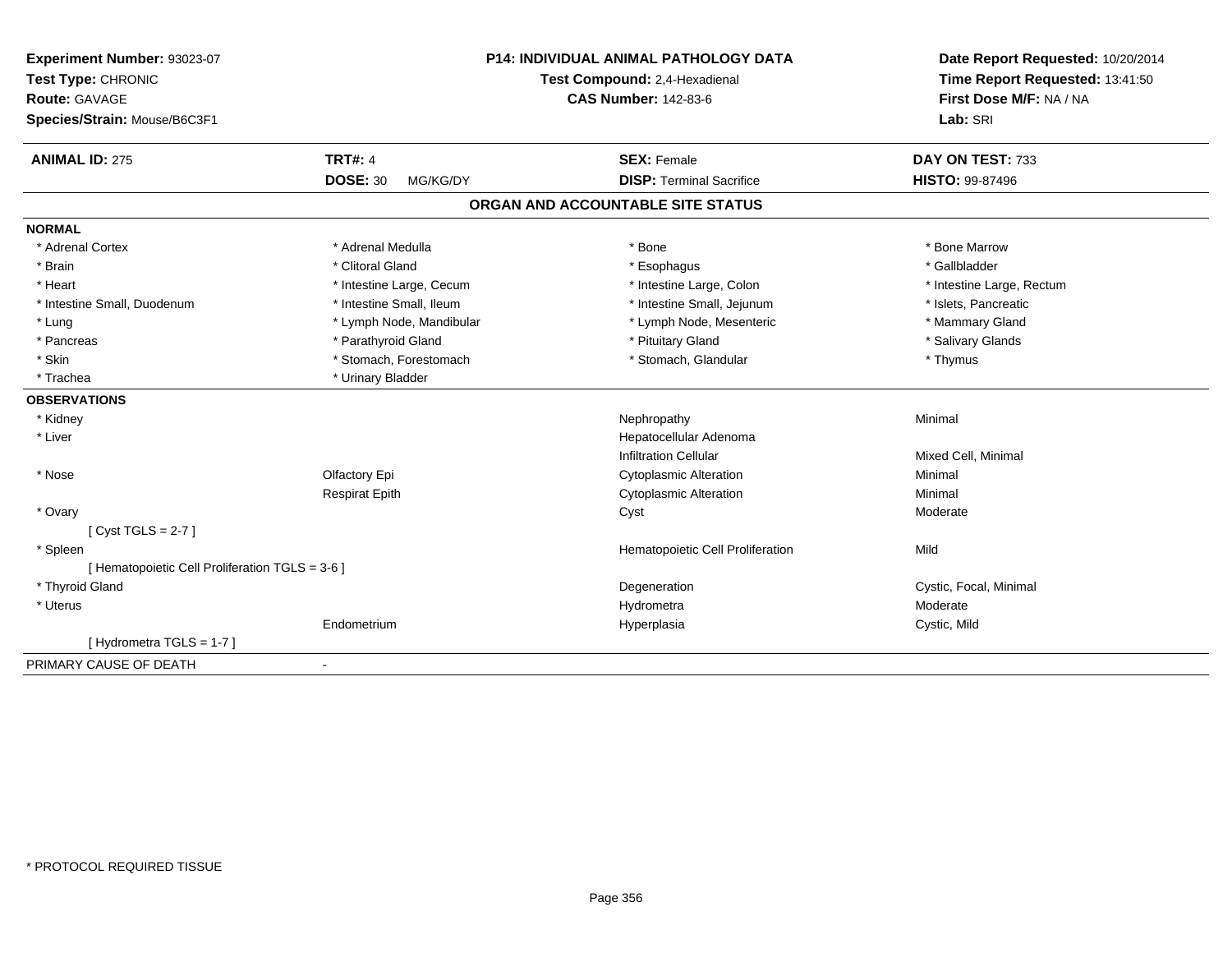| Experiment Number: 93023-07<br>Test Type: CHRONIC<br><b>Route: GAVAGE</b><br>Species/Strain: Mouse/B6C3F1 |                             | <b>P14: INDIVIDUAL ANIMAL PATHOLOGY DATA</b><br>Test Compound: 2,4-Hexadienal<br><b>CAS Number: 142-83-6</b> | Date Report Requested: 10/20/2014<br>Time Report Requested: 13:41:50<br>First Dose M/F: NA / NA<br>Lab: SRI |
|-----------------------------------------------------------------------------------------------------------|-----------------------------|--------------------------------------------------------------------------------------------------------------|-------------------------------------------------------------------------------------------------------------|
| <b>ANIMAL ID: 276</b>                                                                                     | <b>TRT#: 4</b>              | <b>SEX: Female</b>                                                                                           | DAY ON TEST: 733                                                                                            |
|                                                                                                           | <b>DOSE: 30</b><br>MG/KG/DY | <b>DISP: Terminal Sacrifice</b>                                                                              | HISTO: 99-87497                                                                                             |
|                                                                                                           |                             | ORGAN AND ACCOUNTABLE SITE STATUS                                                                            |                                                                                                             |
| <b>NORMAL</b>                                                                                             |                             |                                                                                                              |                                                                                                             |
| * Adrenal Medulla                                                                                         | * Bone                      | * Brain                                                                                                      | * Clitoral Gland                                                                                            |
| * Esophagus                                                                                               | * Gallbladder               | * Heart                                                                                                      | * Intestine Large, Cecum                                                                                    |
| * Intestine Large, Colon                                                                                  | * Intestine Large, Rectum   | * Intestine Small, Duodenum                                                                                  | * Intestine Small, Ileum                                                                                    |
| * Intestine Small, Jejunum                                                                                | * Islets, Pancreatic        | * Lymph Node, Mandibular                                                                                     | * Nose                                                                                                      |
| * Pancreas                                                                                                | * Parathyroid Gland         | * Pituitary Gland                                                                                            | * Salivary Glands                                                                                           |
| * Skin                                                                                                    | * Stomach, Forestomach      | * Stomach, Glandular                                                                                         | * Thyroid Gland                                                                                             |
| * Trachea                                                                                                 | * Urinary Bladder           |                                                                                                              |                                                                                                             |
| <b>MISSING</b>                                                                                            |                             |                                                                                                              |                                                                                                             |
| * Thymus                                                                                                  |                             |                                                                                                              |                                                                                                             |
| <b>OBSERVATIONS</b>                                                                                       |                             |                                                                                                              |                                                                                                             |
| * Adrenal Cortex                                                                                          |                             | Angiectasis                                                                                                  | Moderate                                                                                                    |
| * Bone Marrow                                                                                             | <b>Myeloid Cell</b>         | Hyperplasia                                                                                                  | Moderate                                                                                                    |
| * Kidney                                                                                                  |                             | Infarct                                                                                                      | Mild                                                                                                        |
|                                                                                                           |                             | Nephropathy                                                                                                  | Mild                                                                                                        |
| * Liver                                                                                                   |                             | <b>Infiltration Cellular</b>                                                                                 | Mixed Cell, Moderate                                                                                        |
| * Lung                                                                                                    |                             | Hemorrhage                                                                                                   | Mild                                                                                                        |
| [Hemorrhage TGLS = $8-2$ ]                                                                                |                             |                                                                                                              |                                                                                                             |
| * Lymph Node, Mesenteric                                                                                  |                             | Angiectasis                                                                                                  | Mild                                                                                                        |
| [Angiectasis TGLS = 5-23]                                                                                 |                             |                                                                                                              |                                                                                                             |
| * Mammary Gland                                                                                           |                             | Carcinoma                                                                                                    |                                                                                                             |
| [Carcinoma TGLS = 1-21]                                                                                   |                             |                                                                                                              |                                                                                                             |
| Mesentery                                                                                                 | Fat                         | Necrosis                                                                                                     | Moderate                                                                                                    |
| [Necrosis $TGLS = 4-22$ ]                                                                                 |                             |                                                                                                              |                                                                                                             |
| * Ovary                                                                                                   |                             | Cyst                                                                                                         | Moderate                                                                                                    |
| [Cyst TGLS = $7-7$ ]                                                                                      |                             |                                                                                                              |                                                                                                             |
| * Spleen                                                                                                  |                             | Hematopoietic Cell Proliferation                                                                             | Moderate                                                                                                    |
| [ Hematopoietic Cell Proliferation TGLS = 3-6 ]                                                           |                             |                                                                                                              |                                                                                                             |
| * Uterus                                                                                                  |                             | Hydrometra                                                                                                   | Moderate                                                                                                    |
|                                                                                                           | Endometrium                 | Hyperplasia                                                                                                  | Cystic, Mild                                                                                                |
| [Hydrometra TGLS = 6-7]                                                                                   |                             |                                                                                                              |                                                                                                             |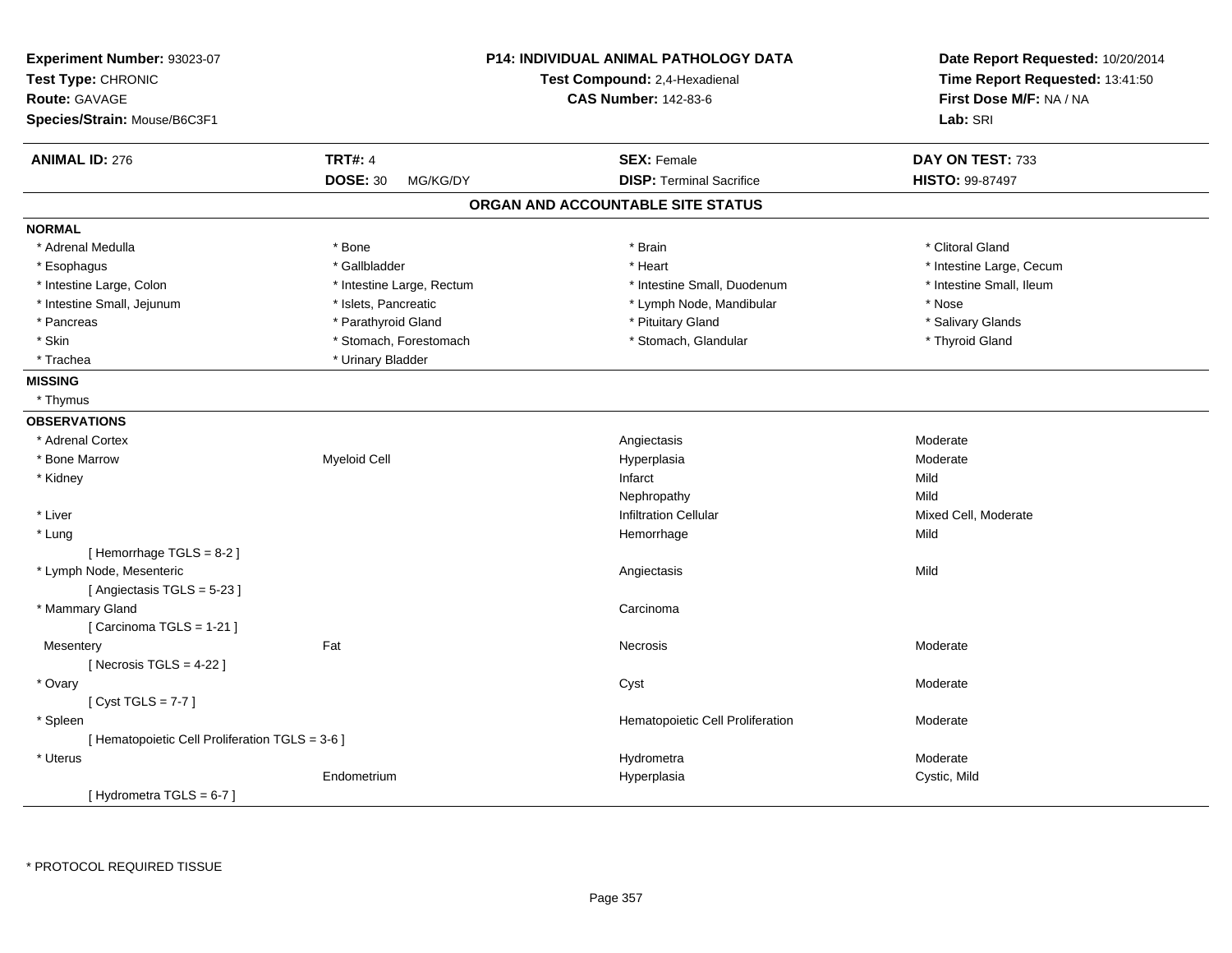| Experiment Number: 93023-07<br><b>Test Type: CHRONIC</b> |                             | <b>P14: INDIVIDUAL ANIMAL PATHOLOGY DATA</b><br>Test Compound: 2,4-Hexadienal | Date Report Requested: 10/20/2014<br>Time Report Requested: 13:41:50 |
|----------------------------------------------------------|-----------------------------|-------------------------------------------------------------------------------|----------------------------------------------------------------------|
| <b>Route: GAVAGE</b>                                     |                             | <b>CAS Number: 142-83-6</b>                                                   | First Dose M/F: NA / NA                                              |
| Species/Strain: Mouse/B6C3F1                             |                             |                                                                               | Lab: SRI                                                             |
| <b>ANIMAL ID: 276</b>                                    | <b>TRT#: 4</b>              | <b>SEX:</b> Female                                                            | DAY ON TEST: 733                                                     |
|                                                          | <b>DOSE: 30</b><br>MG/KG/DY | <b>DISP: Terminal Sacrifice</b>                                               | <b>HISTO: 99-87497</b>                                               |
|                                                          |                             | ORGAN AND ACCOUNTABLE SITE STATUS                                             |                                                                      |
| PRIMARY CAUSE OF DEATH                                   |                             |                                                                               |                                                                      |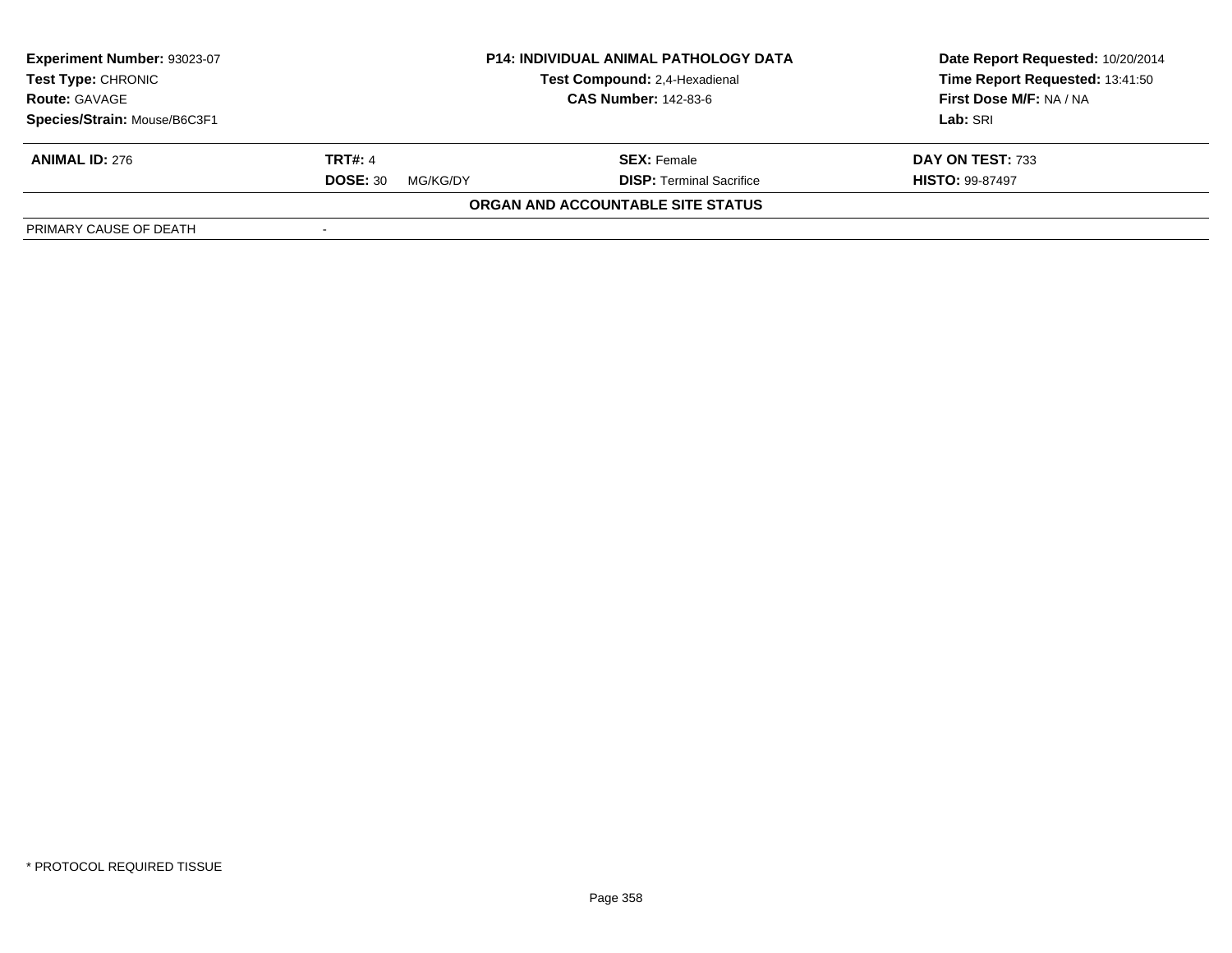| Experiment Number: 93023-07<br>Test Type: CHRONIC<br><b>Route: GAVAGE</b><br>Species/Strain: Mouse/B6C3F1 | <b>P14: INDIVIDUAL ANIMAL PATHOLOGY DATA</b><br>Test Compound: 2,4-Hexadienal<br><b>CAS Number: 142-83-6</b> |                                   | Date Report Requested: 10/20/2014<br>Time Report Requested: 13:41:50<br>First Dose M/F: NA / NA<br>Lab: SRI |
|-----------------------------------------------------------------------------------------------------------|--------------------------------------------------------------------------------------------------------------|-----------------------------------|-------------------------------------------------------------------------------------------------------------|
| <b>ANIMAL ID: 277</b>                                                                                     | <b>TRT#: 4</b>                                                                                               | <b>SEX: Female</b>                | DAY ON TEST: 733                                                                                            |
|                                                                                                           | <b>DOSE: 30</b><br>MG/KG/DY                                                                                  | <b>DISP: Terminal Sacrifice</b>   | <b>HISTO: 99-87498</b>                                                                                      |
|                                                                                                           |                                                                                                              | ORGAN AND ACCOUNTABLE SITE STATUS |                                                                                                             |
| <b>NORMAL</b>                                                                                             |                                                                                                              |                                   |                                                                                                             |
| * Adrenal Cortex                                                                                          | * Adrenal Medulla                                                                                            | * Bone                            | * Bone Marrow                                                                                               |
| * Clitoral Gland                                                                                          | * Esophagus                                                                                                  | * Gallbladder                     | * Heart                                                                                                     |
| * Intestine Large, Cecum                                                                                  | * Intestine Large, Colon                                                                                     | * Intestine Large, Rectum         | * Intestine Small, Duodenum                                                                                 |
| * Intestine Small, Ileum                                                                                  | * Intestine Small, Jejunum                                                                                   | * Islets, Pancreatic              | * Kidney                                                                                                    |
| * Lung                                                                                                    | * Lymph Node, Mandibular                                                                                     | * Lymph Node, Mesenteric          | * Mammary Gland                                                                                             |
| * Ovary                                                                                                   | * Pancreas                                                                                                   | * Parathyroid Gland               | * Salivary Glands                                                                                           |
| * Skin                                                                                                    | * Stomach, Forestomach                                                                                       | * Stomach, Glandular              | * Thymus                                                                                                    |
| * Thyroid Gland                                                                                           | * Trachea                                                                                                    | * Urinary Bladder                 |                                                                                                             |
| <b>OBSERVATIONS</b>                                                                                       |                                                                                                              |                                   |                                                                                                             |
| * Brain                                                                                                   |                                                                                                              | Compression                       | Focal, Moderate                                                                                             |
| [Compression TGLS = 3-1]                                                                                  |                                                                                                              |                                   |                                                                                                             |
| * Liver                                                                                                   |                                                                                                              | Hepatocellular Adenoma            |                                                                                                             |
|                                                                                                           |                                                                                                              | <b>Infiltration Cellular</b>      | Mixed Cell, Minimal                                                                                         |
|                                                                                                           | Hepatocyte                                                                                                   | <b>Necrosis</b>                   | Focal, Mild                                                                                                 |
| [ Hepatocellular Adenoma TGLS = 2-6 ]                                                                     |                                                                                                              |                                   |                                                                                                             |
| [Necrosis TGLS = $2-6$ ]                                                                                  |                                                                                                              |                                   |                                                                                                             |
| * Nose                                                                                                    | <b>Respirat Epith</b>                                                                                        | <b>Cytoplasmic Alteration</b>     | Minimal                                                                                                     |
| * Pituitary Gland                                                                                         | Pars Distalis                                                                                                | Adenoma                           |                                                                                                             |
| [Adenoma TGLS = $4-1$ ]                                                                                   |                                                                                                              |                                   |                                                                                                             |
| * Spleen                                                                                                  |                                                                                                              | Hematopoietic Cell Proliferation  | Moderate                                                                                                    |
| * Uterus                                                                                                  |                                                                                                              | Hydrometra                        | Moderate                                                                                                    |
|                                                                                                           | Endometrium                                                                                                  | Hyperplasia                       | Cystic, Moderate                                                                                            |
| [Hydrometra TGLS = $1-7$ ]                                                                                |                                                                                                              |                                   |                                                                                                             |
| PRIMARY CAUSE OF DEATH                                                                                    | $\blacksquare$                                                                                               |                                   |                                                                                                             |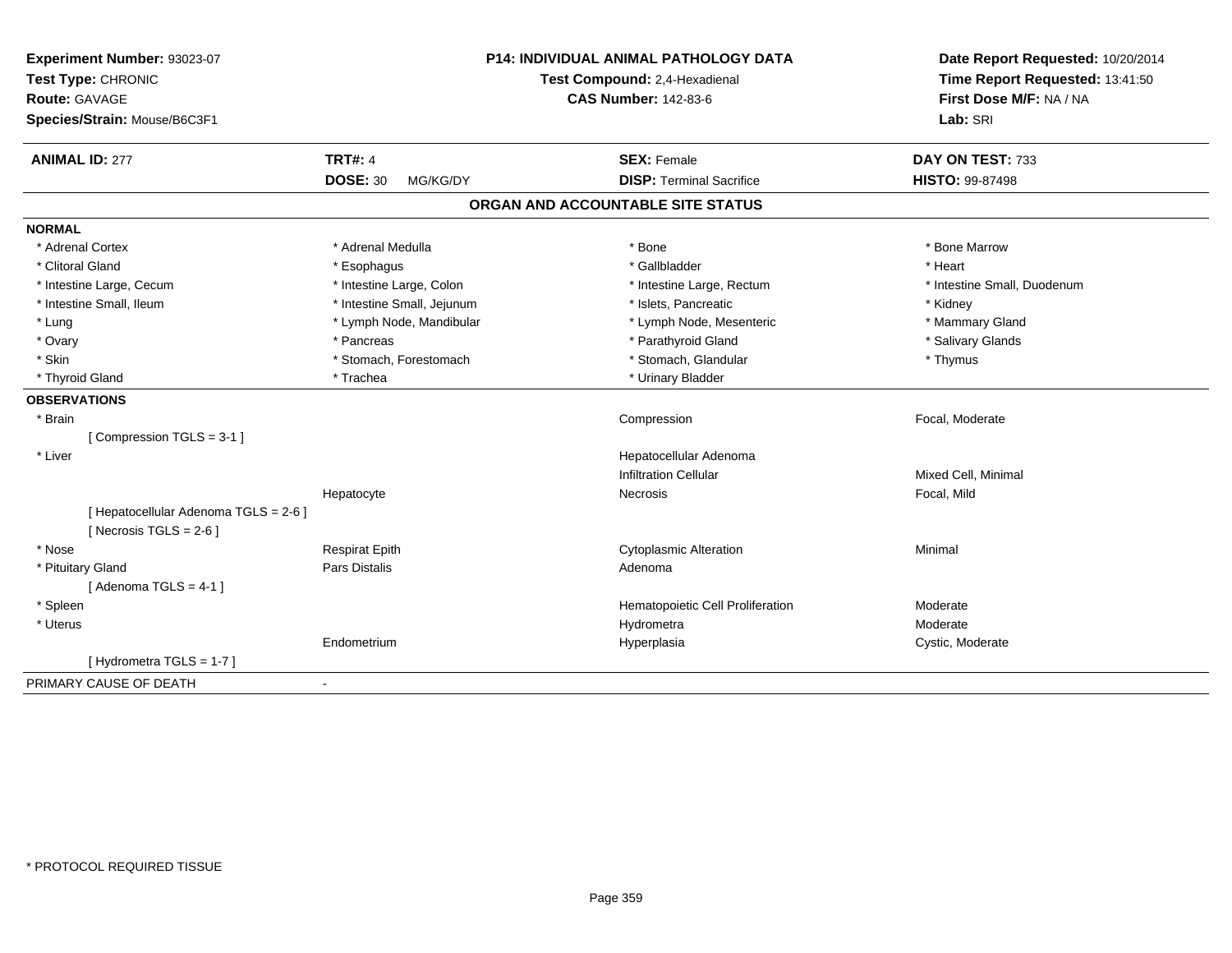| Experiment Number: 93023-07<br>Test Type: CHRONIC<br>Route: GAVAGE<br>Species/Strain: Mouse/B6C3F1 |                             | <b>P14: INDIVIDUAL ANIMAL PATHOLOGY DATA</b><br>Test Compound: 2,4-Hexadienal<br><b>CAS Number: 142-83-6</b> | Date Report Requested: 10/20/2014<br>Time Report Requested: 13:41:50<br>First Dose M/F: NA / NA<br>Lab: SRI |
|----------------------------------------------------------------------------------------------------|-----------------------------|--------------------------------------------------------------------------------------------------------------|-------------------------------------------------------------------------------------------------------------|
| <b>ANIMAL ID: 278</b>                                                                              | <b>TRT#: 4</b>              | <b>SEX: Female</b>                                                                                           | DAY ON TEST: 733                                                                                            |
|                                                                                                    | <b>DOSE: 30</b><br>MG/KG/DY | <b>DISP: Terminal Sacrifice</b>                                                                              | HISTO: 99-87499                                                                                             |
|                                                                                                    |                             | ORGAN AND ACCOUNTABLE SITE STATUS                                                                            |                                                                                                             |
| <b>NORMAL</b>                                                                                      |                             |                                                                                                              |                                                                                                             |
| * Adrenal Cortex                                                                                   | * Adrenal Medulla           | * Bone                                                                                                       | * Bone Marrow                                                                                               |
| * Brain                                                                                            | * Clitoral Gland            | * Esophagus                                                                                                  | * Gallbladder                                                                                               |
| * Heart                                                                                            | * Intestine Large, Cecum    | * Intestine Large, Colon                                                                                     | * Intestine Large, Rectum                                                                                   |
| * Intestine Small, Duodenum                                                                        | * Intestine Small, Ileum    | * Intestine Small, Jejunum                                                                                   | * Islets, Pancreatic                                                                                        |
| * Kidney                                                                                           | * Lung                      | * Lymph Node, Mandibular                                                                                     | * Lymph Node, Mesenteric                                                                                    |
| * Mammary Gland                                                                                    | * Pancreas                  | * Parathyroid Gland                                                                                          | * Pituitary Gland                                                                                           |
| * Salivary Glands                                                                                  | * Skin                      | * Stomach, Forestomach                                                                                       | * Stomach, Glandular                                                                                        |
| * Thymus                                                                                           | * Thyroid Gland             | * Trachea                                                                                                    | * Urinary Bladder                                                                                           |
| <b>OBSERVATIONS</b>                                                                                |                             |                                                                                                              |                                                                                                             |
| Eye                                                                                                | Cornea                      | Hyperplasia                                                                                                  | Squamous, Focal, Mild                                                                                       |
|                                                                                                    | Cornea                      | Inflammation                                                                                                 | Focal, Mild                                                                                                 |
| [ Hyperplasia TGLS = 1-21 ]                                                                        |                             |                                                                                                              |                                                                                                             |
| [Inflammation TGLS = $1-21$ ]                                                                      |                             |                                                                                                              |                                                                                                             |
| Harderian Gland                                                                                    |                             | Adenoma                                                                                                      |                                                                                                             |
| [Adenoma TGLS = $6-22$ ]                                                                           |                             |                                                                                                              |                                                                                                             |
| * Liver                                                                                            |                             | <b>Infiltration Cellular</b>                                                                                 | Mixed Cell, Minimal                                                                                         |
| * Nose                                                                                             | <b>Respirat Epith</b>       | <b>Cytoplasmic Alteration</b>                                                                                | Mild                                                                                                        |
| * Ovary                                                                                            |                             | Cyst                                                                                                         | Mild                                                                                                        |
| * Spleen                                                                                           |                             | Hematopoietic Cell Proliferation                                                                             | Mild                                                                                                        |
|                                                                                                    |                             | Hyperplasia                                                                                                  | Lymphoid, Mild                                                                                              |
| [ Hematopoietic Cell Proliferation TGLS = 4-6 ]                                                    |                             |                                                                                                              |                                                                                                             |
| [ Hyperplasia TGLS = 4-6 ]                                                                         |                             |                                                                                                              |                                                                                                             |
| * Uterus                                                                                           |                             | Hydrometra                                                                                                   | Moderate                                                                                                    |
|                                                                                                    | Endometrium                 | Hyperplasia                                                                                                  | Cystic, Moderate                                                                                            |
| [Hydrometra TGLS = 2-7]                                                                            |                             |                                                                                                              |                                                                                                             |
| [Hyperplasia TGLS = 3-7]                                                                           |                             |                                                                                                              |                                                                                                             |
| PRIMARY CAUSE OF DEATH                                                                             | $\blacksquare$              |                                                                                                              |                                                                                                             |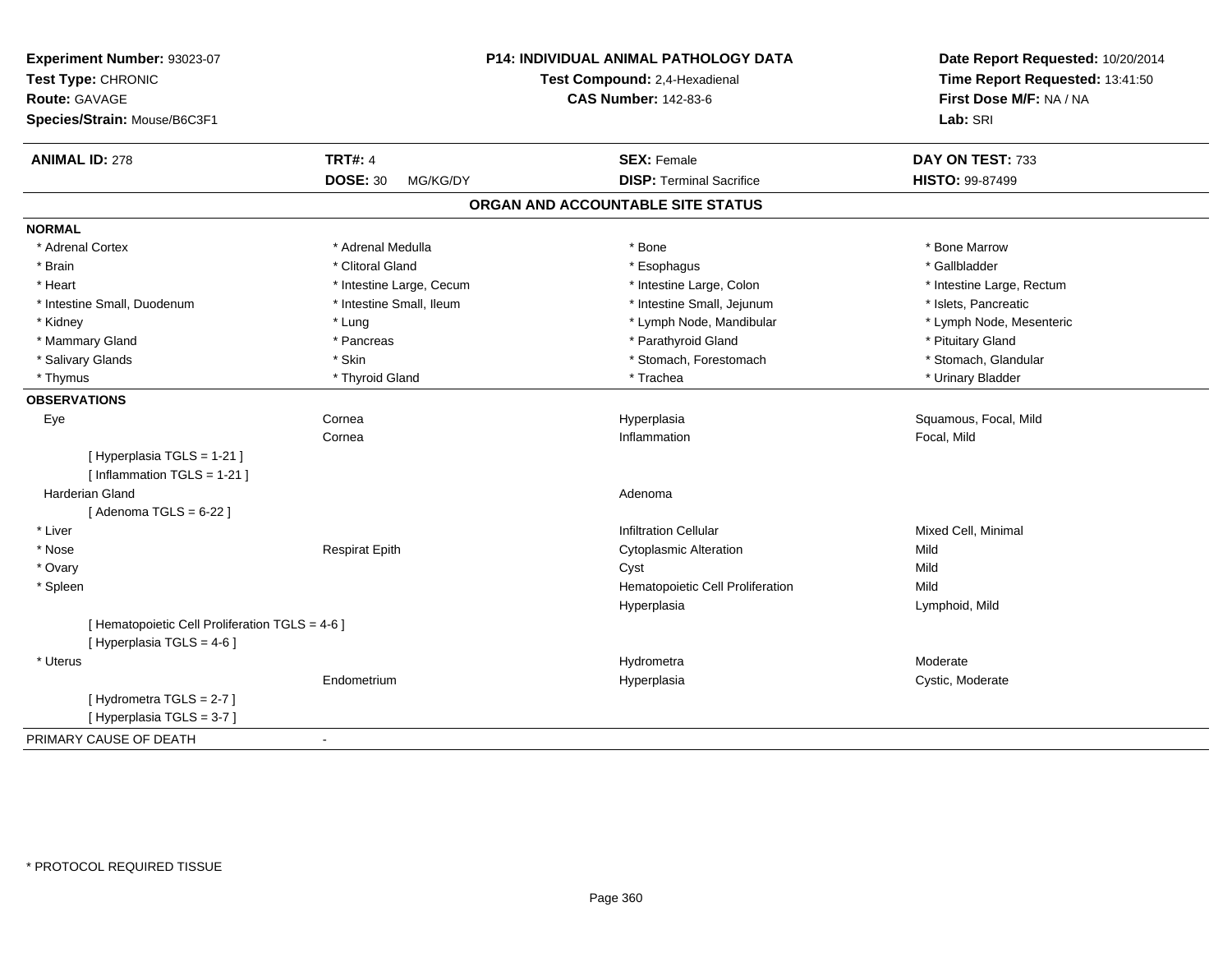| Experiment Number: 93023-07<br>Test Type: CHRONIC<br><b>Route: GAVAGE</b><br>Species/Strain: Mouse/B6C3F1 |                             | <b>P14: INDIVIDUAL ANIMAL PATHOLOGY DATA</b><br>Test Compound: 2,4-Hexadienal<br><b>CAS Number: 142-83-6</b> | Date Report Requested: 10/20/2014<br>Time Report Requested: 13:41:50<br>First Dose M/F: NA / NA<br>Lab: SRI |
|-----------------------------------------------------------------------------------------------------------|-----------------------------|--------------------------------------------------------------------------------------------------------------|-------------------------------------------------------------------------------------------------------------|
| <b>ANIMAL ID: 279</b>                                                                                     | <b>TRT#: 4</b>              | <b>SEX: Female</b>                                                                                           | DAY ON TEST: 616                                                                                            |
|                                                                                                           | <b>DOSE: 30</b><br>MG/KG/DY | <b>DISP: Natural Death</b>                                                                                   | <b>HISTO: 99-86210</b>                                                                                      |
|                                                                                                           |                             | ORGAN AND ACCOUNTABLE SITE STATUS                                                                            |                                                                                                             |
| <b>NORMAL</b>                                                                                             |                             |                                                                                                              |                                                                                                             |
| * Adrenal Cortex                                                                                          | * Adrenal Medulla           | * Bone                                                                                                       | * Bone Marrow                                                                                               |
| * Brain                                                                                                   | * Esophagus                 | * Gallbladder                                                                                                | * Heart                                                                                                     |
| * Islets, Pancreatic                                                                                      | Lymph Node                  | * Mammary Gland                                                                                              | * Pancreas                                                                                                  |
| * Parathyroid Gland                                                                                       | * Pituitary Gland           | * Salivary Glands                                                                                            | <b>Skeletal Muscle</b>                                                                                      |
| * Skin                                                                                                    | * Stomach, Forestomach      | * Thymus                                                                                                     | * Trachea                                                                                                   |
| * Urinary Bladder                                                                                         |                             |                                                                                                              |                                                                                                             |
| <b>MISSING</b>                                                                                            |                             |                                                                                                              |                                                                                                             |
| * Lymph Node, Mandibular                                                                                  | * Lymph Node, Mesenteric    |                                                                                                              |                                                                                                             |
| <b>AUTO PRECLUDES DIAG.</b>                                                                               |                             |                                                                                                              |                                                                                                             |
| * Intestine Large, Cecum                                                                                  | * Intestine Large, Colon    | * Intestine Large, Rectum                                                                                    | * Intestine Small, Duodenum                                                                                 |
| * Intestine Small, Ileum                                                                                  | * Intestine Small, Jejunum  | * Spleen                                                                                                     | * Stomach, Glandular                                                                                        |
| * Thyroid Gland                                                                                           |                             |                                                                                                              |                                                                                                             |
| <b>INSUFFICIENT TISSUE</b>                                                                                |                             |                                                                                                              |                                                                                                             |
| * Clitoral Gland                                                                                          |                             |                                                                                                              |                                                                                                             |
| <b>OBSERVATIONS</b>                                                                                       |                             |                                                                                                              |                                                                                                             |
| * Adren Cortex                                                                                            |                             |                                                                                                              |                                                                                                             |
| Note: One adrenal gland is missing.                                                                       |                             |                                                                                                              |                                                                                                             |
| * Kidney                                                                                                  |                             | Congestion                                                                                                   | Moderate                                                                                                    |
| [Congestion TGLS = 2-5]                                                                                   |                             |                                                                                                              |                                                                                                             |
| * Liver                                                                                                   |                             | Hepatocellular Carcinoma                                                                                     |                                                                                                             |
|                                                                                                           | Hepatocyte                  | Vacuolization Cytoplasmic                                                                                    | Diffuse, Moderate                                                                                           |
| [ Hepatocellular Carcinoma TGLS = 3-22 ]                                                                  |                             |                                                                                                              |                                                                                                             |
| * Lung                                                                                                    |                             | Congestion                                                                                                   | Moderate                                                                                                    |
| Mesentery                                                                                                 | Fat                         | Necrosis                                                                                                     | Moderate                                                                                                    |
| [Necrosis $TGLS = 1-21$ ]                                                                                 |                             |                                                                                                              |                                                                                                             |
| * Nose                                                                                                    | <b>Respirat Epith</b>       | <b>Cytoplasmic Alteration</b>                                                                                | Mild                                                                                                        |
|                                                                                                           |                             | Inflammation                                                                                                 | Suppurative, Moderate                                                                                       |
|                                                                                                           | <b>Respirat Epith</b>       | Necrosis                                                                                                     | Mild                                                                                                        |
| * Ovary                                                                                                   |                             | Cyst                                                                                                         | Mild                                                                                                        |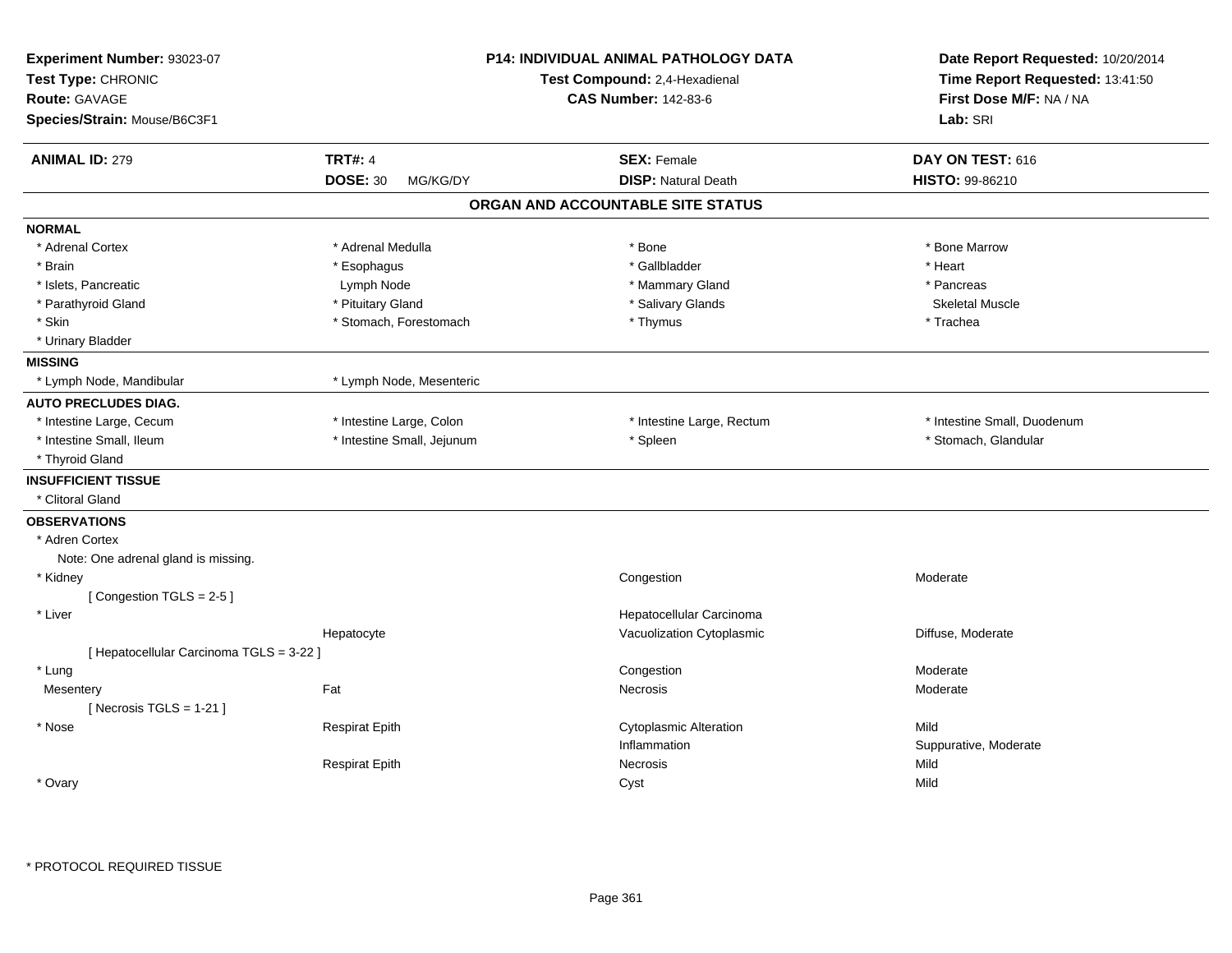| <b>Experiment Number: 93023-07</b><br><b>P14: INDIVIDUAL ANIMAL PATHOLOGY DATA</b><br>Test Type: CHRONIC<br>Test Compound: 2,4-Hexadienal<br><b>CAS Number: 142-83-6</b> |                            | Date Report Requested: 10/20/2014<br>Time Report Requested: 13:41:50 |
|--------------------------------------------------------------------------------------------------------------------------------------------------------------------------|----------------------------|----------------------------------------------------------------------|
|                                                                                                                                                                          |                            |                                                                      |
|                                                                                                                                                                          |                            |                                                                      |
| <b>TRT#: 4</b>                                                                                                                                                           | <b>SEX: Female</b>         | <b>DAY ON TEST: 616</b>                                              |
| <b>DOSE: 30</b><br>MG/KG/DY                                                                                                                                              | <b>DISP:</b> Natural Death | <b>HISTO: 99-86210</b>                                               |
|                                                                                                                                                                          |                            |                                                                      |
|                                                                                                                                                                          | Cyst                       | Mild                                                                 |
| - Liver Hepatocellular Carcinoma                                                                                                                                         |                            |                                                                      |
|                                                                                                                                                                          |                            | ORGAN AND ACCOUNTABLE SITE STATUS                                    |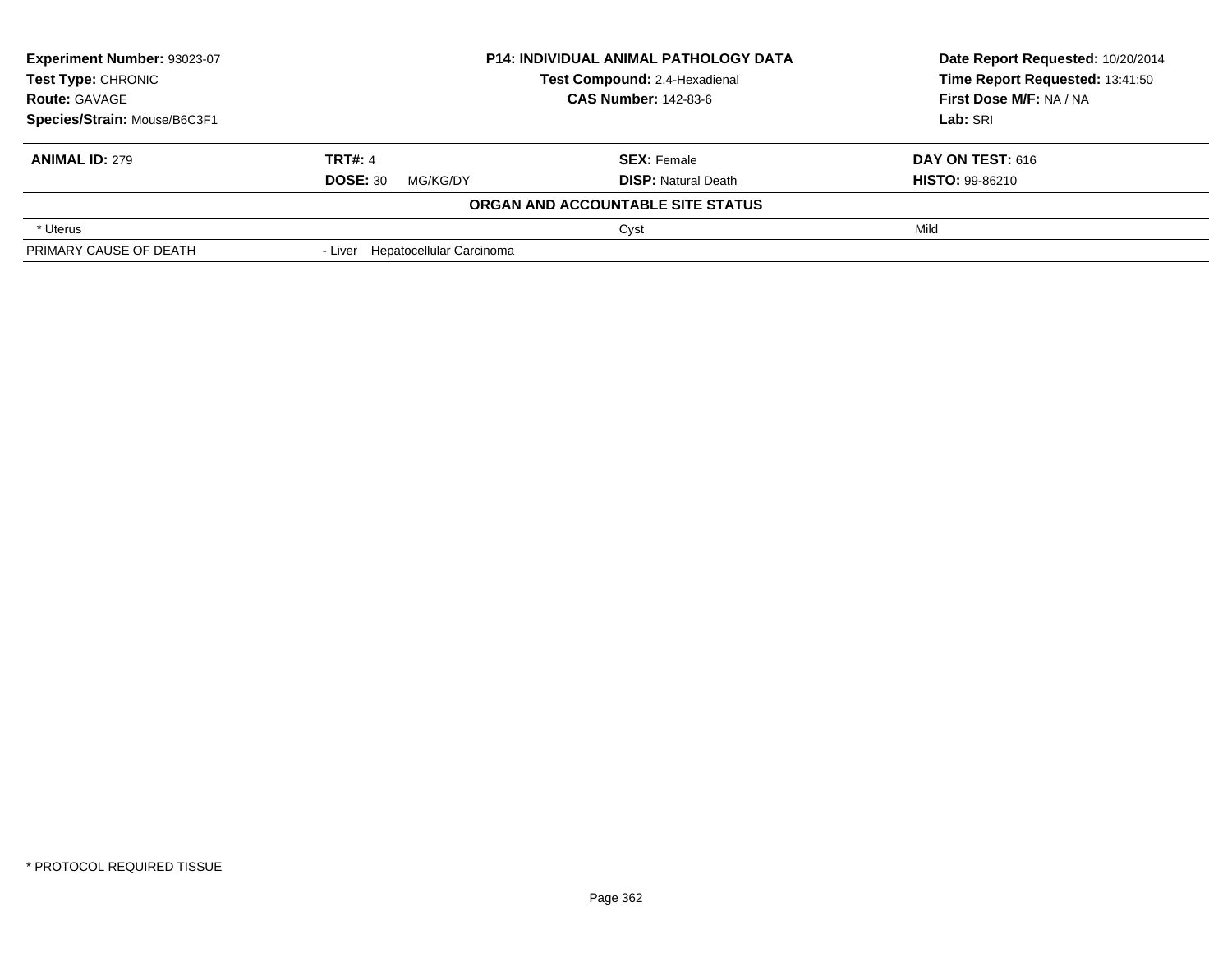| Experiment Number: 93023-07<br>Test Type: CHRONIC<br><b>Route: GAVAGE</b> |                             | <b>P14: INDIVIDUAL ANIMAL PATHOLOGY DATA</b><br>Test Compound: 2,4-Hexadienal<br><b>CAS Number: 142-83-6</b> | Date Report Requested: 10/20/2014<br>Time Report Requested: 13:41:50<br>First Dose M/F: NA / NA |
|---------------------------------------------------------------------------|-----------------------------|--------------------------------------------------------------------------------------------------------------|-------------------------------------------------------------------------------------------------|
| Species/Strain: Mouse/B6C3F1                                              |                             |                                                                                                              | Lab: SRI                                                                                        |
| <b>ANIMAL ID: 280</b>                                                     | <b>TRT#: 4</b>              | <b>SEX: Female</b>                                                                                           | DAY ON TEST: 733                                                                                |
|                                                                           | <b>DOSE: 30</b><br>MG/KG/DY | <b>DISP: Terminal Sacrifice</b>                                                                              | HISTO: 99-87500                                                                                 |
|                                                                           |                             | ORGAN AND ACCOUNTABLE SITE STATUS                                                                            |                                                                                                 |
| <b>NORMAL</b>                                                             |                             |                                                                                                              |                                                                                                 |
| * Adrenal Cortex                                                          | * Adrenal Medulla           | * Bone                                                                                                       | * Bone Marrow                                                                                   |
| * Brain                                                                   | * Clitoral Gland            | * Esophagus                                                                                                  | * Gallbladder                                                                                   |
| * Heart                                                                   | * Intestine Large, Cecum    | * Intestine Large, Colon                                                                                     | * Intestine Large, Rectum                                                                       |
| * Intestine Small, Duodenum                                               | * Intestine Small, Ileum    | * Intestine Small, Jejunum                                                                                   | * Islets, Pancreatic                                                                            |
| * Kidney                                                                  | * Lung                      | * Lymph Node, Mandibular                                                                                     | * Lymph Node, Mesenteric                                                                        |
| * Mammary Gland                                                           | * Ovary                     | * Pancreas                                                                                                   | * Parathyroid Gland                                                                             |
| * Pituitary Gland                                                         | * Salivary Glands           | * Skin                                                                                                       | * Spleen                                                                                        |
| * Stomach, Forestomach                                                    | * Stomach, Glandular        | * Thymus                                                                                                     | * Thyroid Gland                                                                                 |
| * Trachea                                                                 | * Urinary Bladder           |                                                                                                              |                                                                                                 |
| <b>OBSERVATIONS</b>                                                       |                             |                                                                                                              |                                                                                                 |
| * Liver                                                                   |                             | <b>Infiltration Cellular</b>                                                                                 | Mixed Cell, Minimal                                                                             |
| * Nose                                                                    | <b>Respirat Epith</b>       | <b>Cytoplasmic Alteration</b>                                                                                | Mild                                                                                            |
| * Uterus                                                                  |                             | Hydrometra                                                                                                   | Moderate                                                                                        |
|                                                                           | Endometrium                 | Hyperplasia                                                                                                  | Cystic, Mild                                                                                    |
| [Hydrometra TGLS = 1-7]                                                   |                             |                                                                                                              |                                                                                                 |
| PRIMARY CAUSE OF DEATH                                                    |                             |                                                                                                              |                                                                                                 |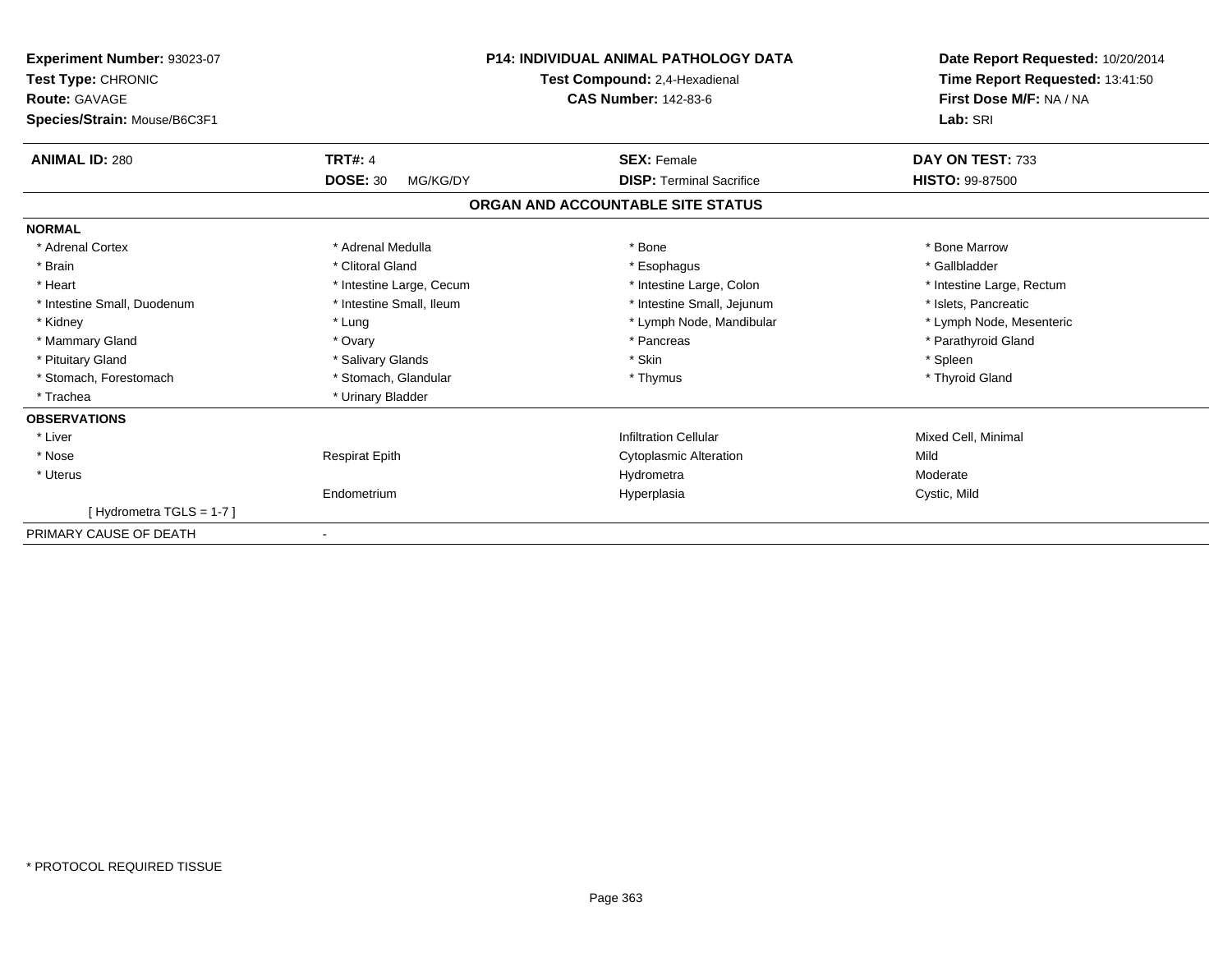| Experiment Number: 93023-07<br>Test Type: CHRONIC<br><b>Route: GAVAGE</b><br>Species/Strain: Mouse/B6C3F1 |                             | <b>P14: INDIVIDUAL ANIMAL PATHOLOGY DATA</b><br>Test Compound: 2,4-Hexadienal<br><b>CAS Number: 142-83-6</b> | Date Report Requested: 10/20/2014<br>Time Report Requested: 13:41:50<br>First Dose M/F: NA / NA<br>Lab: SRI |
|-----------------------------------------------------------------------------------------------------------|-----------------------------|--------------------------------------------------------------------------------------------------------------|-------------------------------------------------------------------------------------------------------------|
| <b>ANIMAL ID: 281</b>                                                                                     | <b>TRT#: 4</b>              | <b>SEX: Female</b>                                                                                           | DAY ON TEST: 733                                                                                            |
|                                                                                                           | <b>DOSE: 30</b><br>MG/KG/DY | <b>DISP: Terminal Sacrifice</b>                                                                              | <b>HISTO: 99-87501</b>                                                                                      |
|                                                                                                           |                             | ORGAN AND ACCOUNTABLE SITE STATUS                                                                            |                                                                                                             |
| <b>NORMAL</b>                                                                                             |                             |                                                                                                              |                                                                                                             |
| * Adrenal Medulla                                                                                         | * Bone                      | * Bone Marrow                                                                                                | * Brain                                                                                                     |
| * Clitoral Gland                                                                                          | * Esophagus                 | * Gallbladder                                                                                                | * Heart                                                                                                     |
| * Intestine Large, Cecum                                                                                  | * Intestine Large, Colon    | * Intestine Large, Rectum                                                                                    | * Intestine Small, Duodenum                                                                                 |
| * Intestine Small, Ileum                                                                                  | * Intestine Small, Jejunum  | * Islets, Pancreatic                                                                                         | * Lung                                                                                                      |
| * Lymph Node, Mandibular                                                                                  | * Lymph Node, Mesenteric    | * Mammary Gland                                                                                              | * Ovary                                                                                                     |
| * Pancreas                                                                                                | * Parathyroid Gland         | * Salivary Glands                                                                                            | * Skin                                                                                                      |
| * Spleen                                                                                                  | * Stomach, Forestomach      | * Stomach, Glandular                                                                                         | * Thymus                                                                                                    |
| * Thyroid Gland                                                                                           | * Trachea                   | * Urinary Bladder                                                                                            |                                                                                                             |
| <b>OBSERVATIONS</b>                                                                                       |                             |                                                                                                              |                                                                                                             |
| * Adrenal Cortex                                                                                          |                             | <b>Accessory Adrenal Cortical Nodule</b>                                                                     | Mild                                                                                                        |
| * Kidney                                                                                                  |                             | Nephropathy                                                                                                  | Minimal                                                                                                     |
| * Liver                                                                                                   |                             | <b>Infiltration Cellular</b>                                                                                 | Mixed Cell, Minimal                                                                                         |
| * Nose                                                                                                    | <b>Respirat Epith</b>       | <b>Cytoplasmic Alteration</b>                                                                                | Mild                                                                                                        |
| * Pituitary Gland                                                                                         | <b>Pars Distalis</b>        | Degeneration                                                                                                 | Cystic, Focal, Minimal                                                                                      |
| * Uterus                                                                                                  |                             | Hydrometra                                                                                                   | Moderate                                                                                                    |
|                                                                                                           | Endometrium                 | Hyperplasia                                                                                                  | Cystic, Moderate                                                                                            |
| [Hydrometra TGLS = $2-7$ ]                                                                                |                             |                                                                                                              |                                                                                                             |
| PRIMARY CAUSE OF DEATH                                                                                    |                             |                                                                                                              |                                                                                                             |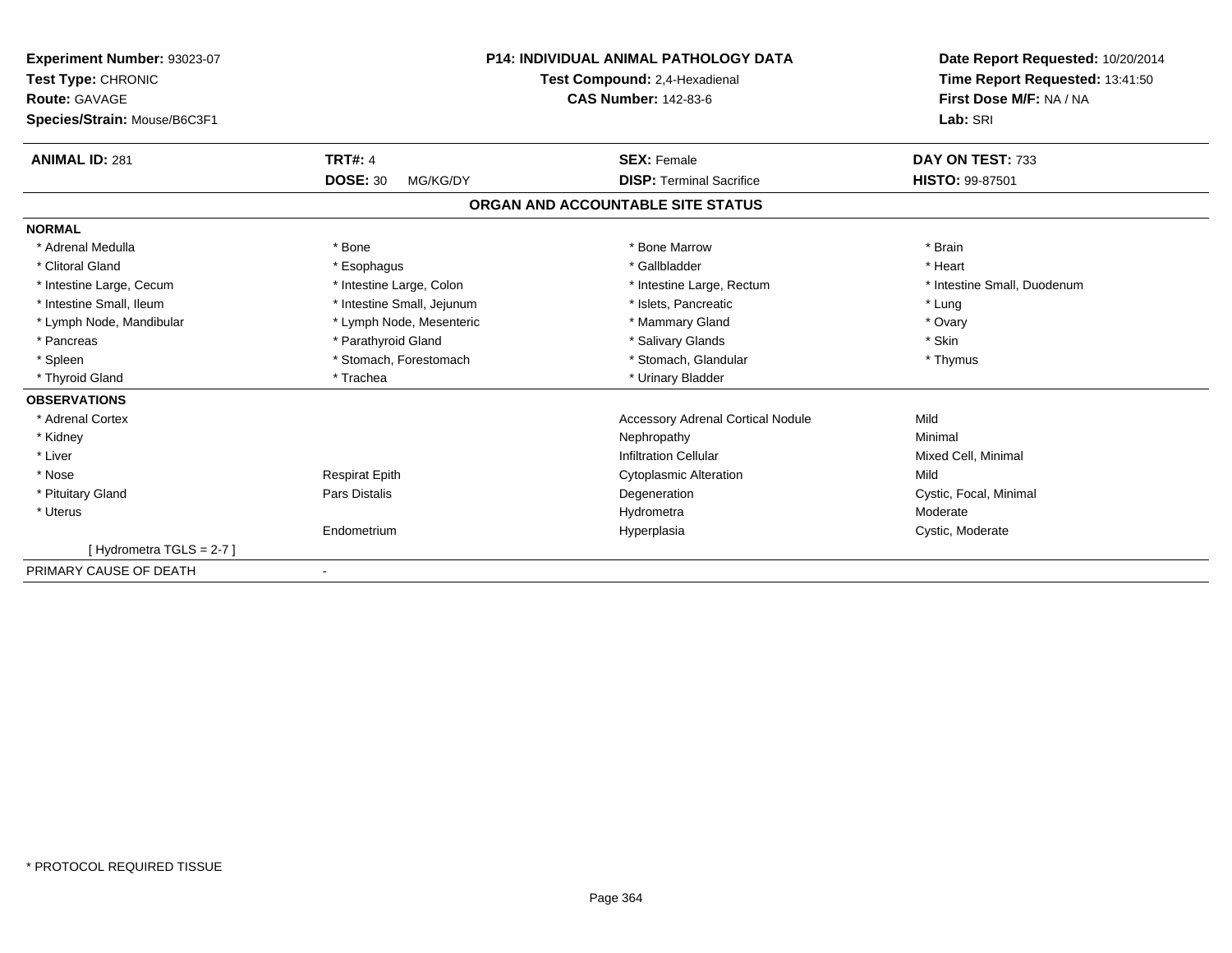| Experiment Number: 93023-07<br>Test Type: CHRONIC<br>Route: GAVAGE<br>Species/Strain: Mouse/B6C3F1 |                             | P14: INDIVIDUAL ANIMAL PATHOLOGY DATA<br>Test Compound: 2,4-Hexadienal<br><b>CAS Number: 142-83-6</b> | Date Report Requested: 10/20/2014<br>Time Report Requested: 13:41:50<br>First Dose M/F: NA / NA<br>Lab: SRI |
|----------------------------------------------------------------------------------------------------|-----------------------------|-------------------------------------------------------------------------------------------------------|-------------------------------------------------------------------------------------------------------------|
| <b>ANIMAL ID: 282</b>                                                                              | <b>TRT#: 4</b>              | <b>SEX: Female</b>                                                                                    | DAY ON TEST: 733                                                                                            |
|                                                                                                    | <b>DOSE: 30</b><br>MG/KG/DY | <b>DISP: Terminal Sacrifice</b>                                                                       | HISTO: 99-87502                                                                                             |
|                                                                                                    |                             | ORGAN AND ACCOUNTABLE SITE STATUS                                                                     |                                                                                                             |
| <b>NORMAL</b>                                                                                      |                             |                                                                                                       |                                                                                                             |
| * Adrenal Cortex                                                                                   | * Adrenal Medulla           | * Bone                                                                                                | * Bone Marrow                                                                                               |
| * Brain                                                                                            | * Clitoral Gland            | * Esophagus                                                                                           | * Gallbladder                                                                                               |
| * Heart                                                                                            | * Intestine Large, Cecum    | * Intestine Large, Colon                                                                              | * Intestine Large, Rectum                                                                                   |
| * Intestine Small, Duodenum                                                                        | * Intestine Small, Ileum    | * Intestine Small, Jejunum                                                                            | * Islets, Pancreatic                                                                                        |
| * Kidney                                                                                           | * Lymph Node, Mandibular    | * Lymph Node, Mesenteric                                                                              | * Mammary Gland                                                                                             |
| * Pancreas                                                                                         | * Parathyroid Gland         | * Salivary Glands                                                                                     | * Skin                                                                                                      |
| * Stomach, Forestomach                                                                             | * Stomach, Glandular        | * Thymus                                                                                              | * Trachea                                                                                                   |
| * Urinary Bladder                                                                                  |                             |                                                                                                       |                                                                                                             |
| <b>OBSERVATIONS</b>                                                                                |                             |                                                                                                       |                                                                                                             |
| * Liver                                                                                            |                             | <b>Infiltration Cellular</b>                                                                          | Mixed Cell, Minimal                                                                                         |
| * Lung                                                                                             |                             | Hemorrhage                                                                                            | Mild                                                                                                        |
| [Hemorrhage TGLS = 6-23]                                                                           |                             |                                                                                                       |                                                                                                             |
| Mesentery                                                                                          | Fat                         | Necrosis                                                                                              | Mild                                                                                                        |
| [Necrosis TGLS = 4-21, 5-22]                                                                       |                             |                                                                                                       |                                                                                                             |
| * Nose                                                                                             | Olfactory Epi               | <b>Cytoplasmic Alteration</b>                                                                         | Mild                                                                                                        |
|                                                                                                    | <b>Respirat Epith</b>       | <b>Cytoplasmic Alteration</b>                                                                         | Mild                                                                                                        |
|                                                                                                    |                             | Inflammation                                                                                          | Suppurative, Mild                                                                                           |
| * Ovary                                                                                            |                             | Cyst                                                                                                  | Moderate                                                                                                    |
| [Cyst TGLS = $3-7$ ]                                                                               |                             |                                                                                                       |                                                                                                             |
| * Pituitary Gland                                                                                  | Pars Distalis               | <b>Cytoplasmic Alteration</b>                                                                         | Focal, Minimal                                                                                              |
| * Spleen                                                                                           |                             | Hematopoietic Cell Proliferation                                                                      | Moderate                                                                                                    |
| [ Hematopoietic Cell Proliferation TGLS = 1-6 ]                                                    |                             |                                                                                                       |                                                                                                             |
| * Thyroid Gland                                                                                    |                             | Degeneration                                                                                          | Cystic, Focal, Minimal                                                                                      |
| * Uterus                                                                                           | Endometrium                 | Hyperplasia                                                                                           | Cystic, Moderate                                                                                            |
| [ Hyperplasia TGLS = 2-7 ]                                                                         |                             |                                                                                                       |                                                                                                             |
| PRIMARY CAUSE OF DEATH                                                                             | $\blacksquare$              |                                                                                                       |                                                                                                             |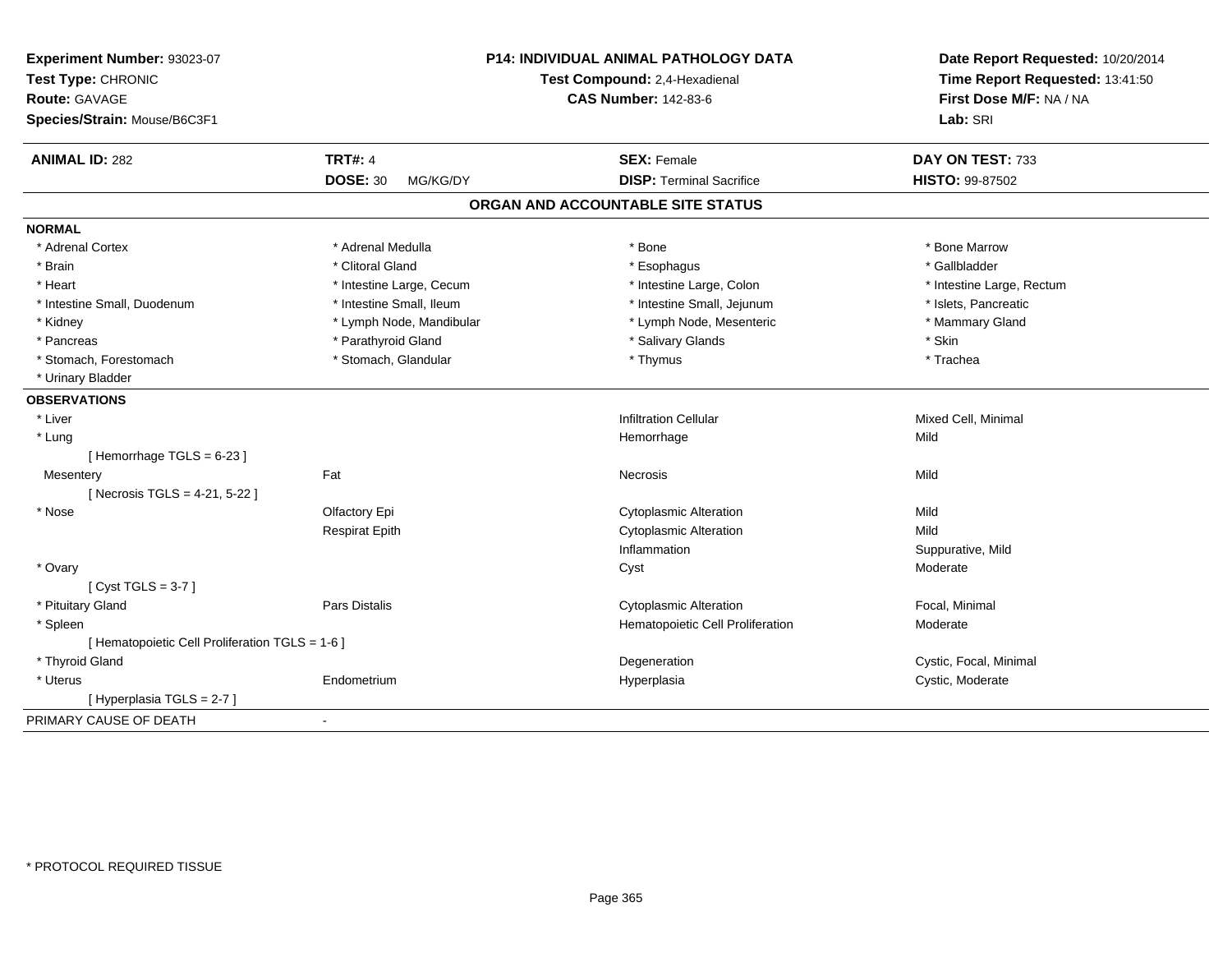| Experiment Number: 93023-07        |                             | <b>P14: INDIVIDUAL ANIMAL PATHOLOGY DATA</b> | Date Report Requested: 10/20/2014 |  |
|------------------------------------|-----------------------------|----------------------------------------------|-----------------------------------|--|
| Test Type: CHRONIC                 |                             | Test Compound: 2,4-Hexadienal                | Time Report Requested: 13:41:50   |  |
| Route: GAVAGE                      |                             | <b>CAS Number: 142-83-6</b>                  | First Dose M/F: NA / NA           |  |
| Species/Strain: Mouse/B6C3F1       |                             |                                              | Lab: SRI                          |  |
| <b>ANIMAL ID: 283</b>              | <b>TRT#: 4</b>              | <b>SEX: Female</b>                           | DAY ON TEST: 684                  |  |
|                                    | <b>DOSE: 30</b><br>MG/KG/DY | <b>DISP: Natural Death</b>                   | HISTO: 99-86616                   |  |
|                                    |                             | ORGAN AND ACCOUNTABLE SITE STATUS            |                                   |  |
| <b>NORMAL</b>                      |                             |                                              |                                   |  |
| * Adrenal Cortex                   | * Adrenal Medulla           | * Bone                                       | * Brain                           |  |
| * Clitoral Gland                   | * Esophagus                 | * Heart                                      | * Intestine Large, Rectum         |  |
| * Mammary Gland                    | * Parathyroid Gland         | * Pituitary Gland                            | * Skin                            |  |
| * Thyroid Gland                    | * Trachea                   | * Uterus                                     | Vagina                            |  |
| <b>AUTO PRECLUDES DIAG.</b>        |                             |                                              |                                   |  |
| * Bone Marrow                      | * Gallbladder               | * Intestine Large, Cecum                     | * Intestine Large, Colon          |  |
| * Intestine Small, Duodenum        | * Intestine Small, Ileum    | * Intestine Small, Jejunum                   | * Islets, Pancreatic              |  |
| * Kidney                           | * Pancreas                  | * Stomach, Forestomach                       | * Stomach, Glandular              |  |
| <b>OBSERVATIONS</b>                |                             |                                              |                                   |  |
| * Liver                            |                             | Lymphoma Malignant                           |                                   |  |
| [ Lymphoma Malignant TGLS = 4-22 ] |                             |                                              |                                   |  |
| * Lung                             |                             | Lymphoma Malignant                           |                                   |  |
| Lymph Node                         | Mediastinal                 | Lymphoma Malignant                           |                                   |  |
|                                    | Renal                       | Lymphoma Malignant                           |                                   |  |
|                                    |                             | Lymphoma Malignant                           |                                   |  |
| [ Lymphoma Malignant TGLS = 7-23 ] |                             |                                              |                                   |  |
| [ Lymphoma Malignant TGLS = 6-2 ]  |                             |                                              |                                   |  |
| * Lymph Node, Mandibular           |                             | Lymphoma Malignant                           |                                   |  |
| * Lymph Node, Mesenteric           |                             | Lymphoma Malignant                           |                                   |  |
| Mesentery                          |                             | Lymphoma Malignant                           |                                   |  |
|                                    | Fat                         | Necrosis                                     | Moderate                          |  |
| [ Necrosis TGLS = $1-21$ ]         |                             |                                              |                                   |  |
| * Nose                             | <b>Respirat Epith</b>       | <b>Cytoplasmic Alteration</b>                | Mild                              |  |
|                                    |                             | Inflammation                                 | Suppurative, Mild                 |  |
| * Ovary                            |                             | Angiectasis                                  | Moderate                          |  |
|                                    | Periovarn Tiss              | Lymphoma Malignant                           |                                   |  |
| * Salivary Glands                  |                             | Lymphoma Malignant                           |                                   |  |
| * Spleen                           |                             | Lymphoma Malignant                           |                                   |  |
|                                    |                             | <b>Necrosis</b>                              | Focal, Moderate                   |  |
| [ Lymphoma Malignant TGLS = 2-6 ]  |                             |                                              |                                   |  |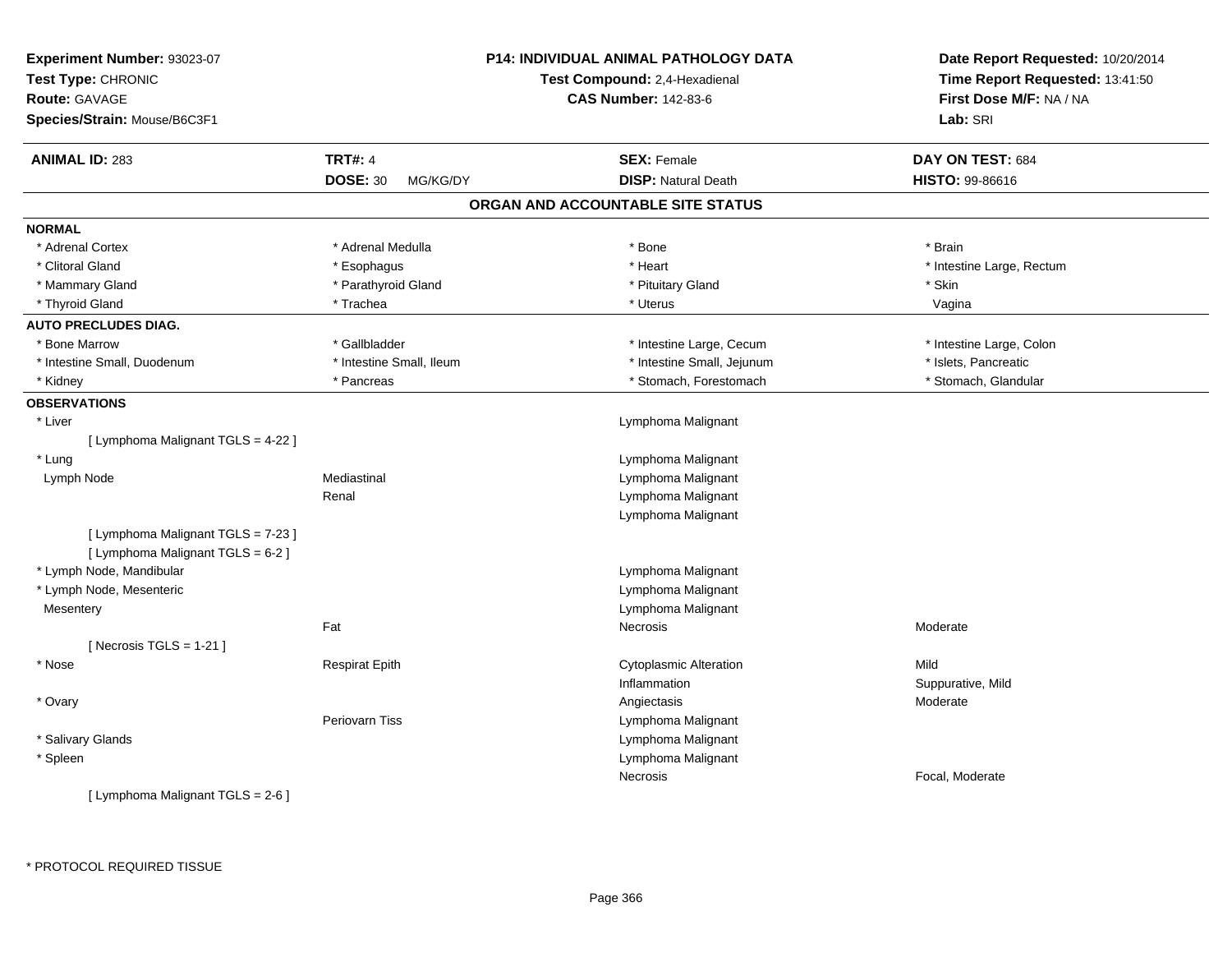| Experiment Number: 93023-07<br><b>Test Type: CHRONIC</b><br><b>Route: GAVAGE</b> | <b>P14: INDIVIDUAL ANIMAL PATHOLOGY DATA</b><br>Test Compound: 2.4-Hexadienal<br><b>CAS Number: 142-83-6</b> |                                   | Date Report Requested: 10/20/2014<br>Time Report Requested: 13:41:50<br>First Dose M/F: NA / NA |
|----------------------------------------------------------------------------------|--------------------------------------------------------------------------------------------------------------|-----------------------------------|-------------------------------------------------------------------------------------------------|
| Species/Strain: Mouse/B6C3F1                                                     |                                                                                                              |                                   | Lab: SRI                                                                                        |
| <b>ANIMAL ID: 283</b>                                                            | <b>TRT#: 4</b>                                                                                               | <b>SEX: Female</b>                | DAY ON TEST: 684                                                                                |
|                                                                                  | <b>DOSE: 30</b><br>MG/KG/DY                                                                                  | <b>DISP:</b> Natural Death        | <b>HISTO: 99-86616</b>                                                                          |
|                                                                                  |                                                                                                              | ORGAN AND ACCOUNTABLE SITE STATUS |                                                                                                 |
| [Necrosis TGLS = $3-6$ ]                                                         |                                                                                                              |                                   |                                                                                                 |
| * Thymus                                                                         |                                                                                                              | Lymphoma Malignant                |                                                                                                 |
| * Urinary Bladder                                                                |                                                                                                              | Lymphoma Malignant                |                                                                                                 |
| PRIMARY CAUSE OF DEATH                                                           | Lymphoma Malignant<br>- Liver                                                                                |                                   |                                                                                                 |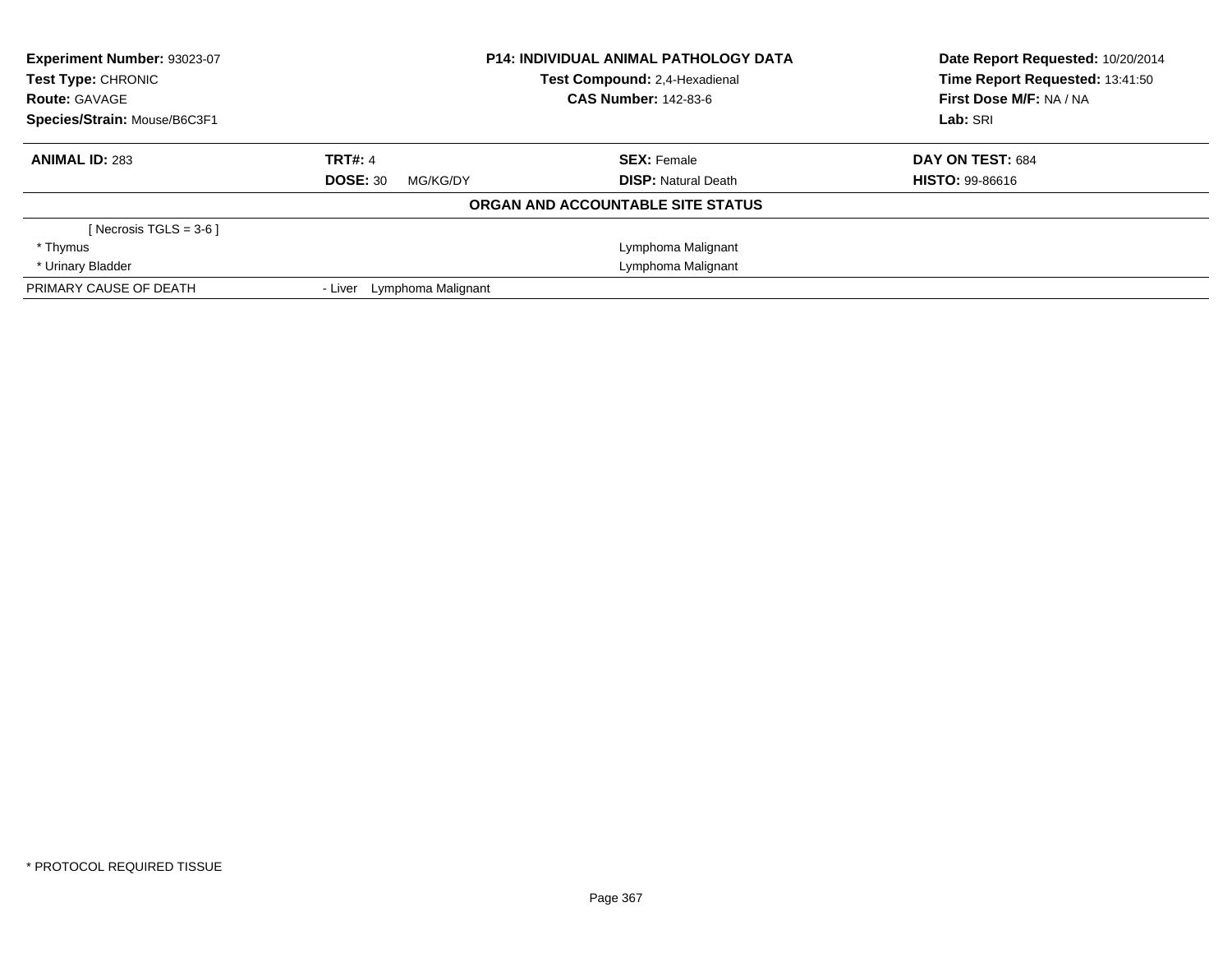| Experiment Number: 93023-07<br>Test Type: CHRONIC<br><b>Route: GAVAGE</b><br>Species/Strain: Mouse/B6C3F1 |                                               | <b>P14: INDIVIDUAL ANIMAL PATHOLOGY DATA</b><br>Test Compound: 2,4-Hexadienal<br><b>CAS Number: 142-83-6</b> | Date Report Requested: 10/20/2014<br>Time Report Requested: 13:41:50<br>First Dose M/F: NA / NA<br>Lab: SRI |
|-----------------------------------------------------------------------------------------------------------|-----------------------------------------------|--------------------------------------------------------------------------------------------------------------|-------------------------------------------------------------------------------------------------------------|
| <b>ANIMAL ID: 284</b>                                                                                     | <b>TRT#: 4</b><br><b>DOSE: 30</b><br>MG/KG/DY | <b>SEX: Female</b><br><b>DISP: Terminal Sacrifice</b>                                                        | DAY ON TEST: 733<br><b>HISTO: 99-87503</b>                                                                  |
|                                                                                                           |                                               |                                                                                                              |                                                                                                             |
|                                                                                                           |                                               | ORGAN AND ACCOUNTABLE SITE STATUS                                                                            |                                                                                                             |
| <b>NORMAL</b>                                                                                             |                                               |                                                                                                              |                                                                                                             |
| * Adrenal Cortex                                                                                          | * Adrenal Medulla                             | * Bone                                                                                                       | * Bone Marrow                                                                                               |
| * Brain                                                                                                   | * Clitoral Gland                              | * Esophagus                                                                                                  | * Gallbladder                                                                                               |
| * Heart                                                                                                   | * Intestine Large, Cecum                      | * Intestine Large, Colon                                                                                     | * Intestine Large, Rectum                                                                                   |
| * Intestine Small, Duodenum                                                                               | * Intestine Small, Ileum                      | * Intestine Small, Jejunum                                                                                   | * Islets, Pancreatic                                                                                        |
| * Lung                                                                                                    | * Lymph Node, Mandibular                      | * Lymph Node, Mesenteric                                                                                     | * Mammary Gland                                                                                             |
| * Ovary                                                                                                   | * Pancreas                                    | * Parathyroid Gland                                                                                          | * Pituitary Gland                                                                                           |
| * Salivary Glands                                                                                         | * Skin                                        | * Stomach, Forestomach                                                                                       | * Stomach, Glandular                                                                                        |
| * Thymus                                                                                                  | * Thyroid Gland                               | * Trachea                                                                                                    | * Urinary Bladder                                                                                           |
| <b>OBSERVATIONS</b>                                                                                       |                                               |                                                                                                              |                                                                                                             |
| <b>Harderian Gland</b>                                                                                    |                                               | Adenoma                                                                                                      |                                                                                                             |
| [Adenoma TGLS = $3-22$ ]                                                                                  |                                               |                                                                                                              |                                                                                                             |
| * Kidney                                                                                                  |                                               | Cyst                                                                                                         | Mild                                                                                                        |
| * Liver                                                                                                   |                                               | <b>Infiltration Cellular</b>                                                                                 | Mixed Cell, Mild                                                                                            |
|                                                                                                           | Hepatocyte                                    | Vacuolization Cytoplasmic                                                                                    | Focal, Minimal                                                                                              |
|                                                                                                           | Hepatocyte, Midzonal                          | Vacuolization Cytoplasmic                                                                                    | Minimal                                                                                                     |
| Mesentery                                                                                                 | Fat                                           | Necrosis                                                                                                     | Mild                                                                                                        |
| [Necrosis TGLS = $1-21$ ]                                                                                 |                                               |                                                                                                              |                                                                                                             |
| * Nose                                                                                                    | Olfactory Epi                                 | <b>Cytoplasmic Alteration</b>                                                                                | Mild                                                                                                        |
|                                                                                                           | <b>Respirat Epith</b>                         | <b>Cytoplasmic Alteration</b>                                                                                | Minimal                                                                                                     |
|                                                                                                           |                                               | Inflammation                                                                                                 | Suppurative, Minimal                                                                                        |
| * Spleen                                                                                                  |                                               | Hematopoietic Cell Proliferation                                                                             | Mild                                                                                                        |
| * Uterus                                                                                                  |                                               | Hydrometra                                                                                                   | Moderate                                                                                                    |
|                                                                                                           | Endometrium                                   | Hyperplasia                                                                                                  | Cystic, Moderate                                                                                            |
| [Hydrometra TGLS = 2-7]                                                                                   |                                               |                                                                                                              |                                                                                                             |
| PRIMARY CAUSE OF DEATH                                                                                    | $\blacksquare$                                |                                                                                                              |                                                                                                             |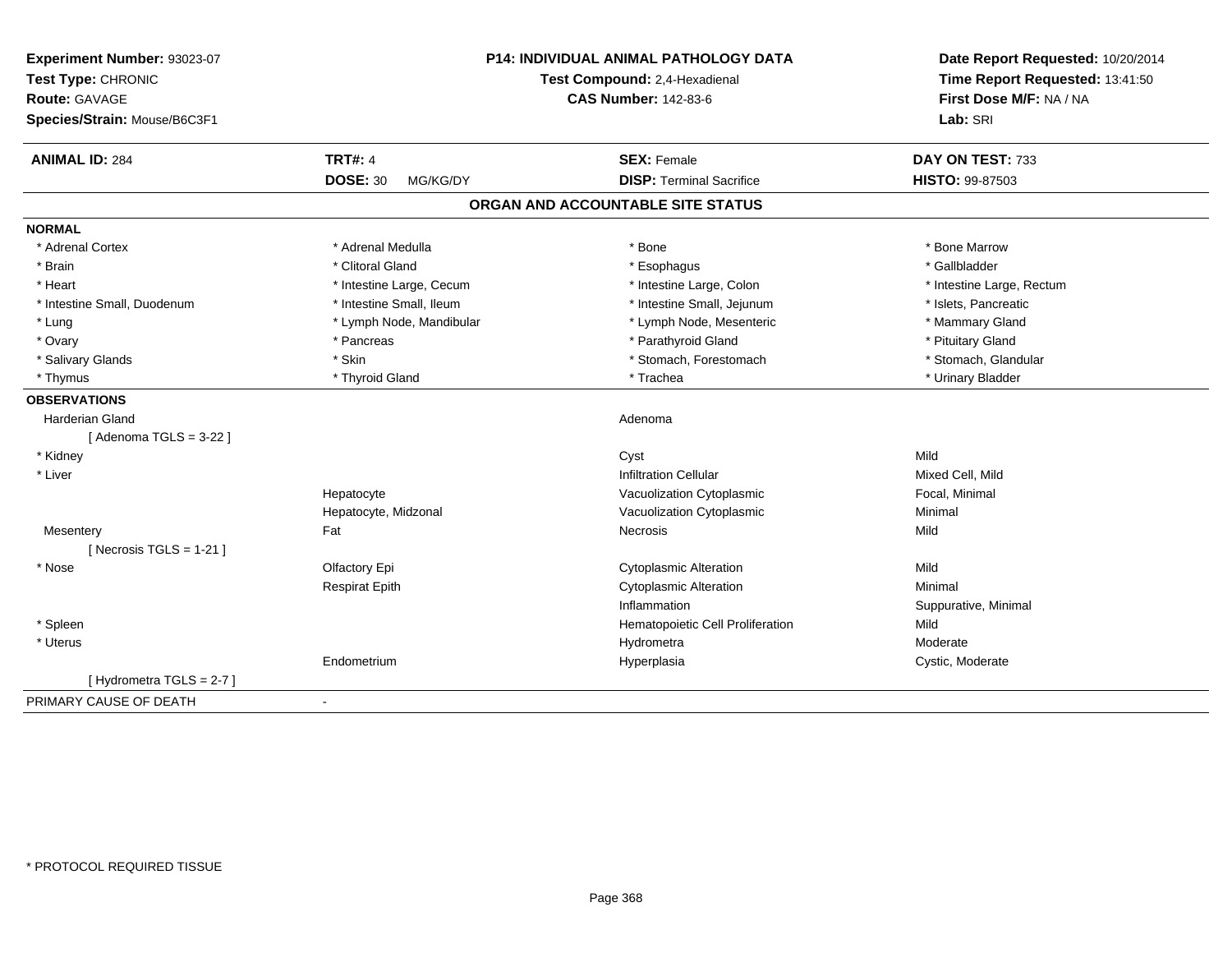| Experiment Number: 93023-07<br>Test Type: CHRONIC<br><b>Route: GAVAGE</b><br>Species/Strain: Mouse/B6C3F1 |                             | P14: INDIVIDUAL ANIMAL PATHOLOGY DATA<br>Test Compound: 2,4-Hexadienal<br><b>CAS Number: 142-83-6</b> | Date Report Requested: 10/20/2014<br>Time Report Requested: 13:41:50<br>First Dose M/F: NA / NA<br>Lab: SRI |
|-----------------------------------------------------------------------------------------------------------|-----------------------------|-------------------------------------------------------------------------------------------------------|-------------------------------------------------------------------------------------------------------------|
|                                                                                                           |                             |                                                                                                       |                                                                                                             |
| <b>ANIMAL ID: 285</b>                                                                                     | <b>TRT#: 4</b>              | <b>SEX: Female</b>                                                                                    | DAY ON TEST: 733                                                                                            |
|                                                                                                           | <b>DOSE: 30</b><br>MG/KG/DY | <b>DISP: Terminal Sacrifice</b>                                                                       | <b>HISTO: 99-87504</b>                                                                                      |
|                                                                                                           |                             | ORGAN AND ACCOUNTABLE SITE STATUS                                                                     |                                                                                                             |
| <b>NORMAL</b>                                                                                             |                             |                                                                                                       |                                                                                                             |
| * Adrenal Cortex                                                                                          | * Adrenal Medulla           | * Bone                                                                                                | * Bone Marrow                                                                                               |
| * Brain                                                                                                   | * Clitoral Gland            | * Esophagus                                                                                           | * Gallbladder                                                                                               |
| * Heart                                                                                                   | * Intestine Large, Cecum    | * Intestine Large, Colon                                                                              | * Intestine Large, Rectum                                                                                   |
| * Intestine Small, Duodenum                                                                               | * Intestine Small, Ileum    | * Intestine Small, Jejunum                                                                            | * Islets, Pancreatic                                                                                        |
| * Kidney                                                                                                  | * Lung                      | * Lymph Node, Mandibular                                                                              | * Lymph Node, Mesenteric                                                                                    |
| * Mammary Gland                                                                                           | * Ovary                     | * Pancreas                                                                                            | * Parathyroid Gland                                                                                         |
| * Pituitary Gland                                                                                         | * Salivary Glands           | * Skin                                                                                                | * Stomach, Glandular                                                                                        |
| * Thyroid Gland                                                                                           | * Trachea                   | * Urinary Bladder                                                                                     |                                                                                                             |
| <b>INSUFFICIENT TISSUE</b>                                                                                |                             |                                                                                                       |                                                                                                             |
| * Thymus                                                                                                  |                             |                                                                                                       |                                                                                                             |
| <b>OBSERVATIONS</b>                                                                                       |                             |                                                                                                       |                                                                                                             |
| * Liver                                                                                                   |                             | <b>Infiltration Cellular</b>                                                                          | Mixed Cell, Mild                                                                                            |
|                                                                                                           | Hepatocyte, Midzonal        | Vacuolization Cytoplasmic                                                                             | Minimal                                                                                                     |
| Lymph Node                                                                                                | Mediastinal                 | Hyperplasia                                                                                           | Lymphoid, Moderate                                                                                          |
| * Nose                                                                                                    | <b>Respirat Epith</b>       | <b>Cytoplasmic Alteration</b>                                                                         | Mild                                                                                                        |
|                                                                                                           |                             | Inflammation                                                                                          | Suppurative, Mild                                                                                           |
| * Spleen                                                                                                  |                             | Hyperplasia                                                                                           | Lymphoid, Moderate                                                                                          |
| * Stomach, Forestomach                                                                                    | Epithelium                  | Hyperplasia                                                                                           | Squamous, Mild                                                                                              |
|                                                                                                           |                             | Inflammation                                                                                          | Focal, Minimal                                                                                              |
| [ Hyperplasia TGLS = 2-4 ]                                                                                |                             |                                                                                                       |                                                                                                             |
| * Uterus                                                                                                  |                             | Hydrometra                                                                                            | Moderate                                                                                                    |
|                                                                                                           | Endometrium                 | Hyperplasia                                                                                           | Cystic, Moderate                                                                                            |
| [Hydrometra TGLS = $1-7$ ]                                                                                |                             |                                                                                                       |                                                                                                             |
| PRIMARY CAUSE OF DEATH                                                                                    | $\blacksquare$              |                                                                                                       |                                                                                                             |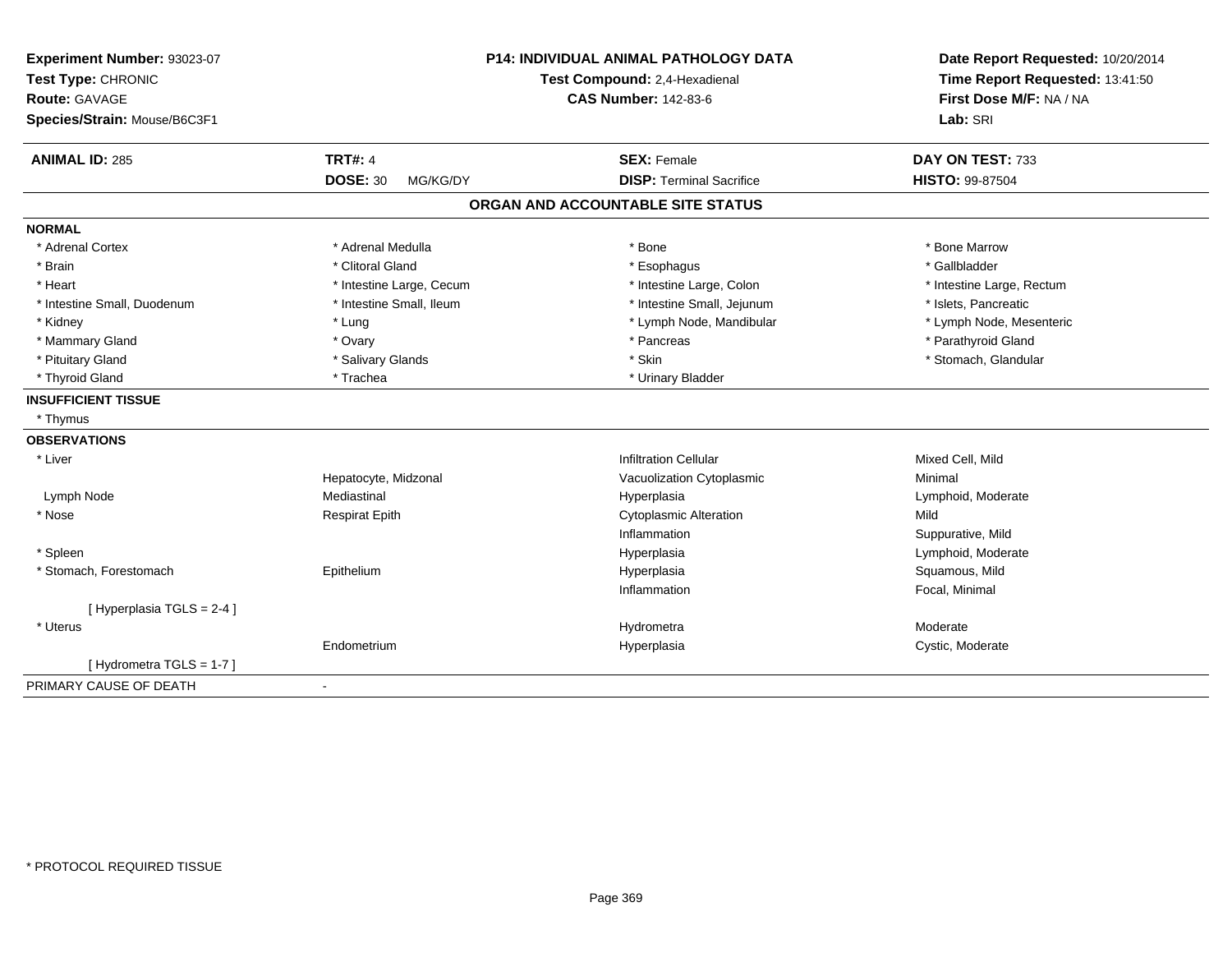| Experiment Number: 93023-07  | <b>P14: INDIVIDUAL ANIMAL PATHOLOGY DATA</b><br>Test Compound: 2,4-Hexadienal |                                   | Date Report Requested: 10/20/2014 |  |
|------------------------------|-------------------------------------------------------------------------------|-----------------------------------|-----------------------------------|--|
| Test Type: CHRONIC           |                                                                               |                                   | Time Report Requested: 13:41:50   |  |
| Route: GAVAGE                |                                                                               | <b>CAS Number: 142-83-6</b>       | First Dose M/F: NA / NA           |  |
| Species/Strain: Mouse/B6C3F1 |                                                                               |                                   | Lab: SRI                          |  |
| <b>ANIMAL ID: 286</b>        | <b>TRT#: 4</b>                                                                | <b>SEX: Female</b>                | DAY ON TEST: 732                  |  |
|                              | <b>DOSE: 30</b><br>MG/KG/DY                                                   | <b>DISP: Terminal Sacrifice</b>   | <b>HISTO: 99-87505</b>            |  |
|                              |                                                                               | ORGAN AND ACCOUNTABLE SITE STATUS |                                   |  |
| <b>NORMAL</b>                |                                                                               |                                   |                                   |  |
| * Adrenal Cortex             | * Adrenal Medulla                                                             | * Bone                            | * Bone Marrow                     |  |
| * Brain                      | * Clitoral Gland                                                              | * Esophagus                       | * Gallbladder                     |  |
| * Heart                      | * Intestine Large, Cecum                                                      | * Intestine Large, Colon          | * Intestine Large, Rectum         |  |
| * Intestine Small, Duodenum  | * Intestine Small, Ileum                                                      | * Intestine Small, Jejunum        | * Islets, Pancreatic              |  |
| * Kidney                     | * Lung                                                                        | * Lymph Node, Mandibular          | * Lymph Node, Mesenteric          |  |
| * Mammary Gland              | * Pancreas                                                                    | * Parathyroid Gland               | * Pituitary Gland                 |  |
| * Salivary Glands            | * Skin                                                                        | * Stomach, Forestomach            | * Stomach, Glandular              |  |
| * Thymus                     | * Thyroid Gland                                                               | * Trachea                         | * Urinary Bladder                 |  |
| <b>OBSERVATIONS</b>          |                                                                               |                                   |                                   |  |
| * Liver                      |                                                                               | <b>Infiltration Cellular</b>      | Mixed Cell, Minimal               |  |
| * Nose                       | <b>Respirat Epith</b>                                                         | <b>Cytoplasmic Alteration</b>     | Mild                              |  |
|                              |                                                                               | Inflammation                      | Suppurative, Minimal              |  |
| * Ovary                      |                                                                               | Cystadenoma                       |                                   |  |
| * Spleen                     |                                                                               | Hematopoietic Cell Proliferation  | Mild                              |  |
| * Uterus                     |                                                                               | Hydrometra                        | Moderate                          |  |
|                              | Endometrium                                                                   | Hyperplasia                       | Cystic, Moderate                  |  |
| [Hydrometra TGLS = 1-7]      |                                                                               |                                   |                                   |  |
| PRIMARY CAUSE OF DEATH       |                                                                               |                                   |                                   |  |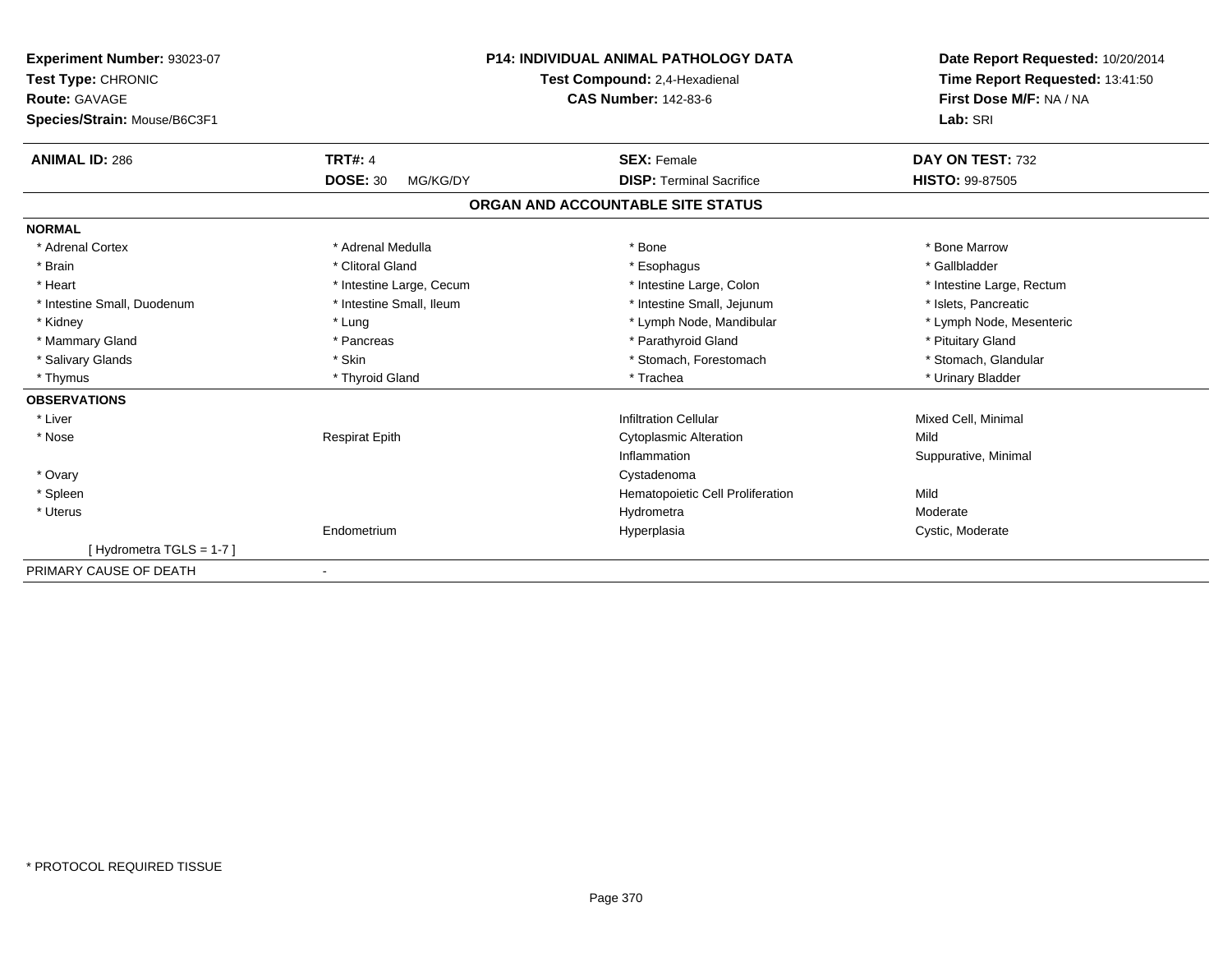| Experiment Number: 93023-07<br>Test Type: CHRONIC<br><b>Route: GAVAGE</b><br>Species/Strain: Mouse/B6C3F1 |                                                                                                                                    | <b>P14: INDIVIDUAL ANIMAL PATHOLOGY DATA</b><br>Test Compound: 2,4-Hexadienal<br><b>CAS Number: 142-83-6</b> | Date Report Requested: 10/20/2014<br>Time Report Requested: 13:41:50<br>First Dose M/F: NA / NA<br>Lab: SRI |
|-----------------------------------------------------------------------------------------------------------|------------------------------------------------------------------------------------------------------------------------------------|--------------------------------------------------------------------------------------------------------------|-------------------------------------------------------------------------------------------------------------|
| <b>ANIMAL ID: 287</b>                                                                                     | <b>TRT#: 4</b>                                                                                                                     | <b>SEX: Female</b>                                                                                           | DAY ON TEST: 349                                                                                            |
|                                                                                                           | <b>DOSE: 30</b><br>MG/KG/DY                                                                                                        | <b>DISP:</b> Moribund Sacrifice                                                                              | <b>HISTO: 98-83925</b>                                                                                      |
|                                                                                                           |                                                                                                                                    | ORGAN AND ACCOUNTABLE SITE STATUS                                                                            |                                                                                                             |
| <b>NORMAL</b>                                                                                             |                                                                                                                                    |                                                                                                              |                                                                                                             |
| * Adrenal Cortex                                                                                          | * Adrenal Medulla                                                                                                                  | * Bone                                                                                                       | * Bone Marrow                                                                                               |
| * Brain                                                                                                   | * Clitoral Gland                                                                                                                   | * Esophagus                                                                                                  | * Gallbladder                                                                                               |
| * Heart                                                                                                   | * Intestine Large, Cecum                                                                                                           | * Intestine Large, Colon                                                                                     | * Intestine Large, Rectum                                                                                   |
| * Intestine Small, Ileum                                                                                  | * Intestine Small, Jejunum                                                                                                         | * Islets, Pancreatic                                                                                         | * Kidney                                                                                                    |
| * Liver                                                                                                   | * Lung                                                                                                                             | * Lymph Node, Mandibular                                                                                     | * Lymph Node, Mesenteric                                                                                    |
| * Mammary Gland                                                                                           | * Ovary                                                                                                                            | * Pancreas                                                                                                   | * Parathyroid Gland                                                                                         |
| * Pituitary Gland                                                                                         | * Salivary Glands                                                                                                                  | * Skin                                                                                                       | * Stomach, Forestomach                                                                                      |
| * Stomach, Glandular                                                                                      | * Thymus                                                                                                                           | * Thyroid Gland                                                                                              | * Trachea                                                                                                   |
| * Urinary Bladder                                                                                         |                                                                                                                                    |                                                                                                              |                                                                                                             |
| <b>MISSING</b>                                                                                            |                                                                                                                                    |                                                                                                              |                                                                                                             |
| * Intestine Small, Duodenum                                                                               |                                                                                                                                    |                                                                                                              |                                                                                                             |
| <b>OBSERVATIONS</b>                                                                                       |                                                                                                                                    |                                                                                                              |                                                                                                             |
| Mesentery                                                                                                 | Fat                                                                                                                                | Necrosis                                                                                                     | Mild                                                                                                        |
| [Necrosis TGLS = $5-21$ ]                                                                                 |                                                                                                                                    |                                                                                                              |                                                                                                             |
| * Nose                                                                                                    | <b>Respirat Epith</b>                                                                                                              | <b>Cytoplasmic Alteration</b>                                                                                | Moderate                                                                                                    |
|                                                                                                           |                                                                                                                                    | Inflammation                                                                                                 | Suppurative, Moderate                                                                                       |
| * Spleen                                                                                                  |                                                                                                                                    | Hematopoietic Cell Proliferation                                                                             | Moderate                                                                                                    |
| * Uterus                                                                                                  |                                                                                                                                    | Congestion                                                                                                   | Moderate                                                                                                    |
|                                                                                                           |                                                                                                                                    | Hemorrhage                                                                                                   | Marked                                                                                                      |
|                                                                                                           | Endometrium                                                                                                                        | Polyp Stromal                                                                                                |                                                                                                             |
| Note: Prolapse and intussusception are not available TDMS diagnoses for uterus.                           |                                                                                                                                    |                                                                                                              |                                                                                                             |
|                                                                                                           | Note: Uterine lesions are result of stromal polyp which caused prolapse, intussusception, and congestion and hemorrhage of uterus. |                                                                                                              |                                                                                                             |
| [Hemorrhage TGLS = 2-23]                                                                                  |                                                                                                                                    |                                                                                                              |                                                                                                             |
| [Polyp Stromal TGLS = 3-24]                                                                               |                                                                                                                                    |                                                                                                              |                                                                                                             |
| PRIMARY CAUSE OF DEATH                                                                                    | - Uterus Endometrium Polyp Stromal                                                                                                 |                                                                                                              |                                                                                                             |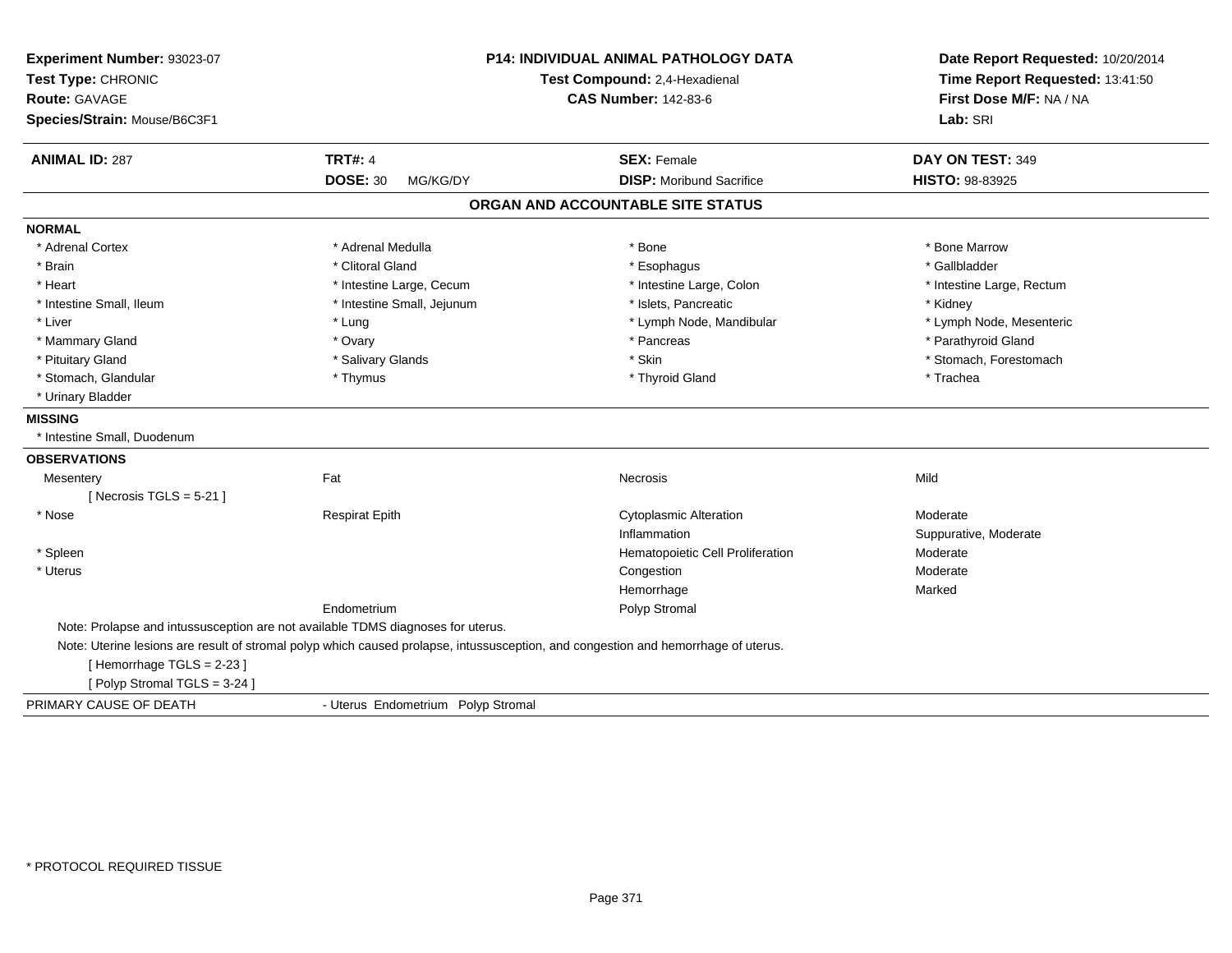| Experiment Number: 93023-07                             | P14: INDIVIDUAL ANIMAL PATHOLOGY DATA | Date Report Requested: 10/20/2014<br>Time Report Requested: 13:41:50<br>First Dose M/F: NA / NA |
|---------------------------------------------------------|---------------------------------------|-------------------------------------------------------------------------------------------------|
| Test Type: CHRONIC                                      | Test Compound: 2,4-Hexadienal         |                                                                                                 |
| Route: GAVAGE                                           | <b>CAS Number: 142-83-6</b>           |                                                                                                 |
| Species/Strain: Mouse/B6C3F1                            |                                       | Lab: SRI                                                                                        |
| <b>ANIMAL ID: 288</b><br><b>TRT#: 4</b>                 | <b>SEX: Female</b>                    | DAY ON TEST: 732                                                                                |
| <b>DOSE: 30</b><br>MG/KG/DY                             | <b>DISP: Terminal Sacrifice</b>       | <b>HISTO: 99-87506</b>                                                                          |
|                                                         | ORGAN AND ACCOUNTABLE SITE STATUS     |                                                                                                 |
| <b>NORMAL</b>                                           |                                       |                                                                                                 |
| * Adrenal Cortex<br>* Adrenal Medulla                   | * Bone                                | * Bone Marrow                                                                                   |
| * Clitoral Gland<br>* Brain                             | * Esophagus                           | * Gallbladder                                                                                   |
| * Intestine Large, Cecum<br>* Heart                     | * Intestine Large, Colon              | * Intestine Large, Rectum                                                                       |
| * Intestine Small, Ileum<br>* Intestine Small, Duodenum | * Intestine Small, Jejunum            | * Islets, Pancreatic                                                                            |
| * Lymph Node, Mandibular<br>* Kidney                    | * Lymph Node, Mesenteric              | * Mammary Gland                                                                                 |
| * Ovary<br>* Pancreas                                   | * Parathyroid Gland                   | * Salivary Glands                                                                               |
| * Skin<br>* Spleen                                      | * Stomach, Forestomach                | * Stomach, Glandular                                                                            |
| * Thyroid Gland<br>* Thymus                             | * Trachea                             | * Urinary Bladder                                                                               |
| <b>OBSERVATIONS</b>                                     |                                       |                                                                                                 |
| * Liver                                                 | <b>Infiltration Cellular</b>          | Mixed Cell, Minimal                                                                             |
| Hepatocyte, Midzonal                                    | Vacuolization Cytoplasmic             | Mild                                                                                            |
| * Lung                                                  | Alveolar/Bronchiolar Adenoma          |                                                                                                 |
| [ Alveolar/Bronchiolar Adenoma TGLS = 4-23 ]            |                                       |                                                                                                 |
| Mesentery                                               | Congestion                            | Focal, Mild                                                                                     |
| Fat                                                     | <b>Necrosis</b>                       | Mild                                                                                            |
| [Congestion TGLS = 3-22]                                |                                       |                                                                                                 |
| [ Necrosis TGLS = 2-21, 3-22 ]                          |                                       |                                                                                                 |
| * Nose<br><b>Respirat Epith</b>                         | <b>Cytoplasmic Alteration</b>         | Mild                                                                                            |
| * Pituitary Gland<br>Pars Distalis                      | Hemorrhage                            | Focal, Mild                                                                                     |
| [Hemorrhage TGLS = 5-1]                                 |                                       |                                                                                                 |
| * Uterus                                                | Hydrometra                            | Moderate                                                                                        |
| Endometrium                                             | Hyperplasia                           | Cystic, Moderate                                                                                |
| [Hyperplasia TGLS = 1-7]                                |                                       |                                                                                                 |
| PRIMARY CAUSE OF DEATH<br>$\blacksquare$                |                                       |                                                                                                 |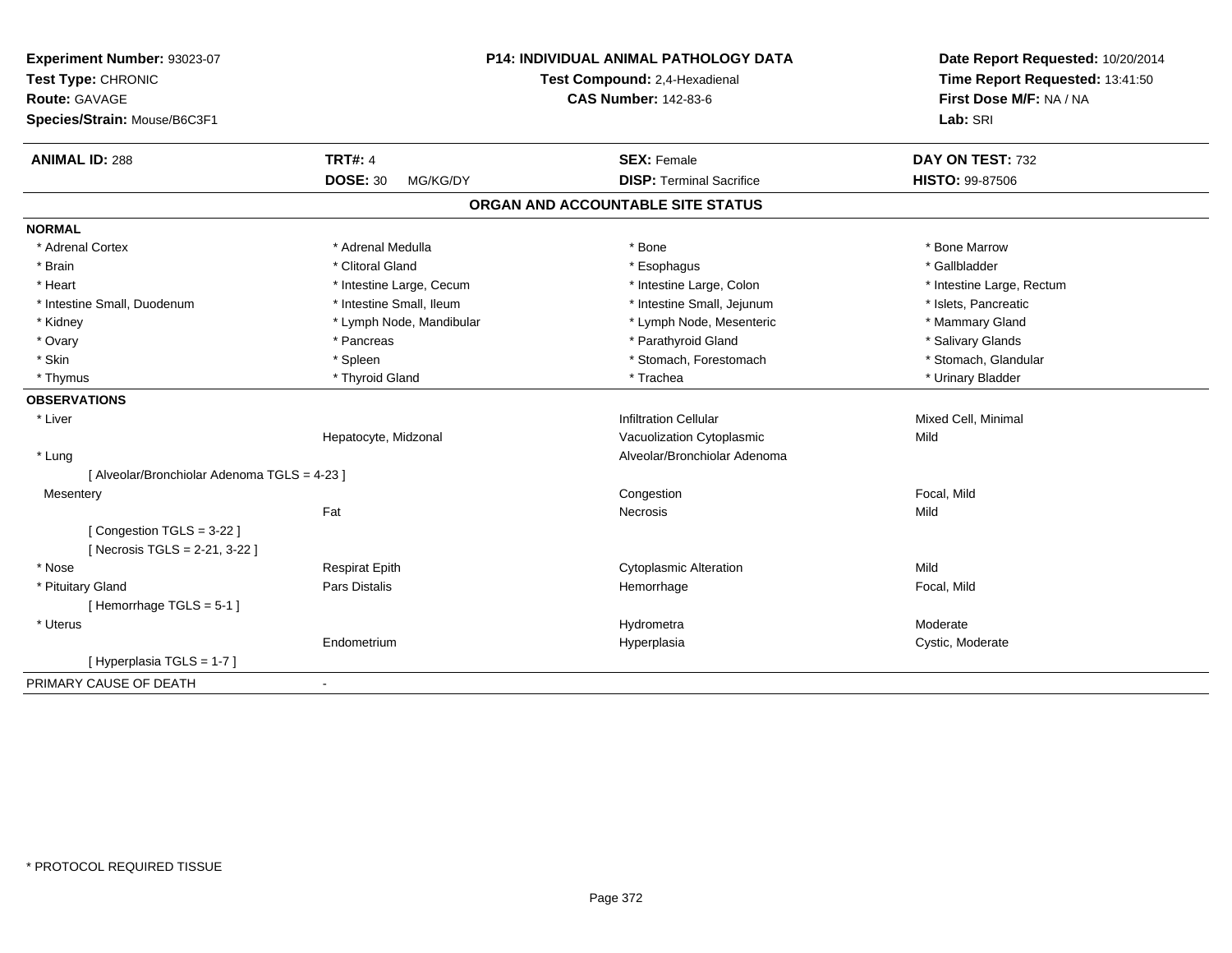| Experiment Number: 93023-07        | <b>P14: INDIVIDUAL ANIMAL PATHOLOGY DATA</b><br>Test Compound: 2,4-Hexadienal |                                   | Date Report Requested: 10/20/2014 |  |
|------------------------------------|-------------------------------------------------------------------------------|-----------------------------------|-----------------------------------|--|
| Test Type: CHRONIC                 |                                                                               |                                   | Time Report Requested: 13:41:50   |  |
| <b>Route: GAVAGE</b>               |                                                                               | <b>CAS Number: 142-83-6</b>       | First Dose M/F: NA / NA           |  |
| Species/Strain: Mouse/B6C3F1       |                                                                               |                                   | Lab: SRI                          |  |
|                                    |                                                                               |                                   |                                   |  |
| <b>ANIMAL ID: 289</b>              | <b>TRT#: 4</b>                                                                | <b>SEX: Female</b>                | DAY ON TEST: 732                  |  |
|                                    | <b>DOSE: 30</b><br>MG/KG/DY                                                   | <b>DISP: Terminal Sacrifice</b>   | HISTO: 99-87507                   |  |
|                                    |                                                                               | ORGAN AND ACCOUNTABLE SITE STATUS |                                   |  |
| <b>NORMAL</b>                      |                                                                               |                                   |                                   |  |
| * Adrenal Cortex                   | * Adrenal Medulla                                                             | * Bone                            | * Bone Marrow                     |  |
| * Brain                            | * Esophagus                                                                   | * Gallbladder                     | * Heart                           |  |
| * Intestine Large, Cecum           | * Intestine Large, Colon                                                      | * Intestine Large, Rectum         | * Intestine Small, Duodenum       |  |
| * Intestine Small, Ileum           | * Intestine Small, Jejunum                                                    | * Islets, Pancreatic              | * Kidney                          |  |
| * Lung                             | * Lymph Node, Mandibular                                                      | * Lymph Node, Mesenteric          | * Mammary Gland                   |  |
| * Pancreas                         | * Pituitary Gland                                                             | * Salivary Glands                 | * Skin                            |  |
| * Stomach, Forestomach             | * Stomach, Glandular                                                          | * Thymus                          | * Thyroid Gland                   |  |
| * Trachea                          | * Urinary Bladder                                                             |                                   |                                   |  |
| <b>MISSING</b>                     |                                                                               |                                   |                                   |  |
| * Clitoral Gland                   | * Parathyroid Gland                                                           |                                   |                                   |  |
| <b>OBSERVATIONS</b>                |                                                                               |                                   |                                   |  |
| * Liver                            | Hepatocyte, Midzonal                                                          | Vacuolization Cytoplasmic         | Mild                              |  |
| * Nose                             | Olfactory Epi                                                                 | <b>Cytoplasmic Alteration</b>     | Minimal                           |  |
|                                    | <b>Respirat Epith</b>                                                         | <b>Cytoplasmic Alteration</b>     | Mild                              |  |
| * Ovary                            |                                                                               | Cyst                              | Mild                              |  |
| * Spleen                           |                                                                               | Angiectasis                       | Mild                              |  |
|                                    |                                                                               | Hematopoietic Cell Proliferation  | Mild                              |  |
| * Uterus                           |                                                                               | Hydrometra                        | Moderate                          |  |
|                                    | Endometrium                                                                   | Hyperplasia                       | Cystic, Moderate                  |  |
| [ Hyperplasia TGLS = 1-7, 2-21.1 ] |                                                                               |                                   |                                   |  |
| PRIMARY CAUSE OF DEATH             | $\blacksquare$                                                                |                                   |                                   |  |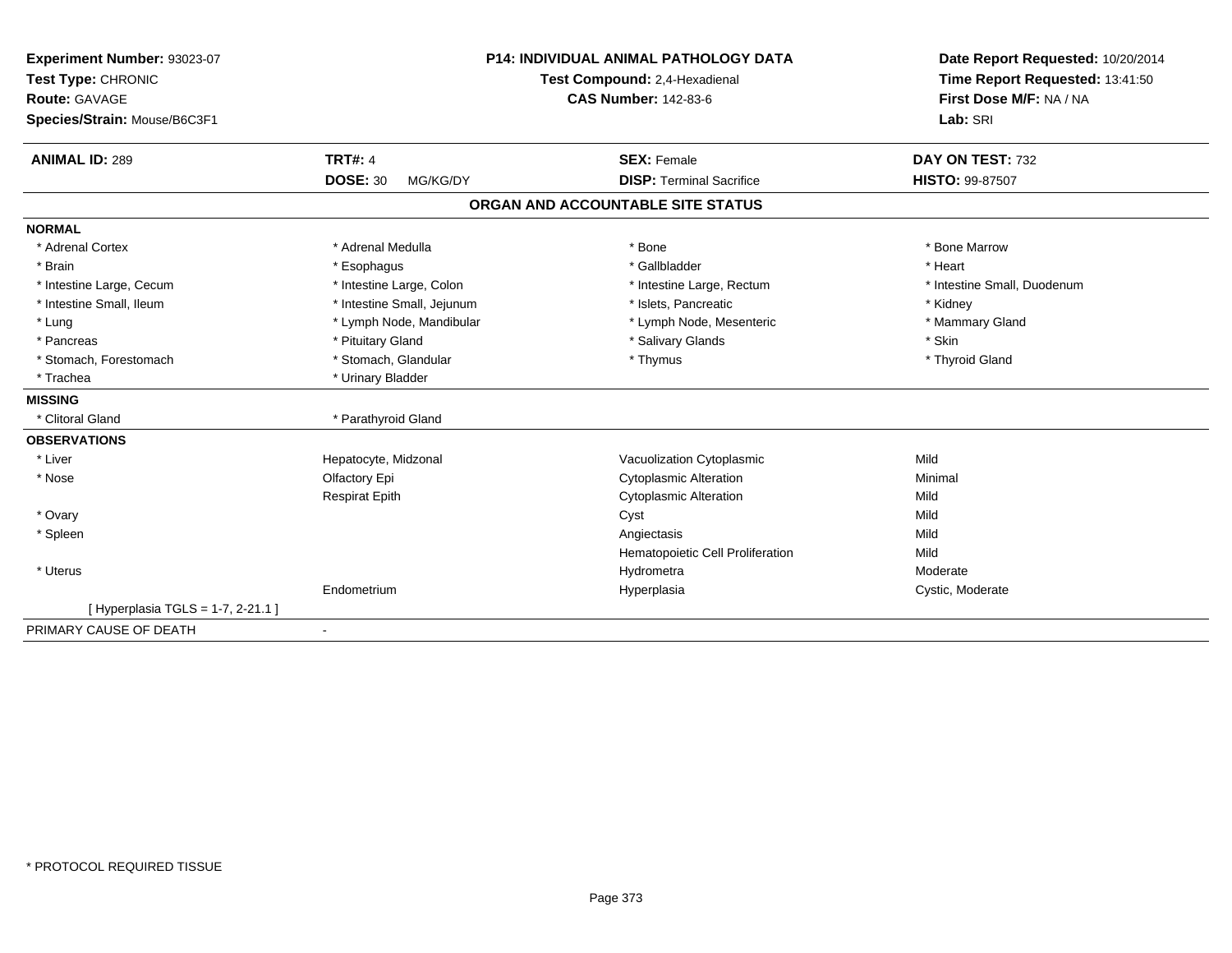| Experiment Number: 93023-07<br>Test Type: CHRONIC<br>Route: GAVAGE<br>Species/Strain: Mouse/B6C3F1 |                             | P14: INDIVIDUAL ANIMAL PATHOLOGY DATA<br>Test Compound: 2,4-Hexadienal<br><b>CAS Number: 142-83-6</b> | Date Report Requested: 10/20/2014<br>Time Report Requested: 13:41:50<br>First Dose M/F: NA / NA<br>Lab: SRI |
|----------------------------------------------------------------------------------------------------|-----------------------------|-------------------------------------------------------------------------------------------------------|-------------------------------------------------------------------------------------------------------------|
| <b>ANIMAL ID: 290</b>                                                                              | <b>TRT#: 4</b>              | <b>SEX: Female</b>                                                                                    | DAY ON TEST: 732                                                                                            |
|                                                                                                    | <b>DOSE: 30</b><br>MG/KG/DY | <b>DISP: Terminal Sacrifice</b>                                                                       | <b>HISTO: 99-87508</b>                                                                                      |
|                                                                                                    |                             | ORGAN AND ACCOUNTABLE SITE STATUS                                                                     |                                                                                                             |
| <b>NORMAL</b>                                                                                      |                             |                                                                                                       |                                                                                                             |
| * Adrenal Cortex                                                                                   | * Adrenal Medulla           | * Bone                                                                                                | * Bone Marrow                                                                                               |
| * Brain                                                                                            | * Clitoral Gland            | * Esophagus                                                                                           | * Gallbladder                                                                                               |
| * Heart                                                                                            | * Intestine Large, Cecum    | * Intestine Large, Colon                                                                              | * Intestine Large, Rectum                                                                                   |
| * Intestine Small, Duodenum                                                                        | * Intestine Small, Ileum    | * Intestine Small, Jejunum                                                                            | * Islets, Pancreatic                                                                                        |
| * Kidney                                                                                           | * Lung                      | * Lymph Node, Mandibular                                                                              | * Lymph Node, Mesenteric                                                                                    |
| * Mammary Gland                                                                                    | * Ovary                     | * Pancreas                                                                                            | * Pituitary Gland                                                                                           |
| * Salivary Glands                                                                                  | * Skin                      | * Stomach, Forestomach                                                                                | * Stomach, Glandular                                                                                        |
| * Thymus                                                                                           | * Trachea                   | * Urinary Bladder                                                                                     |                                                                                                             |
| <b>OBSERVATIONS</b>                                                                                |                             |                                                                                                       |                                                                                                             |
| <b>Harderian Gland</b>                                                                             |                             | Adenoma                                                                                               |                                                                                                             |
| [Adenoma TGLS = $4-22$ ]                                                                           |                             |                                                                                                       |                                                                                                             |
| * Liver                                                                                            |                             | Hepatocellular Carcinoma                                                                              |                                                                                                             |
|                                                                                                    |                             | <b>Infiltration Cellular</b>                                                                          | Mixed Cell, Minimal                                                                                         |
|                                                                                                    | Hepatocyte, Periportal      | Vacuolization Cytoplasmic                                                                             | Mild                                                                                                        |
| [ Hepatocellular Carcinoma TGLS = 3-21 ]                                                           |                             |                                                                                                       |                                                                                                             |
| * Nose                                                                                             | Olfactory Epi               | <b>Cytoplasmic Alteration</b>                                                                         | Minimal                                                                                                     |
|                                                                                                    | <b>Respirat Epith</b>       | <b>Cytoplasmic Alteration</b>                                                                         | Mild                                                                                                        |
|                                                                                                    |                             | Inflammation                                                                                          | Suppurative, Moderate                                                                                       |
| * Parathyroid Gland                                                                                |                             | Cyst                                                                                                  | Mild                                                                                                        |
| * Spleen                                                                                           |                             | Hematopoietic Cell Proliferation                                                                      | Moderate                                                                                                    |
| [ Hematopoietic Cell Proliferation TGLS = 2-6 ]                                                    |                             |                                                                                                       |                                                                                                             |
| * Thyroid Gland                                                                                    |                             | Degeneration                                                                                          | Cystic, Focal, Mild                                                                                         |
| * Uterus                                                                                           |                             | Hydrometra                                                                                            | Moderate                                                                                                    |
|                                                                                                    | Endometrium                 | Hyperplasia                                                                                           | Cystic, Moderate                                                                                            |
| [Hydrometra TGLS = 1-7]                                                                            |                             |                                                                                                       |                                                                                                             |
| PRIMARY CAUSE OF DEATH                                                                             | $\overline{\phantom{a}}$    |                                                                                                       |                                                                                                             |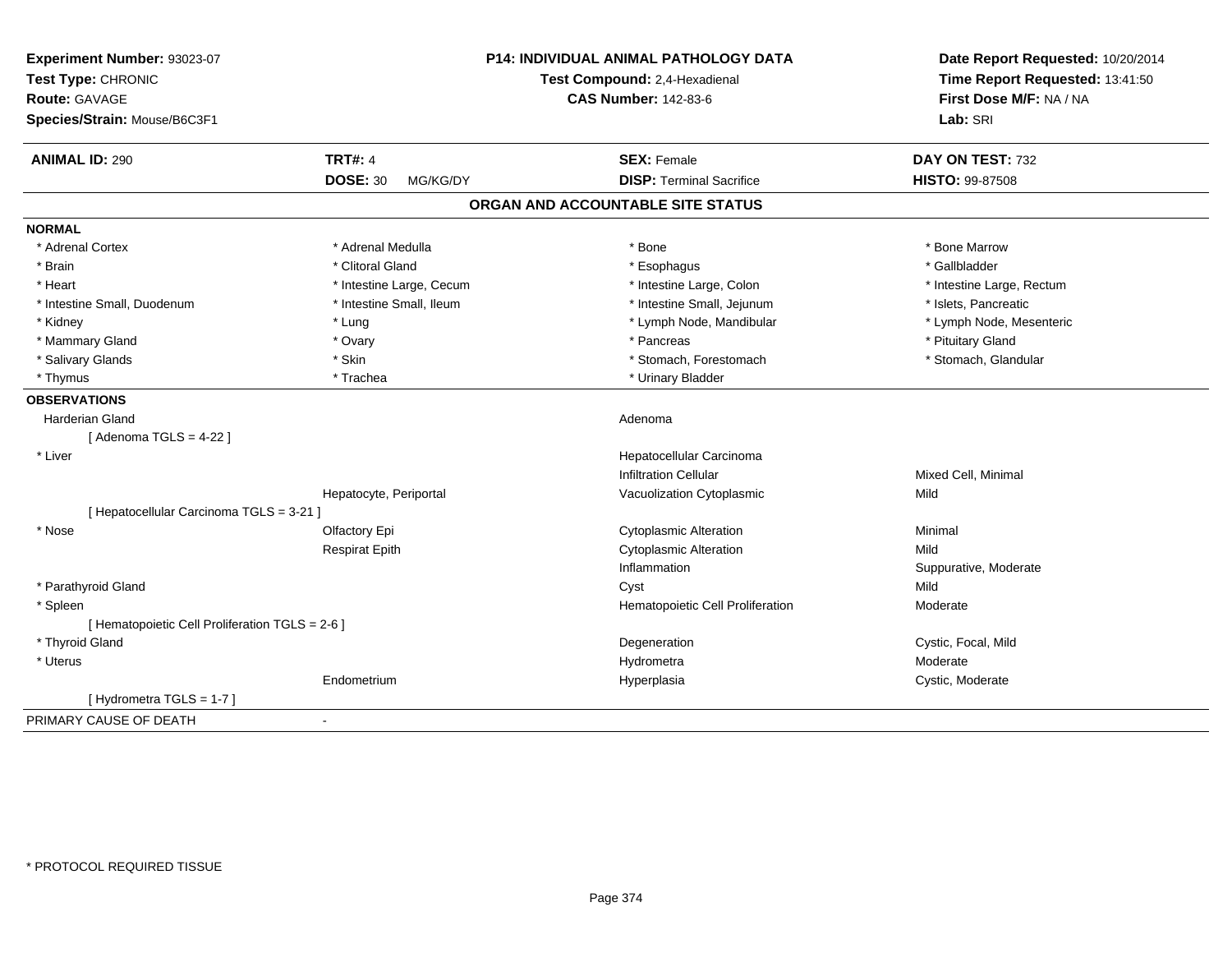| Experiment Number: 93023-07<br>Test Type: CHRONIC<br><b>Route: GAVAGE</b><br>Species/Strain: Mouse/B6C3F1 |                             | P14: INDIVIDUAL ANIMAL PATHOLOGY DATA<br>Test Compound: 2,4-Hexadienal<br><b>CAS Number: 142-83-6</b> | Date Report Requested: 10/20/2014<br>Time Report Requested: 13:41:50<br>First Dose M/F: NA / NA<br>Lab: SRI |
|-----------------------------------------------------------------------------------------------------------|-----------------------------|-------------------------------------------------------------------------------------------------------|-------------------------------------------------------------------------------------------------------------|
| <b>ANIMAL ID: 291</b>                                                                                     | <b>TRT#: 4</b>              | <b>SEX: Female</b>                                                                                    | DAY ON TEST: 732                                                                                            |
|                                                                                                           | <b>DOSE: 30</b><br>MG/KG/DY | <b>DISP: Terminal Sacrifice</b>                                                                       | HISTO: 99-87509                                                                                             |
|                                                                                                           |                             | ORGAN AND ACCOUNTABLE SITE STATUS                                                                     |                                                                                                             |
| <b>NORMAL</b>                                                                                             |                             |                                                                                                       |                                                                                                             |
| * Adrenal Cortex                                                                                          | * Adrenal Medulla           | * Bone                                                                                                | * Bone Marrow                                                                                               |
| * Brain                                                                                                   | * Clitoral Gland            | * Esophagus                                                                                           | * Gallbladder                                                                                               |
| * Heart                                                                                                   | * Intestine Large, Cecum    | * Intestine Large, Colon                                                                              | * Intestine Large, Rectum                                                                                   |
| * Intestine Small, Duodenum                                                                               | * Intestine Small, Ileum    | * Intestine Small, Jejunum                                                                            | * Islets, Pancreatic                                                                                        |
| * Lymph Node, Mandibular                                                                                  | * Mammary Gland             | * Ovary                                                                                               | * Pancreas                                                                                                  |
| * Parathyroid Gland                                                                                       | * Pituitary Gland           | * Salivary Glands                                                                                     | * Skin                                                                                                      |
| * Stomach, Forestomach                                                                                    | * Stomach, Glandular        | * Thymus                                                                                              | * Thyroid Gland                                                                                             |
| * Trachea                                                                                                 | * Urinary Bladder           |                                                                                                       |                                                                                                             |
| <b>OBSERVATIONS</b>                                                                                       |                             |                                                                                                       |                                                                                                             |
| * Kidney                                                                                                  |                             | Lymphoma Malignant                                                                                    |                                                                                                             |
| * Liver                                                                                                   |                             | Lymphoma Malignant                                                                                    |                                                                                                             |
| * Lung                                                                                                    |                             | Lymphoma Malignant                                                                                    |                                                                                                             |
| * Lymph Node, Mesenteric                                                                                  |                             | Lymphoma Malignant                                                                                    |                                                                                                             |
| [ Lymphoma Malignant TGLS = 4-5 ]                                                                         |                             |                                                                                                       |                                                                                                             |
| Mesentery                                                                                                 | Fat                         | Necrosis                                                                                              | Moderate                                                                                                    |
| [Necrosis $TGLS = 2-21$ ]                                                                                 |                             |                                                                                                       |                                                                                                             |
| * Nose                                                                                                    | Olfactory Epi               | <b>Cytoplasmic Alteration</b>                                                                         | Minimal                                                                                                     |
|                                                                                                           | <b>Respirat Epith</b>       | <b>Cytoplasmic Alteration</b>                                                                         | Mild                                                                                                        |
| * Spleen                                                                                                  |                             | Lymphoma Malignant                                                                                    |                                                                                                             |
| [ Lymphoma Malignant TGLS = 3-6 ]                                                                         |                             |                                                                                                       |                                                                                                             |
| * Uterus                                                                                                  |                             | Hydrometra                                                                                            | Marked                                                                                                      |
|                                                                                                           | Endometrium                 | Hyperplasia                                                                                           | Cystic, Moderate                                                                                            |
| [Hydrometra TGLS = 1-7]                                                                                   |                             |                                                                                                       |                                                                                                             |
| PRIMARY CAUSE OF DEATH                                                                                    |                             |                                                                                                       |                                                                                                             |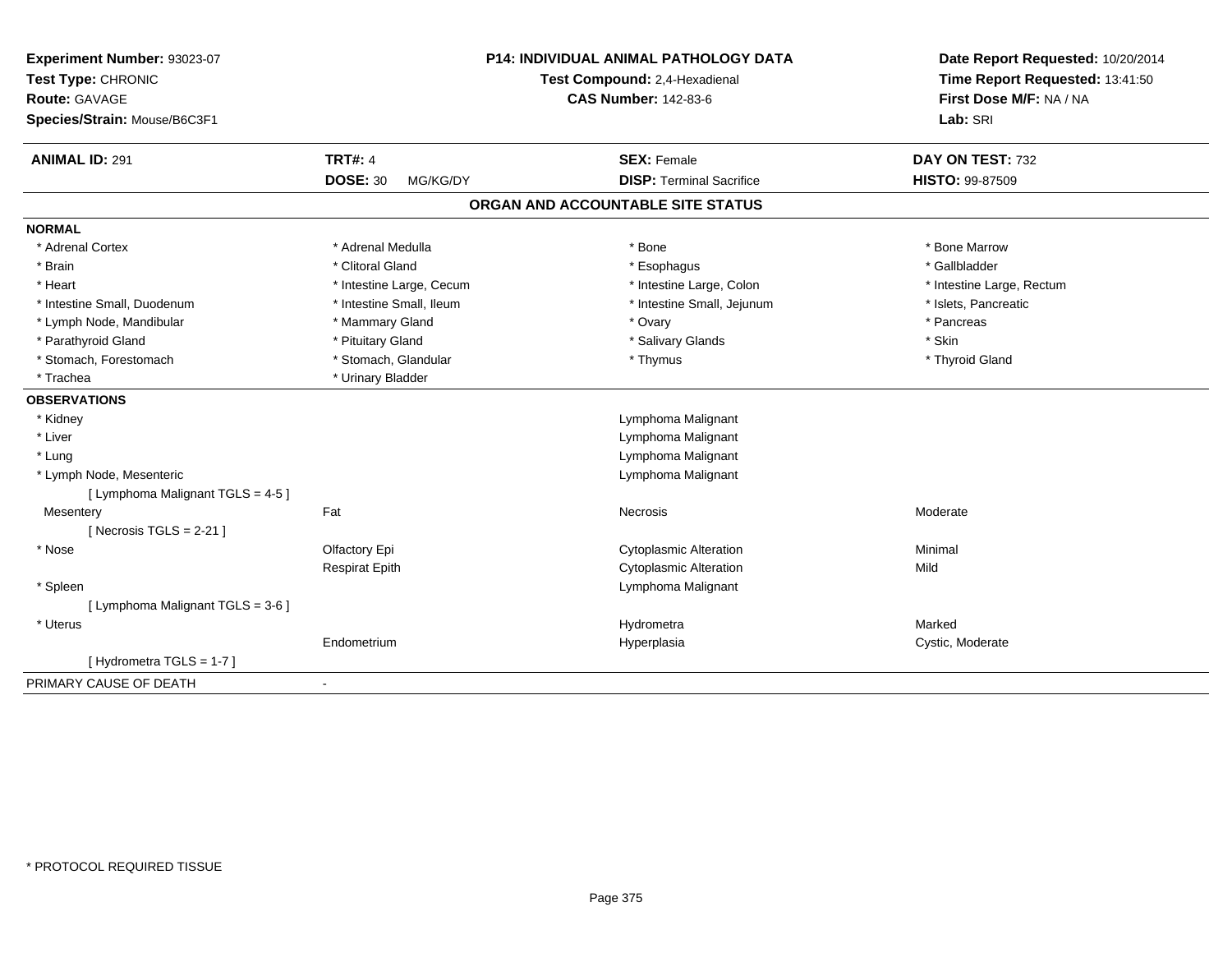| Experiment Number: 93023-07       |                             | <b>P14: INDIVIDUAL ANIMAL PATHOLOGY DATA</b> | Date Report Requested: 10/20/2014 |
|-----------------------------------|-----------------------------|----------------------------------------------|-----------------------------------|
| Test Type: CHRONIC                |                             | Test Compound: 2,4-Hexadienal                | Time Report Requested: 13:41:50   |
| <b>Route: GAVAGE</b>              |                             | <b>CAS Number: 142-83-6</b>                  | First Dose M/F: NA / NA           |
| Species/Strain: Mouse/B6C3F1      |                             |                                              | Lab: SRI                          |
| <b>ANIMAL ID: 292</b>             | <b>TRT#: 4</b>              | <b>SEX: Female</b>                           | DAY ON TEST: 732                  |
|                                   | <b>DOSE: 30</b><br>MG/KG/DY | <b>DISP: Terminal Sacrifice</b>              | <b>HISTO: 99-87510</b>            |
|                                   |                             | ORGAN AND ACCOUNTABLE SITE STATUS            |                                   |
| <b>NORMAL</b>                     |                             |                                              |                                   |
| * Adrenal Cortex                  | * Adrenal Medulla           | * Bone                                       | * Bone Marrow                     |
| * Brain                           | * Clitoral Gland            | * Esophagus                                  | * Gallbladder                     |
| * Heart                           | * Intestine Large, Cecum    | * Intestine Large, Colon                     | * Intestine Large, Rectum         |
| * Intestine Small, Duodenum       | * Intestine Small, Ileum    | * Intestine Small, Jejunum                   | * Islets. Pancreatic              |
| * Kidney                          | * Lymph Node, Mandibular    | * Mammary Gland                              | * Ovary                           |
| * Pancreas                        | * Parathyroid Gland         | * Salivary Glands                            | * Skin                            |
| * Stomach, Forestomach            | * Stomach, Glandular        | * Thymus                                     | * Thyroid Gland                   |
| * Trachea                         | * Urinary Bladder           |                                              |                                   |
| <b>OBSERVATIONS</b>               |                             |                                              |                                   |
| * Liver                           | Hepatocyte                  | <b>Basophilic Focus</b>                      | Mild                              |
| * Lung                            |                             | Hyperplasia                                  | Lymphoid, Mild                    |
| * Lymph Node, Mesenteric          |                             | Hyperplasia                                  | Plasma Cell, Moderate             |
| * Nose                            | Olfactory Epi               | Cytoplasmic Alteration                       | Minimal                           |
|                                   | <b>Respirat Epith</b>       | <b>Cytoplasmic Alteration</b>                | Mild                              |
| * Pituitary Gland                 | Pars Distalis               | Hyperplasia                                  | Focal, Mild                       |
| * Spleen                          |                             | Lymphoma Malignant                           |                                   |
| [ Lymphoma Malignant TGLS = 1-6 ] |                             |                                              |                                   |
| * Uterus                          | Endometrium                 | Hyperplasia                                  | Cystic, Moderate                  |
| [Hyperplasia TGLS = 2-7]          |                             |                                              |                                   |
| PRIMARY CAUSE OF DEATH            | $\blacksquare$              |                                              |                                   |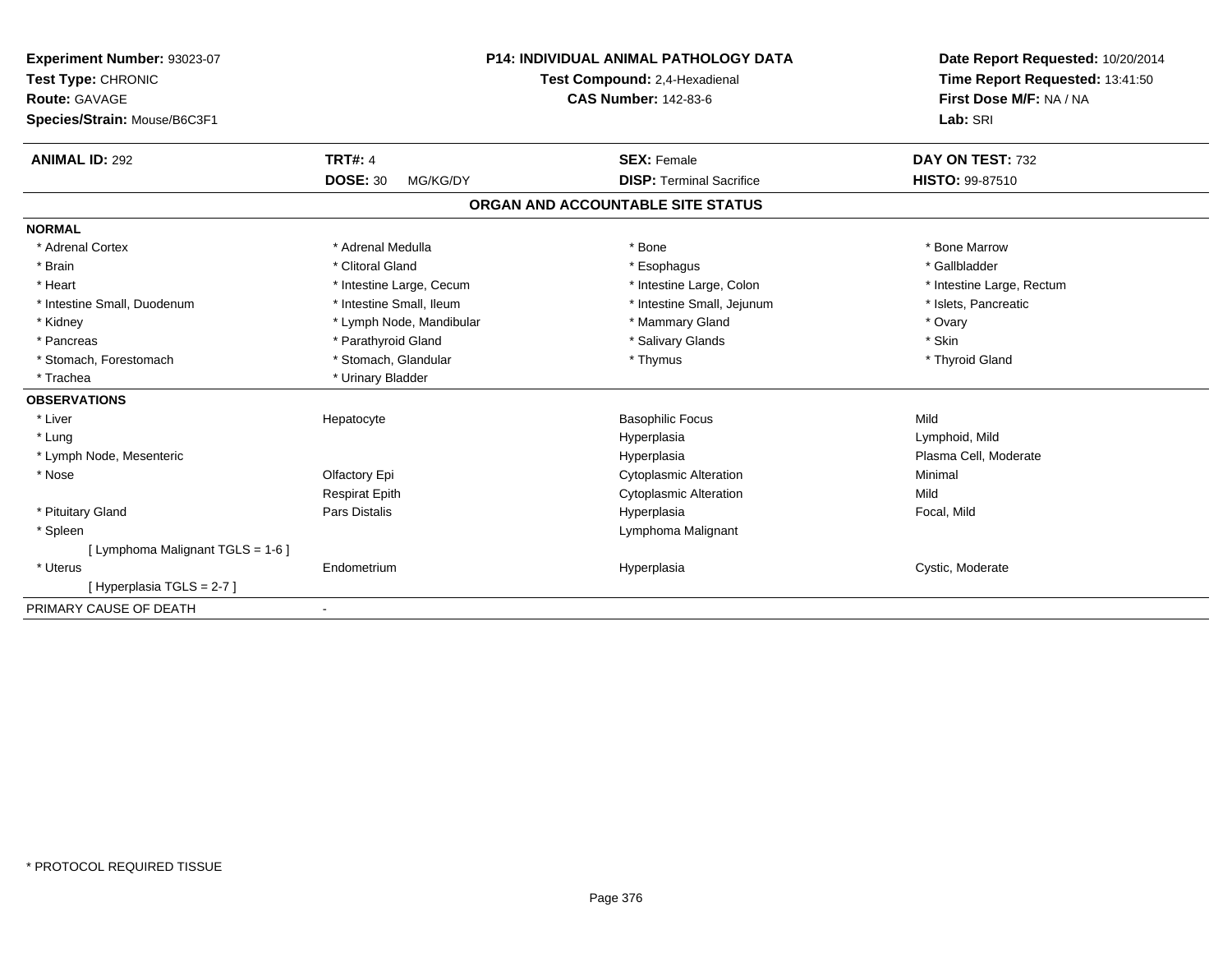| Experiment Number: 93023-07<br>Test Type: CHRONIC<br><b>Route: GAVAGE</b><br>Species/Strain: Mouse/B6C3F1 |                             | <b>P14: INDIVIDUAL ANIMAL PATHOLOGY DATA</b><br>Test Compound: 2,4-Hexadienal<br><b>CAS Number: 142-83-6</b> | Date Report Requested: 10/20/2014<br>Time Report Requested: 13:41:50<br>First Dose M/F: NA / NA<br>Lab: SRI |
|-----------------------------------------------------------------------------------------------------------|-----------------------------|--------------------------------------------------------------------------------------------------------------|-------------------------------------------------------------------------------------------------------------|
| <b>ANIMAL ID: 293</b>                                                                                     | <b>TRT#: 4</b>              | <b>SEX: Female</b>                                                                                           | DAY ON TEST: 732                                                                                            |
|                                                                                                           | <b>DOSE: 30</b><br>MG/KG/DY | <b>DISP: Terminal Sacrifice</b>                                                                              | HISTO: 99-87511                                                                                             |
|                                                                                                           |                             | ORGAN AND ACCOUNTABLE SITE STATUS                                                                            |                                                                                                             |
| <b>NORMAL</b>                                                                                             |                             |                                                                                                              |                                                                                                             |
| * Adrenal Cortex                                                                                          | * Adrenal Medulla           | * Bone                                                                                                       | * Brain                                                                                                     |
| * Clitoral Gland                                                                                          | * Esophagus                 | * Gallbladder                                                                                                | * Heart                                                                                                     |
| * Intestine Large, Cecum                                                                                  | * Intestine Large, Colon    | * Intestine Large, Rectum                                                                                    | * Intestine Small. Duodenum                                                                                 |
| * Intestine Small, Ileum                                                                                  | * Intestine Small, Jejunum  | * Islets, Pancreatic                                                                                         | * Lung                                                                                                      |
| * Lymph Node, Mandibular                                                                                  | * Lymph Node, Mesenteric    | * Mammary Gland                                                                                              | * Pancreas                                                                                                  |
| * Parathyroid Gland                                                                                       | * Salivary Glands           | * Stomach, Glandular                                                                                         | * Thymus                                                                                                    |
| * Trachea                                                                                                 | * Urinary Bladder           |                                                                                                              |                                                                                                             |
| <b>OBSERVATIONS</b>                                                                                       |                             |                                                                                                              |                                                                                                             |
| * Bone Marrow                                                                                             | <b>Myeloid Cell</b>         | Hyperplasia                                                                                                  | Moderate                                                                                                    |
| * Kidney                                                                                                  |                             | Nephropathy                                                                                                  | Minimal                                                                                                     |
| * Liver                                                                                                   | Hepatocyte                  | Depletion Glycogen                                                                                           | Diffuse, Moderate                                                                                           |
|                                                                                                           |                             | <b>Infiltration Cellular</b>                                                                                 | Mixed Cell, Minimal                                                                                         |
| Mesentery                                                                                                 | Fat                         | Necrosis                                                                                                     | Moderate                                                                                                    |
| [Necrosis TGLS = $3-23$ ]                                                                                 |                             |                                                                                                              |                                                                                                             |
| * Nose                                                                                                    | <b>Respirat Epith</b>       | <b>Cytoplasmic Alteration</b>                                                                                | Mild                                                                                                        |
|                                                                                                           |                             | Inflammation                                                                                                 | Suppurative, Minimal                                                                                        |
| * Ovary                                                                                                   |                             | Hemorrhage                                                                                                   | Marked                                                                                                      |
|                                                                                                           |                             | Thrombosis                                                                                                   | Marked                                                                                                      |
| [Hemorrhage TGLS = $4-7$ , $4-24$ ]                                                                       |                             |                                                                                                              |                                                                                                             |
| [Thrombosis TGLS = $4-7$ , $4-24$ ]                                                                       |                             |                                                                                                              |                                                                                                             |
| * Pituitary Gland                                                                                         | Pars Distalis               | <b>Cytoplasmic Alteration</b>                                                                                | Focal, Mild                                                                                                 |
| * Skin                                                                                                    | <b>Subcut Tiss</b>          | Fibrosarcoma                                                                                                 | Multiple                                                                                                    |
| [Fibrosarcoma TGLS = 1-21, 2-22]                                                                          |                             |                                                                                                              |                                                                                                             |
| * Spleen                                                                                                  |                             | Hematopoietic Cell Proliferation                                                                             | Marked                                                                                                      |
| [ Hematopoietic Cell Proliferation TGLS = 5-6 ]                                                           |                             |                                                                                                              |                                                                                                             |
| * Stomach, Forestomach                                                                                    | Epithelium                  | Hyperplasia                                                                                                  | Squamous, Minimal                                                                                           |
| * Thyroid Gland                                                                                           |                             | Degeneration                                                                                                 | Cystic, Focal, Minimal                                                                                      |
| * Uterus                                                                                                  | Endometrium                 | Hyperplasia                                                                                                  | Cystic, Mild                                                                                                |
| PRIMARY CAUSE OF DEATH                                                                                    |                             |                                                                                                              |                                                                                                             |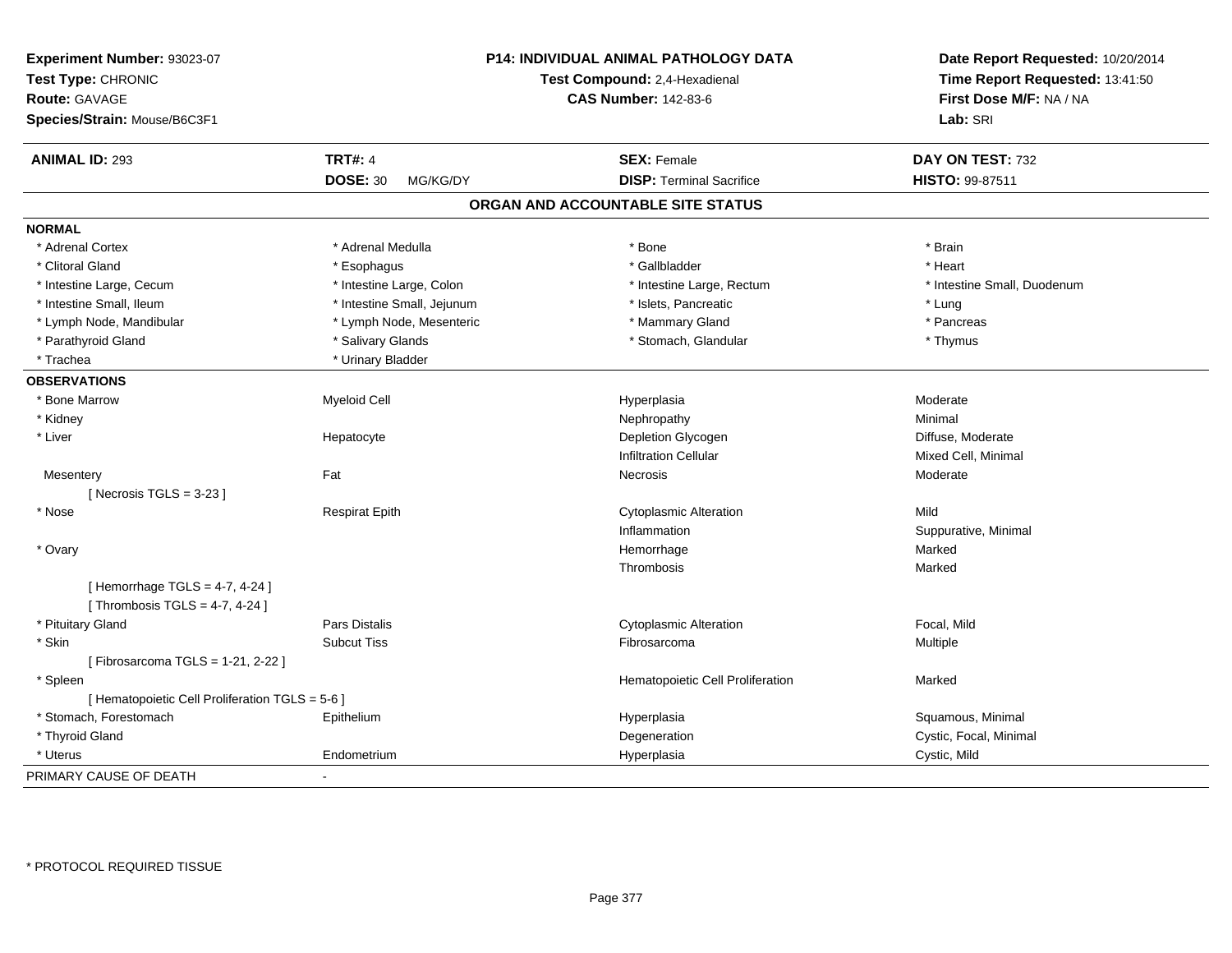| Experiment Number: 93023-07  |                             | <b>P14: INDIVIDUAL ANIMAL PATHOLOGY DATA</b> | Date Report Requested: 10/20/2014<br>Time Report Requested: 13:41:50<br>First Dose M/F: NA / NA |
|------------------------------|-----------------------------|----------------------------------------------|-------------------------------------------------------------------------------------------------|
| Test Type: CHRONIC           |                             | Test Compound: 2,4-Hexadienal                |                                                                                                 |
| <b>Route: GAVAGE</b>         |                             | <b>CAS Number: 142-83-6</b>                  |                                                                                                 |
| Species/Strain: Mouse/B6C3F1 |                             |                                              | Lab: SRI                                                                                        |
| <b>ANIMAL ID: 294</b>        | <b>TRT#: 4</b>              | <b>SEX: Female</b>                           | DAY ON TEST: 732                                                                                |
|                              | <b>DOSE: 30</b><br>MG/KG/DY | <b>DISP: Terminal Sacrifice</b>              | HISTO: 99-87512                                                                                 |
|                              |                             | ORGAN AND ACCOUNTABLE SITE STATUS            |                                                                                                 |
| <b>NORMAL</b>                |                             |                                              |                                                                                                 |
| * Adrenal Cortex             | * Adrenal Medulla           | * Bone                                       | * Bone Marrow                                                                                   |
| * Brain                      | * Clitoral Gland            | * Esophagus                                  | * Gallbladder                                                                                   |
| * Heart                      | * Intestine Large, Cecum    | * Intestine Large, Colon                     | * Intestine Large, Rectum                                                                       |
| * Intestine Small, Duodenum  | * Intestine Small, Ileum    | * Intestine Small, Jejunum                   | * Islets, Pancreatic                                                                            |
| * Lung                       | * Lymph Node, Mandibular    | * Lymph Node, Mesenteric                     | * Mammary Gland                                                                                 |
| * Ovary                      | * Pancreas                  | * Pituitary Gland                            | * Salivary Glands                                                                               |
| * Skin                       | * Stomach, Glandular        | * Thymus                                     | * Thyroid Gland                                                                                 |
| * Trachea                    | * Urinary Bladder           |                                              |                                                                                                 |
| <b>OBSERVATIONS</b>          |                             |                                              |                                                                                                 |
| * Kidney                     |                             | Metaplasia                                   | Osseous, Focal, Minimal                                                                         |
| * Liver                      | Hepatocyte, Midzonal        | Vacuolization Cytoplasmic                    | Mild                                                                                            |
| Mesentery                    | Fat                         | Necrosis                                     | Mild                                                                                            |
| [Necrosis TGLS = $1-21$ ]    |                             |                                              |                                                                                                 |
| * Nose                       | Olfactory Epi               | <b>Cytoplasmic Alteration</b>                | Mild                                                                                            |
|                              | <b>Respirat Epith</b>       | <b>Cytoplasmic Alteration</b>                | Minimal                                                                                         |
| * Parathyroid Gland          |                             | Hyperplasia                                  | Cystic, Minimal                                                                                 |
| * Spleen                     |                             | Hyperplasia                                  | Lymphoid, Mild                                                                                  |
| * Stomach, Forestomach       | Epithelium                  | Hyperplasia                                  | Squamous, Minimal                                                                               |
| [Hyperplasia TGLS = 3-22 ]   |                             |                                              |                                                                                                 |
| * Uterus                     | Endometrium                 | Hyperplasia                                  | Cystic, Moderate                                                                                |
| [Hyperplasia TGLS = 2-7]     |                             |                                              |                                                                                                 |
| PRIMARY CAUSE OF DEATH       | $\blacksquare$              |                                              |                                                                                                 |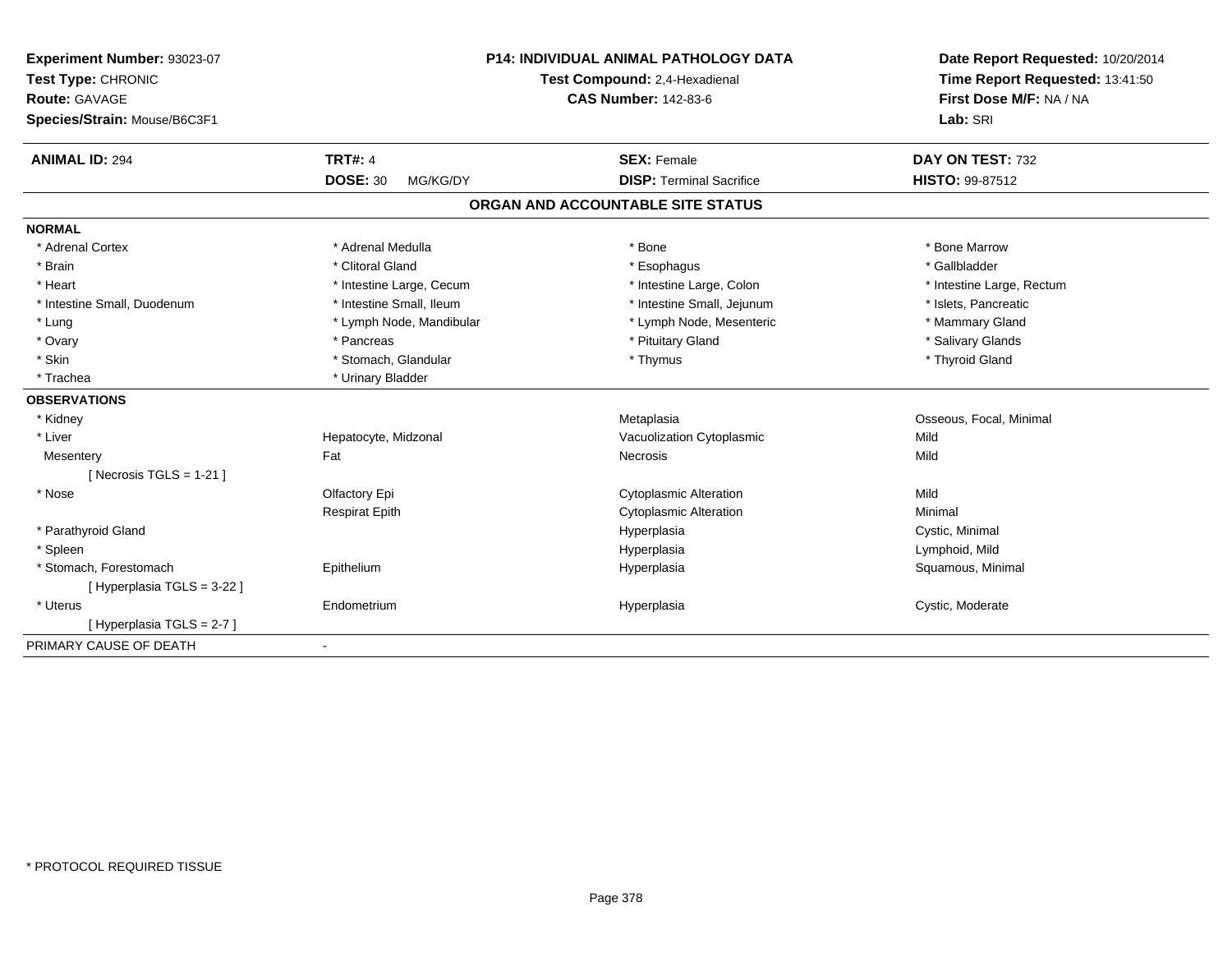| Experiment Number: 93023-07<br>Test Type: CHRONIC<br><b>Route: GAVAGE</b> |                             | P14: INDIVIDUAL ANIMAL PATHOLOGY DATA<br><b>Test Compound: 2,4-Hexadienal</b><br><b>CAS Number: 142-83-6</b> | Date Report Requested: 10/20/2014<br>Time Report Requested: 13:41:50<br>First Dose M/F: NA / NA |
|---------------------------------------------------------------------------|-----------------------------|--------------------------------------------------------------------------------------------------------------|-------------------------------------------------------------------------------------------------|
| Species/Strain: Mouse/B6C3F1                                              |                             |                                                                                                              | Lab: SRI                                                                                        |
| <b>ANIMAL ID: 295</b>                                                     | <b>TRT#: 4</b>              | <b>SEX: Female</b>                                                                                           | DAY ON TEST: 713                                                                                |
|                                                                           | <b>DOSE: 30</b><br>MG/KG/DY | <b>DISP:</b> Moribund Sacrifice                                                                              | HISTO: 99-86713                                                                                 |
|                                                                           |                             | ORGAN AND ACCOUNTABLE SITE STATUS                                                                            |                                                                                                 |
| <b>NORMAL</b>                                                             |                             |                                                                                                              |                                                                                                 |
| * Adrenal Cortex                                                          | * Adrenal Medulla           | * Bone                                                                                                       | * Bone Marrow                                                                                   |
| * Brain                                                                   | * Clitoral Gland            | * Esophagus                                                                                                  | * Gallbladder                                                                                   |
| * Heart                                                                   | * Intestine Large, Cecum    | * Intestine Large, Colon                                                                                     | * Intestine Large, Rectum                                                                       |
| * Intestine Small, Duodenum                                               | * Intestine Small, Ileum    | * Intestine Small, Jejunum                                                                                   | * Islets, Pancreatic                                                                            |
| * Lung                                                                    | * Lymph Node, Mandibular    | * Lymph Node, Mesenteric                                                                                     | * Mammary Gland                                                                                 |
| * Pancreas                                                                | * Parathyroid Gland         | * Salivary Glands                                                                                            | * Stomach, Forestomach                                                                          |
| * Stomach, Glandular                                                      | * Thymus                    | * Trachea                                                                                                    | * Urinary Bladder                                                                               |
| <b>OBSERVATIONS</b>                                                       |                             |                                                                                                              |                                                                                                 |
| * Kidney                                                                  |                             | Nephropathy                                                                                                  | Mild                                                                                            |
| [Nephropathy TGLS = 6-5]                                                  |                             |                                                                                                              |                                                                                                 |
| * Liver                                                                   | Hepatocyte                  | Cytomegaly                                                                                                   | Moderate                                                                                        |
|                                                                           |                             | <b>Infiltration Cellular</b>                                                                                 | Mixed Cell, Mild                                                                                |
|                                                                           | Hepatocyte                  | Karyomegaly                                                                                                  | Moderate                                                                                        |
| Lymph Node                                                                | <b>Iliac</b>                | Hyperplasia                                                                                                  | Plasma Cell, Moderate                                                                           |
|                                                                           | Inguinal                    | Hyperplasia                                                                                                  | Plasma Cell, Moderate                                                                           |
| [ Hyperplasia TGLS = 7-24 ]                                               |                             |                                                                                                              |                                                                                                 |
| Mesentery                                                                 | Fat                         | Necrosis                                                                                                     | Moderate                                                                                        |
| [Necrosis $TGLS = 3-23$ ]                                                 |                             |                                                                                                              |                                                                                                 |
| * Nose                                                                    | Olfactory Epi               | <b>Cytoplasmic Alteration</b>                                                                                | Mild                                                                                            |
|                                                                           | <b>Respirat Epith</b>       | <b>Cytoplasmic Alteration</b>                                                                                | Mild                                                                                            |
| * Ovary                                                                   |                             | Cyst                                                                                                         | Moderate                                                                                        |
| * Pituitary Gland                                                         | Pars Distalis               | Hyperplasia                                                                                                  | Focal, Mild                                                                                     |
| * Skin                                                                    | <b>Subcut Tiss</b>          | Fibrosarcoma                                                                                                 | Multiple                                                                                        |
| [Fibrosarcoma TGLS = 1-21, 2-22]                                          |                             |                                                                                                              |                                                                                                 |
| * Spleen                                                                  |                             | Hematopoietic Cell Proliferation                                                                             | Moderate                                                                                        |
| [ Hematopoietic Cell Proliferation TGLS = 5-6 ]                           |                             |                                                                                                              |                                                                                                 |
| * Thyroid Gland                                                           |                             | Degeneration                                                                                                 | Cystic, Focal, Moderate                                                                         |
| * Uterus                                                                  |                             | Hydrometra                                                                                                   | Moderate                                                                                        |
|                                                                           | Endometrium                 | Hyperplasia                                                                                                  | Cystic, Moderate                                                                                |
| [Hydrometra TGLS = 4-7]                                                   |                             |                                                                                                              |                                                                                                 |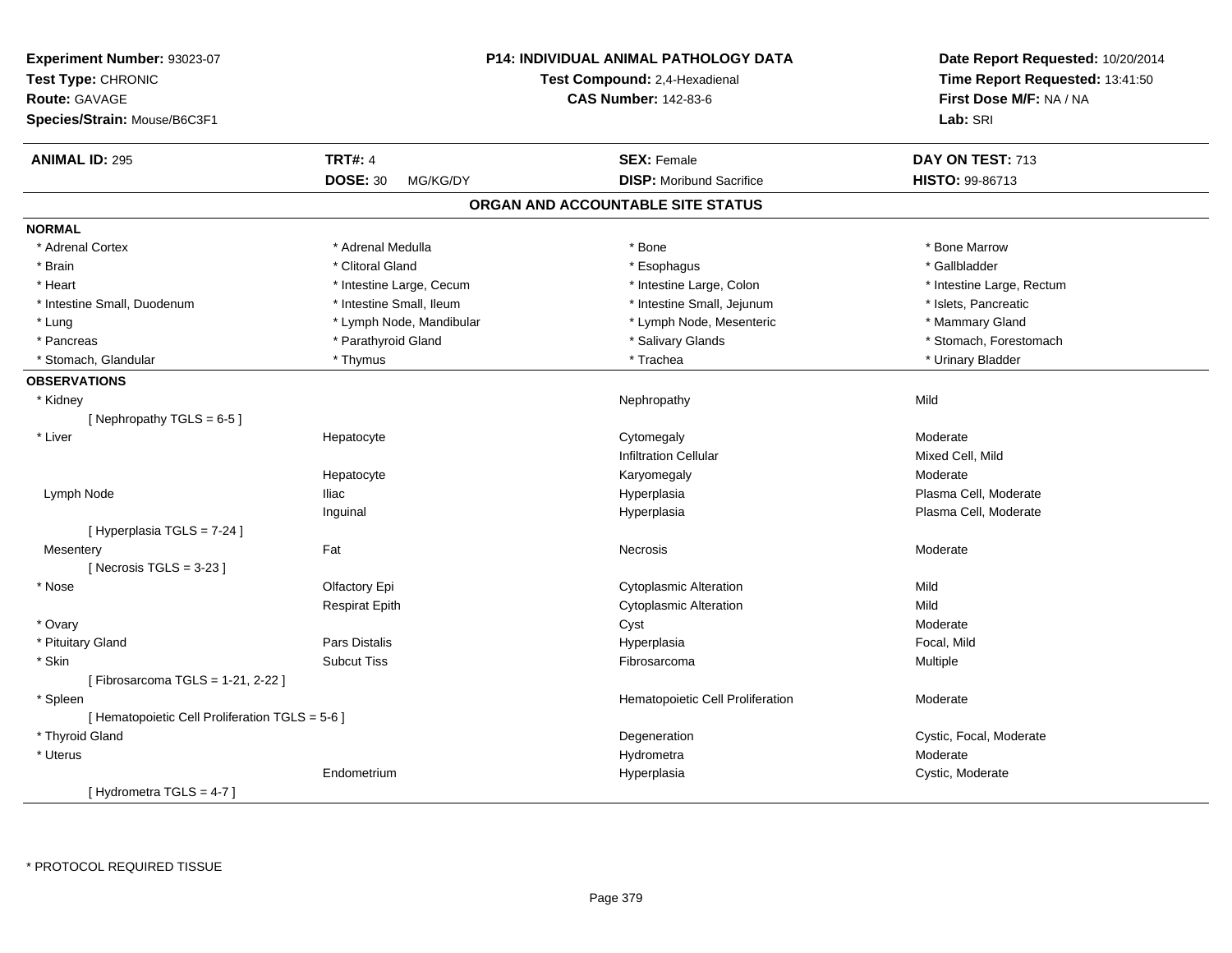| <b>P14: INDIVIDUAL ANIMAL PATHOLOGY DATA</b><br>Test Compound: 2,4-Hexadienal<br><b>CAS Number: 142-83-6</b> |                                 | Date Report Requested: 10/20/2014<br>Time Report Requested: 13:41:50 |
|--------------------------------------------------------------------------------------------------------------|---------------------------------|----------------------------------------------------------------------|
|                                                                                                              |                                 | First Dose M/F: NA / NA                                              |
|                                                                                                              |                                 | Lab: SRI                                                             |
| <b>TRT#: 4</b>                                                                                               | <b>SEX:</b> Female              | DAY ON TEST: 713                                                     |
| <b>DOSE: 30</b><br>MG/KG/DY                                                                                  | <b>DISP:</b> Moribund Sacrifice | <b>HISTO: 99-86713</b>                                               |
|                                                                                                              |                                 |                                                                      |
|                                                                                                              |                                 |                                                                      |
|                                                                                                              | - Skin Subcut Tiss Fibrosarcoma | <b>ORGAN AND ACCOUNTABLE SITE STATUS</b>                             |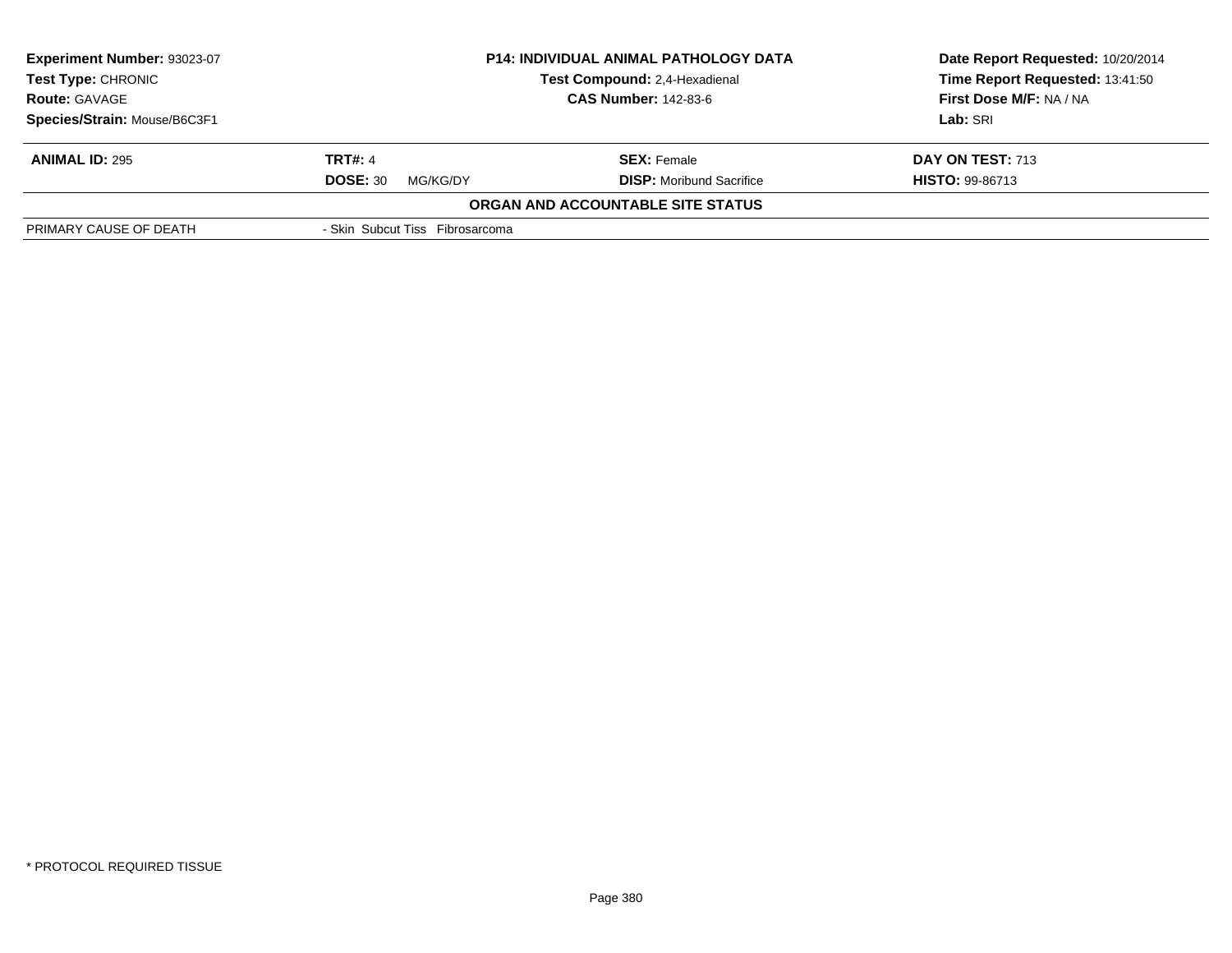| Experiment Number: 93023-07<br>Test Type: CHRONIC<br>Route: GAVAGE<br>Species/Strain: Mouse/B6C3F1 |                             | <b>P14: INDIVIDUAL ANIMAL PATHOLOGY DATA</b><br>Test Compound: 2,4-Hexadienal<br><b>CAS Number: 142-83-6</b> | Date Report Requested: 10/20/2014<br>Time Report Requested: 13:41:50<br>First Dose M/F: NA / NA<br>Lab: SRI |
|----------------------------------------------------------------------------------------------------|-----------------------------|--------------------------------------------------------------------------------------------------------------|-------------------------------------------------------------------------------------------------------------|
| <b>ANIMAL ID: 296</b>                                                                              | <b>TRT#: 4</b>              | <b>SEX: Female</b>                                                                                           | DAY ON TEST: 733                                                                                            |
|                                                                                                    | <b>DOSE: 30</b><br>MG/KG/DY | <b>DISP: Terminal Sacrifice</b>                                                                              | HISTO: 99-87513                                                                                             |
|                                                                                                    |                             | ORGAN AND ACCOUNTABLE SITE STATUS                                                                            |                                                                                                             |
| <b>NORMAL</b>                                                                                      |                             |                                                                                                              |                                                                                                             |
| * Adrenal Cortex                                                                                   | * Adrenal Medulla           | * Bone                                                                                                       | * Brain                                                                                                     |
| * Clitoral Gland                                                                                   | * Esophagus                 | * Gallbladder                                                                                                | * Heart                                                                                                     |
| * Intestine Large, Cecum                                                                           | * Intestine Large, Colon    | * Intestine Large, Rectum                                                                                    | * Intestine Small, Duodenum                                                                                 |
| * Intestine Small, Ileum                                                                           | * Intestine Small, Jejunum  | * Islets, Pancreatic                                                                                         | * Kidney                                                                                                    |
| * Lung                                                                                             | * Lymph Node, Mandibular    | * Lymph Node, Mesenteric                                                                                     | * Mammary Gland                                                                                             |
| * Pancreas                                                                                         | * Parathyroid Gland         | * Pituitary Gland                                                                                            | * Salivary Glands                                                                                           |
| * Skin                                                                                             | * Stomach, Glandular        | * Thymus                                                                                                     | * Thyroid Gland                                                                                             |
| * Trachea                                                                                          | * Urinary Bladder           |                                                                                                              |                                                                                                             |
| <b>OBSERVATIONS</b>                                                                                |                             |                                                                                                              |                                                                                                             |
| * Bone Marrow                                                                                      | Myeloid Cell                | Hyperplasia                                                                                                  | Mild                                                                                                        |
| * Liver                                                                                            | Serosa                      | Hyperplasia                                                                                                  | Lymphoid, Focal, Minimal                                                                                    |
|                                                                                                    |                             | <b>Infiltration Cellular</b>                                                                                 | Mixed Cell, Minimal                                                                                         |
| [ Hyperplasia TGLS = 5-6 ]                                                                         |                             |                                                                                                              |                                                                                                             |
| Mesentery                                                                                          | Fat                         | <b>Necrosis</b>                                                                                              | Moderate                                                                                                    |
| [Necrosis TGLS = $3-21$ ]                                                                          |                             |                                                                                                              |                                                                                                             |
| * Nose                                                                                             | Olfactory Epi               | <b>Cytoplasmic Alteration</b>                                                                                | Mild                                                                                                        |
|                                                                                                    | <b>Respirat Epith</b>       | Cytoplasmic Alteration                                                                                       | Minimal                                                                                                     |
|                                                                                                    |                             | Inflammation                                                                                                 | Suppurative, Mild                                                                                           |
| * Ovary                                                                                            |                             | Cyst                                                                                                         | Moderate                                                                                                    |
| [Cyst TGLS = $2-7$ ]                                                                               |                             |                                                                                                              |                                                                                                             |
| * Spleen                                                                                           |                             | Hematopoietic Cell Proliferation                                                                             | Mild                                                                                                        |
| [ Hematopoietic Cell Proliferation TGLS = 4-6 ]                                                    |                             |                                                                                                              |                                                                                                             |
| * Stomach. Forestomach                                                                             | Epithelium                  | Hyperplasia                                                                                                  | Squamous, Minimal                                                                                           |
| * Uterus                                                                                           |                             | Hydrometra                                                                                                   | Moderate                                                                                                    |
|                                                                                                    | Endometrium                 | Hyperplasia                                                                                                  | Cystic, Mild                                                                                                |
| [Hydrometra TGLS = 1-7]                                                                            |                             |                                                                                                              |                                                                                                             |
| PRIMARY CAUSE OF DEATH                                                                             | $\overline{a}$              |                                                                                                              |                                                                                                             |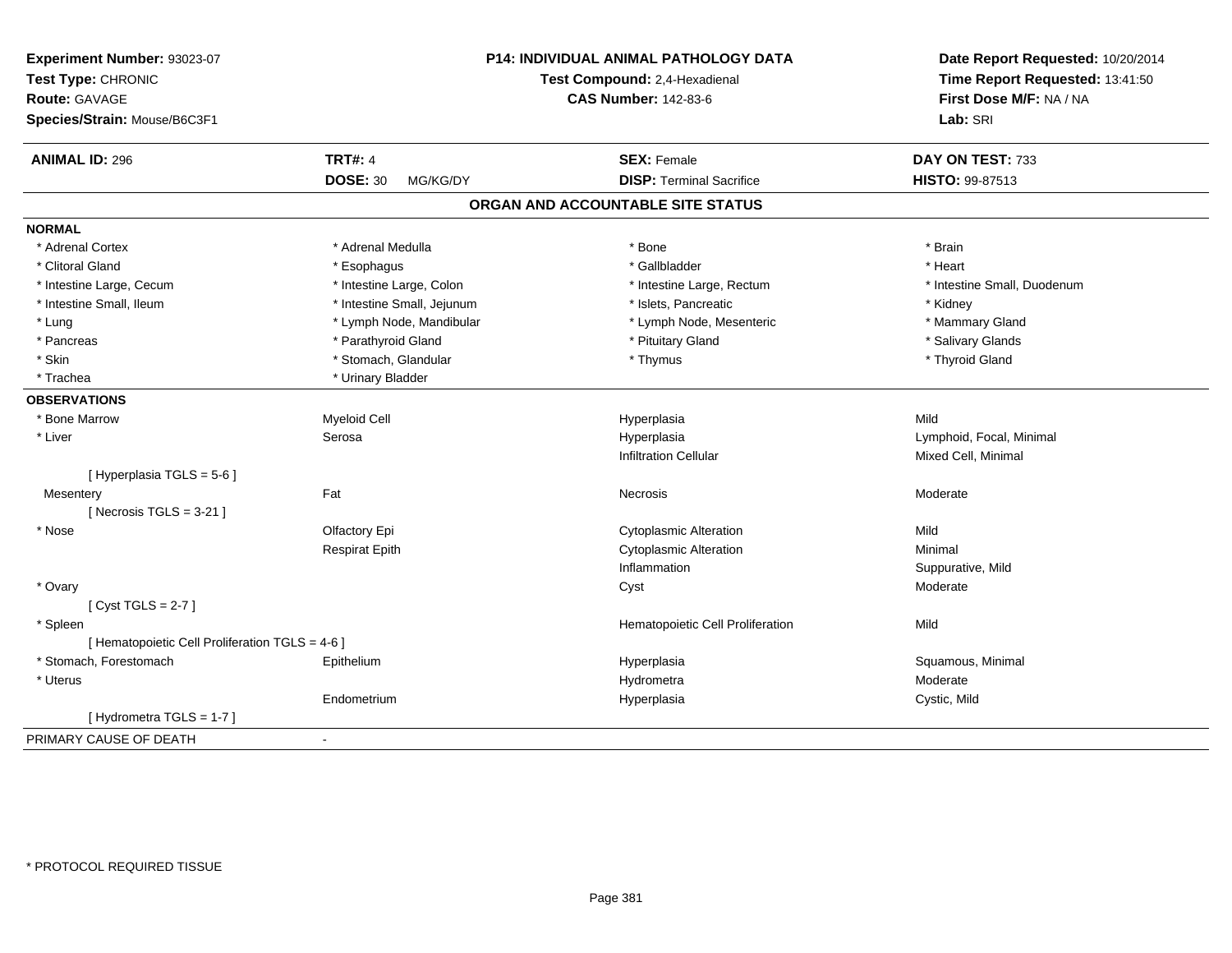| Experiment Number: 93023-07  |                             | <b>P14: INDIVIDUAL ANIMAL PATHOLOGY DATA</b>                                                                              | Date Report Requested: 10/20/2014 |
|------------------------------|-----------------------------|---------------------------------------------------------------------------------------------------------------------------|-----------------------------------|
| Test Type: CHRONIC           |                             | Test Compound: 2,4-Hexadienal                                                                                             | Time Report Requested: 13:41:50   |
| <b>Route: GAVAGE</b>         |                             | <b>CAS Number: 142-83-6</b>                                                                                               | First Dose M/F: NA / NA           |
| Species/Strain: Mouse/B6C3F1 |                             |                                                                                                                           | Lab: SRI                          |
| <b>ANIMAL ID: 297</b>        | <b>TRT#: 4</b>              | <b>SEX: Female</b>                                                                                                        | DAY ON TEST: 733                  |
|                              | <b>DOSE: 30</b><br>MG/KG/DY | <b>DISP: Terminal Sacrifice</b>                                                                                           | <b>HISTO: 99-87514</b>            |
|                              |                             | ORGAN AND ACCOUNTABLE SITE STATUS                                                                                         |                                   |
| <b>NORMAL</b>                |                             |                                                                                                                           |                                   |
| * Adrenal Cortex             | * Adrenal Medulla           | * Bone                                                                                                                    | * Bone Marrow                     |
| * Brain                      | * Clitoral Gland            | * Esophagus                                                                                                               | * Gallbladder                     |
| * Heart                      | * Intestine Large, Cecum    | * Intestine Large, Colon                                                                                                  | * Intestine Large, Rectum         |
| * Intestine Small, Duodenum  | * Intestine Small, Ileum    | * Intestine Small, Jejunum                                                                                                | * Islets, Pancreatic              |
| * Lung                       | * Lymph Node, Mandibular    | * Lymph Node, Mesenteric                                                                                                  | * Mammary Gland                   |
| * Ovary                      | * Pancreas                  | * Parathyroid Gland                                                                                                       | * Pituitary Gland                 |
| * Salivary Glands            | * Skin                      | * Spleen                                                                                                                  | * Stomach, Forestomach            |
| * Stomach, Glandular         | * Thymus                    | * Thyroid Gland                                                                                                           | * Trachea                         |
| * Urinary Bladder            |                             |                                                                                                                           |                                   |
| <b>OBSERVATIONS</b>          |                             |                                                                                                                           |                                   |
| * Kidney                     |                             | Nephropathy                                                                                                               | Minimal                           |
| * Liver                      | Hepatocyte                  | <b>Basophilic Focus</b>                                                                                                   | Moderate                          |
|                              |                             | Cholangiocarcinoma                                                                                                        |                                   |
|                              |                             | Note: Liver lesion diagnosed as cholangiocarcinoma is small but does appear to consist of malignant bile duct epithelium. |                                   |
| Mesentery                    | Fat                         | Necrosis                                                                                                                  | Mild                              |
| [Necrosis TGLS = $2-21$ ]    |                             |                                                                                                                           |                                   |
| * Nose                       | <b>Respirat Epith</b>       | <b>Cytoplasmic Alteration</b>                                                                                             | Moderate                          |
| * Uterus                     |                             | Hydrometra                                                                                                                | Moderate                          |
|                              | Endometrium                 | Hyperplasia                                                                                                               | Cystic, Moderate                  |
| [Hydrometra TGLS = 1-7]      |                             |                                                                                                                           |                                   |
| PRIMARY CAUSE OF DEATH       | $\blacksquare$              |                                                                                                                           |                                   |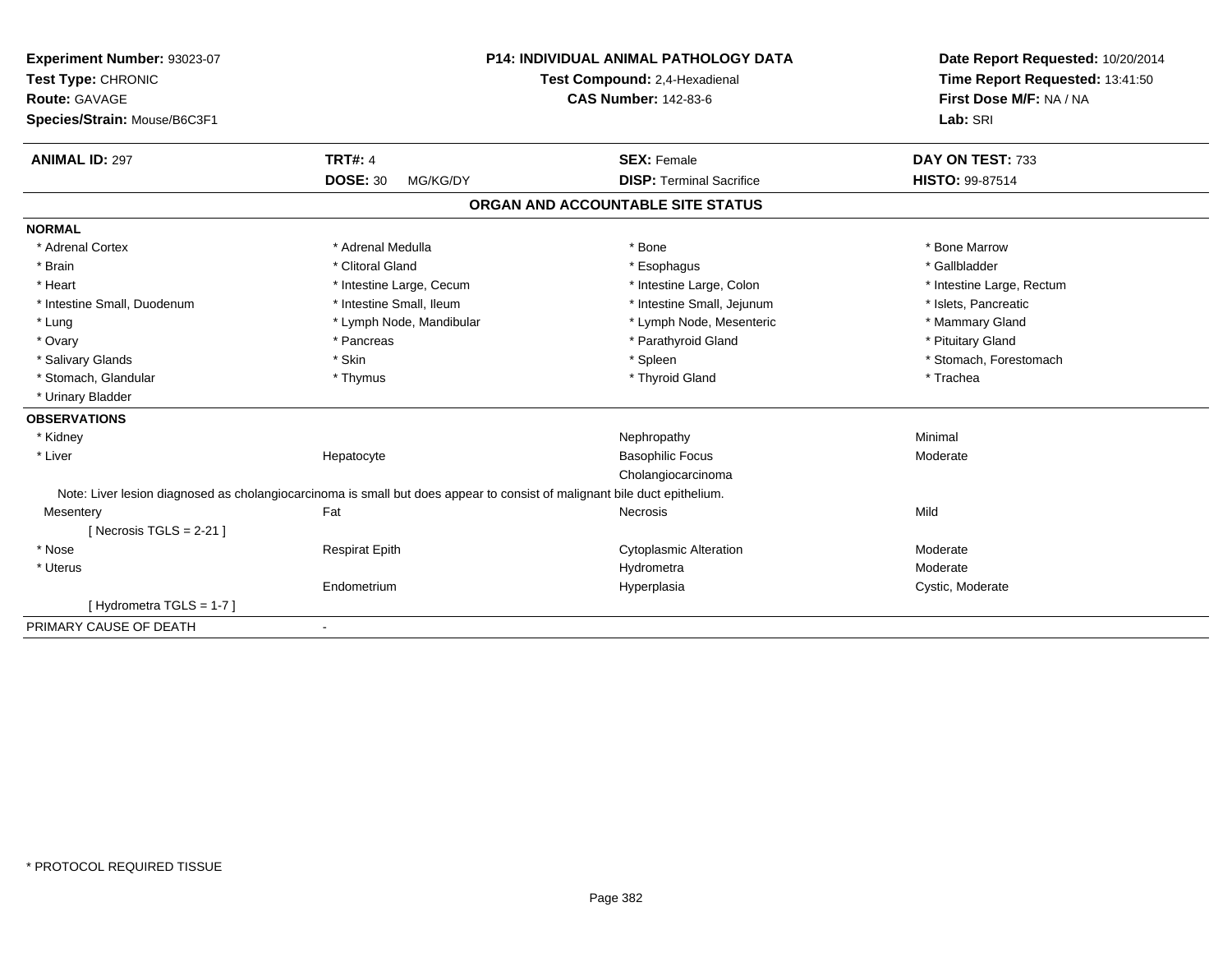| Experiment Number: 93023-07  | <b>P14: INDIVIDUAL ANIMAL PATHOLOGY DATA</b> |                                   | Date Report Requested: 10/20/2014                          |  |
|------------------------------|----------------------------------------------|-----------------------------------|------------------------------------------------------------|--|
| Test Type: CHRONIC           |                                              | Test Compound: 2,4-Hexadienal     | Time Report Requested: 13:41:50<br>First Dose M/F: NA / NA |  |
| <b>Route: GAVAGE</b>         |                                              | <b>CAS Number: 142-83-6</b>       |                                                            |  |
| Species/Strain: Mouse/B6C3F1 |                                              |                                   | Lab: SRI                                                   |  |
| <b>ANIMAL ID: 298</b>        | <b>TRT#: 4</b>                               | <b>SEX: Female</b>                | DAY ON TEST: 733                                           |  |
|                              | <b>DOSE: 30</b><br>MG/KG/DY                  | <b>DISP: Terminal Sacrifice</b>   | <b>HISTO: 99-87515</b>                                     |  |
|                              |                                              | ORGAN AND ACCOUNTABLE SITE STATUS |                                                            |  |
| <b>NORMAL</b>                |                                              |                                   |                                                            |  |
| * Adrenal Cortex             | * Adrenal Medulla                            | * Bone                            | * Bone Marrow                                              |  |
| * Brain                      | * Clitoral Gland                             | * Esophagus                       | * Heart                                                    |  |
| * Intestine Large, Cecum     | * Intestine Large, Colon                     | * Intestine Large, Rectum         | * Intestine Small, Duodenum                                |  |
| * Intestine Small, Ileum     | * Intestine Small, Jejunum                   | * Islets, Pancreatic              | * Kidney                                                   |  |
| * Lung                       | * Lymph Node, Mandibular                     | * Lymph Node, Mesenteric          | * Mammary Gland                                            |  |
| * Pancreas                   | * Parathyroid Gland                          | * Salivary Glands                 | * Skin                                                     |  |
| * Spleen                     | * Stomach, Forestomach                       | * Stomach, Glandular              | * Thymus                                                   |  |
| * Trachea                    | * Urinary Bladder                            |                                   |                                                            |  |
| <b>MISSING</b>               |                                              |                                   |                                                            |  |
| * Ovary                      |                                              |                                   |                                                            |  |
| <b>OBSERVATIONS</b>          |                                              |                                   |                                                            |  |
| * Gallbladder                |                                              | Cyst                              | Minimal                                                    |  |
| * Liver                      |                                              | <b>Infiltration Cellular</b>      | Mixed Cell, Minimal                                        |  |
| * Nose                       | Olfactory Epi                                | <b>Cytoplasmic Alteration</b>     | Minimal                                                    |  |
|                              | <b>Respirat Epith</b>                        | <b>Cytoplasmic Alteration</b>     | Mild                                                       |  |
| * Pituitary Gland            | <b>Pars Distalis</b>                         | <b>Cytoplasmic Alteration</b>     | Focal, Minimal                                             |  |
| * Thyroid Gland              | Follicle                                     | Cyst                              | Mild                                                       |  |
| * Uterus                     |                                              | Hydrometra                        | Marked                                                     |  |
|                              | Endometrium                                  | Hyperplasia                       | Cystic, Mild                                               |  |
| [Hydrometra TGLS = 1-7]      |                                              |                                   |                                                            |  |
| PRIMARY CAUSE OF DEATH       |                                              |                                   |                                                            |  |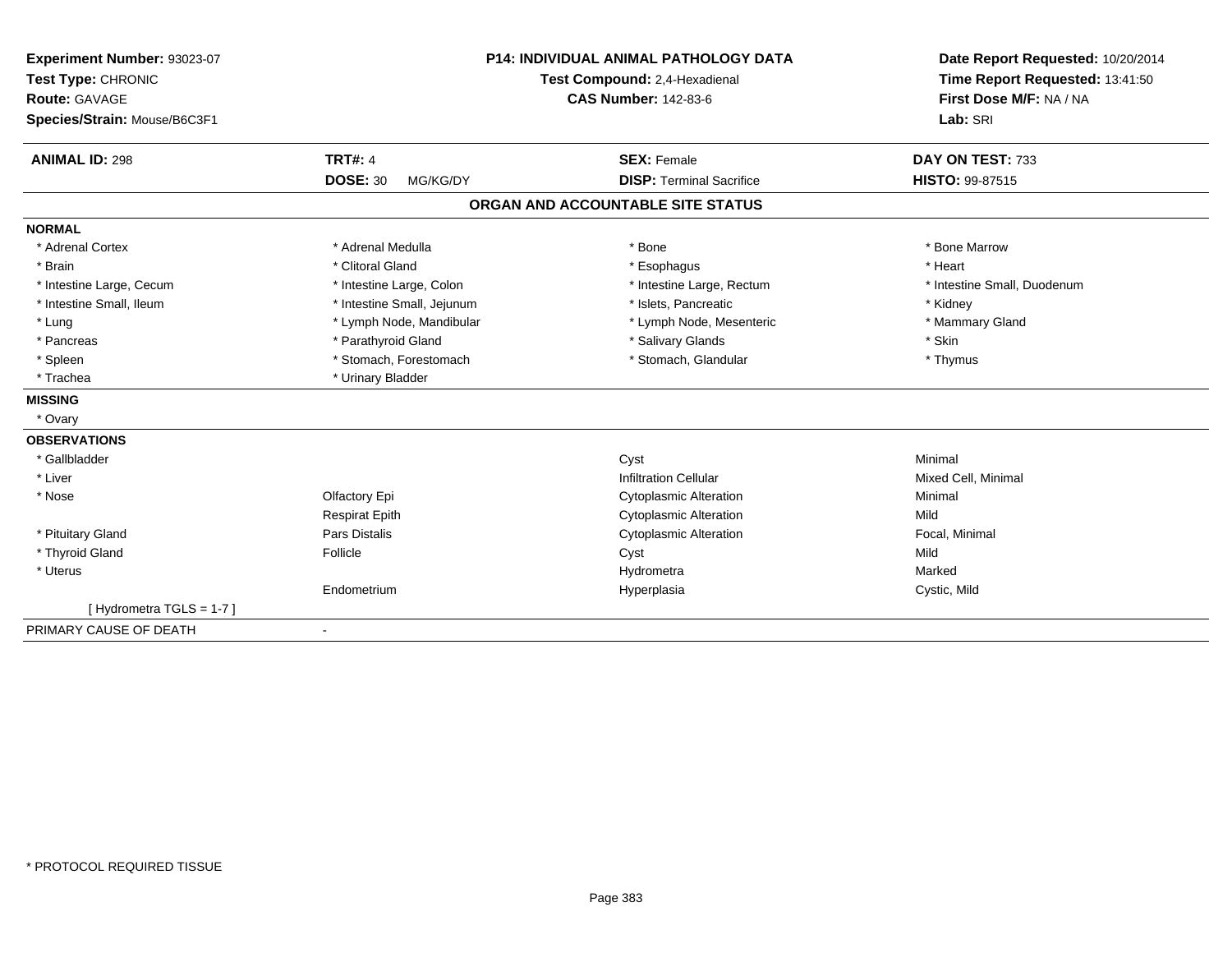| Experiment Number: 93023-07<br>Test Type: CHRONIC<br><b>Route: GAVAGE</b><br>Species/Strain: Mouse/B6C3F1 | P14: INDIVIDUAL ANIMAL PATHOLOGY DATA<br>Test Compound: 2,4-Hexadienal<br><b>CAS Number: 142-83-6</b>                                 |                                   | Date Report Requested: 10/20/2014<br>Time Report Requested: 13:41:50<br>First Dose M/F: NA / NA<br>Lab: SRI |
|-----------------------------------------------------------------------------------------------------------|---------------------------------------------------------------------------------------------------------------------------------------|-----------------------------------|-------------------------------------------------------------------------------------------------------------|
|                                                                                                           |                                                                                                                                       |                                   |                                                                                                             |
| <b>ANIMAL ID: 299</b>                                                                                     | <b>TRT#: 4</b>                                                                                                                        | <b>SEX: Female</b>                | DAY ON TEST: 733                                                                                            |
|                                                                                                           | <b>DOSE: 30</b><br>MG/KG/DY                                                                                                           | <b>DISP: Terminal Sacrifice</b>   | <b>HISTO: 99-87516</b>                                                                                      |
|                                                                                                           |                                                                                                                                       | ORGAN AND ACCOUNTABLE SITE STATUS |                                                                                                             |
| <b>NORMAL</b>                                                                                             |                                                                                                                                       |                                   |                                                                                                             |
| * Adrenal Cortex                                                                                          | * Adrenal Medulla                                                                                                                     | * Bone                            | * Brain                                                                                                     |
| * Clitoral Gland                                                                                          | * Esophagus                                                                                                                           | * Gallbladder                     | * Heart                                                                                                     |
| * Intestine Large, Cecum                                                                                  | * Intestine Large, Colon                                                                                                              | * Intestine Large, Rectum         | * Intestine Small, Duodenum                                                                                 |
| * Intestine Small, Ileum                                                                                  | * Intestine Small, Jejunum                                                                                                            | * Islets, Pancreatic              | * Kidney                                                                                                    |
| * Lymph Node, Mandibular                                                                                  | * Mammary Gland                                                                                                                       | * Pancreas                        | * Parathyroid Gland                                                                                         |
| * Pituitary Gland                                                                                         | * Salivary Glands                                                                                                                     | * Stomach, Forestomach            | * Stomach, Glandular                                                                                        |
| * Trachea                                                                                                 | * Urinary Bladder                                                                                                                     |                                   |                                                                                                             |
| <b>OBSERVATIONS</b>                                                                                       |                                                                                                                                       |                                   |                                                                                                             |
| * Bone Marrow                                                                                             | <b>Myeloid Cell</b>                                                                                                                   | Hyperplasia                       | Mild                                                                                                        |
| * Liver                                                                                                   |                                                                                                                                       | Angiectasis                       | Mild                                                                                                        |
|                                                                                                           |                                                                                                                                       | <b>Infiltration Cellular</b>      | Mixed Cell, Minimal                                                                                         |
| [Angiectasis TGLS = 5-6]                                                                                  |                                                                                                                                       |                                   |                                                                                                             |
| * Lung                                                                                                    |                                                                                                                                       | Alveolar/Bronchiolar Adenoma      |                                                                                                             |
| * Lymph Node, Mesenteric                                                                                  |                                                                                                                                       | Atypia Cellular                   | Moderate                                                                                                    |
|                                                                                                           |                                                                                                                                       | Hyperplasia                       | Histiocytic, Moderate                                                                                       |
| [Hyperplasia TGLS = 4-5]                                                                                  | Note: Cellular atypia of mesenteric lymph node refers to presence of unusually plentiful multinucleated giant cells (syncytial cells) |                                   |                                                                                                             |
| * Nose                                                                                                    | <b>Respirat Epith</b>                                                                                                                 | <b>Cytoplasmic Alteration</b>     | Mild                                                                                                        |
| * Ovary                                                                                                   |                                                                                                                                       | Cyst                              | Moderate                                                                                                    |
| [Cyst TGLS = $1-7$ ]                                                                                      |                                                                                                                                       |                                   |                                                                                                             |
| * Skin                                                                                                    | <b>Subcut Tiss</b>                                                                                                                    | <b>Infiltration Cellular</b>      | Mixed Cell, Focal, Mild                                                                                     |
| * Spleen                                                                                                  |                                                                                                                                       | Hematopoietic Cell Proliferation  | Moderate                                                                                                    |
| [ Hematopoietic Cell Proliferation TGLS = 3-6 ]                                                           |                                                                                                                                       |                                   |                                                                                                             |
| * Thymus                                                                                                  |                                                                                                                                       | Hyperplasia                       | Lymphoid, Moderate                                                                                          |
| * Thyroid Gland                                                                                           |                                                                                                                                       | Degeneration                      | Cystic, Focal, Minimal                                                                                      |
| * Uterus                                                                                                  |                                                                                                                                       | Hydrometra                        | Moderate                                                                                                    |
|                                                                                                           | Endometrium                                                                                                                           | Hyperplasia                       | Cystic, Moderate                                                                                            |
| [Hydrometra TGLS = $2-7$ ]                                                                                |                                                                                                                                       |                                   |                                                                                                             |
| PRIMARY CAUSE OF DEATH                                                                                    | ä,                                                                                                                                    |                                   |                                                                                                             |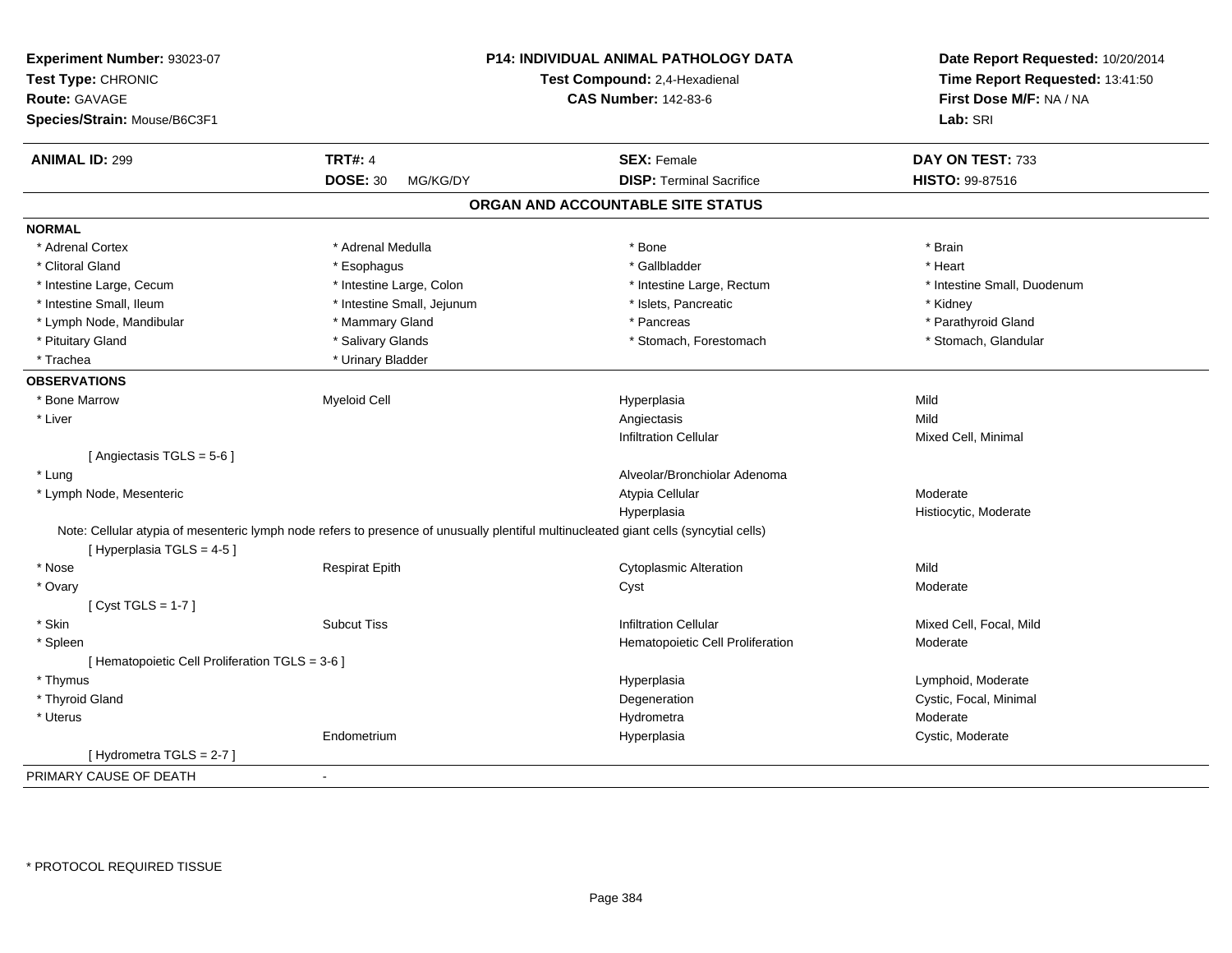| Experiment Number: 93023-07<br>Test Type: CHRONIC<br><b>Route: GAVAGE</b><br>Species/Strain: Mouse/B6C3F1 |                             | <b>P14: INDIVIDUAL ANIMAL PATHOLOGY DATA</b><br>Test Compound: 2,4-Hexadienal<br><b>CAS Number: 142-83-6</b> | Date Report Requested: 10/20/2014<br>Time Report Requested: 13:41:50<br>First Dose M/F: NA / NA<br>Lab: SRI |
|-----------------------------------------------------------------------------------------------------------|-----------------------------|--------------------------------------------------------------------------------------------------------------|-------------------------------------------------------------------------------------------------------------|
| <b>ANIMAL ID: 300</b>                                                                                     | <b>TRT#: 4</b>              | <b>SEX: Female</b>                                                                                           | DAY ON TEST: 733                                                                                            |
|                                                                                                           | <b>DOSE: 30</b><br>MG/KG/DY | <b>DISP: Terminal Sacrifice</b>                                                                              | HISTO: 99-87517                                                                                             |
|                                                                                                           |                             | ORGAN AND ACCOUNTABLE SITE STATUS                                                                            |                                                                                                             |
| <b>NORMAL</b>                                                                                             |                             |                                                                                                              |                                                                                                             |
| * Adrenal Cortex                                                                                          | * Adrenal Medulla           | * Bone                                                                                                       | * Brain                                                                                                     |
| * Clitoral Gland                                                                                          | * Esophagus                 | * Gallbladder                                                                                                | * Heart                                                                                                     |
| * Intestine Large, Cecum                                                                                  | * Intestine Large, Colon    | * Intestine Large, Rectum                                                                                    | * Intestine Small, Duodenum                                                                                 |
| * Intestine Small, Ileum                                                                                  | * Intestine Small, Jejunum  | * Islets, Pancreatic                                                                                         | * Kidney                                                                                                    |
| * Lung                                                                                                    | * Lymph Node, Mandibular    | * Lymph Node, Mesenteric                                                                                     | * Mammary Gland                                                                                             |
| * Ovary                                                                                                   | * Pancreas                  | * Parathyroid Gland                                                                                          | * Pituitary Gland                                                                                           |
| * Salivary Glands                                                                                         | * Stomach, Glandular        | * Thymus                                                                                                     | * Thyroid Gland                                                                                             |
| * Trachea                                                                                                 | * Urinary Bladder           | * Uterus                                                                                                     |                                                                                                             |
| <b>OBSERVATIONS</b>                                                                                       |                             |                                                                                                              |                                                                                                             |
| * Bone Marrow                                                                                             | Myeloid Cell                | Hyperplasia                                                                                                  | Mild                                                                                                        |
| * Liver                                                                                                   |                             | <b>Infiltration Cellular</b>                                                                                 | Mixed Cell, Mild                                                                                            |
| Mesentery                                                                                                 | Fat                         | Necrosis                                                                                                     | Moderate                                                                                                    |
| [ Necrosis $TGLS = 2-22$ ]                                                                                |                             |                                                                                                              |                                                                                                             |
| * Nose                                                                                                    | Olfactory Epi               | <b>Cytoplasmic Alteration</b>                                                                                | Minimal                                                                                                     |
|                                                                                                           | <b>Respirat Epith</b>       | <b>Cytoplasmic Alteration</b>                                                                                | Minimal                                                                                                     |
|                                                                                                           |                             | Inflammation                                                                                                 | Suppurative, Moderate                                                                                       |
| * Skin                                                                                                    | <b>Subcut Tiss</b>          | Fibrosarcoma                                                                                                 |                                                                                                             |
|                                                                                                           | <b>Subcut Tiss</b>          | Hemorrhage                                                                                                   | Focal, Mild                                                                                                 |
| [Fibrosarcoma TGLS = 1-21]<br>[Hemorrhage TGLS = 4-23]                                                    |                             |                                                                                                              |                                                                                                             |
| * Spleen                                                                                                  |                             | Hematopoietic Cell Proliferation                                                                             | Moderate                                                                                                    |
|                                                                                                           |                             | Hyperplasia                                                                                                  | Lymphoid, Moderate                                                                                          |
| [ Hematopoietic Cell Proliferation TGLS = 3-6 ]<br>[ Hyperplasia TGLS = 3-6 ]                             |                             |                                                                                                              |                                                                                                             |
| * Stomach, Forestomach                                                                                    |                             | Squamous Cell Papilloma                                                                                      |                                                                                                             |
| [Squamous Cell Papilloma TGLS = 5-24]                                                                     |                             |                                                                                                              |                                                                                                             |
| PRIMARY CAUSE OF DEATH                                                                                    | $\blacksquare$              |                                                                                                              |                                                                                                             |
|                                                                                                           |                             |                                                                                                              |                                                                                                             |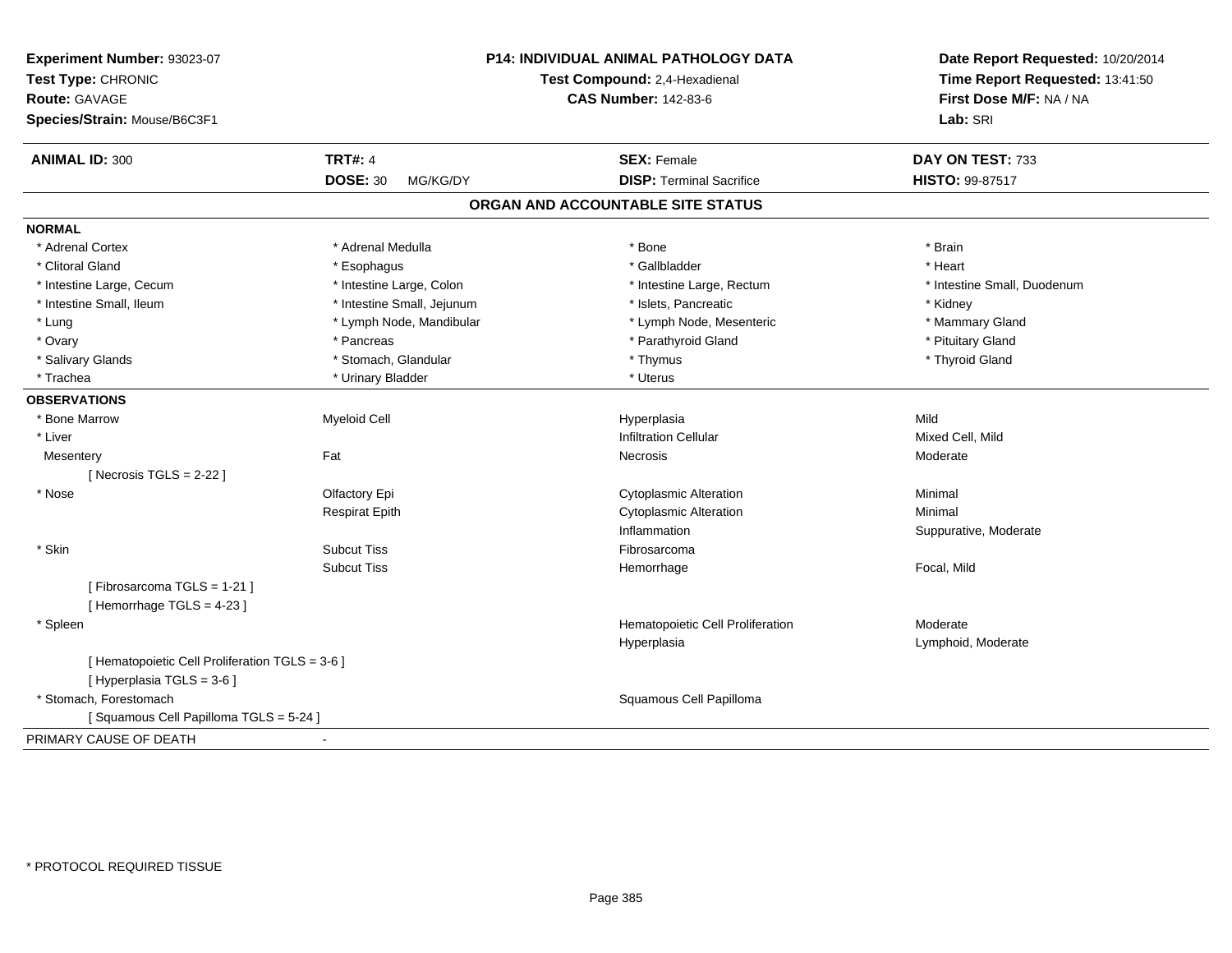| Experiment Number: 93023-07  |                             | <b>P14: INDIVIDUAL ANIMAL PATHOLOGY DATA</b> | Date Report Requested: 10/20/2014<br>Time Report Requested: 13:41:50 |
|------------------------------|-----------------------------|----------------------------------------------|----------------------------------------------------------------------|
| Test Type: CHRONIC           |                             | Test Compound: 2,4-Hexadienal                |                                                                      |
| Route: GAVAGE                |                             | <b>CAS Number: 142-83-6</b>                  | First Dose M/F: NA / NA                                              |
| Species/Strain: Mouse/B6C3F1 |                             |                                              | Lab: SRI                                                             |
| <b>ANIMAL ID: 301</b>        | <b>TRT#: 6</b>              | <b>SEX: Female</b>                           | DAY ON TEST: 735                                                     |
|                              | <b>DOSE: 60</b><br>MG/KG/DY | <b>DISP: Terminal Sacrifice</b>              | <b>HISTO: 99-87518</b>                                               |
|                              |                             | ORGAN AND ACCOUNTABLE SITE STATUS            |                                                                      |
| <b>NORMAL</b>                |                             |                                              |                                                                      |
| * Adrenal Cortex             | * Adrenal Medulla           | * Bone                                       | * Bone Marrow                                                        |
| * Brain                      | * Clitoral Gland            | * Esophagus                                  | * Gallbladder                                                        |
| * Heart                      | * Intestine Large, Cecum    | * Intestine Large, Colon                     | * Intestine Large, Rectum                                            |
| * Intestine Small, Duodenum  | * Intestine Small, Ileum    | * Intestine Small, Jejunum                   | * Islets, Pancreatic                                                 |
| * Kidney                     | * Liver                     | * Lung                                       | * Lymph Node, Mandibular                                             |
| * Lymph Node, Mesenteric     | * Mammary Gland             | * Ovary                                      | * Pancreas                                                           |
| * Parathyroid Gland          | * Salivary Glands           | * Skin                                       | * Spleen                                                             |
| * Stomach, Forestomach       | * Stomach, Glandular        | * Thymus                                     | * Trachea                                                            |
| * Urinary Bladder            |                             |                                              |                                                                      |
| <b>OBSERVATIONS</b>          |                             |                                              |                                                                      |
| * Nose                       | Olfactory Epi               | <b>Cytoplasmic Alteration</b>                | Mild                                                                 |
|                              | <b>Respirat Epith</b>       | <b>Cytoplasmic Alteration</b>                | Minimal                                                              |
|                              |                             | Inflammation                                 | Suppurative, Minimal                                                 |
| * Pituitary Gland            | Pars Distalis               | Hyperplasia                                  | Mild                                                                 |
| [Hyperplasia TGLS = 2-1]     |                             |                                              |                                                                      |
| * Thyroid Gland              |                             | Inflammation                                 | Chronic, Focal, Mild                                                 |
| * Uterus                     | Endometrium                 | Hyperplasia                                  | Cystic, Moderate                                                     |
| [Hyperplasia TGLS = 1-7]     |                             |                                              |                                                                      |
| PRIMARY CAUSE OF DEATH       | $\overline{\phantom{a}}$    |                                              |                                                                      |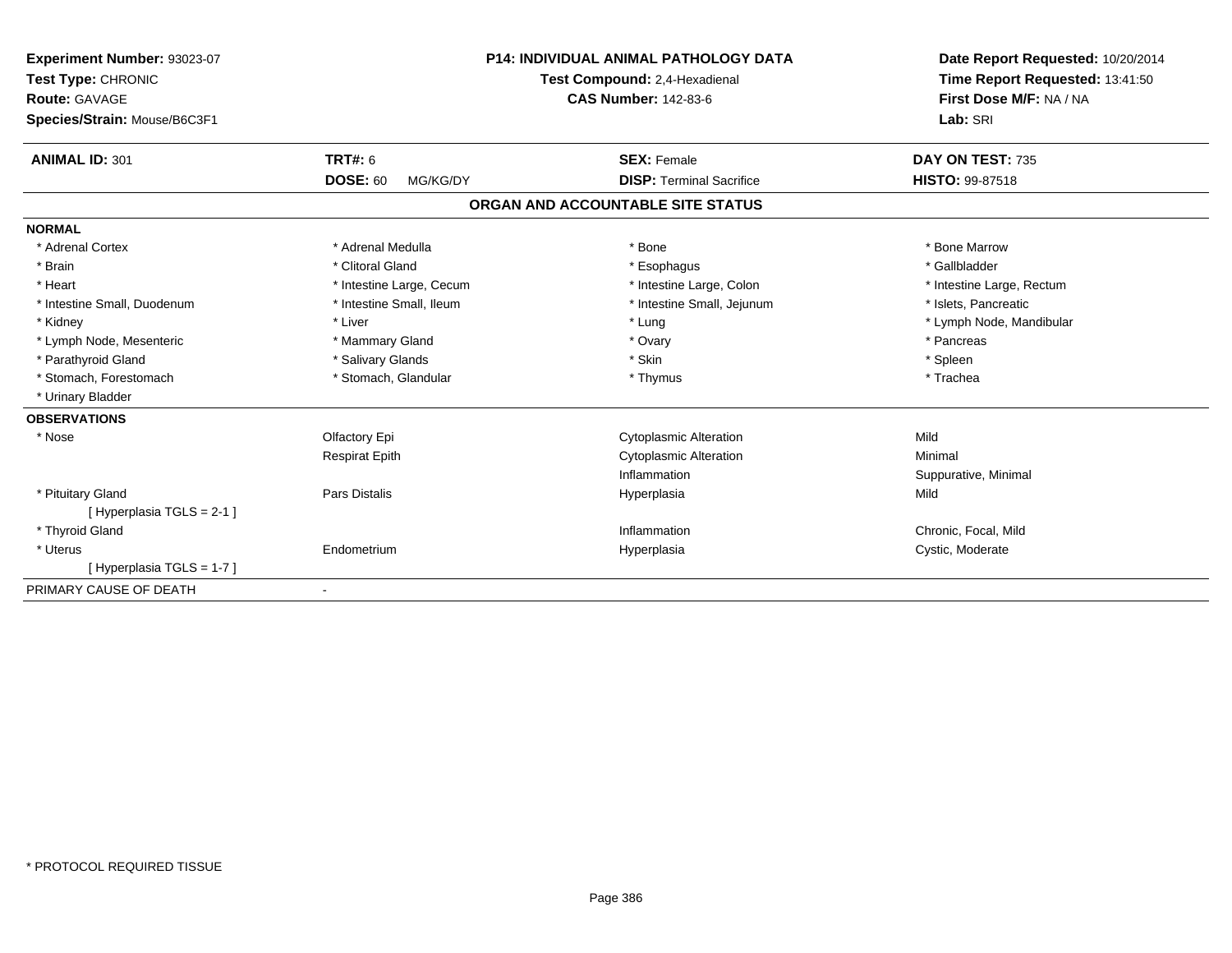| <b>Route: GAVAGE</b><br>Species/Strain: Mouse/B6C3F1                                                             |                             | Test Compound: 2,4-Hexadienal<br><b>CAS Number: 142-83-6</b> | Time Report Requested: 13:41:50<br>First Dose M/F: NA / NA<br>Lab: SRI |
|------------------------------------------------------------------------------------------------------------------|-----------------------------|--------------------------------------------------------------|------------------------------------------------------------------------|
| <b>ANIMAL ID: 302</b>                                                                                            | <b>TRT#: 6</b>              | <b>SEX: Female</b>                                           | DAY ON TEST: 687                                                       |
|                                                                                                                  | <b>DOSE: 60</b><br>MG/KG/DY | <b>DISP: Natural Death</b>                                   | HISTO: 99-86617                                                        |
|                                                                                                                  |                             | ORGAN AND ACCOUNTABLE SITE STATUS                            |                                                                        |
| <b>NORMAL</b>                                                                                                    |                             |                                                              |                                                                        |
| * Adrenal Cortex                                                                                                 | * Adrenal Medulla           | * Bone                                                       | * Clitoral Gland                                                       |
| * Esophagus                                                                                                      | * Intestine Large, Cecum    | * Intestine Large, Colon                                     | * Intestine Large, Rectum                                              |
| * Intestine Small, Duodenum                                                                                      | * Intestine Small, Ileum    | * Intestine Small, Jejunum                                   | * Islets, Pancreatic                                                   |
| * Mammary Gland                                                                                                  | * Parathyroid Gland         | * Stomach, Glandular                                         | * Thyroid Gland                                                        |
| * Trachea                                                                                                        | * Urinary Bladder           |                                                              |                                                                        |
| <b>MISSING</b>                                                                                                   |                             |                                                              |                                                                        |
| * Pituitary Gland                                                                                                |                             |                                                              |                                                                        |
| <b>OBSERVATIONS</b>                                                                                              |                             |                                                              |                                                                        |
| * Bone Marrow                                                                                                    |                             | Lymphoma Malignant                                           |                                                                        |
| * Brain                                                                                                          | Meninges                    | Lymphoma Malignant                                           |                                                                        |
| * Gallbladder                                                                                                    |                             | Lymphoma Malignant                                           |                                                                        |
| * Heart                                                                                                          |                             | Lymphoma Malignant                                           |                                                                        |
| * Kidney                                                                                                         |                             | Lymphoma Malignant                                           |                                                                        |
|                                                                                                                  |                             | Nephropathy                                                  | Minimal                                                                |
| * Liver                                                                                                          |                             | Hepatocellular Adenoma                                       |                                                                        |
|                                                                                                                  |                             | <b>Infiltration Cellular</b>                                 | Mixed Cell, Mild                                                       |
| [ Hepatocellular Adenoma TGLS = 9-22 ]                                                                           |                             |                                                              |                                                                        |
| * Lung                                                                                                           | Mediastinum                 | Lymphoma Malignant                                           |                                                                        |
|                                                                                                                  |                             | Lymphoma Malignant                                           |                                                                        |
| Lymph Node                                                                                                       | <b>Iliac</b>                | Lymphoma Malignant                                           |                                                                        |
|                                                                                                                  | Inguinal                    | Lymphoma Malignant                                           |                                                                        |
|                                                                                                                  | Mediastinal                 | Lymphoma Malignant                                           |                                                                        |
|                                                                                                                  | Renal                       | Lymphoma Malignant                                           |                                                                        |
| [ Lymphoma Malignant TGLS = 11-23 ]<br>[ Lymphoma Malignant TGLS = 12-24 ]<br>[ Lymphoma Malignant TGLS = 13-2 ] |                             |                                                              |                                                                        |
| * Lymph Node, Mandibular                                                                                         |                             | Lymphoma Malignant                                           |                                                                        |
| * Lymph Node, Mesenteric                                                                                         |                             | Lymphoma Malignant                                           |                                                                        |
| [ Lymphoma Malignant TGLS = 7-5 ]                                                                                |                             |                                                              |                                                                        |
| Mesentery                                                                                                        |                             | Lymphoma Malignant                                           |                                                                        |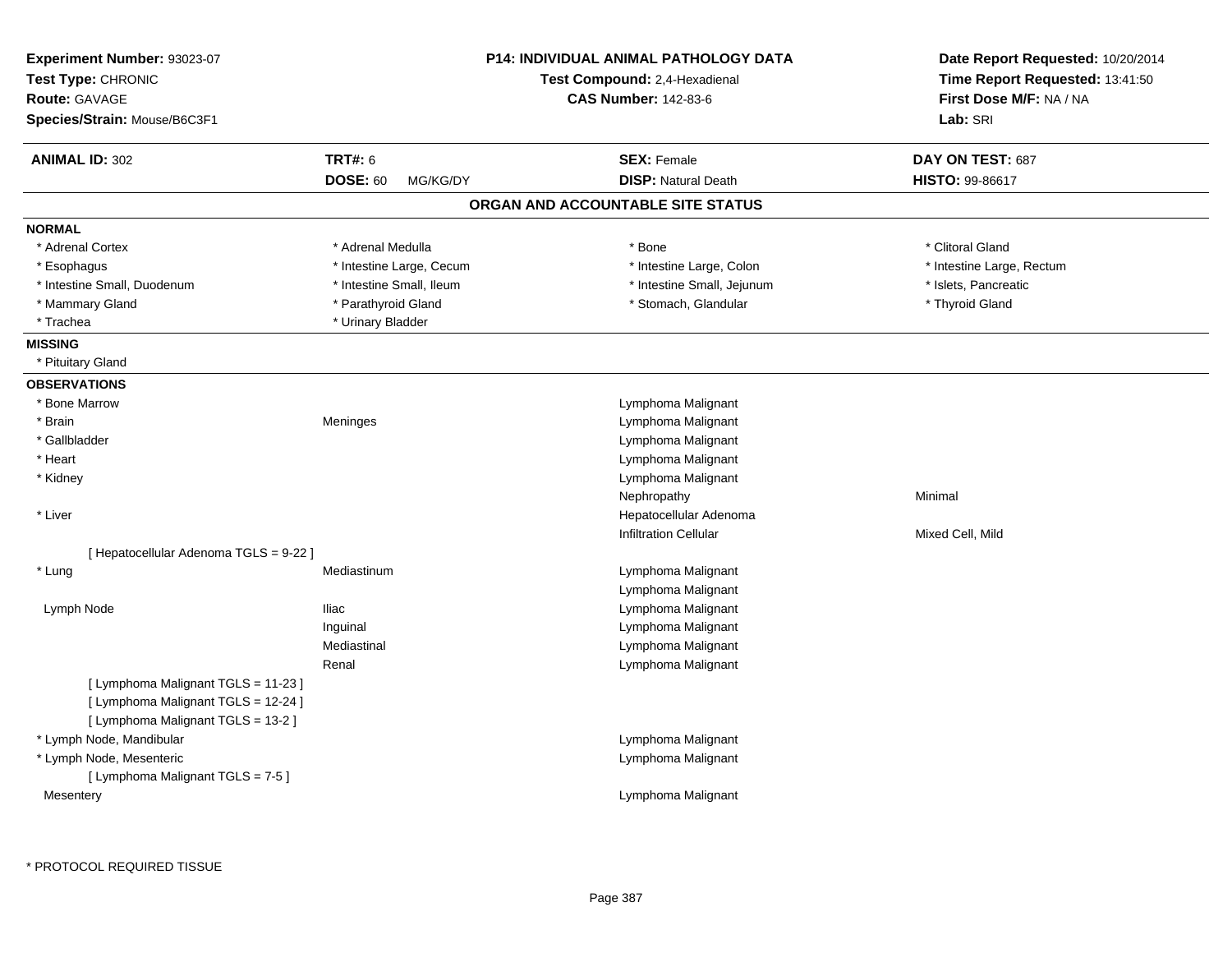| <b>Experiment Number: 93023-07</b><br>Test Type: CHRONIC<br><b>Route: GAVAGE</b><br>Species/Strain: Mouse/B6C3F1 |                             | <b>P14: INDIVIDUAL ANIMAL PATHOLOGY DATA</b><br>Test Compound: 2,4-Hexadienal<br><b>CAS Number: 142-83-6</b> | Date Report Requested: 10/20/2014<br>Time Report Requested: 13:41:50<br>First Dose M/F: NA / NA<br>Lab: SRI |
|------------------------------------------------------------------------------------------------------------------|-----------------------------|--------------------------------------------------------------------------------------------------------------|-------------------------------------------------------------------------------------------------------------|
| <b>ANIMAL ID: 302</b>                                                                                            | <b>TRT#: 6</b>              | <b>SEX: Female</b>                                                                                           | DAY ON TEST: 687                                                                                            |
|                                                                                                                  | <b>DOSE: 60</b><br>MG/KG/DY | <b>DISP: Natural Death</b>                                                                                   | <b>HISTO: 99-86617</b>                                                                                      |
|                                                                                                                  |                             | ORGAN AND ACCOUNTABLE SITE STATUS                                                                            |                                                                                                             |
|                                                                                                                  | Fat                         | Necrosis                                                                                                     | Moderate                                                                                                    |
| [ Lymphoma Malignant TGLS = 12-24 ]<br>[Necrosis TGLS = $2-21$ ]                                                 |                             |                                                                                                              |                                                                                                             |
| * Nose                                                                                                           | <b>Respirat Epith</b>       | <b>Cytoplasmic Alteration</b>                                                                                | Moderate                                                                                                    |
| * Ovary                                                                                                          |                             | Hemangiosarcoma                                                                                              |                                                                                                             |
| [Hemangiosarcoma TGLS = 6-7]                                                                                     |                             |                                                                                                              |                                                                                                             |
| * Pancreas                                                                                                       |                             | Lymphoma Malignant                                                                                           |                                                                                                             |
| * Salivary Glands                                                                                                |                             | Lymphoma Malignant                                                                                           |                                                                                                             |
| <b>Skeletal Muscle</b>                                                                                           |                             | Lymphoma Malignant                                                                                           |                                                                                                             |
| * Skin                                                                                                           | <b>Subcut Tiss</b>          | Lymphoma Malignant                                                                                           |                                                                                                             |
| * Spleen                                                                                                         |                             | Hematopoietic Cell Proliferation                                                                             | Moderate                                                                                                    |
|                                                                                                                  |                             | Lymphoma Malignant                                                                                           |                                                                                                             |
| [ Hematopoietic Cell Proliferation TGLS = 3-6 ]<br>[ Lymphoma Malignant TGLS = 3-6 ]                             |                             |                                                                                                              |                                                                                                             |
| * Stomach, Forestomach                                                                                           | Epithelium                  | Hyperplasia                                                                                                  | Squamous, Mild                                                                                              |
| * Thymus                                                                                                         |                             | Lymphoma Malignant                                                                                           |                                                                                                             |
| [ Lymphoma Malignant TGLS = 10-2 ]                                                                               |                             |                                                                                                              |                                                                                                             |
| * Uterus                                                                                                         |                             | Hydrometra                                                                                                   | Moderate                                                                                                    |
|                                                                                                                  | Endometrium                 | Hyperplasia                                                                                                  | Cystic, Moderate                                                                                            |
|                                                                                                                  |                             | Lymphoma Malignant                                                                                           |                                                                                                             |
| [Hydrometra TGLS = 4-7]                                                                                          |                             |                                                                                                              |                                                                                                             |
| [Hyperplasia TGLS = 8-7]                                                                                         |                             |                                                                                                              |                                                                                                             |
| PRIMARY CAUSE OF DEATH                                                                                           | - Heart Lymphoma Malignant  |                                                                                                              |                                                                                                             |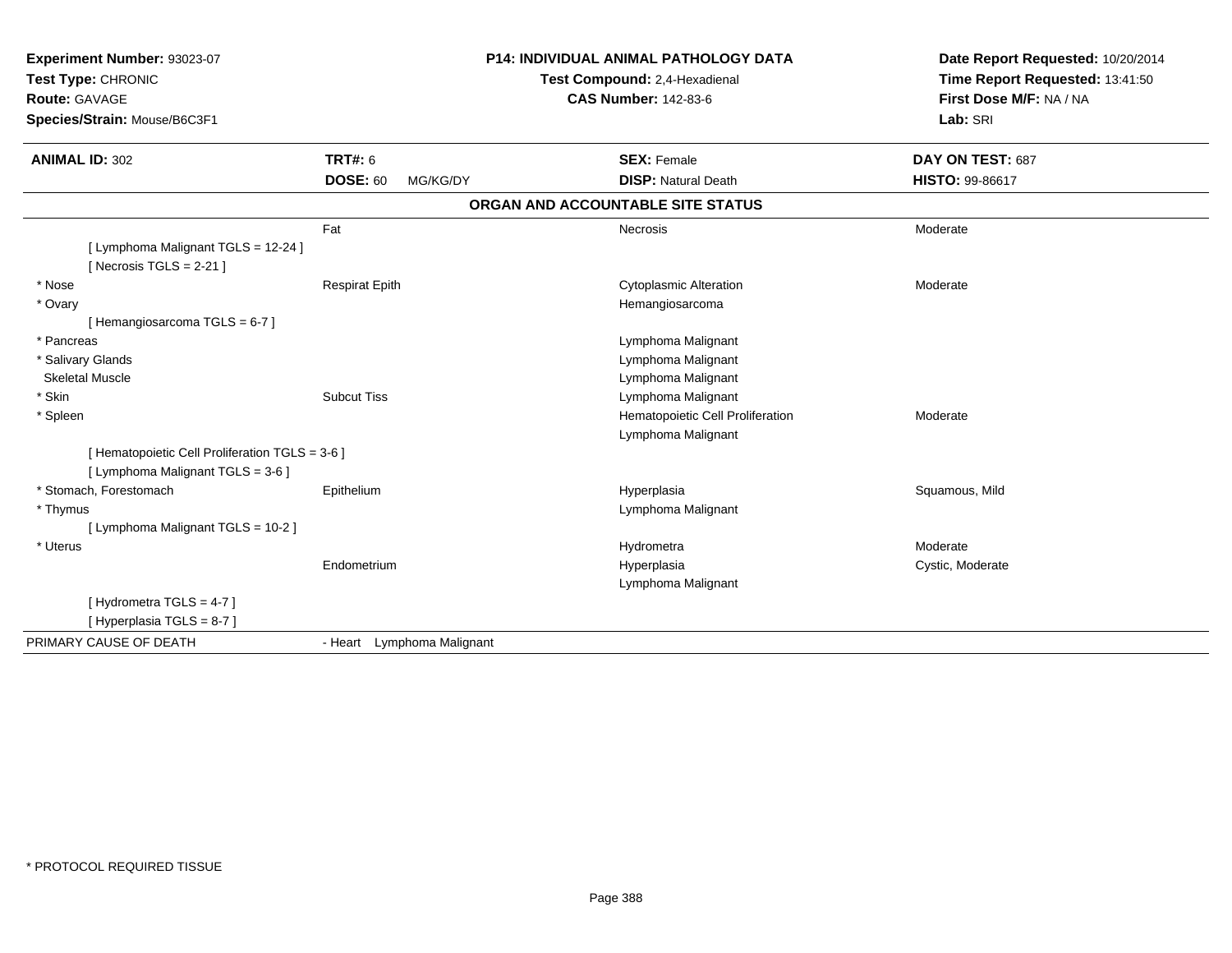| Experiment Number: 93023-07<br>Test Type: CHRONIC<br><b>Route: GAVAGE</b><br>Species/Strain: Mouse/B6C3F1 |                                 | P14: INDIVIDUAL ANIMAL PATHOLOGY DATA<br>Test Compound: 2,4-Hexadienal<br><b>CAS Number: 142-83-6</b> | Date Report Requested: 10/20/2014<br>Time Report Requested: 13:41:50<br>First Dose M/F: NA / NA<br>Lab: SRI |
|-----------------------------------------------------------------------------------------------------------|---------------------------------|-------------------------------------------------------------------------------------------------------|-------------------------------------------------------------------------------------------------------------|
| <b>ANIMAL ID: 303</b>                                                                                     | <b>TRT#: 6</b>                  | <b>SEX: Female</b>                                                                                    | DAY ON TEST: 533                                                                                            |
|                                                                                                           | <b>DOSE: 60</b><br>MG/KG/DY     | <b>DISP:</b> Moribund Sacrifice                                                                       | HISTO: 99-85340                                                                                             |
|                                                                                                           |                                 | ORGAN AND ACCOUNTABLE SITE STATUS                                                                     |                                                                                                             |
| <b>NORMAL</b>                                                                                             |                                 |                                                                                                       |                                                                                                             |
| * Adrenal Cortex                                                                                          | * Adrenal Medulla               | * Bone                                                                                                | * Bone Marrow                                                                                               |
| * Brain                                                                                                   | * Clitoral Gland                | * Esophagus                                                                                           | * Gallbladder                                                                                               |
| * Heart                                                                                                   | * Intestine Large, Cecum        | * Intestine Large, Colon                                                                              | * Intestine Large, Rectum                                                                                   |
| * Intestine Small, Duodenum                                                                               | * Intestine Small, Ileum        | * Intestine Small, Jejunum                                                                            | * Islets, Pancreatic                                                                                        |
| * Kidney                                                                                                  | * Lymph Node, Mandibular        | * Lymph Node, Mesenteric                                                                              | * Mammary Gland                                                                                             |
| * Pancreas                                                                                                | * Parathyroid Gland             | * Pituitary Gland                                                                                     | * Salivary Glands                                                                                           |
| * Stomach, Forestomach                                                                                    | * Stomach, Glandular            | * Thymus                                                                                              | * Trachea                                                                                                   |
| * Urinary Bladder                                                                                         |                                 |                                                                                                       |                                                                                                             |
| <b>OBSERVATIONS</b>                                                                                       |                                 |                                                                                                       |                                                                                                             |
| * Liver                                                                                                   | Hepatocyte, Periportal          | Vacuolization Cytoplasmic                                                                             | Moderate                                                                                                    |
| * Lung                                                                                                    |                                 | Fibrosarcoma                                                                                          | Metastatic (Skin)                                                                                           |
| Mesentery                                                                                                 | Fat                             | Necrosis                                                                                              | Moderate                                                                                                    |
| [ Necrosis TGLS = $1-21, 5-22$ ]                                                                          |                                 |                                                                                                       |                                                                                                             |
| * Nose                                                                                                    | Olfactory Epi                   | Cytoplasmic Alteration                                                                                | Minimal                                                                                                     |
|                                                                                                           | <b>Respirat Epith</b>           | <b>Cytoplasmic Alteration</b>                                                                         | Minimal                                                                                                     |
| * Ovary                                                                                                   |                                 | Hemangiosarcoma                                                                                       |                                                                                                             |
| [Hemangiosarcoma TGLS = 4-7]                                                                              |                                 |                                                                                                       |                                                                                                             |
| * Skin                                                                                                    | <b>Subcut Tiss</b>              | Fibrosarcoma                                                                                          |                                                                                                             |
| [Fibrosarcoma TGLS = 6-23]                                                                                |                                 |                                                                                                       |                                                                                                             |
| * Spleen                                                                                                  |                                 | Hematopoietic Cell Proliferation                                                                      | Marked                                                                                                      |
|                                                                                                           |                                 | Hyperplasia                                                                                           | Lymphoid, Marked                                                                                            |
| * Thyroid Gland                                                                                           |                                 | Degeneration                                                                                          | Cystic, Focal, Mild                                                                                         |
| * Uterus                                                                                                  |                                 | Cyst                                                                                                  | Mild                                                                                                        |
|                                                                                                           |                                 | Hydrometra                                                                                            | Mild                                                                                                        |
|                                                                                                           | Endometrium                     | Hyperplasia                                                                                           | Cystic, Mild                                                                                                |
| [Hydrometra TGLS = 3-7]                                                                                   |                                 |                                                                                                       |                                                                                                             |
| PRIMARY CAUSE OF DEATH                                                                                    | - Skin Subcut Tiss Fibrosarcoma |                                                                                                       |                                                                                                             |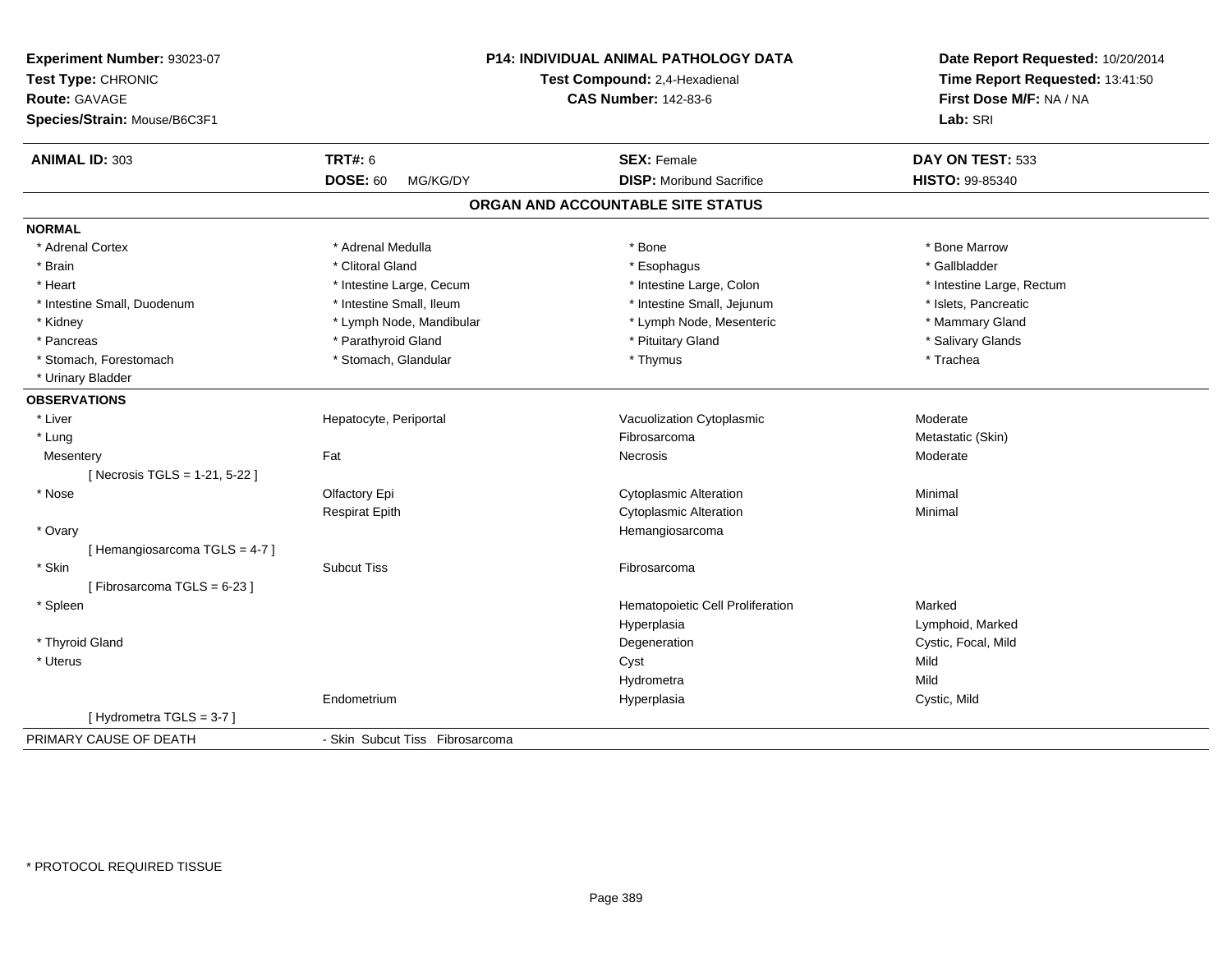| Experiment Number: 93023-07<br>Test Type: CHRONIC<br><b>Route: GAVAGE</b><br>Species/Strain: Mouse/B6C3F1 |                             | P14: INDIVIDUAL ANIMAL PATHOLOGY DATA<br>Test Compound: 2,4-Hexadienal<br><b>CAS Number: 142-83-6</b> | Date Report Requested: 10/20/2014<br>Time Report Requested: 13:41:50<br>First Dose M/F: NA / NA<br>Lab: SRI |
|-----------------------------------------------------------------------------------------------------------|-----------------------------|-------------------------------------------------------------------------------------------------------|-------------------------------------------------------------------------------------------------------------|
|                                                                                                           |                             |                                                                                                       |                                                                                                             |
| <b>ANIMAL ID: 304</b>                                                                                     | <b>TRT#: 6</b>              | <b>SEX: Female</b>                                                                                    | DAY ON TEST: 735                                                                                            |
|                                                                                                           | <b>DOSE: 60</b><br>MG/KG/DY | <b>DISP: Terminal Sacrifice</b>                                                                       | <b>HISTO: 99-87519</b>                                                                                      |
|                                                                                                           |                             | ORGAN AND ACCOUNTABLE SITE STATUS                                                                     |                                                                                                             |
| <b>NORMAL</b>                                                                                             |                             |                                                                                                       |                                                                                                             |
| * Adrenal Cortex                                                                                          | * Adrenal Medulla           | * Bone                                                                                                | * Bone Marrow                                                                                               |
| * Brain                                                                                                   | * Clitoral Gland            | * Esophagus                                                                                           | * Gallbladder                                                                                               |
| * Heart                                                                                                   | * Intestine Large, Cecum    | * Intestine Large, Colon                                                                              | * Intestine Large, Rectum                                                                                   |
| * Intestine Small, Duodenum                                                                               | * Intestine Small, Ileum    | * Intestine Small, Jejunum                                                                            | * Islets, Pancreatic                                                                                        |
| * Kidney                                                                                                  | * Lung                      | * Lymph Node, Mandibular                                                                              | * Lymph Node, Mesenteric                                                                                    |
| * Ovary                                                                                                   | * Pancreas                  | * Parathyroid Gland                                                                                   | * Salivary Glands                                                                                           |
| * Spleen                                                                                                  | * Stomach, Forestomach      | * Stomach, Glandular                                                                                  | * Thymus                                                                                                    |
| * Trachea                                                                                                 | * Urinary Bladder           |                                                                                                       |                                                                                                             |
| <b>OBSERVATIONS</b>                                                                                       |                             |                                                                                                       |                                                                                                             |
| * Liver                                                                                                   |                             | <b>Infiltration Cellular</b>                                                                          | Mixed Cell, Mild                                                                                            |
| * Mammary Gland                                                                                           |                             | Carcinoma                                                                                             |                                                                                                             |
| [ Carcinoma TGLS = $1-21$ ]                                                                               |                             |                                                                                                       |                                                                                                             |
| * Nose                                                                                                    | Olfactory Epi               | <b>Cytoplasmic Alteration</b>                                                                         | Minimal                                                                                                     |
|                                                                                                           | <b>Respirat Epith</b>       | <b>Cytoplasmic Alteration</b>                                                                         | Mild                                                                                                        |
|                                                                                                           |                             | Inflammation                                                                                          | Suppurative, Mild                                                                                           |
| * Pituitary Gland                                                                                         | Pars Distalis               | Adenoma                                                                                               |                                                                                                             |
| [Adenoma TGLS = $4-1$ ]                                                                                   |                             |                                                                                                       |                                                                                                             |
| <b>Skeletal Muscle</b>                                                                                    |                             | Sarcoma                                                                                               |                                                                                                             |
| [Sarcoma TGLS = $3-22$ ]                                                                                  |                             |                                                                                                       |                                                                                                             |
| * Skin                                                                                                    | <b>Subcut Tiss</b>          | Inflammation                                                                                          | Chronic, Moderate                                                                                           |
| * Thyroid Gland                                                                                           |                             | Atrophy                                                                                               | Focal, Mild                                                                                                 |
|                                                                                                           |                             | Inflammation                                                                                          | Chronic, Mild                                                                                               |
| * Uterus                                                                                                  |                             | Hydrometra                                                                                            | Moderate                                                                                                    |
|                                                                                                           | Endometrium                 | Hyperplasia                                                                                           | Cystic, Moderate                                                                                            |
| [Hydrometra TGLS = 5-7]                                                                                   |                             |                                                                                                       |                                                                                                             |
| PRIMARY CAUSE OF DEATH                                                                                    | $\blacksquare$              |                                                                                                       |                                                                                                             |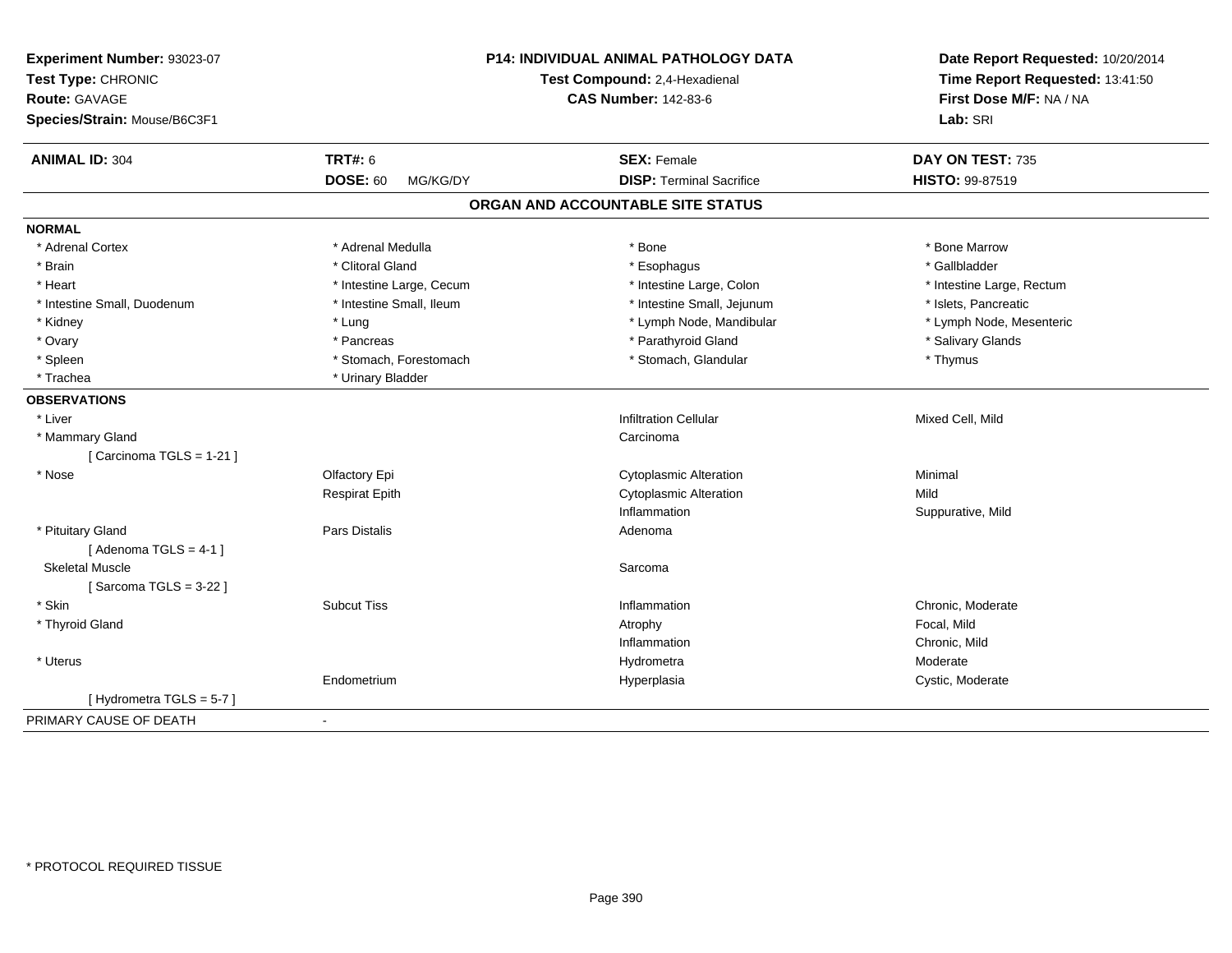| Experiment Number: 93023-07<br>Test Type: CHRONIC<br><b>Route: GAVAGE</b><br>Species/Strain: Mouse/B6C3F1 |                             | <b>P14: INDIVIDUAL ANIMAL PATHOLOGY DATA</b><br>Test Compound: 2,4-Hexadienal<br><b>CAS Number: 142-83-6</b> | Date Report Requested: 10/20/2014<br>Time Report Requested: 13:41:50<br>First Dose M/F: NA / NA<br>Lab: SRI |
|-----------------------------------------------------------------------------------------------------------|-----------------------------|--------------------------------------------------------------------------------------------------------------|-------------------------------------------------------------------------------------------------------------|
| <b>ANIMAL ID: 305</b>                                                                                     | TRT#: 6                     | <b>SEX: Female</b>                                                                                           | DAY ON TEST: 587                                                                                            |
|                                                                                                           | <b>DOSE: 60</b><br>MG/KG/DY | <b>DISP:</b> Moribund Sacrifice                                                                              | HISTO: 99-85915                                                                                             |
|                                                                                                           |                             | ORGAN AND ACCOUNTABLE SITE STATUS                                                                            |                                                                                                             |
| <b>NORMAL</b>                                                                                             |                             |                                                                                                              |                                                                                                             |
| * Adrenal Cortex                                                                                          | * Adrenal Medulla           | * Bone                                                                                                       | * Bone Marrow                                                                                               |
| * Brain                                                                                                   | * Esophagus                 | * Gallbladder                                                                                                | * Heart                                                                                                     |
| * Intestine Large, Cecum                                                                                  | * Intestine Large, Colon    | * Intestine Large, Rectum                                                                                    | * Intestine Small, Duodenum                                                                                 |
| * Intestine Small, Ileum                                                                                  | * Intestine Small, Jejunum  | * Islets, Pancreatic                                                                                         | * Lymph Node, Mandibular                                                                                    |
| * Lymph Node, Mesenteric                                                                                  | * Mammary Gland             | * Ovary                                                                                                      | * Pancreas                                                                                                  |
| * Parathyroid Gland                                                                                       | * Pituitary Gland           | * Salivary Glands                                                                                            | * Skin                                                                                                      |
| * Stomach, Forestomach                                                                                    | * Stomach, Glandular        | * Thymus                                                                                                     | * Trachea                                                                                                   |
| * Urinary Bladder                                                                                         |                             |                                                                                                              |                                                                                                             |
| <b>OBSERVATIONS</b>                                                                                       |                             |                                                                                                              |                                                                                                             |
| * Clitoral Gland                                                                                          |                             | Degeneration                                                                                                 | Cystic, Moderate                                                                                            |
| [Degeneration TGLS = 1-8]                                                                                 |                             |                                                                                                              |                                                                                                             |
| * Kidney                                                                                                  | <b>Renal Tubule</b>         | Accumulation, Hyaline Droplet                                                                                | Moderate                                                                                                    |
|                                                                                                           | Papilla                     | Mineralization                                                                                               | Focal, Moderate                                                                                             |
| * Liver                                                                                                   | Hepatocyte, Midzonal        | Vacuolization Cytoplasmic                                                                                    | Moderate                                                                                                    |
| * Lung                                                                                                    |                             | Hyperplasia                                                                                                  | Histiocytic, Minimal                                                                                        |
| Mesentery                                                                                                 |                             | Inflammation                                                                                                 | Chronic, Mild                                                                                               |
|                                                                                                           | Fat                         | Necrosis                                                                                                     | Moderate                                                                                                    |
| [Necrosis TGLS = 4-22, 6-23]                                                                              |                             |                                                                                                              |                                                                                                             |
| * Nose                                                                                                    | Olfactory Epi               | <b>Cytoplasmic Alteration</b>                                                                                | Minimal                                                                                                     |
|                                                                                                           | <b>Respirat Epith</b>       | <b>Cytoplasmic Alteration</b>                                                                                | Moderate                                                                                                    |
| <b>Skeletal Muscle</b>                                                                                    |                             | Sarcoma                                                                                                      |                                                                                                             |
| [Sarcoma TGLS = $2-21$ ]                                                                                  |                             |                                                                                                              |                                                                                                             |
| * Spleen                                                                                                  |                             | Hematopoietic Cell Proliferation                                                                             | Moderate                                                                                                    |
| * Thyroid Gland                                                                                           |                             | Degeneration                                                                                                 | Cystic, Focal, Mild                                                                                         |
| * Uterus                                                                                                  |                             | Angiectasis                                                                                                  | Moderate                                                                                                    |
| [Angiectasis TGLS = 3-7]                                                                                  |                             |                                                                                                              |                                                                                                             |
| PRIMARY CAUSE OF DEATH                                                                                    | - Skeletal Muscle Sarcoma   |                                                                                                              |                                                                                                             |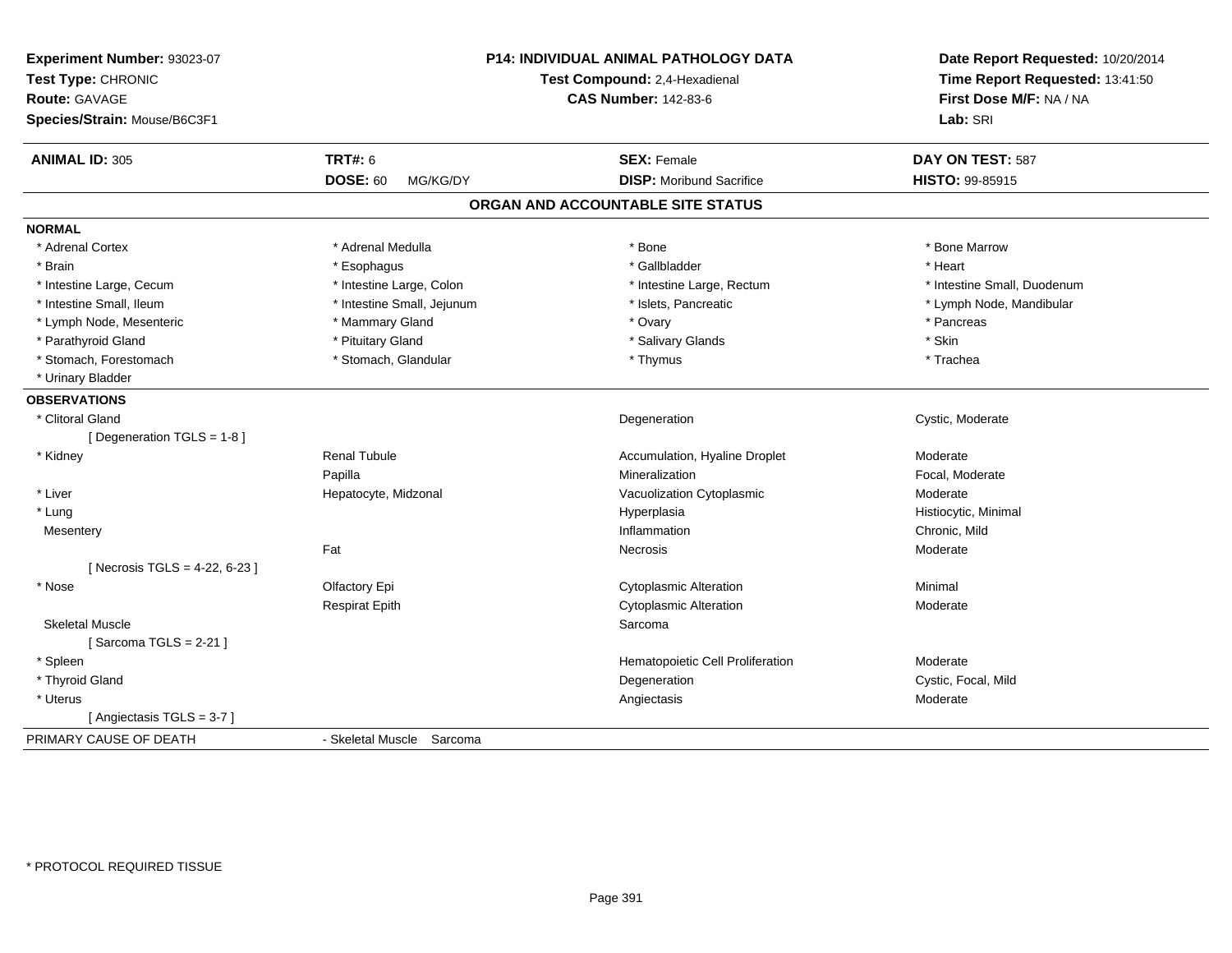| Experiment Number: 93023-07                     |                             | P14: INDIVIDUAL ANIMAL PATHOLOGY DATA | Date Report Requested: 10/20/2014 |
|-------------------------------------------------|-----------------------------|---------------------------------------|-----------------------------------|
| Test Type: CHRONIC                              |                             | Test Compound: 2,4-Hexadienal         | Time Report Requested: 13:41:50   |
| <b>Route: GAVAGE</b>                            |                             | <b>CAS Number: 142-83-6</b>           | First Dose M/F: NA / NA           |
| Species/Strain: Mouse/B6C3F1                    |                             |                                       | Lab: SRI                          |
| <b>ANIMAL ID: 306</b>                           | <b>TRT#: 6</b>              | <b>SEX: Female</b>                    | DAY ON TEST: 733                  |
|                                                 | <b>DOSE: 60</b><br>MG/KG/DY | <b>DISP: Terminal Sacrifice</b>       | HISTO: 99-87520                   |
|                                                 |                             | ORGAN AND ACCOUNTABLE SITE STATUS     |                                   |
| <b>NORMAL</b>                                   |                             |                                       |                                   |
| * Adrenal Cortex                                | * Bone                      | * Bone Marrow                         | * Brain                           |
| * Clitoral Gland                                | * Esophagus                 | * Gallbladder                         | * Heart                           |
| * Intestine Large, Cecum                        | * Intestine Large, Colon    | * Intestine Large, Rectum             | * Intestine Small, Duodenum       |
| * Intestine Small, Ileum                        | * Intestine Small, Jejunum  | * Islets, Pancreatic                  | * Kidney                          |
| * Lung                                          | * Lymph Node, Mandibular    | * Lymph Node, Mesenteric              | * Mammary Gland                   |
| * Ovary                                         | * Pancreas                  | * Parathyroid Gland                   | * Salivary Glands                 |
| * Stomach, Forestomach                          | * Stomach, Glandular        | * Thymus                              | * Thyroid Gland                   |
| * Trachea                                       | * Urinary Bladder           |                                       |                                   |
| <b>OBSERVATIONS</b>                             |                             |                                       |                                   |
| * Adrenal Medulla                               |                             | Pheochromocytoma Malignant            |                                   |
| [ Pheochromocytoma Malignant TGLS = 6-23 ]      |                             |                                       |                                   |
| * Liver                                         |                             | Hepatocellular Carcinoma              |                                   |
|                                                 |                             | <b>Infiltration Cellular</b>          | Mixed Cell, Minimal               |
| [ Hepatocellular Carcinoma TGLS = 4-22 ]        |                             |                                       |                                   |
| Mesentery                                       | Fat                         | Necrosis                              | Moderate                          |
| [Necrosis TGLS = $2-21$ ]                       |                             |                                       |                                   |
| * Nose                                          | Olfactory Epi               | <b>Cytoplasmic Alteration</b>         | Mild                              |
|                                                 | <b>Respirat Epith</b>       | <b>Cytoplasmic Alteration</b>         | Mild                              |
| * Pituitary Gland                               | Pars Distalis               | Hyperplasia                           | Focal, Mild                       |
| * Skin                                          | <b>Subcut Tiss</b>          | Fibrosarcoma                          |                                   |
| [Fibrosarcoma TGLS = 1-24]                      |                             |                                       |                                   |
| * Spleen                                        |                             | Hematopoietic Cell Proliferation      | Mild                              |
|                                                 |                             | Hyperplasia                           | Lymphoid, Moderate                |
| [ Hematopoietic Cell Proliferation TGLS = 3-6 ] |                             |                                       |                                   |
| [ Hyperplasia TGLS = 3-6 ]                      |                             |                                       |                                   |
| * Uterus                                        |                             | Hydrometra                            | Moderate                          |
|                                                 | Endometrium                 | Hyperplasia                           | Cystic, Moderate                  |
| [Hydrometra TGLS = $5-7$ ]                      |                             |                                       |                                   |
| PRIMARY CAUSE OF DEATH                          | $\blacksquare$              |                                       |                                   |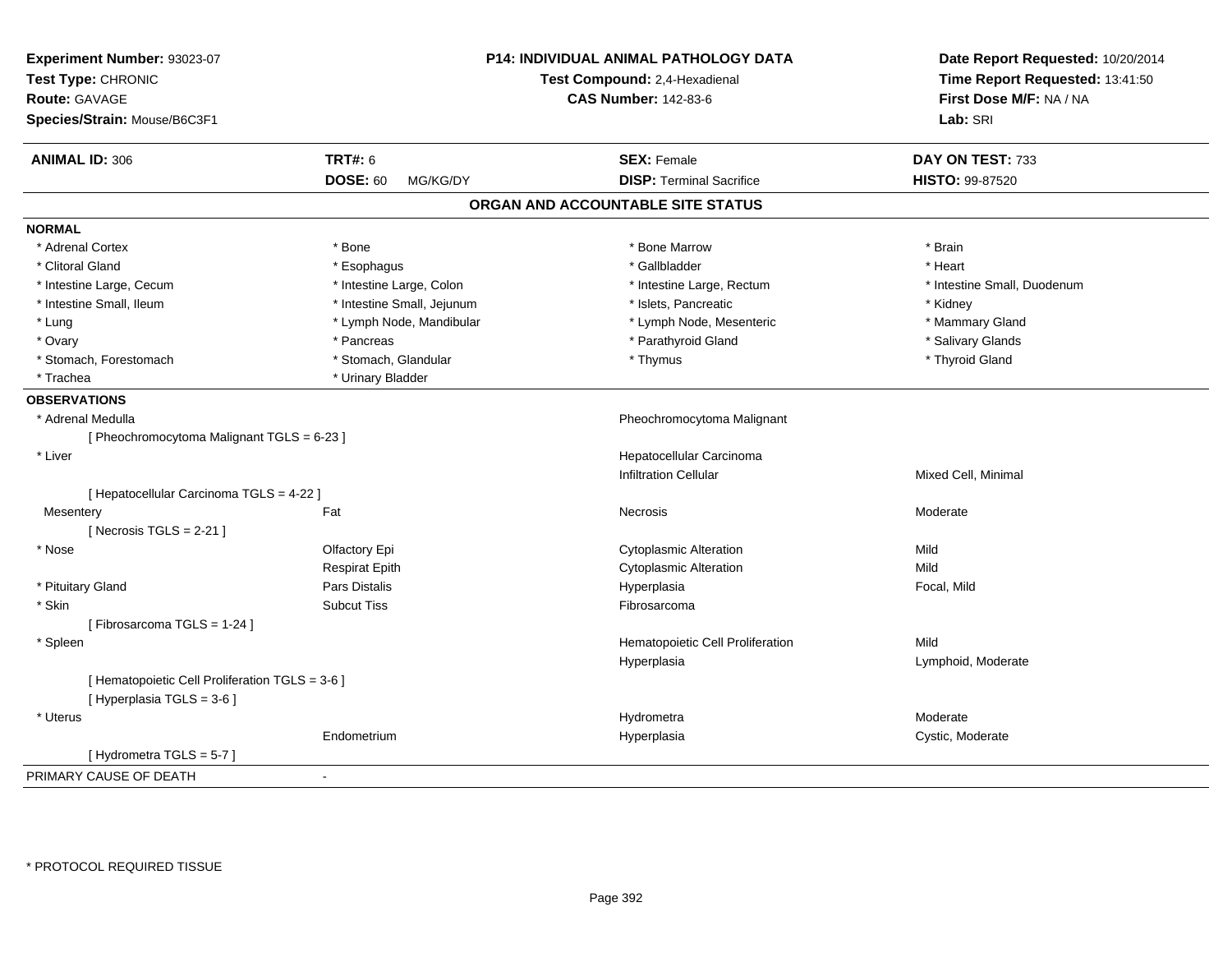| Experiment Number: 93023-07<br>Test Type: CHRONIC<br><b>Route: GAVAGE</b><br>Species/Strain: Mouse/B6C3F1 |                             | <b>P14: INDIVIDUAL ANIMAL PATHOLOGY DATA</b><br>Test Compound: 2,4-Hexadienal<br><b>CAS Number: 142-83-6</b> | Date Report Requested: 10/20/2014<br>Time Report Requested: 13:41:50<br>First Dose M/F: NA / NA<br>Lab: SRI |
|-----------------------------------------------------------------------------------------------------------|-----------------------------|--------------------------------------------------------------------------------------------------------------|-------------------------------------------------------------------------------------------------------------|
| <b>ANIMAL ID: 307</b>                                                                                     | <b>TRT#: 6</b>              | <b>SEX: Female</b>                                                                                           | DAY ON TEST: 733                                                                                            |
|                                                                                                           | <b>DOSE: 60</b><br>MG/KG/DY | <b>DISP: Terminal Sacrifice</b>                                                                              | HISTO: 99-87521                                                                                             |
|                                                                                                           |                             | ORGAN AND ACCOUNTABLE SITE STATUS                                                                            |                                                                                                             |
| <b>NORMAL</b>                                                                                             |                             |                                                                                                              |                                                                                                             |
| * Adrenal Cortex                                                                                          | * Adrenal Medulla           | * Bone                                                                                                       | * Bone Marrow                                                                                               |
| * Brain                                                                                                   | * Clitoral Gland            | * Esophagus                                                                                                  | * Heart                                                                                                     |
| * Intestine Large, Cecum                                                                                  | * Intestine Large, Colon    | * Intestine Large, Rectum                                                                                    | * Intestine Small, Duodenum                                                                                 |
| * Intestine Small, Ileum                                                                                  | * Intestine Small, Jejunum  | * Islets, Pancreatic                                                                                         | * Lymph Node, Mandibular                                                                                    |
| * Lymph Node, Mesenteric                                                                                  | * Mammary Gland             | * Ovary                                                                                                      | * Pancreas                                                                                                  |
| * Parathyroid Gland                                                                                       | * Pituitary Gland           | * Salivary Glands                                                                                            | * Stomach, Forestomach                                                                                      |
| * Stomach, Glandular                                                                                      | * Thymus                    | * Thyroid Gland                                                                                              | * Trachea                                                                                                   |
| * Urinary Bladder                                                                                         |                             |                                                                                                              |                                                                                                             |
| <b>OBSERVATIONS</b>                                                                                       |                             |                                                                                                              |                                                                                                             |
| Eye                                                                                                       |                             | Atrophy                                                                                                      | Moderate                                                                                                    |
| [Atrophy TGLS = $4-23$ ]                                                                                  |                             |                                                                                                              |                                                                                                             |
| * Gallbladder                                                                                             |                             | Cyst                                                                                                         | Minimal                                                                                                     |
| <b>Harderian Gland</b>                                                                                    |                             | Adenoma                                                                                                      |                                                                                                             |
| [Adenoma TGLS = $5-24$ ]                                                                                  |                             |                                                                                                              |                                                                                                             |
| * Kidney                                                                                                  |                             | Nephropathy                                                                                                  | Minimal                                                                                                     |
| * Liver                                                                                                   |                             | Hepatocellular Adenoma                                                                                       |                                                                                                             |
|                                                                                                           |                             | <b>Infiltration Cellular</b>                                                                                 | Mixed Cell, Mild                                                                                            |
| [ Hepatocellular Adenoma TGLS = 7-6 ]                                                                     |                             |                                                                                                              |                                                                                                             |
| * Lung                                                                                                    |                             | Hemorrhage                                                                                                   | Minimal                                                                                                     |
| Mesentery                                                                                                 | Fat                         | Necrosis                                                                                                     | Moderate                                                                                                    |
| [Necrosis $TGLS = 2-22$ ]                                                                                 |                             |                                                                                                              |                                                                                                             |
| * Nose                                                                                                    | Olfactory Epi               | <b>Cytoplasmic Alteration</b>                                                                                | Minimal                                                                                                     |
|                                                                                                           | <b>Respirat Epith</b>       | <b>Cytoplasmic Alteration</b>                                                                                | Minimal                                                                                                     |
|                                                                                                           | Glands, Mucosa              | Dilatation                                                                                                   | Focal, Mild                                                                                                 |
|                                                                                                           |                             | Inflammation                                                                                                 | Suppurative, Moderate                                                                                       |
| * Skin                                                                                                    | <b>Subcut Tiss</b>          | Fibrosarcoma                                                                                                 |                                                                                                             |
| [Fibrosarcoma TGLS = 1-21]                                                                                |                             |                                                                                                              |                                                                                                             |
| * Spleen                                                                                                  |                             | Hematopoietic Cell Proliferation                                                                             | Mild                                                                                                        |
| [ Hematopoietic Cell Proliferation TGLS = 3-6 ]                                                           |                             |                                                                                                              |                                                                                                             |
| * Uterus                                                                                                  | Endometrium                 | Hyperplasia                                                                                                  | Cystic, Mild                                                                                                |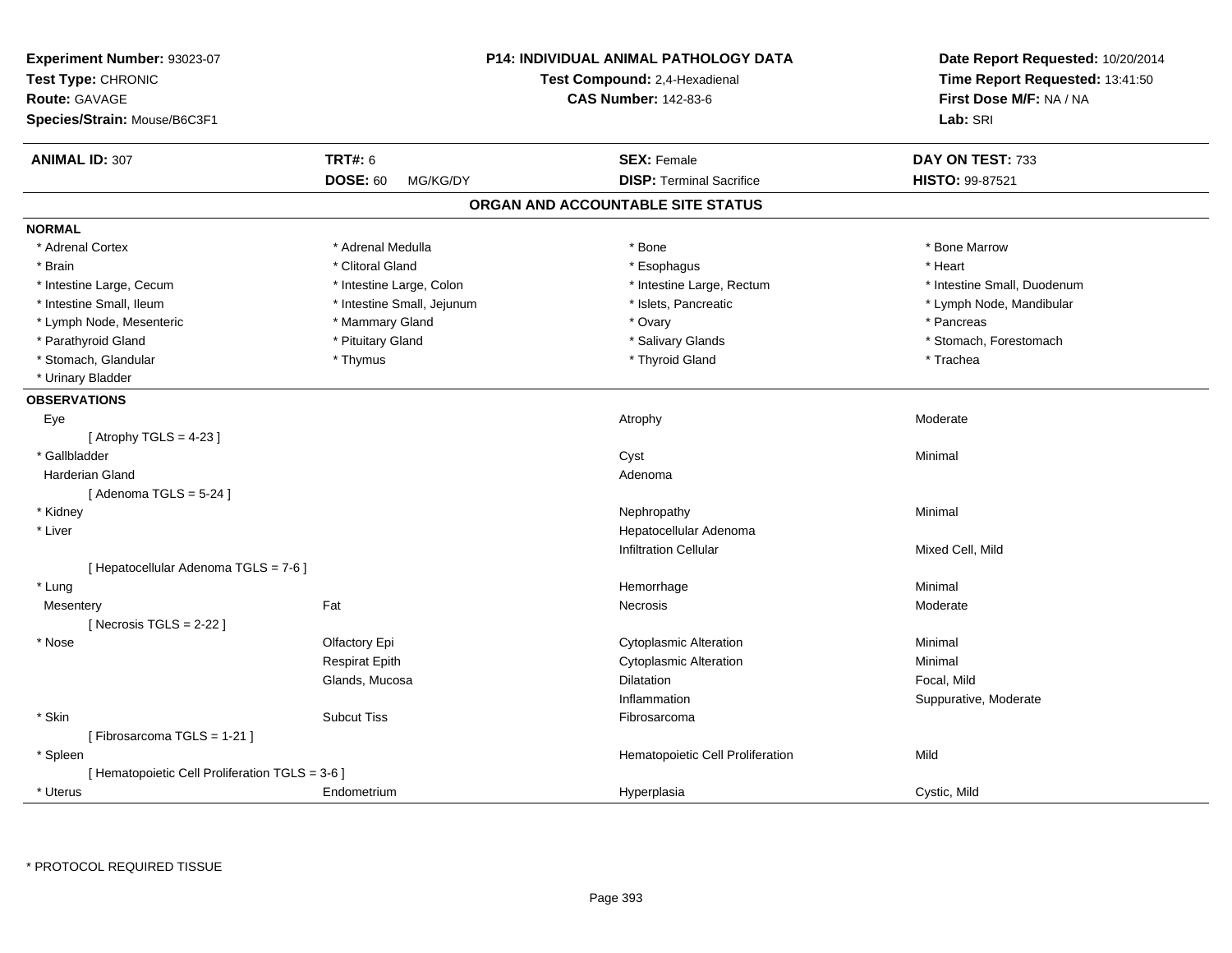| Experiment Number: 93023-07  | <b>P14: INDIVIDUAL ANIMAL PATHOLOGY DATA</b> |                                      | Date Report Requested: 10/20/2014 |
|------------------------------|----------------------------------------------|--------------------------------------|-----------------------------------|
| <b>Test Type: CHRONIC</b>    |                                              | <b>Test Compound: 2.4-Hexadienal</b> | Time Report Requested: 13:41:50   |
| <b>Route: GAVAGE</b>         |                                              | <b>CAS Number: 142-83-6</b>          | First Dose M/F: NA / NA           |
| Species/Strain: Mouse/B6C3F1 |                                              |                                      | Lab: SRI                          |
| <b>ANIMAL ID: 307</b>        | <b>TRT#:</b> 6                               | <b>SEX: Female</b>                   | DAY ON TEST: 733                  |
|                              | <b>DOSE: 60</b><br>MG/KG/DY                  | <b>DISP: Terminal Sacrifice</b>      | <b>HISTO: 99-87521</b>            |
|                              |                                              | ORGAN AND ACCOUNTABLE SITE STATUS    |                                   |
| PRIMARY CAUSE OF DEATH       | $\sim$                                       |                                      |                                   |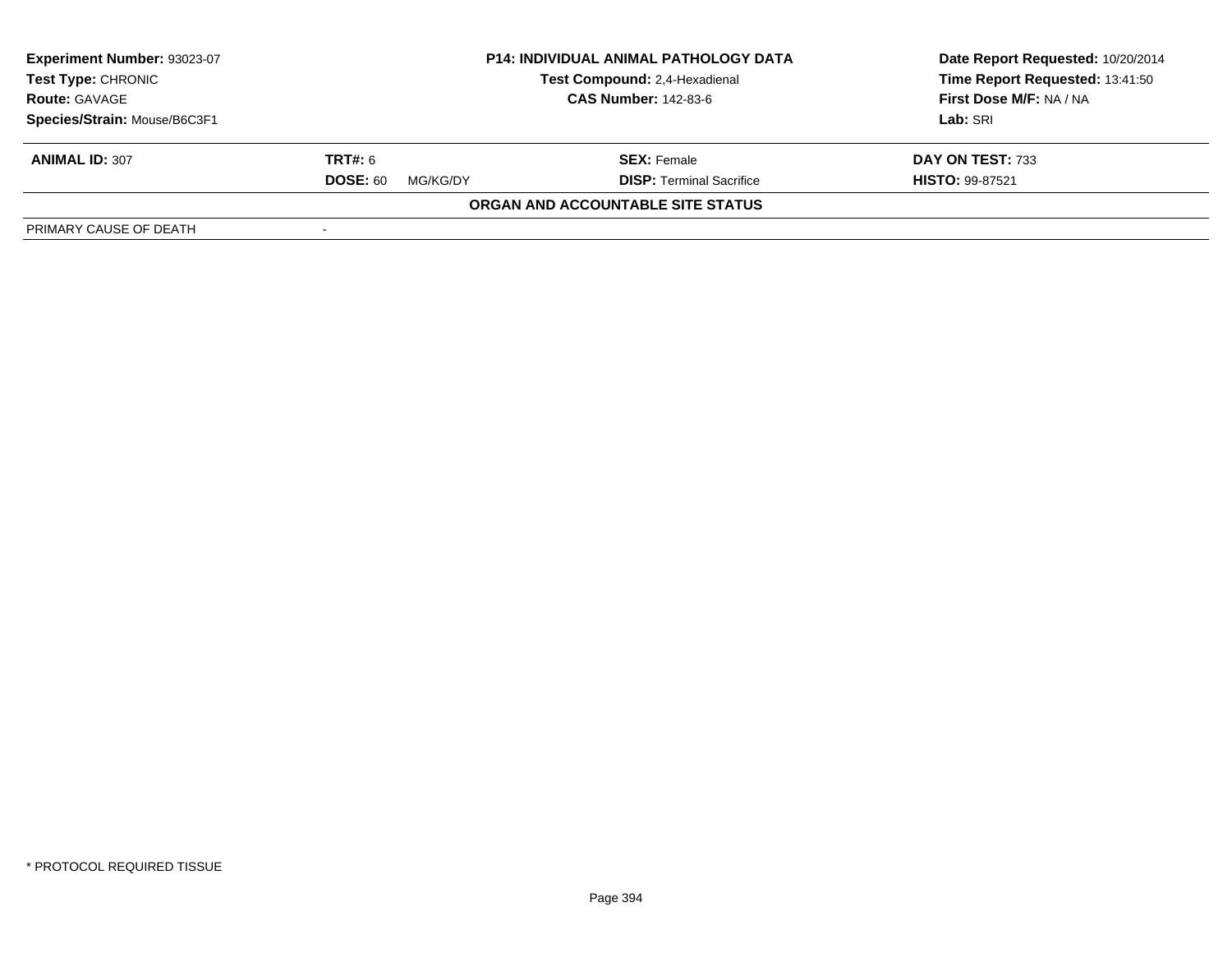| Experiment Number: 93023-07<br>Test Type: CHRONIC<br><b>Route: GAVAGE</b><br>Species/Strain: Mouse/B6C3F1 |                             | <b>P14: INDIVIDUAL ANIMAL PATHOLOGY DATA</b><br>Test Compound: 2,4-Hexadienal<br><b>CAS Number: 142-83-6</b> | Date Report Requested: 10/20/2014<br>Time Report Requested: 13:41:50<br>First Dose M/F: NA / NA<br>Lab: SRI |
|-----------------------------------------------------------------------------------------------------------|-----------------------------|--------------------------------------------------------------------------------------------------------------|-------------------------------------------------------------------------------------------------------------|
| <b>ANIMAL ID: 308</b>                                                                                     | <b>TRT#: 6</b>              | <b>SEX: Female</b>                                                                                           | DAY ON TEST: 733                                                                                            |
|                                                                                                           | <b>DOSE: 60</b><br>MG/KG/DY | <b>DISP: Terminal Sacrifice</b>                                                                              | HISTO: 99-87522                                                                                             |
|                                                                                                           |                             | ORGAN AND ACCOUNTABLE SITE STATUS                                                                            |                                                                                                             |
| <b>NORMAL</b>                                                                                             |                             |                                                                                                              |                                                                                                             |
| * Adrenal Cortex                                                                                          | * Adrenal Medulla           | * Bone                                                                                                       | * Bone Marrow                                                                                               |
| * Brain                                                                                                   | * Clitoral Gland            | * Esophagus                                                                                                  | * Gallbladder                                                                                               |
| * Heart                                                                                                   | * Intestine Large, Cecum    | * Intestine Large, Colon                                                                                     | * Intestine Large, Rectum                                                                                   |
| * Intestine Small, Duodenum                                                                               | * Intestine Small, Ileum    | * Intestine Small, Jejunum                                                                                   | * Islets, Pancreatic                                                                                        |
| * Kidney                                                                                                  | * Lung                      | Lymph Node                                                                                                   | * Lymph Node, Mandibular                                                                                    |
| * Lymph Node, Mesenteric                                                                                  | * Mammary Gland             | * Pancreas                                                                                                   | * Parathyroid Gland                                                                                         |
| * Salivary Glands                                                                                         | * Skin                      | * Stomach, Glandular                                                                                         | * Thymus                                                                                                    |
| * Trachea                                                                                                 | * Urinary Bladder           |                                                                                                              |                                                                                                             |
| <b>OBSERVATIONS</b>                                                                                       |                             |                                                                                                              |                                                                                                             |
| * Liver                                                                                                   |                             | <b>Infiltration Cellular</b>                                                                                 | Mixed Cell, Minimal                                                                                         |
| Mesentery                                                                                                 | Fat                         | Necrosis                                                                                                     | Moderate                                                                                                    |
| [Necrosis TGLS = $2-21$ ]                                                                                 |                             |                                                                                                              |                                                                                                             |
| * Nose                                                                                                    | Olfactory Epi               | <b>Cytoplasmic Alteration</b>                                                                                | Minimal                                                                                                     |
|                                                                                                           | <b>Respirat Epith</b>       | <b>Cytoplasmic Alteration</b>                                                                                | Minimal                                                                                                     |
|                                                                                                           |                             | Inflammation                                                                                                 | Suppurative, Mild                                                                                           |
| * Ovary                                                                                                   |                             | Cyst                                                                                                         | Moderate                                                                                                    |
| * Pituitary Gland                                                                                         | <b>Pars Distalis</b>        | Degeneration                                                                                                 | Cystic, Focal, Minimal                                                                                      |
| * Spleen                                                                                                  |                             | Hematopoietic Cell Proliferation                                                                             | Moderate                                                                                                    |
| * Stomach, Forestomach                                                                                    |                             | Squamous Cell Papilloma                                                                                      |                                                                                                             |
| [Squamous Cell Papilloma TGLS = 4-4]                                                                      |                             |                                                                                                              |                                                                                                             |
| * Thyroid Gland                                                                                           | <b>Follicular Cel</b>       | Carcinoma                                                                                                    |                                                                                                             |
| [Carcinoma TGLS = 3-3]                                                                                    |                             |                                                                                                              |                                                                                                             |
| * Uterus                                                                                                  |                             | Hydrometra                                                                                                   | Moderate                                                                                                    |
|                                                                                                           | Endometrium                 | Hyperplasia                                                                                                  | Cystic, Moderate                                                                                            |
| [Hydrometra TGLS = 1-7]                                                                                   |                             |                                                                                                              |                                                                                                             |
| PRIMARY CAUSE OF DEATH                                                                                    | $\overline{\phantom{0}}$    |                                                                                                              |                                                                                                             |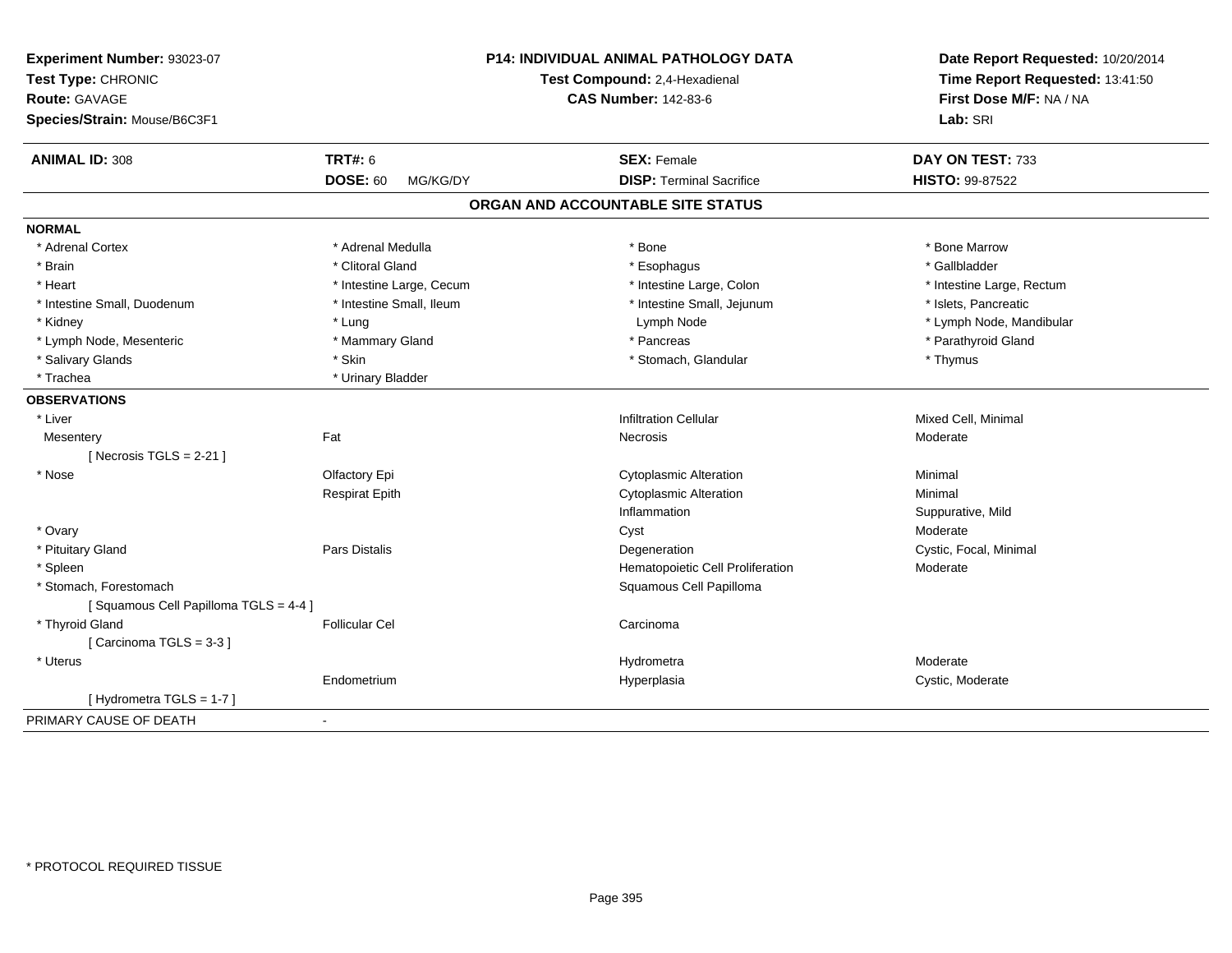| Experiment Number: 93023-07           |                               | <b>P14: INDIVIDUAL ANIMAL PATHOLOGY DATA</b> | Date Report Requested: 10/20/2014 |
|---------------------------------------|-------------------------------|----------------------------------------------|-----------------------------------|
| Test Type: CHRONIC                    | Test Compound: 2,4-Hexadienal |                                              | Time Report Requested: 13:41:50   |
| <b>Route: GAVAGE</b>                  |                               | <b>CAS Number: 142-83-6</b>                  | First Dose M/F: NA / NA           |
| Species/Strain: Mouse/B6C3F1          |                               |                                              | Lab: SRI                          |
| <b>ANIMAL ID: 309</b>                 | <b>TRT#: 6</b>                | <b>SEX: Female</b>                           | DAY ON TEST: 733                  |
|                                       | <b>DOSE: 60</b><br>MG/KG/DY   | <b>DISP: Terminal Sacrifice</b>              | HISTO: 99-87523                   |
|                                       |                               | ORGAN AND ACCOUNTABLE SITE STATUS            |                                   |
| <b>NORMAL</b>                         |                               |                                              |                                   |
| * Adrenal Medulla                     | * Bone                        | * Bone Marrow                                | * Brain                           |
| * Clitoral Gland                      | * Esophagus                   | * Gallbladder                                | * Heart                           |
| * Intestine Large, Cecum              | * Intestine Large, Colon      | * Intestine Large, Rectum                    | * Intestine Small, Duodenum       |
| * Intestine Small, Ileum              | * Intestine Small, Jejunum    | * Islets, Pancreatic                         | * Lung                            |
| * Lymph Node, Mandibular              | * Lymph Node, Mesenteric      | * Mammary Gland                              | * Ovary                           |
| * Pancreas                            | * Parathyroid Gland           | * Pituitary Gland                            | * Salivary Glands                 |
| * Skin                                | * Spleen                      | * Stomach, Glandular                         | * Thymus                          |
| * Thyroid Gland                       | * Trachea                     | * Urinary Bladder                            |                                   |
| <b>OBSERVATIONS</b>                   |                               |                                              |                                   |
| * Adrenal Cortex                      |                               | <b>Accessory Adrenal Cortical Nodule</b>     | Minimal                           |
| * Kidney                              |                               | Nephropathy                                  | Minimal                           |
| * Liver                               |                               | <b>Infiltration Cellular</b>                 | Mixed Cell, Minimal               |
| * Nose                                | Olfactory Epi                 | <b>Cytoplasmic Alteration</b>                | Minimal                           |
|                                       | <b>Respirat Epith</b>         | <b>Cytoplasmic Alteration</b>                | Minimal                           |
|                                       |                               | Inflammation                                 | Suppurative, Minimal              |
| * Stomach, Forestomach                |                               | Squamous Cell Papilloma                      | <b>Multiple</b>                   |
| [Squamous Cell Papilloma TGLS = 3-21] |                               |                                              |                                   |
| * Uterus                              |                               | Hydrometra                                   | Moderate                          |
|                                       | Endometrium                   | Hyperplasia                                  | Cystic, Marked                    |
| [Hydrometra TGLS = 2-7]               |                               |                                              |                                   |
| [ Hyperplasia TGLS = 1-22 ]           |                               |                                              |                                   |
| PRIMARY CAUSE OF DEATH                | $\blacksquare$                |                                              |                                   |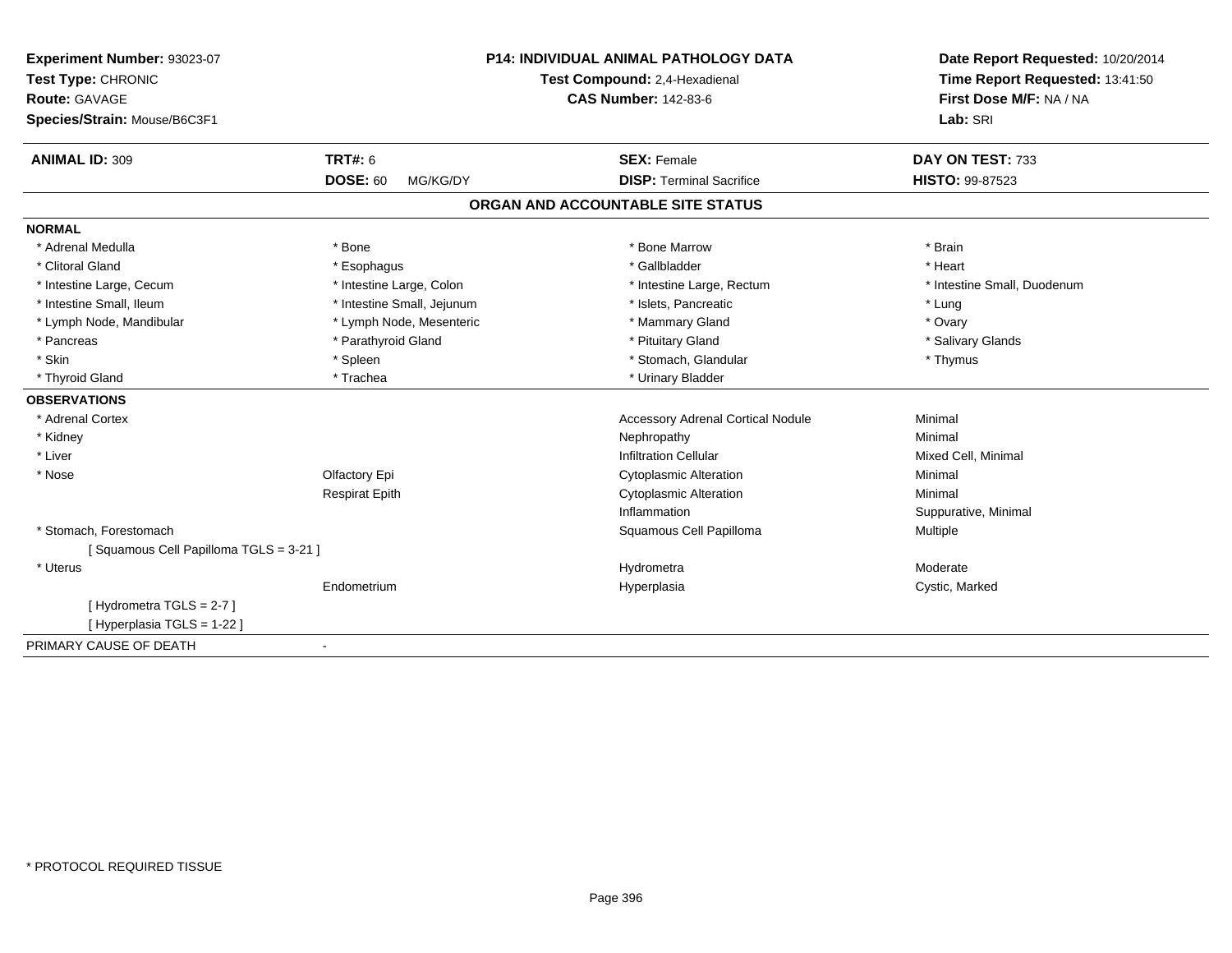| Experiment Number: 93023-07<br>Test Type: CHRONIC<br><b>Route: GAVAGE</b><br>Species/Strain: Mouse/B6C3F1 |                             | P14: INDIVIDUAL ANIMAL PATHOLOGY DATA<br>Test Compound: 2,4-Hexadienal<br><b>CAS Number: 142-83-6</b> | Date Report Requested: 10/20/2014<br>Time Report Requested: 13:41:50<br>First Dose M/F: NA / NA<br>Lab: SRI |
|-----------------------------------------------------------------------------------------------------------|-----------------------------|-------------------------------------------------------------------------------------------------------|-------------------------------------------------------------------------------------------------------------|
| <b>ANIMAL ID: 310</b>                                                                                     | <b>TRT#: 6</b>              | <b>SEX: Female</b>                                                                                    | DAY ON TEST: 733                                                                                            |
|                                                                                                           | <b>DOSE: 60</b><br>MG/KG/DY | <b>DISP: Terminal Sacrifice</b>                                                                       | HISTO: 99-87524                                                                                             |
|                                                                                                           |                             | ORGAN AND ACCOUNTABLE SITE STATUS                                                                     |                                                                                                             |
| <b>NORMAL</b>                                                                                             |                             |                                                                                                       |                                                                                                             |
| * Adrenal Cortex                                                                                          | * Adrenal Medulla           | * Bone                                                                                                | * Bone Marrow                                                                                               |
| * Brain                                                                                                   | * Clitoral Gland            | * Esophagus                                                                                           | * Gallbladder                                                                                               |
| * Heart                                                                                                   | * Intestine Large, Cecum    | * Intestine Large, Colon                                                                              | * Intestine Large, Rectum                                                                                   |
| * Intestine Small, Duodenum                                                                               | * Intestine Small, Ileum    | * Intestine Small, Jejunum                                                                            | * Islets, Pancreatic                                                                                        |
| * Kidney                                                                                                  | * Lymph Node, Mandibular    | * Lymph Node, Mesenteric                                                                              | * Mammary Gland                                                                                             |
| * Ovary                                                                                                   | * Pancreas                  | * Parathyroid Gland                                                                                   | * Salivary Glands                                                                                           |
| * Skin                                                                                                    | * Stomach, Glandular        | * Thymus                                                                                              | * Thyroid Gland                                                                                             |
| * Trachea                                                                                                 | * Urinary Bladder           |                                                                                                       |                                                                                                             |
| <b>OBSERVATIONS</b>                                                                                       |                             |                                                                                                       |                                                                                                             |
| * Liver                                                                                                   |                             | <b>Infiltration Cellular</b>                                                                          | Mixed Cell, Minimal                                                                                         |
| * Lung                                                                                                    |                             | Alveolar/Bronchiolar Carcinoma                                                                        |                                                                                                             |
| [ Alveolar/Bronchiolar Carcinoma TGLS = 6-24 ]                                                            |                             |                                                                                                       |                                                                                                             |
| Mesentery                                                                                                 | Lymphatic                   | Angiectasis                                                                                           | Mild                                                                                                        |
|                                                                                                           | Fat                         | Necrosis                                                                                              | Moderate                                                                                                    |
| [Angiectasis TGLS = 5-23]                                                                                 |                             |                                                                                                       |                                                                                                             |
| [ Necrosis TGLS = 1-21, 3-22 ]                                                                            |                             |                                                                                                       |                                                                                                             |
| * Nose                                                                                                    | <b>Respirat Epith</b>       | <b>Cytoplasmic Alteration</b>                                                                         | Mild                                                                                                        |
| * Pituitary Gland                                                                                         | Pars Distalis               | Adenoma                                                                                               |                                                                                                             |
| * Spleen                                                                                                  |                             | Hematopoietic Cell Proliferation                                                                      | Mild                                                                                                        |
|                                                                                                           |                             | Hyperplasia                                                                                           | Lymphoid, Marked                                                                                            |
| [ Hematopoietic Cell Proliferation TGLS = 4-6 ]                                                           |                             |                                                                                                       |                                                                                                             |
| [ Hyperplasia TGLS = 4-6 ]                                                                                |                             |                                                                                                       |                                                                                                             |
| * Stomach. Forestomach                                                                                    |                             | Squamous Cell Papilloma                                                                               |                                                                                                             |
| [Squamous Cell Papilloma TGLS = 7-25]                                                                     |                             |                                                                                                       |                                                                                                             |
| * Uterus                                                                                                  |                             | Hydrometra                                                                                            | Moderate                                                                                                    |
|                                                                                                           | Endometrium                 | Hyperplasia                                                                                           | Cystic, Mild                                                                                                |
| [Hydrometra TGLS = 2-7]                                                                                   |                             |                                                                                                       |                                                                                                             |
| PRIMARY CAUSE OF DEATH                                                                                    | $\blacksquare$              |                                                                                                       |                                                                                                             |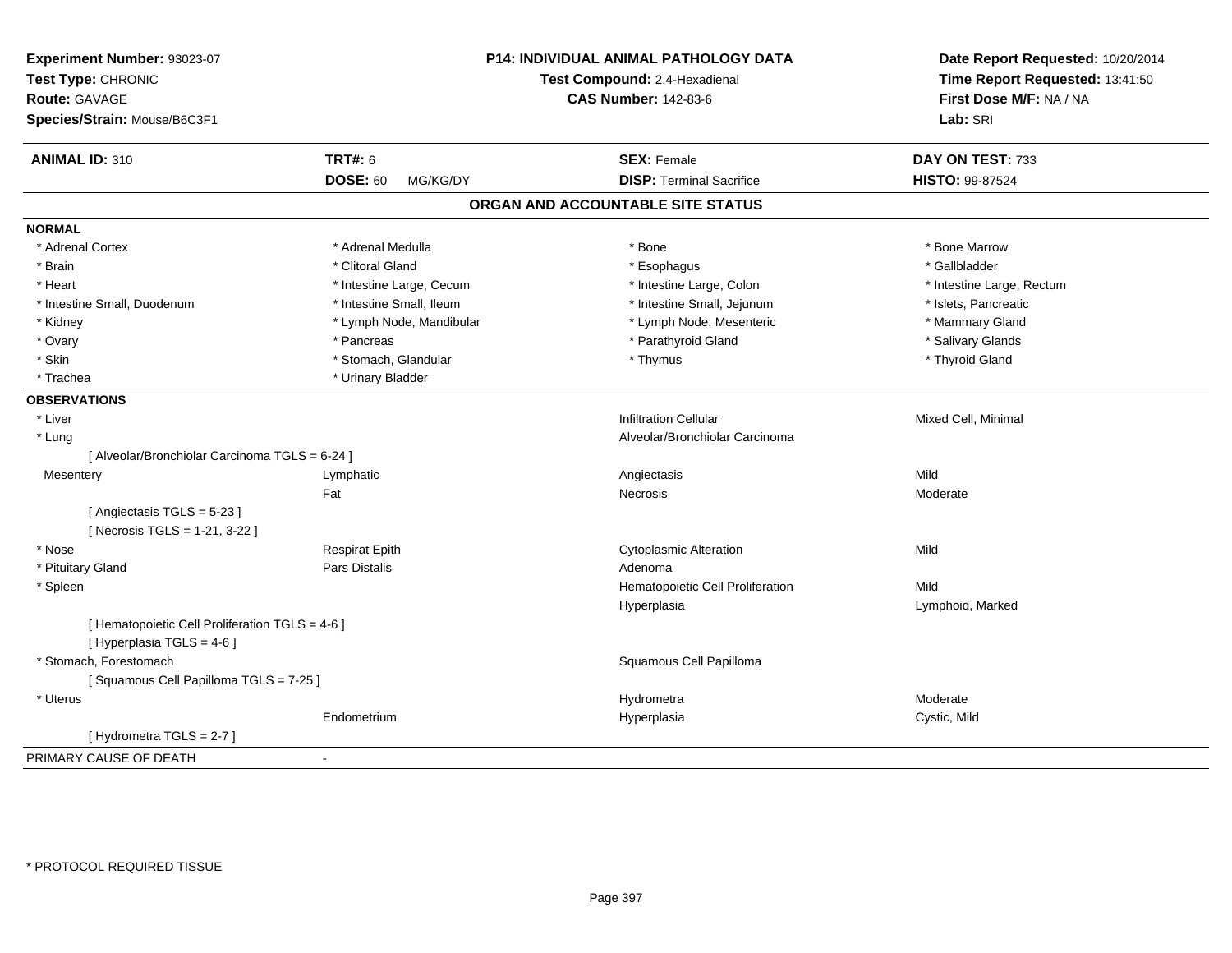| Experiment Number: 93023-07<br>Test Type: CHRONIC<br><b>Route: GAVAGE</b><br>Species/Strain: Mouse/B6C3F1 | <b>P14: INDIVIDUAL ANIMAL PATHOLOGY DATA</b><br>Test Compound: 2,4-Hexadienal<br><b>CAS Number: 142-83-6</b> |                                   | Date Report Requested: 10/20/2014<br>Time Report Requested: 13:41:50<br>First Dose M/F: NA / NA<br>Lab: SRI |
|-----------------------------------------------------------------------------------------------------------|--------------------------------------------------------------------------------------------------------------|-----------------------------------|-------------------------------------------------------------------------------------------------------------|
| <b>ANIMAL ID: 311</b>                                                                                     | <b>TRT#: 6</b>                                                                                               | <b>SEX: Female</b>                | DAY ON TEST: 726                                                                                            |
|                                                                                                           | <b>DOSE: 60</b><br>MG/KG/DY                                                                                  | <b>DISP:</b> Moribund Sacrifice   | HISTO: 99-87525                                                                                             |
|                                                                                                           |                                                                                                              | ORGAN AND ACCOUNTABLE SITE STATUS |                                                                                                             |
| <b>NORMAL</b>                                                                                             |                                                                                                              |                                   |                                                                                                             |
| * Adrenal Cortex                                                                                          | * Adrenal Medulla                                                                                            | * Bone                            | * Bone Marrow                                                                                               |
| * Brain                                                                                                   | * Clitoral Gland                                                                                             | * Esophagus                       | * Gallbladder                                                                                               |
| * Heart                                                                                                   | * Intestine Large, Cecum                                                                                     | * Intestine Large, Colon          | * Intestine Large, Rectum                                                                                   |
| * Intestine Small, Duodenum                                                                               | * Intestine Small, Ileum                                                                                     | * Intestine Small, Jejunum        | * Islets, Pancreatic                                                                                        |
| * Lung                                                                                                    | * Lymph Node, Mandibular                                                                                     | * Lymph Node, Mesenteric          | * Mammary Gland                                                                                             |
| * Ovary                                                                                                   | * Pancreas                                                                                                   | * Pituitary Gland                 | * Salivary Glands                                                                                           |
| * Spleen                                                                                                  | * Stomach, Forestomach                                                                                       | * Stomach, Glandular              | * Trachea                                                                                                   |
| * Urinary Bladder                                                                                         |                                                                                                              |                                   |                                                                                                             |
| <b>MISSING</b>                                                                                            |                                                                                                              |                                   |                                                                                                             |
| * Parathyroid Gland                                                                                       | * Thyroid Gland                                                                                              |                                   |                                                                                                             |
| <b>OBSERVATIONS</b>                                                                                       |                                                                                                              |                                   |                                                                                                             |
| * Kidney                                                                                                  |                                                                                                              | Infarct                           | Moderate                                                                                                    |
|                                                                                                           | Papilla                                                                                                      | Necrosis                          | Moderate                                                                                                    |
| * Liver                                                                                                   | Hepatocyte                                                                                                   | Depletion Glycogen                | Diffuse, Moderate                                                                                           |
|                                                                                                           |                                                                                                              | <b>Tension Lipidosis</b>          | Mild                                                                                                        |
|                                                                                                           | Centrilobular, Hepatocyte                                                                                    | Vacuolization Cytoplasmic         | Moderate                                                                                                    |
| Mesentery                                                                                                 | Fat                                                                                                          | Necrosis                          | Mild                                                                                                        |
| [Necrosis $TGLS = 3-21$ ]                                                                                 |                                                                                                              |                                   |                                                                                                             |
| * Nose                                                                                                    | Nasolacrim Dct                                                                                               | Cyst                              | Mild                                                                                                        |
|                                                                                                           | Olfactory Epi                                                                                                | <b>Cytoplasmic Alteration</b>     | Minimal                                                                                                     |
|                                                                                                           | <b>Respirat Epith</b>                                                                                        | <b>Cytoplasmic Alteration</b>     | Mild                                                                                                        |
|                                                                                                           |                                                                                                              | Inflammation                      | Suppurative, Mild                                                                                           |
| * Skin                                                                                                    | Pinna                                                                                                        | Fibrous Histiocytoma              |                                                                                                             |
| [ Fibrous Histiocytoma TGLS = 4-22 ]                                                                      |                                                                                                              |                                   |                                                                                                             |
| * Thymus                                                                                                  |                                                                                                              | Atrophy                           | Moderate                                                                                                    |
| * Uterus                                                                                                  |                                                                                                              | Hydrometra                        | Moderate                                                                                                    |
|                                                                                                           | Endometrium                                                                                                  | Hyperplasia                       | Cystic, Mild                                                                                                |
| [Hydrometra TGLS = 2-7]                                                                                   |                                                                                                              |                                   |                                                                                                             |
| PRIMARY CAUSE OF DEATH                                                                                    | - Kidney Papilla Necrosis                                                                                    |                                   |                                                                                                             |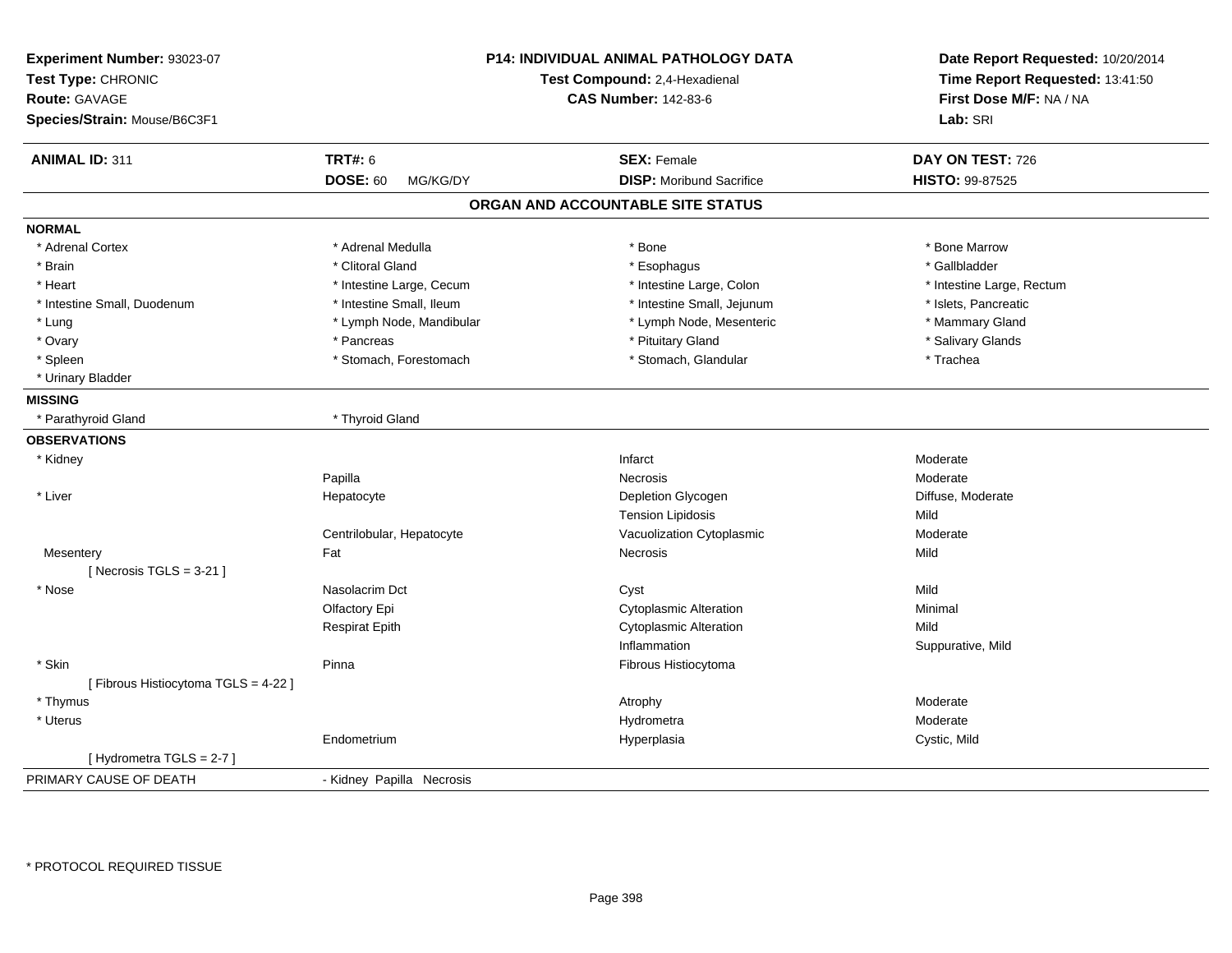| Experiment Number: 93023-07<br>Test Type: CHRONIC<br><b>Route: GAVAGE</b><br>Species/Strain: Mouse/B6C3F1 | <b>P14: INDIVIDUAL ANIMAL PATHOLOGY DATA</b><br>Test Compound: 2,4-Hexadienal<br><b>CAS Number: 142-83-6</b> |                                                       | Date Report Requested: 10/20/2014<br>Time Report Requested: 13:41:50<br>First Dose M/F: NA / NA<br>Lab: SRI |
|-----------------------------------------------------------------------------------------------------------|--------------------------------------------------------------------------------------------------------------|-------------------------------------------------------|-------------------------------------------------------------------------------------------------------------|
| <b>ANIMAL ID: 312</b>                                                                                     | <b>TRT#: 6</b><br><b>DOSE: 60</b><br>MG/KG/DY                                                                | <b>SEX: Female</b><br><b>DISP: Terminal Sacrifice</b> | DAY ON TEST: 735<br>HISTO: 99-87526                                                                         |
|                                                                                                           |                                                                                                              | ORGAN AND ACCOUNTABLE SITE STATUS                     |                                                                                                             |
|                                                                                                           |                                                                                                              |                                                       |                                                                                                             |
| <b>NORMAL</b>                                                                                             |                                                                                                              |                                                       |                                                                                                             |
| * Adrenal Cortex                                                                                          | * Adrenal Medulla                                                                                            | * Bone                                                | * Bone Marrow                                                                                               |
| * Brain                                                                                                   | * Esophagus                                                                                                  | * Gallbladder                                         | * Heart                                                                                                     |
| * Intestine Large, Cecum                                                                                  | * Intestine Large, Colon                                                                                     | * Intestine Large, Rectum                             | * Intestine Small, Duodenum                                                                                 |
| * Intestine Small, Ileum                                                                                  | * Intestine Small, Jejunum                                                                                   | * Islets, Pancreatic                                  | * Lung                                                                                                      |
| * Lymph Node, Mandibular                                                                                  | * Lymph Node, Mesenteric                                                                                     | * Mammary Gland                                       | * Ovary                                                                                                     |
| * Pancreas                                                                                                | * Parathyroid Gland                                                                                          | * Pituitary Gland                                     | * Salivary Glands                                                                                           |
| * Skin                                                                                                    | * Spleen                                                                                                     | * Stomach, Glandular                                  | * Thymus                                                                                                    |
| * Thyroid Gland                                                                                           | * Trachea                                                                                                    | * Urinary Bladder                                     |                                                                                                             |
| <b>INSUFFICIENT TISSUE</b>                                                                                |                                                                                                              |                                                       |                                                                                                             |
| * Clitoral Gland                                                                                          |                                                                                                              |                                                       |                                                                                                             |
| <b>OBSERVATIONS</b>                                                                                       |                                                                                                              |                                                       |                                                                                                             |
| * Kidney                                                                                                  |                                                                                                              | Nephropathy                                           | Minimal                                                                                                     |
| * Liver                                                                                                   |                                                                                                              | Ito Cell Tumor Malignant                              |                                                                                                             |
| [ Ito Cell Tumor Malignant TGLS = 2-6 ]                                                                   |                                                                                                              |                                                       |                                                                                                             |
| Mesentery                                                                                                 |                                                                                                              | Ito Cell Tumor Malignant                              | Metastatic (Liver)                                                                                          |
| [ Ito Cell Tumor Malignant TGLS = 2-6 ]                                                                   |                                                                                                              |                                                       |                                                                                                             |
| * Nose                                                                                                    | Olfactory Epi                                                                                                | <b>Cytoplasmic Alteration</b>                         | Minimal                                                                                                     |
|                                                                                                           | <b>Respirat Epith</b>                                                                                        | <b>Cytoplasmic Alteration</b>                         | Minimal                                                                                                     |
|                                                                                                           |                                                                                                              | Inflammation                                          | Suppurative, Mild                                                                                           |
| * Stomach, Forestomach                                                                                    | Epithelium                                                                                                   | Hyperplasia                                           | Squamous, Minimal                                                                                           |
|                                                                                                           |                                                                                                              | Squamous Cell Papilloma                               |                                                                                                             |
| [Squamous Cell Papilloma TGLS = 3-21]                                                                     |                                                                                                              |                                                       |                                                                                                             |
| * Uterus                                                                                                  | Endometrium                                                                                                  | Hyperplasia                                           | Cystic, Moderate                                                                                            |
| [Hyperplasia TGLS = 1-7]                                                                                  |                                                                                                              |                                                       |                                                                                                             |
| PRIMARY CAUSE OF DEATH                                                                                    | $\blacksquare$                                                                                               |                                                       |                                                                                                             |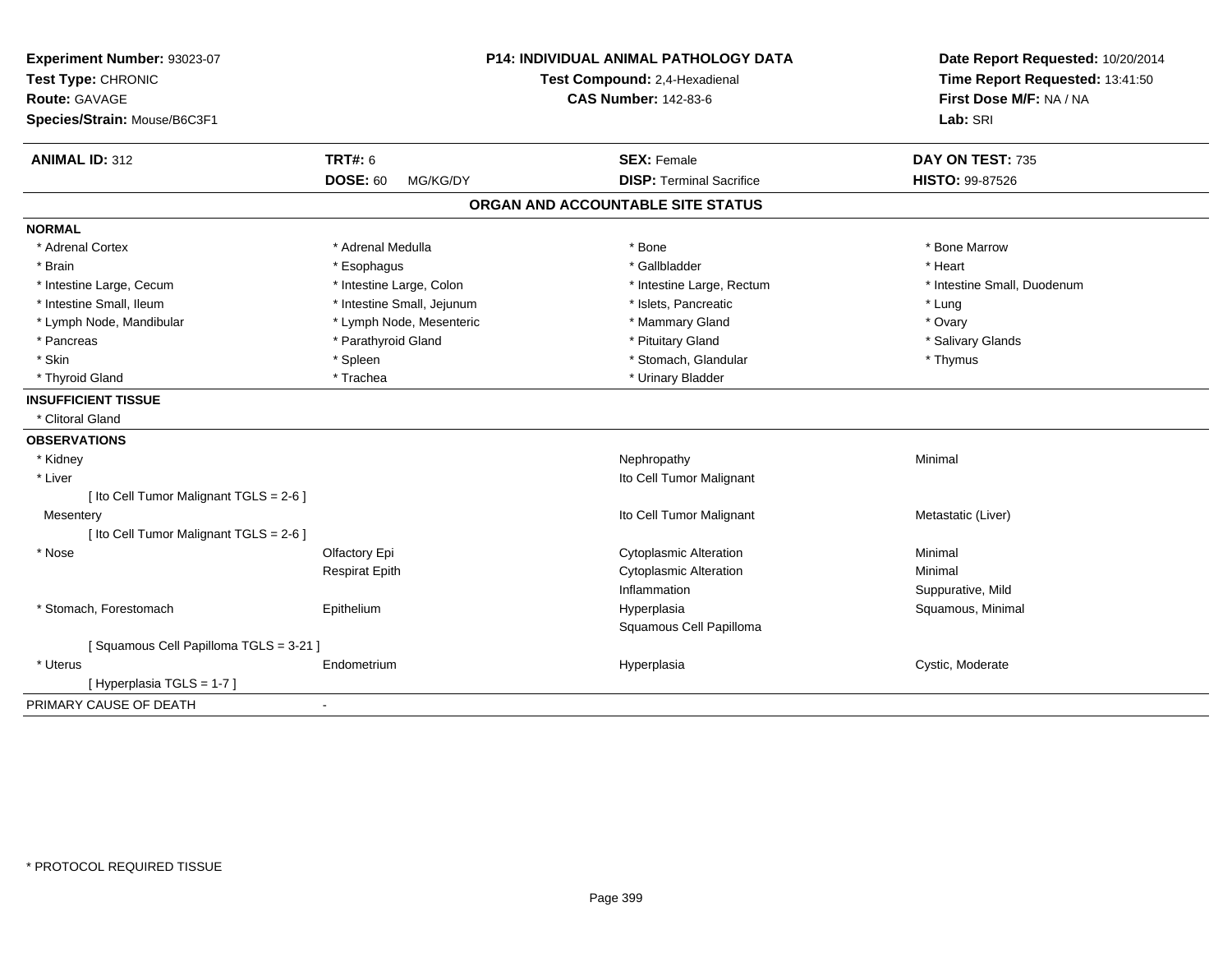| Experiment Number: 93023-07<br>Test Type: CHRONIC<br><b>Route: GAVAGE</b><br>Species/Strain: Mouse/B6C3F1 | <b>P14: INDIVIDUAL ANIMAL PATHOLOGY DATA</b><br>Test Compound: 2,4-Hexadienal<br><b>CAS Number: 142-83-6</b> |                                   | Date Report Requested: 10/20/2014<br>Time Report Requested: 13:41:50<br>First Dose M/F: NA / NA<br>Lab: SRI |  |
|-----------------------------------------------------------------------------------------------------------|--------------------------------------------------------------------------------------------------------------|-----------------------------------|-------------------------------------------------------------------------------------------------------------|--|
| <b>ANIMAL ID: 313</b>                                                                                     | <b>TRT#: 6</b>                                                                                               | <b>SEX: Female</b>                | DAY ON TEST: 735                                                                                            |  |
|                                                                                                           | <b>DOSE: 60</b><br>MG/KG/DY                                                                                  | <b>DISP: Terminal Sacrifice</b>   | HISTO: 99-87527                                                                                             |  |
|                                                                                                           |                                                                                                              | ORGAN AND ACCOUNTABLE SITE STATUS |                                                                                                             |  |
| <b>NORMAL</b>                                                                                             |                                                                                                              |                                   |                                                                                                             |  |
| * Adrenal Cortex                                                                                          | * Adrenal Medulla                                                                                            | * Bone                            | * Bone Marrow                                                                                               |  |
| * Brain                                                                                                   | * Clitoral Gland                                                                                             | * Esophagus                       | * Gallbladder                                                                                               |  |
| * Heart                                                                                                   | * Intestine Large, Cecum                                                                                     | * Intestine Large, Colon          | * Intestine Large, Rectum                                                                                   |  |
| * Intestine Small, Duodenum                                                                               | * Intestine Small, Ileum                                                                                     | * Intestine Small, Jejunum        | * Islets, Pancreatic                                                                                        |  |
| * Kidney                                                                                                  | * Liver                                                                                                      | * Lung                            | * Lymph Node, Mandibular                                                                                    |  |
| * Lymph Node, Mesenteric                                                                                  | * Mammary Gland                                                                                              | * Pancreas                        | * Parathyroid Gland                                                                                         |  |
| * Salivary Glands                                                                                         | * Skin                                                                                                       | * Stomach, Glandular              | * Thymus                                                                                                    |  |
| * Thyroid Gland                                                                                           | * Trachea                                                                                                    | * Urinary Bladder                 |                                                                                                             |  |
| <b>OBSERVATIONS</b>                                                                                       |                                                                                                              |                                   |                                                                                                             |  |
| * Nose                                                                                                    | <b>Respirat Epith</b>                                                                                        | <b>Cytoplasmic Alteration</b>     | Moderate                                                                                                    |  |
| * Ovary                                                                                                   |                                                                                                              | Cystadenoma                       |                                                                                                             |  |
| [Cystadenoma TGLS = 4-7]                                                                                  |                                                                                                              |                                   |                                                                                                             |  |
| * Pituitary Gland                                                                                         | Pars Distalis                                                                                                | Hyperplasia                       | Focal, Mild                                                                                                 |  |
| * Spleen                                                                                                  |                                                                                                              | Hematopoietic Cell Proliferation  | Mild                                                                                                        |  |
|                                                                                                           |                                                                                                              | Hyperplasia                       | Lymphoid, Mild                                                                                              |  |
| * Stomach, Forestomach                                                                                    |                                                                                                              | Erosion                           | Focal, Minimal                                                                                              |  |
|                                                                                                           | Epithelium                                                                                                   | Hyperplasia                       | Squamous, Minimal                                                                                           |  |
| * Uterus                                                                                                  |                                                                                                              | Hydrometra                        | Moderate                                                                                                    |  |
|                                                                                                           | Endometrium                                                                                                  | Hyperplasia                       | Cystic, Moderate                                                                                            |  |
|                                                                                                           | Endometrium                                                                                                  | Polyp Stromal                     |                                                                                                             |  |
| [Hyperplasia TGLS = 2-7]                                                                                  |                                                                                                              |                                   |                                                                                                             |  |
| [Polyp Stromal TGLS = 3-7]                                                                                |                                                                                                              |                                   |                                                                                                             |  |
| PRIMARY CAUSE OF DEATH                                                                                    | $\blacksquare$                                                                                               |                                   |                                                                                                             |  |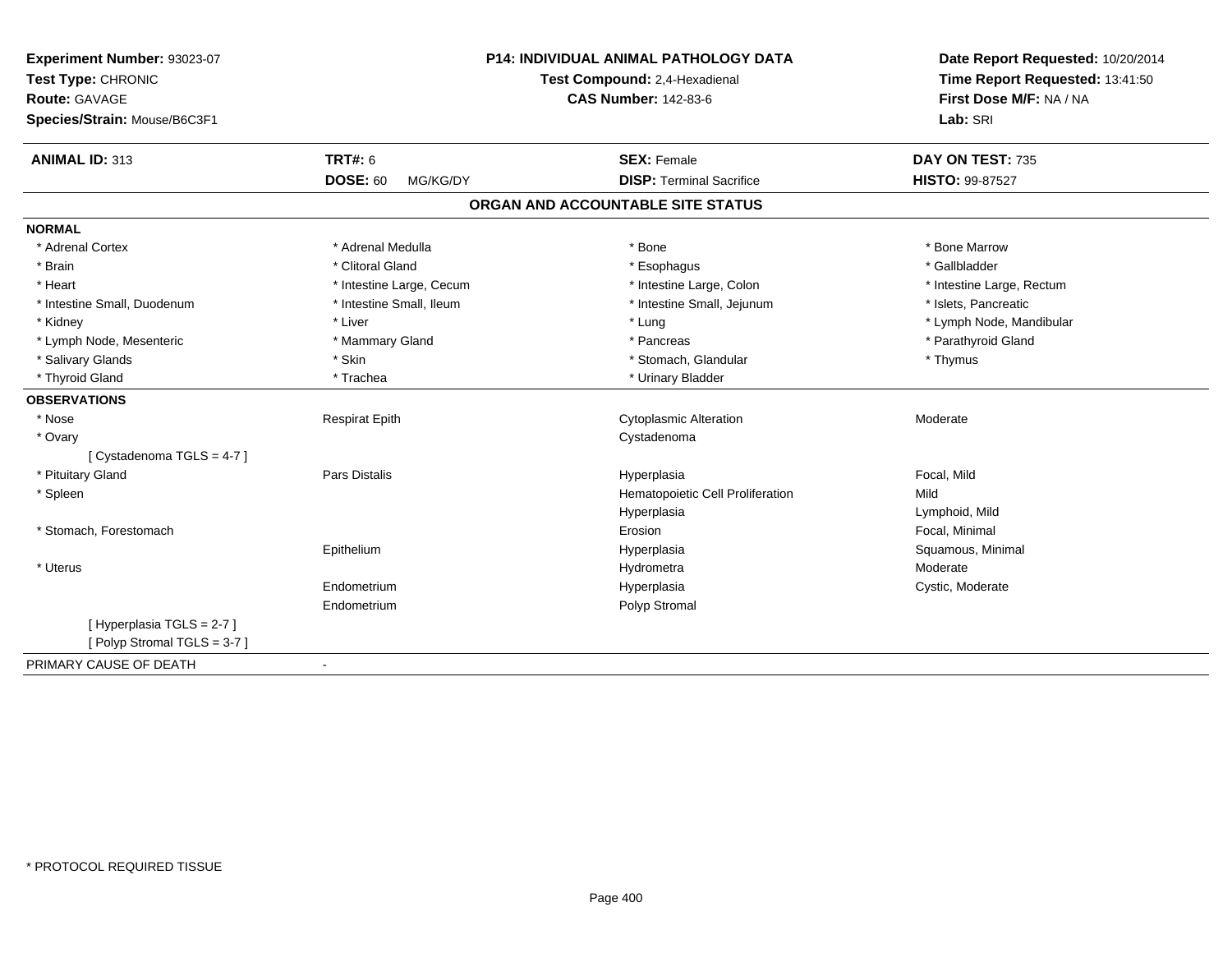| Experiment Number: 93023-07<br>Test Type: CHRONIC<br><b>Route: GAVAGE</b><br>Species/Strain: Mouse/B6C3F1 |                             | <b>P14: INDIVIDUAL ANIMAL PATHOLOGY DATA</b><br>Test Compound: 2,4-Hexadienal<br><b>CAS Number: 142-83-6</b> | Date Report Requested: 10/20/2014<br>Time Report Requested: 13:41:50<br>First Dose M/F: NA / NA<br>Lab: SRI |
|-----------------------------------------------------------------------------------------------------------|-----------------------------|--------------------------------------------------------------------------------------------------------------|-------------------------------------------------------------------------------------------------------------|
| <b>ANIMAL ID: 314</b>                                                                                     | <b>TRT#: 6</b>              | <b>SEX: Female</b>                                                                                           | DAY ON TEST: 725                                                                                            |
|                                                                                                           | <b>DOSE: 60</b><br>MG/KG/DY | <b>DISP:</b> Moribund Sacrifice                                                                              | <b>HISTO: 99-87528</b>                                                                                      |
|                                                                                                           |                             | ORGAN AND ACCOUNTABLE SITE STATUS                                                                            |                                                                                                             |
| <b>NORMAL</b>                                                                                             |                             |                                                                                                              |                                                                                                             |
| * Adrenal Cortex                                                                                          | * Adrenal Medulla           | * Bone                                                                                                       | * Bone Marrow                                                                                               |
| * Clitoral Gland                                                                                          | * Esophagus                 | * Gallbladder                                                                                                | * Heart                                                                                                     |
| * Intestine Large, Cecum                                                                                  | * Intestine Large, Colon    | * Intestine Large, Rectum                                                                                    | * Intestine Small, Duodenum                                                                                 |
| * Intestine Small, Ileum                                                                                  | * Intestine Small, Jejunum  | * Islets, Pancreatic                                                                                         | * Lymph Node, Mandibular                                                                                    |
| * Lymph Node, Mesenteric                                                                                  | * Ovary                     | * Pancreas                                                                                                   | * Parathyroid Gland                                                                                         |
| * Salivary Glands                                                                                         | * Skin                      | * Stomach, Forestomach                                                                                       | * Stomach, Glandular                                                                                        |
| * Thymus                                                                                                  | * Thyroid Gland             | * Trachea                                                                                                    | * Urinary Bladder                                                                                           |
| Zymbal's Gland                                                                                            |                             |                                                                                                              |                                                                                                             |
| <b>OBSERVATIONS</b>                                                                                       |                             |                                                                                                              |                                                                                                             |
| * Brain                                                                                                   |                             | Compression                                                                                                  | Focal, Moderate                                                                                             |
| [Compression TGLS = 9-1]                                                                                  |                             |                                                                                                              |                                                                                                             |
| <b>Harderian Gland</b>                                                                                    |                             | Carcinoma                                                                                                    |                                                                                                             |
| [Carcinoma TGLS = 11-23]                                                                                  |                             |                                                                                                              |                                                                                                             |
| * Kidney                                                                                                  |                             | Congestion                                                                                                   | Mild                                                                                                        |
|                                                                                                           |                             | Infarct                                                                                                      | Minimal                                                                                                     |
|                                                                                                           | Papilla                     | Necrosis                                                                                                     | Mild                                                                                                        |
|                                                                                                           | <b>Renal Tubule</b>         | Necrosis                                                                                                     | Mild                                                                                                        |
| [Congestion TGLS = 7-5]<br>[Necrosis TGLS = $7-5$ ]                                                       |                             |                                                                                                              |                                                                                                             |
| * Liver                                                                                                   | Hepatocyte                  | Depletion Glycogen                                                                                           | Diffuse, Moderate                                                                                           |
|                                                                                                           | Hepatocyte                  | Vacuolization Cytoplasmic                                                                                    | Diffuse, Moderate                                                                                           |
| * Lung                                                                                                    |                             | Carcinoma                                                                                                    | Metastatic (Harderian Gland)                                                                                |
| [Carcinoma TGLS = $8-2$ ]                                                                                 |                             |                                                                                                              |                                                                                                             |
| * Mammary Gland                                                                                           |                             | Hyperplasia                                                                                                  | Mild                                                                                                        |
| [Hyperplasia TGLS = $1-8$ ]                                                                               |                             |                                                                                                              |                                                                                                             |
| Mesentery                                                                                                 | Fat                         | Necrosis                                                                                                     | Moderate                                                                                                    |
| [Necrosis $TGLS = 2-21$ ]                                                                                 |                             |                                                                                                              |                                                                                                             |
| * Nose                                                                                                    | Olfactory Epi               | <b>Cytoplasmic Alteration</b>                                                                                | Minimal                                                                                                     |
|                                                                                                           | Respirat Epith              | <b>Cytoplasmic Alteration</b>                                                                                | Mild                                                                                                        |
|                                                                                                           | Nasolacrim Dct              | Inflammation                                                                                                 | Mild                                                                                                        |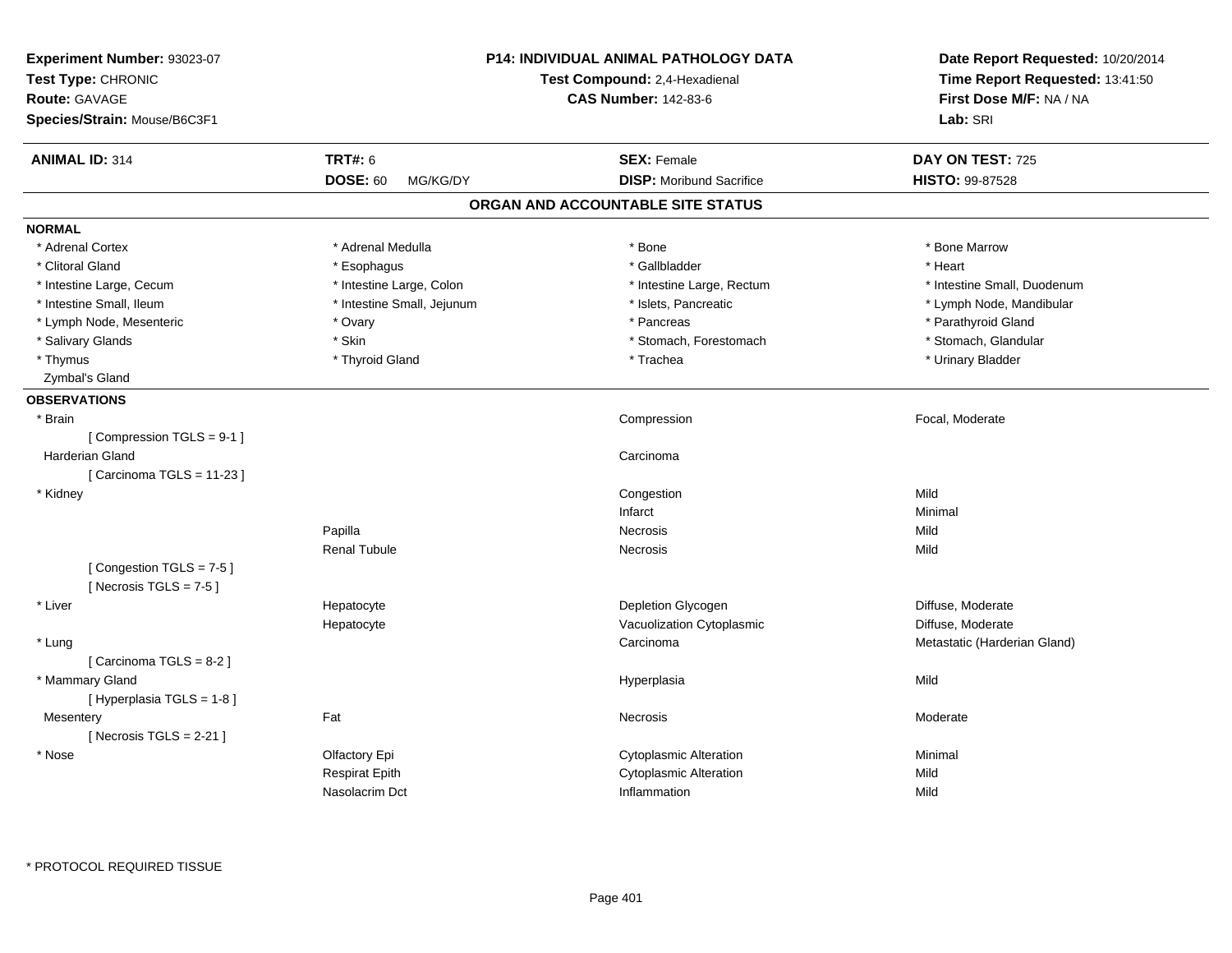| Experiment Number: 93023-07<br>Test Type: CHRONIC<br><b>Route: GAVAGE</b><br>Species/Strain: Mouse/B6C3F1 |                                         | <b>P14: INDIVIDUAL ANIMAL PATHOLOGY DATA</b><br>Test Compound: 2,4-Hexadienal<br><b>CAS Number: 142-83-6</b> | Date Report Requested: 10/20/2014<br>Time Report Requested: 13:41:50<br>First Dose M/F: NA / NA<br>Lab: SRI |
|-----------------------------------------------------------------------------------------------------------|-----------------------------------------|--------------------------------------------------------------------------------------------------------------|-------------------------------------------------------------------------------------------------------------|
| <b>ANIMAL ID: 314</b>                                                                                     | TRT#: 6                                 | <b>SEX: Female</b>                                                                                           | DAY ON TEST: 725                                                                                            |
|                                                                                                           | <b>DOSE: 60</b><br>MG/KG/DY             | <b>DISP:</b> Moribund Sacrifice                                                                              | <b>HISTO: 99-87528</b>                                                                                      |
|                                                                                                           |                                         | ORGAN AND ACCOUNTABLE SITE STATUS                                                                            |                                                                                                             |
|                                                                                                           |                                         | Inflammation                                                                                                 | Suppurative, Minimal                                                                                        |
| * Pituitary Gland                                                                                         | Pars Distalis                           | Adenoma                                                                                                      |                                                                                                             |
| [ Adenoma TGLS = 10-1 ]                                                                                   |                                         |                                                                                                              |                                                                                                             |
| * Spleen                                                                                                  |                                         | Pigmentation                                                                                                 | Focal, Moderate                                                                                             |
| * Uterus                                                                                                  |                                         | Hydrometra                                                                                                   | Mild                                                                                                        |
|                                                                                                           |                                         | Polyp Stromal                                                                                                |                                                                                                             |
| [Hydrometra TGLS = 5-7]                                                                                   |                                         |                                                                                                              |                                                                                                             |
| Polyp Stromal TGLS = 4-7 ]                                                                                |                                         |                                                                                                              |                                                                                                             |
| Vagina                                                                                                    |                                         | Hemangioma                                                                                                   |                                                                                                             |
| [Hemangioma TGLS = 3-22 ]                                                                                 |                                         |                                                                                                              |                                                                                                             |
| PRIMARY CAUSE OF DEATH                                                                                    | - Pituitary Gland Pars Distalis Adenoma |                                                                                                              |                                                                                                             |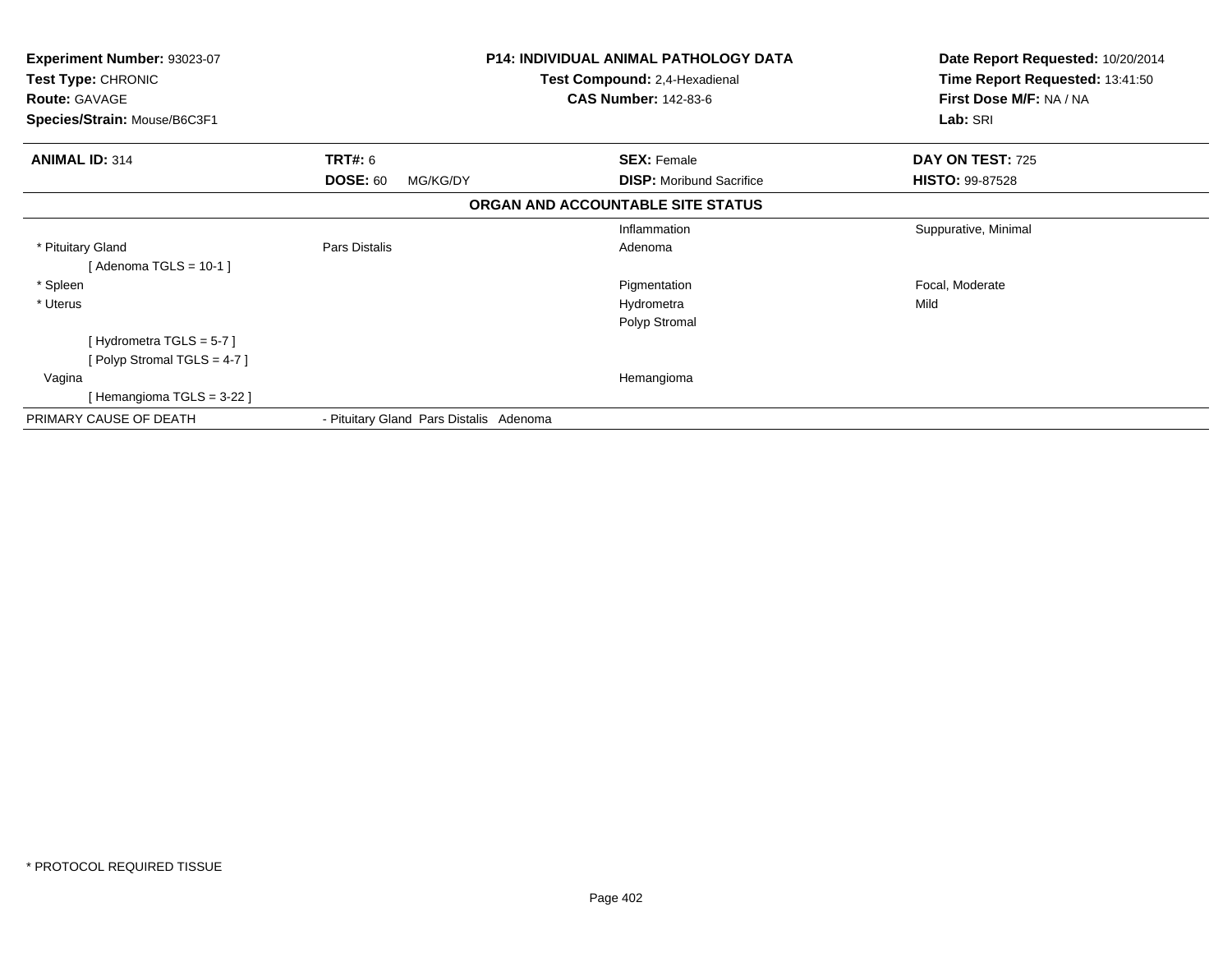| Experiment Number: 93023-07<br>Test Type: CHRONIC<br><b>Route: GAVAGE</b><br>Species/Strain: Mouse/B6C3F1 | P14: INDIVIDUAL ANIMAL PATHOLOGY DATA<br>Test Compound: 2,4-Hexadienal<br><b>CAS Number: 142-83-6</b> |                                   | Date Report Requested: 10/20/2014<br>Time Report Requested: 13:41:50<br>First Dose M/F: NA / NA<br>Lab: SRI |  |
|-----------------------------------------------------------------------------------------------------------|-------------------------------------------------------------------------------------------------------|-----------------------------------|-------------------------------------------------------------------------------------------------------------|--|
| <b>ANIMAL ID: 315</b>                                                                                     | <b>TRT#: 6</b>                                                                                        | <b>SEX: Female</b>                | DAY ON TEST: 735                                                                                            |  |
|                                                                                                           | <b>DOSE: 60</b><br>MG/KG/DY                                                                           | <b>DISP: Terminal Sacrifice</b>   | HISTO: 99-87529                                                                                             |  |
|                                                                                                           |                                                                                                       | ORGAN AND ACCOUNTABLE SITE STATUS |                                                                                                             |  |
| <b>NORMAL</b>                                                                                             |                                                                                                       |                                   |                                                                                                             |  |
| * Adrenal Cortex                                                                                          | * Adrenal Medulla                                                                                     | * Bone                            | * Bone Marrow                                                                                               |  |
| * Brain                                                                                                   | * Esophagus                                                                                           | * Gallbladder                     | * Heart                                                                                                     |  |
| * Intestine Large, Cecum                                                                                  | * Intestine Large, Colon                                                                              | * Intestine Large, Rectum         | * Intestine Small, Duodenum                                                                                 |  |
| * Intestine Small, Ileum                                                                                  | * Intestine Small, Jejunum                                                                            | * Islets, Pancreatic              | * Lung                                                                                                      |  |
| * Lymph Node, Mandibular                                                                                  | * Lymph Node, Mesenteric                                                                              | * Mammary Gland                   | * Ovary                                                                                                     |  |
| * Pancreas                                                                                                | * Parathyroid Gland                                                                                   | * Pituitary Gland                 | * Salivary Glands                                                                                           |  |
| * Skin                                                                                                    | * Spleen                                                                                              | * Stomach, Glandular              | * Thymus                                                                                                    |  |
| * Thyroid Gland                                                                                           | * Trachea                                                                                             | * Urinary Bladder                 |                                                                                                             |  |
| <b>INSUFFICIENT TISSUE</b>                                                                                |                                                                                                       |                                   |                                                                                                             |  |
| * Clitoral Gland                                                                                          |                                                                                                       |                                   |                                                                                                             |  |
| <b>OBSERVATIONS</b>                                                                                       |                                                                                                       |                                   |                                                                                                             |  |
| * Kidney                                                                                                  |                                                                                                       | Infarct                           | Minimal                                                                                                     |  |
|                                                                                                           | Papilla                                                                                               | Necrosis                          | Moderate                                                                                                    |  |
|                                                                                                           |                                                                                                       | Nephropathy                       | Mild                                                                                                        |  |
| * Liver                                                                                                   |                                                                                                       | Hepatocellular Adenoma            |                                                                                                             |  |
|                                                                                                           |                                                                                                       | <b>Infiltration Cellular</b>      | Mixed Cell, Minimal                                                                                         |  |
| [ Hepatocellular Adenoma TGLS = 1-21 ]                                                                    |                                                                                                       |                                   |                                                                                                             |  |
| Mesentery                                                                                                 | Fat                                                                                                   | Necrosis                          | Moderate                                                                                                    |  |
| [Necrosis $TGLS = 2-22$ ]                                                                                 |                                                                                                       |                                   |                                                                                                             |  |
| * Nose                                                                                                    | Olfactory Epi                                                                                         | <b>Cytoplasmic Alteration</b>     | Minimal                                                                                                     |  |
|                                                                                                           | <b>Respirat Epith</b>                                                                                 | <b>Cytoplasmic Alteration</b>     | Mild                                                                                                        |  |
| * Stomach, Forestomach                                                                                    | Epithelium                                                                                            | Hyperplasia                       | Squamous, Mild                                                                                              |  |
| * Uterus                                                                                                  |                                                                                                       | Hydrometra                        | Moderate                                                                                                    |  |
|                                                                                                           | Endometrium                                                                                           | Hyperplasia                       | Cystic, Moderate                                                                                            |  |
| [Hydrometra TGLS = 3-7]                                                                                   |                                                                                                       |                                   |                                                                                                             |  |
| PRIMARY CAUSE OF DEATH                                                                                    | $\blacksquare$                                                                                        |                                   |                                                                                                             |  |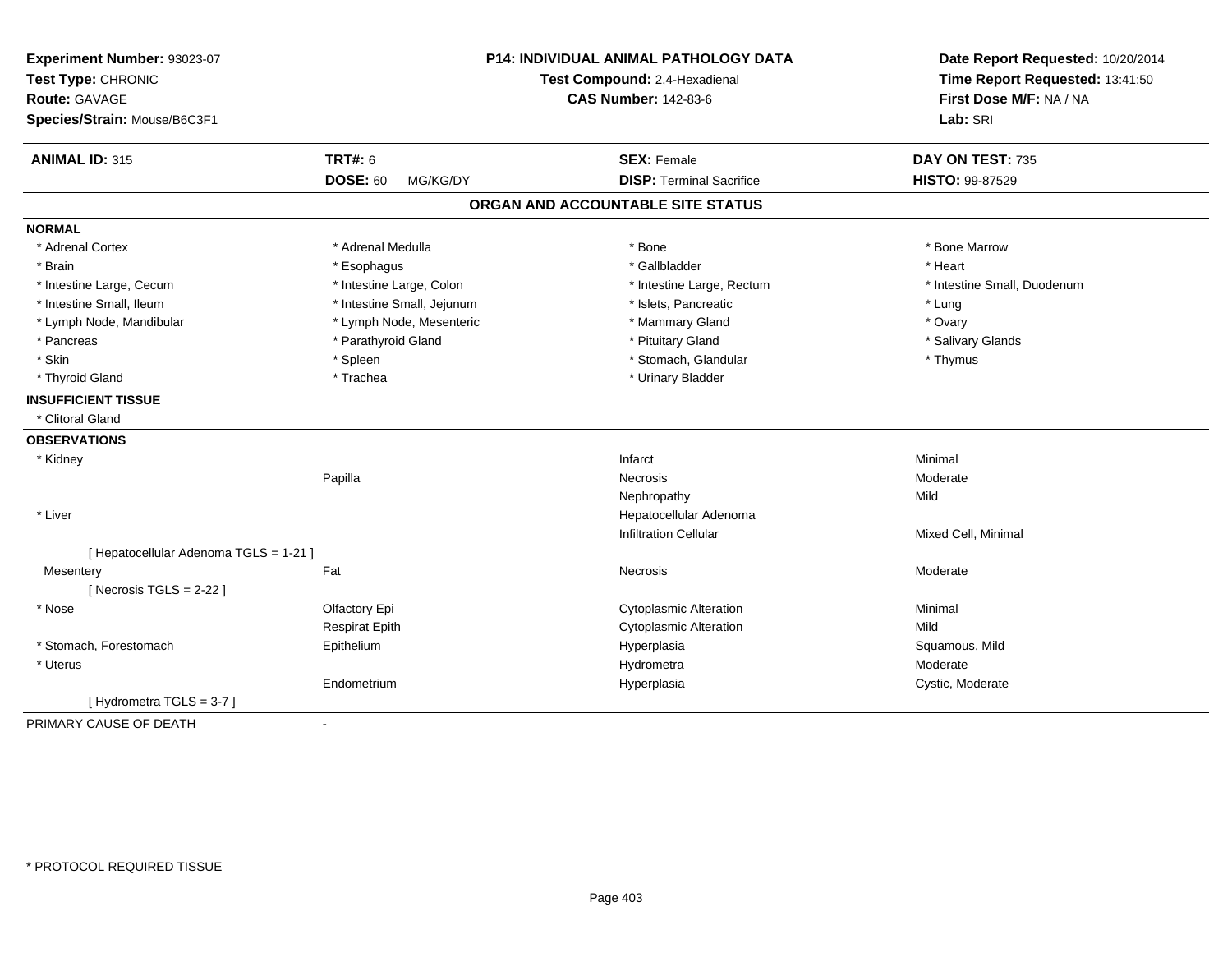| Experiment Number: 93023-07<br>Test Type: CHRONIC<br><b>Route: GAVAGE</b><br>Species/Strain: Mouse/B6C3F1 | <b>P14: INDIVIDUAL ANIMAL PATHOLOGY DATA</b><br>Test Compound: 2,4-Hexadienal<br><b>CAS Number: 142-83-6</b> |                                                                      | Date Report Requested: 10/20/2014<br>Time Report Requested: 13:41:50<br>First Dose M/F: NA / NA<br>Lab: SRI |  |
|-----------------------------------------------------------------------------------------------------------|--------------------------------------------------------------------------------------------------------------|----------------------------------------------------------------------|-------------------------------------------------------------------------------------------------------------|--|
| <b>ANIMAL ID: 316</b>                                                                                     | <b>TRT#: 6</b>                                                                                               | <b>SEX: Female</b>                                                   | DAY ON TEST: 635                                                                                            |  |
|                                                                                                           | <b>DOSE: 60</b><br>MG/KG/DY                                                                                  | <b>DISP: Natural Death</b>                                           | HISTO: 99-86249                                                                                             |  |
|                                                                                                           |                                                                                                              | ORGAN AND ACCOUNTABLE SITE STATUS                                    |                                                                                                             |  |
| <b>NORMAL</b>                                                                                             |                                                                                                              |                                                                      |                                                                                                             |  |
| * Adrenal Cortex                                                                                          | * Adrenal Medulla                                                                                            | * Bone                                                               | * Bone Marrow                                                                                               |  |
| * Brain                                                                                                   | * Clitoral Gland                                                                                             | * Esophagus                                                          | * Heart                                                                                                     |  |
| * Islets, Pancreatic                                                                                      | * Lymph Node, Mesenteric                                                                                     | * Mammary Gland                                                      | * Ovary                                                                                                     |  |
| * Pancreas                                                                                                | * Parathyroid Gland                                                                                          | * Skin                                                               | * Stomach, Forestomach                                                                                      |  |
| * Thyroid Gland                                                                                           | * Trachea                                                                                                    |                                                                      |                                                                                                             |  |
| <b>MISSING</b>                                                                                            |                                                                                                              |                                                                      |                                                                                                             |  |
| * Gallbladder                                                                                             | * Lymph Node, Mandibular                                                                                     | * Pituitary Gland                                                    | * Salivary Glands                                                                                           |  |
| * Stomach, Glandular                                                                                      | * Thymus                                                                                                     |                                                                      |                                                                                                             |  |
| <b>AUTO PRECLUDES DIAG.</b>                                                                               |                                                                                                              |                                                                      |                                                                                                             |  |
| * Intestine Large, Cecum                                                                                  | * Intestine Large, Colon                                                                                     | * Intestine Large, Rectum                                            | * Intestine Small, Duodenum                                                                                 |  |
| * Intestine Small, Ileum                                                                                  | * Intestine Small, Jejunum                                                                                   | * Kidney                                                             | * Urinary Bladder                                                                                           |  |
| <b>OBSERVATIONS</b>                                                                                       |                                                                                                              |                                                                      |                                                                                                             |  |
| * Liver                                                                                                   | Hepatocyte                                                                                                   | Vacuolization Cytoplasmic                                            | Diffuse, Marked                                                                                             |  |
| * Lung                                                                                                    |                                                                                                              | Congestion                                                           | Moderate                                                                                                    |  |
| [Congestion TGLS = $4-2$ ]                                                                                |                                                                                                              |                                                                      |                                                                                                             |  |
| Mesentery                                                                                                 | Fat                                                                                                          | Necrosis                                                             | Moderate                                                                                                    |  |
| [Necrosis TGLS = 1-21]                                                                                    |                                                                                                              |                                                                      |                                                                                                             |  |
| * Nose                                                                                                    | <b>Respirat Epith</b>                                                                                        | <b>Cytoplasmic Alteration</b>                                        | Moderate                                                                                                    |  |
| * Spleen                                                                                                  |                                                                                                              | Depletion Cellular                                                   | Moderate                                                                                                    |  |
| [ Depletion Cellular TGLS = 3-6 ]                                                                         |                                                                                                              |                                                                      |                                                                                                             |  |
| * Uterus                                                                                                  |                                                                                                              | Hydrometra                                                           | Moderate                                                                                                    |  |
| [Hydrometra TGLS = 2-7]                                                                                   |                                                                                                              |                                                                      |                                                                                                             |  |
| PRIMARY CAUSE OF DEATH                                                                                    | - UNCERTAIN                                                                                                  |                                                                      |                                                                                                             |  |
| CONTRIBUTORY CAUSE OF DEATH                                                                               |                                                                                                              | - Liver Hepatocyte Vacuolization Cytoplasmic; Mesentery Fat Necrosis |                                                                                                             |  |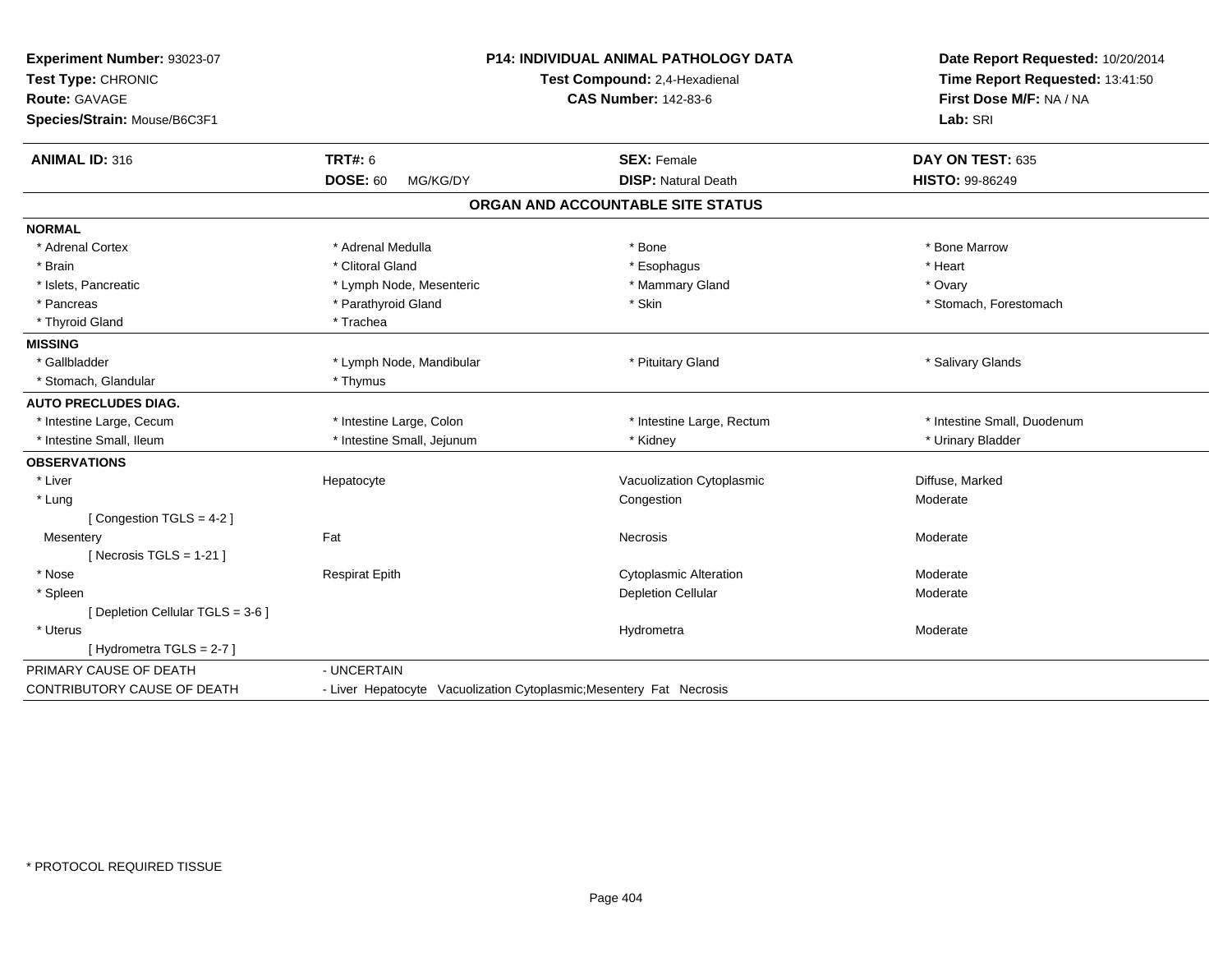| Experiment Number: 93023-07<br>Test Type: CHRONIC<br>Route: GAVAGE<br>Species/Strain: Mouse/B6C3F1 |                             | P14: INDIVIDUAL ANIMAL PATHOLOGY DATA<br>Test Compound: 2,4-Hexadienal<br><b>CAS Number: 142-83-6</b> | Date Report Requested: 10/20/2014<br>Time Report Requested: 13:41:50<br>First Dose M/F: NA / NA<br>Lab: SRI |
|----------------------------------------------------------------------------------------------------|-----------------------------|-------------------------------------------------------------------------------------------------------|-------------------------------------------------------------------------------------------------------------|
| <b>ANIMAL ID: 317</b>                                                                              | TRT#: 6                     | <b>SEX: Female</b>                                                                                    | DAY ON TEST: 733                                                                                            |
|                                                                                                    | <b>DOSE: 60</b><br>MG/KG/DY | <b>DISP: Terminal Sacrifice</b>                                                                       | <b>HISTO: 99-87530</b>                                                                                      |
|                                                                                                    |                             | ORGAN AND ACCOUNTABLE SITE STATUS                                                                     |                                                                                                             |
| <b>NORMAL</b>                                                                                      |                             |                                                                                                       |                                                                                                             |
| * Adrenal Cortex                                                                                   | * Adrenal Medulla           | * Bone                                                                                                | * Brain                                                                                                     |
| * Clitoral Gland                                                                                   | * Esophagus                 | * Gallbladder                                                                                         | * Heart                                                                                                     |
| * Intestine Large, Cecum                                                                           | * Intestine Large, Colon    | * Intestine Large, Rectum                                                                             | * Intestine Small, Duodenum                                                                                 |
| * Intestine Small, Ileum                                                                           | * Intestine Small, Jejunum  | * Islets, Pancreatic                                                                                  | * Lung                                                                                                      |
| * Lymph Node, Mandibular                                                                           | * Lymph Node, Mesenteric    | * Mammary Gland                                                                                       | * Pancreas                                                                                                  |
| * Parathyroid Gland                                                                                | * Pituitary Gland           | * Salivary Glands                                                                                     | * Skin                                                                                                      |
| * Spleen                                                                                           | * Stomach, Glandular        | * Thymus                                                                                              | * Trachea                                                                                                   |
| * Urinary Bladder                                                                                  |                             |                                                                                                       |                                                                                                             |
| <b>OBSERVATIONS</b>                                                                                |                             |                                                                                                       |                                                                                                             |
| * Bone Marrow                                                                                      | <b>Myeloid Cell</b>         | Hyperplasia                                                                                           | Mild                                                                                                        |
| * Kidney                                                                                           |                             | Nephropathy                                                                                           | Moderate                                                                                                    |
| * Liver                                                                                            |                             | Hepatocellular Adenoma                                                                                |                                                                                                             |
|                                                                                                    |                             | <b>Infiltration Cellular</b>                                                                          | Mixed Cell, Minimal                                                                                         |
| [ Hepatocellular Adenoma TGLS = 2-21 ]                                                             |                             |                                                                                                       |                                                                                                             |
| * Nose                                                                                             | Olfactory Epi               | <b>Cytoplasmic Alteration</b>                                                                         | Minimal                                                                                                     |
|                                                                                                    | <b>Respirat Epith</b>       | <b>Cytoplasmic Alteration</b>                                                                         | Minimal                                                                                                     |
|                                                                                                    |                             | Inflammation                                                                                          | Suppurative, Moderate                                                                                       |
| * Ovary                                                                                            |                             | Cyst                                                                                                  | Mild                                                                                                        |
| Note: One ovary is missing.                                                                        |                             |                                                                                                       |                                                                                                             |
| * Stomach, Forestomach                                                                             |                             | Squamous Cell Papilloma                                                                               |                                                                                                             |
| [Squamous Cell Papilloma TGLS = 3-22 ]                                                             |                             |                                                                                                       |                                                                                                             |
| * Thyroid Gland                                                                                    |                             | Degeneration                                                                                          | Cystic, Focal, Mild                                                                                         |
| * Uterus                                                                                           |                             | Hydrometra                                                                                            | Moderate                                                                                                    |
|                                                                                                    | Endometrium                 | Hyperplasia                                                                                           | Cystic, Moderate                                                                                            |
| [Hydrometra TGLS = 1-7]                                                                            |                             |                                                                                                       |                                                                                                             |
| PRIMARY CAUSE OF DEATH                                                                             | $\blacksquare$              |                                                                                                       |                                                                                                             |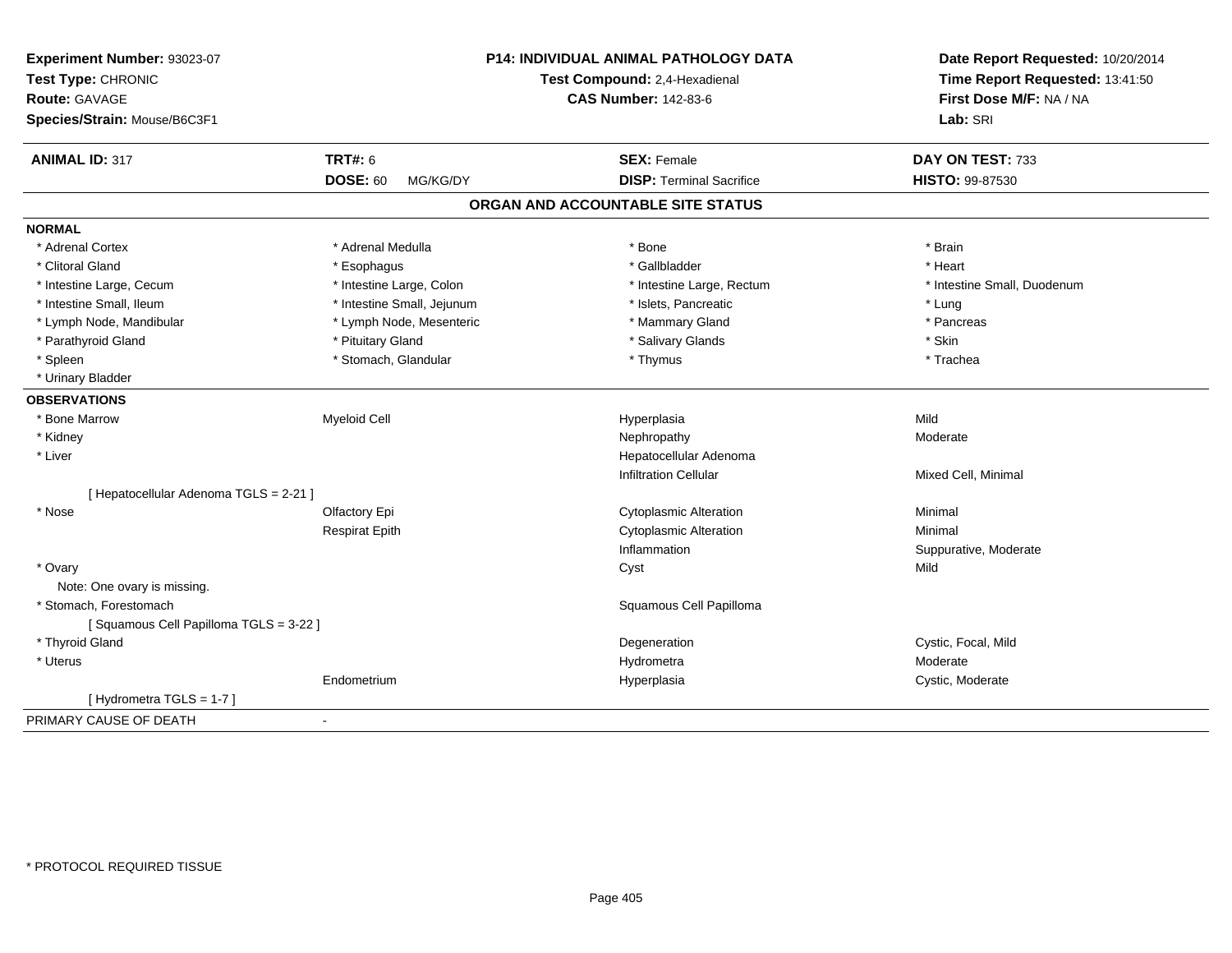| Experiment Number: 93023-07<br>Test Type: CHRONIC<br><b>Route: GAVAGE</b><br>Species/Strain: Mouse/B6C3F1 |                             | <b>P14: INDIVIDUAL ANIMAL PATHOLOGY DATA</b><br>Test Compound: 2,4-Hexadienal<br><b>CAS Number: 142-83-6</b> | Date Report Requested: 10/20/2014<br>Time Report Requested: 13:41:50<br>First Dose M/F: NA / NA<br>Lab: SRI |
|-----------------------------------------------------------------------------------------------------------|-----------------------------|--------------------------------------------------------------------------------------------------------------|-------------------------------------------------------------------------------------------------------------|
| <b>ANIMAL ID: 318</b>                                                                                     | <b>TRT#: 6</b>              | <b>SEX: Female</b>                                                                                           | DAY ON TEST: 733                                                                                            |
|                                                                                                           | <b>DOSE: 60</b><br>MG/KG/DY | <b>DISP: Terminal Sacrifice</b>                                                                              | HISTO: 99-87531                                                                                             |
|                                                                                                           |                             | ORGAN AND ACCOUNTABLE SITE STATUS                                                                            |                                                                                                             |
| <b>NORMAL</b>                                                                                             |                             |                                                                                                              |                                                                                                             |
| * Adrenal Cortex                                                                                          | * Adrenal Medulla           | * Bone                                                                                                       | * Brain                                                                                                     |
| * Clitoral Gland                                                                                          | * Esophagus                 | * Gallbladder                                                                                                | * Heart                                                                                                     |
| * Intestine Large, Cecum                                                                                  | * Intestine Large, Colon    | * Intestine Large, Rectum                                                                                    | * Intestine Small, Duodenum                                                                                 |
| * Intestine Small, Ileum                                                                                  | * Intestine Small, Jejunum  | * Islets, Pancreatic                                                                                         | * Lung                                                                                                      |
| * Lymph Node, Mandibular                                                                                  | * Mammary Gland             | * Pancreas                                                                                                   | * Parathyroid Gland                                                                                         |
| * Pituitary Gland                                                                                         | * Salivary Glands           | * Skin                                                                                                       | * Stomach, Glandular                                                                                        |
| * Thymus                                                                                                  | * Thyroid Gland             | * Trachea                                                                                                    | * Urinary Bladder                                                                                           |
| <b>OBSERVATIONS</b>                                                                                       |                             |                                                                                                              |                                                                                                             |
| * Bone Marrow                                                                                             | <b>Myeloid Cell</b>         | Hyperplasia                                                                                                  | Mild                                                                                                        |
| * Clitoral Gl                                                                                             |                             |                                                                                                              |                                                                                                             |
| Note: One clitoral gland is missing.                                                                      |                             |                                                                                                              |                                                                                                             |
| * Kidney                                                                                                  |                             | Cyst                                                                                                         | Minimal                                                                                                     |
|                                                                                                           |                             | Nephropathy                                                                                                  | Minimal                                                                                                     |
| * Liver                                                                                                   |                             | <b>Infiltration Cellular</b>                                                                                 | Mixed Cell, Mild                                                                                            |
| Lymph Node                                                                                                | Inguinal                    | Hyperplasia                                                                                                  | Lymphoid, Moderate                                                                                          |
|                                                                                                           | Mediastinal                 | Hyperplasia                                                                                                  | Lymphoid, Moderate                                                                                          |
| [ Hyperplasia TGLS = 3-21 ]                                                                               |                             |                                                                                                              |                                                                                                             |
| * Lymph Node, Mesenteric                                                                                  |                             | Hyperplasia                                                                                                  | Lymphoid, Moderate                                                                                          |
| * Nose                                                                                                    |                             | Inflammation                                                                                                 | Suppurative, Mild                                                                                           |
| * Ovary                                                                                                   |                             | Cyst                                                                                                         | Multiple, Mild                                                                                              |
| * Spleen                                                                                                  |                             | Hematopoietic Cell Proliferation                                                                             | Moderate                                                                                                    |
|                                                                                                           |                             | Hyperplasia                                                                                                  | Lymphoid, Moderate                                                                                          |
| [ Hematopoietic Cell Proliferation TGLS = 1-6 ]<br>[ Hyperplasia TGLS = 1-6 ]                             |                             |                                                                                                              |                                                                                                             |
| * Stomach, Forestomach                                                                                    | Epithelium                  | Hyperplasia                                                                                                  | Squamous, Mild                                                                                              |
|                                                                                                           |                             | Ulcer                                                                                                        | Minimal                                                                                                     |
| [ Hyperplasia TGLS = 4-22 ]                                                                               |                             |                                                                                                              |                                                                                                             |
| * Uterus                                                                                                  | Endometrium                 | Hyperplasia                                                                                                  | Cystic, Moderate                                                                                            |
| [Hyperplasia TGLS = 2-7]                                                                                  |                             |                                                                                                              |                                                                                                             |
| PRIMARY CAUSE OF DEATH                                                                                    |                             |                                                                                                              |                                                                                                             |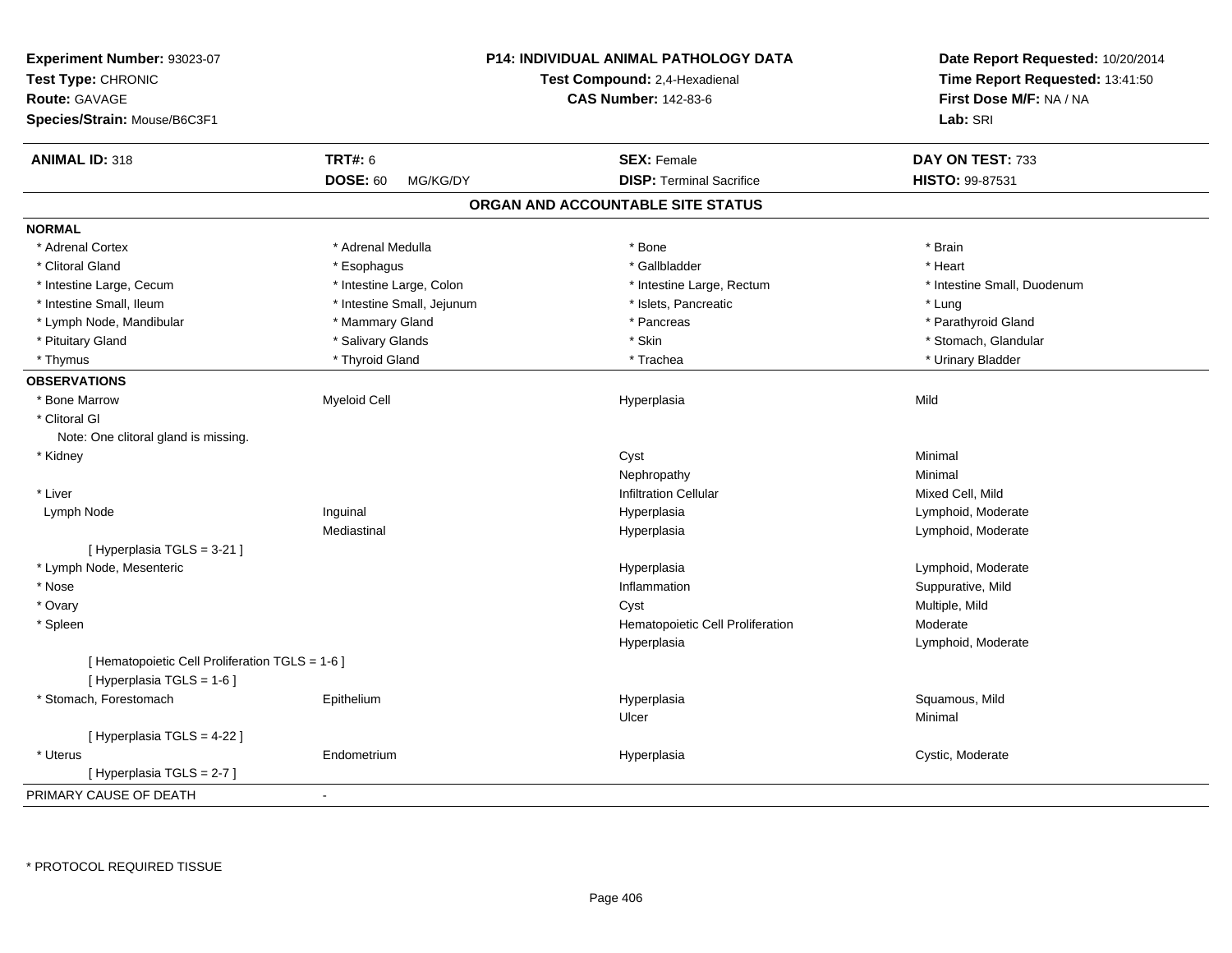| Experiment Number: 93023-07<br>Test Type: CHRONIC<br><b>Route: GAVAGE</b><br>Species/Strain: Mouse/B6C3F1 |                             | <b>P14: INDIVIDUAL ANIMAL PATHOLOGY DATA</b><br>Test Compound: 2,4-Hexadienal<br><b>CAS Number: 142-83-6</b> | Date Report Requested: 10/20/2014<br>Time Report Requested: 13:41:50<br>First Dose M/F: NA / NA<br>Lab: SRI |
|-----------------------------------------------------------------------------------------------------------|-----------------------------|--------------------------------------------------------------------------------------------------------------|-------------------------------------------------------------------------------------------------------------|
| <b>ANIMAL ID: 319</b>                                                                                     | <b>TRT#: 6</b>              | <b>SEX: Female</b>                                                                                           | DAY ON TEST: 733                                                                                            |
|                                                                                                           | <b>DOSE: 60</b><br>MG/KG/DY | <b>DISP: Terminal Sacrifice</b>                                                                              | <b>HISTO: 99-87532</b>                                                                                      |
|                                                                                                           |                             | ORGAN AND ACCOUNTABLE SITE STATUS                                                                            |                                                                                                             |
| <b>NORMAL</b>                                                                                             |                             |                                                                                                              |                                                                                                             |
| * Adrenal Cortex                                                                                          | * Adrenal Medulla           | * Bone                                                                                                       | * Bone Marrow                                                                                               |
| * Brain                                                                                                   | * Clitoral Gland            | * Esophagus                                                                                                  | * Gallbladder                                                                                               |
| * Heart                                                                                                   | * Intestine Large, Cecum    | * Intestine Large, Colon                                                                                     | * Intestine Large, Rectum                                                                                   |
| * Intestine Small, Duodenum                                                                               | * Intestine Small, Ileum    | * Intestine Small, Jejunum                                                                                   | * Islets. Pancreatic                                                                                        |
| * Lung                                                                                                    | * Lymph Node, Mandibular    | * Lymph Node, Mesenteric                                                                                     | * Mammary Gland                                                                                             |
| * Ovary                                                                                                   | * Pancreas                  | * Parathyroid Gland                                                                                          | * Pituitary Gland                                                                                           |
| * Salivary Glands                                                                                         | * Skin                      | * Spleen                                                                                                     | * Stomach, Forestomach                                                                                      |
| * Stomach, Glandular                                                                                      | * Thymus                    | * Trachea                                                                                                    | * Urinary Bladder                                                                                           |
| <b>OBSERVATIONS</b>                                                                                       |                             |                                                                                                              |                                                                                                             |
| * Kidney                                                                                                  |                             | Nephropathy                                                                                                  | Minimal                                                                                                     |
| * Liver                                                                                                   |                             | <b>Infiltration Cellular</b>                                                                                 | Mixed Cell, Minimal                                                                                         |
| * Nose                                                                                                    | <b>Respirat Epith</b>       | <b>Cytoplasmic Alteration</b>                                                                                | Mild                                                                                                        |
| * Thyroid Gland                                                                                           |                             | Degeneration                                                                                                 | Cystic, Focal, Mild                                                                                         |
| * Uterus                                                                                                  |                             | Hydrometra                                                                                                   | Moderate                                                                                                    |
|                                                                                                           | Endometrium                 | Hyperplasia                                                                                                  | Cystic, Mild                                                                                                |
| [Hydrometra TGLS = $1-7$ ]                                                                                |                             |                                                                                                              |                                                                                                             |
| PRIMARY CAUSE OF DEATH                                                                                    |                             |                                                                                                              |                                                                                                             |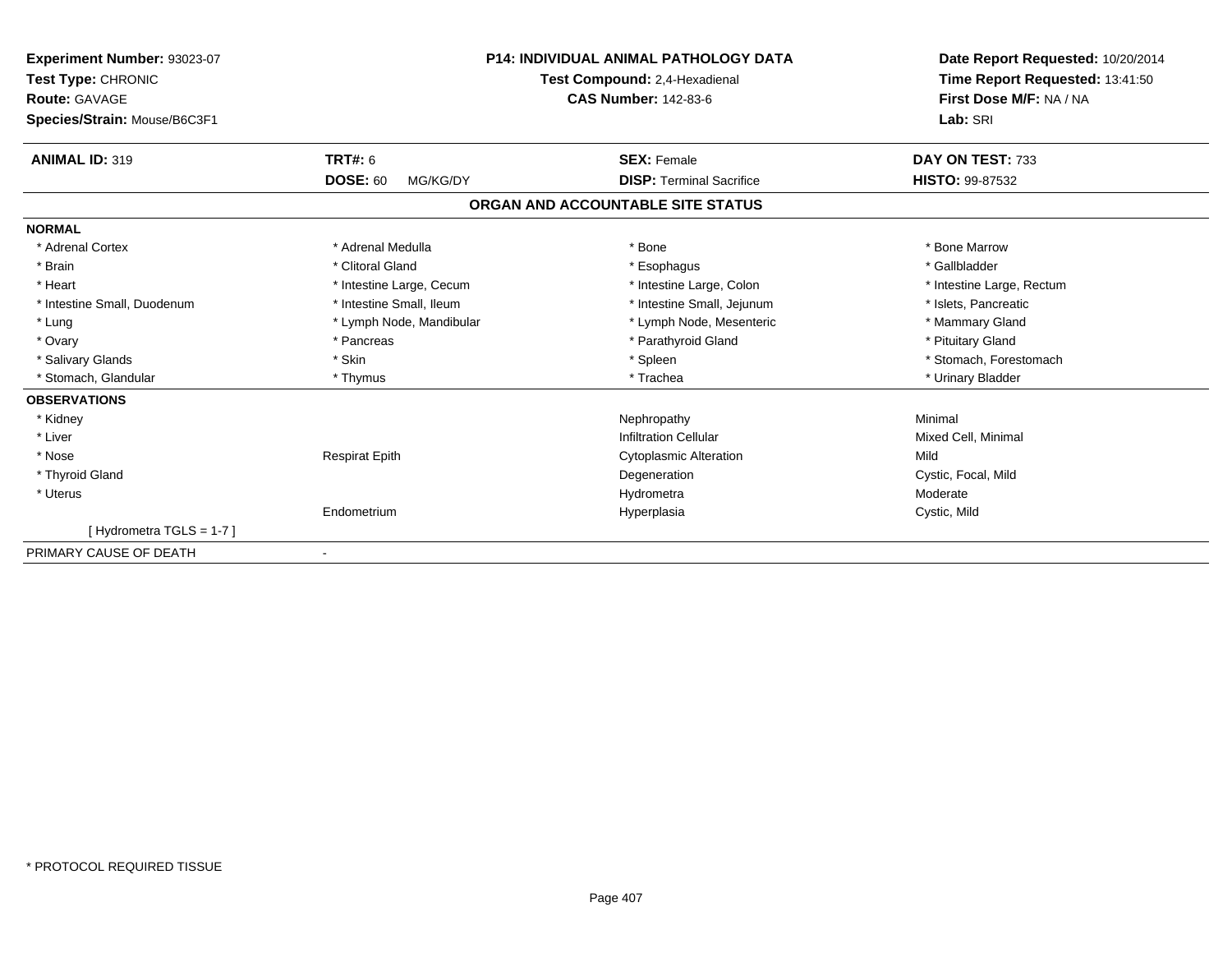| Experiment Number: 93023-07<br>Test Type: CHRONIC<br><b>Route: GAVAGE</b><br>Species/Strain: Mouse/B6C3F1 | P14: INDIVIDUAL ANIMAL PATHOLOGY DATA<br>Test Compound: 2,4-Hexadienal<br><b>CAS Number: 142-83-6</b> |                                   | Date Report Requested: 10/20/2014<br>Time Report Requested: 13:41:50<br>First Dose M/F: NA / NA<br>Lab: SRI |
|-----------------------------------------------------------------------------------------------------------|-------------------------------------------------------------------------------------------------------|-----------------------------------|-------------------------------------------------------------------------------------------------------------|
| <b>ANIMAL ID: 320</b>                                                                                     | <b>TRT#: 6</b>                                                                                        | <b>SEX: Female</b>                | DAY ON TEST: 733                                                                                            |
|                                                                                                           | <b>DOSE: 60</b><br>MG/KG/DY                                                                           | <b>DISP: Terminal Sacrifice</b>   | HISTO: 99-87533                                                                                             |
|                                                                                                           |                                                                                                       | ORGAN AND ACCOUNTABLE SITE STATUS |                                                                                                             |
| <b>NORMAL</b>                                                                                             |                                                                                                       |                                   |                                                                                                             |
| * Adrenal Cortex                                                                                          | * Adrenal Medulla                                                                                     | * Bone                            | * Bone Marrow                                                                                               |
| * Brain                                                                                                   | * Clitoral Gland                                                                                      | * Esophagus                       | * Gallbladder                                                                                               |
| * Heart                                                                                                   | * Intestine Large, Cecum                                                                              | * Intestine Large, Colon          | * Intestine Large, Rectum                                                                                   |
| * Intestine Small, Duodenum                                                                               | * Intestine Small, Ileum                                                                              | * Intestine Small, Jejunum        | * Islets, Pancreatic                                                                                        |
| * Kidney                                                                                                  | * Lung                                                                                                | * Lymph Node, Mandibular          | * Lymph Node, Mesenteric                                                                                    |
| * Mammary Gland                                                                                           | * Ovary                                                                                               | * Pancreas                        | * Parathyroid Gland                                                                                         |
| Pleura                                                                                                    | * Salivary Glands                                                                                     | * Skin                            | * Stomach, Forestomach                                                                                      |
| * Stomach, Glandular                                                                                      | * Trachea                                                                                             | * Urinary Bladder                 |                                                                                                             |
| <b>OBSERVATIONS</b>                                                                                       |                                                                                                       |                                   |                                                                                                             |
| * Liver                                                                                                   |                                                                                                       | <b>Infiltration Cellular</b>      | Mixed Cell, Minimal                                                                                         |
|                                                                                                           |                                                                                                       | <b>Mixed Cell Focus</b>           |                                                                                                             |
| Mesentery                                                                                                 | Fat                                                                                                   | <b>Necrosis</b>                   | Moderate                                                                                                    |
| [Necrosis TGLS = $1-21$ ]                                                                                 |                                                                                                       |                                   |                                                                                                             |
| * Nose                                                                                                    | Olfactory Epi                                                                                         | <b>Cytoplasmic Alteration</b>     | Minimal                                                                                                     |
|                                                                                                           | <b>Respirat Epith</b>                                                                                 | <b>Cytoplasmic Alteration</b>     | Minimal                                                                                                     |
| * Pituitary Gland                                                                                         | <b>Pars Distalis</b>                                                                                  | Adenoma                           |                                                                                                             |
| * Spleen                                                                                                  |                                                                                                       | Hematopoietic Cell Proliferation  | Mild                                                                                                        |
| [ Hematopoietic Cell Proliferation TGLS = 3-6 ]                                                           |                                                                                                       |                                   |                                                                                                             |
| * Thymus                                                                                                  |                                                                                                       | Hyperplasia                       | Lymphoid, Moderate                                                                                          |
| * Thyroid Gland                                                                                           |                                                                                                       | <b>Ectopic Thymus</b>             | Mild                                                                                                        |
| * Uterus                                                                                                  |                                                                                                       | Hydrometra                        | Moderate                                                                                                    |
|                                                                                                           | Endometrium                                                                                           | Hyperplasia                       | Cystic, Moderate                                                                                            |
| [Hydrometra TGLS = 2-7]                                                                                   |                                                                                                       |                                   |                                                                                                             |
| PRIMARY CAUSE OF DEATH                                                                                    | $\blacksquare$                                                                                        |                                   |                                                                                                             |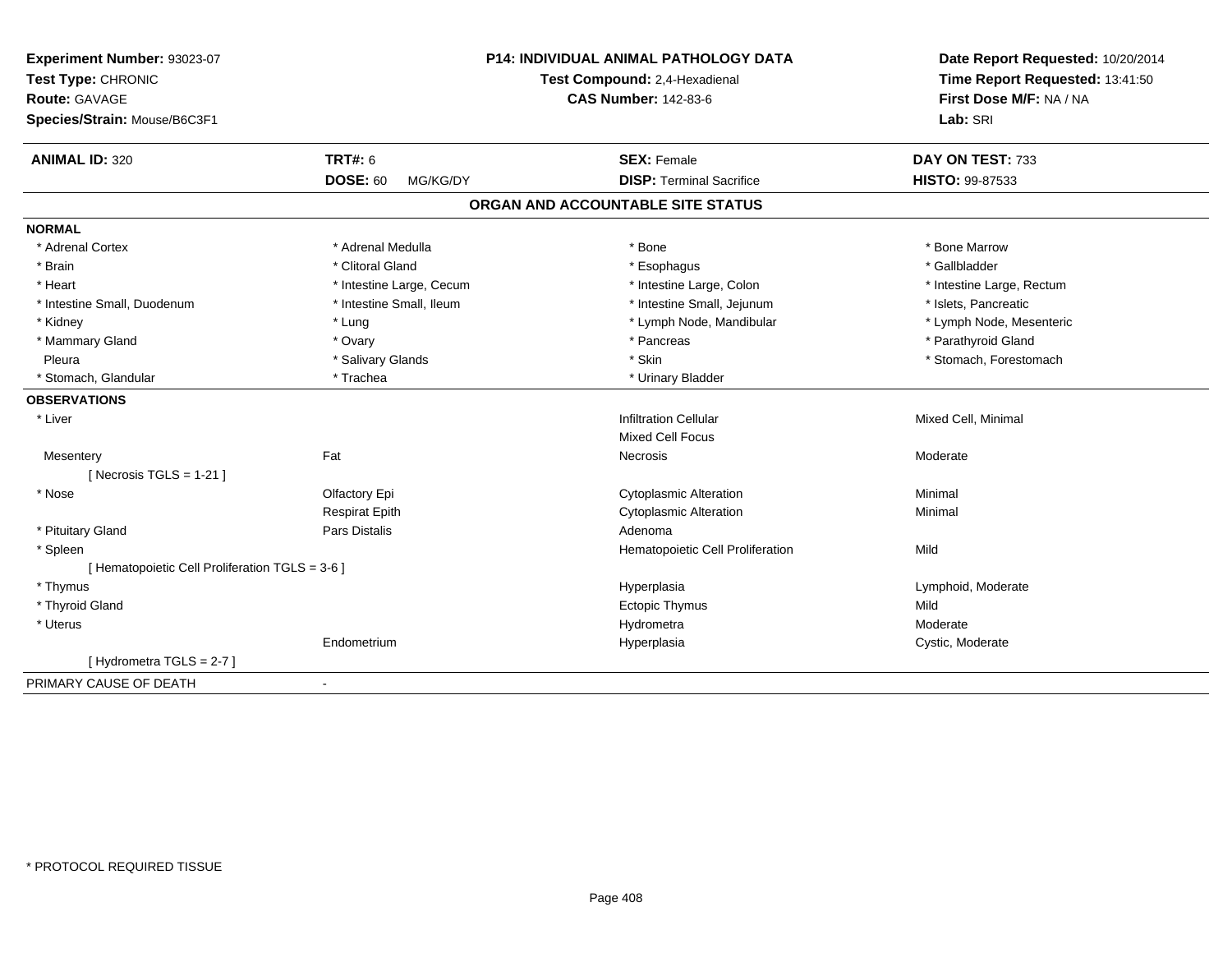| Experiment Number: 93023-07<br>Test Type: CHRONIC<br><b>Route: GAVAGE</b><br>Species/Strain: Mouse/B6C3F1 |                                                | <b>P14: INDIVIDUAL ANIMAL PATHOLOGY DATA</b><br>Test Compound: 2,4-Hexadienal<br><b>CAS Number: 142-83-6</b> | Date Report Requested: 10/20/2014<br>Time Report Requested: 13:41:50<br>First Dose M/F: NA / NA<br>Lab: SRI |
|-----------------------------------------------------------------------------------------------------------|------------------------------------------------|--------------------------------------------------------------------------------------------------------------|-------------------------------------------------------------------------------------------------------------|
| <b>ANIMAL ID: 321</b>                                                                                     | <b>TRT#: 6</b>                                 | <b>SEX: Female</b>                                                                                           | DAY ON TEST: 672                                                                                            |
|                                                                                                           | <b>DOSE: 60</b><br>MG/KG/DY                    | <b>DISP:</b> Moribund Sacrifice                                                                              | HISTO: 99-86618                                                                                             |
|                                                                                                           |                                                | ORGAN AND ACCOUNTABLE SITE STATUS                                                                            |                                                                                                             |
| <b>NORMAL</b>                                                                                             |                                                |                                                                                                              |                                                                                                             |
| * Adrenal Cortex                                                                                          | * Adrenal Medulla                              | * Bone Marrow                                                                                                | * Brain                                                                                                     |
| * Clitoral Gland                                                                                          | * Esophagus                                    | * Gallbladder                                                                                                | * Heart                                                                                                     |
| * Intestine Large, Cecum                                                                                  | * Intestine Large, Colon                       | * Intestine Large, Rectum                                                                                    | * Intestine Small, Duodenum                                                                                 |
| * Intestine Small, Ileum                                                                                  | * Intestine Small, Jejunum                     | * Islets, Pancreatic                                                                                         | * Lung                                                                                                      |
| * Lymph Node, Mandibular                                                                                  | * Lymph Node, Mesenteric                       | * Mammary Gland                                                                                              | * Pancreas                                                                                                  |
| * Parathyroid Gland                                                                                       | Peripheral Nerve                               | * Pituitary Gland                                                                                            | * Salivary Glands                                                                                           |
| * Skin                                                                                                    | Spinal Cord                                    | * Stomach, Glandular                                                                                         | * Thymus                                                                                                    |
| * Thyroid Gland                                                                                           | * Trachea                                      | * Urinary Bladder                                                                                            |                                                                                                             |
| <b>OBSERVATIONS</b>                                                                                       |                                                |                                                                                                              |                                                                                                             |
| * Kidney                                                                                                  |                                                | Cyst                                                                                                         | Multiple, Moderate                                                                                          |
|                                                                                                           |                                                | Nephropathy                                                                                                  | Minimal                                                                                                     |
| [Cyst TGLS = $7-5$ ]                                                                                      |                                                |                                                                                                              |                                                                                                             |
| * Liver                                                                                                   |                                                | Hepatocellular Adenoma                                                                                       |                                                                                                             |
|                                                                                                           | Centrilobular, Hepatocyte                      | Vacuolization Cytoplasmic                                                                                    | Moderate                                                                                                    |
| [ Hepatocellular Adenoma TGLS = 8-23 ]                                                                    |                                                |                                                                                                              |                                                                                                             |
| Mesentery                                                                                                 | Fat                                            | Necrosis                                                                                                     | Moderate                                                                                                    |
| [Necrosis TGLS = 2-21, 6-22]                                                                              |                                                |                                                                                                              |                                                                                                             |
| * Nose                                                                                                    | <b>Respirat Epith</b>                          | <b>Cytoplasmic Alteration</b>                                                                                | Mild                                                                                                        |
| * Ovary                                                                                                   |                                                | Cyst                                                                                                         | Moderate                                                                                                    |
| [Cyst TGLS = $5-7$ ]                                                                                      |                                                |                                                                                                              |                                                                                                             |
| * Spleen                                                                                                  |                                                | <b>Depletion Cellular</b>                                                                                    | Moderate                                                                                                    |
| [ Depletion Cellular TGLS = 4-6 ]                                                                         |                                                |                                                                                                              |                                                                                                             |
| * Stomach, Forestomach                                                                                    | Epithelium                                     | Hyperplasia                                                                                                  | Squamous, Moderate                                                                                          |
|                                                                                                           |                                                | Squamous Cell Papilloma                                                                                      |                                                                                                             |
| * Uterus                                                                                                  |                                                | Hydrometra                                                                                                   | Moderate                                                                                                    |
|                                                                                                           | Endometrium                                    | Hyperplasia                                                                                                  | Cystic, Moderate                                                                                            |
| [Hydrometra TGLS = 3-7]                                                                                   |                                                |                                                                                                              |                                                                                                             |
| [Hyperplasia TGLS = 9-7]                                                                                  |                                                |                                                                                                              |                                                                                                             |
| PRIMARY CAUSE OF DEATH                                                                                    | - Stomach, Forestomach Squamous Cell Papilloma |                                                                                                              |                                                                                                             |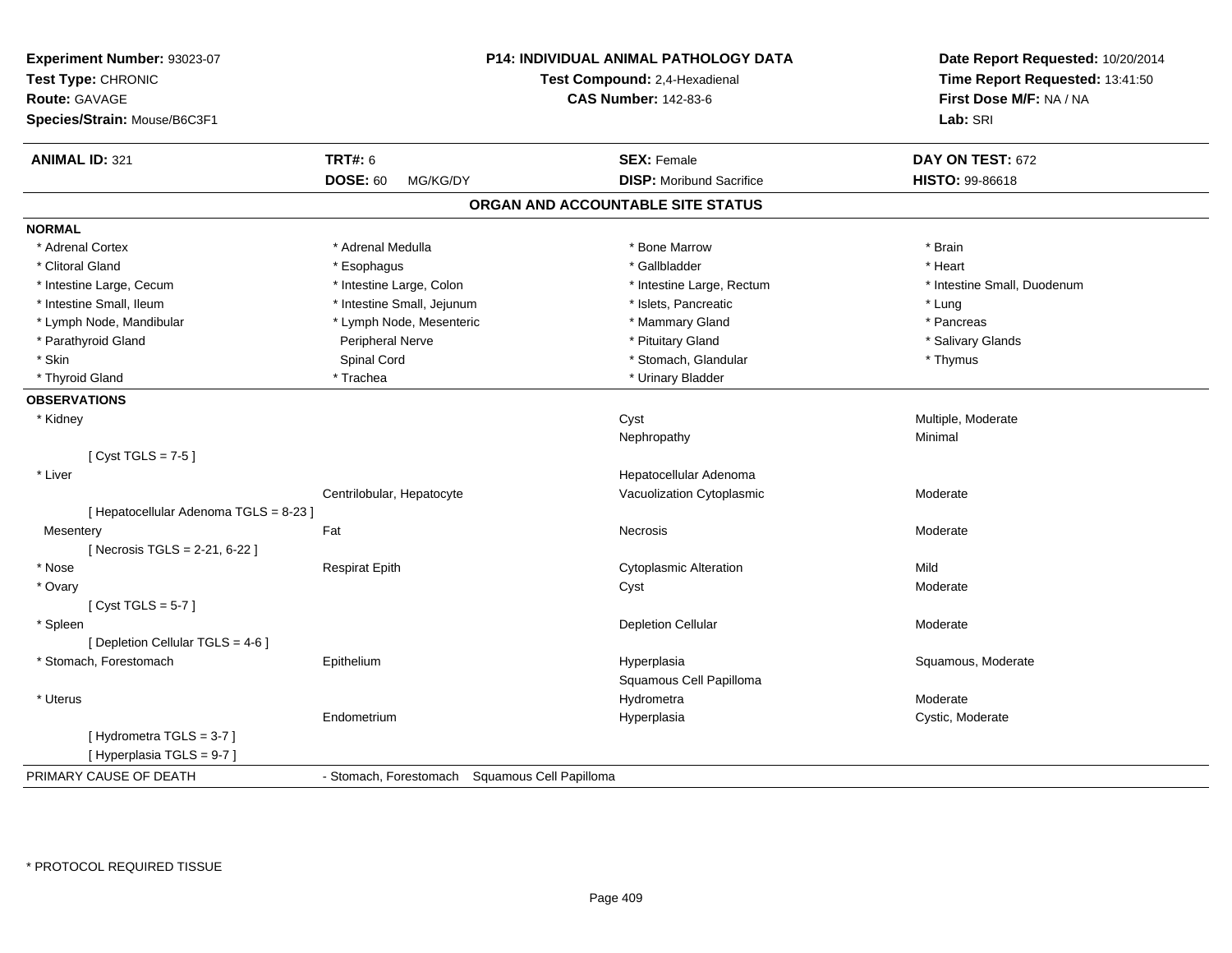| Experiment Number: 93023-07<br>Test Type: CHRONIC<br><b>Route: GAVAGE</b><br>Species/Strain: Mouse/B6C3F1 |                                               | <b>P14: INDIVIDUAL ANIMAL PATHOLOGY DATA</b><br>Test Compound: 2,4-Hexadienal<br><b>CAS Number: 142-83-6</b> |                               | Date Report Requested: 10/20/2014<br>Time Report Requested: 13:41:50<br>First Dose M/F: NA / NA<br>Lab: SRI |
|-----------------------------------------------------------------------------------------------------------|-----------------------------------------------|--------------------------------------------------------------------------------------------------------------|-------------------------------|-------------------------------------------------------------------------------------------------------------|
| <b>ANIMAL ID: 322</b>                                                                                     | <b>TRT#: 6</b><br><b>DOSE: 60</b><br>MG/KG/DY | <b>SEX: Female</b>                                                                                           | <b>DISP: Natural Death</b>    | DAY ON TEST: 716<br>HISTO: 99-86867                                                                         |
|                                                                                                           |                                               | ORGAN AND ACCOUNTABLE SITE STATUS                                                                            |                               |                                                                                                             |
|                                                                                                           |                                               |                                                                                                              |                               |                                                                                                             |
| <b>NORMAL</b>                                                                                             |                                               |                                                                                                              |                               |                                                                                                             |
| * Adrenal Cortex                                                                                          | * Adrenal Medulla                             | * Bone                                                                                                       |                               | * Bone Marrow                                                                                               |
| * Brain                                                                                                   | * Esophagus                                   | * Heart                                                                                                      |                               | * Intestine Large, Colon                                                                                    |
| * Intestine Large, Rectum                                                                                 | * Intestine Small, Ileum                      |                                                                                                              | * Islets, Pancreatic          | * Lung                                                                                                      |
| * Lymph Node, Mesenteric                                                                                  | * Mammary Gland                               | * Pancreas                                                                                                   |                               | * Parathyroid Gland                                                                                         |
| * Pituitary Gland                                                                                         | * Salivary Glands                             | * Skin                                                                                                       |                               | * Spleen                                                                                                    |
| * Stomach, Forestomach                                                                                    | * Stomach, Glandular                          | * Thymus                                                                                                     |                               | * Thyroid Gland                                                                                             |
| * Trachea                                                                                                 | * Urinary Bladder                             |                                                                                                              |                               |                                                                                                             |
| <b>AUTO PRECLUDES DIAG.</b>                                                                               |                                               |                                                                                                              |                               |                                                                                                             |
| * Gallbladder                                                                                             | * Intestine Large, Cecum                      |                                                                                                              | * Intestine Small, Duodenum   | * Intestine Small, Jejunum                                                                                  |
| <b>INSUFFICIENT TISSUE</b>                                                                                |                                               |                                                                                                              |                               |                                                                                                             |
| * Ovary                                                                                                   |                                               |                                                                                                              |                               |                                                                                                             |
| <b>OBSERVATIONS</b>                                                                                       |                                               |                                                                                                              |                               |                                                                                                             |
| * Clitoral Gland                                                                                          |                                               | Inflammation                                                                                                 |                               | Chronic, Mild                                                                                               |
| * Kidney                                                                                                  |                                               | Nephropathy                                                                                                  |                               | Minimal                                                                                                     |
| * Liver                                                                                                   |                                               |                                                                                                              | Hepatocellular Adenoma        |                                                                                                             |
|                                                                                                           |                                               |                                                                                                              | <b>Infiltration Cellular</b>  | Mixed Cell, Minimal                                                                                         |
|                                                                                                           | Hepatocyte, Periportal                        |                                                                                                              | Vacuolization Cytoplasmic     | Mild                                                                                                        |
| [ Hepatocellular Adenoma TGLS = 4-22 ]                                                                    |                                               |                                                                                                              |                               |                                                                                                             |
| * Lymph Node, Mandibular                                                                                  |                                               | Congestion                                                                                                   |                               | Moderate                                                                                                    |
| [Congestion TGLS = 1-8]                                                                                   |                                               |                                                                                                              |                               |                                                                                                             |
| Mesentery                                                                                                 | Fat                                           | <b>Necrosis</b>                                                                                              |                               | Moderate                                                                                                    |
| [Necrosis $TGLS = 3-21$ ]                                                                                 |                                               |                                                                                                              |                               |                                                                                                             |
| * Nose                                                                                                    | <b>Respirat Epith</b>                         |                                                                                                              | <b>Cytoplasmic Alteration</b> | Moderate                                                                                                    |
| * Uterus                                                                                                  |                                               | Hydrometra                                                                                                   |                               | Moderate                                                                                                    |
| [Hydrometra TGLS = 2-7]                                                                                   |                                               |                                                                                                              |                               |                                                                                                             |
| PRIMARY CAUSE OF DEATH                                                                                    | - Liver Hepatocellular Adenoma                |                                                                                                              |                               |                                                                                                             |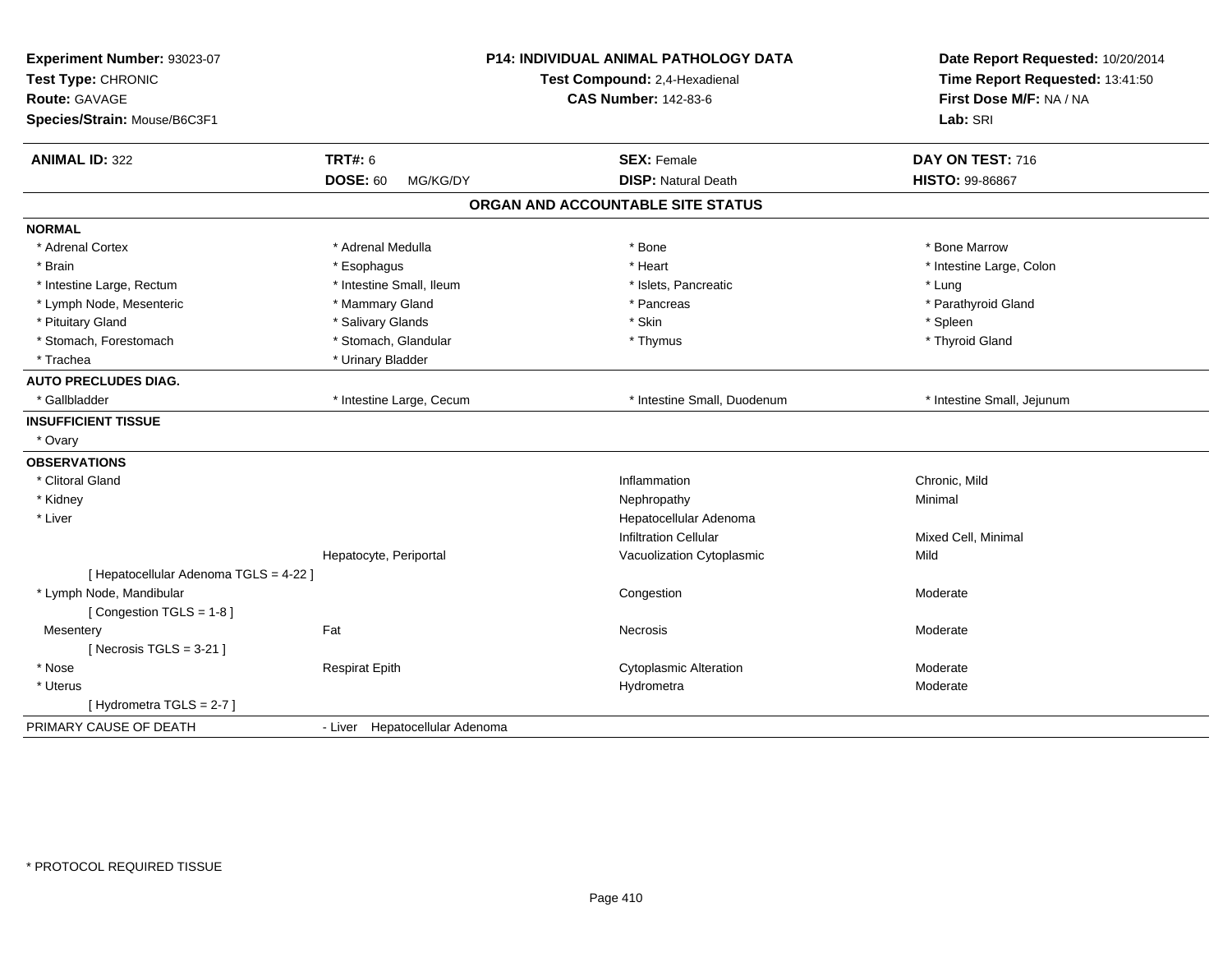| Experiment Number: 93023-07<br>Test Type: CHRONIC<br>Route: GAVAGE<br>Species/Strain: Mouse/B6C3F1 |                             | <b>P14: INDIVIDUAL ANIMAL PATHOLOGY DATA</b><br>Test Compound: 2,4-Hexadienal<br><b>CAS Number: 142-83-6</b> | Date Report Requested: 10/20/2014<br>Time Report Requested: 13:41:50<br>First Dose M/F: NA / NA<br>Lab: SRI |
|----------------------------------------------------------------------------------------------------|-----------------------------|--------------------------------------------------------------------------------------------------------------|-------------------------------------------------------------------------------------------------------------|
| <b>ANIMAL ID: 323</b>                                                                              | <b>TRT#: 6</b>              | <b>SEX: Female</b>                                                                                           | DAY ON TEST: 734                                                                                            |
|                                                                                                    | <b>DOSE: 60</b><br>MG/KG/DY | <b>DISP: Terminal Sacrifice</b>                                                                              | HISTO: 99-87534                                                                                             |
|                                                                                                    |                             | ORGAN AND ACCOUNTABLE SITE STATUS                                                                            |                                                                                                             |
| <b>NORMAL</b>                                                                                      |                             |                                                                                                              |                                                                                                             |
| * Adrenal Cortex                                                                                   | * Adrenal Medulla           | * Bone                                                                                                       | * Bone Marrow                                                                                               |
| * Brain                                                                                            | * Clitoral Gland            | * Esophagus                                                                                                  | * Gallbladder                                                                                               |
| * Heart                                                                                            | * Intestine Large, Cecum    | * Intestine Large, Colon                                                                                     | * Intestine Large, Rectum                                                                                   |
| * Intestine Small, Duodenum                                                                        | * Intestine Small, Ileum    | * Intestine Small, Jejunum                                                                                   | * Islets, Pancreatic                                                                                        |
| * Kidney                                                                                           | * Lymph Node, Mandibular    | * Lymph Node, Mesenteric                                                                                     | * Mammary Gland                                                                                             |
| * Ovary                                                                                            | * Pancreas                  | * Parathyroid Gland                                                                                          | * Salivary Glands                                                                                           |
| * Skin                                                                                             | * Stomach, Glandular        | * Thymus                                                                                                     | * Thyroid Gland                                                                                             |
| * Trachea                                                                                          | * Urinary Bladder           |                                                                                                              |                                                                                                             |
| <b>OBSERVATIONS</b>                                                                                |                             |                                                                                                              |                                                                                                             |
| * Clitoral Gl                                                                                      |                             |                                                                                                              |                                                                                                             |
| Note: One clitoral gland is missing.                                                               |                             |                                                                                                              |                                                                                                             |
| * Liver                                                                                            |                             | <b>Infiltration Cellular</b>                                                                                 | Mixed Cell, Minimal                                                                                         |
| * Lung                                                                                             |                             | Hyperplasia                                                                                                  | Lymphoid, Mild                                                                                              |
| Mesentery                                                                                          | Fat                         | <b>Necrosis</b>                                                                                              | Moderate                                                                                                    |
| [ Necrosis TGLS = $1-21$ ]                                                                         |                             |                                                                                                              |                                                                                                             |
| * Nose                                                                                             | Olfactory Epi               | <b>Cytoplasmic Alteration</b>                                                                                | Minimal                                                                                                     |
|                                                                                                    | <b>Respirat Epith</b>       | <b>Cytoplasmic Alteration</b>                                                                                | Moderate                                                                                                    |
| * Pituitary Gland                                                                                  | Pars Distalis               | Adenoma                                                                                                      |                                                                                                             |
| [Adenoma TGLS = $3-1$ ]                                                                            |                             |                                                                                                              |                                                                                                             |
| * Spleen                                                                                           |                             | Hematopoietic Cell Proliferation                                                                             | Moderate                                                                                                    |
| * Stomach, Forestomach                                                                             |                             | Squamous Cell Papilloma                                                                                      |                                                                                                             |
| [Squamous Cell Papilloma TGLS = 4-22]                                                              |                             |                                                                                                              |                                                                                                             |
| * Uterus                                                                                           |                             | Hydrometra                                                                                                   | Moderate                                                                                                    |
|                                                                                                    | Endometrium                 | Hyperplasia                                                                                                  | Cystic, Moderate                                                                                            |
| [Hydrometra TGLS = 2-7]                                                                            |                             |                                                                                                              |                                                                                                             |
| [Hyperplasia TGLS = 2-7]                                                                           |                             |                                                                                                              |                                                                                                             |
| PRIMARY CAUSE OF DEATH                                                                             | $\blacksquare$              |                                                                                                              |                                                                                                             |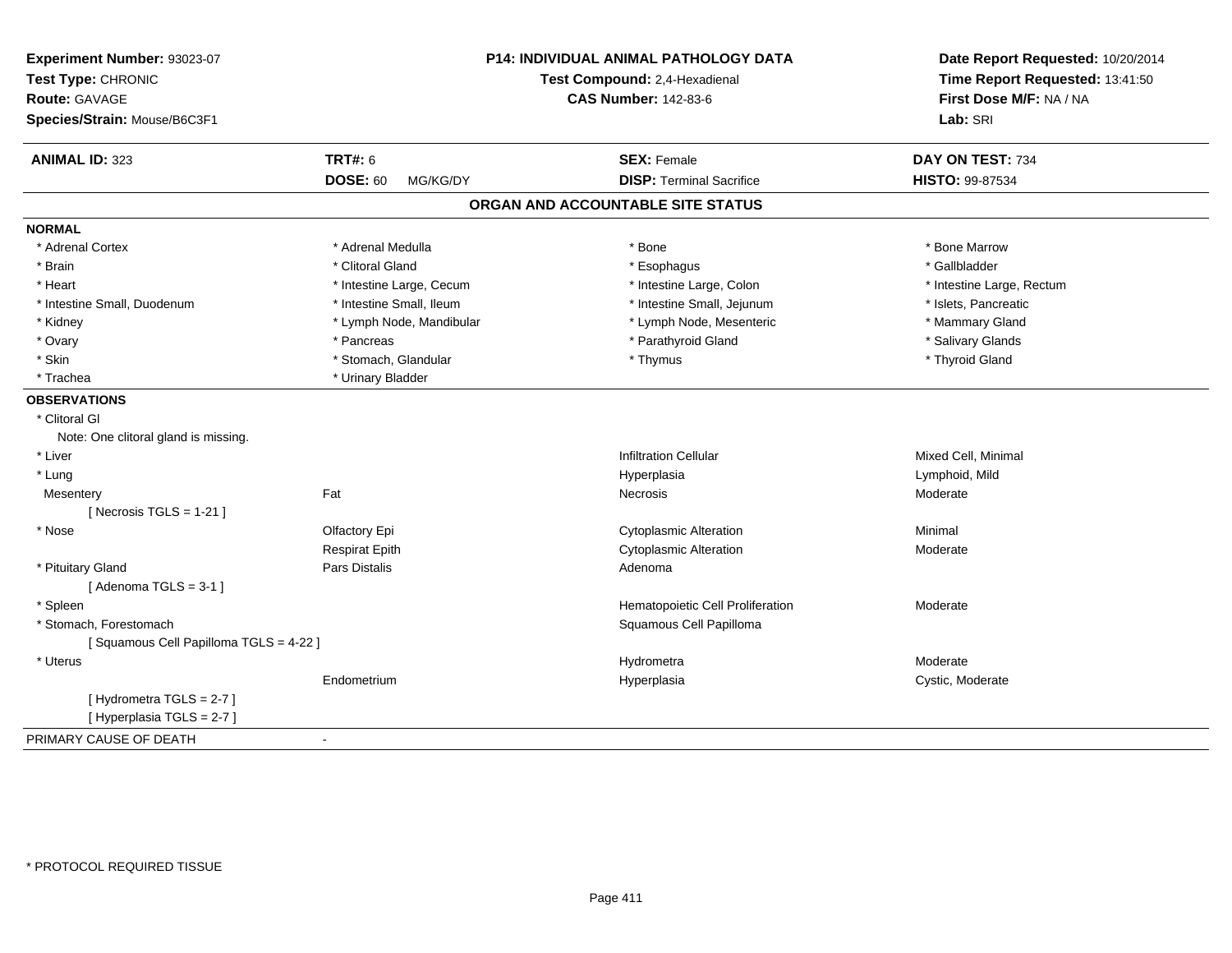| Experiment Number: 93023-07<br>Test Type: CHRONIC<br><b>Route: GAVAGE</b><br>Species/Strain: Mouse/B6C3F1                |                                                 | <b>P14: INDIVIDUAL ANIMAL PATHOLOGY DATA</b><br>Test Compound: 2,4-Hexadienal<br><b>CAS Number: 142-83-6</b> | Date Report Requested: 10/20/2014<br>Time Report Requested: 13:41:50<br>First Dose M/F: NA / NA<br>Lab: SRI |
|--------------------------------------------------------------------------------------------------------------------------|-------------------------------------------------|--------------------------------------------------------------------------------------------------------------|-------------------------------------------------------------------------------------------------------------|
| <b>ANIMAL ID: 324</b>                                                                                                    | <b>TRT#: 6</b>                                  | <b>SEX: Female</b>                                                                                           | DAY ON TEST: 734                                                                                            |
|                                                                                                                          | <b>DOSE: 60</b><br>MG/KG/DY                     | <b>DISP: Terminal Sacrifice</b>                                                                              | HISTO: 99-87535                                                                                             |
|                                                                                                                          |                                                 | ORGAN AND ACCOUNTABLE SITE STATUS                                                                            |                                                                                                             |
| <b>NORMAL</b>                                                                                                            |                                                 |                                                                                                              |                                                                                                             |
| * Adrenal Cortex                                                                                                         | * Adrenal Medulla                               | <b>Blood Vessel</b>                                                                                          | * Bone                                                                                                      |
| * Brain                                                                                                                  | * Clitoral Gland                                | * Esophagus                                                                                                  | * Gallbladder                                                                                               |
| * Heart                                                                                                                  | * Intestine Large, Cecum                        | * Intestine Large, Colon                                                                                     | * Intestine Large, Rectum                                                                                   |
| * Intestine Small, Duodenum<br>* Pancreas                                                                                | * Intestine Small, Ileum<br>* Parathyroid Gland | * Intestine Small, Jejunum<br>* Salivary Glands                                                              | * Islets, Pancreatic<br>* Skin                                                                              |
| * Stomach, Forestomach                                                                                                   | * Stomach, Glandular                            | * Trachea                                                                                                    | * Urinary Bladder                                                                                           |
| * Uterus                                                                                                                 |                                                 |                                                                                                              |                                                                                                             |
| <b>OBSERVATIONS</b>                                                                                                      |                                                 |                                                                                                              |                                                                                                             |
| * Bone Marrow                                                                                                            | Myeloid Cell                                    | Hyperplasia                                                                                                  | Mild                                                                                                        |
| * Kidney                                                                                                                 |                                                 | Lymphoma Malignant                                                                                           |                                                                                                             |
| * Liver                                                                                                                  |                                                 | Lymphoma Malignant                                                                                           |                                                                                                             |
| [ Lymphoma Malignant TGLS = 8-6 ]                                                                                        |                                                 |                                                                                                              |                                                                                                             |
| * Lung                                                                                                                   |                                                 | Lymphoma Malignant                                                                                           |                                                                                                             |
| Lymph Node                                                                                                               | <b>Iliac</b>                                    | Lymphoma Malignant                                                                                           |                                                                                                             |
|                                                                                                                          | Mediastinal                                     | Lymphoma Malignant                                                                                           |                                                                                                             |
|                                                                                                                          | Pancreatic                                      | Lymphoma Malignant                                                                                           |                                                                                                             |
|                                                                                                                          | Renal                                           | Lymphoma Malignant                                                                                           |                                                                                                             |
|                                                                                                                          |                                                 | Lymphoma Malignant                                                                                           |                                                                                                             |
| Note: TGL 3-21 affects axillary lymph node.<br>[ Lymphoma Malignant TGLS = 3-21 ]<br>[ Lymphoma Malignant TGLS = 10-24 ] |                                                 |                                                                                                              |                                                                                                             |
| [ Lymphoma Malignant TGLS = 9-23 ]<br>[ Lymphoma Malignant TGLS = 7-7 ]<br>[ Lymphoma Malignant TGLS = 12-2 ]            |                                                 |                                                                                                              |                                                                                                             |
| * Lymph Node, Mandibular<br>[ Lymphoma Malignant TGLS = 2-8 ]                                                            |                                                 | Lymphoma Malignant                                                                                           |                                                                                                             |
| * Lymph Node, Mesenteric<br>[ Lymphoma Malignant TGLS = 11-5 ]                                                           |                                                 | Lymphoma Malignant                                                                                           |                                                                                                             |
| * Mammary Gland<br>Note: Mammary gland carcinoma is adenosquamous type.                                                  |                                                 | Adenoacanthoma                                                                                               |                                                                                                             |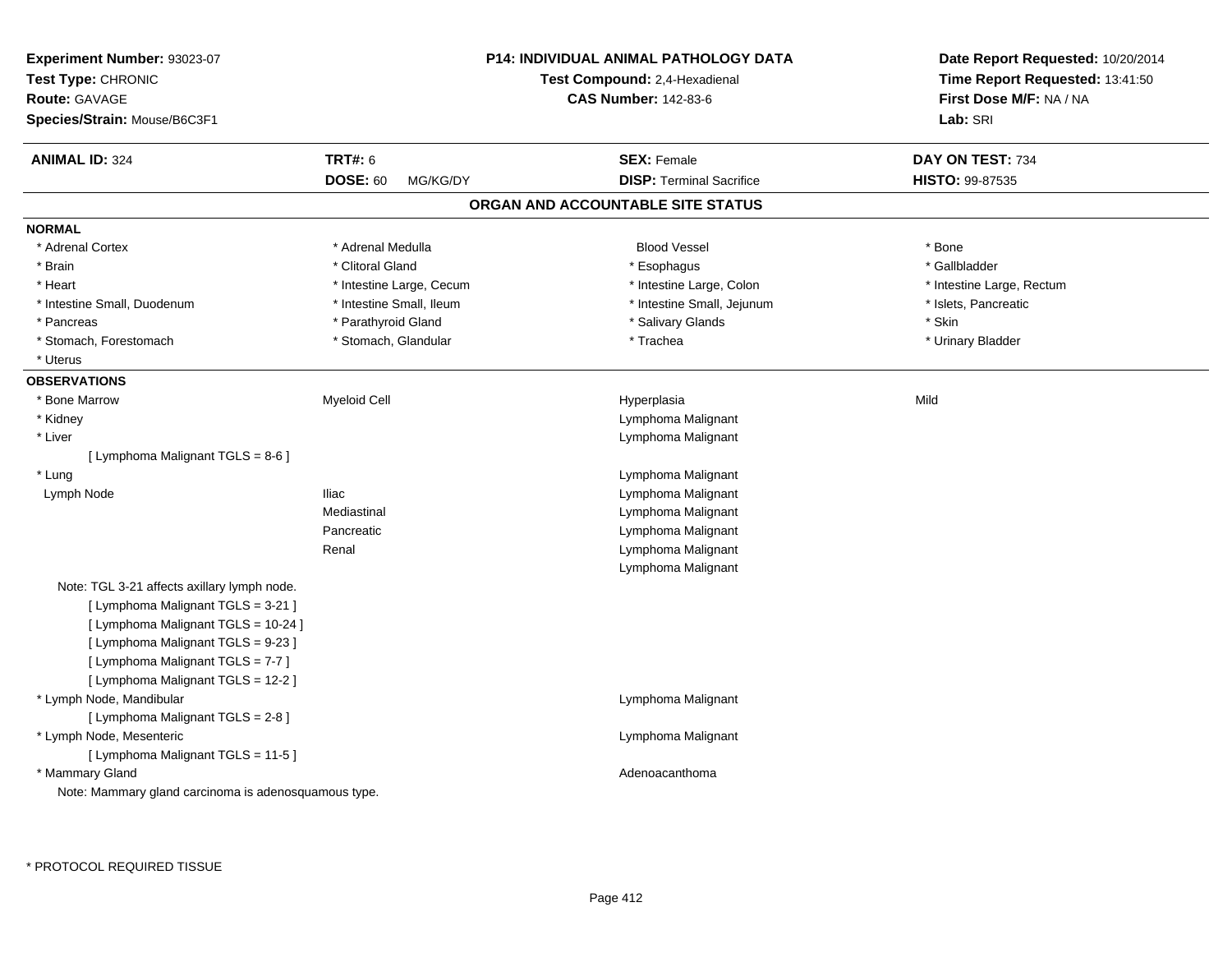| Experiment Number: 93023-07<br>Test Type: CHRONIC<br><b>Route: GAVAGE</b><br>Species/Strain: Mouse/B6C3F1 |                             | <b>P14: INDIVIDUAL ANIMAL PATHOLOGY DATA</b><br>Test Compound: 2,4-Hexadienal<br><b>CAS Number: 142-83-6</b> | Date Report Requested: 10/20/2014<br>Time Report Requested: 13:41:50<br>First Dose M/F: NA / NA<br>Lab: SRI |
|-----------------------------------------------------------------------------------------------------------|-----------------------------|--------------------------------------------------------------------------------------------------------------|-------------------------------------------------------------------------------------------------------------|
| <b>ANIMAL ID: 324</b>                                                                                     | <b>TRT#: 6</b>              | <b>SEX: Female</b>                                                                                           | DAY ON TEST: 734                                                                                            |
|                                                                                                           | <b>DOSE: 60</b><br>MG/KG/DY | <b>DISP: Terminal Sacrifice</b>                                                                              | <b>HISTO: 99-87535</b>                                                                                      |
|                                                                                                           |                             | ORGAN AND ACCOUNTABLE SITE STATUS                                                                            |                                                                                                             |
| [ Adenoacanthoma TGLS = 4-22 ]                                                                            |                             |                                                                                                              |                                                                                                             |
| Mesentery                                                                                                 |                             | Lymphoma Malignant                                                                                           |                                                                                                             |
| * Nose                                                                                                    | <b>Respirat Epith</b>       | <b>Cytoplasmic Alteration</b>                                                                                | Mild                                                                                                        |
| * Ovary                                                                                                   |                             | Cyst                                                                                                         | Moderate                                                                                                    |
|                                                                                                           |                             | Thrombosis                                                                                                   | Moderate                                                                                                    |
| [Cyst TGLS = $5-7$ ]                                                                                      |                             |                                                                                                              |                                                                                                             |
| [Thrombosis TGLS = $5-7$ ]                                                                                |                             |                                                                                                              |                                                                                                             |
| * Pituitary Gland                                                                                         | <b>Pars Distalis</b>        | <b>Cytoplasmic Alteration</b>                                                                                | Focal, Mild                                                                                                 |
| * Spleen                                                                                                  |                             | Hematopoietic Cell Proliferation                                                                             | Moderate                                                                                                    |
|                                                                                                           |                             | Lymphoma Malignant                                                                                           |                                                                                                             |
| [ Hematopoietic Cell Proliferation TGLS = 6-6 ]                                                           |                             |                                                                                                              |                                                                                                             |
| [ Lymphoma Malignant TGLS = 6-6 ]                                                                         |                             |                                                                                                              |                                                                                                             |
| * Thymus                                                                                                  |                             | Lymphoma Malignant                                                                                           |                                                                                                             |
| * Thyroid Gland                                                                                           |                             | Ectopic Thymus                                                                                               | Minimal                                                                                                     |
| PRIMARY CAUSE OF DEATH                                                                                    |                             |                                                                                                              |                                                                                                             |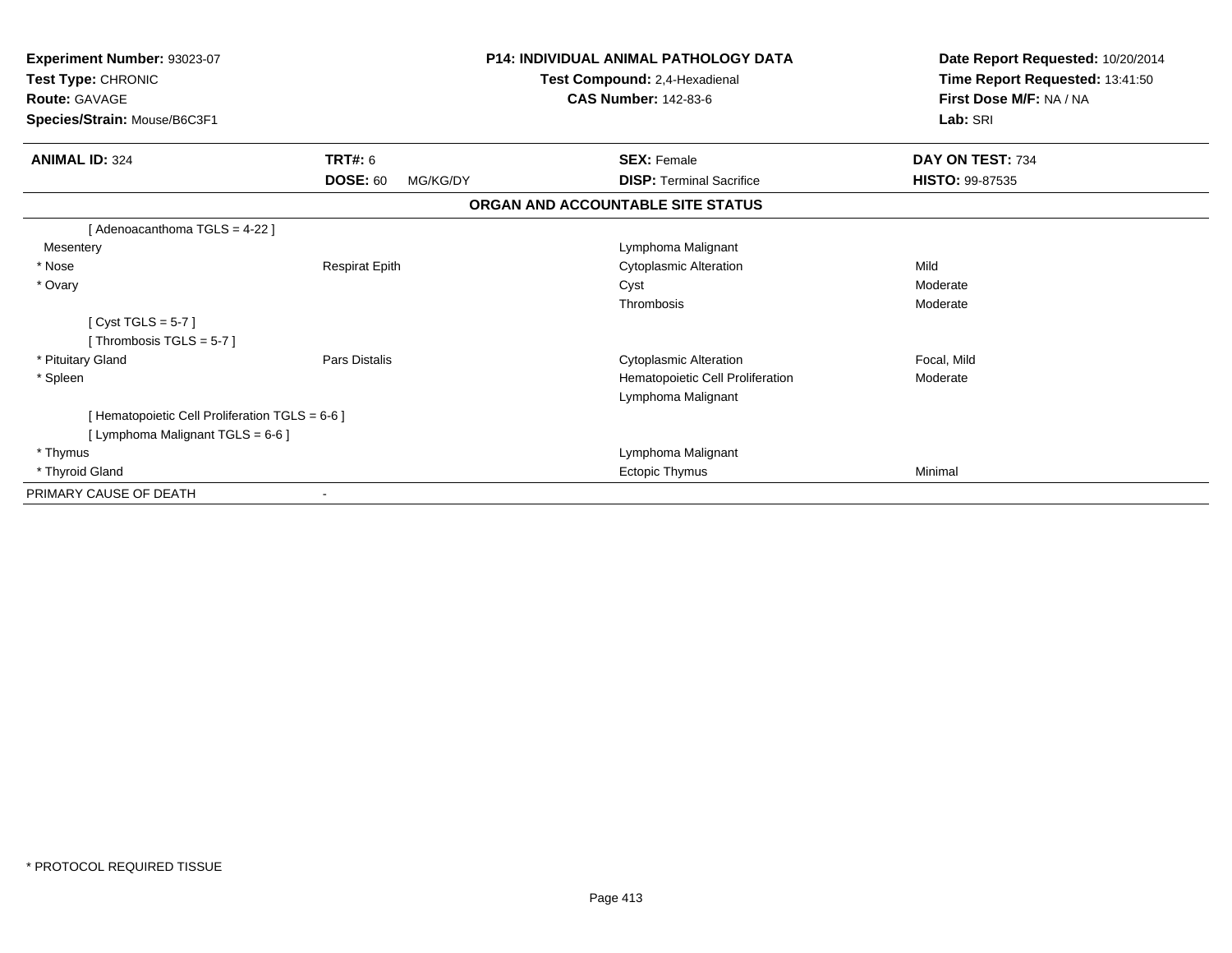| Experiment Number: 93023-07<br>Test Type: CHRONIC<br><b>Route: GAVAGE</b><br>Species/Strain: Mouse/B6C3F1 |                             | P14: INDIVIDUAL ANIMAL PATHOLOGY DATA<br>Test Compound: 2,4-Hexadienal<br><b>CAS Number: 142-83-6</b> | Date Report Requested: 10/20/2014<br>Time Report Requested: 13:41:50<br>First Dose M/F: NA / NA<br>Lab: SRI |
|-----------------------------------------------------------------------------------------------------------|-----------------------------|-------------------------------------------------------------------------------------------------------|-------------------------------------------------------------------------------------------------------------|
| <b>ANIMAL ID: 325</b>                                                                                     | <b>TRT#: 6</b>              | <b>SEX: Female</b>                                                                                    | DAY ON TEST: 734                                                                                            |
|                                                                                                           | <b>DOSE: 60</b><br>MG/KG/DY | <b>DISP: Terminal Sacrifice</b>                                                                       | HISTO: 99-87536                                                                                             |
|                                                                                                           |                             | ORGAN AND ACCOUNTABLE SITE STATUS                                                                     |                                                                                                             |
| <b>NORMAL</b>                                                                                             |                             |                                                                                                       |                                                                                                             |
| * Adrenal Cortex                                                                                          | * Adrenal Medulla           | * Bone                                                                                                | * Bone Marrow                                                                                               |
| * Brain                                                                                                   | * Clitoral Gland            | * Esophagus                                                                                           | * Gallbladder                                                                                               |
| * Heart                                                                                                   | * Intestine Large, Cecum    | * Intestine Large, Colon                                                                              | * Intestine Large, Rectum                                                                                   |
| * Intestine Small, Duodenum                                                                               | * Intestine Small, Ileum    | * Intestine Small, Jejunum                                                                            | * Islets, Pancreatic                                                                                        |
| * Lung                                                                                                    | * Lymph Node, Mandibular    | * Lymph Node, Mesenteric                                                                              | * Mammary Gland                                                                                             |
| * Ovary                                                                                                   | * Pancreas                  | * Parathyroid Gland                                                                                   | * Pituitary Gland                                                                                           |
| * Salivary Glands                                                                                         | * Skin                      | * Stomach, Forestomach                                                                                | * Stomach, Glandular                                                                                        |
| * Thymus                                                                                                  | * Trachea                   | * Urinary Bladder                                                                                     |                                                                                                             |
| <b>OBSERVATIONS</b>                                                                                       |                             |                                                                                                       |                                                                                                             |
| * Clitoral GI                                                                                             |                             |                                                                                                       |                                                                                                             |
| Note: One clitoral gland is missing.                                                                      |                             |                                                                                                       |                                                                                                             |
| * Kidney                                                                                                  |                             | Infarct                                                                                               | Mild                                                                                                        |
|                                                                                                           | Papilla                     | <b>Necrosis</b>                                                                                       | Moderate                                                                                                    |
|                                                                                                           |                             | Nephropathy                                                                                           | Mild                                                                                                        |
| * Liver                                                                                                   |                             | <b>Infiltration Cellular</b>                                                                          | Mixed Cell, Minimal                                                                                         |
| * Nose                                                                                                    | Olfactory Epi               | <b>Cytoplasmic Alteration</b>                                                                         | Minimal                                                                                                     |
|                                                                                                           | <b>Respirat Epith</b>       | <b>Cytoplasmic Alteration</b>                                                                         | Minimal                                                                                                     |
|                                                                                                           |                             | Inflammation                                                                                          | Suppurative, Mild                                                                                           |
| * Spleen                                                                                                  |                             | Hematopoietic Cell Proliferation                                                                      | Mild                                                                                                        |
| * Thyroid Gland                                                                                           |                             | Degeneration                                                                                          | Cystic, Focal, Minimal                                                                                      |
| * Uterus                                                                                                  |                             | Hydrometra                                                                                            | Moderate                                                                                                    |
|                                                                                                           | Endometrium                 | Hyperplasia                                                                                           | Cystic, Mild                                                                                                |
| [Hydrometra TGLS = 1-7]                                                                                   |                             |                                                                                                       |                                                                                                             |
| PRIMARY CAUSE OF DEATH                                                                                    | $\blacksquare$              |                                                                                                       |                                                                                                             |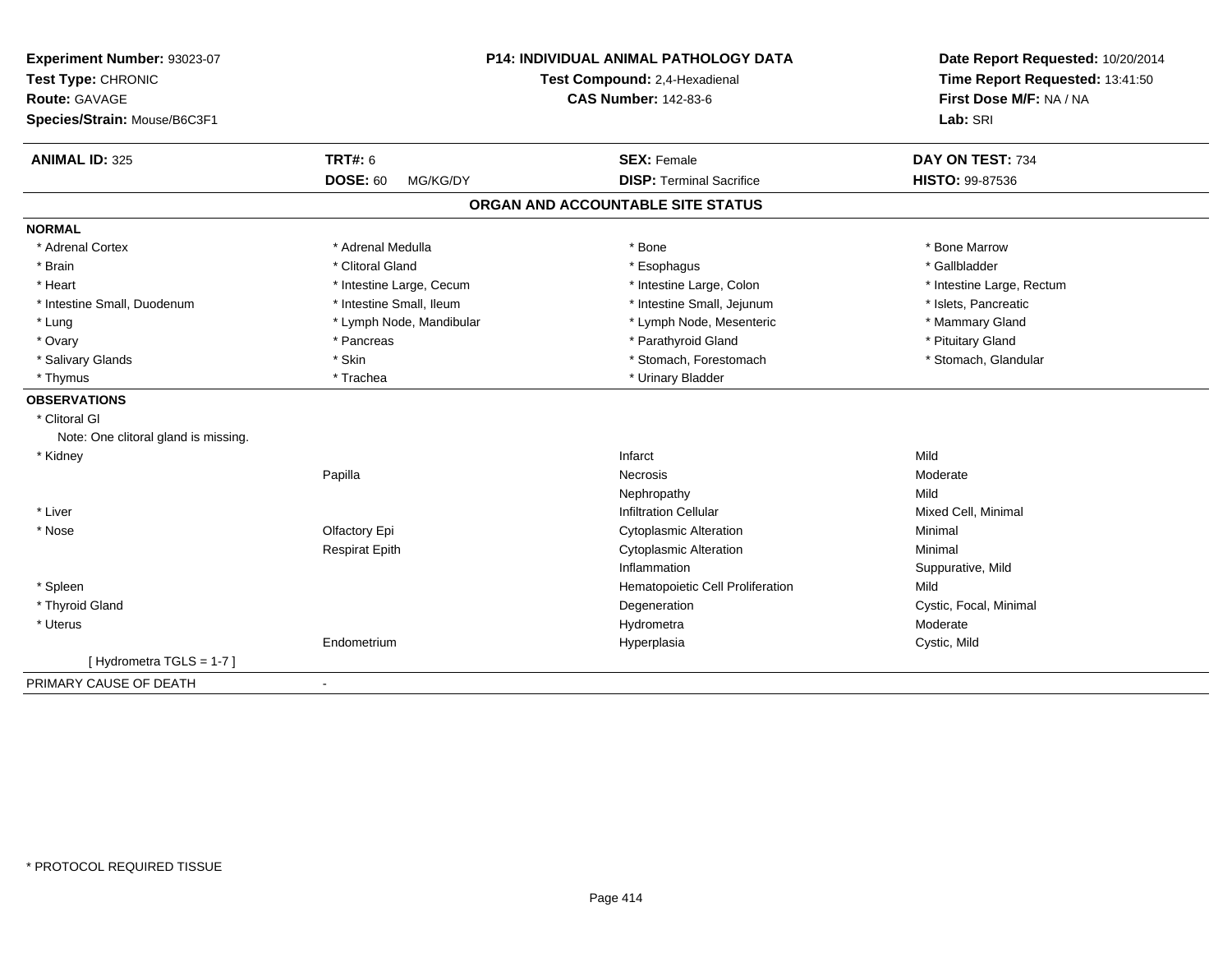| Experiment Number: 93023-07<br>Test Type: CHRONIC<br>Route: GAVAGE<br>Species/Strain: Mouse/B6C3F1 |                                               | <b>P14: INDIVIDUAL ANIMAL PATHOLOGY DATA</b><br>Test Compound: 2,4-Hexadienal<br><b>CAS Number: 142-83-6</b> | Date Report Requested: 10/20/2014<br>Time Report Requested: 13:41:50<br>First Dose M/F: NA / NA<br>Lab: SRI |
|----------------------------------------------------------------------------------------------------|-----------------------------------------------|--------------------------------------------------------------------------------------------------------------|-------------------------------------------------------------------------------------------------------------|
| <b>ANIMAL ID: 326</b>                                                                              | <b>TRT#: 6</b><br><b>DOSE: 60</b><br>MG/KG/DY | <b>SEX: Female</b><br><b>DISP: Terminal Sacrifice</b>                                                        | DAY ON TEST: 732<br><b>HISTO: 99-87537</b>                                                                  |
|                                                                                                    |                                               | ORGAN AND ACCOUNTABLE SITE STATUS                                                                            |                                                                                                             |
| <b>NORMAL</b>                                                                                      |                                               |                                                                                                              |                                                                                                             |
| * Adrenal Cortex                                                                                   | * Adrenal Medulla                             | * Bone                                                                                                       | * Brain                                                                                                     |
| * Clitoral Gland                                                                                   | * Esophagus                                   | * Gallbladder                                                                                                | * Heart                                                                                                     |
| * Intestine Large, Cecum                                                                           | * Intestine Large, Colon                      | * Intestine Large, Rectum                                                                                    | * Intestine Small, Duodenum                                                                                 |
| * Intestine Small, Ileum                                                                           | * Intestine Small, Jejunum                    | * Islets, Pancreatic                                                                                         | * Mammary Gland                                                                                             |
| * Ovary                                                                                            | * Pancreas                                    | * Parathyroid Gland                                                                                          | * Skin                                                                                                      |
| * Stomach, Forestomach                                                                             | * Stomach, Glandular                          | * Thyroid Gland                                                                                              | * Trachea                                                                                                   |
| * Urinary Bladder                                                                                  |                                               |                                                                                                              |                                                                                                             |
| <b>INSUFFICIENT TISSUE</b>                                                                         |                                               |                                                                                                              |                                                                                                             |
| * Pituitary Gland                                                                                  |                                               |                                                                                                              |                                                                                                             |
| <b>OBSERVATIONS</b>                                                                                |                                               |                                                                                                              |                                                                                                             |
| * Adren Cortex                                                                                     |                                               |                                                                                                              |                                                                                                             |
| Note: One adrenal gland is missing.                                                                |                                               |                                                                                                              |                                                                                                             |
| * Bone Marrow                                                                                      | <b>Myeloid Cell</b>                           | Hyperplasia                                                                                                  | Mild                                                                                                        |
| * Clitoral GI                                                                                      |                                               |                                                                                                              |                                                                                                             |
| Note: One clitoral gland is missing.                                                               |                                               |                                                                                                              |                                                                                                             |
| * Kidney                                                                                           |                                               | Lymphoma Malignant                                                                                           |                                                                                                             |
| * Liver                                                                                            |                                               | Hepatocellular Adenoma                                                                                       | Multiple                                                                                                    |
|                                                                                                    |                                               | Hyperplasia                                                                                                  | Lymphoid, Mild                                                                                              |
|                                                                                                    | Hepatocyte, Periportal                        | Vacuolization Cytoplasmic                                                                                    | Minimal                                                                                                     |
| [ Hepatocellular Adenoma TGLS = 4-22, 5-23 ]                                                       |                                               |                                                                                                              |                                                                                                             |
| * Lung                                                                                             |                                               | Hyperplasia                                                                                                  | Lymphoid, Mild                                                                                              |
| Lymph Node                                                                                         | Inguinal                                      | Lymphoma Malignant                                                                                           |                                                                                                             |
|                                                                                                    | Mediastinal                                   | Lymphoma Malignant                                                                                           |                                                                                                             |
| [ Lymphoma Malignant TGLS = 6-24 ]                                                                 |                                               |                                                                                                              |                                                                                                             |
| * Lymph Node, Mandibular                                                                           |                                               | Lymphoma Malignant                                                                                           |                                                                                                             |
| * Lymph Node, Mesenteric                                                                           |                                               | Lymphoma Malignant                                                                                           |                                                                                                             |
| Mesentery                                                                                          |                                               | Lymphoma Malignant                                                                                           |                                                                                                             |
|                                                                                                    | Fat                                           | Necrosis                                                                                                     | Moderate                                                                                                    |
| [ Necrosis TGLS = $1-21$ ]                                                                         |                                               |                                                                                                              |                                                                                                             |
| * Nose                                                                                             | Olfactory Epi                                 | <b>Cytoplasmic Alteration</b>                                                                                | Minimal                                                                                                     |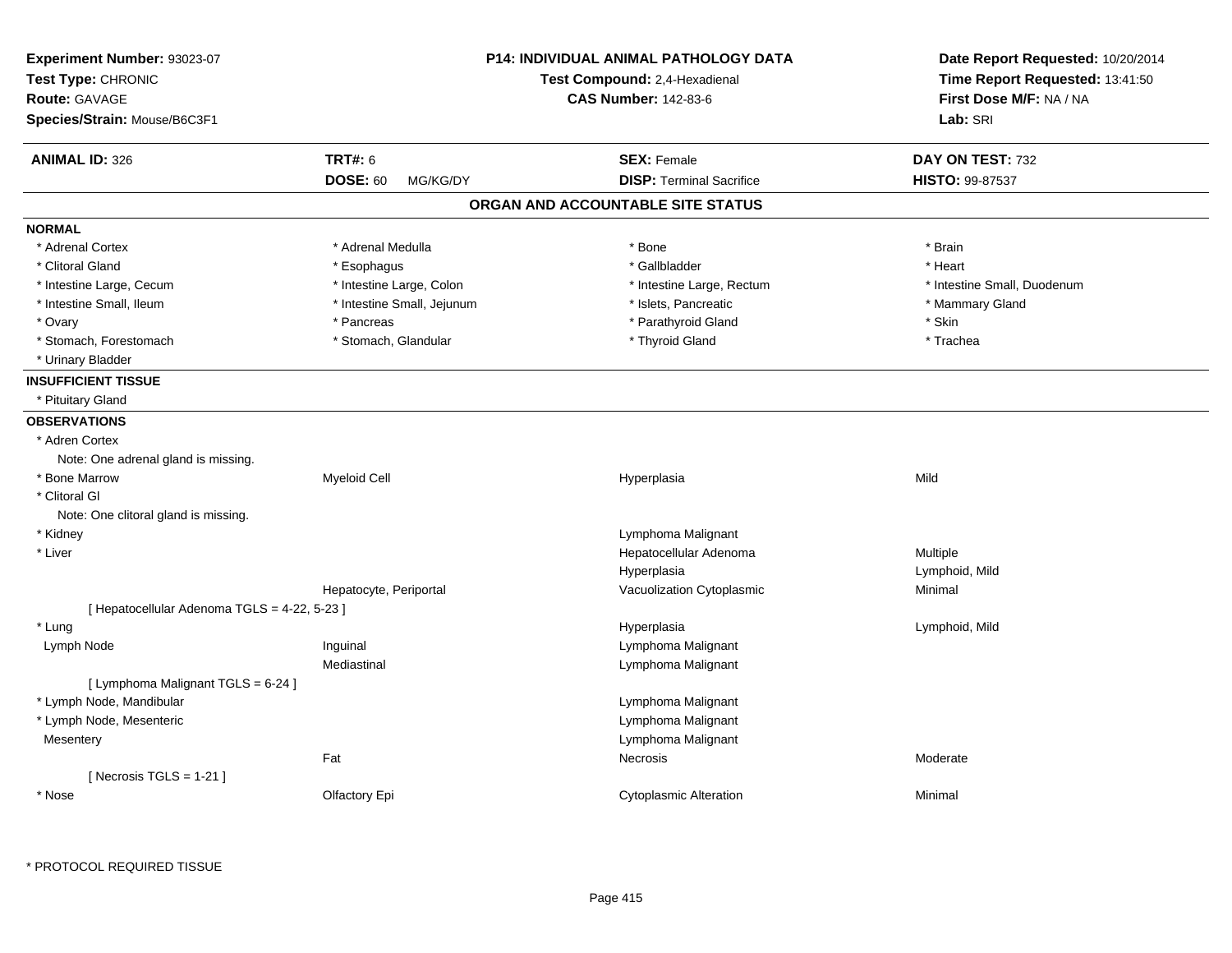| <b>Experiment Number: 93023-07</b><br>Test Type: CHRONIC |                             | P14: INDIVIDUAL ANIMAL PATHOLOGY DATA<br>Test Compound: 2,4-Hexadienal | Date Report Requested: 10/20/2014<br>Time Report Requested: 13:41:50 |
|----------------------------------------------------------|-----------------------------|------------------------------------------------------------------------|----------------------------------------------------------------------|
| <b>Route: GAVAGE</b>                                     |                             | <b>CAS Number: 142-83-6</b>                                            | First Dose M/F: NA / NA<br>Lab: SRI                                  |
| Species/Strain: Mouse/B6C3F1                             |                             |                                                                        |                                                                      |
| <b>ANIMAL ID: 326</b>                                    | <b>TRT#:</b> 6              | <b>SEX: Female</b>                                                     | DAY ON TEST: 732                                                     |
|                                                          | <b>DOSE: 60</b><br>MG/KG/DY | <b>DISP:</b> Terminal Sacrifice                                        | <b>HISTO: 99-87537</b>                                               |
|                                                          |                             | ORGAN AND ACCOUNTABLE SITE STATUS                                      |                                                                      |
|                                                          | <b>Respirat Epith</b>       | <b>Cytoplasmic Alteration</b>                                          | Minimal                                                              |
|                                                          |                             | Inflammation                                                           | Suppurative, Minimal                                                 |
| * Salivary Glands                                        |                             | Hyperplasia                                                            | Lymphoid, Mild                                                       |
| * Spleen                                                 |                             | Hematopoietic Cell Proliferation                                       | Moderate                                                             |
|                                                          |                             | Lymphoma Malignant                                                     |                                                                      |
| * Thymus                                                 |                             | Lymphoma Malignant                                                     |                                                                      |
| * Uterus                                                 |                             | Hydrometra                                                             | Moderate                                                             |
|                                                          | Endometrium                 | Hyperplasia                                                            | Cystic, Moderate                                                     |
|                                                          | Endometrium                 | Polyp Stromal                                                          |                                                                      |
| [Hydrometra TGLS = $3-7$ ]                               |                             |                                                                        |                                                                      |
| [Polyp Stromal TGLS = $2-7$ ]                            |                             |                                                                        |                                                                      |
| PRIMARY CAUSE OF DEATH                                   |                             |                                                                        |                                                                      |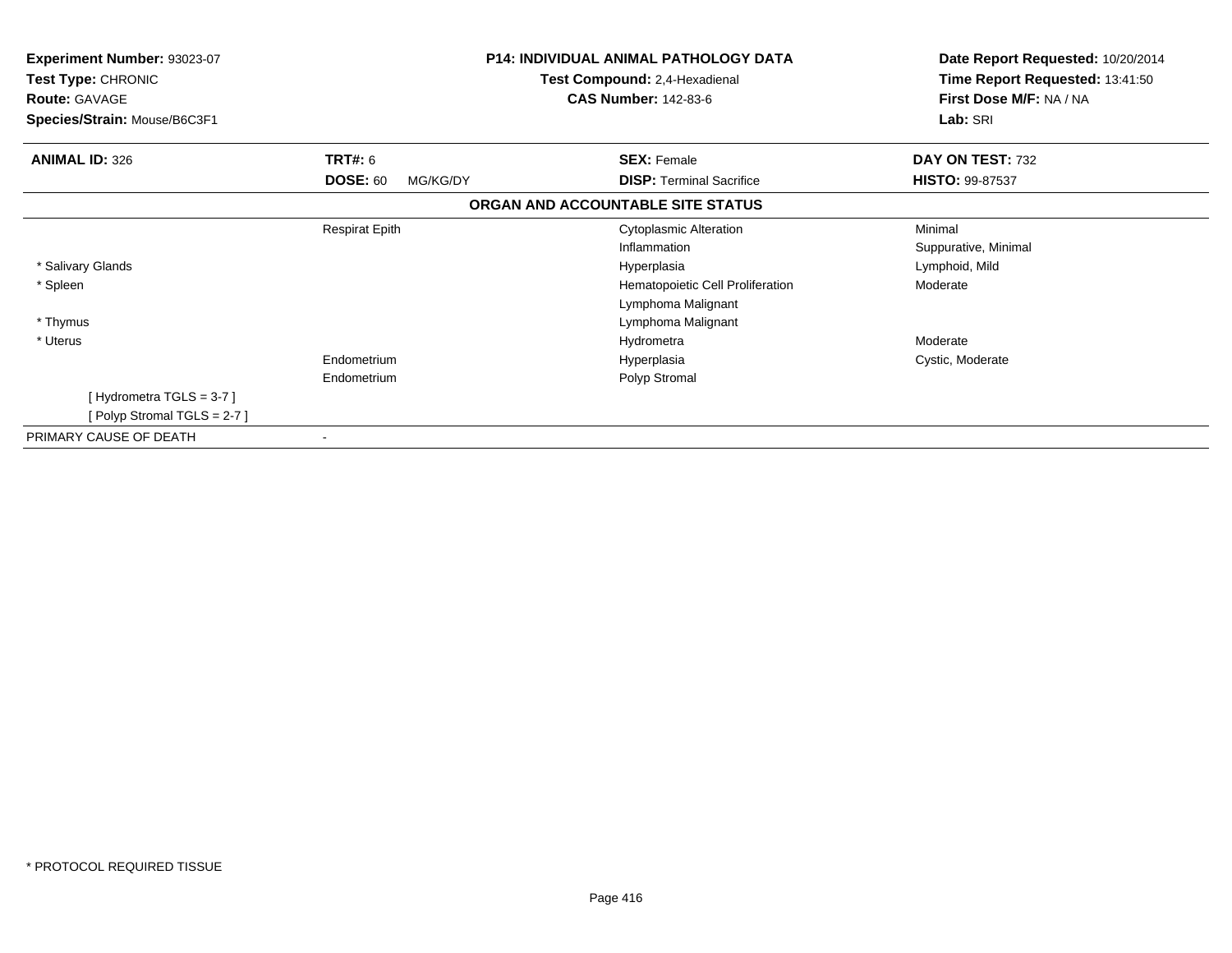| Experiment Number: 93023-07<br>Test Type: CHRONIC<br><b>Route: GAVAGE</b><br>Species/Strain: Mouse/B6C3F1 |                             | P14: INDIVIDUAL ANIMAL PATHOLOGY DATA<br>Test Compound: 2,4-Hexadienal<br><b>CAS Number: 142-83-6</b> | Date Report Requested: 10/20/2014<br>Time Report Requested: 13:41:50<br>First Dose M/F: NA / NA<br>Lab: SRI |
|-----------------------------------------------------------------------------------------------------------|-----------------------------|-------------------------------------------------------------------------------------------------------|-------------------------------------------------------------------------------------------------------------|
| <b>ANIMAL ID: 327</b>                                                                                     | <b>TRT#: 6</b>              | <b>SEX: Female</b>                                                                                    | DAY ON TEST: 732                                                                                            |
|                                                                                                           | <b>DOSE: 60</b><br>MG/KG/DY | <b>DISP: Terminal Sacrifice</b>                                                                       | HISTO: 99-87538                                                                                             |
|                                                                                                           |                             | ORGAN AND ACCOUNTABLE SITE STATUS                                                                     |                                                                                                             |
| <b>NORMAL</b>                                                                                             |                             |                                                                                                       |                                                                                                             |
| * Adrenal Medulla                                                                                         | * Bone                      | * Bone Marrow                                                                                         | * Brain                                                                                                     |
| * Clitoral Gland                                                                                          | * Esophagus                 | * Gallbladder                                                                                         | * Heart                                                                                                     |
| * Intestine Large, Cecum                                                                                  | * Intestine Large, Colon    | * Intestine Large, Rectum                                                                             | * Intestine Small, Duodenum                                                                                 |
| * Intestine Small, Ileum                                                                                  | * Intestine Small, Jejunum  | * Islets, Pancreatic                                                                                  | * Kidney                                                                                                    |
| * Lung                                                                                                    | * Lymph Node, Mesenteric    | * Mammary Gland                                                                                       | * Pancreas                                                                                                  |
| * Parathyroid Gland                                                                                       | * Pituitary Gland           | * Skin                                                                                                | * Stomach, Glandular                                                                                        |
| * Thymus                                                                                                  | * Trachea                   | * Urinary Bladder                                                                                     |                                                                                                             |
| <b>MISSING</b>                                                                                            |                             |                                                                                                       |                                                                                                             |
| * Lymph Node, Mandibular                                                                                  | * Salivary Glands           |                                                                                                       |                                                                                                             |
| <b>OBSERVATIONS</b>                                                                                       |                             |                                                                                                       |                                                                                                             |
| * Adrenal Cortex                                                                                          |                             | Hepatocellular Carcinoma                                                                              | Metastatic (Liver)                                                                                          |
| * Liver                                                                                                   |                             | Angiectasis                                                                                           | Moderate                                                                                                    |
|                                                                                                           |                             | Hemorrhage                                                                                            | Focal, Moderate                                                                                             |
|                                                                                                           |                             | Hepatocellular Carcinoma                                                                              |                                                                                                             |
|                                                                                                           |                             | <b>Infiltration Cellular</b>                                                                          | Mixed Cell, Minimal                                                                                         |
| [Angiectasis TGLS = 3-22]<br>[Hemorrhage TGLS = 3-22]<br>[ Hepatocellular Carcinoma TGLS = 3-22 ]         |                             |                                                                                                       |                                                                                                             |
| Mesentery                                                                                                 | Fat                         | Necrosis                                                                                              | Moderate                                                                                                    |
| [ Necrosis $TGLS = 1-21$ ]                                                                                |                             |                                                                                                       |                                                                                                             |
| * Nose                                                                                                    | Olfactory Epi               | <b>Cytoplasmic Alteration</b>                                                                         | Minimal                                                                                                     |
|                                                                                                           | <b>Respirat Epith</b>       | <b>Cytoplasmic Alteration</b>                                                                         | Mild                                                                                                        |
| * Ovary                                                                                                   |                             | Cyst                                                                                                  | Mild                                                                                                        |
| * Spleen                                                                                                  |                             | Hematopoietic Cell Proliferation                                                                      | Moderate                                                                                                    |
| [ Hematopoietic Cell Proliferation TGLS = 2-6 ]                                                           |                             |                                                                                                       |                                                                                                             |
| * Stomach, Forestomach                                                                                    |                             | Squamous Cell Papilloma                                                                               |                                                                                                             |
| [Squamous Cell Papilloma TGLS = 4-23]                                                                     |                             |                                                                                                       |                                                                                                             |
| * Thyroid Gland                                                                                           |                             | Degeneration                                                                                          | Cystic, Focal, Minimal                                                                                      |
| * Uterus                                                                                                  | Endometrium                 | Hyperplasia                                                                                           | Cystic, Mild                                                                                                |

PRIMARY CAUSE OF DEATH-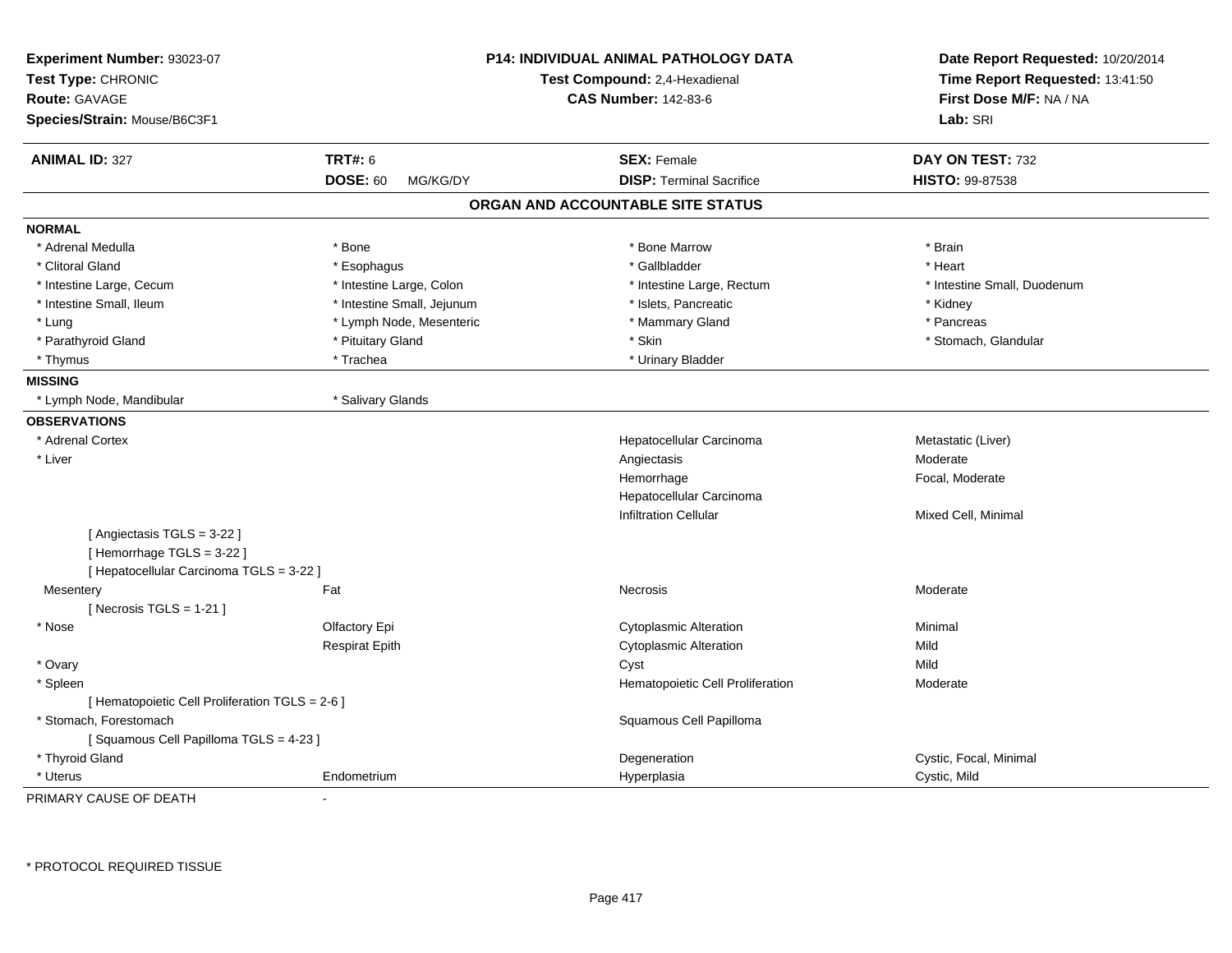| Experiment Number: 93023-07<br><b>Test Type: CHRONIC</b> |                             | <b>P14: INDIVIDUAL ANIMAL PATHOLOGY DATA</b><br>Test Compound: 2,4-Hexadienal | Date Report Requested: 10/20/2014<br>Time Report Requested: 13:41:50 |
|----------------------------------------------------------|-----------------------------|-------------------------------------------------------------------------------|----------------------------------------------------------------------|
| <b>Route: GAVAGE</b>                                     |                             | <b>CAS Number: 142-83-6</b>                                                   | First Dose M/F: NA / NA                                              |
| Species/Strain: Mouse/B6C3F1                             |                             |                                                                               | Lab: SRI                                                             |
| <b>ANIMAL ID: 327</b>                                    | <b>TRT#:</b> 6              | <b>SEX:</b> Female                                                            | DAY ON TEST: 732                                                     |
|                                                          | <b>DOSE: 60</b><br>MG/KG/DY | <b>DISP: Terminal Sacrifice</b>                                               | <b>HISTO: 99-87538</b>                                               |
|                                                          |                             | <b>ORGAN AND ACCOUNTABLE SITE STATUS</b>                                      |                                                                      |
|                                                          |                             |                                                                               |                                                                      |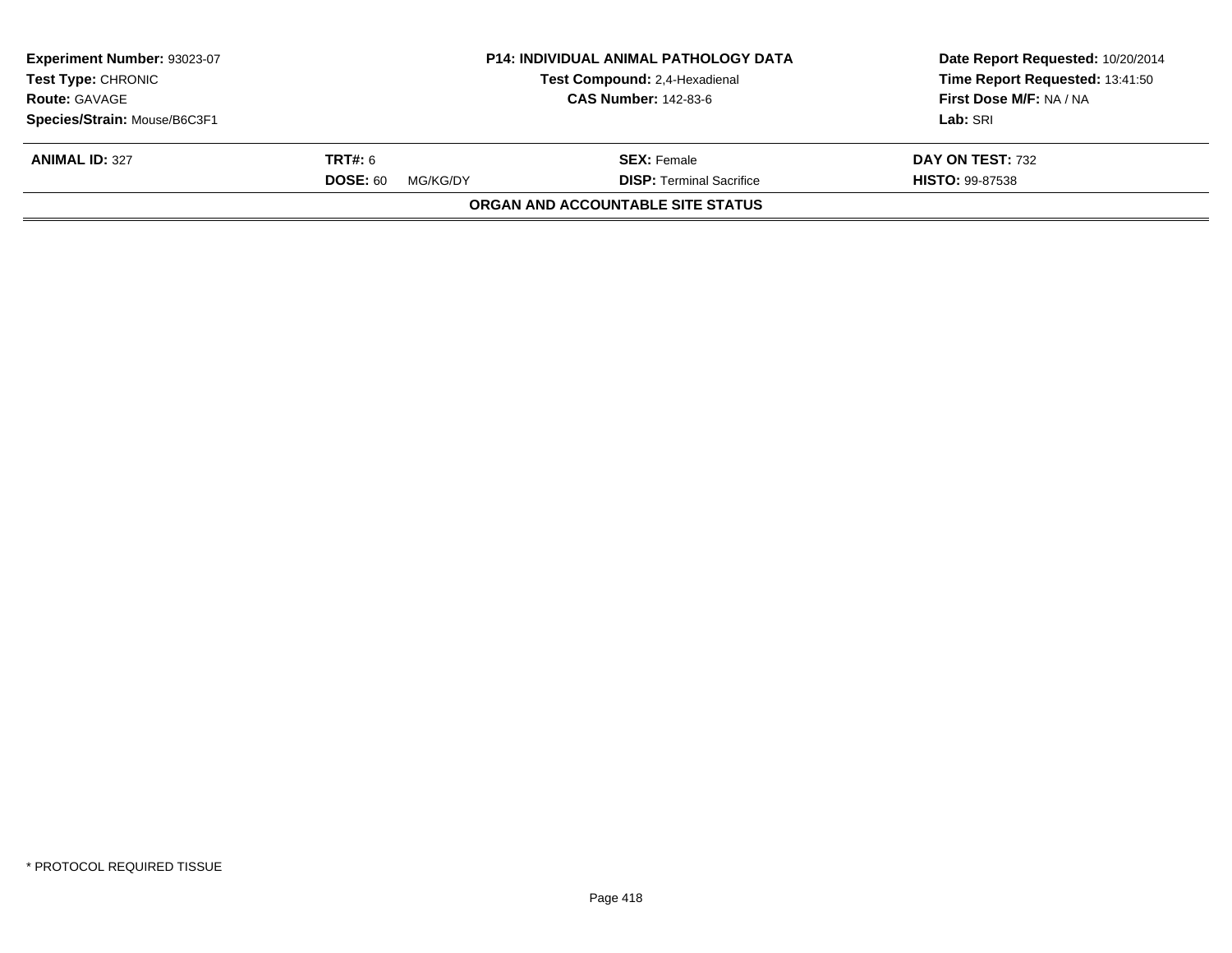| Experiment Number: 93023-07<br>Test Type: CHRONIC<br><b>Route: GAVAGE</b><br>Species/Strain: Mouse/B6C3F1 |                                 | P14: INDIVIDUAL ANIMAL PATHOLOGY DATA<br>Test Compound: 2,4-Hexadienal<br><b>CAS Number: 142-83-6</b> | Date Report Requested: 10/20/2014<br>Time Report Requested: 13:41:50<br>First Dose M/F: NA / NA<br>Lab: SRI |
|-----------------------------------------------------------------------------------------------------------|---------------------------------|-------------------------------------------------------------------------------------------------------|-------------------------------------------------------------------------------------------------------------|
| <b>ANIMAL ID: 328</b>                                                                                     | <b>TRT#: 6</b>                  | <b>SEX: Female</b>                                                                                    | DAY ON TEST: 637                                                                                            |
|                                                                                                           | <b>DOSE: 60</b><br>MG/KG/DY     | <b>DISP:</b> Moribund Sacrifice                                                                       | HISTO: 99-86250                                                                                             |
|                                                                                                           |                                 | ORGAN AND ACCOUNTABLE SITE STATUS                                                                     |                                                                                                             |
| <b>NORMAL</b>                                                                                             |                                 |                                                                                                       |                                                                                                             |
| * Adrenal Cortex                                                                                          | * Adrenal Medulla               | * Bone                                                                                                | * Bone Marrow                                                                                               |
| * Brain                                                                                                   | * Clitoral Gland                | * Esophagus                                                                                           | * Gallbladder                                                                                               |
| * Heart                                                                                                   | * Intestine Large, Cecum        | * Intestine Large, Colon                                                                              | * Intestine Large, Rectum                                                                                   |
| * Intestine Small, Duodenum                                                                               | * Intestine Small, Ileum        | * Intestine Small, Jejunum                                                                            | * Islets, Pancreatic                                                                                        |
| * Lung                                                                                                    | * Lymph Node, Mandibular        | * Lymph Node, Mesenteric                                                                              | * Ovary                                                                                                     |
| * Pancreas                                                                                                | * Parathyroid Gland             | * Pituitary Gland                                                                                     | * Salivary Glands                                                                                           |
| * Stomach, Forestomach                                                                                    | * Stomach, Glandular            | * Thyroid Gland                                                                                       | * Trachea                                                                                                   |
| * Urinary Bladder                                                                                         |                                 |                                                                                                       |                                                                                                             |
| <b>INSUFFICIENT TISSUE</b>                                                                                |                                 |                                                                                                       |                                                                                                             |
| * Thymus                                                                                                  |                                 |                                                                                                       |                                                                                                             |
| <b>OBSERVATIONS</b>                                                                                       |                                 |                                                                                                       |                                                                                                             |
| * Kidney                                                                                                  | <b>Renal Tubule</b>             | Accumulation, Hyaline Droplet                                                                         | Moderate                                                                                                    |
| * Liver                                                                                                   |                                 | <b>Infiltration Cellular</b>                                                                          | Mixed Cell, Mild                                                                                            |
| * Mammary Gland                                                                                           |                                 | Ectasia                                                                                               | Moderate                                                                                                    |
|                                                                                                           |                                 | Hyperplasia                                                                                           | Moderate                                                                                                    |
| Mesentery                                                                                                 | Fat                             | Necrosis                                                                                              | Moderate                                                                                                    |
| [Necrosis TGLS = $4-23$ ]                                                                                 |                                 |                                                                                                       |                                                                                                             |
| * Nose                                                                                                    | <b>Respirat Epith</b>           | <b>Cytoplasmic Alteration</b>                                                                         | Moderate                                                                                                    |
| * Skin                                                                                                    | <b>Subcut Tiss</b>              | Fibrosarcoma                                                                                          | Multiple                                                                                                    |
| [Fibrosarcoma TGLS = 1-21, 2-22]                                                                          |                                 |                                                                                                       |                                                                                                             |
| * Spleen                                                                                                  |                                 | Hematopoietic Cell Proliferation                                                                      | Moderate                                                                                                    |
| [ Hematopoietic Cell Proliferation TGLS = 5-6 ]                                                           |                                 |                                                                                                       |                                                                                                             |
| <b>Tissue NOS</b>                                                                                         |                                 | Fibrosarcoma                                                                                          |                                                                                                             |
| [Fibrosarcoma TGLS = 6-24]                                                                                |                                 |                                                                                                       |                                                                                                             |
| * Uterus                                                                                                  |                                 | Hydrometra                                                                                            | Moderate                                                                                                    |
| [Hydrometra TGLS = 7-7]                                                                                   |                                 |                                                                                                       |                                                                                                             |
| PRIMARY CAUSE OF DEATH                                                                                    | - Skin Subcut Tiss Fibrosarcoma |                                                                                                       |                                                                                                             |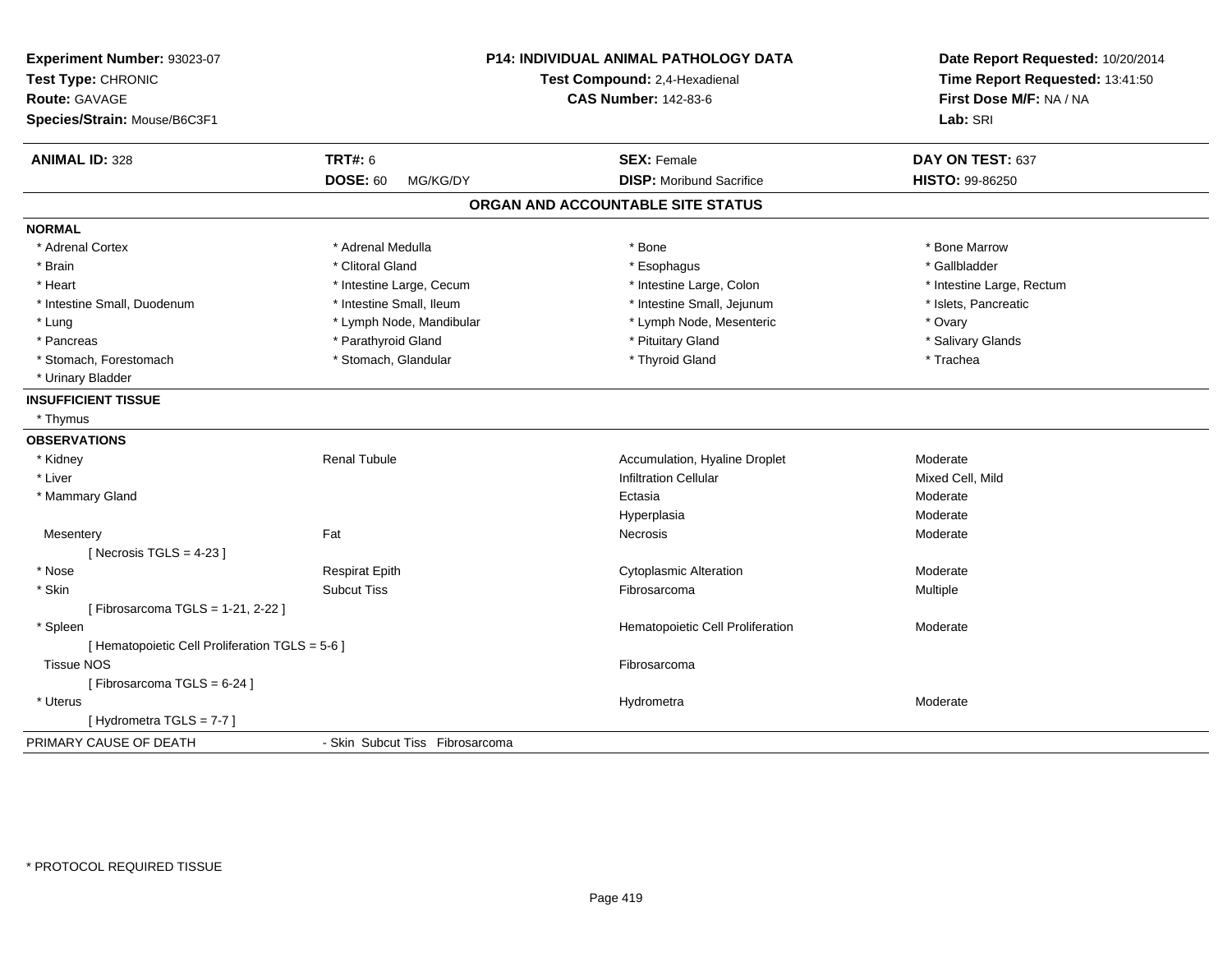| Experiment Number: 93023-07  |                             | <b>P14: INDIVIDUAL ANIMAL PATHOLOGY DATA</b> | Date Report Requested: 10/20/2014 |
|------------------------------|-----------------------------|----------------------------------------------|-----------------------------------|
| Test Type: CHRONIC           |                             | Test Compound: 2,4-Hexadienal                | Time Report Requested: 13:41:50   |
| <b>Route: GAVAGE</b>         |                             | <b>CAS Number: 142-83-6</b>                  | First Dose M/F: NA / NA           |
| Species/Strain: Mouse/B6C3F1 |                             |                                              | Lab: SRI                          |
| <b>ANIMAL ID: 329</b>        | <b>TRT#: 6</b>              | <b>SEX: Female</b>                           | DAY ON TEST: 732                  |
|                              | <b>DOSE: 60</b><br>MG/KG/DY | <b>DISP: Terminal Sacrifice</b>              | HISTO: 99-87539                   |
|                              |                             | ORGAN AND ACCOUNTABLE SITE STATUS            |                                   |
| <b>NORMAL</b>                |                             |                                              |                                   |
| * Adrenal Cortex             | * Adrenal Medulla           | * Bone                                       | * Bone Marrow                     |
| * Brain                      | * Clitoral Gland            | * Esophagus                                  | * Gallbladder                     |
| * Heart                      | * Intestine Large, Cecum    | * Intestine Large, Colon                     | * Intestine Large, Rectum         |
| * Intestine Small, Duodenum  | * Intestine Small, Ileum    | * Intestine Small, Jejunum                   | * Islets, Pancreatic              |
| * Kidney                     | * Lung                      | * Lymph Node, Mandibular                     | * Lymph Node, Mesenteric          |
| * Mammary Gland              | * Ovary                     | * Pancreas                                   | * Parathyroid Gland               |
| * Pituitary Gland            | * Salivary Glands           | * Skin                                       | * Spleen                          |
| * Stomach, Forestomach       | * Stomach, Glandular        | * Thyroid Gland                              | * Trachea                         |
| * Urinary Bladder            |                             |                                              |                                   |
| <b>OBSERVATIONS</b>          |                             |                                              |                                   |
| * Liver                      |                             | <b>Infiltration Cellular</b>                 | Mixed Cell, Minimal               |
| Mesentery                    | Fat                         | Necrosis                                     | Moderate                          |
| [ Necrosis TGLS = $1-21$ ]   |                             |                                              |                                   |
| * Nose                       | Olfactory Epi               | <b>Cytoplasmic Alteration</b>                | Minimal                           |
|                              | <b>Respirat Epith</b>       | <b>Cytoplasmic Alteration</b>                | Minimal                           |
| * Thymus                     |                             | Cyst                                         | Mild                              |
| * Uterus                     |                             | Hydrometra                                   | Moderate                          |
|                              | Endometrium                 | Hyperplasia                                  | Cystic, Moderate                  |
| [Hydrometra TGLS = 2-7]      |                             |                                              |                                   |
| PRIMARY CAUSE OF DEATH       | $\blacksquare$              |                                              |                                   |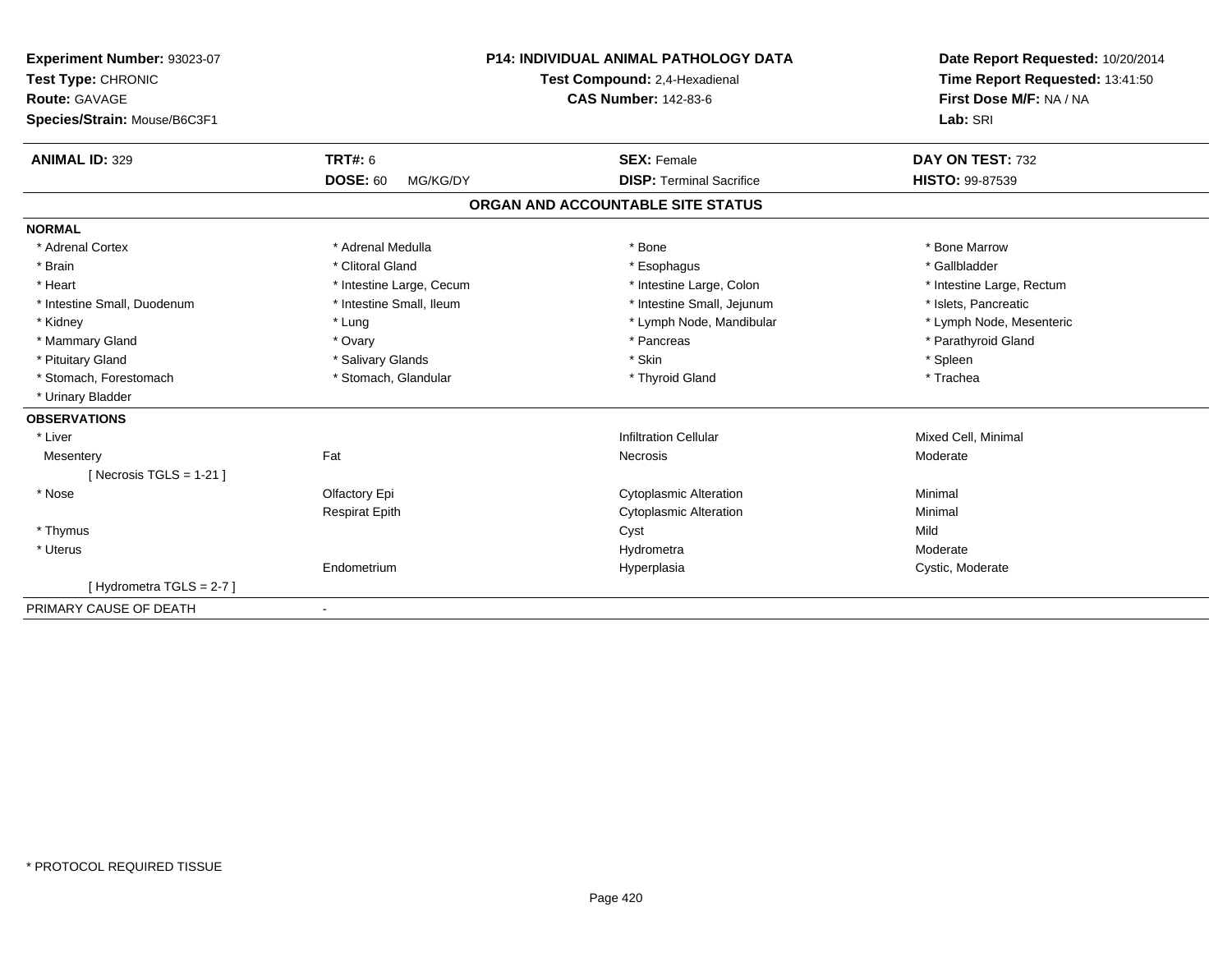| Experiment Number: 93023-07<br>Test Type: CHRONIC<br>Route: GAVAGE<br>Species/Strain: Mouse/B6C3F1 |                             | P14: INDIVIDUAL ANIMAL PATHOLOGY DATA<br>Test Compound: 2,4-Hexadienal<br><b>CAS Number: 142-83-6</b> | Date Report Requested: 10/20/2014<br>Time Report Requested: 13:41:50<br>First Dose M/F: NA / NA<br>Lab: SRI |
|----------------------------------------------------------------------------------------------------|-----------------------------|-------------------------------------------------------------------------------------------------------|-------------------------------------------------------------------------------------------------------------|
| <b>ANIMAL ID: 330</b>                                                                              | <b>TRT#: 6</b>              | <b>SEX: Female</b>                                                                                    | DAY ON TEST: 627                                                                                            |
|                                                                                                    | <b>DOSE: 60</b><br>MG/KG/DY | <b>DISP:</b> Moribund Sacrifice                                                                       | <b>HISTO: 99-86251</b>                                                                                      |
|                                                                                                    |                             | ORGAN AND ACCOUNTABLE SITE STATUS                                                                     |                                                                                                             |
| <b>NORMAL</b>                                                                                      |                             |                                                                                                       |                                                                                                             |
| * Adrenal Cortex                                                                                   | * Adrenal Medulla           | * Bone                                                                                                | * Bone Marrow                                                                                               |
| * Brain                                                                                            | * Clitoral Gland            | * Esophagus                                                                                           | * Gallbladder                                                                                               |
| * Heart                                                                                            | * Intestine Large, Cecum    | * Intestine Large, Colon                                                                              | * Intestine Large, Rectum                                                                                   |
| * Intestine Small, Duodenum                                                                        | * Intestine Small, Ileum    | * Intestine Small, Jejunum                                                                            | * Islets, Pancreatic                                                                                        |
| * Kidney                                                                                           | * Lung                      | * Lymph Node, Mandibular                                                                              | * Lymph Node, Mesenteric                                                                                    |
| * Mammary Gland                                                                                    | * Ovary                     | * Pancreas                                                                                            | * Parathyroid Gland                                                                                         |
| Peripheral Nerve                                                                                   | * Pituitary Gland           | <b>Skeletal Muscle</b>                                                                                | * Skin                                                                                                      |
| Spinal Cord                                                                                        | * Spleen                    | * Stomach, Forestomach                                                                                | * Stomach, Glandular                                                                                        |
| * Thymus                                                                                           | * Thyroid Gland             | * Trachea                                                                                             | * Urinary Bladder                                                                                           |
| <b>OBSERVATIONS</b>                                                                                |                             |                                                                                                       |                                                                                                             |
| * Liver                                                                                            |                             | Hepatocellular Adenoma                                                                                |                                                                                                             |
|                                                                                                    |                             | <b>Infiltration Cellular</b>                                                                          | Mixed Cell, Minimal                                                                                         |
|                                                                                                    | Hepatocyte, Midzonal        | Vacuolization Cytoplasmic                                                                             | Mild                                                                                                        |
| [ Hepatocellular Adenoma TGLS = 3-22 ]                                                             |                             |                                                                                                       |                                                                                                             |
| Mesentery                                                                                          | Fat                         | Necrosis                                                                                              | Mild                                                                                                        |
| [Necrosis TGLS = $2-21$ ]                                                                          |                             |                                                                                                       |                                                                                                             |
| * Nose                                                                                             | <b>Respirat Epith</b>       | <b>Cytoplasmic Alteration</b>                                                                         | Moderate                                                                                                    |
| * Salivary Glands                                                                                  |                             | Hyperplasia                                                                                           | Lymphoid, Mild                                                                                              |
| * Uterus                                                                                           |                             | Hydrometra                                                                                            | Moderate                                                                                                    |
|                                                                                                    | Endometrium                 | Hyperplasia                                                                                           | Cystic, Mild                                                                                                |
| [Hydrometra TGLS = 4-7]                                                                            |                             |                                                                                                       |                                                                                                             |
| PRIMARY CAUSE OF DEATH                                                                             | - UNCERTAIN                 |                                                                                                       |                                                                                                             |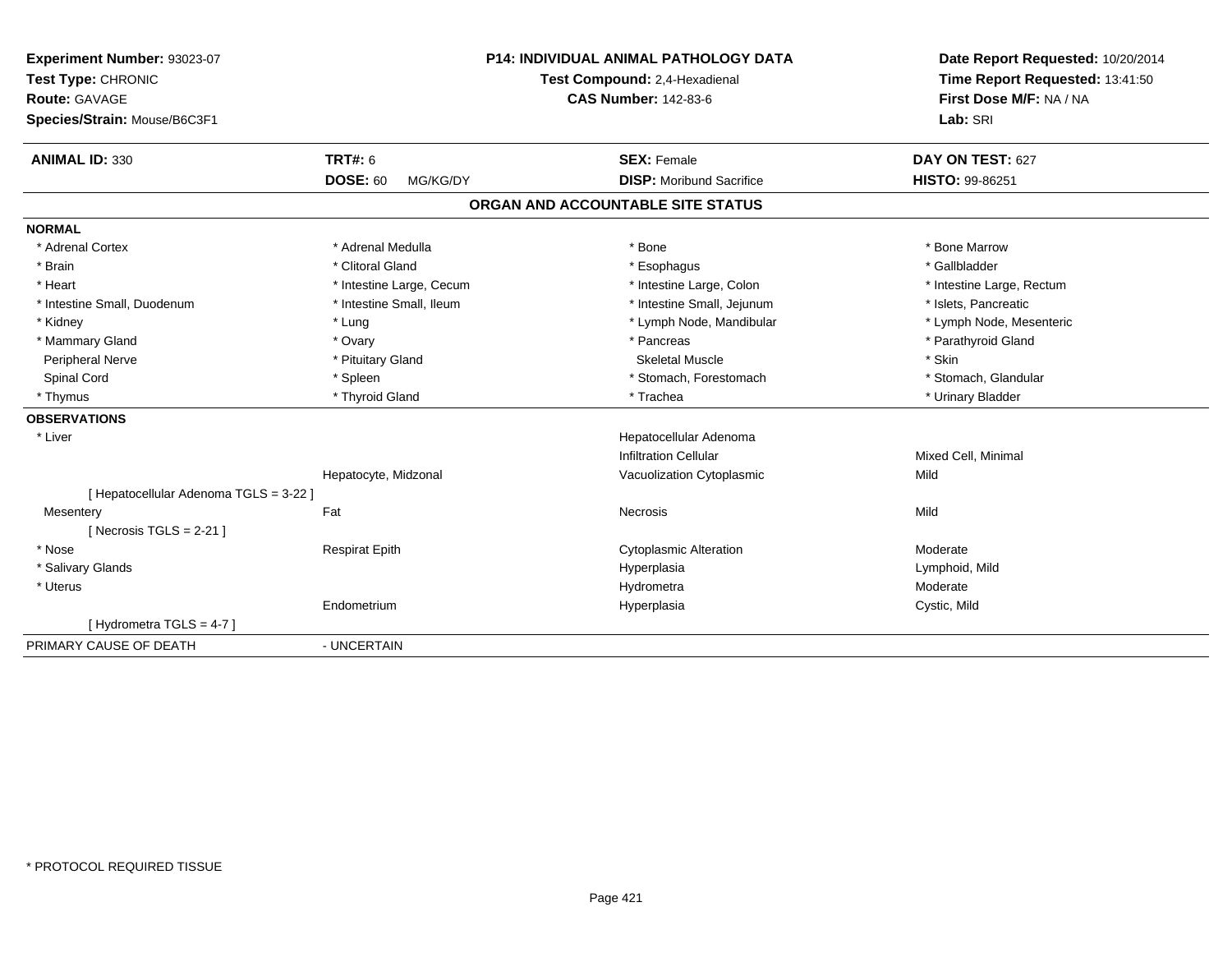| Experiment Number: 93023-07                 | <b>P14: INDIVIDUAL ANIMAL PATHOLOGY DATA</b> |                                   | Date Report Requested: 10/20/2014                          |
|---------------------------------------------|----------------------------------------------|-----------------------------------|------------------------------------------------------------|
| Test Type: CHRONIC                          |                                              | Test Compound: 2,4-Hexadienal     |                                                            |
| <b>Route: GAVAGE</b>                        |                                              | <b>CAS Number: 142-83-6</b>       | Time Report Requested: 13:41:50<br>First Dose M/F: NA / NA |
| Species/Strain: Mouse/B6C3F1                |                                              |                                   | Lab: SRI                                                   |
| <b>ANIMAL ID: 331</b>                       | <b>TRT#: 6</b>                               | <b>SEX: Female</b>                | DAY ON TEST: 734                                           |
|                                             | <b>DOSE: 60</b><br>MG/KG/DY                  | <b>DISP: Terminal Sacrifice</b>   | HISTO: 99-87540                                            |
|                                             |                                              | ORGAN AND ACCOUNTABLE SITE STATUS |                                                            |
| <b>NORMAL</b>                               |                                              |                                   |                                                            |
| * Adrenal Cortex                            | * Adrenal Medulla                            | * Bone                            | * Bone Marrow                                              |
| * Brain                                     | * Clitoral Gland                             | * Esophagus                       | * Gallbladder                                              |
| * Heart                                     | * Intestine Large, Cecum                     | * Intestine Large, Colon          | * Intestine Large, Rectum                                  |
| * Intestine Small, Duodenum                 | * Intestine Small, Ileum                     | * Intestine Small, Jejunum        | * Islets, Pancreatic                                       |
| * Kidney                                    | * Lung                                       | * Lymph Node, Mandibular          | * Lymph Node, Mesenteric                                   |
| * Mammary Gland                             | * Ovary                                      | * Pancreas                        | * Parathyroid Gland                                        |
| * Pituitary Gland                           | * Salivary Glands                            | * Skin                            | * Stomach, Glandular                                       |
| * Thymus                                    | * Thyroid Gland                              | * Trachea                         | * Urinary Bladder                                          |
| <b>OBSERVATIONS</b>                         |                                              |                                   |                                                            |
| * Liver                                     |                                              | <b>Infiltration Cellular</b>      | Mixed Cell, Minimal                                        |
| Mesentery                                   | Fat                                          | Necrosis                          | Mild                                                       |
| [ Necrosis TGLS = $1-21$ ]                  |                                              |                                   |                                                            |
| * Nose                                      | <b>Respirat Epith</b>                        | <b>Cytoplasmic Alteration</b>     | Mild                                                       |
|                                             |                                              | Inflammation                      | Suppurative, Minimal                                       |
| * Spleen                                    |                                              | Hematopoietic Cell Proliferation  | Mild                                                       |
| * Stomach, Forestomach                      |                                              | Squamous Cell Papilloma           | Multiple                                                   |
| [Squamous Cell Papilloma TGLS = 3-22, 4-23] |                                              |                                   |                                                            |
| * Uterus                                    |                                              | Hydrometra                        | Moderate                                                   |
|                                             | Endometrium                                  | Hyperplasia                       | Cystic, Moderate                                           |
| [Hydrometra TGLS = $2-7$ ]                  |                                              |                                   |                                                            |
| PRIMARY CAUSE OF DEATH                      | ٠                                            |                                   |                                                            |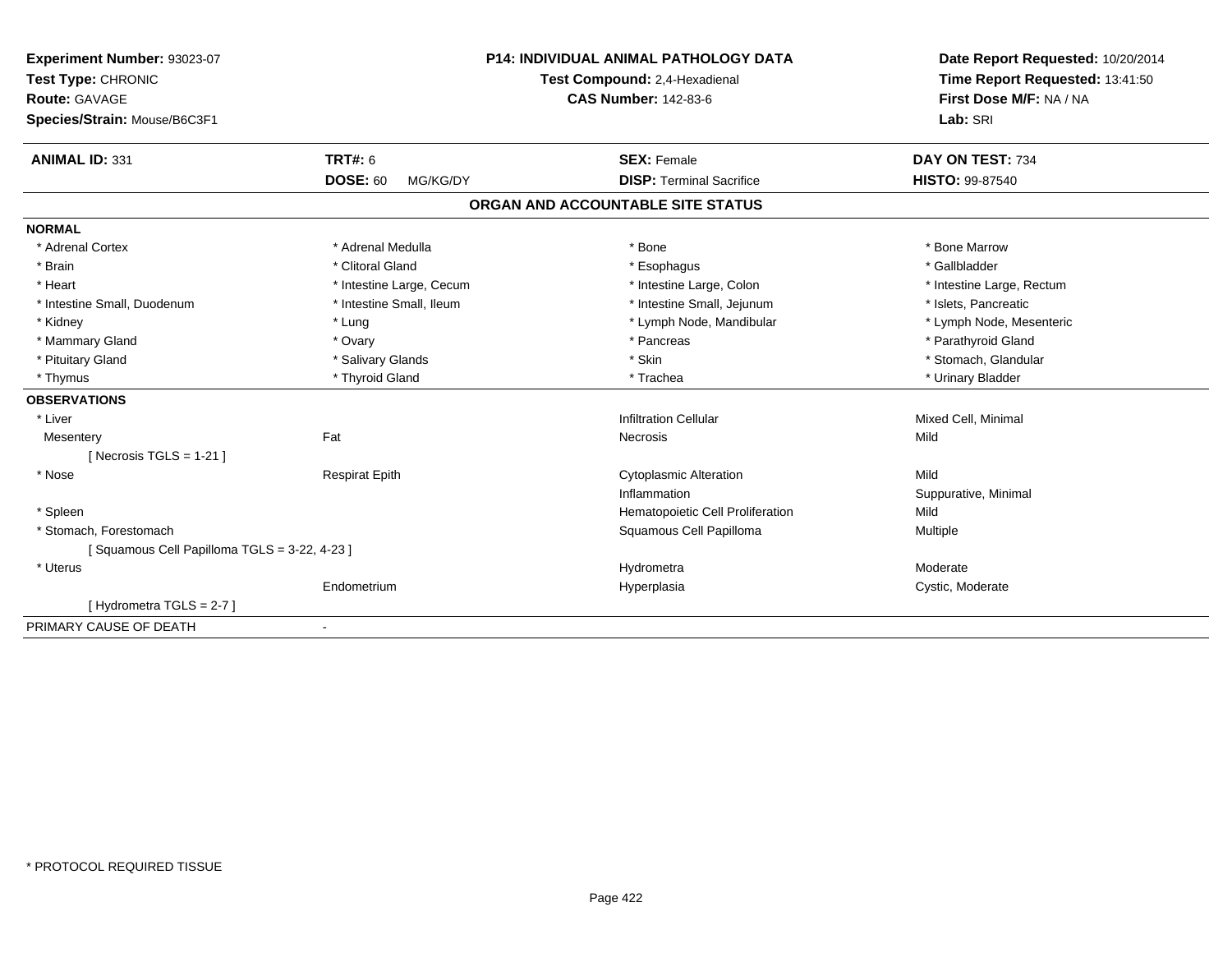| Experiment Number: 93023-07<br>Test Type: CHRONIC<br><b>Route: GAVAGE</b><br>Species/Strain: Mouse/B6C3F1 |                             | P14: INDIVIDUAL ANIMAL PATHOLOGY DATA<br>Test Compound: 2,4-Hexadienal<br><b>CAS Number: 142-83-6</b> | Date Report Requested: 10/20/2014<br>Time Report Requested: 13:41:50<br>First Dose M/F: NA / NA<br>Lab: SRI |
|-----------------------------------------------------------------------------------------------------------|-----------------------------|-------------------------------------------------------------------------------------------------------|-------------------------------------------------------------------------------------------------------------|
| <b>ANIMAL ID: 332</b>                                                                                     | <b>TRT#: 6</b>              | <b>SEX: Female</b>                                                                                    | DAY ON TEST: 734                                                                                            |
|                                                                                                           | <b>DOSE: 60</b><br>MG/KG/DY | <b>DISP: Terminal Sacrifice</b>                                                                       | HISTO: 99-87541                                                                                             |
|                                                                                                           |                             | ORGAN AND ACCOUNTABLE SITE STATUS                                                                     |                                                                                                             |
| <b>NORMAL</b>                                                                                             |                             |                                                                                                       |                                                                                                             |
| * Adrenal Cortex                                                                                          | * Adrenal Medulla           | * Bone                                                                                                | * Bone Marrow                                                                                               |
| * Brain                                                                                                   | * Clitoral Gland            | * Esophagus                                                                                           | * Gallbladder                                                                                               |
| * Heart                                                                                                   | * Intestine Large, Cecum    | * Intestine Large, Colon                                                                              | * Intestine Large, Rectum                                                                                   |
| * Intestine Small, Duodenum                                                                               | * Intestine Small, Ileum    | * Intestine Small, Jejunum                                                                            | * Islets, Pancreatic                                                                                        |
| * Lung                                                                                                    | * Lymph Node, Mandibular    | * Lymph Node, Mesenteric                                                                              | * Mammary Gland                                                                                             |
| * Pancreas                                                                                                | * Parathyroid Gland         | * Salivary Glands                                                                                     | * Skin                                                                                                      |
| * Stomach, Glandular                                                                                      | * Thymus                    | * Thyroid Gland                                                                                       | * Trachea                                                                                                   |
| * Urinary Bladder                                                                                         |                             |                                                                                                       |                                                                                                             |
| <b>OBSERVATIONS</b>                                                                                       |                             |                                                                                                       |                                                                                                             |
| * Clitoral GI                                                                                             |                             |                                                                                                       |                                                                                                             |
| Note: One clitoral gland is missing.                                                                      |                             |                                                                                                       |                                                                                                             |
| * Kidney                                                                                                  |                             | Nephropathy                                                                                           | Minimal                                                                                                     |
| * Liver                                                                                                   |                             | <b>Infiltration Cellular</b>                                                                          | Mixed Cell, Minimal                                                                                         |
| Mesentery                                                                                                 | Fat                         | <b>Necrosis</b>                                                                                       | Moderate                                                                                                    |
| [ Necrosis $TGLS = 1-21$ ]                                                                                |                             |                                                                                                       |                                                                                                             |
| * Nose                                                                                                    | Olfactory Epi               | <b>Cytoplasmic Alteration</b>                                                                         | Minimal                                                                                                     |
|                                                                                                           | <b>Respirat Epith</b>       | Cytoplasmic Alteration                                                                                | Mild                                                                                                        |
| * Ovary                                                                                                   |                             | Cystadenoma                                                                                           |                                                                                                             |
| * Pituitary Gland                                                                                         | Pars Intermed               | Adenoma                                                                                               |                                                                                                             |
|                                                                                                           | Pars Distalis               | <b>Cytoplasmic Alteration</b>                                                                         | Focal, Minimal                                                                                              |
| [Adenoma TGLS = $3-1$ ]                                                                                   |                             |                                                                                                       |                                                                                                             |
| * Spleen                                                                                                  |                             | Hematopoietic Cell Proliferation                                                                      | Mild                                                                                                        |
| [ Hematopoietic Cell Proliferation TGLS = 2-6 ]                                                           |                             |                                                                                                       |                                                                                                             |
| * Stomach, Forestomach                                                                                    | Epithelium                  | Hyperplasia                                                                                           | Squamous, Minimal                                                                                           |
| [ Hyperplasia TGLS = 4-22 ]                                                                               |                             |                                                                                                       |                                                                                                             |
| * Uterus                                                                                                  | Endometrium                 | Hyperplasia                                                                                           | Cystic, Minimal                                                                                             |
| PRIMARY CAUSE OF DEATH                                                                                    | $\mathbf{r}$                |                                                                                                       |                                                                                                             |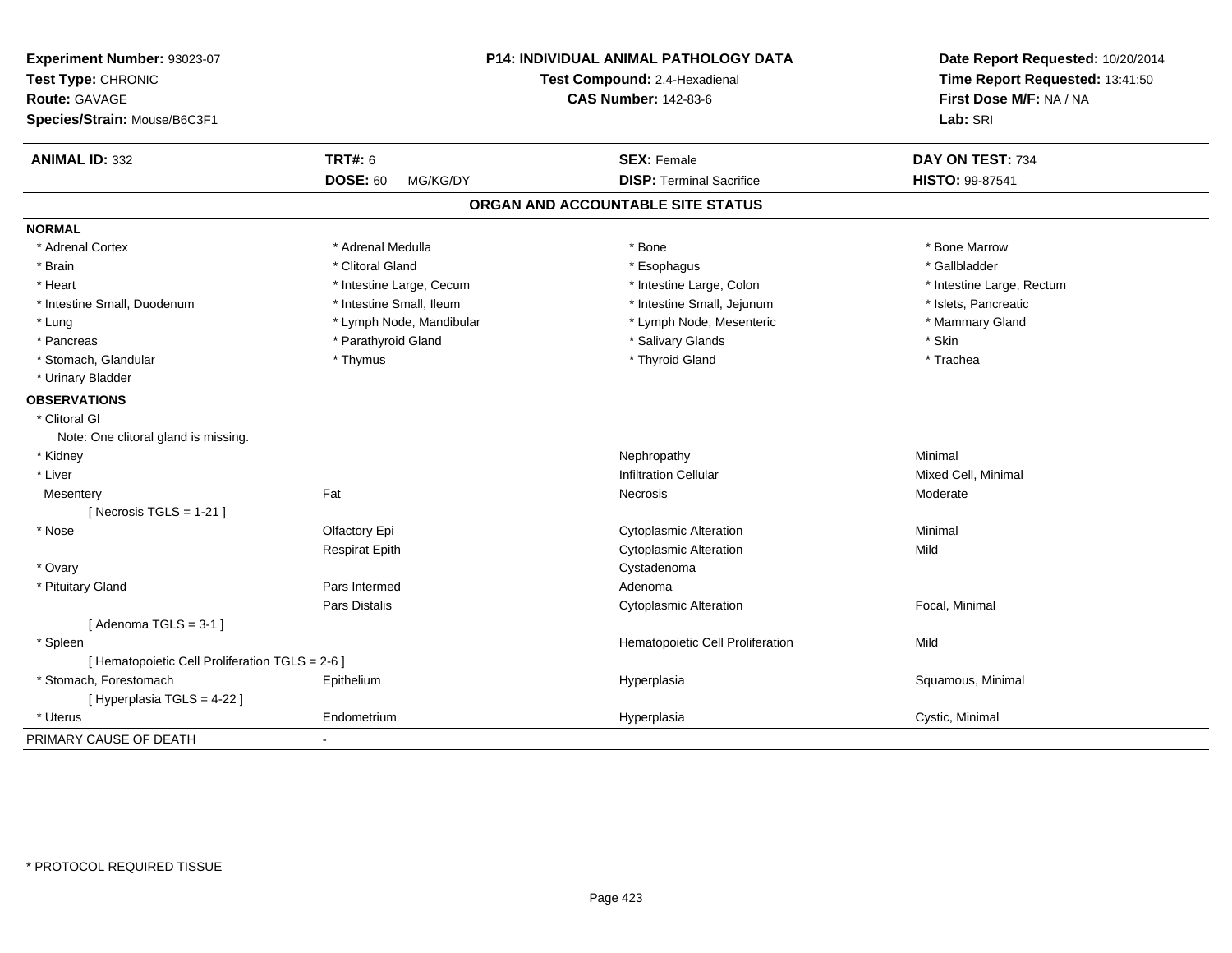| Experiment Number: 93023-07<br>Test Type: CHRONIC<br><b>Route: GAVAGE</b><br>Species/Strain: Mouse/B6C3F1 |                             | P14: INDIVIDUAL ANIMAL PATHOLOGY DATA<br>Test Compound: 2,4-Hexadienal<br><b>CAS Number: 142-83-6</b> | Date Report Requested: 10/20/2014<br>Time Report Requested: 13:41:50<br>First Dose M/F: NA / NA<br>Lab: SRI |
|-----------------------------------------------------------------------------------------------------------|-----------------------------|-------------------------------------------------------------------------------------------------------|-------------------------------------------------------------------------------------------------------------|
|                                                                                                           |                             |                                                                                                       |                                                                                                             |
| <b>ANIMAL ID: 333</b>                                                                                     | <b>TRT#: 6</b>              | <b>SEX: Female</b>                                                                                    | DAY ON TEST: 734                                                                                            |
|                                                                                                           | <b>DOSE: 60</b><br>MG/KG/DY | <b>DISP: Terminal Sacrifice</b>                                                                       | HISTO: 99-87542                                                                                             |
|                                                                                                           |                             | ORGAN AND ACCOUNTABLE SITE STATUS                                                                     |                                                                                                             |
| <b>NORMAL</b>                                                                                             |                             |                                                                                                       |                                                                                                             |
| * Adrenal Medulla                                                                                         | * Bone                      | * Bone Marrow                                                                                         | * Brain                                                                                                     |
| * Clitoral Gland                                                                                          | * Esophagus                 | * Gallbladder                                                                                         | * Heart                                                                                                     |
| * Intestine Large, Cecum                                                                                  | * Intestine Large, Colon    | * Intestine Large, Rectum                                                                             | * Intestine Small, Duodenum                                                                                 |
| * Intestine Small, Ileum                                                                                  | * Intestine Small, Jejunum  | * Islets, Pancreatic                                                                                  | * Lung                                                                                                      |
| * Lymph Node, Mandibular                                                                                  | * Lymph Node, Mesenteric    | * Mammary Gland                                                                                       | * Parathyroid Gland                                                                                         |
| * Salivary Glands                                                                                         | * Skin                      | * Stomach, Forestomach                                                                                | * Stomach, Glandular                                                                                        |
| * Thymus                                                                                                  | * Thyroid Gland             | * Trachea                                                                                             | * Urinary Bladder                                                                                           |
| <b>OBSERVATIONS</b>                                                                                       |                             |                                                                                                       |                                                                                                             |
| * Adrenal Cortex                                                                                          |                             | <b>Accessory Adrenal Cortical Nodule</b>                                                              | Minimal                                                                                                     |
| * Kidney                                                                                                  |                             | Nephropathy                                                                                           | Minimal                                                                                                     |
| * Liver                                                                                                   |                             | Hepatocellular Adenoma                                                                                |                                                                                                             |
|                                                                                                           |                             | <b>Infiltration Cellular</b>                                                                          | Mixed Cell, Minimal                                                                                         |
| [ Hepatocellular Adenoma TGLS = 4-22 ]                                                                    |                             |                                                                                                       |                                                                                                             |
| Mesentery                                                                                                 | Fat                         | Necrosis                                                                                              | Moderate                                                                                                    |
| [Necrosis $TGLS = 3-21$ ]                                                                                 |                             |                                                                                                       |                                                                                                             |
| * Nose                                                                                                    | <b>Respirat Epith</b>       | <b>Cytoplasmic Alteration</b>                                                                         | Minimal                                                                                                     |
|                                                                                                           |                             | Inflammation                                                                                          | Suppurative, Mild                                                                                           |
| * Ovary                                                                                                   |                             | Cyst                                                                                                  | Mild                                                                                                        |
| * Pancreas                                                                                                | Duct                        | Cyst                                                                                                  | Moderate                                                                                                    |
| [ Cyst TGLS = $1-23$ ]                                                                                    |                             |                                                                                                       |                                                                                                             |
| * Pituitary Gland                                                                                         | <b>Pars Distalis</b>        | Adenoma                                                                                               |                                                                                                             |
|                                                                                                           | Pars Distalis               | Degeneration                                                                                          | Cystic, Focal, Moderate                                                                                     |
| * Spleen                                                                                                  |                             | Hematopoietic Cell Proliferation                                                                      | Moderate                                                                                                    |
| [ Hematopoietic Cell Proliferation TGLS = 2-6 ]                                                           |                             |                                                                                                       |                                                                                                             |
| * Uterus                                                                                                  |                             | Hydrometra                                                                                            | Moderate                                                                                                    |
|                                                                                                           | Endometrium                 | Hyperplasia                                                                                           | Cystic, Moderate                                                                                            |
| [Hyperplasia TGLS = $5-7$ ]                                                                               |                             |                                                                                                       |                                                                                                             |
| PRIMARY CAUSE OF DEATH                                                                                    | $\sim$                      |                                                                                                       |                                                                                                             |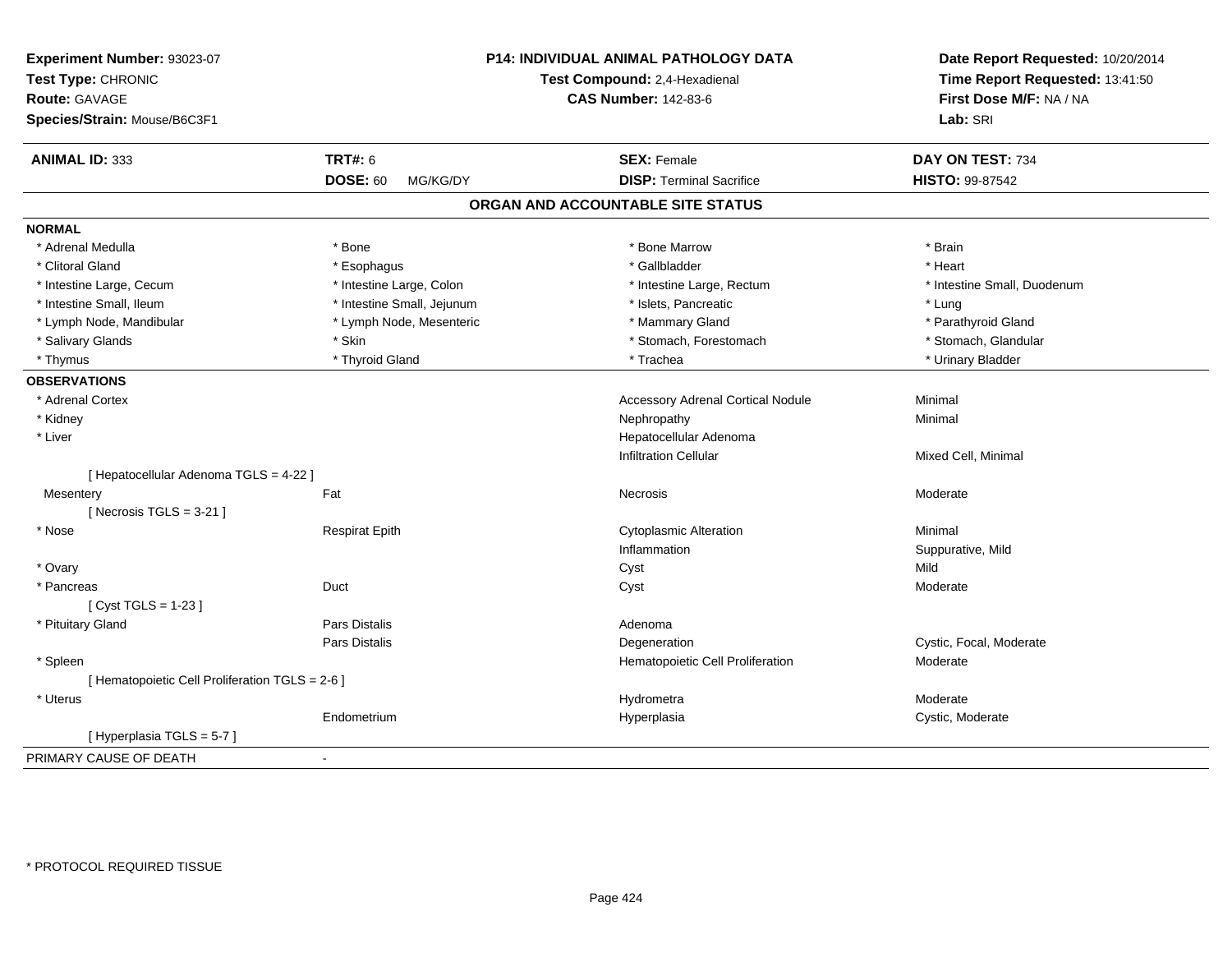| Experiment Number: 93023-07  | <b>P14: INDIVIDUAL ANIMAL PATHOLOGY DATA</b> |                                   | Date Report Requested: 10/20/2014                          |
|------------------------------|----------------------------------------------|-----------------------------------|------------------------------------------------------------|
| Test Type: CHRONIC           |                                              | Test Compound: 2,4-Hexadienal     | Time Report Requested: 13:41:50<br>First Dose M/F: NA / NA |
| <b>Route: GAVAGE</b>         |                                              | <b>CAS Number: 142-83-6</b>       |                                                            |
| Species/Strain: Mouse/B6C3F1 |                                              |                                   | Lab: SRI                                                   |
| <b>ANIMAL ID: 334</b>        | <b>TRT#: 6</b>                               | <b>SEX: Female</b>                | DAY ON TEST: 734                                           |
|                              | <b>DOSE: 60</b><br>MG/KG/DY                  | <b>DISP: Terminal Sacrifice</b>   | HISTO: 99-87543                                            |
|                              |                                              | ORGAN AND ACCOUNTABLE SITE STATUS |                                                            |
| <b>NORMAL</b>                |                                              |                                   |                                                            |
| * Adrenal Cortex             | * Adrenal Medulla                            | * Bone                            | * Bone Marrow                                              |
| * Brain                      | * Clitoral Gland                             | * Esophagus                       | * Gallbladder                                              |
| * Heart                      | * Intestine Large, Cecum                     | * Intestine Large, Colon          | * Intestine Large, Rectum                                  |
| * Intestine Small, Duodenum  | * Intestine Small, Ileum                     | * Intestine Small, Jejunum        | * Islets, Pancreatic                                       |
| * Lung                       | * Lymph Node, Mandibular                     | * Lymph Node, Mesenteric          | * Mammary Gland                                            |
| * Pancreas                   | * Parathyroid Gland                          | * Pituitary Gland                 | * Salivary Glands                                          |
| * Skin                       | * Stomach, Forestomach                       | * Stomach, Glandular              | * Thymus                                                   |
| * Trachea                    | * Urinary Bladder                            |                                   |                                                            |
| <b>OBSERVATIONS</b>          |                                              |                                   |                                                            |
| * Kidney                     |                                              | Hyperplasia                       | Lymphoid, Mild                                             |
| * Liver                      |                                              | <b>Infiltration Cellular</b>      | Mixed Cell, Mild                                           |
| * Nose                       | Olfactory Epi                                | <b>Cytoplasmic Alteration</b>     | Mild                                                       |
|                              | <b>Respirat Epith</b>                        | <b>Cytoplasmic Alteration</b>     | Mild                                                       |
|                              |                                              | Inflammation                      | Suppurative, Moderate                                      |
| * Ovary                      |                                              | Cyst                              | Mild                                                       |
| * Spleen                     |                                              | Hematopoietic Cell Proliferation  | Moderate                                                   |
| * Thyroid Gland              |                                              | Degeneration                      | Cystic, Focal, Minimal                                     |
| * Uterus                     |                                              | Hydrometra                        | Moderate                                                   |
|                              | Endometrium                                  | Hyperplasia                       | Cystic, Moderate                                           |
| [Hydrometra TGLS = 1-7]      |                                              |                                   |                                                            |
| PRIMARY CAUSE OF DEATH       | $\overline{\phantom{a}}$                     |                                   |                                                            |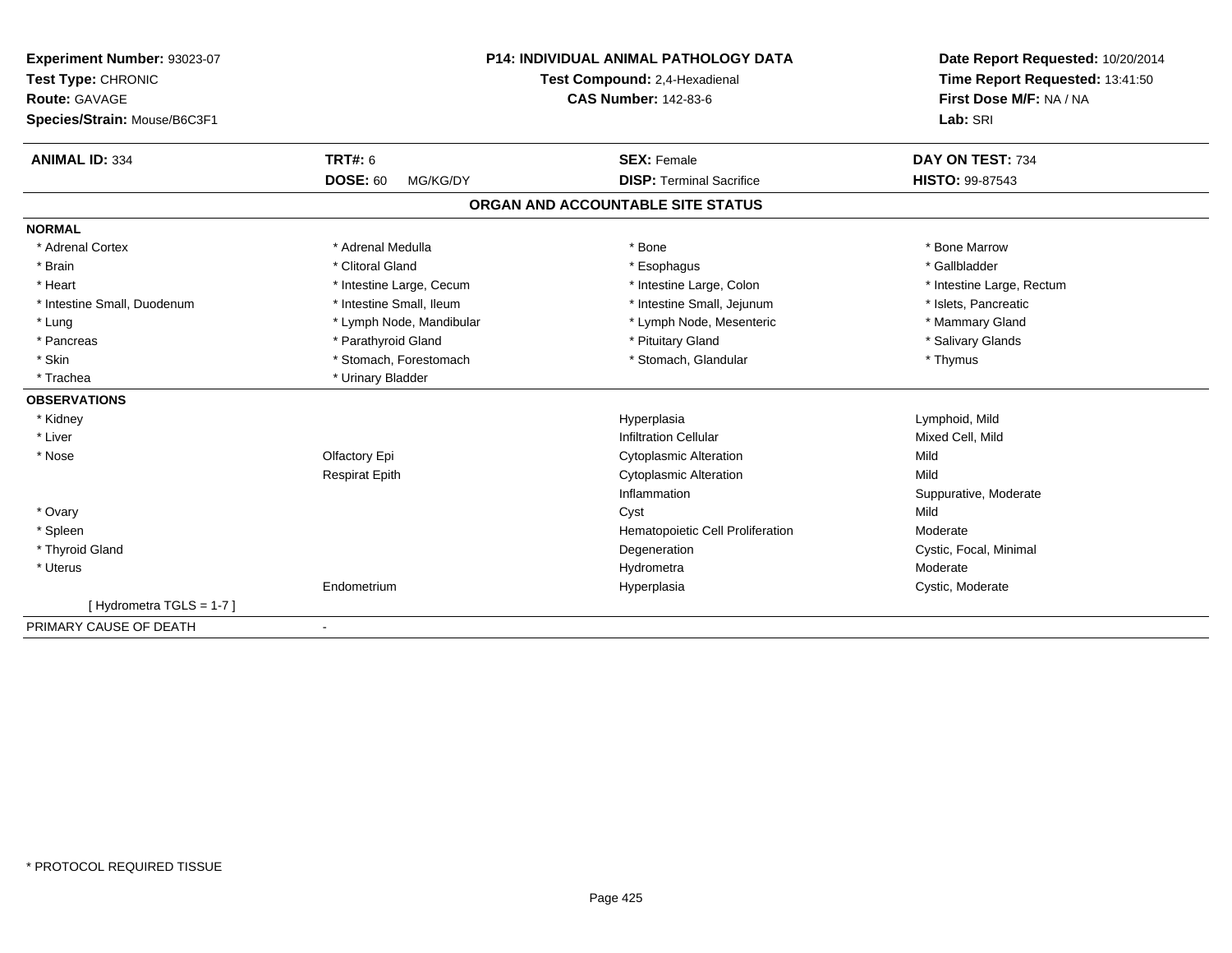| Experiment Number: 93023-07<br>Test Type: CHRONIC |                             | P14: INDIVIDUAL ANIMAL PATHOLOGY DATA<br>Test Compound: 2,4-Hexadienal | Date Report Requested: 10/20/2014<br>Time Report Requested: 13:41:51 |
|---------------------------------------------------|-----------------------------|------------------------------------------------------------------------|----------------------------------------------------------------------|
| Route: GAVAGE                                     |                             | <b>CAS Number: 142-83-6</b>                                            | First Dose M/F: NA / NA                                              |
| Species/Strain: Mouse/B6C3F1                      |                             |                                                                        | Lab: SRI                                                             |
| <b>ANIMAL ID: 335</b>                             | TRT#: 6                     | <b>SEX: Female</b>                                                     | DAY ON TEST: 734                                                     |
|                                                   | <b>DOSE: 60</b><br>MG/KG/DY | <b>DISP: Terminal Sacrifice</b>                                        | HISTO: 99-87544                                                      |
|                                                   |                             | ORGAN AND ACCOUNTABLE SITE STATUS                                      |                                                                      |
| <b>NORMAL</b>                                     |                             |                                                                        |                                                                      |
| * Adrenal Cortex                                  | * Adrenal Medulla           | * Bone                                                                 | * Bone Marrow                                                        |
| * Brain                                           | * Clitoral Gland            | * Esophagus                                                            | * Gallbladder                                                        |
| * Heart                                           | * Intestine Large, Cecum    | * Intestine Large, Colon                                               | * Intestine Large, Rectum                                            |
| * Intestine Small, Duodenum                       | * Intestine Small, Ileum    | * Intestine Small, Jejunum                                             | * Islets, Pancreatic                                                 |
| * Lung                                            | * Lymph Node, Mandibular    | * Lymph Node, Mesenteric                                               | * Mammary Gland                                                      |
| * Ovary                                           | * Pancreas                  | * Parathyroid Gland                                                    | * Pituitary Gland                                                    |
| * Salivary Glands                                 | * Skin                      | * Stomach, Forestomach                                                 | * Stomach, Glandular                                                 |
| * Thymus                                          | * Thyroid Gland             | * Trachea                                                              | * Urinary Bladder                                                    |
| <b>OBSERVATIONS</b>                               |                             |                                                                        |                                                                      |
| * Kidney                                          |                             | Nephropathy                                                            | Minimal                                                              |
| * Liver                                           |                             | <b>Infiltration Cellular</b>                                           | Mixed Cell, Mild                                                     |
| Lymph Node                                        | Inguinal                    | Hyperplasia                                                            | Lymphoid, Moderate                                                   |
|                                                   | Mediastinal                 | Hyperplasia                                                            | Lymphoid, Moderate                                                   |
| [ Hyperplasia TGLS = 1-21 ]                       |                             |                                                                        |                                                                      |
| Mesentery                                         | Fat                         | Necrosis                                                               | Moderate                                                             |
| [Necrosis TGLS = 2-22, 4-23]                      |                             |                                                                        |                                                                      |
| * Nose                                            | <b>Respirat Epith</b>       | <b>Cytoplasmic Alteration</b>                                          | Mild                                                                 |
|                                                   |                             | Inflammation                                                           | Suppurative, Minimal                                                 |
| * Spleen                                          |                             | Hematopoietic Cell Proliferation                                       | Mild                                                                 |
|                                                   |                             | Hyperplasia                                                            | Lymphoid, Mild                                                       |
| * Uterus                                          |                             | Hydrometra                                                             | Moderate                                                             |
|                                                   | Endometrium                 | Hyperplasia                                                            | Cystic, Moderate                                                     |
| [Hydrometra TGLS = 3-7]                           |                             |                                                                        |                                                                      |
| PRIMARY CAUSE OF DEATH                            | $\blacksquare$              |                                                                        |                                                                      |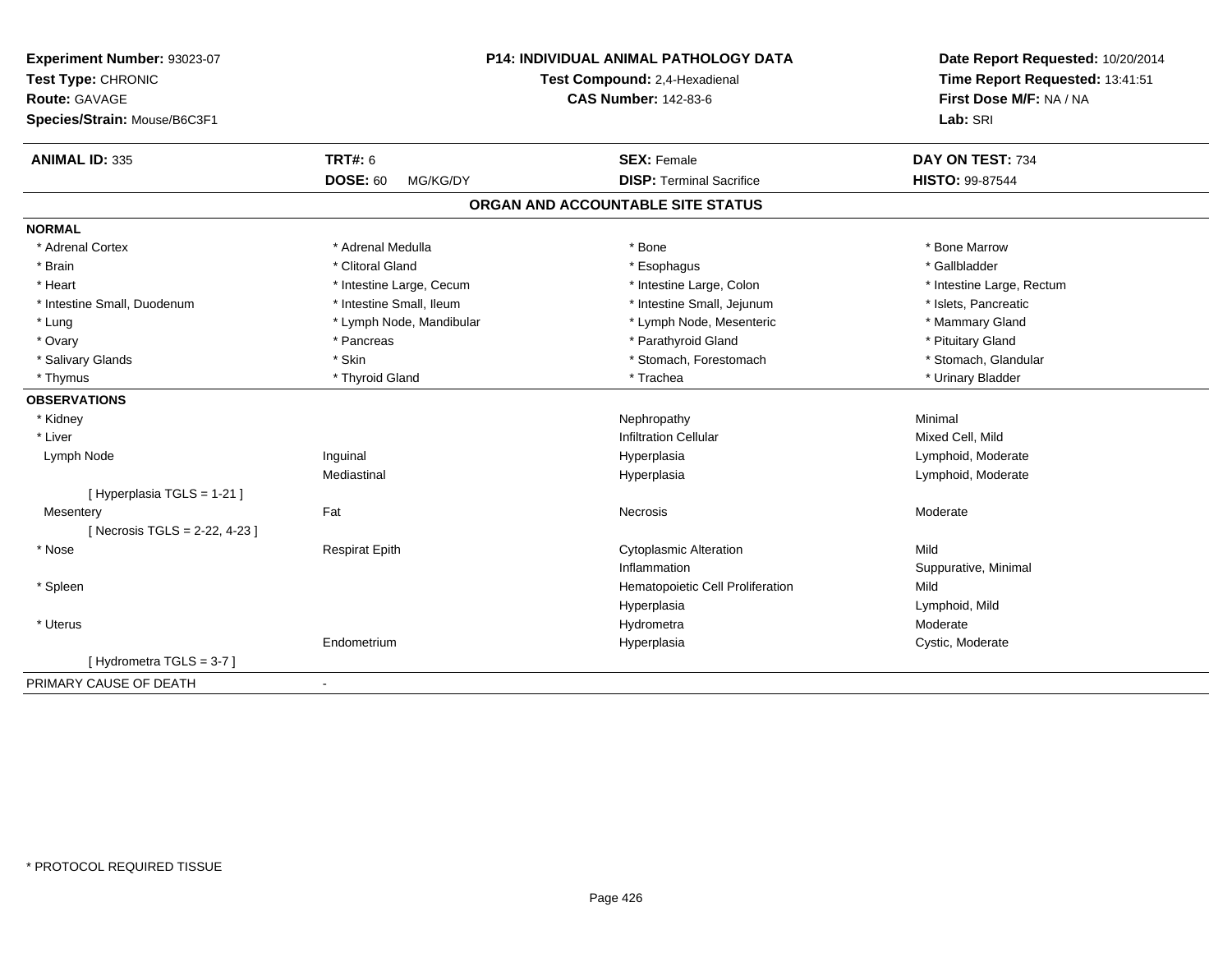| Experiment Number: 93023-07<br>Test Type: CHRONIC<br><b>Route: GAVAGE</b><br>Species/Strain: Mouse/B6C3F1 |                                           | P14: INDIVIDUAL ANIMAL PATHOLOGY DATA<br>Test Compound: 2,4-Hexadienal<br><b>CAS Number: 142-83-6</b> | Date Report Requested: 10/20/2014<br>Time Report Requested: 13:41:51<br>First Dose M/F: NA / NA<br>Lab: SRI |
|-----------------------------------------------------------------------------------------------------------|-------------------------------------------|-------------------------------------------------------------------------------------------------------|-------------------------------------------------------------------------------------------------------------|
| <b>ANIMAL ID: 336</b>                                                                                     | <b>TRT#: 6</b>                            | <b>SEX: Female</b>                                                                                    | DAY ON TEST: 643                                                                                            |
|                                                                                                           | <b>DOSE: 60</b><br>MG/KG/DY               | <b>DISP:</b> Moribund Sacrifice                                                                       | HISTO: 99-86352                                                                                             |
|                                                                                                           |                                           | ORGAN AND ACCOUNTABLE SITE STATUS                                                                     |                                                                                                             |
| <b>NORMAL</b>                                                                                             |                                           |                                                                                                       |                                                                                                             |
| * Adrenal Cortex                                                                                          | * Adrenal Medulla                         | * Bone                                                                                                | * Bone Marrow                                                                                               |
| * Clitoral Gland                                                                                          | * Esophagus                               | * Gallbladder                                                                                         | * Heart                                                                                                     |
| * Intestine Large, Cecum                                                                                  | * Intestine Large, Colon                  | * Intestine Large, Rectum                                                                             | * Intestine Small, Duodenum                                                                                 |
| * Intestine Small, Ileum                                                                                  | * Intestine Small, Jejunum                | * Islets, Pancreatic                                                                                  | * Lung                                                                                                      |
| * Lymph Node, Mandibular                                                                                  | * Lymph Node, Mesenteric                  | * Mammary Gland                                                                                       | * Ovary                                                                                                     |
| * Pancreas                                                                                                | * Parathyroid Gland                       | * Salivary Glands                                                                                     | * Skin                                                                                                      |
| * Spleen                                                                                                  | * Stomach, Forestomach                    | * Stomach, Glandular                                                                                  | * Thymus                                                                                                    |
| * Trachea                                                                                                 | * Urinary Bladder                         | * Uterus                                                                                              |                                                                                                             |
| <b>OBSERVATIONS</b>                                                                                       |                                           |                                                                                                       |                                                                                                             |
| * Brain                                                                                                   |                                           | Compression                                                                                           | Focal, Marked                                                                                               |
|                                                                                                           |                                           | Hemorrhage                                                                                            | Focal, Moderate                                                                                             |
|                                                                                                           | Ventricle                                 | Hydrocephalus                                                                                         | Moderate                                                                                                    |
| [Compression TGLS = 4-1]                                                                                  |                                           |                                                                                                       |                                                                                                             |
| * Kidney                                                                                                  |                                           | Nephropathy                                                                                           | Minimal                                                                                                     |
| * Liver                                                                                                   |                                           | <b>Infiltration Cellular</b>                                                                          | Mixed Cell, Mild                                                                                            |
| Mesentery                                                                                                 | Fat                                       | Necrosis                                                                                              | Marked                                                                                                      |
| [Necrosis TGLS = 1-22, 2-21]                                                                              |                                           |                                                                                                       |                                                                                                             |
| * Nose                                                                                                    | Olfactory Epi                             | <b>Cytoplasmic Alteration</b>                                                                         | Moderate                                                                                                    |
|                                                                                                           | <b>Respirat Epith</b>                     | <b>Cytoplasmic Alteration</b>                                                                         | Moderate                                                                                                    |
|                                                                                                           |                                           | Inflammation                                                                                          | Suppurative, Moderate                                                                                       |
| * Pituitary Gland                                                                                         | Pars Distalis                             | Carcinoma                                                                                             |                                                                                                             |
| [Carcinoma TGLS = 5-1]                                                                                    |                                           |                                                                                                       |                                                                                                             |
| * Thyroid Gland                                                                                           | Follicle                                  | Cyst                                                                                                  | Mild                                                                                                        |
| PRIMARY CAUSE OF DEATH                                                                                    | - Pituitary Gland Pars Distalis Carcinoma |                                                                                                       |                                                                                                             |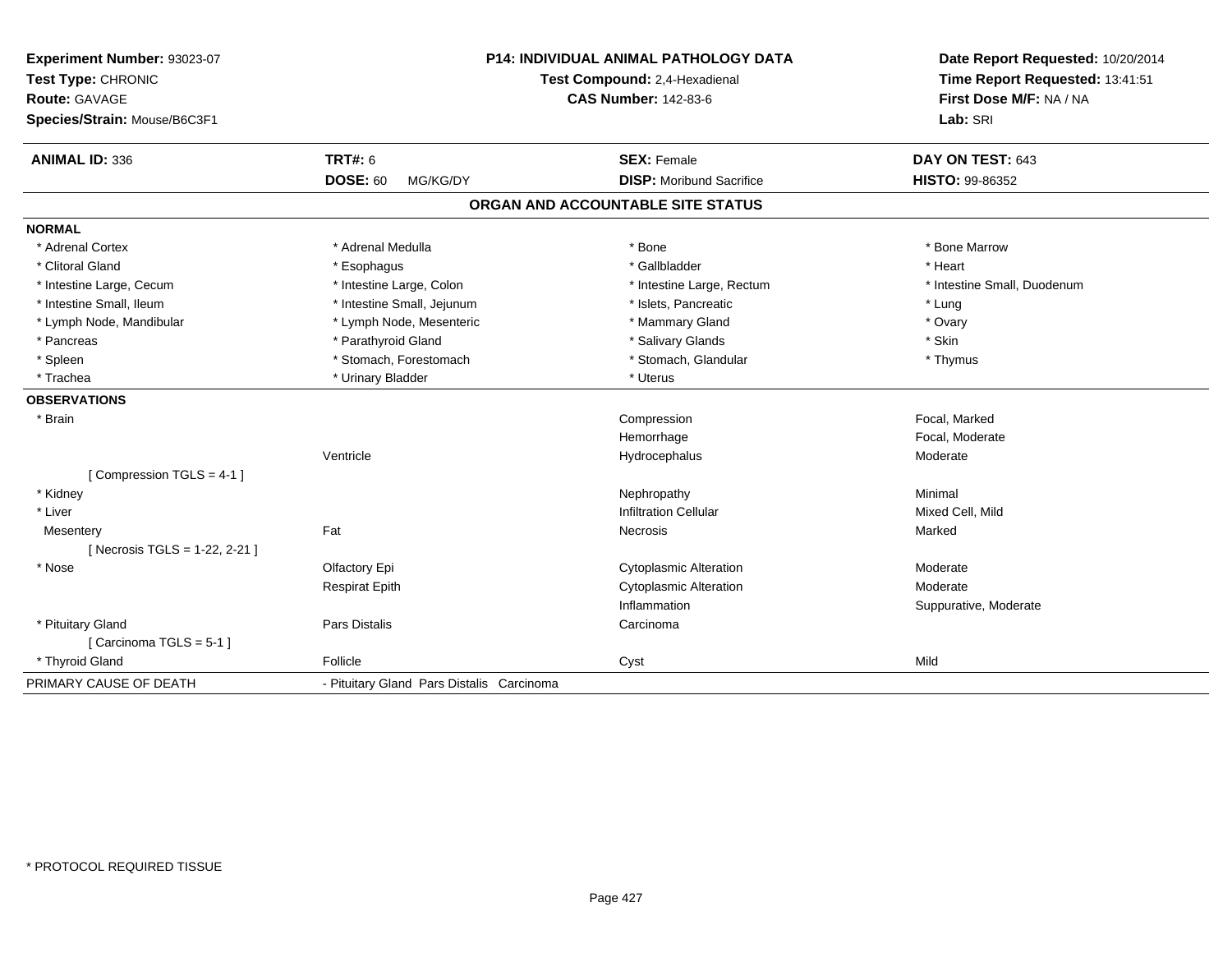| <b>Experiment Number: 93023-07</b><br>Test Type: CHRONIC<br><b>Route: GAVAGE</b><br>Species/Strain: Mouse/B6C3F1 |                                               | <b>P14: INDIVIDUAL ANIMAL PATHOLOGY DATA</b><br>Test Compound: 2,4-Hexadienal<br><b>CAS Number: 142-83-6</b> | Date Report Requested: 10/20/2014<br>Time Report Requested: 13:41:51<br>First Dose M/F: NA / NA<br>Lab: SRI |
|------------------------------------------------------------------------------------------------------------------|-----------------------------------------------|--------------------------------------------------------------------------------------------------------------|-------------------------------------------------------------------------------------------------------------|
| <b>ANIMAL ID: 337</b>                                                                                            | <b>TRT#: 6</b><br><b>DOSE: 60</b><br>MG/KG/DY | <b>SEX: Female</b><br><b>DISP: Terminal Sacrifice</b>                                                        | DAY ON TEST: 734<br>HISTO: 99-87545                                                                         |
|                                                                                                                  |                                               | ORGAN AND ACCOUNTABLE SITE STATUS                                                                            |                                                                                                             |
| <b>NORMAL</b>                                                                                                    |                                               |                                                                                                              |                                                                                                             |
| * Adrenal Medulla                                                                                                | * Bone                                        | * Bone Marrow                                                                                                | * Brain                                                                                                     |
| * Clitoral Gland                                                                                                 | * Esophagus                                   | * Gallbladder                                                                                                | * Heart                                                                                                     |
| * Intestine Large, Cecum                                                                                         | * Intestine Large, Colon                      | * Intestine Large, Rectum                                                                                    | * Intestine Small, Duodenum                                                                                 |
| * Intestine Small, Ileum                                                                                         | * Intestine Small, Jejunum                    | * Islets, Pancreatic                                                                                         | * Mammary Gland                                                                                             |
| * Ovary                                                                                                          | * Pancreas                                    | * Parathyroid Gland                                                                                          | * Skin                                                                                                      |
| * Stomach, Glandular                                                                                             | * Trachea                                     |                                                                                                              |                                                                                                             |
| <b>OBSERVATIONS</b>                                                                                              |                                               |                                                                                                              |                                                                                                             |
| * Adrenal Cortex                                                                                                 | Subcapsular                                   | Hyperplasia                                                                                                  | Focal, Minimal                                                                                              |
| * Kidney                                                                                                         |                                               | Infarct                                                                                                      | Mild                                                                                                        |
|                                                                                                                  |                                               | Lymphoma Malignant                                                                                           |                                                                                                             |
| [ Lymphoma Malignant TGLS = 5-26 ]<br>* Liver                                                                    |                                               | Infarct                                                                                                      | Chronic, Moderate                                                                                           |
|                                                                                                                  |                                               | Infiltration Cellular                                                                                        | Mixed Cell, Mild                                                                                            |
|                                                                                                                  |                                               | Ito Cell Tumor Benign                                                                                        |                                                                                                             |
|                                                                                                                  |                                               | Lymphoma Malignant                                                                                           |                                                                                                             |
|                                                                                                                  |                                               | Mineralization                                                                                               | Focal, Mild                                                                                                 |
| [Infarct TGLS = $9-24$ ]                                                                                         |                                               |                                                                                                              |                                                                                                             |
| [ Ito Cell Tumor Benign TGLS = 9-24 ]                                                                            |                                               |                                                                                                              |                                                                                                             |
| [Mineralization TGLS = 9-24]                                                                                     |                                               |                                                                                                              |                                                                                                             |
| * Lung                                                                                                           |                                               | Lymphoma Malignant                                                                                           |                                                                                                             |
| Lymph Node                                                                                                       | <b>Iliac</b>                                  | Lymphoma Malignant                                                                                           |                                                                                                             |
|                                                                                                                  | Inguinal                                      | Lymphoma Malignant                                                                                           |                                                                                                             |
|                                                                                                                  | Mediastinal                                   | Lymphoma Malignant                                                                                           |                                                                                                             |
|                                                                                                                  | Renal                                         | Lymphoma Malignant                                                                                           |                                                                                                             |
| [ Lymphoma Malignant TGLS = 10-25 ]<br>[ Lymphoma Malignant TGLS = 7-22 ]<br>[ Lymphoma Malignant TGLS = 8-23 ]  |                                               |                                                                                                              |                                                                                                             |
| * Lymph Node, Mandibular<br>[ Lymphoma Malignant TGLS = 1-8 ]                                                    |                                               | Lymphoma Malignant                                                                                           |                                                                                                             |
| * Lymph Node, Mesenteric                                                                                         |                                               | Lymphoma Malignant                                                                                           |                                                                                                             |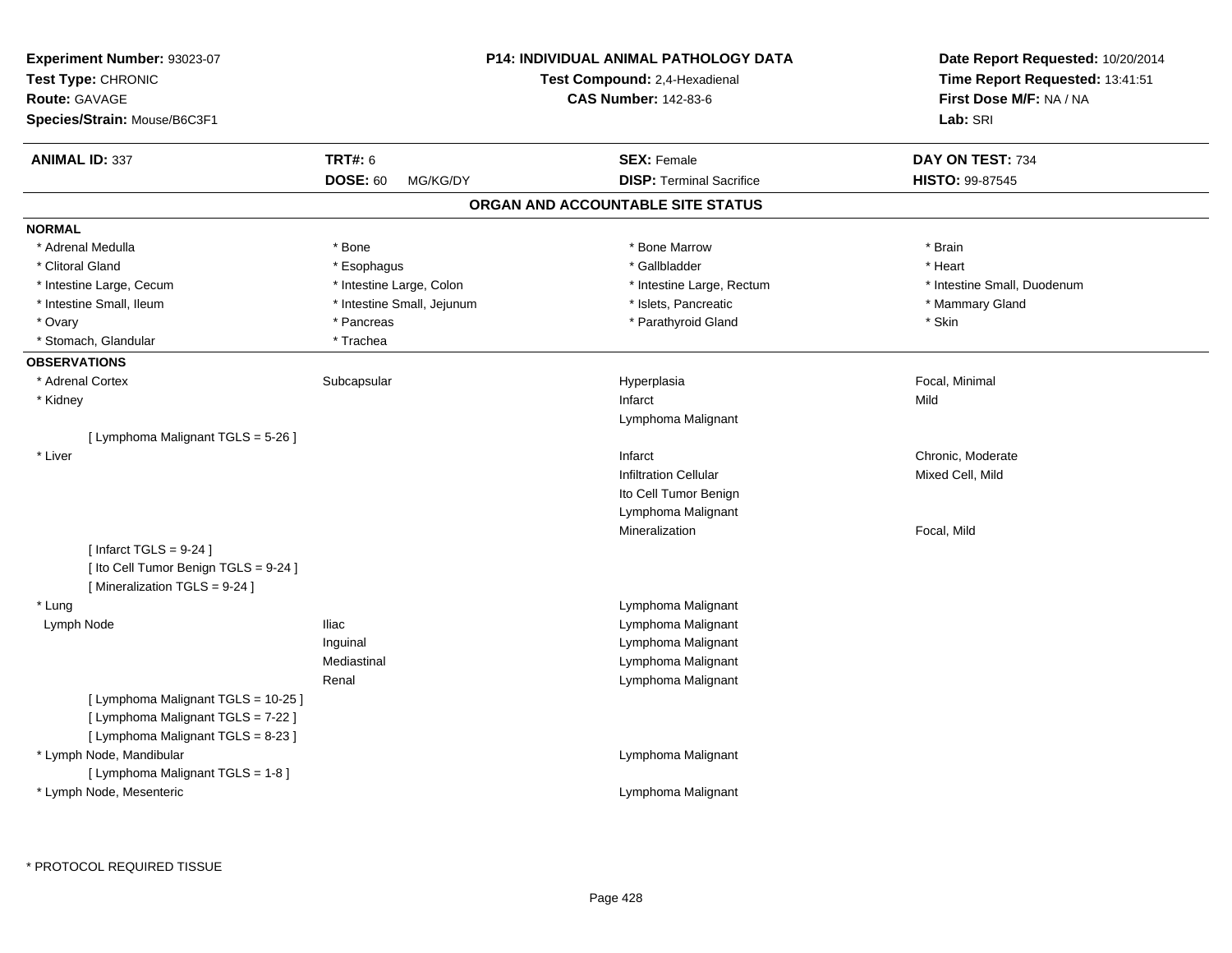| Experiment Number: 93023-07<br>Test Type: CHRONIC<br><b>Route: GAVAGE</b><br>Species/Strain: Mouse/B6C3F1 |                             | <b>P14: INDIVIDUAL ANIMAL PATHOLOGY DATA</b><br>Test Compound: 2,4-Hexadienal<br><b>CAS Number: 142-83-6</b> | Date Report Requested: 10/20/2014<br>Time Report Requested: 13:41:51<br>First Dose M/F: NA / NA<br>Lab: SRI |
|-----------------------------------------------------------------------------------------------------------|-----------------------------|--------------------------------------------------------------------------------------------------------------|-------------------------------------------------------------------------------------------------------------|
| <b>ANIMAL ID: 337</b>                                                                                     | <b>TRT#: 6</b>              | <b>SEX: Female</b>                                                                                           | DAY ON TEST: 734                                                                                            |
|                                                                                                           | <b>DOSE: 60</b><br>MG/KG/DY | <b>DISP: Terminal Sacrifice</b>                                                                              | <b>HISTO: 99-87545</b>                                                                                      |
|                                                                                                           |                             | ORGAN AND ACCOUNTABLE SITE STATUS                                                                            |                                                                                                             |
| [ Lymphoma Malignant TGLS = 6-5 ]                                                                         |                             |                                                                                                              |                                                                                                             |
| Mesentery                                                                                                 |                             | Lymphoma Malignant                                                                                           |                                                                                                             |
|                                                                                                           | Fat                         | Necrosis                                                                                                     | Moderate                                                                                                    |
| [Necrosis TGLS = $2-21$ ]                                                                                 |                             |                                                                                                              |                                                                                                             |
| * Nose                                                                                                    | Olfactory Epi               | <b>Cytoplasmic Alteration</b>                                                                                | Minimal                                                                                                     |
|                                                                                                           | <b>Respirat Epith</b>       | <b>Cytoplasmic Alteration</b>                                                                                | Minimal                                                                                                     |
| * Pituitary Gland                                                                                         | <b>Pars Distalis</b>        | Hyperplasia                                                                                                  | Focal, Mild                                                                                                 |
| * Salivary Glands                                                                                         |                             | Lymphoma Malignant                                                                                           |                                                                                                             |
| * Spleen                                                                                                  |                             | Lymphoma Malignant                                                                                           |                                                                                                             |
| [ Lymphoma Malignant TGLS = 4-6 ]                                                                         |                             |                                                                                                              |                                                                                                             |
| * Stomach, Forestomach<br>[ Hyperplasia TGLS = 11-4, 12-27 ]                                              | Epithelium                  | Hyperplasia                                                                                                  | Squamous, Mild                                                                                              |
| * Thymus                                                                                                  |                             | Lymphoma Malignant                                                                                           |                                                                                                             |
| * Thyroid Gland                                                                                           |                             | Degeneration                                                                                                 | Cystic, Focal, Minimal                                                                                      |
| * Urinary Bladder                                                                                         |                             | Lymphoma Malignant                                                                                           |                                                                                                             |
| * Uterus                                                                                                  |                             | Hydrometra                                                                                                   | Moderate                                                                                                    |
|                                                                                                           | Endometrium                 | Hyperplasia                                                                                                  | Cystic, Moderate                                                                                            |
| [Hydrometra TGLS = 3-7]                                                                                   |                             |                                                                                                              |                                                                                                             |
| PRIMARY CAUSE OF DEATH                                                                                    | $\blacksquare$              |                                                                                                              |                                                                                                             |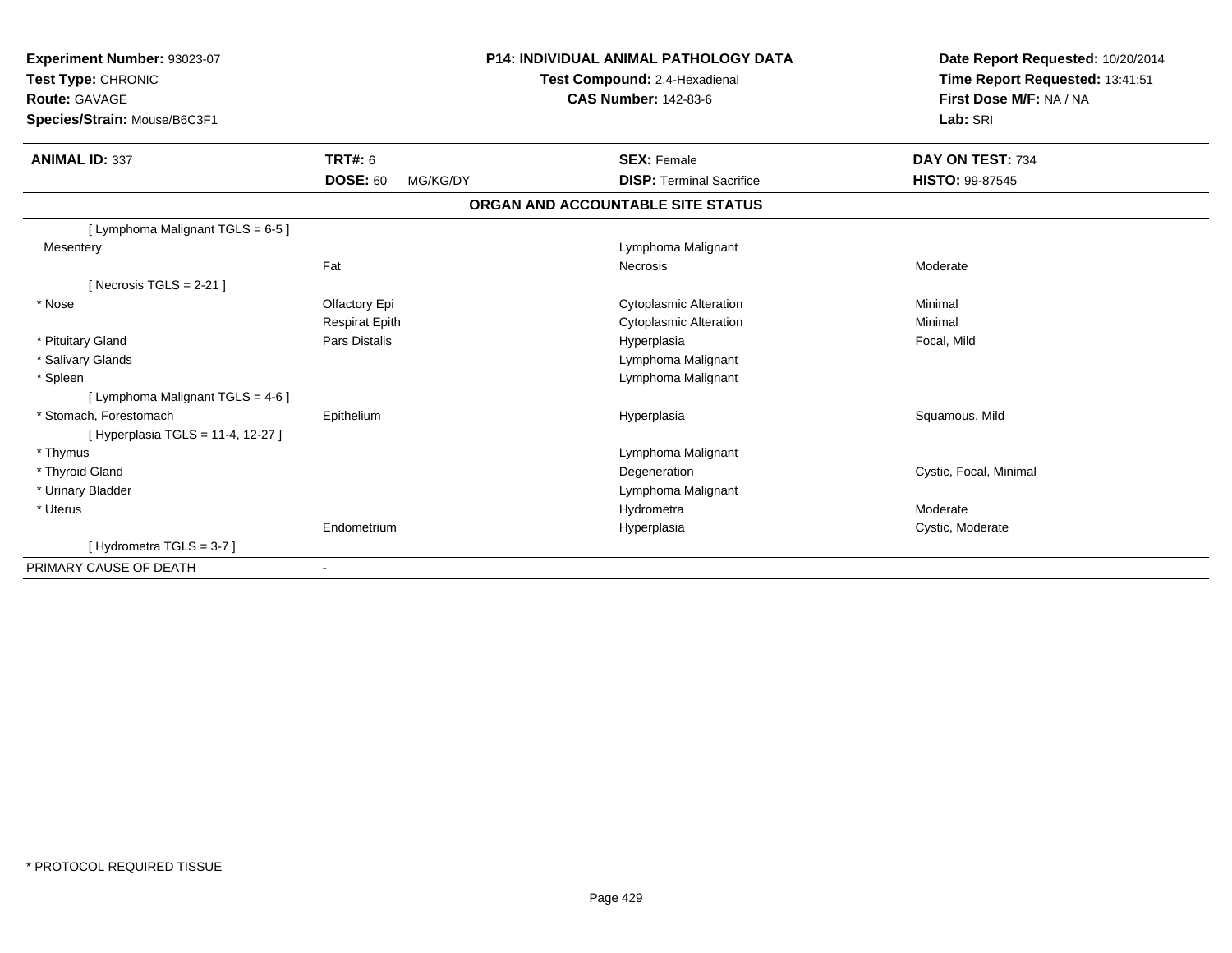| Experiment Number: 93023-07<br>Test Type: CHRONIC<br><b>Route: GAVAGE</b><br>Species/Strain: Mouse/B6C3F1 |                             | <b>P14: INDIVIDUAL ANIMAL PATHOLOGY DATA</b><br>Test Compound: 2,4-Hexadienal<br><b>CAS Number: 142-83-6</b> | Date Report Requested: 10/20/2014<br>Time Report Requested: 13:41:51<br>First Dose M/F: NA / NA<br>Lab: SRI |
|-----------------------------------------------------------------------------------------------------------|-----------------------------|--------------------------------------------------------------------------------------------------------------|-------------------------------------------------------------------------------------------------------------|
| <b>ANIMAL ID: 338</b>                                                                                     | <b>TRT#: 6</b>              | <b>SEX: Female</b>                                                                                           | DAY ON TEST: 734                                                                                            |
|                                                                                                           | <b>DOSE: 60</b><br>MG/KG/DY | <b>DISP: Terminal Sacrifice</b>                                                                              | HISTO: 99-87546                                                                                             |
|                                                                                                           |                             | ORGAN AND ACCOUNTABLE SITE STATUS                                                                            |                                                                                                             |
| <b>NORMAL</b>                                                                                             |                             |                                                                                                              |                                                                                                             |
| * Adrenal Cortex                                                                                          | * Adrenal Medulla           | * Bone                                                                                                       | * Brain                                                                                                     |
| * Esophagus                                                                                               | * Gallbladder               | * Heart                                                                                                      | * Intestine Large, Cecum                                                                                    |
| * Intestine Large, Colon                                                                                  | * Intestine Large, Rectum   | * Intestine Small, Duodenum                                                                                  | * Intestine Small, Ileum                                                                                    |
| * Intestine Small, Jejunum                                                                                | * Islets, Pancreatic        | * Mammary Gland                                                                                              | * Pancreas                                                                                                  |
| * Parathyroid Gland                                                                                       | * Pituitary Gland           | * Salivary Glands                                                                                            | * Skin                                                                                                      |
| * Stomach, Glandular                                                                                      | * Thyroid Gland             | * Trachea                                                                                                    | * Urinary Bladder                                                                                           |
| <b>MISSING</b>                                                                                            |                             |                                                                                                              |                                                                                                             |
| * Clitoral Gland                                                                                          |                             |                                                                                                              |                                                                                                             |
| <b>OBSERVATIONS</b>                                                                                       |                             |                                                                                                              |                                                                                                             |
| * Bone Marrow                                                                                             |                             | Lymphoma Malignant                                                                                           |                                                                                                             |
| * Kidney                                                                                                  |                             | Lymphoma Malignant                                                                                           |                                                                                                             |
| * Liver                                                                                                   |                             | Infiltration Cellular                                                                                        | Mixed Cell, Minimal                                                                                         |
|                                                                                                           |                             | Lymphoma Malignant                                                                                           |                                                                                                             |
|                                                                                                           |                             | <b>Mixed Cell Focus</b>                                                                                      |                                                                                                             |
| [Mixed Cell Focus TGLS = 9-24]                                                                            |                             |                                                                                                              |                                                                                                             |
| * Lung                                                                                                    |                             | Lymphoma Malignant                                                                                           |                                                                                                             |
| Lymph Node                                                                                                | <b>Iliac</b>                | Lymphoma Malignant                                                                                           |                                                                                                             |
|                                                                                                           | Inguinal                    | Lymphoma Malignant                                                                                           |                                                                                                             |
|                                                                                                           | Mediastinal                 | Lymphoma Malignant                                                                                           |                                                                                                             |
|                                                                                                           |                             | Lymphoma Malignant                                                                                           |                                                                                                             |
| Note: TGL 1-21 is axillary lymph node.                                                                    |                             |                                                                                                              |                                                                                                             |
| [ Lymphoma Malignant TGLS = 1-21 ]                                                                        |                             |                                                                                                              |                                                                                                             |
| [ Lymphoma Malignant TGLS = 8-23 ]                                                                        |                             |                                                                                                              |                                                                                                             |
| [ Lymphoma Malignant TGLS = 10-26 ]                                                                       |                             |                                                                                                              |                                                                                                             |
| * Lymph Node, Mandibular                                                                                  |                             | Lymphoma Malignant                                                                                           |                                                                                                             |
| [ Lymphoma Malignant TGLS = 2-8 ]                                                                         |                             |                                                                                                              |                                                                                                             |
| * Lymph Node, Mesenteric                                                                                  |                             | Lymphoma Malignant                                                                                           |                                                                                                             |
| [ Lymphoma Malignant TGLS = 7-5 ]                                                                         |                             |                                                                                                              |                                                                                                             |
| Mesentery                                                                                                 | Lymphatic                   | Angiectasis                                                                                                  | Moderate                                                                                                    |
|                                                                                                           |                             | Lymphoma Malignant                                                                                           |                                                                                                             |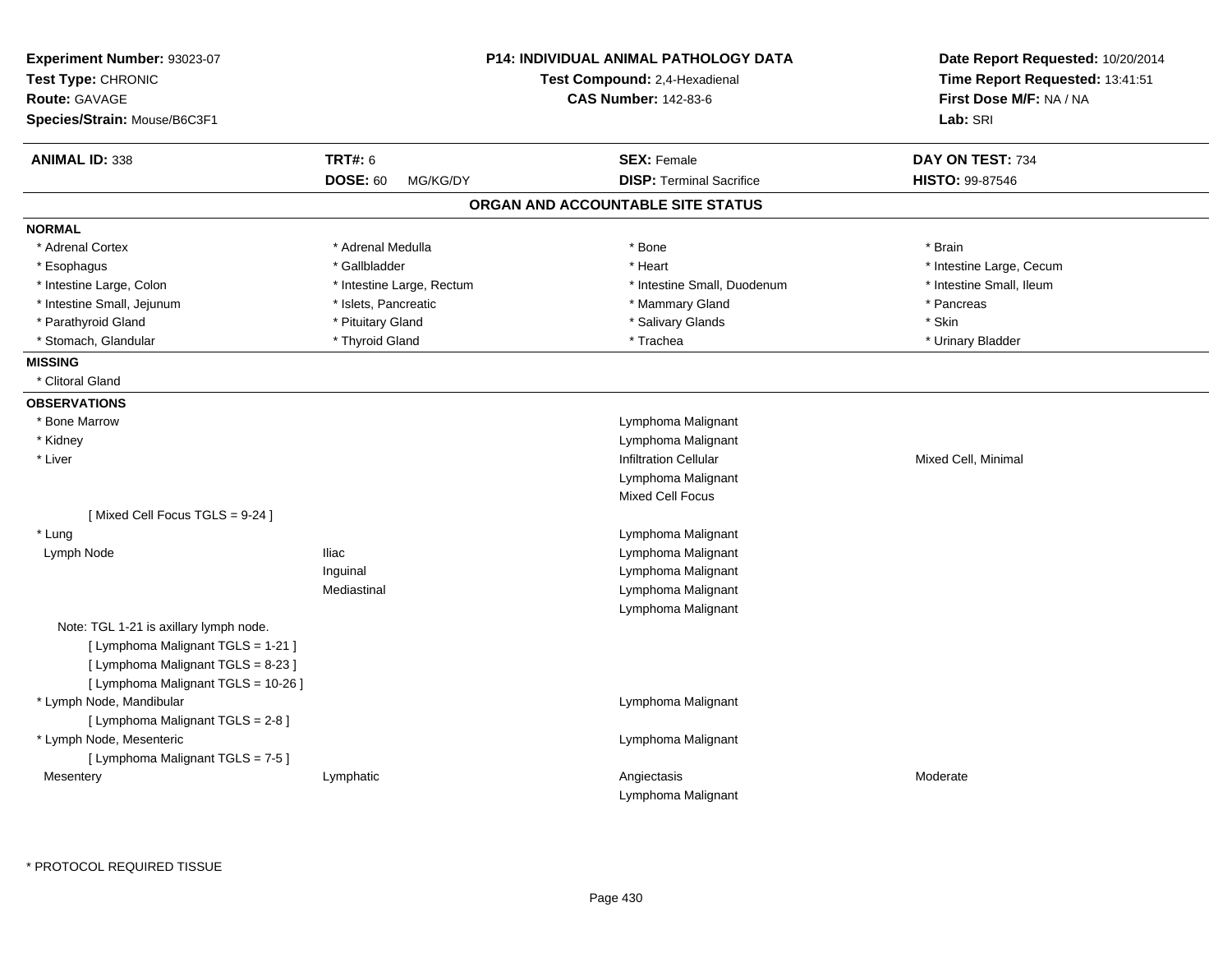| Experiment Number: 93023-07<br>Test Type: CHRONIC<br><b>Route: GAVAGE</b><br>Species/Strain: Mouse/B6C3F1 |                             | <b>P14: INDIVIDUAL ANIMAL PATHOLOGY DATA</b><br>Test Compound: 2,4-Hexadienal<br><b>CAS Number: 142-83-6</b> | Date Report Requested: 10/20/2014<br>Time Report Requested: 13:41:51<br>First Dose M/F: NA / NA<br>Lab: SRI |
|-----------------------------------------------------------------------------------------------------------|-----------------------------|--------------------------------------------------------------------------------------------------------------|-------------------------------------------------------------------------------------------------------------|
| <b>ANIMAL ID: 338</b>                                                                                     | <b>TRT#: 6</b>              | <b>SEX: Female</b>                                                                                           | DAY ON TEST: 734                                                                                            |
|                                                                                                           | <b>DOSE: 60</b><br>MG/KG/DY | <b>DISP: Terminal Sacrifice</b>                                                                              | HISTO: 99-87546                                                                                             |
|                                                                                                           |                             | ORGAN AND ACCOUNTABLE SITE STATUS                                                                            |                                                                                                             |
|                                                                                                           | Fat                         | <b>Necrosis</b>                                                                                              | Mild                                                                                                        |
| [ Angiectasis TGLS = 6-22 ]                                                                               |                             |                                                                                                              |                                                                                                             |
| [ Lymphoma Malignant TGLS = 6-22, 12-25 ]                                                                 |                             |                                                                                                              |                                                                                                             |
| [Necrosis TGLS = $12-25$ ]                                                                                |                             |                                                                                                              |                                                                                                             |
| * Nose                                                                                                    | Olfactory Epi               | <b>Cytoplasmic Alteration</b>                                                                                | Minimal                                                                                                     |
|                                                                                                           | <b>Respirat Epith</b>       | <b>Cytoplasmic Alteration</b>                                                                                | Mild                                                                                                        |
|                                                                                                           |                             | Inflammation                                                                                                 | Suppurative, Mild                                                                                           |
| * Ovary                                                                                                   |                             | Cyst                                                                                                         | Moderate                                                                                                    |
| [Cyst TGLS = $4-7$ ]                                                                                      |                             |                                                                                                              |                                                                                                             |
| * Spleen                                                                                                  |                             | Hematopoietic Cell Proliferation                                                                             | Mild                                                                                                        |
|                                                                                                           |                             | Lymphoma Malignant                                                                                           |                                                                                                             |
| [ Lymphoma Malignant TGLS = 5-6 ]                                                                         |                             |                                                                                                              |                                                                                                             |
| * Stomach. Forestomach                                                                                    | Epithelium                  | Hyperplasia                                                                                                  | Squamous, Mild                                                                                              |
| [Hyperplasia TGLS = 11-27]                                                                                |                             |                                                                                                              |                                                                                                             |
| * Thymus                                                                                                  |                             | Lymphoma Malignant                                                                                           |                                                                                                             |
| [ Lymphoma Malignant TGLS = 10-26 ]                                                                       |                             |                                                                                                              |                                                                                                             |
| * Uterus                                                                                                  |                             | Hydrometra                                                                                                   | Moderate                                                                                                    |
|                                                                                                           | Endometrium                 | Hyperplasia                                                                                                  | Cystic, Moderate                                                                                            |
| [Hydrometra TGLS = 3-7]                                                                                   |                             |                                                                                                              |                                                                                                             |
| PRIMARY CAUSE OF DEATH                                                                                    | $\blacksquare$              |                                                                                                              |                                                                                                             |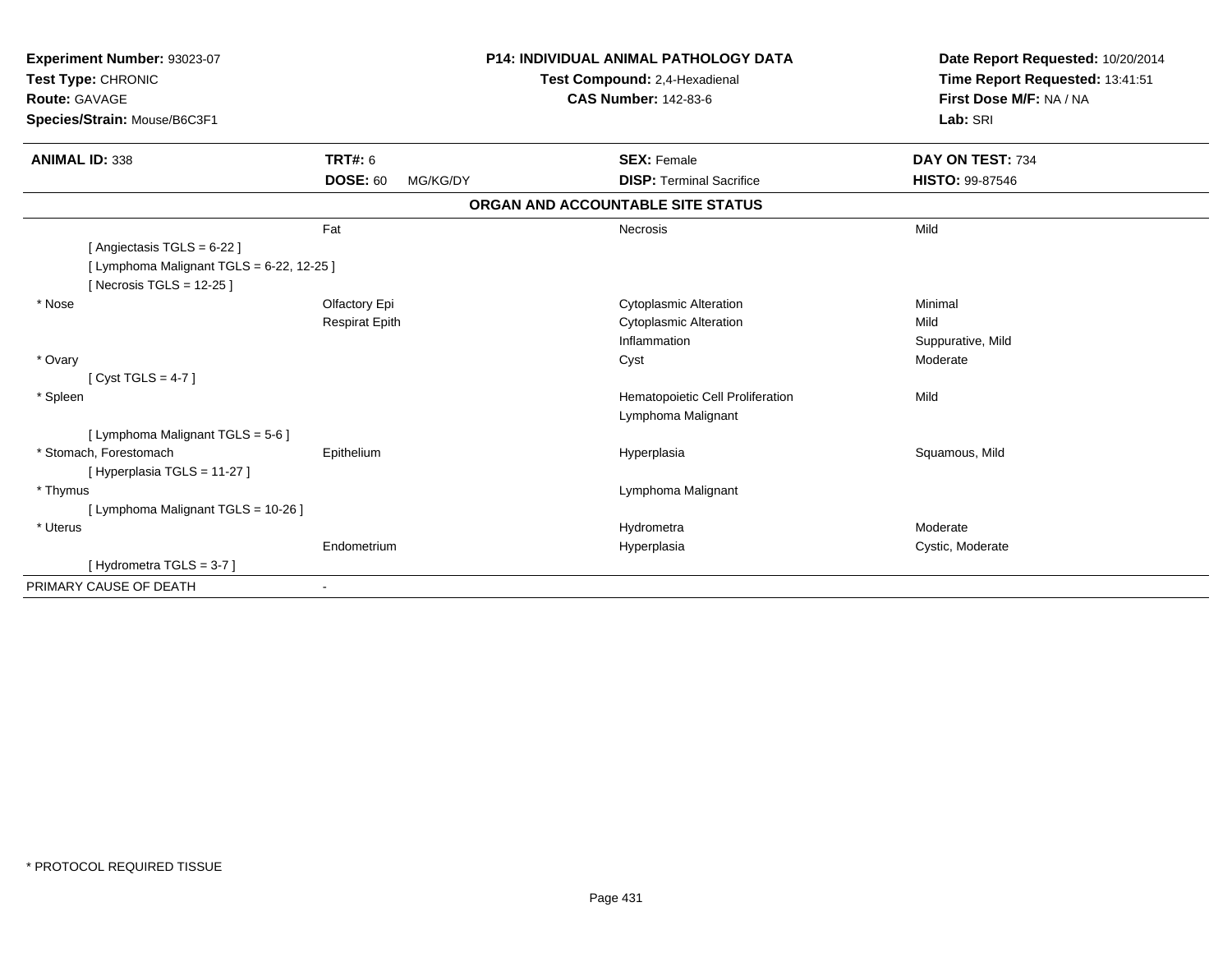| Experiment Number: 93023-07<br>Test Type: CHRONIC<br><b>Route: GAVAGE</b><br>Species/Strain: Mouse/B6C3F1 |                             | <b>P14: INDIVIDUAL ANIMAL PATHOLOGY DATA</b><br>Test Compound: 2,4-Hexadienal<br><b>CAS Number: 142-83-6</b> | Date Report Requested: 10/20/2014<br>Time Report Requested: 13:41:51<br>First Dose M/F: NA / NA<br>Lab: SRI |
|-----------------------------------------------------------------------------------------------------------|-----------------------------|--------------------------------------------------------------------------------------------------------------|-------------------------------------------------------------------------------------------------------------|
| <b>ANIMAL ID: 339</b>                                                                                     | <b>TRT#: 6</b>              | <b>SEX: Female</b>                                                                                           | DAY ON TEST: 734                                                                                            |
|                                                                                                           | <b>DOSE: 60</b><br>MG/KG/DY | <b>DISP: Terminal Sacrifice</b>                                                                              | <b>HISTO: 99-87547</b>                                                                                      |
|                                                                                                           |                             | ORGAN AND ACCOUNTABLE SITE STATUS                                                                            |                                                                                                             |
| <b>NORMAL</b>                                                                                             |                             |                                                                                                              |                                                                                                             |
| * Adrenal Cortex                                                                                          | * Bone                      | * Bone Marrow                                                                                                | * Brain                                                                                                     |
| * Clitoral Gland                                                                                          | * Esophagus                 | * Gallbladder                                                                                                | * Heart                                                                                                     |
| * Intestine Large, Cecum                                                                                  | * Intestine Large, Colon    | * Intestine Large, Rectum                                                                                    | * Intestine Small, Duodenum                                                                                 |
| * Intestine Small, Ileum                                                                                  | * Intestine Small, Jejunum  | * Islets, Pancreatic                                                                                         | * Kidney                                                                                                    |
| * Lung                                                                                                    | * Lymph Node, Mandibular    | * Lymph Node, Mesenteric                                                                                     | * Mammary Gland                                                                                             |
| * Ovary                                                                                                   | * Pancreas                  | * Parathyroid Gland                                                                                          | * Pituitary Gland                                                                                           |
| * Salivary Glands                                                                                         | * Skin                      | * Stomach, Glandular                                                                                         | * Thymus                                                                                                    |
| * Trachea                                                                                                 | * Urinary Bladder           |                                                                                                              |                                                                                                             |
| <b>MISSING</b>                                                                                            |                             |                                                                                                              |                                                                                                             |
| * Adrenal Medulla                                                                                         |                             |                                                                                                              |                                                                                                             |
| <b>OBSERVATIONS</b>                                                                                       |                             |                                                                                                              |                                                                                                             |
| * Liver                                                                                                   |                             | <b>Infiltration Cellular</b>                                                                                 | Mixed Cell, Minimal                                                                                         |
| Mesentery                                                                                                 | Lymphatic                   | Angiectasis                                                                                                  | Moderate                                                                                                    |
|                                                                                                           |                             | Hemorrhage                                                                                                   | Mild                                                                                                        |
| [Angiectasis TGLS = 3-21]                                                                                 |                             |                                                                                                              |                                                                                                             |
| [Hemorrhage TGLS = 3-21]                                                                                  |                             |                                                                                                              |                                                                                                             |
| * Nose                                                                                                    | Olfactory Epi               | <b>Cytoplasmic Alteration</b>                                                                                | Minimal                                                                                                     |
|                                                                                                           | <b>Respirat Epith</b>       | <b>Cytoplasmic Alteration</b>                                                                                | Mild                                                                                                        |
|                                                                                                           |                             | Inflammation                                                                                                 | Suppurative, Minimal                                                                                        |
| <b>Skeletal Muscle</b>                                                                                    |                             | Fibrosis                                                                                                     | Mild                                                                                                        |
| [Fibrosis TGLS = $5-22$ ]                                                                                 |                             |                                                                                                              |                                                                                                             |
| * Spleen                                                                                                  |                             | Hematopoietic Cell Proliferation                                                                             | Moderate                                                                                                    |
| [ Hematopoietic Cell Proliferation TGLS = 1-6 ]<br>* Stomach, Forestomach                                 |                             | Erosion                                                                                                      | Mild                                                                                                        |
|                                                                                                           | Epithelium                  |                                                                                                              | Squamous, Mild                                                                                              |
| [Hyperplasia TGLS = 6-23]                                                                                 |                             | Hyperplasia                                                                                                  |                                                                                                             |
| * Thyroid Gland                                                                                           | <b>Follicular Cel</b>       | Carcinoma                                                                                                    |                                                                                                             |
| [Carcinoma TGLS = 2-3]                                                                                    |                             |                                                                                                              |                                                                                                             |
| * Uterus                                                                                                  |                             | Hydrometra                                                                                                   | Moderate                                                                                                    |
|                                                                                                           | Endometrium                 | Hyperplasia                                                                                                  | Cystic, Moderate                                                                                            |
|                                                                                                           |                             |                                                                                                              |                                                                                                             |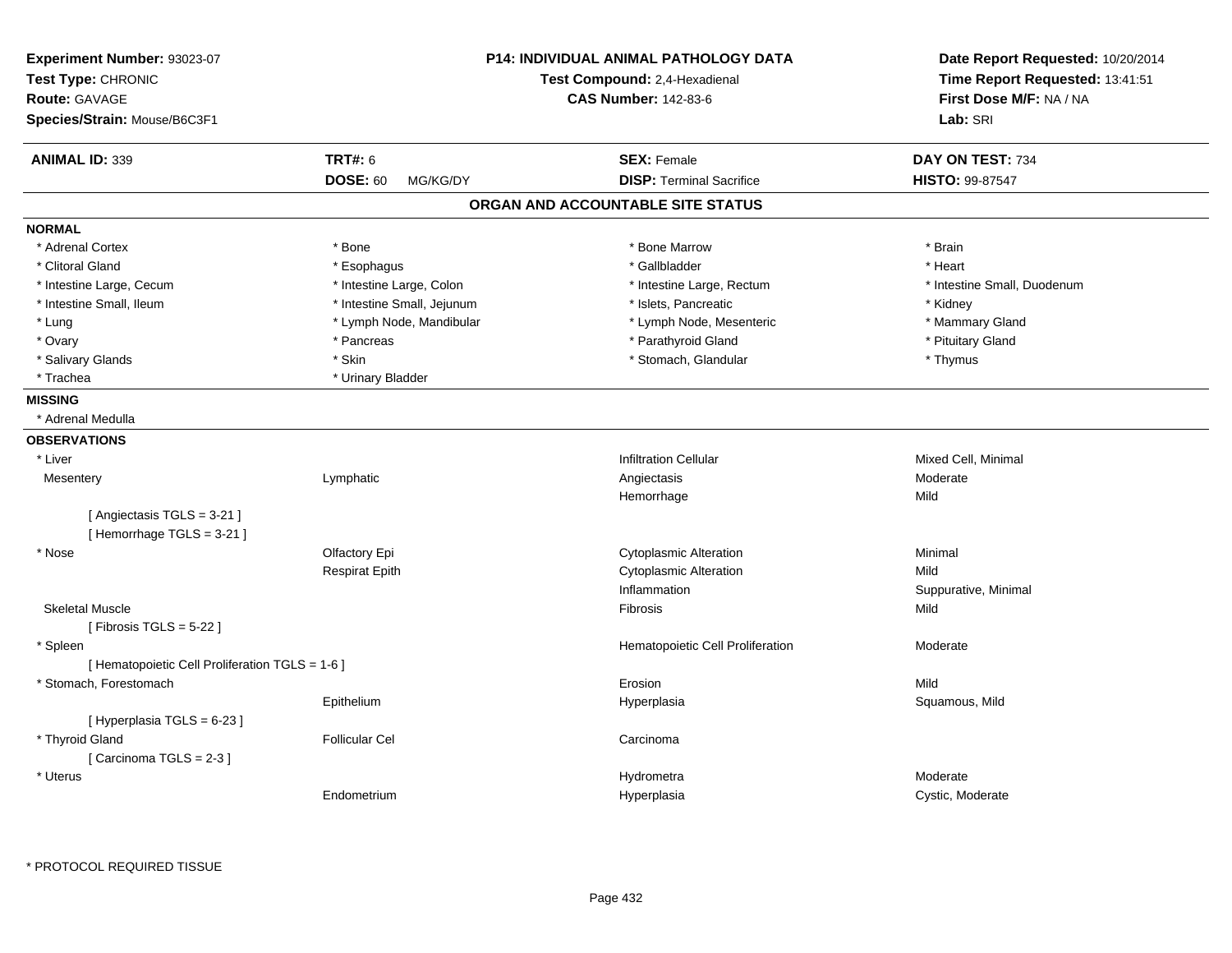| Experiment Number: 93023-07  | <b>P14: INDIVIDUAL ANIMAL PATHOLOGY DATA</b><br>Test Compound: 2,4-Hexadienal |                                   | Date Report Requested: 10/20/2014 |
|------------------------------|-------------------------------------------------------------------------------|-----------------------------------|-----------------------------------|
| <b>Test Type: CHRONIC</b>    |                                                                               |                                   | Time Report Requested: 13:41:51   |
| <b>Route: GAVAGE</b>         |                                                                               | <b>CAS Number: 142-83-6</b>       | First Dose M/F: NA / NA           |
| Species/Strain: Mouse/B6C3F1 |                                                                               |                                   | Lab: SRI                          |
| <b>ANIMAL ID: 339</b>        | <b>TRT#:</b> 6                                                                | <b>SEX: Female</b>                | DAY ON TEST: 734                  |
|                              | <b>DOSE: 60</b><br>MG/KG/DY                                                   | <b>DISP: Terminal Sacrifice</b>   | <b>HISTO: 99-87547</b>            |
|                              |                                                                               | ORGAN AND ACCOUNTABLE SITE STATUS |                                   |
| [Hydrometra TGLS = 4-7]      |                                                                               |                                   |                                   |
| PRIMARY CAUSE OF DEATH       |                                                                               |                                   |                                   |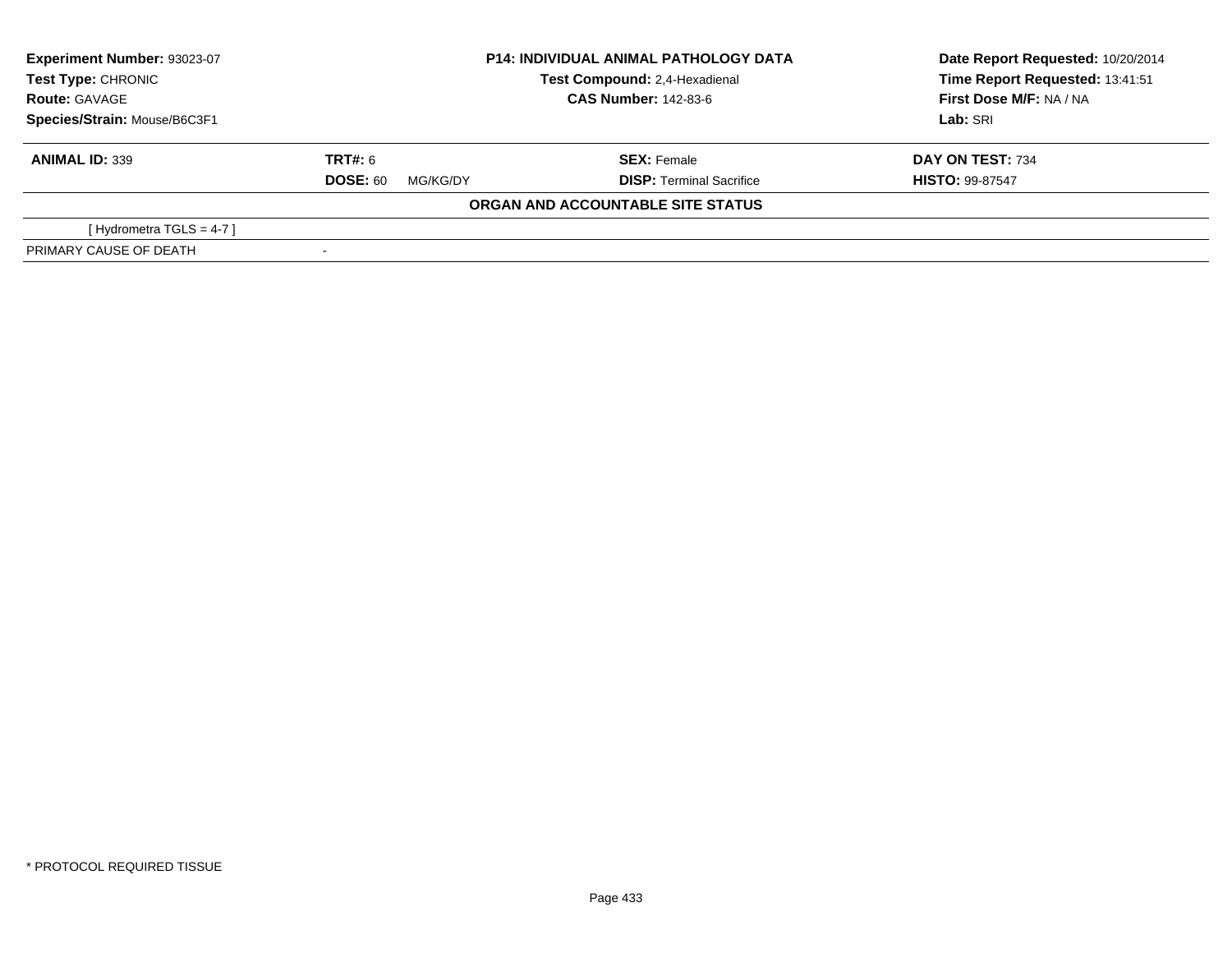| Experiment Number: 93023-07<br>Test Type: CHRONIC<br>Route: GAVAGE<br>Species/Strain: Mouse/B6C3F1 |                             | <b>P14: INDIVIDUAL ANIMAL PATHOLOGY DATA</b><br>Test Compound: 2,4-Hexadienal<br><b>CAS Number: 142-83-6</b> | Date Report Requested: 10/20/2014<br>Time Report Requested: 13:41:51<br>First Dose M/F: NA / NA<br>Lab: SRI |
|----------------------------------------------------------------------------------------------------|-----------------------------|--------------------------------------------------------------------------------------------------------------|-------------------------------------------------------------------------------------------------------------|
| <b>ANIMAL ID: 340</b>                                                                              | <b>TRT#: 6</b>              | <b>SEX: Female</b>                                                                                           | DAY ON TEST: 734                                                                                            |
|                                                                                                    | <b>DOSE: 60</b><br>MG/KG/DY | <b>DISP: Terminal Sacrifice</b>                                                                              | <b>HISTO: 99-87548</b>                                                                                      |
|                                                                                                    |                             | ORGAN AND ACCOUNTABLE SITE STATUS                                                                            |                                                                                                             |
| <b>NORMAL</b>                                                                                      |                             |                                                                                                              |                                                                                                             |
| * Adrenal Cortex                                                                                   | * Adrenal Medulla           | * Bone                                                                                                       | * Bone Marrow                                                                                               |
| * Brain                                                                                            | * Esophagus                 | * Gallbladder                                                                                                | * Heart                                                                                                     |
| * Intestine Large, Cecum                                                                           | * Intestine Large, Colon    | * Intestine Large, Rectum                                                                                    | * Intestine Small, Duodenum                                                                                 |
| * Intestine Small, Ileum                                                                           | * Intestine Small, Jejunum  | * Islets, Pancreatic                                                                                         | * Kidney                                                                                                    |
| * Liver                                                                                            | * Lung                      | * Lymph Node, Mandibular                                                                                     | * Lymph Node, Mesenteric                                                                                    |
| * Mammary Gland                                                                                    | * Ovary                     | * Pancreas                                                                                                   | * Parathyroid Gland                                                                                         |
| * Pituitary Gland                                                                                  | * Salivary Glands           | * Skin                                                                                                       | * Spleen                                                                                                    |
| * Stomach, Forestomach                                                                             | * Stomach, Glandular        | * Thymus                                                                                                     | * Trachea                                                                                                   |
| * Urinary Bladder                                                                                  |                             |                                                                                                              |                                                                                                             |
| <b>INSUFFICIENT TISSUE</b>                                                                         |                             |                                                                                                              |                                                                                                             |
| * Clitoral Gland                                                                                   |                             |                                                                                                              |                                                                                                             |
| <b>OBSERVATIONS</b>                                                                                |                             |                                                                                                              |                                                                                                             |
| * Nose                                                                                             | Olfactory Epi               | <b>Cytoplasmic Alteration</b>                                                                                | Minimal                                                                                                     |
|                                                                                                    | <b>Respirat Epith</b>       | <b>Cytoplasmic Alteration</b>                                                                                | Moderate                                                                                                    |
|                                                                                                    | Glands, Mucosa              | <b>Dilatation</b>                                                                                            | Focal, Mild                                                                                                 |
| * Thyroid Gland                                                                                    |                             | Degeneration                                                                                                 | Cystic, Focal, Minimal                                                                                      |
| * Uterus                                                                                           | Endometrium                 | Hyperplasia                                                                                                  | Cystic, Moderate                                                                                            |
| [Hyperplasia TGLS = 1-7]                                                                           |                             |                                                                                                              |                                                                                                             |
| PRIMARY CAUSE OF DEATH                                                                             |                             |                                                                                                              |                                                                                                             |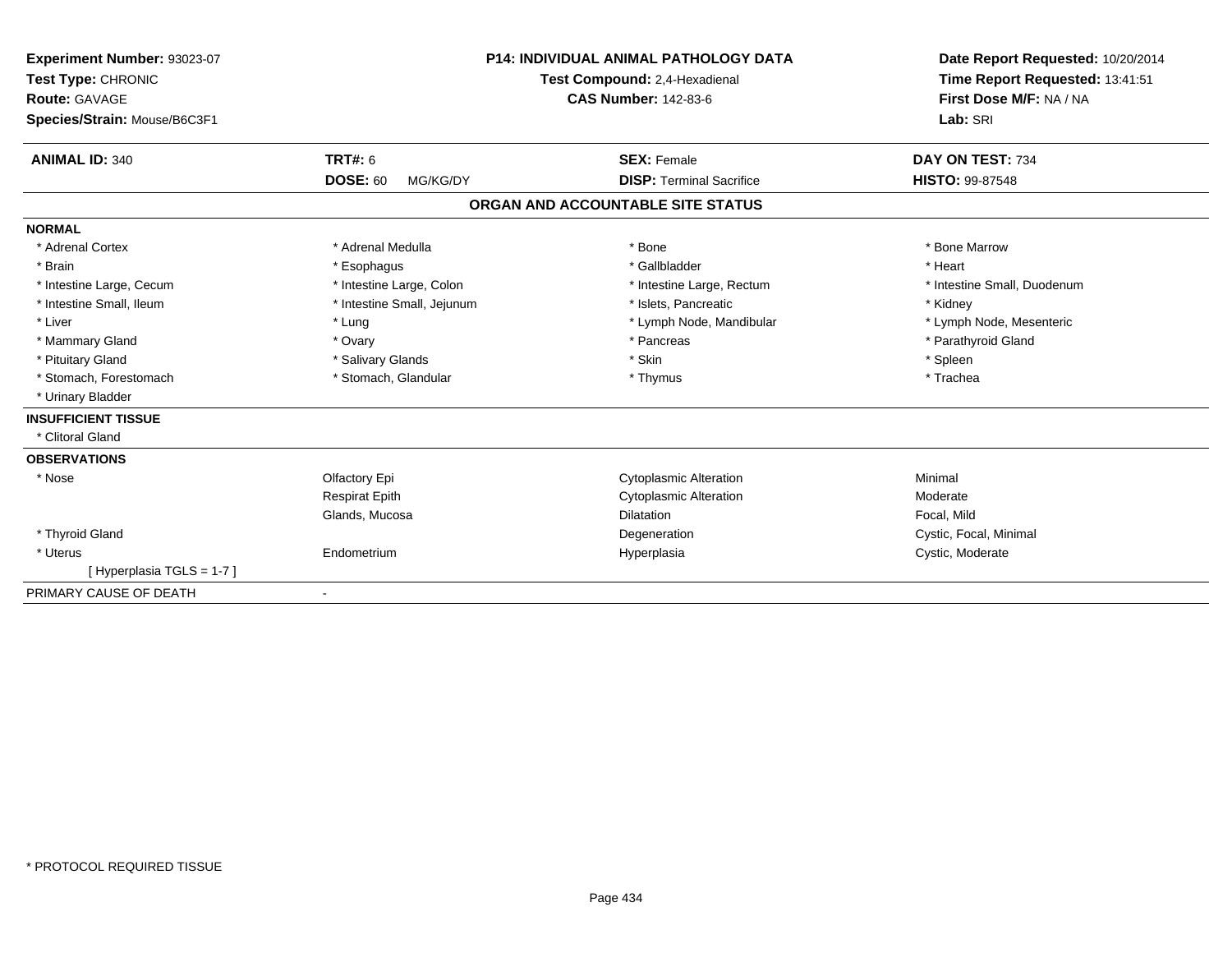| Experiment Number: 93023-07<br>Test Type: CHRONIC |                             | <b>P14: INDIVIDUAL ANIMAL PATHOLOGY DATA</b> | Date Report Requested: 10/20/2014<br>Time Report Requested: 13:41:51 |
|---------------------------------------------------|-----------------------------|----------------------------------------------|----------------------------------------------------------------------|
|                                                   |                             | Test Compound: 2,4-Hexadienal                |                                                                      |
| <b>Route: GAVAGE</b>                              |                             | <b>CAS Number: 142-83-6</b>                  | First Dose M/F: NA / NA                                              |
| Species/Strain: Mouse/B6C3F1                      |                             |                                              | Lab: SRI                                                             |
| <b>ANIMAL ID: 341</b>                             | <b>TRT#: 6</b>              | <b>SEX: Female</b>                           | DAY ON TEST: 734                                                     |
|                                                   | <b>DOSE: 60</b><br>MG/KG/DY | <b>DISP: Terminal Sacrifice</b>              | <b>HISTO: 99-87549</b>                                               |
|                                                   |                             | ORGAN AND ACCOUNTABLE SITE STATUS            |                                                                      |
| <b>NORMAL</b>                                     |                             |                                              |                                                                      |
| * Adrenal Cortex                                  | * Adrenal Medulla           | * Bone                                       | * Bone Marrow                                                        |
| * Brain                                           | * Clitoral Gland            | * Esophagus                                  | * Gallbladder                                                        |
| * Heart                                           | * Intestine Large, Cecum    | * Intestine Large, Colon                     | * Intestine Large, Rectum                                            |
| * Intestine Small, Duodenum                       | * Intestine Small, Ileum    | * Intestine Small, Jejunum                   | * Islets. Pancreatic                                                 |
| * Lymph Node, Mandibular                          | * Mammary Gland             | * Pancreas                                   | * Parathyroid Gland                                                  |
| * Pituitary Gland                                 | * Salivary Glands           | * Skin                                       | * Spleen                                                             |
| * Stomach, Forestomach                            | * Stomach, Glandular        | * Thymus                                     | * Thyroid Gland                                                      |
| * Trachea                                         | * Urinary Bladder           |                                              |                                                                      |
| <b>OBSERVATIONS</b>                               |                             |                                              |                                                                      |
| * Kidney                                          |                             | Nephropathy                                  | Minimal                                                              |
| * Liver                                           |                             | <b>Infiltration Cellular</b>                 | Mixed Cell, Minimal                                                  |
| * Lung                                            |                             | Hemorrhage                                   | Minimal                                                              |
| [Hemorrhage TGLS = 1-21]                          |                             |                                              |                                                                      |
| * Lymph Node, Mesenteric                          |                             | Hyperplasia                                  | Histiocytic, Moderate                                                |
| * Nose                                            | Olfactory Epi               | <b>Cytoplasmic Alteration</b>                | Minimal                                                              |
|                                                   | <b>Respirat Epith</b>       | <b>Cytoplasmic Alteration</b>                | Mild                                                                 |
| * Ovary                                           |                             | Cystadenoma                                  |                                                                      |
| * Uterus                                          |                             | Hydrometra                                   | Moderate                                                             |
|                                                   | Endometrium                 | Hyperplasia                                  | Cystic, Moderate                                                     |
| PRIMARY CAUSE OF DEATH                            |                             |                                              |                                                                      |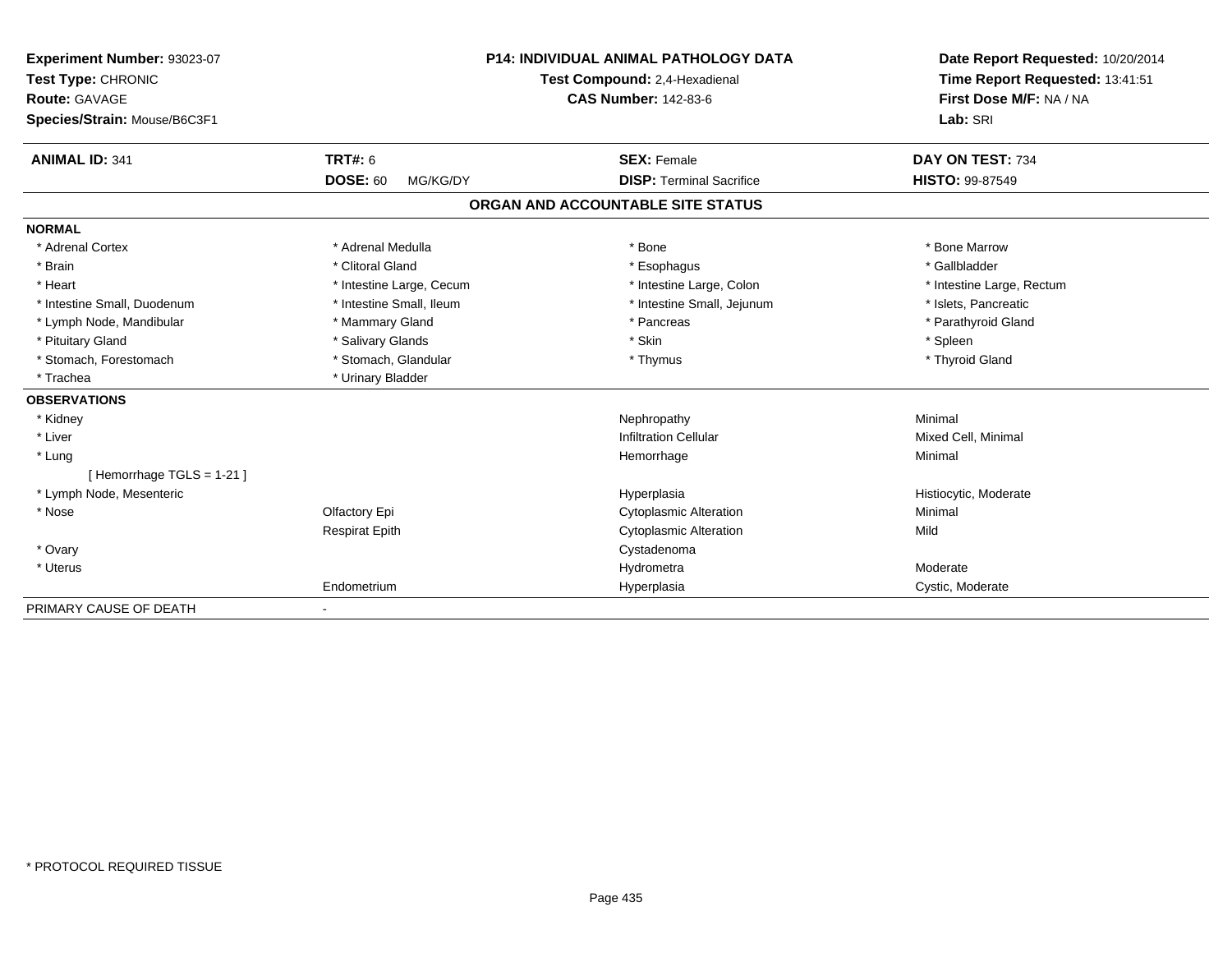| Experiment Number: 93023-07<br>Test Type: CHRONIC<br><b>Route: GAVAGE</b><br>Species/Strain: Mouse/B6C3F1 |                             | P14: INDIVIDUAL ANIMAL PATHOLOGY DATA<br>Test Compound: 2,4-Hexadienal<br><b>CAS Number: 142-83-6</b> | Date Report Requested: 10/20/2014<br>Time Report Requested: 13:41:51<br>First Dose M/F: NA / NA<br>Lab: SRI |
|-----------------------------------------------------------------------------------------------------------|-----------------------------|-------------------------------------------------------------------------------------------------------|-------------------------------------------------------------------------------------------------------------|
| <b>ANIMAL ID: 342</b>                                                                                     | <b>TRT#: 6</b>              | <b>SEX: Female</b>                                                                                    | DAY ON TEST: 734                                                                                            |
|                                                                                                           | <b>DOSE: 60</b><br>MG/KG/DY | <b>DISP: Terminal Sacrifice</b>                                                                       | <b>HISTO: 99-87550</b>                                                                                      |
|                                                                                                           |                             | ORGAN AND ACCOUNTABLE SITE STATUS                                                                     |                                                                                                             |
| <b>NORMAL</b>                                                                                             |                             |                                                                                                       |                                                                                                             |
| * Adrenal Cortex                                                                                          | * Adrenal Medulla           | * Bone                                                                                                | * Bone Marrow                                                                                               |
| * Brain                                                                                                   | * Clitoral Gland            | * Esophagus                                                                                           | * Gallbladder                                                                                               |
| * Heart                                                                                                   | * Intestine Large, Cecum    | * Intestine Large, Colon                                                                              | * Intestine Large, Rectum                                                                                   |
| * Intestine Small, Duodenum                                                                               | * Intestine Small, Ileum    | * Intestine Small, Jejunum                                                                            | * Islets, Pancreatic                                                                                        |
| * Kidney                                                                                                  | * Lung                      | * Lymph Node, Mandibular                                                                              | * Mammary Gland                                                                                             |
| * Pancreas                                                                                                | * Pituitary Gland           | * Salivary Glands                                                                                     | * Skin                                                                                                      |
| * Stomach, Glandular                                                                                      | * Thymus                    | * Thyroid Gland                                                                                       | * Trachea                                                                                                   |
| * Urinary Bladder                                                                                         |                             |                                                                                                       |                                                                                                             |
| <b>OBSERVATIONS</b>                                                                                       |                             |                                                                                                       |                                                                                                             |
| * Liver                                                                                                   |                             | <b>Infiltration Cellular</b>                                                                          | Mixed Cell, Minimal                                                                                         |
|                                                                                                           | Hepatocyte                  | <b>Mixed Cell Focus</b>                                                                               | Mild                                                                                                        |
| [Mixed Cell Focus TGLS = 6-22]                                                                            |                             |                                                                                                       |                                                                                                             |
| * Lymph Node, Mesenteric                                                                                  |                             | Hyperplasia                                                                                           | Lymphoid, Moderate                                                                                          |
| [ Hyperplasia TGLS = 4-5 ]                                                                                |                             |                                                                                                       |                                                                                                             |
| Mesentery                                                                                                 | Fat                         | Necrosis                                                                                              | Moderate                                                                                                    |
| [ Necrosis TGLS = $1-21$ ]                                                                                |                             |                                                                                                       |                                                                                                             |
| * Nose                                                                                                    | Olfactory Epi               | <b>Cytoplasmic Alteration</b>                                                                         | Minimal                                                                                                     |
|                                                                                                           | <b>Respirat Epith</b>       | <b>Cytoplasmic Alteration</b>                                                                         | Mild                                                                                                        |
| * Ovary                                                                                                   |                             | Angiectasis                                                                                           | Moderate                                                                                                    |
| [Angiectasis TGLS = 5-7]                                                                                  |                             |                                                                                                       |                                                                                                             |
| * Parathyroid Gland                                                                                       |                             | Cyst                                                                                                  | Multiple, Moderate                                                                                          |
| * Spleen                                                                                                  |                             | Hematopoietic Cell Proliferation                                                                      | Mild                                                                                                        |
| [ Hematopoietic Cell Proliferation TGLS = 3-6 ]                                                           |                             |                                                                                                       |                                                                                                             |
| * Stomach, Forestomach                                                                                    | Epithelium                  | Hyperplasia                                                                                           | Squamous, Mild                                                                                              |
|                                                                                                           |                             | Squamous Cell Papilloma                                                                               |                                                                                                             |
| [ Hyperplasia TGLS = 8-24 ]                                                                               |                             |                                                                                                       |                                                                                                             |
| [Squamous Cell Papilloma TGLS = 7-23]                                                                     |                             |                                                                                                       |                                                                                                             |
| * Uterus                                                                                                  |                             | Hydrometra                                                                                            | Moderate                                                                                                    |
|                                                                                                           | Endometrium                 | Hyperplasia                                                                                           | Cystic, Moderate                                                                                            |
| [Hydrometra TGLS = $2-7$ ]                                                                                |                             |                                                                                                       |                                                                                                             |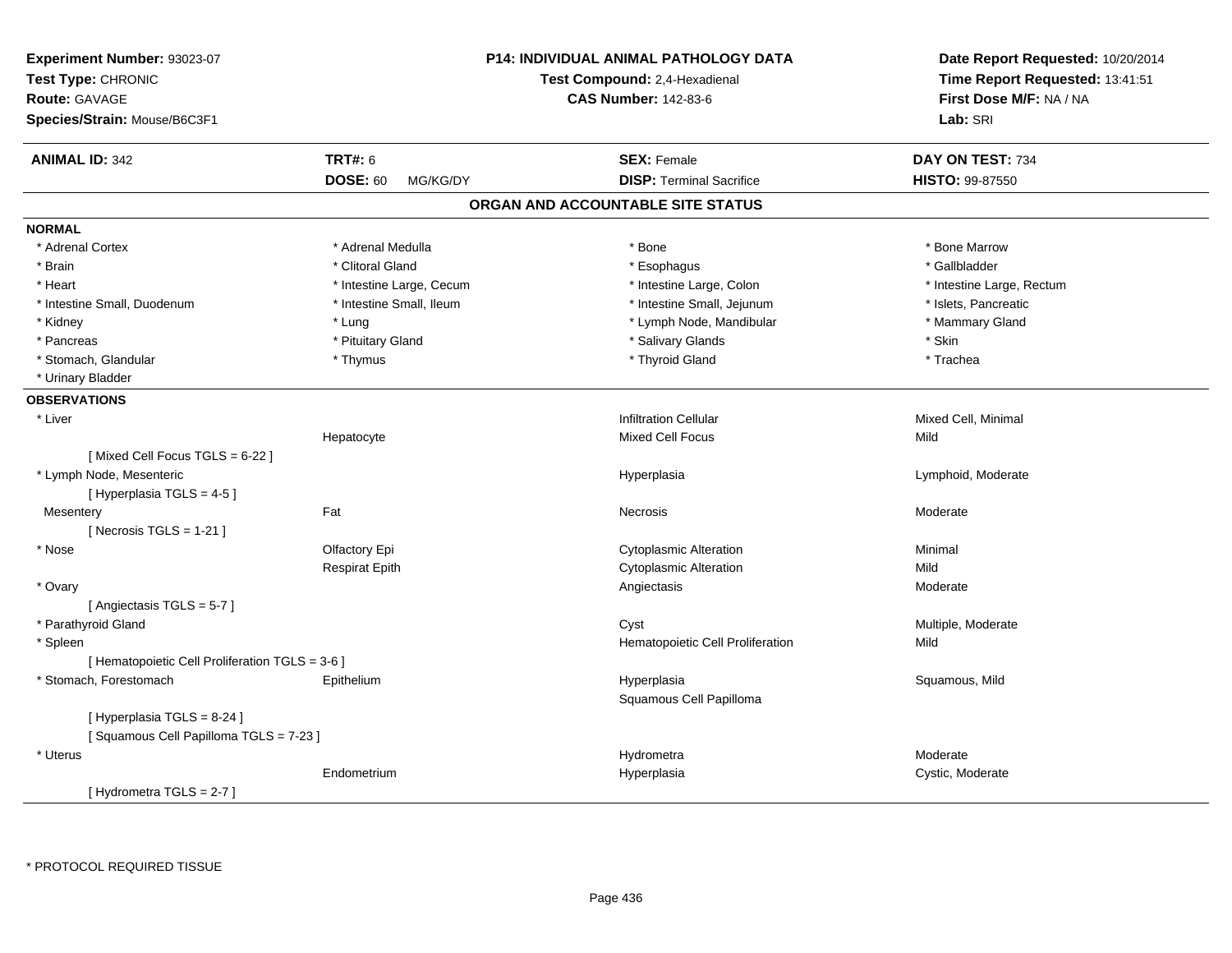| <b>Experiment Number: 93023-07</b><br>Test Type: CHRONIC<br><b>Route: GAVAGE</b><br>Species/Strain: Mouse/B6C3F1 |                                               | <b>P14: INDIVIDUAL ANIMAL PATHOLOGY DATA</b><br>Test Compound: 2,4-Hexadienal<br><b>CAS Number: 142-83-6</b> | Date Report Requested: 10/20/2014<br>Time Report Requested: 13:41:51<br>First Dose M/F: NA / NA<br>Lab: SRI |
|------------------------------------------------------------------------------------------------------------------|-----------------------------------------------|--------------------------------------------------------------------------------------------------------------|-------------------------------------------------------------------------------------------------------------|
| <b>ANIMAL ID: 342</b>                                                                                            | <b>TRT#: 6</b><br><b>DOSE: 60</b><br>MG/KG/DY | <b>SEX: Female</b><br><b>DISP: Terminal Sacrifice</b>                                                        | DAY ON TEST: 734<br><b>HISTO: 99-87550</b>                                                                  |
|                                                                                                                  |                                               | <b>ORGAN AND ACCOUNTABLE SITE STATUS</b>                                                                     |                                                                                                             |
| PRIMARY CAUSE OF DEATH                                                                                           | $\overline{\phantom{0}}$                      |                                                                                                              |                                                                                                             |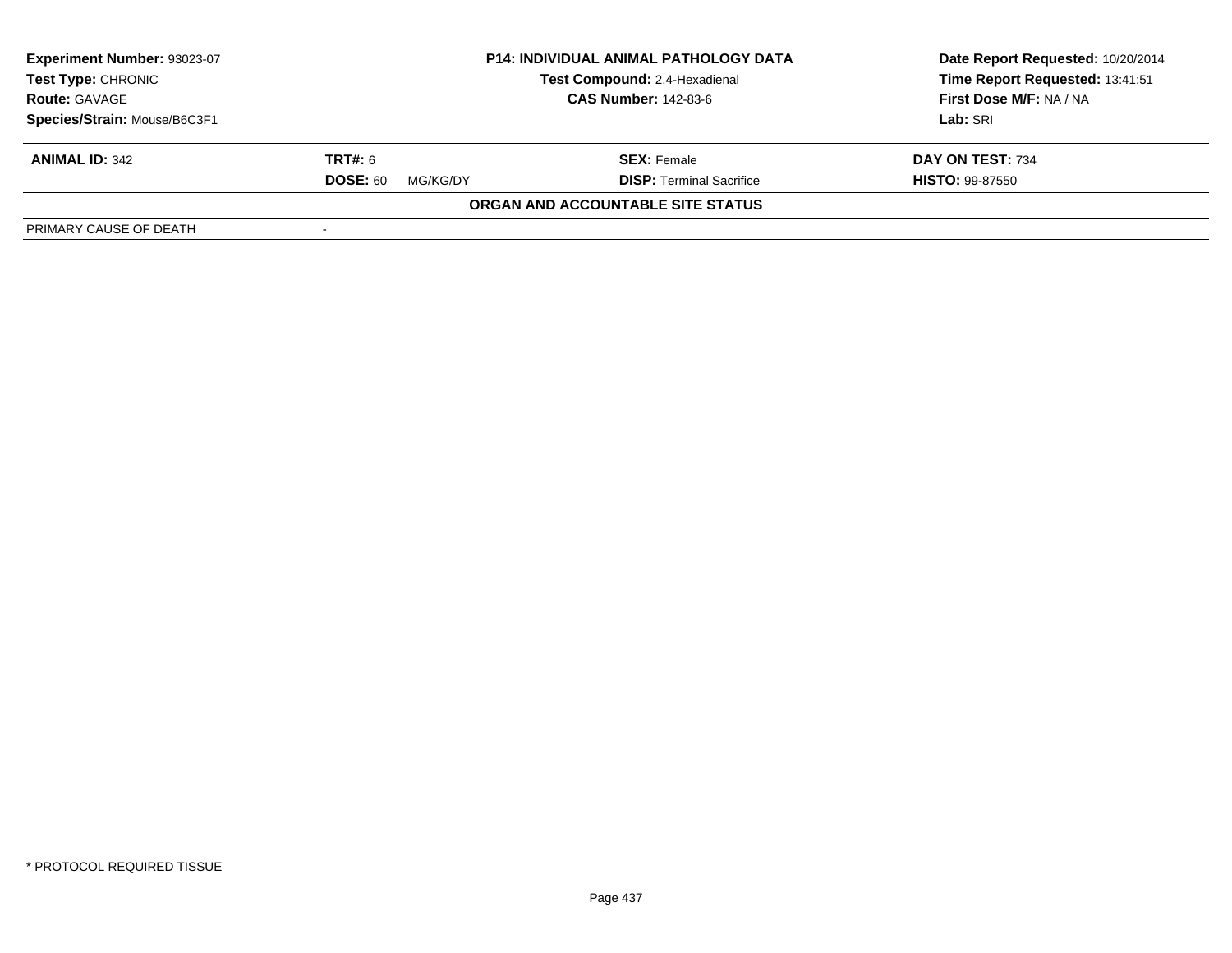| Experiment Number: 93023-07<br>Test Type: CHRONIC<br><b>Route: GAVAGE</b><br>Species/Strain: Mouse/B6C3F1 |                                               | <b>P14: INDIVIDUAL ANIMAL PATHOLOGY DATA</b><br>Test Compound: 2,4-Hexadienal<br><b>CAS Number: 142-83-6</b> | Date Report Requested: 10/20/2014<br>Time Report Requested: 13:41:51<br>First Dose M/F: NA / NA<br>Lab: SRI |
|-----------------------------------------------------------------------------------------------------------|-----------------------------------------------|--------------------------------------------------------------------------------------------------------------|-------------------------------------------------------------------------------------------------------------|
| <b>ANIMAL ID: 343</b>                                                                                     | <b>TRT#: 6</b><br><b>DOSE: 60</b><br>MG/KG/DY | <b>SEX: Female</b><br><b>DISP: Terminal Sacrifice</b>                                                        | DAY ON TEST: 734<br>HISTO: 99-87551                                                                         |
|                                                                                                           |                                               | ORGAN AND ACCOUNTABLE SITE STATUS                                                                            |                                                                                                             |
| <b>NORMAL</b>                                                                                             |                                               |                                                                                                              |                                                                                                             |
| * Adrenal Cortex                                                                                          | * Adrenal Medulla                             | * Bone                                                                                                       | * Brain                                                                                                     |
| * Clitoral Gland                                                                                          | * Esophagus                                   | * Gallbladder                                                                                                | * Heart                                                                                                     |
| * Intestine Large, Cecum                                                                                  | * Intestine Large, Colon                      | * Intestine Large, Rectum                                                                                    | * Intestine Small, Duodenum                                                                                 |
| * Intestine Small, Ileum                                                                                  | * Intestine Small, Jejunum                    | * Islets, Pancreatic                                                                                         | * Kidney                                                                                                    |
| * Lymph Node, Mandibular                                                                                  | * Mammary Gland                               | * Pancreas                                                                                                   | * Parathyroid Gland                                                                                         |
| * Pituitary Gland                                                                                         | * Salivary Glands                             | * Skin                                                                                                       | * Stomach, Forestomach                                                                                      |
| * Stomach, Glandular                                                                                      | * Thymus                                      | * Thyroid Gland                                                                                              | * Trachea                                                                                                   |
| * Urinary Bladder                                                                                         |                                               |                                                                                                              |                                                                                                             |
| <b>MISSING</b>                                                                                            |                                               |                                                                                                              |                                                                                                             |
| * Lymph Node, Mesenteric                                                                                  |                                               |                                                                                                              |                                                                                                             |
| <b>INSUFFICIENT TISSUE</b>                                                                                |                                               |                                                                                                              |                                                                                                             |
| * Ovary                                                                                                   |                                               |                                                                                                              |                                                                                                             |
| <b>OBSERVATIONS</b>                                                                                       |                                               |                                                                                                              |                                                                                                             |
| * Bone Marrow                                                                                             |                                               | Hyperplasia                                                                                                  | Megakaryocyte, Moderate                                                                                     |
| * Clitoral GI                                                                                             |                                               |                                                                                                              |                                                                                                             |
| Note: One clitoral gland is missing.                                                                      |                                               |                                                                                                              |                                                                                                             |
| * Liver                                                                                                   |                                               | Angiectasis                                                                                                  | Mild                                                                                                        |
|                                                                                                           |                                               | Congestion                                                                                                   | Focal, Moderate                                                                                             |
|                                                                                                           | Hepatocyte, Periportal                        | Depletion Glycogen                                                                                           | Moderate                                                                                                    |
|                                                                                                           |                                               | Hepatocellular Carcinoma                                                                                     |                                                                                                             |
|                                                                                                           |                                               | <b>Infiltration Cellular</b>                                                                                 | Mixed Cell, Minimal                                                                                         |
| [Angiectasis TGLS = 2-6]                                                                                  |                                               |                                                                                                              |                                                                                                             |
| [Congestion TGLS = 2-6]                                                                                   |                                               |                                                                                                              |                                                                                                             |
| [ Hepatocellular Carcinoma TGLS = 3-22 ]                                                                  |                                               |                                                                                                              |                                                                                                             |
| * Lung                                                                                                    |                                               | Congestion                                                                                                   | Moderate                                                                                                    |
| [Congestion TGLS = 5-2]                                                                                   |                                               |                                                                                                              |                                                                                                             |
| Mesentery                                                                                                 | Fat                                           | Necrosis                                                                                                     | Moderate                                                                                                    |
| [Necrosis $TGLS = 1-21$ ]                                                                                 |                                               |                                                                                                              |                                                                                                             |
| * Nose                                                                                                    | Olfactory Epi                                 | Cytoplasmic Alteration                                                                                       | Mild                                                                                                        |
|                                                                                                           |                                               |                                                                                                              |                                                                                                             |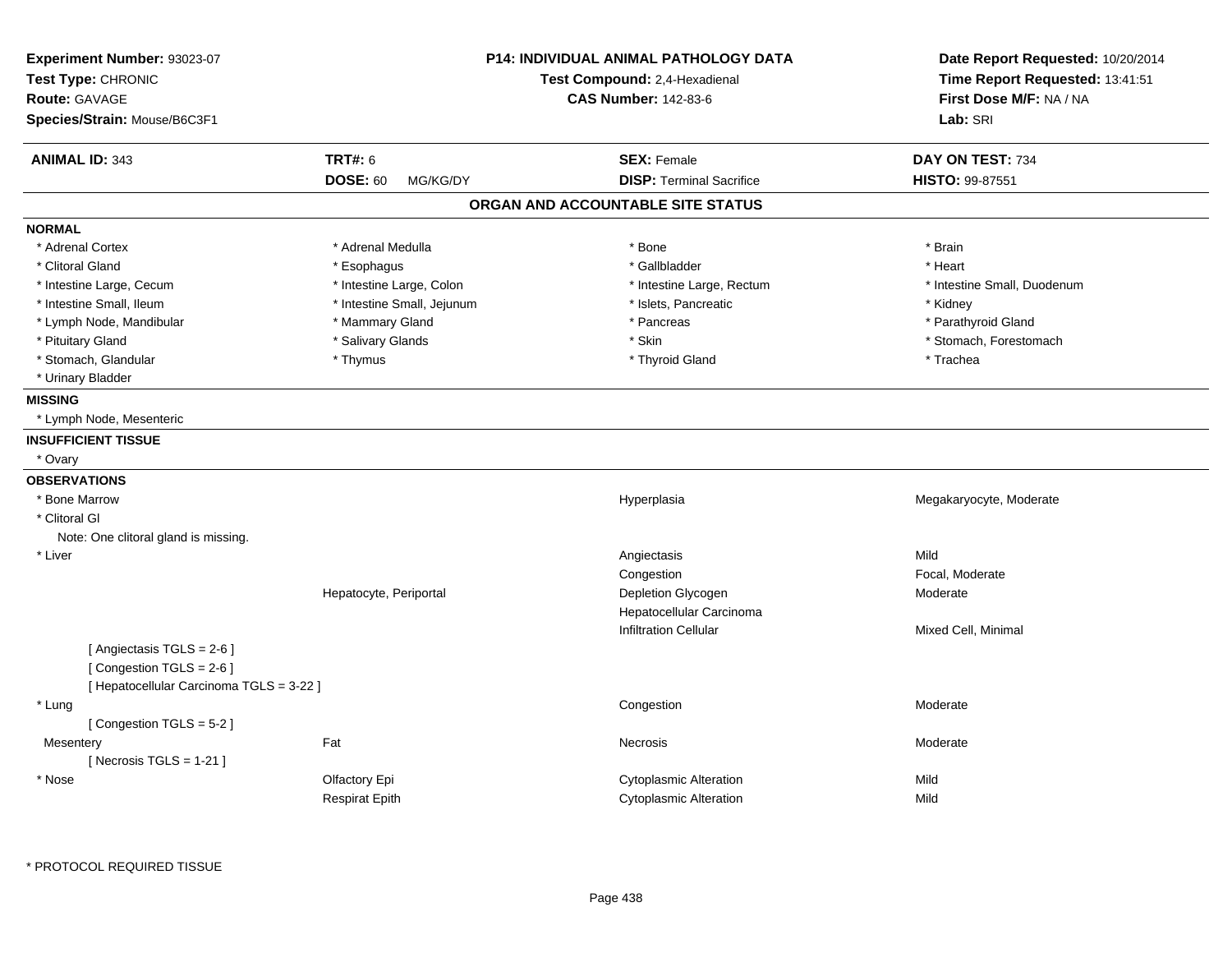| Experiment Number: 93023-07  |                             | <b>P14: INDIVIDUAL ANIMAL PATHOLOGY DATA</b> | Date Report Requested: 10/20/2014 |
|------------------------------|-----------------------------|----------------------------------------------|-----------------------------------|
| Test Type: CHRONIC           |                             | Test Compound: 2.4-Hexadienal                | Time Report Requested: 13:41:51   |
| <b>Route: GAVAGE</b>         |                             | <b>CAS Number: 142-83-6</b>                  | First Dose M/F: NA / NA           |
| Species/Strain: Mouse/B6C3F1 |                             |                                              | Lab: SRI                          |
| <b>ANIMAL ID: 343</b>        | <b>TRT#: 6</b>              | <b>SEX: Female</b>                           | DAY ON TEST: 734                  |
|                              | <b>DOSE: 60</b><br>MG/KG/DY | <b>DISP:</b> Terminal Sacrifice              | <b>HISTO: 99-87551</b>            |
|                              |                             | ORGAN AND ACCOUNTABLE SITE STATUS            |                                   |
| * Spleen                     |                             | Hematopoietic Cell Proliferation             | Moderate                          |
| * Uterus                     |                             | Hydrometra                                   | Moderate                          |
|                              | Endometrium                 | Hyperplasia                                  | Cystic, Moderate                  |
| [Hydrometra TGLS = $4-7$ ]   |                             |                                              |                                   |
| PRIMARY CAUSE OF DEATH       |                             |                                              |                                   |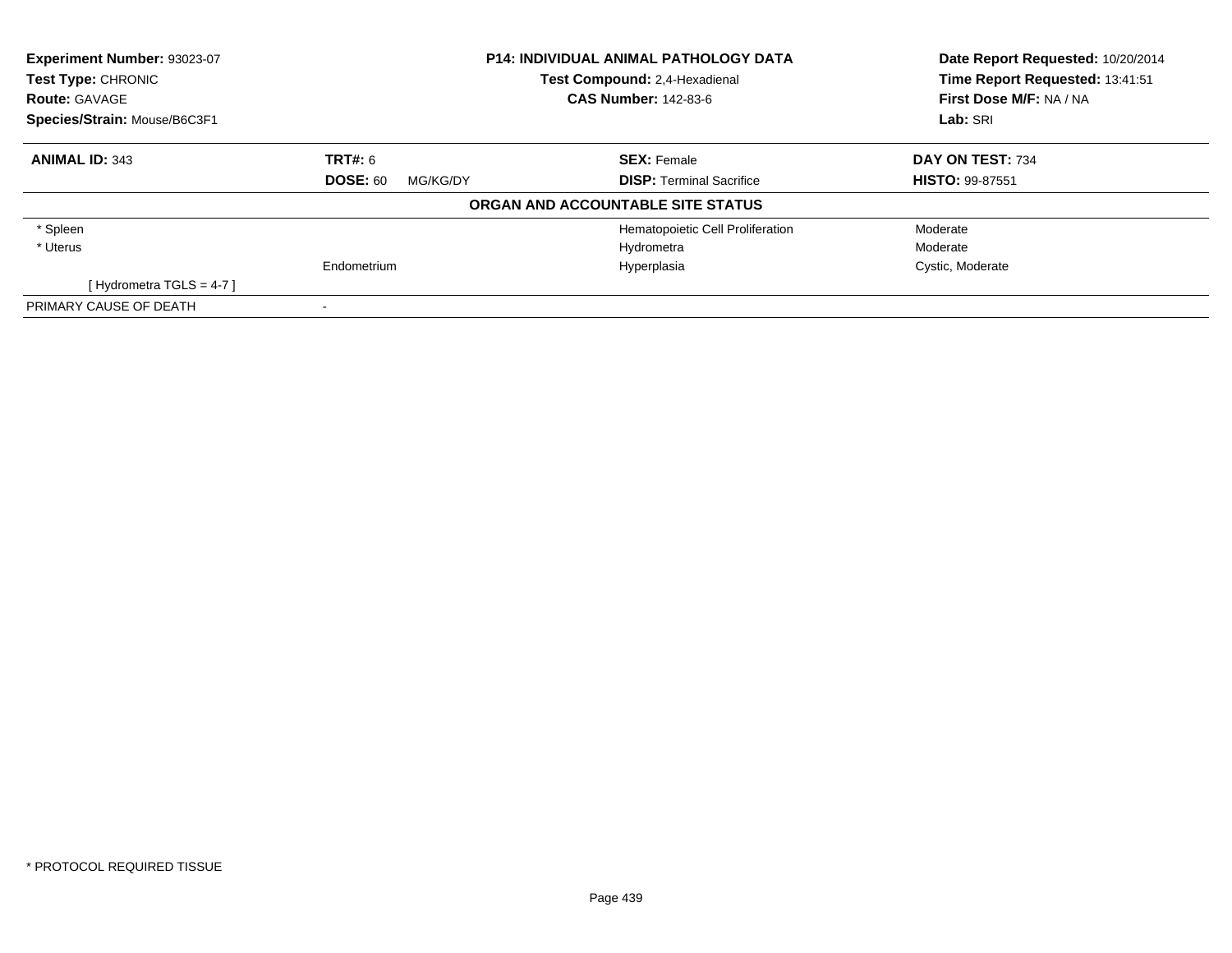| Experiment Number: 93023-07<br>Test Type: CHRONIC<br><b>Route: GAVAGE</b><br>Species/Strain: Mouse/B6C3F1 |                             | <b>P14: INDIVIDUAL ANIMAL PATHOLOGY DATA</b><br>Test Compound: 2,4-Hexadienal<br><b>CAS Number: 142-83-6</b> | Date Report Requested: 10/20/2014<br>Time Report Requested: 13:41:51<br>First Dose M/F: NA / NA<br>Lab: SRI |
|-----------------------------------------------------------------------------------------------------------|-----------------------------|--------------------------------------------------------------------------------------------------------------|-------------------------------------------------------------------------------------------------------------|
| <b>ANIMAL ID: 344</b>                                                                                     | <b>TRT#: 6</b>              | <b>SEX: Female</b>                                                                                           | DAY ON TEST: 661                                                                                            |
|                                                                                                           | <b>DOSE: 60</b><br>MG/KG/DY | <b>DISP: Natural Death</b>                                                                                   | HISTO: 99-86619                                                                                             |
|                                                                                                           |                             | ORGAN AND ACCOUNTABLE SITE STATUS                                                                            |                                                                                                             |
| <b>NORMAL</b>                                                                                             |                             |                                                                                                              |                                                                                                             |
| * Adrenal Cortex                                                                                          | * Adrenal Medulla           | * Bone                                                                                                       | * Brain                                                                                                     |
| * Esophagus                                                                                               | * Gallbladder               | * Intestine Large, Cecum                                                                                     | * Intestine Large, Colon                                                                                    |
| * Intestine Large, Rectum                                                                                 | * Intestine Small, Duodenum | * Intestine Small, Ileum                                                                                     | * Intestine Small, Jejunum                                                                                  |
| * Islets, Pancreatic                                                                                      | * Mammary Gland             | $^*$ Ovary                                                                                                   | * Pancreas                                                                                                  |
| * Parathyroid Gland                                                                                       | * Pituitary Gland           | * Skin                                                                                                       | * Stomach, Glandular                                                                                        |
| * Thyroid Gland                                                                                           | * Trachea                   | * Urinary Bladder                                                                                            |                                                                                                             |
| <b>OBSERVATIONS</b>                                                                                       |                             |                                                                                                              |                                                                                                             |
| * Bone Marrow                                                                                             |                             | Lymphoma Malignant                                                                                           |                                                                                                             |
| * Clitoral Gland                                                                                          |                             | Degeneration                                                                                                 | Cystic, Mild                                                                                                |
| [ Degeneration TGLS = 1-8 ]                                                                               |                             |                                                                                                              |                                                                                                             |
| * Heart                                                                                                   |                             | Mineralization                                                                                               | Focal, Minimal                                                                                              |
| * Kidney                                                                                                  |                             | Lymphoma Malignant                                                                                           |                                                                                                             |
| * Liver                                                                                                   |                             | Lymphoma Malignant                                                                                           |                                                                                                             |
|                                                                                                           | Hepatocyte, Midzonal        | Vacuolization Cytoplasmic                                                                                    | Moderate                                                                                                    |
| * Lung                                                                                                    |                             | Lymphoma Malignant                                                                                           |                                                                                                             |
| [ Lymphoma Malignant TGLS = 13-2 ]                                                                        |                             |                                                                                                              |                                                                                                             |
| Lymph Node                                                                                                | Mediastinal                 | Lymphoma Malignant                                                                                           |                                                                                                             |
|                                                                                                           | Renal                       | Lymphoma Malignant                                                                                           |                                                                                                             |
| [ Lymphoma Malignant TGLS = 6-22 ]                                                                        |                             |                                                                                                              |                                                                                                             |
| * Lymph Node, Mandibular                                                                                  |                             | Lymphoma Malignant                                                                                           |                                                                                                             |
| * Lymph Node, Mesenteric                                                                                  |                             | Lymphoma Malignant                                                                                           |                                                                                                             |
| [ Lymphoma Malignant TGLS = 7-5 ]                                                                         |                             |                                                                                                              |                                                                                                             |
| Mesentery                                                                                                 |                             | Lymphoma Malignant                                                                                           |                                                                                                             |
|                                                                                                           | Fat                         | Necrosis                                                                                                     | Moderate                                                                                                    |
| [Necrosis TGLS = $5-21$ ]                                                                                 |                             |                                                                                                              |                                                                                                             |
| * Nose                                                                                                    | <b>Respirat Epith</b>       | <b>Cytoplasmic Alteration</b>                                                                                | Moderate                                                                                                    |
|                                                                                                           |                             | Inflammation                                                                                                 | Suppurative, Mild                                                                                           |
| * Salivary Glands                                                                                         |                             | Lymphoma Malignant                                                                                           |                                                                                                             |
| * Spleen                                                                                                  |                             | Lymphoma Malignant                                                                                           |                                                                                                             |
| [ Lymphoma Malignant TGLS = 2-6 ]                                                                         |                             |                                                                                                              |                                                                                                             |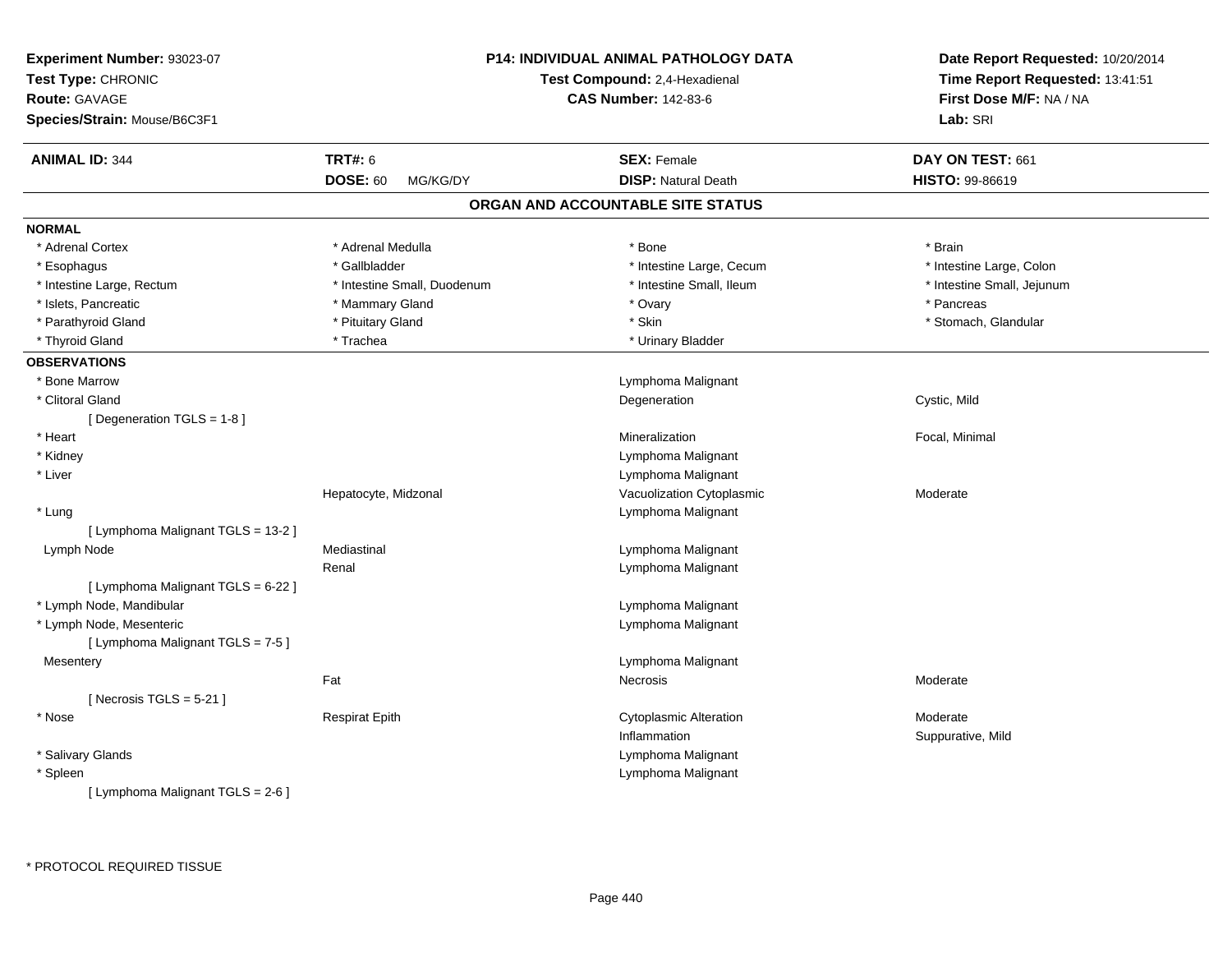| Experiment Number: 93023-07<br>Test Type: CHRONIC<br><b>Route: GAVAGE</b><br>Species/Strain: Mouse/B6C3F1 |                               | <b>P14: INDIVIDUAL ANIMAL PATHOLOGY DATA</b><br>Test Compound: 2,4-Hexadienal<br><b>CAS Number: 142-83-6</b> | Date Report Requested: 10/20/2014<br>Time Report Requested: 13:41:51<br>First Dose M/F: NA / NA<br>Lab: SRI |
|-----------------------------------------------------------------------------------------------------------|-------------------------------|--------------------------------------------------------------------------------------------------------------|-------------------------------------------------------------------------------------------------------------|
| <b>ANIMAL ID: 344</b>                                                                                     | TRT#: 6                       | <b>SEX: Female</b>                                                                                           | DAY ON TEST: 661                                                                                            |
|                                                                                                           | <b>DOSE: 60</b><br>MG/KG/DY   | <b>DISP:</b> Natural Death                                                                                   | <b>HISTO: 99-86619</b>                                                                                      |
|                                                                                                           |                               | ORGAN AND ACCOUNTABLE SITE STATUS                                                                            |                                                                                                             |
| * Stomach, Forestomach                                                                                    | Epithelium                    | Hyperplasia                                                                                                  | Squamous, Minimal                                                                                           |
|                                                                                                           |                               | Ulcer                                                                                                        | Minimal                                                                                                     |
| * Thymus                                                                                                  |                               | Lymphoma Malignant                                                                                           |                                                                                                             |
| * Uterus                                                                                                  |                               | Hydrometra                                                                                                   | Moderate                                                                                                    |
|                                                                                                           | Endometrium                   | Hyperplasia                                                                                                  | Cystic, Moderate                                                                                            |
| [Hydrometra TGLS = $3-7$ ]                                                                                |                               |                                                                                                              |                                                                                                             |
| [Hyperplasia TGLS = 3-7]                                                                                  |                               |                                                                                                              |                                                                                                             |
| PRIMARY CAUSE OF DEATH                                                                                    | Lymphoma Malignant<br>- Liver |                                                                                                              |                                                                                                             |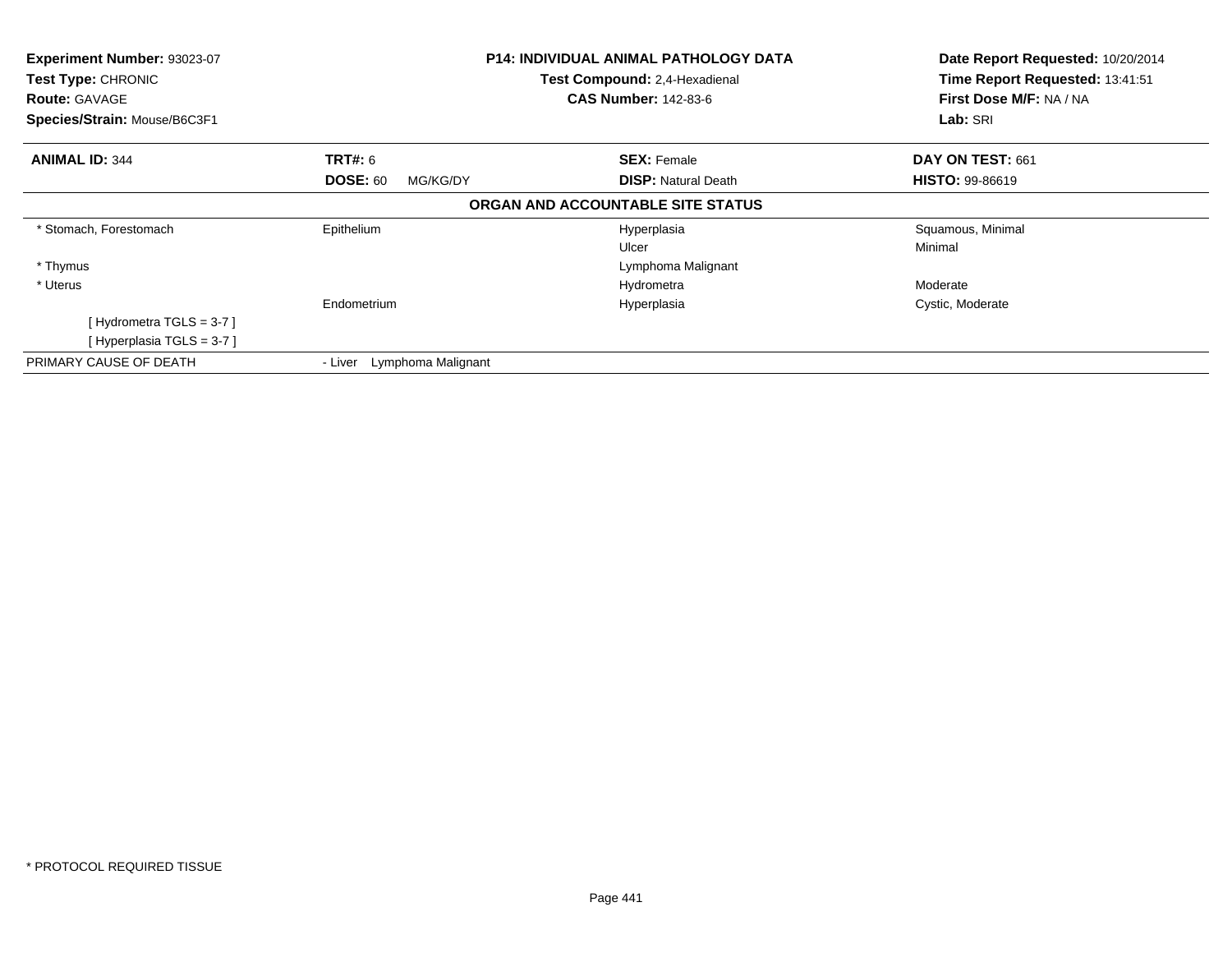| Experiment Number: 93023-07  |                             | P14: INDIVIDUAL ANIMAL PATHOLOGY DATA | Date Report Requested: 10/20/2014 |
|------------------------------|-----------------------------|---------------------------------------|-----------------------------------|
| Test Type: CHRONIC           |                             | Test Compound: 2,4-Hexadienal         | Time Report Requested: 13:41:51   |
| <b>Route: GAVAGE</b>         |                             | <b>CAS Number: 142-83-6</b>           | First Dose M/F: NA / NA           |
| Species/Strain: Mouse/B6C3F1 |                             |                                       | Lab: SRI                          |
| <b>ANIMAL ID: 345</b>        | <b>TRT#: 6</b>              | <b>SEX: Female</b>                    | DAY ON TEST: 734                  |
|                              | <b>DOSE: 60</b><br>MG/KG/DY | <b>DISP: Terminal Sacrifice</b>       | <b>HISTO: 99-87552</b>            |
|                              |                             | ORGAN AND ACCOUNTABLE SITE STATUS     |                                   |
| <b>NORMAL</b>                |                             |                                       |                                   |
| * Adrenal Cortex             | * Adrenal Medulla           | * Bone                                | * Bone Marrow                     |
| * Brain                      | * Clitoral Gland            | * Esophagus                           | * Gallbladder                     |
| * Heart                      | * Intestine Large, Cecum    | * Intestine Large, Colon              | * Intestine Large, Rectum         |
| * Intestine Small, Duodenum  | * Intestine Small, Ileum    | * Intestine Small, Jejunum            | * Islets, Pancreatic              |
| * Kidney                     | * Lung                      | * Lymph Node, Mandibular              | * Mammary Gland                   |
| * Ovary                      | * Pancreas                  | * Parathyroid Gland                   | * Salivary Glands                 |
| * Skin                       | * Stomach, Forestomach      | * Stomach, Glandular                  | * Thymus                          |
| * Thyroid Gland              | * Trachea                   | * Urinary Bladder                     |                                   |
| <b>OBSERVATIONS</b>          |                             |                                       |                                   |
| * Liver                      |                             | <b>Infiltration Cellular</b>          | Mixed Cell, Minimal               |
| * Lymph Node, Mesenteric     |                             | Hyperplasia                           | Histiocytic, Moderate             |
| * Nose                       | Olfactory Epi               | <b>Cytoplasmic Alteration</b>         | Mild                              |
|                              | <b>Respirat Epith</b>       | <b>Cytoplasmic Alteration</b>         | Mild                              |
|                              |                             | Inflammation                          | Suppurative, Mild                 |
| * Pituitary Gland            | Pars Distalis               | Degeneration                          | Cystic, Focal, Minimal            |
|                              | Pars Distalis               | Hyperplasia                           | Focal, Mild                       |
| * Spleen                     |                             | Hematopoietic Cell Proliferation      | Mild                              |
|                              |                             | Hyperplasia                           | Lymphoid, Mild                    |
| * Uterus                     |                             | Hydrometra                            | Moderate                          |
|                              | Endometrium                 | Hyperplasia                           | Cystic, Moderate                  |
| [Hydrometra TGLS = 2-7]      |                             |                                       |                                   |
| [Hyperplasia TGLS = 1-7]     |                             |                                       |                                   |
| PRIMARY CAUSE OF DEATH       | $\blacksquare$              |                                       |                                   |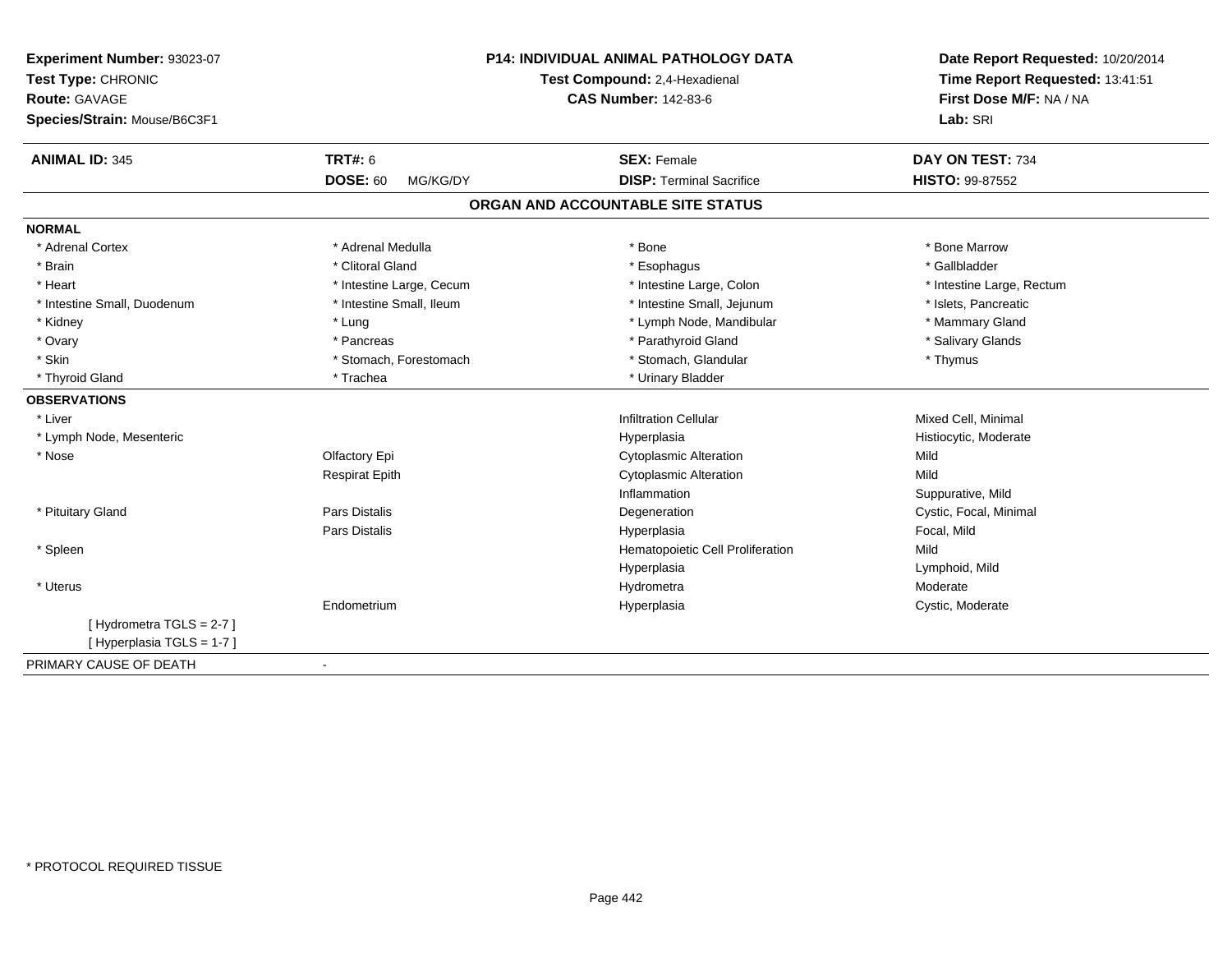| Experiment Number: 93023-07<br>Test Type: CHRONIC       | P14: INDIVIDUAL ANIMAL PATHOLOGY DATA<br>Test Compound: 2,4-Hexadienal | Date Report Requested: 10/20/2014<br>Time Report Requested: 13:41:51 |
|---------------------------------------------------------|------------------------------------------------------------------------|----------------------------------------------------------------------|
| <b>Route: GAVAGE</b>                                    | <b>CAS Number: 142-83-6</b>                                            | First Dose M/F: NA / NA                                              |
|                                                         |                                                                        |                                                                      |
| Species/Strain: Mouse/B6C3F1                            |                                                                        | Lab: SRI                                                             |
| <b>ANIMAL ID: 346</b><br><b>TRT#: 6</b>                 | <b>SEX: Female</b>                                                     | DAY ON TEST: 733                                                     |
| <b>DOSE: 60</b>                                         | <b>DISP: Terminal Sacrifice</b><br>MG/KG/DY                            | HISTO: 99-87553                                                      |
|                                                         | ORGAN AND ACCOUNTABLE SITE STATUS                                      |                                                                      |
| <b>NORMAL</b>                                           |                                                                        |                                                                      |
| * Adrenal Cortex<br>* Adrenal Medulla                   | * Bone                                                                 | * Bone Marrow                                                        |
| * Clitoral Gland<br>* Brain                             | * Esophagus                                                            | * Gallbladder                                                        |
| * Heart<br>* Intestine Large, Cecum                     | * Intestine Large, Colon                                               | * Intestine Large, Rectum                                            |
| * Intestine Small, Duodenum<br>* Intestine Small, Ileum | * Intestine Small, Jejunum                                             | * Islets, Pancreatic                                                 |
| * Kidney<br>* Lung                                      | * Lymph Node, Mandibular                                               | * Lymph Node, Mesenteric                                             |
| * Mammary Gland<br>* Pancreas                           | * Parathyroid Gland                                                    | * Salivary Glands                                                    |
| * Skin<br>* Stomach, Forestomach                        | * Stomach, Glandular                                                   | * Thymus                                                             |
| * Thyroid Gland<br>* Trachea                            | * Urinary Bladder                                                      |                                                                      |
| <b>OBSERVATIONS</b>                                     |                                                                        |                                                                      |
| * Adren Medulla                                         |                                                                        |                                                                      |
| Note: Medulla of one adrenal gland is missing.          |                                                                        |                                                                      |
| * Liver                                                 | Hepatocellular Adenoma                                                 |                                                                      |
|                                                         | <b>Infiltration Cellular</b>                                           | Mixed Cell, Minimal                                                  |
| Fat<br>Mesentery                                        | Necrosis                                                               | Moderate                                                             |
| [Necrosis TGLS = $1-21$ ]                               |                                                                        |                                                                      |
| * Nose<br>Olfactory Epi                                 | <b>Cytoplasmic Alteration</b>                                          | Minimal                                                              |
| <b>Respirat Epith</b>                                   | <b>Cytoplasmic Alteration</b>                                          | Mild                                                                 |
| * Ovary                                                 | Cyst                                                                   | Mild                                                                 |
| Pars Distalis<br>* Pituitary Gland                      | Degeneration                                                           | Cystic, Focal, Mild                                                  |
| <b>Pars Distalis</b>                                    | Hyperplasia                                                            | Focal, Mild                                                          |
| * Spleen                                                | Hematopoietic Cell Proliferation                                       | Mild                                                                 |
| * Uterus                                                | Hydrometra                                                             | Mild                                                                 |
| Endometrium                                             | Hyperplasia                                                            | Cystic, Moderate                                                     |
| [Hydrometra TGLS = 2-7]                                 |                                                                        |                                                                      |
| [Hyperplasia TGLS = 3-7]                                |                                                                        |                                                                      |
| PRIMARY CAUSE OF DEATH<br>$\blacksquare$                |                                                                        |                                                                      |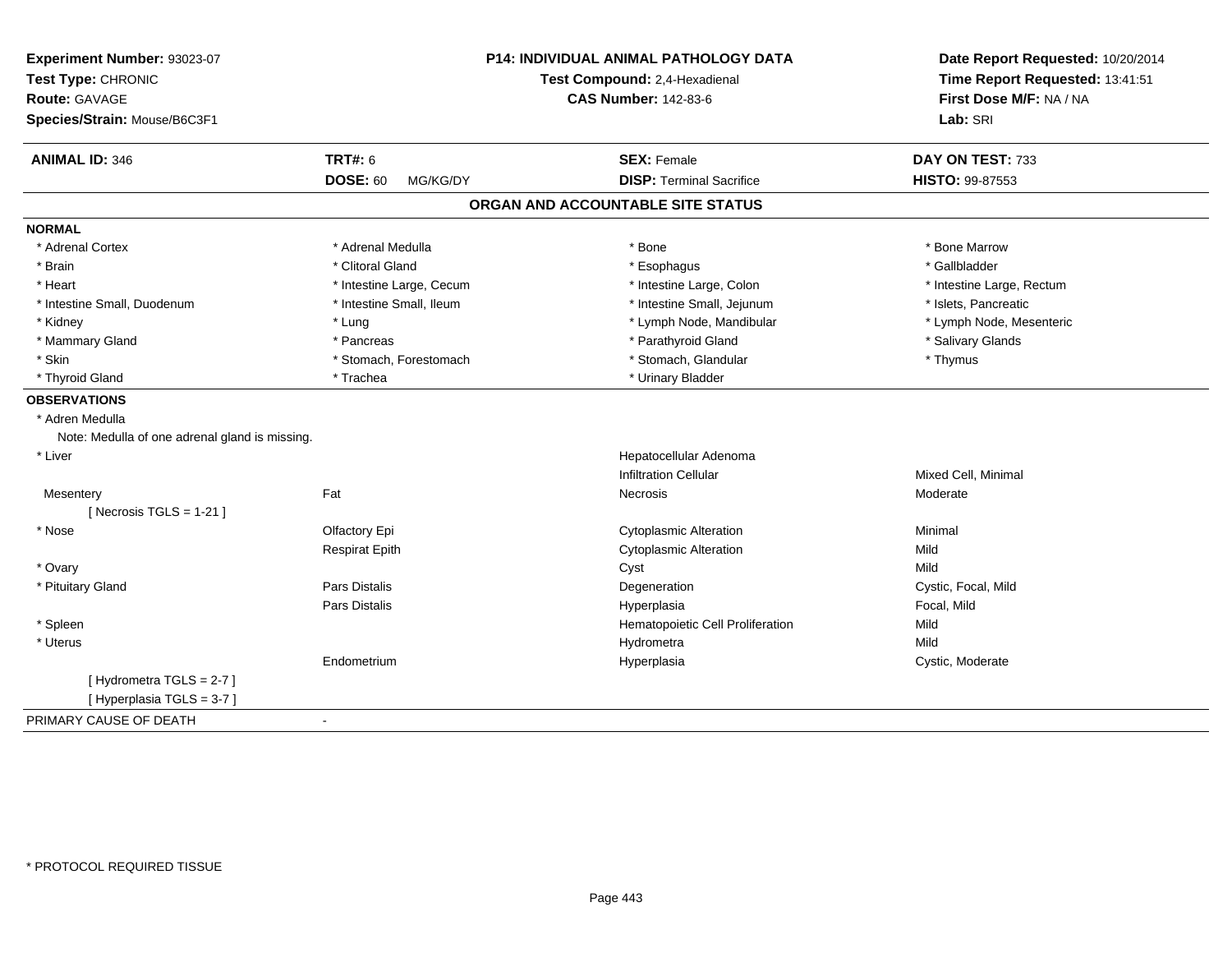| Experiment Number: 93023-07<br>Test Type: CHRONIC<br><b>Route: GAVAGE</b><br>Species/Strain: Mouse/B6C3F1 |                             | P14: INDIVIDUAL ANIMAL PATHOLOGY DATA<br>Test Compound: 2,4-Hexadienal<br><b>CAS Number: 142-83-6</b> | Date Report Requested: 10/20/2014<br>Time Report Requested: 13:41:51<br>First Dose M/F: NA / NA<br>Lab: SRI |
|-----------------------------------------------------------------------------------------------------------|-----------------------------|-------------------------------------------------------------------------------------------------------|-------------------------------------------------------------------------------------------------------------|
| <b>ANIMAL ID: 347</b>                                                                                     | <b>TRT#: 6</b>              | <b>SEX: Female</b>                                                                                    | DAY ON TEST: 649                                                                                            |
|                                                                                                           | <b>DOSE: 60</b><br>MG/KG/DY | <b>DISP: Natural Death</b>                                                                            | <b>HISTO: 99-86353</b>                                                                                      |
|                                                                                                           |                             | ORGAN AND ACCOUNTABLE SITE STATUS                                                                     |                                                                                                             |
| <b>NORMAL</b>                                                                                             |                             |                                                                                                       |                                                                                                             |
| * Adrenal Cortex                                                                                          | * Adrenal Medulla           | * Bone                                                                                                | * Bone Marrow                                                                                               |
| * Brain                                                                                                   | * Clitoral Gland            | * Esophagus                                                                                           | * Heart                                                                                                     |
| * Intestine Large, Colon                                                                                  | * Intestine Large, Rectum   | * Kidney                                                                                              | * Lung                                                                                                      |
| * Lymph Node, Mandibular                                                                                  | * Lymph Node, Mesenteric    | * Mammary Gland                                                                                       | * Ovary                                                                                                     |
| * Parathyroid Gland                                                                                       | * Pituitary Gland           | * Salivary Glands                                                                                     | * Skin                                                                                                      |
| * Spleen                                                                                                  | * Stomach, Forestomach      | * Thymus                                                                                              | * Thyroid Gland                                                                                             |
| <b>Tissue NOS</b>                                                                                         | * Trachea                   |                                                                                                       |                                                                                                             |
| <b>AUTO PRECLUDES DIAG.</b>                                                                               |                             |                                                                                                       |                                                                                                             |
| * Gallbladder                                                                                             | * Intestine Large, Cecum    | * Intestine Small, Duodenum                                                                           | * Intestine Small, Ileum                                                                                    |
| * Intestine Small, Jejunum                                                                                | * Islets, Pancreatic        | * Stomach, Glandular                                                                                  | * Urinary Bladder                                                                                           |
| <b>OBSERVATIONS</b>                                                                                       |                             |                                                                                                       |                                                                                                             |
| Eye                                                                                                       |                             | Atrophy                                                                                               | Moderate                                                                                                    |
|                                                                                                           | Retrobulbar                 | Carcinoma                                                                                             | Metastatic (Harderian Gland)                                                                                |
| [Atrophy TGLS = $4-22$ ]<br>[Carcinoma TGLS = 6-24]                                                       |                             |                                                                                                       |                                                                                                             |
| Harderian Gland<br>[Carcinoma TGLS = 5-23]                                                                |                             | Carcinoma                                                                                             |                                                                                                             |
| * Liver                                                                                                   |                             | Hepatocellular Adenoma                                                                                |                                                                                                             |
| [ Hepatocellular Adenoma TGLS = 7-25 ]                                                                    |                             |                                                                                                       |                                                                                                             |
| Mesentery                                                                                                 | Fat                         | Necrosis                                                                                              | Moderate                                                                                                    |
| [Necrosis TGLS = $1-21$ ]                                                                                 |                             |                                                                                                       |                                                                                                             |
| * Nose                                                                                                    | <b>Respirat Epith</b>       | <b>Cytoplasmic Alteration</b>                                                                         | Moderate                                                                                                    |
|                                                                                                           |                             | Inflammation                                                                                          | Suppurative, Moderate                                                                                       |
| * Pancreas                                                                                                |                             | Necrosis                                                                                              | Focal, Moderate                                                                                             |
| [Necrosis $TGLS = 3-7-1$ ]                                                                                |                             |                                                                                                       |                                                                                                             |
| * Uterus                                                                                                  |                             | Hydrometra                                                                                            | Moderate                                                                                                    |
|                                                                                                           | Endometrium                 | Hyperplasia                                                                                           | Cystic, Mild                                                                                                |
| [Hydrometra TGLS = 2-7]                                                                                   |                             |                                                                                                       |                                                                                                             |
| PRIMARY CAUSE OF DEATH                                                                                    | - Harderian Gland Carcinoma |                                                                                                       |                                                                                                             |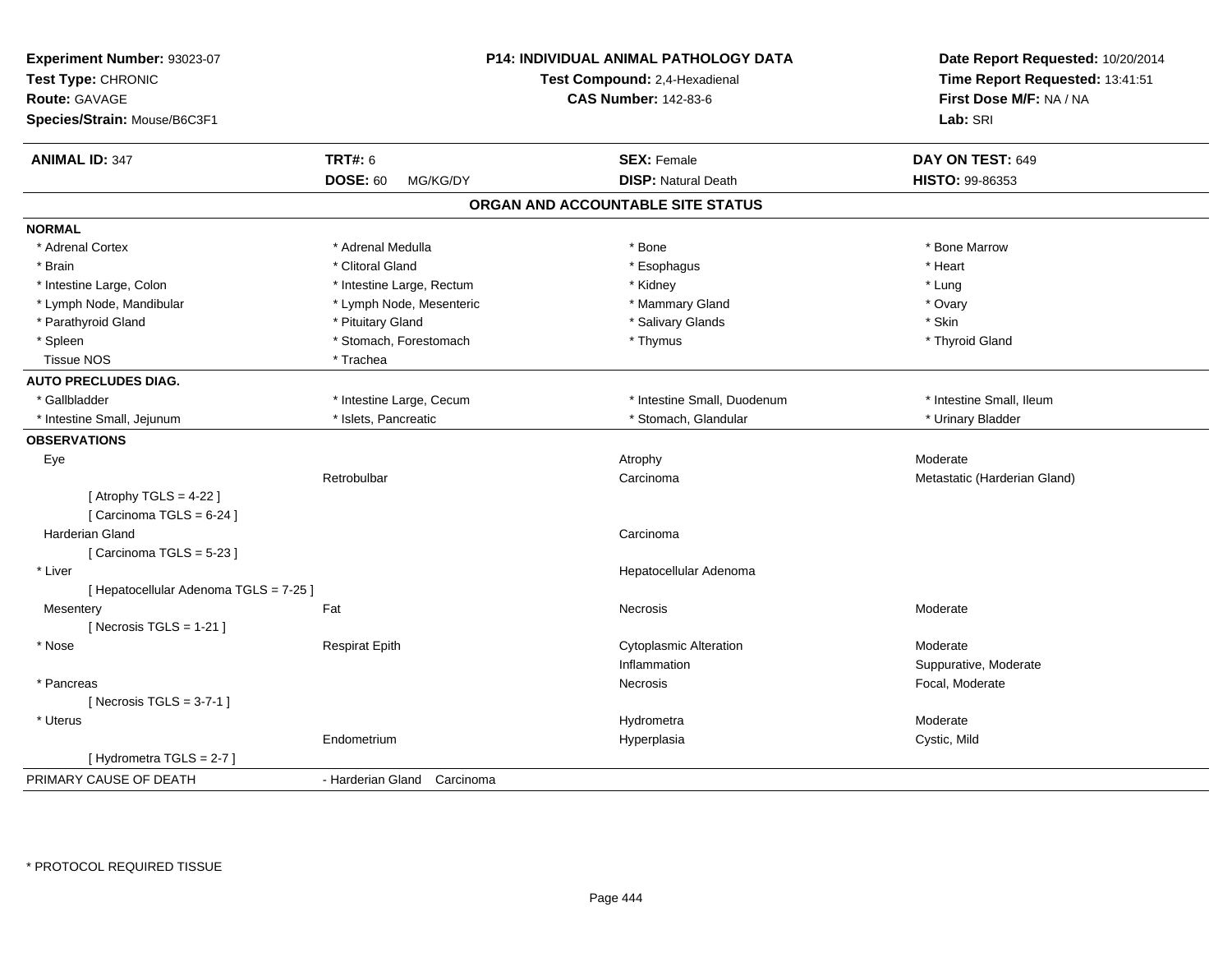| Experiment Number: 93023-07<br>Test Type: CHRONIC<br>Route: GAVAGE<br>Species/Strain: Mouse/B6C3F1 |                             | <b>P14: INDIVIDUAL ANIMAL PATHOLOGY DATA</b><br>Test Compound: 2,4-Hexadienal<br><b>CAS Number: 142-83-6</b> | Date Report Requested: 10/20/2014<br>Time Report Requested: 13:41:51<br>First Dose M/F: NA / NA<br>Lab: SRI |
|----------------------------------------------------------------------------------------------------|-----------------------------|--------------------------------------------------------------------------------------------------------------|-------------------------------------------------------------------------------------------------------------|
| <b>ANIMAL ID: 348</b>                                                                              | <b>TRT#: 6</b>              | <b>SEX: Female</b>                                                                                           | DAY ON TEST: 733                                                                                            |
|                                                                                                    | <b>DOSE: 60</b><br>MG/KG/DY | <b>DISP: Terminal Sacrifice</b>                                                                              | <b>HISTO: 99-87554</b>                                                                                      |
|                                                                                                    |                             | ORGAN AND ACCOUNTABLE SITE STATUS                                                                            |                                                                                                             |
| <b>NORMAL</b>                                                                                      |                             |                                                                                                              |                                                                                                             |
| * Adrenal Cortex                                                                                   | * Adrenal Medulla           | * Bone                                                                                                       | * Bone Marrow                                                                                               |
| * Brain                                                                                            | * Clitoral Gland            | * Esophagus                                                                                                  | * Gallbladder                                                                                               |
| * Heart                                                                                            | * Intestine Large, Cecum    | * Intestine Large, Colon                                                                                     | * Intestine Large, Rectum                                                                                   |
| * Intestine Small, Duodenum                                                                        | * Intestine Small, Ileum    | * Intestine Small, Jejunum                                                                                   | * Islets, Pancreatic                                                                                        |
| * Kidney                                                                                           | * Lung                      | * Lymph Node, Mandibular                                                                                     | * Lymph Node, Mesenteric                                                                                    |
| * Mammary Gland                                                                                    | * Pancreas                  | * Parathyroid Gland                                                                                          | * Salivary Glands                                                                                           |
| * Skin                                                                                             | * Spleen                    | * Stomach, Forestomach                                                                                       | * Stomach, Glandular                                                                                        |
| * Thymus                                                                                           | * Thyroid Gland             | * Trachea                                                                                                    | * Urinary Bladder                                                                                           |
| <b>OBSERVATIONS</b>                                                                                |                             |                                                                                                              |                                                                                                             |
| * Liver                                                                                            |                             | <b>Infiltration Cellular</b>                                                                                 | Mixed Cell, Minimal                                                                                         |
| Mesentery                                                                                          | Fat                         | Necrosis                                                                                                     | Mild                                                                                                        |
| * Nose                                                                                             | Olfactory Epi               | <b>Cytoplasmic Alteration</b>                                                                                | Mild                                                                                                        |
|                                                                                                    | <b>Respirat Epith</b>       | <b>Cytoplasmic Alteration</b>                                                                                | Mild                                                                                                        |
| * Ovary                                                                                            |                             | Cyst                                                                                                         | Moderate                                                                                                    |
| * Pituitary Gland                                                                                  | <b>Pars Distalis</b>        | Hyperplasia                                                                                                  | Focal, Mild                                                                                                 |
| * Uterus                                                                                           |                             | Hydrometra                                                                                                   | Moderate                                                                                                    |
|                                                                                                    | Endometrium                 | Hyperplasia                                                                                                  | Cystic, Moderate                                                                                            |
| [Hydrometra TGLS = $1-7$ ]                                                                         |                             |                                                                                                              |                                                                                                             |
| PRIMARY CAUSE OF DEATH                                                                             |                             |                                                                                                              |                                                                                                             |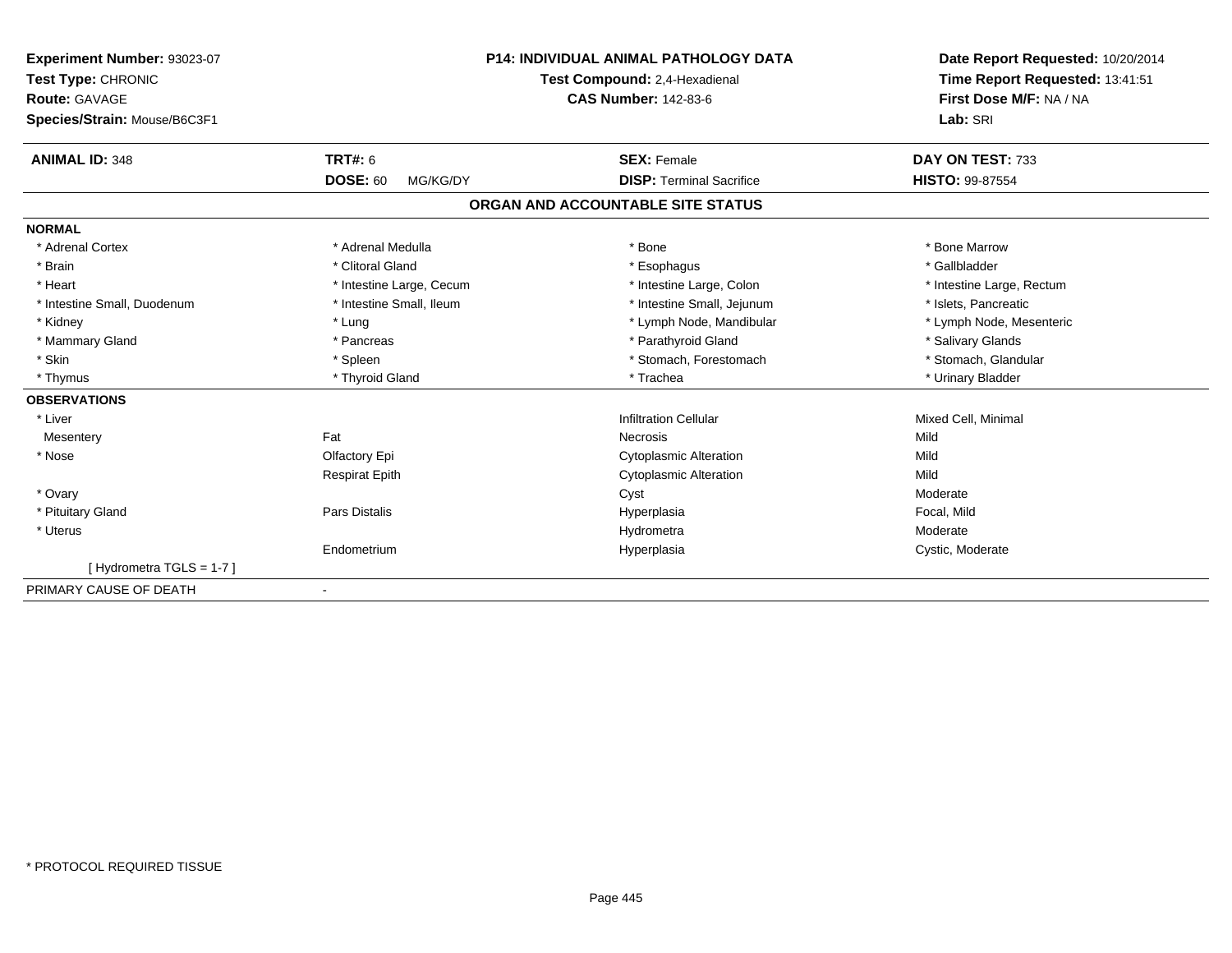| Experiment Number: 93023-07<br>Test Type: CHRONIC<br><b>Route: GAVAGE</b><br>Species/Strain: Mouse/B6C3F1 | <b>P14: INDIVIDUAL ANIMAL PATHOLOGY DATA</b><br>Test Compound: 2,4-Hexadienal<br><b>CAS Number: 142-83-6</b> |                                   | Date Report Requested: 10/20/2014<br>Time Report Requested: 13:41:51<br>First Dose M/F: NA / NA<br>Lab: SRI |
|-----------------------------------------------------------------------------------------------------------|--------------------------------------------------------------------------------------------------------------|-----------------------------------|-------------------------------------------------------------------------------------------------------------|
| <b>ANIMAL ID: 349</b>                                                                                     | <b>TRT#: 6</b>                                                                                               | <b>SEX: Female</b>                | DAY ON TEST: 733                                                                                            |
|                                                                                                           | <b>DOSE: 60</b><br>MG/KG/DY                                                                                  | <b>DISP: Terminal Sacrifice</b>   | HISTO: 99-87555                                                                                             |
|                                                                                                           |                                                                                                              | ORGAN AND ACCOUNTABLE SITE STATUS |                                                                                                             |
| <b>NORMAL</b>                                                                                             |                                                                                                              |                                   |                                                                                                             |
| * Adrenal Cortex                                                                                          | * Adrenal Medulla                                                                                            | * Bone                            | * Bone Marrow                                                                                               |
| * Brain                                                                                                   | * Esophagus                                                                                                  | * Gallbladder                     | * Heart                                                                                                     |
| * Intestine Large, Cecum                                                                                  | * Intestine Large, Colon                                                                                     | * Intestine Large, Rectum         | * Intestine Small, Duodenum                                                                                 |
| * Intestine Small, Ileum                                                                                  | * Intestine Small, Jejunum                                                                                   | * Islets, Pancreatic              | * Lung                                                                                                      |
| * Lymph Node, Mandibular                                                                                  | * Lymph Node, Mesenteric                                                                                     | * Pancreas                        | * Parathyroid Gland                                                                                         |
| * Salivary Glands                                                                                         | * Skin                                                                                                       | * Stomach, Glandular              | * Thymus                                                                                                    |
| * Thyroid Gland                                                                                           | * Trachea                                                                                                    | * Urinary Bladder                 |                                                                                                             |
| <b>MISSING</b>                                                                                            |                                                                                                              |                                   |                                                                                                             |
| * Clitoral Gland                                                                                          |                                                                                                              |                                   |                                                                                                             |
| <b>OBSERVATIONS</b>                                                                                       |                                                                                                              |                                   |                                                                                                             |
| <b>Harderian Gland</b>                                                                                    |                                                                                                              | Adenoma                           |                                                                                                             |
| [Adenoma TGLS = $1-21$ ]                                                                                  |                                                                                                              |                                   |                                                                                                             |
| * Kidney                                                                                                  |                                                                                                              | Nephropathy                       | Minimal                                                                                                     |
| * Liver                                                                                                   |                                                                                                              | <b>Infiltration Cellular</b>      | Mixed Cell, Minimal                                                                                         |
| * Mammary Gland                                                                                           |                                                                                                              | Ectasia                           | Mild                                                                                                        |
|                                                                                                           |                                                                                                              | Hyperplasia                       | Mild                                                                                                        |
| [ Ectasia TGLS = $2-8$ ]<br>[ Hyperplasia TGLS = 2-8 ]                                                    |                                                                                                              |                                   |                                                                                                             |
| Mesentery<br>[Necrosis TGLS = 3-22, 4-23, 5-24]                                                           | Fat                                                                                                          | Necrosis                          | Marked                                                                                                      |
| * Nose                                                                                                    | Olfactory Epi                                                                                                | <b>Cytoplasmic Alteration</b>     | Mild                                                                                                        |
|                                                                                                           | <b>Respirat Epith</b>                                                                                        | <b>Cytoplasmic Alteration</b>     | Mild                                                                                                        |
| * Ovary                                                                                                   |                                                                                                              | Cyst                              | Mild                                                                                                        |
| * Pituitary Gland                                                                                         | Pars Distalis                                                                                                | Adenoma                           |                                                                                                             |
| * Spleen                                                                                                  |                                                                                                              | Hematopoietic Cell Proliferation  | Moderate                                                                                                    |
| * Stomach, Forestomach                                                                                    |                                                                                                              | Squamous Cell Papilloma           |                                                                                                             |
| [Squamous Cell Papilloma TGLS = 6-25]                                                                     |                                                                                                              |                                   |                                                                                                             |
| * Uterus                                                                                                  |                                                                                                              | Hydrometra                        | Mild                                                                                                        |
|                                                                                                           | Endometrium                                                                                                  | Hyperplasia                       | Cystic, Mild                                                                                                |

PRIMARY CAUSE OF DEATH-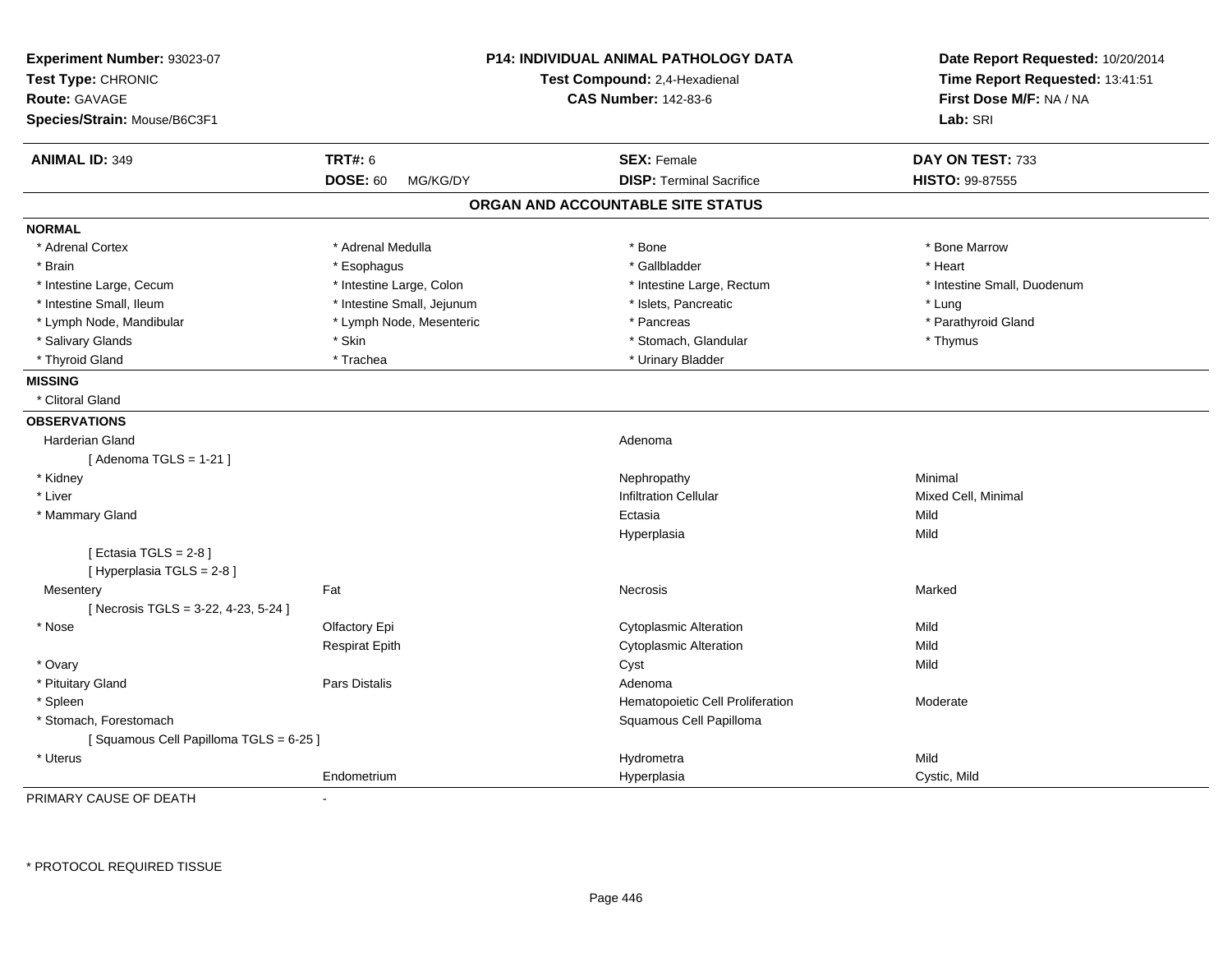| Experiment Number: 93023-07<br><b>Test Type: CHRONIC</b> |                             | <b>P14: INDIVIDUAL ANIMAL PATHOLOGY DATA</b><br>Test Compound: 2,4-Hexadienal | Date Report Requested: 10/20/2014<br>Time Report Requested: 13:41:51 |
|----------------------------------------------------------|-----------------------------|-------------------------------------------------------------------------------|----------------------------------------------------------------------|
| <b>Route: GAVAGE</b>                                     |                             | <b>CAS Number: 142-83-6</b>                                                   | First Dose M/F: NA / NA                                              |
| Species/Strain: Mouse/B6C3F1                             |                             |                                                                               | Lab: SRI                                                             |
| <b>ANIMAL ID: 349</b>                                    | <b>TRT#:</b> 6              | <b>SEX:</b> Female                                                            | DAY ON TEST: 733                                                     |
|                                                          | <b>DOSE: 60</b><br>MG/KG/DY | <b>DISP: Terminal Sacrifice</b>                                               | <b>HISTO: 99-87555</b>                                               |
|                                                          |                             | <b>ORGAN AND ACCOUNTABLE SITE STATUS</b>                                      |                                                                      |
|                                                          |                             |                                                                               |                                                                      |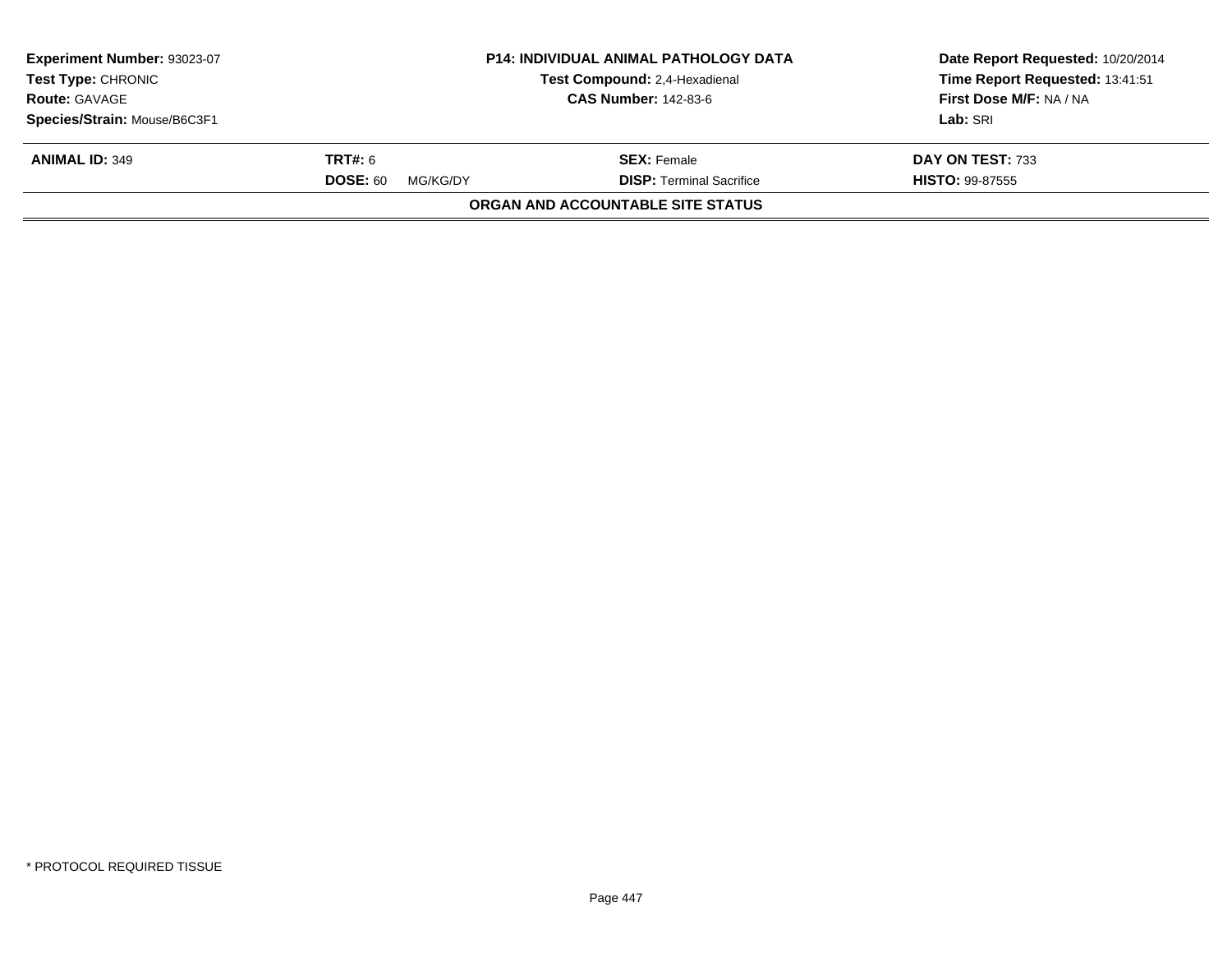| Experiment Number: 93023-07  | <b>P14: INDIVIDUAL ANIMAL PATHOLOGY DATA</b> |                                   | Date Report Requested: 10/20/2014 |
|------------------------------|----------------------------------------------|-----------------------------------|-----------------------------------|
| Test Type: CHRONIC           |                                              | Test Compound: 2,4-Hexadienal     | Time Report Requested: 13:41:51   |
| Route: GAVAGE                |                                              | <b>CAS Number: 142-83-6</b>       | First Dose M/F: NA / NA           |
| Species/Strain: Mouse/B6C3F1 |                                              |                                   | Lab: SRI                          |
| <b>ANIMAL ID: 350</b>        | <b>TRT#: 6</b>                               | <b>SEX: Female</b>                | DAY ON TEST: 733                  |
|                              | <b>DOSE: 60</b><br>MG/KG/DY                  | <b>DISP: Terminal Sacrifice</b>   | <b>HISTO: 99-87556</b>            |
|                              |                                              | ORGAN AND ACCOUNTABLE SITE STATUS |                                   |
| <b>NORMAL</b>                |                                              |                                   |                                   |
| * Adrenal Cortex             | * Adrenal Medulla                            | * Bone                            | * Bone Marrow                     |
| * Brain                      | * Clitoral Gland                             | * Esophagus                       | * Gallbladder                     |
| * Heart                      | * Intestine Large, Cecum                     | * Intestine Large, Colon          | * Intestine Large, Rectum         |
| * Intestine Small, Duodenum  | * Intestine Small. Ileum                     | * Intestine Small, Jejunum        | * Islets, Pancreatic              |
| * Kidney                     | * Lung                                       | * Lymph Node, Mandibular          | * Lymph Node, Mesenteric          |
| * Mammary Gland              | * Ovary                                      | * Pancreas                        | * Parathyroid Gland               |
| * Pituitary Gland            | * Salivary Glands                            | * Skin                            | * Stomach, Forestomach            |
| * Stomach, Glandular         | * Thymus                                     | * Thyroid Gland                   | * Trachea                         |
| * Urinary Bladder            |                                              |                                   |                                   |
| <b>OBSERVATIONS</b>          |                                              |                                   |                                   |
| * Liver                      |                                              | <b>Infiltration Cellular</b>      | Mixed Cell, Mild                  |
| * Nose                       | Olfactory Epi                                | <b>Cytoplasmic Alteration</b>     | Mild                              |
|                              | <b>Respirat Epith</b>                        | <b>Cytoplasmic Alteration</b>     | Mild                              |
|                              |                                              | Inflammation                      | Suppurative, Minimal              |
| * Spleen                     |                                              | Hematopoietic Cell Proliferation  | Mild                              |
| * Uterus                     |                                              | Hydrometra                        | Moderate                          |
| [Hydrometra TGLS = 1-7]      |                                              |                                   |                                   |
| PRIMARY CAUSE OF DEATH       |                                              |                                   |                                   |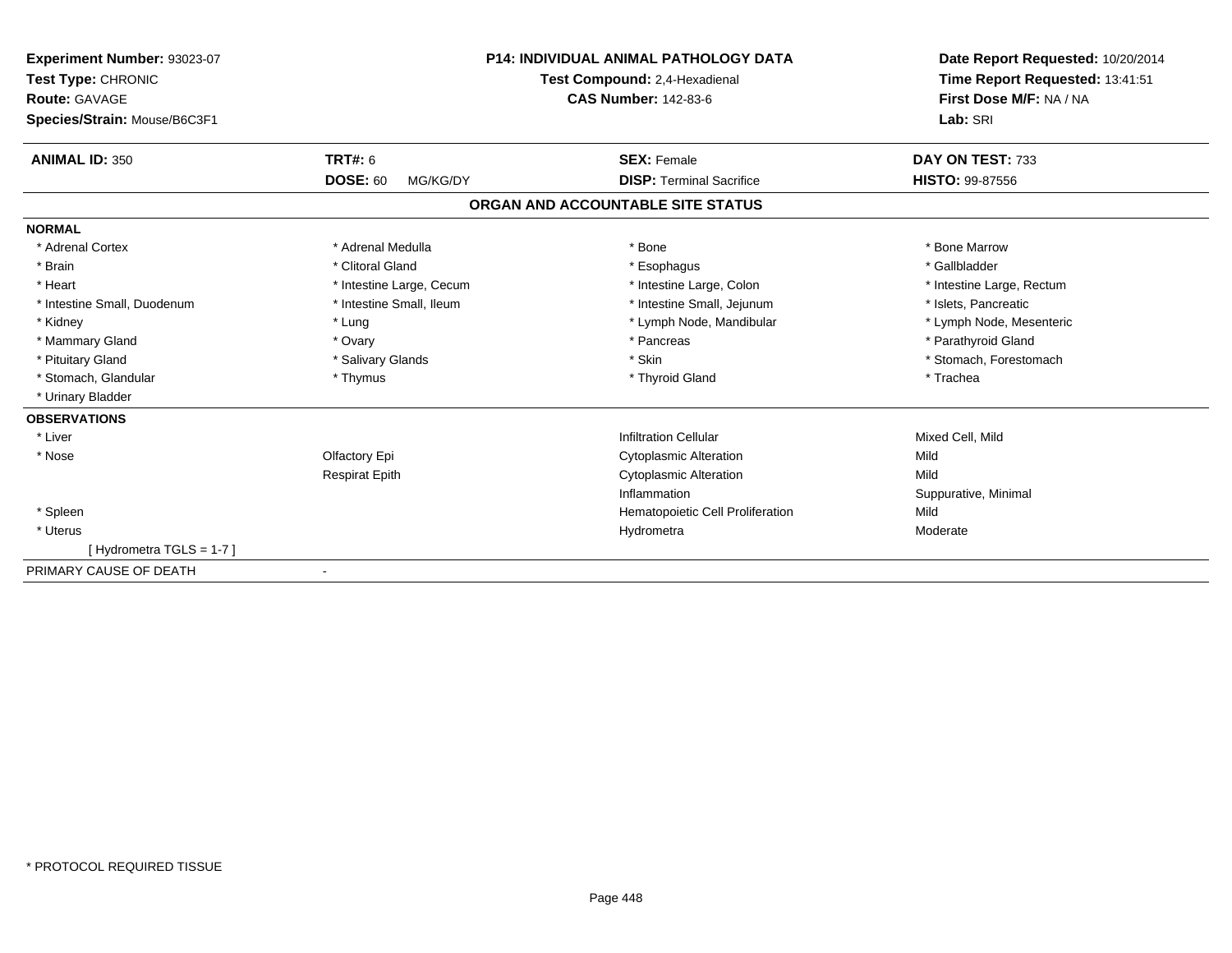| Experiment Number: 93023-07<br>Test Type: CHRONIC<br><b>Route: GAVAGE</b> |                              | <b>P14: INDIVIDUAL ANIMAL PATHOLOGY DATA</b><br>Test Compound: 2,4-Hexadienal<br><b>CAS Number: 142-83-6</b> | Date Report Requested: 10/20/2014<br>Time Report Requested: 13:41:51<br>First Dose M/F: NA / NA |
|---------------------------------------------------------------------------|------------------------------|--------------------------------------------------------------------------------------------------------------|-------------------------------------------------------------------------------------------------|
| Species/Strain: Mouse/B6C3F1                                              |                              |                                                                                                              | Lab: SRI                                                                                        |
| <b>ANIMAL ID: 351</b>                                                     | <b>TRT#: 8</b>               | <b>SEX: Female</b>                                                                                           | DAY ON TEST: 735                                                                                |
|                                                                           | <b>DOSE: 120</b><br>MG/KG/DY | <b>DISP: Terminal Sacrifice</b>                                                                              | HISTO: 99-87154                                                                                 |
|                                                                           |                              | ORGAN AND ACCOUNTABLE SITE STATUS                                                                            |                                                                                                 |
| <b>NORMAL</b>                                                             |                              |                                                                                                              |                                                                                                 |
| * Adrenal Cortex                                                          | * Adrenal Medulla            | * Bone                                                                                                       | * Bone Marrow                                                                                   |
| * Brain                                                                   | * Clitoral Gland             | * Esophagus                                                                                                  | * Gallbladder                                                                                   |
| * Heart                                                                   | * Intestine Large, Cecum     | * Intestine Large, Colon                                                                                     | * Intestine Large, Rectum                                                                       |
| * Intestine Small, Duodenum                                               | * Intestine Small, Ileum     | * Intestine Small, Jejunum                                                                                   | * Islets, Pancreatic                                                                            |
| * Lymph Node, Mandibular                                                  | * Lymph Node, Mesenteric     | * Mammary Gland                                                                                              | * Pancreas                                                                                      |
| * Parathyroid Gland                                                       | * Salivary Glands            | * Skin                                                                                                       | * Stomach, Glandular                                                                            |
| * Thymus                                                                  | * Thyroid Gland              | * Trachea                                                                                                    | * Urinary Bladder                                                                               |
| <b>OBSERVATIONS</b>                                                       |                              |                                                                                                              |                                                                                                 |
| * Adren Medulla                                                           |                              |                                                                                                              |                                                                                                 |
| Note: Medulla of one adrenal gland is missing.                            |                              |                                                                                                              |                                                                                                 |
| * Kidney                                                                  |                              | Nephropathy                                                                                                  | Minimal                                                                                         |
| * Liver                                                                   |                              | Hepatocellular Adenoma                                                                                       | Multiple                                                                                        |
|                                                                           |                              | <b>Infiltration Cellular</b>                                                                                 | Mixed Cell, Minimal                                                                             |
| [ Hepatocellular Adenoma TGLS = 5-22, 6-23 ]                              |                              |                                                                                                              |                                                                                                 |
|                                                                           |                              |                                                                                                              |                                                                                                 |
| * Lung                                                                    |                              | Hemorrhage                                                                                                   | Focal, Mild                                                                                     |
| [Hemorrhage TGLS = 7-2-1, 8-2-2]                                          |                              |                                                                                                              |                                                                                                 |
| Mesentery                                                                 | Fat                          | Necrosis                                                                                                     | Moderate                                                                                        |
| [ Necrosis $TGLS = 1-21$ ]                                                |                              |                                                                                                              |                                                                                                 |
| * Nose                                                                    | Olfactory Epi                | Cytoplasmic Alteration                                                                                       | Mild                                                                                            |
|                                                                           | <b>Respirat Epith</b>        | <b>Cytoplasmic Alteration</b>                                                                                | Mild                                                                                            |
| * Ovary                                                                   |                              | Cystadenoma                                                                                                  |                                                                                                 |
| * Pituitary Gland                                                         | Pars Distalis                | Hemorrhage                                                                                                   | Focal, Mild                                                                                     |
|                                                                           | Pars Distalis                | Hyperplasia                                                                                                  | Focal, Mild                                                                                     |
| * Spleen                                                                  |                              | Hematopoietic Cell Proliferation                                                                             | Mild                                                                                            |
| [ Hematopoietic Cell Proliferation TGLS = 2-6 ]                           |                              |                                                                                                              |                                                                                                 |
| * Stomach, Forestomach                                                    | Epithelium                   | Hyperplasia                                                                                                  | Squamous, Mild                                                                                  |
|                                                                           |                              | Inflammation                                                                                                 | Focal, Moderate                                                                                 |
|                                                                           |                              | Squamous Cell Carcinoma                                                                                      |                                                                                                 |
|                                                                           |                              | Squamous Cell Papilloma                                                                                      |                                                                                                 |
| [Hyperplasia TGLS = $9-4$ ]                                               |                              |                                                                                                              |                                                                                                 |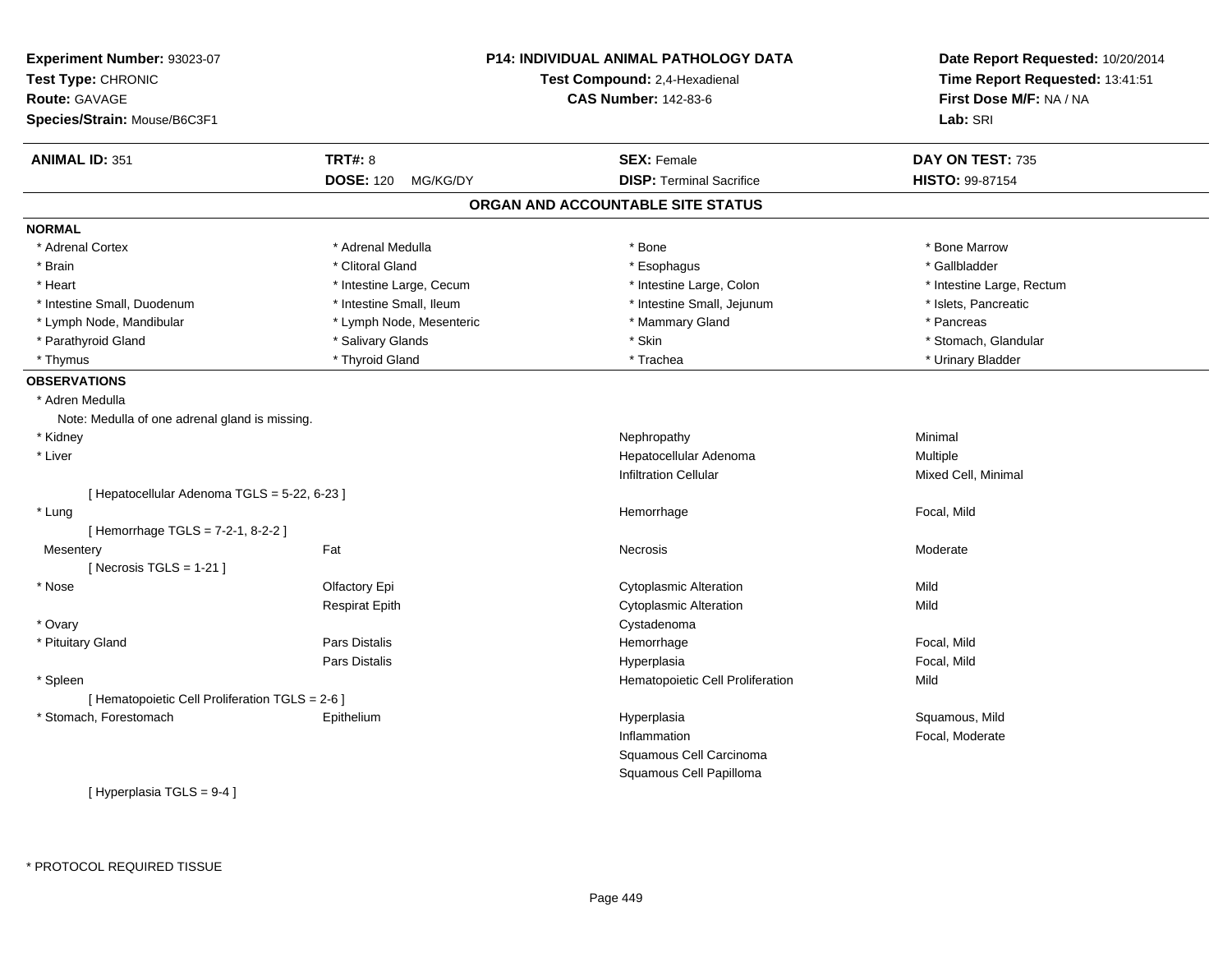| <b>Experiment Number: 93023-07</b>              |                              | <b>P14: INDIVIDUAL ANIMAL PATHOLOGY DATA</b> | Date Report Requested: 10/20/2014 |  |
|-------------------------------------------------|------------------------------|----------------------------------------------|-----------------------------------|--|
| Test Type: CHRONIC                              |                              | Test Compound: 2,4-Hexadienal                | Time Report Requested: 13:41:51   |  |
| <b>Route: GAVAGE</b>                            |                              | <b>CAS Number: 142-83-6</b>                  | First Dose M/F: NA / NA           |  |
| Species/Strain: Mouse/B6C3F1                    |                              |                                              | Lab: SRI                          |  |
| <b>ANIMAL ID: 351</b>                           | <b>TRT#: 8</b>               | <b>SEX: Female</b>                           | DAY ON TEST: 735                  |  |
|                                                 | <b>DOSE: 120</b><br>MG/KG/DY | <b>DISP:</b> Terminal Sacrifice              | <b>HISTO: 99-87154</b>            |  |
|                                                 |                              | ORGAN AND ACCOUNTABLE SITE STATUS            |                                   |  |
| [Squamous Cell Carcinoma TGLS = 9-4-1, 9-4-1.1] |                              |                                              |                                   |  |
| Squamous Cell Papilloma $TGLS = 9-4-1, 9-4-1.1$ |                              |                                              |                                   |  |
| * Uterus                                        |                              | Hydrometra                                   | Moderate                          |  |
|                                                 | Endometrium                  | Hyperplasia                                  | Cystic, Moderate                  |  |
| [Hydrometra TGLS = $3-7$ ]                      |                              |                                              |                                   |  |
| [Hyperplasia TGLS = $4-7$ ]                     |                              |                                              |                                   |  |
| PRIMARY CAUSE OF DEATH                          |                              |                                              |                                   |  |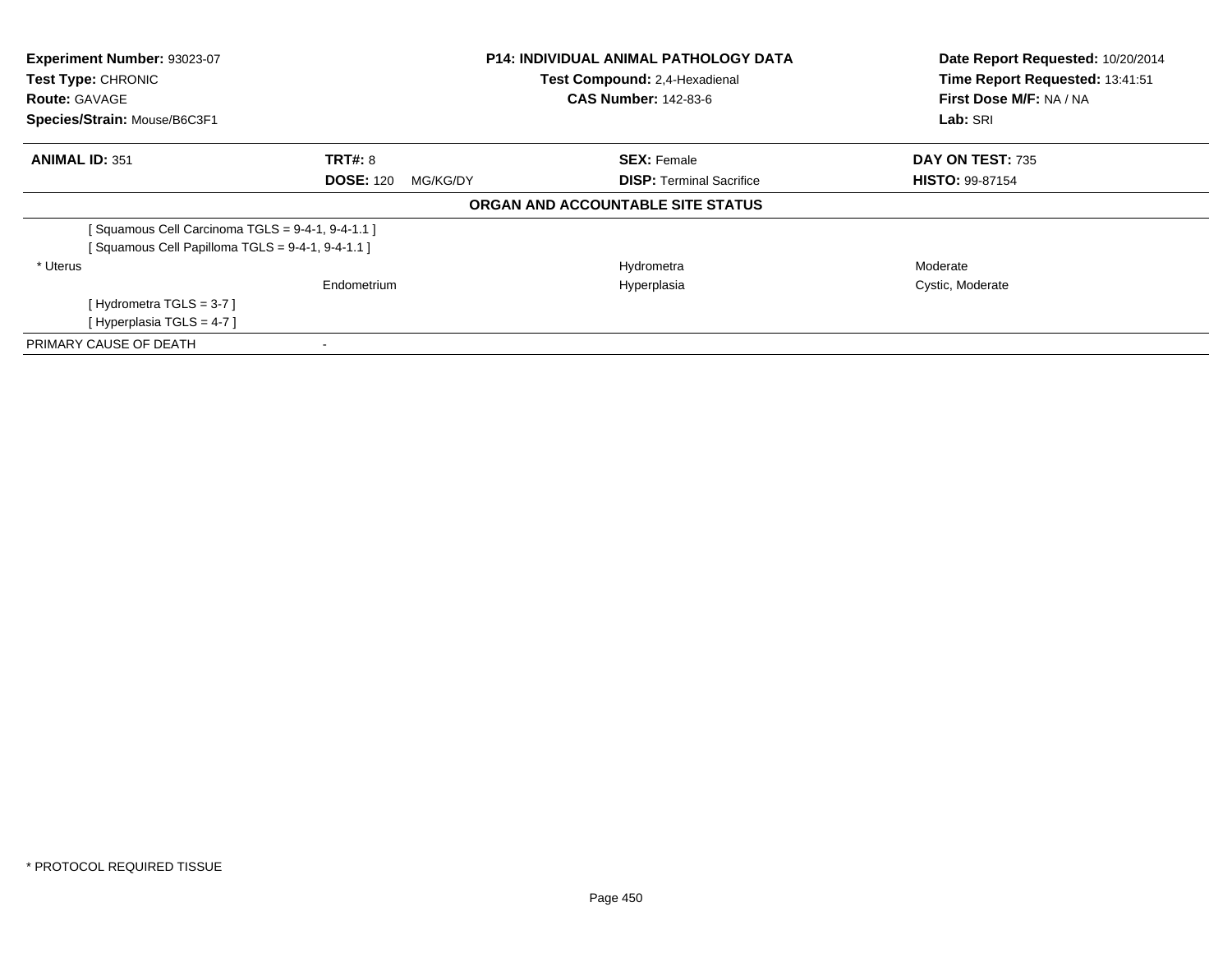| Experiment Number: 93023-07  | <b>P14: INDIVIDUAL ANIMAL PATHOLOGY DATA</b><br>Test Compound: 2,4-Hexadienal |                                   | Date Report Requested: 10/20/2014 |
|------------------------------|-------------------------------------------------------------------------------|-----------------------------------|-----------------------------------|
| Test Type: CHRONIC           |                                                                               |                                   | Time Report Requested: 13:41:51   |
| <b>Route: GAVAGE</b>         |                                                                               | <b>CAS Number: 142-83-6</b>       | First Dose M/F: NA / NA           |
| Species/Strain: Mouse/B6C3F1 |                                                                               |                                   | Lab: SRI                          |
| <b>ANIMAL ID: 352</b>        | <b>TRT#: 8</b>                                                                | <b>SEX: Female</b>                | DAY ON TEST: 735                  |
|                              | <b>DOSE: 120</b><br>MG/KG/DY                                                  | <b>DISP: Terminal Sacrifice</b>   | <b>HISTO: 99-87155</b>            |
|                              |                                                                               | ORGAN AND ACCOUNTABLE SITE STATUS |                                   |
| <b>NORMAL</b>                |                                                                               |                                   |                                   |
| * Adrenal Cortex             | * Adrenal Medulla                                                             | * Bone                            | * Bone Marrow                     |
| * Brain                      | * Clitoral Gland                                                              | * Esophagus                       | * Gallbladder                     |
| * Heart                      | * Intestine Large, Cecum                                                      | * Intestine Large, Colon          | * Intestine Large, Rectum         |
| * Intestine Small, Duodenum  | * Intestine Small, Ileum                                                      | * Intestine Small, Jejunum        | * Islets, Pancreatic              |
| * Lung                       | * Lymph Node, Mandibular                                                      | * Lymph Node, Mesenteric          | * Mammary Gland                   |
| * Pancreas                   | * Parathyroid Gland                                                           | * Pituitary Gland                 | * Salivary Glands                 |
| * Skin                       | * Stomach, Forestomach                                                        | * Stomach, Glandular              | * Thymus                          |
| * Thyroid Gland              | * Trachea                                                                     | * Urinary Bladder                 |                                   |
| <b>OBSERVATIONS</b>          |                                                                               |                                   |                                   |
| * Kidney                     |                                                                               | Infarct                           | Mild                              |
|                              |                                                                               | Nephropathy                       | Mild                              |
| * Liver                      |                                                                               | <b>Infiltration Cellular</b>      | Mixed Cell, Minimal               |
| * Nose                       | Olfactory Epi                                                                 | <b>Cytoplasmic Alteration</b>     | Mild                              |
|                              | <b>Respirat Epith</b>                                                         | <b>Cytoplasmic Alteration</b>     | Mild                              |
|                              |                                                                               | Inflammation                      | Suppurative, Mild                 |
| * Ovary                      |                                                                               | Angiectasis                       | Moderate                          |
| * Spleen                     |                                                                               | Hyperplasia                       | Lymphoid, Mild                    |
| * Uterus                     |                                                                               | Hydrometra                        | Moderate                          |
|                              | Endometrium                                                                   | Hyperplasia                       | Cystic, Moderate                  |
| [Hydrometra TGLS = 1-7]      |                                                                               |                                   |                                   |
| PRIMARY CAUSE OF DEATH       | $\blacksquare$                                                                |                                   |                                   |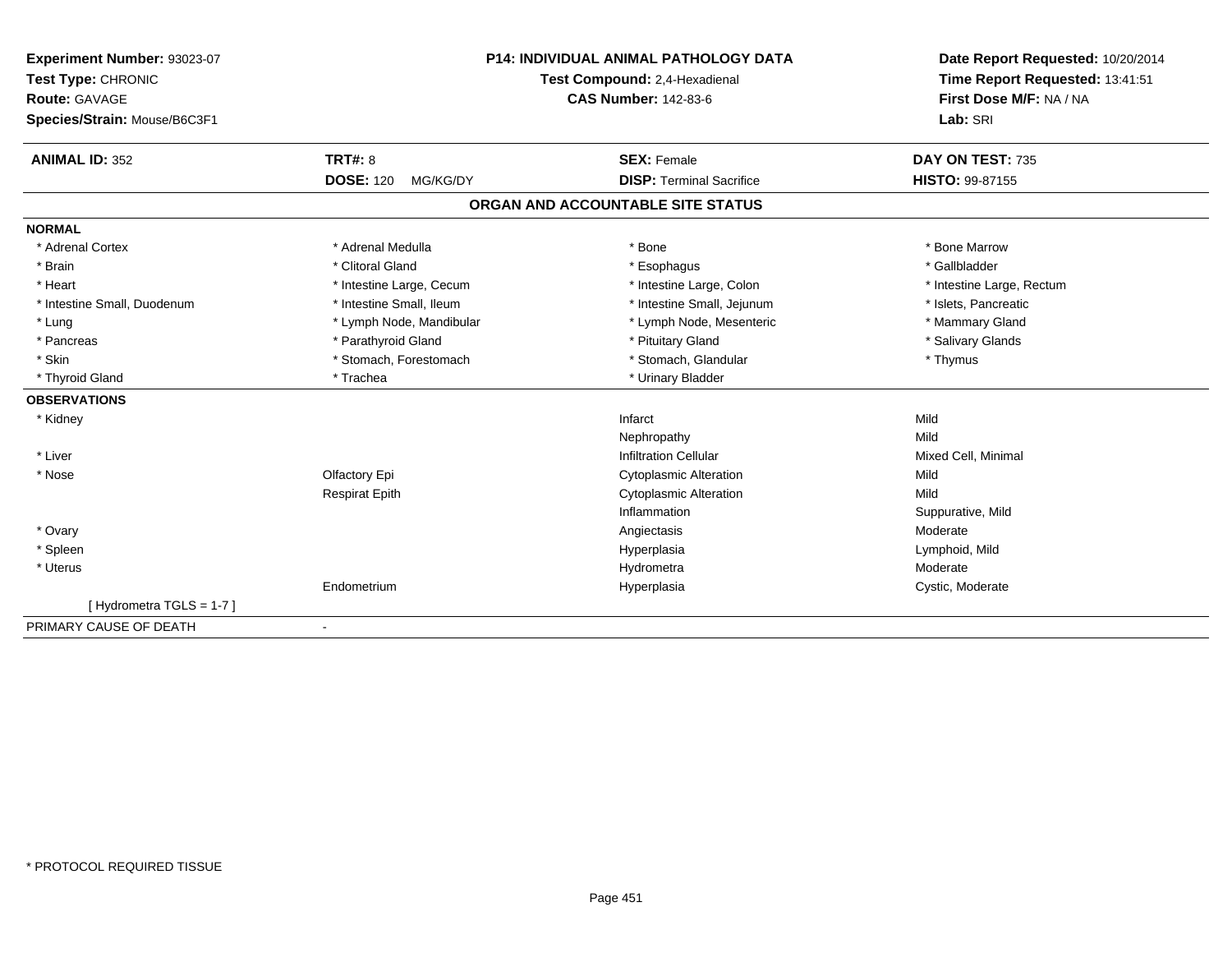| Experiment Number: 93023-07<br>Test Type: CHRONIC<br><b>Route: GAVAGE</b><br>Species/Strain: Mouse/B6C3F1 |                                                                                 | <b>P14: INDIVIDUAL ANIMAL PATHOLOGY DATA</b><br>Test Compound: 2,4-Hexadienal<br><b>CAS Number: 142-83-6</b>                 | Date Report Requested: 10/20/2014<br>Time Report Requested: 13:41:51<br>First Dose M/F: NA / NA<br>Lab: SRI |
|-----------------------------------------------------------------------------------------------------------|---------------------------------------------------------------------------------|------------------------------------------------------------------------------------------------------------------------------|-------------------------------------------------------------------------------------------------------------|
| <b>ANIMAL ID: 353</b>                                                                                     | <b>TRT#: 8</b>                                                                  | <b>SEX: Female</b>                                                                                                           | DAY ON TEST: 669                                                                                            |
|                                                                                                           | <b>DOSE: 120</b><br>MG/KG/DY                                                    | <b>DISP: Natural Death</b>                                                                                                   | <b>HISTO: 99-86488</b>                                                                                      |
|                                                                                                           |                                                                                 | ORGAN AND ACCOUNTABLE SITE STATUS                                                                                            |                                                                                                             |
| <b>NORMAL</b>                                                                                             |                                                                                 |                                                                                                                              |                                                                                                             |
| * Adrenal Cortex                                                                                          | * Adrenal Medulla                                                               | * Bone                                                                                                                       | * Brain                                                                                                     |
| * Esophagus                                                                                               | * Heart                                                                         | * Intestine Large, Colon                                                                                                     | * Intestine Large, Rectum                                                                                   |
| * Islets, Pancreatic                                                                                      | * Lung                                                                          | * Lymph Node, Mandibular                                                                                                     | * Lymph Node, Mesenteric                                                                                    |
| * Mammary Gland                                                                                           | * Ovary                                                                         | * Pancreas                                                                                                                   | * Pituitary Gland                                                                                           |
| * Salivary Glands                                                                                         | * Skin                                                                          | * Thymus                                                                                                                     | * Thyroid Gland                                                                                             |
| * Trachea                                                                                                 | * Urinary Bladder                                                               |                                                                                                                              |                                                                                                             |
| <b>MISSING</b>                                                                                            |                                                                                 |                                                                                                                              |                                                                                                             |
| * Parathyroid Gland                                                                                       |                                                                                 |                                                                                                                              |                                                                                                             |
| <b>AUTO PRECLUDES DIAG.</b>                                                                               |                                                                                 |                                                                                                                              |                                                                                                             |
| * Gallbladder                                                                                             | * Intestine Large, Cecum                                                        | * Intestine Small, Duodenum                                                                                                  | * Intestine Small, Ileum                                                                                    |
| * Intestine Small, Jejunum                                                                                | * Kidney                                                                        |                                                                                                                              |                                                                                                             |
| <b>OBSERVATIONS</b>                                                                                       |                                                                                 |                                                                                                                              |                                                                                                             |
| * Bone Marrow                                                                                             | <b>Myeloid Cell</b>                                                             | Hyperplasia                                                                                                                  | Moderate                                                                                                    |
| * Clitoral Gland                                                                                          |                                                                                 | Degeneration                                                                                                                 | Cystic, Mild                                                                                                |
| * Liver                                                                                                   |                                                                                 | <b>Infiltration Cellular</b>                                                                                                 | Mixed Cell, Mild                                                                                            |
| Mesentery                                                                                                 | Fat                                                                             | Necrosis                                                                                                                     | Moderate                                                                                                    |
|                                                                                                           |                                                                                 | Squamous Cell Carcinoma                                                                                                      | Metastatic (Stomach, Forestomach)                                                                           |
| [Necrosis TGLS = 3-21, 6-23]                                                                              |                                                                                 |                                                                                                                              |                                                                                                             |
|                                                                                                           | [Squamous Cell Carcinoma TGLS = 3-21, 4-22, 4-22-1, 4-22-2, 4-22-3, 6-23, 7-24] |                                                                                                                              |                                                                                                             |
| * Nose                                                                                                    | <b>Respirat Epith</b>                                                           | <b>Cytoplasmic Alteration</b>                                                                                                | Moderate                                                                                                    |
|                                                                                                           |                                                                                 | Inflammation                                                                                                                 | Suppurative, Mild                                                                                           |
|                                                                                                           |                                                                                 | Note: Nose: Cytoplasmic alteration of respiratory epithelium is accumulation of eosinophilic hyaline proteinaceous material. |                                                                                                             |
| * Spleen                                                                                                  |                                                                                 | Hematopoietic Cell Proliferation                                                                                             | Moderate                                                                                                    |
| [ Hematopoietic Cell Proliferation TGLS = 2-6 ]                                                           |                                                                                 |                                                                                                                              |                                                                                                             |
| * Stomach, Forestomach                                                                                    |                                                                                 | Squamous Cell Carcinoma                                                                                                      |                                                                                                             |
|                                                                                                           | [Squamous Cell Carcinoma TGLS = 4-22, 4-22-1, 4-22-2, 4-22-3]                   |                                                                                                                              |                                                                                                             |
| * Stomach, Glandular                                                                                      |                                                                                 | Squamous Cell Carcinoma                                                                                                      | Metastatic (Stomach, Forestomach)                                                                           |
| [Squamous Cell Carcinoma TGLS = 4-22-1, 4-22-3]                                                           |                                                                                 |                                                                                                                              |                                                                                                             |
| * Uterus                                                                                                  |                                                                                 | Hydrometra                                                                                                                   | Moderate                                                                                                    |
| [Hydrometra TGLS = 1-7]                                                                                   |                                                                                 |                                                                                                                              |                                                                                                             |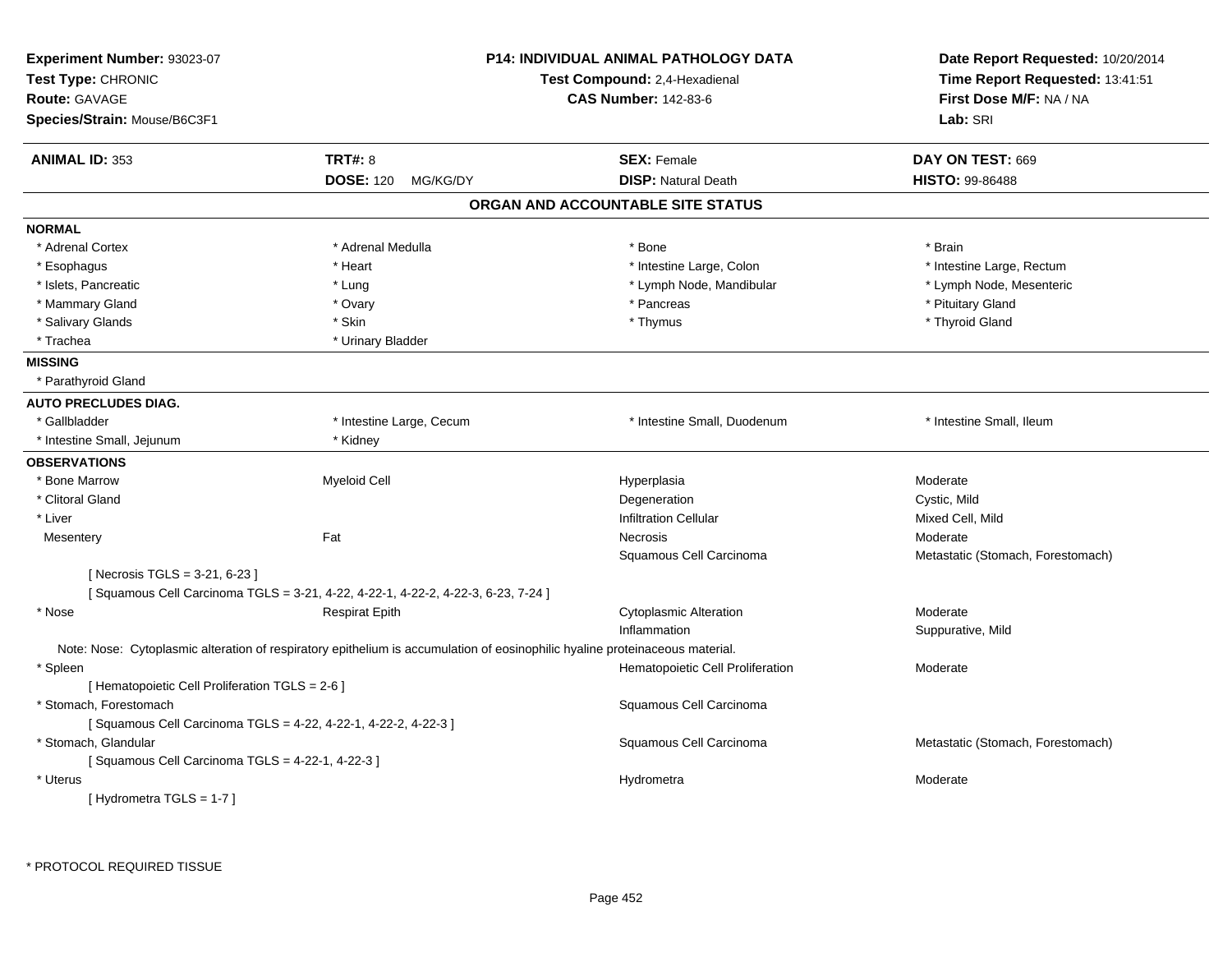| Experiment Number: 93023-07<br><b>Test Type: CHRONIC</b> | <b>P14: INDIVIDUAL ANIMAL PATHOLOGY DATA</b><br>Test Compound: 2,4-Hexadienal<br><b>CAS Number: 142-83-6</b> |                                          | Date Report Requested: 10/20/2014<br>Time Report Requested: 13:41:51 |
|----------------------------------------------------------|--------------------------------------------------------------------------------------------------------------|------------------------------------------|----------------------------------------------------------------------|
| <b>Route: GAVAGE</b>                                     |                                                                                                              |                                          | First Dose M/F: NA / NA                                              |
| Species/Strain: Mouse/B6C3F1                             |                                                                                                              |                                          | <b>Lab:</b> SRI                                                      |
| <b>ANIMAL ID: 353</b>                                    | <b>TRT#: 8</b>                                                                                               | <b>SEX:</b> Female                       | DAY ON TEST: 669                                                     |
|                                                          | <b>DOSE: 120</b><br>MG/KG/DY                                                                                 | <b>DISP:</b> Natural Death               | <b>HISTO: 99-86488</b>                                               |
|                                                          |                                                                                                              | <b>ORGAN AND ACCOUNTABLE SITE STATUS</b> |                                                                      |
| PRIMARY CAUSE OF DEATH                                   | - Stomach, Forestomach Squamous Cell Carcinoma                                                               |                                          |                                                                      |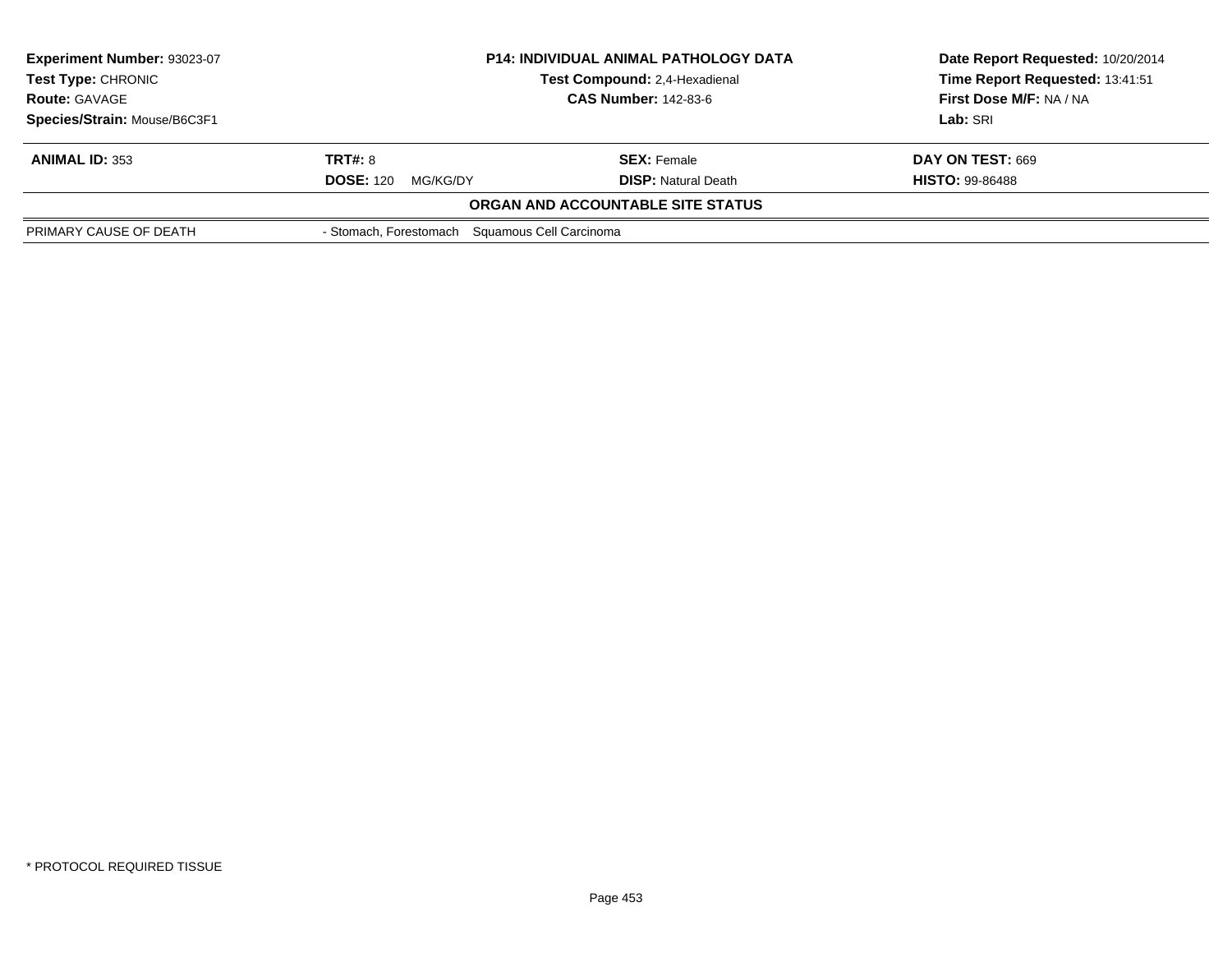| Experiment Number: 93023-07<br>Test Type: CHRONIC<br><b>Route: GAVAGE</b><br>Species/Strain: Mouse/B6C3F1 | <b>P14: INDIVIDUAL ANIMAL PATHOLOGY DATA</b><br>Test Compound: 2,4-Hexadienal<br><b>CAS Number: 142-83-6</b> |                                   | Date Report Requested: 10/20/2014<br>Time Report Requested: 13:41:51<br>First Dose M/F: NA / NA<br>Lab: SRI |
|-----------------------------------------------------------------------------------------------------------|--------------------------------------------------------------------------------------------------------------|-----------------------------------|-------------------------------------------------------------------------------------------------------------|
| <b>ANIMAL ID: 354</b>                                                                                     | TRT#: 8                                                                                                      | <b>SEX: Female</b>                | DAY ON TEST: 735                                                                                            |
|                                                                                                           | <b>DOSE: 120</b><br>MG/KG/DY                                                                                 | <b>DISP: Terminal Sacrifice</b>   | HISTO: 99-87156                                                                                             |
|                                                                                                           |                                                                                                              | ORGAN AND ACCOUNTABLE SITE STATUS |                                                                                                             |
| <b>NORMAL</b>                                                                                             |                                                                                                              |                                   |                                                                                                             |
| * Adrenal Cortex                                                                                          | * Adrenal Medulla                                                                                            | * Bone Marrow                     | * Brain                                                                                                     |
| * Clitoral Gland                                                                                          | * Esophagus                                                                                                  | * Gallbladder                     | * Heart                                                                                                     |
| * Intestine Large, Cecum                                                                                  | * Intestine Large, Colon                                                                                     | * Intestine Large, Rectum         | * Intestine Small, Duodenum                                                                                 |
| * Intestine Small, Ileum                                                                                  | * Intestine Small, Jejunum                                                                                   | * Islets, Pancreatic              | * Lung                                                                                                      |
| * Lymph Node, Mandibular                                                                                  | * Lymph Node, Mesenteric                                                                                     | * Mammary Gland                   | * Ovary                                                                                                     |
| * Pancreas                                                                                                | * Parathyroid Gland                                                                                          | * Pituitary Gland                 | * Salivary Glands                                                                                           |
| * Skin                                                                                                    | * Stomach, Glandular                                                                                         | * Thyroid Gland                   | * Trachea                                                                                                   |
| * Urinary Bladder                                                                                         |                                                                                                              |                                   |                                                                                                             |
| <b>OBSERVATIONS</b>                                                                                       |                                                                                                              |                                   |                                                                                                             |
| * Kidney                                                                                                  |                                                                                                              | Nephropathy                       | Minimal                                                                                                     |
| * Liver                                                                                                   |                                                                                                              | <b>Infiltration Cellular</b>      | Mixed Cell, Minimal                                                                                         |
| Mesentery<br>[Necrosis TGLS = $1-21$ ]                                                                    | Fat                                                                                                          | Necrosis                          | Moderate                                                                                                    |
| * Nose                                                                                                    | Olfactory Epi                                                                                                | <b>Cytoplasmic Alteration</b>     | Mild                                                                                                        |
|                                                                                                           | <b>Respirat Epith</b>                                                                                        | <b>Cytoplasmic Alteration</b>     | Mild                                                                                                        |
|                                                                                                           |                                                                                                              | Inflammation                      | Suppurative, Minimal                                                                                        |
| * Spleen                                                                                                  |                                                                                                              | Hyperplasia                       | Lymphoid, Moderate                                                                                          |
| [ Hyperplasia TGLS = 3-6 ]                                                                                |                                                                                                              |                                   |                                                                                                             |
| * Stomach, Forestomach                                                                                    | Epithelium                                                                                                   | Hyperplasia                       | Squamous, Minimal                                                                                           |
| * Thymus                                                                                                  |                                                                                                              | Cyst                              | Mild                                                                                                        |
| * Uterus                                                                                                  | Endometrium                                                                                                  | Hyperplasia                       | Cystic, Mild                                                                                                |
| [ Hyperplasia TGLS = 2-7 ]                                                                                |                                                                                                              |                                   |                                                                                                             |
| PRIMARY CAUSE OF DEATH                                                                                    | $\blacksquare$                                                                                               |                                   |                                                                                                             |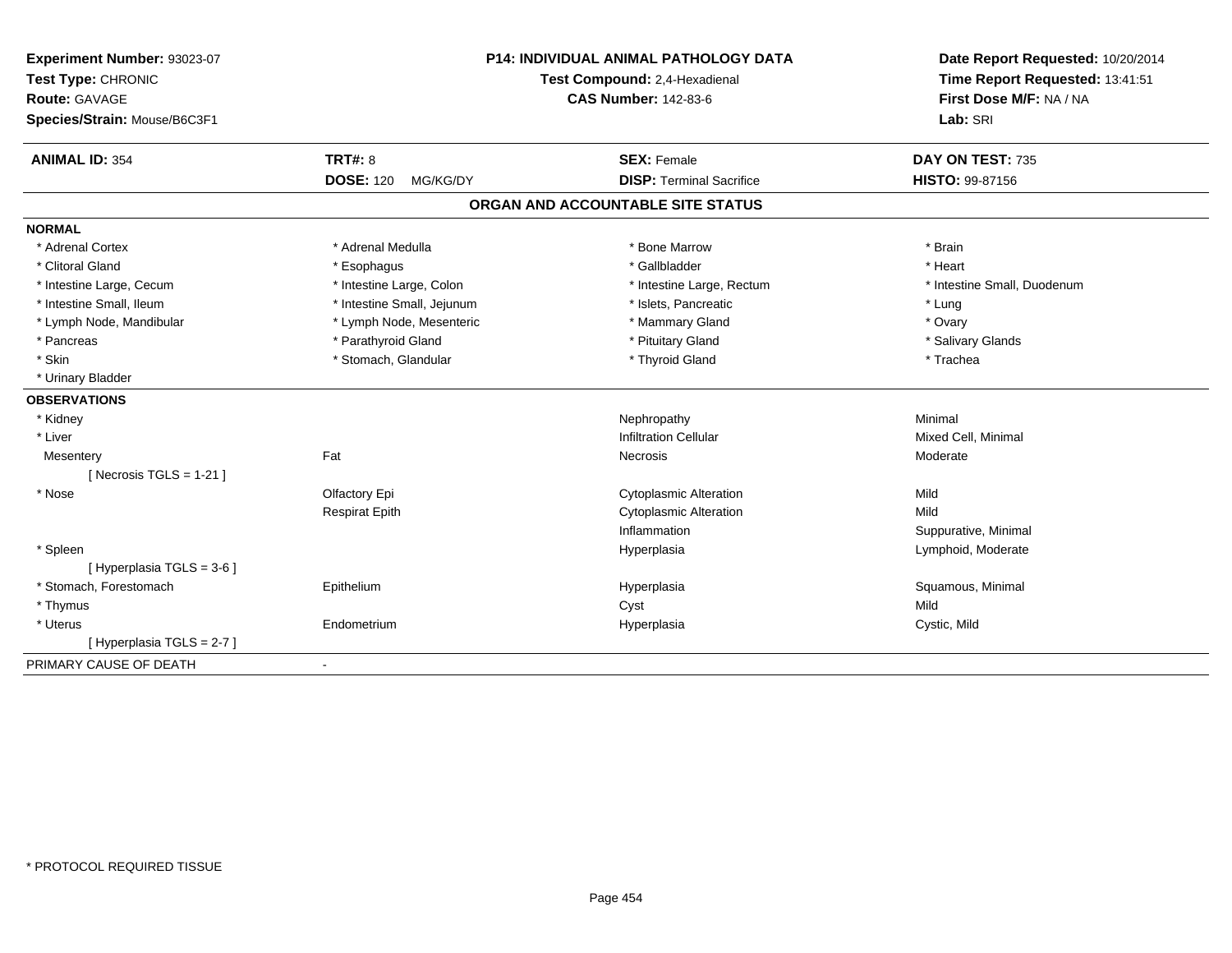| Experiment Number: 93023-07<br>Test Type: CHRONIC |                              | <b>P14: INDIVIDUAL ANIMAL PATHOLOGY DATA</b><br>Test Compound: 2,4-Hexadienal | Date Report Requested: 10/20/2014<br>Time Report Requested: 13:41:51 |  |
|---------------------------------------------------|------------------------------|-------------------------------------------------------------------------------|----------------------------------------------------------------------|--|
| <b>Route: GAVAGE</b>                              |                              | <b>CAS Number: 142-83-6</b>                                                   | First Dose M/F: NA / NA                                              |  |
| Species/Strain: Mouse/B6C3F1                      |                              |                                                                               | Lab: SRI                                                             |  |
| <b>ANIMAL ID: 355</b>                             | <b>TRT#: 8</b>               | <b>SEX: Female</b>                                                            | DAY ON TEST: 614                                                     |  |
|                                                   | <b>DOSE: 120</b><br>MG/KG/DY | <b>DISP: Natural Death</b>                                                    | <b>HISTO: 99-86211</b>                                               |  |
|                                                   |                              | ORGAN AND ACCOUNTABLE SITE STATUS                                             |                                                                      |  |
| <b>NORMAL</b>                                     |                              |                                                                               |                                                                      |  |
| * Adrenal Cortex                                  | * Adrenal Medulla            | $*$ Bone                                                                      | * Brain                                                              |  |
| * Clitoral Gland                                  | * Esophagus                  | * Heart                                                                       | * Intestine Large, Cecum                                             |  |
| * Intestine Large, Colon                          | * Intestine Large, Rectum    | * Intestine Small, Duodenum                                                   | * Intestine Small, Ileum                                             |  |
| * Intestine Small, Jejunum                        | * Islets, Pancreatic         | * Kidney                                                                      | * Lymph Node, Mandibular                                             |  |
| * Mammary Gland                                   | * Parathyroid Gland          | * Pituitary Gland                                                             | * Salivary Glands                                                    |  |
| * Skin                                            | * Thyroid Gland              | * Trachea                                                                     | * Urinary Bladder                                                    |  |
| <b>MISSING</b>                                    |                              |                                                                               |                                                                      |  |
| * Thymus                                          |                              |                                                                               |                                                                      |  |
| <b>AUTO PRECLUDES DIAG.</b>                       |                              |                                                                               |                                                                      |  |
| * Gallbladder                                     |                              |                                                                               |                                                                      |  |
| <b>OBSERVATIONS</b>                               |                              |                                                                               |                                                                      |  |
| * Bone Marrow                                     | <b>Myeloid Cell</b>          | Hyperplasia                                                                   | Moderate                                                             |  |
| * Liver                                           |                              | Congestion                                                                    | Focal, Mild                                                          |  |
|                                                   | Hepatocyte                   | Necrosis                                                                      | Focal, Mild                                                          |  |
|                                                   | Hepatocyte                   | Vacuolization Cytoplasmic                                                     | Diffuse, Mild                                                        |  |
| [Congestion TGLS = 7-6]                           |                              |                                                                               |                                                                      |  |
| [Necrosis TGLS = $7-6$ ]                          |                              |                                                                               |                                                                      |  |
| [Vacuolization Cytoplasmic TGLS = 7-6]            |                              |                                                                               |                                                                      |  |
| * Lung                                            |                              | <b>Infiltration Cellular</b>                                                  | Mixed Cell, Focal, Mild                                              |  |
| Lymph Node                                        | Mediastinal                  | Hemorrhage                                                                    | Moderate                                                             |  |
|                                                   | Mediastinal                  | Squamous Cell Carcinoma                                                       | Metastatic (Stomach, Forestomach)                                    |  |
| * Lymph Node, Mesenteric                          |                              | Squamous Cell Carcinoma                                                       | Metastatic (Stomach, Forestomach)                                    |  |
| [Squamous Cell Carcinoma TGLS = 3-5]              |                              |                                                                               |                                                                      |  |
| Mesentery                                         |                              | Squamous Cell Carcinoma                                                       | Metastatic (Stomach, Forestomach)                                    |  |
| [Squamous Cell Carcinoma TGLS = 2-21]             |                              |                                                                               |                                                                      |  |
| * Nose                                            | <b>Respirat Epith</b>        | <b>Cytoplasmic Alteration</b>                                                 | Mild                                                                 |  |
|                                                   |                              | Inflammation                                                                  | Suppurative, Moderate                                                |  |
| * Ovary                                           |                              | Squamous Cell Carcinoma                                                       | Metastatic (Stomach, Forestomach)                                    |  |
| * Pancreas                                        |                              | Squamous Cell Carcinoma                                                       | Metastatic (Stomach, Forestomach)                                    |  |
| [Squamous Cell Carcinoma TGLS = 4-22 ]            |                              |                                                                               |                                                                      |  |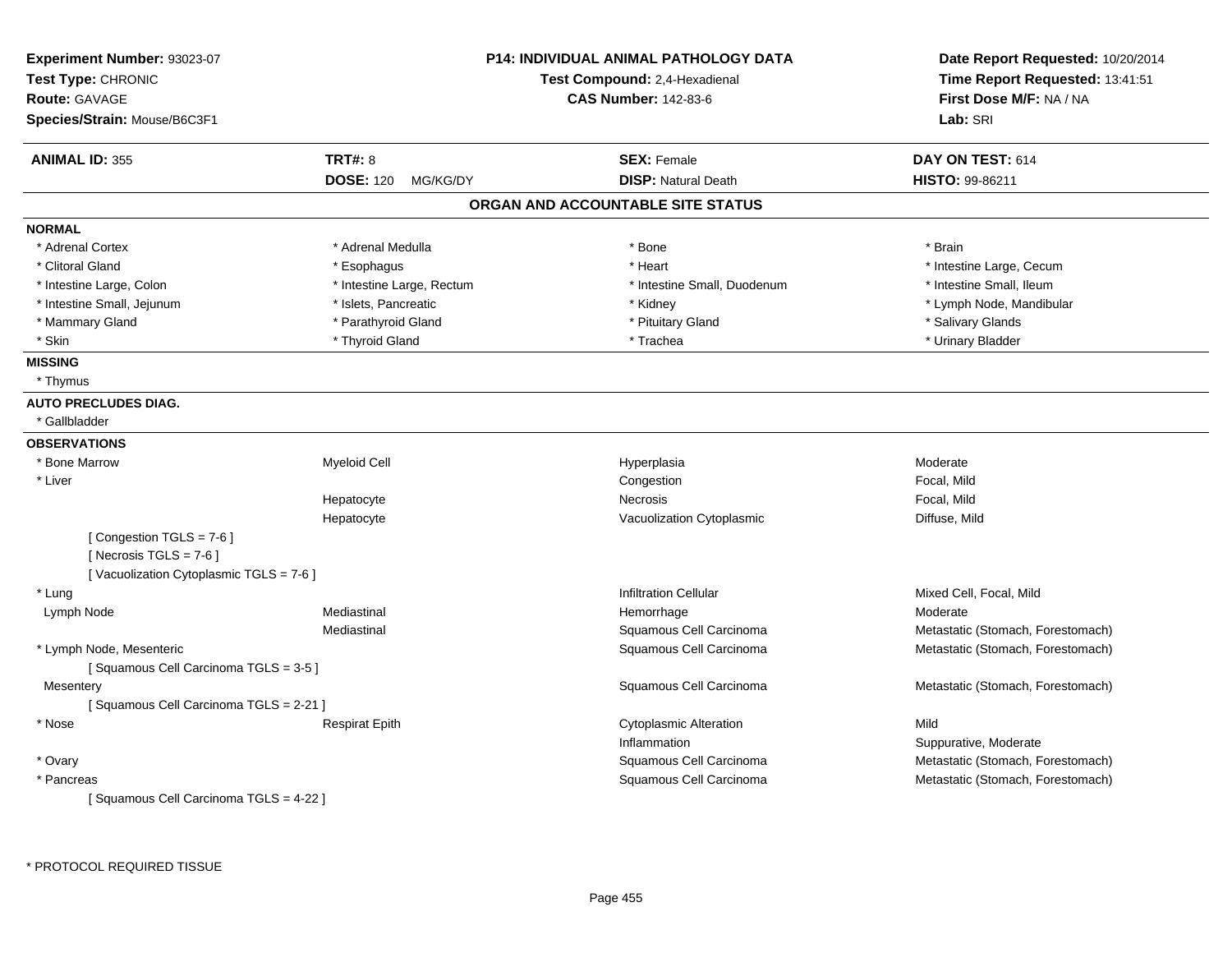| <b>Experiment Number: 93023-07</b><br>Test Type: CHRONIC<br><b>Route: GAVAGE</b><br>Species/Strain: Mouse/B6C3F1 |                                                | <b>P14: INDIVIDUAL ANIMAL PATHOLOGY DATA</b><br>Test Compound: 2,4-Hexadienal<br><b>CAS Number: 142-83-6</b> | Date Report Requested: 10/20/2014<br>Time Report Requested: 13:41:51<br>First Dose M/F: NA / NA<br>Lab: SRI |
|------------------------------------------------------------------------------------------------------------------|------------------------------------------------|--------------------------------------------------------------------------------------------------------------|-------------------------------------------------------------------------------------------------------------|
| <b>ANIMAL ID: 355</b>                                                                                            | TRT#: 8                                        | <b>SEX: Female</b>                                                                                           | DAY ON TEST: 614                                                                                            |
|                                                                                                                  | <b>DOSE: 120</b><br>MG/KG/DY                   | <b>DISP:</b> Natural Death                                                                                   | HISTO: 99-86211                                                                                             |
|                                                                                                                  |                                                | ORGAN AND ACCOUNTABLE SITE STATUS                                                                            |                                                                                                             |
| <b>Skeletal Muscle</b><br>[Squamous Cell Carcinoma TGLS = 6-23 ]                                                 |                                                | Squamous Cell Carcinoma                                                                                      | Metastatic (Stomach, Forestomach)                                                                           |
| * Spleen                                                                                                         |                                                | Hematopoietic Cell Proliferation                                                                             | Moderate                                                                                                    |
| * Stomach, Forestomach                                                                                           |                                                | Squamous Cell Carcinoma                                                                                      |                                                                                                             |
| [Squamous Cell Carcinoma TGLS = 5-4]                                                                             |                                                |                                                                                                              |                                                                                                             |
| * Stomach, Glandular                                                                                             |                                                | Squamous Cell Carcinoma                                                                                      | Metastatic (Stomach, Forestomach)                                                                           |
| Squamous Cell Carcinoma TGLS = 8-4 ]                                                                             |                                                |                                                                                                              |                                                                                                             |
| * Uterus                                                                                                         |                                                | Hydrometra                                                                                                   | Moderate                                                                                                    |
|                                                                                                                  | Endometrium                                    | Hyperplasia                                                                                                  | Cystic, Mild                                                                                                |
| [Hydrometra TGLS = $1-7$ ]                                                                                       |                                                |                                                                                                              |                                                                                                             |
| PRIMARY CAUSE OF DEATH                                                                                           | - Stomach, Forestomach Squamous Cell Carcinoma |                                                                                                              |                                                                                                             |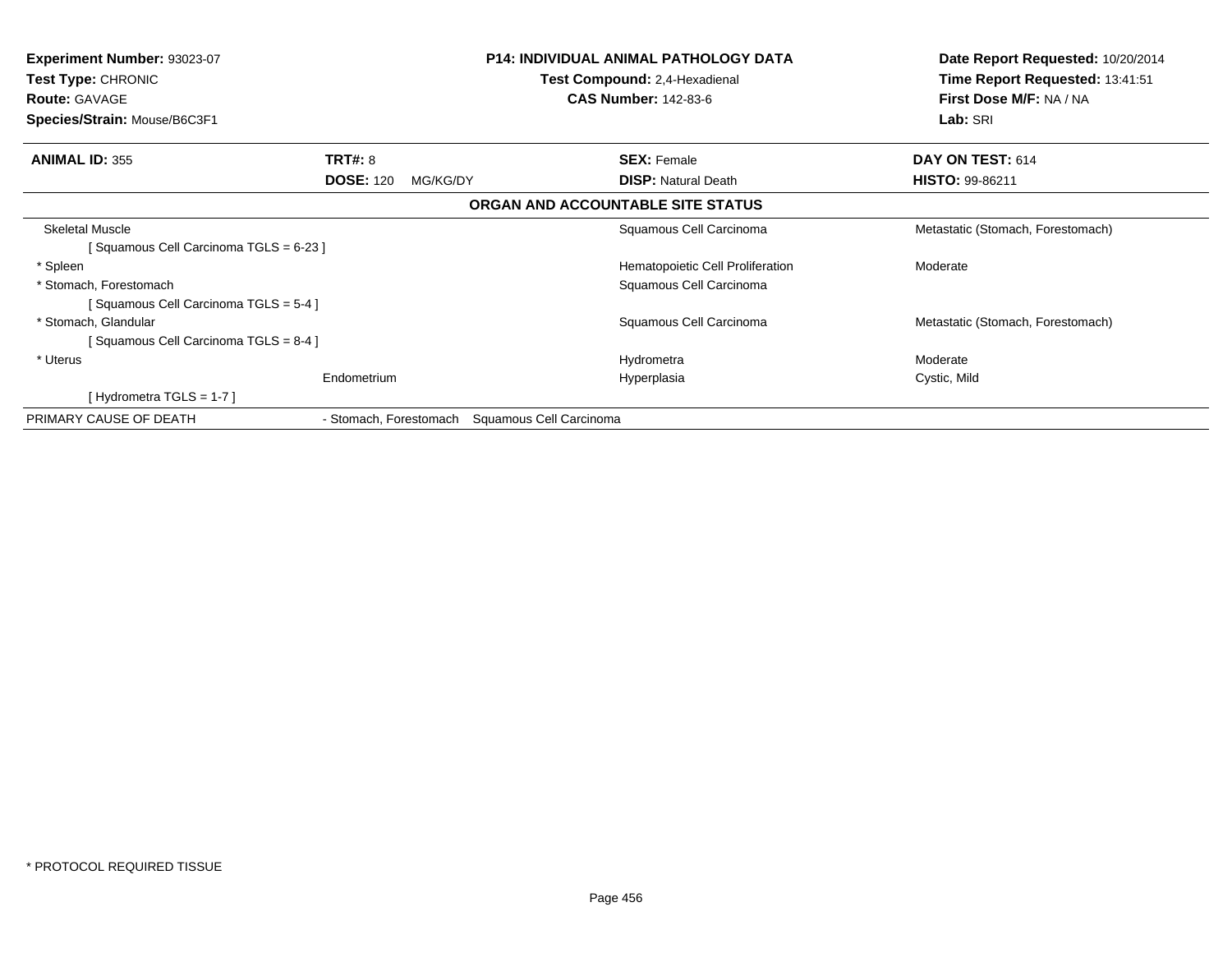| Experiment Number: 93023-07  | P14: INDIVIDUAL ANIMAL PATHOLOGY DATA<br>Test Compound: 2,4-Hexadienal |                                   | Date Report Requested: 10/20/2014<br>Time Report Requested: 13:41:51 |
|------------------------------|------------------------------------------------------------------------|-----------------------------------|----------------------------------------------------------------------|
| Test Type: CHRONIC           |                                                                        |                                   |                                                                      |
| <b>Route: GAVAGE</b>         |                                                                        | <b>CAS Number: 142-83-6</b>       | First Dose M/F: NA / NA                                              |
| Species/Strain: Mouse/B6C3F1 |                                                                        |                                   | Lab: SRI                                                             |
| <b>ANIMAL ID: 356</b>        | <b>TRT#: 8</b>                                                         | <b>SEX: Female</b>                | DAY ON TEST: 734                                                     |
|                              | <b>DOSE: 120</b><br>MG/KG/DY                                           | <b>DISP: Terminal Sacrifice</b>   | <b>HISTO: 99-87157</b>                                               |
|                              |                                                                        | ORGAN AND ACCOUNTABLE SITE STATUS |                                                                      |
| <b>NORMAL</b>                |                                                                        |                                   |                                                                      |
| * Adrenal Cortex             | * Adrenal Medulla                                                      | * Bone Marrow                     | * Brain                                                              |
| * Clitoral Gland             | * Esophagus                                                            | * Gallbladder                     | * Heart                                                              |
| * Intestine Large, Cecum     | * Intestine Large, Colon                                               | * Intestine Large, Rectum         | * Intestine Small, Duodenum                                          |
| * Intestine Small, Ileum     | * Intestine Small, Jejunum                                             | * Islets, Pancreatic              | * Lung                                                               |
| * Lymph Node, Mandibular     | * Lymph Node, Mesenteric                                               | * Mammary Gland                   | * Ovary                                                              |
| * Pancreas                   | * Parathyroid Gland                                                    | * Salivary Glands                 | * Skin                                                               |
| * Stomach, Glandular         | * Thyroid Gland                                                        | * Trachea                         | * Urinary Bladder                                                    |
| <b>OBSERVATIONS</b>          |                                                                        |                                   |                                                                      |
| * Kidney                     |                                                                        | Nephropathy                       | Minimal                                                              |
| * Liver                      |                                                                        | <b>Infiltration Cellular</b>      | Mixed Cell, Minimal                                                  |
| Mesentery                    | Fat                                                                    | Necrosis                          | Moderate                                                             |
| [ Necrosis TGLS = $1-21$ ]   |                                                                        |                                   |                                                                      |
| * Nose                       | <b>Respirat Epith</b>                                                  | <b>Cytoplasmic Alteration</b>     | Mild                                                                 |
| * Ovary                      |                                                                        |                                   |                                                                      |
| Note: One ovary is missing.  |                                                                        |                                   |                                                                      |
| * Pituitary Gland            | <b>Pars Distalis</b>                                                   | Hyperplasia                       | Focal, Mild                                                          |
|                              | <b>Rathkes Cleft</b>                                                   | Hyperplasia                       | Cystic, Moderate                                                     |
| * Spleen                     |                                                                        | Hyperplasia                       | Lymphoid, Mild                                                       |
| [ Hyperplasia TGLS = 3-6 ]   |                                                                        |                                   |                                                                      |
| * Stomach, Forestomach       | Epithelium                                                             | Hyperplasia                       | Squamous, Mild                                                       |
| [ Hyperplasia TGLS = 4-4-1 ] |                                                                        |                                   |                                                                      |
| * Thymus                     |                                                                        | Cyst                              | Minimal                                                              |
| * Uterus                     |                                                                        | Hydrometra                        | Moderate                                                             |
|                              | Endometrium                                                            | Hyperplasia                       | Cystic, Mild                                                         |
| [Hydrometra TGLS = 2-7]      |                                                                        |                                   |                                                                      |
| PRIMARY CAUSE OF DEATH       | $\blacksquare$                                                         |                                   |                                                                      |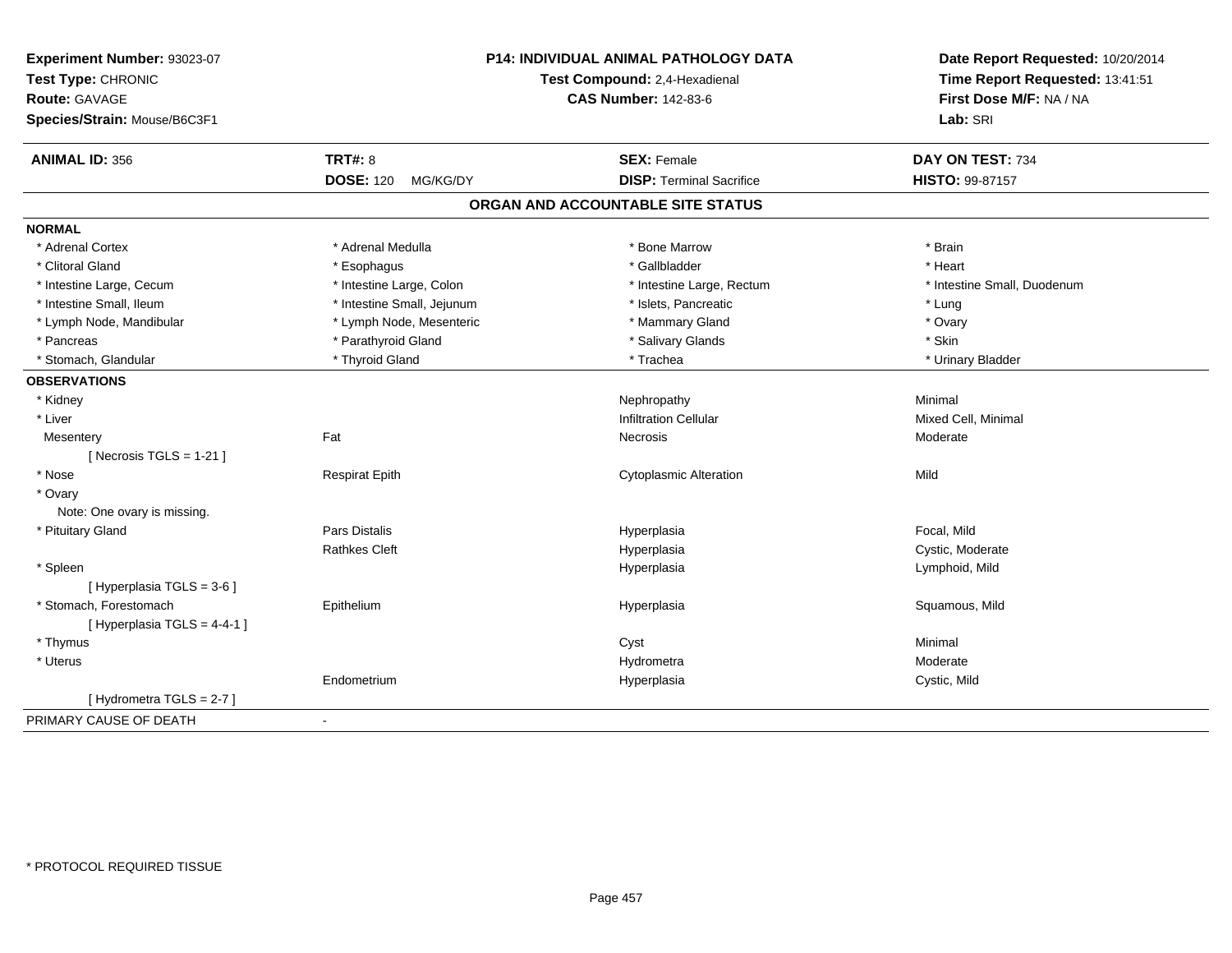| Experiment Number: 93023-07<br>Test Type: CHRONIC<br><b>Route: GAVAGE</b><br>Species/Strain: Mouse/B6C3F1 |                              | P14: INDIVIDUAL ANIMAL PATHOLOGY DATA<br>Test Compound: 2,4-Hexadienal<br><b>CAS Number: 142-83-6</b> | Date Report Requested: 10/20/2014<br>Time Report Requested: 13:41:51<br>First Dose M/F: NA / NA<br>Lab: SRI |
|-----------------------------------------------------------------------------------------------------------|------------------------------|-------------------------------------------------------------------------------------------------------|-------------------------------------------------------------------------------------------------------------|
| <b>ANIMAL ID: 357</b>                                                                                     | <b>TRT#: 8</b>               | <b>SEX: Female</b>                                                                                    | DAY ON TEST: 734                                                                                            |
|                                                                                                           | <b>DOSE: 120</b><br>MG/KG/DY | <b>DISP: Terminal Sacrifice</b>                                                                       | <b>HISTO: 99-87158</b>                                                                                      |
|                                                                                                           |                              | ORGAN AND ACCOUNTABLE SITE STATUS                                                                     |                                                                                                             |
| <b>NORMAL</b>                                                                                             |                              |                                                                                                       |                                                                                                             |
| * Adrenal Cortex                                                                                          | * Adrenal Medulla            | * Bone                                                                                                | * Bone Marrow                                                                                               |
| * Brain                                                                                                   | * Clitoral Gland             | * Esophagus                                                                                           | * Gallbladder                                                                                               |
| * Heart                                                                                                   | * Intestine Large, Cecum     | * Intestine Large, Colon                                                                              | * Intestine Large, Rectum                                                                                   |
| * Intestine Small, Duodenum                                                                               | * Intestine Small, Ileum     | * Intestine Small, Jejunum                                                                            | * Islets, Pancreatic                                                                                        |
| * Lung                                                                                                    | * Lymph Node, Mandibular     | * Mammary Gland                                                                                       | * Pancreas                                                                                                  |
| * Parathyroid Gland                                                                                       | * Pituitary Gland            | * Salivary Glands                                                                                     | * Skin                                                                                                      |
| * Spleen                                                                                                  | * Stomach, Glandular         | * Thymus                                                                                              | * Thyroid Gland                                                                                             |
| * Trachea                                                                                                 | * Urinary Bladder            |                                                                                                       |                                                                                                             |
| <b>OBSERVATIONS</b>                                                                                       |                              |                                                                                                       |                                                                                                             |
| * Kidney                                                                                                  |                              | Nephropathy                                                                                           | Minimal                                                                                                     |
| * Liver                                                                                                   |                              | Hepatocellular Adenoma                                                                                |                                                                                                             |
|                                                                                                           |                              | <b>Infiltration Cellular</b>                                                                          | Mixed Cell, Minimal                                                                                         |
|                                                                                                           | Hepatocyte                   | <b>Mixed Cell Focus</b>                                                                               | Mild                                                                                                        |
|                                                                                                           | Hepatocyte, Periportal       | Vacuolization Cytoplasmic                                                                             | Mild                                                                                                        |
| [ Hepatocellular Adenoma TGLS = 8-23 ]<br>[Vacuolization Cytoplasmic TGLS = 6-6]                          |                              |                                                                                                       |                                                                                                             |
| * Lymph Node, Mesenteric                                                                                  |                              | Hyperplasia                                                                                           | Cystic, Mild                                                                                                |
| [ Hyperplasia TGLS = 3-22 ]                                                                               |                              |                                                                                                       |                                                                                                             |
| Mesentery                                                                                                 | Fat                          | Necrosis                                                                                              | Mild                                                                                                        |
| [Necrosis TGLS = $2-21$ ]                                                                                 |                              |                                                                                                       |                                                                                                             |
| * Nose                                                                                                    | Olfactory Epi                | <b>Cytoplasmic Alteration</b>                                                                         | Minimal                                                                                                     |
|                                                                                                           | <b>Respirat Epith</b>        | <b>Cytoplasmic Alteration</b>                                                                         | Mild                                                                                                        |
| * Ovary                                                                                                   |                              | Cyst                                                                                                  | Moderate                                                                                                    |
| * Stomach, Forestomach                                                                                    | Epithelium                   | Hyperplasia                                                                                           | Squamous, Minimal                                                                                           |
| [Hyperplasia TGLS = 1-4]                                                                                  |                              |                                                                                                       |                                                                                                             |
| * Uterus                                                                                                  |                              | Hydrometra                                                                                            | Moderate                                                                                                    |
|                                                                                                           | Endometrium                  | Hyperplasia                                                                                           | Cystic, Moderate                                                                                            |
| [Hydrometra TGLS = 4-7]                                                                                   |                              |                                                                                                       |                                                                                                             |
| [Hyperplasia TGLS = 5-7]                                                                                  |                              |                                                                                                       |                                                                                                             |
| PRIMARY CAUSE OF DEATH                                                                                    |                              |                                                                                                       |                                                                                                             |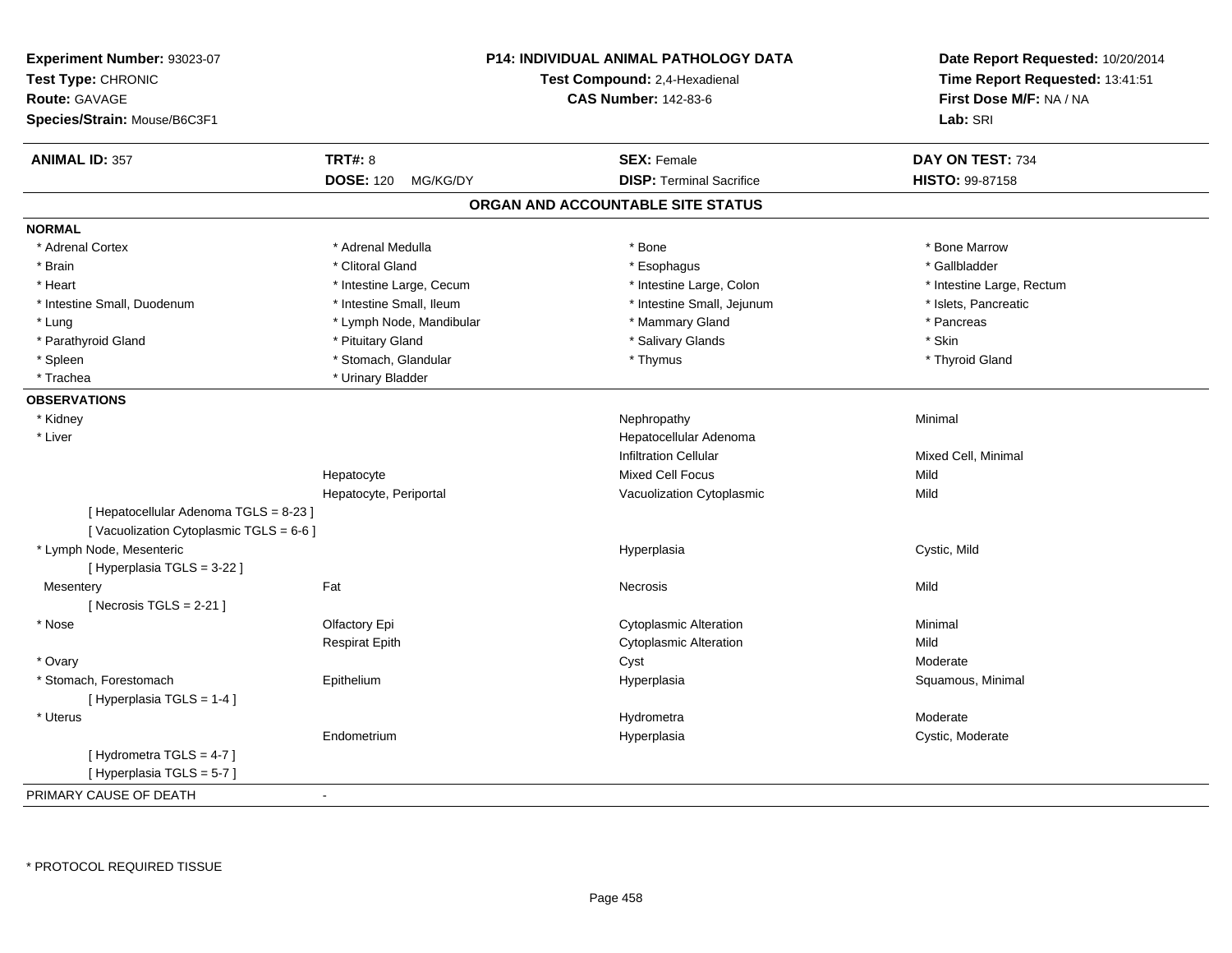| Experiment Number: 93023-07<br>Test Type: CHRONIC<br><b>Route: GAVAGE</b><br>Species/Strain: Mouse/B6C3F1 |                              | <b>P14: INDIVIDUAL ANIMAL PATHOLOGY DATA</b><br>Test Compound: 2,4-Hexadienal<br><b>CAS Number: 142-83-6</b> | Date Report Requested: 10/20/2014<br>Time Report Requested: 13:41:51<br>First Dose M/F: NA / NA<br>Lab: SRI |
|-----------------------------------------------------------------------------------------------------------|------------------------------|--------------------------------------------------------------------------------------------------------------|-------------------------------------------------------------------------------------------------------------|
| <b>ANIMAL ID: 358</b>                                                                                     | <b>TRT#: 8</b>               | <b>SEX: Female</b>                                                                                           | DAY ON TEST: 734                                                                                            |
|                                                                                                           | <b>DOSE: 120</b><br>MG/KG/DY | <b>DISP: Terminal Sacrifice</b>                                                                              | HISTO: 99-87159                                                                                             |
|                                                                                                           |                              | ORGAN AND ACCOUNTABLE SITE STATUS                                                                            |                                                                                                             |
| <b>NORMAL</b>                                                                                             |                              |                                                                                                              |                                                                                                             |
| * Adrenal Cortex                                                                                          | * Adrenal Medulla            | * Bone                                                                                                       | * Bone Marrow                                                                                               |
| * Brain                                                                                                   | * Clitoral Gland             | * Esophagus                                                                                                  | * Gallbladder                                                                                               |
| * Heart                                                                                                   | * Intestine Large, Cecum     | * Intestine Large, Colon                                                                                     | * Intestine Large, Rectum                                                                                   |
| * Intestine Small, Duodenum                                                                               | * Intestine Small, Ileum     | * Intestine Small, Jejunum                                                                                   | * Islets, Pancreatic                                                                                        |
| * Kidney                                                                                                  | * Lung                       | * Lymph Node, Mandibular                                                                                     | * Lymph Node, Mesenteric                                                                                    |
| * Mammary Gland                                                                                           | * Pancreas                   | * Salivary Glands                                                                                            | * Skin                                                                                                      |
| * Spleen                                                                                                  | * Stomach, Forestomach       | * Stomach, Glandular                                                                                         | * Thymus                                                                                                    |
| * Thyroid Gland                                                                                           | * Trachea                    | * Urinary Bladder                                                                                            |                                                                                                             |
| <b>MISSING</b>                                                                                            |                              |                                                                                                              |                                                                                                             |
| * Parathyroid Gland                                                                                       |                              |                                                                                                              |                                                                                                             |
| <b>OBSERVATIONS</b>                                                                                       |                              |                                                                                                              |                                                                                                             |
| * Liver                                                                                                   | <b>Bile Duct</b>             | Cyst                                                                                                         | Moderate                                                                                                    |
|                                                                                                           |                              | Hepatocellular Carcinoma                                                                                     |                                                                                                             |
|                                                                                                           |                              | <b>Infiltration Cellular</b>                                                                                 | Mixed Cell, Mild                                                                                            |
| Note: Bile duct cyst (TGL 3-6-1) is multilocular type.                                                    |                              |                                                                                                              |                                                                                                             |
| [ $Cyst TGLS = 3-6-1$ ]                                                                                   |                              |                                                                                                              |                                                                                                             |
| [ Hepatocellular Carcinoma TGLS = 4-21 ]                                                                  |                              |                                                                                                              |                                                                                                             |
| * Nose                                                                                                    | Olfactory Epi                | <b>Cytoplasmic Alteration</b>                                                                                | Mild                                                                                                        |
|                                                                                                           | <b>Respirat Epith</b>        | <b>Cytoplasmic Alteration</b>                                                                                | Mild                                                                                                        |
| * Ovary                                                                                                   |                              | Cyst                                                                                                         | Moderate                                                                                                    |
| * Pituitary Gland                                                                                         | Pars Distalis                | <b>Cytoplasmic Alteration</b>                                                                                | Focal, Mild                                                                                                 |
| * Uterus                                                                                                  |                              | Hydrometra                                                                                                   | Moderate                                                                                                    |
| [Hydrometra TGLS = $1-7$ ]                                                                                |                              |                                                                                                              |                                                                                                             |
| PRIMARY CAUSE OF DEATH                                                                                    | $\blacksquare$               |                                                                                                              |                                                                                                             |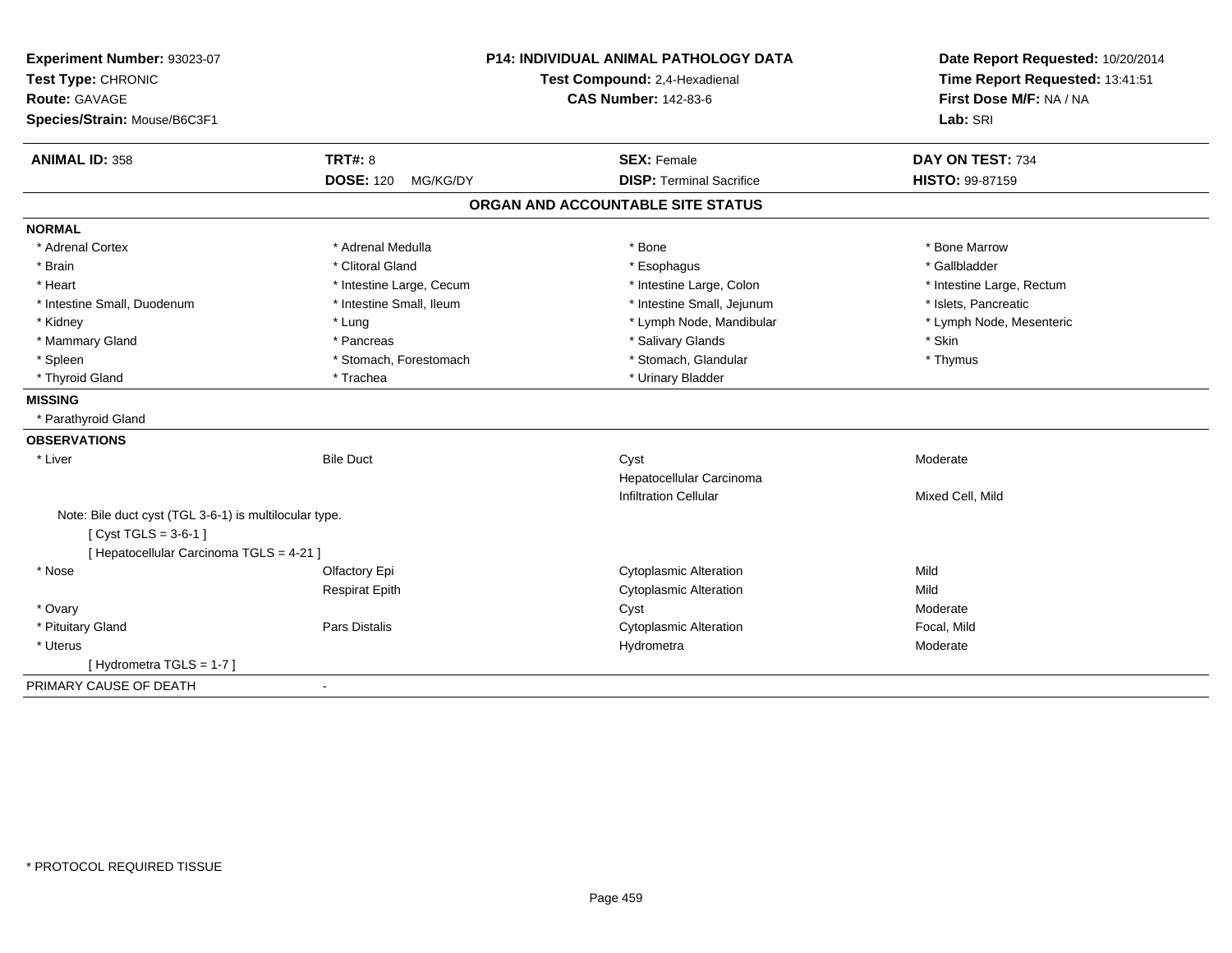| Experiment Number: 93023-07<br>Test Type: CHRONIC<br><b>Route: GAVAGE</b><br>Species/Strain: Mouse/B6C3F1 |                              | <b>P14: INDIVIDUAL ANIMAL PATHOLOGY DATA</b><br>Test Compound: 2,4-Hexadienal<br><b>CAS Number: 142-83-6</b> | Date Report Requested: 10/20/2014<br>Time Report Requested: 13:41:51<br>First Dose M/F: NA / NA<br>Lab: SRI |
|-----------------------------------------------------------------------------------------------------------|------------------------------|--------------------------------------------------------------------------------------------------------------|-------------------------------------------------------------------------------------------------------------|
| <b>ANIMAL ID: 359</b>                                                                                     | <b>TRT#: 8</b>               | <b>SEX: Female</b>                                                                                           | DAY ON TEST: 734                                                                                            |
|                                                                                                           | <b>DOSE: 120</b><br>MG/KG/DY | <b>DISP: Terminal Sacrifice</b>                                                                              | HISTO: 99-87160                                                                                             |
|                                                                                                           |                              | ORGAN AND ACCOUNTABLE SITE STATUS                                                                            |                                                                                                             |
| <b>NORMAL</b>                                                                                             |                              |                                                                                                              |                                                                                                             |
| * Adrenal Cortex                                                                                          | * Adrenal Medulla            | * Bone                                                                                                       | * Bone Marrow                                                                                               |
| * Brain                                                                                                   | * Clitoral Gland             | * Esophagus                                                                                                  | * Gallbladder                                                                                               |
| * Heart                                                                                                   | * Intestine Large, Cecum     | * Intestine Large, Colon                                                                                     | * Intestine Large, Rectum                                                                                   |
| * Intestine Small, Duodenum                                                                               | * Intestine Small, Ileum     | * Intestine Small, Jejunum                                                                                   | * Islets, Pancreatic                                                                                        |
| * Kidney                                                                                                  | * Liver                      | * Lung                                                                                                       | * Lymph Node, Mandibular                                                                                    |
| * Lymph Node, Mesenteric                                                                                  | * Mammary Gland              | * Pancreas                                                                                                   | * Pituitary Gland                                                                                           |
| * Salivary Glands                                                                                         | * Skin                       | * Stomach, Glandular                                                                                         | * Thymus                                                                                                    |
| * Thyroid Gland                                                                                           | * Trachea                    | * Urinary Bladder                                                                                            |                                                                                                             |
| <b>MISSING</b>                                                                                            |                              |                                                                                                              |                                                                                                             |
| * Parathyroid Gland                                                                                       |                              |                                                                                                              |                                                                                                             |
| <b>OBSERVATIONS</b>                                                                                       |                              |                                                                                                              |                                                                                                             |
| * Nose                                                                                                    | Olfactory Epi                | <b>Cytoplasmic Alteration</b>                                                                                | Mild                                                                                                        |
|                                                                                                           | <b>Respirat Epith</b>        | <b>Cytoplasmic Alteration</b>                                                                                | Mild                                                                                                        |
| * Ovary                                                                                                   |                              | Cyst                                                                                                         | Mild                                                                                                        |
| * Spleen                                                                                                  |                              | Hyperplasia                                                                                                  | Lymphoid, Mild                                                                                              |
| * Stomach, Forestomach                                                                                    | Epithelium                   | Hyperplasia                                                                                                  | Squamous, Mild                                                                                              |
|                                                                                                           |                              | Squamous Cell Papilloma                                                                                      |                                                                                                             |
| [Hyperplasia TGLS = 2-4-1]                                                                                |                              |                                                                                                              |                                                                                                             |
| [Squamous Cell Papilloma TGLS = 2-4-1]                                                                    |                              |                                                                                                              |                                                                                                             |
| * Uterus                                                                                                  |                              | Hydrometra                                                                                                   | Moderate                                                                                                    |
|                                                                                                           | Endometrium                  | Hyperplasia                                                                                                  | Cystic, Mild                                                                                                |
| [ Hydrometra TGLS = 1-7 ]                                                                                 |                              |                                                                                                              |                                                                                                             |
| PRIMARY CAUSE OF DEATH                                                                                    | $\blacksquare$               |                                                                                                              |                                                                                                             |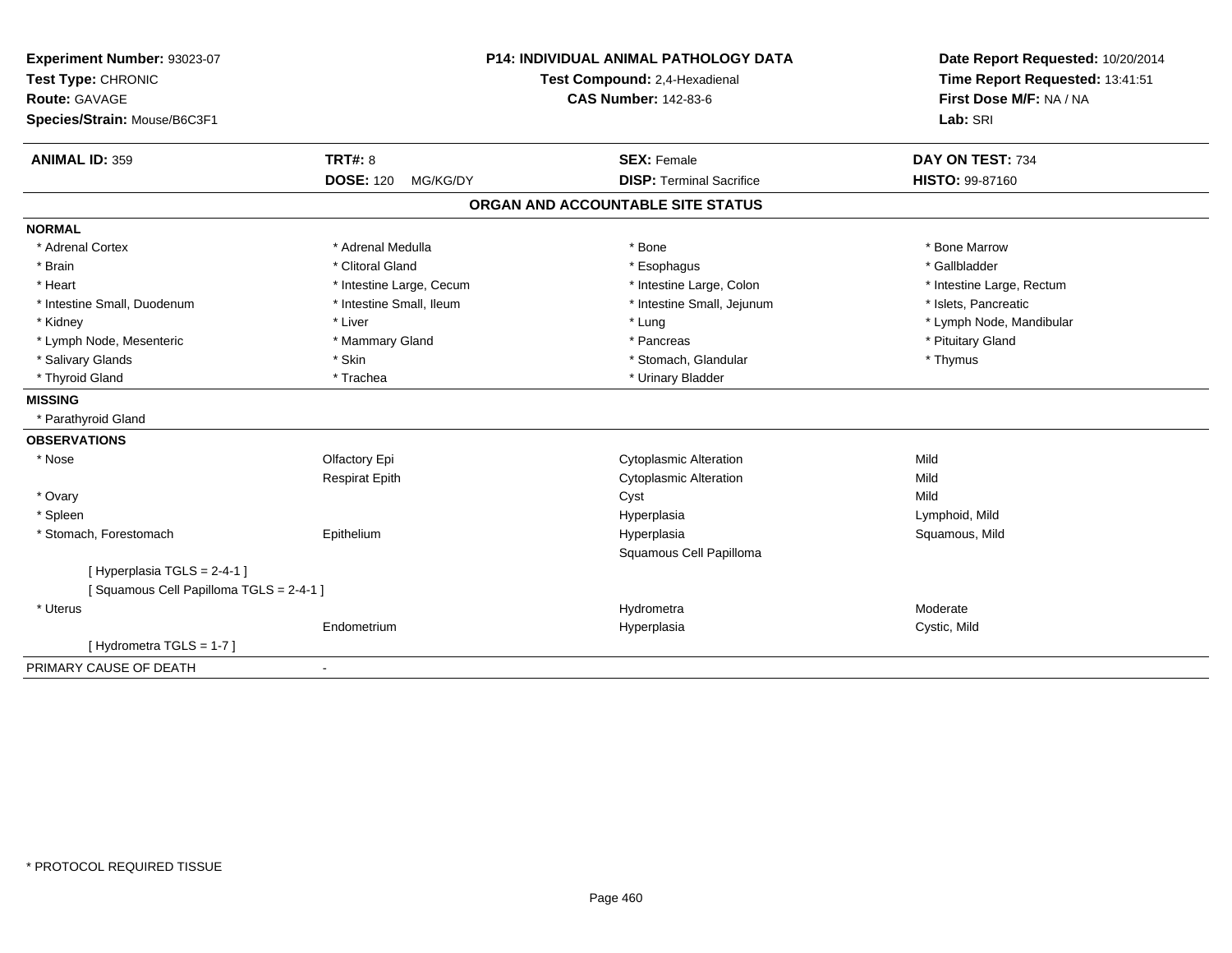| Experiment Number: 93023-07  |                              | <b>P14: INDIVIDUAL ANIMAL PATHOLOGY DATA</b> | Date Report Requested: 10/20/2014<br>Time Report Requested: 13:41:51 |
|------------------------------|------------------------------|----------------------------------------------|----------------------------------------------------------------------|
| Test Type: CHRONIC           |                              | Test Compound: 2,4-Hexadienal                |                                                                      |
| <b>Route: GAVAGE</b>         |                              | <b>CAS Number: 142-83-6</b>                  | First Dose M/F: NA / NA                                              |
| Species/Strain: Mouse/B6C3F1 |                              |                                              | Lab: SRI                                                             |
| <b>ANIMAL ID: 360</b>        | <b>TRT#: 8</b>               | <b>SEX: Female</b>                           | DAY ON TEST: 643                                                     |
|                              | <b>DOSE: 120</b><br>MG/KG/DY | <b>DISP:</b> Moribund Sacrifice              | <b>HISTO: 99-86354</b>                                               |
|                              |                              | ORGAN AND ACCOUNTABLE SITE STATUS            |                                                                      |
| <b>NORMAL</b>                |                              |                                              |                                                                      |
| * Adrenal Cortex             | * Adrenal Medulla            | * Bone                                       | * Bone Marrow                                                        |
| * Brain                      | * Clitoral Gland             | * Esophagus                                  | * Gallbladder                                                        |
| * Heart                      | * Intestine Large, Cecum     | * Intestine Large, Colon                     | * Intestine Large, Rectum                                            |
| * Intestine Small, Duodenum  | * Intestine Small, Ileum     | * Intestine Small, Jejunum                   | * Islets. Pancreatic                                                 |
| * Kidney                     | Lacrimal Gland               | * Lung                                       | * Lymph Node, Mandibular                                             |
| * Lymph Node, Mesenteric     | * Mammary Gland              | * Ovary                                      | * Pancreas                                                           |
| * Parathyroid Gland          | * Salivary Glands            | * Skin                                       | * Spleen                                                             |
| * Stomach, Glandular         | * Thymus                     | * Trachea                                    | * Urinary Bladder                                                    |
| <b>OBSERVATIONS</b>          |                              |                                              |                                                                      |
| * Liver                      |                              | <b>Infiltration Cellular</b>                 | Mixed Cell, Minimal                                                  |
| Mesentery                    | Fat                          | Necrosis                                     | Moderate                                                             |
| [Necrosis TGLS = $3-21$ ]    |                              |                                              |                                                                      |
| * Nose                       | <b>Respirat Epith</b>        | <b>Cytoplasmic Alteration</b>                | Moderate                                                             |
| * Pituitary Gland            | Pars Distalis                | <b>Cytoplasmic Alteration</b>                | Focal, Minimal                                                       |
| * Stomach, Forestomach       | Epithelium                   | Hyperplasia                                  | Squamous, Mild                                                       |
|                              | Epithelium                   | Ulcer                                        | Focal, Mild                                                          |
| * Thyroid Gland              |                              | Degeneration                                 | Cystic, Focal, Minimal                                               |
| * Uterus                     |                              | Hydrometra                                   | Moderate                                                             |
|                              | Endometrium                  | Hyperplasia                                  | Cystic, Moderate                                                     |
| [Hydrometra TGLS = 2-7]      |                              |                                              |                                                                      |
| [Hyperplasia TGLS = 1-7]     |                              |                                              |                                                                      |
| PRIMARY CAUSE OF DEATH       | - UNCERTAIN                  |                                              |                                                                      |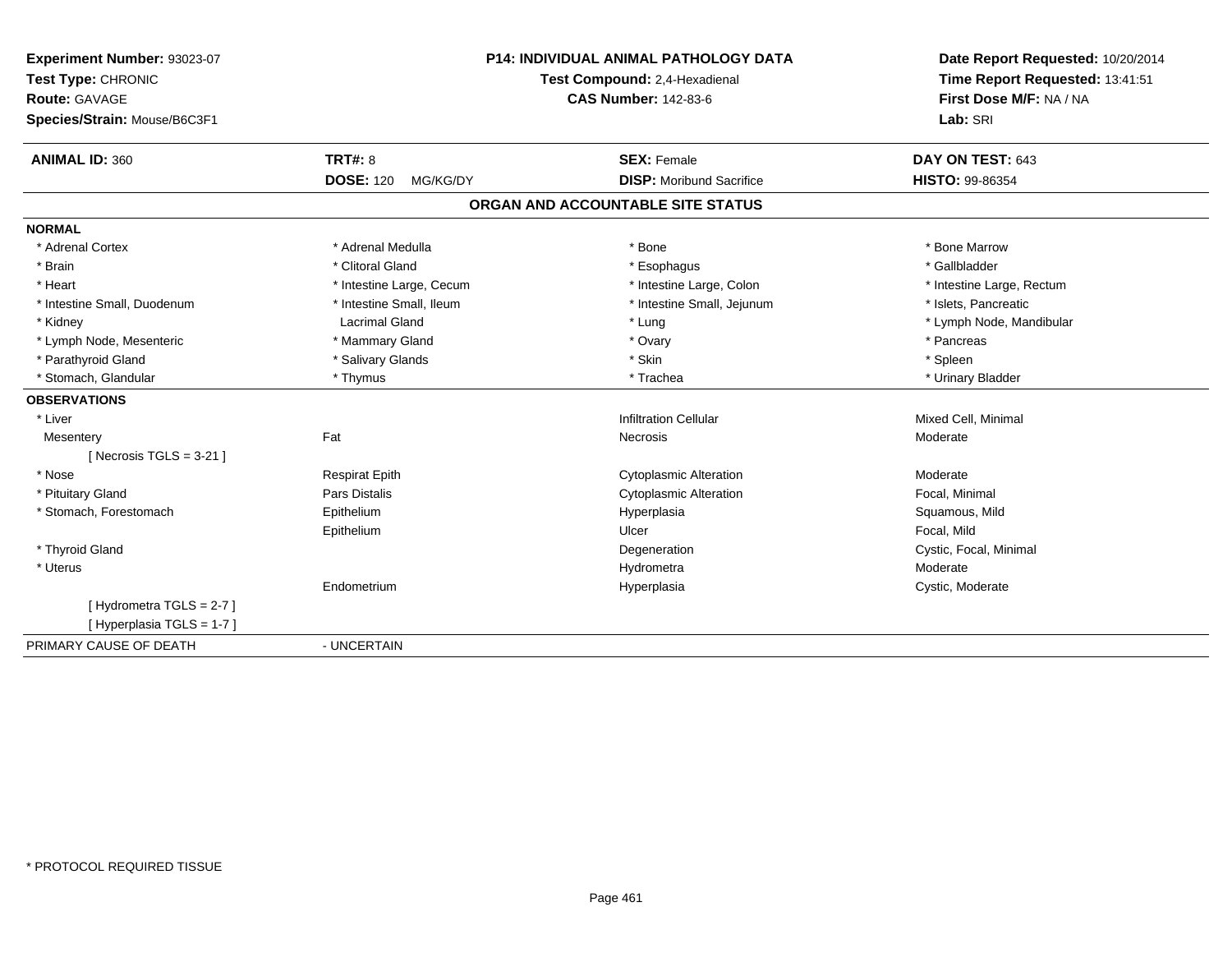| Experiment Number: 93023-07<br>Test Type: CHRONIC<br><b>Route: GAVAGE</b><br>Species/Strain: Mouse/B6C3F1 |                              | <b>P14: INDIVIDUAL ANIMAL PATHOLOGY DATA</b><br>Test Compound: 2,4-Hexadienal<br><b>CAS Number: 142-83-6</b> | Date Report Requested: 10/20/2014<br>Time Report Requested: 13:41:51<br>First Dose M/F: NA / NA<br>Lab: SRI |
|-----------------------------------------------------------------------------------------------------------|------------------------------|--------------------------------------------------------------------------------------------------------------|-------------------------------------------------------------------------------------------------------------|
| <b>ANIMAL ID: 361</b>                                                                                     | <b>TRT#: 8</b>               | <b>SEX: Female</b>                                                                                           | DAY ON TEST: 735                                                                                            |
|                                                                                                           | <b>DOSE: 120</b><br>MG/KG/DY | <b>DISP: Terminal Sacrifice</b>                                                                              | HISTO: 99-87161                                                                                             |
|                                                                                                           |                              | ORGAN AND ACCOUNTABLE SITE STATUS                                                                            |                                                                                                             |
| <b>NORMAL</b>                                                                                             |                              |                                                                                                              |                                                                                                             |
| * Adrenal Cortex                                                                                          | * Adrenal Medulla            | * Bone                                                                                                       | * Bone Marrow                                                                                               |
| * Brain                                                                                                   | * Clitoral Gland             | * Esophagus                                                                                                  | * Gallbladder                                                                                               |
| * Heart                                                                                                   | * Intestine Large, Cecum     | * Intestine Large, Colon                                                                                     | * Intestine Large, Rectum                                                                                   |
| * Intestine Small, Duodenum                                                                               | * Intestine Small, Ileum     | * Intestine Small, Jejunum                                                                                   | * Islets, Pancreatic                                                                                        |
| * Lung                                                                                                    | * Lymph Node, Mandibular     | * Lymph Node, Mesenteric                                                                                     | * Mammary Gland                                                                                             |
| * Ovary                                                                                                   | * Pancreas                   | * Parathyroid Gland                                                                                          | * Pituitary Gland                                                                                           |
| * Salivary Glands                                                                                         | * Skin                       | * Stomach, Glandular                                                                                         | * Thymus                                                                                                    |
| * Thyroid Gland                                                                                           | * Trachea                    | * Urinary Bladder                                                                                            |                                                                                                             |
| <b>OBSERVATIONS</b>                                                                                       |                              |                                                                                                              |                                                                                                             |
| * Kidney                                                                                                  |                              | Nephropathy                                                                                                  | Minimal                                                                                                     |
| * Liver                                                                                                   |                              | Hepatocellular Adenoma                                                                                       |                                                                                                             |
|                                                                                                           |                              | <b>Infiltration Cellular</b>                                                                                 | Mixed Cell, Minimal                                                                                         |
|                                                                                                           |                              | Ito Cell Tumor Benign                                                                                        |                                                                                                             |
| [ Hepatocellular Adenoma TGLS = 2-22 ]<br>[ Ito Cell Tumor Benign TGLS = 1-21 ]                           |                              |                                                                                                              |                                                                                                             |
| * Nose                                                                                                    | <b>Respirat Epith</b>        | <b>Cytoplasmic Alteration</b>                                                                                | Mild                                                                                                        |
| * Spleen                                                                                                  |                              | Hematopoietic Cell Proliferation                                                                             | Mild                                                                                                        |
| * Stomach, Forestomach                                                                                    | Epithelium                   | Hyperplasia                                                                                                  | Squamous, Mild                                                                                              |
| [Hyperplasia TGLS = 4-4-1]                                                                                |                              |                                                                                                              |                                                                                                             |
| * Uterus                                                                                                  |                              | Hydrometra                                                                                                   | Moderate                                                                                                    |
|                                                                                                           | Endometrium                  | Hyperplasia                                                                                                  | Cystic, Moderate                                                                                            |
| [Hydrometra TGLS = 3-7]                                                                                   |                              |                                                                                                              |                                                                                                             |
| PRIMARY CAUSE OF DEATH                                                                                    | $\overline{\phantom{a}}$     |                                                                                                              |                                                                                                             |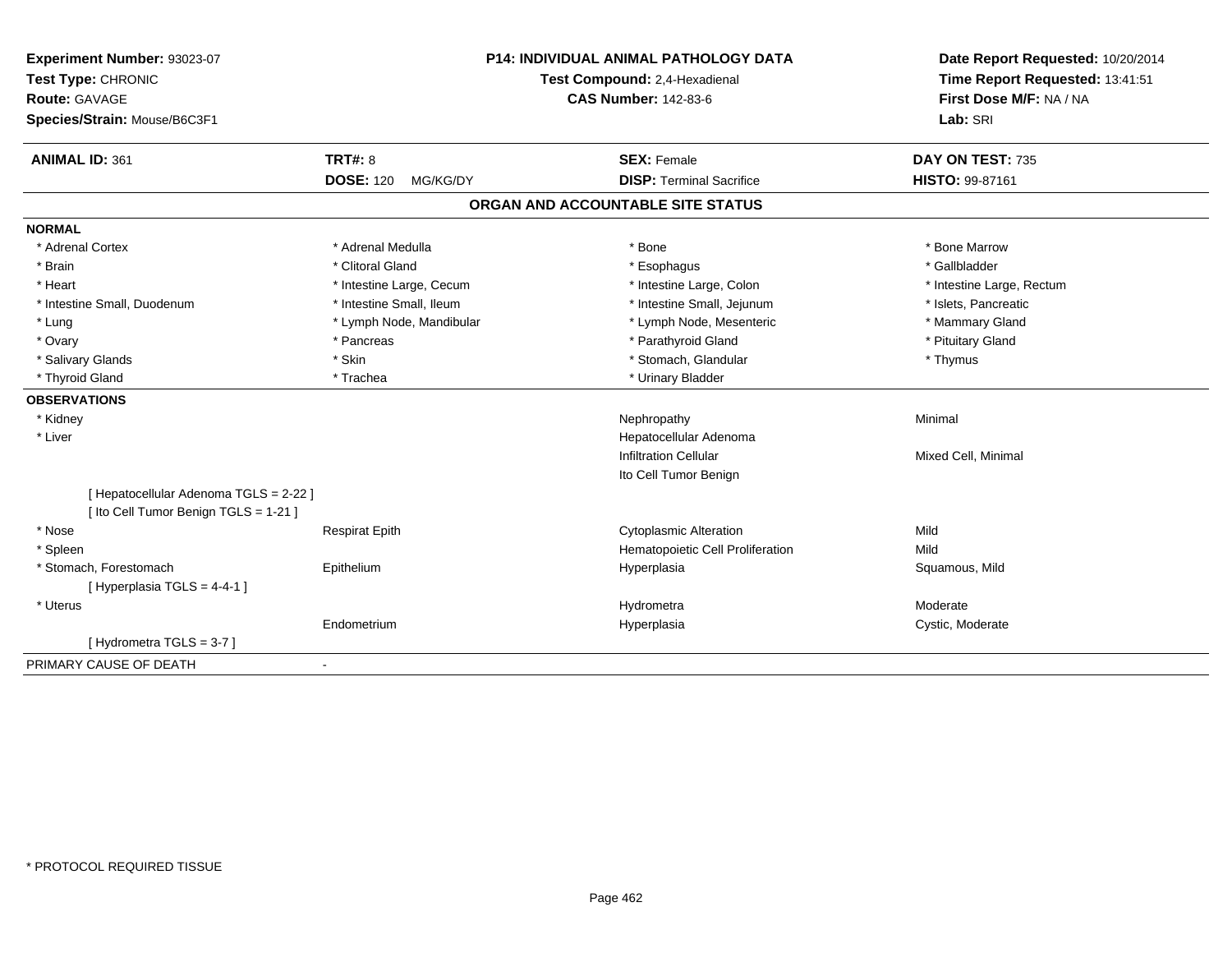| Experiment Number: 93023-07                             | P14: INDIVIDUAL ANIMAL PATHOLOGY DATA | Date Report Requested: 10/20/2014<br>Time Report Requested: 13:41:51<br>First Dose M/F: NA / NA |
|---------------------------------------------------------|---------------------------------------|-------------------------------------------------------------------------------------------------|
| Test Type: CHRONIC                                      | Test Compound: 2,4-Hexadienal         |                                                                                                 |
| <b>Route: GAVAGE</b>                                    | <b>CAS Number: 142-83-6</b>           |                                                                                                 |
| Species/Strain: Mouse/B6C3F1                            |                                       | Lab: SRI                                                                                        |
| <b>TRT#: 8</b><br><b>ANIMAL ID: 362</b>                 | <b>SEX: Female</b>                    | DAY ON TEST: 735                                                                                |
| <b>DOSE: 120</b><br>MG/KG/DY                            | <b>DISP: Terminal Sacrifice</b>       | <b>HISTO: 99-87162</b>                                                                          |
|                                                         | ORGAN AND ACCOUNTABLE SITE STATUS     |                                                                                                 |
| <b>NORMAL</b>                                           |                                       |                                                                                                 |
| * Adrenal Medulla<br>* Adrenal Cortex                   | * Bone                                | * Bone Marrow                                                                                   |
| * Clitoral Gland<br>* Brain                             | * Esophagus                           | * Gallbladder                                                                                   |
| * Heart<br>* Intestine Large, Cecum                     | * Intestine Large, Colon              | * Intestine Large, Rectum                                                                       |
| * Intestine Small, Duodenum<br>* Intestine Small, Ileum | * Intestine Small, Jejunum            | * Islets, Pancreatic                                                                            |
| * Kidney<br>* Lung                                      | * Lymph Node, Mandibular              | * Lymph Node, Mesenteric                                                                        |
| * Mammary Gland<br>* Pancreas                           | * Parathyroid Gland                   | * Pituitary Gland                                                                               |
| * Skin<br>* Salivary Glands                             | * Spleen                              | * Stomach, Glandular                                                                            |
| * Thyroid Gland<br>* Thymus                             | * Trachea                             | * Urinary Bladder                                                                               |
| <b>OBSERVATIONS</b>                                     |                                       |                                                                                                 |
| * Liver                                                 | <b>Infiltration Cellular</b>          | Mixed Cell, Minimal                                                                             |
| Hepatocyte, Midzonal                                    | Vacuolization Cytoplasmic             | Minimal                                                                                         |
| Fat<br>Mesentery                                        | Necrosis                              | Moderate                                                                                        |
| [Necrosis TGLS = $2-21$ ]                               |                                       |                                                                                                 |
| * Nose<br>Olfactory Epi                                 | <b>Cytoplasmic Alteration</b>         | Mild                                                                                            |
| <b>Respirat Epith</b>                                   | <b>Cytoplasmic Alteration</b>         | Mild                                                                                            |
| * Ovary                                                 | Cyst                                  | Moderate                                                                                        |
| [Cyst TGLS = $3-7$ ]                                    |                                       |                                                                                                 |
| * Stomach, Forestomach<br>Epithelium                    | Hyperplasia                           | Squamous, Mild                                                                                  |
| [Hyperplasia TGLS = 4-4-1]                              |                                       |                                                                                                 |
| * Uterus                                                | Hydrometra                            | Moderate                                                                                        |
| Endometrium                                             | Hyperplasia                           | Cystic, Mild                                                                                    |
| [Hydrometra TGLS = 1-7]                                 |                                       |                                                                                                 |
| PRIMARY CAUSE OF DEATH<br>$\blacksquare$                |                                       |                                                                                                 |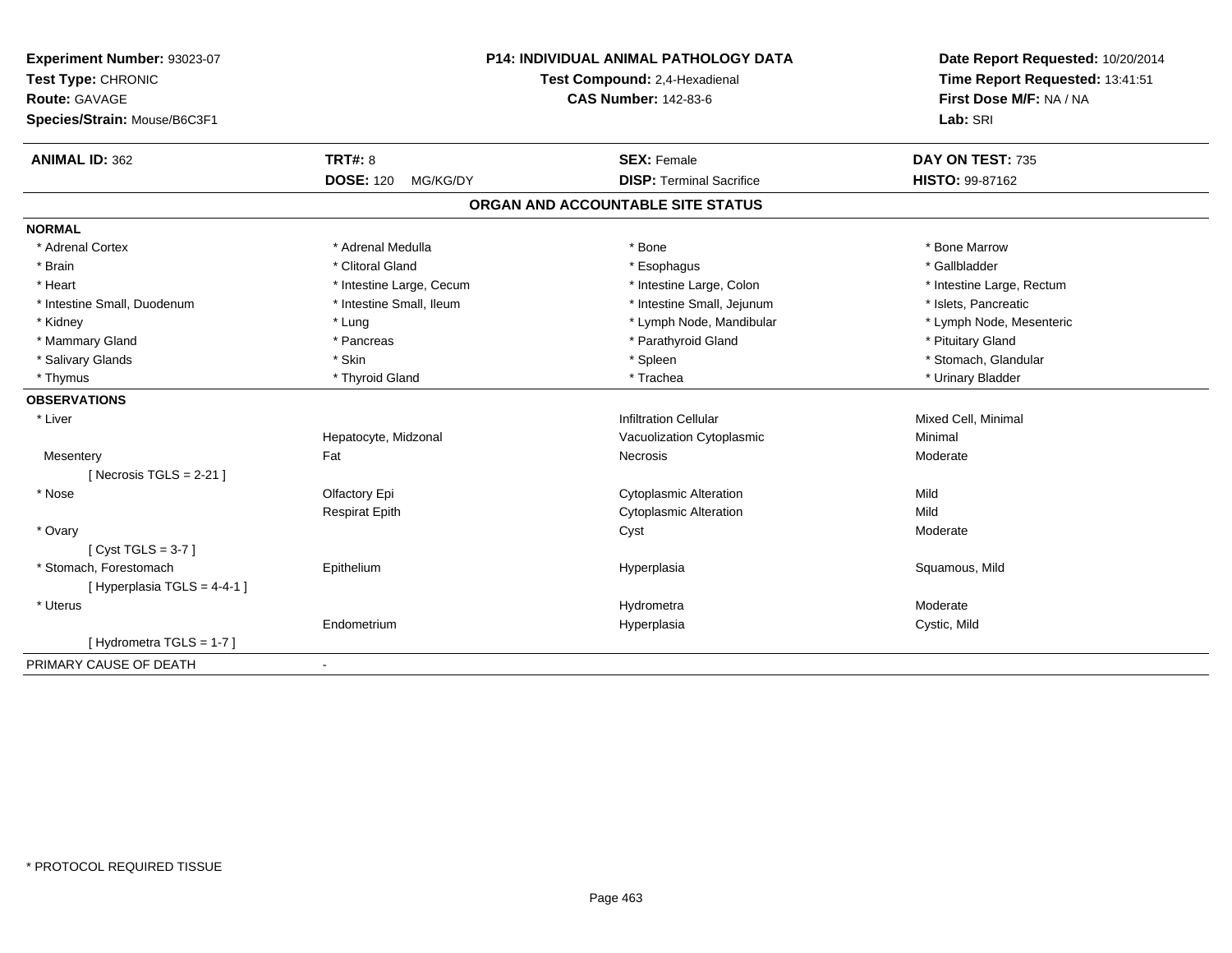| Experiment Number: 93023-07  | <b>P14: INDIVIDUAL ANIMAL PATHOLOGY DATA</b> |                                   | Date Report Requested: 10/20/2014 |
|------------------------------|----------------------------------------------|-----------------------------------|-----------------------------------|
| Test Type: CHRONIC           |                                              | Test Compound: 2,4-Hexadienal     | Time Report Requested: 13:41:51   |
| <b>Route: GAVAGE</b>         |                                              | <b>CAS Number: 142-83-6</b>       | First Dose M/F: NA / NA           |
| Species/Strain: Mouse/B6C3F1 |                                              |                                   | Lab: SRI                          |
| <b>ANIMAL ID: 363</b>        | <b>TRT#: 8</b>                               | <b>SEX: Female</b>                | DAY ON TEST: 735                  |
|                              | <b>DOSE: 120</b><br>MG/KG/DY                 | <b>DISP: Terminal Sacrifice</b>   | HISTO: 99-87163                   |
|                              |                                              | ORGAN AND ACCOUNTABLE SITE STATUS |                                   |
| <b>NORMAL</b>                |                                              |                                   |                                   |
| * Adrenal Cortex             | * Adrenal Medulla                            | * Bone                            | * Bone Marrow                     |
| * Brain                      | * Clitoral Gland                             | * Esophagus                       | * Gallbladder                     |
| * Heart                      | * Intestine Large, Cecum                     | * Intestine Large, Colon          | * Intestine Large, Rectum         |
| * Intestine Small, Duodenum  | * Intestine Small, Ileum                     | * Intestine Small, Jejunum        | * Islets. Pancreatic              |
| * Kidney                     | * Lung                                       | * Lymph Node, Mandibular          | * Lymph Node, Mesenteric          |
| * Mammary Gland              | * Ovary                                      | * Pancreas                        | * Parathyroid Gland               |
| * Pituitary Gland            | * Salivary Glands                            | * Skin                            | * Spleen                          |
| * Stomach, Glandular         | * Thymus                                     | * Thyroid Gland                   | Tongue                            |
| * Trachea                    | * Urinary Bladder                            |                                   |                                   |
| <b>OBSERVATIONS</b>          |                                              |                                   |                                   |
| * Liver                      |                                              | <b>Infiltration Cellular</b>      | Mixed Cell, Mild                  |
| * Nose                       | <b>Respirat Epith</b>                        | <b>Cytoplasmic Alteration</b>     | Mild                              |
|                              |                                              | Inflammation                      | Suppurative, Mild                 |
| * Stomach. Forestomach       | Epithelium                                   | Hyperplasia                       | Squamous, Mild                    |
| [Hyperplasia TGLS = 3-4-1]   |                                              |                                   |                                   |
| * Uterus                     |                                              | Hydrometra                        | Mild                              |
|                              | Endometrium                                  | Hyperplasia                       | Cystic, Moderate                  |
| [Hydrometra TGLS = 1-7]      |                                              |                                   |                                   |
| [Hyperplasia TGLS = 2-7]     |                                              |                                   |                                   |
| PRIMARY CAUSE OF DEATH       | $\blacksquare$                               |                                   |                                   |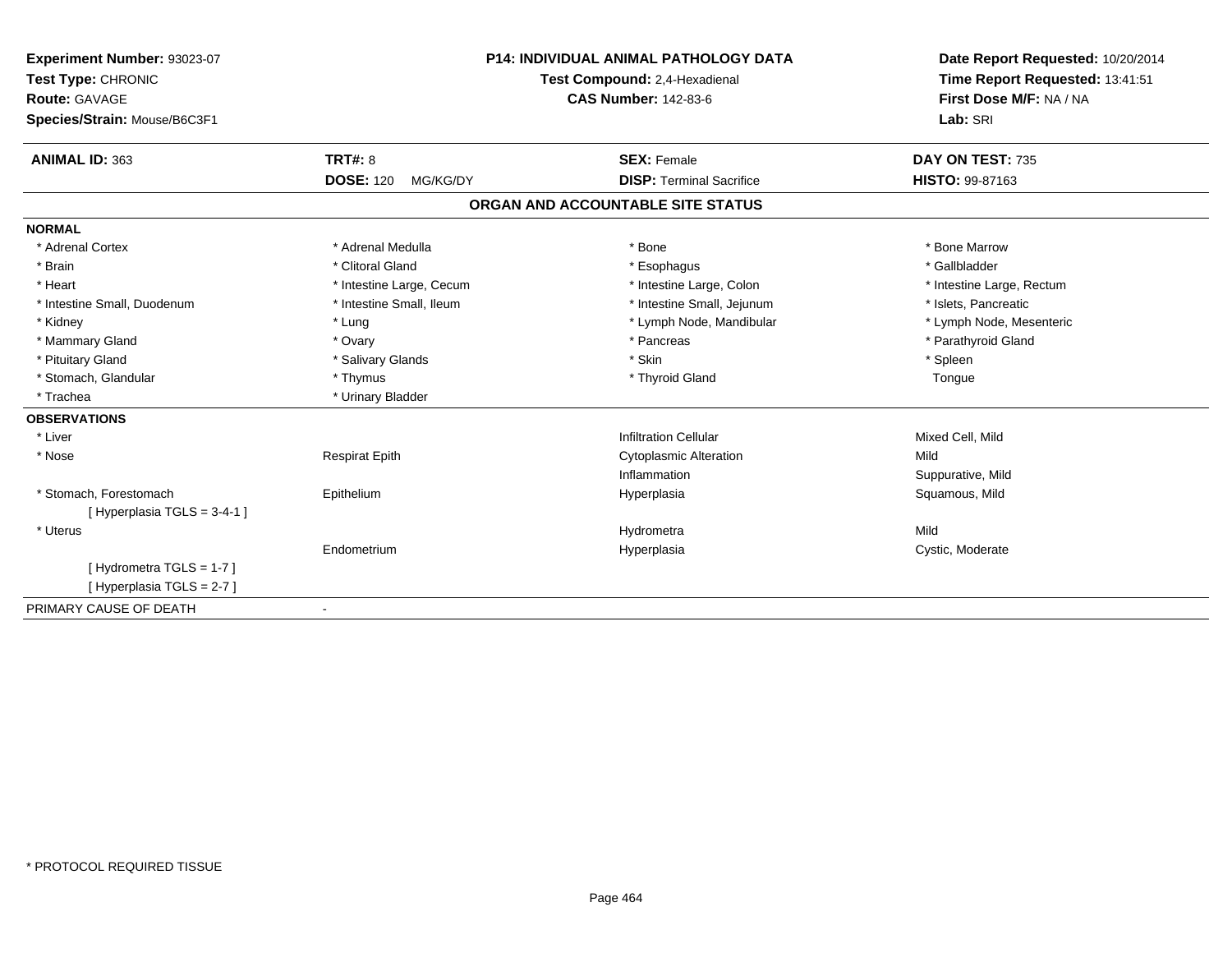| Experiment Number: 93023-07<br>Test Type: CHRONIC<br><b>Route: GAVAGE</b><br>Species/Strain: Mouse/B6C3F1 |                            | P14: INDIVIDUAL ANIMAL PATHOLOGY DATA<br>Test Compound: 2,4-Hexadienal<br><b>CAS Number: 142-83-6</b> | Date Report Requested: 10/20/2014<br>Time Report Requested: 13:41:51<br>First Dose M/F: NA / NA<br>Lab: SRI |
|-----------------------------------------------------------------------------------------------------------|----------------------------|-------------------------------------------------------------------------------------------------------|-------------------------------------------------------------------------------------------------------------|
| <b>ANIMAL ID: 364</b>                                                                                     | <b>TRT#: 8</b>             | <b>SEX: Female</b>                                                                                    | DAY ON TEST: 735                                                                                            |
|                                                                                                           | <b>DOSE: 120 MG/KG/DY</b>  | <b>DISP: Terminal Sacrifice</b>                                                                       | HISTO: 99-87193                                                                                             |
|                                                                                                           |                            | ORGAN AND ACCOUNTABLE SITE STATUS                                                                     |                                                                                                             |
| <b>NORMAL</b>                                                                                             |                            |                                                                                                       |                                                                                                             |
| * Adrenal Cortex                                                                                          | * Adrenal Medulla          | * Bone                                                                                                | * Bone Marrow                                                                                               |
| * Clitoral Gland                                                                                          | * Esophagus                | * Gallbladder                                                                                         | * Heart                                                                                                     |
| * Intestine Large, Cecum                                                                                  | * Intestine Large, Colon   | * Intestine Large, Rectum                                                                             | * Intestine Small, Duodenum                                                                                 |
| * Intestine Small, Ileum                                                                                  | * Intestine Small, Jejunum | * Islets, Pancreatic                                                                                  | * Lung                                                                                                      |
| * Lymph Node, Mesenteric                                                                                  | * Pancreas                 | * Parathyroid Gland                                                                                   | * Salivary Glands                                                                                           |
| * Skin                                                                                                    | * Stomach, Glandular       | * Thyroid Gland                                                                                       | * Trachea                                                                                                   |
| * Urinary Bladder                                                                                         | * Uterus                   |                                                                                                       |                                                                                                             |
| <b>MISSING</b>                                                                                            |                            |                                                                                                       |                                                                                                             |
| * Lymph Node, Mandibular                                                                                  |                            |                                                                                                       |                                                                                                             |
| <b>OBSERVATIONS</b>                                                                                       |                            |                                                                                                       |                                                                                                             |
| * Adren Medulla                                                                                           |                            |                                                                                                       |                                                                                                             |
| Note: Medulla of one adrenal gland is missing.                                                            |                            |                                                                                                       |                                                                                                             |
| * Brain                                                                                                   |                            | Compression                                                                                           | Focal, Marked                                                                                               |
| [Compression TGLS = 2-1]                                                                                  |                            |                                                                                                       |                                                                                                             |
| * Kidney                                                                                                  |                            | Nephropathy                                                                                           | Minimal                                                                                                     |
| * Liver                                                                                                   | Hepatocyte, Midzonal       | Vacuolization Cytoplasmic                                                                             | Moderate                                                                                                    |
| * Mammary Gland                                                                                           |                            | Ectasia                                                                                               | Moderate                                                                                                    |
| * Nose                                                                                                    | Olfactory Epi              | <b>Cytoplasmic Alteration</b>                                                                         | Minimal                                                                                                     |
|                                                                                                           | <b>Respirat Epith</b>      | <b>Cytoplasmic Alteration</b>                                                                         | Mild                                                                                                        |
| * Ovary                                                                                                   |                            | Cyst                                                                                                  | Moderate                                                                                                    |
| [Cyst TGLS = $1-7$ ]                                                                                      |                            |                                                                                                       |                                                                                                             |
| * Pituitary Gland                                                                                         | Pars Intermed              | Adenoma                                                                                               |                                                                                                             |
| [Adenoma TGLS = $3-1$ ]                                                                                   |                            |                                                                                                       |                                                                                                             |
| * Spleen                                                                                                  |                            | Hematopoietic Cell Proliferation                                                                      | Moderate                                                                                                    |
| * Stomach, Forestomach                                                                                    |                            | Diverticulum                                                                                          | Minimal                                                                                                     |
|                                                                                                           | Epithelium                 | Hyperplasia                                                                                           | Squamous, Minimal                                                                                           |
| * Thymus                                                                                                  |                            | Cyst                                                                                                  | Mild                                                                                                        |
| PRIMARY CAUSE OF DEATH                                                                                    | $\mathbf{r}$               |                                                                                                       |                                                                                                             |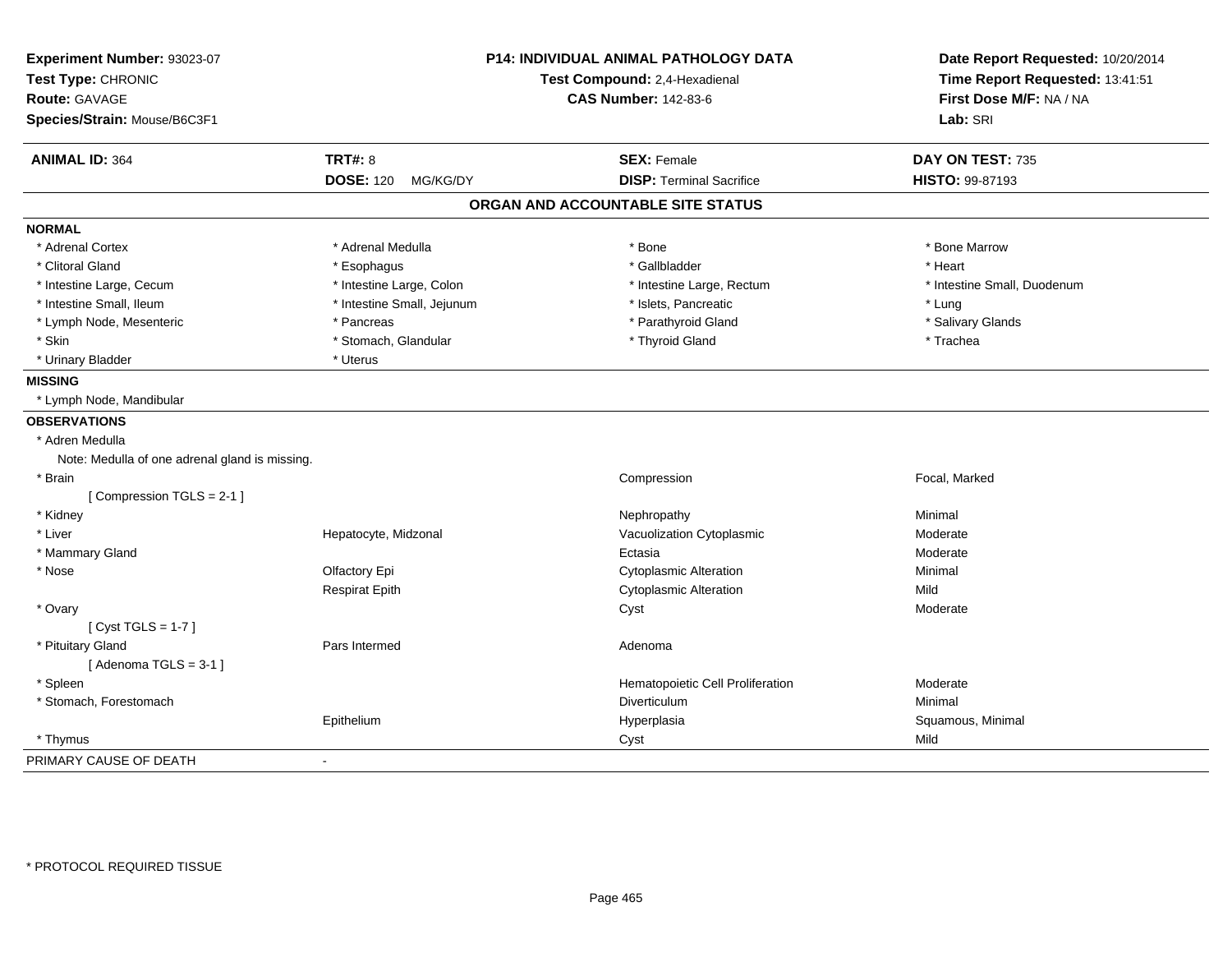| Experiment Number: 93023-07<br>Test Type: CHRONIC<br>Route: GAVAGE<br>Species/Strain: Mouse/B6C3F1 |                              | P14: INDIVIDUAL ANIMAL PATHOLOGY DATA<br>Test Compound: 2,4-Hexadienal<br><b>CAS Number: 142-83-6</b> | Date Report Requested: 10/20/2014<br>Time Report Requested: 13:41:51<br>First Dose M/F: NA / NA<br>Lab: SRI |
|----------------------------------------------------------------------------------------------------|------------------------------|-------------------------------------------------------------------------------------------------------|-------------------------------------------------------------------------------------------------------------|
| <b>ANIMAL ID: 365</b>                                                                              | <b>TRT#: 8</b>               | <b>SEX: Female</b>                                                                                    | DAY ON TEST: 543                                                                                            |
|                                                                                                    | <b>DOSE: 120</b><br>MG/KG/DY | <b>DISP: Natural Death</b>                                                                            | <b>HISTO: 99-85916</b>                                                                                      |
|                                                                                                    |                              | ORGAN AND ACCOUNTABLE SITE STATUS                                                                     |                                                                                                             |
| <b>NORMAL</b>                                                                                      |                              |                                                                                                       |                                                                                                             |
| * Adrenal Medulla                                                                                  | * Bone                       | * Clitoral Gland                                                                                      | * Esophagus                                                                                                 |
| * Mammary Gland                                                                                    | * Parathyroid Gland          | * Pituitary Gland                                                                                     | * Skin                                                                                                      |
| * Thyroid Gland                                                                                    | * Trachea                    |                                                                                                       |                                                                                                             |
| <b>AUTO PRECLUDES DIAG.</b>                                                                        |                              |                                                                                                       |                                                                                                             |
| * Bone Marrow                                                                                      | * Gallbladder                | * Intestine Large, Cecum                                                                              | * Intestine Large, Colon                                                                                    |
| * Intestine Large, Rectum                                                                          | * Intestine Small, Duodenum  | * Intestine Small, Ileum                                                                              | * Intestine Small, Jejunum                                                                                  |
| * Islets, Pancreatic                                                                               | * Pancreas                   | * Stomach, Forestomach                                                                                | * Stomach, Glandular                                                                                        |
| <b>OBSERVATIONS</b>                                                                                |                              |                                                                                                       |                                                                                                             |
| * Adrenal Cortex                                                                                   |                              | Lymphoma Malignant                                                                                    |                                                                                                             |
| * Brain                                                                                            |                              | Hemorrhage                                                                                            | Focal, Moderate                                                                                             |
|                                                                                                    |                              | Lymphoma Malignant                                                                                    |                                                                                                             |
| [Hemorrhage TGLS = 4-1]                                                                            |                              |                                                                                                       |                                                                                                             |
| [ Lymphoma Malignant TGLS = 4-1 ]                                                                  |                              |                                                                                                       |                                                                                                             |
| * Heart                                                                                            |                              | Lymphoma Malignant                                                                                    |                                                                                                             |
| * Kidney                                                                                           |                              | Lymphoma Malignant                                                                                    |                                                                                                             |
| * Liver                                                                                            |                              | Lymphoma Malignant                                                                                    |                                                                                                             |
| * Lung                                                                                             |                              | Lymphoma Malignant                                                                                    |                                                                                                             |
| Lymph Node                                                                                         | Inguinal                     | Lymphoma Malignant                                                                                    |                                                                                                             |
| * Lymph Node, Mandibular                                                                           |                              | Lymphoma Malignant                                                                                    |                                                                                                             |
| [ Lymphoma Malignant TGLS = 1-8 ]                                                                  |                              |                                                                                                       |                                                                                                             |
| * Lymph Node, Mesenteric                                                                           |                              | Lymphoma Malignant                                                                                    |                                                                                                             |
| Mesentery                                                                                          |                              | Lymphoma Malignant                                                                                    | Mild                                                                                                        |
| * Nose                                                                                             | Olfactory Epi                | <b>Cytoplasmic Alteration</b>                                                                         |                                                                                                             |
|                                                                                                    | <b>Respirat Epith</b>        | <b>Cytoplasmic Alteration</b>                                                                         | Moderate                                                                                                    |
|                                                                                                    |                              | Inflammation                                                                                          | Suppurative, Mild                                                                                           |
|                                                                                                    |                              | Lymphoma Malignant                                                                                    |                                                                                                             |
| * Ovary                                                                                            |                              | Lymphoma Malignant                                                                                    |                                                                                                             |
| * Salivary Glands                                                                                  |                              | Lymphoma Malignant                                                                                    |                                                                                                             |
| * Spleen<br>[ Lymphoma Malignant TGLS = 3-6 ]                                                      |                              | Lymphoma Malignant                                                                                    |                                                                                                             |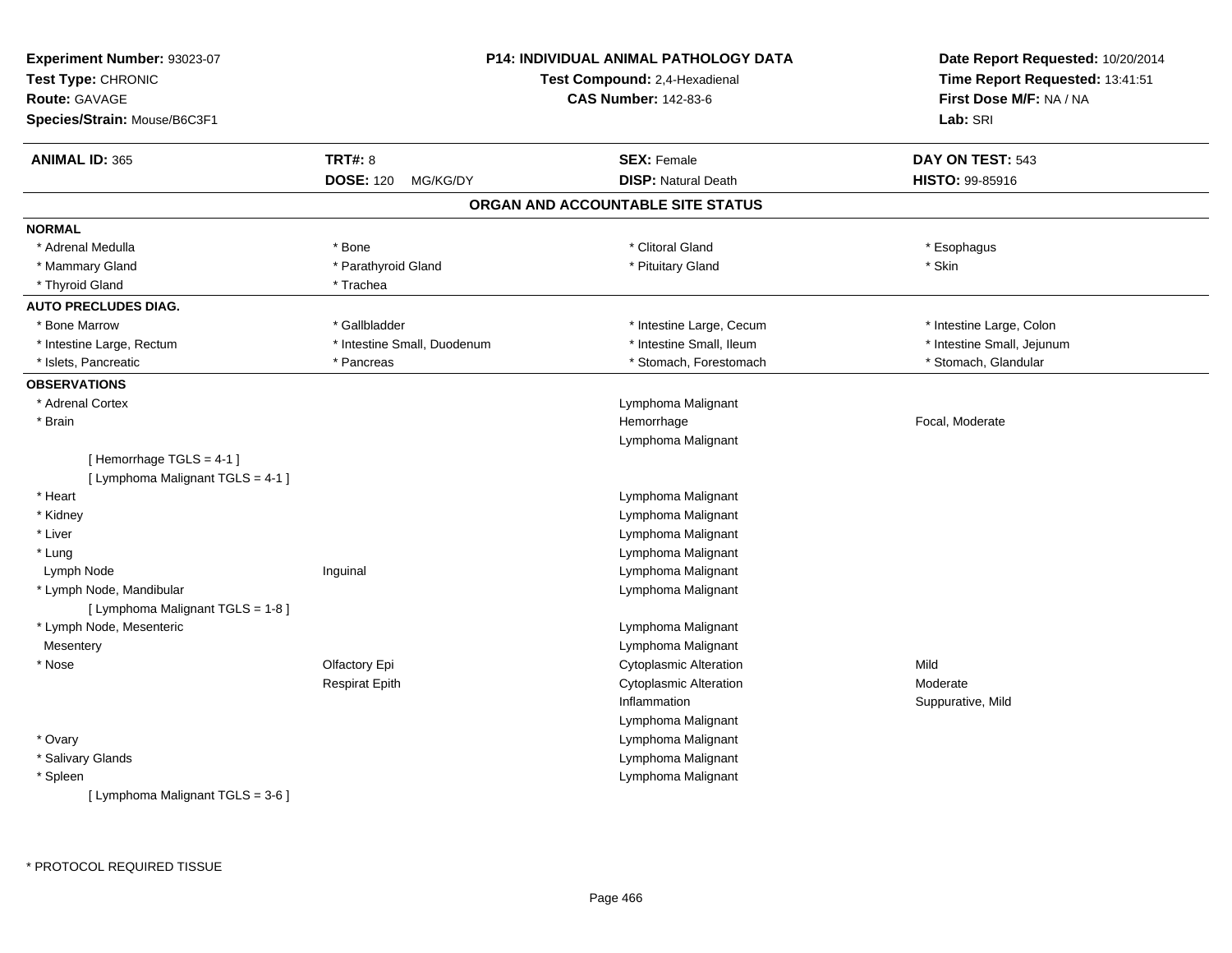| Experiment Number: 93023-07<br>Test Type: CHRONIC<br><b>Route: GAVAGE</b><br>Species/Strain: Mouse/B6C3F1 |                              | <b>P14: INDIVIDUAL ANIMAL PATHOLOGY DATA</b><br>Test Compound: 2,4-Hexadienal<br><b>CAS Number: 142-83-6</b> | Date Report Requested: 10/20/2014<br>Time Report Requested: 13:41:51<br>First Dose M/F: NA / NA<br>Lab: SRI |
|-----------------------------------------------------------------------------------------------------------|------------------------------|--------------------------------------------------------------------------------------------------------------|-------------------------------------------------------------------------------------------------------------|
| <b>ANIMAL ID: 365</b>                                                                                     | <b>TRT#: 8</b>               | <b>SEX: Female</b>                                                                                           | DAY ON TEST: 543                                                                                            |
|                                                                                                           | <b>DOSE: 120</b><br>MG/KG/DY | <b>DISP: Natural Death</b>                                                                                   | <b>HISTO: 99-85916</b>                                                                                      |
|                                                                                                           |                              | ORGAN AND ACCOUNTABLE SITE STATUS                                                                            |                                                                                                             |
| * Thymus                                                                                                  |                              | Lymphoma Malignant                                                                                           |                                                                                                             |
| * Urinary Bladder                                                                                         |                              | Lymphoma Malignant                                                                                           |                                                                                                             |
| * Uterus                                                                                                  |                              | Hydrometra                                                                                                   | Mild                                                                                                        |
|                                                                                                           |                              | Lymphoma Malignant                                                                                           |                                                                                                             |
| [Hydrometra TGLS = 2-7]                                                                                   |                              |                                                                                                              |                                                                                                             |
| PRIMARY CAUSE OF DEATH                                                                                    | - Brain Lymphoma Malignant   |                                                                                                              |                                                                                                             |
| CONTRIBUTORY CAUSE OF DEATH                                                                               | - Brain Hemorrhage           |                                                                                                              |                                                                                                             |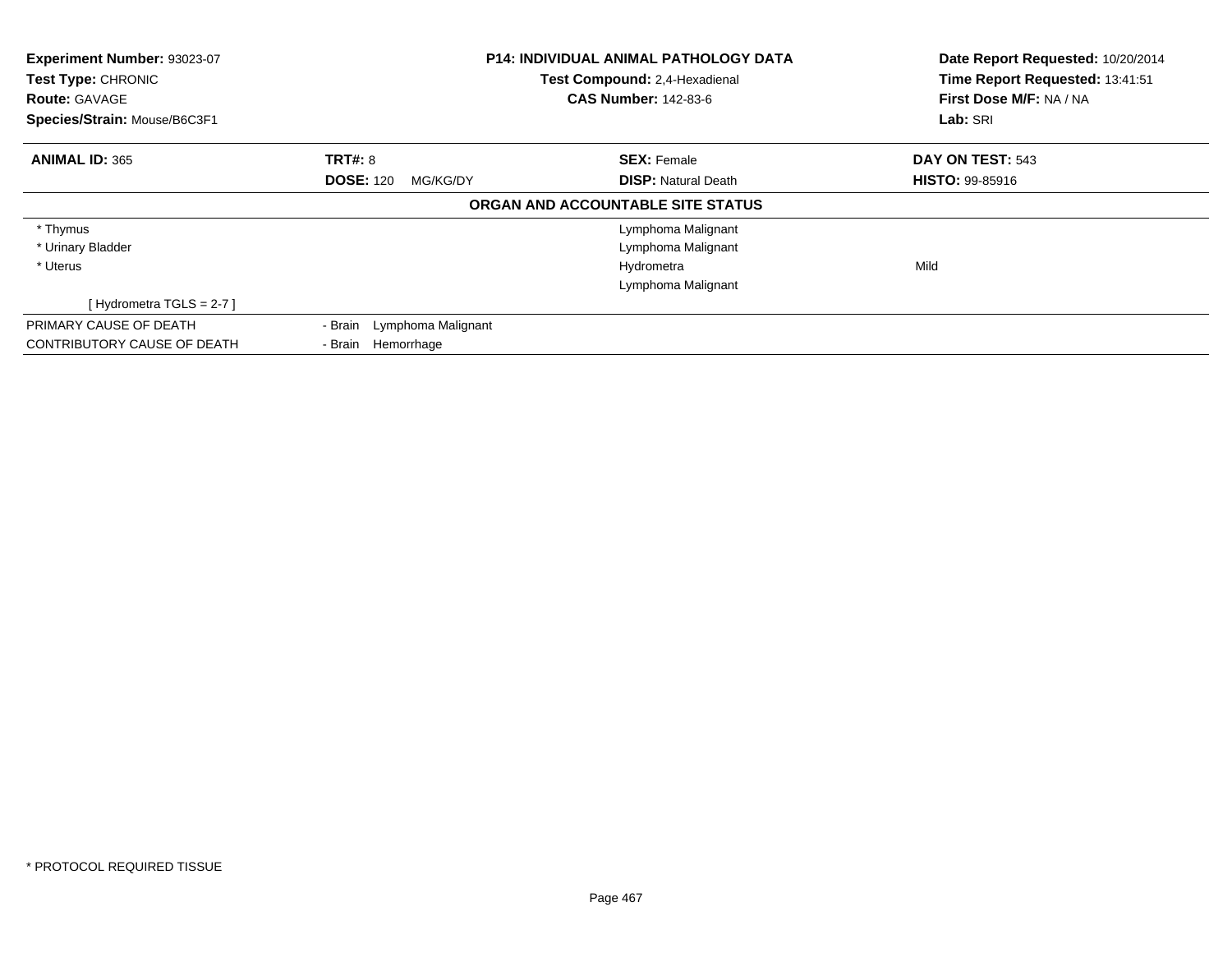| Experiment Number: 93023-07<br>Test Type: CHRONIC<br>Route: GAVAGE<br>Species/Strain: Mouse/B6C3F1 |                              | <b>P14: INDIVIDUAL ANIMAL PATHOLOGY DATA</b><br>Test Compound: 2,4-Hexadienal<br><b>CAS Number: 142-83-6</b> | Date Report Requested: 10/20/2014<br>Time Report Requested: 13:41:51<br>First Dose M/F: NA / NA<br>Lab: SRI |
|----------------------------------------------------------------------------------------------------|------------------------------|--------------------------------------------------------------------------------------------------------------|-------------------------------------------------------------------------------------------------------------|
| <b>ANIMAL ID: 366</b>                                                                              | <b>TRT#: 8</b>               | <b>SEX: Female</b>                                                                                           | DAY ON TEST: 594                                                                                            |
|                                                                                                    | <b>DOSE: 120</b><br>MG/KG/DY | <b>DISP: Natural Death</b>                                                                                   | HISTO: 99-86170                                                                                             |
|                                                                                                    |                              | ORGAN AND ACCOUNTABLE SITE STATUS                                                                            |                                                                                                             |
| <b>NORMAL</b>                                                                                      |                              |                                                                                                              |                                                                                                             |
| * Adrenal Medulla                                                                                  | * Bone                       | * Brain                                                                                                      | * Clitoral Gland                                                                                            |
| * Esophagus                                                                                        | * Heart                      | * Intestine Large, Colon                                                                                     | * Intestine Large, Rectum                                                                                   |
| * Islets, Pancreatic                                                                               | * Mammary Gland              | * Ovary                                                                                                      | * Parathyroid Gland                                                                                         |
| * Pituitary Gland                                                                                  | * Salivary Glands            | * Skin                                                                                                       | * Stomach, Forestomach                                                                                      |
| * Stomach, Glandular                                                                               | * Thymus                     | * Thyroid Gland                                                                                              | * Trachea                                                                                                   |
| * Urinary Bladder                                                                                  |                              |                                                                                                              |                                                                                                             |
| <b>AUTO PRECLUDES DIAG.</b>                                                                        |                              |                                                                                                              |                                                                                                             |
| * Gallbladder                                                                                      | * Intestine Large, Cecum     | * Intestine Small, Duodenum                                                                                  | * Intestine Small, Ileum                                                                                    |
| * Intestine Small, Jejunum                                                                         |                              |                                                                                                              |                                                                                                             |
| <b>OBSERVATIONS</b>                                                                                |                              |                                                                                                              |                                                                                                             |
| * Adrenal Cortex                                                                                   |                              | <b>Infiltration Cellular</b>                                                                                 | Mixed Cell, Mild                                                                                            |
| * Bone Marrow                                                                                      |                              | Histiocytic Sarcoma                                                                                          |                                                                                                             |
| * Kidney                                                                                           | <b>Renal Tubule</b>          | Accumulation, Hyaline Droplet                                                                                | Moderate                                                                                                    |
|                                                                                                    |                              | Histiocytic Sarcoma                                                                                          |                                                                                                             |
| * Liver                                                                                            |                              | Histiocytic Sarcoma                                                                                          |                                                                                                             |
|                                                                                                    | Hepatocyte                   | <b>Necrosis</b>                                                                                              | Focal, Moderate                                                                                             |
| [Histiocytic Sarcoma TGLS = $4-6$ ]                                                                |                              |                                                                                                              |                                                                                                             |
| * Lung                                                                                             |                              | Histiocytic Sarcoma                                                                                          |                                                                                                             |
| Lymph Node                                                                                         | Mediastinal                  | Histiocytic Sarcoma                                                                                          |                                                                                                             |
| * Lymph Node, Mandibular                                                                           |                              | Histiocytic Sarcoma                                                                                          |                                                                                                             |
| * Lymph Node, Mesenteric                                                                           |                              | Histiocytic Sarcoma                                                                                          |                                                                                                             |
| Mesentery                                                                                          |                              | Histiocytic Sarcoma                                                                                          |                                                                                                             |
|                                                                                                    | Fat                          | Necrosis                                                                                                     | Moderate                                                                                                    |
| [Necrosis $TGLS = 2-21$ ]                                                                          |                              |                                                                                                              |                                                                                                             |
| * Nose                                                                                             | <b>Respirat Epith</b>        | <b>Cytoplasmic Alteration</b>                                                                                | Mild                                                                                                        |
|                                                                                                    | Glands, Mucosa               | <b>Dilatation</b>                                                                                            | Focal, Minimal                                                                                              |
|                                                                                                    |                              | Hemorrhage                                                                                                   | Mild                                                                                                        |
|                                                                                                    | Nasolacrim Dct               | Inflammation                                                                                                 | Minimal                                                                                                     |
|                                                                                                    |                              | Inflammation                                                                                                 | Suppurative, Moderate                                                                                       |
|                                                                                                    | <b>Respirat Epith</b>        | Necrosis                                                                                                     | Moderate                                                                                                    |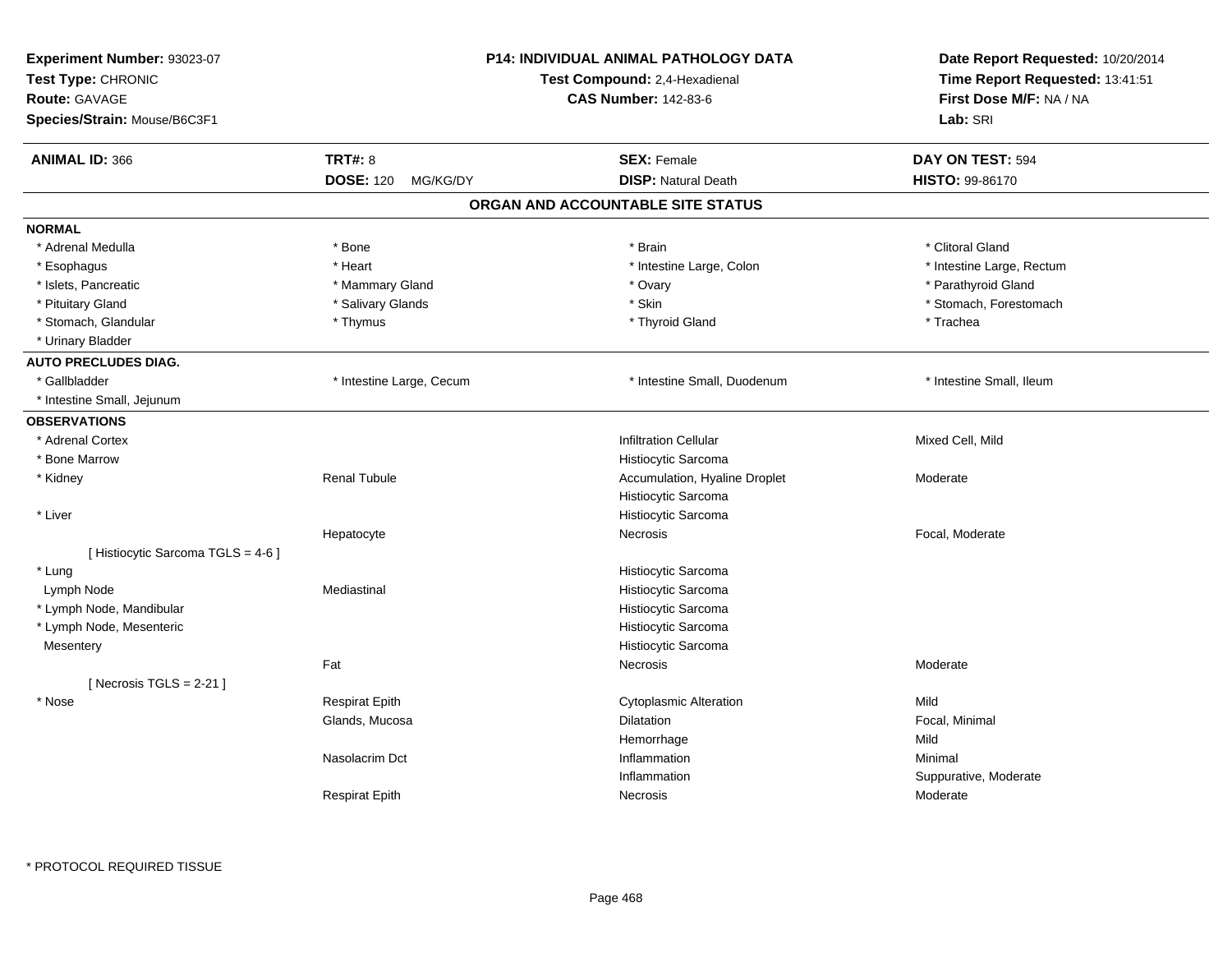| Experiment Number: 93023-07<br>Test Type: CHRONIC | <b>P14: INDIVIDUAL ANIMAL PATHOLOGY DATA</b><br>Test Compound: 2,4-Hexadienal |                                                                                                                                                             | Date Report Requested: 10/20/2014<br>Time Report Requested: 13:41:51 |
|---------------------------------------------------|-------------------------------------------------------------------------------|-------------------------------------------------------------------------------------------------------------------------------------------------------------|----------------------------------------------------------------------|
| <b>Route: GAVAGE</b>                              |                                                                               | <b>CAS Number: 142-83-6</b>                                                                                                                                 | First Dose M/F: NA / NA                                              |
| Species/Strain: Mouse/B6C3F1                      |                                                                               |                                                                                                                                                             | Lab: SRI                                                             |
| <b>ANIMAL ID: 366</b>                             | <b>TRT#: 8</b>                                                                | <b>SEX: Female</b>                                                                                                                                          | DAY ON TEST: 594                                                     |
|                                                   | <b>DOSE: 120</b><br>MG/KG/DY                                                  | <b>DISP:</b> Natural Death                                                                                                                                  | <b>HISTO: 99-86170</b>                                               |
|                                                   |                                                                               | ORGAN AND ACCOUNTABLE SITE STATUS                                                                                                                           |                                                                      |
|                                                   |                                                                               | Note: Nose lesions refer to nasal exudate in nasal cavity, which consists of acellular proteinaceous matter, hemoglobin crystals, and abundant neutrophils. |                                                                      |
| * Pancreas                                        |                                                                               | Histiocytic Sarcoma                                                                                                                                         |                                                                      |
| * Spleen                                          |                                                                               | <b>Histiocytic Sarcoma</b>                                                                                                                                  |                                                                      |
| [Histiocytic Sarcoma TGLS = 1-6 ]                 |                                                                               |                                                                                                                                                             |                                                                      |
| * Uterus                                          |                                                                               | Hydrometra                                                                                                                                                  | Moderate                                                             |
| [Hydrometra TGLS = $3-7$ ]                        |                                                                               |                                                                                                                                                             |                                                                      |
| PRIMARY CAUSE OF DEATH                            | <b>Histiocytic Sarcoma</b><br>- Liver                                         |                                                                                                                                                             |                                                                      |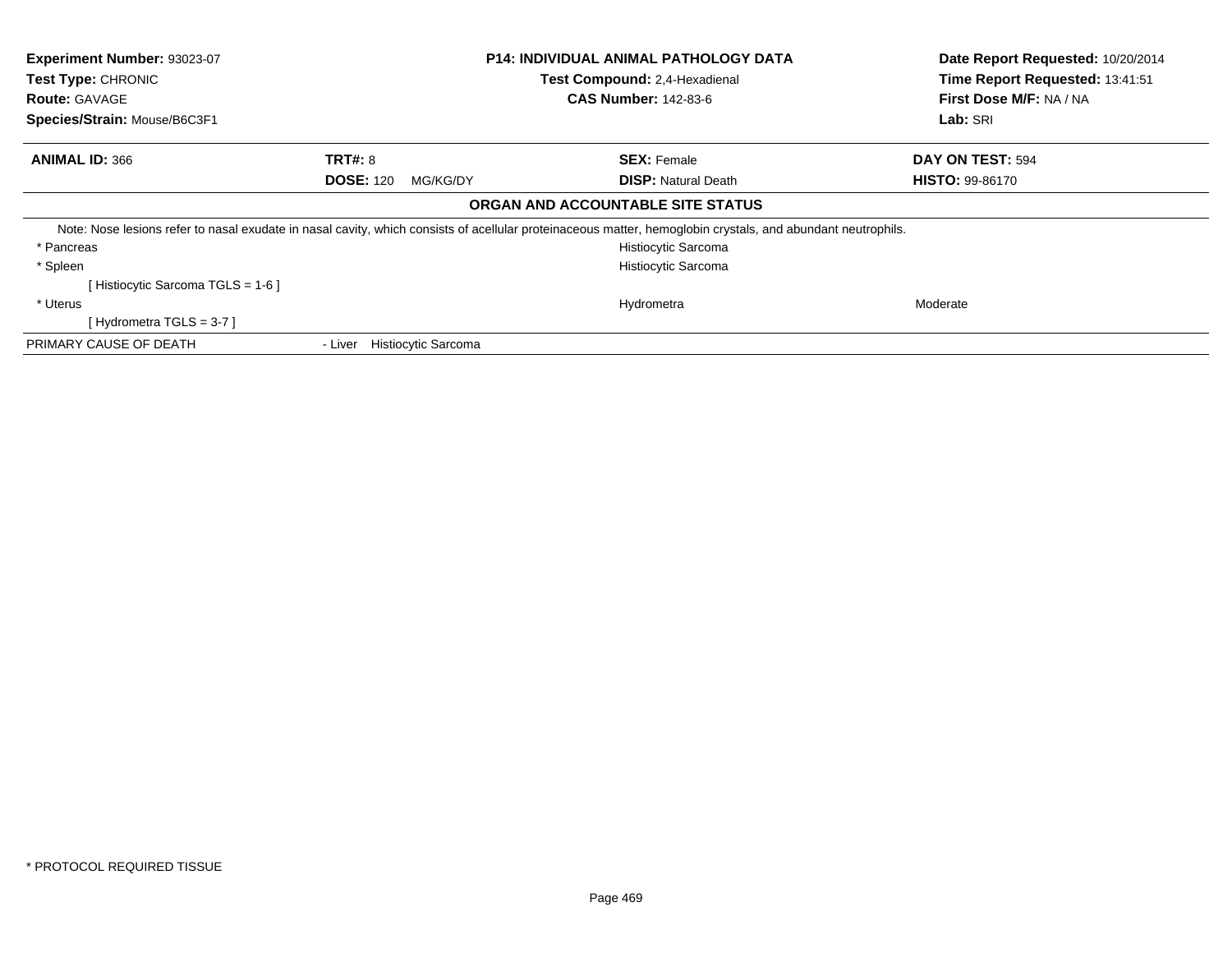| Experiment Number: 93023-07<br>Test Type: CHRONIC                          |                              | <b>P14: INDIVIDUAL ANIMAL PATHOLOGY DATA</b> | Date Report Requested: 10/20/2014<br>Time Report Requested: 13:41:51 |
|----------------------------------------------------------------------------|------------------------------|----------------------------------------------|----------------------------------------------------------------------|
|                                                                            |                              | Test Compound: 2,4-Hexadienal                |                                                                      |
| <b>Route: GAVAGE</b>                                                       |                              | <b>CAS Number: 142-83-6</b>                  | First Dose M/F: NA / NA                                              |
| Species/Strain: Mouse/B6C3F1                                               |                              |                                              | Lab: SRI                                                             |
| <b>ANIMAL ID: 367</b>                                                      | <b>TRT#: 8</b>               | <b>SEX: Female</b>                           | DAY ON TEST: 734                                                     |
|                                                                            | <b>DOSE: 120</b><br>MG/KG/DY | <b>DISP: Terminal Sacrifice</b>              | HISTO: 99-87194                                                      |
|                                                                            |                              | ORGAN AND ACCOUNTABLE SITE STATUS            |                                                                      |
| <b>NORMAL</b>                                                              |                              |                                              |                                                                      |
| * Adrenal Cortex                                                           | * Adrenal Medulla            | * Bone                                       | * Bone Marrow                                                        |
| * Brain                                                                    | * Clitoral Gland             | * Esophagus                                  | * Gallbladder                                                        |
| * Heart                                                                    | * Intestine Large, Cecum     | * Intestine Large, Colon                     | * Intestine Large, Rectum                                            |
| * Intestine Small, Duodenum                                                | * Intestine Small, Ileum     | * Intestine Small, Jejunum                   | * Islets, Pancreatic                                                 |
| * Lung                                                                     | * Lymph Node, Mandibular     | * Lymph Node, Mesenteric                     | * Mammary Gland                                                      |
| * Ovary                                                                    | * Pancreas                   | * Parathyroid Gland                          | * Pituitary Gland                                                    |
| * Salivary Glands                                                          | * Skin                       | * Stomach, Glandular                         | * Thymus                                                             |
| * Thyroid Gland                                                            | * Trachea                    | * Urinary Bladder                            |                                                                      |
| <b>OBSERVATIONS</b>                                                        |                              |                                              |                                                                      |
| * Kidney                                                                   |                              | Hydronephrosis                               | Moderate                                                             |
|                                                                            |                              | Infarct                                      | Marked                                                               |
|                                                                            | Papilla                      | <b>Necrosis</b>                              | Moderate                                                             |
| Note: Atrophy of left kidney is focal; atrophy of right kidney is diffuse. |                              |                                              |                                                                      |
| [Hydronephrosis TGLS = 2-21]                                               |                              |                                              |                                                                      |
| [Infarct TGLS = $1-21,3-5$ ]                                               |                              |                                              |                                                                      |
| * Liver                                                                    | Hepatocyte                   | <b>Eosinophilic Focus</b>                    | Mild                                                                 |
|                                                                            |                              | <b>Infiltration Cellular</b>                 | Mixed Cell, Minimal                                                  |
|                                                                            | Hepatocyte, Midzonal         | Vacuolization Cytoplasmic                    | Mild                                                                 |
| * Nose                                                                     | Olfactory Epi                | <b>Cytoplasmic Alteration</b>                | Minimal                                                              |
|                                                                            | <b>Respirat Epith</b>        | <b>Cytoplasmic Alteration</b>                | Mild                                                                 |
| * Spleen                                                                   |                              | Hematopoietic Cell Proliferation             | Mild                                                                 |
| * Stomach, Forestomach                                                     | Epithelium                   | Hyperplasia                                  | Squamous, Moderate                                                   |
| [Hyperplasia TGLS = 4-4-1]                                                 |                              |                                              |                                                                      |
| * Uterus                                                                   | Endometrium                  | Hyperplasia                                  | Cystic, Mild                                                         |
| PRIMARY CAUSE OF DEATH                                                     | $\blacksquare$               |                                              |                                                                      |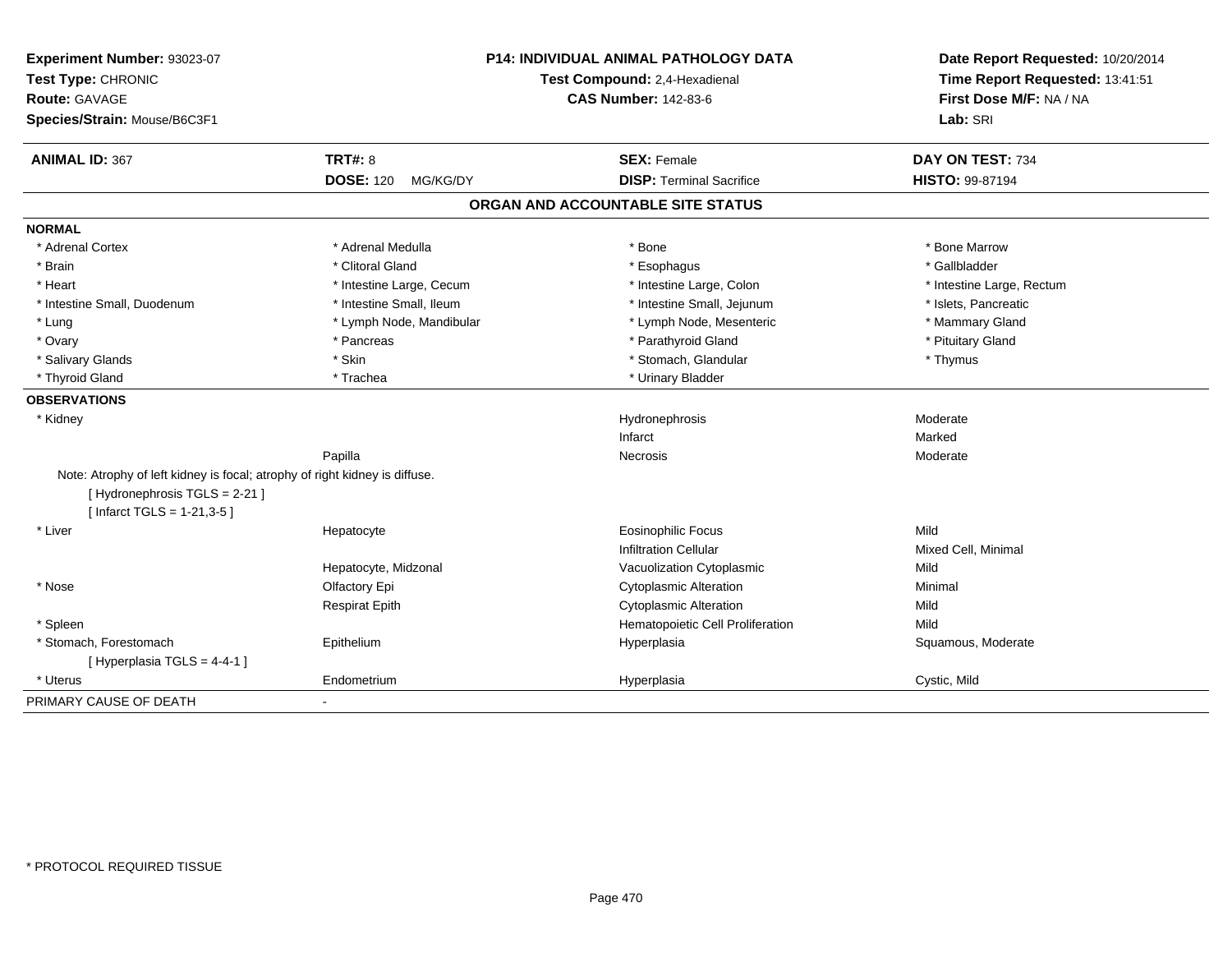| Experiment Number: 93023-07<br>Test Type: CHRONIC<br><b>Route: GAVAGE</b><br>Species/Strain: Mouse/B6C3F1 |                                                                                      | P14: INDIVIDUAL ANIMAL PATHOLOGY DATA<br>Test Compound: 2,4-Hexadienal<br><b>CAS Number: 142-83-6</b> | Date Report Requested: 10/20/2014<br>Time Report Requested: 13:41:51<br>First Dose M/F: NA / NA<br>Lab: SRI |
|-----------------------------------------------------------------------------------------------------------|--------------------------------------------------------------------------------------|-------------------------------------------------------------------------------------------------------|-------------------------------------------------------------------------------------------------------------|
| <b>ANIMAL ID: 368</b>                                                                                     | <b>TRT#: 8</b><br><b>DOSE: 120</b><br>MG/KG/DY                                       | <b>SEX: Female</b><br><b>DISP: Natural Death</b>                                                      | DAY ON TEST: 732<br>HISTO: 99-87195                                                                         |
|                                                                                                           |                                                                                      | ORGAN AND ACCOUNTABLE SITE STATUS                                                                     |                                                                                                             |
| <b>NORMAL</b>                                                                                             |                                                                                      |                                                                                                       |                                                                                                             |
| * Adrenal Cortex                                                                                          | * Adrenal Medulla                                                                    | * Bone                                                                                                | * Bone Marrow                                                                                               |
| * Brain                                                                                                   | * Clitoral Gland                                                                     | * Esophagus                                                                                           | * Heart                                                                                                     |
| * Intestine Large, Colon                                                                                  | * Intestine Large, Rectum                                                            | * Intestine Small, Ileum                                                                              | * Islets, Pancreatic                                                                                        |
| * Lymph Node, Mandibular                                                                                  | * Lymph Node, Mesenteric                                                             | * Mammary Gland                                                                                       | * Pancreas                                                                                                  |
| * Parathyroid Gland                                                                                       | * Pituitary Gland                                                                    | * Salivary Glands                                                                                     | * Skin                                                                                                      |
| * Trachea                                                                                                 | * Urinary Bladder                                                                    |                                                                                                       |                                                                                                             |
| <b>AUTO PRECLUDES DIAG.</b>                                                                               |                                                                                      |                                                                                                       |                                                                                                             |
| * Gallbladder                                                                                             | * Intestine Large, Cecum                                                             | * Intestine Small, Duodenum                                                                           | * Intestine Small, Jejunum                                                                                  |
| * Stomach, Glandular                                                                                      |                                                                                      |                                                                                                       |                                                                                                             |
| <b>INSUFFICIENT TISSUE</b>                                                                                |                                                                                      |                                                                                                       |                                                                                                             |
| * Thymus                                                                                                  |                                                                                      |                                                                                                       |                                                                                                             |
| <b>OBSERVATIONS</b>                                                                                       |                                                                                      |                                                                                                       |                                                                                                             |
| * Kidney                                                                                                  |                                                                                      | Nephropathy                                                                                           | Moderate                                                                                                    |
|                                                                                                           | <b>Renal Tubule</b>                                                                  | Pigmentation                                                                                          | Mild                                                                                                        |
| * Liver                                                                                                   | Centrilobular, Hepatocyte                                                            | Necrosis                                                                                              | Minimal                                                                                                     |
|                                                                                                           | Centrilobular, Hepatocyte                                                            | Vacuolization Cytoplasmic                                                                             | Moderate                                                                                                    |
|                                                                                                           | Note: Centrilobular vacuolization of hepatocytes is of form typical of fatty change. |                                                                                                       |                                                                                                             |
| * Lung                                                                                                    |                                                                                      | Congestion                                                                                            | Minimal                                                                                                     |
| [Congestion TGLS = 4-2]                                                                                   |                                                                                      |                                                                                                       |                                                                                                             |
| * Nose                                                                                                    | Olfactory Epi                                                                        | <b>Cytoplasmic Alteration</b>                                                                         | Minimal                                                                                                     |
|                                                                                                           | <b>Respirat Epith</b>                                                                | <b>Cytoplasmic Alteration</b>                                                                         | Mild                                                                                                        |
| * Ovary                                                                                                   |                                                                                      | Cyst                                                                                                  | Marked                                                                                                      |
| Note: Ovarian cyst is filled with blood.                                                                  |                                                                                      |                                                                                                       |                                                                                                             |
| [ Cyst TGLS = 1-21 ]                                                                                      |                                                                                      |                                                                                                       |                                                                                                             |
| * Spleen                                                                                                  |                                                                                      | Hematopoietic Cell Proliferation                                                                      | Moderate                                                                                                    |
| [ Hematopoietic Cell Proliferation TGLS = 3-6 ]                                                           |                                                                                      |                                                                                                       |                                                                                                             |
| * Stomach, Forestomach                                                                                    | Epithelium                                                                           | Hyperplasia                                                                                           | Squamous, Minimal                                                                                           |
| [Hyperplasia TGLS = 5-4-1]                                                                                |                                                                                      |                                                                                                       |                                                                                                             |
| * Thyroid Gland                                                                                           |                                                                                      | Degeneration                                                                                          | Cystic, Focal, Minimal                                                                                      |
| * Uterus                                                                                                  |                                                                                      | Hydrometra                                                                                            | Moderate                                                                                                    |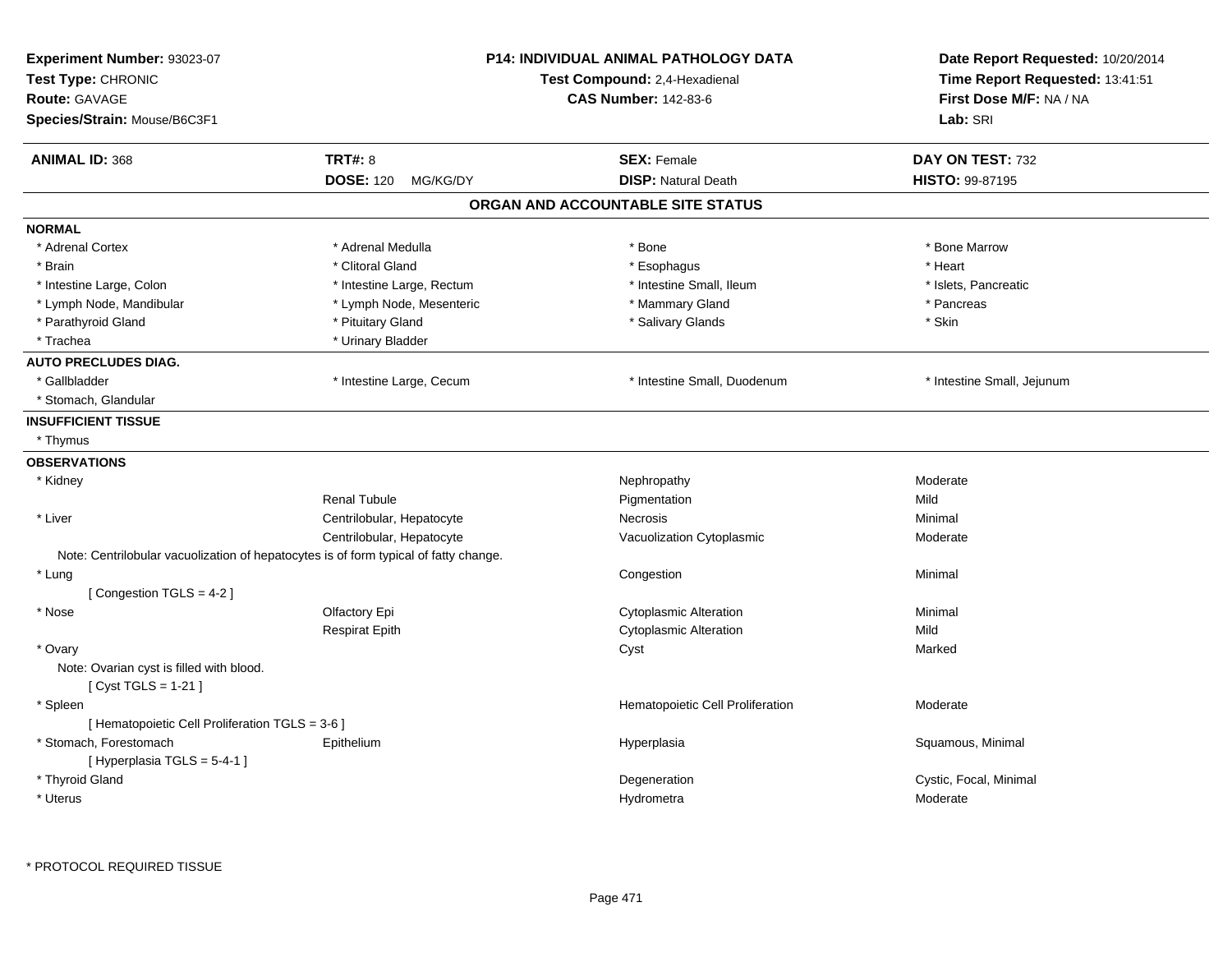| Experiment Number: 93023-07  | <b>P14: INDIVIDUAL ANIMAL PATHOLOGY DATA</b><br>Test Compound: 2,4-Hexadienal<br><b>CAS Number: 142-83-6</b> |                                   | Date Report Requested: 10/20/2014 |  |
|------------------------------|--------------------------------------------------------------------------------------------------------------|-----------------------------------|-----------------------------------|--|
| <b>Test Type: CHRONIC</b>    |                                                                                                              |                                   | Time Report Requested: 13:41:51   |  |
| <b>Route: GAVAGE</b>         |                                                                                                              |                                   | First Dose M/F: NA / NA           |  |
| Species/Strain: Mouse/B6C3F1 |                                                                                                              |                                   | Lab: SRI                          |  |
| <b>ANIMAL ID: 368</b>        | <b>TRT#: 8</b>                                                                                               | <b>SEX: Female</b>                | <b>DAY ON TEST: 732</b>           |  |
|                              | <b>DOSE: 120</b><br>MG/KG/DY                                                                                 | <b>DISP:</b> Natural Death        | <b>HISTO: 99-87195</b>            |  |
|                              |                                                                                                              | ORGAN AND ACCOUNTABLE SITE STATUS |                                   |  |
| [Hydrometra TGLS = $2-7$ ]   |                                                                                                              |                                   |                                   |  |
| PRIMARY CAUSE OF DEATH       | - Ovary Cyst                                                                                                 |                                   |                                   |  |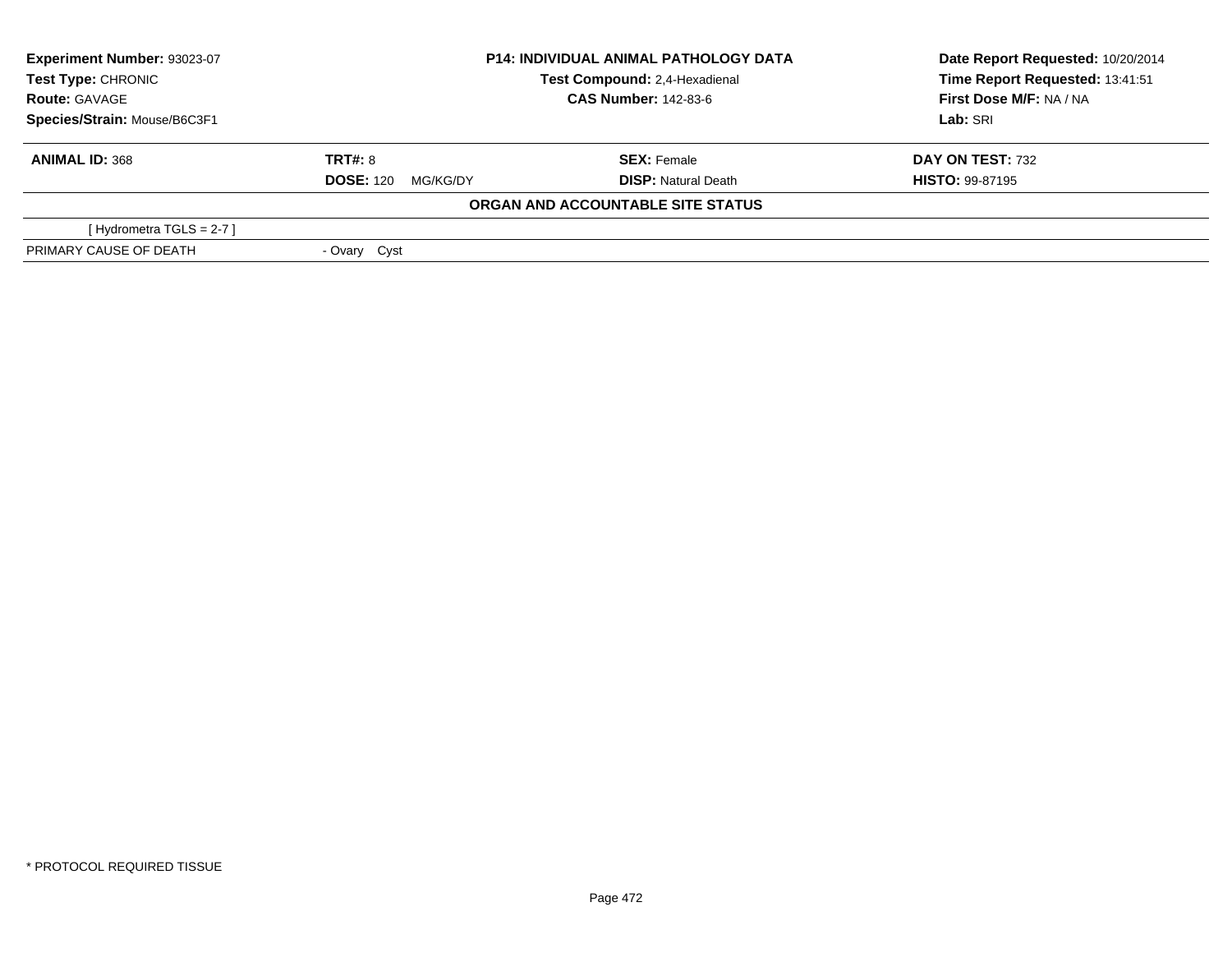| Experiment Number: 93023-07<br>Test Type: CHRONIC<br><b>Route: GAVAGE</b><br>Species/Strain: Mouse/B6C3F1 |                              | <b>P14: INDIVIDUAL ANIMAL PATHOLOGY DATA</b><br>Test Compound: 2,4-Hexadienal<br><b>CAS Number: 142-83-6</b> | Date Report Requested: 10/20/2014<br>Time Report Requested: 13:41:51<br>First Dose M/F: NA / NA<br>Lab: SRI |
|-----------------------------------------------------------------------------------------------------------|------------------------------|--------------------------------------------------------------------------------------------------------------|-------------------------------------------------------------------------------------------------------------|
| <b>ANIMAL ID: 369</b>                                                                                     | <b>TRT#: 8</b>               | <b>SEX: Female</b>                                                                                           | DAY ON TEST: 734                                                                                            |
|                                                                                                           | <b>DOSE: 120</b><br>MG/KG/DY | <b>DISP: Terminal Sacrifice</b>                                                                              | HISTO: 99-87196                                                                                             |
|                                                                                                           |                              | ORGAN AND ACCOUNTABLE SITE STATUS                                                                            |                                                                                                             |
| <b>NORMAL</b>                                                                                             |                              |                                                                                                              |                                                                                                             |
| * Adrenal Cortex                                                                                          | * Adrenal Medulla            | * Bone Marrow                                                                                                | * Brain                                                                                                     |
| * Clitoral Gland                                                                                          | * Esophagus                  | * Gallbladder                                                                                                | * Heart                                                                                                     |
| * Intestine Large, Cecum                                                                                  | * Intestine Large, Colon     | * Intestine Large, Rectum                                                                                    | * Intestine Small, Duodenum                                                                                 |
| * Intestine Small, Ileum                                                                                  | * Intestine Small, Jejunum   | * Islets, Pancreatic                                                                                         | * Kidney                                                                                                    |
| * Lung                                                                                                    | * Lymph Node, Mandibular     | * Lymph Node, Mesenteric                                                                                     | * Mammary Gland                                                                                             |
| * Pancreas                                                                                                | * Parathyroid Gland          | * Salivary Glands                                                                                            | * Skin                                                                                                      |
| * Spleen                                                                                                  | * Stomach, Glandular         | * Thymus                                                                                                     | * Thyroid Gland                                                                                             |
| * Trachea                                                                                                 | * Urinary Bladder            |                                                                                                              |                                                                                                             |
| <b>INSUFFICIENT TISSUE</b>                                                                                |                              |                                                                                                              |                                                                                                             |
| * Ovary                                                                                                   |                              |                                                                                                              |                                                                                                             |
| <b>OBSERVATIONS</b>                                                                                       |                              |                                                                                                              |                                                                                                             |
| * Liver                                                                                                   |                              | Hepatocellular Adenoma                                                                                       |                                                                                                             |
|                                                                                                           |                              | <b>Infiltration Cellular</b>                                                                                 | Mixed Cell, Mild                                                                                            |
| [ Hepatocellular Adenoma TGLS = 1-21 ]                                                                    |                              |                                                                                                              |                                                                                                             |
| * Nose                                                                                                    | <b>Respirat Epith</b>        | <b>Cytoplasmic Alteration</b>                                                                                | Mild                                                                                                        |
|                                                                                                           |                              | Inflammation                                                                                                 | Suppurative, Mild                                                                                           |
| * Pituitary Gland                                                                                         | <b>Pars Distalis</b>         | Adenoma                                                                                                      |                                                                                                             |
| * Stomach, Forestomach                                                                                    | Epithelium                   | Hyperplasia                                                                                                  | Squamous, Mild                                                                                              |
|                                                                                                           |                              | Inflammation                                                                                                 | Focal, Minimal                                                                                              |
|                                                                                                           |                              | Squamous Cell Papilloma                                                                                      |                                                                                                             |
| [Squamous Cell Papilloma TGLS = 3-4-1]                                                                    |                              |                                                                                                              |                                                                                                             |
| * Uterus                                                                                                  | Endometrium                  | Hyperplasia                                                                                                  | Cystic, Moderate                                                                                            |
| [Hyperplasia TGLS = 2-7]                                                                                  |                              |                                                                                                              |                                                                                                             |
| PRIMARY CAUSE OF DEATH                                                                                    | $\blacksquare$               |                                                                                                              |                                                                                                             |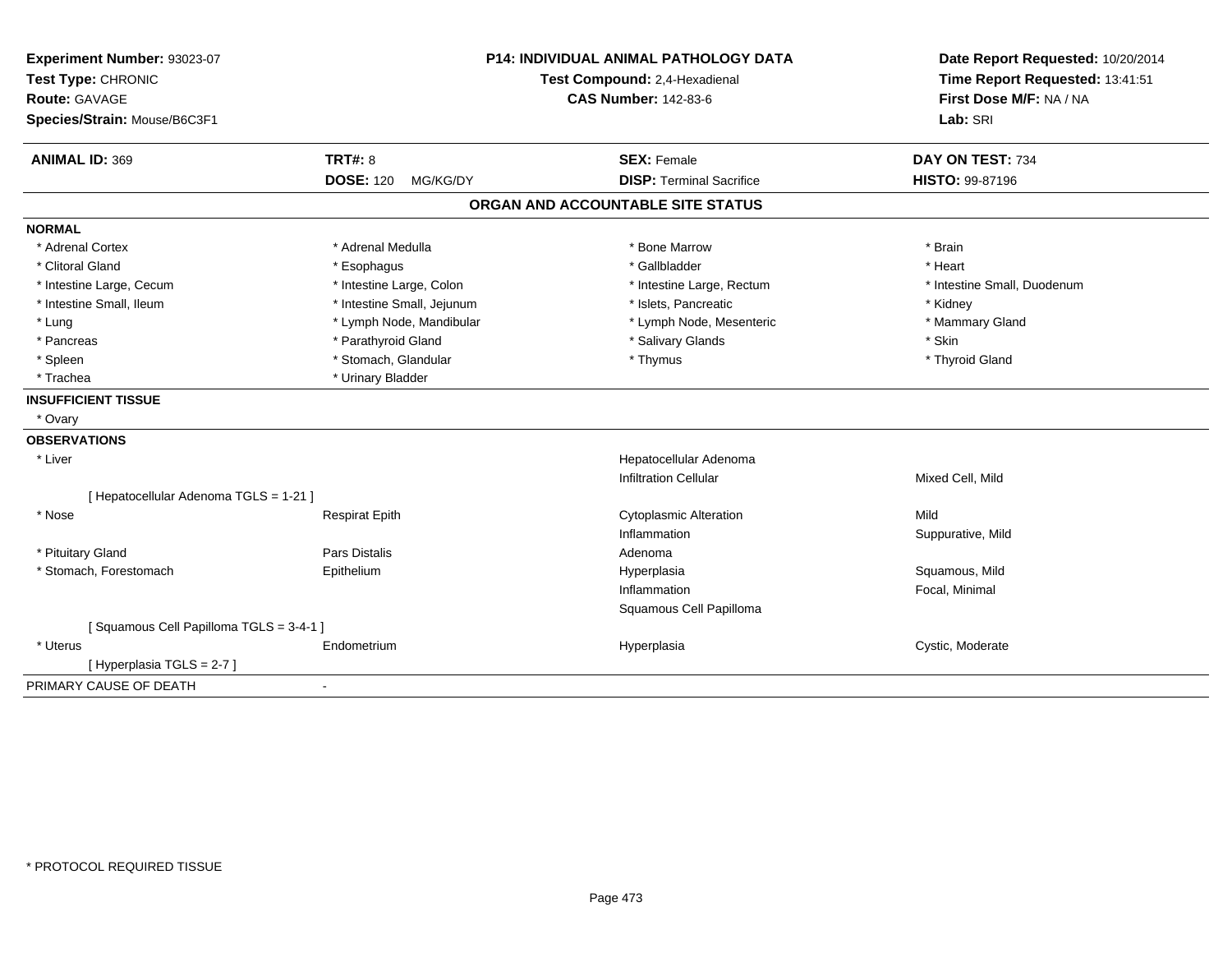| Experiment Number: 93023-07<br>Test Type: CHRONIC<br><b>Route: GAVAGE</b><br>Species/Strain: Mouse/B6C3F1 |                                                                                           | <b>P14: INDIVIDUAL ANIMAL PATHOLOGY DATA</b><br>Test Compound: 2,4-Hexadienal<br><b>CAS Number: 142-83-6</b> | Date Report Requested: 10/20/2014<br>Time Report Requested: 13:41:51<br>First Dose M/F: NA / NA<br>Lab: SRI |
|-----------------------------------------------------------------------------------------------------------|-------------------------------------------------------------------------------------------|--------------------------------------------------------------------------------------------------------------|-------------------------------------------------------------------------------------------------------------|
| <b>ANIMAL ID: 370</b>                                                                                     | <b>TRT#: 8</b>                                                                            | <b>SEX: Female</b>                                                                                           | DAY ON TEST: 734                                                                                            |
|                                                                                                           | <b>DOSE: 120</b><br>MG/KG/DY                                                              | <b>DISP: Natural Death</b>                                                                                   | HISTO: 99-87035                                                                                             |
|                                                                                                           |                                                                                           | ORGAN AND ACCOUNTABLE SITE STATUS                                                                            |                                                                                                             |
| <b>NORMAL</b>                                                                                             |                                                                                           |                                                                                                              |                                                                                                             |
| * Adrenal Cortex                                                                                          | * Adrenal Medulla                                                                         | * Bone                                                                                                       | * Brain                                                                                                     |
| * Clitoral Gland                                                                                          | * Heart                                                                                   | * Intestine Large, Cecum                                                                                     | * Intestine Large, Colon                                                                                    |
| * Intestine Large, Rectum                                                                                 | * Islets, Pancreatic                                                                      | * Kidney                                                                                                     | * Lymph Node, Mandibular                                                                                    |
| * Lymph Node, Mesenteric                                                                                  | * Mammary Gland                                                                           | * Parathyroid Gland                                                                                          | * Pituitary Gland                                                                                           |
| * Salivary Glands                                                                                         | * Skin                                                                                    | * Thyroid Gland                                                                                              | * Trachea                                                                                                   |
| * Urinary Bladder                                                                                         |                                                                                           |                                                                                                              |                                                                                                             |
| <b>AUTO PRECLUDES DIAG.</b>                                                                               |                                                                                           |                                                                                                              |                                                                                                             |
| * Gallbladder                                                                                             | * Intestine Small, Duodenum                                                               | * Intestine Small, Ileum                                                                                     | * Intestine Small, Jejunum                                                                                  |
| <b>INSUFFICIENT TISSUE</b>                                                                                |                                                                                           |                                                                                                              |                                                                                                             |
| * Thymus                                                                                                  |                                                                                           |                                                                                                              |                                                                                                             |
| <b>OBSERVATIONS</b>                                                                                       |                                                                                           |                                                                                                              |                                                                                                             |
| * Bone Marrow                                                                                             | <b>Myeloid Cell</b>                                                                       | Hyperplasia                                                                                                  | Marked                                                                                                      |
| * Esophagus                                                                                               |                                                                                           | Squamous Cell Carcinoma                                                                                      | Metastatic (Stomach, Forestomach)                                                                           |
|                                                                                                           | Note: Slides 4, 4.1, and 4-1 show invasion of esophageal wall by squamous cell carcinoma. |                                                                                                              |                                                                                                             |
| * Liver                                                                                                   |                                                                                           | Hepatocellular Adenoma                                                                                       |                                                                                                             |
|                                                                                                           | <b>Bile Duct</b>                                                                          | Hyperplasia                                                                                                  | Mild                                                                                                        |
|                                                                                                           |                                                                                           | <b>Infiltration Cellular</b>                                                                                 | Mixed Cell, Mild                                                                                            |
| [ Hepatocellular Adenoma TGLS = 12-6 ]                                                                    |                                                                                           |                                                                                                              |                                                                                                             |
| * Lung                                                                                                    |                                                                                           | Alveolar/Bronchiolar Carcinoma                                                                               | Multiple                                                                                                    |
|                                                                                                           |                                                                                           | Congestion                                                                                                   | Moderate                                                                                                    |
|                                                                                                           |                                                                                           | Inflammation                                                                                                 | Suppurative, Mild                                                                                           |
| [ Alveolar/Bronchiolar Carcinoma TGLS = 10-2 ]                                                            |                                                                                           |                                                                                                              |                                                                                                             |
| Lymph Node                                                                                                | Inguinal                                                                                  | <b>Infiltration Cellular</b>                                                                                 | Mixed Cell, Moderate                                                                                        |
|                                                                                                           | Renal                                                                                     | <b>Infiltration Cellular</b>                                                                                 | Mixed Cell, Moderate                                                                                        |
|                                                                                                           | Mediastinal                                                                               | Squamous Cell Carcinoma                                                                                      | Metastatic (Stomach, Forestomach)                                                                           |
| [ Infiltration Cellular TGLS = 14-24 ]<br>[ Infiltration Cellular TGLS = 13-23 ]                          |                                                                                           |                                                                                                              |                                                                                                             |
| [Squamous Cell Carcinoma TGLS = 8-2]                                                                      |                                                                                           |                                                                                                              |                                                                                                             |
| Mesentery                                                                                                 | Fat                                                                                       | <b>Necrosis</b>                                                                                              | Moderate                                                                                                    |
|                                                                                                           |                                                                                           | Squamous Cell Carcinoma                                                                                      | Metastatic (Stomach, Forestomach)                                                                           |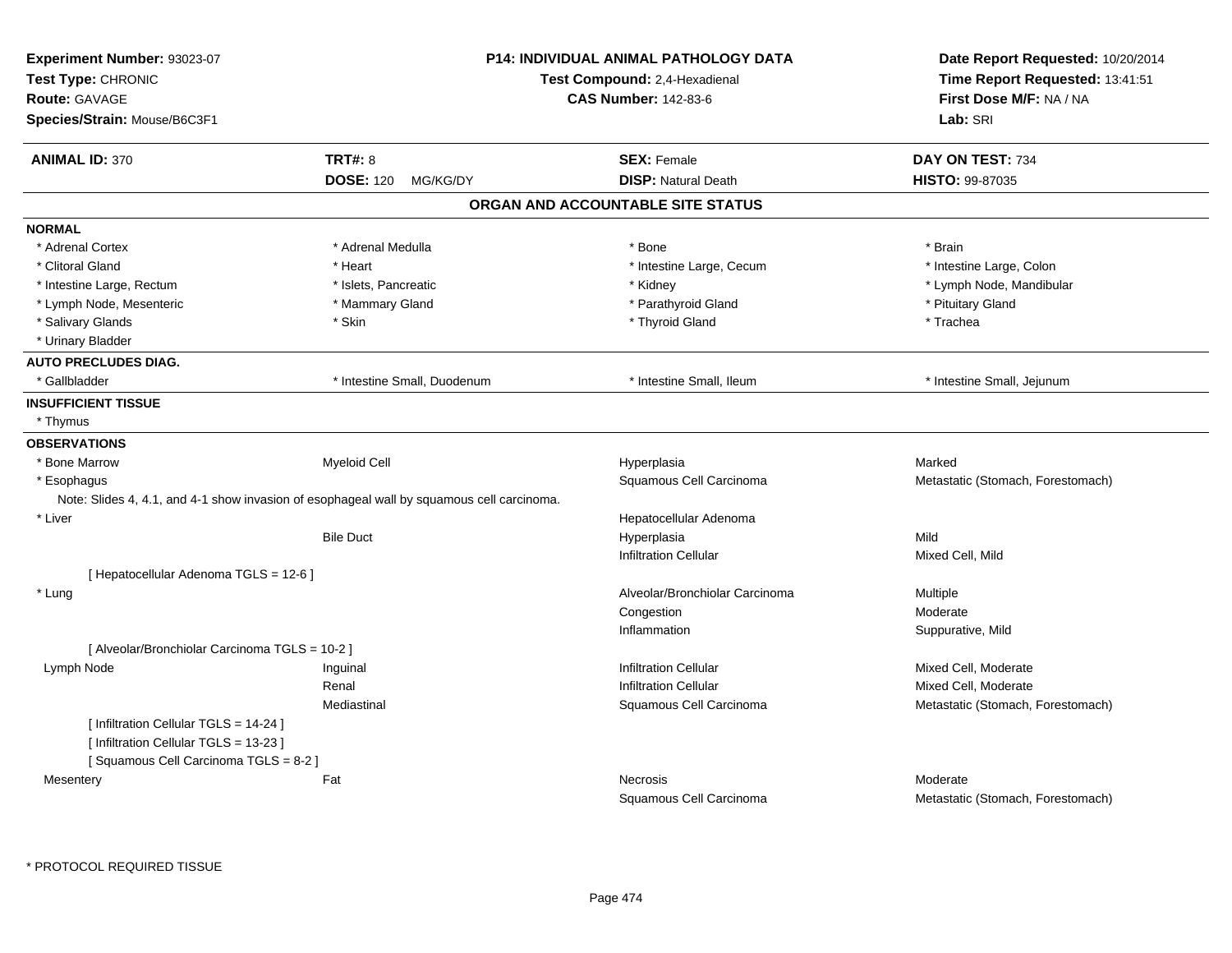| Experiment Number: 93023-07<br>Test Type: CHRONIC<br><b>Route: GAVAGE</b><br>Species/Strain: Mouse/B6C3F1<br><b>ANIMAL ID: 370</b> | <b>TRT#: 8</b>                                 | <b>P14: INDIVIDUAL ANIMAL PATHOLOGY DATA</b><br>Test Compound: 2,4-Hexadienal<br><b>CAS Number: 142-83-6</b><br><b>SEX: Female</b> | Date Report Requested: 10/20/2014<br>Time Report Requested: 13:41:51<br>First Dose M/F: NA / NA<br>Lab: SRI<br>DAY ON TEST: 734 |
|------------------------------------------------------------------------------------------------------------------------------------|------------------------------------------------|------------------------------------------------------------------------------------------------------------------------------------|---------------------------------------------------------------------------------------------------------------------------------|
|                                                                                                                                    | <b>DOSE: 120</b><br>MG/KG/DY                   | <b>DISP: Natural Death</b>                                                                                                         | HISTO: 99-87035                                                                                                                 |
|                                                                                                                                    |                                                | ORGAN AND ACCOUNTABLE SITE STATUS                                                                                                  |                                                                                                                                 |
| [Necrosis TGLS = $6-21$ ]                                                                                                          |                                                |                                                                                                                                    |                                                                                                                                 |
| * Nose                                                                                                                             | <b>Respirat Epith</b>                          | <b>Cytoplasmic Alteration</b>                                                                                                      | Mild                                                                                                                            |
|                                                                                                                                    |                                                | Inflammation                                                                                                                       | Suppurative, Moderate                                                                                                           |
| * Ovary                                                                                                                            |                                                | Inflammation                                                                                                                       | Suppurative, Marked                                                                                                             |
| [Inflammation TGLS = $4-7$ ]                                                                                                       |                                                |                                                                                                                                    |                                                                                                                                 |
| * Pancreas                                                                                                                         | Acinus                                         | Atrophy                                                                                                                            | Focal, Moderate                                                                                                                 |
|                                                                                                                                    |                                                | Squamous Cell Carcinoma                                                                                                            | Metastatic (Stomach, Forestomach)                                                                                               |
| [Atrophy TGLS = $3-7$ ]                                                                                                            |                                                |                                                                                                                                    |                                                                                                                                 |
| <b>Skeletal Muscle</b>                                                                                                             |                                                | Squamous Cell Carcinoma                                                                                                            | Metastatic (Stomach, Forestomach)                                                                                               |
| Note: TGL 7-22 involves diaphragm.                                                                                                 |                                                |                                                                                                                                    |                                                                                                                                 |
| [Squamous Cell Carcinoma TGLS = 7-22]                                                                                              |                                                |                                                                                                                                    |                                                                                                                                 |
| * Spleen                                                                                                                           |                                                | Angiectasis                                                                                                                        | Mild                                                                                                                            |
|                                                                                                                                    |                                                | Hematopoietic Cell Proliferation                                                                                                   | Marked                                                                                                                          |
|                                                                                                                                    |                                                | Thrombosis                                                                                                                         | Mild                                                                                                                            |
| [Angiectasis TGLS = 15-6]                                                                                                          |                                                |                                                                                                                                    |                                                                                                                                 |
| [ Hematopoietic Cell Proliferation TGLS = 2-6 ]                                                                                    |                                                |                                                                                                                                    |                                                                                                                                 |
| * Stomach, Forestomach                                                                                                             |                                                | Squamous Cell Carcinoma                                                                                                            |                                                                                                                                 |
| [Squamous Cell Carcinoma TGLS = 9-4, 9-4-1]                                                                                        |                                                |                                                                                                                                    |                                                                                                                                 |
| * Stomach, Glandular                                                                                                               |                                                | Squamous Cell Carcinoma                                                                                                            | Metastatic (Stomach, Forestomach)                                                                                               |
| * Uterus                                                                                                                           |                                                | Hemangiosarcoma                                                                                                                    |                                                                                                                                 |
| [Hemangiosarcoma TGLS = 5-7]                                                                                                       |                                                |                                                                                                                                    |                                                                                                                                 |
| PRIMARY CAUSE OF DEATH                                                                                                             | - Stomach, Forestomach Squamous Cell Carcinoma |                                                                                                                                    |                                                                                                                                 |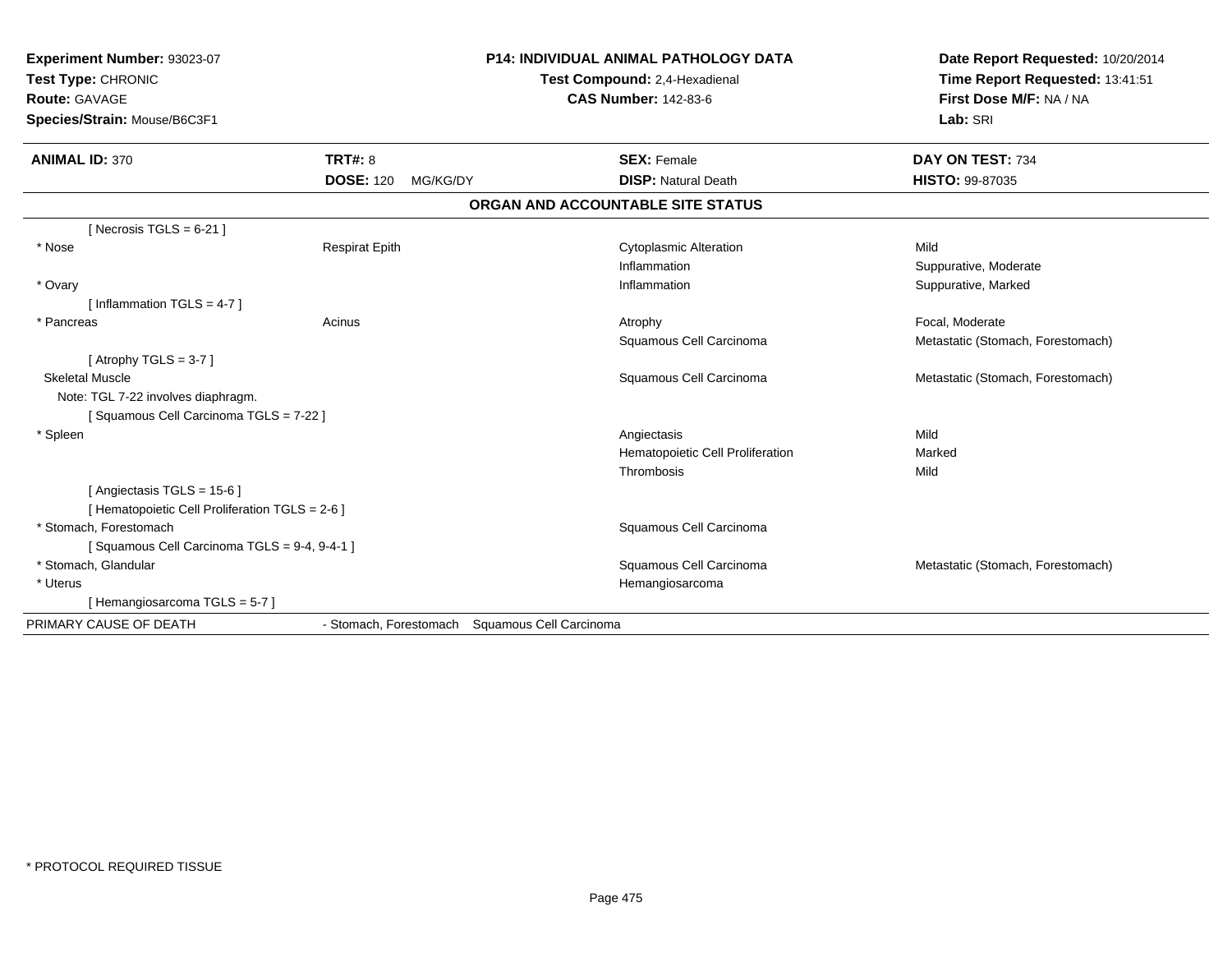| Experiment Number: 93023-07<br>Test Type: CHRONIC<br>Route: GAVAGE<br>Species/Strain: Mouse/B6C3F1 |                              | <b>P14: INDIVIDUAL ANIMAL PATHOLOGY DATA</b><br>Test Compound: 2,4-Hexadienal<br><b>CAS Number: 142-83-6</b> | Date Report Requested: 10/20/2014<br>Time Report Requested: 13:41:51<br>First Dose M/F: NA / NA<br>Lab: SRI |
|----------------------------------------------------------------------------------------------------|------------------------------|--------------------------------------------------------------------------------------------------------------|-------------------------------------------------------------------------------------------------------------|
| <b>ANIMAL ID: 371</b>                                                                              | <b>TRT#: 8</b>               | <b>SEX: Female</b>                                                                                           | DAY ON TEST: 729                                                                                            |
|                                                                                                    | <b>DOSE: 120</b><br>MG/KG/DY | <b>DISP: Terminal Sacrifice</b>                                                                              | <b>HISTO: 99-87197</b>                                                                                      |
|                                                                                                    |                              | ORGAN AND ACCOUNTABLE SITE STATUS                                                                            |                                                                                                             |
| <b>NORMAL</b>                                                                                      |                              |                                                                                                              |                                                                                                             |
| * Adrenal Cortex                                                                                   | * Adrenal Medulla            | * Bone                                                                                                       | * Brain                                                                                                     |
| * Clitoral Gland                                                                                   | * Esophagus                  | * Heart                                                                                                      | * Intestine Large, Cecum                                                                                    |
| * Intestine Large, Colon                                                                           | * Intestine Large, Rectum    | * Intestine Small, Duodenum                                                                                  | * Intestine Small, Ileum                                                                                    |
| * Intestine Small, Jejunum                                                                         | * Islets, Pancreatic         | * Lung                                                                                                       | * Lymph Node, Mandibular                                                                                    |
| * Lymph Node, Mesenteric                                                                           | * Mammary Gland              | Oral Mucosa                                                                                                  | * Pancreas                                                                                                  |
| * Parathyroid Gland                                                                                | * Pituitary Gland            | * Salivary Glands                                                                                            | * Skin                                                                                                      |
| * Stomach, Glandular                                                                               | * Thymus                     | * Trachea                                                                                                    | * Urinary Bladder                                                                                           |
| <b>MISSING</b>                                                                                     |                              |                                                                                                              |                                                                                                             |
| * Gallbladder                                                                                      |                              |                                                                                                              |                                                                                                             |
| <b>OBSERVATIONS</b>                                                                                |                              |                                                                                                              |                                                                                                             |
| * Bone Marrow                                                                                      | Myeloid Cell                 | Hyperplasia                                                                                                  | Mild                                                                                                        |
| * Kidney                                                                                           | <b>Renal Tubule</b>          | Pigmentation                                                                                                 | Mild                                                                                                        |
| * Liver                                                                                            | Hepatocyte                   | Depletion Glycogen                                                                                           | Diffuse, Marked                                                                                             |
|                                                                                                    | Hepatocyte                   | Vacuolization Cytoplasmic                                                                                    | Diffuse, Mild                                                                                               |
| Lymph Node                                                                                         | Mediastinal                  | Hyperplasia                                                                                                  | Plasma Cell, Moderate                                                                                       |
| [ Hyperplasia TGLS = 6-2 ]                                                                         |                              |                                                                                                              |                                                                                                             |
| * Nose                                                                                             | <b>Respirat Epith</b>        | <b>Cytoplasmic Alteration</b>                                                                                | Mild                                                                                                        |
|                                                                                                    | Glands, Mucosa               | <b>Dilatation</b>                                                                                            | Focal, Minimal                                                                                              |
| * Ovary                                                                                            |                              | Cyst                                                                                                         | Moderate                                                                                                    |
|                                                                                                    |                              | Hemangioma                                                                                                   |                                                                                                             |
| [Cyst TGLS = $1-7$ ]<br>[Hemangioma TGLS = 1-7]                                                    |                              |                                                                                                              |                                                                                                             |
| * Spleen                                                                                           |                              | Hematopoietic Cell Proliferation                                                                             | Moderate                                                                                                    |
| [ Hematopoietic Cell Proliferation TGLS = 4-6 ]                                                    |                              |                                                                                                              |                                                                                                             |
| * Stomach, Forestomach                                                                             | Epithelium                   | Hyperplasia                                                                                                  | Squamous, Mild                                                                                              |
|                                                                                                    |                              | Squamous Cell Carcinoma                                                                                      |                                                                                                             |
| [Squamous Cell Carcinoma TGLS = 5-4]                                                               |                              |                                                                                                              |                                                                                                             |
| * Thyroid Gland                                                                                    |                              | Degeneration                                                                                                 | Cystic, Focal, Minimal                                                                                      |
| Tissue NOS                                                                                         | Abdominal                    | Sarcoma                                                                                                      |                                                                                                             |
| [Sarcoma TGLS = $3-21$ ]                                                                           |                              |                                                                                                              |                                                                                                             |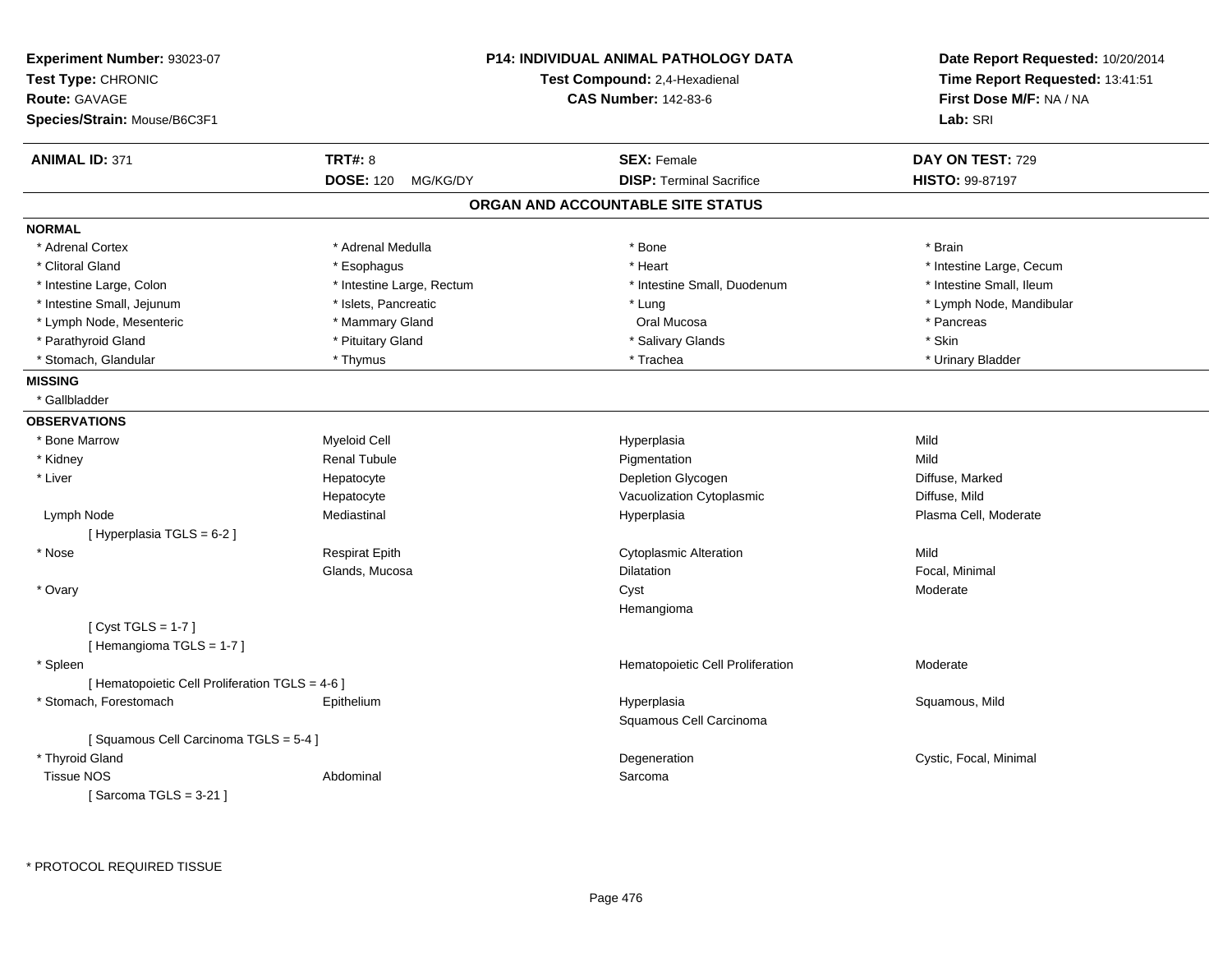| Experiment Number: 93023-07  | <b>P14: INDIVIDUAL ANIMAL PATHOLOGY DATA</b><br>Test Compound: 2,4-Hexadienal |                                   | Date Report Requested: 10/20/2014 |
|------------------------------|-------------------------------------------------------------------------------|-----------------------------------|-----------------------------------|
| <b>Test Type: CHRONIC</b>    |                                                                               |                                   | Time Report Requested: 13:41:51   |
| <b>Route: GAVAGE</b>         |                                                                               | <b>CAS Number: 142-83-6</b>       |                                   |
| Species/Strain: Mouse/B6C3F1 |                                                                               |                                   | Lab: SRI                          |
| <b>ANIMAL ID: 371</b>        | <b>TRT#: 8</b>                                                                | <b>SEX: Female</b>                | DAY ON TEST: 729                  |
|                              | <b>DOSE: 120</b><br>MG/KG/DY                                                  | <b>DISP:</b> Terminal Sacrifice   | <b>HISTO: 99-87197</b>            |
|                              |                                                                               | ORGAN AND ACCOUNTABLE SITE STATUS |                                   |
| * Uterus                     |                                                                               | Hydrometra                        | Mild                              |
|                              | Endometrium                                                                   | Hyperplasia                       | Cystic, Mild                      |
| [Hydrometra TGLS = $2-7$ ]   |                                                                               |                                   |                                   |
| PRIMARY CAUSE OF DEATH       |                                                                               |                                   |                                   |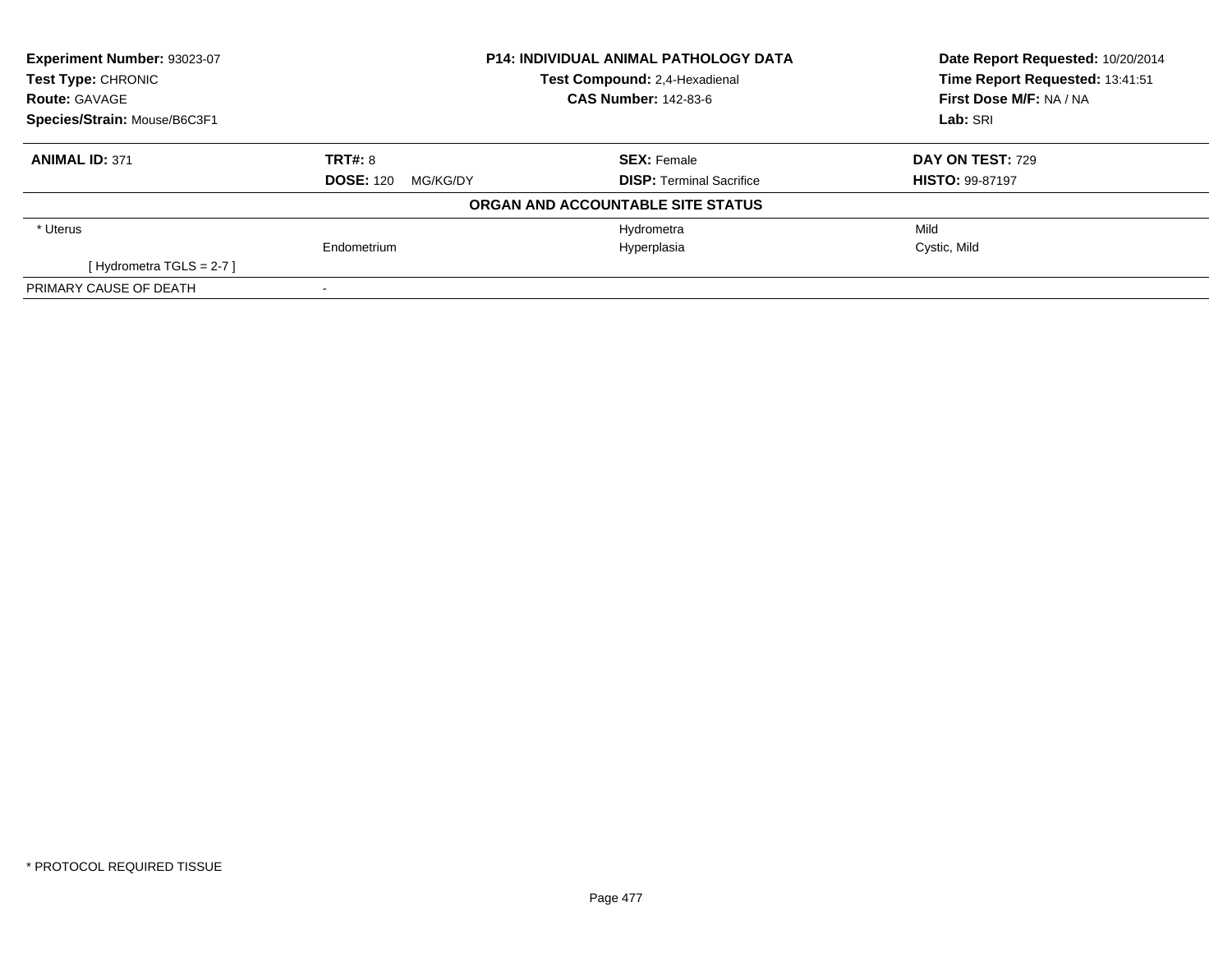| Experiment Number: 93023-07<br>Test Type: CHRONIC<br><b>Route: GAVAGE</b><br>Species/Strain: Mouse/B6C3F1 |                              | <b>P14: INDIVIDUAL ANIMAL PATHOLOGY DATA</b><br>Test Compound: 2,4-Hexadienal<br><b>CAS Number: 142-83-6</b> | Date Report Requested: 10/20/2014<br>Time Report Requested: 13:41:51<br>First Dose M/F: NA / NA<br>Lab: SRI |
|-----------------------------------------------------------------------------------------------------------|------------------------------|--------------------------------------------------------------------------------------------------------------|-------------------------------------------------------------------------------------------------------------|
| <b>ANIMAL ID: 372</b>                                                                                     | <b>TRT#: 8</b>               | <b>SEX: Female</b>                                                                                           | DAY ON TEST: 729                                                                                            |
|                                                                                                           | <b>DOSE: 120</b><br>MG/KG/DY | <b>DISP: Terminal Sacrifice</b>                                                                              | HISTO: 99-87198                                                                                             |
|                                                                                                           |                              | ORGAN AND ACCOUNTABLE SITE STATUS                                                                            |                                                                                                             |
| <b>NORMAL</b>                                                                                             |                              |                                                                                                              |                                                                                                             |
| * Adrenal Cortex                                                                                          | * Adrenal Medulla            | * Bone                                                                                                       | * Bone Marrow                                                                                               |
| * Brain                                                                                                   | * Clitoral Gland             | * Esophagus                                                                                                  | * Gallbladder                                                                                               |
| * Heart                                                                                                   | * Intestine Large, Cecum     | * Intestine Large, Colon                                                                                     | * Intestine Large, Rectum                                                                                   |
| * Intestine Small, Duodenum                                                                               | * Intestine Small, Ileum     | * Intestine Small, Jejunum                                                                                   | * Islets, Pancreatic                                                                                        |
| * Lung                                                                                                    | * Lymph Node, Mandibular     | * Lymph Node, Mesenteric                                                                                     | * Mammary Gland                                                                                             |
| * Ovary                                                                                                   | * Pancreas                   | * Parathyroid Gland                                                                                          | * Pituitary Gland                                                                                           |
| * Salivary Glands                                                                                         | * Skin                       | * Stomach, Glandular                                                                                         | * Thymus                                                                                                    |
| * Thyroid Gland                                                                                           | * Trachea                    | * Urinary Bladder                                                                                            |                                                                                                             |
| <b>OBSERVATIONS</b>                                                                                       |                              |                                                                                                              |                                                                                                             |
| * Kidney                                                                                                  |                              | Nephropathy                                                                                                  | Minimal                                                                                                     |
| * Liver                                                                                                   |                              | Hepatocellular Adenoma                                                                                       |                                                                                                             |
|                                                                                                           |                              | <b>Infiltration Cellular</b>                                                                                 | Mixed Cell, Minimal                                                                                         |
| [ Hepatocellular Adenoma TGLS = 4-22 ]                                                                    |                              |                                                                                                              |                                                                                                             |
| Mesentery                                                                                                 | Fat                          | Necrosis                                                                                                     | Moderate                                                                                                    |
| [Necrosis TGLS = $1-21$ ]                                                                                 |                              |                                                                                                              |                                                                                                             |
| * Nose                                                                                                    | Olfactory Epi                | <b>Cytoplasmic Alteration</b>                                                                                | Mild                                                                                                        |
|                                                                                                           | <b>Respirat Epith</b>        | <b>Cytoplasmic Alteration</b>                                                                                | Moderate                                                                                                    |
|                                                                                                           | Glands, Mucosa               | <b>Dilatation</b>                                                                                            | Focal, Mild                                                                                                 |
| * Spleen                                                                                                  |                              | Hematopoietic Cell Proliferation                                                                             | Mild                                                                                                        |
|                                                                                                           |                              | Hyperplasia                                                                                                  | Lymphoid, Mild                                                                                              |
| * Stomach, Forestomach                                                                                    | Epithelium                   | Hyperplasia                                                                                                  | Squamous, Mild                                                                                              |
|                                                                                                           |                              | Squamous Cell Papilloma                                                                                      |                                                                                                             |
| [Hyperplasia TGLS = 5-4]<br>[Squamous Cell Papilloma TGLS = 5-4]                                          |                              |                                                                                                              |                                                                                                             |
| * Uterus                                                                                                  |                              | Hemangiosarcoma                                                                                              |                                                                                                             |
|                                                                                                           |                              | Hydrometra                                                                                                   | Moderate                                                                                                    |
|                                                                                                           | Endometrium                  | Hyperplasia                                                                                                  | Cystic, Moderate                                                                                            |
| [Hemangiosarcoma TGLS = 3-7]<br>[ Hydrometra TGLS = 2-7 ]                                                 |                              |                                                                                                              |                                                                                                             |
| PRIMARY CAUSE OF DEATH                                                                                    | ÷,                           |                                                                                                              |                                                                                                             |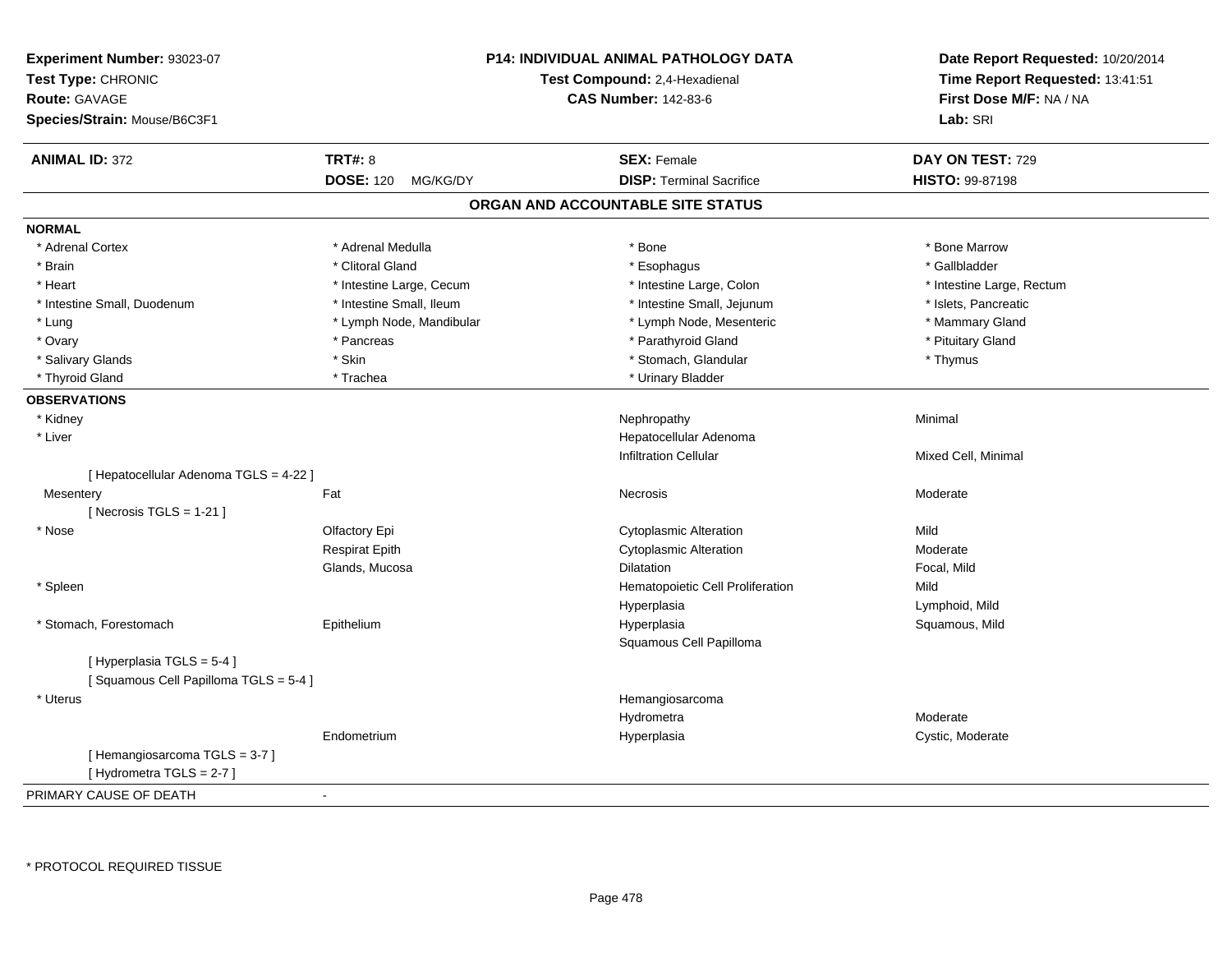| Experiment Number: 93023-07  | <b>P14: INDIVIDUAL ANIMAL PATHOLOGY DATA</b><br>Test Compound: 2,4-Hexadienal |                                          | Date Report Requested: 10/20/2014 |
|------------------------------|-------------------------------------------------------------------------------|------------------------------------------|-----------------------------------|
| Test Type: CHRONIC           |                                                                               |                                          | Time Report Requested: 13:41:51   |
| <b>Route: GAVAGE</b>         |                                                                               | <b>CAS Number: 142-83-6</b>              | First Dose M/F: NA / NA           |
| Species/Strain: Mouse/B6C3F1 |                                                                               |                                          | Lab: SRI                          |
| <b>ANIMAL ID: 373</b>        | <b>TRT#: 8</b>                                                                | <b>SEX: Female</b>                       | DAY ON TEST: 729                  |
|                              | <b>DOSE: 120</b><br>MG/KG/DY                                                  | <b>DISP: Terminal Sacrifice</b>          | <b>HISTO: 99-87199</b>            |
|                              |                                                                               | ORGAN AND ACCOUNTABLE SITE STATUS        |                                   |
| <b>NORMAL</b>                |                                                                               |                                          |                                   |
| * Adrenal Medulla            | * Bone Marrow                                                                 | * Brain                                  | * Clitoral Gland                  |
| * Esophagus                  | * Gallbladder                                                                 | * Heart                                  | * Intestine Large, Cecum          |
| * Intestine Large, Colon     | * Intestine Large, Rectum                                                     | * Intestine Small, Duodenum              | * Intestine Small, Ileum          |
| * Intestine Small, Jejunum   | * Islets, Pancreatic                                                          | * Kidney                                 | * Lung                            |
| * Lymph Node, Mandibular     | * Lymph Node, Mesenteric                                                      | * Mammary Gland                          | * Ovary                           |
| * Pancreas                   | * Parathyroid Gland                                                           | * Pituitary Gland                        | * Salivary Glands                 |
| * Skin                       | * Spleen                                                                      | * Stomach, Forestomach                   | * Stomach, Glandular              |
| * Thyroid Gland              | * Trachea                                                                     | * Urinary Bladder                        |                                   |
| <b>OBSERVATIONS</b>          |                                                                               |                                          |                                   |
| * Adrenal Cortex             |                                                                               | <b>Accessory Adrenal Cortical Nodule</b> | Minimal                           |
| * Liver                      |                                                                               | <b>Infiltration Cellular</b>             | Mixed Cell, Minimal               |
| Mesentery                    | Fat                                                                           | Necrosis                                 | Moderate                          |
| [Necrosis TGLS = 2-21, 3-22] |                                                                               |                                          |                                   |
| * Nose                       | Olfactory Epi                                                                 | <b>Cytoplasmic Alteration</b>            | Mild                              |
|                              | <b>Respirat Epith</b>                                                         | <b>Cytoplasmic Alteration</b>            | Mild                              |
| * Thymus                     |                                                                               | Hyperplasia                              | Lymphoid, Mild                    |
| [ Hyperplasia TGLS = 4-2 ]   |                                                                               |                                          |                                   |
| * Uterus                     |                                                                               | Hydrometra                               | Moderate                          |
|                              | Endometrium                                                                   | Hyperplasia                              | Cystic, Mild                      |
| [Hydrometra TGLS = 1-7]      |                                                                               |                                          |                                   |
| PRIMARY CAUSE OF DEATH       | $\blacksquare$                                                                |                                          |                                   |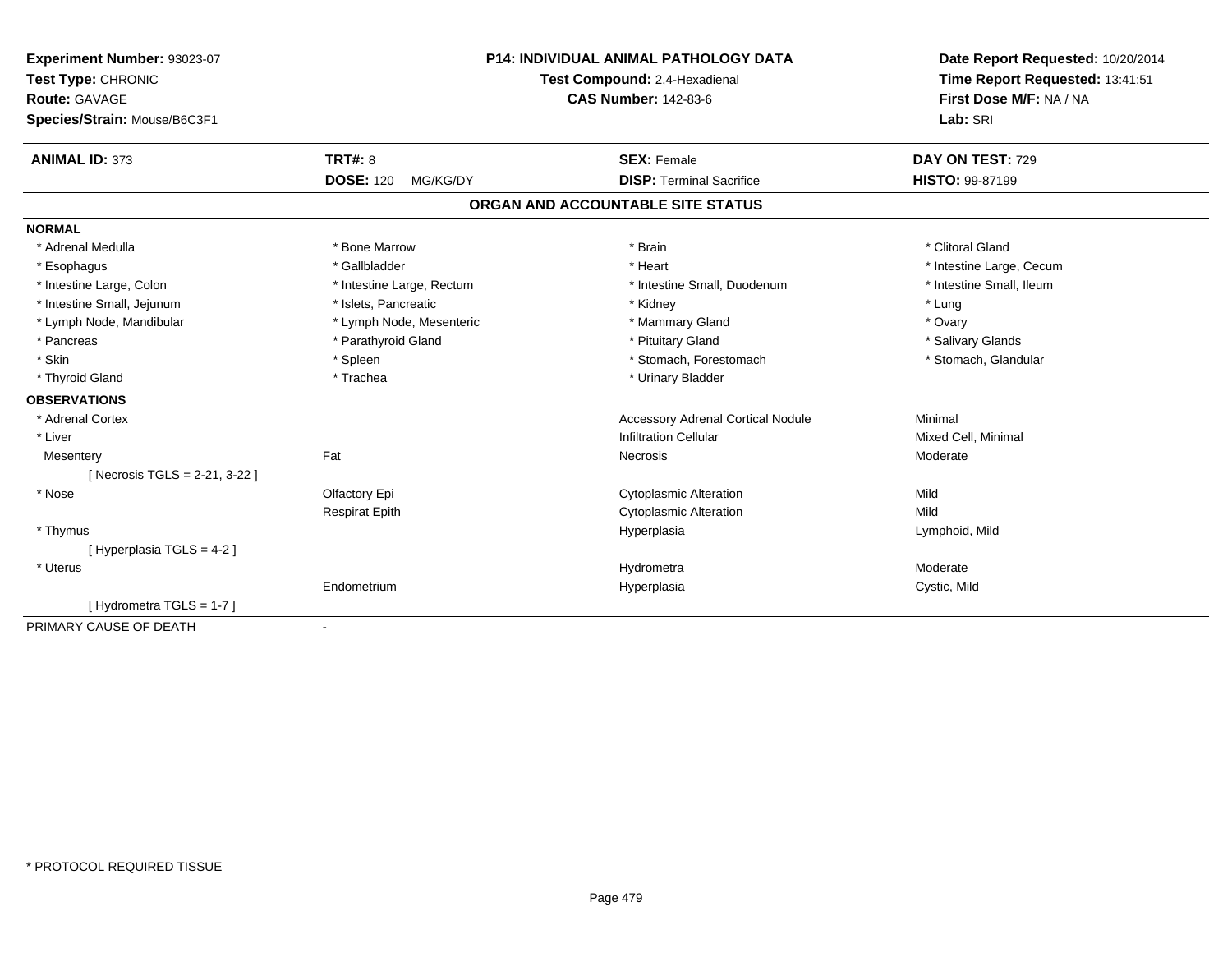| Experiment Number: 93023-07  | <b>P14: INDIVIDUAL ANIMAL PATHOLOGY DATA</b><br>Test Compound: 2,4-Hexadienal |                                   | Date Report Requested: 10/20/2014 |
|------------------------------|-------------------------------------------------------------------------------|-----------------------------------|-----------------------------------|
| Test Type: CHRONIC           |                                                                               |                                   | Time Report Requested: 13:41:51   |
| Route: GAVAGE                |                                                                               | <b>CAS Number: 142-83-6</b>       | First Dose M/F: NA / NA           |
| Species/Strain: Mouse/B6C3F1 |                                                                               |                                   | Lab: SRI                          |
| <b>ANIMAL ID: 374</b>        | <b>TRT#: 8</b>                                                                | <b>SEX: Female</b>                | DAY ON TEST: 729                  |
|                              | <b>DOSE: 120</b><br>MG/KG/DY                                                  | <b>DISP: Terminal Sacrifice</b>   | <b>HISTO: 99-87200</b>            |
|                              |                                                                               | ORGAN AND ACCOUNTABLE SITE STATUS |                                   |
| <b>NORMAL</b>                |                                                                               |                                   |                                   |
| * Adrenal Cortex             | * Adrenal Medulla                                                             | * Bone Marrow                     | * Brain                           |
| * Clitoral Gland             | * Esophagus                                                                   | * Gallbladder                     | * Heart                           |
| * Intestine Large, Cecum     | * Intestine Large, Colon                                                      | * Intestine Large, Rectum         | * Intestine Small, Duodenum       |
| * Intestine Small, Ileum     | * Intestine Small, Jejunum                                                    | * Islets, Pancreatic              | * Kidney                          |
| * Lung                       | * Lymph Node, Mandibular                                                      | * Lymph Node, Mesenteric          | * Mammary Gland                   |
| * Ovary                      | * Pancreas                                                                    | * Parathyroid Gland               | * Pituitary Gland                 |
| * Salivary Glands            | * Skin                                                                        | * Spleen                          | * Stomach, Forestomach            |
| * Stomach, Glandular         | * Thymus                                                                      | * Thyroid Gland                   | * Trachea                         |
| * Urinary Bladder            |                                                                               |                                   |                                   |
| <b>OBSERVATIONS</b>          |                                                                               |                                   |                                   |
| * Liver                      |                                                                               | <b>Infiltration Cellular</b>      | Mixed Cell, Minimal               |
| * Nose                       | Olfactory Epi                                                                 | <b>Cytoplasmic Alteration</b>     | Mild                              |
|                              | <b>Respirat Epith</b>                                                         | <b>Cytoplasmic Alteration</b>     | Mild                              |
| * Ovary                      |                                                                               |                                   |                                   |
| Note: One ovary is missing.  |                                                                               |                                   |                                   |
| * Uterus                     |                                                                               | Hydrometra                        | Moderate                          |
|                              | Endometrium                                                                   | Hyperplasia                       | Cystic, Moderate                  |
|                              | Endometrium                                                                   | Polyp Stromal                     |                                   |
| [Hydrometra TGLS = 1-7]      |                                                                               |                                   |                                   |
| [Polyp Stromal TGLS = 2-7]   |                                                                               |                                   |                                   |
| PRIMARY CAUSE OF DEATH       | $\overline{\phantom{a}}$                                                      |                                   |                                   |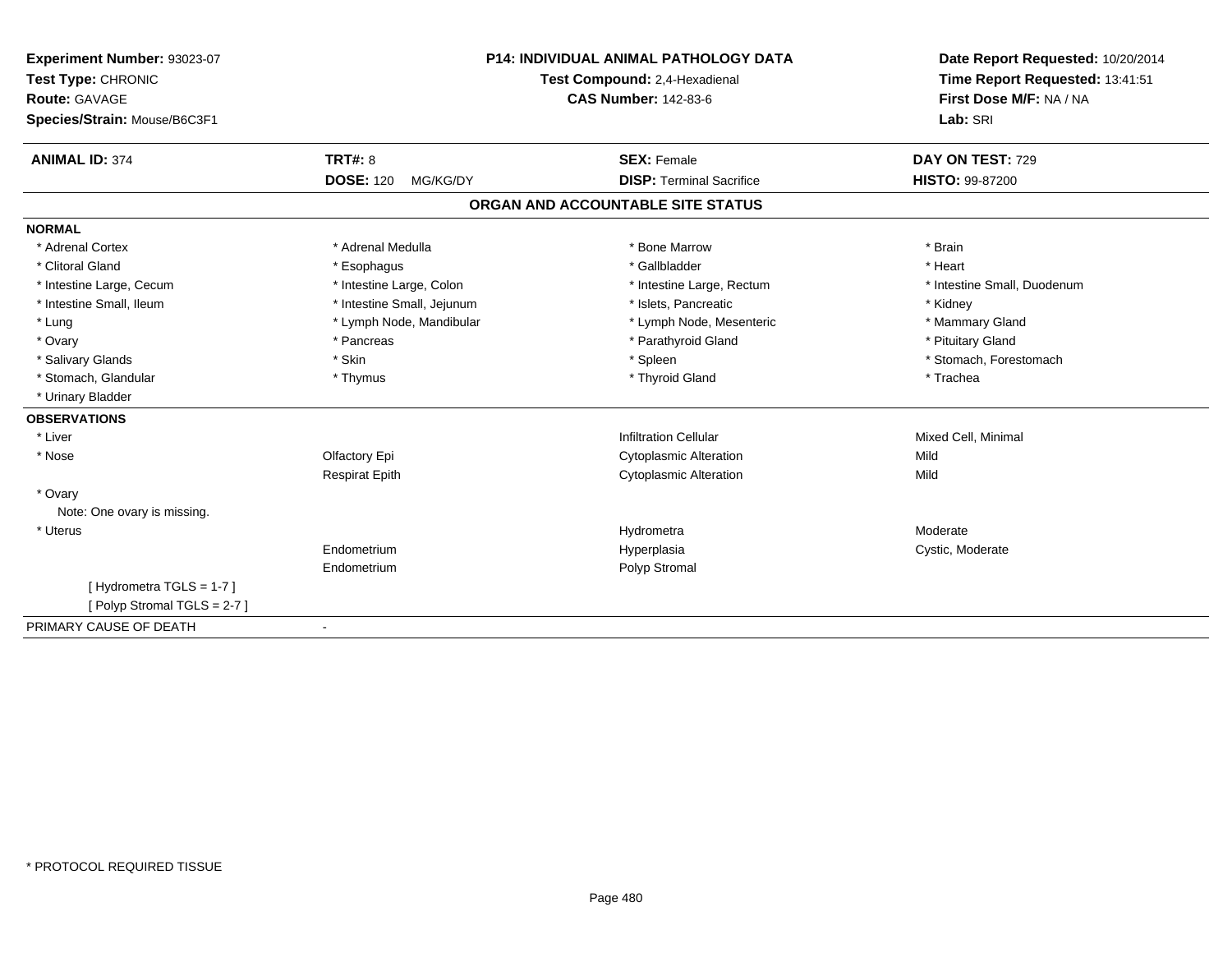| Experiment Number: 93023-07  |                                                              | <b>P14: INDIVIDUAL ANIMAL PATHOLOGY DATA</b> |  | Date Report Requested: 10/20/2014 |
|------------------------------|--------------------------------------------------------------|----------------------------------------------|--|-----------------------------------|
| Test Type: CHRONIC           | Test Compound: 2,4-Hexadienal<br><b>CAS Number: 142-83-6</b> |                                              |  | Time Report Requested: 13:41:51   |
| <b>Route: GAVAGE</b>         |                                                              |                                              |  | First Dose M/F: NA / NA           |
| Species/Strain: Mouse/B6C3F1 |                                                              |                                              |  | Lab: SRI                          |
| <b>ANIMAL ID: 375</b>        | <b>TRT#: 8</b>                                               | <b>SEX: Female</b>                           |  | DAY ON TEST: 239                  |
|                              | <b>DOSE: 120</b><br>MG/KG/DY                                 | <b>DISP: Dosing Accident</b>                 |  | <b>HISTO: 98-82772</b>            |
|                              |                                                              | ORGAN AND ACCOUNTABLE SITE STATUS            |  |                                   |
| <b>NORMAL</b>                |                                                              |                                              |  |                                   |
| * Adrenal Cortex             | * Adrenal Medulla                                            | * Bone                                       |  | * Bone Marrow                     |
| * Brain                      | * Clitoral Gland                                             | * Gallbladder                                |  | * Heart                           |
| * Intestine Large, Cecum     | * Intestine Large, Colon                                     | * Intestine Large, Rectum                    |  | * Intestine Small. Duodenum       |
| * Intestine Small, Ileum     | * Intestine Small, Jejunum                                   | * Islets. Pancreatic                         |  | * Kidney                          |
| * Liver                      | * Lung                                                       | * Lymph Node, Mandibular                     |  | * Lymph Node, Mesenteric          |
| * Mammary Gland              | * Pancreas                                                   | * Parathyroid Gland                          |  | * Pituitary Gland                 |
| * Salivary Glands            | * Skin                                                       | * Spleen                                     |  | * Stomach, Glandular              |
| * Thymus                     | * Thyroid Gland                                              | * Trachea                                    |  | * Urinary Bladder                 |
| <b>OBSERVATIONS</b>          |                                                              |                                              |  |                                   |
| * Esophagus                  | Periesoph Tiss                                               | Foreign Body                                 |  | Moderate                          |
|                              |                                                              | Perforation                                  |  | Moderate                          |
| [Foreign Body TGLS = 4-21]   |                                                              |                                              |  |                                   |
| [ Perforation TGLS = 4-21 ]  |                                                              |                                              |  |                                   |
| * Nose                       | Olfactory Epi                                                | <b>Cytoplasmic Alteration</b>                |  | Minimal                           |
|                              | <b>Respirat Epith</b>                                        | <b>Cytoplasmic Alteration</b>                |  | Mild                              |
| * Ovary                      | <b>Periovarn Tiss</b>                                        | Mineralization                               |  | Mild                              |
| * Stomach, Forestomach       | Epithelium                                                   | Hyperplasia                                  |  | Squamous, Mild                    |
| * Uterus                     | Endometrium                                                  | Hyperplasia                                  |  | Cystic, Minimal                   |
| PRIMARY CAUSE OF DEATH       |                                                              |                                              |  |                                   |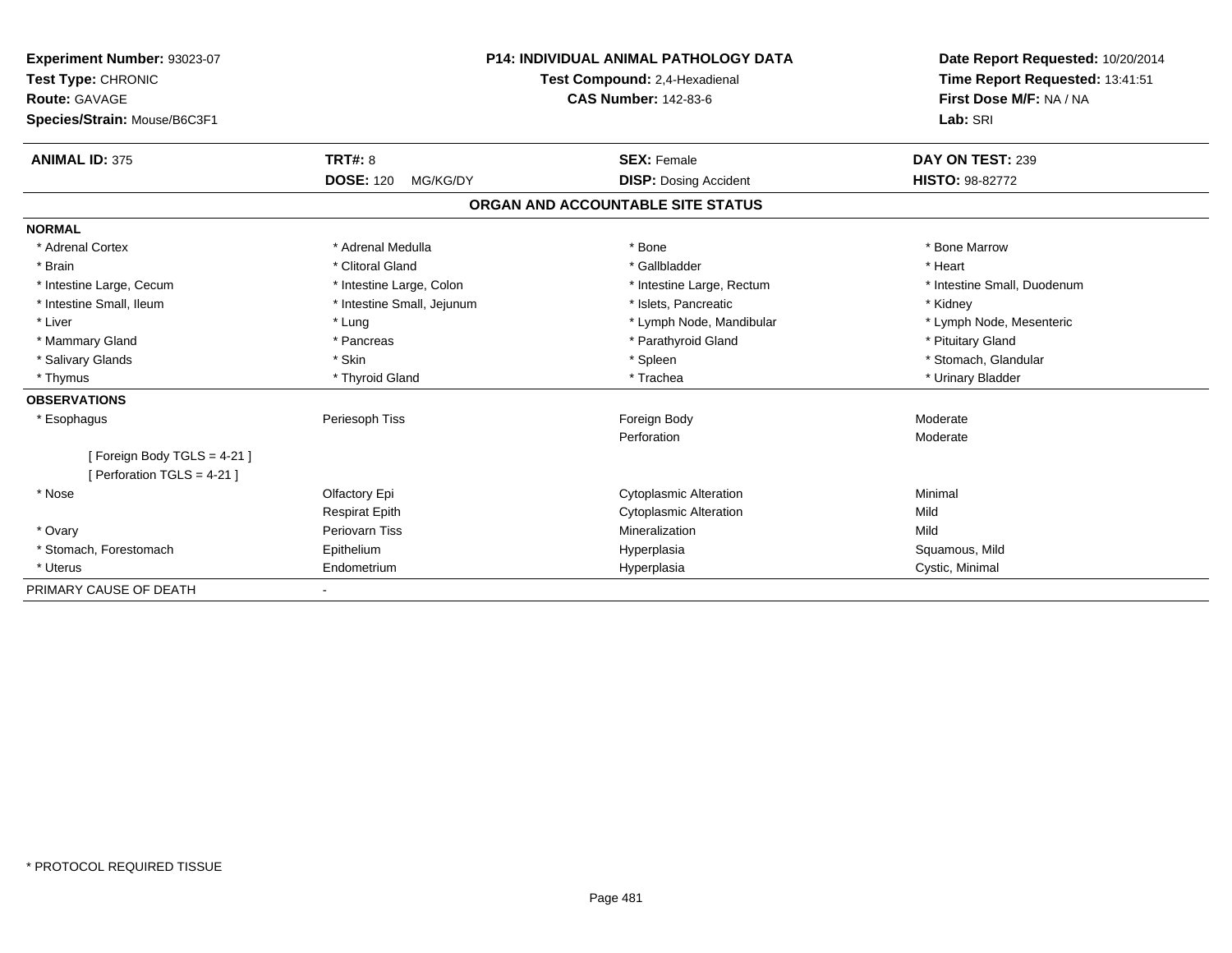| Experiment Number: 93023-07<br>Test Type: CHRONIC<br><b>Route: GAVAGE</b><br>Species/Strain: Mouse/B6C3F1 |                                                                                                              | <b>P14: INDIVIDUAL ANIMAL PATHOLOGY DATA</b><br>Test Compound: 2,4-Hexadienal<br><b>CAS Number: 142-83-6</b> | Date Report Requested: 10/20/2014<br>Time Report Requested: 13:41:51<br>First Dose M/F: NA / NA<br>Lab: SRI |  |
|-----------------------------------------------------------------------------------------------------------|--------------------------------------------------------------------------------------------------------------|--------------------------------------------------------------------------------------------------------------|-------------------------------------------------------------------------------------------------------------|--|
| <b>ANIMAL ID: 376</b>                                                                                     | <b>TRT#: 8</b>                                                                                               | <b>SEX: Female</b>                                                                                           | DAY ON TEST: 735                                                                                            |  |
|                                                                                                           | <b>DOSE: 120</b><br>MG/KG/DY                                                                                 | <b>DISP: Terminal Sacrifice</b>                                                                              | HISTO: 99-87201                                                                                             |  |
|                                                                                                           |                                                                                                              | ORGAN AND ACCOUNTABLE SITE STATUS                                                                            |                                                                                                             |  |
| <b>NORMAL</b>                                                                                             |                                                                                                              |                                                                                                              |                                                                                                             |  |
| * Adrenal Cortex                                                                                          | * Adrenal Medulla                                                                                            | * Bone                                                                                                       | * Bone Marrow                                                                                               |  |
| * Brain                                                                                                   | * Clitoral Gland                                                                                             | * Esophagus                                                                                                  | * Gallbladder                                                                                               |  |
| * Heart                                                                                                   | * Intestine Large, Cecum                                                                                     | * Intestine Large, Colon                                                                                     | * Intestine Large, Rectum                                                                                   |  |
| * Intestine Small, Duodenum                                                                               | * Intestine Small, Ileum                                                                                     | * Intestine Small, Jejunum                                                                                   | * Islets, Pancreatic                                                                                        |  |
| * Lymph Node, Mandibular                                                                                  | * Lymph Node, Mesenteric                                                                                     | * Mammary Gland                                                                                              | * Ovary                                                                                                     |  |
| * Pancreas                                                                                                | * Parathyroid Gland                                                                                          | * Salivary Glands                                                                                            | * Skin                                                                                                      |  |
| * Stomach, Forestomach                                                                                    | * Stomach, Glandular                                                                                         | * Thymus                                                                                                     | * Thyroid Gland                                                                                             |  |
| * Trachea                                                                                                 | * Urinary Bladder                                                                                            |                                                                                                              |                                                                                                             |  |
| <b>OBSERVATIONS</b>                                                                                       |                                                                                                              |                                                                                                              |                                                                                                             |  |
| * Adren Cortex                                                                                            |                                                                                                              |                                                                                                              |                                                                                                             |  |
|                                                                                                           | Note: One adrenal gland is missing. An accessory adrenal cortical nodule found in perirenal fat, on slide 5. |                                                                                                              |                                                                                                             |  |
| * Kidney                                                                                                  |                                                                                                              | Nephropathy                                                                                                  | Moderate                                                                                                    |  |
| * Liver                                                                                                   |                                                                                                              | Hepatocellular Carcinoma                                                                                     |                                                                                                             |  |
|                                                                                                           |                                                                                                              | <b>Infiltration Cellular</b>                                                                                 | Mixed Cell, Minimal                                                                                         |  |
| [ Hepatocellular Carcinoma TGLS = 3-21 ]                                                                  |                                                                                                              |                                                                                                              |                                                                                                             |  |
| * Lung                                                                                                    |                                                                                                              | Hepatocellular Carcinoma                                                                                     | Metastatic (Liver)                                                                                          |  |
| * Nose                                                                                                    | <b>Respirat Epith</b>                                                                                        | <b>Cytoplasmic Alteration</b>                                                                                | Mild                                                                                                        |  |
| * Pituitary Gland                                                                                         | Pars Distalis                                                                                                | Degeneration                                                                                                 | Cystic, Focal, Mild                                                                                         |  |
| * Spleen                                                                                                  |                                                                                                              | Hematopoietic Cell Proliferation                                                                             | Moderate                                                                                                    |  |
| * Uterus                                                                                                  |                                                                                                              | Hydrometra                                                                                                   | Moderate                                                                                                    |  |
|                                                                                                           | Endometrium                                                                                                  | Hyperplasia                                                                                                  | Cystic, Mild                                                                                                |  |
| [Hydrometra TGLS = 1-7]                                                                                   |                                                                                                              |                                                                                                              |                                                                                                             |  |
| PRIMARY CAUSE OF DEATH                                                                                    |                                                                                                              |                                                                                                              |                                                                                                             |  |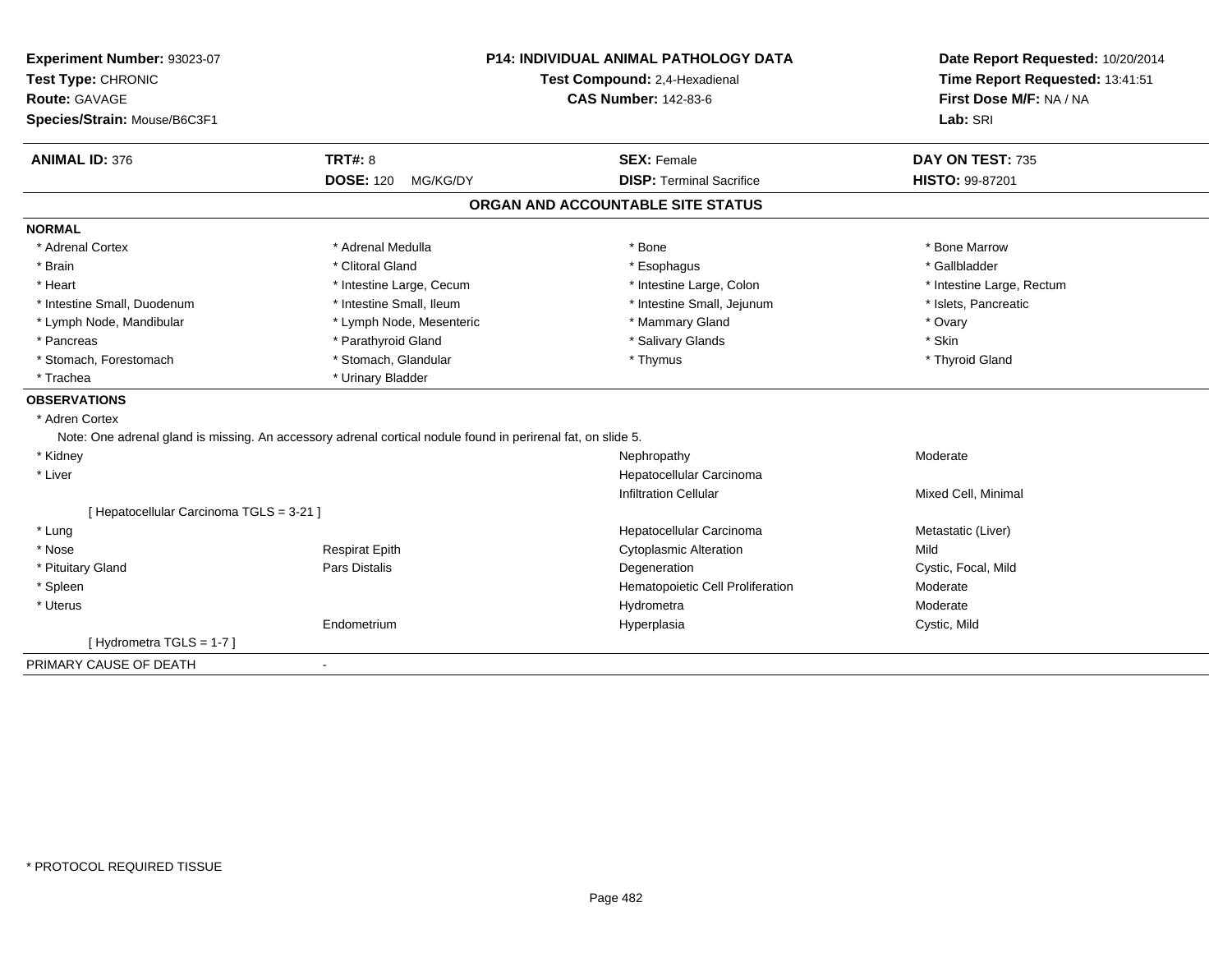| Experiment Number: 93023-07<br>Test Type: CHRONIC<br><b>Route: GAVAGE</b><br>Species/Strain: Mouse/B6C3F1 | <b>P14: INDIVIDUAL ANIMAL PATHOLOGY DATA</b><br>Test Compound: 2,4-Hexadienal<br><b>CAS Number: 142-83-6</b> |                                                  | Date Report Requested: 10/20/2014<br>Time Report Requested: 13:41:51<br>First Dose M/F: NA / NA<br>Lab: SRI |
|-----------------------------------------------------------------------------------------------------------|--------------------------------------------------------------------------------------------------------------|--------------------------------------------------|-------------------------------------------------------------------------------------------------------------|
| <b>ANIMAL ID: 377</b>                                                                                     | <b>TRT#: 8</b><br><b>DOSE: 120</b><br>MG/KG/DY                                                               | <b>SEX: Female</b><br><b>DISP: Natural Death</b> | DAY ON TEST: 725<br><b>HISTO: 99-87202</b>                                                                  |
|                                                                                                           |                                                                                                              | ORGAN AND ACCOUNTABLE SITE STATUS                |                                                                                                             |
| <b>NORMAL</b>                                                                                             |                                                                                                              |                                                  |                                                                                                             |
| * Adrenal Cortex                                                                                          | * Adrenal Medulla                                                                                            | * Bone                                           | * Brain                                                                                                     |
| * Clitoral Gland                                                                                          | * Esophagus                                                                                                  | * Intestine Large, Colon                         | * Intestine Large, Rectum                                                                                   |
| * Islets, Pancreatic                                                                                      | * Kidney                                                                                                     | * Lymph Node, Mandibular                         | * Mammary Gland                                                                                             |
| * Ovary                                                                                                   | * Parathyroid Gland                                                                                          | * Pituitary Gland                                | * Salivary Glands                                                                                           |
| * Skin                                                                                                    | * Thyroid Gland                                                                                              | * Trachea                                        |                                                                                                             |
| <b>AUTO PRECLUDES DIAG.</b>                                                                               |                                                                                                              |                                                  |                                                                                                             |
| * Bone Marrow                                                                                             | * Gallbladder                                                                                                | * Intestine Large, Cecum                         | * Intestine Small, Duodenum                                                                                 |
| * Intestine Small, Ileum                                                                                  | * Intestine Small, Jejunum                                                                                   | * Pancreas                                       | * Stomach, Forestomach                                                                                      |
| * Stomach, Glandular                                                                                      | * Urinary Bladder                                                                                            |                                                  |                                                                                                             |
| <b>INSUFFICIENT TISSUE</b>                                                                                |                                                                                                              |                                                  |                                                                                                             |
| * Lymph Node, Mesenteric                                                                                  |                                                                                                              |                                                  |                                                                                                             |
| <b>OBSERVATIONS</b>                                                                                       |                                                                                                              |                                                  |                                                                                                             |
| * Adren Cortex                                                                                            |                                                                                                              |                                                  |                                                                                                             |
| Note: One adrenal gland is missing.                                                                       |                                                                                                              |                                                  |                                                                                                             |
| * Heart                                                                                                   |                                                                                                              | Lymphoma Malignant                               |                                                                                                             |
| * Liver                                                                                                   |                                                                                                              | Lymphoma Malignant                               |                                                                                                             |
|                                                                                                           | Centrilobular, Hepatocyte                                                                                    | Necrosis                                         | Moderate                                                                                                    |
| [ Lymphoma Malignant TGLS = 4-6 ]                                                                         |                                                                                                              |                                                  |                                                                                                             |
| * Lung                                                                                                    |                                                                                                              | Lymphoma Malignant                               |                                                                                                             |
| [ Lymphoma Malignant TGLS = 7-2 ]                                                                         |                                                                                                              |                                                  |                                                                                                             |
| Lymph Node                                                                                                | Lumbar                                                                                                       | Lymphoma Malignant                               |                                                                                                             |
|                                                                                                           | Mediastinal                                                                                                  | Lymphoma Malignant                               |                                                                                                             |
| [ Lymphoma Malignant TGLS = 6-22 ]                                                                        |                                                                                                              |                                                  |                                                                                                             |
| Mesentery                                                                                                 | Fat                                                                                                          | Necrosis                                         | Moderate                                                                                                    |
| [ Necrosis TGLS = $3-21$ ]                                                                                |                                                                                                              |                                                  |                                                                                                             |
| * Nose                                                                                                    | Olfactory Epi                                                                                                | <b>Cytoplasmic Alteration</b>                    | Mild                                                                                                        |
|                                                                                                           | <b>Respirat Epith</b>                                                                                        | <b>Cytoplasmic Alteration</b>                    | Mild                                                                                                        |
| * Spleen                                                                                                  |                                                                                                              | Lymphoma Malignant                               |                                                                                                             |
| [ Lymphoma Malignant TGLS = 1-6-1 ]                                                                       |                                                                                                              |                                                  |                                                                                                             |
| * Thymus                                                                                                  |                                                                                                              | Lymphoma Malignant                               |                                                                                                             |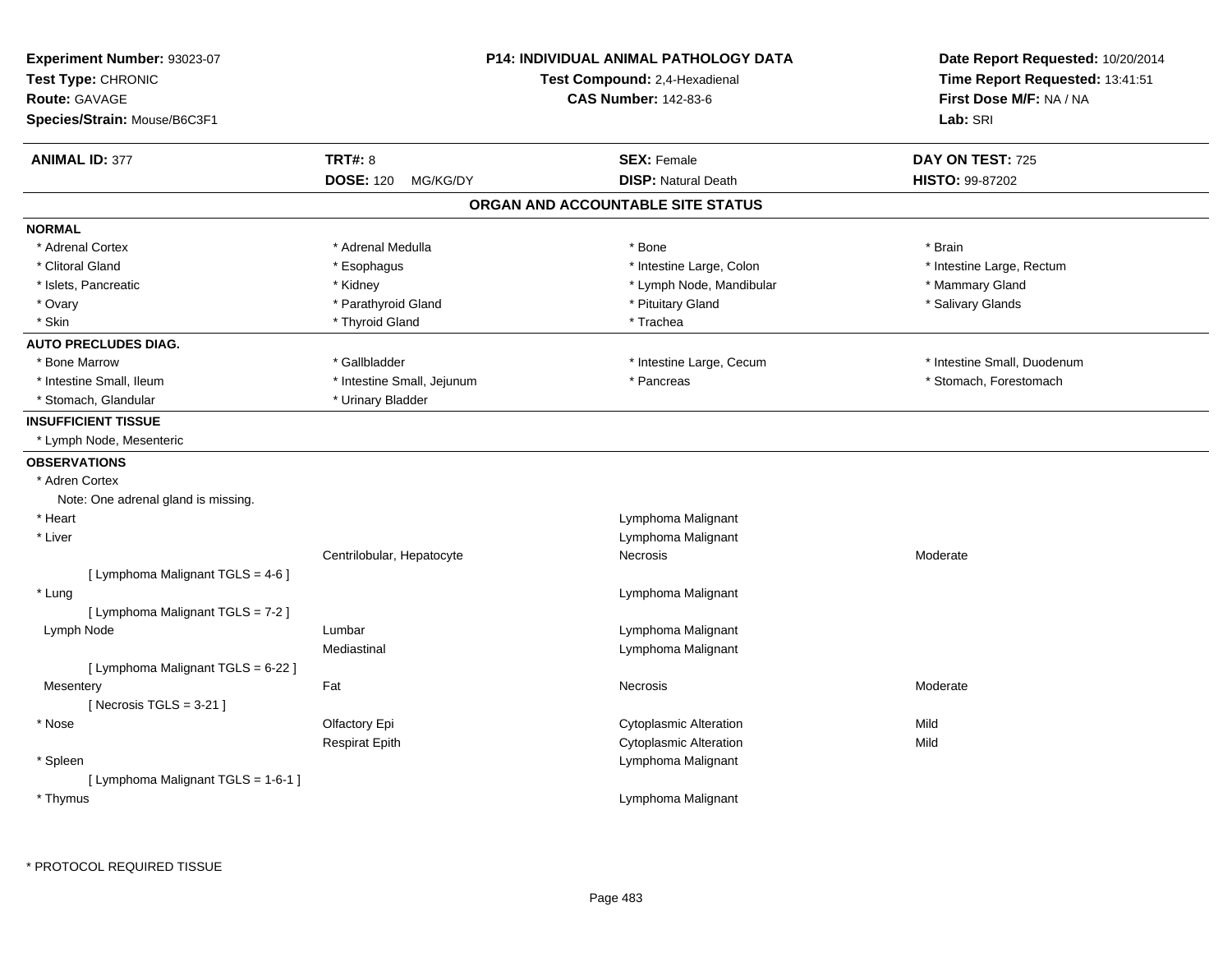| Experiment Number: 93023-07  | <b>P14: INDIVIDUAL ANIMAL PATHOLOGY DATA</b>                 | Date Report Requested: 10/20/2014 |                                 |
|------------------------------|--------------------------------------------------------------|-----------------------------------|---------------------------------|
| <b>Test Type: CHRONIC</b>    | Test Compound: 2,4-Hexadienal<br><b>CAS Number: 142-83-6</b> |                                   | Time Report Requested: 13:41:51 |
| <b>Route: GAVAGE</b>         |                                                              |                                   | First Dose M/F: NA / NA         |
| Species/Strain: Mouse/B6C3F1 |                                                              | Lab: SRI                          |                                 |
| <b>ANIMAL ID: 377</b>        | <b>TRT#: 8</b>                                               | <b>SEX: Female</b>                | <b>DAY ON TEST: 725</b>         |
|                              | <b>DOSE: 120</b><br>MG/KG/DY                                 | <b>DISP:</b> Natural Death        | <b>HISTO: 99-87202</b>          |
|                              |                                                              | ORGAN AND ACCOUNTABLE SITE STATUS |                                 |
| * Uterus                     |                                                              | Hydrometra                        | Minimal                         |
| PRIMARY CAUSE OF DEATH       | - Liver Lymphoma Malignant                                   |                                   |                                 |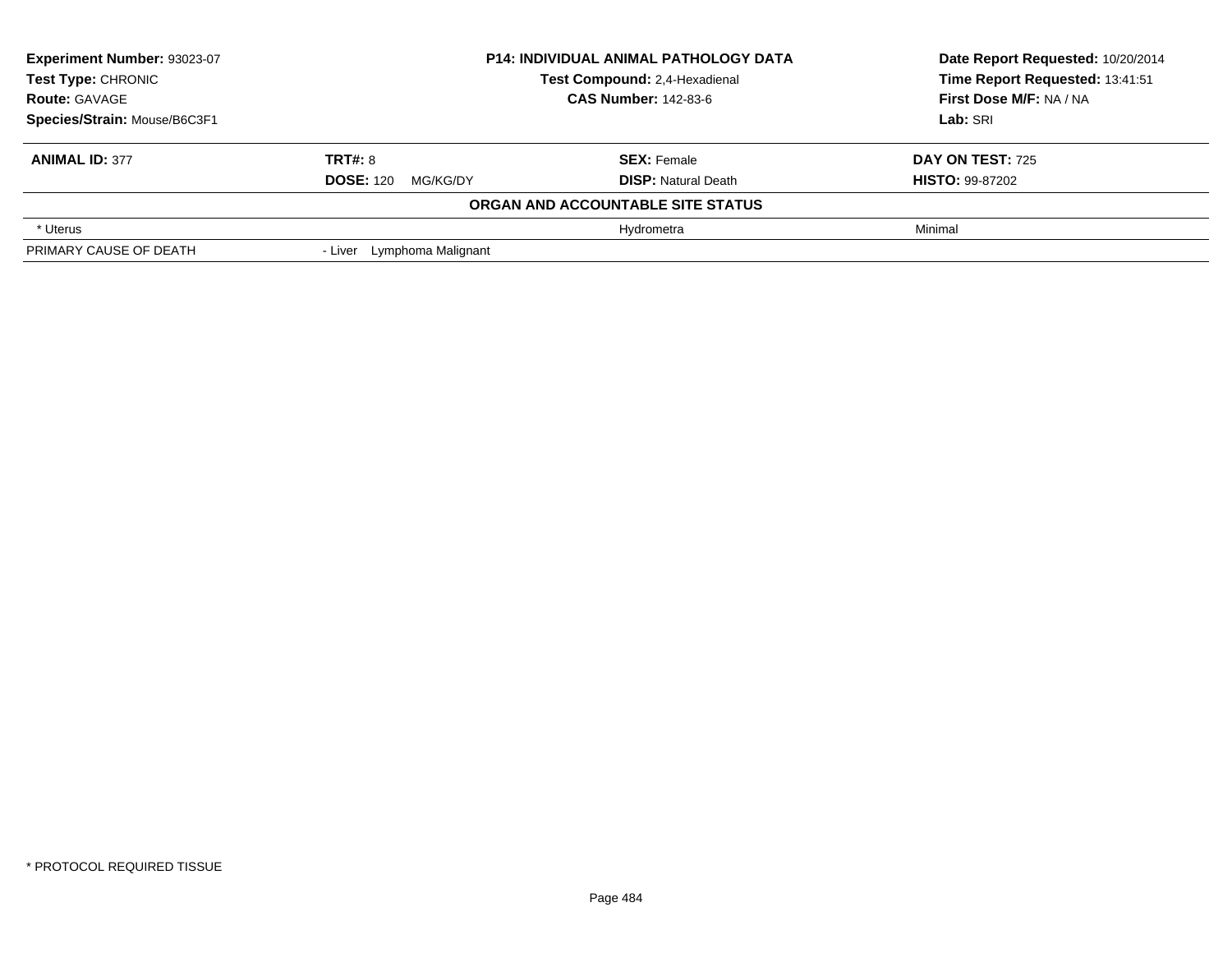| Experiment Number: 93023-07  | <b>P14: INDIVIDUAL ANIMAL PATHOLOGY DATA</b> |                                   | Date Report Requested: 10/20/2014 |  |
|------------------------------|----------------------------------------------|-----------------------------------|-----------------------------------|--|
| Test Type: CHRONIC           |                                              | Test Compound: 2,4-Hexadienal     | Time Report Requested: 13:41:51   |  |
| <b>Route: GAVAGE</b>         |                                              | <b>CAS Number: 142-83-6</b>       | First Dose M/F: NA / NA           |  |
| Species/Strain: Mouse/B6C3F1 |                                              |                                   | Lab: SRI                          |  |
| <b>ANIMAL ID: 378</b>        | TRT#: 8                                      | <b>SEX: Female</b>                | DAY ON TEST: 637                  |  |
|                              | <b>DOSE: 120</b><br>MG/KG/DY                 | <b>DISP:</b> Moribund Sacrifice   | <b>HISTO: 99-86252</b>            |  |
|                              |                                              | ORGAN AND ACCOUNTABLE SITE STATUS |                                   |  |
| <b>NORMAL</b>                |                                              |                                   |                                   |  |
| * Adrenal Cortex             | * Adrenal Medulla                            | * Bone                            | * Bone Marrow                     |  |
| * Brain                      | * Clitoral Gland                             | * Esophagus                       | * Gallbladder                     |  |
| * Heart                      | * Intestine Large, Cecum                     | * Intestine Large, Colon          | * Intestine Large, Rectum         |  |
| * Intestine Small, Duodenum  | * Intestine Small, Ileum                     | * Intestine Small, Jejunum        | * Islets, Pancreatic              |  |
| * Lung                       | * Lymph Node, Mandibular                     | * Lymph Node, Mesenteric          | * Mammary Gland                   |  |
| * Pancreas                   | * Parathyroid Gland                          | <b>Peripheral Nerve</b>           | * Pituitary Gland                 |  |
| * Salivary Glands            | * Skin                                       | Spinal Cord                       | * Spleen                          |  |
| * Stomach, Glandular         | * Thymus                                     | * Thyroid Gland                   | * Trachea                         |  |
| * Urinary Bladder            |                                              |                                   |                                   |  |
| <b>OBSERVATIONS</b>          |                                              |                                   |                                   |  |
| * Kidney                     |                                              | Cyst                              | Moderate                          |  |
| * Liver                      | Hepatocyte                                   | Vacuolization Cytoplasmic         | Diffuse, Moderate                 |  |
| Mesentery                    | Fat                                          | Necrosis                          | Mild                              |  |
| [Necrosis TGLS = $3-21$ ]    |                                              |                                   |                                   |  |
| * Nose                       | <b>Respirat Epith</b>                        | <b>Cytoplasmic Alteration</b>     | Moderate                          |  |
| * Ovary                      |                                              | Cyst                              | Mild                              |  |
| * Stomach, Forestomach       | Epithelium                                   | Hyperplasia                       | Squamous, Moderate                |  |
| * Uterus                     |                                              | Hydrometra                        | Moderate                          |  |
|                              | Endometrium                                  | Hyperplasia                       | Cystic, Moderate                  |  |
| [Hydrometra TGLS = $2-7$ ]   |                                              |                                   |                                   |  |
| PRIMARY CAUSE OF DEATH       | - UNCERTAIN                                  |                                   |                                   |  |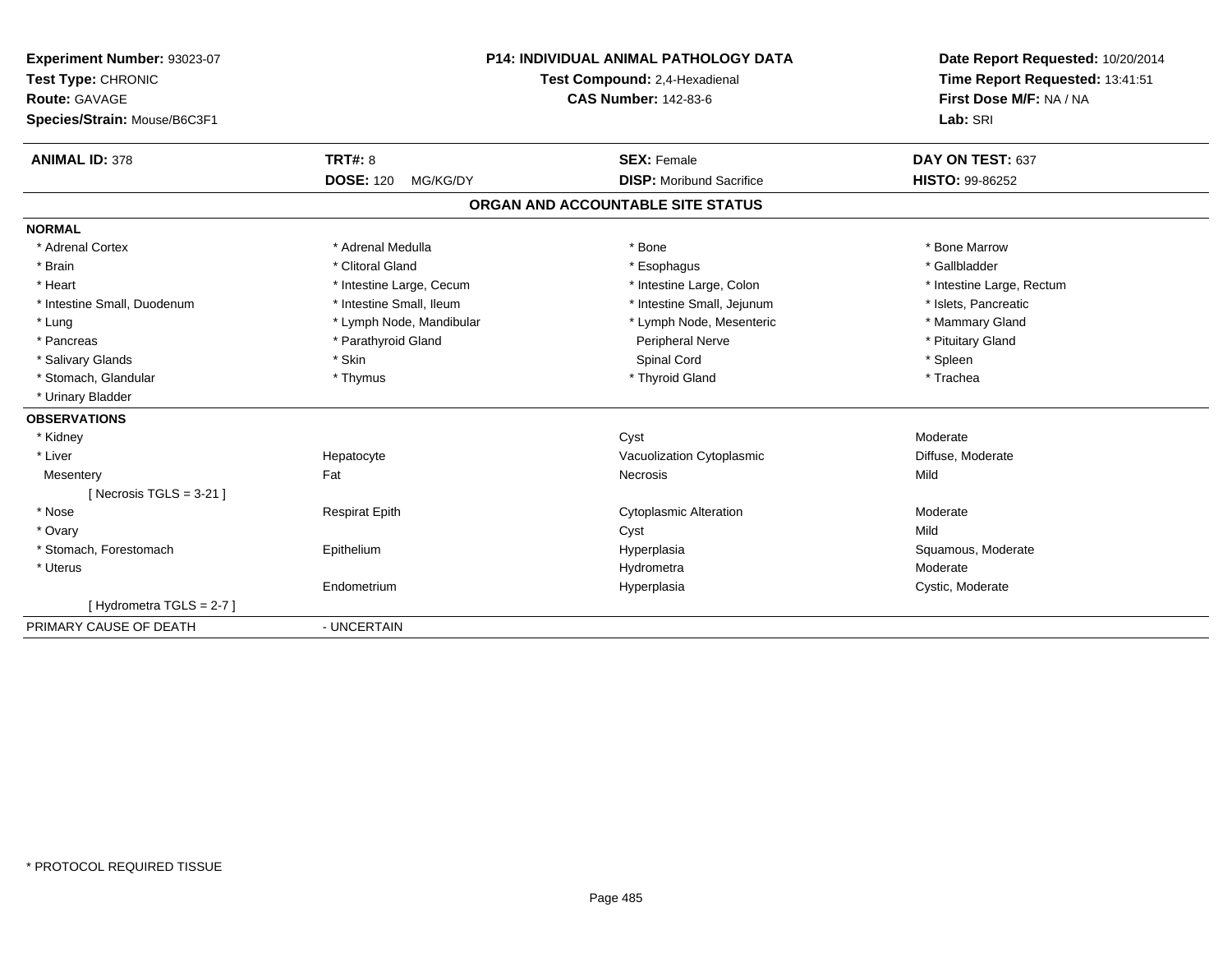| <b>Route: GAVAGE</b><br>Species/Strain: Mouse/B6C3F1                 |                              | <b>P14: INDIVIDUAL ANIMAL PATHOLOGY DATA</b><br>Test Compound: 2,4-Hexadienal<br><b>CAS Number: 142-83-6</b> |                             |
|----------------------------------------------------------------------|------------------------------|--------------------------------------------------------------------------------------------------------------|-----------------------------|
| <b>ANIMAL ID: 379</b>                                                | <b>TRT#: 8</b>               | <b>SEX: Female</b>                                                                                           | DAY ON TEST: 735            |
|                                                                      | <b>DOSE: 120</b><br>MG/KG/DY | <b>DISP: Terminal Sacrifice</b>                                                                              | HISTO: 99-87203             |
|                                                                      |                              | ORGAN AND ACCOUNTABLE SITE STATUS                                                                            |                             |
| <b>NORMAL</b>                                                        |                              |                                                                                                              |                             |
| * Adrenal Cortex                                                     | * Adrenal Medulla            | * Bone                                                                                                       | * Bone Marrow               |
| * Brain                                                              | * Clitoral Gland             | * Esophagus                                                                                                  | * Heart                     |
| * Intestine Large, Cecum                                             | * Intestine Large, Colon     | * Intestine Large, Rectum                                                                                    | * Intestine Small, Duodenum |
| * Intestine Small, Ileum                                             | * Intestine Small, Jejunum   | * Islets, Pancreatic                                                                                         | * Lung                      |
| * Lymph Node, Mandibular                                             | * Lymph Node, Mesenteric     | * Mammary Gland                                                                                              | * Ovary                     |
| * Pancreas                                                           | * Parathyroid Gland          | * Pituitary Gland                                                                                            | * Salivary Glands           |
| * Skin                                                               | * Stomach, Glandular         | * Thymus                                                                                                     | * Trachea                   |
| * Urinary Bladder                                                    |                              |                                                                                                              |                             |
| <b>OBSERVATIONS</b>                                                  |                              |                                                                                                              |                             |
| * Gallbladder                                                        |                              | Cyst                                                                                                         | Minimal                     |
| * Kidney                                                             |                              | Nephropathy                                                                                                  | Mild                        |
| * Liver                                                              | Hepatocyte, Midzonal         | Vacuolization Cytoplasmic                                                                                    | Minimal                     |
| Mesentery                                                            |                              | Angiectasis                                                                                                  | Focal, Mild                 |
| [ Angiectasis TGLS = 1-21 ]                                          |                              |                                                                                                              |                             |
| * Nose                                                               | <b>Respirat Epith</b>        | <b>Cytoplasmic Alteration</b>                                                                                | Minimal                     |
| * Spleen                                                             |                              | Hematopoietic Cell Proliferation                                                                             | Mild                        |
| * Stomach, Forestomach                                               | Epithelium                   | Hyperplasia                                                                                                  | Squamous, Minimal           |
|                                                                      |                              | Squamous Cell Papilloma                                                                                      | Multiple                    |
| [ Hyperplasia TGLS = 4-22 ]<br>[Squamous Cell Papilloma TGLS = 4-22] |                              |                                                                                                              |                             |
| * Thyroid Gland                                                      |                              | Degeneration                                                                                                 | Cystic, Focal, Mild         |
| * Uterus                                                             |                              | Hydrometra                                                                                                   | Mild                        |
|                                                                      | Endometrium                  | Hyperplasia                                                                                                  | Cystic, Moderate            |
|                                                                      |                              | Leiomyoma                                                                                                    |                             |
| [Hydrometra TGLS = 3-7]<br>[Leiomyoma TGLS = 2-7]                    |                              |                                                                                                              |                             |
| PRIMARY CAUSE OF DEATH                                               | $\blacksquare$               |                                                                                                              |                             |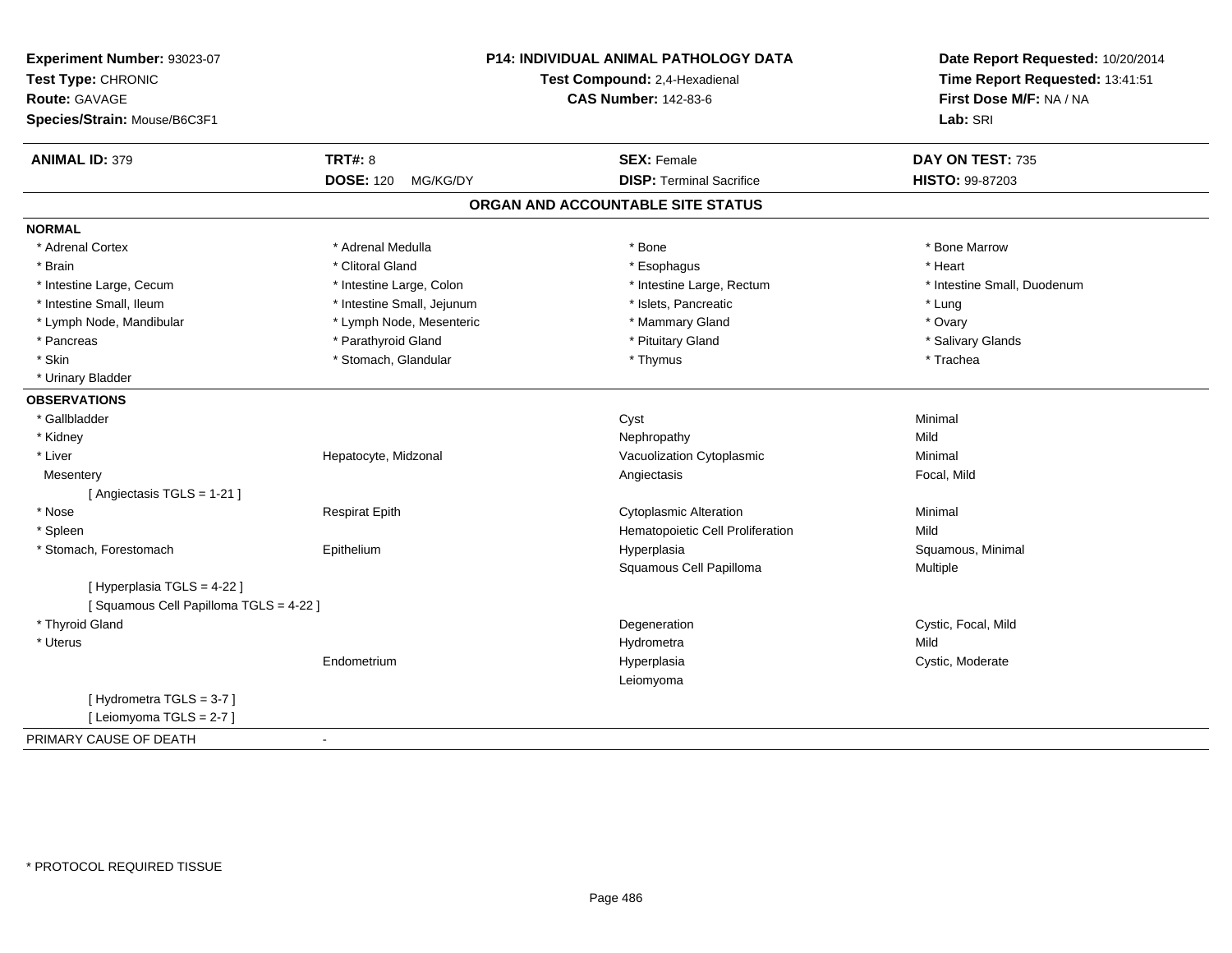| Experiment Number: 93023-07<br>Test Type: CHRONIC<br>Route: GAVAGE<br>Species/Strain: Mouse/B6C3F1 |                              | <b>P14: INDIVIDUAL ANIMAL PATHOLOGY DATA</b><br>Test Compound: 2,4-Hexadienal<br><b>CAS Number: 142-83-6</b> | Date Report Requested: 10/20/2014<br>Time Report Requested: 13:41:51<br>First Dose M/F: NA / NA<br>Lab: SRI |  |
|----------------------------------------------------------------------------------------------------|------------------------------|--------------------------------------------------------------------------------------------------------------|-------------------------------------------------------------------------------------------------------------|--|
| <b>ANIMAL ID: 380</b>                                                                              | <b>TRT#: 8</b>               | <b>SEX: Female</b>                                                                                           | DAY ON TEST: 735                                                                                            |  |
|                                                                                                    | <b>DOSE: 120</b><br>MG/KG/DY | <b>DISP: Terminal Sacrifice</b>                                                                              | <b>HISTO: 99-87204</b>                                                                                      |  |
|                                                                                                    |                              | ORGAN AND ACCOUNTABLE SITE STATUS                                                                            |                                                                                                             |  |
| <b>NORMAL</b>                                                                                      |                              |                                                                                                              |                                                                                                             |  |
| * Adrenal Cortex                                                                                   | * Adrenal Medulla            | * Bone                                                                                                       | * Bone Marrow                                                                                               |  |
| * Brain                                                                                            | * Clitoral Gland             | * Esophagus                                                                                                  | * Gallbladder                                                                                               |  |
| * Heart                                                                                            | * Intestine Large, Cecum     | * Intestine Large, Colon                                                                                     | * Intestine Large, Rectum                                                                                   |  |
| * Intestine Small, Duodenum                                                                        | * Intestine Small, Ileum     | * Intestine Small, Jejunum                                                                                   | * Islets, Pancreatic                                                                                        |  |
| * Liver                                                                                            | * Lung                       | * Lymph Node, Mandibular                                                                                     | * Lymph Node, Mesenteric                                                                                    |  |
| * Mammary Gland                                                                                    | * Ovary                      | * Pancreas                                                                                                   | * Parathyroid Gland                                                                                         |  |
| * Pituitary Gland                                                                                  | * Salivary Glands            | * Skin                                                                                                       | * Spleen                                                                                                    |  |
| * Stomach, Glandular                                                                               | * Thymus                     | * Thyroid Gland                                                                                              | * Trachea                                                                                                   |  |
| * Urinary Bladder                                                                                  |                              |                                                                                                              |                                                                                                             |  |
| <b>OBSERVATIONS</b>                                                                                |                              |                                                                                                              |                                                                                                             |  |
| * Kidney                                                                                           |                              | Nephropathy                                                                                                  | Minimal                                                                                                     |  |
| Mesentery                                                                                          | Fat                          | Necrosis                                                                                                     | Moderate                                                                                                    |  |
| [Necrosis TGLS = 1-21, 2-22]                                                                       |                              |                                                                                                              |                                                                                                             |  |
| * Nose                                                                                             | <b>Respirat Epith</b>        | <b>Cytoplasmic Alteration</b>                                                                                | Mild                                                                                                        |  |
|                                                                                                    |                              | Inflammation                                                                                                 | Suppurative, Minimal                                                                                        |  |
| * Stomach, Forestomach                                                                             | Epithelium                   | Hyperplasia                                                                                                  | Squamous, Mild                                                                                              |  |
| [Hyperplasia TGLS = 3-23]                                                                          |                              |                                                                                                              |                                                                                                             |  |
| * Uterus                                                                                           |                              | Hydrometra                                                                                                   | Moderate                                                                                                    |  |
| [Hydrometra TGLS = 4-7]                                                                            |                              |                                                                                                              |                                                                                                             |  |
| PRIMARY CAUSE OF DEATH                                                                             | $\blacksquare$               |                                                                                                              |                                                                                                             |  |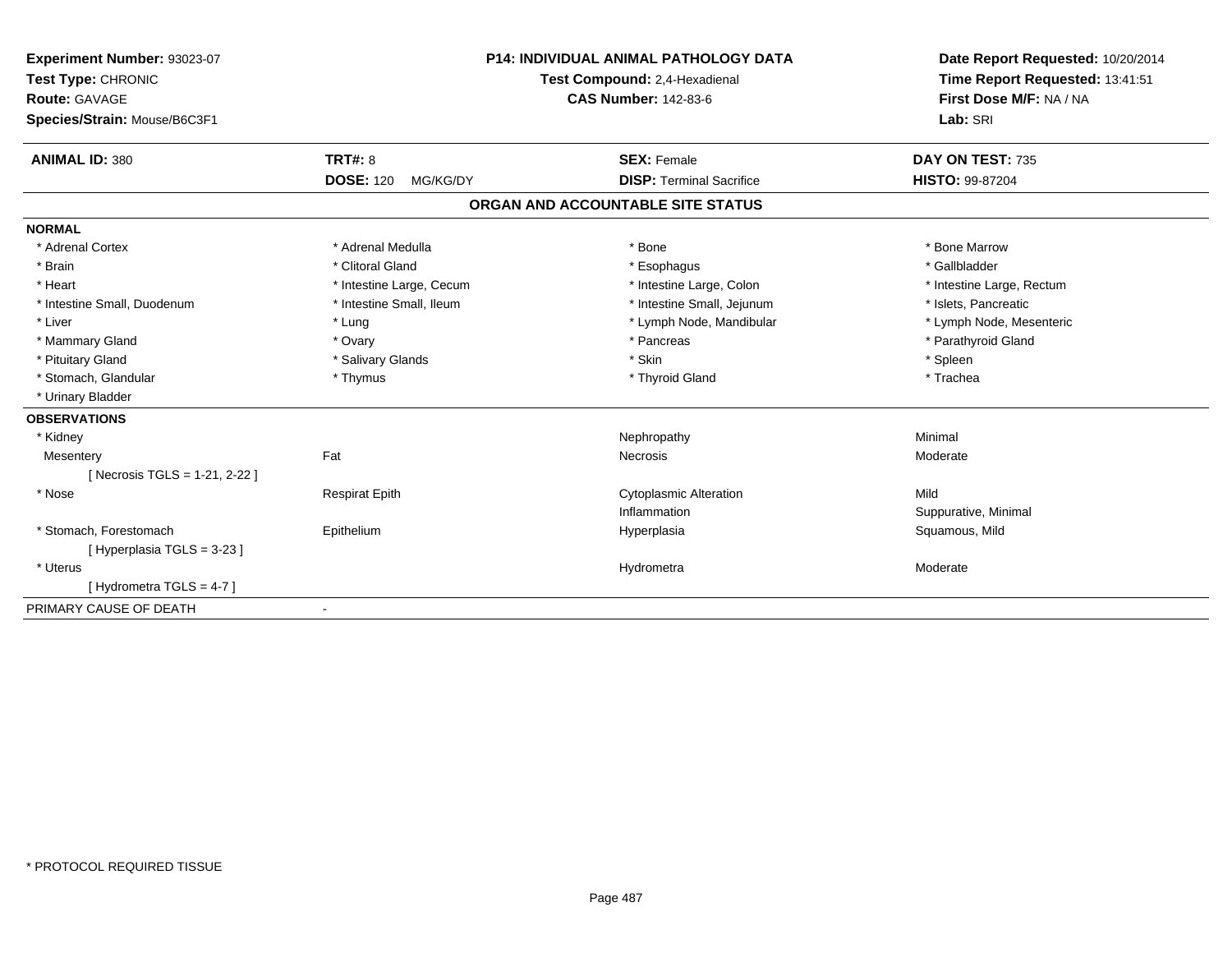| Experiment Number: 93023-07<br>Test Type: CHRONIC<br><b>Route: GAVAGE</b><br>Species/Strain: Mouse/B6C3F1 | P14: INDIVIDUAL ANIMAL PATHOLOGY DATA<br>Test Compound: 2,4-Hexadienal<br><b>CAS Number: 142-83-6</b> |                                   | Date Report Requested: 10/20/2014<br>Time Report Requested: 13:41:51<br>First Dose M/F: NA / NA<br>Lab: SRI |
|-----------------------------------------------------------------------------------------------------------|-------------------------------------------------------------------------------------------------------|-----------------------------------|-------------------------------------------------------------------------------------------------------------|
| <b>ANIMAL ID: 381</b>                                                                                     | <b>TRT#: 8</b>                                                                                        | <b>SEX: Female</b>                | DAY ON TEST: 735                                                                                            |
|                                                                                                           | <b>DOSE: 120</b><br>MG/KG/DY                                                                          | <b>DISP: Terminal Sacrifice</b>   | HISTO: 99-87205                                                                                             |
|                                                                                                           |                                                                                                       | ORGAN AND ACCOUNTABLE SITE STATUS |                                                                                                             |
| <b>NORMAL</b>                                                                                             |                                                                                                       |                                   |                                                                                                             |
| * Adrenal Cortex                                                                                          | * Adrenal Medulla                                                                                     | * Bone                            | * Bone Marrow                                                                                               |
| * Brain                                                                                                   | * Clitoral Gland                                                                                      | * Esophagus                       | Eye                                                                                                         |
| * Gallbladder                                                                                             | * Heart                                                                                               | * Intestine Large, Cecum          | * Intestine Large, Colon                                                                                    |
| * Intestine Large, Rectum                                                                                 | * Intestine Small, Duodenum                                                                           | * Intestine Small, Ileum          | * Intestine Small, Jejunum                                                                                  |
| * Islets, Pancreatic                                                                                      | * Lung                                                                                                | * Lymph Node, Mandibular          | * Lymph Node, Mesenteric                                                                                    |
| * Mammary Gland                                                                                           | * Ovary                                                                                               | * Pancreas                        | * Parathyroid Gland                                                                                         |
| * Pituitary Gland                                                                                         | * Salivary Glands                                                                                     | * Skin                            | * Stomach, Forestomach                                                                                      |
| * Stomach, Glandular                                                                                      | * Thymus                                                                                              | * Thyroid Gland                   | * Trachea                                                                                                   |
| * Urinary Bladder                                                                                         |                                                                                                       |                                   |                                                                                                             |
| <b>OBSERVATIONS</b>                                                                                       |                                                                                                       |                                   |                                                                                                             |
| * Kidney                                                                                                  |                                                                                                       | Atrophy                           | Marked                                                                                                      |
|                                                                                                           |                                                                                                       | Infarct                           | Marked                                                                                                      |
|                                                                                                           |                                                                                                       | Nephropathy                       | Marked                                                                                                      |
| Note: Atrophy of right kidney is focal; atrophy of left kidney is diffuse.                                |                                                                                                       |                                   |                                                                                                             |
| [Atrophy TGLS = $4-23$ ]                                                                                  |                                                                                                       |                                   |                                                                                                             |
| [Infarct TGLS = $3-22,4-23$ ]                                                                             |                                                                                                       |                                   |                                                                                                             |
| [Nephropathy TGLS = 3-22]                                                                                 |                                                                                                       |                                   |                                                                                                             |
| * Liver                                                                                                   |                                                                                                       | Hemorrhage                        | Focal, Mild                                                                                                 |
|                                                                                                           |                                                                                                       | <b>Infiltration Cellular</b>      | Mixed Cell, Minimal                                                                                         |
| [Hemorrhage TGLS = 5-24]                                                                                  |                                                                                                       |                                   |                                                                                                             |
| Mesentery                                                                                                 | Fat                                                                                                   | Necrosis                          | Moderate                                                                                                    |
| [ Necrosis $TGLS = 1-21$ ]                                                                                |                                                                                                       |                                   |                                                                                                             |
| * Nose                                                                                                    | Olfactory Epi                                                                                         | <b>Cytoplasmic Alteration</b>     | Mild                                                                                                        |
|                                                                                                           | <b>Respirat Epith</b>                                                                                 | <b>Cytoplasmic Alteration</b>     | Moderate                                                                                                    |
| * Spleen                                                                                                  |                                                                                                       | Hematopoietic Cell Proliferation  | Mild                                                                                                        |
| * Uterus                                                                                                  | Endometrium                                                                                           | Hyperplasia                       | Cystic, Moderate                                                                                            |
| [Hyperplasia TGLS = 2-7]                                                                                  |                                                                                                       |                                   |                                                                                                             |
| PRIMARY CAUSE OF DEATH                                                                                    | $\blacksquare$                                                                                        |                                   |                                                                                                             |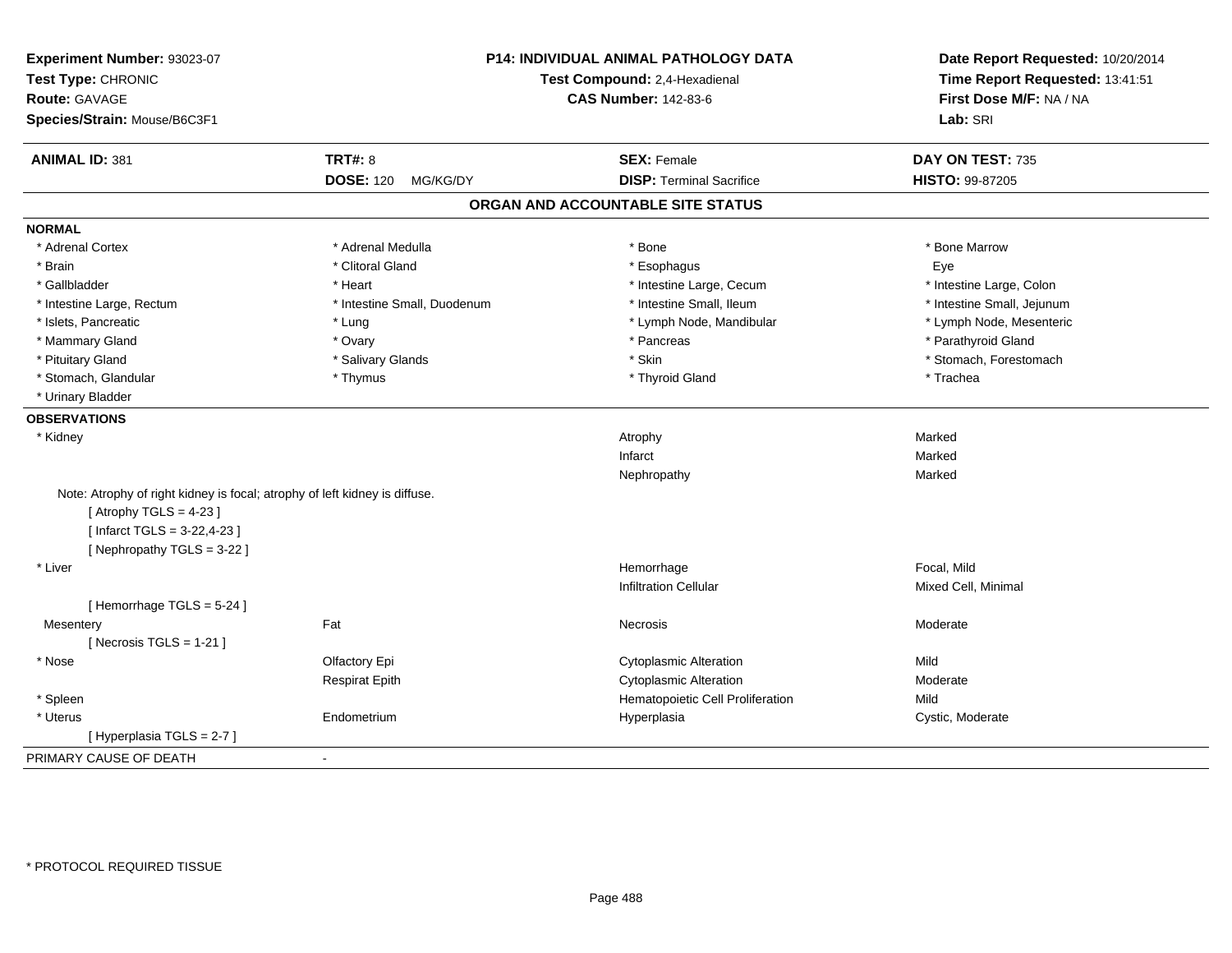| Experiment Number: 93023-07<br>Test Type: CHRONIC<br><b>Route: GAVAGE</b><br>Species/Strain: Mouse/B6C3F1 |                              | P14: INDIVIDUAL ANIMAL PATHOLOGY DATA<br>Test Compound: 2,4-Hexadienal<br><b>CAS Number: 142-83-6</b> | Date Report Requested: 10/20/2014<br>Time Report Requested: 13:41:51<br>First Dose M/F: NA / NA<br>Lab: SRI |
|-----------------------------------------------------------------------------------------------------------|------------------------------|-------------------------------------------------------------------------------------------------------|-------------------------------------------------------------------------------------------------------------|
| <b>ANIMAL ID: 382</b>                                                                                     | <b>TRT#: 8</b>               | <b>SEX: Female</b>                                                                                    | DAY ON TEST: 735                                                                                            |
|                                                                                                           | <b>DOSE: 120</b><br>MG/KG/DY | <b>DISP: Terminal Sacrifice</b>                                                                       | HISTO: 99-87206                                                                                             |
|                                                                                                           |                              | ORGAN AND ACCOUNTABLE SITE STATUS                                                                     |                                                                                                             |
| <b>NORMAL</b>                                                                                             |                              |                                                                                                       |                                                                                                             |
| * Adrenal Cortex                                                                                          | * Adrenal Medulla            | * Bone                                                                                                | * Bone Marrow                                                                                               |
| * Brain                                                                                                   | * Clitoral Gland             | * Esophagus                                                                                           | * Gallbladder                                                                                               |
| * Heart                                                                                                   | * Intestine Large, Cecum     | * Intestine Large, Colon                                                                              | * Intestine Large, Rectum                                                                                   |
| * Intestine Small, Duodenum                                                                               | * Intestine Small, Ileum     | * Intestine Small, Jejunum                                                                            | * Islets, Pancreatic                                                                                        |
| * Lung                                                                                                    | * Lymph Node, Mandibular     | * Mammary Gland                                                                                       | * Pancreas                                                                                                  |
| * Parathyroid Gland                                                                                       | * Pituitary Gland            | * Salivary Glands                                                                                     | * Skin                                                                                                      |
| * Stomach, Glandular                                                                                      | * Thymus                     | * Thyroid Gland                                                                                       | * Trachea                                                                                                   |
| * Urinary Bladder                                                                                         |                              |                                                                                                       |                                                                                                             |
| <b>OBSERVATIONS</b>                                                                                       |                              |                                                                                                       |                                                                                                             |
| * Kidney                                                                                                  |                              | Lymphoma Malignant                                                                                    |                                                                                                             |
|                                                                                                           |                              | Nephropathy                                                                                           | Mild                                                                                                        |
| [ Lymphoma Malignant TGLS = 3-21 ]                                                                        |                              |                                                                                                       |                                                                                                             |
| * Liver                                                                                                   | Hepatocyte                   | <b>Basophilic Focus</b>                                                                               | Mild                                                                                                        |
|                                                                                                           |                              | Lymphoma Malignant                                                                                    |                                                                                                             |
| [ Lymphoma Malignant TGLS = 4-22 ]                                                                        |                              |                                                                                                       |                                                                                                             |
| * Lymph Node, Mesenteric                                                                                  |                              | Lymphoma Malignant                                                                                    |                                                                                                             |
| * Nose                                                                                                    | <b>Respirat Epith</b>        | <b>Cytoplasmic Alteration</b>                                                                         | Mild                                                                                                        |
| * Ovary                                                                                                   | <b>Bilateral</b>             | Cyst                                                                                                  | Moderate                                                                                                    |
| [Cyst TGLS = $2-7$ ]                                                                                      |                              |                                                                                                       |                                                                                                             |
| * Spleen                                                                                                  |                              | Congestion                                                                                            | Mild                                                                                                        |
|                                                                                                           |                              | Hematopoietic Cell Proliferation                                                                      | Mild                                                                                                        |
|                                                                                                           |                              | Hemorrhage                                                                                            | Mild                                                                                                        |
| * Stomach, Forestomach                                                                                    |                              | Squamous Cell Carcinoma                                                                               |                                                                                                             |
|                                                                                                           |                              | Squamous Cell Papilloma                                                                               |                                                                                                             |
| [Squamous Cell Carcinoma TGLS = 5-23]<br>[Squamous Cell Papilloma TGLS = 5-23]                            |                              |                                                                                                       |                                                                                                             |
| * Uterus                                                                                                  | Endometrium                  | Hyperplasia                                                                                           | Cystic, Moderate                                                                                            |
| [Hyperplasia TGLS = 1-7]                                                                                  |                              |                                                                                                       |                                                                                                             |
| PRIMARY CAUSE OF DEATH                                                                                    |                              |                                                                                                       |                                                                                                             |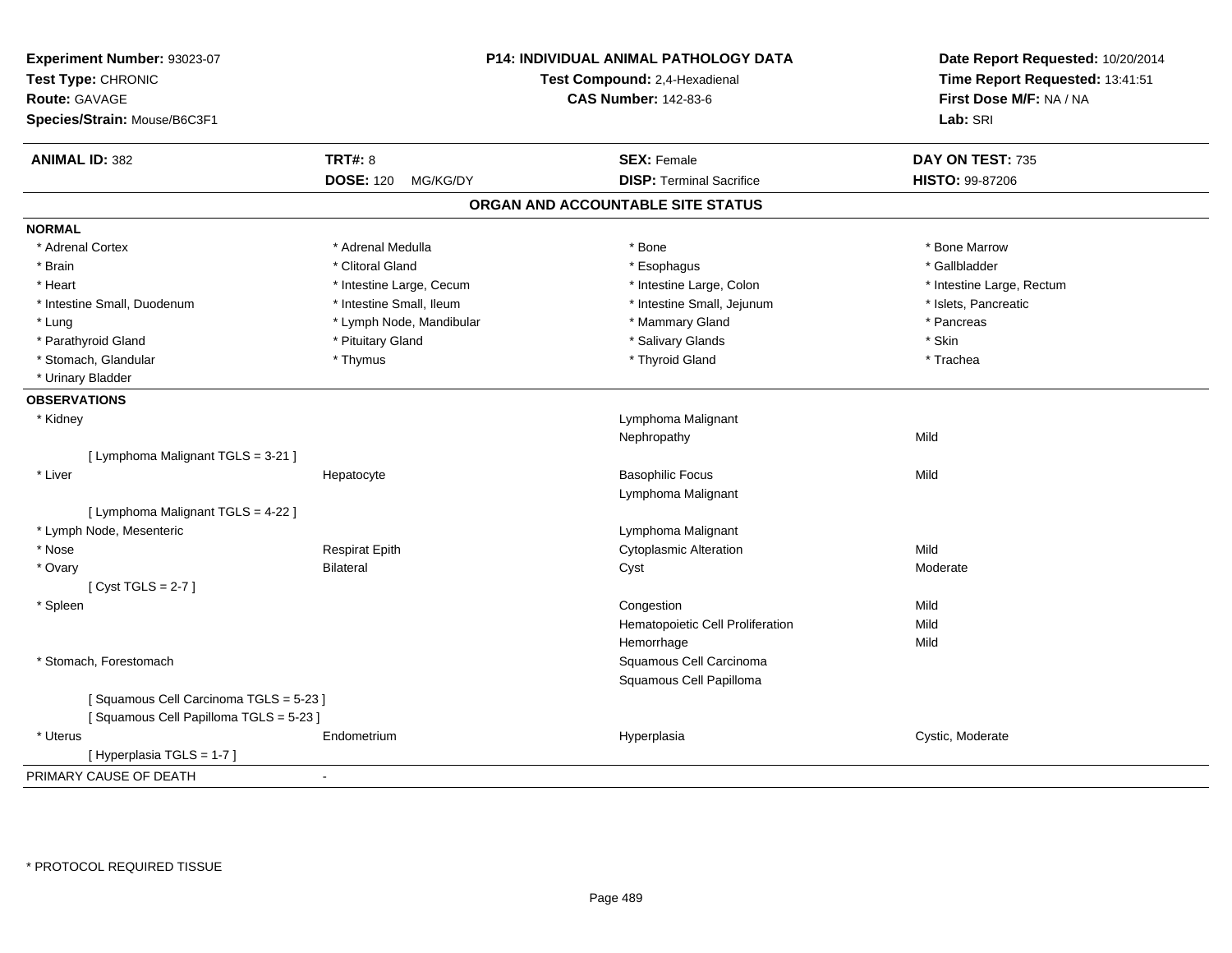| Experiment Number: 93023-07<br>Test Type: CHRONIC<br><b>Route: GAVAGE</b> |                              | <b>P14: INDIVIDUAL ANIMAL PATHOLOGY DATA</b><br>Test Compound: 2,4-Hexadienal<br><b>CAS Number: 142-83-6</b> | Date Report Requested: 10/20/2014<br>Time Report Requested: 13:41:51<br>First Dose M/F: NA / NA |
|---------------------------------------------------------------------------|------------------------------|--------------------------------------------------------------------------------------------------------------|-------------------------------------------------------------------------------------------------|
| Species/Strain: Mouse/B6C3F1                                              |                              |                                                                                                              | Lab: SRI                                                                                        |
| <b>ANIMAL ID: 383</b>                                                     | <b>TRT#: 8</b>               | <b>SEX: Female</b>                                                                                           | DAY ON TEST: 735                                                                                |
|                                                                           | <b>DOSE: 120</b><br>MG/KG/DY | <b>DISP: Terminal Sacrifice</b>                                                                              | HISTO: 99-87207                                                                                 |
|                                                                           |                              | ORGAN AND ACCOUNTABLE SITE STATUS                                                                            |                                                                                                 |
| <b>NORMAL</b>                                                             |                              |                                                                                                              |                                                                                                 |
| * Adrenal Cortex                                                          | * Adrenal Medulla            | * Bone                                                                                                       | * Bone Marrow                                                                                   |
| * Brain                                                                   | * Clitoral Gland             | * Esophagus                                                                                                  | * Gallbladder                                                                                   |
| * Heart                                                                   | * Intestine Large, Cecum     | * Intestine Large, Colon                                                                                     | * Intestine Large, Rectum                                                                       |
| * Intestine Small, Duodenum                                               | * Intestine Small, Ileum     | * Intestine Small, Jejunum                                                                                   | * Islets, Pancreatic                                                                            |
| * Lung                                                                    | * Lymph Node, Mandibular     | * Lymph Node, Mesenteric                                                                                     | * Mammary Gland                                                                                 |
| * Ovary                                                                   | * Pancreas                   | * Parathyroid Gland                                                                                          | * Salivary Glands                                                                               |
| * Skin                                                                    | * Spleen                     | * Stomach, Glandular                                                                                         | * Thymus                                                                                        |
| * Trachea                                                                 | * Urinary Bladder            |                                                                                                              |                                                                                                 |
| <b>OBSERVATIONS</b>                                                       |                              |                                                                                                              |                                                                                                 |
| * Kidney                                                                  |                              | Nephropathy                                                                                                  | Minimal                                                                                         |
| * Liver                                                                   |                              | <b>Infiltration Cellular</b>                                                                                 | Mixed Cell, Minimal                                                                             |
| * Nose                                                                    |                              | Inflammation                                                                                                 | Suppurative, Moderate                                                                           |
| * Pituitary Gland                                                         | <b>Pars Distalis</b>         | <b>Cytoplasmic Alteration</b>                                                                                | Focal, Mild                                                                                     |
| Note: Pituitary gland cytoplasmic alteration is on slide 1.1.             |                              |                                                                                                              |                                                                                                 |
| * Stomach, Forestomach                                                    |                              | Squamous Cell Papilloma                                                                                      |                                                                                                 |
| [Squamous Cell Papilloma TGLS = 1-21]                                     |                              |                                                                                                              |                                                                                                 |
| * Thyroid Gland                                                           |                              | Degeneration                                                                                                 | Cystic, Focal, Mild                                                                             |
| * Uterus                                                                  | Endometrium                  | Hyperplasia                                                                                                  | Cystic, Mild                                                                                    |
| PRIMARY CAUSE OF DEATH                                                    |                              |                                                                                                              |                                                                                                 |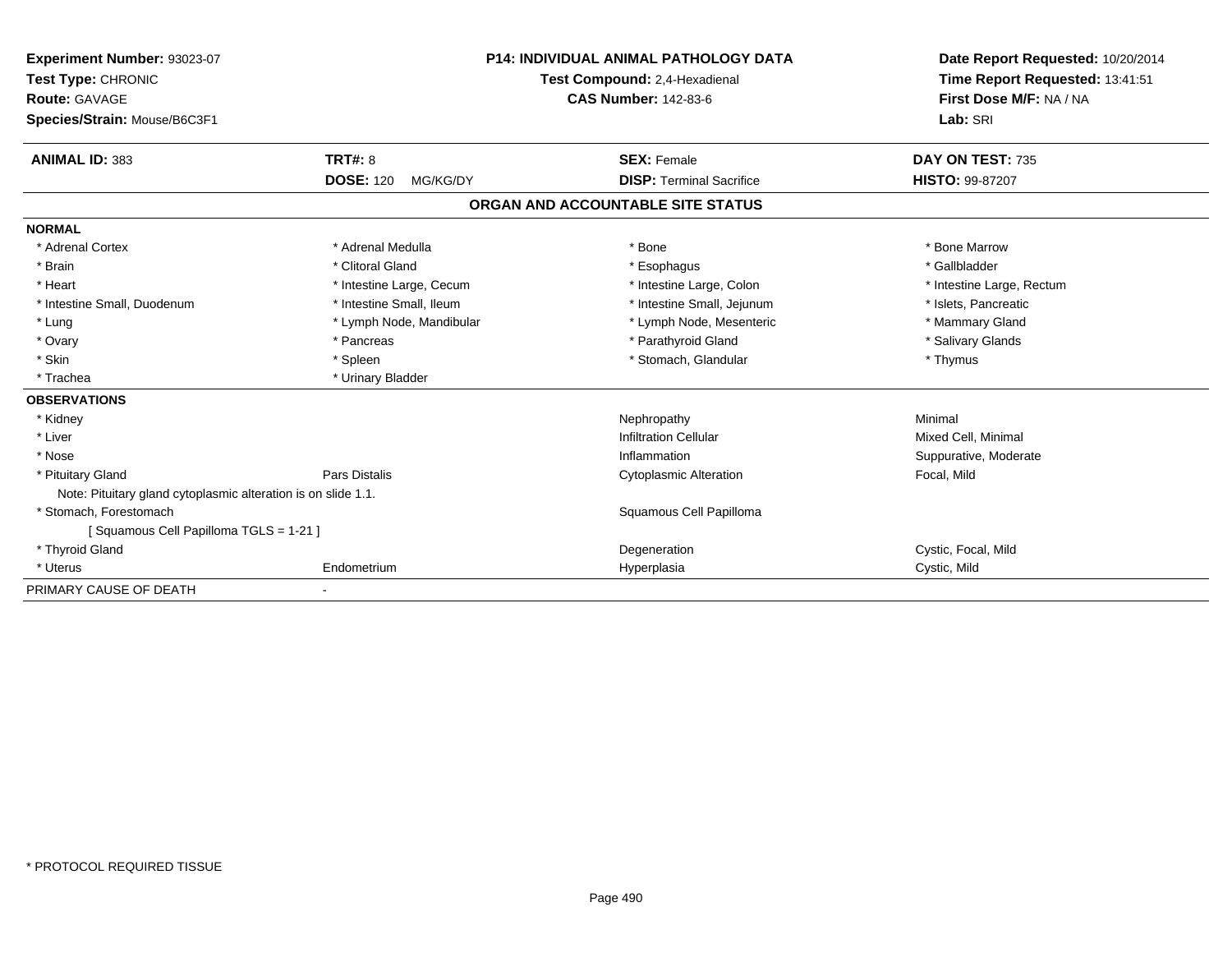| Experiment Number: 93023-07<br>Test Type: CHRONIC<br><b>Route: GAVAGE</b><br>Species/Strain: Mouse/B6C3F1 |                              | <b>P14: INDIVIDUAL ANIMAL PATHOLOGY DATA</b><br>Test Compound: 2,4-Hexadienal<br><b>CAS Number: 142-83-6</b> | Date Report Requested: 10/20/2014<br>Time Report Requested: 13:41:51<br>First Dose M/F: NA / NA<br>Lab: SRI |
|-----------------------------------------------------------------------------------------------------------|------------------------------|--------------------------------------------------------------------------------------------------------------|-------------------------------------------------------------------------------------------------------------|
| <b>ANIMAL ID: 384</b>                                                                                     | <b>TRT#: 8</b>               | <b>SEX: Female</b>                                                                                           | DAY ON TEST: 735                                                                                            |
|                                                                                                           | <b>DOSE: 120</b><br>MG/KG/DY | <b>DISP: Terminal Sacrifice</b>                                                                              | HISTO: 99-87208                                                                                             |
|                                                                                                           |                              | ORGAN AND ACCOUNTABLE SITE STATUS                                                                            |                                                                                                             |
| <b>NORMAL</b>                                                                                             |                              |                                                                                                              |                                                                                                             |
| * Adrenal Cortex                                                                                          | * Adrenal Medulla            | * Bone                                                                                                       | * Brain                                                                                                     |
| * Clitoral Gland                                                                                          | * Esophagus                  | * Gallbladder                                                                                                | * Heart                                                                                                     |
| * Intestine Large, Cecum                                                                                  | * Intestine Large, Colon     | * Intestine Large, Rectum                                                                                    | * Intestine Small, Duodenum                                                                                 |
| * Intestine Small, Ileum                                                                                  | * Intestine Small, Jejunum   | * Islets, Pancreatic                                                                                         | * Lung                                                                                                      |
| * Lymph Node, Mandibular                                                                                  | * Lymph Node, Mesenteric     | * Mammary Gland                                                                                              | * Ovary                                                                                                     |
| * Pancreas                                                                                                | * Parathyroid Gland          | * Salivary Glands                                                                                            | * Skin                                                                                                      |
| * Stomach, Glandular                                                                                      | * Trachea                    | * Urinary Bladder                                                                                            |                                                                                                             |
| <b>OBSERVATIONS</b>                                                                                       |                              |                                                                                                              |                                                                                                             |
| * Bone Marrow                                                                                             | <b>Myeloid Cell</b>          | Hyperplasia                                                                                                  | Moderate                                                                                                    |
| * Kidney                                                                                                  |                              | Hyperplasia                                                                                                  | Lymphoid, Mild                                                                                              |
|                                                                                                           |                              | Nephropathy                                                                                                  | Mild                                                                                                        |
| * Liver                                                                                                   |                              | <b>Infiltration Cellular</b>                                                                                 | Mixed Cell, Mild                                                                                            |
| Lymph Node                                                                                                | <b>Iliac</b>                 | Hyperplasia                                                                                                  | Plasma Cell, Moderate                                                                                       |
|                                                                                                           | Renal                        | Hyperplasia                                                                                                  | Plasma Cell, Moderate                                                                                       |
| [ Hyperplasia TGLS = 5-22 ]<br>[Hyperplasia TGLS = 4-21]                                                  |                              |                                                                                                              |                                                                                                             |
| Mesentery                                                                                                 | Fat                          | Necrosis                                                                                                     | Moderate                                                                                                    |
| [Necrosis $TGLS = 1-23$ ]                                                                                 |                              |                                                                                                              |                                                                                                             |
| * Nose                                                                                                    | <b>Respirat Epith</b>        | <b>Cytoplasmic Alteration</b>                                                                                | Mild                                                                                                        |
| * Pituitary Gland                                                                                         |                              | Angiectasis                                                                                                  | Mild                                                                                                        |
| [ Angiectasis $TGLS = 6-1$ ]                                                                              |                              |                                                                                                              |                                                                                                             |
| * Spleen                                                                                                  |                              | Hematopoietic Cell Proliferation                                                                             | Mild                                                                                                        |
|                                                                                                           |                              | Hyperplasia                                                                                                  | Lymphoid, Mild                                                                                              |
| [ Hematopoietic Cell Proliferation TGLS = 3-6 ]<br>[ Hyperplasia TGLS = 3-6 ]                             |                              |                                                                                                              |                                                                                                             |
| * Stomach, Forestomach                                                                                    | Epithelium                   | Hyperplasia                                                                                                  | Squamous, Minimal                                                                                           |
| * Thymus                                                                                                  |                              | Hyperplasia                                                                                                  | Lymphoid, Mild                                                                                              |
| * Thyroid Gland                                                                                           |                              | Degeneration                                                                                                 | Cystic, Focal, Mild                                                                                         |
| * Uterus                                                                                                  |                              | Angiectasis                                                                                                  | Moderate                                                                                                    |
|                                                                                                           |                              | Hydrometra                                                                                                   | Mild                                                                                                        |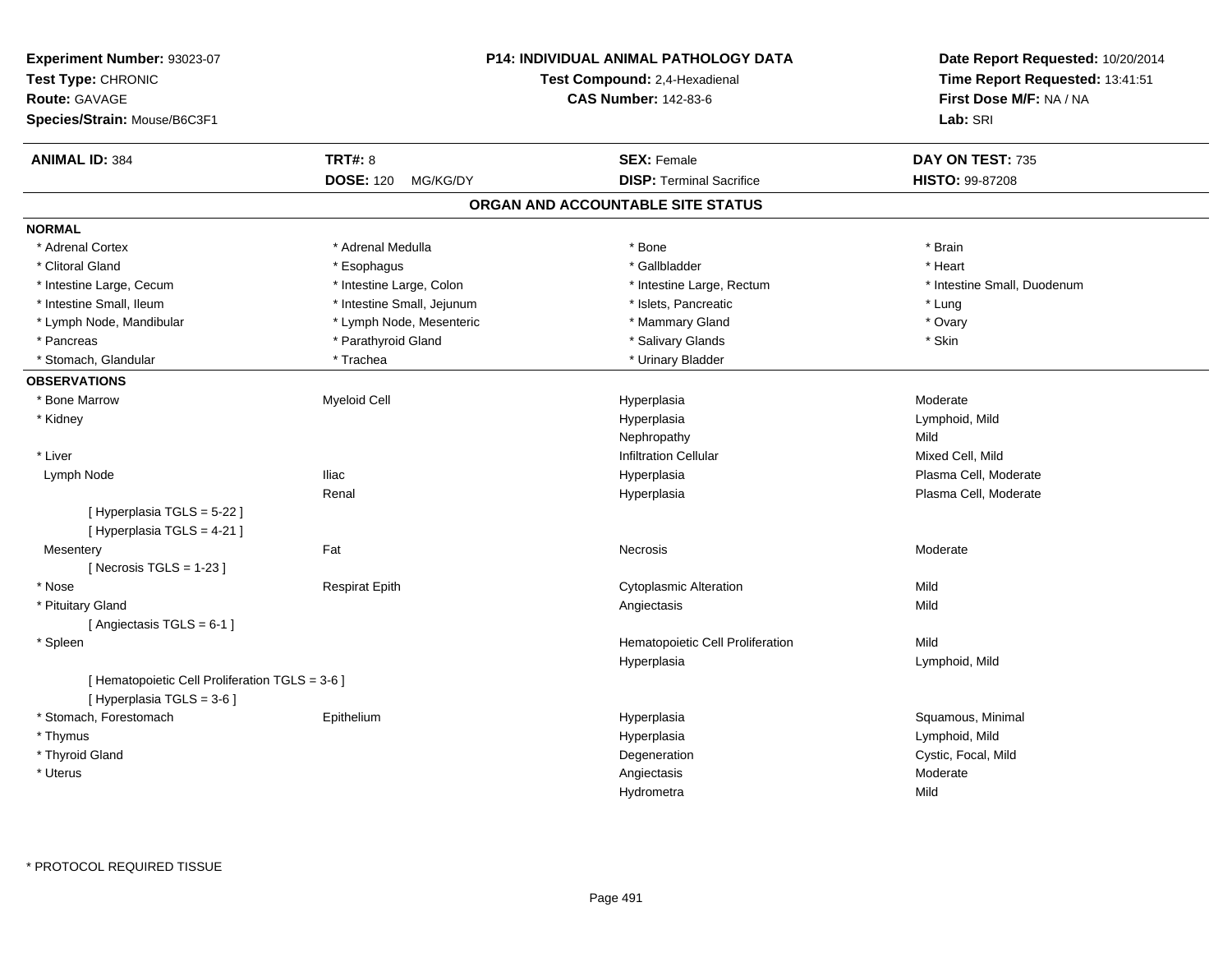| Experiment Number: 93023-07  | <b>P14: INDIVIDUAL ANIMAL PATHOLOGY DATA</b> |                                   | Date Report Requested: 10/20/2014 |
|------------------------------|----------------------------------------------|-----------------------------------|-----------------------------------|
| Test Type: CHRONIC           |                                              | Test Compound: 2,4-Hexadienal     | Time Report Requested: 13:41:51   |
| <b>Route: GAVAGE</b>         | <b>CAS Number: 142-83-6</b>                  |                                   | First Dose M/F: NA / NA           |
| Species/Strain: Mouse/B6C3F1 |                                              |                                   | Lab: SRI                          |
| <b>ANIMAL ID: 384</b>        | <b>TRT#: 8</b>                               | <b>SEX: Female</b>                | <b>DAY ON TEST: 735</b>           |
|                              | <b>DOSE: 120</b><br>MG/KG/DY                 | <b>DISP:</b> Terminal Sacrifice   | <b>HISTO: 99-87208</b>            |
|                              |                                              | ORGAN AND ACCOUNTABLE SITE STATUS |                                   |
|                              | Endometrium                                  | Hyperplasia                       | Cystic, Moderate                  |
|                              |                                              | Inflammation                      | Chronic, Moderate                 |
| [Hydrometra TGLS = $2-7$ ]   |                                              |                                   |                                   |
| PRIMARY CAUSE OF DEATH       |                                              |                                   |                                   |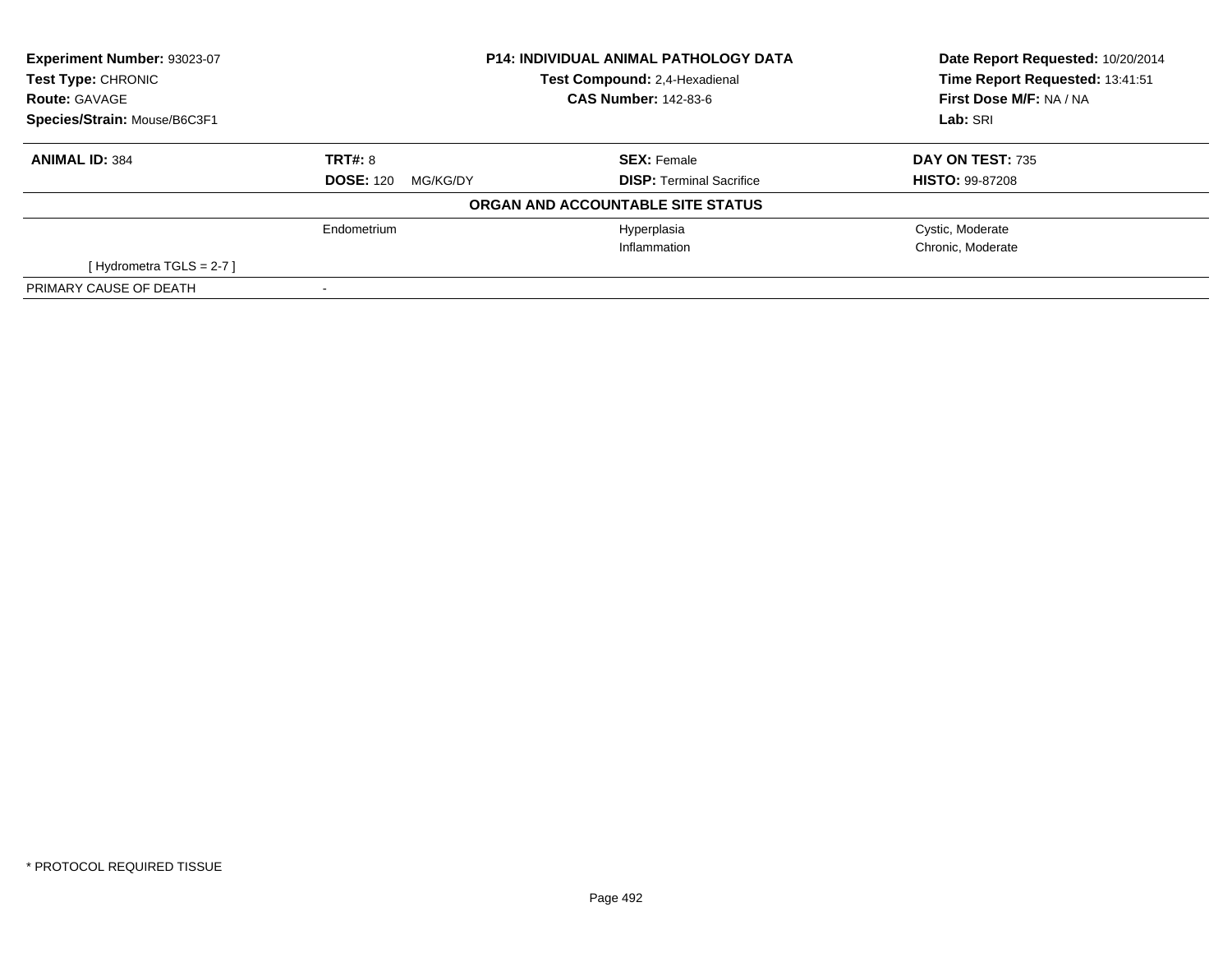| Experiment Number: 93023-07<br>Test Type: CHRONIC<br><b>Route: GAVAGE</b><br>Species/Strain: Mouse/B6C3F1 |                              | <b>P14: INDIVIDUAL ANIMAL PATHOLOGY DATA</b><br>Test Compound: 2,4-Hexadienal<br><b>CAS Number: 142-83-6</b> | Date Report Requested: 10/20/2014<br>Time Report Requested: 13:41:51<br>First Dose M/F: NA / NA<br>Lab: SRI |
|-----------------------------------------------------------------------------------------------------------|------------------------------|--------------------------------------------------------------------------------------------------------------|-------------------------------------------------------------------------------------------------------------|
| <b>ANIMAL ID: 385</b>                                                                                     | <b>TRT#: 8</b>               | <b>SEX: Female</b>                                                                                           | DAY ON TEST: 735                                                                                            |
|                                                                                                           | <b>DOSE: 120</b><br>MG/KG/DY | <b>DISP: Terminal Sacrifice</b>                                                                              | <b>HISTO: 99-87209</b>                                                                                      |
|                                                                                                           |                              | ORGAN AND ACCOUNTABLE SITE STATUS                                                                            |                                                                                                             |
| <b>NORMAL</b>                                                                                             |                              |                                                                                                              |                                                                                                             |
| * Adrenal Cortex                                                                                          | * Adrenal Medulla            | * Bone Marrow                                                                                                | * Brain                                                                                                     |
| * Clitoral Gland                                                                                          | * Esophagus                  | * Gallbladder                                                                                                | * Heart                                                                                                     |
| * Intestine Large, Cecum                                                                                  | * Intestine Large, Colon     | * Intestine Large, Rectum                                                                                    | * Intestine Small, Duodenum                                                                                 |
| * Intestine Small, Ileum                                                                                  | * Intestine Small, Jejunum   | * Lung                                                                                                       | * Lymph Node, Mandibular                                                                                    |
| * Lymph Node, Mesenteric                                                                                  | * Mammary Gland              | * Ovary                                                                                                      | * Pancreas                                                                                                  |
| * Parathyroid Gland                                                                                       | * Pituitary Gland            | * Salivary Glands                                                                                            | * Skin                                                                                                      |
| * Spleen                                                                                                  | * Stomach, Glandular         | * Thymus                                                                                                     | * Thyroid Gland                                                                                             |
| * Trachea                                                                                                 | * Urinary Bladder            |                                                                                                              |                                                                                                             |
| <b>OBSERVATIONS</b>                                                                                       |                              |                                                                                                              |                                                                                                             |
| * Islets, Pancreatic                                                                                      |                              | Carcinoma                                                                                                    |                                                                                                             |
| [Carcinoma TGLS = 4-23]                                                                                   |                              |                                                                                                              |                                                                                                             |
| * Kidney                                                                                                  |                              | Nephropathy                                                                                                  | Minimal                                                                                                     |
| * Liver                                                                                                   |                              | <b>Infiltration Cellular</b>                                                                                 | Mixed Cell, Minimal                                                                                         |
| Mesentery                                                                                                 | Fat                          | Necrosis                                                                                                     | Moderate                                                                                                    |
| [Necrosis TGLS = 2-21, 3-22]                                                                              |                              |                                                                                                              |                                                                                                             |
| * Nose                                                                                                    | Olfactory Epi                | <b>Cytoplasmic Alteration</b>                                                                                | Mild                                                                                                        |
|                                                                                                           | <b>Respirat Epith</b>        | <b>Cytoplasmic Alteration</b>                                                                                | Mild                                                                                                        |
| * Stomach, Forestomach                                                                                    |                              | Squamous Cell Papilloma                                                                                      |                                                                                                             |
| [Squamous Cell Papilloma TGLS = 5-24]                                                                     |                              |                                                                                                              |                                                                                                             |
| * Uterus                                                                                                  |                              | Hydrometra                                                                                                   | Moderate                                                                                                    |
|                                                                                                           | Endometrium                  | Hyperplasia                                                                                                  | Cystic, Moderate                                                                                            |
| [Hydrometra TGLS = 1-7]                                                                                   |                              |                                                                                                              |                                                                                                             |
| PRIMARY CAUSE OF DEATH                                                                                    | $\sim$                       |                                                                                                              |                                                                                                             |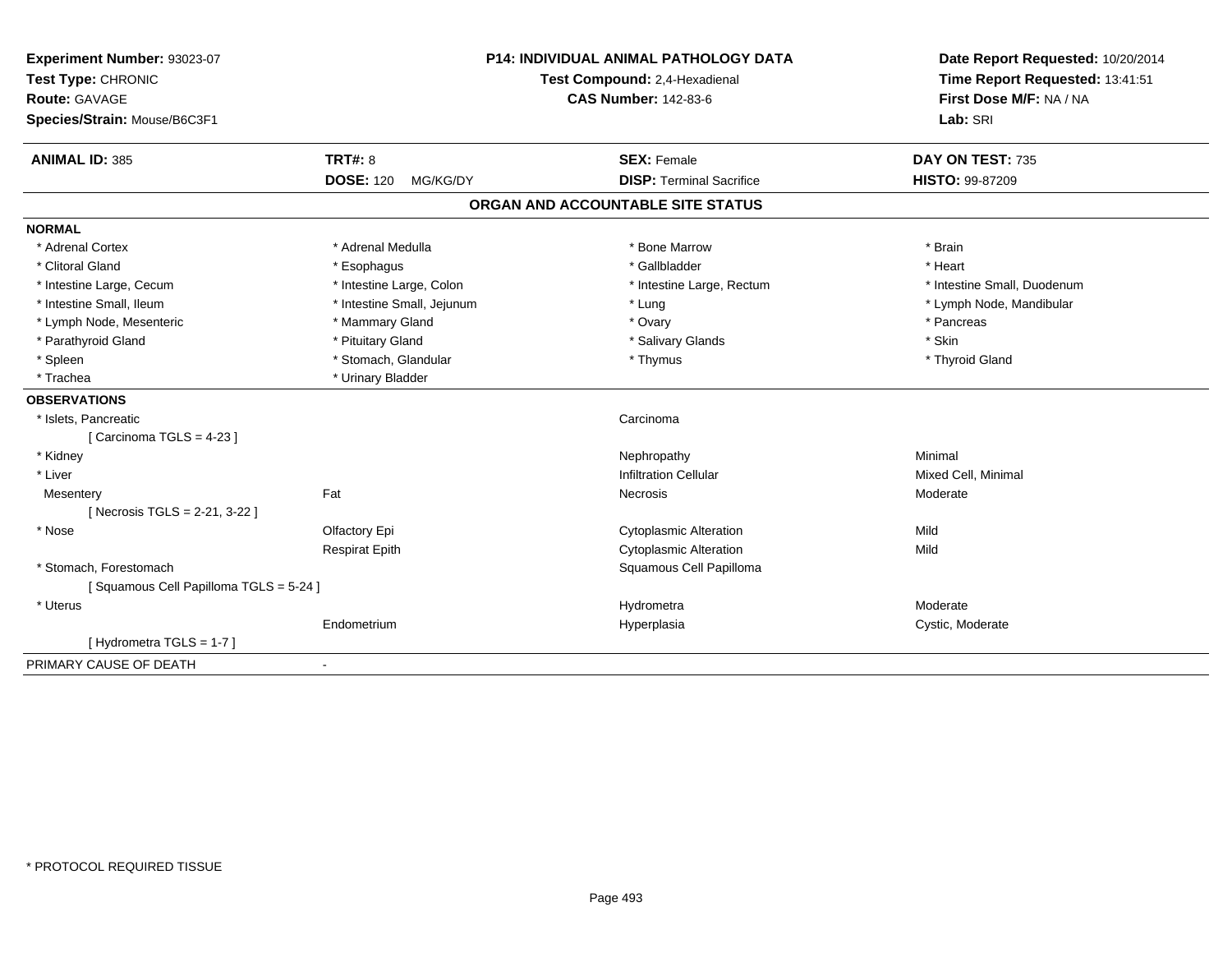| Experiment Number: 93023-07<br>Test Type: CHRONIC<br><b>Route: GAVAGE</b> |                              | <b>P14: INDIVIDUAL ANIMAL PATHOLOGY DATA</b><br>Test Compound: 2,4-Hexadienal<br><b>CAS Number: 142-83-6</b> | Date Report Requested: 10/20/2014<br>Time Report Requested: 13:41:51<br>First Dose M/F: NA / NA |
|---------------------------------------------------------------------------|------------------------------|--------------------------------------------------------------------------------------------------------------|-------------------------------------------------------------------------------------------------|
| Species/Strain: Mouse/B6C3F1                                              |                              |                                                                                                              | Lab: SRI                                                                                        |
| <b>ANIMAL ID: 386</b>                                                     | TRT#: 8                      | <b>SEX: Female</b>                                                                                           | DAY ON TEST: 729                                                                                |
|                                                                           | <b>DOSE: 120</b><br>MG/KG/DY | <b>DISP: Terminal Sacrifice</b>                                                                              | HISTO: 99-87210                                                                                 |
|                                                                           |                              | ORGAN AND ACCOUNTABLE SITE STATUS                                                                            |                                                                                                 |
| <b>NORMAL</b>                                                             |                              |                                                                                                              |                                                                                                 |
| * Adrenal Cortex                                                          | * Adrenal Medulla            | * Bone                                                                                                       | * Bone Marrow                                                                                   |
| * Brain                                                                   | * Clitoral Gland             | * Esophagus                                                                                                  | * Gallbladder                                                                                   |
| * Heart                                                                   | * Intestine Large, Cecum     | * Intestine Large, Colon                                                                                     | * Intestine Large, Rectum                                                                       |
| * Intestine Small, Duodenum                                               | * Intestine Small, Ileum     | * Intestine Small, Jejunum                                                                                   | * Islets. Pancreatic                                                                            |
| * Liver                                                                   | * Lung                       | * Lymph Node, Mandibular                                                                                     | * Lymph Node, Mesenteric                                                                        |
| * Mammary Gland                                                           | * Ovary                      | * Pancreas                                                                                                   | * Parathyroid Gland                                                                             |
| * Pituitary Gland                                                         | * Salivary Glands            | * Skin                                                                                                       | * Spleen                                                                                        |
| * Stomach, Glandular                                                      | * Thymus                     | * Trachea                                                                                                    | * Urinary Bladder                                                                               |
| <b>OBSERVATIONS</b>                                                       |                              |                                                                                                              |                                                                                                 |
| * Kidney                                                                  |                              | Nephropathy                                                                                                  | Minimal                                                                                         |
| * Nose                                                                    | <b>Respirat Epith</b>        | <b>Cytoplasmic Alteration</b>                                                                                | Mild                                                                                            |
|                                                                           | Glands, Mucosa               | <b>Dilatation</b>                                                                                            | Focal, Mild                                                                                     |
|                                                                           |                              | Inflammation                                                                                                 | Suppurative, Minimal                                                                            |
| * Stomach, Forestomach                                                    | Epithelium                   | Hyperplasia                                                                                                  | Squamous, Mild                                                                                  |
| * Thyroid Gland                                                           |                              | Degeneration                                                                                                 | Cystic, Focal, Minimal                                                                          |
| * Uterus                                                                  | Endometrium                  | Hyperplasia                                                                                                  | Cystic, Moderate                                                                                |
| [Hyperplasia TGLS = 1-7]                                                  |                              |                                                                                                              |                                                                                                 |
| PRIMARY CAUSE OF DEATH                                                    |                              |                                                                                                              |                                                                                                 |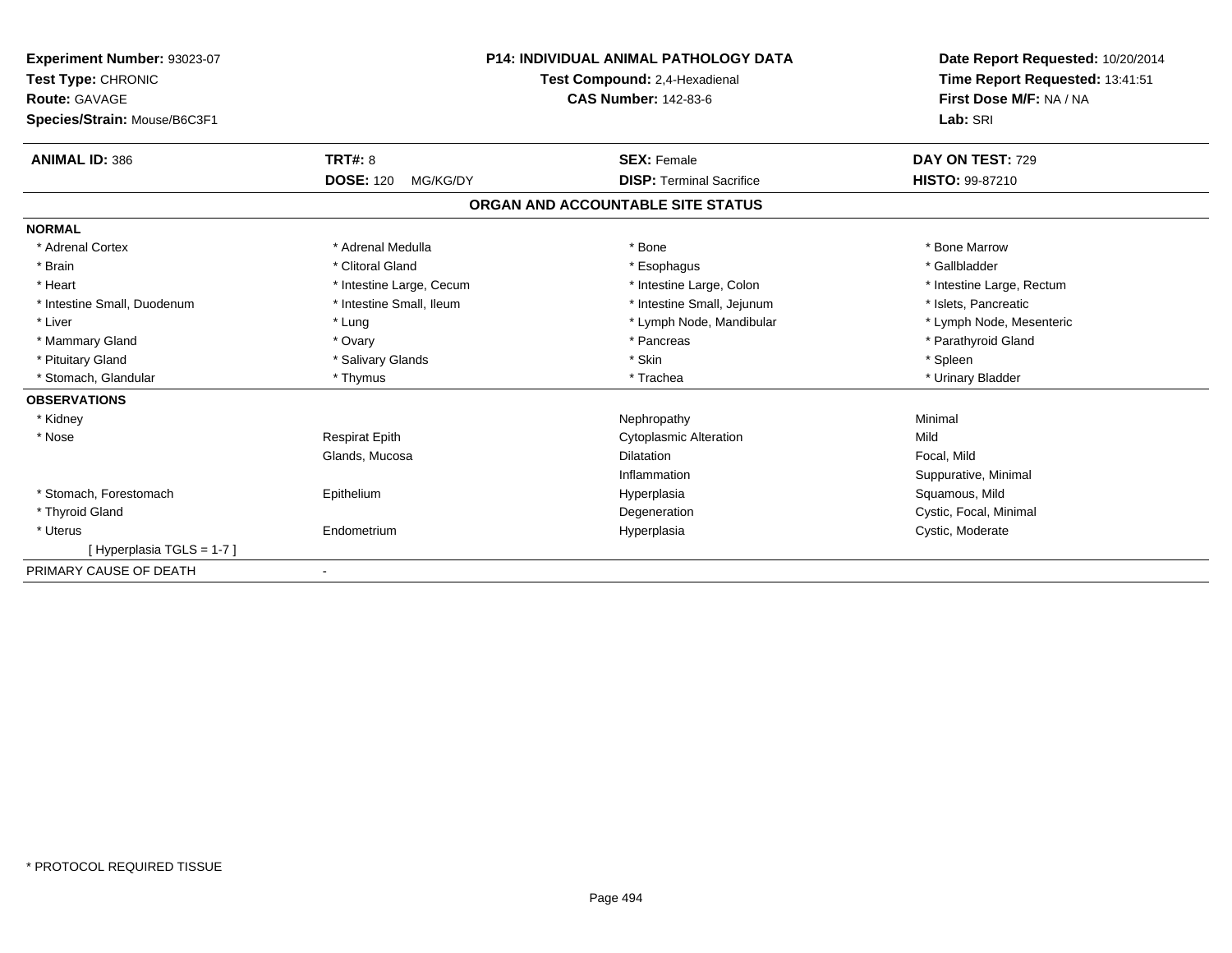| Experiment Number: 93023-07<br>Test Type: CHRONIC<br><b>Route: GAVAGE</b><br>Species/Strain: Mouse/B6C3F1 |                              | <b>P14: INDIVIDUAL ANIMAL PATHOLOGY DATA</b><br>Test Compound: 2,4-Hexadienal<br><b>CAS Number: 142-83-6</b> | Date Report Requested: 10/20/2014<br>Time Report Requested: 13:41:51<br>First Dose M/F: NA / NA<br>Lab: SRI |
|-----------------------------------------------------------------------------------------------------------|------------------------------|--------------------------------------------------------------------------------------------------------------|-------------------------------------------------------------------------------------------------------------|
| <b>ANIMAL ID: 387</b>                                                                                     | <b>TRT#: 8</b>               | <b>SEX: Female</b>                                                                                           | DAY ON TEST: 729                                                                                            |
|                                                                                                           | <b>DOSE: 120</b><br>MG/KG/DY | <b>DISP: Terminal Sacrifice</b>                                                                              | HISTO: 99-87211                                                                                             |
|                                                                                                           |                              | ORGAN AND ACCOUNTABLE SITE STATUS                                                                            |                                                                                                             |
| <b>NORMAL</b>                                                                                             |                              |                                                                                                              |                                                                                                             |
| * Adrenal Cortex                                                                                          | * Adrenal Medulla            | * Bone Marrow                                                                                                | * Brain                                                                                                     |
| * Clitoral Gland                                                                                          | * Esophagus                  | * Gallbladder                                                                                                | * Heart                                                                                                     |
| * Intestine Large, Cecum                                                                                  | * Intestine Large, Colon     | * Intestine Large, Rectum                                                                                    | * Intestine Small, Duodenum                                                                                 |
| * Intestine Small. Ileum                                                                                  | * Intestine Small, Jejunum   | * Islets, Pancreatic                                                                                         | * Lymph Node, Mandibular                                                                                    |
| * Lymph Node, Mesenteric                                                                                  | * Mammary Gland              | * Ovary                                                                                                      | * Pancreas                                                                                                  |
| * Parathyroid Gland                                                                                       | * Pituitary Gland            | * Salivary Glands                                                                                            | * Skin                                                                                                      |
| * Spleen                                                                                                  | * Stomach, Glandular         | * Thymus                                                                                                     | * Thyroid Gland                                                                                             |
| * Trachea                                                                                                 | * Urinary Bladder            |                                                                                                              |                                                                                                             |
| <b>OBSERVATIONS</b>                                                                                       |                              |                                                                                                              |                                                                                                             |
| * Kidney                                                                                                  |                              | Nephropathy                                                                                                  | Minimal                                                                                                     |
| * Liver                                                                                                   |                              | Hepatocellular Carcinoma                                                                                     |                                                                                                             |
| [ Hepatocellular Carcinoma TGLS = 4-22 ]                                                                  |                              |                                                                                                              |                                                                                                             |
| * Lung                                                                                                    |                              | Alveolar/Bronchiolar Adenoma                                                                                 |                                                                                                             |
| [ Alveolar/Bronchiolar Adenoma TGLS = 5-24 ]                                                              |                              |                                                                                                              |                                                                                                             |
| Mesentery                                                                                                 | Fat                          | <b>Necrosis</b>                                                                                              | Moderate                                                                                                    |
| [Necrosis $TGLS = 1-21$ ]                                                                                 |                              |                                                                                                              |                                                                                                             |
| * Nose                                                                                                    | <b>Respirat Epith</b>        | <b>Cytoplasmic Alteration</b>                                                                                | Mild                                                                                                        |
| * Stomach, Forestomach                                                                                    | Epithelium                   | Hyperplasia                                                                                                  | Squamous, Minimal                                                                                           |
|                                                                                                           |                              | Squamous Cell Carcinoma                                                                                      |                                                                                                             |
| [Squamous Cell Carcinoma TGLS = 3-23]                                                                     |                              |                                                                                                              |                                                                                                             |
| * Uterus                                                                                                  |                              | Hydrometra                                                                                                   | Moderate                                                                                                    |
|                                                                                                           | Endometrium                  | Hyperplasia                                                                                                  | Cystic, Moderate                                                                                            |
| [ Hydrometra TGLS = 2-7 ]                                                                                 |                              |                                                                                                              |                                                                                                             |
| PRIMARY CAUSE OF DEATH                                                                                    | $\blacksquare$               |                                                                                                              |                                                                                                             |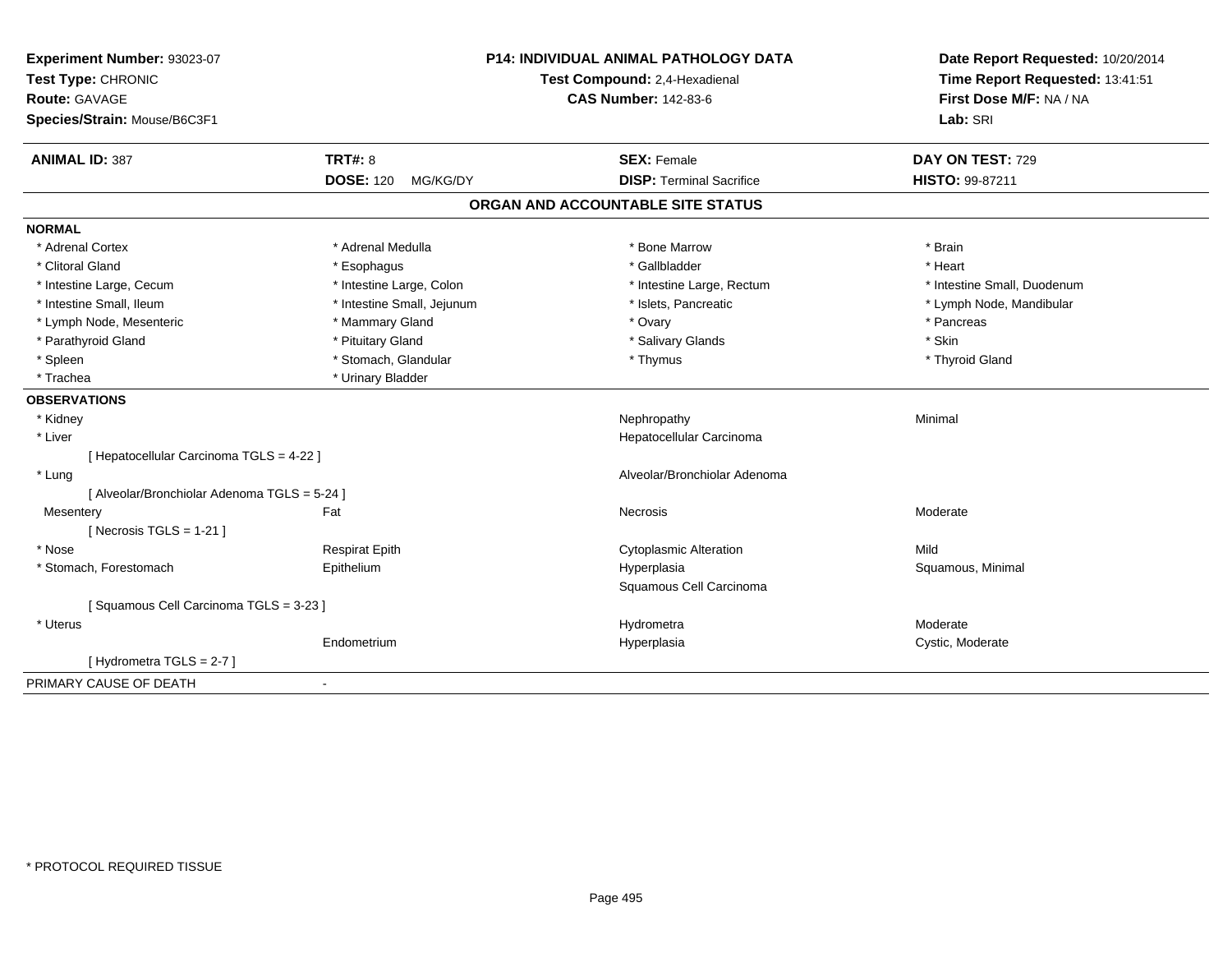| Experiment Number: 93023-07<br>Test Type: CHRONIC<br>Route: GAVAGE<br>Species/Strain: Mouse/B6C3F1 |                                  | P14: INDIVIDUAL ANIMAL PATHOLOGY DATA<br>Test Compound: 2,4-Hexadienal<br><b>CAS Number: 142-83-6</b> | Date Report Requested: 10/20/2014<br>Time Report Requested: 13:41:51<br>First Dose M/F: NA / NA<br>Lab: SRI |
|----------------------------------------------------------------------------------------------------|----------------------------------|-------------------------------------------------------------------------------------------------------|-------------------------------------------------------------------------------------------------------------|
| <b>ANIMAL ID: 388</b>                                                                              | <b>TRT#: 8</b>                   | <b>SEX: Female</b>                                                                                    | DAY ON TEST: 657                                                                                            |
|                                                                                                    | <b>DOSE: 120</b><br>MG/KG/DY     | <b>DISP:</b> Moribund Sacrifice                                                                       | HISTO: 99-86620                                                                                             |
|                                                                                                    |                                  | ORGAN AND ACCOUNTABLE SITE STATUS                                                                     |                                                                                                             |
| <b>NORMAL</b>                                                                                      |                                  |                                                                                                       |                                                                                                             |
| * Adrenal Cortex                                                                                   | * Adrenal Medulla                | * Bone                                                                                                | * Bone Marrow                                                                                               |
| * Brain                                                                                            | * Clitoral Gland                 | * Esophagus                                                                                           | * Gallbladder                                                                                               |
| * Heart                                                                                            | * Intestine Large, Cecum         | * Intestine Large, Colon                                                                              | * Intestine Large, Rectum                                                                                   |
| * Intestine Small, Duodenum                                                                        | * Intestine Small, Ileum         | * Intestine Small, Jejunum                                                                            | * Islets, Pancreatic                                                                                        |
| * Lung                                                                                             | * Lymph Node, Mandibular         | * Lymph Node, Mesenteric                                                                              | * Mammary Gland                                                                                             |
| * Ovary                                                                                            | * Pancreas                       | * Parathyroid Gland                                                                                   | * Pituitary Gland                                                                                           |
| * Salivary Glands                                                                                  | * Skin                           | * Stomach, Forestomach                                                                                | * Stomach, Glandular                                                                                        |
| * Thymus                                                                                           | * Thyroid Gland                  | * Trachea                                                                                             | * Urinary Bladder                                                                                           |
| <b>OBSERVATIONS</b>                                                                                |                                  |                                                                                                       |                                                                                                             |
| * Kidney                                                                                           | <b>Renal Tubule</b>              | Accumulation, Hyaline Droplet                                                                         | Focal, Minimal                                                                                              |
| * Liver                                                                                            |                                  | Hepatocellular Carcinoma                                                                              |                                                                                                             |
| [ Hepatocellular Carcinoma TGLS = 5-22 ]                                                           |                                  |                                                                                                       |                                                                                                             |
| Mesentery                                                                                          | Fat                              | Necrosis                                                                                              | Moderate                                                                                                    |
| [ Necrosis TGLS = $4-21$ ]                                                                         |                                  |                                                                                                       |                                                                                                             |
| * Nose                                                                                             | <b>Respirat Epith</b>            | <b>Cytoplasmic Alteration</b>                                                                         | Moderate                                                                                                    |
| * Spleen                                                                                           |                                  | Congestion                                                                                            | Moderate                                                                                                    |
|                                                                                                    |                                  | Hematopoietic Cell Proliferation                                                                      | Mild                                                                                                        |
| [Congestion TGLS = 3-6]                                                                            |                                  |                                                                                                       |                                                                                                             |
| [ Hematopoietic Cell Proliferation TGLS = 3-6 ]                                                    |                                  |                                                                                                       |                                                                                                             |
| * Uterus                                                                                           |                                  | Hydrometra                                                                                            | Moderate                                                                                                    |
|                                                                                                    | Endometrium                      | Hyperplasia                                                                                           | Cystic, Mild                                                                                                |
| PRIMARY CAUSE OF DEATH                                                                             | - Liver Hepatocellular Carcinoma |                                                                                                       |                                                                                                             |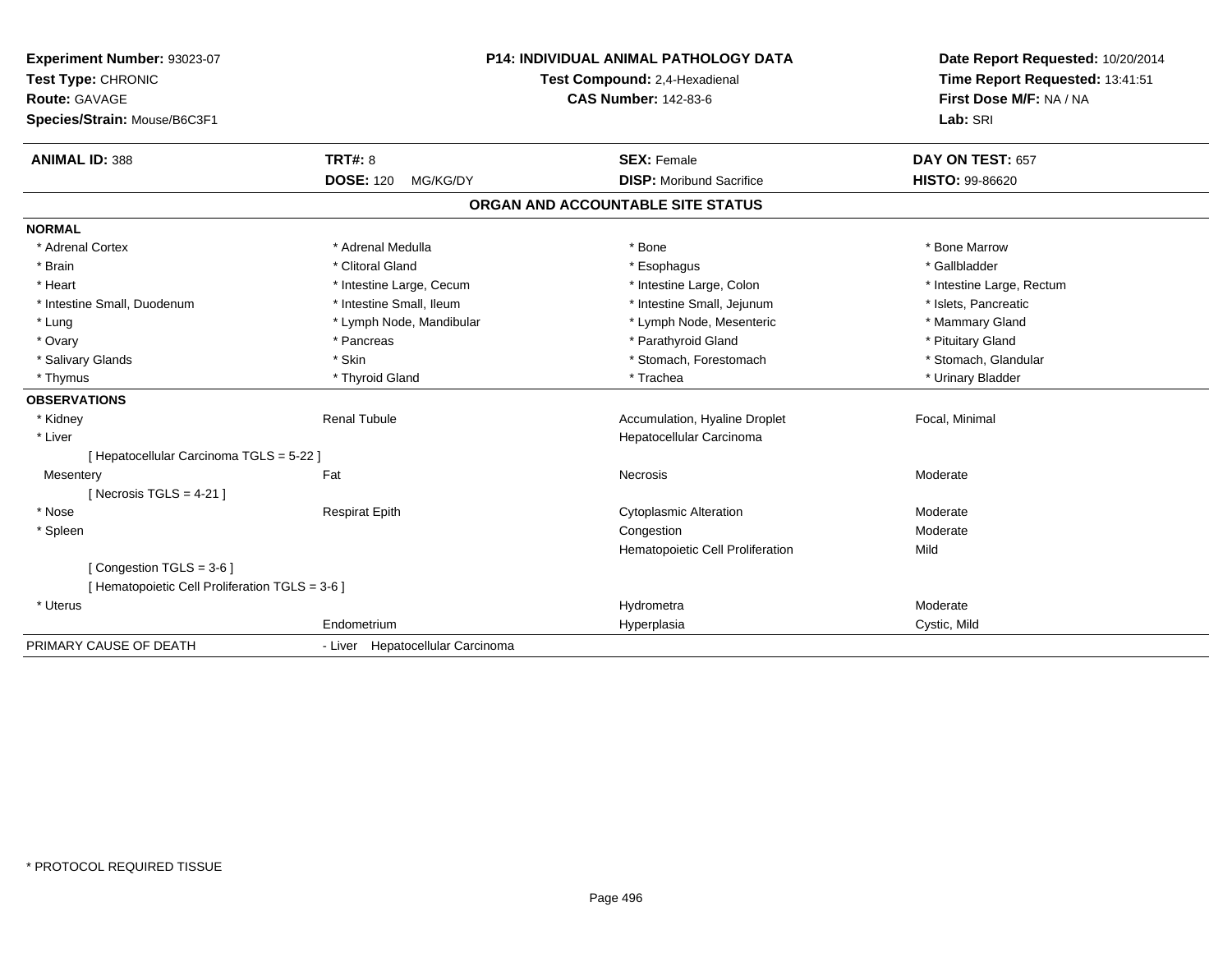| Experiment Number: 93023-07  | P14: INDIVIDUAL ANIMAL PATHOLOGY DATA<br>Test Compound: 2,4-Hexadienal |                                   | Date Report Requested: 10/20/2014<br>Time Report Requested: 13:41:51 |
|------------------------------|------------------------------------------------------------------------|-----------------------------------|----------------------------------------------------------------------|
| Test Type: CHRONIC           |                                                                        |                                   |                                                                      |
| <b>Route: GAVAGE</b>         |                                                                        | <b>CAS Number: 142-83-6</b>       | First Dose M/F: NA / NA                                              |
| Species/Strain: Mouse/B6C3F1 |                                                                        |                                   | Lab: SRI                                                             |
| <b>ANIMAL ID: 389</b>        | TRT#: 8                                                                | <b>SEX: Female</b>                | DAY ON TEST: 638                                                     |
|                              | <b>DOSE: 120</b><br>MG/KG/DY                                           | <b>DISP:</b> Moribund Sacrifice   | <b>HISTO: 99-86253</b>                                               |
|                              |                                                                        | ORGAN AND ACCOUNTABLE SITE STATUS |                                                                      |
| <b>NORMAL</b>                |                                                                        |                                   |                                                                      |
| * Adrenal Cortex             | * Adrenal Medulla                                                      | * Bone                            | * Bone Marrow                                                        |
| * Brain                      | * Clitoral Gland                                                       | * Esophagus                       | Eye                                                                  |
| * Gallbladder                | * Heart                                                                | * Intestine Large, Cecum          | * Intestine Large, Colon                                             |
| * Intestine Large, Rectum    | * Intestine Small, Duodenum                                            | * Intestine Small, Ileum          | * Intestine Small, Jejunum                                           |
| * Islets, Pancreatic         | * Lung                                                                 | * Lymph Node, Mandibular          | * Lymph Node, Mesenteric                                             |
| * Mammary Gland              | * Ovary                                                                | * Pancreas                        | * Parathyroid Gland                                                  |
| <b>Peripheral Nerve</b>      | * Pituitary Gland                                                      | * Salivary Glands                 | * Skin                                                               |
| Spinal Cord                  | * Spleen                                                               | * Stomach, Forestomach            | * Thymus                                                             |
| * Thyroid Gland              | * Trachea                                                              | * Urinary Bladder                 |                                                                      |
| <b>OBSERVATIONS</b>          |                                                                        |                                   |                                                                      |
| * Kidney                     |                                                                        | Metaplasia                        | Osseous, Focal, Minimal                                              |
| * Liver                      | Hepatocyte                                                             | Vacuolization Cytoplasmic         | Diffuse, Moderate                                                    |
| Mesentery                    | Fat                                                                    | Necrosis                          | Moderate                                                             |
| [Necrosis TGLS = $1-21$ ]    |                                                                        |                                   |                                                                      |
| * Nose                       | Olfactory Epi                                                          | <b>Cytoplasmic Alteration</b>     | Mild                                                                 |
|                              | <b>Respirat Epith</b>                                                  | <b>Cytoplasmic Alteration</b>     | Moderate                                                             |
| * Stomach, Glandular         | Glands                                                                 | Degeneration                      | Cystic, Focal, Mild                                                  |
| * Uterus                     |                                                                        | Hydrometra                        | Moderate                                                             |
|                              | Endometrium                                                            | Hyperplasia                       | Cystic, Mild                                                         |
| [Hydrometra TGLS = $2-7$ ]   |                                                                        |                                   |                                                                      |
| PRIMARY CAUSE OF DEATH       | - UNCERTAIN                                                            |                                   |                                                                      |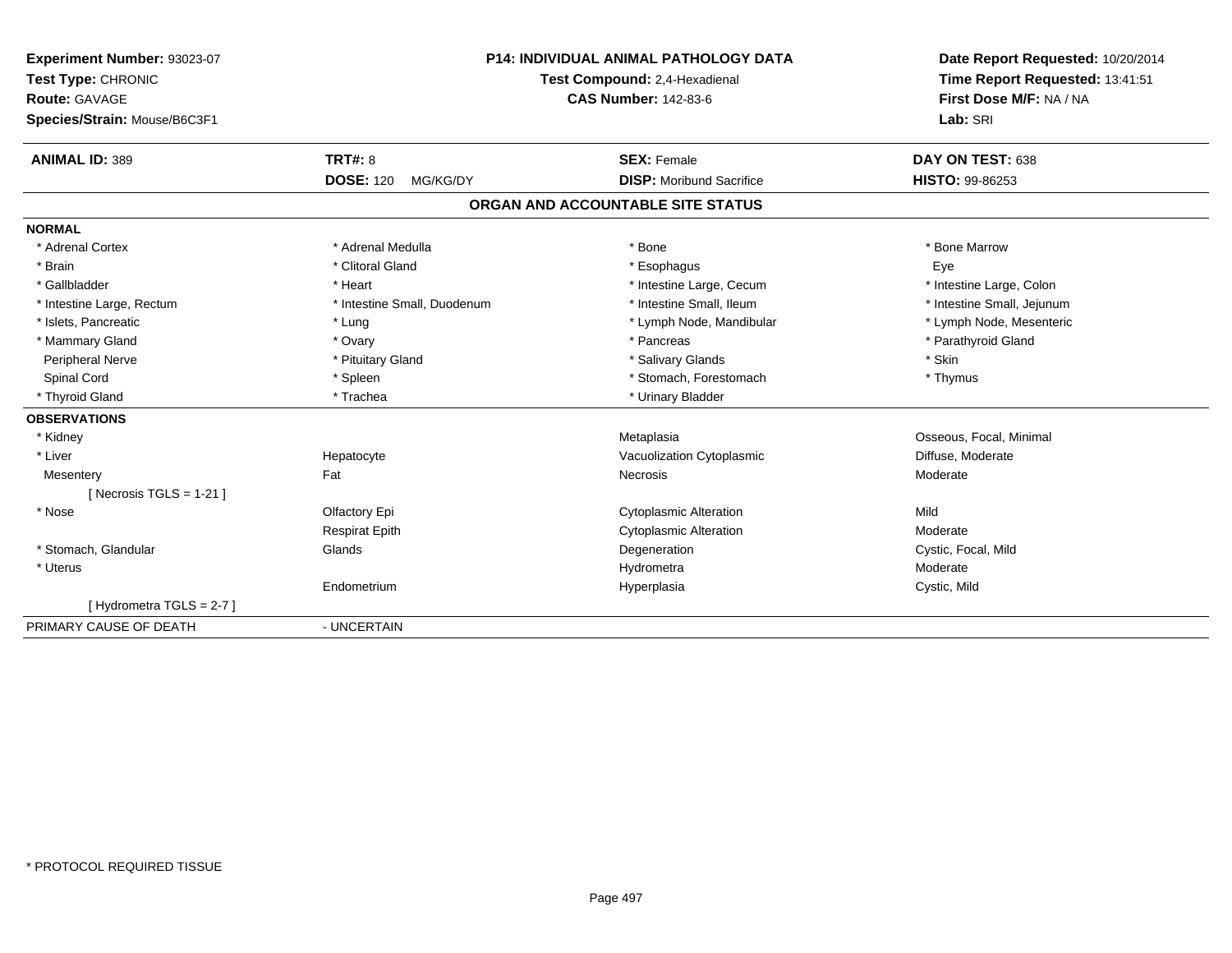| Experiment Number: 93023-07<br>Test Type: CHRONIC<br><b>Route: GAVAGE</b><br>Species/Strain: Mouse/B6C3F1 |                               | <b>P14: INDIVIDUAL ANIMAL PATHOLOGY DATA</b><br>Test Compound: 2,4-Hexadienal<br><b>CAS Number: 142-83-6</b> | Date Report Requested: 10/20/2014<br>Time Report Requested: 13:41:51<br>First Dose M/F: NA / NA<br>Lab: SRI |
|-----------------------------------------------------------------------------------------------------------|-------------------------------|--------------------------------------------------------------------------------------------------------------|-------------------------------------------------------------------------------------------------------------|
| <b>ANIMAL ID: 390</b>                                                                                     | <b>TRT#: 8</b>                | <b>SEX: Female</b>                                                                                           | DAY ON TEST: 716                                                                                            |
|                                                                                                           | <b>DOSE: 120</b><br>MG/KG/DY  | <b>DISP: Natural Death</b>                                                                                   | <b>HISTO: 99-86868</b>                                                                                      |
|                                                                                                           |                               | ORGAN AND ACCOUNTABLE SITE STATUS                                                                            |                                                                                                             |
| <b>NORMAL</b>                                                                                             |                               |                                                                                                              |                                                                                                             |
| * Adrenal Cortex                                                                                          | * Adrenal Medulla             | * Bone                                                                                                       | * Bone Marrow                                                                                               |
| * Brain                                                                                                   | * Clitoral Gland              | * Esophagus                                                                                                  | * Heart                                                                                                     |
| * Intestine Large, Colon                                                                                  | * Intestine Large, Rectum     | * Islets, Pancreatic                                                                                         | * Lung                                                                                                      |
| * Lymph Node, Mandibular                                                                                  | * Lymph Node, Mesenteric      | * Mammary Gland                                                                                              | * Ovary                                                                                                     |
| * Parathyroid Gland                                                                                       | * Pituitary Gland             | * Salivary Glands                                                                                            | * Thymus                                                                                                    |
| * Thyroid Gland                                                                                           | * Trachea                     |                                                                                                              |                                                                                                             |
| <b>AUTO PRECLUDES DIAG.</b>                                                                               |                               |                                                                                                              |                                                                                                             |
| * Gallbladder                                                                                             | * Intestine Large, Cecum      | * Intestine Small, Duodenum                                                                                  | * Intestine Small, Ileum                                                                                    |
| * Intestine Small, Jejunum                                                                                | * Kidney                      | * Pancreas                                                                                                   | * Spleen                                                                                                    |
| * Stomach, Glandular                                                                                      | * Urinary Bladder             |                                                                                                              |                                                                                                             |
| <b>OBSERVATIONS</b>                                                                                       |                               |                                                                                                              |                                                                                                             |
| * Liver                                                                                                   |                               | <b>Infiltration Cellular</b>                                                                                 | Mixed Cell, Minimal                                                                                         |
| * Nose                                                                                                    | Olfactory Epi                 | <b>Cytoplasmic Alteration</b>                                                                                | Mild                                                                                                        |
|                                                                                                           | <b>Respirat Epith</b>         | <b>Cytoplasmic Alteration</b>                                                                                | Moderate                                                                                                    |
|                                                                                                           |                               | Inflammation                                                                                                 | Suppurative, Minimal                                                                                        |
| * Skin                                                                                                    | <b>Subcut Tiss</b>            | Hemorrhage                                                                                                   | Focal, Moderate                                                                                             |
| [Hemorrhage TGLS = $3-21$ ]                                                                               |                               |                                                                                                              |                                                                                                             |
| * Stomach, Forestomach                                                                                    | Epithelium                    | Hyperplasia                                                                                                  | Squamous, Minimal                                                                                           |
| * Uterus                                                                                                  |                               | Hydrometra                                                                                                   | Moderate                                                                                                    |
|                                                                                                           | Endometrium                   | Hyperplasia                                                                                                  | Cystic, Mild                                                                                                |
| [Hydrometra TGLS = 2-7]                                                                                   |                               |                                                                                                              |                                                                                                             |
| [Hyperplasia TGLS = 2-7]                                                                                  |                               |                                                                                                              |                                                                                                             |
| PRIMARY CAUSE OF DEATH                                                                                    | - Skin Subcut Tiss Hemorrhage |                                                                                                              |                                                                                                             |
|                                                                                                           |                               |                                                                                                              |                                                                                                             |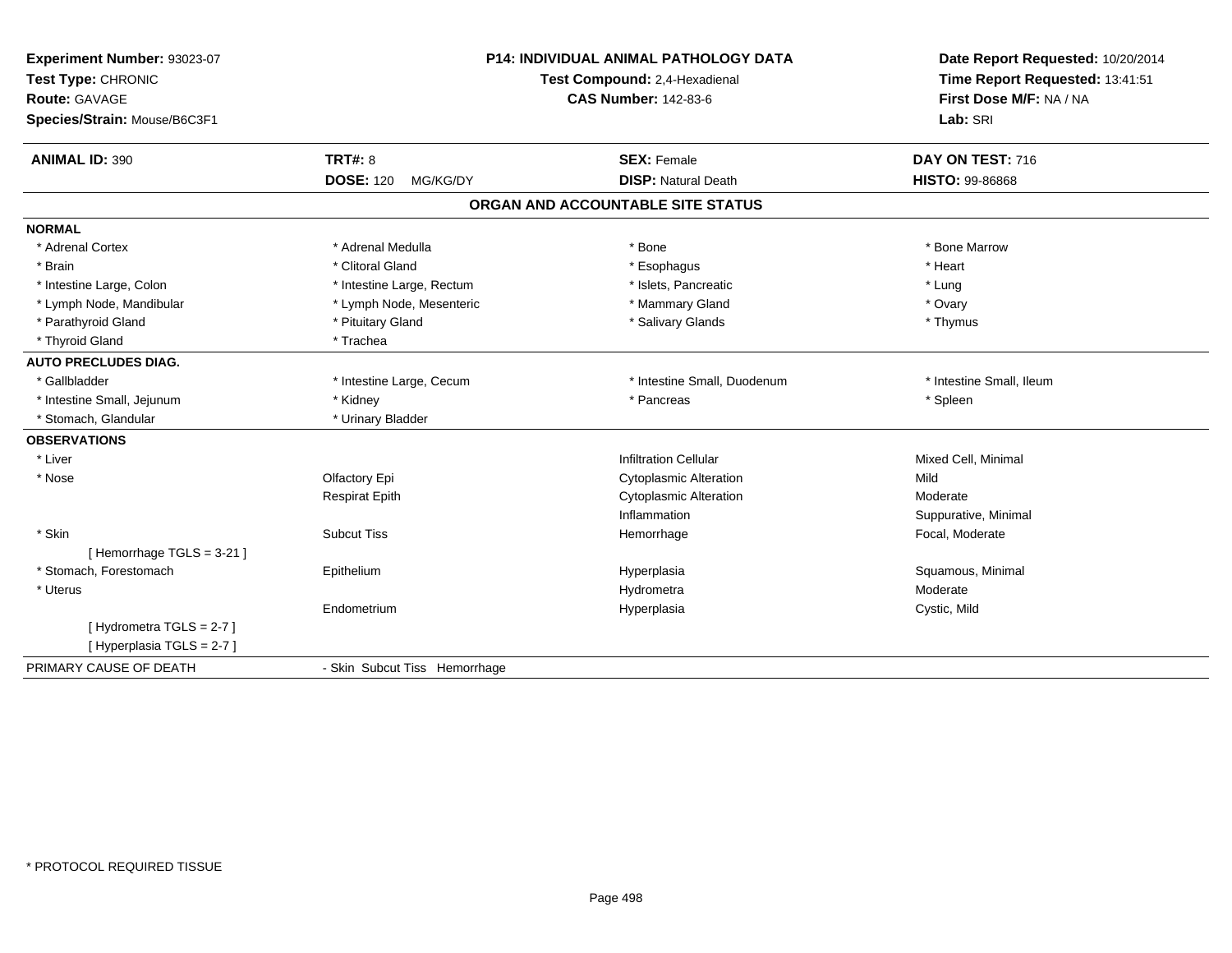| Route: GAVAGE<br><b>CAS Number: 142-83-6</b><br>Species/Strain: Mouse/B6C3F1<br><b>TRT#: 8</b><br><b>ANIMAL ID: 391</b><br><b>SEX: Female</b><br><b>DOSE: 120</b><br><b>DISP: Terminal Sacrifice</b><br>MG/KG/DY<br>ORGAN AND ACCOUNTABLE SITE STATUS<br><b>NORMAL</b><br>* Adrenal Cortex<br>* Bone Marrow<br>* Brain<br>* Gallbladder<br>* Heart<br>* Esophagus<br>* Intestine Small, Duodenum<br>* Intestine Large, Colon<br>* Intestine Large, Rectum<br>* Intestine Small, Jejunum<br>* Islets, Pancreatic<br>* Kidney<br>* Lymph Node, Mandibular<br>* Lymph Node, Mesenteric<br>* Mammary Gland<br>* Parathyroid Gland<br>* Salivary Glands<br>* Pancreas<br>* Stomach, Glandular<br>* Spleen<br>* Thymus<br>* Urinary Bladder<br>* Trachea<br><b>INSUFFICIENT TISSUE</b><br>* Adrenal Medulla<br><b>OBSERVATIONS</b><br>* Liver<br><b>Infiltration Cellular</b><br>* Ovary<br>Cyst<br>[Cyst TGLS = $2-7$ ] | First Dose M/F: NA / NA<br>Lab: SRI<br>DAY ON TEST: 734<br><b>HISTO: 99-87212</b><br>* Clitoral Gland<br>* Intestine Large, Cecum<br>* Intestine Small, Ileum<br>* Lung<br>* Nose<br>* Skin<br>* Thyroid Gland |
|--------------------------------------------------------------------------------------------------------------------------------------------------------------------------------------------------------------------------------------------------------------------------------------------------------------------------------------------------------------------------------------------------------------------------------------------------------------------------------------------------------------------------------------------------------------------------------------------------------------------------------------------------------------------------------------------------------------------------------------------------------------------------------------------------------------------------------------------------------------------------------------------------------------------|----------------------------------------------------------------------------------------------------------------------------------------------------------------------------------------------------------------|
|                                                                                                                                                                                                                                                                                                                                                                                                                                                                                                                                                                                                                                                                                                                                                                                                                                                                                                                    |                                                                                                                                                                                                                |
|                                                                                                                                                                                                                                                                                                                                                                                                                                                                                                                                                                                                                                                                                                                                                                                                                                                                                                                    |                                                                                                                                                                                                                |
|                                                                                                                                                                                                                                                                                                                                                                                                                                                                                                                                                                                                                                                                                                                                                                                                                                                                                                                    |                                                                                                                                                                                                                |
|                                                                                                                                                                                                                                                                                                                                                                                                                                                                                                                                                                                                                                                                                                                                                                                                                                                                                                                    |                                                                                                                                                                                                                |
|                                                                                                                                                                                                                                                                                                                                                                                                                                                                                                                                                                                                                                                                                                                                                                                                                                                                                                                    |                                                                                                                                                                                                                |
|                                                                                                                                                                                                                                                                                                                                                                                                                                                                                                                                                                                                                                                                                                                                                                                                                                                                                                                    |                                                                                                                                                                                                                |
|                                                                                                                                                                                                                                                                                                                                                                                                                                                                                                                                                                                                                                                                                                                                                                                                                                                                                                                    |                                                                                                                                                                                                                |
|                                                                                                                                                                                                                                                                                                                                                                                                                                                                                                                                                                                                                                                                                                                                                                                                                                                                                                                    |                                                                                                                                                                                                                |
|                                                                                                                                                                                                                                                                                                                                                                                                                                                                                                                                                                                                                                                                                                                                                                                                                                                                                                                    |                                                                                                                                                                                                                |
|                                                                                                                                                                                                                                                                                                                                                                                                                                                                                                                                                                                                                                                                                                                                                                                                                                                                                                                    |                                                                                                                                                                                                                |
|                                                                                                                                                                                                                                                                                                                                                                                                                                                                                                                                                                                                                                                                                                                                                                                                                                                                                                                    |                                                                                                                                                                                                                |
|                                                                                                                                                                                                                                                                                                                                                                                                                                                                                                                                                                                                                                                                                                                                                                                                                                                                                                                    |                                                                                                                                                                                                                |
|                                                                                                                                                                                                                                                                                                                                                                                                                                                                                                                                                                                                                                                                                                                                                                                                                                                                                                                    |                                                                                                                                                                                                                |
|                                                                                                                                                                                                                                                                                                                                                                                                                                                                                                                                                                                                                                                                                                                                                                                                                                                                                                                    |                                                                                                                                                                                                                |
|                                                                                                                                                                                                                                                                                                                                                                                                                                                                                                                                                                                                                                                                                                                                                                                                                                                                                                                    |                                                                                                                                                                                                                |
|                                                                                                                                                                                                                                                                                                                                                                                                                                                                                                                                                                                                                                                                                                                                                                                                                                                                                                                    |                                                                                                                                                                                                                |
|                                                                                                                                                                                                                                                                                                                                                                                                                                                                                                                                                                                                                                                                                                                                                                                                                                                                                                                    |                                                                                                                                                                                                                |
|                                                                                                                                                                                                                                                                                                                                                                                                                                                                                                                                                                                                                                                                                                                                                                                                                                                                                                                    | Mixed Cell, Minimal                                                                                                                                                                                            |
|                                                                                                                                                                                                                                                                                                                                                                                                                                                                                                                                                                                                                                                                                                                                                                                                                                                                                                                    | Moderate                                                                                                                                                                                                       |
|                                                                                                                                                                                                                                                                                                                                                                                                                                                                                                                                                                                                                                                                                                                                                                                                                                                                                                                    |                                                                                                                                                                                                                |
| * Pituitary Gland<br>Pars Distalis<br>Adenoma                                                                                                                                                                                                                                                                                                                                                                                                                                                                                                                                                                                                                                                                                                                                                                                                                                                                      |                                                                                                                                                                                                                |
| [Adenoma TGLS = $3-1$ ]                                                                                                                                                                                                                                                                                                                                                                                                                                                                                                                                                                                                                                                                                                                                                                                                                                                                                            |                                                                                                                                                                                                                |
| * Stomach, Forestomach<br>Epithelium<br>Hyperplasia                                                                                                                                                                                                                                                                                                                                                                                                                                                                                                                                                                                                                                                                                                                                                                                                                                                                | Squamous, Mild                                                                                                                                                                                                 |
| Squamous Cell Papilloma                                                                                                                                                                                                                                                                                                                                                                                                                                                                                                                                                                                                                                                                                                                                                                                                                                                                                            |                                                                                                                                                                                                                |
| [Hyperplasia TGLS = 4-21]                                                                                                                                                                                                                                                                                                                                                                                                                                                                                                                                                                                                                                                                                                                                                                                                                                                                                          |                                                                                                                                                                                                                |
| [Squamous Cell Papilloma TGLS = 4-21]                                                                                                                                                                                                                                                                                                                                                                                                                                                                                                                                                                                                                                                                                                                                                                                                                                                                              |                                                                                                                                                                                                                |
| * Uterus<br>Hydrometra                                                                                                                                                                                                                                                                                                                                                                                                                                                                                                                                                                                                                                                                                                                                                                                                                                                                                             | Moderate                                                                                                                                                                                                       |
| Endometrium<br>Hyperplasia                                                                                                                                                                                                                                                                                                                                                                                                                                                                                                                                                                                                                                                                                                                                                                                                                                                                                         | Cystic, Moderate                                                                                                                                                                                               |
| [Hydrometra TGLS = 1-7]                                                                                                                                                                                                                                                                                                                                                                                                                                                                                                                                                                                                                                                                                                                                                                                                                                                                                            |                                                                                                                                                                                                                |
| [Hyperplasia TGLS = 1-7]                                                                                                                                                                                                                                                                                                                                                                                                                                                                                                                                                                                                                                                                                                                                                                                                                                                                                           |                                                                                                                                                                                                                |
| PRIMARY CAUSE OF DEATH<br>$\blacksquare$                                                                                                                                                                                                                                                                                                                                                                                                                                                                                                                                                                                                                                                                                                                                                                                                                                                                           |                                                                                                                                                                                                                |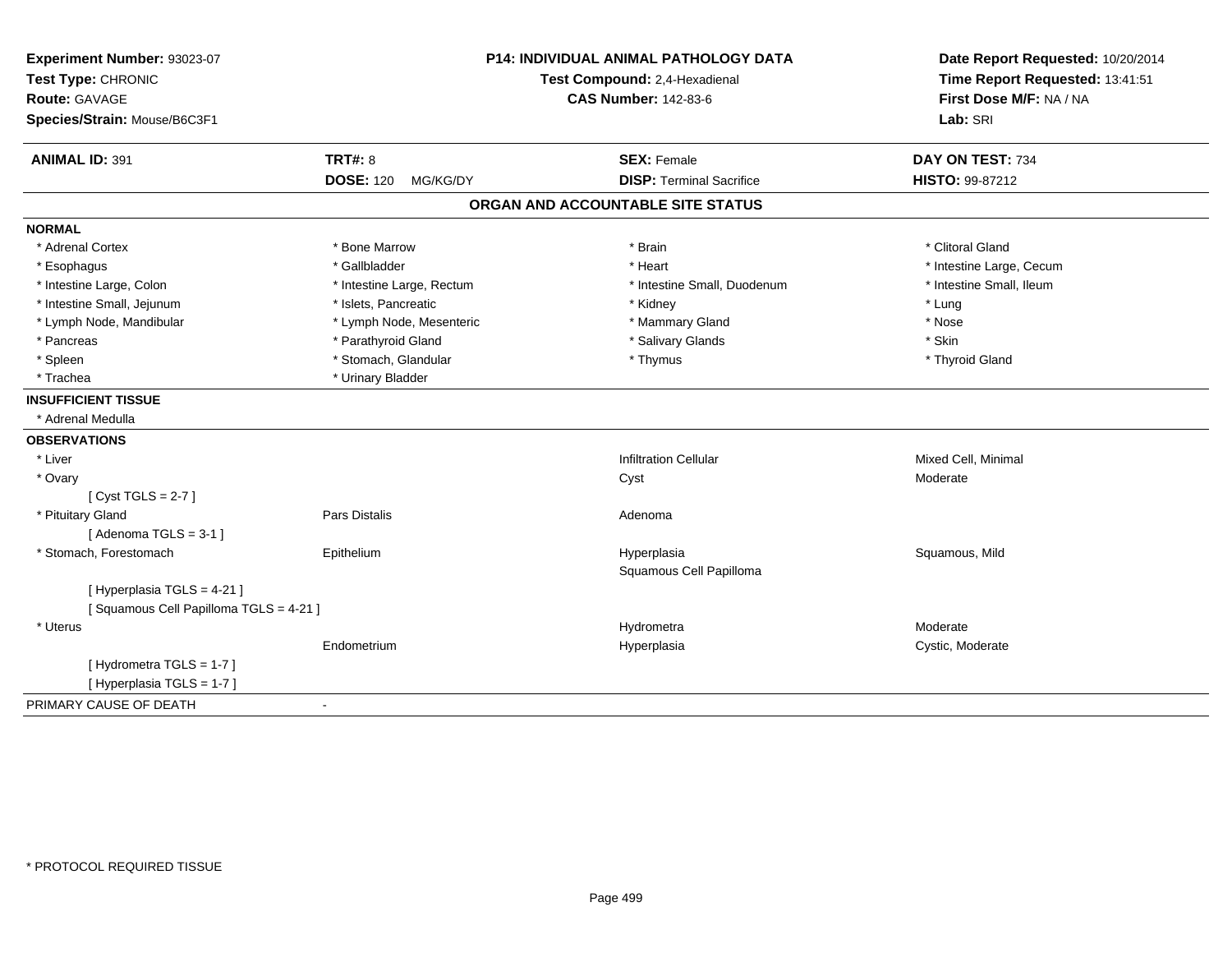| Experiment Number: 93023-07  |                               | <b>P14: INDIVIDUAL ANIMAL PATHOLOGY DATA</b> | Date Report Requested: 10/20/2014 |
|------------------------------|-------------------------------|----------------------------------------------|-----------------------------------|
| Test Type: CHRONIC           | Test Compound: 2,4-Hexadienal |                                              | Time Report Requested: 13:41:51   |
| <b>Route: GAVAGE</b>         |                               | <b>CAS Number: 142-83-6</b>                  | First Dose M/F: NA / NA           |
| Species/Strain: Mouse/B6C3F1 |                               |                                              | Lab: SRI                          |
| <b>ANIMAL ID: 392</b>        | <b>TRT#: 8</b>                | <b>SEX: Female</b>                           | DAY ON TEST: 734                  |
|                              | <b>DOSE: 120</b><br>MG/KG/DY  | <b>DISP: Terminal Sacrifice</b>              | <b>HISTO: 99-87213</b>            |
|                              |                               | ORGAN AND ACCOUNTABLE SITE STATUS            |                                   |
| <b>NORMAL</b>                |                               |                                              |                                   |
| * Adrenal Cortex             | * Adrenal Medulla             | * Bone Marrow                                | * Brain                           |
| * Clitoral Gland             | * Esophagus                   | * Heart                                      | * Intestine Large, Cecum          |
| * Intestine Large, Colon     | * Intestine Large, Rectum     | * Intestine Small, Duodenum                  | * Intestine Small, Ileum          |
| * Intestine Small, Jejunum   | * Islets, Pancreatic          | * Lung                                       | * Lymph Node, Mandibular          |
| * Lymph Node, Mesenteric     | * Mammary Gland               | * Ovary                                      | * Pancreas                        |
| * Parathyroid Gland          | * Pituitary Gland             | * Salivary Glands                            | * Skin                            |
| * Spleen                     | * Stomach, Glandular          | * Thymus                                     | * Thyroid Gland                   |
| * Trachea                    | * Urinary Bladder             | Vagina                                       |                                   |
| <b>OBSERVATIONS</b>          |                               |                                              |                                   |
| * Gallbladder                |                               | Cyst                                         | Minimal                           |
| * Kidney                     |                               | Nephropathy                                  | Minimal                           |
| * Liver                      |                               | <b>Infiltration Cellular</b>                 | Mixed Cell, Minimal               |
| * Nose                       | Olfactory Epi                 | <b>Cytoplasmic Alteration</b>                | Mild                              |
|                              | <b>Respirat Epith</b>         | <b>Cytoplasmic Alteration</b>                | Moderate                          |
| * Stomach, Forestomach       | Epithelium                    | Hyperplasia                                  | Squamous, Mild                    |
| Tooth                        | <b>Peridont Tiss</b>          | Inflammation                                 | Chronic, Minimal                  |
| * Uterus                     |                               | Hydrometra                                   | Moderate                          |
|                              | Endometrium                   | Hyperplasia                                  | Cystic, Moderate                  |
| [Hydrometra TGLS = 1-7]      |                               |                                              |                                   |
| PRIMARY CAUSE OF DEATH       |                               |                                              |                                   |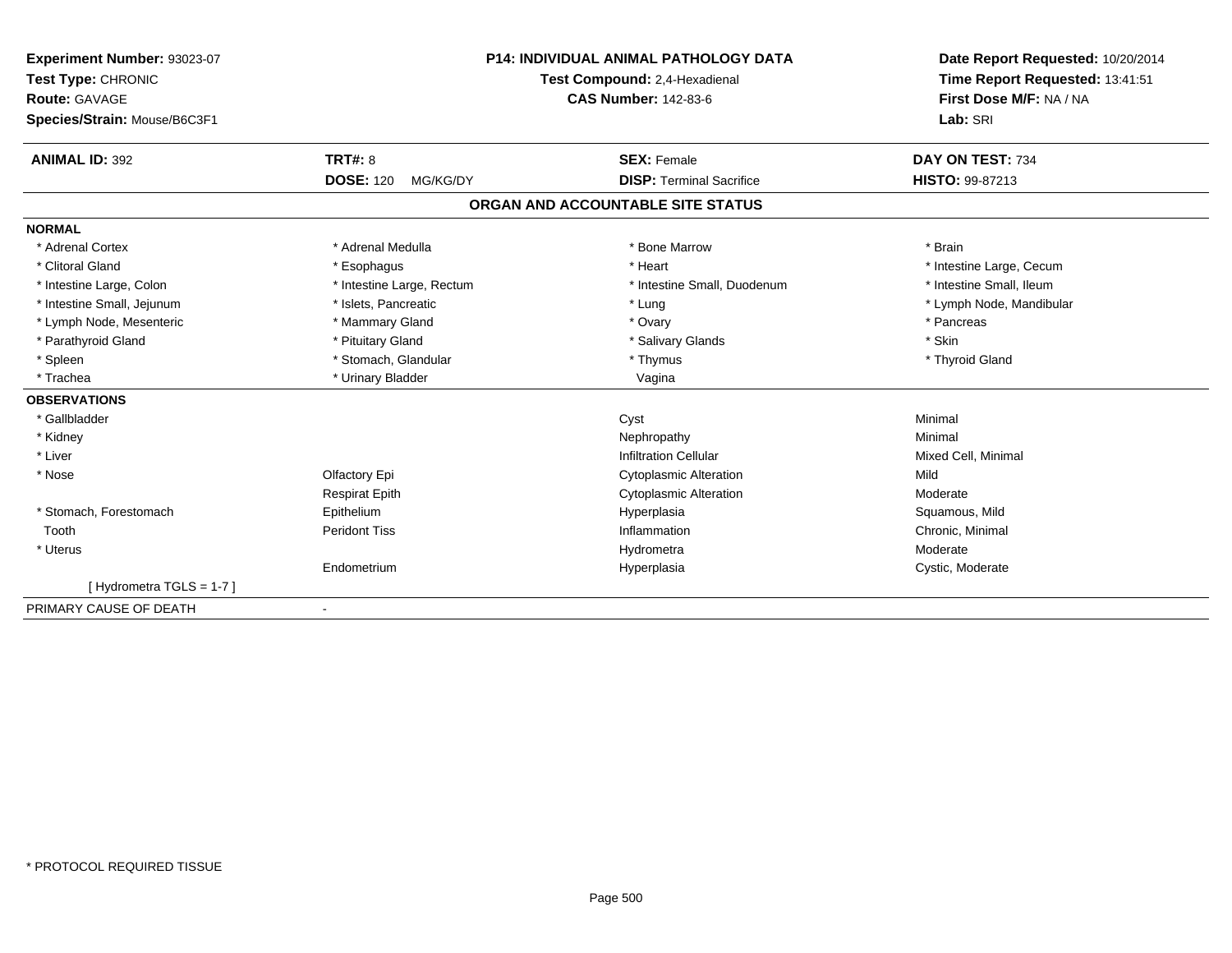| Experiment Number: 93023-07<br>Test Type: CHRONIC<br><b>Route: GAVAGE</b><br>Species/Strain: Mouse/B6C3F1 |                              | P14: INDIVIDUAL ANIMAL PATHOLOGY DATA<br>Test Compound: 2,4-Hexadienal<br><b>CAS Number: 142-83-6</b> | Date Report Requested: 10/20/2014<br>Time Report Requested: 13:41:51<br>First Dose M/F: NA / NA<br>Lab: SRI |
|-----------------------------------------------------------------------------------------------------------|------------------------------|-------------------------------------------------------------------------------------------------------|-------------------------------------------------------------------------------------------------------------|
| <b>ANIMAL ID: 393</b>                                                                                     | <b>TRT#: 8</b>               | <b>SEX: Female</b>                                                                                    | DAY ON TEST: 734                                                                                            |
|                                                                                                           | <b>DOSE: 120</b><br>MG/KG/DY | <b>DISP: Terminal Sacrifice</b>                                                                       | HISTO: 99-87214                                                                                             |
|                                                                                                           |                              | ORGAN AND ACCOUNTABLE SITE STATUS                                                                     |                                                                                                             |
| <b>NORMAL</b>                                                                                             |                              |                                                                                                       |                                                                                                             |
| * Adrenal Cortex                                                                                          | * Adrenal Medulla            | * Bone                                                                                                | * Bone Marrow                                                                                               |
| * Brain                                                                                                   | * Clitoral Gland             | * Esophagus                                                                                           | * Gallbladder                                                                                               |
| * Heart                                                                                                   | * Intestine Large, Cecum     | * Intestine Large, Colon                                                                              | * Intestine Large, Rectum                                                                                   |
| * Intestine Small, Duodenum                                                                               | * Intestine Small, Ileum     | * Intestine Small, Jejunum                                                                            | * Islets, Pancreatic                                                                                        |
| * Lung                                                                                                    | * Lymph Node, Mandibular     | * Lymph Node, Mesenteric                                                                              | * Mammary Gland                                                                                             |
| * Ovary                                                                                                   | * Pancreas                   | * Parathyroid Gland                                                                                   | * Pituitary Gland                                                                                           |
| * Salivary Glands                                                                                         | * Skin                       | * Spleen                                                                                              | * Stomach, Glandular                                                                                        |
| * Trachea                                                                                                 | * Urinary Bladder            |                                                                                                       |                                                                                                             |
| <b>MISSING</b>                                                                                            |                              |                                                                                                       |                                                                                                             |
| * Thymus                                                                                                  |                              |                                                                                                       |                                                                                                             |
| <b>OBSERVATIONS</b>                                                                                       |                              |                                                                                                       |                                                                                                             |
| <b>Harderian Gland</b>                                                                                    |                              | Adenoma                                                                                               |                                                                                                             |
| * Kidney                                                                                                  |                              | Infarct                                                                                               | Moderate                                                                                                    |
|                                                                                                           |                              | Nephropathy                                                                                           | Moderate                                                                                                    |
| [ Infarct TGLS = $2-21$ ]                                                                                 |                              |                                                                                                       |                                                                                                             |
| [Nephropathy TGLS = 2-21]                                                                                 |                              |                                                                                                       |                                                                                                             |
| * Liver                                                                                                   |                              | <b>Infiltration Cellular</b>                                                                          | Mixed Cell, Minimal                                                                                         |
| * Nose                                                                                                    | Olfactory Epi                | <b>Cytoplasmic Alteration</b>                                                                         | Mild                                                                                                        |
|                                                                                                           | <b>Respirat Epith</b>        | <b>Cytoplasmic Alteration</b>                                                                         | Mild                                                                                                        |
|                                                                                                           |                              | Inflammation                                                                                          | Suppurative, Minimal                                                                                        |
| * Stomach, Forestomach                                                                                    |                              | Squamous Cell Papilloma                                                                               |                                                                                                             |
| [Squamous Cell Papilloma TGLS = 3-4]                                                                      |                              |                                                                                                       |                                                                                                             |
| * Thyroid Gland                                                                                           |                              | Degeneration                                                                                          | Cystic, Focal, Minimal                                                                                      |
| * Uterus                                                                                                  |                              | Hydrometra                                                                                            | Moderate                                                                                                    |
|                                                                                                           | Endometrium                  | Hyperplasia                                                                                           | Cystic, Moderate                                                                                            |
| [Hydrometra TGLS = 1-7]                                                                                   |                              |                                                                                                       |                                                                                                             |
| PRIMARY CAUSE OF DEATH                                                                                    | $\blacksquare$               |                                                                                                       |                                                                                                             |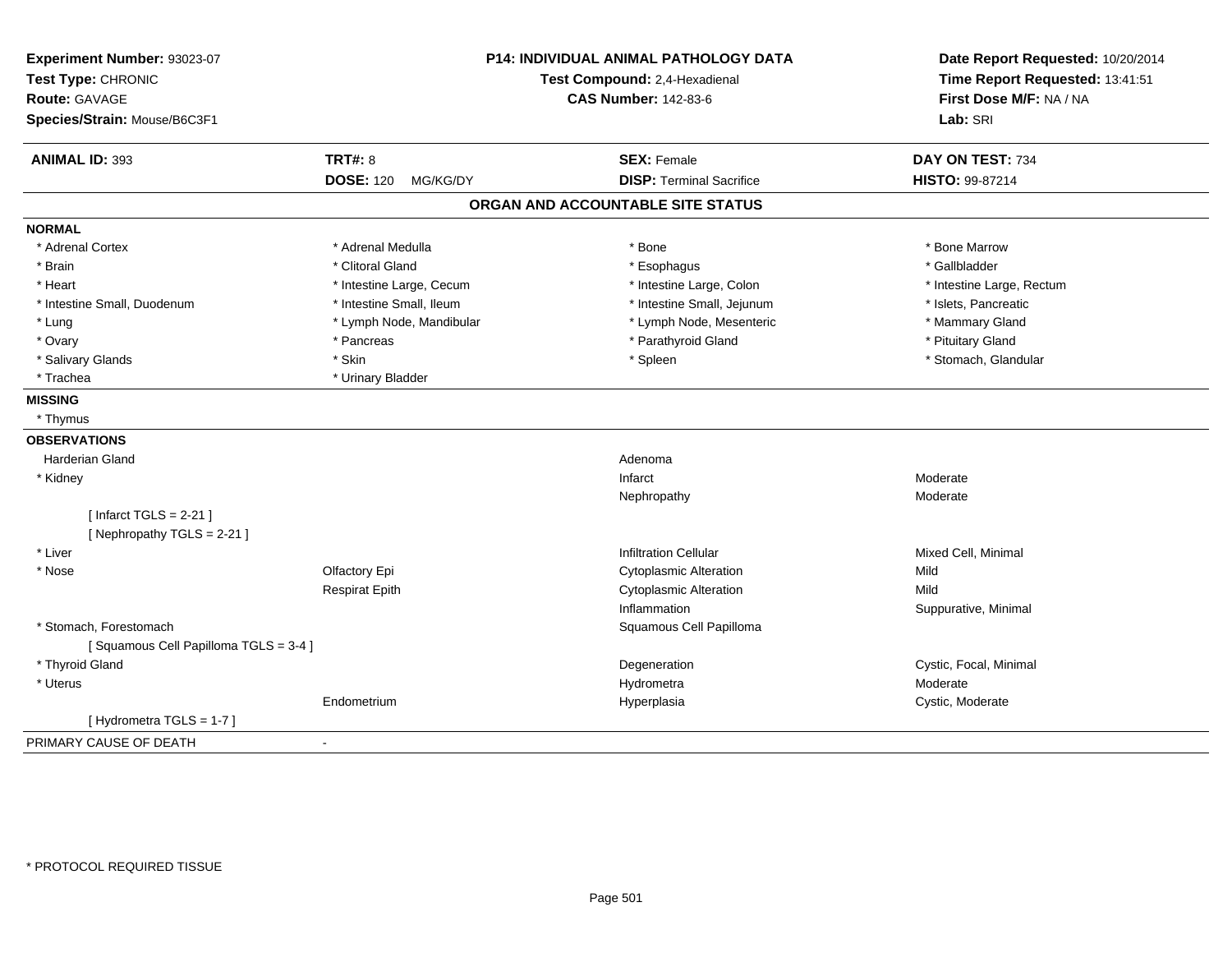| Experiment Number: 93023-07<br>Test Type: CHRONIC<br>Route: GAVAGE<br>Species/Strain: Mouse/B6C3F1 |                              | P14: INDIVIDUAL ANIMAL PATHOLOGY DATA<br>Test Compound: 2,4-Hexadienal<br><b>CAS Number: 142-83-6</b> | Date Report Requested: 10/20/2014<br>Time Report Requested: 13:41:51<br>First Dose M/F: NA / NA<br>Lab: SRI |
|----------------------------------------------------------------------------------------------------|------------------------------|-------------------------------------------------------------------------------------------------------|-------------------------------------------------------------------------------------------------------------|
| <b>ANIMAL ID: 394</b>                                                                              | <b>TRT#: 8</b>               | <b>SEX: Female</b>                                                                                    | DAY ON TEST: 734                                                                                            |
|                                                                                                    | <b>DOSE: 120</b><br>MG/KG/DY | <b>DISP: Terminal Sacrifice</b>                                                                       | <b>HISTO: 99-87215</b>                                                                                      |
|                                                                                                    |                              | ORGAN AND ACCOUNTABLE SITE STATUS                                                                     |                                                                                                             |
| <b>NORMAL</b>                                                                                      |                              |                                                                                                       |                                                                                                             |
| * Adrenal Cortex                                                                                   | * Adrenal Medulla            | * Bone                                                                                                | * Bone Marrow                                                                                               |
| * Brain                                                                                            | * Clitoral Gland             | * Esophagus                                                                                           | * Gallbladder                                                                                               |
| * Heart                                                                                            | * Intestine Large, Cecum     | * Intestine Large, Colon                                                                              | * Intestine Large, Rectum                                                                                   |
| * Intestine Small, Duodenum                                                                        | * Intestine Small, Ileum     | * Intestine Small, Jejunum                                                                            | * Islets, Pancreatic                                                                                        |
| * Kidney                                                                                           | * Lung                       | * Lymph Node, Mandibular                                                                              | * Lymph Node, Mesenteric                                                                                    |
| * Mammary Gland                                                                                    | * Pancreas                   | * Parathyroid Gland                                                                                   | * Salivary Glands                                                                                           |
| * Skin                                                                                             | * Spleen                     | * Stomach, Glandular                                                                                  | * Thymus                                                                                                    |
| * Thyroid Gland                                                                                    | * Trachea                    | * Urinary Bladder                                                                                     |                                                                                                             |
| <b>OBSERVATIONS</b>                                                                                |                              |                                                                                                       |                                                                                                             |
| * Liver                                                                                            |                              | <b>Infiltration Cellular</b>                                                                          | Mixed Cell, Mild                                                                                            |
| Mesentery                                                                                          | Fat                          | Necrosis                                                                                              | Moderate                                                                                                    |
| [Necrosis TGLS = $3-21$ ]                                                                          |                              |                                                                                                       |                                                                                                             |
| * Nose                                                                                             | Olfactory Epi                | <b>Cytoplasmic Alteration</b>                                                                         | Mild                                                                                                        |
|                                                                                                    | <b>Respirat Epith</b>        | <b>Cytoplasmic Alteration</b>                                                                         | Mild                                                                                                        |
| * Ovary                                                                                            | Bilateral, Follicle          | Cyst                                                                                                  | Mild                                                                                                        |
|                                                                                                    |                              | Cyst                                                                                                  | Moderate                                                                                                    |
|                                                                                                    | <b>Bilateral, Follicle</b>   | Hemorrhage                                                                                            | Mild                                                                                                        |
| [Cyst TGLS = $2-7$ ]                                                                               |                              |                                                                                                       |                                                                                                             |
| * Pituitary Gland                                                                                  | Pars Distalis                | Adenoma                                                                                               |                                                                                                             |
|                                                                                                    | <b>Pars Distalis</b>         | Angiectasis                                                                                           | Mild                                                                                                        |
| [Angiectasis TGLS = 5-1]                                                                           |                              |                                                                                                       |                                                                                                             |
| * Stomach, Forestomach                                                                             | Epithelium                   | Hyperplasia                                                                                           | Squamous, Mild                                                                                              |
|                                                                                                    |                              | Squamous Cell Papilloma                                                                               | Multiple                                                                                                    |
| [Hyperplasia TGLS = 6-4.1]                                                                         |                              |                                                                                                       |                                                                                                             |
| [Squamous Cell Papilloma TGLS = 7-23]                                                              |                              |                                                                                                       |                                                                                                             |
| * Uterus                                                                                           |                              | Angiectasis                                                                                           | Mild                                                                                                        |
|                                                                                                    |                              | Hydrometra                                                                                            | Moderate                                                                                                    |
| [ Angiectasis TGLS = 4-22 ]                                                                        |                              |                                                                                                       |                                                                                                             |
| [Hydrometra TGLS = 1-7]                                                                            |                              |                                                                                                       |                                                                                                             |
| PRIMARY CAUSE OF DEATH                                                                             |                              |                                                                                                       |                                                                                                             |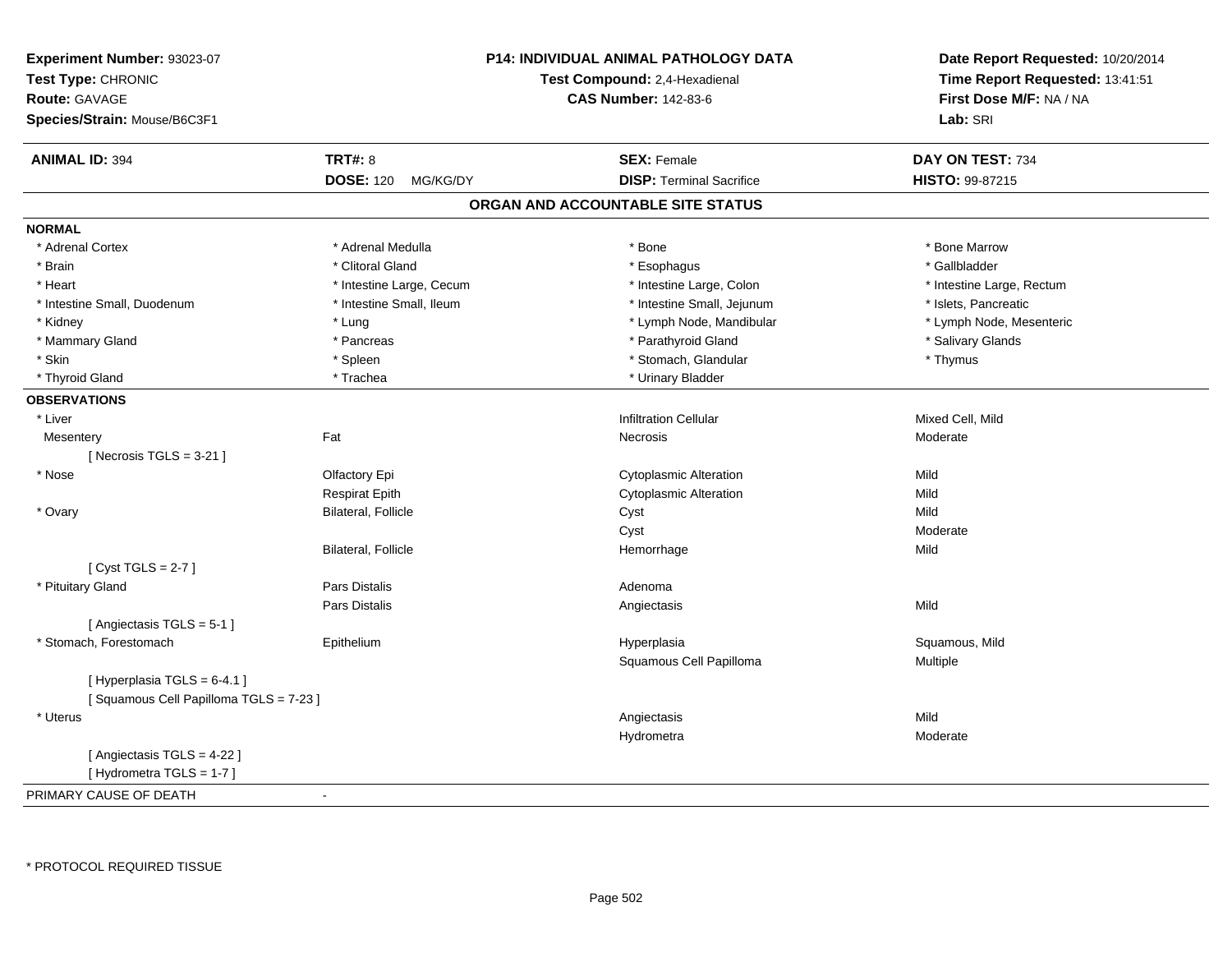| Experiment Number: 93023-07           |                               | <b>P14: INDIVIDUAL ANIMAL PATHOLOGY DATA</b> | Date Report Requested: 10/20/2014 |
|---------------------------------------|-------------------------------|----------------------------------------------|-----------------------------------|
| Test Type: CHRONIC                    | Test Compound: 2,4-Hexadienal |                                              | Time Report Requested: 13:41:51   |
| <b>Route: GAVAGE</b>                  |                               | <b>CAS Number: 142-83-6</b>                  | First Dose M/F: NA / NA           |
| Species/Strain: Mouse/B6C3F1          |                               |                                              | Lab: SRI                          |
| <b>ANIMAL ID: 395</b>                 | <b>TRT#: 8</b>                | <b>SEX: Female</b>                           | DAY ON TEST: 734                  |
|                                       | <b>DOSE: 120</b><br>MG/KG/DY  | <b>DISP: Terminal Sacrifice</b>              | <b>HISTO: 99-87216</b>            |
|                                       |                               | ORGAN AND ACCOUNTABLE SITE STATUS            |                                   |
| <b>NORMAL</b>                         |                               |                                              |                                   |
| * Adrenal Cortex                      | * Adrenal Medulla             | * Bone                                       | * Bone Marrow                     |
| * Brain                               | * Clitoral Gland              | * Esophagus                                  | * Gallbladder                     |
| * Heart                               | * Intestine Large, Cecum      | * Intestine Large, Colon                     | * Intestine Large, Rectum         |
| * Intestine Small, Duodenum           | * Intestine Small, Ileum      | * Intestine Small, Jejunum                   | * Islets, Pancreatic              |
| * Kidney                              | * Lung                        | * Lymph Node, Mandibular                     | * Lymph Node, Mesenteric          |
| * Mammary Gland                       | * Ovary                       | * Pancreas                                   | * Parathyroid Gland               |
| * Pituitary Gland                     | * Salivary Glands             | * Skin                                       | * Spleen                          |
| * Stomach, Glandular                  | * Thymus                      | * Trachea                                    | * Urinary Bladder                 |
| <b>OBSERVATIONS</b>                   |                               |                                              |                                   |
| * Liver                               | Hepatocyte, Midzonal          | Vacuolization Cytoplasmic                    | Mild                              |
| * Nose                                | Olfactory Epi                 | <b>Cytoplasmic Alteration</b>                | Mild                              |
|                                       | <b>Respirat Epith</b>         | <b>Cytoplasmic Alteration</b>                | Mild                              |
| * Stomach, Forestomach                | Epithelium                    | Hyperplasia                                  | Squamous, Minimal                 |
|                                       |                               | Squamous Cell Papilloma                      |                                   |
| [ Hyperplasia TGLS = 2-21 ]           |                               |                                              |                                   |
| [Squamous Cell Papilloma TGLS = 2-21] |                               |                                              |                                   |
| * Thyroid Gland                       |                               | Degeneration                                 | Cystic, Focal, Minimal            |
| * Uterus                              |                               | Hydrometra                                   | Mild                              |
|                                       | Endometrium                   | Hyperplasia                                  | Cystic, Moderate                  |
| [Hyperplasia TGLS = 1-7]              |                               |                                              |                                   |
| PRIMARY CAUSE OF DEATH                |                               |                                              |                                   |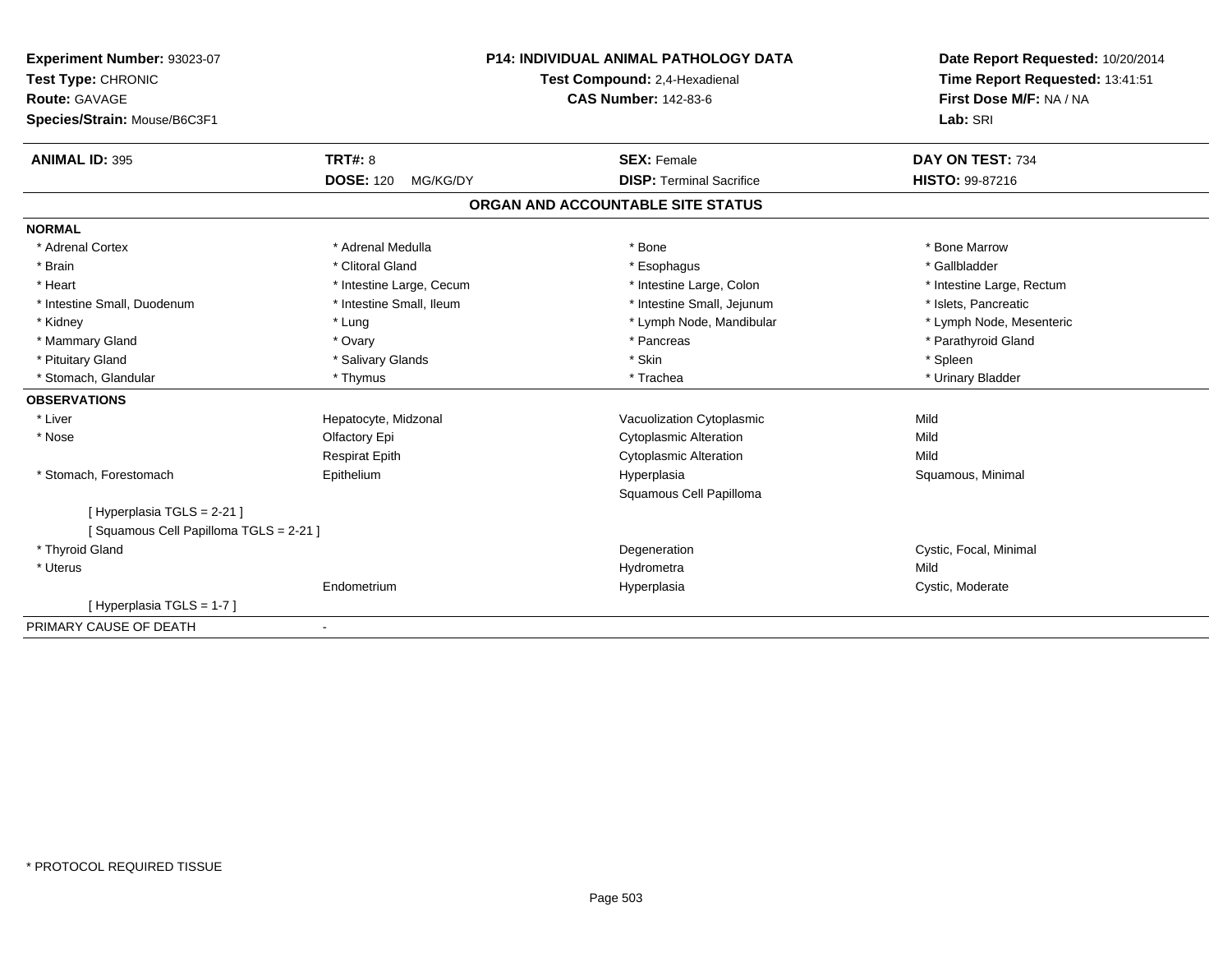| Experiment Number: 93023-07<br>Test Type: CHRONIC<br>Route: GAVAGE<br>Species/Strain: Mouse/B6C3F1 |                              | P14: INDIVIDUAL ANIMAL PATHOLOGY DATA<br>Test Compound: 2,4-Hexadienal<br><b>CAS Number: 142-83-6</b> | Date Report Requested: 10/20/2014<br>Time Report Requested: 13:41:51<br>First Dose M/F: NA / NA<br>Lab: SRI |
|----------------------------------------------------------------------------------------------------|------------------------------|-------------------------------------------------------------------------------------------------------|-------------------------------------------------------------------------------------------------------------|
| <b>ANIMAL ID: 396</b>                                                                              | <b>TRT#: 8</b>               | <b>SEX: Female</b>                                                                                    | DAY ON TEST: 734                                                                                            |
|                                                                                                    | <b>DOSE: 120</b><br>MG/KG/DY | <b>DISP: Terminal Sacrifice</b>                                                                       | HISTO: 99-87217                                                                                             |
|                                                                                                    |                              | ORGAN AND ACCOUNTABLE SITE STATUS                                                                     |                                                                                                             |
| <b>NORMAL</b>                                                                                      |                              |                                                                                                       |                                                                                                             |
| * Adrenal Cortex                                                                                   | * Adrenal Medulla            | * Bone Marrow                                                                                         | * Brain                                                                                                     |
| * Clitoral Gland                                                                                   | * Esophagus                  | * Gallbladder                                                                                         | * Heart                                                                                                     |
| * Intestine Large, Cecum                                                                           | * Intestine Large, Colon     | * Intestine Large, Rectum                                                                             | * Intestine Small, Duodenum                                                                                 |
| * Intestine Small, Ileum                                                                           | * Intestine Small, Jejunum   | * Islets, Pancreatic                                                                                  | * Kidney                                                                                                    |
| * Lung                                                                                             | * Lymph Node, Mandibular     | * Lymph Node, Mesenteric                                                                              | * Mammary Gland                                                                                             |
| * Ovary                                                                                            | * Pancreas                   | * Pituitary Gland                                                                                     | * Salivary Glands                                                                                           |
| * Skin                                                                                             | * Stomach, Glandular         | * Thymus                                                                                              | * Trachea                                                                                                   |
| * Urinary Bladder                                                                                  |                              |                                                                                                       |                                                                                                             |
| <b>OBSERVATIONS</b>                                                                                |                              |                                                                                                       |                                                                                                             |
| * Liver                                                                                            |                              | <b>Infiltration Cellular</b>                                                                          | Mixed Cell, Mild                                                                                            |
| * Nose                                                                                             | <b>Respirat Epith</b>        | <b>Cytoplasmic Alteration</b>                                                                         | Mild                                                                                                        |
| * Ovary                                                                                            |                              |                                                                                                       |                                                                                                             |
| Note: One ovary is missing.                                                                        |                              |                                                                                                       |                                                                                                             |
| * Parathyroid Gland                                                                                |                              | Cyst                                                                                                  | Mild                                                                                                        |
| * Spleen                                                                                           |                              | Hematopoietic Cell Proliferation                                                                      | Mild                                                                                                        |
|                                                                                                    |                              | Hyperplasia                                                                                           | Lymphoid, Mild                                                                                              |
| * Stomach, Forestomach                                                                             | Epithelium                   | Hyperplasia                                                                                           | Squamous, Marked                                                                                            |
|                                                                                                    |                              | Squamous Cell Papilloma                                                                               |                                                                                                             |
| [Hyperplasia TGLS = 2-21]                                                                          |                              |                                                                                                       |                                                                                                             |
| [Squamous Cell Papilloma TGLS = 2-21]                                                              |                              |                                                                                                       |                                                                                                             |
| * Thyroid Gland                                                                                    |                              | Degeneration                                                                                          | Cystic, Focal, Minimal                                                                                      |
| * Uterus                                                                                           |                              | Hydrometra                                                                                            | Moderate                                                                                                    |
|                                                                                                    | Endometrium                  | Hyperplasia                                                                                           | Cystic, Moderate                                                                                            |
| [Hydrometra TGLS = 1-7]                                                                            |                              |                                                                                                       |                                                                                                             |
| PRIMARY CAUSE OF DEATH                                                                             | $\blacksquare$               |                                                                                                       |                                                                                                             |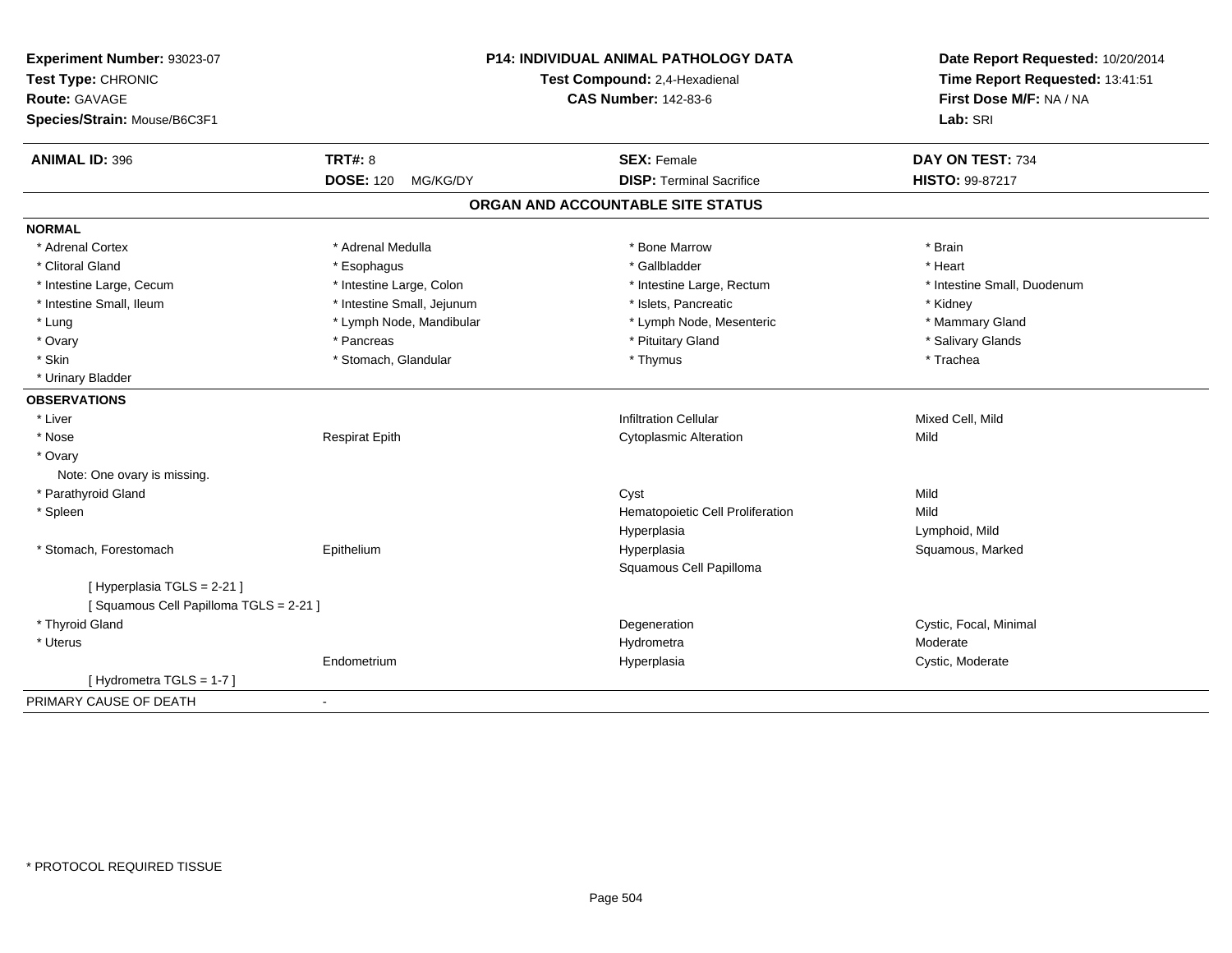| Experiment Number: 93023-07                        | <b>P14: INDIVIDUAL ANIMAL PATHOLOGY DATA</b><br>Test Compound: 2,4-Hexadienal |                                   | Date Report Requested: 10/20/2014<br>Time Report Requested: 13:41:51 |  |
|----------------------------------------------------|-------------------------------------------------------------------------------|-----------------------------------|----------------------------------------------------------------------|--|
| Test Type: CHRONIC                                 |                                                                               |                                   |                                                                      |  |
| Route: GAVAGE                                      |                                                                               | <b>CAS Number: 142-83-6</b>       | First Dose M/F: NA / NA                                              |  |
| Species/Strain: Mouse/B6C3F1                       |                                                                               |                                   |                                                                      |  |
| <b>ANIMAL ID: 397</b>                              | TRT#: 8                                                                       | <b>SEX: Female</b>                | DAY ON TEST: 734                                                     |  |
|                                                    | <b>DOSE: 120</b><br>MG/KG/DY                                                  | <b>DISP: Terminal Sacrifice</b>   | <b>HISTO: 99-87218</b>                                               |  |
|                                                    |                                                                               | ORGAN AND ACCOUNTABLE SITE STATUS |                                                                      |  |
| <b>NORMAL</b>                                      |                                                                               |                                   |                                                                      |  |
| * Adrenal Cortex                                   | * Adrenal Medulla                                                             | * Bone                            | * Bone Marrow                                                        |  |
| * Brain                                            | * Clitoral Gland                                                              | * Esophagus                       | * Gallbladder                                                        |  |
| * Heart                                            | * Intestine Large, Cecum                                                      | * Intestine Large, Colon          | * Intestine Large, Rectum                                            |  |
| * Intestine Small, Duodenum                        | * Intestine Small, Ileum                                                      | * Intestine Small, Jejunum        | * Islets, Pancreatic                                                 |  |
| * Kidney                                           | * Lung                                                                        | * Lymph Node, Mandibular          | * Lymph Node, Mesenteric                                             |  |
| * Mammary Gland                                    | * Ovary                                                                       | * Pancreas                        | * Parathyroid Gland                                                  |  |
| * Salivary Glands                                  | * Skin                                                                        | * Spleen                          | * Stomach, Glandular                                                 |  |
| * Thymus                                           | * Trachea                                                                     | * Urinary Bladder                 |                                                                      |  |
| <b>OBSERVATIONS</b>                                |                                                                               |                                   |                                                                      |  |
| * Liver                                            | Hepatocyte, Midzonal                                                          | Vacuolization Cytoplasmic         | Mild                                                                 |  |
| * Nose                                             | Olfactory Epi                                                                 | <b>Cytoplasmic Alteration</b>     | Mild                                                                 |  |
|                                                    | <b>Respirat Epith</b>                                                         | <b>Cytoplasmic Alteration</b>     | Moderate                                                             |  |
| * Pituitary Gland                                  | Pars Distalis                                                                 | <b>Cytoplasmic Alteration</b>     | Focal, Minimal                                                       |  |
| * Stomach. Forestomach<br>[Hyperplasia TGLS = 2-4] | Epithelium                                                                    | Hyperplasia                       | Squamous, Minimal                                                    |  |
| * Thyroid Gland                                    |                                                                               | Degeneration                      | Cystic, Focal, Minimal                                               |  |
| Tooth                                              | <b>Peridont Tiss</b>                                                          | Inflammation                      | Chronic, Mild                                                        |  |
| * Uterus                                           |                                                                               | Hydrometra                        | Moderate                                                             |  |
|                                                    | Endometrium                                                                   | Hyperplasia                       | Cystic, Moderate                                                     |  |
| [Hydrometra TGLS = 1-7]                            |                                                                               |                                   |                                                                      |  |
| PRIMARY CAUSE OF DEATH                             |                                                                               |                                   |                                                                      |  |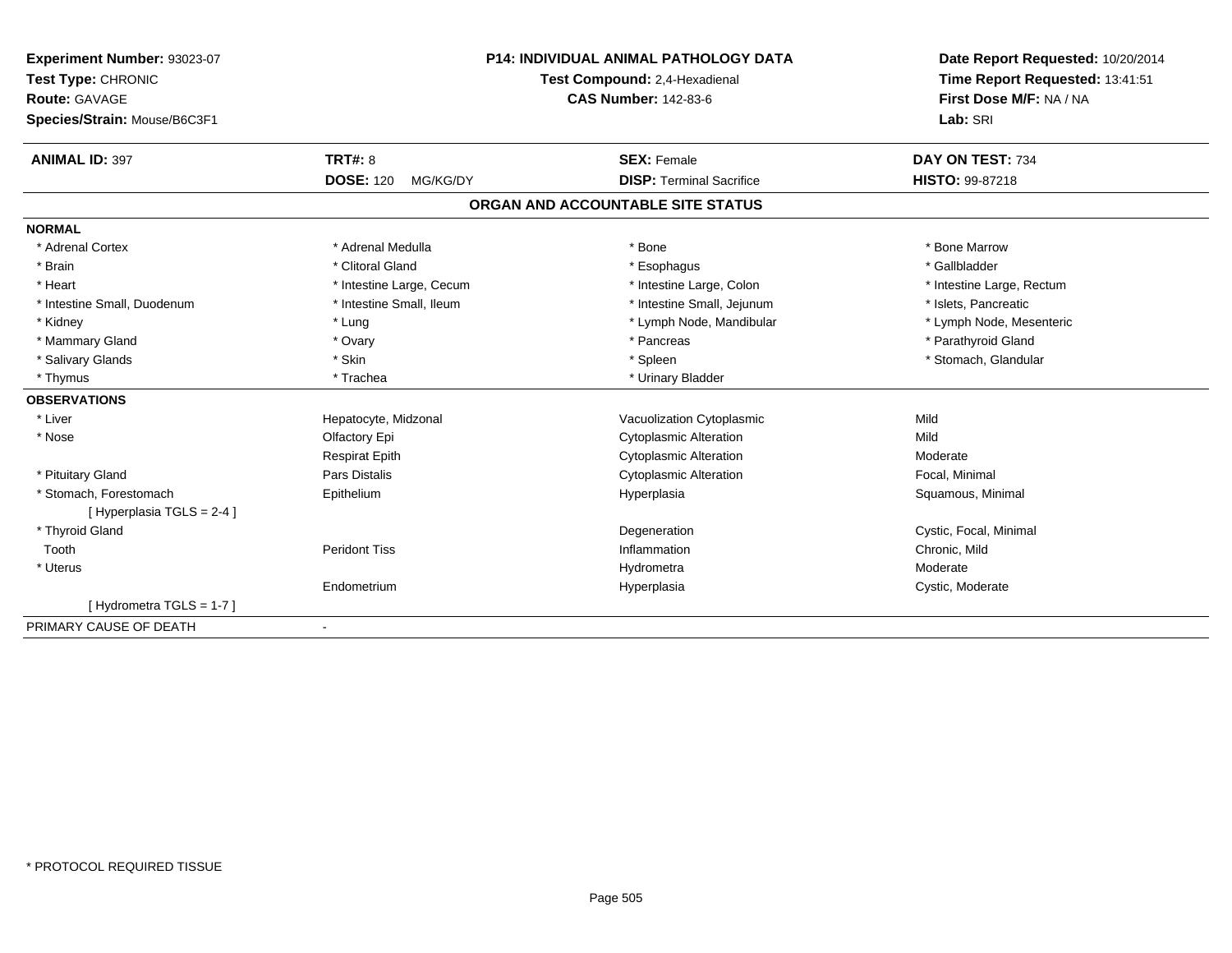| Experiment Number: 93023-07    | <b>P14: INDIVIDUAL ANIMAL PATHOLOGY DATA</b><br>Test Compound: 2,4-Hexadienal |                                          | Date Report Requested: 10/20/2014<br>Time Report Requested: 13:41:51 |
|--------------------------------|-------------------------------------------------------------------------------|------------------------------------------|----------------------------------------------------------------------|
| Test Type: CHRONIC             |                                                                               |                                          |                                                                      |
| <b>Route: GAVAGE</b>           |                                                                               | <b>CAS Number: 142-83-6</b>              | First Dose M/F: NA / NA                                              |
| Species/Strain: Mouse/B6C3F1   |                                                                               | Lab: SRI                                 |                                                                      |
| <b>ANIMAL ID: 398</b>          | <b>TRT#: 8</b>                                                                | <b>SEX: Female</b>                       | DAY ON TEST: 734                                                     |
|                                | <b>DOSE: 120</b><br>MG/KG/DY                                                  | <b>DISP: Terminal Sacrifice</b>          | <b>HISTO: 99-87219</b>                                               |
|                                |                                                                               | ORGAN AND ACCOUNTABLE SITE STATUS        |                                                                      |
| <b>NORMAL</b>                  |                                                                               |                                          |                                                                      |
| * Adrenal Medulla              | * Bone                                                                        | * Bone Marrow                            | * Brain                                                              |
| * Clitoral Gland               | * Esophagus                                                                   | * Gallbladder                            | * Heart                                                              |
| * Intestine Large, Cecum       | * Intestine Large, Colon                                                      | * Intestine Large, Rectum                | * Intestine Small, Duodenum                                          |
| * Intestine Small, Ileum       | * Intestine Small, Jejunum                                                    | * Islets, Pancreatic                     | * Kidney                                                             |
| * Lung                         | * Lymph Node, Mandibular                                                      | * Lymph Node, Mesenteric                 | * Mammary Gland                                                      |
| * Ovary                        | * Pancreas                                                                    | * Parathyroid Gland                      | * Pituitary Gland                                                    |
| * Salivary Glands              | * Skin                                                                        | * Spleen                                 | * Stomach, Glandular                                                 |
| * Thymus                       | * Thyroid Gland                                                               | * Trachea                                | * Urinary Bladder                                                    |
| <b>OBSERVATIONS</b>            |                                                                               |                                          |                                                                      |
| * Adrenal Cortex               |                                                                               | <b>Accessory Adrenal Cortical Nodule</b> | Minimal                                                              |
| * Liver                        |                                                                               | <b>Infiltration Cellular</b>             | Mixed Cell, Minimal                                                  |
|                                | Hepatocyte                                                                    | Vacuolization Cytoplasmic                | Diffuse, Mild                                                        |
| * Nose                         | Olfactory Epi                                                                 | <b>Cytoplasmic Alteration</b>            | Mild                                                                 |
|                                | <b>Respirat Epith</b>                                                         | <b>Cytoplasmic Alteration</b>            | Mild                                                                 |
|                                |                                                                               | Inflammation                             | Suppurative, Mild                                                    |
| * Stomach. Forestomach         | Epithelium                                                                    | Hyperplasia                              | Squamous, Moderate                                                   |
| [Hyperplasia TGLS = 2-4, 3-21] |                                                                               |                                          |                                                                      |
| * Uterus                       |                                                                               | Hydrometra                               | Mild                                                                 |
|                                | Endometrium                                                                   | Hyperplasia                              | Cystic, Moderate                                                     |
| [Hyperplasia TGLS = 1-7]       |                                                                               |                                          |                                                                      |
| PRIMARY CAUSE OF DEATH         | $\blacksquare$                                                                |                                          |                                                                      |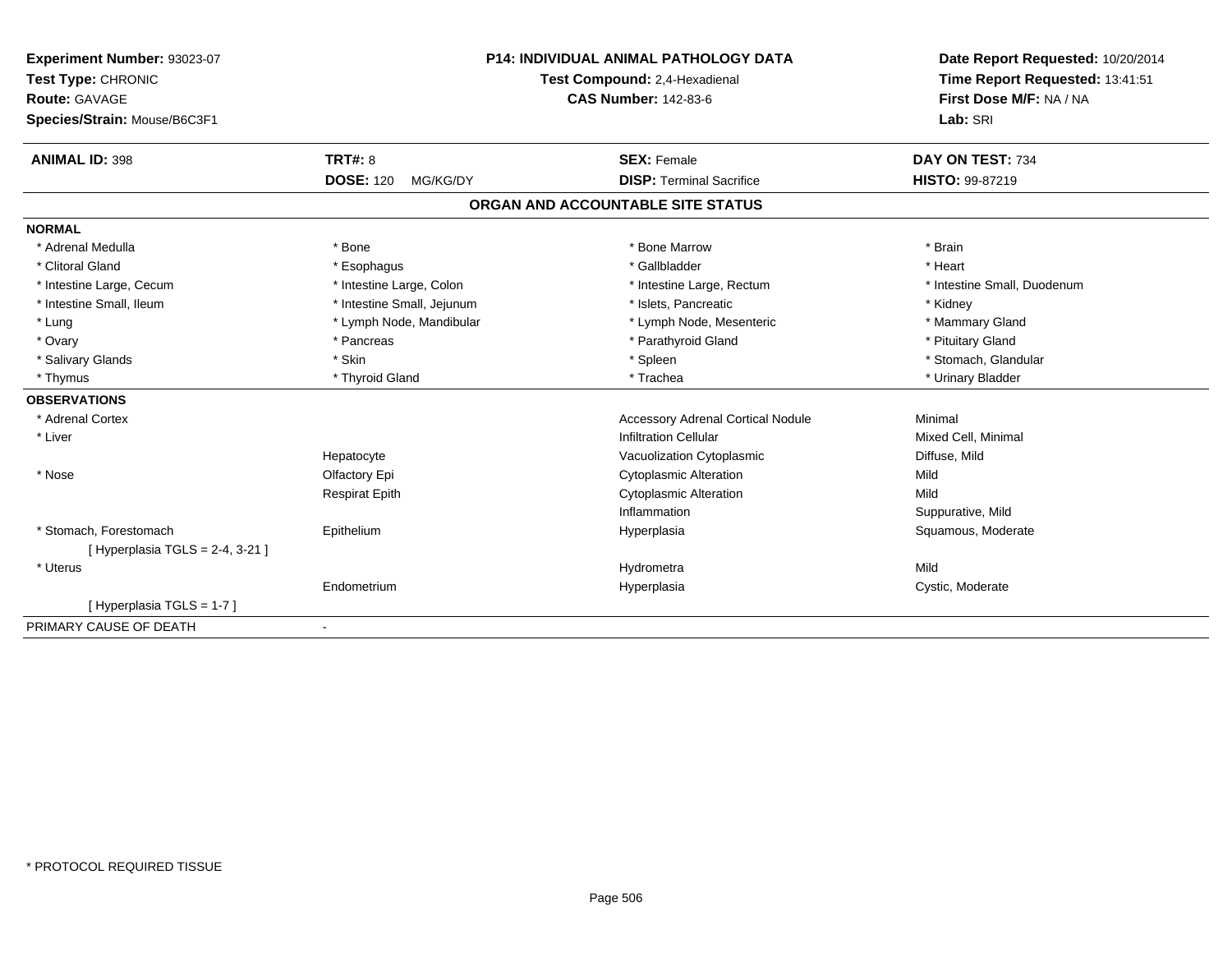| Experiment Number: 93023-07<br>Test Type: CHRONIC<br>Route: GAVAGE<br>Species/Strain: Mouse/B6C3F1 | <b>P14: INDIVIDUAL ANIMAL PATHOLOGY DATA</b><br>Test Compound: 2,4-Hexadienal<br><b>CAS Number: 142-83-6</b> |                                          | Date Report Requested: 10/20/2014<br>Time Report Requested: 13:41:51<br>First Dose M/F: NA / NA<br>Lab: SRI |
|----------------------------------------------------------------------------------------------------|--------------------------------------------------------------------------------------------------------------|------------------------------------------|-------------------------------------------------------------------------------------------------------------|
| <b>ANIMAL ID: 399</b>                                                                              | <b>TRT#: 8</b>                                                                                               | <b>SEX: Female</b>                       | DAY ON TEST: 734                                                                                            |
|                                                                                                    | <b>DOSE: 120</b><br>MG/KG/DY                                                                                 | <b>DISP: Terminal Sacrifice</b>          | <b>HISTO: 99-87220</b>                                                                                      |
|                                                                                                    |                                                                                                              | ORGAN AND ACCOUNTABLE SITE STATUS        |                                                                                                             |
| <b>NORMAL</b>                                                                                      |                                                                                                              |                                          |                                                                                                             |
| * Adrenal Medulla                                                                                  | * Bone Marrow                                                                                                | * Brain                                  | * Clitoral Gland                                                                                            |
| * Esophagus                                                                                        | * Gallbladder                                                                                                | * Heart                                  | * Intestine Large, Cecum                                                                                    |
| * Intestine Large, Colon                                                                           | * Intestine Large, Rectum                                                                                    | * Intestine Small, Duodenum              | * Intestine Small, Ileum                                                                                    |
| * Intestine Small, Jejunum                                                                         | * Islets, Pancreatic                                                                                         | * Lymph Node, Mandibular                 | * Lymph Node, Mesenteric                                                                                    |
| * Mammary Gland                                                                                    | * Pancreas                                                                                                   | * Pituitary Gland                        | * Salivary Glands                                                                                           |
| * Skin                                                                                             | * Spleen                                                                                                     | * Stomach, Forestomach                   | * Stomach, Glandular                                                                                        |
| * Thymus                                                                                           | * Thyroid Gland                                                                                              | * Trachea                                | * Urinary Bladder                                                                                           |
| <b>INSUFFICIENT TISSUE</b>                                                                         |                                                                                                              |                                          |                                                                                                             |
| * Ovary                                                                                            |                                                                                                              |                                          |                                                                                                             |
| <b>OBSERVATIONS</b>                                                                                |                                                                                                              |                                          |                                                                                                             |
| * Adrenal Cortex                                                                                   |                                                                                                              | <b>Accessory Adrenal Cortical Nodule</b> | Minimal                                                                                                     |
| * Kidney                                                                                           |                                                                                                              | Nephropathy                              | Minimal                                                                                                     |
| * Liver                                                                                            |                                                                                                              | <b>Infiltration Cellular</b>             | Mixed Cell, Minimal                                                                                         |
| * Lung                                                                                             | Alveolar Epith                                                                                               | Hyperplasia                              | Minimal                                                                                                     |
| [ Hyperplasia TGLS = 4-23 ]                                                                        |                                                                                                              |                                          |                                                                                                             |
| Mesentery                                                                                          | Fat                                                                                                          | <b>Necrosis</b>                          | Moderate                                                                                                    |
| [ Necrosis TGLS = 1-21, 2-22 ]                                                                     |                                                                                                              |                                          |                                                                                                             |
| * Nose                                                                                             | Olfactory Epi                                                                                                | <b>Cytoplasmic Alteration</b>            | Minimal                                                                                                     |
|                                                                                                    | <b>Respirat Epith</b>                                                                                        | <b>Cytoplasmic Alteration</b>            | Mild                                                                                                        |
|                                                                                                    | Glands, Mucosa                                                                                               | Dilatation                               | Focal, Minimal                                                                                              |
| * Parathyroid Gland                                                                                |                                                                                                              | Cyst                                     | Minimal                                                                                                     |
| * Uterus                                                                                           |                                                                                                              | Hydrometra                               | Moderate                                                                                                    |
|                                                                                                    | Endometrium                                                                                                  | Hyperplasia                              | Cystic, Moderate                                                                                            |
| [Hydrometra TGLS = 3-7]                                                                            |                                                                                                              |                                          |                                                                                                             |
| [Hyperplasia TGLS = 3-7]                                                                           |                                                                                                              |                                          |                                                                                                             |
| PRIMARY CAUSE OF DEATH                                                                             | $\blacksquare$                                                                                               |                                          |                                                                                                             |